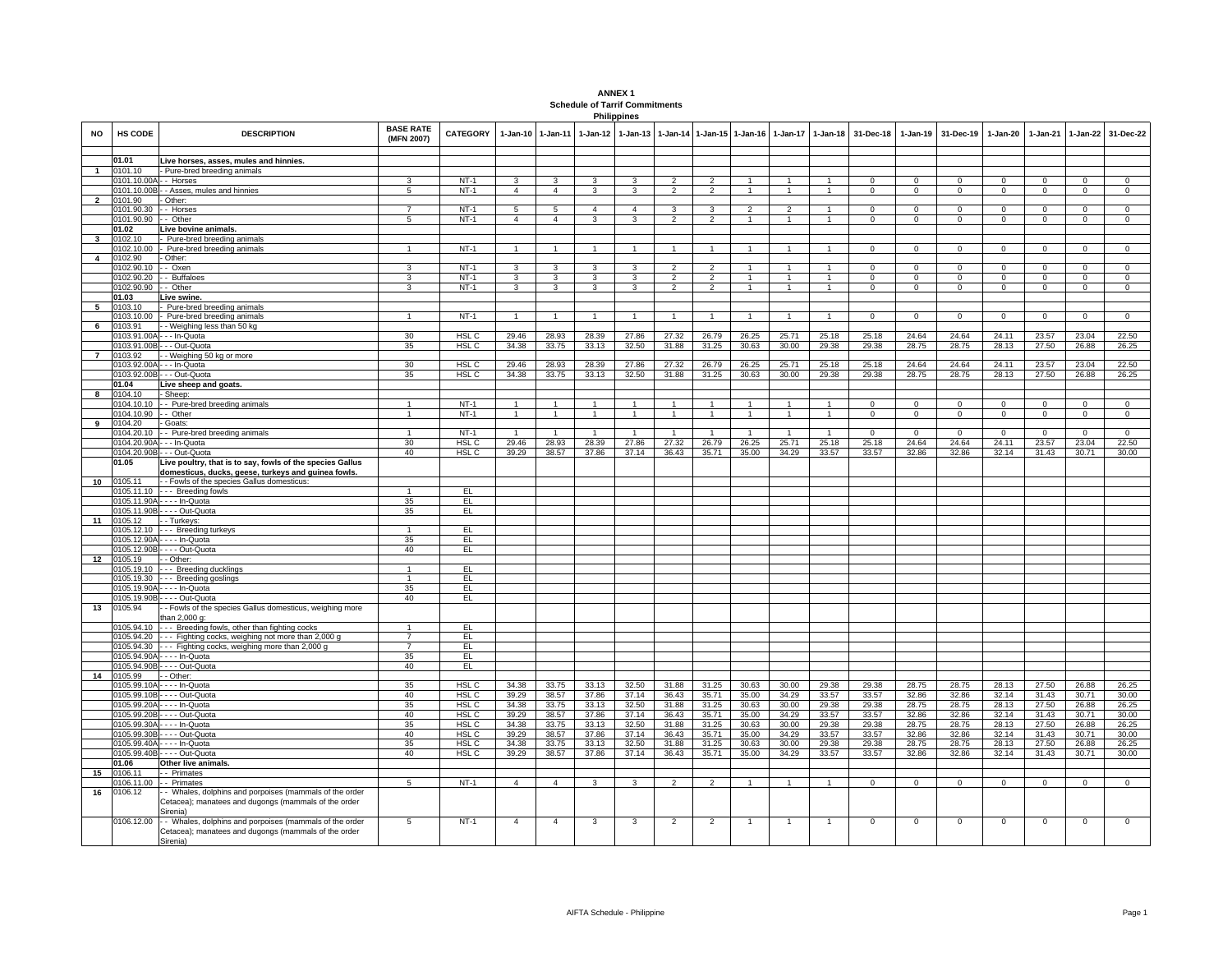| <b>NO</b> | <b>HS CODE</b>           | <b>DESCRIPTION</b>                                                                                         | <b>BASE RATE</b><br>(MFN 2007) | <b>CATEGORY</b>       | $1-Jan-10$                       | $1 - Jan-11$                     | $1 - Jan-12$   | $1 - Jan-13$            |                                 |                                 | 1-Jan-14 1-Jan-15 1-Jan-16             | $1-Jan-17$     | $1-Jan-18$                   | 31-Dec-18            | $1-Jan-19$              | 31-Dec-19              | $1-Jan-20$             | $1-Jan-21$           | $1 - Jan-22$            | 31-Dec-22                  |
|-----------|--------------------------|------------------------------------------------------------------------------------------------------------|--------------------------------|-----------------------|----------------------------------|----------------------------------|----------------|-------------------------|---------------------------------|---------------------------------|----------------------------------------|----------------|------------------------------|----------------------|-------------------------|------------------------|------------------------|----------------------|-------------------------|----------------------------|
| 17        | 0106.19                  | - Other                                                                                                    |                                |                       |                                  |                                  |                |                         |                                 |                                 |                                        |                |                              |                      |                         |                        |                        |                      |                         |                            |
|           | 106.19.00<br>0106.19.00E | - - Pure-bred breeding animals<br>- - Other                                                                | -5<br>5                        | $NT-1$<br>$NT-1$      | $\overline{4}$<br>$\overline{4}$ | $\overline{4}$<br>$\overline{4}$ | 3<br>3         | $\mathbf{3}$<br>3       | $\mathcal{P}$<br>$\overline{2}$ | $\mathcal{P}$<br>$\overline{2}$ | $\blacktriangleleft$<br>$\overline{1}$ | $\mathbf{1}$   | $\mathbf{1}$<br>$\mathbf{1}$ | $\Omega$<br>$\Omega$ | $\Omega$<br>$\mathbf 0$ | $\Omega$<br>$^{\circ}$ | $\Omega$<br>$^{\circ}$ | $\Omega$<br>$\Omega$ | $\Omega$<br>$\mathbf 0$ | $\Omega$<br>$\overline{0}$ |
| 18        | 0106.20                  | Reptiles (including snakes and turtles)                                                                    |                                |                       |                                  |                                  |                |                         |                                 |                                 |                                        |                |                              |                      |                         |                        |                        |                      |                         |                            |
|           | 106.20.00                | Reptiles (including snakes and turtles)                                                                    | 5                              | $NT-1$                | $\overline{4}$                   | $\overline{4}$                   | 3              | 3                       | $\overline{2}$                  | $\overline{2}$                  |                                        |                |                              | $^{\circ}$           | $\mathbf 0$             | $\mathbf 0$            | $^{\circ}$             | $^{\circ}$           | $\mathbf 0$             | $\mathbf 0$                |
| 19        | 0106.31                  | Birds of prev                                                                                              |                                |                       |                                  |                                  |                |                         |                                 |                                 |                                        |                |                              |                      |                         |                        |                        |                      |                         |                            |
|           | 0106.31.00               | - Birds of prey                                                                                            | 5                              | $NT-1$                | $\overline{4}$                   | $\overline{4}$                   | 3              | 3                       | $\overline{2}$                  | $\overline{2}$                  | $\overline{1}$                         | $\overline{1}$ | $\overline{1}$               | $\mathbf{0}$         | $\mathbf 0$             | $\mathbf 0$            | $\overline{0}$         | $\mathbf 0$          | $\mathsf 0$             | $\overline{0}$             |
| 20        | 0106.32                  | - Psittaciformes (including parrots, parakeets, macaws and                                                 |                                |                       |                                  |                                  |                |                         |                                 |                                 |                                        |                |                              |                      |                         |                        |                        |                      |                         |                            |
|           |                          | ockatoos <sup>®</sup>                                                                                      |                                |                       |                                  |                                  |                |                         |                                 |                                 |                                        |                |                              |                      |                         |                        |                        |                      |                         |                            |
|           | 106.32.00                | - Psittaciformes (including parrots, parakeets, macaws and                                                 | 5                              | $NT-1$                | $\overline{4}$                   | $\overline{4}$                   | 3              | 3                       | $\overline{2}$                  | $\overline{2}$                  |                                        |                | $\overline{1}$               | $\mathbf 0$          | $\mathbf 0$             | $\Omega$               | $\mathbf 0$            | $\mathbf 0$          | $\mathsf 0$             | $\mathbf 0$                |
| 21        | 0106.39                  | cockatoos)<br>- Other                                                                                      |                                |                       |                                  |                                  |                |                         |                                 |                                 |                                        |                |                              |                      |                         |                        |                        |                      |                         |                            |
|           | 0106.39.00               | - - Pure-bred breeding animals                                                                             | 5                              | $NT-1$                | $\mathbf{A}$                     | $\mathbf{4}$                     | 3              | 3                       | $\mathcal{P}$                   | $\mathcal{P}$                   | $\blacktriangleleft$                   | $\mathbf{1}$   | $\mathbf{1}$                 | $\Omega$             | $\Omega$                | $\Omega$               | $\Omega$               | $\Omega$             | $\Omega$                | $\mathbf 0$                |
|           | 106.39.00                | - - Other                                                                                                  | 5                              | $NT-1$                | $\overline{4}$                   | $\overline{4}$                   | 3              | 3                       | $\overline{2}$                  | $\overline{2}$                  |                                        | $\mathbf{1}$   | $\overline{1}$               | $\mathbf 0$          | $\mathbf 0$             | $\mathbf 0$            | $\mathbf 0$            | $\Omega$             | $\mathsf 0$             | $\mathbf 0$                |
| 22        | 0106.90                  | Other:                                                                                                     |                                |                       |                                  |                                  |                |                         |                                 |                                 |                                        |                |                              |                      |                         |                        |                        |                      |                         |                            |
|           | 106.90.00                | Other                                                                                                      | 5                              | $NT-1$                | $\overline{4}$                   | $\overline{4}$                   | 3              | 3                       | $\overline{2}$                  | $\mathcal{P}$                   | $\mathbf{1}$                           | $\mathbf{1}$   | $\mathbf{1}$                 | $^{\circ}$           | $\mathbf{0}$            | $\mathbf 0$            | 0                      | $\mathbf 0$          | $\mathbf 0$             | $\Omega$                   |
|           | 02.01                    | Meat of bovine animals, fresh or chilled.                                                                  |                                |                       |                                  |                                  |                |                         |                                 |                                 |                                        |                |                              |                      |                         |                        |                        |                      |                         |                            |
| 23        | 0201.10                  | Carcasses and half-carcasse                                                                                |                                |                       |                                  |                                  |                |                         |                                 |                                 |                                        |                |                              |                      |                         |                        |                        |                      |                         |                            |
|           | 0201.10.00<br>0201.20    | Carcasses and half-carcasses                                                                               | 10                             | <b>ST</b>             | $\mathsf{Q}$                     | $\mathsf{Q}$                     |                |                         |                                 |                                 |                                        |                | ĥ                            | 6                    | 5                       | 5                      | 5                      |                      | 5                       | 5                          |
| 24        | 0201.20.00               | Other cuts with bone in<br>Other cuts with bone in                                                         | 10                             | ST                    | 9                                | 9                                | 8              | 8                       | $\overline{7}$                  | $\overline{7}$                  | 6                                      | 6              | 6                            | 6                    | 5                       | 5                      | 5                      | 5                    | 5                       | $\sqrt{5}$                 |
| 25        | 0201.30                  | <b>Boneless</b>                                                                                            |                                |                       |                                  |                                  |                |                         |                                 |                                 |                                        |                |                              |                      |                         |                        |                        |                      |                         |                            |
|           | 0201.30.00               | <b>Boneless</b>                                                                                            | 10                             | <b>ST</b>             | 9                                | $_{9}$                           | 8              | 8                       | 7                               | 7                               | 6                                      | 6              | 6                            | 6                    | 5                       | -5                     | 5                      | 5                    | 5                       | 5                          |
|           | 02.02                    | leat of bovine animals, frozen.                                                                            |                                |                       |                                  |                                  |                |                         |                                 |                                 |                                        |                |                              |                      |                         |                        |                        |                      |                         |                            |
| 26        | 0202.10                  | Carcasses and half-carcasses                                                                               |                                |                       |                                  |                                  |                |                         |                                 |                                 |                                        |                |                              |                      |                         |                        |                        |                      |                         |                            |
|           | 0202.10.00               | Carcasses and half-carcasses                                                                               | 10                             | <b>ST</b>             | 9                                | 9                                | 8              | 8                       | $\overline{7}$                  | $\overline{7}$                  | 6                                      | 6              | 6                            | 6                    | 5                       | 5                      | 5                      | 5                    | 5                       | 5                          |
| 27        | 0202.20<br>0202.20.00    | Other cuts with bone in<br>Other cuts with bone in                                                         | 10                             | <b>ST</b>             | $\overline{9}$                   | $\overline{9}$                   | 8              | $\overline{\mathbf{R}}$ |                                 |                                 | $\overline{6}$                         | 6              | $6\overline{6}$              | 6                    | 5                       | $\overline{5}$         | 5                      | 5                    | $\overline{5}$          | $\overline{5}$             |
| 28        | 0202.30                  | <b>Boneless</b>                                                                                            |                                |                       |                                  |                                  |                |                         |                                 |                                 |                                        |                |                              |                      |                         |                        |                        |                      |                         |                            |
|           | 0202.30.00               | <b>Boneless</b>                                                                                            | 10                             | $NT-2$                | 9                                | 8                                | 8              |                         | $\overline{7}$                  | -6                              | 6                                      | 5              | -5                           | 5                    | $\overline{4}$          | $\Omega$               | $\Omega$               | $\Omega$             | $\Omega$                | $\Omega$                   |
|           | 02.03                    | Meat of swine, fresh, chilled or frozen.                                                                   |                                |                       |                                  |                                  |                |                         |                                 |                                 |                                        |                |                              |                      |                         |                        |                        |                      |                         |                            |
| 29        | 1203.11                  | - Carcasses and half-carcasses                                                                             |                                |                       |                                  |                                  |                |                         |                                 |                                 |                                        |                |                              |                      |                         |                        |                        |                      |                         |                            |
|           | 1203.11.00               | - - In-Quota                                                                                               | 30                             | HSL C                 | 29.46                            | 28.93                            | 28.39          | 27.86                   | 27.32                           | 26.79                           | 26.25                                  | 25.71          | 25.18                        | 25.18                | 24.64                   | 24.64                  | 24.11                  | 23.57                | 23.04                   | 22.50                      |
|           | 203.11.00                | - - Out-Quota                                                                                              | 40                             | HSL <sub>C</sub>      | 39.29                            | 38.57                            | 37.86          | 37.14                   | 36.43                           | 35.71                           | 35.00                                  | 34.29          | 33.57                        | 33.57                | 32.86                   | 32.86                  | 32.14                  | 31.43                | 30.71                   | 30.00                      |
| 30        | 203.12                   | Hams, shoulders and cuts thereof with bone in                                                              |                                |                       |                                  |                                  |                |                         |                                 |                                 |                                        |                |                              |                      |                         |                        |                        |                      |                         |                            |
|           | 0203.12.00<br>1203.12.00 | - - In-Quota<br>- - Out-Quota                                                                              | 30<br>40                       | HSL C<br><b>HSL C</b> | 29.46<br>39.29                   | 28.93<br>38.57                   | 28.39<br>37.86 | 27.86<br>37.14          | 27.32<br>36.43                  | 26.79<br>35.71                  | 26.25<br>35.00                         | 25.71<br>34.29 | 25.18<br>33.57               | 25.18<br>33.57       | 24.64<br>32.86          | 24.64<br>32.86         | 24.11<br>32.14         | 23.57<br>31.43       | 23.04<br>30.71          | 22.50<br>30.00             |
| 31        | 0203.19                  | - Other:                                                                                                   |                                |                       |                                  |                                  |                |                         |                                 |                                 |                                        |                |                              |                      |                         |                        |                        |                      |                         |                            |
|           | 0203.19.00               | - - Pork bellies, In-Quota                                                                                 | 30                             | HSL C                 | 29.46                            | 28.93                            | 28.39          | 27.86                   | 27.32                           | 26.79                           | 26.25                                  | 25.71          | 25.18                        | 25.18                | 24.64                   | 24.64                  | 24.11                  | 23.57                | 23.04                   | 22.50                      |
|           | 0203.19.00E              | -- Pork bellies, Out-Quota                                                                                 | 40                             | HSL C                 | 39.29                            | 38.57                            | 37.86          | 37.14                   | 36.43                           | 35.71                           | 35.00                                  | 34.29          | 33.57                        | 33.57                | 32.86                   | 32.86                  | 32.14                  | 31.43                | 30.71                   | 30.00                      |
|           | 0203.19.00               | - - Fore-ends and cuts thereof, In-Quota                                                                   | 30                             | HSL C                 | 29.46                            | 28.93                            | 28.39          | 27.86                   | 27.32                           | 26.79                           | 26.25                                  | 25.71          | 25.18                        | 25.18                | 24.64                   | 24.64                  | 24.11                  | 23.57                | 23.04                   | 22.50                      |
|           | 0203.19.00               | - - Fore-ends and cuts thereof, Out-Quota                                                                  | 40                             | HSL C                 | 39.29                            | 38.57                            | 37.86          | 37.14                   | 36.43                           | 35.71                           | 35.00                                  | 34.29          | 33.57                        | 33.57                | 32.86                   | 32.86                  | 32.14                  | 31.43                | 30.71                   | 30.00                      |
|           | 0203.19.00               | - - Other, In-Quota                                                                                        | 30                             | HSL C                 | 29.46                            | 28.93                            | 28.39          | 27.86                   | 27.32                           | 26.79                           | 26.25                                  | 25.71          | 25.18                        | 25.18                | 24.64                   | 24.64                  | 24.11                  | 23.57                | 23.04                   | 22.50                      |
| 32        | 203.19.00<br>0203.21     | - Other, Out-Quota<br>Carcasses and half-carcasses                                                         | 40                             | HSL C                 | 39.29                            | 38.57                            | 37.86          | 37.14                   | 36.43                           | 35.71                           | 35.00                                  | 34.29          | 33.57                        | 33.57                | 32.86                   | 32.86                  | 32.14                  | 31.43                | 30.71                   | 30.00                      |
|           | 0203.21.00               | - - In-Quota                                                                                               | 30                             | HSL <sub>C</sub>      | 29.46                            | 28.93                            | 28.39          | 27.86                   | 27.32                           | 26.79                           | 26.25                                  | 25.71          | 25.18                        | 25.18                | 24.64                   | 24.64                  | 24.11                  | 23.57                | 23.04                   | 22.50                      |
|           | 0203 21.00               | - Out-Quota                                                                                                | 40                             | HSL C                 | 39.29                            | 38.57                            | 37.86          | 37.14                   | 36.43                           | 35.71                           | 35.00                                  | 34.29          | 33.57                        | 33.57                | 32.86                   | 32.86                  | 32.14                  | 31.43                | 30.71                   | 30.00                      |
| 33        | 0203.22                  | - Hams, shoulders and cuts thereof with bone in:                                                           |                                |                       |                                  |                                  |                |                         |                                 |                                 |                                        |                |                              |                      |                         |                        |                        |                      |                         |                            |
|           | 0203.22.00               | - - In-Quota                                                                                               | 30                             | HSL <sub>C</sub>      | 29.46                            | 28.93                            | 28.39          | 27.86                   | 27.32                           | 26.79                           | 26.25                                  | 25.71          | 25.18                        | 25.18                | 24.64                   | 24.64                  | 24.11                  | 23.57                | 23.04                   | 22.50                      |
|           | 0203.22.00E              | - - Out-Quota                                                                                              | 40                             | HSL C                 | 39.29                            | 38.57                            | 37.86          | 37.14                   | 36.43                           | 35.71                           | 35.00                                  | 34.29          | 33.57                        | 33.57                | 32.86                   | 32.86                  | 32.14                  | 31.43                | 30.71                   | 30.00                      |
| 34        | 0203.29<br>1203.29.00    | - Other:<br>- - Pork bellies, In-Quota                                                                     | 30                             | HSL <sub>C</sub>      | 29.46                            | 28.93                            | 28.39          | 27.86                   | 27.32                           | 26.79                           | 26.25                                  | 25.71          | 25.18                        | 25.18                | 24.64                   | 24.64                  | 24.11                  | 23.57                | 23.04                   | 22.50                      |
|           | 1203.29.00               | - Pork bellies, Out-Quota                                                                                  | 40                             | HSL <sub>C</sub>      | 39.29                            | 38.57                            | 37.86          | 37.14                   | 36.43                           | 35.71                           | 35.00                                  | 34.29          | 33.57                        | 33.57                | 32.86                   | 32.86                  | 32.14                  | 31.43                | 30.71                   | 30.00                      |
|           | 0203.29.00               | - - Fore-ends and cuts thereof, In-Quota                                                                   | 30                             | HSL C                 | 29.46                            | 28.93                            | 28.39          | 27.86                   | 27.32                           | 26.79                           | 26.25                                  | 25.71          | 25.18                        | 25.18                | 24.64                   | 24.64                  | 24.11                  | 23.57                | 23.04                   | 22.50                      |
|           | 0203.29.00D              | - Fore-ends and cuts thereof, Out-Quota                                                                    | 40                             | HSL <sub>C</sub>      | 39.29                            | 38.57                            | 37.86          | 37.14                   | 36.43                           | 35.71                           | 35.00                                  | 34.29          | 33.57                        | 33.57                | 32.86                   | 32.86                  | 32.14                  | 31.43                | 30.71                   | 30.00                      |
|           | 0203.29.00               | - - Other, In-Quota                                                                                        | 30                             | HSL <sub>C</sub>      | 29.46                            | 28.93                            | 28.39          | 27.86                   | 27.32                           | 26.79                           | 26.25                                  | 25.71          | 25.18                        | 25.18                | 24.64                   | 24.64                  | 24.11                  | 23.57                | 23.04                   | 22.50                      |
|           | 0203.29.00               | - Other, Out-Quota                                                                                         | 40                             | HSL C                 | 39.29                            | 38.57                            | 37.86          | 37.14                   | 36.43                           | 35.71                           | 35.00                                  | 34.29          | 33.57                        | 33.57                | 32.86                   | 32.86                  | 32.14                  | 31.43                | 30.71                   | 30.00                      |
| 35        | 02.04<br>0204.10         | leat of sheep or goats, fresh, chilled or frozen<br>Carcasses and half-carcasses of lamb, fresh or chilled |                                |                       |                                  |                                  |                |                         |                                 |                                 |                                        |                |                              |                      |                         |                        |                        |                      |                         |                            |
|           | 0204.10.00               | Carcasses and half-carcasses of lamb, fresh or chilled                                                     | 5                              | NT-1                  | $\overline{4}$                   | $\overline{4}$                   | 3              | 3                       | $\overline{2}$                  | $\overline{2}$                  |                                        |                | $\mathbf{1}$                 | $\Omega$             | $\Omega$                | $\Omega$               | $\Omega$               | $\Omega$             | $\mathbf{0}$            | $\Omega$                   |
| 36        | 0204.21                  | - Carcasses and half-carcasses                                                                             |                                |                       |                                  |                                  |                |                         |                                 |                                 |                                        |                |                              |                      |                         |                        |                        |                      |                         |                            |
|           | 0204.21.00               | - Carcasses and half-carcasses                                                                             | $5^{\circ}$                    | $NT-1$                | $\overline{4}$                   | $\overline{4}$                   | 3              | 3                       | $\mathfrak{p}$                  | $\overline{2}$                  | 1                                      | -1             | 1                            | $\Omega$             | $\overline{0}$          | $\Omega$               | $\Omega$               | $\overline{0}$       | $\overline{0}$          | $\overline{0}$             |
| 37        | 0204.22                  | Other cuts with bone in                                                                                    |                                |                       |                                  |                                  |                |                         |                                 |                                 |                                        |                |                              |                      |                         |                        |                        |                      |                         |                            |
|           | 0204.22.00               | Other cuts with bone in                                                                                    | 5                              | $NT-1$                | $\overline{4}$                   | $\overline{4}$                   | 3              | 3                       | $\overline{2}$                  | $\mathfrak{p}$                  |                                        |                | 1                            | $\mathbf 0$          | $\mathbf 0$             | $\mathbf 0$            | $\mathsf 0$            | $\Omega$             | $\mathsf 0$             | $\mathbf 0$                |
| 38        | 0204.23                  | Boneless                                                                                                   |                                |                       |                                  |                                  |                |                         |                                 |                                 |                                        |                |                              |                      |                         |                        |                        |                      |                         |                            |
|           | 0204 23.00<br>0204.30    | - Boneless<br>Carcasses and half-carcasses of lamb, frozer                                                 | $\overline{5}$                 | $NT-1$                | $\overline{4}$                   | $\overline{4}$                   | 3              | $\overline{\mathbf{3}}$ | $\overline{2}$                  | $\overline{2}$                  | $\overline{1}$                         | $\mathbf{1}$   | $\overline{1}$               | $\Omega$             | $\overline{0}$          | $\overline{0}$         | $\overline{0}$         | $\overline{0}$       | $\overline{0}$          | $\overline{0}$             |
| 39        | 0204.30.00               | Carcasses and half-carcasses of lamb, frozen                                                               | $\overline{5}$                 | $NT-1$                | $\overline{a}$                   | $\overline{4}$                   | 3              | 3                       | $\overline{2}$                  | $\overline{2}$                  |                                        |                | 1                            | $\Omega$             | $\Omega$                | $\Omega$               | $\Omega$               | $\Omega$             | $\Omega$                | $\Omega$                   |
| 40        | 0204.41                  | - Carcasses and half-carcasses                                                                             |                                |                       |                                  |                                  |                |                         |                                 |                                 |                                        |                |                              |                      |                         |                        |                        |                      |                         |                            |
|           | 0204.41.00               | - Carcasses and half-carcasses                                                                             | 5                              | $NT-1$                | $\overline{4}$                   | $\overline{4}$                   | 3              | 3                       | $\overline{2}$                  | 2                               | -1                                     | $\mathbf{1}$   | $\mathbf{1}$                 | $^{\circ}$           | $\mathbf{0}$            | $\mathbf{0}$           | $\mathbf{0}$           | $^{\circ}$           | $\mathbf{0}$            | $\mathbf 0$                |
| 41        | 0204.42                  | - Other cuts with bone in                                                                                  |                                |                       |                                  |                                  |                |                         |                                 |                                 |                                        |                |                              |                      |                         |                        |                        |                      |                         |                            |
|           | 204.42.00                | Other cuts with bone in                                                                                    | $\overline{5}$                 | $NT-1$                | $\overline{a}$                   | $\overline{4}$                   | 3              | 3                       | $\overline{a}$                  | $\overline{2}$                  | $\mathbf{1}$                           | $\mathbf{1}$   | $\mathbf{1}$                 | $\Omega$             | $\Omega$                | $\Omega$               | $\Omega$               | $\Omega$             | $\mathbf 0$             | $\mathbf 0$                |
| 42        | 204.43                   | <b>Boneless</b>                                                                                            |                                |                       |                                  |                                  |                |                         |                                 |                                 |                                        |                |                              |                      |                         |                        |                        |                      |                         |                            |
| 43        | 1204.43.00<br>0204.50    | <b>Boneless</b>                                                                                            | 5                              | $NT-1$                | $\overline{4}$                   | $\overline{4}$                   | 3              | 3                       | $\overline{2}$                  | $\mathcal{P}$                   | $\mathbf{1}$                           | $\mathbf{1}$   | $\mathbf{1}$                 | $\mathbf 0$          | $\mathbf 0$             | $\mathbf 0$            | $\mathbf 0$            | $\mathbf 0$          | $\mathsf 0$             | $\Omega$                   |
|           | 0204.50.00A              | Meat of goats<br>- In-Quota                                                                                | 30                             | HSL C                 | 29.46                            | 28.93                            | 28.39          | 27.86                   | 27.32                           | 26.79                           | 26.25                                  | 25.71          | 25.18                        | 25.18                | 24.64                   | 24.64                  | 24.11                  | 23.57                | 23.04                   | 22.50                      |
|           |                          |                                                                                                            |                                |                       |                                  |                                  |                |                         |                                 |                                 |                                        |                |                              |                      |                         |                        |                        |                      |                         |                            |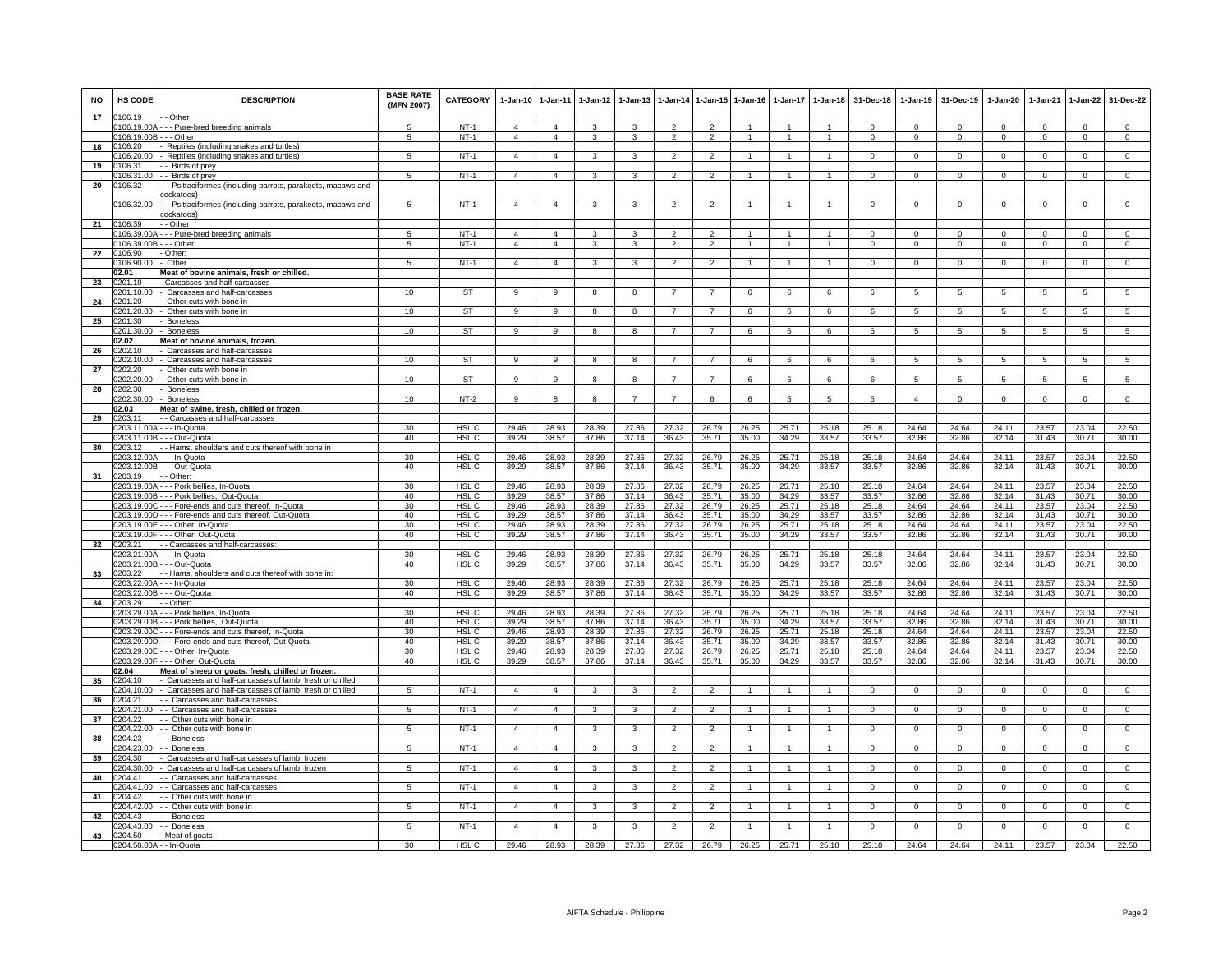| <b>NO</b> | HS CODE                | <b>DESCRIPTION</b>                                                                                                 | <b>BASE RATE</b><br>(MFN 2007) | <b>CATEGORY</b>                      | $1-Jan-10$      | $1 - Jan-11$    | $1 - Jan-12$   | $1-Jan-13$     |                |                | 1-Jan-14 1-Jan-15 1-Jan-16 | $1-Jan-17$               | $1 - Jan-18$    | 31-Dec-18      | $1-Jan-19$     | 31-Dec-19      | $1-Jan-20$     | $1-Jan-21$     | $1-Jan-22$     | 31-Dec-22      |
|-----------|------------------------|--------------------------------------------------------------------------------------------------------------------|--------------------------------|--------------------------------------|-----------------|-----------------|----------------|----------------|----------------|----------------|----------------------------|--------------------------|-----------------|----------------|----------------|----------------|----------------|----------------|----------------|----------------|
|           |                        | 0204.50.00B - - Out-Quota                                                                                          | 35                             | HSL C                                | 34.38           | 33.75           | 33.13          | 32.50          | 31.88          | 31.25          | 30.63                      | 30.00                    | 29.38           | 29.38          | 28.75          | 28.75          | 28.13          | 27.50          | 26.88          | 26.25          |
| 44        | 0205.00                | Meat of horses, asses, mules or hinnies, fresh, chilled or                                                         |                                |                                      |                 |                 |                |                |                |                |                            |                          |                 |                |                |                |                |                |                |                |
|           | 0205.00.00             | frozen.<br>Meat of horses, asses, mules or hinnies, fresh, chilled or<br>frozen.                                   | 5                              | $NT-1$                               | $\overline{4}$  | $\overline{4}$  | 3              | 3              | $\overline{2}$ | $\overline{2}$ |                            | $\mathbf{1}$             | $\mathbf{1}$    | $\Omega$       | $\mathsf 0$    | $\mathbf 0$    | $\mathbf 0$    | $\mathbf 0$    | $\mathsf 0$    | $\overline{0}$ |
|           | 02.06                  | Edible offal of bovine animals, swine, sheep, goats,<br>horses, asses, mules or hinnies, fresh, chilled or frozen. |                                |                                      |                 |                 |                |                |                |                |                            |                          |                 |                |                |                |                |                |                |                |
| 45        | 206.10                 | - Of bovine animals, fresh or chilled                                                                              |                                |                                      |                 |                 |                |                |                |                |                            |                          |                 |                |                |                |                |                |                |                |
|           | 206.10.00              | - Of bovine animals, fresh or chilled                                                                              | $\overline{7}$                 | $NT-1$                               | $\sqrt{5}$      | 5               | $\overline{4}$ | $\overline{4}$ | 3              | 3              | $\mathfrak{p}$             | $\overline{\phantom{0}}$ | $\overline{1}$  | $\Omega$       | $\Omega$       | $\Omega$       | $\Omega$       | $\Omega$       | $\mathsf 0$    | $\Omega$       |
| 46        | 0206.21                | - - Tongues                                                                                                        |                                |                                      |                 |                 |                |                |                |                |                            |                          |                 |                |                |                |                |                |                |                |
|           | 0206.21.00             | -- Tongues                                                                                                         | $\overline{7}$                 | <b>NT-1</b>                          | 5               | $5\overline{5}$ | $\overline{4}$ | $\overline{4}$ | $\mathbf{3}$   | 3              | $\overline{2}$             | $\overline{2}$           | $\mathbf{1}$    | $\mathbf{0}$   | $\mathbf{0}$   | $\overline{0}$ | $\overline{0}$ | $\mathbf{0}$   | $\overline{0}$ | $\overline{0}$ |
| 47        | 0206.22<br>206.22.00   | - Livers<br>- Livers                                                                                               | $\overline{5}$                 | $NT-1$                               | $\overline{4}$  | $\overline{4}$  | $\overline{3}$ | $\overline{3}$ | $\overline{2}$ | $\overline{2}$ | $\mathbf{1}$               | $\mathbf{1}$             | $\overline{1}$  | $\overline{0}$ | $\overline{0}$ | $\overline{0}$ | $\overline{0}$ | $\overline{0}$ | $\overline{0}$ | $\overline{0}$ |
| 48        | 206.29                 | - Other                                                                                                            |                                |                                      |                 |                 |                |                |                |                |                            |                          |                 |                |                |                |                |                |                |                |
|           | 206.29.00              | - Other                                                                                                            | $\overline{7}$                 | HSL <sub>C</sub>                     | 6.88            | 6.75            | 6.63           | 6.50           | 6.38           | 6.25           | 6.13                       | 6.00                     | 5.88            | 5.88           | 5.75           | 5.75           | 5.63           | 5.50           | 5.38           | 5.25           |
| 49        | 0206.30                | Of swine, fresh or chilled                                                                                         |                                |                                      |                 |                 |                |                |                |                |                            |                          |                 |                |                |                |                |                |                |                |
|           | 206.30.00              | Of swine, fresh or chilled                                                                                         | $\overline{7}$                 | $NT-1$                               | $5\overline{)}$ | $\overline{5}$  | $\overline{4}$ | $\mathbf{4}$   | 3              | $\overline{3}$ | $\overline{2}$             | $\overline{\phantom{a}}$ | $\overline{1}$  | $\Omega$       | $\mathbf 0$    | $\mathbf 0$    | $\overline{0}$ | $\overline{0}$ | $\overline{0}$ | $\overline{0}$ |
| 50        | 206.41                 | - Livers                                                                                                           |                                |                                      |                 |                 |                |                |                |                |                            |                          |                 |                |                |                |                |                |                |                |
|           | 206.41.00              | - - Livers                                                                                                         | $5^{\circ}$                    | $NT-1$                               | $\overline{4}$  | $\overline{4}$  | 3              | 3              | $\mathfrak{p}$ | $\mathfrak{p}$ |                            |                          | $\mathbf{1}$    | $\Omega$       | $\Omega$       | $\Omega$       | $\Omega$       | $\Omega$       | $\mathbf 0$    | $\Omega$       |
| 51        | 206.49<br>206.49.00    | - Other<br>- Other                                                                                                 | 10                             | $NT-2$                               | 9               | 8               | 8              | $\overline{7}$ | $\overline{7}$ | 6              | 6                          | 5                        | $5\overline{5}$ | 5              | $\overline{4}$ | $\mathbf 0$    | $\mathbf{0}$   | $\mathbf 0$    | $\mathbf 0$    | $\mathbf 0$    |
| 52        | 206.80                 | Other, fresh or chilled                                                                                            |                                |                                      |                 |                 |                |                |                |                |                            |                          |                 |                |                |                |                |                |                |                |
|           | 206.80.00              | Other, fresh or chilled                                                                                            | 3                              | $NT-1$                               | $\mathbf{3}$    | 3               | 3              | 3              | $\mathfrak{p}$ | $\overline{2}$ | $\mathbf{1}$               | $\mathbf{1}$             | $\mathbf{1}$    | $\Omega$       | $\overline{0}$ | $\Omega$       | $\Omega$       | $\overline{0}$ | $\overline{0}$ | $\overline{0}$ |
| 53        | 206.90                 | Other, frozen                                                                                                      |                                |                                      |                 |                 |                |                |                |                |                            |                          |                 |                |                |                |                |                |                |                |
|           |                        | 206.90.00 - Other, frozen                                                                                          | 3                              | $NT-1$                               | 3               | 3               | 3              | 3              | $\overline{2}$ | $\overline{2}$ |                            |                          | $\mathbf{1}$    | $\mathbf{0}$   | $\mathsf 0$    | $\mathbf 0$    | $\mathbf 0$    | $\mathbf 0$    | $\mathsf 0$    | $\mathbf 0$    |
|           | 02.07                  | Meat and edible offal, of the poultry of heading 01.05,                                                            |                                |                                      |                 |                 |                |                |                |                |                            |                          |                 |                |                |                |                |                |                |                |
| 54        | 0207.11                | fresh, chilled or frozen<br>- - Not cut in pieces, fresh or chilled                                                |                                |                                      |                 |                 |                |                |                |                |                            |                          |                 |                |                |                |                |                |                |                |
|           | 207.11.00A             | - - - In-Quota                                                                                                     | 40                             | EL                                   |                 |                 |                |                |                |                |                            |                          |                 |                |                |                |                |                |                |                |
|           |                        | 207.11.00B - - - Out-Quota                                                                                         | 40                             | EL.                                  |                 |                 |                |                |                |                |                            |                          |                 |                |                |                |                |                |                |                |
| 55        | 0207.12                | - - Not cut in pieces, frozen                                                                                      |                                |                                      |                 |                 |                |                |                |                |                            |                          |                 |                |                |                |                |                |                |                |
|           |                        | 207.12.00A - - - In-Quota                                                                                          | 40                             | EL.                                  |                 |                 |                |                |                |                |                            |                          |                 |                |                |                |                |                |                |                |
|           | 207.12.00B             | - - Out-Quota                                                                                                      | 40                             | EL                                   |                 |                 |                |                |                |                |                            |                          |                 |                |                |                |                |                |                |                |
| 56        | 207.13<br>207.13.00A   | - - Cuts and offal, fresh or chilled<br>- - - In-Quota                                                             | 40                             | EL.                                  |                 |                 |                |                |                |                |                            |                          |                 |                |                |                |                |                |                |                |
|           |                        | 207.13.00B - - - Out-Quota                                                                                         | 40                             | EL                                   |                 |                 |                |                |                |                |                            |                          |                 |                |                |                |                |                |                |                |
| 57        | 0207.14                | - - Cuts and offal, frozen                                                                                         |                                |                                      |                 |                 |                |                |                |                |                            |                          |                 |                |                |                |                |                |                |                |
|           |                        | 0207.14.10A - - - Wings, In-Quota                                                                                  | 40                             | EL                                   |                 |                 |                |                |                |                |                            |                          |                 |                |                |                |                |                |                |                |
|           |                        | 207.14.10B --- Wings, Out-Quota                                                                                    | 40                             | EL.                                  |                 |                 |                |                |                |                |                            |                          |                 |                |                |                |                |                |                |                |
|           |                        | 0207.14.20A - - - - In-Quota                                                                                       | 40<br>40                       | EL                                   |                 |                 |                |                |                |                |                            |                          |                 |                |                |                |                |                |                |                |
|           |                        | 0207.14.20B - - - - Out-Quota<br>0207.14.30A - - - - In-Quota                                                      | 40                             | EL.<br>EL                            |                 |                 |                |                |                |                |                            |                          |                 |                |                |                |                |                |                |                |
|           | 1207 14 30B            | - - - - Out-Quota                                                                                                  | 40                             | EL.                                  |                 |                 |                |                |                |                |                            |                          |                 |                |                |                |                |                |                |                |
|           |                        | 207.14.90A - - - - Mechanically deboned or separated meat                                                          | 5                              | EL                                   |                 |                 |                |                |                |                |                            |                          |                 |                |                |                |                |                |                |                |
|           | 207.14.90B             | --- Other, In-Quota                                                                                                | 40                             | EL                                   |                 |                 |                |                |                |                |                            |                          |                 |                |                |                |                |                |                |                |
|           | 0207.14.900            | --- Other, Out-Quota                                                                                               | 40                             | EL.                                  |                 |                 |                |                |                |                |                            |                          |                 |                |                |                |                |                |                |                |
| 58        | 0207.24<br>1207 24 00A | - - Not cut in pieces, fresh or chilled<br>- - In-Ountai                                                           | 40                             | HSL C                                | 39.29           | 38.57           | 37.86          | 37.14          | 36.43          | 35.71          | 35.00                      | 34.29                    | 33.57           | 33.57          | 32.86          | 32.86          | 32.14          | 31.43          | 30.71          | 30.00          |
|           |                        | 207.24.00B - - - Out-Quota                                                                                         | 40                             | HSL <sub>C</sub>                     | 39.29           | 38.57           | 37.86          | 37.14          | 36.43          | 35.71          | 35.00                      | 34.29                    | 33.57           | 33.57          | 32.86          | 32.86          | 32.14          | 31.43          | 30.71          | 30.00          |
| 59        | 207.25                 | - - Not cut in pieces, frozen                                                                                      |                                |                                      |                 |                 |                |                |                |                |                            |                          |                 |                |                |                |                |                |                |                |
|           | 207.25.00A             | - - - In-Quota                                                                                                     | 30                             | HSL <sub>C</sub>                     | 29.46           | 28.93           | 28.39          | 27.86          | 27.32          | 26.79          | 26.25                      | 25.71                    | 25.18           | 25.18          | 24.64          | 24.64          | 24.11          | 23.57          | 23.04          | 22.50          |
|           | 207.25.00B             | - - Out-Quota                                                                                                      | 35                             | HSL <sub>C</sub>                     | 34.38           | 33.75           | 33.13          | 32.50          | 31.88          | 31.25          | 30.63                      | 30.00                    | 29.38           | 29.38          | 28.75          | 28.75          | 28.13          | 27.50          | 26.88          | 26.25          |
| 60        | 207.26<br>207.26.00A   | - Cuts and offal, fresh or chilled<br>- - In-Quota                                                                 | 40                             | <b>HSLC</b>                          | 39.29           | 38.57           | 37.86          | 37.14          | 36.43          | 35.71          | 35.00                      | 34.29                    | 33.57           | 33.57          | 32.86          | 32.86          | 32.14          | 31.43          | 30.71          | 30.00          |
|           | 207.26.00B             | - - Out-Quota                                                                                                      | 40                             | HSL C                                | 39.29           | 38.57           | 37.86          | 37.14          | 36.43          | 35.71          | 35.00                      | 34.29                    | 33.57           | 33.57          | 32.86          | 32.86          | 32.14          | 31.43          | 30.71          | 30.00          |
| 61        | 207.27                 | - Cuts and offal, frozen                                                                                           |                                |                                      |                 |                 |                |                |                |                |                            |                          |                 |                |                |                |                |                |                |                |
|           | )207.27.10A            | -- Livers, In-Quota                                                                                                | 40                             | HSL <sub>C</sub>                     | 39.29           | 38.57           | 37.86          | 37.14          | 36.43          | 35.71          | 35.00                      | 34.29                    | 33.57           | 33.57          | 32.86          | 32.86          | 32.14          | 31.43          | 30.71          | 30.00          |
|           |                        | 0207.27.10B - - - Livers, Out-Quota                                                                                | 40                             | HSL <sub>C</sub>                     | 39.29           | 38.57           | 37.86          | 37.14          | 36.43          | 35.71          | 35.00                      | 34.29                    | 33.57           | 33.57          | 32.86          | 32.86          | 32.14          | 31.43          | 30.71          | 30.00          |
|           |                        | 207.27.90A - - - - Mechanically deboned or separated meat                                                          | $\overline{5}$                 | HSL C                                | 4.91            | 4.82            | 4.73           | 4.64           | 4.55           | 4.46           | 4.37                       | 4.29                     | 4.20            | 4.20           | 4.11           | 4.11           | 4.02           | 3.93           | 3.84           | 3.75           |
|           |                        | 0207.27.90B - - - - Other, In-Quota<br>0207.27.90C - - - - Other, Out-Quota                                        | 30<br>40                       | HSL C<br>HSL C                       | 29.46<br>39.29  | 28.93<br>38.57  | 28.39<br>37.86 | 27.86<br>37.14 | 27.32<br>36.43 | 26.79<br>35.71 | 26.25<br>35.00             | 25.71<br>34.29           | 25.18<br>33.57  | 25.18<br>33.57 | 24.64<br>32.86 | 24.64<br>32.86 | 24.11<br>32.14 | 23.57<br>31.43 | 23.04<br>30.71 | 22.50<br>30.00 |
| 62        | 207.32                 | - - Not cut in pieces, fresh or chilled:                                                                           |                                |                                      |                 |                 |                |                |                |                |                            |                          |                 |                |                |                |                |                |                |                |
|           |                        | 0207.32.10A - - - Of ducks, In-Quota                                                                               | 40                             | HSL C                                | 39.29           | 38.57           | 37.86          | 37.14          | 36.43          | 35.71          | 35.00                      | 34.29                    | 33.57           | 33.57          | 32.86          | 32.86          | 32.14          | 31.43          | 30.71          | 30.00          |
|           | 207.32.10B             | --- Of ducks, Out-Quota                                                                                            | 40                             | HSL C                                | 39.29           | 38.57           | 37.86          | 37.14          | 36.43          | 35.71          | 35.00                      | 34.29                    | 33.57           | 33.57          | 32.86          | 32.86          | 32.14          | 31.43          | 30.71          | 30.00          |
|           |                        | 207.32.20A - - - - In-Quota                                                                                        | 30                             | HSL <sub>C</sub>                     | 29.46           | 28.93           | 28.39          | 27.86          | 27.32          | 26.79          | 26.25                      | 25.71                    | 25.18           | 25.18          | 24.64          | 24.64          | 24.11          | 23.57          | 23.04          | 22.50          |
|           |                        | 0207.32.20B - - - - Out-Quota                                                                                      | 40                             | HSL C                                | 39.29           | 38.57           | 37.86          | 37.14          | 36.43          | 35.71          | 35.00                      | 34.29                    | 33.57           | 33.57          | 32.86          | 32.86          | 32.14          | 31.43          | 30.71          | 30.00          |
| 63        | 0207.33                | - - Not cut in pieces, frozen:                                                                                     |                                |                                      |                 |                 |                |                |                |                |                            |                          |                 |                |                |                |                |                |                |                |
|           | 207.33.10A             | --- Of ducks, In-Quota<br>0207.33.10B - - - Of ducks, Out-Quota                                                    | 40<br>40                       | HSL <sub>C</sub><br>HSL <sub>C</sub> | 39.29<br>39.29  | 38.57<br>38.57  | 37.86<br>37.86 | 37.14<br>37.14 | 36.43<br>36.43 | 35.71<br>35.71 | 35.00<br>35.00             | 34.29<br>34.29           | 33.57<br>33.57  | 33.57<br>33.57 | 32.86<br>32.86 | 32.86<br>32.86 | 32.14<br>32.14 | 31.43<br>31.43 | 30.71<br>30.71 | 30.00<br>30.00 |
|           |                        | 0207.33.20A - - - - In-Quota                                                                                       | 40                             | HSL <sub>C</sub>                     | 39.29           | 38.57           | 37.86          | 37.14          | 36.43          | 35.71          | 35.00                      | 34.29                    | 33.57           | 33.57          | 32.86          | 32.86          | 32.14          | 31.43          | 30.71          | 30.00          |
|           |                        | 0207.33.20B - - - - Out-Quota                                                                                      | 40                             | HSL C                                | 39.29           | 38.57           | 37.86          | 37.14          | 36.43          | 35.71          | 35.00                      | 34.29                    | 33.57           | 33.57          | 32.86          | 32.86          | 32.14          | 31.43          | 30.71          | 30.00          |
| 64        | 0207.34                | - - Fatty livers, fresh or chilled                                                                                 |                                |                                      |                 |                 |                |                |                |                |                            |                          |                 |                |                |                |                |                |                |                |
|           | 0207.34.00A            | - - - In-Quota                                                                                                     | 40                             | EL                                   |                 |                 |                |                |                |                |                            |                          |                 |                |                |                |                |                |                |                |
|           |                        | 0207.34.00B - - - Out-Quota                                                                                        | 40                             | EL                                   |                 |                 |                |                |                |                |                            |                          |                 |                |                |                |                |                |                |                |
| 65        | 0207.35                | - - Other, fresh or chilled                                                                                        |                                |                                      |                 |                 |                |                |                |                |                            |                          |                 |                |                |                |                |                |                |                |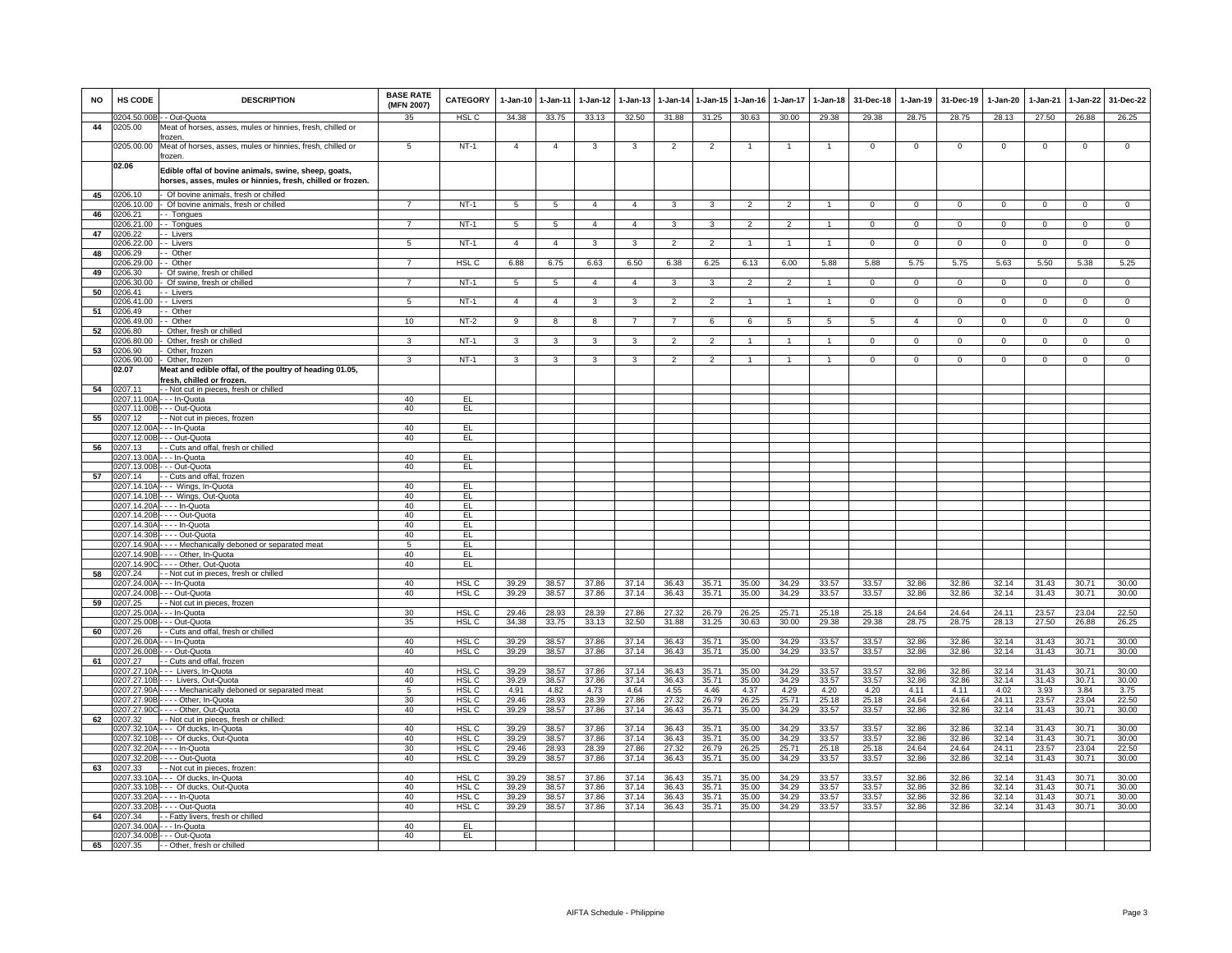| <b>NO</b> | HS CODE               | <b>DESCRIPTION</b>                                                                                                               | <b>BASE RATE</b><br>(MFN 2007) | <b>CATEGORY</b>       | $1 - Jan-10$    | $1 - Jan-11$            | $1-Jan-12$              | $1-Jan-13$              | $1-Jan-14$                       | 1-Jan-15                | $1 - Jan-16$   | $1-Jan-17$     | $1 - Jan-18$                     | 31-Dec-18      | $1-Jan-19$        | 31-Dec-19         | $1-Jan-20$        | 1-Jan-21          | $1-Jan-22$              | 31-Dec-22               |
|-----------|-----------------------|----------------------------------------------------------------------------------------------------------------------------------|--------------------------------|-----------------------|-----------------|-------------------------|-------------------------|-------------------------|----------------------------------|-------------------------|----------------|----------------|----------------------------------|----------------|-------------------|-------------------|-------------------|-------------------|-------------------------|-------------------------|
|           |                       | 0207.35.00A - - - In-Quota                                                                                                       | 40                             | HSL C                 | 39.29           | 38.57                   | 37.86                   | 37.14                   | 36.43                            | 35.71                   | 35.00          | 34.29          | 33.57                            | 33.57          | 32.86             | 32.86             | 32.14             | 31.43             | 30.71                   | 30.00                   |
| 66        | 0207.36               | 0207.35.00B - - - Out-Quota<br>- Other frozen:                                                                                   | 40                             | HSL <sub>C</sub>      | 39.29           | 38.57                   | 37.86                   | 37.14                   | 36.43                            | 35.71                   | 35.00          | 34.29          | 33.57                            | 33.57          | 32.86             | 32.86             | 32.14             | 31.43             | 30.71                   | 30.00                   |
|           |                       | 0207.36.10A - - - Fatty livers, In-Quota                                                                                         | 40                             | HSL C                 | 39.29           | 38.57                   | 37.86                   | 37.14                   | 36.43                            | 35.71                   | 35.00          | 34.29          | 33.57                            | 33.57          | 32.86             | 32.86             | 32.14             | 31.43             | 30.71                   | 30.00                   |
|           | 0207.36.10B           | --- Fatty livers, Out-Quota                                                                                                      | 40                             | HSL C                 | 39.29           | 38.57                   | 37.86                   | 37.14                   | 36.43                            | 35.71                   | 35.00          | 34.29          | 33.57                            | 33.57          | 32.86             | 32.86             | 32.14             | 31.43             | 30.71                   | 30.00                   |
|           | 0207.36.90A           | -In-Quota                                                                                                                        | 40                             | HSL C                 | 39.29           | 38.57                   | 37.86                   | 37.14                   | 36.43                            | 35.71                   | 35.00          | 34.29          | 33.57                            | 33.57          | 32.86             | 32.86             | 32.14             | 31.43             | 30.71                   | 30.00                   |
|           |                       | 0207.36.90B - - - - Out-Quota                                                                                                    | 40                             | HSL <sub>C</sub>      | 39.29           | 38.57                   | 37.86                   | 37.14                   | 36.43                            | 35.71                   | 35.00          | 34.29          | 33.57                            | 33.57          | 32.86             | 32.86             | 32.14             | 31.43             | 30.71                   | 30.00                   |
|           | 02.08                 | Other meat and edible meat offal, fresh, chilled or frozen.                                                                      |                                |                       |                 |                         |                         |                         |                                  |                         |                |                |                                  |                |                   |                   |                   |                   |                         |                         |
| 67        | 0208.10               | Of rabbits or hares                                                                                                              |                                |                       |                 |                         |                         |                         |                                  |                         | $\overline{1}$ | $\mathbf{1}$   | $\mathbf{1}$                     |                |                   |                   |                   |                   |                         |                         |
| 68        | 0208.10.00<br>0208.30 | Of rabbits or hares<br>Of primates                                                                                               | 5                              | <b>NT-1</b>           | $\overline{4}$  | $\overline{4}$          | $\mathbf{3}$            | 3                       | $\overline{2}$                   | $\overline{2}$          |                |                |                                  | $\mathbf{0}$   | $\overline{0}$    | $\overline{0}$    | $\mathbf{0}$      | $\mathbf{0}$      | $\overline{0}$          | $\overline{0}$          |
|           | 0208.30.00            | Of primates                                                                                                                      | $\overline{7}$                 | $NT-1$                | 5               | $\overline{5}$          | $\overline{4}$          | $\overline{4}$          | $\mathbf{R}$                     | $\overline{3}$          | $\mathcal{P}$  | $\mathcal{P}$  | $\blacktriangleleft$             | $\Omega$       | $\Omega$          | $\Omega$          | $\mathbf 0$       | $\Omega$          | $\overline{0}$          | $\overline{0}$          |
| 69        | 0208.40               | Of whales, dolphins and porpoises (mammals of the order                                                                          |                                |                       |                 |                         |                         |                         |                                  |                         |                |                |                                  |                |                   |                   |                   |                   |                         |                         |
|           |                       | Cetacea); of manatees and dugongs (mammals of the order                                                                          |                                |                       |                 |                         |                         |                         |                                  |                         |                |                |                                  |                |                   |                   |                   |                   |                         |                         |
|           | 0208.40.00            | Sirenia)                                                                                                                         | $\overline{7}$                 | $NT-1$                | 5               | $\overline{5}$          | $\overline{4}$          | $\overline{4}$          | 3                                | 3                       | $\overline{2}$ | $\overline{2}$ | $\overline{1}$                   | $\overline{0}$ | $\overline{0}$    | $\overline{0}$    | $\overline{0}$    | $\overline{0}$    | $\overline{0}$          | $\overline{0}$          |
|           |                       | Of whales, dolphins and porpoises (mammals of the order<br>Cetacea); of manatees and dugongs (mammals of the order               |                                |                       |                 |                         |                         |                         |                                  |                         |                |                |                                  |                |                   |                   |                   |                   |                         |                         |
|           |                       | Sirenia)                                                                                                                         |                                |                       |                 |                         |                         |                         |                                  |                         |                |                |                                  |                |                   |                   |                   |                   |                         |                         |
| 70        | 0208.50               | Of reptiles (including snakes and turtles)                                                                                       |                                |                       |                 |                         |                         |                         |                                  |                         |                |                |                                  |                |                   |                   |                   |                   |                         |                         |
|           | 0208.50.00            | Of reptiles (including snakes and turtles)                                                                                       | $\overline{7}$                 | $NT-1$                | 5               | 5                       | $\overline{4}$          | $\overline{4}$          | 3                                | $\mathbf{3}$            | $\overline{2}$ | 2              | $\overline{1}$                   | $\mathbf 0$    | $\overline{0}$    | $\mathbf 0$       | $\mathbf{0}$      | $\mathbf 0$       | $\mathbf{0}$            | $\overline{0}$          |
| 71        | 0208.90<br>0208.90.00 | Other<br>Other                                                                                                                   | $\overline{7}$                 | $NT-1$                |                 | 5                       | $\overline{4}$          | $\overline{4}$          | $\overline{3}$                   | $\overline{\mathbf{3}}$ | $\overline{2}$ | $\overline{2}$ | $\overline{1}$                   | $\overline{0}$ | $\overline{0}$    | $\overline{0}$    | $\overline{0}$    | $\overline{0}$    | $\overline{0}$          | $\overline{0}$          |
| 72        | 0209.00               | Pig fat, free of lean meat, and poultry fat, not rendered or                                                                     |                                |                       | $5\overline{)}$ |                         |                         |                         |                                  |                         |                |                |                                  |                |                   |                   |                   |                   |                         |                         |
|           |                       | otherwise extracted, fresh, chilled, frozen, salted, in brine,                                                                   |                                |                       |                 |                         |                         |                         |                                  |                         |                |                |                                  |                |                   |                   |                   |                   |                         |                         |
|           |                       | dried or smoked.                                                                                                                 |                                |                       |                 |                         |                         |                         |                                  |                         |                |                |                                  |                |                   |                   |                   |                   |                         |                         |
|           | 0209.00.00            | Pig fat, free of lean meat, and poultry fat, not rendered or                                                                     | 5                              | $NT-1$                | $\overline{4}$  | $\overline{4}$          | 3                       | 3                       | $\overline{2}$                   | $\overline{2}$          | $\mathbf{1}$   | $\overline{1}$ | $\overline{1}$                   | $\mathbf{0}$   | $\overline{0}$    | $\mathbf{0}$      | $\mathbf{0}$      | $\mathbf{0}$      | 0                       | $\mathsf 0$             |
|           |                       | otherwise extracted, fresh, chilled, frozen, salted, in brine,                                                                   |                                |                       |                 |                         |                         |                         |                                  |                         |                |                |                                  |                |                   |                   |                   |                   |                         |                         |
|           |                       | tried or smoked                                                                                                                  |                                |                       |                 |                         |                         |                         |                                  |                         |                |                |                                  |                |                   |                   |                   |                   |                         |                         |
|           | 02.10                 | Meat and edible meat offal, salted, in brine, dried or                                                                           |                                |                       |                 |                         |                         |                         |                                  |                         |                |                |                                  |                |                   |                   |                   |                   |                         |                         |
|           |                       | smoked; edible flours and meals of meat or meat offal.                                                                           |                                |                       |                 |                         |                         |                         |                                  |                         |                |                |                                  |                |                   |                   |                   |                   |                         |                         |
| 73        | 0210.11               | - Hams, shoulders and cuts thereof, with bone in                                                                                 |                                |                       |                 |                         |                         |                         |                                  |                         |                |                |                                  |                |                   |                   |                   |                   |                         |                         |
|           | 0210.11.00            | - - Hams, shoulders and cuts thereof, with bone in                                                                               | 40                             | HSL <sub>C</sub>      | 39.29           | 38.57                   | 37.86                   | 37.14                   | 36.43                            | 35.71                   | 35.00          | 34.29          | 33.57                            | 33.57          | 32.86             | 32.86             | 32.14             | 31.43             | 30.71                   | 30.00                   |
| 74        | 0210.12               | - Bellies (streaky) and cuts thereof                                                                                             |                                |                       |                 |                         |                         |                         |                                  |                         |                |                |                                  |                |                   |                   |                   |                   |                         |                         |
| 75        | 0210.12.00<br>0210.19 | - - Bellies (streaky) and cuts thereof<br>- Other:                                                                               | 40                             | HSL <sub>C</sub>      | 39.29           | 38.57                   | 37.86                   | 37.14                   | 36.43                            | 35.71                   | 35.00          | 34.29          | 33.57                            | 33.57          | 32.86             | 32.86             | 32.14             | 31.43             | 30.71                   | 30.00                   |
|           | 0210.19.10            | - Bacon                                                                                                                          | 40                             | HSL C                 | 39.29           | 38.57                   | 37.86                   | 37.14                   | 36.43                            | 35.71                   | 35.00          | 34.29          | 33.57                            | 33.57          | 32.86             | 32.86             | 32.14             | 31.43             | 30.71                   | 30.00                   |
|           | 0210.19.20            | -- Hams, boneless                                                                                                                | 40                             | HSL C                 | 39.29           | 38.57                   | 37.86                   | 37.14                   | 36.43                            | 35.71                   | 35.00          | 34.29          | 33.57                            | 33.57          | 32.86             | 32.86             | 32.14             | 31.43             | 30.71                   | 30.00                   |
|           | 0210.19.90            | .-- Other                                                                                                                        | 40                             | HSL C                 | 39.29           | 38.57                   | 37.86                   | 37.14                   | 36.43                            | 35.71                   | 35.00          | 34.29          | 33.57                            | 33.57          | 32.86             | 32.86             | 32.14             | 31.43             | 30.71                   | 30.00                   |
| 76        | 0210.20               | Meat of bovine animals                                                                                                           |                                |                       |                 |                         |                         |                         |                                  |                         |                |                |                                  |                |                   |                   |                   |                   |                         |                         |
| 77        | 1210.20.00<br>210.91  | Meat of bovine animals<br>- Of primates                                                                                          | $\overline{7}$                 | $NT-1$                | $5\overline{)}$ | $5\overline{)}$         | $\overline{4}$          | $\overline{4}$          | $\overline{\mathbf{3}}$          | $\overline{3}$          | $\overline{2}$ | $\overline{2}$ | $\mathbf{1}$                     | $\overline{0}$ | $\overline{0}$    | $\overline{0}$    | $\overline{0}$    | $\overline{0}$    | $\overline{0}$          | $\overline{0}$          |
|           | 210.91.00             | - Of primates                                                                                                                    | 40                             | $NT-1$                | 30              | 28                      | 25                      | 22                      | 18                               | 16                      | 14             | 12             | 8                                | $\mathbf 0$    | $\mathbf 0$       | $\mathbf 0$       | $\Omega$          | $\mathbf 0$       | $\mathsf 0$             | $\overline{0}$          |
| 78        | 0210.92               | - Of whales, dolphins and porpoises (mammals of the order<br>Cetacea); of manatees and dugongs (mammals of the order             |                                |                       |                 |                         |                         |                         |                                  |                         |                |                |                                  |                |                   |                   |                   |                   |                         |                         |
|           |                       | Sirenia)                                                                                                                         |                                |                       |                 |                         |                         |                         |                                  |                         |                |                |                                  |                |                   |                   |                   |                   |                         |                         |
|           | 0210.92.00            | - Of whales, dolphins and porpoises (mammals of the order<br>Cetacea); of manatees and dugongs (mammals of the order<br>Sirenia) | 40                             | $NT-1$                | 30              | 28                      | 25                      | 22                      | 18                               | 16                      | 14             | 12             | 8                                | $\mathsf 0$    | $\mathsf 0$       | $\mathbf 0$       | $\mathbf 0$       | $\mathbf 0$       | $\mathbf 0$             | $\mathbf 0$             |
| 79        | 0210.93               | - Of reptiles (including snakes and turtles)                                                                                     |                                |                       |                 |                         |                         |                         |                                  |                         |                |                |                                  |                |                   |                   |                   |                   |                         |                         |
|           | 1210.93.00            | - Of reptiles (including snakes and turtles)                                                                                     | 40                             | $NT-1$                | 30              | 28                      | 25                      | 22                      | 18                               | 16                      | 14             | 12             | 8                                | $\Omega$       | $\overline{0}$    | $\overline{0}$    | $\overline{0}$    | $\mathbf{0}$      | $\overline{0}$          | $\overline{0}$          |
| 80        | 0210.99               | - Other                                                                                                                          |                                |                       |                 |                         |                         |                         |                                  |                         |                |                |                                  |                |                   |                   |                   |                   |                         |                         |
|           | 0210.99.10            | --- Freeze dried chicken dice                                                                                                    | 3<br>$\overline{7}$            | $NT-1$                | 3               | 3                       | 3<br>$\overline{4}$     | 3<br>$\overline{4}$     | $\overline{2}$<br>$\overline{3}$ | $\overline{2}$          | $\mathcal{P}$  | $\mathcal{P}$  | $\overline{1}$<br>$\overline{1}$ | 0<br>$\Omega$  | $^{\circ}$        | $^{\circ}$        | 0                 | $^{\circ}$        | $\mathbf{0}$            | $\mathsf 0$             |
|           | 0210.99.90 --- Other  | 0210.99.20 --- Dried pork skin                                                                                                   | 40                             | $NT-1$<br><b>HSLC</b> | 5<br>39.29      | $\overline{5}$<br>38.57 | 37.86                   | 37.14                   | 36.43                            | 3<br>35.71              | 35.00          | 34.29          | 33.57                            | 33.57          | $\Omega$<br>32.86 | $\Omega$<br>32.86 | $\Omega$<br>32.14 | $\Omega$<br>31.43 | $\overline{0}$<br>30.71 | $\overline{0}$<br>30.00 |
|           | 03.01                 | Live fish.                                                                                                                       |                                |                       |                 |                         |                         |                         |                                  |                         |                |                |                                  |                |                   |                   |                   |                   |                         |                         |
| 81        | 0301.10               | Ornamental fish:                                                                                                                 |                                |                       |                 |                         |                         |                         |                                  |                         |                |                |                                  |                |                   |                   |                   |                   |                         |                         |
|           | 0301.10.10            | - - Fish fry                                                                                                                     | $\mathbf{R}$                   | $NT-1$                | 3               | 3                       | 3                       | 3                       | $\overline{2}$                   | $\overline{2}$          |                |                |                                  | $\Omega$       | $\Omega$          | $\Omega$          | $\Omega$          | $\Omega$          | $\Omega$                | $\Omega$                |
|           | 0301.10.20            | - - Other, marine fish                                                                                                           | 3                              | $NT-1$                | 3               | 3                       | 3                       | 3                       | $\overline{2}$                   | $\overline{2}$          | $\mathbf{1}$   | $\mathbf{1}$   | $\overline{1}$                   | $\Omega$       | $\Omega$          | $\Omega$          | $\Omega$          | $\Omega$          | $\mathbf{0}$            | $\overline{0}$          |
| 82        | 0301.10.30            | - Other, freshwater fish<br>- Trout (Salmo trutta, Oncorhynchus mykiss, Oncorhynchus                                             | 3                              | $NT-1$                | 3               | 3                       | $\overline{\mathbf{3}}$ | 3                       | $\overline{2}$                   | $\overline{2}$          | $\mathbf{1}$   | $\mathbf{1}$   | $\overline{1}$                   | $\mathbf 0$    | $\mathbf{0}$      | $\mathbf 0$       | 0                 | $\mathbf{0}$      | $\overline{0}$          | $\overline{0}$          |
|           | 0301.91               | clarki, Oncorhynchus aguabonita, Oncorhynchus gilae,                                                                             |                                |                       |                 |                         |                         |                         |                                  |                         |                |                |                                  |                |                   |                   |                   |                   |                         |                         |
|           |                       | Oncorhynchus apache and Oncorhynchus chrysogaster)                                                                               |                                |                       |                 |                         |                         |                         |                                  |                         |                |                |                                  |                |                   |                   |                   |                   |                         |                         |
|           |                       | 0301.91.00 - Trout (Salmo trutta, Oncorhynchus mykiss, Oncorhynchus                                                              | 3                              | $NT-1$                | 3               | 3                       | 3                       | 3                       | $\overline{2}$                   | $\overline{2}$          | $\overline{1}$ | $\overline{1}$ | $\overline{1}$                   | $\Omega$       | $\mathbf 0$       | $\overline{0}$    | $\mathsf 0$       | $\mathbf 0$       | $\overline{0}$          | $\overline{0}$          |
|           |                       | clarki, Oncorhynchus aguabonita, Oncorhynchus gilae,                                                                             |                                |                       |                 |                         |                         |                         |                                  |                         |                |                |                                  |                |                   |                   |                   |                   |                         |                         |
|           |                       | Oncorhynchus apache and Oncorhynchus chrysogaster)                                                                               |                                |                       |                 |                         |                         |                         |                                  |                         |                |                |                                  |                |                   |                   |                   |                   |                         |                         |
|           | 0301.92               |                                                                                                                                  |                                |                       |                 |                         |                         |                         |                                  |                         |                |                |                                  |                |                   |                   |                   |                   |                         |                         |
| 83        | 0301.92.00            | - - Eels (Anguilla spp.)<br>- Eels (Anguilla spp.)                                                                               | з                              | $NT-1$                | 3               | 3                       | 3                       | 3                       | $\overline{2}$                   | $\overline{2}$          | -1             | 1              |                                  | $\mathbf{0}$   | $\mathbf{0}$      | $\mathbf 0$       | $\mathbf{0}$      | $^{\circ}$        | $\overline{0}$          | $\overline{0}$          |
| 84        | 0301.93               | - Carp:                                                                                                                          |                                |                       |                 |                         |                         |                         |                                  |                         |                |                |                                  |                |                   |                   |                   |                   |                         |                         |
|           | 301.93.10             | --- Breeding, other than fry                                                                                                     | 3                              | $NT-1$                | 3               | 3                       | 3                       | 3                       | $\mathfrak{p}$                   | $\overline{c}$          |                |                |                                  | $\Omega$       | $\Omega$          | $\Omega$          | $\Omega$          | $\Omega$          | 0                       | $\mathbf 0$             |
|           | 0301.93.90 --- Other  |                                                                                                                                  | 3                              | $NT-1$                | $\overline{3}$  | $\overline{\mathbf{3}}$ | $\overline{\mathbf{3}}$ | $\overline{\mathbf{3}}$ | $\overline{2}$                   | $\overline{2}$          | $\overline{1}$ | $\overline{1}$ | $\overline{1}$                   | $\Omega$       | $\mathbf{0}$      | $\mathbf{0}$      | 0                 | $\mathbf 0$       | $\mathbf 0$             | $\overline{0}$          |
| 85        | 0301.94               | - - Bluefin tunas (Thunnus thynnus)                                                                                              | $\overline{7}$                 |                       |                 |                         |                         | $\overline{4}$          |                                  |                         |                |                |                                  | $\Omega$       |                   |                   |                   |                   |                         |                         |
|           |                       | 0301.94.00 - - Bluefin tunas (Thunnus thynnus)                                                                                   |                                | $NT-1$                | $\overline{5}$  | $\overline{5}$          | $\overline{4}$          |                         | $\overline{3}$                   | 3                       | $\mathfrak{p}$ | $\overline{2}$ |                                  |                | $\Omega$          | $\Omega$          | $\Omega$          | $\Omega$          | $\overline{0}$          | $\overline{0}$          |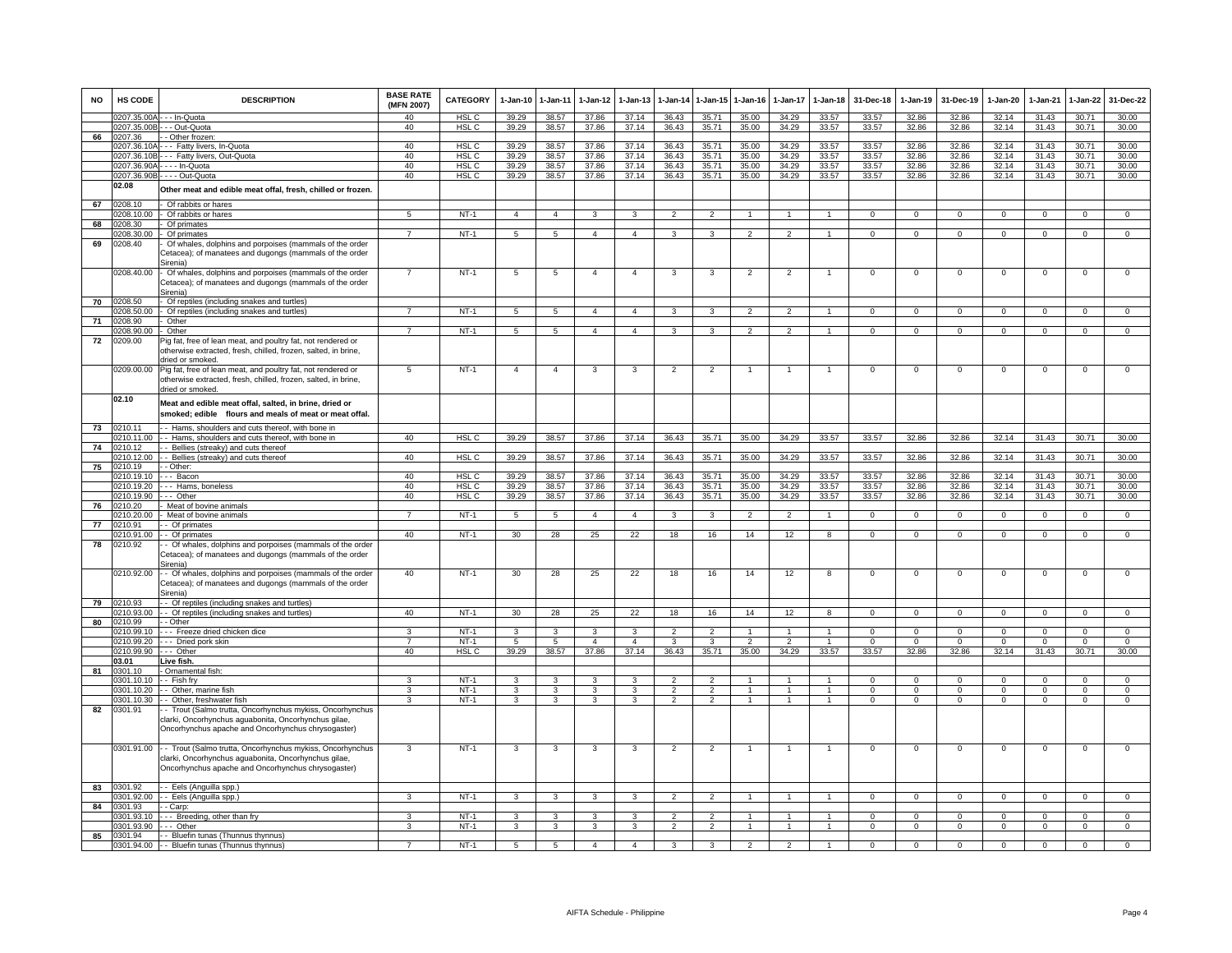| <b>NO</b> | <b>HS CODE</b>        | <b>DESCRIPTION</b>                                                                              | <b>BASE RATE</b><br>(MFN 2007) | CATEGORY | 1-Jan-10 1-Jan-11 |                 | $1-Jan-12$              | $1 - Jan-13$   |                |                         | 1-Jan-14 1-Jan-15 1-Jan-16 | $1 - Jan-17$   | $1-Jan-18$           | 31-Dec-18      |                | 1-Jan-19 31-Dec-19 | $1 - Jan-20$   | $1-Jan-21$     | $1-Jan-22$     | 31-Dec-22      |
|-----------|-----------------------|-------------------------------------------------------------------------------------------------|--------------------------------|----------|-------------------|-----------------|-------------------------|----------------|----------------|-------------------------|----------------------------|----------------|----------------------|----------------|----------------|--------------------|----------------|----------------|----------------|----------------|
| 86        | 0301.95               | - - Southern bluefin tunas (Thunnus maccoyii)                                                   |                                |          |                   |                 |                         |                |                |                         |                            |                |                      |                |                |                    |                |                |                |                |
|           |                       | 0301.95.00 - - Southern bluefin tunas (Thunnus maccoyii)                                        |                                | $NT-1$   | -5                | -5              | $\overline{4}$          | $\overline{4}$ | 3              | 3                       |                            |                |                      | $\Omega$       | $\Omega$       | $\Omega$           | $\Omega$       | $\Omega$       | $\overline{0}$ | $\Omega$       |
| 87        | 0301.99<br>0301.99.11 | - - Other:<br>---- Breeding                                                                     | $\overline{1}$                 | $NT-1$   | $\overline{1}$    | $\overline{1}$  | 1                       | $\mathbf{1}$   | $\overline{1}$ | $\mathbf{1}$            |                            |                |                      | $\Omega$       | $\Omega$       | $\overline{0}$     | $\Omega$       | $\Omega$       | $\overline{0}$ | $\overline{0}$ |
|           | 0301.99.19            | $- - -$ Other                                                                                   | $\mathbf{1}$                   | $NT-1$   | $\mathbf{1}$      | $\overline{1}$  | $\mathbf{1}$            | $\mathbf{1}$   | $\mathbf{1}$   | $\mathbf{1}$            |                            |                |                      | $\Omega$       | $\Omega$       | $\Omega$           | $\Omega$       | $\Omega$       | $\overline{0}$ | $\overline{0}$ |
|           | 0301.99.21            | ---- Breeding                                                                                   | $\overline{7}$                 | $NT-1$   | 5                 | $\overline{5}$  | $\overline{4}$          | 4              | 3              | 3                       | $\overline{2}$             |                |                      | $\Omega$       | $\mathbf 0$    | $\Omega$           | $\mathbf 0$    | $\Omega$       | $\Omega$       | $\Omega$       |
|           |                       | 0301.99.29 ---- Other                                                                           | $\overline{7}$                 | $NT-1$   | 5                 | $5^{\circ}$     | $\overline{4}$          | $\Lambda$      | $\mathbf{a}$   | 3                       | $\mathcal{L}$              |                |                      |                | $^{\circ}$     | $\Omega$           | 0              |                | $\mathbf 0$    | $\mathbf 0$    |
|           | 0301.99.31            | - - - - Milk fish breeder                                                                       | $\overline{1}$                 | $NT-1$   | $\overline{1}$    | $\overline{1}$  | $\overline{1}$          | $\mathbf{1}$   | $\overline{1}$ | $\overline{1}$          | $\overline{1}$             | $\mathbf{1}$   | $\overline{1}$       | $\Omega$       | $\Omega$       | $\Omega$           | $\mathbf 0$    | $\Omega$       | $\circ$        | $\mathsf 0$    |
|           |                       | 0301.99.39 ---- Other                                                                           | $\overline{7}$                 | $NT-1$   | $5\overline{)}$   | $5\overline{)}$ | $\overline{4}$          | $\overline{4}$ | 3              | $\overline{\mathbf{3}}$ | $\overline{2}$             | $\overline{2}$ | $\overline{1}$       | $\Omega$       | $\overline{0}$ | $\overline{0}$     | $\Omega$       | $\Omega$       | $\overline{0}$ | $\overline{0}$ |
|           |                       | 0301.99.40 --- Other freshwater fish                                                            | 7                              | $NT-1$   | $\overline{5}$    | $\overline{5}$  | $\overline{4}$          | $\overline{4}$ | 3              | 3                       | $\overline{2}$             | $\overline{2}$ |                      | $\Omega$       | $\overline{0}$ | $\overline{0}$     | $\overline{0}$ | $\Omega$       | $\overline{0}$ | $\overline{0}$ |
|           | 03.02                 | Fish, fresh or chilled, excluding fish fillets and other fish                                   |                                |          |                   |                 |                         |                |                |                         |                            |                |                      |                |                |                    |                |                |                |                |
|           |                       | meat of heading 03.04.                                                                          |                                |          |                   |                 |                         |                |                |                         |                            |                |                      |                |                |                    |                |                |                |                |
| 88        | 0302.11               | - Trout (Salmo trutta, Oncorhynchus mykiss, Oncorhynchus                                        |                                |          |                   |                 |                         |                |                |                         |                            |                |                      |                |                |                    |                |                |                |                |
|           |                       | clarki, Oncorhynchus aguabonita, Oncorhynchus gilae,                                            |                                |          |                   |                 |                         |                |                |                         |                            |                |                      |                |                |                    |                |                |                |                |
|           |                       | Oncorhynchus apache and Oncorhynchus chrysogaster)                                              |                                |          |                   |                 |                         |                |                |                         |                            |                |                      |                |                |                    |                |                |                |                |
|           |                       |                                                                                                 |                                |          |                   |                 |                         |                |                |                         |                            |                |                      |                |                |                    |                |                |                |                |
|           |                       | 0302.11.00 - Trout (Salmo trutta, Oncorhynchus mykiss, Oncorhynchus                             | 5                              | EL       |                   |                 |                         |                |                |                         |                            |                |                      |                |                |                    |                |                |                |                |
|           |                       | clarki, Oncorhynchus aguabonita, Oncorhynchus gilae,                                            |                                |          |                   |                 |                         |                |                |                         |                            |                |                      |                |                |                    |                |                |                |                |
|           |                       | Oncorhynchus apache and Oncorhynchus chrysogaster)                                              |                                |          |                   |                 |                         |                |                |                         |                            |                |                      |                |                |                    |                |                |                |                |
| 89        | 0302.12               | - Pacific salmon (Oncorhynchus nerka, Oncorhynchus                                              |                                |          |                   |                 |                         |                |                |                         |                            |                |                      |                |                |                    |                |                |                |                |
|           |                       | gorbuscha, Oncorhynchus keta, Oncorhynchus tschawytscha,                                        |                                |          |                   |                 |                         |                |                |                         |                            |                |                      |                |                |                    |                |                |                |                |
|           |                       | Oncorhynchus kisutch, Oncorhynchus masou and                                                    |                                |          |                   |                 |                         |                |                |                         |                            |                |                      |                |                |                    |                |                |                |                |
|           |                       | Oncorhynchus rhodurus), Atlantic salmon (Salmo salar) and                                       |                                |          |                   |                 |                         |                |                |                         |                            |                |                      |                |                |                    |                |                |                |                |
|           |                       | Danube salmon (Hucho hucho)                                                                     |                                |          |                   |                 |                         |                |                |                         |                            |                |                      |                |                |                    |                |                |                |                |
|           |                       | 0302.12.00 - Pacific salmon (Oncorhynchus nerka, Oncorhynchus                                   |                                | $NT-1$   | 5                 | 5               | $\overline{4}$          | $\overline{4}$ | 3              | 3                       | $\overline{2}$             | $\mathfrak{p}$ |                      | $\Omega$       | $\mathbf 0$    | $\Omega$           | $\Omega$       | $\Omega$       | $\Omega$       | $\Omega$       |
|           |                       | gorbuscha, Oncorhynchus keta, Oncorhynchus tschawytscha,                                        |                                |          |                   |                 |                         |                |                |                         |                            |                |                      |                |                |                    |                |                |                |                |
|           |                       | Oncorhynchus kisutch, Oncorhynchus masou and                                                    |                                |          |                   |                 |                         |                |                |                         |                            |                |                      |                |                |                    |                |                |                |                |
|           |                       | Oncorhynchus rhodurus), Atlantic salmon (Salmo salar) and                                       |                                |          |                   |                 |                         |                |                |                         |                            |                |                      |                |                |                    |                |                |                |                |
|           |                       | Danube salmon (Hucho hucho)                                                                     |                                |          |                   |                 |                         |                |                |                         |                            |                |                      |                |                |                    |                |                |                |                |
| 90        | 0302.19               | - - Other                                                                                       |                                |          |                   |                 |                         |                |                |                         |                            |                |                      |                |                |                    |                |                |                |                |
|           | 0302.19.00 -- Other   |                                                                                                 | $\overline{7}$                 | $NT-1$   | 5                 | 5 <sub>5</sub>  | $\overline{4}$          | $\overline{4}$ | $\mathbf{3}$   | $\mathbf{3}$            | $\overline{2}$             | $\overline{2}$ | $\overline{1}$       | $\Omega$       | $\mathbf{0}$   | $\overline{0}$     | $\mathbf{0}$   | $\mathbf 0$    | $\mathbf{0}$   | $\mathbf{0}$   |
| 91        | 0302.21               | - Halibut (Reinhardtius hippoglossoides, Hippoglossus                                           |                                |          |                   |                 |                         |                |                |                         |                            |                |                      |                |                |                    |                |                |                |                |
|           | 0302.21.00            | iippoglossus, Hippoglossus stenolepis)<br>- Halibut (Reinhardtius hippoglossoides, Hippoglossus | $\overline{7}$                 | $NT-1$   | $\overline{5}$    | $5\overline{)}$ | $\overline{4}$          | $\overline{4}$ | 3              | 3                       | $\overline{2}$             | $\overline{2}$ | $\overline{1}$       | $\overline{0}$ | $\overline{0}$ | $\overline{0}$     | $\overline{0}$ | $\overline{0}$ | $\overline{0}$ | $\overline{0}$ |
|           |                       | ippoglossus, Hippoglossus stenolepis)                                                           |                                |          |                   |                 |                         |                |                |                         |                            |                |                      |                |                |                    |                |                |                |                |
| 92        | 0302.22               | - - Plaice (Pleuronectes platessa)                                                              |                                |          |                   |                 |                         |                |                |                         |                            |                |                      |                |                |                    |                |                |                |                |
|           | 302.22.00             | - - Plaice (Pleuronectes platessa)                                                              | $\overline{7}$                 | $NT-1$   | $\overline{5}$    | $\overline{5}$  | $\overline{4}$          | $\mathbf{A}$   | 3              | $\mathbf{3}$            | $\mathcal{P}$              | $\mathcal{P}$  |                      | $\Omega$       | $\Omega$       | $\Omega$           | $\Omega$       | $\Omega$       | $\Omega$       | $\Omega$       |
| 93        | 0302.23               | - Sole (Solea spp.)                                                                             |                                |          |                   |                 |                         |                |                |                         |                            |                |                      |                |                |                    |                |                |                |                |
|           | 302.23.00             | - - Sole (Solea spp.)                                                                           | $\overline{7}$                 | EL       |                   |                 |                         |                |                |                         |                            |                |                      |                |                |                    |                |                |                |                |
| 94        | 0302.29               | - Other                                                                                         |                                |          |                   |                 |                         |                |                |                         |                            |                |                      |                |                |                    |                |                |                |                |
|           | 0302.29.00 -- Other   |                                                                                                 | 10                             | NT-2     | 9                 | 8               | 8                       | 7              | $\overline{7}$ | 6                       | 6                          | 5              | -5                   | 5              | $\overline{4}$ | $^{\circ}$         | $\mathbf{0}$   | $\mathbf{0}$   | $\overline{0}$ | $^{\circ}$     |
| 95        | 0302.31               | - - Albacore or longfinned tunas (Thunnus alalunga)                                             |                                |          |                   |                 |                         |                |                |                         |                            |                |                      |                |                |                    |                |                |                |                |
|           | 302.31.00             | - Albacore or longfinned tunas (Thunnus alalunga)                                               | 5                              | EL       |                   |                 |                         |                |                |                         |                            |                |                      |                |                |                    |                |                |                |                |
| 96        | 302.32                | - Yellowfin tunas (Thunnus albacares)                                                           |                                |          |                   |                 |                         |                |                |                         |                            |                |                      |                |                |                    |                |                |                |                |
|           | 1302.32.00            | - Yellowfin tunas (Thunnus albacares)                                                           | 5                              | EL       |                   |                 |                         |                |                |                         |                            |                |                      |                |                |                    |                |                |                |                |
| 97        | 0302.33<br>0302.33.00 | - Skipjack or stripe-bellied bonito                                                             | $5\overline{5}$                | $NT-1$   | $\overline{4}$    | $\overline{4}$  | 3                       | $\mathbf{R}$   | $\overline{2}$ | $\overline{2}$          |                            |                |                      | $\Omega$       | $\Omega$       | $\overline{0}$     | $\Omega$       | $\Omega$       | $\overline{0}$ | $\overline{0}$ |
| 98        | 0302.34               | - - Skipjack or stripe-bellied bonito<br>- Bigeye tunas (Thunnus obesus)                        |                                |          |                   |                 |                         |                |                |                         |                            |                |                      |                |                |                    |                |                |                |                |
|           | 0302.34.00            | - - Bigeye tunas (Thunnus obesus)                                                               | 5                              | $NT-1$   | $\overline{4}$    | $\overline{4}$  | $\overline{3}$          | 3              | $\mathfrak{p}$ | $\overline{2}$          |                            |                |                      | $\Omega$       | $\Omega$       | $\Omega$           | $\Omega$       | $\Omega$       | $\overline{0}$ | $\Omega$       |
| 99        | 302.35                | - - Bluefin tunas (Thunnus thynnus)                                                             |                                |          |                   |                 |                         |                |                |                         |                            |                |                      |                |                |                    |                |                |                |                |
|           | 0302.35.00            | - - Bluefin tunas (Thunnus thynnus)                                                             | $5^{\circ}$                    | $NT-1$   | $\overline{4}$    | $\overline{4}$  | $\mathbf{3}$            | 3              | $\mathfrak{p}$ | $\overline{2}$          |                            |                | $\blacktriangleleft$ | $\Omega$       | $\mathbf{0}$   | $\mathbf 0$        | $\mathbf{0}$   | $\mathbf 0$    | $\mathbf 0$    | $\Omega$       |
| 100       | 302.36                | - Southern bluefin tunas (Thunnus maccoyii)                                                     |                                |          |                   |                 |                         |                |                |                         |                            |                |                      |                |                |                    |                |                |                |                |
|           | 0302.36.00            | - Southern bluefin tunas (Thunnus maccoyii)                                                     | $5\overline{)}$                | $NT-1$   | $\overline{4}$    | $\overline{4}$  | $\overline{\mathbf{3}}$ | $\overline{3}$ | $\overline{2}$ | $\overline{2}$          | $\overline{1}$             | $\mathbf{1}$   | $\overline{1}$       | $\overline{0}$ | $\overline{0}$ | $\overline{0}$     | $\overline{0}$ | $\overline{0}$ | $\overline{0}$ | $\overline{0}$ |
| 101       | 302.39                | - Other                                                                                         |                                |          |                   |                 |                         |                |                |                         |                            |                |                      |                |                |                    |                |                |                |                |
|           | 1302.39.00            | - Other                                                                                         | 5                              | $NT-1$   | $\overline{4}$    | $\overline{a}$  | $\mathbf{3}$            | 3              | $\mathfrak{p}$ | $\overline{2}$          |                            |                |                      | $\Omega$       | $\mathbf 0$    | $\mathbf 0$        | 0              | $^{\circ}$     | $\mathbf 0$    | $\mathbf 0$    |
| 102       | 0302.40               | Herrings (Clupea harengus, Clupea pallasii), excluding                                          |                                |          |                   |                 |                         |                |                |                         |                            |                |                      |                |                |                    |                |                |                |                |
|           | 0302.40.00            | vers and roes                                                                                   |                                | EL       |                   |                 |                         |                |                |                         |                            |                |                      |                |                |                    |                |                |                |                |
|           |                       | - Herrings (Clupea harengus, Clupea pallasii), excluding<br>vers and roes                       |                                |          |                   |                 |                         |                |                |                         |                            |                |                      |                |                |                    |                |                |                |                |
| 103       | 0302.50               | Cod (Gadus morhua, Gadus ogac, Gadus macrocephalus),                                            |                                |          |                   |                 |                         |                |                |                         |                            |                |                      |                |                |                    |                |                |                |                |
|           |                       | excluding livers and roes                                                                       |                                |          |                   |                 |                         |                |                |                         |                            |                |                      |                |                |                    |                |                |                |                |
|           | 0302.50.00            | Cod (Gadus morhua, Gadus ogac, Gadus macrocephalus),                                            |                                | EL       |                   |                 |                         |                |                |                         |                            |                |                      |                |                |                    |                |                |                |                |
|           |                       | excluding livers and roes                                                                       |                                |          |                   |                 |                         |                |                |                         |                            |                |                      |                |                |                    |                |                |                |                |
| 104       | 0302.61               | - Sardines (Sardina pilchardus, Sardinops spp.), sardinella                                     |                                |          |                   |                 |                         |                |                |                         |                            |                |                      |                |                |                    |                |                |                |                |
|           |                       | Sardinella spp.), brisling or sprats (Sprattus sprattus)                                        |                                |          |                   |                 |                         |                |                |                         |                            |                |                      |                |                |                    |                |                |                |                |
|           |                       |                                                                                                 |                                |          |                   |                 |                         |                |                |                         |                            |                |                      |                |                |                    |                |                |                |                |
|           |                       | 0302.61.00 - Sardines (Sardina pilchardus, Sardinops spp.), sardinella                          | $5\overline{)}$                | EL       |                   |                 |                         |                |                |                         |                            |                |                      |                |                |                    |                |                |                |                |
|           |                       | Sardinella spp.), brisling or sprats (Sprattus sprattus)                                        |                                |          |                   |                 |                         |                |                |                         |                            |                |                      |                |                |                    |                |                |                |                |
|           |                       |                                                                                                 |                                |          |                   |                 |                         |                |                |                         |                            |                |                      |                |                |                    |                |                |                |                |
| 105       | 0302.62               | - - Haddock (Melanogrammus aeglefinus)                                                          |                                |          |                   |                 |                         |                |                |                         | $\overline{1}$             |                |                      |                |                |                    |                |                |                |                |
| 106       | 302.62.00<br>302.63   | - - Haddock (Melanogrammus aeglefinus)<br>- Coalfish (Pollachius virens)                        | $5\overline{5}$                | $NT-1$   | $\overline{4}$    | $\overline{4}$  | $\mathbf{3}$            | 3              | $\mathfrak{p}$ | $\overline{2}$          |                            | $\mathbf{1}$   | $\overline{1}$       | $\mathbf 0$    | $\overline{0}$ | $\overline{0}$     | $\mathbf{0}$   | $\mathbf 0$    | $\circ$        | $\mathbf{0}$   |
|           | 302.63.00             | - Coalfish (Pollachius virens)                                                                  | $5\overline{5}$                | $NT-1$   | $\overline{4}$    | $\overline{4}$  | $\overline{3}$          | 3              | $\overline{2}$ | $\overline{2}$          | $\mathbf{1}$               | $\mathbf{1}$   | $\mathbf{1}$         | $\overline{0}$ | $\overline{0}$ | $\overline{0}$     | $\overline{0}$ | $\overline{0}$ | $\overline{0}$ | $\overline{0}$ |
| 107       | 0302.64               | - Mackerel (Scomber scombrus, Scomber australasicus,                                            |                                |          |                   |                 |                         |                |                |                         |                            |                |                      |                |                |                    |                |                |                |                |
|           |                       | Scomber japonicus)                                                                              |                                |          |                   |                 |                         |                |                |                         |                            |                |                      |                |                |                    |                |                |                |                |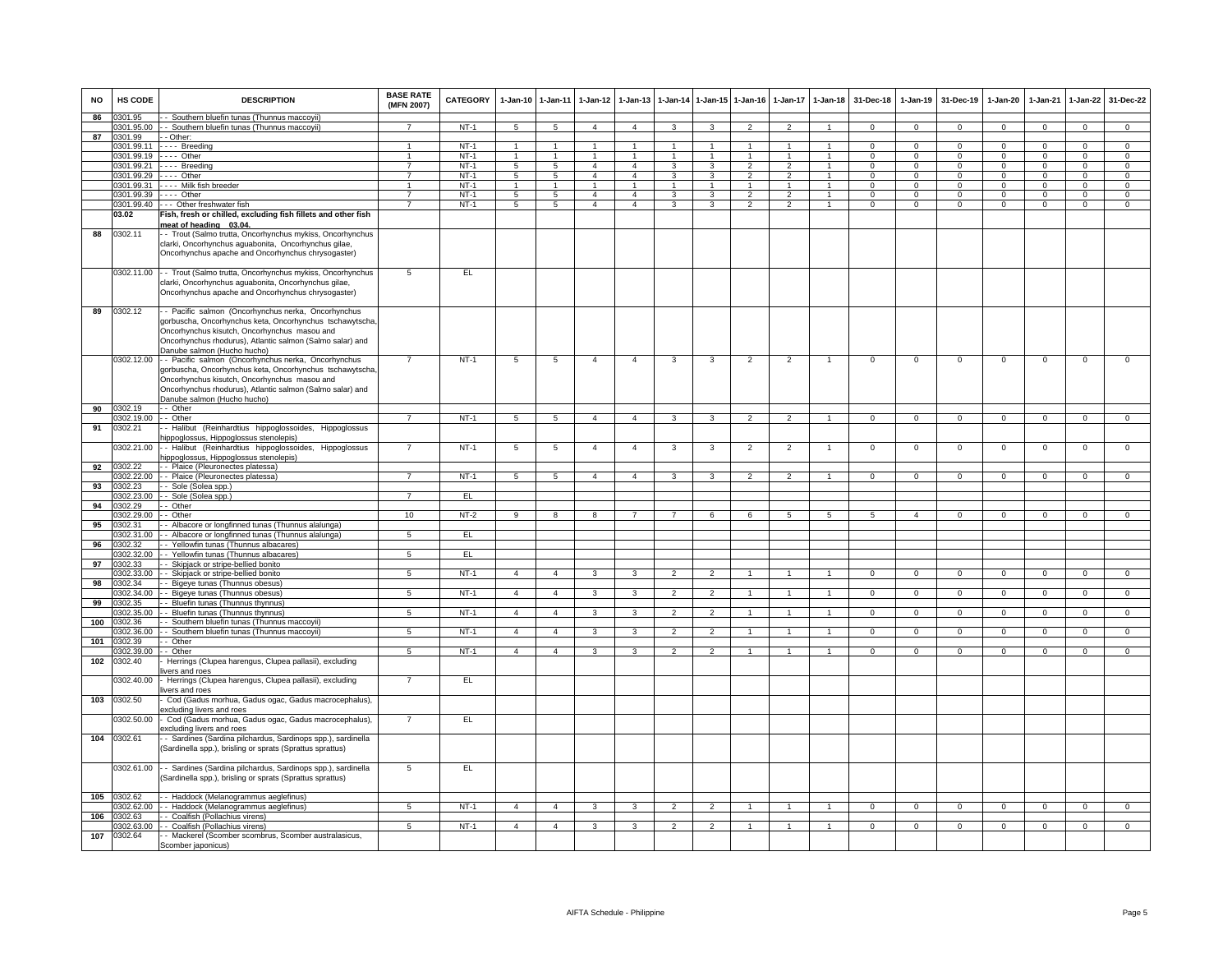| <b>NO</b> | HS CODE               | <b>DESCRIPTION</b>                                                                                                                                                                | <b>BASE RATE</b><br>(MFN 2007) | CATEGORY  | $1 - Jan-10$    | $1-Jan-11$     | $1 - Jan-12$    | $1-Jan-13$              |                |                 | 1-Jan-14 1-Jan-15 1-Jan-16 |                          | 1-Jan-17 1-Jan-18 | 31-Dec-18      | 1-Jan-19       | 31-Dec-19      | $1-Jan-20$      | $1 - Jan-21$   | 1-Jan-22        | 31-Dec-22      |
|-----------|-----------------------|-----------------------------------------------------------------------------------------------------------------------------------------------------------------------------------|--------------------------------|-----------|-----------------|----------------|-----------------|-------------------------|----------------|-----------------|----------------------------|--------------------------|-------------------|----------------|----------------|----------------|-----------------|----------------|-----------------|----------------|
|           | 0302.64.00            | - Mackerel (Scomber scombrus, Scomber australasicus,<br>Scomber japonicus)                                                                                                        | 5                              | EL        |                 |                |                 |                         |                |                 |                            |                          |                   |                |                |                |                 |                |                 |                |
|           | 108 0302.65           | - Dogfish and other sharks                                                                                                                                                        |                                |           |                 |                |                 |                         |                |                 |                            |                          |                   |                |                |                |                 |                |                 |                |
|           | 0302.65.00            | - Dogfish and other sharks                                                                                                                                                        | $\overline{7}$                 | $NT-1$    | 5               | 5              | $\overline{a}$  | $\overline{4}$          | 3              | 3               | 2                          | $\overline{2}$           | $\mathbf{1}$      | $\Omega$       | $\mathbf{0}$   | $\mathbf 0$    | $^{\circ}$      | $^{\circ}$     | $\mathbf{0}$    | $\overline{0}$ |
| 109       | 0302.66               | - Eels (Anguilla spp.)                                                                                                                                                            |                                |           |                 |                |                 |                         |                |                 |                            |                          |                   |                |                |                |                 |                |                 |                |
|           | 0302.66.00            | - Eels (Anguilla spp.)                                                                                                                                                            | $\overline{7}$                 | $NT-1$    | $5^{\circ}$     | 5              | $\overline{4}$  | $\overline{4}$          | 3              | 3               | $\overline{2}$             | $\overline{\phantom{0}}$ |                   | $\mathbf 0$    | $\mathbf 0$    | $\mathbf 0$    | $\mathbf 0$     | $\Omega$       | $\mathsf 0$     | $\overline{0}$ |
| 110       | 1302.67               | - Swordfish (Xiphias gladius)                                                                                                                                                     |                                |           |                 |                |                 |                         |                |                 |                            |                          |                   |                |                |                |                 |                |                 |                |
|           | 00.572.00             | - Swordfish (Xiphias gladius)                                                                                                                                                     | 10                             | EL.       |                 |                |                 |                         |                |                 |                            |                          |                   |                |                |                |                 |                |                 |                |
| 111       | 0302.68<br>0302.68.00 | - Toothfish (Dissostichus spp.                                                                                                                                                    | 10                             | EL        |                 |                |                 |                         |                |                 |                            |                          |                   |                |                |                |                 |                |                 |                |
| 112       | 0302.69               | - Toothfish (Dissostichus spp.)<br>- Other                                                                                                                                        |                                |           |                 |                |                 |                         |                |                 |                            |                          |                   |                |                |                |                 |                |                 |                |
|           | 0302.69.10            | Marine fish                                                                                                                                                                       | 10                             | EL.       |                 |                |                 |                         |                |                 |                            |                          |                   |                |                |                |                 |                |                 |                |
|           | 0302.69.20            | -- Freshwater fish                                                                                                                                                                | 10                             | EL        |                 |                |                 |                         |                |                 |                            |                          |                   |                |                |                |                 |                |                 |                |
|           | 113 0302.70           | Livers and roes                                                                                                                                                                   |                                |           |                 |                |                 |                         |                |                 |                            |                          |                   |                |                |                |                 |                |                 |                |
|           | 0302.70.00            | Livers and roes                                                                                                                                                                   | $\overline{7}$                 | $NT-1$    | 5               | $\overline{5}$ | $\overline{4}$  | $\overline{4}$          | 3              | 3               | $\overline{2}$             | $\mathfrak{p}$           | 1                 | $\Omega$       | $\mathbf 0$    | $\mathbf 0$    | $\mathbf{0}$    | $\Omega$       | $\overline{0}$  | $\overline{0}$ |
|           | 03.03                 | Fish, frozen, excluding fish fillets and other fish meat of<br>eading 03.04                                                                                                       |                                |           |                 |                |                 |                         |                |                 |                            |                          |                   |                |                |                |                 |                |                 |                |
|           | 114 0303.11           | - Sockeye salmon (red salmon) (Oncorhynchus nerka)                                                                                                                                |                                |           |                 |                |                 |                         |                |                 |                            |                          |                   |                |                |                |                 |                |                 |                |
|           | 0303.11.00            | - Sockeye salmon (red salmon) (Oncorhynchus nerka)                                                                                                                                | $\overline{7}$                 | $NT-1$    | $\overline{5}$  | $\overline{5}$ | $\overline{4}$  | $\overline{4}$          | 3              | $\mathbf{a}$    | $\overline{2}$             | $\mathcal{L}$            |                   | $\Omega$       | $\circ$        | $\Omega$       | $\mathbf 0$     | $\Omega$       | $\mathbf 0$     | $\Omega$       |
| 115       | 0303.19               | - Other                                                                                                                                                                           |                                |           |                 |                |                 |                         |                |                 |                            |                          |                   |                |                |                |                 |                |                 |                |
|           | 0303.19.00            | - Other                                                                                                                                                                           | $\overline{7}$                 | $NT-1$    | 5               | 5              | 4               | $\Delta$                | 3              | $\mathbf{R}$    |                            | 2                        |                   | $\Omega$       | $\Omega$       | $\Omega$       | $\Omega$        | $\Omega$       | $\Omega$        | $\Omega$       |
| 116       | 0303.21               | - Trout (Salmo trutta, Oncorhynchus mykiss, Oncorhynchus<br>clarki, Oncorhynchus aguabonita, Oncorhynchus gilae,<br>Oncorhynchus apache and Oncorhynchus chrysogaster)            |                                |           |                 |                |                 |                         |                |                 |                            |                          |                   |                |                |                |                 |                |                 |                |
|           |                       | 0303.21.00 - Trout (Salmo trutta, Oncorhynchus mykiss, Oncorhynchus<br>clarki, Oncorhynchus aguabonita, Oncorhynchus gilae,<br>Oncorhynchus apache and Oncorhynchus chrysogaster) |                                | EL.       |                 |                |                 |                         |                |                 |                            |                          |                   |                |                |                |                 |                |                 |                |
| 117       | 0303.22               | - Atlantic salmon (Salmo salar) and Danube salmon<br>Hucho hucho)                                                                                                                 |                                |           |                 |                |                 |                         |                |                 |                            |                          |                   |                |                |                |                 |                |                 |                |
|           | 0303.22.00            | - Atlantic salmon (Salmo salar) and Danube salmon<br>Hucho hucho)                                                                                                                 |                                | $NT-1$    | 5               | 5              | $\overline{4}$  | $\overline{4}$          | 3              | 3               | $\overline{2}$             | $\overline{2}$           | $\overline{1}$    | $\overline{0}$ | $\overline{0}$ | $\Omega$       | $\overline{0}$  | $\overline{0}$ | $\overline{0}$  | $\overline{0}$ |
|           | 118 0303.29           | - Other                                                                                                                                                                           |                                |           |                 |                |                 |                         |                |                 |                            |                          |                   |                |                |                |                 |                |                 |                |
|           | 0303.29.00            | - Other                                                                                                                                                                           |                                | $NT-1$    | 5               | $\overline{5}$ | $\mathbf{4}$    | $\Delta$                | 3              | 3               | $\mathcal{P}$              |                          | $\mathbf{1}$      | $\Omega$       | $\mathbf{0}$   | $\mathbf 0$    | $^{\circ}$      | $\Omega$       | $\mathbf 0$     | $\Omega$       |
| 119       | 0303.31               | - Halibut (Reinhardtius hippoglossoides, Hippoglossus                                                                                                                             |                                |           |                 |                |                 |                         |                |                 |                            |                          |                   |                |                |                |                 |                |                 |                |
|           |                       | ippoglossus, Hippoglossus stenolepis)                                                                                                                                             |                                |           |                 |                |                 |                         |                |                 |                            |                          |                   |                |                |                |                 |                |                 |                |
|           | 0303.31.00            | - Halibut (Reinhardtius hippoglossoides, Hippoglossus                                                                                                                             | $\overline{7}$                 | $NT-1$    | $5\phantom{.0}$ | 5              | $\overline{4}$  | $\overline{4}$          | 3              | 3               | $\overline{2}$             | $\overline{2}$           | 1                 | $\mathbf 0$    | $\mathbf 0$    | $\mathbf 0$    | $\mathbf 0$     | $\mathbf 0$    | $\mathsf 0$     | $\mathbf 0$    |
|           |                       | ippoglossus, Hippoglossus stenolepis)                                                                                                                                             |                                |           |                 |                |                 |                         |                |                 |                            |                          |                   |                |                |                |                 |                |                 |                |
| 120       | 0303.32               | - Plaice (Pleuronectes platessa)                                                                                                                                                  |                                |           |                 |                |                 |                         |                |                 |                            |                          |                   |                |                |                |                 |                |                 |                |
|           | 0303.32.00            | - Plaice (Pleuronectes platessa)                                                                                                                                                  | $\overline{7}$                 | $NT-1$    | 5               | $\overline{5}$ | $\mathbf{A}$    | $\Delta$                | $\mathbf{R}$   | $\mathbf{R}$    | $\mathcal{P}$              |                          |                   | $\Omega$       | $\Omega$       | $\Omega$       | $\Omega$        |                | $\Omega$        | $\Omega$       |
| 121       | 0303.33               | - Sole (Solea spp.)                                                                                                                                                               |                                |           |                 |                |                 |                         |                |                 |                            |                          |                   |                |                |                |                 |                |                 |                |
|           | 0303.33.00            | - Sole (Solea spp.)                                                                                                                                                               | $\overline{7}$                 | $NT-1$    | 5               | -5             | $\mathbf{A}$    | $\overline{4}$          | 3              | $\mathcal{R}$   | $\mathcal{P}$              |                          |                   | $\Omega$       | $\Omega$       | $\Omega$       | $\Omega$        | $\Omega$       | $\Omega$        | $\Omega$       |
| 122       | 0303.39               | - Other                                                                                                                                                                           |                                |           |                 |                |                 |                         |                |                 |                            |                          |                   |                |                |                |                 |                |                 |                |
|           | 0303.39.00            | - Other                                                                                                                                                                           | 10                             | E         |                 |                |                 |                         |                |                 |                            |                          |                   |                |                |                |                 |                |                 |                |
| 123       | 0303.41               | - Albacore or longfinned tunas (Thunnus alalunga)                                                                                                                                 |                                |           |                 |                |                 |                         |                |                 |                            |                          |                   |                |                |                |                 |                |                 |                |
|           | 00.141.00<br>0303.42  | - Albacore or longfinned tunas (Thunnus alalunga)                                                                                                                                 | 5                              | EL.       |                 |                |                 |                         |                |                 |                            |                          |                   |                |                |                |                 |                |                 |                |
| 124       | 1303.42.00            | - Yellowfin tunas (Thunnus albacares)<br>- Yellowfin tunas (Thunnus albacares)                                                                                                    | 5                              | E         |                 |                |                 |                         |                |                 |                            |                          |                   |                |                |                |                 |                |                 |                |
| 125       | 0303.43               | - Skipjack or stripe-bellied bonito                                                                                                                                               |                                |           |                 |                |                 |                         |                |                 |                            |                          |                   |                |                |                |                 |                |                 |                |
|           | 0303.43.00            | - Skipjack or stripe-bellied bonito                                                                                                                                               | 5                              | $NT-1$    | $\overline{4}$  | $\overline{4}$ | 3               | $\overline{\mathbf{3}}$ | $\overline{2}$ | $\overline{2}$  |                            |                          |                   | $\overline{0}$ | $\overline{0}$ | $\overline{0}$ | $\overline{0}$  | $\overline{0}$ | $\overline{0}$  | $\overline{0}$ |
| 126       | 0303.44               | - Bigeye tunas (Thunnus obesus)                                                                                                                                                   |                                |           |                 |                |                 |                         |                |                 |                            |                          |                   |                |                |                |                 |                |                 |                |
|           | 0303.44.00            | - Bigeye tunas (Thunnus obesus)                                                                                                                                                   | $5\overline{5}$                | ST        | 5               | 5              | $5\overline{5}$ | 5                       | 5              | $5\overline{5}$ | 5                          | 5                        | $5\overline{5}$   | 5              | 5              | 5              | $5\overline{5}$ | 5              | $5\overline{5}$ | $5^{\circ}$    |
| 127       | 0303.45               | - Bluefin tunas (Thunnus thynnus)                                                                                                                                                 |                                |           |                 |                |                 |                         |                |                 |                            |                          |                   |                |                |                |                 |                |                 |                |
|           | 0303.45.00            | - Bluefin tunas (Thunnus thynnus)                                                                                                                                                 | 5                              | ST        | 5               | 5              | 5               | 5                       | 5              | $5\overline{5}$ | 5                          | 5                        | 5                 | 5              | 5              | 5              | 5               | 5              | 5               | 5              |
| 128       | 0303.46               | - Southern bluefin tunas (Thunnus maccoyii)                                                                                                                                       |                                |           |                 |                |                 |                         |                |                 |                            |                          |                   |                |                |                |                 |                |                 |                |
|           | 303.46.00             | - Southern bluefin tunas (Thunnus maccoyii)                                                                                                                                       | 5                              | <b>ST</b> | 5               | $\overline{5}$ | $\sqrt{5}$      | 5                       | 5              | 5               | 5                          | 5                        | 5                 | 5              | $5^{\circ}$    | 5              | $\overline{5}$  | $\overline{5}$ | 5               | $5^{\circ}$    |
| 129       | 0303.49               | - Other                                                                                                                                                                           |                                |           |                 |                |                 |                         |                |                 |                            |                          |                   |                |                |                |                 |                |                 |                |
|           | 0303.49.00            | - Other                                                                                                                                                                           | 5                              | <b>ST</b> | $5\overline{)}$ | $\overline{5}$ | $\sqrt{5}$      | 5                       | 5              | $5\overline{)}$ | 5                          | 5                        | $\overline{5}$    | 5              | $\overline{5}$ | $\overline{5}$ | 5               | $\sqrt{5}$     | $\overline{5}$  | $\overline{5}$ |
| 130       | 0303.51               | - Herrings (Clupea harengus, Clupea pallasii)                                                                                                                                     | $\overline{7}$                 | $NT-1$    | 5               | $\overline{5}$ | $\overline{4}$  | $\overline{4}$          | 3              |                 | $\mathfrak{p}$             | $\overline{\phantom{0}}$ |                   |                |                | $\Omega$       |                 |                |                 | $\Omega$       |
| 131       | 0303.51.00<br>0303.52 | - Herrings (Clupea harengus, Clupea pallasii)<br>- Cod (Gadus morhua, Gadus ogac, Gadus macrocephalus)                                                                            |                                |           |                 |                |                 |                         |                | 3               |                            |                          |                   | $\mathbf 0$    | $\mathbf 0$    |                | $\mathsf 0$     | $\mathbf 0$    | $\mathsf 0$     |                |
|           | 0303.52.00            | - Cod (Gadus morhua, Gadus ogac, Gadus macrocephalus)                                                                                                                             | $\overline{7}$                 | $NT-1$    | 5               | -5             | $\mathbf{A}$    | $\mathbf{A}$            | 3              | 3               | $\overline{2}$             | $\overline{2}$           |                   | $\Omega$       | $\Omega$       | $\Omega$       | $\Omega$        | $\Omega$       | $\Omega$        | $\Omega$       |
|           | 132 0303.61           | - Swordfish (Xiphias gladius)                                                                                                                                                     |                                |           |                 |                |                 |                         |                |                 |                            |                          |                   |                |                |                |                 |                |                 |                |
|           | 303.61.00<br>303.62   | - Swordfish (Xiphias gladius)                                                                                                                                                     | 10                             | EL        |                 |                |                 |                         |                |                 |                            |                          |                   |                |                |                |                 |                |                 |                |
| 133       | 0303.62.00            | - Toothfish (Dissostichus spp.)<br>- Toothfish (Dissostichus spp.)                                                                                                                | 10                             | EL.       |                 |                |                 |                         |                |                 |                            |                          |                   |                |                |                |                 |                |                 |                |
| 134       | 0303.71               | - Sardines (Sardina pilchardus, Sardinops spp.), sardinella                                                                                                                       |                                |           |                 |                |                 |                         |                |                 |                            |                          |                   |                |                |                |                 |                |                 |                |
|           |                       | Sardinella spp.), brisling or sprats (Sprattus sprattus)                                                                                                                          |                                |           |                 |                |                 |                         |                |                 |                            |                          |                   |                |                |                |                 |                |                 |                |
|           | 0303.71.00            | - Sardines (Sardina pilchardus, Sardinops spp.), sardinella<br>(Sardinella spp.), brisling or sprats (Sprattus sprattus)                                                          | 5                              | EL        |                 |                |                 |                         |                |                 |                            |                          |                   |                |                |                |                 |                |                 |                |
|           | 135 0303.72           | - - Haddock (Melanogrammus aeglefinus)                                                                                                                                            |                                |           |                 |                |                 |                         |                |                 |                            |                          |                   |                |                |                |                 |                |                 |                |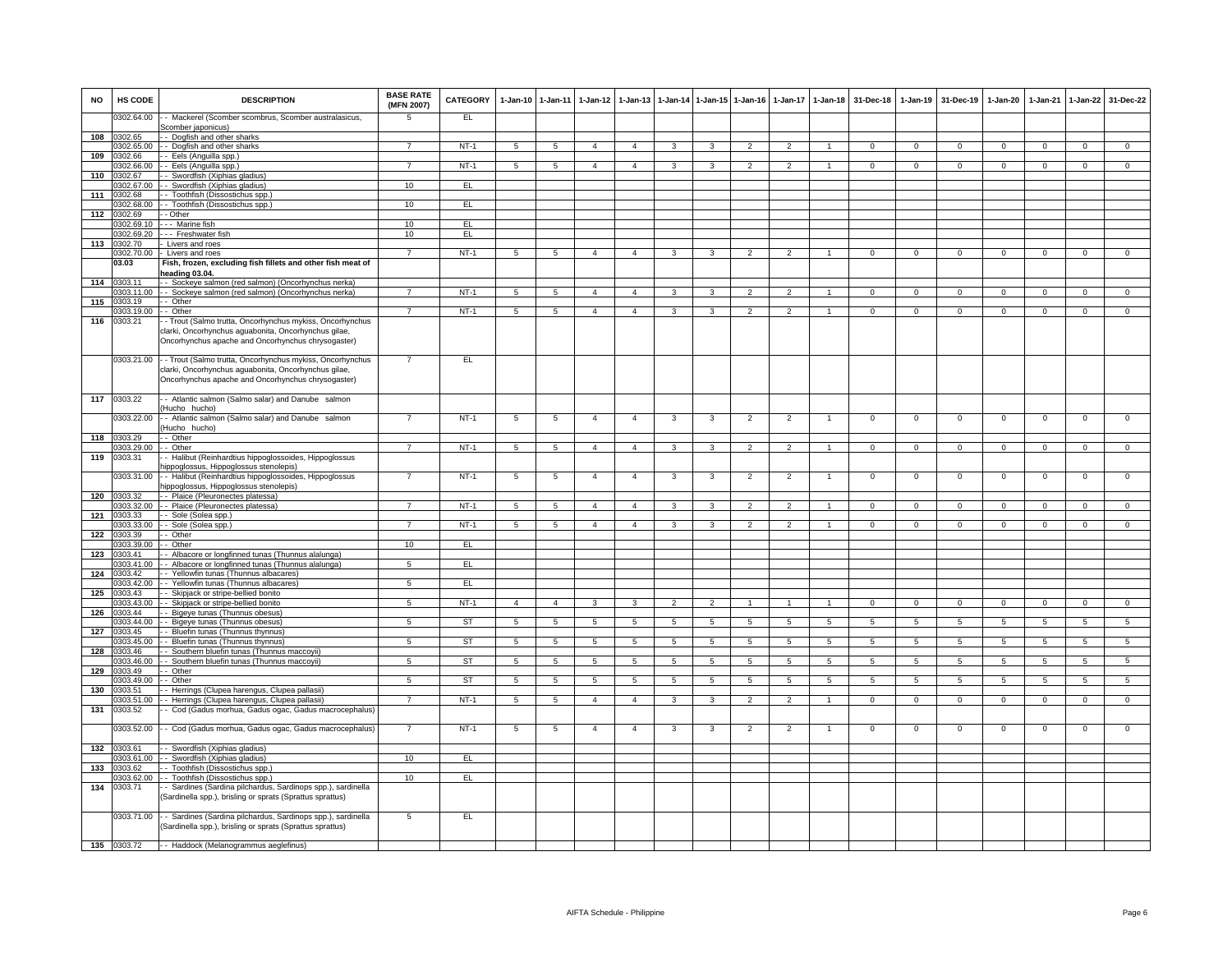| <b>NO</b> | HS CODE                            | <b>DESCRIPTION</b>                                                                                                 | <b>BASE RATE</b><br>(MFN 2007) | <b>CATEGORY</b>  | $1-Jan-10$      | $1 - Jan-11$        | $1-Jan-12$                       | $1-Jan-13$                       |                         |                | 1-Jan-14 1-Jan-15 1-Jan-16 |                | 1-Jan-17 1-Jan-18    | 31-Dec-18              | $1-Jan-19$             | 31-Dec-19              | $1-Jan-20$               | $1-Jan-21$             | $1-Jan-22$                  | 31-Dec-22               |
|-----------|------------------------------------|--------------------------------------------------------------------------------------------------------------------|--------------------------------|------------------|-----------------|---------------------|----------------------------------|----------------------------------|-------------------------|----------------|----------------------------|----------------|----------------------|------------------------|------------------------|------------------------|--------------------------|------------------------|-----------------------------|-------------------------|
|           | 0303.72.00                         | - Haddock (Melanogrammus aeglefinus)                                                                               | $\overline{ }$                 | $NT-1$           | 5               | 5                   | $\overline{4}$                   | $\overline{4}$                   | $\mathbf{3}$            | 3              | 2                          | $\overline{2}$ | $\blacktriangleleft$ | $\mathbf{0}$           | $\mathbf{0}$           | $\mathbf{0}$           | $\overline{0}$           | $\mathbf{0}$           | $\mathbf{0}$                | $^{\circ}$              |
| 136       | 0303.73                            | - Coalfish (Pollachius virens)                                                                                     |                                |                  |                 |                     |                                  |                                  |                         |                |                            |                |                      |                        |                        |                        |                          |                        |                             |                         |
| 137       | 0303.73.00<br>0303.74              | - Coalfish (Pollachius virens)<br>- Mackerel (Scomber scombrus, Scomber australasicus,                             | $\overline{7}$                 | $NT-1$           | 5               | $5\phantom{.0}$     | $\mathbf{A}$                     | $\overline{4}$                   | 3                       | 3              | $\overline{2}$             | $\overline{2}$ | $\mathbf{1}$         | $\Omega$               | $\mathbf 0$            | $\mathbf{0}$           | $\mathbf{0}$             | $\mathbf 0$            | $\mathbf{0}$                | $\overline{0}$          |
|           |                                    | Scomber japonicus)                                                                                                 |                                |                  |                 |                     |                                  |                                  |                         |                |                            |                |                      |                        |                        |                        |                          |                        |                             |                         |
|           | 0303.74.00                         | - Mackerel (Scomber scombrus, Scomber australasicus,<br>comber japonicus)                                          | 5                              | EL               |                 |                     |                                  |                                  |                         |                |                            |                |                      |                        |                        |                        |                          |                        |                             |                         |
| 138       | 0303.75                            | - Dogfish and other sharks                                                                                         |                                |                  |                 |                     |                                  |                                  |                         |                |                            |                |                      |                        |                        |                        |                          |                        |                             |                         |
|           | 0303.75.00                         | - Dogfish and other sharks                                                                                         | $\overline{7}$                 | $NT-1$           | 5               | 5                   | $\overline{4}$                   | $\overline{4}$                   | 3                       | $\overline{3}$ | $\overline{2}$             | $\overline{2}$ | $\overline{1}$       | $\overline{0}$         | $\overline{0}$         | $\overline{0}$         | $\overline{0}$           | $\overline{0}$         | $\overline{0}$              | $\overline{0}$          |
| 139       | 0303.76                            | - Eels (Anguilla spp.)                                                                                             |                                |                  |                 |                     |                                  |                                  |                         |                |                            |                |                      |                        |                        |                        |                          |                        |                             |                         |
|           | 0303.76.00                         | - Eels (Anguilla spp.)                                                                                             | $\overline{7}$                 | $NT-1$           | $5\overline{5}$ | 5 <sub>5</sub>      | 4                                | $\overline{4}$                   | $\mathbf{3}$            | $\mathbf{3}$   | 2                          | 2              | $\mathbf{1}$         | $\overline{0}$         | $\mathbf{0}$           | $\mathbf{0}$           | $\overline{0}$           | $\overline{0}$         | $\mathbf{0}$                | $\overline{0}$          |
| 140       | 0303.77                            | - Sea bass (Dicentrarchus labrax, Dicentrarchus punctatus)                                                         |                                |                  |                 |                     |                                  |                                  |                         |                |                            |                |                      |                        |                        |                        |                          |                        |                             |                         |
|           | 0303.77.00                         | - Sea bass (Dicentrarchus labrax, Dicentrarchus punctatus)                                                         | $\overline{7}$                 | $NT-1$           | $\overline{5}$  | 5                   | $\overline{4}$                   | $\overline{4}$                   | $\overline{\mathbf{3}}$ | 3              | $\overline{2}$             | $\overline{2}$ | $\mathbf{1}$         | $\overline{0}$         | $\overline{0}$         | $\mathbf{0}$           | $\overline{0}$           | $\overline{0}$         | $\overline{0}$              | $\overline{0}$          |
| 141       | 0303.78                            | - Hake (Merluccius spp., Urophycis spp.)                                                                           |                                |                  |                 |                     |                                  |                                  |                         |                |                            |                |                      |                        |                        |                        |                          |                        |                             |                         |
|           | 0303.78.00                         | - Hake (Merluccius spp., Urophycis spp.)                                                                           | $\overline{7}$                 | $NT-1$           | -5              | -5                  | $\mathbf{4}$                     | $\overline{4}$                   | 3                       | $\mathbf{R}$   | $\overline{2}$             | $\mathcal{P}$  |                      | $\Omega$               | $\Omega$               | $\Omega$               | 0                        | $\Omega$               | $\Omega$                    | $\Omega$                |
| 142       | 0303.79                            | - Other:                                                                                                           |                                |                  |                 |                     |                                  |                                  |                         |                |                            |                |                      |                        |                        |                        |                          |                        |                             |                         |
|           | 0303.79.10                         | -- Marine fish                                                                                                     | 10                             | FL               |                 |                     |                                  |                                  |                         |                |                            |                |                      |                        |                        |                        |                          |                        |                             |                         |
|           | 0303.79.20                         | - - Freshwater fish                                                                                                | 10                             | EL               |                 |                     |                                  |                                  |                         |                |                            |                |                      |                        |                        |                        |                          |                        |                             |                         |
| 143       | 0303.80                            | - Livers and roes:                                                                                                 | $\overline{7}$                 |                  |                 |                     |                                  |                                  |                         |                |                            |                |                      |                        |                        |                        |                          |                        |                             |                         |
|           | 0303.80.10 -- Livers<br>0303.80.20 | - Roes                                                                                                             | $\overline{7}$                 | $NT-1$<br>$NT-1$ | 5<br>5          | 5<br>$\overline{5}$ | $\overline{4}$<br>$\overline{4}$ | $\overline{4}$<br>$\overline{4}$ | 3<br>3                  | 3              | $\overline{2}$             | $\overline{2}$ | $\mathbf{1}$         | $\Omega$<br>$^{\circ}$ | $\Omega$<br>$^{\circ}$ | $\Omega$<br>$^{\circ}$ | $\Omega$<br>$\mathbf{0}$ | $\Omega$<br>$^{\circ}$ | $\mathbf 0$<br>$\mathbf{0}$ | $\Omega$<br>$\mathbf 0$ |
|           | 03.04                              | Fish fillets and other fish meat (whether or not minced),                                                          |                                |                  |                 |                     |                                  |                                  |                         |                |                            |                |                      |                        |                        |                        |                          |                        |                             |                         |
|           |                                    | resh, chilled or frozen.                                                                                           |                                |                  |                 |                     |                                  |                                  |                         |                |                            |                |                      |                        |                        |                        |                          |                        |                             |                         |
| 144       | 0304.11                            | - Swordfish (Xiphias gladius)                                                                                      |                                |                  |                 |                     |                                  |                                  |                         |                |                            |                |                      |                        |                        |                        |                          |                        |                             |                         |
|           | 304.11.00                          | - Swordfish (Xiphias gladius)                                                                                      | $\overline{7}$                 | EL.              |                 |                     |                                  |                                  |                         |                |                            |                |                      |                        |                        |                        |                          |                        |                             |                         |
| 145       | 0304.12                            | - Toothfish (Dissostichus spp.)                                                                                    |                                |                  |                 |                     |                                  |                                  |                         |                |                            |                |                      |                        |                        |                        |                          |                        |                             |                         |
|           | 0304.12.00                         | - Toothfish (Dissostichus spp.)                                                                                    | $\overline{7}$                 | EL               |                 |                     |                                  |                                  |                         |                |                            |                |                      |                        |                        |                        |                          |                        |                             |                         |
| 146       | 0304.19                            | - Other                                                                                                            | $\overline{7}$                 |                  |                 |                     |                                  |                                  |                         |                |                            |                |                      |                        |                        |                        |                          |                        |                             |                         |
| 147       | 0304.19.00<br>0304.21              | - Other<br>- Swordfish (Xiphias gladius)                                                                           |                                | EL               |                 |                     |                                  |                                  |                         |                |                            |                |                      |                        |                        |                        |                          |                        |                             |                         |
|           | 0304.21.00                         | - Swordfish (Xiphias gladius)                                                                                      | $\overline{7}$                 | EL.              |                 |                     |                                  |                                  |                         |                |                            |                |                      |                        |                        |                        |                          |                        |                             |                         |
| 148       | 0304.22                            | - Toothfish (Dissostichus spp.)                                                                                    |                                |                  |                 |                     |                                  |                                  |                         |                |                            |                |                      |                        |                        |                        |                          |                        |                             |                         |
|           | 0304.22.00                         | - Toothfish (Dissostichus spp.)                                                                                    | $\overline{7}$                 | EL               |                 |                     |                                  |                                  |                         |                |                            |                |                      |                        |                        |                        |                          |                        |                             |                         |
| 149       | 0304.29                            | - Other                                                                                                            |                                |                  |                 |                     |                                  |                                  |                         |                |                            |                |                      |                        |                        |                        |                          |                        |                             |                         |
|           | 1304.29.00                         | - Other                                                                                                            |                                | EL.              |                 |                     |                                  |                                  |                         |                |                            |                |                      |                        |                        |                        |                          |                        |                             |                         |
| 150       | 0304.91                            | - Swordfish (Xiphias gladius)                                                                                      |                                |                  |                 |                     |                                  |                                  |                         |                |                            |                |                      |                        |                        |                        |                          |                        |                             |                         |
| 151       | 0304.91.00<br>0304.92              | - - Swordfish (Xiphias gladius)<br>- Toothfish (Dissostichus spp.)                                                 | $\overline{7}$                 | EL               |                 |                     |                                  |                                  |                         |                |                            |                |                      |                        |                        |                        |                          |                        |                             |                         |
|           | 0304.92.00                         | -- Toothfish (Dissostichus spp.)                                                                                   |                                | EL               |                 |                     |                                  |                                  |                         |                |                            |                |                      |                        |                        |                        |                          |                        |                             |                         |
| 152       | 0304.99                            | - Other                                                                                                            |                                |                  |                 |                     |                                  |                                  |                         |                |                            |                |                      |                        |                        |                        |                          |                        |                             |                         |
|           | 0304.99.00                         | -- Other                                                                                                           | $\overline{7}$                 | EL.              |                 |                     |                                  |                                  |                         |                |                            |                |                      |                        |                        |                        |                          |                        |                             |                         |
|           | 03.05                              | Fish, dried, salted or in brine; smoked fish, whether or                                                           |                                |                  |                 |                     |                                  |                                  |                         |                |                            |                |                      |                        |                        |                        |                          |                        |                             |                         |
|           |                                    | not cooked before or during the smoking process;<br>flours, meals and pellets of fish, fit for human               |                                |                  |                 |                     |                                  |                                  |                         |                |                            |                |                      |                        |                        |                        |                          |                        |                             |                         |
| 153       | 0305.10                            | consumption.<br>Flours, meals and pellets of fish, fit for human consumption                                       |                                |                  |                 |                     |                                  |                                  |                         |                |                            |                |                      |                        |                        |                        |                          |                        |                             |                         |
|           | 0305.10.00                         | Flours, meals and pellets of fish, fit for human consumption                                                       | 10                             | EL               |                 |                     |                                  |                                  |                         |                |                            |                |                      |                        |                        |                        |                          |                        |                             |                         |
| 154       | 0305.20                            | Livers and roes, dried, smoked, salted or in brine                                                                 |                                |                  |                 |                     |                                  |                                  |                         |                |                            |                |                      |                        |                        |                        |                          |                        |                             |                         |
|           | 0305.20.10                         | - Of freshwater fish, dried, salted or in brine                                                                    | 10                             | EL               |                 |                     |                                  |                                  |                         |                |                            |                |                      |                        |                        |                        |                          |                        |                             |                         |
| 155       | 0305.20.90                         | $-$ Other                                                                                                          | 10                             | EL               |                 |                     |                                  |                                  |                         |                |                            |                |                      |                        |                        |                        |                          |                        |                             |                         |
|           | 0305.30<br>0305.30.00              | Fish fillets, dried, salted or in brine, but not smoked<br>Fish fillets, dried, salted or in brine, but not smoked | 15                             | EL               |                 |                     |                                  |                                  |                         |                |                            |                |                      |                        |                        |                        |                          |                        |                             |                         |
| 156       | 0305.41                            | - Pacific salmon (Oncorhynchus nerka, Oncorhynchus                                                                 |                                |                  |                 |                     |                                  |                                  |                         |                |                            |                |                      |                        |                        |                        |                          |                        |                             |                         |
|           |                                    | gorbuscha, Oncorhynchus keta, Oncorhynchus tschawytscha,                                                           |                                |                  |                 |                     |                                  |                                  |                         |                |                            |                |                      |                        |                        |                        |                          |                        |                             |                         |
|           |                                    | Oncorhynchus kisutch, Oncorhynchus masou and                                                                       |                                |                  |                 |                     |                                  |                                  |                         |                |                            |                |                      |                        |                        |                        |                          |                        |                             |                         |
|           |                                    | Oncorhynchus rhodurus), Atlantic salmon (Salmo salar) and                                                          |                                |                  |                 |                     |                                  |                                  |                         |                |                            |                |                      |                        |                        |                        |                          |                        |                             |                         |
|           |                                    | Danube salmon (Hucho hucho)                                                                                        |                                |                  |                 |                     |                                  |                                  |                         |                |                            |                |                      |                        |                        |                        |                          |                        |                             |                         |
|           |                                    | 0305.41.00 -- Pacific salmon (Oncorhynchus nerka, Oncorhynchus                                                     | 10                             | $NT-2$           | 9               | 8                   | 8                                | $\overline{7}$                   | $\overline{7}$          | 6              | 6                          | 5              | 5                    | 5                      | $\overline{4}$         | $\Omega$               | $\overline{0}$           | $\mathbf 0$            | 0                           | $\Omega$                |
|           |                                    | gorbuscha, Oncorhynchus keta, Oncorhynchus tschawytscha,                                                           |                                |                  |                 |                     |                                  |                                  |                         |                |                            |                |                      |                        |                        |                        |                          |                        |                             |                         |
|           |                                    | Oncorhynchus kisutch, Oncorhynchus masou and<br>Oncorhynchus rhodurus), Atlantic salmon (Salmo salar) and          |                                |                  |                 |                     |                                  |                                  |                         |                |                            |                |                      |                        |                        |                        |                          |                        |                             |                         |
|           |                                    | Danube salmon (Hucho hucho)                                                                                        |                                |                  |                 |                     |                                  |                                  |                         |                |                            |                |                      |                        |                        |                        |                          |                        |                             |                         |
| 157       | 0305.42                            | - Herrings (Clupea harengus, Clupea pallasii)                                                                      |                                |                  |                 |                     |                                  |                                  |                         |                |                            |                |                      |                        |                        |                        |                          |                        |                             |                         |
|           | 305.42.00                          | - Herrings (Clupea harengus, Clupea pallasii)                                                                      | 10                             | NT-2             | 9               | 8                   | 8                                | $\overline{7}$                   | $\overline{7}$          | 6              | 6                          | 5              | $\overline{5}$       | 5                      | $\overline{4}$         | $\mathbf 0$            | $\mathbf 0$              | $\mathbf 0$            | $\mathsf 0$                 | $\Omega$                |
| 158       | 0305.49                            | - Other                                                                                                            |                                |                  |                 |                     |                                  |                                  |                         |                |                            |                |                      |                        |                        |                        |                          |                        |                             |                         |
|           | 0305.49.00                         | - Other                                                                                                            | 15                             | $NT-2$           | 14              | 13                  | 12                               | 11                               | 10                      | $\overline{9}$ | $\overline{\mathbf{8}}$    | $\overline{7}$ | $6\overline{6}$      | 6                      | $5\overline{)}$        | $\mathbf 0$            | $\overline{0}$           | $\overline{0}$         | $\overline{0}$              | $\overline{0}$          |
| 159       | 0305.51                            | - Cod (Gadus morhua, Gadus ogac, Gadus macrocephalus)                                                              |                                |                  |                 |                     |                                  |                                  |                         |                |                            |                |                      |                        |                        |                        |                          |                        |                             |                         |
|           | 0305.51.00                         | - Cod (Gadus morhua, Gadus ogac, Gadus macrocephalus)                                                              | 10                             | $NT-2$           | 9               | 8                   | 8                                |                                  | $\overline{7}$          | 6              | 6                          | $\overline{5}$ | $5\phantom{.0}$      | $5\phantom{.0}$        | $\overline{4}$         | $\mathbf 0$            | $\mathbf 0$              | $\mathbf 0$            | $\mathsf 0$                 | $\mathbf 0$             |
|           | 160 0305.59                        | - Other:                                                                                                           |                                |                  |                 |                     |                                  |                                  |                         |                |                            |                |                      |                        |                        |                        |                          |                        |                             |                         |
|           |                                    | 0305.59.10 --- Sharks' fins                                                                                        | 15                             | $NT-2$           | 14              | 13                  | 12                               | 11                               | 10                      | $\overline{9}$ | $\overline{8}$             |                | 6                    | 6                      | 5                      | $\overline{0}$         | $\overline{0}$           | $\overline{0}$         | $\overline{0}$              | $\overline{0}$          |
|           |                                    |                                                                                                                    |                                |                  |                 |                     |                                  |                                  |                         |                |                            |                |                      |                        |                        |                        |                          |                        |                             |                         |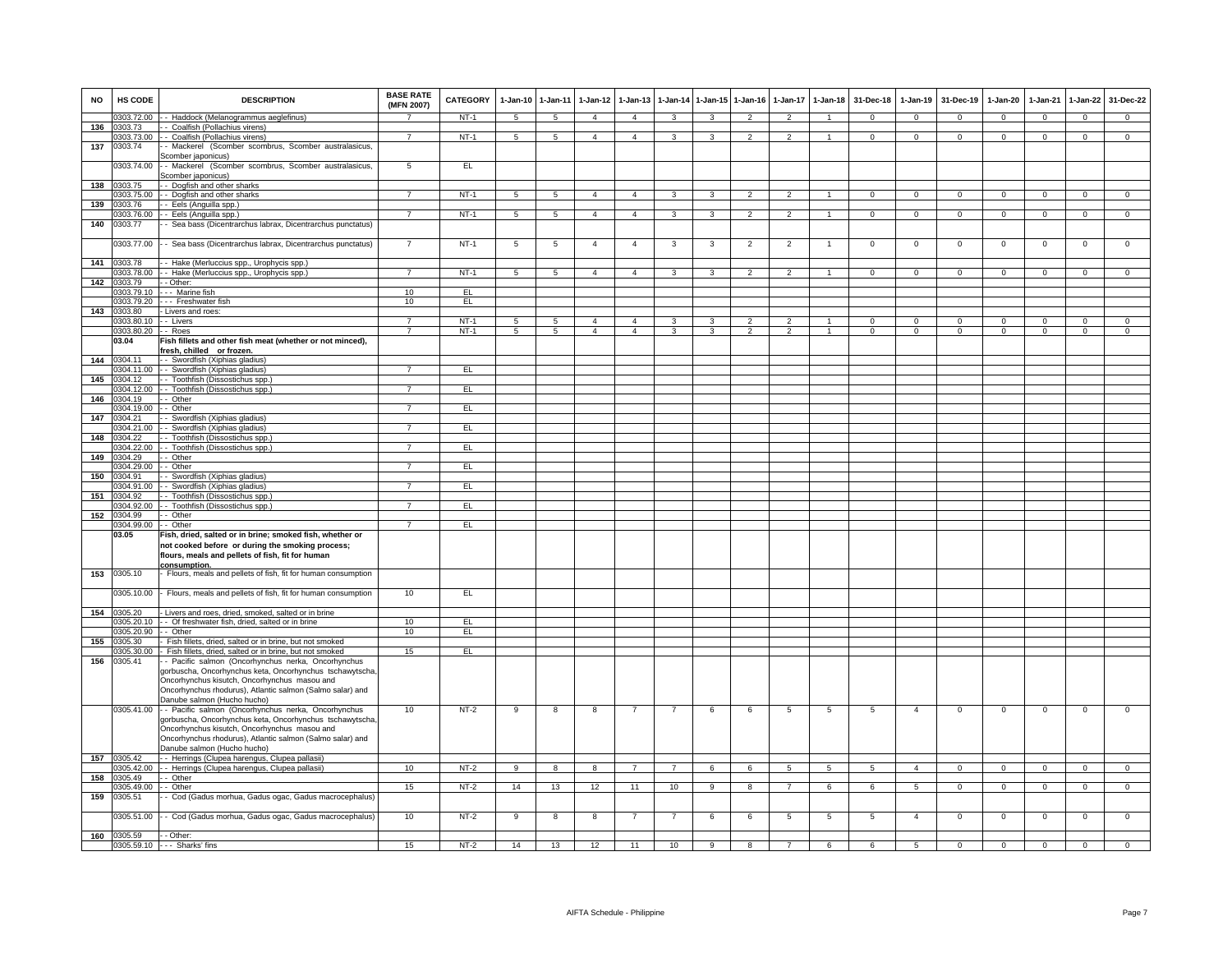| <b>NO</b> | HS CODE                  | <b>DESCRIPTION</b>                                                                                                                                                                                                                                                                                             | <b>BASE RATE</b><br>(MFN 2007)   | CATEGORY  | 1-Jan-10                         | $1 - Jan-11$                     | $1-Jan-12$        | $1-Jan-13$        | 1-Jan-14                         | 1-Jan-15 1-Jan-16   |                | $1-Jan-17$     | $1-Jan-18$      | 31-Dec-18               | $1-Jan-19$               | 31-Dec-19                | $1-Jan-20$               | 1-Jan-21       | $1-Jan-22$                  | 31-Dec-22                    |
|-----------|--------------------------|----------------------------------------------------------------------------------------------------------------------------------------------------------------------------------------------------------------------------------------------------------------------------------------------------------------|----------------------------------|-----------|----------------------------------|----------------------------------|-------------------|-------------------|----------------------------------|---------------------|----------------|----------------|-----------------|-------------------------|--------------------------|--------------------------|--------------------------|----------------|-----------------------------|------------------------------|
|           | 0305.59.20               | - - Marine fish, including anchovies (ikan bilis)                                                                                                                                                                                                                                                              | 15                               | $NT-2$    | 14                               | 13                               | 12                | 11                | 10                               | -9                  | 8              | $\overline{7}$ | 6               | 6                       | 5                        | $\mathbf{0}$             | $\Omega$                 | $\mathbf{0}$   | $\circ$                     | $\mathbf{0}$                 |
|           | 0305.59.90               | -- Other                                                                                                                                                                                                                                                                                                       | 15                               | $NT-2$    | 14                               | 13                               | 12                | 11                | 10                               | 9                   | 8              | $\overline{7}$ | 6               | 6                       | $5\overline{5}$          | $\mathbf{0}$             | $\mathbf{0}$             | $\mathbf{0}$   | $\mathbf{0}$                | $\overline{0}$               |
| 161       | 0305.61<br>0305.61.00    | - Herrings (Clupea harengus, Clupea pallasii)<br>- Herrings (Clupea harengus, Clupea pallasii)                                                                                                                                                                                                                 | 10                               | $NT-2$    | 9                                | $\overline{8}$                   | $\overline{8}$    | $\overline{7}$    | $\overline{7}$                   | 6                   | 6              | 5              | $5\overline{5}$ | 5                       | $\overline{4}$           | $\mathbf{0}$             | $\mathbf{0}$             | $\mathbf{0}$   | $\overline{0}$              | $\overline{0}$               |
| 162       | 0305.62                  | - Cod (Gadus morhua, Gadus ogac, Gadus macrocephalus)                                                                                                                                                                                                                                                          |                                  |           |                                  |                                  |                   |                   |                                  |                     |                |                |                 |                         |                          |                          |                          |                |                             |                              |
|           |                          |                                                                                                                                                                                                                                                                                                                |                                  |           |                                  |                                  |                   |                   |                                  |                     |                |                |                 |                         |                          |                          |                          |                |                             |                              |
|           | 0305.62.00               | - Cod (Gadus morhua, Gadus ogac, Gadus macrocephalus)                                                                                                                                                                                                                                                          | 10                               | $NT-2$    | 9                                | 8                                | 8                 | $\overline{7}$    | $\overline{7}$                   | 6                   | 6              | 5              | 5               | 5                       | $\overline{4}$           | $\mathbf 0$              | $\mathsf 0$              | $\mathbf 0$    | $\mathbf 0$                 | $\mathsf 0$                  |
| 163       | 0305.63                  | - Anchovies (Engraulis spp.)                                                                                                                                                                                                                                                                                   |                                  |           |                                  |                                  |                   |                   |                                  |                     |                |                |                 |                         |                          |                          |                          |                |                             |                              |
|           | 0305.63.00               | - Anchovies (Engraulis spp.)                                                                                                                                                                                                                                                                                   | 15                               | EL        |                                  |                                  |                   |                   |                                  |                     |                |                |                 |                         |                          |                          |                          |                |                             |                              |
| 164       | 0305.69                  | - Other                                                                                                                                                                                                                                                                                                        |                                  |           |                                  |                                  |                   |                   |                                  |                     |                |                |                 |                         |                          |                          |                          |                |                             |                              |
|           | 0305.69.10               | -- Marine fish, including sharks' fins                                                                                                                                                                                                                                                                         | 15                               | ST        | 14                               | 13                               | 12                | 11                | 10                               | 10                  | 9              | 8              | $\overline{7}$  | 7                       | 6                        | -5                       | $5\overline{5}$          | 5              | 5                           | 5                            |
|           | 0305.69.90               | $-$ Other                                                                                                                                                                                                                                                                                                      | 15                               | <b>ST</b> | 14                               | 13                               | 12                | 11                | 10                               | 10                  | 9              | 8              | $\overline{7}$  | $\overline{7}$          | 6                        | 5                        | 5                        | 5              | $\overline{5}$              | $\overline{5}$               |
|           | 03.06                    | Crustaceans, whether in shell or not, live, fresh, chilled,<br>frozen, dried, salted or in brine; crustaceans, in shell,<br>cooked by steaming or by boiling in water, whether or<br>not chilled, frozen, dried, salted or in brine; flours, meals<br>and pellets of crustaceans, fit for human consumption.   |                                  |           |                                  |                                  |                   |                   |                                  |                     |                |                |                 |                         |                          |                          |                          |                |                             |                              |
| 165       | 0306.11                  | - Rock lobster and other sea crawfish (Palinurus spp.,                                                                                                                                                                                                                                                         |                                  |           |                                  |                                  |                   |                   |                                  |                     |                |                |                 |                         |                          |                          |                          |                |                             |                              |
|           |                          | Panulirus spp., Jasus spp.)                                                                                                                                                                                                                                                                                    |                                  |           |                                  |                                  |                   |                   |                                  |                     |                |                |                 |                         |                          |                          |                          |                |                             |                              |
|           | 0306.11.00               | - Rock lobster and other sea crawfish (Palinurus spp.,<br>Panulirus spp., Jasus spp.)                                                                                                                                                                                                                          | $\overline{7}$                   | $NT-1$    | $5\phantom{.0}$                  | $\sqrt{5}$                       | $\overline{4}$    | $\overline{4}$    | 3                                | 3                   | $\overline{2}$ | $\overline{2}$ | $\overline{1}$  | $\mathsf 0$             | $\mathsf 0$              | $\mathbf 0$              | $\mathbf 0$              | $^{\circ}$     | $\mathbf 0$                 | $\mathsf 0$                  |
| 166       | 0306.12                  | - Lobsters (Homarus spp.)                                                                                                                                                                                                                                                                                      |                                  |           |                                  |                                  |                   |                   |                                  |                     |                |                |                 |                         |                          |                          |                          |                |                             |                              |
| 167       | 306.12.00<br>0306.13     | - Lobsters (Homarus spp.)<br>- Shrimps and prawns                                                                                                                                                                                                                                                              | $\overline{7}$                   | $NT-1$    | 5                                | 5                                | $\overline{4}$    | $\overline{4}$    | 3                                | 3                   | $\overline{2}$ | $\overline{2}$ | $\mathbf{1}$    | $\mathbf 0$             | $\mathbf 0$              | $\mathbf{0}$             | $\mathbf{O}$             | $\mathbf 0$    | $\mathbf 0$                 | $\mathbf 0$                  |
|           | 306.13.00                | - Shrimps and prawns                                                                                                                                                                                                                                                                                           | 15                               | EL.       |                                  |                                  |                   |                   |                                  |                     |                |                |                 |                         |                          |                          |                          |                |                             |                              |
| 168       | 0306.14                  | - Crabs                                                                                                                                                                                                                                                                                                        |                                  |           |                                  |                                  |                   |                   |                                  |                     |                |                |                 |                         |                          |                          |                          |                |                             |                              |
|           | 0306.14.00               | - Crabs                                                                                                                                                                                                                                                                                                        | 15                               | EL        |                                  |                                  |                   |                   |                                  |                     |                |                |                 |                         |                          |                          |                          |                |                             |                              |
| 169       | 0306.19                  | - Other, including flours, meals and pellets of crustaceans,                                                                                                                                                                                                                                                   |                                  |           |                                  |                                  |                   |                   |                                  |                     |                |                |                 |                         |                          |                          |                          |                |                             |                              |
|           | 0306.19.00               | t for human consumption<br>- Other, including flours, meals and pellets of crustaceans,                                                                                                                                                                                                                        | 10                               | $NT-2$    | 9                                | 8                                | 8                 |                   | $\overline{7}$                   | 6                   | 6              | $\overline{5}$ | $\overline{5}$  | 5                       | $\overline{4}$           | $\mathbf 0$              | $\mathbf 0$              | $\mathbf 0$    | $\mathbf 0$                 | $\mathsf 0$                  |
|           |                          | it for human consumption                                                                                                                                                                                                                                                                                       |                                  |           |                                  |                                  |                   |                   |                                  |                     |                |                |                 |                         |                          |                          |                          |                |                             |                              |
| 170       | 0306.21                  | - Rock lobsters and other sea crawfish (Palinurus spp.,                                                                                                                                                                                                                                                        |                                  |           |                                  |                                  |                   |                   |                                  |                     |                |                |                 |                         |                          |                          |                          |                |                             |                              |
|           | 0306.21.10               | Panulirus spp., Jasus spp.):<br>$- -$ Breeding                                                                                                                                                                                                                                                                 | $\overline{5}$                   | E         |                                  |                                  |                   |                   |                                  |                     |                |                |                 |                         |                          |                          |                          |                |                             |                              |
|           |                          | 0306.21.20 --- Other, live                                                                                                                                                                                                                                                                                     | 5                                | EL        |                                  |                                  |                   |                   |                                  |                     |                |                |                 |                         |                          |                          |                          |                |                             |                              |
|           |                          | 0306.21.30 --- Fresh or chilled                                                                                                                                                                                                                                                                                | $5\overline{)}$                  | EL        |                                  |                                  |                   |                   |                                  |                     |                |                |                 |                         |                          |                          |                          |                |                             |                              |
|           | 0306.21.91               | - - - - In airtight containers                                                                                                                                                                                                                                                                                 | $5\overline{)}$                  | EL        |                                  |                                  |                   |                   |                                  |                     |                |                |                 |                         |                          |                          |                          |                |                             |                              |
|           | 0306.21.99               | $- - -$ Other                                                                                                                                                                                                                                                                                                  | 5                                | EL        |                                  |                                  |                   |                   |                                  |                     |                |                |                 |                         |                          |                          |                          |                |                             |                              |
| 171       | 0306.22                  | - Lobsters (Homarus spp.):                                                                                                                                                                                                                                                                                     |                                  |           |                                  |                                  |                   |                   |                                  |                     |                |                |                 |                         |                          |                          |                          |                |                             |                              |
|           |                          | 0306.22.10 --- Breeding                                                                                                                                                                                                                                                                                        | $\overline{7}$                   | EL.       |                                  |                                  |                   |                   |                                  |                     |                |                |                 |                         |                          |                          |                          |                |                             |                              |
|           |                          | 0306.22.20 --- Other, live                                                                                                                                                                                                                                                                                     | $\overline{7}$                   | EL        |                                  |                                  |                   |                   |                                  |                     |                |                |                 |                         |                          |                          |                          |                |                             |                              |
|           | 0306.22.30<br>0306.22.41 | --- Fresh or chilled<br>- - - - In airtight containers                                                                                                                                                                                                                                                         | $\overline{7}$<br>$\overline{7}$ | EL<br>EL  |                                  |                                  |                   |                   |                                  |                     |                |                |                 |                         |                          |                          |                          |                |                             |                              |
|           | 0306.22.49               | - - - - Other                                                                                                                                                                                                                                                                                                  | $\overline{7}$                   | EL        |                                  |                                  |                   |                   |                                  |                     |                |                |                 |                         |                          |                          |                          |                |                             |                              |
|           | 0306.22.91               | --- In airtight containers                                                                                                                                                                                                                                                                                     | $\overline{7}$                   | EL.       |                                  |                                  |                   |                   |                                  |                     |                |                |                 |                         |                          |                          |                          |                |                             |                              |
|           | 0306.22.99               | $--$ Other                                                                                                                                                                                                                                                                                                     | $\overline{7}$                   | EL        |                                  |                                  |                   |                   |                                  |                     |                |                |                 |                         |                          |                          |                          |                |                             |                              |
| 172       | 0306.23                  | - Shrimps and prawns:                                                                                                                                                                                                                                                                                          |                                  |           |                                  |                                  |                   |                   |                                  |                     |                |                |                 |                         |                          |                          |                          |                |                             |                              |
|           | 0306.23.10               | -- Breeding                                                                                                                                                                                                                                                                                                    | 15                               | EL        |                                  |                                  |                   |                   |                                  |                     |                |                |                 |                         |                          |                          |                          |                |                             |                              |
|           | 0306.23.20               | -- Other, live                                                                                                                                                                                                                                                                                                 | 15                               | EL        |                                  |                                  |                   |                   |                                  |                     |                |                |                 |                         |                          |                          |                          |                |                             |                              |
|           | 0306.23.30               | --- Fresh or chilled                                                                                                                                                                                                                                                                                           | 15                               | EL        |                                  |                                  |                   |                   |                                  |                     |                |                |                 |                         |                          |                          |                          |                |                             |                              |
|           | 0306.23.41<br>0306.23.49 | ---- In airtight containers<br>$--$ Other                                                                                                                                                                                                                                                                      | 15<br>15                         | EL.<br>EL |                                  |                                  |                   |                   |                                  |                     |                |                |                 |                         |                          |                          |                          |                |                             |                              |
|           | 0306.23.91               | --- In airtight containers                                                                                                                                                                                                                                                                                     | 15                               | EL        |                                  |                                  |                   |                   |                                  |                     |                |                |                 |                         |                          |                          |                          |                |                             |                              |
|           | 0306.23.99               | --- Other                                                                                                                                                                                                                                                                                                      | 15                               | EL        |                                  |                                  |                   |                   |                                  |                     |                |                |                 |                         |                          |                          |                          |                |                             |                              |
| 173       | 0306.24                  | - Crabs:                                                                                                                                                                                                                                                                                                       |                                  |           |                                  |                                  |                   |                   |                                  |                     |                |                |                 |                         |                          |                          |                          |                |                             |                              |
|           | 0306.24.10               | -- Live                                                                                                                                                                                                                                                                                                        | 15                               | EL        |                                  |                                  |                   |                   |                                  |                     |                |                |                 |                         |                          |                          |                          |                |                             |                              |
|           | 0306.24.20               | -- Fresh or chilled                                                                                                                                                                                                                                                                                            | 15                               | EL        |                                  |                                  |                   |                   |                                  |                     |                |                |                 |                         |                          |                          |                          |                |                             |                              |
|           | 0306.24.91               | --- In airtight containers                                                                                                                                                                                                                                                                                     | 15                               | EL        |                                  |                                  |                   |                   |                                  |                     |                |                |                 |                         |                          |                          |                          |                |                             |                              |
|           | 0306.24.99               | --- Other                                                                                                                                                                                                                                                                                                      | 15                               | EL        |                                  |                                  |                   |                   |                                  |                     |                |                |                 |                         |                          |                          |                          |                |                             |                              |
| 174       | 0306.29                  | - Other, including flours, meals and pellets of crustaceans, fit<br>or human consumption:                                                                                                                                                                                                                      |                                  | $NT-1$    |                                  |                                  |                   |                   |                                  |                     | $\mathbf{1}$   | $\overline{1}$ | $\overline{1}$  | $\Omega$                |                          |                          | $\Omega$                 | $\Omega$       |                             |                              |
|           | 0306.29.10<br>0306.29.20 | --- Live<br>Fresh or chilled                                                                                                                                                                                                                                                                                   | 5                                | $NT-1$    | $\overline{4}$<br>$\overline{4}$ | $\overline{4}$<br>$\overline{4}$ | 3<br>$\mathbf{3}$ | 3<br>$\mathbf{3}$ | $\overline{2}$                   | 2<br>$\overline{2}$ | $\mathbf{1}$   | -1             | $\overline{1}$  |                         | $^{\circ}$               | $\mathbf{0}$             |                          | $\mathbf{0}$   | $\mathbf{0}$<br>$\mathbf 0$ | $^{\circ}$<br>$\overline{0}$ |
|           | 0306.29.91               | --- In airtight containers                                                                                                                                                                                                                                                                                     | 5<br>5                           | $NT-1$    | $\overline{4}$                   | $\overline{4}$                   | $\overline{3}$    | $\overline{3}$    | $\overline{2}$<br>$\overline{2}$ | $\overline{2}$      | $\mathbf{1}$   | $\mathbf{1}$   | $\overline{1}$  | $\mathbf 0$<br>$\Omega$ | $\mathbf{0}$<br>$\Omega$ | $\mathbf{0}$<br>$\Omega$ | $\mathbf{0}$<br>$\Omega$ | $\Omega$       | $\overline{0}$              | $\overline{0}$               |
|           | 0306.29.99               | Other                                                                                                                                                                                                                                                                                                          | $\overline{5}$                   | $NT-1$    | $\overline{4}$                   | $\overline{4}$                   | 3                 | 3                 | $\overline{2}$                   | $\overline{2}$      | $\mathbf{1}$   | 1              | $\mathbf{1}$    | $\Omega$                | $\mathbf 0$              | $\mathbf{0}$             | 0                        | $\mathbf 0$    | $\mathbf{0}$                | $\mathsf 0$                  |
|           | 03.07                    | Molluscs, whether in shell or not, live, fresh, chilled,<br>frozen, dried, salted or in brine; aquatic invertebrates<br>other than crustaceans and molluscs, live, fresh, chilled,<br>frozen, dried, salted or in brine; flours, meals and pellets<br>of aquatic invertebrates other than crustaceans, fit for |                                  |           |                                  |                                  |                   |                   |                                  |                     |                |                |                 |                         |                          |                          |                          |                |                             |                              |
|           | 175 0307.10              | human consumption.<br>- Oysters:                                                                                                                                                                                                                                                                               |                                  |           |                                  |                                  |                   |                   |                                  |                     |                |                |                 |                         |                          |                          |                          |                |                             |                              |
|           | 0307.10.10 -- Live       |                                                                                                                                                                                                                                                                                                                | 10 <sup>1</sup>                  | $NT-2$    | 9                                | 8                                | 8                 | $\overline{7}$    | $\overline{7}$                   | 6                   | 6              | $-5$           | 5               | 5                       | $\overline{4}$           | $\mathbf{0}$             | $\Omega$                 | $\Omega$       | $\mathbf{0}$                | $\overline{0}$               |
|           |                          | 0307.10.20 - Fresh, chilled or frozen                                                                                                                                                                                                                                                                          | 10                               | $NT-2$    | $\overline{9}$                   | $\boldsymbol{8}$                 | $\overline{8}$    | $\overline{7}$    | $\overline{7}$                   | 6                   | 6              | 5              | $5\overline{5}$ | 5                       | $\overline{4}$           | $\overline{0}$           | $\overline{0}$           | $\overline{0}$ | $\overline{0}$              | $\overline{0}$               |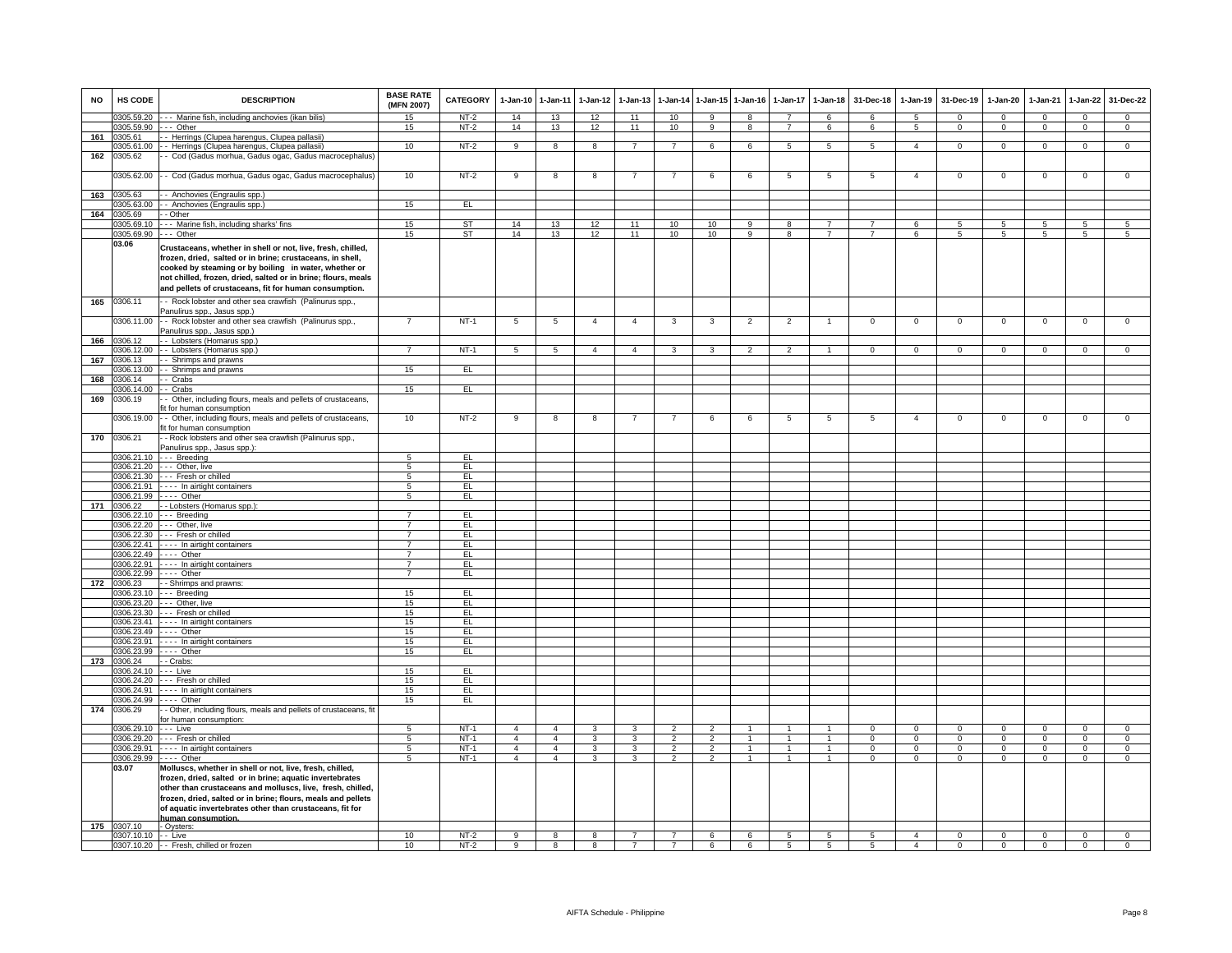| <b>NO</b> | HS CODE                        | <b>DESCRIPTION</b>                                                   | <b>BASE RATE</b><br>(MFN 2007)   | <b>CATEGORY</b> | 1-Jan-10 1-Jan-11                |                                  | $1-Jan-12$                       | $1-Jan-13$                       | $1-Jan-14$                       | 1-Jan-15       | $1 - Jan-16$         | 1-Jan-17            | $1-Jan-18$           | 31-Dec-18      | $1-Jan-19$                       | 31-Dec-19                  | 1-Jan-20                          | 1-Jan-21                   | 1-Jan-22                     | 31-Dec-22                        |
|-----------|--------------------------------|----------------------------------------------------------------------|----------------------------------|-----------------|----------------------------------|----------------------------------|----------------------------------|----------------------------------|----------------------------------|----------------|----------------------|---------------------|----------------------|----------------|----------------------------------|----------------------------|-----------------------------------|----------------------------|------------------------------|----------------------------------|
|           | 307.10.30                      | - - Dried, salted or in brine                                        | 10                               | <b>ST</b>       | $\overline{9}$                   | $\overline{9}$                   | $\overline{8}$                   | $\overline{8}$                   | $\overline{7}$                   | $\overline{7}$ | 6                    | 6                   | 6                    | 6              | 5                                | 5                          | $\overline{5}$                    | 5                          | 5                            | $\overline{5}$                   |
| 176       | 307.21                         | - - Live, fresh or chilled:                                          |                                  |                 |                                  |                                  |                                  | $\overline{7}$                   | $\overline{7}$                   |                |                      |                     |                      |                | $\overline{4}$                   |                            |                                   |                            |                              |                                  |
|           | 0307.21.10 --- Live            | 0307.21.20 --- Fresh or chilled                                      | 10<br>10                         | NT-2<br>$NT-2$  | 9<br>9                           | 8<br>8                           | 8<br>8                           | $\overline{7}$                   | $\overline{7}$                   | 6<br>6         | 6<br>6               | 5<br>5              | 5<br>5               | 5<br>5         | $\overline{4}$                   | $\mathbf 0$<br>$\mathbf 0$ | $\mathbf{0}$<br>$\mathbf 0$       | $\mathbf 0$<br>$\mathbf 0$ | $\mathbf{0}$<br>$\mathbf{0}$ | $\mathbf{0}$<br>$\overline{0}$   |
| 177       | 0307.29                        | - - Other:                                                           |                                  |                 |                                  |                                  |                                  |                                  |                                  |                |                      |                     |                      |                |                                  |                            |                                   |                            |                              |                                  |
|           |                                | 0307.29.10 --- Frozen                                                | 10                               | $NT-2$          | 9                                | 8                                | 8                                | $\overline{7}$                   | $\overline{7}$                   | 6              | 6                    | 5                   | 5                    | 5              | $\overline{a}$                   | $\mathbf 0$                | $\mathbf{O}$                      | $\Omega$                   | $\mathbf{0}$                 | $\overline{0}$                   |
|           | 307.29.20                      | --- Dried, salted or in brine                                        | 10                               | $NT-2$          | $\overline{9}$                   | $\overline{8}$                   | 8                                | $\overline{7}$                   | $\overline{7}$                   | 6              | 6                    | $\sqrt{5}$          | $\overline{5}$       | $5^{\circ}$    | $\overline{4}$                   | $\Omega$                   | $\mathbf{0}$                      | $\Omega$                   | $\overline{0}$               | $\overline{0}$                   |
| 178       | 307.31                         | - Live, fresh or chilled                                             |                                  |                 |                                  |                                  |                                  |                                  |                                  |                |                      |                     |                      |                |                                  |                            |                                   |                            |                              |                                  |
|           | 1307.31.10                     | - - - Live                                                           | 10                               | $NT-2$          | 9                                | 8                                | 8                                | $\overline{7}$                   | $\overline{7}$                   | 6              | 6                    | 5                   | 5                    | 5              | $\overline{a}$                   | $\mathbf 0$                | $\mathbf 0$                       | $\mathbf 0$                | $\mathbf 0$                  | $\mathsf 0$                      |
|           | 0307.31.20                     | --- Fresh or chilled                                                 | 10                               | $NT-2$          | $\overline{9}$                   | $\overline{8}$                   | $\overline{8}$                   | $\overline{7}$                   | $\overline{7}$                   | 6              | 6                    | 5                   | $\overline{5}$       | $5^{\circ}$    | $\overline{4}$                   | $\mathbf 0$                | 0                                 | $\mathbf 0$                | $\mathbf 0$                  | $\overline{0}$                   |
| 179       | 0307.39                        | - - Other:                                                           |                                  |                 |                                  |                                  |                                  |                                  |                                  |                |                      |                     |                      |                |                                  |                            |                                   |                            |                              |                                  |
|           | 0307.39.10                     | --- Frozen                                                           | 10                               | $NT-2$          | $\overline{9}$                   | 8                                | 8                                | $\overline{7}$                   | $\overline{7}$                   | 6              | 6                    | $5\overline{5}$     | 5                    | $5^{\circ}$    | $\overline{a}$                   | $\mathbf 0$                | $\Omega$                          | $\Omega$                   | $\mathbf 0$                  | $\overline{0}$                   |
| 180       | 0307.39.20<br>1307.41          | -- Dried, salted or in brine<br>- - Live, fresh or chilled           | 10                               | $NT-2$          | $\overline{9}$                   | $\overline{8}$                   | $\overline{8}$                   | $\overline{7}$                   | $\overline{7}$                   | 6              | 6                    | $\overline{5}$      | $\overline{5}$       | $\overline{5}$ | $\overline{4}$                   | $\overline{0}$             | $\overline{0}$                    | $\overline{0}$             | $\overline{0}$               | $\overline{0}$                   |
|           | 0307.41.10 --- Live            |                                                                      | 3                                | $NT-1$          | 3                                | 3                                | 3                                | 3                                | $\overline{2}$                   | $\overline{2}$ |                      |                     | $\overline{1}$       | $\mathbf{0}$   | $\mathsf 0$                      | $^{\circ}$                 | 0                                 | $^{\circ}$                 | $\mathbf 0$                  | $\mathsf 0$                      |
|           |                                | 0307.41.20 --- Fresh or chilled                                      | 3                                | $NT-1$          | $\mathbf{3}$                     | $\mathbf{3}$                     | $\mathbf{3}$                     | 3                                | $\overline{2}$                   | $\overline{2}$ | $\mathbf{1}$         | $\mathbf{1}$        | $\overline{1}$       | $\mathbf{0}$   | $\overline{0}$                   | $\overline{0}$             | $\mathbf{0}$                      | $\mathbf 0$                | $\mathbf{0}$                 | $\overline{0}$                   |
| 181       | 0307.49                        | - Other                                                              |                                  |                 |                                  |                                  |                                  |                                  |                                  |                |                      |                     |                      |                |                                  |                            |                                   |                            |                              |                                  |
|           | 1307 49 10                     | -- Frozen                                                            | 3                                | $NT-1$          | 3                                | $\overline{\mathbf{3}}$          | 3                                | $\mathbf{R}$                     | $\overline{2}$                   | $\mathcal{P}$  | $\mathbf{1}$         | $\overline{1}$      | $\blacktriangleleft$ | $\Omega$       | $\Omega$                         | $\Omega$                   | $\Omega$                          | $\Omega$                   | $\Omega$                     | $\Omega$                         |
|           | 307.49.20                      | --- Dried, salted or in brine                                        | 3                                | $NT-1$          | 3                                | $\mathbf{3}$                     | $\mathbf{3}$                     | 3                                | $\overline{2}$                   | $\overline{2}$ | $\mathbf{1}$         | $\mathbf{1}$        | $\mathbf{1}$         | $\Omega$       | $\Omega$                         | $\Omega$                   | $\mathbf{O}$                      | $\Omega$                   | $\Omega$                     | $\overline{0}$                   |
| 182       | 0307.51                        | - Live, fresh or chilled                                             |                                  |                 |                                  |                                  |                                  |                                  |                                  |                |                      |                     |                      |                |                                  |                            |                                   |                            |                              |                                  |
|           | 307.51.10                      | - - - Live                                                           | 3                                | $NT-1$          | 3                                | 3                                | 3                                | 3                                | $\mathfrak{p}$                   | $\mathfrak{p}$ |                      | $\mathbf{1}$        | $\mathbf{1}$         | $\Omega$       | $\Omega$                         | $\Omega$                   | $\Omega$                          | $\Omega$                   | 0                            | $\mathsf 0$                      |
|           | 0307.51.20                     | -- Fresh or chilled                                                  | 3                                | $NT-1$          | $\mathbf{3}$                     | $\overline{3}$                   | $\mathbf{3}$                     | 3                                | $\overline{2}$                   | $\overline{2}$ | $\overline{1}$       | $\mathbf{1}$        | $\overline{1}$       | $\mathbf 0$    | $\mathsf 0$                      | $\mathbf 0$                | $\mathbf 0$                       | $\mathbf 0$                | $\mathbf 0$                  | $\mathsf 0$                      |
| 183       | 0307.59<br>1307 59 10          | - Other                                                              | $\overline{3}$                   | $NT-1$          | 3                                | $\overline{\mathbf{3}}$          | $\mathcal{R}$                    | 3                                | $\overline{2}$                   | $\overline{2}$ | $\blacktriangleleft$ | $\mathbf{1}$        | $\overline{1}$       | $\Omega$       | $\Omega$                         | $\Omega$                   | $\Omega$                          | $\Omega$                   |                              | $\overline{0}$                   |
|           | 1307.59.20                     | Frozen<br>--- Dried, salted or in brine                              | 3                                | $NT-1$          | 3                                | 3                                | 3                                | 3                                | $\overline{2}$                   | $\overline{2}$ |                      |                     |                      | $\Omega$       | $\Omega$                         | $\Omega$                   | $\mathbf 0$                       | $\Omega$                   | $\mathbf{0}$<br>$\mathbf 0$  | $\mathsf 0$                      |
| 184       | 0307.60                        | - Snails, other than sea snails                                      |                                  |                 |                                  |                                  |                                  |                                  |                                  |                |                      |                     |                      |                |                                  |                            |                                   |                            |                              |                                  |
|           | 0307.60.10                     | -- Live                                                              | 10                               | $NT-2$          | $\overline{9}$                   | 8                                | 8                                |                                  | $\overline{7}$                   | 6              | 6                    | 5                   | $\overline{5}$       | 5              | $\overline{4}$                   | $\Omega$                   | $\Omega$                          | $\Omega$                   | $\Omega$                     | $\Omega$                         |
|           |                                | 0307.60.20 - Fresh, chilled or frozen                                | 10                               | NT-2            | 9                                | 8                                | 8                                | $\overline{7}$                   | $\overline{7}$                   | 6              | 6                    | 5                   | 5                    | 5              | $\overline{4}$                   | $\mathbf{0}$               | $\mathbf 0$                       | $^{\circ}$                 | $\mathbf{0}$                 | $\mathbf 0$                      |
|           | 0307.60.30                     | - - Dried, salted or in brine                                        | 10                               | $NT-2$          | 9                                | $\overline{\mathbf{8}}$          | 8                                | $\overline{7}$                   | $\overline{7}$                   | 6              | 6                    | $5\phantom{.0}$     | $5\phantom{.0}$      | 5              | $\overline{4}$                   | $\mathbf{0}$               | $\mathbf{0}$                      | $\mathbf 0$                | $\mathbf 0$                  | $\mathbf 0$                      |
| 185       | 0307.91                        | - - Live, fresh, or chilled                                          |                                  |                 |                                  |                                  |                                  |                                  |                                  |                |                      |                     |                      |                |                                  |                            |                                   |                            |                              |                                  |
|           | 0307.91.10                     | - - - Live                                                           | 10                               | $NT-2$          | 9                                | 8                                | 8                                | $\overline{7}$                   | $\overline{7}$                   | 6              | 6                    | 5                   | 5                    | -5             | $\overline{4}$                   | $\mathbf 0$                | 0                                 | $\mathbf 0$                | $\circ$                      | $\mathbf 0$                      |
|           | 1307.91.20                     | -- Fresh or chilled                                                  | 10                               | $NT-2$          | 9                                | 8                                | 8                                | $\overline{7}$                   | $\overline{7}$                   | 6              | 6                    | 5                   | 5                    | 5              | $\overline{4}$                   | $\mathbf{0}$               | 0                                 | $\mathbf 0$                | $\mathbf 0$                  | $\mathbf 0$                      |
| 186       | 0307.99                        | - Other                                                              |                                  |                 |                                  |                                  |                                  | $\overline{7}$                   | $\overline{7}$                   |                |                      |                     |                      |                |                                  |                            |                                   |                            |                              |                                  |
|           | 0307.99.10<br>0307.99.20       | --- Frozen<br>--- Beches-de-mer (trepang), dried, salted or in brine | 10<br>10                         | NT-2<br>$NT-2$  | 9<br>9                           | 8<br>8                           | 8<br>8                           | $\overline{7}$                   | $\overline{7}$                   | 6              | 6<br>6               | 5<br>5              | 5<br>5               | -5<br>5        | $\overline{a}$<br>$\overline{4}$ | $\Omega$<br>$^{\circ}$     | $\Omega$<br>0                     | $\Omega$<br>$^{\circ}$     | $\mathbf{0}$<br>$\mathsf 0$  | $\mathsf 0$<br>$\mathsf 0$       |
|           | 0307.99.90                     | $- -$ Other                                                          | 10                               | $NT-2$          | $\overline{9}$                   | $\overline{8}$                   | $\overline{8}$                   | $\overline{7}$                   | $\overline{7}$                   | 6<br>6         | 6                    | $\overline{5}$      | 5                    | $\overline{5}$ | $\overline{4}$                   | $\overline{0}$             | $\overline{0}$                    | $\overline{0}$             | $\overline{0}$               | $\overline{0}$                   |
|           | 04.01                          | Milk and cream, not concentrated nor containing added                |                                  |                 |                                  |                                  |                                  |                                  |                                  |                |                      |                     |                      |                |                                  |                            |                                   |                            |                              |                                  |
|           |                                | sugar or other sweetening matter.                                    |                                  |                 |                                  |                                  |                                  |                                  |                                  |                |                      |                     |                      |                |                                  |                            |                                   |                            |                              |                                  |
| 187       | 0401.10                        | - Of a fat content, by weight, not exceeding 1%                      |                                  |                 |                                  |                                  |                                  |                                  |                                  |                |                      |                     |                      |                |                                  |                            |                                   |                            |                              |                                  |
|           |                                | 0401.10.00 - Of a fat content, by weight, not exceeding 1%           | $\mathbf{3}$                     | E               |                                  |                                  |                                  |                                  |                                  |                |                      |                     |                      |                |                                  |                            |                                   |                            |                              |                                  |
| 188       | 0401.20                        | Of a fat content, by weight, exceeding 1% but not exceeding          |                                  |                 |                                  |                                  |                                  |                                  |                                  |                |                      |                     |                      |                |                                  |                            |                                   |                            |                              |                                  |
|           |                                |                                                                      |                                  |                 |                                  |                                  |                                  |                                  |                                  |                |                      |                     |                      |                |                                  |                            |                                   |                            |                              |                                  |
|           | 1401.20.00                     | - Of a fat content, by weight, exceeding 1% but not exceeding        | 3                                | $NT-2$          | 3                                | 3                                | 3                                | 3                                | 3                                | 3              | $\overline{2}$       | $\overline{2}$      | $\overline{2}$       | $\overline{2}$ | $\overline{1}$                   | $\overline{0}$             | $\overline{0}$                    | $\mathbf 0$                | $\overline{0}$               | $\overline{0}$                   |
| 189       | 0401.30                        | - Of a fat content, by weight, exceeding 6%                          |                                  |                 |                                  |                                  |                                  |                                  |                                  |                |                      |                     |                      |                |                                  |                            |                                   |                            |                              |                                  |
|           | 0401.30.00                     | - Of a fat content, by weight, exceeding 6%                          | $\mathbf{3}$                     | EL              |                                  |                                  |                                  |                                  |                                  |                |                      |                     |                      |                |                                  |                            |                                   |                            |                              |                                  |
|           | 04.02                          | Milk and cream, concentrated or containing added sugar               |                                  |                 |                                  |                                  |                                  |                                  |                                  |                |                      |                     |                      |                |                                  |                            |                                   |                            |                              |                                  |
|           |                                | or other sweetening matter.                                          |                                  |                 |                                  |                                  |                                  |                                  |                                  |                |                      |                     |                      |                |                                  |                            |                                   |                            |                              |                                  |
| 190       | 0402.10                        | - In powder, granules or other solid forms, of a fat content, by     |                                  |                 |                                  |                                  |                                  |                                  |                                  |                |                      |                     |                      |                |                                  |                            |                                   |                            |                              |                                  |
|           |                                | weight, not exceeding 1.5%:                                          |                                  |                 |                                  |                                  |                                  |                                  |                                  |                |                      |                     |                      |                |                                  |                            |                                   |                            |                              |                                  |
|           |                                | 0402.10.30 - In containers of a gross weight of 20 kg or more        | $\overline{1}$                   | $NT-1$          |                                  | $\overline{1}$                   |                                  |                                  | $\overline{1}$                   |                |                      |                     |                      | $\mathbf{0}$   | $\mathbf{0}$                     | $^{\circ}$                 | 0                                 | $^{\circ}$                 | $^{\circ}$                   | $\Omega$                         |
| 191       | 0402.10.90 -- Other<br>0402.21 | - Not containing added sugar or other sweetening matter              | $\overline{1}$                   | EL.             |                                  |                                  |                                  |                                  |                                  |                |                      |                     |                      |                |                                  |                            |                                   |                            |                              |                                  |
|           | )402.21.20                     | --- In containers of a gross weight of 20 kg or more                 | $\mathbf{1}$                     | $NT-1$          |                                  | $\mathbf{1}$                     | -1                               | 1                                | $\overline{1}$                   |                |                      | 1                   |                      | $\Omega$       | $\mathbf{0}$                     | 0                          | $\Omega$                          | $\mathbf 0$                | $\mathbf{0}$                 | $\Omega$                         |
|           | 0402.21.90                     | $-$ Other                                                            | $\mathbf{1}$                     | EL              |                                  |                                  |                                  |                                  |                                  |                |                      |                     |                      |                |                                  |                            |                                   |                            |                              |                                  |
| 192       | 402.29                         | - Other                                                              |                                  |                 |                                  |                                  |                                  |                                  |                                  |                |                      |                     |                      |                |                                  |                            |                                   |                            |                              |                                  |
|           | 1402.29.20                     | -- In containers of a gross weight of 20 kg or more                  | $\mathbf{1}$                     | EL.             |                                  |                                  |                                  |                                  |                                  |                |                      |                     |                      |                |                                  |                            |                                   |                            |                              |                                  |
|           | 1402.29.90                     | -- Other                                                             | $\overline{1}$                   | EL.             |                                  |                                  |                                  |                                  |                                  |                |                      |                     |                      |                |                                  |                            |                                   |                            |                              |                                  |
| 193       | 0402.91                        | - Not containing added sugar or other sweetening matter              |                                  |                 |                                  |                                  |                                  |                                  |                                  |                |                      |                     |                      |                |                                  |                            |                                   |                            |                              |                                  |
|           | 0402.91.00                     | - Not containing added sugar or other sweetening matter              | $\overline{5}$                   | EL              |                                  |                                  |                                  |                                  |                                  |                |                      |                     |                      |                |                                  |                            |                                   |                            |                              |                                  |
| 194       | 1402.99<br>0402.99.00          | - Other                                                              | $\overline{5}$                   | EL              |                                  |                                  |                                  |                                  |                                  |                |                      |                     |                      |                |                                  |                            |                                   |                            |                              |                                  |
|           | 04.03                          | - Other<br>Buttermilk, curdled milk and cream, yogurt, kephir and    |                                  |                 |                                  |                                  |                                  |                                  |                                  |                |                      |                     |                      |                |                                  |                            |                                   |                            |                              |                                  |
|           |                                | other fermented or acidified milk and cream, whether or              |                                  |                 |                                  |                                  |                                  |                                  |                                  |                |                      |                     |                      |                |                                  |                            |                                   |                            |                              |                                  |
|           |                                | not concentrated or containing added sugar or other                  |                                  |                 |                                  |                                  |                                  |                                  |                                  |                |                      |                     |                      |                |                                  |                            |                                   |                            |                              |                                  |
|           |                                | sweetening matter or flavoured or containing added fruit,            |                                  |                 |                                  |                                  |                                  |                                  |                                  |                |                      |                     |                      |                |                                  |                            |                                   |                            |                              |                                  |
|           |                                | nuts or cocoa                                                        |                                  |                 |                                  |                                  |                                  |                                  |                                  |                |                      |                     |                      |                |                                  |                            |                                   |                            |                              |                                  |
| 195       | 0403.10                        | - Yogurt:                                                            |                                  |                 |                                  |                                  |                                  |                                  |                                  |                |                      |                     |                      |                |                                  |                            |                                   |                            |                              |                                  |
|           |                                | 0403.10.11 --- In liquid form, including condensed form              |                                  | <b>ST</b>       | $\overline{7}$                   | $\overline{7}$                   | $\overline{7}$                   | $\overline{7}$                   | $\overline{7}$                   | 6              | 6                    | 5                   | 5                    | $\overline{5}$ | 5                                | -5                         | 5                                 | 5                          | 5                            | 5                                |
|           | 0403.10.19 --- Other           |                                                                      | $\overline{7}$                   | ST              | $\overline{7}$                   | $\overline{7}$                   | $\overline{7}$                   | $\overline{7}$                   | $\overline{7}$                   | 6              | 6                    | 5                   | $\overline{5}$       | 5              | 5                                | 5                          | 5                                 | 5                          | $\overline{5}$               | 5                                |
|           | 0403.10.91                     | --- In condensed form                                                | $\overline{7}$<br>$\overline{7}$ | ST              | $\overline{7}$<br>$\overline{7}$ | $\overline{7}$<br>$\overline{7}$ | $\overline{7}$<br>$\overline{7}$ | $\overline{7}$<br>$\overline{7}$ | $\overline{7}$<br>$\overline{7}$ | 6              | 6                    | 5<br>$\overline{5}$ | 5                    | $\sqrt{5}$     | $5\overline{)}$                  | $\overline{5}$             | $5\overline{)}$<br>$\overline{5}$ | 5                          | $\overline{5}$               | $\overline{5}$<br>$\overline{5}$ |
| 196       | 0403.10.99<br>0403.90          | --- Other<br>- Other:                                                |                                  | <b>ST</b>       |                                  |                                  |                                  |                                  |                                  | 6              | 6                    |                     | 5                    | 5              | $\overline{5}$                   | 5                          |                                   | 5                          | 5                            |                                  |
|           |                                | 0403.90.10 -- Buttermilk                                             | $\mathbf{a}$                     | NT-1            | 3                                | $\mathbf{R}$                     | $\mathbf{R}$                     | 3                                | $\mathcal{P}$                    | $\mathcal{P}$  |                      |                     |                      | $\Omega$       | $\Omega$                         | $\Omega$                   | $\Omega$                          | $\Omega$                   | $\Omega$                     | $\mathbf 0$                      |
|           | 0403.90.90 -- Other            |                                                                      | $\overline{7}$                   | $NT-1$          | $5\phantom{.0}$                  | 5                                | $\overline{4}$                   | $\overline{4}$                   | 3                                | 3              | $\overline{2}$       | $\overline{2}$      | $\overline{1}$       | $\mathbf 0$    | $\mathbf{0}$                     | $\mathbf 0$                | 0                                 | $\mathbf 0$                | $\mathbf{0}$                 | $\mathbf 0$                      |
|           |                                |                                                                      |                                  |                 |                                  |                                  |                                  |                                  |                                  |                |                      |                     |                      |                |                                  |                            |                                   |                            |                              |                                  |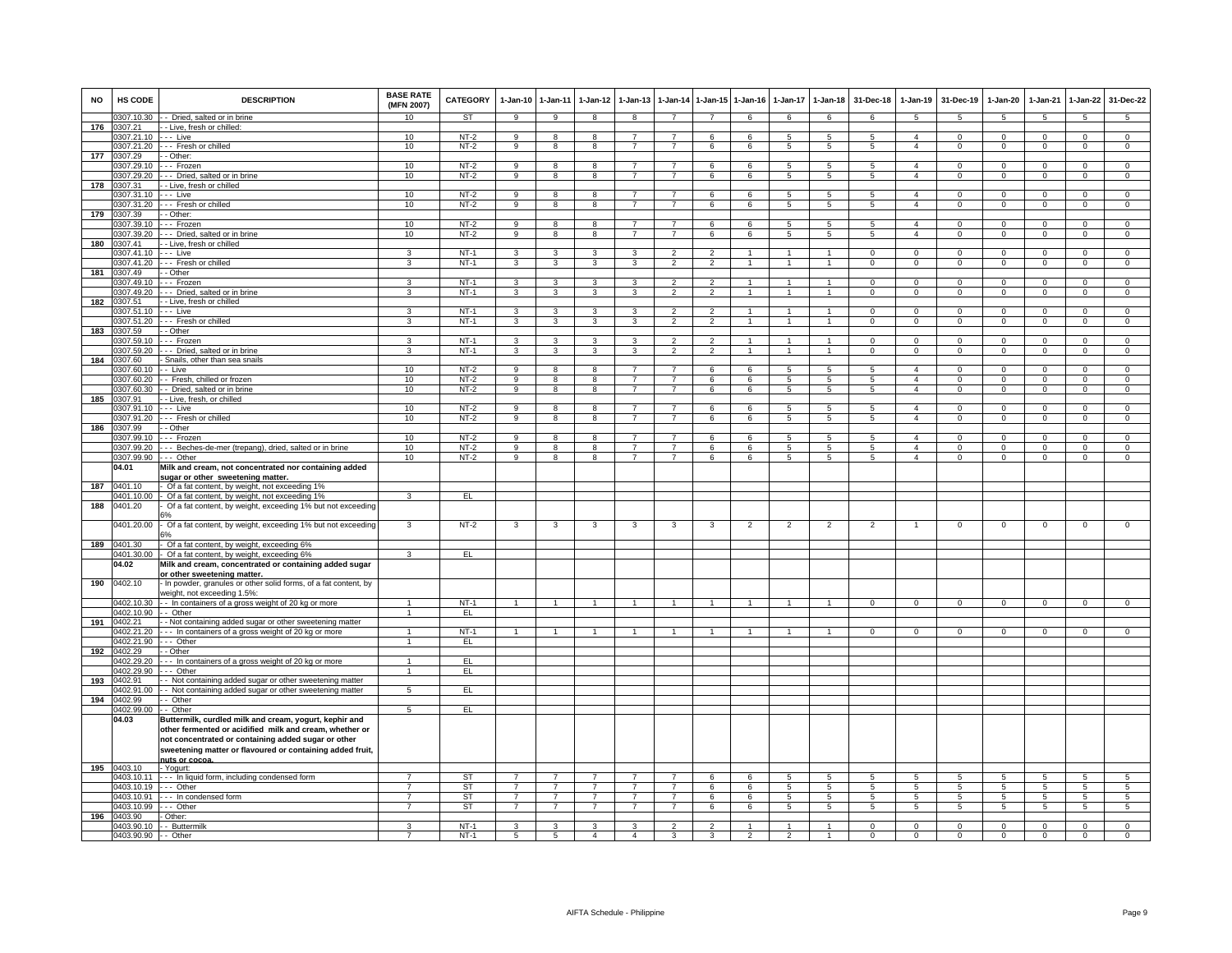| NO  | <b>HS CODE</b>             | <b>DESCRIPTION</b>                                                                                               | <b>BASE RATE</b><br>(MFN 2007) | <b>CATEGORY</b>  | $1-Jan-10$     | $1 - Jan-11$   | $1-Jan-12$     | $1 - Jan-13$   |                                  |                         | 1-Jan-14 1-Jan-15 1-Jan-16       | 1-Jan-17                       | 1-Jan-18                             | 31-Dec-18              | 1-Jan-19                  | 31-Dec-19                  | 1-Jan-20                   | $1-Jan-21$                 |                                | 1-Jan-22 31-Dec-22            |
|-----|----------------------------|------------------------------------------------------------------------------------------------------------------|--------------------------------|------------------|----------------|----------------|----------------|----------------|----------------------------------|-------------------------|----------------------------------|--------------------------------|--------------------------------------|------------------------|---------------------------|----------------------------|----------------------------|----------------------------|--------------------------------|-------------------------------|
|     | 04.04                      | Whey, whether or not concentrated or containing added                                                            |                                |                  |                |                |                |                |                                  |                         |                                  |                                |                                      |                        |                           |                            |                            |                            |                                |                               |
|     |                            | sugar or other sweetening matter; products consisting of<br>natural milk constituents, whether or not containing |                                |                  |                |                |                |                |                                  |                         |                                  |                                |                                      |                        |                           |                            |                            |                            |                                |                               |
|     |                            | added sugar or other sweetening matter, not elsewhere                                                            |                                |                  |                |                |                |                |                                  |                         |                                  |                                |                                      |                        |                           |                            |                            |                            |                                |                               |
|     |                            | specified or included.                                                                                           |                                |                  |                |                |                |                |                                  |                         |                                  |                                |                                      |                        |                           |                            |                            |                            |                                |                               |
| 197 | 0404.10                    | - Whey, and modified whey, whether or not concentrated or                                                        |                                |                  |                |                |                |                |                                  |                         |                                  |                                |                                      |                        |                           |                            |                            |                            |                                |                               |
|     | 0404.10.11                 | containing added sugar or other sweetening matter:<br>--- Whev                                                   | $\mathbf{1}$                   | $NT-1$           | $\mathbf{1}$   |                |                |                |                                  |                         | $\overline{1}$                   | $\overline{1}$                 |                                      | $\mathbf{0}$           | $\mathbf{0}$              | $\mathbf 0$                | $\mathbf 0$                | $\circ$                    | $\mathbf{0}$                   | $\mathbf 0$                   |
|     | 0404.10.19                 | --- Other                                                                                                        | $\overline{1}$                 | EL.              |                |                |                |                |                                  |                         |                                  |                                |                                      |                        |                           |                            |                            |                            |                                |                               |
|     | 0404.10.91                 | --- Whey                                                                                                         | $\mathbf{1}$                   | EL               |                |                |                |                |                                  |                         |                                  |                                |                                      |                        |                           |                            |                            |                            |                                |                               |
|     | 0404.10.99                 | --- Other                                                                                                        | $\mathbf{1}$                   | E                |                |                |                |                |                                  |                         |                                  |                                |                                      |                        |                           |                            |                            |                            |                                |                               |
| 198 | 0404.90<br>0404.90.00      | - Other:<br>Other                                                                                                | 3                              | $NT-1$           | $\mathcal{R}$  | $\mathbf{R}$   | $\mathbf{3}$   | 3              | $\mathcal{P}$                    | $\mathcal{P}$           | $\mathbf{1}$                     | $\mathbf{1}$                   | $\mathbf{1}$                         | $\Omega$               | $\Omega$                  | $\Omega$                   | $\Omega$                   | $\Omega$                   | $\Omega$                       | $\overline{0}$                |
|     | 04.05                      | Butter and other fats and oils derived from milk; dairy                                                          |                                |                  |                |                |                |                |                                  |                         |                                  |                                |                                      |                        |                           |                            |                            |                            |                                |                               |
|     |                            | spreads.                                                                                                         |                                |                  |                |                |                |                |                                  |                         |                                  |                                |                                      |                        |                           |                            |                            |                            |                                |                               |
| 199 | 0405.10                    | - Butter                                                                                                         |                                |                  |                |                |                |                |                                  |                         |                                  |                                |                                      |                        |                           |                            |                            |                            |                                |                               |
| 200 | 0405.10.00<br>0405.20      | - Butter<br>Dairy spreads                                                                                        | $\overline{7}$                 | EL               |                |                |                |                |                                  |                         |                                  |                                |                                      |                        |                           |                            |                            |                            |                                |                               |
|     | 0405.20.00                 | Dairy spreads                                                                                                    | $\overline{7}$                 | EL.              |                |                |                |                |                                  |                         |                                  |                                |                                      |                        |                           |                            |                            |                            |                                |                               |
| 201 | 0405.90                    | - Other:                                                                                                         |                                |                  |                |                |                |                |                                  |                         |                                  |                                |                                      |                        |                           |                            |                            |                            |                                |                               |
|     | 0405.90.10                 | - - Anhydrous butterfat                                                                                          | $\mathbf{1}$                   | $NT-1$           |                |                |                |                |                                  |                         |                                  |                                |                                      | $\Omega$               | $\mathbf 0$               | $\mathbf{0}$               | $\Omega$                   | $\mathbf 0$                | $\circ$                        | $\mathbf 0$                   |
|     | 0405.90.20                 | - Butter oil                                                                                                     | $\mathbf{1}$                   | EL               |                |                |                |                |                                  |                         |                                  |                                |                                      |                        |                           |                            |                            |                            |                                |                               |
|     | 0405.90.30<br>0405.90.90   | - Ghee<br>- Other                                                                                                | $\mathbf{1}$<br>$\overline{1}$ | EL.<br>EL        |                |                |                |                |                                  |                         |                                  |                                |                                      |                        |                           |                            |                            |                            |                                |                               |
|     | 04.06                      | Cheese and curd.                                                                                                 |                                |                  |                |                |                |                |                                  |                         |                                  |                                |                                      |                        |                           |                            |                            |                            |                                |                               |
| 202 | 0406.10                    | Fresh (unripened or uncured) cheese including whey cheese                                                        |                                |                  |                |                |                |                |                                  |                         |                                  |                                |                                      |                        |                           |                            |                            |                            |                                |                               |
|     |                            | and curd                                                                                                         |                                |                  |                |                |                |                |                                  |                         |                                  |                                |                                      |                        |                           |                            |                            |                            |                                |                               |
|     | 0406.10.10                 | - Fresh (unripened or uncured) cheese, including whey<br>cheese                                                  | 3                              | $NT-1$           | 3              | 3              | $\mathbf{3}$   | 3              | $\overline{2}$                   | $\overline{2}$          | $\mathbf{1}$                     | $\mathbf{1}$                   | $\mathbf{1}$                         | $\mathbf 0$            | $\mathbf 0$               | $\mathbf 0$                | $\mathbf 0$                | $\mathbf 0$                | $\mathbf 0$                    | $\overline{0}$                |
|     | 0406.10.90                 | - Other                                                                                                          | 3                              | $NT-1$           | 3              | 3              | 3              | 3              | $\overline{2}$                   | $\overline{2}$          |                                  | $\overline{1}$                 | $\blacktriangleleft$                 | $\overline{0}$         | $\overline{0}$            | $\overline{0}$             | $\overline{0}$             | $\overline{0}$             | $\overline{0}$                 | $\overline{0}$                |
| 203 | 0406.20                    | Grated or powdered cheese, of all kinds:                                                                         |                                |                  |                |                |                |                |                                  |                         |                                  |                                |                                      |                        |                           |                            |                            |                            |                                |                               |
|     | 0406.20.10                 | - In packages of a gross weight exceeding 20 kg                                                                  | 3                              | $NT-1$           | 3              | 3              | 3              | 3              | $\overline{2}$                   | $\overline{2}$          | $\overline{1}$                   | $\mathbf{1}$                   | $\overline{1}$                       | $\mathbf 0$            | $\mathbf 0$               | $\mathbf 0$                | $\mathbf 0$                | $\mathbf 0$                | $\mathbf 0$                    | $\mathbf 0$                   |
|     | 0406.20.90                 | - Other                                                                                                          | $\overline{7}$                 | $NT-1$           | $\overline{5}$ | $\overline{5}$ | $\overline{4}$ | $\overline{4}$ | 3                                | $\overline{\mathbf{3}}$ | $\overline{2}$                   | $\overline{2}$                 | $\overline{1}$                       | $\circ$                | $\mathsf 0$               | $\overline{0}$             | $\overline{0}$             | $\mathbf 0$                | $\mathsf 0$                    | $\mathsf 0$                   |
| 204 | 0406.30<br>0406.30.00      | Processed cheese, not grated or powdered<br>Processed cheese, not grated or powdered                             | $\overline{7}$                 | ST               | $\overline{7}$ | $\overline{7}$ | $\overline{7}$ | $\overline{7}$ | $\overline{7}$                   | 6                       | 6                                | $\overline{5}$                 | $\overline{5}$                       | $\overline{5}$         | $\overline{5}$            | $\overline{5}$             | $\overline{5}$             | $\overline{5}$             | 5                              | $\overline{5}$                |
| 205 | 0406.40                    | Blue-veined cheese and other cheese containing veins                                                             |                                |                  |                |                |                |                |                                  |                         |                                  |                                |                                      |                        |                           |                            |                            |                            |                                |                               |
|     |                            | produced by Penicillium roqueforti                                                                               |                                |                  |                |                |                |                |                                  |                         |                                  |                                |                                      |                        |                           |                            |                            |                            |                                |                               |
|     | 0406.40.00                 | Blue-veined cheese and other cheese containing veins                                                             | 3                              | $NT-1$           | $\mathbf{3}$   | 3              | $\mathbf{3}$   | 3              | $\overline{2}$                   | $\overline{2}$          |                                  | -1                             | -1                                   | $\Omega$               | $\Omega$                  | $\Omega$                   | $\Omega$                   | $\Omega$                   | $\mathbf{0}$                   | $\mathbf 0$                   |
| 206 | 0406.90                    | produced by Penicillium roqueforti<br>Other cheese                                                               |                                |                  |                |                |                |                |                                  |                         |                                  |                                |                                      |                        |                           |                            |                            |                            |                                |                               |
|     | 0406.90.00                 | - Other cheese                                                                                                   |                                | EL.              |                |                |                |                |                                  |                         |                                  |                                |                                      |                        |                           |                            |                            |                            |                                |                               |
|     | 04.07                      | Birds' eggs, in shell, fresh, preserved or cooked.                                                               |                                |                  |                |                |                |                |                                  |                         |                                  |                                |                                      |                        |                           |                            |                            |                            |                                |                               |
|     | 207 0407.00                | - - Hen's eggs                                                                                                   |                                |                  |                |                |                |                |                                  |                         |                                  |                                |                                      |                        |                           |                            |                            |                            |                                |                               |
|     | 0407.00.11A<br>0407.00.11B | - - - For breeding<br>--- Other                                                                                  | $\overline{1}$<br>10           | EL.<br>EL        |                |                |                |                |                                  |                         |                                  |                                |                                      |                        |                           |                            |                            |                            |                                |                               |
|     | 0407.00.12A                | --- For breeding                                                                                                 | $\mathbf{1}$                   | E                |                |                |                |                |                                  |                         |                                  |                                |                                      |                        |                           |                            |                            |                            |                                |                               |
|     | 0407.00.12E                | - - Other                                                                                                        | 10                             | EL               |                |                |                |                |                                  |                         |                                  |                                |                                      |                        |                           |                            |                            |                            |                                |                               |
|     | 0407.00.19A                | - - For breeding                                                                                                 | $\mathbf{1}$                   | EL               |                |                |                |                |                                  |                         |                                  |                                |                                      |                        |                           |                            |                            |                            |                                |                               |
|     | 0407.00.19E<br>0407.00.91  | - - Other<br>- Hens' eggs                                                                                        | 10<br>10                       | EL<br>EL         |                |                |                |                |                                  |                         |                                  |                                |                                      |                        |                           |                            |                            |                            |                                |                               |
|     | 0407.00.92                 | - Ducks' eggs                                                                                                    | 10                             | EL.              |                |                |                |                |                                  |                         |                                  |                                |                                      |                        |                           |                            |                            |                            |                                |                               |
|     | 0407.00.99                 | - Other                                                                                                          | 10                             | EL.              |                |                |                |                |                                  |                         |                                  |                                |                                      |                        |                           |                            |                            |                            |                                |                               |
|     | 04.08                      | Birds' eggs, not in shell, and egg yolks, fresh, dried,                                                          |                                |                  |                |                |                |                |                                  |                         |                                  |                                |                                      |                        |                           |                            |                            |                            |                                |                               |
|     |                            | cooked by steaming or by boiling in water, moulded,                                                              |                                |                  |                |                |                |                |                                  |                         |                                  |                                |                                      |                        |                           |                            |                            |                            |                                |                               |
|     |                            | frozen or otherwise preserved, whether or not containing<br>added sugar or other sweetening matter.              |                                |                  |                |                |                |                |                                  |                         |                                  |                                |                                      |                        |                           |                            |                            |                            |                                |                               |
| 208 | 0408.11                    | - - Dried                                                                                                        |                                |                  |                |                |                |                |                                  |                         |                                  |                                |                                      |                        |                           |                            |                            |                            |                                |                               |
|     | 0408.11.00                 | - Dried                                                                                                          | 3                              | $NT-1$           | $\mathcal{R}$  | 3              | 3              | $\mathbf{R}$   | $\overline{2}$                   | 2                       |                                  | $\overline{1}$                 |                                      | $\Omega$               | $\circ$                   | $\mathbf{0}$               | $\mathbf 0$                | $\mathbf 0$                | $\circ$                        | $\mathbf 0$                   |
| 209 | 0408.19<br>0408.19.00      | $\cdot$ - Other<br>$\cdot$ - Other                                                                               | 3                              | $NT-1$           | $\mathbf{3}$   | 3              | 3              | 3              | $\overline{\phantom{0}}$         | $\overline{2}$          |                                  |                                |                                      | $\Omega$               | $\Omega$                  | $\Omega$                   | $\Omega$                   | $\Omega$                   | $\Omega$                       | $\Omega$                      |
| 210 | 0408.91                    | - Dried                                                                                                          |                                |                  |                |                |                |                |                                  |                         |                                  |                                |                                      |                        |                           |                            |                            |                            |                                |                               |
|     | 0408.91.00                 | - Dried                                                                                                          | 3                              | $NT-1$           | $\mathbf{3}$   | 3              | $\mathbf{3}$   | 3              | $\overline{2}$                   | $\overline{2}$          |                                  | $\mathbf{1}$                   |                                      | $\mathbf{0}$           | $\mathbf{0}$              | $\mathbf 0$                | $\mathbf{0}$               | $\mathbf 0$                | $\mathbf{0}$                   | $\mathbf{0}$                  |
|     | 211 0408.99                | - Other                                                                                                          |                                |                  |                |                |                |                |                                  |                         |                                  |                                |                                      |                        |                           |                            |                            |                            |                                |                               |
| 212 | 0408.99.00<br>0409.00      | - Other<br>Natural honey                                                                                         | 3                              | $NT-1$           | $\mathbf{3}$   | 3              | $\mathbf{3}$   | 3              | $\overline{2}$                   | $\overline{2}$          | -1                               | $\mathbf{1}$                   | $\overline{1}$                       | $\mathbf{0}$           | $\mathbf{0}$              | $\overline{0}$             | $\mathbf{0}$               | $\mathbf{0}$               | $\mathbf{0}$                   | $\overline{0}$                |
|     | 0409.00.00                 | Natural honey                                                                                                    | $\overline{7}$                 | EL               |                |                |                |                |                                  |                         |                                  |                                |                                      |                        |                           |                            |                            |                            |                                |                               |
| 213 | 0410.00                    | Edible products of animal origin, not elsewhere specified or                                                     |                                |                  |                |                |                |                |                                  |                         |                                  |                                |                                      |                        |                           |                            |                            |                            |                                |                               |
|     |                            | ncluded.                                                                                                         |                                |                  |                |                |                |                |                                  |                         |                                  |                                |                                      |                        |                           |                            |                            |                            |                                |                               |
|     | 0410.00.10<br>0410.00.90   | Birds' nests<br>Other                                                                                            | 3<br>3                         | $NT-1$<br>$NT-1$ | 3<br>3         | 3<br>3         | 3<br>3         | 3<br>3         | $\overline{2}$<br>$\overline{2}$ | 2<br>$\overline{2}$     | $\overline{1}$<br>$\overline{1}$ | $\overline{1}$<br>$\mathbf{1}$ | $\blacktriangleleft$<br>$\mathbf{1}$ | $\circ$<br>$\mathbf 0$ | $\circ$<br>$\overline{0}$ | $\Omega$<br>$\overline{0}$ | $\mathbf 0$<br>$\mathbf 0$ | $\mathbf 0$<br>$\mathbf 0$ | $\mathbf{0}$<br>$\overline{0}$ | $\mathbf 0$<br>$\overline{0}$ |
| 214 | 0501.00                    | Human hair, unworked, whether or not washed or scoured;                                                          |                                |                  |                |                |                |                |                                  |                         |                                  |                                |                                      |                        |                           |                            |                            |                            |                                |                               |
|     |                            | waste of human hair.                                                                                             |                                |                  |                |                |                |                |                                  |                         |                                  |                                |                                      |                        |                           |                            |                            |                            |                                |                               |
|     |                            | 0501.00.00 Human hair, unworked, whether or not washed or scoured;                                               | 3                              | $NT-1$           | 3              | 3              | 3              | 3              | $\overline{2}$                   | $\overline{2}$          |                                  |                                |                                      | $^{\circ}$             | $\mathbf 0$               | $^{\circ}$                 | $\mathbf 0$                | 0                          | $\mathbf 0$                    | $\Omega$                      |
|     |                            | waste of human hair.                                                                                             |                                |                  |                |                |                |                |                                  |                         |                                  |                                |                                      |                        |                           |                            |                            |                            |                                |                               |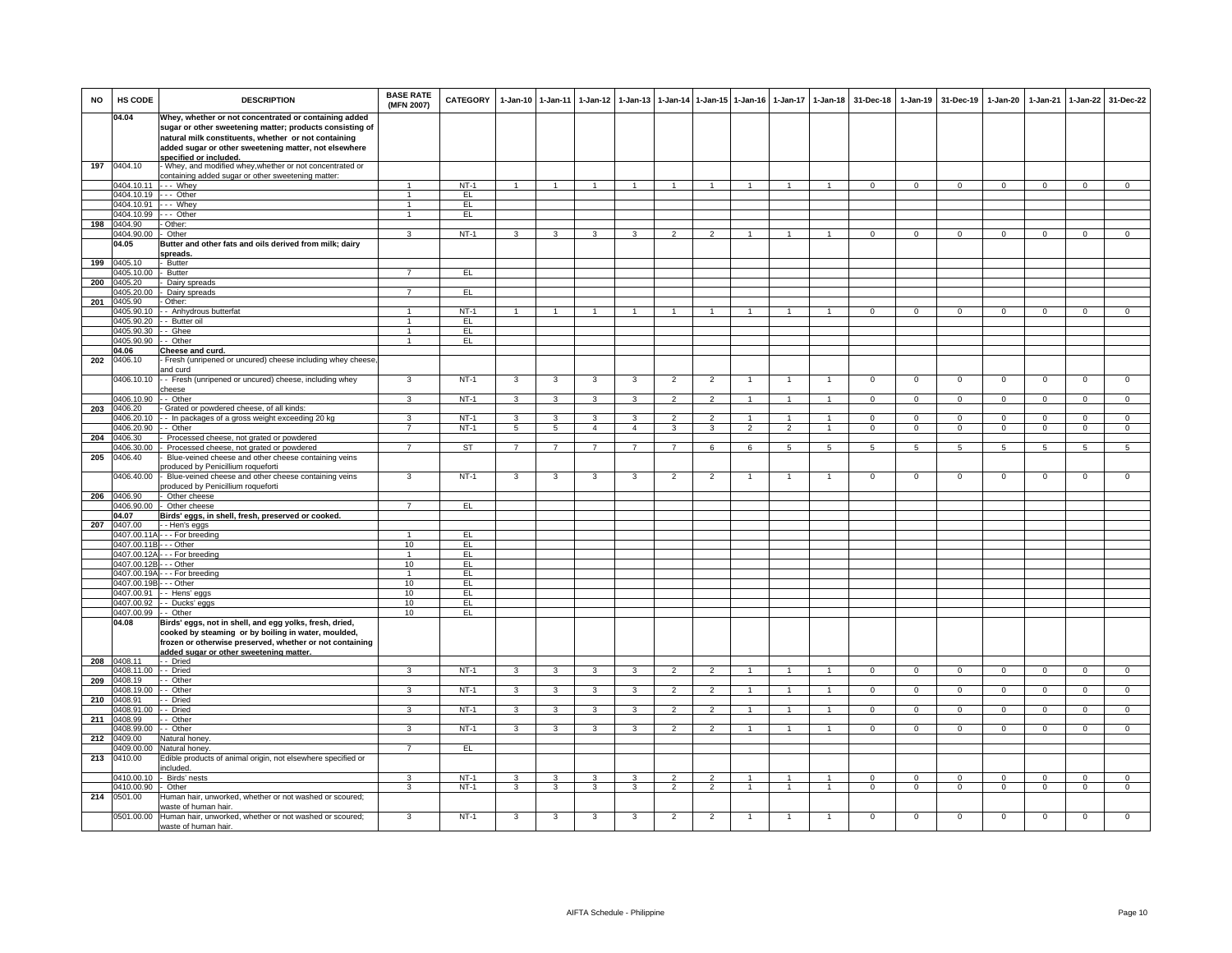| <b>NO</b> | HS CODE                         | <b>DESCRIPTION</b>                                                                                                                                                                    | <b>BASE RATE</b><br>(MFN 2007) | <b>CATEGORY</b>  | $1 - Jan-10$                   | $1-Jan-11$                              | $1-Jan-12$                     | $1 - Jan-13$                 | $1-Jan-14$                       |                                  | 1-Jan-15 1-Jan-16            | $1-Jan-17$                     | $1 - Jan-18$                     | 31-Dec-18                      | $1-Jan-19$                     | 31-Dec-19                     | $1-Jan-20$                     | $1-Jan-21$                    | 1-Jan-22                      | 31-Dec-22                        |
|-----------|---------------------------------|---------------------------------------------------------------------------------------------------------------------------------------------------------------------------------------|--------------------------------|------------------|--------------------------------|-----------------------------------------|--------------------------------|------------------------------|----------------------------------|----------------------------------|------------------------------|--------------------------------|----------------------------------|--------------------------------|--------------------------------|-------------------------------|--------------------------------|-------------------------------|-------------------------------|----------------------------------|
|           | 05.02                           | Pigs', hogs' and boars' bristles or hair; badger hair and<br>other brush making hair; waste of such bristles or hair.                                                                 |                                |                  |                                |                                         |                                |                              |                                  |                                  |                              |                                |                                  |                                |                                |                               |                                |                               |                               |                                  |
| 215       | 0502.10                         | Pigs', hogs' or boars' bristles and hair and waste thereof                                                                                                                            |                                |                  |                                |                                         |                                |                              |                                  |                                  |                              |                                |                                  |                                |                                |                               |                                |                               |                               |                                  |
|           | 0502.10.00                      | Pigs', hogs' or boars' bristles and hair and waste thereof                                                                                                                            | 3                              | $NT-1$           | 3                              | $\overline{3}$                          | 3                              | $\mathbf{R}$                 | $\overline{2}$                   | $\mathcal{P}$                    | $\mathbf{1}$                 | 1                              | $\overline{1}$                   | $\Omega$                       | $\Omega$                       | $\Omega$                      | $\Omega$                       | $\Omega$                      | $\Omega$                      | $\overline{0}$                   |
| 216       | 0502.90                         | Other                                                                                                                                                                                 |                                |                  |                                |                                         |                                |                              |                                  |                                  |                              |                                |                                  |                                |                                |                               |                                |                               |                               |                                  |
|           | 0502.90.00                      | Other                                                                                                                                                                                 | 3                              | $NT-1$           | 3                              | $\overline{3}$                          | 3                              | 3                            | $\overline{2}$                   | $\overline{2}$                   |                              |                                | $\overline{1}$                   | $\Omega$                       | $\mathbf{0}$                   | $\mathbf 0$                   | $\Omega$                       | $\Omega$                      | $\mathbf 0$                   | $\overline{0}$                   |
| 217       | 0504.00                         | Guts, bladders and stomachs of animals (other than fish),<br>whole and pieces thereof, fresh, chilled, frozen, salted, in<br>orine, dried or smoked.                                  |                                |                  |                                |                                         |                                |                              |                                  |                                  |                              |                                |                                  |                                |                                |                               |                                |                               |                               |                                  |
|           | 0504.00.00                      | Guts, bladders and stomachs of animals (other than fish),<br>whole and pieces thereof, fresh, chilled, frozen, salted, in<br>brine, dried or smoked.                                  | 3                              | $NT-1$           | 3                              | 3                                       | 3                              | 3                            | $\overline{2}$                   | $\overline{2}$                   | $\overline{1}$               | $\mathbf{1}$                   | $\overline{1}$                   | $\mathsf 0$                    | $\Omega$                       | $\Omega$                      | $\Omega$                       | $\mathbf 0$                   | $\overline{0}$                | $\overline{0}$                   |
|           | 05.05                           | Skins and other parts of birds, with their feathers or<br>down, feathers and parts of feathers (whether or not with<br>trimmed edges) and down, not further worked than               |                                |                  |                                |                                         |                                |                              |                                  |                                  |                              |                                |                                  |                                |                                |                               |                                |                               |                               |                                  |
|           |                                 | cleaned, disinfected or treated for preservation; powder                                                                                                                              |                                |                  |                                |                                         |                                |                              |                                  |                                  |                              |                                |                                  |                                |                                |                               |                                |                               |                               |                                  |
| 218       | 0505.10                         | and waste of feathers or parts of feathers<br>- Feathers of a kind used for stuffing; down:                                                                                           |                                |                  |                                |                                         |                                |                              |                                  |                                  |                              |                                |                                  |                                |                                |                               |                                |                               |                               |                                  |
|           | 0505.10.10                      | - - Duck feathers                                                                                                                                                                     | 3                              | $NT-1$           | 3                              | 3                                       | 3                              | 3                            | $\overline{2}$                   | $\overline{2}$                   | $\mathbf{1}$                 | $\mathbf{1}$                   | $\overline{1}$                   | $\overline{0}$                 | $\overline{0}$                 | $\overline{0}$                | $\overline{0}$                 | $\overline{0}$                | $\overline{0}$                | $\overline{0}$                   |
|           | 0505.10.90                      | - Other                                                                                                                                                                               | $\mathbf{R}$                   | $NT-1$           | 3                              | 3                                       | $\mathbf{3}$                   | $\mathbf{R}$                 | $\overline{2}$                   | $\mathcal{P}$                    | $\overline{1}$               | $\mathbf{1}$                   | $\overline{1}$                   | $\mathsf 0$                    | $\mathbf 0$                    | $\mathbf 0$                   | $\mathbf 0$                    | $\Omega$                      | $\mathsf 0$                   | $\mathbf 0$                      |
| 219       | 0505.90                         | Other                                                                                                                                                                                 |                                |                  |                                |                                         |                                |                              |                                  |                                  |                              |                                |                                  |                                |                                |                               |                                |                               |                               |                                  |
|           | 0505.90.10                      | - Duck feathers                                                                                                                                                                       | 3                              | $NT-1$           | $\overline{\mathbf{3}}$        | 3                                       | $\overline{\mathbf{3}}$        | 3                            | $\overline{2}$                   | $\overline{2}$                   | $\mathbf{1}$                 | $\mathbf{1}$                   | $\overline{1}$                   | $\Omega$                       | $\mathbf 0$                    | $\Omega$                      | $\overline{0}$                 | $\Omega$                      | $\overline{0}$                | $\overline{0}$                   |
|           | 0505.90.90                      | -- Other                                                                                                                                                                              | $\overline{\mathbf{3}}$        | $NT-1$           | $\overline{3}$                 | $\overline{\mathbf{3}}$                 | $\overline{\mathbf{3}}$        | 3                            | $\overline{2}$                   | $\overline{2}$                   | $\overline{1}$               | $\overline{1}$                 | $\overline{1}$                   | $\overline{0}$                 | $\overline{0}$                 | $\overline{0}$                | $\overline{0}$                 | $\overline{0}$                | $\overline{0}$                | $\overline{0}$                   |
|           | 05.06                           | Bones and horn-cores, unworked, defatted, simply<br>prepared (but not cut to shape), treated with acid or<br>degelatinised; powder and waste of these products                        |                                |                  |                                |                                         |                                |                              |                                  |                                  |                              |                                |                                  |                                |                                |                               |                                |                               |                               |                                  |
| 220       | 0506.10<br>0506.10.00           | Ossein and bones treated with acid<br>Ossein and bones treated with acid                                                                                                              | 3                              | $NT-1$           | 3                              | $\mathbf{3}$                            | $\mathbf{3}$                   | 3                            | $\overline{2}$                   | $\overline{2}$                   |                              |                                | $\mathbf{1}$                     | $\mathbf{0}$                   | $^{\circ}$                     | $^{\circ}$                    | $\mathbf{0}$                   | $^{\circ}$                    | $\mathbf{0}$                  | $\mathbf{0}$                     |
| 221       | 0506.90                         | Other                                                                                                                                                                                 |                                |                  |                                |                                         |                                |                              |                                  |                                  |                              |                                |                                  |                                |                                |                               |                                |                               |                               |                                  |
|           | 0506.90.00                      | Other                                                                                                                                                                                 | $\overline{3}$                 | $NT-1$           | 3                              | $\overline{\mathbf{3}}$                 | $\overline{3}$                 | $\overline{3}$               | $\overline{2}$                   | $\overline{2}$                   | $\mathbf{1}$                 | $\mathbf{1}$                   | $\mathbf{1}$                     | $\overline{0}$                 | $\overline{0}$                 | $\overline{0}$                | $\overline{0}$                 | $\overline{0}$                | $\overline{0}$                | $\overline{0}$                   |
|           | 05.07                           | vory, tortoise-shell, whalebone and whalebone hair,<br>horns, antlers, hooves, nails, claws and beaks, unworked<br>or simply prepared but not cut to shape;powder and                 |                                |                  |                                |                                         |                                |                              |                                  |                                  |                              |                                |                                  |                                |                                |                               |                                |                               |                               |                                  |
| 222       | 0507.10                         | waste of these products.<br>- Ivory; ivory powder and waste:                                                                                                                          |                                |                  |                                |                                         |                                |                              |                                  |                                  |                              |                                |                                  |                                |                                |                               |                                |                               |                               |                                  |
|           | 0507.10.10                      | - - Rhinoceros horns; ivory powder and waste                                                                                                                                          | $\overline{3}$                 | $NT-1$           | $\overline{\mathbf{3}}$        | 3                                       | 3                              | 3                            | $\overline{2}$                   | $\overline{2}$                   | $\mathbf{1}$                 | $\mathbf{1}$                   | $\overline{1}$                   | $\Omega$                       | $\Omega$                       | $\Omega$                      | $\overline{0}$                 | $\Omega$                      | $\overline{0}$                | $\overline{0}$                   |
|           | 0507.10.90                      | - Other                                                                                                                                                                               | $\overline{3}$                 | $NT-1$           | 3                              | $\overline{\mathbf{3}}$                 | $\overline{3}$                 | $\overline{\mathbf{3}}$      | $\overline{2}$                   | $\overline{2}$                   | $\overline{1}$               | $\overline{1}$                 | $\overline{1}$                   | $\overline{0}$                 | $\overline{0}$                 | $\overline{0}$                | $\overline{0}$                 | $\overline{0}$                | $\overline{0}$                | $\overline{0}$                   |
| 223       | 0507.90                         | - Other:                                                                                                                                                                              |                                |                  |                                |                                         |                                |                              |                                  |                                  |                              |                                |                                  |                                |                                |                               |                                |                               |                               |                                  |
|           | 0507.90.10                      | - Horns, antlers, hooves, nails, claws and beaks                                                                                                                                      | 3                              | $NT-1$           | 3                              | 3                                       | 3                              | 3                            | $\overline{2}$                   | $\overline{2}$                   |                              |                                | $\overline{1}$                   | $^{\circ}$                     | $^{\circ}$                     | $\mathbf 0$                   | 0                              | $\Omega$                      | $\mathbf 0$                   | $\mathbf 0$                      |
|           | 0507.90.20                      | - Tortoise-shell                                                                                                                                                                      | 3                              | $NT-1$           | 3                              | $\mathbf{3}$                            | $\mathbf{3}$                   | 3                            | $\overline{2}$                   | $\overline{2}$                   | $\mathbf{1}$                 | $\mathbf{1}$                   | $\overline{1}$                   | $\mathbf{O}$                   | $\mathsf 0$                    | $\mathbf 0$                   | $\mathbf 0$                    | $\mathbf 0$                   | $\mathbf 0$                   | $\mathbf{0}$                     |
|           | 0507.90.90                      | - Other                                                                                                                                                                               | 3                              | $NT-1$           | 3                              | $\overline{\mathbf{3}}$                 | $\overline{3}$                 | 3                            | $\overline{2}$                   | $\overline{2}$                   | $\overline{1}$               | $\mathbf{1}$                   | $\overline{1}$                   | $\overline{0}$                 | $\mathbf{0}$                   | $\mathbf{0}$                  | $\mathbf{0}$                   | $\overline{0}$                | $\overline{0}$                | $\overline{0}$                   |
| 224       | 0508.00                         | Coral and similar materials, unworked or simply prepared but<br>not otherwise worked; shells of molluscs, crustaceans or<br>chinoderms and cuttle-hone un- worked or simply           |                                |                  |                                |                                         |                                |                              |                                  |                                  |                              |                                |                                  |                                |                                |                               |                                |                               |                               |                                  |
|           | 0508.00.10                      | - Coral and similar materials                                                                                                                                                         | ٩                              | $NT-1$<br>$NT-1$ | 3                              | 3                                       | 3                              | з                            | $\mathcal{P}$                    | $\mathcal{P}$                    |                              | $\mathbf{1}$                   | $\overline{1}$                   | $\Omega$                       | $\Omega$                       | $\Omega$                      | $\Omega$                       | $\Omega$                      | $\mathsf 0$                   | $\Omega$                         |
|           | 0508.00.20<br>0508.00.90        | - Shells of molluscs, crustaceans or echinoderms<br>Other                                                                                                                             | 3<br>3                         | $NT-1$           | $\mathbf{3}$<br>3              | $\mathbf{3}$<br>$\overline{3}$          | $\mathbf{3}$<br>$\mathbf{3}$   | 3<br>3                       | $\overline{2}$<br>$\overline{2}$ | $\overline{2}$<br>$\overline{2}$ | $\mathbf{1}$<br>$\mathbf{1}$ | 1                              | $\overline{1}$<br>$\mathbf{1}$   | $\mathbf{0}$<br>$\mathbf{0}$   | $^{\circ}$<br>$\mathbf{0}$     | $^{\circ}$<br>$\mathbf{0}$    | $^{\circ}$<br>$\mathbf{0}$     | $\Omega$<br>$\mathbf 0$       | $\mathbf 0$<br>$\mathbf{0}$   | $\overline{0}$<br>$\overline{0}$ |
| 225       | 0510.00                         | Ambergris, castoreum, civet and musk; cantharides; bile,<br>whether or not dried; glands and other animal products used i<br>e preparation of pharmaceutical products, fresh, chiller |                                |                  |                                |                                         |                                |                              |                                  |                                  |                              |                                |                                  |                                |                                |                               |                                |                               |                               |                                  |
|           |                                 | 0510.00.10 - Cantharides                                                                                                                                                              |                                | $NT-1$           | $\mathcal{R}$                  | $\mathbf{R}$                            | 3                              |                              | $\mathcal{P}$                    |                                  | $\overline{1}$               | $\mathbf{1}$                   | $\blacktriangleleft$             | $\Omega$                       | $\Omega$                       | $\Omega$                      | $\Omega$                       | $\Omega$                      | $\Omega$                      | $\Omega$                         |
|           | 0510.00.20 - Musk<br>0510.00.90 | Other                                                                                                                                                                                 | 3<br>$\overline{3}$            | $NT-1$<br>$NT-1$ | $\mathbf{3}$<br>$\overline{3}$ | $\mathbf{3}$<br>$\overline{\mathbf{3}}$ | $\mathbf{3}$<br>$\overline{3}$ | 3<br>$\overline{3}$          | $\overline{2}$<br>$\overline{2}$ | $\overline{2}$<br>$\overline{2}$ | 1<br>$\overline{1}$          | $\mathbf{1}$<br>$\overline{1}$ | $\overline{1}$<br>$\overline{1}$ | $\mathbf{0}$<br>$\overline{0}$ | $\mathbf{0}$<br>$\overline{0}$ | $\mathbf 0$<br>$\overline{0}$ | $\mathbf{0}$<br>$\overline{0}$ | $\mathbf 0$<br>$\overline{0}$ | $\mathbf 0$<br>$\overline{0}$ | $\mathbf 0$<br>$\overline{0}$    |
|           | 05.11                           | Animal products not elsewhere specified or included;<br>dead animals of Chapter 1 or 3, unfit for human<br><u>consumption.</u>                                                        |                                |                  |                                |                                         |                                |                              |                                  |                                  |                              |                                |                                  |                                |                                |                               |                                |                               |                               |                                  |
| 226       | 0511.10                         | - Bovine semen                                                                                                                                                                        | $\overline{1}$                 |                  | $\overline{1}$                 | $\overline{1}$                          | $\overline{1}$                 | $\overline{1}$               | $\overline{1}$                   | $\overline{1}$                   |                              | $\overline{1}$                 | $\overline{1}$                   | $\Omega$                       |                                |                               |                                | $\Omega$                      |                               | $\Omega$                         |
| 227       | 0511.10.00<br>0511.91           | - Bovine semen<br>- Products of fish or crustaceans, molluscs or other aquatic in<br>vertebrates; dead animals of Chapter 3                                                           |                                | NT-1             |                                |                                         |                                |                              |                                  |                                  | $\overline{1}$               |                                |                                  |                                | $\mathbf{0}$                   | $\overline{0}$                | $\Omega$                       |                               | $\mathbf{0}$                  |                                  |
|           | 0511.91.10                      | --- Dead animals of Chapter 3                                                                                                                                                         | 3                              | $NT-1$           | 3                              | 3                                       | 3                              | 3                            | $\overline{2}$                   | $\overline{2}$                   | $\mathbf{1}$                 | 1                              | $\blacktriangleleft$             | $\Omega$                       | $\mathbf{0}$                   | $\mathbf 0$                   | $\mathbf 0$                    | $\Omega$                      | $\mathbf 0$                   | $\mathbf 0$                      |
|           | 0511.91.20                      | --- Roes                                                                                                                                                                              | 3                              | $NT-1$           | 3                              | 3                                       | 3                              | 3                            | $\overline{2}$                   | $\overline{2}$                   | $\mathbf{1}$                 | $\mathbf{1}$                   | $\mathbf{1}$                     | $\mathsf 0$                    | $\mathbf{0}$                   | $\mathbf 0$                   | $\mathbf 0$                    | $\mathbf 0$                   | $\mathbf 0$                   | $\overline{0}$                   |
|           | 0511.91.30                      | --- Artemia eggs (brine shrimp eggs)                                                                                                                                                  | 3                              | $NT-1$           | 3                              | 3                                       | 3                              | 3<br>$\overline{\mathbf{3}}$ | $\mathfrak{p}$<br>$\mathcal{L}$  | $\overline{2}$<br>$\mathcal{L}$  | $\mathbf{1}$                 |                                | $\mathbf{1}$                     | $\Omega$                       | $\mathsf 0$                    | $\Omega$                      | $\mathbf 0$                    | $\Omega$                      | $\mathsf 0$                   | $\overline{0}$                   |
|           | 0511.91.40                      | --- Fish bladders<br>--- Other                                                                                                                                                        | ء<br>3                         | $NT-1$<br>$NT-1$ | 3<br>$\overline{\mathbf{3}}$   | 3<br>$\overline{\mathbf{3}}$            | 3<br>$\mathbf{3}$              | 3                            | $\overline{2}$                   | $\overline{2}$                   | 1<br>$\mathbf{1}$            | $\mathbf{1}$                   | $\overline{1}$<br>$\overline{1}$ | $\Omega$<br>$\mathbf{0}$       | $\Omega$<br>$\mathbf 0$        | $\Omega$<br>$\mathbf 0$       | $\Omega$<br>$\overline{0}$     | $\Omega$<br>$^{\circ}$        | $\mathbf 0$<br>$\mathsf 0$    | $\Omega$<br>$\overline{0}$       |
| 228       | 0511.91.90<br>0511.99           | - - Other:                                                                                                                                                                            |                                |                  |                                |                                         |                                |                              |                                  |                                  |                              |                                |                                  |                                |                                |                               |                                |                               |                               |                                  |
|           | 0511.99.11                      | - - - - Of swine, sheep or goats                                                                                                                                                      | $\mathbf{1}$                   | $NT-1$           | $\overline{1}$                 | $\overline{1}$                          | $\overline{1}$                 | $\overline{1}$               | $\overline{1}$                   | $\overline{1}$                   | $\overline{1}$               | $\mathbf{1}$                   | $\blacktriangleleft$             | $\Omega$                       | $\Omega$                       | $\Omega$                      | $\overline{0}$                 | $\Omega$                      | $\mathbf 0$                   | $\overline{0}$                   |
|           | 0511.99.19                      | ---- Other                                                                                                                                                                            | $\mathbf{1}$                   | $NT-1$           | $\mathbf{1}$                   | $\overline{1}$                          | $\mathbf{1}$                   |                              | $\mathbf{1}$                     | $\blacktriangleleft$             |                              | $\mathbf{1}$                   | $\overline{1}$                   | $\circ$                        | $\mathbf{0}$                   | $\mathbf{0}$                  | $\mathbf{0}$                   | $\mathbf{0}$                  | $\mathbf 0$                   | $\mathbf{0}$                     |
|           | 0511.99.20                      | --- Silk worm eggs                                                                                                                                                                    | $\mathbf{1}$                   | $NT-1$           | $\mathbf{1}$                   | $\mathbf{1}$                            | $\mathbf{1}$                   | $\mathbf{1}$                 | $\mathbf{1}$                     | $\mathbf{1}$                     | $\mathbf{1}$                 | $\mathbf{1}$                   | $\mathbf{1}$                     | $\Omega$                       | $\Omega$                       | $\Omega$                      | $\Omega$                       | $\Omega$                      | $\Omega$                      | $\overline{0}$                   |
|           | 0511.99.90                      | - - - Other                                                                                                                                                                           | 3                              | $NT-1$           | 3                              | $\mathbf{3}$                            | $\mathbf{3}$                   | 3                            | $\overline{2}$                   | $\overline{2}$                   | $\mathbf{1}$                 | $\mathbf{1}$                   | $\overline{1}$                   | $\mathbf{O}$                   | $\mathbf 0$                    | $\mathbf{0}$                  | $\mathbf 0$                    | $\mathbf 0$                   | $\mathbf{0}$                  | $\mathbf{0}$                     |
|           | 06.01                           | Bulbs, tubers, tuberous roots, corms, crowns and<br>rhizomes, dormant, in growth or in flower, chicory plants<br>and roots other than roots of heading 12.12.                         |                                |                  |                                |                                         |                                |                              |                                  |                                  |                              |                                |                                  |                                |                                |                               |                                |                               |                               |                                  |
| 229       | 0601.10                         | Bulbs, tubers, tuberous roots, corms, crowns and rhizomes,<br>dormant                                                                                                                 |                                |                  |                                |                                         |                                |                              |                                  |                                  |                              |                                |                                  |                                |                                |                               |                                |                               |                               |                                  |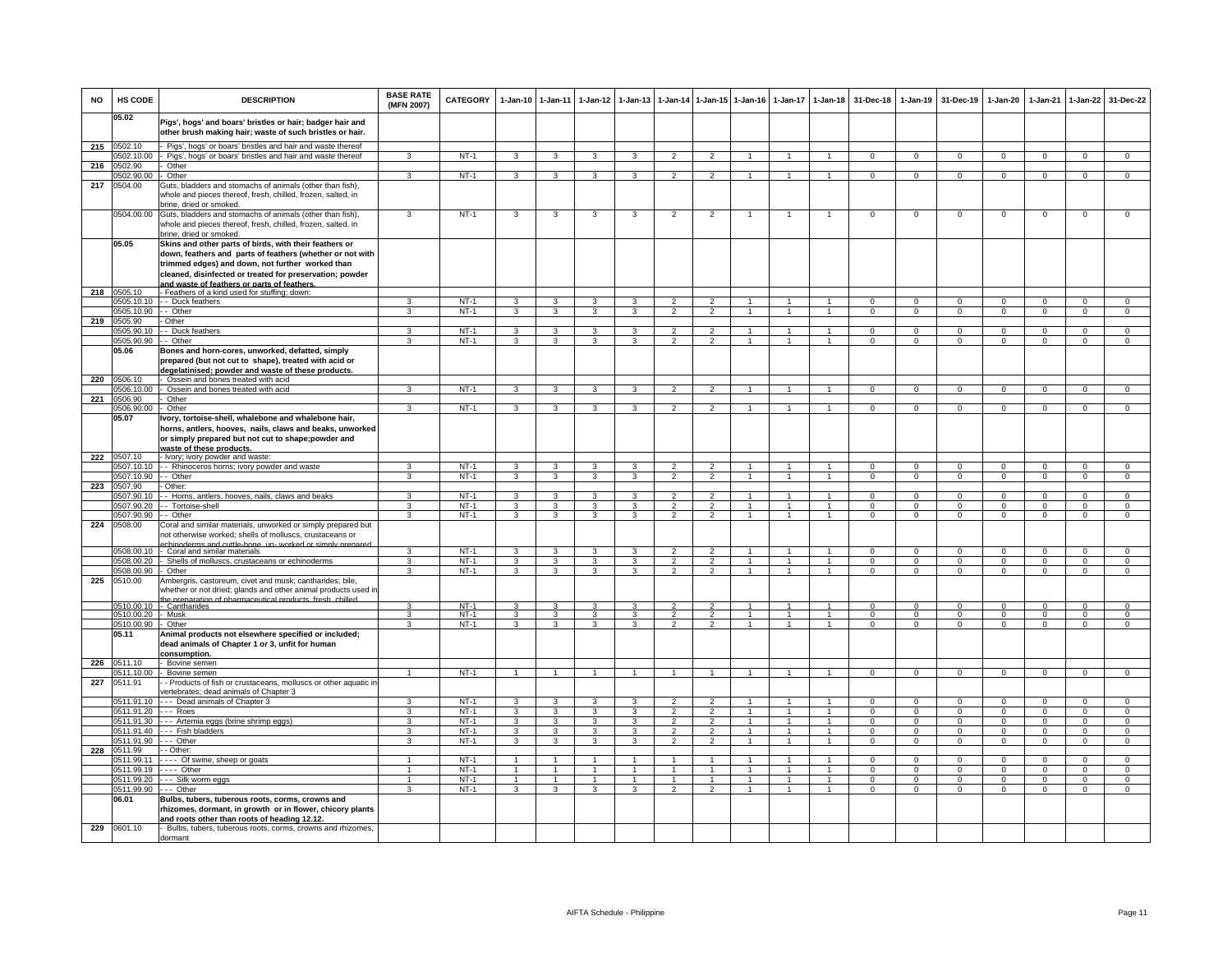| <b>NO</b> | HS CODE                   | <b>DESCRIPTION</b>                                                                                                                                                                                                                                             | <b>BASE RATE</b><br>(MFN 2007) | <b>CATEGORY</b> | $1-Jan-10$        | $1-Jan-11$              | $1-Jan-12$              | $1-Jan-13$           | $1-Jan-14$                       | $1 - Jan - 15$                   | $1-Jan-16$                     | $1-Jan-17$                   | $1 - Jan-18$   | 31-Dec-18                     | $1-Jan-19$               | 31-Dec-19                  | $1-Jan-20$                     | $1-Jan-21$                    | $1-Jan-22$                       | 31-Dec-22                        |
|-----------|---------------------------|----------------------------------------------------------------------------------------------------------------------------------------------------------------------------------------------------------------------------------------------------------------|--------------------------------|-----------------|-------------------|-------------------------|-------------------------|----------------------|----------------------------------|----------------------------------|--------------------------------|------------------------------|----------------|-------------------------------|--------------------------|----------------------------|--------------------------------|-------------------------------|----------------------------------|----------------------------------|
|           | 0601.10.00                | Bulbs, tubers, tuberous roots, corms, crowns and rhizomes,<br>dormant                                                                                                                                                                                          |                                | $NT-1$          | $\overline{1}$    | $\overline{1}$          | $\overline{1}$          | $\mathbf{1}$         | $\overline{1}$                   | $\overline{1}$                   | $\overline{1}$                 | $\overline{1}$               | $\overline{1}$ | $\mathbf 0$                   | $\mathsf 0$              | $\mathbf 0$                | $\mathbf 0$                    | $\mathbf 0$                   | $\mathsf 0$                      | $\mathbf 0$                      |
| 230       | 0601.20                   | Bulbs, tubers, tuberous roots, corms, crowns and rhizomes,<br>in growth or in flower; chicory plants and roots:                                                                                                                                                |                                |                 |                   |                         |                         |                      |                                  |                                  |                                |                              |                |                               |                          |                            |                                |                               |                                  |                                  |
|           | 0601.20.10                | - - Chicory plants                                                                                                                                                                                                                                             | 1                              | $NT-1$          | $\mathbf{1}$      | $\overline{1}$          | $\mathbf{1}$            | $\mathbf{1}$         | $\mathbf{1}$                     | $\overline{1}$                   | $\mathbf{1}$                   | $\mathbf{1}$                 | $\overline{1}$ | $\mathbf 0$                   | $\mathbf{O}$             | $\mathbf 0$                | $\mathbf{0}$                   | $\mathbf 0$                   | $\mathbf 0$                      | $\mathbf 0$                      |
|           | 0601.20.20                | - Chicory roots                                                                                                                                                                                                                                                | $\mathbf{1}$                   | $NT-1$          | $\overline{1}$    | $\mathbf{1}$            | $\mathbf{1}$            | $\mathbf{1}$         | $\mathbf{1}$                     | $\overline{1}$                   | $\overline{1}$                 | $\mathbf{1}$                 | $\overline{1}$ | $\mathbf 0$                   | $\mathsf 0$              | $\mathbf 0$                | $\mathbf 0$                    | $\mathbf 0$                   | $\mathbf 0$                      | $\mathbf 0$                      |
|           | 0601.20.90 - - Other      |                                                                                                                                                                                                                                                                | $\mathbf{1}$                   | $NT-1$          | $\overline{1}$    | $\overline{1}$          | $\overline{1}$          | $\mathbf{1}$         | $\mathbf{1}$                     | $\overline{1}$                   | $\overline{1}$                 | $\mathbf{1}$                 | $\overline{1}$ | $\mathbf 0$                   | $\mathbf 0$              | $\mathbf 0$                | $\overline{0}$                 | $\mathbf 0$                   | $\mathbf 0$                      | $\overline{0}$                   |
|           | 06.02                     | Other live plants (including their roots), cuttings and<br>slips; mushroom spawn.                                                                                                                                                                              |                                |                 |                   |                         |                         |                      |                                  |                                  |                                |                              |                |                               |                          |                            |                                |                               |                                  |                                  |
| 231       | 0602.10                   | - Unrooted cuttings and slips:                                                                                                                                                                                                                                 |                                |                 |                   |                         |                         |                      |                                  |                                  |                                |                              |                |                               |                          |                            |                                |                               |                                  |                                  |
|           |                           | 0602.10.10 - Orchid cuttings and slips                                                                                                                                                                                                                         | 1                              | $NT-1$          | $\overline{1}$    | $\overline{1}$          | $\overline{1}$          | $\blacktriangleleft$ | $\overline{1}$                   | $\sim$                           | $\mathbf{1}$                   | $\overline{1}$               | $\overline{1}$ | $\overline{0}$                | $\mathbf{0}$             | $\Omega$                   | $\Omega$                       | $\Omega$                      | $\mathbf{0}$                     | $\overline{0}$                   |
|           | 0602.10.20                | - - Rubber wood                                                                                                                                                                                                                                                | 1                              | $NT-1$          | $\mathbf{1}$      | $\mathbf{1}$            | $\mathbf{1}$            | $\mathbf{1}$         | $\mathbf{1}$                     | $\mathbf{1}$                     | $\mathbf{1}$                   | $\mathbf{1}$                 | $\overline{1}$ | $\mathbf{0}$                  | $\mathbf{0}$             | $\mathbf{0}$               | $\mathbf{0}$                   | $^{\circ}$                    | $\overline{0}$                   | $\overline{0}$                   |
|           | 0602.10.90                | - Other                                                                                                                                                                                                                                                        | $\overline{1}$                 | $NT-1$          | $\overline{1}$    | $\overline{1}$          | $\overline{1}$          | $\overline{1}$       | $\overline{1}$                   | $\mathbf{1}$                     | $\mathbf{1}$                   | $\mathbf{1}$                 | $\overline{1}$ | $\mathbf 0$                   | $\mathbf{0}$             | $\mathbf{0}$               | $\mathbf{0}$                   | $\mathbf 0$                   | $\overline{0}$                   | $\overline{0}$                   |
| 232       | 0602.20                   | Trees, shrubs and bushes, grafted or not, of kinds which                                                                                                                                                                                                       |                                |                 |                   |                         |                         |                      |                                  |                                  |                                |                              |                |                               |                          |                            |                                |                               |                                  |                                  |
|           |                           | bear edible fruit or nuts                                                                                                                                                                                                                                      |                                |                 |                   |                         |                         |                      |                                  |                                  |                                |                              |                |                               |                          |                            |                                |                               |                                  |                                  |
|           | 0602.20.00                | Trees, shrubs and bushes, grafted or not, of kinds which<br>bear edible fruit or nuts                                                                                                                                                                          | $\mathbf{1}$                   | $NT-1$          | $\overline{1}$    | $\mathbf{1}$            | $\overline{1}$          |                      | $\overline{1}$                   | $\mathbf{1}$                     |                                |                              | $\mathbf{1}$   | $\mathsf 0$                   | $\mathsf 0$              | $\,0\,$                    | $\mathbf 0$                    | $\,0\,$                       | $\mathsf 0$                      | $\mathbf 0$                      |
| 233       | 0602.30                   | - Rhododendrons and azaleas, grafted or not                                                                                                                                                                                                                    |                                |                 |                   |                         |                         |                      |                                  |                                  |                                |                              |                |                               |                          |                            |                                |                               |                                  |                                  |
|           | 0602.30.00                | Rhododendrons and azaleas, grafted or not                                                                                                                                                                                                                      | $\mathbf{1}$                   | $NT-1$          | $\overline{1}$    | $\overline{1}$          | $\mathbf{1}$            |                      | $\overline{1}$                   | $\overline{1}$                   | $\overline{1}$                 | $\overline{1}$               | $\overline{1}$ | $\mathbf 0$                   | $\mathbf 0$              | $\mathbf 0$                | $\mathbf 0$                    | $\mathbf 0$                   | $\mathbf 0$                      | $\circ$                          |
| 234       | 0602.40                   | - Roses, grafted or not                                                                                                                                                                                                                                        |                                |                 |                   |                         |                         |                      |                                  |                                  |                                |                              |                |                               |                          |                            |                                |                               |                                  |                                  |
|           | 0602.40.00                | - Roses, grafted or not                                                                                                                                                                                                                                        | $\mathbf{1}$                   | $NT-1$          | $\overline{1}$    | $\overline{1}$          | 1                       |                      | $\mathbf{1}$                     | $\blacktriangleleft$             |                                | $\mathbf{1}$                 | $\overline{1}$ | $\mathbf 0$                   | $\mathsf 0$              | $\mathbf 0$                | $\Omega$                       | $\Omega$                      | $\mathbf 0$                      | $\mathbf 0$                      |
| 235       | 0602.90                   | - Other:                                                                                                                                                                                                                                                       |                                | $NT-1$          |                   |                         |                         |                      |                                  |                                  |                                |                              | $\overline{1}$ |                               |                          |                            |                                |                               |                                  |                                  |
|           | 0602.90.10<br>0602.90.20  | - Rooted orchid cuttings and slips<br>- Orchid seedlings                                                                                                                                                                                                       | 3<br>3                         | $NT-1$          | $\mathbf{3}$<br>3 | $\mathbf{3}$<br>3       | $\mathbf{3}$<br>3       | 3<br>3               | $\overline{2}$<br>$\overline{2}$ | $\overline{2}$<br>$\overline{2}$ | $\mathbf{1}$<br>$\overline{1}$ | $\mathbf{1}$<br>$\mathbf{1}$ | $\overline{1}$ | $\mathbf 0$<br>$\overline{0}$ | $\mathbf{0}$<br>$\Omega$ | $\overline{0}$<br>$\Omega$ | $\mathbf{0}$<br>$\overline{0}$ | $\mathbf 0$<br>$\overline{0}$ | $\overline{0}$<br>$\overline{0}$ | $\overline{0}$<br>$\overline{0}$ |
|           | 0602.90.30                | - Aquarium plants                                                                                                                                                                                                                                              | 3                              | $NT-1$          | 3                 | 3                       | 3                       | 3                    | $\overline{2}$                   | $\overline{2}$                   | $\mathbf{1}$                   |                              | $\mathbf{1}$   | $\Omega$                      |                          | $^{\circ}$                 | $\overline{0}$                 | $\Omega$                      | $\overline{0}$                   | $\overline{0}$                   |
|           | 0602.90.40                | - Budded rubber stumps                                                                                                                                                                                                                                         | 3                              | $NT-1$          | 3                 | 3                       | 3                       | 3                    | $\overline{2}$                   | $\overline{2}$                   | $\overline{1}$                 | $\mathbf{1}$                 | $\overline{1}$ | $\mathsf 0$                   | 0<br>$\mathsf 0$         | $\mathbf 0$                | $\mathbf 0$                    | $^{\circ}$                    | $\mathsf 0$                      | $\mathbf 0$                      |
|           | 0602.90.50                | - Rubber seedlings                                                                                                                                                                                                                                             | 3                              | $NT-1$          | $\overline{3}$    | 3                       | $\overline{3}$          | 3                    | $\overline{2}$                   | $\overline{2}$                   | $\mathbf{1}$                   | $\mathbf{1}$                 | $\overline{1}$ | $\Omega$                      | $\mathsf 0$              | $\mathbf 0$                | $\overline{0}$                 | $\Omega$                      | $\mathsf 0$                      | $\overline{0}$                   |
|           | 0602.90.60                | - Rubber budwood                                                                                                                                                                                                                                               | $\overline{3}$                 | $NT-1$          | $\overline{3}$    | $\mathbf{3}$            | $\overline{\mathbf{3}}$ | 3                    | $\overline{2}$                   | $\overline{2}$                   | $\overline{1}$                 | $\overline{1}$               | $\overline{1}$ | $\Omega$                      | $\mathbf{0}$             | $\mathbf{0}$               | $\overline{0}$                 | $\Omega$                      | $\overline{0}$                   | $\overline{0}$                   |
|           | 0602.90.90                | - Other                                                                                                                                                                                                                                                        | 3                              | $NT-1$          | $\overline{3}$    | $\overline{\mathbf{3}}$ | $\overline{\mathbf{3}}$ | 3                    | $\overline{2}$                   | $\overline{2}$                   | $\overline{1}$                 | $\overline{1}$               | $\overline{1}$ | $\overline{0}$                | $\overline{0}$           | $\overline{0}$             | $\overline{0}$                 | $\overline{0}$                | $\overline{0}$                   | $\overline{0}$                   |
|           | 06.03                     | Cut flowers and flower buds of a kind suitable for                                                                                                                                                                                                             |                                |                 |                   |                         |                         |                      |                                  |                                  |                                |                              |                |                               |                          |                            |                                |                               |                                  |                                  |
|           |                           | bouquets or for ornamental purposes, fresh, dried, dyed,                                                                                                                                                                                                       |                                |                 |                   |                         |                         |                      |                                  |                                  |                                |                              |                |                               |                          |                            |                                |                               |                                  |                                  |
|           |                           | bleached. impregnated or otherwise prepared.                                                                                                                                                                                                                   |                                |                 |                   |                         |                         |                      |                                  |                                  |                                |                              |                |                               |                          |                            |                                |                               |                                  |                                  |
| 236       | 0603.11                   | -- Roses                                                                                                                                                                                                                                                       |                                |                 |                   |                         |                         |                      |                                  |                                  |                                |                              |                |                               |                          |                            |                                |                               |                                  |                                  |
|           | 0603.11.00                | - Roses                                                                                                                                                                                                                                                        | 15                             | EL              |                   |                         |                         |                      |                                  |                                  |                                |                              |                |                               |                          |                            |                                |                               |                                  |                                  |
| 237       | 0603.12                   | - Carnations                                                                                                                                                                                                                                                   |                                |                 |                   |                         |                         |                      |                                  |                                  |                                |                              |                |                               |                          |                            |                                |                               |                                  |                                  |
|           | 0603.12.00                | - Carnations                                                                                                                                                                                                                                                   | 15                             | EL              |                   |                         |                         |                      |                                  |                                  |                                |                              |                |                               |                          |                            |                                |                               |                                  |                                  |
| 238       | 0603.13                   | - Orchids                                                                                                                                                                                                                                                      |                                |                 |                   |                         |                         |                      |                                  |                                  |                                |                              |                |                               |                          |                            |                                |                               |                                  |                                  |
|           | 0603.13.00                | - Orchids                                                                                                                                                                                                                                                      | 15                             | EL              |                   |                         |                         |                      |                                  |                                  |                                |                              |                |                               |                          |                            |                                |                               |                                  |                                  |
| 239       | 0603.14                   | - Chrysanthemums                                                                                                                                                                                                                                               |                                |                 |                   |                         |                         |                      |                                  |                                  |                                |                              |                |                               |                          |                            |                                |                               |                                  |                                  |
|           | 0603.14.00                | - Chrysanthemums                                                                                                                                                                                                                                               | 15                             | EL              |                   |                         |                         |                      |                                  |                                  |                                |                              |                |                               |                          |                            |                                |                               |                                  |                                  |
| 240       | 0603.19                   | - Other                                                                                                                                                                                                                                                        |                                |                 |                   |                         |                         |                      |                                  |                                  |                                |                              |                |                               |                          |                            |                                |                               |                                  |                                  |
|           | 0603.19.00                | - - Other                                                                                                                                                                                                                                                      | 15                             | EL              |                   |                         |                         |                      |                                  |                                  |                                |                              |                |                               |                          |                            |                                |                               |                                  |                                  |
| 241       | 0603.90                   | Other                                                                                                                                                                                                                                                          |                                |                 |                   |                         |                         |                      |                                  |                                  |                                |                              |                |                               |                          |                            |                                |                               |                                  |                                  |
|           | 0603.90.00                | Other                                                                                                                                                                                                                                                          | 15                             | EL              |                   |                         |                         |                      |                                  |                                  |                                |                              |                |                               |                          |                            |                                |                               |                                  |                                  |
|           | 06.04                     | Foliage, branches and other parts of plants, without<br>flowers or flower buds, and grasses, mosses and lichens,<br>being goods of a kind suitable for bouquets or<br>ornamental purposes, fresh, dried, dyed, bleached,<br>impregnated or otherwise prepared. |                                |                 |                   |                         |                         |                      |                                  |                                  |                                |                              |                |                               |                          |                            |                                |                               |                                  |                                  |
| 242       | 0604.10                   | Mosses and lichens                                                                                                                                                                                                                                             |                                |                 |                   |                         |                         |                      |                                  |                                  |                                |                              |                |                               |                          |                            |                                |                               |                                  |                                  |
|           | 0604.10.00                | - Mosses and lichens                                                                                                                                                                                                                                           | 3                              | EL              |                   |                         |                         |                      |                                  |                                  |                                |                              |                |                               |                          |                            |                                |                               |                                  |                                  |
|           | 243 0604.91               | -- Fresh                                                                                                                                                                                                                                                       |                                |                 |                   |                         |                         |                      |                                  |                                  |                                |                              |                |                               |                          |                            |                                |                               |                                  |                                  |
|           | 0604.91.00                | - Fresh                                                                                                                                                                                                                                                        | 10                             | E               |                   |                         |                         |                      |                                  |                                  |                                |                              |                |                               |                          |                            |                                |                               |                                  |                                  |
| 244       | 0604.99                   | - Other                                                                                                                                                                                                                                                        |                                |                 |                   |                         |                         |                      |                                  |                                  |                                |                              |                |                               |                          |                            |                                |                               |                                  |                                  |
|           | 0604.99.00                | $\cdot$ - Other                                                                                                                                                                                                                                                | 10                             | EL              |                   |                         |                         |                      |                                  |                                  |                                |                              |                |                               |                          |                            |                                |                               |                                  |                                  |
|           | 07.01                     | Potatoes, fresh or chilled.                                                                                                                                                                                                                                    |                                |                 |                   |                         |                         |                      |                                  |                                  |                                |                              |                |                               |                          |                            |                                |                               |                                  |                                  |
| 245       | 0701.10                   | Seed                                                                                                                                                                                                                                                           |                                |                 |                   |                         |                         |                      |                                  |                                  |                                |                              |                |                               |                          |                            |                                |                               |                                  |                                  |
|           | 0701.10.00                | Seed                                                                                                                                                                                                                                                           | $\mathbf{1}$                   | EL              |                   |                         |                         |                      |                                  |                                  |                                |                              |                |                               |                          |                            |                                |                               |                                  |                                  |
| 246       | 0701.90                   | - Other:                                                                                                                                                                                                                                                       | 40                             |                 |                   |                         |                         |                      |                                  |                                  |                                |                              |                |                               |                          |                            |                                |                               |                                  |                                  |
|           | 0701.90.00<br>0701.90.00B | - - In-Quota<br>- - Out-Quota                                                                                                                                                                                                                                  | 40                             | EL<br>EL        |                   |                         |                         |                      |                                  |                                  |                                |                              |                |                               |                          |                            |                                |                               |                                  |                                  |
| 247       | 0702.00                   | Tomatoes, fresh or chilled.                                                                                                                                                                                                                                    |                                |                 |                   |                         |                         |                      |                                  |                                  |                                |                              |                |                               |                          |                            |                                |                               |                                  |                                  |
|           | 0702.00.00                | Tomatoes, fresh or chilled.                                                                                                                                                                                                                                    | 10                             | EL              |                   |                         |                         |                      |                                  |                                  |                                |                              |                |                               |                          |                            |                                |                               |                                  |                                  |
|           | 07.03                     | Onions, shallots, garlic, leeks and other alliaceous<br>vegetables, fresh or chilled.                                                                                                                                                                          |                                |                 |                   |                         |                         |                      |                                  |                                  |                                |                              |                |                               |                          |                            |                                |                               |                                  |                                  |
| 248       | 0703.10                   | Onions and shallots:                                                                                                                                                                                                                                           |                                |                 |                   |                         |                         |                      |                                  |                                  |                                |                              |                |                               |                          |                            |                                |                               |                                  |                                  |
|           | 0703.10.11                | --- Bulbs for propagation                                                                                                                                                                                                                                      | 40                             | EL              |                   |                         |                         |                      |                                  |                                  |                                |                              |                |                               |                          |                            |                                |                               |                                  |                                  |
|           | 0703 10 19                | $-$ Other                                                                                                                                                                                                                                                      | 40                             | EL              |                   |                         |                         |                      |                                  |                                  |                                |                              |                |                               |                          |                            |                                |                               |                                  |                                  |
|           | 0703.10.21                | -- Bulbs for propagation                                                                                                                                                                                                                                       | 40                             | EL              |                   |                         |                         |                      |                                  |                                  |                                |                              |                |                               |                          |                            |                                |                               |                                  |                                  |
|           | 0703.10.29                | $--$ Other                                                                                                                                                                                                                                                     | 40                             | EL              |                   |                         |                         |                      |                                  |                                  |                                |                              |                |                               |                          |                            |                                |                               |                                  |                                  |
|           | 249 0703.20               | - Garlic:                                                                                                                                                                                                                                                      |                                |                 |                   |                         |                         |                      |                                  |                                  |                                |                              |                |                               |                          |                            |                                |                               |                                  |                                  |
|           | 0703.20.10                | - Bulbs for propagation                                                                                                                                                                                                                                        | 40                             | E               |                   |                         |                         |                      |                                  |                                  |                                |                              |                |                               |                          |                            |                                |                               |                                  |                                  |
|           | 0703.20.90                | - - Other                                                                                                                                                                                                                                                      | 40                             | EL              |                   |                         |                         |                      |                                  |                                  |                                |                              |                |                               |                          |                            |                                |                               |                                  |                                  |
| 250       | 0703.90                   | - Leeks and other alliaceous vegetables                                                                                                                                                                                                                        |                                |                 |                   |                         |                         |                      |                                  |                                  |                                |                              |                |                               |                          |                            |                                |                               |                                  |                                  |
|           | 0703.90.10                | - Bulbs for propagation                                                                                                                                                                                                                                        | 20                             | ST              | 19                | 18                      | 17                      | 16                   | 15                               | 14                               | 13                             | 12                           | 10             | 10                            | 8                        | 5                          | 5                              | 5                             | $\overline{5}$                   | 5                                |
|           | 0703.90.90 - - Other      |                                                                                                                                                                                                                                                                | 20                             | ST              | 19                | 18                      | 17                      | 16                   | 15                               | 14                               | 13                             | 12                           | 10             | 10                            | 8                        | 5                          | 5                              | $5\overline{5}$               | 5                                | $\sqrt{5}$                       |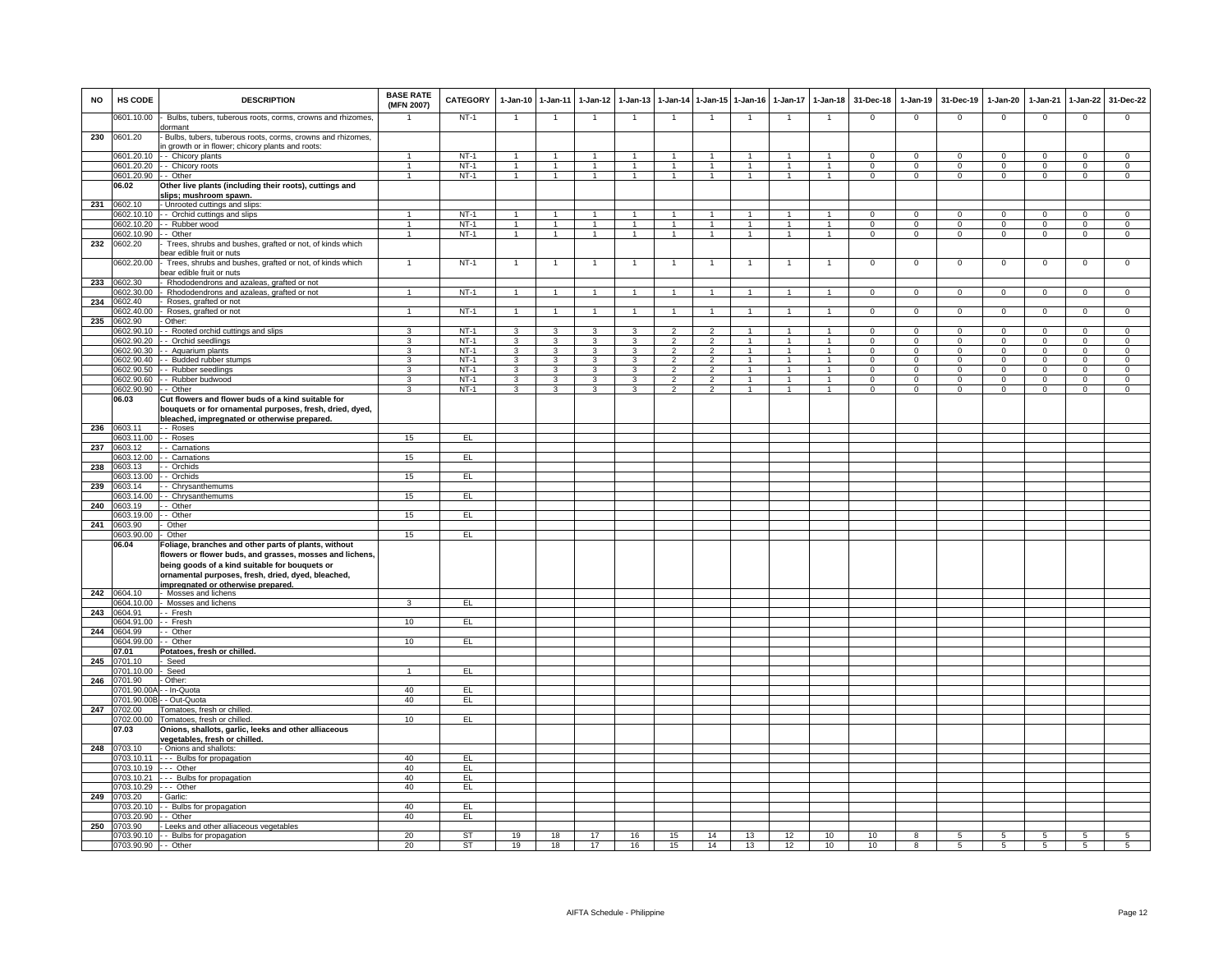| <b>NO</b> | HS CODE               | <b>DESCRIPTION</b>                                                          | <b>BASE RATE</b><br>(MFN 2007) | <b>CATEGORY</b>  |                                | 1-Jan-10 1-Jan-11       | $1-Jan-12$        | $1 - Jan-13$   |                |                | 1-Jan-14 1-Jan-15 1-Jan-16 | $1-Jan-17$     | $1-Jan-18$     | 31-Dec-18      | $1 - Jan-19$   | 31-Dec-19       | $1 - Jan-20$ | $1-Jan-21$ | $1-Jan-22$               | 31-Dec-22               |
|-----------|-----------------------|-----------------------------------------------------------------------------|--------------------------------|------------------|--------------------------------|-------------------------|-------------------|----------------|----------------|----------------|----------------------------|----------------|----------------|----------------|----------------|-----------------|--------------|------------|--------------------------|-------------------------|
|           | 07.04                 | Cabbages, cauliflowers, kohlrabi, kale and similar edible                   |                                |                  |                                |                         |                   |                |                |                |                            |                |                |                |                |                 |              |            |                          |                         |
| 251       | 0704.10               | brassicas, fresh or chilled.<br>- Cauliflowers and headed broccoli:         |                                |                  |                                |                         |                   |                |                |                |                            |                |                |                |                |                 |              |            |                          |                         |
|           |                       | 704.10.10 - Cauliflowers                                                    | 25                             | EL               |                                |                         |                   |                |                |                |                            |                |                |                |                |                 |              |            |                          |                         |
|           | 704.10.20<br>0704.20  | - - Headed broccoli<br><b>Brussels sprouts</b>                              | 25                             | EL               |                                |                         |                   |                |                |                |                            |                |                |                |                |                 |              |            |                          |                         |
| 252       | 1704.20.00            | - Brussels sprouts                                                          | 3                              | $NT-1$           | $\mathbf{3}$                   | $\mathbf{3}$            | $\mathbf{3}$      | $\mathbf{R}$   | $\mathcal{P}$  | $\mathcal{P}$  |                            |                |                | $\Omega$       | $\Omega$       | $\Omega$        | $\Omega$     | $\Omega$   | $\Omega$                 | $\Omega$                |
| 253       | 704.90                | Other:                                                                      |                                |                  |                                |                         |                   |                |                |                |                            |                |                |                |                |                 |              |            |                          |                         |
|           | 0704.90.10            | - Cabbages                                                                  | 40                             | HSL C            | 39.29                          | 38.57                   | 37.86             | 37.14          | 36.43          | 35.71          | 35.00                      | 34.29          | 33.57          | 33.57          | 32.86          | 32.86           | 32.14        | 31.43      | 30.71                    | 30.00                   |
|           | 704.90.90 -- Other    |                                                                             | $\overline{7}$                 | $NT-1$           | 5                              | 5                       | $\overline{4}$    | $\overline{4}$ | 3              | 3              | $\mathfrak{p}$             | $\overline{2}$ |                | $\Omega$       | $\Omega$       | $\Omega$        | $\Omega$     | $\Omega$   | $\Omega$                 | $\Omega$                |
|           | 07.05                 | Lettuce (Lactuca sativa) and chicory (Cichorium spp.),<br>fresh or chilled. |                                |                  |                                |                         |                   |                |                |                |                            |                |                |                |                |                 |              |            |                          |                         |
| 254       | 0705.11               | - - Cabbage lettuce (head lettuce)                                          |                                |                  |                                |                         |                   |                |                |                |                            |                |                |                |                |                 |              |            |                          |                         |
|           | 705.11.00             | - - Cabbage lettuce (head lettuce)                                          | 25                             | HSL <sub>C</sub> | 24.55                          | 24.11                   | 23.66             | 23.21          | 22.77          | 22.32          | 21.88                      | 21.43          | 20.98          | 20.98          | 20.54          | 20.54           | 20.09        | 19.64      | 19.20                    | 18.75                   |
| 255       | 705.19                | - Other                                                                     |                                |                  |                                |                         |                   |                |                |                |                            |                |                |                |                |                 |              |            |                          |                         |
| 256       | 705.19.00<br>0705.21  | - Other<br>- Witloof chicory (Cichorium intybus var. foliosum)              | 25                             | HSL C            | 24.55                          | 24.11                   | 23.66             | 23.21          | 22.77          | 22.32          | 21.88                      | 21.43          | 20.98          | 20.98          | 20.54          | 20.54           | 20.09        | 19.64      | 19.20                    | 18.75                   |
|           | 00.21.01              | - - Witloof chicory (Cichorium intybus var. foliosum)                       | 20                             | HSL C            | 19.64                          | 19.29                   | 18.93             | 18.57          | 18.21          | 17.86          | 17.50                      | 17.14          | 16.79          | 16.79          | 16.43          | 16.43           | 16.07        | 15.71      | 15.36                    | 15.00                   |
| 257       | 705.29                | - Other                                                                     |                                |                  |                                |                         |                   |                |                |                |                            |                |                |                |                |                 |              |            |                          |                         |
|           | )705.29.00            | - - Other                                                                   | 20                             | HSL <sub>C</sub> | 19.64                          | 19.29                   | 18.93             | 18.57          | 18.21          | 17.86          | 17.50                      | 17.14          | 16.79          | 16.79          | 16.43          | 16.43           | 16.07        | 15.71      | 15.36                    | 15.00                   |
|           | 07.06                 | Carrots, turnips, salad beetroot, salsify, celeriac, radishes               |                                |                  |                                |                         |                   |                |                |                |                            |                |                |                |                |                 |              |            |                          |                         |
| 258       | 0706.10               | and similar edible roots, fresh or chilled.<br>- Carrots and turnips:       |                                |                  |                                |                         |                   |                |                |                |                            |                |                |                |                |                 |              |            |                          |                         |
|           | 1706.10.10            | - Carrots                                                                   | 40                             | EL               |                                |                         |                   |                |                |                |                            |                |                |                |                |                 |              |            |                          |                         |
|           | 706.10.20             | - Turnips                                                                   | 20                             | EL               |                                |                         |                   |                |                |                |                            |                |                |                |                |                 |              |            |                          |                         |
| 259       | 706.90                | Other                                                                       |                                |                  |                                |                         |                   |                |                |                |                            |                |                |                |                |                 |              |            |                          |                         |
| 260       | 706.90.00<br>)707.00  | Other<br>Cucumbers and gherkins, fresh or chilled.                          | 20                             | EL               |                                |                         |                   |                |                |                |                            |                |                |                |                |                 |              |            |                          |                         |
|           | 1707.00.00            | Cucumbers and gherkins, fresh or chilled.                                   | 20                             | EL               |                                |                         |                   |                |                |                |                            |                |                |                |                |                 |              |            |                          |                         |
|           | 07.08                 | Leguminous vegetables, shelled or unshelled, fresh or                       |                                |                  |                                |                         |                   |                |                |                |                            |                |                |                |                |                 |              |            |                          |                         |
|           |                       | chilled.                                                                    |                                |                  |                                |                         |                   |                |                |                |                            |                |                |                |                |                 |              |            |                          |                         |
| 261       | 0708.10<br>708.10.00  | - Peas (Pisum sativum)                                                      |                                | EL.              |                                |                         |                   |                |                |                |                            |                |                |                |                |                 |              |            |                          |                         |
| 262       | 1708.20               | - Peas (Pisum sativum)<br>Beans (Vigna spp., Phaseolus spp.)                | 20                             |                  |                                |                         |                   |                |                |                |                            |                |                |                |                |                 |              |            |                          |                         |
|           | 708.20.00             | Beans (Vigna spp., Phaseolus spp.)                                          | 20                             | EL               |                                |                         |                   |                |                |                |                            |                |                |                |                |                 |              |            |                          |                         |
| 263       | 0708.90               | Other leguminous vegetables                                                 |                                |                  |                                |                         |                   |                |                |                |                            |                |                |                |                |                 |              |            |                          |                         |
|           | 1708.90.00            | Other leguminous vegetables                                                 | 10                             | EL               |                                |                         |                   |                |                |                |                            |                |                |                |                |                 |              |            |                          |                         |
| 264       | 07.09<br>1709.20      | Other vegetables, fresh or chilled.<br>Asparagus                            |                                |                  |                                |                         |                   |                |                |                |                            |                |                |                |                |                 |              |            |                          |                         |
|           | 709.20.00             | Asparagus                                                                   | 10                             | $NT-2$           | 9                              | 8                       |                   |                |                | 6              | 6                          | 5              | 5              | 5              |                | $\Omega$        | $\Omega$     | $\Omega$   | $\Omega$                 | $\Omega$                |
| 265       | 709.30                | Aubergines (egg-plants)                                                     |                                |                  |                                |                         |                   |                |                |                |                            |                |                |                |                |                 |              |            |                          |                         |
|           | 1709.30.00<br>)709.40 | - Aubergines (egg-plants)                                                   | 15                             | EL.              |                                |                         |                   |                |                |                |                            |                |                |                |                |                 |              |            |                          |                         |
| 266       | 709.40.00             | Celery other than celeriac<br>Celery other than celeriac                    | 20                             | HSL <sub>C</sub> | 19.64                          | 19.29                   | 18.93             | 18.57          | 18.21          | 17.86          | 17.50                      | 17.14          | 16.79          | 16.79          | 16.43          | 16.43           | 16.07        | 15.71      | 15.36                    | 15.00                   |
| 267       | 709.51                | - Mushrooms of the genus Agaricus                                           |                                |                  |                                |                         |                   |                |                |                |                            |                |                |                |                |                 |              |            |                          |                         |
|           | 709.51.00             | - Mushrooms of the genus Agaricus                                           | 10                             | $NT-2$           | 9                              | $\overline{\mathbf{8}}$ | 8                 |                | $\overline{7}$ | 6              | 6                          | 5              | $\overline{5}$ | $5^{\circ}$    | $\overline{4}$ | $\mathbf 0$     | $\mathbf 0$  | $\Omega$   | $\mathbf 0$              | $\overline{0}$          |
| 268       | 709.59                | - Other                                                                     |                                | $NT-1$           |                                |                         |                   | $\mathbf{3}$   | $\overline{2}$ | $\overline{2}$ | $\mathbf{1}$               | $\mathbf{1}$   | $\overline{1}$ | $\Omega$       | $\Omega$       | $\Omega$        | $\Omega$     | $\Omega$   |                          |                         |
|           | 1709 59 00B           | 0709.59.00A - - - Truffles<br>$-$ - Other                                   | 3<br>10                        | $NT-2$           | $\mathbf{3}$<br>$\overline{9}$ | 3<br>$\mathbf{R}$       | 3<br>$\mathbf{R}$ | $\overline{7}$ | $\overline{7}$ | $\epsilon$     | $\epsilon$                 | 5              | 5              | $\overline{a}$ | $\mathbf{A}$   | $\Omega$        | $\Omega$     | $\Omega$   | $\mathbf{0}$<br>$\Omega$ | $\mathbf 0$<br>$\Omega$ |
| 269       | 709.60                | - Fruits of the genus Capsicum or of the genus Pimenta                      |                                |                  |                                |                         |                   |                |                |                |                            |                |                |                |                |                 |              |            |                          |                         |
|           | 709.60.10             | - Chillies, other than giant chillies                                       | 20                             | EL               |                                |                         |                   |                |                |                |                            |                |                |                |                |                 |              |            |                          |                         |
|           | 709.60.90             | - - Other                                                                   | 20                             | EL               |                                |                         |                   |                |                |                |                            |                |                |                |                |                 |              |            |                          |                         |
| 270       | 0709.70               | Spinach, New Zealand spinach and orache spinach (garder<br>spinach)         |                                |                  |                                |                         |                   |                |                |                |                            |                |                |                |                |                 |              |            |                          |                         |
|           | 1709.70.00            | Spinach, New Zealand spinach and orache spinach (garden                     | 20                             | HSL C            | 19.64                          | 19.29                   | 18.93             | 18.57          | 18.21          | 17.86          | 17.50                      | 17.14          | 16.79          | 16.79          | 16.43          | 16.43           | 16.07        | 15.71      | 15.36                    | 15.00                   |
|           |                       | spinach)                                                                    |                                |                  |                                |                         |                   |                |                |                |                            |                |                |                |                |                 |              |            |                          |                         |
| 271       | 0709.90<br>0709.90.10 | Other                                                                       | 3                              | $NT-1$           |                                | $\mathbf{3}$            |                   | 3              | $\overline{2}$ | $\overline{2}$ | $\overline{1}$             | $\mathbf{1}$   | $\overline{1}$ | $\Omega$       |                | $\Omega$        | $\Omega$     | $\Omega$   |                          |                         |
|           | 0709.90.90            | - Globe artichokes<br>- - Other                                             | 15                             | <b>ST</b>        | 3<br>14                        | 13                      | 3<br>12           | 11             | 10             | 10             | 9                          | $\overline{8}$ | $\overline{7}$ | $\overline{7}$ | 0<br>6         | $5\phantom{.0}$ | 5            | 5          | 0<br>$\overline{5}$      | 0<br>5                  |
|           | 07.10                 | Vegetables (uncooked or cooked by steaming or boiling                       |                                |                  |                                |                         |                   |                |                |                |                            |                |                |                |                |                 |              |            |                          |                         |
|           |                       | in water), frozen.                                                          |                                |                  |                                |                         |                   |                |                |                |                            |                |                |                |                |                 |              |            |                          |                         |
|           | 272 0710.10           | - Potatoes                                                                  |                                |                  |                                |                         |                   |                |                |                |                            |                |                |                |                |                 |              |            |                          |                         |
| 273       | 0710.21               | 710.10.00 - Potatoes<br>- Peas (Pisum sativum)                              | 15                             | EL.              |                                |                         |                   |                |                |                |                            |                |                |                |                |                 |              |            |                          |                         |
|           | 710.21.00             | - - Peas (Pisum sativum)                                                    | 10                             | $NT-2$           | 9                              | $\overline{\mathbf{a}}$ | 8                 |                |                | 6              | 6                          | -5             | -5             | 5              | $\overline{a}$ | $\Omega$        | $\Omega$     | $\Omega$   | $\Omega$                 | $\overline{0}$          |
| 274       | 710.22                | - Beans (Vigna spp., Phaseolus spp.)                                        |                                |                  |                                |                         |                   |                |                |                |                            |                |                |                |                |                 |              |            |                          |                         |
|           | 710.22.00             | - - Beans (Vigna spp., Phaseolus spp.)                                      | 10                             | EL               |                                |                         |                   |                |                |                |                            |                |                |                |                |                 |              |            |                          |                         |
| 275       | 1710.29<br>710.29.00  | - Other<br>- Other                                                          | 10                             | EL               |                                |                         |                   |                |                |                |                            |                |                |                |                |                 |              |            |                          |                         |
| 276       | 0710.30               | Spinach, New Zealand spinach and orache spinach (garden                     |                                |                  |                                |                         |                   |                |                |                |                            |                |                |                |                |                 |              |            |                          |                         |
|           |                       | spinach)                                                                    |                                |                  |                                |                         |                   |                |                |                |                            |                |                |                |                |                 |              |            |                          |                         |
|           | 0710.30.00            | Spinach, New Zealand spinach and orache spinach (garden<br>spinach)         | 10                             | $NT-2$           | 9                              | 8                       | 8                 |                | $\overline{7}$ | 6              | 6                          | 5              | -5             | -5             | $\overline{4}$ | $\mathbf 0$     | $\Omega$     | $\Omega$   | $\mathbf 0$              | $\mathsf 0$             |
| 277       | 0710.40               | - Sweet corn<br>0710.40.00 - Sweet corn                                     | 10                             | EL               |                                |                         |                   |                |                |                |                            |                |                |                |                |                 |              |            |                          |                         |
| 278       | 0710.80               | - Other vegetables                                                          |                                |                  |                                |                         |                   |                |                |                |                            |                |                |                |                |                 |              |            |                          |                         |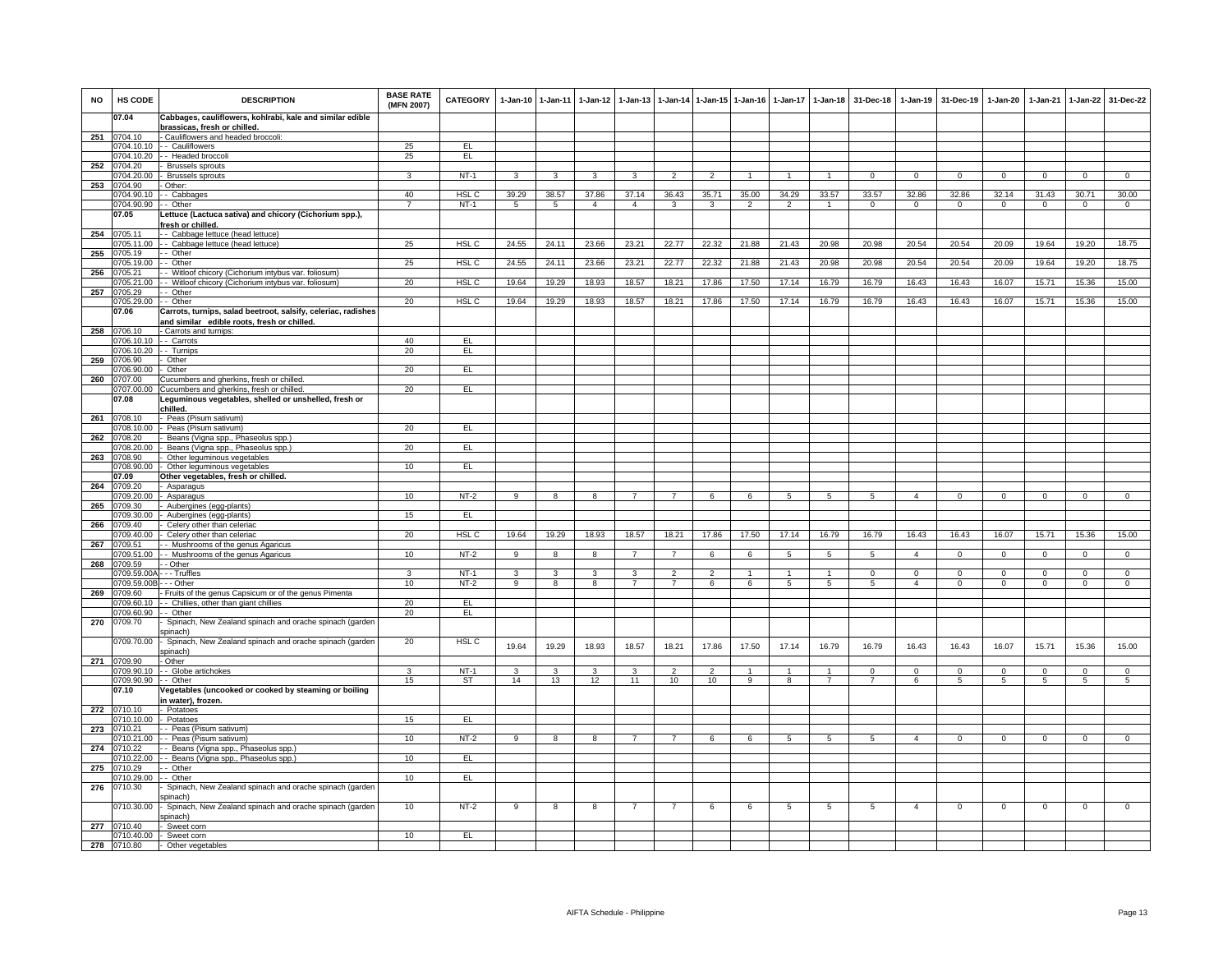| <b>NO</b> | <b>HS CODE</b>                   | <b>DESCRIPTION</b>                                                              | <b>BASE RATE</b><br>(MFN 2007) | <b>CATEGORY</b>                      |                              | 1-Jan-10 1-Jan-11            | $1-Jan-12$                   | $1-Jan-13$     | $1-Jan-14$                       | 1-Jan-15 1-Jan-16                |                | $1-Jan-17$     | $1 - Jan-18$                     | 31-Dec-18                    | $1-Jan-19$                   | 31-Dec-19                   | $1-Jan-20$                     | 1-Jan-21                | $1-Jan-22$                   | 31-Dec-22                     |
|-----------|----------------------------------|---------------------------------------------------------------------------------|--------------------------------|--------------------------------------|------------------------------|------------------------------|------------------------------|----------------|----------------------------------|----------------------------------|----------------|----------------|----------------------------------|------------------------------|------------------------------|-----------------------------|--------------------------------|-------------------------|------------------------------|-------------------------------|
|           | 0710.80.00                       | Other vegetables                                                                | 10                             | EL                                   |                              |                              |                              |                |                                  |                                  |                |                |                                  |                              |                              |                             |                                |                         |                              |                               |
| 279       | 0710.90<br>0710.90.00            | Mixtures of vegetables<br>- Mixtures of vegetables                              | 10                             | EL                                   |                              |                              |                              |                |                                  |                                  |                |                |                                  |                              |                              |                             |                                |                         |                              |                               |
|           | 07.11                            | Vegetables provisionally preserved (for example, by                             |                                |                                      |                              |                              |                              |                |                                  |                                  |                |                |                                  |                              |                              |                             |                                |                         |                              |                               |
|           |                                  | sulphur dioxide gas, in brine, in sulphur water or in other                     |                                |                                      |                              |                              |                              |                |                                  |                                  |                |                |                                  |                              |                              |                             |                                |                         |                              |                               |
|           |                                  | preservative solutions), but unsuitable in that state for                       |                                |                                      |                              |                              |                              |                |                                  |                                  |                |                |                                  |                              |                              |                             |                                |                         |                              |                               |
| 280       | 0711.20                          | immediate consumption.<br>- Olives:                                             |                                |                                      |                              |                              |                              |                |                                  |                                  |                |                |                                  |                              |                              |                             |                                |                         |                              |                               |
|           |                                  | 0711.20.10 - Preserved by sulphur dioxide gas                                   | 3                              | $NT-1$                               | 3                            | 3                            | 3                            | 3              | $\overline{2}$                   | $\overline{2}$                   |                |                | $\overline{1}$                   | $\Omega$                     | $\Omega$                     | $\Omega$                    | $\Omega$                       | $\Omega$                | $\Omega$                     | $\overline{0}$                |
|           | 0711.20.90 - - Other             |                                                                                 | $\mathbf{3}$                   | $NT-1$                               | $\mathbf{3}$                 | $\mathbf{3}$                 | 3 <sup>3</sup>               | $\mathbf{3}$   | $\overline{2}$                   | $\overline{2}$                   | $\overline{1}$ | $\overline{1}$ | $\overline{1}$                   | $\mathbf{0}$                 | $\mathbf{0}$                 | $\overline{0}$              | $\overline{0}$                 | $\overline{0}$          | $\circ$                      | $\overline{0}$                |
| 281       | 0711.40                          | - Cucumbers and gherkins:                                                       |                                |                                      |                              |                              |                              |                |                                  |                                  |                |                |                                  |                              |                              |                             |                                |                         |                              |                               |
|           | 0711.40.10<br>0711.40.90         | - - Preserved by sulphur dioxide gas<br>- Other                                 | 20<br>20                       | HSL <sub>C</sub><br>HSL <sub>C</sub> | 19.64<br>19.64               | 19.29<br>19.29               | 18.93<br>18.93               | 18.57<br>18.57 | 18.21<br>18.21                   | 17.86<br>17.86                   | 17.50<br>17.50 | 17.14<br>17.14 | 16.79<br>16.79                   | 16.79<br>16.79               | 16.43<br>16.43               | 16.43<br>16.43              | 16.07<br>16.07                 | 15.71<br>15.71          | 15.36<br>15.36               | 15.00<br>15.00                |
| 282       | 0711.51                          | - - Other                                                                       |                                |                                      |                              |                              |                              |                |                                  |                                  |                |                |                                  |                              |                              |                             |                                |                         |                              |                               |
|           | 0711.51.10                       | --- Preserved by sulphur dioxide gas                                            | 20                             | HSL C                                | 19.64                        | 19.29                        | 18.93                        | 18.57          | 18.21                            | 17.86                            | 17.50          | 17.14          | 16.79                            | 16.79                        | 16.43                        | 16.43                       | 16.07                          | 15.71                   | 15.36                        | 15.00                         |
|           | 0711.51.90 --- Other<br>0711.59  | - - Other                                                                       | 20                             | HSL C                                | 19.64                        | 19.29                        | 18.93                        | 18.57          | 18.21                            | 17.86                            | 17.50          | 17.14          | 16.79                            | 16.79                        | 16.43                        | 16.43                       | 16.07                          | 15.71                   | 15.36                        | 15.00                         |
| 283       | 0711.59.10                       | --- Preserved by sulphur dioxide gas                                            | 20                             | HSL C                                | 19.64                        | 19.29                        | 18.93                        | 18.57          | 18.21                            | 17.86                            | 17.50          | 17.14          | 16.79                            | 16.79                        | 16.43                        | 16.43                       | 16.07                          | 15.71                   | 15.36                        | 15.00                         |
|           | 0711.59.90                       | --- Other                                                                       | 20                             | HSL C                                | 19.64                        | 19.29                        | 18.93                        | 18.57          | 18.21                            | 17.86                            | 17.50          | 17.14          | 16.79                            | 16.79                        | 16.43                        | 16.43                       | 16.07                          | 15.71                   | 15.36                        | 15.00                         |
| 284       | 0711.90                          | - Other vegetables; mixtures of vegetables:                                     |                                |                                      |                              |                              |                              |                |                                  |                                  |                |                |                                  |                              |                              |                             |                                |                         |                              |                               |
|           | 0711.90.20                       | 0711.90.10 - - Sweet corn<br>- - Chillies                                       | 20<br>20                       | HSL C<br>HSL <sub>C</sub>            | 19.64<br>19.64               | 19.29<br>19.29               | 18.93<br>18.93               | 18.57<br>18.57 | 18.21<br>18.21                   | 17.86<br>17.86                   | 17.50<br>17.50 | 17.14<br>17.14 | 16.79<br>16.79                   | 16.79<br>16.79               | 16.43<br>16.43               | 16.43<br>16.43              | 16.07<br>16.07                 | 15.71<br>15.71          | 15.36<br>15.36               | 15.00<br>15.00                |
|           | 0711.90.30                       | - Capers                                                                        | 3                              | $NT-1$                               | $\mathbf{3}$                 | $\mathbf{3}$                 | $\mathbf{3}$                 | $\mathbf{3}$   | $\overline{2}$                   | $\overline{2}$                   | $\mathbf{1}$   | $\overline{1}$ | $\overline{1}$                   | $\Omega$                     | $\overline{0}$               | $\Omega$                    | $\mathbf{0}$                   | $\mathbf{0}$            | $\circ$                      |                               |
|           | 0711.90.40                       | - - Onions, preserved by sulphur dioxide gas                                    | 40                             | HSL <sub>C</sub>                     | 39.29                        | 38.57                        | 37.86                        | 37.14          | 36.43                            | 35.71                            | 35.00          | 34.29          | 33.57                            | 33.57                        | 32.86                        | 32.86                       | 32.14                          | 31.43                   | 30.71                        | 30.00                         |
|           | 0711.90.50                       | - Onions, preserved other than by sulphur dioxide gas                           | 20                             | HSL C                                | 19.64                        | 19.29                        | 18.93                        | 18.57          | 18.21                            | 17.86                            | 17.50          | 17.14          | 16.79                            | 16.79                        | 16.43                        | 16.43                       | 16.07                          | 15.71                   | 15.36                        | 15.00                         |
|           | 0711.90.60<br>0711.90.90 - Other | - - Other, preserved by sulphur dioxide gas                                     | 20<br>20                       | HSL C<br><b>HSLC</b>                 | 19.64<br>19.64               | 19.29<br>19.29               | 18.93<br>18.93               | 18.57<br>18.57 | 18.21<br>18.21                   | 17.86<br>17.86                   | 17.50<br>17.50 | 17.14<br>17.14 | 16.79<br>16.79                   | 16.79<br>16.79               | 16.43<br>16.43               | 16.43<br>16.43              | 16.07<br>16.07                 | 15.71<br>15.71          | 15.36<br>15.36               | 15.00<br>15.00                |
|           | 07.12                            | Dried vegetables, whole, cut, sliced, broken or in powder,                      |                                |                                      |                              |                              |                              |                |                                  |                                  |                |                |                                  |                              |                              |                             |                                |                         |                              |                               |
|           |                                  | but not further prepared.                                                       |                                |                                      |                              |                              |                              |                |                                  |                                  |                |                |                                  |                              |                              |                             |                                |                         |                              |                               |
| 285       | 0712.20<br>0712.20.00            | Onions<br>- Onions                                                              | 3                              | $NT-2$                               |                              | $\mathbf{3}$                 |                              | 3              |                                  |                                  | 2              | 2              |                                  | 2                            | $\overline{1}$               | $\mathbf{0}$                | $\mathbf{0}$                   | $^{\circ}$              | $\mathbf{0}$                 | $\overline{0}$                |
| 286       | 071231                           | - Mushrooms of the genus Agaricus                                               |                                |                                      | $\mathbf{3}$                 |                              | $\mathbf{3}$                 |                | $\mathbf{3}$                     | 3                                |                |                | $\overline{2}$                   |                              |                              |                             |                                |                         |                              |                               |
|           | 0712.31.00                       | - Mushrooms of the genus Agaricus                                               | 3                              | $NT-1$                               | $\mathbf{3}$                 | $\mathbf{3}$                 | $\mathbf{3}$                 | 3              | $\overline{2}$                   | 2                                | $\mathbf{1}$   | $\mathbf{1}$   | $\mathbf{1}$                     | $\circ$                      | $\mathbf{0}$                 | $\mathbf{0}$                | $\mathbf 0$                    | $\mathbf 0$             | $\circ$                      | $\mathbf{0}$                  |
| 287       | 0712.32                          | - - Wood ears (Auricularia spp.)                                                |                                |                                      |                              |                              |                              |                |                                  |                                  |                |                |                                  |                              |                              |                             |                                |                         |                              |                               |
| 288       | 0712.32.00<br>0712.33            | - - Wood ears (Auricularia spp.)<br>- - Jelly fungi (Tremella spp.)             | 3                              | $NT-1$                               | $\mathbf{3}$                 | $\mathbf{3}$                 | $\mathbf{3}$                 | 3              | $\overline{2}$                   | $\overline{2}$                   | $\mathbf{1}$   | $\mathbf{1}$   | $\mathbf{1}$                     | $\mathbf{O}$                 | $\mathbf 0$                  | $\mathbf 0$                 | $\mathbf 0$                    | $^{\circ}$              | $\mathbf 0$                  | $\mathbf 0$                   |
|           |                                  | 0712.33.00 - Jelly fungi (Tremella spp.)                                        | 3                              | $NT-1$                               | 3                            | 3                            | $\mathbf{3}$                 | 3              | $\overline{2}$                   | $\overline{2}$                   | $\mathbf{1}$   | $\mathbf{1}$   | $\mathbf{1}$                     | $\Omega$                     | $\mathbf 0$                  | $\mathbf 0$                 | $\mathbf 0$                    | $\Omega$                | $\overline{0}$               | $\overline{0}$                |
| 289       | 0712.39                          | - - Other:                                                                      |                                |                                      |                              |                              |                              |                |                                  |                                  |                |                |                                  |                              |                              |                             |                                |                         |                              |                               |
|           | 0712.39.10                       | --- Truffles                                                                    | 3<br>3                         | $NT-1$                               | 3                            | 3                            | 3                            | з              | $\overline{2}$                   | $\overline{2}$                   | $\mathbf{1}$   |                |                                  | 0                            | $\mathbf 0$                  | $\mathbf 0$                 | $\mathbf 0$                    | $\Omega$                | $^{\circ}$                   | $^{\circ}$                    |
|           | 0712.39.20<br>0712.39.90         | --- Shiitake (dong-gu)<br>--- Other                                             | 3                              | $NT-1$<br><b>NT-1</b>                | $\mathbf{3}$<br>$\mathbf{3}$ | $\mathbf{3}$<br>$\mathbf{3}$ | $\mathbf{3}$<br>$\mathbf{3}$ | 3<br>3         | $\overline{2}$<br>$\overline{2}$ | $\overline{2}$<br>$\overline{2}$ | $\mathbf{1}$   | $\mathbf{1}$   | $\overline{1}$<br>$\overline{1}$ | $\mathbf{O}$<br>$\mathbf{0}$ | $\mathbf{0}$<br>$\mathbf{0}$ | $\mathbf 0$<br>$\mathbf{0}$ | $\mathbf{0}$<br>$\overline{0}$ | $^{\circ}$<br>$\Omega$  | $\mathbf{0}$<br>$\mathbf{0}$ | $\mathbf{0}$<br>$\mathbf{0}$  |
| 290       | 0712.90                          | - Other vegetables; mixtures of vegetables                                      |                                |                                      |                              |                              |                              |                |                                  |                                  |                |                |                                  |                              |                              |                             |                                |                         |                              |                               |
|           | 0712.90.10                       | - - Garlic                                                                      | 3                              | $NT-2$                               | $\overline{3}$               | $\overline{\mathbf{3}}$      | 3                            | 3              | 3                                | $\overline{3}$                   | $\overline{2}$ | $\mathfrak{p}$ | $\overline{2}$                   | $\mathfrak{p}$               | $\overline{1}$               | $\Omega$                    | $\Omega$                       | $\Omega$                | $\overline{0}$               | $\overline{0}$                |
|           | 0712.90.90 -- Other<br>07.13     | Dried leguminous vegetables, shelled, whether or not                            | 3                              | $NT-2$                               | 3                            | $\mathbf{3}$                 | 3                            | 3              | 3                                | 3                                | $\overline{2}$ | $\mathfrak{p}$ | $\overline{2}$                   | $\mathfrak{p}$               |                              | $\mathbf 0$                 | $\mathbf 0$                    | $\Omega$                | $\mathsf 0$                  | $\Omega$                      |
|           |                                  | skinned or split.                                                               |                                |                                      |                              |                              |                              |                |                                  |                                  |                |                |                                  |                              |                              |                             |                                |                         |                              |                               |
| 291       | 0713.10                          | - Peas (Pisum sativum)                                                          |                                |                                      |                              |                              |                              |                |                                  |                                  |                |                |                                  |                              |                              |                             |                                |                         |                              |                               |
|           | 0713.10.10B - - - Other          | 0713.10.10A - - - In containers exceeding 45 kg gross weight                    | $\mathbf{R}$<br>3              | EL<br>EL                             |                              |                              |                              |                |                                  |                                  |                |                |                                  |                              |                              |                             |                                |                         |                              |                               |
|           |                                  | 0713.10.90A - - - In containers exceeding 45 kg gross weight                    | 3                              | EL.                                  |                              |                              |                              |                |                                  |                                  |                |                |                                  |                              |                              |                             |                                |                         |                              |                               |
|           | 0713.10.90B - - - Other          |                                                                                 | 3                              | EL                                   |                              |                              |                              |                |                                  |                                  |                |                |                                  |                              |                              |                             |                                |                         |                              |                               |
| 292       | 0713.20                          | - Chickpeas (garbanzos):                                                        |                                |                                      |                              |                              |                              |                |                                  |                                  |                |                |                                  |                              |                              |                             |                                |                         |                              |                               |
|           | 0713.20.10B - - - Other          | 0713.20.10A - - - In containers exceeding 45 kg gross weight                    | 3<br>3                         | $NT-1$<br>$NT-1$                     | 3<br>3                       | 3<br>3                       | 3<br>3                       | 3<br>3         | $\overline{2}$<br>$\overline{2}$ | $\overline{2}$<br>$\overline{2}$ |                |                | 1<br>$\mathbf{1}$                | $^{\circ}$<br>$\mathsf 0$    | $\mathbf{O}$<br>$\mathsf 0$  | $\mathbf 0$<br>$\mathbf 0$  | $\mathbf 0$<br>$\mathbf 0$     | $^{\circ}$<br>$\Omega$  | $\mathbf 0$<br>$\mathsf 0$   | $\mathbf 0$<br>$\overline{0}$ |
|           |                                  | 0713.20.90A - - - In containers exceeding 45 kg gross weight                    | 3                              | $NT-1$                               | 3                            | 3                            | $\mathbf{3}$                 | 3              | $\mathcal{P}$                    | $\overline{2}$                   | $\mathbf{1}$   | $\mathbf{1}$   | $\overline{1}$                   | $^{\circ}$                   | $^{\circ}$                   | $\mathbf 0$                 | $\mathbf 0$                    | $\mathbf 0$             | $\mathsf 0$                  | $\mathbf 0$                   |
|           | 0713.20.90B - - - Other          |                                                                                 | $\overline{3}$                 | $NT-1$                               | $\overline{\mathbf{3}}$      | $\overline{\mathbf{3}}$      | $\overline{\mathbf{3}}$      | $\overline{3}$ | $\overline{2}$                   | $\overline{2}$                   | $\overline{1}$ | $\mathbf{1}$   | $\overline{1}$                   | $\Omega$                     | $\overline{0}$               | $\mathbf 0$                 | $\overline{0}$                 | $\mathbf 0$             | $\overline{0}$               | $\overline{0}$                |
| 293       | 0713.31                          | - Beans of the species Vigna mungo(L.) Hepper or Vigna<br>radiata (L.) Wilczek: |                                |                                      |                              |                              |                              |                |                                  |                                  |                |                |                                  |                              |                              |                             |                                |                         |                              |                               |
|           |                                  | 0713.31.10 --- Suitable for sowing                                              | 10                             | $NT-2$                               | $\overline{9}$               | -8                           | 8                            |                | $\overline{7}$                   | 6                                | 6              | -5             | $\overline{5}$                   | -5                           | $\overline{4}$               | $\Omega$                    | $\Omega$                       | $\Omega$                | $\Omega$                     | $\overline{0}$                |
|           | 0713.31.90 --- Other             |                                                                                 | 10                             | NT-2                                 | 9                            | 8                            | 8                            | $\overline{7}$ | $\overline{7}$                   | 6                                | 6              | 5              | 5                                | 5                            | $\overline{4}$               | $\mathbf 0$                 | $\mathbf{0}$                   | $\mathbf 0$             | $\mathbf{0}$                 | $\mathbf{0}$                  |
| 294       | 0713.32                          | - - Small red (adzuki) beans (Phaseolus or Vigna angularis):                    |                                |                                      |                              |                              |                              |                |                                  |                                  |                |                |                                  |                              |                              |                             |                                |                         |                              |                               |
|           |                                  | 0713.32.10 --- Suitable for sowing                                              | 10                             | $NT-2$                               | $\overline{9}$               | 8                            | 8                            | $\overline{7}$ | $\overline{7}$                   | 6                                | 6              | 5              | $5^{\circ}$                      | -5                           | $\overline{a}$               | $\Omega$                    | $\Omega$                       | $\Omega$                | $\Omega$                     | $\overline{0}$                |
|           | 0713.32.90                       | --- Other                                                                       | 10                             | $NT-2$                               | 9                            | 8                            | 8                            | $\overline{7}$ | $\overline{7}$                   | 6                                | 6              | 5              | 5                                | 5                            | $\overline{4}$               | $^{\circ}$                  | $^{\circ}$                     | $^{\circ}$              | $^{\circ}$                   | $\mathbf 0$                   |
| 295       | 0713.33                          | - Kidney beans, including white pea beans (Phaseolus                            |                                |                                      |                              |                              |                              |                |                                  |                                  |                |                |                                  |                              |                              |                             |                                |                         |                              |                               |
|           |                                  | rulgaris)<br>0713.33.10A - - - - In containers exceeding 45 kg gross weight     | $\mathbf{1}$                   | $NT-1$                               | $\overline{1}$               | $\overline{1}$               | $\mathbf{1}$                 | $\overline{1}$ | $\overline{1}$                   | $\blacktriangleleft$             | $\overline{1}$ | $\mathbf{1}$   | $\mathbf{1}$                     | $\Omega$                     | $\Omega$                     | $\Omega$                    | $\Omega$                       | $\Omega$                | $\Omega$                     | $\Omega$                      |
|           | 0713.33.10B - - - - Other        |                                                                                 |                                | $NT-1$                               | $\overline{1}$               | $\overline{1}$               | $\overline{1}$               |                | $\overline{1}$                   | $\blacktriangleleft$             | 1              | $\mathbf{1}$   | $\blacktriangleleft$             | $\overline{0}$               | $\overline{0}$               | $\overline{0}$              | $\overline{0}$                 | $\overline{0}$          | $\overline{0}$               | $\overline{0}$                |
|           |                                  | 0713.33.90A - - - - In containers exceeding 45 kg gross weight                  | $\mathbf{1}$                   | $NT-1$                               | $\overline{1}$               | $\overline{1}$               | $\overline{1}$               | $\overline{1}$ | $\overline{1}$                   | $\overline{1}$                   | $\mathbf{1}$   | $\overline{1}$ | $\overline{1}$                   | $\Omega$                     | $\Omega$                     | $\Omega$                    | $\Omega$                       | $\Omega$                | $\Omega$                     | $\mathbf{0}$                  |
|           | 0713.33.90B - - - - Other        |                                                                                 | 1                              | $NT-1$                               | $\mathbf{1}$                 | $\mathbf{1}$                 | $\mathbf{1}$                 | $\overline{1}$ | $\overline{1}$                   | $\overline{1}$                   | $\mathbf{1}$   | $\overline{1}$ | $\mathbf{1}$                     | $\mathbf{0}$                 | $\mathbf{0}$                 | $\mathbf{0}$                | $\mathbf{0}$                   | $\mathbf{0}$            | $\overline{0}$               | $\mathbf{0}$                  |
|           | 296 0713.39<br>0713.39.10        | - - Other<br>--- Suitable for sowing                                            | 3                              | $NT-1$                               | $\mathbf{3}$                 | $\mathbf{3}$                 | 3                            | 3              | $\overline{2}$                   | $\overline{2}$                   | 1              | $\mathbf{1}$   | $\mathbf{1}$                     | $\Omega$                     | $\Omega$                     | $\Omega$                    | $\Omega$                       | $\Omega$                | $\Omega$                     | $\mathbf{0}$                  |
|           | 0713.39.90 --- Other             |                                                                                 | 3                              | $NT-1$                               | 3                            | $\mathbf{3}$                 | $\mathbf{3}$                 | 3              | $\overline{2}$                   | $\overline{2}$                   |                | $\mathbf{1}$   | $\mathbf{1}$                     | $\mathbf{O}$                 | $\mathbf 0$                  | $\mathbf 0$                 | $\mathbf 0$                    | $\mathbf 0$             | $\mathbf{0}$                 | $\mathbf 0$                   |
| 297       | 0713.40                          | - Lentils                                                                       |                                |                                      |                              |                              |                              |                |                                  |                                  |                |                |                                  |                              |                              |                             |                                |                         |                              |                               |
|           |                                  | 0713.40.10 - Suitable for sowing                                                | 3<br>3                         | $NT-1$                               | 3                            | 3<br>3                       | 3<br>$\overline{\mathbf{3}}$ | 3<br>3         | $\overline{2}$<br>$\overline{2}$ | $\overline{2}$<br>$\overline{2}$ |                |                |                                  | 0<br>$\Omega$                | $^{\circ}$<br>$\Omega$       | $\mathbf 0$<br>$\Omega$     | $\mathbf 0$<br>$\overline{0}$  | $\mathbf 0$<br>$\Omega$ | 0<br>$\Omega$                | 0<br>$\Omega$                 |
|           | 0713.40.90 - - Other             |                                                                                 |                                | $NT-1$                               | 3                            |                              |                              |                |                                  |                                  |                |                |                                  |                              |                              |                             |                                |                         |                              |                               |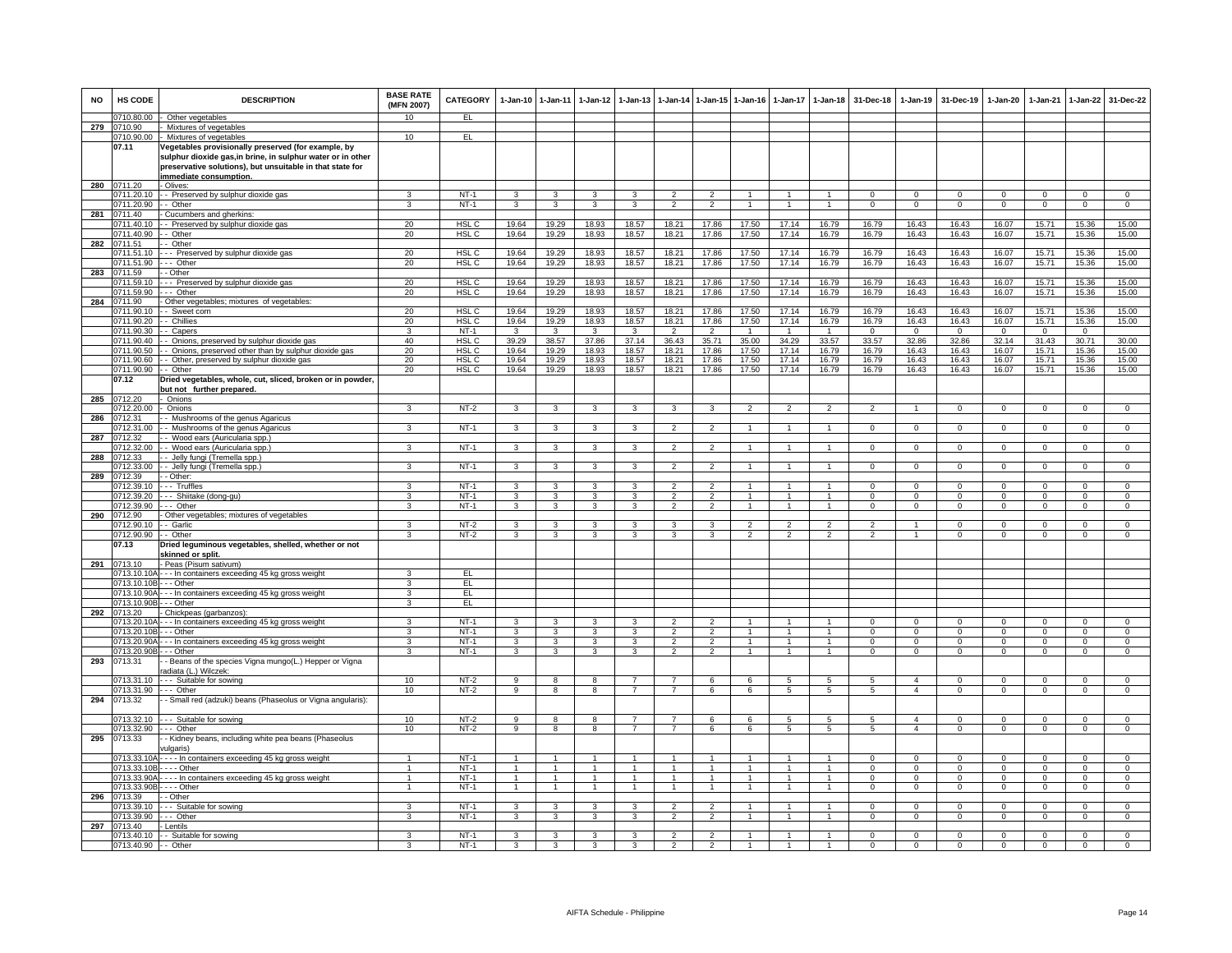| <b>NO</b> | HS CODE                   | <b>DESCRIPTION</b>                                                                                                                                                                                                                                                                                                      | <b>BASE RATE</b><br>(MFN 2007) | <b>CATEGORY</b>  | $1-Jan-10$              | $1 - Jan-11$   | $1-Jan-12$              | $1 - Jan-13$   |                          |                                  | 1-Jan-14 1-Jan-15 1-Jan-16 | $1-Jan-17$           | $1 - Jan-18$   | 31-Dec-18      |                         | 1-Jan-19 31-Dec-19 | $1-Jan-20$     | 1-Jan-21       | 1-Jan-22                   | 31-Dec-22                  |
|-----------|---------------------------|-------------------------------------------------------------------------------------------------------------------------------------------------------------------------------------------------------------------------------------------------------------------------------------------------------------------------|--------------------------------|------------------|-------------------------|----------------|-------------------------|----------------|--------------------------|----------------------------------|----------------------------|----------------------|----------------|----------------|-------------------------|--------------------|----------------|----------------|----------------------------|----------------------------|
| 298       | 0713.50                   | Broad beans (Vicia faba var. major) and horse beans (Vicia                                                                                                                                                                                                                                                              |                                |                  |                         |                |                         |                |                          |                                  |                            |                      |                |                |                         |                    |                |                |                            |                            |
|           | 0713.50.10                | faba var. equina, Vicia faba var. minor)<br>- - Suitable for sowing                                                                                                                                                                                                                                                     | 3                              | $NT-1$           | 3                       | 3              | 3                       | 3              | $\overline{2}$           | $\overline{2}$                   | $\overline{1}$             | $\mathbf{1}$         | $\mathbf{1}$   | $\Omega$       | $\Omega$                | $\Omega$           | $\Omega$       | $\Omega$       | $\overline{0}$             | $\Omega$                   |
|           | 0713.50.90                | - Other                                                                                                                                                                                                                                                                                                                 | 3                              | $NT-1$           | $\mathbf{3}$            | $\overline{3}$ | $\overline{3}$          | 3              | $\overline{2}$           | $\overline{2}$                   | $\mathbf{1}$               | $\mathbf{1}$         | $\overline{1}$ | $\mathbf 0$    | $\mathbf{0}$            | $\mathbf 0$        | $\mathbf{0}$   | $\mathbf 0$    | $\overline{0}$             | $\overline{0}$             |
| 299       | 713.90                    | - Other                                                                                                                                                                                                                                                                                                                 |                                |                  | $\overline{4}$          | $\overline{4}$ | 3                       | 3              | $\overline{2}$           |                                  | $\mathbf{1}$               | $\overline{1}$       | $\overline{1}$ | $^{\circ}$     |                         | $\mathbf 0$        | 0              | $\mathbf 0$    |                            |                            |
|           | 0713.90.10<br>0713.90.90  | - Suitable for sowing<br>- Other                                                                                                                                                                                                                                                                                        | 5<br>$5\overline{5}$           | $NT-1$<br>$NT-1$ | $\overline{4}$          | $\overline{4}$ | $\overline{\mathbf{3}}$ | $\mathbf{3}$   | $\overline{2}$           | $\overline{2}$<br>$\overline{2}$ | $\overline{1}$             | $\mathbf{1}$         | $\overline{1}$ | $\mathbf 0$    | $\,0\,$<br>$\mathbf{0}$ | $\mathbf 0$        | $\mathbf{0}$   | $\mathbf 0$    | $\mathbf 0$<br>$\mathbf 0$ | $\mathbf 0$<br>$\mathbf 0$ |
|           | 07.14                     | Manioc, arrowroot, salep, Jerusalem artichokes, sweet<br>potatoes and similar roots and tubers with high starch<br>or inulin content, fresh, chilled, frozen roots and tubers<br>with high starch or inulin content, fresh, chilled, frozen<br>or dried, whether or not sliced or in the form of pellets;<br>sago pith. |                                |                  |                         |                |                         |                |                          |                                  |                            |                      |                |                |                         |                    |                |                |                            |                            |
|           | 300 0714.10               | - Manioc (cassava)                                                                                                                                                                                                                                                                                                      |                                |                  |                         |                |                         |                |                          |                                  |                            |                      |                |                |                         |                    |                |                |                            |                            |
|           | 0714.10.11                | --- Dried chips                                                                                                                                                                                                                                                                                                         | 40                             | EL               |                         |                |                         |                |                          |                                  |                            |                      |                |                |                         |                    |                |                |                            |                            |
|           | 0714.10.19                | $\cdots$ Other                                                                                                                                                                                                                                                                                                          | 40                             | EL               |                         |                |                         |                |                          |                                  |                            |                      |                |                |                         |                    |                |                |                            |                            |
|           | 0714.10.90<br>0714.20     | - Other                                                                                                                                                                                                                                                                                                                 | 40                             | E                |                         |                |                         |                |                          |                                  |                            |                      |                |                |                         |                    |                |                |                            |                            |
| 301       | 0714.20.00                | Sweet potatoes<br>- Sweet potatoes                                                                                                                                                                                                                                                                                      | 40                             | HSL <sub>C</sub> | 39.29                   | 38.57          | 37.86                   | 37.14          | 36.43                    | 35.71                            | 35.00                      | 34.29                | 33.57          | 33.57          | 32.86                   | 32.86              | 32.14          | 31.43          | 30.71                      | 30.00                      |
| 302       | 0714.90                   | - Other                                                                                                                                                                                                                                                                                                                 |                                |                  |                         |                |                         |                |                          |                                  |                            |                      |                |                |                         |                    |                |                |                            |                            |
|           | 0714.90.10                | - - Sago pith                                                                                                                                                                                                                                                                                                           | 10                             | NT-2             | 9                       | 8              | 8                       | 7              | 7                        | 6                                | 6                          | 5                    | 5              | -5             | $\overline{4}$          | 0                  | 0              | 0              | $\mathbf{0}$               | $\mathbf 0$                |
|           | 0714.90.90                | - - Other                                                                                                                                                                                                                                                                                                               | 10                             | $NT-2$           | 9                       | 8              | 8                       | $\overline{7}$ | $\overline{7}$           | 6                                | 6                          | 5                    | 5              | 5              | $\overline{4}$          | $\overline{0}$     | $\mathbf 0$    | $\mathbf 0$    | $\overline{0}$             | $\circ$                    |
|           | 08.01                     | Coconuts, Brazil nuts and cashew nuts, fresh or dried,<br>whether or not shelled or peeled.                                                                                                                                                                                                                             |                                |                  |                         |                |                         |                |                          |                                  |                            |                      |                |                |                         |                    |                |                |                            |                            |
| 303       | 0801.11<br>0801.11.00     | - Desiccated<br>- - Desiccated                                                                                                                                                                                                                                                                                          | 15                             | E                |                         |                |                         |                |                          |                                  |                            |                      |                |                |                         |                    |                |                |                            |                            |
| 304       | 0801.19                   | - Other                                                                                                                                                                                                                                                                                                                 |                                |                  |                         |                |                         |                |                          |                                  |                            |                      |                |                |                         |                    |                |                |                            |                            |
|           | 0801.19.00                | - Other                                                                                                                                                                                                                                                                                                                 | 15                             | EL               |                         |                |                         |                |                          |                                  |                            |                      |                |                |                         |                    |                |                |                            |                            |
| 305       | 0801.21                   | - In shell                                                                                                                                                                                                                                                                                                              |                                |                  |                         |                |                         |                |                          |                                  |                            |                      |                |                |                         |                    |                |                |                            |                            |
|           | 0801.21.00                | - - In shell                                                                                                                                                                                                                                                                                                            | 3                              | $NT-1$           | 3                       | 3              | 3                       | 3              | $\overline{\phantom{a}}$ | $\overline{2}$                   |                            |                      |                | $\Omega$       | $\Omega$                | $\Omega$           | $\Omega$       | $\Omega$       | $\Omega$                   | $\Omega$                   |
| 306       | 0801.22<br>0801.22.00     | - Shelled<br>- Shelled                                                                                                                                                                                                                                                                                                  | 3                              | $NT-1$           | 3                       | 3              | 3                       | 3              | $\overline{2}$           | $\overline{2}$                   |                            |                      |                | $\mathbf{0}$   | $\mathbf{0}$            | $\mathbf{0}$       | $\mathbf 0$    | $\mathbf 0$    | $\overline{0}$             | $\mathbf{0}$               |
| 307       | 0801.31                   | - In shell                                                                                                                                                                                                                                                                                                              |                                |                  |                         |                |                         |                |                          |                                  |                            |                      |                |                |                         |                    |                |                |                            |                            |
|           | 0801.31.00                | - In shell                                                                                                                                                                                                                                                                                                              | $\overline{7}$                 | $NT-1$           | $5\overline{5}$         | 5              | $\overline{4}$          | $\overline{4}$ | 3                        | 3                                | $\overline{2}$             | $\overline{2}$       |                | $\mathbf 0$    | $\mathbf{0}$            | $\mathbf 0$        | $\mathbf 0$    | $\mathbf 0$    | $\mathbf{0}$               | $\mathbf 0$                |
| 308       | 0801.32                   | - Shelled                                                                                                                                                                                                                                                                                                               |                                |                  |                         |                |                         |                |                          |                                  |                            |                      |                |                |                         |                    |                |                |                            |                            |
|           | 0801.32.00                | - Shelled                                                                                                                                                                                                                                                                                                               | $\overline{7}$                 | EL               |                         |                |                         |                |                          |                                  |                            |                      |                |                |                         |                    |                |                |                            |                            |
|           | 08.02                     | Other nuts, fresh or dried, whether or not shelled or                                                                                                                                                                                                                                                                   |                                |                  |                         |                |                         |                |                          |                                  |                            |                      |                |                |                         |                    |                |                |                            |                            |
| 309       | 0802.11                   | neeled<br>- - In shell                                                                                                                                                                                                                                                                                                  |                                |                  |                         |                |                         |                |                          |                                  |                            |                      |                |                |                         |                    |                |                |                            |                            |
|           | 0802.11.00                | $-$ In shell                                                                                                                                                                                                                                                                                                            | 3                              | $NT-1$           | 3                       | 3              | 3                       | 3              | $\overline{2}$           | $\overline{2}$                   | $\overline{1}$             | $\mathbf{1}$         |                | $\Omega$       | $\Omega$                | $\Omega$           | $\Omega$       | $\Omega$       | $\overline{0}$             | $\overline{0}$             |
| 310       | 0802.12                   | - Shelled                                                                                                                                                                                                                                                                                                               |                                |                  |                         |                |                         |                |                          |                                  |                            |                      |                |                |                         |                    |                |                |                            |                            |
|           | 0802.12.00                | - Shelled                                                                                                                                                                                                                                                                                                               | 3                              | EL               |                         |                |                         |                |                          |                                  |                            |                      |                |                |                         |                    |                |                |                            |                            |
| 311       | 0802.21<br>0802.21.00     | - In shell<br>- In shell                                                                                                                                                                                                                                                                                                | $\overline{3}$                 | $NT-1$           | $\overline{3}$          | $\overline{3}$ | $\mathbf{3}$            | $\overline{3}$ | $\overline{2}$           | $\overline{2}$                   |                            | $\mathbf{1}$         |                | $\overline{0}$ | $\overline{0}$          | $\overline{0}$     | $\overline{0}$ | $\overline{0}$ | $\overline{0}$             | $\overline{0}$             |
| 312       | 0802.22                   | - Shelled                                                                                                                                                                                                                                                                                                               |                                |                  |                         |                |                         |                |                          |                                  |                            |                      |                |                |                         |                    |                |                |                            |                            |
|           | 0802.22.00                | - Shelled                                                                                                                                                                                                                                                                                                               | 3                              | $NT-1$           | $\overline{3}$          | 3              | 3                       | 3              | $\overline{2}$           | $\overline{2}$                   |                            | $\mathbf{1}$         |                | $\overline{0}$ | $\overline{0}$          | $\overline{0}$     | $\overline{0}$ | $\overline{0}$ | $\overline{0}$             | $\overline{0}$             |
| 313       | 0802.31                   | - - In shell                                                                                                                                                                                                                                                                                                            |                                |                  |                         |                |                         |                |                          |                                  |                            |                      |                |                |                         |                    |                |                |                            |                            |
|           | 0802.31.00                | - - In shell                                                                                                                                                                                                                                                                                                            | 3                              | $NT-1$           | $\mathbf{3}$            | $\mathbf{3}$   | $\mathbf{3}$            | 3              | $\overline{2}$           | $\overline{2}$                   |                            | $\overline{1}$       | $\overline{1}$ | $\mathbf 0$    | $\mathbf{0}$            | $\mathbf{0}$       | $\mathbf{0}$   | $\mathbf{0}$   | $\mathbf{0}$               | $\mathbf{0}$               |
|           | 314 0802.32<br>0802.32.00 | - Shelled<br>- Shelled                                                                                                                                                                                                                                                                                                  | 3                              | $NT-1$           | $\mathbf{3}$            | $\overline{3}$ | $\overline{\mathbf{3}}$ | 3              | $\overline{2}$           | $\overline{2}$                   | $\overline{1}$             | $\mathbf{1}$         | $\overline{1}$ | $\mathbf{0}$   | $\mathbf{0}$            | $\mathbf{0}$       | $\overline{0}$ | $\mathbf{0}$   | $\overline{0}$             | $\overline{0}$             |
| 315       | 0802.40                   | Chestnuts (Castanea spp.)                                                                                                                                                                                                                                                                                               |                                |                  |                         |                |                         |                |                          |                                  |                            |                      |                |                |                         |                    |                |                |                            |                            |
|           | 0802.40.00                | Chestnuts (Castanea spp.)                                                                                                                                                                                                                                                                                               | 3                              | $NT-1$           | $\overline{\mathbf{3}}$ | 3              | $\overline{\mathbf{3}}$ | 3              | $\mathfrak{p}$           | $\overline{2}$                   |                            | $\mathbf{1}$         |                | $\mathbf 0$    | $\mathbf 0$             | $\mathbf 0$        | $\mathbf 0$    | $\mathbf 0$    | $\circ$                    | $\mathsf 0$                |
| 316       | 0802.50                   | Pistachios                                                                                                                                                                                                                                                                                                              |                                |                  |                         |                |                         |                |                          |                                  |                            |                      |                |                |                         |                    |                |                |                            |                            |
|           | 0802.50.00                | Pistachios                                                                                                                                                                                                                                                                                                              | $\mathcal{R}$                  | $NT-1$           | $\overline{\mathbf{3}}$ | $\overline{3}$ | $\mathbf{3}$            | $\mathbf{3}$   | $\mathcal{P}$            | $\overline{2}$                   |                            | $\blacktriangleleft$ |                | $\Omega$       | $\mathbf 0$             | $\Omega$           | $\Omega$       | $\mathbf 0$    | $\circ$                    | $\Omega$                   |
| 317       | 0802.60<br>0802.60.00     | Macadamia nuts<br>Macadamia nuts                                                                                                                                                                                                                                                                                        | 3                              | EL               |                         |                |                         |                |                          |                                  |                            |                      |                |                |                         |                    |                |                |                            |                            |
| 318       | 0802.90                   | Other                                                                                                                                                                                                                                                                                                                   |                                |                  |                         |                |                         |                |                          |                                  |                            |                      |                |                |                         |                    |                |                |                            |                            |
|           | 0802.90.10                | - - Areca nuts (betel nuts)                                                                                                                                                                                                                                                                                             | $\mathbf{3}$                   | EL.              |                         |                |                         |                |                          |                                  |                            |                      |                |                |                         |                    |                |                |                            |                            |
|           | 0802.90.90                | - Other                                                                                                                                                                                                                                                                                                                 | $\mathbf{3}$                   | EL               |                         |                |                         |                |                          |                                  |                            |                      |                |                |                         |                    |                |                |                            |                            |
|           | 319 0803.00<br>0803.00.10 | Bananas, including plantains, fresh or dried.<br>Pisang mas, pisang rastali, pisang berangan and pisang                                                                                                                                                                                                                 | 15                             | EL               |                         |                |                         |                |                          |                                  |                            |                      |                |                |                         |                    |                |                |                            |                            |
|           | 0803.00.90                | mbun<br>- Other                                                                                                                                                                                                                                                                                                         | 15                             | EL               |                         |                |                         |                |                          |                                  |                            |                      |                |                |                         |                    |                |                |                            |                            |
|           | 08.04                     | Dates, figs, pineapples, avocados, guavas, mangoes and<br>mangosteens, fresh or dried.                                                                                                                                                                                                                                  |                                |                  |                         |                |                         |                |                          |                                  |                            |                      |                |                |                         |                    |                |                |                            |                            |
| 320       | 0804.10                   | - Dates                                                                                                                                                                                                                                                                                                                 |                                |                  |                         |                |                         |                |                          |                                  |                            |                      |                |                |                         |                    |                |                |                            |                            |
|           | 0804.10.00                | - Dates                                                                                                                                                                                                                                                                                                                 | 3                              | $NT-1$           | 3                       | 3              | 3                       | 3              | $\overline{2}$           | $\overline{2}$                   | $\overline{1}$             | $\mathbf{1}$         |                | $\overline{0}$ | $\overline{0}$          | $\overline{0}$     | $\overline{0}$ | $\overline{0}$ | $\overline{0}$             | $\overline{0}$             |
| 321       | 0804.20                   | - Figs                                                                                                                                                                                                                                                                                                                  |                                |                  |                         |                |                         |                |                          |                                  |                            |                      |                |                |                         |                    |                |                |                            |                            |
|           | 0804.20.00<br>322 0804.30 | - Figs<br>Pineapples                                                                                                                                                                                                                                                                                                    | $\mathbf{3}$                   | $NT-1$           | $\mathbf{3}$            | $\mathbf{3}$   | $\mathbf{3}$            | $\mathbf{3}$   | $\overline{2}$           | $\overline{2}$                   | $\overline{1}$             | $\overline{1}$       | $\overline{1}$ | $\mathbf{0}$   | $\overline{0}$          | $\mathbf{0}$       | $\mathbf{0}$   | $\mathbf 0$    | $\mathbf{0}$               | $\overline{0}$             |
|           | 0804.30.00                | Pineapples                                                                                                                                                                                                                                                                                                              | 10                             | EL               |                         |                |                         |                |                          |                                  |                            |                      |                |                |                         |                    |                |                |                            |                            |
| 323       | 0804.40                   | Avocados                                                                                                                                                                                                                                                                                                                |                                |                  |                         |                |                         |                |                          |                                  |                            |                      |                |                |                         |                    |                |                |                            |                            |
|           | 0804.40.00                | Avocados                                                                                                                                                                                                                                                                                                                | 15                             | $NT-2$           | 14                      | 13             | 12                      | 11             | 10                       | 9                                | 8                          | $\overline{7}$       | 6              | 6              | 5                       | $\mathbf 0$        | $\mathbf 0$    | $\mathbf{O}$   | $\mathbf{0}$               | $\mathbf 0$                |
| 324       | 0804.50                   | Guavas, mangoes and mangosteens                                                                                                                                                                                                                                                                                         |                                |                  |                         |                |                         |                |                          |                                  |                            |                      |                |                |                         |                    |                |                |                            |                            |
|           | 0804.50.10                | - - Guavas                                                                                                                                                                                                                                                                                                              | 15<br>15                       | EL.<br>EL        |                         |                |                         |                |                          |                                  |                            |                      |                |                |                         |                    |                |                |                            |                            |
|           |                           | 0804.50.20 - - Mangoes                                                                                                                                                                                                                                                                                                  |                                |                  |                         |                |                         |                |                          |                                  |                            |                      |                |                |                         |                    |                |                |                            |                            |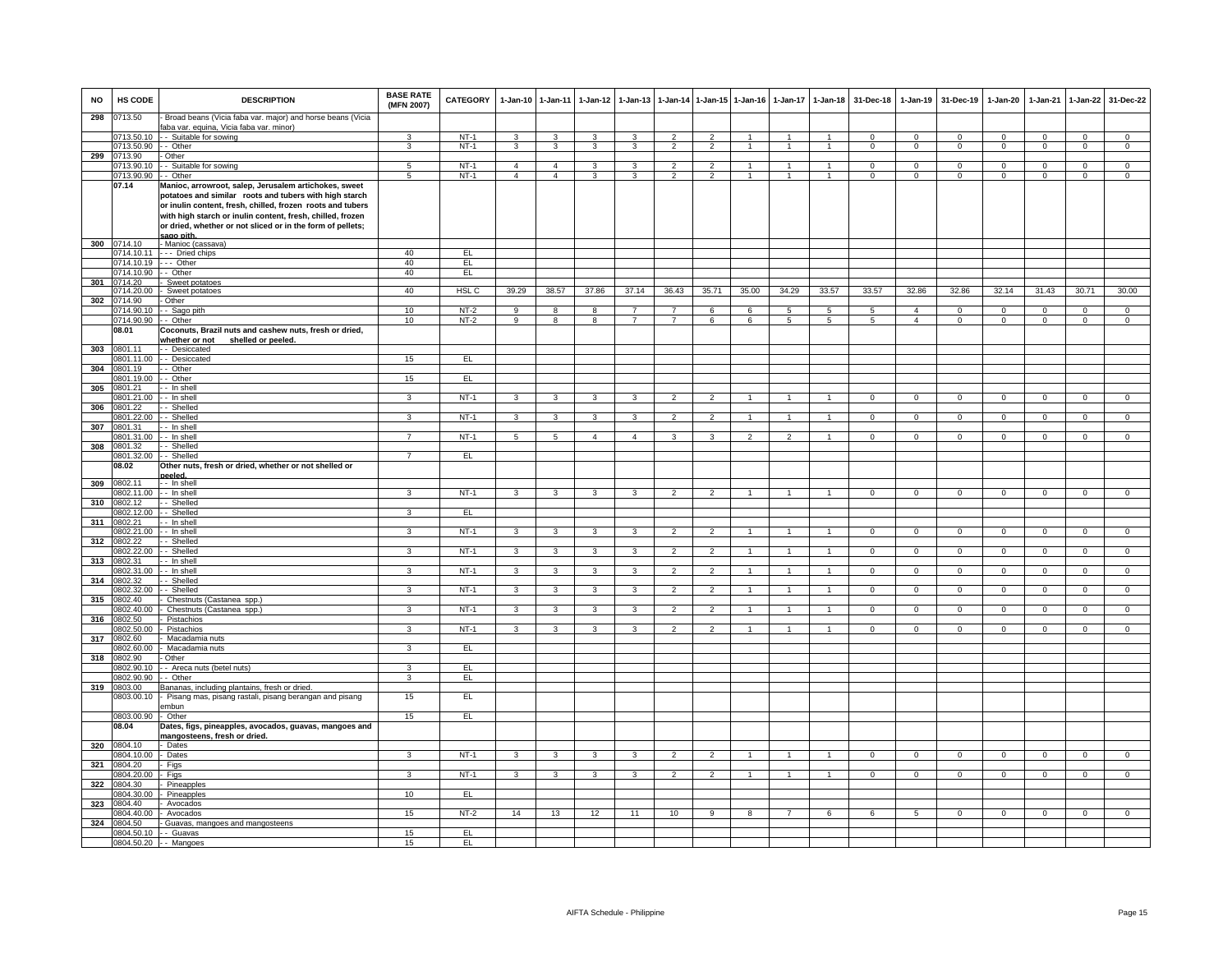| <b>NO</b> | HS CODE                        | <b>DESCRIPTION</b>                                                                                    | <b>BASE RATE</b><br>(MFN 2007) | <b>CATEGORY</b>  |                 | 1-Jan-10 1-Jan-11 | 1-Jan-12       | $1 - Jan-13$   |                         |                | 1-Jan-14 1-Jan-15 1-Jan-16 | 1-Jan-17                 | $1-Jan-18$           | 31-Dec-18      |                                  | 1-Jan-19 31-Dec-19      | $1-Jan-20$              | $1-Jan-21$              | $1-Jan-22$              | 31-Dec-22               |
|-----------|--------------------------------|-------------------------------------------------------------------------------------------------------|--------------------------------|------------------|-----------------|-------------------|----------------|----------------|-------------------------|----------------|----------------------------|--------------------------|----------------------|----------------|----------------------------------|-------------------------|-------------------------|-------------------------|-------------------------|-------------------------|
|           |                                | 0804.50.30 - Mangosteens                                                                              | 15                             | EL.              |                 |                   |                |                |                         |                |                            |                          |                      |                |                                  |                         |                         |                         |                         |                         |
|           | 08.05                          | Citrus fruit, fresh or dried.                                                                         |                                |                  |                 |                   |                |                |                         |                |                            |                          |                      |                |                                  |                         |                         |                         |                         |                         |
| 325       | 0805.10<br>0805.10.10 -- Fresh | - Oranges                                                                                             | 10                             | EL               |                 |                   |                |                |                         |                |                            |                          |                      |                |                                  |                         |                         |                         |                         |                         |
|           | 805.10.20                      | - - Dried                                                                                             | 10                             | EL               |                 |                   |                |                |                         |                |                            |                          |                      |                |                                  |                         |                         |                         |                         |                         |
| 326       | 0805.20                        | Mandarins (including tangerines and satsumas);<br>lementines, wilkings and similar citrus hybrids     |                                |                  |                 |                   |                |                |                         |                |                            |                          |                      |                |                                  |                         |                         |                         |                         |                         |
|           | 0805.20.00                     | Mandarins (including tangerines and satsumas);<br>clementines, wilkings and similar citrus hybrids    | 10                             | $NT-2$           | 9               | 8                 | 8              | $\overline{7}$ | $\overline{7}$          | 6              | 6                          | 5                        | 5                    | 5              | $\overline{4}$                   | $\mathbf 0$             | $\mathbf 0$             | $\mathbf 0$             | $\mathbf 0$             | $\mathsf 0$             |
| 327       | 0805.40                        | Grapefruit, including pomelos                                                                         |                                |                  |                 |                   |                |                |                         |                |                            |                          |                      |                |                                  |                         |                         |                         |                         |                         |
|           |                                | 0805.40.00 - Grapefruit, including pomelos                                                            | $\overline{7}$                 | E                |                 |                   |                |                |                         |                |                            |                          |                      |                |                                  |                         |                         |                         |                         |                         |
| 328       | 0805.50                        | Lemons (Citrus limon, Citrus limonum) and limes (Citrus<br>urantifolia, Citrus latifolia)             |                                |                  |                 |                   |                |                |                         |                |                            |                          |                      |                |                                  |                         |                         |                         |                         |                         |
|           | 0805.50.00                     | - Lemons (Citrus limon, Citrus limonum) and limes (Citrus<br>aurantifolia, Citrus latifolia)          | 10                             | EL.              |                 |                   |                |                |                         |                |                            |                          |                      |                |                                  |                         |                         |                         |                         |                         |
| 329       | 0805.90<br>0805.90.00          | Other<br>Other                                                                                        | 10                             | EL               |                 |                   |                |                |                         |                |                            |                          |                      |                |                                  |                         |                         |                         |                         |                         |
|           | 08.06                          | Grapes, fresh or dried.                                                                               |                                |                  |                 |                   |                |                |                         |                |                            |                          |                      |                |                                  |                         |                         |                         |                         |                         |
| 330       | 0806.10                        | Fresh                                                                                                 |                                |                  |                 |                   |                |                |                         |                |                            |                          |                      |                |                                  |                         |                         |                         |                         |                         |
|           | 0806.10.00                     | - Fresh                                                                                               | $\overline{7}$                 | EL               |                 |                   |                |                |                         |                |                            |                          |                      |                |                                  |                         |                         |                         |                         |                         |
| 331       | 0806.20                        | Dried                                                                                                 |                                |                  |                 |                   |                |                |                         |                |                            |                          |                      |                |                                  |                         |                         |                         |                         |                         |
|           | 0806.20.00 - Dried             |                                                                                                       | 3                              | $NT-2$           | 3               | 3                 | 3              | 3              | 3                       | 3              | $\overline{2}$             | $\overline{2}$           |                      | $\mathcal{P}$  |                                  | $\Omega$                | $\Omega$                | $\Omega$                | $\Omega$                | $\Omega$                |
|           | 08.07                          | Melons (including watermelons) and papaws (papayas),<br>fresh.                                        |                                |                  |                 |                   |                |                |                         |                |                            |                          |                      |                |                                  |                         |                         |                         |                         |                         |
| 332       | 0807.11                        | - - Watermelons                                                                                       |                                |                  |                 |                   |                |                |                         |                |                            |                          |                      |                |                                  |                         |                         |                         |                         |                         |
|           |                                | 0807.11.00 - - Watermelons                                                                            | 15                             | EL               |                 |                   |                |                |                         |                |                            |                          |                      |                |                                  |                         |                         |                         |                         |                         |
| 333       | 807.19                         | - Other<br>- - Other                                                                                  |                                | EL.              |                 |                   |                |                |                         |                |                            |                          |                      |                |                                  |                         |                         |                         |                         |                         |
| 334       | 0807.19.00<br>0807.20          | - Papaws (papayas)                                                                                    | 15                             |                  |                 |                   |                |                |                         |                |                            |                          |                      |                |                                  |                         |                         |                         |                         |                         |
|           | 06.027.20                      | - - Mardi backcross solo (betik solo)                                                                 | 15                             | EL               |                 |                   |                |                |                         |                |                            |                          |                      |                |                                  |                         |                         |                         |                         |                         |
|           | 0807.20.90 -- Other            |                                                                                                       | 15                             | EL               |                 |                   |                |                |                         |                |                            |                          |                      |                |                                  |                         |                         |                         |                         |                         |
|           | 08.08                          | Apples, pears and quinces, fresh.                                                                     |                                |                  |                 |                   |                |                |                         |                |                            |                          |                      |                |                                  |                         |                         |                         |                         |                         |
| 335       | 0808.10                        | - Apples                                                                                              |                                |                  |                 |                   |                |                |                         |                |                            |                          |                      |                |                                  |                         |                         |                         |                         |                         |
|           | 0808.10.00 - Apples            |                                                                                                       | $\overline{7}$                 | NT-2             | 5               | 5                 | 5              | $\overline{4}$ | $\overline{4}$          | $\overline{4}$ | 3                          | 3                        | 3                    | 3              | $\overline{2}$                   | $\overline{0}$          | $^{\circ}$              | $\mathbf{0}$            | $\overline{0}$          | $\mathbf{0}$            |
| 336       | 0808.20                        | Pears and quinces                                                                                     |                                |                  |                 |                   |                |                |                         |                |                            |                          |                      |                |                                  |                         |                         |                         |                         |                         |
|           | 00.02.808                      | Pears and quinces                                                                                     | $\overline{7}$                 | $NT-1$           | $5\phantom{.0}$ | $5\phantom{.0}$   | $\overline{4}$ | $\overline{4}$ | 3                       | 3              | $\overline{2}$             | $\overline{2}$           | -1.                  | $\mathbf{0}$   | $\mathbf{0}$                     | $\mathbf{0}$            | $\mathbf 0$             | $\mathbf{0}$            | $\overline{0}$          | $\mathbf{0}$            |
|           | 08.09                          | Apricots, cherries, peaches (including nectarines), plums                                             |                                |                  |                 |                   |                |                |                         |                |                            |                          |                      |                |                                  |                         |                         |                         |                         |                         |
| 337       | 0809.10                        | <u>and sloes, fresh.</u><br>- Apricots                                                                |                                |                  |                 |                   |                |                |                         |                |                            |                          |                      |                |                                  |                         |                         |                         |                         |                         |
|           | 06.01.090                      | - Apricots                                                                                            | $\overline{7}$                 | $NT-1$           | $\overline{5}$  | $\overline{5}$    | $\overline{4}$ | $\overline{4}$ | $\overline{\mathbf{3}}$ | 3              | $\mathcal{P}$              | $\overline{\phantom{a}}$ |                      | $\Omega$       | $\Omega$                         | $\overline{0}$          | $\Omega$                | $\Omega$                | $\overline{0}$          | $\overline{0}$          |
| 338       | 809.20                         | Cherries                                                                                              |                                |                  |                 |                   |                |                |                         |                |                            |                          |                      |                |                                  |                         |                         |                         |                         |                         |
|           | 0809.20.00                     | Cherries                                                                                              | $\overline{7}$                 | EL               |                 |                   |                |                |                         |                |                            |                          |                      |                |                                  |                         |                         |                         |                         |                         |
| 339       | 0809.30                        | Peaches, including nectarines                                                                         |                                |                  |                 |                   |                |                |                         |                |                            |                          |                      |                |                                  |                         |                         |                         |                         |                         |
|           | 00.05.2000                     | - Peaches, including nectarines                                                                       | $\overline{7}$                 | $NT-1$           | 5               | $5\overline{5}$   | $\overline{4}$ | $\overline{4}$ | 3                       | 3              | $\overline{2}$             | $\overline{2}$           |                      | $\mathbf 0$    | $\mathbf{0}$                     | $\mathbf 0$             | $\mathbf 0$             | $\mathbf 0$             | $\mathbf 0$             | $\mathbf{0}$            |
| 340       | 1809.40<br>809.40.00           | Plums and sloes                                                                                       | $\overline{7}$                 | $NT-1$           |                 | 5                 | $\overline{4}$ | $\overline{4}$ | 3                       | 3              | $\overline{2}$             | $\overline{2}$           |                      | $\Omega$       | $\Omega$                         | $\Omega$                |                         | $\Omega$                | $\overline{0}$          | $\overline{0}$          |
|           | 08.10                          | Plums and sloes<br>Other fruit, fresh.                                                                |                                |                  | $5\overline{5}$ |                   |                |                |                         |                |                            |                          | $\overline{1}$       |                |                                  |                         | $\mathbf{0}$            |                         |                         |                         |
| 341       | 0810.10                        | Strawberries                                                                                          |                                |                  |                 |                   |                |                |                         |                |                            |                          |                      |                |                                  |                         |                         |                         |                         |                         |
|           | 0810.10.00                     | Strawberries                                                                                          | 15                             | $NT-2$           | 14              | 13                | 12             | 11             | 10                      | 9              | 8                          | $\overline{7}$           | 6                    | 6              | 5                                | $\Omega$                | $\mathbf 0$             | $\mathbf 0$             | $\mathbf 0$             | $\mathbf 0$             |
| 342       | 180.20                         | Raspberries, blackberries, mulberries and loganberries                                                |                                |                  |                 |                   |                |                |                         |                |                            |                          |                      |                |                                  |                         |                         |                         |                         |                         |
|           | 810.20.00                      | - Raspberries, blackberries, mulberries and loganberries                                              | $\overline{7}$                 | $NT-1$           | 5               | $5\overline{)}$   | $\overline{4}$ | $\overline{4}$ | $\overline{\mathbf{3}}$ | 3              | $\overline{2}$             | $\overline{2}$           | $\overline{1}$       | $\overline{0}$ | $\overline{0}$                   | $\overline{0}$          | $\overline{0}$          | $\overline{0}$          | $\overline{0}$          | $\overline{0}$          |
| 343       | 0810.40                        | Cranberries, bilberries and other fruits of the genus<br>/accinium                                    |                                |                  |                 |                   |                |                |                         |                |                            |                          |                      |                |                                  |                         |                         |                         |                         |                         |
|           | 0.00.400.00                    | Cranberries, bilberries and other fruits of the genus<br>/accinium                                    | 7                              | <b>NT-1</b>      | $\overline{5}$  | 5                 | $\overline{4}$ | $\overline{4}$ | 3                       | 3              | $\overline{2}$             | 2                        | $\mathbf{1}$         | $\mathbf 0$    | 0                                | $\mathbf 0$             | 0                       | $\mathbf 0$             | $\overline{0}$          | $\mathbf 0$             |
| 344       | 0810.50                        | Kiwifruit                                                                                             |                                |                  |                 |                   |                |                |                         |                |                            |                          |                      |                |                                  |                         |                         |                         |                         |                         |
| 345       | 810.50.00<br>0810.60           | Kiwifruit<br>Durians                                                                                  | $\overline{7}$                 | $NT-1$           | 5               | 5                 | $\overline{4}$ | $\overline{4}$ | 3                       | 3              | $\overline{2}$             | $\overline{2}$           | $\mathbf{1}$         | $\mathbf 0$    | $\mathbf{0}$                     | $\mathbf 0$             | $\mathbf 0$             | $\mathbf 0$             | $\mathbf 0$             | $\mathbf{0}$            |
|           | 180.60.00                      | Durians                                                                                               | 10                             | $NT-2$           | 9               | 8                 | 8              |                | $\overline{7}$          | 6              | 6                          | 5                        | 5                    | 5              | $\overline{4}$                   | $\,0\,$                 | $^{\circ}$              | $^{\circ}$              | $\mathsf 0$             | $^{\circ}$              |
| 346       | 0810.90                        | Other:                                                                                                |                                |                  |                 |                   |                |                |                         |                |                            |                          |                      |                |                                  |                         |                         |                         |                         |                         |
|           | 1810.90.10                     | - Longans                                                                                             | 10                             | $NT-2$           | 9               | 8                 | 8              |                |                         | 6              | ĥ                          | 5                        | 5                    | 5              | $\Delta$                         | $\Omega$                | $\mathbf 0$             | $\Omega$                | $\mathbf 0$             | $\Omega$                |
|           | 0810.90.20                     | - Lychees                                                                                             | 10                             | $NT-2$           | $\overline{9}$  | $\overline{8}$    | 8              | $\overline{7}$ | $\overline{7}$          | 6              | 6                          | $\overline{5}$           | 5                    | $\overline{5}$ | $\overline{4}$                   | $\mathbf 0$             | $\mathbf 0$             | $\Omega$                | $\mathbf 0$             | $\Omega$                |
|           | 0810.90.30                     | - - Rambutan                                                                                          | 10                             | $NT-2$           | 9               | 8                 | 8              |                | $\overline{7}$          | 6              | 6                          | 5                        | 5                    | 5              | $\overline{4}$                   | $\mathbf 0$             | $\mathbf 0$             | $^{\circ}$              | $\mathsf 0$             | $\mathsf 0$             |
|           |                                | 0810.90.40 - Langsat; starfruits                                                                      | 10                             | <b>NT-2</b>      | 9               | 8                 | 8              | $\overline{7}$ | $\overline{7}$          | 6              | 6                          | 5                        | 5                    | 5              | $\overline{4}$                   | $\overline{0}$          | $\mathbf{0}$            | $^{\circ}$              | $\overline{0}$          | $\mathbf{0}$            |
|           | 0810.90.50                     | - Jackfruits (cempedak and nangka)                                                                    | 10                             | $NT-2$           | 9               | 8                 | 8              | 7              | 7                       | - 6            | $\epsilon$                 | -5                       | 5                    | -5             | $\overline{a}$                   | $\Omega$                | $\Omega$                | $\Omega$                | $\Omega$                | $\Omega$                |
|           | 0810.90.60<br>0810.90.70       | - Tamarinds<br>- Mata kucing                                                                          | 10<br>10                       | $NT-2$<br>$NT-2$ | 9<br>$_{9}$     | 8<br>8            | 8<br>8         | $\overline{7}$ | $\overline{7}$          | 6<br>6         | 6<br>6                     | 5<br>5                   | -5<br>$\overline{5}$ | -5<br>5        | $\overline{a}$<br>$\overline{4}$ | $\Omega$<br>$\mathbf 0$ | $\Omega$<br>$\mathbf 0$ | $\Omega$<br>$\mathbf 0$ | $\Omega$<br>$\mathsf 0$ | $\Omega$<br>$\mathbf 0$ |
|           | 0810.90.80                     | - Black, white or red currants and gooseberries                                                       | $\overline{7}$                 | $NT-1$           | 5               | 5                 | $\overline{4}$ | $\overline{4}$ | 3                       | 3              | $\mathfrak{p}$             | $\overline{2}$           |                      |                | $\mathbf 0$                      | $\mathbf 0$             | 0                       | $^{\circ}$              | $\mathbf 0$             | $\mathbf 0$             |
|           | 0810.90.90                     | Other                                                                                                 | 10                             | $NT-2$           | 9               | 8                 | 8              | $\overline{7}$ | $\overline{7}$          | 6              | 6                          | 5                        | $5\overline{5}$      | 5              | $\overline{4}$                   | $\mathbf 0$             | $\mathbf 0$             | $\mathbf 0$             | $\mathbb O$             | $\mathbf 0$             |
|           | 08.11                          | Fruit and nuts, uncooked or cooked by steaming or                                                     |                                |                  |                 |                   |                |                |                         |                |                            |                          |                      |                |                                  |                         |                         |                         |                         |                         |
|           |                                | boiling in water, frozen, whether or not containing<br>added sugar or other sweetening matter.        |                                |                  |                 |                   |                |                |                         |                |                            |                          |                      |                |                                  |                         |                         |                         |                         |                         |
| 347       | 0811.10                        | - Strawberries                                                                                        |                                |                  |                 |                   |                |                |                         |                |                            |                          |                      |                |                                  |                         |                         |                         |                         |                         |
|           |                                | 0811.10.00 - Strawberries                                                                             | 15                             | $NT-2$           | 14              | 13                | 12             | 11             | 10                      | 9              | 8                          | $7^{\circ}$              | 6                    | 6              | 5                                | $\overline{0}$          | $\overline{0}$          | $\overline{0}$          | $\overline{0}$          | $\overline{0}$          |
| 348       | 0811.20                        | Raspberries, blackberries, mulberries, loganberries, black,<br>white or red currants and gooseberries |                                |                  |                 |                   |                |                |                         |                |                            |                          |                      |                |                                  |                         |                         |                         |                         |                         |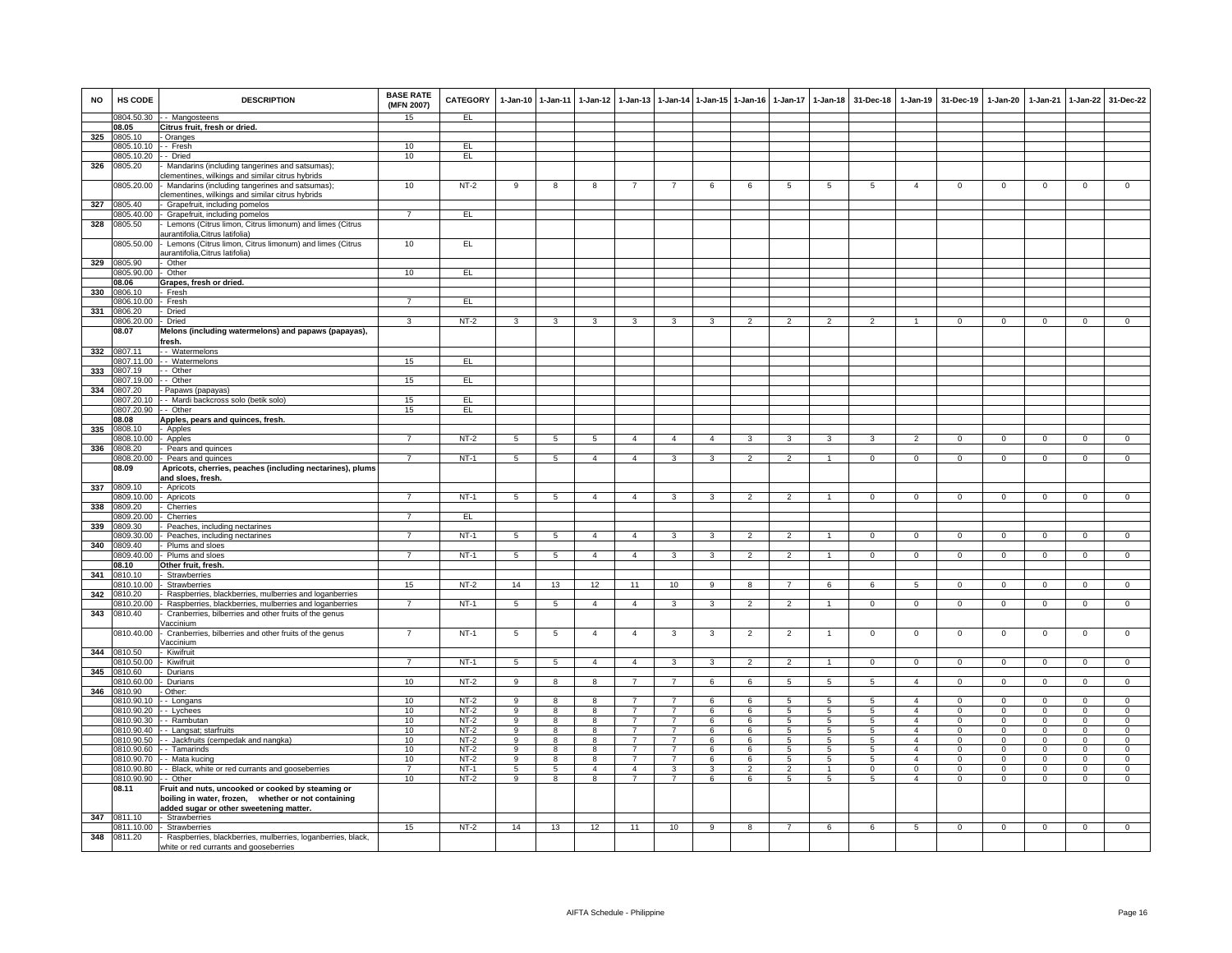| <b>NO</b> | HS CODE                        | <b>DESCRIPTION</b>                                                                                                                                                               | <b>BASE RATE</b><br>(MFN 2007) | <b>CATEGORY</b>                      | $1-Jan-10$     | $1 - Jan-11$   | $1-Jan-12$     | $1 - Jan-13$   | $1-Jan-14$     | $1 - Jan - 15$ | $1-Jan-16$     | $1-Jan-17$     | $1-Jan-18$     | 31-Dec-18      | $1-Jan-19$     | 31-Dec-19      | $1-Jan-20$     | $1-Jan-21$     | 1-Jan-22       | 31-Dec-22      |
|-----------|--------------------------------|----------------------------------------------------------------------------------------------------------------------------------------------------------------------------------|--------------------------------|--------------------------------------|----------------|----------------|----------------|----------------|----------------|----------------|----------------|----------------|----------------|----------------|----------------|----------------|----------------|----------------|----------------|----------------|
|           | 0811.20.00                     | Raspberries, blackberries, mulberries, loganberries, black<br>white or red currants and gooseberries                                                                             |                                | $NT-1$                               | 5              | 5              | $\overline{4}$ | $\overline{4}$ | 3              | 3              | $\overline{2}$ | $\overline{2}$ |                | $\mathsf 0$    | $\mathsf 0$    | $\mathbf 0$    | $\mathbf 0$    | $\mathbf 0$    | $\mathsf 0$    | $\mathbf 0$    |
|           | 349 0811.90                    | Other                                                                                                                                                                            |                                |                                      |                |                |                |                |                |                |                |                |                |                |                |                |                |                |                |                |
|           | 0811.90.00                     | Other                                                                                                                                                                            | $\overline{7}$                 | $NT-1$                               | 5              | $\overline{5}$ | $\overline{4}$ | $\overline{4}$ | 3              | 3              | $\overline{2}$ | $\overline{2}$ | $\mathbf{1}$   | $\Omega$       | $\overline{0}$ | $\mathbf{0}$   | $\mathbf{0}$   | $\Omega$       | $\overline{0}$ | $\overline{0}$ |
|           | 08.12                          | Fruit and nuts, provisionally preserved (for example, by<br>sulphur dioxide gas, in brine, in sulphur water or in<br>other preservative solutions), but unsuitable in that state |                                |                                      |                |                |                |                |                |                |                |                |                |                |                |                |                |                |                |                |
|           |                                | or immediate consumption.                                                                                                                                                        |                                |                                      |                |                |                |                |                |                |                |                |                |                |                |                |                |                |                |                |
| 350       | 0812.10<br>0812.10.00          | - Cherries<br>- Cherries                                                                                                                                                         | 3                              | EL                                   |                |                |                |                |                |                |                |                |                |                |                |                |                |                |                |                |
| 351       | 0812.90                        | - Other                                                                                                                                                                          |                                |                                      |                |                |                |                |                |                |                |                |                |                |                |                |                |                |                |                |
|           | 0812.90.00                     | - Strawberries                                                                                                                                                                   | 15                             | EL                                   |                |                |                |                |                |                |                |                |                |                |                |                |                |                |                |                |
|           | 0812.90.00B                    | - - Other                                                                                                                                                                        | $\overline{7}$                 | EL                                   |                |                |                |                |                |                |                |                |                |                |                |                |                |                |                |                |
|           | 08.13                          | Fruit, dried, other than that of headings 08.01 to 08.06;                                                                                                                        |                                |                                      |                |                |                |                |                |                |                |                |                |                |                |                |                |                |                |                |
| 352       | 0813.10                        | mixtures of nuts or dried fruits of this Chapter.<br>Apricots                                                                                                                    |                                |                                      |                |                |                |                |                |                |                |                |                |                |                |                |                |                |                |                |
|           | 0813.10.00                     | Apricots                                                                                                                                                                         | $\overline{7}$                 | EL                                   |                |                |                |                |                |                |                |                |                |                |                |                |                |                |                |                |
| 353       | 0813.20                        | Prunes                                                                                                                                                                           |                                |                                      |                |                |                |                |                |                |                |                |                |                |                |                |                |                |                |                |
|           | 813,20.00                      | Prunes                                                                                                                                                                           |                                | $NT-1$                               |                | $\overline{a}$ |                |                |                |                |                |                |                |                | $\Omega$       |                |                |                |                |                |
| 354       | 0813.30                        | Apples                                                                                                                                                                           |                                |                                      |                |                |                |                |                |                |                |                |                |                |                |                |                |                |                |                |
| 355       | 0813.30.00<br>0813.40          | Apples                                                                                                                                                                           |                                | $NT-1$                               |                |                | $\mathbf{4}$   | $\mathbf{A}$   |                |                |                |                |                | $\Omega$       |                | $\Omega$       |                |                |                |                |
|           | 0813.40.10                     | - Other fruit<br>-- Longans                                                                                                                                                      | $\overline{7}$                 | EL                                   |                |                |                |                |                |                |                |                |                |                |                |                |                |                |                |                |
|           | 813.40.20                      | - Tamarinds                                                                                                                                                                      | $\overline{7}$                 | EL                                   |                |                |                |                |                |                |                |                |                |                |                |                |                |                |                |                |
|           | 813.40.90                      | - Other                                                                                                                                                                          | $\overline{7}$                 | EL                                   |                |                |                |                |                |                |                |                |                |                |                |                |                |                |                |                |
| 356       | 813.50                         | Mixtures of nuts or dried fruits of this Chapter                                                                                                                                 |                                |                                      |                |                |                |                |                |                |                |                |                |                |                |                |                |                |                |                |
|           | 0813.50.10                     | - Of which cashew nuts or Brazil nuts or dried fruit<br>redominate by weight                                                                                                     | $\overline{7}$                 | EL                                   |                |                |                |                |                |                |                |                |                |                |                |                |                |                |                |                |
|           | 0813.50.20                     | - Of which dates or nuts other than cashew nuts or Brazil<br>outs predominate by weight                                                                                          | $\overline{7}$                 | EL                                   |                |                |                |                |                |                |                |                |                |                |                |                |                |                |                |                |
|           | 0813.50.90                     | - - Other                                                                                                                                                                        | $\overline{7}$                 | EL                                   |                |                |                |                |                |                |                |                |                |                |                |                |                |                |                |                |
| 357       | 0814.00                        | Peel of citrus fruit or melons (including watermelons), fresh,                                                                                                                   |                                |                                      |                |                |                |                |                |                |                |                |                |                |                |                |                |                |                |                |
|           |                                | frozen, dried or provisionally preserved in brine, in sulphur<br>water or in other preservative solutions.                                                                       |                                |                                      |                |                |                |                |                |                |                |                |                |                |                |                |                |                |                |                |
|           |                                | 0814.00.00 Peel of citrus fruit or melons (including watermelons), fresh,<br>frozen, dried or provisionally preserved in brine, in sulphur                                       | 20                             | HSL <sub>C</sub>                     | 19.64          | 19.29          | 18.93          | 18.57          | 18.21          | 17.86          | 17.50          | 17.14          | 16.79          | 16.79          | 16.43          | 16.43          | 16.07          | 15.71          | 15.36          | 15.00          |
|           | 09.01                          | water or in other preservative solutions.<br>Coffee, whether or not roasted or decaffeinated; coffee                                                                             |                                |                                      |                |                |                |                |                |                |                |                |                |                |                |                |                |                |                |                |
|           |                                | husks and skins; coffee substitutes containing coffee in<br>any proportion                                                                                                       |                                |                                      |                |                |                |                |                |                |                |                |                |                |                |                |                |                |                |                |
| 358       | 0901.11                        | - - Not decaffeinated:                                                                                                                                                           |                                |                                      |                |                |                |                |                |                |                |                |                |                |                |                |                |                |                |                |
|           |                                | 0901.11.10A - - - - In-Quota                                                                                                                                                     | 30                             | HSL <sub>C</sub>                     | 29.46          | 28.93          | 28.39          | 27.86          | 27.32          | 26.79          | 26.25          | 25.71          | 25.18          | 25.18          | 24.64          | 24.64          | 24.11          | 23.57          | 23.04          | 22.50          |
|           | 901.11.90A                     | 0901.11.10B - - - - Out-Quota<br>- - - - In-Quota                                                                                                                                | 40<br>30                       | HSL <sub>C</sub><br>HSL <sub>C</sub> | 39.29<br>29.46 | 38.57<br>28.93 | 37.86<br>28.39 | 37.14<br>27.86 | 36.43<br>27.32 | 35.71<br>26.79 | 35.00<br>26.25 | 34.29<br>25.71 | 33.57<br>25.18 | 33.57<br>25.18 | 32.86<br>24.64 | 32.86<br>24.64 | 32.14<br>24.11 | 31.43<br>23.57 | 30.71<br>23.04 | 30.00<br>22.50 |
|           | 901.11.90B                     | --- Out-Quota                                                                                                                                                                    | 40                             | HSL <sub>C</sub>                     | 39.29          | 38.57          | 37.86          | 37.14          | 36.43          | 35.71          | 35.00          | 34.29          | 33.57          | 33.57          | 32.86          | 32.86          | 32.14          | 31.43          | 30.71          | 30.00          |
| 359       | 901.12                         | Decaffeinated                                                                                                                                                                    |                                |                                      |                |                |                |                |                |                |                |                |                |                |                |                |                |                |                |                |
|           | 901.12.10/                     | - - - In-Quota                                                                                                                                                                   | 40                             | EL                                   |                |                |                |                |                |                |                |                |                |                |                |                |                |                |                |                |
|           | 0901.12.10B                    | --- Out-Quota                                                                                                                                                                    | 40                             | EL                                   |                |                |                |                |                |                |                |                |                |                |                |                |                |                |                |                |
|           | 901.12.90/<br>901.12.90B       | - - - In-Quota<br>. - - - Out-Quota                                                                                                                                              | 40<br>40                       | EL<br>EL                             |                |                |                |                |                |                |                |                |                |                |                |                |                |                |                |                |
| 360       | 901.21                         | - Not decaffeinated:                                                                                                                                                             |                                |                                      |                |                |                |                |                |                |                |                |                |                |                |                |                |                |                |                |
|           | 0901.21.10A                    | - - - - In-Quota                                                                                                                                                                 | 40                             | EL.                                  |                |                |                |                |                |                |                |                |                |                |                |                |                |                |                |                |
|           | 0901.21.10B                    | - - - - Out-Quota                                                                                                                                                                | 40                             | E                                    |                |                |                |                |                |                |                |                |                |                |                |                |                |                |                |                |
|           | 901.21.20A<br>901.21.20E       | - - - - In-Quota                                                                                                                                                                 | 40<br>40                       | E<br>EL                              |                |                |                |                |                |                |                |                |                |                |                |                |                |                |                |                |
| 361       | 901.22                         | $\cdots$ Out-Quota<br>- Decaffeinated                                                                                                                                            |                                |                                      |                |                |                |                |                |                |                |                |                |                |                |                |                |                |                |                |
|           | 0901.22.10                     | --- In-Quota                                                                                                                                                                     | 40                             | EL                                   |                |                |                |                |                |                |                |                |                |                |                |                |                |                |                |                |
|           | 901.22.10B                     | $\cdots$ Out-Quota                                                                                                                                                               | 40                             | EL                                   |                |                |                |                |                |                |                |                |                |                |                |                |                |                |                |                |
|           | 0901.22.20/                    | - In-Quota                                                                                                                                                                       | 40                             | EL                                   |                |                |                |                |                |                |                |                |                |                |                |                |                |                |                |                |
|           | 901.22.20                      | --- Out-Quota                                                                                                                                                                    | 40                             | EL                                   |                |                |                |                |                |                |                |                |                |                |                |                |                |                |                |                |
| 362       | 0901.90                        | - Other<br>0901.90.10A - - - In-Quota                                                                                                                                            | 40                             | EL.                                  |                |                |                |                |                |                |                |                |                |                |                |                |                |                |                |                |
|           | 0901.90.10B                    | - - - Out-Quota                                                                                                                                                                  | 40                             | EL                                   |                |                |                |                |                |                |                |                |                |                |                |                |                |                |                |                |
|           | 0901.90.20A                    | - - - In-Quota                                                                                                                                                                   | 40                             | EL                                   |                |                |                |                |                |                |                |                |                |                |                |                |                |                |                |                |
|           | 901.90.20B                     | - - - Out-Quota                                                                                                                                                                  | 40                             | EL                                   |                |                |                |                |                |                |                |                |                |                |                |                |                |                |                |                |
|           | 09.02                          | Tea, whether or not flavoured.                                                                                                                                                   |                                |                                      |                |                |                |                |                |                |                |                |                |                |                |                |                |                |                |                |
| 363       | 0902.10                        | - Green tea (not fermented) in immediate packings of a<br>content not exceeding 3 kg.:                                                                                           |                                |                                      |                |                |                |                |                |                |                |                |                |                |                |                |                |                |                |                |
|           | 0902.10.10                     | - - Leaves                                                                                                                                                                       | 3                              | $NT-2$                               | $\mathbf{a}$   | $\mathbf{3}$   | $\mathbf{R}$   | $\mathbf{a}$   | $\mathbf{3}$   | $\mathbf{R}$   | $\mathcal{P}$  | $\mathcal{P}$  | $\mathcal{L}$  |                |                | $\Omega$       | $\Omega$       | $\Omega$       | $\Omega$       | $\Omega$       |
|           | 0902.10.90                     | - - Other                                                                                                                                                                        | 3                              | EL                                   |                |                |                |                |                |                |                |                |                |                |                |                |                |                |                |                |
| 364       | 0902.20                        | - Other green tea (not fermented)                                                                                                                                                |                                |                                      |                |                |                |                |                |                |                |                |                |                |                |                |                |                |                |                |
|           | 0902.20.10                     | - - Leaves                                                                                                                                                                       | 3                              | NT-2                                 | 3              | 3              | $\mathbf{3}$   | 3              | $\mathbf{3}$   | 3              | $\overline{2}$ | $\overline{2}$ | $\overline{2}$ | $\mathcal{P}$  | $\overline{1}$ | $\mathbf{0}$   | $\Omega$       | $\Omega$       | $\mathbf 0$    | $\mathbf{0}$   |
| 365       | 0902.20.90 -- Other<br>0902.30 | Black tea (fermented) and partly fermented tea, in                                                                                                                               | 3                              | EL.                                  |                |                |                |                |                |                |                |                |                |                |                |                |                |                |                |                |
|           | 0902.30.10 - - Leaves          | immediate packings of a content not exceeding 3 kg                                                                                                                               | 3                              | $NT-2$                               | 3              | 3              | 3              | 3              | 3              | 3              | $\overline{2}$ | $\overline{2}$ | $\overline{2}$ |                |                | $\mathbf 0$    | $\overline{0}$ | $\overline{0}$ | $\overline{0}$ | $\mathbf 0$    |
|           |                                |                                                                                                                                                                                  |                                |                                      |                |                |                |                |                |                |                |                |                |                |                |                |                |                |                |                |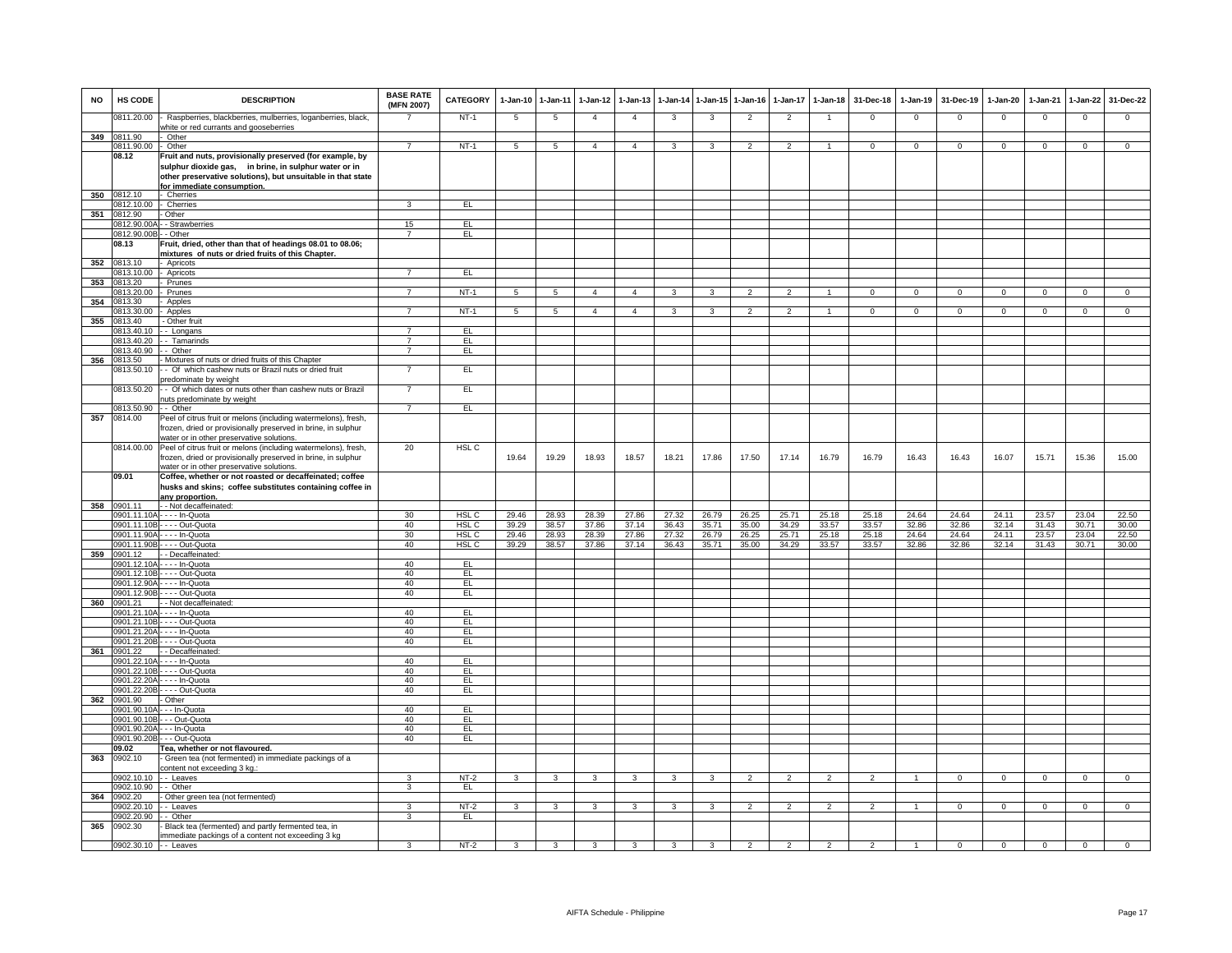| <b>NO</b> | HS CODE                                       | <b>DESCRIPTION</b>                                                                                             | <b>BASE RATE</b><br>(MFN 2007) | <b>CATEGORY</b>  |                         | 1-Jan-10 1-Jan-11 | $1-Jan-12$     | $1 - Jan-13$   | $1-Jan-14$               |                | 1-Jan-15 1-Jan-16 | $1-Jan-17$     | $1 - Jan-18$         | 31-Dec-18      | $1 - Jan-19$   | 31-Dec-19      | 1-Jan-20       | $1-Jan-21$     | $1-Jan-22$     | 31-Dec-22      |
|-----------|-----------------------------------------------|----------------------------------------------------------------------------------------------------------------|--------------------------------|------------------|-------------------------|-------------------|----------------|----------------|--------------------------|----------------|-------------------|----------------|----------------------|----------------|----------------|----------------|----------------|----------------|----------------|----------------|
|           | 0902.30.90 -- Other                           |                                                                                                                | $\mathbf{R}$                   | EL.              |                         |                   |                |                |                          |                |                   |                |                      |                |                |                |                |                |                |                |
| 366       | 0902.40<br>0902.40.10 -- Leaves               | Other black tea (fermented) and other partly fermented tea                                                     | 3                              | $NT-1$           | 3                       | 3                 | $\mathbf{3}$   | 3              | $\overline{2}$           | $\overline{2}$ | $\overline{1}$    | $\mathbf{1}$   | -1                   | $\Omega$       | $\Omega$       | $\Omega$       | $\Omega$       | $\Omega$       | $\Omega$       | $\overline{0}$ |
|           | 0902.40.90 -- Other                           |                                                                                                                | 3                              | $NT-1$           | 3                       | 3                 | 3              | 3              | $\overline{2}$           | $\overline{2}$ | $\mathbf{1}$      | $\mathbf{1}$   | 1                    | $\mathbf{0}$   | $\mathbf{0}$   | $\mathbf 0$    | $\mathbf 0$    | $\mathbf{0}$   | $\mathbf 0$    | $\mathbf{0}$   |
| 367       | 0903.00                                       | Maté.                                                                                                          |                                |                  |                         |                   |                |                |                          |                |                   |                |                      |                |                |                |                |                |                |                |
|           | 0903.00.00                                    | Maté                                                                                                           | 3                              | $NT-1$           | $\mathbf{3}$            | 3                 | $\mathbf{3}$   | 3              | $\overline{2}$           | $\overline{2}$ | $\overline{1}$    | $\mathbf{1}$   | $\blacktriangleleft$ | $^{\circ}$     | $\mathbf 0$    | $\mathbf 0$    | $^{\circ}$     | $\mathbf 0$    | $\overline{0}$ | $\mathsf 0$    |
|           | 09.04                                         | Pepper of the genus Piper; dried or crushed or ground<br>fruits of the genus Capsicum or of the genus Pimenta. |                                |                  |                         |                   |                |                |                          |                |                   |                |                      |                |                |                |                |                |                |                |
| 368       | 0904.11                                       | - - Neither crushed nor ground:                                                                                |                                |                  |                         |                   |                |                |                          |                |                   |                |                      |                |                |                |                |                |                |                |
|           | 0904.11.10 --- White                          |                                                                                                                | 5                              | $NT-1$           | $\overline{4}$          | $\overline{4}$    | 3              | 3              | $\overline{2}$           | $\overline{2}$ |                   | $\mathbf{1}$   | $\mathbf{1}$         | $\Omega$       | $^{\circ}$     | $\mathbf{0}$   | $\Omega$       | $^{\circ}$     | $\overline{0}$ | $^{\circ}$     |
|           | 0904.11.20 --- Black                          |                                                                                                                | 15                             | HSL <sub>C</sub> | 14.73                   | 14.46             | 14.20          | 13.93          | 13.66                    | 13.39          | 13.12             | 12.86          | 12.59                | 12.59          | 12.32          | 12.32          | 12.05          | 11.79          | 11.52          | 11.25          |
|           | 0904.11.90                                    | --- Other                                                                                                      | 15                             | HSL C            | 14.73                   | 14.46             | 14.20          | 13.93          | 13.66                    | 13.39          | 13.12             | 12.86          | 12.59                | 12.59          | 12.32          | 12.32          | 12.05          | 11.79          | 11.52          | 11.25          |
| 369       | 0904.12                                       | - Crushed or ground:                                                                                           | $\overline{7}$                 |                  |                         |                   |                |                |                          |                |                   |                |                      |                |                |                |                |                |                |                |
|           | 0904.12.10<br>0904.12.20 --- Black            | -- White                                                                                                       | 15                             | EL.<br>EL        |                         |                   |                |                |                          |                |                   |                |                      |                |                |                |                |                |                |                |
|           | 0904.12.90                                    | --- Other                                                                                                      | 15                             | EL               |                         |                   |                |                |                          |                |                   |                |                      |                |                |                |                |                |                |                |
| 370       | 0904.20                                       | Fruits of the genus Capsicum or of the genus Pimenta, dried                                                    |                                |                  |                         |                   |                |                |                          |                |                   |                |                      |                |                |                |                |                |                |                |
|           |                                               | or crushed or ground:                                                                                          |                                |                  |                         |                   |                |                |                          |                |                   |                |                      |                |                |                |                |                |                |                |
|           |                                               | 0904.20.10 - Chillies, dried                                                                                   | 20                             | EL.              |                         |                   |                |                |                          |                |                   |                |                      |                |                |                |                |                |                |                |
|           |                                               | 0904.20.20 - - Chillies, crushed or ground                                                                     | 20                             | EL.              |                         |                   |                |                |                          |                |                   |                |                      |                |                |                |                |                |                |                |
|           | 0904.20.90 - Other<br>0905.00                 | Vanilla.                                                                                                       | 20                             | EL               |                         |                   |                |                |                          |                |                   |                |                      |                |                |                |                |                |                |                |
| 371       | 00.00.00 00                                   | <b>Vanilla</b>                                                                                                 | 3                              | EL               |                         |                   |                |                |                          |                |                   |                |                      |                |                |                |                |                |                |                |
|           | 09.06                                         | Cinnamon and cinnamon-tree flowers.                                                                            |                                |                  |                         |                   |                |                |                          |                |                   |                |                      |                |                |                |                |                |                |                |
| 372       | 0906.11                                       | - - Cinnamon (Cinnamomum zeylanicum Blume)                                                                     |                                |                  |                         |                   |                |                |                          |                |                   |                |                      |                |                |                |                |                |                |                |
|           | 0906.11.00                                    | - - Cinnamon (Cinnamomum zeylanicum Blume)                                                                     | $\overline{3}$                 | $NT-1$           | 3                       | 3                 | 3              | 3              | $\overline{2}$           | $\overline{2}$ |                   |                |                      | $\Omega$       | $\Omega$       | $\Omega$       | $\Omega$       | $\Omega$       | $\overline{0}$ | $\overline{0}$ |
| 373       | 0906.19                                       | - Other                                                                                                        |                                |                  |                         |                   |                |                |                          |                |                   |                |                      |                |                |                |                |                |                |                |
|           | 0906.19.00                                    | - Other                                                                                                        | 3                              | $NT-1$           | 3                       | 3                 | 3              | 3              | $\overline{\phantom{0}}$ | $\overline{2}$ |                   |                |                      | $\Omega$       | $\Omega$       | $\Omega$       | $\Omega$       | $\Omega$       | $\Omega$       | $\Omega$       |
| 374       | 0906.20                                       | Crushed or ground                                                                                              |                                |                  |                         |                   |                |                |                          |                |                   |                |                      |                |                |                |                |                |                |                |
|           | )906.20.00                                    | - Crushed or ground                                                                                            | 3                              | $NT-1$           | 3                       | 3                 | 3              | 3              | $\overline{2}$           | $\overline{2}$ |                   | $\mathbf{1}$   | 1                    | $\mathbf{0}$   | $\mathbf{0}$   | $\mathbf{0}$   | $^{\circ}$     | $\mathbf 0$    | $\mathbf{0}$   | $^{\circ}$     |
| 375       | 00.709                                        | Cloves (whole fruit, cloves and stems)<br>1907.00.00 Cloves (whole fruit, cloves and stems).                   | 3                              | $NT-1$           | $\mathbf{3}$            | 3                 | $\mathbf{3}$   | 3              | $\overline{2}$           | $\overline{2}$ | $\mathbf{1}$      | $\mathbf{1}$   | $\mathbf{1}$         | $\mathbf 0$    | $\mathbf{0}$   | $\mathbf 0$    | $\mathbf 0$    | $\mathbf 0$    | $\mathbf 0$    | $\mathbf{0}$   |
|           | 09.08                                         | Nutmeg, mace and cardamoms.                                                                                    |                                |                  |                         |                   |                |                |                          |                |                   |                |                      |                |                |                |                |                |                |                |
| 376       | 0908.10                                       | - Nutmeg                                                                                                       |                                |                  |                         |                   |                |                |                          |                |                   |                |                      |                |                |                |                |                |                |                |
|           | 0908.10.00                                    | - Nutmeg                                                                                                       | 3                              | $NT-2$           | 3                       | 3                 | $\mathbf{3}$   | 3              | 3                        | 3              | $\overline{2}$    | $\mathfrak{p}$ | $\mathcal{P}$        | $\mathcal{P}$  | $\overline{1}$ | $\Omega$       | $\Omega$       | $\Omega$       | $\overline{0}$ | $\Omega$       |
| 377       | 1908.20                                       | Mace                                                                                                           |                                |                  |                         |                   |                |                |                          |                |                   |                |                      |                |                |                |                |                |                |                |
|           | 0908.20.00                                    | - Mace                                                                                                         | 3                              | $NT-1$           | 3                       | 3                 | 3              | 3              | $\mathfrak{p}$           | $\overline{2}$ |                   |                |                      | $\Omega$       | $\Omega$       | $\Omega$       | $\Omega$       | $\Omega$       | $\Omega$       | $\Omega$       |
| 378       | 0908.30                                       | Cardamoms                                                                                                      |                                |                  |                         |                   |                |                |                          |                |                   |                |                      |                |                |                |                |                |                |                |
|           |                                               | 0908.30.00 - Cardamoms                                                                                         | $\mathbf{R}$                   | NT-2             | 3                       | 3                 | 3              | 3              | 3                        | $\mathbf{3}$   | $\mathcal{P}$     | $\mathcal{P}$  |                      | $\mathcal{P}$  | $\overline{1}$ | $\Omega$       | $\Omega$       | $^{\circ}$     | $\Omega$       | $\overline{0}$ |
|           | 09.09                                         | Seeds of anise, badian, fennel, coriander, cumin or<br><u>caraway; juniper berries.</u>                        |                                |                  |                         |                   |                |                |                          |                |                   |                |                      |                |                |                |                |                |                |                |
| 379       | 0909.10                                       | - Seeds of anise or badian:                                                                                    |                                |                  |                         |                   |                |                |                          |                |                   |                |                      |                |                |                |                |                |                |                |
|           | 1909.10.10                                    | - Of anise                                                                                                     |                                | $NT-1$           | 3                       | 3                 | 3              | 3              | $\overline{\phantom{0}}$ | $\overline{2}$ |                   |                |                      |                | $^{\circ}$     | $\mathbf 0$    | 0              | 0              | $\mathsf 0$    | $\mathsf 0$    |
|           | 0909.10.20                                    | - Of badian                                                                                                    | $\mathbf{R}$                   | $NT-1$           | 3                       | 3                 | 3              | 3              | $\overline{2}$           | $\overline{2}$ | $\mathbf{1}$      | $\mathbf{1}$   | $\overline{1}$       | $\mathsf 0$    | $\mathbf 0$    | $\mathsf 0$    | $\mathsf 0$    | $\mathbf 0$    | $\overline{0}$ | $\mathsf 0$    |
| 380       | 0909.20                                       | Seeds of coriander                                                                                             |                                |                  |                         |                   |                |                |                          |                |                   |                |                      |                |                |                |                |                |                |                |
|           | 0909.20.00                                    | Seeds of coriander                                                                                             | 3                              | $NT-2$           | $\overline{\mathbf{3}}$ | $\overline{3}$    | $\overline{3}$ | 3              | 3                        | 3              | $\overline{2}$    | $\overline{2}$ | $\overline{2}$       | $\overline{2}$ | $\overline{1}$ | $\overline{0}$ | $\overline{0}$ | $\overline{0}$ | $\overline{0}$ | $\overline{0}$ |
| 381       | 909.30                                        | Seeds of cumin<br>0909.30.00 - Seeds of cumin                                                                  | $\mathbf{3}$                   | NT-2             | $\mathbf{3}$            | $\mathbf{3}$      | $\mathbf{3}$   | $\mathbf{3}$   | 3                        | $\mathbf{3}$   | $\overline{2}$    | $\overline{2}$ | $\overline{2}$       | $\overline{2}$ | $\overline{1}$ | $\mathbf 0$    | $\mathbf{0}$   | $\mathbf{0}$   | $\mathbf{0}$   | $\mathbf{0}$   |
| 382       | 0909.40                                       | Seeds of caraway                                                                                               |                                |                  |                         |                   |                |                |                          |                |                   |                |                      |                |                |                |                |                |                |                |
|           | 0909.40.00                                    | - Seeds of caraway                                                                                             | 3                              | $NT-1$           | $\mathbf{3}$            | $\mathbf{3}$      | $\mathbf{3}$   | 3              | 2                        | $\overline{2}$ | $\overline{1}$    | $\mathbf{1}$   | $\overline{1}$       | $^{\circ}$     | $\mathbf{0}$   | $\overline{0}$ | $\mathbf{0}$   | $\mathbf{0}$   | $\mathbf{0}$   | $\overline{0}$ |
| 383       | 1909.50                                       | Seeds of fennel; juniper berries                                                                               |                                |                  |                         |                   |                |                |                          |                |                   |                |                      |                |                |                |                |                |                |                |
|           | 909.50.00                                     | Seeds of fennel; juniper berries                                                                               | 3                              | $NT-1$           | 3                       | 3                 | 3              | 3              | $\overline{2}$           | $\overline{2}$ |                   | $\mathbf{1}$   |                      | $\mathsf 0$    | $\mathbf 0$    | $\mathbf 0$    | $\mathbf 0$    | $\mathbf 0$    | $\mathbf 0$    | $\mathsf 0$    |
|           | 09.10                                         | Ginger, saffron, turmeric (curcuma), thyme, bay leaves,                                                        |                                |                  |                         |                   |                |                |                          |                |                   |                |                      |                |                |                |                |                |                |                |
|           | 1910 10                                       | curry and other spices.                                                                                        |                                |                  |                         |                   |                |                |                          |                |                   |                |                      |                |                |                |                |                |                |                |
| 384       | 910.10.00                                     | - Ginger<br>Ginger                                                                                             | 20                             | EL.              |                         |                   |                |                |                          |                |                   |                |                      |                |                |                |                |                |                |                |
| 385       | 0910.20                                       | - Saffron                                                                                                      |                                |                  |                         |                   |                |                |                          |                |                   |                |                      |                |                |                |                |                |                |                |
|           | 910.20.00                                     | - Saffron                                                                                                      | 3                              | $NT-1$           | 3                       | 3                 |                |                |                          |                |                   |                |                      |                | $\mathbf 0$    | $\Omega$       | 0              |                | $\Omega$       |                |
| 386       | 0910.30                                       | Turmeric (curcuma)                                                                                             |                                |                  |                         |                   |                |                |                          |                |                   |                |                      |                |                |                |                |                |                |                |
|           | 910.30.00                                     | - Turmeric (curcuma)                                                                                           | 3                              | $NT-2$           | $\mathbf{3}$            | $\mathbf{3}$      | $\mathbf{3}$   | $\overline{3}$ | 3                        | $\mathbf{3}$   | $\overline{2}$    | 2              | $\overline{2}$       | $\overline{2}$ | $\overline{1}$ | $\mathbf 0$    | $^{\circ}$     | $^{\circ}$     | $\overline{0}$ | $\mathbf{0}$   |
| 387       | 910.91                                        | - Mixtures referred to in Note 1(b) to this Chapter                                                            |                                |                  |                         |                   |                |                |                          |                |                   |                |                      |                |                |                |                |                |                |                |
|           | 910.91.00                                     | - Mixtures referred to in Note 1(b) to this Chapter                                                            | 3                              | $NT-2$           | 3                       | 3                 | 3              |                | 3                        | 3              |                   |                |                      |                |                | $\Omega$       | 0              | $\Omega$       | $\Omega$       | $\Omega$       |
| 388       | 910.99                                        | - - Other:                                                                                                     | $\mathbf{z}$                   | EL               |                         |                   |                |                |                          |                |                   |                |                      |                |                |                |                |                |                |                |
|           | 1910.99.10<br>0910.99.20                      | - - - Thyme; bay leaves<br>- - - Curry                                                                         | 7                              | EL               |                         |                   |                |                |                          |                |                   |                |                      |                |                |                |                |                |                |                |
|           | 0910.99.90 --- Other                          |                                                                                                                | 7                              | $NT-2$           | 5                       | $\overline{5}$    | 5              |                | $\Delta$                 | $\mathbf{A}$   |                   |                |                      |                |                | $\Omega$       | $\Omega$       |                | $\Omega$       | $\Omega$       |
|           | 10.01                                         | Wheat and meslin.                                                                                              |                                |                  |                         |                   |                |                |                          |                |                   |                |                      |                |                |                |                |                |                |                |
| 389       | 1001.10                                       | - Durum wheat                                                                                                  |                                |                  |                         |                   |                |                |                          |                |                   |                |                      |                |                |                |                |                |                |                |
|           |                                               | 1001.10.00 - Durum wheat                                                                                       | 3                              | EL               |                         |                   |                |                |                          |                |                   |                |                      |                |                |                |                |                |                |                |
| 390       | 1001.90                                       | - Other:                                                                                                       |                                |                  |                         |                   |                |                |                          |                |                   |                |                      |                |                |                |                |                |                |                |
|           | 1001.90.11                                    | --- Meslin                                                                                                     | 3                              | NT-2             | 3                       | 3                 | $\mathbf{3}$   | 3              | 3                        | 3              | 2                 | 2              | $\overline{2}$       | $\overline{2}$ | 1              | $\mathbf 0$    | $\mathbf 0$    | $\mathbf{0}$   | $\mathbf{0}$   | $\mathbf{0}$   |
|           | 1001.90.19                                    | --- Other                                                                                                      | 3<br>3                         | EL<br>EL         |                         |                   |                |                |                          |                |                   |                |                      |                |                |                |                |                |                |                |
|           | 1001.90.91 --- Meslin<br>1001.90.99 --- Other |                                                                                                                | $\overline{7}$                 | $NT-2$           | $5\overline{)}$         | $\overline{5}$    | 5              | $\overline{a}$ | $\overline{4}$           | $\mathbf{A}$   | $\mathcal{R}$     | 3              | $\mathcal{R}$        | $\mathcal{R}$  | $\mathfrak{p}$ | $\Omega$       | $\Omega$       | $\Omega$       | $\overline{0}$ | $\Omega$       |
|           |                                               |                                                                                                                |                                |                  |                         |                   |                |                |                          |                |                   |                |                      |                |                |                |                |                |                |                |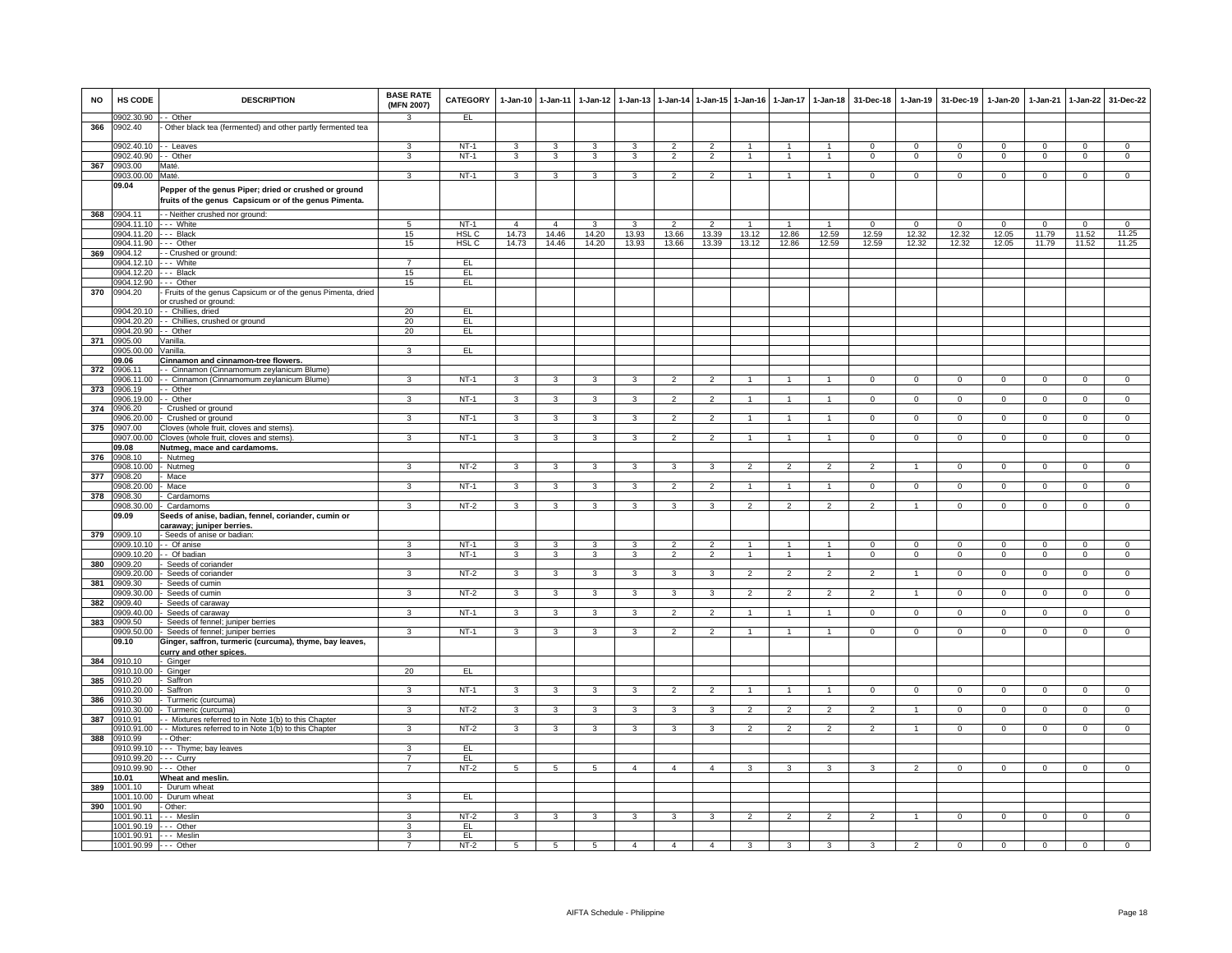| <b>NO</b> | HS CODE                        | <b>DESCRIPTION</b>                                                  | <b>BASE RATE</b><br>(MFN 2007) | CATEGORY        | 1-Jan-10 1-Jan-11 |                 | $1-Jan-12$     | $1 - Jan-13$   |                |                         | 1-Jan-14 1-Jan-15 1-Jan-16 | $1 - Jan-17$   | $1-Jan-18$   | 31-Dec-18    |                | 1-Jan-19 31-Dec-19 | $1 - Jan-20$   | 1-Jan-21     | $1 - Jan-22$   | 31-Dec-22      |
|-----------|--------------------------------|---------------------------------------------------------------------|--------------------------------|-----------------|-------------------|-----------------|----------------|----------------|----------------|-------------------------|----------------------------|----------------|--------------|--------------|----------------|--------------------|----------------|--------------|----------------|----------------|
| 391       | 1002.00<br>1002.00.00          | Rye.<br>Rye.                                                        |                                | $NT-1$          | $\overline{5}$    | 5               | $\overline{4}$ | $\overline{4}$ | 3              | 3                       |                            |                |              | $\Omega$     | $\Omega$       | $\Omega$           | $\Omega$       | $\Omega$     | $\overline{0}$ | $\Omega$       |
| 392       | 1003.00                        | Barley.                                                             |                                |                 |                   |                 |                |                |                |                         |                            |                |              |              |                |                    |                |              |                |                |
|           | 003.00.00 Barley.              |                                                                     | $\overline{7}$                 | $NT-1$          | $5\overline{)}$   | $5\overline{)}$ | $\overline{4}$ | $\overline{4}$ | 3              | $\overline{\mathbf{3}}$ | $\overline{2}$             | $\overline{2}$ | $\mathbf{1}$ | $\mathbf{0}$ | $\overline{0}$ | $\overline{0}$     | $\mathbf{0}$   | $\mathbf 0$  | $\overline{0}$ | $\overline{0}$ |
| 393       | 1004.00                        | Oats.                                                               |                                |                 |                   |                 |                |                |                |                         |                            |                |              |              |                |                    |                |              |                |                |
|           | 004.00.00                      | Oats.                                                               | $\overline{7}$                 | $NT-1$          | 5                 | $5\overline{)}$ | $\overline{4}$ | $\overline{4}$ | 3              | 3                       | $\overline{2}$             | $\overline{2}$ |              | $\mathbf 0$  | $\overline{0}$ | $\overline{0}$     | $\overline{0}$ | $\mathbf 0$  | $\overline{0}$ | $\overline{0}$ |
|           | 10.05                          | Maize (corn).                                                       |                                |                 |                   |                 |                |                |                |                         |                            |                |              |              |                |                    |                |              |                |                |
| 394       | 1005.10<br>1005.10.00          | Seed<br>Seed                                                        | $\blacktriangleleft$           | HSL C           | 0.98              | 0.96            | 0.95           | 0.93           | 0.91           | 0.89                    | 0.87                       | 0.86           | 0.84         | 0.84         | 0.82           | 0.82               | 0.80           | 0.79         | 0.77           | 0.75           |
| 395       | 1005.90                        | - Other:                                                            |                                |                 |                   |                 |                |                |                |                         |                            |                |              |              |                |                    |                |              |                |                |
|           | 1005.90.10                     | - - Popcorn                                                         | $\overline{7}$                 | E               |                   |                 |                |                |                |                         |                            |                |              |              |                |                    |                |              |                |                |
|           |                                | 1005.90.90A - - - In-Quota                                          | 35                             | EL.             |                   |                 |                |                |                |                         |                            |                |              |              |                |                    |                |              |                |                |
|           |                                | 1005.90.90B - - - Out-Quota                                         | 50                             | EL              |                   |                 |                |                |                |                         |                            |                |              |              |                |                    |                |              |                |                |
| 396       | 10.06<br>1006.10               | Rice<br>- Rice in the husk (paddy or rough):                        |                                |                 |                   |                 |                |                |                |                         |                            |                |              |              |                |                    |                |              |                |                |
|           | 1006.10.00A                    | -- Suitable for sowing                                              | $\mathbf 0$                    | $NT-1$          | $\overline{0}$    | $\mathbf 0$     | $\mathbf{0}$   | $\mathbf{0}$   | $\mathbf{0}$   | $\mathbf 0$             | $\mathbf{0}$               | $\mathbf 0$    | $\mathbf{0}$ | $\mathbf{0}$ | $\mathbf{0}$   | $\mathbf 0$        | $\mathbf 0$    | $\mathbf{0}$ | $\mathbf 0$    | $\mathbf 0$    |
|           |                                | 1006.10.00B - - - Other, In-Quota                                   | 40                             | EL.             |                   |                 |                |                |                |                         |                            |                |              |              |                |                    |                |              |                |                |
|           |                                | 1006.10.00C - - - Other, Out-Quota                                  | 50                             | EL              |                   |                 |                |                |                |                         |                            |                |              |              |                |                    |                |              |                |                |
| 397       | 1006.20                        | - Husked (brown) rice:                                              |                                |                 |                   |                 |                |                |                |                         |                            |                |              |              |                |                    |                |              |                |                |
|           |                                | 1006.20.10A - - - In-Quota                                          | 40                             | EL              |                   |                 |                |                |                |                         |                            |                |              |              |                |                    |                |              |                |                |
|           |                                | 1006.20.10B - - - Out-Quota                                         | 50                             | EL              |                   |                 |                |                |                |                         |                            |                |              |              |                |                    |                |              |                |                |
|           |                                | 1006.20.90A - - - In-Quota<br>1006.20.90B - - - Out-Quota           | 40<br>50                       | EL<br>EL        |                   |                 |                |                |                |                         |                            |                |              |              |                |                    |                |              |                |                |
| 398       | 1006.30                        | - Semi-milled or wholly milled rice, whether or not polished or     |                                |                 |                   |                 |                |                |                |                         |                            |                |              |              |                |                    |                |              |                |                |
|           |                                | alazed:                                                             |                                |                 |                   |                 |                |                |                |                         |                            |                |              |              |                |                    |                |              |                |                |
|           | 1006.30.15A                    | $- -$ In-Quota                                                      | 40                             | EL              |                   |                 |                |                |                |                         |                            |                |              |              |                |                    |                |              |                |                |
|           | 1006.30.15B                    | --- Out-Quota                                                       | 50                             | EL              |                   |                 |                |                |                |                         |                            |                |              |              |                |                    |                |              |                |                |
|           |                                | 1006.30.19A - - - - In-Quota<br>1006.30.19B - - - - Out-Quota       | 40<br>50                       | EL<br>EL        |                   |                 |                |                |                |                         |                            |                |              |              |                |                    |                |              |                |                |
|           |                                | 1006.30.20A - - - In-Quota                                          | 40                             | EL              |                   |                 |                |                |                |                         |                            |                |              |              |                |                    |                |              |                |                |
|           |                                | 1006.30.20B - - - Out-Quota                                         | 50                             | EL              |                   |                 |                |                |                |                         |                            |                |              |              |                |                    |                |              |                |                |
|           |                                | 1006.30.30A - - - In-Quota                                          | 40                             | EL              |                   |                 |                |                |                |                         |                            |                |              |              |                |                    |                |              |                |                |
|           |                                | 1006.30.30B - - - Out-Quota                                         | 50                             | EL              |                   |                 |                |                |                |                         |                            |                |              |              |                |                    |                |              |                |                |
|           | 1006.30.90A                    | - - - In-Quota                                                      | 40                             | EL              |                   |                 |                |                |                |                         |                            |                |              |              |                |                    |                |              |                |                |
| 399       | 1006.30.90B<br>1006.40         | - - Out-Quota<br>- Broken rice                                      | 50                             | EL              |                   |                 |                |                |                |                         |                            |                |              |              |                |                    |                |              |                |                |
|           |                                | 1006.40.00A - - - In-Quota                                          | 40                             | EL              |                   |                 |                |                |                |                         |                            |                |              |              |                |                    |                |              |                |                |
|           |                                | 1006.40.00B - - - Out-Quota                                         | 50                             | EL              |                   |                 |                |                |                |                         |                            |                |              |              |                |                    |                |              |                |                |
| 400       | 1007.00                        | Grain sorghum                                                       |                                |                 |                   |                 |                |                |                |                         |                            |                |              |              |                |                    |                |              |                |                |
|           | 1007.00.00                     | Grain sorghum.                                                      | $\overline{7}$                 | EL              |                   |                 |                |                |                |                         |                            |                |              |              |                |                    |                |              |                |                |
|           | 10.08                          | Buckwheat, millet and canary seed; other cereals.                   |                                |                 |                   |                 |                |                |                |                         |                            |                |              |              |                |                    |                |              |                |                |
| 401       | 1008.10<br>1008.10.00          | - Buckwheat<br>- Buckwheat                                          | $\blacktriangleleft$           | $NT-1$          | $\overline{1}$    | $\overline{1}$  | $\overline{1}$ | $\mathbf{1}$   | $\overline{1}$ | $\overline{1}$          | $\overline{1}$             | $\mathbf{1}$   | $\mathbf{1}$ | $\Omega$     | $^{\circ}$     | $\mathbf 0$        | $^{\circ}$     | $\mathbf{0}$ | $\mathbf{0}$   | $\mathbf{0}$   |
| 402       | 1008.20                        | Millet                                                              |                                |                 |                   |                 |                |                |                |                         |                            |                |              |              |                |                    |                |              |                |                |
|           | 1008.20.00                     | Millet                                                              | $\mathbf{1}$                   | EL              |                   |                 |                |                |                |                         |                            |                |              |              |                |                    |                |              |                |                |
| 403       | 1008.30                        | Canary seed                                                         |                                |                 |                   |                 |                |                |                |                         |                            |                |              |              |                |                    |                |              |                |                |
| 404       | 1008.30.00<br>1008.90          | Canary seed                                                         | $\mathbf{1}$                   | $NT-1$          | $\overline{1}$    | $\mathbf{1}$    | $\overline{1}$ | $\mathbf{1}$   |                | $\overline{1}$          |                            |                |              | $\Omega$     | $\mathbf 0$    | $\mathbf 0$        | $\mathbf 0$    | $\mathbf 0$  | $\mathbf 0$    | $\mathsf 0$    |
|           | 1008.90.00                     | Other cereals<br>Other cereals                                      | $\overline{7}$                 | $NT-1$          | $\overline{5}$    | 5               | $\overline{4}$ | $\overline{a}$ | 3              | $\mathbf{3}$            | $\overline{2}$             | $\mathcal{P}$  |              | $\Omega$     | $\Omega$       | $\Omega$           | $\Omega$       | $\Omega$     | $\overline{0}$ | $\overline{0}$ |
| 405       | 1101.00                        | Wheat or meslin flour.                                              |                                |                 |                   |                 |                |                |                |                         |                            |                |              |              |                |                    |                |              |                |                |
|           |                                | 1101.00.10 - Wheat flour                                            | 7                              | EL.             |                   |                 |                |                |                |                         |                            |                |              |              |                |                    |                |              |                |                |
|           |                                | 1101.00.20 - Meslin flour                                           | $\overline{7}$                 | EL              |                   |                 |                |                |                |                         |                            |                |              |              |                |                    |                |              |                |                |
| 406       | 11.02<br>1102.10               | Cereal flours other than of wheat or meslin.                        |                                |                 |                   |                 |                |                |                |                         |                            |                |              |              |                |                    |                |              |                |                |
|           | 102.10.00                      | Rye flour<br>- Rye flour                                            | $\overline{7}$                 | $NT-1$          | 5                 | $\overline{5}$  | $\overline{4}$ | $\overline{4}$ | 3              | 3                       | $\overline{2}$             | $\overline{2}$ |              | $\mathbf 0$  | $\mathbf{0}$   | $\mathbf 0$        | $\mathbf 0$    | $\mathbf{0}$ | $\mathbf 0$    | $\mathbf 0$    |
| 407       | 1102.20                        | Maize (corn) flour                                                  |                                |                 |                   |                 |                |                |                |                         |                            |                |              |              |                |                    |                |              |                |                |
|           | 102.20.00                      | Maize (corn) flour                                                  | 10                             | EL              |                   |                 |                |                |                |                         |                            |                |              |              |                |                    |                |              |                |                |
| 408       | 102.90                         | Other:                                                              |                                |                 |                   |                 |                |                |                |                         |                            |                |              |              |                |                    |                |              |                |                |
|           | 102.90.00A                     | - Rice flour                                                        | 10                             | EL              |                   |                 |                |                |                |                         |                            |                |              |              |                |                    |                |              |                |                |
|           | 1102.90.00B - - Other<br>11.03 | Cereal groats, meal and pellets.                                    | $\overline{7}$                 | EL              |                   |                 |                |                |                |                         |                            |                |              |              |                |                    |                |              |                |                |
|           | 409 1103.11                    | - - Of wheat:                                                       |                                |                 |                   |                 |                |                |                |                         |                            |                |              |              |                |                    |                |              |                |                |
|           |                                | 1103.11.20 - - - Durum or hard wheat semolina                       | $\overline{7}$                 | EL              |                   |                 |                |                |                |                         |                            |                |              |              |                |                    |                |              |                |                |
|           | 1103.11.90 --- Other           |                                                                     | $\overline{7}$                 | EL              |                   |                 |                |                |                |                         |                            |                |              |              |                |                    |                |              |                |                |
| 410       | 1103.13                        | - Of maize (corn)                                                   |                                |                 |                   |                 |                |                |                |                         |                            |                |              |              |                |                    |                |              |                |                |
|           | 103.13.00                      | - Of maize (corn)                                                   | 40                             | EL              |                   |                 |                |                |                |                         |                            |                |              |              |                |                    |                |              |                |                |
| 411       | 1103.19<br>1103 19 10          | - Of other cereals:<br>-- Of meslin                                 | $\overline{7}$                 | F1              |                   |                 |                |                |                |                         |                            |                |              |              |                |                    |                |              |                |                |
|           | 1103.19.20                     | - Of rice                                                           | 40                             | EL <sub>1</sub> |                   |                 |                |                |                |                         |                            |                |              |              |                |                    |                |              |                |                |
|           | 1103.19.90                     | $--$ Other                                                          | $\overline{7}$                 | EL              |                   |                 |                |                |                |                         |                            |                |              |              |                |                    |                |              |                |                |
|           | 412 1103.20                    | - Pellets                                                           |                                |                 |                   |                 |                |                |                |                         |                            |                |              |              |                |                    |                |              |                |                |
|           | 1103.20.00                     | Pellets                                                             | $\overline{7}$                 | EL              |                   |                 |                |                |                |                         |                            |                |              |              |                |                    |                |              |                |                |
|           | 11.04                          | Cereal grains otherwise worked (for example, hulled,                |                                |                 |                   |                 |                |                |                |                         |                            |                |              |              |                |                    |                |              |                |                |
|           |                                | rolled, flaked, pearled, sliced or kibbled ), except rice of        |                                |                 |                   |                 |                |                |                |                         |                            |                |              |              |                |                    |                |              |                |                |
|           |                                | heading 10.06; germ of cereals, whole, rolled, flaked or<br>ground. |                                |                 |                   |                 |                |                |                |                         |                            |                |              |              |                |                    |                |              |                |                |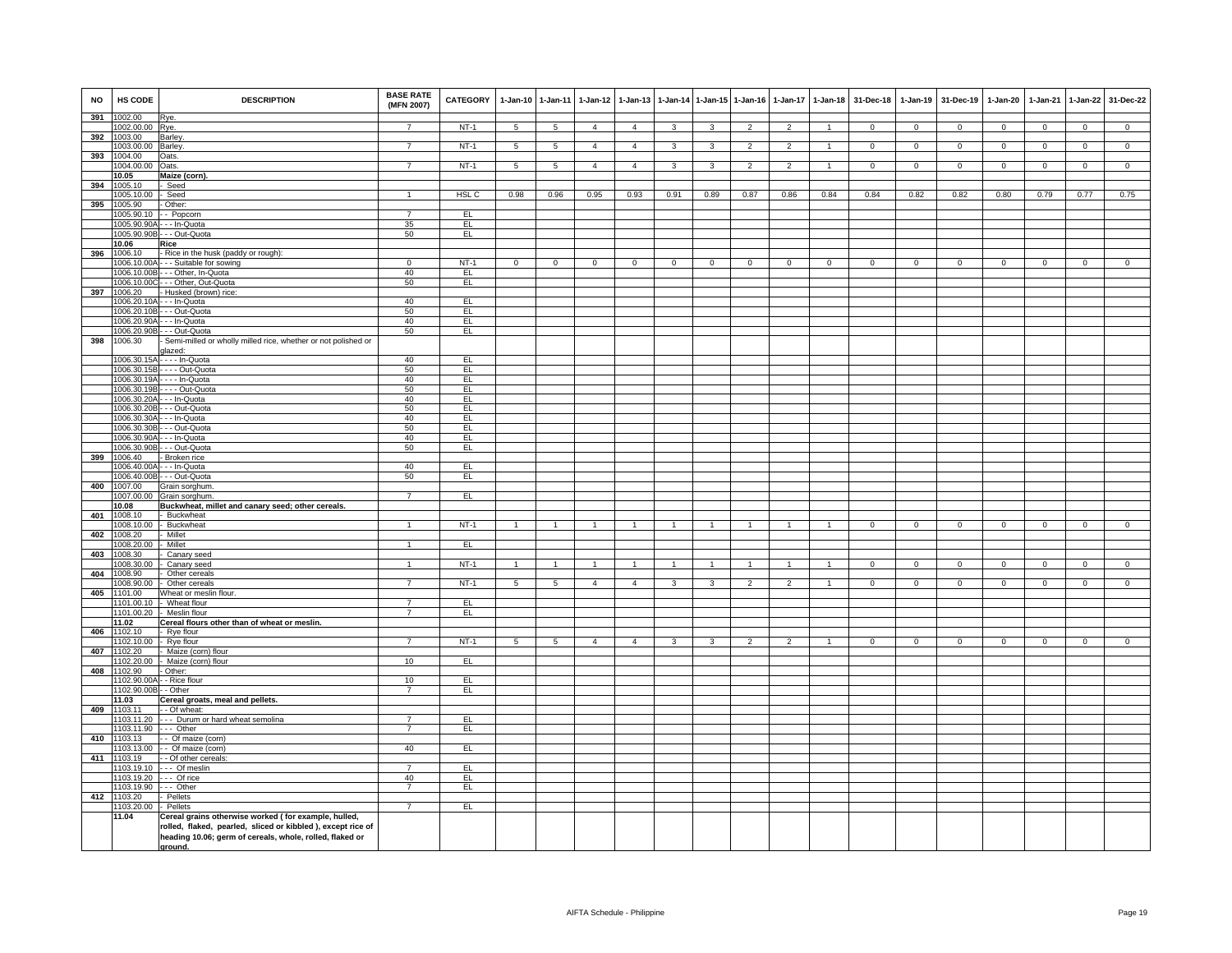| <b>NO</b> | HS CODE               | <b>DESCRIPTION</b>                                                                                                                                                | <b>BASE RATE</b><br>(MFN 2007) | CATEGORY |                | 1-Jan-10 1-Jan-11 | $1-Jan-12$   | $1 - Jan-13$   |              |                | 1-Jan-14 1-Jan-15 1-Jan-16 | $1-Jan-17$   | 1-Jan-18       | 31-Dec-18      | $1-Jan-19$     | 31-Dec-19      | 1-Jan-20       | 1-Jan-21       | $1-Jan-22$     | 31-Dec-22      |
|-----------|-----------------------|-------------------------------------------------------------------------------------------------------------------------------------------------------------------|--------------------------------|----------|----------------|-------------------|--------------|----------------|--------------|----------------|----------------------------|--------------|----------------|----------------|----------------|----------------|----------------|----------------|----------------|----------------|
| 413       | 1104.12               | - Of oats                                                                                                                                                         |                                |          |                |                   |              |                |              |                |                            |              |                |                |                |                |                |                |                |                |
|           | 1104.12.00            | - Of oats                                                                                                                                                         |                                | EL       |                |                   |              |                |              |                |                            |              |                |                |                |                |                |                |                |                |
|           | 414 1104.19           | - Of other cereals                                                                                                                                                |                                |          |                |                   |              |                |              |                |                            |              |                |                |                |                |                |                |                |                |
|           | 1104.19.10            | --- Of maize (corn)                                                                                                                                               | 3                              | EL.      |                |                   |              |                |              |                |                            |              |                |                |                |                |                |                |                |                |
|           | 1104.19.90            | -- Other                                                                                                                                                          | 3                              | E        |                |                   |              |                |              |                |                            |              |                |                |                |                |                |                |                |                |
| 415       | 1104.22               | - Of oats                                                                                                                                                         |                                |          |                |                   |              |                |              |                |                            |              |                |                |                |                |                |                |                |                |
|           | 104.22.00             | - Of oats                                                                                                                                                         | $\overline{7}$                 | EL       |                |                   |              |                |              |                |                            |              |                |                |                |                |                |                |                |                |
| 416       | 1104.23               | - Of maize (corn)                                                                                                                                                 |                                |          |                |                   |              |                |              |                |                            |              |                |                |                |                |                |                |                |                |
|           | 1104.23.00            | - Of maize (corn)                                                                                                                                                 | 40                             | E        |                |                   |              |                |              |                |                            |              |                |                |                |                |                |                |                |                |
| 417       | 1104.29               | Of other cereals                                                                                                                                                  | $\overline{7}$                 |          |                |                   |              |                |              |                |                            |              |                |                |                |                |                |                |                |                |
|           | 1104.29.20            | - Of barley                                                                                                                                                       | $\overline{7}$                 | EL       |                |                   |              |                |              |                |                            |              |                |                |                |                |                |                |                |                |
|           | 1104.29.90            | $-$ Other                                                                                                                                                         |                                | EL       |                |                   |              |                |              |                |                            |              |                |                |                |                |                |                |                |                |
| 418       | 1104.30               | Germ of cereals, whole, rolled, flaked or ground                                                                                                                  |                                |          |                |                   |              |                |              |                |                            |              |                |                |                |                |                |                |                |                |
|           | 1104.30.00            | Germ of cereals, whole, rolled, flaked or ground                                                                                                                  | $\overline{7}$                 | EL       |                |                   |              |                |              |                |                            |              |                |                |                |                |                |                |                |                |
|           | 11.05                 | Flour, meal, powder, flakes, granules and pellets of                                                                                                              |                                |          |                |                   |              |                |              |                |                            |              |                |                |                |                |                |                |                |                |
| 419       | 1105.10               | hatanas<br>Flour, meal and powder                                                                                                                                 |                                |          |                |                   |              |                |              |                |                            |              |                |                |                |                |                |                |                |                |
|           | 1105.10.00            | Flour, meal and powder                                                                                                                                            | $\mathbf{1}$                   | Έι       |                |                   |              |                |              |                |                            |              |                |                |                |                |                |                |                |                |
| 420       | 1105.20               | Flakes, granules and pellets                                                                                                                                      |                                |          |                |                   |              |                |              |                |                            |              |                |                |                |                |                |                |                |                |
|           | 1105.20.00            | Flakes, granules and pellets                                                                                                                                      | $\overline{7}$                 | E        |                |                   |              |                |              |                |                            |              |                |                |                |                |                |                |                |                |
|           | 11.06                 |                                                                                                                                                                   |                                |          |                |                   |              |                |              |                |                            |              |                |                |                |                |                |                |                |                |
|           |                       | Flour, meal and powder of the dried leguminous<br>vegetables of heading 07.13, of sago or of roots or<br>tubers of heading 07.14 or of the products of Chapter 8. |                                |          |                |                   |              |                |              |                |                            |              |                |                |                |                |                |                |                |                |
|           | 421 1106.10           | Of the dried leguminous vegetables of heading 07.13                                                                                                               |                                |          |                |                   |              |                |              |                |                            |              |                |                |                |                |                |                |                |                |
|           | 1106.10.00            | Of the dried leguminous vegetables of heading 07.13                                                                                                               | 10                             | EL       |                |                   |              |                |              |                |                            |              |                |                |                |                |                |                |                |                |
| 422       | 1106.20               | Of sago or of roots or tubers of heading No. 07.14:                                                                                                               |                                |          |                |                   |              |                |              |                |                            |              |                |                |                |                |                |                |                |                |
|           | 1106.20.10            | - - Of manioc (cassava)                                                                                                                                           | $\overline{7}$                 | EL       |                |                   |              |                |              |                |                            |              |                |                |                |                |                |                |                |                |
|           | 1106.20.21            | -- Meal                                                                                                                                                           | 7                              | EL       |                |                   |              |                |              |                |                            |              |                |                |                |                |                |                |                |                |
|           | 1106.20.29            | -- Other                                                                                                                                                          | $\overline{7}$                 | EL       |                |                   |              |                |              |                |                            |              |                |                |                |                |                |                |                |                |
|           | 1106.20.90            | - Other                                                                                                                                                           | $\overline{7}$                 | EL       |                |                   |              |                |              |                |                            |              |                |                |                |                |                |                |                |                |
| 423       | 1106.30               | Of the products of Chapter 8                                                                                                                                      |                                |          |                |                   |              |                |              |                |                            |              |                |                |                |                |                |                |                |                |
|           | 1106.30.00            | Of the products of Chapter 8                                                                                                                                      | $\overline{7}$                 | EL       |                |                   |              |                |              |                |                            |              |                |                |                |                |                |                |                |                |
|           | 11.07                 | Malt, whether or not roasted.                                                                                                                                     |                                |          |                |                   |              |                |              |                |                            |              |                |                |                |                |                |                |                |                |
| 424       | 1107.10               | Not roasted                                                                                                                                                       |                                |          |                |                   |              |                |              |                |                            |              |                |                |                |                |                |                |                |                |
|           | 1107.10.00            | Not roasted                                                                                                                                                       | $\mathbf{1}$                   | EL       |                |                   |              |                |              |                |                            |              |                |                |                |                |                |                |                |                |
| 425       | 1107.20               | Roasted                                                                                                                                                           |                                |          |                |                   |              |                |              |                |                            |              |                |                |                |                |                |                |                |                |
|           | 1107.20.00            | Roasted                                                                                                                                                           | $\mathbf{1}$                   | EL       |                |                   |              |                |              |                |                            |              |                |                |                |                |                |                |                |                |
|           | 11.08                 | Starches; inulin.                                                                                                                                                 |                                |          |                |                   |              |                |              |                |                            |              |                |                |                |                |                |                |                |                |
|           | 426 1108.11           | - Wheat starch                                                                                                                                                    |                                |          |                |                   |              |                |              |                |                            |              |                |                |                |                |                |                |                |                |
|           | 1108.11.00            | - Wheat starch                                                                                                                                                    | 3                              | EL       |                |                   |              |                |              |                |                            |              |                |                |                |                |                |                |                |                |
| 427       | 1108.12               | - Maize (corn) starch                                                                                                                                             |                                |          |                |                   |              |                |              |                |                            |              |                |                |                |                |                |                |                |                |
|           | 1108.12.00            | - Maize (corn) starch                                                                                                                                             | 20                             | EL       |                |                   |              |                |              |                |                            |              |                |                |                |                |                |                |                |                |
| 428       | 1108.13               | - Potato starch                                                                                                                                                   | 3                              | EL       |                |                   |              |                |              |                |                            |              |                |                |                |                |                |                |                |                |
|           | 1108.13.00            | - Potato starch                                                                                                                                                   |                                |          |                |                   |              |                |              |                |                            |              |                |                |                |                |                |                |                |                |
| 429       | 1108.14               | - Manioc (cassava) starch<br>- Manioc (cassava) starch                                                                                                            | 20                             | EL       |                |                   |              |                |              |                |                            |              |                |                |                |                |                |                |                |                |
|           | 1108.14.00            |                                                                                                                                                                   |                                |          |                |                   |              |                |              |                |                            |              |                |                |                |                |                |                |                |                |
| 430       | 1108.19<br>1108.19.10 | - Other starches:<br>-- Sago                                                                                                                                      | 3                              | EL       |                |                   |              |                |              |                |                            |              |                |                |                |                |                |                |                |                |
|           | 1108.19.90            | -- Other                                                                                                                                                          | 3                              | EL       |                |                   |              |                |              |                |                            |              |                |                |                |                |                |                |                |                |
| 431       | 1108.20               | Inulin                                                                                                                                                            |                                |          |                |                   |              |                |              |                |                            |              |                |                |                |                |                |                |                |                |
|           | 1108.20.00            | Inulin                                                                                                                                                            | 3                              | EL.      |                |                   |              |                |              |                |                            |              |                |                |                |                |                |                |                |                |
| 432       | 1109.00               | Wheat gluten, whether or not dried.                                                                                                                               |                                |          |                |                   |              |                |              |                |                            |              |                |                |                |                |                |                |                |                |
|           | 1109.00.00            | Wheat gluten, whether or not dried.                                                                                                                               | 3                              | EL       |                |                   |              |                |              |                |                            |              |                |                |                |                |                |                |                |                |
| 433       | 1201.00               | Soya beans, whether or not broken.                                                                                                                                |                                |          |                |                   |              |                |              |                |                            |              |                |                |                |                |                |                |                |                |
|           | 1201.00.10            | Suitable for sowing                                                                                                                                               | $\mathbf{1}$                   | $NT-2$   | $\overline{1}$ | $\overline{1}$    | $\mathbf{1}$ | $\overline{1}$ | $\mathbf{1}$ | 1              | 1                          | $\mathbf{1}$ | $\overline{1}$ | $\mathbf{1}$   | $\overline{1}$ | $\overline{0}$ | $\overline{0}$ | $\overline{0}$ | $\overline{0}$ | $\overline{0}$ |
|           | 1201.00.90            | Other                                                                                                                                                             | $\mathbf{1}$                   | EL       |                |                   |              |                |              |                |                            |              |                |                |                |                |                |                |                |                |
|           | 12.02                 | Ground-nuts, not roasted or otherwise cooked, whether                                                                                                             |                                |          |                |                   |              |                |              |                |                            |              |                |                |                |                |                |                |                |                |
|           |                       | or not shelled or broken.                                                                                                                                         |                                |          |                |                   |              |                |              |                |                            |              |                |                |                |                |                |                |                |                |
| 434       | 1202.10               | - In shell                                                                                                                                                        |                                |          |                |                   |              |                |              |                |                            |              |                |                |                |                |                |                |                |                |
|           | 1202.10.10            | - Suitable for sowing                                                                                                                                             | 15                             | EL       |                |                   |              |                |              |                |                            |              |                |                |                |                |                |                |                |                |
|           | 1202.10.90            | - Other                                                                                                                                                           | 15                             | EL       |                |                   |              |                |              |                |                            |              |                |                |                |                |                |                |                |                |
| 435       | 1202.20               | Shelled, whether or not broken                                                                                                                                    |                                |          |                |                   |              |                |              |                |                            |              |                |                |                |                |                |                |                |                |
|           | 1202.20.00            | Shelled, whether or not broken                                                                                                                                    | 15                             | EL       |                |                   |              |                |              |                |                            |              |                |                |                |                |                |                |                |                |
| 436       | 1203.00               | Copra.                                                                                                                                                            |                                |          |                |                   |              |                |              |                |                            |              |                |                |                |                |                |                |                |                |
|           | 1203.00.00            | Copra.                                                                                                                                                            | 10                             | EL.      |                |                   |              |                |              |                |                            |              |                |                |                |                |                |                |                |                |
|           | 437 1204.00           | Linseed, whether or not broken.                                                                                                                                   |                                |          |                |                   |              |                |              |                |                            |              |                |                |                |                |                |                |                |                |
|           | 1204.00.00            | inseed, whether or not broken.                                                                                                                                    | 3                              | E        |                |                   |              |                |              |                |                            |              |                |                |                |                |                |                |                |                |
|           | 12.05                 | Rape or colza seeds, whether or not broken.                                                                                                                       |                                |          |                |                   |              |                |              |                |                            |              |                |                |                |                |                |                |                |                |
| 438       | 1205.10               | Low erucic acid rape or colza seeds                                                                                                                               |                                |          |                |                   |              |                |              |                |                            |              |                |                |                |                |                |                |                |                |
|           | 205.10.00             | Low erucic acid rape or colza seeds                                                                                                                               | $\mathbf{1}$                   | $NT-1$   | $\mathbf{1}$   | $\overline{1}$    | $\mathbf{1}$ | $\mathbf{1}$   | $\mathbf{1}$ | $\overline{1}$ |                            |              |                | $\overline{0}$ | $\overline{0}$ | $\overline{0}$ | $\overline{0}$ | $\overline{0}$ | $\overline{0}$ | $\overline{0}$ |
| 439       | 1205.90               | Other                                                                                                                                                             |                                |          |                |                   |              |                |              |                |                            |              |                |                |                |                |                |                |                |                |
|           | 1205.90.00            | Other                                                                                                                                                             |                                | EL       |                |                   |              |                |              |                |                            |              |                |                |                |                |                |                |                |                |
| 440       | 1206.00               | Sunflower seeds, whether or not broken.                                                                                                                           |                                |          |                |                   |              |                |              |                |                            |              |                |                |                |                |                |                |                |                |
|           | 1206.00.00            | Sunflower seeds, whether or not broken.                                                                                                                           | $\mathbf{1}$                   | $NT-1$   | $\overline{1}$ |                   |              |                |              |                |                            |              |                | $\Omega$       | $\overline{0}$ | $\overline{0}$ | $\overline{0}$ | $\overline{0}$ | $\overline{0}$ | $\Omega$       |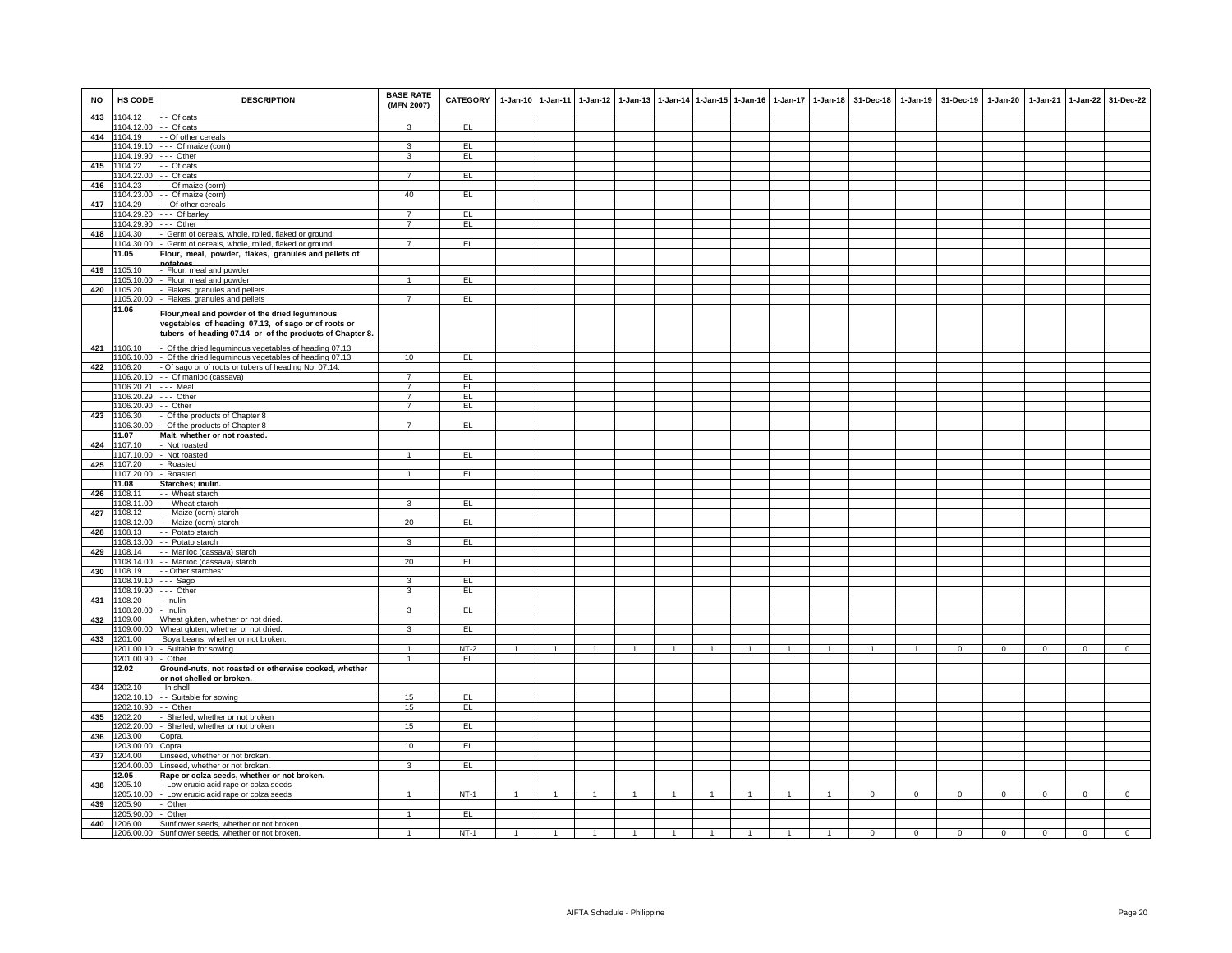| <b>NO</b> | HS CODE                       | <b>DESCRIPTION</b>                                                                                                | <b>BASE RATE</b><br>(MFN 2007) | <b>CATEGORY</b>  | 1-Jan-10 1-Jan-11              |                                         | $1-Jan-12$                     | $1 - Jan-13$                              |                                  |                                  | 1-Jan-14 1-Jan-15 1-Jan-16       | $1-Jan-17$                     | $1-Jan-18$                             | 31-Dec-18                      | $1 - Jan-19$               | 31-Dec-19                 | 1-Jan-20                 | $1-Jan-21$             | $1-Jan-22$                  | 31-Dec-22                     |
|-----------|-------------------------------|-------------------------------------------------------------------------------------------------------------------|--------------------------------|------------------|--------------------------------|-----------------------------------------|--------------------------------|-------------------------------------------|----------------------------------|----------------------------------|----------------------------------|--------------------------------|----------------------------------------|--------------------------------|----------------------------|---------------------------|--------------------------|------------------------|-----------------------------|-------------------------------|
|           | 12.07                         | Other oil seeds and oleaginous fruits, whether or not                                                             |                                |                  |                                |                                         |                                |                                           |                                  |                                  |                                  |                                |                                        |                                |                            |                           |                          |                        |                             |                               |
| 441       | 1207.20                       | broken.<br>Cotton seeds                                                                                           |                                |                  |                                |                                         |                                |                                           |                                  |                                  |                                  |                                |                                        |                                |                            |                           |                          |                        |                             |                               |
|           | 1207.20.00                    | - Cotton seeds                                                                                                    | 1                              | EL               |                                |                                         |                                |                                           |                                  |                                  |                                  |                                |                                        |                                |                            |                           |                          |                        |                             |                               |
| 442       | 1207.40<br>1207.40.00         | Sesamum seeds<br>Sesamum seeds                                                                                    | $\overline{7}$                 | $NT-2$           | 5                              | 5                                       | 5                              | $\overline{4}$                            | $\overline{4}$                   | $\overline{4}$                   | 3                                | 3                              | 3                                      | 3                              | $\overline{2}$             | $\overline{0}$            | 0                        | $^{\circ}$             | $\mathbf{0}$                | $\mathsf 0$                   |
| 443       | 1207.50                       | Mustard seeds                                                                                                     |                                |                  |                                |                                         |                                |                                           |                                  |                                  |                                  |                                |                                        |                                |                            |                           |                          |                        |                             |                               |
|           | 1207.50.00                    | Mustard seeds                                                                                                     | 3                              | $NT-2$           | 3                              | $\overline{\mathbf{3}}$                 | 3                              | 3                                         | 3                                | $\mathbf{R}$                     | $\mathcal{P}$                    | $\mathcal{P}$                  | $\mathcal{P}$                          | $\mathfrak{D}$                 |                            | $\Omega$                  | $\Omega$                 | $\Omega$               | $\mathbf{0}$                | $\mathbf 0$                   |
| 444       | 1207.91                       | - Poppy seeds                                                                                                     |                                |                  |                                |                                         |                                |                                           |                                  |                                  |                                  |                                |                                        |                                |                            |                           |                          |                        |                             |                               |
| 445       | 1207.91.00<br>1207.99         | - - Poppy seeds<br>- - Other                                                                                      |                                | EL               |                                |                                         |                                |                                           |                                  |                                  |                                  |                                |                                        |                                |                            |                           |                          |                        |                             |                               |
|           |                               | 1207.99.20 - - - Palm nuts and kernels                                                                            | 15                             | EL.              |                                |                                         |                                |                                           |                                  |                                  |                                  |                                |                                        |                                |                            |                           |                          |                        |                             |                               |
|           | 1207.99.30                    | --- Safflower seeds                                                                                               | 3                              | $NT-2$           | 3                              | $\mathbf{3}$                            | 3                              | 3                                         | 3                                | 3                                | $\mathfrak{p}$                   | $\mathfrak{p}$                 | $\overline{2}$                         | $\overline{2}$                 | $\mathbf{1}$               | $^{\circ}$                | $\Omega$                 | $^{\circ}$             | $^{\circ}$                  | $\overline{0}$                |
|           | 1207.99.90 --- Other<br>12.08 |                                                                                                                   | $\mathbf{1}$                   | EL               |                                |                                         |                                |                                           |                                  |                                  |                                  |                                |                                        |                                |                            |                           |                          |                        |                             |                               |
|           |                               | Flours and meals of oil seeds or oleaginous fruits, other<br>than those of mustard.                               |                                |                  |                                |                                         |                                |                                           |                                  |                                  |                                  |                                |                                        |                                |                            |                           |                          |                        |                             |                               |
| 446       | 1208.10                       | - Of soya beans                                                                                                   |                                |                  |                                |                                         |                                |                                           |                                  |                                  |                                  |                                |                                        |                                |                            |                           |                          |                        |                             |                               |
|           | 1208 10.00                    | Of soya beans                                                                                                     | 3                              | HSL C            | 2.95                           | 2.89                                    | 2.84                           | 2.79                                      | 2.73                             | 2.68                             | 2.62                             | 2.57                           | 2.52                                   | 2.52                           | 2.46                       | 2.46                      | 2.41                     | 2.36                   | 2.30                        | 2.25                          |
| 447       | 1208.90<br>1208.90.00         | Other<br>- Other                                                                                                  | 3                              | EL               |                                |                                         |                                |                                           |                                  |                                  |                                  |                                |                                        |                                |                            |                           |                          |                        |                             |                               |
|           | 12.09                         | Seeds, fruit and spores, of a kind used for sowing.                                                               |                                |                  |                                |                                         |                                |                                           |                                  |                                  |                                  |                                |                                        |                                |                            |                           |                          |                        |                             |                               |
| 448       | 1209.10                       | Sugar beet seed                                                                                                   |                                |                  |                                |                                         |                                |                                           |                                  |                                  |                                  |                                |                                        |                                |                            |                           |                          |                        |                             |                               |
|           |                               | 1209.10.00 - Sugar beet seed                                                                                      | 3                              | $NT-1$           | 3                              | $\mathbf{3}$                            | 3                              | 3                                         | $\overline{2}$                   | $\overline{2}$                   | $\overline{1}$                   | $\mathbf{1}$                   | $\mathbf{1}$                           | $\mathbf{0}$                   | $^{\circ}$                 | $\mathbf{0}$              | $\mathbf{0}$             | $^{\circ}$             | $\mathbf 0$                 | $\overline{0}$                |
| 449       | 209.21<br>209.21.00           | - Lucerne (alfalfa) seed<br>- - Lucerne (alfalfa) seed                                                            | $\mathbf{1}$                   | $NT-1$           |                                | $\mathbf{1}$                            |                                |                                           | $\overline{1}$                   |                                  |                                  |                                |                                        | $\Omega$                       | 0                          | $^{\circ}$                | 0                        | $\Omega$               | $\mathbf 0$                 | $\overline{0}$                |
| 450       | 1209.22                       | - Clover (Trifolium spp.) seed                                                                                    |                                |                  |                                |                                         |                                |                                           |                                  |                                  |                                  |                                |                                        |                                |                            |                           |                          |                        |                             |                               |
|           | 1209.22.00                    | - Clover (Trifolium spp.) seed                                                                                    | $\mathbf{1}$                   | $NT-1$           | $\overline{1}$                 | $\blacktriangleleft$                    | $\overline{1}$                 | -1                                        | $\overline{1}$                   | $\blacktriangleleft$             | $\mathbf{1}$                     | $\mathbf{1}$                   | $\blacktriangleleft$                   | $\Omega$                       | $\mathbf 0$                | $\Omega$                  | $\Omega$                 | $\Omega$               | $\mathbf 0$                 | $\overline{0}$                |
| 451       | 1209.23<br>1209.23.00         | - Fescue seed<br>- Fescue seed                                                                                    | 1                              | $NT-1$           |                                | $\overline{1}$                          |                                |                                           | $\overline{1}$                   |                                  |                                  |                                | $\overline{1}$                         | $\overline{0}$                 | $\overline{0}$             | $\overline{0}$            | $\overline{0}$           | $\overline{0}$         | $\overline{0}$              | $\overline{0}$                |
| 452       | 1209.24                       | - - Kentucky blue grass (Poa pratensis L.) seed                                                                   |                                |                  |                                |                                         |                                |                                           |                                  |                                  |                                  |                                |                                        |                                |                            |                           |                          |                        |                             |                               |
|           | 1209.24.00                    | - - Kentucky blue grass (Poa pratensis L.) seed                                                                   | $\overline{1}$                 | $NT-1$           | $\overline{1}$                 | $\overline{1}$                          | 1                              | $\mathbf{1}$                              | $\mathbf{1}$                     | $\overline{1}$                   | $\overline{1}$                   | $\overline{1}$                 | $\overline{1}$                         | $\overline{0}$                 | $\overline{0}$             | $\mathbf 0$               | $\mathbf{0}$             | $\mathbf 0$            | $\mathbf{0}$                | $\overline{0}$                |
| 453       | 1209.25                       | - Rye grass (Lolium multiflorum Lam., Lolium perenne L.)                                                          |                                |                  |                                |                                         |                                |                                           |                                  |                                  |                                  |                                |                                        |                                |                            |                           |                          |                        |                             |                               |
|           | 1209.25.00                    | eed.<br>- Rye grass (Lolium multiflorum Lam., Lolium perenne L.)<br>seed                                          | $\mathbf{1}$                   | $NT-1$           | $\overline{1}$                 | $\overline{1}$                          | 1                              | -1                                        | $\overline{1}$                   | $\overline{1}$                   | 1                                | $\mathbf{1}$                   | $\overline{1}$                         | $\overline{0}$                 | $\overline{0}$             | $\overline{0}$            | $\overline{0}$           | $\overline{0}$         | $\overline{0}$              | $\overline{0}$                |
| 454       | 1209.29                       | - - Timothy grass seed                                                                                            |                                |                  |                                |                                         |                                |                                           |                                  |                                  |                                  |                                |                                        |                                |                            |                           |                          |                        |                             |                               |
|           | 1209.29.00A                   | -- Timothy grass seed                                                                                             | $\overline{1}$<br>3            | <b>NT-1</b>      | $\overline{1}$                 | $\overline{1}$                          | $\overline{1}$                 | $\overline{1}$<br>$\overline{\mathbf{3}}$ | $\overline{1}$<br>$\overline{2}$ | $\overline{1}$<br>$\overline{2}$ | $\overline{1}$<br>$\overline{1}$ | $\mathbf{1}$<br>$\overline{1}$ | $\overline{1}$                         | $\mathbf{0}$<br>$\overline{0}$ | $\mathbf 0$                | $\overline{0}$            | $\mathbf 0$              | $\overline{0}$         | $\mathbf{0}$                | $\mathsf 0$                   |
| 455       | 1209.29.00B<br>1209.30        | - - Other<br>Seeds of herbaceous plants cultivated principally for their                                          |                                | $NT-1$           | $\overline{3}$                 | $\overline{\mathbf{3}}$                 | $\overline{3}$                 |                                           |                                  |                                  |                                  |                                | $\overline{1}$                         |                                | $\overline{0}$             | $\overline{0}$            | $\overline{0}$           | $\overline{0}$         | $\overline{0}$              | $\overline{0}$                |
|           |                               | flowers                                                                                                           |                                |                  |                                |                                         |                                |                                           |                                  |                                  |                                  |                                |                                        |                                |                            |                           |                          |                        |                             |                               |
|           | 1209.30.00                    | - Seeds of herbaceous plants cultivated principally for their                                                     |                                | $NT-1$           |                                | $\mathbf{1}$                            |                                |                                           | $\overline{1}$                   |                                  |                                  |                                |                                        | $^{\circ}$                     | $^{\circ}$                 | $\overline{0}$            | $\mathbf 0$              | $^{\circ}$             | $\mathbf{0}$                | $^{\circ}$                    |
| 456       | 1209 91                       | flowers<br>- Vegetable seeds                                                                                      |                                |                  |                                |                                         |                                |                                           |                                  |                                  |                                  |                                |                                        |                                |                            |                           |                          |                        |                             |                               |
|           | 209.91.00                     | - Vegetable seeds                                                                                                 | $\mathbf{1}$                   | $NT-1$           | $\mathbf{1}$                   | $\mathbf{1}$                            | $\mathbf{1}$                   | $\mathbf{1}$                              | $\mathbf{1}$                     |                                  | $\overline{1}$                   | $\mathbf{1}$                   | $\overline{1}$                         | $\Omega$                       | $\Omega$                   | $\Omega$                  | $\Omega$                 | $\Omega$               | $\Omega$                    | $\mathbf{0}$                  |
| 457       | 1209.99                       | - Other:                                                                                                          |                                |                  |                                |                                         |                                |                                           |                                  |                                  |                                  |                                |                                        |                                |                            |                           |                          |                        |                             |                               |
|           | 1209.99.10                    | -- Rubber seeds or kenaf seeds                                                                                    | $\mathbf{1}$<br>$\overline{1}$ | $NT-1$<br>$NT-1$ | $\mathbf{1}$<br>$\overline{1}$ | $\overline{1}$<br>$\overline{1}$        | $\mathbf{1}$<br>$\overline{1}$ | $\overline{1}$<br>$\overline{1}$          | $\overline{1}$<br>$\overline{1}$ | $\overline{1}$<br>$\overline{1}$ | $\overline{1}$<br>$\mathbf{1}$   | $\mathbf{1}$<br>$\mathbf{1}$   | $\overline{1}$<br>$\overline{1}$       | $^{\circ}$<br>$\Omega$         | $\mathsf 0$<br>$\mathsf 0$ | $^{\circ}$<br>$\mathsf 0$ | 0<br>$\mathbf 0$         | $^{\circ}$<br>$\Omega$ | $\mathbf 0$<br>$\mathsf 0$  | $\mathbf 0$<br>$\mathbf 0$    |
|           | 1209.99.90<br>12.10           | -- Other<br>Hop cones, fresh or dried, whether or not ground,                                                     |                                |                  |                                |                                         |                                |                                           |                                  |                                  |                                  |                                |                                        |                                |                            |                           |                          |                        |                             |                               |
|           |                               | bowdered or in the form of pellets; lupulin.                                                                      |                                |                  |                                |                                         |                                |                                           |                                  |                                  |                                  |                                |                                        |                                |                            |                           |                          |                        |                             |                               |
| 458       | 1210.10                       | Hop cones, neither ground nor powdered nor in the form of                                                         |                                |                  |                                |                                         |                                |                                           |                                  |                                  |                                  |                                |                                        |                                |                            |                           |                          |                        |                             |                               |
|           | 1210.10.00                    | vellets<br>Hop cones, neither ground nor powdered nor in the form of                                              | $\mathbf{1}$                   | $NT-1$           | $\overline{1}$                 | $\mathbf{1}$                            | $\overline{1}$                 | $\mathbf{1}$                              | $\overline{1}$                   | $\overline{1}$                   | $\mathbf{1}$                     | $\mathbf{1}$                   | $\overline{1}$                         | $\mathbf 0$                    | 0                          | $\mathbf 0$               | $\mathbf{0}$             | $\mathbf 0$            | $\mathbf{0}$                | $\mathbf 0$                   |
| 459       | 1210.20                       | ellets                                                                                                            |                                |                  |                                |                                         |                                |                                           |                                  |                                  |                                  |                                |                                        |                                |                            |                           |                          |                        |                             |                               |
|           |                               | Hop cones, ground, powdered or in the form of pellets;<br>upulin                                                  |                                |                  |                                |                                         |                                |                                           |                                  |                                  |                                  |                                |                                        |                                |                            |                           |                          |                        |                             |                               |
|           | 1210.20.00                    | - Hop cones, ground, powdered or in the form of pellets;<br>upulin                                                | $\mathbf{1}$                   | EL.              |                                |                                         |                                |                                           |                                  |                                  |                                  |                                |                                        |                                |                            |                           |                          |                        |                             |                               |
|           | 12.11                         | Plants and parts of plants (including seeds and fruits),<br>of a kind used primarily in perfumery, in pharmacy or |                                |                  |                                |                                         |                                |                                           |                                  |                                  |                                  |                                |                                        |                                |                            |                           |                          |                        |                             |                               |
|           |                               | for insecticidal, fungicidal or similar purposes, fresh or<br>dried, whether or not cut, crushed or powdered.     |                                |                  |                                |                                         |                                |                                           |                                  |                                  |                                  |                                |                                        |                                |                            |                           |                          |                        |                             |                               |
|           |                               |                                                                                                                   |                                |                  |                                |                                         |                                |                                           |                                  |                                  |                                  |                                |                                        |                                |                            |                           |                          |                        |                             |                               |
| 460       | 1211.20                       | - Ginseng roots:<br>1211.20.10 - - In cut, crushed or powdered forms                                              | 3                              | $NT-1$           | 3                              | 3                                       | 3                              | 3                                         | $\overline{2}$                   | $\overline{2}$                   | $\mathbf{1}$                     | 1                              | $\overline{1}$                         | $\mathbf{0}$                   | $\mathbf 0$                | $\mathbf 0$               | 0                        | $\mathbf 0$            | $\mathbf 0$                 | $\mathbf 0$                   |
|           | 1211.20.90                    | - Other                                                                                                           | 3                              | $NT-1$           | 3                              | 3                                       | 3                              | 3                                         | $\overline{2}$                   | $\overline{2}$                   | $\mathbf{1}$                     | $\mathbf{1}$                   | $\overline{1}$                         | $\mathbf 0$                    | $\mathbf 0$                | $\mathbf 0$               | 0                        | $\mathbf 0$            | $\mathbf 0$                 | $\overline{0}$                |
| 461       | 1211.30                       | Coca leaf                                                                                                         |                                |                  |                                |                                         |                                |                                           |                                  |                                  |                                  |                                |                                        |                                |                            |                           |                          |                        |                             |                               |
|           | 1211.30.10<br>1211 30 90      | - In cut, crushed or powdered forms<br>- - Other                                                                  | 3<br>$\overline{3}$            | $NT-1$<br>$NT-1$ | 3<br>$\overline{\mathbf{3}}$   | 3<br>$\overline{\mathbf{3}}$            | 3<br>$\overline{\mathbf{3}}$   | 3<br>$\overline{\mathbf{3}}$              | $\overline{2}$<br>$\overline{2}$ | $\overline{2}$<br>$\overline{2}$ | $\mathbf{1}$<br>$\overline{1}$   | $\mathbf{1}$<br>$\overline{1}$ | $\overline{1}$<br>$\blacktriangleleft$ | $\Omega$<br>$\Omega$           | $^{\circ}$<br>$\Omega$     | $\Omega$<br>$\Omega$      | $\Omega$<br>$\Omega$     | $\Omega$<br>$\Omega$   | $\mathbf 0$<br>$\Omega$     | $\mathbf 0$<br>$\overline{0}$ |
| 462       | 1211.40                       | Poppy straw                                                                                                       |                                |                  |                                |                                         |                                |                                           |                                  |                                  |                                  |                                |                                        |                                |                            |                           |                          |                        |                             |                               |
|           | 1211.40.00                    | - Poppy straw                                                                                                     | 3                              | $NT-1$           | 3                              | 3                                       | $\overline{3}$                 | 3                                         | $\overline{2}$                   | $\overline{2}$                   |                                  |                                |                                        | $\Omega$                       | 0                          | $\Omega$                  | $\Omega$                 | $\Omega$               | $\overline{0}$              | $\Omega$                      |
| 463       | 1211.90                       | - Other:                                                                                                          |                                |                  |                                |                                         |                                |                                           |                                  |                                  |                                  |                                |                                        |                                |                            |                           |                          |                        |                             |                               |
|           | 1211.90.11<br>1211.90.12      | --- Cannabis, in cut, crushed or powdered forms<br>--- Cannabis, in other forms                                   | $\mathbf{R}$<br>3              | $NT-1$<br>$NT-1$ | 3<br>$\mathbf{3}$              | $\mathbf{3}$<br>$\overline{\mathbf{3}}$ | $\mathbf{3}$<br>$\mathbf{3}$   | 3<br>3                                    | $\overline{2}$<br>$\overline{2}$ | $\overline{2}$<br>$\overline{2}$ | $\overline{1}$<br>$\mathbf{1}$   | $\overline{1}$<br>$\mathbf{1}$ | $\overline{1}$<br>$\overline{1}$       | $\Omega$<br>$\Omega$           | $\mathsf 0$<br>$^{\circ}$  | $\Omega$<br>$^{\circ}$    | $\Omega$<br>$\mathbf{0}$ | $\Omega$<br>$\Omega$   | $\mathbf 0$<br>$\mathbf{0}$ | $\mathbf 0$<br>$\overline{0}$ |
|           |                               | 1211.90.13 --- Rauwolfia serpentina roots                                                                         | 3                              | $NT-1$           | 3                              | $\overline{\mathbf{3}}$                 | $\overline{3}$                 | 3                                         | $\overline{2}$                   | $\overline{2}$                   | $\mathbf{1}$                     | $\mathbf{1}$                   | $\overline{1}$                         | $\overline{0}$                 | $\Omega$                   | $\Omega$                  | $\Omega$                 | $\Omega$               | $\overline{0}$              | $\overline{0}$                |
|           |                               | 1211.90.14 --- Other, in cut, crushed or powdered forms                                                           | 3                              | <b>NT-1</b>      | 3                              | 3                                       | 3                              | 3                                         | $\overline{2}$                   | $\overline{2}$                   | $\mathbf{1}$                     | 1                              | $\mathbf{1}$                           | 0                              | 0                          | 0                         | 0                        | 0                      | $\mathsf 0$                 | $\mathsf 0$                   |
|           | 1211.90.19 --- Other          |                                                                                                                   | 3                              | $NT-1$           | $\mathbf{3}$                   | $\mathbf{3}$                            | $\mathbf{3}$                   | 3                                         | $\overline{2}$                   | $\overline{2}$                   | $\overline{1}$                   | $\overline{1}$                 | $\overline{1}$                         | $\Omega$                       | $\mathbf 0$                | $\mathbf 0$               | $\Omega$                 | $\mathbf 0$            | $\mathbf 0$                 | $\Omega$                      |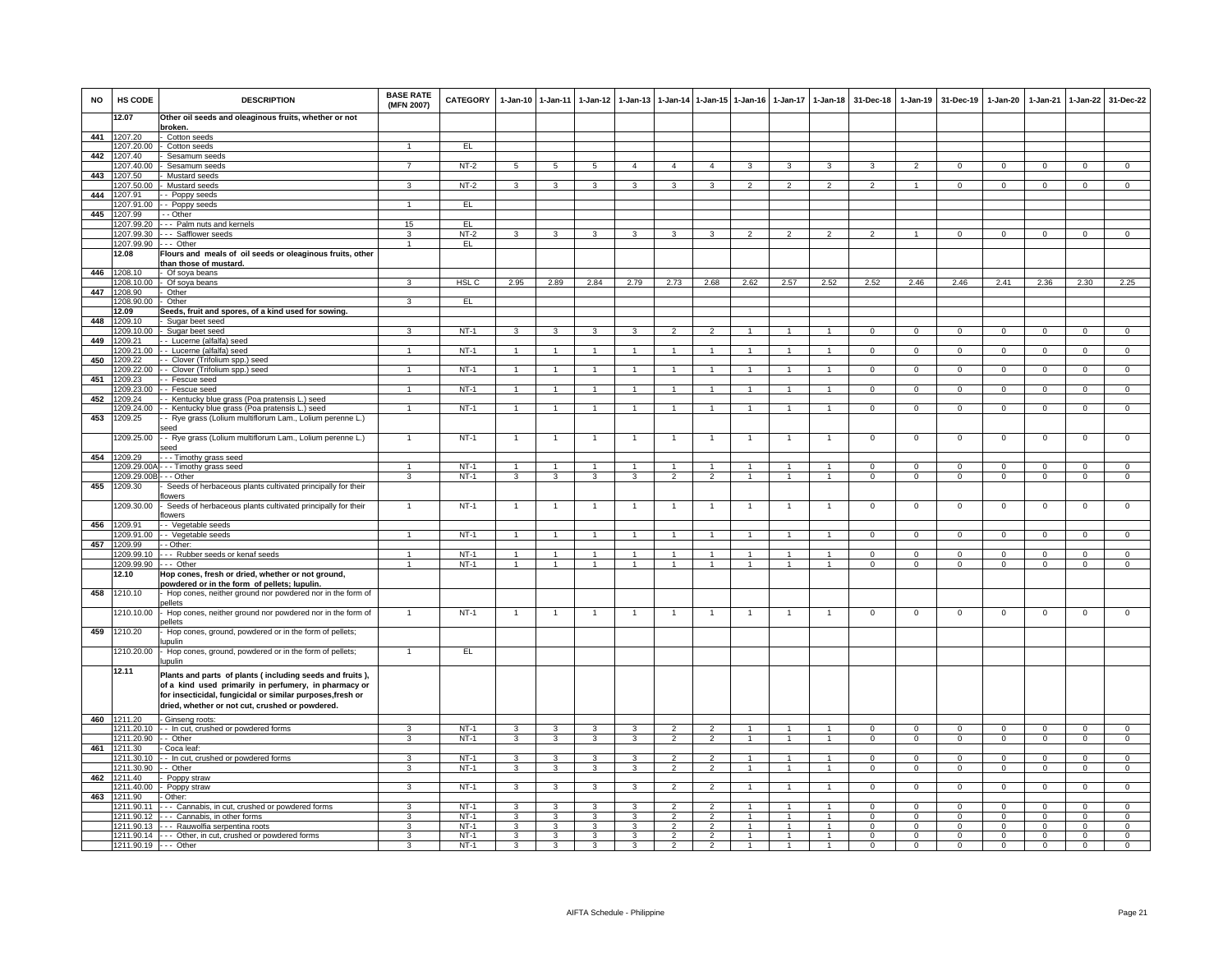| <b>NO</b> | <b>HS CODE</b>        | <b>DESCRIPTION</b>                                                                                                                                                                                                                                                                                                                                                  | <b>BASE RATE</b><br>(MFN 2007) | CATEGORY | $1 - Jan-10$            | 1-Jan-11                | $1 - Jan-12$            | $1 - Jan-13$            |                                  | 1-Jan-14 1-Jan-15                | $1-Jan-16$                     | $1-Jan-17$     | $1-Jan-18$                     | 31-Dec-18            | $1-Jan-19$                 | 31-Dec-19            | 1-Jan-20                 | 1-Jan-21             | 1-Jan-22                      | 31-Dec-22                      |
|-----------|-----------------------|---------------------------------------------------------------------------------------------------------------------------------------------------------------------------------------------------------------------------------------------------------------------------------------------------------------------------------------------------------------------|--------------------------------|----------|-------------------------|-------------------------|-------------------------|-------------------------|----------------------------------|----------------------------------|--------------------------------|----------------|--------------------------------|----------------------|----------------------------|----------------------|--------------------------|----------------------|-------------------------------|--------------------------------|
|           | 1211.90.91            | - Pyrethrum, in cut, crushed or powdered forms                                                                                                                                                                                                                                                                                                                      |                                | $NT-1$   | 3                       | 3                       | 3                       | 3                       | $\overline{\phantom{0}}$         | $\overline{2}$                   |                                |                |                                | $\Omega$             | $\Omega$                   | $\Omega$             | $\Omega$                 | $\Omega$             | $\Omega$                      | $\Omega$                       |
|           | 1211.90.92            | Pyrethrum, in other forms                                                                                                                                                                                                                                                                                                                                           | $\mathbf{R}$                   | $NT-1$   | 3                       | 3                       | 3                       | 3                       | $\overline{\phantom{0}}$         | $\overline{2}$                   |                                | $\overline{1}$ | $\overline{1}$                 | $\Omega$             | $\Omega$                   | $\Omega$             | $\Omega$                 | $\Omega$             | $\overline{0}$                | $\overline{0}$                 |
|           |                       | 1211.90.94 --- Sandalwood                                                                                                                                                                                                                                                                                                                                           | 3                              | $NT-1$   | 3                       | 3                       | 3                       | 3                       | $\overline{2}$                   | $\overline{2}$                   | 1                              | $\mathbf{1}$   | $\mathbf{1}$                   | $^{\circ}$           | $\mathbf{0}$               | $^{\circ}$           | $^{\circ}$               | $\Omega$             | $\mathbf{0}$                  | $\mathbf{0}$                   |
|           | 1211.90.95            | --- Gaharu wood chips                                                                                                                                                                                                                                                                                                                                               | 3                              | $NT-1$   | 3                       | 3                       | $\mathbf{3}$            | 3                       | $\overline{2}$                   | $\overline{2}$                   | $\mathbf{1}$                   | $\mathbf{1}$   | $\mathbf{1}$                   | $^{\circ}$           | $\mathbf{0}$               | $\mathbf{0}$         | $^{\circ}$               | $^{\circ}$           | $\mathbf 0$                   | $\overline{0}$                 |
|           | 211.90.96             | -- Liquorice roots                                                                                                                                                                                                                                                                                                                                                  | 3                              | $NT-1$   | 3                       | 3                       | 3                       | $\overline{3}$          | $\overline{2}$                   | $\overline{2}$                   | $\mathbf{1}$                   | $\mathbf{1}$   | $\mathbf{1}$                   | $\mathbf 0$          | $\mathbf{0}$               | $\overline{0}$       | $\mathbf{0}$             | $\mathbf{0}$         | $\overline{0}$                | $\overline{0}$                 |
|           | 1211.90.99            | - Other                                                                                                                                                                                                                                                                                                                                                             | 3                              | EL       |                         |                         |                         |                         |                                  |                                  |                                |                |                                |                      |                            |                      |                          |                      |                               |                                |
|           | 12.12                 | Locust beans, seaweeds and other algae, sugar beet and<br>sugar cane, fresh, chilled, frozen or dried, whether or<br>not ground; fruit stones and kernels and other<br>vegetable products (including unroasted chicory roots<br>of the variety Cichorium intybus sativum) of a kind used<br>primarily for human consumption, not elsewhere<br>snecified or included |                                |          |                         |                         |                         |                         |                                  |                                  |                                |                |                                |                      |                            |                      |                          |                      |                               |                                |
|           | 464 1212.20           | - Seaweeds and other algae:                                                                                                                                                                                                                                                                                                                                         |                                |          |                         |                         |                         |                         |                                  |                                  |                                |                |                                |                      |                            |                      |                          |                      |                               |                                |
|           | 1212.20.11            | Of a kind used in pharmacy                                                                                                                                                                                                                                                                                                                                          | 10                             | $NT-2$   | $\overline{9}$          | $\overline{8}$          | $\overline{8}$          | $\overline{7}$          | $\overline{7}$                   | 6                                | 6                              | $5^{\circ}$    | $5\overline{5}$                | $\overline{5}$       | $\overline{4}$             | $\Omega$             | $\overline{0}$           | $\Omega$             | $\overline{0}$                | $\overline{0}$                 |
|           | 1212.20.19            | $\cdots$ Other                                                                                                                                                                                                                                                                                                                                                      | 10                             | $NT-2$   | $\overline{9}$          | 8                       | $\overline{8}$          | $\overline{7}$          | 7                                | 6                                | 6                              | $\overline{5}$ | $\overline{5}$                 | $\overline{5}$       | $\overline{4}$             | $\overline{0}$       | $\overline{0}$           | $\overline{0}$       | $\overline{0}$                | $\overline{0}$                 |
|           | 212.20.20             | - - Other, fresh, chilled or dried, unfit for human<br>consumption                                                                                                                                                                                                                                                                                                  | 10                             | $NT-2$   | 9                       | 8                       | 8                       |                         |                                  | 6                                | 6                              | 5              | 5                              | 5                    | $\overline{4}$             | $\mathbf 0$          | $\mathbf 0$              | $^{\circ}$           | $\mathsf 0$                   | $\mathbf 0$                    |
|           | 1212.20.90            | - Other                                                                                                                                                                                                                                                                                                                                                             | 10                             | $NT-2$   | 9                       | 8                       | 8                       | $\overline{7}$          | $\overline{7}$                   | 6                                | 6                              | 5              | 5                              | $\mathbf{r}$         | $\Lambda$                  | $\mathbf 0$          | $\mathbf{0}$             | $\Omega$             | $\mathsf 0$                   | $\circ$                        |
| 465       | 1212.91               | - Sugar beet                                                                                                                                                                                                                                                                                                                                                        |                                |          |                         |                         |                         |                         |                                  |                                  |                                |                |                                |                      |                            |                      |                          |                      |                               |                                |
|           | 212.91.00             | - Sugar beet                                                                                                                                                                                                                                                                                                                                                        | 3                              | $NT-1$   | $\mathcal{R}$           | $\mathcal{R}$           | 3                       |                         | $\mathcal{P}$                    | $\mathcal{P}$                    |                                |                |                                | $\Omega$             | $\Omega$                   | $\Omega$             | $\Omega$                 | $\Omega$             | $\Omega$                      | $\Omega$                       |
| 466       | 1212.99               | - Other:                                                                                                                                                                                                                                                                                                                                                            |                                |          |                         |                         |                         |                         |                                  |                                  |                                |                |                                |                      |                            |                      |                          |                      |                               |                                |
|           | 1212.99.11            | ---- Suitable for sowing                                                                                                                                                                                                                                                                                                                                            | 10 <sup>1</sup>                | NT-2     | 9                       | 8                       | 8                       | 7                       | $\mathbf{7}$                     | 6                                | 6                              | -5             | $5\phantom{.0}$                | -5                   | $\overline{a}$             | $\Omega$             | $\Omega$                 | $\Omega$             | $\mathbf 0$                   | $\Omega$                       |
|           | 1212.99.19            | $---$ Other                                                                                                                                                                                                                                                                                                                                                         | 10                             | $NT-2$   | 9                       | 8                       | 8                       | $\overline{7}$          | 7                                | 6                                | 6                              | 5              | 5                              | 5                    | $\overline{4}$             | $\mathbf 0$          | $\mathbf{0}$             | $\Omega$             | $\mathbf 0$                   | $\mathbf 0$                    |
|           | 212.99.20             | -- Locust bean seeds                                                                                                                                                                                                                                                                                                                                                | $\overline{3}$                 | $NT-1$   | 3                       | 3                       | 3                       | 3                       | $\overline{2}$                   | $\overline{2}$                   | $\mathbf{1}$                   | $\overline{1}$ | $\overline{1}$                 | $\overline{0}$       | $\overline{0}$             | $\Omega$             | $\overline{0}$           | $\Omega$             | $\overline{0}$                | $\overline{0}$                 |
|           | 1212.99.30            | - - Melon seeds                                                                                                                                                                                                                                                                                                                                                     | 3                              | $NT-2$   | 3                       | 3                       | 3                       | 3                       | 3                                | 3                                | $\overline{2}$                 | $\overline{2}$ | $\overline{2}$                 | $\overline{2}$       | $\overline{1}$             | $\mathbf 0$          | $\mathbf 0$              | $\mathbf 0$          | $\mathbf 0$                   | $\overline{0}$                 |
|           | 1212.99.90            | - Other                                                                                                                                                                                                                                                                                                                                                             | 3                              | $NT-1$   | 3                       | 3                       | 3                       | 3                       | $\overline{\phantom{0}}$         | $\overline{2}$                   | $\mathbf{1}$                   | $\mathbf{1}$   |                                | $\Omega$             | $\mathbf 0$                | $\mathbf 0$          | $\mathbf 0$              | $\Omega$             | $\mathsf 0$                   | $\overline{0}$                 |
| 467       | 1213.00               | Cereal straw and husks, unprepared, whether or not chopped,<br>round, pressed or in the form of pellets.                                                                                                                                                                                                                                                            |                                |          |                         |                         |                         |                         |                                  |                                  |                                |                |                                |                      |                            |                      |                          |                      |                               |                                |
|           | 1213.00.00            | Cereal straw and husks, unprepared, whether or not chopped,<br>ground, pressed or in the form of pellets.                                                                                                                                                                                                                                                           | 3                              | $NT-1$   | $\overline{\mathbf{3}}$ | $\overline{\mathbf{3}}$ | $\overline{\mathbf{3}}$ | $\overline{\mathbf{3}}$ | $\overline{2}$                   | $\overline{2}$                   | -1                             | $\mathbf{1}$   | $\mathbf{1}$                   | $\Omega$             | $\Omega$                   | $\Omega$             | $\Omega$                 | $\Omega$             | 0                             | $\overline{0}$                 |
|           | 12.14                 | Swedes, mangolds, fodder roots, hay, lucerne (alfalfa),<br>clover, sainfoin, forage kale, lupines, vetches and<br>similar forage products, whether or not in the form of<br>pellets.                                                                                                                                                                                |                                |          |                         |                         |                         |                         |                                  |                                  |                                |                |                                |                      |                            |                      |                          |                      |                               |                                |
|           | 468 1214.10           | - Lucerne (alfalfa) meal and pellets                                                                                                                                                                                                                                                                                                                                |                                |          |                         |                         |                         |                         |                                  |                                  |                                |                |                                |                      |                            |                      |                          |                      |                               |                                |
|           | 214.10.00             | Lucerne (alfalfa) meal and pellets                                                                                                                                                                                                                                                                                                                                  | 3                              | $NT-1$   | 3                       | 3                       | 3                       | 3                       | $\overline{2}$                   | $\overline{2}$                   |                                | $\overline{1}$ | $\overline{1}$                 | $\overline{0}$       | $\overline{0}$             | $\overline{0}$       | $\overline{0}$           | $\Omega$             | $\overline{0}$                | $\overline{0}$                 |
|           | 469 1214.90           | Other                                                                                                                                                                                                                                                                                                                                                               | $\overline{\mathbf{3}}$        |          |                         | 3                       |                         | $\overline{3}$          |                                  |                                  |                                | $\overline{1}$ |                                | $\overline{0}$       |                            |                      |                          |                      |                               |                                |
|           | 1214.90.00<br>13.01   | Other<br>Lac, natural gums, resins, gum-resins and oleoresins                                                                                                                                                                                                                                                                                                       |                                | $NT-1$   | $\overline{3}$          |                         | $\overline{3}$          |                         | $\overline{2}$                   | $\overline{2}$                   | $\overline{1}$                 |                | $\blacktriangleleft$           |                      | $\overline{0}$             | $\overline{0}$       | $\overline{0}$           | $\Omega$             | $\overline{0}$                | $\overline{0}$                 |
| 470       | 1301.20               | for example, balsams)<br>Gum Arabic                                                                                                                                                                                                                                                                                                                                 |                                |          |                         |                         |                         |                         |                                  |                                  |                                |                |                                |                      |                            |                      |                          |                      |                               |                                |
|           | 301.20.00             | - Gum Arabic                                                                                                                                                                                                                                                                                                                                                        | $\overline{1}$                 | NT-1     | $\overline{1}$          | $\overline{1}$          | $\blacktriangleleft$    | $\blacktriangleleft$    | $\overline{1}$                   | $\overline{1}$                   | $\overline{1}$                 | $\mathbf{1}$   | $\overline{1}$                 | $\Omega$             | $\overline{0}$             | $\mathbf 0$          | $\mathbf{0}$             | $\Omega$             | $\mathbf{0}$                  | $\Omega$                       |
| 471       | 1301.90               | Other:                                                                                                                                                                                                                                                                                                                                                              |                                |          |                         |                         |                         |                         |                                  |                                  |                                |                |                                |                      |                            |                      |                          |                      |                               |                                |
|           | 301.90.10             | - - Gum beniamin                                                                                                                                                                                                                                                                                                                                                    | $\mathbf{1}$                   | $NT-1$   | 1                       | $\overline{1}$          | 1                       | 1                       | $\mathbf{1}$                     | 1                                | -1                             | $\mathbf{1}$   | $\mathbf{1}$                   | $\Omega$             | $\mathbf{0}$               | $^{\circ}$           | $^{\circ}$               | $\Omega$             | $\mathbf{0}$                  | $\mathbf 0$                    |
|           | 301.90.20             | - Gum damar                                                                                                                                                                                                                                                                                                                                                         | $\mathbf{1}$                   | $NT-1$   | $\mathbf{1}$            | $\mathbf{1}$            | $\overline{1}$          | $\mathbf{1}$            | $\mathbf{1}$                     | $\mathbf{1}$                     | $\overline{1}$                 | $\mathbf{1}$   | $\mathbf{1}$                   | $\Omega$             | $\Omega$                   | $\Omega$             | $\Omega$                 | $\Omega$             | $\overline{0}$                | $\overline{0}$                 |
|           | 1301.90.30            | - Cannabis resins                                                                                                                                                                                                                                                                                                                                                   | $\overline{1}$                 | $NT-1$   | $\mathbf{1}$            | $\mathbf{1}$            | $\mathbf{1}$            | $\mathbf{1}$            | $\mathbf{1}$                     | $\blacktriangleleft$             | $\overline{1}$                 | $\mathbf{1}$   | $\overline{1}$                 | $\Omega$             | $\mathsf 0$                | $\mathbf 0$          | $\mathbf 0$              | $\Omega$             | $\mathbf 0$                   | $\mathsf 0$                    |
|           | 1301.90.90 - - Other  |                                                                                                                                                                                                                                                                                                                                                                     | $\mathbf{1}$                   | NT-1     |                         | $\mathbf{1}$            | $\overline{1}$          | $\mathbf{1}$            |                                  | $\overline{1}$                   | $\overline{1}$                 | $\mathbf{1}$   | $\overline{1}$                 | $\mathbf 0$          | $\mathbf 0$                | $\mathbf{0}$         | $\mathbf 0$              | $\mathbf 0$          | $\mathbf 0$                   | $\mathbf 0$                    |
|           | 13.02                 | Vegetable saps and extracts; pectic<br>substances, pectinates and pectates; agar-agar and other<br>mucilages and thickeners, whether or not modified,<br>derived from vegetable products                                                                                                                                                                            |                                |          |                         |                         |                         |                         |                                  |                                  |                                |                |                                |                      |                            |                      |                          |                      |                               |                                |
|           | 472 1302.11           | - - Opium:                                                                                                                                                                                                                                                                                                                                                          |                                |          |                         |                         |                         |                         |                                  |                                  |                                |                |                                |                      |                            |                      |                          |                      |                               |                                |
|           |                       | 1302.11.10 --- Pulvis opii                                                                                                                                                                                                                                                                                                                                          | 3                              | $NT-1$   | 3                       | $\mathbf{3}$            | 3                       | 3                       | $\overline{2}$                   | $\overline{2}$                   | 1                              | $\mathbf{1}$   | $\mathbf{1}$                   | $^{\circ}$           | $^{\circ}$                 | $^{\circ}$           | $^{\circ}$               | $^{\circ}$           | $\overline{0}$                | $^{\circ}$                     |
|           | 1302.11.90            | $-$ Other                                                                                                                                                                                                                                                                                                                                                           | 3                              | $NT-1$   | 3                       | 3                       | 3                       | 3                       | $\overline{2}$                   | $\overline{2}$                   | $\overline{1}$                 | $\overline{1}$ | $\overline{1}$                 | $\Omega$             | $\mathbf{0}$               | $\mathbf{0}$         | $\mathbf{0}$             | $\Omega$             | $\mathbf{0}$                  | $\overline{0}$                 |
| 473       | 302.12                | - Of liquorice                                                                                                                                                                                                                                                                                                                                                      |                                |          |                         |                         |                         |                         |                                  |                                  |                                |                |                                |                      |                            |                      |                          |                      |                               |                                |
|           | 302.12.00             | - Of liquorice                                                                                                                                                                                                                                                                                                                                                      | 3                              | $NT-1$   | 3                       | 3                       | 3                       | 3                       | $\mathfrak{p}$                   | $\overline{2}$                   |                                |                |                                | $\mathbf 0$          | $\mathbf 0$                | $\mathbf 0$          | $\mathbf 0$              | $\Omega$             | $\mathbf 0$                   | $\overline{0}$                 |
| 474       | 1302.13               | - Of hops                                                                                                                                                                                                                                                                                                                                                           | $\blacktriangleleft$           |          |                         | $\overline{1}$          |                         |                         |                                  | $\overline{1}$                   | $\mathbf{1}$                   |                | $\blacktriangleleft$           |                      |                            |                      |                          |                      |                               |                                |
| 475       | 1302.13.00<br>1302 19 | - Of hops<br>Other:                                                                                                                                                                                                                                                                                                                                                 |                                | $NT-1$   | $\overline{1}$          |                         | $\overline{1}$          |                         | $\mathbf{1}$                     |                                  |                                | $\overline{1}$ |                                | $\mathbf 0$          | $\overline{0}$             | $\mathbf{0}$         | $\overline{0}$           | $\mathbf 0$          | $\mathbf 0$                   | $\overline{0}$                 |
|           | 1302.19.20            | - Extracts and tinctures of cannabis                                                                                                                                                                                                                                                                                                                                | 3                              | $NT-1$   | 3                       | 3                       | 3                       | 3                       | $\overline{2}$                   | $\overline{2}$                   |                                |                |                                | $\Omega$             | $\mathsf 0$                | $\Omega$             | $\Omega$                 | $\Omega$             | $\mathbf 0$                   | $\mathbf 0$                    |
|           | 1302.19.30            | -- Other medicinal extracts                                                                                                                                                                                                                                                                                                                                         | 3                              | $NT-1$   | 3                       | 3                       | 3                       | 3                       | $\overline{2}$                   | $\overline{2}$                   |                                | $\overline{1}$ | $\mathbf{1}$                   | $\Omega$             | $\mathsf 0$                | $\Omega$             | $\Omega$                 | $\Omega$             | $\overline{0}$                | $\overline{0}$                 |
|           | 1302.19.40            | -- Vegetable saps and extracts of pyrethrum or of the roots                                                                                                                                                                                                                                                                                                         | 3                              | $NT-1$   | 3                       | 3                       | 3                       | 3                       | $\overline{2}$                   | $\overline{2}$                   |                                | $\overline{1}$ |                                | $^{\circ}$           | 0                          | $\mathbf 0$          | $^{\circ}$               | $^{\circ}$           | $\mathsf 0$                   | $\mathsf 0$                    |
|           | 302 19 50             | of plants containing rotenone                                                                                                                                                                                                                                                                                                                                       | $\mathcal{R}$                  | $NT-1$   |                         |                         |                         |                         |                                  |                                  |                                |                |                                |                      |                            |                      |                          |                      |                               |                                |
|           | 302.19.90             | --- Japan (or Chinese) lacquer (natural lacquer)<br>-- Other                                                                                                                                                                                                                                                                                                        | 3                              | $NT-1$   | $\mathbf{3}$            | 3<br>3                  | $\mathbf{3}$<br>3       | 3<br>3                  | $\overline{2}$<br>$\overline{2}$ | $\overline{2}$<br>$\overline{2}$ | $\overline{1}$<br>$\mathbf{1}$ | $\mathbf{1}$   | $\overline{1}$<br>$\mathbf{1}$ | $\Omega$<br>$\Omega$ | $\Omega$<br>$\overline{0}$ | $\Omega$<br>$\Omega$ | $\mathbf{0}$<br>$\Omega$ | $\Omega$<br>$\Omega$ | $\mathbf 0$<br>$\overline{0}$ | $\mathbf{0}$<br>$\overline{0}$ |
|           |                       |                                                                                                                                                                                                                                                                                                                                                                     |                                |          | 3                       |                         |                         |                         |                                  |                                  |                                | $\mathbf{1}$   |                                |                      |                            |                      |                          |                      |                               |                                |
| 476       | 302.20<br>302.20.00   | Pectic substances, pectinates and pectates                                                                                                                                                                                                                                                                                                                          | 3                              | $NT-1$   | 3                       | 3                       | 3                       | 3                       | $\overline{2}$                   | $\overline{2}$                   | $\overline{1}$                 | $\overline{1}$ | $\overline{1}$                 | $\mathbf 0$          | $\mathsf 0$                | $\mathbf 0$          | $\mathbf 0$              | $^{\circ}$           | $\mathbf 0$                   | $\mathbf 0$                    |
| 477       | 302.31                | Pectic substances, pectinates and pectates<br>- Agar-agar                                                                                                                                                                                                                                                                                                           |                                |          |                         |                         |                         |                         |                                  |                                  |                                |                |                                |                      |                            |                      |                          |                      |                               |                                |
|           | 302.31.00             | - Agar-agar                                                                                                                                                                                                                                                                                                                                                         | 3                              | $NT-1$   | $\overline{\mathbf{3}}$ | 3                       | $\overline{\mathbf{3}}$ | $\overline{3}$          | $\overline{2}$                   | $\overline{2}$                   | $\overline{1}$                 | $\mathbf{1}$   | $\overline{1}$                 | $\overline{0}$       | $\overline{0}$             | $\mathbf 0$          | $\overline{0}$           | $\mathbf 0$          | $\overline{0}$                | $\overline{0}$                 |
| 478       | 302.32                | - Mucilages and thickeners, whether or not modified, derived<br>from locust beans, locust bean seeds or guar seeds                                                                                                                                                                                                                                                  |                                |          |                         |                         |                         |                         |                                  |                                  |                                |                |                                |                      |                            |                      |                          |                      |                               |                                |
|           | 1302.32.00            | - - Mucilages and thickeners, whether or not modified, derived<br>from locust beans, locust bean seeds or guar seeds                                                                                                                                                                                                                                                | 3                              | $NT-1$   | 3                       | 3                       | 3                       | 3                       | $\overline{2}$                   | $\overline{2}$                   | -1                             | $\mathbf{1}$   | $\overline{1}$                 | 0                    | 0                          | $\mathbf 0$          | $\circ$                  | $\mathbf 0$          | 0                             | $\Omega$                       |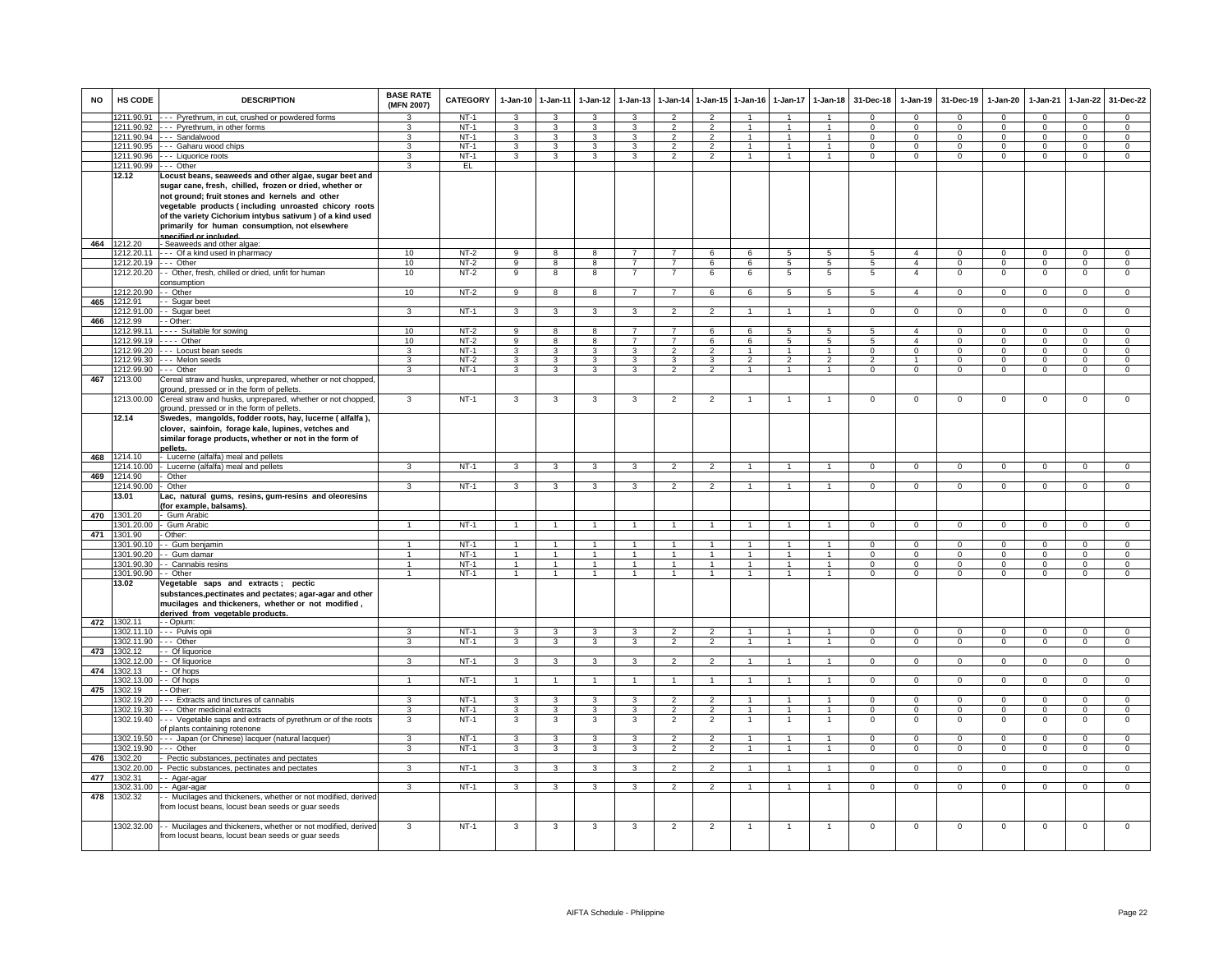| <b>NO</b> | HS CODE                                       | <b>DESCRIPTION</b>                                                                                                                                                                        | <b>BASE RATE</b><br>(MFN 2007)   | CATEGORY         | 1-Jan-10 1-Jan-11       |                              | $1-Jan-12$              | $1-Jan-13$              | $1-Jan-14$                       |                                  | 1-Jan-15 1-Jan-16                | $1-Jan-17$                   | $1-Jan-18$                       | 31-Dec-18                  | $1-Jan-19$                 | 31-Dec-19                  | $1-Jan-20$                 | 1-Jan-21                   | $1-Jan-22$                    | 31-Dec-22                        |
|-----------|-----------------------------------------------|-------------------------------------------------------------------------------------------------------------------------------------------------------------------------------------------|----------------------------------|------------------|-------------------------|------------------------------|-------------------------|-------------------------|----------------------------------|----------------------------------|----------------------------------|------------------------------|----------------------------------|----------------------------|----------------------------|----------------------------|----------------------------|----------------------------|-------------------------------|----------------------------------|
| 479       | 1302.39                                       | - - Other:                                                                                                                                                                                |                                  |                  |                         |                              |                         |                         |                                  |                                  |                                  |                              |                                  |                            |                            |                            |                            |                            |                               |                                  |
|           |                                               | 1302.39.10 --- Carrageenan                                                                                                                                                                | $\overline{7}$                   | $NT-1$           | 5                       | 5                            | $\overline{a}$          | $\overline{4}$          | $\mathbf{3}$                     | $\mathbf{3}$                     | $\overline{2}$                   | $\overline{2}$               | $\overline{1}$                   | $\Omega$                   | $\mathbf 0$                | $\Omega$                   | $\Omega$                   | $\Omega$                   | $\Omega$                      | $\overline{0}$                   |
|           | 1302.39.90 --- Other                          |                                                                                                                                                                                           | $\overline{1}$                   | $NT-1$           | $\overline{1}$          | $\overline{1}$               | $\overline{1}$          | $\mathbf{1}$            | $\overline{1}$                   | $\mathbf{1}$                     | $\overline{1}$                   | $\mathbf{1}$                 | $\overline{1}$                   | $\mathbf 0$                | $\mathbf{0}$               | $^{\circ}$                 | $\mathbf{0}$               | $^{\circ}$                 | $\mathbf 0$                   | $\overline{0}$                   |
|           | 14.01                                         | Vegetable materials of a kind used primarily for plaiting (<br>for example, bamboos, rattans, reeds, rushes, osier,<br>raffia, cleaned, bleached or dyed cereal straw, and lime<br>bark). |                                  |                  |                         |                              |                         |                         |                                  |                                  |                                  |                              |                                  |                            |                            |                            |                            |                            |                               |                                  |
| 480       | 1401.10                                       | - Bamboos                                                                                                                                                                                 |                                  |                  |                         |                              |                         |                         |                                  |                                  | $\overline{1}$                   | $\overline{1}$               |                                  |                            |                            |                            |                            |                            |                               |                                  |
| 481       | 1401.10.00<br>1401.20                         | - Bamboos<br>- Rattans                                                                                                                                                                    | 3                                | $NT-1$           | $\overline{\mathbf{3}}$ | $\overline{\mathbf{3}}$      | $\overline{3}$          | $\overline{\mathbf{3}}$ | $\overline{2}$                   | $\overline{2}$                   |                                  |                              | $\overline{1}$                   | $\overline{0}$             | $\overline{0}$             | $\overline{0}$             | $\overline{0}$             | $\overline{0}$             | $\overline{0}$                | $\overline{0}$                   |
|           | 1401.20.00 - Rattans                          |                                                                                                                                                                                           | $\mathbf{3}$                     | $NT-1$           | $\mathbf{3}$            | $\mathbf{3}$                 | 3 <sup>1</sup>          | $\mathbf{3}$            | $\overline{2}$                   | 2                                | $\overline{1}$                   | $\mathbf{1}$                 | $\overline{1}$                   | $\overline{0}$             | $\overline{0}$             | $\mathbf 0$                | $\overline{0}$             | $\mathbf 0$                | $\circ$                       | $\overline{0}$                   |
| 482       | 1401.90                                       | Other                                                                                                                                                                                     |                                  |                  |                         |                              |                         |                         |                                  |                                  |                                  |                              |                                  |                            |                            |                            |                            |                            |                               |                                  |
|           | 1401.90.00                                    | - Other                                                                                                                                                                                   | 3                                | $NT-1$           | 3                       | $\mathbf{3}$                 | 3                       | 3                       | $\overline{2}$                   | 2                                | $\mathbf{1}$                     | $\mathbf{1}$                 | $\overline{1}$                   | $\mathbf{0}$               | $\mathbf 0$                | $^{\circ}$                 | $\mathbf{0}$               | $^{\circ}$                 | $\overline{0}$                | $\overline{0}$                   |
|           | 14.04                                         | /egetable products not elsewhere specified or included.                                                                                                                                   |                                  |                  |                         |                              |                         |                         |                                  |                                  |                                  |                              |                                  |                            |                            |                            |                            |                            |                               |                                  |
| 483       | 1404.20                                       | Cotton linters                                                                                                                                                                            |                                  |                  |                         |                              |                         |                         |                                  |                                  |                                  |                              |                                  |                            |                            |                            |                            |                            |                               |                                  |
| 484       | 1404.20.00                                    | Cotton linters                                                                                                                                                                            | 3                                | $NT-1$           | $\mathbf{3}$            | 3                            | 3                       | 3                       | $\overline{2}$                   | $\overline{2}$                   | $\overline{1}$                   | $\mathbf{1}$                 | $\overline{1}$                   | $\mathbf{0}$               | $\mathbf{0}$               | $\mathbf 0$                | $\Omega$                   | $^{\circ}$                 | $\mathbf{0}$                  | $\mathsf 0$                      |
|           | 1404.90<br>1404.90.10                         | Other                                                                                                                                                                                     | 3                                | $NT-1$           | $\mathcal{R}$           | $\mathbf{3}$                 | ٩                       |                         |                                  |                                  |                                  |                              |                                  | $\Omega$                   | $\Omega$                   | $\Omega$                   | $\Omega$                   | $\Omega$                   | $\Omega$                      | $\Omega$                         |
|           | 1404.90.20                                    | - Betel leaves, biri leaves and betel-nut leaves<br>- - Barks of a kind used primarily in tanning                                                                                         | 3                                | $NT-1$           | $\overline{3}$          | 3                            | 3                       | 3                       | $\overline{2}$                   | $\overline{2}$                   | $\mathbf{1}$                     | $\mathbf{1}$                 | $\overline{1}$                   | $\mathbf 0$                | $\mathbf{0}$               | $\mathbf 0$                | $\mathbf 0$                | $\mathbf 0$                | $\mathbf 0$                   | $\overline{0}$                   |
|           | 1404.90.90A - - - Kapok                       |                                                                                                                                                                                           | $\overline{7}$                   | $NT-1$           | $\overline{5}$          | 5                            | $\overline{4}$          | $\overline{4}$          | 3                                | 3                                | $\mathcal{P}$                    | $\mathfrak{p}$               | $\overline{1}$                   | $\Omega$                   | $\overline{0}$             | $\Omega$                   | $\Omega$                   | $\Omega$                   | $\overline{0}$                | $\overline{0}$                   |
|           | 1404.90.90B-                                  | - - Other                                                                                                                                                                                 | 3                                | $NT-1$           | $\mathbf{3}$            | $\mathbf{3}$                 | $\mathbf{3}$            | 3                       | $\overline{2}$                   | $\overline{2}$                   | $\mathbf{1}$                     | $\mathbf{1}$                 | $\overline{1}$                   | $\mathbf 0$                | $\mathbf{0}$               | $\mathbf 0$                | $\mathbf{O}$               | $\mathbf 0$                | $\mathbf{0}$                  | $\mathbf 0$                      |
| 485       | 1501.00                                       | Pig fat (including lard) and poultry fat, other than that of                                                                                                                              |                                  |                  |                         |                              |                         |                         |                                  |                                  |                                  |                              |                                  |                            |                            |                            |                            |                            |                               |                                  |
|           |                                               | eading 02.09 or 15.03.                                                                                                                                                                    |                                  |                  |                         |                              |                         |                         |                                  |                                  |                                  |                              |                                  |                            |                            |                            |                            |                            |                               |                                  |
|           |                                               | 1501.00.00 Pig fat (including lard) and poultry fat, other than that of<br>eading 02.09 or 15.03.                                                                                         | 3                                | $NT-1$           | 3                       | 3                            | 3                       | 3                       | $\overline{2}$                   | $\overline{2}$                   |                                  | $\overline{1}$               | $\mathbf{1}$                     | $\mathsf 0$                | $\mathsf 0$                | $\mathbf 0$                | $\mathsf 0$                | $\mathbf 0$                | $\mathbf 0$                   | $\overline{0}$                   |
| 486       | 1502.00                                       | Fats of bovine animals, sheep or goats, other than those of<br>eading No. 15.03                                                                                                           |                                  |                  |                         |                              |                         |                         |                                  |                                  |                                  |                              |                                  |                            |                            |                            |                            |                            |                               |                                  |
|           | 1502.00.11 - - Edible<br>1502.00.19 - - Other |                                                                                                                                                                                           | 3<br>3                           | $NT-1$<br>$NT-1$ | $\overline{3}$<br>3     | 3<br>$\overline{\mathbf{3}}$ | 3<br>$\overline{3}$     | 3<br>3                  | $\overline{2}$<br>$\overline{2}$ | $\overline{2}$<br>$\overline{2}$ | $\overline{1}$<br>$\overline{1}$ | $\mathbf{1}$<br>$\mathbf{1}$ | $\overline{1}$<br>$\overline{1}$ | $\Omega$<br>$\overline{0}$ | $\Omega$<br>$\overline{0}$ | $\Omega$<br>$\overline{0}$ | $\Omega$<br>$\overline{0}$ | $\Omega$<br>$\overline{0}$ | $\mathbf 0$<br>$\overline{0}$ | $\overline{0}$<br>$\overline{0}$ |
|           | 1502.00.91                                    | - - Edible                                                                                                                                                                                | $\mathbf{3}$                     | $NT-1$           | $\mathbf{3}$            | $\mathbf{3}$                 | $\mathbf{3}$            | 3                       | $\overline{2}$                   | $\overline{2}$                   | $\mathbf{1}$                     | $\mathbf{1}$                 | $\overline{1}$                   | $\mathbf{0}$               | $\mathbf{0}$               | $\overline{0}$             | $\mathbf{0}$               | $\mathbf 0$                | $\mathbf{0}$                  | $\overline{0}$                   |
|           | 1502.00.99                                    | - - Other                                                                                                                                                                                 | $\mathbf{3}$                     | $NT-1$           | $\mathbf{3}$            | $\overline{\mathbf{3}}$      | $\overline{\mathbf{3}}$ | $\mathbf{3}$            | $\overline{2}$                   | $\overline{2}$                   | $\overline{1}$                   | $\overline{1}$               | $\overline{1}$                   | $\mathbf{0}$               | $\overline{0}$             | $\overline{0}$             | $\mathbf{0}$               | $\overline{0}$             | $\mathbf{0}$                  | $\overline{0}$                   |
| 487       | 1503.00                                       | Lard stearin, lard oil, oleostearin, oleo-oil and tallow oil, not<br>emulsified or mixed or otherwise prepared.                                                                           |                                  |                  |                         |                              |                         |                         |                                  |                                  |                                  |                              |                                  |                            |                            |                            |                            |                            |                               |                                  |
|           |                                               | 1503.00.10 - Lard stearin or oleostearin                                                                                                                                                  | 3                                | $NT-1$           | 3                       | 3                            | 3                       | 3                       | $\overline{2}$                   | $\overline{2}$                   | $\mathbf{1}$                     | $\mathbf{1}$                 | $\mathbf{1}$                     | $\Omega$                   | $\mathbf{0}$               | $\mathbf 0$                | $\Omega$                   | $\Omega$                   | $\mathbf{0}$                  | $\overline{0}$                   |
|           | 1503.00.90 - Other                            |                                                                                                                                                                                           | 3                                | $NT-1$           | 3                       | 3                            | 3                       | 3                       | $\overline{2}$                   | $\overline{2}$                   | $\mathbf{1}$                     | $\mathbf{1}$                 | $\overline{1}$                   | $\mathbf 0$                | $\mathsf 0$                | $\mathbf 0$                | $\mathbf 0$                | $\mathbf 0$                | $\mathbf 0$                   | $\mathsf 0$                      |
|           | 15.04                                         | Fats and oils and their fractions, of fish or marine<br>mammals, whether or not refined, but not chemically<br>modified.                                                                  |                                  |                  |                         |                              |                         |                         |                                  |                                  |                                  |                              |                                  |                            |                            |                            |                            |                            |                               |                                  |
| 488       | 1504.10                                       | - Fish-liver oils and their fractions:                                                                                                                                                    |                                  |                  |                         |                              |                         |                         |                                  |                                  |                                  |                              |                                  |                            |                            |                            |                            |                            |                               |                                  |
|           |                                               | 1504.10.10 -- Fit for human consumption                                                                                                                                                   | $\mathbf{R}$                     | $NT-1$           | 3                       | 3                            | 3                       | 3                       | $\overline{\phantom{0}}$         | $\mathcal{P}$                    |                                  |                              |                                  | $\Omega$                   | $\Omega$                   | $\Omega$                   | $\Omega$                   | $\Omega$                   | $\Omega$                      | $\Omega$                         |
|           | 1504.10.90 -- Other                           |                                                                                                                                                                                           | 3                                | NT-1             | 3                       | $\mathbf{3}$                 | 3                       | 3                       | $\overline{2}$                   | $\overline{2}$                   | $\overline{1}$                   | $\mathbf{1}$                 | $\overline{1}$                   | $\mathbf 0$                | $\overline{0}$             | $\mathbf{0}$               | $\mathbf{0}$               | $\overline{0}$             | $\overline{0}$                | $\overline{0}$                   |
| 489       | 1504.20                                       | - Fats and oils and their fractions, of fish, other than liver oils<br>1504.20.10 - Solid fractions, not chemically modified                                                              | 3                                | $NT-1$           | $\overline{3}$          | 3                            | $\mathbf{3}$            | 3                       | $\overline{2}$                   | $\overline{2}$                   | $\mathbf{1}$                     | $\mathbf{1}$                 | $\mathbf{1}$                     | $\mathbf 0$                | $\overline{0}$             | $\mathbf 0$                | $\mathbf{O}$               | $\mathbf 0$                | $\mathbf 0$                   | $\mathbf 0$                      |
|           | 1504.20.90                                    | - Other                                                                                                                                                                                   | 3                                | $NT-1$           | 3                       | 3                            | 3                       | 3                       | $\overline{2}$                   | $\overline{2}$                   | $\mathbf{1}$                     | $\mathbf{1}$                 | $\overline{1}$                   | $\Omega$                   | $\mathbf 0$                | $\mathbf 0$                | 0                          | $\mathbf 0$                | $\mathbf 0$                   | $\overline{0}$                   |
| 490       | 1504.30                                       | Fats and oils and their fractions of marine mammals                                                                                                                                       |                                  |                  |                         |                              |                         |                         |                                  |                                  |                                  |                              |                                  |                            |                            |                            |                            |                            |                               |                                  |
|           | 1504.30.10                                    | - Solid fractions, not chemically modified                                                                                                                                                | $\mathbf{3}$                     | $NT-1$           | $\mathbf{3}$            | $\mathbf{3}$                 | $\mathbf{3}$            | $\mathbf{3}$            | $\overline{2}$                   | $\overline{2}$                   | $\overline{1}$                   | $\overline{1}$               | $\overline{1}$                   | $\Omega$                   | $\Omega$                   | $\mathbf 0$                | $\Omega$                   | $\Omega$                   | $\mathbf 0$                   | $\overline{0}$                   |
|           | 1504 30 90                                    | - - Other                                                                                                                                                                                 | $\overline{3}$                   | $NT-1$           | 3                       | $\overline{3}$               | $\overline{\mathbf{3}}$ | $\overline{\mathbf{3}}$ | $\overline{2}$                   | $\overline{2}$                   | $\overline{1}$                   | $\mathbf{1}$                 | $\overline{1}$                   | $\Omega$                   | $\Omega$                   | $\Omega$                   | $\Omega$                   | $\Omega$                   | $\mathbf 0$                   | $\overline{0}$                   |
| 491       | 1505.00                                       | Wool grease and fatty substances derived there from<br>including lanolin).                                                                                                                |                                  |                  |                         |                              |                         |                         |                                  |                                  |                                  |                              |                                  |                            |                            |                            |                            |                            |                               |                                  |
|           | 1505.00.10 - Lanolin                          |                                                                                                                                                                                           | 3                                | $NT-1$<br>$NT-1$ | 3                       | 3                            | 3                       | 3                       | $\overline{2}$                   | $\overline{2}$<br>$\overline{2}$ | $\overline{1}$<br>$\mathbf{1}$   | $\mathbf{1}$<br>$\mathbf{1}$ | $\overline{1}$<br>$\overline{1}$ | $\mathbf 0$                | $\mathsf 0$                | $\mathbf{0}$               | 0                          | $\mathbf 0$                | $\mathbf 0$                   | $\mathbf 0$<br>$\overline{0}$    |
| 492       | 1505.00.90<br>1506.00                         | - Other<br>Other animal fats and oils and their fractions, whether or not                                                                                                                 | $\mathbf{3}$                     |                  | $\mathbf{3}$            | $\overline{\mathbf{3}}$      | $\mathbf{3}$            | 3                       | $\overline{2}$                   |                                  |                                  |                              |                                  | $\mathbf{0}$               | $\overline{0}$             | $\mathbf{0}$               | $\mathbf{0}$               | $\mathbf{0}$               | $\overline{0}$                |                                  |
|           | 506.00.00                                     | efined, but not chemically modified.<br>Other animal fats and oils and their fractions, whether or not                                                                                    | 3                                | <b>NT-1</b>      | 3                       | 3                            | 3                       | 3                       | $\overline{2}$                   | $\overline{2}$                   |                                  |                              |                                  | 0                          | 0                          | $\mathbf 0$                | 0                          | 0                          | 0                             | $\mathsf 0$                      |
|           | 15.07                                         | efined, but not chemically modified.<br>Soya-bean oil and its fractions, whether or not refined,                                                                                          |                                  |                  |                         |                              |                         |                         |                                  |                                  |                                  |                              |                                  |                            |                            |                            |                            |                            |                               |                                  |
| 493       | 1507.10                                       | but not chemically modified.<br>- Crude oil, whether or not degummed                                                                                                                      |                                  |                  |                         |                              |                         |                         |                                  |                                  |                                  |                              |                                  |                            |                            |                            |                            |                            |                               |                                  |
|           |                                               | 1507.10.00 - Crude oil, whether or not degummed                                                                                                                                           |                                  | EL.              |                         |                              |                         |                         |                                  |                                  |                                  |                              |                                  |                            |                            |                            |                            |                            |                               |                                  |
|           | 494 1507.90                                   | - Other:                                                                                                                                                                                  |                                  |                  |                         |                              |                         |                         |                                  |                                  |                                  |                              |                                  |                            |                            |                            |                            |                            |                               |                                  |
|           |                                               | 1507.90.10 - - Fractions of unrefined soya-bean oil                                                                                                                                       | $\overline{7}$                   | EL.              |                         |                              |                         |                         |                                  |                                  |                                  |                              |                                  |                            |                            |                            |                            |                            |                               |                                  |
|           | 1507.90.90                                    | 1507.90.20 - Refined oil<br>- Other                                                                                                                                                       | $\overline{7}$<br>$\overline{7}$ | EL<br>EL         |                         |                              |                         |                         |                                  |                                  |                                  |                              |                                  |                            |                            |                            |                            |                            |                               |                                  |
|           | 15.08                                         | Ground-nut oil and its fractions, whether or not refined,<br>but not chemically modified.                                                                                                 |                                  |                  |                         |                              |                         |                         |                                  |                                  |                                  |                              |                                  |                            |                            |                            |                            |                            |                               |                                  |
| 495       | 1508.10                                       | - Crude oil                                                                                                                                                                               |                                  |                  |                         |                              |                         |                         |                                  |                                  |                                  |                              |                                  |                            |                            |                            |                            |                            |                               |                                  |
|           | 1508.10.00                                    | Crude oil                                                                                                                                                                                 | $\mathbf{3}$                     | EL               |                         |                              |                         |                         |                                  |                                  |                                  |                              |                                  |                            |                            |                            |                            |                            |                               |                                  |
| 496       | 1508.90                                       | - Other                                                                                                                                                                                   |                                  |                  |                         |                              |                         |                         |                                  |                                  |                                  |                              |                                  |                            |                            |                            |                            |                            |                               |                                  |
|           | 1508.90.11                                    | --- Solid fractions, not chemically modified                                                                                                                                              | 3                                | EL               |                         |                              |                         |                         |                                  |                                  |                                  |                              |                                  |                            |                            |                            |                            |                            |                               |                                  |
|           | 1508.90.19 --- Other                          |                                                                                                                                                                                           | 3                                | EL               |                         |                              |                         |                         |                                  |                                  |                                  |                              |                                  |                            |                            |                            |                            |                            |                               |                                  |
|           | 1508.90.29 --- Other                          | 1508.90.21 --- Solid fractions, not chemically modified                                                                                                                                   | 3<br>3                           | EL.<br>EL        |                         |                              |                         |                         |                                  |                                  |                                  |                              |                                  |                            |                            |                            |                            |                            |                               |                                  |
|           |                                               | 1508.90.91 --- Solid fractions, not chemically modified                                                                                                                                   | 3                                | EL               |                         |                              |                         |                         |                                  |                                  |                                  |                              |                                  |                            |                            |                            |                            |                            |                               |                                  |
|           | 1508.90.99 --- Other                          |                                                                                                                                                                                           |                                  | EL               |                         |                              |                         |                         |                                  |                                  |                                  |                              |                                  |                            |                            |                            |                            |                            |                               |                                  |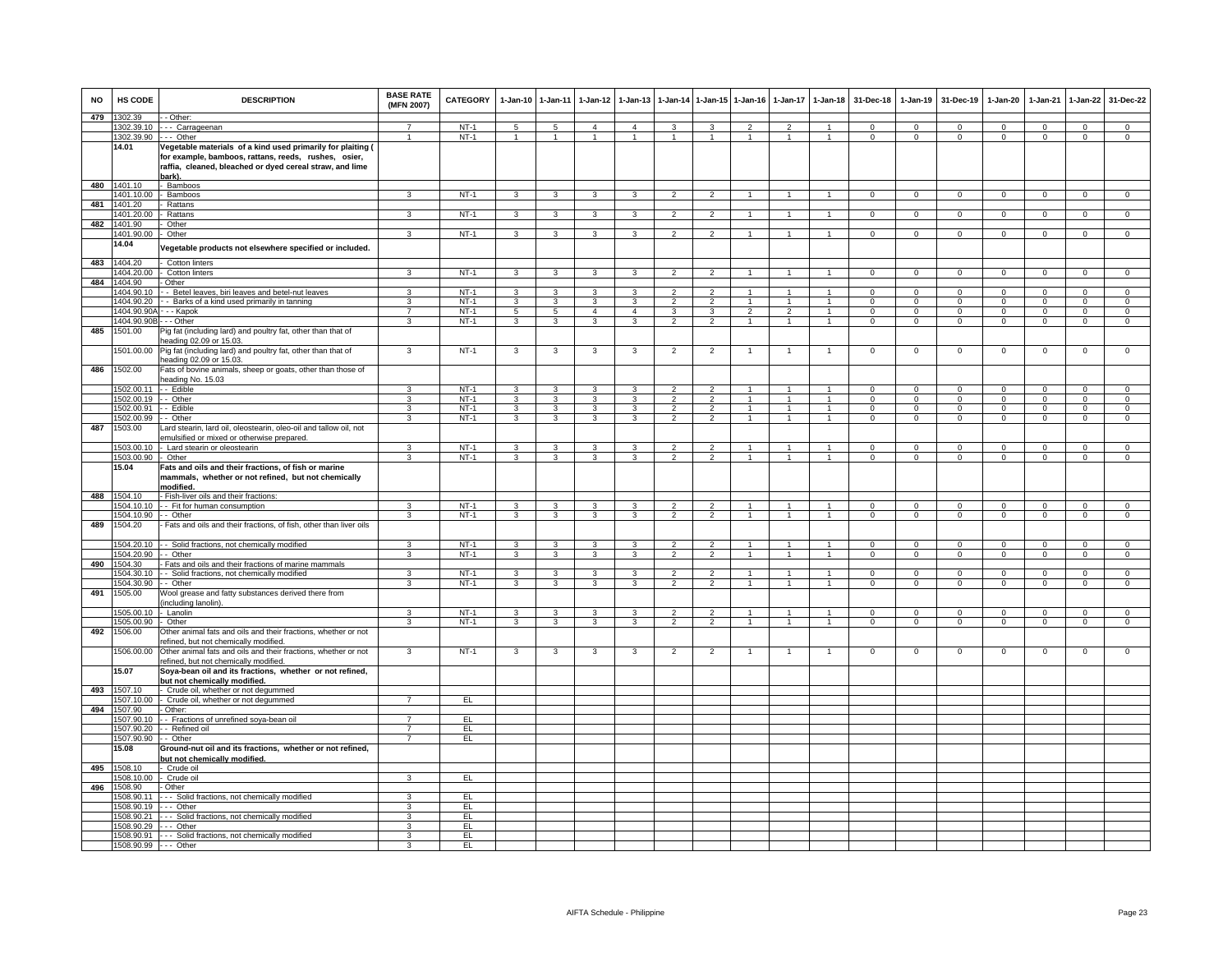| <b>NO</b> | HS CODE                       | <b>DESCRIPTION</b>                                                                                                                                                                                   | <b>BASE RATE</b><br>(MFN 2007) | <b>CATEGORY</b>  |                         | 1-Jan-10 1-Jan-11       | 1-Jan-12 1-Jan-13   |                   |                                  |                     |                                | 1-Jan-14 1-Jan-15 1-Jan-16 1-Jan-17 1-Jan-18 |                              | 31-Dec-18                     | $1-Jan-19$                  | 31-Dec-19            | 1-Jan-20                      | 1-Jan-21             | 1-Jan-22               | 31-Dec-22                   |
|-----------|-------------------------------|------------------------------------------------------------------------------------------------------------------------------------------------------------------------------------------------------|--------------------------------|------------------|-------------------------|-------------------------|---------------------|-------------------|----------------------------------|---------------------|--------------------------------|----------------------------------------------|------------------------------|-------------------------------|-----------------------------|----------------------|-------------------------------|----------------------|------------------------|-----------------------------|
|           | 15.09                         | Olive oil and its fractions, whether or not refined, but                                                                                                                                             |                                |                  |                         |                         |                     |                   |                                  |                     |                                |                                              |                              |                               |                             |                      |                               |                      |                        |                             |
|           | 497 1509.10                   | not chemically modified.<br>- Virgin:                                                                                                                                                                |                                |                  |                         |                         |                     |                   |                                  |                     |                                |                                              |                              |                               |                             |                      |                               |                      |                        |                             |
|           |                               | 1509.10.10 -- In packings of a net weight not exceeding 30 kg                                                                                                                                        | 3                              | $NT-1$           | 3                       | 3                       | 3                   | 3                 | $\overline{2}$                   | $\overline{2}$      | $\overline{1}$                 | $\mathbf{1}$                                 | 1                            | $\Omega$                      | $\Omega$                    | $^{\circ}$           | $\mathbf{0}$                  | $\Omega$             | $\Omega$               | $\overline{0}$              |
| 498       | 1509.10.90<br>1509.90         | - - Other<br>Other:                                                                                                                                                                                  | 3                              | $NT-1$           | 3                       | 3                       | $\mathbf{3}$        | 3                 | $\overline{2}$                   | $\overline{2}$      | $\mathbf{1}$                   | $\mathbf{1}$                                 | $\mathbf{1}$                 | $\mathbf{0}$                  | $\mathbf{O}$                | $^{\circ}$           | $\overline{0}$                | $\mathbf 0$          | $\mathbf{0}$           | $\overline{0}$              |
|           | 1509.90.11                    | --- In packings of a net weight not exceeding 30 kg                                                                                                                                                  | 3                              | $NT-1$           | $\overline{\mathbf{3}}$ | $\overline{\mathbf{3}}$ | $\mathbf{R}$        | 3                 | $\overline{2}$                   | $\overline{2}$      | $\overline{1}$                 | $\overline{1}$                               | $\mathbf{1}$                 | $\Omega$                      | $\Omega$                    | $\Omega$             | $\Omega$                      | $\Omega$             | $\Omega$               | $\overline{0}$              |
|           | 1509.90.19                    | $-$ - Other                                                                                                                                                                                          | 3                              | $NT-1$           | $\mathbf{3}$            | 3                       | 3                   | 3                 | 2                                | 2                   | $\overline{1}$                 | $\mathbf{1}$                                 | $\mathbf{1}$                 | $\Omega$                      | $\Omega$                    | $\Omega$             | $\mathbf 0$                   | $\Omega$             | $\Omega$               | $\circ$                     |
|           | 1509.90.21                    | --- In packings of net weight not exceeding 30 kg                                                                                                                                                    | 3                              | $NT-1$           | $\overline{3}$          | $\overline{\mathbf{3}}$ | $\overline{3}$      | 3                 | $\overline{2}$<br>$\overline{2}$ | $\overline{2}$      | $\overline{1}$<br>$\mathbf{1}$ | $\overline{1}$<br>$\mathbf{1}$               | $\mathbf{1}$<br>$\mathbf{1}$ | $\Omega$                      | $\overline{0}$              | $\Omega$<br>$\Omega$ | $\overline{0}$                | $\Omega$<br>$\Omega$ | $\overline{0}$         | $\overline{0}$              |
|           | 1509.90.29<br>1509.90.91      | --- Other<br>--- In packings of net weight not exceeding 30 kg                                                                                                                                       | 3<br>$\mathbf{3}$              | $NT-1$<br>$NT-1$ | 3<br>$\mathbf{3}$       | 3<br>$\mathbf{3}$       | 3<br>3 <sup>1</sup> | 3<br>$\mathbf{3}$ | $\overline{2}$                   | $\overline{2}$<br>2 | $\overline{1}$                 | $\overline{1}$                               | 1                            | $\mathbf 0$<br>$\overline{0}$ | $\mathbf 0$<br>$\mathbf{0}$ | $\mathbf{0}$         | $\mathbf 0$<br>$\overline{0}$ | $\mathbf{0}$         | $\mathbf 0$<br>$\circ$ | $\mathbf 0$<br>$\mathbf{0}$ |
|           | 1509.90.99                    | -- Other                                                                                                                                                                                             | 3                              | $NT-1$           | 3                       | 3                       | 3                   | 3                 | $\overline{2}$                   | $\overline{2}$      | $\overline{1}$                 | $\mathbf{1}$                                 | $\overline{1}$               | $\Omega$                      | $\overline{0}$              | $\overline{0}$       | $\overline{0}$                | $\mathbf 0$          | $\overline{0}$         | $\Omega$                    |
| 499       | 1510.00                       | Other oils and their fractions, obtained solely from olives,<br>whether or not refined, but not chemically modified, including<br>blends of these oils orfractions with oils or fractions of heading |                                |                  |                         |                         |                     |                   |                                  |                     |                                |                                              |                              |                               |                             |                      |                               |                      |                        |                             |
|           |                               | No. 15.09.                                                                                                                                                                                           |                                |                  |                         |                         |                     |                   |                                  |                     |                                |                                              |                              |                               |                             |                      |                               |                      |                        |                             |
|           | 1510.00.10 - Crude oil        | 1510.00.91 - - Fractions of unrefined oil                                                                                                                                                            | 3<br>3                         | EL<br>$NT-1$     | $\overline{3}$          | 3                       | 3                   | 3                 | $\overline{2}$                   | $\overline{2}$      | $\overline{1}$                 | $\overline{1}$                               | $\overline{1}$               | $\overline{0}$                | $\overline{0}$              | $\mathbf 0$          | $\overline{0}$                | $\overline{0}$       | $\overline{0}$         | $\overline{0}$              |
|           | 1510.00.92                    | - Refined oil                                                                                                                                                                                        | 3                              | $NT-1$           | 3                       | 3                       | 3                   | 3                 | $\mathcal{P}$                    | 2                   | $\overline{1}$                 | $\ddot{\phantom{0}}$                         | $\blacktriangleleft$         | $\Omega$                      | $\mathbf 0$                 | $\Omega$             | $\mathbf 0$                   | $\mathbf{0}$         | $\Omega$               | $\circ$                     |
|           | 1510.00.99 -- Other           |                                                                                                                                                                                                      | $\mathbf{3}$                   | $NT-1$           | $\overline{3}$          | $\overline{3}$          | $\overline{3}$      | 3                 | $\overline{2}$                   | $\overline{2}$      | $\mathbf{1}$                   | 1                                            | $\mathbf{1}$                 | $\mathbf{0}$                  | $\overline{0}$              | $\mathbf{0}$         | $\overline{0}$                | $\mathbf{0}$         | $\mathbf{0}$           | $\overline{0}$              |
|           | 15.11                         | Palm oil and its fractions, whether or not refined, but<br>not chemically modified.                                                                                                                  |                                |                  |                         |                         |                     |                   |                                  |                     |                                |                                              |                              |                               |                             |                      |                               |                      |                        |                             |
|           | 500 1511.10                   | - Crude oil                                                                                                                                                                                          |                                |                  |                         |                         |                     |                   |                                  |                     |                                |                                              |                              |                               |                             |                      |                               |                      |                        |                             |
|           | 1511.10.00 - Crude oil        |                                                                                                                                                                                                      | 15                             | HSL <sub>C</sub> | 14.73                   | 14.46                   | 14.20               | 13.93             | 13.66                            | 13.39               | 13.12                          | 12.86                                        | 12.59                        | 12.59                         | 12.32                       | 12.32                | 12.05                         | 11.79                | 11.52                  | 11.25                       |
| 501       | 1511.90                       | Other:                                                                                                                                                                                               |                                |                  |                         |                         |                     |                   |                                  |                     |                                |                                              |                              |                               |                             |                      |                               |                      |                        |                             |
|           | 1511.90.10<br>1511.90.90      | - Fractions of unrefined oil, not chemically modified<br>- Other                                                                                                                                     | 15<br>15                       | HSL C<br>HSL C   | 14.73<br>14.73          | 14.46<br>14.46          | 14.20<br>14.20      | 13.93<br>13.93    | 13.66<br>13.66                   | 13.39<br>13.39      | 13.12<br>13.12                 | 12.86<br>12.86                               | 12.59<br>12.59               | 12.59<br>12.59                | 12.32<br>12.32              | 12.32<br>12.32       | 12.05<br>12.05                | 11.79<br>11.79       | 11.52<br>11.52         | 11.25<br>11.25              |
|           | 15.12                         | Sunflower-seed, safflower or cotton-seed oil and<br>fractions thereof, whether or not refined, but not<br>chemically modified.                                                                       |                                |                  |                         |                         |                     |                   |                                  |                     |                                |                                              |                              |                               |                             |                      |                               |                      |                        |                             |
|           | 502 1512.11                   | - Crude oil                                                                                                                                                                                          |                                |                  |                         |                         |                     |                   |                                  |                     |                                |                                              |                              |                               |                             |                      |                               |                      |                        |                             |
|           |                               | 1512.11.00 -- Crude oil                                                                                                                                                                              | $\mathbf{3}$                   | EL.              |                         |                         |                     |                   |                                  |                     |                                |                                              |                              |                               |                             |                      |                               |                      |                        |                             |
|           | 503 1512.19                   | - - Other:<br>1512.19.10 --- Fractions of unrefined sunflower-seed or safflower oil                                                                                                                  | $\overline{7}$                 | EL               |                         |                         |                     |                   |                                  |                     |                                |                                              |                              |                               |                             |                      |                               |                      |                        |                             |
|           |                               | 1512.19.20 --- Refined oil                                                                                                                                                                           | $\overline{7}$                 | $NT-2$           | $5\overline{5}$         | $5\overline{5}$         | 5 <sub>5</sub>      | $\overline{4}$    | $\overline{4}$                   | $\overline{4}$      | $\mathbf{3}$                   | $\mathbf{3}$                                 | $\mathbf{3}$                 | $\mathbf{3}$                  | $\overline{2}$              | $\overline{0}$       | $\overline{0}$                | $\mathbf{0}$         | $\circ$                | $\mathbf{0}$                |
|           | 1512.19.90 --- Other          |                                                                                                                                                                                                      | $\overline{7}$                 | EL               |                         |                         |                     |                   |                                  |                     |                                |                                              |                              |                               |                             |                      |                               |                      |                        |                             |
|           | 504 1512.21<br>1512.21.00     | - Crude oil, whether or not gossypol has been removed<br>- Crude oil, whether or not gossypol has been removed                                                                                       | 3                              | EL               |                         |                         |                     |                   |                                  |                     |                                |                                              |                              |                               |                             |                      |                               |                      |                        |                             |
|           | 505 1512.29                   | - - Other:                                                                                                                                                                                           |                                |                  |                         |                         |                     |                   |                                  |                     |                                |                                              |                              |                               |                             |                      |                               |                      |                        |                             |
|           | 1512.29.10                    | - - - Fractions of unrefined cotton-seed oil                                                                                                                                                         | $\overline{5}$                 | EL               |                         |                         |                     |                   |                                  |                     |                                |                                              |                              |                               |                             |                      |                               |                      |                        |                             |
|           | 1512.29.20                    | --- Refined oil                                                                                                                                                                                      | $\overline{5}$                 | EL               |                         |                         |                     |                   |                                  |                     |                                |                                              |                              |                               |                             |                      |                               |                      |                        |                             |
|           | 1512.29.90 --- Other<br>15.13 | Coconut (copra), palm kernel or babassu oil and                                                                                                                                                      | 5                              | EL.              |                         |                         |                     |                   |                                  |                     |                                |                                              |                              |                               |                             |                      |                               |                      |                        |                             |
|           |                               | fractions thereof, whether or not refined.                                                                                                                                                           |                                |                  |                         |                         |                     |                   |                                  |                     |                                |                                              |                              |                               |                             |                      |                               |                      |                        |                             |
|           | 506 1513.11                   | · - Crude oil                                                                                                                                                                                        |                                |                  |                         |                         |                     |                   |                                  |                     |                                |                                              |                              |                               |                             |                      |                               |                      |                        |                             |
| 507       | 1513.19                       | 1513.11.00 -- Crude oil<br>- Other:                                                                                                                                                                  | 10                             | EL               |                         |                         |                     |                   |                                  |                     |                                |                                              |                              |                               |                             |                      |                               |                      |                        |                             |
|           |                               | 1513.19.10 --- Fractions of unrefined coconut oil                                                                                                                                                    | 10                             | EL               |                         |                         |                     |                   |                                  |                     |                                |                                              |                              |                               |                             |                      |                               |                      |                        |                             |
|           |                               | 1513.19.20 --- Refined oil                                                                                                                                                                           | 10 <sup>1</sup>                | EL               |                         |                         |                     |                   |                                  |                     |                                |                                              |                              |                               |                             |                      |                               |                      |                        |                             |
|           | 1513.19.90<br>1513.21         | --- Other                                                                                                                                                                                            | 10                             | EL               |                         |                         |                     |                   |                                  |                     |                                |                                              |                              |                               |                             |                      |                               |                      |                        |                             |
| 508       | 1513.21.00                    | - Crude oil<br>- - Crude oil                                                                                                                                                                         | 15                             | EL.              |                         |                         |                     |                   |                                  |                     |                                |                                              |                              |                               |                             |                      |                               |                      |                        |                             |
| 509       | 1513.29                       | - Other:                                                                                                                                                                                             |                                |                  |                         |                         |                     |                   |                                  |                     |                                |                                              |                              |                               |                             |                      |                               |                      |                        |                             |
|           | 1513.29.11                    | --- Solid fractions, not chemically modified, of palm kernel<br>stearin or of babassu oil                                                                                                            | 15                             | EL               |                         |                         |                     |                   |                                  |                     |                                |                                              |                              |                               |                             |                      |                               |                      |                        |                             |
|           | 1513.29.19<br>1513.29.21      | $---$ Other<br>---- Solid fractions, not chemically modified, of palm kernel                                                                                                                         | 15<br>15                       | EL<br>EL         |                         |                         |                     |                   |                                  |                     |                                |                                              |                              |                               |                             |                      |                               |                      |                        |                             |
|           |                               | stearin or babassu oil                                                                                                                                                                               |                                |                  |                         |                         |                     |                   |                                  |                     |                                |                                              |                              |                               |                             |                      |                               |                      |                        |                             |
|           | 1513.29.29 ---- Other         |                                                                                                                                                                                                      | 15                             | EL               |                         |                         |                     |                   |                                  |                     |                                |                                              |                              |                               |                             |                      |                               |                      |                        |                             |
|           | 1513.29.91                    | ---- Solid fractions, not chemically modified, of palm kernel                                                                                                                                        | 15                             | EL               |                         |                         |                     |                   |                                  |                     |                                |                                              |                              |                               |                             |                      |                               |                      |                        |                             |
|           |                               | stearin or babassu oil<br>1513.29.99 ---- Other                                                                                                                                                      | 15 <sub>1</sub>                | EL.              |                         |                         |                     |                   |                                  |                     |                                |                                              |                              |                               |                             |                      |                               |                      |                        |                             |
|           | 15.14                         | Rape, colza or mustard oil and fractions thereof,<br>whether or not refined, but not chemically modified.                                                                                            |                                |                  |                         |                         |                     |                   |                                  |                     |                                |                                              |                              |                               |                             |                      |                               |                      |                        |                             |
|           | 510 1514.11                   | - Crude oil                                                                                                                                                                                          |                                |                  |                         |                         |                     |                   |                                  |                     |                                |                                              |                              |                               |                             |                      |                               |                      |                        |                             |
|           | 511 1514.19                   | 1514.11.00 - - Crude oil<br>- - Other:                                                                                                                                                               | 3                              | EL               |                         |                         |                     |                   |                                  |                     |                                |                                              |                              |                               |                             |                      |                               |                      |                        |                             |
|           | 1514.19.10                    | - - - Fractions of unrefined oil                                                                                                                                                                     | $\mathbf{a}$                   | EL               |                         |                         |                     |                   |                                  |                     |                                |                                              |                              |                               |                             |                      |                               |                      |                        |                             |
|           |                               | 1514.19.20 --- Refined oil                                                                                                                                                                           | 3                              | $NT-2$           | $\mathcal{R}$           | $\mathbf{R}$            | $\mathbf{R}$        | $\mathbf{B}$      | $\mathbf{B}$                     | $\mathbf{R}$        | $\mathcal{P}$                  | $\mathcal{P}$                                | $\mathcal{P}$                | $\mathcal{P}$                 |                             | $\Omega$             | $\Omega$                      | $\Omega$             | $\Omega$               | $\Omega$                    |
|           | 1514.19.90 --- Other          |                                                                                                                                                                                                      | 3                              | EL               |                         |                         |                     |                   |                                  |                     |                                |                                              |                              |                               |                             |                      |                               |                      |                        |                             |
|           | 512 1514.91                   | - - Crude oil:<br>1514.91.10 --- Rape or colza oil and its fractions                                                                                                                                 | $\mathbf{3}$                   | EL.              |                         |                         |                     |                   |                                  |                     |                                |                                              |                              |                               |                             |                      |                               |                      |                        |                             |
|           | 1514.91.90 --- Other          |                                                                                                                                                                                                      | 3                              | EL               |                         |                         |                     |                   |                                  |                     |                                |                                              |                              |                               |                             |                      |                               |                      |                        |                             |
|           | 513 1514.99                   | - - Other:                                                                                                                                                                                           |                                |                  |                         |                         |                     |                   |                                  |                     |                                |                                              |                              |                               |                             |                      |                               |                      |                        |                             |
|           |                               | 1514.99.10 - - - Fractions of unrefined oil                                                                                                                                                          | 3                              | E                |                         |                         |                     |                   |                                  |                     |                                |                                              |                              |                               |                             |                      |                               |                      |                        |                             |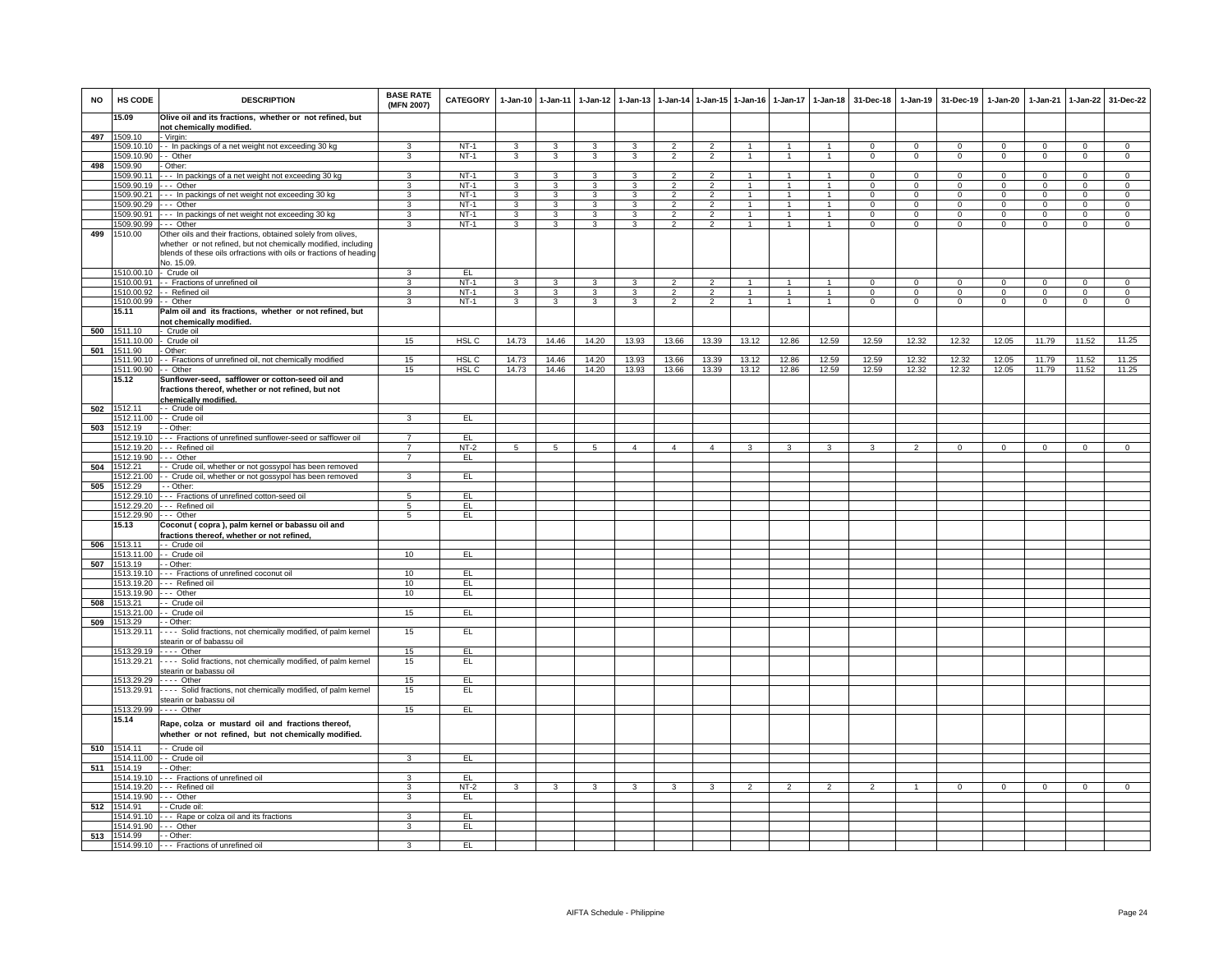| <b>NO</b> | HS CODE                       | <b>DESCRIPTION</b>                                                                                                                                                                                                     | <b>BASE RATE</b><br>(MFN 2007) | <b>CATEGORY</b> |                | 1-Jan-10 1-Jan-11 | 1-Jan-12                | $1-Jan-13$              |                |                | 1-Jan-14 1-Jan-15 1-Jan-16 | $1-Jan-17$     | $1 - Jan-18$         | 31-Dec-18      |                | 1-Jan-19 31-Dec-19 | 1-Jan-20       | $1-Jan-21$  | 1-Jan-22       | 31-Dec-22      |
|-----------|-------------------------------|------------------------------------------------------------------------------------------------------------------------------------------------------------------------------------------------------------------------|--------------------------------|-----------------|----------------|-------------------|-------------------------|-------------------------|----------------|----------------|----------------------------|----------------|----------------------|----------------|----------------|--------------------|----------------|-------------|----------------|----------------|
|           |                               | 1514.99.20 --- Refined oil                                                                                                                                                                                             | 3                              | EL.             |                |                   |                         |                         |                |                |                            |                |                      |                |                |                    |                |             |                |                |
|           |                               | 1514.99.91 ---- Rape or colza oil and its fractions                                                                                                                                                                    | $\mathcal{R}$                  | EL              |                |                   |                         |                         |                |                |                            |                |                      |                |                |                    |                |             |                |                |
|           |                               | 1514.99.99 ---- Other                                                                                                                                                                                                  | 3                              | E               |                |                   |                         |                         |                |                |                            |                |                      |                |                |                    |                |             |                |                |
|           | 15.15                         | Other fixed vegetable fats and oils (including jojoba oil)<br>and their fractions, whether or not refined, but not                                                                                                     |                                |                 |                |                   |                         |                         |                |                |                            |                |                      |                |                |                    |                |             |                |                |
|           | 514 1515.11                   | chemically modified.                                                                                                                                                                                                   |                                |                 |                |                   |                         |                         |                |                |                            |                |                      |                |                |                    |                |             |                |                |
|           |                               | - Crude oil<br>1515.11.00 - - Crude oil                                                                                                                                                                                | $\mathbf{1}$                   | EL              |                |                   |                         |                         |                |                |                            |                |                      |                |                |                    |                |             |                |                |
| 515       | 1515.19                       | $-$ Other                                                                                                                                                                                                              |                                |                 |                |                   |                         |                         |                |                |                            |                |                      |                |                |                    |                |             |                |                |
|           | 1515.19.00 - - Other          |                                                                                                                                                                                                                        | $\mathbf{1}$                   | E               |                |                   |                         |                         |                |                |                            |                |                      |                |                |                    |                |             |                |                |
| 516       | 1515.21                       | - - Crude oil                                                                                                                                                                                                          |                                |                 |                |                   |                         |                         |                |                |                            |                |                      |                |                |                    |                |             |                |                |
|           |                               | 1515.21.00 - - Crude oil                                                                                                                                                                                               | 15                             | EL.             |                |                   |                         |                         |                |                |                            |                |                      |                |                |                    |                |             |                |                |
| 517       | 1515.29                       | - - Other:                                                                                                                                                                                                             |                                |                 |                |                   |                         |                         |                |                |                            |                |                      |                |                |                    |                |             |                |                |
|           | 1515.29.11                    | ---- Solid fractions, not chemically modified                                                                                                                                                                          | 15                             | EL              |                |                   |                         |                         |                |                |                            |                |                      |                |                |                    |                |             |                |                |
|           |                               | 1515.29.19 ---- Other                                                                                                                                                                                                  | 15                             | EL              |                |                   |                         |                         |                |                |                            |                |                      |                |                |                    |                |             |                |                |
|           |                               | 1515.29.91 ---- Solid fractions, not chemically modified                                                                                                                                                               | 15                             | EL              |                |                   |                         |                         |                |                |                            |                |                      |                |                |                    |                |             |                |                |
|           |                               | 1515.29.99 ---- Other                                                                                                                                                                                                  | 15                             | EL              |                |                   |                         |                         |                |                |                            |                |                      |                |                |                    |                |             |                |                |
| 518       | 1515.30                       | - Castor oil and its fractions:                                                                                                                                                                                        | $\overline{1}$                 | $NT-1$          |                |                   |                         |                         |                |                |                            |                |                      |                | $\Omega$       | $\Omega$           | $\Omega$       | $\Omega$    |                |                |
|           | 1515.30.90 - - Other          | 1515.30.10 - - Crude oil                                                                                                                                                                                               | $\mathbf{1}$                   | EL              |                |                   |                         |                         |                |                |                            |                |                      |                |                |                    |                |             |                |                |
|           | 519 1515.50                   | - Sesame oil and its fractions:                                                                                                                                                                                        |                                |                 |                |                   |                         |                         |                |                |                            |                |                      |                |                |                    |                |             |                |                |
|           |                               | 1515.50.10 - Crude oil                                                                                                                                                                                                 | 3                              | $NT-2$          | $\mathbf{3}$   | 3                 | $\mathbf{3}$            | 3                       | 3              | 3              | $\overline{2}$             | $\overline{2}$ |                      | $\mathcal{P}$  | $\overline{1}$ | $\Omega$           | $\Omega$       | $\Omega$    | $\Omega$       | $\Omega$       |
|           |                               | 1515.50.20 - Fractions of unrefined sesame oil                                                                                                                                                                         | 3                              | EL              |                |                   |                         |                         |                |                |                            |                |                      |                |                |                    |                |             |                |                |
|           | 1515.50.90 - - Other          |                                                                                                                                                                                                                        | 3                              | EL              |                |                   |                         |                         |                |                |                            |                |                      |                |                |                    |                |             |                |                |
| 520       | 1515.90                       | - Other:                                                                                                                                                                                                               |                                |                 |                |                   |                         |                         |                |                |                            |                |                      |                |                |                    |                |             |                |                |
|           | 1515.90.11                    | - - - Crude oil                                                                                                                                                                                                        | 3                              | EL.             |                |                   |                         |                         |                |                |                            |                |                      |                |                |                    |                |             |                |                |
|           |                               | 1515.90.12 --- Fractions of unrefined oil                                                                                                                                                                              | $\overline{3}$                 | EL              |                |                   |                         |                         |                |                |                            |                |                      |                |                |                    |                |             |                |                |
|           |                               | 1515.90.19 --- Other                                                                                                                                                                                                   | 3                              | E               |                |                   |                         |                         |                |                |                            |                |                      |                |                |                    |                |             |                |                |
|           |                               | 1515.90.91A - - - - Of Tung oil                                                                                                                                                                                        | $\mathbf{1}$                   | $NT-1$          | $\mathbf{1}$   | $\overline{1}$    | $\blacktriangleleft$    | $\mathbf{1}$            | $\overline{1}$ | $\overline{1}$ | $\overline{1}$             | $\mathbf{1}$   | $\overline{1}$       | $\Omega$       | $\overline{0}$ | $\Omega$           | $\overline{0}$ | $\Omega$    | $\overline{0}$ | $\overline{0}$ |
|           |                               | 1515.90.91B - - - - Other                                                                                                                                                                                              | 3                              | $NT-2$          | $\mathbf{3}$   | 3                 | $\mathbf{3}$            | 3                       | 3              | $\mathbf{3}$   | $\overline{2}$             | $\overline{2}$ | $\overline{2}$       | $\overline{2}$ |                | $\Omega$           | $\mathbf 0$    | $\Omega$    | $\Omega$       | $\mathbf{0}$   |
|           |                               | 1515.90.92A - - - - Of Tung oil                                                                                                                                                                                        | $\mathbf{1}$                   | $NT-1$          | $\mathbf{1}$   | $\overline{1}$    | 1                       | $\mathbf{1}$            | $\overline{1}$ | $\mathbf{1}$   | $\overline{1}$             | $\mathbf{1}$   | $\overline{1}$       | $\mathbf{0}$   | $\mathbf{0}$   | $\mathbf 0$        | $\mathbf{0}$   | $\mathbf 0$ | $\mathbf{0}$   | $\mathbf{0}$   |
|           |                               | 1515.90.92B - - - - Other                                                                                                                                                                                              | 3                              | EL.             |                |                   |                         |                         |                |                |                            |                |                      |                |                |                    |                |             |                |                |
|           |                               | 1515.90.99A - - - - Of Tung oil<br>1515.90.99B - - - - Other                                                                                                                                                           | $\mathbf{1}$<br>3              | $NT-1$<br>EL    | $\overline{1}$ | 1                 | 1                       | 1                       | $\overline{1}$ | 1              | $\overline{1}$             | $\mathbf{1}$   | $\mathbf{1}$         | $\mathbf{0}$   | $\mathbf{0}$   | $\circ$            | $\mathbf{0}$   | $\mathbf 0$ | $\overline{0}$ | $\overline{0}$ |
|           | 15.16                         |                                                                                                                                                                                                                        |                                |                 |                |                   |                         |                         |                |                |                            |                |                      |                |                |                    |                |             |                |                |
|           |                               | Animal or vegetable fats and oils and their fractions,<br>partly or wholly hydrogenated, inter-esterified, re-<br>esterified or elaidinised, whether or not refined, but not                                           |                                |                 |                |                   |                         |                         |                |                |                            |                |                      |                |                |                    |                |             |                |                |
| 521       | 1516.10                       | - Animal fats and oils and their fractions:                                                                                                                                                                            |                                |                 |                |                   |                         |                         |                |                |                            |                |                      |                |                |                    |                |             |                |                |
|           |                               | 1516.10.10 - In packings of a net weight of 10 kg or more                                                                                                                                                              | $\overline{1}$                 | $NT-1$          | $\overline{1}$ | $\overline{1}$    | $\overline{1}$          |                         |                | $\mathbf{1}$   |                            |                |                      | $\Omega$       | $\Omega$       | $\Omega$           | $\Omega$       | $\Omega$    | $\Omega$       | $\Omega$       |
|           | 1516.10.90 -- Other           |                                                                                                                                                                                                                        | $\mathbf{1}$                   | $NT-1$          | $\mathbf{1}$   | $\overline{1}$    | $\blacktriangleleft$    | $\mathbf{1}$            | $\overline{1}$ | $\sim$         | $\overline{1}$             | $\mathbf{1}$   | $\blacktriangleleft$ | $^{\circ}$     | $\mathbf{0}$   | $\mathbf 0$        | $\mathbf 0$    | $^{\circ}$  | $\mathbf 0$    | $\mathbf{0}$   |
|           |                               | 522 1516.20 - Vegetable fats and oils and their fractions                                                                                                                                                              |                                |                 |                |                   |                         |                         |                |                |                            |                |                      |                |                |                    |                |             |                |                |
|           |                               | 1516.20.11 --- Of soya-bean                                                                                                                                                                                            | 15                             | $NT-2$          | 14             | 13                | 12                      | 11                      | 10             | -9             | 8                          |                |                      |                | -5             | $\Omega$           | $\Omega$       | $\Omega$    | $\Omega$       | $\Omega$       |
|           |                               | 1516.20.12 --- Of palm oil, crude                                                                                                                                                                                      | 15                             | EL.             |                |                   |                         |                         |                |                |                            |                |                      |                |                |                    |                |             |                |                |
|           |                               | 1516.20.13 --- Of palm oil, other than crude                                                                                                                                                                           | 15                             | EL              |                |                   |                         |                         |                |                |                            |                |                      |                |                |                    |                |             |                |                |
|           |                               | 1516.20.14 --- Of coconuts                                                                                                                                                                                             | 15                             | EL              |                |                   |                         |                         |                |                |                            |                |                      |                |                |                    |                |             |                |                |
|           |                               | 1516.20.15 --- Of palm kernel oil                                                                                                                                                                                      | 15                             | FL              |                |                   |                         |                         |                |                |                            |                |                      |                |                |                    |                |             |                |                |
|           |                               | 1516.20.16 --- Of ground-nuts<br>1516.20.17 --- Of linseed                                                                                                                                                             | 15<br>15                       | E<br>EL         |                |                   |                         |                         |                |                |                            |                |                      |                |                |                    |                |             |                |                |
|           |                               | 1516.20.18 --- Of olives                                                                                                                                                                                               | 15                             | EL.             |                |                   |                         |                         |                |                |                            |                |                      |                |                |                    |                |             |                |                |
|           | 1516.20.19 --- Other          |                                                                                                                                                                                                                        | 15                             | EL.             |                |                   |                         |                         |                |                |                            |                |                      |                |                |                    |                |             |                |                |
|           |                               | 1516.20.21 --- Of ground-nuts, soya beans, palm oil or coconuts                                                                                                                                                        | 3                              | $NT-1$          | 3              | $\mathbf{3}$      | 3                       | 3                       | $\overline{2}$ | $\overline{2}$ | $\overline{1}$             | $\mathbf{1}$   | $\overline{1}$       | $\Omega$       | $\mathbf{0}$   | $\mathbf{0}$       | $\Omega$       | $\Omega$    | $\overline{0}$ | $\mathbf{0}$   |
|           |                               | 1516.20.22 --- Of linseed                                                                                                                                                                                              | 3                              | $NT-1$          | $\overline{3}$ | $\overline{3}$    | $\overline{\mathbf{3}}$ | $\overline{\mathbf{3}}$ | $\overline{2}$ | $\overline{2}$ | $\overline{1}$             | $\mathbf{1}$   | $\overline{1}$       | $\Omega$       | $\Omega$       | $\mathbf 0$        | $\overline{0}$ | $\Omega$    | $\overline{0}$ | $\overline{0}$ |
|           |                               | 1516.20.23 --- Of olives                                                                                                                                                                                               | 3                              | $NT-1$          | 3              | $\overline{3}$    | $\overline{\mathbf{3}}$ | 3                       | $\overline{2}$ | $\overline{2}$ | $\mathbf{1}$               | $\mathbf{1}$   | $\overline{1}$       | $\overline{0}$ | $\Omega$       | $\overline{0}$     | $\overline{0}$ | $\Omega$    | $\overline{0}$ | $\overline{0}$ |
|           | 1516.20.29 --- Other          |                                                                                                                                                                                                                        | 3                              | $NT-1$          | 3              | 3                 | 3                       | 3                       | $\overline{2}$ | $\overline{2}$ | $\mathbf{1}$               | $\mathbf{1}$   | $\mathbf{1}$         | $\mathsf 0$    | $\mathbf 0$    | $\mathbf 0$        | $\mathbf 0$    | $\mathbf 0$ | $\mathbf 0$    | $\mathbf{0}$   |
|           |                               | 1516.20.30 - Refined, bleached and deodorised (RBD) palm kernel<br>stearin                                                                                                                                             | 15                             | EL.             |                |                   |                         |                         |                |                |                            |                |                      |                |                |                    |                |             |                |                |
|           | 1516.20.40                    | - Hydrogenated and refined, bleached and deodorised<br>RBD) palm kernel stearin or olein                                                                                                                               | 15                             | EL              |                |                   |                         |                         |                |                |                            |                |                      |                |                |                    |                |             |                |                |
|           |                               | 1516.20.50 - Palm stearin, crude, with an iodine value not exceeding 48                                                                                                                                                | 15                             | EL              |                |                   |                         |                         |                |                |                            |                |                      |                |                |                    |                |             |                |                |
|           |                               | 1516.20.60 - - Palm kernel stearin, crude                                                                                                                                                                              | 15                             | EL              |                |                   |                         |                         |                |                |                            |                |                      |                |                |                    |                |             |                |                |
|           | 1516.20.70                    | - - Refined, bleached and deodorised (RBD) palm stearin                                                                                                                                                                | 15                             | E               |                |                   |                         |                         |                |                |                            |                |                      |                |                |                    |                |             |                |                |
|           |                               | with an iodine value not exceeding 48                                                                                                                                                                                  |                                |                 |                |                   |                         |                         |                |                |                            |                |                      |                |                |                    |                |             |                |                |
|           |                               | 1516.20.80 - Other palm stearin with an iodine value not exceeding 48                                                                                                                                                  | 15                             | EL              |                |                   |                         |                         |                |                |                            |                |                      |                |                |                    |                |             |                |                |
|           |                               | 1516.20.91 - - - Of ground-nuts, palm oil or coconuts                                                                                                                                                                  | 15                             | EL              |                |                   |                         |                         |                |                |                            |                |                      |                |                |                    |                |             |                |                |
|           |                               | 1516.20.92 --- Of linseed                                                                                                                                                                                              | 15                             | EL              |                |                   |                         |                         |                |                |                            |                |                      |                |                |                    |                |             |                |                |
|           |                               | 1516.20.93 --- Of olives                                                                                                                                                                                               | 15                             | EL.             |                |                   |                         |                         |                |                |                            |                |                      |                |                |                    |                |             |                |                |
|           | 1516.20.99 --- Other<br>15.17 |                                                                                                                                                                                                                        | 15                             | E               |                |                   |                         |                         |                |                |                            |                |                      |                |                |                    |                |             |                |                |
|           |                               | Margarine; edible mixtures or preparations of animal or<br>vegetable fats or oils or of fractions of different fats or<br>oils of this Chapter, other than edible fats or oils or<br>their fractions of heading 15.16. |                                |                 |                |                   |                         |                         |                |                |                            |                |                      |                |                |                    |                |             |                |                |
| 523       | 1517.10                       | - Margarine, excluding liquid margarine                                                                                                                                                                                |                                |                 |                |                   |                         |                         |                |                |                            |                |                      |                |                |                    |                |             |                |                |
|           |                               | 1517.10.00 - Margarine, excluding liquid margarine                                                                                                                                                                     | 15                             | EL              |                |                   |                         |                         |                |                |                            |                |                      |                |                |                    |                |             |                |                |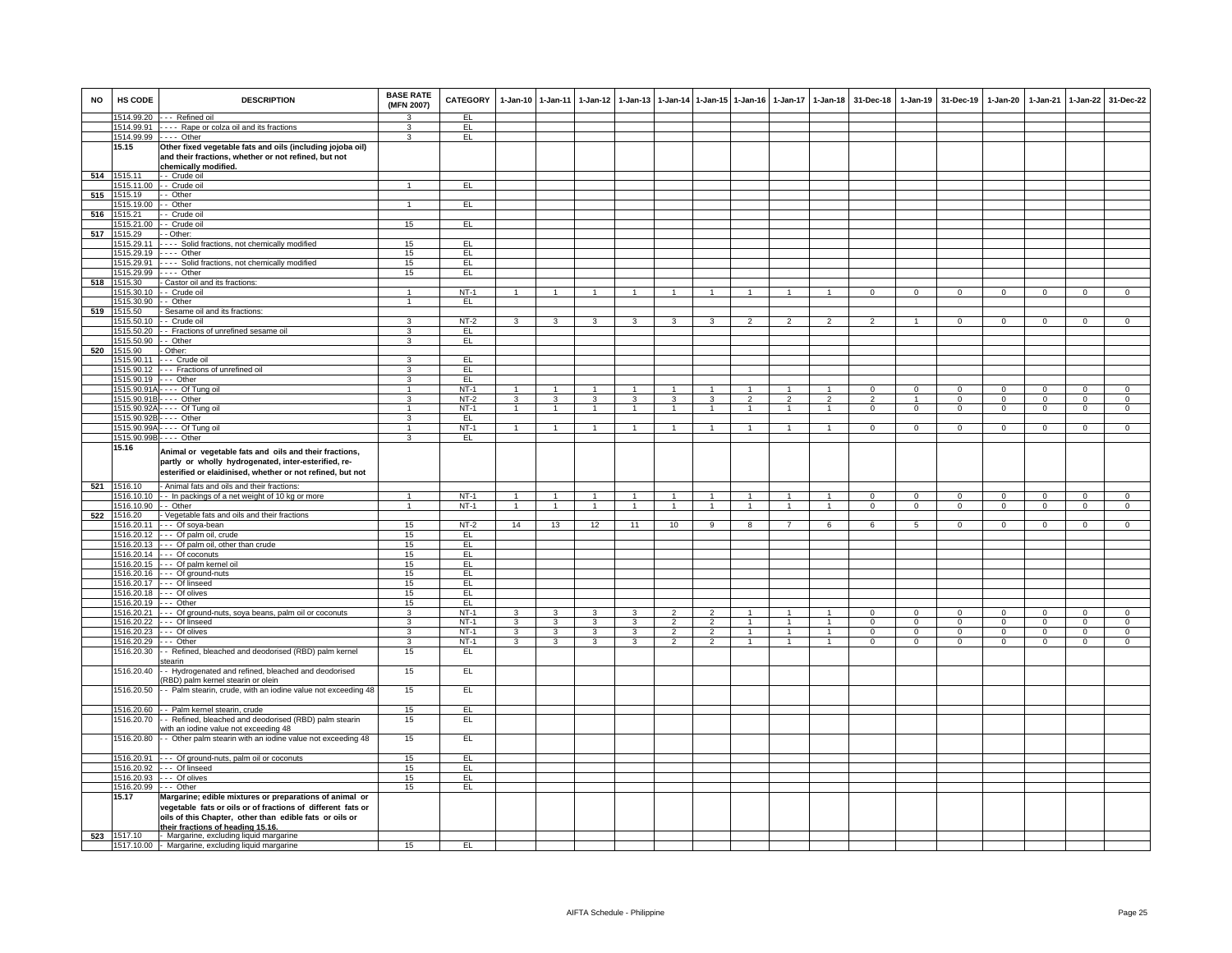| <b>NO</b> | HS CODE                   | <b>DESCRIPTION</b>                                               | <b>BASE RATE</b><br>(MFN 2007) | CATEGORY         | 1-Jan-10                | 1-Jan-11       |                         | 1-Jan-12 1-Jan-13 |                |                          | 1-Jan-14 1-Jan-15 1-Jan-16 | 1-Jan-17             | $1 - Jan-18$         | 31-Dec-18    |                 | 1-Jan-19 31-Dec-19 | 1-Jan-20     | 1-Jan-21       | 1-Jan-22       | 31-Dec-22      |
|-----------|---------------------------|------------------------------------------------------------------|--------------------------------|------------------|-------------------------|----------------|-------------------------|-------------------|----------------|--------------------------|----------------------------|----------------------|----------------------|--------------|-----------------|--------------------|--------------|----------------|----------------|----------------|
| 524       | 1517.90                   | Other:                                                           |                                |                  |                         |                |                         |                   |                |                          |                            |                      |                      |              |                 |                    |              |                |                |                |
|           | 1517.90.10                | - - Imitation ghee                                               | 15                             | $NT-2$           | 14                      | 13             | 12                      | 11                | 10             | $\mathbf{Q}$             |                            |                      |                      | 6            | $5\overline{5}$ | $\Omega$           | $\Omega$     | $\Omega$       | $\Omega$       | $\Omega$       |
|           | 1517.90.20<br>1517.90.30  | - Liquid margarine                                               | 15                             | EL               |                         |                |                         |                   |                |                          |                            |                      |                      |              |                 |                    |              |                |                |                |
|           |                           | - Mould release preparation                                      | 15                             | EL               |                         |                |                         |                   |                |                          |                            |                      |                      |              |                 |                    |              |                |                |                |
|           | 1517.90.43                | -- Shortening                                                    | 15                             | EL               |                         |                |                         |                   |                |                          |                            |                      |                      |              |                 |                    |              |                |                |                |
|           | 1517.90.44                | --- Imitation lard                                               | 15                             | EL               |                         |                |                         |                   |                |                          |                            |                      |                      |              |                 |                    |              |                |                |                |
|           | 1517.90.50                | --- Solid mixtures or preparations                               | 15                             | EL               |                         |                |                         |                   |                |                          |                            |                      |                      |              |                 |                    |              |                |                |                |
|           | 1517.90.61                | ---- In which ground-nut oil predominates                        | 15                             | EL.              |                         |                |                         |                   |                |                          |                            |                      |                      |              |                 |                    |              |                |                |                |
|           | 1517.90.62                | - - - - In which palm oil predominates                           | 15                             | EL               |                         |                |                         |                   |                |                          |                            |                      |                      |              |                 |                    |              |                |                |                |
|           |                           | 1517.90.63 ---- In which crude palm kernel oil predominates      | 15                             | EL               |                         |                |                         |                   |                |                          |                            |                      |                      |              |                 |                    |              |                |                |                |
|           | 1517.90.64                | ---- In which refined, bleached and deodorised (RBD) palm        | 15                             | EL               |                         |                |                         |                   |                |                          |                            |                      |                      |              |                 |                    |              |                |                |                |
|           |                           | kernel oil predominates                                          |                                |                  |                         |                |                         |                   |                |                          |                            |                      |                      |              |                 |                    |              |                |                |                |
|           | 1517.90.65                | ---- In which crude palm kernel olein predominates               | 15                             | EL               |                         |                |                         |                   |                |                          |                            |                      |                      |              |                 |                    |              |                |                |                |
|           | 1517.90.66                | ---- In which refined, bleached and deoderised (RBD) palm        | 15                             | EL               |                         |                |                         |                   |                |                          |                            |                      |                      |              |                 |                    |              |                |                |                |
|           |                           | sernel olein predominates                                        |                                |                  |                         |                |                         |                   |                |                          |                            |                      |                      |              |                 |                    |              |                |                |                |
|           | 1517.90.67                | ---- In which soya-bean oil predominates                         | 15                             | EL               |                         |                |                         |                   |                |                          |                            |                      |                      |              |                 |                    |              |                |                |                |
|           |                           | 1517.90.68 ---- In which illipenut oil predominates              | 15                             | EL               |                         |                |                         |                   |                |                          |                            |                      |                      |              |                 |                    |              |                |                |                |
|           |                           | 1517.90.69 ---- Other                                            | 15                             | EL               |                         |                |                         |                   |                |                          |                            |                      |                      |              |                 |                    |              |                |                |                |
|           | 1517.90.90                | $-$ Other                                                        | 15                             | EL               |                         |                |                         |                   |                |                          |                            |                      |                      |              |                 |                    |              |                |                |                |
| 525       | 1518.00                   | - Animal or vegetable fats and oils and their fractions, boiled, |                                |                  |                         |                |                         |                   |                |                          |                            |                      |                      |              |                 |                    |              |                |                |                |
|           |                           | oxidized, dehydrated, sulphurised, blown, polymerised by heat    |                                |                  |                         |                |                         |                   |                |                          |                            |                      |                      |              |                 |                    |              |                |                |                |
|           |                           | in vacuum or in inert gas or otherwise chemically modified,      |                                |                  |                         |                |                         |                   |                |                          |                            |                      |                      |              |                 |                    |              |                |                |                |
|           |                           | excluding those of heading No. 15.16:                            |                                |                  |                         |                |                         |                   |                |                          |                            |                      |                      |              |                 |                    |              |                |                |                |
|           | 1518 00 12                | - - Animal fats and oils                                         | 3                              | $NT-1$           | $\mathcal{R}$           | $\mathbf{B}$   | 3                       | 3                 | 2              | $\overline{2}$           | $\overline{1}$             |                      | $\blacktriangleleft$ | $\Omega$     | $\Omega$        | $\Omega$           | $\Omega$     | $\Omega$       | $\overline{0}$ | $\Omega$       |
|           | 1518.00.14                | - Ground-nut, soya-bean, palm or coconut oil                     | 3                              | $NT-1$           | 3                       | 3              | 3                       | 3                 | $\overline{2}$ | $\overline{2}$           | 1                          | -1                   | 1                    | $^{\circ}$   | $\mathbf{0}$    | $\mathbf 0$        | $^{\circ}$   | $^{\circ}$     | $\mathbf 0$    | $\mathbf 0$    |
|           | 1518.00.15                | -- Linseed oil and its fractions                                 | 3                              | $NT-1$           | 3                       | 3              | 3                       | 3                 | $\overline{2}$ | $\overline{2}$           |                            |                      |                      | $\Omega$     | $\mathsf 0$     | $\mathbf 0$        | $\mathbf 0$  | $\mathbf 0$    | $\overline{0}$ | $\overline{0}$ |
|           | 1518.00.16                | - Olive oil and its fractions                                    | 3                              | $NT-1$           | 3                       | 3              | 3                       | 3                 | $\overline{2}$ | $\overline{2}$           | $\overline{1}$             | $\blacktriangleleft$ | $\overline{1}$       | $^{\circ}$   | $\mathsf 0$     | $\mathbf 0$        | $^{\circ}$   | $^{\circ}$     | $\mathbf{0}$   | $\mathbf 0$    |
|           | 1518.00.19                | - - Other                                                        | $\overline{3}$                 | $NT-1$           | $\overline{3}$          | 3              | $\overline{\mathbf{3}}$ | 3                 | $\overline{2}$ | $\overline{2}$           | $\overline{1}$             | $\overline{1}$       | $\overline{1}$       | $\Omega$     | $\overline{0}$  | $\overline{0}$     | $\mathbf 0$  | $\mathbf 0$    | $\overline{0}$ | $\overline{0}$ |
|           | 1518.00.20                | - Inedible mixtures or preparations of animal fats or oils or of | 3                              | $NT-1$           | $\overline{\mathbf{3}}$ | 3              | $\overline{\mathbf{3}}$ | 3                 | $\overline{2}$ | $\overline{2}$           | $\overline{1}$             | $\overline{1}$       | $\overline{1}$       | $^{\circ}$   | $\,0\,$         | $\overline{0}$     | $\mathsf 0$  | $\,0\,$        | $\,0\,$        | $\,0\,$        |
|           |                           | ractions of different fats or oils                               |                                |                  |                         |                |                         |                   |                |                          |                            |                      |                      |              |                 |                    |              |                |                |                |
|           | 1518.00.31                |                                                                  | 3                              | $NT-1$           | 3                       | 3              | 3                       | 3                 | $\overline{2}$ | $\overline{2}$           |                            | $\overline{1}$       | $\blacktriangleleft$ | $^{\circ}$   | $\mathbf{0}$    | $\mathbf 0$        | $^{\circ}$   | $^{\circ}$     | $\mathbf 0$    | $\mathbf{0}$   |
|           |                           | -- Of palm oil (including palm kernels)                          |                                |                  |                         |                |                         |                   |                |                          |                            | $\overline{1}$       |                      |              |                 |                    |              |                |                |                |
|           | 1518.00.32                | - - Of ground-nuts, soya-beans or coconuts                       | 3                              | $NT-1$           | $\mathbf{3}$            | $\mathbf{3}$   | $\mathbf{3}$            | 3                 | $\overline{2}$ | $\overline{2}$           | $\overline{1}$             |                      | $\overline{1}$       | $\mathbf{0}$ | $\mathbf{0}$    | $\overline{0}$     | $\mathbf{0}$ | $\overline{0}$ | $\mathbf{0}$   | $\mathbf{0}$   |
|           | 1518.00.33                | - Of linseed                                                     | 3                              | $NT-1$           | 3                       | $\overline{3}$ | $\overline{3}$          | 3                 | $\overline{2}$ | $\overline{2}$           | $\overline{1}$             | $\overline{1}$       | $\overline{1}$       | $\mathbf{0}$ | $\mathbf{0}$    | $\overline{0}$     | $\mathbf{0}$ | $\mathbf{0}$   | $\overline{0}$ | $\overline{0}$ |
|           | 1518.00.34                | - Of olives                                                      | $\overline{\mathbf{3}}$        | $NT-1$           | 3                       | $\overline{3}$ | $\overline{3}$          | $\overline{3}$    | $\overline{2}$ | $\overline{2}$           | $\overline{1}$             | $\overline{1}$       | $\overline{1}$       | $\Omega$     | $\overline{0}$  | $\overline{0}$     | $\mathbf 0$  | $\Omega$       | $\overline{0}$ | $\overline{0}$ |
|           | 1518.00.39                | - Other                                                          | 3                              | $NT-1$           | 3                       | 3              | 3                       | 3                 | $\mathcal{P}$  | $\overline{2}$           | -1                         | $\mathbf{1}$         | $\mathbf{1}$         | $\Omega$     | $\Omega$        | $\Omega$           | $\Omega$     | $\Omega$       | $\overline{0}$ | $\overline{0}$ |
|           | 1518.00.60                | Inedible mixtures or preparations of animal fats or oils or of   | 3                              | $NT-1$           | 3                       | 3              | 3                       | 3                 | $\overline{2}$ | $\overline{2}$           |                            |                      |                      | $^{\circ}$   | $^{\circ}$      | $\mathbf 0$        | 0            | $\mathbf 0$    | $\mathbf{0}$   | $\mathbf 0$    |
|           |                           | ractions thereof and vegetable fats or oils or fractions thereof |                                |                  |                         |                |                         |                   |                |                          |                            |                      |                      |              |                 |                    |              |                |                |                |
|           |                           |                                                                  |                                |                  |                         |                |                         |                   |                |                          |                            |                      |                      |              |                 |                    |              |                |                |                |
| 526       | 1520.00                   | Glycerol, crude; glycerol waters and glycerol lyes               |                                |                  |                         |                |                         |                   |                |                          |                            |                      |                      |              |                 |                    |              |                |                |                |
|           | 1520.00.10                | - Crude glycerol                                                 | 10                             | EL               |                         |                |                         |                   |                |                          |                            |                      |                      |              |                 |                    |              |                |                |                |
|           | 1520.00.90                | - Other                                                          | 10                             | EL               |                         |                |                         |                   |                |                          |                            |                      |                      |              |                 |                    |              |                |                |                |
|           | 15.21                     | Vegetable waxes (other than triglycerides), beeswax,             |                                |                  |                         |                |                         |                   |                |                          |                            |                      |                      |              |                 |                    |              |                |                |                |
|           |                           | other insect waxes and spermaceti, whether or not                |                                |                  |                         |                |                         |                   |                |                          |                            |                      |                      |              |                 |                    |              |                |                |                |
|           |                           | refined or coloured                                              |                                |                  |                         |                |                         |                   |                |                          |                            |                      |                      |              |                 |                    |              |                |                |                |
| 527       | 1521.10                   | - Vegetable waxes                                                |                                |                  |                         |                |                         |                   |                |                          |                            |                      |                      |              |                 |                    |              |                |                |                |
|           | 1521.10.00                | - Vegetable waxes                                                | 3                              | $NT-1$           | 3                       | 3              | 3                       | 3                 |                | $\overline{\phantom{a}}$ |                            |                      |                      | $\mathbf 0$  | $\mathbf 0$     | $\overline{0}$     | 0            | $\mathbf 0$    | $\overline{0}$ | $\overline{0}$ |
| 528       | 1521.90                   | Other:                                                           |                                |                  |                         |                |                         |                   |                |                          |                            |                      |                      |              |                 |                    |              |                |                |                |
|           | 1521.90.10                | - Beeswax and other insect waxes                                 | 3                              | $NT-1$           | $\overline{3}$          | $\overline{3}$ | $\overline{\mathbf{3}}$ | 3                 | $\overline{2}$ | $\overline{2}$           | $\overline{1}$             | $\overline{1}$       | $\overline{1}$       | $\Omega$     | $\overline{0}$  | $\overline{0}$     | $\Omega$     | $\overline{0}$ | $\overline{0}$ | $\overline{0}$ |
|           | 1521.90.20                | - Spermaceti                                                     | 3                              | $NT-1$           | 3                       | 3              | $\overline{3}$          | 3                 | $\overline{2}$ | $\overline{2}$           | $\overline{1}$             | $\overline{1}$       | $\mathbf{1}$         | $\Omega$     | $\overline{0}$  | $\overline{0}$     | $\Omega$     | $\Omega$       | $\overline{0}$ | $\overline{0}$ |
| 529       | 1522.00                   | Degras; residues resulting from the treatment of fatty           |                                |                  |                         |                |                         |                   |                |                          |                            |                      |                      |              |                 |                    |              |                |                |                |
|           |                           | substances or animal or vegetable waxes.                         |                                |                  |                         |                |                         |                   |                |                          |                            |                      |                      |              |                 |                    |              |                |                |                |
|           | 1522.00.10                | - Degras                                                         | $\mathbf{3}$                   | $NT-1$           | $\mathbf{3}$            | $\mathbf{3}$   | $\mathbf{3}$            | 3                 | $\overline{2}$ | $\overline{2}$           | $\overline{1}$             | $\overline{1}$       | $\overline{1}$       | $\mathbf{0}$ | $\mathbf{0}$    | $\overline{0}$     | $\mathbf{0}$ | $\overline{0}$ | $\mathbf 0$    | $\mathbf{0}$   |
|           | 1522.00.90                | - Other                                                          | $\overline{3}$                 | $NT-1$           | $\mathbf{3}$            | 3              | $\overline{3}$          | $\overline{3}$    | $\overline{2}$ | $\overline{2}$           | $\overline{1}$             | $\overline{1}$       | $\overline{1}$       | $^{\circ}$   | $\mathbf{0}$    | $\overline{0}$     | $\mathbf{0}$ | $\mathbf{0}$   | $\overline{0}$ | $\overline{0}$ |
| 530       | 1601.00                   | Sausages and similar products, of meat, meat offal or blood;     |                                |                  |                         |                |                         |                   |                |                          |                            |                      |                      |              |                 |                    |              |                |                |                |
|           |                           | ood preparations based on these products.                        |                                |                  |                         |                |                         |                   |                |                          |                            |                      |                      |              |                 |                    |              |                |                |                |
|           | 1601.00.00                | Sausages and similar products, of meat, meat offal or blood;     | 40                             | EL.              |                         |                |                         |                   |                |                          |                            |                      |                      |              |                 |                    |              |                |                |                |
|           |                           | ood preparations based on these products                         |                                |                  |                         |                |                         |                   |                |                          |                            |                      |                      |              |                 |                    |              |                |                |                |
|           | 16.02                     |                                                                  |                                |                  |                         |                |                         |                   |                |                          |                            |                      |                      |              |                 |                    |              |                |                |                |
|           |                           | Other prepared or preserved meat, meat offal or blood.           |                                |                  |                         |                |                         |                   |                |                          |                            |                      |                      |              |                 |                    |              |                |                |                |
| 531       | 1602.10                   | - Homogenised preparations                                       |                                |                  |                         |                |                         |                   |                |                          |                            |                      |                      |              |                 |                    |              |                |                |                |
|           |                           | 1602.10.10 - Containing pork, in airtight containers             | 45                             | EL.              |                         |                |                         |                   |                |                          |                            |                      |                      |              |                 |                    |              |                |                |                |
|           | 1602.10.90                | - - Other                                                        | 45                             | EL               |                         |                |                         |                   |                |                          |                            |                      |                      |              |                 |                    |              |                |                |                |
| 532       | 1602.20                   | Of liver of any animal                                           |                                |                  |                         |                |                         |                   |                |                          |                            |                      |                      |              |                 |                    |              |                |                |                |
|           | 1602.20.00                | Of liver of any animal                                           | 40                             | HSL <sub>C</sub> | 39.29                   | 38.57          | 37.86                   | 37.14             | 36.43          | 35.71                    | 35.00                      | 34.29                | 33.57                | 33.57        | 32.86           | 32.86              | 32.14        | 31.43          | 30.71          | 30.00          |
| 533       | 1602.31                   | - Of turkeys:                                                    |                                |                  |                         |                |                         |                   |                |                          |                            |                      |                      |              |                 |                    |              |                |                |                |
|           | 1602.31.00                | -- Mechanically deboned or separated meat                        | 5                              | HSL C            | 4.91                    | 4.82           | 4.73                    | 4.64              | 4.55           | 4.46                     | 4.37                       | 4.29                 | 4.20                 | 4.20         | 4.11            | 4.11               | 4.02         | 3.93           | 3.84           | 3.75           |
|           | 1602.31.00B               | - - Other, in airtight containers                                | 40                             | HSL C            | 39.29                   | 38.57          | 37.86                   | 37.14             | 36.43          | 35.71                    | 35.00                      | 34.29                | 33.57                | 33.57        | 32.86           | 32.86              | 32.14        | 31.43          | 30.71          | 30.00          |
|           | 1602.31.00C               |                                                                  | 40                             | HSL <sub>C</sub> | 39.29                   | 38.57          | 37.86                   | 37.14             | 36.43          | 35.71                    | 35.00                      | 34.29                | 33.57                | 33.57        | 32.86           | 32.86              | 32.14        | 31.43          | 30.71          | 30.00          |
|           | 1602.32                   | -- Other, not in airtight containers                             |                                |                  |                         |                |                         |                   |                |                          |                            |                      |                      |              |                 |                    |              |                |                |                |
| 534       | 1602.32.10                | - Of fowls of the species Gallus domesticus:                     | 40                             |                  |                         |                |                         |                   |                |                          |                            |                      |                      |              |                 |                    |              |                |                |                |
|           |                           | --- Chicken curry, in airtight containers                        |                                | EL               |                         |                |                         |                   |                |                          |                            |                      |                      |              |                 |                    |              |                |                |                |
|           |                           | 1602.32.90A - - - - In airtight containers                       | 40                             | EL.              |                         |                |                         |                   |                |                          |                            |                      |                      |              |                 |                    |              |                |                |                |
|           | 1602.32.90B - - - - Other |                                                                  | 40                             | EL.              |                         |                |                         |                   |                |                          |                            |                      |                      |              |                 |                    |              |                |                |                |
| 535       | 1602.39                   | - - Other:                                                       |                                |                  |                         |                |                         |                   |                |                          |                            |                      |                      |              |                 |                    |              |                |                |                |
|           | 1602.39.00A               | - - - In airtight containers                                     | 40                             | HSL C            | 39.29                   | 38.57          | 37.86                   | 37.14             | 36.43          | 35.71                    | 35.00                      | 34.29                | 33.57                | 33.57        | 32.86           | 32.86              | 32.14        | 31.43          | 30.71          | 30.00          |
|           | 1602.39.00B - - - Other   |                                                                  | 40                             | HSL C            | 39.29                   | 38.57          | 37.86                   | 37.14             | 36.43          | 35.71                    | 35.00                      | 34.29                | 33.57                | 33.57        | 32.86           | 32.86              | 32.14        | 31.43          | 30.71          | 30.00          |
| 536       | 1602.41                   | - - Hams and cuts thereof:                                       |                                |                  |                         |                |                         |                   |                |                          |                            |                      |                      |              |                 |                    |              |                |                |                |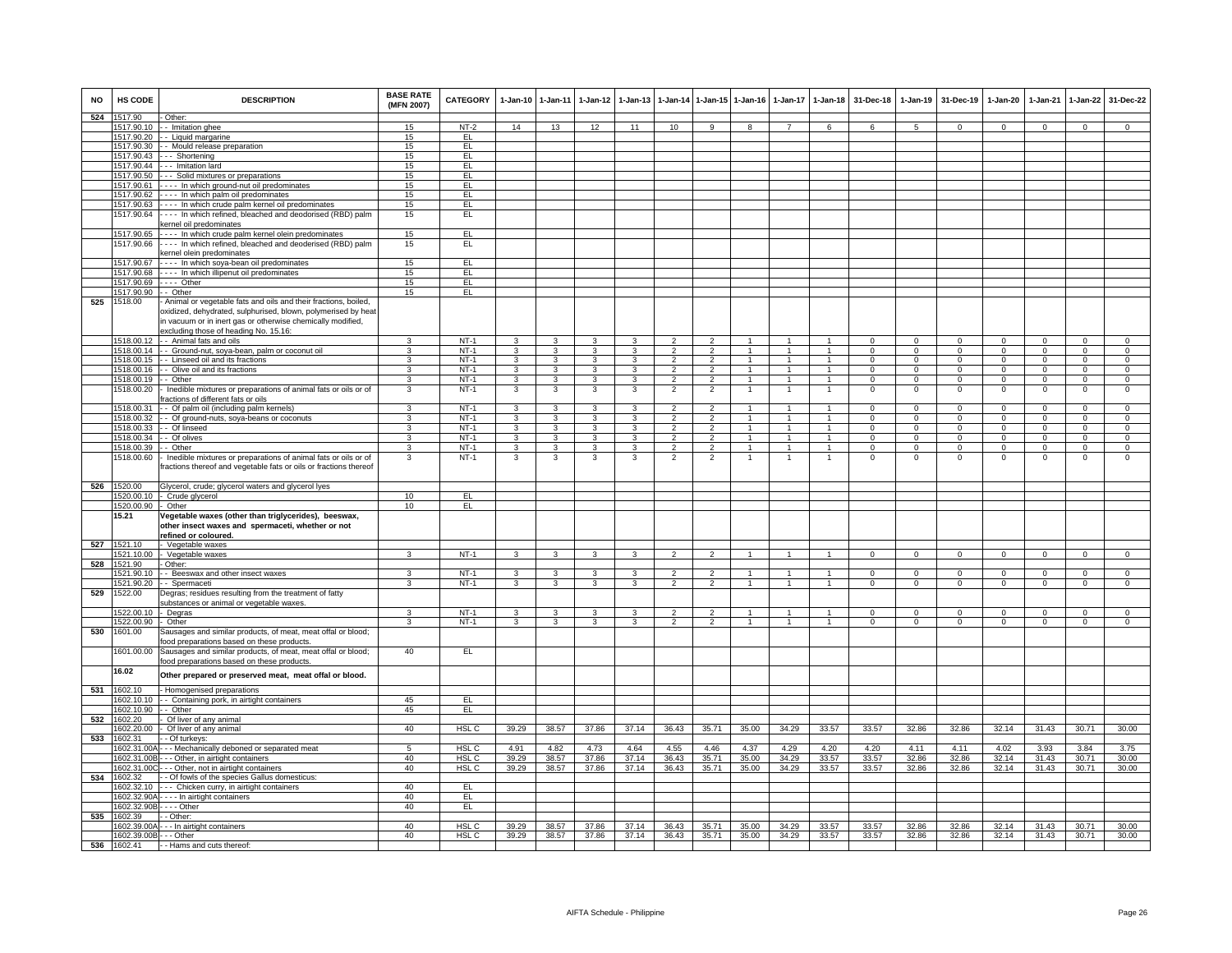| <b>NO</b> | <b>HS CODE</b>                   | <b>DESCRIPTION</b>                                            | <b>BASE RATE</b><br>(MFN 2007) | CATEGORY                  | $1-Jan-10$     | $1-Jan-11$     |                         | 1-Jan-12 1-Jan-13 |                       |                               | 1-Jan-14 1-Jan-15 1-Jan-16 | $1-Jan-17$                       | $1 - Jan-18$   | 31-Dec-18                        |                  | 1-Jan-19 31-Dec-19       | 1-Jan-20                 | $1-Jan-21$                   | $1 - Jan-22$                  | 31-Dec-22                     |
|-----------|----------------------------------|---------------------------------------------------------------|--------------------------------|---------------------------|----------------|----------------|-------------------------|-------------------|-----------------------|-------------------------------|----------------------------|----------------------------------|----------------|----------------------------------|------------------|--------------------------|--------------------------|------------------------------|-------------------------------|-------------------------------|
|           |                                  | 1602.41.10 --- In airtight containers                         | 40                             | EL.                       |                |                |                         |                   |                       |                               |                            |                                  |                |                                  |                  |                          |                          |                              |                               |                               |
|           | 1602.41.90 --- Other<br>1602.42  | - - Shoulders and cuts thereof:                               | 40                             | EL                        |                |                |                         |                   |                       |                               |                            |                                  |                |                                  |                  |                          |                          |                              |                               |                               |
| 537       |                                  | 1602.42.10 --- In airtight containers                         | 40                             | EL                        |                |                |                         |                   |                       |                               |                            |                                  |                |                                  |                  |                          |                          |                              |                               |                               |
|           | 1602.42.90                       | --- Other                                                     | 40                             | EL                        |                |                |                         |                   |                       |                               |                            |                                  |                |                                  |                  |                          |                          |                              |                               |                               |
| 538       | 1602.49                          | - - Other, including mixtures:                                |                                |                           |                |                |                         |                   |                       |                               |                            |                                  |                |                                  |                  |                          |                          |                              |                               |                               |
|           | 1602.49.11                       | - - - - In airtight containers                                | 40                             | HSL <sub>C</sub>          | 39.29          | 38.57          | 37.86                   | 37.14             | 36.43                 | 35.71                         | 35.00                      | 34.29                            | 33.57          | 33.57                            | 32.86            | 32.86                    | 32.14                    | 31.43                        | 30.71                         | 30.00                         |
|           | 1602.49.19                       | $---$ Other                                                   | 40                             | HSL <sub>C</sub>          | 39.29          | 38.57          | 37.86                   | 37.14             | 36.43                 | 35.71                         | 35.00                      | 34.29                            | 33.57          | 33.57                            | 32.86            | 32.86                    | 32.14                    | 31.43                        | 30.71                         | 30.00                         |
|           | 1602.49.91<br>1602.49.99         | ---- In airtight containers<br>$---$ Other                    | 40<br>40                       | HSL C<br>HSL <sub>C</sub> | 39.29<br>39.29 | 38.57<br>38.57 | 37.86<br>37.86          | 37.14<br>37.14    | 36.43<br>36.43        | 35.71<br>35.71                | 35.00<br>35.00             | 34.29<br>34.29                   | 33.57<br>33.57 | 33.57<br>33.57                   | 32.86<br>32.86   | 32.86<br>32.86           | 32.14<br>32.14           | 31.43<br>31.43               | 30.71<br>30.71                | 30.00<br>30.00                |
| 539       | 1602.50                          | - Of bovine animals:                                          |                                |                           |                |                |                         |                   |                       |                               |                            |                                  |                |                                  |                  |                          |                          |                              |                               |                               |
|           | 1602.50.00                       | - Of bovine animals                                           | 35                             | HSL <sub>C</sub>          | 34.38          | 33.75          | 33.13                   | 32.50             | 31.88                 | 31.25                         | 30.63                      | 30.00                            | 29.38          | 29.38                            | 28.75            | 28.75                    | 28.13                    | 27.50                        | 26.88                         | 26.25                         |
| 540       | 1602.90                          | - Other, including preparations of blood of any animal:       |                                |                           |                |                |                         |                   |                       |                               |                            |                                  |                |                                  |                  |                          |                          |                              |                               |                               |
|           | 1602.90.10                       | - Mutton curry, in airtight containers                        | 35                             | HSL <sub>C</sub>          | 34.38          | 33.75          | 33.13                   | 32.50             | 31.88                 | 31.25                         | 30.63                      | 30.00                            | 29.38          | 29.38                            | 28.75            | 28.75                    | 28.13                    | 27.50                        | 26.88                         | 26.25                         |
|           |                                  | 1602.90.90A - - - In airtight containers                      | 35                             | HSL <sub>C</sub>          | 34.38          | 33.75          | 33.13                   | 32.50             | 31.88                 | 31.25                         | 30.63                      | 30.00                            | 29.38          | 29.38                            | 28.75            | 28.75                    | 28.13                    | 27.50                        | 26.88                         | 26.25                         |
|           | 1602.90.90B - - - Other          |                                                               | 35                             | HSL C                     | 34.38          | 33.75          | 33.13                   | 32.50             | 31.88                 | 31.25                         | 30.63                      | 30.00                            | 29.38          | 29.38                            | 28.75            | 28.75                    | 28.13                    | 27.50                        | 26.88                         | 26.25                         |
| 541       | 1603.00                          | Extracts and juices of meat, fish or crustaceans, molluscs or |                                |                           |                |                |                         |                   |                       |                               |                            |                                  |                |                                  |                  |                          |                          |                              |                               |                               |
|           | 1603.00.10                       | other aquatic invertebrates.<br>- Of chicken, with herbs      | 3                              | $NT-1$                    | 3              | $\mathbf{R}$   | $\mathbf{R}$            | $\mathbf{a}$      | $\overline{2}$        | 2                             |                            | $\overline{1}$                   | $\mathbf{1}$   | $\Omega$                         | $\mathbf 0$      | $\overline{0}$           | $\mathbf 0$              | $\Omega$                     | $\mathbf{0}$                  | $\Omega$                      |
|           | 1603.00.20                       | - Of chicken, without herbs                                   | 3                              | $NT-1$                    | 3              | 3              | 3                       | 3                 | $\overline{2}$        | $\overline{2}$                |                            |                                  |                | $\Omega$                         | $\Omega$         | $\Omega$                 | $\Omega$                 | $\Omega$                     | $\mathbf 0$                   | $\Omega$                      |
|           |                                  | 1603.00.30 - Other, with herbs                                | $\mathbf{3}$                   | $NT-1$                    | $\mathbf{3}$   | $\mathbf{3}$   | $\mathbf{3}$            | 3                 | $\overline{2}$        | $\overline{2}$                | $\overline{1}$             | $\overline{1}$                   | $\overline{1}$ | $\mathbf{0}$                     | $\overline{0}$   | $\overline{0}$           | $\mathbf{0}$             | $\mathbf 0$                  | $\mathbf{0}$                  | $\mathbf{0}$                  |
|           | 1603.00.90 - Other               |                                                               | 3                              | $NT-1$                    | 3              | $\overline{3}$ | $\mathbf{3}$            | 3                 | $\overline{2}$        | $\overline{2}$                | $\overline{1}$             | $\overline{1}$                   | $\overline{1}$ | $\mathbf{0}$                     | $\mathbf{0}$     | $\mathbf{0}$             | $\mathbf 0$              | $\mathbf{0}$                 | $\mathbf{0}$                  | $\mathbf 0$                   |
|           | 16.04                            | Prepared or preserved fish; caviar and caviar                 |                                |                           |                |                |                         |                   |                       |                               |                            |                                  |                |                                  |                  |                          |                          |                              |                               |                               |
|           |                                  | substitutes prepared from fish eggs.                          |                                |                           |                |                |                         |                   |                       |                               |                            |                                  |                |                                  |                  |                          |                          |                              |                               |                               |
| 542       | 1604.11                          | - - Salmon:                                                   |                                |                           |                |                |                         |                   |                       |                               |                            |                                  | $\overline{7}$ |                                  |                  |                          |                          |                              |                               |                               |
|           | 1604.11.90 --- Other             | 1604.11.10 --- In airtight containers                         | 15<br>15                       | <b>ST</b><br>ST           | 14<br>14       | 13<br>13       | 12<br>12                | 11<br>11          | 10<br>10              | 10<br>10                      | 9<br>9                     | 8<br>$\boldsymbol{8}$            | $\overline{7}$ | $\overline{7}$<br>$\overline{7}$ | 6<br>6           | 5<br>$5\overline{)}$     | 5<br>5                   | 5<br>$5\overline{)}$         | 5<br>$5\overline{)}$          | 5<br>5                        |
| 543       | 1604.12                          | - - Herrings:                                                 |                                |                           |                |                |                         |                   |                       |                               |                            |                                  |                |                                  |                  |                          |                          |                              |                               |                               |
|           |                                  | 1604.12.10 --- In airtight containers                         | 15                             | NT-2                      | 14             | 13             | 12                      | 11                | 10                    | 9                             | 8                          | $\overline{7}$                   | 6              | 6                                | 5                | $\Omega$                 | $\mathbf 0$              | $\Omega$                     | $\mathbf 0$                   | $\mathsf 0$                   |
|           | 1604.12.90 --- Other             |                                                               | 15                             | $NT-2$                    | 14             | 13             | 12                      | 11                | 10                    | $\overline{9}$                | 8                          | $\overline{7}$                   | 6              | 6                                | 5                | $\Omega$                 | $\mathbf 0$              | $\Omega$                     | $\Omega$                      | $\Omega$                      |
| 544       | 1604.13                          | - - Sardines, sardinella and brisling or sprats:              |                                |                           |                |                |                         |                   |                       |                               |                            |                                  |                |                                  |                  |                          |                          |                              |                               |                               |
|           |                                  | 1604.13.11 - - - - In airtight containers                     | 15                             | $NT-2$                    | 14             | 13             | 12                      | 11                | 10                    | 9                             | 8                          | $\overline{7}$                   | 6              | 6                                | 5                | $\Omega$                 | $\Omega$                 | $^{\circ}$                   | $\overline{0}$                | $\mathbf{0}$                  |
|           |                                  | 1604.13.19 ---- Other                                         | 15                             | $NT-2$                    | 14             | 13             | 12                      | 11                | 10                    | 9                             | $\mathbf{R}$               | $\overline{7}$                   | 6              | -6                               | 5                | $\mathbf{0}$             | $\mathsf 0$              | $\Omega$                     | $\circ$                       | $\overline{0}$                |
|           |                                  | 1604.13.91 ---- In airtight containers                        | 15                             | $NT-2$                    | 14             | 13             | 12                      | 11                | 10                    | 9                             | 8                          | $\overline{7}$                   | 6              | 6                                | 5                | $\mathbf 0$              | $\mathbf 0$              | $\mathbf 0$                  | $\mathbf{0}$                  | $\mathbf 0$                   |
| 545       | 1604.13.99 ---- Other<br>1604.14 | - - Tunas, skipjack and bonito (Sarda spp.):                  | 15                             | $NT-2$                    | 14             | 13             | 12                      | 11                | 10                    | 9                             | 8                          |                                  | 6              | 6                                | 5                | $\mathbf 0$              | $\mathsf 0$              | $\mathbf 0$                  | $\Omega$                      | $\Omega$                      |
|           |                                  | 1604.14.10 --- In airtight containers                         | 15                             | EL                        |                |                |                         |                   |                       |                               |                            |                                  |                |                                  |                  |                          |                          |                              |                               |                               |
|           | 1604.14.90 --- Other             |                                                               | 15                             | EL                        |                |                |                         |                   |                       |                               |                            |                                  |                |                                  |                  |                          |                          |                              |                               |                               |
| 546       | 1604.15                          | - - Mackerel:                                                 |                                |                           |                |                |                         |                   |                       |                               |                            |                                  |                |                                  |                  |                          |                          |                              |                               |                               |
|           |                                  | 1604.15.10 --- In airtight containers                         | 15                             | $NT-2$                    | 14             | 13             | 12                      | 11                | 10                    | 9                             |                            |                                  |                | 6                                | 5                | $\mathbf 0$              | 0                        | $^{\circ}$                   | $\mathbf{0}$                  | $^{\circ}$                    |
|           | 1604.15.90 --- Other             |                                                               | 15                             | $NT-2$                    | 14             | 13             | 12                      | 11                | 10                    | 9                             | 8                          | $\overline{7}$                   | 6              | 6                                | 5                | $\overline{0}$           | $\mathbf{0}$             | $\mathbf{0}$                 | $\mathbf{0}$                  | $\mathbf{0}$                  |
| 547       | 1604.16                          | - - Anchovies:                                                |                                |                           |                |                |                         |                   |                       |                               |                            |                                  |                |                                  |                  |                          |                          |                              |                               |                               |
|           | 1604.16.90                       | 1604.16.10 --- In airtight containers<br>--- Other            | 15<br>15                       | $NT-2$<br>$NT-2$          | 14<br>14       | 13<br>13       | 12<br>12                | 11<br>11          | 10 <sup>1</sup><br>10 | $\overline{9}$<br>$\mathsf g$ | 8<br>8                     | $\overline{7}$<br>$\overline{7}$ | 6<br>6         | -6<br>6                          | $5^{\circ}$<br>5 | $\Omega$<br>$\mathsf 0$  | $\Omega$<br>$\mathsf 0$  | $\Omega$<br>$\mathsf 0$      | $\overline{0}$<br>$\mathbf 0$ | $\overline{0}$<br>$\mathsf 0$ |
| 548       | 1604.19                          | - - Other:                                                    |                                |                           |                |                |                         |                   |                       |                               |                            |                                  |                |                                  |                  |                          |                          |                              |                               |                               |
|           | 1604.19.20                       | --- Horse mackerel, in airtight containers                    | 15                             | $NT-2$                    | 14             | 13             | 12                      | 11                | 10                    | $\overline{9}$                | 8                          | $\overline{7}$                   | 6              | $\epsilon$                       | $\sqrt{5}$       | $\overline{0}$           | $\Omega$                 | $\Omega$                     | $\overline{0}$                | $\overline{0}$                |
|           | 1604.19.30                       | - - - Other, in airtight containers                           | 15                             | $NT-2$                    | 14             | 13             | 12                      | 11                | 10                    | 9                             | 8                          | $\overline{7}$                   | $\epsilon$     | $\kappa$                         | 5                | $\Omega$                 | $\Omega$                 | $\Omega$                     | $\circ$                       | $\mathbf 0$                   |
|           | 1604.19.90 --- Other             |                                                               | 15                             | $NT-2$                    | 14             | 13             | 12                      | 11                | 10                    | $\overline{9}$                | 8                          | $\overline{7}$                   | 6              | 6                                | $\overline{5}$   | $\overline{0}$           | $\overline{0}$           | $\overline{0}$               | $\overline{0}$                | $\overline{0}$                |
| 549       | 1604.20                          | - Other prepared or preserved fish:                           |                                |                           |                |                |                         |                   |                       |                               |                            |                                  |                |                                  |                  |                          |                          |                              |                               |                               |
|           | 1604.20.19 --- Other             | 1604.20.11 --- In airtight containers                         | 15<br>15                       | $NT-2$<br>$NT-2$          | 14<br>14       | 13<br>13       | 12<br>12                | 11<br>11          | 10<br>10              | 9<br>-9                       | 8<br>8                     | $\overline{7}$<br>$\overline{7}$ | 6              | 6<br>6                           | 5                | $\Omega$<br>$\mathbf{0}$ | $\Omega$<br>$\mathbf{0}$ | $\mathbf{0}$<br>$\mathbf{0}$ | $\mathbf 0$                   | $\mathbf{0}$<br>$\mathbf{0}$  |
|           | 1604.20.21                       | --- In airtight containers                                    | 15                             | $NT-2$                    | 14             | 13             | 12                      | 11                | 10                    | -9                            | 8                          | $\overline{7}$                   | 6<br>6         | 6                                | 5<br>5           | $\Omega$                 | $\Omega$                 | $^{\circ}$                   | $\overline{0}$<br>$\Omega$    | $\overline{0}$                |
|           | 1604.20.29 --- Other             |                                                               | 15                             | $NT-2$                    | 14             | 13             | 12                      | 11                | 10                    | 9                             | 8                          | $\overline{7}$                   | 6              | -6                               | $5\phantom{.0}$  | $\mathbf{0}$             | $\Omega$                 | $\Omega$                     | $\mathbf 0$                   | $\mathbf{0}$                  |
|           | 1604.20.91                       | --- In airtight containers                                    | 15                             | $NT-2$                    | 14             | 13             | 12                      | 11                | 10                    | 9                             | 8                          | $\overline{7}$                   | 6              | 6                                | 5                | $\mathbf 0$              | $\mathbf 0$              | $\mathbf 0$                  | $\mathbf 0$                   | $\mathsf 0$                   |
|           | 1604.20.99                       | --- Other                                                     | 15                             | $NT-2$                    | 14             | 13             | 12                      | 11                | 10                    | -9                            | 8                          |                                  |                | -6                               | 5                | $\Omega$                 | 0                        | $\Omega$                     | $\Omega$                      | $\Omega$                      |
| 550       | 1604.30                          | - Caviar and caviar substitutes:                              |                                |                           |                |                |                         |                   |                       |                               |                            |                                  |                |                                  |                  |                          |                          |                              |                               |                               |
|           |                                  | 1604.30.10 - - In airtight containers                         | 10                             | F1                        |                |                |                         |                   |                       |                               |                            |                                  |                |                                  |                  |                          |                          |                              |                               |                               |
|           | 1604.30.90 - - Other             | Crustaceans, molluscs and other aquatic                       | 10                             | EL.                       |                |                |                         |                   |                       |                               |                            |                                  |                |                                  |                  |                          |                          |                              |                               |                               |
|           | 16.05                            | invertebrates, prepared or preserved.                         |                                |                           |                |                |                         |                   |                       |                               |                            |                                  |                |                                  |                  |                          |                          |                              |                               |                               |
| 551       | 1605.10                          | - Crab                                                        |                                |                           |                |                |                         |                   |                       |                               |                            |                                  |                |                                  |                  |                          |                          |                              |                               |                               |
|           |                                  | 1605.10.10 - - In airtight containers                         | 15                             | $NT-2$                    | 14             | 13             | 12                      | 11                | 10                    | -9                            | 8                          | 7                                | -6             | -6                               | -5               | $\Omega$                 | $\Omega$                 | $\Omega$                     | $\Omega$                      | $\mathbf 0$                   |
|           | 1605.10.90                       | - Other                                                       | 15                             | $NT-2$                    | 14             | 13             | 12                      | 11                | 10                    | $\overline{9}$                | 8                          | $\overline{7}$                   | 6              | -6                               | -5               | $\Omega$                 | $\Omega$                 | $\Omega$                     | $\overline{0}$                | $\overline{0}$                |
| 552       | 1605.20                          | - Shrimps and prawns:                                         |                                |                           |                |                |                         |                   |                       |                               |                            |                                  |                |                                  |                  |                          |                          |                              |                               |                               |
|           | 1605.20.11                       | --- In airtight containers                                    | 15                             | EL.                       |                |                |                         |                   |                       |                               |                            |                                  |                |                                  |                  |                          |                          |                              |                               |                               |
|           | 1605.20.19<br>1605.20.91         | --- Other                                                     | 15                             | EL<br>EL                  |                |                |                         |                   |                       |                               |                            |                                  |                |                                  |                  |                          |                          |                              |                               |                               |
|           | 1605.20.99                       | --- In airtight containers<br>--- Other                       | 15<br>15                       | EL                        |                |                |                         |                   |                       |                               |                            |                                  |                |                                  |                  |                          |                          |                              |                               |                               |
| 553       | 1605.30                          | - Lobster                                                     |                                |                           |                |                |                         |                   |                       |                               |                            |                                  |                |                                  |                  |                          |                          |                              |                               |                               |
|           | 1605.30.00 - Lobster             |                                                               | 10                             | EL.                       |                |                |                         |                   |                       |                               |                            |                                  |                |                                  |                  |                          |                          |                              |                               |                               |
| 554       | 1605.40                          | - Other crustaceans                                           |                                |                           |                |                |                         |                   |                       |                               |                            |                                  |                |                                  |                  |                          |                          |                              |                               |                               |
|           | 1605.40.10                       | - - In airtight containers                                    | 10                             | $NT-2$                    | 9              | 8              | 8                       | $\overline{7}$    | $\overline{7}$        | 6                             | 6                          | 5                                | 5              | 5                                | $\mathbf{A}$     | $\Omega$                 | $\Omega$                 | $\Omega$                     | $\mathbf{0}$                  | $\mathsf 0$                   |
|           | 605.40.90                        | - - Other                                                     | 10                             | NT-2                      | 9              | 8              | 8                       | $\overline{7}$    | $\overline{7}$        | 6                             | 6                          | 5                                | 5              | 5                                | $\overline{4}$   | $\mathbf{0}$             | $\mathbf 0$              | $\mathbf{0}$                 | $\mathbf{0}$                  | $\mathbf{0}$                  |
| 555       | 1605.90                          | Other:                                                        |                                |                           |                |                |                         |                   |                       |                               |                            |                                  |                |                                  |                  |                          |                          |                              |                               |                               |
|           | 1605.90.10                       | - - Abalone                                                   | 10                             | $NT-2$                    | 9              | 8              | 8                       | $\overline{7}$    | $\overline{7}$        | 6                             | 6                          | 5                                | 5              | $5\overline{5}$                  | $\overline{4}$   | 0                        | $\mathbf 0$              | 0                            | $\mathbf 0$                   | $\Omega$                      |
|           | 1605.90.90 -- Other              |                                                               | 10                             | $NT-2$                    | $\overline{9}$ | $\overline{8}$ | $\overline{\mathbf{8}}$ | $\overline{7}$    | $\overline{7}$        | 6                             | 6                          | $\sqrt{5}$                       | $\sqrt{5}$     | $\overline{5}$                   | $\overline{4}$   | $\overline{0}$           | $\Omega$                 | $\mathbf 0$                  | $\overline{0}$                | $\Omega$                      |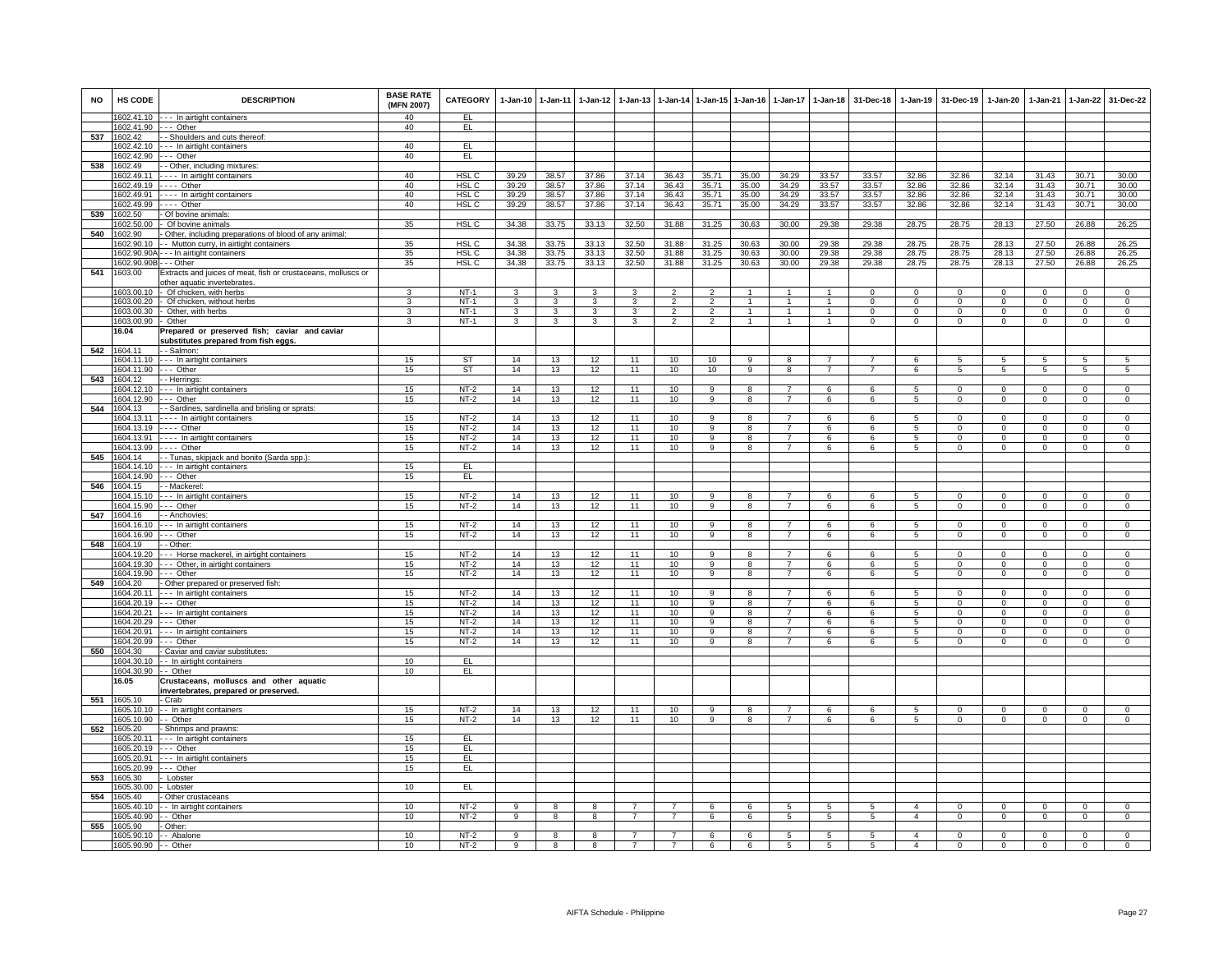| <b>NO</b> | HS CODE                    | <b>DESCRIPTION</b>                                                                                                             | <b>BASE RATE</b><br>(MFN 2007) | <b>CATEGORY</b> | $1-Jan-10$      | $1 - Jan-11$            | $1 - Jan-12$   | $1 - Jan-13$   |                |                | 1-Jan-14 1-Jan-15 1-Jan-16 |                | 1-Jan-17 1-Jan-18 | 31-Dec-18      | 1-Jan-19       | 31-Dec-19      | 1-Jan-20       | 1-Jan-21       | 1-Jan-22       | 31-Dec-22      |
|-----------|----------------------------|--------------------------------------------------------------------------------------------------------------------------------|--------------------------------|-----------------|-----------------|-------------------------|----------------|----------------|----------------|----------------|----------------------------|----------------|-------------------|----------------|----------------|----------------|----------------|----------------|----------------|----------------|
|           | 17.01                      | Cane or beet sugar and chemically pure sucrose, in                                                                             |                                |                 |                 |                         |                |                |                |                |                            |                |                   |                |                |                |                |                |                |                |
| 556       | 1701.11                    | solid form.<br>· - Cane sugar                                                                                                  |                                |                 |                 |                         |                |                |                |                |                            |                |                   |                |                |                |                |                |                |                |
|           |                            | 1701.11.00A - - - In-Quota                                                                                                     | 50                             | EL              |                 |                         |                |                |                |                |                            |                |                   |                |                |                |                |                |                |                |
|           | 1701.11.00B                | - - Out-Quota                                                                                                                  | 65                             | EL              |                 |                         |                |                |                |                |                            |                |                   |                |                |                |                |                |                |                |
| 557       | 1701.12<br>1701.12.00/     | - Beet sugar:<br>- - In-Quota                                                                                                  | 50                             | EL              |                 |                         |                |                |                |                |                            |                |                   |                |                |                |                |                |                |                |
|           | 1701.12.00E                | - - Out-Quota                                                                                                                  | 50                             | EL              |                 |                         |                |                |                |                |                            |                |                   |                |                |                |                |                |                |                |
| 558       | 1701.91                    | - Containing added flavouring or coloring matter:                                                                              |                                |                 |                 |                         |                |                |                |                |                            |                |                   |                |                |                |                |                |                |                |
|           |                            | 1701.91.00A --- Containing over 65% by dry weight of sugar, In-Quota                                                           | 50                             | EL.             |                 |                         |                |                |                |                |                            |                |                   |                |                |                |                |                |                |                |
|           |                            | 1701.91.00B - - - Containing over 65% by dry weight of sugar, Out-Quota                                                        | 50                             | EL              |                 |                         |                |                |                |                |                            |                |                   |                |                |                |                |                |                |                |
|           | 1701.91.00C                | --- Other, In-Quota                                                                                                            | $\overline{1}$                 | EL              |                 |                         |                |                |                |                |                            |                |                   |                |                |                |                |                |                |                |
|           | 1701.91.00D                | - - Other, Out-Quota                                                                                                           | $\mathbf{1}$                   | EL              |                 |                         |                |                |                |                |                            |                |                   |                |                |                |                |                |                |                |
| 559       | 1701.99                    | - Other:                                                                                                                       |                                |                 |                 |                         |                |                |                |                |                            |                |                   |                |                |                |                |                |                |                |
|           | 1701.99.11A                | ---- Containing over 65% by dry weight of sugar, In-Quota                                                                      | 50                             | EL              |                 |                         |                |                |                |                |                            |                |                   |                |                |                |                |                |                |                |
|           |                            | 1701.99.11B----- Containing over 65% by dry weight of sugar, Out-                                                              | 65                             | EL              |                 |                         |                |                |                |                |                            |                |                   |                |                |                |                |                |                |                |
|           |                            | Quota<br>1701.99.11C - - - - - Other, In-Quota                                                                                 | $\mathbf{1}$                   | EL              |                 |                         |                |                |                |                |                            |                |                   |                |                |                |                |                |                |                |
|           |                            | 1701.99.11D- - - - - Other, Out-Quota                                                                                          | $\blacktriangleleft$           | EL              |                 |                         |                |                |                |                |                            |                |                   |                |                |                |                |                |                |                |
|           |                            | 1701.99.19A - - - - - Containing over 65% by dry weight of sugar, In-Quota                                                     | 50                             | EL.             |                 |                         |                |                |                |                |                            |                |                   |                |                |                |                |                |                |                |
|           |                            | 1701.99.19B----- Containing over 65% by dry weight of sugar, Out-                                                              | 65                             | EL              |                 |                         |                |                |                |                |                            |                |                   |                |                |                |                |                |                |                |
|           |                            | Quota                                                                                                                          | $\mathbf{1}$                   |                 |                 |                         |                |                |                |                |                            |                |                   |                |                |                |                |                |                |                |
|           | 1701.99.19C<br>1701.99.19D | ---- Other, In-Quota<br>- - - - Other, Out-Quota                                                                               | $\overline{1}$                 | EL<br>EL        |                 |                         |                |                |                |                |                            |                |                   |                |                |                |                |                |                |                |
|           | 1701.99.90A                | . - - - In-Quota                                                                                                               | 50                             | EL              |                 |                         |                |                |                |                |                            |                |                   |                |                |                |                |                |                |                |
|           | 1701.99.90B                | -Out-Quota                                                                                                                     | 65                             | EL              |                 |                         |                |                |                |                |                            |                |                   |                |                |                |                |                |                |                |
|           | 17.02                      | Other sugars, including chemically pure lactose,<br>maltose, glucose and fructose, in solid form; sugar                        |                                |                 |                 |                         |                |                |                |                |                            |                |                   |                |                |                |                |                |                |                |
|           |                            | syrups not containing added flavouring or colouring                                                                            |                                |                 |                 |                         |                |                |                |                |                            |                |                   |                |                |                |                |                |                |                |
|           |                            | matter; artificial honey, whether or not mixed with                                                                            |                                |                 |                 |                         |                |                |                |                |                            |                |                   |                |                |                |                |                |                |                |
|           |                            | natural honey: caramel.                                                                                                        |                                |                 |                 |                         |                |                |                |                |                            |                |                   |                |                |                |                |                |                |                |
| 560       | 1702.11                    | - Containing by weight 99% or more lactose, expressed as<br>anhydrous lactose, calculated on the dry matter                    |                                |                 |                 |                         |                |                |                |                |                            |                |                   |                |                |                |                |                |                |                |
|           | 702.11.00                  | - - Containing by weight 99% or more lactose, expressed as                                                                     |                                | $NT-1$          | $\mathbf{1}$    | $\mathbf{1}$            |                |                | $\overline{1}$ | $\mathbf{1}$   |                            | $\mathbf{1}$   |                   | $\mathbf 0$    | $\mathbf 0$    | $\mathbf 0$    | $\mathbf 0$    | $\mathbf 0$    | $\mathsf 0$    | $\Omega$       |
| 561       | 1702.19                    | inhydrous lactose, calculated on the dry matter<br>- Other                                                                     |                                |                 |                 |                         |                |                |                |                |                            |                |                   |                |                |                |                |                |                |                |
|           | 1702.19.00                 | - Other                                                                                                                        | 3                              | $NT-1$          | 3               | 3                       | 3              | 3              | $\overline{2}$ | $\mathfrak{p}$ |                            |                |                   | $\Omega$       | $\Omega$       | $\Omega$       | $\Omega$       | $\Omega$       | $\Omega$       | $\Omega$       |
| 562       | 1702.20                    | Maple sugar and maple syrup                                                                                                    |                                |                 |                 |                         |                |                |                |                |                            |                |                   |                |                |                |                |                |                |                |
| 563       | 1702.20.00<br>1702.30      | Maple sugar and maple syrup                                                                                                    | $\overline{7}$                 | $NT-1$          | 5               | 5                       | $\overline{4}$ | $\overline{4}$ | $\mathbf{3}$   | $\mathbf{3}$   | $\overline{2}$             | $\overline{2}$ | $\mathbf{1}$      | $\Omega$       | $\mathbf{0}$   | $\mathbf 0$    | $\overline{0}$ | $\mathbf 0$    | $\mathbf{0}$   | $\Omega$       |
|           |                            | Glucose and glucose syrup, not containing fructose or<br>containing in the dry state less than 20% by weight of fructose       |                                |                 |                 |                         |                |                |                |                |                            |                |                   |                |                |                |                |                |                |                |
|           |                            |                                                                                                                                |                                |                 |                 |                         |                |                |                |                |                            |                |                   |                |                |                |                |                |                |                |
|           | 1702.30.10 - Glucose       |                                                                                                                                | 3                              | $NT-1$          | 3               | 3                       | 3              | 3              | $\overline{2}$ | $\overline{2}$ | $\overline{1}$             | $\overline{1}$ | $\overline{1}$    | $\mathbf 0$    | $\overline{0}$ | $\mathbf 0$    | $\overline{0}$ | $\Omega$       | $\mathsf 0$    | $\mathbf 0$    |
| 564       | 1702.30.20<br>1702.40      | - Glucose syrup<br>Glucose and glucose syrup, containing in the dry state at                                                   | $\mathbf{3}$                   | $NT-1$          | 3               | 3                       | 3              | $\mathbf{3}$   | $\overline{2}$ | 2              | $\mathbf{1}$               | $\mathbf{1}$   | $\overline{1}$    | $\mathbf 0$    | $\mathbf{0}$   | $\mathbf 0$    | $\overline{0}$ | $\mathbf 0$    | $\mathsf 0$    | $\mathsf 0$    |
|           |                            | least 20% but less than 50% by weight of fructose, excluding<br>nvert sugar                                                    |                                |                 |                 |                         |                |                |                |                |                            |                |                   |                |                |                |                |                |                |                |
|           | 1702.40.00                 | Glucose and glucose syrup, containing in the dry state at                                                                      | 3                              | $NT-1$          | 3               | 3                       | 3              | 3              | $\overline{2}$ | $\overline{2}$ | $\overline{1}$             | $\overline{1}$ | $\mathbf{1}$      | $\overline{0}$ | $\overline{0}$ | $\overline{0}$ | $\overline{0}$ | $\overline{0}$ | $\overline{0}$ | $\overline{0}$ |
|           |                            | least 20% but less than 50% by weight of fructose, excluding<br>nvert sugar                                                    |                                |                 |                 |                         |                |                |                |                |                            |                |                   |                |                |                |                |                |                |                |
| 565       | 1702.50                    | Chemically pure fructose                                                                                                       |                                |                 |                 |                         |                |                |                |                |                            |                |                   |                |                |                |                |                |                |                |
|           | 1702.50.00                 | Chemically pure fructose                                                                                                       | 3                              | $NT-1$          | $\overline{3}$  | $\overline{\mathbf{3}}$ | $\overline{3}$ | $\overline{3}$ | $\overline{2}$ | $\overline{2}$ | $\overline{1}$             | $\mathbf{1}$   | $\overline{1}$    | $\overline{0}$ | $\overline{0}$ | $\overline{0}$ | $\overline{0}$ | $\overline{0}$ | $\overline{0}$ | $\overline{0}$ |
| 566       | 1702.60                    | Other fructose and fructose syrup, containing in the dry state<br>nore than 50% by weight of fructose, excluding invert sugar: |                                |                 |                 |                         |                |                |                |                |                            |                |                   |                |                |                |                |                |                |                |
|           | 1702.60.10                 | - - Fructose                                                                                                                   | $\overline{7}$                 | $NT-1$          | $5\overline{5}$ | $\overline{5}$          | $\overline{4}$ | $\overline{4}$ | $\mathbf{3}$   | $\mathbf{3}$   | $\overline{2}$             | $\overline{2}$ | $\overline{1}$    | $\Omega$       | $\overline{0}$ | $\Omega$       | $\overline{0}$ | $\overline{0}$ | $\overline{0}$ | $\overline{0}$ |
|           | 1702.60.20                 | - Fructose svrup                                                                                                               | $\overline{7}$                 | $NT-1$          | $\overline{5}$  | $\overline{5}$          | $\overline{4}$ | $\overline{4}$ | 3              | $\overline{3}$ | $\overline{2}$             | $\overline{2}$ | $\overline{1}$    | $\overline{0}$ | $\overline{0}$ | $\overline{0}$ | $\overline{0}$ | $\overline{0}$ | $\overline{0}$ | $\overline{0}$ |
| 567       | 1702.90                    | Other, including invert sugar and other sugar and sugar                                                                        |                                |                 |                 |                         |                |                |                |                |                            |                |                   |                |                |                |                |                |                |                |
|           |                            | syrup blends containing in the dry state 50% by weight of<br>fructose:                                                         |                                |                 |                 |                         |                |                |                |                |                            |                |                   |                |                |                |                |                |                |                |
|           | 1702.90.10                 | - Maltose                                                                                                                      | $\mathbf{3}$                   | $NT-1$          | 3               | $\mathbf{3}$            | 3              | $\mathbf{3}$   | $\overline{2}$ | $\overline{2}$ | $\overline{1}$             | $\overline{1}$ | $\overline{1}$    | $\Omega$       | $\overline{0}$ | $\Omega$       | $\Omega$       | $\overline{0}$ | $\overline{0}$ | $\overline{0}$ |
|           | 1702.90.20                 | - Artificial honey, whether or not mixed with natural honey                                                                    | 3                              | $NT-1$          | 3               | 3                       | 3              | 3              | $\overline{2}$ | $\overline{2}$ | $\overline{1}$             | $\mathbf{1}$   | $\mathbf{1}$      | $\overline{0}$ | $\overline{0}$ | $\Omega$       | $\overline{0}$ | $\overline{0}$ | $\overline{0}$ | $\overline{0}$ |
|           |                            | 1702.90.30 - Flavoured or coloured sugars (excluding maltose)                                                                  | $\mathbf{3}$                   | $NT-1$          | $\mathbf{3}$    | $\mathbf{3}$            | 3              | 3              | $\overline{2}$ | $\overline{2}$ | $\mathbf{1}$               | $\overline{1}$ | $\mathbf{1}$      | $\mathbf{0}$   | $\mathbf 0$    | $\mathbf 0$    | $\mathbf 0$    | $\Omega$       | $\mathbf 0$    | $\mathbf 0$    |
|           | 1702.90.40                 | - Caramel                                                                                                                      | 3                              | $NT-1$          | 3               | 3                       | 3              | 3              | $\overline{2}$ | $\overline{2}$ | $\mathbf{1}$               | $\overline{1}$ | $\overline{1}$    | $\mathbf{0}$   | $\mathbf 0$    | $^{\circ}$     | $\mathbf 0$    | $\Omega$       | 0              | $\mathbf 0$    |
|           | 1702.90.90                 | - Other                                                                                                                        | 3                              | $NT-1$          | $\overline{3}$  | $\overline{3}$          | $\overline{3}$ | 3              | $\overline{2}$ | $\overline{2}$ | $\overline{1}$             | $\overline{1}$ | $\overline{1}$    | $\circ$        | $\circ$        | $\mathbf{0}$   | $\overline{0}$ | $\Omega$       | $\mathbf 0$    | $\overline{0}$ |
|           | 17.03                      | Molasses resulting from the extraction or refining of<br>sugar.                                                                |                                |                 |                 |                         |                |                |                |                |                            |                |                   |                |                |                |                |                |                |                |
|           | 568 1703.10                | Cane molasses                                                                                                                  |                                |                 |                 |                         |                |                |                |                |                            |                |                   |                |                |                |                |                |                |                |
|           | 1703.10.10                 | - - Containing added flavouring or colouring matter                                                                            | 10                             | NT-2            | 9               | 8                       | 8              | $\overline{7}$ | $\overline{7}$ | 6              | 6                          | 5              | 5                 | 5              | $\overline{4}$ | $\mathbf{0}$   | $\mathbf{0}$   | $\overline{0}$ | $^{\circ}$     | $^{\circ}$     |
| 569       | 1703.10.90<br>1703.90      | - Other<br>- Other                                                                                                             | 10                             | $NT-2$          | 9               | $\overline{\mathbf{8}}$ | 8              | $\overline{7}$ | $\overline{7}$ | 6              | 6                          | 5              | $\overline{5}$    | 5              | $\overline{4}$ | $\mathbf 0$    | $\overline{0}$ | $\overline{0}$ | $\overline{0}$ | $\overline{0}$ |
|           |                            | 1703.90.10 - Containing added flavouring or colouring matter                                                                   |                                | $NT-1$          | 5               | 5                       | $\overline{4}$ | $\overline{4}$ | 3              | 3              | $\overline{2}$             | $\overline{2}$ |                   | $\Omega$       | $\mathbf 0$    | $\Omega$       | $\mathbf 0$    | $\mathbf 0$    | $\mathbf 0$    |                |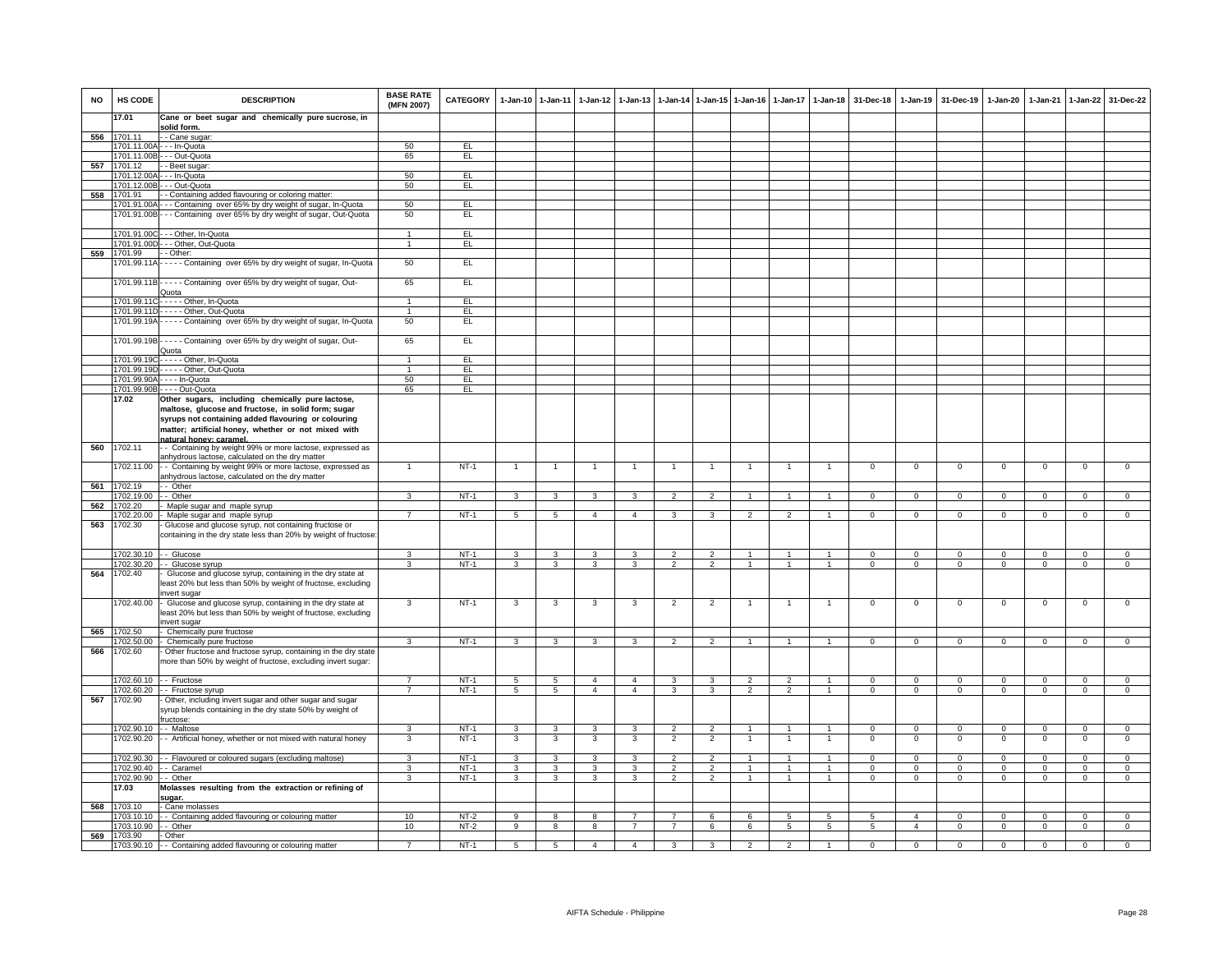| <b>NO</b> | HS CODE                  | <b>DESCRIPTION</b>                                                                                        | <b>BASE RATE</b><br>(MFN 2007)   | CATEGORY         | $1 - Jan-10$   | $1 - Jan-11$   | $1 - Jan-12$                     | $1-Jan-13$                       | 1-Jan-14                         | $1 - Jan-15$        | $1 - Jan-16$        | $1 - Jan-17$        | $1 - Jan-18$         | 31-Dec-18           | 1-Jan-19            | 31-Dec-19      | $1-Jan-20$              | 1-Jan-21            | $1 - Jan-22$                 | 31-Dec-22                        |
|-----------|--------------------------|-----------------------------------------------------------------------------------------------------------|----------------------------------|------------------|----------------|----------------|----------------------------------|----------------------------------|----------------------------------|---------------------|---------------------|---------------------|----------------------|---------------------|---------------------|----------------|-------------------------|---------------------|------------------------------|----------------------------------|
|           | 1703.90.90 - - Other     |                                                                                                           |                                  | $NT-1$           | $\sqrt{5}$     | 5              | $\overline{4}$                   | $\overline{4}$                   | 3                                | 3                   | $\mathfrak{p}$      | $\mathfrak{p}$      |                      | $\Omega$            | $\Omega$            | $\Omega$       | $\Omega$                | $\Omega$            | $\Omega$                     | $\Omega$                         |
|           | 17.04                    | Sugar confectionery (including white chocolate),<br>not containing cocoa.                                 |                                  |                  |                |                |                                  |                                  |                                  |                     |                     |                     |                      |                     |                     |                |                         |                     |                              |                                  |
| 570       | 1704.10                  | Chewing gum, whether or not sugar-coated                                                                  |                                  |                  |                |                |                                  |                                  |                                  |                     |                     |                     |                      |                     |                     |                |                         |                     |                              |                                  |
|           | 704.10.00                | Chewing gum, whether or not sugar-coated                                                                  | 15                               | $NT-2$           | 14             | 13             | 12                               | 11                               | 10                               | $\overline{9}$      | $\overline{8}$      | $\overline{7}$      | 6                    | 6                   | $5\overline{5}$     | $\Omega$       | $\Omega$                | $\overline{0}$      | $\overline{0}$               | $\overline{0}$                   |
| 571       | 704.90                   | Other:                                                                                                    |                                  |                  |                |                |                                  |                                  |                                  |                     |                     |                     |                      |                     |                     |                |                         |                     |                              |                                  |
|           | 704.90.10                | - Medicated sweets                                                                                        | 15                               | HSL <sub>C</sub> | 14.73          | 14.46          | 14.20                            | 13.93                            | 13.66                            | 13.39               | 13.12               | 12.86               | 12.59                | 12.59               | 12.32               | 12.32          | 12.05                   | 11.79               | 11.52                        | 11.25                            |
|           | 1704.90.20<br>1704.90.90 | - White chocolate<br>- Other                                                                              | 10<br>15                         | HSL C<br>HSL C   | 9.82<br>14.73  | 9.64<br>14.46  | 9.46<br>14.20                    | 9.29<br>13.93                    | 9.11<br>13.66                    | 8.93<br>13.39       | 8.75<br>13.12       | 8.57<br>12.86       | 8.39<br>12.59        | 8.39<br>12.59       | 8.21<br>12.32       | 8.21<br>12.32  | 8.04<br>12.05           | 7.86<br>11.79       | 7.68<br>11.52                | 7.50<br>11.25                    |
| 572       | 1801.00                  | Cocoa beans, whole or broken, raw or roasted.                                                             |                                  |                  |                |                |                                  |                                  |                                  |                     |                     |                     |                      |                     |                     |                |                         |                     |                              |                                  |
|           | 1801.00.00               | Cocoa beans, whole or broken, raw or roasted.                                                             | 3                                | $NT-1$           | $\mathbf{3}$   | $\mathbf{3}$   | $\mathbf{3}$                     | 3                                | $\overline{2}$                   | $\overline{2}$      |                     |                     | $\mathbf{1}$         | $\Omega$            | $\Omega$            | $\Omega$       | $\Omega$                | $\Omega$            | $\Omega$                     | $\Omega$                         |
| 573       | 1802.00                  | Cocoa shells, husks, skins and other cocoa waste                                                          |                                  |                  |                |                |                                  |                                  |                                  |                     |                     |                     |                      |                     |                     |                |                         |                     |                              |                                  |
|           | 1802.00.00               | Cocoa shells, husks, skins and other cocoa waste.                                                         | $\mathbf{3}$                     | $NT-1$           | $\mathbf{3}$   | $\mathbf{3}$   | 3 <sup>3</sup>                   | $\mathbf{3}$                     | $\overline{2}$                   | $\overline{2}$      | $\overline{1}$      | $\overline{1}$      | $\overline{1}$       | $\mathbf{0}$        | $\mathbf{0}$        | $\mathbf 0$    | $\overline{0}$          | $\mathbf 0$         | $\circ$                      | $\overline{0}$                   |
| 574       | 1803.10<br>1803.10.00    | Not defatted<br>Not defatted                                                                              | 3                                | EL               |                |                |                                  |                                  |                                  |                     |                     |                     |                      |                     |                     |                |                         |                     |                              |                                  |
| 575       | 1803.20                  | Wholly or partly defatted                                                                                 |                                  |                  |                |                |                                  |                                  |                                  |                     |                     |                     |                      |                     |                     |                |                         |                     |                              |                                  |
|           | 803.20.00                | Wholly or partly defatted                                                                                 | 3                                | EL               |                |                |                                  |                                  |                                  |                     |                     |                     |                      |                     |                     |                |                         |                     |                              |                                  |
| 576       | 1804.00                  | Cocoa butter, fat and oil.                                                                                |                                  |                  |                |                |                                  |                                  |                                  |                     |                     |                     |                      |                     |                     |                |                         |                     |                              |                                  |
|           | 804.00.00                | Cocoa butter, fat and oil                                                                                 | 3                                | $NT-1$           | $\mathbf{3}$   | 3              | $\mathbf{3}$                     | 3                                | 2                                | $\mathcal{L}$       | $\overline{1}$      |                     |                      | $\Omega$            | $\Omega$            | $\Omega$       | $\mathbf 0$             | $\Omega$            | $\mathsf 0$                  | $\Omega$                         |
| 577       | 1805.00                  | Cocoa powder, not containing added sugar or other                                                         |                                  |                  |                |                |                                  |                                  |                                  |                     |                     |                     |                      |                     |                     |                |                         |                     |                              |                                  |
|           |                          | sweetening matter.                                                                                        | $\overline{7}$                   |                  | $\overline{7}$ | $\overline{7}$ | $\overline{7}$                   |                                  | $\overline{7}$                   | 6                   | 6                   |                     | $\overline{5}$       |                     | 5                   | $\sqrt{5}$     | 5                       | 5                   | $5\overline{5}$              | $\overline{5}$                   |
|           | 1805.00.00               | Cocoa powder, not containing added sugar or other<br>sweetening matter.                                   |                                  | ST               |                |                |                                  |                                  |                                  |                     |                     | 5                   |                      | 5                   |                     |                |                         |                     |                              |                                  |
|           | 18.06                    | Chocolate and other food preparations containing<br>cocoa.                                                |                                  |                  |                |                |                                  |                                  |                                  |                     |                     |                     |                      |                     |                     |                |                         |                     |                              |                                  |
| 578       | 1806.10                  | Cocoa powder, containing added sugar or other sweetening                                                  |                                  |                  |                |                |                                  |                                  |                                  |                     |                     |                     |                      |                     |                     |                |                         |                     |                              |                                  |
|           | 1806.10.00               | natter<br>Cocoa powder, containing added sugar or other sweetening                                        | $\overline{7}$                   | ST               | $\overline{7}$ | $\overline{7}$ |                                  | $\overline{7}$                   | $\overline{7}$                   | 6                   | 6                   | 5                   | 5                    | 5                   | $\overline{5}$      | $\sqrt{5}$     | 5                       | 5                   | 5                            | 5                                |
| 579       | 1806.20                  | natter<br>Other preparations in blocks, slabs or bars weighing more                                       |                                  |                  |                |                |                                  |                                  |                                  |                     |                     |                     |                      |                     |                     |                |                         |                     |                              |                                  |
|           |                          | than 2 kg or in liquid, paste, powder, granular or other bulk                                             |                                  |                  |                |                |                                  |                                  |                                  |                     |                     |                     |                      |                     |                     |                |                         |                     |                              |                                  |
|           |                          | form in containers or immediate packings, of a content                                                    |                                  |                  |                |                |                                  |                                  |                                  |                     |                     |                     |                      |                     |                     |                |                         |                     |                              |                                  |
|           |                          | exceeding 2 kg:                                                                                           |                                  |                  |                |                |                                  |                                  |                                  |                     |                     |                     |                      |                     |                     |                |                         |                     |                              |                                  |
|           |                          | 1806.20.10 - Chocolate confectionery in blocks, slabs or bars                                             | $\overline{7}$                   | ST               | $\overline{7}$ | $\overline{7}$ | $\overline{7}$                   | $\overline{7}$                   | $\overline{7}$                   | 6                   | 6                   | 5                   | 5                    | 5                   | 5                   | 5              | 5                       | 5                   | 5                            | $5\phantom{.0}$                  |
|           | 1806.20.90 - - Other     |                                                                                                           | $\overline{7}$                   | <b>ST</b>        | $\overline{7}$ | $\overline{7}$ | $\overline{7}$                   | $\overline{\phantom{a}}$         | $\overline{7}$                   | 6                   | 6                   | $\overline{5}$      | $\overline{5}$       | $\overline{5}$      | $\overline{5}$      | $\overline{5}$ | $\overline{5}$          | $\overline{5}$      | $\overline{5}$               | $\overline{5}$                   |
| 580       | 1806.31<br>1806.31.10    | - Filled<br>- - Chocolate confectionery in blocks, slabs or bars                                          | $\overline{7}$                   | <b>ST</b>        | $\overline{7}$ | $\overline{7}$ | $\overline{7}$                   |                                  | $\overline{7}$                   | 6                   | 6                   | 5                   | $\overline{5}$       | $\overline{5}$      | $\overline{5}$      | $\sqrt{5}$     | 5                       | 5                   | $\overline{5}$               | $\overline{5}$                   |
|           | 1806.31.90               | --- Other                                                                                                 | $\overline{7}$                   | ST               | $\overline{7}$ | $\overline{7}$ | $\overline{7}$                   | $\overline{7}$                   | $\overline{7}$                   | 6                   | 6                   | 5                   | $5^{\circ}$          | $\overline{5}$      | $5^{\circ}$         | $\sqrt{5}$     | $5^{\circ}$             | 5                   | 5                            | $5^{\circ}$                      |
| 581       | 1806.32                  | - - Not filled:                                                                                           |                                  |                  |                |                |                                  |                                  |                                  |                     |                     |                     |                      |                     |                     |                |                         |                     |                              |                                  |
|           | 1806.32.10               | --- Chocolate confectionery in blocks, slabs or bars                                                      | $\overline{7}$                   | <b>ST</b>        | $\overline{7}$ | $\overline{7}$ | $\overline{7}$                   | 7                                | -7                               | 6                   | 6                   | 5                   | -5                   | -5                  | -5                  | -5             | 5                       | -5                  | 5                            | 5                                |
| 582       | 806.32.90<br>1806.90     | --- Other<br>Other:                                                                                       | $\overline{7}$                   | <b>ST</b>        | $\overline{7}$ | $\overline{7}$ | $\overline{7}$                   | $\overline{7}$                   | $\overline{7}$                   | 6                   | 6                   | 5                   | $\overline{5}$       | -5                  | 5                   | 5              | 5                       | 5                   | 5                            | 5                                |
|           | 806.90.10                | - Chocolate confectionery in tablets or pastilles                                                         |                                  | EL               |                |                |                                  |                                  |                                  |                     |                     |                     |                      |                     |                     |                |                         |                     |                              |                                  |
|           | 1806.90.20               | - Food preparations of flour, meal, starch or malt extract,                                               | 3                                | EL               |                |                |                                  |                                  |                                  |                     |                     |                     |                      |                     |                     |                |                         |                     |                              |                                  |
|           |                          | containing 40% or more but less than 50% by weight of cocoa                                               |                                  |                  |                |                |                                  |                                  |                                  |                     |                     |                     |                      |                     |                     |                |                         |                     |                              |                                  |
|           |                          | food preparations of goods of headings 04.01 to 04.04,                                                    |                                  |                  |                |                |                                  |                                  |                                  |                     |                     |                     |                      |                     |                     |                |                         |                     |                              |                                  |
|           |                          | containing 5% or more but less than 10% by weight of cocoa,<br>specially prepar                           |                                  |                  |                |                |                                  |                                  |                                  |                     |                     |                     |                      |                     |                     |                |                         |                     |                              |                                  |
|           | 1806.90.90 - - Other     |                                                                                                           | $\overline{7}$                   | EL.              |                |                |                                  |                                  |                                  |                     |                     |                     |                      |                     |                     |                |                         |                     |                              |                                  |
|           | 19.01                    | Malt extract; food preparations of flour, groats, meal,                                                   |                                  |                  |                |                |                                  |                                  |                                  |                     |                     |                     |                      |                     |                     |                |                         |                     |                              |                                  |
|           |                          | starch or malt extract, not containing cocoa or                                                           |                                  |                  |                |                |                                  |                                  |                                  |                     |                     |                     |                      |                     |                     |                |                         |                     |                              |                                  |
|           |                          | containing less than 40 % by weight of cocoa calculated                                                   |                                  |                  |                |                |                                  |                                  |                                  |                     |                     |                     |                      |                     |                     |                |                         |                     |                              |                                  |
|           |                          | on a totally defatted basis, not elsewhere specified or                                                   |                                  |                  |                |                |                                  |                                  |                                  |                     |                     |                     |                      |                     |                     |                |                         |                     |                              |                                  |
|           |                          | included; food preparations of goods of headings                                                          |                                  |                  |                |                |                                  |                                  |                                  |                     |                     |                     |                      |                     |                     |                |                         |                     |                              |                                  |
|           |                          | 04.01 to 04.04, not containing cocoa or containing less                                                   |                                  |                  |                |                |                                  |                                  |                                  |                     |                     |                     |                      |                     |                     |                |                         |                     |                              |                                  |
|           |                          | than 5% by weight of cocoa calculated on a totaly<br>defatted basis, not elsewhere specified or included. |                                  |                  |                |                |                                  |                                  |                                  |                     |                     |                     |                      |                     |                     |                |                         |                     |                              |                                  |
|           |                          |                                                                                                           |                                  |                  |                |                |                                  |                                  |                                  |                     |                     |                     |                      |                     |                     |                |                         |                     |                              |                                  |
| 583       | 1901.10                  | - Preparations for infant use, put up for retail sale:<br>1901.10.10 - - Of malt extract                  | $\overline{7}$                   | $NT-1$           | 5              | 5              | $\overline{4}$                   | $\overline{4}$                   | $\mathbf{3}$                     | $\mathbf{3}$        | $\overline{2}$      | $\mathcal{P}$       | $\overline{1}$       | $\Omega$            | $\Omega$            | $\Omega$       | $\Omega$                | $\Omega$            | $\mathbf{0}$                 | $\Omega$                         |
|           |                          | 1901.10.20 - - Of goods of headings 04.01 to 04.04                                                        | $\overline{7}$                   | ST               | $\overline{7}$ | $\overline{7}$ | $\overline{7}$                   | $\overline{7}$                   | $\overline{7}$                   | 6                   | 6                   | 5                   | $5\overline{5}$      | -5                  | 5                   | 5              | 5                       | -5                  | $\overline{5}$               | $5\phantom{.0}$                  |
|           | 1901.10.30               | - Of soya-bean powder                                                                                     | $\overline{7}$                   | $NT-1$           | $\overline{5}$ | 5              | $\overline{4}$                   | $\overline{4}$                   | 3                                | 3                   | $\overline{2}$      | $\mathfrak{p}$      | 1                    | $\Omega$            | $\overline{0}$      | $\Omega$       | $\Omega$                | $\Omega$            | $\overline{0}$               | $\overline{0}$                   |
|           | 901.10.90                | - Other                                                                                                   | $\overline{7}$                   | $NT-1$           | 5              | 5              | $\overline{4}$                   | $\Delta$                         | $\mathbf{a}$                     | 3                   | $\overline{2}$      | $\mathcal{P}$       | $\ddot{\phantom{1}}$ | $\mathbf 0$         | $\mathbf 0$         | $\mathbf{0}$   | $\mathbf 0$             | $\Omega$            | $\mathbf 0$                  | $\mathbf 0$                      |
| 584       | 1901.20                  | Mixes and doughs for the preparation of bakers' wares of<br>eading No. 19.05:                             |                                  |                  |                |                |                                  |                                  |                                  |                     |                     |                     |                      |                     |                     |                |                         |                     |                              |                                  |
|           | 1901.20.10               | - Of flour, groats, meal, starch or malt extract, not                                                     | 10                               | $NT-2$           | 9              | 8              | 8                                | $\overline{7}$                   | $\overline{7}$                   | 6                   | 6                   | $\overline{5}$      | $\overline{5}$       | 5                   | $\overline{4}$      | $\mathbf 0$    | $\mathbf 0$             | $\mathbf 0$         | $\overline{0}$               | $\mathbf 0$                      |
|           | 1901.20.20               | containing cocoa<br>- Of flour, groats, meal, starch or malt extract, containing                          | 10                               | $NT-2$           | 9              | 8              | 8                                |                                  | $\overline{7}$                   | 6                   | 6                   | 5                   | $5\phantom{.0}$      | 5                   | $\overline{4}$      | $\mathbf 0$    | $\mathbf 0$             | $\mathbf 0$         | $\mathsf 0$                  | $\mathbf 0$                      |
|           |                          | cocoa                                                                                                     | 10 <sup>1</sup>                  |                  |                |                |                                  |                                  |                                  |                     |                     |                     |                      |                     | $\overline{4}$      | $\Omega$       |                         | $\Omega$            |                              |                                  |
|           |                          | 1901.20.30 - - Other, not containing cocoa<br>1901.20.40 - Other, containing cocoa                        | 10                               | $NT-2$<br>$NT-2$ | 9<br>9         | 8<br>8         | 8<br>8                           | 7<br>$\overline{7}$              | $\overline{7}$<br>$\overline{7}$ | 6<br>6              | 6<br>6              | 5<br>5              | 5<br>$5\overline{5}$ | 5<br>5              | $\overline{4}$      | $\mathbf{0}$   | $\circ$<br>$\mathbf{0}$ | $^{\circ}$          | $\mathbf{0}$<br>$\mathbf{0}$ | $\mathbf{0}$<br>$\overline{0}$   |
| 585       | 1901.90                  | - Other:                                                                                                  |                                  |                  |                |                |                                  |                                  |                                  |                     |                     |                     |                      |                     |                     |                |                         |                     |                              |                                  |
|           | 1901.90.10               | - - Infant food, not put up for retail sale                                                               |                                  | $NT-1$           | 1              | $\mathbf{1}$   | 1                                |                                  |                                  | 1                   |                     |                     | $\mathbf{1}$         | $\mathbf{O}$        | $\mathbf 0$         | $\mathbf 0$    | $\mathbf 0$             | $\Omega$            | $\mathbf 0$                  | $\mathbf 0$                      |
|           |                          | 1901.90.20 - - Malt extract                                                                               |                                  | $NT-1$           | $\mathbf{1}$   | $\overline{1}$ | $\mathbf{1}$                     | 1                                | $\overline{1}$                   | $\mathbf{1}$        |                     |                     | $\overline{1}$       | $\Omega$            | $\Omega$            | $\Omega$       | $\Omega$                | $\Omega$            | $\Omega$                     | $\mathsf 0$                      |
|           |                          | 1901.90.31 --- Filled milk                                                                                | $\overline{7}$<br>$\overline{7}$ | ST               | $\overline{7}$ | $\overline{7}$ | $\overline{7}$<br>$\overline{4}$ | $\overline{7}$<br>$\overline{4}$ | $\overline{7}$                   | 6<br>$\overline{3}$ | 6<br>$\overline{2}$ | 5<br>$\overline{2}$ | 5<br>$\overline{1}$  | 5<br>$\overline{0}$ | 5<br>$\overline{0}$ | 5              | 5<br>$\overline{0}$     | 5<br>$\overline{0}$ | 5<br>$\overline{0}$          | $\overline{5}$<br>$\overline{0}$ |
|           | 1901.90.39 --- Other     |                                                                                                           |                                  | $NT-1$           | $\overline{5}$ | 5              |                                  |                                  | $\overline{\mathbf{3}}$          |                     |                     |                     |                      |                     |                     | $\overline{0}$ |                         |                     |                              |                                  |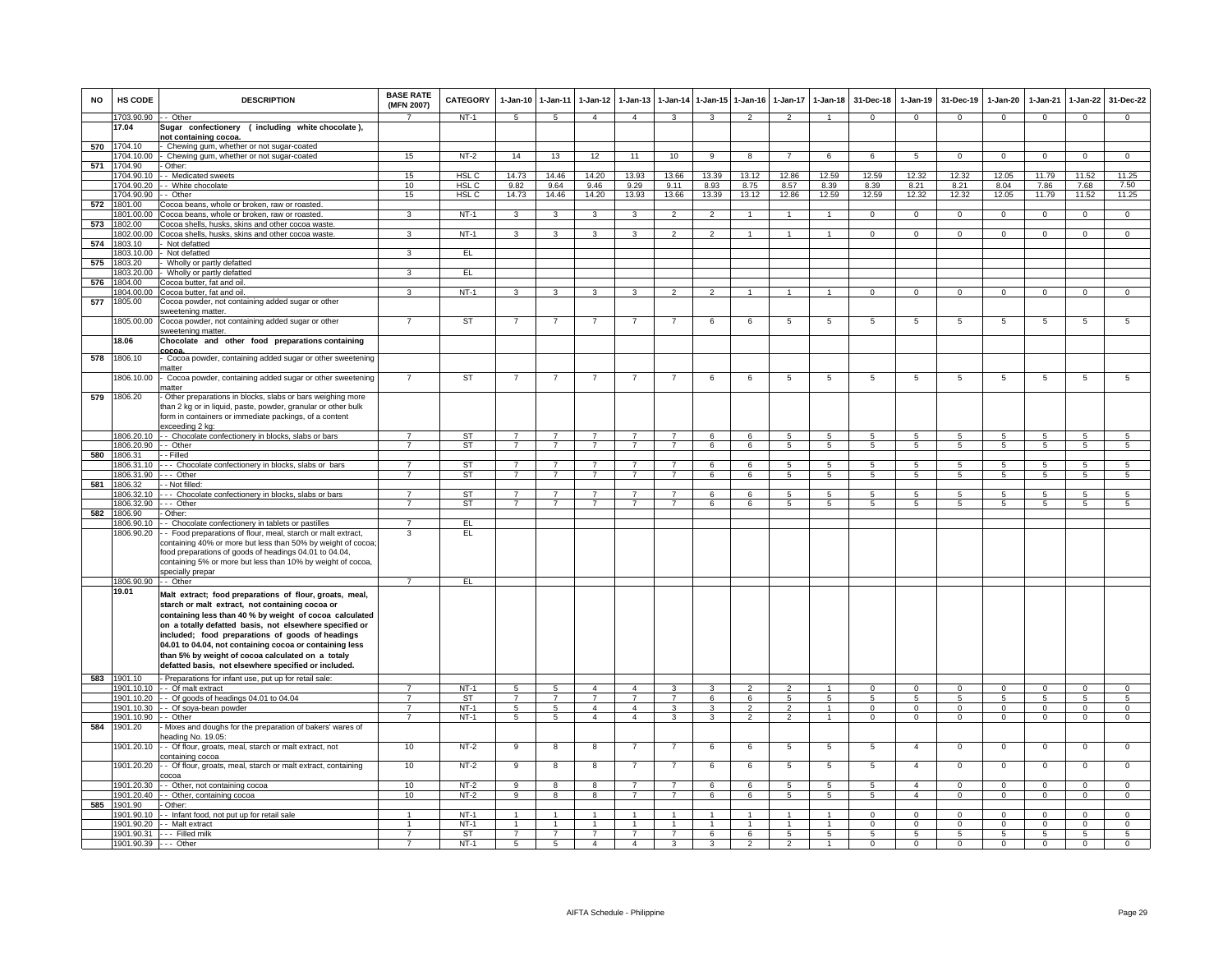| <b>NO</b> | HS CODE                 | <b>DESCRIPTION</b>                                                                                                                                                                                                                                                                              | <b>BASE RATE</b><br>(MFN 2007) | <b>CATEGORY</b> | $1-Jan-10$      | $1 - Jan-11$    | $1-Jan-12$     | $1-Jan-13$     | 1-Jan-14       |                                | 1-Jan-15 1-Jan-16       | $1-Jan-17$     | $1 - Jan-18$         | 31-Dec-18       | $1-Jan-19$     | 31-Dec-19                     | $1-Jan-20$                | $1-Jan-21$                 | $1-Jan-22$     | 31-Dec-22       |
|-----------|-------------------------|-------------------------------------------------------------------------------------------------------------------------------------------------------------------------------------------------------------------------------------------------------------------------------------------------|--------------------------------|-----------------|-----------------|-----------------|----------------|----------------|----------------|--------------------------------|-------------------------|----------------|----------------------|-----------------|----------------|-------------------------------|---------------------------|----------------------------|----------------|-----------------|
|           | 1901.90.41              | --- In powder form                                                                                                                                                                                                                                                                              | ર                              | $NT-1$          | 3               | 3               | 3              | 3              | $\mathcal{P}$  | $\mathcal{P}$                  |                         |                | $\blacktriangleleft$ | $\Omega$        | $\mathbf{0}$   | $\mathbf 0$                   | $\Omega$                  | $\Omega$                   | $\mathbf 0$    | $\Omega$        |
|           | 1901.90.49              | In other form                                                                                                                                                                                                                                                                                   | 3                              | NT-1            | $\mathbf{3}$    | $\mathbf{3}$    | $\mathbf{3}$   | $\mathbf{3}$   | $\overline{2}$ | $\overline{2}$                 | $\overline{1}$          | $\overline{1}$ | $\overline{1}$       | $\Omega$        | $\mathbf{0}$   | $\mathbf 0$                   | $\mathbf{0}$              | $\Omega$                   | $\mathbf{0}$   | $\overline{0}$  |
|           | 1901.90.90 -- Other     |                                                                                                                                                                                                                                                                                                 | $\overline{7}$                 | $NT-1$          | 5               | $\overline{5}$  | $\overline{4}$ | $\overline{4}$ | 3              | 3                              | $\overline{2}$          | $\overline{2}$ | $\overline{1}$       | $\Omega$        | $\mathbf{0}$   | $\mathbf 0$                   | $\mathbf{0}$              | $\overline{0}$             | $\overline{0}$ | $\overline{0}$  |
|           | 19.02<br>1902.11        | Pasta, whether or not cooked or stuffed (with meat or<br>other substances) or otherwise prepared, such as<br>spaghetti, macaroni, noodles, lasagne, gnocchi, ravioli,<br>cannelloni; couscous, whether or not prepared.<br>- Containing eggs                                                    |                                |                 |                 |                 |                |                |                |                                |                         |                |                      |                 |                |                               |                           |                            |                |                 |
| 586       |                         |                                                                                                                                                                                                                                                                                                 |                                |                 |                 |                 |                |                |                |                                |                         | $\overline{7}$ |                      |                 |                |                               |                           |                            |                |                 |
|           | 1902.11.00<br>1902.19   | - Containing eggs<br>- - Other                                                                                                                                                                                                                                                                  | 15                             | $NT-2$          | 14              | 13              | 12             | 11             | 10             | $\overline{9}$                 | $\overline{8}$          |                | 6                    | 6               | 5              | $\overline{0}$                | $\overline{0}$            | $\overline{0}$             | $\overline{0}$ | $\overline{0}$  |
| 587       |                         |                                                                                                                                                                                                                                                                                                 |                                |                 |                 |                 |                |                |                |                                |                         |                |                      |                 |                |                               |                           |                            |                |                 |
|           | 1902.19.20              | --- Rice vermicelli (bee hoon)                                                                                                                                                                                                                                                                  | 15                             | ST              | 14              | 13              | 12             | 11             | 10             | 10                             | 9                       | 8              | $\overline{7}$       | $\overline{7}$  | 6              | 5                             | 5                         | 5                          | 5              | 5               |
|           | 1902.19.90 --- Other    |                                                                                                                                                                                                                                                                                                 | 15                             | ST              | 14              | 13              | 12             | 11             | 10             | 10                             | 9                       | 8              | $\overline{7}$       | $\overline{7}$  | 6              | 5                             | 5                         | 5                          | 5              | $5\overline{5}$ |
| 588       | 1902.20<br>1902.20.10   | Stuffed pasta, whether or not cooked or otherwise prepared<br>- - Stuffed with meat or meat offal                                                                                                                                                                                               | 15                             | $NT-2$          | 14              | 13              | 12             | 11             | 10             | $\overline{9}$                 | $\overline{8}$          | $\overline{7}$ | 6                    | 6               | $\overline{5}$ | $\overline{0}$                | $\overline{0}$            | $\overline{0}$             | $\overline{0}$ | $\overline{0}$  |
|           | 1902.20.90              | - Other                                                                                                                                                                                                                                                                                         | 15                             | $NT-2$          | 14              |                 |                | 11             | 10             | 9                              | 8                       | $\overline{7}$ | 6                    | 6               | 5              | $\mathbf 0$                   | $\mathbf 0$               | $\mathbf 0$                | $\mathsf 0$    | $\mathbf 0$     |
| 589       |                         |                                                                                                                                                                                                                                                                                                 |                                |                 |                 | 13              | 12             |                |                |                                |                         |                |                      |                 |                |                               |                           |                            |                |                 |
|           | 1902.30                 | Other pasta:                                                                                                                                                                                                                                                                                    |                                |                 |                 |                 |                |                |                |                                |                         | $\overline{7}$ |                      |                 |                |                               |                           |                            |                |                 |
|           | 1902.30.10<br>902.30.20 | - Instant noodles                                                                                                                                                                                                                                                                               | 15                             | $NT-2$          | 14              | 13              | 12             | 11<br>11       | 10             | $\mathbf{Q}$<br>$\overline{9}$ | 8<br>$\overline{8}$     | $\overline{7}$ | 6                    | $\epsilon$<br>6 | $\overline{5}$ | $\mathbf 0$<br>$\overline{0}$ | $\circ$<br>$\overline{0}$ | $\Omega$<br>$\overline{0}$ | $\mathsf 0$    | $\mathsf 0$     |
|           |                         | - Instant rice vermicelli                                                                                                                                                                                                                                                                       | 15                             | $NT-2$          | 14              | 13              | 12             |                | 10             |                                | $\overline{R}$          | $\overline{7}$ | 6                    |                 | 5              |                               |                           | $\overline{0}$             | $\overline{0}$ | $\overline{0}$  |
|           | 1902.30.90              | - Other                                                                                                                                                                                                                                                                                         | 15                             | $NT-2$          | 14              | 13              | 12             | 11             | 10             | $\overline{9}$                 |                         |                | 6                    | 6               | $\overline{5}$ | $\overline{0}$                | $\overline{0}$            |                            | $\overline{0}$ | $\overline{0}$  |
| 590       | 1902.40                 | Couscous                                                                                                                                                                                                                                                                                        |                                |                 |                 |                 |                |                |                |                                |                         |                |                      |                 |                |                               |                           |                            |                |                 |
|           | 1902.40.00              | - Couscous                                                                                                                                                                                                                                                                                      | 10                             | NT-2            | 9               | 8               | 8              | $\overline{7}$ | $\overline{7}$ | 6                              | 6                       | 5              | 5                    | 5               | $\overline{4}$ | $\mathbf 0$                   | $\mathbf 0$               | $\mathbf 0$                | $\mathbf{0}$   | $\Omega$        |
| 591       | 1903.00                 | Tapioca and substitutes therefor prepared from starch, in the<br>form of flakes, grains, pearls, siftings or in similar forms.                                                                                                                                                                  |                                |                 |                 |                 |                |                |                |                                |                         |                |                      |                 |                |                               |                           |                            |                |                 |
|           |                         | 1903.00.00 Tapioca and substitutes therefor prepared from starch, in the<br>form of flakes, grains, pearls, siftings or in similar forms.                                                                                                                                                       | 15                             | EL              |                 |                 |                |                |                |                                |                         |                |                      |                 |                |                               |                           |                            |                |                 |
|           | 19.04                   | Prepared foods obtained by the swelling or roasting of<br>cereals or cereal products (for example, corn flakes);<br>cereals (other than maize (corn) in grain form or in the<br>form of flakes or other worked grains (except flour, groats<br>and meal), pre-cooked or otherwise prepared, not |                                |                 |                 |                 |                |                |                |                                |                         |                |                      |                 |                |                               |                           |                            |                |                 |
| 592       | 1904.10                 | Prepared foods obtained by the swelling or roasting of<br>cereals or cereal products                                                                                                                                                                                                            |                                |                 |                 |                 |                |                |                |                                |                         |                |                      |                 |                |                               |                           |                            |                |                 |
|           | 1904.10.00              | - Prepared foods obtained by the swelling or roasting of<br>cereals or cereal products                                                                                                                                                                                                          | 15                             | $NT-2$          | 14              | 13              | 12             | 11             | 10             | -9                             | -8                      |                | 6                    | -6              | -5             | $\Omega$                      | $\Omega$                  | $\Omega$                   | $\Omega$       | $\overline{0}$  |
| 593       | 1904.20                 | Prepared foods obtained from unroasted cereals flakes or<br>rom mixtures of unroasted cereal flakes and roasted cereal<br>flakes or swelled cereals or swelled cereals:                                                                                                                         |                                |                 |                 |                 |                |                |                |                                |                         |                |                      |                 |                |                               |                           |                            |                |                 |
|           | 1904.20.00              | - Prepared foods obtained from unroasted cereal flakes or<br>from mixtures of unroasted cereal flakes and roasted cereal<br>flakes or swelled cereals                                                                                                                                           | $\overline{7}$                 | EL              |                 |                 |                |                |                |                                |                         |                |                      |                 |                |                               |                           |                            |                |                 |
| 594       | 1904.30                 | - Bulgur wheat                                                                                                                                                                                                                                                                                  |                                |                 |                 |                 |                |                |                |                                |                         |                |                      |                 |                |                               |                           |                            |                |                 |
|           | 1904.30.00              | - Bulgur wheat                                                                                                                                                                                                                                                                                  | $\overline{7}$                 | $NT-1$          | $5\overline{5}$ | $5\overline{5}$ | $\overline{4}$ | $\overline{4}$ | $\mathbf{3}$   | 3                              | 2                       | 2              | $\overline{1}$       | $\overline{0}$  | $^{\circ}$     | $^{\circ}$                    | $\mathbf{0}$              | $^{\circ}$                 | $\mathbf{0}$   | $^{\circ}$      |
| 595       | 1904.90                 | Other                                                                                                                                                                                                                                                                                           |                                |                 |                 |                 |                |                |                |                                |                         |                |                      |                 |                |                               |                           |                            |                |                 |
|           | 1904.90.10              | - Rice preparations, including pre-cooked rice                                                                                                                                                                                                                                                  | 7                              | EL              |                 |                 |                |                |                |                                |                         |                |                      |                 |                |                               |                           |                            |                |                 |
|           | 1904.90.90              | - Other                                                                                                                                                                                                                                                                                         |                                | EL              |                 |                 |                |                |                |                                |                         |                |                      |                 |                |                               |                           |                            |                |                 |
|           | 19.05                   | Bread, pastry, cakes, biscuits and other bakers'<br>wares, whether or not containing cocoa; communion<br>wafers, empty cachets of a kind suitable for<br>pharmaceutical use, sealing wafers, rice paper and<br>similar products.                                                                |                                |                 |                 |                 |                |                |                |                                |                         |                |                      |                 |                |                               |                           |                            |                |                 |
| 596       | 1905.10                 | - Crispbread                                                                                                                                                                                                                                                                                    |                                |                 |                 |                 |                |                |                |                                |                         |                |                      |                 |                |                               |                           |                            |                |                 |
|           | 1905.10.00              | - Crispbread                                                                                                                                                                                                                                                                                    | 15                             | ST              | 14              | 13              | 12             | 11             | 10             | 10                             | 9                       |                |                      |                 |                | $5^{\circ}$                   | 5                         | $\overline{a}$             | 5              |                 |
| 597       | 1905.20                 | Gingerbread and the like                                                                                                                                                                                                                                                                        |                                |                 |                 |                 |                |                |                |                                |                         |                |                      |                 |                |                               |                           |                            |                |                 |
|           | 1905.20.00              | Gingerbread and the like                                                                                                                                                                                                                                                                        | 15                             | $NT-2$          | 14              | 13              | 12             | 11             | 10             | $\overline{9}$                 | 8                       | -7             | 6                    | 6               | 5              | $\mathbf{0}$                  | $\overline{0}$            | $\overline{0}$             | $\overline{0}$ | $\overline{0}$  |
| 598       | 1905.31                 | - Sweet biscuits:                                                                                                                                                                                                                                                                               |                                |                 |                 |                 |                |                |                |                                |                         |                |                      |                 |                |                               |                           |                            |                |                 |
|           | 1905.31.10              | --- Not containing cocoa                                                                                                                                                                                                                                                                        | 15                             | <b>ST</b>       | 14              | 13              | 12             | 11             | 10             | 10                             | 9                       | 8              | $\overline{7}$       | $\overline{7}$  | 6              | 5                             | 5                         | $\overline{5}$             | $\overline{5}$ | 5               |
|           | 1905.31.20              | - - Containing cocoa                                                                                                                                                                                                                                                                            | 15                             | ST              | 14              | 13              | 12             | 11             | 10             | 10                             | 9                       | 8              |                      |                 | 6              |                               |                           |                            |                |                 |
| 599       | 1905.32                 | - Waffles and wafers                                                                                                                                                                                                                                                                            |                                |                 |                 |                 |                |                |                |                                |                         |                |                      |                 |                |                               |                           |                            |                |                 |
|           | 1905.32.00              | - Waffles and wafers                                                                                                                                                                                                                                                                            | 15                             | ST              | 14              | 13              | 12             | 11             | 10             | 10                             | $\overline{9}$          | $\overline{8}$ | $\overline{7}$       | $\overline{7}$  | 6              | $\overline{5}$                | $\overline{5}$            | $\overline{5}$             | $\overline{5}$ | $\overline{5}$  |
| 600       | 1905.40                 | Rusks, toasted bread and similar toasted products                                                                                                                                                                                                                                               |                                |                 |                 |                 |                |                |                |                                |                         |                |                      |                 |                |                               |                           |                            |                |                 |
|           | 1905.40.00              | Rusks, toasted bread and similar toasted products                                                                                                                                                                                                                                               | 15                             | $NT-2$          | 14              | 13              | 12             | 11             | 10             | $\overline{9}$                 | $\overline{\mathbf{a}}$ | $\overline{7}$ | 6                    | 6               | 5              | $\overline{0}$                | $\overline{0}$            | $\overline{0}$             | $\overline{0}$ | $\overline{0}$  |
| 601       | 1905.90                 | Other:                                                                                                                                                                                                                                                                                          |                                |                 |                 |                 |                |                |                |                                |                         |                |                      |                 |                |                               |                           |                            |                |                 |
|           | 1905.90.10              | - Unsweetened teething biscuits                                                                                                                                                                                                                                                                 | 15                             | NT-2            | 14              | 13              | 12             | 11             | 10             | 9                              | 8                       | $\overline{7}$ | 6                    | 6               | 5              | $\Omega$                      | $\mathbf{0}$              | $\Omega$                   | $\mathbf{0}$   | $\Omega$        |
|           | 1905.90.20              | - Other unsweetened biscuits                                                                                                                                                                                                                                                                    | 15                             | $NT-2$          | 14              | 13              | 12             | 11             | 10             | 9                              | 8                       | $\overline{7}$ | 6                    | 6               | 5              | $\mathbf 0$                   | $\mathbf{0}$              | $\Omega$                   | $\mathbf 0$    | $\mathsf 0$     |
|           | 1905.90.30              | - Cakes                                                                                                                                                                                                                                                                                         | 15                             | $NT-2$          | 14              | 13              | 12             | 11             | 10             | $\overline{9}$                 | 8                       | 7              | 6                    | 6               | 5              | $^{\circ}$                    | $\mathbf 0$               | $^{\circ}$                 | $\mathbf{0}$   | $\overline{0}$  |
|           | 1905.90.40              | - Pastries                                                                                                                                                                                                                                                                                      | 15                             | $NT-2$          | 14              | 13              | 12             | 11             | 10             | $\overline{9}$                 | $\overline{8}$          | $\overline{7}$ | 6                    | 6               | $5^{\circ}$    | $\Omega$                      | $\Omega$                  | $\Omega$                   | $\overline{0}$ | $\overline{0}$  |
|           | 1905.90.50              | - Flourless bakers' wares                                                                                                                                                                                                                                                                       | 15                             | $NT-2$          | 14              | 13              | 12             | 11             | 10             | 9                              | 8                       |                | 6                    | 6               | 5              | $\mathbf 0$                   | 0                         | $\Omega$                   | 0              | 0               |
|           | 1905.90.60              | - Empty cachets and similar products of a kind suitable for<br>harmaceutical use                                                                                                                                                                                                                | 15                             | $NT-2$          | 14              | 13              | 12             | 11             | 10             | 9                              | 8                       | 7              | 6                    | 6               | 5              | $\mathbf 0$                   | $\,0\,$                   | $\mathbf 0$                | $\mathsf 0$    | $\mathbf 0$     |
|           | 1905.90.70              | - - Communion wafers, sealing wafers, rice paper and similar<br>products                                                                                                                                                                                                                        | 15                             | $NT-2$          | 14              | 13              | 12             | 11             | 10             | $\mathsf{Q}$                   | $\mathbf{R}$            |                | 6                    | ĥ               | 5              | $\Omega$                      | $\mathbf 0$               | $\Omega$                   | $\mathsf 0$    | $\Omega$        |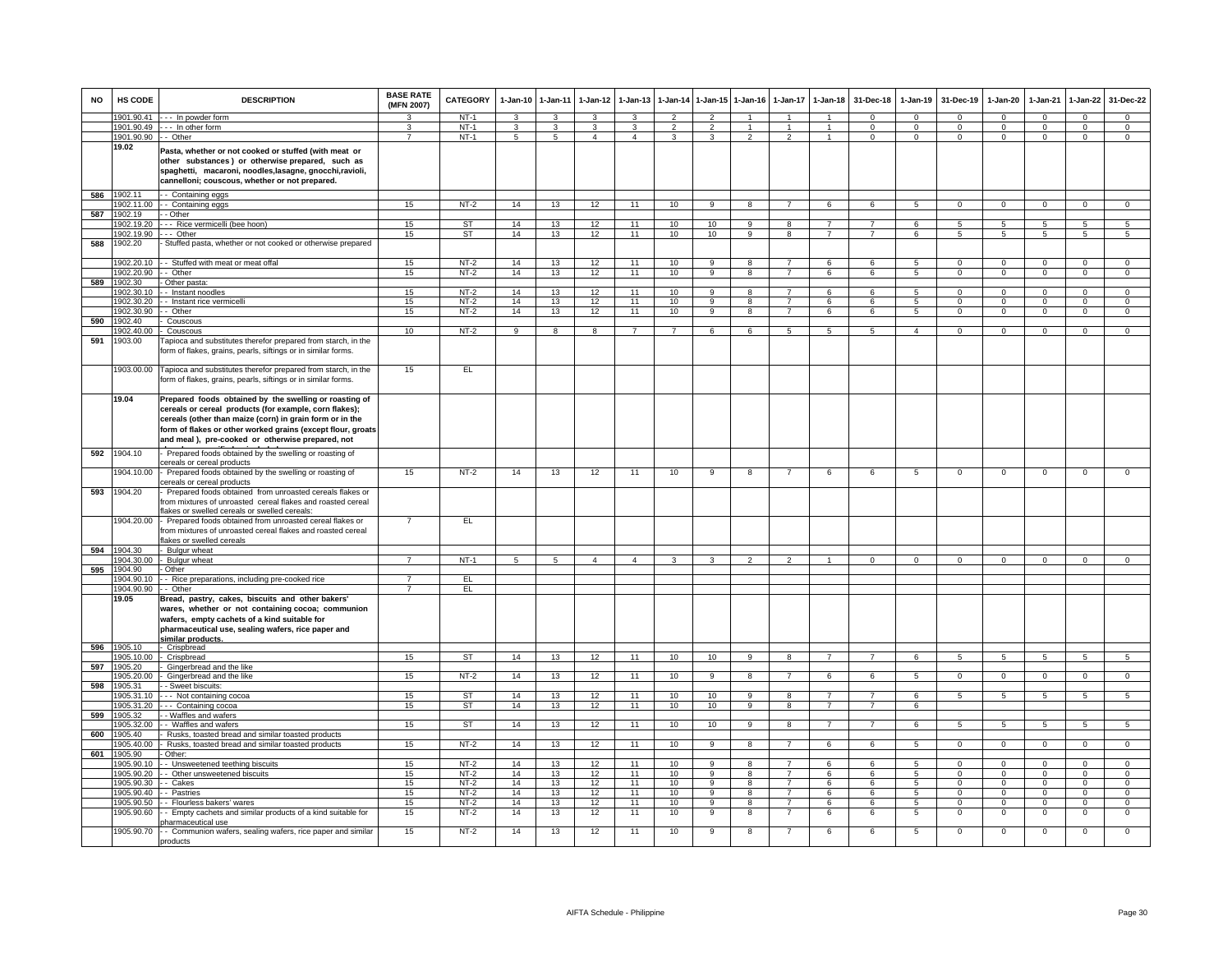| <b>NO</b> | <b>HS CODE</b>                | <b>DESCRIPTION</b>                                                                                                                                                        | <b>BASE RATE</b><br>(MFN 2007) | <b>CATEGORY</b> | $1-Jan-10$      | 1-Jan-11        | $1-Jan-12$      | $1-Jan-13$     | 1-Jan-14       | $1 - Jan-15$   | $1-Jan-16$     | 1-Jan-17       | $1-Jan-18$           | 31-Dec-18      | $1-Jan-19$     | 31-Dec-19      | $1-Jan-20$     | 1-Jan-21     | $1-Jan-22$      | 31-Dec-22      |
|-----------|-------------------------------|---------------------------------------------------------------------------------------------------------------------------------------------------------------------------|--------------------------------|-----------------|-----------------|-----------------|-----------------|----------------|----------------|----------------|----------------|----------------|----------------------|----------------|----------------|----------------|----------------|--------------|-----------------|----------------|
|           |                               | 1905.90.80 - - Other crisp savoury food products                                                                                                                          | 15                             | NT-2            | 14              | 13              | 12              | 11             | 10             | 9              | 8              | $\overline{7}$ | 6                    | 6              | 5              | $\Omega$       | $\Omega$       | $\Omega$     | $\mathbf{0}$    | $\mathbf{0}$   |
|           | 1905.90.90 - - Other<br>20.01 | Vegetables, fruit, nuts and other edible parts of<br>plants, prepared or preserved by vinegar or acetic acid.                                                             | 15                             | $NT-2$          | 14              | 13              | 12              | 11             | 10             | -9             | 8              | $\overline{7}$ | 6                    | 6              | 5              | $\mathbf{0}$   | $\mathbf{0}$   | $\Omega$     | $\mathbf{0}$    | $\mathbf 0$    |
| 602       | 2001.10                       | Cucumbers and gherkins                                                                                                                                                    |                                |                 |                 |                 |                 |                |                |                |                |                |                      |                |                |                |                |              |                 |                |
|           | 001.10.00                     | Cucumbers and gherkins                                                                                                                                                    | 15                             | ST              | 14              | 13              | 12              | 11             | 10             | 10             | 9              | 8              | $\overline{7}$       | $\overline{7}$ | 6              | 5              | 5              | $5^{\circ}$  | $5\overline{5}$ | $\sqrt{5}$     |
| 603       | 2001.90<br>2001.90.10         | Other:<br>- Onions                                                                                                                                                        | 15                             | <b>ST</b>       | 14              | 13              | 12              | 11             | 10             | 10             | 9              | 8              | $\overline{7}$       | $\overline{7}$ | 6              | 5              | $\overline{5}$ | -5           | $\overline{5}$  | $\overline{5}$ |
|           | 2001.90.90                    | - Other                                                                                                                                                                   | 15                             | <b>ST</b>       | 14              | 13              | 12              | 11             | 10             | 10             | $_{9}$         | $\overline{8}$ | $\overline{7}$       | $\overline{7}$ | 6              | $\sqrt{5}$     | $\overline{5}$ | $\sqrt{5}$   | $\overline{5}$  | $\overline{5}$ |
|           | 20.02                         | Tomatoes prepared or preserved otherwise than by                                                                                                                          |                                |                 |                 |                 |                 |                |                |                |                |                |                      |                |                |                |                |              |                 |                |
|           |                               | vinegar or acetic acid.                                                                                                                                                   |                                |                 |                 |                 |                 |                |                |                |                |                |                      |                |                |                |                |              |                 |                |
| 604       | 2002.10                       | - Tomatoes, whole or in pieces:                                                                                                                                           |                                |                 |                 |                 |                 |                |                |                |                |                |                      |                |                |                |                |              |                 |                |
|           | 2002.10.10                    | - - Cooked otherwise than by steaming or boiling in water                                                                                                                 | 10                             | EL.             |                 |                 |                 |                |                |                |                |                |                      |                |                |                |                |              |                 |                |
| 605       | 2002.10.90<br>2002.90         | - Other<br>Other:                                                                                                                                                         | 10                             | E               |                 |                 |                 |                |                |                |                |                |                      |                |                |                |                |              |                 |                |
|           | 2002.90.10                    | - Tomato paste                                                                                                                                                            | 10                             | <b>ST</b>       | 9               | 9               | 8               | 8              |                | $\overline{7}$ | 6              | 6              | 6                    | 6              | 5              | 5              | 5              | 5            | 5               | 5              |
|           | 2002.90.90A                   | - - Tomato powder                                                                                                                                                         | 3                              | <b>ST</b>       | 3               | 3               | 3               | 3              | 3              | 3              | 3              | 3              | 3                    | 3              | 3              | 3              | 3              | 3            | 3               | 3              |
|           | 2002.90.90B - - - Other       |                                                                                                                                                                           | 15                             | ST              | 14              | 13              | 12              | 11             | 10             | 10             | 9              | 8              | $\overline{7}$       | $\overline{7}$ | 6              | 5              | 5              | 5            | 5               | 5              |
|           | 20.03                         | Mushrooms and truffles, prepared or preserved otherwise                                                                                                                   |                                |                 |                 |                 |                 |                |                |                |                |                |                      |                |                |                |                |              |                 |                |
|           |                               | han by vinegar or acetic acid.                                                                                                                                            |                                |                 |                 |                 |                 |                |                |                |                |                |                      |                |                |                |                |              |                 |                |
| 606       | 2003.10<br>2003.10.00         | Mushrooms of the genus Agaricus<br>Mushrooms of the genus Agaricus                                                                                                        |                                | EL              |                 |                 |                 |                |                |                |                |                |                      |                |                |                |                |              |                 |                |
| 607       | 2003.20                       | Truffles                                                                                                                                                                  |                                |                 |                 |                 |                 |                |                |                |                |                |                      |                |                |                |                |              |                 |                |
|           | 2003.20.00                    | - Truffles                                                                                                                                                                | $\overline{7}$                 | EL.             |                 |                 |                 |                |                |                |                |                |                      |                |                |                |                |              |                 |                |
| 608       | 2003.90                       | Other                                                                                                                                                                     |                                |                 |                 |                 |                 |                |                |                |                |                |                      |                |                |                |                |              |                 |                |
|           | 2003.90.00                    | Other                                                                                                                                                                     | $\overline{7}$                 | NT-1            | 5               | 5               | $\overline{4}$  | $\overline{4}$ | $\mathbf{3}$   | 3              | $\overline{2}$ | $\overline{2}$ | $\overline{1}$       | $\Omega$       | $\mathbf 0$    | $\mathbf 0$    | $\circ$        | $\Omega$     | $\mathbf{0}$    | $\Omega$       |
|           | 20.04                         | Other vegetables prepared or preserved otherwise<br>than by vinegar or acetic acid, frozen, other than<br>products of heading 20.06.                                      |                                |                 |                 |                 |                 |                |                |                |                |                |                      |                |                |                |                |              |                 |                |
| 609       | 2004.10                       | - Potatoes                                                                                                                                                                |                                |                 |                 |                 |                 | $\overline{7}$ | $\overline{7}$ |                |                |                |                      |                | $\overline{4}$ |                |                |              |                 | $\Omega$       |
| 610       | 2004.10.00<br>2004.90         | - Potatoes<br>Other vegetables and mixtures of vegetables:                                                                                                                | 10                             | $NT-2$          | 9               | 8               | 8               |                |                | 6              | 6              | 5              | 5                    | 5              |                | $\mathbf 0$    | $\mathbf 0$    | $\Omega$     | $\mathsf 0$     |                |
|           | 2004.90.10                    | - Infant food                                                                                                                                                             | 3                              | $NT-1$          | 3               | 3               | 3               | 3              | $\overline{2}$ | $\overline{2}$ | $\mathbf{1}$   | $\mathbf{1}$   | $\blacktriangleleft$ | $\Omega$       | $\mathbf{0}$   | $\Omega$       | $\mathbf{0}$   | $\Omega$     | $\mathsf 0$     | $\mathbf{0}$   |
|           | 2004.90.90                    | - Other                                                                                                                                                                   | 10                             | $NT-2$          | $\overline{9}$  | 8               | $\overline{8}$  | $\overline{7}$ | $\overline{7}$ | 6              | 6              | $\overline{5}$ | $\overline{5}$       | $\sqrt{5}$     | $\overline{a}$ | $\Omega$       | $\Omega$       | $\Omega$     | $\Omega$        | $\overline{0}$ |
|           | 20.05                         | Other vegetables prepared or preserved otherwise<br>than by vinegar or acetic acid, not frozen, other than<br>products of heading 20.06                                   |                                |                 |                 |                 |                 |                |                |                |                |                |                      |                |                |                |                |              |                 |                |
|           | 611 2005.10                   | Homogenised vegetables                                                                                                                                                    |                                | $NT-2$          |                 |                 |                 |                |                |                |                |                |                      |                |                |                |                |              |                 |                |
| 612       | 2005.10.00<br>2005.20         | Homogenised vegetables<br>Potatoes:                                                                                                                                       | $\overline{7}$                 |                 | $5\overline{5}$ | $\overline{5}$  | $5\overline{5}$ | $\overline{4}$ | $\overline{4}$ | $\overline{4}$ | $\mathbf{3}$   | 3              | $\mathbf{3}$         | $\mathbf{3}$   | $\overline{2}$ | $\overline{0}$ | $\mathbf{0}$   | $\mathbf 0$  | $\overline{0}$  | $\overline{0}$ |
|           | 2005.20.10                    | - Chips and sticks                                                                                                                                                        | 7                              | EL              |                 |                 |                 |                |                |                |                |                |                      |                |                |                |                |              |                 |                |
|           | 2005.20.90                    | - Other                                                                                                                                                                   | $\overline{7}$                 | EL              |                 |                 |                 |                |                |                |                |                |                      |                |                |                |                |              |                 |                |
| 613       | 2005.40                       | Peas (Pisum sativum)                                                                                                                                                      |                                |                 |                 |                 |                 |                |                |                |                |                |                      |                |                |                |                |              |                 |                |
|           | 2005.40.00                    | Peas (Pisum sativum)                                                                                                                                                      | 10                             | EL              |                 |                 |                 |                |                |                |                |                |                      |                |                |                |                |              |                 |                |
| 614       | 2005.51<br>2005.51.00         | - Beans, shelled<br>Beans, shelled                                                                                                                                        | 15                             | EL              |                 |                 |                 |                |                |                |                |                |                      |                |                |                |                |              |                 |                |
| 615       | 2005.59                       | - Other                                                                                                                                                                   |                                |                 |                 |                 |                 |                |                |                |                |                |                      |                |                |                |                |              |                 |                |
|           | 2005.59.00                    | - Other                                                                                                                                                                   | $\overline{7}$                 | EL              |                 |                 |                 |                |                |                |                |                |                      |                |                |                |                |              |                 |                |
| 616       | 2005.60                       | Asparagus                                                                                                                                                                 |                                |                 |                 |                 |                 |                |                |                |                |                |                      |                |                |                |                |              |                 |                |
|           | 2005.60.00                    | Asparagus                                                                                                                                                                 | 10                             | $NT-2$          | 9               | 8               | 8               |                | $\overline{7}$ | 6              | 6              | 5              | 5                    | 5              | $\overline{4}$ | $\mathbf 0$    | $\mathbf 0$    | $\Omega$     | $\Omega$        | $\Omega$       |
| 617       | 2005.70<br>2005.70.00         | Olives<br>Olives                                                                                                                                                          | $\overline{7}$                 | $NT-1$          | 5               | $5\phantom{.0}$ | $\overline{4}$  | $\overline{4}$ | 3              | 3              | $\overline{2}$ | $\mathfrak{p}$ | 1                    | $\mathbf{O}$   | $\mathbf{0}$   | $^{\circ}$     | $\mathbf{0}$   | $\mathbf 0$  | $\mathbf 0$     | $\overline{0}$ |
| 618       | 2005.80                       | Sweet corn (Zea mays var. saccharata)                                                                                                                                     |                                |                 |                 |                 |                 |                |                |                |                |                |                      |                |                |                |                |              |                 |                |
|           | 005.80.00                     | Sweet corn (Zea mays var. saccharata)                                                                                                                                     | 15                             | EL              |                 |                 |                 |                |                |                |                |                |                      |                |                |                |                |              |                 |                |
| 619       | 005.91                        | Bamboo shoots                                                                                                                                                             |                                |                 |                 |                 |                 |                |                |                |                |                |                      |                |                |                |                |              |                 |                |
|           | 005.91.00                     | - Bamboo shoots                                                                                                                                                           | 10                             | EL              |                 |                 |                 |                |                |                |                |                |                      |                |                |                |                |              |                 |                |
| 620       | 2005.99.                      | Other<br>- Other                                                                                                                                                          | 10                             | EL              |                 |                 |                 |                |                |                |                |                |                      |                |                |                |                |              |                 |                |
| 621       | 2005.99.00<br>2006.00         | /egetables, fruit, nuts, fruit-peel and other parts of plants,                                                                                                            |                                |                 |                 |                 |                 |                |                |                |                |                |                      |                |                |                |                |              |                 |                |
|           |                               | preserved by sugar (drained, glace or crystallised).                                                                                                                      |                                |                 |                 |                 |                 |                |                |                |                |                |                      |                |                |                |                |              |                 |                |
|           | 2006.00.00                    | Vegetables, fruit, nuts, fruit-peel and other parts of plants,<br>preserved by sugar (drained, glace or crystallised).                                                    | 15                             | EL              |                 |                 |                 |                |                |                |                |                |                      |                |                |                |                |              |                 |                |
|           | 20.07                         | Jams, fruit jellies, marmalades, fruit or nut puree and<br>fruit or nut pastes, obtained by cooking, whether or not<br>containing added sugar or other sweetening matter. |                                |                 |                 |                 |                 |                |                |                |                |                |                      |                |                |                |                |              |                 |                |
| 622       | 2007.10                       | Homogenised preparations                                                                                                                                                  |                                |                 |                 |                 |                 |                |                |                |                |                |                      |                |                |                |                |              |                 |                |
|           | 2007.10.00                    | Homogenised preparations                                                                                                                                                  | $\overline{7}$                 | $NT-1$          | 5               | $\overline{5}$  | $\overline{4}$  | $\overline{4}$ | $\overline{3}$ | 3              | $\overline{2}$ | $\mathcal{P}$  | $\mathbf{1}$         | $\mathbf 0$    | $\mathsf 0$    | $\mathsf 0$    | $\mathsf 0$    | $\mathbf{0}$ | $\mathsf 0$     | $\circ$        |
| 623       | 2007.91                       | - Citrus fruit                                                                                                                                                            |                                |                 |                 |                 |                 |                |                |                |                |                |                      |                |                |                |                |              |                 |                |
| 624       | 2007.91.00<br>2007.99         | - Citrus fruit<br>Other:                                                                                                                                                  | 15                             | $NT-2$          | 14              | 13              | 12              | 11             | 10             | $\overline{9}$ | 8              | $\overline{7}$ | 6                    | 6              | 5              | $\mathsf 0$    | $\mathbf{0}$   | $\mathbf 0$  | $\mathbf 0$     | $\overline{0}$ |
|           | 2007.99.10                    | -- Fruit grains and pastes other than of mangoes,<br>pineapples or strawberries                                                                                           | 3                              | $NT-1$          | 3               | 3               | 3               | 3              | $\overline{2}$ | $\overline{2}$ | $\mathbf{1}$   | -1             | $\overline{1}$       | $\overline{0}$ | $\overline{0}$ | $\overline{0}$ | $\overline{0}$ | $\mathbf 0$  | $\overline{0}$  | $\overline{0}$ |
|           | 2007.99.90 --- Other          |                                                                                                                                                                           | 15                             | $NT-2$          | 14              | 13              | 12              | 11             | 10             | 9              | 8              | $\overline{7}$ | 6                    | 6              | 5              | $\mathbf 0$    | $\mathsf 0$    | $\mathbf 0$  | $\mathbf 0$     | $\Omega$       |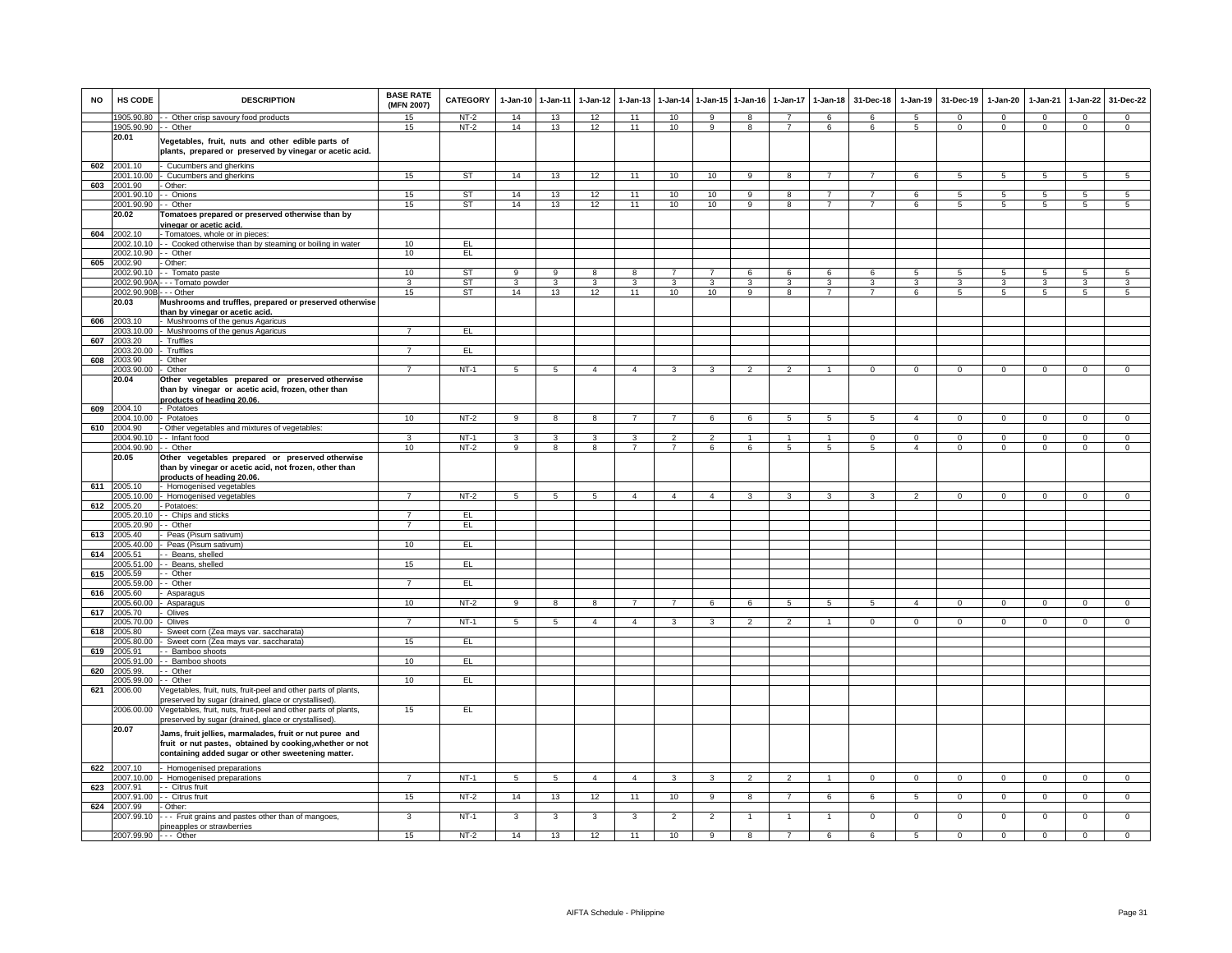| <b>NO</b> | HS CODE                  | <b>DESCRIPTION</b>                                                                                                                                                          | <b>BASE RATE</b><br>(MFN 2007) | <b>CATEGORY</b> | 1-Jan-10 1-Jan-11 |                 | 1-Jan-12       | $1-Jan-13$     |                |                | 1-Jan-14 1-Jan-15 1-Jan-16 | $1-Jan-17$     | $1 - Jan-18$    | 31-Dec-18      | $1-Jan-19$     | 31-Dec-19      | $1-Jan-20$     | 1-Jan-21     | $1-Jan-22$     | 31-Dec-22      |
|-----------|--------------------------|-----------------------------------------------------------------------------------------------------------------------------------------------------------------------------|--------------------------------|-----------------|-------------------|-----------------|----------------|----------------|----------------|----------------|----------------------------|----------------|-----------------|----------------|----------------|----------------|----------------|--------------|----------------|----------------|
|           | 20.08                    | Fruit, nuts and other edible parts of plants, otherwise                                                                                                                     |                                |                 |                   |                 |                |                |                |                |                            |                |                 |                |                |                |                |              |                |                |
|           |                          | prepared or preserved, whether or not containing added<br>sugar or other sweetening matter or spirit, not elsewhere                                                         |                                |                 |                   |                 |                |                |                |                |                            |                |                 |                |                |                |                |              |                |                |
| 625       | 2008.11                  | specified or included.<br>- - Ground-nuts:                                                                                                                                  |                                |                 |                   |                 |                |                |                |                |                            |                |                 |                |                |                |                |              |                |                |
|           | 2008.11.10               | --- Roasted                                                                                                                                                                 | 15                             | ST              | 14                | 13              | 12             | 11             | 10             | 10             | 9                          | 8              | $\overline{7}$  |                | 6              | 5              | 5              | -5           | 5              | 5              |
|           |                          | 2008.11.20 --- Peanut butter                                                                                                                                                | 15                             | ST              | 14                | 13              | 12             | 11             | 10             | 10             | 9                          | 8              | $\overline{7}$  | $\overline{7}$ | 6              | -5             | $5^{\circ}$    | -5           | 5              | $\overline{5}$ |
| 626       | 2008 11 90<br>2008.19    | -- Other<br>- Other, including mixtures:                                                                                                                                    | 15                             | $NT-2$          | 14                | 13              | 12             | 11             | 10             | $\mathbf{Q}$   | $\overline{R}$             | $\overline{7}$ | 6               | ĥ              | 5 <sup>1</sup> | $\mathbf 0$    | $\mathbf 0$    | $\Omega$     | $\mathbf{0}$   | $\overline{0}$ |
|           | 2008.19.1                | -- Cashew nuts                                                                                                                                                              | 10                             | $NT-1$          | 9                 | 8               | $\overline{7}$ | 6              | 5              | $\overline{4}$ |                            |                | $\overline{2}$  | $\Omega$       | $\Omega$       | $\Omega$       | $\Omega$       | $\Omega$     | $\Omega$       | $\Omega$       |
|           | 2008.19.90               | -- Other                                                                                                                                                                    | 10                             | <b>NT-1</b>     | 9                 | 8               | $\overline{7}$ | 6              | 5              | $\overline{4}$ | 3                          | $\overline{2}$ | $\overline{2}$  | $\mathbf{0}$   | $\mathbf{0}$   | $\mathbf{0}$   | $\overline{0}$ | $\mathbf 0$  | $\mathbf{0}$   | $\overline{0}$ |
| 627       | 2008.20<br>2008 20:00    | Pineapples<br>Pineapples                                                                                                                                                    | 10                             | $NT-1$          | 9                 | 8               | $\overline{7}$ | 6              | 5              | $\overline{4}$ | 3                          | $\mathcal{P}$  | 2               | $^{\circ}$     | $\mathbf{0}$   | $\mathbf{0}$   | $\mathbf{0}$   | $^{\circ}$   | $^{\circ}$     | $\mathbf{0}$   |
| 628       | 008.30                   | Citrus fruit:                                                                                                                                                               |                                |                 |                   |                 |                |                |                |                |                            |                |                 |                |                |                |                |              |                |                |
|           | 008.30.10                | - Containing added sugar or other sweetening matter or<br>spirits                                                                                                           | 10                             | E               |                   |                 |                |                |                |                |                            |                |                 |                |                |                |                |              |                |                |
|           | 2008.30.90               | - Other                                                                                                                                                                     | 10                             | EL              |                   |                 |                |                |                |                |                            |                |                 |                |                |                |                |              |                |                |
| 629       | 2008.40<br>2008.40.10    | Pears<br>- Containing added sugar or other sweetening matter or                                                                                                             | $\overline{7}$                 | EL              |                   |                 |                |                |                |                |                            |                |                 |                |                |                |                |              |                |                |
|           |                          | spirits                                                                                                                                                                     | $\overline{7}$                 |                 |                   |                 |                |                |                |                |                            |                |                 |                |                |                |                |              |                |                |
| 630       | 2008.40.90<br>2008.50    | - Other<br>Apricots                                                                                                                                                         |                                | EL.             |                   |                 |                |                |                |                |                            |                |                 |                |                |                |                |              |                |                |
|           | 2008.50.10               | - Containing added sugar or other sweetening matter or                                                                                                                      | $\overline{7}$                 | EL              |                   |                 |                |                |                |                |                            |                |                 |                |                |                |                |              |                |                |
|           | 2008.50.90               | pirits<br>- Other                                                                                                                                                           | $\overline{7}$                 | EL              |                   |                 |                |                |                |                |                            |                |                 |                |                |                |                |              |                |                |
| 631       | 2008.60                  | Cherries                                                                                                                                                                    |                                |                 |                   |                 |                |                |                |                |                            |                |                 |                |                |                |                |              |                |                |
|           | 2008.60.10               | - Containing added sugar or other sweetening matter or<br>spirits                                                                                                           | $\overline{7}$                 | EL              |                   |                 |                |                |                |                |                            |                |                 |                |                |                |                |              |                |                |
|           | 2008.60.90               | - Other                                                                                                                                                                     | $\overline{7}$                 | EL              |                   |                 |                |                |                |                |                            |                |                 |                |                |                |                |              |                |                |
| 632       | 2008.70<br>2008.70.10    | - Peaches<br>- Containing added sugar or other sweetening matter or                                                                                                         | $\overline{7}$                 | $NT-1$          | 5                 | 5               | $\overline{4}$ | $\overline{4}$ | 3              | 3              | $\overline{2}$             | $\overline{2}$ | $\mathbf{1}$    | $\mathbf{0}$   | $\mathbf{0}$   | $\mathbf{0}$   | $\overline{0}$ | $\mathbf 0$  | $\mathbf{0}$   | $\mathbf{0}$   |
|           | 2008.70.90               | spirits<br>- Other                                                                                                                                                          | $\overline{7}$                 | $NT-1$          | $5\overline{5}$   | $5\phantom{.0}$ | $\overline{4}$ | $\overline{4}$ | $\mathbf{3}$   | $\mathbf{3}$   | $\overline{2}$             | $\overline{2}$ | $\mathbf{1}$    | $\mathbf{0}$   | $\mathbf{0}$   | $\mathbf 0$    | $\mathbf{0}$   | $\mathbf{0}$ | $\circ$        | $\mathbf 0$    |
| 633       | 2008.80                  | Strawberries                                                                                                                                                                |                                |                 |                   |                 |                |                |                |                |                            |                |                 |                |                |                |                |              |                |                |
|           | 008.80.10                | - Containing added sugar or other sweetening matter or<br>spirits                                                                                                           | 15                             | ST              | 14                | 13              | 12             | 11             | 10             | 10             | 9                          | 8              | $\overline{7}$  | $\overline{7}$ | 6              | $\overline{5}$ | $\overline{5}$ | 5            | $\overline{5}$ | 5              |
|           | 2008.80.90               | - Other                                                                                                                                                                     | 15                             | ST              | 14                | 13              | 12             | 11             | 10             | 10             | 9                          | 8              | $\overline{7}$  | $\overline{7}$ | 6              | 5              | 5              | $\sqrt{5}$   | $\overline{5}$ | $\overline{5}$ |
| 634       | 2008.91<br>2008.91.00    | Palm hearts<br>- - Palm hearts                                                                                                                                              | 10                             | EL.             |                   |                 |                |                |                |                |                            |                |                 |                |                |                |                |              |                |                |
| 635       | 2008.92                  | - Mixtures                                                                                                                                                                  |                                |                 |                   |                 |                |                |                |                |                            |                |                 |                |                |                |                |              |                |                |
|           | 2008.92.10               | Of stems, roots and other edible parts of plants                                                                                                                            | 10                             | EL.             |                   |                 |                |                |                |                |                            |                |                 |                |                |                |                |              |                |                |
|           | 2008.92.20               | - Other, containing added sugar or other sweetening matter<br>or spirits                                                                                                    | 10                             | EL              |                   |                 |                |                |                |                |                            |                |                 |                |                |                |                |              |                |                |
|           | 2008.92.90<br>2008.99    | Other                                                                                                                                                                       | 10                             | EL.             |                   |                 |                |                |                |                |                            |                |                 |                |                |                |                |              |                |                |
| 636       | 2008.99.10               | - Other:<br>-- Lychees                                                                                                                                                      | 10                             | NT-2            | $\mathbf{Q}$      | 8               | 8              | $\overline{7}$ | $\overline{7}$ | -6             | 6                          | 5              | -5              | -5             | $\mathbf{A}$   | $^{\circ}$     | $\Omega$       | $\Omega$     | $^{\circ}$     | $\overline{0}$ |
|           | 2008.99.20               | -- Longans                                                                                                                                                                  | 10                             | FL              |                   |                 |                |                |                |                |                            |                |                 |                |                |                |                |              |                |                |
|           | 2008.99.30<br>2008.99.40 | --- Of stems, roots and other edible parts of plants<br>-- Other, containing added sugar or other sweetening matter                                                         | 10<br>10                       | EL<br>EL        |                   |                 |                |                |                |                |                            |                |                 |                |                |                |                |              |                |                |
|           |                          | or spirits                                                                                                                                                                  |                                |                 |                   |                 |                |                |                |                |                            |                |                 |                |                |                |                |              |                |                |
|           | 2008.99.90               | - - - Other                                                                                                                                                                 | 10                             | EL              |                   |                 |                |                |                |                |                            |                |                 |                |                |                |                |              |                |                |
|           | 20.09                    | Fruit juices (including grape must) and vegetable juices,<br>unfermented and not containing added spirit, whether or<br>not containing added sugar other sweetening matter. |                                |                 |                   |                 |                |                |                |                |                            |                |                 |                |                |                |                |              |                |                |
| 637       | 2009.11                  | -- Frozen                                                                                                                                                                   |                                |                 |                   |                 |                |                |                |                |                            |                |                 |                |                |                |                |              |                |                |
| 638       | 2009.11.00<br>2009.12    | - Frozen<br>- Not frozen, of a Brix value not exceeding 20                                                                                                                  | $\overline{7}$                 | EL              |                   |                 |                |                |                |                |                            |                |                 |                |                |                |                |              |                |                |
|           | 2009.12.00               | - Not frozen, of a Brix value not exceeding 20                                                                                                                              |                                | $NT-1$          |                   |                 |                |                |                |                |                            |                |                 | $\mathbf{O}$   | $^{\circ}$     | $\mathbf 0$    | $\mathbf{0}$   | $\Omega$     | $\mathbf 0$    | $\mathbf{0}$   |
| 639       | 2009.19                  | - Other                                                                                                                                                                     |                                |                 |                   |                 |                |                |                |                |                            |                |                 |                |                |                |                |              |                |                |
| 640       | 2009.19.00<br>2009.21    | - Other<br>Of a Brix value not exceeding 20                                                                                                                                 | 1                              | EL              |                   |                 |                |                |                |                |                            |                |                 |                |                |                |                |              |                |                |
|           | 009.21.00                | - Of a Brix value not exceeding 20                                                                                                                                          |                                | $NT-1$          | 5                 | 5               | $\overline{4}$ | $\overline{4}$ | 3              | 3              | $\overline{2}$             | $\mathfrak{p}$ | $\mathbf{1}$    | $\mathbf{O}$   | $\mathbf{0}$   | $\mathbf 0$    | $\mathbf{0}$   | $\mathbf 0$  | $\mathbf 0$    | $\overline{0}$ |
| 641       | 2009.29<br>2009.29.00    | - Other<br>Other                                                                                                                                                            | $\overline{7}$                 | <b>NT-1</b>     | 5                 | $5\phantom{.0}$ | $\overline{4}$ | 4              | 3              | 3              | 2                          | $\mathfrak{p}$ | $\overline{1}$  | $\mathbf{0}$   | $\mathbf 0$    | $^{\circ}$     | $\mathbf{0}$   | $^{\circ}$   | $\mathbf{0}$   | $\overline{0}$ |
| 642       | 2009.31                  | Of a Brix value not exceeding 20                                                                                                                                            |                                |                 |                   |                 |                |                |                |                |                            |                |                 |                |                |                |                |              |                |                |
|           | 2009.31.00               | Of a Brix value not exceeding 20                                                                                                                                            | 10                             | $NT-2$          | 9                 | 8               | 8              |                | $\overline{7}$ | 6              | 6                          | 5              | 5               | 5              | $\overline{a}$ | $\mathbf 0$    | $\mathsf 0$    | $\Omega$     | $\mathsf 0$    | $\overline{0}$ |
| 643       | 2009.39<br>2009.39.00    | - Other<br>- Other                                                                                                                                                          | 10                             | NT-2            | 9                 | 8               | 8              | $\overline{7}$ | $\overline{7}$ | 6              | 6                          | 5              | $5\phantom{.0}$ | 5              | $\overline{4}$ | $\mathbf 0$    | $\mathbf{0}$   | $\mathbf 0$  | $\mathbf{0}$   | $\mathbf{0}$   |
| 644       | 2009.41                  | Of a Brix value not exceeding 20                                                                                                                                            |                                |                 |                   |                 |                |                |                |                |                            |                |                 |                |                |                |                |              |                |                |
| 645       | 2009 41 00<br>009.49     | Of a Brix value not exceeding 20<br>- Other                                                                                                                                 | 10                             | $NT-2$          | 9                 | 8               | 8              |                | 7              | 6              | 6                          | 5              | 5               | 5              | $\overline{4}$ | $\mathbf 0$    | $\mathbf 0$    | $^{\circ}$   | $\mathbf{0}$   | $\mathbf 0$    |
|           | 009.49.00                | Other                                                                                                                                                                       | 10                             | $NT-2$          | 9                 | 8               | 8              |                | $\overline{7}$ | 6              | 6                          | 5              | -5              | -5             | $\overline{4}$ | $\mathbf 0$    | $\Omega$       | $\Omega$     | 0              | $\mathbf 0$    |
| 646       | 2009.50                  | Tomato juice                                                                                                                                                                |                                |                 |                   |                 |                |                |                |                |                            |                |                 |                |                |                |                |              |                |                |
| 647       | 2009.50.00<br>2009.61    | - Tomato juice<br>- - Of a Brix value not exceeding 30                                                                                                                      | 10                             | EL              |                   |                 |                |                |                |                |                            |                |                 |                |                |                |                |              |                |                |
|           |                          |                                                                                                                                                                             |                                |                 |                   |                 |                |                |                |                |                            |                |                 |                |                |                |                |              |                |                |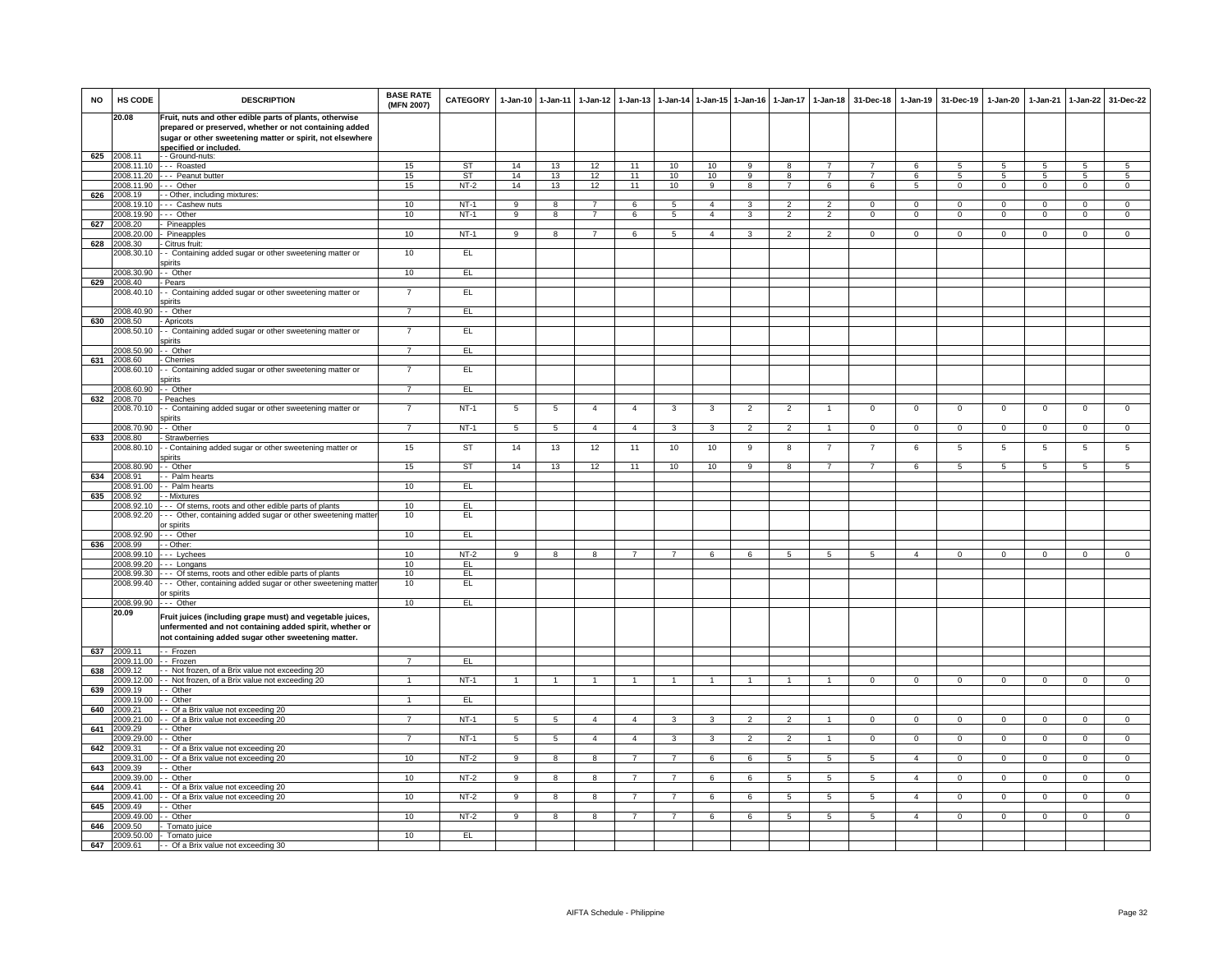| <b>NO</b> | <b>HS CODE</b>                | <b>DESCRIPTION</b>                                                                                                   | <b>BASE RATE</b><br>(MFN 2007)   | <b>CATEGORY</b>  | $1-Jan-10$           | 1-Jan-11                         | $1-Jan-12$                       | $1-Jan-13$                       | 1-Jan-14                       |                     | 1-Jan-15 1-Jan-16                | $1-Jan-17$                      | $1 - Jan-18$                   | 31-Dec-18               | $1-Jan-19$                  | 31-Dec-19                  | $1-Jan-20$                | 1-Jan-21                 | $1 - Jan-22$                  | 31-Dec-22                     |
|-----------|-------------------------------|----------------------------------------------------------------------------------------------------------------------|----------------------------------|------------------|----------------------|----------------------------------|----------------------------------|----------------------------------|--------------------------------|---------------------|----------------------------------|---------------------------------|--------------------------------|-------------------------|-----------------------------|----------------------------|---------------------------|--------------------------|-------------------------------|-------------------------------|
|           |                               | 2009.61.00 - - Of a Brix value not exceeding 30                                                                      | $\mathbf{R}$                     | NT-1             | $\mathbf{3}$         | $\mathbf{3}$                     | $\mathbf{3}$                     | 3                                | $\overline{2}$                 | $\overline{2}$      |                                  |                                 | $\overline{1}$                 | $\mathbf{0}$            | $\mathbf{0}$                | $\mathbf 0$                | $\mathbf{0}$              | $\mathbf 0$              | $\mathbf{0}$                  | $\mathbf{0}$                  |
| 648       | 2009.69<br>2009.69.00         | - Other<br>- Other                                                                                                   | 3                                | $NT-1$           | 3                    | $\mathbf{3}$                     | 3                                | 3                                | $\overline{2}$                 | $\overline{2}$      | $\mathbf{1}$                     | $\mathbf{1}$                    | $\mathbf{1}$                   | $\Omega$                | $\mathbf{0}$                | $\mathbf 0$                | $\mathbf 0$               | $\mathbf 0$              | $\overline{0}$                | $\overline{0}$                |
| 649       | 2009.71                       | - Of a Brix value not exceeding 20                                                                                   |                                  |                  |                      |                                  |                                  |                                  |                                |                     |                                  |                                 |                                |                         |                             |                            |                           |                          |                               |                               |
|           | 009.71.00                     | - Of a Brix value not exceeding 20                                                                                   | $\overline{7}$                   | NT-1             | 5                    | 5                                | $\overline{4}$                   | $\overline{4}$                   | 3                              | 3                   | $\overline{2}$                   | $\overline{2}$                  | 1                              | $\mathbf{O}$            | $\mathbf{0}$                | $\mathbf 0$                | $\mathbf{0}$              | $\mathbf 0$              | $\mathbf{0}$                  | $\overline{0}$                |
| 650       | 2009.79<br>2009.79.00         | - Other<br>- Other                                                                                                   | $\overline{7}$                   | $NT-1$           | 5                    | $5\phantom{.0}$                  | $\overline{4}$                   | $\mathbf{4}$                     | 3                              | $\mathbf{R}$        | $\mathcal{P}$                    | $\mathcal{P}$                   | $\sim$                         | $\Omega$                | $\mathbf 0$                 | $\Omega$                   | $\Omega$                  | $\Omega$                 | $\mathbf 0$                   | $\overline{0}$                |
| 651       | 2009.80                       | Juice of any single fruit or vegetables                                                                              |                                  |                  |                      |                                  |                                  |                                  |                                |                     |                                  |                                 |                                |                         |                             |                            |                           |                          |                               |                               |
|           | 2009.80.10                    | - Blackcurrant juice                                                                                                 | 10                               | $NT-2$           | $_{9}$               | $\overline{8}$                   | 8                                |                                  | $\overline{7}$                 | 6                   | 6                                | 5                               | $\overline{5}$                 | $\overline{5}$          | $\overline{4}$              | $\overline{0}$             | $\overline{0}$            | $\overline{0}$           | $\overline{0}$                | $\overline{0}$                |
| 652       | 2009.80.90<br>2009.90         | - Other<br>- Mixtures of juices                                                                                      | 10                               | $NT-2$           | 9                    | 8                                | 8                                |                                  | $\overline{7}$                 | 6                   | 6                                | 5                               | $\overline{5}$                 | $5^{\circ}$             | $\overline{a}$              | $\Omega$                   | $\Omega$                  | $\Omega$                 | $\mathsf 0$                   | $\overline{0}$                |
|           | 2009.90.00                    | - Mixtures of juices                                                                                                 | 10                               | NT-2             | 9                    | 8                                | 8                                | $\overline{7}$                   | $\overline{7}$                 | 6                   | 6                                | 5                               | 5                              | 5                       | $\overline{4}$              | $\overline{0}$             | $\mathbf{0}$              | $\mathbf{0}$             | $\overline{0}$                | $\overline{0}$                |
|           | 21.01                         | Extracts, essences and concentrates, of coffee, tea or                                                               |                                  |                  |                      |                                  |                                  |                                  |                                |                     |                                  |                                 |                                |                         |                             |                            |                           |                          |                               |                               |
|           |                               | maté, and preparations with a basis of these products or<br>with a basis of coffee, tea or maté; roasted chicory and |                                  |                  |                      |                                  |                                  |                                  |                                |                     |                                  |                                 |                                |                         |                             |                            |                           |                          |                               |                               |
|           |                               | other roasted coffee substitutes, and extracts, essences                                                             |                                  |                  |                      |                                  |                                  |                                  |                                |                     |                                  |                                 |                                |                         |                             |                            |                           |                          |                               |                               |
| 653       | 2101.11                       | and concentrates thereof.                                                                                            |                                  |                  |                      |                                  |                                  |                                  |                                |                     |                                  |                                 |                                |                         |                             |                            |                           |                          |                               |                               |
|           |                               | - - Extracts, essences and concentrates:<br>:101.11.10A - - - - In-Quota                                             | 30                               | EL.              |                      |                                  |                                  |                                  |                                |                     |                                  |                                 |                                |                         |                             |                            |                           |                          |                               |                               |
|           |                               | 2101.11.10B - - - - Out-Quota                                                                                        | 45                               | EL               |                      |                                  |                                  |                                  |                                |                     |                                  |                                 |                                |                         |                             |                            |                           |                          |                               |                               |
|           |                               | 2101.11.90A - - - - In-Quota                                                                                         | 30                               | EL               |                      |                                  |                                  |                                  |                                |                     |                                  |                                 |                                |                         |                             |                            |                           |                          |                               |                               |
| 654       | 2101.11.90B<br>2101.12        | --- Out-Quota<br>- Preparations with a basis of extracts, essences or                                                | 45                               | EL               |                      |                                  |                                  |                                  |                                |                     |                                  |                                 |                                |                         |                             |                            |                           |                          |                               |                               |
|           |                               | concentrates or with a basis of coffee:                                                                              |                                  |                  |                      |                                  |                                  |                                  |                                |                     |                                  |                                 |                                |                         |                             |                            |                           |                          |                               |                               |
|           | 101.12.00A<br>101.12.00B      | -- In-Quota<br>- - Out-Quota                                                                                         | 30<br>45                         | E<br>EL.         |                      |                                  |                                  |                                  |                                |                     |                                  |                                 |                                |                         |                             |                            |                           |                          |                               |                               |
| 655       | 2101.20                       | Extracts, essences and concentrates, of tea or mate, and                                                             |                                  |                  |                      |                                  |                                  |                                  |                                |                     |                                  |                                 |                                |                         |                             |                            |                           |                          |                               |                               |
|           |                               | preparations with a basis of these extracts, essences or<br>concentrates or with a basis of tea or mate              |                                  |                  |                      |                                  |                                  |                                  |                                |                     |                                  |                                 |                                |                         |                             |                            |                           |                          |                               |                               |
|           | 2101.20.10                    | - - Tea preparations consisting of a mixture of tea, milk                                                            | 10                               | $NT-2$           | 9                    | 8                                | 8                                |                                  |                                | 6                   | 6                                | 5                               | 5                              | 5                       | $\overline{4}$              | $\mathbf 0$                | $\mathbf 0$               | $\mathbf 0$              | $\mathsf 0$                   | $\mathsf 0$                   |
|           | :101.20.90                    | powder and sugar<br>- Other                                                                                          | 10                               | EL               |                      |                                  |                                  |                                  |                                |                     |                                  |                                 |                                |                         |                             |                            |                           |                          |                               |                               |
| 656       | 2101.30                       | Roasted chicory and other roasted coffee substitutes, and                                                            |                                  |                  |                      |                                  |                                  |                                  |                                |                     |                                  |                                 |                                |                         |                             |                            |                           |                          |                               |                               |
|           |                               | extracts, essences and concentrates thereof                                                                          |                                  |                  |                      |                                  |                                  |                                  |                                |                     |                                  |                                 |                                |                         |                             |                            |                           |                          |                               |                               |
|           | 2101.30.00                    | - Roasted chicory and other roasted coffee substitutes, and<br>extracts, essences and concentrates thereof           | 10                               | EL               |                      |                                  |                                  |                                  |                                |                     |                                  |                                 |                                |                         |                             |                            |                           |                          |                               |                               |
|           | 21.02                         | Yeasts (active or inactive); other single-cell micro-                                                                |                                  |                  |                      |                                  |                                  |                                  |                                |                     |                                  |                                 |                                |                         |                             |                            |                           |                          |                               |                               |
|           |                               | organisms, dead (but not including vaccines of heading                                                               |                                  |                  |                      |                                  |                                  |                                  |                                |                     |                                  |                                 |                                |                         |                             |                            |                           |                          |                               |                               |
| 657       | 2102.10                       | 30.02); prepared baking powders.<br>- Active yeasts:                                                                 |                                  |                  |                      |                                  |                                  |                                  |                                |                     |                                  |                                 |                                |                         |                             |                            |                           |                          |                               |                               |
|           | 2102.10.10                    | - Bread yeasts                                                                                                       |                                  | $NT-1$           | $\mathbf{B}$         | 3                                | 3                                |                                  |                                |                     |                                  |                                 |                                | $\Omega$                | $\Omega$                    | $\mathbf 0$                | $\Omega$                  |                          | $\mathbf 0$                   | $\Omega$                      |
| 658       | 2102.10.90<br>102.20          | - Other<br>Inactive yeasts; other single-cell micro-organisms, dead                                                  | $\mathbf{3}$                     | $NT-1$           | $\mathbf{3}$         | $\mathbf{3}$                     | $\mathbf{3}$                     | 3                                | $\overline{2}$                 | $\overline{2}$      | $\mathbf{1}$                     | $\mathbf{1}$                    | $\overline{1}$                 | $\overline{0}$          | $\overline{0}$              | $\overline{0}$             | $\overline{0}$            | $^{\circ}$               | $\mathbf{0}$                  | $\overline{0}$                |
|           | 102.20.00                     | Inactive yeasts; other single-cell micro-organisms, dead                                                             | 3                                | $NT-1$           | 3                    | $\mathbf{3}$                     | 3                                | 3                                | $\overline{2}$                 | $\overline{2}$      | $\overline{1}$                   | $\mathbf{1}$                    | $\mathbf{1}$                   | $\Omega$                | $\mathbf{0}$                | $\Omega$                   | $\Omega$                  | $\mathbf{0}$             | $\mathbf{0}$                  | $\mathbf{0}$                  |
| 659       | 102.30                        | Prepared baking powders                                                                                              |                                  |                  |                      |                                  |                                  |                                  |                                |                     |                                  |                                 |                                |                         |                             |                            |                           |                          |                               |                               |
|           | 102.30.00<br>21.03            | Prepared baking powders<br>Sauces and preparations therefor; mixed condiments and                                    | $\overline{7}$                   | NT-1             | 5                    | 5                                | $\overline{4}$                   | $\overline{4}$                   | 3                              | 3                   | $\overline{2}$                   | $\mathfrak{p}$                  | $\overline{1}$                 | $\mathbf{O}$            | $\mathbf 0$                 | $\mathbf 0$                | $\mathbf 0$               | $\mathbf 0$              | $\mathsf 0$                   | $\mathbf 0$                   |
|           |                               | mixed seasonings; mustard flour and meal and prepared                                                                |                                  |                  |                      |                                  |                                  |                                  |                                |                     |                                  |                                 |                                |                         |                             |                            |                           |                          |                               |                               |
|           |                               | mustard.                                                                                                             |                                  |                  |                      |                                  |                                  |                                  |                                |                     |                                  |                                 |                                |                         |                             |                            |                           |                          |                               |                               |
| 660       | 2103.10<br>2103.10.00         | - Soya sauce<br>- Soya sauce                                                                                         | 15                               | NT-2             | 14                   | 13                               | 12                               | 11                               | 10                             | 9                   | 8                                | $\overline{7}$                  | 6                              | 6                       | 5                           | $\mathbf 0$                | $\mathbf{0}$              | $\mathbf 0$              | $\circ$                       | $\overline{0}$                |
| 661       | 2103.20                       | Tomato ketchup and other tomato sauces                                                                               |                                  |                  |                      |                                  |                                  |                                  |                                |                     |                                  |                                 |                                |                         |                             |                            |                           |                          |                               |                               |
| 662       | 103.20.00<br>103.30           | Tomato ketchup and other tomato sauces<br>Mustard flour and meal and prepared mustard                                | 10                               | ST               | 9                    | $\overline{9}$                   | 8                                | 8                                | $\overline{7}$                 | $\overline{7}$      | 6                                | 6                               | 6                              | 6                       | 5                           | 5                          | 5                         | 5                        | $5\overline{5}$               | 5                             |
|           | 103.30.00                     | Mustard flour and meal and prepared mustard                                                                          | 10                               | <b>ST</b>        | 9                    | 9                                | 8                                | 8                                | $\overline{7}$                 | $\overline{7}$      | 6                                | 6                               | 6                              | 6                       | 5                           | 5                          | 5                         | 5                        | 5                             | 5                             |
| 663       | 2103.90                       | Other                                                                                                                |                                  |                  |                      |                                  |                                  |                                  |                                |                     |                                  |                                 |                                |                         |                             |                            |                           |                          |                               |                               |
|           | 103.90.10<br>2103.90.20       | - Chilli sauce<br>- Mixed condiments and mixed seasonings, including                                                 | $\overline{7}$<br>$\overline{7}$ | $NT-1$<br>$NT-1$ | 5<br>$5\phantom{.0}$ | $\overline{5}$<br>$\overline{5}$ | $\overline{4}$<br>$\overline{4}$ | $\overline{4}$<br>$\overline{4}$ | 3<br>3                         | 3<br>$\mathbf{3}$   | $\mathfrak{p}$<br>$\overline{2}$ | $\mathcal{P}$<br>$\overline{2}$ | $\mathbf{1}$<br>$\overline{1}$ | $\Omega$<br>$\mathsf 0$ | $\mathbf{0}$<br>$\mathsf 0$ | $\mathbf 0$<br>$\mathbf 0$ | $\Omega$<br>$\mathbf 0$   | $\Omega$<br>$\mathbf 0$  | 0<br>$\mathsf 0$              | $\overline{0}$<br>$\mathbf 0$ |
|           |                               | elachan (blachan)                                                                                                    |                                  |                  |                      |                                  |                                  |                                  |                                |                     |                                  |                                 |                                |                         |                             |                            |                           |                          |                               |                               |
|           | 2103.90.30                    | - - Fish sauce                                                                                                       | $\overline{7}$                   | $NT-1$           | $\overline{5}$       | $\overline{5}$                   | $\overline{4}$                   | $\overline{4}$                   | 3                              | 3                   | $\overline{2}$                   | $\overline{\phantom{0}}$        | $\mathbf{1}$                   | $\Omega$                | $\Omega$                    | $\Omega$                   | $\Omega$                  | $\Omega$                 | $\Omega$                      | $\Omega$                      |
|           | 2103.90.90 - - Other<br>21.04 | Soups and broths and preparations therefor;                                                                          | $\overline{7}$                   | <b>NT-1</b>      | 5                    | 5                                | $\overline{4}$                   | $\overline{4}$                   | 3                              | 3                   | $\overline{2}$                   | $\overline{2}$                  | 1                              | $\mathbf{0}$            | $\mathbf{0}$                | $\mathbf 0$                | $\circ$                   | $\mathbf 0$              | $\mathbf{0}$                  | $\mathbf{0}$                  |
|           |                               | homogenised composite food preparations.                                                                             |                                  |                  |                      |                                  |                                  |                                  |                                |                     |                                  |                                 |                                |                         |                             |                            |                           |                          |                               |                               |
| 664       | 2104.10                       | - Soups and broths and preparations therefor                                                                         |                                  |                  |                      |                                  |                                  |                                  |                                | 9                   |                                  |                                 |                                |                         | $5^{\circ}$                 |                            |                           | $\Omega$                 |                               |                               |
|           | 104.10.10<br>104.10.90        | -- Containing meat<br>- Other                                                                                        | 15<br>15                         | $NT-2$<br>$NT-2$ | 14<br>14             | 13<br>13                         | 12<br>12                         | 11<br>11                         | 10<br>10                       | 9                   | 8<br>8                           | 7                               | 6<br>6                         | 6<br>6                  | 5                           | $\mathbf 0$<br>$\mathbf 0$ | $\mathbf 0$<br>0          | $\mathbf 0$              | $\mathsf 0$<br>$^{\circ}$     | $\mathbf 0$<br>$\mathbf 0$    |
| 665       | 2104.20                       | Homogenised composite food preparations:                                                                             |                                  |                  |                      |                                  |                                  |                                  |                                |                     |                                  |                                 |                                |                         |                             |                            |                           |                          |                               |                               |
|           | 104 20 10<br>104.20.90        | - Containing meat<br>- Other                                                                                         | 7<br>$\overline{7}$              | $NT-1$<br>$NT-1$ | $\overline{5}$<br>5  | $\overline{5}$<br>5              | $\overline{4}$<br>$\overline{4}$ | $\mathbf{A}$<br>$\overline{a}$   | $\overline{3}$<br>$\mathbf{3}$ | $\overline{3}$<br>3 | $\overline{2}$<br>$\overline{2}$ | 2<br>$\mathfrak{p}$             | $\overline{1}$<br>$\mathbf{1}$ | $\Omega$<br>$\circ$     | $\Omega$<br>$\mathbf 0$     | $\Omega$<br>$\mathbf{0}$   | $\overline{0}$<br>$\circ$ | $\Omega$<br>$\mathbf{0}$ | $\overline{0}$<br>$\mathbf 0$ | $\overline{0}$<br>$\circ$     |
| 666       | 2105.00                       | Ice cream and other edible ice, whether or not containing                                                            |                                  |                  |                      |                                  |                                  |                                  |                                |                     |                                  |                                 |                                |                         |                             |                            |                           |                          |                               |                               |
|           |                               | cocoa.                                                                                                               |                                  |                  |                      |                                  |                                  |                                  |                                |                     |                                  |                                 |                                |                         |                             |                            |                           |                          |                               |                               |
|           | 2105.00.00                    | Ice cream and other edible ice, whether or not containing<br>cocoa.                                                  | 10                               | $NT-2$           | 9                    | 8                                | 8                                | $\overline{7}$                   | $\overline{7}$                 | 6                   | 6                                | $\overline{5}$                  | $5\phantom{.0}$                | $\overline{5}$          | $\overline{4}$              | $\,0\,$                    | $\mathbf 0$               | $\,0\,$                  | $\mathsf 0$                   | $\mathsf{O}\xspace$           |
|           | 21.06                         | Food preparations not elsewhere specified or included.                                                               |                                  |                  |                      |                                  |                                  |                                  |                                |                     |                                  |                                 |                                |                         |                             |                            |                           |                          |                               |                               |
|           | 667 2106.10                   | - Protein concentrates and textured protein substances                                                               |                                  |                  |                      |                                  |                                  |                                  |                                |                     |                                  |                                 |                                |                         |                             |                            |                           |                          |                               |                               |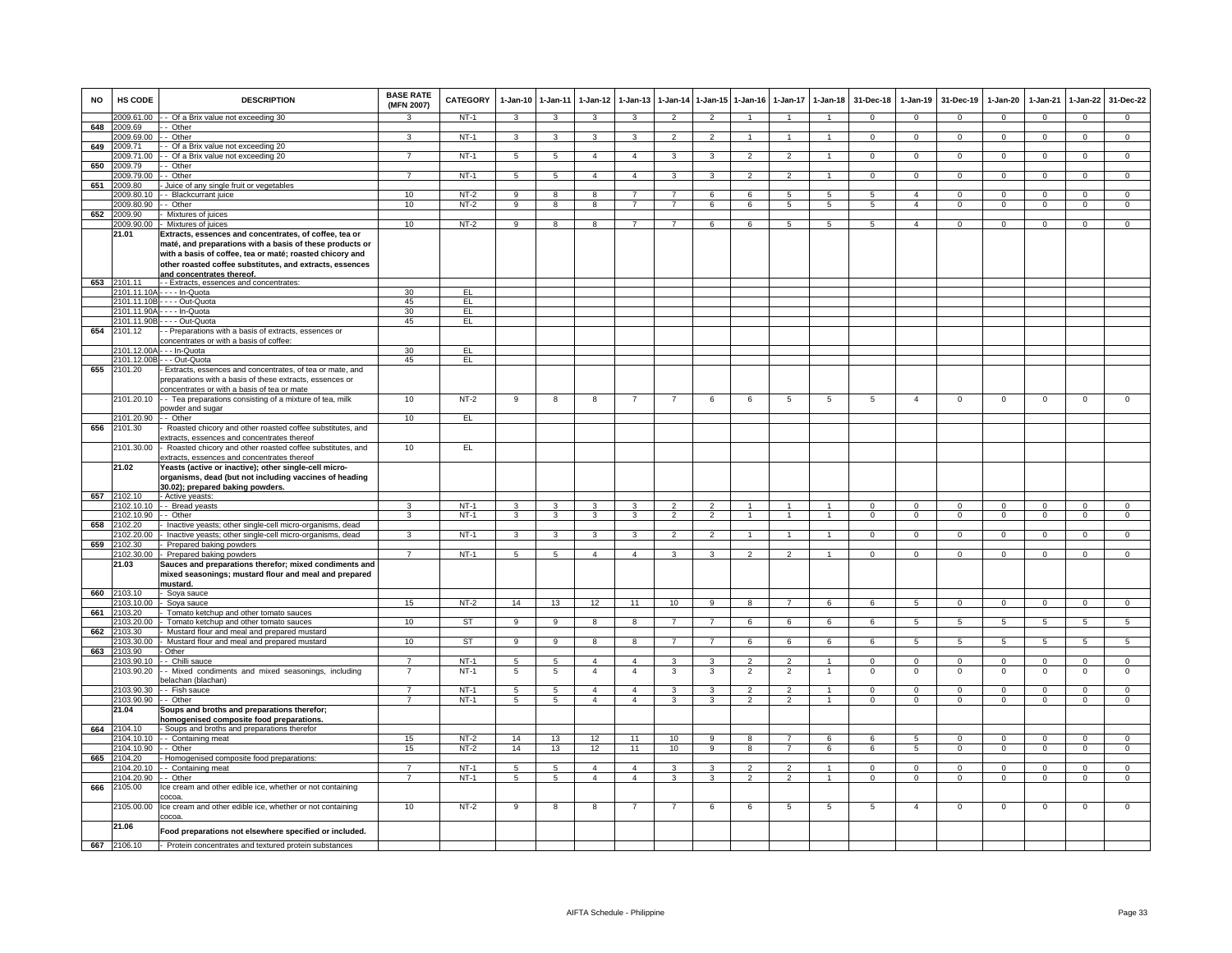| <b>NO</b> | HS CODE                        | <b>DESCRIPTION</b>                                                                                                                                                      | <b>BASE RATE</b><br>(MFN 2007)   | CATEGORY     |                         | 1-Jan-10 1-Jan-11 | 1-Jan-12                | $1 - Jan-13$            |                 |                | 1-Jan-14 1-Jan-15 1-Jan-16 | 1-Jan-17        | $1 - Jan-18$    | 31-Dec-18      |                | 1-Jan-19 31-Dec-19 | 1-Jan-20       | $1-Jan-21$     | 1-Jan-22       | 31-Dec-22      |
|-----------|--------------------------------|-------------------------------------------------------------------------------------------------------------------------------------------------------------------------|----------------------------------|--------------|-------------------------|-------------------|-------------------------|-------------------------|-----------------|----------------|----------------------------|-----------------|-----------------|----------------|----------------|--------------------|----------------|----------------|----------------|----------------|
|           | 106.10.00                      | - Protein concentrates and textured protein substances                                                                                                                  |                                  | $NT-1$       | $\overline{\mathbf{3}}$ | $\overline{3}$    | $\overline{\mathbf{3}}$ | $\overline{\mathbf{3}}$ | $\overline{2}$  | $\overline{2}$ |                            | $\mathbf{1}$    |                 | $\overline{0}$ | $\overline{0}$ | $\overline{0}$     | $\overline{0}$ | $\overline{0}$ | $\overline{0}$ | $\overline{0}$ |
| 668       | 106.90                         | - Other:                                                                                                                                                                |                                  |              |                         |                   |                         |                         |                 |                |                            |                 |                 |                |                |                    |                |                |                |                |
|           |                                | 2106.90.10 - Dried bean curd and bean curd sticks                                                                                                                       | $\overline{7}$<br>$\overline{7}$ | E            |                         |                   |                         |                         |                 |                |                            |                 |                 |                |                |                    |                |                |                |                |
|           |                                | 2106.90.20 - Flavoured or coloured syrups<br>2106.90.30 - - Non-dairy creamer                                                                                           | $\overline{7}$                   | EL<br>E      |                         |                   |                         |                         |                 |                |                            |                 |                 |                |                |                    |                |                |                |                |
|           |                                | 2106.90.40 - Autolysed yeast preparations                                                                                                                               | $\overline{7}$                   | EL           |                         |                   |                         |                         |                 |                |                            |                 |                 |                |                |                    |                |                |                |                |
|           | 2106.90.51                     | -- Preparations of a kind used as raw material for the                                                                                                                  | $\mathbf{1}$                     | EL           |                         |                   |                         |                         |                 |                |                            |                 |                 |                |                |                    |                |                |                |                |
|           |                                | nanufacture of composite concentrates                                                                                                                                   |                                  |              |                         |                   |                         |                         |                 |                |                            |                 |                 |                |                |                    |                |                |                |                |
|           | 2106.90.52                     | --- Composite concentrates for simple dilution with water to                                                                                                            | 10                               | EL           |                         |                   |                         |                         |                 |                |                            |                 |                 |                |                |                    |                |                |                |                |
|           |                                | nake beverages                                                                                                                                                          |                                  |              |                         |                   |                         |                         |                 |                |                            |                 |                 |                |                |                    |                |                |                |                |
|           | 2106.90.53                     | --- Ginseng based products                                                                                                                                              | $\overline{7}$                   | EL           |                         |                   |                         |                         |                 |                |                            |                 |                 |                |                |                    |                |                |                |                |
|           |                                | 2106.90.59 --- Other                                                                                                                                                    | $\overline{7}$                   | EL           |                         |                   |                         |                         |                 |                |                            |                 |                 |                |                |                    |                |                |                |                |
|           | 2106.90.61                     | --- Of a kind used for the manufacture of alcoholic                                                                                                                     | 1                                | EL           |                         |                   |                         |                         |                 |                |                            |                 |                 |                |                |                    |                |                |                |                |
|           |                                | beverages, in liquid form                                                                                                                                               |                                  |              |                         |                   |                         |                         |                 |                |                            |                 |                 |                |                |                    |                |                |                |                |
|           | 2106.90.62                     | ---- Of a kind used for the manufacture of alcoholic<br>beverages, in other form                                                                                        | 1                                | EL.          |                         |                   |                         |                         |                 |                |                            |                 |                 |                |                |                    |                |                |                |                |
|           | 2106.90.64                     | Of a kind used for the manufacture of alcoholic                                                                                                                         | 10                               | EL           |                         |                   |                         |                         |                 |                |                            |                 |                 |                |                |                    |                |                |                |                |
|           |                                | beverages, in liquid form                                                                                                                                               |                                  |              |                         |                   |                         |                         |                 |                |                            |                 |                 |                |                |                    |                |                |                |                |
|           | 2106.90.65                     | Of a kind used for the manufacture of alcoholic                                                                                                                         | 10                               | EL.          |                         |                   |                         |                         |                 |                |                            |                 |                 |                |                |                    |                |                |                |                |
|           |                                | beverages, in other form                                                                                                                                                |                                  |              |                         |                   |                         |                         |                 |                |                            |                 |                 |                |                |                    |                |                |                |                |
|           | 2106.90.69 --- Other           |                                                                                                                                                                         | $\overline{7}$                   | EL           |                         |                   |                         |                         |                 |                |                            |                 |                 |                |                |                    |                |                |                |                |
|           | 2106.90.70                     | - Food supplements                                                                                                                                                      | $\overline{7}$                   | EL.          |                         |                   |                         |                         |                 |                |                            |                 |                 |                |                |                    |                |                |                |                |
|           |                                | 2106.90.80 - Other mixtures of chemicals with foodstuffs or other                                                                                                       | $\overline{7}$                   | EL           |                         |                   |                         |                         |                 |                |                            |                 |                 |                |                |                    |                |                |                |                |
|           |                                | substances with nutritive value, of a kind used for food                                                                                                                |                                  |              |                         |                   |                         |                         |                 |                |                            |                 |                 |                |                |                    |                |                |                |                |
|           |                                | processing                                                                                                                                                              |                                  |              |                         |                   |                         |                         |                 |                |                            |                 |                 |                |                |                    |                |                |                |                |
|           | 2106.90.92                     | 2106.90.91 --- Fortificant premixes<br>--- Ginseng based preparations                                                                                                   | $\overline{7}$                   | $NT-1$<br>EL |                         |                   |                         |                         |                 |                |                            |                 |                 |                | $\Omega$       | $\Omega$           | $\Omega$       |                | $\Omega$       |                |
|           |                                | 2106.90.93 --- Food preparations for lactase deficient infants                                                                                                          | $\overline{7}$                   | EL.          |                         |                   |                         |                         |                 |                |                            |                 |                 |                |                |                    |                |                |                |                |
|           | 2106.90.94                     | --- Other infant food preparations                                                                                                                                      | $\overline{7}$                   | EL           |                         |                   |                         |                         |                 |                |                            |                 |                 |                |                |                    |                |                |                |                |
|           | 2106.90.95                     | --- Seri kaya                                                                                                                                                           | $\overline{7}$                   | EL           |                         |                   |                         |                         |                 |                |                            |                 |                 |                |                |                    |                |                |                |                |
|           | 2106.90.99A                    | --- Yeast extract powder                                                                                                                                                | 3                                | EL           |                         |                   |                         |                         |                 |                |                            |                 |                 |                |                |                    |                |                |                |                |
|           | 2106.90.99B                    | --- Flavouring preparations                                                                                                                                             | $\mathbf{1}$                     | EL           |                         |                   |                         |                         |                 |                |                            |                 |                 |                |                |                    |                |                |                |                |
|           |                                | 2106.90.99C ---- Sweetening preparations consisting of artificial                                                                                                       |                                  | EL.          |                         |                   |                         |                         |                 |                |                            |                 |                 |                |                |                    |                |                |                |                |
|           |                                | sweeteners and foodstuffs                                                                                                                                               |                                  |              |                         |                   |                         |                         |                 |                |                            |                 |                 |                |                |                    |                |                |                |                |
|           | 2106.90.99D - - - - Other      |                                                                                                                                                                         | $\overline{7}$                   | EL           |                         |                   |                         |                         |                 |                |                            |                 |                 |                |                |                    |                |                |                |                |
|           | 22.01                          | Waters, including natural or artificial mineral waters and<br>aerated waters, not containing added sugar or other<br>sweetening matter nor flavoured; ice and snow.     |                                  |              |                         |                   |                         |                         |                 |                |                            |                 |                 |                |                |                    |                |                |                |                |
| 669       | 2201.10                        | - Mineral waters and aerated waters                                                                                                                                     |                                  |              |                         |                   |                         |                         |                 |                |                            |                 |                 |                |                |                    |                |                |                |                |
|           |                                | 2201.10.00 - Mineral waters and aerated waters                                                                                                                          | 10                               | $NT-2$       | 9                       | 8                 | 8                       | $\overline{7}$          | $7\overline{ }$ | 6              | 6                          | $5\overline{5}$ | 5 <sub>5</sub>  | 5              | $\overline{4}$ | $\overline{0}$     | $\overline{0}$ | $\mathbf{0}$   | $\mathbf{0}$   | $\overline{0}$ |
| 670       | 2201.90                        | - Other                                                                                                                                                                 |                                  |              |                         |                   |                         |                         |                 |                |                            |                 |                 |                |                |                    |                |                |                |                |
|           |                                | 2201.90.10 - Ice and snow                                                                                                                                               | 10                               | $NT-2$       | $\overline{9}$          | $\overline{8}$    | $\overline{\mathbf{8}}$ | $\overline{7}$          | $\overline{7}$  | 6              | 6                          | $\overline{5}$  | $\sqrt{5}$      | -5             | $\overline{4}$ | $\overline{0}$     | $\overline{0}$ | $\Omega$       | $\overline{0}$ | $\overline{0}$ |
|           | 2201.90.90 -- Other            |                                                                                                                                                                         | 10                               | ST           | $\overline{9}$          | $\overline{9}$    | $\overline{8}$          | $\overline{8}$          | $\overline{7}$  | $\overline{7}$ | 6                          | 6               | 6               | 6              | $\overline{5}$ | $\overline{5}$     | $\overline{5}$ | $\overline{5}$ | 5              | $\overline{5}$ |
|           | 22.02                          | Waters, including mineral waters and aerated waters,<br>containing added sugar or other sweetening matter or<br>flavoured, and other non-alcoholic beverages, not       |                                  |              |                         |                   |                         |                         |                 |                |                            |                 |                 |                |                |                    |                |                |                |                |
| 671       | 2202.10                        | including fruit or vegetable juices of heading 20.09.<br>- Waters, including mineral waters and aerated waters,<br>containing added sugar or other sweetening matter or |                                  |              |                         |                   |                         |                         |                 |                |                            |                 |                 |                |                |                    |                |                |                |                |
|           |                                | flavoured:                                                                                                                                                              |                                  |              |                         |                   |                         |                         |                 |                |                            |                 |                 |                |                |                    |                |                |                |                |
|           |                                | 2202.10.10 - Sparkling mineral waters or aerated waters, flavoured                                                                                                      | 10                               | $NT-2$       | 9                       | 8                 | 8                       | $\overline{7}$          | $\overline{7}$  | 6              | 6                          | 5               | 5               | 5              | $\overline{4}$ | $\mathbf{0}$       | $\mathbf 0$    | $^{\circ}$     | $\mathbf 0$    | $\mathbf{0}$   |
| 672       | 2202.10.90 -- Other<br>2202.90 | - Other:                                                                                                                                                                | 10                               | NT-2         | 9                       | 8                 | 8                       | $\overline{7}$          | $\overline{7}$  | 6              | 6                          | 5               | $5\overline{5}$ | 5              | $\overline{4}$ | $\overline{0}$     | $\mathbf{0}$   | $\mathbf 0$    | $\mathbf{0}$   | $\mathbf{0}$   |
|           |                                | 2202.90.10 -- Flavoured UHT milk drink                                                                                                                                  | $\overline{7}$                   | $NT-1$       | $5\phantom{.0}$         | $\sqrt{5}$        | $\overline{4}$          | $\overline{4}$          | 3               | 3              | $\overline{2}$             | 2               | $\mathbf{1}$    | $\Omega$       | $\mathbf 0$    | $\mathbf{0}$       | $\Omega$       | $\mathbf 0$    | $\overline{0}$ | $\mathbf 0$    |
|           | 2202.90.20                     | - - Soya milk drink                                                                                                                                                     | $\overline{3}$                   | $NT-1$       | 3                       | $\overline{3}$    | $\overline{3}$          | 3                       | $\mathfrak{p}$  | $\overline{2}$ | $\mathbf{1}$               | $\mathbf{1}$    | $\overline{1}$  | $\Omega$       | $\Omega$       | $\Omega$           | $\Omega$       | $\Omega$       | $\overline{0}$ | $\overline{0}$ |
|           | 2202.90.30                     | - Non-aerated beverages ready for immediate consumption<br>without dilution                                                                                             | 10                               | ST           | 9                       | 9                 | 8                       | 8                       |                 |                | 6                          | 6               | 6               | 6              | 5              | 5                  | 5              | 5              | 5              | 5              |
|           | 2202.90.90 - - Other           |                                                                                                                                                                         | 10                               | $NT-2$       | 9                       | 8                 | 8                       | $\overline{7}$          | $\overline{7}$  | 6              | 6                          | 5               | $\sqrt{5}$      | $\sqrt{5}$     | $\overline{4}$ | $\mathbf 0$        | $\mathbf 0$    | $\mathbf 0$    | $\mathbf 0$    | $\mathbf{0}$   |
| 673       | 2203.00                        | Beer made from malt.                                                                                                                                                    |                                  |              |                         |                   |                         |                         |                 |                |                            |                 |                 |                |                |                    |                |                |                |                |
|           |                                | 2203.00.10 - Stout or porter                                                                                                                                            | 15                               | F            |                         |                   |                         |                         |                 |                |                            |                 |                 |                |                |                    |                |                |                |                |
|           |                                | 2203.00.90 - Other, including ale                                                                                                                                       | 15                               | EL           |                         |                   |                         |                         |                 |                |                            |                 |                 |                |                |                    |                |                |                |                |
|           | 22.04                          | Wine of fresh grapes, including fortified wines; grape<br>must other than that of heading 20.09.                                                                        |                                  |              |                         |                   |                         |                         |                 |                |                            |                 |                 |                |                |                    |                |                |                |                |
| 674       | 2204.10                        | - Sparkling wine                                                                                                                                                        |                                  |              |                         |                   |                         |                         |                 |                |                            |                 |                 |                |                |                    |                |                |                |                |
|           |                                | 2204.10.00 - Sparkling wine                                                                                                                                             | 5 <sub>5</sub>                   | E            |                         |                   |                         |                         |                 |                |                            |                 |                 |                |                |                    |                |                |                |                |
| 675       | 2204.21                        | -- In containers holding 2 I or less:                                                                                                                                   |                                  |              |                         |                   |                         |                         |                 |                |                            |                 |                 |                |                |                    |                |                |                |                |
|           | 2204.21.11                     | --- Of an alcoholic strength by volume not exceeding 15%                                                                                                                | $\overline{7}$                   | EL.          |                         |                   |                         |                         |                 |                |                            |                 |                 |                |                |                    |                |                |                |                |
|           |                                | 2204.21.12 ---- Of an alcoholic strength by volume exceeding 15% vol                                                                                                    | $\overline{7}$                   | EL.          |                         |                   |                         |                         |                 |                |                            |                 |                 |                |                |                    |                |                |                |                |
|           | 2204.21.21                     | ---- Of an alcoholic strength by volume not exceeding 15%                                                                                                               | $\overline{7}$                   | EL           |                         |                   |                         |                         |                 |                |                            |                 |                 |                |                |                    |                |                |                |                |
|           |                                | 2204.21.22 ---- Of an alcoholic strength by volume exceeding 15% vol                                                                                                    | $\overline{7}$                   | EL           |                         |                   |                         |                         |                 |                |                            |                 |                 |                |                |                    |                |                |                |                |
|           | 676 2204.29 - Other:           |                                                                                                                                                                         |                                  |              |                         |                   |                         |                         |                 |                |                            |                 |                 |                |                |                    |                |                |                |                |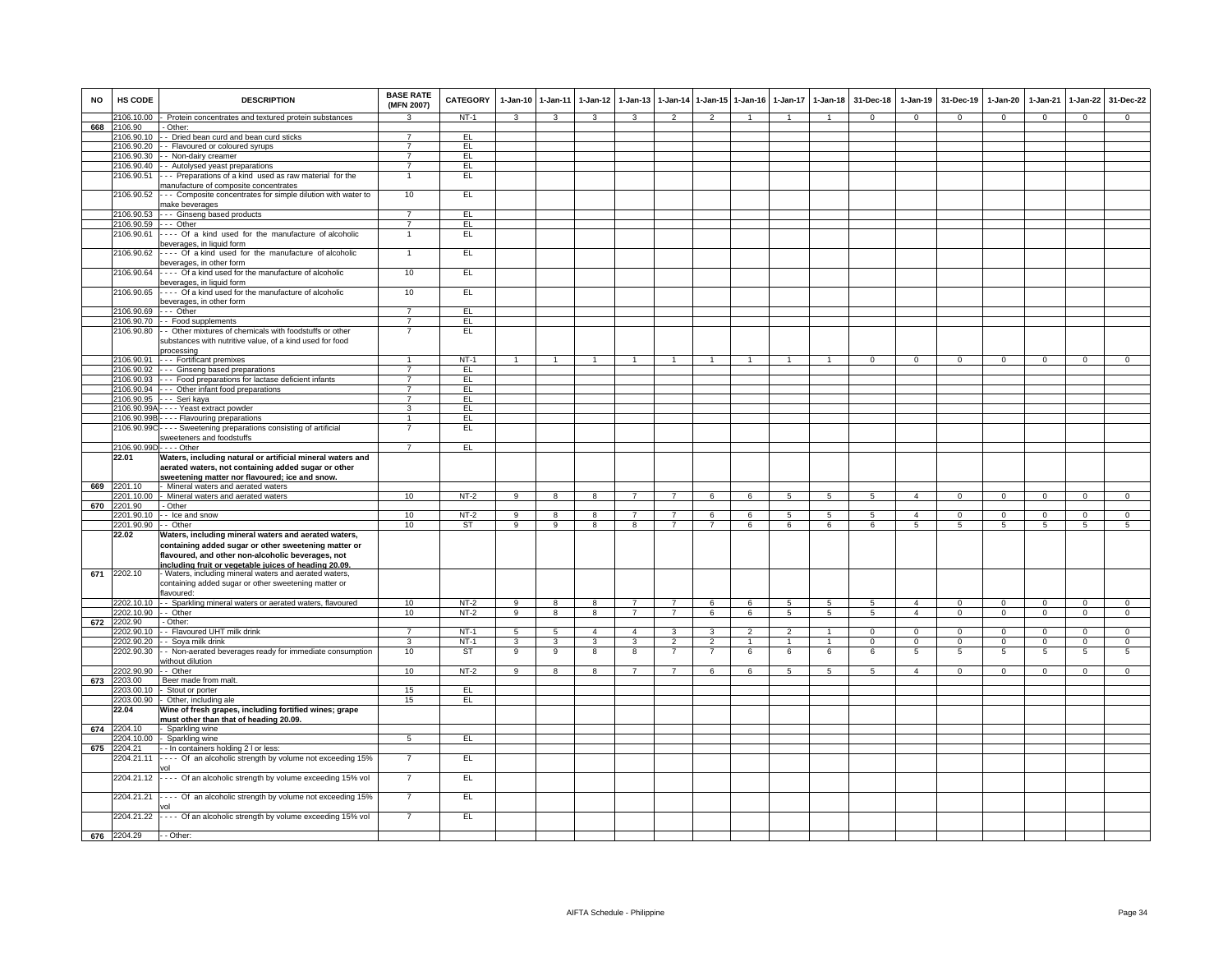| <b>NO</b> | HS CODE               | <b>DESCRIPTION</b>                                                                                                        | <b>BASE RATE</b><br>(MFN 2007) | CATEGORY | 1-Jan-10 1-Jan-11 | $1 - Jan-12$ | 1-Jan-13 |  | 1-Jan-14 1-Jan-15 1-Jan-16 | $1$ -Jan-17 | $1 - Jan-18$ | 31-Dec-18 | 1-Jan-19 31-Dec-19 | 1-Jan-20 | $1-Jan-21$ | $1 - Jan-22$ | 31-Dec-22 |
|-----------|-----------------------|---------------------------------------------------------------------------------------------------------------------------|--------------------------------|----------|-------------------|--------------|----------|--|----------------------------|-------------|--------------|-----------|--------------------|----------|------------|--------------|-----------|
|           | 2204.29.11            | ---- Of an alcoholic strength by volume not exceeding<br>15% vol                                                          |                                | EL.      |                   |              |          |  |                            |             |              |           |                    |          |            |              |           |
|           | 2204.29.12            | ---- Of an alcoholic strength by volume exceeding 15% vol                                                                 | 7                              | E        |                   |              |          |  |                            |             |              |           |                    |          |            |              |           |
|           | 2204.29.21            | ---- Of an alcoholic strength by volume not exceeding<br>5% vol                                                           | $\overline{7}$                 | EL       |                   |              |          |  |                            |             |              |           |                    |          |            |              |           |
|           | 2204.29.22            | ---- Of an alcoholic strength by volume exceeding 15% vol                                                                 | $\overline{7}$                 | EL       |                   |              |          |  |                            |             |              |           |                    |          |            |              |           |
| 677       | 2204.30               | - Other grape must:                                                                                                       |                                |          |                   |              |          |  |                            |             |              |           |                    |          |            |              |           |
|           |                       | 2204.30.10 -- Of an alcoholic strength by volume not exceeding 15% vol                                                    | $\overline{5}$                 | EL       |                   |              |          |  |                            |             |              |           |                    |          |            |              |           |
|           | 22.05                 | 2204.30.20 - - Of an alcoholic strength by volume exceeding 15% vol                                                       | 5 <sub>5</sub>                 | EL       |                   |              |          |  |                            |             |              |           |                    |          |            |              |           |
|           |                       | Vermouth and other wine of fresh grapes flavoured with<br>plants or aromatic substances.                                  |                                |          |                   |              |          |  |                            |             |              |           |                    |          |            |              |           |
| 678       | 2205.10               | - In containers holding 2 I or less:                                                                                      |                                |          |                   |              |          |  |                            |             |              |           |                    |          |            |              |           |
|           | 2205.10.10            | - Of an alcoholic strength by volume not exceeding 15% vol                                                                | $5\overline{)}$                | EL       |                   |              |          |  |                            |             |              |           |                    |          |            |              |           |
|           |                       | 2205.10.20 - Of an alcoholic strength by volume exceeding 15% vol                                                         | 5                              | EL       |                   |              |          |  |                            |             |              |           |                    |          |            |              |           |
| 679       | 2205.90               | - Other:<br>2205.90.10 - Of an alcoholic strength by volume not exceeding 15% vol                                         | $5\overline{5}$                | EL       |                   |              |          |  |                            |             |              |           |                    |          |            |              |           |
|           |                       |                                                                                                                           |                                |          |                   |              |          |  |                            |             |              |           |                    |          |            |              |           |
|           |                       | 2205.90.20 - - Of an alcoholic strength by volume exceeding 15% vol                                                       | $5\overline{5}$                | EL.      |                   |              |          |  |                            |             |              |           |                    |          |            |              |           |
| 680       | 2206.00               | Other fermented beverages (for example, cider, perry, mead);<br>mixtures of fermented beverages and mixtures of fermented |                                |          |                   |              |          |  |                            |             |              |           |                    |          |            |              |           |
|           |                       | beverages and non-alcoholic beverages not elsewhere                                                                       |                                |          |                   |              |          |  |                            |             |              |           |                    |          |            |              |           |
|           |                       | specified or included.                                                                                                    |                                |          |                   |              |          |  |                            |             |              |           |                    |          |            |              |           |
|           |                       | 2206.00.10 - Cider or perry                                                                                               | 5                              | EL.      |                   |              |          |  |                            |             |              |           |                    |          |            |              |           |
|           | 2206.00.30 - Toddy    | 2206.00.20 - Sake (rice wine)                                                                                             | 5<br>$\overline{5}$            | EL<br>EL |                   |              |          |  |                            |             |              |           |                    |          |            |              |           |
|           | 2206.00.40 - Shandy   |                                                                                                                           | 5                              | EL       |                   |              |          |  |                            |             |              |           |                    |          |            |              |           |
|           |                       | 2206.00.90 - Other, including mead                                                                                        | 5                              | EL       |                   |              |          |  |                            |             |              |           |                    |          |            |              |           |
|           | 22.07                 | Undenatured ethyl alcohol of an alcoholic strength by                                                                     |                                |          |                   |              |          |  |                            |             |              |           |                    |          |            |              |           |
|           |                       | volume of 80% vol or higher; ethyl alcohol and other<br>spirits, denatured, of any strength.                              |                                |          |                   |              |          |  |                            |             |              |           |                    |          |            |              |           |
| 681       | 2207.10               | Undenatured ethyl alcohol of an alcoholic strength by<br>volume of 80% vol or higher                                      |                                |          |                   |              |          |  |                            |             |              |           |                    |          |            |              |           |
|           |                       | 2207.10.00 - Undenatured ethyl alcohol of an alcoholic strength by<br>volume of 80% vol or higher                         | 10                             | EL       |                   |              |          |  |                            |             |              |           |                    |          |            |              |           |
| 682       | 2207.20               | - Ethyl alcohol and other spirits, denatured, of any strength:                                                            |                                |          |                   |              |          |  |                            |             |              |           |                    |          |            |              |           |
|           | 2207.20.11            | --- Ethyl alcohol of an alcoholic strength by volume<br>exceeding 99% vol                                                 | 10                             | EL       |                   |              |          |  |                            |             |              |           |                    |          |            |              |           |
|           | 2207.20.19 --- Other  |                                                                                                                           | 10                             | EL       |                   |              |          |  |                            |             |              |           |                    |          |            |              |           |
|           | 2207.20.90 - - Other  |                                                                                                                           | 10                             | EL       |                   |              |          |  |                            |             |              |           |                    |          |            |              |           |
|           | 22.08                 | Undenatured ethyl alcohol of an alcoholic strength by<br>volume of less than 80% vol; spirits, liqueurs and other         |                                |          |                   |              |          |  |                            |             |              |           |                    |          |            |              |           |
| 683       | 2208.20               | spirituous beverages.<br>- Spirits obtained by distilling grape wine or grape marc:                                       |                                |          |                   |              |          |  |                            |             |              |           |                    |          |            |              |           |
|           |                       | 2208.20.10 - Brandy of an alcoholic strength by volume not exceeding<br>46% vol                                           | 10                             | EL       |                   |              |          |  |                            |             |              |           |                    |          |            |              |           |
|           | 2208.20.20            | - Brandy of an alcoholic strength by volume exceeding 46%                                                                 | 10                             | EL       |                   |              |          |  |                            |             |              |           |                    |          |            |              |           |
|           | 2208.20.30            | - Other, of an alcoholic strength by volume not exceeding<br>46% vol                                                      | 10                             | EL.      |                   |              |          |  |                            |             |              |           |                    |          |            |              |           |
|           | 2208.20.40            | - Other, of an alcoholic strength by volume exceeding 46%                                                                 | 10                             | EL       |                   |              |          |  |                            |             |              |           |                    |          |            |              |           |
| 684       | 2208.30               | rol<br>- Whiskies:                                                                                                        |                                |          |                   |              |          |  |                            |             |              |           |                    |          |            |              |           |
|           | 2208.30.10            | - - Of an alcoholic strength by volume not exceeding 46% vol                                                              | 15                             | EL.      |                   |              |          |  |                            |             |              |           |                    |          |            |              |           |
|           |                       | 2208.30.20 - - Of an alcoholic strength by volume exceeding 46% vol                                                       | 15                             | EL       |                   |              |          |  |                            |             |              |           |                    |          |            |              |           |
| 685       | 2208.40               | - Rum and tafia:                                                                                                          |                                |          |                   |              |          |  |                            |             |              |           |                    |          |            |              |           |
|           |                       | 2208.40.10 - Of an alcoholic strength by volume not exceeding 46% vol                                                     | 15                             | EL       |                   |              |          |  |                            |             |              |           |                    |          |            |              |           |
|           |                       | 2208.40.20 - - Of an alcoholic strength by volume exceeding 46% vol                                                       | 15                             | EL       |                   |              |          |  |                            |             |              |           |                    |          |            |              |           |
| 686       | 2208.50               | - Gin and Geneva:<br>2208.50.10 - Of an alcoholic strength by volume not exceeding 46% vol                                | 15                             | EL       |                   |              |          |  |                            |             |              |           |                    |          |            |              |           |
|           |                       |                                                                                                                           |                                |          |                   |              |          |  |                            |             |              |           |                    |          |            |              |           |
|           |                       | 2208.50.20 - - Of an alcoholic strength by volume exceeding 46% vol                                                       | 15                             | EL       |                   |              |          |  |                            |             |              |           |                    |          |            |              |           |
| 687       | 2208.60<br>2208.60.10 | Vodka:<br>- - Of an alcoholic strength by volume not exceeding 46% vol                                                    | 10                             | EL       |                   |              |          |  |                            |             |              |           |                    |          |            |              |           |
|           |                       |                                                                                                                           |                                |          |                   |              |          |  |                            |             |              |           |                    |          |            |              |           |
| 688       | 2208.70               | 2208.60.20 - - Of an alcoholic strength by volume exceeding 46% vol<br>- Liqueurs and cordials:                           | 10                             | EL.      |                   |              |          |  |                            |             |              |           |                    |          |            |              |           |
|           |                       | 2208.70.10 -- Of an alcoholic strength by volume not exceeding 57% vol                                                    | 10                             | E        |                   |              |          |  |                            |             |              |           |                    |          |            |              |           |
|           |                       | 2208.70.20 - Of an alcoholic strength by volume exceeding 57% vol                                                         | 10                             | EL       |                   |              |          |  |                            |             |              |           |                    |          |            |              |           |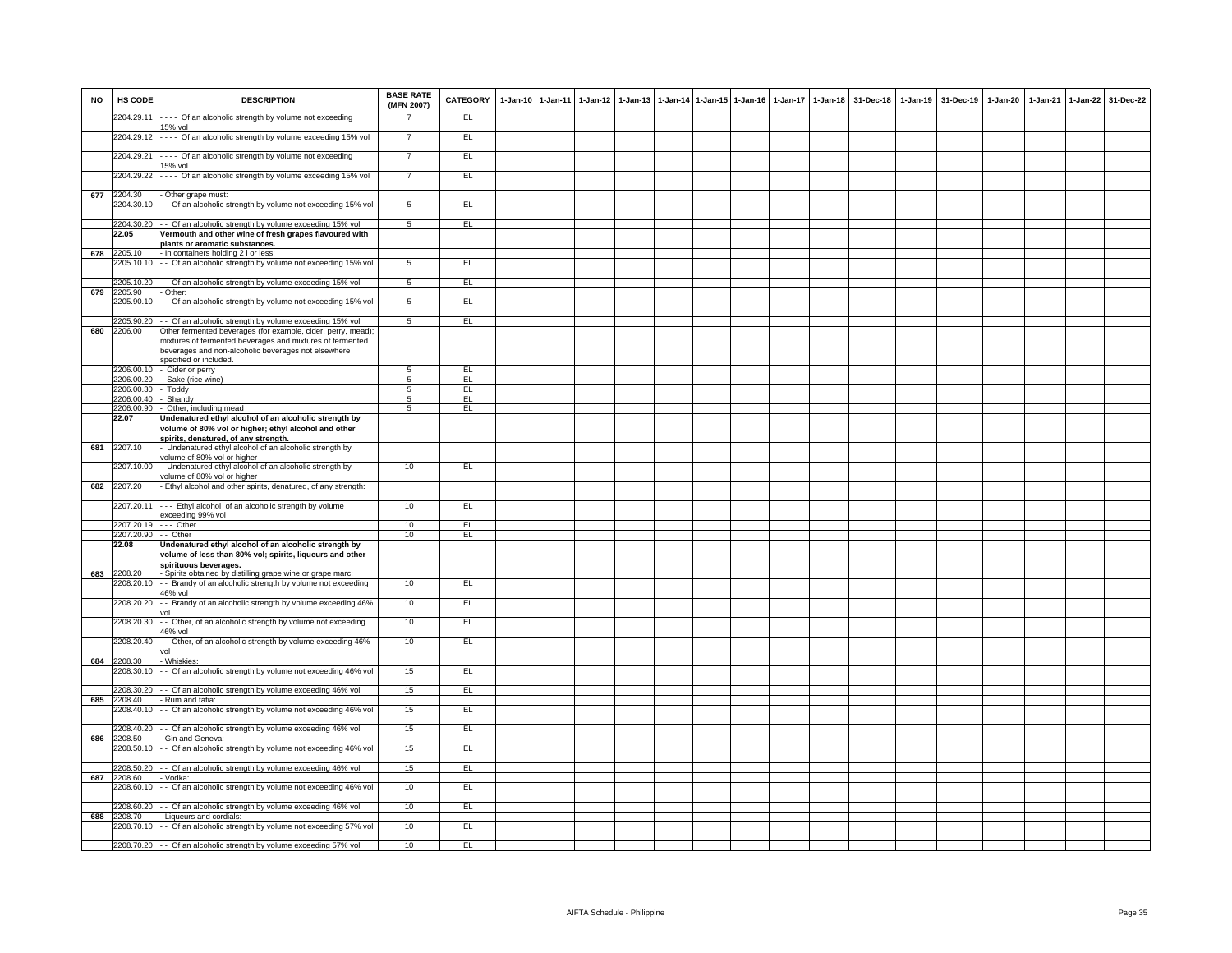| <b>NO</b> | HS CODE                  | <b>DESCRIPTION</b>                                                                                                                 | <b>BASE RATE</b><br>(MFN 2007) | <b>CATEGORY</b>  | 1-Jan-10 1-Jan-11 |                         | $1-Jan-12$        | $1 - Jan-13$   | $1-Jan-14$                       |                                  | 1-Jan-15 1-Jan-16 | $1-Jan-17$   | $1 - Jan-18$         | 31-Dec-18                | $1-Jan-19$                  | 31-Dec-19                   | $1-Jan-20$               | $1-Jan-21$   | 1-Jan-22                    | 31-Dec-22                  |
|-----------|--------------------------|------------------------------------------------------------------------------------------------------------------------------------|--------------------------------|------------------|-------------------|-------------------------|-------------------|----------------|----------------------------------|----------------------------------|-------------------|--------------|----------------------|--------------------------|-----------------------------|-----------------------------|--------------------------|--------------|-----------------------------|----------------------------|
| 689       | 2208.90<br>2208.90.10    | Other:<br>- Medicated samsu of an alcoholic strength by volume not                                                                 | 15                             | EL               |                   |                         |                   |                |                                  |                                  |                   |              |                      |                          |                             |                             |                          |              |                             |                            |
|           | 2208.90.20               | exceeding 40% vol<br>- Medicated samsu of an alcoholic strength by volume                                                          | 15                             | EL               |                   |                         |                   |                |                                  |                                  |                   |              |                      |                          |                             |                             |                          |              |                             |                            |
|           | 2208.90.30               | xceeding 40% vol<br>- Other samsu of an alcoholic strength by volume not                                                           | 15                             | EL               |                   |                         |                   |                |                                  |                                  |                   |              |                      |                          |                             |                             |                          |              |                             |                            |
|           | 2208.90.40               | xceeding 40% vol<br>- Other samsu of an alcoholic strength by volume exceeding<br>40% vol                                          | 15                             | EL               |                   |                         |                   |                |                                  |                                  |                   |              |                      |                          |                             |                             |                          |              |                             |                            |
|           | 2208.90.50               | - Arrack or pineapple spirit of an alcoholic strength by<br>volume not exceeding 40% vol                                           | 15                             | EL               |                   |                         |                   |                |                                  |                                  |                   |              |                      |                          |                             |                             |                          |              |                             |                            |
|           | 2208.90.60               | - Arrack or pineapple spirit of an alcoholic strength by<br>volume exceeding 40% vol                                               | 15                             | E                |                   |                         |                   |                |                                  |                                  |                   |              |                      |                          |                             |                             |                          |              |                             |                            |
|           | 2208.90.70               | - Bitters and similar beverages of an alcoholic strength not<br>exceeding 57% vol                                                  | 15                             | EL               |                   |                         |                   |                |                                  |                                  |                   |              |                      |                          |                             |                             |                          |              |                             |                            |
|           | 2208.90.80               | - Bitters and similar beverages of an alcoholic strength<br>exceeding 57% vol                                                      | 15                             | E                |                   |                         |                   |                |                                  |                                  |                   |              |                      |                          |                             |                             |                          |              |                             |                            |
|           | 2208.90.90               | - Other                                                                                                                            | 15                             | EL               |                   |                         |                   |                |                                  |                                  |                   |              |                      |                          |                             |                             |                          |              |                             |                            |
| 690       | 2209.00                  | Vinegar and substitutes for vinegar obtained from acetic acid.                                                                     |                                |                  |                   |                         |                   |                |                                  |                                  |                   |              |                      |                          |                             |                             |                          |              |                             |                            |
|           |                          | 2209.00.00 Vinegar and substitutes for vinegar obtained from acetic acid.                                                          | 15                             | NT-2             | 14                | 13                      | 12                | 11             | 10                               | 9                                | 8                 |              | 6                    | 6                        | 5                           | $\mathbf 0$                 | $\mathbf 0$              | $\mathbf 0$  | $^{\circ}$                  | $\mathbf 0$                |
|           | 23.01                    | Flours, meals and pellets, of meat or meat offal, of fish or<br>of crustaceans, molluscs or other aquatic invertebrates,           |                                |                  |                   |                         |                   |                |                                  |                                  |                   |              |                      |                          |                             |                             |                          |              |                             |                            |
| 691       | 2301.10                  | unfit for human consumption; greaves.<br>Flours, meals and pellets, of meat or meat offal; greaves                                 |                                |                  |                   |                         |                   |                |                                  |                                  |                   |              |                      |                          |                             |                             |                          |              |                             |                            |
|           | 301.10.00                | Flours, meals and pellets, of meat or meat offal; greaves                                                                          |                                | $NT-1$           | $\overline{1}$    | $\overline{1}$          | $\overline{1}$    | $\mathbf{1}$   | $\overline{1}$                   | $\overline{1}$                   | $\mathbf{1}$      |              | $\mathbf{1}$         | $\Omega$                 | $\mathbf{0}$                | $\mathbf{0}$                | $\mathbf{0}$             | $\mathbf 0$  | $\mathbf 0$                 | $\overline{0}$             |
| 692       | 2301.20                  | Flours, meals and pellets, of fish or of crustaceans, molluscs<br>or other aquatic invertebrates                                   |                                |                  |                   |                         |                   |                |                                  |                                  |                   |              |                      |                          |                             |                             |                          |              |                             |                            |
|           | 2301.20.00               | Flours, meals and pellets, of fish or of crustaceans, molluscs                                                                     | $\mathbf{1}$                   | $NT-1$           | 1                 | $\overline{1}$          |                   |                | $\overline{1}$                   |                                  |                   |              | $\overline{1}$       | $\mathsf 0$              | $\Omega$                    | $\Omega$                    | $\mathsf 0$              | $\mathbf 0$  | $\mathsf 0$                 | $\overline{0}$             |
|           |                          | or other aquatic invertebrates                                                                                                     |                                |                  |                   |                         |                   |                |                                  |                                  |                   |              |                      |                          |                             |                             |                          |              |                             |                            |
|           | 23.02                    | Bran, sharps and other residues, whether or not in the<br>form of pellets, derived from the sifting, milling or other              |                                |                  |                   |                         |                   |                |                                  |                                  |                   |              |                      |                          |                             |                             |                          |              |                             |                            |
|           |                          | working of cereals or of leguminous plants.                                                                                        |                                |                  |                   |                         |                   |                |                                  |                                  |                   |              |                      |                          |                             |                             |                          |              |                             |                            |
| 693       | 2302.10<br>2302.10.00    | Of maize (corn)<br>Of maize (corn)                                                                                                 | 10                             | $NT-2$           | $\overline{9}$    | $\overline{8}$          | 8                 | $\overline{7}$ | $\overline{7}$                   | 6                                | 6                 | 5            | $5\overline{)}$      | $5\overline{5}$          | $\overline{4}$              | $\mathbf 0$                 | $\mathbf 0$              | $\Omega$     | $\mathsf 0$                 | $\overline{0}$             |
| 694       | 2302.30                  | Of wheat                                                                                                                           |                                |                  |                   |                         |                   |                |                                  |                                  |                   |              |                      |                          |                             |                             |                          |              |                             |                            |
|           | 2302.30.00               | Of wheat                                                                                                                           | $\mathbf{R}$                   | $NT-1$           | 3                 | 3                       | 3                 | 3              | $\overline{\phantom{a}}$         | $\overline{2}$                   |                   |              | $\overline{1}$       | $\Omega$                 | $\overline{0}$              | $\Omega$                    | $\overline{0}$           | $\Omega$     | $\overline{0}$              | $\overline{0}$             |
| 695       | 2302.40                  | Of other cereals:                                                                                                                  |                                |                  |                   |                         |                   |                |                                  |                                  |                   |              |                      |                          |                             |                             |                          |              |                             |                            |
|           | 2302.40.10<br>2302.40.90 | - Of rice<br>- Other                                                                                                               | ء<br>3                         | $NT-1$<br>$NT-1$ | 3<br>$\mathbf{3}$ | 3<br>$\mathbf{3}$       | 3<br>$\mathbf{3}$ | 3<br>3         | $\mathfrak{p}$<br>$\overline{2}$ | $\overline{2}$<br>$\overline{2}$ | $\mathbf{1}$      |              | $\blacktriangleleft$ | $\Omega$<br>$\mathbf{O}$ | $\mathbf 0$<br>$\mathbf{0}$ | $\mathbf 0$<br>$\mathbf{0}$ | $\Omega$<br>$\mathbf{0}$ | $\Omega$     | $\mathsf 0$<br>$\mathbf{0}$ | $^{\circ}$<br>$\mathbf{0}$ |
| 696       | 2302.50                  | Of leguminous plants                                                                                                               |                                |                  |                   |                         |                   |                |                                  |                                  |                   |              |                      |                          |                             |                             |                          |              |                             |                            |
|           | 2302.50.00               | Of leguminous plants                                                                                                               | $\overline{3}$                 | $NT-1$           | 3                 | $\overline{\mathbf{3}}$ | $\overline{3}$    | $\overline{3}$ | $\mathfrak{p}$                   | $\overline{2}$                   | $\mathbf{1}$      | 1            | $\mathbf{1}$         | $\Omega$                 | $\overline{0}$              | $\Omega$                    | $\overline{0}$           | $\Omega$     | $\overline{0}$              | $\overline{0}$             |
|           | 23.03                    | Residues of starch manufacture and similar residues,                                                                               |                                |                  |                   |                         |                   |                |                                  |                                  |                   |              |                      |                          |                             |                             |                          |              |                             |                            |
|           |                          | beet-pulp, bagasse and other waste of sugar<br>manufacture, brewing or distilling dregs and waste,                                 |                                |                  |                   |                         |                   |                |                                  |                                  |                   |              |                      |                          |                             |                             |                          |              |                             |                            |
|           |                          | whether or not in the form of pellets.                                                                                             |                                |                  |                   |                         |                   |                |                                  |                                  |                   |              |                      |                          |                             |                             |                          |              |                             |                            |
| 697       | 2303.10                  | - Residues of starch manufacture and similar residues:                                                                             |                                |                  |                   |                         |                   |                |                                  |                                  |                   |              |                      |                          |                             |                             |                          |              |                             |                            |
|           | 2303.10.10               | - - Of manioc (cassava) or sago                                                                                                    |                                | $NT-1$           |                   | $\overline{1}$          |                   |                |                                  |                                  |                   |              | $\overline{1}$       | $\Omega$                 | $\Omega$                    | $\Omega$                    | $\Omega$                 | $\Omega$     | $\mathsf 0$                 | $\mathbf{0}$               |
|           | 2303.10.90               | - - Other                                                                                                                          | $\mathbf{1}$                   | $NT-1$           | $\overline{1}$    | $\overline{1}$          | $\overline{1}$    | $\overline{1}$ | $\overline{1}$                   | $\overline{1}$                   | $\mathbf{1}$      | $\mathbf{1}$ | $\overline{1}$       | $\mathbf{0}$             | $\mathbf{0}$                | $\mathbf{0}$                | $\mathbf{0}$             | $\mathbf{0}$ | $\mathbf{0}$                | $\mathbf{0}$               |
| 698       | 2303.20                  | Beet-pulp, bagasse and other waste of sugar manufacture                                                                            |                                |                  |                   |                         |                   |                |                                  |                                  |                   |              |                      |                          |                             |                             |                          |              |                             |                            |
|           | 2303.20.00               | Beet-pulp, bagasse and other waste of sugar manufacture                                                                            | 3                              | $NT-1$           | 3                 | 3                       | 3                 | 3              | $\overline{2}$                   | $\overline{2}$                   | 1                 | $\mathbf{1}$ | $\overline{1}$       | $\mathbf{O}$             | $\mathbf 0$                 | $\mathsf 0$                 | $\mathbf 0$              | $\mathbf 0$  | $\mathsf 0$                 | $\mathbf 0$                |
| 699       | 303.30<br>2303.30.00     | Brewing or distilling dregs and waste<br>Brewing or distilling dregs and waste                                                     | 3                              | $NT-1$           | $\mathbf{3}$      | 3                       | $\mathbf{3}$      | 3              | $\overline{2}$                   | $\overline{2}$                   | 1                 | $\mathbf{1}$ | $\overline{1}$       | $\Omega$                 | $\mathbf 0$                 | $\mathbf 0$                 | $\mathbf 0$              | $\Omega$     | $\overline{0}$              | $\overline{0}$             |
| 700       | 2304.00                  | Oil-cake and other solid residues, whether or not ground or in                                                                     |                                |                  |                   |                         |                   |                |                                  |                                  |                   |              |                      |                          |                             |                             |                          |              |                             |                            |
|           |                          | the form of pellets, resulting from the extraction of soya-bean                                                                    |                                |                  |                   |                         |                   |                |                                  |                                  |                   |              |                      |                          |                             |                             |                          |              |                             |                            |
|           |                          | 2304.00.00 Oil-cake and other solid residues, whether or not ground or in                                                          | 3                              | HSL C            |                   |                         |                   |                |                                  |                                  |                   |              |                      |                          |                             |                             |                          |              |                             |                            |
|           |                          | the form of pellets, resulting from the extraction of soya-bean                                                                    |                                |                  | 2.95              | 2.89                    | 2.84              | 2.79           | 2.73                             | 2.68                             | 2.62              | 2.57         | 2.52                 | 2.52                     | 2.46                        | 2.46                        | 2.41                     | 2.36         | 2.30                        | 2.25                       |
| 701       | 2305.00                  | Oil-cake and other solid residues, whether or not ground or in<br>the form of pellets, resulting from the extraction of ground-nut |                                |                  |                   |                         |                   |                |                                  |                                  |                   |              |                      |                          |                             |                             |                          |              |                             |                            |
|           | 2305.00.00               | Oil-cake and other solid residues, whether or not ground or in<br>the form of pellets, resulting from the extraction of ground-nut | 3                              | EL               |                   |                         |                   |                |                                  |                                  |                   |              |                      |                          |                             |                             |                          |              |                             |                            |
|           | 23.06                    | Oil-cake and other solid residues, whether or not ground                                                                           |                                |                  |                   |                         |                   |                |                                  |                                  |                   |              |                      |                          |                             |                             |                          |              |                             |                            |
|           |                          | or in the form of pellets, resulting from the extraction of<br>vegetable fats or oils, other than those of heading 23.04           |                                |                  |                   |                         |                   |                |                                  |                                  |                   |              |                      |                          |                             |                             |                          |              |                             |                            |
|           |                          | or 23.05.                                                                                                                          |                                |                  |                   |                         |                   |                |                                  |                                  |                   |              |                      |                          |                             |                             |                          |              |                             |                            |
| 702       | 2306.10                  | Of cotton seeds<br>Of cotton seeds                                                                                                 | 3                              | EL               |                   |                         |                   |                |                                  |                                  |                   |              |                      |                          |                             |                             |                          |              |                             |                            |
| 703       | 2306.10.00<br>2306.20    | Of linseed                                                                                                                         |                                |                  |                   |                         |                   |                |                                  |                                  |                   |              |                      |                          |                             |                             |                          |              |                             |                            |
|           | 2306.20.00               | - Of linseed                                                                                                                       | $\overline{3}$                 | EL               |                   |                         |                   |                |                                  |                                  |                   |              |                      |                          |                             |                             |                          |              |                             |                            |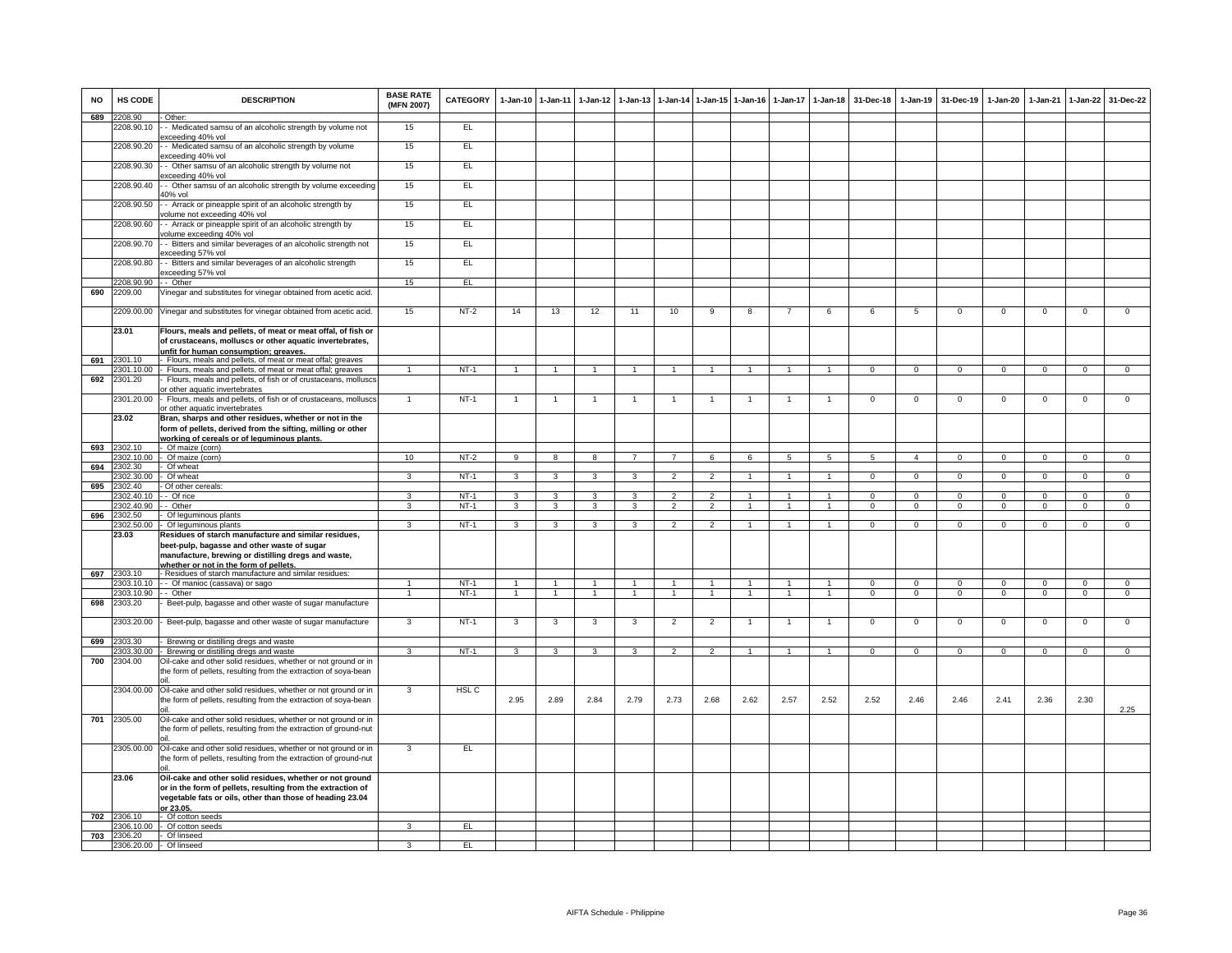| <b>NO</b> | HS CODE                   | <b>DESCRIPTION</b>                                                                                                                                                                                  | <b>BASE RATE</b><br>(MFN 2007)   | CATEGORY         |                | 1-Jan-10 1-Jan-11 | $1 - Jan-12$   | $1-Jan-13$              |                          |                | 1-Jan-14 1-Jan-15 1-Jan-16 | $1 - Jan-17$   | $1 - Jan-18$   | 31-Dec-18      |                | 1-Jan-19 31-Dec-19 | 1-Jan-20       | 1-Jan-21       | 1-Jan-22       | 31-Dec-22      |
|-----------|---------------------------|-----------------------------------------------------------------------------------------------------------------------------------------------------------------------------------------------------|----------------------------------|------------------|----------------|-------------------|----------------|-------------------------|--------------------------|----------------|----------------------------|----------------|----------------|----------------|----------------|--------------------|----------------|----------------|----------------|----------------|
| 704       | 2306.30<br>306.30.00      | Of sunflower seeds<br>Of sunflower seeds                                                                                                                                                            | 3                                | E                |                |                   |                |                         |                          |                |                            |                |                |                |                |                    |                |                |                |                |
| 705       | 2306.41                   | - Of low erucic acid rape or colza seeds                                                                                                                                                            |                                  |                  |                |                   |                |                         |                          |                |                            |                |                |                |                |                    |                |                |                |                |
|           | 2306.41.00                | - Of low erucic acid rape or colza seeds                                                                                                                                                            | 3                                | HSL <sub>C</sub> | 2.95           | 2.89              | 2.84           | 2.79                    | 2.73                     | 2.68           | 2.62                       | 2.57           | 2.52           | 2.52           | 2.46           | 2.46               | 2.41           | 2.36           | 2.30           | 2.25           |
| 706       | 2306.49                   | - Other                                                                                                                                                                                             |                                  |                  |                |                   |                |                         |                          |                |                            |                |                |                |                |                    |                |                |                |                |
|           | 306.49.00                 | - Other                                                                                                                                                                                             | 3                                | EL               |                |                   |                |                         |                          |                |                            |                |                |                |                |                    |                |                |                |                |
| 707       | 306.50                    | Of coconut or copra                                                                                                                                                                                 |                                  |                  |                |                   |                |                         |                          |                |                            |                |                |                |                |                    |                |                |                |                |
|           | 2306.50.00                | Of coconut or copra                                                                                                                                                                                 | 10                               | EL.              |                |                   |                |                         |                          |                |                            |                |                |                |                |                    |                |                |                |                |
| 708       | 2306.60<br>2306.60.00     | Of palm nuts or kernels<br>Of palm nuts or kernels                                                                                                                                                  | 15                               | EL               |                |                   |                |                         |                          |                |                            |                |                |                |                |                    |                |                |                |                |
| 709       | 2306.90                   | Other                                                                                                                                                                                               |                                  |                  |                |                   |                |                         |                          |                |                            |                |                |                |                |                    |                |                |                |                |
|           | 2306.90.20                | -- Of maize (corn) germ                                                                                                                                                                             | 10                               | EL               |                |                   |                |                         |                          |                |                            |                |                |                |                |                    |                |                |                |                |
|           | 2306.90.90                | - Other                                                                                                                                                                                             | $\mathbf{3}$                     | EL               |                |                   |                |                         |                          |                |                            |                |                |                |                |                    |                |                |                |                |
| 710       | 2307.00                   | Wine lees; argol.                                                                                                                                                                                   |                                  |                  |                |                   |                |                         |                          |                |                            |                |                |                |                |                    |                |                |                |                |
|           | 2307.00.00                | Wine lees; argol.                                                                                                                                                                                   | $\overline{3}$                   | $NT-1$           | $\mathbf{3}$   | $\overline{3}$    | $\overline{3}$ | $\overline{\mathbf{3}}$ | $\overline{2}$           | $\overline{2}$ | $\mathbf{1}$               | $\overline{1}$ | $\overline{1}$ | $\overline{0}$ | $\overline{0}$ | $\overline{0}$     | $\overline{0}$ | $\overline{0}$ | $\overline{0}$ | $\overline{0}$ |
| 711       | 2308.00                   | /egetable materials and vegetable waste, vegetable residues<br>and by-products, whether or not in the form of pellets, of a<br>kind used in animal feeding, not elsewhere specified or<br>included. |                                  |                  |                |                   |                |                         |                          |                |                            |                |                |                |                |                    |                |                |                |                |
|           | 2308.00.00                | Vegetable materials and vegetable waste, vegetable residues<br>and by-products, whether or not in the form of pellets, of a<br>kind used in animal feeding, not elsewhere specified or<br>included. | 3                                | $NT-1$           | 3              | 3                 | 3              | $\overline{\mathbf{3}}$ | $\overline{2}$           | $\overline{2}$ | $\mathbf{1}$               | $\mathbf{1}$   | $\overline{1}$ | $\overline{0}$ | $\overline{0}$ | $\overline{0}$     | $\overline{0}$ | $\overline{0}$ | $\overline{0}$ | $\overline{0}$ |
|           | 23.09                     | Preparations of a kind used in animal feeding.                                                                                                                                                      |                                  |                  |                |                   |                |                         |                          |                |                            |                |                |                |                |                    |                |                |                |                |
| 712       | 2309.10<br>2309.10.10     | - Dog or cat food, put up for retail sale<br>-- Containing meat                                                                                                                                     | 5                                | $NT-1$           | $\overline{4}$ | $\overline{4}$    | 3              | 3                       | $\overline{2}$           | $\overline{2}$ | 1                          | $\mathbf{1}$   | $\mathbf{1}$   | $\mathbf 0$    | $\mathbf 0$    | $\mathbf{0}$       | $\mathbf 0$    | $\mathbf 0$    | $\overline{0}$ | $\mathbf 0$    |
|           | 309.10.90                 | - Other                                                                                                                                                                                             | $\overline{5}$                   | $NT-1$           | $\overline{4}$ | $\overline{4}$    | 3              | 3                       | $\overline{\phantom{a}}$ | $\overline{2}$ | $\overline{1}$             | $\mathbf{1}$   | $\overline{1}$ | $\Omega$       | $\Omega$       | $\Omega$           | $\Omega$       | $\Omega$       | $\overline{0}$ | $\overline{0}$ |
| 713       | 2309.90                   | - Other:                                                                                                                                                                                            |                                  |                  |                |                   |                |                         |                          |                |                            |                |                |                |                |                    |                |                |                |                |
|           | 2309.90.11                | --- Of a kind suitable for poultry                                                                                                                                                                  | 35                               | EL               |                |                   |                |                         |                          |                |                            |                |                |                |                |                    |                |                |                |                |
|           | 2309.90.12                | Of a kind suitable for swine                                                                                                                                                                        | 35                               | EL               |                | $\mathbf{1}$      |                |                         |                          |                |                            |                |                |                |                |                    |                |                |                |                |
|           | 2309.90.13<br>2309.90.19A | --- Of a kind suitable for prawns<br>- - - - Primate diet                                                                                                                                           | $\mathbf{1}$<br>3                | $NT-1$<br>EL.    |                |                   |                |                         | $\overline{1}$           |                |                            |                |                | $\Omega$       | $\Omega$       | $\Omega$           | $\Omega$       | $\Omega$       | $\overline{0}$ | $\Omega$       |
|           |                           | 2309.90.19B - - - - Other                                                                                                                                                                           | 35                               | EL               |                |                   |                |                         |                          |                |                            |                |                |                |                |                    |                |                |                |                |
|           | 2309.90.20                | - Premixes, feed supplements or feed additives                                                                                                                                                      | $\overline{1}$                   | $NT-1$           | $\overline{1}$ | $\overline{1}$    | $\overline{1}$ | $\overline{1}$          | $\overline{1}$           | $\overline{1}$ | $\mathbf{1}$               | -1             | $\overline{1}$ | $\mathbf{0}$   | $\mathbf{0}$   | $\mathbf 0$        | $\mathbf{O}$   | $\mathbf{0}$   | $\mathbf{0}$   | $\mathbf{0}$   |
|           | 2309.90.30                | - Other, containing meat                                                                                                                                                                            | 35                               | EL               |                |                   |                |                         |                          |                |                            |                |                |                |                |                    |                |                |                |                |
|           | 2309.90.90 - - Other      |                                                                                                                                                                                                     | 35                               | E                |                |                   |                |                         |                          |                |                            |                |                |                |                |                    |                |                |                |                |
| 714       | 24.01<br>2401.10          | Unmanufactured tobacco; tobacco refuse.<br>- Tobacco, not stemmed/stripped:                                                                                                                         |                                  |                  |                |                   |                |                         |                          |                |                            |                |                |                |                |                    |                |                |                |                |
|           |                           | 2401.10.10 - Virginia type, flue-cured                                                                                                                                                              | $\overline{7}$                   | EL               |                |                   |                |                         |                          |                |                            |                |                |                |                |                    |                |                |                |                |
|           |                           | 2401.10.20 - Virginia type, other than flue-cured                                                                                                                                                   | 7                                | EL               |                |                   |                |                         |                          |                |                            |                |                |                |                |                    |                |                |                |                |
|           |                           | 2401.10.30 - Other, flue-cured                                                                                                                                                                      | $\overline{7}$                   | EL               |                |                   |                |                         |                          |                |                            |                |                |                |                |                    |                |                |                |                |
|           |                           | 2401.10.90 - Other, other than flue-cured                                                                                                                                                           | $\overline{7}$                   | EL.              |                |                   |                |                         |                          |                |                            |                |                |                |                |                    |                |                |                |                |
|           | 715 2401.20               | - Tobacco, partly or wholly stemmed/stripped                                                                                                                                                        |                                  |                  |                |                   |                |                         |                          |                |                            |                |                |                |                |                    |                |                |                |                |
|           | 2401.20.20                | 2401.20.10 - Virginia type, flue-cured                                                                                                                                                              | $\overline{7}$<br>$\overline{7}$ | EL<br>EL         |                |                   |                |                         |                          |                |                            |                |                |                |                |                    |                |                |                |                |
|           | 2401.20.30                | - Virginia type, other than flue-cured<br>- Oriental type                                                                                                                                           | $\overline{7}$                   | EL               |                |                   |                |                         |                          |                |                            |                |                |                |                |                    |                |                |                |                |
|           | 2401.20.40                | - Burley type                                                                                                                                                                                       | $\overline{7}$                   | EL               |                |                   |                |                         |                          |                |                            |                |                |                |                |                    |                |                |                |                |
|           | 2401.20.50                | - Other, flue-cured                                                                                                                                                                                 | $\overline{7}$                   | EL               |                |                   |                |                         |                          |                |                            |                |                |                |                |                    |                |                |                |                |
|           | 2401.20.90                | - Other, other than flue-cured                                                                                                                                                                      | $\overline{7}$                   | EL               |                |                   |                |                         |                          |                |                            |                |                |                |                |                    |                |                |                |                |
| 716       | 2401.30                   | - Tobacco refuse                                                                                                                                                                                    |                                  |                  |                |                   |                |                         |                          |                |                            |                |                |                |                |                    |                |                |                |                |
|           | 2401.30.10                | - Tobacco stems                                                                                                                                                                                     | $\overline{7}$<br>$\overline{7}$ | EL               |                |                   |                |                         |                          |                |                            |                |                |                |                |                    |                |                |                |                |
|           | 2401.30.90<br>24.02       | - - Other<br>Cigars, cheroots, cigarillos and cigarettes, of tobacco or                                                                                                                             |                                  | EL               |                |                   |                |                         |                          |                |                            |                |                |                |                |                    |                |                |                |                |
|           |                           | of tobacco substitutes.                                                                                                                                                                             |                                  |                  |                |                   |                |                         |                          |                |                            |                |                |                |                |                    |                |                |                |                |
| 717       | 2402.10                   | - Cigars, cheroots and cigarillos, containing tobacco                                                                                                                                               |                                  |                  |                |                   |                |                         |                          |                |                            |                |                |                |                |                    |                |                |                |                |
|           | 402.10.00                 | - Cigars, cheroots and cigarillos, containing tobacco                                                                                                                                               | 10                               | EL               |                |                   |                |                         |                          |                |                            |                |                |                |                |                    |                |                |                |                |
|           | 718 2402.20<br>2402.20.10 | Cigarettes containing tobacco:<br>- - Beedies                                                                                                                                                       | 10                               | $NT-2$           | 9              | 8                 | 8              | $\overline{7}$          | $\overline{7}$           | $\epsilon$     | 6                          | 5 <sup>1</sup> | 5              | 5              | $\overline{a}$ | $\Omega$           | $\Omega$       | $\Omega$       | $\Omega$       | $\Omega$       |
|           | 2402.20.90                | - - Other                                                                                                                                                                                           | 10                               | EL               |                |                   |                |                         |                          |                |                            |                |                |                |                |                    |                |                |                |                |
|           | 719 2402.90               | - Other                                                                                                                                                                                             |                                  |                  |                |                   |                |                         |                          |                |                            |                |                |                |                |                    |                |                |                |                |
|           | 2402.90.10                | - - Cigars, cheroots and cigarillos of tobacco substitutes                                                                                                                                          | 10                               | EL               |                |                   |                |                         |                          |                |                            |                |                |                |                |                    |                |                |                |                |
|           | 2402.90.20                | - - Cigarettes of tobacco substitutes                                                                                                                                                               | 10                               | EL               |                |                   |                |                         |                          |                |                            |                |                |                |                |                    |                |                |                |                |
|           | 24.03                     | Other manufactured tobacco and manufactured tobacco<br>substitutes; "homogenised" or "reconstituted" tobacco;<br>tobacco extracts and essences.                                                     |                                  |                  |                |                   |                |                         |                          |                |                            |                |                |                |                |                    |                |                |                |                |
|           |                           |                                                                                                                                                                                                     |                                  |                  |                |                   |                |                         |                          |                |                            |                |                |                |                |                    |                |                |                |                |
|           | 720 2403.10               | - Smoking tobacco, whether or not containing tobacco                                                                                                                                                |                                  |                  |                |                   |                |                         |                          |                |                            |                |                |                |                |                    |                |                |                |                |
|           | 2403.10.11                | substitutes in any proportion<br>--- Blended tobacco                                                                                                                                                | $\overline{7}$                   | EL               |                |                   |                |                         |                          |                |                            |                |                |                |                |                    |                |                |                |                |
|           | 2403.10.19                | --- Other                                                                                                                                                                                           | $\overline{7}$                   | EL               |                |                   |                |                         |                          |                |                            |                |                |                |                |                    |                |                |                |                |
|           |                           | 2403.10.21 --- Blended tobacco                                                                                                                                                                      | $\overline{7}$                   | EL               |                |                   |                |                         |                          |                |                            |                |                |                |                |                    |                |                |                |                |
|           | 2403.10.29 --- Other      |                                                                                                                                                                                                     | $\overline{7}$                   | EL.              |                |                   |                |                         |                          |                |                            |                |                |                |                |                    |                |                |                |                |
|           | 2403.10.90 - - Other      |                                                                                                                                                                                                     | $\overline{7}$                   | EL               |                |                   |                |                         |                          |                |                            |                |                |                |                |                    |                |                |                |                |
| 721       | 2403.91                   | - - "Homogenised" or "reconstituted" tobacco<br>2403.91.00 - - "Homogenised" or "reconstituted" tobacco                                                                                             | 3                                | EL               |                |                   |                |                         |                          |                |                            |                |                |                |                |                    |                |                |                |                |
| 722       | 2403.99                   | - - Other:                                                                                                                                                                                          |                                  |                  |                |                   |                |                         |                          |                |                            |                |                |                |                |                    |                |                |                |                |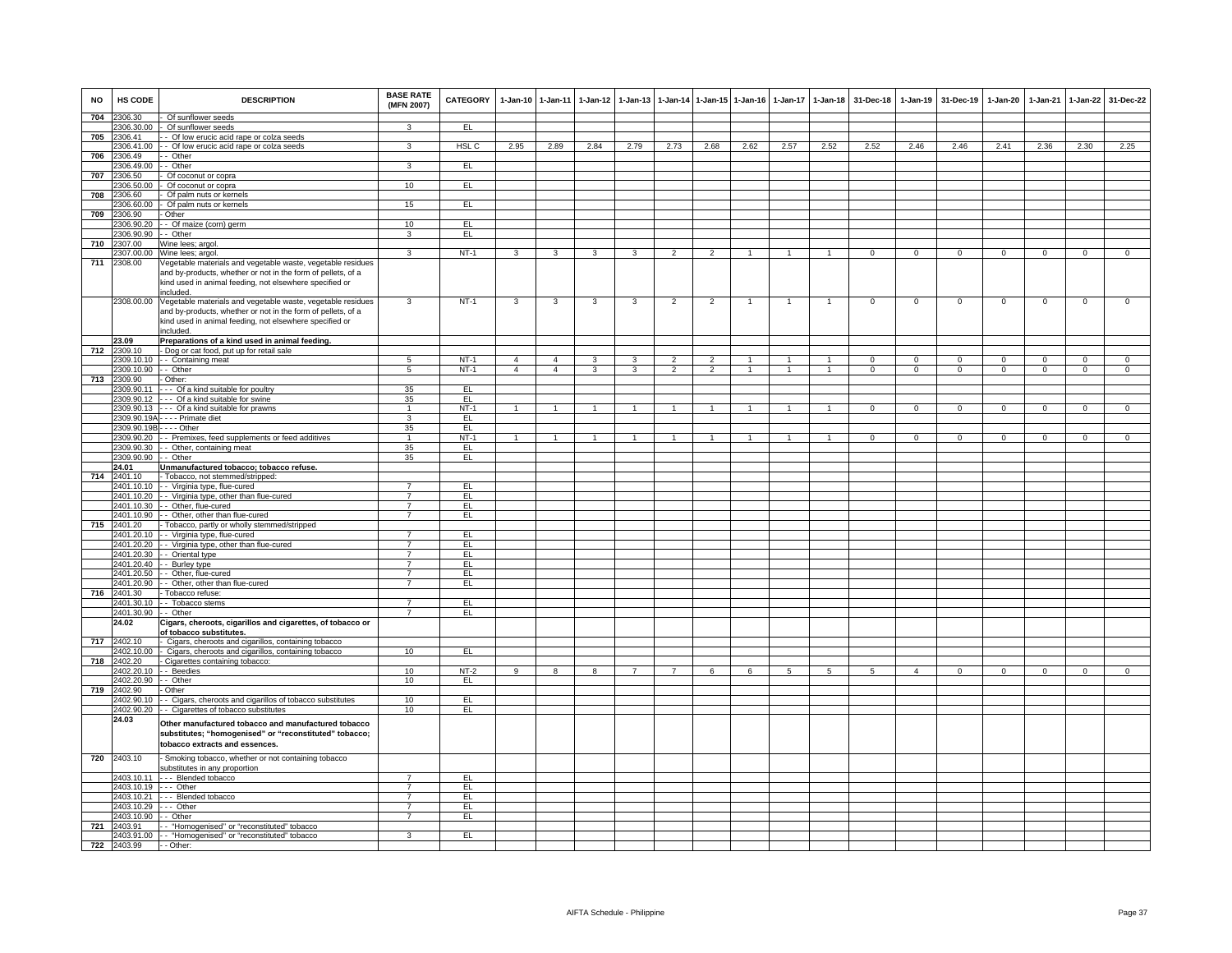| <b>NO</b> | <b>HS CODE</b>           | <b>DESCRIPTION</b>                                                                                                                                                         | <b>BASE RATE</b><br>(MFN 2007) | <b>CATEGORY</b>  | 1-Jan-10 1-Jan-11                |                                  | $1 - Jan-12$                   | $1 - Jan-13$                     | 1-Jan-14                       |                              | 1-Jan-15 1-Jan-16            | 1-Jan-17          | $1-Jan-18$                     | 31-Dec-18                    | $1-Jan-19$                  | 31-Dec-19                  | $1-Jan-20$                     | $1-Jan-21$           | $1-Jan-22$                     | 31-Dec-22                     |
|-----------|--------------------------|----------------------------------------------------------------------------------------------------------------------------------------------------------------------------|--------------------------------|------------------|----------------------------------|----------------------------------|--------------------------------|----------------------------------|--------------------------------|------------------------------|------------------------------|-------------------|--------------------------------|------------------------------|-----------------------------|----------------------------|--------------------------------|----------------------|--------------------------------|-------------------------------|
|           | 2403.99.10               | --- Tobacco extracts and essences                                                                                                                                          | 3                              | $NT-2$           | $\mathbf{3}$                     | $\mathbf{3}$                     | $\mathbf{3}$                   | 3                                | $\mathbf{3}$                   | 3                            | 2                            | 2                 | 2                              | $\overline{2}$               | $\overline{1}$              | $\mathbf 0$                | $\mathbf{0}$                   | $\mathbf 0$          | $\mathbf{0}$                   | $\mathbf{0}$                  |
|           |                          | 2403.99.30 --- Manufactured tobacco substitutes                                                                                                                            | 3                              | EL.              |                                  |                                  |                                |                                  |                                |                              |                              |                   |                                |                              |                             |                            |                                |                      |                                |                               |
|           | 2403.99.40 --- Snuff     |                                                                                                                                                                            | 3                              | EL               |                                  |                                  |                                |                                  |                                |                              |                              |                   |                                |                              |                             |                            |                                |                      |                                |                               |
|           | 2403.99.50               | -- Other smokeless tobacco, including chewing and sucking<br>obacco                                                                                                        | 3                              | EL               |                                  |                                  |                                |                                  |                                |                              |                              |                   |                                |                              |                             |                            |                                |                      |                                |                               |
|           | 2403.99.60               | -- Ang Hoon                                                                                                                                                                | 3                              | EL.              |                                  |                                  |                                |                                  |                                |                              |                              |                   |                                |                              |                             |                            |                                |                      |                                |                               |
|           |                          | 2403.99.90A - - - - Tobacco lyes and sauces; tobacco flour and powder                                                                                                      | $\overline{3}$                 | EL               |                                  |                                  |                                |                                  |                                |                              |                              |                   |                                |                              |                             |                            |                                |                      |                                |                               |
|           | 2403.99.90B              | . - - - Other                                                                                                                                                              | $\overline{\mathbf{3}}$        | EL               |                                  |                                  |                                |                                  |                                |                              |                              |                   |                                |                              |                             |                            |                                |                      |                                |                               |
| 723       | 2501.00                  | - Table salt                                                                                                                                                               |                                |                  |                                  |                                  |                                |                                  |                                |                              |                              |                   |                                |                              |                             |                            |                                |                      |                                |                               |
|           | 2501.00.10               | - Table salt                                                                                                                                                               |                                | $NT-1$           |                                  |                                  |                                |                                  |                                |                              |                              |                   |                                |                              |                             |                            |                                |                      | $\Omega$                       | $\Omega$                      |
|           | 2501.00.41               | -- In package of a net weight of less than 45 kg                                                                                                                           | $\mathbf{1}$                   | $NT-1$           | $\overline{1}$                   | $\overline{1}$                   | $\overline{1}$                 | $\overline{1}$                   | $\overline{1}$                 | $\overline{1}$               | $\overline{1}$               |                   | $\overline{1}$                 | $\mathbf{0}$                 | $\mathbf{0}$                | $\mathbf{0}$               | $\mathbf{0}$                   | $\mathbf 0$          | $\mathbf{0}$                   | $\mathbf{0}$                  |
|           | 2501.00.49               | - Other                                                                                                                                                                    | 1                              | $NT-1$           | $\overline{1}$                   | $\overline{1}$                   | 1                              | -1                               | $\mathbf{1}$                   | $\overline{1}$               | 1                            | -1                | $\overline{1}$                 | $\mathbf{0}$                 | $\mathbf{0}$                | $\mathbf{0}$               | $\mathbf{0}$                   | $\Omega$             | $\mathbf{0}$                   | $\mathbf{0}$                  |
|           | 2501.00.50<br>2501.00.90 | Sea water<br>Other                                                                                                                                                         | $\mathbf{1}$<br>$\mathbf{1}$   | $NT-1$<br>$NT-1$ | $\overline{1}$<br>$\overline{1}$ | $\overline{1}$<br>$\overline{1}$ | $\overline{1}$<br>$\mathbf{1}$ | $\overline{1}$<br>$\overline{1}$ | $\overline{1}$<br>$\mathbf{1}$ | $\mathbf{1}$<br>$\mathbf{1}$ | $\mathbf{1}$<br>$\mathbf{1}$ | $\mathbf{1}$<br>1 | $\overline{1}$<br>$\mathbf{1}$ | $^{\circ}$<br>$\overline{0}$ | $\mathbf{0}$<br>$\mathbf 0$ | $^{\circ}$<br>$\mathbf{0}$ | $\mathbf{0}$<br>$\overline{0}$ | $\Omega$<br>$\Omega$ | $\mathbf{0}$<br>$\overline{0}$ | $\mathbf 0$<br>$\overline{0}$ |
| 724       | 2502.00                  | <b>Jnroasted iron pyrites.</b>                                                                                                                                             |                                |                  |                                  |                                  |                                |                                  |                                |                              |                              |                   |                                |                              |                             |                            |                                |                      |                                |                               |
|           | 502.00.00                | Unroasted iron pyrites                                                                                                                                                     | 3                              | $NT-1$           | 3                                | 3                                | 3                              | 3                                | $\mathfrak{p}$                 | $\overline{2}$               | $\mathbf{1}$                 | $\mathbf{1}$      | $\overline{1}$                 | $\mathsf 0$                  | $\mathbf 0$                 | $\mathbf 0$                | $\mathbf 0$                    | $\mathbf 0$          | $\mathsf 0$                    | $\overline{0}$                |
| 725       | 2503.00                  | Sulphur of all kinds, other than sublimed sulphur, precipitated                                                                                                            |                                |                  |                                  |                                  |                                |                                  |                                |                              |                              |                   |                                |                              |                             |                            |                                |                      |                                |                               |
|           |                          | sulphur and colloidal sulphur.                                                                                                                                             |                                |                  |                                  |                                  |                                |                                  |                                |                              |                              |                   |                                |                              |                             |                            |                                |                      |                                |                               |
|           | 2503.00.00               | Sulphur of all kinds, other than sublimed sulphur, precipitated<br>sulphur and colloidal sulphur.                                                                          | $\overline{1}$                 | $NT-1$           | $\overline{1}$                   | $\overline{1}$                   |                                | $\overline{1}$                   | $\overline{1}$                 | $\overline{1}$               | $\overline{1}$               | -1                | $\overline{1}$                 | $\mathsf 0$                  | $\mathbf{0}$                | $\mathbf 0$                | $\mathbf 0$                    | $\mathbf 0$          | $\mathsf 0$                    | $\mathbf 0$                   |
|           | 25.04                    | Natural graphite.                                                                                                                                                          |                                |                  |                                  |                                  |                                |                                  |                                |                              |                              |                   |                                |                              |                             |                            |                                |                      |                                |                               |
| 726       | 2504.10<br>2504.10.00    | - In powder or in flakes<br>- In powder or in flakes                                                                                                                       | $\overline{1}$                 | $NT-1$           | $\overline{1}$                   | $\overline{1}$                   | $\overline{1}$                 | $\overline{1}$                   | $\overline{1}$                 |                              | -1                           |                   | $\mathbf{1}$                   | $\mathbf{0}$                 | $^{\circ}$                  | $\mathbf{0}$               | $\mathbf{0}$                   | $^{\circ}$           | $\circ$                        | $\overline{0}$                |
| 727       | 2504.90                  | - Other                                                                                                                                                                    |                                |                  |                                  |                                  |                                |                                  |                                |                              |                              |                   |                                |                              |                             |                            |                                |                      |                                |                               |
|           | 2504.90.00               | - Other                                                                                                                                                                    | $\overline{1}$                 | $NT-1$           | $\mathbf{1}$                     | $\overline{1}$                   | $\mathbf{1}$                   | $\mathbf{1}$                     | $\overline{1}$                 | $\overline{1}$               |                              | $\mathbf{1}$      | $\overline{1}$                 | $\mathbf{O}$                 | $\mathbf{0}$                | $\mathbf 0$                | $\mathbf{0}$                   | $\mathbf 0$          | $\mathsf 0$                    | $\overline{0}$                |
|           | 25.05                    | Natural sands of all kinds, whether or not coloured, other<br>than metal-bearing sands of Chapter 26.                                                                      |                                |                  |                                  |                                  |                                |                                  |                                |                              |                              |                   |                                |                              |                             |                            |                                |                      |                                |                               |
| 728       | 2505.10                  | - Silica sands and quartz sands                                                                                                                                            |                                |                  |                                  |                                  |                                |                                  |                                |                              |                              |                   |                                |                              |                             |                            |                                |                      |                                |                               |
|           | 2505.10.00<br>2505.90    | - Silica sands and quartz sands<br>- Other                                                                                                                                 | 3                              | $NT-2$           | $\overline{\mathbf{3}}$          | $\overline{\mathbf{3}}$          | 3                              | 3                                | 3                              | 3                            | $\overline{2}$               | $\overline{2}$    | $\overline{2}$                 | $\overline{2}$               | $\overline{1}$              | $\overline{0}$             | $\overline{0}$                 | $\overline{0}$       | $\overline{0}$                 | $\overline{0}$                |
| 729       | 2505.90.00               | - Other                                                                                                                                                                    | 3                              | NT-2             | 3                                | $\mathbf{3}$                     | $\mathbf{3}$                   | 3                                | 3                              | 3                            | 2                            | $\overline{2}$    | $\overline{2}$                 | $\overline{2}$               |                             | $\mathbf 0$                | $^{\circ}$                     | $^{\circ}$           | $\mathbf{0}$                   | $\mathbf{0}$                  |
|           | 25.06                    | Quartz (other than natural sands); quartzite, whether or                                                                                                                   |                                |                  |                                  |                                  |                                |                                  |                                |                              |                              |                   |                                |                              |                             |                            |                                |                      |                                |                               |
|           |                          | not roughly trimmed or merely cut, by sawing or<br>otherwise, into blocks or slabs of a rectangular (including<br>square) shape.                                           |                                |                  |                                  |                                  |                                |                                  |                                |                              |                              |                   |                                |                              |                             |                            |                                |                      |                                |                               |
| 730       | 2506.10                  | - Quartz                                                                                                                                                                   |                                |                  |                                  |                                  |                                |                                  |                                |                              |                              |                   |                                |                              |                             |                            |                                |                      |                                |                               |
|           | 2506.10.00               | - Quartz                                                                                                                                                                   | 3                              | $NT-1$           | $\mathbf{3}$                     | 3                                | $\mathbf{3}$                   | 3                                | $\overline{2}$                 | $\overline{2}$               |                              |                   | $\overline{1}$                 | $\mathbf{O}$                 | $\mathbf 0$                 | $\mathbf 0$                | $\mathbf 0$                    | $\mathbf 0$          | $\mathbf 0$                    | $\mathbf 0$                   |
| 731       | 2506.20                  | - Quartzite                                                                                                                                                                | 3                              |                  |                                  |                                  |                                | 3                                | $\overline{\phantom{a}}$       |                              |                              |                   | $\mathbf{1}$                   |                              |                             |                            | $\overline{0}$                 |                      |                                |                               |
| 732       | 2506.20.00<br>2507.00    | <b>Quartzite</b><br>Kaolin and other kaolinic clays, whether or not calcined                                                                                               |                                | $NT-1$           | 3                                | $\overline{3}$                   | 3                              |                                  |                                | $\overline{2}$               |                              |                   |                                | $\overline{0}$               | $\overline{0}$              | $\overline{0}$             |                                | $\Omega$             | $\overline{0}$                 | $\overline{0}$                |
|           | 2507.00.00               | Kaolin and other kaolinic clays, whether or not calcined                                                                                                                   | 3                              | $NT-2$           | 3                                | 3                                | 3                              | 3                                | 3                              | $\mathbf{R}$                 | $\mathfrak{p}$               | $\mathcal{P}$     | $\mathcal{P}$                  | $\mathcal{L}$                |                             | $\Omega$                   | $\Omega$                       | $\Omega$             | $\Omega$                       | $\Omega$                      |
|           | 25.08                    | Other clays (not including expanded clays of heading<br>68.06), andalusite, kyanite and sillimanite, whether or not<br><u>calcined; mullite; chamotte or dinas earths.</u> |                                |                  |                                  |                                  |                                |                                  |                                |                              |                              |                   |                                |                              |                             |                            |                                |                      |                                |                               |
| 733       | 2508.10                  | - Bentonite                                                                                                                                                                |                                |                  |                                  |                                  |                                |                                  |                                |                              |                              |                   |                                |                              |                             |                            |                                |                      |                                |                               |
|           | 2508.10.00               | - Bentonite                                                                                                                                                                | 3                              | $NT-1$           | 3                                | 3                                | 3                              | 3                                | $\mathfrak{p}$                 |                              | $\mathbf{1}$                 |                   | $\mathbf{1}$                   | $\mathsf 0$                  | $\mathbf 0$                 | $\mathbf 0$                | $\mathbf 0$                    | $\mathbf 0$          | $\mathsf 0$                    | $\overline{0}$                |
| 734       | 2508.30                  | Fire-clay                                                                                                                                                                  |                                |                  |                                  |                                  |                                |                                  |                                |                              |                              |                   |                                |                              |                             |                            |                                |                      |                                |                               |
|           | 2508.30.00               | - Fire-clay                                                                                                                                                                | 3                              | $NT-1$           | $\overline{\mathbf{3}}$          | $\overline{\mathbf{3}}$          | $\mathbf{3}$                   | 3                                | $\overline{2}$                 | $\overline{2}$               | $\overline{1}$               | $\mathbf{1}$      | $\overline{1}$                 | $\mathbf{0}$                 | $\mathbf 0$                 | $\mathbf{0}$               | $\overline{0}$                 | $\mathbf 0$          | $\circ$                        | $\overline{0}$                |
| 735       | 2508 40                  | - Other clays                                                                                                                                                              |                                |                  |                                  |                                  |                                |                                  |                                |                              |                              |                   |                                |                              |                             |                            |                                |                      |                                |                               |
| 736       | 2508.40.00<br>2508.50    | Other clays<br>Andalusite, kyanite and sillimanite                                                                                                                         | 3                              | $NT-1$           | 3                                | 3                                | 3                              | 3                                | $\overline{2}$                 | $\overline{2}$               |                              |                   | $\overline{1}$                 | $\mathbf{O}$                 | $\mathsf 0$                 | $\mathbf 0$                | $\mathbf 0$                    | $\Omega$             | $\mathbf 0$                    | $\mathbf 0$                   |
|           | 2508.50.00               | - Andalusite, kyanite and sillimanite                                                                                                                                      | $\mathbf{R}$                   | $NT-1$           | $\mathbf{3}$                     | $\mathbf{3}$                     | $\mathbf{3}$                   | 3                                | $\overline{2}$                 | $\overline{2}$               | $\mathbf{1}$                 | $\mathbf{1}$      | $\overline{1}$                 | $\mathbf{0}$                 | $\mathbf 0$                 | $\mathbf 0$                | $\mathbf{0}$                   | $^{\circ}$           | $\mathbf{0}$                   | $\mathbf{0}$                  |
| 737       | 2508.60                  | Mullite                                                                                                                                                                    |                                |                  |                                  |                                  |                                |                                  |                                |                              |                              |                   |                                |                              |                             |                            |                                |                      |                                |                               |
|           | 2508.60.00               | - Mullite                                                                                                                                                                  | 1                              | $NT-1$           | $\overline{1}$                   | $\overline{1}$                   | $\overline{1}$                 | $\mathbf{1}$                     | $\overline{1}$                 | $\overline{1}$               | 1                            | -1                | $\overline{1}$                 | $\mathbf{0}$                 | $^{\circ}$                  | $\mathbf{0}$               | $\mathbf{0}$                   | $^{\circ}$           | $\overline{0}$                 | $\overline{0}$                |
| 738       | 508.70                   | Chamotte or dinas earths                                                                                                                                                   |                                |                  |                                  |                                  |                                |                                  |                                |                              |                              |                   |                                |                              |                             |                            |                                |                      |                                |                               |
|           | !508.70.00               | Chamotte or dinas earths                                                                                                                                                   |                                | $NT-1$           |                                  | $\mathbf{1}$                     |                                |                                  | $\overline{1}$                 |                              |                              |                   | $\overline{1}$                 | 0                            | 0                           | $\,0\,$                    | 0                              | $\Omega$             | $\mathsf 0$                    | $\mathsf 0$                   |
| 739       | 2509.00<br>2509.00.00    | Chalk.<br>Chalk.                                                                                                                                                           | $\overline{1}$                 | $NT-1$           | $\overline{1}$                   | $\overline{1}$                   | $\overline{1}$                 | $\overline{1}$                   | $\overline{1}$                 | $\mathbf{1}$                 | $\overline{1}$               | $\mathbf{1}$      | $\overline{1}$                 | $\Omega$                     | $\mathsf 0$                 | $\mathbf 0$                | $\overline{0}$                 | $\mathsf 0$          | $\overline{0}$                 | $\overline{0}$                |
|           | 25.10                    | Natural calcium phosphates, natural aluminium calcium<br>phosphates and phosphatic chalk                                                                                   |                                |                  |                                  |                                  |                                |                                  |                                |                              |                              |                   |                                |                              |                             |                            |                                |                      |                                |                               |
| 740       | 2510.10                  | - Unground:                                                                                                                                                                |                                |                  |                                  |                                  |                                |                                  |                                |                              |                              |                   |                                |                              |                             |                            |                                |                      |                                |                               |
|           | 2510.10.10               | - - Apatite                                                                                                                                                                | $\overline{1}$                 | $NT-1$           | $\overline{1}$                   | $\overline{1}$                   | $\overline{1}$                 | $\mathbf{1}$                     | $\overline{1}$                 |                              |                              |                   | $\overline{1}$                 | $\Omega$                     | $\Omega$                    | $^{\circ}$                 | $\Omega$                       | $\Omega$             | $\mathbf 0$                    | $\Omega$                      |
|           | 2510.10.90<br>2510.20    | - Other                                                                                                                                                                    | $\mathbf{1}$                   | <b>NT-1</b>      | $\overline{1}$                   | $\overline{1}$                   | $\overline{1}$                 | $\overline{1}$                   | $\overline{1}$                 | $\overline{1}$               | $\mathbf{1}$                 | 1                 | $\overline{1}$                 | $\mathbf{0}$                 | $\mathbf{0}$                | $\mathbf{0}$               | $\overline{0}$                 | $^{\circ}$           | $\mathbf{0}$                   | $\mathbf 0$                   |
| 741       | 2510.20.10               | Ground<br>- Anatite                                                                                                                                                        | 1                              | $NT-1$           | 1.                               | $\mathbf{1}$                     |                                |                                  | $\mathbf{1}$                   |                              |                              |                   | 1                              | $\Omega$                     | $\Omega$                    | $\Omega$                   | $\Omega$                       | $\Omega$             | $\overline{0}$                 | $\overline{0}$                |
|           | 2510.20.90               | - Other                                                                                                                                                                    | $\mathbf{1}$                   | $NT-1$           | 1.                               | 1                                | 1                              | $\mathbf{1}$                     | 1                              |                              |                              | -1                |                                | $^{\circ}$                   | $^{\circ}$                  | $^{\circ}$                 | $^{\circ}$                     | $^{\circ}$           | $^{\circ}$                     | $\mathbf 0$                   |
|           | 25.11                    | Natural barium sulphate (barytes); natural barium<br>carbonate (witherite), whether or not calcined, other than<br>barium oxide of heading 28.16.                          |                                |                  |                                  |                                  |                                |                                  |                                |                              |                              |                   |                                |                              |                             |                            |                                |                      |                                |                               |
| 742       | 2511.10                  | - Natural barium sulphate (barytes)                                                                                                                                        |                                |                  |                                  |                                  |                                |                                  |                                |                              |                              |                   |                                |                              |                             |                            |                                |                      |                                |                               |
|           | 2511.10.00               | - Natural barium sulphate (barytes)                                                                                                                                        |                                | $NT-1$           | $\overline{1}$                   | $\overline{1}$                   |                                |                                  | $\overline{1}$                 |                              |                              |                   | $\overline{1}$                 | $\Omega$                     | $\Omega$                    | $\Omega$                   | $\Omega$                       | $\Omega$             | $\mathbf 0$                    | $\Omega$                      |
| 743       | 2511.20<br>2511.20.00    | - Natural barium carbonate (witherite)<br>- Natural barium carbonate (witherite)                                                                                           | $\overline{1}$                 | $NT-1$           | $\mathbf{1}$                     | $\overline{1}$                   | $\overline{1}$                 | $\mathbf{1}$                     | $\mathbf{1}$                   | $\overline{1}$               | $\mathbf{1}$                 | -1                | $\overline{1}$                 | $\overline{0}$               | $\mathbf{0}$                | $\overline{0}$             | $\mathbf{0}$                   | $\mathbf{0}$         | $\overline{0}$                 | $\overline{0}$                |
| 744       | 2512.00                  | Siliceous fossil meals (for example, kieselguhr, tripolite and                                                                                                             |                                |                  |                                  |                                  |                                |                                  |                                |                              |                              |                   |                                |                              |                             |                            |                                |                      |                                |                               |
|           |                          | diatomite) and similar siliceous earths, whether or not<br>calcined, of an apparent specific gravity of 1 or less.                                                         |                                |                  |                                  |                                  |                                |                                  |                                |                              |                              |                   |                                |                              |                             |                            |                                |                      |                                |                               |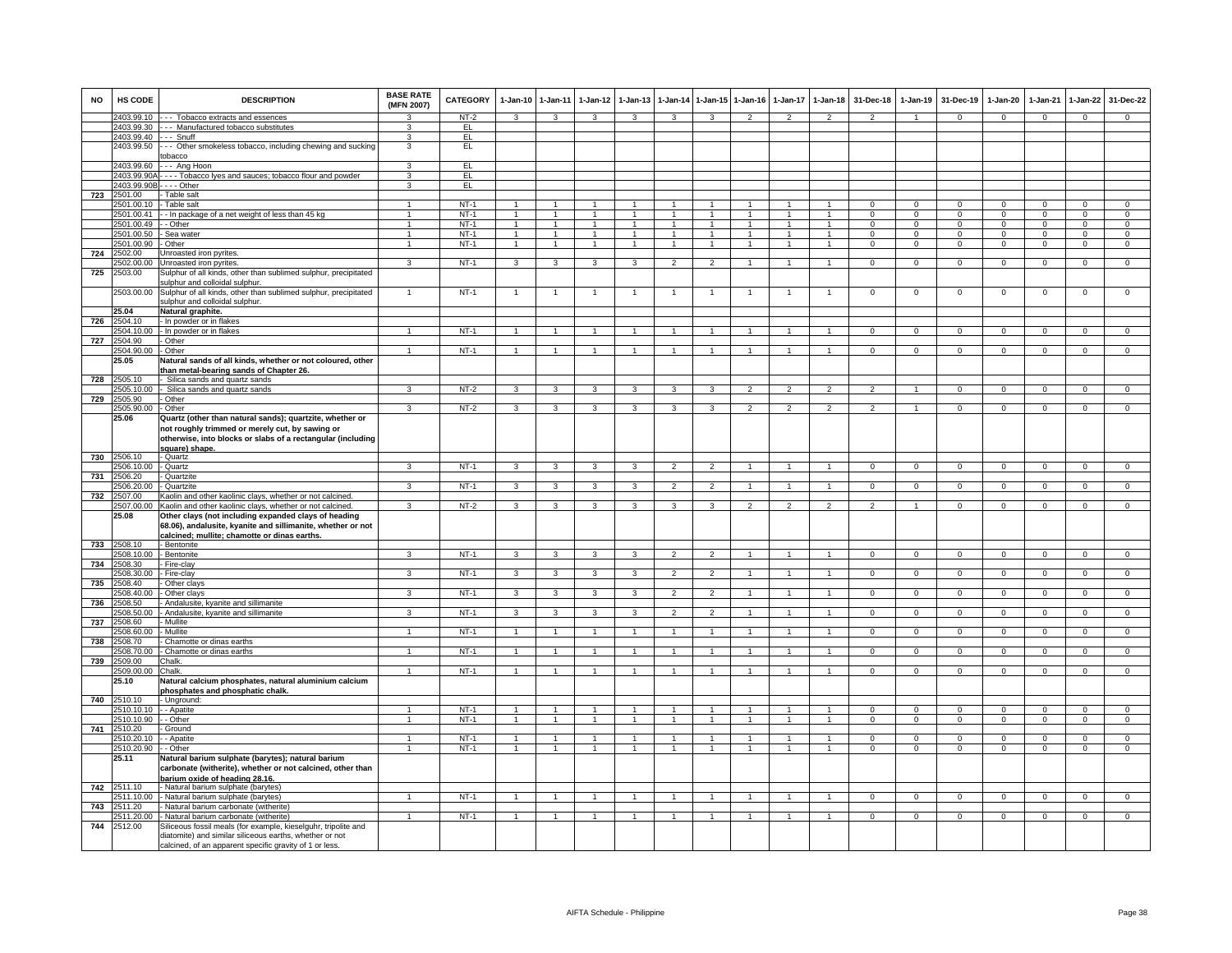| <b>NO</b> | HS CODE               | <b>DESCRIPTION</b>                                                                                                                                                                                                          | <b>BASE RATE</b><br>(MFN 2007) | <b>CATEGORY</b> | $1-Jan-10$                     | $1 - Jan-11$            | $1-Jan-12$              | $1-Jan-13$              | $1 - Jan-14$                            | $1 - Jan-15$   | $1-Jan-16$                                | $1-Jan-17$                      | $1 - Jan-18$             | 31-Dec-18                       | $1-Jan-19$                       | 31-Dec-19            | $1-Jan-20$                 | $1-Jan-21$                 | $1-Jan-22$                 | 31-Dec-22      |
|-----------|-----------------------|-----------------------------------------------------------------------------------------------------------------------------------------------------------------------------------------------------------------------------|--------------------------------|-----------------|--------------------------------|-------------------------|-------------------------|-------------------------|-----------------------------------------|----------------|-------------------------------------------|---------------------------------|--------------------------|---------------------------------|----------------------------------|----------------------|----------------------------|----------------------------|----------------------------|----------------|
|           | 2512.00.00            | Siliceous fossil meals (for example, kieselguhr, tripolite and<br>diatomite) and similar siliceous earths, whether or not<br>calcined, of an apparent specific gravity of 1 or less.                                        |                                | $NT-1$          |                                |                         |                         |                         |                                         |                |                                           |                                 |                          | $\mathbf 0$                     | $\Omega$                         | $\Omega$             | $\Omega$                   | $\mathbf 0$                | $\Omega$                   | $\Omega$       |
|           | 25.13                 | Pumice stone; emery; natural corundum, natural garnet<br>and other natural abrasives, whether or not heat-treated.                                                                                                          |                                |                 |                                |                         |                         |                         |                                         |                |                                           |                                 |                          |                                 |                                  |                      |                            |                            |                            |                |
| 745       | 2513.10               | - Pumice stone                                                                                                                                                                                                              |                                |                 |                                |                         |                         |                         |                                         |                |                                           |                                 |                          |                                 |                                  |                      |                            |                            |                            |                |
|           | 2513.10.00            | - Pumice stone                                                                                                                                                                                                              | $\mathbf{a}$                   | $NT-1$          | $\mathbf{3}$                   | $\mathbf{3}$            | 3                       | $\mathbf{3}$            | $\overline{2}$                          | $\mathcal{P}$  | $\overline{1}$                            | $\mathbf{1}$                    | $\blacktriangleleft$     | $\mathbf{0}$                    | $\mathbf{0}$                     | $\Omega$             | $\mathbf{0}$               | $\mathbf{0}$               | $\Omega$                   | $\overline{0}$ |
| 746       | 2513.20<br>2513.20.00 | Emery, natural corundum, natural garnet and other natural<br>abrasives<br>Emery, natural corundum, natural garnet and other natural                                                                                         |                                | $NT-1$          | $\overline{1}$                 | $\overline{1}$          |                         | $\overline{1}$          | $\overline{1}$                          |                |                                           |                                 |                          | $\mathbf 0$                     | $\mathsf 0$                      | $\mathbf 0$          | $\mathsf 0$                | $\mathbf 0$                | $\mathbf 0$                | $\mathsf 0$    |
| 747       | 2514.00               | abrasives<br>Slate, whether or not roughly trimmed or merely cut, by                                                                                                                                                        |                                |                 |                                |                         |                         |                         |                                         |                |                                           |                                 |                          |                                 |                                  |                      |                            |                            |                            |                |
|           |                       | sawing or otherwise, into blocks or slabs of a rectangular<br>including square) shape.                                                                                                                                      |                                |                 |                                |                         |                         |                         |                                         |                |                                           |                                 |                          |                                 |                                  |                      |                            |                            |                            |                |
|           | 2514.00.00            | Slate, whether or not roughly trimmed or merely cut, by<br>sawing or otherwise, into blocks or slabs of a rectangular                                                                                                       | 3                              | $NT-1$          | 3                              | 3                       | 3                       | 3                       | $\overline{2}$                          | $\overline{2}$ |                                           | $\overline{1}$                  | $\overline{1}$           | $\overline{0}$                  | $\mathbf 0$                      | $\Omega$             | $\mathbf 0$                | $\mathbf 0$                | $\mathbf 0$                | $\mathsf 0$    |
|           | 25.15                 | including square) shape.<br>Marble, travertine, ecaussine and other calcareous                                                                                                                                              |                                |                 |                                |                         |                         |                         |                                         |                |                                           |                                 |                          |                                 |                                  |                      |                            |                            |                            |                |
|           |                       | monumental or building stone of an apparent specific<br>gravity of 2.5 or more, and alabaster, whether or not<br>roughly trimmed or merely cut, by sawing or otherwise,                                                     |                                |                 |                                |                         |                         |                         |                                         |                |                                           |                                 |                          |                                 |                                  |                      |                            |                            |                            |                |
|           |                       | into blocks or slabs of a rectangular (including square)                                                                                                                                                                    |                                |                 |                                |                         |                         |                         |                                         |                |                                           |                                 |                          |                                 |                                  |                      |                            |                            |                            |                |
| 748       | 2515.11               | shane.<br>-- Crude or roughly trimmed                                                                                                                                                                                       |                                |                 |                                |                         |                         |                         |                                         |                |                                           |                                 |                          |                                 |                                  |                      |                            |                            |                            |                |
|           | 2515.11.00            | -- Crude or roughly trimmed                                                                                                                                                                                                 | 5                              | $NT-2$          | $\overline{4}$                 | $\overline{4}$          | $\overline{4}$          | 3                       | 3                                       | 3              | $\overline{2}$                            | $\overline{2}$                  | $\overline{2}$           | $\overline{2}$                  | $\overline{1}$                   | $\mathbf 0$          | $\mathbf{0}$               | $\mathbf 0$                | $\mathbf 0$                | $\mathbf{O}$   |
| 749       | 2515.12               | - Merely cut, by sawing or otherwise, into blocks or slabs of a<br>ectangular (including square) shape:                                                                                                                     |                                |                 |                                |                         |                         |                         |                                         |                |                                           |                                 |                          |                                 |                                  |                      |                            |                            |                            |                |
|           | 2515.12.10            | - - - Blocks                                                                                                                                                                                                                | 5<br>5.                        | $NT-2$          | $\overline{4}$<br>$\mathbf{A}$ | $\overline{4}$          | $\overline{4}$          | 3<br>$\mathcal{R}$      | $\overline{\mathbf{3}}$<br>$\mathbf{R}$ | $\overline{3}$ | $\overline{\phantom{a}}$<br>$\mathcal{P}$ | $\overline{2}$<br>$\mathcal{P}$ | $\overline{2}$           | $\overline{2}$<br>$\mathcal{P}$ | $\overline{1}$<br>$\overline{1}$ | $\Omega$<br>$\Omega$ | $\overline{0}$<br>$\Omega$ | $\overline{0}$<br>$\Omega$ | $\overline{0}$<br>$\Omega$ | $\overline{0}$ |
| 750       | 2515.12.20<br>2515.20 | - - - Slabs<br>Ecaussine and other calcareous monumental or building<br>stone; alabaster                                                                                                                                    |                                | $NT-2$          |                                | $\overline{4}$          | $\overline{4}$          |                         |                                         | 3              |                                           |                                 | $\overline{2}$           |                                 |                                  |                      |                            |                            |                            | $\overline{0}$ |
|           | 2515.20.00            | Ecaussine and other calcareous monumental or building<br>stone: alabaster                                                                                                                                                   | 3                              | $NT-1$          | $\mathbf{3}$                   | $\mathbf{3}$            | 3                       | 3                       | $\overline{2}$                          | $\overline{2}$ | $\mathbf{1}$                              | $\overline{1}$                  | $\mathbf{1}$             | $\mathbf 0$                     | $\mathsf 0$                      | $\mathbf 0$          | $\mathsf 0$                | $\mathsf 0$                | $\mathsf 0$                | $\overline{0}$ |
|           | 25.16                 | Granite, porphyry, basalt, sandstone and other<br>monumental or building stone, whether or not roughly<br>trimmed or merely cut, by sawing or otherwise, into<br>blocks or slabs of a rectangular (including square) shape. |                                |                 |                                |                         |                         |                         |                                         |                |                                           |                                 |                          |                                 |                                  |                      |                            |                            |                            |                |
| 751       | 2516.11               | - - Crude or roughly trimmed                                                                                                                                                                                                |                                |                 |                                |                         |                         |                         |                                         |                |                                           |                                 |                          |                                 |                                  |                      |                            |                            |                            |                |
|           | 2516.11.00<br>2516.12 | - - Crude or roughly trimmed<br>- Merely cut, by sawing or otherwise, into blocks or slabs of a                                                                                                                             |                                | NT-1            | 3                              | 3                       | 3                       | $\mathbf{\hat{z}}$      | $\mathcal{P}$                           | $\mathcal{P}$  |                                           |                                 |                          | $\mathbf 0$                     | $\Omega$                         | $\Omega$             | $\Omega$                   | $\Omega$                   | $\Omega$                   | $\Omega$       |
| 752       | 2516.12.10            | ectangular (including square) shape:<br>- - Blocks                                                                                                                                                                          | 3                              | $NT-1$          | $\mathbf{3}$                   | $\mathbf{3}$            | 3                       | 3                       | $\overline{2}$                          | $\overline{2}$ | $\overline{1}$                            | $\mathbf{1}$                    | $\mathbf{1}$             | $\circ$                         | $\mathbf 0$                      | $\Omega$             | $\mathbf{0}$               | $\mathbf{0}$               | $\circ$                    | $\circ$        |
|           | 2516.12.20            | - - - Slabs                                                                                                                                                                                                                 | 5                              | $NT-2$          | $\overline{4}$                 | $\overline{4}$          | $\overline{4}$          | 3                       | 3                                       | 3              | $\mathfrak{p}$                            | $\mathfrak{p}$                  | $\overline{\phantom{a}}$ | $\mathfrak{p}$                  |                                  | $\Omega$             | $\Omega$                   | $\Omega$                   | $\Omega$                   | $\mathbf 0$    |
| 753       | 2516.20               | Sandstone                                                                                                                                                                                                                   |                                |                 |                                |                         |                         |                         |                                         |                |                                           |                                 |                          |                                 |                                  |                      |                            |                            |                            |                |
|           | 2516.20.00            | Sandstone                                                                                                                                                                                                                   | ঽ                              | $NT-1$          | $\overline{3}$                 | $\overline{\mathbf{3}}$ | $\overline{3}$          | $\overline{\mathbf{3}}$ | $\overline{2}$                          | $\overline{2}$ | $\overline{1}$                            | $\overline{1}$                  | $\overline{1}$           | $\overline{0}$                  | $\overline{0}$                   | $\mathbf 0$          | $\overline{0}$             | $\overline{0}$             | $\overline{0}$             | $\overline{0}$ |
| 754       | 2516.90<br>2516.90.00 | - Other monumental or building stone<br>- Other monumental or building stone                                                                                                                                                | $\overline{3}$                 | $NT-1$          | $\overline{\mathbf{3}}$        | $\overline{\mathbf{3}}$ | $\overline{\mathbf{3}}$ | 3                       | $\overline{2}$                          | $\overline{2}$ |                                           |                                 |                          | $\overline{0}$                  | $\overline{0}$                   | $\overline{0}$       | $\overline{0}$             | $\overline{0}$             | $\overline{0}$             | $\overline{0}$ |
|           | 25.17                 | Pebbles, gravel, broken or crushed stone, of a kind                                                                                                                                                                         |                                |                 |                                |                         |                         |                         |                                         |                |                                           |                                 |                          |                                 |                                  |                      |                            |                            |                            |                |
|           |                       | commonly used for concrete aggregates, for road<br>metalling or for railway or other ballast, shingle and flint,                                                                                                            |                                |                 |                                |                         |                         |                         |                                         |                |                                           |                                 |                          |                                 |                                  |                      |                            |                            |                            |                |
|           |                       | whether or not heat-treated; macadam of slag, dross or                                                                                                                                                                      |                                |                 |                                |                         |                         |                         |                                         |                |                                           |                                 |                          |                                 |                                  |                      |                            |                            |                            |                |
|           |                       | similar industrial waste, whether or not incorporating the                                                                                                                                                                  |                                |                 |                                |                         |                         |                         |                                         |                |                                           |                                 |                          |                                 |                                  |                      |                            |                            |                            |                |
|           |                       | materials cited in the first part of the heading; tarred<br>macadam; granules, chippings and powder, of stones of                                                                                                           |                                |                 |                                |                         |                         |                         |                                         |                |                                           |                                 |                          |                                 |                                  |                      |                            |                            |                            |                |
|           |                       | heading 25.15 or 25.16, whether or not heat-treated.                                                                                                                                                                        |                                |                 |                                |                         |                         |                         |                                         |                |                                           |                                 |                          |                                 |                                  |                      |                            |                            |                            |                |
| 755       | 2517.10               | Pebbles, gravel, broken or crushed stone, of a kind                                                                                                                                                                         |                                |                 |                                |                         |                         |                         |                                         |                |                                           |                                 |                          |                                 |                                  |                      |                            |                            |                            |                |
|           |                       | commonly used for concrete aggregates, for road metalling or<br>for railway or other ballast, shingle and flint, whether or not                                                                                             |                                |                 |                                |                         |                         |                         |                                         |                |                                           |                                 |                          |                                 |                                  |                      |                            |                            |                            |                |
|           |                       | heat-treated                                                                                                                                                                                                                |                                |                 |                                |                         |                         |                         |                                         |                |                                           |                                 |                          |                                 |                                  |                      |                            |                            |                            |                |
|           | 2517.10.00            | - Pebbles, gravel, broken or crushed stone, of a kind<br>commonly used for concrete aggregates, for road metalling or<br>for railway or other ballast, shingle and flint, whether or not<br>heat-treated                    | 3                              | $NT-1$          | 3                              | $\mathbf{3}$            | 3                       | 3                       | $\overline{2}$                          | $\overline{2}$ |                                           | $\mathbf{1}$                    | $\mathbf{1}$             | $\Omega$                        | $\Omega$                         | $\Omega$             | $\mathbf{0}$               | $\Omega$                   | $\Omega$                   | $\overline{0}$ |
| 756       | 2517.20               | - Macadam of slag, dross or similar industrial waste, whether<br>or not incorporating the materials cited in subheading 2517.10                                                                                             |                                |                 |                                |                         |                         |                         |                                         |                |                                           |                                 |                          |                                 |                                  |                      |                            |                            |                            |                |
|           |                       |                                                                                                                                                                                                                             |                                |                 |                                |                         |                         |                         |                                         |                |                                           |                                 |                          |                                 |                                  |                      |                            |                            |                            |                |
|           | 2517.20.00            | - Macadam of slag, dross or similar industrial waste, whether<br>or not incorporating the materials cited in subheading 2517.10                                                                                             | $\mathbf{3}$                   | $NT-1$          | $\mathbf{3}$                   | 3                       | $\mathbf{3}$            | 3                       | $\overline{2}$                          | $\overline{2}$ | $\mathbf{1}$                              | $\overline{1}$                  | $\overline{1}$           | $\mathbf{0}$                    | $\mathbf 0$                      | $\Omega$             | $\Omega$                   | $\mathbf 0$                | $\Omega$                   | $\overline{0}$ |
| 757       | 2517.30               | - Tarred macadam                                                                                                                                                                                                            |                                |                 |                                |                         |                         |                         |                                         |                |                                           |                                 |                          |                                 |                                  |                      |                            |                            |                            |                |
|           | 2517.30.00            | - Tarred macadam                                                                                                                                                                                                            | 3                              | $NT-1$          | 3                              | 3                       | 3                       | 3                       | $\overline{2}$                          | $\mathfrak{p}$ |                                           |                                 | $\mathbf{1}$             | $\overline{0}$                  | $\Omega$                         | $\Omega$             | $\mathbf{O}$               | $\Omega$                   | $\Omega$                   | $\mathbf{O}$   |
| 758       | 2517.41               | - - Of marble                                                                                                                                                                                                               |                                |                 |                                |                         |                         |                         |                                         |                |                                           |                                 |                          |                                 |                                  |                      |                            |                            |                            |                |
|           |                       | 2517.41.00 - - Of marble                                                                                                                                                                                                    | $\overline{3}$                 | $NT-1$          | $\overline{3}$                 | $\mathbf{3}$            | 3                       | $\mathbf{3}$            | $\overline{\phantom{a}}$                | $\mathcal{P}$  |                                           |                                 |                          | $\Omega$                        | $\Omega$                         | $\Omega$             | $\Omega$                   | $\Omega$                   | $\overline{0}$             | $\overline{0}$ |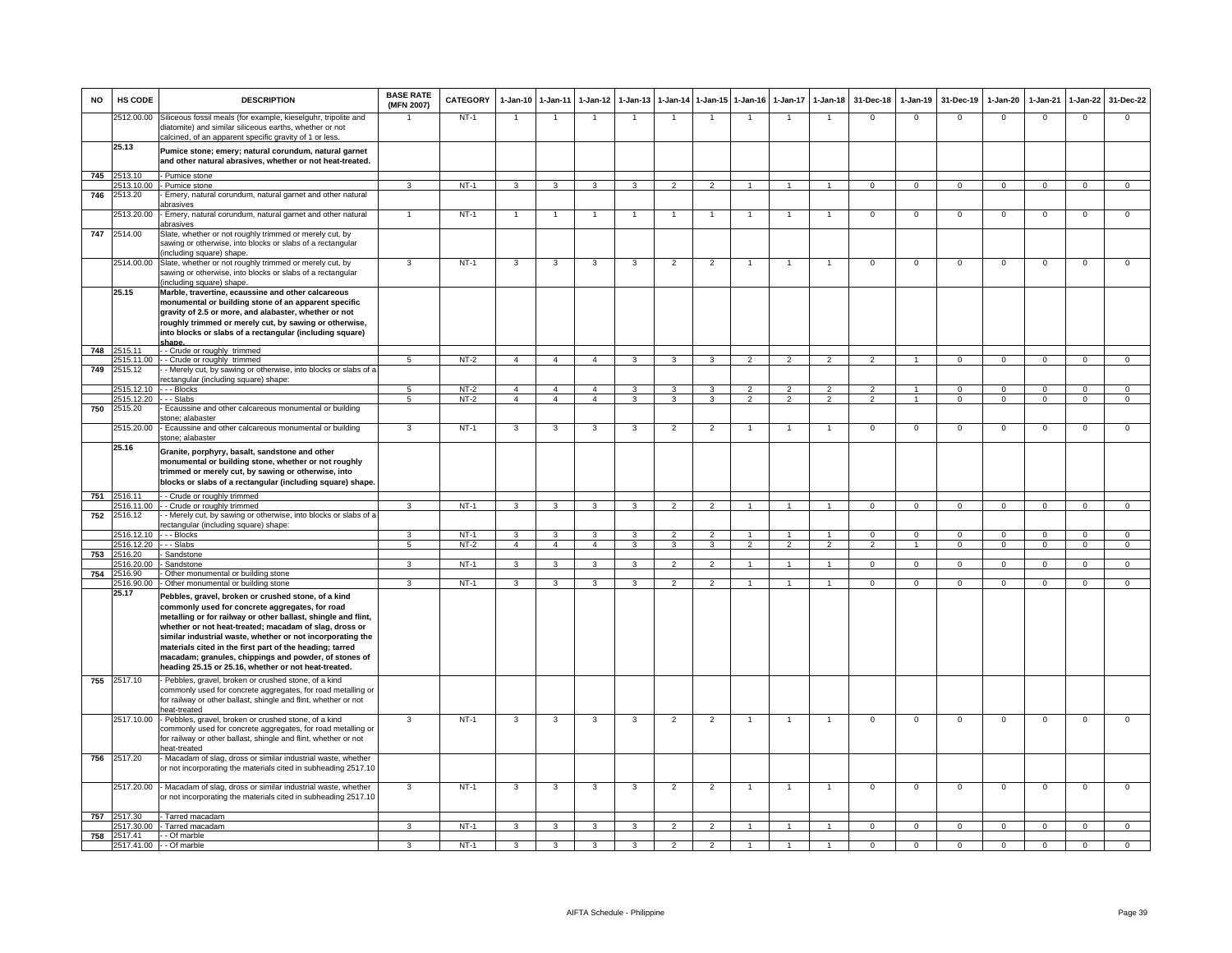| <b>NO</b> | HS CODE               | <b>DESCRIPTION</b>                                                                                                                                                                                                                   | <b>BASE RATE</b><br>(MFN 2007) | <b>CATEGORY</b> | $1-Jan-10$              | $1 - Jan-11$            | $1-Jan-12$           | $1-Jan-13$              | 1-Jan-14        | 1-Jan-15 1-Jan-16 |                | $1-Jan-17$      | $1-Jan-18$      | 31-Dec-18       | $1-Jan-19$     | 31-Dec-19      | 1-Jan-20        | 1-Jan-21       | $1-Jan-22$     | 31-Dec-22       |
|-----------|-----------------------|--------------------------------------------------------------------------------------------------------------------------------------------------------------------------------------------------------------------------------------|--------------------------------|-----------------|-------------------------|-------------------------|----------------------|-------------------------|-----------------|-------------------|----------------|-----------------|-----------------|-----------------|----------------|----------------|-----------------|----------------|----------------|-----------------|
| 759       | 2517.49<br>2517.49.00 | · Other<br>- Other                                                                                                                                                                                                                   | 3                              | $NT-1$          | 3                       | 3                       | 3                    | 3                       | $\overline{2}$  | $\mathcal{P}$     | $\mathbf{1}$   | $\mathbf{1}$    | $\overline{1}$  | $\Omega$        | $\mathbf{0}$   | $^{\circ}$     | $\Omega$        | $\Omega$       | $\mathbf{0}$   | $\mathbf 0$     |
|           | 25.18                 | Dolomite, whether or not calcined or sintered, including<br>dolomite roughly trimmed or merely cut, by sawing or<br>otherwise, into blocks or slabs of a rectangular (including<br>square) shape; dolomite ramming mix               |                                |                 |                         |                         |                      |                         |                 |                   |                |                 |                 |                 |                |                |                 |                |                |                 |
| 760       | 2518.10               | - Dolomite, not calcined or sintered                                                                                                                                                                                                 |                                |                 |                         |                         |                      |                         |                 |                   |                |                 |                 |                 |                |                |                 |                |                |                 |
|           | 2518.10.00            | - Dolomite, not calcined or sintered                                                                                                                                                                                                 | 3                              | $NT-1$          | $\mathbf{3}$            | 3                       | 3                    | $\mathbf{3}$            | $\overline{2}$  | $\overline{2}$    |                |                 | $\overline{1}$  | $\Omega$        | $\Omega$       | $\Omega$       | $\Omega$        | $\Omega$       | $\mathbf 0$    | $\overline{0}$  |
| 761       | 2518.20<br>2518.20.00 | - Calcined or sintered dolomite<br>- Calcined or sintered dolomite                                                                                                                                                                   | 3                              | <b>NT-1</b>     | $\mathbf{3}$            | $\mathbf{3}$            | $\mathbf{3}$         | 3                       | $\overline{2}$  | $\overline{2}$    |                |                 | $\overline{1}$  | $\mathbf{0}$    | $\mathbf{0}$   | $\mathbf{0}$   | $\overline{0}$  | $^{\circ}$     | $\mathbf{0}$   | $^{\circ}$      |
| 762       | 2518.30               | - Dolomite ramming mix                                                                                                                                                                                                               |                                |                 |                         |                         |                      |                         |                 |                   |                |                 |                 |                 |                |                |                 |                |                |                 |
|           | 2518.30.00            | - Dolomite ramming mix                                                                                                                                                                                                               | з                              | $NT-1$          | 3                       | 3                       | 3                    | 3                       | 2               | $\mathcal{P}$     | 1              | 1               | $\mathbf{1}$    | $\mathbf{0}$    | $^{\circ}$     | $\mathbf 0$    | $\mathbf 0$     | $^{\circ}$     | $\mathbf{0}$   | $\mathbf 0$     |
|           | 25.19                 | Natural magnesium carbonate (magnesite); fused<br>magnesia; dead-burned (sintered) magnesia, whether or<br>not containing small quantities of other oxides added<br>before sintering; other magnesium oxide, whether or not<br>oure. |                                |                 |                         |                         |                      |                         |                 |                   |                |                 |                 |                 |                |                |                 |                |                |                 |
| 763       | 2519.10               | - Natural magnesium carbonate (magnesite)                                                                                                                                                                                            |                                |                 |                         |                         |                      |                         |                 |                   |                |                 |                 |                 |                |                |                 |                |                |                 |
| 764       | 2519.10.00<br>2519.90 | - Natural magnesium carbonate (magnesite)<br>Other:                                                                                                                                                                                  | 3                              | $NT-1$          | 3                       | 3                       | 3                    |                         | $\overline{2}$  |                   |                |                 |                 | $\Omega$        | $\Omega$       | $\Omega$       | $\Omega$        | $\Omega$       | $\Omega$       | $\overline{0}$  |
|           | 2519.90.00A           | - Fused magnesia; dead-burned (sintered) magnesia                                                                                                                                                                                    |                                | $NT-1$          | $\mathbf{1}$            | $\overline{1}$          | $\blacktriangleleft$ | $\mathbf{1}$            | $\overline{1}$  |                   | 1              |                 | $\overline{1}$  | $\Omega$        | $\Omega$       | $\Omega$       | $\Omega$        | $\Omega$       | $\Omega$       | $\Omega$        |
|           | 2519.90.00B - - Other |                                                                                                                                                                                                                                      | 3                              | $NT-1$          | 3                       | $\mathbf{3}$            | 3                    | 3                       | $\overline{2}$  | $\overline{2}$    | $\overline{1}$ | $\overline{1}$  | $\overline{1}$  | $\mathbf{0}$    | $\mathbf 0$    | $\mathbf 0$    | $\mathbf 0$     | $^{\circ}$     | $\mathbf{0}$   | $\mathbf 0$     |
|           | 25.20<br>2520.10      | Gypsum; anhydrite; plasters (consisting of calcined<br>gypsum or calcium sulphate) whether or not coloured,<br>with or without small quantities of accelerators or<br>retarders.                                                     |                                |                 |                         |                         |                      |                         |                 |                   |                |                 |                 |                 |                |                |                 |                |                |                 |
| 765       | 2520.10.00            | - Gypsum; anhydrite<br>- Gypsum; anhydrite                                                                                                                                                                                           | $\overline{3}$                 | $NT-1$          | $\overline{\mathbf{3}}$ | $\overline{\mathbf{3}}$ | $\overline{3}$       | 3                       | $\overline{2}$  | $\overline{2}$    | $\overline{1}$ | $\mathbf{1}$    | $\overline{1}$  | $\overline{0}$  | $\overline{0}$ | $\overline{0}$ | $\overline{0}$  | $\overline{0}$ | $\overline{0}$ | $\overline{0}$  |
| 766       | 2520.20               | - Plasters                                                                                                                                                                                                                           |                                |                 |                         |                         |                      |                         |                 |                   |                |                 |                 |                 |                |                |                 |                |                |                 |
|           | 2520.20.10            | - - Of a kind suitable for use in dentistry                                                                                                                                                                                          | 3                              | $NT-1$          | $\mathbf{3}$            | $\mathbf{3}$            | $\mathbf{3}$         | 3                       | $\overline{2}$  | $\overline{2}$    |                |                 | $\overline{1}$  | $\mathbf{O}$    | $\mathsf 0$    | $\mathbf 0$    | $\mathbf 0$     | $^{\circ}$     | $\mathbf{0}$   | $\mathbf{0}$    |
|           | 2520.20.90            | - Other                                                                                                                                                                                                                              | 3                              | $NT-1$          | $\mathbf{3}$            | $\overline{3}$          | $\mathbf{3}$         | 3                       | $\overline{2}$  | $\overline{2}$    | $\mathbf{1}$   | $\overline{1}$  | $\overline{1}$  | $\mathbf{0}$    | $\mathbf{0}$   | $\mathbf{0}$   | $\mathbf{0}$    | $\mathbf 0$    | $\mathbf{0}$   | $\overline{0}$  |
| 767       | 2521.00<br>2521.00.00 | Limestone flux; limestone and other calcareous stone, of a<br>kind used for the manufacture of lime or cement.<br>Limestone flux; limestone and other calcareous stone, of a                                                         | 3                              | $NT-1$          | $\mathbf{3}$            | 3                       | $\mathbf{3}$         | 3                       | $\overline{2}$  | $\overline{2}$    | $\mathbf{1}$   | $\overline{1}$  | $\mathbf{1}$    | $\mathbf{O}$    | $\mathsf 0$    | $\mathsf 0$    | $\mathbf 0$     | $\mathbf 0$    | $\mathsf 0$    | $\mathbf 0$     |
|           |                       | kind used for the manufacture of lime or cement                                                                                                                                                                                      |                                |                 |                         |                         |                      |                         |                 |                   |                |                 |                 |                 |                |                |                 |                |                |                 |
|           | 25.22                 | Quicklime, slaked lime and hydraulic lime, other than<br>calcium oxide and hydroxide of heading 28.25.                                                                                                                               |                                |                 |                         |                         |                      |                         |                 |                   |                |                 |                 |                 |                |                |                 |                |                |                 |
|           | 768 2522.10           | - Quicklime                                                                                                                                                                                                                          |                                |                 |                         |                         |                      |                         |                 |                   |                |                 |                 |                 |                |                |                 |                |                |                 |
| 769       | 2522.10.00<br>2522.20 | - Quicklime<br>Slaked lime                                                                                                                                                                                                           | 5                              | NT-2            | $\overline{4}$          | $\overline{4}$          | $\overline{4}$       | 3                       | 3               | 3                 | 2              | $\overline{2}$  | $\overline{2}$  | 2               | $\overline{1}$ | $\mathbf{0}$   | $\mathbf{0}$    | $^{\circ}$     | $\mathbf{0}$   | $\mathbf{0}$    |
|           | 2522.20.00            | Slaked lime                                                                                                                                                                                                                          | 5                              | NT-2            | $\overline{4}$          | $\overline{4}$          | $\overline{4}$       | 3                       | 3               | 3                 | $\overline{2}$ | $\overline{2}$  | $\overline{2}$  | $\overline{2}$  | $\mathbf{1}$   | $\mathbf{0}$   | $\mathbf{0}$    | $\mathbf 0$    | $\circ$        | $\overline{0}$  |
| 770       | 2522.30               | - Hydraulic lime                                                                                                                                                                                                                     |                                |                 |                         |                         |                      |                         |                 |                   |                |                 |                 |                 |                |                |                 |                |                |                 |
|           | 2522.30.00<br>25.23   | - Hydraulic lime<br>Portland cement, aluminous cement, slag cement,<br>supersulphate cement and similar hydraulic cements,<br>whether or not coloured or in the form of clinkers                                                     | 5                              | $NT-2$          | $\overline{4}$          | $\overline{4}$          | $\overline{4}$       | 3                       | 3               | 3                 | $\overline{2}$ | $\overline{2}$  | $\overline{2}$  | $\overline{2}$  | $\overline{1}$ | $\mathbf 0$    | $\circ$         | $\mathbf 0$    | $\mathbf{0}$   | $\overline{0}$  |
| 771       | 2523.10<br>2523.10.10 | - Cement clinkers:<br>- - Of a kind used in the manufacture of white cement                                                                                                                                                          | 3                              | $NT-1$          | 3                       | 3                       | 3                    | 3                       | $\overline{2}$  | $\overline{2}$    | $\overline{1}$ | $\mathbf{1}$    | $\overline{1}$  | $^{\circ}$      | $\mathbf{0}$   | $\mathbf 0$    | $\mathbf{0}$    | $\mathbf 0$    | $\mathbf{0}$   | $\mathbf 0$     |
|           | 2523.10.90            | - Other                                                                                                                                                                                                                              | 5                              | ST              | 5                       | $5\overline{5}$         | $5^{\circ}$          | 5                       | 5               | $5^{\circ}$       | 5              | 5               | 5               | 5               | 5              | 5              | $5\overline{5}$ | 5              | 5              | $5\overline{5}$ |
| 772       | 2523.21               | - White cement, whether or not artificially coloured                                                                                                                                                                                 |                                |                 |                         |                         |                      |                         |                 |                   |                |                 |                 |                 |                |                |                 |                |                |                 |
| 773       | !523.21.00<br>2523.29 | - White cement, whether or not artificially coloured<br>- Other:                                                                                                                                                                     | 3                              | $NT-1$          | $\mathbf{3}$            | $\mathbf{3}$            | $\mathbf{3}$         | 3                       | $\overline{2}$  | $\overline{2}$    | 1              | -1              | $\mathbf{1}$    | $\mathbf{O}$    | $\mathbf{0}$   | $\mathbf{0}$   | $\mathbf{0}$    | $\mathbf 0$    | $\mathbf{0}$   | $\overline{0}$  |
|           | 523.29.10             | - - Coloured cement                                                                                                                                                                                                                  |                                | $NT-1$          | $\overline{4}$          | $\overline{4}$          | 3                    |                         |                 |                   |                |                 | $\overline{1}$  | $\mathbf 0$     | $^{\circ}$     | $\mathbf 0$    | $\mathbf 0$     |                | 0              | $\mathsf 0$     |
|           | 2523.29.90            | -- Other                                                                                                                                                                                                                             | 5                              | <b>ST</b>       | $\overline{5}$          | $\overline{5}$          | $5\overline{)}$      | 5                       | $5\overline{)}$ | $5\overline{)}$   | 5              | $5\overline{)}$ | $5\overline{)}$ | $5\overline{5}$ | 5              | 5              | 5               | $\sqrt{5}$     | 5              | $\overline{5}$  |
| 774       | 2523.30<br>2523.30.00 | · Aluminous cement                                                                                                                                                                                                                   | $\overline{\mathbf{3}}$        | $NT-1$          | 3                       | $\overline{\mathbf{3}}$ | $\overline{3}$       | $\overline{\mathbf{3}}$ | $\overline{2}$  | $\overline{2}$    | $\overline{1}$ | $\mathbf{1}$    | $\overline{1}$  | $\overline{0}$  | $\overline{0}$ | $\overline{0}$ | $\overline{0}$  | $\Omega$       | $\overline{0}$ | $\overline{0}$  |
| 775       | 2523.90               | · Aluminous cement<br>Other hydraulic cements                                                                                                                                                                                        |                                |                 |                         |                         |                      |                         |                 |                   |                |                 |                 |                 |                |                |                 |                |                |                 |
|           | 2523.90.00            | - Other hydraulic cements                                                                                                                                                                                                            | $\overline{a}$                 | ST              | 5                       | 5                       | 5                    | 5                       | 5               | 5                 | 5              |                 | 5               | 5               |                | 5              | 5               |                | 5              | 5               |
|           | 25.24                 | Asbestos.                                                                                                                                                                                                                            |                                |                 |                         |                         |                      |                         |                 |                   |                |                 |                 |                 |                |                |                 |                |                |                 |
| 776       | 2524.10<br>2524.10.00 | - Crocidolite<br>- Crocidolite                                                                                                                                                                                                       | 3                              | $NT-1$          | 3                       | $\overline{3}$          | 3                    | 3                       | $\mathfrak{p}$  | $\overline{2}$    | $\mathbf{1}$   | 1               | $\mathbf{1}$    | $\Omega$        | $\Omega$       | $\Omega$       | $\Omega$        | $\Omega$       | $\overline{0}$ | $\overline{0}$  |
| 777       | 2524.90               | Other                                                                                                                                                                                                                                |                                |                 |                         |                         |                      |                         |                 |                   |                |                 |                 |                 |                |                |                 |                |                |                 |
|           | 524.90.00             | - Other                                                                                                                                                                                                                              | 3                              | $NT-1$          | 3                       | 3                       | 3                    | 3                       | $\overline{2}$  |                   |                |                 |                 | 0               | $^{\circ}$     | $\,0\,$        | 0               | $\mathbf 0$    | $\mathsf 0$    | $\mathbf 0$     |
|           | 25.25                 | Mica, including splittings; mica waste.                                                                                                                                                                                              |                                |                 |                         |                         |                      |                         |                 |                   |                |                 |                 |                 |                |                |                 |                |                |                 |
| 778       | 2525.10<br>2525.10.00 | - Crude mica and mica rifted into sheets or splittings<br>- Crude mica and mica rifted into sheets or splittings                                                                                                                     | 3                              | $NT-1$          | $\overline{\mathbf{3}}$ | $\overline{\mathbf{3}}$ | 3                    | 3                       | $\overline{2}$  | $\overline{2}$    | $\mathbf{1}$   | $\mathbf{1}$    | $\overline{1}$  | $\Omega$        | $\overline{0}$ | $\Omega$       | $\overline{0}$  | $\Omega$       | $\overline{0}$ | $\overline{0}$  |
| 779       | 2525.20               | - Mica powder                                                                                                                                                                                                                        |                                |                 |                         |                         |                      |                         |                 |                   |                |                 |                 |                 |                |                |                 |                |                |                 |
|           | 2525.20.00            | - Mica powder                                                                                                                                                                                                                        |                                | $NT-1$          | $\overline{1}$          | $\mathbf{1}$            | 1                    |                         | $\overline{1}$  |                   |                |                 | $\overline{1}$  | $\mathbf{0}$    | $^{\circ}$     | $^{\circ}$     | $\mathbf{0}$    | $\mathbf 0$    | $\mathbf 0$    | $\mathbf 0$     |
| 780       | 2525.30               | - Mica waste                                                                                                                                                                                                                         |                                |                 |                         |                         |                      |                         |                 |                   |                |                 |                 |                 |                |                |                 |                |                | $\overline{0}$  |
|           | 2525.30.00<br>25.26   | - Mica waste<br>Natural steatite, whether or not roughly trimmed or                                                                                                                                                                  | 3                              | $NT-1$          | $\mathbf{3}$            | $\overline{3}$          | $\mathbf{3}$         | 3                       | $\overline{2}$  | $\overline{2}$    | $\mathbf{1}$   | $\mathbf{1}$    | $\overline{1}$  | $\Omega$        | $\mathbf{0}$   | $\mathbf{0}$   | $\mathbf{0}$    | $\Omega$       | $\overline{0}$ |                 |
|           |                       | merely cut, by sawing or otherwise, into blocks or slabs<br>of a rectangular (including square) shape; talc.                                                                                                                         |                                |                 |                         |                         |                      |                         |                 |                   |                |                 |                 |                 |                |                |                 |                |                |                 |
|           | 781 2526.10           | - Not crushed, not powdered                                                                                                                                                                                                          |                                |                 |                         |                         |                      |                         |                 |                   |                |                 |                 |                 |                |                |                 |                |                |                 |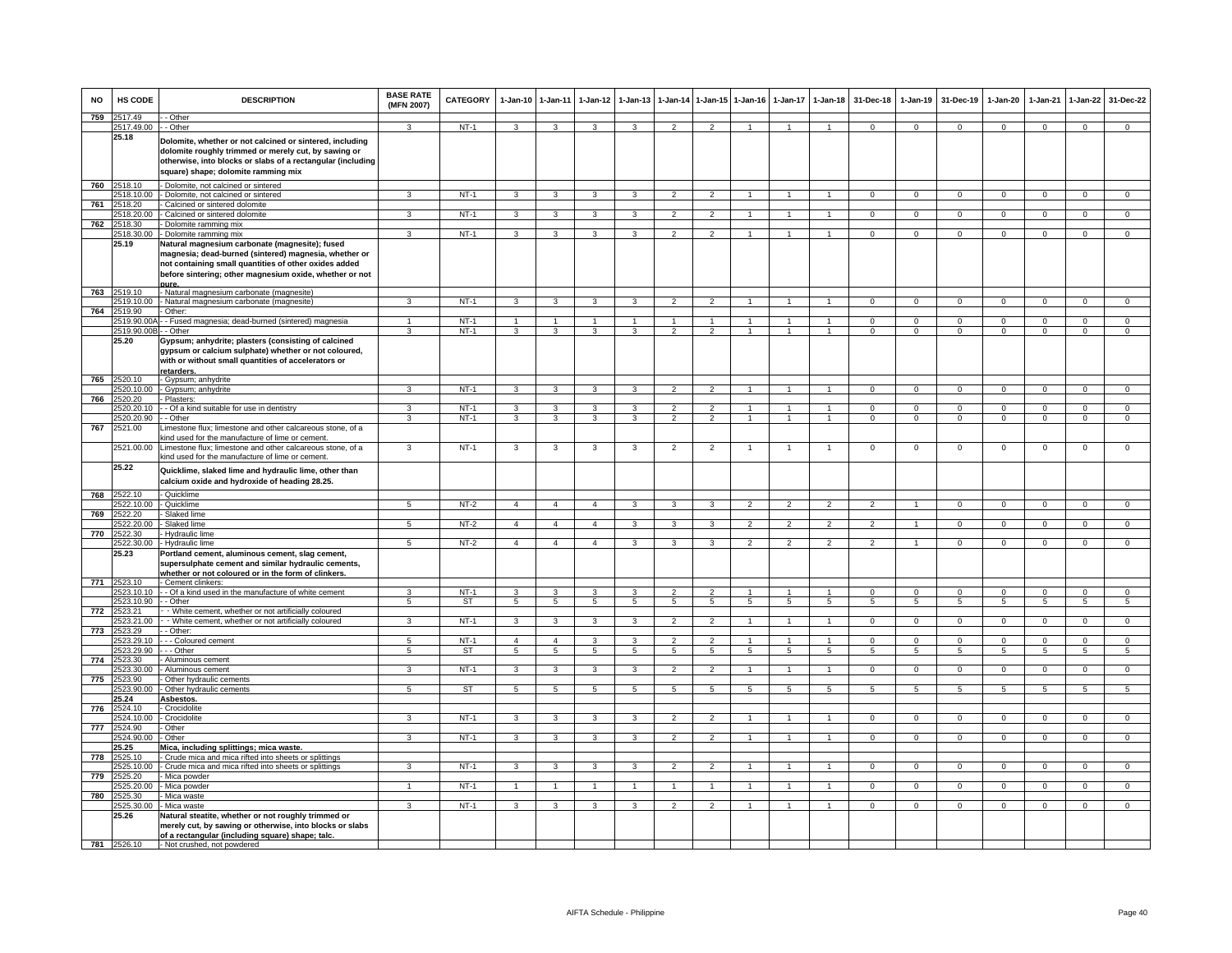| <b>NO</b> | HS CODE               | <b>DESCRIPTION</b>                                                                                                                                                                                                          | <b>BASE RATE</b><br>(MFN 2007) | <b>CATEGORY</b> | $1-Jan-10$              | $1 - Jan-11$            | 1-Jan-12                | $1 - Jan-13$            |                          | 1-Jan-14 1-Jan-15        | $1 - Jan-16$   | $1-Jan-17$               | $1 - Jan-18$   | 31-Dec-18      | $1 - Jan-19$   | 31-Dec-19      | $1-Jan-20$     | $1-Jan-21$     | $1-Jan-22$     | 31-Dec-22      |
|-----------|-----------------------|-----------------------------------------------------------------------------------------------------------------------------------------------------------------------------------------------------------------------------|--------------------------------|-----------------|-------------------------|-------------------------|-------------------------|-------------------------|--------------------------|--------------------------|----------------|--------------------------|----------------|----------------|----------------|----------------|----------------|----------------|----------------|----------------|
|           |                       | 2526.10.00 - Not crushed, not powdered                                                                                                                                                                                      |                                | $NT-1$          | $\overline{1}$          | $\overline{1}$          | $\overline{1}$          | $\overline{1}$          | $\overline{1}$           | $\overline{1}$           | $\overline{1}$ | $\overline{1}$           | $\overline{1}$ | $\mathbf{0}$   | $\mathbf{0}$   | $\mathbf 0$    | $\mathbf{0}$   | $\mathbf 0$    | $\mathbf{0}$   | $\mathbf{0}$   |
| 782       | 2526.20<br>526,20.10  | - Crushed or powdered"<br>- - Talc powder                                                                                                                                                                                   | $\overline{1}$                 | $NT-1$          | $\mathbf{1}$            | $\overline{1}$          | 1                       | $\mathbf{1}$            | 1                        | $\overline{1}$           | $\overline{1}$ | $\mathbf{1}$             | $\overline{1}$ | $\Omega$       | $\Omega$       | $\Omega$       | $\Omega$       | $\Omega$       | $\overline{0}$ | $\overline{0}$ |
|           | 526,20.90             | - Other                                                                                                                                                                                                                     | -1                             | $NT-1$          | $\overline{1}$          | $\mathbf{1}$            | $\mathbf{1}$            | $\mathbf{1}$            | $\mathbf{1}$             | $\overline{1}$           | $\overline{1}$ | -1                       | -1             | $\Omega$       | $\mathbf{0}$   | $\Omega$       | $\mathbf 0$    | $\Omega$       | $\overline{0}$ | $\overline{0}$ |
|           | 25.28                 | Natural borates and concentrates thereof (whether or not<br>calcined), but not including borates separated from<br>natural brine; natural boric acid containing not more than<br>85% of H3B03 calculated on the drv weight. |                                |                 |                         |                         |                         |                         |                          |                          |                |                          |                |                |                |                |                |                |                |                |
| 783       | 2528.10<br>2528.10.00 | - Natural sodium borates and concentrates thereof (whether o<br>- Natural sodium borates and concentrates thereof (whether or                                                                                               | $\overline{1}$                 | $NT-1$          | $\overline{1}$          | $\overline{1}$          | $\mathbf{1}$            | $\overline{1}$          | $\overline{1}$           | $\mathbf{1}$             | $\overline{1}$ | $\overline{1}$           | $\overline{1}$ | $\mathbf 0$    | $\mathbf 0$    | $\mathbf 0$    | $\mathbf 0$    | $\mathbf 0$    | $\mathbf 0$    | $\mathbf 0$    |
|           |                       | not calcined)                                                                                                                                                                                                               |                                |                 |                         |                         |                         |                         |                          |                          |                |                          |                |                |                |                |                |                |                |                |
| 784       | 2528.90<br>528.90.00  | - Other<br>Other                                                                                                                                                                                                            |                                | $NT-1$          | $\overline{1}$          | $\mathbf{1}$            | 1                       | 1                       | 1                        | -1                       |                |                          |                | $\overline{0}$ | $\overline{0}$ | $\overline{0}$ | $\overline{0}$ | $\overline{0}$ | $\overline{0}$ | $\overline{0}$ |
|           | 5.29                  | Feldspar; leucite; nepheline and nepheline syenite;                                                                                                                                                                         |                                |                 |                         |                         |                         |                         |                          |                          |                |                          |                |                |                |                |                |                |                |                |
|           |                       | fluorspar.                                                                                                                                                                                                                  |                                |                 |                         |                         |                         |                         |                          |                          |                |                          |                |                |                |                |                |                |                |                |
| 785       | 529.10                | - Feldspar                                                                                                                                                                                                                  |                                |                 |                         |                         |                         |                         |                          |                          |                |                          |                |                |                |                |                |                |                |                |
|           | 529,10.00             | Feldspar                                                                                                                                                                                                                    | $\mathbf{R}$                   | $NT-2$          | 3                       | 3                       | 3                       | 3                       | 3                        | 3                        | $\overline{2}$ | $\overline{\phantom{a}}$ | $\mathcal{P}$  | $\overline{2}$ |                | $\overline{0}$ | $\Omega$       | $\overline{0}$ | $\overline{0}$ | $\overline{0}$ |
| 786       | 529.21<br>529.21.00   | - Containing by weight 97% or less of calcium fluoride<br>- Containing by weight 97% or less of calcium fluoride                                                                                                            |                                | $NT-1$          |                         |                         |                         |                         |                          |                          |                |                          |                | $\Omega$       | $\Omega$       | $\Omega$       | $\Omega$       | $\Omega$       | $\Omega$       | $\Omega$       |
| 787       | 529.22                | - Containing by weight more than 97% of calcium fluoride                                                                                                                                                                    |                                |                 |                         |                         |                         |                         |                          |                          |                |                          |                |                |                |                |                |                |                |                |
|           | 529.22.00             | - - Containing by weight more than 97% of calcium fluoride                                                                                                                                                                  | $\overline{1}$                 | $NT-1$          | $\overline{1}$          | $\overline{1}$          | $\overline{1}$          | $\mathbf{1}$            | $\mathbf{1}$             | $\overline{1}$           | $\overline{1}$ | $\overline{1}$           | $\mathbf{1}$   | $\Omega$       | $^{\circ}$     | $\mathbf{0}$   | $\Omega$       | $\mathbf{0}$   | $\mathbf{0}$   | $\overline{0}$ |
| 788       | 529.30                | Leucite; nepheline and nepheline syenite                                                                                                                                                                                    |                                |                 |                         |                         |                         |                         |                          |                          |                |                          |                |                |                |                |                |                |                |                |
|           | 529.30.00<br>25.30    | - Leucite; nepheline and nepheline syenite                                                                                                                                                                                  |                                | $NT-1$          | $\overline{1}$          |                         | $\mathbf{1}$            |                         |                          |                          |                |                          |                | $\mathbf 0$    | $\mathbf 0$    | $\mathbf 0$    | $\mathbf 0$    | $\mathbf 0$    | $\mathbf 0$    | $\overline{0}$ |
|           |                       | Mineral substances not elsewhere specified or included.                                                                                                                                                                     |                                |                 |                         |                         |                         |                         |                          |                          |                |                          |                |                |                |                |                |                |                |                |
| 789       | 530.10                | Vermiculite, perlite and chlorites, unexpanded                                                                                                                                                                              |                                |                 |                         |                         |                         |                         |                          |                          |                |                          |                |                |                |                |                |                |                |                |
|           | 530,10.00<br>530.20   | Vermiculite, perlite and chlorites, unexpanded                                                                                                                                                                              | $\mathbf{R}$                   | $NT-1$          | 3                       | $\mathbf{3}$            | 3                       | 3                       | $\overline{2}$           | $\overline{2}$           | $\overline{1}$ | $\overline{1}$           | $\overline{1}$ | $\Omega$       | $\Omega$       | $\Omega$       | $\Omega$       | $\Omega$       | $\overline{0}$ | $\overline{0}$ |
| 790       | 2530.20.10            | - Kieserite, epsomite (natural magnesium sulphates)<br>- - Kieserite                                                                                                                                                        |                                | $NT-1$          |                         |                         |                         |                         |                          | $\overline{1}$           |                |                          |                | $\Omega$       | 0              | $\Omega$       | $\mathbf{0}$   | $\Omega$       | $\mathbf 0$    | $\mathbf 0$    |
|           |                       | :530.20.20 - - Epsomite                                                                                                                                                                                                     | $\mathbf{1}$                   | $NT-1$          | $\overline{1}$          | $\mathbf{1}$            | 1                       | $\mathbf{1}$            | $\mathbf{1}$             | $\overline{1}$           |                | $\overline{1}$           | $\mathbf{1}$   | $\,0\,$        | $\mathbf 0$    | $\overline{0}$ | $\mathsf 0$    | $\mathsf 0$    | $\overline{0}$ | $\mathbf 0$    |
| 791       | 530.90                | - Other                                                                                                                                                                                                                     |                                |                 |                         |                         |                         |                         |                          |                          |                |                          |                |                |                |                |                |                |                |                |
|           | 530.90.00             | Other                                                                                                                                                                                                                       | 3                              | $NT-1$          | 3                       | 3                       | $\overline{3}$          | 3                       | $\overline{2}$           | $\overline{2}$           | $\mathbf{1}$   | -1                       | $\mathbf{1}$   | $\Omega$       | $\overline{0}$ | $\overline{0}$ | $\Omega$       | $\Omega$       | $\overline{0}$ | $\overline{0}$ |
|           | 26.01                 | Iron ores and concentrates, including roasted iron                                                                                                                                                                          |                                |                 |                         |                         |                         |                         |                          |                          |                |                          |                |                |                |                |                |                |                |                |
| 792       | 1601.11               | <b>oyrites.</b><br>- - Non-agglomerated                                                                                                                                                                                     |                                |                 |                         |                         |                         |                         |                          |                          |                |                          |                |                |                |                |                |                |                |                |
|           | 601.11.00             | - Non-agglomerated                                                                                                                                                                                                          | $\mathbf{a}$                   | $NT-1$          | $\mathbf{a}$            | $\mathbf{a}$            | $\mathbf{a}$            | $\mathbf{\hat{z}}$      | $\mathcal{D}$            | $\overline{2}$           |                |                          |                | $\Omega$       | $\Omega$       | $\Omega$       | $\Omega$       | $\Omega$       | $\Omega$       | $\mathbf 0$    |
| 793       | 601.12                | - Agglomerated                                                                                                                                                                                                              |                                |                 |                         |                         |                         |                         |                          |                          |                |                          |                |                |                |                |                |                |                |                |
|           | 601.12.00             | - - Agglomerated                                                                                                                                                                                                            | 3                              | $NT-1$          | 3                       | 3                       | 3                       |                         | $\overline{\phantom{0}}$ | $\mathcal{P}$            |                |                          |                | $\Omega$       | $\Omega$       | $\Omega$       | $\Omega$       | $\Omega$       | $\Omega$       | $\Omega$       |
| 794       | 2601.20<br>2601.20.00 | Roasted iron pyrites<br>- Roasted iron pyrites                                                                                                                                                                              | 3                              | $NT-1$          | 3                       | 3                       | 3                       | 3                       | $\overline{2}$           | $\overline{2}$           |                |                          |                | $\mathbf{0}$   | $\mathbf{0}$   | $\mathbf{0}$   | $\mathbf{0}$   | $\mathbf 0$    | $\mathbf{0}$   | $\mathbf 0$    |
| 795       | :602.00               | Manganese ores and concentrates, including ferruginous<br>manganese ores and concentrates with a manganese content                                                                                                          |                                |                 |                         |                         |                         |                         |                          |                          |                |                          |                |                |                |                |                |                |                |                |
|           | 2602.00.00            | of 20% or more, calculated on the dry weight.<br>Manganese ores and concentrates, including ferruginous<br>manganese ores and concentrates with a manganese content                                                         | 3                              | $NT-1$          | $\mathbf{3}$            | 3                       | 3                       | 3                       | $\overline{2}$           | $\overline{2}$           | $\overline{1}$ | $\overline{1}$           | $\overline{1}$ | $\mathbf{0}$   | $\mathbf{0}$   | $\overline{0}$ | $\mathbf{0}$   | $\mathbf 0$    | $\,0\,$        | $\mathsf 0$    |
|           |                       | of 20% or more, calculated on the dry weight.                                                                                                                                                                               |                                |                 |                         |                         |                         |                         |                          |                          |                |                          |                |                |                |                |                |                |                |                |
| 796       | 2603.00<br>2603.00.00 | Copper ores and concentrates<br>Copper ores and concentrates.                                                                                                                                                               | 3                              | $NT-1$          | $\mathbf{3}$            | 3                       | 3                       | 3                       | $\overline{2}$           | $\overline{2}$           |                |                          | $\overline{1}$ | $\mathbf{0}$   | $\mathbf{0}$   | $\mathbf{0}$   | $\mathbf{0}$   | $^{\circ}$     | $\mathbf{0}$   | $\mathbf{0}$   |
| 797       | 2604.00               | Nickel ores and concentrates.                                                                                                                                                                                               |                                |                 |                         |                         |                         |                         |                          |                          |                |                          |                |                |                |                |                |                |                |                |
|           | 604.00.00             | Nickel ores and concentrates.                                                                                                                                                                                               | 3                              | $NT-1$          | $\mathbf{3}$            | 3                       | $\mathbf{3}$            | 3                       | $\overline{2}$           | $\overline{2}$           | $\mathbf{1}$   | $\mathbf{1}$             | $\overline{1}$ | $^{\circ}$     | $^{\circ}$     | $\mathbf{0}$   | $\mathbf{0}$   | $\mathbf{0}$   | $\overline{0}$ | $\overline{0}$ |
| 798       | 605.00                | Cobalt ores and concentrates.                                                                                                                                                                                               |                                |                 |                         |                         |                         |                         |                          |                          |                |                          |                |                |                |                |                |                |                |                |
| 799       | 605.00.00<br>00.000   | cobalt ores and concentrates.<br>Aluminium ores and concentrates.                                                                                                                                                           | 3                              | $NT-1$          | 3                       | 3                       | 3                       | 3                       | $\overline{2}$           | $\overline{2}$           |                |                          |                | $\mathbf 0$    | $\mathbf{0}$   | $\mathbf 0$    | $\mathbf{0}$   | $^{\circ}$     | $\mathbf{0}$   | $\mathbf{0}$   |
|           | 606.00.00             | Aluminium ores and concentrates.                                                                                                                                                                                            |                                | <b>NT-1</b>     | -1                      | $\mathbf{1}$            | 1                       |                         |                          | $\overline{1}$           |                |                          |                | $^{\circ}$     | 0              | $^{\circ}$     | $\mathbf 0$    | $\mathbf 0$    | $\mathbf 0$    | 0              |
| 800       | 0.607, 00             | Lead ores and concentrates                                                                                                                                                                                                  |                                |                 |                         |                         |                         |                         |                          |                          |                |                          |                |                |                |                |                |                |                |                |
|           | 607.00.00             | Lead ores and concentrates                                                                                                                                                                                                  | $\mathbf{B}$                   | $NT-1$          | $\overline{\mathbf{3}}$ | $\overline{\mathbf{3}}$ | $\overline{\mathbf{3}}$ | $\overline{\mathbf{3}}$ | $\overline{\phantom{a}}$ | $\overline{\phantom{a}}$ |                |                          |                | $\overline{0}$ | $\overline{0}$ | $\Omega$       | $\overline{0}$ | $\overline{0}$ | $\overline{0}$ | $\overline{0}$ |
| 801       | 608.00<br>2608.00.00  | Zinc ores and concentrates.<br>Zinc ores and concentrates.                                                                                                                                                                  | $\mathbf{R}$                   | $NT-1$          | 3                       | 3                       | 3                       | 3                       | $\mathcal{P}$            | $\mathcal{P}$            |                |                          |                | $\Omega$       | $\Omega$       | $\Omega$       | $\Omega$       | $\Omega$       | $\mathbf 0$    | $\mathsf 0$    |
| 802       | 2609.00               | Tin ores and concentrates.                                                                                                                                                                                                  |                                |                 |                         |                         |                         |                         |                          |                          |                |                          |                |                |                |                |                |                |                |                |
|           | 609.00.00             | Tin ores and concentrates.                                                                                                                                                                                                  |                                | $NT-1$          | $\overline{1}$          | $\mathbf{1}$            | 1                       | -1                      | $\mathbf{1}$             | $\overline{1}$           |                |                          |                | $\Omega$       | $^{\circ}$     | $\Omega$       | $\Omega$       | $\Omega$       | $\mathbf 0$    | $\overline{0}$ |
| 803       | 610.00<br>610.00.00   | Chromium ores and concentrates.<br>Chromium ores and concentrates.                                                                                                                                                          |                                | $NT-1$          | 3                       | 3                       | 3                       |                         | $\overline{\phantom{0}}$ | $\overline{\phantom{0}}$ |                |                          |                | $\Omega$       | $\mathsf 0$    | $\mathbf 0$    | $\mathbf 0$    | $\Omega$       | $\mathsf 0$    | $\overline{0}$ |
| 804       | 611.00                | Tungsten ores and concentrates.                                                                                                                                                                                             |                                |                 |                         |                         |                         |                         |                          |                          |                |                          |                |                |                |                |                |                |                |                |
|           | 2611.00.00<br>26.12   | Tungsten ores and concentrates.                                                                                                                                                                                             |                                | $NT-1$          | $\overline{1}$          | $\overline{1}$          | $\mathbf{1}$            | $\overline{1}$          | $\overline{1}$           | $\overline{1}$           |                |                          |                | $\Omega$       | $\Omega$       | $\overline{0}$ | $\Omega$       | $\Omega$       | $\overline{0}$ | $\overline{0}$ |
| 805       | .612.10               | Uranium or thorium ores and concentrates<br>- Uranium ores and concentrates                                                                                                                                                 |                                |                 |                         |                         |                         |                         |                          |                          |                |                          |                |                |                |                |                |                |                |                |
|           | 2612.10.00            | - Uranium ores and concentrates                                                                                                                                                                                             |                                | $NT-1$          |                         |                         |                         |                         |                          | $\mathbf{1}$             |                |                          |                | $^{\circ}$     | $\mathbf{0}$   | $^{\circ}$     | $\mathbf{0}$   | $\mathbf 0$    | $\mathbf{0}$   | $\mathbf{0}$   |
| 806       | 2612.20               | - Thorium ores and concentrates                                                                                                                                                                                             |                                |                 |                         |                         |                         |                         |                          |                          |                |                          |                |                |                |                |                |                |                |                |
|           | 2612.20.00            | - Thorium ores and concentrates                                                                                                                                                                                             |                                | $NT-1$          | $\overline{1}$          | $\mathbf{1}$            | -1                      | 1                       | $\mathbf{1}$             | $\mathbf{1}$             |                |                          |                | $^{\circ}$     | 0              | $\mathbf{0}$   | $\mathbf{0}$   | $\mathbf 0$    | $\mathbf{0}$   | $\mathbf{0}$   |
| 807       | 26.13<br>613.10       | Molybdenum ores and concentrates.<br>- Roasted                                                                                                                                                                              |                                |                 |                         |                         |                         |                         |                          |                          |                |                          |                |                |                |                |                |                |                |                |
|           | 613.10.00             | Roasted                                                                                                                                                                                                                     |                                | $NT-1$          | 3                       | 3                       | 3                       |                         |                          | $\mathcal{P}$            |                |                          |                | $\Omega$       | $\mathbf 0$    | $\Omega$       | $\Omega$       | $\Omega$       | $\mathbf 0$    | $\Omega$       |
| 808       | 2613.90               | Other                                                                                                                                                                                                                       |                                |                 |                         |                         |                         |                         |                          |                          |                |                          |                |                |                |                |                |                |                |                |
|           | 613.90.00             | Other                                                                                                                                                                                                                       |                                | $NT-1$          | 3                       | 3                       | $\mathbf{R}$            | 3                       | $\overline{2}$           | $\mathcal{P}$            |                |                          |                | $\Omega$       | $\mathbf 0$    | $\Omega$       | $\Omega$       | $\mathbf 0$    | $\mathsf 0$    | $\Omega$       |
| 809       | 2614.00               | Titanium ores and concentrates                                                                                                                                                                                              |                                |                 |                         |                         |                         |                         |                          |                          |                |                          |                | $\Omega$       | 0              | $\Omega$       | $\Omega$       | $\Omega$       | $\Omega$       | $\Omega$       |
|           |                       | 2614.00.10 - Ilmenite ores and concentrates                                                                                                                                                                                 |                                | $NT-1$          |                         |                         |                         |                         |                          |                          |                |                          |                |                |                |                |                |                |                |                |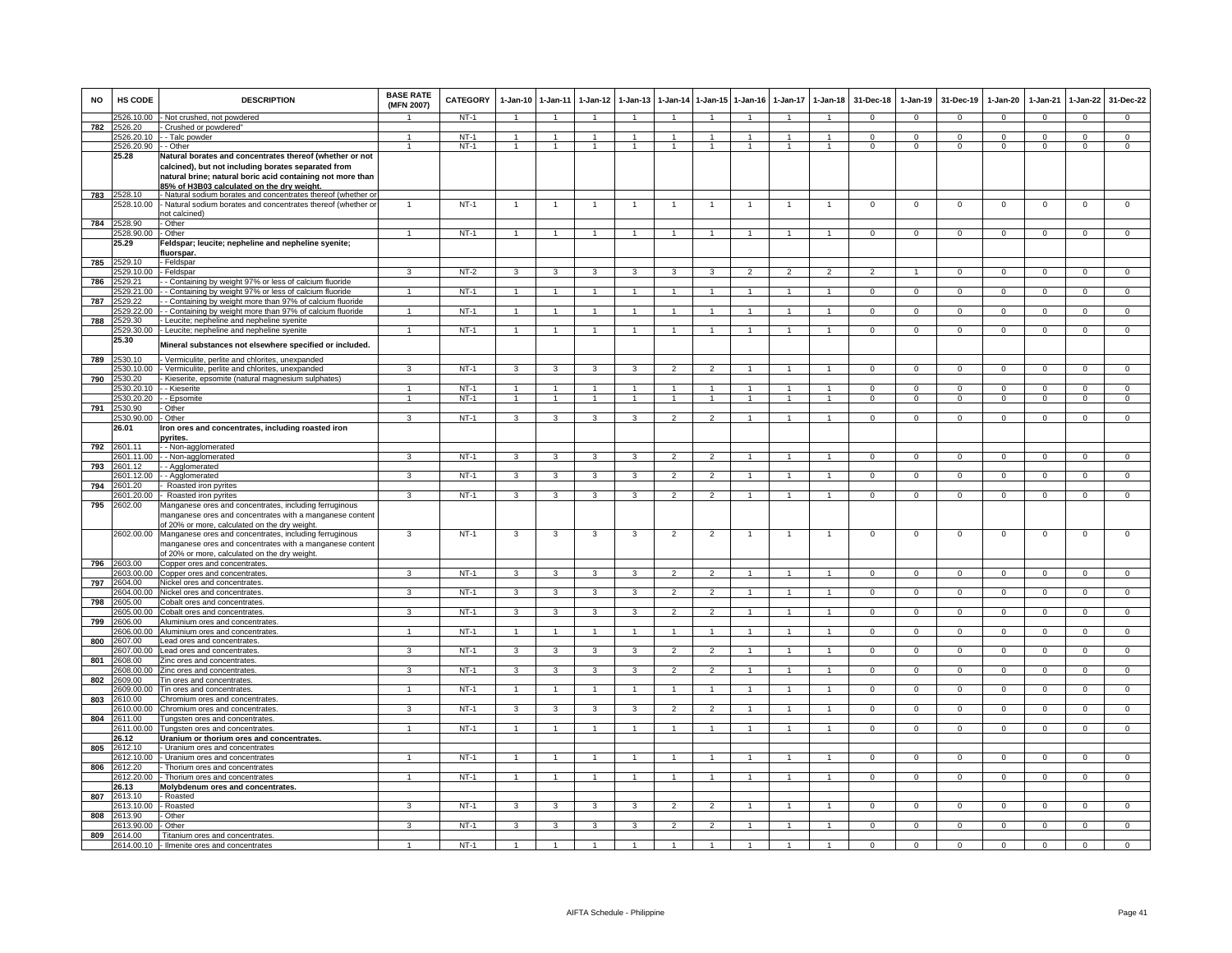| <b>NO</b> | HS CODE                   | <b>DESCRIPTION</b>                                                                                                                                                              | <b>BASE RATE</b><br>(MFN 2007) | <b>CATEGORY</b>  | $1-Jan-10$              | $1 - Jan-11$            | $1-Jan-12$     | $1-Jan-13$              |                          |                      | 1-Jan-14 1-Jan-15 1-Jan-16 |                | 1-Jan-17 1-Jan-18    | 31-Dec-18                   | $1-Jan-19$     | 31-Dec-19                 | $1-Jan-20$                 | $1-Jan-21$     | $1-Jan-22$                 | 31-Dec-22      |
|-----------|---------------------------|---------------------------------------------------------------------------------------------------------------------------------------------------------------------------------|--------------------------------|------------------|-------------------------|-------------------------|----------------|-------------------------|--------------------------|----------------------|----------------------------|----------------|----------------------|-----------------------------|----------------|---------------------------|----------------------------|----------------|----------------------------|----------------|
|           | 2614.00.90                | Other                                                                                                                                                                           | $\overline{1}$                 | NT-1             | $\overline{1}$          | $\overline{1}$          | $\overline{1}$ | $\overline{1}$          | $\overline{1}$           | $\overline{1}$       | $\overline{1}$             | $\overline{1}$ | $\blacktriangleleft$ | $\mathbf{0}$                | $\mathbf{0}$   | $\mathbf 0$               | $\mathbf{0}$               | $\mathbf 0$    | $\mathbf{0}$               | $\mathbf{0}$   |
|           | 26.15                     | Niobium, tantalum, vanadium or zirconium ores and<br>concentrates.                                                                                                              |                                |                  |                         |                         |                |                         |                          |                      |                            |                |                      |                             |                |                           |                            |                |                            |                |
|           | 810 2615.10               | - Zirconium ores and concentrates                                                                                                                                               |                                |                  |                         |                         |                |                         |                          |                      |                            |                |                      |                             |                |                           |                            |                |                            |                |
|           | 2615.10.00                | - Zirconium ores and concentrates                                                                                                                                               |                                | $NT-1$           | $\mathbf{1}$            |                         |                |                         |                          |                      |                            |                |                      | $^{\circ}$                  | $\mathbf 0$    | $^{\circ}$                | $\Omega$                   | $\Omega$       | $\mathbf{0}$               | $\mathbf 0$    |
| 811       | 2615.90                   | - Other                                                                                                                                                                         |                                |                  |                         |                         |                |                         |                          |                      |                            |                |                      |                             |                |                           |                            |                |                            |                |
|           | 2615.90.00                | Other                                                                                                                                                                           | $\mathbf{1}$                   | $NT-1$           | $\overline{1}$          | $\overline{1}$          |                | $\mathbf{1}$            | $\overline{1}$           | $\overline{1}$       | $\overline{1}$             | $\mathbf{1}$   | $\mathbf{1}$         | $\Omega$                    | $\Omega$       | $\Omega$                  | $\Omega$                   | $\Omega$       | $\overline{0}$             | $\overline{0}$ |
| 812       | 26.16<br>2616.10          | Precious metal ores and concentrates<br>Silver ores and concentrates                                                                                                            |                                |                  |                         |                         |                |                         |                          |                      |                            |                |                      |                             |                |                           |                            |                |                            |                |
|           | 2616.10.00                | Silver ores and concentrates                                                                                                                                                    | 3                              | $NT-1$           | 3                       | 3                       | 3              | 3                       | $\overline{2}$           | $\overline{2}$       |                            |                |                      | $\Omega$                    | $\mathbf 0$    | $\Omega$                  | $\Omega$                   | $\Omega$       | $\mathbf 0$                | $\Omega$       |
|           | 813 2616.90               | Other                                                                                                                                                                           |                                |                  |                         |                         |                |                         |                          |                      |                            |                |                      |                             |                |                           |                            |                |                            |                |
|           | 2616.90.00                | - Other                                                                                                                                                                         | $\mathbf{3}$                   | $NT-1$           | 3                       | 3                       | 3              | 3                       | $\overline{2}$           | $\overline{2}$       | -1                         | $\mathbf{1}$   | 1                    | $\Omega$                    | $\mathbf{0}$   | $\mathbf{0}$              | $\overline{0}$             | $\mathbf 0$    | $\overline{0}$             | $\overline{0}$ |
|           | 26.17                     | Other ores and concentrates.                                                                                                                                                    |                                |                  |                         |                         |                |                         |                          |                      |                            |                |                      |                             |                |                           |                            |                |                            |                |
|           | 814 2617.10               | Antimony ores and concentrates                                                                                                                                                  |                                |                  |                         |                         |                |                         |                          |                      |                            |                |                      |                             |                |                           |                            |                |                            |                |
| 815       | 2617.10.00<br>2617.90     | Antimony ores and concentrates<br>Other                                                                                                                                         | $\mathbf{1}$                   | $NT-1$           | $\mathbf{1}$            | $\mathbf{1}$            | $\mathbf{1}$   | $\mathbf{1}$            | $\overline{1}$           | $\mathbf{1}$         | $\overline{1}$             | $\mathbf{1}$   | $\mathbf{1}$         | $\mathbf{0}$                | $\mathbf{0}$   | $\mathbf 0$               | $\overline{0}$             | $\mathbf 0$    | $\mathbf{0}$               | $\overline{0}$ |
|           | 2617.90.00                | Other                                                                                                                                                                           | $\overline{1}$                 | $NT-1$           | $\mathbf{1}$            | $\overline{1}$          | $\mathbf{1}$   | $\blacktriangleleft$    | $\overline{1}$           | $\blacktriangleleft$ | $\mathbf{1}$               | $\mathbf{1}$   | $\overline{1}$       | $\mathbf{0}$                | $\mathbf 0$    | $\mathbf 0$               | $\mathbf 0$                | $\mathbf 0$    | $\mathsf 0$                | $\mathbf 0$    |
|           | 816 2618.00               | Granulated slag (slag sand) from the manufacture of iron or                                                                                                                     |                                |                  |                         |                         |                |                         |                          |                      |                            |                |                      |                             |                |                           |                            |                |                            |                |
|           |                           | اممt                                                                                                                                                                            |                                |                  |                         |                         |                |                         |                          |                      |                            |                |                      |                             |                |                           |                            |                |                            |                |
|           | 2618.00.00                | Granulated slag (slag sand) from the manufacture of iron or<br>steel.                                                                                                           | $\overline{1}$                 | $NT-1$           | $\overline{1}$          | $\overline{1}$          |                | $\overline{1}$          | $\overline{1}$           | $\mathbf{1}$         | $\overline{1}$             | $\overline{1}$ | $\overline{1}$       | $\mathbf 0$                 | $\mathbf 0$    | $\mathbf 0$               | $\mathbf 0$                | $\mathbf 0$    | $\mathsf 0$                | $\mathbf 0$    |
|           | 817 2619.00               | Slag, dross (other than granulated slag), scalings and other<br>waste from the manufacture of iron or steel.                                                                    | 3                              | $NT-1$           |                         |                         |                |                         |                          |                      |                            |                |                      |                             |                |                           |                            | $\mathbf 0$    |                            | $\mathbf 0$    |
|           | 2619.00.00<br>26.20       | Slag, dross (other than granulated slag), scalings and other<br>vaste from the manufacture of iron or steel.<br>Slag, ash and residues (other than from the manufacture         |                                |                  | 3                       | 3                       | 3              | -3                      | $\overline{2}$           | $\overline{2}$       |                            |                |                      | $^{\circ}$                  | $\mathbf{0}$   | $^{\circ}$                | $\overline{0}$             |                | $\mathbf 0$                |                |
|           |                           | of iron or steel), containing metals, arsenic or their<br>compounds.                                                                                                            |                                |                  |                         |                         |                |                         |                          |                      |                            |                |                      |                             |                |                           |                            |                |                            |                |
|           | 818 2620.11               | - Hard zinc spelter                                                                                                                                                             |                                |                  |                         |                         |                |                         |                          |                      |                            |                |                      |                             |                |                           |                            |                |                            |                |
|           | 2620.11.00                | - Hard zinc spelter                                                                                                                                                             | $\mathbf{R}$                   | $NT-1$           | $\overline{\mathbf{3}}$ | 3                       | $\mathbf{R}$   | $\overline{\mathbf{3}}$ | $\overline{\phantom{a}}$ | $\overline{2}$       |                            |                | $\blacktriangleleft$ | $\overline{0}$              | $\overline{0}$ | $\overline{0}$            | $\overline{0}$             | $\overline{0}$ | $\overline{0}$             | $\overline{0}$ |
| 819       | 2620.19                   | - Other                                                                                                                                                                         |                                |                  |                         |                         |                |                         |                          |                      |                            |                |                      |                             |                |                           |                            |                |                            |                |
|           | 2620.19.00                | - Other                                                                                                                                                                         | $\mathbf{3}$                   | NT-1             | $\mathbf{3}$            | $\mathbf{3}$            | $\mathbf{3}$   | $\mathbf{3}$            | $\overline{2}$           | $\overline{2}$       | $\overline{1}$             | $\overline{1}$ | $\overline{1}$       | $\Omega$                    | $\overline{0}$ | $\mathbf 0$               | $\overline{0}$             | $\mathbf 0$    | $\circ$                    | $\Omega$       |
| 820       | 2620.21                   | - Leaded gasoline sludges and leaded anti-knock compound<br>iludges                                                                                                             |                                | $NT-1$           |                         | 3                       |                | 3                       |                          |                      | $\mathbf{1}$               | $\overline{1}$ | $\mathbf{1}$         | $\mathbf{0}$                | $\mathbf 0$    | $\mathbf 0$               |                            | $\mathbf 0$    |                            |                |
|           | 2620.21.00<br>821 2620.29 | - Leaded gasoline sludges and leaded anti-knock compound<br>ludges<br>- Other                                                                                                   | $\mathbf{3}$                   |                  | 3                       |                         | $\mathbf{3}$   |                         | $\overline{2}$           | $\overline{2}$       |                            |                |                      |                             |                |                           | $\mathbf 0$                |                | $\mathsf 0$                | $\mathbf 0$    |
|           | 2620.29.00                | - Other                                                                                                                                                                         | 3                              | $NT-1$           | 3                       | 3                       | 3              | 3                       | $\overline{2}$           | $\overline{2}$       |                            |                |                      | $\Omega$                    | $\mathbf 0$    | $\mathbf 0$               | $\Omega$                   | $\Omega$       | $\mathbf 0$                | $\Omega$       |
| 822       | 2620.30                   | Containing mainly copper                                                                                                                                                        |                                |                  |                         |                         |                |                         |                          |                      |                            |                |                      |                             |                |                           |                            |                |                            |                |
|           | 2620.30.00                | Containing mainly copper                                                                                                                                                        | 3                              | $NT-1$           | 3                       | 3                       | 3              | 3                       | $\overline{2}$           | $\mathfrak{p}$       |                            |                |                      | $\Omega$                    | $\Omega$       | $\Omega$                  | $\Omega$                   | $\Omega$       | $\Omega$                   | $\Omega$       |
| 823       | 2620.40                   | Containing mainly aluminium                                                                                                                                                     |                                |                  |                         |                         |                |                         |                          |                      |                            |                |                      |                             |                |                           |                            |                |                            |                |
| 824       | 2620.40.00<br>2620.60     | - Containing mainly aluminium                                                                                                                                                   | $\mathbf{3}$                   | NT-1             | $\mathbf{3}$            | 3                       | 3              | $\mathbf{3}$            | $\overline{2}$           | $\overline{2}$       | 1                          | $\mathbf{1}$   | $\mathbf{1}$         | $\Omega$                    | $\mathbf{0}$   | $\mathbf 0$               | $\overline{0}$             | $\mathbf 0$    | $\mathbf{0}$               | $\Omega$       |
|           |                           | Containing arsenic, mercury, thallium or their mixtures, of a<br>kind used for the extraction of arsenic or those metals or for<br>he manufacture of their chemical compounds   |                                |                  |                         |                         |                |                         |                          |                      |                            |                |                      |                             |                |                           |                            |                |                            |                |
|           | 2620.60.00                | - Containing arsenic, mercury, thallium or their mixtures, of a<br>kind used for the extraction of arsenic or those metals or for<br>he manufacture of their chemical compounds | 3                              | $NT-1$           | 3                       | 3                       | 3              | 3                       | $\overline{2}$           | $\overline{2}$       |                            | $\overline{1}$ | 1                    | $\mathbf 0$                 | $\mathbf 0$    | $\mathbf 0$               | $\mathbf 0$                | $\mathbf 0$    | $\mathsf 0$                | $\mathsf 0$    |
| 825       | 2620.91                   | - Containing antimony, beryllium, cadmium, chromium or<br>their mixtures                                                                                                        |                                |                  |                         |                         |                |                         |                          |                      |                            |                |                      |                             |                |                           |                            |                |                            |                |
|           | 2620.91.00                | - Containing antimony, beryllium, cadmium, chromium or<br>their mixtures                                                                                                        | 3                              | $NT-1$           | 3                       | 3                       | 3              | 3                       | $\overline{2}$           | $\overline{2}$       |                            |                | $\overline{1}$       | $\mathsf 0$                 | $\Omega$       | $\Omega$                  | $\overline{0}$             | $\overline{0}$ | $\overline{0}$             | $\overline{0}$ |
|           | 826 2620.99               | - Other                                                                                                                                                                         |                                |                  |                         |                         |                |                         |                          |                      |                            |                |                      |                             |                |                           |                            |                |                            |                |
|           | 2620.99.00<br>26.21       | - Other                                                                                                                                                                         | 3                              | $NT-1$           | $\mathbf{3}$            | $\mathbf{3}$            | $\mathbf{3}$   | 3                       | $\overline{2}$           | $\overline{2}$       | $\overline{1}$             | $\overline{1}$ | $\mathbf{1}$         | $\mathbf{0}$                | $^{\circ}$     | $\mathbf 0$               | $\overline{0}$             | $\mathbf 0$    | $\circ$                    | $\overline{0}$ |
|           |                           | Other slag and ash, including seaweed ash (kelp); ash<br>and residues from the incineration of municipal waste.                                                                 |                                |                  |                         |                         |                |                         |                          |                      |                            |                |                      |                             |                |                           |                            |                |                            |                |
|           | 827 2621.10               | Ash and residues from the incineration of municipal waste                                                                                                                       |                                |                  |                         |                         |                |                         |                          |                      |                            |                |                      |                             |                |                           |                            |                |                            |                |
|           | 2621.10.00                | - Ash and residues from the incineration of municipal waste                                                                                                                     | 3                              | $NT-1$           | 3                       | $\overline{\mathbf{3}}$ | 3              | 3                       | $\overline{2}$           | $\overline{2}$       | $\overline{1}$             | $\overline{1}$ | $\mathbf{1}$         | $\Omega$                    | $\Omega$       | $\Omega$                  | $\overline{0}$             | $\Omega$       | $\overline{0}$             | $\overline{0}$ |
| 828       | 2621.90                   | - Other                                                                                                                                                                         |                                |                  |                         |                         |                | 3                       |                          | $\mathcal{P}$        |                            |                |                      |                             |                |                           |                            | $\Omega$       |                            | $\Omega$       |
|           | 2621.90.00<br>27.01       | - Other<br>Coal; briquettes, ovoids and similar solid fuels                                                                                                                     | 3                              | $NT-1$           | 3                       | 3                       | 3              |                         | $\overline{2}$           |                      |                            |                |                      | $^{\circ}$                  | $^{\circ}$     | 0                         | $\circ$                    |                | $\mathbf 0$                |                |
|           |                           | manufactured from coal.                                                                                                                                                         |                                |                  |                         |                         |                |                         |                          |                      |                            |                |                      |                             |                |                           |                            |                |                            |                |
| 829       | 2701.11                   | - Anthracite                                                                                                                                                                    |                                |                  |                         |                         |                |                         |                          |                      |                            |                |                      |                             |                |                           |                            |                |                            |                |
|           | 2701.11.00                | - Anthracite                                                                                                                                                                    |                                | $NT-1$           | $\overline{1}$          | 1                       |                |                         | 1                        | $\mathbf{1}$         |                            |                | 1                    | $\overline{0}$              | $\overline{0}$ | $\Omega$                  | $\overline{0}$             | $\overline{0}$ | $\overline{0}$             | $\overline{0}$ |
| 830       | 2701.12                   | - Bituminous                                                                                                                                                                    | $\overline{7}$                 |                  | -5                      |                         | $\overline{4}$ | $\overline{a}$          |                          | 3                    | $\overline{2}$             | $\mathcal{P}$  | $\mathbf{1}$         |                             | $\Omega$       |                           |                            | $\Omega$       |                            | $\overline{0}$ |
|           | 2701.12.10<br>2701.12.90  | - - Coking coal<br>- - Other                                                                                                                                                    | $\overline{7}$                 | $NT-1$<br>$NT-1$ | $5\overline{)}$         | 5<br>5                  | $\overline{4}$ | $\overline{4}$          | 3<br>3                   | $\overline{3}$       | $\overline{2}$             | $\overline{2}$ | $\mathbf{1}$         | $\mathbf 0$<br>$\mathbf{0}$ | $\mathbf 0$    | $\mathbf 0$<br>$^{\circ}$ | $\mathbf 0$<br>$\mathbf 0$ | $\Omega$       | $\mathsf 0$<br>$\mathsf 0$ | $\overline{0}$ |
| 831       | 2701.19                   | - Other coa                                                                                                                                                                     |                                |                  |                         |                         |                |                         |                          |                      |                            |                |                      |                             |                |                           |                            |                |                            |                |
|           | 2701.19.00                | - Other coal                                                                                                                                                                    | $\overline{7}$                 | $NT-1$           | $5\overline{)}$         | $5\overline{)}$         | $\overline{4}$ | $\mathbf{A}$            | 3                        | 3                    | $\mathcal{P}$              | $\mathcal{P}$  | $\blacktriangleleft$ | $\mathbf 0$                 | $\mathbf 0$    | $\mathbf 0$               | $\mathbf 0$                | $\mathbf 0$    | $\mathbf 0$                | $\Omega$       |
| 832       | 2701.20                   | Briquettes, ovoids and similar solid fuels manufactured from<br>:oal                                                                                                            |                                |                  |                         |                         |                |                         |                          |                      |                            |                |                      |                             |                |                           |                            |                |                            |                |
|           | 2701.20.00                | Briquettes, ovoids and similar solid fuels manufactured from<br>:oal                                                                                                            | $\mathbf{3}$                   | $NT-1$           | 3                       | 3                       | 3              | 3                       | $\overline{2}$           | $\overline{2}$       | -1                         | $\overline{1}$ | $\overline{1}$       | $\overline{0}$              | $\mathbf{0}$   | $\mathbf{0}$              | $\mathbf 0$                | $\mathbf{0}$   | $\mathbf 0$                | $\overline{0}$ |
|           | 27.02                     | Lignite, whether or not agglomerated, excluding jet.                                                                                                                            |                                |                  |                         |                         |                |                         |                          |                      |                            |                |                      |                             |                |                           |                            |                |                            |                |
|           | 833 2702.10               | - Lignite, whether or not pulverised, but not agglomerated                                                                                                                      |                                |                  |                         |                         |                |                         |                          |                      |                            |                |                      |                             |                |                           |                            |                |                            |                |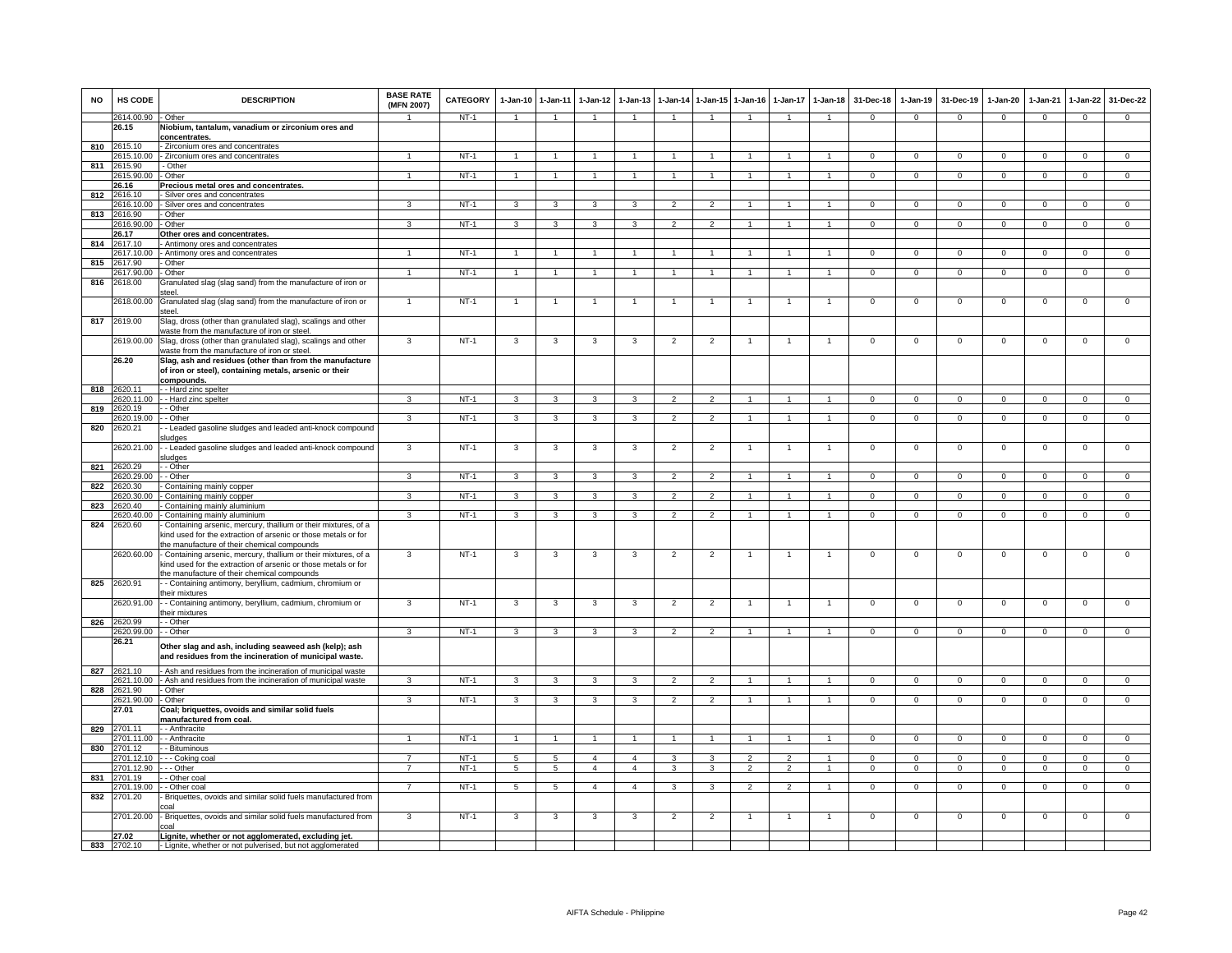| <b>NO</b> | HS CODE                  | <b>DESCRIPTION</b>                                                                                                               | <b>BASE RATE</b><br>(MFN 2007) | <b>CATEGORY</b>  | $1-Jan-10$                   | $1 - Jan-11$                            | $1-Jan-12$                   | $1-Jan-13$              | $1-Jan-14$                       | 1-Jan-15                         | $1-Jan-16$                     | $1-Jan-17$                   | $1-Jan-18$                     | 31-Dec-18            | $1-Jan-19$                 | 31-Dec-19                 | $1-Jan-20$             | 1-Jan-21                | $1-Jan-22$                   | 31-Dec-22                     |
|-----------|--------------------------|----------------------------------------------------------------------------------------------------------------------------------|--------------------------------|------------------|------------------------------|-----------------------------------------|------------------------------|-------------------------|----------------------------------|----------------------------------|--------------------------------|------------------------------|--------------------------------|----------------------|----------------------------|---------------------------|------------------------|-------------------------|------------------------------|-------------------------------|
|           | 702.10.00                | - Lignite, whether or not pulverised, but not agglomerated                                                                       | 3                              | NT-1             | $\mathbf{3}$                 | 3                                       | $\mathbf{3}$                 | $\mathbf{3}$            | $\overline{2}$                   | $\overline{2}$                   |                                |                              | $\blacktriangleleft$           | $\mathbf{0}$         | $\mathbf{0}$               | $\mathbf 0$               | $\mathbf{0}$           | $\mathbf 0$             | $\mathbf{0}$                 | $\mathbf{0}$                  |
| 834       | 702.20                   | - Agglomerated lignite                                                                                                           | 3                              | $NT-1$           |                              |                                         |                              |                         |                                  | $\overline{2}$                   | $\mathbf{1}$                   | $\mathbf{1}$                 | $\mathbf{1}$                   |                      |                            |                           |                        |                         |                              |                               |
| 835       | 2703.00                  | 702.20.00 - Agglomerated lignite<br>Peat (including peat litter), whether or not agglomerated.                                   |                                |                  | 3                            | 3                                       | 3                            | 3                       | $\overline{2}$                   |                                  |                                |                              |                                | $\mathbf{0}$         | $\mathbf 0$                | $\mathbf 0$               | $\mathbf 0$            | $\mathbf 0$             | $\overline{0}$               | $\overline{0}$                |
|           | 703.00.10                | - Peat, whether or not compressed into bales, but not<br>agglomerated                                                            | 3                              | $NT-1$           | 3                            | 3                                       | 3                            | 3                       | $\overline{2}$                   | $\overline{2}$                   |                                | -1                           | 1                              | $\overline{0}$       | $\overline{0}$             | $\overline{0}$            | $\overline{0}$         | $\overline{0}$          | $\overline{0}$               | $\overline{0}$                |
|           |                          | 2703.00.20 - Agglomerated peat                                                                                                   | $\mathbf{R}$                   | $NT-1$           | $\overline{\mathbf{3}}$      | $\overline{3}$                          | $\overline{3}$               | $\mathbf{3}$            | $\overline{2}$                   | $\overline{2}$                   | $\overline{1}$                 | $\overline{1}$               | $\overline{1}$                 | $\Omega$             | $\Omega$                   | $\mathbf 0$               | $\Omega$               | $\Omega$                | $\overline{0}$               | $\overline{0}$                |
| 836       | 2704.00                  | Coke and semi-coke of coal, of lignite or of peat, whether or<br>not agglomerated; retort carbon.                                |                                |                  |                              |                                         |                              |                         |                                  |                                  |                                |                              |                                |                      |                            |                           |                        |                         |                              |                               |
|           | 2704.00.10               | - Coke and semi-coke of coal                                                                                                     |                                | NT-1             | $\overline{1}$               | $\mathbf{1}$                            |                              |                         |                                  |                                  |                                |                              | $\mathbf{1}$                   | $\Omega$             | $\Omega$                   | $\Omega$                  | $\Omega$               | $\Omega$                | $\mathsf 0$                  | $\Omega$                      |
|           |                          | 2704.00.20 - Coke and semi-coke of lignite or of peat                                                                            | $\overline{1}$                 | $NT-1$           | $\overline{1}$               | $\overline{1}$                          | $\overline{1}$               | $\mathbf{1}$            | $\overline{1}$                   | $\overline{1}$                   | $\mathbf{1}$                   | $\mathbf{1}$                 | $\mathbf{1}$                   | $\mathbf{0}$         | $\mathbf{0}$               | $\mathbf{0}$              | $\mathbf{0}$           | $\mathbf{0}$            | $\mathbf{0}$                 | $\overline{0}$                |
|           |                          | 2704.00.30 - Retort carbon                                                                                                       | $\mathbf{1}$                   | $NT-1$           | $\overline{1}$               | $\overline{1}$                          | $\mathbf{1}$                 | $\mathbf{1}$            | $\overline{1}$                   | $\overline{1}$                   | -1                             | 1                            | $\mathbf{1}$                   | $\mathbf{0}$         | $\mathbf{0}$               | $\mathbf{0}$              | $\mathbf{0}$           | $\mathbf{0}$            | $\overline{0}$               | $\mathbf{0}$                  |
| 837       | 2705.00                  | Coal gas, water gas, producer gas and similar gases, other<br>than petroleum gases and other gaseous hydrocarbons.               |                                |                  |                              |                                         |                              |                         |                                  |                                  |                                |                              |                                |                      |                            |                           |                        |                         |                              |                               |
|           | 705.00.00                | Coal gas, water gas, producer gas and similar gases, other<br>than petroleum gases and other gaseous hydrocarbons.               | 3                              | $NT-1$           | 3                            | 3                                       | 3                            | 3                       | $\overline{2}$                   | $\overline{2}$                   | 1                              | $\mathbf{1}$                 | $\mathbf{1}$                   | $\mathsf 0$          | $\mathsf 0$                | $\,0\,$                   | $\mathbf 0$            | $\mathbf 0$             | $\mathsf 0$                  | $\mathbf 0$                   |
| 838       | 2706.00                  | Tar distilled from coal, from lignite or from peat, and other<br>mineral tars, whether or not dehydrated or partially distilled, |                                |                  |                              |                                         |                              |                         |                                  |                                  |                                |                              |                                |                      |                            |                           |                        |                         |                              |                               |
|           |                          | including reconstituted tars.                                                                                                    |                                |                  |                              |                                         |                              |                         |                                  |                                  |                                |                              |                                |                      |                            |                           |                        |                         |                              |                               |
|           | 2706.00.00               | Tar distilled from coal, from lignite or from peat, and other<br>mineral tars, whether or not dehydrated or partially distilled, | 3                              | $NT-1$           | 3                            | 3                                       | 3                            | 3                       | $\overline{2}$                   | $\overline{2}$                   |                                |                              | $\overline{1}$                 | $\mathsf 0$          | $\mathbf 0$                | $\mathbf 0$               | $\mathbf 0$            | $\mathbf 0$             | $\mathsf 0$                  | $\mathbf 0$                   |
|           | 27.07                    | including reconstituted tars.<br>Oils and other products of the distillation of high                                             |                                |                  |                              |                                         |                              |                         |                                  |                                  |                                |                              |                                |                      |                            |                           |                        |                         |                              |                               |
|           |                          | temperature coal tar; similar products in which the weight<br>of the aromatic constituents exceeds that of the non-              |                                |                  |                              |                                         |                              |                         |                                  |                                  |                                |                              |                                |                      |                            |                           |                        |                         |                              |                               |
|           |                          | aromatic constituents.                                                                                                           |                                |                  |                              |                                         |                              |                         |                                  |                                  |                                |                              |                                |                      |                            |                           |                        |                         |                              |                               |
| 839       | 707.10<br>2707.10.00     | Benzol (benzene)<br>- Benzol (benzene)                                                                                           | $\overline{1}$                 | $NT-1$           | $\overline{1}$               | $\overline{1}$                          | $\overline{1}$               | $\overline{1}$          | $\overline{1}$                   | $\overline{1}$                   | $\overline{1}$                 | $\mathbf{1}$                 | $\overline{1}$                 | $\overline{0}$       | $\overline{0}$             | $\overline{0}$            | $\overline{0}$         | $\overline{0}$          | $\overline{0}$               | $\overline{0}$                |
| 840       | 707.20                   | Toluol (toluene)                                                                                                                 |                                |                  |                              |                                         |                              |                         |                                  |                                  |                                |                              |                                |                      |                            |                           |                        |                         |                              |                               |
|           | 707.20.00                | Toluol (toluene)                                                                                                                 | $\overline{\mathbf{3}}$        | $NT-1$           | 3                            | $\overline{\mathbf{3}}$                 | 3                            | $\overline{\mathbf{3}}$ | $\overline{\phantom{a}}$         | $\overline{2}$                   |                                |                              | $\mathbf{1}$                   | $\overline{0}$       | $\Omega$                   | $\overline{0}$            | $\overline{0}$         | $\Omega$                | $\overline{0}$               | $\overline{0}$                |
| 841       | 707.30                   | Xylol (xylenes)                                                                                                                  |                                |                  |                              |                                         |                              |                         |                                  |                                  |                                |                              |                                |                      |                            |                           |                        |                         |                              |                               |
|           | 2707.30.00               | - Xylol (xylenes)                                                                                                                | $\mathcal{R}$                  | NT-1             | $\mathbf{3}$                 | 3                                       | $\mathbf{3}$                 | $\mathbf{3}$            | $\overline{2}$                   | $\overline{2}$                   | $\mathbf{1}$                   | $\mathbf{1}$                 | $\overline{1}$                 | $\mathbf{0}$         | $\mathbf{0}$               | $\mathbf 0$               | $\mathbf{0}$           | $\mathbf 0$             | $\mathbf{0}$                 | $\mathbf{0}$                  |
| 842       | 2707.40<br>707.40.00     | Naphthalene<br>- Naphthalene                                                                                                     | 3                              | $NT-1$           | 3                            | $\mathbf{3}$                            | 3                            | 3                       | $\overline{2}$                   | $\overline{2}$                   | -1                             | $\mathbf{1}$                 | $\mathbf{1}$                   | $\mathbf{O}$         | $\mathsf 0$                | $\mathbf 0$               | $\mathbf 0$            | $\mathbf 0$             | $\mathbf 0$                  | $\overline{0}$                |
| 843       | 2707.50                  | Other aromatic hydrocarbon mixtures of which 65% or more<br>by volume (including losses) distils at 250°C by the ASTM D          |                                |                  |                              |                                         |                              |                         |                                  |                                  |                                |                              |                                |                      |                            |                           |                        |                         |                              |                               |
|           |                          | 86 method<br>2707.50.00 - Other aromatic hydrocarbon mixtures of which 65% or more                                               | 3                              | $NT-1$           | 3                            | 3                                       | 3                            | 3                       | $\overline{2}$                   | $\overline{2}$                   |                                |                              | $\overline{1}$                 | $\mathsf 0$          | $\mathsf 0$                | $\mathbf 0$               | $\mathbf 0$            | $\mathbf 0$             | $\mathsf 0$                  | $\mathbf 0$                   |
|           |                          | by volume (including losses) distils at 250°C by the ASTM D<br>86 method                                                         |                                |                  |                              |                                         |                              |                         |                                  |                                  |                                |                              |                                |                      |                            |                           |                        |                         |                              |                               |
| 844       | 2707.91                  | - - Creosote oils                                                                                                                |                                |                  |                              |                                         |                              |                         |                                  |                                  |                                |                              |                                |                      |                            |                           |                        |                         |                              |                               |
| 845       | 2707.99                  | 2707.91.00 - - Creosote oils<br>- - Other                                                                                        | 3                              | $NT-1$           | $\mathbf{3}$                 | 3                                       | $\mathbf{3}$                 | 3                       | $\overline{2}$                   | $\overline{2}$                   |                                |                              |                                | $\mathbf{O}$         | $\mathbf 0$                | $\mathbf 0$               | $\mathbf 0$            | $^{\circ}$              | $\mathbf{0}$                 | $\mathbf{0}$                  |
|           | 707.99.20                | --- Carbon black feedstock                                                                                                       | 3                              | $NT-1$           | 3                            | $\mathbf{3}$                            | 3                            | 3                       | $\overline{2}$                   | $\overline{2}$                   | $\mathbf{1}$                   | $\mathbf{1}$                 | $\mathbf{1}$                   | $\Omega$             | $\mathbf 0$                | $\mathbf 0$               | $\mathbf 0$            | $\Omega$                | $\mathbf 0$                  | $\mathbf 0$                   |
|           | 2707.99.90               | $- -$ Other                                                                                                                      | $\overline{3}$                 | $NT-1$           | 3                            | $\overline{\mathbf{3}}$                 | 3                            | 3                       | $\overline{2}$                   | $\overline{2}$                   | $\mathbf{1}$                   | $\mathbf{1}$                 | $\mathbf{1}$                   | $\overline{0}$       | $\overline{0}$             | $\overline{0}$            | $\Omega$               | $\overline{0}$          | $\overline{0}$               | $\overline{0}$                |
|           | 27.08                    | Pitch and pitch coke, obtained from coal tar or from other<br>mineral tars.                                                      |                                |                  |                              |                                         |                              |                         |                                  |                                  |                                |                              |                                |                      |                            |                           |                        |                         |                              |                               |
| 846       | 2708.10                  | - Pitch                                                                                                                          |                                |                  |                              |                                         |                              |                         |                                  |                                  |                                |                              |                                |                      |                            |                           |                        |                         |                              |                               |
|           | 708.10.00<br>708.20      | - Pitch<br>Pitch coke                                                                                                            | 3                              | $NT-1$           | 3                            | 3                                       | 3                            | $\mathbf{3}$            | $\overline{2}$                   | $\overline{2}$                   | $\overline{1}$                 | $\mathbf{1}$                 | $\mathbf{1}$                   | $\Omega$             | $\Omega$                   | $\mathbf 0$               | $\overline{0}$         | $\Omega$                | $\mathbf 0$                  | $\overline{0}$                |
| 847       | 2708.20.00               | - Pitch coke                                                                                                                     | 3                              | $NT-1$           | 3                            | 3                                       | $\mathbf{3}$                 | $\mathbf{3}$            | $\overline{2}$                   | $\overline{2}$                   |                                |                              | $\mathbf{1}$                   | $\mathbf{O}$         | $\mathbf 0$                | $\mathbf 0$               | $\mathbf{0}$           | $\Omega$                | $\mathbf 0$                  | $\overline{0}$                |
| 848       | 2709.00                  | Petroleum oils and oils obtained from bituminous minerals,                                                                       |                                |                  |                              |                                         |                              |                         |                                  |                                  |                                |                              |                                |                      |                            |                           |                        |                         |                              |                               |
|           | 2709.00.10               | crude.<br>- Crude petroleum oils                                                                                                 | 3                              | $NT-1$           | 3                            | 3                                       | 3                            | 3                       | $\overline{2}$                   | 2                                | -1                             | $\mathbf{1}$                 | $\overline{1}$                 | $\Omega$             | $\Omega$                   | $^{\circ}$                | $\mathbf{0}$           | $\Omega$                | $\mathbf{0}$                 | $\mathbf{0}$                  |
|           | 2709.00.20               | - Condensates                                                                                                                    | 3                              | $NT-1$           | $\mathbf{3}$                 | $\mathbf{3}$                            | $\mathbf{3}$                 | 3                       | 2                                | $\overline{2}$                   | $\mathbf{1}$                   | $\mathbf{1}$                 | $\mathbf{1}$                   | $\Omega$             | $\Omega$                   | $\mathbf 0$               | $\circ$                | $\Omega$                | $\mathbf{0}$                 | $\overline{0}$                |
|           | 2709.00.90               | - Other                                                                                                                          | 3                              | $NT-1$           | 3                            | 3                                       | 3                            | 3                       | $\overline{2}$                   | $\overline{2}$                   | $\overline{1}$                 | $\mathbf{1}$                 | $\mathbf{1}$                   | $\mathbf{O}$         | $\mathbf 0$                | $\mathbf 0$               | $\mathbf 0$            | $\mathbf 0$             | $\mathbf 0$                  | $\overline{0}$                |
|           | 27.10                    | Petroleum oils and oils obtained from bituminous                                                                                 |                                |                  |                              |                                         |                              |                         |                                  |                                  |                                |                              |                                |                      |                            |                           |                        |                         |                              |                               |
|           |                          | minerals, other than crude; preparations not elsewhere                                                                           |                                |                  |                              |                                         |                              |                         |                                  |                                  |                                |                              |                                |                      |                            |                           |                        |                         |                              |                               |
|           |                          | specified or included, containing by weight 70% or more<br>of petroleum oils or of oils obtained from bituminous                 |                                |                  |                              |                                         |                              |                         |                                  |                                  |                                |                              |                                |                      |                            |                           |                        |                         |                              |                               |
|           |                          | minerals, these oils being the basic constituents of the                                                                         |                                |                  |                              |                                         |                              |                         |                                  |                                  |                                |                              |                                |                      |                            |                           |                        |                         |                              |                               |
|           |                          | preparations: waste oils.                                                                                                        |                                |                  |                              |                                         |                              |                         |                                  |                                  |                                |                              |                                |                      |                            |                           |                        |                         |                              |                               |
|           | 849 2710.11              | - - Light oils and preparations:                                                                                                 |                                | $NT-1$           |                              |                                         |                              |                         |                                  |                                  |                                |                              |                                |                      |                            |                           |                        |                         |                              |                               |
|           | 2710.11.11<br>2710.11.12 | - - - - Premium leaded<br>- - - - Premium unleaded                                                                               | 3<br>3                         | $NT-1$           | 3<br>3                       | 3<br>$\mathbf{3}$                       | 3<br>$\mathbf{3}$            | 3<br>3                  | $\overline{2}$<br>$\overline{2}$ | $\overline{2}$<br>$\overline{2}$ | -1<br>$\mathbf{1}$             | 1                            | $\mathbf{1}$<br>$\mathbf{1}$   | $\Omega$<br>$\Omega$ | $\mathbf{0}$<br>$^{\circ}$ | $\mathbf 0$<br>$^{\circ}$ | $\Omega$<br>$^{\circ}$ | $\Omega$<br>$\mathbf 0$ | $\mathbf{0}$<br>$\mathbf{0}$ | $\mathbf 0$<br>$\overline{0}$ |
|           | 710.11.13                | --- Regular leaded                                                                                                               | 3                              | $NT-1$           | $\overline{3}$               | $\overline{\mathbf{3}}$                 | 3                            | 3                       | $\overline{2}$                   | $\overline{2}$                   | $\mathbf{1}$                   | $\mathbf{1}$                 | $\mathbf{1}$                   | $\Omega$             | $\Omega$                   | $\Omega$                  | $\Omega$               | $\Omega$                | $\overline{0}$               | $\overline{0}$                |
|           | 710.11.14                | - - - - Regular unleaded                                                                                                         | 3                              | NT-1             | 3                            | 3                                       | 3                            | 3                       | $\mathfrak{p}$                   | $\overline{\phantom{a}}$         |                                |                              | $\mathbf{1}$                   | $\Omega$             | $\Omega$                   | $\Omega$                  | $\Omega$               | $\Omega$                | $\Omega$                     | $\mathsf 0$                   |
|           | 710.11.15                | Other, leaded                                                                                                                    | 3                              | $NT-1$           | 3                            | 3                                       | 3                            | 3                       | $\mathcal{P}$                    | $\mathcal{P}$                    | $\mathbf{1}$                   |                              | $\mathbf{1}$                   | $\Omega$             | $\mathsf 0$                | $\mathbf 0$               | 0                      | $\Omega$                | $\mathsf 0$                  | $\mathbf 0$                   |
|           | 2710.11.16<br>2710.11.20 | - - - Other, unleaded<br>- - Aviation spirit                                                                                     | 3<br>3                         | $NT-1$<br>$NT-1$ | $\mathbf{3}$<br>$\mathbf{3}$ | $\mathbf{3}$<br>$\overline{\mathbf{3}}$ | $\mathbf{3}$<br>$\mathbf{3}$ | 3<br>3                  | $\overline{2}$<br>$\overline{2}$ | $\overline{2}$<br>$\overline{2}$ | $\mathbf{1}$<br>$\overline{1}$ | $\mathbf{1}$<br>$\mathbf{1}$ | $\mathbf{1}$<br>$\overline{1}$ | $\Omega$<br>$\Omega$ | $\Omega$<br>$\Omega$       | $\Omega$<br>$\Omega$      | $\circ$<br>$\Omega$    | $\Omega$<br>$\Omega$    | $\mathsf 0$<br>$\mathbf 0$   | $\circ$<br>$\overline{0}$     |
|           | 2710.11.30               | - - - Tetrapropylene                                                                                                             | $\overline{1}$                 | $NT-1$           | $\overline{1}$               | $\overline{1}$                          | $\overline{1}$               | $\mathbf{1}$            | $\overline{1}$                   | $\overline{1}$                   | $\mathbf{1}$                   | $\mathbf{1}$                 | $\overline{1}$                 | $\overline{0}$       | $\overline{0}$             | $\overline{0}$            | $\overline{0}$         | $\overline{0}$          | $\overline{0}$               | $\overline{0}$                |
|           |                          | 2710.11.40 - - - White spirit                                                                                                    | 3                              | $NT-1$           | 3                            | 3                                       | 3                            | 3                       | $\mathfrak{p}$                   | $\overline{2}$                   |                                |                              | $\mathbf{1}$                   | $\Omega$             | $\Omega$                   | $\Omega$                  | $\Omega$               | $\Omega$                | $\mathsf 0$                  | $\mathbf 0$                   |
|           |                          | 2710.11.50 - - - Low aromatic solvents containing by weight less than 1%<br>aromatic content                                     | 3                              | $NT-1$           | 3                            | 3                                       | 3                            | 3                       | $\overline{2}$                   | $\overline{2}$                   |                                |                              | $\overline{1}$                 | $^{\circ}$           | $^{\circ}$                 | $\mathbf 0$               | $\mathbf 0$            | $\Omega$                | $\mathsf 0$                  | $\mathbf 0$                   |
|           |                          | 2710.11.60 - - - Other solvent spirits                                                                                           | 3                              | $NT-1$           | 3                            | 3                                       | 3                            | 3                       | $\overline{2}$                   | $\overline{2}$                   | $\mathbf{1}$                   | $\mathbf{1}$                 | $\mathbf{1}$                   | $\Omega$             | $\Omega$                   | $\Omega$                  | $\Omega$               | $\Omega$                | $\Omega$                     | $\overline{0}$                |
|           |                          | 2710.11.70 - - - Naphtha, reformate or preparations for preparing spirits                                                        | 3                              | $NT-1$           | 3                            | 3                                       | 3                            | 3                       | $\overline{\phantom{a}}$         | $\overline{2}$                   |                                |                              |                                | $\Omega$             | $\Omega$                   | $\Omega$                  | $\Omega$               | $\Omega$                | $\overline{0}$               | $\overline{0}$                |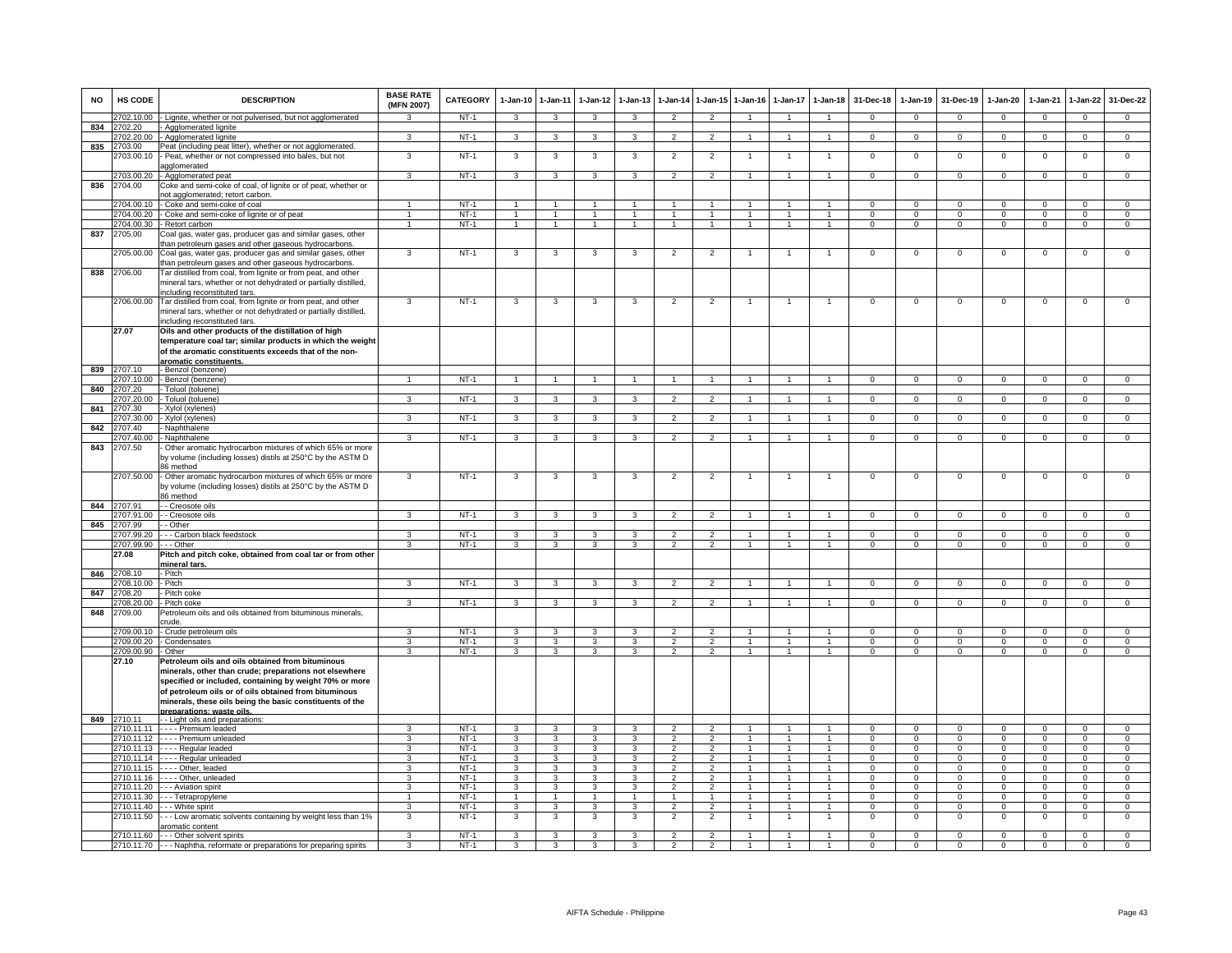| <b>NO</b> | <b>HS CODE</b>            | <b>DESCRIPTION</b>                                                                                                                                                                                                                                         | <b>BASE RATE</b><br>(MFN 2007) | CATEGORY         | $1-Jan-10$                   | 1-Jan-11                | $1-Jan-12$                   | $1-Jan-13$                   |                                  | 1-Jan-14 1-Jan-15 1-Jan-16       |                                  |                                | 1-Jan-17 1-Jan-18              | 31-Dec-18            | 1-Jan-19                   | 31-Dec-19                  | 1-Jan-20                      | $1-Jan-21$                 | 1-Jan-22                   | 31-Dec-22                     |
|-----------|---------------------------|------------------------------------------------------------------------------------------------------------------------------------------------------------------------------------------------------------------------------------------------------------|--------------------------------|------------------|------------------------------|-------------------------|------------------------------|------------------------------|----------------------------------|----------------------------------|----------------------------------|--------------------------------|--------------------------------|----------------------|----------------------------|----------------------------|-------------------------------|----------------------------|----------------------------|-------------------------------|
|           | 2710.11.90                | - Other                                                                                                                                                                                                                                                    |                                | $NT-1$           | $\mathbf{3}$                 | 3                       | 3                            | 3                            | 2                                | 2                                |                                  |                                |                                | $\mathbf 0$          | $\mathbf{0}$               | $\mathbf 0$                | $\overline{0}$                | $\mathbf{0}$               | $\mathbf 0$                | $\mathbf 0$                   |
| 850       | 2710.19<br>2710.19.13     | - Other:<br>--- Aviation turbine fuel (jet fuel) having a flash point of not<br>ess than 23oC                                                                                                                                                              | 3                              | $NT-1$           | 3                            | 3                       | 3                            | 3                            | $\overline{2}$                   | $\overline{2}$                   |                                  | $\overline{1}$                 | $\overline{1}$                 | $\mathbf 0$          | $\mathbf 0$                | $\,0\,$                    | $\mathbf 0$                   | $\mathbf 0$                | $\mathsf 0$                | $\mathbf 0$                   |
|           | 2710.19.14                | - Aviation turbine fuel (jet fuel) having a flash point of less<br>than 23oC                                                                                                                                                                               | 3                              | $NT-1$           | 3                            | 3                       | 3                            | 3                            | $\overline{2}$                   | $\overline{2}$                   |                                  |                                | 1                              | $\mathbf 0$          | $\mathbf 0$                | $\mathbf 0$                | $\overline{0}$                | $\mathbf 0$                | $\mathsf 0$                | $\mathbf 0$                   |
|           |                           | 2710.19.16 ---- Kerosene                                                                                                                                                                                                                                   | $\mathbf{3}$                   | $NT-1$           | 3                            | 3                       | 3                            | 3                            | $\overline{2}$                   | $\overline{2}$                   | $\overline{1}$                   | $\overline{1}$                 | $\overline{1}$                 | $\Omega$             | $\Omega$                   | $\Omega$                   | $\Omega$                      | $\Omega$                   | $^{\circ}$                 | $\Omega$                      |
|           | 2710.19.19<br>2710.19.20  | - Other                                                                                                                                                                                                                                                    | 3<br>3                         | $NT-1$<br>$NT-1$ | 3                            | 3<br>3                  | 3                            | 3<br>$\overline{\mathbf{3}}$ | $\overline{2}$<br>$\overline{2}$ | $\overline{2}$<br>$\overline{2}$ | $\overline{1}$<br>$\mathbf{1}$   | $\mathbf{1}$<br>$\overline{1}$ | $\overline{1}$<br>$\mathbf{1}$ | $\Omega$<br>$\Omega$ | $\Omega$<br>$\mathbf 0$    | $\mathbf 0$<br>$\mathbf 0$ | $\overline{0}$<br>$^{\circ}$  | $\Omega$<br>$\Omega$       | $\mathsf 0$<br>$\mathbf 0$ | $\mathsf 0$<br>$\overline{0}$ |
|           | 2710.19.30                | - - - Topped crudes<br>- - Carbon black feedstock                                                                                                                                                                                                          | $\overline{1}$                 | $NT-1$           | 3<br>$\overline{1}$          | $\overline{1}$          | 3<br>$\mathbf{1}$            | $\overline{1}$               | $\overline{1}$                   | $\overline{1}$                   | $\mathbf{1}$                     | $\mathbf{1}$                   | $\mathbf{1}$                   | $\Omega$             | $\Omega$                   | $\Omega$                   | $\Omega$                      | $\Omega$                   | $\overline{0}$             | $\overline{0}$                |
|           | 2710.19.41                | - - - Lubricating oil feedstock                                                                                                                                                                                                                            | 3                              | $NT-1$           | 3                            | 3                       | 3                            | 3                            | $\mathfrak{p}$                   | $\overline{2}$                   | $\mathbf{1}$                     | 1                              | $\mathbf{1}$                   | $\mathbf 0$          | $\mathbf 0$                | $\mathbf 0$                | $\mathsf 0$                   | $\Omega$                   | $\mathsf 0$                | $\overline{0}$                |
|           | 2710.19.42                | --- Lubricating oils for aircraft engines                                                                                                                                                                                                                  | 3                              | $NT-1$           | 3                            | 3                       | 3                            | 3                            | $\mathfrak{p}$                   | $\overline{2}$                   | $\mathbf{1}$                     |                                | 1                              | $\mathbf 0$          | $\mathbf 0$                | $\mathbf 0$                | $\mathbf 0$                   | $\Omega$                   | $\mathsf 0$                | $\overline{0}$                |
|           | 2710.19.43                | --- Other lubricating oils                                                                                                                                                                                                                                 | 3                              | $NT-1$           | 3                            | 3                       | 3                            | 3                            |                                  | $\overline{2}$                   |                                  |                                |                                | $\Omega$             | $\Omega$                   | $\Omega$                   | 0                             | $\Omega$                   | $\mathsf 0$                | $\overline{0}$                |
|           | 2710.19.44                | --- Lubricating greases                                                                                                                                                                                                                                    | 3                              | $NT-1$           | 3                            | 3                       | 3                            | 3                            | $\overline{2}$                   | $\overline{2}$                   | $\mathbf{1}$                     | $\mathbf{1}$                   | $\overline{1}$                 | $\mathbf 0$          | $\Omega$                   | $\mathbf 0$                | $\mathbf 0$                   | $\Omega$                   | $\mathsf 0$                | $\mathbf 0$                   |
|           | 2710.19.50                | - - Hydraulic brake fluid                                                                                                                                                                                                                                  | 3                              | $NT-1$           | 3                            | 3                       | 3                            | 3                            | $\overline{2}$                   | $\overline{2}$                   | $\mathbf{1}$                     | $\mathbf{1}$                   | $\mathbf{1}$                   | $\Omega$             | $\Omega$                   | $\Omega$                   | $\mathsf 0$                   | $\Omega$                   | $\mathsf 0$                | $\mathbf 0$                   |
|           | 2710.19.60                | - - Transformer and circuit breakers oils                                                                                                                                                                                                                  | 3<br>$\overline{\mathbf{3}}$   | $NT-1$<br>$NT-1$ | 3<br>$\overline{\mathbf{3}}$ | 3<br>3                  | 3<br>$\overline{\mathbf{3}}$ | 3<br>$\overline{3}$          | $\mathcal{P}$<br>$\overline{2}$  | $\mathcal{P}$<br>$\overline{2}$  | $\overline{1}$<br>$\overline{1}$ | $\mathbf{1}$<br>$\overline{1}$ | $\mathbf{1}$<br>$\overline{1}$ | $\Omega$<br>$\Omega$ | $\Omega$<br>$\overline{0}$ | $\Omega$<br>$\Omega$       | $\mathbf 0$<br>$\overline{0}$ | $\Omega$<br>$\overline{0}$ | 0<br>$\overline{0}$        | $\Omega$<br>$\overline{0}$    |
|           | 2710.19.71<br>2710.19.72  | - - - High speed diesel fuel<br>- - - Other diesel fuel                                                                                                                                                                                                    | 3                              | $NT-1$           | $\overline{3}$               | 3                       | $\overline{3}$               | 3                            | $\overline{2}$                   | $\overline{2}$                   | -1                               | $\overline{1}$                 | $\overline{1}$                 | $\Omega$             | $\Omega$                   | $\Omega$                   | $\overline{0}$                | $\Omega$                   | $\mathbf 0$                | $\overline{0}$                |
|           | 2710.19.79                | - - - Other fuel oils                                                                                                                                                                                                                                      | $\mathcal{R}$                  | $NT-1$           | 3                            | 3                       | 3                            | $\mathcal{R}$                | $\mathcal{P}$                    | $\overline{2}$                   | $\overline{1}$                   | $\overline{1}$                 | $\blacktriangleleft$           | $\Omega$             | $\Omega$                   | $\Omega$                   | $\Omega$                      | $\Omega$                   | $\mathbf 0$                | $\mathbf 0$                   |
|           | 2710.19.90                | - - Other                                                                                                                                                                                                                                                  | 3                              | $NT-1$           | 3                            | 3                       | 3                            | 3                            | 2                                | 2                                | $\overline{1}$                   | $\mathbf{1}$                   | $\overline{1}$                 | $\mathbf 0$          | $\mathbf{0}$               | $\mathbf 0$                | $\mathbf 0$                   | $\mathbf{0}$               | $\mathbf{0}$               | $\mathbf 0$                   |
| 851       | 2710.91                   | - Containing polychlorinated biphenyls (PCBs),<br>polychlorinated terphenyls (PCTs) or polybrominated<br>biphenyls (PBBs)                                                                                                                                  |                                |                  |                              |                         |                              |                              |                                  |                                  |                                  |                                |                                |                      |                            |                            |                               |                            |                            |                               |
|           | 2710.91.00<br>852 2710.99 | - Containing polychlorinated biphenyls (PCBs),<br>polychlorinated terphenyls (PCTs) or polybrominated<br>biphenyls (PBBs)<br>- Other                                                                                                                       | 3                              | $NT-1$           | 3                            | 3                       | 3                            | 3                            | $\overline{2}$                   | $\overline{2}$                   | $\overline{1}$                   | $\overline{1}$                 | $\mathbf{1}$                   | $\mathbf 0$          | $\mathbf 0$                | $\mathbf 0$                | $\mathbf 0$                   | $\mathbf 0$                | $\mathsf 0$                | $\mathbf 0$                   |
|           | 2710.99.00                | - Other                                                                                                                                                                                                                                                    | 3                              | $NT-1$           | 3                            | 3                       | 3                            | 3                            | $\overline{2}$                   | $\overline{2}$                   | $\overline{1}$                   | $\mathbf{1}$                   | $\mathbf{1}$                   | $\mathbf{0}$         | $\mathbf{0}$               | $\mathbf 0$                | $\mathbf{0}$                  | $\mathbf 0$                | $\overline{0}$             | $\overline{0}$                |
|           | 27.11                     | Petroleum gases and other gaseous hydrocarbons.                                                                                                                                                                                                            |                                |                  |                              |                         |                              |                              |                                  |                                  |                                  |                                |                                |                      |                            |                            |                               |                            |                            |                               |
| 853       | 2711.11                   | - Natural gas                                                                                                                                                                                                                                              |                                |                  |                              |                         |                              |                              |                                  |                                  |                                  |                                |                                |                      |                            |                            |                               |                            |                            |                               |
|           | 2711.11.00                | - Natural gas                                                                                                                                                                                                                                              | $\overline{7}$                 | $NT-1$           | 5                            | 5                       | $\overline{4}$               | $\overline{4}$               | 3                                | 3                                | $\overline{2}$                   | $\overline{2}$                 | $\overline{1}$                 | $\mathbf 0$          | $\mathbf 0$                | $\mathbf 0$                | $\mathbf 0$                   | $\mathbf 0$                | $\mathbf 0$                | $\overline{0}$                |
| 854       | 2711.12                   | - Propane                                                                                                                                                                                                                                                  |                                |                  |                              |                         |                              |                              |                                  |                                  |                                  |                                |                                |                      |                            |                            |                               |                            |                            |                               |
|           | 2711.12.00                | - Propane                                                                                                                                                                                                                                                  | $\Omega$                       | $NT-1$           | $\mathsf 0$                  | $\mathsf 0$             | $\mathbf{0}$                 | $\Omega$                     | $\mathbf 0$                      | $\mathbf{0}$                     | $\Omega$                         | $\Omega$                       | $\mathbf 0$                    | $\mathbf 0$          | $\circ$                    | $\mathbf{0}$               | $\Omega$                      | $\mathbf{0}$               | $\mathsf 0$                | $\circ$                       |
| 855       | 2711.13<br>2711.13.00     | - Butanes<br>- Butanes                                                                                                                                                                                                                                     | $\Omega$                       | $NT-1$           | $\mathbf{0}$                 | $\overline{0}$          | $\mathbf{0}$                 | $\circ$                      | $\mathbf 0$                      | $\mathbf 0$                      | 0                                | $\Omega$                       | $\mathbf 0$                    | $\mathbf 0$          | $\mathbf 0$                | $\mathbf 0$                | $\Omega$                      | $\Omega$                   | $\mathbf 0$                | $\overline{0}$                |
| 856       | 2711.14                   | - Ethylene, propylene, butylene and butadiene                                                                                                                                                                                                              |                                |                  |                              |                         |                              |                              |                                  |                                  |                                  |                                |                                |                      |                            |                            |                               |                            |                            |                               |
|           | 2711.14.10                | - - Ethylene                                                                                                                                                                                                                                               | 3                              | $NT-1$           | $\overline{3}$               | $\overline{3}$          | 3                            | $\overline{3}$               | $\overline{2}$                   | $\overline{2}$                   | $\overline{1}$                   | $\overline{1}$                 | $\mathbf{1}$                   | $\Omega$             | $\Omega$                   | $\mathbf 0$                | $\overline{0}$                | $\Omega$                   | $\overline{0}$             | $\overline{0}$                |
|           | 711 14 90                 | - - Other                                                                                                                                                                                                                                                  | 3                              | $NT-1$           | 3                            | 3                       | $\overline{\mathbf{3}}$      | 3                            | $\overline{2}$                   | $\overline{2}$                   | $\overline{1}$                   | $\overline{1}$                 | $\overline{1}$                 | $\Omega$             | $\overline{0}$             | $\overline{0}$             | $\overline{0}$                | $\overline{0}$             | $\overline{0}$             | $\overline{0}$                |
| 857       | 2711.19                   | - Other                                                                                                                                                                                                                                                    |                                |                  |                              |                         |                              |                              |                                  |                                  |                                  |                                |                                |                      |                            |                            |                               |                            |                            |                               |
|           | 2711.19.00                | Other                                                                                                                                                                                                                                                      | $\mathbf{0}$                   | $NT-1$           | $\mathbf{0}$                 | $\mathbf{0}$            | $\mathbf{0}$                 | $\Omega$                     | $\mathbf{0}$                     | $\mathbf{0}$                     | $\Omega$                         | $\Omega$                       | $\mathbf{0}$                   | $\mathbf 0$          | $\mathbf{0}$               | $\mathbf 0$                | $\mathbf 0$                   | $\mathbf 0$                | $\mathbf 0$                | $\mathbf 0$                   |
| 858       | 2711.21<br>2711.21.00     | Natural gas<br>- Natural gas                                                                                                                                                                                                                               | $\overline{ }$                 | $NT-1$           | 5                            | 5                       | $\overline{4}$               | $\overline{4}$               | 3                                | 3                                | $\mathfrak{p}$                   | $\mathfrak{p}$                 |                                | $\Omega$             | $\mathbf 0$                | $\Omega$                   | $\Omega$                      | $\Omega$                   | $\mathbf 0$                | $\mathbf 0$                   |
|           | 859 2711.29               | - Other                                                                                                                                                                                                                                                    |                                |                  |                              |                         |                              |                              |                                  |                                  |                                  |                                |                                |                      |                            |                            |                               |                            |                            |                               |
|           | 2711.29.00                | - Other                                                                                                                                                                                                                                                    | $\mathbf{3}$                   | $NT-1$           | $\mathbf{3}$                 | 3                       | 3                            | 3                            | $\overline{2}$                   | $\overline{2}$                   | $\overline{1}$                   | $\overline{1}$                 | $\overline{1}$                 | $\mathbf 0$          | $\mathbf 0$                | $\mathbf 0$                | $\mathbf 0$                   | $\mathbf 0$                | $\mathbf 0$                | $\mathbf 0$                   |
| 860       | 27.12<br>2712.10          | Petroleum jelly; paraffin wax, microcrystalline petroleum<br>wax, slack wax, ozokerite, lignite wax, peat wax, other<br>mineral waxes, and similar products obtained by<br>synthesis or by other processes, whether or not<br>coloured.<br>Petroleum jelly |                                |                  |                              |                         |                              |                              |                                  |                                  |                                  |                                |                                |                      |                            |                            |                               |                            |                            |                               |
|           | 2712.10.00                | Petroleum jelly                                                                                                                                                                                                                                            |                                | $NT-1$           | $\mathbf{1}$                 | $\mathbf{1}$            |                              |                              | $\overline{1}$                   | $\mathbf{1}$                     | $\overline{1}$                   | $\mathbf{1}$                   | $\overline{1}$                 | $\mathbf 0$          | $\mathbf 0$                | $\mathbf 0$                | $\mathbf 0$                   | $\overline{0}$             | $\mathsf 0$                | $\overline{0}$                |
| 861       | 2712.20                   | Paraffin wax containing by weight less than 0.75% of oil                                                                                                                                                                                                   |                                |                  |                              |                         |                              |                              |                                  |                                  |                                  |                                |                                |                      |                            |                            |                               |                            |                            |                               |
| 862       | 2712.20.00<br>2712.90     | Paraffin wax containing by weight less than 0.75% of oil<br>Other:                                                                                                                                                                                         | 3                              | $NT-1$           | $\mathbf{3}$                 | 3                       | 3                            | 3                            | $\overline{2}$                   | $\overline{2}$                   | $\mathbf{1}$                     | $\overline{1}$                 | $\mathbf{1}$                   | $\mathbf 0$          | $\mathbf 0$                | $\mathbf 0$                | $\mathbf 0$                   | $\mathbf 0$                | $\mathbf 0$                | $\overline{0}$                |
|           | 2712.90.10                | - Paraffin wax                                                                                                                                                                                                                                             | $\overline{1}$                 | <b>NT-1</b>      | $\overline{1}$               | $\overline{1}$          | $\blacktriangleleft$         | $\mathbf{1}$                 | $\overline{1}$                   | $\overline{1}$                   | $\overline{1}$                   | $\mathbf{1}$                   | $\blacktriangleleft$           | $\Omega$             | $\Omega$                   | $\Omega$                   | $\Omega$                      | $\Omega$                   | 0                          | $\mathbf 0$                   |
|           | 2712.90.90                | - Other                                                                                                                                                                                                                                                    | 3                              | $NT-1$           | $\overline{3}$               | $\overline{3}$          | $\overline{3}$               | 3                            | $\overline{2}$                   | $\overline{2}$                   | $\overline{1}$                   | $\overline{1}$                 | $\blacktriangleleft$           | $\mathbf{0}$         | $\mathbf{0}$               | $\mathbf{0}$               | $\overline{0}$                | $\Omega$                   | $\mathbf 0$                | $\overline{0}$                |
|           | 27.13                     | Petroleum coke, petroleum bitumen and other residues of<br>petroleum oils or of oils obtained from bituminous<br><u>minerals</u>                                                                                                                           |                                |                  |                              |                         |                              |                              |                                  |                                  |                                  |                                |                                |                      |                            |                            |                               |                            |                            |                               |
| 863       | 2713.11<br>2713.11.00     | - Not calcined<br>- Not calcined                                                                                                                                                                                                                           | 3                              | $NT-1$           | $\mathbf{3}$                 | 3                       | 3                            | 3                            | $\overline{2}$                   | $\overline{2}$                   |                                  | $\overline{1}$                 | $\blacktriangleleft$           | $\mathbf{0}$         | $\mathbf{0}$               | $\mathbf{0}$               | $\overline{0}$                | $\mathbf 0$                | $\mathbf{0}$               | $\mathbf{0}$                  |
| 864       | 2713.12                   | - Calcined                                                                                                                                                                                                                                                 |                                |                  |                              |                         |                              |                              |                                  |                                  |                                  |                                |                                |                      |                            |                            |                               |                            |                            |                               |
|           | 2713.12.00                | - Calcined                                                                                                                                                                                                                                                 | 3                              | $NT-1$           | $\mathbf{3}$                 | 3                       | 3                            | 3                            | $\overline{2}$                   | $\overline{2}$                   |                                  | $\overline{1}$                 | $\mathbf{1}$                   | $\mathbf{0}$         | $\mathbf 0$                | $\mathbf 0$                | $\mathbf 0$                   | $\mathbf 0$                | $\mathbf{0}$               | $\mathbf{0}$                  |
| 865       | 2713.20                   | Petroleum bitumen                                                                                                                                                                                                                                          |                                |                  |                              |                         |                              |                              |                                  |                                  |                                  |                                |                                |                      |                            |                            |                               |                            |                            |                               |
|           | 2713.20.00                | Petroleum bitumen                                                                                                                                                                                                                                          | $\mathbf{3}$                   | $NT-1$           | 3                            | $\mathbf{3}$            | 3                            | 3                            | $\overline{2}$                   | $\overline{2}$                   | $\overline{1}$                   | $\mathbf{1}$                   | $\mathbf{1}$                   | $\mathbf{0}$         | $\mathbf{0}$               | $\mathbf{0}$               | $\overline{0}$                | $\mathbf 0$                | $\overline{0}$             | $\overline{0}$                |
|           | 866 2713.90<br>2713.90.00 | Other residues of petroleum oils or of oils obtained from<br>Other residues of petroleum oils or of oils obtained from<br>pituminous minerals                                                                                                              | 3                              | $NT-1$           | 3                            | 3                       | 3                            | 3                            | $\overline{c}$                   | $\overline{2}$                   | -1                               | $\overline{1}$                 | $\mathbf{1}$                   | $\mathbf 0$          | $\mathbf{0}$               | $\mathbf 0$                | $\mathbf 0$                   | $\mathbf 0$                | $\mathbf 0$                | $\overline{0}$                |
|           | 27.14                     | Bitumen and asphalt, natural; bituminous or oil shale and<br>ar sands; asphaltites and asphaltic rocks.                                                                                                                                                    |                                |                  |                              |                         |                              |                              |                                  |                                  |                                  |                                |                                |                      |                            |                            |                               |                            |                            |                               |
| 867       | 2714.10<br>2714.10.00     | Bituminous or oil shale and tar sands<br>- Bituminous or oil shale and tar sands                                                                                                                                                                           | 3                              | $NT-1$           | $\mathbf{3}$                 | 3                       | 3                            | $\mathbf{3}$                 | $\overline{2}$                   | 2                                | $\mathbf{1}$                     | $\overline{1}$                 | $\mathbf{1}$                   | $\mathsf 0$          | $\mathbf{0}$               | $\mathsf 0$                | $\mathsf 0$                   | $\mathbf{0}$               | $\mathbf 0$                | $\circ$                       |
| 868       | 2714.90                   | - Other                                                                                                                                                                                                                                                    |                                |                  |                              |                         |                              |                              |                                  |                                  |                                  |                                |                                |                      |                            |                            |                               |                            |                            |                               |
|           | 2714.90.00 - Other        |                                                                                                                                                                                                                                                            | 3                              | $NT-1$           | $\overline{\mathbf{3}}$      | $\overline{\mathbf{3}}$ | $\overline{3}$               | $\overline{3}$               | $\overline{2}$                   | $\overline{2}$                   | $\overline{1}$                   | $\overline{1}$                 | $\overline{1}$                 | $\Omega$             | $\overline{0}$             | $\overline{0}$             | $\overline{0}$                | $\overline{0}$             | $\overline{0}$             | $\overline{0}$                |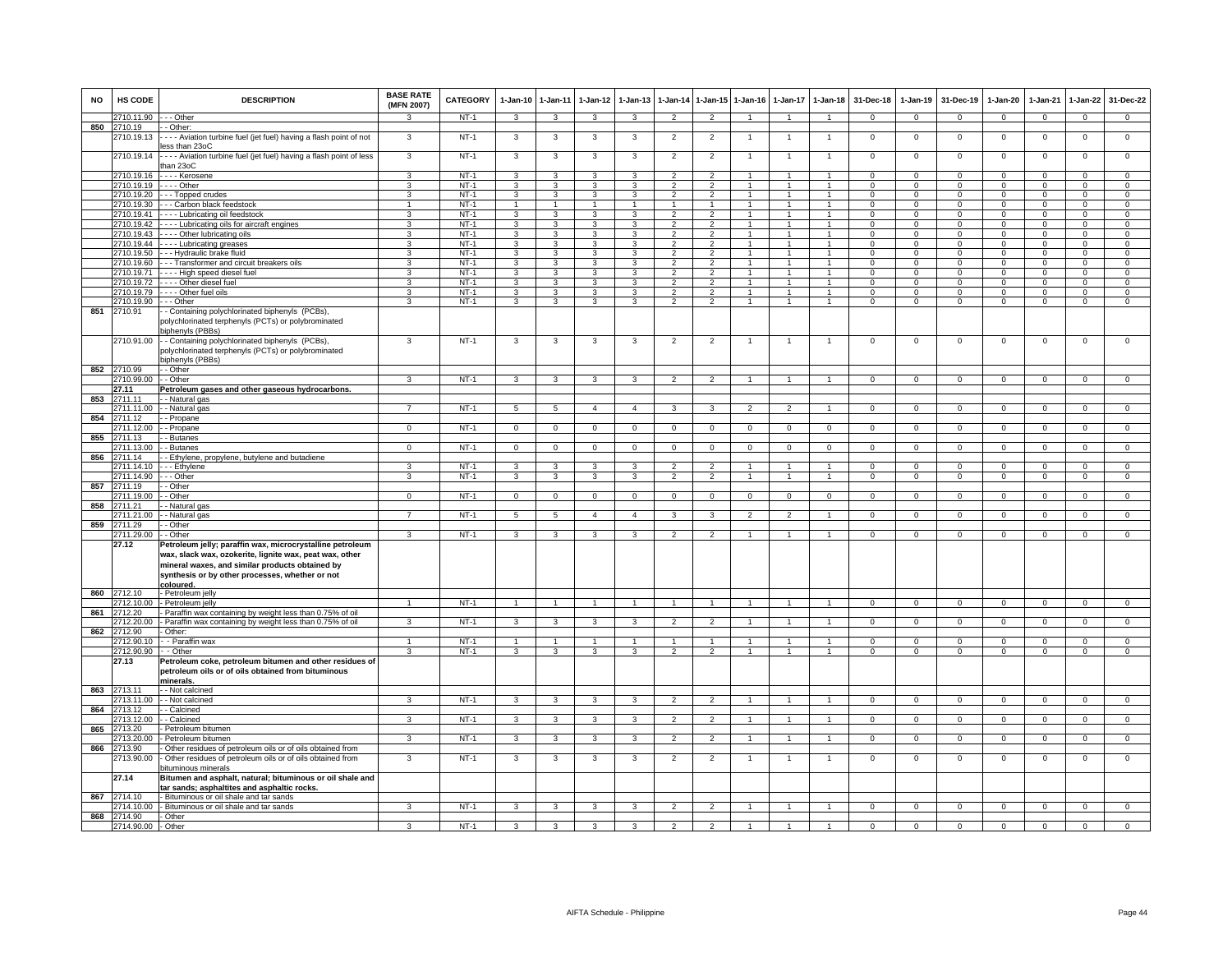| <b>NO</b> | HS CODE                          | <b>DESCRIPTION</b>                                                                                                                                                                            | <b>BASE RATE</b><br>(MFN 2007) | <b>CATEGORY</b>  | $1 - Jan-10$                     | 1-Jan-11                         | $1-Jan-12$                       | $1-Jan-13$                       | 1-Jan-14                         | 1-Jan-15 1-Jan-16                |                   | 1-Jan-17           | $1-Jan-18$                     | 31-Dec-18                    | 1-Jan-19                     | 31-Dec-19                  | 1-Jan-20                      | 1-Jan-21                  | $1-Jan-22$                   | 31-Dec-22                     |
|-----------|----------------------------------|-----------------------------------------------------------------------------------------------------------------------------------------------------------------------------------------------|--------------------------------|------------------|----------------------------------|----------------------------------|----------------------------------|----------------------------------|----------------------------------|----------------------------------|-------------------|--------------------|--------------------------------|------------------------------|------------------------------|----------------------------|-------------------------------|---------------------------|------------------------------|-------------------------------|
| 869       | 2715.00                          | Bituminous mixtures based on natural asphalt, on natural<br>bitumen, on petroleum bitumen, on mineral tar or on mineral<br>tar pitch (for example, bituminous mastics, cut-backs).            |                                |                  |                                  |                                  |                                  |                                  |                                  |                                  |                   |                    |                                |                              |                              |                            |                               |                           |                              |                               |
|           |                                  | 2715.00.00 Bituminous mixtures based on natural asphalt, on natural<br>bitumen, on petroleum bitumen, on mineral tar or on mineral<br>tar pitch (for example, bituminous mastics, cut-backs). | 3                              | $NT-1$           | 3                                | 3                                | 3                                | 3                                | $\overline{2}$                   | $\overline{2}$                   |                   |                    |                                | $\mathsf 0$                  | $\mathsf{O}\xspace$          | $\,0\,$                    | $\mathbf 0$                   | $\,0\,$                   | $\mathsf 0$                  | $\overline{0}$                |
|           | 28.01                            | Fluorine, chlorine, bromine and iodine.                                                                                                                                                       |                                |                  |                                  |                                  |                                  |                                  |                                  |                                  |                   |                    |                                |                              |                              |                            |                               |                           |                              |                               |
| 870       | 2801.10                          | - Chlorine                                                                                                                                                                                    |                                |                  |                                  |                                  |                                  |                                  |                                  |                                  |                   |                    |                                |                              |                              |                            |                               |                           |                              |                               |
| 871       | 2801.10.00 - Chlorine<br>2801.20 | - Iodine                                                                                                                                                                                      | $\overline{7}$                 | NT-2             | 5                                | 5                                | 5                                | $\overline{4}$                   | $\overline{4}$                   | $\overline{4}$                   | 3                 | 3                  | 3                              | 3                            | $\overline{2}$               | $\mathbf{0}$               | $\overline{0}$                | $\mathbf 0$               | $\mathbf{0}$                 | $\mathbf{0}$                  |
|           | 2801.20.00                       | - Iodine                                                                                                                                                                                      | 3                              | $NT-1$           | 3                                | 3                                | 3                                | 3                                | $\overline{2}$                   | $\overline{2}$                   | 1                 | 1                  | 1                              | $\Omega$                     | $^{\circ}$                   | $\mathbf{0}$               | $\overline{0}$                | $^{\circ}$                | $^{\circ}$                   | $\overline{0}$                |
| 872       | 801.30                           | Fluorine; bromine                                                                                                                                                                             |                                |                  |                                  |                                  |                                  |                                  |                                  |                                  |                   |                    |                                |                              |                              |                            |                               |                           |                              |                               |
|           | 801.30.00                        | Fluorine; bromine                                                                                                                                                                             | 3                              | $NT-1$           | 3                                | $\mathbf{3}$                     | 3                                | 3                                | $\overline{2}$                   | $\overline{2}$                   |                   |                    | $\overline{1}$                 | 0                            | $\,0\,$                      | $\,0\,$                    | $\circ$                       | $^{\circ}$                | $\mathsf 0$                  | $\mathsf 0$                   |
| 873       | 2802.00<br>2802.00.00            | Sulphur, sublimed or precipitated; colloidal sulphur.                                                                                                                                         | 3                              | $NT-1$           | $\overline{\mathbf{3}}$          | 3                                | $\mathbf{3}$                     | 3                                | $\overline{2}$                   | $\overline{2}$                   | $\mathbf{1}$      | $\mathbf{1}$       | $\overline{1}$                 | $\overline{0}$               | $\overline{0}$               | $\overline{0}$             | $\overline{0}$                | $\overline{0}$            | $\overline{0}$               | $\overline{0}$                |
| 874       | 2803.00                          | Sulphur, sublimed or precipitated; colloidal sulphur.<br>Carbon (carbon blacks and other forms of carbon not<br>elsewhere specified or included)                                              |                                |                  |                                  |                                  |                                  |                                  |                                  |                                  |                   |                    |                                |                              |                              |                            |                               |                           |                              |                               |
|           |                                  | 2803.00.10 - Rubber grade carbon black                                                                                                                                                        | $\overline{1}$                 | $NT-1$           | $\overline{1}$                   | $\blacktriangleleft$             | $\blacktriangleleft$             |                                  | $\overline{1}$                   |                                  |                   |                    |                                | $^{\circ}$                   | $^{\circ}$                   | $\mathbf 0$                | $\mathbf 0$                   | $\Omega$                  | $\mathbf 0$                  | $\Omega$                      |
|           |                                  | 2803.00.20 - Acetylene black                                                                                                                                                                  | 3                              | $NT-2$           | $\mathbf{3}$                     | 3                                | $\mathbf{3}$                     | $\mathbf{3}$                     | $\mathbf{3}$                     | $\mathbf{3}$                     | $\overline{2}$    | $\overline{2}$     | $\overline{2}$                 | $\mathcal{P}$                | $\overline{1}$               | $\mathbf 0$                | $\mathbf{0}$                  | $\Omega$                  | $\circ$                      | $\mathbf{0}$                  |
|           | 2803.00.90                       | 2803.00.30 - Other carbon blacks<br>- Other                                                                                                                                                   | $\mathbf{1}$<br>$\overline{1}$ | $NT-1$<br>$NT-1$ | $\overline{1}$<br>$\overline{1}$ | $\overline{1}$<br>$\overline{1}$ | $\overline{1}$<br>$\overline{1}$ | $\overline{1}$<br>$\overline{1}$ | $\overline{1}$<br>$\overline{1}$ | $\overline{1}$<br>$\overline{1}$ | $\mathbf{1}$<br>1 | $\mathbf{1}$<br>-1 | $\overline{1}$<br>$\mathbf{1}$ | $\mathbf{0}$<br>$\mathbf{0}$ | $\mathbf{0}$<br>$\mathbf{0}$ | $\mathbf 0$<br>$\mathbf 0$ | $\overline{0}$<br>$\mathbf 0$ | $^{\circ}$<br>$\mathbf 0$ | $\mathbf{0}$<br>$\mathbf{0}$ | $\mathbf 0$<br>$\overline{0}$ |
|           | 28.04                            | Hydrogen, rare gases and other non-metals.                                                                                                                                                    |                                |                  |                                  |                                  |                                  |                                  |                                  |                                  |                   |                    |                                |                              |                              |                            |                               |                           |                              |                               |
| 875       | 2804.10                          | - Hydrogen                                                                                                                                                                                    |                                |                  |                                  |                                  |                                  |                                  |                                  |                                  |                   |                    |                                |                              |                              |                            |                               |                           |                              |                               |
|           | 2804.10.00                       | - Hydrogen                                                                                                                                                                                    | 3                              | $NT-1$           | 3                                | 3                                | 3                                | 3                                | $\overline{2}$                   | $\overline{2}$                   |                   |                    | $\overline{1}$                 | $\mathsf 0$                  | $\mathbf 0$                  | $\mathbf 0$                | $\mathsf 0$                   | $\mathbf 0$               | $\mathsf 0$                  | $\mathbf 0$                   |
| 876       | 2804.21<br>2804.21.00            | - Argon<br>- Argon                                                                                                                                                                            | 3                              | $NT-1$           | $\mathbf{3}$                     | 3                                | $\mathbf{3}$                     | 3                                | $\overline{2}$                   | $\overline{2}$                   | $\overline{1}$    | $\overline{1}$     | $\overline{1}$                 | $\overline{0}$               | $\overline{0}$               | $\overline{0}$             | $\overline{0}$                | $\overline{0}$            | $\overline{0}$               | $\overline{0}$                |
| 877       | 2804.29                          | - Other                                                                                                                                                                                       |                                |                  |                                  |                                  |                                  |                                  |                                  |                                  |                   |                    |                                |                              |                              |                            |                               |                           |                              |                               |
|           | 2804.29.00                       | - Other                                                                                                                                                                                       | 3                              | $NT-1$           | 3                                | 3                                | 3                                | 3                                | $\overline{2}$                   | $\overline{2}$                   |                   |                    | $\mathbf{1}$                   | $\Omega$                     | $\mathbf 0$                  | $\mathbf 0$                | $\mathbf{0}$                  | $\Omega$                  | $\mathbf{0}$                 | $\Omega$                      |
| 878       | 2804.30                          | Nitrogen                                                                                                                                                                                      |                                |                  |                                  |                                  |                                  |                                  |                                  |                                  |                   |                    |                                |                              |                              |                            |                               |                           |                              |                               |
| 879       | 2804.30.00<br>2804.40            | - Nitrogen<br>Oxygen                                                                                                                                                                          | 3                              | NT-1             | 3                                | 3                                | 3                                | 3                                | $\overline{2}$                   | $\overline{2}$                   | 1                 | $\mathbf{1}$       | $\mathbf{1}$                   | $\mathbf{0}$                 | $\mathbf 0$                  | $\mathbf 0$                | $\overline{0}$                | $\mathbf 0$               | $\mathbf{0}$                 | $\mathbf{0}$                  |
|           | 2804.40.00                       | Oxygen                                                                                                                                                                                        | 3                              | $NT-1$           | $\mathbf{3}$                     | $\mathbf{3}$                     | $\mathbf{3}$                     | 3                                | $\overline{2}$                   | $\overline{2}$                   | $\mathbf{1}$      | 1                  | $\mathbf{1}$                   | $\mathbf{O}$                 | $\mathbf 0$                  | $\mathbf 0$                | $\mathbf 0$                   | $\mathbf 0$               | $\mathbf 0$                  | $\overline{0}$                |
| 880       | 804.50                           | Boron: tellurium                                                                                                                                                                              |                                |                  |                                  |                                  |                                  |                                  |                                  |                                  |                   |                    |                                |                              |                              |                            |                               |                           |                              |                               |
|           | 2804.50.00                       | Boron: tellurium                                                                                                                                                                              | 3                              | $NT-1$           | 3                                | 3                                | $\mathbf{3}$                     | 3                                | $\overline{2}$                   | $\overline{2}$                   |                   |                    | $\mathbf{1}$                   | $\mathsf 0$                  | $\mathbf 0$                  | $\mathbf 0$                | $\mathbf 0$                   | $\mathbf 0$               | $\mathbf 0$                  | $\overline{0}$                |
| 881       | 2804.61<br>2804.61.00            | - Containing by weight not less than 99.99% of silicon<br>- Containing by weight not less than 99.99% of silicon                                                                              | 3                              | $NT-1$           | 3                                | 3                                | 3                                | 3                                | $\overline{2}$                   | $\mathcal{P}$                    | $\mathbf{1}$      | $\mathbf{1}$       | $\mathbf{1}$                   | $\Omega$                     | $\Omega$                     | $\Omega$                   | $\Omega$                      | $\Omega$                  | $\mathbf 0$                  | $\overline{0}$                |
| 882       | 2804.69                          | - Other                                                                                                                                                                                       |                                |                  |                                  |                                  |                                  |                                  |                                  |                                  |                   |                    |                                |                              |                              |                            |                               |                           |                              |                               |
|           | 2804.69.00                       | - - Other                                                                                                                                                                                     | $\mathbf{1}$                   | $NT-1$           | $\overline{1}$                   | $\mathbf{1}$                     |                                  |                                  | $\overline{1}$                   |                                  |                   |                    | $\mathbf{1}$                   | $\Omega$                     | $\mathbf 0$                  | $\Omega$                   | $\Omega$                      | $\Omega$                  | $\mathbf 0$                  | $\overline{0}$                |
| 883       | 2804.70                          | Phosphorus                                                                                                                                                                                    | $\overline{1}$                 |                  |                                  | $\mathbf{1}$                     |                                  | $\mathbf{1}$                     |                                  |                                  |                   |                    | $\mathbf{1}$                   |                              |                              |                            |                               |                           |                              |                               |
| 884       | 2804.70.00<br>2804.80            | - Phosphorus<br>- Arsenic                                                                                                                                                                     |                                | NT-1             | $\overline{1}$                   |                                  | 1                                |                                  | $\mathbf{1}$                     | 1                                |                   |                    |                                | $^{\circ}$                   | $\mathbf{0}$                 | $\mathbf 0$                | $\overline{0}$                | $^{\circ}$                | $\mathbf{0}$                 | $\mathbf{0}$                  |
|           | 804.80.00                        | - Arsenic                                                                                                                                                                                     | $\mathbf{1}$                   | $NT-1$           | $\overline{1}$                   | $\overline{1}$                   | $\mathbf{1}$                     | $\mathbf{1}$                     | $\overline{1}$                   | $\mathbf{1}$                     | $\mathbf{1}$      | $\mathbf{1}$       | $\mathbf{1}$                   | $\Omega$                     | $\mathsf 0$                  | $\mathbf{0}$               | $\circ$                       | $\mathbf{0}$              | $\circ$                      | $\mathsf 0$                   |
| 885       | 804.90                           | Selenium                                                                                                                                                                                      |                                |                  |                                  |                                  |                                  |                                  |                                  |                                  |                   |                    |                                |                              |                              |                            |                               |                           |                              |                               |
|           | 804.90.00                        | - Selenium                                                                                                                                                                                    | 3                              | NT-1             | 3                                | 3                                | 3                                | 3                                | $\mathcal{P}$                    | $\mathcal{P}$                    | $\mathbf{1}$      |                    | $\blacktriangleleft$           | $\mathbf{0}$                 | $^{\circ}$                   | $\mathbf 0$                | 0                             | $\mathbf 0$               | $\mathsf 0$                  | $\mathbf 0$                   |
|           | 28.05                            | Alkali or alkaline-earth metals; rare-earth metals,<br>scandium and yttrium, whether or not intermixed or<br>interalloyed; mercury.                                                           |                                |                  |                                  |                                  |                                  |                                  |                                  |                                  |                   |                    |                                |                              |                              |                            |                               |                           |                              |                               |
| 886       | 2805.11                          | - - Sodium                                                                                                                                                                                    |                                |                  |                                  |                                  |                                  |                                  |                                  |                                  |                   |                    |                                |                              |                              |                            |                               |                           |                              |                               |
|           | 2805.11.00 - - Sodium            |                                                                                                                                                                                               | 3                              | $NT-1$           | 3                                | 3                                | 3                                | 3                                | $\overline{2}$                   | $\overline{2}$                   |                   |                    | $\overline{1}$                 | $\mathbf{0}$                 | $\mathbf 0$                  | $\mathbf 0$                | $\mathbf 0$                   | $\mathbf 0$               | $\mathbf 0$                  | $\mathbf{0}$                  |
| 887       | 2805.12<br>2805.12.00            | - - Calcium<br>- Calcium                                                                                                                                                                      | 3                              | $NT-1$           | $\mathbf{3}$                     | $\mathbf{3}$                     | 3                                | $\mathbf{3}$                     | $\overline{2}$                   | $\overline{2}$                   | 1                 | $\mathbf{1}$       | $\mathbf{1}$                   | $\mathbf{0}$                 | $\mathbf{0}$                 | $\mathbf{0}$               | $\overline{0}$                | $\mathbf 0$               | $\overline{0}$               | $\overline{0}$                |
| 888       | 2805.19                          | - Other                                                                                                                                                                                       |                                |                  |                                  |                                  |                                  |                                  |                                  |                                  |                   |                    |                                |                              |                              |                            |                               |                           |                              |                               |
|           | 805.19.00                        | - Other                                                                                                                                                                                       | 3                              | $NT-1$           | $\overline{3}$                   | $\overline{\mathbf{3}}$          | $\overline{3}$                   | 3                                | $\overline{2}$                   | $\overline{2}$                   | $\mathbf{1}$      | $\mathbf{1}$       | $\overline{1}$                 | $\overline{0}$               | $\overline{0}$               | $\overline{0}$             | $\overline{0}$                | $\overline{0}$            | $\overline{0}$               | $\overline{0}$                |
| 889       | 805.30                           | Rare-earth metals, scandium and yttrium whether or not<br>ntermixed or interalloved                                                                                                           |                                |                  |                                  |                                  |                                  |                                  |                                  |                                  | $\mathbf{1}$      | $\overline{1}$     | $\overline{1}$                 |                              |                              |                            |                               |                           |                              | $\mathbf 0$                   |
| 890       | 2805.30.00<br>2805.40            | - Rare-earth metals, scandium and yttrium whether or not<br>intermixed or interalloyed<br>- Mercury                                                                                           | 3                              | $NT-1$           | 3                                | 3                                | 3                                | 3                                | $\overline{2}$                   | $\overline{2}$                   |                   |                    |                                | $\mathbf 0$                  | $\,0\,$                      | $\mathbf 0$                | $\mathbf 0$                   | $\mathsf 0$               | $\mathsf 0$                  |                               |
|           | 2805.40.00                       | - Mercury                                                                                                                                                                                     | 3                              | $NT-1$           | 3                                | 3                                | 3                                | 3                                | $\overline{2}$                   | $\mathcal{P}$                    |                   |                    |                                | $\mathsf 0$                  | $^{\circ}$                   | $\mathbf 0$                | 0                             | $\mathbf 0$               | $\mathsf 0$                  | $\mathbf 0$                   |
|           | 28.06                            | Hydrogen chloride (hydrochloric acid); chlorosulphuric<br>acid.                                                                                                                               |                                |                  |                                  |                                  |                                  |                                  |                                  |                                  |                   |                    |                                |                              |                              |                            |                               |                           |                              |                               |
| 891       | 2806.10                          | - Hydrogen chloride (hydrochloric acid)                                                                                                                                                       |                                |                  |                                  |                                  |                                  |                                  |                                  |                                  |                   |                    |                                |                              |                              |                            |                               |                           |                              |                               |
|           | 2806.10.00                       | - Hydrogen chloride (hydrochloric acid)                                                                                                                                                       | $\overline{7}$                 | $NT-2$           | 5                                | 5                                | 5                                | $\overline{4}$                   | $\overline{4}$                   | $\overline{4}$                   | 3                 | 3                  | 3                              | 3                            | $\overline{2}$               | $\mathbf{0}$               | $\mathbf 0$                   | $\mathbf 0$               | $\mathbf 0$                  | $\overline{0}$                |
| 892       | 806.20<br>2806.20.00             | Chlorosulphuric acid<br>Chlorosulphuric acid                                                                                                                                                  | 3                              | NT-1             | 3                                | 3                                | 3                                | 3                                | $\overline{2}$                   | $\overline{2}$                   | $\overline{1}$    | $\mathbf{1}$       | $\mathbf{1}$                   | $\mathbf{0}$                 | $\mathbf 0$                  | $\mathbf 0$                | $\circ$                       | $\mathbf 0$               | $\mathbf{0}$                 | $\overline{0}$                |
| 893       | 2807.00                          | Sulphuric acid; oleum                                                                                                                                                                         |                                |                  |                                  |                                  |                                  |                                  |                                  |                                  |                   |                    |                                |                              |                              |                            |                               |                           |                              |                               |
|           | 2807.00.00                       | Sulphuric acid: oleum                                                                                                                                                                         | $\overline{5}$                 | <b>ST</b>        | $\overline{5}$                   | $\overline{5}$                   | $\overline{5}$                   | $\overline{5}$                   | $\overline{5}$                   | $\overline{5}$                   | $\overline{5}$    | $\overline{5}$     | $\overline{5}$                 | $\overline{5}$               | $\overline{5}$               | $\overline{5}$             | $\overline{5}$                | 5                         | $\overline{5}$               | $\overline{5}$                |
| 894       | 2808.00<br>2808.00.00            | Nitric acid; sulphonitric acids<br>Nitric acid; sulphonitric acids                                                                                                                            | $\mathbf{1}$                   | $NT-1$           | $\overline{1}$                   | $\mathbf{1}$                     | $\mathbf{1}$                     |                                  | $\overline{1}$                   | $\overline{1}$                   |                   |                    | $\blacktriangleleft$           | $\Omega$                     | $\Omega$                     | $\Omega$                   | $\Omega$                      | $\Omega$                  | $\overline{0}$               | $\overline{0}$                |
|           | 28.09                            | Diphosphorous pentaoxide; phosphoric acid;<br>polyphosphoric acids, whether or not chemically defined.                                                                                        |                                |                  |                                  |                                  |                                  |                                  |                                  |                                  |                   |                    |                                |                              |                              |                            |                               |                           |                              |                               |
|           | 895 2809.10                      | - Diphosphorus pentaoxide                                                                                                                                                                     |                                |                  |                                  |                                  |                                  |                                  |                                  |                                  |                   |                    |                                |                              |                              |                            |                               |                           |                              |                               |
|           |                                  | 2809.10.00 - Diphosphorus pentaoxide                                                                                                                                                          | 3                              | $NT-1$           | 3                                | 3                                | 3                                | 3                                | $\overline{2}$                   | $\overline{2}$                   | $\mathbf{1}$      |                    |                                | $\overline{0}$               | $\overline{0}$               | $\overline{0}$             | $\overline{0}$                | $\overline{0}$            | $\overline{0}$               | $\overline{0}$                |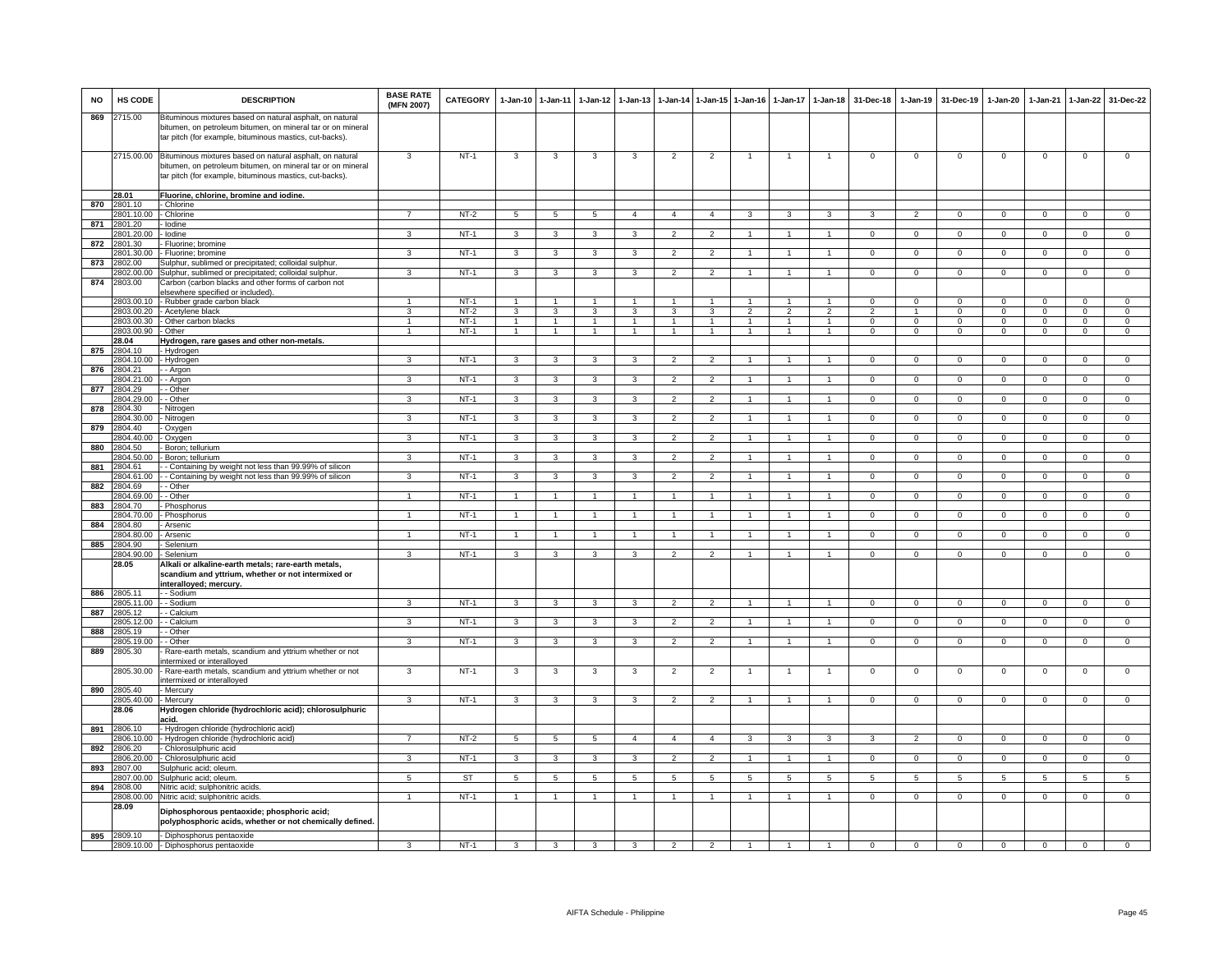| <b>NO</b> | HS CODE               | <b>DESCRIPTION</b>                                                                                          | <b>BASE RATE</b><br>(MFN 2007) | CATEGORY    | $1-Jan-10$           | $1-Jan-11$           | $1-Jan-12$     | $1-Jan-13$     | 1-Jan-14                 | $1 - Jan-15$             | $1 - Jan-16$   | $1-Jan-17$     | $1-Jan-18$           | 31-Dec-18      | $1-Jan-19$     | 31-Dec-19      | $1-Jan-20$     | 1-Jan-21       | $1-Jan-22$     | 31-Dec-22      |
|-----------|-----------------------|-------------------------------------------------------------------------------------------------------------|--------------------------------|-------------|----------------------|----------------------|----------------|----------------|--------------------------|--------------------------|----------------|----------------|----------------------|----------------|----------------|----------------|----------------|----------------|----------------|----------------|
| 896       | 2809.20               | - Phosphoric acid and polyphosphoric acid                                                                   |                                |             |                      |                      |                |                |                          |                          |                |                |                      |                |                |                |                |                |                |                |
|           |                       | 2809.20.30 - - Food grade                                                                                   | $\overline{a}$                 | ST          | -5                   | -5                   | 5              | 5              | 5                        | 5                        | -5             | 5              | 5                    | 5              | 5              | 5              | 5              | 5              | 5              | -5             |
|           | 2809.20.90 - - Other  |                                                                                                             | 3                              | $NT-1$      | 3                    | $\mathbf{3}$         | 3              | 3              | $\overline{2}$           | $\overline{2}$           | -1             | $\mathbf{1}$   | $\mathbf{1}$         | $\mathbf 0$    | $\mathbf 0$    | 0              | 0              | $\mathbf 0$    | $\mathbf{0}$   | $\mathbf 0$    |
| 897       | 2810.00               | Oxides of boron; boric acids.                                                                               |                                |             |                      |                      |                |                |                          |                          |                |                |                      |                |                |                |                |                |                |                |
|           | 2810.00.00            | Oxides of boron; boric acids                                                                                | 3                              | $NT-1$      | 3                    | 3                    | 3              | 3              | $\overline{\phantom{a}}$ | $\mathcal{P}$            | $\mathbf{1}$   | $\mathbf{1}$   | -1                   | $\Omega$       | $^{\circ}$     | $\mathbf 0$    | $\Omega$       | $\Omega$       | $\mathbf 0$    | $\overline{0}$ |
|           | 28.11                 | Other inorganic acids and other inorganic oxygen                                                            |                                |             |                      |                      |                |                |                          |                          |                |                |                      |                |                |                |                |                |                |                |
|           |                       | compounds of non-metals                                                                                     |                                |             |                      |                      |                |                |                          |                          |                |                |                      |                |                |                |                |                |                |                |
| 898       | 2811.11               | - - Hydrogen fluoride (hydrofluoric acid)                                                                   |                                |             |                      |                      |                |                |                          |                          |                |                |                      |                |                |                |                |                |                |                |
|           | 2811.11.00            | - - Hydrogen fluoride (hydrofluoric acid)                                                                   | -1                             | $NT-1$      | $\overline{1}$       | $\overline{1}$       | $\overline{1}$ | 1              | $\overline{1}$           |                          | $\overline{1}$ |                | $\mathbf{1}$         | $\Omega$       | $\mathbf 0$    | 0              | $\Omega$       | 0              | $\mathbf 0$    | 0              |
| 899       | 811.19                | - Other                                                                                                     |                                |             |                      |                      |                |                |                          |                          |                |                |                      |                |                |                |                |                |                |                |
|           | 2811.19.10            | - - Arsenic acid                                                                                            | 3                              | $NT-1$      | 3                    | 3                    | 3              | 3              | $\overline{2}$           | $\overline{2}$           | 1              | $\overline{1}$ | $\overline{1}$       | $\Omega$       | $\overline{0}$ | $\Omega$       | $\Omega$       | $\Omega$       | $\overline{0}$ | $\overline{0}$ |
|           | 2811.19.90            | - Other                                                                                                     | 3                              | $NT-1$      | 3                    | 3                    | 3              | 3              | $\overline{2}$           | $\overline{2}$           | 1              | $\overline{1}$ | $\overline{1}$       | $\overline{0}$ | $\overline{0}$ | $\overline{0}$ | $\overline{0}$ | $\overline{0}$ | $\overline{0}$ | $\overline{0}$ |
| 900       | 2811.21               | - Carbon dioxide                                                                                            |                                |             |                      |                      |                |                |                          |                          |                |                |                      |                |                |                |                |                |                |                |
|           | 2811.21.00            | - - Carbon dioxide                                                                                          | 3                              | $NT-1$      | 3                    | 3                    | $\mathbf{3}$   | 3              | $\overline{2}$           | $\overline{2}$           |                | $\overline{1}$ | $\overline{1}$       | $\mathbf 0$    | $\mathsf 0$    | $\mathbf{0}$   | $\mathbf 0$    | $^{\circ}$     | $\mathbf 0$    | $\mathbf 0$    |
| 901       | 2811.22               | - Silicon dioxide                                                                                           |                                |             |                      |                      |                |                |                          |                          |                |                |                      |                |                |                |                |                |                |                |
|           | 2811.22.10            | - - Silica powder                                                                                           | $\blacktriangleleft$           | $NT-1$      | $\mathbf{1}$         | $\overline{1}$       | $\sim$         | $\mathbf{1}$   | $\overline{1}$           | $\mathbf{1}$             | $\overline{1}$ | $\mathbf{1}$   | $\mathbf{1}$         | $\Omega$       | $\mathbf 0$    | $\mathbf{0}$   | 0              | $\mathbf 0$    | $\mathbf{0}$   | $\overline{0}$ |
|           | 2811.22.90            | - - Other                                                                                                   | $\overline{1}$                 | $NT-1$      | $\overline{1}$       | $\overline{1}$       | $\overline{1}$ | $\overline{1}$ | $\overline{1}$           | $\mathbf{1}$             | $\overline{1}$ | $\mathbf{1}$   | $\overline{1}$       | $\mathbf{0}$   | $\mathbf 0$    | $\mathbf{0}$   | $\mathbf{0}$   | $\mathbf{0}$   | $\overline{0}$ | $\overline{0}$ |
| 902       | 2811.29               | - Other                                                                                                     |                                |             |                      |                      |                |                |                          |                          |                |                |                      |                |                |                |                |                |                |                |
|           | 2811.29.10            | - Diarsenic pentaoxide                                                                                      | 3                              | $NT-1$      | 3                    | 3                    | 3              | 3              | $\overline{a}$           | $\overline{2}$           |                | $\mathbf{1}$   | $\mathbf{1}$         | $\Omega$       | $\Omega$       | $\Omega$       | $\Omega$       | $\Omega$       | $\mathbf{0}$   | $\mathbf{0}$   |
|           | 2811.29.90A           | - - - Sulfur dioxide                                                                                        | $\mathbf{1}$                   | $NT-1$      |                      |                      | $\mathbf{1}$   |                |                          |                          |                |                |                      | $\Omega$       | $\mathbf 0$    | $\mathbf 0$    | $\mathbf 0$    | $\mathbf 0$    | $\mathbf 0$    | $\mathsf 0$    |
|           | 2811.29.90B           | $--$ Other                                                                                                  | $\mathcal{R}$                  | $NT-1$      | 3                    | 3                    | $\mathbf{3}$   | $\mathbf{B}$   | $\mathcal{L}$            | $\overline{2}$           | $\overline{1}$ | $\overline{1}$ | $\overline{1}$       | $\mathbf 0$    | $\mathbf 0$    | $\mathbf 0$    | $\mathbf 0$    | $\mathbf 0$    | $\mathbf 0$    | $\mathsf 0$    |
|           | 28.12                 | Halides and halide oxides of non-metals.                                                                    |                                |             |                      |                      |                |                |                          |                          |                |                |                      |                |                |                |                |                |                |                |
| 903       | 2812.10               | - Chlorides and chloride oxides                                                                             |                                |             |                      |                      |                |                |                          |                          |                |                |                      |                |                |                |                |                |                |                |
|           | 2812.10.00            | - Chlorides and chloride oxides                                                                             | $\mathbf{1}$                   | $NT-1$      |                      | $\overline{1}$       |                |                | $\mathbf{1}$             |                          |                |                |                      | $\Omega$       | $\Omega$       | $\Omega$       | $\Omega$       | $\Omega$       | $\Omega$       | $\Omega$       |
| 904       | 2812.90               | Other                                                                                                       |                                |             |                      |                      |                |                |                          |                          |                |                |                      |                |                |                |                |                |                |                |
|           | 2812.90.00            | - Other                                                                                                     | 3                              | $NT-1$      | 3                    | 3                    | 3              | 3              | $\overline{2}$           | $\mathfrak{p}$           |                |                |                      | $\Omega$       | $\Omega$       | $\Omega$       | $\Omega$       | $\Omega$       | $\Omega$       | $\Omega$       |
|           | 28.13                 | Sulphides of non-metals; commercial phosphorus                                                              |                                |             |                      |                      |                |                |                          |                          |                |                |                      |                |                |                |                |                |                |                |
|           |                       | trisulphide.                                                                                                |                                |             |                      |                      |                |                |                          |                          |                |                |                      |                |                |                |                |                |                |                |
| 905       | 2813.10               | - Carbon disulphide                                                                                         |                                |             |                      |                      |                |                |                          |                          |                |                |                      |                |                |                |                |                |                |                |
|           | 2813.10.00            | - Carbon disulphide                                                                                         | 3                              | $NT-1$      | 3                    | 3                    | 3              | 3              | $\overline{2}$           | $\overline{2}$           | $\overline{1}$ | $\mathbf{1}$   | $\mathbf{1}$         | $\Omega$       | $\mathbf{0}$   | $\mathbf{0}$   | $\Omega$       | $^{\circ}$     | $\mathbf{0}$   | $\mathbf{0}$   |
| 906       | 2813.90               | Other                                                                                                       |                                |             |                      |                      |                |                |                          |                          |                |                |                      |                |                |                |                |                |                |                |
|           | 2813.90.00            | Other                                                                                                       | $\mathbf{R}$                   | $NT-1$      | 3                    | 3                    | 3              | 3              | $\mathfrak{p}$           | $\overline{2}$           |                |                | $\mathbf{1}$         | $\mathbf 0$    | $\mathsf 0$    | $\mathbf 0$    | 0              | $\mathbf 0$    | $\mathbf 0$    | $\mathsf 0$    |
|           | 28.14                 | Ammonia, anhydrous or in aqueous solution.                                                                  |                                |             |                      |                      |                |                |                          |                          |                |                |                      |                |                |                |                |                |                |                |
| 907       | 2814.10               | - Anhydrous ammonia                                                                                         |                                |             |                      |                      |                |                |                          |                          |                |                |                      |                |                |                |                |                |                |                |
|           | 2814.10.00            | - Anhydrous ammonia                                                                                         | $\mathbf{1}$                   | $NT-1$      | $\blacktriangleleft$ | $\blacktriangleleft$ | -1             | 1              | $\overline{1}$           | $\mathbf{1}$             | $\overline{1}$ | $\mathbf{1}$   | $\mathbf{1}$         | $\Omega$       | $\mathbf 0$    | 0              | $\Omega$       | 0              | $\mathbf 0$    | $\mathbf 0$    |
| 908       | 2814.20               | - Ammonia in aqueous solution                                                                               |                                |             |                      |                      |                |                |                          |                          |                |                |                      |                |                |                |                |                |                |                |
|           | 2814.20.00            | - Ammonia in aqueous solution                                                                               | $\mathbf{1}$                   | $NT-1$      |                      | $\overline{1}$       | $\overline{1}$ | $\overline{1}$ | $\overline{1}$           | $\overline{1}$           | $\mathbf{1}$   | $\mathbf{1}$   | $\overline{1}$       | $\Omega$       | $\overline{0}$ | $\overline{0}$ | $\Omega$       | $\mathbf 0$    | $\overline{0}$ | $\overline{0}$ |
|           | 28.15                 | Sodium hydroxide (caustic soda); potassium hydroxide<br>(caustic potash); peroxides of sodium or potassium. |                                |             |                      |                      |                |                |                          |                          |                |                |                      |                |                |                |                |                |                |                |
|           | 909 2815.11           | - - Solid                                                                                                   |                                |             |                      |                      |                |                |                          |                          |                |                |                      |                |                |                |                |                |                |                |
| 910       | 2815.11.00 - Solid    |                                                                                                             | 5                              | $NT-1$      | $\overline{4}$       | $\overline{4}$       | 3              | 3              | $\overline{2}$           | $\overline{2}$           | $\mathbf{1}$   | $\mathbf{1}$   | $\mathbf{1}$         | $\mathbf{0}$   | $\mathbf{0}$   | $^{\circ}$     | $\mathbf{0}$   | $^{\circ}$     | $\overline{0}$ | $\overline{0}$ |
|           | 2815.12<br>2815.12.00 | - - In aqueous solution (soda lye or liquid soda)                                                           | 5                              | $NT-2$      | $\overline{4}$       | $\overline{4}$       | $\overline{4}$ | 3              | 3                        | 3                        | $\overline{2}$ | $\overline{2}$ | $\overline{2}$       | $\overline{2}$ | $\overline{1}$ | $\mathbf 0$    |                |                |                | $\mathbf 0$    |
| 911       | 2815.20               | - In aqueous solution (soda lye or liquid soda)<br>Potassium hydroxide (caustic potash)                     |                                |             |                      |                      |                |                |                          |                          |                |                |                      |                |                |                | $\mathbf{O}$   | $\mathbf 0$    | $\mathbf{0}$   |                |
|           | 185.20.00             | - Potassium hydroxide (caustic potash)                                                                      |                                | $NT-1$      | $\mathbf{1}$         | 1                    | $\mathbf{1}$   |                | $\overline{1}$           | $\mathbf{1}$             |                | $\overline{1}$ | $\overline{1}$       | $\overline{0}$ | $\mathsf 0$    | $\mathbf 0$    | $\Omega$       | $\mathbf 0$    | $\mathbf 0$    | $\Omega$       |
| 912       | 2815.30               | Peroxides of sodium or potassium                                                                            |                                |             |                      |                      |                |                |                          |                          |                |                |                      |                |                |                |                |                |                |                |
|           | 2815.30.00            | - Peroxides of sodium or potassium                                                                          | $\overline{3}$                 | $NT-1$      | 3                    | $\mathbf{3}$         | 3              | 3              | $\overline{2}$           | $\overline{2}$           | 1              | $\mathbf{1}$   | $\mathbf{1}$         | $\mathbf{0}$   | 0              | 0              | 0              | 0              | $\mathbf{0}$   | $\mathsf 0$    |
|           | 28.16                 | Hydroxide and peroxide of magnesium; oxides,                                                                |                                |             |                      |                      |                |                |                          |                          |                |                |                      |                |                |                |                |                |                |                |
|           |                       | hydroxides and peroxides, of strontium or barium.                                                           |                                |             |                      |                      |                |                |                          |                          |                |                |                      |                |                |                |                |                |                |                |
| 913       | 2816.10               | - Hydroxide and peroxide of magnesium                                                                       |                                |             |                      |                      |                |                |                          |                          |                |                |                      |                |                |                |                |                |                |                |
|           | 2816.10.00            | - Hydroxide and peroxide of magnesium                                                                       |                                | $NT-1$      |                      |                      |                |                |                          |                          |                |                |                      |                | $\Omega$       | $\Omega$       |                | $\Omega$       |                | $\Omega$       |
| 914       | 2816.40               | - Oxides, hydroxides and peroxides, of strontium or barium                                                  |                                |             |                      |                      |                |                |                          |                          |                |                |                      |                |                |                |                |                |                |                |
|           |                       | 2816.40.00 - Oxides, hydroxides and peroxides, of strontium or barium                                       | 3                              | <b>NT-1</b> | $\mathbf{3}$         | $\mathbf{3}$         | 3              | 3              | $\overline{2}$           | $\overline{2}$           |                |                |                      | $\mathbf 0$    | $\mathbf 0$    | $\mathbf 0$    | 0              | 0              | $\mathbf{0}$   | $\mathbf 0$    |
| 915       | 2817.00               | ZInc oxide; zinc peroxide.                                                                                  |                                |             |                      |                      |                |                |                          |                          |                |                |                      |                |                |                |                |                |                |                |
|           |                       | 2817.00.10 - Zinc oxide                                                                                     | $5\overline{)}$                | EL          |                      |                      |                |                |                          |                          |                |                |                      |                |                |                |                |                |                |                |
|           | 2817.00.20            | - Zinc peroxide                                                                                             | $\overline{5}$                 | $NT-1$      | $\overline{4}$       | $\overline{4}$       | 3              | 3              | $\overline{2}$           | $\overline{2}$           | 1              | $\mathbf{1}$   | $\blacktriangleleft$ | $\Omega$       | $\Omega$       | $\overline{0}$ | $\Omega$       | $\Omega$       | $\overline{0}$ | $\overline{0}$ |
|           | 28.18                 | Artificial corundum, whether or not chemically defined;                                                     |                                |             |                      |                      |                |                |                          |                          |                |                |                      |                |                |                |                |                |                |                |
|           |                       | aluminium oxide; aluminium hydroxide.                                                                       |                                |             |                      |                      |                |                |                          |                          |                |                |                      |                |                |                |                |                |                |                |
| 916       | 2818.10<br>2818.10.00 | - Artificial corundum, whether or not chemically defined                                                    | $\overline{3}$                 | $NT-1$      |                      |                      |                | 3              | $\overline{2}$           | $\overline{\phantom{a}}$ |                |                | $\overline{1}$       | $\overline{0}$ | $\Omega$       | $\Omega$       | $\Omega$       | $\Omega$       |                |                |
|           |                       | - Artificial corundum, whether or not chemically defined                                                    |                                |             | 3                    | 3                    | 3              |                |                          |                          | $\overline{1}$ | $\mathbf{1}$   |                      |                |                |                |                |                | $\overline{0}$ | $\overline{0}$ |
| 917       | 2818.20<br>2818,20.00 | - Aluminium oxide, other than artificial corundum                                                           |                                | $NT-1$      |                      | $\overline{1}$       |                |                | $\mathbf{1}$             | $\overline{1}$           |                |                |                      | $\Omega$       | $\Omega$       | $\Omega$       | $\Omega$       | $\Omega$       | $\overline{0}$ | $\overline{0}$ |
|           | 2818.30               | - Aluminium oxide, other than artificial corundum<br>- Aluminium hydroxide                                  |                                |             |                      |                      |                |                |                          |                          |                |                |                      |                |                |                |                |                |                |                |
| 918       | 2818.30.00            | - Aluminium hydroxide                                                                                       |                                | $NT-1$      |                      | 1                    |                |                |                          |                          |                |                |                      | $\Omega$       | $\Omega$       | $\Omega$       | $\Omega$       | $\Omega$       | $\Omega$       | $\Omega$       |
|           | 28.19                 | Chromium oxides and hydroxides.                                                                             |                                |             |                      |                      |                |                |                          |                          |                |                |                      |                |                |                |                |                |                |                |
| 919       | 2819.10               | Chromium trioxide                                                                                           |                                |             |                      |                      |                |                |                          |                          |                |                |                      |                |                |                |                |                |                |                |
|           | 2819.10.00            | - Chromium trioxide                                                                                         | з                              | $NT-1$      | 3                    | $\mathbf{3}$         | 3              | 3              | $\overline{2}$           | $\overline{2}$           | -1             | $\mathbf{1}$   | $\overline{1}$       | $\Omega$       | $^{\circ}$     | $^{\circ}$     | $\Omega$       | $^{\circ}$     | $\mathbf 0$    | $\mathbf 0$    |
| 920       | 2819.90               | Other                                                                                                       |                                |             |                      |                      |                |                |                          |                          |                |                |                      |                |                |                |                |                |                |                |
|           | 2819.90.00            | - Other                                                                                                     | 3                              | $NT-1$      | 3                    | 3                    | 3              | 3              | $\overline{2}$           | $\overline{2}$           |                | $\mathbf{1}$   | 1                    | $\mathbf 0$    | $\mathbf{0}$   | $\mathbf 0$    | 0              | $\mathbf{0}$   | $\mathbf 0$    | $\mathbf 0$    |
|           | 28.20                 | Manganese oxides.                                                                                           |                                |             |                      |                      |                |                |                          |                          |                |                |                      |                |                |                |                |                |                |                |
| 921       | 2820.10               | Manganese dioxide                                                                                           |                                |             |                      |                      |                |                |                          |                          |                |                |                      |                |                |                |                |                |                |                |
|           | 2820.10.00            | - Manganese dioxide                                                                                         |                                | $NT-1$      |                      |                      |                |                |                          |                          |                |                |                      | $\Omega$       | 0              | $\Omega$       | $\Omega$       | 0              | 0              | $\Omega$       |
| 922       | 2820.90               | - Other                                                                                                     |                                |             |                      |                      |                |                |                          |                          |                |                |                      |                |                |                |                |                |                |                |
|           | 2820.90.00            | - Other                                                                                                     | 3                              | $NT-1$      | 3                    | 3                    | 3              | 3              | $\overline{2}$           | $\overline{2}$           | $\mathbf{1}$   | $\mathbf{1}$   |                      | $\Omega$       | $\Omega$       | $\Omega$       | $\Omega$       | $\Omega$       | $\overline{0}$ | $\overline{0}$ |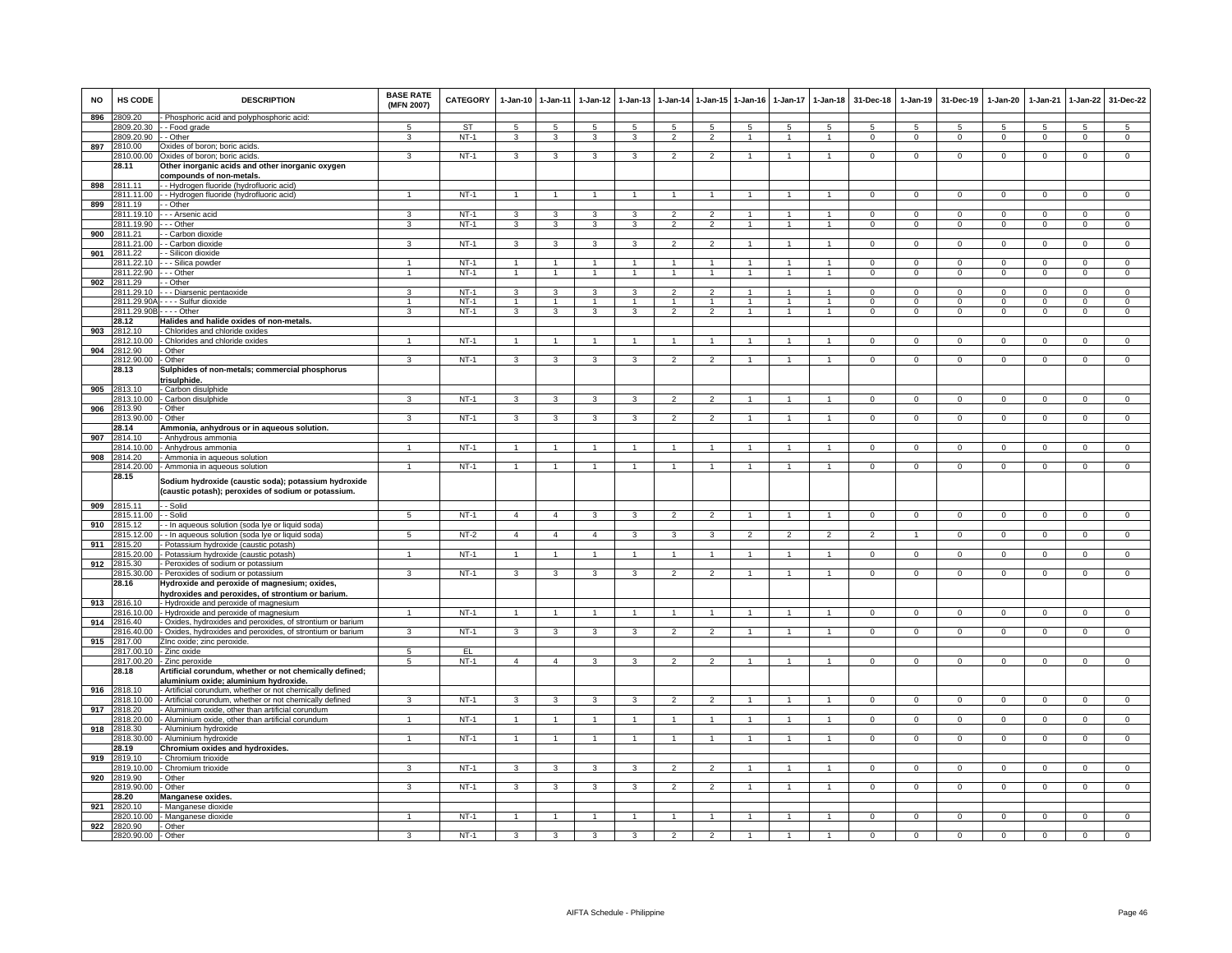| <b>NO</b> | HS CODE                    | <b>DESCRIPTION</b>                                                                                                                | <b>BASE RATE</b><br>(MFN 2007) | <b>CATEGORY</b>  | $1-Jan-10$              | $1 - Jan-11$                     | $1-Jan-12$              | $1-Jan-13$        |                                  | 1-Jan-14 1-Jan-15              | $1 - Jan-16$            | $1-Jan-17$               | $1 - Jan-18$         | 31-Dec-18      | $1-Jan-19$     | 31-Dec-19                  | 1-Jan-20            | $1-Jan-21$     | $1-Jan-22$                     | 31-Dec-22                      |
|-----------|----------------------------|-----------------------------------------------------------------------------------------------------------------------------------|--------------------------------|------------------|-------------------------|----------------------------------|-------------------------|-------------------|----------------------------------|--------------------------------|-------------------------|--------------------------|----------------------|----------------|----------------|----------------------------|---------------------|----------------|--------------------------------|--------------------------------|
|           | 28.21                      | Iron oxides and hydroxides; earth colours containing 70%<br>or more by weight of combined iron evaluated as Fe2O3.                |                                |                  |                         |                                  |                         |                   |                                  |                                |                         |                          |                      |                |                |                            |                     |                |                                |                                |
|           | 923 2821.10                | Iron oxides and hydroxides                                                                                                        |                                |                  |                         |                                  |                         |                   |                                  |                                |                         |                          |                      |                |                |                            |                     |                |                                |                                |
|           | 2821.10.00                 | Iron oxides and hydroxides                                                                                                        |                                | $NT-1$           | $\overline{1}$          | $\mathbf{1}$                     |                         |                   |                                  | -1.                            |                         |                          | 1                    | $\Omega$       | $\Omega$       | $\Omega$                   | $\Omega$            | $\Omega$       | 0                              | $\mathbf 0$                    |
| 924       | 2821.20                    | Earth colours                                                                                                                     |                                |                  |                         | 3                                |                         |                   |                                  |                                |                         |                          |                      |                |                |                            |                     |                |                                |                                |
| 925       | 2821.20.00<br>2822.00      | Earth colours<br>Cobalt oxides and hydroxides; commercial cobalt oxides                                                           | 3                              | $NT-1$           | 3                       |                                  | 3                       | 3                 | $\overline{2}$                   | $\mathfrak{p}$                 |                         |                          |                      | $\mathbf 0$    | $\overline{0}$ | $\mathbf 0$                | $\mathbf 0$         | $\overline{0}$ | $\overline{0}$                 | $\overline{0}$                 |
|           | 2822.00.00                 | Cobalt oxides and hydroxides; commercial cobalt oxides                                                                            | $\overline{1}$                 | $NT-1$           | $\mathbf{1}$            | $\mathbf{1}$                     | $\blacktriangleleft$    |                   | $\overline{1}$                   | $\overline{1}$                 |                         | $\overline{1}$           | $\mathbf{1}$         | $\mathbf{0}$   | $\mathbf 0$    | $\mathbf 0$                | $\mathbf 0$         | $\mathbf 0$    | $\mathsf 0$                    | $\overline{0}$                 |
| 926       | 2823.00                    | Titanium oxides                                                                                                                   |                                |                  |                         |                                  |                         |                   |                                  |                                |                         |                          |                      |                |                |                            |                     |                |                                |                                |
|           | 2823.00.00                 | Titanium oxides                                                                                                                   |                                | $NT-1$           | $\overline{1}$          | $\overline{1}$                   |                         |                   |                                  | $\blacktriangleleft$           |                         |                          | $\overline{1}$       | $\overline{0}$ | $\overline{0}$ | $\overline{0}$             | $\overline{0}$      | $\overline{0}$ | $\overline{0}$                 | $\overline{0}$                 |
|           | 28.24                      | Lead oxides; red lead and orange lead.                                                                                            |                                |                  |                         |                                  |                         |                   |                                  |                                |                         |                          |                      |                |                |                            |                     |                |                                |                                |
| 927       | 2824.10                    | Lead monoxide (litharge, massicot                                                                                                 |                                |                  |                         |                                  |                         |                   |                                  |                                |                         |                          |                      |                |                |                            |                     |                |                                |                                |
|           | 2824.10.00                 | - Lead monoxide (litharge, massicot)                                                                                              | 5                              | $NT-1$           | $\overline{4}$          | $\overline{4}$                   | 3                       | 3                 | $\overline{2}$                   | $\overline{2}$                 |                         | $\mathbf{1}$             | $\blacktriangleleft$ | $\mathbf{0}$   | $\mathbf 0$    | $\mathbf 0$                | $\mathbf 0$         | $\mathbf 0$    | $\mathbf{0}$                   | $\mathbf{0}$                   |
|           | 928 2824.90                | - Red lead and orange lead                                                                                                        |                                |                  | $\overline{4}$          |                                  |                         |                   | $\overline{2}$                   |                                | -1                      | $\mathbf{1}$             | $\mathbf{1}$         | $^{\circ}$     | $\mathbf{0}$   |                            | $^{\circ}$          | $^{\circ}$     |                                |                                |
|           | 2824.90.00<br>2824.90.00B  | - Red lead and orange lead<br>- Other                                                                                             | 5<br>5                         | $NT-1$<br>$NT-2$ | $\overline{a}$          | $\overline{4}$<br>$\overline{4}$ | 3<br>$\overline{4}$     | 3<br>3            | 3                                | $\overline{2}$<br>3            | $\overline{2}$          | $\overline{2}$           | $\overline{2}$       | $\overline{2}$ | $\overline{1}$ | $\mathbf 0$<br>$\mathbf 0$ | $\mathbf 0$         | $\overline{0}$ | $\mathbf{0}$<br>$\overline{0}$ | $\mathbf{0}$<br>$\overline{0}$ |
|           | 28.25                      | Hydrazine and hydroxylamine and their inorganic salts;<br>other inorganic bases; other metal oxides, hydroxides<br>and peroxides. |                                |                  |                         |                                  |                         |                   |                                  |                                |                         |                          |                      |                |                |                            |                     |                |                                |                                |
|           | 929 2825.10                | - Hydrazine and hydroxylamine and their inorganic salts:                                                                          |                                |                  | $\overline{1}$          |                                  |                         |                   |                                  | $\overline{1}$                 |                         |                          |                      |                |                |                            |                     |                |                                |                                |
| 930       | 2825.10.00<br>2825.20      | Hydrazine and hydroxylamine and their inorganic salts<br>- Lithium oxide and hydroxide                                            |                                | $NT-1$           |                         | $\overline{1}$                   |                         |                   | $\overline{1}$                   |                                | $\overline{1}$          | $\overline{1}$           | $\overline{1}$       | $\overline{0}$ | $\overline{0}$ | $\overline{0}$             | $\overline{0}$      | $\overline{0}$ | $\overline{0}$                 | $\overline{0}$                 |
|           | 2825.20.00                 | Lithium oxide and hydroxide                                                                                                       | 3                              | $NT-1$           | 3                       | 3                                | $\mathbf{3}$            | 3                 | $\overline{\phantom{a}}$         | $\overline{2}$                 |                         |                          |                      | $\Omega$       | $\Omega$       | $\Omega$                   | $\Omega$            | $\Omega$       | $\overline{0}$                 | $\overline{0}$                 |
| 931       | 2825.30                    | Vanadium oxides and hydroxides                                                                                                    |                                |                  |                         |                                  |                         |                   |                                  |                                |                         |                          |                      |                |                |                            |                     |                |                                |                                |
|           | 2825.30.00                 | Vanadium oxides and hydroxides                                                                                                    | 3                              | $NT-1$           | 3                       | 3                                | 3                       | 3                 | $\overline{2}$                   | $\overline{2}$                 |                         |                          |                      | $^{\circ}$     | $\mathbf{0}$   | 0                          | 0                   | $\Omega$       | 0                              | $\mathbf 0$                    |
| 932       | 2825.40                    | Nickel oxides and hydroxides                                                                                                      |                                |                  |                         |                                  |                         |                   |                                  |                                |                         |                          |                      |                |                |                            |                     |                |                                |                                |
|           | 2825.40.00                 | Nickel oxides and hydroxides                                                                                                      | 3                              | $NT-1$           | 3                       | 3                                | 3                       | 3                 | $\overline{2}$                   | $\overline{2}$                 |                         | $\mathbf{1}$             | $\mathbf{1}$         | $\Omega$       | $\mathbf 0$    | $\mathbf 0$                | $\mathbf 0$         | $\mathbf 0$    | $\mathbf 0$                    | $\overline{0}$                 |
| 933       | 2825.50<br>2825.50.00      | Copper oxides and hydroxides<br>Copper oxides and hydroxides                                                                      | $\mathbf{1}$                   | $NT-1$           | $\mathbf{1}$            | $\overline{1}$                   | $\mathbf{1}$            |                   | $\mathbf{1}$                     | $\overline{1}$                 | $\overline{1}$          | $\mathbf{1}$             | $\mathbf{1}$         | $\Omega$       | $\Omega$       | $\Omega$                   | $\mathbf 0$         | $\Omega$       | $\overline{0}$                 | $\overline{0}$                 |
| 934       | 2825.60                    | Germanium oxides and zirconium dioxide                                                                                            |                                |                  |                         |                                  |                         |                   |                                  |                                |                         |                          |                      |                |                |                            |                     |                |                                |                                |
|           | 2825.60.00                 | Germanium oxides and zirconium dioxide                                                                                            | 3                              | $NT-1$           | 3                       | 3                                | 3                       | 3                 | $\mathcal{P}$                    | $\overline{2}$                 |                         | $\mathbf{1}$             | $\overline{1}$       | $\Omega$       | $\overline{0}$ | $\Omega$                   | $\overline{0}$      | $\overline{0}$ | $\overline{0}$                 | $\overline{0}$                 |
| 935       | 2825.70                    | Molybdenum oxides and hydroxides                                                                                                  |                                |                  |                         |                                  |                         |                   |                                  |                                |                         |                          |                      |                |                |                            |                     |                |                                |                                |
|           | 2825.70.00                 | Molybdenum oxides and hydroxides                                                                                                  | 3                              | $NT-1$           | $\overline{\mathbf{3}}$ | 3                                | $\overline{3}$          | 3                 | $\overline{2}$                   | $\overline{2}$                 | $\overline{1}$          | $\overline{1}$           | $\overline{1}$       | $\mathbf{0}$   | $\overline{0}$ | $\mathbf 0$                | $\overline{0}$      | $\mathbf 0$    | $\mathbf 0$                    | $\overline{0}$                 |
| 936       | 2825.80<br>2825.80.00      | Antimony oxides<br>Antimony oxides                                                                                                |                                | $NT-1$           |                         |                                  |                         |                   |                                  |                                |                         |                          |                      | $\mathbf 0$    | $\mathbf{0}$   | $\mathbf 0$                | $\Omega$            | $\mathbf 0$    | $\mathbf 0$                    | $\mathbf 0$                    |
| 937       | 2825.90                    | Other                                                                                                                             |                                |                  |                         |                                  |                         |                   |                                  |                                |                         |                          |                      |                |                |                            |                     |                |                                |                                |
|           | 2825.90.00                 | Other                                                                                                                             |                                | $NT-1$           |                         |                                  |                         |                   |                                  |                                |                         |                          |                      | $\Omega$       | $\Omega$       | $\Omega$                   | $\Omega$            | $\Omega$       | $\Omega$                       | $\overline{0}$                 |
| 938       | 28.26<br>2826.12           | Fluorides; fluorosilicates, fluoroaluminates and other<br>complex fluorine salts.<br>- Of aluminium                               |                                |                  |                         |                                  |                         |                   |                                  |                                |                         |                          |                      |                |                |                            |                     |                |                                |                                |
|           | 2826.12.00                 | - Of aluminium                                                                                                                    | 3                              | $NT-1$           | 3                       | 3                                | 3                       | 3                 | $\overline{2}$                   | $\overline{2}$                 |                         | -1                       | $\overline{1}$       | $\overline{0}$ | $\overline{0}$ | $\overline{0}$             | $\overline{0}$      | $\overline{0}$ | $\overline{0}$                 | $\overline{0}$                 |
| 939       | 2826.19                    | - Other                                                                                                                           |                                |                  |                         |                                  |                         |                   |                                  |                                |                         |                          |                      |                |                |                            |                     |                |                                |                                |
|           | 826.19.00                  | - Other                                                                                                                           | 3                              | $NT-1$           | $\mathbf{3}$            | $\mathbf{3}$                     | 3                       | 3                 | $\overline{2}$                   | 2                              |                         | $\mathbf{1}$             | 1                    | $\mathbf 0$    | $\mathsf 0$    | $\mathbf 0$                | $\mathbf 0$         | $\Omega$       | $\mathbf 0$                    | $\mathsf 0$                    |
| 940       | 2826.30                    | Sodium hexafluoroaluminate (synthetic cryolite)                                                                                   |                                |                  |                         |                                  |                         |                   |                                  |                                |                         |                          |                      |                |                |                            |                     |                |                                |                                |
| 941       | 2826.30.00<br>2826.90      | Sodium hexafluoroaluminate (synthetic cryolite)                                                                                   | 3                              | $NT-1$           | 3                       | 3                                | 3                       | 3                 | 2                                | $\mathcal{P}$                  |                         | $\overline{1}$           | $\mathbf{1}$         | $\Omega$       | $\mathbf 0$    | $\mathbf 0$                | $\mathbf 0$         | $\Omega$       | $\mathsf 0$                    | $\overline{0}$                 |
|           | 2826.90.00                 | Other<br>Other                                                                                                                    | 3                              | $NT-1$           | 3                       | 3                                | 3                       | 3                 | $\overline{2}$                   | $\overline{2}$                 | $\mathbf{1}$            | $\mathbf{1}$             | $\mathbf{1}$         | $\overline{0}$ | $\overline{0}$ | $\overline{0}$             | $\overline{0}$      | $\overline{0}$ | $\overline{0}$                 | $\overline{0}$                 |
|           | 28.27                      | Chlorides, chloride oxides and chloride hydroxides;<br>bromides and bromide oxides; iodides and iodide oxides.                    |                                |                  |                         |                                  |                         |                   |                                  |                                |                         |                          |                      |                |                |                            |                     |                |                                |                                |
|           | 942 2827.10                | Ammonium chloride                                                                                                                 |                                | $NT-1$           | $\mathbf{1}$            | $\mathbf{1}$                     |                         |                   | $\overline{1}$                   | $\mathbf{1}$                   |                         | -1                       | $\mathbf{1}$         | $\Omega$       |                | $^{\circ}$                 |                     |                |                                | $\mathbf 0$                    |
| 943       | 2827.10.00<br>2827.20      | Ammonium chloride<br>Calcium chloride:                                                                                            |                                |                  |                         |                                  |                         |                   |                                  |                                |                         |                          |                      |                | $\circ$        |                            | $\mathbf 0$         | $\mathbf 0$    | $\mathbf{0}$                   |                                |
|           | 827.20.10                  | - Commercial grade                                                                                                                | $\overline{7}$                 | $NT-2$           | $5^{\circ}$             | 5                                | $5^{\circ}$             | $\overline{4}$    | $\overline{a}$                   | $\overline{4}$                 | 3                       | 3                        | 3                    | 3              | $\overline{2}$ | $\Omega$                   | $\overline{0}$      | $\overline{0}$ | $\overline{0}$                 | $\overline{0}$                 |
|           | 2827.20.90                 | - Other                                                                                                                           | 3                              | $NT-2$           | 3                       | 3                                | 3                       | 3                 | 3                                | 3                              | $\overline{\mathbf{z}}$ | $\overline{\phantom{0}}$ | $\mathfrak{p}$       | $\mathfrak{p}$ |                | $\mathbf 0$                | 0                   | $\Omega$       | $\mathsf 0$                    | $\overline{0}$                 |
| 944       | 2827.31                    | - Of magnesium                                                                                                                    |                                |                  |                         |                                  |                         |                   |                                  |                                |                         |                          |                      |                |                |                            |                     |                |                                |                                |
| 945       | 2827.31.00<br>2827.32      | - Of magnesium<br>- Of aluminium                                                                                                  | 3                              | $NT-1$           | $\mathbf{3}$            | $\mathbf{3}$                     | 3                       | 3                 | $\overline{2}$                   | 2                              | $\overline{1}$          | $\overline{1}$           | $\mathbf{1}$         | $\mathbf{0}$   | $\mathbf 0$    | $\mathbf 0$                | $\mathbf 0$         | $\Omega$       | $\mathsf 0$                    | $\mathsf 0$                    |
|           | 2827.32.00                 | - Of aluminium                                                                                                                    | $\mathbf{R}$                   | $NT-1$           | $\overline{\mathbf{3}}$ | $\mathbf{3}$                     | $\overline{\mathbf{3}}$ | $\mathcal{R}$     | $\overline{2}$                   | $\overline{2}$                 | $\overline{1}$          | $\overline{1}$           | $\mathbf{1}$         | $\Omega$       | $\overline{0}$ | $\Omega$                   | $\overline{0}$      | $\Omega$       | $\overline{0}$                 | $\overline{0}$                 |
| 946       | 2827.35                    | Of nickel                                                                                                                         |                                |                  |                         |                                  |                         |                   |                                  |                                |                         |                          |                      |                |                |                            |                     |                |                                |                                |
|           | 2827.35.00                 | Of nickel                                                                                                                         | 3                              | $NT-1$           | 3                       | 3                                | 3                       | 3                 | $\overline{2}$                   | $\overline{2}$                 |                         |                          |                      | $\Omega$       | $\Omega$       | $\Omega$                   | $\Omega$            | $\Omega$       | $\overline{0}$                 | $\overline{0}$                 |
| 947       | 2827.39                    | - Other                                                                                                                           | 3                              |                  |                         |                                  |                         |                   |                                  |                                |                         |                          | $\mathbf{1}$         | $^{\circ}$     | $^{\circ}$     | $^{\circ}$                 |                     | $^{\circ}$     |                                |                                |
|           | 2827.39.00.<br>2827.39.00E | - Of barium; of iron; of cobalt<br>- - Other                                                                                      | $\overline{1}$                 | $NT-1$<br>$NT-1$ | 3<br>$\mathbf{1}$       | 3<br>$\mathbf{1}$                | 3<br>$\mathbf{1}$       | 3<br>$\mathbf{1}$ | $\overline{2}$<br>$\overline{1}$ | $\overline{2}$<br>$\mathbf{1}$ | $\overline{1}$          | $\mathbf{1}$             | $\overline{1}$       | $\mathbf{0}$   | $\mathbf 0$    | $\mathbf{0}$               | 0<br>$\overline{0}$ | $\mathbf 0$    | $\mathbf{0}$<br>$\mathbf{0}$   | $\mathbf{0}$<br>$\overline{0}$ |
| 948       | 2827.41                    | - Of copper                                                                                                                       |                                |                  |                         |                                  |                         |                   |                                  |                                |                         |                          |                      |                |                |                            |                     |                |                                |                                |
|           | 827.41.00                  | - Of copper                                                                                                                       | 3                              | $NT-1$           | 3                       | 3                                | 3                       | 3                 | $\overline{2}$                   | $\overline{2}$                 | -1                      | $\mathbf{1}$             | 1                    | $\mathbf 0$    | $\mathbf 0$    | $\mathbf 0$                | $\mathbf 0$         | $\mathbf 0$    | $\mathbf{0}$                   | $\mathbf{0}$                   |
| 949       | 827.49                     | - Other                                                                                                                           |                                |                  |                         |                                  |                         |                   |                                  |                                |                         |                          |                      |                |                |                            |                     |                |                                |                                |
|           | 827.49.00                  | - Other                                                                                                                           |                                | $NT-1$           | $\overline{1}$          | $\mathbf{1}$                     |                         |                   | $\overline{1}$                   | $\blacktriangleleft$           |                         |                          |                      | $\Omega$       | $\circ$        | $\mathbf 0$                | $\Omega$            | $\mathbf 0$    | $\mathsf 0$                    | $\mathbf 0$                    |
| 950       | 2827.51<br>2827.51.00      | - Bromides of sodium or of potassium<br>- Bromides of sodium or of potassium                                                      | 3                              | $NT-1$           | 3                       | 3                                | 3                       | 3                 | $\overline{2}$                   | $\overline{2}$                 |                         | $\mathbf{1}$             | $\blacktriangleleft$ | $\mathbf{0}$   | $\mathbf 0$    | $\mathbf 0$                | $\mathbf 0$         | $\Omega$       | $\mathbf 0$                    | $\overline{0}$                 |
| 951       | 2827.59                    | - Other                                                                                                                           |                                |                  |                         |                                  |                         |                   |                                  |                                |                         |                          |                      |                |                |                            |                     |                |                                |                                |
|           | 2827.59.00                 | - Other                                                                                                                           | 3                              | $NT-1$           | 3                       | 3                                | 3                       | 3                 | $\overline{\phantom{a}}$         | $\overline{2}$                 |                         |                          |                      | $\overline{0}$ | $\overline{0}$ | $\overline{0}$             | $\overline{0}$      | $\overline{0}$ | $\overline{0}$                 | $\overline{0}$                 |
| 952       | 2827.60                    | lodides and iodide oxides                                                                                                         |                                |                  |                         |                                  |                         |                   |                                  |                                |                         |                          |                      |                |                |                            |                     |                |                                |                                |
|           | 2827.60.00                 | - lodides and iodide oxides                                                                                                       | $\blacktriangleleft$           | $NT-1$           |                         |                                  |                         |                   |                                  |                                |                         |                          |                      | $\Omega$       | $\Omega$       | $\Omega$                   | $\Omega$            | $\Omega$       | $\mathsf 0$                    | $\Omega$                       |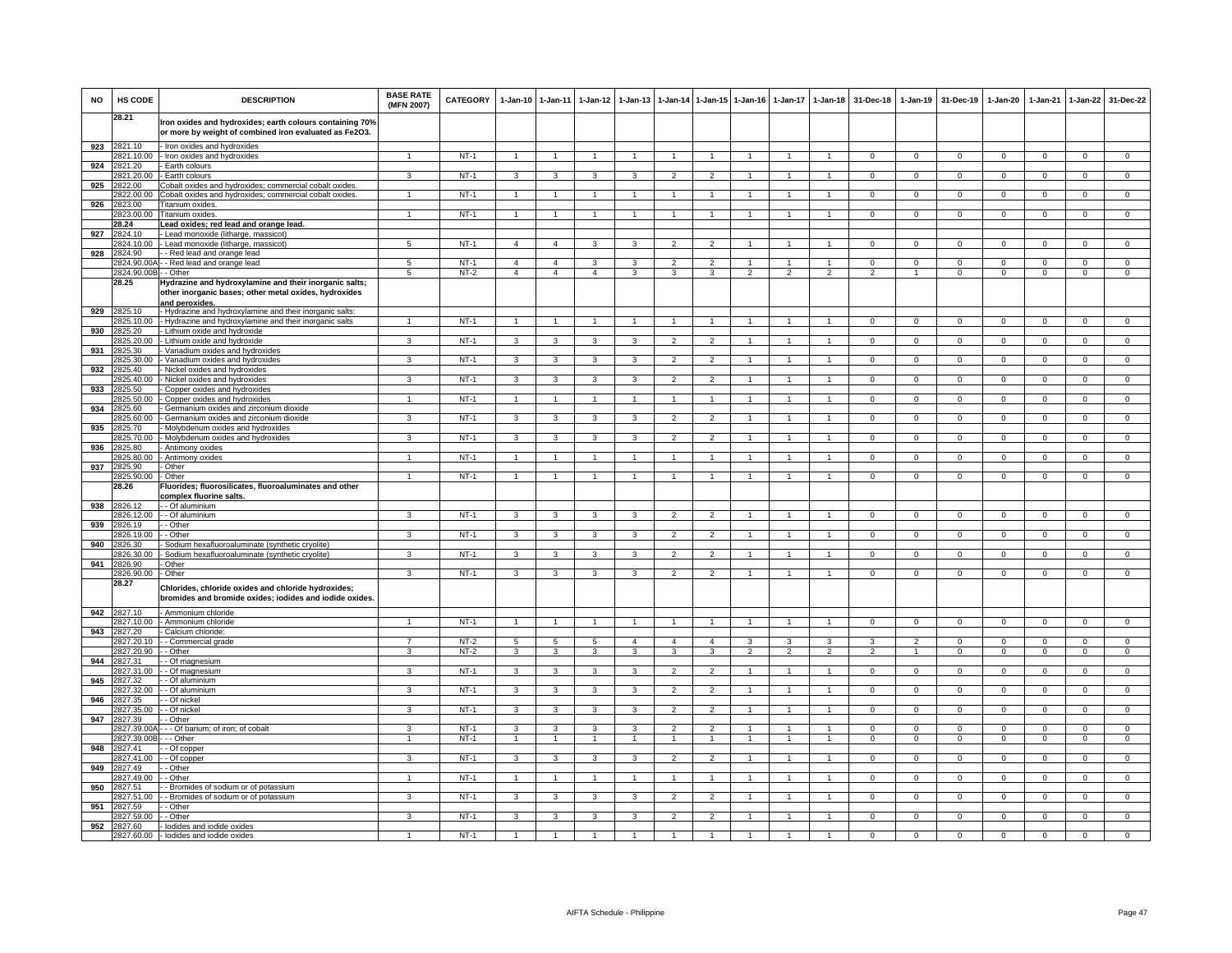| <b>NO</b> | HS CODE                     | <b>DESCRIPTION</b>                                                                                                                           | <b>BASE RATE</b><br>(MFN 2007) | <b>CATEGORY</b>  | $1 - Jan-10$            | 1-Jan-11            | $1-Jan-12$              | $1-Jan-13$              | 1-Jan-14                         | $1$ -Jan-15                      | $1-Jan-16$     | 1-Jan-17                 | $1 - Jan-18$                   | 31-Dec-18                | $1-Jan-19$               | 31-Dec-19                | 1-Jan-20                 | 1-Jan-21                | $1-Jan-22$                 | 31-Dec-22                        |
|-----------|-----------------------------|----------------------------------------------------------------------------------------------------------------------------------------------|--------------------------------|------------------|-------------------------|---------------------|-------------------------|-------------------------|----------------------------------|----------------------------------|----------------|--------------------------|--------------------------------|--------------------------|--------------------------|--------------------------|--------------------------|-------------------------|----------------------------|----------------------------------|
|           | 28.28                       | Hypochlorites; commercial calcium hypochlorite;<br>chlorites; hypobromites.                                                                  |                                |                  |                         |                     |                         |                         |                                  |                                  |                |                          |                                |                          |                          |                          |                          |                         |                            |                                  |
| 953       | 2828.10                     | Commercial calcium hypochlorite and other calcium<br><b>ypochlorites</b>                                                                     |                                |                  |                         |                     |                         |                         |                                  |                                  |                |                          |                                |                          |                          |                          |                          |                         |                            |                                  |
|           | 2828.10.00                  | Commercial calcium hypochlorite and other calcium<br>ypochlorites                                                                            | 3                              | $NT-1$           | 3                       | 3                   | 3                       | 3                       | $\overline{2}$                   | $\overline{2}$                   |                |                          |                                | $\mathsf 0$              | $\mathsf 0$              | $\mathbf 0$              | $\mathbf 0$              | $\mathbf 0$             | $\mathsf 0$                | $\overline{0}$                   |
| 954       | 2828.90                     | - Other                                                                                                                                      |                                |                  |                         |                     |                         |                         |                                  |                                  |                |                          |                                |                          |                          |                          |                          |                         |                            |                                  |
|           | 828.90.10<br>2828.90.90     | - Sodium hypochlorite<br>- - Other                                                                                                           | 3                              | $NT-1$<br>$NT-1$ | $\mathbf{B}$<br>3       | 3<br>3              | 3<br>3                  | 3                       | $\mathcal{D}$<br>$\overline{2}$  | $\overline{2}$                   | $\mathbf{1}$   | $\mathbf{1}$             | $\mathbf{1}$                   | $\Omega$<br>$\mathbf{O}$ | $\Omega$<br>$\mathbf{0}$ | $\Omega$<br>$\mathbf{0}$ | $\Omega$<br>$\mathbf{0}$ | $\Omega$<br>$\mathbf 0$ | $\Omega$<br>$\overline{0}$ | $\mathbf 0$<br>$\overline{0}$    |
|           | 28.29                       | Chlorates and perchlorates; bromates and perbromates;<br>iodates and periodates.                                                             |                                |                  |                         |                     |                         |                         |                                  |                                  |                |                          |                                |                          |                          |                          |                          |                         |                            |                                  |
| 955       | 2829.11                     | - Of sodium                                                                                                                                  |                                | $NT-1$           |                         |                     |                         |                         |                                  |                                  |                |                          |                                |                          |                          |                          |                          |                         |                            |                                  |
| 956       | 829.11.00<br>829.19         | - Of sodium<br>- Other                                                                                                                       | з                              |                  | 3                       | 3                   | 3                       | 3                       | $\overline{2}$                   | $\overline{2}$                   |                | $\mathbf{1}$             | $\mathbf{1}$                   | $\mathbf{0}$             | $\mathbf{0}$             | $\mathbf{0}$             | $\overline{0}$           | $^{\circ}$              | $\mathbf{0}$               | $\mathbf 0$                      |
|           | 829.19.00                   | - Other                                                                                                                                      | $\overline{1}$                 | $NT-1$           | $\mathbf{1}$            | $\mathbf{1}$        | $\mathbf{1}$            |                         | $\mathbf{1}$                     |                                  |                |                          | $\mathbf{1}$                   | $\mathsf 0$              | $\overline{0}$           | $\overline{0}$           | $\overline{0}$           | $\mathbf 0$             | $\overline{0}$             | $\overline{0}$                   |
| 957       | 2829.90<br>2829.90.00/      | Other:<br>- Sodium perchlorate                                                                                                               | $\mathbf{1}$                   | $NT-1$           | $\overline{1}$          | $\overline{1}$      | $\mathbf{1}$            | $\overline{1}$          | $\overline{1}$                   | $\mathbf{1}$                     | $\overline{1}$ | $\mathbf{1}$             | $\blacktriangleleft$           | $\Omega$                 | $\overline{0}$           | $\Omega$                 | $\overline{0}$           | $\Omega$                | $\overline{0}$             | $\overline{0}$                   |
|           | 2829.90.00E                 | - Other                                                                                                                                      | 3                              | $NT-1$           | 3                       | 3                   | $\overline{\mathbf{3}}$ | 3                       | $\overline{\phantom{a}}$         | $\overline{\phantom{a}}$         |                |                          | $\blacktriangleleft$           | $\Omega$                 | $\overline{0}$           | $\mathbf 0$              | $\overline{0}$           | $\Omega$                | $\overline{0}$             | $\overline{0}$                   |
|           | 28.30                       | Sulphides; polysulphides, whether or not chemically<br>defined.                                                                              |                                |                  |                         |                     |                         |                         |                                  |                                  |                |                          |                                |                          |                          |                          |                          |                         |                            |                                  |
| 958       | 2830.10<br>2830.10.00       | - Sodium sulphides<br>- Sodium sulphides                                                                                                     | 3                              | $NT-1$           | $\mathbf{3}$            | 3                   | 3                       | 3                       | $\overline{2}$                   | $\overline{2}$                   | $\overline{1}$ |                          | $\mathbf{1}$                   | $\mathbf{0}$             | $\mathbf 0$              | $\mathbf 0$              | $\mathbf 0$              | $\Omega$                | $\mathbf 0$                | $\mathbf 0$                      |
| 959       | 2830.90                     | Other:                                                                                                                                       |                                |                  |                         |                     |                         |                         |                                  |                                  |                |                          |                                |                          |                          |                          |                          |                         |                            |                                  |
|           | 830.90.004<br>2830.90.00B   | - Zinc_sulphide<br>- Cadmium sulphide                                                                                                        | 3<br>3                         | $NT-1$<br>$NT-1$ | $\mathbf{3}$<br>3       | $\mathbf{3}$<br>3   | $\mathbf{3}$<br>3       | $\mathbf{3}$<br>3       | $\overline{2}$<br>$\mathfrak{p}$ | $\overline{2}$<br>$\overline{c}$ | $\mathbf{1}$   | $\mathbf{1}$             | $\mathbf{1}$                   | $\Omega$<br>0            | $\Omega$<br>0            | $\Omega$<br>$\mathbf 0$  | $\Omega$<br>0            | $\Omega$<br>$\Omega$    | $\Omega$<br>0              | $\overline{0}$<br>$\overline{0}$ |
|           | 2830.90.00C                 | - Other                                                                                                                                      | $\mathbf{1}$                   | $NT-1$           | $\overline{1}$          | $\overline{1}$      | $\mathbf{1}$            | $\mathbf{1}$            | 1                                | $\mathbf{1}$                     |                |                          | $\overline{1}$                 | $\mathsf 0$              | $\mathbf 0$              | $\mathbf 0$              | $\mathbf 0$              | $\mathbf 0$             | $\mathsf 0$                | $\mathbf 0$                      |
|           | 28.31                       | Dithionites and sulphoxylates.                                                                                                               |                                |                  |                         |                     |                         |                         |                                  |                                  |                |                          |                                |                          |                          |                          |                          |                         |                            |                                  |
| 960       | 2831.10<br>2831.10.00       | - Of sodium<br>- Of sodium                                                                                                                   | 3                              | $NT-1$           | $\mathbf{3}$            | 3                   | $\mathbf{3}$            | 3                       | $\overline{2}$                   | $\overline{2}$                   | -1             | $\mathbf{1}$             | $\mathbf{1}$                   | $\Omega$                 | $\overline{0}$           | $\overline{0}$           | $\overline{0}$           | $\Omega$                | $\overline{0}$             | $\overline{0}$                   |
| 961       | 2831.90                     | - Other                                                                                                                                      |                                |                  |                         |                     |                         |                         |                                  |                                  |                |                          |                                |                          |                          |                          |                          |                         |                            |                                  |
|           | 2831.90.00 - Other<br>28.32 |                                                                                                                                              | 3                              | NT-1             | $\mathbf{3}$            | $\mathbf{3}$        | $\mathbf{3}$            | 3                       | $\overline{2}$                   | $\overline{2}$                   |                |                          | $\mathbf{1}$                   | $\mathbf{0}$             | $\mathbf 0$              | $\mathbf{0}$             | $\mathbf 0$              | $\mathbf 0$             | $\circ$                    | $\mathbf{0}$                     |
| 962       | 2832.10                     | Sulphites; thiosulphates.<br>Sodium sulphites                                                                                                |                                |                  |                         |                     |                         |                         |                                  |                                  |                |                          |                                |                          |                          |                          |                          |                         |                            |                                  |
|           | 2832.10.00                  | Sodium sulphites                                                                                                                             | $\mathbf{1}$                   | $NT-1$           | $\overline{1}$          | $\mathbf{1}$        | $\mathbf{1}$            | $\mathbf{1}$            | $\overline{1}$                   | $\overline{1}$                   | $\mathbf{1}$   | $\overline{1}$           | $\mathbf{1}$                   | $\mathbf{0}$             | $\overline{0}$           | $\mathbf 0$              | $\overline{0}$           | $\mathbf{0}$            | $\overline{0}$             | $\overline{0}$                   |
| 963       | 832.20<br>2832.20.00        | Other sulphites<br>Other sulphites                                                                                                           | 3                              | $NT-1$           | 3                       | $\mathbf{3}$        | 3                       | 3                       | $\overline{2}$                   | $\overline{2}$                   |                |                          |                                | $\mathsf 0$              | $\mathbf 0$              | $\mathbf 0$              | $\mathbf 0$              | $\mathbf 0$             | $\mathsf 0$                | $\mathbf 0$                      |
| 964       | 2832.30                     | Thiosulphates                                                                                                                                |                                |                  |                         |                     |                         |                         |                                  |                                  |                |                          |                                |                          |                          |                          |                          |                         |                            |                                  |
|           | 2832.30.00<br>28.33         | Thiosulphates                                                                                                                                | 3                              | $NT-1$           | 3                       | 3                   | 3                       | 3                       | $\overline{2}$                   | $\overline{2}$                   |                |                          |                                | $^{\circ}$               | $^{\circ}$               | $\mathbf 0$              | $\Omega$                 | $\mathbf 0$             | 0                          | $\Omega$                         |
| 965       | 2833.11                     | Sulphates; alums; peroxosulphates (persulphates)<br>- Disodium sulphate                                                                      |                                |                  |                         |                     |                         |                         |                                  |                                  |                |                          |                                |                          |                          |                          |                          |                         |                            |                                  |
|           | 2833.11.00                  | - - Disodium sulphate                                                                                                                        |                                | $NT-1$           |                         |                     |                         |                         |                                  |                                  |                |                          |                                | $\Omega$                 | $\Omega$                 | $\Omega$                 | $\Omega$                 | $\Omega$                | $\Omega$                   | $\Omega$                         |
| 966       | 2833.19<br>2833.19.00       | - - Other<br>- - Other                                                                                                                       | $\mathbf{1}$                   | $NT-1$           | $\overline{1}$          | $\overline{1}$      | $\mathbf{1}$            | 1                       | $\overline{1}$                   | 1                                |                |                          | $\mathbf{1}$                   | $\mathbf{0}$             | $\mathbf 0$              | $\mathbf 0$              | $\circ$                  | $\mathbf 0$             | $\mathbf{0}$               | $\mathbf 0$                      |
| 967       | 2833.21                     | - Of magnesium                                                                                                                               |                                |                  |                         |                     |                         |                         |                                  |                                  |                |                          |                                |                          |                          |                          |                          |                         |                            |                                  |
|           | 2833.21.00                  | - Of magnesium                                                                                                                               | 3                              | $NT-1$           | 3                       | $\mathbf{3}$        | 3                       | 3                       | $\overline{2}$                   | $\overline{2}$                   |                | $\mathbf{1}$             | $\mathbf{1}$                   | $\mathbf{O}$             | $\mathbf 0$              | $\mathbf{0}$             | $\mathbf 0$              | $\mathbf 0$             | $\circ$                    | $\overline{0}$                   |
| 968       | 833.22<br>2833.22.10        | - Of aluminium<br>- - Commercial grade                                                                                                       | $\overline{7}$                 | <b>ST</b>        | $\overline{7}$          | $\overline{7}$      | $\overline{7}$          | $\overline{7}$          | $\overline{7}$                   | 6                                | 6              | 5                        | 5                              | $5\overline{5}$          | 5                        | $5^{\circ}$              | 5                        | -5                      | 5                          | 5                                |
|           | 2833.22.90                  | - - - Other                                                                                                                                  | 3                              | $NT-2$           | 3                       | $\mathbf{3}$        | $\mathbf{3}$            | $\overline{\mathbf{3}}$ | $\mathbf{3}$                     | 3                                | $\overline{2}$ | $\overline{2}$           | $\overline{2}$                 | $\overline{2}$           | $\overline{1}$           | $\mathsf 0$              | $\mathbf 0$              | $\mathbf 0$             | $\,0\,$                    | $\overline{0}$                   |
| 969       | 2833.24<br>2833.24.00       | - - Of nickel<br>- Of nickel                                                                                                                 | 1                              | $NT-1$           | $\mathbf{1}$            | $\mathbf{1}$        | 1                       |                         |                                  | $\mathbf{1}$                     |                |                          | $\overline{1}$                 | $\mathsf 0$              | $\mathbf 0$              | $\mathbf 0$              | $\mathsf 0$              | $\mathbf 0$             | $\mathsf 0$                | $\overline{0}$                   |
| 970       | 833.25                      | - Of copper                                                                                                                                  |                                |                  |                         |                     |                         |                         |                                  |                                  |                |                          |                                |                          |                          |                          |                          |                         |                            |                                  |
|           | 2833.25.00                  | - Of copper<br>- Of barium                                                                                                                   | $\blacktriangleleft$           | $NT-1$           | $\overline{1}$          | $\overline{1}$      | $\overline{1}$          |                         | $\overline{1}$                   | $\overline{1}$                   |                |                          | $\mathbf{1}$                   | $\Omega$                 | $\mathbf 0$              | $\mathbf 0$              | $\mathbf 0$              | $\mathbf 0$             | $\mathbf 0$                | $\mathbf 0$                      |
| 971       | 2833.27<br>2833.27.00       | - Of barium                                                                                                                                  | $\overline{1}$                 | $NT-1$           | $\mathbf{1}$            | $\overline{1}$      | $\overline{1}$          | -1                      | $\overline{1}$                   | $\overline{1}$                   | -1             | -1                       | $\mathbf{1}$                   | $^{\circ}$               | $\mathbf 0$              | $\mathbf 0$              | $\overline{0}$           | $\overline{0}$          | $\overline{0}$             | $\mathbf 0$                      |
| 972       | 833.29                      | - Other:                                                                                                                                     |                                |                  |                         |                     |                         |                         |                                  |                                  |                |                          |                                |                          |                          |                          |                          |                         |                            |                                  |
|           | 833.29.10A<br>2833.29.10B   | - - - Of chromium<br>$--$ Of zinc                                                                                                            | 3<br>$\mathbf{1}$              | $NT-1$<br>$NT-1$ | 3<br>$\mathbf{1}$       | 3<br>$\overline{1}$ | 3<br>$\mathbf{1}$       | 3                       | $\overline{2}$                   | $\overline{2}$                   |                |                          | $\mathbf{1}$<br>$\overline{1}$ | $\mathsf 0$<br>$\Omega$  | $\mathbf 0$<br>$\Omega$  | $\mathbf 0$<br>$\Omega$  | $\mathbf 0$<br>0         | $\mathbf 0$<br>$\Omega$ | $\mathsf 0$<br>0           | $\overline{0}$<br>$\mathsf 0$    |
|           | 2833.29.20                  | -- Tribasic lead sulphate                                                                                                                    | $\mathbf{3}$                   | $NT-2$           | 3                       | 3                   | $\mathbf{3}$            | 3                       | 3                                | $\mathbf{3}$                     | $\mathfrak{p}$ | $\mathfrak{p}$           | $\overline{2}$                 | $\overline{2}$           | $\overline{1}$           | $\mathbf 0$              | $\mathbf 0$              | $\Omega$                | $\mathsf 0$                | $\mathsf 0$                      |
|           | 2833.29.90                  | . - - Other                                                                                                                                  | $\mathbf{1}$                   | $NT-1$           | $\overline{1}$          | $\overline{1}$      | $\mathbf{1}$            |                         |                                  | $\mathbf{1}$                     |                |                          | $\blacktriangleleft$           | $\Omega$                 | $\mathbf 0$              | $\mathbf 0$              | $\overline{0}$           | $\Omega$                | $\mathsf 0$                | $\overline{0}$                   |
| 973       | 2833.30<br>2833.30.00       | - Alums<br>- Alums                                                                                                                           | 3                              | $NT-2$           | 3                       | 3                   | 3                       | 3                       | 3                                | 3                                | $\mathfrak{p}$ | $\overline{\phantom{a}}$ | $\overline{2}$                 | $\overline{2}$           |                          | $\Omega$                 | $\Omega$                 | $\Omega$                | $\mathsf 0$                | $\overline{0}$                   |
| 974       | 2833.40                     | Peroxosulphates (persulphates)                                                                                                               |                                |                  |                         |                     |                         |                         |                                  |                                  |                |                          |                                |                          |                          |                          |                          |                         |                            |                                  |
|           | 2833.40.00                  | - Peroxosulphates (persulphates)                                                                                                             | $\mathbf{1}$                   | $NT-1$           | $\overline{1}$          | $\mathbf{1}$        | $\mathbf{1}$            |                         | $\overline{1}$                   |                                  |                |                          | $\mathbf{1}$                   | $\Omega$                 | $^{\circ}$               | $\mathbf 0$              | $\Omega$                 | $\Omega$                | $\mathsf 0$                | $\Omega$                         |
| 975       | 28.34<br>2834.10            | Nitrites; nitrates.<br>Nitrites                                                                                                              |                                |                  |                         |                     |                         |                         |                                  |                                  |                |                          |                                |                          |                          |                          |                          |                         |                            |                                  |
|           | 834.10.00                   | Nitrites                                                                                                                                     | $\mathbf{1}$                   | $NT-1$           | $\mathbf{1}$            | $\overline{1}$      | $\mathbf{1}$            | $\mathbf{1}$            | $\overline{1}$                   | $\mathbf{1}$                     | $\overline{1}$ | $\mathbf{1}$             | $\mathbf{1}$                   | $\overline{0}$           | $\overline{0}$           | $\overline{0}$           | $\overline{0}$           | $\overline{0}$          | $\overline{0}$             | $\overline{0}$                   |
| 976       | 834.21<br>2834.21.00        | - Of potassium<br>- Of potassium                                                                                                             | $\mathbf{1}$                   | NT-1             | $\overline{1}$          | $\overline{1}$      | $\mathbf{1}$            |                         | $\mathbf{1}$                     |                                  |                |                          | $\overline{1}$                 | $\mathsf 0$              | $\mathbf 0$              | $\mathbf 0$              | $\mathbf 0$              | $\mathbf 0$             | $\mathsf 0$                | $\mathbf 0$                      |
| 977       | 2834.29                     | - Other                                                                                                                                      |                                |                  |                         |                     |                         |                         |                                  |                                  |                |                          |                                |                          |                          |                          |                          |                         |                            |                                  |
|           | 2834.29.00/                 | -- Of bismuth                                                                                                                                | 3                              | $NT-1$           | $\overline{\mathbf{3}}$ | 3                   | $\mathbf{3}$            | 3                       | $\overline{2}$                   | $\overline{2}$                   | $\overline{1}$ | $\overline{1}$           | $\overline{1}$                 | $\Omega$                 | $\Omega$                 | $\mathbf 0$              | $\overline{0}$           | $\Omega$                | $\overline{0}$             | $\overline{0}$                   |
|           | 2834.29.00B<br>28.35        | - Other<br>Phosphinates (hypophosphites), phosphonates<br>(phosphites) and phosphates; polyphosphates, whether<br>or not chemically defined. | $\overline{1}$                 | $NT-1$           |                         | $\mathbf{1}$        | $\overline{1}$          | 1                       | $\mathbf{1}$                     | $\overline{1}$                   |                |                          | $\mathbf{1}$                   | $\overline{0}$           | $\overline{0}$           | $\overline{0}$           | $\overline{0}$           | $\overline{0}$          | $\overline{0}$             | $\overline{0}$                   |
| 978       | 2835.10                     | Phosphinates (hypophosphites) and phosphonates<br>(phosphites)                                                                               |                                |                  |                         |                     |                         |                         |                                  |                                  |                |                          |                                |                          |                          |                          |                          |                         |                            |                                  |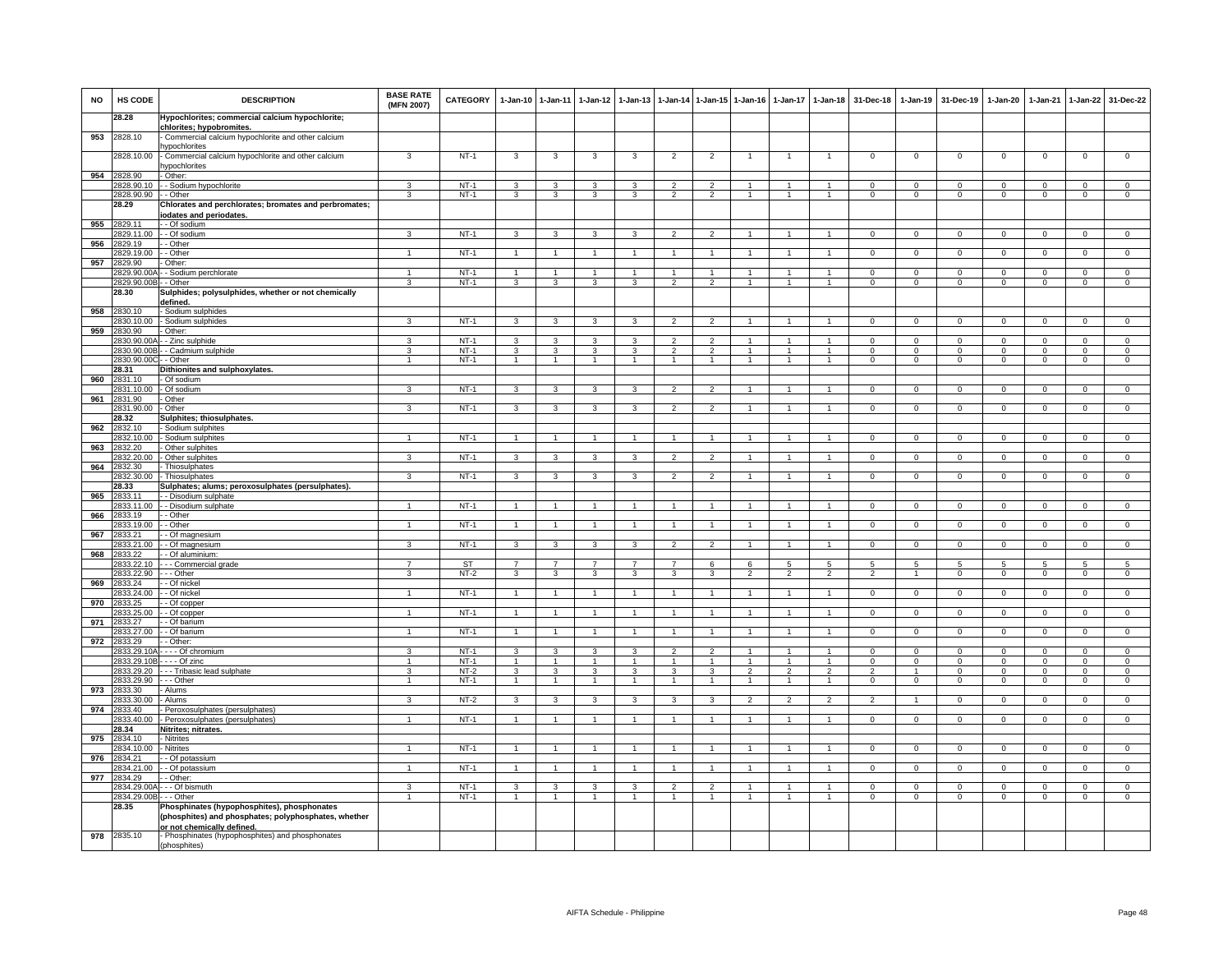| <b>NO</b> | HS CODE                | <b>DESCRIPTION</b>                                                                                                      | <b>BASE RATE</b><br>(MFN 2007) | CATEGORY  | $1 - Jan-10$    | 1-Jan-11                | $1-Jan-12$           | 1-Jan-13                | 1-Jan-14                 | 1-Jan-15       | 1-Jan-16       | 1-Jan-17       | 1-Jan-18             | 31-Dec-18      | 1-Jan-19       | 31-Dec-19      | 1-Jan-20       | 1-Jan-21       | 1-Jan-22       | 31-Dec-22      |
|-----------|------------------------|-------------------------------------------------------------------------------------------------------------------------|--------------------------------|-----------|-----------------|-------------------------|----------------------|-------------------------|--------------------------|----------------|----------------|----------------|----------------------|----------------|----------------|----------------|----------------|----------------|----------------|----------------|
|           | 2835.10.00             | - Phosphinates (hypophosphites) and phosphonates<br>phosphites)                                                         |                                | $NT-1$    | $\mathbf{1}$    | $\mathbf{1}$            |                      | 1                       | $\overline{1}$           |                |                |                | $\overline{1}$       | $\mathbf 0$    | $\mathbf 0$    | $\Omega$       | $\mathbf 0$    | $\mathbf 0$    | $\mathsf 0$    | $\mathbf 0$    |
| 979       | 2835.22                | - Of mono- or disodium                                                                                                  |                                |           |                 |                         |                      |                         |                          |                |                |                |                      |                |                |                |                |                |                |                |
| 980       | 835.22.00<br>2835.24   | - Of mono- or disodium<br>- Of potassium                                                                                | $\overline{1}$                 | $NT-1$    | $\overline{1}$  | $\overline{1}$          | -1                   |                         | $\mathbf{1}$             | -1             |                |                | $\mathbf{1}$         | $\Omega$       | $^{\circ}$     | $^{\circ}$     | $^{\circ}$     | $^{\circ}$     | $\mathsf{O}$   | $\overline{0}$ |
|           | 835.24.00              | - Of potassium                                                                                                          | $\overline{1}$                 | $NT-1$    | $\overline{1}$  | $\mathbf{1}$            | 1                    |                         | 1                        |                |                |                | $\mathbf{1}$         | $\mathsf 0$    | $\overline{0}$ | $\mathbf 0$    | $\mathbf 0$    | $\mathbf 0$    | $\overline{0}$ | $\overline{0}$ |
| 981       | 2835.25                | - Calcium hydrogenorthophosphate ("dicalcium phosphate"):                                                               |                                |           |                 |                         |                      |                         |                          |                |                |                |                      |                |                |                |                |                |                |                |
|           | 2835.25.10             | --- Feed grade                                                                                                          | $\overline{7}$                 | $NT-2$    | 5               | $\overline{5}$          | 5                    | $\overline{4}$          | $\overline{4}$           | $\overline{4}$ | 3              | 3              | 3                    | 3              | $\overline{2}$ | $\mathbf 0$    | $\Omega$       | $\Omega$       | $\mathbf 0$    | $\mathbf 0$    |
|           | 2835.25.90             | - - Other                                                                                                               | $\overline{3}$                 | $NT-1$    | 3               | $\overline{\mathbf{3}}$ | 3                    | $\overline{\mathbf{3}}$ | $\overline{2}$           | $\overline{2}$ | 1              | $\mathbf{1}$   | $\overline{1}$       | $\overline{0}$ | $\overline{0}$ | $\overline{0}$ | $\overline{0}$ | $\overline{0}$ | $\overline{0}$ | $\overline{0}$ |
| 982       | 2835.26                | - Other phosphates of calcium                                                                                           |                                |           |                 |                         |                      |                         |                          |                |                |                |                      |                |                |                |                |                |                |                |
| 983       | 2835.26.00<br>2835.29  | - Other phosphates of calcium<br>- Other:                                                                               | $\mathbf{1}$                   | NT-1      | $\overline{1}$  | $\overline{1}$          | $\overline{1}$       | $\overline{1}$          | $\overline{1}$           | $\overline{1}$ |                | $\mathbf{1}$   | $\overline{1}$       | $\mathbf{0}$   | $\mathbf 0$    | $\mathbf 0$    | $\mathbf{0}$   | $\mathbf 0$    | $\mathbf{0}$   | $\mathbf{0}$   |
|           | 2835.29.00A            | - - Of trisodium                                                                                                        | 3                              | $NT-1$    | $\mathbf{3}$    | 3                       | $\mathbf{3}$         | $\mathbf{3}$            | $\overline{2}$           | $\overline{2}$ | 1              | $\mathbf{1}$   | $\mathbf{1}$         | $\Omega$       | $\Omega$       | $\Omega$       | $\Omega$       | $\Omega$       | $\Omega$       | $\overline{0}$ |
|           | 2835.29.00B            | - - Other                                                                                                               | $\mathbf{1}$                   | $NT-1$    | -1              | $\overline{1}$          | $\mathbf{1}$         | 1                       | $\mathbf{1}$             | $\mathbf{1}$   | $\overline{1}$ | 1              | $\mathbf{1}$         | $\mathbf{O}$   | $\mathbf 0$    | $\mathbf 0$    | $\mathbf 0$    | $\mathbf 0$    | $\mathbf 0$    | $\mathbf 0$    |
| 984       | 2835.31                | - Sodium triphosphate (sodium tripolyphosphate)                                                                         |                                |           |                 |                         |                      |                         |                          |                |                |                |                      |                |                |                |                |                |                |                |
|           | 2835.31.00             | - Sodium triphosphate (sodium tripolyphosphate)                                                                         | $\overline{7}$                 | <b>ST</b> | $\overline{7}$  | $\overline{7}$          | $\overline{7}$       | 7                       | $\overline{7}$           | 6              | 6              | 5              | 5                    | 5              | 5              | 5              | 5              | 5              | 5              | 5              |
| 985       | 2835.39<br>2835.39.10  | - - Other:                                                                                                              | $\overline{7}$                 | ST        | $\overline{7}$  | 7                       |                      |                         | $\overline{7}$           | $\mathbf{f}$   | $\mathbf{6}$   | $\overline{a}$ | $\overline{5}$       | 5              | 5              | 5              | $\overline{5}$ | $\overline{a}$ | $\overline{5}$ | $\overline{5}$ |
|           | 2835.39.90 --- Other   | - - Tetrasodium pyrophosphate                                                                                           | $\mathbf{1}$                   | $NT-1$    | $\overline{1}$  | $\mathbf{1}$            | $\mathbf{1}$         | $\mathbf{1}$            | $\overline{1}$           | $\overline{1}$ | 1              | $\mathbf{1}$   | $\mathbf{1}$         | $\mathbf{O}$   | $\mathbf 0$    | $\mathbf 0$    | $\mathbf 0$    | $\mathbf 0$    | $\overline{0}$ | $\overline{0}$ |
|           | 28.36                  | Carbonates; peroxocarbonates (percarbonates);<br>commercial ammonium carbonate containing ammonium<br><u>carbamate.</u> |                                |           |                 |                         |                      |                         |                          |                |                |                |                      |                |                |                |                |                |                |                |
| 986       | 2836.20                | - Disodium carbonate                                                                                                    |                                |           |                 |                         |                      |                         |                          |                |                |                |                      |                |                |                |                |                |                |                |
|           | 836.20.00              | - Disodium carbonate                                                                                                    |                                | $NT-1$    | $\mathbf{1}$    |                         |                      |                         |                          |                |                |                |                      | $\mathsf 0$    | $\mathbf 0$    | $\mathbf 0$    | $\mathbf 0$    | $\mathbf 0$    | $\mathsf 0$    | $\overline{0}$ |
| 987       | 836.30<br>836.30.00    | Sodium hydrogencarbonate (sodium bicarbonate)<br>Sodium hydrogencarbonate (sodium bicarbonate)                          | $\mathbf{1}$                   | $NT-1$    | $\overline{1}$  | $\overline{1}$          | $\blacktriangleleft$ |                         | $\blacktriangleleft$     |                |                |                | $\blacktriangleleft$ | $\mathsf 0$    | $\mathbf 0$    | $\mathbf 0$    | $\Omega$       | $\Omega$       | $\mathsf 0$    | $\Omega$       |
| 988       | 2836.40                | Potassium carbonates                                                                                                    |                                |           |                 |                         |                      |                         |                          |                |                |                |                      |                |                |                |                |                |                |                |
|           | 2836.40.00             | Potassium carbonates                                                                                                    | $\mathbf{1}$                   | $NT-1$    | $\overline{1}$  | $\overline{1}$          | $\overline{1}$       | $\overline{1}$          | $\overline{1}$           | $\overline{1}$ | $\mathbf{1}$   | $\overline{1}$ | $\overline{1}$       | $\Omega$       | $\overline{0}$ | $\overline{0}$ | $\overline{0}$ | $\overline{0}$ | $\overline{0}$ | $\overline{0}$ |
| 989       | 836.50                 | Calcium carbonate:                                                                                                      |                                |           |                 |                         |                      |                         |                          |                |                |                |                      |                |                |                |                |                |                |                |
|           | 2836.50.10             | - - Food or pharmaceutical grade                                                                                        | 3                              | $NT-2$    | 3               | 3                       | 3                    | 3                       | 3                        | 3              | 2              | $\mathfrak{p}$ | $\overline{2}$       | $\overline{2}$ |                | $\mathbf 0$    | $\mathbf 0$    | $\mathbf 0$    | $\mathbf 0$    | $\mathbf 0$    |
| 990       | 2836.50.90<br>2836.60  | - - Other<br>Barium carbonate                                                                                           | 3                              | $NT-1$    | $\mathbf{3}$    | 3                       | 3                    | 3                       | $\overline{2}$           | $\overline{2}$ | $\overline{1}$ | 1              | $\overline{1}$       | $\mathbf{0}$   | $\mathbf 0$    | $\mathbf 0$    | $\mathbf{0}$   | $\mathbf 0$    | $\mathbf{0}$   | $\mathbf{0}$   |
|           | 2836.60.00             | Barium carbonate                                                                                                        | 3                              | $NT-1$    | $\overline{3}$  | $\mathbf{3}$            | $\overline{3}$       | 3                       | $\overline{2}$           | $\overline{2}$ |                | -1             | 1                    | $\overline{0}$ | $\overline{0}$ | $\overline{0}$ | $\overline{0}$ | $\overline{0}$ | $\overline{0}$ | $\overline{0}$ |
| 991       | 836.91                 | - Lithium carbonates                                                                                                    |                                |           |                 |                         |                      |                         |                          |                |                |                |                      |                |                |                |                |                |                |                |
|           | 2836.91.00             | - Lithium carbonates                                                                                                    | 3                              | $NT-1$    | $\mathbf{3}$    | 3                       | $\mathbf{3}$         | 3                       | $\overline{2}$           | $\mathfrak{p}$ |                |                | $\blacktriangleleft$ | $\mathsf 0$    | $\mathbf 0$    | $\mathbf 0$    | $\mathsf 0$    | $\mathbf 0$    | $\mathsf 0$    | $\mathbf 0$    |
| 992       | 2836.92                | - Strontium carbonate                                                                                                   | 3                              | $NT-1$    |                 |                         |                      | 3                       | $\overline{2}$           | $\overline{2}$ | $\overline{1}$ | $\mathbf{1}$   | $\mathbf{1}$         | $\Omega$       | $\Omega$       |                | $\Omega$       | $\Omega$       |                | $\overline{0}$ |
| 993       | 2836.92.00<br>2836.99  | - Strontium carbonate<br>- Other:                                                                                       |                                |           | $\mathbf{3}$    | 3                       | 3                    |                         |                          |                |                |                |                      |                |                | $\mathbf 0$    |                |                | $\mathbf 0$    |                |
|           | 2836.99.00A            | - - Commercial ammonium carbonate and other ammonium<br>carbamates                                                      | 3                              | $NT-1$    | 3               | 3                       | 3                    | 3                       | $\overline{2}$           | $\overline{2}$ |                |                | $\overline{1}$       | $\mathsf 0$    | $\mathsf 0$    | $\mathbf 0$    | $\mathbf 0$    | $\mathbf 0$    | $\overline{0}$ | $\overline{0}$ |
|           | 2836.99.00B            | -- Lead carbonates                                                                                                      | $\mathbf{3}$                   | $NT-1$    | 3               | 3                       | 3                    | 3                       | $\overline{2}$           | 2              | $\mathbf{1}$   | $\mathbf{1}$   | $\overline{1}$       | $\Omega$       | $\Omega$       | $\Omega$       | $\Omega$       | $\Omega$       | $^{\circ}$     | $\Omega$       |
|           | 2836.99.000            | - - Other                                                                                                               | $\mathbf{1}$                   | $NT-1$    | $\overline{1}$  | -1                      | $\mathbf{1}$         | 1                       | 1                        | $\mathbf{1}$   | -1             | 1              | $\mathbf{1}$         | $\Omega$       | $^{\circ}$     | $^{\circ}$     | 0              | $^{\circ}$     | $\mathbf{0}$   | $\circ$        |
|           | 28.37                  | Cyanides, cyanide oxides and complex cyanides                                                                           |                                |           |                 |                         |                      |                         |                          |                |                |                |                      |                |                |                |                |                |                |                |
| 994       | 2837.11<br>2837.11.00  | - Of sodium<br>- Of sodium                                                                                              | 3                              | $NT-1$    | $\mathbf{3}$    | 3                       | 3                    | $\mathbf{3}$            | $\overline{2}$           | $\mathcal{P}$  | 1              |                | $\mathbf{1}$         | $\mathsf 0$    | $\mathbf 0$    | $\mathbf 0$    | $\mathbf 0$    | $\mathbf 0$    | $\mathsf 0$    | $\mathbf 0$    |
| 995       | 2837.19                | - Other                                                                                                                 |                                |           |                 |                         |                      |                         |                          |                |                |                |                      |                |                |                |                |                |                |                |
|           | 2837.19.00             | - Other                                                                                                                 | 3                              | $NT-1$    | 3               | $\mathbf{3}$            | $\mathbf{3}$         | 3                       | $\overline{2}$           | $\overline{2}$ | $\mathbf{1}$   | $\mathbf{1}$   | $\mathbf{1}$         | $\Omega$       | $\Omega$       | $\mathbf 0$    | $\overline{0}$ | $\Omega$       | $\overline{0}$ | $\overline{0}$ |
| 996       | 2837.20                | Complex cvanides                                                                                                        |                                |           |                 |                         |                      |                         |                          |                |                |                |                      |                |                |                |                |                |                |                |
|           | 2837.20.00<br>28.39    | - Complex cyanides                                                                                                      | 3                              | $NT-1$    | $\mathbf{3}$    | 3                       | $\mathbf{3}$         | 3                       | $\overline{2}$           | $\overline{2}$ |                |                | $\overline{1}$       | $\mathbf{O}$   | $\mathbf 0$    | $\mathbf 0$    | $\mathbf 0$    | $\mathbf 0$    | $\mathbf{0}$   | $\mathbf{0}$   |
| 997       | 2839.11                | Silicates; commercial alkali metal silicates.<br>- - Sodium metasilicates                                               |                                |           |                 |                         |                      |                         |                          |                |                |                |                      |                |                |                |                |                |                |                |
|           | 2839.11.00             | - Sodium metasilicates                                                                                                  | $\overline{1}$                 | $NT-1$    | $\mathbf{1}$    | $\mathbf{1}$            | $\mathbf{1}$         | -1                      | $\overline{1}$           | $\overline{1}$ | -1             | -1             | $\mathbf{1}$         | $\Omega$       | $\overline{0}$ | $\mathbf 0$    | $\overline{0}$ | $\mathbf 0$    | $\overline{0}$ | $\overline{0}$ |
| 998       | 2839.19                | - Other:                                                                                                                |                                |           |                 |                         |                      |                         |                          |                |                |                |                      |                |                |                |                |                |                |                |
|           | 839.19.10              | - Sodium silicates                                                                                                      |                                | $NT-2$    | 5               | 5                       | 5                    | $\overline{4}$          | $\overline{4}$           | $\overline{4}$ | 3              |                | 3                    |                |                | $\Omega$       | $\Omega$       | $\Omega$       | $\mathsf 0$    | $\mathbf 0$    |
| 999       | 2839.19.90<br>2839.90  | -- Other<br>Other                                                                                                       | $\overline{7}$                 | $NT-2$    | $5\phantom{.0}$ | 5                       | 5                    | $\overline{4}$          | $\overline{4}$           | $\overline{4}$ | 3              | 3              | 3                    | 3              | $\mathfrak{p}$ | $\mathbf 0$    | $^{\circ}$     | $\mathbf 0$    | $\mathbf 0$    | $\mathbf 0$    |
|           | 839.90.00              | Other                                                                                                                   |                                | $NT-1$    |                 |                         |                      |                         |                          |                |                |                |                      | $\Omega$       |                | $\Omega$       | $\Omega$       | $\Omega$       | $\Omega$       |                |
|           | 28.40                  | Borates; peroxoborates (perborates)                                                                                     |                                |           |                 |                         |                      |                         |                          |                |                |                |                      |                |                |                |                |                |                |                |
| 1000      | 2840.11                | - Anhydrous                                                                                                             |                                |           |                 |                         |                      |                         |                          |                |                |                |                      |                |                |                |                |                |                |                |
| 1001      | 2840.11.00<br>2840.19  | - - Anhydrous<br>- Other                                                                                                | $\overline{3}$                 | $NT-1$    | 3               | 3                       | 3                    | 3                       | $\overline{2}$           | $\overline{2}$ |                |                | 1                    | $^{\circ}$     | $\mathbf{0}$   | $\mathbf 0$    | $\mathbf{0}$   | $^{\circ}$     | $\mathbf{0}$   | $\mathbf 0$    |
|           | 840.19.00              | - Other                                                                                                                 | 3                              | $NT-1$    | 3               | 3                       | 3                    | 3                       | $\mathfrak{p}$           | $\mathfrak{p}$ |                | -1             | 1                    | $\Omega$       | $\Omega$       | $\mathbf{0}$   | $\mathbf 0$    | $\Omega$       | $\mathbf{0}$   | $\overline{0}$ |
| 1002      | 840.20                 | Other borates                                                                                                           |                                |           |                 |                         |                      |                         |                          |                |                |                |                      |                |                |                |                |                |                |                |
|           | 2840.20.00             | Other borates                                                                                                           | 3                              | $NT-1$    | 3               | $\mathbf{3}$            | 3                    | 3                       | $\overline{2}$           | $\overline{2}$ |                |                | $\mathbf{1}$         | $\mathsf 0$    | $\mathbf 0$    | $\mathbf 0$    | $\mathsf 0$    | $\mathbf 0$    | $\mathsf 0$    | $\mathbf 0$    |
| 1003      | 2840.30                | Peroxoborates (perborates)                                                                                              |                                |           |                 |                         |                      |                         |                          |                |                |                |                      |                |                |                |                |                |                |                |
|           | 2840.30.00<br>28.41    | Peroxoborates (perborates)                                                                                              | $\mathbf{1}$                   | $NT-1$    | $\overline{1}$  | $\overline{1}$          | $\overline{1}$       | $\mathbf{1}$            | $\overline{1}$           | $\overline{1}$ | $\mathbf{1}$   | $\overline{1}$ | $\mathbf{1}$         | $\Omega$       | $\overline{0}$ | $\mathbf 0$    | $\overline{0}$ | $\Omega$       | $\overline{0}$ | $\overline{0}$ |
| 1004      | 2841.30                | Salts of oxometallic or peroxometallic acids.<br>Sodium dichromate                                                      |                                |           |                 |                         |                      |                         |                          |                |                |                |                      |                |                |                |                |                |                |                |
|           | 2841.30.00             | - Sodium dichromate                                                                                                     | $\overline{1}$                 | $NT-1$    | $\overline{1}$  | $\overline{1}$          | $\mathbf{1}$         | $\mathbf{1}$            | $\overline{1}$           | $\mathbf{1}$   |                |                | $\mathbf{1}$         | $\mathbf{0}$   | $\mathbf 0$    | $\mathbf 0$    | $\mathbf{0}$   | $\mathbf 0$    | $\mathbf{0}$   | $\mathbf{0}$   |
|           | 1005 2841.50           | Other chromates and dichromates; peroxochromates                                                                        |                                |           |                 |                         |                      |                         |                          |                |                |                |                      |                |                |                |                |                |                |                |
|           | 2841.50.00A            | - Chromates of zinc or of lead                                                                                          | 3                              | $NT-1$    | 3               | $\mathbf{3}$            | 3                    | 3                       | $\overline{2}$           | $\overline{2}$ |                |                | $\overline{1}$       | $\Omega$       | $\Omega$       | $\mathbf 0$    | $\Omega$       | $\Omega$       | $\circ$        | $\mathsf 0$    |
| 1006      | 2841.50.00B<br>2841.61 | - Other<br>- Potassium permanganate                                                                                     | 3                              | $NT-1$    | 3               | 3                       | 3                    | 3                       | $\overline{2}$           | $\overline{c}$ |                | 1              | $\mathbf{1}$         | $\mathbf{O}$   | $\mathbf 0$    | $\mathbf 0$    | $\circ$        | $^{\circ}$     | $\mathbf{0}$   | $\mathbf 0$    |
|           | 2841.61.00             | - - Potassium permanganate                                                                                              | 3                              | $NT-1$    | 3               | 3                       | 3                    | 3                       | $\overline{\phantom{a}}$ | $\mathcal{P}$  |                |                |                      | $\Omega$       | $\Omega$       | $\Omega$       | $\Omega$       | $\Omega$       | 0              | $\Omega$       |
|           | 1007 2841.69           | - - Other                                                                                                               |                                |           |                 |                         |                      |                         |                          |                |                |                |                      |                |                |                |                |                |                |                |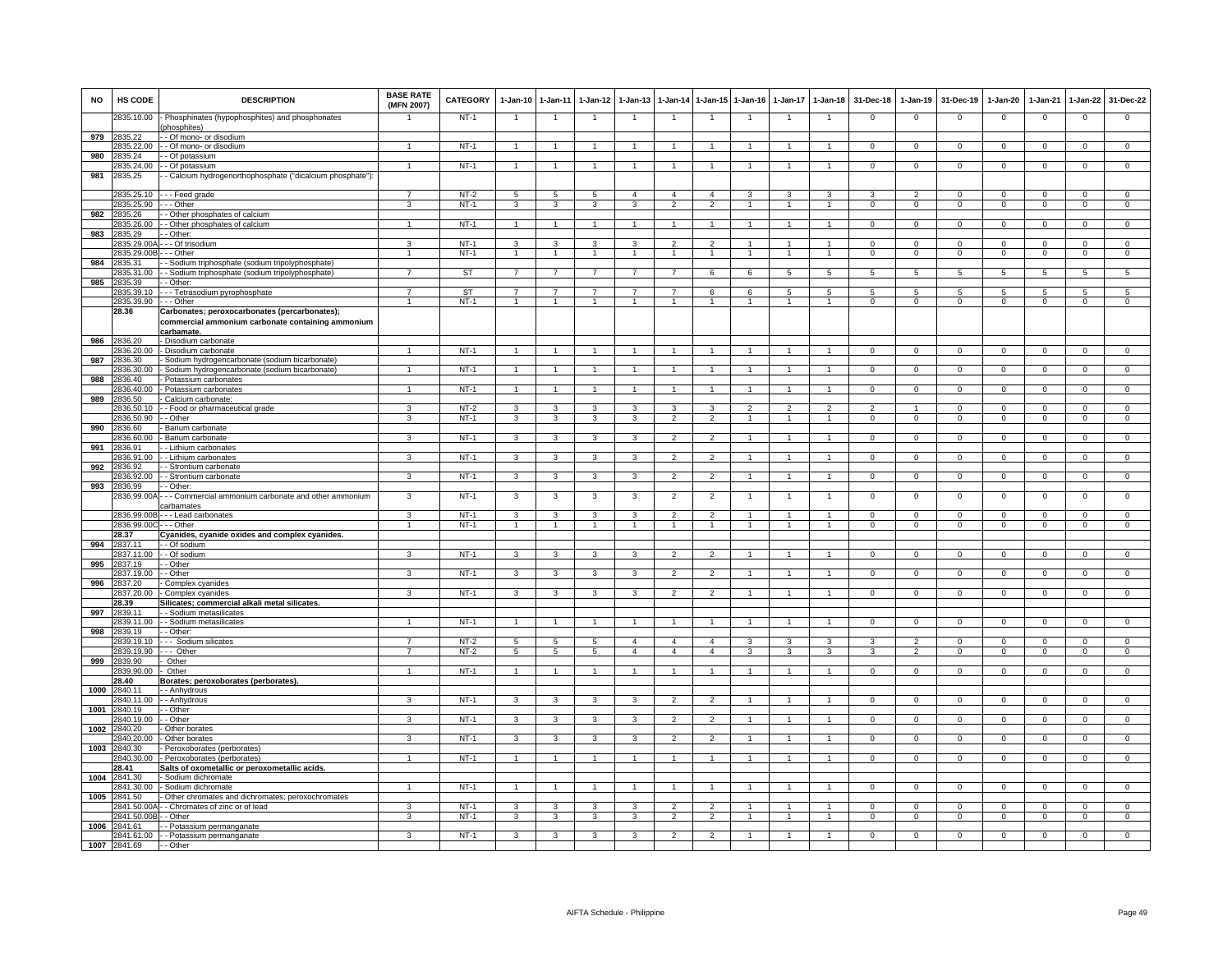| <b>NO</b> | HS CODE                    | <b>DESCRIPTION</b>                                                                                                                                                                                                                                                     | <b>BASE RATE</b><br>(MFN 2007) | <b>CATEGORY</b> | $1-Jan-10$              | $1 - Jan-11$            | $1-Jan-12$              | $1-Jan-13$              | $1-Jan-14$     | $1$ -Jan-15          | $1-Jan-16$     | $1-Jan-17$           | $1-Jan-18$           | 31-Dec-18      | $1-Jan-19$     | 31-Dec-19      | $1-Jan-20$     | 1-Jan-21       | $1-Jan-22$     | 31-Dec-22      |
|-----------|----------------------------|------------------------------------------------------------------------------------------------------------------------------------------------------------------------------------------------------------------------------------------------------------------------|--------------------------------|-----------------|-------------------------|-------------------------|-------------------------|-------------------------|----------------|----------------------|----------------|----------------------|----------------------|----------------|----------------|----------------|----------------|----------------|----------------|----------------|
|           | 2841.69.00                 | - Other                                                                                                                                                                                                                                                                | 3                              | $NT-1$          | $\mathbf{3}$            | $\mathbf{3}$            | $\mathbf{3}$            | $\mathbf{3}$            | $\overline{2}$ | $\overline{2}$       |                |                      | $\overline{1}$       | $\mathbf{0}$   | $\mathbf{0}$   | $\overline{0}$ | $\mathbf{0}$   | $\overline{0}$ | $\circ$        | $\mathbf{0}$   |
| 1008      | 2841.70                    | Molybdates                                                                                                                                                                                                                                                             |                                |                 |                         |                         |                         |                         |                |                      |                |                      |                      |                |                |                |                |                |                |                |
| 1009      | 2841.70.00<br>2841.80      | - Molybdates<br>Tungstates (wolframates)                                                                                                                                                                                                                               | 1                              | $NT-1$          | $\overline{1}$          | $\overline{1}$          | $\mathbf{1}$            | $\overline{1}$          | $\overline{1}$ | $\mathbf{1}$         | $\mathbf{1}$   | $\overline{1}$       | $\overline{1}$       | $\Omega$       | $\mathbf{0}$   | $\mathbf{0}$   | $\mathbf{0}$   | $\overline{0}$ | $\overline{0}$ | $\overline{0}$ |
|           | 841.80.00                  | - Tungstates (wolframates)                                                                                                                                                                                                                                             | 3                              | $NT-1$          | 3                       | 3                       | 3                       | 3                       | $\overline{2}$ | $\overline{2}$       |                |                      | $\mathbf{1}$         | $\mathbf{O}$   | $\mathbf{0}$   | $\mathbf 0$    | $\mathbf{0}$   | $\mathbf 0$    | $\overline{0}$ | $\overline{0}$ |
| 1010      | 2841.90                    | Other                                                                                                                                                                                                                                                                  |                                |                 |                         |                         |                         |                         |                |                      |                |                      |                      |                |                |                |                |                |                |                |
|           | 2841.90.00                 | - Other                                                                                                                                                                                                                                                                | 3                              | $NT-1$          | $\mathbf{3}$            | $\overline{\mathbf{3}}$ | $\mathbf{3}$            | $\mathbf{R}$            | $\overline{2}$ | $\overline{2}$       | $\mathbf{1}$   | $\mathbf{1}$         | $\overline{1}$       | $\Omega$       | $\mathbf 0$    | $\mathbf 0$    | $\Omega$       | $\Omega$       | $\mathsf 0$    | $\overline{0}$ |
|           | 28.42                      | Other salts of inorganic acids or peroxoacids (including<br>aluminosilicates whether or not chemically defined),<br>other than azides.                                                                                                                                 |                                |                 |                         |                         |                         |                         |                |                      |                |                      |                      |                |                |                |                |                |                |                |
|           | 1011 2842.10               | - Double or complex silicates, including aluminosilicates                                                                                                                                                                                                              |                                |                 |                         |                         |                         |                         |                |                      |                |                      |                      |                |                |                |                |                |                |                |
|           | 2842.10.00                 | whether or not chemically defined<br>Double or complex silicates, including aluminosilicates                                                                                                                                                                           | 3                              | $NT-1$          | 3                       | 3                       | 3                       | 3                       | $\overline{2}$ | $\overline{2}$       | $\overline{1}$ | $\mathbf{1}$         | $\overline{1}$       | $\mathbf{O}$   | $\mathsf 0$    | $\mathbf 0$    | $\overline{0}$ | $\Omega$       | $\overline{0}$ | $\overline{0}$ |
|           | 1012 2842.90               | whether or not chemically defined                                                                                                                                                                                                                                      |                                |                 |                         |                         |                         |                         |                |                      |                |                      |                      |                |                |                |                |                |                |                |
|           | 842.90.10                  | Other:<br>- Sodium arsenite                                                                                                                                                                                                                                            |                                | $NT-1$          | $\overline{1}$          | $\overline{1}$          |                         |                         | $\overline{1}$ |                      |                |                      | $\mathbf{1}$         | $\Omega$       | $\Omega$       | $\Omega$       | $\Omega$       | $\Omega$       | $\mathsf 0$    | $\mathsf 0$    |
|           | 2842.90.20                 | - Copper or chromium salts                                                                                                                                                                                                                                             | $\mathbf{1}$                   | $NT-1$          | $\overline{1}$          | $\overline{1}$          | $\overline{1}$          | $\overline{1}$          | $\overline{1}$ | $\overline{1}$       | $\mathbf{1}$   | $\mathbf{1}$         | $\overline{1}$       | $\mathbf{0}$   | $\overline{0}$ | $\overline{0}$ | $\overline{0}$ | $\mathbf 0$    | $\overline{0}$ | $\overline{0}$ |
|           |                            | 2842.90.90A - - - Fulminates, cyanates and thiocyanates                                                                                                                                                                                                                | $\overline{3}$                 | $NT-1$          | $\overline{\mathbf{3}}$ | $\overline{\mathbf{3}}$ | $\overline{\mathbf{3}}$ | $\overline{\mathbf{3}}$ | $\overline{2}$ | $\overline{2}$       | $\overline{1}$ | $\overline{1}$       | $\overline{1}$       | $\overline{0}$ | $\Omega$       | $\overline{0}$ | $\overline{0}$ | $\overline{0}$ | $\overline{0}$ | $\overline{0}$ |
|           | 2842.90.90B                | - - Other                                                                                                                                                                                                                                                              | $\overline{1}$                 | $NT-1$          | $\overline{1}$          | $\mathbf{1}$            | $\mathbf{1}$            | $\mathbf{1}$            | $\mathbf{1}$   | $\blacktriangleleft$ | $\overline{1}$ | $\mathbf{1}$         | $\ddot{\phantom{1}}$ | $\circ$        | $\mathbf 0$    | $\mathbf{0}$   | $\Omega$       | $\Omega$       | $\mathbf 0$    | $\mathbf 0$    |
|           | 28.43                      | Colloidal precious metals; inorganic or organic<br>compounds of precious metals, whether or not<br>chemically defined; amalgams of precious metals.                                                                                                                    |                                |                 |                         |                         |                         |                         |                |                      |                |                      |                      |                |                |                |                |                |                |                |
| 1013      | 2843.10                    | - Colloidal precious metals                                                                                                                                                                                                                                            |                                |                 |                         |                         |                         |                         |                |                      |                |                      |                      |                |                |                |                |                |                |                |
| 1014      | 2843.10.00<br>2843.21      | - Colloidal precious metals<br>- Silver nitrate                                                                                                                                                                                                                        | 3                              | $NT-1$          | 3                       | $\overline{3}$          | $\overline{3}$          | 3                       | $\overline{2}$ | $\overline{2}$       | $\mathbf{1}$   | 1                    | $\mathbf{1}$         | $\overline{0}$ | $\overline{0}$ | $\overline{0}$ | $\overline{0}$ | $\overline{0}$ | $\overline{0}$ | $\overline{0}$ |
|           | 2843.21.00                 | - Silver nitrate                                                                                                                                                                                                                                                       | 3                              | $NT-1$          | $\mathbf{3}$            | $\mathbf{3}$            | $\mathbf{3}$            | 3                       | $\overline{2}$ | $\overline{2}$       | 1              |                      | $\blacktriangleleft$ | $\mathbf{O}$   | $\mathbf 0$    | $\mathbf 0$    | $\mathbf 0$    | $\mathbf 0$    | $\mathbf 0$    | $\mathbf{0}$   |
| 1015      | 2843.29                    | - Other                                                                                                                                                                                                                                                                |                                |                 |                         |                         |                         |                         |                |                      |                |                      |                      |                |                |                |                |                |                |                |
|           | 2843.29.00                 | - Other                                                                                                                                                                                                                                                                | $\overline{3}$                 | $NT-1$          | $\overline{\mathbf{3}}$ | $\overline{\mathbf{3}}$ | $\overline{3}$          | 3                       | $\overline{2}$ | $\overline{2}$       | $\mathbf{1}$   | $\overline{1}$       | $\overline{1}$       | $\overline{0}$ | $\overline{0}$ | $\overline{0}$ | $\overline{0}$ | $\overline{0}$ | $\overline{0}$ | $\overline{0}$ |
| 1016      | 2843.30                    | Gold compounds                                                                                                                                                                                                                                                         |                                |                 |                         |                         |                         |                         |                |                      |                |                      |                      |                |                |                |                |                |                |                |
| 1017      | 2843.30.00<br>2843.90      | Gold compounds<br>Other compounds; amalgams:                                                                                                                                                                                                                           | 3                              | $NT-1$          | 3                       | 3                       | 3                       | 3                       | $\overline{2}$ | $\overline{2}$       |                |                      | $\overline{1}$       | $\Omega$       | $\Omega$       | $\Omega$       | $\Omega$       | $\Omega$       | $\mathsf 0$    | $\Omega$       |
|           | 2843.90.00                 | - Other compounds; amalgams                                                                                                                                                                                                                                            | 3                              | <b>NT-1</b>     | $\mathbf{3}$            | $\mathbf{3}$            | $\mathbf{3}$            | 3                       | 2              | $\overline{2}$       | $\overline{1}$ | 1                    | $\overline{1}$       | $\mathbf{0}$   | $\mathbf{0}$   | $\overline{0}$ | $^{\circ}$     | $^{\circ}$     | $\mathbf{0}$   | $\mathbf{0}$   |
|           | 28.44                      | Radioactive chemical elements and radioactive isotopes<br>(including the fissile or fertile chemical elements and<br>isotopes) and their compounds; mixtures and residues                                                                                              |                                |                 |                         |                         |                         |                         |                |                      |                |                      |                      |                |                |                |                |                |                |                |
|           | 1018 2844.10               | containing these products.<br>- Natural uranium and its compounds; alloys, dispersions<br>(including cermets), ceramic products and mixtures containing<br>natural uranium or natural uranium compounds                                                                |                                |                 |                         |                         |                         |                         |                |                      |                |                      |                      |                |                |                |                |                |                |                |
|           | 2844.10.10                 | - - Natural uranium and its compounds                                                                                                                                                                                                                                  | 3                              | $NT-1$          | 3                       | 3                       | 3                       | 3                       | $\overline{2}$ | $\overline{2}$       |                |                      | $\overline{1}$       | $\Omega$       | $\Omega$       | $\Omega$       | $\Omega$       | $\Omega$       | $\Omega$       | $\Omega$       |
|           | 2844.10.90<br>1019 2844.20 | - Other<br>Uranium enriched in U 235 and its compounds; plutonium                                                                                                                                                                                                      | ء                              | $NT-1$          | 3                       | 3                       | 3                       | з                       | $\mathcal{P}$  | $\mathcal{P}$        | $\overline{1}$ | $\blacktriangleleft$ | $\overline{1}$       | $\mathbf{0}$   | $^{\circ}$     | $^{\circ}$     | $^{\circ}$     | $^{\circ}$     | $\mathbf 0$    | $\mathbf 0$    |
|           |                            | and its compounds; alloys, dispersions (including cermets),<br>ceramic products and mixtures containing uranium enriched in<br>U 235, plutonium or compounds of these products:                                                                                        |                                |                 |                         |                         |                         |                         |                |                      |                |                      |                      |                |                |                |                |                |                |                |
|           | 2844.20.10                 | - - Uranium and its compounds; plutonium and its compounds                                                                                                                                                                                                             | 3                              | $NT-1$          | $\mathbf{3}$            | $\overline{\mathbf{3}}$ | $\mathbf{3}$            | $\overline{\mathbf{3}}$ | $\overline{2}$ | $\overline{2}$       | $\overline{1}$ | $\mathbf{1}$         | $\overline{1}$       | $\mathsf 0$    | $\mathsf 0$    | $\mathsf 0$    | $\overline{0}$ | $\mathsf 0$    | $\mathsf 0$    | $\overline{0}$ |
|           | 2844.20.90                 | - - Other                                                                                                                                                                                                                                                              | $\overline{\mathbf{3}}$        | $NT-1$          | $\overline{\mathbf{3}}$ | $\overline{\mathbf{3}}$ | $\overline{\mathbf{3}}$ | $\overline{\mathbf{3}}$ | $\overline{2}$ | $\overline{2}$       |                |                      | $\overline{1}$       | $\overline{0}$ | $\overline{0}$ | $\overline{0}$ | $\overline{0}$ | $\overline{0}$ | $\overline{0}$ | $\overline{0}$ |
| 1020      | 2844.30                    | Uranium depleted in U 235 and its compounds; thorium and<br>its compounds; alloys, dispersions (including cermets),<br>ceramic products and mixtures containing uranium depleted in<br>U 235, thorium or compounds of these products:                                  |                                |                 |                         |                         |                         |                         |                |                      |                |                      |                      |                |                |                |                |                |                |                |
|           | 2844.30.10                 | - Uranium and its compounds; thorium and its compounds                                                                                                                                                                                                                 | 3                              | $NT-1$          | 3                       | 3                       | 3                       | 3                       | $\overline{2}$ | $\overline{2}$       |                | $\mathbf{1}$         | $\overline{1}$       | $\mathsf 0$    | $\mathsf 0$    | $\mathbf 0$    | $\mathbf 0$    | $\mathbf 0$    | $\mathsf 0$    | $\mathbf 0$    |
|           | 2844.30.90                 | - Other                                                                                                                                                                                                                                                                | ঽ                              | $NT-1$          | $\mathbf{3}$            | $\overline{\mathbf{3}}$ | $\mathbf{3}$            | 3                       | $\overline{2}$ | $\overline{2}$       | $\mathbf{1}$   | $\overline{1}$       | $\overline{1}$       | $\Omega$       | $\mathbf{0}$   | $\mathbf 0$    | $\overline{0}$ | $\mathbf 0$    | $\overline{0}$ | $\overline{0}$ |
| 1021      | 2844.40                    | Radioactive elements and isotopes and compounds other<br>than those of subheading 2844.10, 2844.20 or 2844.30; alloys,<br>dispersions (including cermets), ceramic products and<br>mixtures containing these elements, isotopes or compounds;<br>radioactive residues: |                                |                 |                         |                         |                         |                         |                |                      |                |                      |                      |                |                |                |                |                |                |                |
|           | 2844.40.11                 | Radium and its salts                                                                                                                                                                                                                                                   | з                              | $NT-1$          | 3                       | $\mathbf{3}$            | 3                       | 3                       | $\mathfrak{p}$ | $\mathcal{P}$        | $\overline{1}$ | $\mathbf{1}$         | $\overline{1}$       | $\Omega$       | $\Omega$       | $\Omega$       | $\Omega$       | $\Omega$       | $\Omega$       | $\Omega$       |
|           | 2844.40.19                 | -- Other                                                                                                                                                                                                                                                               | 3                              | $NT-1$          | 3                       | 3                       | 3                       | 3                       | $\overline{2}$ | $\overline{2}$       | $\mathbf{1}$   | 1                    | $\mathbf{1}$         | $\mathbf{0}$   | $\mathbf{O}$   | $\mathbf 0$    | $\mathbf 0$    | $\mathbf 0$    | $\mathbf 0$    | $\mathbf 0$    |
| 1022      | 2844.40.90<br>2844.50      | - Other<br>Spent (irradiated) fuel elements (cartridges) of nuclear                                                                                                                                                                                                    | 3                              | $NT-1$          | 3                       | 3                       | 3                       | 3                       | $\overline{2}$ | $\overline{2}$       | $\mathbf{1}$   | $\mathbf{1}$         | $\overline{1}$       | $\Omega$       | $\mathsf 0$    | $\mathbf 0$    | $\mathbf 0$    | $\Omega$       | $\overline{0}$ | $\overline{0}$ |
|           | 2844.50.00                 | eactors<br>Spent (irradiated) fuel elements (cartridges) of nuclear                                                                                                                                                                                                    | $\overline{3}$                 | $NT-1$          | 3                       | 3                       | 3                       | 3                       | $\overline{2}$ | $\overline{2}$       | $\overline{1}$ | $\mathbf{1}$         | $\overline{1}$       | $\mathsf 0$    | $\mathsf 0$    | $\mathbf 0$    | $\mathbf 0$    | $\mathbf 0$    | $\mathsf 0$    | $\overline{0}$ |
|           | 28.45                      | eactors<br>Isotopes other than those of heading 28.44; compounds,                                                                                                                                                                                                      |                                |                 |                         |                         |                         |                         |                |                      |                |                      |                      |                |                |                |                |                |                |                |
|           | 1023 2845.10               | inorganic or organic, of such isotopes, whether or not<br>chemically defined.                                                                                                                                                                                          |                                |                 |                         |                         |                         |                         |                |                      |                |                      |                      |                |                |                |                |                |                |                |
|           | 2845.10.00                 | - Heavy water (deuterium oxide)<br>- Heavy water (deuterium oxide)                                                                                                                                                                                                     | 3                              | $NT-1$          | 3                       | $\overline{3}$          | 3                       | 3                       | $\overline{2}$ | $\overline{2}$       |                | $\mathbf{1}$         | $\overline{1}$       | $\overline{0}$ | $\overline{0}$ | $\overline{0}$ | $\overline{0}$ | $\overline{0}$ | $\overline{0}$ | $\overline{0}$ |
| 1024      | 2845.90                    | - Other                                                                                                                                                                                                                                                                |                                |                 |                         |                         |                         |                         |                |                      |                |                      |                      |                |                |                |                |                |                |                |
|           | 2845.90.00 - Other         |                                                                                                                                                                                                                                                                        | $\mathbf{R}$                   | $NT-1$          | $\mathbf{3}$            | $\mathbf{3}$            | $\mathbf{3}$            | 3                       | $\overline{2}$ | $\mathcal{P}$        | $\overline{1}$ |                      | $\overline{1}$       | $\Omega$       | $\mathbf 0$    | $\mathbf 0$    | $\Omega$       | $\Omega$       | $\mathbf 0$    | $\Omega$       |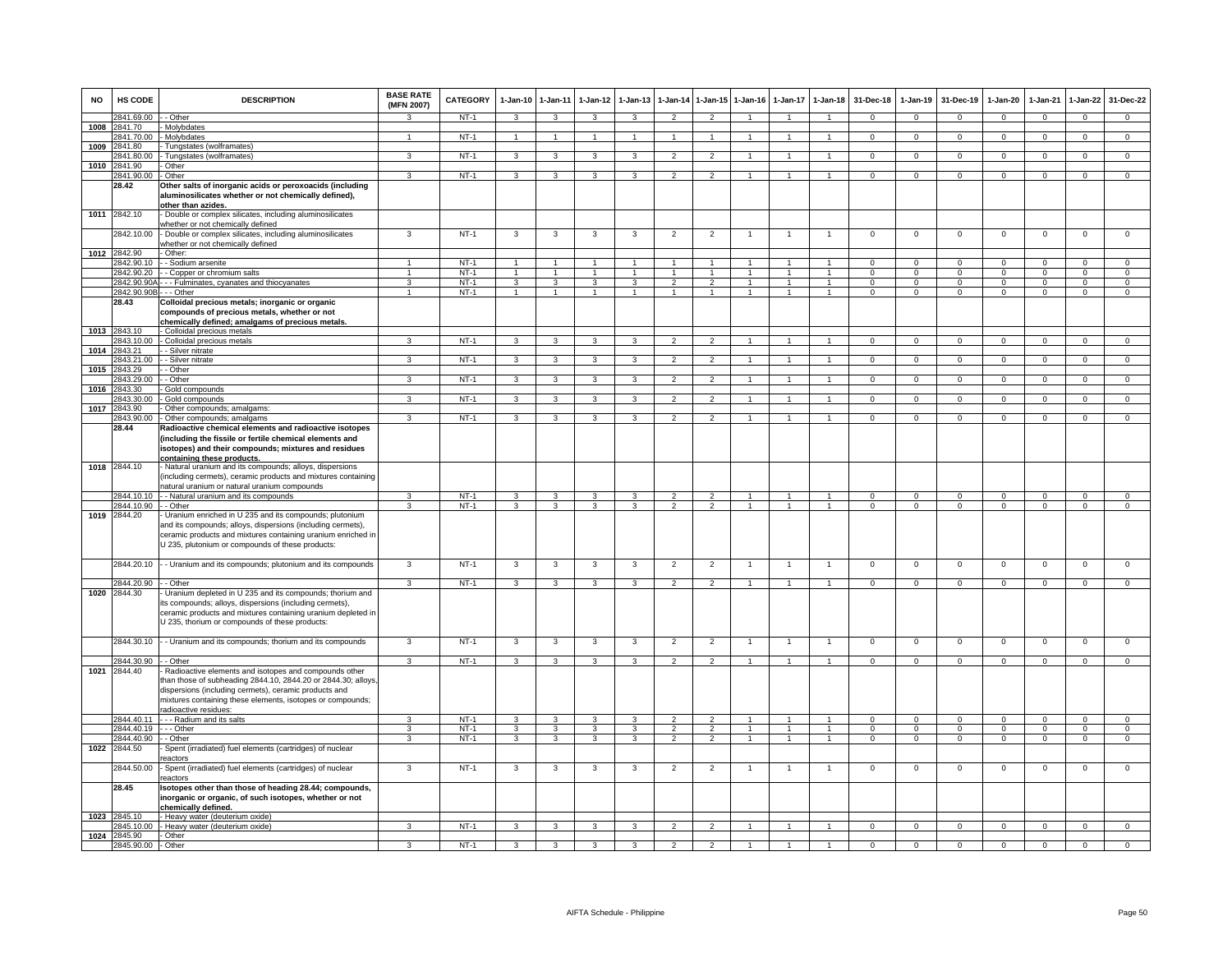| <b>NO</b> | HS CODE                | <b>DESCRIPTION</b>                                                                                                                                                                                                                                                                                 | <b>BASE RATE</b><br>(MFN 2007) | <b>CATEGORY</b> | $1-Jan-10$              | $1-Jan-11$              | $1-Jan-12$           | $1-Jan-13$           |                      |                      | 1-Jan-14 1-Jan-15 1-Jan-16 | $1 - Jan-17$   | $1 - Jan-18$         | 31-Dec-18      | $1-Jan-19$     | 31-Dec-19      | $1-Jan-20$     | $1-Jan-21$     | $1-Jan-22$     | 31-Dec-22      |
|-----------|------------------------|----------------------------------------------------------------------------------------------------------------------------------------------------------------------------------------------------------------------------------------------------------------------------------------------------|--------------------------------|-----------------|-------------------------|-------------------------|----------------------|----------------------|----------------------|----------------------|----------------------------|----------------|----------------------|----------------|----------------|----------------|----------------|----------------|----------------|----------------|
|           | 28.46                  | Compounds, inorganic or organic, of rare-earth metals, of<br>yttrium or of scandium or of mixtures of these metals.                                                                                                                                                                                |                                |                 |                         |                         |                      |                      |                      |                      |                            |                |                      |                |                |                |                |                |                |                |
| 1025      | 2846.10                | Cerium compounds                                                                                                                                                                                                                                                                                   |                                |                 |                         |                         |                      |                      |                      |                      |                            |                |                      |                |                |                |                |                |                |                |
|           | 846.10.00              | - Cerium compounds                                                                                                                                                                                                                                                                                 | $\mathbf{1}$                   | $NT-1$          | $\mathbf{1}$            | $\overline{1}$          | $\mathbf{1}$         | $\mathbf{1}$         | $\overline{1}$       | $\mathbf{1}$         |                            |                | $\mathbf{1}$         | $\overline{0}$ | $\overline{0}$ | $\overline{0}$ | $\overline{0}$ | $\overline{0}$ | $\overline{0}$ | $\overline{0}$ |
| 1026      | 2846.90                | Other                                                                                                                                                                                                                                                                                              |                                |                 |                         |                         |                      |                      |                      |                      |                            |                |                      |                |                |                |                |                |                |                |
|           | 2846.90.00             | Other                                                                                                                                                                                                                                                                                              | $\mathbf{3}$                   | NT-1            | $\mathbf{3}$            | 3                       | $\mathbf{3}$         | $\mathbf{3}$         | $\overline{2}$       | $\mathcal{L}$        | $\mathbf{1}$               | $\mathbf{1}$   | $\sim$               | $\mathbf{0}$   | $\mathbf 0$    | $\mathbf 0$    | $\Omega$       | $\Omega$       | $\mathbf 0$    | $\overline{0}$ |
| 1027      | 2847.00                | Hydrogen peroxide, whether or not solidified with urea.                                                                                                                                                                                                                                            |                                |                 |                         |                         |                      |                      |                      |                      |                            |                |                      |                |                |                |                |                |                |                |
|           | 2847.00.10             | - In liquid form                                                                                                                                                                                                                                                                                   | 3                              | $NT-1$          | $\overline{\mathbf{3}}$ | 3                       | 3                    | 3                    | $\overline{2}$       | $\overline{2}$       | $\mathbf{1}$               | $\mathbf{1}$   | $\overline{1}$       | $\Omega$       | $\overline{0}$ | $\Omega$       | $\overline{0}$ | $\Omega$       | $\overline{0}$ | $\overline{0}$ |
|           | 2847.00.90             | - Other                                                                                                                                                                                                                                                                                            | 3                              | $NT-1$          | 3                       | 3                       | 3                    | 3                    | $\overline{2}$       | $\overline{2}$       |                            |                | $\blacktriangleleft$ | $\overline{0}$ | $\overline{0}$ | $\overline{0}$ | $\overline{0}$ | $\overline{0}$ | $\overline{0}$ | $\overline{0}$ |
| 1028      | 2848.00                | Phosphides, whether or not chemically defined, excluding                                                                                                                                                                                                                                           |                                |                 |                         |                         |                      |                      |                      |                      |                            |                |                      |                |                |                |                |                |                |                |
|           |                        | ferrophosphorus.                                                                                                                                                                                                                                                                                   |                                |                 |                         |                         |                      |                      |                      |                      |                            |                |                      |                |                |                |                |                |                |                |
|           | 2848.00.00             | Phosphides, whether or not chemically defined, excluding                                                                                                                                                                                                                                           | $\mathbf{3}$                   | $NT-1$          | 3                       | 3                       | 3                    | 3                    | $\overline{2}$       | $\overline{2}$       |                            | -1             | $\overline{1}$       | $\mathbf{0}$   | $\mathbf 0$    | $\mathbf 0$    | $\mathbf 0$    | $\mathbf 0$    | 0              | $\circ$        |
| 1029      | 2849.10                | ferrophosphorus.<br>- Of calcium                                                                                                                                                                                                                                                                   |                                |                 |                         |                         |                      |                      |                      |                      |                            |                |                      |                |                |                |                |                |                |                |
|           | 849.10.00              | Of calcium                                                                                                                                                                                                                                                                                         |                                | $NT-2$          | 5                       | 5                       | 5                    | $\overline{4}$       | $\overline{4}$       | $\overline{4}$       | 3                          | 3              | 3                    | 3              | $\overline{2}$ | $\mathbf 0$    | $\mathbf 0$    | $\mathbf 0$    | $\mathbf{0}$   | $\mathbf{0}$   |
| 1030      | 2849.20                | Of silicon                                                                                                                                                                                                                                                                                         |                                |                 |                         |                         |                      |                      |                      |                      |                            |                |                      |                |                |                |                |                |                |                |
|           | 2849.20.00             | Of silicon                                                                                                                                                                                                                                                                                         | $\mathbf{1}$                   | $NT-1$          | $\overline{1}$          | $\overline{1}$          | $\overline{1}$       | $\blacktriangleleft$ | $\overline{1}$       | $\blacktriangleleft$ | -1                         | $\mathbf{1}$   | $\mathbf{1}$         | $\Omega$       | $\Omega$       | $\mathbf 0$    | $\overline{0}$ | $\Omega$       | $\overline{0}$ | $\overline{0}$ |
| 1031      | 2849.90                | Other                                                                                                                                                                                                                                                                                              |                                |                 |                         |                         |                      |                      |                      |                      |                            |                |                      |                |                |                |                |                |                |                |
|           | 2849.90.00             | Other                                                                                                                                                                                                                                                                                              | $\mathbf{1}$                   | $NT-1$          | $\overline{1}$          | $\overline{1}$          | $\mathbf{1}$         |                      | $\overline{1}$       | $\mathbf{1}$         |                            |                | $\mathbf{1}$         | $\overline{0}$ | $\overline{0}$ | $\overline{0}$ | $\overline{0}$ | $\overline{0}$ | $\overline{0}$ | $\overline{0}$ |
| 1032      | 2850.00                | Hydrides, nitrides, azides, silicides and borides, whether or not<br>chemically defined, other than compounds which are also<br>carbides of heading 28.49.                                                                                                                                         |                                |                 |                         |                         |                      |                      |                      |                      |                            |                |                      |                |                |                |                |                |                |                |
|           |                        | 2850.00.00 Hydrides, nitrides, azides, silicides and borides, whether or not<br>chemically defined, other than compounds which are also<br>carbides of heading 28.49.                                                                                                                              | 3                              | $NT-1$          | 3                       | 3                       | 3                    | 3                    | $\overline{c}$       | $\overline{2}$       |                            |                | -1                   | $^{\circ}$     | $^{\circ}$     | $\mathbf 0$    | $\mathbf 0$    | $\mathbf 0$    | $\mathbf 0$    | $\mathbf 0$    |
| 1033      | 2852.00                | Compounds, inorganic or inorganic, of mercury, excluding<br>amalgams.                                                                                                                                                                                                                              |                                |                 |                         |                         |                      |                      |                      |                      |                            |                |                      |                |                |                |                |                |                |                |
|           |                        | 2852.00.10 - Mercury sulphate                                                                                                                                                                                                                                                                      | $\mathbf{1}$                   | $NT-1$          | $\overline{1}$          | $\overline{1}$          | $\overline{1}$       | $\overline{1}$       | $\overline{1}$       | $\mathbf{1}$         | 1                          | 1              | $\blacktriangleleft$ | $\mathbf{0}$   | $\mathbf{0}$   | $\mathbf 0$    | $\Omega$       | $\Omega$       | $\mathbf 0$    | $\mathbf 0$    |
|           |                        | 2852.00.20 - Mercury compounds of a kind used as luminophores                                                                                                                                                                                                                                      | $\overline{\mathbf{3}}$        | $NT-1$          | 3                       | $\overline{\mathbf{3}}$ | 3                    | 3                    | $\overline{2}$       | $\overline{2}$       | $\overline{1}$             | $\overline{1}$ | $\overline{1}$       | $\overline{0}$ | $\Omega$       | $\Omega$       | $\overline{0}$ | $\overline{0}$ | $\overline{0}$ | $\overline{0}$ |
|           |                        | 2852.00.90A - - Of cyanide compounds; of fulminates, cyanates and                                                                                                                                                                                                                                  | 3                              | $NT-1$          | 3                       | 3                       | 3                    | 3                    | $\overline{2}$       | $\overline{2}$       | $\mathbf{1}$               | -1             | $\overline{1}$       | $\mathsf 0$    | $\mathbf 0$    | $\mathbf 0$    | $\mathbf 0$    | $\mathbf 0$    | $\mathsf 0$    | $\mathbf 0$    |
|           |                        | thiocyanates; of chromates, dichromates and<br>peroxochromates; of double or complex silicates; of<br>compounds of precious metals, other than colloidal, silver and<br>jold; of phosphides; of hydrides, nitrides                                                                                 |                                |                 |                         |                         |                      |                      |                      |                      |                            |                |                      |                |                |                |                |                |                |                |
|           | 2852.00.90B - - Other  |                                                                                                                                                                                                                                                                                                    | $\mathbf{1}$                   | $NT-1$          | $\overline{1}$          | $\mathbf{1}$            | $\mathbf{1}$         | $\mathbf{1}$         | $\mathbf{1}$         | $\overline{1}$       | $\mathbf{1}$               | $\overline{1}$ | $\mathbf{1}$         | $\mathbf{0}$   | $\mathbf 0$    | $\mathbf 0$    | $\mathbf 0$    | $\mathbf{0}$   | $\mathbf{0}$   | $\mathbf 0$    |
| 1034      | 2853.00                | Other inorganic compounds (including distilled or conductivity                                                                                                                                                                                                                                     |                                |                 |                         |                         |                      |                      |                      |                      |                            |                |                      |                |                |                |                |                |                |                |
|           |                        | water and water of similar purity); liquid air (whether or not                                                                                                                                                                                                                                     |                                |                 |                         |                         |                      |                      |                      |                      |                            |                |                      |                |                |                |                |                |                |                |
|           |                        | are nases have heen removed); compressed air<br>2853.00.00 Other inorganic compounds (including distilled or conductivity<br>water and water of similar purity); liquid air (whether or not<br>rare gases have been removed); compressed air; amalgams,<br>other than amalgams of precious metals. | 3                              | $NT-1$          | 3                       | 3                       | 3                    | 3                    | $\overline{c}$       | $\overline{2}$       | 1                          | -1             | -1                   | $\mathsf 0$    | $^{\circ}$     | $\mathbf 0$    | $\mathbf 0$    | $\mathbf 0$    | $\mathbf 0$    | $\mathbf 0$    |
|           | 29.01                  | Acyclic hydrocarbons.                                                                                                                                                                                                                                                                              |                                |                 |                         |                         |                      |                      |                      |                      |                            |                |                      |                |                |                |                |                |                |                |
| 1035      | 2901.10                | - Saturated                                                                                                                                                                                                                                                                                        |                                |                 |                         |                         |                      |                      |                      |                      |                            |                |                      |                |                |                |                |                |                |                |
|           | 2901.10.00 - Saturated |                                                                                                                                                                                                                                                                                                    | $\mathbf{1}$                   | $NT-1$          | $\overline{1}$          | $\mathbf{1}$            | 1                    | $\mathbf{1}$         | $\mathbf{1}$         | 1                    |                            |                | $\overline{1}$       | $\mathbf{0}$   | $\mathbf{0}$   | $\mathbf{0}$   | $\overline{0}$ | $\mathbf 0$    | $\overline{0}$ | $\overline{0}$ |
|           | 1036 2901.21           | - Ethylene                                                                                                                                                                                                                                                                                         |                                |                 |                         |                         |                      |                      |                      |                      |                            |                |                      |                |                |                |                |                |                |                |
|           | 2901.21.00             | - Ethylene                                                                                                                                                                                                                                                                                         | $\overline{0}$                 | $NT-1$          | $\mathbf{0}$            | $\overline{0}$          | $\mathbf 0$          | $\overline{0}$       | $\mathbf{0}$         | $\overline{0}$       | $\Omega$                   | $\Omega$       | $\Omega$             | $\Omega$       | $\Omega$       | $\mathbf 0$    | $\Omega$       | $\Omega$       | $\mathbf{0}$   | $\overline{0}$ |
| 1037      | 2901.22                | - Propene (propylene)                                                                                                                                                                                                                                                                              |                                |                 |                         |                         |                      |                      |                      |                      |                            |                |                      |                |                |                |                |                |                |                |
|           | 901.22.00              | - Propene (propylene)                                                                                                                                                                                                                                                                              | $\mathbf 0$                    | $NT-1$          | $\mathbf{0}$            | $\overline{0}$          | $\mathbf 0$          | $\mathsf 0$          | $\mathbf 0$          | $\overline{0}$       | 0                          | $\mathbf 0$    | $\mathbf{0}$         | $\mathbf{O}$   | $\mathbf{0}$   | $\mathbf 0$    | $\mathbf 0$    | $\mathbf 0$    | $\mathbf 0$    | $\overline{0}$ |
| 1038      | 901.23<br>2901.23.00   | - Butene (butylene) and isomers thereof                                                                                                                                                                                                                                                            | $\mathbf{1}$                   | $NT-1$          | $\overline{1}$          | $\overline{1}$          | $\mathbf{1}$         |                      | $\overline{1}$       | $\mathbf{1}$         |                            |                | $\blacktriangleleft$ | $\mathbf{0}$   | $\mathbf 0$    | $\mathbf 0$    | $\mathbf 0$    | $\mathbf 0$    | $\mathbf 0$    | $\overline{0}$ |
| 1039      | 2901.24                | - Butene (butylene) and isomers thereof<br>- Buta-1,3-diene and isoprene                                                                                                                                                                                                                           |                                |                 |                         |                         |                      |                      |                      |                      |                            |                |                      |                |                |                |                |                |                |                |
|           | 901.24.00              | - Buta-1,3-diene and isoprene                                                                                                                                                                                                                                                                      | ć                              | $NT-1$          | $\mathbf{r}$            | 3                       |                      |                      | $\mathcal{P}$        |                      |                            |                |                      | $\Omega$       | $\Omega$       | $\Omega$       | $\Omega$       | $\Omega$       | $\Omega$       | $\Omega$       |
| 1040      | 2901.29                | - Other                                                                                                                                                                                                                                                                                            |                                |                 |                         |                         |                      |                      |                      |                      |                            |                |                      |                |                |                |                |                |                |                |
|           | 2901.29.10             | - - - Acetylene                                                                                                                                                                                                                                                                                    | $\blacktriangleleft$           | $NT-1$          |                         | $\overline{1}$          |                      |                      |                      |                      |                            |                | $\overline{1}$       | $\Omega$       | $\Omega$       | $\Omega$       | $\Omega$       | $\Omega$       | $\Omega$       | $\Omega$       |
|           | 2901.29.90             | $--$ Other                                                                                                                                                                                                                                                                                         | $\overline{1}$                 | $NT-1$          | $\overline{1}$          | $\overline{1}$          | $\mathbf{1}$         | $\mathbf{1}$         | $\overline{1}$       | $\mathbf{1}$         | -1                         | $\mathbf{1}$   | $\mathbf{1}$         | $^{\circ}$     | $^{\circ}$     | $^{\circ}$     | $\mathbf{0}$   | $^{\circ}$     | $^{\circ}$     | $\mathbf 0$    |
|           | 29.02                  | Cyclic hydrocarbons.                                                                                                                                                                                                                                                                               |                                |                 |                         |                         |                      |                      |                      |                      |                            |                |                      |                |                |                |                |                |                |                |
| 1041      | 2902.11                | - Cyclohexane                                                                                                                                                                                                                                                                                      |                                |                 |                         |                         |                      |                      |                      |                      |                            |                |                      |                |                |                |                |                |                |                |
|           | 902.11.00              | - Cyclohexane                                                                                                                                                                                                                                                                                      | 3                              | $NT-1$          | 3                       | 3                       | 3                    | 3                    | $\overline{2}$       | $\overline{2}$       |                            |                | $\overline{1}$       | $\mathbf{O}$   | $\mathbf 0$    | $\mathbf 0$    | $\mathbf 0$    | $\mathbf 0$    | $\mathsf 0$    | $\overline{0}$ |
| 1042      | 902.19                 | - Other                                                                                                                                                                                                                                                                                            |                                |                 |                         |                         |                      |                      |                      |                      |                            |                |                      |                |                |                |                |                |                |                |
|           | 902.19.00              | - Other                                                                                                                                                                                                                                                                                            | $\mathbf{1}$                   | NT-1            | $\overline{1}$          | $\overline{1}$          | $\overline{1}$       |                      | $\blacktriangleleft$ | $\blacktriangleleft$ |                            |                | $\mathbf{1}$         | $\mathbf{O}$   | $\mathbf 0$    | $\mathbf 0$    | $\mathbf 0$    | $\Omega$       | $\mathbf 0$    | $\mathbf 0$    |
| 1043      | 2902.20                | Benzene                                                                                                                                                                                                                                                                                            | $\blacktriangleleft$           | $NT-1$          |                         | $\overline{1}$          | $\blacktriangleleft$ |                      |                      | $\mathbf{1}$         |                            |                | $\blacktriangleleft$ | $\Omega$       | $\overline{0}$ | $\Omega$       | $\overline{0}$ | $\Omega$       | $\overline{0}$ | $\overline{0}$ |
| 1044      | 902.20.00<br>2902.30   | Benzene<br>Toluene                                                                                                                                                                                                                                                                                 |                                |                 |                         |                         |                      |                      |                      |                      |                            |                |                      |                |                |                |                |                |                |                |
|           | 2902.30.00             | Toluene                                                                                                                                                                                                                                                                                            | $\mathbf{1}$                   | $NT-1$          | $\overline{1}$          | $\mathbf{1}$            | $\mathbf{1}$         |                      |                      | $\mathbf{1}$         |                            |                | $\mathbf{1}$         | $\Omega$       | $\overline{0}$ | $\Omega$       | $\overline{0}$ | $\Omega$       | $\overline{0}$ | $\overline{0}$ |
| 1045      | 2902.41                | - o-Xylenes                                                                                                                                                                                                                                                                                        |                                |                 |                         |                         |                      |                      |                      |                      |                            |                |                      |                |                |                |                |                |                |                |
|           | 2902.41.00             | - o-Xylenes                                                                                                                                                                                                                                                                                        | $\mathbf{1}$                   | $NT-1$          | $\overline{1}$          | $\overline{1}$          | $\mathbf{1}$         | $\mathbf{1}$         | $\overline{1}$       | $\mathbf{1}$         | $\overline{1}$             | $\mathbf{1}$   | $\mathbf{1}$         | $\mathbf{0}$   | $\mathbf 0$    | $\mathbf 0$    | $\mathbf{0}$   | $\mathbf 0$    | $\mathbf{0}$   | $\mathbf{0}$   |
| 1046      | 2902.42                | - m-Xylenes                                                                                                                                                                                                                                                                                        |                                |                 |                         |                         |                      |                      |                      |                      |                            |                |                      |                |                |                |                |                |                |                |
|           | 2902.42.00             | - m-Xylenes                                                                                                                                                                                                                                                                                        | 3                              | $NT-1$          | $\mathbf{3}$            | $\overline{3}$          | $\mathbf{3}$         | 3                    | $\overline{2}$       | $\overline{2}$       |                            | 1              | 1                    | $\Omega$       | $\Omega$       | $\Omega$       | $\mathbf{0}$   | $\Omega$       | $\Omega$       | $\overline{0}$ |
| 1047      | 902.43                 | - p-Xylenes                                                                                                                                                                                                                                                                                        |                                |                 |                         |                         |                      |                      |                      |                      |                            |                |                      |                |                |                |                |                |                |                |
|           | 902.43.00              | - p-Xylenes                                                                                                                                                                                                                                                                                        | 3                              | $NT-1$          | 3                       | 3                       | 3                    | 3                    | $\overline{2}$       | $\overline{2}$       |                            |                |                      | $\mathsf 0$    | $\mathbf{0}$   | $\mathbf 0$    | 0              | $^{\circ}$     | $\mathsf 0$    | $\mathbf 0$    |
| 1048      | 2902.44                | - Mixed xylene isomers                                                                                                                                                                                                                                                                             |                                |                 |                         |                         |                      |                      |                      |                      |                            |                |                      |                |                |                |                |                |                |                |
|           | 2902.44.00             | - - Mixed xylene isomers                                                                                                                                                                                                                                                                           | 3                              | $NT-1$          | 3                       | $\mathbf{R}$            | 3                    | 3                    | っ                    | $\mathcal{L}$        |                            |                |                      | $\Omega$       | $\Omega$       | $\Omega$       | $\Omega$       | $\Omega$       | $\overline{0}$ | $\Omega$       |
| 1049      | 2902.50                | - Styrene                                                                                                                                                                                                                                                                                          |                                |                 |                         |                         |                      |                      |                      |                      |                            |                |                      |                |                |                |                |                |                |                |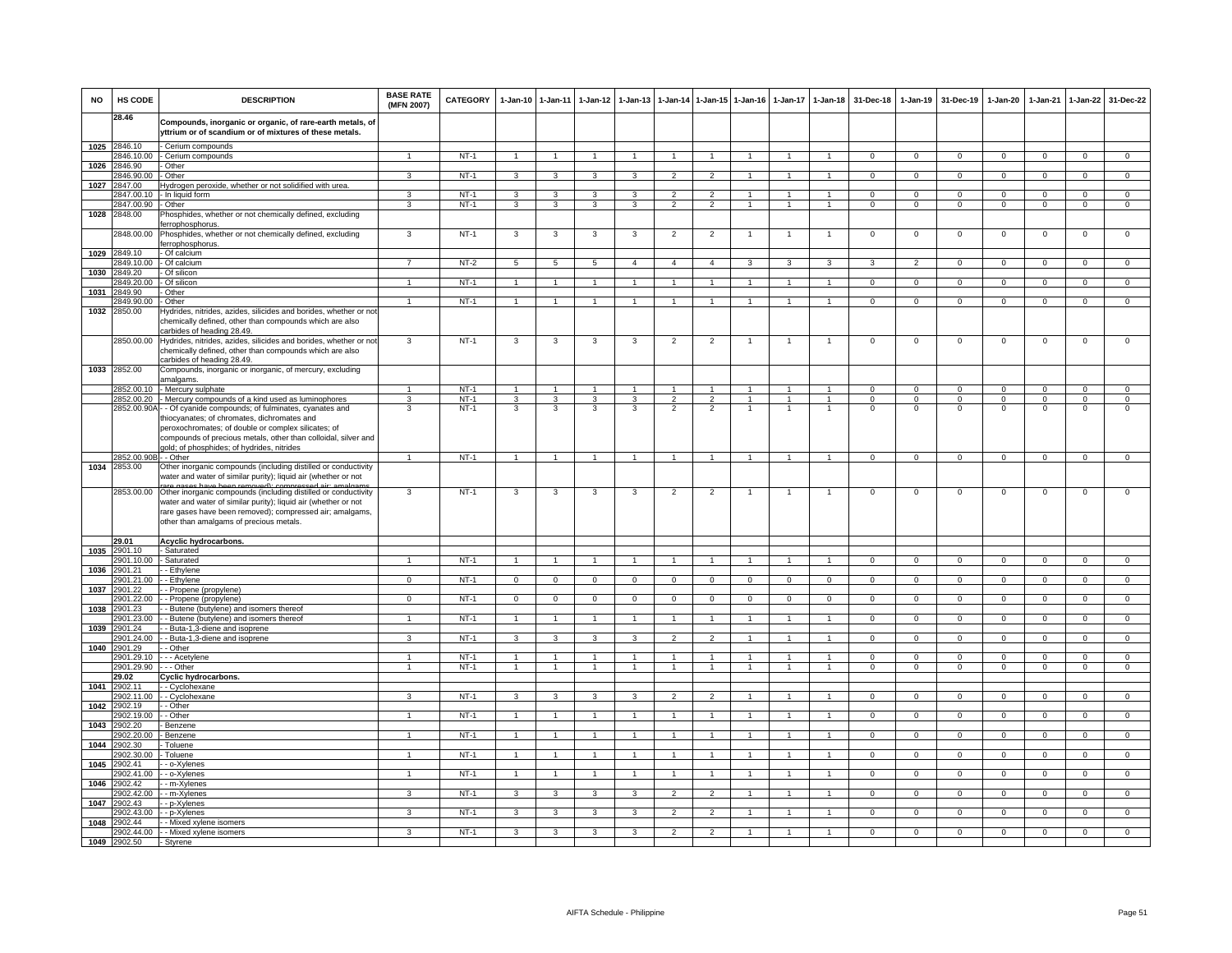| <b>NO</b> | <b>HS CODE</b>             | <b>DESCRIPTION</b>                                                                                   | <b>BASE RATE</b><br>(MFN 2007) | <b>CATEGORY</b>  | $1-Jan-10$              | 1-Jan-11                | $1 - Jan-12$            | $1-Jan-13$              | 1-Jan-14                        | 1-Jan-15                        | $1-Jan-16$     | $1-Jan-17$   | $1-Jan-18$           | 31-Dec-18            | $1-Jan-19$           | 31-Dec-19               | 1-Jan-20             | $1-Jan-21$           | $1 - Jan-22$               | 31-Dec-22                  |
|-----------|----------------------------|------------------------------------------------------------------------------------------------------|--------------------------------|------------------|-------------------------|-------------------------|-------------------------|-------------------------|---------------------------------|---------------------------------|----------------|--------------|----------------------|----------------------|----------------------|-------------------------|----------------------|----------------------|----------------------------|----------------------------|
|           | 2902.50.00                 | - Styrene                                                                                            |                                | $NT-1$           | $\Omega$                | $\Omega$                | $\Omega$                | $\Omega$                | $\Omega$                        | $\Omega$                        | $\Omega$       | $\Omega$     | $\Omega$             | $\Omega$             | $\Omega$             | $\Omega$                | $\Omega$             | $\Omega$             | $\Omega$                   | $\Omega$                   |
| 1050      | 2902.60<br>2902.60.00      | Ethylbenzene<br>- Ethylbenzene                                                                       | 3                              | <b>NT-1</b>      | 3                       | $\mathbf{3}$            | 3                       | 3                       | $\overline{2}$                  | 2                               |                |              | $\mathbf{1}$         | $\mathbf{0}$         | $\mathbf 0$          | $\mathbf 0$             | $\circ$              | $^{\circ}$           | $\mathbf{0}$               | $\mathbf{0}$               |
| 1051      | 2902.70                    | Cumene                                                                                               |                                |                  |                         |                         |                         |                         |                                 |                                 |                |              |                      |                      |                      |                         |                      |                      |                            |                            |
|           | 2902.70.00                 | - Cumene                                                                                             | 3                              | $NT-1$           | -3                      | 3                       | 3                       | 3                       | $\overline{2}$                  | $\mathcal{P}$                   | $\overline{1}$ | -1           | $\overline{1}$       | $\Omega$             | $\Omega$             | $^{\circ}$              | $\Omega$             | $\Omega$             | $^{\circ}$                 | $\overline{0}$             |
| 1052      | 2902.90                    | Other:                                                                                               |                                |                  |                         |                         |                         |                         |                                 |                                 |                |              |                      |                      |                      |                         |                      |                      |                            |                            |
|           | 2902.90.10                 | - Dodecylbenzene                                                                                     |                                | $NT-1$           | $\mathbf{1}$            | $\mathbf{1}$            |                         |                         |                                 |                                 |                |              |                      | $\Omega$             | $\mathsf 0$          | $\mathbf 0$             | $\Omega$             | $\Omega$             | $\mathsf 0$                | $\Omega$                   |
|           | 2902.90.20                 | - Other alkylbenzenes                                                                                |                                | $NT-1$           |                         |                         |                         |                         |                                 |                                 |                |              |                      |                      | $\Omega$             | $\Omega$                | $\Omega$             |                      | $\Omega$                   | $\Omega$                   |
|           | 2902.90.90                 | - Other                                                                                              | 3                              | $NT-1$           | 3                       | 3                       | 3                       | 3                       | $\overline{2}$                  | $\overline{2}$                  | $\overline{1}$ | 1            | $\overline{1}$       | $\Omega$             | 0                    | $\mathbf 0$             | 0                    | $\mathbf 0$          | 0                          | $\mathbf 0$                |
| 1053      | 29.03<br>2903.11           | Halogenated derivatives of hydrocarbons<br>- Chloromethane (methyl chloride) and chloroethane (ethyl |                                |                  |                         |                         |                         |                         |                                 |                                 |                |              |                      |                      |                      |                         |                      |                      |                            |                            |
|           |                            | chloride):                                                                                           |                                |                  |                         |                         |                         |                         |                                 |                                 |                |              |                      |                      |                      |                         |                      |                      |                            |                            |
|           | 2903.11.10                 | - - - Methyl chloride                                                                                | 3                              | $NT-1$           | 3                       | $\mathbf{3}$            | 3                       |                         | $\mathcal{P}$                   | $\mathcal{P}$                   |                |              |                      | $\Omega$             | $\Omega$             | $\Omega$                | $\Omega$             | $\Omega$             | $\Omega$                   | $\Omega$                   |
|           | 2903.11.90 --- Other       |                                                                                                      | 3                              | $NT-1$           | 3                       | 3                       | 3                       | 3                       | $\overline{2}$                  | $\overline{2}$                  |                |              | $\overline{1}$       | $\mathbf{0}$         | $\mathsf 0$          | $\mathbf 0$             | $\mathbf 0$          | $^{\circ}$           | $\mathbf 0$                | $\mathbf{0}$               |
| 1054      | 2903.12                    | - Dichloromethane (methylene chloride)                                                               |                                |                  |                         |                         |                         |                         |                                 |                                 |                |              |                      |                      |                      |                         |                      |                      |                            |                            |
|           | 2903.12.00                 | - Dichloromethane (methylene chloride)                                                               | 1                              | NT-1             | $\overline{1}$          | $\mathbf{1}$            | 1                       | $\mathbf{1}$            | $\overline{1}$                  | 1                               | 1              | $\mathbf{1}$ | $\overline{1}$       | $\mathbf{0}$         | $\mathbf 0$          | $\mathbf 0$             | $\mathbf{0}$         | $\mathbf 0$          | $\circ$                    | $\mathbf{0}$               |
| 1055      | 2903.13<br>2903.13.00      | - Chloroform (trichloromethane)<br>- Chloroform (trichloromethane)                                   | 3                              | $NT-1$           | $\mathbf{3}$            | $\overline{\mathbf{3}}$ | $\mathbf{3}$            | 3                       | $\overline{2}$                  | $\overline{2}$                  | 1              | 1            | $\mathbf{1}$         | $\Omega$             | $\Omega$             | $\Omega$                | $\mathbf{0}$         | $\Omega$             | $\Omega$                   | $\overline{0}$             |
| 1056      | 2903.14                    | - Carbon tetrachloride                                                                               |                                |                  |                         |                         |                         |                         |                                 |                                 |                |              |                      |                      |                      |                         |                      |                      |                            |                            |
|           | 2903.14.00                 | - Carbon tetrachloride                                                                               | 3                              | $NT-1$           | 3                       | 3                       | 3                       | 3                       | $\overline{2}$                  | $\overline{2}$                  |                |              | $\mathbf{1}$         | $\mathsf 0$          | $\mathsf 0$          | $\mathbf 0$             | $\mathbf 0$          | $\mathbf 0$          | $\mathsf 0$                | $\overline{0}$             |
| 1057      | 2903.15                    | - Ethylene dichloride (ISO) (1,2-dichloroethane)                                                     |                                |                  |                         |                         |                         |                         |                                 |                                 |                |              |                      |                      |                      |                         |                      |                      |                            |                            |
|           | 2903.15.00                 | Ethylene dichloride (ISO) (1,2-dichloroethane)                                                       | 3                              | $NT-1$           | 3                       | 3                       | 3                       | 3                       | $\mathfrak{p}$                  | $\overline{2}$                  |                |              | $\overline{1}$       | $\mathsf 0$          | $\mathsf 0$          | $\mathbf 0$             | $\mathbf 0$          | $\mathbf 0$          | $\mathsf 0$                | $\mathbf 0$                |
| 1058      | 2903.19                    | - Other:                                                                                             |                                |                  |                         |                         |                         |                         |                                 |                                 |                |              |                      |                      |                      |                         |                      |                      |                            |                            |
|           | 2903 19 004                | --- 1,1,1-trichloroethane (methyl chloroform)                                                        | $\mathbf{\hat{z}}$             | $NT-1$           | $\mathcal{R}$           | 3                       | $\mathbf{R}$            | ٩<br>3                  | 2<br>$\mathcal{P}$              | $\overline{2}$<br>$\mathcal{P}$ |                |              | $\blacktriangleleft$ | $\Omega$             | $\Omega$<br>$\Omega$ | $\Omega$                | $\Omega$<br>$\Omega$ | $\Omega$             | $\Omega$                   | $\Omega$<br>$\Omega$       |
| 1059      | 2903.19.00B<br>2903.21     | - - Other<br>- Vinyl chloride (chloroethylene):                                                      | 3                              | $NT-1$           | 3                       | 3                       | 3                       |                         |                                 |                                 |                |              |                      | $\Omega$             |                      | $\mathbf 0$             |                      | $\Omega$             | $\mathsf 0$                |                            |
|           | 2903.21.10                 | - - - Vinyl chloride monomer                                                                         | $\Omega$                       | $NT-1$           | $\Omega$                | $\Omega$                | $\Omega$                | $\Omega$                | $\Omega$                        | $\Omega$                        | $\Omega$       |              | $\Omega$             | $\Omega$             | $\Omega$             | $\Omega$                | $\Omega$             | $\Omega$             | $\Omega$                   | $\Omega$                   |
|           | 2903.21.90                 | - - Other                                                                                            | $\Omega$                       | <b>NT-1</b>      | $\overline{0}$          | $\mathbf{0}$            | $\overline{0}$          | 0                       | $\mathbf{0}$                    | $\Omega$                        | $\mathbf{0}$   | $\Omega$     | $\Omega$             | $\mathbf{0}$         | 0                    | $\mathbf 0$             | $\circ$              | $\mathbf 0$          | $\mathbf{0}$               | $\circ$                    |
| 1060      | 2903.22                    | - Trichloroethylene                                                                                  |                                |                  |                         |                         |                         |                         |                                 |                                 |                |              |                      |                      |                      |                         |                      |                      |                            |                            |
|           | 2903.22.00                 | - Trichloroethylene                                                                                  |                                | $NT-1$           | $\mathbf{1}$            | $\overline{1}$          | -1                      |                         | $\overline{1}$                  |                                 |                |              | $\overline{1}$       | $\Omega$             | $^{\circ}$           | $\mathbf 0$             | 0                    | $^{\circ}$           | $\mathbf{0}$               | $\mathbf 0$                |
| 1061      | 2903.23                    | - Tetrachloroethylene (perchloroethylene)                                                            |                                |                  |                         |                         |                         |                         |                                 |                                 |                |              |                      |                      |                      |                         |                      |                      |                            |                            |
|           | 2903.23.00                 | - Tetrachloroethylene (perchloroethylene)                                                            | 3                              | $NT-1$           | 3                       | 3                       | 3                       | 3                       | $\overline{2}$                  | $\overline{2}$                  |                |              | $\mathbf{1}$         | $\mathbf{O}$         | $\mathbf{0}$         | $\mathbf 0$             | $\mathbf 0$          | $\mathbf 0$          | $\mathbf 0$                | $\overline{0}$             |
| 1062      | 2903.29<br>2903.29.00      | - Other<br>- Other                                                                                   | 3                              | $NT-1$           | 3                       | 3                       | 3                       | 3                       | $\overline{2}$                  | $\overline{2}$                  |                |              | $\overline{1}$       | $\mathsf 0$          | $\mathsf 0$          | $\mathbf 0$             | $\mathbf 0$          | $\mathbf 0$          | $\mathsf 0$                | $\mathbf 0$                |
| 1063      | 2903.31                    | - Ethylene dibromide (ISO) (1,2-dibromoethane)                                                       |                                |                  |                         |                         |                         |                         |                                 |                                 |                |              |                      |                      |                      |                         |                      |                      |                            |                            |
|           | 2903.31.00                 | - Ethylene dibromide (ISO) (1,2-dibromoethane)                                                       | 3                              | $NT-1$           | $\mathbf{3}$            | $\mathbf{3}$            | $\mathbf{3}$            | 3                       | $\overline{2}$                  | $\overline{2}$                  | $\overline{1}$ |              | $\overline{1}$       | $\Omega$             | $\mathbf 0$          | $\mathbf 0$             | $\mathbf{0}$         | $\mathbf 0$          | $\mathsf 0$                | $\overline{0}$             |
| 1064      | 2903.39                    | - Other:                                                                                             |                                |                  |                         |                         |                         |                         |                                 |                                 |                |              |                      |                      |                      |                         |                      |                      |                            |                            |
|           | 2903.39.00/                | - - Methyl bromide                                                                                   | 3                              | $NT-1$           | $\overline{\mathbf{3}}$ | 3                       | 3                       | $\overline{\mathbf{3}}$ | 2                               | $\overline{2}$                  |                |              | $\mathbf{1}$         | $\overline{0}$       | $\overline{0}$       | $\Omega$                | $\overline{0}$       | $\Omega$             | $\overline{0}$             | $\overline{0}$             |
|           | 2903.39.00E                | $\cdot$ - Other                                                                                      | 3                              | $NT-1$           | 3                       | 3                       | $\overline{\mathbf{3}}$ | 3                       | $\overline{2}$                  | $\overline{2}$                  |                |              | $\overline{1}$       | $\Omega$             | $\Omega$             | $\Omega$                | $\Omega$             | $\Omega$             | $\overline{0}$             | $\overline{0}$             |
| 1065      | 2903.41                    | - Trichlorofluoromethane                                                                             | 3                              |                  |                         |                         |                         | 3                       |                                 |                                 | 1              | $\mathbf{1}$ | $\mathbf{1}$         |                      |                      |                         |                      |                      |                            |                            |
| 1066      | 2903.41.00<br>2903.42      | - Trichlorofluoromethane<br>- Dichlorodifluoromethane                                                |                                | $NT-1$           | $\mathbf{3}$            | $\mathbf{3}$            | $\mathbf{3}$            |                         | $\overline{2}$                  | $\overline{2}$                  |                |              |                      | $\mathbf{O}$         | $^{\circ}$           | $\mathbf 0$             | $\mathbf{0}$         | $^{\circ}$           | $\mathbf{0}$               | $\mathbf 0$                |
|           | 2903 42 00                 | - Dichlorodifluoromethane                                                                            | 3                              | $NT-1$           | $\mathbf{3}$            | $\mathbf{3}$            | $\mathbf{3}$            | 3                       | $\overline{2}$                  | $\overline{2}$                  | $\overline{1}$ | 1            | $\blacktriangleleft$ | $\Omega$             | $\Omega$             | $\Omega$                | $\Omega$             | $\Omega$             | $\Omega$                   | $\mathbf{0}$               |
| 1067      | 2903.43                    | - Trichlorotrifluoroethanes                                                                          |                                |                  |                         |                         |                         |                         |                                 |                                 |                |              |                      |                      |                      |                         |                      |                      |                            |                            |
|           | 2903.43.00                 | - Trichlorotrifluoroethanes                                                                          | 3                              | $NT-1$           | 3                       | 3                       | 3                       | 3                       | $\overline{2}$                  | $\overline{2}$                  |                | $\mathbf{1}$ | $\mathbf{1}$         | $\mathbf{O}$         | $\mathsf 0$          | $\mathbf 0$             | $\mathbf 0$          | $\mathbf 0$          | $\mathbf 0$                | $\overline{0}$             |
| 1068      | 903.44                     | - Dichlorotetrafluoroethanes and chloropentafluoroethane                                             |                                |                  |                         |                         |                         |                         |                                 |                                 |                |              |                      |                      |                      |                         |                      |                      |                            |                            |
| 1069      | 903.44.00                  | - Dichlorotetrafluoroethanes and chloropentafluoroethane                                             | 3                              | $NT-1$           | 3                       | 3                       | 3                       | 3                       | 2                               | $\mathcal{P}$                   |                |              | $\overline{1}$       | $^{\circ}$           | $^{\circ}$           | $\mathbf 0$             | $\mathbf 0$          | $\mathbf 0$          | $\mathsf 0$                | $\Omega$                   |
|           | 2903.45                    | - Other derivatives perhalogenated only with flourine and<br>chlorine                                |                                |                  |                         |                         |                         |                         |                                 |                                 |                |              |                      |                      |                      |                         |                      |                      |                            |                            |
|           | 2903.45.00                 | - Other derivatives perhalogenated only with fluorine and                                            | 3                              | $NT-1$           | 3                       | 3                       | -3                      | 3                       | $\overline{2}$                  | $\overline{2}$                  |                |              | -1                   | $\Omega$             | 0                    | $\mathbf 0$             | $\overline{0}$       | $\mathbf 0$          | 0                          | $\overline{0}$             |
|           |                            | chlorine                                                                                             |                                |                  |                         |                         |                         |                         |                                 |                                 |                |              |                      |                      |                      |                         |                      |                      |                            |                            |
| 1070      | 2903.46                    | - Bromochlorodifluoromethane, bromotrifluoromethane and                                              |                                |                  |                         |                         |                         |                         |                                 |                                 |                |              |                      |                      |                      |                         |                      |                      |                            |                            |
|           |                            | dibromotetrafluoroethanes                                                                            | 3                              |                  |                         |                         |                         |                         |                                 |                                 |                |              |                      |                      |                      |                         |                      |                      |                            |                            |
|           | 2903.46.00                 | - Bromochlorodifluoromethane, bromotrifluoromethane and<br>dibromotetrafluoroethanes                 |                                | $NT-1$           | 3                       | 3                       | -3                      | 3                       | $\overline{2}$                  | $\overline{2}$                  |                |              |                      | 0                    | 0                    | $\mathbf 0$             | 0                    | $\mathbf 0$          | 0                          | 0                          |
| 1071      | 2903.47                    | - Other perhalogenated derivatives                                                                   |                                |                  |                         |                         |                         |                         |                                 |                                 |                |              |                      |                      |                      |                         |                      |                      |                            |                            |
|           | 2903.47.00                 | - Other perhalogenated derivatives                                                                   | 3                              | $NT-1$           | $\overline{3}$          | $\overline{\mathbf{3}}$ | 3                       | 3                       | $\mathfrak{p}$                  | $\overline{2}$                  |                |              | $\mathbf{1}$         | $\Omega$             | $\Omega$             | $\Omega$                | $\Omega$             | $\Omega$             | $\overline{0}$             | $\overline{0}$             |
| 1072      | 2903.49                    | - Other                                                                                              |                                |                  |                         |                         |                         |                         |                                 |                                 |                |              |                      |                      |                      |                         |                      |                      |                            |                            |
|           | 2903.49.00A                | --- Chlorodifluoromethane                                                                            |                                | $NT-1$           | 3                       | 3                       | 3                       | 3                       | $\mathcal{P}$                   | $\overline{2}$                  |                |              |                      | $\Omega$             | $^{\circ}$           | $\mathbf 0$             | $\mathbf 0$          | $\Omega$             | $^{\circ}$                 | 0                          |
|           | 2903.49.00B                | -- Dichlorotrifluoroethane                                                                           | $\mathbf{a}$<br>3              | $NT-1$<br>$NT-1$ | 3<br>3                  | $\mathbf{3}$<br>3       | 3<br>3                  | 3<br>3                  | $\mathcal{D}$<br>$\overline{2}$ | $\mathcal{L}$<br>$\overline{2}$ |                |              | $\overline{1}$<br>-1 | $\Omega$<br>$\Omega$ | $\Omega$<br>$\Omega$ | $\mathbf 0$<br>$\Omega$ | $\Omega$<br>$\Omega$ | $\Omega$<br>$\Omega$ | $\mathsf 0$<br>$\mathsf 0$ | $\Omega$<br>$\overline{0}$ |
|           | 2903.49.00C<br>2903.49.00D | -- Dichlorofluoroethane<br>- - Dichlorotrifluoropropane                                              | $\mathbf{R}$                   | $NT-1$           | 3                       | 3                       | $\mathbf{3}$            | 3                       | $\mathcal{P}$                   | $\overline{2}$                  | 1              |              | $\overline{1}$       | $\Omega$             | $^{\circ}$           | $\mathbf 0$             | $\Omega$             | $\Omega$             | $^{\circ}$                 | $\mathbf 0$                |
|           | 2903.49.00E                | - - 3,3-dichloro-1,1,1,2,2-pentafluoropropane                                                        | 3                              | $NT-1$           | 3                       | $\overline{\mathbf{3}}$ | $\overline{\mathbf{3}}$ | 3                       | $\overline{2}$                  | $\overline{2}$                  | 1              |              | $\overline{1}$       | $\Omega$             | $\Omega$             | $\Omega$                | $\Omega$             | $\Omega$             | $\Omega$                   | $\overline{0}$             |
|           | 2903.49.00F                | - - - 1,3-dichloro-1,1,2,2,3-pentafluoropropane                                                      | 3                              | $NT-1$           | 3                       | 3                       | 3                       | 3                       | $\overline{2}$                  | $\overline{2}$                  |                |              |                      | $\Omega$             | $\Omega$             | $\Omega$                | $\Omega$             | $\Omega$             | $\Omega$                   | $\Omega$                   |
|           | 2903.49.00G - - - Other    |                                                                                                      | 3                              | $NT-1$           | 3                       | 3                       | 3                       | 3                       | $\mathcal{P}$                   | $\overline{2}$                  |                |              | $\overline{1}$       | $\Omega$             | $\Omega$             | $\Omega$                | $\Omega$             | $\Omega$             | $\overline{0}$             | $\overline{0}$             |
| 1073      | 2903.51                    | - 1,2,3,4,5,6-Hexachlorocyclohexane (HCH (ISO)), including                                           |                                |                  |                         |                         |                         |                         |                                 |                                 |                |              |                      |                      |                      |                         |                      |                      |                            |                            |
|           |                            | indane (ISO, INN)                                                                                    |                                |                  |                         |                         |                         |                         |                                 |                                 |                |              |                      |                      |                      |                         |                      |                      |                            |                            |
|           | 2903.51.00                 | - 1,2,3,4,5,6-Hexachlorocyclohexane (HCH (ISO)), including                                           | 3                              | $NT-1$           | $\mathbf{3}$            | 3                       | 3                       | 3                       | $\overline{2}$                  | $\overline{2}$                  |                | -1           | $\overline{1}$       | $^{\circ}$           | $\mathbf 0$          | $\mathbf 0$             | $\mathbf 0$          | $\mathbf 0$          | $\mathsf 0$                | $\overline{0}$             |
| 1074      | 2903.52                    | indane (ISO, INN)<br>- Aldrin (ISO), chlordane (ISO) and heptachlor (ISO)                            |                                |                  |                         |                         |                         |                         |                                 |                                 |                |              |                      |                      |                      |                         |                      |                      |                            |                            |
|           | 2903.52.00                 | - Aldrin (ISO), chlordane (ISO) and heptachlor (ISO)                                                 | 3                              | $NT-1$           | 3                       | 3                       | 3                       | 3                       | $\overline{2}$                  | $\mathfrak{p}$                  |                |              | $\mathbf{1}$         | $\mathsf 0$          | $\mathsf 0$          | $\mathbf 0$             | $\mathbf 0$          | $\mathbf 0$          | $\mathsf 0$                | $\mathbf 0$                |
| 1075      | 2903.59                    | Other                                                                                                |                                |                  |                         |                         |                         |                         |                                 |                                 |                |              |                      |                      |                      |                         |                      |                      |                            |                            |
|           | 2903.59.00                 | · Other                                                                                              | 1                              | $NT-1$           | 1                       | $\mathbf{1}$            | 1                       |                         | $\mathbf{1}$                    |                                 |                |              | $\mathbf{1}$         | $\mathbf{0}$         | 0                    | $\mathbf 0$             | 0                    | $\mathbf 0$          | 0                          | $\mathbf 0$                |
| 1076      | 2903.61                    | Chlorobenzene, o-dichlorobenzene and p-dichlorobenzene                                               |                                |                  |                         |                         |                         |                         |                                 |                                 |                |              |                      |                      |                      |                         |                      |                      |                            |                            |
|           |                            |                                                                                                      |                                |                  |                         |                         |                         |                         |                                 |                                 |                |              |                      |                      |                      |                         |                      |                      |                            |                            |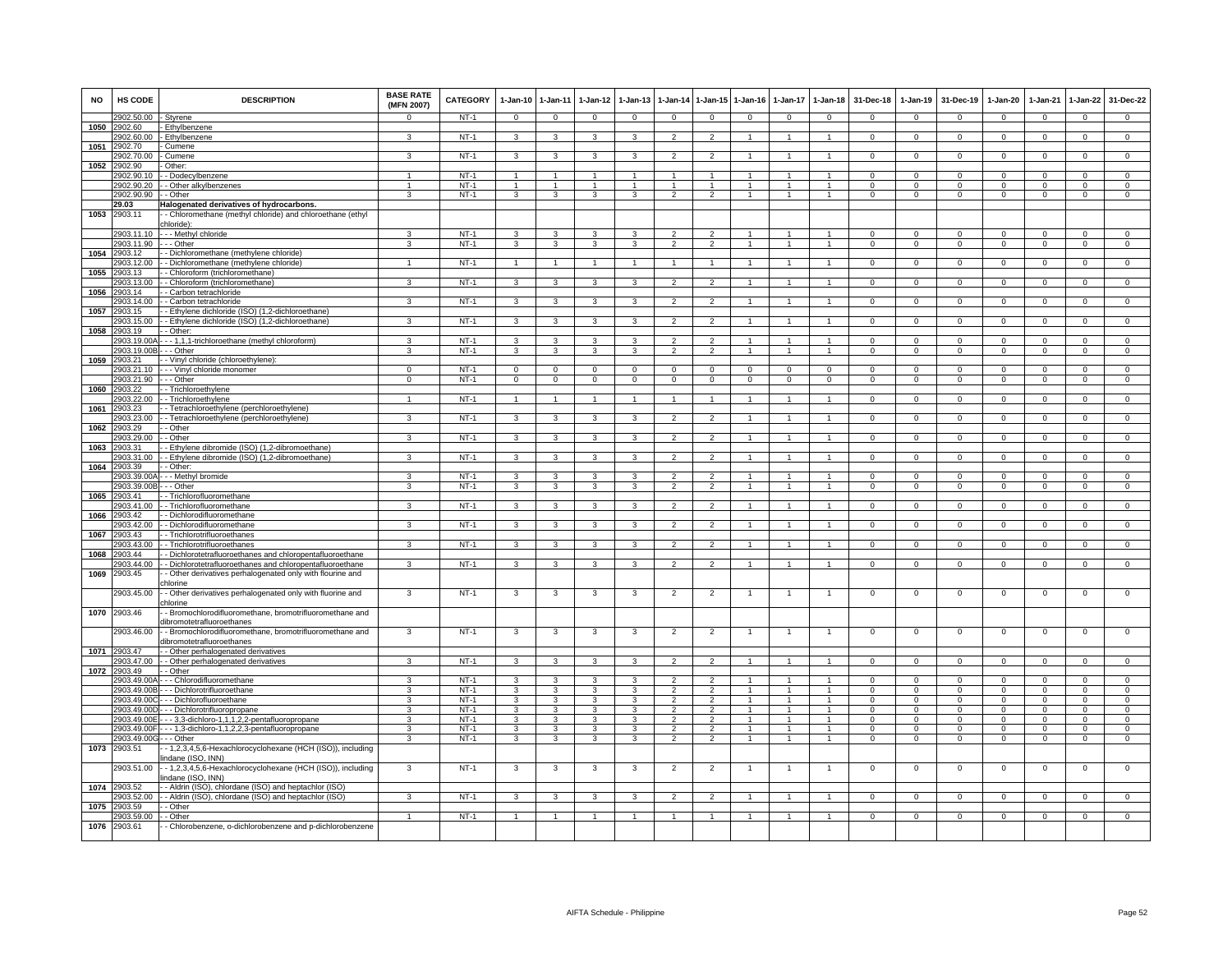| <b>NO</b> | HS CODE                   | <b>DESCRIPTION</b>                                                                                           | <b>BASE RATE</b><br>(MFN 2007) | CATEGORY         | $1-Jan-10$          | $1 - Jan-11$            | $1-Jan-12$           | $1-Jan-13$     | 1-Jan-14                         |                | 1-Jan-15 1-Jan-16 | $1-Jan-17$     | $1 - Jan-18$                                 | 31-Dec-18              | $1-Jan-19$             | 31-Dec-19                     | $1-Jan-20$          | $1-Jan-21$              | $1-Jan-22$          | 31-Dec-22           |
|-----------|---------------------------|--------------------------------------------------------------------------------------------------------------|--------------------------------|------------------|---------------------|-------------------------|----------------------|----------------|----------------------------------|----------------|-------------------|----------------|----------------------------------------------|------------------------|------------------------|-------------------------------|---------------------|-------------------------|---------------------|---------------------|
|           | 2903.61.00                | - Chlorobenzene, o-dichlorobenzene and p-dichlorobenzene                                                     | $\mathbf{3}$                   | $NT-1$           | 3                   | $\mathbf{3}$            | 3                    | 3              | $\overline{2}$                   | $\overline{2}$ | $\overline{1}$    | $\overline{1}$ | $\overline{1}$                               | $\overline{0}$         | $\mathbf 0$            | $\mathbf 0$                   | $\overline{0}$      | $\mathbf 0$             | $\mathbf 0$         | $\mathbf 0$         |
| 1077      | 2903.62                   | - Hexachlorobenzene (ISO) and DDT (ISO) (clofenotane<br>INN), 1,1,1-trichloro-2,2-bis(p-chlorophenyl)ethane) |                                |                  |                     |                         |                      |                |                                  |                |                   |                |                                              |                        |                        |                               |                     |                         |                     |                     |
|           | 2903.62.00                | - Hexachlorobenzene (ISO) and DDT (ISO) (clofenotane<br>INN), 1,1,1-trichloro-2,2-bis(p-chlorophenyl)ethane) | 3                              | $NT-1$           | 3                   | 3                       | 3                    | 3              | $\overline{c}$                   | $\overline{2}$ |                   |                |                                              | $\mathsf 0$            | $^{\circ}$             | $\mathbf 0$                   | $\mathbf 0$         | $\mathbf 0$             | $\mathbf 0$         | $\mathbf 0$         |
| 1078      | 2903.69                   | - - Other                                                                                                    |                                |                  |                     |                         |                      |                |                                  |                |                   |                |                                              |                        |                        |                               |                     |                         |                     |                     |
|           | 2903.69.00                | - Other                                                                                                      | 3                              | $NT-1$           | 3                   | 3                       | 3                    | 3              | $\overline{2}$                   | $\mathcal{P}$  | $\overline{1}$    | $\mathbf{1}$   | $\mathbf{1}$                                 | $\Omega$               | $\Omega$               | $\Omega$                      | $\Omega$            | $\Omega$                | $\mathbf 0$         | $\circ$             |
|           | 29.04                     | Sulphonated, nitrated or nitrosated derivatives of<br>hydrocarbons, whether or not halogenated.              |                                |                  |                     |                         |                      |                |                                  |                |                   |                |                                              |                        |                        |                               |                     |                         |                     |                     |
| 1079      | 2904.10                   | Derivatives containing only sulpho groups, their salts and                                                   |                                |                  |                     |                         |                      |                |                                  |                |                   |                |                                              |                        |                        |                               |                     |                         |                     |                     |
|           |                           | ethyl esters                                                                                                 |                                |                  |                     |                         |                      |                |                                  |                |                   |                |                                              |                        |                        |                               |                     |                         |                     |                     |
|           | 2904.10.00                | - Derivatives containing only sulpho groups, their salts and<br>ethyl esters                                 | $\overline{3}$                 | $NT-1$           | 3                   | 3                       | 3                    | $\mathbf{3}$   | $\overline{2}$                   | $\overline{2}$ | -1                | -1             | $\mathbf{1}$                                 | $\Omega$               | $\Omega$               | $\mathsf 0$                   | $\overline{0}$      | $\overline{0}$          | $\overline{0}$      | $\overline{0}$      |
| 1080      | 2904.20                   | - Derivatives containing only nitro or only nitroso groups                                                   |                                |                  |                     |                         |                      |                |                                  |                |                   |                |                                              |                        |                        |                               |                     |                         |                     |                     |
|           | 904.20.00/<br>2904.20.00B | - Trinitrotoluene<br>- Other                                                                                 | $\mathbf{1}$<br>$\overline{3}$ | $NT-1$<br>$NT-1$ | $\overline{1}$<br>3 | $\overline{1}$<br>3     | $\mathbf{1}$<br>3    | 3              | $\overline{1}$<br>$\overline{2}$ | $\overline{2}$ | $\overline{1}$    | $\mathbf{1}$   | $\blacktriangleleft$<br>$\blacktriangleleft$ | $^{\circ}$<br>$\Omega$ | $^{\circ}$<br>$\Omega$ | $\mathbf 0$<br>$\overline{0}$ | 0<br>$\overline{0}$ | $\mathbf 0$<br>$\Omega$ | 0<br>$\overline{0}$ | 0<br>$\overline{0}$ |
| 1081      | 2904.90                   | Other                                                                                                        |                                |                  |                     |                         |                      |                |                                  |                |                   |                |                                              |                        |                        |                               |                     |                         |                     |                     |
|           | 2904.90.00                | Other                                                                                                        | $\ddot{\phantom{1}}$           | $NT-1$           | $\overline{1}$      | $\overline{1}$          |                      |                |                                  |                |                   |                |                                              | $\mathbf 0$            | $\mathbf{0}$           | $\Omega$                      | $\Omega$            | $\Omega$                | $\mathbf 0$         | $\Omega$            |
|           | 29.05                     | Acyclic alcohols and their halogenated, sulphonated,                                                         |                                |                  |                     |                         |                      |                |                                  |                |                   |                |                                              |                        |                        |                               |                     |                         |                     |                     |
|           |                           | nitrated or nitrosated derivatives.                                                                          |                                |                  |                     |                         |                      |                |                                  |                |                   |                |                                              |                        |                        |                               |                     |                         |                     |                     |
| 1082      | 2905.11<br>2905.11.00     | - Methanol (methyl alcohol)<br>- Methanol (methyl alcohol)                                                   | $\overline{1}$                 | $NT-1$           | $\mathbf{1}$        | $\overline{1}$          | $\overline{1}$       | 1              | $\mathbf{1}$                     | $\overline{1}$ | 1                 | 1              | 1                                            | $\Omega$               | $\Omega$               | $^{\circ}$                    | $\mathbf{0}$        | $\mathbf 0$             | $\mathbf{0}$        | $\overline{0}$      |
| 1083      | 2905.12                   | - Propan-1-ol (propyl alcohol) and propan-2-ol (isopropyl                                                    |                                |                  |                     |                         |                      |                |                                  |                |                   |                |                                              |                        |                        |                               |                     |                         |                     |                     |
|           | 2905.12.00                | alcohol)<br>-- Propan-1-ol (propyl alcohol) and propan-2-ol (isopropyl                                       | $\mathbf{1}$                   | $NT-1$           |                     | $\overline{1}$          |                      |                |                                  | $\overline{1}$ |                   |                |                                              | $\mathsf 0$            | $\mathbf 0$            | $\mathbf 0$                   | $\mathbf 0$         | $\mathbf 0$             | $\mathsf 0$         | $\mathbf 0$         |
|           |                           | (lcohol                                                                                                      |                                |                  |                     |                         |                      |                |                                  |                |                   |                |                                              |                        |                        |                               |                     |                         |                     |                     |
| 1084      | 2905.13                   | - Butan-1-ol (n-butyl alcohol)                                                                               |                                |                  |                     |                         |                      |                |                                  |                |                   |                |                                              |                        |                        |                               |                     |                         |                     |                     |
|           | 2905.13.00                | - Butan-1-ol (n-butyl alcohol)                                                                               | 3                              | $NT-1$           | 3                   | 3                       | 3                    | 3              | $\overline{2}$                   | $\overline{2}$ |                   |                |                                              | $\mathbf{O}$           | $\mathbf 0$            | $\mathbf 0$                   | $\mathsf 0$         | $\Omega$                | $\mathsf 0$         | $\mathbf 0$         |
| 1085      | 2905.14                   | - Other butanols                                                                                             |                                |                  |                     |                         |                      |                |                                  |                |                   |                |                                              |                        |                        |                               |                     |                         |                     |                     |
| 1086      | 2905.14.00<br>2905.16     | - Other butanols<br>- Octanol (octyl alcohol) and isomers thereof                                            | 3                              | NT-1             | 3                   | $\mathbf{3}$            | 3                    | 3              | $\overline{2}$                   | $\overline{2}$ |                   |                | $\mathbf{1}$                                 | $\mathbf{0}$           | $\mathbf 0$            | $\mathbf{0}$                  | $\overline{0}$      | $\mathbf 0$             | $\mathbf{0}$        | $\mathbf{0}$        |
|           | 2905 16.00                | - Octanol (octyl alcohol) and isomers thereof                                                                | $\blacktriangleleft$           | $NT-1$           | $\overline{1}$      | $\overline{1}$          | $\overline{1}$       | $\mathbf{1}$   | $\overline{1}$                   | $\overline{1}$ | $\mathbf{1}$      | $\mathbf{1}$   | $\mathbf{1}$                                 | $\mathsf 0$            | $\mathsf 0$            | $\circ$                       | $\circ$             | $\mathsf 0$             | $\overline{0}$      | $\overline{0}$      |
| 1087      | 2905.17                   | - Dodecan-l-ol (lauryl alcohol), hexadecan-l-ol (cetyl alcohol)                                              |                                |                  |                     |                         |                      |                |                                  |                |                   |                |                                              |                        |                        |                               |                     |                         |                     |                     |
|           | 2905.17.00                | and octadecan-l-ol (stearyl alcohol)<br>- - Dodecan-l-ol (lauryl alcohol), hexadecan-l-ol (cetyl alcohol)    | 10                             | $NT-2$           | 9                   | 8                       | 8                    | $\overline{7}$ | $\overline{7}$                   | 6              | 6                 | 5              | 5                                            | 5                      | $\overline{4}$         | $\mathbf 0$                   | $\mathbf 0$         | $\mathbf 0$             | $\mathbf 0$         | $\mathbf 0$         |
|           |                           | and octadecan-l-ol (stearyl alcohol)                                                                         |                                |                  |                     |                         |                      |                |                                  |                |                   |                |                                              |                        |                        |                               |                     |                         |                     |                     |
| 1088      | 2905.19                   | - - Other                                                                                                    | $\mathbf{1}$                   |                  |                     |                         |                      |                |                                  |                |                   |                |                                              |                        |                        |                               |                     |                         |                     |                     |
| 1089      | 2905.19.00<br>2905.22     | - - Other<br>- Acyclic terpene alcohols                                                                      |                                | $NT-1$           |                     |                         |                      |                |                                  |                |                   |                |                                              | $\Omega$               | $\Omega$               | $\Omega$                      | $\Omega$            | $\Omega$                | $\Omega$            | $\Omega$            |
|           | 2905.22.00                | - - Acyclic terpene alcohols                                                                                 | $\overline{1}$                 | NT-1             | $\overline{1}$      | $\overline{1}$          | $\overline{1}$       | $\overline{1}$ | $\overline{1}$                   | $\overline{1}$ | $\mathbf{1}$      |                | $\overline{1}$                               | $\mathbf{0}$           | $\overline{0}$         | $\mathbf 0$                   | $\mathbf{0}$        | $\mathbf 0$             | $\circ$             | $\mathbf{0}$        |
| 1090      | 2905.29                   | - Other                                                                                                      |                                |                  |                     |                         |                      |                |                                  |                |                   |                |                                              |                        |                        |                               |                     |                         |                     |                     |
|           | 2905.29.00                | - Other                                                                                                      | 3                              | $NT-1$           | $\mathbf{3}$        | $\overline{\mathbf{3}}$ | 3                    | 3              | $\overline{2}$                   | $\mathfrak{p}$ |                   |                | $\mathbf{1}$                                 | $\Omega$               | $\overline{0}$         | $\Omega$                      | $\Omega$            | $\Omega$                | $\overline{0}$      | $\overline{0}$      |
| 1091      | 2905.31<br>2905.31.00     | - Ethylene glycol (ethanediol)<br>- Ethylene glycol (ethanediol)                                             | $\overline{1}$                 | NT-1             | $\overline{1}$      | $\overline{1}$          | $\overline{1}$       |                | $\overline{1}$                   | $\mathbf{1}$   |                   |                | $\blacktriangleleft$                         | $\mathbf 0$            | $\mathbf 0$            | $\mathbf 0$                   | $\mathbf 0$         | $\mathbf 0$             | $\mathbf 0$         | $\mathbf 0$         |
| 1092      | 2905.32                   | - Propylene glycol (propane-1,2-diol)                                                                        |                                |                  |                     |                         |                      |                |                                  |                |                   |                |                                              |                        |                        |                               |                     |                         |                     |                     |
|           | 2905.32.00                | - Propylene glycol (propane-1,2-diol)                                                                        | $\overline{1}$                 | $NT-1$           | $\overline{1}$      | $\overline{1}$          | $\overline{1}$       | $\overline{1}$ | $\overline{1}$                   | $\overline{1}$ | $\overline{1}$    | $\overline{1}$ | $\mathbf{1}$                                 | $\mathbf{0}$           | $\mathbf{0}$           | $\mathsf 0$                   | $\circ$             | $\Omega$                | $\mathsf 0$         | $\overline{0}$      |
| 1093      | 2905.39                   | - Other                                                                                                      |                                |                  |                     |                         |                      |                |                                  |                |                   |                |                                              |                        |                        |                               |                     |                         |                     |                     |
|           | 2905.39.00                | - Other                                                                                                      | $\mathbf{1}$                   | $NT-1$           | $\overline{1}$      | $\overline{1}$          |                      |                |                                  | $\mathbf{1}$   |                   |                | $\mathbf{1}$                                 | $\mathbf{O}$           | $\Omega$               | $\mathbf 0$                   | $\Omega$            | $\Omega$                | $\mathsf 0$         | $\Omega$            |
| 1094      | 2905.41                   | - 2-Ethyl-2-(hydroxymethyl)propane-1,3-diol<br>trimethylolpropane)                                           |                                |                  |                     |                         |                      |                |                                  |                |                   |                |                                              |                        |                        |                               |                     |                         |                     |                     |
|           | 2905.41.00                | - 2-Ethyl-2-(hydroxymethyl)propane-1,3-diol<br>trimethylolpropane)                                           | 3                              | $NT-1$           | 3                   | 3                       | 3                    | 3              | $\overline{2}$                   | $\overline{2}$ | -1                | -1             | $\overline{1}$                               | $\mathbf 0$            | $\mathbf{0}$           | $\mathbf 0$                   | $\mathbf 0$         | $\mathbf 0$             | $\mathsf 0$         | $\overline{0}$      |
| 1095      | 2905.42                   | - Pentaerythritol                                                                                            |                                |                  |                     |                         |                      |                |                                  |                |                   |                |                                              |                        |                        |                               |                     |                         |                     |                     |
|           | 905.42.00                 | - Pentaerythritol                                                                                            |                                | $NT-1$           | $\mathbf{1}$        | $\overline{1}$          |                      |                |                                  |                |                   |                |                                              | $\Omega$               | $\Omega$               | $\Omega$                      | $\Omega$            | $\Omega$                | 0                   | $\Omega$            |
| 1096      | 2905.43                   | - Mannitol                                                                                                   |                                |                  |                     |                         |                      |                |                                  |                |                   |                |                                              |                        |                        |                               |                     |                         |                     |                     |
|           | 2905.43.00<br>2905.44     | - Mannitol<br>- D-glucitol (sorbitol                                                                         | $\overline{1}$                 | $NT-1$           | $\overline{1}$      | $\overline{1}$          | $\blacktriangleleft$ |                | $\overline{1}$                   | $\overline{1}$ |                   |                |                                              | $\overline{0}$         | $\overline{0}$         | $\overline{0}$                | $\overline{0}$      | $\overline{0}$          | $\overline{0}$      | $\overline{0}$      |
| 1097      | 2905.44.00                | - - D-glucitol (sorbitol)                                                                                    | 3                              | $NT-1$           | 3                   | 3                       | 3                    |                | $\mathcal{P}$                    | $\mathfrak{p}$ |                   |                |                                              | $\Omega$               | $\Omega$               | $\Omega$                      | $\Omega$            | $\Omega$                | $\Omega$            | $\Omega$            |
| 1098      | 2905.45                   | - Glycerol                                                                                                   |                                |                  |                     |                         |                      |                |                                  |                |                   |                |                                              |                        |                        |                               |                     |                         |                     |                     |
|           | 2905.45.00                | - Glycerol                                                                                                   | 10                             | $NT-2$           | 9                   | 8                       | 8                    | $\overline{7}$ | $\overline{7}$                   | 6              | 6                 | 5              | 5                                            | 5                      | $\overline{4}$         | $\mathbf{0}$                  | $\mathbf 0$         | $\mathbf 0$             | $\mathbf{0}$        | $\overline{0}$      |
| 1099      | 2905.49                   | - Other                                                                                                      |                                |                  |                     |                         |                      |                |                                  |                |                   |                |                                              |                        |                        |                               |                     |                         |                     |                     |
| 1100      | 905.49.00<br>905.51       | - Other<br>- Ethchlorvynol (INN)                                                                             | $\mathbf{1}$                   | $NT-1$           | $\mathbf{1}$        | $\overline{1}$          | $\mathbf{1}$         |                | $\overline{1}$                   | $\mathbf{1}$   |                   |                | $\mathbf{1}$                                 | $\Omega$               | $\overline{0}$         | $\Omega$                      | $\Omega$            | $\Omega$                | $\overline{0}$      | $\overline{0}$      |
|           | 2905.51.00                | - Ethchlorvynol (INN)                                                                                        | 3                              | $NT-1$           | 3                   | 3                       | 3                    | 3              | $\overline{2}$                   | $\overline{2}$ |                   |                | $\blacktriangleleft$                         | $\mathbf{0}$           | $\mathbf 0$            | $\mathbf 0$                   | $\mathsf 0$         | $\mathbf 0$             | $\mathsf 0$         | $\mathbf 0$         |
| 1101      | 2905.59                   | - Other                                                                                                      |                                |                  |                     |                         |                      |                |                                  |                |                   |                |                                              |                        |                        |                               |                     |                         |                     |                     |
|           | 2905.59.00                | - Other                                                                                                      | 3                              | $NT-1$           | 3                   | 3                       | 3                    | 3              | $\overline{2}$                   | $\overline{2}$ | $\mathbf{1}$      | $\overline{1}$ | $\mathbf{1}$                                 | $\overline{0}$         | $\overline{0}$         | $\overline{0}$                | $\overline{0}$      | $\overline{0}$          | $\overline{0}$      | $\overline{0}$      |
|           | 29.06                     | Cyclic alcohols and their halogenated, sulphonated,<br>nitrated or nitrosated derivatives.                   |                                |                  |                     |                         |                      |                |                                  |                |                   |                |                                              |                        |                        |                               |                     |                         |                     |                     |
|           | 1102 2906.11              | - - Menthol                                                                                                  |                                |                  |                     |                         |                      |                |                                  |                |                   |                |                                              |                        |                        |                               |                     |                         |                     |                     |
|           | 2906.11.00                | - Menthol                                                                                                    | 3                              | $NT-1$           | $\mathbf{3}$        | 3                       | 3                    | 3              | $\overline{2}$                   | 2              | $\overline{1}$    | $\mathbf{1}$   | $\overline{1}$                               | $\overline{0}$         | $\mathbf{0}$           | $\overline{0}$                | $\mathbf{0}$        | $\mathbf{0}$            | $\mathbf{0}$        | $^{\circ}$          |
| 1103      | 2906.12                   | - Cyclohexanol, methylcyclohexanols and<br>timethylcyclohexanols                                             |                                |                  |                     |                         |                      |                |                                  |                |                   |                |                                              |                        |                        |                               |                     |                         |                     |                     |
|           | 2906.12.00                | - - Cyclohexanol, methylcyclohexanols and<br>dimethylcyclohexanols                                           | 3                              | $NT-1$           | 3                   | 3                       | 3                    | 3              | $\overline{2}$                   | $\overline{2}$ |                   | $\mathbf{1}$   | $\mathbf{1}$                                 | $\mathsf 0$            | $\mathsf 0$            | $\mathbf 0$                   | $\mathbf 0$         | $\mathbf 0$             | $\mathsf 0$         | $\mathbf 0$         |
|           | 1104 2906.13              | - - Sterols and inositols                                                                                    |                                |                  |                     |                         |                      |                |                                  |                |                   |                |                                              |                        |                        |                               |                     |                         |                     |                     |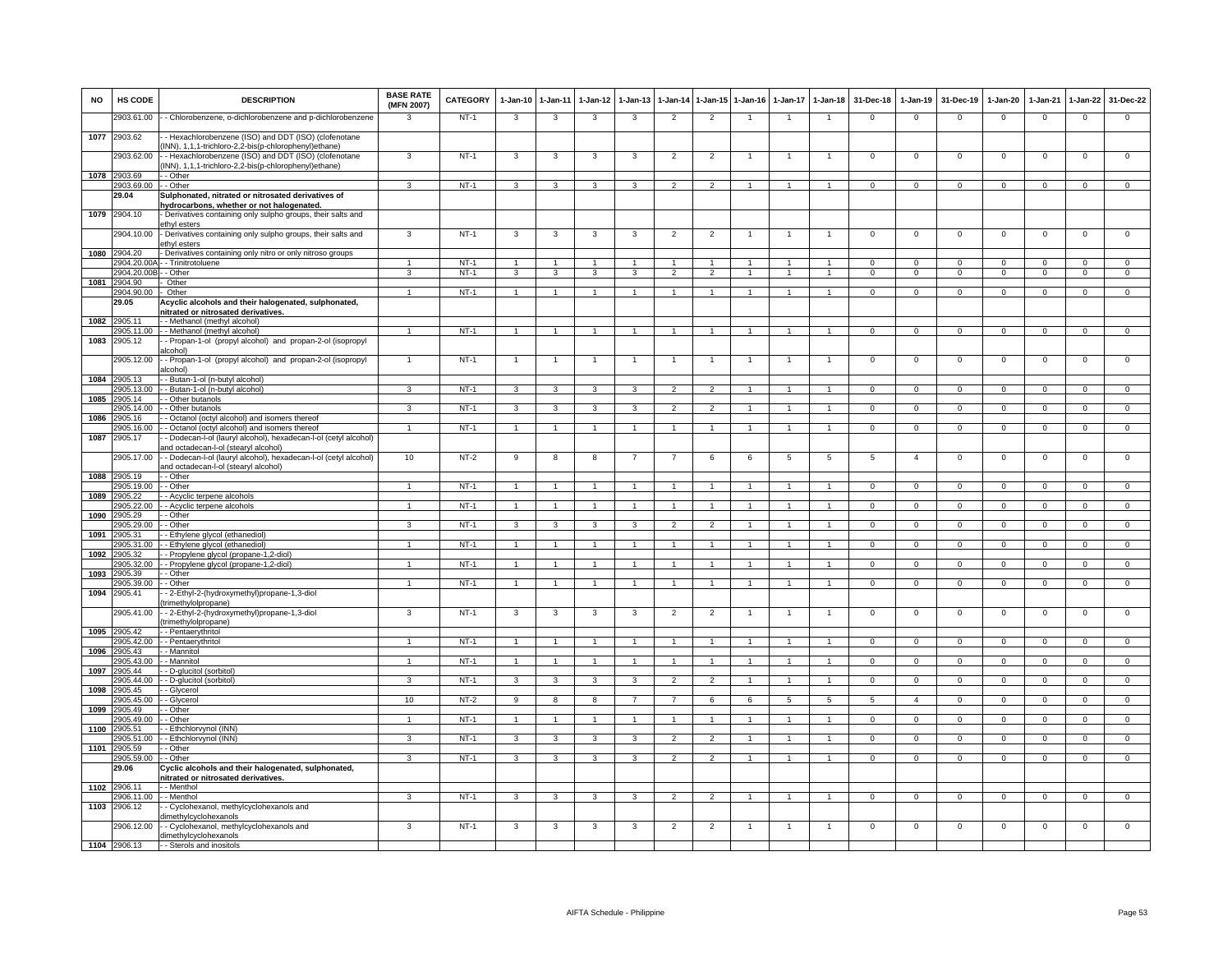| <b>NO</b> | HS CODE                  | <b>DESCRIPTION</b>                                                                                                                                                                                                           | <b>BASE RATE</b><br>(MFN 2007) | <b>CATEGORY</b>  | $1 - Jan-10$            | $1 - Jan-11$   | $1-Jan-12$     | $1-Jan-13$     | 1-Jan-14                                   | 1-Jan-15                         | $1-Jan-16$                     | $1-Jan-17$                   | $1 - Jan-18$                   | 31-Dec-18            | $1-Jan-19$                 | 31-Dec-19            | $1-Jan-20$                       | 1-Jan-21             | $1 - Jan-22$         | 31-Dec-22                        |
|-----------|--------------------------|------------------------------------------------------------------------------------------------------------------------------------------------------------------------------------------------------------------------------|--------------------------------|------------------|-------------------------|----------------|----------------|----------------|--------------------------------------------|----------------------------------|--------------------------------|------------------------------|--------------------------------|----------------------|----------------------------|----------------------|----------------------------------|----------------------|----------------------|----------------------------------|
|           | 2906.13.00               | - Sterols and inositols                                                                                                                                                                                                      | $\mathbf{R}$                   | $NT-1$           | $\mathbf{3}$            | 3              | 3              | 3              | $\overline{2}$                             | $\overline{2}$                   |                                | $\overline{1}$               | $\blacktriangleleft$           | $\mathbf{0}$         | $\mathbf{0}$               | $\mathbf 0$          | $\mathbf 0$                      | $\mathbf 0$          | $\mathbf{0}$         | $\mathbf{0}$                     |
| 1105      | 2906.19<br>2906.19.00    | - Other<br>- Other                                                                                                                                                                                                           | 3                              | $NT-1$           | 3                       | 3              | 3              | 3              | $\overline{2}$                             | $\overline{2}$                   | $\overline{1}$                 | $\mathbf{1}$                 | $\mathbf{1}$                   | $\Omega$             | $\mathbf 0$                | $\mathbf 0$          | $\mathbf 0$                      | $\mathbf 0$          | $\mathbf{0}$         | $\overline{0}$                   |
| 1106      | 2906.21                  | - Benzyl alcohol                                                                                                                                                                                                             |                                |                  |                         |                |                |                |                                            |                                  |                                |                              |                                |                      |                            |                      |                                  |                      |                      |                                  |
|           | 906.21.00                | - Benzyl alcohol                                                                                                                                                                                                             | $\mathbf{B}$                   | $NT-1$           | 3                       | 3              | 3              | 3              | $\overline{\mathbf{c}}$                    | $\overline{2}$                   |                                |                              | $\mathbf{1}$                   | $\Omega$             | $\overline{0}$             | $\overline{0}$       | $\overline{0}$                   | $\overline{0}$       | $\overline{0}$       | $\overline{0}$                   |
| 1107      | 2906.29                  | - Other                                                                                                                                                                                                                      |                                |                  |                         |                |                |                |                                            |                                  |                                |                              |                                |                      |                            |                      |                                  |                      |                      |                                  |
|           | 2906.29.00               | - Other                                                                                                                                                                                                                      | $\mathbf{3}$                   | $NT-1$           | 3                       | 3              | $\mathbf{R}$   | $\mathbf{3}$   | $\mathcal{L}$                              | $\overline{2}$                   | $\blacktriangleleft$           | $\overline{1}$               | $\mathbf{1}$                   | $\Omega$             | $\Omega$                   | $\Omega$             | $\Omega$                         | $\Omega$             | $\Omega$             | $\overline{0}$                   |
| 1108      | 29.07<br>2907.11         | Phenols; phenol-alcohols.<br>- Phenol (hydroxybenzene) and its salts                                                                                                                                                         |                                |                  |                         |                |                |                |                                            |                                  |                                |                              |                                |                      |                            |                      |                                  |                      |                      |                                  |
|           | 2907.11.00               | - Phenol (hydroxybenzene) and its salts                                                                                                                                                                                      |                                | $NT-1$           |                         |                |                |                |                                            | $\blacktriangleleft$             |                                |                              |                                | $\mathbf 0$          | $\mathbf 0$                | $\mathbf 0$          | $\Omega$                         | $\Omega$             | $\mathsf 0$          | $\mathbf 0$                      |
| 1109      | 2907.12                  | - Cresols and their salts                                                                                                                                                                                                    |                                |                  |                         |                |                |                |                                            |                                  |                                |                              |                                |                      |                            |                      |                                  |                      |                      |                                  |
|           | 2907.12.00               | - Cresols and their salts                                                                                                                                                                                                    | $\mathbf{3}$                   | $NT-1$           | $\mathbf{3}$            | $\mathbf{3}$   | 3              | 3              | $\overline{2}$                             | $\overline{2}$                   |                                | $\mathbf{1}$                 | 1                              | $\mathbf{0}$         | $\mathbf{0}$               | $\mathbf{0}$         | $\overline{0}$                   | $\mathbf{0}$         | $\mathbf{0}$         | $\mathbf{0}$                     |
| 1110      | 2907.13                  | - Octylphenol, nonylphenol and their isomers; salts thereof                                                                                                                                                                  |                                |                  |                         |                |                |                |                                            |                                  |                                |                              |                                |                      |                            |                      |                                  |                      |                      |                                  |
|           | 2907.13.00               | - Octylphenol, nonylphenol and their isomers; salts thereof                                                                                                                                                                  | 3                              | $NT-1$           | 3                       | 3              | 3              | 3              | $\overline{2}$                             | $\overline{2}$                   | -1                             | $\mathbf{1}$                 | $\mathbf{1}$                   | $\mathbf 0$          | $\mathbf 0$                | $\mathbf 0$          | $\mathbf 0$                      | $\mathbf 0$          | $\mathsf 0$          | $\mathbf 0$                      |
|           | 1111 2907.15             | - Naphthols and their salts                                                                                                                                                                                                  |                                |                  |                         |                |                |                |                                            |                                  |                                |                              |                                |                      |                            |                      |                                  |                      |                      |                                  |
| 1112      | 2907.15.00<br>2907 19    | - Naphthols and their salts<br>- Other                                                                                                                                                                                       | 3                              | $NT-1$           | 3                       | 3              | 3              | $\mathbf{3}$   | $\overline{2}$                             | $\overline{2}$                   | $\overline{1}$                 | $\overline{1}$               | $\blacktriangleleft$           | $\Omega$             | $\overline{0}$             | $\Omega$             | $\overline{0}$                   | $\overline{0}$       | $\overline{0}$       | $\overline{0}$                   |
|           | 2907.19.00               | - Other                                                                                                                                                                                                                      | 3                              | $NT-2$           | 3                       | 3              | 3              | 3              | 3                                          | 3                                | $\overline{a}$                 | $\overline{\phantom{0}}$     | $\overline{2}$                 | $\overline{2}$       |                            | $\Omega$             | $\Omega$                         | $\Omega$             | $\mathsf 0$          | $\mathbf 0$                      |
| 1113      | 2907.21                  | Resorcinol and its salts                                                                                                                                                                                                     |                                |                  |                         |                |                |                |                                            |                                  |                                |                              |                                |                      |                            |                      |                                  |                      |                      |                                  |
|           | 2907.21.00               | - Resorcinol and its salts                                                                                                                                                                                                   |                                | $NT-1$           | $\overline{1}$          | $\overline{1}$ |                |                | $\overline{1}$                             | $\blacktriangleleft$             |                                |                              | $\overline{1}$                 | $\mathbf 0$          | $\mathbf 0$                | $\mathbf 0$          | $^{\circ}$                       | $\mathbf 0$          | $\mathbf 0$          | $\mathbf 0$                      |
|           | 1114 2907.22             | - Hydroquinone (quinol) and its salts                                                                                                                                                                                        |                                |                  |                         |                |                |                |                                            |                                  |                                |                              |                                |                      |                            |                      |                                  |                      |                      |                                  |
| 1115      | 2907.22.00<br>2907.23    | - Hydroquinone (quinol) and its salts<br>- 4,4'-Isopropylidenediphenol (bisphenol A                                                                                                                                          | 3                              | $NT-1$           | 3                       | 3              | 3              | 3              | $\mathcal{P}$                              | $\mathcal{P}$                    |                                |                              | $\mathbf{1}$                   | $\Omega$             | $\Omega$                   | $\Omega$             | $\Omega$                         | $\Omega$             | $\mathbf{0}$         | $\overline{0}$                   |
|           | 2907.23.00               | - 4,4'-Isopropylidenediphenol (bisphenol A,                                                                                                                                                                                  | 3                              | $NT-1$           | 3                       | 3              | 3              | 3              | $\overline{2}$                             | $\overline{2}$                   |                                |                              |                                | $\mathbf 0$          | $\mathbf 0$                | $\mathbf 0$          | $\mathsf 0$                      | $\Omega$             | $\mathsf 0$          | $\overline{0}$                   |
| 1116      | 907.29                   | - Other                                                                                                                                                                                                                      |                                |                  |                         |                |                |                |                                            |                                  |                                |                              |                                |                      |                            |                      |                                  |                      |                      |                                  |
|           | 2907.29.00/              | - - Phenol-alcohols                                                                                                                                                                                                          | 3                              | $NT-1$           | $\overline{\mathbf{3}}$ | 3              | 3              | 3              | $\overline{2}$                             | $\overline{2}$                   | $\overline{1}$                 | $\overline{1}$               | $\mathbf{1}$                   | $\overline{0}$       | $\overline{0}$             | $\overline{0}$       | $\overline{0}$                   | $\overline{0}$       | $\overline{0}$       | $\overline{0}$                   |
|           | 2907.29.00<br>29.08      | - - Other<br>Halogenated, sulphonated, nitrated or nitrosated                                                                                                                                                                |                                | $NT-1$           |                         |                |                |                |                                            | $\overline{1}$                   |                                |                              |                                | $\overline{0}$       | $\overline{0}$             | $\overline{0}$       | $\overline{0}$                   | $\overline{0}$       | $\overline{0}$       | $\overline{0}$                   |
|           |                          | derivatives of phenols or phenol-alcohols.                                                                                                                                                                                   |                                |                  |                         |                |                |                |                                            |                                  |                                |                              |                                |                      |                            |                      |                                  |                      |                      |                                  |
|           | 1117 2908.11             | - Pentachlorophenol (ISO)                                                                                                                                                                                                    |                                |                  |                         |                |                |                |                                            |                                  |                                |                              |                                |                      |                            |                      |                                  |                      |                      |                                  |
|           | 908.11.00                | - Pentachlorophenol (ISO)                                                                                                                                                                                                    | 3                              | $NT-1$           | $\mathbf{3}$            | $\mathbf{3}$   | 3              | $\mathbf{3}$   | $\overline{2}$                             | $\overline{2}$                   | $\overline{1}$                 | $\overline{1}$               | $\mathbf{1}$                   | $\mathbf{0}$         | $\mathsf 0$                | $\mathbf 0$          | $\mathbf 0$                      | $\mathbf{0}$         | $\circ$              | $\overline{0}$                   |
| 1118      | 2908.19                  | - Other                                                                                                                                                                                                                      | 3                              |                  |                         |                | 3              | 3              | $\mathfrak{p}$                             | $\overline{2}$                   |                                |                              | $\mathbf{1}$                   |                      |                            |                      |                                  | $\Omega$             |                      |                                  |
| 1119      | 908.19.00<br>2908.91     | Other<br>- Dinoseb (ISO) and its salts                                                                                                                                                                                       |                                | $NT-1$           | 3                       | 3              |                |                |                                            |                                  |                                |                              |                                | $\mathbf 0$          | $\mathbf 0$                | $\mathbf 0$          | $\mathbf 0$                      |                      | $\mathsf 0$          | $\overline{0}$                   |
|           | 908.91.00                | - Dinoseb (ISO) and its salts                                                                                                                                                                                                | 3                              | $NT-1$           | 3                       | 3              | 3              | 3              | $\overline{2}$                             | $\overline{2}$                   |                                | $\mathbf{1}$                 | $\mathbf{1}$                   | $\mathbf 0$          | $\mathbf 0$                | $\mathbf 0$          | $\mathbf 0$                      | $\mathbf 0$          | 0                    | $\overline{0}$                   |
| 1120      | 2908.99                  | - Other                                                                                                                                                                                                                      |                                |                  |                         |                |                |                |                                            |                                  |                                |                              |                                |                      |                            |                      |                                  |                      |                      |                                  |
|           | 2908.99.00<br>29.09      | - Other                                                                                                                                                                                                                      | $\mathcal{R}$                  | $NT-1$           | 3                       | $\mathcal{R}$  | $\mathbf{R}$   | $\mathbf{3}$   | $\mathcal{P}$                              | $\mathcal{P}$                    |                                |                              |                                | $\Omega$             | $\Omega$                   | $\Omega$             | $\Omega$                         | $\Omega$             | $\mathsf 0$          | $\Omega$                         |
|           |                          | Ethers, ether-alcohols, ether-phenols, ether-alcohol-<br>phenols, alcohol peroxides, ether peroxides, ketone<br>peroxides (whether or not chemically defined), and their<br>halogenated, sulphonated, nitrated or nitrosated |                                |                  |                         |                |                |                |                                            |                                  |                                |                              |                                |                      |                            |                      |                                  |                      |                      |                                  |
|           | 1121 2909.11             | derivatives.<br>- - Diethyl ether:                                                                                                                                                                                           |                                |                  |                         |                |                |                |                                            |                                  |                                |                              |                                |                      |                            |                      |                                  |                      |                      |                                  |
|           | 909.11.00                | - Diethyl ether                                                                                                                                                                                                              | 3                              | $NT-1$           | 3                       | 3              | 3              | 3              | $\overline{2}$                             | $\mathcal{P}$                    | $\overline{1}$                 | $\overline{1}$               | $\mathbf{1}$                   | $^{\circ}$           | $\mathbf 0$                | $\mathbf 0$          | 0                                | $\mathbf 0$          | $\mathsf 0$          | $\mathbf 0$                      |
| 1122      | 2909.19                  | - Other:                                                                                                                                                                                                                     |                                |                  |                         |                |                |                |                                            |                                  |                                |                              |                                |                      |                            |                      |                                  |                      |                      |                                  |
|           | 2909.19.10<br>2909.19.90 | - - Methyl tertiary butyl ether<br>- - Other                                                                                                                                                                                 | 3<br>3                         | $NT-1$<br>$NT-1$ | 3<br>3                  | 3<br>3         | 3<br>3         | 3<br>3         | $\overline{2}$<br>$\overline{\phantom{a}}$ | $\overline{2}$<br>$\overline{2}$ | $\mathbf{1}$<br>$\overline{1}$ | $\mathbf{1}$<br>$\mathbf{1}$ | $\overline{1}$<br>$\mathbf{1}$ | $\Omega$<br>$\Omega$ | $\overline{0}$<br>$\Omega$ | $\Omega$<br>$\Omega$ | $\overline{0}$<br>$\overline{0}$ | $\Omega$<br>$\Omega$ | $\Omega$<br>$\Omega$ | $\overline{0}$<br>$\overline{0}$ |
| 1123      | 2909.20                  | Cyclanic, cyclenic or cycloterpenic ethers and their                                                                                                                                                                         |                                |                  |                         |                |                |                |                                            |                                  |                                |                              |                                |                      |                            |                      |                                  |                      |                      |                                  |
|           |                          | nalogenated, sulphonated, nitrated or nitrosated derivatives                                                                                                                                                                 |                                |                  |                         |                |                |                |                                            |                                  |                                |                              |                                |                      |                            |                      |                                  |                      |                      |                                  |
|           | 2909.20.00               | Cyclanic, cyclenic or cycloterpenic ethers and their<br>alogenated, sulphonated, nitrated or nitrosated derivatives                                                                                                          | $\mathbf{3}$                   | $NT-1$           | 3                       | 3              | 3              | 3              | $\overline{2}$                             | $\overline{2}$                   |                                | $\overline{1}$               | $\overline{1}$                 | $\mathbf 0$          | $\mathbf 0$                | $\mathbf 0$          | $\mathbf 0$                      | $\mathbf 0$          | $\mathsf 0$          | $\mathbf 0$                      |
|           | 1124 2909.30             | Aromatic ethers and their halogenated, sulphonated, nitrated<br>r nitrosated derivatives                                                                                                                                     |                                |                  |                         |                |                |                |                                            |                                  |                                |                              |                                |                      |                            |                      |                                  |                      |                      |                                  |
|           | 909.30.00                | Aromatic ethers and their halogenated, sulphonated, nitrated<br>r nitrosated derivatives                                                                                                                                     |                                | $NT-1$           | $\overline{1}$          | $\overline{1}$ |                |                |                                            |                                  |                                |                              |                                | $\mathsf 0$          | $\mathbf 0$                | $\mathbf 0$          | $\mathbf 0$                      | $\mathbf 0$          | $\mathsf 0$          | $\mathbf 0$                      |
| 1125      | 2909.41                  | - 2,2'-Oxydiethanol (diethylene glycol, digol)                                                                                                                                                                               |                                |                  |                         |                |                |                |                                            |                                  |                                |                              |                                |                      |                            |                      |                                  |                      |                      |                                  |
| 1126      | 2909.41.00               | - 2,2'-Oxydiethanol (diethylene glycol, digol)                                                                                                                                                                               |                                | $NT-1$           | $\overline{1}$          | $\overline{1}$ |                |                | $\overline{1}$                             | $\blacktriangleleft$             | $\overline{1}$                 | $\overline{1}$               | $\overline{1}$                 | $\overline{0}$       | $\overline{0}$             | $\Omega$             | $\overline{0}$                   | $\overline{0}$       | $\overline{0}$       | $\overline{0}$                   |
|           | 2909.43                  | - Monobutyl ethers of ethylene glycol or of diethylene glycol                                                                                                                                                                |                                |                  |                         |                |                |                |                                            |                                  |                                |                              |                                |                      |                            |                      |                                  |                      |                      |                                  |
|           | 2909.43.00               | - Monobutyl ethers of ethylene glycol or of diethylene glycol                                                                                                                                                                | 3                              | $NT-1$           | $\mathbf{3}$            | 3              | 3              | 3              | $\overline{2}$                             | $\overline{2}$                   |                                |                              |                                | $\mathbf 0$          | $\mathsf 0$                | $\mathbf 0$          | $\mathbf 0$                      | $\mathbf 0$          | $\mathsf 0$          | $\mathbf 0$                      |
| 1127      | 2909.44                  | - Other monoalkylethers of ethylene glycol or of diethylene<br><b>Ilvcol</b>                                                                                                                                                 |                                |                  |                         |                |                |                |                                            |                                  |                                |                              |                                |                      |                            |                      |                                  |                      |                      |                                  |
|           | 2909.44.00               | - Other monoalkylethers of ethylene glycol or of diethylene<br>ılycol                                                                                                                                                        | 3                              | $NT-1$           | 3                       | 3              | 3              | 3              | $\overline{2}$                             | $\overline{2}$                   |                                |                              |                                | $\mathbf 0$          | $\mathbf 0$                | $\mathbf 0$          | $\mathbf 0$                      | $\mathbf 0$          | $\mathbf 0$          | $\mathbf 0$                      |
|           | 1128 2909.49             | - Other                                                                                                                                                                                                                      |                                |                  |                         |                |                |                |                                            |                                  |                                |                              |                                |                      |                            |                      |                                  |                      |                      |                                  |
|           | 2909 49.00<br>2909.50    | - Other<br>Ether-phenols, ether-alcohol-phenols and their halogenated,                                                                                                                                                       |                                | $NT-1$           | $\overline{1}$          | $\overline{1}$ | $\overline{1}$ | $\overline{1}$ | $\overline{1}$                             | $\overline{1}$                   | $\overline{1}$                 | $\mathbf{1}$                 | $\blacktriangleleft$           | $\Omega$             | $\overline{0}$             | $\Omega$             | $\overline{0}$                   | $\overline{0}$       | $\overline{0}$       | $\overline{0}$                   |
| 1129      |                          | sulphonated, nitrated or nitrosated derivatives                                                                                                                                                                              |                                |                  |                         |                |                |                |                                            |                                  |                                |                              |                                |                      |                            |                      |                                  |                      |                      |                                  |
|           | 2909.50.00               | Ether-phenols, ether-alcohol-phenols and their halogenated,<br>sulphonated, nitrated or nitrosated derivatives                                                                                                               | $\overline{1}$                 | $NT-1$           | $\overline{1}$          | $\overline{1}$ |                | $\overline{1}$ | $\overline{1}$                             | $\overline{1}$                   | $\overline{1}$                 | $\overline{1}$               | $\overline{1}$                 | $\mathbf 0$          | $\mathbf{0}$               | $\mathbf 0$          | $\mathbf 0$                      | $\mathbf 0$          | $\mathsf 0$          | $\mathbf 0$                      |
|           | 1130 2909.60             | Alcohol peroxides, ether peroxides, ketone peroxides and<br>their halogenated, sulphonated, nitrated or nitrosated<br>derivatives                                                                                            |                                |                  |                         |                |                |                |                                            |                                  |                                |                              |                                |                      |                            |                      |                                  |                      |                      |                                  |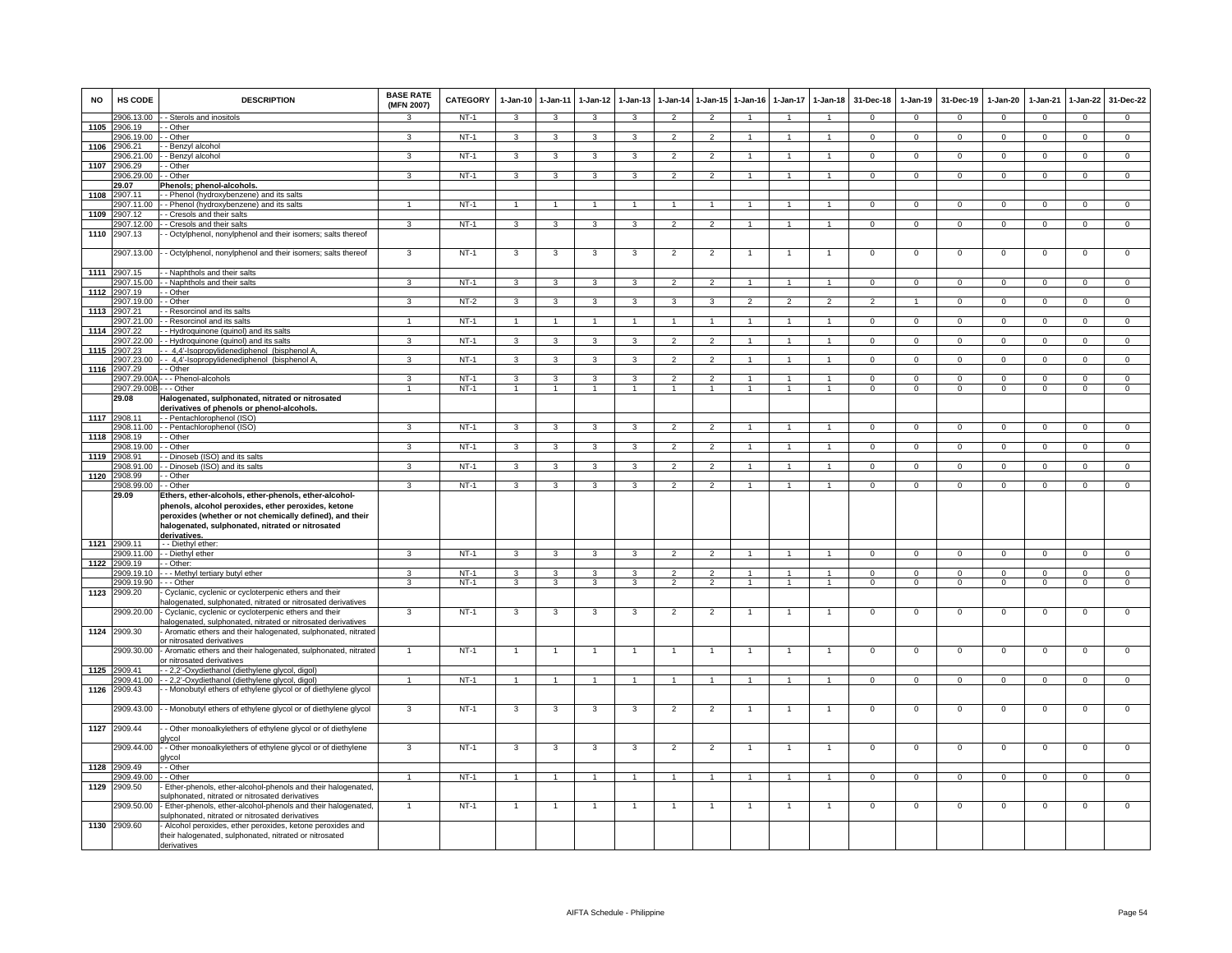| <b>NO</b> | HS CODE                    | <b>DESCRIPTION</b>                                                                                                                                                  | <b>BASE RATE</b><br>(MFN 2007) | CATEGORY | $1 - Jan-10$            | $1 - Jan-11$   | $1-Jan-12$              | $1-Jan-13$              |                          |                | 1-Jan-14 1-Jan-15 1-Jan-16 | $1-Jan-17$     | $1 - Jan-18$         | 31-Dec-18      | $1-Jan-19$     | 31-Dec-19      | $1-Jan-20$     | $1-Jan-21$     | $1-Jan-22$     | 31-Dec-22      |
|-----------|----------------------------|---------------------------------------------------------------------------------------------------------------------------------------------------------------------|--------------------------------|----------|-------------------------|----------------|-------------------------|-------------------------|--------------------------|----------------|----------------------------|----------------|----------------------|----------------|----------------|----------------|----------------|----------------|----------------|----------------|
|           | 2909.60.00                 | Alcohol peroxides, ether peroxides, ketone peroxides and<br>their halogenated, sulphonated, nitrated or nitrosated<br>derivatives                                   |                                | $NT-1$   | $\overline{1}$          | $\overline{1}$ | $\overline{1}$          | $\overline{1}$          | $\overline{1}$           | $\overline{1}$ | $\overline{1}$             | $\overline{1}$ | $\overline{1}$       | $\mathbf 0$    | $\mathbf{0}$   | $\mathbf 0$    | $\overline{0}$ | $\mathbf 0$    | $\mathsf 0$    | $\Omega$       |
|           | 29.10                      | Epoxides, epoxyalcohols, epoxyphenols and<br>epoxyethers, with a three-membered ring, and their<br>halogenated, sulphonated, nitrated or nitrosated<br>derivatives. |                                |          |                         |                |                         |                         |                          |                |                            |                |                      |                |                |                |                |                |                |                |
|           | 1131 2910.10               | - Oxirane (ethylene oxide)                                                                                                                                          |                                |          |                         |                |                         |                         |                          |                |                            |                |                      |                |                |                |                |                |                |                |
| 1132      | 2910.10.00<br>2910.20      | - Oxirane (ethylene oxide)<br>Methyloxirane (propylene oxide)                                                                                                       | $\mathcal{R}$                  | $NT-1$   | 3                       | 3              | 3                       | 3                       | $\overline{2}$           | $\overline{2}$ |                            |                |                      | $\mathbf 0$    | $\mathbf 0$    | $\mathbf 0$    | $\Omega$       | $\mathbf 0$    | $\mathsf 0$    | $\mathbf 0$    |
|           | 2910.20.00                 | Methyloxirane (propylene oxide)                                                                                                                                     | $\mathbf{3}$                   | $NT-1$   | $\mathbf{3}$            | $\mathbf{3}$   | $\mathbf{3}$            | $\mathbf{3}$            | $\overline{2}$           | $\overline{2}$ |                            | $\mathbf{1}$   | 1                    | $\mathbf 0$    | $\mathbf 0$    | $\mathsf 0$    | $\overline{0}$ | $\mathsf 0$    | $\overline{0}$ | $\overline{0}$ |
|           | 1133 2910.30               | 1-Chloro-2,3-epoxypropane (epichlorohydrin)                                                                                                                         |                                |          |                         |                |                         |                         |                          |                |                            |                |                      |                |                |                |                |                |                |                |
| 1134      | 2910.30.00<br>910.40       | 1-Chloro-2,3-epoxypropane (epichlorohydrin)<br>Dieldrin (ISO, INN)                                                                                                  | 3                              | $NT-1$   | 3                       | 3              | 3                       | $\mathbf{3}$            | $\overline{2}$           | $\overline{2}$ | -1                         | $\mathbf{1}$   | $\overline{1}$       | $\Omega$       | $\overline{0}$ | $\Omega$       | $\overline{0}$ | $\overline{0}$ | $\overline{0}$ | $\overline{0}$ |
|           | 910.40.00                  | Dieldrin (ISO, INN)                                                                                                                                                 | 3                              | $NT-1$   | 3                       | 3              | 3                       | 3                       | $\overline{2}$           | $\overline{2}$ |                            |                | $\mathbf{1}$         | $\mathbf 0$    | $\overline{0}$ | $\mathbf 0$    | $\mathbf 0$    | $\mathbf 0$    | $\mathbf 0$    | $\overline{0}$ |
| 1135      | 910.90                     | Other                                                                                                                                                               |                                |          |                         |                |                         |                         |                          |                |                            |                |                      |                |                |                |                |                |                |                |
|           | 2910.90.00                 | Other                                                                                                                                                               | 3                              | $NT-1$   | 3                       | 3              | 3                       | 3                       | $\overline{2}$           | $\overline{2}$ | $\overline{1}$             | $\overline{1}$ | $\blacktriangleleft$ | $\mathbf 0$    | $\overline{0}$ | $\mathbf 0$    | $\overline{0}$ | $\Omega$       | $\overline{0}$ | $\overline{0}$ |
| 1136      | 2911.00                    | Acetals and hemiacetals, whether or not with other oxygen<br>unction, and their halogenated, sulphonated, nitrated or<br>itrosated derivatives.                     |                                |          |                         |                |                         |                         |                          |                |                            |                |                      |                |                |                |                |                |                |                |
|           | 2911.00.00                 | Acetals and hemiacetals, whether or not with other oxygen<br>unction, and their halogenated, sulphonated, nitrated or<br>nitrosated derivatives.                    | $\overline{1}$                 | $NT-1$   | $\overline{1}$          | $\overline{1}$ |                         | $\overline{1}$          | $\overline{1}$           | $\overline{1}$ | $\overline{1}$             | $\overline{1}$ | $\overline{1}$       | $\mathbf 0$    | $\mathbf{0}$   | $\mathbf 0$    | $\mathbf 0$    | $\mathbf 0$    | $\mathsf 0$    | $\mathbf 0$    |
|           | 29.12                      | Aldehydes, whether or not with other oxygen function;<br>cyclic polymers of aldehydes; paraformaldehyde.                                                            |                                |          |                         |                |                         |                         |                          |                |                            |                |                      |                |                |                |                |                |                |                |
|           | 1137 2912.11<br>2912.11.10 | - - Methanal (formaldehyde)<br>- - - Formalin                                                                                                                       | 3                              | $NT-1$   | 3                       | 3              | 3                       | 3                       | $\overline{2}$           | $\overline{2}$ |                            |                | $\overline{1}$       | $\Omega$       | $\overline{0}$ | $\overline{0}$ | $\overline{0}$ | $\overline{0}$ | $\overline{0}$ | $\overline{0}$ |
|           | 2912.11.90                 | - - Other                                                                                                                                                           | 3                              | $NT-1$   | 3                       | 3              | 3                       | 3                       | $\overline{2}$           | $\overline{2}$ |                            |                |                      | $\mathbf 0$    | $\mathbf 0$    | $\mathbf 0$    | $\mathbf 0$    | $\Omega$       | $\mathsf 0$    | $\overline{0}$ |
| 1138      | 2912.12                    | - Ethanal (acetaldehyde)                                                                                                                                            |                                |          |                         |                |                         |                         |                          |                |                            |                |                      |                |                |                |                |                |                |                |
|           | 2912.12.00                 | - Ethanal (acetaldehyde)<br>- Other                                                                                                                                 | $\mathbf{3}$                   | $NT-1$   | 3                       | 3              | 3                       | 3                       | $\overline{2}$           | $\overline{2}$ |                            |                | $\mathbf{1}$         | $\Omega$       | $\mathbf{0}$   | $\mathbf 0$    | $\overline{0}$ | $\mathbf 0$    | $\mathbf{0}$   | $\Omega$       |
|           | 1139 2912.19<br>2912.19.00 | - Other                                                                                                                                                             | 3                              | $NT-1$   | 3                       | $\mathbf{3}$   | 3                       | $\mathbf{3}$            | $\overline{2}$           | $\overline{2}$ | $\overline{1}$             | $\mathbf{1}$   | $\mathbf{1}$         | $\Omega$       | $\mathsf 0$    | $\Omega$       | $\circ$        | $\Omega$       | $\circ$        | $\overline{0}$ |
| 1140      | 2912.21                    | - Benzaldehyde                                                                                                                                                      |                                |          |                         |                |                         |                         |                          |                |                            |                |                      |                |                |                |                |                |                |                |
|           | 912.21.00<br>1141 2912.29  | - Benzaldehyde                                                                                                                                                      | 3                              | EL       |                         |                |                         |                         |                          |                |                            |                |                      |                |                |                |                |                |                |                |
|           | 2912.29.00                 | - Other<br>- Other                                                                                                                                                  | $\overline{\mathbf{3}}$        | EL       |                         |                |                         |                         |                          |                |                            |                |                      |                |                |                |                |                |                |                |
| 1142      | 2912.30                    | Aldehyde-alcohols                                                                                                                                                   |                                |          |                         |                |                         |                         |                          |                |                            |                |                      |                |                |                |                |                |                |                |
| 1143      | 2912.30.00<br>2912.41      | Aldehyde-alcohols<br>- Vanillin (4-hydroxy-3-methoxybenzaldehyde)                                                                                                   | 3                              | $NT-1$   | 3                       | 3              |                         | 3                       | $\mathfrak{p}$           | $\overline{2}$ |                            |                |                      | $\Omega$       | $\Omega$       | $\Omega$       | $\Omega$       | $\Omega$       | $\Omega$       | $\Omega$       |
|           | 2912.41.00                 | - Vanillin (4-hydroxy-3-methoxybenzaldehyde)                                                                                                                        | $\overline{1}$                 | NT-1     | $\overline{1}$          | $\overline{1}$ | $\overline{1}$          | $\overline{1}$          | $\overline{1}$           | $\sim$         | $\overline{1}$             | $\overline{1}$ | $\mathbf{1}$         | $\mathbf{0}$   | $\mathbf{0}$   | $\mathbf 0$    | $\overline{0}$ | $\mathbf 0$    | $\circ$        | $\mathbf{0}$   |
| 1144      | 2912.42                    | - Ethylvanillin (3-ethoxy-4-hydroxybenzaldehyde)                                                                                                                    |                                |          |                         |                |                         |                         |                          |                |                            |                |                      |                |                |                |                |                |                |                |
| 1145      | 912.42.00<br>912.49        | - Ethylvanillin (3-ethoxy-4-hydroxybenzaldehyde)<br>- Other                                                                                                         | 3                              | $NT-1$   | 3                       | 3              | 3                       | 3                       | $\overline{2}$           | $\overline{2}$ |                            |                | $\mathbf{1}$         | $\Omega$       | $\overline{0}$ | $\Omega$       | $\Omega$       | $\overline{0}$ | $\overline{0}$ | $\overline{0}$ |
|           | 2912.49.00                 | - Other                                                                                                                                                             | 3                              | $NT-1$   | 3                       | 3              | 3                       | 3                       | $\overline{2}$           | $\overline{2}$ |                            | $\overline{1}$ | $\ddot{1}$           | $\mathbf 0$    | $\mathbf 0$    | $\mathbf 0$    | $\mathbf 0$    | $\mathbf 0$    | $\mathsf 0$    | $\mathbf 0$    |
| 1146      | 2912.50                    | Cyclic polymers of aldehydes                                                                                                                                        |                                |          |                         |                |                         |                         |                          |                | $\overline{1}$             | $\overline{1}$ | $\mathbf{1}$         |                |                |                |                | $\Omega$       |                |                |
| 1147      | 912.50.00<br>2912.60       | Cyclic polymers of aldehydes<br>- Paraformaldehyde                                                                                                                  | $\mathbf{3}$                   | $NT-1$   | $\overline{\mathbf{3}}$ | $\overline{3}$ | $\overline{3}$          | 3                       | $\overline{2}$           | $\overline{2}$ |                            |                |                      | $\circ$        | $\overline{0}$ | $\mathbf 0$    | $\mathbf{0}$   |                | $\overline{0}$ | $\overline{0}$ |
|           | 912.60.00                  | - Paraformaldehyde                                                                                                                                                  |                                | $NT-1$   |                         | $\mathbf{1}$   |                         |                         |                          | $\mathbf{1}$   |                            |                |                      | $\mathbf 0$    | $\mathbf 0$    | $\Omega$       | $\Omega$       | $\Omega$       | $\mathsf 0$    | $\Omega$       |
| 1148      | 2913.00                    | Halogenated, sulphonated, nitrated or nitrosated derivatives of                                                                                                     |                                |          |                         |                |                         |                         |                          |                |                            |                |                      |                |                |                |                |                |                |                |
|           | 2913.00.00                 | products of heading 29.12.<br>Halogenated, sulphonated, nitrated or nitrosated derivatives of<br>products of heading 29.12.                                         | 3                              | $NT-1$   | $\mathbf{3}$            | 3              | 3                       | 3                       | $\overline{2}$           | $\overline{2}$ | -1                         | $\overline{1}$ | $\overline{1}$       | $\mathbf{0}$   | $\mathbf{0}$   | $\mathbf 0$    | $\mathbf 0$    | $\mathbf 0$    | $\mathsf 0$    | $\overline{0}$ |
|           | 29.14                      | Ketones and quinones, whether or not with other oxygen<br>function, and their halogenated, sulphonated, nitrated or<br>nitrosated derivatives.                      |                                |          |                         |                |                         |                         |                          |                |                            |                |                      |                |                |                |                |                |                |                |
|           | 1149 2914.11<br>914.11.00  | - - Acetone<br>- Acetone                                                                                                                                            |                                | EL.      |                         |                |                         |                         |                          |                |                            |                |                      |                |                |                |                |                |                |                |
| 1150      | 2914.12                    | - Butanone (methyl ethyl ketone)                                                                                                                                    |                                |          |                         |                |                         |                         |                          |                |                            |                |                      |                |                |                |                |                |                |                |
|           | 2914.12.00                 | - Butanone (methyl ethyl ketone)                                                                                                                                    | 3                              | $NT-1$   | $\mathbf{3}$            | 3              | 3                       | 3                       | $\overline{2}$           | $\mathcal{P}$  |                            |                | $\blacktriangleleft$ | $^{\circ}$     | $\mathbf 0$    | $\mathbf 0$    | $^{\circ}$     | $\Omega$       | $\mathbf 0$    | $\Omega$       |
|           | 1151 2914.13<br>2914.13.00 | - 4-Methylpentan-2-one (methyl isobutyl ketone)<br>- 4-Methylpentan-2-one (methyl isobutyl ketone)                                                                  | $\mathbf{1}$                   | $NT-1$   | -1                      | $\overline{1}$ | $\mathbf{1}$            | $\mathbf{1}$            | $\overline{1}$           | 1              | -1                         | $\mathbf{1}$   | 1                    | $\Omega$       | $\mathbf{0}$   | $\mathbf 0$    | $^{\circ}$     | $^{\circ}$     | $\mathbf{0}$   | $\overline{0}$ |
| 1152      | 914.19                     | - Other                                                                                                                                                             |                                |          |                         |                |                         |                         |                          |                |                            |                |                      |                |                |                |                |                |                |                |
|           | 914.19.00                  | - Other                                                                                                                                                             |                                | $NT-1$   | $\overline{1}$          | $\mathbf{1}$   |                         |                         |                          |                |                            |                |                      | $\Omega$       | $\mathbf 0$    | $\Omega$       | $\Omega$       | $\Omega$       | $\mathsf 0$    | $\mathbf 0$    |
| 1153      | 2914.21<br>914.21.00       | Camphor<br>- Camphor                                                                                                                                                | 3                              | $NT-1$   | $\overline{\mathbf{3}}$ | 3              | 3                       | $\mathbf{3}$            | $\overline{2}$           | $\overline{2}$ | -1                         | $\overline{1}$ | $\mathbf{1}$         | $\Omega$       | $\overline{0}$ | $\Omega$       | $\overline{0}$ | $\Omega$       | $\overline{0}$ | $\overline{0}$ |
| 1154      | 2914.22                    | - Cyclohexanone and methylcyclohexanones                                                                                                                            |                                |          |                         |                |                         |                         |                          |                |                            |                |                      |                |                |                |                |                |                |                |
|           | 2914.22.00                 | - Cyclohexanone and methylcyclohexanones                                                                                                                            | 3                              | $NT-1$   | 3                       | 3              | $\overline{\mathbf{3}}$ | $\overline{\mathbf{3}}$ | $\overline{\phantom{a}}$ | $\overline{2}$ |                            |                |                      | $\overline{0}$ | $\overline{0}$ | $\overline{0}$ | $\overline{0}$ | $\overline{0}$ | $\overline{0}$ | $\overline{0}$ |
| 1155      | 2914.23<br>2914.23.00      | - Ionones and methylionones<br>- Ionones and methylionones                                                                                                          | $\mathbf{3}$                   | $NT-1$   | $\mathbf{3}$            | $\mathbf{3}$   | 3                       | $\mathbf{3}$            | $\overline{2}$           | $\overline{2}$ |                            | $\mathbf{1}$   | $\mathbf{1}$         | $\mathbf{0}$   | $\mathbf{0}$   | $\mathbf 0$    | $\overline{0}$ | $\mathbf 0$    | $\mathbf{0}$   | $\mathbf{0}$   |
|           | 1156 2914.29               | - Other                                                                                                                                                             |                                |          |                         |                |                         |                         |                          |                |                            |                |                      |                |                |                |                |                |                |                |
| 1157      | 2914.29.00<br>914.31       | - Other<br>- Phenylacetone (phenylpropan-2-one)                                                                                                                     | 3                              | $NT-1$   | 3                       | $\mathbf{3}$   | 3                       | 3                       | $\overline{2}$           | $\overline{2}$ | $\overline{1}$             | $\mathbf{1}$   | $\mathbf{1}$         | $\Omega$       | $\mathsf 0$    | $\mathbf 0$    | $\circ$        | $\mathbf{0}$   | $\circ$        | $\overline{0}$ |
|           | 2914.31.00                 | - Phenylacetone (phenylpropan-2-one)                                                                                                                                | 3                              | $NT-1$   | 3                       | 3              | 3                       | 3                       | $\overline{2}$           | $\mathfrak{p}$ | $\mathbf{1}$               | $\mathbf{1}$   | $\mathbf{1}$         | $\mathbf 0$    | $\mathbf 0$    | $\mathbf 0$    | $\mathbf 0$    | $\Omega$       | $\mathsf 0$    | $\overline{0}$ |
| 1158      | 2914.39                    | - Other                                                                                                                                                             |                                |          |                         |                |                         |                         |                          |                |                            |                |                      |                |                |                |                |                |                |                |
|           | 2914.39.00 - - Other       |                                                                                                                                                                     | $\mathbf{3}$                   | $NT-1$   | 3                       | 3              | 3                       | 3                       | $\overline{2}$           | $\overline{2}$ | $\overline{1}$             | $\overline{1}$ | $\blacktriangleleft$ | $\Omega$       | $\Omega$       | $\Omega$       | $\overline{0}$ | $\Omega$       | $\overline{0}$ | $\overline{0}$ |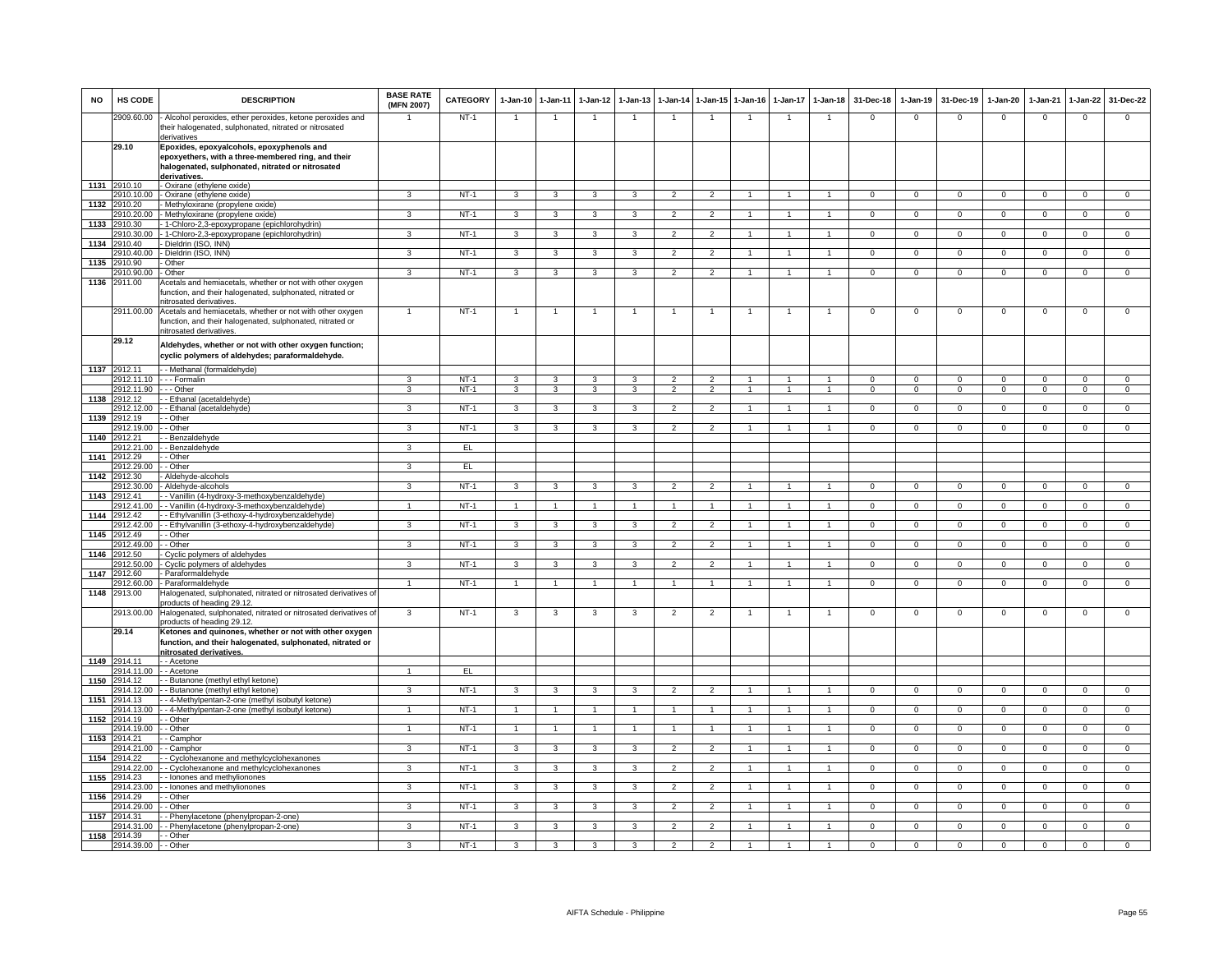| NO   | HS CODE                    | <b>DESCRIPTION</b>                                                                                                                                                                                       | <b>BASE RATE</b><br>(MFN 2007) | CATEGORY              | 1-Jan-10                | $1 - Jan-11$   | $1 - Jan-12$      | 1-Jan-13            | $1 - Jan-14$                     | $1 - Jan-15$                     | $1 - Jan-16$   | $1 - Jan-17$   | $1 - Jan-18$         | 31-Dec-18      | $1-Jan-19$     | 31-Dec-19      | 1-Jan-20       | 1-Jan-21       | $1-Jan-22$     | 31-Dec-22                   |
|------|----------------------------|----------------------------------------------------------------------------------------------------------------------------------------------------------------------------------------------------------|--------------------------------|-----------------------|-------------------------|----------------|-------------------|---------------------|----------------------------------|----------------------------------|----------------|----------------|----------------------|----------------|----------------|----------------|----------------|----------------|----------------|-----------------------------|
| 1159 | 2914.40<br>914.40.00       | Ketone-alcohols and ketone-aldehydes<br>Ketone-alcohols and ketone-aldehydes                                                                                                                             | 3                              | $NT-1$                | 3                       | 3              | 3                 | 3                   | $\overline{2}$                   | $\overline{2}$                   | $\overline{1}$ | $\overline{1}$ | $\overline{1}$       | $\mathbf 0$    | $\mathbf 0$    | $\mathbf 0$    | $\overline{0}$ | $\mathbf 0$    | $\mathsf 0$    | $\overline{0}$              |
| 1160 | 914.50                     | Ketone-phenols and ketones with other oxygen function                                                                                                                                                    |                                |                       |                         |                |                   |                     |                                  |                                  |                |                |                      |                |                |                |                |                |                |                             |
|      | 914.50.00                  | Ketone-phenols and ketones with other oxygen function                                                                                                                                                    | 3                              | $NT-1$                | 3                       | 3              | 3                 | 3                   | $\overline{2}$                   | $\overline{2}$                   | $\overline{1}$ | $\overline{1}$ | $\mathbf{1}$         | $\Omega$       | $\overline{0}$ | $\mathbf 0$    | $\overline{0}$ | $\Omega$       | $\overline{0}$ | $\overline{0}$              |
| 1161 | 914.61                     | - Anthraquinone                                                                                                                                                                                          |                                |                       |                         |                |                   |                     |                                  |                                  |                |                |                      |                |                |                |                |                |                |                             |
|      | 914.61.00                  | - Anthraquinone                                                                                                                                                                                          |                                | $NT-1$                | $\overline{1}$          | $\mathbf{1}$   |                   |                     |                                  |                                  |                |                |                      | $\Omega$       | $\Omega$       | $\Omega$       | $\Omega$       | $\Omega$       | $\Omega$       | $\overline{0}$              |
| 1162 | 914.69                     | Other                                                                                                                                                                                                    |                                |                       |                         |                |                   |                     |                                  |                                  |                |                |                      |                |                |                |                |                |                |                             |
|      | 2914.69.00                 | - Other                                                                                                                                                                                                  | $\mathbf{3}$                   | $NT-1$                | 3                       | 3              | 3                 | 3                   | $\overline{2}$                   | $\mathcal{P}$                    |                |                |                      | $\Omega$       | $\Omega$       | $\Omega$       | $\Omega$       | $\Omega$       | $\Omega$       | $\Omega$                    |
| 1163 | 2914.70                    | Halogenated, sulphonated, nitrated or nitrosated derivatives                                                                                                                                             |                                |                       |                         |                |                   |                     |                                  |                                  |                |                |                      |                |                |                |                |                |                |                             |
|      | 2914.70.00                 | Halogenated, sulphonated, nitrated or nitrosated derivatives                                                                                                                                             | 3                              | $NT-1$                | 3                       | 3              | 3                 | -3                  | $\overline{2}$                   | 2                                |                |                |                      | $^{\circ}$     | $^{\circ}$     | $^{\circ}$     | $\overline{0}$ | $^{\circ}$     | 0              | $\overline{0}$              |
|      | 29.15                      | Saturated acyclic monocarboxylic acids and their<br>anhydrides, halides, peroxides and peroxyacids; their<br>halogenated, sulphonated, nitrated or nitrosated<br>derivatives.                            |                                |                       |                         |                |                   |                     |                                  |                                  |                |                |                      |                |                |                |                |                |                |                             |
| 1164 | 2915.11                    | - - Formic acid                                                                                                                                                                                          |                                |                       |                         |                |                   |                     |                                  |                                  |                |                |                      |                |                |                |                |                |                |                             |
|      | 915.11.00                  | - Formic acid                                                                                                                                                                                            | 3                              | $NT-1$                | $\mathbf{3}$            | 3              | 3                 | 3                   | $\overline{2}$                   | $\mathcal{P}$                    | $\overline{1}$ | $\overline{1}$ | $\mathbf{1}$         | $\mathbf{0}$   | $\mathbf 0$    | $\mathbf 0$    | $\mathbf 0$    | $\mathbf 0$    | $\mathsf 0$    | $\mathbf 0$                 |
| 1165 | 2915.12<br>2915.12.00      | Salts of formic acid<br>Salts of formic acid                                                                                                                                                             | 3                              | $NT-1$                | 3                       | 3              | 3                 | 3                   | $\overline{2}$                   | $\overline{2}$                   | $\mathbf{1}$   | $\overline{1}$ | $\overline{1}$       | $\mathbf 0$    | $\mathbf 0$    | $\mathbf 0$    | $\overline{0}$ | $\Omega$       | $\mathbf 0$    | $\overline{0}$              |
| 1166 | 915.13                     | - Esters of formic acid                                                                                                                                                                                  |                                |                       |                         |                |                   |                     |                                  |                                  |                |                |                      |                |                |                |                |                |                |                             |
|      | 2915.13.00                 | Esters of formic acid                                                                                                                                                                                    | 3                              | $NT-1$                | $\overline{3}$          | $\mathbf{3}$   | 3                 | $\mathbf{3}$        | $\overline{2}$                   | $\overline{2}$                   | $\overline{1}$ | $\overline{1}$ | $\mathbf{1}$         | $\circ$        | $\circ$        | $\mathbf 0$    | $\overline{0}$ | $\mathbf{0}$   | $\mathsf 0$    | $\overline{0}$              |
| 1167 | 915.21                     | - Acetic acid                                                                                                                                                                                            |                                |                       |                         |                |                   |                     |                                  |                                  |                |                |                      |                |                |                |                |                |                |                             |
|      | 915.21.00                  | Acetic acid                                                                                                                                                                                              | $\overline{\mathbf{3}}$        | $NT-1$                | $\overline{\mathbf{3}}$ | 3              | 3                 | 3                   | $\overline{\phantom{a}}$         | $\overline{2}$                   |                |                | $\blacktriangleleft$ | $\overline{0}$ | $\overline{0}$ | $\overline{0}$ | $\overline{0}$ | $\overline{0}$ | $\overline{0}$ | $\overline{0}$              |
| 1168 | 915.24                     | - Acetic anhydride                                                                                                                                                                                       |                                |                       |                         |                |                   |                     |                                  |                                  |                |                |                      |                |                |                |                |                |                |                             |
|      | 2915.24.00                 | - Acetic anhydride                                                                                                                                                                                       |                                | $NT-1$                | $\overline{1}$          | $\mathbf{1}$   |                   |                     |                                  | $\blacktriangleleft$             |                |                |                      | $\Omega$       | $\Omega$       | $\Omega$       | $\Omega$       | $\Omega$       | $\overline{0}$ | $\Omega$                    |
| 1169 | 915.29                     | - Other:                                                                                                                                                                                                 |                                |                       |                         |                |                   |                     |                                  |                                  |                |                |                      |                |                |                |                |                |                |                             |
|      | 2915.29.00<br>2915.29.00E  | - - Sodium acetate; cobalt acetates                                                                                                                                                                      | 3<br>$\overline{1}$            | <b>NT-1</b><br>$NT-1$ | 3<br>$\overline{1}$     | 3              | 3<br>$\mathbf{1}$ | 3<br>$\overline{1}$ | $\overline{2}$<br>$\overline{1}$ | $\overline{2}$<br>$\overline{1}$ | -1             | $\overline{1}$ | 1<br>$\mathbf{1}$    | $\Omega$       | $\mathbf 0$    | $\mathbf 0$    | $\mathbf 0$    | $\mathbf 0$    | $\mathbf{0}$   | $\mathbf 0$<br>$\mathbf{0}$ |
|      | 1170 2915.31               | - - Other<br>- Ethyl acetate                                                                                                                                                                             |                                |                       |                         | $\mathbf{1}$   |                   |                     |                                  |                                  |                |                |                      | $\mathbf{0}$   | $\mathbf 0$    | $\mathbf 0$    | $\mathbf 0$    | $\mathbf 0$    | $\mathbf{0}$   |                             |
|      | 915.31.00                  | - Ethyl acetate                                                                                                                                                                                          | $\mathbf{1}$                   | $NT-1$                | $\overline{1}$          | $\overline{1}$ | $\mathbf{1}$      | $\mathbf{1}$        | $\overline{1}$                   | $\overline{1}$                   | $\overline{1}$ | $\overline{1}$ | 1                    | $\Omega$       | $\mathbf 0$    | $\mathbf 0$    | $\mathbf 0$    | $\mathbf 0$    | $\overline{0}$ | $\overline{0}$              |
| 1171 | 915.32                     | - Vinyl acetate                                                                                                                                                                                          |                                |                       |                         |                |                   |                     |                                  |                                  |                |                |                      |                |                |                |                |                |                |                             |
|      | 915.32.00                  | Vinyl acetate                                                                                                                                                                                            |                                | EL.                   |                         |                |                   |                     |                                  |                                  |                |                |                      |                |                |                |                |                |                |                             |
| 1172 | 2915.33                    | - n-Butyl acetate                                                                                                                                                                                        |                                |                       |                         |                |                   |                     |                                  |                                  |                |                |                      |                |                |                |                |                |                |                             |
|      | 915.33.00                  | - n-Butyl acetate                                                                                                                                                                                        |                                | $NT-1$                | $\mathbf{1}$            |                |                   |                     |                                  |                                  |                |                |                      | $\mathbf 0$    | $\mathbf 0$    | $\mathbf 0$    | $\mathbf 0$    | $\Omega$       | $\mathsf 0$    | $\overline{0}$              |
| 1173 | 2915.36                    | - Dinoseb (ISO) acetate                                                                                                                                                                                  |                                |                       |                         |                |                   |                     |                                  |                                  |                |                |                      |                |                |                |                |                |                |                             |
|      | 2915.36.00                 | - Dinoseb (ISO) acetate                                                                                                                                                                                  | 1                              | $NT-1$                | $\mathbf{1}$            | $\overline{1}$ |                   |                     | $\overline{1}$                   | $\mathbf{1}$                     |                |                |                      | $\mathbf 0$    | $\mathbf 0$    | $\mathbf 0$    | $\mathbf 0$    | $\mathbf 0$    | $\mathbf 0$    | $\mathbf{0}$                |
|      | 1174 2915.39<br>2915.39.00 | Other<br>- - Isobutyl acetate and 2-Ethoxyethyl acetate                                                                                                                                                  | 3                              | $NT-1$                | $\overline{3}$          | 3              | 3                 | 3                   | $\overline{2}$                   | $\overline{2}$                   | $\overline{1}$ | $\overline{1}$ | $\overline{1}$       | $\Omega$       | $\overline{0}$ | $\Omega$       | $\overline{0}$ | $\overline{0}$ | $\overline{0}$ | $\overline{0}$              |
|      | 2915.39.00                 | - - Other                                                                                                                                                                                                | $\overline{1}$                 | $NT-1$                | $\overline{1}$          | $\overline{1}$ | $\overline{1}$    | $\overline{1}$      | $\overline{1}$                   | $\overline{1}$                   | $\overline{1}$ | $\overline{1}$ | $\overline{1}$       | $\overline{0}$ | $\overline{0}$ | $\overline{0}$ | $\overline{0}$ | $\overline{0}$ | $\overline{0}$ | $\overline{0}$              |
| 1175 | 915 40                     | Mono-, di- or trichloroacetic acids, their salts and esters                                                                                                                                              |                                |                       |                         |                |                   |                     |                                  |                                  |                |                |                      |                |                |                |                |                |                |                             |
|      | 915.40.00                  | Mono-, di- or trichloroacetic acids, their salts and esters                                                                                                                                              | 3                              | $NT-1$                | 3                       | 3              | 3                 | 3                   | $\overline{2}$                   | $\overline{2}$                   |                |                |                      | $\overline{0}$ | $\overline{0}$ | $\overline{0}$ | $\overline{0}$ | $\overline{0}$ | $\overline{0}$ | $\overline{0}$              |
| 1176 | 915.50                     | Propionic acid, its salts and esters                                                                                                                                                                     |                                |                       |                         |                |                   |                     |                                  |                                  |                |                |                      |                |                |                |                |                |                |                             |
|      | 915.50.00                  | Propionic acid, its salts and esters                                                                                                                                                                     | $\mathbf{R}$                   | $NT-1$                | 3                       | $\mathbf{3}$   | $\mathbf{R}$      | $\mathbf{a}$        | $\overline{2}$                   | $\mathcal{P}$                    |                |                |                      | $\Omega$       | $\Omega$       | $\Omega$       | $\Omega$       | $\Omega$       | $\mathbf 0$    | $\Omega$                    |
| 1177 | 915.60                     | Butanoic acids, pentanoic acids, their salts and esters                                                                                                                                                  |                                |                       |                         |                |                   |                     |                                  |                                  |                |                |                      |                |                |                |                |                |                |                             |
|      | 915.60.00                  | Butanoic acids, pentanoic acids, their salts and esters                                                                                                                                                  |                                | $NT-1$                | $\mathbf{1}$            | $\mathbf{1}$   |                   |                     | $\overline{1}$                   | $\blacktriangleleft$             |                |                |                      | $\Omega$       | $\Omega$       | $\Omega$       | $\Omega$       | $\Omega$       | $\mathsf 0$    | $\Omega$                    |
| 1178 | 2915.70<br>2915.70.10      | Palmitic acid, stearic acid, their salts and esters:<br>- Palmitic acid, its salts and esters                                                                                                            | 10                             | $NT-2$                | 9                       | 8              | 8                 | $\overline{7}$      | $\overline{7}$                   | 6                                | 6              | 5              | 5                    | 5              | $\mathbf{A}$   | $\mathbf 0$    | $^{\circ}$     | $^{\circ}$     | $\mathbf{0}$   | $\mathbf{0}$                |
|      | 2915.70.20                 | - Stearic acid                                                                                                                                                                                           | $\mathbf{1}$                   | $NT-1$                | $\overline{1}$          | $\overline{1}$ | $\mathbf{1}$      | $\mathbf{1}$        | $\overline{1}$                   | $\overline{1}$                   | $\overline{1}$ | $\mathbf{1}$   | $\overline{1}$       | $\Omega$       | $\mathbf{0}$   | $\mathbf 0$    | $\mathbf{0}$   | $\Omega$       | $\mathbf{0}$   | $\mathbf 0$                 |
|      | 2915.70.30                 | - Salts and esters of stearic acid                                                                                                                                                                       | $\mathbf{1}$                   | $NT-1$                | $\mathbf{1}$            | $\overline{1}$ | $\mathbf{1}$      | $\mathbf{1}$        | $\overline{1}$                   | $\mathbf{1}$                     | $\mathbf{1}$   | $\mathbf{1}$   | $\mathbf{1}$         | $\mathbf 0$    | $\mathbf 0$    | $\mathbf 0$    | $\mathbf 0$    | $\mathbf 0$    | $\mathbf{0}$   | $\overline{0}$              |
| 1179 | 2915.90                    | Other:                                                                                                                                                                                                   |                                |                       |                         |                |                   |                     |                                  |                                  |                |                |                      |                |                |                |                |                |                |                             |
|      | 2915.90.10                 | - Acetyl chloride                                                                                                                                                                                        | $\mathbf{1}$                   | $NT-1$                | $\mathbf{1}$            | $\overline{1}$ | $\sim$            | $\overline{1}$      | $\overline{1}$                   | $\overline{1}$                   | $\overline{1}$ | $\mathbf{1}$   | $\overline{1}$       | $\Omega$       | $\overline{0}$ | $\Omega$       | $\Omega$       | $\Omega$       | $\overline{0}$ | $\overline{0}$              |
|      | 2915.90.20                 | - Lauric acid, myristic acid, their salts and esters                                                                                                                                                     | 10                             | $NT-2$                | 9                       | 8              | 8                 | $\overline{7}$      | $\overline{7}$                   | 6                                | 6              | 5              | 5                    | 5              | $\overline{4}$ | $\mathbf 0$    | $\mathbf 0$    | $\mathbf 0$    | $\mathsf 0$    | $\overline{0}$              |
|      | 2915.90.90                 | - Other                                                                                                                                                                                                  |                                | $NT-1$                | 1                       |                |                   |                     | 1                                | $\overline{1}$                   | $\mathbf{1}$   | $\mathbf{1}$   | 1                    | $\mathbf 0$    | $\mathbf 0$    | $\mathbf 0$    | $\mathbf 0$    | $\mathbf 0$    | $\mathsf 0$    | $\overline{0}$              |
|      | 29.16                      | Unsaturated acyclic monocarboxylic acids, cyclic<br>monocarboxylic acids, their anhydrides, halides,<br>peroxides and peroxyacids; their halogenated,<br>sulphonated, nitrated or nitrosated derivatives |                                |                       |                         |                |                   |                     |                                  |                                  |                |                |                      |                |                |                |                |                |                |                             |
| 1180 | 2916.11                    | - - Acrylic acid and its salts                                                                                                                                                                           |                                |                       |                         |                |                   |                     |                                  |                                  |                |                |                      |                |                |                |                |                |                |                             |
|      | 916.11.00                  | - Acrylic acid and its salts                                                                                                                                                                             | $\mathbf{B}$                   | $NT-1$                | $\overline{\mathbf{3}}$ | 3              | 3                 | 3                   | $\overline{2}$                   | $\mathcal{P}$                    | $\overline{1}$ | $\overline{1}$ | $\blacktriangleleft$ | $\Omega$       | $\Omega$       | $\mathbf{0}$   | $\Omega$       | $\Omega$       | $\overline{0}$ | $\overline{0}$              |
| 1181 | 916.12                     | <b>Esters of acrylic acid</b>                                                                                                                                                                            |                                |                       |                         |                |                   |                     |                                  |                                  |                |                |                      |                |                |                |                |                |                |                             |
| 1182 | 2916.12.00<br>916.13       | Esters of acrylic acid<br>Methacrylic acid and its salts                                                                                                                                                 |                                | $NT-1$                |                         |                |                   |                     |                                  |                                  |                |                |                      | $\mathbf 0$    | $\mathbf 0$    | $\mathbf 0$    | $\mathsf 0$    | $\mathbf 0$    | $\mathsf 0$    | $\mathbf 0$                 |
|      | 2916.13.00                 | - Methacrylic acid and its salts                                                                                                                                                                         |                                | EL.                   |                         |                |                   |                     |                                  |                                  |                |                |                      |                |                |                |                |                |                |                             |
| 1183 | 2916.14                    | - Esters of methacrylic acid                                                                                                                                                                             |                                |                       |                         |                |                   |                     |                                  |                                  |                |                |                      |                |                |                |                |                |                |                             |
|      | 2916.14.10                 | - Methyl methacrylate                                                                                                                                                                                    | $\Omega$                       | $NT-1$                | $\mathbf{0}$            | $\mathbf{0}$   | $\mathbf 0$       | $\mathbf 0$         | $\mathbf 0$                      | $\mathbf{0}$                     | $\Omega$       | $\Omega$       | $\mathbf{0}$         | $\Omega$       | $\mathbf 0$    | $\mathbf 0$    | $\mathbf 0$    | $\Omega$       | $\mathbf 0$    | $\mathbf{0}$                |
|      | 2916.14.90                 | - Other                                                                                                                                                                                                  | $\overline{1}$                 | $NT-1$                | $\mathbf{1}$            | $\overline{1}$ | $\mathbf{1}$      | $\overline{1}$      | $\overline{1}$                   | $\overline{1}$                   | $\overline{1}$ | $\mathbf{1}$   | $\overline{1}$       | $\mathbf{0}$   | $^{\circ}$     | $\mathbf{0}$   | $\overline{0}$ | $\mathbf 0$    | $\mathbf{0}$   | $\overline{0}$              |
| 1184 | 2916.15                    | - Oleic, linoleic or linolenic acids, their salts and esters                                                                                                                                             |                                |                       |                         |                |                   |                     |                                  |                                  |                |                |                      |                |                |                |                |                |                |                             |
|      | 916.15.00                  | - Oleic, linoleic or linolenic acids, their salts and esters                                                                                                                                             | $5\phantom{.0}$                | $NT-2$                | $\overline{4}$          | $\overline{4}$ | $\overline{4}$    | 3                   | 3                                | $\mathbf{3}$                     | $\overline{2}$ | $\overline{2}$ | $\overline{2}$       | $\overline{2}$ | $\mathbf{1}$   | $\mathbf 0$    | $\mathbf 0$    | $\mathsf 0$    | $\overline{0}$ | $\overline{0}$              |
| 1185 | 2916.19                    | - Other                                                                                                                                                                                                  |                                |                       |                         |                |                   |                     |                                  |                                  |                |                |                      |                |                |                |                |                |                |                             |
| 1186 | 2916.19.00                 | - Other                                                                                                                                                                                                  | $\overline{1}$                 | EL                    |                         |                |                   |                     |                                  |                                  |                |                |                      |                |                |                |                |                |                |                             |
|      | 2916.20                    | Cyclanic, cyclenic or cycloterpenic monocarboxylic acids,<br>heir anhydrides, halides, peroxides, peroxyacids and their<br>derivatives                                                                   |                                |                       |                         |                |                   |                     |                                  |                                  |                |                |                      |                |                |                |                |                |                |                             |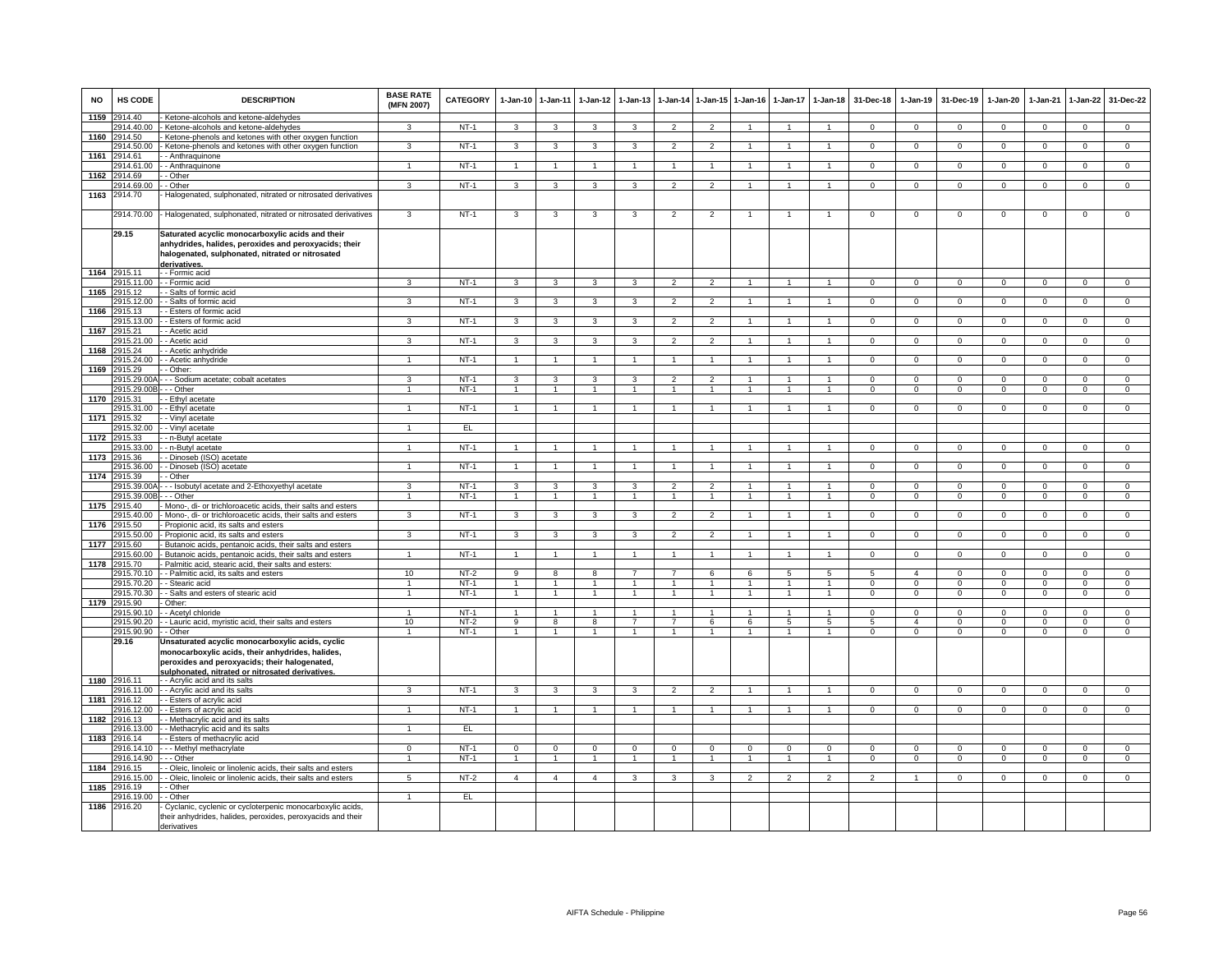| <b>NO</b> | HS CODE                    | <b>DESCRIPTION</b>                                                                                                                                    | <b>BASE RATE</b><br>(MFN 2007) | <b>CATEGORY</b> | $1-Jan-10$              | $1 - Jan-11$         | $1-Jan-12$     | $1-Jan-13$     | 1-Jan-14 1-Jan-15 |                      | $1-Jan-16$     | $1-Jan-17$     | $1-Jan-18$           | 31-Dec-18      | $1-Jan-19$     | 31-Dec-19      | $1-Jan-20$     | 1-Jan-21       | 1-Jan-22       | 31-Dec-22      |
|-----------|----------------------------|-------------------------------------------------------------------------------------------------------------------------------------------------------|--------------------------------|-----------------|-------------------------|----------------------|----------------|----------------|-------------------|----------------------|----------------|----------------|----------------------|----------------|----------------|----------------|----------------|----------------|----------------|----------------|
|           | 2916.20.00                 | Cyclanic, cyclenic or cycloterpenic monocarboxylic acids,<br>their anhydrides, halides, peroxides, peroxyacids and their<br>derivatives               |                                | $NT-1$          | $\overline{1}$          | $\overline{1}$       |                | $\overline{1}$ | $\overline{1}$    | $\overline{1}$       | $\overline{1}$ | $\mathbf{1}$   | $\overline{1}$       | $\mathbf 0$    | $\mathsf 0$    | $^{\circ}$     | $\mathbf{0}$   | $\mathbf 0$    | $\mathbf{0}$   | $\mathbf{O}$   |
|           | 1187 2916.31               | - Benzoic acid, its salts and esters                                                                                                                  |                                |                 |                         |                      |                |                |                   |                      |                |                |                      |                |                |                |                |                |                |                |
|           | 916.31.00                  | - Benzoic acid, its salts and esters                                                                                                                  |                                | $NT-1$          |                         |                      |                | $\mathbf{1}$   | -1                | $\mathbf{1}$         |                |                | $\mathbf{1}$         | $\mathbf 0$    | $\mathbf 0$    | $\mathbf 0$    | $\mathbf{0}$   | $\mathbf{O}$   | $\mathbf 0$    | $\mathbf{O}$   |
| 1188      | 2916.32                    | - Benzoyl peroxide and benzoyl chloride                                                                                                               |                                |                 |                         |                      |                |                |                   |                      |                |                |                      |                |                |                |                |                |                |                |
|           | 916.32.00                  | - Benzoyl peroxide and benzoyl chloride                                                                                                               | $\overline{1}$                 | $NT-1$          | $\overline{1}$          | $\overline{1}$       |                | $\overline{1}$ | $\overline{1}$    | $\mathbf{1}$         | 1              |                | $\blacktriangleleft$ | $\Omega$       | $\overline{0}$ | $\Omega$       | $\mathbf 0$    | $\Omega$       | $\Omega$       | $\overline{0}$ |
| 1189      | 916.34                     | - Phenylacetic acid and its salts                                                                                                                     |                                |                 |                         |                      | $\mathbf{R}$   |                |                   |                      |                |                | $\overline{1}$       |                |                |                | $\overline{0}$ |                |                |                |
| 1190      | 2916.34.00<br>2916.35      | - Phenylacetic acid and its salts<br>- Esters of phenylacetic acid                                                                                    | 3                              | $NT-1$          | $\overline{\mathbf{3}}$ | 3                    |                | 3              | $\overline{2}$    | $\overline{2}$       |                |                |                      | $\overline{0}$ | $\overline{0}$ | $\overline{0}$ |                | $\overline{0}$ | $\overline{0}$ | $\overline{0}$ |
|           | 2916.35.00                 | - Esters of phenylacetic acid                                                                                                                         | $\mathbf{3}$                   | $NT-1$          | $\mathbf{3}$            | $\mathbf{3}$         | $\mathbf{3}$   | 3              | $\overline{2}$    | $\overline{2}$       | $\overline{1}$ | $\mathbf{1}$   | $\mathbf{1}$         | $\overline{0}$ | $\mathbf{0}$   | $\mathbf{0}$   | $\mathbf{0}$   | $\mathbf 0$    | $\circ$        | $\mathbf{0}$   |
|           | 1191 2916.36               | - Binapacryl (ISO)                                                                                                                                    |                                |                 |                         |                      |                |                |                   |                      |                |                |                      |                |                |                |                |                |                |                |
|           | 2916.36.00                 | - Binapacryl (ISO)                                                                                                                                    | $\overline{1}$                 | EL              |                         |                      |                |                |                   |                      |                |                |                      |                |                |                |                |                |                |                |
| 1192      | 2916.39                    | - Other                                                                                                                                               |                                |                 |                         |                      |                |                |                   |                      |                |                |                      |                |                |                |                |                |                |                |
|           | 2916.39.10                 | - - 2,4-Dichlorophenyl acetic acid and its salts and esters                                                                                           | 1                              | $NT-1$          | $\mathbf{1}$            | $\overline{1}$       |                | 1              | 1                 | $\mathbf{1}$         | 1              | 1              | $\mathbf{1}$         | $\mathbf 0$    | $\mathbf 0$    | $\mathbf 0$    | $\mathbf{0}$   | $\mathbf{O}$   | $\mathbf 0$    | $\mathbf{O}$   |
|           | 2916.39.90                 | - - Other                                                                                                                                             | $\overline{1}$                 | EL              |                         |                      |                |                |                   |                      |                |                |                      |                |                |                |                |                |                |                |
|           | 29.17                      | Polycarboxylic acids, their anhydrides, halides, peroxides<br>and peroxyacids; their halogenated, sulphonated, nitrated<br>or nitrosated derivatives. |                                |                 |                         |                      |                |                |                   |                      |                |                |                      |                |                |                |                |                |                |                |
|           | 1193 2917.11               | - - Oxalic acid, its salts and esters                                                                                                                 |                                |                 |                         |                      |                |                |                   |                      |                |                |                      |                |                |                |                |                |                |                |
|           | 2917.11.00                 | - - Oxalic acid, its salts and esters                                                                                                                 | $\mathbf{B}$                   | $NT-1$          |                         |                      |                |                |                   |                      |                |                |                      | $\Omega$       | $\Omega$       | $\Omega$       | $\Omega$       | $\Omega$       |                | $\Omega$       |
|           | 1194 2917.12               | - Adipic acid, its salts and esters:                                                                                                                  | $\overline{1}$                 | $NT-1$          | -1                      | -1.                  |                |                |                   | $\mathbf{1}$         |                |                | $\overline{1}$       | $\Omega$       | $\mathbf 0$    | $\Omega$       | $\Omega$       | $\Omega$       | $\Omega$       | $\overline{0}$ |
|           | 2917.12.10<br>2917.12.90   | - - Dioctyl adipate<br>- - Other                                                                                                                      | $\overline{1}$                 | $NT-1$          | $\mathbf{1}$            | $\overline{1}$       |                | $\mathbf{1}$   | $\mathbf{1}$      | $\mathbf{1}$         | $\mathbf{1}$   | 1              | $\mathbf{1}$         | $\Omega$       | $\Omega$       | $\Omega$       | $\Omega$       | $\Omega$       | $\Omega$       | $\overline{0}$ |
| 1195      | 2917.13                    | - Azelaic acid, sebacic acid, their salts and esters                                                                                                  |                                |                 |                         |                      |                |                |                   |                      |                |                |                      |                |                |                |                |                |                |                |
|           | 917.13.00                  | - Azelaic acid, sebacic acid, their salts and esters                                                                                                  | 3                              | $NT-1$          | 3                       | 3                    |                | 3              | $\overline{2}$    | $\overline{2}$       |                |                |                      | 0              | $\mathsf 0$    | $\mathbf 0$    | 0              | 0              | $\mathbf 0$    | $\mathbf 0$    |
| 1196      | 2917.14                    | - Maleic anhydride                                                                                                                                    |                                |                 |                         |                      |                |                |                   |                      |                |                |                      |                |                |                |                |                |                |                |
|           | 2917.14.00                 | - Maleic anhydride                                                                                                                                    | $\overline{1}$                 | $NT-1$          | $\overline{1}$          | $\overline{1}$       |                | $\overline{1}$ | $\overline{1}$    | $\overline{1}$       | $\overline{1}$ | $\mathbf{1}$   | $\overline{1}$       | $\overline{0}$ | $\overline{0}$ | $\overline{0}$ | $\overline{0}$ | $\overline{0}$ | $\overline{0}$ | $\overline{0}$ |
| 1197      | 2917.19<br>917.19.00       | - Other<br>- Other                                                                                                                                    |                                | $NT-1$          |                         |                      |                |                |                   | $\mathbf{1}$         |                |                |                      | $\overline{0}$ | $\overline{0}$ | $\overline{0}$ | $\overline{0}$ | $\overline{0}$ | $\overline{0}$ | $\overline{0}$ |
| 1198      | 2917.20                    | Cyclanic, cyclenic or cycloterpenic polycarboxylic acids, their<br>anhydrides, halides, peroxides, peroxyacids and their<br>lerivatives               |                                |                 |                         |                      |                |                |                   |                      |                |                |                      |                |                |                |                |                |                |                |
|           | 2917.20.00                 | Cyclanic, cyclenic or cycloterpenic polycarboxylic acids, their<br>anhydrides, halides, peroxides, peroxyacids and their<br>lerivatives               | 3                              | $NT-1$          | 3                       | 3                    | 3              | 3              | $\overline{2}$    | $\overline{2}$       | 1              | 1              | $\overline{1}$       | $\mathbf 0$    | $\overline{0}$ | $\mathbf 0$    | $\overline{0}$ | $\overline{0}$ | $\overline{0}$ | $\overline{0}$ |
|           | 1199 2917.32               | - Dioctyl orthophthalates                                                                                                                             |                                |                 |                         |                      |                |                |                   |                      |                |                |                      |                |                |                |                |                |                |                |
|           | 2917.32.00                 | - Dioctyl orthophthalates                                                                                                                             |                                | $NT-1$          | $\overline{1}$          | $\overline{1}$       |                | $\overline{1}$ | $\overline{1}$    | $\overline{1}$       | $\overline{1}$ | $\mathbf{1}$   | $\overline{1}$       | $\Omega$       | $\Omega$       | $\Omega$       | $\mathbf{0}$   | $\Omega$       | $\Omega$       | $\Omega$       |
| 1200      | 2917.33<br>2917.33.00      | - Dinonyl or didecyl orthophthalates                                                                                                                  |                                | $NT-1$          |                         |                      |                |                |                   |                      |                |                |                      | $\Omega$       | $\Omega$       | $\Omega$       | $\Omega$       | $\Omega$       | $\Omega$       | $\Omega$       |
| 1201      | 2917.34                    | - Dinonyl or didecyl orthophthalates<br>- Other esters of orthophthalic acid                                                                          |                                |                 |                         |                      |                |                |                   |                      |                |                |                      |                |                |                |                |                |                |                |
|           | 2917.34.00                 | - Other esters of orthophthalic acid                                                                                                                  | -1                             | NT-1            |                         | $\overline{1}$       |                |                |                   | 1                    |                |                | -1                   | $\mathbf{0}$   | $\mathbf 0$    | $\mathbf 0$    | $\mathbf{0}$   | $\mathbf{0}$   | 0              | $\mathbf{0}$   |
|           | 1202 2917.35               | - Phthalic anhydride                                                                                                                                  |                                |                 |                         |                      |                |                |                   |                      |                |                |                      |                |                |                |                |                |                |                |
|           | 917.35.00                  | - Phthalic anhydride                                                                                                                                  | 3                              | $NT-1$          | 3                       | 3                    | 3              | $\mathbf{3}$   | 2                 | $\overline{2}$       |                |                | $\overline{1}$       | $\mathbf{0}$   | $\mathbf{0}$   | $\Omega$       | $\Omega$       | $\mathbf{0}$   | $\mathbf 0$    | $\overline{0}$ |
| 1203      | 2917.36                    | - Terephthalic acid and its salts                                                                                                                     | 3                              |                 |                         | $\mathbf{3}$         |                | 3              |                   | $\mathfrak{p}$       |                |                | $\mathbf{1}$         |                |                |                |                |                |                |                |
| 1204      | 917.36.00<br>2917.37       | - Terephthalic acid and its salts<br>- Dimethyl terephthalate                                                                                         |                                | $NT-1$          | 3                       |                      |                |                |                   |                      |                |                |                      | $\mathbf 0$    | $\overline{0}$ | $\mathbf 0$    | $\mathbf 0$    | $\mathbf 0$    | $\mathbf 0$    | $\overline{0}$ |
|           | 2917.37.00                 | - Dimethyl terephthalate                                                                                                                              | 3                              | $NT-1$          | 3                       | 3                    | 3              | 3              | $\overline{2}$    | $\overline{2}$       | $\overline{1}$ | $\overline{1}$ | $\overline{1}$       | $\overline{0}$ | $\overline{0}$ | $\mathbf{0}$   | $\mathbf{0}$   | $\overline{0}$ | $\overline{0}$ | $\overline{0}$ |
| 1205      | 2917.39                    | - Other:                                                                                                                                              |                                |                 |                         |                      |                |                |                   |                      |                |                |                      |                |                |                |                |                |                |                |
|           | 2917.39.10                 | - - Trioctyltrimellitate                                                                                                                              |                                | $NT-1$          | $\overline{1}$          | 1                    |                |                |                   | $\mathbf{1}$         |                |                | $\mathbf{1}$         | $\mathbf 0$    | $\mathbf 0$    | $\Omega$       | $\mathbf 0$    | $\mathbf 0$    | $\mathbf 0$    | $\mathbf{O}$   |
|           | 2917.39.20                 | - - Other phthalic plasticizers and esters of phthalic                                                                                                | $\overline{7}$                 | $NT-2$          | $\overline{5}$          | $\overline{5}$       | $\overline{5}$ | $\overline{4}$ | $\overline{4}$    | $\overline{4}$       | 3              | 3              | 3                    | 3              | $\overline{2}$ | $\Omega$       | $\mathbf 0$    | $\mathbf 0$    | $\overline{0}$ | $\overline{0}$ |
|           | 2917.39.90                 | anhydride<br>$-$ Other                                                                                                                                | $\overline{1}$                 | $NT-1$          | $\mathbf{1}$            | $\overline{1}$       | -1             | $\mathbf{1}$   | $\overline{1}$    | $\mathbf{1}$         | $\overline{1}$ | $\overline{1}$ | $\overline{1}$       | $\overline{0}$ | $\mathbf 0$    | $\mathbf 0$    | $\mathbf{0}$   | $\overline{0}$ | $\mathbf{0}$   | $\overline{0}$ |
|           | 29.18                      | Carboxylic acids with additional oxygen function and                                                                                                  |                                |                 |                         |                      |                |                |                   |                      |                |                |                      |                |                |                |                |                |                |                |
|           |                            | their anhydrides, halides, peroxides and peroxyacids;<br>their halogenated, sulphonated, nitrated or nitrosated<br>derivatives.                       |                                |                 |                         |                      |                |                |                   |                      |                |                |                      |                |                |                |                |                |                |                |
| 1206      | 2918.11                    | - Lactic acid, its salts and esters                                                                                                                   |                                |                 |                         |                      |                |                |                   |                      |                |                |                      |                |                |                |                |                |                |                |
| 1207      | 2918.11.00<br>918.12       | - Lactic acid, its salts and esters<br>- Tartaric acid                                                                                                |                                | $NT-1$          |                         | $\overline{1}$       |                |                |                   | $\mathbf{1}$         | $\overline{1}$ |                | $\overline{1}$       | $\overline{0}$ | $\overline{0}$ | $\Omega$       | $\Omega$       | $\overline{0}$ | $\Omega$       | $\overline{0}$ |
|           | 2918.12.00                 | - - Tartaric acid                                                                                                                                     |                                | $NT-1$          |                         |                      |                |                |                   |                      |                |                |                      | $\mathbf{0}$   | $\mathbf{0}$   | $\Omega$       | $\mathbf 0$    | $^{\circ}$     |                | $\Omega$       |
|           | 1208 2918.13               | - Salts and esters of tartaric acid                                                                                                                   |                                |                 |                         |                      |                |                |                   |                      |                |                |                      |                |                |                |                |                |                |                |
|           | 918.13.00                  | - Salts and esters of tartaric acid                                                                                                                   | $\overline{1}$                 | EL.             |                         |                      |                |                |                   |                      |                |                |                      |                |                |                |                |                |                |                |
| 1209      | 2918.14                    | - Citric acid                                                                                                                                         |                                |                 |                         |                      |                |                |                   |                      |                |                |                      |                |                |                |                |                |                |                |
|           | 2918.14.00                 | - Citric acid                                                                                                                                         |                                | $NT-1$          |                         |                      |                |                |                   | -1                   |                |                | $\overline{1}$       | $\overline{0}$ | $\overline{0}$ | $\overline{0}$ | $\overline{0}$ | $\overline{0}$ | $\overline{0}$ | $\overline{0}$ |
| 1210      | 918.15<br>2918.15.10       | - Salts and esters of citric acid<br>- - Calcium citrate                                                                                              | $\overline{1}$                 | $NT-1$          | $\overline{1}$          | $\overline{1}$       |                | $\mathbf{1}$   | $\overline{1}$    | $\mathbf{1}$         | 1              | $\mathbf{1}$   | $\mathbf{1}$         | $\mathbf 0$    | $\mathsf 0$    | $\Omega$       | $\mathbf 0$    | $\mathbf 0$    | $\mathbf 0$    | $\mathbf{O}$   |
|           | 2918.15.90                 | - - Other                                                                                                                                             | $\overline{1}$                 | $NT-1$          | $\overline{1}$          | $\overline{1}$       | $\overline{1}$ | $\overline{1}$ | $\overline{1}$    | $\overline{1}$       | $\overline{1}$ | $\overline{1}$ | $\overline{1}$       | $\Omega$       | $\Omega$       | $\Omega$       | $\mathbf{0}$   | $\Omega$       | $\Omega$       | $\overline{0}$ |
| 1211      | 918 16                     | - Gluconic acid, its salts and esters                                                                                                                 |                                |                 |                         |                      |                |                |                   |                      |                |                |                      |                |                |                |                |                |                |                |
|           | 2918.16.00                 | - Gluconic acid, its salts and esters                                                                                                                 |                                | $NT-1$          |                         | $\blacktriangleleft$ |                | $\overline{1}$ |                   | $\blacktriangleleft$ | $\mathbf{1}$   |                | $\overline{1}$       | $\mathbf 0$    | $\mathbf 0$    | $\mathbf 0$    | $\Omega$       | $\mathbf 0$    | $\Omega$       | $\Omega$       |
| 1212      | 2918.18                    | - Chlorobenzilate (ISO)                                                                                                                               |                                |                 |                         |                      |                |                |                   |                      |                |                |                      |                |                |                |                |                |                |                |
|           | 2918.18.00<br>1213 2918.19 | - Chlorobenzilate (ISO)<br>- Other                                                                                                                    | $\overline{1}$                 | $NT-1$          | $\overline{1}$          | $\overline{1}$       |                | $\overline{1}$ | $\overline{1}$    | $\mathbf{1}$         | $\overline{1}$ | $\overline{1}$ | $\overline{1}$       | $\Omega$       | $\mathbf 0$    | $\Omega$       | $\Omega$       | $\Omega$       | $\Omega$       | $\Omega$       |
|           | 2918.19.00                 | - Other                                                                                                                                               | $\overline{1}$                 | $NT-1$          | $\overline{1}$          | $\overline{1}$       |                | $\mathbf{1}$   | $\overline{1}$    | $\overline{1}$       | $\mathbf{1}$   | $\mathbf{1}$   | $\mathbf{1}$         | $\Omega$       | $\overline{0}$ | $\Omega$       | $\mathbf{0}$   | $\overline{0}$ | $\overline{0}$ | $\overline{0}$ |
|           | 1214 2918.21               | - Salicylic acid and its salts                                                                                                                        |                                |                 |                         |                      |                |                |                   |                      |                |                |                      |                |                |                |                |                |                |                |
|           |                            | 2918.21.00 - Salicylic acid and its salts                                                                                                             |                                | $NT-1$          |                         |                      |                |                |                   |                      |                |                |                      | $\overline{0}$ | $\mathbf 0$    | $\mathbf 0$    | $\mathbf 0$    | $\overline{0}$ | $\mathbf 0$    | $\Omega$       |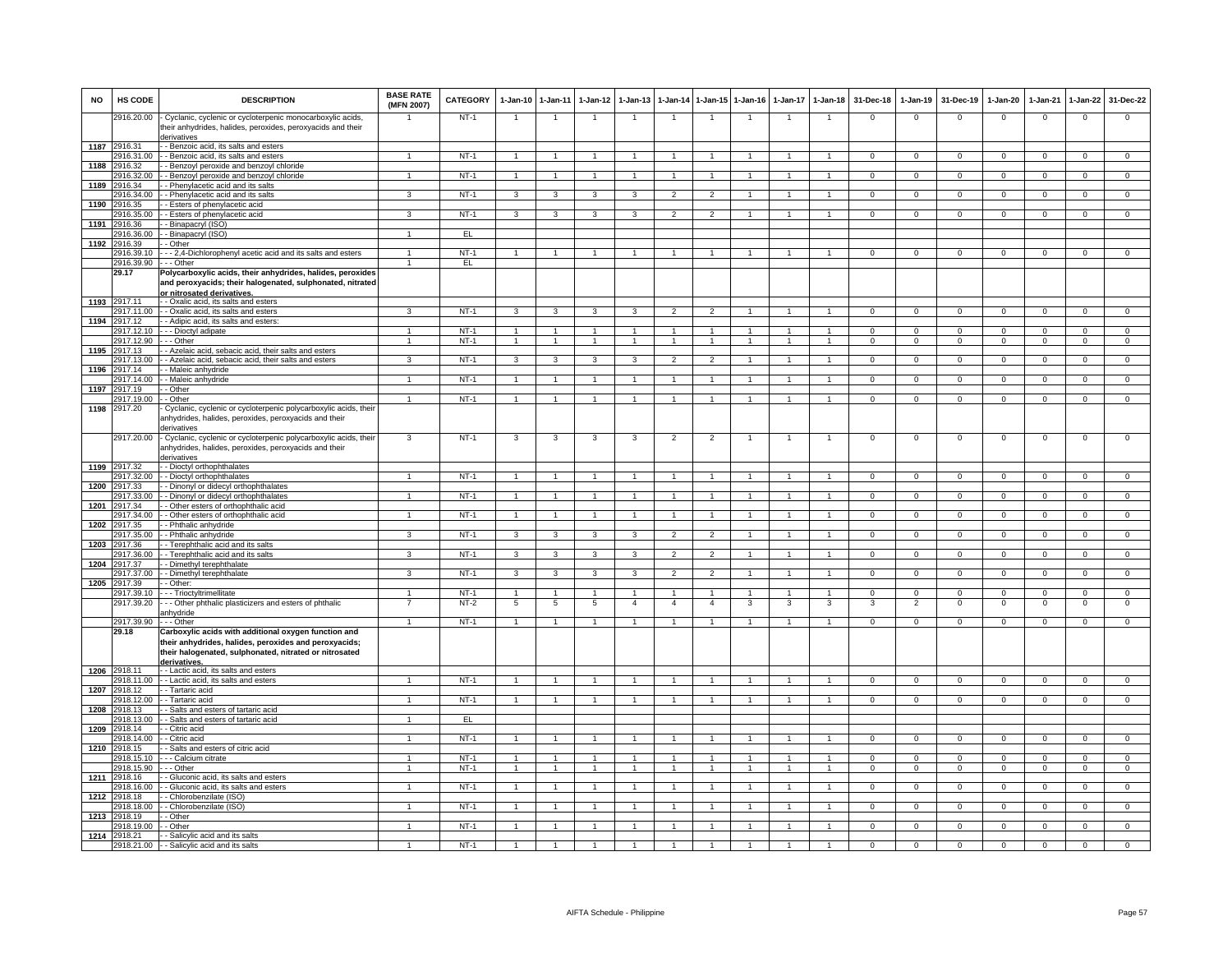| <b>NO</b> | HS CODE               | <b>DESCRIPTION</b>                                                                                                                                                                                                     | <b>BASE RATE</b><br>(MFN 2007) | <b>CATEGORY</b> | 1-Jan-10 1-Jan-11 |                      | $1-Jan-12$           | $1 - Jan-13$            |                          | 1-Jan-14 1-Jan-15 1-Jan-16 |                      | $1 - Jan-17$   | $1 - Jan-18$         | 31-Dec-18      | $1 - Jan-19$   | 31-Dec-19      | $1 - Jan-20$   | 1-Jan-21       | 1-Jan-22       | 31-Dec-22      |
|-----------|-----------------------|------------------------------------------------------------------------------------------------------------------------------------------------------------------------------------------------------------------------|--------------------------------|-----------------|-------------------|----------------------|----------------------|-------------------------|--------------------------|----------------------------|----------------------|----------------|----------------------|----------------|----------------|----------------|----------------|----------------|----------------|----------------|
| 1215      | 2918.22               | - o-Acetylsalicylic acid, its salts and esters                                                                                                                                                                         |                                |                 |                   |                      |                      |                         |                          |                            |                      |                |                      |                |                |                |                |                |                |                |
|           | 2918.22.00            | - - o-Acetylsalicylic acid, its salts and esters                                                                                                                                                                       |                                | $NT-1$          |                   |                      |                      |                         | $\overline{1}$           |                            |                      |                |                      | $\Omega$       | $\Omega$       | $\Omega$       | $\Omega$       | $\Omega$       | $\Omega$       | $\Omega$       |
| 1216      | 2918.23               | - Other esters of salicylic acid and their salts                                                                                                                                                                       |                                |                 |                   |                      |                      |                         |                          |                            |                      |                |                      |                |                |                |                |                |                |                |
|           | 2918.23.00            | - Other esters of salicylic acid and their salts                                                                                                                                                                       | $\overline{1}$                 | $NT-1$          | -1                | $\overline{1}$       | -1.                  | $\overline{1}$          | $\overline{1}$           |                            | -1                   | -1             | $\overline{1}$       | $\mathbf 0$    | $\mathbf{0}$   | $\mathbf 0$    | $\mathbf{0}$   | $^{\circ}$     | $\overline{0}$ | $\overline{0}$ |
| 1217      | 2918.29<br>2918.29.10 | - Other:<br>- - Alkyl sulphonic ester of phenol                                                                                                                                                                        | $\mathbf{1}$                   | $NT-1$          |                   | 1                    |                      |                         |                          |                            |                      |                |                      | $\Omega$       | $\mathsf 0$    | $\mathbf 0$    | $\mathbf 0$    | $\Omega$       | $\mathbf 0$    | $\overline{0}$ |
|           |                       | - - Other                                                                                                                                                                                                              | $\mathbf{1}$                   | $NT-1$          |                   | $\mathbf{1}$         | 1                    |                         |                          |                            | $\mathbf{1}$         |                |                      | 0              | $\mathbf 0$    | 0              |                | $^{\circ}$     | $\mathbf 0$    | $^{\circ}$     |
| 1218      | 2918.29.90<br>2918.30 | Carboxylic acids with aldehyde or ketone function but without<br>other oxygen function, their anhydrides, halides, peroxides,                                                                                          |                                |                 |                   |                      |                      |                         |                          |                            |                      |                |                      |                |                |                |                |                |                |                |
|           | 2918.30.00            | peroxyacids and their derivatives<br>- Carboxylic acids with aldehyde or ketone function but without                                                                                                                   | $\mathbf{1}$                   | $NT-1$          |                   | $\overline{1}$       |                      |                         | $\overline{1}$           | $\overline{1}$             |                      | $\overline{1}$ | $\overline{1}$       | $\overline{0}$ | $\Omega$       | $\mathbf 0$    | $\overline{0}$ | $\Omega$       | $\mathbf 0$    | $\overline{0}$ |
| 1219      | 2918.91               | other oxygen function, their anhydrides, halides, peroxides,<br>peroxyacids and their derivatives<br>- 2,4,5-T (ISO) (2,4,5-trichlorophenoxyacetic acid), its salt                                                     |                                |                 |                   |                      |                      |                         |                          |                            |                      |                |                      |                |                |                |                |                |                |                |
|           | 2918.91.00            | and esters<br>- - 2,4,5-T (ISO) (2,4,5-trichlorophenoxyacetic acid), its salt                                                                                                                                          | $\mathbf{1}$                   | $NT-1$          | $\mathbf{1}$      | $\mathbf{1}$         | -1                   | -1                      | $\overline{1}$           |                            | $\mathbf{1}$         | $\mathbf{1}$   | $\mathbf{1}$         | $\mathsf 0$    | $\mathbf 0$    | $\mathbf 0$    | $\mathbf{O}$   | $\mathbf 0$    | $\mathbf 0$    | $\mathsf 0$    |
|           | 1220 2918.99          | and esters<br>- Other                                                                                                                                                                                                  |                                |                 |                   |                      |                      |                         |                          |                            |                      |                |                      |                |                |                |                |                |                |                |
|           | 2918.99.00            | - Other                                                                                                                                                                                                                | $\ddot{\phantom{1}}$           | $NT-1$          |                   | $\overline{1}$       | $\overline{1}$       | $\overline{1}$          | $\overline{1}$           | $\overline{1}$             | $\overline{1}$       | $\overline{1}$ | $\overline{1}$       | $\Omega$       | $\mathbf 0$    | $\Omega$       | $\Omega$       | $\Omega$       | $\mathbf 0$    | $\mathsf 0$    |
|           | 29.19                 | Phosphoric esters and their salts, including<br>lactophosphates; their halogenated, sulphonated,<br>nitrated or nitrosated derivatives.                                                                                |                                |                 |                   |                      |                      |                         |                          |                            |                      |                |                      |                |                |                |                |                |                |                |
|           | 1221 2919.10          | - Tris(2,3-dibromopropyl) phosphate                                                                                                                                                                                    |                                |                 |                   |                      |                      |                         |                          |                            |                      |                |                      |                |                |                |                |                |                |                |
|           |                       | 2919.10.00 - Tris(2,3-dibromopropyl) phosphate                                                                                                                                                                         | $\overline{1}$                 | $NT-1$          | $\overline{1}$    | $\overline{1}$       | $\mathbf{1}$         | $\overline{1}$          | $\overline{1}$           | $\mathbf{1}$               | $\mathbf{1}$         | $\mathbf{1}$   | $\overline{1}$       | $\Omega$       | $^{\circ}$     | $^{\circ}$     | $\Omega$       | $^{\circ}$     | $^{\circ}$     | $\overline{0}$ |
| 1222      | 2919.90               | - Other                                                                                                                                                                                                                |                                |                 |                   |                      |                      |                         |                          |                            |                      |                |                      |                |                |                |                |                |                |                |
|           | 2919.90.00            | - Other                                                                                                                                                                                                                | $\mathbf{1}$                   | $NT-1$          | 1                 |                      |                      |                         | $\mathbf{1}$             |                            |                      |                |                      | $\Omega$       | $\mathsf 0$    | $\mathbf 0$    | $\mathbf 0$    | $\mathbf 0$    | $\mathbf 0$    | $\overline{0}$ |
|           | 29.20                 | Esters of other inorganic acids of non-metals (excluding<br>esters of hydrogen halides) and their salts; their<br>halogenated, sulphonated, nitrated or nitrosated                                                     |                                |                 |                   |                      |                      |                         |                          |                            |                      |                |                      |                |                |                |                |                |                |                |
| 1223      | 2920.11               | derivatives.<br>- Parathion (ISO) and parathion-methyl (ISO) (methyl-<br>parathion)                                                                                                                                    |                                |                 |                   |                      |                      |                         |                          |                            |                      |                |                      |                |                |                |                |                |                |                |
|           | 2920.11.00            | - Parathion (ISO) and parathion-methyl (ISO) (methyl-<br>parathion)                                                                                                                                                    | $\mathbf{1}$                   | $NT-1$          | $\overline{1}$    | $\overline{1}$       | $\overline{1}$       | $\overline{1}$          | $\overline{1}$           | $\overline{1}$             | $\overline{1}$       | $\overline{1}$ | $\overline{1}$       | $\mathbf 0$    | $\mathbf 0$    | $\mathbf 0$    | $\mathbf{O}$   | $\mathbf 0$    | $\mathbf 0$    | $\mathsf 0$    |
| 1224      | 2920.19               | - Other                                                                                                                                                                                                                |                                |                 |                   |                      |                      |                         |                          |                            |                      |                |                      |                |                |                |                |                |                |                |
|           | 920.19.00             | - Other                                                                                                                                                                                                                | $\mathbf{1}$                   | $NT-1$          |                   | 1                    |                      |                         | $\mathbf{1}$             |                            |                      |                |                      | $\Omega$       | $\overline{0}$ | $\overline{0}$ | 0              | $\Omega$       | 0              | $\overline{0}$ |
| 1225      | 2920.90               | Other                                                                                                                                                                                                                  |                                |                 |                   |                      |                      |                         |                          |                            |                      |                |                      |                |                |                |                |                |                |                |
|           | 2920.90.10            | - Dimethyl sulphate                                                                                                                                                                                                    | $\mathbf{1}$                   | $NT-1$          | $\mathbf{1}$      | $\blacktriangleleft$ | $\mathbf{1}$         | 1                       | $\mathbf{1}$             | $\blacktriangleleft$       | $\mathbf{1}$         | $\mathbf{1}$   | $\blacktriangleleft$ | $\Omega$       | $\mathsf 0$    | $\Omega$       | $\Omega$       | $\mathbf 0$    | $\mathbf 0$    | $\mathbf 0$    |
|           | 2920.90.90            | - Other                                                                                                                                                                                                                | $\overline{1}$                 | $NT-1$          | $\overline{1}$    | $\overline{1}$       | $\overline{1}$       | $\overline{1}$          | $\overline{1}$           | $\overline{1}$             | $\overline{1}$       | $\overline{1}$ | $\overline{1}$       | $\overline{0}$ | $\overline{0}$ | $\overline{0}$ | $\overline{0}$ | $\overline{0}$ | $\overline{0}$ | $\overline{0}$ |
|           | 29.21                 | Amine-function compounds.                                                                                                                                                                                              |                                |                 |                   |                      |                      |                         |                          |                            |                      |                |                      |                |                |                |                |                |                |                |
| 1226      | 2921.11               | - - Methylamine, di- or trimethylamine and their salts                                                                                                                                                                 |                                |                 |                   |                      |                      |                         |                          |                            |                      |                |                      |                |                |                |                |                |                |                |
|           |                       | 2921.11.00 - Methylamine, di- or trimethylamine and their salts                                                                                                                                                        | 3                              | $NT-1$          | $\mathbf{3}$      | $\mathbf{3}$         | $\mathbf{3}$         | 3                       | $\overline{2}$           | $\overline{2}$             |                      |                | $\overline{1}$       | $\mathbf 0$    | $\mathbf{0}$   | $\mathbf 0$    | $\Omega$       | $\mathbf 0$    | $\mathbf{0}$   | $\overline{0}$ |
| 1227      | 2921.19               | - - Other                                                                                                                                                                                                              |                                |                 |                   |                      |                      |                         |                          |                            |                      |                |                      |                |                |                |                |                |                |                |
|           | 2921.19.00            | - Other                                                                                                                                                                                                                | $\overline{1}$                 | $NT-1$          | $\overline{1}$    | $\blacktriangleleft$ | $\overline{1}$       | $\overline{1}$          | $\overline{1}$           | $\overline{1}$             | $\mathbf{1}$         | $\mathbf{1}$   | $\overline{1}$       | $\mathbf{0}$   | $\Omega$       | $\mathbf 0$    | $\Omega$       | $\mathbf 0$    | $\mathsf 0$    | $\overline{0}$ |
| 1228      | 921.21                | - Ethylenediamine and its salts                                                                                                                                                                                        |                                |                 |                   |                      |                      |                         |                          |                            |                      |                |                      |                |                |                |                |                |                |                |
|           | 921.21.00             | - Ethylenediamine and its salts                                                                                                                                                                                        |                                | $NT-1$          |                   |                      |                      |                         | $\mathbf{1}$             |                            |                      |                |                      | $\Omega$       | $\mathsf 0$    | $\mathbf 0$    | $\mathbf 0$    | $\mathbf 0$    | $\mathbf 0$    | $\overline{0}$ |
| 1229      | 921.22                | - Hexamethylenediamine and its salts                                                                                                                                                                                   |                                |                 |                   |                      |                      |                         |                          |                            |                      |                |                      |                |                |                |                |                |                |                |
|           | 2921.22.00            | - Hexamethylenediamine and its salts                                                                                                                                                                                   | $\overline{1}$                 | $NT-1$          | $\overline{1}$    | $\overline{1}$       | $\overline{1}$       | -1                      | $\overline{1}$           | $\overline{1}$             | $\overline{1}$       | $\overline{1}$ | $\overline{1}$       | $\mathbf 0$    | $\mathbf 0$    | $\mathbf 0$    | $\mathbf{0}$   | $\mathbf 0$    | $\mathbf 0$    | $\overline{0}$ |
| 1230      | 2921.29<br>921.29.00  | - Other<br>- Other                                                                                                                                                                                                     | $\mathbf{1}$                   | $NT-1$          |                   | $\overline{1}$       |                      |                         | $\overline{1}$           | $\overline{1}$             |                      |                | $\mathbf{1}$         | $\mathbf 0$    | $\mathbf 0$    | $\mathbf 0$    | 0              | $\mathbf 0$    | $\mathbf 0$    | $\mathbf 0$    |
| 1231      | 2921.30               | Cyclanic, cyclenic or cycloterpenic mono- or polyamines,                                                                                                                                                               |                                |                 |                   |                      |                      |                         |                          |                            |                      |                |                      |                |                |                |                |                |                |                |
|           | 2921.30.00            | and their derivatives; salts thereof<br>Cyclanic, cyclenic or cycloterpenic mono- or polyamines,                                                                                                                       | $\mathbf{1}$                   | $NT-1$          | $\overline{1}$    | $\overline{1}$       | $\overline{1}$       | $\overline{1}$          | $\overline{1}$           | $\overline{1}$             | $\overline{1}$       | $\overline{1}$ | $\overline{1}$       | $\mathbf 0$    | $\mathbf 0$    | $\mathbf 0$    | $^{\circ}$     | $\overline{0}$ | $\mathbf 0$    | $\mathbf 0$    |
|           |                       | and their derivatives; salts thereof                                                                                                                                                                                   |                                |                 |                   |                      |                      |                         |                          |                            |                      |                |                      |                |                |                |                |                |                |                |
| 1232      | 2921.41               | - Aniline and its salts                                                                                                                                                                                                |                                |                 |                   |                      |                      |                         |                          |                            |                      |                |                      |                |                |                |                |                |                |                |
|           | 921.41.00             | - Aniline and its salts                                                                                                                                                                                                | 3                              | $NT-1$          | 3                 | 3                    | 3                    | 3                       | $\overline{2}$           | $\mathfrak{p}$             |                      |                | $\mathbf{1}$         | $\overline{0}$ | $\overline{0}$ | $\overline{0}$ | 0              | $\mathbf 0$    | $\mathbf 0$    | $\overline{0}$ |
| 1233      | 921.42                | - Aniline derivatives and their salts                                                                                                                                                                                  |                                |                 |                   |                      |                      |                         |                          |                            |                      |                |                      |                |                |                |                |                |                |                |
|           | 2921.42.00            | - Aniline derivatives and their salts                                                                                                                                                                                  | $\blacktriangleleft$           | $NT-1$          | $\overline{1}$    | $\overline{1}$       | $\blacktriangleleft$ | $\overline{1}$          | $\overline{1}$           | $\blacktriangleleft$       | $\blacktriangleleft$ | $\overline{1}$ | $\blacktriangleleft$ | $\mathbf{0}$   | $\mathbf 0$    | $\mathbf{0}$   | $\Omega$       | $\Omega$       | $\circ$        | $\mathbf 0$    |
| 1234      | 2921.43               | - Toluidines and their derivatives; salts thereof                                                                                                                                                                      |                                |                 |                   |                      |                      |                         |                          |                            |                      |                |                      |                |                |                |                |                |                |                |
|           | 2921.43.00            | - Toluidines and their derivatives: salts thereof                                                                                                                                                                      | $\overline{3}$                 | $NT-1$          | 3                 | 3                    | 3                    | $\overline{\mathbf{3}}$ | $\overline{\phantom{a}}$ | $\overline{2}$             |                      |                |                      | $\overline{0}$ | $\overline{0}$ | $\overline{0}$ | $\overline{0}$ | $\overline{0}$ | $\overline{0}$ | $\overline{0}$ |
| 1235      | 2921.44               | - Diphenylamine and its derivatives; salts thereof                                                                                                                                                                     |                                |                 |                   |                      |                      |                         |                          |                            |                      |                |                      |                |                |                |                |                |                |                |
|           | 2921.44.00            | - - Diphenylamine and its derivatives; salts thereof                                                                                                                                                                   | $\mathcal{R}$                  | NT-1            | $\mathbf{3}$      | $\mathbf{3}$         | $\mathbf{3}$         | 3                       | $\overline{2}$           | $\overline{2}$             |                      |                | $\overline{1}$       | $\mathbf 0$    | $\mathbf 0$    | $\overline{0}$ | $\Omega$       | $\mathbf 0$    | $\mathbf 0$    | $\mathbf{0}$   |
|           | 1236 2921.45          | - 1-Naphthylamine (alpha-naphthylamine), 2-naphthylamine<br>(beta-naphthylamine) and their derivatives; salts therof                                                                                                   |                                |                 |                   |                      |                      |                         |                          |                            |                      |                |                      |                |                |                |                |                |                |                |
|           |                       | 2921.45.00 - 1-Naphthylamine (alpha-naphthylamine), 2-naphthylamine<br>beta-naphthylamine) and their derivatives; salts therof                                                                                         | 3                              | $NT-1$          | 3                 | 3                    | 3                    | 3                       | $\overline{2}$           | $\overline{2}$             |                      |                |                      | $\mathsf 0$    | $\mathsf 0$    | $\mathbf 0$    | $\mathbf 0$    | $\mathbf 0$    | $\mathbf 0$    | $\mathsf 0$    |
|           | 1237 2921.46          | - Amfetamine (INN), benzfetamine (INN), dexamfetamine<br>(INN), etilamfetamine (INN), fencamfamin (INN), lefetamine<br>(INN), levamfetamine (INN), mefenorex (INN) and<br>phentermine (INN); salts thereof             |                                |                 |                   |                      |                      |                         |                          |                            |                      |                |                      |                |                |                |                |                |                |                |
|           |                       | 2921.46.00 - - Amfetamine (INN), benzfetamine (INN), dexamfetamine<br>INN), etilamfetamine (INN), fencamfamin (INN), lefetamine<br>(INN), levamfetamine (INN), mefenorex (INN) and<br>phentermine (INN); salts thereof | $\mathbf{1}$                   | $NT-1$          | $\overline{1}$    | $\overline{1}$       | $\overline{1}$       | $\overline{1}$          | $\overline{1}$           | $\overline{1}$             | $\overline{1}$       | $\mathbf{1}$   | $\overline{1}$       | $\Omega$       | $\overline{0}$ | $\mathbf 0$    | $\mathbf{0}$   | $\overline{0}$ | $\mathbf 0$    | $\overline{0}$ |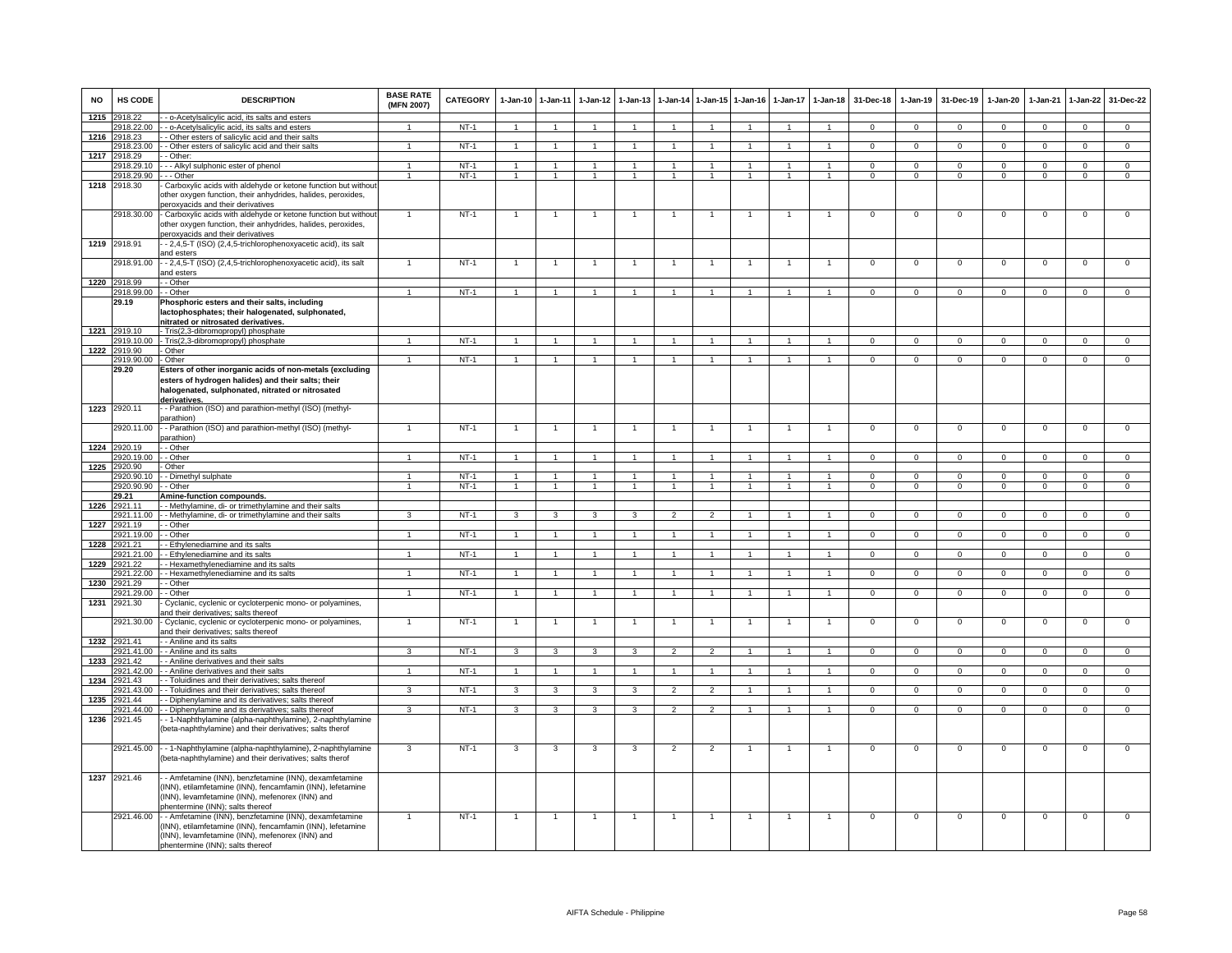| <b>NO</b> | HS CODE                    | <b>DESCRIPTION</b>                                                                                                                    | <b>BASE RATE</b><br>(MFN 2007) | <b>CATEGORY</b>  | $1-Jan-10$                       | $1 - Jan-11$                     | $1-Jan-12$                      | $1 - Jan-13$                     | $1-Jan-14$                       | 1-Jan-15 1-Jan-16                |                | $1-Jan-17$                        | $1-Jan-18$                       | 31-Dec-18                  | $1-Jan-19$                       | 31-Dec-19                  | $1-Jan-20$                 | $1-Jan-21$                 | $1-Jan-22$                    | 31-Dec-22                     |
|-----------|----------------------------|---------------------------------------------------------------------------------------------------------------------------------------|--------------------------------|------------------|----------------------------------|----------------------------------|---------------------------------|----------------------------------|----------------------------------|----------------------------------|----------------|-----------------------------------|----------------------------------|----------------------------|----------------------------------|----------------------------|----------------------------|----------------------------|-------------------------------|-------------------------------|
| 1238      | 2921.49                    | - Other                                                                                                                               |                                |                  |                                  |                                  |                                 |                                  |                                  |                                  |                |                                   |                                  |                            |                                  |                            |                            |                            |                               |                               |
| 1239      | 2921.49.00<br>2921.51      | - Other<br>- o-, m-, p-Phenylenediamine, diaminotoluenes and their<br>lerivatives; salts thereof                                      | $\overline{1}$                 | $NT-1$           | $\overline{1}$                   | $\overline{1}$                   | $\overline{1}$                  | $\overline{1}$                   | $\overline{1}$                   | $\overline{1}$                   | $\overline{1}$ | $\overline{1}$                    | $\overline{1}$                   | $\Omega$                   | $\mathbf{0}$                     | $\mathbf 0$                | $\Omega$                   | $\mathbf 0$                | $\mathbf{0}$                  | $\Omega$                      |
|           | 2921.51.00                 | - o-, m-, p-Phenylenediamine, diaminotoluenes and their<br>lerivatives; salts thereof                                                 |                                | $NT-1$           | $\mathbf{1}$                     | $\overline{1}$                   |                                 |                                  | -1                               |                                  |                |                                   | -1                               | $\overline{0}$             | 0                                | $\mathbf 0$                | $\Omega$                   | $\Omega$                   | $\mathbf{0}$                  | $\overline{0}$                |
|           | 1240 2921.59               | - Other                                                                                                                               |                                |                  |                                  |                                  |                                 |                                  |                                  |                                  |                |                                   |                                  |                            |                                  |                            |                            |                            |                               |                               |
|           | 2921.59.00                 | - Other                                                                                                                               | 3                              | $NT-1$           | 3                                | 3                                | 3                               | 3                                | $\overline{2}$                   | $\mathcal{P}$                    |                |                                   | $\overline{1}$                   | $\Omega$                   | $\mathsf 0$                      | $\mathbf 0$                | $\Omega$                   | $\mathbf 0$                | $\mathbf 0$                   | $\mathsf 0$                   |
| 1241      | 29.22<br>2922.11           | Oxygen-function amino-compounds<br>- Monoethanolamine and its salts                                                                   |                                |                  |                                  |                                  |                                 |                                  |                                  |                                  |                |                                   |                                  |                            |                                  |                            |                            |                            |                               |                               |
|           | 2922.11.00                 | - Monoethanolamine and its salts                                                                                                      | $\blacktriangleleft$           | $NT-1$           | $\overline{1}$                   | $\overline{1}$                   | $\mathbf{1}$                    | $\mathbf{1}$                     | $\overline{1}$                   | $\blacktriangleleft$             |                |                                   | $\overline{1}$                   | $\mathbf{0}$               | $\mathbf 0$                      | $\mathbf 0$                | $\mathbf{O}$               | $\mathbf{0}$               | $\mathbf{0}$                  | $\mathbf{0}$                  |
|           | 1242 2922.12               | - Diethanolamine and its salts                                                                                                        |                                |                  |                                  |                                  |                                 |                                  |                                  |                                  |                |                                   |                                  |                            |                                  |                            |                            |                            |                               |                               |
|           | 2922.12.00                 | - Diethanolamine and its salts                                                                                                        |                                | $NT-1$           | $\mathbf{1}$                     | $\overline{1}$                   |                                 |                                  | $\mathbf{1}$                     |                                  |                |                                   | $\mathbf{1}$                     | $\mathbf{0}$               | $\mathbf 0$                      | $\mathbf 0$                | $\mathbf 0$                | 0                          | $\mathbf{0}$                  | $^{\circ}$                    |
| 1243      | 2922.13                    | - Triethanolamine and its salts                                                                                                       |                                |                  |                                  |                                  |                                 |                                  |                                  |                                  |                |                                   |                                  |                            |                                  |                            |                            |                            |                               |                               |
|           | 2922.13.00                 | - Triethanolamine and its salts                                                                                                       | 1                              | $NT-1$           | $\mathbf{1}$                     | $\mathbf{1}$                     | $\mathbf{1}$                    | $\mathbf{1}$                     | $\mathbf{1}$                     | $\mathbf{1}$                     | $\overline{1}$ | $\mathbf{1}$                      | $\mathbf{1}$                     | $\mathbf 0$                | $\mathbf{0}$                     | $\mathbf{0}$               | $\mathbf{O}$               | $\mathbf{0}$               | $\mathbf{0}$                  | $\overline{0}$                |
| 1244      | 922.14                     | - Dextropropoxyphene (INN) and its salts                                                                                              | $\overline{1}$                 | $NT-1$           | $\overline{1}$                   | $\overline{1}$                   | $\mathbf{1}$                    | $\mathbf{1}$                     | $\overline{1}$                   | $\blacktriangleleft$             | $\mathbf{1}$   | $\mathbf{1}$                      | $\blacktriangleleft$             |                            |                                  |                            |                            |                            |                               | $\overline{0}$                |
| 1245      | 2922.14.00<br>2922.19      | - Dextropropoxyphene (INN) and its salts<br>- Other                                                                                   |                                |                  |                                  |                                  |                                 |                                  |                                  |                                  |                |                                   |                                  | $\mathbf 0$                | 0                                | $\mathbf 0$                | 0                          | $\mathbf 0$                | $\mathbf{0}$                  |                               |
|           | 2922.19.10                 | -- Ethambutol and its salts, esters and other derivatives<br>suitable for the production of anti-tuberculosis preparations            | $\overline{1}$                 | $NT-1$           | $\overline{1}$                   | $\overline{1}$                   | $\overline{1}$                  | 1                                | $\overline{1}$                   | $\overline{1}$                   | $\overline{1}$ | $\mathbf{1}$                      | $\overline{1}$                   | $\mathsf 0$                | $\mathsf 0$                      | $\mathsf 0$                | $\mathbf 0$                | $\mathbf 0$                | $\mathsf{o}$                  | $\overline{0}$                |
|           | 2922.19.20                 | - - D-2-Amino-n-butyl-alcohol                                                                                                         | $\overline{1}$                 | $NT-1$           | $\overline{1}$                   | $\overline{1}$                   | $\mathbf{1}$                    | $\mathbf{1}$                     | $\overline{1}$                   | $\overline{1}$                   | $\overline{1}$ | $\mathbf{1}$                      | $\overline{1}$                   | $\mathbf 0$                | $\mathsf 0$                      | $^{\circ}$                 | 0                          | $^{\circ}$                 | $\mathbf 0$                   | $\mathbf 0$                   |
|           | 2922.19.90                 | - - Other                                                                                                                             | $\overline{1}$                 | $NT-1$           | $\overline{1}$                   | $\overline{1}$                   | $\overline{1}$                  | $\mathbf{1}$                     | $\overline{1}$                   | $\overline{1}$                   | $\overline{1}$ | $\overline{1}$                    | $\overline{1}$                   | $\mathbf{0}$               | $\mathbf{0}$                     | $^{\circ}$                 | $\mathbf{0}$               | $\mathbf{0}$               | $\mathbf{0}$                  | $\overline{0}$                |
|           | 1246 2922.21<br>2922.21.00 | - Aminohydroxynaphthalenesulphonic acids and their salts<br>- Aminohydroxynaphthalenesulphonic acids and their salts                  |                                | $NT-1$           |                                  |                                  |                                 |                                  |                                  |                                  |                |                                   |                                  | $\Omega$                   | $\mathbf 0$                      | $\mathbf 0$                | $\mathbf 0$                | $\mathbf 0$                | $\circ$                       |                               |
|           |                            |                                                                                                                                       |                                |                  |                                  |                                  |                                 |                                  |                                  |                                  |                |                                   |                                  |                            |                                  |                            |                            |                            |                               |                               |
|           | 1247 2922.29               | - Other                                                                                                                               |                                |                  |                                  |                                  |                                 |                                  |                                  |                                  |                |                                   |                                  |                            |                                  |                            |                            |                            |                               |                               |
|           | 2922.29.00<br>2922.31      | - Other                                                                                                                               | $\mathbf{1}$                   | $NT-1$           | $\overline{1}$                   | $\overline{1}$                   | $\overline{1}$                  | $\overline{1}$                   | $\overline{1}$                   | $\overline{1}$                   | $\overline{1}$ | $\mathbf{1}$                      | $\overline{1}$                   | $\mathbf 0$                | $\mathbf 0$                      | $\mathsf 0$                | $\mathbf{O}$               | $\mathbf 0$                | $\mathbf 0$                   | $\mathsf 0$                   |
| 1248      | 2922.31.00                 | - Amfepramone (INN), methadone (INN) and normethadone<br>INN); salts thereof<br>- Amfepramone (INN), methadone (INN) and normethadone | $\overline{1}$                 | $NT-1$           | $\overline{1}$                   | $\overline{1}$                   |                                 |                                  | $\overline{1}$                   | $\overline{1}$                   |                |                                   | $\overline{1}$                   | $\mathsf 0$                | $\mathsf 0$                      | $\mathbf 0$                | $\mathbf 0$                | $\mathbf 0$                | $\mathbf 0$                   | $\mathsf 0$                   |
|           | 1249 2922.39               | INN); salts thereof<br>- Other                                                                                                        |                                |                  |                                  |                                  |                                 |                                  |                                  |                                  |                |                                   |                                  |                            |                                  |                            |                            |                            |                               |                               |
|           | 2922.39.00                 | - Other                                                                                                                               | $\mathbf{1}$                   | $NT-1$           | $\overline{1}$                   | $\mathbf{1}$                     | $\mathbf{1}$                    | $\mathbf{1}$                     | $\mathbf{1}$                     | $\blacktriangleleft$             | $\overline{1}$ | $\mathbf{1}$                      | $\mathbf{1}$                     | $\overline{0}$             | $\overline{0}$                   | $\overline{0}$             | $\overline{0}$             | $\overline{0}$             | $\overline{0}$                | $\overline{0}$                |
| 1250      | 2922.41                    | - Lysine and its esters; salts thereof                                                                                                |                                |                  |                                  |                                  |                                 |                                  |                                  |                                  |                |                                   |                                  |                            |                                  |                            |                            |                            |                               |                               |
|           | 2922.41.00                 | - Lysine and its esters; salts thereof                                                                                                |                                | $NT-1$           | $\overline{1}$                   | $\overline{1}$                   | $\mathbf{1}$                    |                                  | $\overline{1}$                   |                                  |                |                                   | $\overline{1}$                   | $\mathbf 0$                | $\mathsf 0$                      | $\mathbf 0$                | 0                          | $\mathbf 0$                | $\mathbf 0$                   | $\mathsf 0$                   |
|           | 1251 2922.42               | - Glutamic acid and its salts:                                                                                                        |                                |                  |                                  |                                  |                                 |                                  |                                  |                                  |                |                                   |                                  |                            |                                  |                            |                            |                            |                               |                               |
|           | 2922.42.10                 | - - Glutamic acid                                                                                                                     | 10                             | $NT-2$           | $\overline{9}$                   | 8                                | $\mathbf{g}$                    | $\overline{7}$<br>$\overline{7}$ | $\overline{7}$<br>$\overline{7}$ | 6                                | 6              | $5\overline{5}$<br>$\overline{5}$ | $\sqrt{5}$                       | $5^{\circ}$                | $\overline{4}$<br>$\overline{4}$ | $\Omega$<br>$\overline{0}$ | $\Omega$<br>$\overline{0}$ | $\Omega$                   | $\mathbf 0$                   | $\overline{0}$                |
|           | 2922.42.20<br>2922.42.90   | - - Monosodium glutamate<br>- - Other salts                                                                                           | 10<br>3                        | $NT-2$<br>$NT-1$ | $\overline{9}$<br>3              | $\overline{8}$<br>$\mathbf{R}$   | $\overline{8}$<br>$\mathcal{R}$ | 3                                | $\mathcal{P}$                    | 6<br>$\mathcal{P}$               | 6              |                                   | $\overline{5}$<br>$\overline{1}$ | $\overline{5}$<br>$\Omega$ | $\mathbf 0$                      | $\Omega$                   | $\mathbf 0$                | $\overline{0}$<br>$\Omega$ | $\overline{0}$<br>$\mathbf 0$ | $\overline{0}$<br>$\mathbf 0$ |
| 1252      | 2922.43                    | - Anthranilic acid and its salts                                                                                                      |                                |                  |                                  |                                  |                                 |                                  |                                  |                                  |                |                                   |                                  |                            |                                  |                            |                            |                            |                               |                               |
|           | 2922.43.00                 | - Anthranilic acid and its salts                                                                                                      | $\mathbf{1}$                   | $NT-1$           | $\mathbf{1}$                     | $\overline{1}$                   | $\overline{1}$                  | $\overline{1}$                   | $\overline{1}$                   | $\overline{1}$                   | $\overline{1}$ |                                   | $\overline{1}$                   | $\Omega$                   | $\mathbf{0}$                     | $\mathbf{0}$               | $\mathbf{0}$               | $\mathbf{0}$               | $\overline{0}$                | $\mathbf{0}$                  |
| 1253      | 2922.44                    | - Tilidine (INN) and its salts                                                                                                        |                                |                  |                                  |                                  |                                 |                                  |                                  |                                  |                |                                   |                                  |                            |                                  |                            |                            |                            |                               |                               |
|           | 2922.44.00                 | - Tilidine (INN) and its salts                                                                                                        | 1                              | $NT-1$           | $\mathbf{1}$                     | $\mathbf{1}$                     | 1                               |                                  | $\overline{1}$                   |                                  |                |                                   | $\mathbf{1}$                     | $\overline{0}$             | $\overline{0}$                   | $\overline{0}$             | $\overline{0}$             | $\overline{0}$             | $\overline{0}$                | $\overline{0}$                |
| 1254      | 2922.49                    | - Other                                                                                                                               |                                |                  |                                  |                                  |                                 |                                  |                                  |                                  |                |                                   |                                  |                            |                                  |                            |                            |                            |                               |                               |
|           | 922.49.10<br>2922.49.90    | - Mefenamic acid and its salts<br>- - Other                                                                                           | 1                              | $NT-1$<br>$NT-1$ | $\overline{1}$<br>$\overline{1}$ | $\overline{1}$<br>$\overline{1}$ | $\overline{1}$<br>$\mathbf{1}$  | 1<br>$\overline{1}$              | $\overline{1}$<br>$\overline{1}$ | $\overline{1}$<br>$\overline{1}$ | $\mathbf{1}$   |                                   | $\overline{1}$<br>$\overline{1}$ | $\Omega$<br>$\Omega$       | $\mathsf 0$<br>0                 | $\mathbf 0$<br>$\mathbf 0$ | $\Omega$<br>0              | $\Omega$<br>$\mathbf 0$    | $\mathbf 0$<br>$\mathsf 0$    | $\mathsf 0$<br>$\mathsf 0$    |
| 1255      | 2922.50                    | Amino-alcohol-phenols, amino-acid-phenols and other amino<br>compounds with oxygen function:                                          |                                |                  |                                  |                                  |                                 |                                  |                                  |                                  |                |                                   |                                  |                            |                                  |                            |                            |                            |                               |                               |
|           | 2922.50.10                 | - p-Aminosalicylic acid and its salts, esters and other<br>derivatives                                                                |                                | $NT-1$           | $\overline{1}$                   | $\overline{1}$                   |                                 | $\mathbf{1}$                     | $\overline{1}$                   |                                  |                |                                   | $\overline{1}$                   | $\mathsf 0$                | $\mathsf 0$                      | $\mathbf 0$                | $\mathsf 0$                | $\mathbf 0$                | $\mathbf 0$                   | $\mathsf 0$                   |
|           | 2922.50.90                 | - Other                                                                                                                               | $\overline{1}$                 | NT-1             | $\mathbf{1}$                     | $\overline{1}$                   | $\overline{1}$                  | $\overline{1}$                   | $\overline{1}$                   | $\overline{1}$                   | $\overline{1}$ | 1                                 | $\overline{1}$                   | $\overline{0}$             | $\mathbf{0}$                     | $\overline{0}$             | $\mathbf{0}$               | $\overline{0}$             | $\mathbf{0}$                  | $\mathbf{0}$                  |
|           | 29.23                      | Quaternary ammonium salts and hydroxides; lecithins<br>and other phosphoaminolipids, whether or not chemically<br>defined.            |                                |                  |                                  |                                  |                                 |                                  |                                  |                                  |                |                                   |                                  |                            |                                  |                            |                            |                            |                               |                               |
|           | 1256 2923.10<br>2923.10.00 | Choline and its salts<br>Choline and its salts                                                                                        |                                | $NT-1$           | $\overline{1}$                   | $\overline{1}$                   |                                 |                                  |                                  |                                  |                |                                   |                                  | $\mathbf 0$                | $\mathsf 0$                      | $\mathbf 0$                | $\Omega$                   | $\mathbf 0$                | $\mathbf 0$                   | $\Omega$                      |
|           | 1257 2923.20               | - Lecithins and other phosphoaminolipids:                                                                                             |                                |                  |                                  |                                  |                                 |                                  |                                  |                                  |                |                                   |                                  |                            |                                  |                            |                            |                            |                               |                               |
|           | 2923.20.10                 | - Lecithins, whether or not chemically defined                                                                                        |                                | $NT-1$           |                                  |                                  |                                 |                                  |                                  |                                  |                |                                   |                                  | $\Omega$                   | $\Omega$                         | $\Omega$                   | $\Omega$                   | $\Omega$                   | $\Omega$                      | $\Omega$                      |
|           | 2923.20.90                 | - Other                                                                                                                               | $\mathbf{1}$                   | $NT-1$           | $\overline{1}$                   | $\mathbf{1}$                     | $\mathbf{1}$                    |                                  | $\overline{1}$                   |                                  |                |                                   | $\overline{1}$                   | $\mathbf 0$                | $\mathbf 0$                      | $\mathbf 0$                | 0                          | $\mathbf 0$                | $\Omega$                      | $\mathbf 0$                   |
| 1258      | 2923.90                    | Other                                                                                                                                 |                                |                  |                                  |                                  |                                 |                                  |                                  |                                  |                |                                   |                                  |                            |                                  |                            |                            |                            |                               |                               |
|           | 2923.90.00                 | Other                                                                                                                                 | $\overline{1}$                 | $NT-1$           | $\overline{1}$                   | $\overline{1}$                   | $\blacktriangleleft$            |                                  | $\overline{1}$                   |                                  |                |                                   |                                  | $\Omega$                   | $^{\circ}$                       | $^{\circ}$                 | $\Omega$                   | $^{\circ}$                 | $^{\circ}$                    | $\Omega$                      |
|           | 29.24<br>1259 2924.11      | Carboxyamide-function compounds; amide-function<br>ompounds of carbonic acid.<br>- Meprobamate (INN)                                  |                                |                  |                                  |                                  |                                 |                                  |                                  |                                  |                |                                   |                                  |                            |                                  |                            |                            |                            |                               |                               |
|           | 924.11.00                  | - Meprobamate (INN)                                                                                                                   |                                | $NT-1$           | $\overline{1}$                   | $\overline{1}$                   |                                 |                                  | 1                                |                                  |                |                                   |                                  | $\Omega$                   | 0                                | $\mathbf 0$                | 0                          | 0                          | 0                             | $\mathsf 0$                   |
| 1260      | 2924.12                    | - Fluoroacetamide (ISO), monocrotophos (ISO) and<br>hosphamidon (ISO)                                                                 |                                |                  |                                  |                                  |                                 |                                  |                                  |                                  |                |                                   |                                  |                            |                                  |                            |                            |                            |                               |                               |
|           | 2924.12.00                 | - Fluoroacetamide (ISO), monocrotophos (ISO) and<br>hosphamidon (ISO)                                                                 |                                | $NT-1$           | $\overline{1}$                   | $\overline{1}$                   | $\overline{1}$                  | $\overline{1}$                   | $\mathbf{1}$                     | $\overline{1}$                   | $\overline{1}$ | $\mathbf{1}$                      | $\overline{1}$                   | $\mathbf 0$                | $\mathbf 0$                      | $\mathbf 0$                | $\mathbf{O}$               | $\mathbf{0}$               | $\mathbf 0$                   | $\mathsf 0$                   |
|           | 1261 2924.19<br>2924.19.00 | - Other:<br>- Other                                                                                                                   |                                | $NT-1$           | $\overline{1}$                   | $\overline{1}$                   |                                 |                                  | $\overline{1}$                   |                                  |                |                                   |                                  | $\mathbf 0$                | $\mathsf 0$                      | $\mathbf{0}$               | $\Omega$                   | $^{\circ}$                 | $\mathbf 0$                   | $\mathbf 0$                   |
|           | 1262 2924.21               | - Ureines and their derivatives; salts thereof:                                                                                       |                                |                  |                                  |                                  |                                 |                                  |                                  |                                  |                |                                   |                                  |                            |                                  |                            |                            |                            |                               |                               |
|           | 2924.21.10                 | - - - 4-Ethoxyphenylurea (dulcin)                                                                                                     | 3                              | $NT-1$           | 3                                | 3                                | 3                               | 3                                | $\overline{2}$                   | $\overline{2}$                   | $\mathbf{1}$   | $\mathbf{1}$                      | $\mathbf{1}$                     | $\Omega$                   | $\mathbf 0$                      | $\mathbf 0$                | $\Omega$                   | $\mathbf{0}$               | $\overline{0}$                | $\overline{0}$                |
|           |                            | 2924.21.20 - - - Diuron and monuron                                                                                                   | 3                              | $NT-1$           | 3                                | 3                                | 3                               | 3                                | $\overline{2}$                   | $\overline{2}$                   |                |                                   |                                  | $\Omega$                   | $\mathbf 0$                      | $\mathbf 0$                | $\Omega$                   | $\overline{0}$             | $\overline{0}$                | $\overline{0}$                |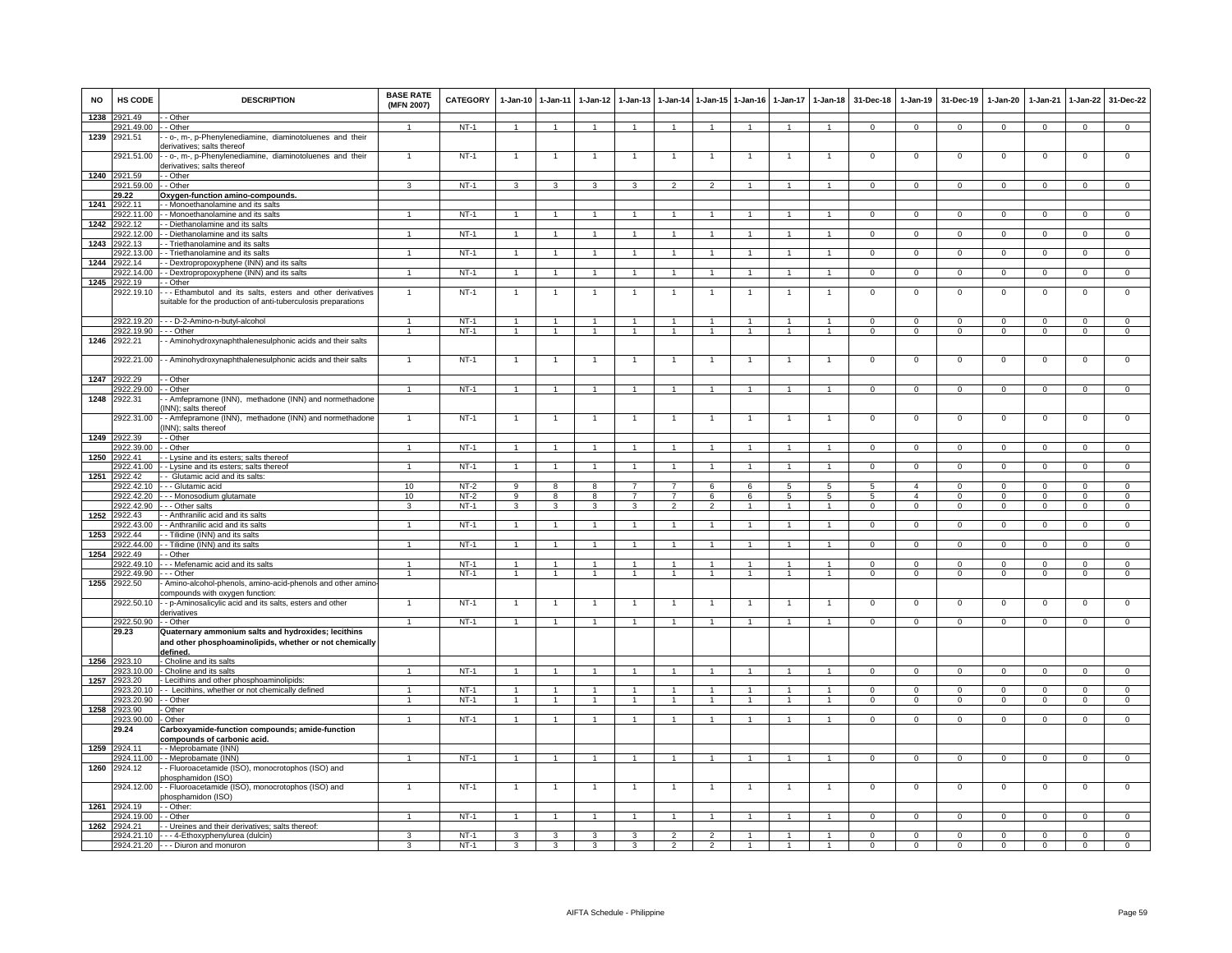| <b>NO</b> | HS CODE                  | <b>DESCRIPTION</b>                                                                                               | <b>BASE RATE</b><br>(MFN 2007) | CATEGORY         | 1-Jan-10       | $1-Jan-11$                       | $1-Jan-12$           | $1-Jan-13$     |                          |                                | 1-Jan-14 1-Jan-15 1-Jan-16 | $1-Jan-17$           | $1 - Jan-18$                   | 31-Dec-18      | $1-Jan-19$     | 31-Dec-19      | 1-Jan-20                | $1-Jan-21$     | $1 - Jan-22$            | 31-Dec-22      |
|-----------|--------------------------|------------------------------------------------------------------------------------------------------------------|--------------------------------|------------------|----------------|----------------------------------|----------------------|----------------|--------------------------|--------------------------------|----------------------------|----------------------|--------------------------------|----------------|----------------|----------------|-------------------------|----------------|-------------------------|----------------|
|           | 2924.21.90               | - - - Other                                                                                                      | $\mathbf{R}$                   | NT-1             | $\mathbf{3}$   | $\mathbf{3}$                     | 3                    | 3              | $\overline{2}$           | $\mathcal{P}$                  | $\overline{1}$             | $\overline{1}$       | $\overline{1}$                 | $\mathbf{0}$   | $\overline{0}$ | $\mathbf 0$    | $\overline{0}$          | $\overline{0}$ | $\mathbf{0}$            | $\mathbf{0}$   |
| 1263      | 2924.23                  | - 2-Acetamidobenzoic acid (N-acetylanthranilic acid) and its<br>alts                                             |                                |                  |                |                                  |                      |                |                          |                                |                            |                      |                                |                |                |                |                         |                |                         |                |
|           | 2924.23.00               | - 2-Acetamidobenzoic acid (N-acetylanthranilic acid) and its<br>alts                                             | 3                              | $NT-1$           | 3              | 3                                | 3                    | 3              | $\overline{2}$           | $\overline{2}$                 |                            |                      |                                | $\mathbf 0$    | $\mathsf 0$    | $\Omega$       | $\mathsf 0$             | $\mathbf 0$    | $\overline{0}$          | $\overline{0}$ |
| 1264      | 2924.24<br>2924.24.00    | - Ethinamate (INN)<br>- Ethinamate (INN)                                                                         | $\mathbf{1}$                   | $NT-1$           | $\overline{1}$ | $\overline{1}$                   |                      |                | $\overline{1}$           | $\blacktriangleleft$           |                            |                      | $\overline{1}$                 | $\mathbf 0$    | $^{\circ}$     | $\Omega$       | $\mathbf 0$             | $^{\circ}$     | $\Omega$                | $\Omega$       |
| 1265      | 2924.29                  | - Other:                                                                                                         |                                |                  |                |                                  |                      |                |                          |                                |                            |                      |                                |                |                |                |                         |                |                         |                |
|           | 2924.29.10               | - - Aspartame                                                                                                    | $\mathbf{1}$                   | $NT-1$           | $\overline{1}$ | $\overline{1}$                   |                      |                |                          | $\mathbf{1}$                   |                            |                      | $\mathbf{1}$                   | 0              | $\mathbf{O}$   | $\mathbf 0$    | $\mathsf 0$             | $\mathbf 0$    | $\mathbf 0$             | $\mathbf{0}$   |
|           | 2924.29.20               | - - Butylphenylmethyl carbamate; methyl isopropyl phenyl<br>carbamate                                            |                                | $NT-1$           |                | $\overline{1}$                   |                      |                |                          | $\overline{1}$                 |                            |                      |                                | $\mathbf 0$    | $\mathsf 0$    | $\mathbf 0$    | $\mathsf 0$             | $\mathbf 0$    | $\mathsf 0$             | $\overline{0}$ |
|           | 2924.29.90               | - - - Other                                                                                                      | $\overline{1}$                 | NT-1             | $\mathbf{1}$   | $\overline{1}$                   | $\overline{1}$       | $\mathbf{1}$   | $\overline{1}$           | $\mathbf{1}$                   | $\overline{1}$             | $\mathbf{1}$         | $\overline{1}$                 | $^{\circ}$     | $\overline{0}$ | $^{\circ}$     | $\overline{0}$          | $^{\circ}$     | $\overline{0}$          | $\mathbf{0}$   |
|           | 29.25                    | Carboxyimide-function compounds (including saccharin<br>and its salts) and imine-function compounds.             |                                |                  |                |                                  |                      |                |                          |                                |                            |                      |                                |                |                |                |                         |                |                         |                |
| 1266      | 2925.11                  | - Saccharin and its salts                                                                                        |                                |                  |                | $\overline{1}$                   |                      |                |                          |                                |                            |                      | $\overline{1}$                 |                |                |                |                         |                |                         |                |
| 1267      | 2925.11.00<br>2925.12    | - - Saccharin and its salts<br>- Glutethimide (INN)                                                              |                                | $NT-1$           |                |                                  |                      |                |                          | $\overline{1}$                 |                            |                      |                                | $\Omega$       | $\overline{0}$ | $\overline{0}$ | $\mathbf 0$             | $\overline{0}$ | $\overline{0}$          | $\overline{0}$ |
|           | 2925.12.00               | - Glutethimide (INN)                                                                                             |                                | $NT-1$           |                |                                  |                      |                |                          |                                |                            |                      |                                | $\Omega$       | $\mathbf 0$    | $\Omega$       | $\Omega$                | $\Omega$       | $\Omega$                | $\Omega$       |
| 1268      | 2925.19                  | - Other                                                                                                          |                                |                  |                |                                  |                      |                |                          |                                |                            |                      |                                |                |                |                |                         |                |                         |                |
|           | 2925.19.00               | - Other                                                                                                          | $\overline{1}$                 | $NT-1$           | $\overline{1}$ | $\overline{1}$                   |                      |                |                          |                                |                            |                      |                                | 0              | $\mathbf{O}$   | $\Omega$       | $\mathsf 0$             | $\Omega$       | $\Omega$                | $\Omega$       |
| 1269      | 2925.21                  | - Chlordimeform (ISO)                                                                                            |                                |                  |                |                                  |                      |                |                          |                                |                            |                      |                                |                |                |                |                         |                |                         |                |
|           | 2925.21.00               | - Chlordimeform (ISO)                                                                                            | $\mathbf{1}$                   | $NT-1$           | $\overline{1}$ | $\mathbf{1}$                     | 1                    | $\mathbf{1}$   | $\overline{1}$           | $\mathbf{1}$                   | $\mathbf{1}$               | 1                    | $\mathbf{1}$                   | $\overline{0}$ | $\overline{0}$ | $\overline{0}$ | $\overline{0}$          | $\overline{0}$ | $\overline{0}$          | $\overline{0}$ |
| 1270      | 2925.29<br>2925.29.00    | - Other<br>- Other                                                                                               | $\mathbf{1}$                   | $NT-1$           | $\overline{1}$ | $\overline{1}$                   |                      |                | $\overline{1}$           |                                |                            |                      | $\mathbf{1}$                   | $\mathbf 0$    | $\mathsf 0$    | $\mathbf 0$    | $\mathsf 0$             | $\mathbf 0$    | $\mathsf 0$             | $\mathbf{0}$   |
|           | 29.26                    | Nitrile-function compounds.                                                                                      |                                |                  |                |                                  |                      |                |                          |                                |                            |                      |                                |                |                |                |                         |                |                         |                |
| 1271      | 2926.10                  | - Acrylonitrile                                                                                                  |                                |                  |                |                                  |                      |                |                          |                                |                            |                      |                                |                |                |                |                         |                |                         |                |
|           | 2926.10.00               | - Acrylonitrile                                                                                                  | 3                              | $NT-1$           | 3              | 3                                | $\mathbf{R}$         | 3              | $\overline{\phantom{a}}$ | $\overline{2}$                 |                            |                      |                                | $\overline{0}$ | $\overline{0}$ | $\overline{0}$ | $\overline{0}$          | $\overline{0}$ | $\overline{0}$          | $\overline{0}$ |
| 1272      | 2926.20                  | - 1-Cyanoguanidine (dicyandiamide)                                                                               |                                |                  |                |                                  |                      |                |                          |                                |                            |                      |                                |                |                |                |                         |                |                         |                |
|           | 2926.20.00               | - 1-Cyanoguanidine (dicyandiamide)                                                                               | $\overline{\mathbf{3}}$        | $NT-1$           | 3              | 3                                | 3                    | 3              | $\mathcal{P}$            | $\mathcal{P}$                  | $\overline{1}$             | $\blacktriangleleft$ | $\overline{1}$                 | $\overline{0}$ | $\overline{0}$ | $\overline{0}$ | $\overline{0}$          | $\overline{0}$ | $\overline{0}$          | $\overline{0}$ |
| 1273      | 2926.30                  | - Fenproporex (INN) and its salts; methadone (INN)<br>intermediate (4-cyano-2-dimethylamino-4, 4-diphenylbutane) |                                |                  |                |                                  |                      |                |                          |                                |                            |                      |                                |                |                |                |                         |                |                         |                |
|           | 2926.30.00               | - Fenproporex (INN) and its salts; methadone (INN)<br>ntermediate (4-cyano-2-dimethylamino-4, 4-diphenylbutane)  | $\mathbf{1}$                   | $NT-1$           | $\overline{1}$ | $\overline{1}$                   |                      |                | $\overline{1}$           | $\mathbf{1}$                   |                            | 1                    | $\mathbf{1}$                   | $\overline{0}$ | $\overline{0}$ | $\mathbf 0$    | $\mathsf 0$             | $\overline{0}$ | $\mathsf 0$             | $\overline{0}$ |
|           | 1274 2926.90             | - Other                                                                                                          |                                |                  |                |                                  |                      |                |                          |                                |                            |                      |                                |                |                |                |                         |                |                         |                |
|           | 2926.90.00               | - Other                                                                                                          |                                | $NT-1$           |                |                                  |                      |                |                          |                                |                            |                      |                                | $\Omega$       | $\overline{0}$ | $\Omega$       | $\Omega$                | $\Omega$       | $\Omega$                | $\Omega$       |
| 1275      | 2927.00<br>2927.00.10    | Diazo-, azo- or azoxy-compounds.<br>- Azodicarbonamide                                                           | $\blacktriangleleft$           | $NT-1$           | $\overline{1}$ | $\overline{1}$                   |                      |                | $\overline{1}$           | $\blacktriangleleft$           |                            |                      | $\mathbf{1}$                   | $\Omega$       | $\mathbf{0}$   | $\Omega$       | $\mathbf 0$             | $\Omega$       | $\mathbf{0}$            | $\mathbf{0}$   |
|           | 2927.00.90               | - Other                                                                                                          | $\blacktriangleleft$           | $NT-1$           | $\mathbf{1}$   | $\overline{1}$                   | $\mathbf{1}$         | $\mathbf{1}$   | $\overline{1}$           | $\overline{1}$                 | $\overline{1}$             | $\mathbf{1}$         | $\overline{1}$                 | $^{\circ}$     | $^{\circ}$     | $^{\circ}$     | $\mathbf{0}$            | $\mathbf{0}$   | $\mathbf{0}$            | $\mathbf 0$    |
| 1276      | 2928.00                  | Organic derivatives of hydrazine or of hydroxylamine.                                                            |                                |                  |                |                                  |                      |                |                          |                                |                            |                      |                                |                |                |                |                         |                |                         |                |
|           | 928.00.10                | - Linuron                                                                                                        | $\mathbf{1}$                   | $NT-1$           | $\mathbf{1}$   | $\mathbf{1}$                     |                      |                | 1                        | $\mathbf{1}$                   |                            |                      | $\mathbf{1}$                   | $\Omega$       | $\mathbf{O}$   | $\mathbf 0$    | $\Omega$                | $\mathbf 0$    | $\mathbf 0$             | $\mathbf{0}$   |
|           | 2928.00.90               | Other                                                                                                            | $\overline{1}$                 | $NT-1$           | $\overline{1}$ | $\overline{1}$                   | $\blacktriangleleft$ | $\mathbf{1}$   | $\overline{1}$           | $\overline{1}$                 | $\mathbf{1}$               | $\mathbf{1}$         | $\overline{1}$                 | $\mathbf 0$    | $\mathsf 0$    | $\Omega$       | $\mathbf 0$             | $\mathbf 0$    | $\mathbf 0$             | $\mathbf 0$    |
|           | 29.29                    | Compounds with other nitrogen function.                                                                          |                                |                  |                |                                  |                      |                |                          |                                |                            |                      |                                |                |                |                |                         |                |                         |                |
| 1277      | 2929.10<br>2929.10.00    | - Isocyanates<br>Isocyanates                                                                                     |                                | $NT-1$           | $\overline{1}$ | $\overline{1}$                   |                      |                |                          | $\ddot{\phantom{1}}$           |                            |                      | $\ddot{\phantom{1}}$           | $\Omega$       | $\overline{0}$ | $\Omega$       | $\Omega$                | $\overline{0}$ | $\overline{0}$          | $\overline{0}$ |
| 1278      | 2929.90                  | - Other:                                                                                                         |                                |                  |                |                                  |                      |                |                          |                                |                            |                      |                                |                |                |                |                         |                |                         |                |
|           | 2929.90.10               | - - Sodium cyclamate                                                                                             | 3                              | $NT-1$           | $\mathbf{3}$   | 3                                |                      |                |                          | $\mathcal{P}$                  |                            |                      | $\mathbf{1}$                   | $\Omega$       | $\Omega$       | $\Omega$       | $\Omega$                | $\Omega$       | $\Omega$                | $\Omega$       |
|           | 2929.90.20               | - Other cyclamates                                                                                               | 3                              | NT-1             | 3              | 3                                | 3                    | 3              | $\overline{2}$           | $\overline{2}$                 | $\overline{1}$             | 1                    | $\overline{1}$                 | $^{\circ}$     | $^{\circ}$     | $^{\circ}$     | $\mathbf{0}$            | $\mathbf{0}$   | $\mathbf{0}$            | $\mathbf{0}$   |
|           | 2929.90.90               | - Other                                                                                                          | 3                              | $NT-1$           | 3              | $\mathbf{3}$                     | 3                    | $\mathbf{3}$   | $\overline{2}$           | $\overline{2}$                 | $\overline{1}$             | $\mathbf{1}$         | $\overline{1}$                 | $^{\circ}$     | $\mathbf{0}$   | $^{\circ}$     | $\mathbf{0}$            | $\mathbf 0$    | $\mathbf 0$             | $\mathbf{0}$   |
| 1279      | 29.30<br>2930.20         | Organo-sulphur compounds.<br>Thiocarbamates and dithiocarbamates                                                 |                                |                  |                |                                  |                      |                |                          |                                |                            |                      |                                |                |                |                |                         |                |                         |                |
|           | 930.20.00                | - Thiocarbamates and dithiocarbamates                                                                            |                                | $NT-1$           | $\mathbf{1}$   | $\mathbf{1}$                     |                      |                |                          |                                |                            |                      |                                | 0              | $\mathsf 0$    | 0              | 0                       | $\mathsf 0$    | 0                       | 0              |
| 1280      | 2930.30                  | Thiuram mono-, di- or tetrasulphides                                                                             |                                |                  |                |                                  |                      |                |                          |                                |                            |                      |                                |                |                |                |                         |                |                         |                |
|           | 2930.30.00               | - Thiuram mono-, di- or tetrasulphides                                                                           | $\overline{1}$                 | $NT-1$           | $\overline{1}$ | $\overline{1}$                   |                      |                | $\overline{1}$           | $\blacktriangleleft$           |                            |                      | $\overline{1}$                 | $\mathbf 0$    | $\mathbf{0}$   | $\mathbf 0$    | $\mathsf 0$             | $\mathbf 0$    | $\mathbf 0$             | $\mathbf{0}$   |
| 1281      | 2930.40                  | - Methionine                                                                                                     |                                |                  |                |                                  |                      |                |                          |                                |                            |                      |                                |                |                |                |                         |                |                         |                |
|           | 2930.40.00               | - Methionine                                                                                                     |                                | $NT-1$           |                |                                  |                      |                |                          |                                |                            |                      |                                | $\Omega$       | $\mathsf 0$    | $\Omega$       | $\Omega$                | $\mathbf 0$    | $\Omega$                | $\Omega$       |
| 1282      | 2930.50<br>!930.50.00    | - Captafol (ISO) and methamidophos (ISO)<br>- Captafol (ISO) and methamidophos (ISO)                             | 1                              | NT-1             | $\overline{1}$ | $\overline{1}$                   |                      | $\mathbf{1}$   | $\overline{1}$           | $\mathbf{1}$                   |                            |                      | $\overline{1}$                 | $\mathbf 0$    | $\mathbf{0}$   | $\Omega$       | $\mathbf 0$             | $\mathbf{0}$   | $\mathbf{0}$            | $\Omega$       |
| 1283      | 2930.90                  | Other:                                                                                                           |                                |                  |                |                                  |                      |                |                          |                                |                            |                      |                                |                |                |                |                         |                |                         |                |
|           | 930.90.00A               | - Dithiocarbonates                                                                                               | 3                              | $NT-1$           | $\overline{3}$ | 3                                | 3                    | 3              | $\overline{2}$           | $\overline{2}$                 |                            |                      | $\mathbf{1}$                   | $\overline{0}$ | $\overline{0}$ | $\overline{0}$ | $\overline{0}$          | $\overline{0}$ | $\overline{0}$          | $\overline{0}$ |
|           | 2930.90.00               | - Other                                                                                                          | $\mathbf{1}$                   | $NT-1$           | 1              | $\mathbf{1}$                     | $\mathbf{1}$         |                |                          | $\mathbf{1}$                   |                            |                      | $\mathbf{1}$                   | 0              | $\mathsf 0$    | $\mathbf 0$    | $\mathsf 0$             | $\mathbf 0$    | $\mathbf 0$             | $\mathbf 0$    |
|           | 29.31                    | Other organo-inorganic compounds.                                                                                |                                |                  |                |                                  |                      |                |                          |                                |                            |                      |                                |                |                |                |                         |                |                         |                |
| 1284      | 2931.00                  | Other organo-inorganic compounds.                                                                                |                                |                  | $\overline{1}$ |                                  |                      | $\mathbf{1}$   |                          |                                |                            |                      |                                |                | $\Omega$       | $\Omega$       |                         | $\Omega$       |                         | $\Omega$       |
|           | 2931.00.10<br>2931.00.20 | - Tetraethyl lead<br>- N-(phosphonomethyl) glycine and salts thereof                                             | $\mathbf{1}$<br>1              | $NT-1$<br>$NT-1$ | $\mathbf{1}$   | $\overline{1}$<br>$\overline{1}$ | -1<br>$\blacksquare$ |                | $\overline{1}$           | $\overline{1}$<br>$\mathbf{1}$ | $\overline{1}$             |                      | $\overline{1}$<br>$\mathbf{1}$ | $\Omega$<br>0  | $\mathbf{O}$   | $\mathbf 0$    | $\Omega$<br>$\mathsf 0$ | $\mathbf 0$    | $\Omega$<br>$\mathbf 0$ | $\overline{0}$ |
|           | 2931.00.30               | - Ethephone                                                                                                      | $\mathbf{1}$                   | $NT-1$           | $\overline{1}$ | $\overline{1}$                   | $\blacktriangleleft$ |                | $\ddot{1}$               | $\blacktriangleleft$           | $\overline{1}$             |                      | $\mathbf{1}$                   | $\Omega$       | $\Omega$       | $\Omega$       | $\Omega$                | $\Omega$       | $\Omega$                | $\overline{0}$ |
|           | 2931.00.40               | - Organo-arsenic compounds                                                                                       | $\mathbf{1}$                   | $NT-1$           | $\overline{1}$ | $\overline{1}$                   | $\blacktriangleleft$ | $\mathbf{1}$   | $\overline{1}$           | $\mathbf{1}$                   | $\overline{1}$             | $\mathbf{1}$         | $\overline{1}$                 | $\mathbf 0$    | $\mathbf{O}$   | $\mathbf 0$    | $\mathsf 0$             | $\mathbf 0$    | $\mathbf 0$             | $\mathbf{0}$   |
|           | 2931.00.90               | - Other                                                                                                          | $\overline{1}$                 | $NT-1$           | $\overline{1}$ | $\overline{1}$                   | $\overline{1}$       | $\overline{1}$ | $\overline{1}$           | $\mathbf{1}$                   | $\overline{1}$             | $\overline{1}$       | $\overline{1}$                 | $^{\circ}$     | $\mathbf{0}$   | $^{\circ}$     | $\mathbf{0}$            | $\mathbf 0$    | $\mathbf{0}$            | $\mathbf{0}$   |
| 1285      | 29.32<br>2932.11         | Heterocyclic compounds with oxygen hetero-atom(s)<br>onlv.<br>-- Tetrahydrofuran                                 |                                |                  |                |                                  |                      |                |                          |                                |                            |                      |                                |                |                |                |                         |                |                         |                |
|           |                          | 2932.11.00 - Tetrahydrofuran                                                                                     | 3                              | $NT-1$           | $\mathbf{3}$   | 3                                | 3                    | 3              | $\overline{2}$           | $\mathcal{P}$                  | $\overline{1}$             | $\mathbf{1}$         | $\mathbf{1}$                   | $\mathbf 0$    | $\mathbf{0}$   | $\mathbf 0$    | $\mathbf 0$             | $\mathbf{0}$   | $\mathbf 0$             | $\mathbf{0}$   |
| 1286      | 2932.12                  | - - 2-Furaldehyde (furfuraldehyde)                                                                               |                                |                  |                |                                  |                      |                |                          |                                |                            |                      |                                |                |                |                |                         |                |                         |                |
|           |                          | 2932.12.00 - - 2-Furaldehyde (furfuraldehyde)                                                                    | 3                              | $NT-1$           | $\mathbf{3}$   | 3                                | $\overline{3}$       | 3              | $\overline{2}$           | $\overline{2}$                 | $\overline{1}$             | $\mathbf{1}$         | $\overline{1}$                 | $\overline{0}$ | $\overline{0}$ | $\overline{0}$ | $\overline{0}$          | $\overline{0}$ | $\overline{0}$          | $\overline{0}$ |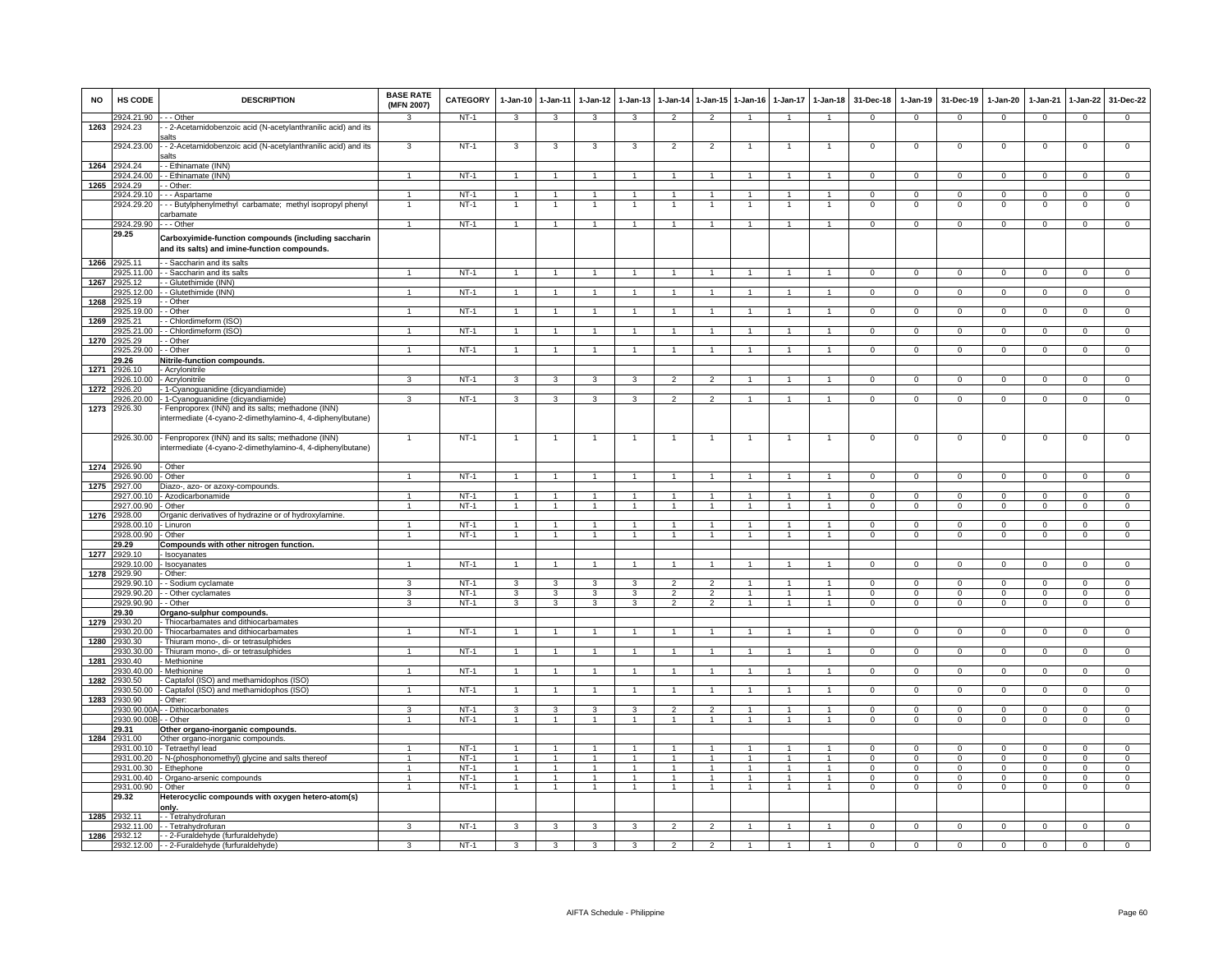| <b>NO</b> | HS CODE                    | <b>DESCRIPTION</b>                                                                                                                                                                                                                                                       | <b>BASE RATE</b><br>(MFN 2007) | <b>CATEGORY</b> | 1-Jan-10                | $1 - Jan-11$            | $1-Jan-12$              | $1 - Jan-13$            | $1-Jan-14$     | 1-Jan-15 1-Jan-16   |                      | $1-Jan-17$           | $1 - Jan-18$   | 31-Dec-18      | $1-Jan-19$     | 31-Dec-19      | $1-Jan-20$     | $1-Jan-21$     | $1-Jan-22$     | 31-Dec-22      |
|-----------|----------------------------|--------------------------------------------------------------------------------------------------------------------------------------------------------------------------------------------------------------------------------------------------------------------------|--------------------------------|-----------------|-------------------------|-------------------------|-------------------------|-------------------------|----------------|---------------------|----------------------|----------------------|----------------|----------------|----------------|----------------|----------------|----------------|----------------|----------------|
| 1287      | 2932.13                    | - Furfuryl alcohol and tetrahydrofurfuryl alcohol                                                                                                                                                                                                                        |                                |                 |                         |                         |                         |                         |                |                     |                      |                      |                |                |                |                |                |                |                |                |
|           | 2932.13.00                 | - Furfuryl alcohol and tetrahydrofurfuryl alcohol                                                                                                                                                                                                                        | $\mathbf{R}$                   | NT-1            | $\mathbf{3}$            | $\mathbf{3}$            | 3                       | $\mathbf{R}$            | $\overline{2}$ | $\Omega$            |                      |                      | $\overline{1}$ | $\Omega$       | $^{\circ}$     | $\overline{0}$ | $\Omega$       | $^{\circ}$     | $\mathbf{0}$   | $\mathbf{0}$   |
|           | 1288 2932.19<br>2932.19.00 | - Other<br>- Other                                                                                                                                                                                                                                                       | $\mathbf{3}$                   | $NT-1$          |                         | $\mathbf{3}$            |                         | 3                       | $\overline{2}$ | $\overline{2}$      |                      | $\mathbf{1}$         | $\mathbf{1}$   | $\mathbf 0$    | $^{\circ}$     | $\mathbf{0}$   | $\mathbf{0}$   | $\mathbf{0}$   | $\overline{0}$ | $\overline{0}$ |
| 1289      | 2932.21                    | - Coumarin, methylcoumarins and ethylcoumarins                                                                                                                                                                                                                           |                                |                 | 3                       |                         | $\mathbf{3}$            |                         |                |                     |                      |                      |                |                |                |                |                |                |                |                |
|           | 932.21.00                  | - Coumarin, methylcoumarins and ethylcoumarins                                                                                                                                                                                                                           | 3                              | $NT-1$          | 3                       | 3                       | 3                       | 3                       | $\overline{2}$ | $\overline{2}$      |                      |                      | $\overline{1}$ | $\mathbf 0$    | $\mathbf 0$    | $\mathbf 0$    | $\mathbf{O}$   | $\mathbf 0$    | $\circ$        | $\overline{0}$ |
| 1290      | 2932.29                    | Other lactones                                                                                                                                                                                                                                                           |                                |                 |                         |                         |                         |                         |                |                     |                      |                      |                |                |                |                |                |                |                |                |
|           | 2932.29.00                 | - Other lactones                                                                                                                                                                                                                                                         | 3                              | $NT-1$          | $\mathbf{3}$            | $\mathbf{3}$            | $\mathbf{3}$            | $\mathbf{3}$            | $\overline{2}$ | $\overline{2}$      | $\mathbf{1}$         |                      | $\overline{1}$ | $\mathbf{0}$   | $\mathbf{0}$   | $\mathbf 0$    | $\Omega$       | $\mathbf 0$    | $\circ$        | $\mathbf{0}$   |
| 1291      | 2932.91                    | - Isosafrole                                                                                                                                                                                                                                                             |                                |                 |                         |                         |                         |                         |                |                     |                      |                      |                |                |                |                |                |                |                |                |
|           | 2932.91.00                 | - Isosafrole                                                                                                                                                                                                                                                             | $\mathbf{3}$                   | $NT-1$          | $\mathbf{3}$            | 3                       | $\overline{\mathbf{3}}$ | 3                       | $\overline{2}$ | $\overline{2}$      | $\mathbf{1}$         | $\overline{1}$       | $\overline{1}$ | $\Omega$       | $\mathbf 0$    | $\mathbf{0}$   | $\Omega$       | $\mathbf{0}$   | $\overline{0}$ | $\overline{0}$ |
| 1292      | 2932.92                    | - 1-(1,3-Benzodioxol-5-yl)propan-2-one                                                                                                                                                                                                                                   | $\overline{3}$                 |                 |                         |                         |                         | $\overline{\mathbf{3}}$ |                |                     |                      |                      |                |                |                |                |                |                |                |                |
|           | 2932.92.00<br>2932.93      | - 1-(1,3-Benzodioxol-5-yl)propan-2-one                                                                                                                                                                                                                                   |                                | $NT-1$          | $\overline{\mathbf{3}}$ | 3                       | 3                       |                         | $\overline{2}$ | $\overline{2}$      |                      |                      | $\mathbf{1}$   | $\overline{0}$ | $\overline{0}$ | $\overline{0}$ | $\overline{0}$ | $\overline{0}$ | $\overline{0}$ | $\overline{0}$ |
| 1293      | 2932.93.00                 | - Piperonal<br>- Piperonal                                                                                                                                                                                                                                               | 3                              | NT-1            | $\mathbf{3}$            | $\mathbf{3}$            | $\mathbf{3}$            | 3                       | $\overline{2}$ | $\overline{2}$      | $\overline{1}$       |                      | $\overline{1}$ | $\overline{0}$ | $\mathbf{0}$   | $\mathbf 0$    | $\mathbf{0}$   | $\mathbf{0}$   | $\mathbf{0}$   | $\overline{0}$ |
|           | 1294 2932.94               | - Safrole                                                                                                                                                                                                                                                                |                                |                 |                         |                         |                         |                         |                |                     |                      |                      |                |                |                |                |                |                |                |                |
|           | 2932.94.00                 | - Safrole                                                                                                                                                                                                                                                                | $\mathbf{3}$                   | $NT-1$          | $\mathbf{3}$            | $\mathbf{3}$            | 3                       | $\mathbf{3}$            | $\overline{2}$ | $\overline{2}$      | $\mathbf{1}$         | $\overline{1}$       | $\overline{1}$ | $\overline{0}$ | $\overline{0}$ | $\overline{0}$ | $\mathbf{0}$   | $\overline{0}$ | $\overline{0}$ | $\overline{0}$ |
| 1295      | 2932.95                    | - Tetrahydrocannabinols (all isomers)                                                                                                                                                                                                                                    |                                |                 |                         |                         |                         |                         |                |                     |                      |                      |                |                |                |                |                |                |                |                |
|           | 2932.95.00                 | - Tetrahydrocannabinols (all isomers)                                                                                                                                                                                                                                    | 3                              | $NT-1$          | $\overline{3}$          | $\overline{3}$          | $\overline{3}$          | 3                       | $\overline{2}$ | $\overline{2}$      | $\mathbf{1}$         | $\overline{1}$       | $\overline{1}$ | $\overline{0}$ | $\overline{0}$ | $\overline{0}$ | $\overline{0}$ | $\overline{0}$ | $\overline{0}$ | $\overline{0}$ |
| 1296      | 2932.99                    | - Other:                                                                                                                                                                                                                                                                 |                                |                 |                         |                         |                         |                         |                |                     |                      |                      |                |                |                |                |                |                |                |                |
|           | 2932.99.10                 | - - Carbofuran                                                                                                                                                                                                                                                           | 3                              | $NT-1$          | 3                       | 3                       | 3                       | 3                       | $\overline{2}$ | 2<br>$\overline{2}$ |                      |                      | $\overline{1}$ | $^{\circ}$     | $^{\circ}$     | $\mathbf 0$    | $\mathbf 0$    | $^{\circ}$     | $\mathbf{0}$   | $\mathbf 0$    |
|           | 2932.99.90<br>29.33        | - - Other                                                                                                                                                                                                                                                                | $\mathbf{3}$                   | $NT-1$          | $\mathbf{3}$            | $\overline{3}$          | $\mathbf{3}$            | $\mathbf{3}$            | $\overline{2}$ |                     | $\mathbf{1}$         | $\mathbf{1}$         | $\overline{1}$ | $\Omega$       | $\mathbf 0$    | $\mathbf{0}$   | 0              | $\mathbf{0}$   | $\mathbf 0$    | $\mathbf 0$    |
|           |                            | Heterocyclic compounds with nitrogen hetero-atom(s)<br>only.                                                                                                                                                                                                             |                                |                 |                         |                         |                         |                         |                |                     |                      |                      |                |                |                |                |                |                |                |                |
|           | 1297 2933.11               | - Phenazone (antipyrin) and its derivatives:                                                                                                                                                                                                                             |                                |                 |                         |                         |                         |                         |                |                     |                      |                      |                |                |                |                |                |                |                |                |
|           | 2933.11.10                 | - - Dipyrone (analgin)                                                                                                                                                                                                                                                   | 3                              | $NT-1$          | 3                       | $\mathbf{3}$            | 3                       | 3                       | $\overline{2}$ | $\overline{2}$      |                      |                      |                | $\Omega$       | $\Omega$       | $\Omega$       | $\Omega$       | $\Omega$       | $\Omega$       | $\Omega$       |
|           | 2933.11.90                 | $-$ Other                                                                                                                                                                                                                                                                | 3                              | $NT-1$          | $\overline{3}$          | 3                       | 3                       | 3                       | $\overline{2}$ | $\overline{2}$      |                      |                      |                | $\Omega$       | $\Omega$       | $\Omega$       | $\Omega$       | $\Omega$       | $\overline{0}$ | $\overline{0}$ |
|           | 1298 2933.19               | - Other                                                                                                                                                                                                                                                                  |                                |                 |                         |                         |                         |                         |                |                     |                      |                      |                |                |                |                |                |                |                |                |
|           | 2933.19.00                 | - Other                                                                                                                                                                                                                                                                  | 3                              | $NT-1$          | 3                       | $\mathbf{3}$            | 3                       | 3                       | $\overline{2}$ | 2                   |                      |                      | $\overline{1}$ | $\mathbf{0}$   | $^{\circ}$     | $\mathbf{0}$   | $\mathbf{0}$   | $^{\circ}$     | $\mathbf{0}$   | $\mathbf{0}$   |
|           | 1299 2933.21               | - Hydantoin and its derivatives<br>- Hydantoin and its derivatives                                                                                                                                                                                                       | з                              | $NT-1$          | 3                       |                         | $\mathbf{3}$            | 3                       | $\mathcal{P}$  | $\mathcal{P}$       | $\overline{1}$       |                      | $\overline{1}$ | $\mathbf{0}$   | $\Omega$       | $\mathbf{0}$   | $\Omega$       | $\Omega$       | $\mathbf{0}$   | $\overline{0}$ |
| 1300      | 933.21.00<br>2933.29       | - Other:                                                                                                                                                                                                                                                                 |                                |                 |                         | 3                       |                         |                         |                |                     |                      |                      |                |                |                |                |                |                |                |                |
|           | 2933.29.10                 | - - Cimetidine                                                                                                                                                                                                                                                           |                                | $NT-1$          | $\mathbf{1}$            | $\mathbf{1}$            |                         |                         |                |                     |                      |                      |                | $\Omega$       | $\mathsf 0$    | $\mathbf 0$    | $\mathbf 0$    | $\Omega$       | $\mathbf 0$    | $\overline{0}$ |
|           | 2933.29.90                 | - - Other                                                                                                                                                                                                                                                                | $\overline{1}$                 | $NT-1$          | $\overline{1}$          | $\overline{1}$          | $\overline{1}$          | $\mathbf{1}$            | $\overline{1}$ | $\overline{1}$      | $\overline{1}$       |                      | $\overline{1}$ | $\mathbf 0$    | $\mathbf 0$    | $\mathbf 0$    | $\Omega$       | $\mathbf 0$    | $\mathbf{0}$   | $\mathbf 0$    |
| 1301      | 2933.31                    | - Pyridine and its salts                                                                                                                                                                                                                                                 |                                |                 |                         |                         |                         |                         |                |                     |                      |                      |                |                |                |                |                |                |                |                |
|           | 2933.31.00                 | - Pyridine and its salts                                                                                                                                                                                                                                                 | $\overline{1}$                 | $NT-1$          | $\overline{1}$          | $\overline{1}$          | $\overline{1}$          | $\overline{1}$          | $\overline{1}$ | $\overline{1}$      | $\mathbf{1}$         | $\overline{1}$       | $\overline{1}$ | $\overline{0}$ | $\overline{0}$ | $\mathbf 0$    | $\Omega$       | $\Omega$       | $\overline{0}$ | $\overline{0}$ |
| 1302      | 2933.32<br>2933.32.00      | - Piperidine and its salts<br>- Piperidine and its salts                                                                                                                                                                                                                 | 3                              | $NT-1$          | $\overline{3}$          | $\overline{\mathbf{3}}$ | $\overline{\mathbf{3}}$ | 3                       | $\overline{2}$ | $\overline{2}$      |                      |                      | $\overline{1}$ | $\overline{0}$ | $\overline{0}$ | $\overline{0}$ | $\overline{0}$ | $\overline{0}$ | $\overline{0}$ | $\overline{0}$ |
| 1303      | 2933.33                    | - Alfentanil (INN), anileridine (INN), bezitramide (INN),                                                                                                                                                                                                                |                                |                 |                         |                         |                         |                         |                |                     |                      |                      |                |                |                |                |                |                |                |                |
|           |                            | bromazepam (INN), difenoxin (INN), diphenoxylate (INN),<br>dipipanone (INN), fentanyl (INN), ketobemidone (INN),<br>methylphenidate (INN), pentazocine (INN), pethidine (INN),<br>ethidine (INN) intermedi                                                               |                                |                 |                         |                         |                         |                         |                |                     |                      |                      |                |                |                |                |                |                |                |                |
|           | 2933.33.00<br>1304 2933.39 | - Alfentanil (INN), anileridine (INN), bezitramide (INN),<br>bromazepam (INN), difenoxin (INN), diphenoxylate (INN),<br>dipipanone (INN), fentanyl (INN), ketobemidone (INN),<br>methylphenidate (INN), pentazocine (INN), pethidine (INN),<br>bethidine (INN) intermedi |                                | $NT-1$          | $\overline{1}$          | $\overline{1}$          | $\overline{1}$          | $\mathbf{1}$            | $\overline{1}$ | $\overline{1}$      | $\mathbf{1}$         | $\overline{1}$       | $\mathbf{1}$   | $\overline{0}$ | $\overline{0}$ | $\overline{0}$ | $\overline{0}$ | $\overline{0}$ | $\overline{0}$ | $\overline{0}$ |
|           | 2933.39.10                 | - Other:<br>- - Chlorpheniramine and isoniazid                                                                                                                                                                                                                           | $\mathbf{1}$                   | $NT-1$          | $\overline{1}$          | $\overline{1}$          | $\overline{1}$          | $\mathbf{1}$            | $\overline{1}$ | $\overline{1}$      | $\blacktriangleleft$ | $\blacktriangleleft$ | $\overline{1}$ | $\overline{0}$ | $\overline{0}$ | $\Omega$       | $\overline{0}$ | $\Omega$       | $\overline{0}$ | $\overline{0}$ |
|           | 2933.39.20                 | -- Isonicotinic acid hydrazide and its salts, esters and                                                                                                                                                                                                                 |                                | $NT-1$          |                         | $\mathbf{1}$            |                         |                         |                |                     |                      |                      |                | $\mathbf 0$    | $\mathbf 0$    | $\mathbf 0$    | $\mathbf 0$    | $\Omega$       | $\mathbf 0$    | $\mathsf 0$    |
|           |                            | derivatives, pharmaceutical grade                                                                                                                                                                                                                                        |                                |                 |                         |                         |                         |                         |                |                     |                      |                      |                |                |                |                |                |                |                |                |
|           | 2933.39.30                 | - - Paraquat salts                                                                                                                                                                                                                                                       |                                | $NT-1$          | $\overline{1}$          | $\overline{1}$          | $\blacktriangleleft$    |                         | $\overline{1}$ | $\overline{1}$      |                      |                      | $\overline{1}$ | $\Omega$       | $\mathsf 0$    | $\Omega$       | $\Omega$       | $\Omega$       | $\mathbf 0$    | $\mathbf 0$    |
|           | 2933.39.90                 | - - Other                                                                                                                                                                                                                                                                | $\mathbf{1}$                   | $NT-1$          | $\mathbf{1}$            | $\overline{1}$          | $\mathbf{1}$            | $\overline{1}$          | $\overline{1}$ | $\mathbf{1}$        | $\mathbf{1}$         | 1                    | $\overline{1}$ | $\mathbf{0}$   | $^{\circ}$     | $\mathbf{0}$   | $\mathbf{0}$   | $\mathbf{0}$   | $\mathbf{0}$   | $\overline{0}$ |
|           | 1305 2933.41               | - Levorphanol (INN) and its salts                                                                                                                                                                                                                                        |                                |                 |                         |                         |                         |                         |                |                     |                      |                      | $\overline{1}$ | $\overline{0}$ |                |                |                |                |                |                |
| 1306      | 2933.41.00<br>2933.49      | - Levorphanol (INN) and its salts<br>- Other                                                                                                                                                                                                                             |                                | $NT-1$          | $\overline{1}$          | $\overline{1}$          | $\mathbf{1}$            | $\mathbf{1}$            | $\overline{1}$ | $\overline{1}$      | $\mathbf{1}$         | $\mathbf{1}$         |                |                | $\overline{0}$ | $\overline{0}$ | $\overline{0}$ | $\overline{0}$ | $\overline{0}$ | $\overline{0}$ |
|           | 2933.49.00                 | - Other                                                                                                                                                                                                                                                                  |                                | $NT-1$          | $\mathbf{1}$            | $\mathbf{1}$            | $\mathbf{1}$            |                         | 1              |                     |                      |                      | $\overline{1}$ | $\mathbf 0$    | $\mathbf 0$    | $\mathbf 0$    | $\mathbf 0$    | $\mathbf 0$    | $\mathbf 0$    | $\overline{0}$ |
| 1307      | 2933.52                    | - Malonylurea (barbituric acid) and its salts                                                                                                                                                                                                                            |                                |                 |                         |                         |                         |                         |                |                     |                      |                      |                |                |                |                |                |                |                |                |
|           | 2933.52.00                 | - Malonylurea (barbituric acid) and its salts                                                                                                                                                                                                                            | $\mathbf{3}$                   | $NT-1$          | 3                       | $\overline{3}$          | $\mathbf{3}$            | 3                       | $\overline{2}$ | $\overline{2}$      | $\mathbf{1}$         | 1                    | $\overline{1}$ | $\mathbf 0$    | $\Omega$       | $\Omega$       | $\Omega$       | $\Omega$       | $\mathbf 0$    | $\overline{0}$ |
|           | 1308 2933.53               | - Allobarbital (INN), amobarbital (INN), barbital (INN),<br>outalbital (INN), butobarbital, cyclobarbital (INN),<br>methylphenobarbital (INN), pentobarbital (INN), phenobarbital<br>(INN), secbutabarbital (INN), secobarbital (INN) and vinylbital<br>INN); salts      |                                |                 |                         |                         |                         |                         |                |                     |                      |                      |                |                |                |                |                |                |                |                |
|           | 2933.53.00                 | - Allobarbital (INN), amobarbital (INN), barbital (INN),<br>butalbital (INN), butobarbital, cyclobarbital (INN),<br>methylphenobarbital (INN), pentobarbital (INN), phenobarbital<br>(INN), secbutabarbital (INN), secobarbital (INN) and vinylbital<br>INN): salts      | $\mathbf{3}$                   | $NT-1$          | $\mathbf{3}$            | $\mathbf{3}$            | $\mathbf{3}$            | 3                       | $\overline{2}$ | $\overline{2}$      | $\overline{1}$       | $\mathbf{1}$         | $\overline{1}$ | $\mathbf 0$    | $\mathbf 0$    | $\mathbf{0}$   | $\Omega$       | $\mathbf 0$    | $\mathbf 0$    | $\Omega$       |
|           | 1309 2933.54               | - Other derivatives of malonylurea (barbituric acid); salts                                                                                                                                                                                                              |                                |                 |                         |                         |                         |                         |                |                     |                      |                      |                |                |                |                |                |                |                |                |
|           | 2933.54.00                 | hereof<br>- Other derivatives of malonylurea (barbituric acid); salts                                                                                                                                                                                                    | $\mathbf{3}$                   | $NT-1$          | $\mathbf{3}$            | $\mathbf{3}$            | $\mathbf{3}$            | 3                       | $\overline{2}$ | $\overline{2}$      | $\overline{1}$       | $\mathbf{1}$         | $\overline{1}$ | $\mathsf 0$    | $\mathsf 0$    | $\mathsf 0$    | $\mathsf 0$    | $\mathbf 0$    | $\mathbf 0$    | $\mathsf 0$    |
|           |                            | hereof                                                                                                                                                                                                                                                                   |                                |                 |                         |                         |                         |                         |                |                     |                      |                      |                |                |                |                |                |                |                |                |
|           | 1310 2933.55               | - Loprazolam (INN), mecloqualone (INN), methaqualone<br>INN) and zipeprol (INN); salts thereof                                                                                                                                                                           |                                |                 |                         |                         |                         |                         |                |                     |                      |                      |                |                |                |                |                |                |                |                |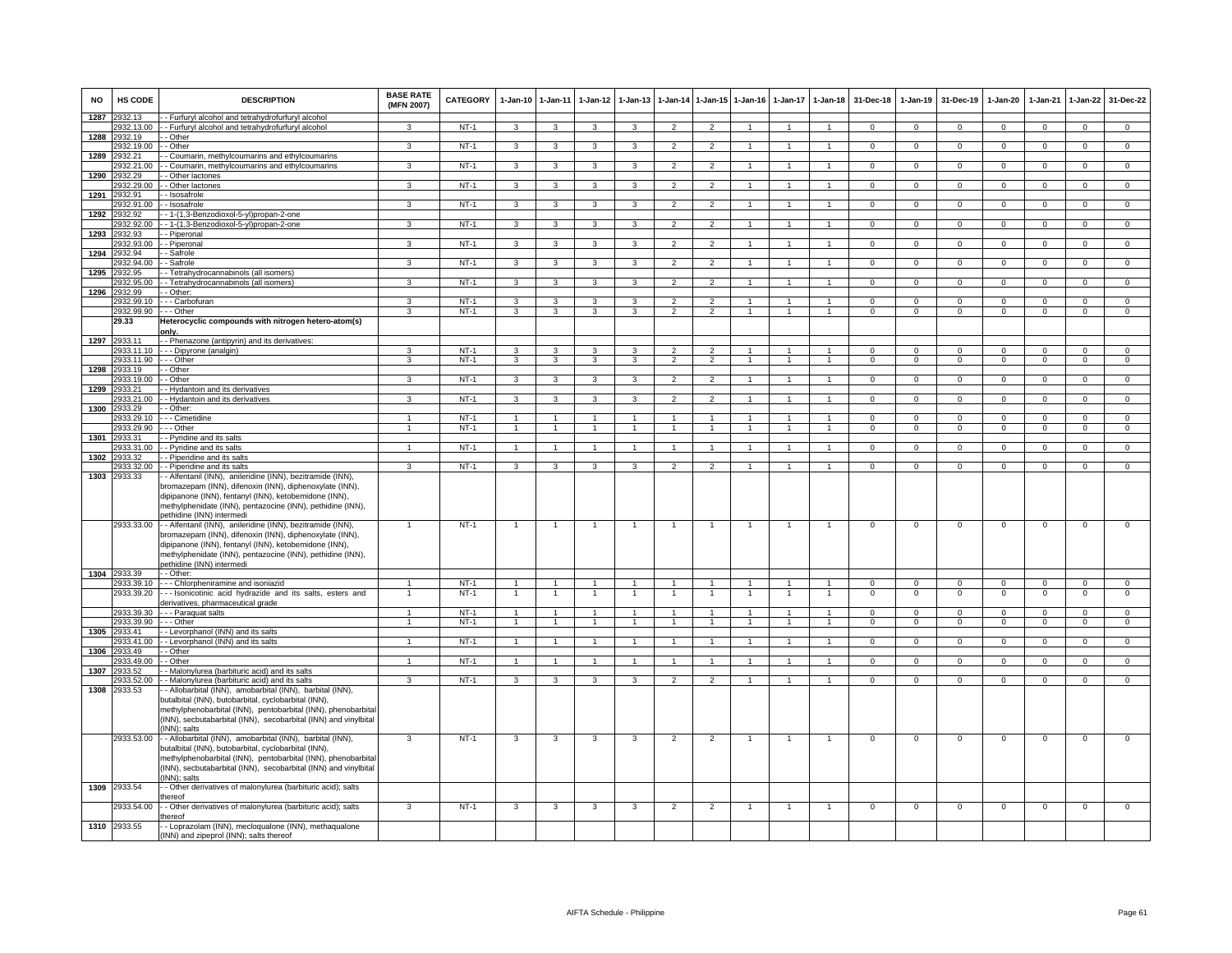| <b>NO</b> | HS CODE                    | <b>DESCRIPTION</b>                                                                                                                                                                                                                                                                     | <b>BASE RATE</b><br>(MFN 2007) | <b>CATEGORY</b>  |                | 1-Jan-10 1-Jan-11       | 1-Jan-12             | $1 - Jan-13$            | 1-Jan-14                 |                      | 1-Jan-15 1-Jan-16 |                | 1-Jan-17 1-Jan-18    | 31-Dec-18                | $1-Jan-19$               | 31-Dec-19                | 1-Jan-20                 | 1-Jan-21                | 1-Jan-22                | 31-Dec-22                |
|-----------|----------------------------|----------------------------------------------------------------------------------------------------------------------------------------------------------------------------------------------------------------------------------------------------------------------------------------|--------------------------------|------------------|----------------|-------------------------|----------------------|-------------------------|--------------------------|----------------------|-------------------|----------------|----------------------|--------------------------|--------------------------|--------------------------|--------------------------|-------------------------|-------------------------|--------------------------|
|           | 2933.55.00                 | - Loprazolam (INN), mecloqualone (INN), methaqualone<br>INN) and zipeprol (INN); salts thereof                                                                                                                                                                                         |                                | $NT-1$           | $\mathbf{1}$   | $\overline{1}$          |                      | $\overline{1}$          | $\mathbf{1}$             | $\overline{1}$       | $\mathbf{1}$      | $\overline{1}$ | $\overline{1}$       | $\mathbf 0$              | $\Omega$                 | $\Omega$                 | $\Omega$                 | $\overline{0}$          | $\overline{0}$          | $\overline{0}$           |
| 1311      | 2933.59<br>2933.59.10      | - Other:<br>-- Diazinon                                                                                                                                                                                                                                                                | $\overline{1}$                 | $NT-1$           | $\overline{1}$ | $\overline{1}$          |                      |                         |                          | $\mathbf{1}$         |                   |                |                      | $\Omega$                 | $\mathbf 0$              | $\Omega$                 | $\mathbf{0}$             | $\Omega$                | $^{\circ}$              | $\Omega$                 |
|           | 2933.59.90                 | - - Other                                                                                                                                                                                                                                                                              | $\overline{1}$                 | $NT-1$           | $\overline{1}$ | $\overline{1}$          | $\overline{1}$       | $\overline{1}$          | $\overline{1}$           | $\overline{1}$       | $\overline{1}$    | $\overline{1}$ | $\mathbf{1}$         | $\Omega$                 | $\mathbf 0$              | $\Omega$                 | $\mathbf{0}$             | $\Omega$                | $\mathbf{0}$            | $\overline{0}$           |
| 1312      | 2933.61                    | - Melamine                                                                                                                                                                                                                                                                             |                                |                  |                |                         |                      |                         |                          |                      |                   |                |                      |                          |                          |                          |                          |                         |                         |                          |
|           | 933.61.00                  | - Melamine                                                                                                                                                                                                                                                                             | 3                              | $NT-1$           | $\mathbf{3}$   | $\overline{\mathbf{3}}$ | $\mathbf{3}$         | $\mathbf{3}$            | $\mathfrak{p}$           | $\overline{2}$       | $\overline{1}$    |                | $\mathbf{1}$         | $\Omega$                 | $\overline{0}$           | $\Omega$                 | $\overline{0}$           | $\overline{0}$          | $\overline{0}$          | $\overline{0}$           |
| 1313      | 933.69                     | - Other                                                                                                                                                                                                                                                                                |                                |                  |                |                         |                      |                         |                          |                      |                   |                |                      |                          |                          |                          |                          |                         |                         |                          |
| 1314      | 933.69.00<br>2933.71       | - Other                                                                                                                                                                                                                                                                                | $\mathbf{1}$                   | $NT-1$           |                | $\overline{1}$          | $\blacktriangleleft$ |                         |                          | $\blacktriangleleft$ |                   |                |                      | 0                        | $\mathbf 0$              | $^{\circ}$               | $\mathbf{0}$             | $\mathbf 0$             | $\mathbf 0$             | $\mathbf{O}$             |
|           | 2933.71.00                 | - 6-Hexanelactam (epsilon-caprolactam)<br>- 6-Hexanelactam (epsilon-caprolactam)                                                                                                                                                                                                       | $\overline{0}$                 | $NT-1$           | $\overline{0}$ | $\overline{0}$          | $\overline{0}$       | $\overline{0}$          | $\overline{0}$           | $\overline{0}$       | $\overline{0}$    | $\overline{0}$ | $\overline{0}$       | $\overline{0}$           | $\overline{0}$           | $\overline{0}$           | $\overline{0}$           | $\overline{0}$          | $\overline{0}$          | $\overline{0}$           |
| 1315      | 2933.72                    | - Clobazam (INN) and methyprylon (INN)                                                                                                                                                                                                                                                 |                                |                  |                |                         |                      |                         |                          |                      |                   |                |                      |                          |                          |                          |                          |                         |                         |                          |
|           | 2933.72.00                 | - Clobazam (INN) and methyprylon (INN)                                                                                                                                                                                                                                                 | 3                              | $NT-1$           | 3              | $\overline{\mathbf{3}}$ | 3                    | 3                       | $\mathcal{P}$            | $\overline{2}$       |                   |                | $\overline{1}$       | $\Omega$                 | $\overline{0}$           | $\Omega$                 | $\overline{0}$           | $\overline{0}$          | $\overline{0}$          | $\overline{0}$           |
| 1316      | 2933.79                    | - Other lactams<br>- Other lactams                                                                                                                                                                                                                                                     | 3                              | $NT-1$           | $\mathbf{3}$   | 3                       | $\mathbf{3}$         | 3                       | $\overline{2}$           | $\mathfrak{p}$       |                   |                |                      | $\Omega$                 | $\Omega$                 | $\Omega$                 | $\Omega$                 | $\Omega$                | $\Omega$                | $\overline{0}$           |
| 1317      | 2933.79.00<br>2933.91      | - Alprazolam (INN), camazepam (INN), chlordiazepoxide<br>(INN), clonazepam (INN), clorazepate, delorazepam (INN),<br>diazepam (INN), estazolam (INN), ethyl loflazepate (INN),<br>fludiazepam (INN), flunitrazepam (INN), flurazepam (INN),<br>nalazepam (INN), lorazepam              |                                |                  |                |                         |                      |                         |                          |                      |                   |                |                      |                          |                          |                          |                          |                         |                         |                          |
|           | 2933.91.00                 | - - Alprazolam (INN), camazepam (INN), chlordiazepoxide<br>(INN), clonazepam (INN), clorazepate, delorazepam (INN),<br>diazepam (INN), estazolam (INN), ethyl loflazepate (INN),<br>fludiazepam (INN), flunitrazepam (INN), flurazepam (INN),<br>halazepam (INN), lorazepam            |                                | $NT-1$           | $\mathbf{1}$   | $\overline{1}$          | $\overline{1}$       |                         |                          | $\overline{1}$       |                   | $\overline{1}$ | $\mathbf{1}$         | $\mathbf 0$              | $\mathsf 0$              | $\mathbf 0$              | $\mathsf 0$              | $\mathbf 0$             | $\mathbf 0$             | $\mathsf 0$              |
|           | 1318 2933.99               | - Other:                                                                                                                                                                                                                                                                               |                                |                  |                |                         |                      |                         |                          |                      |                   |                |                      |                          |                          |                          |                          |                         |                         |                          |
|           | 2933.99.90 --- Other       | 2933.99.10 - - - Mebendazole or parbendazole                                                                                                                                                                                                                                           | $\overline{1}$                 | $NT-1$<br>$NT-1$ | $\overline{1}$ | $\overline{1}$          | $\overline{1}$       | $\blacktriangleleft$    | $\overline{1}$           | $\overline{1}$       |                   | $\overline{1}$ |                      | $\Omega$<br>$\mathbf{0}$ | $\Omega$<br>$\mathbf{0}$ | $\Omega$<br>$\mathbf{0}$ | $\Omega$<br>$\mathbf{0}$ | $\Omega$<br>$\mathbf 0$ | $\Omega$<br>$\mathbf 0$ | $\Omega$<br>$\mathbf{0}$ |
|           | 29.34                      | Nucleic acids and their salts; whether or not chemically                                                                                                                                                                                                                               |                                |                  |                |                         |                      |                         |                          |                      |                   |                |                      |                          |                          |                          |                          |                         |                         |                          |
| 1319      | 2934.10                    | defined; other heterocyclic compounds.<br>Compounds containing an unfused thiazole ring (whether or<br>not hydrogenated) in the structure                                                                                                                                              |                                |                  |                |                         |                      |                         |                          |                      |                   |                |                      |                          |                          |                          |                          |                         |                         |                          |
|           | 2934.10.00                 | Compounds containing an unfused thiazole ring (whether or<br>not hydrogenated) in the structure                                                                                                                                                                                        |                                | $NT-1$           |                |                         |                      |                         |                          | $\overline{1}$       |                   | $\mathbf{1}$   | 1                    | $\mathbf 0$              | $\mathbf 0$              | $\Omega$                 | $\mathbf 0$              | $\mathbf 0$             | $\mathbf{0}$            | $\mathsf 0$              |
| 1320      | 2934.20                    | Compounds containing in the structure a benzothiazole<br>ing-system (whether or not hydrogenated), not further fused                                                                                                                                                                   |                                |                  |                |                         |                      |                         |                          |                      |                   |                |                      |                          |                          |                          |                          |                         |                         |                          |
|           | 2934.20.00                 | - Compounds containing in the structure a benzothiazole<br>ing-system (whether or not hydrogenated), not further fused                                                                                                                                                                 |                                | $NT-1$           |                | $\overline{1}$          |                      | $\mathbf{1}$            |                          | $\overline{1}$       | -1                | $\overline{1}$ | $\overline{1}$       | $\mathbf 0$              | $\mathsf 0$              | $\mathbf 0$              | $\mathsf 0$              | $\mathbf 0$             | $\mathbf 0$             | $\overline{0}$           |
|           | 1321 2934.30               | Compounds containing in the structure a phenothiazine<br>ing-system (whether or not hydrogenated), not further fused                                                                                                                                                                   |                                |                  |                |                         |                      |                         |                          |                      |                   |                |                      |                          |                          |                          |                          |                         |                         |                          |
|           | 2934.30.00                 | - Compounds containing in the structure a phenothiazine<br>ing-system (whether or not hydrogenated), not further fused                                                                                                                                                                 | $\mathbf{3}$                   | $NT-1$           | 3              | $\mathbf{3}$            | 3                    | 3                       | $\overline{2}$           | $\overline{2}$       | $\mathbf{1}$      | $\overline{1}$ | $\mathbf{1}$         | $\mathbf{0}$             | $\mathbf{0}$             | $\mathbf{0}$             | $\mathbf 0$              | $\overline{0}$          | $\overline{0}$          | $\overline{0}$           |
|           | 1322 2934.91               | - Aminorex (INN), brotizolam (INN), clotiazepam (INN),<br>cloxazolam (INN), dextromoramide (INN), haloxazolam (INN).<br>ketazolam (INN), mesocarb (INN), oxazolam (INN), pemoline<br>(INN), phendimetrazine (INN), phenmetrazine (INN) and<br>sufentanil (INN): salts th               |                                |                  |                |                         |                      |                         |                          |                      |                   |                |                      |                          |                          |                          |                          |                         |                         |                          |
|           | 2934.91.00<br>1323 2934.99 | - - Aminorex (INN), brotizolam (INN), clotiazepam (INN),<br>cloxazolam (INN), dextromoramide (INN), haloxazolam (INN).<br>ketazolam (INN), mesocarb (INN), oxazolam (INN), pemoline<br>(INN), phendimetrazine (INN), phenmetrazine (INN) and<br>sufentanil (INN); salts th<br>- Other: | $\mathbf{1}$                   | $NT-1$           | $\overline{1}$ | $\overline{1}$          | $\overline{1}$       | $\overline{1}$          | $\overline{1}$           | $\overline{1}$       | $\overline{1}$    | $\overline{1}$ | $\overline{1}$       | $\mathbf 0$              | $\mathsf 0$              | $\mathbf 0$              | $\mathsf 0$              | $\mathbf 0$             | $\mathbf 0$             | $\mathbf{O}$             |
|           | 934.99.10                  | - - Nucleic acid and its salts                                                                                                                                                                                                                                                         |                                | $NT-1$           |                |                         |                      |                         |                          |                      |                   |                |                      | $\Omega$                 | $\Omega$                 | $\Omega$                 | $\Omega$                 | $\Omega$                | $\Omega$                | $\Omega$                 |
|           | 934.99.20                  | - - - Sultones; sultams; diltiazem                                                                                                                                                                                                                                                     |                                | $NT-1$           |                |                         |                      |                         |                          |                      |                   |                |                      | $\circ$                  | $\mathbf 0$              |                          | 0                        | $\mathbf 0$             | $\mathbf 0$             | $\mathbf 0$              |
|           | 934.99.30                  | -- 6-Amino penicillanic acid                                                                                                                                                                                                                                                           | $\mathbf{1}$                   | $NT-1$           | $\overline{1}$ | $\overline{1}$          | $\overline{1}$       | $\mathbf{1}$            |                          | $\blacktriangleleft$ | $\mathbf{1}$      |                | $\overline{1}$       | $\Omega$                 | $\Omega$                 |                          | $\mathbf 0$              | $\Omega$                | $\Omega$                | $\Omega$                 |
| 1324      | 2934.99.90<br>2935.00      | · - - Other                                                                                                                                                                                                                                                                            | $\overline{1}$                 | $NT-1$           | $\overline{1}$ | $\overline{1}$          | $\overline{1}$       | $\overline{1}$          | $\overline{1}$           | $\overline{1}$       | $\overline{1}$    | $\overline{1}$ | $\blacktriangleleft$ | $\Omega$                 | $\Omega$                 | $\Omega$                 | $\Omega$                 | $\overline{0}$          | $\overline{0}$          | $\overline{0}$           |
|           | 2935.00.00                 | Sulphonamides<br>Sulphonamides                                                                                                                                                                                                                                                         | $\overline{3}$                 | $NT-1$           | $\overline{3}$ | $\overline{\mathbf{3}}$ | 3                    | $\overline{\mathbf{3}}$ | $\overline{\phantom{a}}$ | $\overline{2}$       | $\overline{1}$    | $\mathbf{1}$   | $\mathbf{1}$         | $\Omega$                 | $\Omega$                 | $\Omega$                 | $\Omega$                 | $\Omega$                | $\overline{0}$          | $\overline{0}$           |
|           | 29.36                      | Provitamins and vitamins, natural or reproduced by<br>synthesis (including natural concentrates), derivatives<br>thereof used primarily as vitamins, and intermixtures of<br>the foregoing, whether or not in any solvent.                                                             |                                |                  |                |                         |                      |                         |                          |                      |                   |                |                      |                          |                          |                          |                          |                         |                         |                          |
|           | 1325 2936.21               | - - Vitamin A and their derivatives                                                                                                                                                                                                                                                    |                                |                  |                |                         |                      |                         |                          |                      |                   |                |                      |                          |                          |                          |                          |                         |                         |                          |
| 1326      | 2936.21.00<br>2936.22      | - Vitamin A and their derivatives<br>- Vitamin B1 and its derivatives                                                                                                                                                                                                                  | $\mathbf{1}$                   | $NT-1$           | $\overline{1}$ | $\overline{1}$          | $\overline{1}$       | $\overline{1}$          | $\overline{1}$           | $\overline{1}$       | $\overline{1}$    | $\mathbf{1}$   | $\blacktriangleleft$ | $\mathbf{0}$             | $\mathbf{0}$             | $\Omega$                 | $\mathbf{0}$             | $\overline{0}$          | $\overline{0}$          | $\mathbf{0}$             |
|           | 2936.22.00                 | - Vitamin B1 and its derivatives                                                                                                                                                                                                                                                       |                                | $NT-1$           |                |                         |                      |                         |                          |                      |                   |                |                      | $\mathbf 0$              | $\mathbf 0$              | $\mathbf 0$              | $\mathbf{0}$             | $\mathbf 0$             | $\mathbf 0$             | $\mathbf{O}$             |
| 1327      | 2936.23                    | - Vitamin B2 and its derivatives                                                                                                                                                                                                                                                       |                                |                  |                |                         |                      |                         |                          |                      |                   |                |                      |                          |                          |                          |                          |                         |                         |                          |
|           | 2936.23.00                 | - Vitamin B2 and its derivatives                                                                                                                                                                                                                                                       | $\mathbf{1}$                   | $NT-1$           |                | $\blacktriangleleft$    | $\overline{1}$       |                         | $\mathbf{1}$             |                      |                   |                |                      | $\circ$                  | $\Omega$                 | $\Omega$                 | 0                        | $\mathbf 0$             | 0                       | $\overline{0}$           |
| 1328      | 2936.24                    | - D- or DL-Pantothenic acid (Vitamin B3 or Vitamin B5) and<br>its derivatives                                                                                                                                                                                                          |                                |                  |                |                         |                      |                         |                          |                      |                   |                |                      |                          |                          |                          |                          |                         |                         |                          |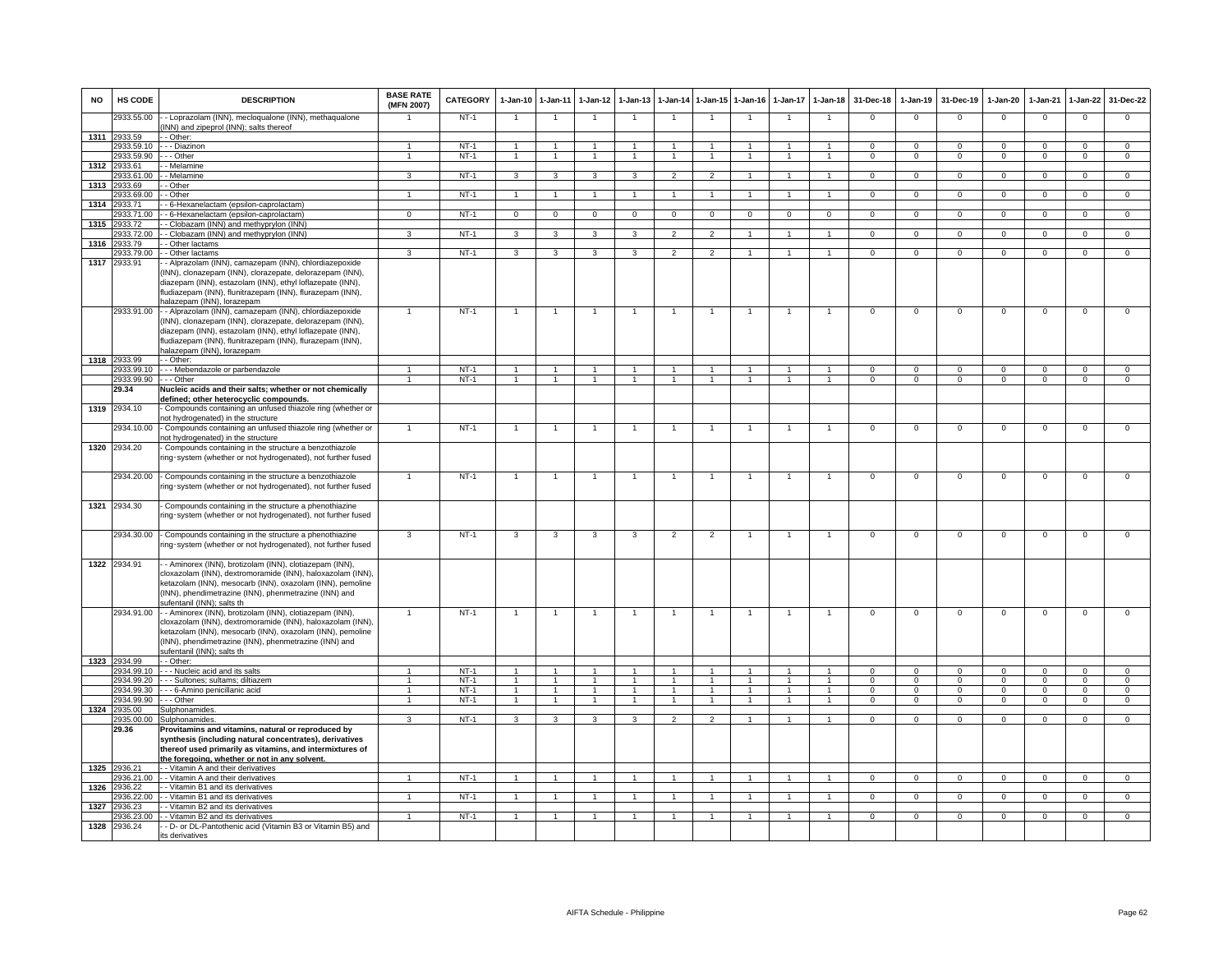| <b>NO</b> | HS CODE                                 | <b>DESCRIPTION</b>                                                                                                                                                                                                                                                                                                                                                                                  | <b>BASE RATE</b><br>(MFN 2007) | CATEGORY         | $1 - Jan-10$   | 1-Jan-11                | $1-Jan-12$              | $1-Jan-13$              | 1-Jan-14                 | $1 - Jan-15$             | $1 - Jan-16$   | $1 - Jan-17$ | $1 - Jan-18$         | 31-Dec-18            | 1-Jan-19                 | 31-Dec-19            | $1-Jan-20$           | 1-Jan-21             | $1 - Jan-22$             | 31-Dec-22                |
|-----------|-----------------------------------------|-----------------------------------------------------------------------------------------------------------------------------------------------------------------------------------------------------------------------------------------------------------------------------------------------------------------------------------------------------------------------------------------------------|--------------------------------|------------------|----------------|-------------------------|-------------------------|-------------------------|--------------------------|--------------------------|----------------|--------------|----------------------|----------------------|--------------------------|----------------------|----------------------|----------------------|--------------------------|--------------------------|
|           | 2936.24.00                              | - - D- or DL-Pantothenic acid (Vitamin B3 or Vitamin B5) and<br>its derivatives                                                                                                                                                                                                                                                                                                                     |                                | $NT-1$           |                | $\overline{1}$          |                         |                         | $\overline{1}$           |                          |                |              | $\mathbf{1}$         | $\mathsf 0$          | $\mathbf 0$              | $\mathbf 0$          | $\mathbf 0$          | $\mathbf 0$          | $\mathsf 0$              | $\mathbf 0$              |
|           | 1329 2936.25                            | - Vitamin B6 and its derivatives                                                                                                                                                                                                                                                                                                                                                                    |                                |                  |                |                         |                         |                         |                          |                          |                |              |                      |                      |                          |                      |                      |                      |                          |                          |
|           | 2936.25.00                              | - Vitamin B6 and its derivatives                                                                                                                                                                                                                                                                                                                                                                    | $\mathbf{1}$                   | $NT-1$           | $\overline{1}$ | $\overline{1}$          | 1                       |                         | $\overline{1}$           | $\mathbf{1}$             |                |              | $\mathbf{1}$         | $^{\circ}$           | $^{\circ}$               | $\mathbf{0}$         | $^{\circ}$           | $^{\circ}$           | $\mathbf{0}$             | $\overline{0}$           |
| 1330      | 2936.26                                 | - Vitamin B12 and its derivatives                                                                                                                                                                                                                                                                                                                                                                   |                                |                  |                |                         |                         |                         |                          |                          |                |              |                      |                      |                          |                      |                      |                      |                          |                          |
|           | 936.26.00                               | - Vitamin B12 and its derivatives                                                                                                                                                                                                                                                                                                                                                                   |                                | $NT-1$           | 1              |                         |                         |                         |                          |                          |                |              | $\mathbf{1}$         | $\mathsf 0$          | $\overline{0}$           | $\mathbf 0$          | $\mathbf 0$          | $\mathbf 0$          | $\overline{0}$           | $\overline{0}$           |
| 1331      | 936.27<br>2936.27.00                    | - Vitamin C and its derivatives<br>- Vitamin C and its derivatives                                                                                                                                                                                                                                                                                                                                  | $\blacktriangleleft$           | $NT-1$           | $\overline{1}$ | $\overline{1}$          | $\overline{1}$          |                         | $\overline{1}$           | $\overline{1}$           |                |              | $\overline{1}$       | $\mathbf{0}$         | $\mathbf 0$              | $\mathbf 0$          | $\Omega$             | $\Omega$             | $\mathsf 0$              | $\mathsf 0$              |
| 1332      | 2936.28                                 | - Vitamin E and its derivatives                                                                                                                                                                                                                                                                                                                                                                     |                                |                  |                |                         |                         |                         |                          |                          |                |              |                      |                      |                          |                      |                      |                      |                          |                          |
|           | 2936.28.00                              | Vitamin E and its derivatives                                                                                                                                                                                                                                                                                                                                                                       | $\mathbf{1}$                   | $NT-1$           | $\overline{1}$ | $\overline{1}$          | $\overline{1}$          |                         | $\overline{1}$           | $\overline{1}$           |                |              | $\overline{1}$       | $\overline{0}$       | $\overline{0}$           | $\overline{0}$       | $\overline{0}$       | $\overline{0}$       | $\overline{0}$           | $\overline{0}$           |
| 1333      | 936.29                                  | - Other vitamins and their derivatives                                                                                                                                                                                                                                                                                                                                                              |                                |                  |                |                         |                         |                         |                          |                          |                |              |                      |                      |                          |                      |                      |                      |                          |                          |
|           | 2936.29.00                              | - Other vitamins and their derivatives                                                                                                                                                                                                                                                                                                                                                              | $\overline{1}$                 | $NT-1$           | $\overline{1}$ | $\mathbf{1}$            | $\blacktriangleleft$    |                         |                          |                          |                |              | $\overline{1}$       | $\mathbf{0}$         | $\mathbf{0}$             | $^{\circ}$           | $\mathbf{0}$         | $^{\circ}$           | $\mathbf 0$              | $\mathbf 0$              |
| 1334      | 2936.90<br>2936.90.00                   | Other, including natural concentrates                                                                                                                                                                                                                                                                                                                                                               | $\mathbf{1}$                   | $NT-1$           | $\overline{1}$ | $\overline{1}$          |                         | $\mathbf{1}$            | $\overline{1}$           | $\overline{1}$           | $\mathbf{1}$   | $\mathbf{1}$ | $\overline{1}$       | $\overline{0}$       | $\overline{0}$           | $\overline{0}$       | $\overline{0}$       | $\overline{0}$       |                          | $\overline{0}$           |
|           | 29.37                                   | Other, including natural concentrates<br>Hormones, prostaglandins, thromboxanes and                                                                                                                                                                                                                                                                                                                 |                                |                  |                |                         | $\overline{1}$          |                         |                          |                          |                |              |                      |                      |                          |                      |                      |                      | $\overline{0}$           |                          |
|           |                                         | leukotrienes, natural or reproduced by synthesis;<br>derivatives and structural analogues thereof, including<br>chain modified polypeptides, used primarily as<br>hormones                                                                                                                                                                                                                          |                                |                  |                |                         |                         |                         |                          |                          |                |              |                      |                      |                          |                      |                      |                      |                          |                          |
|           | 1335 2937.11                            | - Somatotropin, its derivatives and structural analogues:                                                                                                                                                                                                                                                                                                                                           |                                |                  |                |                         |                         |                         |                          |                          |                |              |                      |                      |                          |                      |                      |                      |                          |                          |
|           | 2937.11.00A-<br>2937.11.00B - - - Other | -- Of heterocyclic compounds                                                                                                                                                                                                                                                                                                                                                                        | 3                              | $NT-1$<br>$NT-1$ | $\mathbf{3}$   | $\mathbf{3}$            | $\mathbf{3}$            | $\mathbf{3}$            | $\overline{2}$           | $\mathcal{P}$            |                |              | $\overline{1}$       | $\Omega$<br>$\Omega$ | $\Omega$<br>$\mathbf{0}$ | $\Omega$<br>$\Omega$ | $\Omega$<br>$\Omega$ | $\Omega$<br>$\Omega$ | $\Omega$<br>$\mathbf{0}$ | $\Omega$<br>$\mathbf{0}$ |
| 1336      | 2937.12                                 | - - Insulin and its salts                                                                                                                                                                                                                                                                                                                                                                           |                                |                  |                |                         |                         |                         |                          |                          |                |              |                      |                      |                          |                      |                      |                      |                          |                          |
|           | 2937.12.00                              | - - Insulin and its salts                                                                                                                                                                                                                                                                                                                                                                           | $\overline{1}$                 | NT-1             | $\overline{1}$ | $\overline{1}$          | $\overline{1}$          | $\overline{1}$          | $\overline{1}$           | $\overline{1}$           | $\overline{1}$ | $\mathbf{1}$ | $\overline{1}$       | $\Omega$             | $\mathbf{0}$             | $\mathbf{0}$         | $\mathbf{0}$         | $^{\circ}$           | $^{\circ}$               | $\mathbf{0}$             |
| 1337      | 2937.19                                 | - Other                                                                                                                                                                                                                                                                                                                                                                                             |                                |                  |                |                         |                         |                         |                          |                          |                |              |                      |                      |                          |                      |                      |                      |                          |                          |
|           | 937.19.00/                              | - - Of heterocyclic compounds                                                                                                                                                                                                                                                                                                                                                                       | 1                              | $NT-1$           | $\mathbf{1}$   | $\mathbf{1}$            | 1                       |                         | 1                        | $\mathbf{1}$             |                |              | $\mathbf{1}$         | $\mathsf 0$          | $\mathbf 0$              | $\mathbf 0$          | $\mathbf 0$          | $\mathbf 0$          | $\mathbf 0$              | $\mathbf 0$              |
|           | 937.19.00E                              | - - Other                                                                                                                                                                                                                                                                                                                                                                                           | 3                              | $NT-1$           | 3              | 3                       | 3                       | 3                       |                          | $\overline{\phantom{0}}$ |                |              |                      | $\Omega$             | $\Omega$                 | $\mathbf 0$          | $\mathbf 0$          | $\Omega$             | $\mathsf 0$              | $\Omega$                 |
| 1338      | 2937.21                                 | - Cortisone, hydrocortisone, prednisone (dehydrocortisone)<br>and prednisolone (dehydrohydrocortisone)                                                                                                                                                                                                                                                                                              |                                |                  |                |                         |                         |                         |                          |                          |                |              |                      |                      |                          |                      |                      |                      |                          |                          |
|           | 2937.21.00                              | - - Cortisone, hydrocortisone, prednisone (dehydrocortisone)<br>and prednisolone (dehydrohydrocortisone)                                                                                                                                                                                                                                                                                            | $\mathbf{1}$                   | $NT-1$           | $\overline{1}$ | $\overline{1}$          |                         | $\mathbf{1}$            | $\overline{1}$           | $\mathbf{1}$             | $\mathbf{1}$   | $\mathbf{1}$ | $\mathbf{1}$         | $\mathsf 0$          | $\mathsf 0$              | $\mathbf 0$          | $\mathbf 0$          | $\mathbf 0$          | $\mathsf 0$              | $\mathbf 0$              |
| 1339      | 2937.22<br>937 22 00                    | - Halogenated derivatives of corticosteroidal hormones<br>- Halogenated derivatives of corticosteroidal hormones                                                                                                                                                                                                                                                                                    | $\mathbf{R}$                   | $NT-1$           | 3              | 3                       | 3                       | $\mathbf{B}$            | $\mathcal{P}$            | $\mathcal{P}$            | $\mathbf{1}$   | $\mathbf{1}$ | $\sim$               | $\Omega$             | $\overline{0}$           | $\Omega$             | $\Omega$             | $\Omega$             | $\circ$                  | $\overline{0}$           |
| 1340      | 937.23                                  | - Oestrogens and progestogens                                                                                                                                                                                                                                                                                                                                                                       |                                |                  |                |                         |                         |                         |                          |                          |                |              |                      |                      |                          |                      |                      |                      |                          |                          |
|           | 937.23.00                               | - Oestrogens and progestogens                                                                                                                                                                                                                                                                                                                                                                       | 3                              | $NT-1$           | 3              | 3                       | 3                       | 3                       | $\overline{\phantom{a}}$ | $\overline{2}$           |                |              | $\mathbf{1}$         | $\overline{0}$       | $\overline{0}$           | $\overline{0}$       | $\overline{0}$       | $\overline{0}$       | $\overline{0}$           | $\overline{0}$           |
| 1341      | 937.29                                  | - Other                                                                                                                                                                                                                                                                                                                                                                                             |                                |                  |                |                         |                         |                         |                          |                          |                |              |                      |                      |                          |                      |                      |                      |                          |                          |
|           | 2937.29.00                              | - Other                                                                                                                                                                                                                                                                                                                                                                                             | $\overline{3}$                 | $NT-1$           | $\overline{3}$ | $\overline{\mathbf{3}}$ | 3                       | 3                       | $\overline{2}$           | $\overline{2}$           |                |              | $\overline{1}$       | $\overline{0}$       | $\overline{0}$           | $\overline{0}$       | $\overline{0}$       | $\overline{0}$       | $\overline{0}$           | $\overline{0}$           |
| 1342      | 2937.31                                 | - Epinephrine                                                                                                                                                                                                                                                                                                                                                                                       |                                |                  |                |                         |                         |                         |                          |                          |                |              |                      |                      |                          |                      |                      |                      |                          |                          |
|           | 937.31.00                               | - Epinephrine<br>- Other:                                                                                                                                                                                                                                                                                                                                                                           | $\overline{3}$                 | $NT-1$           | 3              | $\overline{\mathbf{3}}$ | $\overline{\mathbf{3}}$ | $\overline{\mathbf{3}}$ | $\overline{2}$           | $\overline{2}$           |                |              | $\overline{1}$       | $\overline{0}$       | $\overline{0}$           | $\overline{0}$       | $\overline{0}$       | $\overline{0}$       | $\overline{0}$           | $\overline{0}$           |
| 1343      | 2937.39<br>2937.39.00A                  | - - Of oxgen-function amino-compounds                                                                                                                                                                                                                                                                                                                                                               | $\blacktriangleleft$           | NT-1             | $\overline{1}$ | $\overline{1}$          | $\overline{1}$          | $\mathbf{1}$            | $\overline{1}$           | $\overline{1}$           |                |              | $\overline{1}$       | $\Omega$             | $\mathbf 0$              | $\mathbf 0$          | $\Omega$             | $\Omega$             | $\mathbf 0$              | $\Omega$                 |
|           | 2937.39.00B                             | - - Other                                                                                                                                                                                                                                                                                                                                                                                           | 3                              | $NT-1$           | 3              | $\mathbf{3}$            | $\mathbf{3}$            | 3                       | $\overline{2}$           | $\overline{2}$           | $\mathbf{1}$   | $\mathbf{1}$ | $\mathbf{1}$         | $\Omega$             | $\mathbf 0$              | $\mathbf{0}$         | $\mathbf{0}$         | $\Omega$             | $\mathbf{0}$             | $\overline{0}$           |
| 1344      | 2937.40                                 | Amino-acid derivatives                                                                                                                                                                                                                                                                                                                                                                              |                                |                  |                |                         |                         |                         |                          |                          |                |              |                      |                      |                          |                      |                      |                      |                          |                          |
|           | 937.40.00                               | Amino-acid derivatives                                                                                                                                                                                                                                                                                                                                                                              | $\overline{\mathbf{3}}$        | $NT-1$           | $\overline{3}$ | 3                       | 3                       | $\overline{\mathbf{3}}$ | $\overline{2}$           | $\overline{2}$           |                | $\mathbf{1}$ | $\mathbf{1}$         | $\overline{0}$       | $\overline{0}$           | $\overline{0}$       | $\overline{0}$       | $\overline{0}$       | $\overline{0}$           | $\overline{0}$           |
| 1345      | 2937.50                                 | Prostaglandins, thromboxanes and leukotrienes, their                                                                                                                                                                                                                                                                                                                                                |                                |                  |                |                         |                         |                         |                          |                          |                |              |                      |                      |                          |                      |                      |                      |                          |                          |
|           |                                         | lerivatives and structural analogues                                                                                                                                                                                                                                                                                                                                                                | $\blacktriangleleft$           |                  | $\overline{1}$ | $\overline{1}$          | $\overline{1}$          | $\mathbf{1}$            | $\mathbf{1}$             | $\overline{1}$           | 1              | 1            | $\blacktriangleleft$ | $\Omega$             | $\mathbf{0}$             | $^{\circ}$           | $\Omega$             | $\Omega$             |                          | $\mathbf{0}$             |
|           | 2937.50.00/<br>2937.50.00B              | - Of heterocyclic compounds<br>- Other                                                                                                                                                                                                                                                                                                                                                              | $\mathbf{1}$                   | NT-1<br>$NT-1$   | $\overline{1}$ | $\overline{1}$          | $\overline{1}$          | $\overline{1}$          | $\overline{1}$           | $\overline{1}$           | $\mathbf{1}$   | $\mathbf{1}$ | $\mathbf{1}$         | $\overline{0}$       | $\overline{0}$           | $\overline{0}$       | $\overline{0}$       | $\overline{0}$       | 0<br>$\overline{0}$      | $\overline{0}$           |
| 1346      | 2937.90                                 | Other                                                                                                                                                                                                                                                                                                                                                                                               |                                |                  |                |                         |                         |                         |                          |                          |                |              |                      |                      |                          |                      |                      |                      |                          |                          |
|           | 2937.90.00/                             | - Of heterocyclic compounds                                                                                                                                                                                                                                                                                                                                                                         |                                | $NT-1$           |                |                         |                         |                         |                          |                          |                |              |                      | $\Omega$             | $\Omega$                 | $\Omega$             | $\Omega$             | $\Omega$             | $\Omega$                 | $\Omega$                 |
|           | 2937.90.00B - - Other<br>29.38          | Glycosides, natural or reproduced by synthesis, and their<br>salts, ethers, esters and other derivatives.                                                                                                                                                                                                                                                                                           | 3                              | $NT-1$           | $\mathbf{3}$   | $\mathbf{3}$            | $\mathbf{3}$            | $\mathbf{3}$            | $\overline{2}$           | $\overline{2}$           | $\mathbf{1}$   | $\mathbf{1}$ | $\overline{1}$       | $\mathbf{0}$         | $\mathbf{0}$             | $\mathbf{0}$         | $\mathbf{0}$         | $\mathbf{0}$         | $\mathbf{0}$             | $\mathbf{0}$             |
| 1347      | 2938.10                                 | - Rutoside (rutin) and its derivatives                                                                                                                                                                                                                                                                                                                                                              |                                |                  |                |                         |                         |                         |                          |                          |                |              |                      |                      |                          |                      |                      |                      |                          |                          |
| 1348      | 938.10.00<br>2938.90                    | - Rutoside (rutin) and its derivatives                                                                                                                                                                                                                                                                                                                                                              | 3                              | $NT-1$           | 3              | 3                       | 3                       | 3                       | $\mathcal{P}$            |                          |                |              |                      | $\Omega$             | $\overline{0}$           | $\overline{0}$       | $\Omega$             | $\Omega$             | $\mathsf 0$              | $\overline{0}$           |
|           | 2938.90.00                              | Other<br>Other                                                                                                                                                                                                                                                                                                                                                                                      | 3                              | $NT-1$           | 3              | $\mathbf{3}$            | $\mathbf{3}$            | $\mathbf{3}$            | $\overline{2}$           | $\overline{2}$           | $\mathbf{1}$   | $\mathbf{1}$ | $\overline{1}$       | $\mathbf{0}$         | $\mathbf 0$              | $\mathbf 0$          | $\mathbf{0}$         | $\mathbf 0$          | $\mathbf 0$              | $\overline{0}$           |
|           | 29.39                                   | Vegetable alkaloids, natural or reproduced by synthesis,<br>and their salts, ethers, esters and other derivatives.                                                                                                                                                                                                                                                                                  |                                |                  |                |                         |                         |                         |                          |                          |                |              |                      |                      |                          |                      |                      |                      |                          |                          |
|           | 1349 2939.11                            | - Concentrates of poppy straw; buprenorphine (INN),<br>codeine, dihydrocodeine (INN), ethylmorphine, etorphine<br>(INN), heroin, hydrocodone (INN), hydromorphone (INN),<br>morphine, nicomorphine (INN), oxycodone (INN),<br>oxymorphone (INN), pholcodine (INN), the<br>2939.11.00 - Concentrates of poppy straw; buprenorphine (INN),<br>codeine, dihydrocodeine (INN), ethylmorphine, etorphine | 3                              | $NT-1$           | 3              | 3                       | 3                       | 3                       | $\overline{2}$           | $\overline{2}$           |                |              |                      | $^{\circ}$           | $^{\circ}$               | $\mathbf 0$          | $^{\circ}$           | $\mathbf 0$          | $\mathbf 0$              | $\mathsf 0$              |
|           | 1350 2939.19                            | (INN), heroin, hydrocodone (INN), hydromorphone (INN),<br>morphine, nicomorphine (INN), oxycodone (INN),<br>oxymorphone (INN), pholcodine (INN), the<br>- - Other                                                                                                                                                                                                                                   |                                |                  |                |                         |                         |                         |                          |                          |                |              |                      |                      |                          |                      |                      |                      |                          |                          |
|           | 2939.19.00 - - Other                    |                                                                                                                                                                                                                                                                                                                                                                                                     | 3                              | $NT-1$           | 3              | $\mathbf{3}$            | 3                       | $\mathbf{3}$            | $\overline{2}$           | $\overline{2}$           | $\overline{1}$ | $\mathbf{1}$ | $\overline{1}$       | $\Omega$             | $\mathbf{0}$             | $\overline{0}$       | $\overline{0}$       | $\mathbf 0$          | $\mathbf{0}$             | $\overline{0}$           |
| 1351      | 2939.20                                 | - Alkaloids of cinchona and their derivatives: salts thereof                                                                                                                                                                                                                                                                                                                                        |                                |                  |                |                         |                         |                         |                          |                          |                |              |                      |                      |                          |                      |                      |                      |                          |                          |
|           | 2939.20.00                              | - Alkaloids of cinchona and their derivatives: salts thereof                                                                                                                                                                                                                                                                                                                                        | 3                              | $NT-1$           | 3              | 3                       | 3                       | 3                       | $\overline{2}$           | $\overline{2}$           |                |              |                      | $\Omega$             | $\Omega$                 | $\Omega$             | $\Omega$             | $\Omega$             | $\overline{0}$           | $\overline{0}$           |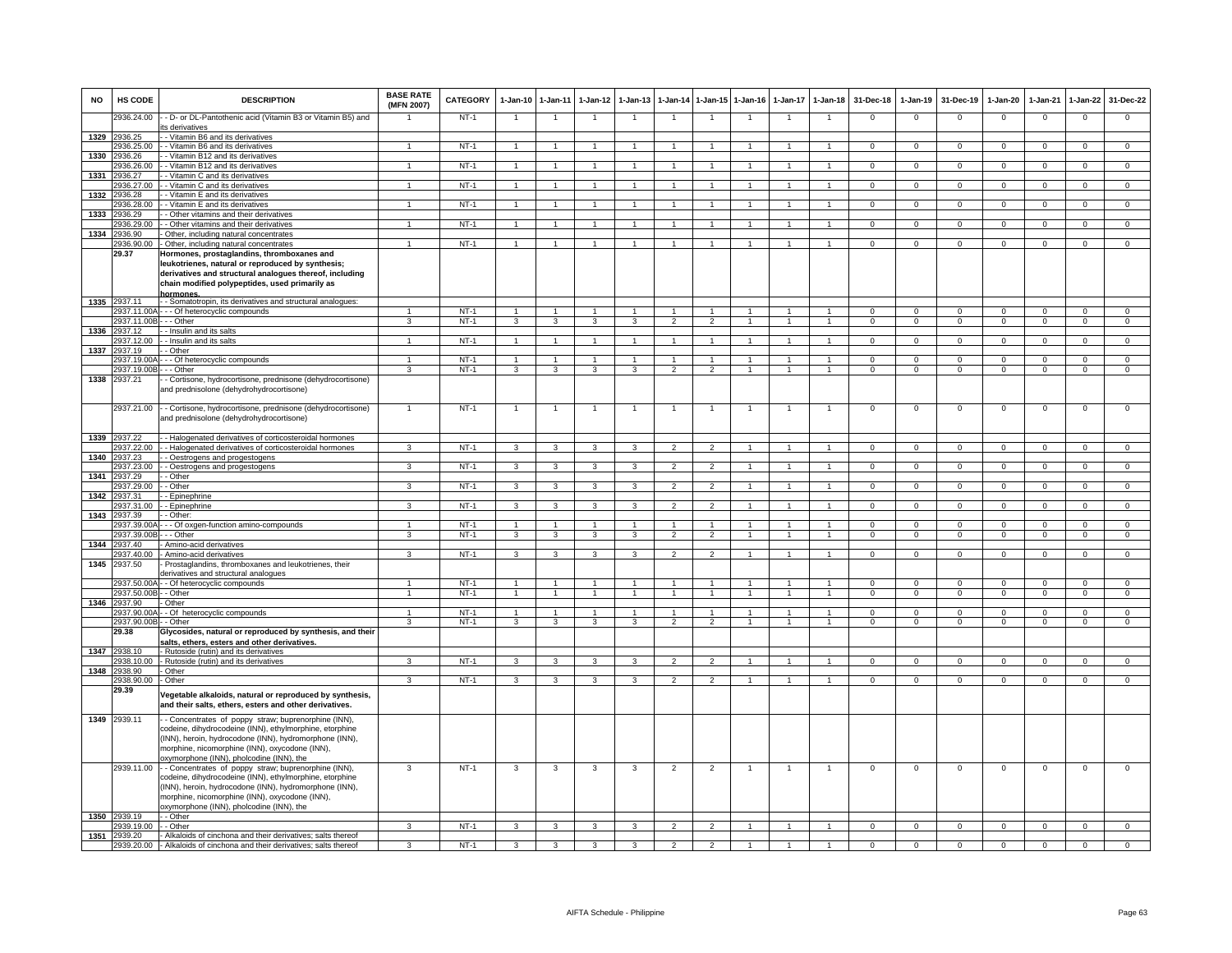| <b>NO</b> | HS CODE               | <b>DESCRIPTION</b>                                                                                                                                                                                                                                                                                                                     | <b>BASE RATE</b><br>(MFN 2007) | <b>CATEGORY</b> | $1-Jan-10$                   | 1-Jan-11                     | $1-Jan-12$                   | $1-Jan-13$                   | 1-Jan-14                         | $1 - Jan-15$        | $1-Jan-16$     | $1-Jan-17$     | $1 - Jan-18$                 | 31-Dec-18                | $1-Jan-19$               | 31-Dec-19                | $1-Jan-20$               | $1-Jan-21$               | $1-Jan-22$                   | 31-Dec-22                      |
|-----------|-----------------------|----------------------------------------------------------------------------------------------------------------------------------------------------------------------------------------------------------------------------------------------------------------------------------------------------------------------------------------|--------------------------------|-----------------|------------------------------|------------------------------|------------------------------|------------------------------|----------------------------------|---------------------|----------------|----------------|------------------------------|--------------------------|--------------------------|--------------------------|--------------------------|--------------------------|------------------------------|--------------------------------|
| 1352      | 939.30                | Caffeine and its salts                                                                                                                                                                                                                                                                                                                 |                                |                 |                              |                              |                              |                              |                                  |                     |                |                |                              |                          |                          |                          |                          |                          |                              |                                |
|           | 939.30.00             | Caffeine and its salts                                                                                                                                                                                                                                                                                                                 |                                | $NT-1$          | $\mathbf{3}$                 | 3                            | $\mathcal{R}$                |                              | $\mathcal{P}$                    |                     |                |                |                              | $\Omega$                 | $\Omega$                 | $\Omega$                 | $\Omega$                 | $\Omega$                 | $\Omega$                     | $\Omega$                       |
| 1353      | 2939.41               | - Ephedrine and its salts                                                                                                                                                                                                                                                                                                              |                                |                 |                              |                              |                              |                              |                                  |                     |                | $\mathbf{1}$   |                              |                          |                          |                          |                          |                          |                              |                                |
| 1354      | 2939.41.00<br>2939.42 | - Ephedrine and its salts<br>- Pseudoephedrine (INN) and its salts                                                                                                                                                                                                                                                                     | 3                              | NT-1            | 3                            | $\mathbf{3}$                 | 3                            | 3                            | $\overline{2}$                   | $\overline{2}$      |                |                | $\mathbf{1}$                 | $^{\circ}$               | $\mathbf{0}$             | $\mathbf{0}$             | $\mathbf{0}$             | $^{\circ}$               | $\mathbf 0$                  | $\mathbf 0$                    |
|           | 939.42.00             | - Pseudoephedrine (INN) and its salts                                                                                                                                                                                                                                                                                                  | $\overline{\mathbf{3}}$        | $NT-1$          | 3                            | $\overline{3}$               | $\overline{3}$               | 3                            | $\overline{2}$                   | $\overline{2}$      | $\mathbf{1}$   | $\mathbf{1}$   | 1                            | $\overline{0}$           | $\overline{0}$           | $\overline{0}$           | $\overline{0}$           | $\overline{0}$           | $\overline{0}$               | $\overline{0}$                 |
| 1355      | 939.43                | - Cathine (INN) and its salts                                                                                                                                                                                                                                                                                                          |                                |                 |                              |                              |                              |                              |                                  |                     |                |                |                              |                          |                          |                          |                          |                          |                              |                                |
|           | 939.43.00             | - Cathine (INN) and its salts                                                                                                                                                                                                                                                                                                          | $\mathbf{R}$                   | $NT-1$          | 3                            | 3                            | 3                            | $\mathbf{3}$                 | $\mathcal{P}$                    | $\overline{2}$      |                |                | $\mathbf{1}$                 | $\mathsf 0$              | $\mathsf 0$              | $\mathbf 0$              | $\mathbf 0$              | $\Omega$                 | $\mathsf 0$                  | $\mathsf 0$                    |
| 1356      | 939.49                | - Other                                                                                                                                                                                                                                                                                                                                |                                |                 |                              |                              |                              |                              |                                  |                     |                |                |                              |                          |                          |                          |                          |                          |                              |                                |
|           | 939.49.00             | - Other                                                                                                                                                                                                                                                                                                                                | 3                              | $NT-1$          | 3                            | 3                            | 3                            | $\mathbf{3}$                 | $\mathcal{P}$                    | $\mathcal{P}$       |                |                | $\mathbf{1}$                 | $\mathsf 0$              | $\mathbf 0$              | $\mathbf 0$              | $\Omega$                 | $\Omega$                 | $\mathsf 0$                  | $\overline{0}$                 |
| 1357      | 2939.51               | - Fenetylline (INN) and its salts                                                                                                                                                                                                                                                                                                      |                                |                 |                              |                              |                              |                              |                                  |                     |                |                |                              |                          |                          |                          |                          |                          |                              |                                |
|           | 2939.51.00            | - Fenetylline (INN) and its salts                                                                                                                                                                                                                                                                                                      | $\overline{1}$                 | $NT-1$          | $\overline{1}$               | $\overline{1}$               | $\overline{1}$               | $\overline{1}$               | $\overline{1}$                   | $\overline{1}$      | $\overline{1}$ | $\overline{1}$ | $\overline{1}$               | $\overline{0}$           | $\overline{0}$           | $\overline{0}$           | $\overline{0}$           | $\overline{0}$           | $\overline{0}$               | $\overline{0}$                 |
| 1358      | 2939.59               | - Other                                                                                                                                                                                                                                                                                                                                |                                |                 |                              |                              |                              |                              |                                  |                     |                |                |                              |                          |                          |                          |                          |                          |                              |                                |
|           | 2939.59.00            | - Other                                                                                                                                                                                                                                                                                                                                | $\mathbf{1}$                   | $NT-1$          | $\overline{1}$               | $\overline{1}$               | $\mathbf{1}$                 |                              | $\overline{1}$                   | $\overline{1}$      |                |                | $\mathbf{1}$                 | $\mathbf{O}$             | $\mathsf 0$              | $\mathbf 0$              | $\mathbf 0$              | $\Omega$                 | $\mathbf 0$                  | $\mathbf 0$                    |
| 1359      | 939.61                | - Ergometrine (INN) and its salts                                                                                                                                                                                                                                                                                                      |                                |                 |                              |                              |                              |                              |                                  |                     |                |                |                              |                          |                          |                          |                          |                          |                              |                                |
|           | 2939.61.00            | - Ergometrine (INN) and its salts                                                                                                                                                                                                                                                                                                      | $\blacktriangleleft$           | $NT-1$          | $\overline{1}$               | $\overline{1}$               | $\mathbf{1}$                 |                              | $\overline{1}$                   | $\overline{1}$      |                |                | $\mathbf{1}$                 | $\Omega$                 | $\Omega$                 | $\Omega$                 | $\overline{0}$           | $\Omega$                 | $\overline{0}$               | $\overline{0}$                 |
| 1360      | 2939.62               | - Ergotamine(INN) and its salts                                                                                                                                                                                                                                                                                                        |                                |                 |                              |                              |                              |                              |                                  |                     |                |                |                              |                          |                          |                          |                          |                          |                              |                                |
| 1361      | 2939.62.00            | - Ergotamine(INN) and its salts                                                                                                                                                                                                                                                                                                        | $\mathbf{1}$                   | <b>NT-1</b>     | $\overline{1}$               | $\overline{1}$               | $\overline{1}$               | $\overline{1}$               | $\overline{1}$                   | $\overline{1}$      | -1             | $\mathbf{1}$   | $\overline{1}$               | $\Omega$                 | $\mathbf{0}$             | $\overline{0}$           | $\overline{0}$           | $\Omega$                 | $\overline{0}$               | $\Omega$                       |
|           | 2939.63<br>939.63.00  | - Lysergic acid and its salts<br>- Lysergic acid and its salts                                                                                                                                                                                                                                                                         | 3                              | $NT-1$          | $\overline{\mathbf{3}}$      | $\overline{3}$               | $\overline{3}$               | $\overline{3}$               | $\overline{2}$                   | $\overline{2}$      | $\mathbf{1}$   | $\overline{1}$ | $\mathbf{1}$                 | $\overline{0}$           | $\overline{0}$           | $\overline{0}$           | $\overline{0}$           | $\overline{0}$           | $\overline{0}$               | $\overline{0}$                 |
| 1362      | 939.69                | - Other                                                                                                                                                                                                                                                                                                                                |                                |                 |                              |                              |                              |                              |                                  |                     |                |                |                              |                          |                          |                          |                          |                          |                              |                                |
|           | 939.69.00             | - Other                                                                                                                                                                                                                                                                                                                                | $\mathbf{3}$                   | $NT-1$          | $\overline{3}$               | $\overline{3}$               | $\overline{3}$               | $\mathbf{3}$                 | $\mathcal{P}$                    | $\overline{2}$      |                | $\mathbf{1}$   | $\mathbf{1}$                 | $\mathbf 0$              | $\overline{0}$           | $\overline{0}$           | $\Omega$                 | $\Omega$                 | $\overline{0}$               | $\overline{0}$                 |
| 1363      | 2939.91               | - Cocaine, ecgonine, levometamfetamine, metamfetamine                                                                                                                                                                                                                                                                                  |                                |                 |                              |                              |                              |                              |                                  |                     |                |                |                              |                          |                          |                          |                          |                          |                              |                                |
|           |                       | INN), metamfetamine racemate; salts, esters and other<br>derivatives thereof:                                                                                                                                                                                                                                                          |                                |                 |                              |                              |                              |                              |                                  |                     |                |                |                              |                          |                          |                          |                          |                          |                              |                                |
|           | 2939.91.10            | - - - Cocaine and its derivatives                                                                                                                                                                                                                                                                                                      | 3                              | $NT-1$          | 3                            | 3                            | 3                            | 3                            | $\overline{2}$                   | $\overline{2}$      | $\overline{1}$ | $\mathbf{1}$   | $\blacktriangleleft$         | $\overline{0}$           | $\overline{0}$           | $\overline{0}$           | $\overline{0}$           | $\overline{0}$           | $\overline{0}$               | $\overline{0}$                 |
|           | 2939.91.90            | $-$ Other                                                                                                                                                                                                                                                                                                                              | $\overline{3}$                 | $NT-1$          | $\overline{3}$               | $\overline{\mathbf{3}}$      | $\overline{3}$               | 3                            | $\overline{2}$                   | $\overline{2}$      | $\overline{1}$ | $\overline{1}$ | $\overline{1}$               | $\overline{0}$           | $\overline{0}$           | $\overline{0}$           | $\overline{0}$           | $\overline{0}$           | $\overline{0}$               | $\overline{0}$                 |
| 1364      | 2939.99               | - Other:                                                                                                                                                                                                                                                                                                                               |                                |                 |                              |                              |                              |                              |                                  |                     |                |                |                              |                          |                          |                          |                          |                          |                              |                                |
|           | 2939.99.10            | -- Nicotine sulphate                                                                                                                                                                                                                                                                                                                   | 3                              | $NT-1$          | 3                            | 3                            | 3                            | 3                            | $\overline{\phantom{0}}$         | $\overline{2}$      |                |                | $\mathbf{1}$                 | $\Omega$                 | $\Omega$                 | $\Omega$                 | $\Omega$                 | $\Omega$                 | $\mathsf 0$                  | $\overline{0}$                 |
|           | 2939.99.90            | --- Other                                                                                                                                                                                                                                                                                                                              | 3                              | $NT-1$          | 3                            | 3                            | 3                            | $\mathbf{a}$                 | $\mathcal{P}$                    | $\overline{2}$      |                |                | $\blacktriangleleft$         | $\Omega$                 | $\Omega$                 | $\Omega$                 | $\Omega$                 | $\Omega$                 | $\Omega$                     | $\overline{0}$                 |
| 1365      | 2940.00               | Sugars, chemically pure, other than sucrose, lactose, maltose,<br>glucose and fructose; sugar ethers, sugar acetals and sugar<br>esters, and their salts, other than products of heading 29.37,<br>29.38 or 29.39.                                                                                                                     |                                |                 |                              |                              |                              |                              |                                  |                     |                |                |                              |                          |                          |                          |                          |                          |                              |                                |
|           |                       | 2940.00.00 Sugars, chemically pure, other than sucrose, lactose, maltose,<br>glucose and fructose; sugar ethers, sugar acetals and sugar<br>esters, and their salts, other than products of heading 29.37,<br>29.38 or 29.39.                                                                                                          | $\overline{3}$                 | $NT-1$          | 3                            | 3                            | 3                            | 3                            | $\overline{2}$                   | $\overline{2}$      | 1              | $\mathbf{1}$   | $\overline{1}$               | $\Omega$                 | $\mathbf 0$              | $\mathbf 0$              | $\mathbf 0$              | $\Omega$                 | $\mathsf 0$                  | $\overline{0}$                 |
|           | 29.41                 | Antibiotics.                                                                                                                                                                                                                                                                                                                           |                                |                 |                              |                              |                              |                              |                                  |                     |                |                |                              |                          |                          |                          |                          |                          |                              |                                |
| 1366      | 2941.10               | - Penicillins and their derivatives with a penicillanic acid                                                                                                                                                                                                                                                                           |                                |                 |                              |                              |                              |                              |                                  |                     |                |                |                              |                          |                          |                          |                          |                          |                              |                                |
|           |                       | structure; salts thereof:                                                                                                                                                                                                                                                                                                              |                                |                 |                              |                              |                              |                              |                                  |                     |                |                |                              |                          |                          |                          |                          |                          |                              |                                |
|           | 2941.10.11            | - - - Non-sterile                                                                                                                                                                                                                                                                                                                      | $\mathbf{R}$                   | $NT-2$          | 3                            | 3                            | 3                            | 3                            | $\mathcal{R}$                    | $\mathcal{R}$       | $\mathcal{P}$  | $\mathcal{P}$  | $\overline{2}$               | $\mathcal{P}$            |                          | $\Omega$                 | $\Omega$                 | $\Omega$                 | $\mathsf 0$                  | $\mathbf 0$                    |
|           | 2941.10.19 --- Other  |                                                                                                                                                                                                                                                                                                                                        | 3                              | $NT-1$          | 3                            | 3                            | 3                            | 3                            | $\mathcal{P}$                    | $\overline{2}$      | $\mathbf{1}$   | $\mathbf{1}$   | $\mathbf{1}$                 | $\Omega$                 | $\Omega$                 | $\Omega$                 | $\Omega$                 | $\Omega$                 | $\Omega$                     | $\overline{0}$                 |
|           | 2941.10.90 - - Other  | 2941.10.20 - - Ampicillin and its salts                                                                                                                                                                                                                                                                                                | $\mathbf{3}$<br>$\mathbf{3}$   | $NT-1$<br>NT-1  | $\mathbf{3}$<br>$\mathbf{3}$ | $\mathbf{3}$<br>$\mathbf{3}$ | $\mathbf{3}$<br>$\mathbf{3}$ | $\mathbf{3}$<br>$\mathbf{3}$ | $\overline{2}$<br>$\overline{2}$ | 2<br>$\overline{2}$ | $\mathbf{1}$   | $\mathbf{1}$   | $\mathbf{1}$<br>$\mathbf{1}$ | $\Omega$<br>$\mathbf{0}$ | $\Omega$<br>$\mathbf{0}$ | $\Omega$<br>$\mathbf{0}$ | $\Omega$<br>$\mathbf{0}$ | $\Omega$<br>$\mathbf{0}$ | $\mathbf{0}$<br>$\mathbf{0}$ | $\mathbf{0}$<br>$\overline{0}$ |
|           | 1367 2941.20          | Streptomycins and their derivatives; salts thereof                                                                                                                                                                                                                                                                                     |                                |                 |                              |                              |                              |                              |                                  |                     |                |                |                              |                          |                          |                          |                          |                          |                              |                                |
|           | 2941.20.00            | Streptomycins and their derivatives; salts thereof                                                                                                                                                                                                                                                                                     | $\overline{1}$                 | $NT-1$          | $\mathbf{1}$                 | $\overline{1}$               | $\mathbf{1}$                 | $\mathbf{1}$                 | $\overline{1}$                   | $\mathbf{1}$        | $\mathbf{1}$   | $\overline{1}$ | $\mathbf{1}$                 | $\mathbf{0}$             | $\mathbf{0}$             | $\mathbf{0}$             | $\mathbf{0}$             | $\mathbf 0$              | $\overline{0}$               | $\mathbf{0}$                   |
| 1368      | 2941.30               | Tetracyclines and their derivatives; salts thereof                                                                                                                                                                                                                                                                                     |                                |                 |                              |                              |                              |                              |                                  |                     |                |                |                              |                          |                          |                          |                          |                          |                              |                                |
|           | 2941.30.00            | Tetracyclines and their derivatives; salts thereof                                                                                                                                                                                                                                                                                     | $\mathbf{1}$                   | $NT-1$          | $\overline{1}$               | $\overline{1}$               | 1                            |                              | $\mathbf{1}$                     | $\mathbf{1}$        |                | $\mathbf{1}$   | $\overline{1}$               | $\overline{0}$           | $\overline{0}$           | $\overline{0}$           | $\overline{0}$           | $\overline{0}$           | $\overline{0}$               | $\overline{0}$                 |
| 1369      | 941.40                | Chloramphenicol and its derivatives; salts thereof                                                                                                                                                                                                                                                                                     |                                |                 |                              |                              |                              |                              |                                  |                     |                |                |                              |                          |                          |                          |                          |                          |                              |                                |
|           | 941.40.00             | Chloramphenicol and its derivatives; salts thereof                                                                                                                                                                                                                                                                                     |                                | NT-1            | $\overline{1}$               | $\overline{1}$               | $\mathbf{1}$                 |                              | $\overline{1}$                   | $\mathbf{1}$        |                |                | $\mathbf{1}$                 | 0                        | $\mathsf{O}\xspace$      | $\,0\,$                  | $\mathbf 0$              | $\mathbf{0}$             | $\mathsf 0$                  | $\mathbf 0$                    |
| 1370      | 941.50                | Erythromycin and its derivatives; salts thereof                                                                                                                                                                                                                                                                                        |                                |                 |                              |                              |                              |                              |                                  |                     |                |                |                              |                          |                          |                          |                          |                          |                              |                                |
|           | 2941.50.00            | Erythromycin and its derivatives; salts thereof                                                                                                                                                                                                                                                                                        | $\mathbf{1}$                   | $NT-1$          | $\overline{1}$               | $\overline{1}$               | $\mathbf{1}$                 | $\mathbf{1}$                 | $\overline{1}$                   | $\overline{1}$      |                | $\mathbf{1}$   | $\overline{1}$               | $\overline{0}$           | $\overline{0}$           | $\overline{0}$           | $\overline{0}$           | $\overline{0}$           | $\overline{0}$               | $\overline{0}$                 |
| 1371      | 2941.90               | Other                                                                                                                                                                                                                                                                                                                                  |                                |                 |                              |                              |                              |                              |                                  |                     |                |                |                              |                          |                          |                          |                          |                          |                              |                                |
|           | 2941.90.00            | Other                                                                                                                                                                                                                                                                                                                                  | $\mathbf{1}$                   | $NT-1$          | $\overline{1}$               | $\overline{1}$               | $\overline{1}$               | $\overline{1}$               | $\overline{1}$                   | $\overline{1}$      | $\overline{1}$ | $\mathbf{1}$   | $\overline{1}$               | $\overline{0}$           | $\overline{0}$           | $\overline{0}$           | $\overline{0}$           | $\overline{0}$           | $\overline{0}$               | $\overline{0}$                 |
| 1372      | 2942.00<br>2942.00.00 | Other organic compounds<br>Other organic compounds.                                                                                                                                                                                                                                                                                    | $\mathbf{1}$                   | $NT-1$          | $\overline{1}$               | $\mathbf{1}$                 | $\mathbf{1}$                 |                              | $\overline{1}$                   | $\mathbf{1}$        |                |                | $\mathbf{1}$                 | $\Omega$                 | $\Omega$                 | $\Omega$                 | $\Omega$                 | $\Omega$                 | $\Omega$                     | $\Omega$                       |
|           | 30.01                 | Glands and other organs for organo-therapeutic uses,<br>dried, whether or not powdered; extracts of glands or<br>other organs or of their secretions for organo-therapeutic<br>uses; heparin and its salts; other human or animal<br>substances prepared for therapeutic or prophylactic<br>uses, not elsewhere specified or included. |                                |                 |                              |                              |                              |                              |                                  |                     |                |                |                              |                          |                          |                          |                          |                          |                              |                                |
| 1373      | 3001.20               | Extracts of glands or other organs or of their secretions                                                                                                                                                                                                                                                                              |                                |                 |                              |                              |                              |                              |                                  |                     |                |                |                              |                          |                          |                          |                          |                          |                              |                                |
|           | 001.20.00             | Extracts of glands or other organs or of their secretions                                                                                                                                                                                                                                                                              | 3                              | NT-1            | 3                            | 3                            | 3                            | 3                            | $\mathcal{P}$                    | $\mathcal{L}$       | $\mathbf{1}$   |                | $\mathbf{1}$                 | $\mathsf 0$              | $\mathbf 0$              | $\mathbf 0$              | $\mathbf 0$              | $\mathbf 0$              | $\mathsf 0$                  | $\mathbf 0$                    |
| 1374      | 3001.90<br>3001.90.00 | Other<br>Other                                                                                                                                                                                                                                                                                                                         | $\overline{3}$                 |                 |                              | $\overline{3}$               |                              |                              | $\overline{2}$                   | $\overline{2}$      |                | $\mathbf{1}$   | $\overline{1}$               | $\overline{0}$           |                          |                          | $\overline{0}$           |                          | $\overline{0}$               | $\overline{0}$                 |
|           | 30.02                 |                                                                                                                                                                                                                                                                                                                                        |                                | $NT-1$          | $\overline{\mathbf{3}}$      |                              | $\overline{3}$               | 3                            |                                  |                     | $\overline{1}$ |                |                              |                          | $\overline{0}$           | $\overline{0}$           |                          | $\overline{0}$           |                              |                                |
|           |                       | Human blood; animal blood prepared for therapeutic,<br>prophylactic or diagnostic uses; antisera and other blood<br>fractions and modified immunological products, whether<br>or not obtained by means of biotechnological processes;<br>vaccines, toxins, cultures of micro-organisms (excluding<br>yeasts) and similar products.     |                                |                 |                              |                              |                              |                              |                                  |                     |                |                |                              |                          |                          |                          |                          |                          |                              |                                |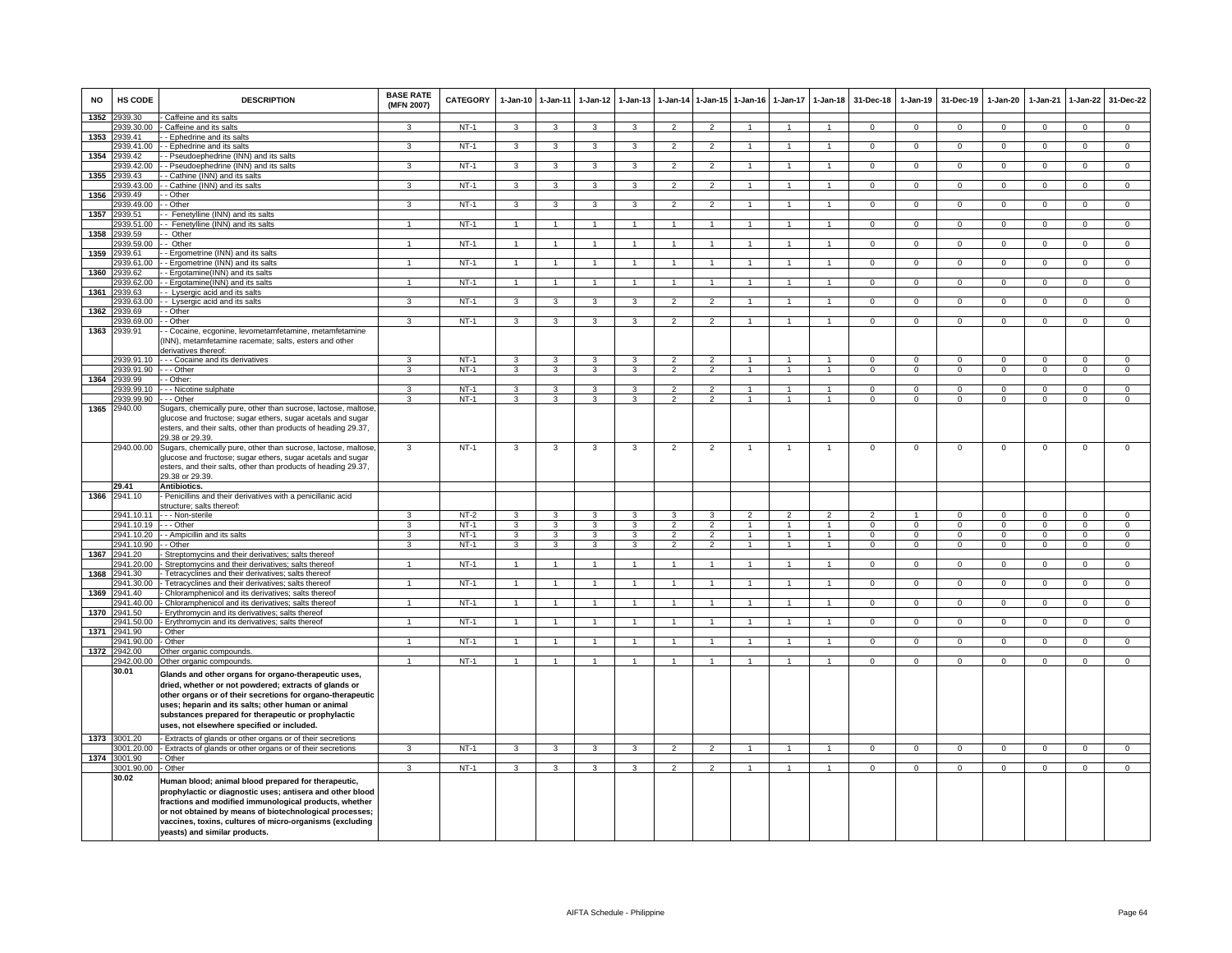| <b>NO</b> | <b>HS CODE</b>                     | <b>DESCRIPTION</b>                                                                                                                                                                                                          | <b>BASE RATE</b><br>(MFN 2007)     | <b>CATEGORY</b>  | $1 - Jan-10$                     | $1 - Jan-11$                     | 1-Jan-12          | 1-Jan-13       |                                  | 1-Jan-14 1-Jan-15 1-Jan-16       |                                  |                                | 1-Jan-17 1-Jan-18            | 31-Dec-18               | $1-Jan-19$                 | 31-Dec-19              | 1-Jan-20                      | 1-Jan-21                | $1-Jan-22$                       | 31-Dec-22                        |
|-----------|------------------------------------|-----------------------------------------------------------------------------------------------------------------------------------------------------------------------------------------------------------------------------|------------------------------------|------------------|----------------------------------|----------------------------------|-------------------|----------------|----------------------------------|----------------------------------|----------------------------------|--------------------------------|------------------------------|-------------------------|----------------------------|------------------------|-------------------------------|-------------------------|----------------------------------|----------------------------------|
| 1375      | 3002.10                            | Antisera and other blood fractions and modified<br>immunological products, whether or not obtained by means of<br>biotechnological processes:                                                                               |                                    |                  |                                  |                                  |                   |                |                                  |                                  |                                  |                                |                              |                         |                            |                        |                               |                         |                                  |                                  |
|           | 3002.10.10                         | - - Plasma protein solutions                                                                                                                                                                                                | 3                                  | $NT-1$           | $\mathbf{3}$                     | 3                                | 3                 | 3              | $\overline{2}$                   | $\overline{2}$                   |                                  |                                |                              | $^{\circ}$              | $\mathbf 0$                | $^{\circ}$             | $\mathsf 0$                   | $^{\circ}$              | $\mathbf 0$                      | $\mathbf{O}$                     |
|           | 3002.10.20                         | - Antisera and modified immunological products, whether or                                                                                                                                                                  | 3                                  | $NT-1$           | 3                                | 3                                | 3                 | 3              | $\overline{2}$                   | $\overline{2}$                   |                                  |                                | 1                            | $\mathbf 0$             | $\mathsf 0$                | $^{\circ}$             | $^{\circ}$                    | $\mathbf 0$             | $\mathbf 0$                      | $\mathbf{O}$                     |
|           |                                    | not obtained by means of biotechnological processes                                                                                                                                                                         |                                    |                  |                                  |                                  |                   |                |                                  |                                  |                                  |                                |                              |                         |                            |                        |                               |                         |                                  |                                  |
|           | 3002.10.90A-                       | --- Haemoglobin powder                                                                                                                                                                                                      | $\mathbf{1}$                       | $NT-1$           | $\overline{1}$                   | $\overline{1}$                   | $\overline{1}$    | -1             | $\overline{1}$                   | $\overline{1}$                   | $\overline{1}$                   | $\overline{1}$                 | $\overline{1}$               | $\Omega$                | $\Omega$                   | $\Omega$               | $\Omega$                      | $\Omega$                | $\Omega$                         | $\Omega$                         |
| 1376      | 3002.10.90B - - - Other<br>3002.20 | - Vaccines for human medicine:                                                                                                                                                                                              | 3                                  | $NT-1$           | $\mathbf{3}$                     | 3                                | 3                 | 3              | $\overline{2}$                   | $\overline{2}$                   | $\overline{1}$                   | $\overline{1}$                 | $\mathbf{1}$                 | $\Omega$                | $\mathbf 0$                | $\Omega$               | $\mathbf{0}$                  | $\Omega$                | $\mathsf 0$                      | $\mathsf 0$                      |
|           | 3002.20.10                         | - Tetanus toxoid                                                                                                                                                                                                            | $\mathbf{1}$                       | $NT-1$           | $\mathbf{1}$                     | 1                                | 1.                |                |                                  | $\mathbf{1}$                     |                                  |                                | $\mathbf{1}$                 | $\Omega$                | $\overline{0}$             | $\Omega$               | $\overline{0}$                | $\Omega$                | $\overline{0}$                   | $\overline{0}$                   |
|           | 3002.20.20                         | - Pertussis, measles, meningitis or polio vaccines                                                                                                                                                                          |                                    | $NT-1$           |                                  |                                  | 1                 |                |                                  |                                  |                                  |                                |                              | 0                       | $\Omega$                   | 0                      | 0                             | $\Omega$                | 0                                | $\overline{0}$                   |
|           | 3002.20.90                         | - Other                                                                                                                                                                                                                     | $\mathbf{1}$                       | $NT-1$           | $\mathbf{1}$                     | $\overline{1}$                   | $\overline{1}$    | $\overline{1}$ | $\mathbf{1}$                     | $\overline{1}$                   |                                  |                                | $\overline{1}$               | 0                       | $\mathbf 0$                | 0                      | $\mathsf 0$                   | $\Omega$                | $\mathbf 0$                      | $\mathbf{O}$                     |
| 1377      | 3002.30                            | Vaccines for veterinary medicine                                                                                                                                                                                            |                                    |                  |                                  |                                  |                   |                |                                  |                                  |                                  |                                |                              |                         |                            |                        |                               |                         |                                  |                                  |
|           | 3002.30.00                         | Vaccines for veterinary medicine                                                                                                                                                                                            | 3                                  | $NT-1$           | 3                                | $\mathbf{3}$                     | 3                 | 3              | 2                                | $\overline{2}$                   | $\overline{1}$                   | $\overline{1}$                 | $\mathbf{1}$                 | $\Omega$                | $\mathbf{0}$               | $\Omega$               | $\mathbf 0$                   | $\mathbf{0}$            | $\mathbf{0}$                     | $\overline{0}$                   |
| 1378      | 3002.90<br>3002.90.00              | Other<br>Other                                                                                                                                                                                                              | 3                                  | $NT-1$           | 3                                | 3                                | 3                 | 3              | $\overline{2}$                   | $\overline{2}$                   | $\mathbf{1}$                     | $\overline{1}$                 | $\mathbf{1}$                 | $\mathbf{0}$            | $\Omega$                   | $^{\circ}$             | $\mathbf 0$                   | $\Omega$                | $\overline{0}$                   | $\overline{0}$                   |
|           | 30.03                              | Medicaments (excluding goods of heading 30.02, 30.05 or                                                                                                                                                                     |                                    |                  |                                  |                                  |                   |                |                                  |                                  |                                  |                                |                              |                         |                            |                        |                               |                         |                                  |                                  |
|           |                                    | 30.06) consisting of two or more constituents which have<br>been mixed together for therapeutic or prophylactic uses,<br>not put up in measured doses or in forms or packings for<br>retail sale                            |                                    |                  |                                  |                                  |                   |                |                                  |                                  |                                  |                                |                              |                         |                            |                        |                               |                         |                                  |                                  |
| 1379      | 3003.10                            | - Containing penicillins or derivatives thereof, with a<br>penicillanic acid structure, or streptomycins or their<br>derivatives:                                                                                           |                                    |                  |                                  |                                  |                   |                |                                  |                                  |                                  |                                |                              |                         |                            |                        |                               |                         |                                  |                                  |
|           | 3003 10 10                         | - - Containing amoxicillin (INN) or its salts                                                                                                                                                                               | 3                                  | $NT-2$           | 3                                | 3                                | 3                 | 3              | $\mathbf{3}$                     | 3                                | $\overline{2}$                   | $\mathfrak{p}$                 | $\overline{2}$               | 2                       | $\mathbf{1}$               | $\Omega$               | $\Omega$                      | $\Omega$                | $\Omega$                         | $\Omega$                         |
|           | 3003.10.20                         | - - Containing ampicillin (INN) or its salts                                                                                                                                                                                | 3                                  | $NT-1$           | 3                                | $\mathbf{3}$                     | 3                 | 3              | $\overline{2}$                   | $\overline{2}$                   | $\mathbf{1}$                     | $\mathbf{1}$                   | $\mathbf{1}$                 | $\Omega$                | $\mathbf 0$                | $\Omega$               | $\mathbf 0$                   | $\mathbf{0}$            | $\mathbf 0$                      | $\overline{0}$                   |
| 1380      | 3003.10.90<br>3003.20              | - Other<br>Containing other antibiotics                                                                                                                                                                                     | 3                                  | $NT-1$           | $\mathbf{3}$                     | $\mathbf{3}$                     | $\mathbf{3}$      | 3              | $\overline{2}$                   | $\overline{2}$                   | $\mathbf{1}$                     | $\mathbf{1}$                   | 1                            | $\mathbf 0$             | $\mathbf 0$                | $\mathbf{0}$           | $\overline{0}$                | $\mathbf 0$             | $\mathbf 0$                      | $\overline{0}$                   |
|           | 3003.20.00                         | Containing other antibiotics                                                                                                                                                                                                | 3                                  | $NT-2$           | 3                                | 3                                | $\mathbf{3}$      | 3              | 3                                | 3                                | $\overline{2}$                   | $\overline{2}$                 | $\overline{2}$               | $\overline{2}$          | $\mathbf{1}$               | $\mathbf 0$            | $\mathbf{0}$                  | $\mathbf 0$             | $\circ$                          | $\mathbf{O}$                     |
| 1381      | 3003.31                            | - Containing insulin                                                                                                                                                                                                        |                                    |                  |                                  |                                  |                   |                |                                  |                                  |                                  |                                |                              |                         |                            |                        |                               |                         |                                  |                                  |
|           | 8003.31.00                         | - Containing insulin                                                                                                                                                                                                        |                                    | $NT-1$           | $\mathbf{1}$                     | $\overline{1}$                   | $\mathbf{1}$      |                | $\overline{1}$                   | $\overline{1}$                   |                                  |                                |                              | $\mathbf 0$             | $\mathbf 0$                | $\mathbf 0$            | $\mathsf 0$                   | $\mathbf 0$             | $\mathbf 0$                      | 0                                |
| 1382      | 3003.39                            | - Other                                                                                                                                                                                                                     | 3                                  | $NT-1$           | $\mathbf{3}$                     | $\mathbf{3}$                     | $\mathbf{3}$      | $\mathbf{3}$   | $\overline{2}$                   | 2                                | $\mathbf{1}$                     | $\overline{1}$                 | $\mathbf{1}$                 |                         | $\mathsf 0$                |                        | $\mathsf 0$                   | $\mathbf 0$             | $\mathsf 0$                      | $\mathsf 0$                      |
| 1383      | 3003.39.00<br>3003.40              | Other<br>Containing alkaloids or derivatives thereof but not containing                                                                                                                                                     |                                    |                  |                                  |                                  |                   |                |                                  |                                  |                                  |                                |                              | $\mathbf 0$             |                            | $\mathbf 0$            |                               |                         |                                  |                                  |
|           |                                    | normones or other products of heading 29.37 or antibiotics:                                                                                                                                                                 |                                    |                  |                                  |                                  |                   |                |                                  |                                  |                                  |                                |                              |                         |                            |                        |                               |                         |                                  |                                  |
|           | 3003.40.00                         | - Containing alkaloids or derivatives thereof but not containing<br>hormones or other products of heading 29.37 or antibiotics                                                                                              | 1                                  | $NT-1$           | $\mathbf{1}$                     | $\overline{1}$                   |                   | -1             |                                  | -1                               | -1                               | $\overline{1}$                 | $\overline{1}$               | $\overline{0}$          | $\overline{0}$             | $\Omega$               | $\overline{0}$                | $\overline{0}$          | $\overline{0}$                   | $\overline{0}$                   |
|           | 1384 3003.90                       | - Other:                                                                                                                                                                                                                    | $\mathbf{a}$                       |                  |                                  |                                  |                   | $\mathbf{R}$   | $\mathcal{P}$                    | $\mathcal{P}$                    | $\blacktriangleleft$             | $\mathbf{1}$                   | $\mathbf{1}$                 |                         |                            |                        |                               |                         |                                  |                                  |
|           | 3003.90.00<br>30.04                | - Other<br>Medicaments (excluding goods of heading 30.02, 30.05 or                                                                                                                                                          |                                    | NT-1             | 3                                | 3                                | 3                 |                |                                  |                                  |                                  |                                |                              | $\mathbf{0}$            | $\mathbf 0$                | $^{\circ}$             | $^{\circ}$                    | $\mathbf 0$             | $\mathbf{0}$                     | $\mathbf{O}$                     |
|           |                                    | 30.06) consisting of mixed or unmixed products for<br>therapeutic or prophylatic uses, put up in measured<br>doses (including those in the form of transdermal<br>administration system) or in forms or packings for retail |                                    |                  |                                  |                                  |                   |                |                                  |                                  |                                  |                                |                              |                         |                            |                        |                               |                         |                                  |                                  |
|           | 1385 3004.10                       | - Containing penicillins or derivatives thereof, with a<br>penicillanic acid structure, or streptomycins or their<br>derivatives:                                                                                           |                                    |                  |                                  |                                  |                   |                |                                  |                                  |                                  |                                |                              |                         |                            |                        |                               |                         |                                  |                                  |
|           | 3004.10.15                         | --- Containing penicillin G (excluding penicillin G<br>penzathine), phenoxymethyl penicillin or salts thereof                                                                                                               | 5                                  | $NT-1$           | $\overline{4}$                   | $\overline{4}$                   | 3                 | 3              | $\overline{2}$                   | $\overline{2}$                   |                                  | $\mathbf{1}$                   | $\overline{1}$               | $\mathbf 0$             | $\circ$                    | 0                      | $\mathbf 0$                   | 0                       | $\mathbf 0$                      | $\mathbf 0$                      |
|           | 3004.10.16                         | - - - Containing ampicillin, amoxycillin or salts thereof, of a<br>kind taken orally                                                                                                                                        | $\overline{5}$                     | $NT-1$           | $\overline{4}$                   | $\overline{4}$                   | 3                 | 3              | $\overline{2}$                   | $\overline{2}$                   | -1                               | $\overline{1}$                 | $\overline{1}$               | $\circ$                 | 0                          | $\Omega$               | $\,0\,$                       | $\mathbf 0$             | $\mathsf 0$                      | $\mathsf 0$                      |
|           | 3004.10.19<br>3004.10.21           | --- Other<br>- - - In ointment form                                                                                                                                                                                         | 5<br>5                             | $NT-1$<br>$NT-1$ | $\overline{4}$<br>$\overline{a}$ | $\overline{4}$<br>$\overline{4}$ | $\mathbf{3}$<br>3 | 3<br>3         | $\overline{2}$<br>$\overline{2}$ | $\overline{2}$<br>$\overline{2}$ | $\overline{1}$                   | $\overline{1}$                 | $\blacktriangleleft$<br>1    | $\Omega$<br>$\mathbf 0$ | $\Omega$<br>$\mathbf 0$    | $\Omega$<br>$\Omega$   | $\overline{0}$<br>$\mathsf 0$ | $\Omega$<br>$\mathbf 0$ | $\overline{0}$<br>$\mathbf 0$    | $\overline{0}$<br>$\mathbf{O}$   |
|           | 3004.10.29                         | $- -$ Other                                                                                                                                                                                                                 | 5                                  | $NT-1$           | $\overline{4}$                   | $\overline{4}$                   | 3                 | 3              | $\mathfrak{p}$                   | $\overline{2}$                   |                                  |                                |                              | $\Omega$                | $\Omega$                   | $\Omega$               | $\Omega$                      | $\Omega$                | $\Omega$                         | $\Omega$                         |
| 1386      | 3004.20                            | - Containing other antibiotics:                                                                                                                                                                                             |                                    |                  |                                  |                                  |                   |                |                                  |                                  |                                  |                                |                              |                         |                            |                        |                               |                         |                                  |                                  |
|           | 3004.20.31                         | - - - Of a kind taken orally                                                                                                                                                                                                | $5\overline{5}$                    | NT-1             | $\overline{4}$                   | $\overline{4}$                   | $\mathbf{3}$      | 3              | $\overline{2}$                   | $\overline{2}$                   |                                  | $\mathbf{1}$                   | $\mathbf{1}$                 | $\mathbf{0}$            | $\mathbf 0$                | $\mathbf 0$            | $\mathbf{0}$                  | $\mathbf 0$             | $\mathbf 0$                      | $\mathbf{0}$                     |
|           | 3004.20.32                         | --- In ointment form                                                                                                                                                                                                        | $5\overline{5}$                    | $NT-1$           | $\overline{4}$                   | $\overline{4}$                   | $\mathbf{3}$      | $\mathbf{3}$   | $\overline{2}$                   | $\overline{2}$                   | $\overline{1}$                   | $\overline{1}$                 | $\overline{1}$               | $\mathbf{0}$            | $\mathbf{0}$               | $\mathbf{0}$           | $\mathbf{0}$                  | $\mathbf{0}$            | $\mathbf 0$                      | $\overline{0}$                   |
|           | 3004.20.39<br>3004.20.71           | - - Other<br>--- Of a kind taken orally or in ointment form                                                                                                                                                                 | $5\overline{5}$<br>$5\phantom{.0}$ | $NT-1$<br>$NT-1$ | $\overline{4}$<br>$\overline{4}$ | $\overline{4}$<br>$\overline{4}$ | 3<br>3            | 3<br>3         | $\overline{2}$<br>$\overline{2}$ | $\overline{2}$<br>$\overline{2}$ | $\overline{1}$<br>$\overline{1}$ | $\overline{1}$<br>$\mathbf{1}$ | $\mathbf{1}$<br>$\mathbf{1}$ | $\Omega$<br>$\Omega$    | $\mathbf 0$<br>$\mathbf 0$ | $\Omega$<br>$^{\circ}$ | $\mathbf{0}$<br>$\mathsf 0$   | $\Omega$<br>$\Omega$    | $\overline{0}$<br>$\overline{0}$ | $\overline{0}$<br>$\overline{0}$ |
|           | 3004.20.79                         | $\cdot$ - Other                                                                                                                                                                                                             | 5                                  | $NT-1$           | $\overline{4}$                   | $\overline{4}$                   | 3                 | 3              | -2                               | $\overline{2}$                   | $\overline{1}$                   | $\mathbf{1}$                   | $\mathbf{1}$                 | $\Omega$                | $\mathbf 0$                | $\mathbf{0}$           | $\mathbf 0$                   | $\Omega$                | $\mathbf 0$                      | $\overline{0}$                   |
|           | 3004.20.91                         | - - Of a kind taken orally or in ointment form                                                                                                                                                                              | $5\overline{5}$                    | $NT-1$           | $\overline{4}$                   | $\overline{4}$                   | 3                 | 3              | $\overline{2}$                   | $\overline{2}$                   | $\mathbf{1}$                     | $\mathbf{1}$                   | $\mathbf{1}$                 | $\mathbf{0}$            | $\mathbf 0$                | $\Omega$               | $\mathbf{0}$                  | $\mathbf{0}$            | $\mathbf 0$                      | $\overline{0}$                   |
|           | 3004.20.99                         | - - Other                                                                                                                                                                                                                   | $5\overline{5}$                    | $NT-2$           | $\overline{4}$                   | $\overline{4}$                   | $\overline{4}$    | 3              | 3                                | $\mathbf{3}$                     | $\overline{2}$                   | $\overline{2}$                 | $\overline{2}$               | $\overline{2}$          | $\overline{1}$             | $\mathbf 0$            | $\mathbf{0}$                  | $\circ$                 | $\mathbf 0$                      | $\overline{0}$                   |
| 1387      | 3004.31                            | - Containing insulin                                                                                                                                                                                                        |                                    | $NT-1$           | $\mathbf{1}$                     | $\overline{1}$                   | $\overline{1}$    |                | $\overline{1}$                   | $\overline{1}$                   |                                  |                                | $\overline{1}$               |                         |                            |                        |                               |                         |                                  |                                  |
| 1388      | 004.31.00<br>3004.32               | - Containing insulin<br>Containing adrenal corticosteroid hormones, their                                                                                                                                                   |                                    |                  |                                  |                                  |                   |                |                                  |                                  |                                  |                                |                              | $\mathsf 0$             | $\mathbf 0$                | $\mathbf 0$            | $\mathsf 0$                   | $\mathbf 0$             | $\mathbf 0$                      | $\mathbf{O}$                     |
|           | 3004.32.40                         | derivatives and structural analogues:<br>- - - Containing hydrocortisone sodium succinate or                                                                                                                                |                                    | $NT-1$           | $\overline{1}$                   | $\overline{1}$                   | $\overline{1}$    | $\mathbf{1}$   | $\overline{1}$                   | $\overline{1}$                   | -1                               | $\overline{1}$                 | $\overline{1}$               | $\overline{0}$          | $\mathsf 0$                | $\mathbf{0}$           | $\mathbf 0$                   | $\mathbf 0$             | $\mathbf 0$                      | $\mathbf{O}$                     |
| 1389      | 3004.32.90<br>3004.39              | fluocinolone acetonide<br>--- Other<br>- - Other:                                                                                                                                                                           |                                    | $NT-1$           |                                  |                                  |                   |                |                                  |                                  |                                  | $\overline{1}$                 |                              | $\Omega$                | $\Omega$                   | $\Omega$               | $\Omega$                      | $\Omega$                | $\Omega$                         | $\Omega$                         |
|           | 3004.39.00 - - Other               |                                                                                                                                                                                                                             |                                    | $NT-1$           |                                  |                                  |                   |                |                                  |                                  |                                  |                                |                              | $\Omega$                |                            |                        | $\Omega$                      |                         |                                  |                                  |
|           |                                    |                                                                                                                                                                                                                             |                                    |                  |                                  |                                  |                   |                |                                  |                                  |                                  |                                |                              |                         |                            |                        |                               |                         |                                  |                                  |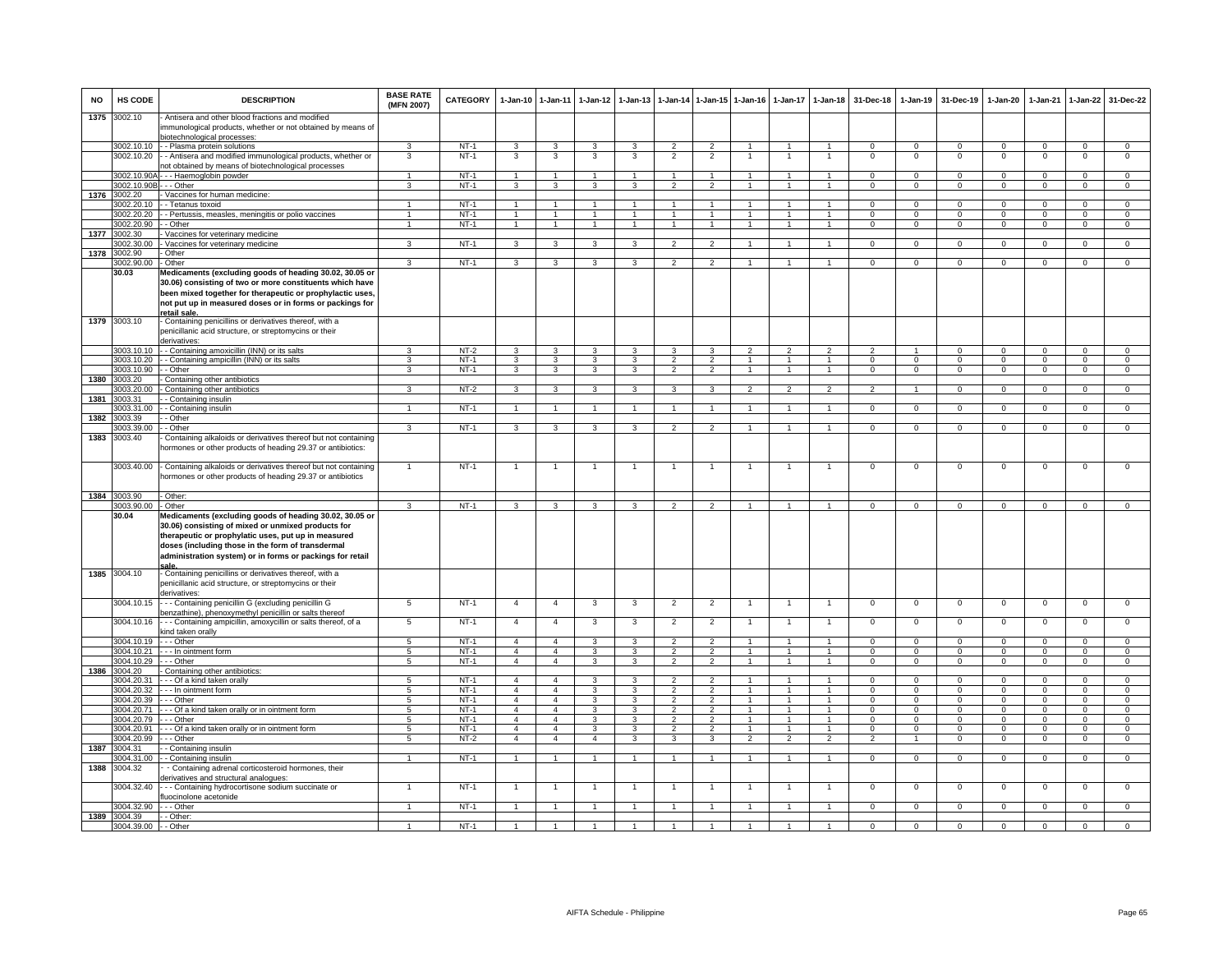| NO   | HS CODE                             | <b>DESCRIPTION</b>                                                                                                                                                                                                                                                                      | <b>BASE RATE</b><br>(MFN 2007) | CATEGORY         |                                  | 1-Jan-10 1-Jan-11                | 1-Jan-12                         | $1-Jan-13$                       |                                  | 1-Jan-14 1-Jan-15 1-Jan-16       |                                  | $1 - Jan-17$                   | 1-Jan-18                         | 31-Dec-18                  | 1-Jan-19                         | 31-Dec-19                      | 1-Jan-20                         | 1-Jan-21                         | 1-Jan-22                         | 31-Dec-22                        |
|------|-------------------------------------|-----------------------------------------------------------------------------------------------------------------------------------------------------------------------------------------------------------------------------------------------------------------------------------------|--------------------------------|------------------|----------------------------------|----------------------------------|----------------------------------|----------------------------------|----------------------------------|----------------------------------|----------------------------------|--------------------------------|----------------------------------|----------------------------|----------------------------------|--------------------------------|----------------------------------|----------------------------------|----------------------------------|----------------------------------|
| 1390 | 3004.40                             | Containing alkaloids or derivatives thereof but not containing<br>hormones, other products of heading 29.37 or antibiotics:                                                                                                                                                             |                                |                  |                                  |                                  |                                  |                                  |                                  |                                  |                                  |                                |                                  |                            |                                  |                                |                                  |                                  |                                  |                                  |
|      | 3004.40.10                          | - - Containing morphine or its derivatives, for injection                                                                                                                                                                                                                               |                                | $NT-1$           | $\overline{1}$                   | $\overline{1}$                   | $\overline{1}$                   | $\overline{1}$                   | $\overline{1}$                   | $\overline{1}$                   |                                  |                                | $\mathbf{1}$                     | $\mathbf{0}$               | $\mathbf 0$                      | $^{\circ}$                     | $\mathbf{0}$                     | $\mathbf 0$                      | $^{\circ}$                       | $\mathbf 0$                      |
|      | 3004.40.20                          | - Containing quinine hydrochloride or dihydroquinine<br>chloride, for injection                                                                                                                                                                                                         |                                | $NT-1$           |                                  | $\overline{1}$                   |                                  | -1                               | $\overline{1}$                   |                                  | 1                                |                                | $\overline{1}$                   | $\,0\,$                    | $\Omega$                         | $\Omega$                       | $\mathbf 0$                      | $\Omega$                         | $\mathbf 0$                      | $\mathsf 0$                      |
|      | 3004.40.30                          | - Containing quinine sulphate or bisulphate, of a kind taken                                                                                                                                                                                                                            | 1                              | $NT-1$           | $\overline{1}$                   | $\overline{1}$                   |                                  | $\overline{1}$                   | $\overline{1}$                   | $\overline{1}$                   | $\overline{1}$                   | $\overline{1}$                 | $\mathbf{1}$                     | $\overline{0}$             | $\overline{0}$                   | $\Omega$                       | $\overline{0}$                   | $\overline{0}$                   | $\overline{0}$                   | $\overline{0}$                   |
|      | 3004.40.40                          | orally<br>- Containing quinine or its salts and other anti-malarial                                                                                                                                                                                                                     | $\mathbf{1}$                   | $NT-1$           | $\overline{1}$                   | $\mathbf{1}$                     | $\overline{1}$                   | $\overline{1}$                   | $\overline{1}$                   | $\overline{1}$                   | $\overline{1}$                   | $\overline{1}$                 | $\mathbf{1}$                     | $\mathbf 0$                | $\mathbf 0$                      | $\mathbf 0$                    | $\mathbf 0$                      | $\mathbf{0}$                     | $\mathbf 0$                      | $\mathbf{O}$                     |
|      |                                     | substances, other than goods of subheading 3004.40.20 or<br>3004.40.30                                                                                                                                                                                                                  |                                |                  |                                  |                                  |                                  |                                  |                                  |                                  |                                  |                                |                                  |                            |                                  |                                |                                  |                                  |                                  |                                  |
|      | 3004.40.50                          | - Containing papaverine or berberine                                                                                                                                                                                                                                                    | $\mathbf{1}$                   | $NT-1$           | $\overline{1}$                   | 1                                | $\mathbf{1}$                     | $\mathbf{1}$                     | $\overline{1}$                   | $\mathbf{1}$                     | $\overline{1}$                   | $\mathbf{1}$                   | $\mathbf{1}$                     | $\overline{0}$             | $\overline{0}$                   | $\Omega$                       | $\overline{0}$                   | $\overline{0}$                   | $\overline{0}$                   | $\overline{0}$                   |
|      | 3004.40.60                          | - Containing theophylline                                                                                                                                                                                                                                                               | $\mathbf{1}$                   | $NT-1$           | $\mathbf{1}$                     | $\mathbf{1}$                     | $\mathbf{1}$                     | 1                                | $\mathbf{1}$                     | $\mathbf{1}$                     |                                  |                                | $\mathbf{1}$                     | $\mathsf 0$                | $\mathbf 0$                      | $\mathbf 0$                    | $\mathbf{O}$                     | $\mathbf 0$                      | $\mathbf 0$                      | $\overline{0}$                   |
|      | 3004.40.70                          | - Containing atropin sulphate                                                                                                                                                                                                                                                           | $\blacktriangleleft$           | $NT-1$           | $\mathbf{1}$                     | $\overline{1}$                   | $\overline{1}$                   | $\overline{1}$                   | $\overline{1}$                   | $\mathbf{1}$                     | $\overline{1}$                   |                                | $\mathbf{1}$                     | $\mathbf 0$                | $\mathbf 0$                      | $\mathbf 0$                    | $\mathbf{0}$                     | $\mathbf{0}$                     | $\mathbf 0$                      | $\overline{0}$                   |
| 1391 | 3004.40.90                          | - Other                                                                                                                                                                                                                                                                                 | 1                              | $NT-1$           | $\overline{1}$                   | $\overline{1}$                   | $\overline{1}$                   | $\overline{1}$                   | $\overline{1}$                   | $\overline{1}$                   | $\overline{1}$                   | $\mathbf{1}$                   | $\mathbf{1}$                     | $\mathbf 0$                | $\mathbf 0$                      | $\mathbf 0$                    | $\overline{0}$                   | $\mathbf 0$                      | $\mathbf 0$                      | $\overline{0}$                   |
|      | 3004.50                             | Other medicaments containing vitamins or other products of<br>heading 29.36:                                                                                                                                                                                                            |                                |                  |                                  |                                  |                                  |                                  |                                  |                                  |                                  |                                |                                  |                            |                                  |                                |                                  |                                  |                                  |                                  |
|      | 3004.50.10<br>3004.50.81            | - - Of a kind suitable for children, in syrup form                                                                                                                                                                                                                                      | $\overline{5}$                 | $NT-1$<br>$NT-2$ | $\overline{4}$<br>$\overline{4}$ | $\overline{a}$<br>$\overline{4}$ | 3<br>$\overline{4}$              |                                  | $\mathfrak{p}$                   |                                  |                                  | $\mathcal{P}$                  |                                  | $\Omega$                   | $\Omega$                         | $\Omega$                       | $\Omega$                         | $\Omega$                         | $\Omega$                         | $\Omega$<br>$\circ$              |
|      | 3004.50.89                          | --- Containing vitamin B complex<br>- - - Other                                                                                                                                                                                                                                         | $5^{\circ}$<br>5               | NT-2             | $\overline{4}$                   | $\overline{4}$                   | $\overline{4}$                   | 3<br>3                           | 3<br>$\mathbf{3}$                | 3<br>3                           | $\mathfrak{p}$<br>2              | 2                              | $\mathcal{P}$<br>$\overline{2}$  | $\overline{2}$<br>2        | $\overline{1}$<br>$\mathbf{1}$   | $\Omega$<br>$^{\circ}$         | $\Omega$<br>$\mathbf{0}$         | $\Omega$<br>$^{\circ}$           | $\Omega$<br>$\mathbf{0}$         | $\mathbf{0}$                     |
|      | 3004 50 90                          | $-$ Other                                                                                                                                                                                                                                                                               | 5                              | $NT-1$           | $\overline{4}$                   | $\overline{4}$                   | $\mathbf{3}$                     | 3                                | $\overline{2}$                   | $\overline{2}$                   | $\mathbf{1}$                     | $\mathbf{1}$                   | $\mathbf{1}$                     | $\Omega$                   | $\overline{0}$                   | $\mathbf{0}$                   | $\mathbf{0}$                     | $\Omega$                         | $\overline{0}$                   | $\overline{0}$                   |
| 1392 | 3004.90                             | - Other:                                                                                                                                                                                                                                                                                |                                |                  |                                  |                                  |                                  |                                  |                                  |                                  |                                  |                                |                                  |                            |                                  |                                |                                  |                                  |                                  |                                  |
|      | 3004.90.10                          | - Specialised medicines for cancer, AIDS or other intractable<br>diseases                                                                                                                                                                                                               | $\overline{0}$                 | $NT-1$           | $\mathbf 0$                      | $\overline{0}$                   | $\mathbf 0$                      | $\Omega$                         | $\mathbf 0$                      | $\mathbf 0$                      | $\mathbf 0$                      | $\mathbf 0$                    | $\mathbf 0$                      | $\mathbf 0$                | $\mathbf 0$                      | $\mathbf 0$                    | $\mathbf 0$                      | $\mathbf 0$                      | $\mathbf 0$                      | $\overline{0}$                   |
|      | 3004.90.20                          | - Closed sterile water for inhalation, pharmaceutical grade                                                                                                                                                                                                                             | 3                              | $NT-2$           | $\mathbf{3}$                     | 3                                | 3                                | $\mathbf{3}$                     | 3                                | 3                                | $\overline{2}$                   | $\overline{2}$                 | $\overline{2}$                   | $\overline{2}$             | $\overline{1}$                   | $\Omega$                       | $\mathbf{0}$                     | $\Omega$                         | $\mathbf 0$                      | $\overline{0}$                   |
|      | 3004.90.30                          | - Antiseptics                                                                                                                                                                                                                                                                           | $\overline{5}$                 | $NT-1$           | $\overline{4}$                   | $\overline{4}$                   | 3                                | 3<br>3                           | $\overline{2}$                   | $\overline{2}$                   | $\overline{1}$<br>$\overline{1}$ | $\mathbf{1}$<br>$\mathbf{1}$   | $\overline{1}$                   | $\Omega$                   | $\overline{0}$                   | $\Omega$                       | $\overline{0}$                   | $\overline{0}$                   | $\overline{0}$                   | $\overline{0}$                   |
|      | 3004.90.41<br>3004.90.49            | - - Containing procaine hydrochloride<br>- - - Other                                                                                                                                                                                                                                    | $\overline{5}$<br>5            | $NT-1$<br>$NT-1$ | $\overline{4}$<br>$\overline{4}$ | $\overline{4}$<br>$\overline{4}$ | $\overline{3}$<br>3              | 3                                | $\overline{2}$<br>$\overline{2}$ | $\overline{2}$<br>$\overline{2}$ |                                  |                                | $\overline{1}$<br>$\mathbf{1}$   | $\overline{0}$<br>$\Omega$ | $\overline{0}$<br>$\Omega$       | $\Omega$<br>$\Omega$           | $\overline{0}$<br>$\Omega$       | $\overline{0}$<br>$\Omega$       | $\overline{0}$<br>$\Omega$       | $\overline{0}$<br>$\overline{0}$ |
|      | 3004.90.51                          | - - Containing acetylsalicylic acid, paracetamol or dipyrone<br>INN)                                                                                                                                                                                                                    | 5                              | $NT-1$           | $\overline{4}$                   | $\overline{4}$                   | 3                                | 3                                | $\overline{2}$                   | $\overline{2}$                   |                                  |                                | $\overline{1}$                   | $^{\circ}$                 | $\mathbf 0$                      | $^{\circ}$                     | $^{\circ}$                       | $^{\circ}$                       | $\mathbf 0$                      | $\mathbf 0$                      |
|      | 3004.90.59                          | - - Other                                                                                                                                                                                                                                                                               | $5\phantom{.0}$                | $NT-1$           | $\overline{4}$                   | $\overline{4}$                   | $\mathbf{3}$                     | 3                                | $\overline{2}$                   | $\overline{2}$                   | $\overline{1}$                   | $\mathbf{1}$                   | $\mathbf{1}$                     | $\Omega$                   | $\mathbf{0}$                     | $^{\circ}$                     | $\mathbf{0}$                     | $\Omega$                         | $\mathbf{0}$                     | $\mathbf{O}$                     |
|      | 3004.90.60                          | - Antimalarials                                                                                                                                                                                                                                                                         | $\overline{5}$                 | $NT-1$           | $\overline{4}$                   | $\overline{4}$                   | 3                                | 3                                | $\overline{2}$                   | $\overline{2}$                   |                                  | $\mathbf{1}$                   | $\mathbf{1}$                     | $\overline{0}$             | $\overline{0}$                   | $\Omega$                       | $\overline{0}$                   | $\overline{0}$                   | $\overline{0}$                   | $\overline{0}$                   |
|      | 3004.90.70                          | - Anthelmintic                                                                                                                                                                                                                                                                          | 5                              | $NT-1$           | 4                                | $\overline{4}$                   | 3                                | 3                                | $\mathcal{P}$                    | $\overline{2}$                   |                                  |                                | $\mathbf{1}$                     | $\mathsf 0$                | $\mathbf 0$                      | $\Omega$                       | $\Omega$                         | $\mathbf 0$                      | $\mathbf 0$                      | $\mathbf{O}$                     |
|      | 3004.90.80                          | - Transdermal therapeutic system patches for the treatment<br>of cancer or heart diseases                                                                                                                                                                                               | 3                              | $NT-1$           | 3                                | 3                                | 3                                | 3                                | $\overline{2}$                   | $\overline{2}$                   |                                  |                                |                                  | $\mathsf 0$                | $\mathbf 0$                      | $^{\circ}$                     | $\mathbf 0$                      | $\mathbf 0$                      | $\mathbf 0$                      | $\mathbf 0$                      |
|      | 3004.90.91<br>3004.90.92            | - - Sodium chloride solution or glucose solution<br>- - Sorbitol                                                                                                                                                                                                                        | 5<br>$\overline{5}$            | $NT-1$<br>$NT-1$ | $\overline{4}$<br>$\overline{4}$ | $\overline{4}$<br>$\overline{4}$ | $\mathbf{3}$<br>$\overline{3}$   | 3<br>3                           | $\overline{2}$<br>$\overline{2}$ | $\overline{2}$<br>$\overline{2}$ | $\overline{1}$<br>$\overline{1}$ | $\overline{1}$<br>$\mathbf{1}$ | $\overline{1}$<br>$\overline{1}$ | $\Omega$<br>$\overline{0}$ | $\overline{0}$<br>$\overline{0}$ | $\Omega$<br>$\overline{0}$     | $\overline{0}$<br>$\overline{0}$ | $\overline{0}$<br>$\overline{0}$ | $\overline{0}$<br>$\overline{0}$ | $\overline{0}$<br>$\overline{0}$ |
|      | 3004.90.93                          | - - Other, containing salbutamol (INN)                                                                                                                                                                                                                                                  | 5                              | $NT-1$           | $\overline{4}$                   | $\overline{4}$                   | $\mathbf{3}$                     | 3                                | $\overline{2}$                   | $\overline{2}$                   |                                  | $\mathbf{1}$                   | $\mathbf{1}$                     | $\Omega$                   | $\mathbf 0$                      | $\mathbf 0$                    | 0                                | $\Omega$                         | $\Omega$                         | $\overline{0}$                   |
|      | 3004.90.99                          | - - - Other                                                                                                                                                                                                                                                                             | $5^{\circ}$                    | $NT-1$           | $\overline{4}$                   | $\overline{4}$                   | $\mathbf{3}$                     | 3                                | $\overline{2}$                   | $\overline{2}$                   | $\mathbf{1}$                     | $\mathbf{1}$                   | $\overline{1}$                   | $\mathbf{0}$               | $\mathbf{0}$                     | $\mathbf 0$                    | $\mathbf{0}$                     | $\mathbf 0$                      | $\circ$                          | $\mathbf{0}$                     |
|      | 30.05                               | Wadding, gauze, bandages and similar articles (for<br>example, dressings, adhesive plasters, poultices),<br>impregnated or coated with pharmaceutical substances<br>or put up in forms or packings for retail sale for medical,<br>surgical, dental or veterinary purposes.             |                                |                  |                                  |                                  |                                  |                                  |                                  |                                  |                                  |                                |                                  |                            |                                  |                                |                                  |                                  |                                  |                                  |
| 1393 | 3005.10                             | - Adhesive dressings and other articles having an adhesive<br>aver                                                                                                                                                                                                                      |                                |                  |                                  |                                  |                                  |                                  |                                  |                                  |                                  |                                |                                  |                            |                                  |                                |                                  |                                  |                                  |                                  |
|      | 3005.10.10                          | - Impregnated or coated with pharmaceutical substances                                                                                                                                                                                                                                  | 5 <sub>5</sub>                 | $NT-1$           | $\overline{4}$                   | $\overline{4}$                   | 3                                | 3                                | $\overline{2}$                   | $\overline{2}$                   |                                  |                                | $\mathbf{1}$                     | $\Omega$                   | $\mathbf{0}$                     | $\Omega$                       | $\mathbf{0}$                     | $\mathbf 0$                      | $\mathbf 0$                      | $\mathbf{O}$                     |
|      | 3005.10.90                          | - - Other                                                                                                                                                                                                                                                                               | $5^{\circ}$                    | $NT-2$           | $\overline{4}$                   | $\overline{4}$                   | $\overline{4}$                   | $\mathbf{a}$                     | 3                                | 3                                | $\mathcal{P}$                    | $\mathcal{P}$                  | $\overline{2}$                   | $\mathcal{P}$              | $\overline{1}$                   | $\Omega$                       | $\overline{0}$                   | $\overline{0}$                   | $\overline{0}$                   | $\overline{0}$                   |
|      | 1394 3005.90<br>3005.90.10          | - Other:<br>- - Bandages                                                                                                                                                                                                                                                                | 5                              | $NT-1$           | $\overline{4}$                   | $\overline{4}$                   | $\mathbf{3}$                     | 3                                | $\overline{2}$                   | $\overline{2}$                   | $\overline{1}$                   | $\mathbf{1}$                   | $\overline{1}$                   | $\Omega$                   | $\Omega$                         | $\Omega$                       | $^{\circ}$                       | $\Omega$                         | $\Omega$                         | $\Omega$                         |
|      | 3005.90.20                          | - Gauze                                                                                                                                                                                                                                                                                 | $\overline{5}$                 | $NT-1$           | $\overline{a}$                   | $\overline{a}$                   | 3                                | 3                                | 2                                | $\overline{2}$                   | $\overline{1}$                   | 1                              | 1                                | $\Omega$                   | $\mathbf{0}$                     | $^{\circ}$                     | $^{\circ}$                       | $\Omega$                         | $\mathbf 0$                      | $\overline{0}$                   |
|      | 005.90.90                           | - Other                                                                                                                                                                                                                                                                                 | 5                              | $NT-1$           | 4                                | $\overline{4}$                   | 3                                | 3                                | $\overline{2}$                   | $\overline{2}$                   | $\overline{1}$                   | $\mathbf{1}$                   | $\mathbf{1}$                     | $\mathbf{0}$               | $\mathbf 0$                      | $\mathbf 0$                    | $\mathbf{O}$                     | $\mathbf 0$                      | $\overline{0}$                   | $\overline{0}$                   |
|      | 30.06                               | Pharmaceutical goods specified in Note 4 to this Chapter.                                                                                                                                                                                                                               |                                |                  |                                  |                                  |                                  |                                  |                                  |                                  |                                  |                                |                                  |                            |                                  |                                |                                  |                                  |                                  |                                  |
| 1395 | 3006.10                             | Sterile surgical catgut, similar sterile suture materials and<br>sterile tissue adhesives for surgical wound closure; sterile<br>laminaria and sterile laminaria tents; sterile absorbable<br>surgical or dental haemostatics                                                           |                                |                  |                                  |                                  |                                  |                                  |                                  |                                  |                                  |                                |                                  |                            |                                  |                                |                                  |                                  |                                  |                                  |
|      |                                     | 3006.10.10A - - - Of polymers of ethylene; polymers of propylene; polymers<br>of styrene; polymers of vinyl chloride; of other plastics other<br>than polyurethane, regenerated cellulose, cellular and<br>einforced                                                                    | 15                             | HSL <sub>C</sub> | 14.73                            | 14.46                            | 14.20                            | 13.93                            | 13.66                            | 13.39                            | 13.12                            | 12.86                          | 12.59                            | 12.59                      | 12.32                            | 12.32                          | 12.05                            | 11.79                            | 11.52                            | 11.25                            |
|      |                                     | 3006.10.10B - - - Of poly(methyl methacrylate); of polyamide-6; of knitted<br>or crocheted fabrics of headings 60.02 and 60.03; of warp knit<br>fabrics (including those made on galloon knitting machinery of<br>subheading 6005.90                                                    | 10                             | $NT-2$           | 9                                | 8                                | 8                                |                                  | -7                               | 6                                | 6                                | 5                              | 5                                | 5                          | $\overline{4}$                   | $^{\circ}$                     | $\mathbf 0$                      | $^{\circ}$                       | $\mathbf 0$                      | 0                                |
|      |                                     | 3006.10.10C - - - Of other acrylic polymers; of polycarbonates; of<br>poly(ethylene terephthalate); of polyesters; of regenerated<br>cellulose; of vulcanized fiber; of cellulose acetate and other<br>cellulose derivatives; of amino-resins other than polyamides;<br>of phenolic res | $\overline{7}$                 | EL               |                                  |                                  |                                  |                                  |                                  |                                  |                                  |                                |                                  |                            |                                  |                                |                                  |                                  |                                  |                                  |
|      | 3006.10.10D                         | --- Of polyamides, other than polyamide-6                                                                                                                                                                                                                                               | 3                              | <b>NT-1</b>      | 3                                | 3                                | 3                                | 3                                | $\overline{2}$                   | $\overline{2}$                   |                                  |                                | $\mathbf{1}$                     | $\mathbf 0$                | $\mathbf{0}$                     | $^{\circ}$                     | $^{\circ}$                       | $^{\circ}$                       | 0                                | 0                                |
|      | 3006.10.10E - - - Other             |                                                                                                                                                                                                                                                                                         | $\mathbf{1}$<br>$\overline{1}$ | $NT-1$           | $\overline{1}$<br>$\overline{1}$ | $\overline{1}$<br>$\overline{1}$ | $\overline{1}$<br>$\overline{1}$ | $\overline{1}$<br>$\overline{1}$ | $\overline{1}$<br>$\overline{1}$ | $\overline{1}$<br>$\overline{1}$ | $\overline{1}$<br>$\overline{1}$ | $\mathbf{1}$<br>$\overline{1}$ | $\overline{1}$<br>$\overline{1}$ | $\Omega$<br>$\overline{0}$ | $\Omega$<br>$\overline{0}$       | $\mathbf{0}$<br>$\overline{0}$ | $\mathbf{0}$                     | $\Omega$<br>$\overline{0}$       | $\mathbf 0$                      | $\overline{0}$<br>$\overline{0}$ |
|      | 3006.10.90 -- Other<br>1396 3006.20 | - Blood-grouping reagents                                                                                                                                                                                                                                                               |                                | $NT-1$           |                                  |                                  |                                  |                                  |                                  |                                  |                                  |                                |                                  |                            |                                  |                                | $\overline{0}$                   |                                  | $\overline{0}$                   |                                  |
|      |                                     |                                                                                                                                                                                                                                                                                         |                                |                  |                                  |                                  |                                  |                                  |                                  |                                  |                                  |                                |                                  |                            |                                  |                                |                                  |                                  |                                  |                                  |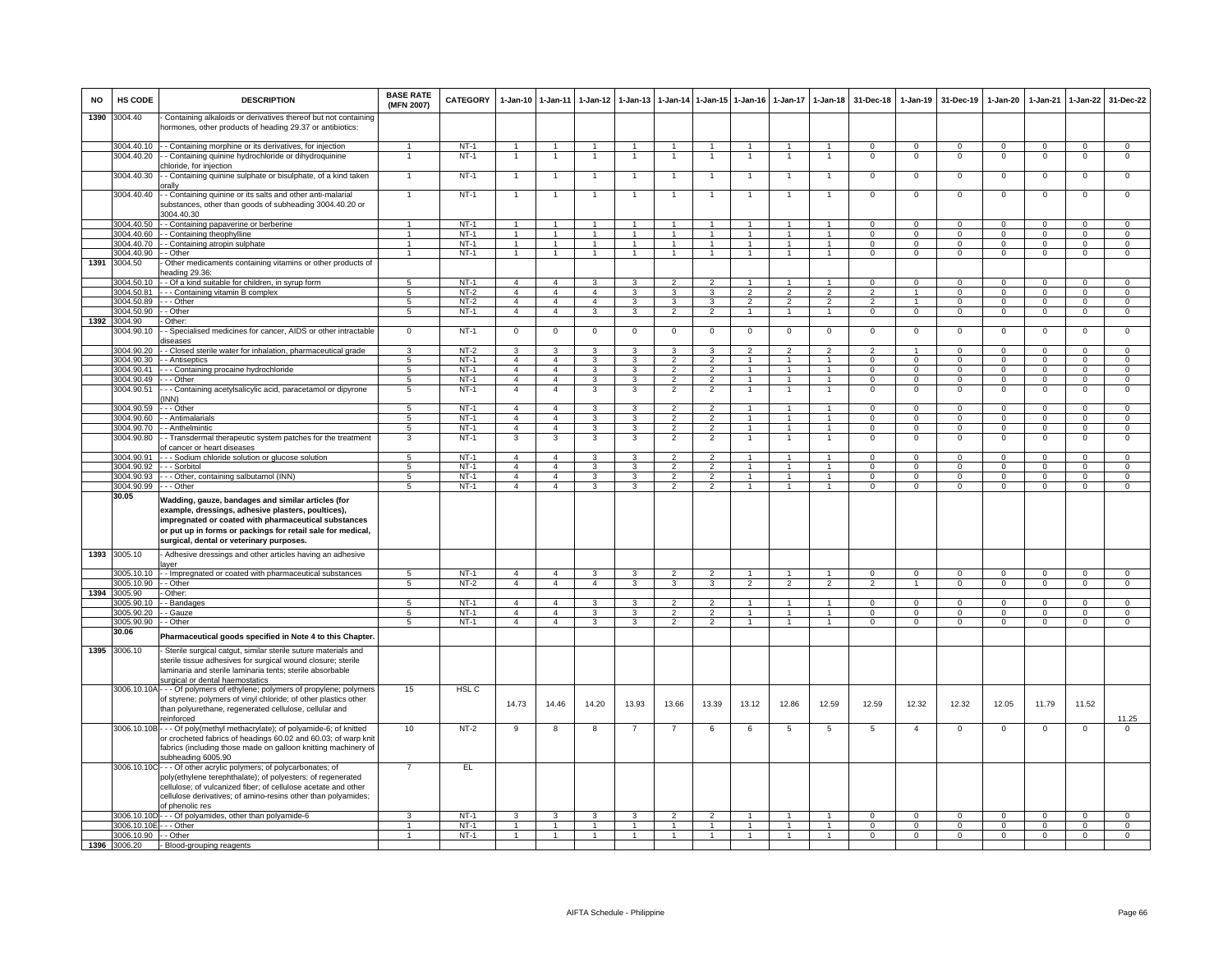| <b>NO</b> | <b>HS CODE</b>             | <b>DESCRIPTION</b>                                                                                                                                                                                                                    | <b>BASE RATE</b><br>(MFN 2007) | CATEGORY | $1-Jan-10$              | 1-Jan-11                | $1-Jan-12$     | $1-Jan-13$     | 1-Jan-14       | $1 - Jan-15$   | $1-Jan-16$           | $1-Jan-17$     | $1-Jan-18$      | 31-Dec-18       | $1-Jan-19$     | 31-Dec-19      | $1-Jan-20$     | 1-Jan-21       | $1-Jan-22$     | 31-Dec-22      |
|-----------|----------------------------|---------------------------------------------------------------------------------------------------------------------------------------------------------------------------------------------------------------------------------------|--------------------------------|----------|-------------------------|-------------------------|----------------|----------------|----------------|----------------|----------------------|----------------|-----------------|-----------------|----------------|----------------|----------------|----------------|----------------|----------------|
|           | 3006.20.00                 | - Blood-grouping reagents                                                                                                                                                                                                             | $\blacktriangleleft$           | NT-1     | $\overline{1}$          | $\overline{1}$          | $\mathbf{1}$   | $\overline{1}$ | $\mathbf{1}$   | $\mathbf{1}$   | $\blacktriangleleft$ |                | $\overline{1}$  | $\Omega$        | $\Omega$       | $\Omega$       | $\Omega$       | $\Omega$       | $\Omega$       | $\Omega$       |
| 1397      | 3006.30                    | Opacifying preparations for X-ray examinations; diagnostic<br>reagents designed to be administered to the patient:                                                                                                                    |                                |          |                         |                         |                |                |                |                |                      |                |                 |                 |                |                |                |                |                |                |
|           |                            | 3006.30.10 - Barium sulphate, of a kind taken orally                                                                                                                                                                                  |                                | $NT-1$   | 1                       | $\mathbf{1}$            |                |                |                |                |                      |                | $\mathbf{1}$    | $\mathsf 0$     | $\mathsf 0$    | $\mathbf 0$    | $\mathbf 0$    | $\mathbf 0$    | $\mathsf 0$    | $\mathbf 0$    |
|           | 3006.30.20                 | - Reagents of microbial origin, of a kind suitable for<br>reterinary biological diagnosis                                                                                                                                             |                                | $NT-1$   |                         |                         |                |                |                |                |                      |                |                 | $\Omega$        | $\Omega$       | $\Omega$       | $\mathbf 0$    | $\Omega$       | $\mathbf 0$    | $\mathbf 0$    |
|           | 3006.30.30                 | - Other microbial diagnostic reagents                                                                                                                                                                                                 | $\overline{1}$                 | $NT-1$   | $\overline{1}$          | $\overline{1}$          | $\overline{1}$ | $\overline{1}$ | $\overline{1}$ | $\overline{1}$ | $\overline{1}$       | $\overline{1}$ | $\mathbf{1}$    | $\Omega$        | $\Omega$       | $\Omega$       | $\Omega$       | $\Omega$       | $\mathbf 0$    | $\circ$        |
|           | 3006.30.90                 | - - Other                                                                                                                                                                                                                             |                                | NT-1     |                         | $\overline{1}$          |                |                |                | $\mathbf{1}$   |                      |                | $\mathbf{1}$    | $\mathbf{O}$    | $\mathsf 0$    | $\mathbf 0$    | $\Omega$       | $\mathbf 0$    | $\mathsf 0$    | $\mathbf 0$    |
| 1398      | 3006.40                    | Dental cements and other dental fillings; bone reconstruction<br>cements:                                                                                                                                                             |                                |          |                         |                         |                |                |                |                |                      |                |                 |                 |                |                |                |                |                |                |
|           | 3006.40.10                 | - - Dental cements and other dental fillings                                                                                                                                                                                          | $\mathbf{1}$                   | $NT-1$   | $\overline{1}$          | $\overline{1}$          | $\mathbf{1}$   | -1             | $\overline{1}$ | $\mathbf{1}$   |                      |                | $\mathbf{1}$    | $\Omega$        | $\mathbf{0}$   | $\mathbf 0$    | $\mathbf{0}$   | $\Omega$       | $\mathbf{0}$   | $^{\circ}$     |
| 1399      | 3006.40.20<br>3006.50      | - - Bone reconstruction cements<br>First-aid boxes and kits                                                                                                                                                                           | $\blacktriangleleft$           | $NT-1$   | $\overline{1}$          | $\overline{1}$          | $\mathbf{1}$   | $\mathbf{1}$   | $\overline{1}$ | $\mathbf{1}$   | $\mathbf{1}$         | $\mathbf{1}$   | $\overline{1}$  | $\Omega$        | $\mathbf 0$    | $\mathbf{0}$   | $\mathbf{0}$   | $\Omega$       | $\mathbf 0$    | $\overline{0}$ |
|           | 3006.50.00                 | First-aid boxes and kits                                                                                                                                                                                                              | $\overline{5}$                 | $NT-2$   | $\overline{4}$          | $\overline{4}$          | $\overline{4}$ | 3              | 3              | 3              | $\overline{2}$       | $\overline{2}$ | $\overline{2}$  | $\overline{2}$  | $\overline{1}$ | $\mathbf 0$    | $\mathbf 0$    | $\mathbf 0$    | $\overline{0}$ | $\overline{0}$ |
| 1400      | 3006.60                    | Chemical contraceptive preparations based on hormones, or<br>other products of heading 29.37 or on spermicides                                                                                                                        |                                |          |                         |                         |                |                |                |                |                      |                |                 |                 |                |                |                |                |                |                |
|           | 3006.60.00                 | - Chemical contraceptive preparations based on hormones, on<br>other products of heading 29.37 or on spermicides                                                                                                                      | 3                              | $NT-1$   | 3                       | 3                       | 3              | 3              | $\overline{2}$ | $\overline{2}$ |                      | $\mathbf{1}$   | $\overline{1}$  | 0               | $\mathbf{0}$   | $\mathbf 0$    | $\mathbf 0$    | $\mathbf 0$    | 0              | $\mathbf 0$    |
| 1401      | 3006.70                    | - Gel preparations designed to be used in human or                                                                                                                                                                                    |                                |          |                         |                         |                |                |                |                |                      |                |                 |                 |                |                |                |                |                |                |
|           |                            | veterinary medicine as a lubricant for parts of the body for<br>raical operations or physical examinations or as a                                                                                                                    |                                |          |                         |                         |                |                |                |                |                      |                |                 |                 |                |                |                |                |                |                |
|           | 3006.70.00                 | - Gel preparations designed to be used in human or<br>veterinary medicine as a lubricant for parts of the body for<br>surgical operations or physical examinations or as a coupling<br>agent between the body and medical instruments | $\mathbf{1}$                   | $NT-1$   |                         | $\overline{1}$          | -1             | -1             | -1             | -1             | -1                   | -1             | $\overline{1}$  | $\Omega$        | $\Omega$       | $\mathbf 0$    | $\mathbf 0$    | $\Omega$       | $\mathsf 0$    | $\overline{0}$ |
|           | 1402 3006.91<br>3006.91.00 | - - Appliances identifiable for ostomy use<br>- - Appliances identifiable for ostomy use                                                                                                                                              | 3                              | $NT-1$   | $\overline{\mathbf{3}}$ | $\mathbf{3}$            | $\overline{3}$ | $\overline{3}$ | $\overline{2}$ | $\overline{2}$ | $\mathbf{1}$         | $\overline{1}$ | $\overline{1}$  | $\overline{0}$  | $\overline{0}$ | $\overline{0}$ | $\overline{0}$ | $\overline{0}$ | $\overline{0}$ | $\overline{0}$ |
| 1403      | 3006.92                    | Waste pharmaceuticals                                                                                                                                                                                                                 |                                |          |                         |                         |                |                |                |                |                      |                |                 |                 |                |                |                |                |                |                |
|           | 3006.92.00A                | - - Of specialized medicines for cancer, AIDS and other<br>dreaded diseases                                                                                                                                                           | 10                             | $NT-1$   | $\mathsf g$             | 8                       | $\overline{7}$ | 6              | $\,$ 5 $\,$    | $\overline{4}$ | 3                    | $\overline{2}$ | $\overline{2}$  | $\mathsf 0$     | $\mathsf 0$    | $\mathsf 0$    | $\mathsf 0$    | $\mathbf 0$    | $\mathsf 0$    | $\mathsf 0$    |
|           | 3006.92.00B - - - Other    |                                                                                                                                                                                                                                       | 20                             | $NT-1$   | 18                      | 17                      | 17             | 17             | 13             | 11             | $\mathbf{Q}$         | $\overline{7}$ | $5\overline{5}$ | $5\overline{5}$ | $\mathbf{0}$   | $\mathbf 0$    | $\mathbf 0$    | $^{\circ}$     | $^{\circ}$     | $\Omega$       |
| 1404      | 3101.00                    | Animal or vegetable fertilisers, whether or not mixed together<br>or chemically treated; fertilisers produced by the mixing or<br>chemical treatment of animal or vegetable products.                                                 |                                |          |                         |                         |                |                |                |                |                      |                |                 |                 |                |                |                |                |                |                |
|           |                            | 3101.00.11 - - Supplement fertilisers in liquid form, not chemically treated                                                                                                                                                          | 3                              | $NT-2$   | 3                       | 3                       | 3              | 3              | 3              | 3              | $\overline{2}$       | $\overline{2}$ | $\overline{2}$  | $\overline{2}$  | $\mathbf{1}$   | $\mathbf 0$    | $\overline{0}$ | $\mathbf 0$    | 0              | 0              |
|           | 3101.00.19                 | - Other                                                                                                                                                                                                                               | $\overline{3}$                 | $NT-1$   | $\overline{3}$          | $\overline{\mathbf{3}}$ | 3              | 3              | $\overline{2}$ | $\overline{2}$ | $\mathbf{1}$         | $\overline{1}$ | $\overline{1}$  | $\overline{0}$  | $\overline{0}$ | $\Omega$       | $\overline{0}$ | $\overline{0}$ | $\overline{0}$ | $\overline{0}$ |
|           | 3101.00.91                 | - Supplement fertilisers in liquid form, not chemically treated                                                                                                                                                                       | 3                              | $NT-1$   | 3                       | 3                       | 3              | 3              | $\overline{2}$ | $\overline{2}$ | $\mathbf{1}$         | 1              | $\mathbf{1}$    | $\mathsf 0$     | $\mathbf 0$    | $\mathbf 0$    | $\mathbf 0$    | $\mathbf 0$    | $\mathsf 0$    | $\mathbf 0$    |
|           | 3101.00.99                 | $-$ Other                                                                                                                                                                                                                             | 3                              | $NT-1$   | 3                       | 3                       | $\mathbf{3}$   | $\mathbf{3}$   | $\overline{2}$ | $\overline{2}$ | -1                   | $\mathbf{1}$   | $\mathbf{1}$    | $\Omega$        | $\Omega$       | $\mathbf 0$    | $\Omega$       | $\Omega$       | $\mathbf 0$    | $\Omega$       |
|           | 31.02                      | Mineral or chemical fertilisers, nitrogenous.                                                                                                                                                                                         |                                |          |                         |                         |                |                |                |                |                      |                |                 |                 |                |                |                |                |                |                |
| 1405      | 3102.10<br>102.10.00       | Urea, whether or not in aqueous solution<br>- Urea, whether or not in aqueous solution                                                                                                                                                |                                | $NT-1$   |                         | $\overline{1}$          |                |                |                |                |                      |                |                 | $\overline{0}$  | $\overline{0}$ | $\overline{0}$ | $\Omega$       | $\overline{0}$ | $\overline{0}$ | $\overline{0}$ |
| 1406      | 102.21                     | - Ammonium sulphate                                                                                                                                                                                                                   |                                |          |                         |                         |                |                |                |                |                      |                |                 |                 |                |                |                |                |                |                |
|           | 3102.21.00                 | - - Ammonium sulphate                                                                                                                                                                                                                 | 3                              | NT-1     | $\mathbf{3}$            | $\mathbf{3}$            | $\mathbf{3}$   | 3              | $\overline{2}$ | $\overline{2}$ |                      |                | $\mathbf{1}$    | $\mathbf{0}$    | $\mathbf 0$    | $\mathbf{0}$   | $\mathbf{0}$   | $\mathbf 0$    | $\overline{0}$ | $\Omega$       |
| 1407      | 3102.29<br>3102.29.00      | - - Other<br>- Other                                                                                                                                                                                                                  | 3                              | $NT-1$   | $\mathbf{3}$            | $\mathbf{3}$            | 3              | 3              | $\overline{2}$ | $\overline{2}$ | -1                   | $\mathbf{1}$   | $\overline{1}$  | $\Omega$        | $^{\circ}$     | $\mathbf{0}$   | $\mathbf{0}$   | $^{\circ}$     | $\mathbf{0}$   | $\mathbf{0}$   |
| 1408      | 102.30                     | Ammonium nitrate, whether or not in agueous solution                                                                                                                                                                                  |                                |          |                         |                         |                |                |                |                |                      |                |                 |                 |                |                |                |                |                |                |
|           | 102.30.00                  | - Ammonium nitrate, whether or not in aqueous solution                                                                                                                                                                                | 3                              | $NT-1$   | $\mathbf{3}$            | 3                       | $\mathbf{3}$   | 3              | $\overline{2}$ | $\overline{2}$ | $\mathbf{1}$         | $\mathbf{1}$   | $\mathbf{1}$    | $\mathbf{O}$    | $\mathbf{0}$   | $\mathbf 0$    | $\mathbf 0$    | $\mathbf 0$    | $\mathbf{0}$   | $\overline{0}$ |
| 1409      | 3102.40                    | Mixtures of ammonium nitrate with calcium carbonate or<br>other inorganic non-fertilising substances                                                                                                                                  |                                |          |                         |                         |                |                |                |                |                      |                |                 |                 |                |                |                |                |                |                |
|           |                            | 3102.40.00 - Mixtures of ammonium nitrate with calcium carbonate or<br>other inorganic non-fertilising substances                                                                                                                     | 3                              | $NT-1$   | 3                       | 3                       | 3              | 3              | $\overline{2}$ | $\overline{2}$ |                      | $\mathbf{1}$   | -1              | $\mathbf{0}$    | $\mathbf{0}$   | $\mathbf{0}$   | $\overline{0}$ | $\mathbf 0$    | 0              | $\mathbf{0}$   |
| 1410      | 102.50<br>102.50.00        | - Sodium nitrate<br>- Sodium nitrate                                                                                                                                                                                                  |                                | $NT-1$   |                         |                         |                |                |                |                |                      |                |                 |                 |                |                |                |                |                |                |
| 1411      | 3102.60                    | Double salts and mixtures of calcium nitrate and ammonium<br>itrate                                                                                                                                                                   |                                |          |                         |                         |                |                |                |                |                      |                |                 |                 |                |                |                |                |                |                |
|           | 3102.60.00                 | - Double salts and mixtures of calcium nitrate and ammonium<br>itrate                                                                                                                                                                 |                                | $NT-1$   |                         |                         |                |                |                |                |                      |                |                 | $\Omega$        | $\Omega$       | $\Omega$       | $\overline{0}$ | $\Omega$       | $\Omega$       | $\Omega$       |
| 1412      | 3102.80                    | Mixtures of urea and ammonium nitrate in aqueous or<br>ammoniacal solution                                                                                                                                                            |                                |          |                         |                         |                |                |                |                |                      |                |                 |                 |                |                |                |                |                |                |
|           | 3102.80.00                 | - Mixtures of urea and ammonium nitrate in aqueous or<br><b>immoniacal</b> solution                                                                                                                                                   |                                | $NT-1$   |                         |                         |                |                |                |                |                      |                |                 | $\Omega$        | $\Omega$       | $\Omega$       | $\mathbf 0$    | $\Omega$       | $\Omega$       | $\Omega$       |
| 1413      | 3102.90                    | Other, including mixtures not specified in the foregoing<br>subheadings                                                                                                                                                               |                                |          |                         |                         |                |                |                |                |                      |                |                 |                 |                |                |                |                |                |                |
|           | 3102.90.00                 | - Other, including mixtures not specified in the foregoing<br>subheadings                                                                                                                                                             |                                | $NT-1$   |                         |                         |                |                |                |                |                      |                |                 | $\mathsf 0$     | $\Omega$       | $\Omega$       | $\mathbf 0$    | $\Omega$       | $\mathbf 0$    | $\overline{0}$ |
| 1414      | 31.03<br>310310            | Mineral or chemical fertilisers, phosphatic.<br>- Superphosphates                                                                                                                                                                     |                                |          |                         |                         |                |                |                |                |                      |                |                 |                 |                |                |                |                |                |                |
|           |                            | 3103.10.10 - Feed grade                                                                                                                                                                                                               | 7                              | $NT-2$   | -5                      | 5                       | 5              | 4              | $\overline{4}$ | $\overline{4}$ | 3                    | 3              | 3               | 3               | $\overline{2}$ | $\Omega$       | $\mathbf 0$    | $\Omega$       | $\mathbf 0$    | $\mathbf 0$    |
|           | 103.10.90                  | - - Other                                                                                                                                                                                                                             | $\mathbf{1}$                   | $NT-1$   | 1                       |                         |                |                |                |                |                      |                |                 | $\mathsf 0$     | $\mathsf 0$    | $\mathbf 0$    | $\mathbf 0$    | $\mathbf 0$    | $\mathsf 0$    | $\overline{0}$ |
| 1415      | 3103.90<br>3103.90.10      | Other<br>- - Calcined phosphatic fertilisers                                                                                                                                                                                          |                                | $NT-1$   |                         |                         |                |                |                |                |                      |                |                 | $\Omega$        | $\Omega$       | $\Omega$       | $\Omega$       | $\Omega$       | $\mathbf 0$    | $\Omega$       |
|           | 3103.90.90 - - Other       |                                                                                                                                                                                                                                       | $\blacktriangleleft$           | $NT-1$   |                         |                         |                |                |                |                |                      |                |                 | $\Omega$        | $\Omega$       | $\Omega$       | $\Omega$       | $\Omega$       | $\Omega$       | $\Omega$       |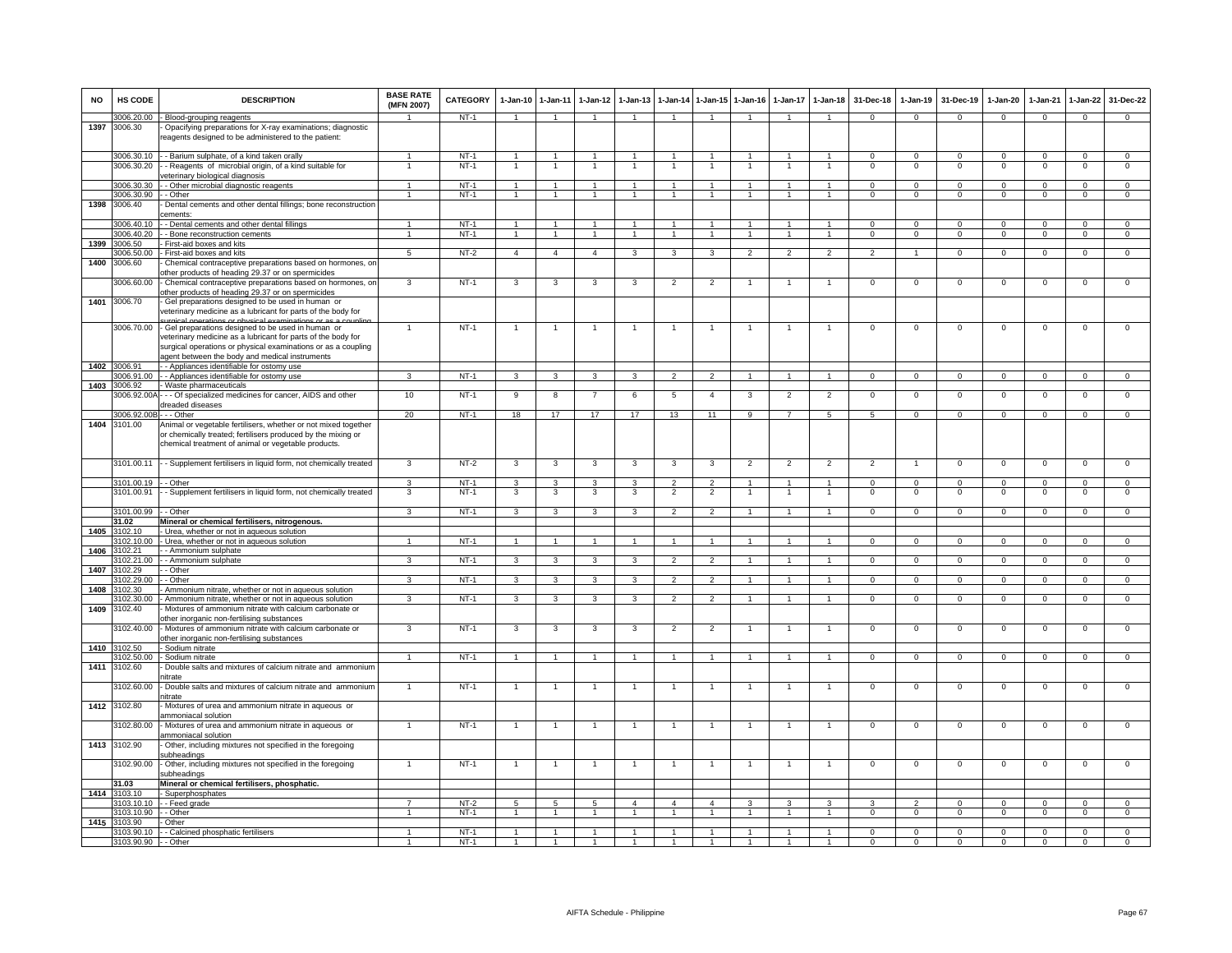| <b>NO</b> | HS CODE                     | <b>DESCRIPTION</b>                                                                                                         | <b>BASE RATE</b><br>(MFN 2007) | <b>CATEGORY</b> | $1-Jan-10$     | $1 - Jan-11$            | $1-Jan-12$     | $1 - Jan-13$            |                      |                | 1-Jan-14 1-Jan-15 1-Jan-16 | $1-Jan-17$     | $1 - Jan-18$   | 31-Dec-18      | $1-Jan-19$     | 31-Dec-19      | $1-Jan-20$     | $1-Jan-21$     | $1 - Jan-22$   | 31-Dec-22      |
|-----------|-----------------------------|----------------------------------------------------------------------------------------------------------------------------|--------------------------------|-----------------|----------------|-------------------------|----------------|-------------------------|----------------------|----------------|----------------------------|----------------|----------------|----------------|----------------|----------------|----------------|----------------|----------------|----------------|
|           | 31.04                       | Mineral or chemical fertilisers, potassic.                                                                                 |                                |                 |                |                         |                |                         |                      |                |                            |                |                |                |                |                |                |                |                |                |
| 1416      | 3104.20<br>104.20.00        | - Potassium chloride<br>- Potassium chloride                                                                               |                                | $NT-1$          | $\overline{1}$ | -1                      |                |                         | $\overline{1}$       |                |                            |                | $\mathbf{1}$   | $\overline{0}$ | $\overline{0}$ | $\Omega$       | $\Omega$       | $\overline{0}$ | $\overline{0}$ | $\overline{0}$ |
| 1417      | 104.30                      | Potassium sulphate                                                                                                         |                                |                 |                |                         |                |                         |                      |                |                            |                |                |                |                |                |                |                |                |                |
|           | 104.30.00                   | Potassium sulphate                                                                                                         | $\mathbf{1}$                   | $NT-1$          |                | $\mathbf{1}$            |                |                         |                      |                |                            |                |                | $\Omega$       | $\overline{0}$ | $\overline{0}$ | $\Omega$       | $\Omega$       | $\overline{0}$ | $\overline{0}$ |
| 1418      | 104.90                      | Other                                                                                                                      |                                |                 |                |                         |                |                         |                      |                |                            |                |                |                |                |                |                |                |                |                |
|           | 104.90.00                   | - Other                                                                                                                    | $\mathbf{1}$                   | $NT-1$          | $\overline{1}$ | $\overline{1}$          | $\overline{1}$ | $\blacktriangleleft$    | $\blacktriangleleft$ | $\overline{1}$ | $\mathbf{1}$               | $\mathbf{1}$   | $\sim$         | $\Omega$       | $\Omega$       | $\mathbf 0$    | $\Omega$       | $\Omega$       | $\mathbf 0$    | $\overline{0}$ |
|           | 31.05                       | Mineral or chemical fertilisers containing two or three of                                                                 |                                |                 |                |                         |                |                         |                      |                |                            |                |                |                |                |                |                |                |                |                |
|           |                             | the fertilising elements nitrogen, phosphorus and<br>potassium; other fertilisers; goods of this Chapter in                |                                |                 |                |                         |                |                         |                      |                |                            |                |                |                |                |                |                |                |                |                |
|           |                             | tablets or similar forms or in packages of a gross weight                                                                  |                                |                 |                |                         |                |                         |                      |                |                            |                |                |                |                |                |                |                |                |                |
|           |                             | not exceeding 10 kg.                                                                                                       |                                |                 |                |                         |                |                         |                      |                |                            |                |                |                |                |                |                |                |                |                |
|           | 1419 3105.10                | - Goods of this Chapter in tablets or similar forms or in                                                                  |                                |                 |                |                         |                |                         |                      |                |                            |                |                |                |                |                |                |                |                |                |
|           |                             | backages of a gross weight not exceeding 10 kg                                                                             | 3                              | $NT-1$          | $\overline{3}$ | $\overline{\mathbf{3}}$ |                | 3                       |                      |                | $\mathbf{1}$               | $\mathbf{1}$   | $\mathbf{1}$   | $\overline{0}$ | $\overline{0}$ |                | $\overline{0}$ | $\overline{0}$ |                |                |
|           | 3105.10.00                  | Goods of this Chapter in tablets or similar forms or in<br>ackages of a gross weight not exceeding 10 kg                   |                                |                 |                |                         | 3              |                         | $\overline{2}$       | $\overline{2}$ |                            |                |                |                |                | $\overline{0}$ |                |                | $\overline{0}$ | $\overline{0}$ |
|           | 1420 3105.20                | Mineral or chemical fertilisers containing the three fertilising                                                           |                                |                 |                |                         |                |                         |                      |                |                            |                |                |                |                |                |                |                |                |                |
|           |                             | elements nitrogen, phosphorus and potassium                                                                                |                                |                 |                |                         |                |                         |                      |                |                            |                |                |                |                |                |                |                |                |                |
|           | 3105.20.00                  | - Mineral or chemical fertilisers containing the three fertilising<br>elements nitrogen, phosphorus and potassium          | $\mathbf{3}$                   | $NT-2$          | $\mathbf{3}$   | 3                       | 3              | 3                       | 3                    | 3              | $\overline{2}$             | $\overline{2}$ | $\overline{2}$ | $\overline{2}$ | $\overline{1}$ | $\mathbf 0$    | $\mathbf 0$    | $\mathbf 0$    | $\mathsf 0$    | $\mathbf 0$    |
| 1421      | 3105.30                     | - Diammonium hydrogenorthophosphate (diammonium<br>bhosphate)                                                              |                                |                 |                |                         |                |                         |                      |                |                            |                |                |                |                |                |                |                |                |                |
|           | 3105.30.00                  | - Diammonium hydrogenorthophosphate (diammonium                                                                            | 3                              | $NT-1$          | 3              | -3                      | 3              | -3                      | $\overline{2}$       | $\overline{2}$ |                            |                |                | $\Omega$       | $\Omega$       | $\Omega$       | $\Omega$       | $\Omega$       | $\Omega$       | $\Omega$       |
|           | 1422 3105.40                | phosphate)<br>Ammonium dihydrogenorthophosphate (monoammonium                                                              |                                |                 |                |                         |                |                         |                      |                |                            |                |                |                |                |                |                |                |                |                |
|           |                             | phosphate) and mixtures thereof with diammonium<br>ydrogenorthophosphate (diammonium phosphate)                            |                                |                 |                |                         |                |                         |                      |                |                            |                |                |                |                |                |                |                |                |                |
|           |                             | 3105.40.00 - Ammonium dihydrogenorthophosphate (monoammonium                                                               | 3                              | $NT-1$          | 3              | 3                       | 3              | 3                       | $\overline{2}$       | $\overline{2}$ |                            |                |                | $\mathsf 0$    | $\mathsf 0$    | $\mathbf 0$    | $\mathbf 0$    | $\mathbf 0$    | $\mathsf 0$    | $\Omega$       |
|           |                             | phosphate) and mixtures thereof with diammonium                                                                            |                                |                 |                |                         |                |                         |                      |                |                            |                |                |                |                |                |                |                |                |                |
|           | 105.51                      | ydrogenorthophosphate (diammonium phosphate)<br>- Containing nitrates and phosphates                                       |                                |                 |                |                         |                |                         |                      |                |                            |                |                |                |                |                |                |                |                |                |
| 1423      | 105.51.00                   | - - Containing nitrates and phosphates                                                                                     | 3                              | $NT-1$          | $\mathbf{3}$   | 3                       | 3              | 3                       | $\overline{2}$       | $\overline{2}$ |                            |                | $\mathbf{1}$   | $\Omega$       | $\Omega$       | $\Omega$       | $\Omega$       | $\Omega$       | $\Omega$       | $\overline{0}$ |
| 1424      | 3105.59                     | - - Other                                                                                                                  |                                |                 |                |                         |                |                         |                      |                |                            |                |                |                |                |                |                |                |                |                |
|           | 105.59.00                   | - - Other                                                                                                                  | 3                              | $NT-1$          | $\mathbf{3}$   | $\mathbf{3}$            | 3              | $\mathbf{3}$            | $\overline{2}$       | $\overline{2}$ | 1                          | $\mathbf{1}$   | $\mathbf{1}$   | $^{\circ}$     | $\mathbf{0}$   | $^{\circ}$     | $\overline{0}$ | $^{\circ}$     | $\overline{0}$ | $\overline{0}$ |
| 1425      | 3105.60                     | Mineral or chemical fertilisers containing the two fertilising                                                             |                                |                 |                |                         |                |                         |                      |                |                            |                |                |                |                |                |                |                |                |                |
|           | 105.60.00                   | elements phosphorus and potassium<br>- Mineral or chemical fertilisers containing the two fertilising                      | 3                              | $NT-1$          | 3              | 3                       | 3              | 3                       | $\overline{2}$       | $\overline{2}$ |                            | $\overline{1}$ | $\mathbf{1}$   | $\mathbf{O}$   | $\mathsf 0$    | $\mathbf 0$    | $\mathbf 0$    | $\mathbf 0$    | $\mathbf 0$    | $\overline{0}$ |
|           |                             | elements phosphorus and potassium                                                                                          |                                |                 |                |                         |                |                         |                      |                |                            |                |                |                |                |                |                |                |                |                |
|           | 1426 3105.90                | Other                                                                                                                      |                                |                 |                |                         |                |                         |                      |                |                            |                |                |                |                |                |                |                |                |                |
|           | 3105.90.00                  | - Other                                                                                                                    | $\overline{\mathbf{3}}$        | $NT-2$          | $\overline{3}$ | $\overline{3}$          | 3              | $\overline{3}$          | $\overline{3}$       | $\overline{3}$ | $\overline{2}$             | $\overline{2}$ | $\overline{2}$ | $\overline{2}$ | $\overline{1}$ | $\overline{0}$ | $\overline{0}$ | $\overline{0}$ | $\overline{0}$ | $\overline{0}$ |
|           | 32.01                       | Tanning extracts of vegetable origin; tannins and their                                                                    |                                |                 |                |                         |                |                         |                      |                |                            |                |                |                |                |                |                |                |                |                |
| 1427      | 3201.10                     | salts, ethers, esters and other derivatives.<br>Quebracho extract                                                          |                                |                 |                |                         |                |                         |                      |                |                            |                |                |                |                |                |                |                |                |                |
|           | 201.10.00                   | - Quebracho extract                                                                                                        | 3                              | NT-1            | 3              | 3                       | $\mathbf{3}$   | 3                       | $\overline{2}$       | $\overline{2}$ |                            |                | $\mathbf{1}$   | $\mathbf{0}$   | $\mathbf 0$    | $\mathbf 0$    | $\mathbf{0}$   | $\mathbf 0$    | $\mathbf 0$    | $\mathbf{0}$   |
| 1428      | 3201.20                     | Wattle extract                                                                                                             |                                |                 |                |                         |                |                         |                      |                |                            |                |                |                |                |                |                |                |                |                |
|           | 201.20.00                   | Wattle extract                                                                                                             | $\mathbf{1}$                   | $NT-1$          | -1             | -1                      |                |                         |                      |                |                            |                | 1              | $\Omega$       | $\mathbf{0}$   | $\mathbf 0$    | $\Omega$       | $\Omega$       | $\Omega$       | $\overline{0}$ |
| 1429      | 201.90<br>201.90.10         | Other:<br>- Gambier                                                                                                        | 3                              | $NT-1$          | 3              | 3                       | 3              | 3                       | $\mathfrak{p}$       | $\mathfrak{p}$ |                            |                | $\mathbf{1}$   | $\mathsf 0$    | $\overline{0}$ | $\mathbf 0$    | $\mathbf 0$    | $\Omega$       | $\mathsf 0$    | $\overline{0}$ |
|           | 201.90.90                   | - Other                                                                                                                    | 3                              | NT-1            | $\mathbf{3}$   | 3                       | $\mathbf{3}$   | $\mathbf{3}$            | $\mathcal{P}$        | $\mathcal{P}$  | $\mathbf{1}$               | $\mathbf{1}$   | $\overline{1}$ | $\mathbf{0}$   | $\mathbf 0$    | $\mathbf 0$    | $\mathbf{0}$   | $\mathbf 0$    | $\mathsf 0$    | $\Omega$       |
|           | 32.02                       | Synthetic organic tanning substances; inorganic tanning                                                                    |                                |                 |                |                         |                |                         |                      |                |                            |                |                |                |                |                |                |                |                |                |
|           |                             | substances; tanning preparations, whether or not                                                                           |                                |                 |                |                         |                |                         |                      |                |                            |                |                |                |                |                |                |                |                |                |
|           |                             | containing natural tanning substances; enzymatic                                                                           |                                |                 |                |                         |                |                         |                      |                |                            |                |                |                |                |                |                |                |                |                |
|           | 1430 3202.10                | preparations for pre-tanning.<br>- Synthetic organic tanning substances                                                    |                                |                 |                |                         |                |                         |                      |                |                            |                |                |                |                |                |                |                |                |                |
|           |                             | 3202.10.00 - Synthetic organic tanning substances                                                                          | 3                              | $NT-1$          | $\mathbf{3}$   | $\mathbf{3}$            | $\mathbf{3}$   | $\mathbf{3}$            | $\overline{2}$       | $\overline{2}$ | $\mathbf{1}$               | $\mathbf{1}$   | $\overline{1}$ | $\Omega$       | $\overline{0}$ | $\overline{0}$ | $\mathbf{0}$   | $\Omega$       | $\circ$        | $\overline{0}$ |
| 1431      | 202.90                      | - Other                                                                                                                    |                                |                 |                |                         |                |                         |                      |                |                            |                |                |                |                |                |                |                |                |                |
|           | 202.90.00                   | Other                                                                                                                      | 3                              | $NT-1$          | $\mathbf{3}$   | $\overline{3}$          | $\mathbf{3}$   | $\overline{3}$          | $\overline{2}$       | $\overline{2}$ | $\mathbf{1}$               | $\mathbf{1}$   | $\mathbf{1}$   | $\Omega$       | $\Omega$       | $\Omega$       | $\Omega$       | $\Omega$       | $\overline{0}$ | $\overline{0}$ |
| 1432      | 3203.00                     | Colouring matter of vegetable or animal origin (including<br>dyeing extracts but excluding animal black), whether or not   |                                |                 |                |                         |                |                         |                      |                |                            |                |                |                |                |                |                |                |                |                |
|           |                             | chemically defined; preparations as specified in Note 3 to this                                                            |                                |                 |                |                         |                |                         |                      |                |                            |                |                |                |                |                |                |                |                |                |
|           |                             | Chapter based on colouring matter of vegetable or animal                                                                   |                                |                 |                |                         |                |                         |                      |                |                            |                |                |                |                |                |                |                |                |                |
|           |                             | origin.                                                                                                                    |                                |                 |                |                         |                |                         |                      |                |                            |                |                |                |                |                |                |                |                |                |
|           |                             | 3203.00.10 - Of a kind used in the food or drink industries                                                                | $\overline{\mathbf{3}}$        | $NT-1$          | 3              | $\overline{\mathbf{3}}$ | $\overline{3}$ | $\overline{\mathbf{3}}$ | $\overline{2}$       | $\overline{2}$ |                            |                | $\mathbf{1}$   | $\overline{0}$ | $\overline{0}$ | $\overline{0}$ | $\overline{0}$ | $\overline{0}$ | $\overline{0}$ | $\overline{0}$ |
|           | 3203.00.90 - Other<br>32.04 | Synthetic organic colouring matter, whether or not                                                                         | 3                              | $NT-1$          | 3              | 3                       | $\mathbf{3}$   | 3                       | $\overline{2}$       | $\overline{2}$ |                            | $\mathbf{1}$   | $\mathbf{1}$   | $\mathbf{0}$   | $\mathbf{0}$   | $\mathbf{0}$   | $\mathbf{0}$   | $\mathbf{0}$   | $\mathbf{0}$   | $\mathbf{0}$   |
|           |                             | chemically defined; preparations as specified in Note 3 to                                                                 |                                |                 |                |                         |                |                         |                      |                |                            |                |                |                |                |                |                |                |                |                |
|           |                             | this Chapter based on synthetic organic colouring matter;                                                                  |                                |                 |                |                         |                |                         |                      |                |                            |                |                |                |                |                |                |                |                |                |
|           |                             | synthetic organic products of a kind used as fluorescent                                                                   |                                |                 |                |                         |                |                         |                      |                |                            |                |                |                |                |                |                |                |                |                |
|           |                             | brightening agents or as luminophores, whether or not                                                                      |                                |                 |                |                         |                |                         |                      |                |                            |                |                |                |                |                |                |                |                |                |
| 1433      | 3204.11                     | chemically defined.<br>- - Disperse dyes and preparations based thereon:                                                   |                                |                 |                |                         |                |                         |                      |                |                            |                |                |                |                |                |                |                |                |                |
|           | 204.11.10                   | - - - Crude                                                                                                                |                                | $NT-1$          | $\overline{1}$ | $\overline{1}$          | $\overline{1}$ | $\overline{1}$          | $\overline{1}$       | $\overline{1}$ | $\mathbf{1}$               | $\overline{1}$ | $\overline{1}$ | $\Omega$       | $\mathbf 0$    | $\mathbf 0$    | $\Omega$       | $\mathbf{0}$   | $\mathbf 0$    | $\overline{0}$ |
|           | 3204.11.90                  | - - Other                                                                                                                  |                                | $NT-1$          | $\overline{1}$ | $\overline{1}$          | $\overline{1}$ | $\overline{1}$          | $\overline{1}$       | $\overline{1}$ | $\mathbf{1}$               | $\mathbf{1}$   | $\mathbf{1}$   | $\overline{0}$ | $\overline{0}$ | $\overline{0}$ | $\overline{0}$ | $\overline{0}$ | $\overline{0}$ | $\overline{0}$ |
| 1434      | 3204.12                     | - Acid dyes, whether or not premetallised, and preparations<br>based thereon; mordant dyes and preparations based thereon: |                                |                 |                |                         |                |                         |                      |                |                            |                |                |                |                |                |                |                |                |                |
|           |                             |                                                                                                                            |                                |                 |                |                         |                |                         |                      |                |                            |                |                |                |                |                |                |                |                |                |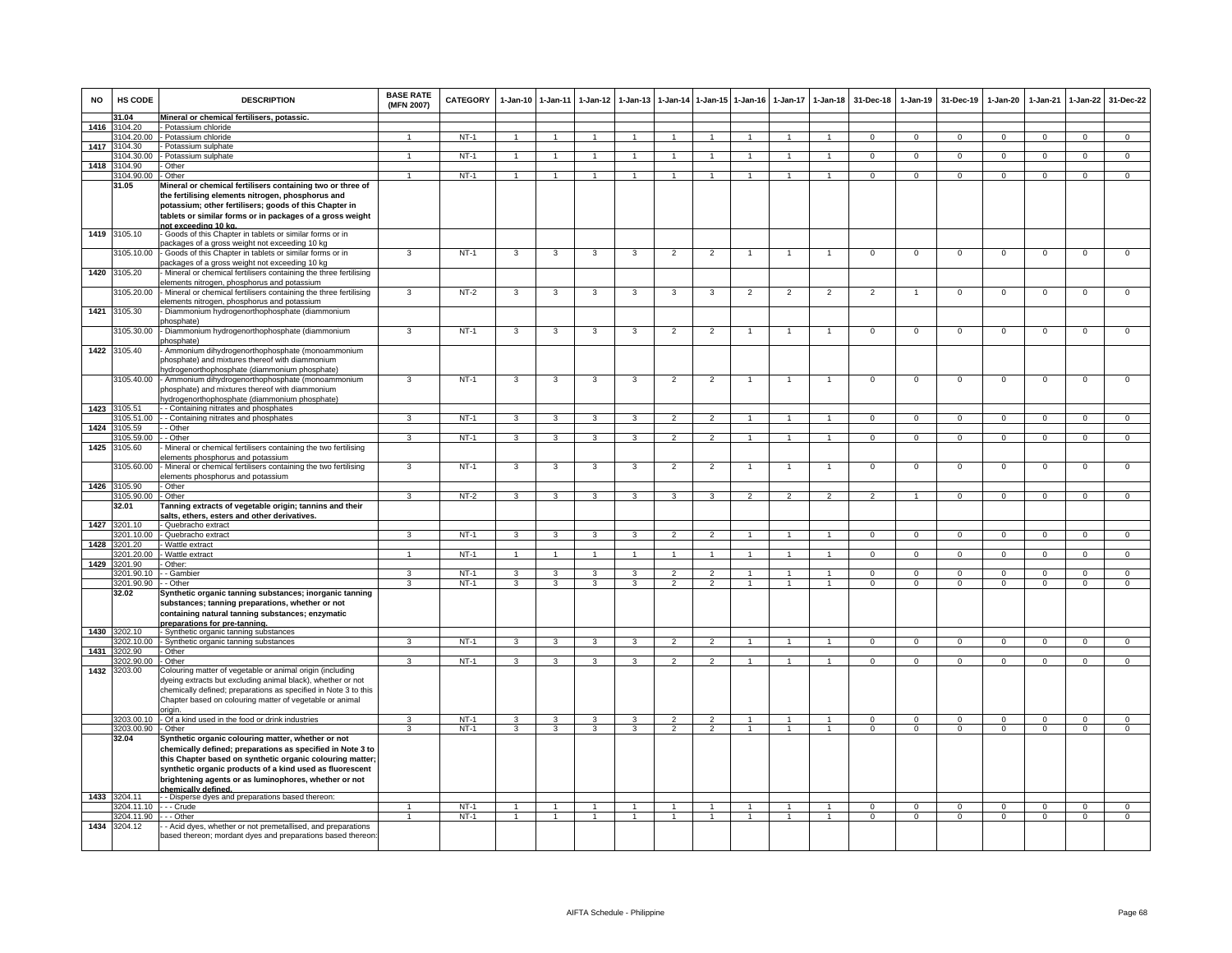| <b>NO</b> | HS CODE               | <b>DESCRIPTION</b>                                                                           | <b>BASE RATE</b><br>(MFN 2007) | CATEGORY         | $1-Jan-10$      | $1 - Jan-11$            | $1-Jan-12$           | $1 - Jan-13$   | 1-Jan-14                 |                      | 1-Jan-15 1-Jan-16 | 1-Jan-17       | $1-Jan-18$           | 31-Dec-18      | $1-Jan-19$     | 31-Dec-19      | 1-Jan-20       | $1-Jan-21$     | $1-Jan-22$      | 31-Dec-22      |
|-----------|-----------------------|----------------------------------------------------------------------------------------------|--------------------------------|------------------|-----------------|-------------------------|----------------------|----------------|--------------------------|----------------------|-------------------|----------------|----------------------|----------------|----------------|----------------|----------------|----------------|-----------------|----------------|
|           | 3204.12.10            | - - - Acid dyes                                                                              |                                | $NT-1$           | $\overline{1}$  | $\overline{1}$          | $\blacktriangleleft$ | $\overline{ }$ | $\overline{1}$           |                      |                   |                | $\blacktriangleleft$ | $\Omega$       | $\Omega$       | $\Omega$       | $\Omega$       | $\Omega$       | $\mathbf{0}$    | $\Omega$       |
|           | 204.12.90<br>3204 13  | - - Other                                                                                    | $\overline{1}$                 | NT-1             | $\overline{1}$  | $\overline{1}$          | $\overline{1}$       | $\overline{1}$ | $\overline{1}$           | $\overline{1}$       | $\overline{1}$    | $\overline{1}$ | $\overline{1}$       | $\mathbf{0}$   | $\mathbf{0}$   | $\mathbf 0$    | $\mathbf{0}$   | $\mathbf 0$    | $\circ$         | $\overline{0}$ |
| 1435      | 204.13.00             | - Basic dyes and preparations based thereon<br>- Basic dyes and preparations based thereon   | 1                              | $NT-1$           | $\overline{1}$  | $\overline{1}$          | 1                    | 1              | $\mathbf{1}$             | 1                    | 1                 | $\mathbf{1}$   | 1                    | $\mathbf{O}$   | $\mathbf 0$    | $\mathbf{0}$   | $\mathbf 0$    | $\mathbf 0$    | $\overline{0}$  | $\overline{0}$ |
| 1436      | 204.14                | - Direct dyes and preparations based thereon                                                 |                                |                  |                 |                         |                      |                |                          |                      |                   |                |                      |                |                |                |                |                |                 |                |
|           | 204.14.00             | - Direct dyes and preparations based thereon                                                 | $\overline{1}$                 | NT-1             | $\overline{1}$  | $\overline{1}$          | $\overline{1}$       | $\mathbf{1}$   | $\overline{1}$           | $\mathbf{1}$         |                   |                | $\overline{1}$       | $\mathbf{O}$   | $\mathbf 0$    | $\mathbf 0$    | $\mathbf 0$    | $\mathbf 0$    | $\mathbf 0$     | $\mathbf 0$    |
| 1437      | 3204.15               | - Vat dyes (including those usable in that state as pigments)                                |                                |                  |                 |                         |                      |                |                          |                      |                   |                |                      |                |                |                |                |                |                 |                |
|           |                       | and preparations based thereon                                                               |                                |                  |                 |                         |                      |                |                          |                      |                   |                |                      |                |                |                |                |                |                 |                |
|           | 3204.15.00            | - Vat dyes (including those usable in that state as pigments)                                |                                | $NT-1$           |                 | $\overline{1}$          |                      |                |                          |                      |                   |                | $\overline{1}$       | $\mathsf 0$    | $\mathbf 0$    | $\mathbf 0$    | $\mathbf 0$    | $\mathbf 0$    | $\overline{0}$  | $\overline{0}$ |
|           |                       | and preparations based thereon                                                               |                                |                  |                 |                         |                      |                |                          |                      |                   |                |                      |                |                |                |                |                |                 |                |
| 1438      | 3204.16<br>3204.16.00 | - Reactive dyes and preparations based thereon                                               | $\mathbf{1}$                   | NT-1             | $\overline{1}$  | $\mathbf{1}$            | -1                   | $\mathbf{1}$   | $\mathbf{1}$             | $\mathbf{1}$         |                   |                | 1                    | $\mathbf{0}$   | $\mathbf 0$    | $\mathbf{0}$   | $\mathbf{0}$   | $\mathbf 0$    | $\mathbf{0}$    | $\mathbf{0}$   |
| 1439      | 204.17                | - Reactive dyes and preparations based thereon<br>- Pigments and preparations based thereon: |                                |                  |                 |                         |                      |                |                          |                      |                   |                |                      |                |                |                |                |                |                 |                |
|           | 204.17.00             | - Pigments and preparations based thereon                                                    | $\mathbf{1}$                   | $NT-1$           | $\overline{1}$  | $\mathbf{1}$            | $\overline{1}$       | $\overline{1}$ | $\overline{1}$           | $\overline{1}$       | $\mathbf{1}$      | $\mathbf{1}$   | 1                    | $\overline{0}$ | $\overline{0}$ | $\overline{0}$ | $\overline{0}$ | $\overline{0}$ | $\overline{0}$  | $\overline{0}$ |
| 1440      | 3204.19               | - Other, including mixtures of colouring matter of two or                                    |                                |                  |                 |                         |                      |                |                          |                      |                   |                |                      |                |                |                |                |                |                 |                |
|           |                       | nore of the subheadings 3204.11 to 3204.19                                                   |                                |                  |                 |                         |                      |                |                          |                      |                   |                |                      |                |                |                |                |                |                 |                |
|           | 204.19.00             | - - Other, including mixtures of colouring matter of two or                                  |                                | $NT-1$           | $\overline{1}$  | $\mathbf{1}$            |                      |                |                          | $\mathbf{1}$         |                   |                | -1                   | 0              | $\mathbf 0$    | $\mathbf 0$    | $\overline{0}$ | $\mathbf 0$    | 0               | 0              |
|           |                       | nore of the subheadings 3204.11 to 3204.19                                                   |                                |                  |                 |                         |                      |                |                          |                      |                   |                |                      |                |                |                |                |                |                 |                |
| 1441      | 204 20                | Synthetic organic products of a kind used as fluorescent                                     |                                |                  |                 |                         |                      |                |                          |                      |                   |                |                      |                |                |                |                |                |                 |                |
| 1442      | 204.20.00<br>204.90   | - Synthetic organic products of a kind used as fluorescent<br>- Other                        |                                | NT-1             |                 |                         |                      |                |                          |                      |                   |                |                      | $\Omega$       | $\Omega$       | $\Omega$       | $\Omega$       | $\Omega$       | $\Omega$        | $\Omega$       |
|           | 204.90.00             | - Other                                                                                      |                                | $NT-1$           | $\overline{1}$  | $\overline{1}$          |                      |                | $\overline{1}$           |                      |                   |                | $\overline{1}$       | $^{\circ}$     | $\mathbf{0}$   | $\mathbf 0$    | $\mathbf{0}$   | $\Omega$       | $\mathsf 0$     | $\Omega$       |
| 1443      | 3205.00               | Colour lakes; preparations as specified in Note 3 to this                                    |                                |                  |                 |                         |                      |                |                          |                      |                   |                |                      |                |                |                |                |                |                 |                |
|           |                       | <u>Chapter based on colour lakes.</u>                                                        |                                |                  |                 |                         |                      |                |                          |                      |                   |                |                      |                |                |                |                |                |                 |                |
|           | 3205.00.00            | Colour lakes; preparations as specified in Note 3 to this                                    |                                | $NT-1$           |                 |                         |                      |                |                          |                      |                   |                | $\overline{1}$       | $\mathsf 0$    | $\mathsf 0$    | $\mathbf 0$    | $\mathbf 0$    | $\mathbf 0$    | $\mathsf 0$     | $\mathbf 0$    |
|           |                       | Chapter based on colour lakes.                                                               |                                |                  |                 |                         |                      |                |                          |                      |                   |                |                      |                |                |                |                |                |                 |                |
|           | 32.06                 | Other colouring matter; preparations as specified in Note                                    |                                |                  |                 |                         |                      |                |                          |                      |                   |                |                      |                |                |                |                |                |                 |                |
|           |                       | 3 to this Chapter, other than those of heading 32.03, 32.04                                  |                                |                  |                 |                         |                      |                |                          |                      |                   |                |                      |                |                |                |                |                |                 |                |
|           |                       | or 32.05; inorganic products of a kind used as                                               |                                |                  |                 |                         |                      |                |                          |                      |                   |                |                      |                |                |                |                |                |                 |                |
|           |                       | luminophores, whether or not chemically defined.                                             |                                |                  |                 |                         |                      |                |                          |                      |                   |                |                      |                |                |                |                |                |                 |                |
|           | 1444 3206.11          | - Containing 80% or more by weight of titanium dioxide                                       |                                |                  |                 |                         |                      |                |                          |                      |                   |                |                      |                |                |                |                |                |                 |                |
|           |                       | calculated on the dry matter:                                                                |                                |                  |                 |                         |                      |                |                          |                      |                   |                |                      |                |                |                |                |                |                 |                |
|           | 206.11.10             | - - - Pigments                                                                               | 3                              | $NT-1$           | 3               | 3                       | 3                    | 3              | $\overline{2}$           | 2                    | 1                 | $\mathbf{1}$   | 1                    | $\Omega$       | $\mathbf{0}$   | $\mathbf 0$    | $\mathbf{0}$   | $\mathbf 0$    | $\mathbf{0}$    | $\mathbf 0$    |
|           | 206.11.90             | - - Other                                                                                    | $\overline{5}$                 | $NT-1$           | $\overline{4}$  | $\overline{4}$          | $\mathbf{3}$         | 3              | $\overline{2}$           | $\overline{2}$       | $\mathbf{1}$      | $\mathbf{1}$   | $\mathbf{1}$         | $\Omega$       | $\mathbf{0}$   | $\overline{0}$ | $\overline{0}$ | $\overline{0}$ | $\overline{0}$  | $\overline{0}$ |
| 1445      | 206.19<br>206.19.10   | - Other:                                                                                     | 3                              |                  | 3               | 3                       | 3                    | 3              | $\overline{\phantom{a}}$ | $\overline{2}$       |                   |                |                      | $^{\circ}$     | $\mathbf 0$    | $\mathbf 0$    | $\circ$        | $\mathbf 0$    | $\mathbf 0$     | $\mathbf 0$    |
|           | 206.19.90             | - - Pigments<br>- Other                                                                      | $\overline{5}$                 | $NT-1$<br>$NT-1$ | $\overline{4}$  | $\overline{4}$          | 3                    | 3              | $\overline{2}$           | $\overline{2}$       | $\mathbf{1}$      | $\mathbf{1}$   | $\blacktriangleleft$ | $\Omega$       | $\mathbf 0$    | $\overline{0}$ | $\overline{0}$ | $\Omega$       | $\mathsf 0$     | $\overline{0}$ |
| 1446      | 3206.20               | Pigments and preparations based on chromium compounds                                        |                                |                  |                 |                         |                      |                |                          |                      |                   |                |                      |                |                |                |                |                |                 |                |
|           |                       |                                                                                              |                                |                  |                 |                         |                      |                |                          |                      |                   |                |                      |                |                |                |                |                |                 |                |
|           | 3206.20.10            | - - Chrome yellow, chrome green, molybdate orange or red                                     | 5                              | <b>ST</b>        | $5\phantom{.0}$ | $\overline{5}$          | $\overline{5}$       | 5              | 5                        | $\overline{5}$       | $\overline{5}$    | 5              | $5\phantom{.0}$      | 5              | $\overline{5}$ | 5              | 5              | 5              | $\overline{5}$  | 5              |
|           |                       | based on chromium compounds                                                                  |                                |                  |                 |                         |                      |                |                          |                      |                   |                |                      |                |                |                |                |                |                 |                |
| 1447      | 206.20.90<br>206.41   | - - Other                                                                                    | 5                              | ST               | 5               | 5                       | 5                    | 5              | 5                        | 5                    | 5                 | 5              | 5                    | 5              | 5              | 5              | 5              | 5              | 5               | 5              |
|           | 206.41.10             | - Ultramarine and preparations based thereon<br>- - Preparations                             | $5\overline{)}$                | ST               | 5               | $\overline{5}$          | 5                    | 5              | $\overline{5}$           | 5                    | 5                 | 5              | $\overline{5}$       | 5              | 5              | $\overline{5}$ | 5              | $\sqrt{5}$     | $5\overline{)}$ | 5              |
|           | 206.41.90             | - - Other                                                                                    | 3                              | ST               | 3               | 3                       | 3                    | 3              | 3                        | 3                    | 3                 | 3              | 3                    | 3              | 3              | 3              | 3              | 3              | 3               | 3              |
| 1448      | 3206.42               | - Lithopone and other pigments and preparations based on                                     |                                |                  |                 |                         |                      |                |                          |                      |                   |                |                      |                |                |                |                |                |                 |                |
|           |                       | inc sulphide:                                                                                |                                |                  |                 |                         |                      |                |                          |                      |                   |                |                      |                |                |                |                |                |                 |                |
|           | 206.42.10             | - - - Preparations                                                                           | 5                              | $NT-1$           | $\overline{4}$  | $\overline{4}$          | 3                    | 3              | $\overline{2}$           | $\overline{2}$       | $\mathbf{1}$      | $\mathbf{1}$   | $\blacktriangleleft$ | $\Omega$       | $\Omega$       | $\mathbf 0$    | $\Omega$       | $\Omega$       | $\mathbf 0$     | $\mathbf 0$    |
|           | 3206.42.90            | - Other                                                                                      | 3                              | $NT-1$           | 3               | $\overline{\mathbf{3}}$ | 3                    | 3              | $\overline{2}$           | $\overline{2}$       | 1                 |                | $\mathbf{1}$         | $\overline{0}$ | $\overline{0}$ | $\overline{0}$ | $\overline{0}$ | $\overline{0}$ | $\overline{0}$  | $\overline{0}$ |
| 1449      | 3206.49<br>3206.49.10 | - Other:<br>- - Preparations                                                                 | 5                              | $NT-2$           | $\overline{4}$  | $\overline{4}$          | $\overline{4}$       | $\mathbf{3}$   | 3                        | $\mathbf{R}$         | $\mathcal{P}$     | $\mathcal{D}$  | $\mathcal{P}$        | $\mathcal{P}$  |                | $\Omega$       | $\Omega$       | $\Omega$       | $\Omega$        | $\overline{0}$ |
|           | 3206.49.90            | - - - Other                                                                                  | 3                              | EL.              |                 |                         |                      |                |                          |                      |                   |                |                      |                |                |                |                |                |                 |                |
|           | 1450 3206.50          | Inorganic products of a kind used as luminophores:                                           |                                |                  |                 |                         |                      |                |                          |                      |                   |                |                      |                |                |                |                |                |                 |                |
|           | 3206.50.10            | - Preparations                                                                               | 3                              | $NT-2$           | $\mathbf{3}$    | $\mathbf{3}$            | 3                    | 3              | 3                        | 3                    | 2                 | 2              | 2                    | 2              |                | $\mathbf 0$    | $\mathbf 0$    | $\Omega$       | $\mathbf 0$     | $\circ$        |
|           | 206.50.90             | - Other                                                                                      | 3                              | $NT-1$           | 3               | 3                       | 3                    | 3              | $\overline{2}$           | $\overline{2}$       | $\overline{1}$    | 1              | $\overline{1}$       | $\Omega$       | $\mathbf{0}$   | $\mathbf 0$    | $\mathbf{0}$   | $\mathbf 0$    | $\mathbf 0$     | $\mathbf 0$    |
|           | 32.07                 | Prepared pigments, prepared opacifiers and prepared                                          |                                |                  |                 |                         |                      |                |                          |                      |                   |                |                      |                |                |                |                |                |                 |                |
|           |                       | colours, vitrifiable enamels and glazes, engobes (slips),                                    |                                |                  |                 |                         |                      |                |                          |                      |                   |                |                      |                |                |                |                |                |                 |                |
|           |                       | liquid lustres and similar preparations, of a kind used in                                   |                                |                  |                 |                         |                      |                |                          |                      |                   |                |                      |                |                |                |                |                |                 |                |
|           |                       | the ceramic, enamelling or glass industry; glass frit and                                    |                                |                  |                 |                         |                      |                |                          |                      |                   |                |                      |                |                |                |                |                |                 |                |
|           |                       | other glass, in the form of powder, granules or flakes.                                      |                                |                  |                 |                         |                      |                |                          |                      |                   |                |                      |                |                |                |                |                |                 |                |
| 1451      | 3207.10               | - Prepared pigments, prepared opacifiers, prepared colours                                   |                                |                  |                 |                         |                      |                |                          |                      |                   |                |                      |                |                |                |                |                |                 |                |
|           |                       | and similar preparations                                                                     |                                |                  |                 |                         |                      |                |                          |                      |                   |                |                      |                |                |                |                |                |                 |                |
|           | 3207.10.00            | Prepared pigments, prepared opacifiers, prepared colours<br>and similar preparations         | $\mathbf{3}$                   | $NT-2$           | 3               | 3                       | 3                    | 3              | 3                        | 3                    | $\overline{2}$    | $\overline{2}$ | $\overline{2}$       | $\overline{2}$ | -1             | $\mathbf 0$    | $\overline{0}$ | $^{\circ}$     | $\mathbf 0$     | $\overline{0}$ |
| 1452      | 3207.20               | Vitrifiable enamels and glazes, engobes (slips) and similar                                  |                                |                  |                 |                         |                      |                |                          |                      |                   |                |                      |                |                |                |                |                |                 |                |
|           |                       | oreparations:                                                                                |                                |                  |                 |                         |                      |                |                          |                      |                   |                |                      |                |                |                |                |                |                 |                |
|           | 3207.20.10            | - Enamel frits                                                                               |                                | $NT-1$           | $\mathbf{1}$    | $\overline{1}$          | $\mathbf{1}$         |                |                          | $\blacktriangleleft$ | $\mathbf{1}$      |                | $\overline{1}$       | $\Omega$       | $\Omega$       | $\Omega$       | $\Omega$       | $\Omega$       | $\mathsf 0$     | $\circ$        |
|           | 3207.20.90            | - Other                                                                                      | $\mathbf{1}$                   | NT-1             | $\overline{1}$  | $\overline{1}$          | $\overline{1}$       | $\overline{1}$ | $\overline{1}$           | $\overline{1}$       | $\overline{1}$    | $\mathbf{1}$   | $\overline{1}$       | $\Omega$       | $\mathbf{0}$   | $\mathbf{0}$   | $\mathbf{0}$   | $\Omega$       | $\circ$         | $\overline{0}$ |
| 1453      | 207.30                | Liquid lustres and similar preparations                                                      |                                |                  |                 |                         |                      |                |                          |                      |                   |                |                      |                |                |                |                |                |                 |                |
|           | 3207.30.00            | Liquid lustres and similar preparations                                                      | 3                              | $NT-1$           | $\mathbf{3}$    | $\mathbf{3}$            | 3                    | 3              | $\overline{2}$           | $\mathfrak{p}$       |                   |                | $\mathbf{1}$         | $\Omega$       | $\Omega$       | $\Omega$       | $\Omega$       | $\Omega$       | $\Omega$        | $\Omega$       |
| 1454      | 3207.40               | Glass frit and other glass, in the form of powder, granules or<br>lakes                      |                                |                  |                 |                         |                      |                |                          |                      |                   |                |                      |                |                |                |                |                |                 |                |
|           | 3207.40.00            | Glass frit and other glass, in the form of powder, granules or                               | $\mathbf{1}$                   | $NT-1$           | $\mathbf{1}$    | $\mathbf{1}$            | $\overline{1}$       | 1              | $\overline{1}$           | $\overline{1}$       | 1                 | $\mathbf{1}$   | 1                    | $\Omega$       | $\mathsf 0$    | $\mathbf 0$    | $\mathbf 0$    | $\Omega$       | $\overline{0}$  | $\overline{0}$ |
|           |                       | flakes                                                                                       |                                |                  |                 |                         |                      |                |                          |                      |                   |                |                      |                |                |                |                |                |                 |                |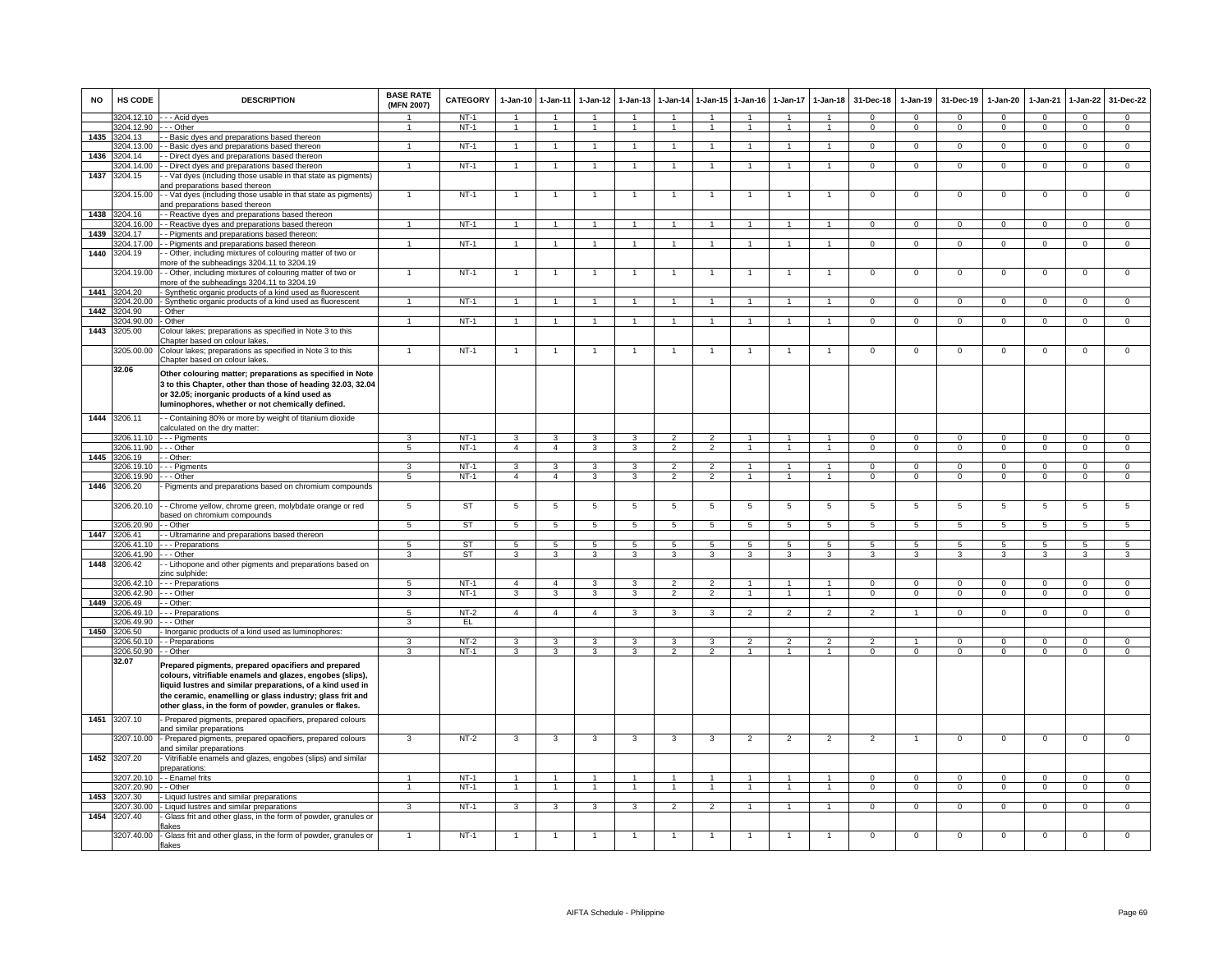| <b>NO</b> | HS CODE                    | <b>DESCRIPTION</b>                                                                                                                                                                                                                                                                  | <b>BASE RATE</b><br>(MFN 2007) | <b>CATEGORY</b>        |                                | 1-Jan-10 1-Jan-11                         | $1 - Jan-12$                   | $1 - Jan-13$                   |                                |                | 1-Jan-14 1-Jan-15 1-Jan-16     | $1-Jan-17$          | $1 - Jan-18$         | 31-Dec-18           | $1-Jan-19$          | 31-Dec-19       | 1-Jan-20            | 1-Jan-21            | 1-Jan-22        | 31-Dec-22                        |
|-----------|----------------------------|-------------------------------------------------------------------------------------------------------------------------------------------------------------------------------------------------------------------------------------------------------------------------------------|--------------------------------|------------------------|--------------------------------|-------------------------------------------|--------------------------------|--------------------------------|--------------------------------|----------------|--------------------------------|---------------------|----------------------|---------------------|---------------------|-----------------|---------------------|---------------------|-----------------|----------------------------------|
|           | 32.08                      | Paints and varnishes (including enamels and lacquers)<br>based on synthetic polymers or chemically modified<br>natural polymers, dispersed or dissolved in a non-<br>aqueous medium; solutions as defined in Note 4 to this                                                         |                                |                        |                                |                                           |                                |                                |                                |                |                                |                     |                      |                     |                     |                 |                     |                     |                 |                                  |
|           |                            | Chapter.                                                                                                                                                                                                                                                                            |                                |                        |                                |                                           |                                |                                |                                |                |                                |                     |                      |                     |                     |                 |                     |                     |                 |                                  |
| 1455      | 3208.10                    | - Based on polyesters:                                                                                                                                                                                                                                                              |                                |                        | $\mathbf{3}$                   |                                           |                                |                                |                                | $\mathcal{R}$  |                                | $\mathbf{R}$        |                      |                     | $\mathbf{a}$        | $\mathbf{R}$    |                     |                     | $\mathbf{a}$    |                                  |
|           | 3208.10.11<br>3208.10.19   | --- Of a kind used in dentistry<br>- - Other                                                                                                                                                                                                                                        | $\overline{7}$                 | <b>ST</b><br><b>ST</b> | $\overline{7}$                 | $\overline{\mathbf{3}}$<br>$\overline{7}$ | $\mathbf{3}$<br>$\overline{7}$ | $\mathbf{3}$<br>$\overline{7}$ | $\mathbf{3}$<br>$\overline{7}$ | 6              | 3<br>6                         | $\overline{5}$      | 3<br>$\overline{5}$  | 3<br>5              | 5                   | $\overline{5}$  | 3<br>$\overline{5}$ | 3<br>$\overline{5}$ | $\overline{5}$  | 3<br>$\overline{5}$              |
|           | 3208.10.90                 | - Other                                                                                                                                                                                                                                                                             | $\overline{7}$                 | ST                     | $\overline{7}$                 | $\overline{7}$                            | $\overline{7}$                 | $\overline{\phantom{a}}$       | $\overline{7}$                 | 6              | 6                              | $\overline{5}$      | $\overline{5}$       | $\overline{5}$      | 5                   | $\overline{5}$  | 5                   | $\overline{5}$      | 5               | 5                                |
| 1456      | 3208.20                    | - Based on acrylic or vinyl polymers:                                                                                                                                                                                                                                               |                                |                        |                                |                                           |                                |                                |                                |                |                                |                     |                      |                     |                     |                 |                     |                     |                 |                                  |
|           | 3208.20.40                 | - - Anti-fouling or anti-corrosive paints for ships' hulls                                                                                                                                                                                                                          | $\overline{7}$                 | ST                     | $\overline{7}$                 | $\overline{7}$                            | $\overline{7}$                 | $\overline{7}$                 | $\overline{7}$                 | 6              | 6                              | 5                   | $5\overline{5}$      | 5                   | 5                   | 5               | 5                   | 5                   | $5\overline{5}$ | 5                                |
|           | 3208.20.70                 | - Varnishes (including lacquers), of a kind used in dentistry                                                                                                                                                                                                                       |                                | ST                     | $\mathbf{1}$                   | $\overline{1}$                            | $\mathbf{1}$                   | $\overline{1}$                 | $\mathbf{1}$                   | $\overline{1}$ | 1                              | $\mathbf{1}$        | 1                    | 1                   | $\mathbf{1}$        |                 | $\overline{1}$      | $\overline{1}$      | $\overline{1}$  | $\overline{1}$                   |
|           |                            |                                                                                                                                                                                                                                                                                     | $\overline{7}$                 |                        |                                | $\overline{7}$                            |                                | $\overline{7}$                 |                                |                |                                |                     |                      |                     |                     |                 |                     |                     |                 |                                  |
| 1457      | 3208.20.90<br>208.90       | - Other<br>Other:                                                                                                                                                                                                                                                                   |                                | <b>ST</b>              | $\overline{7}$                 |                                           | $\overline{7}$                 |                                | $\overline{7}$                 | 6              | 6                              | $\overline{5}$      | $\overline{5}$       | $\overline{5}$      | $5\overline{)}$     | 5               | $5\overline{)}$     | $\overline{5}$      | $5\overline{)}$ | $5\overline{)}$                  |
|           | 208.90.11                  | - - Of a kind used in dentistry                                                                                                                                                                                                                                                     |                                | $NT-1$                 | 5                              | 5                                         | $\overline{4}$                 | $\overline{4}$                 | 3                              |                |                                |                     | $\mathbf{1}$         | $\Omega$            | $\overline{0}$      | $\Omega$        | $\overline{0}$      | $\Omega$            | $\overline{0}$  | $\overline{0}$                   |
|           | 3208.90.19                 | - - Other                                                                                                                                                                                                                                                                           | $\overline{7}$                 | $NT-1$                 | $\overline{5}$                 | $\overline{5}$                            | $\overline{4}$                 | $\overline{4}$                 | 3                              | 3              | $\overline{2}$                 | $\overline{2}$      | $\overline{1}$       | $\mathbf{0}$        | $\mathbf{0}$        | $^{\circ}$      | $\mathsf 0$         | $\Omega$            | $^{\circ}$      | $\overline{0}$                   |
|           | 3208.90.21                 | - - Of a kind used in dentistry                                                                                                                                                                                                                                                     | $\overline{7}$                 | $NT-1$                 | $5\overline{)}$                | $\overline{5}$                            | $\overline{4}$                 | $\overline{4}$                 | $\overline{\mathbf{3}}$        | 3              | $\overline{2}$                 | $\overline{2}$      | $\overline{1}$       | $\overline{0}$      | $\overline{0}$      | $\overline{0}$  | $\overline{0}$      | $\overline{0}$      | $\overline{0}$  | $\overline{0}$                   |
|           | 3208.90.29                 | - - Other                                                                                                                                                                                                                                                                           | $\overline{7}$                 | $NT-1$                 | 5                              | $5\overline{5}$                           | $\overline{4}$                 | $\overline{a}$                 | $\mathbf{3}$                   | 3              | $\mathcal{L}$                  | $\mathcal{L}$       | $\ddot{\phantom{1}}$ | $\Omega$            | $\circ$             | $\Omega$        | $\Omega$            | $\mathbf 0$         | $\mathbf 0$     | $\circ$                          |
|           | 3208.90.90                 | - - Other                                                                                                                                                                                                                                                                           | $\overline{7}$                 | $NT-1$                 | $5\overline{)}$                | 5                                         | $\overline{4}$                 | $\overline{4}$                 | 3                              | 3              | $\overline{2}$                 | $\overline{2}$      | $\mathbf{1}$         | $\Omega$            | $\mathbf 0$         | $\Omega$        | $\mathbf{O}$        | $\Omega$            | $\mathbf 0$     | $\overline{0}$                   |
|           | 32.09                      | Paints and varnishes (including enamels and lacquers)<br>based on synthetic polymers or chemically modified<br>natural polymers, dispersed or dissolved in an aqueous                                                                                                               |                                |                        |                                |                                           |                                |                                |                                |                |                                |                     |                      |                     |                     |                 |                     |                     |                 |                                  |
|           | 1458 3209.10               | medium.<br>- Based on acrylic or vinyl polymers:                                                                                                                                                                                                                                    |                                |                        |                                |                                           |                                |                                |                                |                |                                |                     |                      |                     |                     |                 |                     |                     |                 |                                  |
|           | 209.10.10                  | - Varnishes (including lacquers)                                                                                                                                                                                                                                                    |                                | ST                     | $\overline{7}$                 | $\overline{7}$                            |                                |                                | $\overline{7}$                 | 6              | 6                              | 5                   | 5                    | 5                   | 5                   |                 | 5                   | 5                   | 5               | 5                                |
|           | 3209.10.40                 | - Leather paints                                                                                                                                                                                                                                                                    |                                | ST                     | $\overline{7}$                 | $\overline{7}$                            | $\overline{7}$                 | $\overline{7}$                 | $\overline{7}$                 | 6              | 6                              | 5                   | 5                    | 5                   | $5^{\circ}$         | 5               | 5                   | $\overline{5}$      | $\overline{5}$  | $\overline{5}$                   |
|           | 3209.10.50                 | - Anti-fouling or anti-corrosive paints for ships' hulls                                                                                                                                                                                                                            | $\overline{7}$                 | ST                     | $\overline{7}$                 | $\overline{7}$                            | $\overline{7}$                 | $\overline{\phantom{a}}$       | $\overline{7}$                 | 6              | 6                              | $\overline{5}$      | $\overline{5}$       | 5                   | $\overline{5}$      | 5               | $\overline{5}$      | 5                   | $\overline{5}$  | $\overline{5}$                   |
|           | 3209.10.90                 | - Other                                                                                                                                                                                                                                                                             | $\overline{7}$                 | <b>ST</b>              | $\overline{7}$                 | $\overline{7}$                            | $\overline{7}$                 | $\overline{7}$                 | $\overline{7}$                 | 6              | 6                              | $\overline{5}$      | $5\overline{)}$      | $5\overline{5}$     | $5\overline{5}$     | $5\overline{5}$ | $5\overline{5}$     | $5^{\circ}$         | $\overline{5}$  | 5                                |
| 1459      | 3209.90<br>3209.90.00      | Other<br>- Other                                                                                                                                                                                                                                                                    | $\overline{7}$                 | ST                     | $\overline{7}$                 | $\overline{7}$                            | $\overline{7}$                 | $\overline{7}$                 | $\overline{7}$                 | 6              | 6                              | 5                   | $5\overline{5}$      | 5                   | 5                   | 5               | 5                   | 5                   | $5\overline{5}$ | 5                                |
|           | 1460 3210.00               | Varnishes (including lacquers):                                                                                                                                                                                                                                                     |                                |                        |                                |                                           |                                |                                |                                |                |                                |                     |                      |                     |                     |                 |                     |                     |                 |                                  |
|           | 3210.00.11                 | - Exceeding 100oC heat-resistance                                                                                                                                                                                                                                                   | $\overline{7}$                 | ST                     | $\overline{7}$                 | $\overline{7}$                            | $\overline{7}$                 | $\overline{7}$                 | $\overline{7}$                 | 6              | 6                              | 5                   | 5                    | 5                   | 5                   | 5               | 5                   | 5                   | 5               | $5\phantom{.0}$                  |
|           | 3210.00.19                 | - Other                                                                                                                                                                                                                                                                             | $\overline{7}$                 | ST                     | $7\overline{ }$                | $\overline{7}$                            | $\overline{7}$                 | $\overline{7}$                 | $\overline{7}$                 | 6              | 6                              | 5                   | 5                    | 5                   | 5                   | 5               | $5\phantom{.0}$     | $\overline{5}$      | $5\overline{)}$ | $5\overline{)}$                  |
|           | 3210.00.20                 | Distempers                                                                                                                                                                                                                                                                          | $\overline{7}$                 | ST                     | $\overline{7}$                 | $\overline{7}$                            | $\overline{7}$                 | $\overline{7}$                 | $\overline{7}$                 | 6              | 6                              | 5                   | 5                    | 5                   | 5                   | -5              | $5\overline{5}$     | 5                   | 5               | $\overline{5}$                   |
|           | 3210.00.30                 | Prepared water pigments of a kind used for finishing leather                                                                                                                                                                                                                        | 3                              | ST                     | 3                              | 3                                         | 3                              | 3                              | 3                              | 3              | 3                              | 3                   | 3                    | 3                   | 3                   | 3               | 3                   | 3                   | 3               | 3                                |
|           | 3210.00.50<br>3210.00.90   | - Polyurethane tar coating<br>- Other                                                                                                                                                                                                                                               | 3.<br>$\overline{7}$           | <b>ST</b><br><b>ST</b> | $\mathbf{3}$<br>$\overline{7}$ | 3<br>$\overline{7}$                       | 3<br>$\overline{7}$            | 3<br>$\overline{7}$            | 3<br>$\overline{7}$            | 3<br>6         | 3<br>6                         | 3<br>$\overline{5}$ | 3<br>$\overline{5}$  | 3<br>$\overline{5}$ | 3<br>$\overline{5}$ | 3<br>5          | 3<br>5              | 3<br>$\overline{5}$ | 3<br>5          | $\overline{3}$<br>5              |
| 1461      | 3211.00                    | Prepared driers                                                                                                                                                                                                                                                                     |                                |                        |                                |                                           |                                |                                |                                |                |                                |                     |                      |                     |                     |                 |                     |                     |                 |                                  |
|           | 3211.00.00                 | <b>Prepared driers</b>                                                                                                                                                                                                                                                              | $\mathbf{R}$                   | $NT-2$                 | 3                              | 3                                         | 3                              | $\mathbf{a}$                   | $\mathbf{3}$                   | 3              | $\overline{2}$                 | $\mathfrak{p}$      | $\mathfrak{p}$       | $\mathcal{P}$       | $\overline{1}$      | $\Omega$        | $\Omega$            | $\Omega$            | $\Omega$        | $\Omega$                         |
|           | 32.12                      | Pigments (including metallic powders and flakes)<br>dispersed in non-aqueous media, in liquid or paste form,<br>of a kind used in the manufacture of paints (including<br>enamels); stamping foils; dyes and other colouring<br>matter put up in forms or packings for retail sale. |                                |                        |                                |                                           |                                |                                |                                |                |                                |                     |                      |                     |                     |                 |                     |                     |                 |                                  |
| 1462      | 3212.10                    | - Stamping foils                                                                                                                                                                                                                                                                    |                                |                        |                                |                                           |                                |                                |                                |                |                                |                     |                      |                     |                     |                 |                     |                     |                 |                                  |
| 1463      | 212.10.00<br>3212.90       | - Stamping foils<br>- Other:                                                                                                                                                                                                                                                        |                                | $NT-1$                 | $\overline{1}$                 | $\overline{1}$                            | $\overline{1}$                 | $\overline{1}$                 | $\overline{1}$                 | $\overline{1}$ | $\overline{1}$                 |                     | $\blacktriangleleft$ | $\Omega$            | $\Omega$            | $\Omega$        | $\overline{0}$      | $\overline{0}$      | $\Omega$        | $\overline{0}$                   |
|           | 3212.90.11                 | - - - Aluminium paste                                                                                                                                                                                                                                                               | 3                              | $NT-1$                 | 3                              | $\overline{3}$                            | 3                              | 3                              | $\overline{2}$                 | $\overline{2}$ |                                |                     | $\mathbf{1}$         | $\Omega$            | $\Omega$            | $\Omega$        | $\Omega$            | $\Omega$            | $\overline{0}$  | $\overline{0}$                   |
|           | 3212.90.12                 | -- Other, for leather                                                                                                                                                                                                                                                               | 3                              | $NT-1$                 | $\mathbf{3}$                   | $\mathbf{3}$                              | $\mathbf{3}$                   | 3                              | $\overline{2}$                 | $\overline{2}$ | $\overline{1}$                 | $\mathbf{1}$        | $\overline{1}$       | $\Omega$            | $\mathbf{0}$        | $\mathbf 0$     | $\mathbf{0}$        | $\mathbf 0$         | $\mathbf 0$     | $\overline{0}$                   |
|           | 3212.90.19                 | $- -$ Other                                                                                                                                                                                                                                                                         | 3                              | $NT-1$                 | $\mathbf{3}$                   | $\overline{\mathbf{3}}$                   | $\mathbf{3}$                   | 3                              | $\overline{2}$                 | $\overline{2}$ | $\overline{1}$                 | $\mathbf{1}$        | $\mathbf{1}$         | $\Omega$            | $\mathbf 0$         | $\mathbf{0}$    | $\mathbf{0}$        | $\mathbf 0$         | $\overline{0}$  | $\overline{0}$                   |
|           | 3212.90.21                 | --- Of a kind used in the food or drink industries                                                                                                                                                                                                                                  | 3<br>3                         | $NT-1$                 | 3                              | $\mathbf{3}$                              | $\mathbf{3}$                   | 3<br>3                         | $\overline{2}$                 | $\overline{2}$ | $\mathbf{1}$<br>$\overline{1}$ | 1                   | $\mathbf{1}$         | $\Omega$            | $\mathbf{0}$        | $\mathbf{0}$    | $\mathbf{0}$        | $\mathbf 0$         | $\mathbf 0$     | $\overline{0}$<br>$\overline{0}$ |
|           | 3212.90.29<br>32.13        | $-$ Other<br>Artists', students' or signboard painters' colours,<br>modifying tints, amusement colours and the like, in<br>tablets, tubes, jars, bottles, pans or in similar forms or<br>packings.                                                                                  |                                | $NT-1$                 | 3                              | $\overline{3}$                            | 3                              |                                | $\overline{2}$                 | $\overline{2}$ |                                | $\mathbf{1}$        | $\mathbf{1}$         | $\overline{0}$      | $\Omega$            | $\Omega$        | $\Omega$            | $\overline{0}$      | $\overline{0}$  |                                  |
|           | 1464 3213.10               | - Colours in sets                                                                                                                                                                                                                                                                   |                                |                        |                                |                                           |                                |                                |                                |                |                                |                     |                      |                     |                     |                 |                     |                     |                 |                                  |
|           | 3213.10.00                 | - Colours in sets                                                                                                                                                                                                                                                                   | 3                              | $NT-1$                 | 3                              | 3                                         | $\mathbf{3}$                   | 3                              | $\overline{2}$                 | $\overline{2}$ |                                |                     |                      | $^{\circ}$          | $^{\circ}$          | $^{\circ}$      | $^{\circ}$          | $\mathbf 0$         | $^{\circ}$      | $\mathbf{0}$                     |
|           | 1465 3213.90<br>3213.90.00 | - Other<br>- Other                                                                                                                                                                                                                                                                  | 3                              | $NT-1$                 | $\mathbf{3}$                   | $\mathbf{3}$                              | $\mathbf{3}$                   | 3                              | $\overline{2}$                 | $\mathcal{P}$  | $\mathbf{1}$                   | $\mathbf{1}$        | $\mathbf{1}$         | $\Omega$            | $\mathbf{0}$        | $\mathbf{0}$    | $\mathbf{0}$        | $^{\circ}$          | $^{\circ}$      | $\mathbf{0}$                     |
|           | 32.14                      | Glaziers' putty, grafting putty, resin cements, caulking<br>compounds and other mastics; painters' fillings; non-<br>refractory surfacing preparations for facades, indoor                                                                                                          |                                |                        |                                |                                           |                                |                                |                                |                |                                |                     |                      |                     |                     |                 |                     |                     |                 |                                  |
|           | 1466 3214.10               | walls, floors, ceilings or the like.<br>- Glaziers' putty, grafting putty, resin cements, caulking<br>compounds and other mastics; painters' fillings                                                                                                                               |                                |                        |                                |                                           |                                |                                |                                |                |                                |                     |                      |                     |                     |                 |                     |                     |                 |                                  |
|           | 3214.10.00<br>1467 3214.90 | - Glaziers' putty, grafting putty, resin cements, caulking<br>compounds and other mastics; painters' fillings<br>- Other                                                                                                                                                            | 5                              | $NT-1$                 | $\overline{4}$                 | $\overline{4}$                            | 3                              | 3                              | $\overline{2}$                 | $\overline{2}$ | $\overline{1}$                 | -1                  | $\mathbf{1}$         | $\mathsf 0$         | $\mathbf 0$         | $^{\circ}$      | $\mathbf 0$         | $\mathbf 0$         | $\mathbf 0$     | $\mathbf{O}$                     |
|           | 3214.90.00                 | - Other                                                                                                                                                                                                                                                                             | 5                              | $NT-1$                 | $\overline{4}$                 | $\overline{4}$                            | $\mathbf{3}$                   | $\mathbf{3}$                   | $\overline{2}$                 | $\overline{2}$ | $\mathbf{1}$                   | -1                  | $\overline{1}$       | $\mathbf{0}$        | $^{\circ}$          | $\mathbf{0}$    | $\mathbf{0}$        | $\overline{0}$      | $\mathbf{0}$    | $\overline{0}$                   |
|           | 32.15                      | Printing ink, writing or drawing ink and other inks,                                                                                                                                                                                                                                |                                |                        |                                |                                           |                                |                                |                                |                |                                |                     |                      |                     |                     |                 |                     |                     |                 |                                  |
|           |                            | whether or not concentrated or solid.                                                                                                                                                                                                                                               |                                |                        |                                |                                           |                                |                                |                                |                |                                |                     |                      |                     |                     |                 |                     |                     |                 |                                  |
|           | 1468 3215.11               | $-$ - Black                                                                                                                                                                                                                                                                         |                                |                        |                                |                                           |                                |                                |                                |                |                                |                     |                      |                     |                     |                 |                     |                     |                 |                                  |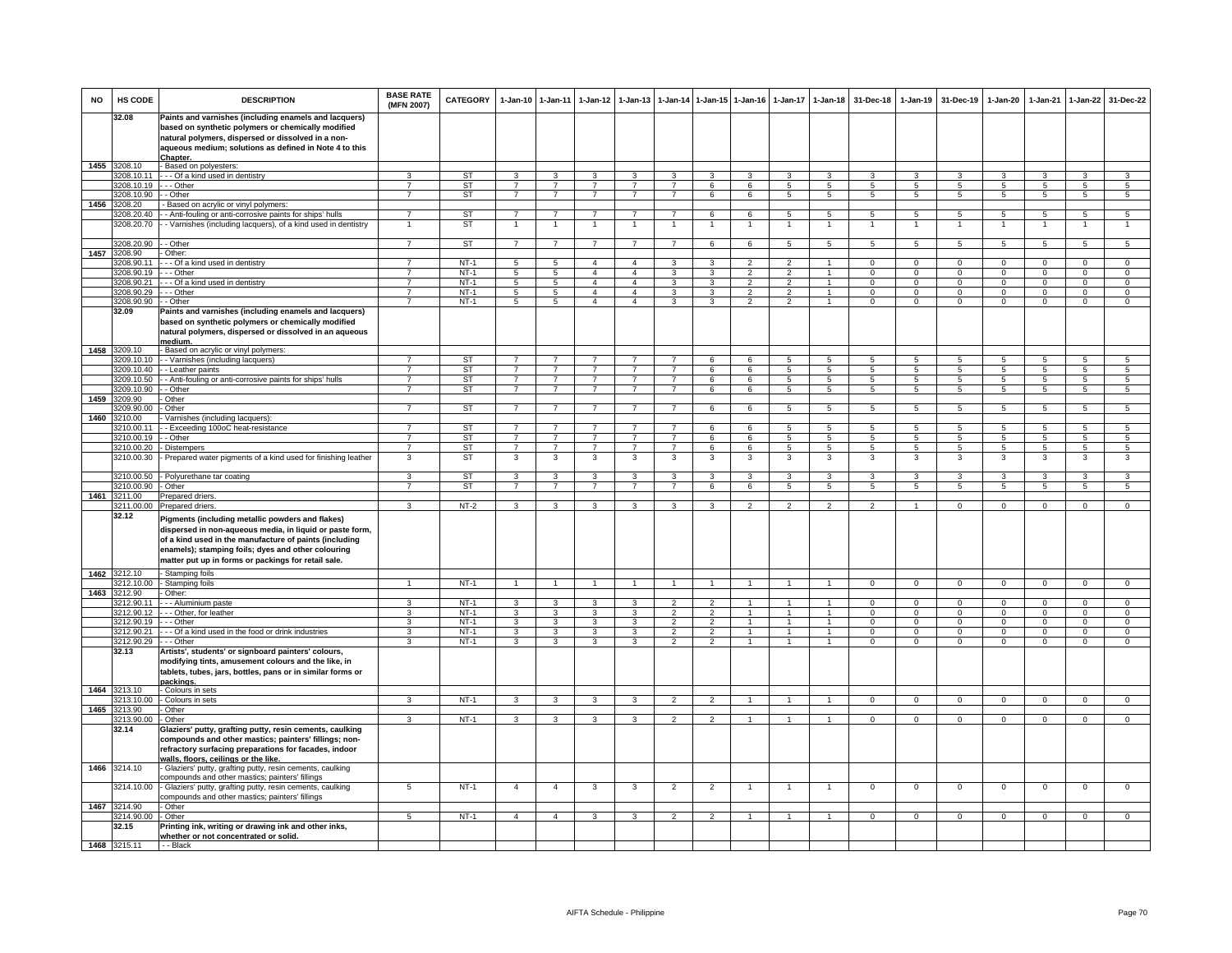| <b>NO</b> | HS CODE                  | <b>DESCRIPTION</b>                                                                                                                                                                                                                                                                                                                                                    | <b>BASE RATE</b><br>(MFN 2007) | <b>CATEGORY</b> | $1-Jan-10$              | $1-Jan-11$                       | $1-Jan-12$           | $1-Jan-13$              | $1-Jan-14$                       | $1$ -Jan-15    | $1-Jan-16$              | $1-Jan-17$              | $1-Jan-18$                       | 31-Dec-18                   | $1-Jan-19$               | 31-Dec-19                     | $1-Jan-20$     | 1-Jan-21                | $1-Jan-22$      | 31-Dec-22      |
|-----------|--------------------------|-----------------------------------------------------------------------------------------------------------------------------------------------------------------------------------------------------------------------------------------------------------------------------------------------------------------------------------------------------------------------|--------------------------------|-----------------|-------------------------|----------------------------------|----------------------|-------------------------|----------------------------------|----------------|-------------------------|-------------------------|----------------------------------|-----------------------------|--------------------------|-------------------------------|----------------|-------------------------|-----------------|----------------|
|           | 3215.11.10               | - - - Ultra-violet curable inks                                                                                                                                                                                                                                                                                                                                       |                                | $NT-1$          | $\overline{1}$          | $\overline{1}$                   | $\overline{1}$       | $\overline{ }$          | $\overline{1}$                   |                |                         |                         | $\overline{1}$                   | $\Omega$                    | $\mathbf 0$              | $\mathbf{0}$                  | $\Omega$       | $\Omega$                | $\mathbf{0}$    | $\mathbf{0}$   |
| 1469      | 3215.11.90<br>3215.19    | - - Other<br>- Other                                                                                                                                                                                                                                                                                                                                                  | $\overline{7}$                 | ST              | $7\overline{ }$         | $\overline{7}$                   | $\overline{7}$       | $\overline{7}$          | $\overline{7}$                   | 6              | 6                       | 5                       | $5\overline{5}$                  | $5\overline{5}$             | $5\overline{5}$          | $5\overline{5}$               | 5              | 5                       | $5\overline{5}$ | 5              |
|           | 3215.19.00               | - Other                                                                                                                                                                                                                                                                                                                                                               | 3                              | $NT-2$          | $\overline{3}$          | $\overline{\mathbf{3}}$          | $\overline{3}$       | 3                       | 3                                | 3              | $\overline{2}$          | $\overline{2}$          | $\overline{2}$                   | $\overline{2}$              | $\overline{1}$           | $\overline{0}$                | $\overline{0}$ | $\overline{0}$          | $\overline{0}$  | $\overline{0}$ |
| 1470      | 3215.90                  | Other:                                                                                                                                                                                                                                                                                                                                                                |                                |                 |                         |                                  |                      |                         |                                  |                |                         |                         |                                  |                             |                          |                               |                |                         |                 |                |
|           | 3215.90.10               | - Carbon mass of a kind used to manufacture one-time<br>arbon paper                                                                                                                                                                                                                                                                                                   | $\overline{7}$                 | NT-2            | $5\phantom{.0}$         | 5                                | 5                    | $\overline{4}$          | $\overline{4}$                   | $\overline{a}$ | 3                       | 3                       | 3                                | 3                           | $\overline{2}$           | $\mathbf 0$                   | $\mathsf 0$    | $\mathbf 0$             | $\mathsf 0$     | $\mathbf 0$    |
|           | 3215.90.60               | - Drawing ink and writing ink                                                                                                                                                                                                                                                                                                                                         | $\overline{7}$                 | $NT-1$          | 5                       | $\overline{5}$                   | $\overline{4}$       | $\overline{a}$          | 3                                | $\mathbf{R}$   | $\mathfrak{p}$          | $\mathcal{P}$           | $\overline{1}$                   | $\Omega$                    | $\Omega$                 | $\Omega$                      | $\Omega$       | $\Omega$                | $\mathbf 0$     | $\circ$        |
|           | 3215.90.90               | - - Other                                                                                                                                                                                                                                                                                                                                                             | 7                              | $NT-1$          | $\overline{5}$          | $\overline{5}$                   | $\overline{4}$       | $\overline{4}$          | 3                                | 3              | $\overline{2}$          | $\overline{2}$          | $\overline{1}$                   | $\overline{0}$              | $\overline{0}$           | $\overline{0}$                | $\overline{0}$ | $\overline{0}$          | $\overline{0}$  | $\overline{0}$ |
|           | 33.01                    | Essential oils (terpeneless or not), including concretes<br>and absolutes; resinoids; extracted oleoresins;<br>concentrates of essential oils in fats, in fixed oils, in<br>waxes or the like, obtained by enfleurage or maceration;<br>terpenic by-products of the deterpenation of essential<br>oils; aqueous distillates and aqueous solutions of<br>alio Isitness |                                |                 |                         |                                  |                      |                         |                                  |                |                         |                         |                                  |                             |                          |                               |                |                         |                 |                |
| 1471      | 3301.12                  | - Of orange:                                                                                                                                                                                                                                                                                                                                                          |                                |                 |                         |                                  |                      |                         |                                  |                |                         |                         |                                  |                             |                          |                               |                |                         |                 |                |
|           | 3301.12.00               | - - Of orange                                                                                                                                                                                                                                                                                                                                                         | $\overline{1}$                 | $NT-1$          | $\overline{1}$          | $\overline{1}$                   | $\blacktriangleleft$ | $\overline{1}$          | $\overline{1}$                   | $\overline{1}$ | $\overline{1}$          | $\mathbf{1}$            | $\overline{1}$                   | $\overline{0}$              | $\overline{0}$           | $\overline{0}$                | $\overline{0}$ | $\overline{0}$          | $\overline{0}$  | $\overline{0}$ |
| 1472      | 3301.13                  | - Of lemon:                                                                                                                                                                                                                                                                                                                                                           |                                |                 |                         |                                  |                      |                         |                                  |                |                         |                         |                                  |                             |                          |                               |                |                         |                 |                |
| 1473      | 3301.13.00               | - Of lemon                                                                                                                                                                                                                                                                                                                                                            | 3                              | $NT-1$          | 3                       | $\overline{3}$                   | 3                    | 3                       | $\overline{2}$                   | $\overline{2}$ |                         |                         |                                  | $\Omega$                    | $\Omega$                 | $\Omega$                      | $\Omega$       | $\Omega$                | $\mathbf 0$     | $\overline{0}$ |
|           | 3301.19<br>3301.19.00    | - Other:<br>- Other                                                                                                                                                                                                                                                                                                                                                   | 3                              | $NT-1$          | $\mathbf{3}$            | $\mathbf{3}$                     | $\mathbf{3}$         | 3                       | $\overline{2}$                   | $\overline{2}$ | $\mathbf{1}$            | $\mathbf{1}$            | $\overline{1}$                   | $\mathbf{0}$                | $\mathbf 0$              | $\mathbf 0$                   | $\mathbf{0}$   | $\mathbf 0$             | $\mathbf{0}$    | $\mathbf{0}$   |
| 1474      | 3301.24                  | - Of peppermint (Mentha piperita)                                                                                                                                                                                                                                                                                                                                     |                                |                 |                         |                                  |                      |                         |                                  |                |                         |                         |                                  |                             |                          |                               |                |                         |                 |                |
|           | 3301.24.00               | - Of peppermint (Mentha piperita)                                                                                                                                                                                                                                                                                                                                     | $\mathbf{1}$                   | $NT-1$          | $\mathbf{1}$            | $\mathbf{1}$                     | $\mathbf{1}$         | $\mathbf{1}$            | $\mathbf{1}$                     | $\overline{1}$ | $\overline{1}$          | $\mathbf{1}$            | $\mathbf{1}$                     | $\Omega$                    | $\overline{0}$           | $\Omega$                      | $\overline{0}$ | $\overline{0}$          | $\overline{0}$  | $\overline{0}$ |
| 1475      | 3301.25                  | - Of other mints:                                                                                                                                                                                                                                                                                                                                                     |                                |                 |                         |                                  |                      |                         |                                  |                |                         |                         |                                  |                             |                          |                               |                |                         |                 |                |
|           | 301.25.00                | - - Of other mints                                                                                                                                                                                                                                                                                                                                                    | 3                              | <b>NT-1</b>     | $\mathbf{3}$            | 3                                | $\mathbf{3}$         | 3                       | $\overline{2}$                   | $\overline{2}$ | 1                       |                         | $\overline{1}$                   | $\mathsf{O}$                | $\mathsf 0$              | $\,0\,$                       | $\mathbf 0$    | $\mathbf 0$             | $\mathsf 0$     | $\mathbf 0$    |
| 1476      | 3301.29                  | - Other:                                                                                                                                                                                                                                                                                                                                                              |                                |                 |                         |                                  |                      |                         |                                  |                |                         |                         |                                  |                             |                          |                               |                |                         |                 |                |
|           | 3301.29.11               | --- Of lemon grass, citronella, nutmeg, cinnamon, ginger,<br>cardamon, fennel or palmrose                                                                                                                                                                                                                                                                             | $\overline{3}$                 | $NT-1$          | $\overline{\mathbf{3}}$ | 3                                | $\mathbf{3}$         | $\overline{\mathbf{3}}$ | $\overline{2}$                   | $\overline{2}$ | $\overline{1}$          | $\mathbf{1}$            | $\overline{1}$                   | $\overline{0}$              | $\overline{0}$           | $\overline{0}$                | $\overline{0}$ | $\overline{0}$          | $\overline{0}$  | $\overline{0}$ |
|           | 3301.29.12               | - - - - Of sandalwood                                                                                                                                                                                                                                                                                                                                                 | $\overline{\mathbf{3}}$        | $NT-1$          | 3                       | 3                                | 3                    | 3                       | $\overline{\phantom{a}}$         | $\overline{2}$ |                         |                         | $\overline{1}$                   | $\overline{0}$              | $\overline{0}$           | $\overline{0}$                | $\overline{0}$ | $\overline{0}$          | $\overline{0}$  | $\overline{0}$ |
|           | 3301.29.19 ---- Other    |                                                                                                                                                                                                                                                                                                                                                                       | 3                              | $NT-1$          | 3                       | 3                                | $\mathbf{3}$         | 3                       | $\overline{2}$                   | $\overline{2}$ | 1                       |                         | $\overline{1}$                   | $\mathbf{0}$                | $\mathbf 0$              | $\mathbf 0$                   | $\mathbf 0$    | $^{\circ}$              | $\mathbf 0$     | $\mathbf{0}$   |
|           | 3301.29.91               | - - - - Of lemon grass, citronella, nutmeg, cinnamon, ginger,<br>cardamon, fennel or palmrose                                                                                                                                                                                                                                                                         | 3                              | $NT-1$          | $\mathbf{3}$            | 3                                | $\mathbf{3}$         | 3                       | $\overline{2}$                   | $\overline{2}$ | $\overline{1}$          | $\mathbf{1}$            | $\overline{1}$                   | $\mathbf{O}$                | $\mathsf 0$              | $\mathbf{0}$                  | $\mathbf 0$    | $\mathbf 0$             | $\mathbf 0$     | $\mathbf 0$    |
|           | 3301.29.92               | - - - - Of sandalwood                                                                                                                                                                                                                                                                                                                                                 | 3                              | $NT-1$          | $\overline{3}$          | $\overline{\mathbf{3}}$          | $\mathbf{3}$         | 3                       | $\overline{2}$                   | $\overline{2}$ | $\mathbf{1}$            | $\mathbf{1}$            | $\mathbf{1}$                     | $\Omega$                    | $\Omega$                 | $\Omega$                      | $\overline{0}$ | $\Omega$                | $\overline{0}$  | $\overline{0}$ |
|           | 3301.29.99               | - - - - Other                                                                                                                                                                                                                                                                                                                                                         | 3                              | $NT-1$          | 3                       | 3                                | $\mathbf{3}$         | 3                       | $\overline{2}$                   | $\overline{2}$ |                         | $\mathbf{1}$            | $\mathbf{1}$                     | $\mathbf{O}$                | $\circ$                  | $\mathbf 0$                   | $\mathbf 0$    | $\mathbf 0$             | $\mathbf{0}$    | $\overline{0}$ |
| 1477      | 3301.30                  | - Resinoids                                                                                                                                                                                                                                                                                                                                                           |                                |                 |                         |                                  |                      |                         |                                  |                |                         |                         |                                  |                             |                          |                               |                |                         |                 |                |
| 1478      | 3301.30.00<br>3301.90    | - Resinoids                                                                                                                                                                                                                                                                                                                                                           | 3                              | $NT-1$          | $\mathbf{3}$            | $\overline{3}$                   | $\mathbf{3}$         | 3                       | $\overline{2}$                   | $\overline{2}$ | 1                       |                         | $\mathbf{1}$                     | $\mathbf{O}$                | $\mathbf 0$              | $\mathbf 0$                   | $\mathbf 0$    | $\mathbf 0$             | $\mathbf 0$     | $\overline{0}$ |
|           | 3301.90.10               | - Other:<br>- Aqueous distillates and aqueous solutions of essential oils<br>suitable for medicinal use                                                                                                                                                                                                                                                               | 3                              | $NT-1$          | 3                       | 3                                | 3                    | 3                       | $\overline{2}$                   | $\overline{2}$ | $\mathbf{1}$            |                         | $\overline{1}$                   | $\overline{0}$              | $\overline{0}$           | $\overline{0}$                | $\overline{0}$ | $\overline{0}$          | $\overline{0}$  | $\overline{0}$ |
|           | 3301.90.90               | - - Other                                                                                                                                                                                                                                                                                                                                                             | $\overline{\mathbf{3}}$        | $NT-1$          | $\overline{\mathbf{3}}$ | $\overline{3}$                   | 3                    | 3                       | $\overline{2}$                   | $\mathcal{P}$  |                         |                         | $\overline{1}$                   | $\Omega$                    | $\Omega$                 | $\Omega$                      | $\overline{0}$ | $\Omega$                | $\Omega$        | $\overline{0}$ |
|           | 33.02                    | Mixtures of odoriferous substances and mixtures<br>(including alcoholic solutions) with a basis of one or<br>more of these substances, of a kind used as raw<br>materials in industry; other preparations based on<br>odoriferous substances, of a kind used for the<br>manufacture of beverages.                                                                     |                                |                 |                         |                                  |                      |                         |                                  |                |                         |                         |                                  |                             |                          |                               |                |                         |                 |                |
|           | 1479 3302.10             | - Of a kind used in the food or drink industries:                                                                                                                                                                                                                                                                                                                     | -1                             | $NT-1$          | $\overline{1}$          |                                  | $\overline{1}$       | $\overline{1}$          |                                  | $\overline{1}$ | $\overline{1}$          | $\mathbf{1}$            |                                  |                             |                          |                               | $\overline{0}$ |                         | $\overline{0}$  | $\overline{0}$ |
|           | 3302.10.10<br>3302.10.20 | - Odoriferous alcoholic preparations of a kind used in the<br>manufacture of alcoholic beverages, in liquid form<br>- Odoriferous alcoholic preparations of a kind used in the                                                                                                                                                                                        |                                | $NT-1$          | $\overline{1}$          | $\overline{1}$<br>$\overline{1}$ |                      |                         | $\overline{1}$<br>$\overline{1}$ | $\overline{1}$ |                         |                         | $\overline{1}$<br>$\overline{1}$ | $\mathbf{O}$<br>$\mathsf 0$ | $\circ$<br>$\mathsf 0$   | $\mathbf 0$<br>$\overline{0}$ | $\overline{0}$ | $\mathbf 0$<br>$\Omega$ | $\overline{0}$  | $\overline{0}$ |
|           |                          | manufacture of alcoholic beverages, in other forms                                                                                                                                                                                                                                                                                                                    |                                |                 |                         |                                  |                      |                         |                                  |                |                         |                         |                                  |                             |                          |                               |                |                         |                 |                |
|           | 3302.10.90               | - Other                                                                                                                                                                                                                                                                                                                                                               | $\mathbf{1}$                   | $NT-1$          | $\overline{1}$          | $\overline{1}$                   | $\mathbf{1}$         | $\overline{1}$          | $\overline{1}$                   | $\overline{1}$ | $\overline{1}$          | $\overline{1}$          | $\mathbf{1}$                     | $\mathbf{0}$                | $\mathbf{0}$             | $\mathbf 0$                   | $\overline{0}$ | $\mathbf 0$             | $\overline{0}$  | $\overline{0}$ |
| 1480      | 3302.90                  | Other                                                                                                                                                                                                                                                                                                                                                                 |                                |                 |                         |                                  |                      |                         |                                  |                |                         |                         |                                  |                             |                          |                               |                |                         |                 |                |
|           | 302.90.00                | - Other                                                                                                                                                                                                                                                                                                                                                               | $\mathbf{1}$                   | $NT-1$          | $\mathbf{1}$            | $\overline{1}$                   | $\overline{1}$       | $\overline{1}$          | $\overline{1}$                   | $\overline{1}$ | $\mathbf{1}$            | $\mathbf{1}$            | $\overline{1}$                   | $\overline{0}$              | $\overline{0}$           | $\overline{0}$                | $\overline{0}$ | $\overline{0}$          | $\overline{0}$  | $\overline{0}$ |
| 1481      | 3303.00                  | Perfumes and toilet waters.                                                                                                                                                                                                                                                                                                                                           | $\overline{7}$                 |                 |                         |                                  |                      |                         |                                  |                |                         | $\overline{2}$          | $\overline{1}$                   |                             |                          |                               |                |                         |                 |                |
|           | 3303.00.00<br>33.04      | Perfumes and toilet waters.<br>Beauty or make-up preparations and preparations for the<br>care of the skin (other than medicaments), including<br>sunscreen or sun tan preparations; manicure or pedicure<br>preparations.                                                                                                                                            |                                | $NT-1$          | 5                       | $5\overline{5}$                  | $\overline{4}$       | $\overline{4}$          | 3                                | 3              | $\overline{2}$          |                         |                                  | $\mathbf{O}$                | $\mathbf 0$              | $\mathbf{0}$                  | $\mathbf 0$    | $\mathbf 0$             | $\mathbf 0$     | $\mathbf 0$    |
|           | 1482 3304.10             | - Lip make-up preparations                                                                                                                                                                                                                                                                                                                                            |                                |                 |                         |                                  |                      |                         |                                  |                |                         |                         |                                  |                             |                          |                               |                |                         |                 |                |
|           | 3304.10.00<br>3304.20    | - Lip make-up preparations                                                                                                                                                                                                                                                                                                                                            | $\overline{7}$                 | <b>NT-1</b>     | 5                       | 5                                | $\overline{4}$       | $\overline{4}$          | $\mathbf{3}$                     | 3              | $\overline{2}$          | $\overline{2}$          | $\overline{1}$                   | $^{\circ}$                  | $\mathbf{0}$             | $\overline{0}$                | $\overline{0}$ | $\mathbf{0}$            | $\overline{0}$  | $\overline{0}$ |
| 1483      | 3304.20.00               | - Eye make-up preparations<br>- Eye make-up preparations                                                                                                                                                                                                                                                                                                              |                                | $NT-1$          | $\overline{5}$          | $\overline{5}$                   | $\overline{4}$       | $\overline{4}$          | 3                                | 3              | $\overline{2}$          | $\overline{2}$          | $\overline{1}$                   | $\overline{0}$              | $\overline{0}$           | $\overline{0}$                | $\overline{0}$ | $\overline{0}$          | $\overline{0}$  | $\overline{0}$ |
| 1484      | 3304.30                  | - Manicure and pedicure preparations                                                                                                                                                                                                                                                                                                                                  |                                |                 |                         |                                  |                      |                         |                                  |                |                         |                         |                                  |                             |                          |                               |                |                         |                 |                |
| 1485      | 3304.30.00<br>3304.91    | - Manicure and pedicure preparations                                                                                                                                                                                                                                                                                                                                  | $\overline{7}$                 | $NT-1$          | 5                       | $\overline{5}$                   | $\overline{4}$       | $\overline{4}$          | 3                                | 3              | $\overline{2}$          | $\overline{2}$          | $\overline{1}$                   | $\mathbf{O}$                | $\mathbf 0$              | $\mathbf{0}$                  | $\mathbf 0$    | $\mathbf 0$             | $\mathbf 0$     | $\overline{0}$ |
|           | 304.91.00                | - Powders, whether or not compressed<br>- Powders, whether or not compressed                                                                                                                                                                                                                                                                                          | $\overline{7}$                 | $NT-2$          | $\overline{5}$          | 5                                | $\overline{5}$       | $\overline{4}$          | $\overline{4}$                   | $\overline{4}$ | $\overline{\mathbf{3}}$ | $\overline{\mathbf{3}}$ | $\overline{3}$                   | $\mathbf{R}$                | $\overline{2}$           | $\mathbf{0}$                  | $\overline{0}$ | $\overline{0}$          | $\overline{0}$  | $\overline{0}$ |
| 1486      | 3304.99                  | - Other:                                                                                                                                                                                                                                                                                                                                                              |                                |                 |                         |                                  |                      |                         |                                  |                |                         |                         |                                  |                             |                          |                               |                |                         |                 |                |
|           | 3304.99.10               | --- Face and skin creams and lotions                                                                                                                                                                                                                                                                                                                                  |                                | $NT-2$          | -5                      | 5                                | $\overline{5}$       | $\overline{4}$          | $\overline{4}$                   | $\overline{4}$ | 3                       | 3                       | 3                                | 3                           | $\overline{\phantom{0}}$ | $\Omega$                      | $\Omega$       | $\Omega$                | $\Omega$        | $\overline{0}$ |
|           | 3304.99.20               | - - - Anti-acne creams                                                                                                                                                                                                                                                                                                                                                | $\overline{7}$                 | $NT-1$          | 5                       | $5\phantom{.0}$                  | $\overline{4}$       | $\overline{4}$          | 3                                | 3              | $\mathfrak{p}$          | $\overline{2}$          | $\overline{1}$                   | $\Omega$                    | $\Omega$                 | $\Omega$                      | $\Omega$       | $\Omega$                | $\mathbf 0$     | $\mathbf{0}$   |
|           | 3304.99.90               | - - - Other                                                                                                                                                                                                                                                                                                                                                           | $\overline{7}$                 | $NT-1$          | 5                       | $5\overline{5}$                  | $\overline{4}$       | $\overline{4}$          | $\mathbf{3}$                     | 3              | $\overline{2}$          | 2                       | $\overline{1}$                   | $\overline{0}$              | $^{\circ}$               | $^{\circ}$                    | $\mathbf{0}$   | $^{\circ}$              | $^{\circ}$      | $\overline{0}$ |
|           | 33.05                    | Preparations for use on the hair.                                                                                                                                                                                                                                                                                                                                     |                                |                 |                         |                                  |                      |                         |                                  |                |                         |                         |                                  |                             |                          |                               |                |                         |                 |                |
| 1487      | 3305.10                  | - Shampoos:                                                                                                                                                                                                                                                                                                                                                           |                                |                 |                         |                                  |                      |                         |                                  |                |                         |                         |                                  |                             |                          |                               |                |                         |                 |                |
|           |                          | 3305.10.00 - Shampoos                                                                                                                                                                                                                                                                                                                                                 | 10                             | $NT-1$          | 9                       | $\overline{8}$                   |                      | 6                       | 5                                | $\overline{4}$ | 3                       | $\overline{\mathbf{c}}$ | $\mathfrak{p}$                   |                             | $\mathsf 0$              | $\mathbf 0$                   | $\overline{0}$ | $\Omega$                | $\mathsf 0$     | $\Omega$       |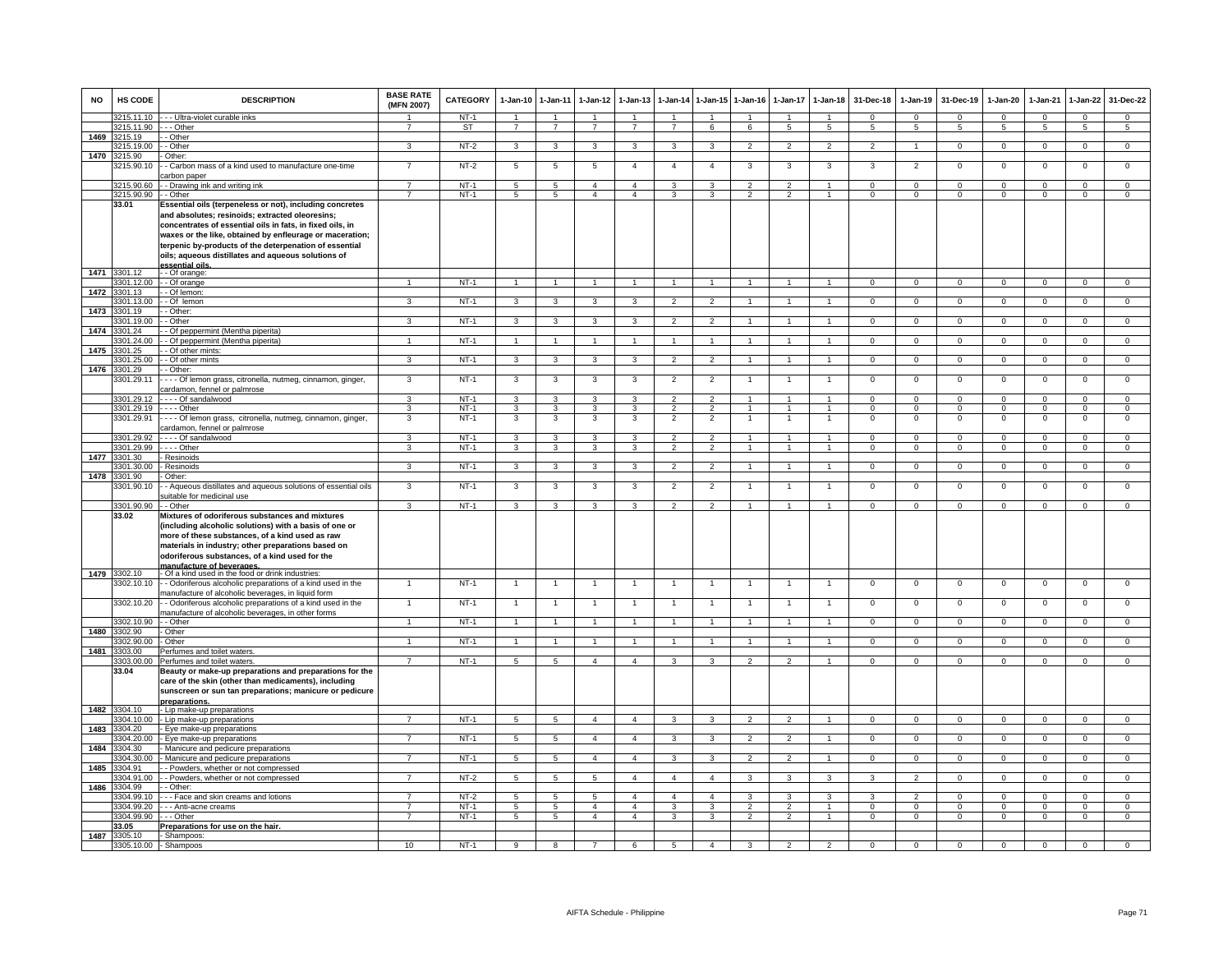| <b>NO</b>    | <b>HS CODE</b>          | <b>DESCRIPTION</b>                                                                                                                                                                                                                                                                                                                                                                                                                              | <b>BASE RATE</b><br>(MFN 2007) | CATEGORY         | 1-Jan-10 1-Jan-11   |                         | $1 - Jan-12$                     | $1 - Jan-13$                     |                     |                | 1-Jan-14 1-Jan-15 1-Jan-16 | $1 - Jan-17$   | $1 - Jan-18$         | 31-Dec-18              |                        | 1-Jan-19 31-Dec-19         | 1-Jan-20                | 1-Jan-21                | $1-Jan-22$                    | 31-Dec-22                     |
|--------------|-------------------------|-------------------------------------------------------------------------------------------------------------------------------------------------------------------------------------------------------------------------------------------------------------------------------------------------------------------------------------------------------------------------------------------------------------------------------------------------|--------------------------------|------------------|---------------------|-------------------------|----------------------------------|----------------------------------|---------------------|----------------|----------------------------|----------------|----------------------|------------------------|------------------------|----------------------------|-------------------------|-------------------------|-------------------------------|-------------------------------|
| 1488         | 305.20                  | - Preparations for permanent waving or straightening                                                                                                                                                                                                                                                                                                                                                                                            |                                |                  |                     |                         |                                  |                                  |                     |                |                            |                |                      |                        |                        |                            |                         |                         |                               |                               |
| 1489         | 305.20.00<br>3305.30    | - Preparations for permanent waving or straightening<br>- Hair lacquers                                                                                                                                                                                                                                                                                                                                                                         | 10 <sup>1</sup>                | $NT-1$           | q                   | $\mathbf{g}$            |                                  |                                  | 5                   | $\overline{a}$ |                            |                |                      |                        | $\Omega$               | $\Omega$                   | $\Omega$                | $\Omega$                | $\Omega$                      | $\Omega$                      |
|              | 3305.30.00              | - Hair lacquers                                                                                                                                                                                                                                                                                                                                                                                                                                 | 10                             | $NT-1$           | 9                   | $\overline{\mathbf{8}}$ | $\overline{7}$                   | 6                                | 5                   | $\overline{4}$ | 3                          | $\overline{2}$ | $\overline{2}$       | $\mathbf{0}$           | $\mathbf{0}$           | $\mathbf 0$                | $^{\circ}$              | $^{\circ}$              | $\overline{0}$                | $\overline{0}$                |
| 1490         | 305.90                  | Other:                                                                                                                                                                                                                                                                                                                                                                                                                                          |                                |                  |                     |                         |                                  |                                  |                     |                |                            |                |                      |                        |                        |                            |                         |                         |                               |                               |
|              | 305.90.00               | Other                                                                                                                                                                                                                                                                                                                                                                                                                                           | 10                             | $NT-1$           | 9                   | $\overline{8}$          | $\overline{7}$                   | 6                                | 5                   | $\overline{4}$ | 3                          | $\overline{2}$ | $\mathfrak{p}$       | $\mathbf 0$            | $\mathbf{0}$           | $\mathbf 0$                | $\mathbf 0$             | $\mathbf 0$             | $\overline{0}$                | $\overline{0}$                |
|              | 33.06                   | Preparations for oral or dental hygiene, including denture                                                                                                                                                                                                                                                                                                                                                                                      |                                |                  |                     |                         |                                  |                                  |                     |                |                            |                |                      |                        |                        |                            |                         |                         |                               |                               |
|              |                         | fixative pastes and powders; yarn used to clean between                                                                                                                                                                                                                                                                                                                                                                                         |                                |                  |                     |                         |                                  |                                  |                     |                |                            |                |                      |                        |                        |                            |                         |                         |                               |                               |
|              |                         | the teeth (dental floss), in individual retail packages.                                                                                                                                                                                                                                                                                                                                                                                        |                                |                  |                     |                         |                                  |                                  |                     |                |                            |                |                      |                        |                        |                            |                         |                         |                               |                               |
| 1491         | 3306.10                 | - Dentifrices:                                                                                                                                                                                                                                                                                                                                                                                                                                  |                                |                  |                     |                         |                                  |                                  |                     |                |                            |                |                      |                        |                        |                            |                         |                         |                               |                               |
|              | 3306.10.10              | - - Prophylactic pastes or powders                                                                                                                                                                                                                                                                                                                                                                                                              | 3                              | $NT-1$           | 3                   | $\mathbf{3}$            | 3                                | 3                                | $\overline{2}$      | 2              |                            |                | $\blacktriangleleft$ | $\Omega$               | $^{\circ}$             | $\mathbf{0}$               | $\mathbf{0}$            | $\Omega$                | $\mathbf 0$                   | $\mathbf{0}$                  |
|              | 3306.10.90 -- Other     |                                                                                                                                                                                                                                                                                                                                                                                                                                                 | $\overline{7}$                 | $NT-2$           | 5 <sup>5</sup>      | 5 <sup>5</sup>          | 5 <sub>5</sub>                   | $\overline{4}$                   | $\overline{4}$      | $\overline{4}$ | $\mathbf{3}$               | $\mathbf{3}$   | $\mathbf{3}$         | $\mathbf{3}$           | $\overline{2}$         | $\overline{0}$             | $\mathbf{0}$            | $\mathbf 0$             | $\overline{0}$                | $\overline{0}$                |
| 1492         | 3306.20<br>3306.20.00   | Yarn used to clean between the teeth (dental floss)                                                                                                                                                                                                                                                                                                                                                                                             |                                |                  |                     |                         |                                  |                                  |                     |                |                            |                |                      |                        |                        |                            |                         |                         |                               |                               |
| 1493         | 306.90                  | Yarn used to clean between the teeth (dental floss)<br>Other                                                                                                                                                                                                                                                                                                                                                                                    | 3                              | $NT-1$           | 3                   | 3                       | $\overline{3}$                   | 3                                | $\overline{2}$      | $\overline{2}$ | 1                          | $\mathbf{1}$   | 1                    | $\mathbf{0}$           | $\mathbf{0}$           | $\overline{0}$             | $\mathbf{0}$            | $\mathbf 0$             | $\overline{0}$                | $\overline{0}$                |
|              | 3306.90.00              | - Other                                                                                                                                                                                                                                                                                                                                                                                                                                         | $\overline{7}$                 | $NT-2$           | 5                   | $5\overline{5}$         | $5\overline{5}$                  | $\overline{4}$                   | $\overline{4}$      | $\overline{4}$ | 3                          | 3              | 3                    | 3                      | $\overline{2}$         | $\mathbf{0}$               | $^{\circ}$              | $^{\circ}$              | $\mathbf 0$                   | $\mathbf{0}$                  |
|              | 33.07                   | Pre-shave, shaving or after-shave preparations, personal<br>deodorants, bath preparations, depilatories and other<br>perfumery, cosmetic or toilet preparations, not elsewhere<br>specified or included; prepared room deodorisers,<br>whether or not perfumed or having disinfectant<br>properties                                                                                                                                             |                                |                  |                     |                         |                                  |                                  |                     |                |                            |                |                      |                        |                        |                            |                         |                         |                               |                               |
| 1494         | 3307.10                 | - Pre-shave, shaving or after-shave preparations                                                                                                                                                                                                                                                                                                                                                                                                |                                |                  |                     |                         |                                  |                                  |                     |                |                            |                |                      |                        |                        |                            |                         |                         |                               |                               |
|              | 307.10.00               | - Pre-shave, shaving or after-shave preparations                                                                                                                                                                                                                                                                                                                                                                                                | 7                              | $NT-1$           | 5                   | $5\overline{5}$         | $\overline{4}$                   | $\overline{4}$                   | 3                   | 3              | $\overline{2}$             | $\overline{2}$ |                      | $\Omega$               | $\mathbf{0}$           | $\mathbf 0$                | $\mathbf 0$             | $\Omega$                | $\mathbf 0$                   | $\mathbf{0}$                  |
| 1495         | 307.20                  | Personal deodorants and antiperspirants                                                                                                                                                                                                                                                                                                                                                                                                         |                                |                  |                     |                         |                                  | $\overline{\mathbf{3}}$          |                     |                | $\mathcal{P}$              |                | $\mathcal{P}$        | $\mathcal{P}$          |                        |                            |                         |                         |                               |                               |
| 1496         | 307.20.00<br>3307.30    | - Personal deodorants and antiperspirants<br>- Perfumed bath salts and other bath preparations                                                                                                                                                                                                                                                                                                                                                  | 5                              | $NT-2$           | $\overline{4}$      | $\overline{4}$          | $\overline{4}$                   |                                  | 3                   | 3              |                            |                |                      |                        | $\overline{1}$         | $\overline{0}$             | $\Omega$                | $\Omega$                | $\overline{0}$                | $\overline{0}$                |
|              | 3307.30.00              | - Perfumed bath salts and other bath preparations                                                                                                                                                                                                                                                                                                                                                                                               | 10                             | $NT-2$           | $\overline{9}$      | $^{\circ}$              | $^{\circ}$                       | $\overline{7}$                   | $\overline{7}$      | 6              | 6                          | $\overline{5}$ | $\overline{5}$       | $\overline{5}$         | $\overline{4}$         | $\overline{0}$             | $\overline{0}$          | $\overline{0}$          | $\overline{0}$                | $\overline{0}$                |
| 1497         | 3307.41                 | - "Agarbatti" and other odoriferous preparations which                                                                                                                                                                                                                                                                                                                                                                                          |                                |                  |                     |                         |                                  |                                  |                     |                |                            |                |                      |                        |                        |                            |                         |                         |                               |                               |
|              | 3307.41.00              | operate by burning:<br>-- "Agarbatti" and other odoriferous preparations which                                                                                                                                                                                                                                                                                                                                                                  | $\overline{7}$                 | ST               | $\overline{7}$      | $\overline{7}$          | $\overline{7}$                   | $\overline{7}$                   | $\overline{7}$      | 6              | 6                          | 5              | 5                    | 5                      | 5                      | 5                          | 5                       | 5                       | 5                             | 5                             |
| 1498         | 3307.49                 | - - Other:                                                                                                                                                                                                                                                                                                                                                                                                                                      |                                |                  |                     |                         |                                  |                                  |                     |                |                            |                |                      |                        |                        |                            |                         |                         |                               |                               |
|              | 3307.49.10              | - - - Room perfuming preparations                                                                                                                                                                                                                                                                                                                                                                                                               | $\overline{7}$                 | $NT-1$           | 5                   | 5                       | $\overline{4}$                   | $\overline{4}$                   | 3                   | $\mathbf{3}$   | 2                          | $\overline{2}$ | $\overline{1}$       | $\Omega$               | $^{\circ}$             | $\mathbf{0}$               | $\mathbf{0}$            | $^{\circ}$              | $\overline{0}$                | $^{\circ}$                    |
|              | 3307.49.90              | $-$ Other                                                                                                                                                                                                                                                                                                                                                                                                                                       | $\overline{7}$                 | $NT-1$           | $5\overline{5}$     | $5\overline{)}$         | $\overline{4}$                   | $\overline{4}$                   | 3                   | 3              | $\overline{2}$             | $\overline{2}$ | $\mathbf{1}$         | $^{\circ}$             | $^{\circ}$             | $\mathbf 0$                | $\mathbf{0}$            | $\mathbf{0}$            | $\mathbf 0$                   | $\overline{0}$                |
| 1499         | 307.90                  | Other:                                                                                                                                                                                                                                                                                                                                                                                                                                          |                                |                  |                     |                         |                                  |                                  |                     |                |                            |                |                      |                        |                        |                            |                         |                         |                               |                               |
|              | 307.90.10               | - Animal toilet preparations                                                                                                                                                                                                                                                                                                                                                                                                                    | $\overline{7}$                 | $NT-2$<br>$NT-1$ | 5                   | 5<br>$\overline{5}$     | 5 <sub>5</sub><br>$\overline{4}$ | $\overline{4}$<br>$\overline{4}$ | $\overline{4}$<br>3 | $\overline{4}$ | 3<br>$\mathcal{P}$         | 3              | 3                    | 3                      | $\overline{2}$         | $\mathbf{0}$               | $\mathbf 0$             | $\mathbf 0$             | $\mathbf 0$<br>$\overline{0}$ | $\mathbf{0}$                  |
|              | 307.90.20<br>3307.90.30 | - Contact lens solutions<br>- Papers and tissues, impregnated or coated with perfume or                                                                                                                                                                                                                                                                                                                                                         |                                | $NT-1$           | 5<br>$\overline{5}$ | $\overline{5}$          | $\overline{4}$                   | $\overline{4}$                   | 3                   | 3<br>3         | $\overline{2}$             | $\overline{2}$ |                      | $\Omega$<br>$^{\circ}$ | $\Omega$<br>$^{\circ}$ | $\Omega$<br>$\overline{0}$ | $\Omega$<br>$\mathbf 0$ | $\Omega$<br>$\mathbf 0$ | $\overline{0}$                | $\overline{0}$<br>$\mathsf 0$ |
|              |                         | cosmetics                                                                                                                                                                                                                                                                                                                                                                                                                                       |                                |                  |                     |                         |                                  |                                  |                     |                |                            |                |                      |                        |                        |                            |                         |                         |                               |                               |
|              | 3307.90.40              | - - Other perfumery or cosmetics, including depilatories                                                                                                                                                                                                                                                                                                                                                                                        | $\overline{7}$                 | $NT-2$           | $\overline{5}$      | $\overline{5}$          | $\overline{5}$                   | $\overline{4}$                   | $\overline{4}$      | $\overline{4}$ | $\mathcal{R}$              | $\mathcal{R}$  | $\mathbf{R}$         | 3                      | $\mathcal{P}$          | $\Omega$                   | $\Omega$                | $\Omega$                | $\overline{0}$                | $\overline{0}$                |
|              | 3307.90.90<br>34.01     | - - Other                                                                                                                                                                                                                                                                                                                                                                                                                                       | $\overline{7}$                 | $NT-1$           | 5                   | $5\overline{)}$         | $\overline{4}$                   | 4                                | 3                   | 3              | 2                          | $\mathcal{P}$  | $\mathbf{1}$         | $\Omega$               | $\mathbf 0$            | $\mathbf 0$                | $\mathbf 0$             | $\Omega$                | $\Omega$                      | $\overline{0}$                |
|              |                         | Soap; organic surface-active products and preparations<br>for use as soap, in the form of bars, cakes, moulded<br>pieces or shapes, whether or not containing soap;<br>organic surface-active products and preparations for<br>washing the skin, in the form of liquid or cream and put<br>up for retail sale, whether or not containing soap; paper,<br>wadding, felt and nonwovens, impregnated, coated or<br>covered with soap or detergent. |                                |                  |                     |                         |                                  |                                  |                     |                |                            |                |                      |                        |                        |                            |                         |                         |                               |                               |
|              | 1500 3401.11            | - - For toilet use (including medicated products):<br>3401.11.10 --- Medicated products                                                                                                                                                                                                                                                                                                                                                         | 10                             | ST               | 9                   | 9                       | 8                                | 8                                | $\overline{7}$      | $\overline{7}$ | 6                          | 6              | 6                    | 6                      | 5                      | 5                          | 5                       | 5                       | 5                             | 5                             |
|              |                         | 3401.11.20 --- Bath soap                                                                                                                                                                                                                                                                                                                                                                                                                        | 10                             | ST               | 9                   | 9                       | 8                                | 8                                | 7                   | $\overline{7}$ | 6                          | 6              | 6                    | 6                      | 5                      | 5                          | 5                       | -5                      | 5                             | $5\phantom{.0}$               |
|              | 3401.11.30              | -- Other, of felt or nonwovens, impregnated, coated or<br>overed with soap or detergent                                                                                                                                                                                                                                                                                                                                                         | 10                             | <b>ST</b>        | 9                   | 9                       | 8                                | 8                                | $\overline{7}$      | $\overline{7}$ | 6                          | 6              | 6                    | 6                      | 5                      | $\overline{5}$             | 5                       | 5                       | 5                             | $\overline{5}$                |
| 1501         | 3401.11.90<br>3401.19   | - - Other<br>- - Other                                                                                                                                                                                                                                                                                                                                                                                                                          | 10                             | <b>ST</b>        | $\overline{9}$      | $\overline{9}$          | 8                                | 8                                | $\overline{7}$      | $\overline{7}$ | 6                          | 6              | 6                    | 6                      | 5                      | $\overline{5}$             | 5                       | 5                       | 5                             | 5                             |
|              | 3401.19.10              | - - - Of felt or nonwovens, impregnated, coated or covered                                                                                                                                                                                                                                                                                                                                                                                      | 10                             | ST               | 9                   | 9                       | 8                                | 8                                | 7                   | $\overline{7}$ | 6                          | 6              | 6                    | 6                      | 5                      | $\overline{5}$             | 5                       | 5                       | $5\phantom{.0}$               | 5                             |
|              |                         | vith soap or detergent                                                                                                                                                                                                                                                                                                                                                                                                                          |                                |                  |                     |                         |                                  |                                  |                     |                |                            |                |                      |                        |                        |                            |                         |                         |                               |                               |
| 1502         | 3401.19.90<br>3401.20   | - - Other<br>Soap in other forms:                                                                                                                                                                                                                                                                                                                                                                                                               | 10                             | <b>ST</b>        | $\mathbf{Q}$        | $\mathsf{Q}$            | R                                | $\mathbf{R}$                     | $\overline{7}$      | $\overline{7}$ | $\epsilon$                 | $\epsilon$     | $\epsilon$           | $\epsilon$             | 5                      | 5                          | 5                       | 5                       | 5.                            | 5                             |
|              | 3401.20.10              | - - Of a kind used for flotation de-inking of recycled paper                                                                                                                                                                                                                                                                                                                                                                                    |                                | $NT-1$           | з                   | 3                       | 3                                |                                  | っ                   | $\mathcal{P}$  |                            |                |                      | $\Omega$               | $^{\circ}$             | $\Omega$                   | $^{\circ}$              | $\Omega$                | $\mathbf 0$                   | $\mathbf{O}$                  |
|              | 3401.20.90 - - Other    |                                                                                                                                                                                                                                                                                                                                                                                                                                                 | 10                             | ST               | 9                   | 9                       | 8                                | 8                                | $\overline{7}$      | $\overline{7}$ | 6                          | 6              | 6                    | 6                      | 5                      | 5                          | 5                       | 5                       | 5                             | $5\overline{5}$               |
| 1503         | 3401.30                 | Organic surface-active products and preparations for<br>washing the skin, in the form of liquid or cream and put up for<br>etail sale, whether or not containing soap                                                                                                                                                                                                                                                                           |                                |                  |                     |                         |                                  |                                  |                     |                |                            |                |                      |                        |                        |                            |                         |                         |                               |                               |
|              | 3401.30.00              | - Organic surface-active products and preparations for<br>washing the skin, in the form of liquid or cream and put up for<br>etail sale, whether or not containing soap                                                                                                                                                                                                                                                                         | 10                             | ST               | 9                   | 9                       | 8                                | 8                                |                     |                | 6                          | 6              | 6                    | 6                      | 5                      | 5                          | 5                       | 5                       | 5                             | 5                             |
|              | 34.02                   | Organic surface-active agents (other than soap); surface-<br>active preparations, washing preparations (including<br>auxiliary washing preparations) and cleaning<br>preparations, whether or not containing soap, other than<br>those of heading 34.01.                                                                                                                                                                                        |                                |                  |                     |                         |                                  |                                  |                     |                |                            |                |                      |                        |                        |                            |                         |                         |                               |                               |
| 1504 3402.11 |                         | - - Anionic:                                                                                                                                                                                                                                                                                                                                                                                                                                    |                                |                  |                     |                         |                                  |                                  |                     |                |                            |                |                      |                        |                        |                            |                         |                         |                               |                               |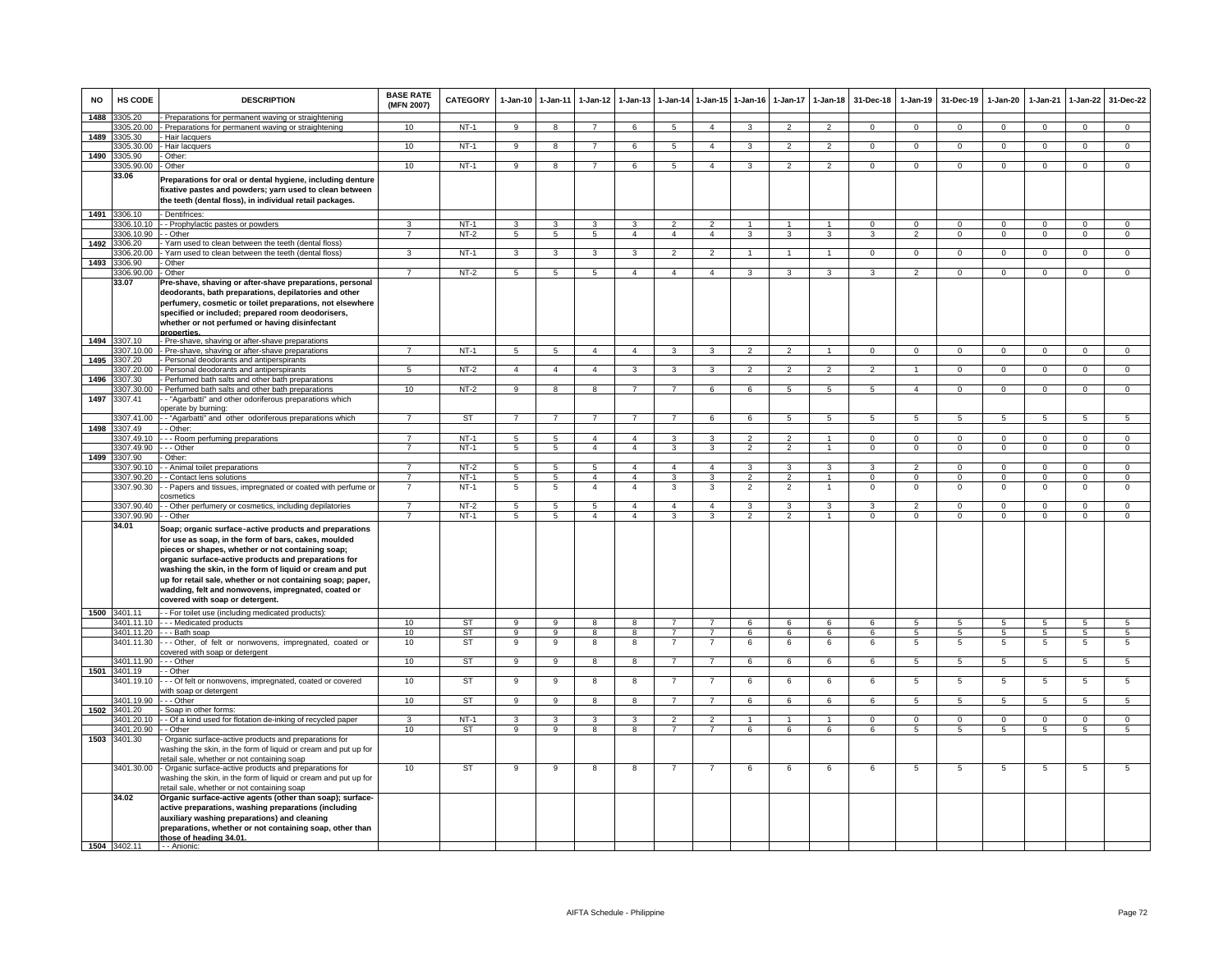| <b>NO</b> | HS CODE                  | <b>DESCRIPTION</b>                                                                                                   | <b>BASE RATE</b><br>(MFN 2007) | <b>CATEGORY</b>  | 1-Jan-10                         | $1-Jan-11$                       | $1-Jan-12$                       | $1 - Jan-13$                     |                                  | 1-Jan-14 1-Jan-15    | $1 - Jan-16$                     | $1-Jan-17$                       | $1 - Jan-18$                     | 31-Dec-18                        | 1-Jan-19                         | 31-Dec-19                     | $1-Jan-20$                    | $1-Jan-21$                    | 1-Jan-22                      | 31-Dec-22                      |
|-----------|--------------------------|----------------------------------------------------------------------------------------------------------------------|--------------------------------|------------------|----------------------------------|----------------------------------|----------------------------------|----------------------------------|----------------------------------|----------------------|----------------------------------|----------------------------------|----------------------------------|----------------------------------|----------------------------------|-------------------------------|-------------------------------|-------------------------------|-------------------------------|--------------------------------|
|           |                          | 3402.11.10 - - - Sulphated fatty alcohols                                                                            | 10                             | NT-1             | 9                                | 8                                | $\overline{7}$<br>$\overline{4}$ | 6                                | -5                               | $\mathbf{A}$         | $\mathbf{3}$                     | $\overline{2}$                   | $\overline{2}$                   | $\Omega$                         | $\Omega$<br>$\mathbf{1}$         | $\Omega$                      | $^{\circ}$                    | $\mathbf 0$                   | $\mathbf{0}$<br>$\Omega$      | $\mathbf{0}$                   |
|           | 3402.11.20               | Wetting agents of a kind used in the manufacture of<br><b>nerbicides</b>                                             | 5                              | $NT-2$           | $\overline{a}$                   | $\overline{4}$                   |                                  | 3                                | 3                                | 3                    | $\overline{2}$                   | $\overline{2}$                   | $\overline{2}$                   | $\overline{2}$                   |                                  | $\mathbf 0$                   | 0                             | $\mathbf 0$                   |                               | 0                              |
|           | 3402.11.90A              | ---- Sulphonated alkylbenzene                                                                                        | 7                              | $NT-1$           | -5                               | -5                               | $\overline{4}$                   | $\overline{4}$                   | 3                                | 3                    | $\overline{2}$                   | $\overline{2}$                   | $\mathbf{1}$                     | $\Omega$                         | $\overline{0}$                   | $\Omega$                      | $\overline{0}$                | $\overline{0}$                | $\overline{0}$                | $\overline{0}$                 |
|           | 3402.11.90B              | . - - - Other                                                                                                        | 5                              | $NT-1$           | $\overline{4}$                   | $\overline{4}$                   | 3                                | 3                                |                                  | $\overline{2}$       |                                  |                                  | $\mathbf{1}$                     | $\mathbf 0$                      | $\mathsf 0$                      | $\mathbf 0$                   | $^{\circ}$                    | $\mathbf 0$                   | $\mathbf 0$                   | $\mathbf 0$                    |
| 1505      | 3402.12                  | - Cationic:                                                                                                          |                                |                  |                                  |                                  |                                  |                                  |                                  |                      |                                  |                                  |                                  |                                  |                                  |                               |                               |                               |                               |                                |
|           | 3402.12.10               | -- Wetting agents of a kind used in the manufacture of<br>erbicides                                                  | $\overline{1}$                 | $NT-1$           | $\overline{1}$                   | $\overline{1}$                   | $\overline{1}$                   | $\overline{1}$                   | $\overline{1}$                   | $\overline{1}$       | $\overline{1}$                   | $\overline{1}$                   | $\overline{1}$                   | $^{\circ}$                       | $\mathbf{0}$                     | $^{\circ}$                    | $^{\circ}$                    | $\mathbf{0}$                  | $\mathbf{0}$                  | $\mathbf 0$                    |
|           | 3402.12.90               | - - Other                                                                                                            | $\mathbf{1}$                   | $NT-1$           | $\overline{1}$                   | $\overline{1}$                   |                                  | $\overline{1}$                   | $\overline{1}$                   | $\mathbf{1}$         | $\overline{1}$                   | $\mathbf{1}$                     | $\overline{1}$                   | $\Omega$                         | $\mathbf{O}$                     | $\Omega$                      | $\mathbf 0$                   | $\mathbf{0}$                  | $\mathbf 0$                   | $\mathbf{0}$                   |
| 1506      | 3402.13                  | - Non-ionic                                                                                                          |                                |                  |                                  |                                  |                                  |                                  |                                  |                      |                                  |                                  |                                  |                                  |                                  |                               |                               |                               |                               |                                |
|           | 3402.13.00               | - Non-ionic                                                                                                          | 3                              | NT-2             | 3                                | 3                                | $\mathbf{3}$                     | 3                                | 3                                | 3                    | $\overline{2}$                   | $\overline{2}$                   | $\overline{2}$                   | 2                                | $\mathbf{1}$                     | $\mathbf{0}$                  | $\mathbf{0}$                  | $^{\circ}$                    | $\overline{0}$                | $\mathbf{0}$                   |
| 1507      | 3402.19<br>3402.19.00    | - Other<br>- Other                                                                                                   | 3                              | $NT-2$           |                                  | $\overline{3}$                   | $\mathbf{3}$                     | $\overline{\mathbf{3}}$          | $\mathbf{3}$                     | $\overline{3}$       | $\overline{2}$                   | $\overline{2}$                   | $\overline{2}$                   | $\overline{2}$                   | $\overline{1}$                   | $\Omega$                      | $\Omega$                      | $\overline{0}$                | $\overline{0}$                | $\overline{0}$                 |
| 1508      | 3402.20                  | Preparations put up for retail sale                                                                                  |                                |                  | $\mathbf{3}$                     |                                  |                                  |                                  |                                  |                      |                                  |                                  |                                  |                                  |                                  |                               |                               |                               |                               |                                |
|           | 3402.20.11               | - - Anionic surface active preparations                                                                              | 10                             | $NT-2$           | 9                                | 8                                | 8                                |                                  |                                  | 6                    | 6                                | 5                                | 5                                | 5                                | $\overline{4}$                   | 0                             | $^{\circ}$                    | 0                             | 0                             | $\mathbf 0$                    |
|           | 3402.20.12               | - - Anionic washing preparations or cleaning preparations,                                                           | 10                             | $NT-2$           | 9                                | 8                                | 8                                |                                  |                                  | 6                    | 6                                | 5                                | $\overline{5}$                   | 5                                | $\overline{4}$                   | $\,0\,$                       | $\mathbf 0$                   | $\mathbf 0$                   | $\mathbf 0$                   | $\mathsf 0$                    |
|           |                          | ncluding bleaching, cleansing or degreasing preparations                                                             |                                |                  |                                  |                                  |                                  |                                  |                                  |                      |                                  | 5                                |                                  |                                  |                                  |                               |                               |                               |                               |                                |
|           | 3402.20.13<br>3402.20.19 | - - Other surface active preparations                                                                                | 10<br>10                       | $NT-2$<br>$NT-2$ | $_{9}$<br>9                      | 8<br>8                           | 8<br>8                           | $\overline{7}$<br>$\overline{7}$ | $\overline{7}$<br>$\overline{7}$ | 6<br>6               | 6<br>6                           | 5                                | 5<br>5                           | $\overline{5}$<br>5              | $\overline{4}$<br>$\overline{4}$ | $\overline{0}$<br>$\mathbf 0$ | $\overline{0}$<br>$\mathsf 0$ | $\overline{0}$<br>$\mathbf 0$ | $\overline{0}$<br>$\mathsf 0$ | $\overline{0}$<br>$\mathsf 0$  |
|           |                          | -- Other washing preparations or cleaning preparations,<br>including bleaching, cleansing or degreasing preparations |                                |                  |                                  |                                  |                                  |                                  |                                  |                      |                                  |                                  |                                  |                                  |                                  |                               |                               |                               |                               |                                |
|           | 3402.20.91               | - - - Anionic surface active preparations                                                                            | 10                             | $NT-2$           | 9                                | 8                                | 8                                | $\overline{7}$                   | $\overline{7}$                   | 6                    | 6                                | 5                                | 5                                | 5                                | $\overline{4}$                   | $\Omega$                      | 0                             | $\Omega$                      | $^{\circ}$                    | $\mathbf{0}$                   |
|           | 3402.20.92               | - - Anionic washing preparations or cleaning preparations,                                                           | 10                             | $NT-2$           | 9                                | 8                                | 8                                | $\overline{7}$                   | $\overline{7}$                   | 6                    | 6                                | 5                                | 5                                | 5                                | $\overline{4}$                   | $\Omega$                      | $^{\circ}$                    | $\Omega$                      | $\mathsf 0$                   | $\mathsf 0$                    |
|           |                          | ncluding bleaching, cleansing or degreasing preparations                                                             |                                |                  |                                  |                                  | 8                                | $\overline{7}$                   | $\overline{7}$                   |                      |                                  |                                  |                                  |                                  |                                  | $\Omega$                      |                               |                               |                               |                                |
|           | 3402.20.93<br>3402.20.99 | - - Other surface active preparations<br>-- Other washing preparations or cleaning preparations,                     | 10<br>10                       | $NT-2$<br>$NT-2$ | 9<br>9                           | 8<br>8                           | 8                                | 7                                | -7                               | 6<br>6               | 6<br>6                           | 5<br>5                           | 5<br>5                           | 5<br>5                           | $\overline{4}$<br>$\overline{4}$ | $\mathbf 0$                   | $\mathsf 0$<br>$^{\circ}$     | $\mathbf 0$<br>$\mathbf 0$    | $\mathbf 0$<br>0              | $\overline{0}$<br>$\mathbf{0}$ |
|           |                          | ncluding bleaching, cleansing or degreasing preparations                                                             |                                |                  |                                  |                                  |                                  |                                  |                                  |                      |                                  |                                  |                                  |                                  |                                  |                               |                               |                               |                               |                                |
| 1509      | 3402.90                  | - Other:                                                                                                             |                                |                  |                                  |                                  |                                  |                                  |                                  |                      |                                  |                                  |                                  |                                  |                                  |                               |                               |                               |                               |                                |
|           | 3402.90.11               | - - - - Wetting agents                                                                                               | $\overline{5}$                 | $NT-2$           | $\overline{4}$                   | $\overline{4}$                   | $\overline{4}$                   | 3                                | 3                                | 3                    | $\mathfrak{p}$                   | $\mathfrak{p}$                   | $\overline{2}$                   | $\mathfrak{p}$                   | $\mathbf{1}$                     | $\Omega$                      | $\Omega$                      | $\Omega$                      | $\Omega$                      | $\mathbf{0}$                   |
|           | 3402.90.12<br>3402.90.13 | - - - - Other<br>- - Anionic washing preparations or cleaning preparations,                                          | 5<br>5                         | $NT-2$<br>$NT-2$ | $\overline{4}$<br>$\overline{4}$ | $\overline{4}$<br>$\overline{4}$ | $\overline{4}$<br>$\overline{4}$ | 3<br>3                           | 3<br>3                           | 3<br>3               | $\overline{2}$<br>$\overline{2}$ | $\overline{2}$<br>$\overline{2}$ | $\overline{2}$<br>$\overline{2}$ | $\overline{2}$<br>$\overline{2}$ | $\overline{1}$<br>$\overline{1}$ | $^{\circ}$<br>$\mathbf 0$     | $^{\circ}$<br>$\mathbf 0$     | $^{\circ}$<br>$\mathbf 0$     | $\mathbf 0$<br>$\mathbf 0$    | $\mathbf{0}$<br>$\mathbf{0}$   |
|           |                          | ncluding bleaching, cleansing or degreasing preparations                                                             |                                |                  |                                  |                                  |                                  |                                  |                                  |                      |                                  |                                  |                                  |                                  |                                  |                               |                               |                               |                               |                                |
|           | 3402.90.14               | - - - - Wetting agents                                                                                               | $\overline{5}$                 | $NT-2$           | $\overline{4}$                   | $\overline{4}$                   | $\overline{4}$                   | 3                                | 3                                | 3                    | $\overline{2}$                   | $\overline{2}$                   | $\overline{2}$                   | $\overline{2}$                   | $\mathbf{1}$                     | $\overline{0}$                | $\overline{0}$                | $\overline{0}$                | $\overline{0}$                | $\overline{0}$                 |
|           | 3402.90.15               | - - - - Other                                                                                                        | 5                              | $NT-2$           | $\overline{4}$                   | $\overline{4}$                   | $\overline{4}$                   | 3                                | 3                                | 3                    | $\overline{\mathbf{z}}$          | $\mathfrak{p}$                   | $\overline{2}$                   | $\overline{2}$                   | $\mathbf{1}$                     | $\Omega$                      | $\mathsf 0$                   | $\mathbf 0$                   | $\mathbf 0$                   | $\mathbf 0$                    |
|           | 3402.90.19               | --- Other washing preparations or cleaning preparations,                                                             | 5                              | $NT-2$           | $\overline{4}$                   | $\overline{4}$                   | $\overline{4}$                   | 3                                | 3                                | 3                    | $\overline{2}$                   | $\overline{2}$                   | $\overline{2}$                   | $\overline{2}$                   | $\overline{1}$                   | $\mathbf 0$                   | $\mathsf 0$                   | $\mathbf 0$                   | $\mathbf 0$                   | $\mathbf 0$                    |
|           |                          | ncluding bleaching, cleansing or degreasing preparations                                                             |                                |                  |                                  |                                  |                                  |                                  |                                  |                      |                                  |                                  |                                  |                                  |                                  |                               |                               |                               |                               |                                |
|           | 3402.90.91               | - - - - Wetting agents                                                                                               | $\overline{5}$                 | $NT-2$           | $\overline{4}$                   | $\overline{4}$                   | $\overline{4}$                   | 3                                | $\mathbf{3}$                     | 3                    | $\mathcal{P}$                    | $\mathfrak{p}$                   | $\mathfrak{p}$                   | $\mathfrak{p}$                   | $\mathbf{1}$                     | $\Omega$                      | $\mathsf 0$                   | $\mathbf 0$                   | $\Omega$                      | $\mathbf 0$                    |
|           | 3402.90.92               | - - - - Other                                                                                                        | $\overline{5}$                 | $NT-2$           | $\overline{4}$                   | $\overline{4}$                   | $\overline{4}$                   | 3                                | 3                                | 3                    | $\overline{\mathbf{z}}$          | $\mathcal{P}$                    | $\mathfrak{p}$                   | $\mathcal{P}$                    | $\mathbf{1}$                     | $\Omega$                      | $\Omega$                      | $\Omega$                      | $\Omega$                      | $\mathbf{0}$                   |
|           | 3402.90.93               | -- Anionic washing preparations or cleaning preparations,                                                            | 5                              | $NT-2$           | $\overline{a}$                   | $\overline{4}$                   | $\overline{4}$                   | 3                                | 3                                | 3                    | $\overline{2}$                   | $\overline{2}$                   | $\overline{2}$                   | $\overline{2}$                   | $\overline{1}$                   | $\mathbf 0$                   | 0                             | $^{\circ}$                    | $\mathbf 0$                   | $\mathbf{0}$                   |
|           | 3402.90.94               | ncluding bleaching, cleansing or degreasing preparations<br>--- Wetting agents                                       | 5                              | $NT-2$           | $\mathbf{A}$                     | $\mathbf{4}$                     | $\mathbf{4}$                     | $\mathbf{B}$                     | 3                                | 3                    | $\mathcal{P}$                    | 2                                | $\mathcal{P}$                    | $\mathcal{P}$                    | $\overline{1}$                   | $\Omega$                      | $\Omega$                      | $\Omega$                      | $\Omega$                      | $\Omega$                       |
|           | 3402.90.95               | .-- Other                                                                                                            | 5                              | $NT-2$           | $\overline{4}$                   | $\overline{4}$                   | $\overline{4}$                   | 3                                | 3                                | 3                    | $\overline{2}$                   | $\mathfrak{p}$                   | $\overline{2}$                   | $\overline{2}$                   | 1                                | $\Omega$                      | $^{\circ}$                    | $\mathbf 0$                   | $\mathbf 0$                   | $\mathbf 0$                    |
|           | 3402.90.99               | -- Other washing preparations or cleaning preparations,                                                              | 5                              | $NT-2$           | $\overline{4}$                   | $\overline{4}$                   | $\overline{4}$                   | 3                                | 3                                | 3                    | $\overline{2}$                   | $\overline{2}$                   | $\overline{2}$                   | $\overline{2}$                   |                                  | 0                             | $^{\circ}$                    | 0                             | 0                             | 0                              |
|           |                          | ncluding bleaching, cleansing or degreasing preparations                                                             |                                |                  |                                  |                                  |                                  |                                  |                                  |                      |                                  |                                  |                                  |                                  |                                  |                               |                               |                               |                               |                                |
|           | 34.03                    | Lubricating preparations (including cutting-oil                                                                      |                                |                  |                                  |                                  |                                  |                                  |                                  |                      |                                  |                                  |                                  |                                  |                                  |                               |                               |                               |                               |                                |
|           |                          | preparations, bolt or nut release preparations, anti-rust or                                                         |                                |                  |                                  |                                  |                                  |                                  |                                  |                      |                                  |                                  |                                  |                                  |                                  |                               |                               |                               |                               |                                |
|           |                          | anti-corrosion preparations and mould release                                                                        |                                |                  |                                  |                                  |                                  |                                  |                                  |                      |                                  |                                  |                                  |                                  |                                  |                               |                               |                               |                               |                                |
|           |                          | preparations, based on lubricants) and preparations of a                                                             |                                |                  |                                  |                                  |                                  |                                  |                                  |                      |                                  |                                  |                                  |                                  |                                  |                               |                               |                               |                               |                                |
|           |                          | kind used for the oil or grease treatment of textile                                                                 |                                |                  |                                  |                                  |                                  |                                  |                                  |                      |                                  |                                  |                                  |                                  |                                  |                               |                               |                               |                               |                                |
|           |                          | materials, leather, furskins or other materials, but                                                                 |                                |                  |                                  |                                  |                                  |                                  |                                  |                      |                                  |                                  |                                  |                                  |                                  |                               |                               |                               |                               |                                |
|           |                          | excluding preparations containing, as basic constituents,<br>70% or more by weight of petroleum oils or of oils      |                                |                  |                                  |                                  |                                  |                                  |                                  |                      |                                  |                                  |                                  |                                  |                                  |                               |                               |                               |                               |                                |
|           |                          | obtained from bituminous minerals                                                                                    |                                |                  |                                  |                                  |                                  |                                  |                                  |                      |                                  |                                  |                                  |                                  |                                  |                               |                               |                               |                               |                                |
| 1510      | 3403.11                  | - Preparations for the treatment of textile materials, leather,<br>furskins or other materials:                      |                                |                  |                                  |                                  |                                  |                                  |                                  |                      |                                  |                                  |                                  |                                  |                                  |                               |                               |                               |                               |                                |
|           |                          | 3403.11.11 - - - - Lubricating oil preparations                                                                      | 3                              | $NT-1$           | -3                               | $\mathbf{3}$                     | 3                                | $\mathbf{B}$                     | $\mathcal{P}$                    | $\mathcal{P}$        |                                  |                                  | $\mathbf{1}$                     | $\Omega$                         | $\Omega$                         | $\Omega$                      | $\Omega$                      | $\Omega$                      | $\Omega$                      | $\Omega$                       |
|           | 3403.11.19               | - - - - Other                                                                                                        | 3                              | $NT-1$           | 3                                | 3                                | 3                                | 3                                | $\overline{2}$                   | $\overline{2}$       | $\overline{1}$                   | $\mathbf{1}$                     | $\mathbf{1}$                     | $\mathbf 0$                      | $\mathbf 0$                      | $\mathbf 0$                   | $\mathbf 0$                   | $\mathbf 0$                   | $\mathbf 0$                   | $\mathbf{0}$                   |
|           | 3403.11.90               | $- -$ Other                                                                                                          | 3                              | $NT-1$           | $\mathbf{3}$                     | 3                                | 3                                | $\mathbf{3}$                     | $\overline{2}$                   | $\overline{2}$       | $\overline{1}$                   | 1                                | $\overline{1}$                   | $\Omega$                         | $\mathbf 0$                      | $\mathsf 0$                   | $^{\circ}$                    | $\overline{0}$                | $\overline{0}$                | $\overline{0}$                 |
| 1511      | 3403.19<br>403.19.11     | - Other:<br>- - - - Oil for aircraft engines                                                                         |                                | $NT-1$           | 1                                |                                  |                                  |                                  |                                  |                      |                                  |                                  |                                  | $\Omega$                         | $\Omega$                         | $\Omega$                      | $\Omega$                      | $\Omega$                      | $\Omega$                      | $\overline{0}$                 |
|           | 3403.19.12               | - - - - Other preparations containing silicone oil                                                                   | $\mathbf{1}$                   | $NT-1$           | $\overline{1}$                   | $\overline{1}$                   | $\overline{1}$                   | $\mathbf{1}$                     | $\overline{1}$                   | $\blacktriangleleft$ | $\mathbf{1}$                     | $\mathbf{1}$                     | $\mathbf{1}$                     | $\mathbf 0$                      | $\mathbf{0}$                     | $\Omega$                      | $^{\circ}$                    | 0                             | $\mathbf 0$                   | $\mathsf 0$                    |
|           | 3403.19.19               | - - - - Other                                                                                                        | $\mathbf{1}$                   | $NT-1$           | $\overline{1}$                   | $\overline{1}$                   | $\overline{1}$                   | $\mathbf{1}$                     | $\overline{1}$                   | $\blacktriangleleft$ | $\overline{1}$                   | $\mathbf{1}$                     | $\overline{1}$                   | $\Omega$                         | $\Omega$                         | $\Omega$                      | $\mathbf 0$                   | $\Omega$                      | $\Omega$                      | $\overline{0}$                 |
|           | 3403.19.90               | $- -$ Other                                                                                                          | $\mathbf{1}$                   | $NT-1$           | $\overline{1}$                   | $\overline{1}$                   | $\overline{1}$                   | $\overline{1}$                   | $\overline{1}$                   | $\overline{1}$       | $\overline{1}$                   | $\overline{1}$                   | $\overline{1}$                   | $\Omega$                         | $\overline{0}$                   | $\Omega$                      | $\mathbf 0$                   | $\overline{0}$                | $\overline{0}$                | $\overline{0}$                 |
| 1512      | 3403.91                  | - Preparations for the treatment of textile materials, leather,                                                      |                                |                  |                                  |                                  |                                  |                                  |                                  |                      |                                  |                                  |                                  |                                  |                                  |                               |                               |                               |                               |                                |
|           | 3403.91.11               | furskins or other materials:<br>- - - - Preparations containing silicone oil                                         | 3                              | NT-1             | $\mathbf{3}$                     | $\mathbf{3}$                     | 3                                | 3                                | $\overline{2}$                   | $\overline{2}$       | $\overline{1}$                   | $\mathbf{1}$                     | $\overline{1}$                   | $\mathbf{0}$                     | $\overline{0}$                   | $\mathbf 0$                   | $\mathbf{0}$                  | $\mathbf 0$                   | $\mathbf{0}$                  | $\overline{0}$                 |
|           | 3403.91.19               | - - - - Other                                                                                                        | 3                              | $NT-1$           | 3                                | 3                                | 3                                | 3                                | $\overline{2}$                   | $\overline{2}$       | $\overline{1}$                   | $\mathbf{1}$                     | $\overline{1}$                   | $^{\circ}$                       | $\mathbf{0}$                     | $^{\circ}$                    | $\mathbf{0}$                  | $\mathbf{0}$                  | $\mathbf{0}$                  | $\mathbf{0}$                   |
|           | 3403.91.90               | - - Other                                                                                                            | 3                              | $NT-1$           | $\mathbf{3}$                     | $\mathbf{3}$                     | 3                                | 3                                | $\overline{2}$                   | $\overline{2}$       | $\overline{1}$                   | 1                                | $\mathbf{1}$                     | $\mathbf 0$                      | $\circ$                          | $\mathsf 0$                   | $\mathbf 0$                   | $\mathbf{0}$                  | $\overline{0}$                | $\overline{0}$                 |
| 1513      | 3403.99                  | - Other:                                                                                                             |                                |                  |                                  |                                  |                                  |                                  |                                  |                      |                                  |                                  |                                  |                                  |                                  |                               |                               |                               |                               |                                |
|           | 3403.99.11<br>3403.99.12 | - - - - Oil for aircraft engines<br>- Other preparations containing silicone oil                                     | $\mathbf{1}$                   | $NT-1$<br>$NT-1$ | $\overline{1}$<br>$\overline{1}$ | $\mathbf{1}$<br>$\overline{1}$   |                                  |                                  | $\overline{1}$                   |                      |                                  |                                  | 1<br>$\mathbf{1}$                | $\Omega$<br>$\mathbf 0$          | $\mathsf 0$<br>$\mathsf 0$       | $\Omega$<br>$\Omega$          | $\Omega$<br>$\mathsf 0$       | $\Omega$<br>$\mathbf 0$       | $\Omega$<br>$\mathbf 0$       | $\Omega$<br>$\mathbf{0}$       |
|           | 3403.99.19               | - - - - Other                                                                                                        | $\blacktriangleleft$           | $NT-1$           | $\overline{1}$                   | $\overline{1}$                   | $\blacktriangleleft$             | $\mathbf{1}$                     | $\overline{1}$                   | $\blacktriangleleft$ | $\overline{1}$                   | $\mathbf{1}$                     | $\overline{1}$                   | $\Omega$                         | $\Omega$                         | $\Omega$                      | $\mathbf 0$                   | $\Omega$                      | $\overline{0}$                | $\overline{0}$                 |
|           | 3403.99.90               | $- -$ Other                                                                                                          | $\mathbf{1}$                   | $NT-1$           | $\overline{1}$                   | $\overline{1}$                   | $\mathbf{1}$                     | $\mathbf{1}$                     | $\overline{1}$                   | $\mathbf{1}$         | $\overline{1}$                   | $\mathbf{1}$                     | $\overline{1}$                   | $\Omega$                         | $\Omega$                         | $\Omega$                      | $\Omega$                      | $\overline{0}$                | $\overline{0}$                | $\overline{0}$                 |
|           | 34.04                    | Artificial waxes and prepared waxes.                                                                                 |                                |                  |                                  |                                  |                                  |                                  |                                  |                      |                                  |                                  |                                  |                                  |                                  |                               |                               |                               |                               |                                |
|           | 1514 3404.20             | - Of poly(oxyethylene) (polyethylene glycol)                                                                         |                                |                  |                                  |                                  |                                  |                                  |                                  |                      |                                  |                                  |                                  |                                  |                                  |                               |                               |                               |                               |                                |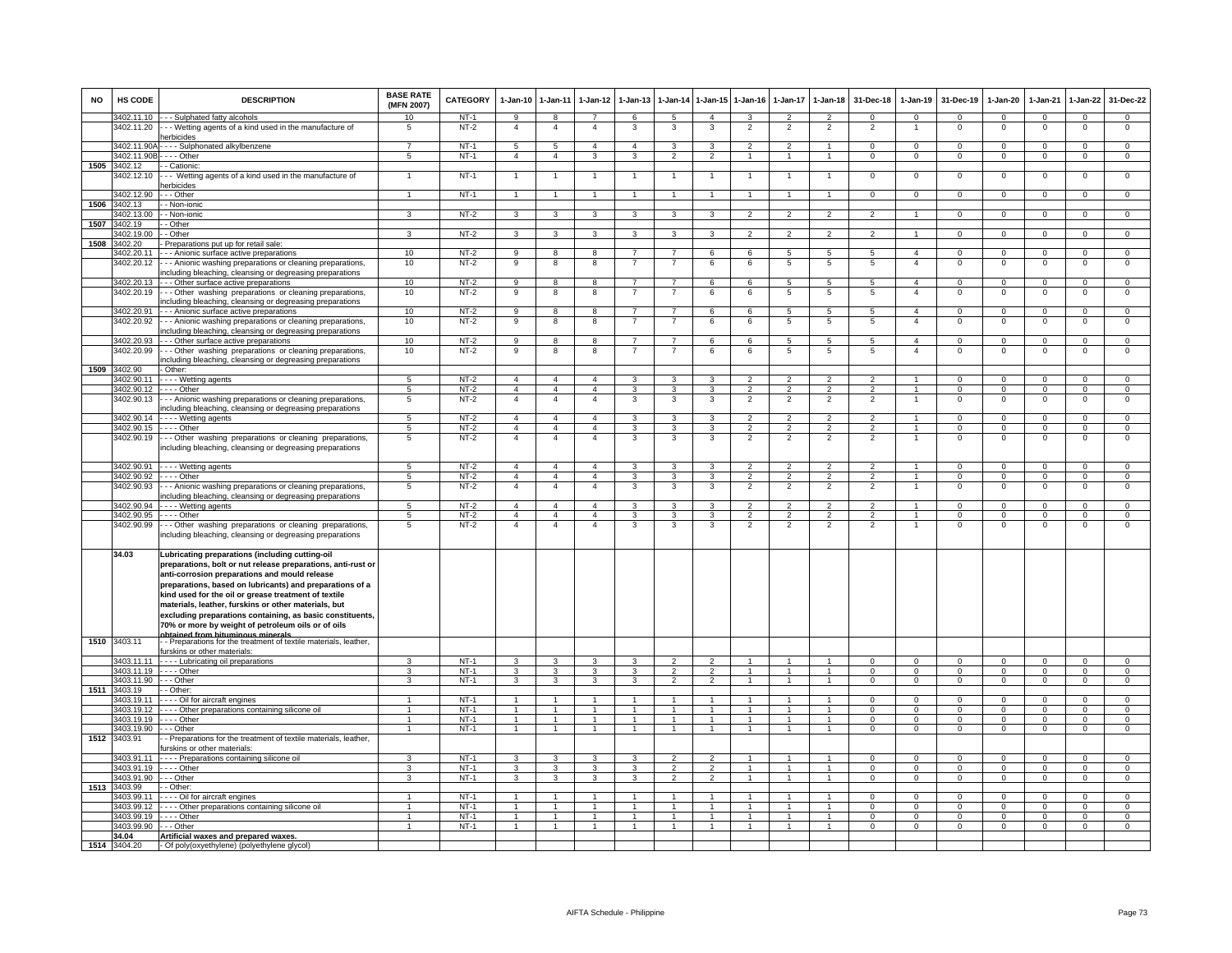| <b>NO</b> | HS CODE                                      | <b>DESCRIPTION</b>                                                                                                                                                                                                                                                                                                                                   | <b>BASE RATE</b><br>(MFN 2007) | <b>CATEGORY</b>  | $1-Jan-10$     | $1 - Jan-11$            | $1-Jan-12$              | $1-Jan-13$              | $1-Jan-14$                       | $1 - Jan-15$                     | $1-Jan-16$                     | $1-Jan-17$                       | $1-Jan-18$                       | 31-Dec-18                   | $1-Jan-19$                       | 31-Dec-19                     | $1-Jan-20$                       | $1-Jan-21$                 | $1-Jan-22$                       | 31-Dec-22                        |
|-----------|----------------------------------------------|------------------------------------------------------------------------------------------------------------------------------------------------------------------------------------------------------------------------------------------------------------------------------------------------------------------------------------------------------|--------------------------------|------------------|----------------|-------------------------|-------------------------|-------------------------|----------------------------------|----------------------------------|--------------------------------|----------------------------------|----------------------------------|-----------------------------|----------------------------------|-------------------------------|----------------------------------|----------------------------|----------------------------------|----------------------------------|
|           | 3404.20.00                                   | Of poly(oxyethylene) (polyethylene glycol)                                                                                                                                                                                                                                                                                                           |                                | $NT-1$           |                | $\mathbf{1}$            |                         |                         | $\mathbf{1}$                     | $\blacktriangleleft$             |                                | $\mathbf{1}$                     | $\overline{1}$                   | $\Omega$                    | $\Omega$                         | $\Omega$                      | $\Omega$                         | $\Omega$                   | $\Omega$                         | $\Omega$                         |
| 1515      | 3404.90                                      | Other                                                                                                                                                                                                                                                                                                                                                |                                |                  |                |                         |                         |                         |                                  |                                  |                                |                                  |                                  |                             |                                  |                               |                                  |                            |                                  |                                  |
|           | 3404.90.00<br>3404.90.00B                    | - - Of chemically modified lignite<br>- Other                                                                                                                                                                                                                                                                                                        | 3<br>-1                        | $NT-1$<br>$NT-1$ | 3<br>1         | 3<br>$\overline{1}$     | 3<br>1                  | 3<br>$\mathbf{1}$       | $\overline{2}$<br>$\mathbf{1}$   | $\overline{2}$<br>$\overline{1}$ | 1                              | $\mathbf{1}$                     | $\overline{1}$                   | $\Omega$<br>$^{\circ}$      | $\Omega$<br>$\mathbf{0}$         | $\Omega$<br>$\mathbf{0}$      | $\Omega$<br>$\mathbf{0}$         | $\Omega$<br>$^{\circ}$     | $\Omega$<br>$\mathbf{0}$         | $\Omega$<br>$\mathbf 0$          |
|           | 34.05                                        | Polishes and creams, for footwear, furniture, floors,<br>coachwork, glass or metal, scouring pastes and powders<br>and similar preparations (whether or not in the form of<br>paper, wadding, felt, nonwovens, cellular plastics or<br>cellular rubber, impregnated, coated or covered with such<br>preparations), excluding waxes of heading 34.04. |                                |                  |                |                         |                         |                         |                                  |                                  |                                |                                  |                                  |                             |                                  |                               |                                  |                            |                                  |                                  |
|           | 1516 3405.10<br>3405.10.00                   | - Polishes, creams and similar preparations for footwear or<br>eather<br>Polishes, creams and similar preparations for footwear or                                                                                                                                                                                                                   | 10                             | $NT-2$           | 9              | 8                       | 8                       | $\overline{7}$          | $\overline{7}$                   | 6                                | 6                              | 5                                | 5                                | 5                           | $\overline{4}$                   | $\mathbf 0$                   | $\mathbf 0$                      | $\mathbf 0$                | $\mathsf 0$                      | $\overline{0}$                   |
| 1517      | 3405.20                                      | eather<br>Polishes, creams and similar preparations for the                                                                                                                                                                                                                                                                                          |                                |                  |                |                         |                         |                         |                                  |                                  |                                |                                  |                                  |                             |                                  |                               |                                  |                            |                                  |                                  |
|           | 3405.20.00                                   | maintenance of wooden furniture, floors or other woodwork<br>Polishes, creams and similar preparations for the                                                                                                                                                                                                                                       | 10                             | $NT-2$           | 9              | 8                       | 8                       | $\overline{7}$          | $\overline{7}$                   | 6                                | 6                              | 5                                | 5                                | 5                           | $\overline{4}$                   | $\mathbf{0}$                  | $\mathbf{0}$                     | $^{\circ}$                 | $\mathbf 0$                      | $\overline{0}$                   |
| 1518      | 3405.30                                      | naintenance of wooden furniture, floors or other woodwork<br>Polishes and similar preparations for coachwork, other than                                                                                                                                                                                                                             |                                |                  |                |                         |                         |                         |                                  |                                  |                                |                                  |                                  |                             |                                  |                               |                                  |                            |                                  |                                  |
|           |                                              | netal polishes                                                                                                                                                                                                                                                                                                                                       |                                |                  |                |                         |                         |                         |                                  |                                  |                                |                                  |                                  |                             | $\mathbf{1}$                     |                               |                                  |                            |                                  |                                  |
|           | 405.30.00                                    | Polishes and similar preparations for coachwork, other than<br>netal polishes                                                                                                                                                                                                                                                                        | $5\phantom{.0}$                | $NT-2$           | $\overline{4}$ | $\overline{4}$          | $\overline{4}$          | 3                       | 3                                | $\mathbf{3}$                     | $\overline{2}$                 | $\overline{2}$                   | $\overline{2}$                   | $\overline{2}$              |                                  | $\mathbf 0$                   | $\mathbf 0$                      | $\mathbf 0$                | $\mathsf 0$                      | $\mathsf 0$                      |
|           | 1519 3405.40                                 | Scouring pastes and powders and other scouring<br>reparations                                                                                                                                                                                                                                                                                        |                                |                  |                |                         |                         |                         |                                  |                                  |                                |                                  |                                  |                             |                                  |                               |                                  |                            |                                  |                                  |
|           | 405.40.10<br>3405.40.90                      | - Scouring pastes and powders<br>- Other                                                                                                                                                                                                                                                                                                             | 15<br>15                       | $NT-2$<br>$NT-2$ | 14<br>14       | 13<br>13                | 12<br>12                | 11<br>11                | 10<br>10                         | $\overline{9}$<br>$\overline{9}$ | $\mathbf{R}$<br>$\overline{R}$ | $\overline{7}$<br>$\overline{7}$ | $\epsilon$<br>$\overline{6}$     | $\epsilon$<br>6             | $\overline{5}$<br>$\overline{5}$ | $\mathbf 0$<br>$\overline{0}$ | $\overline{0}$<br>$\overline{0}$ | $\Omega$<br>$\overline{0}$ | $\overline{0}$<br>$\overline{0}$ | $\overline{0}$<br>$\overline{0}$ |
| 1520      | 3405.90                                      | Other:                                                                                                                                                                                                                                                                                                                                               |                                |                  |                |                         |                         |                         |                                  |                                  |                                |                                  |                                  |                             |                                  |                               |                                  |                            |                                  |                                  |
|           | 3405.90.10                                   | - Metal polishes                                                                                                                                                                                                                                                                                                                                     | 10                             | $NT-2$           | 9              | 8                       | 8                       |                         |                                  | 6                                | 6                              | $5^{\circ}$                      | $\overline{5}$                   | $\overline{5}$              | $\overline{4}$                   | $\Omega$                      | $\Omega$                         | $\Omega$                   | $\Omega$                         | $\overline{0}$                   |
|           | 3405.90.90                                   | - - Other                                                                                                                                                                                                                                                                                                                                            | 10                             | $NT-2$           | 9              | 8                       | 8                       | $\overline{7}$          | $\overline{7}$                   | 6                                | 6                              | 5                                | $5^{\circ}$                      | 5                           | $\overline{4}$                   | $\Omega$                      | $\Omega$                         | $\Omega$                   | $\mathbf{0}$                     | $\mathbf{0}$                     |
|           | 1521 3406.00                                 | Candles, tapers and the like.                                                                                                                                                                                                                                                                                                                        |                                |                  |                |                         |                         |                         |                                  |                                  |                                |                                  |                                  |                             |                                  |                               |                                  |                            |                                  |                                  |
|           | 3406.00.00<br>1522 3407.00                   | Candles, tapers and the like.<br>Modelling pastes, including those put up for children's                                                                                                                                                                                                                                                             | 15                             | $NT-2$           | 14             | 13                      | 12                      | 11                      | 10                               | 9                                | 8                              | $\overline{7}$                   | 6                                | 6                           | 5                                | $\mathbf{0}$                  | $\mathbf{0}$                     | $\Omega$                   | $\mathbf 0$                      | $\overline{0}$                   |
|           |                                              | amusement; preparations known as "dental wax" or as "dental<br>impression compounds", put up in sets, in packings for retail<br>sale or in plates, horseshoe shapes, sticks or similar forms;<br>other preparation for use in dentistry, with a basis of plaster (of<br>calcined gypsium or calcium sulphate)                                        |                                |                  |                |                         |                         |                         |                                  |                                  |                                |                                  |                                  |                             |                                  |                               |                                  |                            |                                  |                                  |
|           | 3407.00.10                                   | - Modelling pastes, including those put up for children's<br>amusement                                                                                                                                                                                                                                                                               | 3                              | $NT-1$           | $\mathbf{3}$   | 3                       | $\overline{\mathbf{3}}$ | $\overline{\mathbf{3}}$ | $\overline{2}$                   | $\overline{2}$                   | $\overline{1}$                 | $\overline{1}$                   | $\overline{1}$                   | $\mathbf 0$                 | $\mathbf 0$                      | $\mathbf 0$                   | $\overline{0}$                   | $\mathbf 0$                | $\overline{0}$                   | $\overline{0}$                   |
|           | 3407.00.20                                   | - Preparations known as "dental wax" or "dental impression<br>compounds", put up in sets, in packings for retail sale or in<br>plates, horseshoe shapes, sticks or similar forms                                                                                                                                                                     | 3                              | $NT-1$           | 3              | 3                       | 3                       | 3                       | $\overline{2}$                   | $\overline{2}$                   | $\overline{1}$                 | $\overline{1}$                   | $\overline{1}$                   | $\overline{0}$              | $\overline{0}$                   | $\mathbf 0$                   | $\mathsf 0$                      | $\Omega$                   | $\Omega$                         | $\mathbf 0$                      |
|           | 3407.00.30                                   | - Other preparations for use in dentistry, with a basis of plaster<br>of calcined gypsum or calcium sulphate)                                                                                                                                                                                                                                        | 3                              | $NT-1$           | 3              | 3                       | $\mathbf{3}$            | 3                       | $\overline{2}$                   | $\overline{2}$                   | $\mathbf{1}$                   | $\overline{1}$                   | $\overline{1}$                   | $\mathbf 0$                 | $\mathbf 0$                      | $\mathbf{0}$                  | $\mathbf{0}$                     | $^{\circ}$                 | $\mathbf 0$                      | $\overline{0}$                   |
|           | 35.01                                        | Casein, caseinates and other casein derivatives; casein<br>alues.                                                                                                                                                                                                                                                                                    |                                |                  |                |                         |                         |                         |                                  |                                  |                                |                                  |                                  |                             |                                  |                               |                                  |                            |                                  |                                  |
| 1523      | 3501.10                                      | Casein                                                                                                                                                                                                                                                                                                                                               | $\overline{1}$                 | $NT-1$           |                | $\mathbf{1}$            | $\overline{1}$          |                         |                                  | $\mathbf{1}$                     | $\overline{1}$                 | $\mathbf{1}$                     | $\overline{1}$                   |                             |                                  |                               |                                  | $\Omega$                   |                                  |                                  |
| 1524      | 501.10.00<br>3501.90                         | Casein<br>- Caseinates and other casein derivatives                                                                                                                                                                                                                                                                                                  |                                |                  |                |                         |                         |                         |                                  |                                  |                                |                                  |                                  | $\mathbf 0$                 | $\mathbf{0}$                     | $\mathbf{0}$                  | $\mathbf 0$                      |                            | $\mathbf{0}$                     | $\mathbf 0$                      |
|           | 501.90.10                                    | - Caseinates and other casein derivatives                                                                                                                                                                                                                                                                                                            | $\mathcal{R}$                  | $NT-1$           | 3              | $\overline{\mathbf{3}}$ | 3                       | 3                       | $\overline{2}$                   | $\overline{2}$                   | $\overline{1}$                 | $\overline{1}$                   | $\overline{1}$                   | $\Omega$                    | $\mathbf 0$                      | $\mathbf 0$                   | $\overline{0}$                   | $\Omega$                   | $\overline{0}$                   | $\overline{0}$                   |
|           | 501.90.20                                    | - Casein glues                                                                                                                                                                                                                                                                                                                                       | $\overline{3}$                 | $NT-1$           | $\overline{3}$ | $\overline{\mathbf{3}}$ | 3                       | $\overline{3}$          | $\overline{2}$                   | $\overline{2}$                   | $\overline{1}$                 | $\mathbf{1}$                     | $\overline{1}$                   | $\overline{0}$              | $\overline{0}$                   | $\overline{0}$                | $\overline{0}$                   | $\overline{0}$             | $\overline{0}$                   | $\overline{0}$                   |
| 1525      | 502.11                                       | - Dried                                                                                                                                                                                                                                                                                                                                              |                                |                  |                |                         |                         |                         |                                  |                                  |                                |                                  |                                  |                             |                                  |                               |                                  |                            |                                  |                                  |
| 1526      | 3502.11.00<br>502.19                         | - Dried<br>- Other                                                                                                                                                                                                                                                                                                                                   | 3                              | $NT-1$           | 3              | 3                       | 3                       | 3                       | $\mathfrak{p}$                   | $\overline{2}$                   |                                |                                  |                                  | $\Omega$                    | $\Omega$                         | $\Omega$                      | $\Omega$                         | $\Omega$                   | $\Omega$                         | $\Omega$                         |
|           | 3502.19.00                                   | - Other                                                                                                                                                                                                                                                                                                                                              | 3                              | $NT-1$           | 3              | 3                       | 3                       | 3                       | $\overline{2}$                   | $\overline{2}$                   |                                | $\mathbf{1}$                     |                                  | $\mathbf 0$                 | $\mathbf 0$                      | $\mathbf{0}$                  | $\Omega$                         | $^{\circ}$                 | $\mathbf 0$                      | $\mathbf 0$                      |
| 1527      | 3502.20                                      | Milk albumin, including concentrates of two or more whey<br>roteins                                                                                                                                                                                                                                                                                  |                                |                  |                |                         |                         |                         |                                  |                                  |                                |                                  |                                  |                             |                                  |                               |                                  |                            |                                  |                                  |
|           | 3502.20.00                                   | Milk albumin, including concentrates of two or more whey<br>oroteins                                                                                                                                                                                                                                                                                 | 3                              | $NT-1$           | $\overline{3}$ | 3                       | 3                       | $\overline{3}$          | $\overline{2}$                   | $\overline{2}$                   |                                | $\overline{1}$                   |                                  | $\overline{0}$              | $\overline{0}$                   | $\overline{0}$                | $\overline{0}$                   | $\Omega$                   | $\overline{0}$                   | $\overline{0}$                   |
| 1528      | 502.90                                       | Other                                                                                                                                                                                                                                                                                                                                                |                                |                  |                |                         |                         |                         |                                  |                                  |                                |                                  |                                  |                             |                                  |                               |                                  |                            |                                  |                                  |
| 1529      | 502.90.00<br>3503.00                         | Other<br>Gelatin (including gelatin in rectangular (including square)<br>sheets, whether or not surface-worked or coloured) and gelatin<br>derivatives; isinglass; other glues of animal origin, excluding                                                                                                                                           | 3                              | $NT-1$           | 3              | 3                       | 3                       | 3                       | $\overline{2}$                   | $\overline{2}$                   | $\overline{1}$                 | $\overline{1}$                   | $\overline{1}$                   | $\mathbf 0$                 | $\mathsf 0$                      | $\mathbf 0$                   | $\mathbf 0$                      | $\mathbf 0$                | $\mathsf 0$                      | $\mathbf 0$                      |
|           |                                              | casein glues of heading 35.01                                                                                                                                                                                                                                                                                                                        |                                |                  |                |                         |                         |                         |                                  |                                  |                                |                                  |                                  |                             |                                  |                               |                                  |                            |                                  |                                  |
|           | 3503.00.10                                   | - Glues                                                                                                                                                                                                                                                                                                                                              | 3                              | $NT-1$           | 3              | 3                       | 3                       | 3                       | $\overline{2}$                   | 2                                | $\overline{1}$                 | $\overline{1}$                   | $\overline{1}$                   | $\mathbf{0}$                | $\mathbf 0$                      | $\mathbf{0}$                  | $\circ$                          | $\mathbf{0}$               | $\mathbf 0$                      | $\circ$                          |
|           | 3503.00.20                                   | Gelatin in powder form with a bloating level of A-250 or B-<br>230 or higher on the Bloom scale                                                                                                                                                                                                                                                      | 3                              | $NT-1$           | 3              | 3                       | $\mathbf{3}$            | $\mathbf{3}$            | $\overline{2}$                   | $\overline{2}$                   | $\overline{1}$                 | $\overline{1}$                   | $\overline{1}$                   | $\Omega$                    | $\Omega$                         | $\Omega$                      | $\mathbf 0$                      | $\Omega$                   | $\Omega$                         | $\overline{0}$                   |
|           | 3503.00.30 - Isinglass<br>3503.00.90 - Other |                                                                                                                                                                                                                                                                                                                                                      | 3<br>$\mathbf{3}$              | $NT-1$<br>$NT-1$ | 3<br>3         | 3<br>$\mathbf{3}$       | 3<br>3                  | 3<br>3                  | $\overline{2}$<br>$\overline{2}$ | $\overline{2}$<br>$\overline{2}$ | $\overline{1}$                 | $\overline{1}$<br>$\mathbf{1}$   | $\overline{1}$<br>$\overline{1}$ | $\mathbf 0$<br>$\mathbf{0}$ | $\mathsf 0$<br>$\mathbf{0}$      | $\mathbf 0$<br>$^{\circ}$     | 0<br>$^{\circ}$                  | $^{\circ}$<br>$^{\circ}$   | $\mathbf 0$<br>$\mathbf{0}$      | $\mathbf 0$<br>$\overline{0}$    |
|           | 1530 3504.00                                 | Peptones and their derivatives; other protein substances and                                                                                                                                                                                                                                                                                         |                                |                  |                |                         |                         |                         |                                  |                                  |                                |                                  |                                  |                             |                                  |                               |                                  |                            |                                  |                                  |
|           |                                              | their derivatives, not elsewhere specified or included; hide                                                                                                                                                                                                                                                                                         |                                |                  |                |                         |                         |                         |                                  |                                  |                                |                                  |                                  |                             |                                  |                               |                                  |                            |                                  |                                  |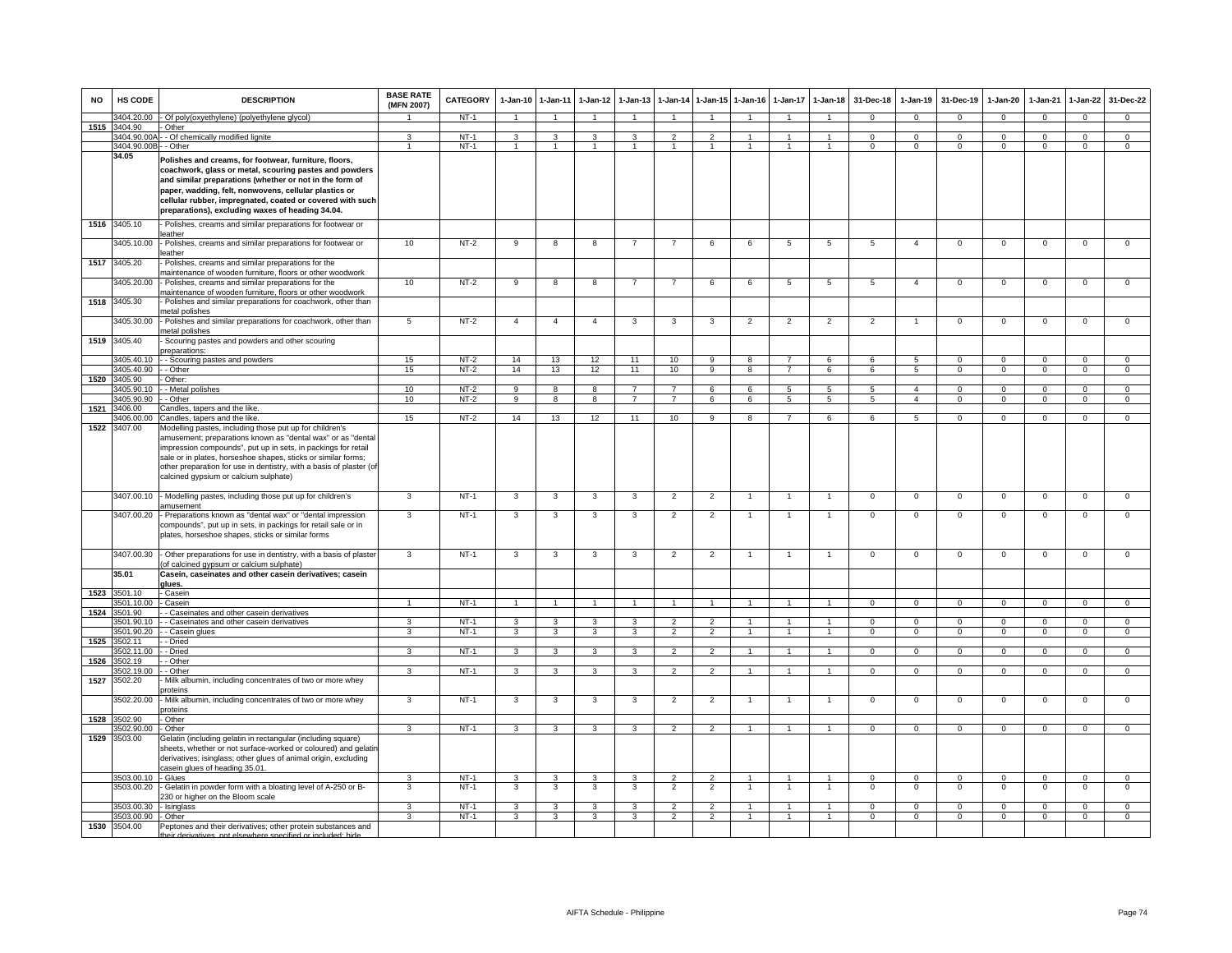| <b>NO</b> | <b>HS CODE</b>                   | <b>DESCRIPTION</b>                                                                                                                                                                                                               | <b>BASE RATE</b><br>(MFN 2007)   | <b>CATEGORY</b>  | 1-Jan-10 1-Jan-11                  |                         | $1 - Jan-12$                     | $1 - Jan-13$                     | $1 - Jan-14$                     |                                  | 1-Jan-15 1-Jan-16 | 1-Jan-17                         | $1-Jan-18$                       | 31-Dec-18                    | $1-Jan-19$                       | 31-Dec-19                  | $1-Jan-20$                  | $1-Jan-21$                 | $1-Jan-22$                  | 31-Dec-22                      |
|-----------|----------------------------------|----------------------------------------------------------------------------------------------------------------------------------------------------------------------------------------------------------------------------------|----------------------------------|------------------|------------------------------------|-------------------------|----------------------------------|----------------------------------|----------------------------------|----------------------------------|-------------------|----------------------------------|----------------------------------|------------------------------|----------------------------------|----------------------------|-----------------------------|----------------------------|-----------------------------|--------------------------------|
|           | 3504.00.00                       | Peptones and their derivatives; other protein substances and<br>heir derivatives, not elsewhere specified or included; hide                                                                                                      |                                  | $NT-1$           | $\overline{1}$                     | $\overline{1}$          | $\overline{1}$                   | $\overline{1}$                   | $\overline{1}$                   | $\overline{1}$                   | $\overline{1}$    | $\overline{1}$                   | $\overline{1}$                   | $\mathbf 0$                  | $\mathbf{0}$                     | $\mathbf{0}$               | $\overline{0}$              | $\mathbf 0$                | $\mathbf 0$                 | $\mathbf 0$                    |
|           | 35.05                            | Dextrins and other modified starches (for example,                                                                                                                                                                               |                                  |                  |                                    |                         |                                  |                                  |                                  |                                  |                   |                                  |                                  |                              |                                  |                            |                             |                            |                             |                                |
| 1531      | 3505.10                          | regel agular (actorition of the perintelegation<br>- Dextrins and other modified starches:                                                                                                                                       |                                  |                  |                                    |                         |                                  |                                  |                                  |                                  |                   |                                  |                                  |                              |                                  |                            |                             |                            |                             |                                |
|           | 505.10.10                        | - Dextrins; soluble or roasted starches                                                                                                                                                                                          |                                  | $NT-1$           | 3                                  | 3                       | 3                                | 3                                | $\mathfrak{p}$                   | $\mathfrak{p}$                   |                   |                                  |                                  | $\Omega$                     | $\Omega$                         | $\Omega$                   | $\Omega$                    | $\Omega$                   | 0                           | $\overline{0}$                 |
| 1532      | 3505.10.90<br>3505.20            | - Other<br>- Glues                                                                                                                                                                                                               | 3                                | $NT-1$           | $\mathbf{3}$                       | $\overline{3}$          | $\mathbf{3}$                     | 3                                | $\overline{2}$                   | $\overline{2}$                   | $\mathbf{1}$      | $\mathbf{1}$                     | $\overline{1}$                   | $\mathbf{0}$                 | $\mathbf 0$                      | $\mathbf{0}$               | $\mathsf 0$                 | $\mathbf 0$                | $\mathsf 0$                 | $\mathsf 0$                    |
|           | 3505.20.00                       | Glues                                                                                                                                                                                                                            | 7                                | $NT-2$           | $\overline{5}$                     | 5                       | 5                                | $\overline{4}$                   | $\overline{4}$                   | $\overline{4}$                   | 3                 | 3                                | 3                                | $\mathcal{R}$                | $\overline{2}$                   | $\Omega$                   | $\overline{0}$              | $\Omega$                   | $\overline{0}$              | $\overline{0}$                 |
|           | 35.06                            | Prepared glues and other prepared adhesives, not<br>elsewhere specified or included; products suitable for<br>use as glues or adhesives, put up for retail sale as glues<br>or adhesives, not exceeding a net weight of 1 kg.    |                                  |                  |                                    |                         |                                  |                                  |                                  |                                  |                   |                                  |                                  |                              |                                  |                            |                             |                            |                             |                                |
|           | 1533 3506.10                     | Products suitable for use as glues or adhesives, put up for<br>retail sale as glues or adhesives, not exceeding a net weight<br>of 1 kg                                                                                          |                                  |                  |                                    |                         |                                  |                                  |                                  |                                  |                   |                                  |                                  |                              |                                  |                            |                             |                            |                             |                                |
|           | 3506.10.00                       | - Products suitable for use as glues or adhesives, put up for<br>retail sale as glues or adhesives, not exceeding a net weight<br>of 1 kg                                                                                        | 5                                | $NT-1$           | $\overline{4}$                     | $\overline{4}$          | 3                                | 3                                | $\overline{2}$                   | $\overline{2}$                   | -1                | 1                                | $\overline{1}$                   | $\overline{0}$               | $\mathbf{0}$                     | $\mathbf{0}$               | $\mathbf{0}$                | $\overline{0}$             | 0                           | $\mathbf 0$                    |
| 1534      | 3506.91                          | - Adhesives based on polymers of headings 39.01 to 39.13<br>or on rubber                                                                                                                                                         |                                  |                  |                                    |                         |                                  |                                  |                                  |                                  |                   |                                  |                                  |                              |                                  |                            |                             |                            |                             |                                |
|           | 3506.91.00                       | - Adhesives based on polymers of headings 39.01 to 39.13<br>or on rubber                                                                                                                                                         | $5\overline{5}$                  | $NT-2$           | $\overline{4}$                     | $\overline{4}$          | $\overline{4}$                   | 3                                | 3                                | 3                                | 2                 | 2                                | 2                                | 2                            |                                  | $\mathbf{0}$               | $\mathbf 0$                 | $\Omega$                   | $\mathsf 0$                 | $\overline{0}$                 |
| 1535      | 3506.99                          | - Other                                                                                                                                                                                                                          | 5                                | $NT-2$           | $\overline{4}$                     | $\overline{4}$          | $\overline{4}$                   | з                                | 3                                |                                  | 2                 |                                  | $\mathcal{P}$                    | $\mathcal{P}$                |                                  | $\mathbf 0$                | 0                           | $\mathbf 0$                | $^{\circ}$                  | 0                              |
|           | 3506.99.00<br>35.07              | - - Other<br>Enzymes; prepared enzymes not elsewhere specified or<br>ncluded.                                                                                                                                                    |                                  |                  |                                    |                         |                                  |                                  |                                  |                                  |                   |                                  |                                  |                              |                                  |                            |                             |                            |                             |                                |
|           | 1536 3507.10                     | - Rennet and concentrates thereof                                                                                                                                                                                                |                                  |                  |                                    |                         |                                  |                                  |                                  |                                  |                   |                                  |                                  |                              |                                  |                            |                             |                            |                             |                                |
|           | 3507.10.00                       | - Rennet and concentrates thereof                                                                                                                                                                                                | 3                                | $NT-1$           | 3                                  | $\mathbf{3}$            | 3                                |                                  | $\mathfrak{p}$                   |                                  |                   |                                  |                                  | $\Omega$                     | $\Omega$                         | $\Omega$                   | $\Omega$                    | $\Omega$                   | $\Omega$                    | $\Omega$                       |
| 1537      | 3507.90<br>3507.90.00            | - Other<br>- Other                                                                                                                                                                                                               | 3                                | $NT-1$           | $\mathbf{3}$                       | $\mathbf{3}$            | $\mathbf{3}$                     | 3                                | $\overline{2}$                   | $\overline{2}$                   | $\overline{1}$    |                                  | $\mathbf{1}$                     | $\mathbf{0}$                 | $\mathbf 0$                      | $\mathbf{0}$               | $\mathbf 0$                 | $\mathbf 0$                | $\mathbf 0$                 | $\mathbf 0$                    |
| 1538      | 3601.00                          | Propellent powders.                                                                                                                                                                                                              |                                  |                  |                                    |                         |                                  |                                  |                                  |                                  |                   |                                  |                                  |                              |                                  |                            |                             |                            |                             |                                |
|           | 3601.00.00                       | Propellent powders.                                                                                                                                                                                                              | 1                                | $NT-1$           | $\mathbf{1}$                       | $\overline{1}$          | $\mathbf{1}$                     | $\mathbf{1}$                     | $\overline{1}$                   | $\mathbf{1}$                     | $\mathbf{1}$      | $\mathbf{1}$                     | $\overline{1}$                   | $\overline{0}$               | $\overline{0}$                   | $\overline{0}$             | $\overline{0}$              | $\overline{0}$             | $\overline{0}$              | $\overline{0}$                 |
| 1539      | 3602.00                          | Prepared explosives, other than propellent powders<br>3602.00.00 Prepared explosives, other than propellent powders                                                                                                              | 10                               | $NT-2$           | 9                                  | 8                       | 8                                | $\overline{7}$                   | $\overline{7}$                   | 6                                | 6                 | 5                                | 5                                | 5                            | $\overline{4}$                   | $\mathbf 0$                | $\mathbf 0$                 | $\mathbf 0$                | $\mathsf 0$                 | $\overline{0}$                 |
| 1540      | 3603.00                          | Safety fuses; detonating fuses; percussion or detonating caps<br>gniters; electric detonators.                                                                                                                                   |                                  |                  |                                    |                         |                                  |                                  |                                  |                                  |                   |                                  |                                  |                              |                                  |                            |                             |                            |                             |                                |
|           | 3603.00.10                       | Semi-fuses; elemented caps; signal tubes                                                                                                                                                                                         |                                  | $NT-1$           |                                    |                         |                                  |                                  |                                  |                                  |                   |                                  |                                  | $\overline{0}$               | $\overline{0}$                   | $\overline{0}$             | $\Omega$                    | $\overline{0}$             | $\overline{0}$              | $\overline{0}$                 |
|           | 3603.00.20<br>3603.00.90 - Other | - Safety fuses or detonating fuses                                                                                                                                                                                               | $\overline{7}$<br>$\overline{7}$ | $NT-2$<br>NT-2   | $5\overline{5}$<br>$5\overline{5}$ | 5<br>$5\overline{5}$    | $5^{\circ}$<br>5 <sub>5</sub>    | $\overline{4}$<br>$\overline{4}$ | $\overline{4}$<br>$\overline{4}$ | $\overline{4}$<br>$\overline{4}$ | 3<br>$\mathbf{3}$ | 3<br>3                           | 3<br>$\mathbf{3}$                | 3<br>$\mathbf{3}$            | $\overline{2}$<br>$\overline{2}$ | $\Omega$<br>$\overline{0}$ | $\Omega$<br>$\mathbf{0}$    | $\Omega$<br>$\mathbf{0}$   | $\Omega$<br>$\circ$         | $\overline{0}$<br>$\mathbf{0}$ |
|           | 36.04                            | Fireworks, signalling flares, rain rockets, fog signals and<br>other pyrotechnic articles.                                                                                                                                       |                                  |                  |                                    |                         |                                  |                                  |                                  |                                  |                   |                                  |                                  |                              |                                  |                            |                             |                            |                             |                                |
| 1541      | 3604.10                          | - Fireworks                                                                                                                                                                                                                      |                                  |                  |                                    |                         |                                  |                                  |                                  |                                  |                   |                                  |                                  |                              |                                  |                            |                             |                            |                             |                                |
| 1542      | 604.10.00<br>3604.90             | - Fireworks<br>Other:                                                                                                                                                                                                            | 10                               | $NT-1$           | $\overline{9}$                     | $\overline{8}$          | $\overline{7}$                   | 6                                | 5                                | $\overline{4}$                   | 3                 | $\mathcal{P}$                    | $\overline{2}$                   | $\Omega$                     | $\overline{0}$                   | $\overline{0}$             | $\overline{0}$              | $\Omega$                   | $\overline{0}$              | $\overline{0}$                 |
|           |                                  | 3604.90.10A - - - Signalling flares                                                                                                                                                                                              | $\mathbf{1}$                     | $NT-1$           | $\overline{1}$                     | $\overline{1}$          | $\overline{1}$                   | $\overline{1}$                   | $\overline{1}$                   | $\mathbf{1}$                     | $\mathbf{1}$      | $\mathbf{1}$                     | $\overline{1}$                   | $\Omega$                     | $\Omega$                         | $\mathbf{0}$               | $\overline{0}$              | $\Omega$                   | $\overline{0}$              | $\overline{0}$                 |
|           | 3604.90.10E                      | .-- Other                                                                                                                                                                                                                        | 10                               | $NT-1$           | $\overline{9}$                     | $\overline{\mathbf{8}}$ | $\overline{7}$                   | 6                                | $\overline{5}$                   | $\overline{4}$                   | $\mathcal{R}$     | $\mathcal{P}$                    | $\mathcal{P}$                    | $\Omega$                     | $\mathsf 0$                      | $\Omega$                   | $\mathsf 0$                 | $\Omega$                   | $\mathsf 0$                 | $\overline{0}$                 |
|           | 3604.90.20<br>3604.90.90         | - Miniature pyrotechnic munitions and percussion caps for<br>tovs<br>- - Other                                                                                                                                                   | 10<br>10                         | $NT-1$<br>$NT-1$ | 9<br>9                             | 8<br>8                  | $\overline{7}$<br>$\overline{7}$ | 6<br>6                           | 5<br>5                           | $\overline{4}$<br>$\overline{a}$ | 3<br>3            | $\overline{2}$<br>$\overline{2}$ | $\overline{2}$<br>$\overline{2}$ | $\mathbf{O}$<br>$\mathbf{0}$ | $\mathsf 0$<br>$\mathbf{0}$      | $\mathbf 0$<br>$\mathbf 0$ | $\mathbf 0$<br>$\mathbf{0}$ | $\mathbf 0$<br>$\mathbf 0$ | $\mathsf 0$<br>$\mathbf{0}$ | $\mathbf 0$<br>$\Omega$        |
| 1543      | 3605.00                          | Matches, other than pyrotechnic articles of heading 36.04                                                                                                                                                                        |                                  |                  |                                    |                         |                                  |                                  |                                  |                                  |                   |                                  |                                  |                              |                                  |                            |                             |                            |                             |                                |
|           | 3605.00.00<br>36.06              | Matches, other than pyrotechnic articles of heading 36.04<br>Ferro-cerium and other pyrophoric alloys in all forms;<br>articles of combustible materials as specified in Note 2 to                                               | 15                               | $NT-2$           | 14                                 | 13                      | 12                               | 11                               | 10                               | 9                                | 8                 | 7                                | 6                                | 6                            | 5                                | $\mathbf{0}$               | $^{\circ}$                  | $\mathbf 0$                | $\mathbf{0}$                | $\overline{0}$                 |
| 1544      | 3606.10                          | this Chapter.<br>- Liquid or liquefied-gas fuels in containers of a kind used for                                                                                                                                                |                                  |                  |                                    |                         |                                  |                                  |                                  |                                  |                   |                                  |                                  |                              |                                  |                            |                             |                            |                             |                                |
|           | 3606.10.00                       | illing or refilling cigarette or similar lighters and of a capacity<br>- Liquid or liquefied-gas fuels in containers of a kind used for<br>illing or refilling cigarette or similar lighters and of a capacity                   | $\overline{7}$                   | $NT-1$           | $5\phantom{.0}$                    | $\sqrt{5}$              | $\overline{4}$                   | $\overline{4}$                   | 3                                | 3                                | $\overline{2}$    | 2                                | $\overline{1}$                   | $\mathbf{0}$                 | $\mathbf 0$                      | $\mathbf{0}$               | $\mathbf 0$                 | $\mathbf 0$                | $\mathsf 0$                 | $\overline{0}$                 |
|           | 1545 3606.90<br>3606.90.10       | - Other:<br>- Solid or semi-solid fuels, solidified alcohol and similar                                                                                                                                                          | 7                                | $NT-1$           | $\overline{5}$                     | $\sqrt{5}$              | $\overline{4}$                   | $\Delta$                         | 3                                | 3                                | $\overline{2}$    | $\overline{2}$                   | $\overline{1}$                   | 0                            | $\,0\,$                          | $\mathbf 0$                | $\mathbf 0$                 | $\,0\,$                    | $\mathsf 0$                 | $\overline{0}$                 |
|           | 3606.90.20                       | prepared fuels<br>- - Lighter flints                                                                                                                                                                                             |                                  | $NT-1$           | -5                                 | 5                       | $\overline{4}$                   | $\overline{4}$                   | $\mathbf{3}$                     | $\mathbf{R}$                     |                   | $\mathcal{P}$                    | $\overline{1}$                   | $\Omega$                     | $\Omega$                         | $\Omega$                   | $\Omega$                    | $\Omega$                   | $\Omega$                    | $\Omega$                       |
|           | 3606.90.30                       | - Other ferro-cerium and other pyrophoric alloys in all<br>orms                                                                                                                                                                  | $\overline{7}$                   | $NT-1$           | $5\phantom{.0}$                    | $5\phantom{.0}$         | $\overline{4}$                   | $\overline{4}$                   | 3                                | 3                                | $\overline{2}$    | $\overline{2}$                   | $\overline{1}$                   | $\mathsf 0$                  | $\mathsf 0$                      | $\mathbf 0$                | $\mathbf 0$                 | $\mathbf 0$                | $\mathsf 0$                 | $\mathbf 0$                    |
|           | 3606.90.40                       | - Resin torches, firelighters and the like                                                                                                                                                                                       | $\overline{7}$                   | $NT-1$           | $5\overline{5}$                    | $5\overline{5}$         | $\overline{4}$                   | $\overline{4}$                   | 3                                | 3                                | $\overline{2}$    | $\mathfrak{p}$                   | $\mathbf{1}$                     | $\Omega$                     | $\Omega$                         | $\Omega$                   | $\Omega$                    | $\Omega$                   | $\Omega$                    | $\Omega$                       |
|           | 3606.90.90<br>37.01              | - - Other<br>Photographic plates and film in the flat, sensitised,<br>unexposed, of any material other than paper, paperboard<br>or textiles; instant print film in the flat, sensitised,<br>unexposed, whether or not in packs. | $\overline{7}$                   | $NT-1$           | 5                                  | $5\overline{5}$         | $\overline{a}$                   | $\overline{4}$                   | 3                                | 3                                | $\overline{2}$    | $\mathfrak{p}$                   | $\mathbf{1}$                     | $\Omega$                     | $\Omega$                         | $\Omega$                   | $\Omega$                    | $\mathbf 0$                | $\Omega$                    | $\circ$                        |
| 1546      | 3701.10                          | - For X-ray                                                                                                                                                                                                                      |                                  |                  |                                    |                         |                                  |                                  |                                  |                                  |                   |                                  |                                  |                              |                                  |                            |                             |                            |                             |                                |
|           | 3701.10.00 - For X-ray           |                                                                                                                                                                                                                                  | 3                                | $NT-1$           | $\mathbf{3}$                       | 3                       | $\mathbf{3}$                     | 3                                | $\overline{2}$                   | $\overline{2}$                   |                   |                                  | $\overline{1}$                   | $\mathbf{O}$                 | $\mathbf{0}$                     | $\mathbf{0}$               | $^{\circ}$                  | $^{\circ}$                 | $\mathbf{0}$                | $\mathbf{0}$                   |
| 1547      | 3701.20                          | - Instant print film<br>3701.20.00 - Instant print film                                                                                                                                                                          | 3                                | $NT-1$           | $\mathbf{3}$                       | $\mathbf{3}$            | $\mathbf{3}$                     | 3                                | $\overline{2}$                   | $\overline{2}$                   | $\overline{1}$    | 1                                | $\mathbf{1}$                     | $\mathbf{0}$                 | $^{\circ}$                       | $^{\circ}$                 | $^{\circ}$                  | $^{\circ}$                 | $\mathbf{0}$                | $\mathbf{0}$                   |
| 1548      | 3701.30                          | - Other plates and film, with any side exceeding 255 mm;                                                                                                                                                                         |                                  |                  |                                    |                         |                                  |                                  |                                  |                                  |                   |                                  |                                  |                              |                                  |                            |                             |                            |                             |                                |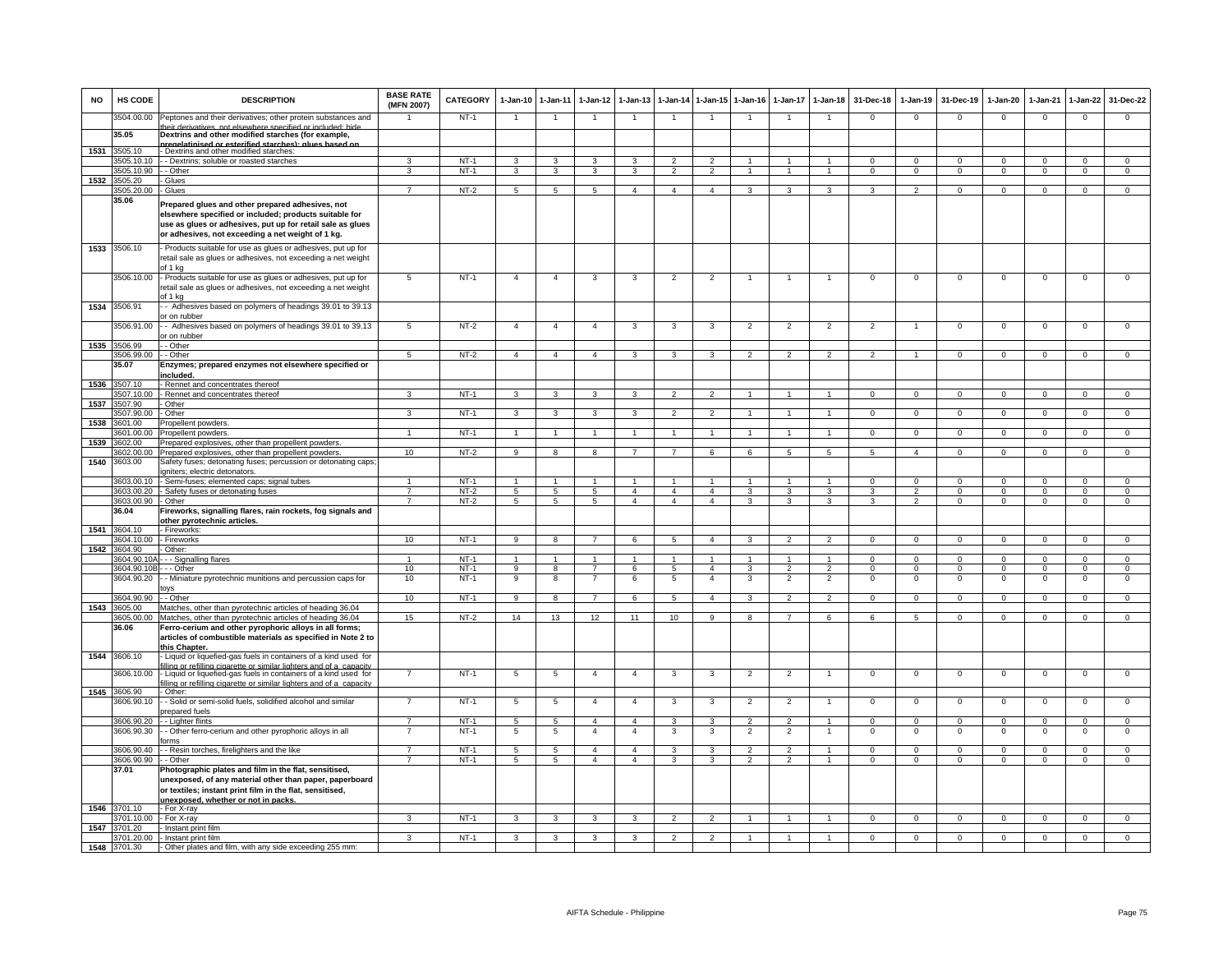| <b>NO</b> | HS CODE                  | <b>DESCRIPTION</b>                                                                                                                                                     | <b>BASE RATE</b><br>(MFN 2007) | CATEGORY         | $1 - Jan-10$            | $1 - Jan - 11$          | $1 - Jan-12$            | $1 - Jan-13$            | 1-Jan-14                         | $1 - Jan-15$                     | $1 - Jan-16$   | 1-Jan-17             | $1-Jan-18$                       | 31-Dec-18               | 1-Jan-19                | 31-Dec-19               | 1-Jan-20                 | 1-Jan-21                | 1-Jan-22                   | 31-Dec-22                     |
|-----------|--------------------------|------------------------------------------------------------------------------------------------------------------------------------------------------------------------|--------------------------------|------------------|-------------------------|-------------------------|-------------------------|-------------------------|----------------------------------|----------------------------------|----------------|----------------------|----------------------------------|-------------------------|-------------------------|-------------------------|--------------------------|-------------------------|----------------------------|-------------------------------|
|           | 3701.30.00               | Other plates and film, with any side exceeding 255 mm                                                                                                                  |                                | $NT-1$           | 3                       | 3                       | 3                       | 3                       | $\overline{2}$                   |                                  |                |                      | $\mathbf{1}$                     | $\Omega$                | $\Omega$                | $\Omega$                | $\Omega$                 | $\Omega$                | $\Omega$                   | $\Omega$                      |
| 1549      | 3701.91                  | - For colour photography (polychrome)                                                                                                                                  | 3                              |                  |                         |                         |                         |                         |                                  |                                  |                |                      |                                  |                         |                         |                         |                          |                         |                            | $\overline{0}$                |
| 1550      | 3701.91.00<br>3701.99    | - For colour photography (polychrome)<br>- Other:                                                                                                                      |                                | $NT-1$           | $\mathbf{3}$            | $\mathbf{3}$            | $\mathbf{3}$            | 3                       | $\overline{2}$                   | 2                                | $\mathbf{1}$   |                      | $\mathbf{1}$                     | $^{\circ}$              | $\mathbf{0}$            | $\overline{0}$          | $\mathbf{0}$             | $^{\circ}$              | $\mathbf{0}$               |                               |
|           | 3701.99.00               | - Other                                                                                                                                                                | 3                              | $NT-1$           | 3                       | $\overline{3}$          | 3                       | 3                       | $\overline{2}$                   | $\mathcal{P}$                    | $\overline{1}$ |                      | $\mathbf{1}$                     | $\Omega$                | $\Omega$                | $\Omega$                | $\Omega$                 | $\Omega$                | $\overline{0}$             | $\overline{0}$                |
|           | 37.02                    | Photographic film in rolls, sensitised, unexposed, of any<br>material other than paper, paperboard or textiles; instant<br>print film in rolls, sensitised, unexposed. |                                |                  |                         |                         |                         |                         |                                  |                                  |                |                      |                                  |                         |                         |                         |                          |                         |                            |                               |
| 1551      | 3702.10                  | - For X-rav                                                                                                                                                            |                                |                  |                         |                         |                         |                         |                                  |                                  |                |                      |                                  |                         |                         |                         |                          |                         |                            |                               |
|           | 3702.10.00 - For X-ray   |                                                                                                                                                                        | 3                              | $NT-1$           | 3                       | 3                       | 3                       | 3                       | $\overline{2}$                   | $\overline{2}$                   |                |                      |                                  | $\Omega$                | $\Omega$                | $\overline{0}$          | $\Omega$                 | $\Omega$                | $\overline{0}$             | $\overline{0}$                |
| 1552      | 3702.31                  | - - For colour photography (polychrome):                                                                                                                               | 3                              | $NT-1$           |                         |                         |                         | 3                       |                                  |                                  | $\mathbf{1}$   | $\mathbf{1}$         | $\overline{1}$                   |                         |                         |                         |                          |                         |                            | $\Omega$                      |
| 1553      | 3702.31.00<br>3702.32    | - - For colour photography (polychrome)<br>- Other, with silver halide emulsion:                                                                                       |                                |                  | $\mathbf{3}$            | $\mathbf{3}$            | $\mathbf{3}$            |                         | $\overline{2}$                   | $\overline{2}$                   |                |                      |                                  | $\mathbf{0}$            | $\mathbf{0}$            | $\mathbf{0}$            | $\mathbf{0}$             | $\mathbf 0$             | $\mathbf{0}$               |                               |
|           | 3702.32.40               | - Of a kind suitable for use in medical, surgical, dental or<br>veterinary sciences or in the printing industry                                                        | 3                              | $NT-1$           | $\overline{\mathbf{3}}$ | $\overline{\mathbf{3}}$ | $\overline{\mathbf{3}}$ | 3                       | $\overline{2}$                   | $\overline{2}$                   | 1              | $\mathbf{1}$         | $\mathbf{1}$                     | $\overline{0}$          | $\overline{0}$          | $\overline{0}$          | $\overline{0}$           | $\overline{0}$          | $\overline{0}$             | $\overline{0}$                |
|           | 3702.32.90               | - - Other                                                                                                                                                              | 3                              | $NT-1$           | $\mathbf{3}$            | $\overline{\mathbf{3}}$ | $\mathbf{3}$            | 3                       | $\overline{2}$                   | $\overline{2}$                   | $\overline{1}$ | $\mathbf{1}$         | $\blacktriangleleft$             | $\Omega$                | $\mathbf 0$             | $\mathbf{0}$            | $\mathbf 0$              | $\Omega$                | $\mathbf 0$                | $\Omega$                      |
| 1554      | 3702.39                  | - Other:                                                                                                                                                               |                                |                  |                         |                         |                         |                         |                                  |                                  |                |                      |                                  |                         |                         |                         |                          |                         |                            |                               |
|           | 3702.39.30<br>3702.39.50 | - - Infra-red transparent film<br>- - Of a kind suitable for use in medical, surgical, dental or                                                                       | $\mathbf{a}$<br>3              | $NT-1$<br>$NT-1$ | 3<br>3                  | $\overline{3}$<br>3     | 3<br>3                  | 3<br>3                  | $\overline{2}$<br>$\overline{2}$ | $\mathcal{P}$<br>$\overline{2}$  | $\overline{1}$ |                      | $\overline{1}$<br>$\overline{1}$ | $\Omega$<br>$\mathsf 0$ | $\Omega$<br>$\mathsf 0$ | $\Omega$<br>$\mathbf 0$ | $\Omega$<br>$\mathbf 0$  | $\Omega$<br>$\mathbf 0$ | $\mathsf 0$<br>$\mathsf 0$ | $\overline{0}$<br>$\mathbf 0$ |
|           |                          | veterinary sciences or in the printing industry                                                                                                                        |                                |                  |                         |                         |                         |                         |                                  |                                  |                |                      |                                  |                         |                         |                         |                          |                         |                            |                               |
|           | 3702.39.90               | - - - Other                                                                                                                                                            | $\mathcal{R}$                  | $NT-1$           | $\mathbf{3}$            | 3                       | 3                       | $\mathbf{R}$            | $\overline{2}$                   | $\mathcal{P}$                    | $\overline{1}$ | $\overline{1}$       | $\overline{1}$                   | $\mathbf{O}$            | $\mathbf 0$             | $\mathbf{0}$            | $\mathbf 0$              | $\mathbf 0$             | $\mathbf 0$                | $\mathbf 0$                   |
| 1555      | 3702.41                  | - Of a width exceeding 610 mm and of a length exceeding                                                                                                                |                                |                  |                         |                         |                         |                         |                                  |                                  |                |                      |                                  |                         |                         |                         |                          |                         |                            |                               |
|           |                          | 200 m, for colour photography (polychrome):                                                                                                                            |                                |                  |                         |                         |                         |                         |                                  |                                  |                |                      |                                  |                         |                         |                         |                          |                         |                            |                               |
|           | 3702.41.30               | - - Of a kind suitable for use in medical, surgical, dental or                                                                                                         | 3                              | $NT-1$           | 3                       | 3                       | 3                       | 3                       | $\overline{2}$                   | $\overline{2}$                   |                |                      | $\mathbf{1}$                     | $\mathsf 0$             | $\mathsf 0$             | $\mathbf 0$             | $\mathbf 0$              | $\mathbf 0$             | $\mathsf 0$                | $\mathbf 0$                   |
|           | 3702.41.90               | veterinary sciences or in the printing industry<br>- - Other                                                                                                           | $\mathbf{R}$                   | $NT-1$           | $\mathbf{3}$            | 3                       | 3                       | $\mathbf{3}$            | $\overline{2}$                   | $\overline{2}$                   | $\mathbf{1}$   | $\mathbf{1}$         | $\blacktriangleleft$             | $\mathsf 0$             | $^{\circ}$              | $\mathbf 0$             | $\mathbf{0}$             | $^{\circ}$              | $\mathsf 0$                | $\Omega$                      |
| 1556      | 3702.42                  | - Of a width exceeding 610 mm and of a length exceeding<br>200 m, other than for colour photography:                                                                   |                                |                  |                         |                         |                         |                         |                                  |                                  |                |                      |                                  |                         |                         |                         |                          |                         |                            |                               |
|           | 3702.42.40               | - - Of a kind suitable for use in medical, surgical, dental or                                                                                                         | 3                              | $NT-1$           | 3                       | 3                       | 3                       | 3                       | $\overline{2}$                   | $\overline{2}$                   | $\overline{1}$ |                      | $\overline{1}$                   | $\Omega$                | $\Omega$                | $\Omega$                | $\overline{0}$           | $\Omega$                | $\overline{0}$             | $\overline{0}$                |
|           |                          | veterinary sciences or in the printing industry                                                                                                                        |                                |                  |                         |                         |                         |                         |                                  |                                  |                |                      |                                  |                         |                         |                         |                          |                         |                            |                               |
|           | 3702.42.90               | $\cdot$ - Other                                                                                                                                                        | 3                              | $NT-1$           | $\mathbf{3}$            | $\mathbf{3}$            | $\mathbf{3}$            | 3                       | $\overline{2}$                   | $\overline{2}$                   | $\mathbf{1}$   | $\mathbf{1}$         | $\overline{1}$                   | $\mathbf{O}$            | $\mathbf 0$             | $\mathbf 0$             | $\mathbf{0}$             | $\Omega$                | $\mathbf{0}$               | $\Omega$                      |
| 1557      | 3702.43                  | - Of a width exceeding 610 mm and of a length not<br>exceeding 200 m:                                                                                                  |                                |                  |                         |                         |                         |                         |                                  |                                  |                |                      |                                  |                         |                         |                         |                          |                         |                            |                               |
|           | 3702.43.30               | - - Infra-red transparent film                                                                                                                                         | 3                              | $NT-1$           | 3                       | 3                       | 3                       | 3                       | $\overline{2}$                   | $\overline{2}$                   |                | 1                    | $\blacktriangleleft$             | $\overline{0}$          | $\overline{0}$          | $\overline{0}$          | $\overline{0}$           | $\overline{0}$          | $\overline{0}$             | $\overline{0}$                |
|           | 3702.43.50               | - - Of a kind suitable for use in medical, surgical, dental or                                                                                                         | 3                              | $NT-1$           | 3                       | 3                       | 3                       | 3                       | $\overline{2}$                   | $\overline{2}$                   |                |                      | $\overline{1}$                   | $\mathsf 0$             | $\mathsf 0$             | $\mathbf 0$             | $\mathbf 0$              | $\mathbf 0$             | $\mathsf 0$                | $\mathbf 0$                   |
|           |                          | veterinary sciences or in the printing industry                                                                                                                        |                                |                  |                         |                         |                         |                         |                                  |                                  |                |                      |                                  |                         |                         |                         |                          |                         |                            |                               |
| 1558      | 3702.43.90<br>3702.44    | - - - Other<br>- Of a width exceeding 105 mm but not exceeding 610 mm:                                                                                                 | 3                              | $NT-1$           | $\mathbf{3}$            | 3                       | 3                       | 3                       | $\overline{2}$                   | $\overline{2}$                   |                | $\mathbf{1}$         | $\blacktriangleleft$             | $\Omega$                | $^{\circ}$              | $^{\circ}$              | $\Omega$                 | $^{\circ}$              | $\mathbf 0$                | $\overline{0}$                |
|           |                          |                                                                                                                                                                        |                                |                  |                         |                         |                         |                         |                                  |                                  |                |                      |                                  |                         |                         |                         |                          |                         |                            |                               |
|           | 3702.44.30               | - - - Infra-red transparent film                                                                                                                                       | $\mathbf{R}$                   | $NT-1$           | 3                       | $\mathbf{3}$            | 3                       | 3                       | $\mathcal{P}$                    | $\mathcal{P}$                    |                |                      |                                  | $\Omega$                | $\Omega$                | $\Omega$                | $\Omega$                 | $\Omega$                | $\Omega$                   | $\Omega$                      |
|           | 3702.44.50               | -- Of a kind suitable for use in medical, surgical, dental or                                                                                                          | 3                              | $NT-1$           | 3                       | 3                       | 3                       | 3                       | $\overline{2}$                   | $\overline{2}$                   |                |                      | -1                               | $^{\circ}$              | 0                       | $\mathbf 0$             | $\mathbf 0$              | $\mathbf 0$             | 0                          | 0                             |
|           | 3702.44.90               | veterinary sciences or in the printing industry<br>$-$ - Other                                                                                                         | $\mathbf{R}$                   | $NT-1$           | 3                       | 3                       | 3                       | 3                       | $\mathcal{P}$                    | $\mathcal{P}$                    | $\overline{1}$ | $\mathbf{1}$         | $\overline{1}$                   | $\Omega$                | $\Omega$                | $\mathbf 0$             | $\mathbf 0$              | $\Omega$                | $\mathsf 0$                | $\overline{0}$                |
| 1559      | 3702.51                  | - Of a width not exceeding 16 mm and of a length not                                                                                                                   |                                |                  |                         |                         |                         |                         |                                  |                                  |                |                      |                                  |                         |                         |                         |                          |                         |                            |                               |
|           | 3702.51.40               | exceeding 14 m:<br>-- Of a kind suitable for use in medical, surgical, dental or                                                                                       | 3                              | $NT-1$           | 3                       | 3                       | 3                       | 3                       | $\overline{2}$                   | $\overline{2}$                   |                |                      |                                  | $\mathsf 0$             | $\mathbf 0$             | $\mathbf 0$             | $\mathbf 0$              | $\mathbf 0$             | $\mathsf 0$                | 0                             |
|           | 3702.51.90               | veterinary sciences or in the printing industry<br>$\cdot$ - Other                                                                                                     | 3                              | $NT-1$           | 3                       | 3                       | $\mathbf{3}$            | $\mathbf{B}$            | $\overline{2}$                   | $\overline{2}$                   | $\overline{1}$ | $\mathbf{1}$         | $\overline{1}$                   | $\Omega$                | $\Omega$                | $\Omega$                | $\Omega$                 | $\Omega$                | $\overline{0}$             | $\overline{0}$                |
| 1560      | 3702.52                  | - Of a width not exceeding 16 mm and of a length exceeding                                                                                                             |                                |                  |                         |                         |                         |                         |                                  |                                  |                |                      |                                  |                         |                         |                         |                          |                         |                            |                               |
|           |                          | 14 m:                                                                                                                                                                  |                                |                  |                         |                         |                         |                         |                                  |                                  | $\overline{1}$ | $\blacktriangleleft$ |                                  |                         |                         |                         |                          |                         |                            |                               |
|           | 3702.52.20<br>3702.52.50 | --- Of a kind suitable for use in cinematography<br>-- Of a kind suitable for use in medical, surgical, dental or                                                      | 3<br>3                         | $NT-1$<br>$NT-1$ | $\mathbf{3}$<br>3       | $\mathbf{3}$<br>3       | 3<br>3                  | 3<br>3                  | $\overline{2}$<br>$\overline{2}$ | $\overline{2}$<br>$\overline{2}$ |                |                      | $\overline{1}$<br>$\overline{1}$ | $\Omega$<br>$^{\circ}$  | $\Omega$<br>$^{\circ}$  | $\Omega$<br>$\mathbf 0$ | $\Omega$<br>$\mathbf{0}$ | $\Omega$<br>$\Omega$    | $\mathbf 0$<br>$^{\circ}$  | $\mathbf 0$<br>$\mathbf 0$    |
|           |                          | veterinary sciences or in the printing industry                                                                                                                        |                                |                  |                         |                         |                         |                         |                                  |                                  |                |                      |                                  |                         |                         |                         |                          |                         |                            |                               |
|           | 3702.52.90               | - - Other                                                                                                                                                              | $\overline{3}$                 | $NT-1$           | 3                       | 3                       | $\mathbf{3}$            | 3                       | $\overline{2}$                   | $\overline{2}$                   |                | $\mathbf{1}$         | $\blacktriangleleft$             | $\mathbf{O}$            | $\mathbf{0}$            | $\mathbf{0}$            | $\mathbf{0}$             | $\mathbf 0$             | $\mathbf{0}$               | $\Omega$                      |
| 1561      | 3702.53                  | - Of a width exceeding 16 mm but not exceeding 35 mm and<br>of a length not exceeding 30 m, for slides:                                                                |                                |                  |                         |                         |                         |                         |                                  |                                  |                |                      |                                  |                         |                         |                         |                          |                         |                            |                               |
|           | 3702.53.40               | --- Of a kind suitable for use in medical, surgical, dental or<br>veterinary sciences or in the printing industry                                                      | 3                              | $NT-1$           | $\mathbf{3}$            | $\mathbf{3}$            | $\mathbf{3}$            | 3                       | $\overline{2}$                   | $\overline{2}$                   | $\mathbf{1}$   |                      | $\overline{1}$                   | $\mathsf 0$             | $\mathbf 0$             | $\mathbf 0$             | $\mathbf 0$              | $\mathbf 0$             | $\mathsf 0$                | $\mathbf 0$                   |
|           | 3702.53.90               | - - - Other                                                                                                                                                            | 3                              | $NT-1$           | 3                       | 3                       | 3                       | 3                       | $\mathfrak{p}$                   |                                  |                |                      |                                  | $\Omega$                | $\Omega$                | $\Omega$                | $\Omega$                 | $\Omega$                | $\Omega$                   | $\Omega$                      |
| 1562      | 3702.54                  | - Of a width exceeding 16 mm but not exceeding 35 mm and<br>of a length not exceeding 30 m, other than for slides:                                                     |                                |                  |                         |                         |                         |                         |                                  |                                  |                |                      |                                  |                         |                         |                         |                          |                         |                            |                               |
|           | 3702.54.40               | -- Of a kind suitable for use in medical, surgical, dental or<br>veterinary sciences or in the printing industry                                                       | 3                              | $NT-1$           | 3                       | 3                       | 3                       | 3                       | $\overline{2}$                   | $\overline{2}$                   |                |                      |                                  | $\Omega$                | $\Omega$                | $\mathbf 0$             | $\Omega$                 | $\Omega$                | $^{\circ}$                 | $\overline{0}$                |
|           | 3702.54.90               | -- Other                                                                                                                                                               | 3                              | $NT-1$           | 3                       | 3                       | 3                       | 3                       | $\overline{2}$                   | $\overline{2}$                   |                | $\mathbf{1}$         | $\overline{1}$                   | $\mathbf{O}$            | $\mathbf 0$             | $\mathbf 0$             | $\mathbf 0$              | $\mathbf 0$             | $\mathsf 0$                | $\mathbf 0$                   |
| 1563      | 3702.55                  | - Of a width exceeding 16 mm but not exceeding 35 mm and<br>of a length exceeding 30 m:                                                                                |                                |                  |                         |                         |                         |                         |                                  |                                  |                |                      |                                  |                         |                         |                         |                          |                         |                            |                               |
|           | 3702 55 20               | - - - Of a kind suitable for use in cinematography                                                                                                                     | $\overline{\mathbf{3}}$        | $NT-1$           | $\mathbf{R}$            | 3                       | 3                       | $\overline{\mathbf{3}}$ | $\overline{2}$                   | $\overline{2}$                   | $\overline{1}$ | $\mathbf{1}$         | $\overline{1}$                   | $\overline{0}$          | $\overline{0}$          | $\overline{0}$          | $\overline{0}$           | $\Omega$                | $\overline{0}$             | $\overline{0}$                |
|           | 3702.55.50               | -- Of a kind suitable for use in medical, surgical, dental or                                                                                                          | 3                              | $NT-1$           | $\mathbf{3}$            | 3                       | 3                       | 3                       | $\overline{2}$                   | $\overline{2}$                   | $\overline{1}$ | $\mathbf{1}$         | $\overline{1}$                   | $\mathsf 0$             | $\mathsf 0$             | $\mathbf 0$             | $\mathbf 0$              | $\Omega$                | $\mathsf 0$                | $\mathbf 0$                   |
|           |                          | veterinary sciences or in the printing industry                                                                                                                        |                                |                  |                         |                         |                         |                         |                                  |                                  |                |                      |                                  |                         |                         |                         |                          |                         |                            |                               |
| 1564      | 3702.55.90<br>3702.56    | - - Other<br>- Of a width exceeding 35 mm:                                                                                                                             | $\mathbf{3}$                   | $NT-1$           | $\mathbf{3}$            | $\mathbf{3}$            | $\mathbf{3}$            | 3                       | $\overline{2}$                   | $\overline{2}$                   | $\mathbf{1}$   | $\overline{1}$       | $\overline{1}$                   | $\mathbf{0}$            | $^{\circ}$              | $\mathbf 0$             | $\mathbf{0}$             | $^{\circ}$              | $\mathbf{0}$               | $^{\circ}$                    |
|           | 3702.56.20               | --- Of a kind suitable for use in cinematography                                                                                                                       | 3                              | $NT-1$           | 3                       | 3                       | 3                       | 3                       | $\overline{2}$                   | $\overline{2}$                   | 1              | 1                    | $\mathbf{1}$                     | $\Omega$                | $\Omega$                | $\Omega$                | $\Omega$                 | $\Omega$                | $\circ$                    | $\overline{0}$                |
|           | 3702.56.50               | --- Of a kind suitable for use in medical, surgical, dental or                                                                                                         | 3                              | $NT-1$           | 3                       | 3                       | 3                       | 3                       | $\overline{2}$                   | $\overline{2}$                   | 1              | $\mathbf{1}$         | $\overline{1}$                   | $\Omega$                | $\Omega$                | $\mathbf 0$             | $\mathsf 0$              | $\Omega$                | $\overline{0}$             | $\overline{0}$                |
|           | 3702.56.90 - - - Other   | veterinary sciences or in the printing industry                                                                                                                        | 3                              | $NT-1$           | $\mathbf{3}$            | $\overline{\mathbf{3}}$ | $\mathbf{3}$            | $\overline{3}$          | $\overline{2}$                   | $\overline{2}$                   | $\sim$         | $\overline{1}$       | $\overline{1}$                   | $\Omega$                | $\mathbf 0$             | $\mathbf 0$             | $\Omega$                 | $\mathbf 0$             | $\mathbf 0$                | $\Omega$                      |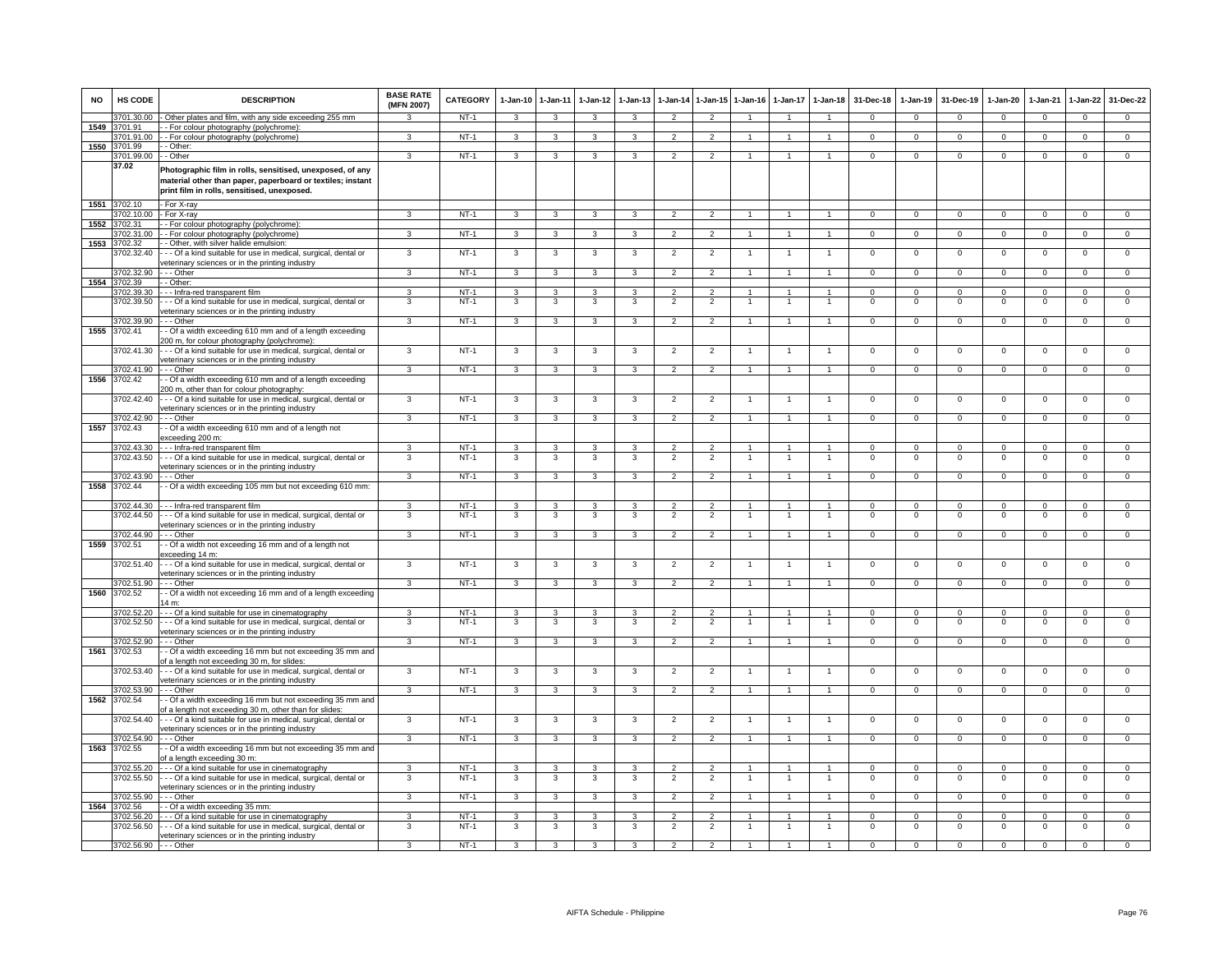| <b>NO</b> | HS CODE                    | <b>DESCRIPTION</b>                                                                                                     | <b>BASE RATE</b><br>(MFN 2007) | <b>CATEGORY</b>  | $1-Jan-10$              | $1-Jan-11$                     | $1-Jan-12$                   | $1 - Jan-13$            | $1-Jan-14$                       | 1-Jan-15 1-Jan-16                |                                  | $1-Jan-17$          | $1-Jan-18$                           | 31-Dec-18                | $1-Jan-19$                        | 31-Dec-19                 | $1-Jan-20$               | $1-Jan-21$                 | $1-Jan-22$                       | 31-Dec-22                        |
|-----------|----------------------------|------------------------------------------------------------------------------------------------------------------------|--------------------------------|------------------|-------------------------|--------------------------------|------------------------------|-------------------------|----------------------------------|----------------------------------|----------------------------------|---------------------|--------------------------------------|--------------------------|-----------------------------------|---------------------------|--------------------------|----------------------------|----------------------------------|----------------------------------|
| 1565      | 3702.91                    | - Of a width not exceeding 16 mm:                                                                                      |                                |                  |                         |                                |                              |                         |                                  |                                  |                                  |                     |                                      |                          |                                   |                           |                          |                            |                                  |                                  |
|           | 3702.91.40                 | --- Infra-red transparent film                                                                                         |                                | $NT-1$           | $\mathbf{B}$            | 3                              | 3                            |                         | $\mathcal{P}$                    |                                  |                                  |                     | $\overline{1}$                       | $\Omega$                 | $\Omega$                          | $\Omega$                  | $\Omega$                 | $\Omega$                   | $\Omega$                         | $\Omega$                         |
|           | 3702.91.50                 | -- Of a kind suitable for use in medical, surgical, dental or<br>veterinary sciences or in the printing industry       | 3                              | $NT-1$           | 3                       | 3                              | 3                            | 3                       | $\overline{2}$                   | 2                                |                                  |                     | -1                                   | $^{\circ}$               | $\mathbf 0$                       | $\mathbf 0$               | $\mathbf 0$              | $\mathbf 0$                | $^{\circ}$                       | 0                                |
|           | 3702.91.90                 | $\cdot$ - Other                                                                                                        | $\overline{\mathbf{3}}$        | $NT-1$           | $\mathbf{3}$            | $\overline{\mathbf{3}}$        | $\mathbf{3}$                 | $\mathbf{B}$            | $\overline{2}$                   | $\mathcal{P}$                    | $\mathbf{1}$                     | $\mathbf{1}$        | $\blacktriangleleft$                 | $\overline{0}$           | $\Omega$                          | $\mathbf 0$               | $\overline{0}$           | $\Omega$                   | $\mathbf 0$                      | $\overline{0}$                   |
| 1566      | 3702.93                    | - Of a width exceeding 16 mm but not exceeding 35 mm and                                                               |                                |                  |                         |                                |                              |                         |                                  |                                  |                                  |                     |                                      |                          |                                   |                           |                          |                            |                                  |                                  |
|           |                            | f a length not exceeding 30 m:                                                                                         |                                |                  |                         |                                |                              |                         |                                  |                                  |                                  |                     |                                      |                          |                                   |                           |                          |                            |                                  |                                  |
|           | 3702.93.40                 | Infra-red transparent film                                                                                             |                                | $NT-1$           | 3                       | $\mathbf{3}$                   | 3                            | 3                       | $\overline{\phantom{a}}$         |                                  |                                  |                     |                                      | $\Omega$                 | $\Omega$                          | $\Omega$                  | $\Omega$                 | $\Omega$                   | $\mathsf 0$                      | $\Omega$                         |
|           | 3702.93.50                 | - - Of a kind suitable for use in medical, surgical, dental or                                                         | 3                              | $NT-1$           | 3                       | 3                              | 3                            | 3                       | $\overline{2}$                   | $\overline{2}$                   |                                  |                     | -1                                   | $\Omega$                 | 0                                 | $\mathbf 0$               | $\circ$                  | $\Omega$                   | 0                                | $\mathbf 0$                      |
|           |                            | veterinary sciences or in the printing industry                                                                        |                                |                  |                         |                                |                              |                         |                                  |                                  |                                  |                     |                                      |                          |                                   |                           |                          |                            |                                  |                                  |
|           | 3702.93.90                 | $\cdot$ - Other                                                                                                        | $\overline{3}$                 | $NT-1$           | 3                       | 3                              | $\mathbf{3}$                 | 3                       | $\overline{2}$                   | $\overline{2}$                   | $\mathbf{1}$                     | $\overline{1}$      | $\overline{1}$                       | $\overline{0}$           | $\mathbf 0$                       | $\mathbf 0$               | $\overline{0}$           | $\overline{0}$             | $\overline{0}$                   | $\overline{0}$                   |
| 1567      | 3702.94                    | - Of a width exceeding 16 mm but not exceeding 35 mm and                                                               |                                |                  |                         |                                |                              |                         |                                  |                                  |                                  |                     |                                      |                          |                                   |                           |                          |                            |                                  |                                  |
|           | 3702.94.20                 | of a length exceeding 30 m:<br>--- Infra-red transparent film                                                          | 3                              | $NT-1$           | 3                       | 3                              | 3                            | 3                       | $\overline{2}$                   | 2                                |                                  |                     | $\overline{1}$                       | $^{\circ}$               | $^{\circ}$                        | $\mathbf 0$               | 0                        | $\mathbf 0$                | $\mathbf 0$                      | $\mathbf 0$                      |
|           | 3702.94.40                 | - - Of a kind suitable for use in medical, surgical, dental or                                                         | 3                              | $NT-1$           | 3                       | 3                              | 3                            | 3                       | $\overline{2}$                   | $\overline{2}$                   |                                  |                     | $\overline{1}$                       | $\mathsf 0$              | $\mathsf 0$                       | $\mathbf 0$               | $\mathsf 0$              | $\mathbf 0$                | $\mathsf 0$                      | $\mathbf 0$                      |
|           |                            | veterinary sciences or in the printing industry                                                                        |                                |                  |                         |                                |                              |                         |                                  |                                  |                                  |                     |                                      |                          |                                   |                           |                          |                            |                                  |                                  |
|           | 3702.94.90                 | - - Other                                                                                                              | 3                              | $NT-1$           | $\mathbf{3}$            | $\mathbf{3}$                   | $\mathbf{3}$                 | $\mathbf{3}$            | $\overline{2}$                   | $\overline{2}$                   | $\mathbf{1}$                     | $\overline{1}$      | $\overline{1}$                       | $\Omega$                 | $\mathbf{0}$                      | $\overline{0}$            | $\overline{0}$           | $\mathbf 0$                | $\overline{0}$                   | $\overline{0}$                   |
| 1568      | 3702.95                    | - Of a width exceeding 35 mm:                                                                                          |                                |                  |                         |                                |                              |                         |                                  |                                  |                                  |                     |                                      |                          |                                   |                           |                          |                            |                                  |                                  |
|           | 3702.95.20                 | - Of a kind suitable for use in cinematography                                                                         | 3                              | $NT-1$           | 3                       | $\mathbf{3}$                   | 3                            | 3                       | $\mathfrak{p}$                   | $\overline{2}$                   |                                  | $\mathbf{1}$        | $\mathbf{1}$                         | $\Omega$                 | $\mathbf 0$                       | $\mathbf{0}$              | $\circ$                  | $\Omega$                   | $\mathbf{0}$                     | $\overline{0}$                   |
|           | 3702.95.40                 | -- Infra-red transparent film                                                                                          | 3                              | $NT-1$           | 3                       | 3                              | 3                            | 3                       | $\overline{2}$                   | $\overline{2}$                   |                                  |                     | $\mathbf{1}$                         | $\mathsf 0$              | $\mathsf 0$                       | $\mathbf 0$               | $\mathbf 0$              | $\Omega$                   | $\mathsf 0$                      | $\overline{0}$                   |
|           | 3702.95.50                 | -- Other, of a length of 120 m or more                                                                                 | 3                              | $NT-1$           | 3                       | 3                              | 3                            | 3                       | 2                                | $\overline{2}$                   | 1                                |                     | $\mathbf{1}$                         | $\mathbf 0$              | $^{\circ}$                        | $\mathbf 0$               | $\mathbf 0$              | $\mathbf 0$                | $^{\circ}$                       | $\mathbf 0$                      |
|           | 3702.95.60                 | - - Of a kind suitable for use in medical, surgical, dental or                                                         | 3                              | $NT-1$           | $\mathbf{3}$            | $\mathbf{3}$                   | $\mathbf{3}$                 | 3                       | $\overline{2}$                   | $\overline{2}$                   | $\overline{1}$                   |                     | $\overline{1}$                       | $\mathsf 0$              | $\mathsf 0$                       | $\mathbf 0$               | $\mathbf 0$              | $\mathbf 0$                | $\mathsf 0$                      | $\mathbf 0$                      |
|           | 3702.95.90                 | veterinary sciences or in the printing industry<br>- - - Other                                                         | $\overline{3}$                 | $NT-1$           | $\overline{\mathbf{3}}$ | $\overline{\mathbf{3}}$        | $\mathbf{3}$                 | $\overline{\mathbf{3}}$ | $\overline{2}$                   | $\overline{2}$                   | $\overline{1}$                   | $\overline{1}$      | $\overline{1}$                       | $\overline{0}$           | $\mathbf{0}$                      | $\overline{0}$            | $\overline{0}$           | $\Omega$                   | $\overline{0}$                   | $\overline{0}$                   |
|           | 37.03                      | Photographic paper, paperboard and textiles, sensitised,                                                               |                                |                  |                         |                                |                              |                         |                                  |                                  |                                  |                     |                                      |                          |                                   |                           |                          |                            |                                  |                                  |
|           |                            | unexposed.                                                                                                             |                                |                  |                         |                                |                              |                         |                                  |                                  |                                  |                     |                                      |                          |                                   |                           |                          |                            |                                  |                                  |
| 1569      | 3703.10                    | - In rolls of a width exceeding 610 mm:                                                                                |                                |                  |                         |                                |                              |                         |                                  |                                  |                                  |                     |                                      |                          |                                   |                           |                          |                            |                                  |                                  |
|           | 3703.10.00                 | - In rolls of a width exceeding 610 mm                                                                                 | 3                              | <b>NT-1</b>      | $\mathbf{3}$            | $\mathbf{3}$                   | $\mathbf{3}$                 | 3                       | $\overline{2}$                   | $\overline{2}$                   |                                  |                     |                                      | $\Omega$                 | $\Omega$                          | $\Omega$                  | $\Omega$                 | $\Omega$                   | $\Omega$                         | $\Omega$                         |
| 1570      | 3703.20                    | Other, for colour photography (polychrome):                                                                            |                                |                  |                         |                                |                              |                         |                                  |                                  |                                  |                     |                                      |                          |                                   |                           |                          |                            |                                  |                                  |
|           | 3703.20.00                 | - Other, for colour photography (polychrome):                                                                          | 3                              | $NT-1$           | 3                       | 3                              | 3                            | 3                       | $\overline{2}$                   | $\overline{2}$                   |                                  |                     | $\blacktriangleleft$                 | $\Omega$                 | $\mathbf{0}$                      | $\mathbf 0$               | $\mathbf 0$              | $\Omega$                   | $\mathbf 0$                      | $\overline{0}$                   |
| 1571      | 3703.90                    | Other                                                                                                                  |                                |                  |                         |                                |                              |                         |                                  |                                  |                                  |                     |                                      |                          |                                   |                           |                          |                            |                                  |                                  |
|           | 3703.90.00                 | - Other                                                                                                                | $\mathbf{R}$                   | $NT-1$           | 3                       | 3                              | 3                            | 3                       | $\mathfrak{p}$                   | $\mathcal{P}$                    |                                  | $\mathbf{1}$        | $\blacktriangleleft$                 | $\mathbf{O}$             | $\mathbf{0}$                      | $\mathbf 0$               | $\mathbf 0$              | $\mathbf 0$                | $\overline{0}$                   | $\overline{0}$                   |
| 1572      | 3704.00                    | Photographic plates, film, paper, paperboard and textiles,                                                             |                                |                  |                         |                                |                              |                         |                                  |                                  |                                  |                     |                                      |                          |                                   |                           |                          |                            |                                  |                                  |
|           | 3704.00.10                 | exposed but not developed.<br>- Plates or film for X-ray                                                               | 3                              | $NT-1$           | $\mathbf{3}$            | 3                              | 3                            | 3                       | $\overline{2}$                   | $\overline{2}$                   | $\mathbf{1}$                     | $\mathbf{1}$        | $\overline{1}$                       | $\Omega$                 | $\mathbf 0$                       | $\mathbf 0$               | $\Omega$                 | $\Omega$                   | 0                                | $\mathbf 0$                      |
|           | 3704.00.90                 | - Other                                                                                                                | 3                              | $NT-1$           | $\overline{\mathbf{3}}$ | 3                              | $\mathbf{3}$                 | 3                       | $\overline{2}$                   | $\overline{2}$                   | $\mathbf{1}$                     | $\mathbf{1}$        | $\overline{1}$                       | $\Omega$                 | $\mathbf{0}$                      | $\mathbf 0$               | $\overline{0}$           | $\mathbf 0$                | $\mathsf 0$                      | $\overline{0}$                   |
|           | 37.05                      | Photographic plates, and film, exposed and developed,                                                                  |                                |                  |                         |                                |                              |                         |                                  |                                  |                                  |                     |                                      |                          |                                   |                           |                          |                            |                                  |                                  |
|           |                            | other than cinematographic film.                                                                                       |                                |                  |                         |                                |                              |                         |                                  |                                  |                                  |                     |                                      |                          |                                   |                           |                          |                            |                                  |                                  |
| 1573      | 3705.10                    | - For offset reproduction                                                                                              |                                |                  |                         |                                |                              |                         |                                  |                                  |                                  |                     |                                      |                          |                                   |                           |                          |                            |                                  |                                  |
|           | 3705.10.00                 | - For offset reproduction                                                                                              | 3                              | $NT-1$           | $\mathbf{3}$            | 3                              | $\mathbf{3}$                 | 3                       | $\overline{2}$                   | $\overline{2}$                   |                                  |                     | $\overline{1}$                       | $\mathbf{0}$             | $^{\circ}$                        | $\mathbf 0$               | $\mathbf{0}$             | $^{\circ}$                 | $\mathbf 0$                      | $\mathbf{0}$                     |
|           | 1574 3705.90               | - Other:                                                                                                               |                                |                  |                         |                                |                              |                         |                                  |                                  |                                  |                     |                                      |                          |                                   |                           |                          |                            |                                  |                                  |
|           | 3705.90.10<br>3705.90.20   | - For X-ray<br>- Microfilm                                                                                             | 3<br>3                         | $NT-1$<br>$NT-1$ | $\mathbf{3}$            | $\overline{\mathbf{3}}$        | $\mathbf{3}$<br>$\mathbf{3}$ | 3<br>3                  | $\overline{2}$<br>$\overline{2}$ | $\overline{2}$                   | 1.<br>$\mathbf{1}$               | $\mathbf{1}$        | $\mathbf{1}$<br>$\blacktriangleleft$ | $\mathbf{O}$<br>$\Omega$ | $\mathbf{0}$<br>$\Omega$          | $\mathbf 0$<br>$\Omega$   | $\Omega$<br>$\Omega$     | $\Omega$<br>$\Omega$       | $\mathbf{0}$<br>$\mathbf{0}$     | $\overline{0}$<br>$\overline{0}$ |
|           | 3705.90.90                 | - Other                                                                                                                | 3                              | $NT-1$           | 3<br>3                  | $\mathbf{3}$<br>$\mathbf{3}$   | 3                            | 3                       | $\mathcal{P}$                    | $\overline{2}$<br>$\overline{2}$ | $\mathbf{1}$                     | 1                   | $\mathbf{1}$                         | $\Omega$                 | $\Omega$                          | $\Omega$                  | $^{\circ}$               | $\Omega$                   | $\Omega$                         | $\mathsf 0$                      |
|           | 37.06                      | Cinematographic film, exposed and developed, whether<br>or not incorporating sound track or consisting only of         |                                |                  |                         |                                |                              |                         |                                  |                                  |                                  |                     |                                      |                          |                                   |                           |                          |                            |                                  |                                  |
|           |                            | sound track                                                                                                            |                                |                  |                         |                                |                              |                         |                                  |                                  |                                  |                     |                                      |                          |                                   |                           |                          |                            |                                  |                                  |
|           | 1575 3706.10<br>3706.10.10 | - Of a width of 35 mm or more:<br>- Newsreels, travelogues, technical and scientific films                             | $\overline{5}$                 | $NT-1$           | $\overline{4}$          | $\overline{4}$                 | $\overline{3}$               | 3                       | $\overline{\phantom{a}}$         | $\overline{2}$                   | $\overline{1}$                   |                     | $\overline{1}$                       | $\overline{0}$           | $\overline{0}$                    | $\overline{0}$            | $\overline{0}$           | $\Omega$                   | $\overline{0}$                   | $\overline{0}$                   |
|           | 3706.10.30                 | - Other documentary films                                                                                              | 15                             | $NT-1$           | 14                      | 13                             | 12                           | 11                      | 10                               | $\overline{8}$                   | 6                                | $\overline{5}$      | 3                                    | $\overline{0}$           | $\overline{0}$                    | $\overline{0}$            | $\overline{0}$           | $\overline{0}$             | $\overline{0}$                   | $\overline{0}$                   |
|           | 3706.10.40                 | - Other, consisting only of sound track                                                                                | $\overline{7}$                 | $NT-2$           | 5                       | 5                              | 5 <sub>5</sub>               | $\Delta$                | $\mathbf{A}$                     | $\overline{4}$                   | 3                                | 3                   | 3                                    | $\mathbf{3}$             | $\overline{2}$                    | $\mathbf 0$               | $\mathbf 0$              | $\Omega$                   | $\mathsf 0$                      | $\mathbf 0$                      |
|           | 3706.10.90                 | - Other                                                                                                                | 15                             | $NT-1$           | 14                      | 13                             | 12                           | 11                      | 10                               | 8                                | 6                                | $\sqrt{5}$          | 3                                    | $\Omega$                 | $\mathbf{O}$                      | $\Omega$                  | $\Omega$                 | $\Omega$                   | $\Omega$                         | $\overline{0}$                   |
| 1576      | 3706.90                    | Other:                                                                                                                 |                                |                  |                         |                                |                              |                         |                                  |                                  |                                  |                     |                                      |                          |                                   |                           |                          |                            |                                  |                                  |
|           | 3706.90.10                 | - Newsreels, travelogues, technical and scientific films                                                               | 5                              | $NT-1$           | $\overline{a}$          | $\overline{4}$                 | 3                            | 3                       | $\mathcal{P}$                    | $\overline{2}$                   |                                  |                     | $\overline{1}$                       | $\Omega$                 | $\Omega$                          | $\Omega$                  | $\Omega$                 | $\Omega$                   | $\Omega$                         | $\Omega$                         |
|           | 3706.90.30                 | - Other documentary films                                                                                              | 15                             | $NT-2$           | 14                      | 13                             | 12                           | 11                      | 10                               | 9                                | 8                                | 7                   | 6                                    | 6                        | 5                                 | $\mathbf 0$               | $^{\circ}$               | $\Omega$                   | 0                                | $\mathsf 0$                      |
|           | 3706.90.40<br>3706.90.90   | - Other, consisting only of sound track<br>- Other                                                                     | $\overline{7}$<br>15           | $NT-2$<br>$NT-2$ | $5\overline{)}$<br>14   | $5\overline{)}$<br>13          | $5\overline{5}$<br>12        | $\overline{4}$<br>11    | $\overline{4}$<br>10             | $\overline{4}$<br>$\overline{9}$ | $\overline{3}$<br>$\overline{8}$ | 3<br>$\overline{7}$ | 3<br>6                               | 3<br>6                   | $\overline{2}$<br>$5\overline{5}$ | $\mathbf 0$<br>$\Omega$   | $\mathbf{0}$<br>$\Omega$ | $\Omega$<br>$\overline{0}$ | $\overline{0}$<br>$\overline{0}$ | $\overline{0}$<br>$\overline{0}$ |
|           | 37.07                      | Chemical preparations for photographic uses (other than                                                                |                                |                  |                         |                                |                              |                         |                                  |                                  |                                  |                     |                                      |                          |                                   |                           |                          |                            |                                  |                                  |
|           |                            | varnishes, glues, adhesives and similar preparations);                                                                 |                                |                  |                         |                                |                              |                         |                                  |                                  |                                  |                     |                                      |                          |                                   |                           |                          |                            |                                  |                                  |
|           |                            | unmixed products for photographic uses, put up in                                                                      |                                |                  |                         |                                |                              |                         |                                  |                                  |                                  |                     |                                      |                          |                                   |                           |                          |                            |                                  |                                  |
|           |                            | measured portions or put up for retail sale in a form ready                                                            |                                |                  |                         |                                |                              |                         |                                  |                                  |                                  |                     |                                      |                          |                                   |                           |                          |                            |                                  |                                  |
|           |                            | for use.                                                                                                               |                                |                  |                         |                                |                              |                         |                                  |                                  |                                  |                     |                                      |                          |                                   |                           |                          |                            |                                  |                                  |
| 1577      | 3707.10                    | - Sensitising emulsions                                                                                                |                                |                  |                         |                                |                              |                         |                                  |                                  |                                  |                     |                                      |                          |                                   |                           |                          |                            |                                  |                                  |
|           | 3707.10.00                 | - Sensitising emulsions                                                                                                | 3                              | $NT-1$           | 3                       | $\overline{3}$                 | 3                            | 3                       | $\overline{2}$                   | $\overline{2}$                   |                                  |                     |                                      | $\Omega$                 | $\Omega$                          | $\Omega$                  | $\overline{0}$           | $\Omega$                   | $\overline{0}$                   | $\overline{0}$                   |
| 1578      | 3707.90                    | - Other:                                                                                                               |                                |                  |                         |                                |                              |                         |                                  |                                  |                                  |                     |                                      |                          |                                   |                           |                          |                            |                                  |                                  |
|           | 3707.90.10<br>3707.90.90   | - - Flashlight materials<br>- - Other                                                                                  | $\overline{1}$                 | $NT-1$<br>$NT-1$ | $\overline{1}$          | $\mathbf{1}$<br>$\overline{1}$ | $\overline{1}$               | $\overline{1}$          | $\overline{1}$                   | $\overline{1}$                   | $\overline{1}$                   | $\overline{1}$      | $\overline{1}$<br>$\overline{1}$     | 0<br>$^{\circ}$          | $\Omega$<br>$^{\circ}$            | $\mathbf 0$<br>$^{\circ}$ | $\Omega$<br>$\mathbf{0}$ | $\mathbf{0}$               | $^{\circ}$<br>$^{\circ}$         | $^{\circ}$<br>$\overline{0}$     |
|           | 38.01                      | Artificial graphite; colloidal or semi-colloidal graphite;                                                             |                                |                  |                         |                                |                              |                         |                                  |                                  |                                  |                     |                                      |                          |                                   |                           |                          |                            |                                  |                                  |
|           |                            | preparations based on graphite or other carbon in the<br>form of pastes, blocks, plates or other semi-<br>manufactures |                                |                  |                         |                                |                              |                         |                                  |                                  |                                  |                     |                                      |                          |                                   |                           |                          |                            |                                  |                                  |
| 1579      | 3801.10                    | - Artificial graphite                                                                                                  |                                |                  |                         |                                |                              |                         |                                  |                                  |                                  |                     |                                      |                          |                                   |                           |                          |                            |                                  |                                  |
|           | 3801.10.00                 | - Artificial graphite                                                                                                  |                                | $NT-1$           |                         | $\overline{1}$                 |                              | $\overline{1}$          | $\overline{1}$                   |                                  |                                  |                     |                                      | $\mathsf 0$              | $\mathbf 0$                       | $\mathbf 0$               | $\mathbf 0$              | $\Omega$                   | $\mathsf 0$                      | $\mathbf 0$                      |
|           | 1580 3801.20               | - Colloidal or semi-colloidal graphite                                                                                 |                                |                  |                         |                                |                              |                         |                                  |                                  |                                  |                     |                                      |                          |                                   |                           |                          |                            |                                  |                                  |
|           |                            | 3801.20.00 - Colloidal or semi-colloidal graphite                                                                      | 3                              | $NT-1$           | $\overline{3}$          | $\overline{3}$                 | 3                            | 3                       | $\overline{2}$                   | $\overline{2}$                   |                                  |                     |                                      | $\Omega$                 | $\Omega$                          | $\overline{0}$            | $\overline{0}$           | $\overline{0}$             | $\overline{0}$                   | $\overline{0}$                   |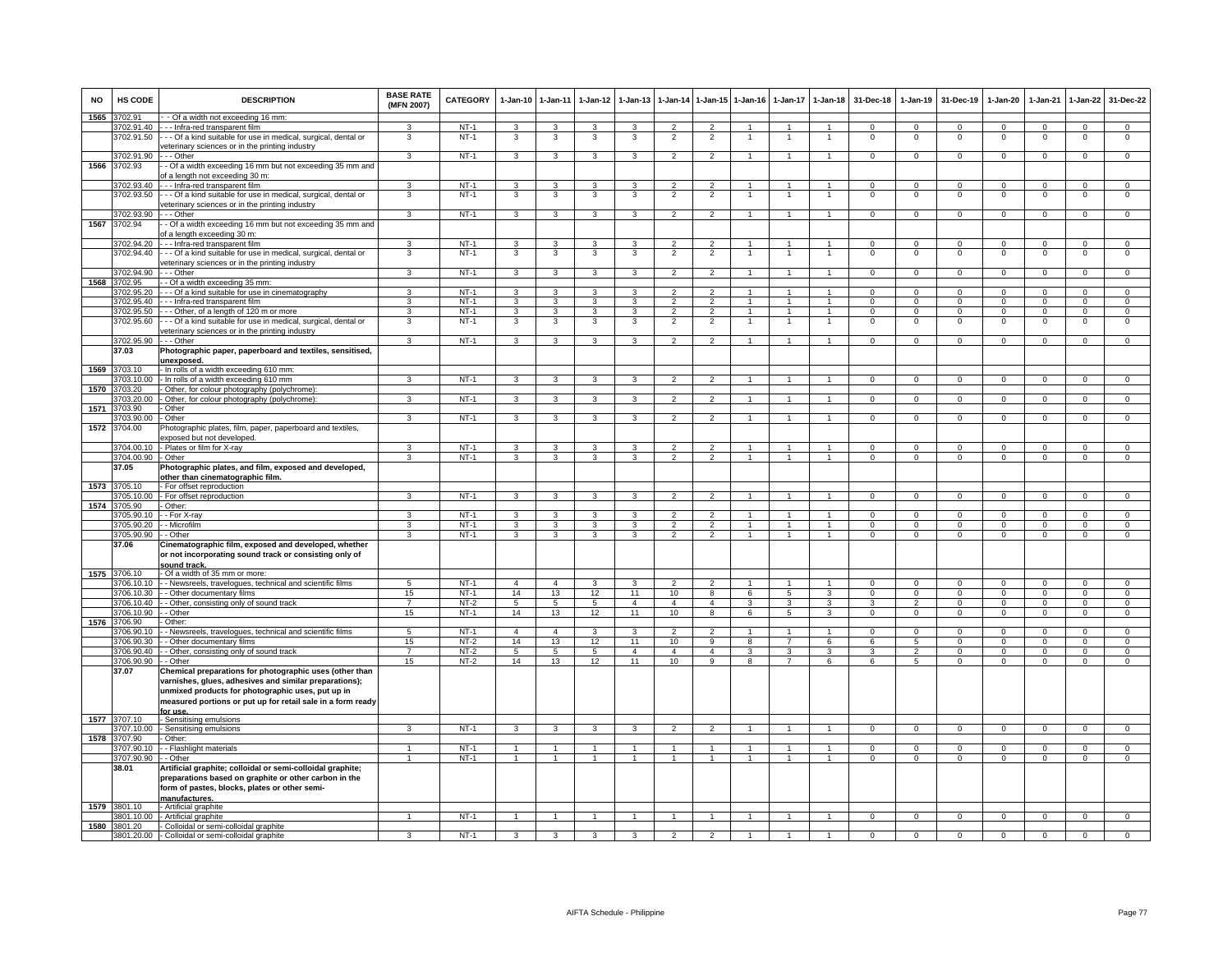| <b>NO</b> | HS CODE                     | <b>DESCRIPTION</b>                                                                                                                                                      | <b>BASE RATE</b><br>(MFN 2007)     | <b>CATEGORY</b>       | 1-Jan-10 1-Jan-11                       |                                         | $1 - Jan-12$                   | $1 - Jan-13$                 | $1-Jan-14$                       |                                  | 1-Jan-15 1-Jan-16              | $1-Jan-17$                     | $1 - Jan-18$                     | 31-Dec-18                  | $1-Jan-19$                   | 31-Dec-19                      | $1-Jan-20$                     | 1-Jan-21                   | 1-Jan-22                       | 31-Dec-22                        |
|-----------|-----------------------------|-------------------------------------------------------------------------------------------------------------------------------------------------------------------------|------------------------------------|-----------------------|-----------------------------------------|-----------------------------------------|--------------------------------|------------------------------|----------------------------------|----------------------------------|--------------------------------|--------------------------------|----------------------------------|----------------------------|------------------------------|--------------------------------|--------------------------------|----------------------------|--------------------------------|----------------------------------|
| 1581      | 3801.30                     | Carbonaceous pastes for electrodes and similar pastes for<br>furnace linings                                                                                            |                                    |                       |                                         |                                         |                                |                              |                                  |                                  |                                |                                |                                  |                            |                              |                                |                                |                            |                                |                                  |
|           | 3801.30.00                  | - Carbonaceous pastes for electrodes and similar pastes for<br>furnace linings                                                                                          |                                    | $NT-1$                |                                         | -1                                      |                                |                              | -1                               |                                  |                                |                                |                                  | $^{\circ}$                 | $\mathbf 0$                  | $\mathbf 0$                    | $\mathbf{0}$                   | $\mathbf 0$                | $\mathsf 0$                    | $\mathbf 0$                      |
| 1582      | 3801.90<br>3801.90.00       | - Other<br>- Other                                                                                                                                                      |                                    | $NT-1$                | $\overline{1}$                          | $\overline{1}$                          | $\overline{1}$                 | $\mathbf{1}$                 | $\overline{1}$                   |                                  | $\overline{1}$                 |                                | $\overline{1}$                   | $\mathbf{O}$               | $^{\circ}$                   | $\mathbf 0$                    | $^{\circ}$                     | $^{\circ}$                 | $\mathsf 0$                    | $\mathbf 0$                      |
|           | 38.02                       | Activated carbon; activated natural mineral products;                                                                                                                   |                                    |                       |                                         |                                         |                                |                              |                                  |                                  |                                |                                |                                  |                            |                              |                                |                                |                            |                                |                                  |
|           |                             | animal black, including spent animal black                                                                                                                              |                                    |                       |                                         |                                         |                                |                              |                                  |                                  |                                |                                |                                  |                            |                              |                                |                                |                            |                                |                                  |
| 1583      | 3802.10<br>3802.10.00       | - Activated carbon<br>- Activated carbon                                                                                                                                |                                    | $NT-2$                | 5                                       | 5                                       | $5^{\circ}$                    | 4                            | $\overline{4}$                   | $\overline{a}$                   | 3                              | 3                              | 3                                | 3                          | $\overline{2}$               | $\Omega$                       | $\Omega$                       | $\Omega$                   | $\mathsf 0$                    | $\Omega$                         |
| 1584      | 3802.90                     | - Other:                                                                                                                                                                |                                    |                       |                                         |                                         |                                |                              |                                  |                                  |                                |                                |                                  |                            |                              |                                |                                |                            |                                |                                  |
|           | 3802.90.10                  | - - Activated bauxite                                                                                                                                                   | 3                                  | <b>NT-1</b>           | $\mathbf{3}$                            | $\mathbf{3}$                            | $\mathbf{3}$                   | 3                            | $\overline{2}$                   | $\overline{2}$                   |                                | 1                              | $\mathbf{1}$                     | $\Omega$                   | $\mathbf{0}$                 | $\Omega$                       | $\mathbf{0}$                   | $\Omega$                   | $\mathbf{0}$                   | $\mathbf{0}$                     |
|           | 3802.90.20<br>3802.90.90    | - Activated clays or activated earths<br>- Other                                                                                                                        | $5\phantom{.0}$<br>$5\overline{5}$ | $NT-1$<br>$NT-1$      | $\overline{4}$<br>$\overline{4}$        | $\overline{4}$<br>$\overline{4}$        | $\mathbf{3}$<br>$\overline{3}$ | 3<br>3                       | $\overline{2}$<br>$\mathfrak{p}$ | $\overline{2}$<br>$\overline{2}$ | $\mathbf{1}$<br>$\mathbf{1}$   | $\overline{1}$<br>$\mathbf{1}$ | $\overline{1}$<br>$\overline{1}$ | $\Omega$<br>$\overline{0}$ | $^{\circ}$<br>$\overline{0}$ | $\mathbf{0}$<br>$\overline{0}$ | $\mathbf{0}$<br>$\overline{0}$ | $\Omega$<br>$\overline{0}$ | $\mathbf{0}$<br>$\overline{0}$ | $\overline{0}$<br>$\overline{0}$ |
| 1585      | 3803.00                     | Tall oil, whether or not refined.                                                                                                                                       |                                    |                       |                                         |                                         |                                |                              |                                  |                                  |                                |                                |                                  |                            |                              |                                |                                |                            |                                |                                  |
|           | 803.00.00                   | Tall oil, whether or not refined.                                                                                                                                       | 3                                  | $NT-1$                | 3                                       | $\overline{3}$                          | 3                              | 3                            | $\mathfrak{p}$                   | $\overline{2}$                   | $\mathbf{1}$                   | $\mathbf{1}$                   | $\overline{1}$                   | $\Omega$                   | $\mathbf 0$                  | $\overline{0}$                 | $\Omega$                       | $\Omega$                   | $\mathsf 0$                    | $\overline{0}$                   |
| 1586      | 3804.00                     | Residual lyes from the manufacture of wood pulp, whether or<br>not concentrated, desugared or chemically treated, including                                             |                                    |                       |                                         |                                         |                                |                              |                                  |                                  |                                |                                |                                  |                            |                              |                                |                                |                            |                                |                                  |
|           |                             | lignin sulphonates, but excluding tall oil of heading 38.03.                                                                                                            |                                    |                       |                                         |                                         |                                |                              |                                  |                                  |                                |                                |                                  |                            |                              |                                |                                |                            |                                |                                  |
|           |                             | 3804.00.10 - Concentrated sulphite lye                                                                                                                                  |                                    | $NT-1$                | 3                                       | 3                                       | 3                              | 3                            | $\overline{2}$                   |                                  | $\overline{1}$                 |                                | $\overline{1}$                   | $\Omega$                   | $\Omega$                     | $\Omega$                       | $\Omega$                       | $\Omega$                   | $\Omega$                       | $\Omega$                         |
|           | 3804.00.90 - Other<br>38.05 | Gum, wood or sulphate turpentine and other terpenic oils                                                                                                                | 3                                  | $NT-1$                | $\mathbf{3}$                            | $\mathbf{3}$                            | $\mathbf{3}$                   | 3                            | $\overline{2}$                   | $\overline{2}$                   | $\overline{1}$                 | $\overline{1}$                 | $\overline{1}$                   | $\mathbf{0}$               | $\mathbf{0}$                 | $\mathbf 0$                    | $\mathbf{0}$                   | $\mathbf 0$                | $\mathbf{0}$                   | $\mathbf 0$                      |
|           |                             | produced by the distillation or other treatment of                                                                                                                      |                                    |                       |                                         |                                         |                                |                              |                                  |                                  |                                |                                |                                  |                            |                              |                                |                                |                            |                                |                                  |
|           |                             | coniferous woods; crude dipentene; sulphite turpentine                                                                                                                  |                                    |                       |                                         |                                         |                                |                              |                                  |                                  |                                |                                |                                  |                            |                              |                                |                                |                            |                                |                                  |
|           |                             | and other crude para-cymene; pine oil containing alpha-                                                                                                                 |                                    |                       |                                         |                                         |                                |                              |                                  |                                  |                                |                                |                                  |                            |                              |                                |                                |                            |                                |                                  |
| 1587      | 3805.10                     | ternineol as the main constituent.<br>- Gum, wood or sulphate turpentine oils                                                                                           |                                    |                       |                                         |                                         |                                |                              |                                  |                                  |                                |                                |                                  |                            |                              |                                |                                |                            |                                |                                  |
|           | 3805.10.00                  | - Gum, wood or sulphate turpentine oils                                                                                                                                 | $\mathbf{1}$                       | $NT-1$                | $\overline{1}$                          | $\overline{1}$                          | $\overline{1}$                 | $\overline{1}$               | $\overline{1}$                   | $\overline{1}$                   | $\mathbf{1}$                   | $\overline{1}$                 | $\overline{1}$                   | $\overline{0}$             | $\overline{0}$               | $\overline{0}$                 | $\overline{0}$                 | $\overline{0}$             | $\overline{0}$                 | $\overline{0}$                   |
| 1588      | 3805.90<br>3805.90.00       | - Other<br>- Other                                                                                                                                                      | 3                                  | $NT-1$                | 3                                       | 3                                       | $\mathbf{3}$                   | 3                            | $\overline{2}$                   | $\overline{2}$                   |                                |                                | $\overline{1}$                   | $\mathbf{O}$               | $^{\circ}$                   | $\mathbf{0}$                   | $\mathbf{0}$                   | $\Omega$                   | $\mathbf{0}$                   | $\mathbf{0}$                     |
|           | 38.06                       | Rosin and resin acids, and derivatives thereof; rosin                                                                                                                   |                                    |                       |                                         |                                         |                                |                              |                                  |                                  |                                |                                |                                  |                            |                              |                                |                                |                            |                                |                                  |
|           |                             | spirit and rosin oils; run gums.                                                                                                                                        |                                    |                       |                                         |                                         |                                |                              |                                  |                                  |                                |                                |                                  |                            |                              |                                |                                |                            |                                |                                  |
| 1589      | 3806.10<br>806.10.00        | - Rosin and resin acids<br>- Rosin and resin acids                                                                                                                      |                                    | $NT-1$                | 1                                       | $\mathbf{1}$                            |                                |                              | $\mathbf{1}$                     |                                  |                                |                                | $\mathbf{1}$                     | $\mathbf{O}$               | $\mathsf 0$                  | $\mathbf 0$                    | $\mathbf 0$                    | $\mathbf 0$                | $\mathbf 0$                    | $\overline{0}$                   |
| 1590      | 3806.20                     | Salts of rosin, of resin acids or of derivatives of rosin or resin                                                                                                      |                                    |                       |                                         |                                         |                                |                              |                                  |                                  |                                |                                |                                  |                            |                              |                                |                                |                            |                                |                                  |
|           |                             | acids, other than salts of rosin adducts                                                                                                                                |                                    |                       |                                         |                                         |                                |                              |                                  |                                  |                                |                                |                                  |                            |                              |                                |                                |                            |                                |                                  |
|           | 3806.20.00                  | Salts of rosin, of resin acids or of derivatives of rosin or resin<br>acids, other than salts of rosin adducts                                                          | 3                                  | $NT-1$                | 3                                       | 3                                       | 3                              | 3                            | $\overline{2}$                   | $\overline{2}$                   | -1                             | $\mathbf{1}$                   | $\overline{1}$                   | $\mathbf 0$                | $\mathbf{0}$                 | $\mathbf{0}$                   | $\mathbf 0$                    | $\mathbf 0$                | $\mathsf 0$                    | $\mathbf 0$                      |
|           | 1591 3806.30<br>3806.30.10  | - Ester gums:<br>- - In blocks                                                                                                                                          | 3                                  | $NT-1$                | 3                                       | $\mathbf{3}$                            | 3                              |                              | $\mathfrak{p}$                   |                                  |                                |                                |                                  | $\Omega$                   | $\Omega$                     | $\Omega$                       | $\Omega$                       | $\Omega$                   | $\Omega$                       | $\Omega$                         |
|           | 3806.30.90                  | - Other                                                                                                                                                                 | 3                                  | <b>NT-1</b>           | $\mathbf{3}$                            | $\mathbf{3}$                            | $\mathbf{3}$                   | 3                            | $\overline{2}$                   | $\overline{2}$                   | $\overline{1}$                 | $\mathbf{1}$                   | $\overline{1}$                   | $\mathbf{0}$               | $\mathbf{0}$                 | $\mathbf{0}$                   | $\overline{0}$                 | $\mathbf 0$                | $\mathbf{0}$                   | $\mathbf{0}$                     |
|           | 1592 3806.90                | - Other:                                                                                                                                                                |                                    |                       |                                         |                                         |                                |                              |                                  |                                  |                                |                                |                                  |                            |                              |                                |                                |                            |                                |                                  |
|           | 3806.90.10<br>3806.90.90    | - Run gums in blocks<br>- Other                                                                                                                                         | -1<br>$\mathbf{1}$                 | $NT-1$<br>$NT-1$      | 1<br>1                                  | $\overline{1}$<br>$\mathbf{1}$          | -1<br>$\mathbf{1}$             | $\mathbf{1}$<br>$\mathbf{1}$ | $\mathbf{1}$<br>$\mathbf{1}$     | $\overline{1}$<br>$\mathbf{1}$   | 1<br>$\mathbf{1}$              | 1<br>1                         | $\overline{1}$<br>$\mathbf{1}$   | $\Omega$<br>$\mathbf{0}$   | $\Omega$<br>$\mathbf{0}$     | $\Omega$<br>$^{\circ}$         | $\Omega$<br>$\mathbf 0$        | $\Omega$<br>$\mathbf 0$    | $\Omega$<br>$\mathbf 0$        | $\overline{0}$<br>$\mathbf 0$    |
| 1593      | 3807.00                     | Wood tar; wood tar oils; wood creosote; wood naphtha;<br>vegetable pitch; brewers' pitch and similar preparations based                                                 |                                    |                       |                                         |                                         |                                |                              |                                  |                                  |                                |                                |                                  |                            |                              |                                |                                |                            |                                |                                  |
|           | 3807.00.00                  | on rosin, resin acids or on vegetable pitch.<br>Wood tar; wood tar oils; wood creosote; wood naphtha;<br>vegetable pitch; brewers' pitch and similar preparations based | 3                                  | $NT-1$                | 3                                       | 3                                       | 3                              | 3                            | $\overline{2}$                   | $\overline{2}$                   | $\overline{1}$                 | $\mathbf{1}$                   | $\mathbf{1}$                     | $\mathsf 0$                | $\mathsf 0$                  | $\mathbf 0$                    | $\mathbf 0$                    | $\mathbf 0$                | $\mathsf 0$                    | $\overline{0}$                   |
|           | 38.08                       | on rosin, resin acids or on vegetable pitch.<br>Insecticides, rodenticides, fungicides, herbicides, anti-                                                               |                                    |                       |                                         |                                         |                                |                              |                                  |                                  |                                |                                |                                  |                            |                              |                                |                                |                            |                                |                                  |
|           |                             | sprouting products and plant-growth regulators,                                                                                                                         |                                    |                       |                                         |                                         |                                |                              |                                  |                                  |                                |                                |                                  |                            |                              |                                |                                |                            |                                |                                  |
|           |                             | disinfectants and similar products, put up in forms or<br>packings for retail sale or as preparations or articles (for                                                  |                                    |                       |                                         |                                         |                                |                              |                                  |                                  |                                |                                |                                  |                            |                              |                                |                                |                            |                                |                                  |
|           |                             | example, sulphur-treated bands, wicks and candles, and                                                                                                                  |                                    |                       |                                         |                                         |                                |                              |                                  |                                  |                                |                                |                                  |                            |                              |                                |                                |                            |                                |                                  |
|           | 1594 3808.50                | flv-papers)<br>Goods specified in Subheading Note 1 to this Chapter                                                                                                     |                                    |                       |                                         |                                         |                                |                              |                                  |                                  |                                |                                |                                  |                            |                              |                                |                                |                            |                                |                                  |
|           | 3808.50.11                  | - - - Intermediate preparations for the manufacture of<br>insecticides                                                                                                  | 3                                  | $NT-1$                | 3                                       | 3                                       | 3                              | 3                            | $\overline{2}$                   | $\overline{2}$                   | $\overline{1}$                 |                                | $\overline{1}$                   | $\mathsf 0$                | $\mathsf 0$                  | $\mathbf 0$                    | $\overline{0}$                 | $\mathbf 0$                | $\overline{0}$                 | $\overline{0}$                   |
|           |                             | 3808.50.12 --- In the form of mosquito coils or mosquito coil powder                                                                                                    | 10                                 | $NT-2$                | 9                                       | 8                                       | 8                              |                              | $\overline{7}$                   | 6                                | 6                              | 5                              | 5                                | 5                          | $\overline{4}$               | $\mathbf 0$                    | $\mathbf 0$                    | $\Omega$                   | $\mathbf 0$                    | $\Omega$                         |
|           |                             | $3808.50.13$ - - - In aerosol containers                                                                                                                                | 10                                 | $NT-2$                | 9                                       | 8                                       | 8                              | $\overline{7}$               | $\overline{7}$                   | 6                                | 6<br>$\mathbf{1}$              | 5<br>$\mathbf{1}$              | 5                                | 5                          | $\overline{a}$               | $\mathbf{0}$                   | $\mathbf{0}$                   | $\Omega$<br>$\Omega$       | $\mathbf{0}$                   | $\mathbf{0}$                     |
|           | 3808.50.19B - - - - Other   | 3808.50.19A - - - - Poison mosquito nets                                                                                                                                | 3<br>$\overline{3}$                | <b>NT-1</b><br>$NT-1$ | $\mathbf{3}$<br>$\overline{\mathbf{3}}$ | $\mathbf{3}$<br>$\overline{\mathbf{3}}$ | $\mathbf{3}$<br>$\mathbf{3}$   | 3<br>3                       | $\overline{2}$<br>$\overline{2}$ | 2<br>$\overline{2}$              | $\mathbf{1}$                   | $\mathbf{1}$                   | $\overline{1}$<br>$\mathbf{1}$   | $\mathbf{0}$<br>$\Omega$   | $^{\circ}$<br>$\Omega$       | $\mathbf 0$<br>$\Omega$        | $^{\circ}$<br>$\Omega$         | $\Omega$                   | $\mathbf{0}$<br>$\overline{0}$ | $\mathbf 0$<br>$\overline{0}$    |
|           |                             | 3808.50.20A - - - In aerosol cans                                                                                                                                       | 10                                 | <b>ST</b>             | $_{9}$                                  | 9                                       | 8                              | $\overline{8}$               | $\overline{7}$                   | $\overline{7}$                   | 6                              | 6                              | 6                                | 6                          | $\overline{5}$               | -5                             | $\overline{5}$                 | 5                          | $\overline{5}$                 | $\overline{5}$                   |
|           | 3808.50.20B - - - Other     |                                                                                                                                                                         | 3                                  | $NT-1$                | 3                                       | 3                                       | 3                              | 3                            | $\overline{2}$                   | $\overline{2}$                   | 1                              | 1                              | $\mathbf{1}$                     | $^{\circ}$                 | $^{\circ}$                   | $\mathbf 0$                    | $\mathbf 0$                    | $\Omega$                   | $\mathsf 0$                    | $\mathbf 0$                      |
|           | 3808.50.30                  | - Herbicides, anti-sprouting products and plant-growth<br>egulators                                                                                                     | 3                                  | $NT-1$                | $\mathbf{3}$                            | 3                                       | 3                              | 3                            | $\overline{2}$                   | $\overline{2}$                   | 1                              |                                | $\overline{1}$                   | $\mathsf 0$                | $\mathsf 0$                  | $\mathbf 0$                    | $\mathsf 0$                    | $\mathbf 0$                | $\mathsf 0$                    | $\mathbf 0$                      |
|           | 3808.50.40<br>3808.50.91    | - - Disinfectants                                                                                                                                                       | 3<br>3                             | $NT-1$<br>$NT-1$      | 3<br>3                                  | 3<br>3                                  | 3<br>3                         | 3<br>3                       | $\mathcal{P}$<br>$\overline{2}$  | $\mathcal{P}$<br>$\overline{2}$  | $\overline{1}$<br>$\mathbf{1}$ | $\mathbf{1}$                   | $\overline{1}$<br>$\overline{1}$ | $\Omega$<br>$\mathsf 0$    | $\Omega$<br>$\mathsf 0$      | $\Omega$<br>$\mathbf 0$        | $\Omega$<br>$\mathbf 0$        | $\Omega$<br>$\mathbf 0$    | $\mathbf 0$<br>$\mathsf 0$     | $\circ$<br>$\mathbf 0$           |
|           |                             | - - Wood preservatives, being preparations other than<br>surface coatings, containing insecticides or fungicides                                                        |                                    |                       |                                         |                                         |                                |                              |                                  |                                  |                                |                                |                                  |                            |                              |                                |                                |                            |                                |                                  |
|           | 3808.50.99                  | - - - Other                                                                                                                                                             | $\mathbf{3}$                       | $NT-1$                | 3                                       | 3                                       | 3                              | 3                            | $\overline{2}$                   | $\overline{2}$                   | $\mathbf{1}$                   | $\overline{1}$                 | $\overline{1}$                   | $\mathbf{0}$               | $\mathbf 0$                  | $\mathbf{0}$                   | $\mathbf 0$                    | $\mathbf 0$                | $\mathbf 0$                    | $\mathbf{0}$                     |
|           | 1595 3808.91<br>3808.91.10  | - - Insecticides:<br>--- Intermediate preparations for the manufacture of                                                                                               | 3                                  | $NT-1$                | 3                                       | 3                                       | 3                              | 3                            | $\overline{2}$                   | $\overline{2}$                   | 1                              | $\mathbf{1}$                   | $\overline{1}$                   | $\Omega$                   | $\Omega$                     | $\overline{0}$                 | $\overline{0}$                 | $\Omega$                   | $\overline{0}$                 | $\overline{0}$                   |
|           |                             | insecticides                                                                                                                                                            |                                    |                       |                                         |                                         |                                |                              |                                  |                                  |                                |                                |                                  |                            |                              |                                |                                |                            |                                |                                  |
|           |                             | 3808.91.20 --- In the form of mosquito coils or mosquito coil powder                                                                                                    | 10                                 | $NT-2$                | 9                                       | $\overline{8}$                          | $\overline{\mathbf{a}}$        | $\overline{7}$               | $\overline{7}$                   | 6                                | 6                              | $\overline{5}$                 | $\overline{5}$                   | 5                          | $\overline{4}$               | $\overline{0}$                 | $\overline{0}$                 | $\overline{0}$             | $\overline{0}$                 | $\Omega$                         |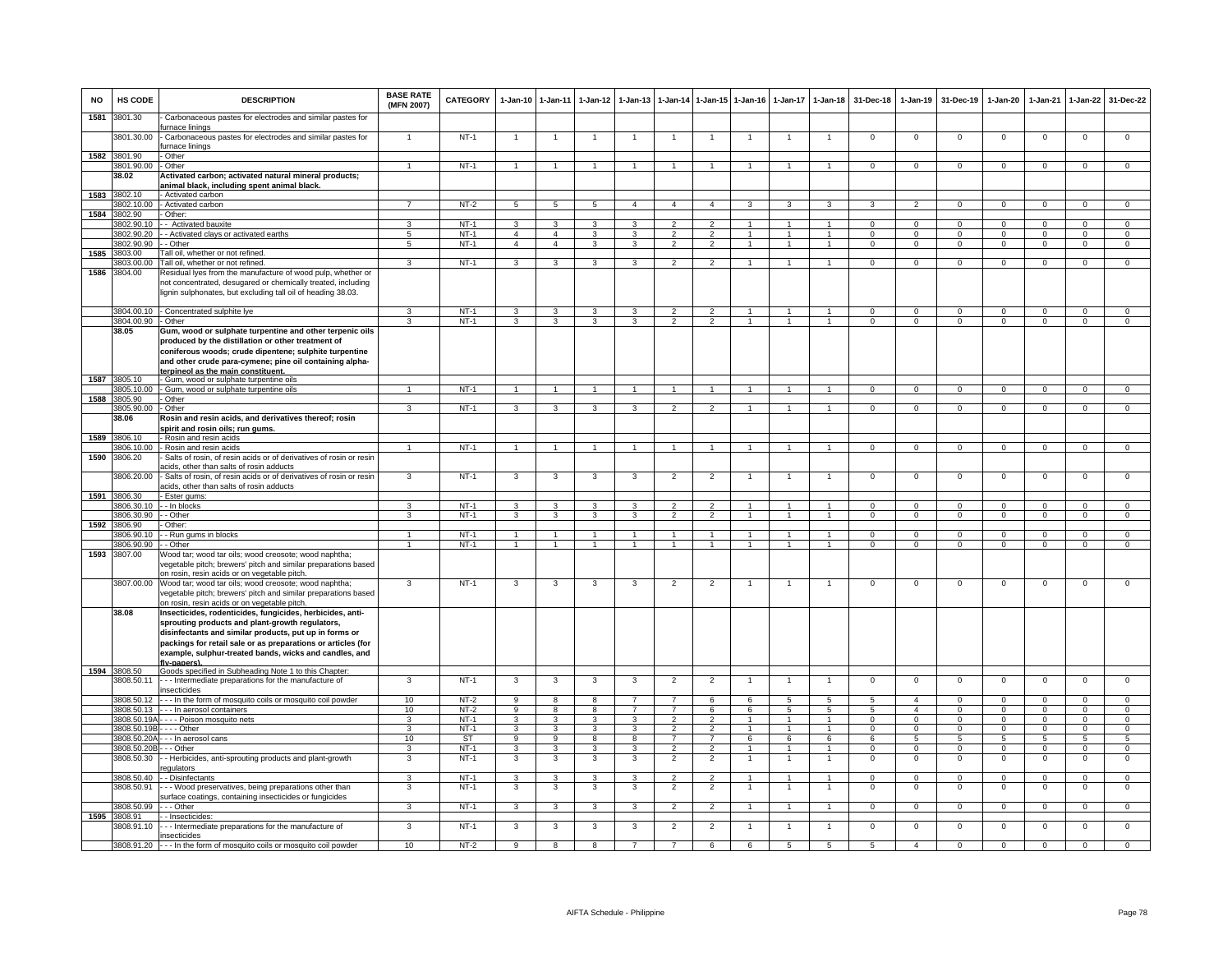| <b>NO</b> | HS CODE                   | <b>DESCRIPTION</b>                                                                                                  | <b>BASE RATE</b><br>(MFN 2007) | CATEGORY | $1-Jan-10$              | 1-Jan-11                | $1-Jan-12$              | $1-Jan-13$              | 1-Jan-14                 | $1 - Jan - 15$ | $1 - Jan-16$             | $1-Jan-17$     | $1-Jan-18$           | 31-Dec-18      | $1-Jan-19$     | 31-Dec-19      | $1-Jan-20$     | 1-Jan-21       | $1-Jan-22$     | 31-Dec-22       |
|-----------|---------------------------|---------------------------------------------------------------------------------------------------------------------|--------------------------------|----------|-------------------------|-------------------------|-------------------------|-------------------------|--------------------------|----------------|--------------------------|----------------|----------------------|----------------|----------------|----------------|----------------|----------------|----------------|-----------------|
|           | 3808.91.30                | - - - In aerosol containers                                                                                         | 10                             | $NT-2$   | 9                       | 8                       | 8                       |                         | $\overline{7}$           | 6              | 6                        | 5              | $\sqrt{5}$           | $\overline{5}$ | $\overline{4}$ | $\Omega$       | $\Omega$       | $\Omega$       | $\Omega$       | $\Omega$        |
|           | 3808.91.90A-              | - - - - Poison mosquito nets                                                                                        | $\mathcal{R}$                  | $NT-1$   | 3                       | 3                       | 3                       | $\mathbf{3}$            | $\mathcal{P}$            | $\mathcal{P}$  | $\blacktriangleleft$     | $\overline{1}$ | $\overline{1}$       | $\Omega$       | $\mathbf 0$    | $\Omega$       | $\mathbf 0$    | $\Omega$       | $\mathbf 0$    | $\mathbf{0}$    |
|           | 3808.91.90B - - - - Other |                                                                                                                     | 3                              | $NT-1$   | 3                       | $\mathbf{3}$            | 3                       | 3                       | $\overline{2}$           | 2              | $\mathbf{1}$             | $\mathbf{1}$   | $\mathbf{1}$         | $^{\circ}$     | $^{\circ}$     | $^{\circ}$     | $\mathbf{0}$   | $^{\circ}$     | $\mathbf 0$    | $\mathbf 0$     |
| 1596      | 3808.92                   | - Fungicide"                                                                                                        |                                |          |                         |                         |                         |                         |                          |                |                          |                |                      |                |                |                |                |                |                |                 |
|           | 808.92.00A                | - - In aerosol cans                                                                                                 | 10                             | ST       | 9                       | $\overline{9}$          | 8                       | 8                       | -7                       | $\overline{7}$ | 6                        | 6              | 6                    | -6             | 5              | -5             | 5              | 5              | $\overline{5}$ | $5\overline{)}$ |
|           | 808.92.00B                | - - Other                                                                                                           | 3                              | $NT-1$   | 3                       | 3                       | 3                       | 3                       | $\mathfrak{p}$           | $\overline{2}$ |                          |                |                      | $\mathsf 0$    | $\mathsf 0$    | $\mathbf 0$    | $\Omega$       | $\mathbf 0$    | $\mathsf 0$    | $\mathbf 0$     |
| 1597      | 3808.93                   | - Herbicides, anti-sprouting products and plant-growth<br>equlators                                                 |                                |          |                         |                         |                         |                         |                          |                |                          |                |                      |                |                |                |                |                |                |                 |
|           | 3808.93.00                | - - Herbicides, anti-sprouting products and plant-growth<br>egulators                                               | 3                              | $NT-1$   | 3                       | 3                       | 3                       | 3                       | $\overline{2}$           | $\overline{2}$ |                          |                | -1                   | 0              | 0              | $\mathbf 0$    | $\mathbf 0$    | $\mathbf 0$    | 0              | $\mathbf 0$     |
| 1598      | 3808.94<br>3808.94.00     | - Disinfectants<br>- Disinfectants                                                                                  | $\overline{3}$                 | $NT-1$   | $\overline{\mathbf{3}}$ | $\overline{\mathbf{3}}$ | $\overline{\mathbf{3}}$ | 3                       | $\overline{2}$           | $\overline{2}$ | $\overline{1}$           | $\overline{1}$ | $\overline{1}$       | $\overline{0}$ | $\overline{0}$ | $\overline{0}$ | $\overline{0}$ | $\overline{0}$ | $\overline{0}$ | $\overline{0}$  |
| 1599      | 808.99                    | - Other:                                                                                                            |                                |          |                         |                         |                         |                         |                          |                |                          |                |                      |                |                |                |                |                |                |                 |
|           | 3808.99.10                | - - - Wood preservatives, containing insecticides or fungicides                                                     | 3                              | $NT-1$   | 3                       | 3                       | 3                       | 3                       | $\overline{2}$           | $\overline{2}$ |                          |                | $\mathbf{1}$         | $\mathsf 0$    | $\mathbf 0$    | $\mathbf 0$    | $\mathbf 0$    | $\mathbf 0$    | $\mathsf 0$    | $\mathbf 0$     |
|           | 3808.99.90                | --- Other                                                                                                           | $\mathbf{3}$                   | $NT-1$   | $\mathbf{3}$            | $\mathbf{3}$            | 3 <sup>3</sup>          | $\mathbf{3}$            | $\overline{2}$           | $\overline{2}$ | $\mathbf{1}$             | $\overline{1}$ | $\overline{1}$       | $\mathbf{0}$   | $\overline{0}$ | $\overline{0}$ | $\overline{0}$ | $\mathbf 0$    | $\circ$        | $\overline{0}$  |
|           | 38.09                     | Finishing agents, dye carriers to accelerate the dyeing or                                                          |                                |          |                         |                         |                         |                         |                          |                |                          |                |                      |                |                |                |                |                |                |                 |
|           |                           | fixing of dyestuffs and other products and preparations<br>(for example, dressings and mordants), of a kind used in |                                |          |                         |                         |                         |                         |                          |                |                          |                |                      |                |                |                |                |                |                |                 |
|           |                           | the textile, paper, leather or like industries, not elsewhere<br>specified or included.                             |                                |          |                         |                         |                         |                         |                          |                |                          |                |                      |                |                |                |                |                |                |                 |
|           | 1600 3809.10              | With a basis of amylaceous substances                                                                               |                                |          |                         |                         |                         |                         |                          |                |                          |                |                      |                |                |                |                |                |                |                 |
|           | 3809.10.00                | With a basis of amylaceous substances                                                                               | $\overline{3}$                 | $NT-1$   | $\overline{3}$          | $\overline{\mathbf{3}}$ | 3                       | $\overline{3}$          | $\overline{2}$           | $\overline{2}$ | $\overline{1}$           |                | $\blacktriangleleft$ | $\overline{0}$ | $\overline{0}$ | $\overline{0}$ | $\overline{0}$ | $\overline{0}$ | $\overline{0}$ | $\overline{0}$  |
| 1601      | 809.91                    | - Of a kind used in the textile or like industries                                                                  |                                |          |                         |                         |                         |                         |                          |                |                          |                |                      |                |                |                |                |                |                |                 |
|           | 809.91.00                 | - Of a kind used in the textile or like industries                                                                  | 3                              | NT-1     | 3                       | $\mathbf{R}$            | $\mathbf{R}$            |                         | $\mathcal{P}$            | $\mathcal{P}$  |                          |                |                      | $\Omega$       | $\Omega$       | $\Omega$       | $\Omega$       | $\Omega$       | $\Omega$       | $\Omega$        |
| 1602      | 3809.92                   | - Of a kind used in the paper or like industries                                                                    |                                |          |                         |                         |                         |                         |                          |                |                          |                |                      |                |                |                |                |                |                |                 |
|           | 809.92.00                 | - Of a kind used in the paper or like industries                                                                    | $\mathbf{R}$                   | $NT-1$   | $\mathbf{3}$            | 3                       | 3                       |                         | $\mathcal{P}$            |                |                          |                |                      | $\Omega$       | $\Omega$       | $\Omega$       | $\Omega$       | $\Omega$       | $\Omega$       | $\Omega$        |
| 1603      | 3809.93                   | - Of a kind used in the leather or like industries                                                                  |                                |          |                         |                         |                         |                         |                          |                |                          |                | $\mathbf{1}$         |                |                |                |                |                |                |                 |
|           | 3809.93.00                | - Of a kind used in the leather or like industries                                                                  | 3                              | $NT-1$   | 3                       | 3                       | 3                       | 3                       | $\overline{2}$           | $\overline{2}$ |                          |                |                      | $^{\circ}$     | $\mathbf{0}$   | $^{\circ}$     | $\mathbf{0}$   | $^{\circ}$     | $\mathbf{0}$   | $\mathbf 0$     |
|           | 38.10                     | Pickling preparations for metal surfaces; fluxes and other                                                          |                                |          |                         |                         |                         |                         |                          |                |                          |                |                      |                |                |                |                |                |                |                 |
|           |                           | auxiliary preparations for soldering, brazing or welding;                                                           |                                |          |                         |                         |                         |                         |                          |                |                          |                |                      |                |                |                |                |                |                |                 |
|           |                           | soldering, brazing or welding powders and pastes                                                                    |                                |          |                         |                         |                         |                         |                          |                |                          |                |                      |                |                |                |                |                |                |                 |
|           |                           | consisting of metal and other materials; preparations of a                                                          |                                |          |                         |                         |                         |                         |                          |                |                          |                |                      |                |                |                |                |                |                |                 |
|           |                           | kind used as cores or coatings for welding electrodes or                                                            |                                |          |                         |                         |                         |                         |                          |                |                          |                |                      |                |                |                |                |                |                |                 |
| 1604      | 3810.10                   | rods<br>- Pickling preparations for metal surfaces; soldering, brazing                                              |                                |          |                         |                         |                         |                         |                          |                |                          |                |                      |                |                |                |                |                |                |                 |
|           |                           | or welding powders and pastes consisting of metal and other                                                         |                                |          |                         |                         |                         |                         |                          |                |                          |                |                      |                |                |                |                |                |                |                 |
|           |                           | materials                                                                                                           |                                |          |                         |                         |                         |                         |                          |                |                          |                |                      |                |                |                |                |                |                |                 |
|           |                           | 3810.10.00 - Pickling preparations for metal surfaces; soldering, brazing                                           | $\mathbf{1}$                   | $NT-1$   |                         | $\overline{1}$          |                         | $\overline{1}$          | $\overline{1}$           |                |                          |                | $\overline{1}$       | $\overline{0}$ | $\overline{0}$ | $\overline{0}$ | $\overline{0}$ | $\overline{0}$ | $\overline{0}$ | $\overline{0}$  |
|           |                           | or welding powders and pastes consisting of metal and other                                                         |                                |          |                         |                         |                         |                         |                          |                |                          |                |                      |                |                |                |                |                |                |                 |
|           |                           | materials                                                                                                           |                                |          |                         |                         |                         |                         |                          |                |                          |                |                      |                |                |                |                |                |                |                 |
|           | 1605 3810.90              | Other                                                                                                               |                                |          |                         |                         |                         |                         |                          |                |                          |                |                      |                |                |                |                |                |                |                 |
|           | 810.90.00                 | Other                                                                                                               | $\blacktriangleleft$           | $NT-1$   | $\overline{1}$          | $\overline{1}$          | $\overline{1}$          | $\mathbf{1}$            | $\mathbf{1}$             | $\overline{1}$ | $\overline{1}$           | $\mathbf{1}$   | $\overline{1}$       | $\Omega$       | $\mathbf{0}$   | $\Omega$       | $\Omega$       | $\Omega$       | $\overline{0}$ | $\overline{0}$  |
|           | 38.11                     | Anti-knock preparations, oxidation inhibitors, gum                                                                  |                                |          |                         |                         |                         |                         |                          |                |                          |                |                      |                |                |                |                |                |                |                 |
|           |                           | inhibitors, viscosity improvers, anti-corrosive                                                                     |                                |          |                         |                         |                         |                         |                          |                |                          |                |                      |                |                |                |                |                |                |                 |
|           |                           | preparations and other prepared additives, for mineral                                                              |                                |          |                         |                         |                         |                         |                          |                |                          |                |                      |                |                |                |                |                |                |                 |
|           |                           | oils (including gasoline) or for other liquids used for the                                                         |                                |          |                         |                         |                         |                         |                          |                |                          |                |                      |                |                |                |                |                |                |                 |
|           |                           | same purposes as mineral oils                                                                                       |                                |          |                         |                         |                         |                         |                          |                |                          |                |                      |                |                |                |                |                |                |                 |
| 1606      | 3811 11                   | - - Based on lead compounds                                                                                         | $\overline{\mathbf{3}}$        |          |                         |                         |                         | $\overline{\mathbf{3}}$ |                          |                |                          |                |                      |                |                |                |                | $\overline{0}$ |                |                 |
|           | 811.11.00                 | - - Based on lead compounds                                                                                         |                                | $NT-1$   | 3                       | $\overline{\mathbf{3}}$ | 3                       |                         | $\overline{\phantom{a}}$ | $\overline{2}$ |                          |                |                      | $\overline{0}$ | $\overline{0}$ | $\overline{0}$ | $\overline{0}$ |                | $\overline{0}$ | $\overline{0}$  |
| 1607      | 811.19<br>811.19.00       | - Other<br>$-$ Other                                                                                                | 3                              | $NT-1$   | 3                       | 3                       | 3                       | 3                       | $\overline{2}$           | $\overline{2}$ |                          |                |                      | $\Omega$       | $\Omega$       | $\Omega$       | $\Omega$       | $\Omega$       | $\Omega$       | $\Omega$        |
| 1608      | 3811.21                   | - Containing petroleum oils or oils obtained from bituminous                                                        |                                |          |                         |                         |                         |                         |                          |                |                          |                |                      |                |                |                |                |                |                |                 |
|           |                           | ninerals:                                                                                                           |                                |          |                         |                         |                         |                         |                          |                |                          |                |                      |                |                |                |                |                |                |                 |
|           | 3811.21.10                | --- Put up for retail sale                                                                                          | 3                              | $NT-1$   | 3                       | 3                       | 3                       | 3                       | $\overline{2}$           | $\overline{2}$ |                          |                | $\mathbf{1}$         | $^{\circ}$     | $\mathbf{0}$   | $\mathbf 0$    | $\mathbf{0}$   | $^{\circ}$     | $\mathbf{0}$   | $^{\circ}$      |
| 1609      | 8811.21.90<br>811.29      | $-$ - Other<br>- Other                                                                                              | 3                              | $NT-1$   | $\mathbf{3}$            | $\overline{3}$          | $\mathbf{3}$            | 3                       | $\overline{2}$           | $\overline{2}$ | $\mathbf{1}$             | $\mathbf{1}$   | $\mathbf{1}$         | $\overline{0}$ | $\overline{0}$ | $\mathbf 0$    | $\mathbf{0}$   | $\overline{0}$ | $\overline{0}$ | $\overline{0}$  |
|           |                           |                                                                                                                     | $\mathbf{R}$                   |          |                         | 3                       | 3                       | $\mathbf{3}$            | $\mathcal{P}$            | $\overline{2}$ |                          |                | $\mathbf{1}$         |                |                |                | $\Omega$       | $\Omega$       |                |                 |
|           | 811.29.00<br>3811.90      | - Other<br>Other:                                                                                                   |                                | $NT-1$   | 3                       |                         |                         |                         |                          |                |                          |                |                      | $\mathsf 0$    | $\mathsf 0$    | $\mathbf 0$    |                |                | $\mathsf 0$    | $\mathsf 0$     |
| 1610      | 3811.90.10                | - Rust preventatives or corrosion inhibitors                                                                        | 3                              | $NT-1$   | 3                       | 3                       | 3                       | 3                       | $\mathcal{P}$            | $\mathcal{P}$  | 1                        |                | $\mathbf{1}$         | $\mathsf 0$    | $\Omega$       | $\mathbf 0$    | $\Omega$       | $\Omega$       | $\mathsf 0$    | $\mathbf 0$     |
|           | 3811.90.90                | - - Other                                                                                                           | $\overline{3}$                 | $NT-1$   | 3                       | 3                       | 3                       | 3                       | $\overline{2}$           | $\overline{2}$ | $\overline{1}$           | $\mathbf{1}$   | $\blacktriangleleft$ | $\overline{0}$ | $\overline{0}$ | $\Omega$       | $\overline{0}$ | $\Omega$       | $\overline{0}$ | $\overline{0}$  |
|           | 38.12                     | Prepared rubber accelerators; compound plasticisers for                                                             |                                |          |                         |                         |                         |                         |                          |                |                          |                |                      |                |                |                |                |                |                |                 |
|           |                           | rubber or plastics, not elsewhere specified or included;                                                            |                                |          |                         |                         |                         |                         |                          |                |                          |                |                      |                |                |                |                |                |                |                 |
|           |                           | anti-oxidising preparations and other compound                                                                      |                                |          |                         |                         |                         |                         |                          |                |                          |                |                      |                |                |                |                |                |                |                 |
|           |                           | stabilisers for rubber or plastics.                                                                                 |                                |          |                         |                         |                         |                         |                          |                |                          |                |                      |                |                |                |                |                |                |                 |
|           | 1611 3812.10              | - Prepared rubber accelerators                                                                                      |                                |          |                         |                         |                         |                         |                          |                |                          |                |                      |                |                |                |                |                |                |                 |
|           |                           | 3812.10.00 - Prepared rubber accelerators                                                                           | $\overline{1}$                 | $NT-1$   | $\overline{1}$          | $\overline{1}$          | $\overline{1}$          | $\mathbf{1}$            | $\overline{1}$           | $\overline{1}$ | $\overline{1}$           | $\mathbf{1}$   | $\overline{1}$       | $\overline{0}$ | $\mathbf{0}$   | $^{\circ}$     | $\overline{0}$ | $\mathbf{0}$   | $^{\circ}$     | $\overline{0}$  |
| 1612      | 3812.20                   | Compound plasticisers for rubber or plastics                                                                        |                                |          |                         |                         |                         |                         |                          |                |                          |                |                      |                |                |                |                |                |                |                 |
|           | 3812.20.00                | Compound plasticisers for rubber or plastics                                                                        | $\mathbf{1}$                   | EL.      |                         |                         |                         |                         |                          |                |                          |                |                      |                |                |                |                |                |                |                 |
| 1613      | 3812.30                   | Anti-oxidising preparations and other compound stabilisers                                                          |                                |          |                         |                         |                         |                         |                          |                |                          |                |                      |                |                |                |                |                |                |                 |
|           | 3812.30.10                | or rubber or plastics:<br>- White carbon                                                                            | 3                              | $NT-2$   | 3                       | 3                       | 3                       | 3                       | 3                        |                | $\overline{\phantom{a}}$ | $\mathcal{P}$  |                      | $\mathcal{P}$  |                | $\Omega$       | $\Omega$       | $\Omega$       | $\Omega$       | $\mathbf 0$     |
|           | 3812.30.90                | - - Other                                                                                                           | 3                              | $NT-1$   | 3                       | $\mathbf{3}$            | 3                       | 3                       | $\overline{2}$           | $\overline{2}$ | $\mathbf{1}$             | $\mathbf{1}$   | $\overline{1}$       | $\mathbf{0}$   | $\mathsf 0$    | $\mathsf 0$    | $\mathsf 0$    | $\mathsf 0$    | $\mathsf 0$    | $\overline{0}$  |
|           | 1614 3813.00              | Preparations and charges for fire-extinguishers; charged fire-                                                      |                                |          |                         |                         |                         |                         |                          |                |                          |                |                      |                |                |                |                |                |                |                 |
|           |                           | extinguishing grenades.                                                                                             |                                |          |                         |                         |                         |                         |                          |                |                          |                |                      |                |                |                |                |                |                |                 |
|           |                           |                                                                                                                     |                                |          |                         |                         |                         |                         |                          |                |                          |                |                      |                |                |                |                |                |                |                 |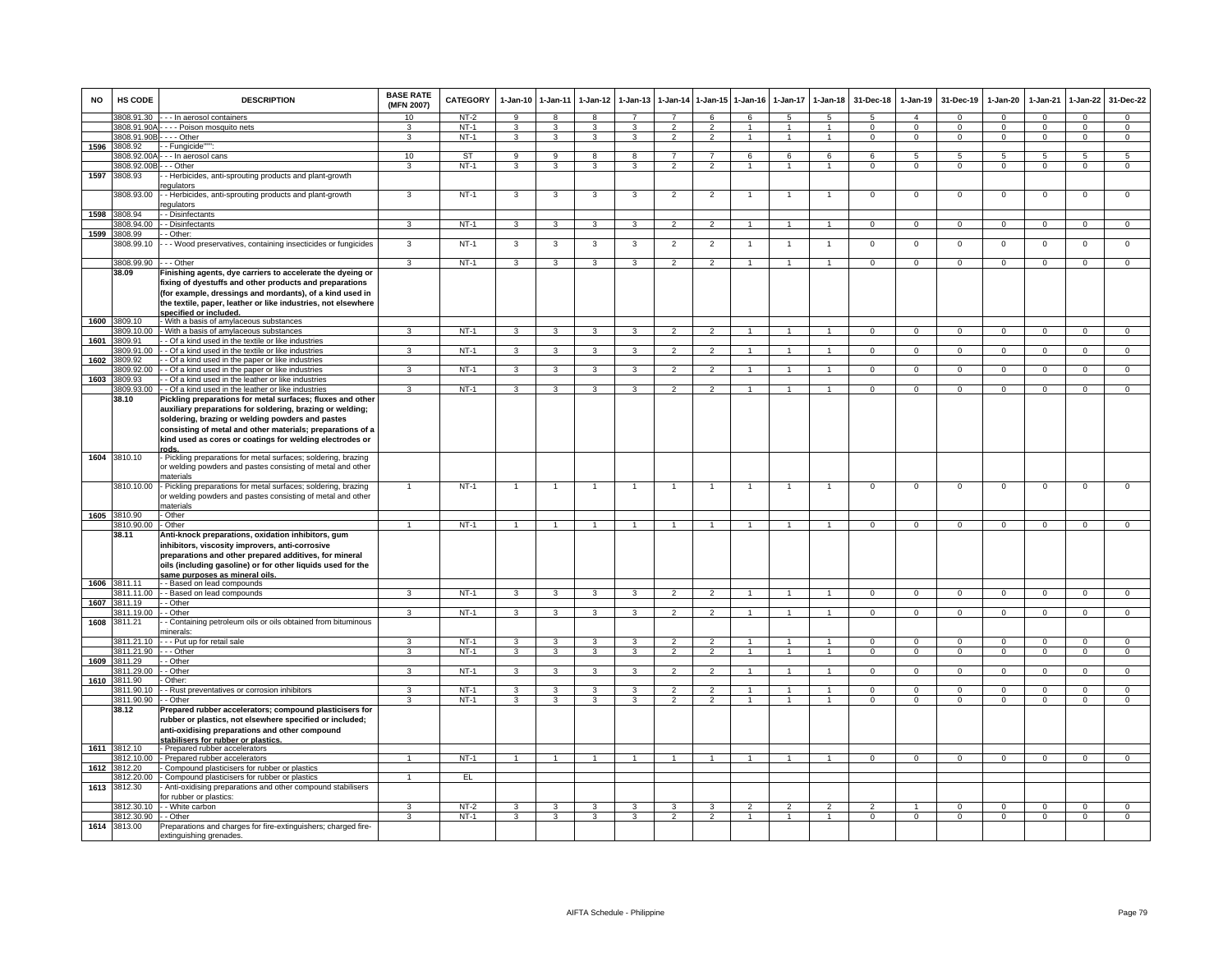| <b>NO</b> | HS CODE                          | <b>DESCRIPTION</b>                                                                                                                                                                                          | <b>BASE RATE</b><br>(MFN 2007) | CATEGORY         | $1-Jan-10$                       | 1-Jan-11                         | $1-Jan-12$           | $1-Jan-13$     | 1-Jan-14            | $1 - Jan - 15$ | $1 - Jan-16$   | $1 - Jan-17$   | $1-Jan-18$                       | 31-Dec-18                  | 1-Jan-19                   | 31-Dec-19                | 1-Jan-20                 | $1-Jan-21$               | 1-Jan-22                   | 31-Dec-22                |
|-----------|----------------------------------|-------------------------------------------------------------------------------------------------------------------------------------------------------------------------------------------------------------|--------------------------------|------------------|----------------------------------|----------------------------------|----------------------|----------------|---------------------|----------------|----------------|----------------|----------------------------------|----------------------------|----------------------------|--------------------------|--------------------------|--------------------------|----------------------------|--------------------------|
|           | 3813.00.00                       | Preparations and charges for fire-extinguishers; charged fire-<br>extinguishing grenades.                                                                                                                   | 5                              | $NT-2$           | $\overline{4}$                   | $\overline{4}$                   | $\overline{4}$       | 3              | 3                   | 3              | $\overline{2}$ | 2              | $\overline{2}$                   | $\overline{2}$             |                            | $\mathbf 0$              | $\overline{0}$           | $\mathbf 0$              | $\mathsf 0$                | $\Omega$                 |
|           | 1615 3814.00                     | Organic composite solvents and thinners, not elsewhere<br>specified or included; prepared paint or varnish removers.                                                                                        |                                |                  |                                  |                                  |                      |                |                     |                |                |                |                                  |                            |                            |                          |                          |                          |                            |                          |
|           | 3814.00.00                       | Organic composite solvents and thinners, not elsewhere<br>specified or included; prepared paint or varnish removers.                                                                                        | 5                              | $NT-2$           | $\overline{4}$                   | $\overline{4}$                   | $\overline{4}$       | -3             | $\mathbf{3}$        | 3              | $\mathfrak{p}$ | $\overline{2}$ | $\overline{2}$                   | $\overline{2}$             |                            | $\Omega$                 | $\Omega$                 | $\Omega$                 | $\Omega$                   | $\mathbf 0$              |
|           | 38.15                            | Reaction initiators, reaction accelerators and catalytic<br>preparations, not elsewhere specified or included.                                                                                              |                                |                  |                                  |                                  |                      |                |                     |                |                |                |                                  |                            |                            |                          |                          |                          |                            |                          |
|           | 1616 3815.11                     | - With nickel or nickel compounds as the active substance                                                                                                                                                   |                                |                  |                                  |                                  |                      |                |                     |                |                |                |                                  |                            |                            |                          |                          |                          |                            |                          |
|           |                                  | 3815.11.00 - - With nickel or nickel compounds as the active substance                                                                                                                                      | $\mathbf{1}$                   | $NT-1$           |                                  | $\overline{1}$                   |                      |                | $\overline{1}$      | $\mathbf{1}$   |                | $\mathbf{1}$   | $\overline{1}$                   | $\mathbf 0$                | $\mathbf{0}$               | $\mathbf 0$              | $\overline{0}$           | $\mathbf 0$              | $\mathbf 0$                | $\overline{0}$           |
| 1617      | 3815.12<br>3815.12.00            | - With precious metal or precious metal compounds as the<br>- With precious metal or precious metal compounds as the                                                                                        | $\blacktriangleleft$           | $NT-1$           | $\overline{1}$                   | $\overline{1}$                   | $\blacktriangleleft$ |                | $\overline{1}$      |                |                |                | $\blacktriangleleft$             | $\Omega$                   | $\mathbf{0}$               | $\Omega$                 | $\mathbf{0}$             | $\mathbf{0}$             | $\mathbf 0$                | $\overline{0}$           |
| 1618      | 3815.19                          | - Other                                                                                                                                                                                                     |                                |                  |                                  |                                  |                      |                |                     |                |                |                |                                  |                            |                            |                          |                          |                          |                            |                          |
|           | 815.19.00                        | - Other                                                                                                                                                                                                     | $\blacktriangleleft$           | $NT-1$           | $\overline{1}$                   | $\overline{1}$                   | $\overline{1}$       | $\overline{1}$ | $\overline{1}$      | $\overline{1}$ |                | $\overline{1}$ | $\mathbf{1}$                     | $\overline{0}$             | $\overline{0}$             | $\overline{0}$           | $\overline{0}$           | $\overline{0}$           | $\overline{0}$             | $\overline{0}$           |
| 1619      | 815.90<br>815.90.00              | Other:<br>Other                                                                                                                                                                                             | $\mathbf{1}$                   | $NT-1$           | $\overline{1}$                   | $\overline{1}$                   | $\overline{1}$       | $\overline{1}$ | $\overline{1}$      | $\overline{1}$ | $\overline{1}$ | $\mathbf{1}$   | $\mathbf{1}$                     | $\overline{0}$             | $\Omega$                   | $\overline{0}$           | $\overline{0}$           | $\overline{0}$           | $\overline{0}$             | $\overline{0}$           |
| 1620      | 3816.00                          | Refractory cements, mortars, concretes and similar                                                                                                                                                          |                                |                  |                                  |                                  |                      |                |                     |                |                |                |                                  |                            |                            |                          |                          |                          |                            |                          |
|           |                                  | compositions, other than products of heading No. 38.01.                                                                                                                                                     |                                |                  |                                  |                                  |                      |                |                     |                |                |                |                                  |                            |                            |                          |                          |                          |                            |                          |
|           | 3816.00.10<br>3816.00.90 - Other | - Refractory cements                                                                                                                                                                                        | $5\overline{5}$                | $NT-1$<br>$NT-2$ | $\overline{1}$<br>$\overline{4}$ | $\overline{1}$<br>$\overline{4}$ | $\overline{4}$       | 3              | $\overline{1}$<br>3 | 3              | $\overline{2}$ | 2              | $\overline{1}$<br>$\overline{2}$ | $\Omega$<br>$\overline{2}$ | $\Omega$<br>$\overline{1}$ | $\Omega$<br>$\mathbf{0}$ | $\Omega$<br>$\mathbf{0}$ | $\Omega$<br>$\mathbf{0}$ | $\mathsf 0$<br>$\mathbf 0$ | $\Omega$<br>$\mathbf{0}$ |
| 1621      | 3817.00                          | Mixed alkylbenzenes and mixed alkylnaphthalenes, other than                                                                                                                                                 |                                |                  |                                  |                                  |                      |                |                     |                |                |                |                                  |                            |                            |                          |                          |                          |                            |                          |
|           |                                  | those of heading 27.07 or 29.02.                                                                                                                                                                            |                                |                  |                                  |                                  |                      |                |                     |                |                |                |                                  |                            |                            |                          |                          |                          |                            |                          |
|           | 3817.00.00                       | Mixed alkylbenzenes and mixed alkylnaphthalenes, other than                                                                                                                                                 | 3                              | $NT-1$           | 3                                | 3                                | 3                    | 3              | $\overline{c}$      | $\overline{2}$ |                |                | $\mathbf{1}$                     | $^{\circ}$                 | $^{\circ}$                 | $\mathbf 0$              | $\mathbf 0$              | $\mathbf 0$              | 0                          | $\mathsf 0$              |
| 1622      | 3818.00                          | those of heading 27.07 or 29.02.<br>Chemical elements doped for use in electronics, in the form of                                                                                                          |                                |                  |                                  |                                  |                      |                |                     |                |                |                |                                  |                            |                            |                          |                          |                          |                            |                          |
|           |                                  | discs, wafers or similar forms; chemical compounds doped for<br>use in electronics.                                                                                                                         |                                |                  |                                  |                                  |                      |                |                     |                |                |                |                                  |                            |                            |                          |                          |                          |                            |                          |
|           |                                  | 3818.00.00 Chemical elements doped for use in electronics, in the form of                                                                                                                                   | $\mathbf 0$                    | $NT-1$           | $\mathsf 0$                      | $\mathbf 0$                      | $\mathbf 0$          | $\mathbf 0$    | $\mathbf 0$         | $\mathbf 0$    | $\mathbf 0$    | $\mathbf 0$    | $\mathbf 0$                      | $\mathsf 0$                | $\mathsf 0$                | $\mathbf 0$              | $\mathbf 0$              | $\mathbf 0$              | $\mathsf 0$                | $\mathbf 0$              |
|           |                                  | discs, wafers or similar forms; chemical compounds doped for<br>use in electronics.                                                                                                                         |                                |                  |                                  |                                  |                      |                |                     |                |                |                |                                  |                            |                            |                          |                          |                          |                            |                          |
|           | 1623 3819.00                     | Hydraulic brake fluids and other prepared liquids for hydraulic                                                                                                                                             |                                |                  |                                  |                                  |                      |                |                     |                |                |                |                                  |                            |                            |                          |                          |                          |                            |                          |
|           |                                  | transmission, not containing or containing less than 70% by<br>weight of petroleum oils or oils obtained from bituminous                                                                                    |                                |                  |                                  |                                  |                      |                |                     |                |                |                |                                  |                            |                            |                          |                          |                          |                            |                          |
|           |                                  | minerals.<br>3819.00.00 Hydraulic brake fluids and other prepared liquids for hydraulic                                                                                                                     | 3                              | $NT-1$           | 3                                | $\mathbf{3}$                     | 3                    | 3              | $\overline{2}$      | $\overline{2}$ | 1              | $\mathbf{1}$   | $\overline{1}$                   | $\mathbf{0}$               | $\mathbf{0}$               | $\mathbf 0$              | $\overline{0}$           | $\mathbf 0$              | 0                          | $\mathbf 0$              |
|           |                                  | transmission, not containing or containing less than 70% by<br>weight of petroleum oils or oils obtained from bituminous                                                                                    |                                |                  |                                  |                                  |                      |                |                     |                |                |                |                                  |                            |                            |                          |                          |                          |                            |                          |
|           | 3820.00                          | minerals.<br>Anti-freezing preparations and prepared de-icing fluids.                                                                                                                                       |                                |                  |                                  |                                  |                      |                |                     |                |                |                |                                  |                            |                            |                          |                          |                          |                            |                          |
| 1624      | 3820.00.00                       | Anti-freezing preparations and prepared de-icing fluids                                                                                                                                                     | 3                              | $NT-1$           | 3                                | 3                                | 3                    | 3              | $\overline{2}$      | $\mathfrak{p}$ |                |                |                                  | $\Omega$                   | $\Omega$                   | $\Omega$                 | $\Omega$                 | $\Omega$                 | $\Omega$                   | $\Omega$                 |
| 1625      | 3821.00                          | Prepared culture media for development of micro-organisms<br>(including viruses and the like) or of plant, human or animal                                                                                  |                                |                  |                                  |                                  |                      |                |                     |                |                |                |                                  |                            |                            |                          |                          |                          |                            |                          |
|           | 3821.00.10                       | cells.<br>- Prepared culture media for the development of micro-<br>organisms                                                                                                                               | 3                              | $NT-1$           | 3                                | 3                                | 3                    | 3              | $\overline{2}$      | $\overline{2}$ |                |                | $\overline{1}$                   | $\mathbf 0$                | $\mathsf 0$                | $\mathbf 0$              | $\mathbf 0$              | $\mathbf 0$              | $\mathsf 0$                | $\mathbf 0$              |
|           | 3821.00.90 - Other               |                                                                                                                                                                                                             | $\mathbf{3}$                   | $NT-1$           | 3                                | $\mathbf{3}$                     | 3                    | $\mathbf{3}$   | $\overline{2}$      | $\overline{2}$ | $\overline{1}$ | $\mathbf{1}$   | $\overline{1}$                   | $\Omega$                   | $\Omega$                   | $\Omega$                 | $\Omega$                 | $\Omega$                 | $\Omega$                   | $\overline{0}$           |
| 1626      | 3822.00                          | Diagnostic or laboratory reagents on a backing, prepared<br>diagnostic or laboratory reagents whether or not on a backing,<br>other than those of heading 30.02 or 30.06; certified reference<br>naterials. |                                |                  |                                  |                                  |                      |                |                     |                |                |                |                                  |                            |                            |                          |                          |                          |                            |                          |
|           |                                  | 3822.00.10 - Plates, sheets, film, foil and strip of plastics impregnated or<br>coated with diagnostic or laboratory reagents                                                                               |                                | $NT-1$           |                                  |                                  |                      |                |                     |                |                |                | $\overline{1}$                   | $\mathsf 0$                | $\mathsf 0$                | $\mathbf 0$              | $\mathbf 0$              | $\mathbf 0$              | $\mathsf 0$                | $\overline{0}$           |
|           |                                  | 3822.00.20 - Paperboard, cellulose wadding and web of cellulose fibres<br>impregnated or coated with diagnostic or laboratory reagents                                                                      | $\mathbf{1}$                   | $NT-1$           | $\overline{1}$                   | $\overline{1}$                   | $\overline{1}$       | 1              | $\overline{1}$      | $\mathbf{1}$   |                |                | $\overline{1}$                   | $\mathsf 0$                | $\mathsf 0$                | $\mathbf 0$              | $\mathbf 0$              | $\mathbf 0$              | $\mathsf 0$                | $\mathbf 0$              |
|           |                                  | 3822.00.30 - Sterilisation indicator strips and tapes                                                                                                                                                       | $\overline{\mathbf{3}}$        | $NT-1$           | $\overline{\mathbf{3}}$          | 3                                | 3                    | 3              | $\overline{2}$      | $\overline{2}$ | $\overline{1}$ | $\mathbf{1}$   | $\overline{1}$                   | $\Omega$                   | $\overline{0}$             | $\Omega$                 | $\overline{0}$           | $\overline{0}$           | $\overline{0}$             | $\overline{0}$           |
|           | 3822.00.90                       | - Other                                                                                                                                                                                                     | $\overline{1}$                 | $NT-1$           | $\overline{1}$                   | $\overline{1}$                   | $\overline{1}$       | $\overline{1}$ | $\overline{1}$      | $\overline{1}$ | $\overline{1}$ | $\overline{1}$ | $\overline{1}$                   | $\overline{0}$             | $\overline{0}$             | $\overline{0}$           | $\overline{0}$           | $\overline{0}$           | $\overline{0}$             | $\overline{0}$           |
|           | 38.23                            | Industrial monocarboxylic fatty acids; acid oils from<br>refining; industrial fatty alcohols.                                                                                                               |                                |                  |                                  |                                  |                      |                |                     |                |                |                |                                  |                            |                            |                          |                          |                          |                            |                          |
| 1627      | 3823.11<br>3823.11.00            | - Stearic acid<br>- - Stearic acid                                                                                                                                                                          |                                | $NT-1$           |                                  | $\overline{1}$                   |                      |                |                     |                |                |                |                                  | $\Omega$                   | $\overline{0}$             | $\overline{0}$           | $\overline{0}$           | $\Omega$                 | $\overline{0}$             | $\overline{0}$           |
| 1628      | 3823.12                          | - Oleic acid                                                                                                                                                                                                |                                |                  |                                  |                                  |                      |                |                     |                |                |                |                                  |                            |                            |                          |                          |                          |                            |                          |
|           | 3823.12.00                       | - - Oleic acid                                                                                                                                                                                              | 3                              | $NT-1$           | 3                                | $\mathbf{3}$                     | 3                    | 3              | $\overline{2}$      | $\mathcal{P}$  |                |                | $\blacktriangleleft$             | $\Omega$                   | $\Omega$                   | $\Omega$                 | $\Omega$                 | $\Omega$                 | $\mathbf{0}$               | $\mathbf{0}$             |
| 1629      | 3823.13                          | - - Tall oil fatty acids                                                                                                                                                                                    |                                |                  |                                  |                                  |                      |                |                     |                |                |                |                                  |                            |                            |                          |                          |                          |                            |                          |
|           | 3823.13.00<br>1630 3823.19       | - - Tall oil fatty acids<br>- Other                                                                                                                                                                         | 3                              | NT-1             | $\mathbf{3}$                     | $\mathbf{3}$                     | $\mathbf{3}$         | $\mathbf{3}$   | $\overline{2}$      | $\overline{2}$ |                |                | $\mathbf{1}$                     | $\mathbf{0}$               | $\mathbf 0$                | $\mathbf 0$              | $\mathbf{0}$             | $\mathbf 0$              | $\mathbf{0}$               | $\mathbf{0}$             |
|           | 3823.19.10                       | - - Acid oils from refining                                                                                                                                                                                 | 7                              | $NT-2$           | 5                                | 5                                | -5                   | $\overline{4}$ | $\overline{a}$      | $\overline{4}$ | 3              | 3              | 3                                | 3                          | $\overline{2}$             | $\Omega$                 | $\Omega$                 | $\Omega$                 | $\mathbf 0$                | $\mathbf 0$              |
|           | 823 19 90                        | - - - Other                                                                                                                                                                                                 | $\overline{7}$                 | $NT-2$           | 5                                | $5\phantom{.0}$                  | 5                    | $\overline{4}$ | $\overline{4}$      | $\overline{4}$ | 3              | 3              | 3                                | 3                          | 2                          | $\mathbf 0$              | $\mathbf{0}$             | $\Omega$                 | $\circ$                    | $\mathbf 0$              |
| 1631      | 3823.70                          | Industrial fatty alcohols<br>3823.70.10 - - In the form of wax                                                                                                                                              | 10                             | $NT-2$           | 9                                | 8                                | 8                    | $\overline{7}$ | $\overline{7}$      | 6              | 6              | 5              | 5                                | 5                          | $\overline{4}$             | $\mathbf 0$              | $\Omega$                 | $\mathbf{0}$             | $\mathbf{0}$               | $\overline{0}$           |
|           | 3823.70.90 - - Other             |                                                                                                                                                                                                             | 10                             | $NT-2$           | 9                                | 8                                | $\mathbf{R}$         |                |                     | 6              | 6              | 5              | 5                                | 5                          |                            | $\Omega$                 | $\Omega$                 |                          | $\Omega$                   | $\Omega$                 |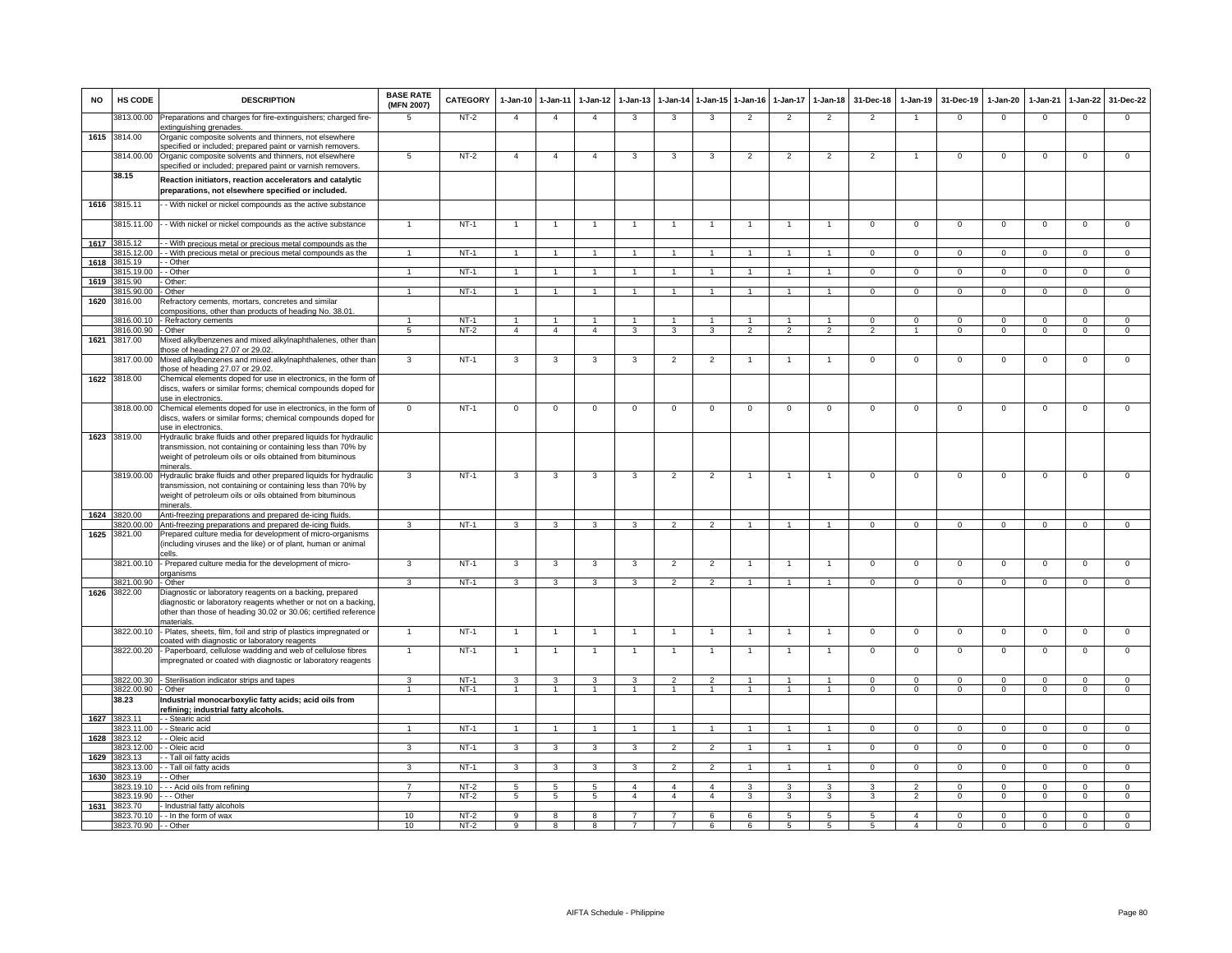| <b>NO</b> | HS CODE                    | <b>DESCRIPTION</b>                                                                                                                                                                                                                                                            | <b>BASE RATE</b><br>(MFN 2007) | CATEGORY | $1 - Jan-10$   | 1-Jan-11                | $1 - Jan-12$   | 1-Jan-13       | $1-Jan-14$           | 1-Jan-15       | $1 - Jan-16$   | 1-Jan-17       | 1-Jan-18       | 31-Dec-18      | $1-Jan-19$     | 31-Dec-19      | 1-Jan-20       | 1-Jan-21       | 1-Jan-22       | 31-Dec-22      |
|-----------|----------------------------|-------------------------------------------------------------------------------------------------------------------------------------------------------------------------------------------------------------------------------------------------------------------------------|--------------------------------|----------|----------------|-------------------------|----------------|----------------|----------------------|----------------|----------------|----------------|----------------|----------------|----------------|----------------|----------------|----------------|----------------|----------------|
|           | 38.24                      | Prepared binders for foundry moulds or cores; chemical<br>products and preparations of the chemical or allied<br>industries (including those consisting of mixtures of<br>natural products), not elsewhere specified or included.                                             |                                |          |                |                         |                |                |                      |                |                |                |                |                |                |                |                |                |                |                |
| 1632      | 3824.10                    | - Prepared binders for foundry moulds or cores                                                                                                                                                                                                                                |                                |          |                |                         |                |                |                      |                |                |                |                |                |                |                |                |                |                |                |
| 1633      | 824.10.00<br>3824.30       | - Prepared binders for foundry moulds or cores<br>Non-agglomerated metal carbides mixed together or with                                                                                                                                                                      |                                | $NT-1$   | $\overline{1}$ | $\overline{1}$          |                |                | $\blacktriangleleft$ | $\overline{1}$ |                |                | $\overline{1}$ | $\overline{0}$ | $\overline{0}$ | $\overline{0}$ | $\overline{0}$ | $\overline{0}$ | $\mathsf 0$    | $\overline{0}$ |
|           |                            | netallic binders                                                                                                                                                                                                                                                              |                                |          |                |                         |                |                |                      |                |                |                |                |                |                |                |                |                |                |                |
|           | 3824.30.00                 | - Non-agglomerated metal carbides mixed together or with                                                                                                                                                                                                                      |                                | $NT-1$   | $\overline{1}$ |                         |                | $\overline{1}$ |                      | $\overline{1}$ | $\overline{1}$ |                | $\mathbf{1}$   | 0              | $\mathbf{0}$   | $\mathbf 0$    | 0              | $\mathbf 0$    | 0              | $\mathbf{0}$   |
|           |                            | netallic binders                                                                                                                                                                                                                                                              |                                |          |                |                         |                |                |                      |                |                |                |                |                |                |                |                |                |                |                |
| 1634      | 3824.40<br>824.40.00       | Prepared additives for cements, mortars or concretes<br>Prepared additives for cements, mortars or concretes                                                                                                                                                                  |                                | $NT-1$   |                |                         |                |                |                      | $\overline{1}$ |                |                |                | $\overline{0}$ | $\overline{0}$ | $\overline{0}$ | $\overline{0}$ | $\overline{0}$ | $\overline{0}$ | $\overline{0}$ |
| 1635      | 824.50                     | Non-refractory mortars and concretes                                                                                                                                                                                                                                          |                                |          |                |                         |                |                |                      |                |                |                |                |                |                |                |                |                |                |                |
|           | 824.50.00                  | - Non-refractory mortars and concretes                                                                                                                                                                                                                                        | 3                              | $NT-1$   | 3              | 3                       |                | 3              | $\overline{2}$       | $\overline{2}$ |                |                |                | 0              | $\mathbf 0$    | $^{\circ}$     | $\mathbf{0}$   | $\mathbf 0$    | $\mathbf{0}$   | $\mathbf{0}$   |
| 1636      | 824.60                     | Sorbitol other than that of subheading 2905.44                                                                                                                                                                                                                                |                                |          |                |                         |                |                |                      |                |                |                |                |                |                |                |                |                |                |                |
| 1637      | 3824.60.00<br>3824.71      | Sorbitol other than that of subheading 2905.44                                                                                                                                                                                                                                | 3                              | $NT-1$   | 3              | 3                       | 3              | 3              | $\overline{2}$       | $\overline{2}$ | $\overline{1}$ | 1              | $\overline{1}$ | $\mathbf{0}$   | $\mathbf{0}$   | $\mathbf 0$    | $\overline{0}$ | $\mathbf 0$    | $\mathbf 0$    | $\overline{0}$ |
|           |                            | - Containing chlorofluorocarbons (CFCs), whether or not<br>containing hydrochlorofluorocarbons (HCFCs)<br>perfluorocarbons (PFCs) or hydrofluorocarbons (HFCs)                                                                                                                |                                |          |                |                         |                |                |                      |                |                |                |                |                |                |                |                |                |                |                |
|           |                            | 3824.71.00A - - - Containing acyclic hydrocarbons perhalogenated only with<br>luorine and chlorine                                                                                                                                                                            | 3                              | $NT-1$   | 3              | 3                       | 3              | 3              | $\overline{2}$       | $\overline{2}$ | $\overline{1}$ | $\mathbf{1}$   | $\overline{1}$ | $\mathbf{0}$   | $\overline{0}$ | $\mathbf 0$    | $\mathsf 0$    | $\mathbf 0$    | $\mathsf 0$    | $\mathbf{0}$   |
|           |                            | 3824.71.00B - - - Products and preparations containing CFC-11, CFC-12,<br>CFC-113, CFC-114, CFC-115, and other chemical products<br>and preparations of the chemical or allied industries (including<br>those mixtures of natural products), n.e.s., containing other<br>CFCs | 3                              | $NT-1$   | 3              | 3                       | 3              | 3              | $\overline{2}$       | $\overline{2}$ |                | $\mathbf{1}$   | $\mathbf{1}$   | $\mathbf 0$    | $\mathbf 0$    | $\mathbf 0$    | $\mathsf 0$    | $\mathbf 0$    | $\mathsf 0$    | $\mathbf 0$    |
| 1638      | 3824.72                    | - Containing bromochlorodifluoromethane,<br>promotrifluoromethane or dibromotetrafluoroethanes                                                                                                                                                                                |                                |          |                |                         |                |                |                      |                |                |                |                |                |                |                |                |                |                |                |
|           |                            | 3824.72.00A - - - Mixtures containing bromochlorodifluoromethane,                                                                                                                                                                                                             | $\mathbf{B}$                   | $NT-1$   | 3              | 3                       |                | 3              | $\overline{2}$       | 2              |                |                |                | $^{\circ}$     | $^{\circ}$     | $\mathbf 0$    | $^{\circ}$     | $\mathbf 0$    | $\mathbf 0$    | $\mathbf 0$    |
|           |                            | bromotrifluoromethane or dibromotetrafluoroethanes<br>3824.72.00B - - - Other preparations                                                                                                                                                                                    | 3                              | $NT-1$   |                |                         | 3              |                | $\overline{2}$       | $\overline{2}$ | $\overline{1}$ | $\overline{1}$ | $\overline{1}$ | $\Omega$       | $\overline{0}$ | $\Omega$       |                | $\Omega$       | $^{\circ}$     | $\Omega$       |
| 1639      | 824.73                     | - - Containing hydrobromofluorocarbons (HBFCs)                                                                                                                                                                                                                                |                                |          | 3              | 3                       |                | 3              |                      |                |                |                |                |                |                |                | $\overline{0}$ |                |                |                |
|           | 824.73.00A                 | - - Mixtures containing hydrobromofluorocarbons                                                                                                                                                                                                                               | 3                              | $NT-1$   | 3              | 3                       | 3              | 3              | $\overline{2}$       | 2              |                |                | $\mathbf{1}$   | $\mathbf 0$    | $\mathbf 0$    | $\mathbf 0$    | $\mathbf 0$    | $\mathbf{0}$   | $\mathbf{0}$   | $\mathbf 0$    |
|           | 824.73.00B                 | - - Other preparations                                                                                                                                                                                                                                                        | $\mathcal{R}$                  | $NT-1$   | 3              | 3                       | 3              | 3              | $\mathcal{P}$        | $\overline{2}$ |                | 1              | $\mathbf{1}$   | $\mathsf 0$    | $\mathbf 0$    | $\mathbf 0$    | $\mathsf 0$    | $\mathbf 0$    | $\mathbf 0$    | $\mathbf 0$    |
| 1640      | 3824.74                    | - - Containing hydrochlorofluorocarbons (HCFCs), whether or<br>not Containing perfluorocarbons (PFCs) or hydrofluorocarbons<br>(HFCs), but not Containing chlorofluorocarbons (CFCs)                                                                                          |                                |          |                |                         |                |                |                      |                |                |                |                |                |                |                |                |                |                |                |
|           |                            | 3824.74.00A - - - Mixtures containing hydrochlorofluorocarbons (HCFCs),<br>whether or not containing perfluorocarbons (PFCs) or<br>hydrofluorocarbons (HFCs), but not containing<br>chlorofluorocarbons (CFCs)                                                                | 3                              | $NT-1$   | $\mathbf{3}$   | $\mathbf{3}$            | 3              | 3              | $\overline{2}$       | $\overline{2}$ | $\overline{1}$ | $\overline{1}$ | $\overline{1}$ | $\mathbf 0$    | $\mathbf 0$    | $\mathbf 0$    | $\mathsf 0$    | $\mathbf{0}$   | $\mathsf 0$    | $\overline{0}$ |
|           |                            | 3824.74.00B - - - Other preparations                                                                                                                                                                                                                                          | $\mathbf{R}$                   | $NT-1$   | $\mathbf{3}$   | 3                       | $\mathbf{B}$   | 3              | $\overline{2}$       | $\overline{2}$ | $\overline{1}$ | $\overline{1}$ | $\overline{1}$ | $\mathbf{0}$   | $\mathbf{0}$   | $\mathbf{0}$   | $\mathbf{0}$   | $\mathbf{0}$   | $\Omega$       | $\mathbf{0}$   |
|           | 1641 3824.75<br>3824.75.00 | - Containing carbon tetrachloride<br>- Containing carbon tetrachloride                                                                                                                                                                                                        | 3                              | $NT-1$   |                |                         | 3              | 3              |                      |                |                |                | $\mathbf{1}$   | $\mathbf{0}$   |                | $^{\circ}$     |                | $^{\circ}$     |                | $\mathbf{0}$   |
| 1642      | 3824.76                    | - Containing 1,1,1-trichloroethane (methyl chloroform)                                                                                                                                                                                                                        |                                |          | 3              | 3                       |                |                | $\overline{2}$       | $\overline{2}$ |                |                |                |                | $\mathbf{0}$   |                | $\mathbf 0$    |                | $\mathbf{0}$   |                |
|           | 824.76.00                  | - Containing 1,1,1-trichloroethane (methyl chloroform)                                                                                                                                                                                                                        | 3                              | $NT-1$   | 3              | $\overline{\mathbf{3}}$ | $\overline{3}$ | 3              | $\overline{2}$       | $\overline{2}$ | $\mathbf{1}$   | $\mathbf{1}$   | $\overline{1}$ | $\overline{0}$ | $\overline{0}$ | $\overline{0}$ | $\overline{0}$ | $\overline{0}$ | $\overline{0}$ | $\overline{0}$ |
| 1643      | 3824.77                    | - Containing bromomethane (methyl bromide) or                                                                                                                                                                                                                                 |                                |          |                |                         |                |                |                      |                |                |                |                |                |                |                |                |                |                |                |
|           |                            | romochloromethane:<br>8824.77.00A - - - Mixtures containing bromomethane (methyl bromide) or                                                                                                                                                                                  | 3                              | $NT-1$   | 3              | 3                       | 3              | 3              | $\overline{2}$       | $\overline{2}$ |                |                | $\overline{1}$ | $\mathsf 0$    | $\mathbf 0$    | $\mathbf 0$    | $\mathsf 0$    | $\mathbf 0$    | $\mathsf 0$    | $\mathbf 0$    |
|           |                            | oromochloromethane                                                                                                                                                                                                                                                            |                                |          |                |                         |                |                |                      |                |                |                |                |                |                |                |                |                |                |                |
|           |                            | 3824.77.00B - - - Other preparations                                                                                                                                                                                                                                          | $\overline{\mathbf{3}}$        | $NT-1$   | 3              | 3                       | 3              | 3              | $\overline{2}$       | $\overline{2}$ | $\overline{1}$ | $\overline{1}$ | $\overline{1}$ | $\Omega$       | $\overline{0}$ | $\overline{0}$ | $\overline{0}$ | $\overline{0}$ | $\overline{0}$ | $\overline{0}$ |
| 1644      | 3824.78                    | - Containing perfluorocarbons (PFCs) or hydrofluorocarbons<br>HFCs), but not containing chlorofluorocarbons (CFCs) or                                                                                                                                                         |                                |          |                |                         |                |                |                      |                |                |                |                |                |                |                |                |                |                |                |
|           | 3824.78.00                 | - Containing perfluorocarbons (PFCs) or hydrofluorocarbons                                                                                                                                                                                                                    | 3                              | $NT-1$   | 3              | 3                       | 3              | -3             | $\overline{2}$       | $\overline{2}$ |                |                |                | $\Omega$       | $\Omega$       | $\Omega$       | $\Omega$       | $\Omega$       | $\Omega$       | $\mathbf 0$    |
| 1645      | 3824.79                    | HFCs), but not containing chlorofluorocarbons (CFCs) or<br>- Other:                                                                                                                                                                                                           |                                |          |                |                         |                |                |                      |                |                |                |                |                |                |                |                |                |                |                |
|           | 824.79.00/                 | - - Mixtures                                                                                                                                                                                                                                                                  | 3                              | $NT-1$   | $\overline{3}$ | 3                       | $\mathbf{R}$   | 3              | $\overline{2}$       | $\overline{2}$ |                |                | $\overline{1}$ | $\Omega$       | $\overline{0}$ | $\Omega$       | $\overline{0}$ | $\Omega$       | $\overline{0}$ | $\overline{0}$ |
|           | 824.79.00E                 | - - Other preparations                                                                                                                                                                                                                                                        | 3                              | $NT-1$   | 3              | $\mathbf{3}$            | 3              | $\mathbf{3}$   | $\overline{2}$       | $\overline{2}$ | $\overline{1}$ |                | $\overline{1}$ | $\Omega$       | $\mathbf{0}$   | $\Omega$       | $\mathbf 0$    | $\Omega$       | $\mathbf 0$    | $\overline{0}$ |
| 1646      | 824.81                     | - Containing oxirane (ethylene oxide)                                                                                                                                                                                                                                         |                                |          |                |                         |                |                |                      |                |                |                |                |                |                |                |                |                |                |                |
| 1647      | 824.81.00<br>3824.82       | - Containing oxirane (ethylene oxide)<br>- Containing polychlorinated biphenyls (PCBs).                                                                                                                                                                                       | $\mathbf{R}$                   | $NT-1$   | 3              | 3                       | $\mathbf{R}$   | $\mathbf{3}$   | $\mathcal{P}$        | $\mathcal{P}$  |                |                | $\overline{1}$ | $\Omega$       | $\mathbf 0$    | $\Omega$       | $\Omega$       | $\mathbf{0}$   | $\Omega$       | $\mathbf{0}$   |
|           |                            | polychlorinated terphenyls (PCTs) or polybrominated<br>biphenyls (PBBs)                                                                                                                                                                                                       |                                |          |                |                         |                |                |                      |                |                |                |                |                |                |                |                |                |                |                |
|           |                            | 3824.82.00 - - Containing polychlorinated biphenyls (PCBs).<br>polychlorinated terphenyls (PCTs) or polybrominated<br>biphenyls (PBBs)                                                                                                                                        | 3                              | $NT-1$   | 3              | 3                       | 3              | 3              | $\overline{2}$       | $\overline{2}$ | 1              |                | $\mathbf{1}$   | $\overline{0}$ | $\overline{0}$ | $\overline{0}$ | $\overline{0}$ | $\overline{0}$ | $\overline{0}$ | $\overline{0}$ |
| 1648      | 3824.83                    | - Containing tris(2,3-dibromopropyl) phosphate                                                                                                                                                                                                                                |                                |          |                |                         |                |                |                      |                | $\overline{1}$ |                |                |                |                |                |                |                |                |                |
| 1649      | 824.83.00<br>3824.90       | - Containing tris(2,3-dibromopropyl) phosphate<br>Other:                                                                                                                                                                                                                      | 3                              | $NT-1$   | 3              | 3                       | 3              | 3              | $\overline{2}$       | $\mathfrak{p}$ |                | $\mathbf{1}$   | $\overline{1}$ | $\mathbf{O}$   | $\mathbf{0}$   | $\mathbf 0$    | $\mathbf 0$    | $\mathbf{0}$   | $\mathbf 0$    | $\Omega$       |
|           | 824.90.10                  | - Ink removers, stencil correctors and other correcting                                                                                                                                                                                                                       | 3                              | $NT-1$   | 3              | 3                       | 3              | 3              | $\overline{2}$       | $\overline{2}$ |                |                | $\overline{1}$ | $\mathbf 0$    | $\mathbf 0$    | $\mathbf 0$    | $\mathbf 0$    | $\mathbf 0$    | $\mathsf 0$    | $\mathbf 0$    |
|           | 3824.90.20                 | luids, put up in packings for retail sale<br>- Mixtures of chemicals, of a kind used in the manufacture of                                                                                                                                                                    | 3                              | $NT-1$   | 3              | 3                       | 3              | 3              | $\overline{2}$       | $\overline{2}$ |                |                |                | $\mathbf 0$    | $\mathbf 0$    | $\mathbf 0$    | $\mathsf 0$    | $\mathbf 0$    | $\mathbf 0$    | $\Omega$       |
|           |                            | foodstuff                                                                                                                                                                                                                                                                     |                                |          |                |                         |                |                |                      |                |                |                |                |                |                |                |                |                |                |                |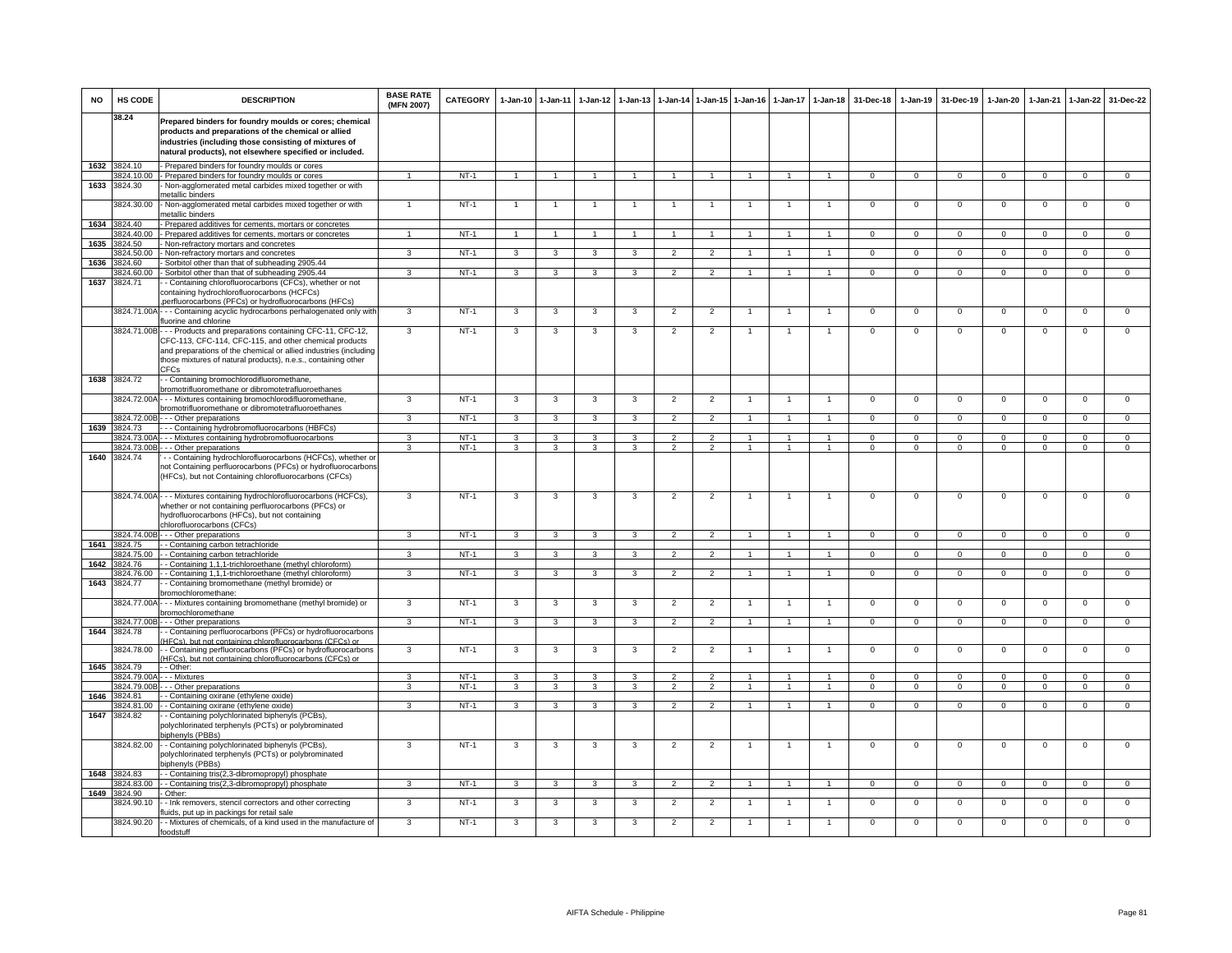| <b>NO</b> | HS CODE                  | <b>DESCRIPTION</b>                                                                                                                                                                      | <b>BASE RATE</b><br>(MFN 2007) | CATEGORY                  | 1-Jan-10                | 1-Jan-11                | 1-Jan-12       | $1 - Jan-13$            | 1-Jan-14                 | 1-Jan-15                 | 1-Jan-16       | $1 - Jan-17$   | $1 - Jan-18$         | 31-Dec-18      | 1-Jan-19       | 31-Dec-19      | 1-Jan-20       | 1-Jan-21       | 1-Jan-22       | 31-Dec-22      |
|-----------|--------------------------|-----------------------------------------------------------------------------------------------------------------------------------------------------------------------------------------|--------------------------------|---------------------------|-------------------------|-------------------------|----------------|-------------------------|--------------------------|--------------------------|----------------|----------------|----------------------|----------------|----------------|----------------|----------------|----------------|----------------|----------------|
|           | 3824.90.30               | - Copying pastes with a basis of gelatine, whether presented<br>n bulk or ready for use (for example, on a paper or textile<br>acking)                                                  |                                | $NT-1$                    | 3                       | 3                       | 3              | 3                       | $\overline{2}$           | $\overline{2}$           |                |                | $\overline{1}$       | $\mathbf 0$    | $\Omega$       | $\Omega$       | $\mathbf 0$    | $\Omega$       | $\mathbf 0$    | $\Omega$       |
|           | 3824 90 40               | - Composite inorganic solvents                                                                                                                                                          | 3                              | $NT-1$                    | 3                       | $\mathbf{3}$            | 3              | 3                       | $\overline{2}$           | $\overline{2}$           |                |                | $\overline{1}$       | $\Omega$       | $\Omega$       | $\Omega$       | $\Omega$       | $\Omega$       | $\Omega$       | $\Omega$       |
|           | 3824.90.50               | - Acetone oil                                                                                                                                                                           | 3                              | $NT-1$                    | 3                       | 3                       | 3              | 3                       | $\overline{2}$           | $\overline{2}$           | $\overline{1}$ | 1              | $\overline{1}$       | $\Omega$       | $\Omega$       | $\Omega$       | $\Omega$       | $\Omega$       | $\Omega$       | $\overline{0}$ |
|           | 3824.90.60               | - Preparations or mixtures containing monosodium glutamate                                                                                                                              | 3                              | $NT-1$                    | 3                       | $\mathbf{3}$            | 3              | 3                       | $\overline{2}$           | $\overline{2}$           |                |                |                      | $\Omega$       | $\mathbf 0$    | $\mathbf 0$    | $\mathbf 0$    | $\Omega$       | $\mathbf 0$    | $\mathbf 0$    |
|           | 3824.90.90A-             | -- Naphthenic acids, their water insoluble salts and their<br>esters                                                                                                                    |                                | $NT-1$                    |                         | $\overline{1}$          |                | $\overline{1}$          | $\overline{1}$           | $\overline{1}$           |                |                | $\overline{1}$       | $\mathsf 0$    | $\mathsf 0$    | $\mathbf 0$    | $\mathbf 0$    | $\mathbf 0$    | $\mathsf 0$    | $\mathbf 0$    |
|           | 3824.90.90B              | - - Fruit ripening retardant and chemical preparations for<br>general well-being of animals or fishes                                                                                   | 3                              | $NT-1$                    | 3                       | 3                       | 3              | 3                       | $\overline{2}$           | $\overline{2}$           | $\overline{1}$ |                | $\overline{1}$       | $\Omega$       | $\Omega$       | $\overline{0}$ | $\overline{0}$ | $\Omega$       | $\overline{0}$ | $\overline{0}$ |
|           | 3824.90.90C - - - Other  |                                                                                                                                                                                         | $\mathbf{3}$                   | $NT-1$                    | $\mathbf{3}$            | $\mathbf{3}$            | $\mathbf{3}$   | 3                       | $\overline{2}$           | $\overline{2}$           | $\overline{1}$ | $\mathbf{1}$   | $\overline{1}$       | $\mathbf{0}$   | $\mathbf 0$    | $\mathbf{0}$   | $^{\circ}$     | $\mathbf 0$    | $\mathbf{0}$   | $\Omega$       |
|           | 38.25                    | Residual products of the chemical or allied industries,<br>not elsewhere specified or included; municipal waste;<br>sewage sludge; other wastes specified in Note 6 to this<br>Chapter. |                                |                           |                         |                         |                |                         |                          |                          |                |                |                      |                |                |                |                |                |                |                |
| 1650      | 3825.10                  | - Municipal waste                                                                                                                                                                       |                                |                           |                         |                         |                |                         |                          |                          |                |                |                      |                |                |                |                |                |                |                |
|           | 3825.10.00               | - Municipal waste                                                                                                                                                                       | 30                             | ST                        | 29                      | 28                      | 26             | 24                      | 22                       | 20                       | 18             | 15             | 12                   | 12             | 10             | 5              | $\overline{5}$ | $\sqrt{5}$     | $\overline{5}$ | $\overline{5}$ |
| 1651      | 3825.20                  | Sewage sludge                                                                                                                                                                           |                                |                           |                         |                         |                |                         |                          |                          |                |                |                      |                |                |                |                |                |                |                |
|           | 3825.20.00               | Sewage sludge                                                                                                                                                                           | 30                             | <b>ST</b>                 | 29                      | 28                      | 26             | 24                      | 22                       | 20                       | 18             | 15             | 12                   | 12             | 10             | $5^{\circ}$    | $5^{\circ}$    | $5^{\circ}$    | 5              | $5^{\circ}$    |
| 1652      | 3825.30<br>3825.30.00A   | Clinical waste<br>- Adhesive dressings and other articles having adhesive<br>ayer; wadding, gauze, bandages; surgical gloves                                                            | 30                             | ST                        | 29                      | 28                      | 26             | 24                      | 22                       | 20                       | 18             | 15             | 12                   | 12             | 10             | 5              | 5              | 5              | $\overline{5}$ | 5              |
|           | 3825.30.00E              | - Syringes, needles, cannulae and the like                                                                                                                                              | 10                             | <b>ST</b>                 | 9                       | -9                      | 8              | 8                       | $\overline{7}$           | $\overline{7}$           | 6              | 6              | 6                    | -6             | -5             | -5             | $\sqrt{5}$     | -5             | -5             | $\sqrt{5}$     |
|           | 3825.30.000              | - Other                                                                                                                                                                                 | 30                             | ST                        | 29                      | 28                      | 26             | 24                      | 22                       | 20                       | 18             | 15             | 12                   | 12             | 10             | 5              | 5              | $\overline{5}$ | 5              | 5              |
| 1653      | 3825.41                  | - Halogenated                                                                                                                                                                           |                                |                           |                         |                         |                |                         |                          |                          |                |                |                      |                |                |                |                |                |                |                |
|           | 3825.41.00               | - Halogenated                                                                                                                                                                           | 30                             | <b>ST</b>                 | 29                      | 28                      | 26             | 24                      | 22                       | 20                       | 18             | 15             | 12                   | 12             | 10             | $5^{\circ}$    | $\overline{5}$ | 5              | $\overline{5}$ | $\overline{5}$ |
| 1654      | 3825.49                  | - Other                                                                                                                                                                                 |                                |                           |                         |                         |                |                         |                          |                          |                |                |                      |                |                |                |                |                |                |                |
|           | 3825.49.00               | - Other                                                                                                                                                                                 | 30                             | ST                        | 29                      | 28                      | 26             | 24                      | 22                       | 20                       | 18             | 15             | 12                   | 12             | 10             | 5              | $\overline{5}$ | $\overline{5}$ | 5              | $\overline{5}$ |
| 1655      | 3825.50                  | Wastes of metal pickling liquors, hydraulic fluids, brake fluids<br>and anti-freeze fluids                                                                                              |                                |                           |                         |                         |                |                         |                          |                          |                |                |                      |                |                |                |                |                |                |                |
| 1656      | 3825.50.00<br>3825.61    | Wastes of metal pickling liquors, hydraulic fluids, brake fluids<br>and anti-freeze fluids<br>- Mainly containing organic constituents                                                  | 30                             | ST                        | 29                      | 28                      | 26             | 24                      | 22                       | 20                       | 18             | 15             | 12                   | 12             | 10             | 5              | 5              | 5              | 5              | 5              |
|           | 3825.61.00               | - Mainly containing organic constituents                                                                                                                                                | 30                             | <b>ST</b>                 | 29                      | 28                      | 26             | 24                      | 22                       | 20                       | 18             | 15             | 12                   | 12             | 10             | 5              | 5              | $\overline{5}$ | 5              | $5^{\circ}$    |
| 1657      | 3825.69                  | - Other                                                                                                                                                                                 |                                |                           |                         |                         |                |                         |                          |                          |                |                |                      |                |                |                |                |                |                |                |
|           | 3825.69.00               | - Other                                                                                                                                                                                 | 30                             | ST                        | 29                      | 28                      | 26             | 24                      | 22                       | 20                       | 18             | 15             | 12                   | 12             | 10             | 5              | 5              | 5              | 5              | 5              |
| 1658      | 3825.90                  | - Other                                                                                                                                                                                 |                                |                           |                         |                         |                |                         |                          |                          |                |                |                      |                |                |                |                |                |                |                |
|           | 3825.90.00               | Other                                                                                                                                                                                   | 30                             | <b>ST</b>                 | 29                      | 28                      | 26             | 24                      | 22                       | 20                       | 18             | 15             | 12                   | 12             | 10             | $5^{\circ}$    | $\overline{5}$ | 5              | 5              | $5^{\circ}$    |
|           | 39.01                    | Polymers of ethylene, in primary forms.                                                                                                                                                 |                                |                           |                         |                         |                |                         |                          |                          |                |                |                      |                |                |                |                |                |                |                |
| 1659      | 3901.10                  | - Polyethylene having a specific gravity of less than 0.94:                                                                                                                             |                                |                           |                         |                         |                |                         |                          |                          |                |                |                      |                |                |                |                |                |                |                |
|           | 3901.10.30<br>3901.10.90 | - - In the form of liquids or pastes<br>- Other                                                                                                                                         | 15<br>15                       | HSL C<br>HSL C            | 14.73                   | 14.46<br>14.46          | 14.20<br>14.20 | 13.93                   | 13.66                    | 13.39                    | 13.12<br>13.12 | 12.86          | 12.59                | 12.59          | 12.32          | 12.32          | 12.05          | 11.79<br>11.79 | 11.52          | 11.25<br>11.25 |
| 1660      | 3901.20                  | Polyethylene having a specific gravity of 0.94 or more                                                                                                                                  |                                |                           | 14.73                   |                         |                | 13.93                   | 13.66                    | 13.39                    |                | 12.86          | 12.59                | 12.59          | 12.32          | 12.32          | 12.05          |                | 11.52          |                |
|           | 8901.20.00               | Polyethylene having a specific gravity of 0.94 or more                                                                                                                                  | 15                             | HSL <sub>C</sub>          | 14.73                   | 14.46                   | 14.20          | 13.93                   | 13.66                    | 13.39                    | 13.12          | 12.86          | 12.59                | 12.59          | 12.32          | 12.32          | 12.05          | 11.79          | 11.52          | 11.25          |
| 1661      | 3901.30                  | Ethylene-vinyl acetate copolymers:                                                                                                                                                      |                                |                           |                         |                         |                |                         |                          |                          |                |                |                      |                |                |                |                |                |                |                |
|           | 3901.30.30               | - In the form of liquids or pastes                                                                                                                                                      | 3                              | $NT-1$                    | $\mathbf{3}$            | 3                       | 3              | 3                       | $\overline{2}$           | $\mathcal{P}$            | $\overline{1}$ | $\mathbf{1}$   | $\blacktriangleleft$ | $\Omega$       | $\Omega$       | $\Omega$       | $\Omega$       | $\Omega$       | $\mathsf 0$    | $\mathbf 0$    |
|           | 3901.30.90               | - Other                                                                                                                                                                                 | 3                              | $NT-1$                    | 3                       | $\overline{\mathbf{3}}$ | $\mathbf{3}$   | 3                       | $\overline{2}$           | $\overline{2}$           | $\mathbf{1}$   | $\mathbf{1}$   | $\mathbf{1}$         | $\Omega$       | $\mathbf 0$    | $\mathbf 0$    | $\overline{0}$ | $\Omega$       | $\overline{0}$ | $\overline{0}$ |
| 1662      | 3901.90                  | Other:                                                                                                                                                                                  |                                |                           |                         |                         |                |                         |                          |                          |                |                |                      |                |                |                |                |                |                |                |
|           | 3901.90.30               | - In the form of liquids or pastes                                                                                                                                                      | 3                              | $NT-1$                    | 3                       | 3                       | 3              | 3                       | $\overline{2}$           | $\overline{2}$           |                |                | $\overline{1}$       | $\Omega$       | $^{\circ}$     | $\mathbf 0$    | $\mathbf{0}$   | $\Omega$       | $\mathbf{0}$   | $\mathbf{0}$   |
|           | 3901.90.90               | - Other                                                                                                                                                                                 | 3                              | $NT-1$                    | $\mathbf{3}$            | $\mathbf{3}$            | $\mathbf{3}$   | 3                       | $\overline{2}$           | $\overline{2}$           | 1              | 1              | $\overline{1}$       | $\mathbf{O}$   | $\mathbf{0}$   | $\mathbf{0}$   | $\mathbf{0}$   | $\mathbf 0$    | $\mathbf{0}$   | $\Omega$       |
| 1663      | 39.02<br>3902.10         | Polymers of propylene or of other olefins, in primary<br>orms.<br>- Polypropylene:                                                                                                      |                                |                           |                         |                         |                |                         |                          |                          |                |                |                      |                |                |                |                |                |                |                |
|           | 3902.10.10               | - - Powder                                                                                                                                                                              | 15                             | HSL <sub>C</sub>          | 14.73                   | 14.46                   | 14.20          | 13.93                   | 13.66                    | 13.39                    | 13.12          | 12.86          | 12.59                | 12.59          | 12.32          | 12.32          | 12.05          | 11.79          | 11.52          | 11.25          |
|           | 3902.10.20               | - Granules                                                                                                                                                                              | 15                             | HSL <sub>C</sub>          | 14.73                   | 14.46                   | 14.20          | 13.93                   | 13.66                    | 13.39                    | 13.12          | 12.86          | 12.59                | 12.59          | 12.32          | 12.32          | 12.05          | 11.79          | 11.52          | 11.25          |
|           | 3902.10.90A              | -- Chlorinated polypropylene for use in printing ink<br>ormulation                                                                                                                      | 3                              | HSL <sub>C</sub>          | 2.95                    | 2.89                    | 2.84           | 2.79                    | 2.73                     | 2.68                     | 2.62           | 2.57           | 2.52                 | 2.52           | 2.46           | 2.46           | 2.41           | 2.36           | 2.30           | 2.25           |
|           | 3902.10.90B              | - - Other                                                                                                                                                                               | 15                             | HSL C                     | 14.73                   | 14.46                   | 14.20          | 13.93                   | 13.66                    | 13.39                    | 13.12          | 12.86          | 12.59                | 12.59          | 12.32          | 12.32          | 12.05          | 11.79          | 11.52          | 11.25          |
| 1664      | 3902.20                  | Polyisobutylene:                                                                                                                                                                        |                                |                           |                         |                         |                |                         |                          |                          |                |                |                      |                |                |                |                |                |                |                |
|           | 3902.20.30               | - In the form of liquids or pastes                                                                                                                                                      | 3                              | $NT-1$                    | 3                       | 3                       | 3              | 3                       | $\overline{2}$           | $\overline{2}$           |                |                | $\overline{1}$       | $\Omega$       | $\Omega$       | $\Omega$       | $\Omega$       | $\Omega$       | $\mathbf{0}$   | $\Omega$       |
|           | 3902.20.90               | . - Other                                                                                                                                                                               | 3                              | $NT-1$                    | 3                       | $\overline{\mathbf{3}}$ | $\mathbf{3}$   | 3                       | $\overline{2}$           | $\overline{2}$           | 1              | 1              | $\overline{1}$       | $\mathbf{0}$   | $\mathbf 0$    | $\mathbf 0$    | $\overline{0}$ | $\Omega$       | $\overline{0}$ | $\overline{0}$ |
| 1665      | 3902.30                  | Propylene copolymers:                                                                                                                                                                   |                                |                           |                         |                         |                |                         |                          |                          |                |                |                      |                |                |                |                | 11.79          |                |                |
|           | 902.30.30<br>3902.30.90  | - In the form of liquids or pastes<br>- Other                                                                                                                                           | 15<br>15                       | HSL <sub>C</sub><br>HSL C | 14.73<br>14.73          | 14.46<br>14.46          | 14.20<br>14.20 | 13.93<br>13.93          | 13.66<br>13.66           | 13.39<br>13.39           | 13.12<br>13.12 | 12.86<br>12.86 | 12.59<br>12.59       | 12.59<br>12.59 | 12.32<br>12.32 | 12.32<br>12.32 | 12.05<br>12.05 | 11.79          | 11.52<br>11.52 | 11.25<br>11.25 |
| 1666      | 3902.90                  | Other:                                                                                                                                                                                  |                                |                           |                         |                         |                |                         |                          |                          |                |                |                      |                |                |                |                |                |                |                |
|           | 3902.90.30               | - In the form of liquids or pastes                                                                                                                                                      | 3                              | $NT-1$                    | $\overline{\mathbf{3}}$ | 3                       | 3              | 3                       | $\overline{\phantom{a}}$ | $\overline{2}$           | $\overline{1}$ | 1              | $\overline{1}$       | $\Omega$       | $\Omega$       | $\Omega$       | $\Omega$       | $\Omega$       | $\overline{0}$ | $\overline{0}$ |
|           | 3902.90.90               | - Other                                                                                                                                                                                 | 3                              | $NT-1$                    | 3                       | $\overline{3}$          | 3              | $\overline{\mathbf{3}}$ | $\overline{2}$           | $\overline{2}$           |                | $\mathbf{1}$   | $\overline{1}$       | $\Omega$       | $\overline{0}$ | $\overline{0}$ | $\overline{0}$ | $\overline{0}$ | $\overline{0}$ | $\overline{0}$ |
|           | 39.03                    | Polymers of styrene, in primary forms.                                                                                                                                                  |                                |                           |                         |                         |                |                         |                          |                          |                |                |                      |                |                |                |                |                |                |                |
| 1667      | 3903.11                  | - Expansible:                                                                                                                                                                           |                                |                           |                         |                         |                |                         |                          |                          |                |                |                      |                |                |                |                |                |                |                |
|           | 3903.11.00               | - Expansible                                                                                                                                                                            | 15                             | NT-2                      | 14                      | 13                      | 12             | 11                      | 10                       | 9                        | 8              | 7              | 6                    | 6              | 5              | $\overline{0}$ | $^{\circ}$     | $^{\circ}$     | $\mathbf{0}$   | $\mathbf{0}$   |
| 1668      | 3903.19                  | - Other:                                                                                                                                                                                |                                |                           |                         |                         |                |                         |                          |                          |                |                |                      |                |                |                |                |                |                |                |
|           | 3903.19.00               | - Other                                                                                                                                                                                 | 15                             | HSL C                     | 14.73                   | 14.46                   | 14.20          | 13.93                   | 13.66                    | 13.39                    | 13.12          | 12.86          | 12.59                | 12.59          | 12.32          | 12.32          | 12.05          | 11.79          | 11.52          | 11.25          |
| 1669      | 3903.20<br>3903.20.30    | Styrene-acrylonitrile (SAN) copolymers:<br>- In dispersion                                                                                                                              | 3                              | $NT-1$                    | 3                       | $\mathbf{3}$            | 3              | 3                       | $\mathcal{P}$            | $\mathcal{P}$            |                |                |                      | $\Omega$       | $\Omega$       | $\Omega$       | $\Omega$       | $\Omega$       | 0              | $\Omega$       |
|           | 3903.20.90 - - Other     |                                                                                                                                                                                         | $\overline{\mathbf{3}}$        | $NT-1$                    | 3                       | 3                       | $\mathbf{3}$   | $\mathbf{B}$            | $\overline{2}$           | $\overline{\phantom{a}}$ |                |                |                      | $\Omega$       | $\Omega$       | $\Omega$       | $\Omega$       | $\Omega$       | $\Omega$       | $\Omega$       |
|           |                          |                                                                                                                                                                                         |                                |                           |                         |                         |                |                         |                          |                          |                |                |                      |                |                |                |                |                |                |                |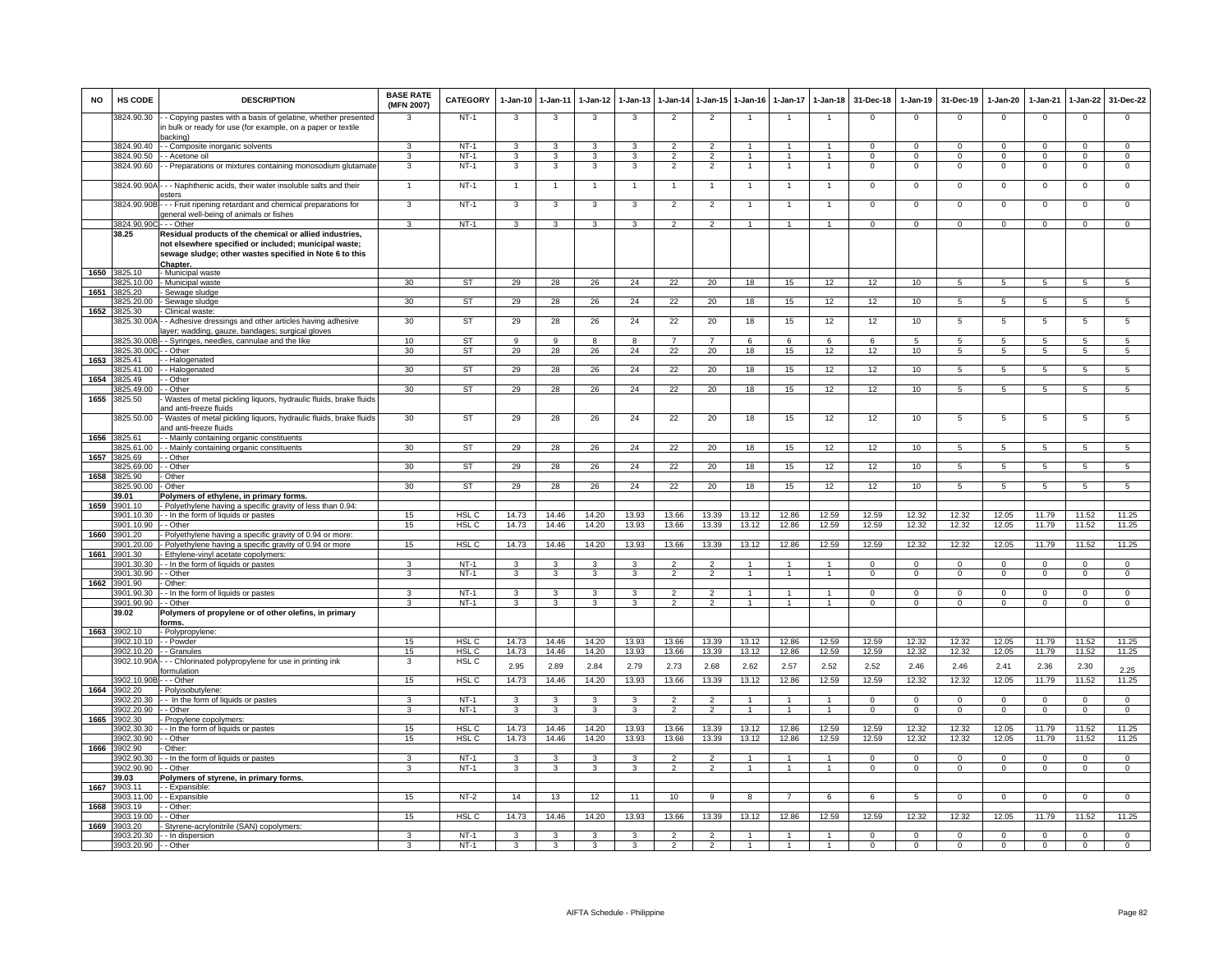| <b>NO</b> | HS CODE                  | <b>DESCRIPTION</b>                                                                       | <b>BASE RATE</b><br>(MFN 2007)   | CATEGORY         | 1-Jan-10 1-Jan-11       |                         | 1-Jan-12                           | $1 - Jan-13$                     | 1-Jan-14                                   | 1-Jan-15                         | $1 - Jan-16$   | 1-Jan-17             | $1-Jan-18$     | 31-Dec-18                | 1-Jan-19                         | 31-Dec-19                  | 1-Jan-20                   | 1-Jan-21                   | $1 - Jan-22$               | 31-Dec-22                     |
|-----------|--------------------------|------------------------------------------------------------------------------------------|----------------------------------|------------------|-------------------------|-------------------------|------------------------------------|----------------------------------|--------------------------------------------|----------------------------------|----------------|----------------------|----------------|--------------------------|----------------------------------|----------------------------|----------------------------|----------------------------|----------------------------|-------------------------------|
| 1670      | 3903.30                  | - Acrylonitrile-butadiene-styrene (ABS) copolymers:                                      |                                  |                  |                         |                         |                                    |                                  |                                            |                                  |                |                      |                |                          |                                  |                            |                            |                            |                            |                               |
|           | 3903.30.30<br>3903.30.90 | - - In dispersion<br>- - Other                                                           | 3                                | $NT-1$<br>$NT-1$ | 3<br>$\mathbf{3}$       | 3<br>$\mathbf{3}$       | 3<br>$\mathbf{3}$                  | 3                                | $\overline{2}$                             | $\overline{2}$                   | $\overline{1}$ | $\mathbf{1}$         | $\overline{1}$ | $\Omega$<br>$\mathbf{0}$ | $\Omega$<br>$\overline{0}$       | $\Omega$<br>$\overline{0}$ | $\Omega$<br>$\overline{0}$ | $\Omega$<br>$\overline{0}$ | $\Omega$<br>$\overline{0}$ | $\Omega$<br>$\overline{0}$    |
| 1671      | 3903.90                  | Other:                                                                                   |                                  |                  |                         |                         |                                    |                                  |                                            |                                  |                |                      |                |                          |                                  |                            |                            |                            |                            |                               |
|           | 3903.90.30               | - In dispersion                                                                          | 3                                | $NT-1$           | 3                       | 3                       | 3                                  | 3                                | $\mathfrak{p}$                             | $\overline{2}$                   | $\mathbf{1}$   | $\mathbf{1}$         | $\overline{1}$ | $\Omega$                 | $\Omega$                         | $\Omega$                   | $\Omega$                   | $\Omega$                   | $\Omega$                   | $\overline{0}$                |
|           | 3903.90.90               | - Other                                                                                  | 3                                | $NT-1$           | 3                       | 3                       | 3                                  | 3                                | $\overline{2}$                             | $\overline{2}$                   | $\mathbf{1}$   | $\mathbf{1}$         | $\mathbf{1}$   | $\mathbf 0$              | $\mathsf 0$                      | $\mathbf 0$                | 0                          | $\mathbf 0$                | $\mathbf 0$                | $\mathsf 0$                   |
|           | 39.04                    | Polymers of vinyl chloride or of other halogenated                                       |                                  |                  |                         |                         |                                    |                                  |                                            |                                  |                |                      |                |                          |                                  |                            |                            |                            |                            |                               |
| 1672      | 3904.10                  | olefins, in primary forms.<br>- Polyvinyl chloride, not mixed with any other substances: |                                  |                  |                         |                         |                                    |                                  |                                            |                                  |                |                      |                |                          |                                  |                            |                            |                            |                            |                               |
|           | 3904.10.10               | - Homopolymers, suspension type                                                          | 15                               | <b>HSL C</b>     | 14.73                   | 14.46                   | 14.20                              | 13.93                            | 13.66                                      | 13.39                            | 13.12          | 12.86                | 12.59          | 12.59                    | 12.32                            | 12.32                      | 12.05                      | 11.79                      | 11.52                      | 11.25                         |
|           | 3904.10.90               | - - Other                                                                                | 15                               | HSL <sub>C</sub> | 14.73                   | 14.46                   | 14.20                              | 13.93                            | 13.66                                      | 13.39                            | 13.12          | 12.86                | 12.59          | 12.59                    | 12.32                            | 12.32                      | 12.05                      | 11.79                      | 11.52                      | 11.25                         |
|           | 1673 3904.21             | - Non-plasticised:                                                                       |                                  |                  |                         |                         |                                    |                                  |                                            |                                  |                |                      |                |                          |                                  |                            |                            |                            |                            |                               |
|           | 3904.21.00<br>3904.22    | - Non-plasticised<br>- Plasticised:                                                      | 15                               | HSL <sub>C</sub> | 14.73                   | 14.46                   | 14.20                              | 13.93                            | 13.66                                      | 13.39                            | 13.12          | 12.86                | 12.59          | 12.59                    | 12.32                            | 12.32                      | 12.05                      | 11.79                      | 11.52                      | 11.25                         |
| 1674      | 3904.22.00               | - Plasticised                                                                            | 15                               | HSL <sub>C</sub> | 14.73                   | 14.46                   | 14.20                              | 13.93                            | 13.66                                      | 13.39                            | 13.12          | 12.86                | 12.59          | 12.59                    | 12.32                            | 12.32                      | 12.05                      | 11.79                      | 11.52                      | 11.25                         |
| 1675      | 3904.30                  | Vinyl chloride-vinyl acetate copolymers:                                                 |                                  |                  |                         |                         |                                    |                                  |                                            |                                  |                |                      |                |                          |                                  |                            |                            |                            |                            |                               |
|           | 3904.30.00               | - Vinyl chloride-vinyl acetate copolymers                                                | 3                                | $NT-1$           | $\mathbf{3}$            | 3                       | $\mathbf{3}$                       | 3                                | $\overline{2}$                             | $\overline{2}$                   | $\overline{1}$ | $\overline{1}$       | $\mathbf{1}$   | $\mathbf 0$              | $\mathsf 0$                      | $\mathbf 0$                | $\mathbf 0$                | $\mathbf 0$                | $\mathbf 0$                | $\mathbf 0$                   |
| 1676      | 3904.40                  | - Other vinyl chloride copolymers                                                        |                                  |                  |                         |                         |                                    |                                  |                                            |                                  |                |                      |                |                          |                                  |                            |                            |                            |                            |                               |
|           | 3904.40.00               | Other vinyl chloride copolymers                                                          | $\mathbf{a}$                     | $NT-1$           | $\mathbf{a}$            | $\overline{\mathbf{3}}$ | 3                                  | $\mathbf{3}$                     | $\overline{\phantom{a}}$                   | $\overline{2}$                   |                | $\ddot{\phantom{0}}$ |                | $\Omega$                 | $\mathbf 0$                      | $\Omega$                   | $\Omega$                   | $\Omega$                   | $\mathsf 0$                | $\overline{0}$                |
| 1677      | 3904.50<br>3904.50.40    | Vinylidene chloride polymers:<br>- - In dispersion                                       | 3                                | $NT-1$           | 3                       | 3                       | 3                                  | 3                                | $\overline{\phantom{a}}$                   | $\mathfrak{p}$                   |                |                      |                | $\Omega$                 | $\Omega$                         | $\Omega$                   | $\Omega$                   | $\Omega$                   | $\Omega$                   | $\Omega$                      |
|           | 3904.50.90               | - Other                                                                                  | 3                                | $NT-1$           | 3                       | 3                       | 3                                  | 3                                | $\overline{2}$                             | $\overline{2}$                   | $\overline{1}$ | $\overline{1}$       | $\overline{1}$ | $\mathbf{0}$             | $\mathsf 0$                      | $\overline{0}$             | 0                          | $^{\circ}$                 | $\mathbf 0$                | $\mathbf 0$                   |
| 1678      | 3904.61                  | - Polytetrafluoroethylene:                                                               |                                  |                  |                         |                         |                                    |                                  |                                            |                                  |                |                      |                |                          |                                  |                            |                            |                            |                            |                               |
|           | 3904 61 00               | - Polytetrafluoroethylene                                                                | $\mathbf{B}$                     | $NT-1$           | 3                       | 3                       | 3                                  | 3                                | $\mathcal{P}$                              | $\overline{2}$                   | $\overline{1}$ | $\mathbf{1}$         | $\mathbf{1}$   | $\Omega$                 | $\Omega$                         | $\Omega$                   | $\Omega$                   | $\Omega$                   | $\overline{0}$             | $\overline{0}$                |
| 1679      | 3904.69                  | - Other:                                                                                 |                                  |                  |                         |                         |                                    |                                  |                                            |                                  |                |                      |                |                          |                                  |                            |                            |                            |                            |                               |
|           | 904.69.30<br>3904.69.90  | In dispersion<br>- - Other                                                               | 3<br>3                           | $NT-1$<br>$NT-1$ | 3<br>3                  | 3<br>3                  | 3<br>3                             | 3<br>3                           | $\overline{\phantom{a}}$<br>$\mathfrak{p}$ | $\overline{2}$<br>$\overline{2}$ | $\overline{1}$ | $\mathbf{1}$         | $\overline{1}$ | $\Omega$<br>$\mathbf 0$  | $\mathsf 0$<br>$\mathsf 0$       | $\mathbf 0$<br>$^{\circ}$  | $\mathbf 0$<br>0           | $\Omega$<br>$^{\circ}$     | $\mathbf 0$<br>$\mathsf 0$ | $\overline{0}$<br>$\mathsf 0$ |
| 1680      | 3904.90                  | - Other:                                                                                 |                                  |                  |                         |                         |                                    |                                  |                                            |                                  |                |                      |                |                          |                                  |                            |                            |                            |                            |                               |
|           | 3904.90.30               | - In dispersion                                                                          | 3                                | $NT-1$           | $\overline{\mathbf{3}}$ | 3                       | 3                                  | 3                                | $\overline{2}$                             | $\overline{2}$                   | $\overline{1}$ | $\mathbf{1}$         | $\overline{1}$ | $\Omega$                 | $\Omega$                         | $\Omega$                   | $\Omega$                   | $\Omega$                   | $\overline{0}$             | $\overline{0}$                |
|           | 3904.90.90               | - Other                                                                                  | 3                                | $NT-1$           | 3                       | $\overline{\mathbf{3}}$ | 3                                  | 3                                | $\overline{2}$                             | $\overline{2}$                   | $\overline{1}$ | $\mathbf{1}$         |                | $\Omega$                 | $\overline{0}$                   | $\overline{0}$             | $\overline{0}$             | $\overline{0}$             | $\overline{0}$             | $\overline{0}$                |
|           | 39.05                    | Polymers of vinyl acetate or of other vinyl esters, in                                   |                                  |                  |                         |                         |                                    |                                  |                                            |                                  |                |                      |                |                          |                                  |                            |                            |                            |                            |                               |
| 1681      |                          | primary forms; other vinyl polymers in primary forms.                                    |                                  |                  |                         |                         |                                    |                                  |                                            |                                  |                |                      |                |                          |                                  |                            |                            |                            |                            |                               |
|           | 3905.12<br>3905.12.00    | - In aqueous dispersion<br>- In aqueous dispersion                                       | 3                                | $NT-1$           | 3                       | 3                       | $\mathbf{3}$                       | $\overline{\mathbf{3}}$          | $\overline{2}$                             | $\overline{2}$                   | $\mathbf{1}$   | $\mathbf{1}$         | $\mathbf{1}$   | $\Omega$                 | $\overline{0}$                   | $\mathbf 0$                | $\mathbf 0$                | $\mathbf{0}$               | $\overline{0}$             | $\overline{0}$                |
| 1682      | 3905.19                  | - Other:                                                                                 |                                  |                  |                         |                         |                                    |                                  |                                            |                                  |                |                      |                |                          |                                  |                            |                            |                            |                            |                               |
|           | 3905.19.00               | - Other                                                                                  | 3                                | $NT-1$           | 3                       | 3                       | 3                                  | 3                                | $\overline{2}$                             | $\overline{2}$                   | $\mathbf{1}$   | $\overline{1}$       |                | $\mathbf{0}$             | $^{\circ}$                       | $^{\circ}$                 | 0                          | $^{\circ}$                 | $\mathbf 0$                | $\mathbf 0$                   |
| 1683      | 3905.21                  | - In aqueous dispersion                                                                  |                                  |                  |                         |                         |                                    |                                  |                                            |                                  |                |                      |                |                          |                                  |                            |                            |                            |                            |                               |
|           | 3905.21.00<br>3905.29    | - In aqueous dispersion<br>- Other:                                                      | 3                                | $NT-1$           | $\mathbf{3}$            | 3                       | $\mathbf{3}$                       | 3                                | $\overline{2}$                             | $\overline{2}$                   | $\overline{1}$ | $\mathbf{1}$         | $\overline{1}$ | $\Omega$                 | $^{\circ}$                       | $\Omega$                   | $\Omega$                   | $\mathbf{0}$               | $\mathbf 0$                | $\overline{0}$                |
| 1684      | 3905.29.00               | - Other                                                                                  | 3                                | $NT-1$           | 3                       | 3                       | 3                                  | 3                                | $\overline{\phantom{0}}$                   | $\mathfrak{p}$                   |                |                      |                | $\Omega$                 | $\Omega$                         | $\Omega$                   | $\Omega$                   | $\Omega$                   | $\mathbf 0$                | $\mathsf 0$                   |
| 1685      | 3905.30                  | Poly(vinyl alcohol), whether or not containing unhydrolysed                              |                                  |                  |                         |                         |                                    |                                  |                                            |                                  |                |                      |                |                          |                                  |                            |                            |                            |                            |                               |
|           | 3905.30.10               | - - In dispersion                                                                        | 3                                | $NT-1$           | 3                       | 3                       | 3                                  | 3                                | $\overline{2}$                             | $\overline{2}$                   |                |                      |                | $\Omega$                 | $^{\circ}$                       | $^{\circ}$                 | $\mathbf 0$                | $^{\circ}$                 | $\mathbf{0}$               | $\mathbf{0}$                  |
|           | 3905.30.90               | - Other                                                                                  | 3                                | $NT-1$           | 3                       | $\mathbf{3}$            | $\mathbf{3}$                       | 3                                | $\overline{2}$                             | $\overline{2}$                   | $\mathbf{1}$   | $\mathbf{1}$         | $\overline{1}$ | $\mathbf{0}$             | $^{\circ}$                       | $\mathbf{0}$               | $\mathbf{0}$               | $^{\circ}$                 | $\mathbf 0$                | $\overline{0}$                |
| 1686      | 3905.91<br>3905.91.00    | - Copolymers:<br>- Copolymers                                                            | 3                                | $NT-1$           | 3                       | 3                       | 3                                  | 3                                | $\overline{2}$                             | $\overline{2}$                   | $\mathbf{1}$   | $\mathbf{1}$         | $\overline{1}$ | $\mathbf 0$              | $\mathbf 0$                      | $\mathbf 0$                | 0                          | $\mathbf 0$                | $\mathbf 0$                | $\overline{0}$                |
| 1687      | 3905.99                  | - Other:                                                                                 |                                  |                  |                         |                         |                                    |                                  |                                            |                                  |                |                      |                |                          |                                  |                            |                            |                            |                            |                               |
|           | 3905.99.00               | - Other                                                                                  | 3                                | $NT-1$           | $\mathbf{3}$            | $\mathbf{3}$            | $\mathbf{3}$                       | 3                                | $\overline{2}$                             | $\overline{2}$                   | $\overline{1}$ | $\mathbf{1}$         | $\overline{1}$ | $\mathbf 0$              | $\mathbf 0$                      | $\mathbf 0$                | 0                          | $\mathbf 0$                | $\mathbf 0$                | $\mathsf 0$                   |
|           | 39.06                    | Acrylic polymers in primary forms.                                                       |                                  |                  |                         |                         |                                    |                                  |                                            |                                  |                |                      |                |                          |                                  |                            |                            |                            |                            |                               |
| 1688      | 3906.10                  | - Poly(methyl methacrylate):                                                             | 3                                | $NT-1$           | 3                       | 3                       | 3                                  | 3                                | $\mathfrak{p}$                             | $\mathfrak{p}$                   |                |                      |                | $\Omega$                 | $\Omega$                         | $\Omega$                   | $\Omega$                   | $\Omega$                   |                            |                               |
|           | 3906.10.10<br>3906.10.90 | - - In dispersion<br>- - Other                                                           | 3                                | $NT-1$           | 3                       | 3                       | 3                                  | 3                                | $\overline{2}$                             | $\overline{2}$                   | $\overline{1}$ | $\overline{1}$       | $\overline{1}$ | $\mathbf{0}$             | $\mathbf 0$                      | $\mathbf{0}$               | 0                          | $\mathbf 0$                | $\mathbf 0$<br>$\mathbf 0$ | $\mathsf 0$<br>$\mathbf 0$    |
|           | 1689 3906.90             | - Other                                                                                  |                                  |                  |                         |                         |                                    |                                  |                                            |                                  |                |                      |                |                          |                                  |                            |                            |                            |                            |                               |
|           | 3906.90.11               | - - - In dispersion                                                                      | $\overline{7}$                   | $NT-2$           | 5                       | $5\overline{5}$         | 5                                  | $\Delta$                         | $\mathbf{A}$                               | $\mathbf{A}$                     | $\mathcal{R}$  | $\mathbf{R}$         | $\mathbf{R}$   | 3                        | $\overline{2}$                   | $^{\circ}$                 | $\Omega$                   | $\Omega$                   | $\mathbf 0$                | $\mathbf 0$                   |
|           | 3906.90.19               | $- -$ Other                                                                              | $\overline{7}$                   | $NT-2$           | 5                       | $5\overline{)}$         | $5\overline{)}$                    | $\overline{4}$                   | $\overline{4}$                             | $\overline{4}$                   | 3              | 3                    | 3              | 3                        | $\overline{2}$                   | $\Omega$                   | $\Omega$                   | $\Omega$                   | $\overline{0}$             | $\overline{0}$                |
|           | 3906.90.91<br>3906.90.99 | --- In dispersion<br>--- Other                                                           | $\overline{7}$<br>$\overline{7}$ | $NT-2$<br>$NT-2$ | 5<br>5                  | 5<br>$5\overline{5}$    | $5\overline{5}$<br>$5\overline{5}$ | $\overline{4}$<br>$\overline{4}$ | $\overline{4}$<br>$\overline{4}$           | $\overline{4}$<br>$\overline{4}$ | 3<br>3         | 3<br>3               | 3<br>3         | 3<br>3                   | $\overline{2}$<br>$\overline{2}$ | $^{\circ}$<br>$\mathbf 0$  | $\mathbf 0$<br>0           | $^{\circ}$<br>$\mathbf 0$  | $\mathbf 0$                | $\mathbf{0}$<br>$\mathbf 0$   |
|           | 39.07                    | Polyacetals, other polyethers and epoxide resins, in                                     |                                  |                  |                         |                         |                                    |                                  |                                            |                                  |                |                      |                |                          |                                  |                            |                            |                            | $\mathbf 0$                |                               |
|           |                          | primary forms; polycarbonates, alkyd resins, polyallyl                                   |                                  |                  |                         |                         |                                    |                                  |                                            |                                  |                |                      |                |                          |                                  |                            |                            |                            |                            |                               |
|           |                          | esters and other polyesters, in primary forms.                                           |                                  |                  |                         |                         |                                    |                                  |                                            |                                  |                |                      |                |                          |                                  |                            |                            |                            |                            |                               |
|           | 1690 3907.10             | - Polyacetals                                                                            |                                  |                  |                         |                         |                                    |                                  |                                            |                                  |                |                      |                |                          |                                  |                            |                            |                            |                            |                               |
|           |                          | 3907.10.00 - Polyacetals                                                                 | 3                                | $NT-1$           | $\mathbf{3}$            | $\mathbf{3}$            | $\mathbf{3}$                       | 3                                | $\overline{2}$                             | $\overline{2}$                   | $\overline{1}$ | $\overline{1}$       | $\overline{1}$ | $\mathbf 0$              | $\mathbf{0}$                     | $\mathbf 0$                | $\mathbf{0}$               | $\mathbf 0$                | $\mathbf{0}$               | $\overline{0}$                |
| 1691      | 3907.20<br>3907.20.00    | - Other polyethers:<br>- Other polyethers                                                | 3                                | $NT-1$           | 3                       | 3                       | 3                                  | 3                                | $\mathfrak{p}$                             | $\overline{2}$                   |                | 1                    |                | $\Omega$                 | $^{\circ}$                       | $\Omega$                   | $\Omega$                   | $^{\circ}$                 | $\mathbf 0$                | $\mathbf 0$                   |
| 1692      | 3907.30                  | Epoxide resins:                                                                          |                                  |                  |                         |                         |                                    |                                  |                                            |                                  |                |                      |                |                          |                                  |                            |                            |                            |                            |                               |
|           | 3907.30.20               | - Powder coatings                                                                        | 10                               | $NT-1$           | 9                       | 8                       | $\overline{7}$                     | 6                                | 5                                          | $\overline{4}$                   | 3              | $\mathfrak{p}$       | $\overline{2}$ | $\Omega$                 | $\mathbf 0$                      | $\mathbf 0$                | $\mathbf 0$                | $\Omega$                   | $\mathbf 0$                | $\mathsf 0$                   |
|           | 8907.30.30               | - In liquid or paste form                                                                |                                  | $NT-1$           |                         |                         |                                    |                                  |                                            |                                  |                |                      |                |                          | 0                                | 0                          |                            | 0                          | 0                          | $^{\circ}$                    |
|           | 3907.30.90<br>3907 40    | - Other                                                                                  | $\mathbf{1}$                     | $NT-1$           | $\overline{1}$          | $\overline{1}$          | $\overline{1}$                     | $\mathbf{1}$                     | $\overline{1}$                             | $\overline{1}$                   | $\overline{1}$ | $\mathbf{1}$         | $\overline{1}$ | $\mathbf 0$              | $\mathbf 0$                      | $\mathbf{0}$               | $\mathbf 0$                | $\mathbf{0}$               | $\overline{0}$             | $\overline{0}$                |
| 1693      | 3907.40.00               | Polycarbonates:<br>Polycarbonates                                                        | 3                                | $NT-1$           | 3                       | 3                       | 3                                  | $\mathbf{3}$                     | $\overline{2}$                             | $\overline{2}$                   |                | $\mathbf{1}$         |                | $\Omega$                 | $\mathbf 0$                      | $\mathbf 0$                | $\Omega$                   | $\Omega$                   | $\circ$                    | $\mathbf 0$                   |
| 1694      | 3907.50                  | - Alkyd resins:                                                                          |                                  |                  |                         |                         |                                    |                                  |                                            |                                  |                |                      |                |                          |                                  |                            |                            |                            |                            |                               |
|           | 3907.50.00               | - Alkyd resins                                                                           | 10                               | $NT-1$           | 9                       | 8                       | $\overline{7}$                     | 6                                | 5                                          | $\overline{4}$                   | 3              | 2                    | $\overline{2}$ | $\mathbf 0$              | $\mathbf 0$                      | $\overline{0}$             | $\mathbf 0$                | $\mathbf{0}$               | $\mathbf{0}$               | $\mathbf{0}$                  |
| 1695      | 3907.60                  | Poly(ethylene terephthalate):                                                            |                                  |                  |                         |                         |                                    |                                  |                                            |                                  |                |                      |                |                          |                                  |                            |                            |                            |                            |                               |
|           | 3907.60.10               | - In dispersion                                                                          | $5^{\circ}$                      | $NT-1$           | $\overline{a}$          | $\overline{4}$          | 3                                  | 3                                | $\overline{2}$                             | 2                                | -1             | $\mathbf{1}$         | $\mathbf{1}$   | $\Omega$                 | $\Omega$                         | $\Omega$                   | $\Omega$                   | $\Omega$                   | $^{\circ}$                 | $\mathbf 0$                   |
| 1696      | 3907.60.90<br>3907.70    | - Other<br>- Poly(lactic acid)                                                           | 5                                | $NT-1$           | $\overline{4}$          | $\overline{4}$          | 3                                  | 3                                | $\overline{2}$                             | $\overline{2}$                   | $\mathbf{1}$   | $\mathbf{1}$         | $\mathbf{1}$   | $\overline{0}$           | $\Omega$                         | $\overline{0}$             | 0                          | $\Omega$                   | $\overline{0}$             | $\overline{0}$                |
|           |                          | 3907.70.00 - Poly(lactic acid)                                                           |                                  | $NT-1$           | $\mathbf{1}$            | $\mathbf{1}$            | $\blacktriangleleft$               | $\mathbf{1}$                     | $\overline{1}$                             | $\blacktriangleleft$             | $\overline{1}$ | $\mathbf{1}$         | $\overline{1}$ | $\mathbf 0$              | $\mathbf 0$                      | $\mathbf 0$                | $\Omega$                   | $\mathbf 0$                | $\circ$                    | $\mathsf 0$                   |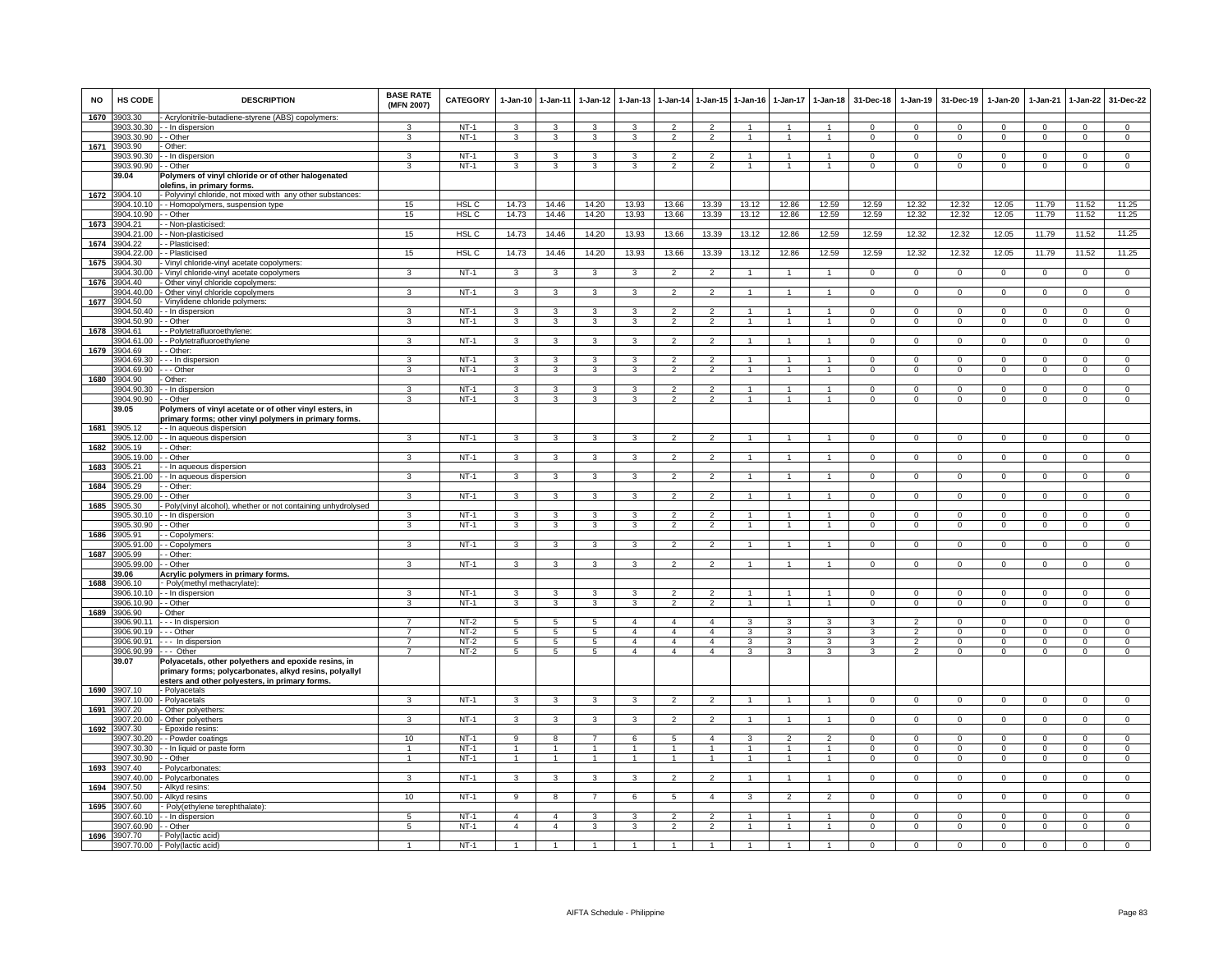| <b>NO</b> | HS CODE                           | <b>DESCRIPTION</b>                                                                                                                                                                                                  | <b>BASE RATE</b><br>(MFN 2007) | CATEGORY    | $1 - Jan-10$            | 1-Jan-11                | 1-Jan-12                | $1 - Jan-13$            | $1 - Jan-14$             | $1 - Jan-15$   | $1 - Jan-16$   | 1-Jan-17             | $1-Jan-18$           | 31-Dec-18      | $1 - Jan-19$   | 31-Dec-19      | 1-Jan-20       | 1-Jan-21                   | $1-Jan-22$                  | 31-Dec-22        |
|-----------|-----------------------------------|---------------------------------------------------------------------------------------------------------------------------------------------------------------------------------------------------------------------|--------------------------------|-------------|-------------------------|-------------------------|-------------------------|-------------------------|--------------------------|----------------|----------------|----------------------|----------------------|----------------|----------------|----------------|----------------|----------------------------|-----------------------------|------------------|
| 1697      | 3907.91                           | - - Unsaturated:                                                                                                                                                                                                    |                                |             |                         |                         |                         |                         |                          |                |                |                      |                      |                |                |                |                |                            |                             |                  |
|           |                                   | 3907.91.20 --- In chip form                                                                                                                                                                                         |                                | $NT-1$      | $\overline{4}$          | $\overline{4}$          | 3                       |                         |                          |                |                |                      |                      | $\Omega$       | $\Omega$       | $\Omega$       | $\Omega$       | $\Omega$                   | $\Omega$                    | $\Omega$         |
|           | 3907.91.90 - - - Other<br>3907.99 |                                                                                                                                                                                                                     | 5                              | <b>NT-1</b> | $\overline{4}$          | $\overline{4}$          | 3                       | 3                       | $\overline{2}$           | $\overline{2}$ | $\mathbf{1}$   | $\mathbf{1}$         | $\overline{1}$       | $\overline{0}$ | $\overline{0}$ | $\overline{0}$ | $\mathbf{0}$   | $\overline{0}$             | $\overline{0}$              | $\overline{0}$   |
| 1698      | 3907.99.40                        | - Other than unsaturated:<br>- - Polyester based powder coatings                                                                                                                                                    | 10                             | $NT-2$      | $\overline{9}$          | 8                       | 8                       | $\overline{7}$          | $\overline{7}$           | 6              | 6              | 5                    | $\overline{5}$       | 5              | $\overline{a}$ | $\Omega$       | $\Omega$       | $\Omega$                   | $\Omega$                    | $\overline{0}$   |
|           | 3907.99.90                        | - - Other                                                                                                                                                                                                           | $\mathbf{1}$                   | $NT-1$      |                         | 1                       | $\mathbf{1}$            | 1                       | $\mathbf{1}$             |                | 1              | $\mathbf{1}$         | $\mathbf{1}$         | $\mathbf 0$    | $\mathsf 0$    | $\mathbf 0$    | 0              | $\mathbf 0$                | $\mathbf 0$                 | $\mathsf 0$      |
|           | 39.08                             | Polyamides in primary forms.                                                                                                                                                                                        |                                |             |                         |                         |                         |                         |                          |                |                |                      |                      |                |                |                |                |                            |                             |                  |
| 1699      | 3908.10                           | - Polyamide-6, -11, -12, -6,6, -6,9, -6,10 or -6,12:                                                                                                                                                                |                                |             |                         |                         |                         |                         |                          |                |                |                      |                      |                |                |                |                |                            |                             |                  |
|           | 3908.10.10                        | - - Polvamide-6                                                                                                                                                                                                     | 10                             | $NT-1$      | $\overline{9}$          | $\overline{\mathbf{8}}$ | $\overline{7}$          | 6                       | $\overline{5}$           | $\overline{4}$ | $\mathbf{3}$   | $\overline{2}$       | $\overline{2}$       | $\Omega$       | $\Omega$       | $\Omega$       | $\Omega$       | $\Omega$                   | $\overline{0}$              | $\overline{0}$   |
|           | 3908.10.90                        | - Other                                                                                                                                                                                                             | 3                              | $NT-1$      | 3                       | 3                       | 3                       | $\overline{\mathbf{3}}$ | $\overline{2}$           | $\overline{2}$ | $\overline{1}$ | $\mathbf{1}$         | $\overline{1}$       | $\overline{0}$ | $\overline{0}$ | $\overline{0}$ | $\overline{0}$ | $\overline{0}$             | $\overline{0}$              | $\overline{0}$   |
| 1700      | 3908.90                           | - Other:                                                                                                                                                                                                            |                                |             |                         |                         |                         |                         |                          |                |                |                      |                      |                |                |                |                |                            |                             |                  |
|           | 3908.90.00                        | - Other                                                                                                                                                                                                             | $5\overline{5}$                | $NT-1$      | $\overline{4}$          | $\overline{4}$          | $\mathbf{3}$            | $\mathbf{3}$            | $\overline{2}$           | $\overline{2}$ | $\overline{1}$ | $\mathbf{1}$         | $\overline{1}$       | $\overline{0}$ | $\overline{0}$ | $\mathbf 0$    | $\mathbf{0}$   | $\mathbf 0$                | $\mathbf{0}$                | $\overline{0}$   |
|           | 39.09                             | Amino-resins, phenolic resins and polyurethanes, in                                                                                                                                                                 |                                |             |                         |                         |                         |                         |                          |                |                |                      |                      |                |                |                |                |                            |                             |                  |
|           |                                   | primary forms.                                                                                                                                                                                                      |                                |             |                         |                         |                         |                         |                          |                |                |                      |                      |                |                |                |                |                            |                             |                  |
| 1701      | 3909.10                           | - Urea resins; thiourea resins:                                                                                                                                                                                     | 3                              | $NT-1$      |                         | 3                       | 3                       | 3                       | $\mathfrak{p}$           | $\overline{2}$ |                |                      |                      | $\Omega$       |                | $\mathbf 0$    | $\Omega$       |                            |                             |                  |
|           | 909.10.10<br>3909.10.90 - - Other | - - Moulding compounds                                                                                                                                                                                              | 5                              | $NT-2$      | 3<br>$\overline{4}$     | $\overline{4}$          | $\overline{4}$          | 3                       | 3                        | 3              | $\overline{2}$ | $\overline{2}$       | $\overline{2}$       | $\overline{2}$ | $\mathsf 0$    | $\mathbf 0$    | $\Omega$       | $\mathbf 0$<br>$\mathbf 0$ | $\mathbf 0$<br>$\mathbf{0}$ | $\mathsf 0$<br>0 |
| 1702      | 3909.20                           | - Melamine resins                                                                                                                                                                                                   |                                |             |                         |                         |                         |                         |                          |                |                |                      |                      |                |                |                |                |                            |                             |                  |
|           | 3909.20.10                        | Moulding compounds                                                                                                                                                                                                  | $\overline{\mathbf{a}}$        | $NT-1$      | $\mathcal{R}$           | $\overline{\mathbf{3}}$ | $\mathbf{a}$            | ٩                       | $\mathcal{L}$            | $\mathcal{L}$  |                |                      |                      | $\Omega$       | $\Omega$       | $\Omega$       | $\Omega$       | $\Omega$                   | $\Omega$                    | $\Omega$         |
|           | 3909.20.90                        | - - Other                                                                                                                                                                                                           | 5                              | $NT-1$      | $\overline{4}$          | $\overline{4}$          | 3                       | 3                       | $\overline{2}$           | $\mathcal{P}$  |                |                      |                      | $\Omega$       | $\mathbf 0$    | $\Omega$       | $\mathbf 0$    | $\Omega$                   | $\mathbf 0$                 | $\mathsf 0$      |
| 1703      | 3909.30                           | Other amino-resins                                                                                                                                                                                                  |                                |             |                         |                         |                         |                         |                          |                |                |                      |                      |                |                |                |                |                            |                             |                  |
|           | 3909.30.10                        | - - Moulding compounds                                                                                                                                                                                              | 3                              | $NT-1$      | 3                       | 3                       | 3                       | 3                       | $\overline{2}$           | $\overline{2}$ | $\mathbf{1}$   | $\mathbf{1}$         | $\overline{1}$       | $\mathsf 0$    | $\mathsf 0$    | $^{\circ}$     | $\Omega$       | $^{\circ}$                 | $\mathbf 0$                 | $\mathsf 0$      |
|           | 3909.30.90                        | - Other                                                                                                                                                                                                             | $\overline{7}$                 | $NT-2$      | $5\overline{5}$         | $5\overline{5}$         | $5\phantom{.0}$         | $\overline{4}$          | $\overline{4}$           | $\overline{4}$ | 3              | 3                    | 3                    | 3              | 2              | $^{\circ}$     | $\mathbf{0}$   | $^{\circ}$                 | $\overline{0}$              | $\overline{0}$   |
| 1704      | 3909.40                           | Phenolic resins:                                                                                                                                                                                                    |                                |             |                         |                         |                         |                         |                          |                |                |                      |                      |                |                |                |                |                            |                             |                  |
|           | 909.40.10                         | - Moulding compounds other than phenol formaldehyde                                                                                                                                                                 | 3                              | $NT-1$      | 3                       | 3                       | 3                       | 3                       | $\overline{2}$           | $\overline{2}$ |                |                      | $\mathbf{1}$         | $\mathsf 0$    | $\mathsf 0$    | $\mathbf 0$    | $\mathbf 0$    | $\mathbf 0$                | $\mathbf 0$                 | $\overline{0}$   |
|           | 3909.40.90                        | - Other                                                                                                                                                                                                             | 7                              | $NT-2$      | 5                       | $\overline{5}$          | $\overline{5}$          | 4                       | $\overline{4}$           | $\overline{4}$ | 3              | 3                    | 3                    |                |                | 0              | 0              | 0                          | 0                           | $\mathsf 0$      |
| 1705      | 3909.50                           | Polyurethanes                                                                                                                                                                                                       | $\overline{3}$                 | $NT-1$      | $\overline{\mathbf{3}}$ | $\overline{3}$          | $\overline{\mathbf{3}}$ | 3                       | $\overline{2}$           | $\overline{2}$ | $\overline{1}$ | $\overline{1}$       | $\overline{1}$       | $\Omega$       | $\overline{0}$ |                | $\Omega$       |                            |                             | $\overline{0}$   |
| 1706      | 3909.50.00<br>3910.00             | - Polyurethanes<br>Silicones in primary forms.                                                                                                                                                                      |                                |             |                         |                         |                         |                         |                          |                |                |                      |                      |                |                | $\mathbf 0$    |                | $\mathbf 0$                | $\overline{0}$              |                  |
|           | 3910.00.20                        | - In dispersion or in the form of solutions                                                                                                                                                                         |                                | NT-1        |                         | $\mathbf{1}$            |                         |                         |                          |                |                |                      | $\overline{1}$       | $\Omega$       | $\Omega$       | $\Omega$       | $\Omega$       | $\Omega$                   | $\mathbf 0$                 | $\mathsf 0$      |
|           | 3910.00.90 - Other                |                                                                                                                                                                                                                     | $\overline{1}$                 | $NT-1$      | $\overline{1}$          | $\overline{1}$          | 1                       | $\overline{1}$          | $\mathbf{1}$             | $\overline{1}$ | $\mathbf{1}$   | $\overline{1}$       | $\overline{1}$       | $\mathbf{0}$   | $\mathbf{0}$   | $\mathbf{0}$   | $\mathbf{0}$   | $\mathbf{0}$               | $\mathbf{0}$                | $\overline{0}$   |
|           | 39.11                             | Petroleum resins, coumarone-indene resins,                                                                                                                                                                          |                                |             |                         |                         |                         |                         |                          |                |                |                      |                      |                |                |                |                |                            |                             |                  |
|           |                                   | polyterpenes, polysulphides, polysulphones and other<br>products specified in Note 3 to this Chapter, not<br>elsewhere specified or included, in primary forms,                                                     |                                |             |                         |                         |                         |                         |                          |                |                |                      |                      |                |                |                |                |                            |                             |                  |
|           | 1707 3911.10                      | - Petroleum resins, coumarone, indene or coumarone-indene                                                                                                                                                           |                                |             |                         |                         |                         |                         |                          |                |                |                      |                      |                |                |                |                |                            |                             |                  |
|           |                                   | resins and polyterpenes:                                                                                                                                                                                            |                                |             |                         |                         |                         |                         |                          |                |                |                      |                      |                |                |                |                |                            |                             |                  |
|           |                                   | 911.10.10 - In the form of liquids or pastes                                                                                                                                                                        | 3                              | $NT-1$      | $\mathcal{R}$           | $\overline{\mathbf{3}}$ | $\mathbf{B}$            | $\mathbf{B}$            | $\overline{\phantom{a}}$ | $\mathcal{L}$  |                |                      |                      | $\Omega$       | $\Omega$       | $\Omega$       | $\Omega$       | $\Omega$                   | $\Omega$                    | $\overline{0}$   |
| 1708      | 911.10.90<br>3911.90              | - - Other<br>- Other:                                                                                                                                                                                               | 3                              | $NT-1$      | 3                       | 3                       | 3                       | 3                       | $\overline{2}$           | $\overline{2}$ |                |                      |                      | $\Omega$       | $\Omega$       | $\Omega$       | $\Omega$       | $\Omega$                   | $\mathbf 0$                 | $\mathbf 0$      |
|           | 3911.90.00                        | - Other                                                                                                                                                                                                             | $\mathbf{r}$                   | $NT-1$      | 3                       | 3                       | 3                       | $\mathbf{\hat{z}}$      | $\mathcal{P}$            | $\mathcal{L}$  |                |                      |                      | $\Omega$       | $^{\circ}$     | $\Omega$       | $\Omega$       | $^{\circ}$                 | $^{\circ}$                  | $\Omega$         |
|           | 39.12                             | Cellulose and its chemical derivatives, not elsewhere                                                                                                                                                               |                                |             |                         |                         |                         |                         |                          |                |                |                      |                      |                |                |                |                |                            |                             |                  |
|           |                                   | <u>specified or included, in primary forms</u>                                                                                                                                                                      |                                |             |                         |                         |                         |                         |                          |                |                |                      |                      |                |                |                |                |                            |                             |                  |
| 1709      | 3912.11                           | - Non-plasticised                                                                                                                                                                                                   |                                |             |                         |                         |                         |                         |                          |                |                |                      |                      |                |                |                |                |                            |                             |                  |
|           | 912.11.00                         | - - Non-plasticised                                                                                                                                                                                                 | 3                              | $NT-1$      | 3                       | 3                       | 3                       | 3                       | $\mathfrak{p}$           | $\overline{2}$ |                |                      |                      | $\Omega$       | $\Omega$       | $\Omega$       | $\Omega$       | 0                          | 0                           | $\mathsf 0$      |
| 1710      | 3912.12                           | - Plasticised                                                                                                                                                                                                       | $\overline{3}$                 |             |                         |                         |                         | $\overline{\mathbf{3}}$ | $\overline{2}$           | $\overline{2}$ |                |                      | $\overline{1}$       |                |                |                |                |                            |                             |                  |
| 1711      | 3912.12.00<br>3912.20             | - Plasticised                                                                                                                                                                                                       |                                | $NT-1$      | $\overline{3}$          | $\overline{3}$          | $\overline{3}$          |                         |                          |                | $\overline{1}$ | $\overline{1}$       |                      | $\Omega$       | $\overline{0}$ | $\mathbf 0$    | $\Omega$       | $\overline{0}$             | $\overline{0}$              | $\overline{0}$   |
|           | 3912.20.11                        | Cellulose nitrates (including collodions):<br>--- Water-based semi-finished nitrocellulose                                                                                                                          | $\overline{\mathbf{3}}$        | $NT-1$      | $\overline{\mathbf{3}}$ | 3                       | 3                       | 3                       | 2                        | $\overline{2}$ |                |                      |                      | $\Omega$       | $\Omega$       | $\Omega$       | $\Omega$       | $\Omega$                   | $\overline{0}$              | $\overline{0}$   |
|           | 3912.20.19 --- Other              |                                                                                                                                                                                                                     | $\overline{7}$                 | $NT-2$      | 5                       | 5                       | $5\overline{5}$         | $\overline{4}$          | $\overline{4}$           | $\overline{4}$ | $\mathbf{3}$   | 3                    | 3                    | 3              | $\overline{2}$ | $^{\circ}$     | 0              | $\mathbf 0$                | $\mathbf{0}$                | $\mathbf{0}$     |
|           |                                   | 3912.20.20 - - Plasticised                                                                                                                                                                                          | 3                              | $NT-1$      | $\mathbf{3}$            | $\mathbf{3}$            | $\mathbf{3}$            | 3                       | $\overline{2}$           | $\overline{2}$ | $\mathbf{1}$   | 1                    | $\overline{1}$       | $\mathbf{0}$   | $\overline{0}$ | $\mathbf{0}$   | $\mathbf{0}$   | $\mathbf{0}$               | $\circ$                     | $\overline{0}$   |
|           | 1712 3912.31                      | - Carboxymethylcellulose and its salts                                                                                                                                                                              |                                |             |                         |                         |                         |                         |                          |                |                |                      |                      |                |                |                |                |                            |                             |                  |
|           | 3912.31.00                        | - Carboxymethylcellulose and its salts                                                                                                                                                                              | 3                              | $NT-1$      | $\overline{3}$          | $\overline{\mathbf{3}}$ | 3                       | 3                       | $\overline{2}$           | $\overline{2}$ | $\mathbf{1}$   | $\mathbf{1}$         | $\overline{1}$       | $\overline{0}$ | $\mathbf{0}$   | $\overline{0}$ | $\mathbf{O}$   | $\mathbf 0$                | $\overline{0}$              | $\overline{0}$   |
| 1713      | 912.39                            | - Other                                                                                                                                                                                                             |                                |             |                         |                         |                         |                         |                          |                |                |                      |                      |                |                |                |                |                            |                             |                  |
|           | 912.39.00                         | - Other                                                                                                                                                                                                             | $\mathbf{1}$                   | $NT-1$      | $\mathbf{1}$            | 1                       | $\mathbf{1}$            | $\mathbf{1}$            | $\mathbf{1}$             | $\mathbf{1}$   |                | $\mathbf{1}$         | $\mathbf{1}$         | $\mathbf 0$    | $\mathsf 0$    | $\mathbf 0$    | $\mathbf 0$    | $\mathbf 0$                | $\mathbf 0$                 | $\mathsf 0$      |
| 1714      | 3912.90<br>3912.90.20             | Other:<br>- In the form of granules                                                                                                                                                                                 | $\overline{3}$                 | $NT-1$      | $\overline{\mathbf{3}}$ | $\overline{\mathbf{3}}$ | 3                       | $\mathbf{R}$            | $\overline{\phantom{a}}$ | $\overline{2}$ | $\mathbf{1}$   | $\overline{1}$       | $\blacktriangleleft$ | $\Omega$       | $\Omega$       | $\Omega$       | $\Omega$       | $\Omega$                   | $\mathbf 0$                 | $\overline{0}$   |
|           | 3912.90.90                        | - Other                                                                                                                                                                                                             | 3                              | $NT-1$      | 3                       | 3                       | 3                       | $\mathbf{\hat{z}}$      | $\overline{a}$           | $\mathcal{L}$  |                | $\ddot{\phantom{0}}$ |                      | $\Omega$       | $\mathbf 0$    | $\Omega$       | $\Omega$       | $\Omega$                   | $\mathbf{0}$                | $\mathbf 0$      |
|           | 39.13                             | Natural polymers (for example, alginic acid) and modified<br>natural polymers (for example, hardened proteins,<br>chemical derivatives of natural rubber), not elsewhere<br>specified or included, in primary forms |                                |             |                         |                         |                         |                         |                          |                |                |                      |                      |                |                |                |                |                            |                             |                  |
| 1715      | 3913.10                           | - Alginic acid, its salts and esters                                                                                                                                                                                |                                |             |                         |                         |                         |                         |                          |                |                |                      |                      |                |                |                |                |                            |                             |                  |
|           | 913.10.00                         | - Alginic acid, its salts and esters                                                                                                                                                                                | 3                              | $NT-1$      | 3                       | 3                       | 3                       | 3                       | $\overline{2}$           | $\mathfrak{p}$ |                |                      |                      | $\mathbf 0$    | $\mathsf 0$    | $\mathbf 0$    | $\mathbf 0$    | $\mathbf 0$                | $\mathsf 0$                 | $\overline{0}$   |
| 1716      | 3913.90                           | Other                                                                                                                                                                                                               |                                |             |                         |                         |                         |                         |                          |                |                |                      |                      |                |                |                |                |                            |                             |                  |
|           | 913.90.00                         | - Other                                                                                                                                                                                                             | $\overline{3}$                 | $NT-1$      | $\mathbf{3}$            | $\overline{\mathbf{3}}$ | $\overline{3}$          | $\overline{3}$          | $\overline{2}$           | $\overline{2}$ | $\mathbf{1}$   | $\mathbf{1}$         | $\blacktriangleleft$ | $\Omega$       | $\mathbf 0$    | $\mathbf 0$    | $\Omega$       | $\mathbf 0$                | $\overline{0}$              | $\overline{0}$   |
| 1717      | 3914.00                           | lon-exchangers based on polymers of headings 39.01 to                                                                                                                                                               |                                |             |                         |                         |                         |                         |                          |                |                |                      |                      |                |                |                |                |                            |                             |                  |
|           | 3914.00.10                        | 39.13, in primary forms.<br>Of a kind used in separating mercury or other metals from<br>waste water                                                                                                                | 3                              | $NT-1$      | 3                       | $\mathbf{3}$            | 3                       | 3                       | $\overline{2}$           | $\overline{2}$ | 1              | $\overline{1}$       | $\overline{1}$       | $\mathsf 0$    | $\mathsf 0$    | $\mathbf 0$    | $\mathbf 0$    | $\mathbf 0$                | $\mathbf 0$                 | $\mathsf 0$      |
|           | 3914.00.90 - Other                |                                                                                                                                                                                                                     | 3                              | <b>NT-1</b> | $\mathbf{3}$            | $\mathbf{3}$            | 3                       | 3                       | 2                        | 2              | $\overline{1}$ | $\mathbf{1}$         | $\overline{1}$       | $\mathbf{0}$   | $\mathbf 0$    | $\mathbf{0}$   | $\mathbf{0}$   | $^{\circ}$                 | $\mathbf{0}$                | $\mathbf{0}$     |
|           | 39.15                             | Waste, parings and scrap, of plastics.                                                                                                                                                                              |                                |             |                         |                         |                         |                         |                          |                |                |                      |                      |                |                |                |                |                            |                             |                  |
| 1718      | 3915.10                           | - Of polymers of ethylene                                                                                                                                                                                           |                                |             |                         |                         |                         |                         |                          |                |                |                      |                      |                |                |                |                |                            |                             |                  |
|           |                                   | 3915.10.00 - Of polymers of ethylene                                                                                                                                                                                | 5                              | EL          |                         |                         |                         |                         |                          |                |                |                      |                      |                |                |                |                |                            |                             |                  |
| 1719      | 3915.20                           | - Of polymers of styrene<br>3915.20.00 - Of polymers of styrene                                                                                                                                                     | $5\overline{5}$                | EL          |                         |                         |                         |                         |                          |                |                |                      |                      |                |                |                |                |                            |                             |                  |
|           |                                   |                                                                                                                                                                                                                     |                                |             |                         |                         |                         |                         |                          |                |                |                      |                      |                |                |                |                |                            |                             |                  |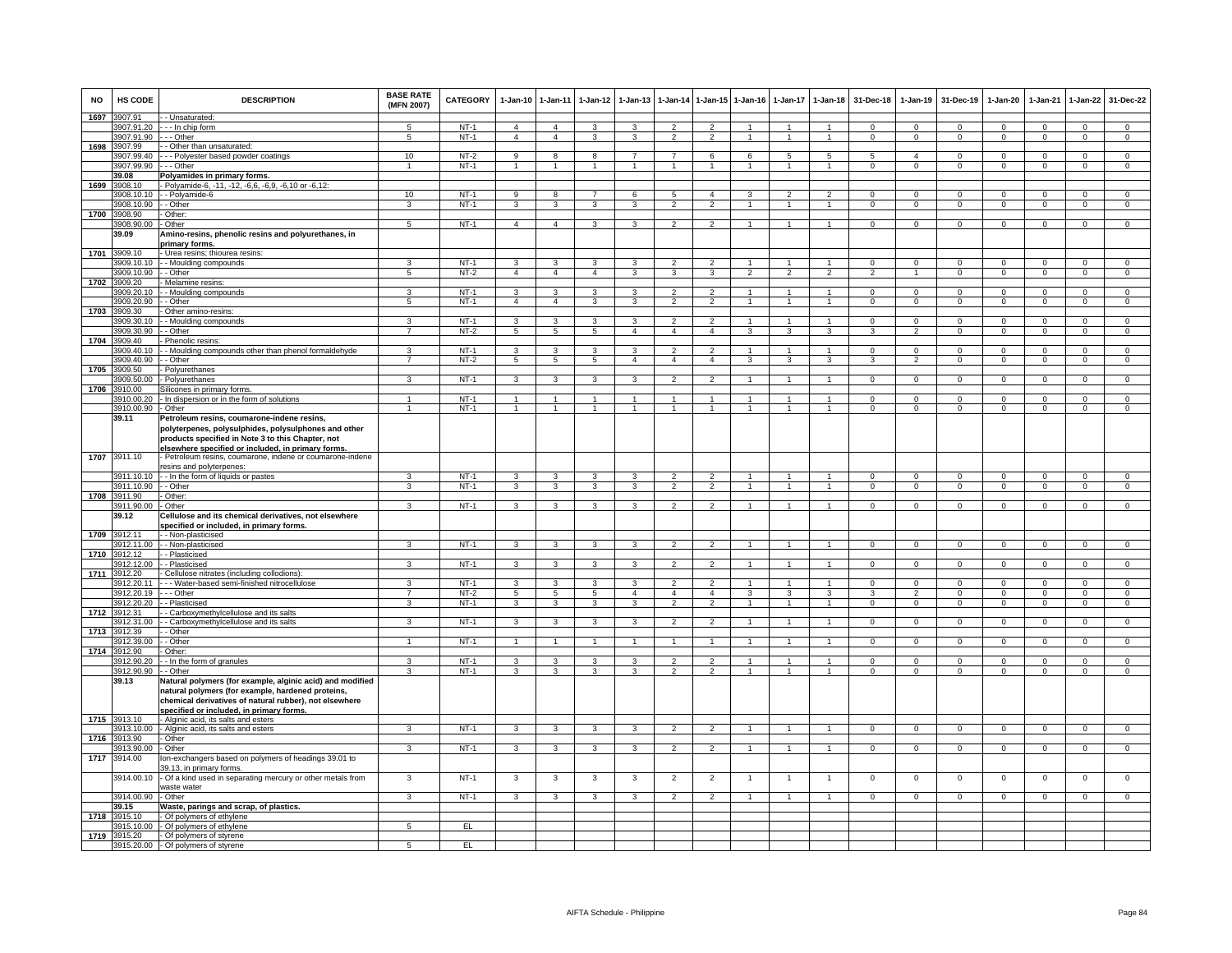| <b>NO</b> | <b>HS CODE</b>        | <b>DESCRIPTION</b>                                                 | <b>BASE RATE</b><br>(MFN 2007) | <b>CATEGORY</b>  | 1-Jan-10     | $1 - Jan-11$            | $1-Jan-12$   | $1 - Jan-13$ | 1-Jan-14       | 1-Jan-15       | 1-Jan-16           | $1-Jan-17$     | $1 - Jan-18$   | 31-Dec-18   | $1 - Jan-19$   | 31-Dec-19    | 1-Jan-20     | $1-Jan-21$   | 1-Jan-22       | 31-Dec-22      |
|-----------|-----------------------|--------------------------------------------------------------------|--------------------------------|------------------|--------------|-------------------------|--------------|--------------|----------------|----------------|--------------------|----------------|----------------|-------------|----------------|--------------|--------------|--------------|----------------|----------------|
| 1720      | 3915.30               | Of polymers of vinyl chloride                                      |                                |                  |              |                         |              |              |                |                |                    |                |                |             |                |              |              |              |                |                |
|           | 3915.30.00            | - Of polymers of vinyl chloride                                    |                                | EL.              |              |                         |              |              |                |                |                    |                |                |             |                |              |              |              |                |                |
| 1721      | 3915.90               | - Of other plastics:                                               |                                |                  |              |                         |              |              |                |                |                    |                |                |             |                |              |              |              |                |                |
|           | 3915.90.10            | - Of copolymers of vinyl acetate and vinyl chloride in which       | 5                              | EL.              |              |                         |              |              |                |                |                    |                |                |             |                |              |              |              |                |                |
|           |                       | he vinyl acetate monomer predominates                              |                                | EL               |              |                         |              |              |                |                |                    |                |                |             |                |              |              |              |                |                |
|           | 3915.90.90            | - - Other                                                          | $5\overline{5}$                |                  |              |                         |              |              |                |                |                    |                |                |             |                |              |              |              |                |                |
|           | 39.16                 | Monofilament of which any cross-sectional dimension                |                                |                  |              |                         |              |              |                |                |                    |                |                |             |                |              |              |              |                |                |
|           |                       | exceeds 1 mm, rods, sticks and profile shapes, whether             |                                |                  |              |                         |              |              |                |                |                    |                |                |             |                |              |              |              |                |                |
|           |                       | or not surface-worked but not otherwise worked, of                 |                                |                  |              |                         |              |              |                |                |                    |                |                |             |                |              |              |              |                |                |
| 1722      | 3916.10               | plastics<br>- Of polymers of ethylene:                             |                                |                  |              |                         |              |              |                |                |                    |                |                |             |                |              |              |              |                |                |
|           | 916.10.10             | - - Monofilament                                                   | 15                             | HSL <sub>C</sub> | 14.73        | 14.46                   | 14.20        | 13.93        | 13.66          | 13.39          | 13.12              | 12.86          | 12.59          | 12.59       | 12.32          | 12.32        | 12.05        | 11.79        | 11.52          | 11.25          |
|           | 916.10.20             | - Rods, sticks and profile shapes                                  | 15                             | HSL C            | 14.73        | 14.46                   | 14.20        | 13.93        | 13.66          | 13.39          | 13.12              | 12.86          | 12.59          | 12.59       | 12.32          | 12.32        | 12.05        | 11.79        | 11.52          | 11.25          |
| 1723      | 3916.20               | Of polymers of vinyl chloride:                                     |                                |                  |              |                         |              |              |                |                |                    |                |                |             |                |              |              |              |                |                |
|           | 3916.20.10            | - Monofilament                                                     | 15                             | HSL <sub>C</sub> | 14.73        | 14.46                   | 14.20        | 13.93        | 13.66          | 13.39          | 13.12              | 12.86          | 12.59          | 12.59       | 12.32          | 12.32        | 12.05        | 11.79        | 11.52          | 11.25          |
|           | 3916.20.20            | - Rods, sticks and profile shapes                                  | 15                             | HSL <sub>C</sub> | 14.73        | 14.46                   | 14.20        | 13.93        | 13.66          | 13.39          | 13.12              | 12.86          | 12.59          | 12.59       | 12.32          | 12.32        | 12.05        | 11.79        | 11.52          | 11.25          |
| 1724      | 916.90                | Of other plastics                                                  |                                |                  |              |                         |              |              |                |                |                    |                |                |             |                |              |              |              |                |                |
|           | 916.90.40             | - Of hardened proteins                                             | 15                             | HSL C            | 14.73        | 14.46                   | 14.20        | 13.93        | 13.66          | 13.39          | 13.12              | 12.86          | 12.59          | 12.59       | 12.32          | 12.32        | 12.05        | 11.79        | 11.52          | 11.25          |
|           | 916.90.90             | - Other                                                            | 15                             | HSL C            | 14.73        | 14.46                   | 14.20        | 13.93        | 13.66          | 13.39          | 13.12              | 12.86          | 12.59          | 12.59       | 12.32          | 12.32        | 12.05        | 11.79        | 11.52          | 11.25          |
|           | 39.17                 | Tubes, pipes and hoses, and fittings therefor (for                 |                                |                  |              |                         |              |              |                |                |                    |                |                |             |                |              |              |              |                |                |
|           |                       | example, joints, elbows, flanges), of plastics.                    |                                |                  |              |                         |              |              |                |                |                    |                |                |             |                |              |              |              |                |                |
| 1725      | 3917.10               | Artificial guts (sausage casings) of hardened protein or of        |                                |                  |              |                         |              |              |                |                |                    |                |                |             |                |              |              |              |                |                |
|           |                       | cellulosic materials:                                              |                                |                  |              |                         |              |              |                |                |                    |                |                |             |                |              |              |              |                |                |
|           | 3917.10.10            | - - Of hardened proteins                                           | 3                              | $NT-1$           | $\mathbf{3}$ | $\mathbf{3}$            | $\mathbf{3}$ | 3            | $\overline{2}$ | $\overline{2}$ | $\overline{1}$     | $\overline{1}$ | $\overline{1}$ | $\Omega$    | $\overline{0}$ | $\Omega$     | $\Omega$     | $\mathbf{0}$ | $\Omega$       | $\overline{0}$ |
|           | 3917.10.90            | - - Other                                                          | 3                              | $NT-1$           | 3            | $\overline{\mathbf{3}}$ | $\mathbf{3}$ | 3            | $\overline{2}$ | $\overline{2}$ | $\mathbf{1}$       | $\mathbf{1}$   | $\overline{1}$ | $\mathbf 0$ | $\mathbf{0}$   | $\mathbf{0}$ | $\mathbf{0}$ | $\mathbf{0}$ | $\overline{0}$ | $\overline{0}$ |
| 1726      | 3917.21               | - Of polymers of ethylene:                                         |                                |                  |              |                         |              |              |                |                |                    |                |                |             |                |              |              |              |                |                |
|           | 3917.21.00            | - Of polymers of ethylene                                          | 15                             | HSL C            | 14.73        | 14.46                   | 14.20        | 13.93        | 13.66          | 13.39          | $13.\overline{12}$ | 12.86          | 12.59          | 12.59       | 12.32          | 12.32        | 12.05        | 11.79        | 11.52          | 11.25          |
| 1727      | 3917.22               | - Of polymers of propylene:                                        |                                |                  |              |                         |              |              |                |                |                    |                |                |             |                |              |              |              |                |                |
|           | 3917.22.00            | - Of polymers of propylene                                         | 15                             | HSL <sub>C</sub> | 14.73        | 14.46                   | 14.20        | 13.93        | 13.66          | 13.39          | 13.12              | 12.86          | 12.59          | 12.59       | 12.32          | 12.32        | 12.05        | 11.79        | 11.52          | 11.25          |
| 1728      | 917.23<br>917.23.00   | - Of polymers of vinyl chloride<br>- Of polymers of vinyl chloride | 15                             | HSL <sub>C</sub> | 14.73        | 14.46                   | 14.20        | 13.93        | 13.66          | 13.39          | 13.12              | 12.86          | 12.59          | 12.59       | 12.32          | 12.32        | 12.05        | 11.79        | 11.52          | 11.25          |
| 1729      | 917.29                | - Of other plastics                                                |                                |                  |              |                         |              |              |                |                |                    |                |                |             |                |              |              |              |                |                |
|           | 917.29.00             | - Of other plastics                                                | 15                             | HSL <sub>C</sub> | 14.73        | 14.46                   | 14.20        | 13.93        | 13.66          | 13.39          | 13.12              | 12.86          | 12.59          | 12.59       | 12.32          | 12.32        | 12.05        | 11.79        | 11.52          | 11.25          |
| 1730      | 3917.31               | - Flexible tubes, pipes and hoses, having a minimum burst          |                                |                  |              |                         |              |              |                |                |                    |                |                |             |                |              |              |              |                |                |
|           |                       | ressure of 27.6 Mpa:                                               |                                |                  |              |                         |              |              |                |                |                    |                |                |             |                |              |              |              |                |                |
|           | 3917.31.00            | -- Flexible tubes, pipes and hoses, having a minimum burst         | 15                             | <b>HSL C</b>     |              |                         |              |              |                |                |                    |                |                |             |                |              |              |              |                |                |
|           |                       | ressure of 27.6 MPa                                                |                                |                  | 14.73        | 14.46                   | 14.20        | 13.93        | 13.66          | 13.39          | 13.12              | 12.86          | 12.59          | 12.59       | 12.32          | 12.32        | 12.05        | 11.79        | 11.52          | 11.25          |
| 1731      | 3917.32               | - Other, not reinforced or otherwise combined with other           |                                |                  |              |                         |              |              |                |                |                    |                |                |             |                |              |              |              |                |                |
|           |                       | naterials, without fittings:                                       |                                |                  |              |                         |              |              |                |                |                    |                |                |             |                |              |              |              |                |                |
|           | 3917.32.10            | - - - Sausage or ham casings                                       | 3                              | <b>HSLC</b>      | 2.95         | 2.89                    | 2.84         | 2.79         | 2.73           | 2.68           | 2.62               | 2.57           | 2.52           | 2.52        | 2.46           | 2.46         | 2.41         | 2.36         | 2.30           | 2.25           |
|           | 3917.32.90            | - - Other                                                          | 15                             | <b>HSLC</b>      | 14.73        | 14.46                   | 14.20        | 13.93        | 13.66          | 13.39          | 13.12              | 12.86          | 12.59          | 12.59       | 12.32          | 12.32        | 12.05        | 11.79        | 11.52          | 11.25          |
| 1732      | 3917.33               | - Other, not reinforced or otherwise combined with other           |                                |                  |              |                         |              |              |                |                |                    |                |                |             |                |              |              |              |                |                |
|           |                       | naterials, with fittings:                                          |                                |                  |              |                         |              |              |                |                |                    |                |                |             |                |              |              |              |                |                |
|           | 3917.33.00            | - Other, not reinforced or otherwise combined with other           | 15                             | <b>HSLC</b>      | 14.73        | 14.46                   | 14.20        | 13.93        | 13.66          | 13.39          | 13.12              | 12.86          | 12.59          | 12.59       | 12.32          | 12.32        | 12.05        | 11.79        | 11.52          |                |
|           |                       | naterials, with fittings                                           |                                |                  |              |                         |              |              |                |                |                    |                |                |             |                |              |              |              |                | 11.25          |
| 1733      | 3917.39               | - Other:                                                           |                                |                  |              |                         |              |              |                |                |                    |                |                |             |                |              |              |              |                |                |
|           | 917.39.00             | - Other                                                            | 15                             | HSL C            | 14.73        | 14.46                   | 14.20        | 13.93        | 13.66          | 13.39          | 13.12              | 12.86          | 12.59          | 12.59       | 12.32          | 12.32        | 12.05        | 11.79        | 11.52          | 11.25          |
| 1734      | 3917.40<br>3917.40.00 | Fittings                                                           | 15                             |                  | 14.73        | 14.46                   | 14.20        |              | 13.66          | 13.39          | 13.12              | 12.86          | 12.59          | 12.59       | 12.32          | 12.32        | 12.05        | 11.79        | 11.52          | 11.25          |
|           | 39.18                 | Fittings                                                           |                                | HSL <sub>C</sub> |              |                         |              | 13.93        |                |                |                    |                |                |             |                |              |              |              |                |                |
|           |                       | Floor coverings of plastics, whether or not self-adhesive,         |                                |                  |              |                         |              |              |                |                |                    |                |                |             |                |              |              |              |                |                |
|           |                       | in rolls or in the form of tiles; wall or ceiling coverings of     |                                |                  |              |                         |              |              |                |                |                    |                |                |             |                |              |              |              |                |                |
|           |                       | plastics, as defined in Note 9 to this Chapter.                    |                                |                  |              |                         |              |              |                |                |                    |                |                |             |                |              |              |              |                |                |
|           | 1735 3918.10          | - Of polymers of vinyl chloride:                                   |                                |                  |              |                         |              |              |                |                |                    |                |                |             |                |              |              |              |                |                |
|           | 918.10.11             | - - - Tiles                                                        | 15                             | HSL C            | 14.73        | 14.46                   | 14.20        | 13.93        | 13.66          | 13.39          | 13.12              | 12.86          | 12.59          | 12.59       | 12.32          | 12.32        | 12.05        | 11.79        | 11.52          | 11.25          |
|           | 3918.10.19            | - - Other                                                          | 15                             | HSL C            | 14.73        | 14.46                   | 14.20        | 13.93        | 13.66          | 13.39          | 13.12              | 12.86          | 12.59          | 12.59       | 12.32          | 12.32        | 12.05        | 11.79        | 11.52          | 11.25          |
|           | 3918.10.90            | - Other                                                            | 15                             | HSL <sub>C</sub> | 14.73        | 14.46                   | 14.20        | 13.93        | 13.66          | 13.39          | 13.12              | 12.86          | 12.59          | 12.59       | 12.32          | 12.32        | 12.05        | 11.79        | 11.52          | 11.25          |
| 1736      | 3918.90               | Of other plastics                                                  |                                |                  |              |                         |              |              |                |                |                    |                |                |             |                |              |              |              |                |                |
|           | 3918.90.11            | -- Tiles, of polyethylene                                          | 15                             | HSL C            | 14.73        | 14.46                   | 14.20        | 13.93        | 13.66          | 13.39          | 13.12              | 12.86          | 12.59          | 12.59       | 12.32          | 12.32        | 12.05        | 11.79        | 11.52          | 11.25          |
|           | 3918.90.13            | - - Other, of polyethylene                                         | 15                             | HSL C            | 14.73        | 14.46                   | 14.20        | 13.93        | 13.66          | 13.39          | 13.12              | 12.86          | 12.59          | 12.59       | 12.32          | 12.32        | 12.05        | 11.79        | 11.52          | 11.25          |
|           | 3918.90.19            | - - Other                                                          | 15                             | HSL <sub>C</sub> | 14.73        | 14.46                   | 14.20        | 13.93        | 13.66          | 13.39          | 13.12              | 12.86          | 12.59          | 12.59       | 12.32          | 12.32        | 12.05        | 11.79        | 11.52          | 11.25          |
|           | 3918.90.91            | - - Of polyethylene                                                | 15                             | HSL <sub>C</sub> | 14.73        | 14.46                   | 14.20        | 13.93        | 13.66          | 13.39          | 13.12              | 12.86          | 12.59          | 12.59       | 12.32          | 12.32        | 12.05        | 11.79        | 11.52          | 11.25          |
|           | 3918.90.99            | $-$ Other                                                          | 15                             | HSL C            | 14.73        | 14.46                   | 14.20        | 13.93        | 13.66          | 13.39          | 13.12              | 12.86          | 12.59          | 12.59       | 12.32          | 12.32        | 12.05        | 11.79        | 11.52          | 11.25          |
|           | 39.19                 | Self-adhesive plates, sheets, film, foil, tape, strip and          |                                |                  |              |                         |              |              |                |                |                    |                |                |             |                |              |              |              |                |                |
|           |                       | other flat shapes, of plastics, whether or not in rolls.           |                                |                  |              |                         |              |              |                |                |                    |                |                |             |                |              |              |              |                |                |
|           | 1737 3919.10          | - In rolls of a width not exceeding 20 cm:                         |                                |                  |              |                         |              |              |                |                |                    |                |                |             |                |              |              |              |                |                |
|           | 3919.10.10            | - - Of polymers of vinyl chloride                                  | 15                             | HSL <sub>C</sub> | 14.73        | 14.46                   | 14.20        | 13.93        | 13.66          | 13.39          | 13.12              | 12.86          | 12.59          | 12.59       | 12.32          | 12.32        | 12.05        | 11.79        | 11.52          | 11.25          |
|           | 3919.10.21            | - - Tape of a kind used in the manufacture of telephonic or        | 15                             | HSL <sub>C</sub> | 14.73        | 14.46                   | 14.20        | 13.93        | 13.66          | 13.39          | 13.12              | 12.86          | 12.59          | 12.59       | 12.32          | 12.32        | 12.05        | 11.79        | 11.52          | 11.25          |
|           | 3919.10.29            | electric wires<br>- - Other                                        | 15                             | <b>HSL C</b>     | 14.73        | 14.46                   | 14.20        | 13.93        | 13.66          | 13.39          | 13.12              | 12.86          | 12.59          | 12.59       | 12.32          | 12.32        | 12.05        | 11.79        | 11.52          | 11.25          |
|           | 8919.10.90            | - Other                                                            | 15                             | HSL C            | 14.73        | 14.46                   | 14.20        | 13.93        | 13.66          | 13.39          | 13.12              | 12.86          | 12.59          | 12.59       | 12.32          | 12.32        | 12.05        | 11.79        | 11.52          | 11.25          |
| 1738      | 3919.90               | Other:                                                             |                                |                  |              |                         |              |              |                |                |                    |                |                |             |                |              |              |              |                |                |
|           | 3919.90.10            | - - Of polymers of vinyl chloride                                  | 15                             | HSL C            | 14.73        | 14.46                   | 14.20        | 13.93        | 13.66          | 13.39          | 13.12              | 12.86          | 12.59          | 12.59       | 12.32          | 12.32        | 12.05        | 11.79        | 11.52          | 11.25          |
|           | 3919.90.90 - - Other  |                                                                    | 15                             | HSL C            | 14.73        | 14.46                   | 14.20        | 13.93        | 13.66          | 13.39          | 13.12              | 12.86          | 12.59          | 12.59       | 12.32          | 12.32        | 12.05        | 11.79        | 11.52          | 11.25          |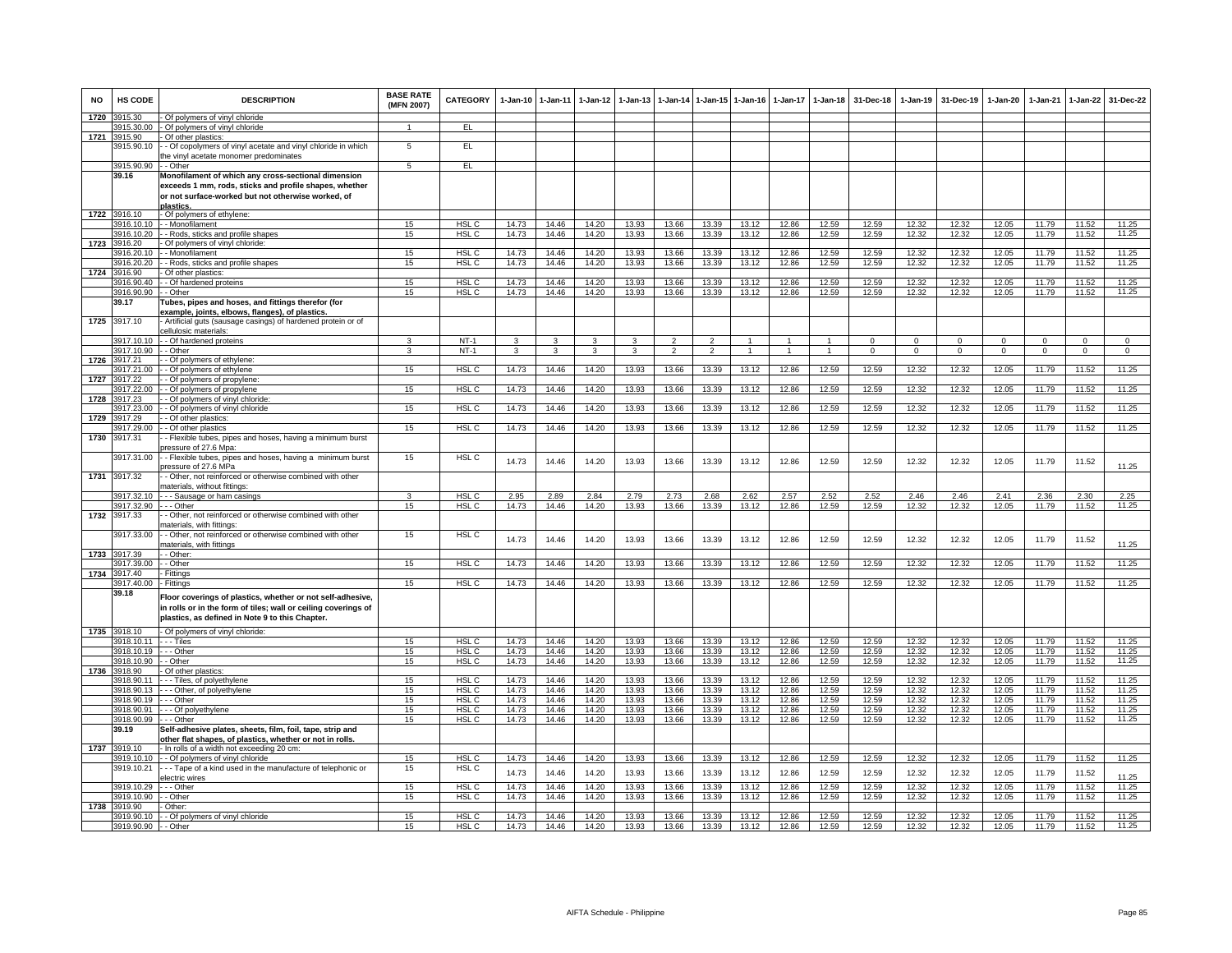| <b>NO</b> | HS CODE                 | <b>DESCRIPTION</b>                                                                                                    | <b>BASE RATE</b><br>(MFN 2007)   | <b>CATEGORY</b>           | 1-Jan-10          | 1-Jan-11                         | $1-Jan-12$                       | $1-Jan-13$                       | 1-Jan-14                         | $1 - Jan-15$                     | $1-Jan-16$                       | 1-Jan-17                | $1-Jan-18$                   | 31-Dec-18               | $1-Jan-19$                 | 31-Dec-19                  | $1-Jan-20$              | 1-Jan-21                   | $1-Jan-22$                    | 31-Dec-22                     |
|-----------|-------------------------|-----------------------------------------------------------------------------------------------------------------------|----------------------------------|---------------------------|-------------------|----------------------------------|----------------------------------|----------------------------------|----------------------------------|----------------------------------|----------------------------------|-------------------------|------------------------------|-------------------------|----------------------------|----------------------------|-------------------------|----------------------------|-------------------------------|-------------------------------|
|           | 39.20                   | Other plates, sheets, film, foil and strip, of plastics, non-<br>cellular and not reinforced, laminated, supported or |                                  |                           |                   |                                  |                                  |                                  |                                  |                                  |                                  |                         |                              |                         |                            |                            |                         |                            |                               |                               |
|           |                         | similarly combined with other materials.                                                                              |                                  |                           |                   |                                  |                                  |                                  |                                  |                                  |                                  |                         |                              |                         |                            |                            |                         |                            |                               |                               |
| 1739      | 3920.10<br>320.10.00    | - Of polymers of ethylene:<br>- Of polymers of ethylene                                                               | 15                               | HSL <sub>C</sub>          | 14.73             | 14.46                            | 14.20                            | 13.93                            | 13.66                            | 13.39                            | 13.12                            | 12.86                   | 12.59                        | 12.59                   | 12.32                      | 12.32                      | 12.05                   | 11.79                      | 11.52                         | 11.25                         |
| 1740      | 3920.20                 | Of polymers of propylene                                                                                              |                                  |                           |                   |                                  |                                  |                                  |                                  |                                  |                                  |                         |                              |                         |                            |                            |                         |                            |                               |                               |
|           | 920.20.00               | - Of polymers of propylene                                                                                            | 15                               | HSL C                     | 14.73             | 14.46                            | 14.20                            | 13.93                            | 13.66                            | 13.39                            | 13.12                            | 12.86                   | 12.59                        | 12.59                   | 12.32                      | 12.32                      | 12.05                   | 11.79                      | 11.52                         | 11.25                         |
| 1741      | 920.30                  | Of polymers of styrene                                                                                                |                                  |                           |                   |                                  |                                  |                                  |                                  |                                  |                                  |                         |                              |                         |                            |                            |                         |                            |                               |                               |
|           | 3920.30.10<br>920.30.90 | - Of a kind used as an adhesive by melting<br>- Other                                                                 | 15<br>15                         | HSL <sub>C</sub><br>HSL C | 14.73<br>14.73    | 14.46<br>14.46                   | 14.20<br>14.20                   | 13.93<br>13.93                   | 13.66<br>13.66                   | 13.39<br>13.39                   | 13.12<br>13.12                   | 12.86<br>12.86          | 12.59<br>12.59               | 12.59<br>12.59          | 12.32<br>12.32             | 12.32<br>12.32             | 12.05<br>12.05          | 11.79<br>11.79             | 11.52<br>11.52                | 11.25<br>11.25                |
| 1742      | 3920.43                 | - Containing by weight not less than 6% of plasticisers:                                                              |                                  |                           |                   |                                  |                                  |                                  |                                  |                                  |                                  |                         |                              |                         |                            |                            |                         |                            |                               |                               |
|           | 920.43.00               | - Containing by weight not less than 6% of plasticisers                                                               | 15                               | HSL <sub>C</sub>          | 14.73             | 14.46                            | 14.20                            | 13.93                            | 13.66                            | 13.39                            | 13.12                            | 12.86                   | 12.59                        | 12.59                   | 12.32                      | 12.32                      | 12.05                   | 11.79                      | 11.52                         | 11.25                         |
| 1743      | 920.49<br>920.49.00     | - Other<br>- Other                                                                                                    | 15                               | HSL <sub>C</sub>          | 14.73             | 14.46                            | 14.20                            | 13.93                            | 13.66                            | 13.39                            | 13.12                            | 12.86                   | 12.59                        | 12.59                   | 12.32                      | 12.32                      | 12.05                   | 11.79                      | 11.52                         | 11.25                         |
| 1744      | 920.51                  | - Of poly(methyl methacrylate)                                                                                        |                                  |                           |                   |                                  |                                  |                                  |                                  |                                  |                                  |                         |                              |                         |                            |                            |                         |                            |                               |                               |
|           | 920.51.00               | - Of poly(methyl methacrylate)                                                                                        | 10                               | HSL <sub>C</sub>          | 9.82              | 9.64                             | 9.46                             | 9.29                             | 9.11                             | 8.93                             | 8.75                             | 8.57                    | 8.39                         | 8.39                    | 8.21                       | 8.21                       | 8.04                    | 7.86                       | 7.68                          | 7.50                          |
| 1745      | 920.59<br>920.59.00     | - Other<br>- Other                                                                                                    | $\overline{7}$                   | $NT-2$                    | 5                 | 5                                | $\overline{5}$                   | $\Delta$                         | $\overline{4}$                   | $\overline{4}$                   | $\overline{\mathbf{3}}$          | $\overline{\mathbf{3}}$ | 3                            | 3                       | $\overline{2}$             | $\overline{0}$             | $\overline{0}$          | $\overline{0}$             | $\overline{0}$                | $\overline{0}$                |
| 1746      | 920.61                  | - Of polycarbonates:                                                                                                  |                                  |                           |                   |                                  |                                  |                                  |                                  |                                  |                                  |                         |                              |                         |                            |                            |                         |                            |                               |                               |
|           | 3920.61.00              | - - Of polycarbonates                                                                                                 | $\overline{7}$                   | $NT-2$                    | 5                 | 5                                | $5\overline{5}$                  | $\overline{4}$                   | $\overline{4}$                   | $\overline{4}$                   | 3                                | 3                       | $\mathbf{3}$                 | 3                       | $\overline{2}$             | $\mathbf 0$                | $\mathbf{0}$            | $\mathbf 0$                | $\mathbf{0}$                  | $\mathbf{0}$                  |
| 1747      | 3920.62                 | - Of poly(ethylene terephthalate):                                                                                    |                                  |                           |                   |                                  |                                  |                                  |                                  |                                  |                                  |                         |                              |                         |                            |                            |                         |                            |                               |                               |
|           | 920.62.10<br>920.62.90  | - - Film<br>- - Other                                                                                                 | $\overline{7}$<br>$\overline{7}$ | $NT-1$<br>$NT-1$          | 5<br>5            | $\overline{5}$<br>$\overline{5}$ | $\overline{4}$<br>$\overline{4}$ | $\overline{4}$<br>$\overline{4}$ | -3<br>$\overline{3}$             | 3<br>$\overline{\mathbf{3}}$     | $\overline{2}$<br>$\overline{2}$ | $\mathfrak{p}$<br>2     | $\mathbf{1}$<br>$\mathbf{1}$ | $\Omega$<br>$\Omega$    | $\Omega$<br>$\overline{0}$ | $\mathbf 0$<br>$\mathbf 0$ | $\Omega$<br>$\mathbf 0$ | $\Omega$<br>$\overline{0}$ | $\mathbf 0$<br>$\overline{0}$ | $\mathbf 0$<br>$\overline{0}$ |
| 1748      | 920.63                  | - Of unsaturated polyesters:                                                                                          |                                  |                           |                   |                                  |                                  |                                  |                                  |                                  |                                  |                         |                              |                         |                            |                            |                         |                            |                               |                               |
|           | 920.63.00               | - Of unsaturated polyesters                                                                                           | $\overline{7}$                   | HSL <sub>C</sub>          | 6.88              | 6.75                             | 6.63                             | 6.50                             | 6.38                             | 6.25                             | 6.13                             | 6.00                    | 5.88                         | 5.88                    | 5.75                       | 5.75                       | 5.63                    | 5.50                       | 5.38                          | 5.25                          |
| 1749      | 920.69                  | - Of other polyesters:                                                                                                |                                  |                           |                   |                                  |                                  |                                  |                                  |                                  |                                  |                         |                              |                         |                            |                            |                         |                            |                               |                               |
| 1750      | 3920.69.00<br>920.71    | - Of other polyesters<br>- Of regenerated cellulose:                                                                  | $\overline{7}$                   | $NT-2$                    | $5\overline{5}$   | $\overline{5}$                   | $5\overline{)}$                  | $\overline{4}$                   | $\overline{4}$                   | $\overline{4}$                   | 3                                | $\overline{\mathbf{3}}$ | $\overline{\mathbf{3}}$      | $\mathbf{3}$            | $\overline{2}$             | $\mathbf 0$                | $\mathbf{0}$            | $\Omega$                   | $\mathbf{0}$                  | $\overline{0}$                |
|           | 3920.71.10              | - - Cellophane film                                                                                                   | 7                                | NT-2                      | 5                 | 5                                | $\overline{5}$                   | $\overline{4}$                   | $\overline{4}$                   | $\overline{4}$                   | 3                                | 3                       | 3                            | 3                       | $\mathfrak{p}$             | $\Omega$                   | $\Omega$                | $\Omega$                   | $\mathsf 0$                   | $\mathbf 0$                   |
|           | 3920.71.20              | - - - Viscose tear-off ribbon; foil                                                                                   | $\overline{7}$                   | $NT-2$                    | 5                 | -5                               | $\sqrt{5}$                       | $\overline{4}$                   | $\overline{4}$                   | $\overline{4}$                   | 3                                | 3                       | 3                            |                         | $\mathcal{P}$              | $\Omega$                   | $\Omega$                | $\Omega$                   | $\Omega$                      | $\Omega$                      |
|           | 3920.71.90              | --- Other                                                                                                             | $\overline{7}$                   | $NT-2$                    | 5                 | 5                                | 5                                | $\overline{4}$                   | $\overline{4}$                   | $\overline{4}$                   | 3                                | 3                       | 3                            | 3                       | $\overline{2}$             | $^{\circ}$                 | $^{\circ}$              | $^{\circ}$                 | $\mathbf{0}$                  | $^{\circ}$                    |
| 1751      | 3920.73                 | - Of cellulose acetate:                                                                                               |                                  |                           |                   |                                  |                                  |                                  |                                  |                                  |                                  |                         |                              |                         |                            |                            |                         |                            |                               |                               |
| 1752      | 920 73.00<br>920.79     | - Of cellulose acetate<br>- Of other cellulose derivatives:                                                           | $\overline{7}$                   | EL.                       |                   |                                  |                                  |                                  |                                  |                                  |                                  |                         |                              |                         |                            |                            |                         |                            |                               |                               |
|           | 920.79.00               | - Of other cellulose derivatives                                                                                      | $\overline{7}$                   | $NT-2$                    | 5                 | 5                                | 5                                | 4                                | $\overline{4}$                   | $\overline{4}$                   | 3                                | 3                       | 3                            | 3                       | $\mathcal{P}$              | $\mathbf 0$                | $\Omega$                | $\Omega$                   | 0                             | $\Omega$                      |
| 1753      | 3920.91                 | - Of poly(vinyl butyral):                                                                                             |                                  |                           |                   |                                  |                                  |                                  |                                  |                                  |                                  |                         |                              |                         |                            |                            |                         |                            |                               |                               |
|           | 3920.91.10              | --- Film of a kind used in safety glass, of a thickness                                                               | $\mathbf{1}$                     | $NT-1$                    | $\overline{1}$    | $\overline{1}$                   | $\overline{1}$                   | $\mathbf{1}$                     | $\overline{1}$                   | $\mathbf{1}$                     | $\overline{1}$                   | $\mathbf{1}$            | $\mathbf{1}$                 | $\Omega$                | $\mathbf 0$                | $\mathbf 0$                | $\overline{\mathbf{0}}$ | $\Omega$                   | $\overline{0}$                | $\overline{0}$                |
|           |                         | exceeding 0.38 mm but not exceeding 0.76 mm, and of a<br>width not exceeding 2 m                                      |                                  |                           |                   |                                  |                                  |                                  |                                  |                                  |                                  |                         |                              |                         |                            |                            |                         |                            |                               |                               |
|           | 3920.91.90              | --- Other                                                                                                             | $\overline{1}$                   | $NT-1$                    | $\overline{1}$    |                                  |                                  |                                  | $\overline{1}$                   |                                  |                                  |                         |                              | $^{\circ}$              | $\mathbf{0}$               | $\mathbf 0$                | $\mathbf{0}$            | $^{\circ}$                 | $^{\circ}$                    | $^{\circ}$                    |
| 1754      | 3920.92                 | - Of polyamides:                                                                                                      |                                  |                           |                   |                                  |                                  |                                  |                                  |                                  |                                  |                         |                              |                         |                            |                            |                         |                            |                               |                               |
|           | 3920.92.10              | - - - Of polyamide-6                                                                                                  | 10                               | $NT-1$                    | 9                 | $\overline{8}$                   | $\overline{7}$                   | 6                                | -5                               | $\mathbf{A}$                     | 3                                | $\mathcal{P}$           | $\mathfrak{p}$               | $\Omega$                | $\Omega$                   | $\Omega$                   | $\Omega$                | $\Omega$                   | $\Omega$                      | $\overline{0}$                |
|           | 920.92.20<br>920.92.90  | - - Of a kind used as an adhesive by melting<br>- - Other                                                             | 3<br>3                           | $NT-1$<br>$NT-1$          | 3<br>$\mathbf{3}$ | 3<br>$\mathbf{3}$                | $\mathbf{3}$<br>3                | 3<br>3                           | $\overline{2}$<br>$\mathfrak{p}$ | $\overline{2}$<br>$\overline{2}$ | $\mathbf{1}$<br>$\mathbf{1}$     | 1<br>$\mathbf{1}$       | $\mathbf{1}$<br>$\mathbf{1}$ | $\Omega$<br>$\mathbf 0$ | $\Omega$<br>$\mathbf{0}$   | $\Omega$<br>$\mathbf 0$    | $\Omega$<br>$\circ$     | $\Omega$<br>$\mathbf{0}$   | $\overline{0}$<br>$\mathbf 0$ | $\overline{0}$<br>$\mathbf 0$ |
| 1755      | 920.93                  | - Of amino-resins:                                                                                                    |                                  |                           |                   |                                  |                                  |                                  |                                  |                                  |                                  |                         |                              |                         |                            |                            |                         |                            |                               |                               |
|           | 920.93.10               | - - Of a kind used as an adhesive by melting                                                                          | $\overline{7}$                   | $NT-2$                    | 5                 | 5                                | $\sqrt{5}$                       | $\overline{4}$                   | $\mathbf{A}$                     | $\mathbf{A}$                     | $\mathbf{3}$                     | $\mathbf{\hat{z}}$      | 3                            | 3                       | $\mathcal{P}$              | $\Omega$                   | $\Omega$                | $\Omega$                   | $\mathsf 0$                   | $\Omega$                      |
|           | 3920.93.90              | - - Other                                                                                                             | $\overline{7}$                   | $NT-2$                    | $\overline{5}$    | $5\phantom{.0}$                  | $\overline{5}$                   | $\overline{4}$                   | $\overline{4}$                   | $\overline{4}$                   | $\overline{3}$                   | $\overline{3}$          | $\overline{3}$               | 3                       | $\overline{2}$             | $\mathbf 0$                | $\mathsf 0$             | $\Omega$                   | $\mathsf 0$                   | $\overline{0}$                |
| 1756      | 3920.94<br>920.94.10    | - Of phenolic resins:<br>- - Phenol formaldehyde (bakelite) sheets                                                    | 7                                | HSL <sub>C</sub>          | 6.88              | 6.75                             | 6.63                             | 6.50                             | 6.38                             | 6.25                             | 6.13                             | 6.00                    | 5.88                         | 5.88                    | 5.75                       | 5.75                       | 5.63                    | 5.50                       | 5.38                          | 5.25                          |
|           | 3920.94.90              | - - - Other                                                                                                           | $\overline{7}$                   | HSL C                     | 6.88              | 6.75                             | 6.63                             | 6.50                             | 6.38                             | 6.25                             | 6.13                             | 6.00                    | 5.88                         | 5.88                    | 5.75                       | 5.75                       | 5.63                    | 5.50                       | 5.38                          | 5.25                          |
|           | 1757 3920.99            | - Of other plastics:                                                                                                  |                                  |                           |                   |                                  |                                  |                                  |                                  |                                  |                                  |                         |                              |                         |                            |                            |                         |                            |                               |                               |
|           | 3920.99.00              | - - Of other plastics                                                                                                 | $\overline{7}$                   | EL.                       |                   |                                  |                                  |                                  |                                  |                                  |                                  |                         |                              |                         |                            |                            |                         |                            |                               |                               |
| 1758      | 39.21<br>3921.11        | Other plates, sheets, film, foil and strip, of plastics.<br>- Of polymers of styrene:                                 |                                  |                           |                   |                                  |                                  |                                  |                                  |                                  |                                  |                         |                              |                         |                            |                            |                         |                            |                               |                               |
|           | 921.11.10               | - - Plates and sheets                                                                                                 | 15                               | HSL <sub>C</sub>          | 14.73             | 14.46                            | 14.20                            | 13.93                            | 13.66                            | 13.39                            | 13.12                            | 12.86                   | 12.59                        | 12.59                   | 12.32                      | 12.32                      | 12.05                   | 11.79                      | 11.52                         | 11.25                         |
|           | 3921.11.90              | - - Other                                                                                                             | 15                               | HSL <sub>C</sub>          | 14.73             | 14.46                            | 14.20                            | 13.93                            | 13.66                            | 13.39                            | 13.12                            | 12.86                   | 12.59                        | 12.59                   | 12.32                      | 12.32                      | 12.05                   | 11.79                      | 11.52                         | 11.25                         |
| 1759      | 3921.12                 | - Of polymers of vinyl chloride                                                                                       |                                  |                           |                   |                                  |                                  |                                  |                                  |                                  |                                  |                         |                              |                         |                            |                            |                         |                            |                               |                               |
| 1760      | 921 12 00<br>921.13     | - Of polymers of vinyl chloride<br>- Of polyurethanes                                                                 | 15                               | HSL C                     | 14.73             | 14.46                            | 14.20                            | 13.93                            | 13.66                            | 13.39                            | 13.12                            | 12.86                   | 12.59                        | 12.59                   | 12.32                      | 12.32                      | 12.05                   | 11.79                      | 11.52                         | 11.25                         |
|           | 921.13.00               | - - Of polyurethanes                                                                                                  | $\overline{7}$                   | EL                        |                   |                                  |                                  |                                  |                                  |                                  |                                  |                         |                              |                         |                            |                            |                         |                            |                               |                               |
| 1761      | 3921.14                 | - Of regenerated cellulose:                                                                                           |                                  |                           |                   |                                  |                                  |                                  |                                  |                                  |                                  |                         |                              |                         |                            |                            |                         |                            |                               |                               |
|           | 3921.14.10              | - - Plates and sheets                                                                                                 | $\overline{7}$                   | HSL C                     | 6.88              | 6.75                             | 6.63                             | 6.50                             | 6.38                             | 6.25                             | 6.13                             | 6.00                    | 5.88                         | 5.88                    | 5.75                       | 5.75                       | 5.63                    | 5.50                       | 5.38                          | 5.25                          |
|           | 921 14 90               | - - Other                                                                                                             | $\overline{7}$                   | HSL <sub>C</sub>          | 6.88              | 6.75                             | 6.63                             | 6.50                             | 6.38                             | 6.25                             | 6.13                             | 6.00                    | 5.88                         | 5.88                    | 5.75                       | 5.75                       | 5.63                    | 5.50                       | 5.38                          | 5.25                          |
| 1762      | 921.19<br>921.19.10     | - Of other plastics<br>- - Plates and sheets                                                                          | 15                               | HSL <sub>C</sub>          | 14.73             | 14.46                            | 14.20                            | 13.93                            | 13.66                            | 13.39                            | 13.12                            | 12.86                   | 12.59                        | 12.59                   | 12.32                      | 12.32                      | 12.05                   | 11.79                      | 11.52                         | 11.25                         |
|           | 921.19.90               | - - Other                                                                                                             | 15                               | HSL C                     | 14.73             | 14.46                            | 14.20                            | 13.93                            | 13.66                            | 13.39                            | 13.12                            | 12.86                   | 12.59                        | 12.59                   | 12.32                      | 12.32                      | 12.05                   | 11.79                      | 11.52                         | 11.25                         |
| 1763      | 3921.90                 | Other:                                                                                                                |                                  |                           |                   |                                  |                                  |                                  |                                  |                                  |                                  |                         |                              |                         |                            |                            |                         |                            |                               |                               |
|           | 921.90.20               | - Plates and sheets                                                                                                   | 15                               | HSL C                     | 14.73             | 14.46                            | 14.20                            | 13.93                            | 13.66                            | 13.39                            | 13.12                            | 12.86                   | 12.59                        | 12.59                   | 12.32                      | 12.32                      | 12.05                   | 11.79                      | 11.52                         | 11.25                         |
|           | 3921.90.90<br>39.22     | - Other<br>Baths, shower-baths, sinks, wash-basins, bidets, lavatory                                                  | 15                               | HSL C                     | 14.73             | 14.46                            | 14.20                            | 13.93                            | 13.66                            | 13.39                            | 13.12                            | 12.86                   | 12.59                        | 12.59                   | 12.32                      | 12.32                      | 12.05                   | 11.79                      | 11.52                         | 11.25                         |
|           |                         | pans, seats and covers, flushing cisterns and similar                                                                 |                                  |                           |                   |                                  |                                  |                                  |                                  |                                  |                                  |                         |                              |                         |                            |                            |                         |                            |                               |                               |
| 1764      | 3922.10                 | <u>sanitary ware, of plastics.</u><br>- Baths, shower-baths, sinks and wash-basins                                    |                                  |                           |                   |                                  |                                  |                                  |                                  |                                  |                                  |                         |                              |                         |                            |                            |                         |                            |                               |                               |
|           | 922.10.00               | - Baths, shower-baths, sinks and wash-basins                                                                          | 15                               | <b>ST</b>                 | 14                | 13                               | 12                               | 11                               | 10                               | 10                               | $_{9}$                           | $\overline{8}$          | $\overline{7}$               | $\overline{7}$          | 6                          | 5                          | $\overline{5}$          | $\overline{5}$             | $\overline{5}$                | 5                             |
| 1765      | 3922.20                 | - Lavatory seats and covers:                                                                                          |                                  |                           |                   |                                  |                                  |                                  |                                  |                                  |                                  |                         |                              |                         |                            |                            |                         |                            |                               |                               |
|           |                         | 3922.20.10 - - Lavatory covers                                                                                        | 15                               | HSL C                     | 14.73             | 14.46                            | 14.20                            | 13.93                            | 13.66                            | 13.39                            | 13.12                            | 12.86                   | 12.59                        | 12.59                   | 12.32                      | 12.32                      | 12.05                   | 11.79                      | 11.52                         | 11.25                         |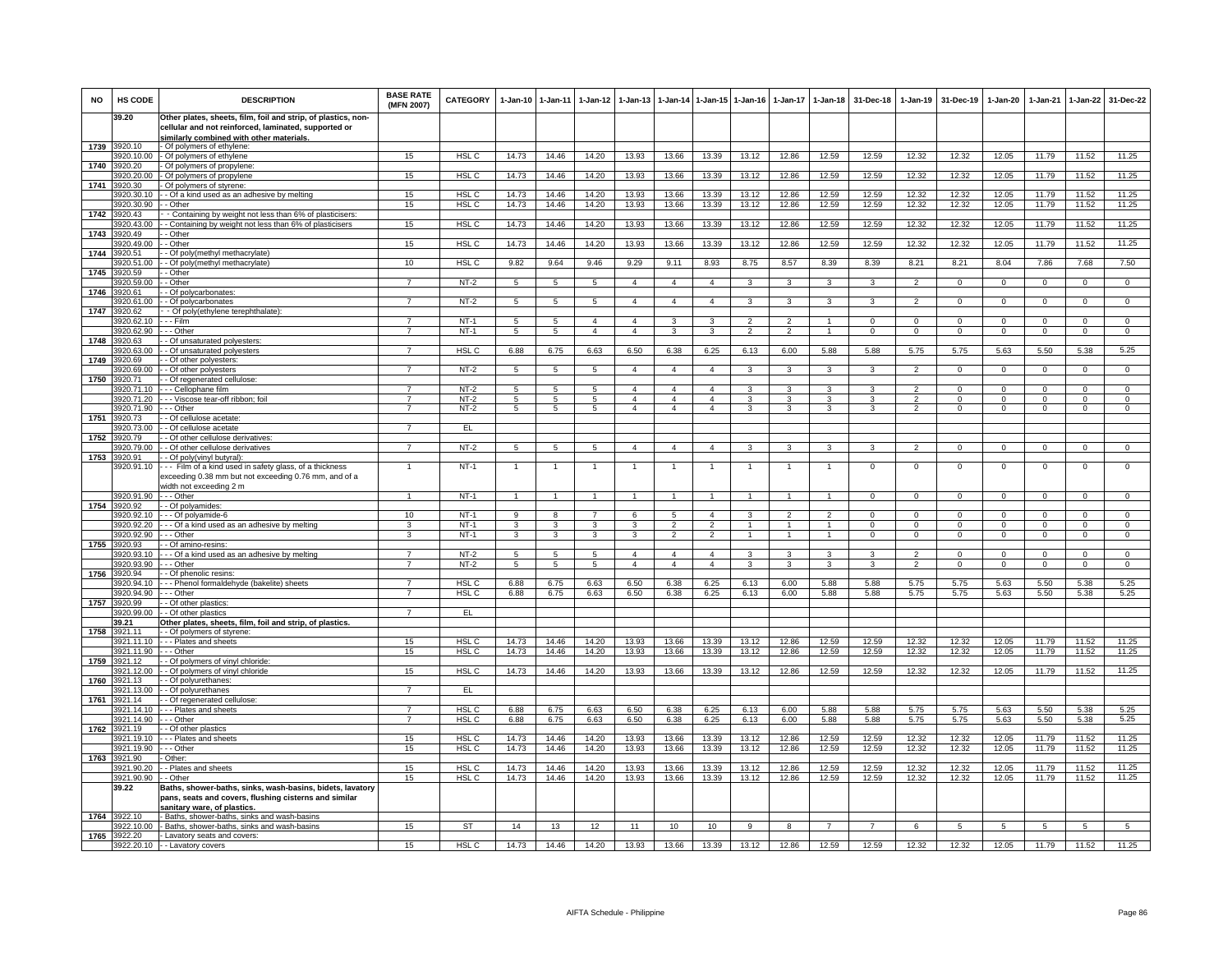| <b>NO</b> | <b>HS CODE</b>            | <b>DESCRIPTION</b>                                                                                                                                                                | <b>BASE RATE</b><br>(MFN 2007) | CATEGORY         | 1-Jan-10 | $1 - Jan-11$ | $1 - Jan-12$ | $1 - Jan-13$            | I-Jan-14                 | $1-Jan-15$     | $1-Jan-16$     | $1-Jan-17$     | 1-Jan-18       | 31-Dec-18      | $1-Jan-19$     | 31-Dec-19      | $1 - Jan-20$   | $1 - Jan-21$ | $1-Jan-22$     | 31-Dec-22      |
|-----------|---------------------------|-----------------------------------------------------------------------------------------------------------------------------------------------------------------------------------|--------------------------------|------------------|----------|--------------|--------------|-------------------------|--------------------------|----------------|----------------|----------------|----------------|----------------|----------------|----------------|----------------|--------------|----------------|----------------|
|           | 3922.20.20                | - - Lavatory seats                                                                                                                                                                | 15                             | HSL C            | 14.73    | 14.46        | 14.20        | 13.93                   | 13.66                    | 13.39          | 13.12          | 12.86          | 12.59          | 12.59          | 12.32          | 12.32          | 12.05          | 11.79        | 11.52          | 11.25          |
| 1766      | 3922.90                   | Other:                                                                                                                                                                            |                                |                  |          |              |              |                         |                          |                |                |                |                |                |                |                |                |              |                |                |
|           | 3922.90.11                | -- Parts of flushing cisterns                                                                                                                                                     | 15                             | HSL C            | 14.73    | 14.46        | 14.20        | 13.93                   | 13.66                    | 13.39          | 13.12          | 12.86          | 12.59          | 12.59          | 12.32          | 12.32          | 12.05          | 11.79        | 11.52          | 11.25          |
|           | 3922.90.19                | $-$ Other                                                                                                                                                                         | 15                             | HSL <sub>C</sub> | 14.73    | 14.46        | 14.20        | 13.93                   | 13.66                    | 13.39          | 13.12          | 12.86          | 12.59          | 12.59          | 12.32          | 12.32          | 12.05          | 11.79        | 11.52          | 11.25          |
|           | 3922.90.90                | - - Other                                                                                                                                                                         | 15                             | HSL <sub>C</sub> | 14.73    | 14.46        | 14.20        | 13.93                   | 13.66                    | 13.39          | 13.12          | 12.86          | 12.59          | 12.59          | 12.32          | 12.32          | 12.05          | 11.79        | 11.52          | 11.25          |
|           | 39.23                     | Articles for the conveyance or packing of goods, of<br>plastics; stoppers, lids, caps and other closures, of<br>plastics.                                                         |                                |                  |          |              |              |                         |                          |                |                |                |                |                |                |                |                |              |                |                |
| 1767      | 3923.10                   | - Boxes, cases, crates and similar articles:                                                                                                                                      |                                |                  |          |              |              |                         |                          |                |                |                |                |                |                |                |                |              |                |                |
|           | 923.10.00                 | Boxes, cases, crates and similar articles                                                                                                                                         | 15                             | HSL <sub>C</sub> | 14.73    | 14.46        | 14.20        | 13.93                   | 13.66                    | 13.39          | 13.12          | 12.86          | 12.59          | 12.59          | 12.32          | 12.32          | 12.05          | 11.79        | 11.52          | 11.25          |
| 1768      | 3923.21                   | - Of polymers of ethylene:                                                                                                                                                        |                                |                  |          |              |              |                         |                          |                |                |                |                |                |                |                |                |              |                |                |
|           | 3923.21.10A               | --- Incorporating a sealed gland, of a width of 315 mm or<br>more and a length of 410 mm or more                                                                                  | 3                              | $NT-1$           | 3        | 3            | 3            | 3                       | $\overline{2}$           | $\overline{2}$ | $\overline{1}$ | $\overline{1}$ | $\overline{1}$ | $\overline{0}$ | $\overline{0}$ | $\overline{0}$ | $\overline{0}$ | $\Omega$     | $\overline{0}$ | $\overline{0}$ |
|           | 3923.21.10B - - - - Other |                                                                                                                                                                                   | 15                             | NT-2             | 14       | 13           | 12           | 11                      | 10                       | 9              | 8              |                | 6              | 6              | 5              | $^{\circ}$     | 0              | $^{\circ}$   | $^{\circ}$     | $\mathbf 0$    |
|           |                           | 3923.21.90A - - - - Aseptic bags, incorporating a sealed gland, of a width of                                                                                                     | 3                              | $NT-1$           | 3        | 3            | 3            | 3                       | $\overline{2}$           | $\overline{2}$ | $\overline{1}$ | $\overline{1}$ | $\overline{1}$ | $\mathbf 0$    | $\mathbf 0$    | $\mathbf 0$    | $\mathbf 0$    | $^{\circ}$   | $\mathbf 0$    | $\mathsf 0$    |
|           |                           | 315 mm or more and a length of 410 mm or more                                                                                                                                     |                                |                  |          |              |              |                         |                          |                |                |                |                |                |                |                |                |              |                |                |
|           | 923.21.90B                | $- -$ Other                                                                                                                                                                       | 15                             | $NT-2$           | 14       | 13           | 12           | 11                      | 10                       | 9              | 8              | $\overline{7}$ | 6              | 6              | 5              | $\mathbf 0$    | $\circ$        | $\Omega$     | $\overline{0}$ | $\overline{0}$ |
| 1769      | 3923.29                   | - Of other plastics:                                                                                                                                                              |                                |                  |          |              |              |                         |                          |                |                |                |                |                |                |                |                |              |                |                |
|           | 3923.29.00A               | - - Aseptic bags with aluminium foil reinforcing material<br>excluding retort pouch) incorporating a sealed gland, of a<br>vidth of 315 mm or more and a length of 410 mm or more | 3                              | $NT-1$           | 3        | $\mathbf{3}$ | $\mathbf{3}$ | 3                       | $\overline{2}$           | $\overline{2}$ | 1              | $\mathbf{1}$   | $\mathbf{1}$   | $\mathsf 0$    | $\mathsf 0$    | $\mathsf 0$    | $\mathbf 0$    | $\mathsf 0$  | $\mathsf 0$    | $\mathsf 0$    |
|           |                           | 3923.29.00B - - - Aseptic bags without aluminium foil reinforcing material<br>(excluding retort pouch) incorporating a sealed gland, of a                                         | 3                              | $NT-1$           | 3        | 3            | 3            | 3                       | $\overline{2}$           | $\overline{2}$ | 1              |                | $\overline{1}$ | $\mathsf 0$    | $\mathsf 0$    | $\mathbf 0$    | $\mathbf 0$    | $\mathbf 0$  | $\mathbf 0$    | $\mathsf 0$    |
|           |                           | width of 315 mm or more and a length of 410 mm or more<br>3923.29.00C - - - Aseptic bags with aluminium foil reinforcing material                                                 | 15                             | $NT-2$           | 14       | 13           | 12           | 11                      | 10                       | 9              | 8              | $\overline{7}$ | 6              | 6              | 5              | $\mathbf 0$    | $\mathsf 0$    | $\mathbf 0$  | $\mathbf 0$    | $\mathsf 0$    |
|           |                           | excluding retort pouch), other than 3923.29.00A                                                                                                                                   |                                |                  |          |              |              |                         |                          |                |                |                |                |                |                |                |                |              |                |                |
|           | 3923.29.00                | $-$ Other                                                                                                                                                                         | 15                             | $NT-1$           | 14       | 13           | 12           | 11                      | 10                       | R.             | $\epsilon$     | 5              | $\mathbf{a}$   | $\Omega$       | $\Omega$       | $\Omega$       | $\Omega$       | $\Omega$     | $\Omega$       | $\Omega$       |
| 1770      | 3923.30                   | Carboys, bottles, flasks and similar articles:                                                                                                                                    |                                |                  |          |              |              |                         |                          |                |                |                |                |                |                |                |                |              |                |                |
|           | 3923.30.10                | - - Toothpaste tubes                                                                                                                                                              | 15                             | HSL C            | 14.73    | 14.46        | 14.20        | 13.93                   | 13.66                    | 13.39          | 13.12          | 12.86          | 12.59          | 12.59          | 12.32          | 12.32          | 12.05          | 11.79        | 11.52          | 11.25          |
|           | 3923.30.90                | - Other                                                                                                                                                                           | 15                             | HSL <sub>C</sub> | 14.73    | 14.46        | 14.20        | 13.93                   | 13.66                    | 13.39          | 13.12          | 12.86          | 12.59          | 12.59          | 12.32          | 12.32          | 12.05          | 11.79        | 11.52          | 11.25          |
| 1771      | 3923.40                   | Spools, cops, bobbins and similar supports:                                                                                                                                       |                                |                  |          |              |              |                         |                          |                |                |                |                |                |                |                |                |              |                |                |
|           | 3923.40.00A               | - When imported directly by textile mills for their exclusive<br>use under prior authorization, by the Board of Investments                                                       | 3                              | HSL C            | 2.95     | 2.89         | 2.84         | 2.79                    | 2.73                     | 2.68           | 2.62           | 2.57           | 2.52           | 2.52           | 2.46           | 2.46           | 2.41           | 2.36         | 2.30           | 2.25           |
|           | 3923.40.00B - - Other     |                                                                                                                                                                                   | 15                             | <b>HSL C</b>     | 14.73    | 14.46        | 14.20        | 13.93                   | 13.66                    | 13.39          | 13.12          | 12.86          | 12.59          | 12.59          | 12.32          | 12.32          | 12.05          | 11.79        | 11.52          | 11.25          |
| 1772      | 3923.50                   | Stoppers, lids, caps and other closures                                                                                                                                           |                                |                  |          |              |              |                         |                          |                |                |                |                |                |                |                |                |              |                |                |
|           | 3923.50.00                | - Stoppers, lids, caps and other closures                                                                                                                                         | 15                             | HSL <sub>C</sub> | 14.73    | 14.46        | 14.20        | 13.93                   | 13.66                    | 13.39          | 13.12          | 12.86          | 12.59          | 12.59          | 12.32          | 12.32          | 12.05          | 11.79        | 11.52          | 11.25          |
| 1773      | 3923.90                   | Other                                                                                                                                                                             |                                |                  |          |              |              |                         |                          |                |                |                |                |                |                |                |                |              |                |                |
|           | 3923.90.00                | - Other                                                                                                                                                                           | 15                             | EL               |          |              |              |                         |                          |                |                |                |                |                |                |                |                |              |                |                |
|           | 39.24                     | Tableware, kitchenware, other household articles and                                                                                                                              |                                |                  |          |              |              |                         |                          |                |                |                |                |                |                |                |                |              |                |                |
|           |                           | hygienic or toilet articles, of plastics.                                                                                                                                         |                                |                  |          |              |              |                         |                          |                |                |                |                |                |                |                |                |              |                |                |
| 1774      | 3924.10                   | Tableware and kitchenware                                                                                                                                                         |                                |                  |          |              |              |                         |                          |                |                |                |                |                |                |                |                |              |                |                |
|           | 3924.10.00                | - Tableware and kitchenware                                                                                                                                                       | 15                             | HSL <sub>C</sub> | 14.73    | 14.46        | 14.20        | 13.93                   | 13.66                    | 13.39          | 13.12          | 12.86          | 12.59          | 12.59          | 12.32          | 12.32          | 12.05          | 11.79        | 11.52          | 11.25          |
| 1775      | 3924.90                   | :Other:                                                                                                                                                                           |                                |                  |          |              |              |                         |                          |                |                |                |                |                |                |                |                |              |                |                |
|           | 924.90.10                 | - Bed pans, urinals (portable type) or chamber-pots                                                                                                                               | 15                             | HSL <sub>C</sub> | 14.73    | 14.46        | 14.20        | 13.93                   | 13.66                    | 13.39          | 13.12          | 12.86          | 12.59          | 12.59          | 12.32          | 12.32          | 12.05          | 11.79        | 11.52          | 11.25          |
|           | 3924.90.90                | - Other                                                                                                                                                                           | 15                             | HSL <sub>C</sub> | 14.73    | 14.46        | 14.20        | 13.93                   | 13.66                    | 13.39          | 13.12          | 12.86          | 12.59          | 12.59          | 12.32          | 12.32          | 12.05          | 11.79        | 11.52          | 11.25          |
|           | 39.25                     | Builders' ware of plastics, not elsewhere specified or<br>included                                                                                                                |                                |                  |          |              |              |                         |                          |                |                |                |                |                |                |                |                |              |                |                |
| 1776      | 3925.10                   | - Reservoirs, tanks, vats and similar containers, of a capacity<br>exceeding 300 l                                                                                                |                                |                  |          |              |              |                         |                          |                |                |                |                |                |                |                |                |              |                |                |
|           | 3925.10.00                | - Reservoirs, tanks, vats and similar containers, of a capacity<br>exceeding 300 l                                                                                                | 15                             | <b>ST</b>        | 14       | 13           | 12           | 11                      | 10                       | 10             | 9              | 8              | $\overline{7}$ | $\overline{7}$ | 6              | 5              | 5              | 5            | 5              | $\overline{5}$ |
|           | 1777 3925.20              | - Doors, windows and their frames and thresholds for doors                                                                                                                        |                                |                  |          |              |              |                         |                          |                |                |                |                |                |                |                |                |              |                |                |
|           | 3925.20.00                | - Doors, windows and their frames and thresholds for doors                                                                                                                        | 15                             | HSL C            | 14.73    | 14.46        | 14.20        | 13.93                   | 13.66                    | 13.39          | 13.12          | 12.86          | 12.59          | 12.59          | 12.32          | 12.32          | 12.05          | 11.79        | 11.52          | 11.25          |
| 1778      | 3925.30                   | Shutters, blinds (including Venetian blinds) and similar<br>articles and parts thereof                                                                                            |                                |                  |          |              |              |                         |                          |                |                |                |                |                |                |                |                |              |                |                |
|           | 3925.30.00                | Shutters, blinds (including Venetian blinds) and similar<br>articles and parts thereof                                                                                            | 15                             | HSL <sub>C</sub> | 14.73    | 14.46        | 14.20        | 13.93                   | 13.66                    | 13.39          | 13.12          | 12.86          | 12.59          | 12.59          | 12.32          | 12.32          | 12.05          | 11.79        | 11.52          | 11.25          |
| 1779      | 3925.90                   | Other                                                                                                                                                                             |                                |                  |          |              |              |                         |                          |                |                |                |                |                |                |                |                |              |                |                |
|           | 3925.90.00                | Other                                                                                                                                                                             | 15                             | HSL C            | 14.73    | 14.46        | 14.20        | 13.93                   | 13.66                    | 13.39          | 13.12          | 12.86          | 12.59          | 12.59          | 12.32          | 12.32          | 12.05          | 11.79        | 11.52          | 11.25          |
|           | 39.26                     | Other articles of plastics and articles of other materials of<br>eadings 39.01 to 39.14.                                                                                          |                                |                  |          |              |              |                         |                          |                |                |                |                |                |                |                |                |              |                |                |
| 1780      | 3926.10                   | Office or school supplies                                                                                                                                                         |                                |                  |          |              |              |                         |                          |                |                |                |                |                |                |                |                |              |                |                |
| 1781      | 3926.10.00<br>3926.20     | - Office or school supplies<br>Articles of apparel and clothing accessories (including                                                                                            | 15                             | HSL C            | 14.73    | 14.46        | 14.20        | 13.93                   | 13.66                    | 13.39          | 13.12          | 12.86          | 12.59          | 12.59          | 12.32          | 12.32          | 12.05          | 11.79        | 11.52          | 11.25          |
|           | 3926.20.60                | gloves, mittens and mitts):<br>- Articles of apparel used for protection from chemical<br>ubstances, radiation or fire                                                            | 15                             | HSL <sub>C</sub> | 14.73    | 14.46        | 14.20        | 13.93                   | 13.66                    | 13.39          | 13.12          | 12.86          | 12.59          | 12.59          | 12.32          | 12.32          | 12.05          | 11.79        | 11.52          | 11.25          |
|           | 3926.20.90                | - Other                                                                                                                                                                           | 15                             | HSL C            | 14.73    | 14.46        | 14.20        | 13.93                   | 13.66                    | 13.39          | 13.12          | 12.86          | 12.59          | 12.59          | 12.32          | 12.32          | 12.05          | 11.79        | 11.52          | 11.25          |
| 1782      | 3926.30                   | Fittings for furniture, coachwork or the like                                                                                                                                     |                                |                  |          |              |              |                         |                          |                |                |                |                |                |                |                |                |              |                |                |
|           | 926.30.00                 | Fittings for furniture, coachwork or the like                                                                                                                                     | 15                             | EL               |          |              |              |                         |                          |                |                |                |                |                |                |                |                |              |                |                |
| 1783      | 3926.40                   | Statuettes and other ornamental articles                                                                                                                                          |                                |                  |          |              |              |                         |                          |                |                |                |                |                |                |                |                |              |                |                |
|           | 3926.40.00                | - Statuettes and other ornamental articles                                                                                                                                        | 15                             | $NT-2$           | 14       | 13           | 12           | 11                      | 10                       | 9              | 8              |                | 6              | 6              | -5             | $\Omega$       | $\Omega$       | $\Omega$     | $\Omega$       | $\mathsf 0$    |
| 1784      | 3926.90                   | - Other:                                                                                                                                                                          |                                |                  |          |              |              |                         |                          |                |                |                |                |                |                |                |                |              |                |                |
|           |                           | 3926.90.10 - - Floats for fishing nets                                                                                                                                            | 3                              | $NT-1$           | 3        | 3            | 3            | $\overline{\mathbf{3}}$ | $\overline{\phantom{a}}$ | $\mathcal{P}$  |                |                |                |                | $\Omega$       |                | $\Omega$       | $\Omega$     | $\Omega$       | $\Omega$       |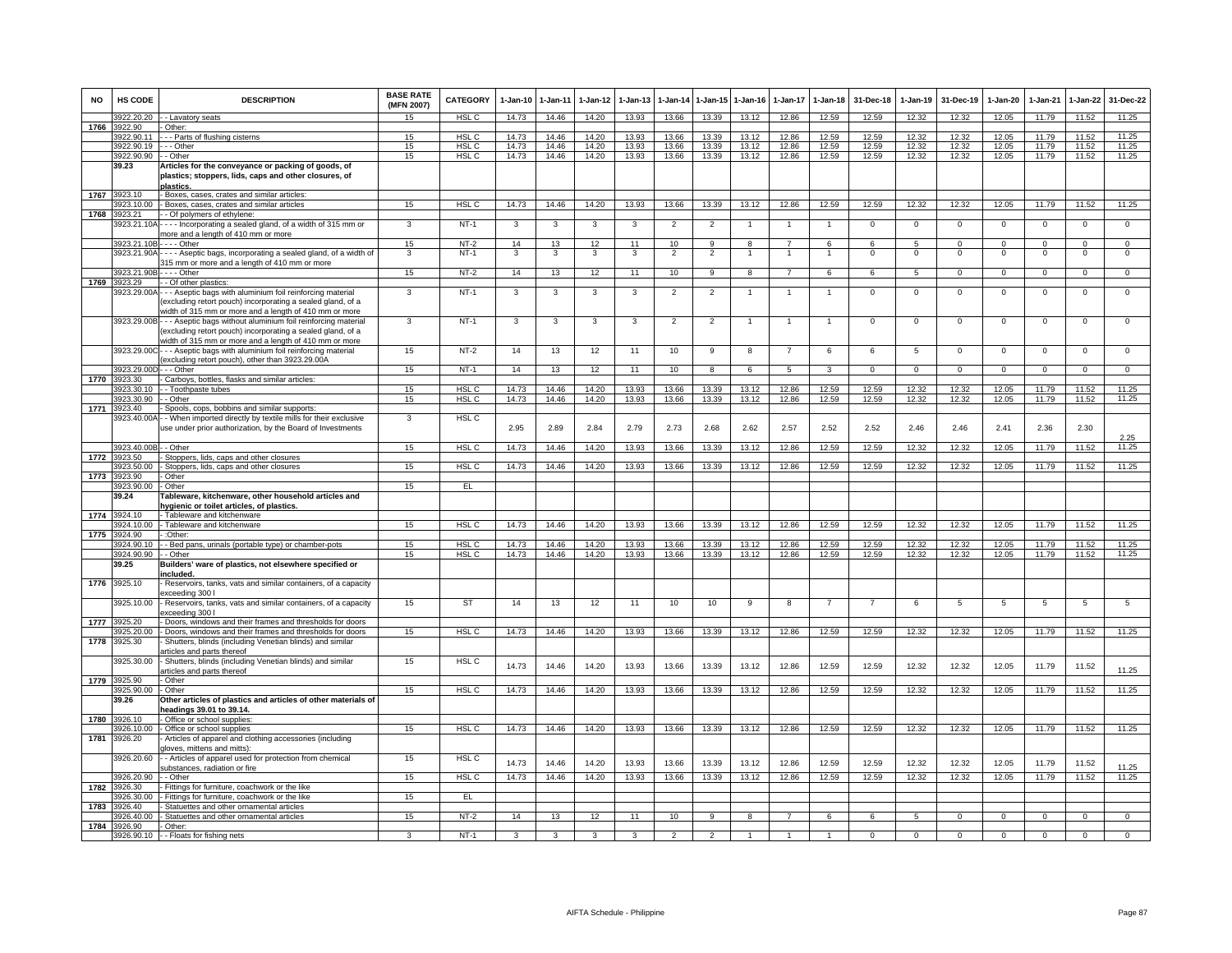| NO   | HS CODE                  | <b>DESCRIPTION</b>                                                                                                                                                      | <b>BASE RATE</b><br>(MFN 2007)            | <b>CATEGORY</b>           | 1-Jan-10                         | 1-Jan-11            | $1 - Jan-12$                     | $1 - Jan-13$        | 1-Jan-14                         | 1-Jan-15                         | 1-Jan-16               | 1-Jan-17                         | 1-Jan-18                       | 31-Dec-18               | 1-Jan-19                         | 31-Dec-19                        | $1 - Jan-20$               | 1-Jan-21                | 1-Jan-22                         | 31-Dec-22                        |
|------|--------------------------|-------------------------------------------------------------------------------------------------------------------------------------------------------------------------|-------------------------------------------|---------------------------|----------------------------------|---------------------|----------------------------------|---------------------|----------------------------------|----------------------------------|------------------------|----------------------------------|--------------------------------|-------------------------|----------------------------------|----------------------------------|----------------------------|-------------------------|----------------------------------|----------------------------------|
|      | 3926.90.20               | - Fans and handscreens, frames and handles therefor, and<br>parts thereof                                                                                               | 15                                        | HSL <sub>C</sub>          | 14.73                            | 14.46               | 14.20                            | 13.93               | 13.66                            | 13.39                            | 13.12                  | 12.86                            | 12.59                          | 12.59                   | 12.32                            | 12.32                            | 12.05                      | 11.79                   | 11.52                            | 11.25                            |
|      | 3926.90.32               | --- Plastic moulds with denture imprints                                                                                                                                | 3                                         | $NT-1$                    | 3                                | 3                   | 3                                | 3                   | $\mathcal{P}$                    | $\mathfrak{p}$                   |                        |                                  |                                | $\Omega$                | $\Omega$                         | $\Omega$                         | $\Omega$                   | $\Omega$                | $\overline{0}$                   | $\overline{0}$                   |
|      | 3926.90.39               | - - - Other                                                                                                                                                             | 3                                         | $NT-1$                    | 3                                | 3                   | 3                                | 3                   | $\overline{2}$                   | $\overline{2}$                   |                        | $\overline{1}$                   | $\overline{1}$                 | $\mathsf 0$             | $\mathbf{0}$                     | $\overline{0}$                   | $\mathbf 0$                | $\mathbf{0}$            | $\mathbf 0$                      | $\mathbf{0}$                     |
|      | 3926.90.41<br>3926.90.42 | -- Police shields<br>-- Protective masks and similar articles for use in welding                                                                                        | 15<br>15                                  | HSL C<br>HSL <sub>C</sub> | 14.73<br>14.73                   | 14.46<br>14.46      | 14.20<br>14.20                   | 13.93<br>13.93      | 13.66<br>13.66                   | 13.39<br>13.39                   | 13.12<br>13.12         | 12.86<br>12.86                   | 12.59<br>12.59                 | 12.59<br>12.59          | 12.32<br>12.32                   | 12.32<br>12.32                   | 12.05<br>12.05             | 11.79<br>11.79          | 11.52<br>11.52                   | 11.25<br>11.25                   |
|      | 3926.90.44               | -- Life saving cushions for the protection of persons falling                                                                                                           | 15                                        | HSL C                     |                                  |                     |                                  |                     |                                  |                                  |                        |                                  |                                |                         |                                  |                                  |                            |                         |                                  |                                  |
|      |                          | rom heights                                                                                                                                                             |                                           |                           | 14.73                            | 14.46               | 14.20                            | 13.93               | 13.66                            | 13.39                            | 13.12                  | 12.86                            | 12.59                          | 12.59                   | 12.32                            | 12.32                            | 12.05                      | 11.79                   | 11.52                            | 11.25                            |
|      | 3926.90.45               | -- Reflected light nails                                                                                                                                                | 15                                        | $NT-1$                    | 14                               | 13                  | 12                               | 11                  | 10                               | 8                                | 6                      | 5                                | $\mathbf{3}$                   | $^{\circ}$              | $\mathbf 0$                      | $\mathbf 0$                      | $\mathbf 0$                | $\mathbf 0$             | $\mathbf 0$                      | $\overline{0}$                   |
|      | 3926.90.49               | - - Other                                                                                                                                                               | 15                                        | HSL <sub>C</sub>          | 14.73                            | 14.46               | 14.20                            | 13.93               | 13.66                            | 13.39                            | 13.12                  | 12.86                            | 12.59                          | 12.59                   | 12.32                            | 12.32                            | 12.05                      | 11.79                   | 11.52                            | 11.25                            |
|      | 3926.90.53               | - - Transmission or conveyor belts or belting                                                                                                                           | 15                                        | HSL <sub>C</sub>          | 14.73                            | 14.46               | 14.20                            | 13.93               | 13.66                            | 13.39                            | 13.12                  | 12.86                            | 12.59                          | 12.59                   | 12.32                            | 12.32                            | 12.05                      | 11.79                   | 11.52                            | 11.25                            |
|      | 3926.90.55               | - - Plastic J-hooks or bunch blocks for detonators                                                                                                                      | $\mathbf{1}$                              | $NT-1$                    | $\overline{1}$                   | $\overline{1}$      | $\overline{1}$                   | $\overline{1}$      | $\overline{1}$                   | $\overline{1}$                   | $\overline{1}$         | $\overline{1}$                   | $\overline{1}$                 | $\Omega$                | $\overline{0}$                   | $\overline{0}$                   | $\overline{0}$             | $\Omega$                | $\overline{0}$                   | $\overline{0}$                   |
|      | 3926.90.59<br>3926.90.60 | - - - Other<br>- Poultry feeders                                                                                                                                        | 15<br>$5\overline{5}$                     | HSL <sub>C</sub><br>HSL C | 14.73<br>4.91                    | 14.46<br>4.82       | 14.20<br>4.73                    | 13.93<br>4.64       | 13.66<br>4.55                    | 13.39<br>4.46                    | 13.12<br>4.37          | 12.86<br>4.29                    | 12.59<br>4.20                  | 12.59<br>4.20           | 12.32<br>4.11                    | 12.32<br>4.11                    | 12.05<br>4.02              | 11.79<br>3.93           | 11.52<br>3.84                    | 11.25<br>3.75                    |
|      | 3926.90.70               | - Corset busks and similar supports for articles of apparel or                                                                                                          | 15                                        | $NT-1$                    | 14                               | 13                  | 12                               | 11                  | 10                               | 8                                | 6                      | 5                                | 3                              | $\mathbf 0$             | $\mathbf 0$                      | $\overline{0}$                   | $\circ$                    | $\mathbf 0$             | $\mathbf{0}$                     | $\mathbf 0$                      |
|      |                          | clothing accessories                                                                                                                                                    |                                           |                           |                                  |                     |                                  |                     |                                  |                                  |                        |                                  |                                |                         |                                  |                                  |                            |                         |                                  |                                  |
|      | 3926.90.80               | - Cards for jewellery or small objects of personal adornment;<br>beads; shoe lasts                                                                                      | 3                                         | $NT-1$                    | 3                                | 3                   | $\mathbf{3}$                     | 3                   | $\overline{2}$                   | $\overline{2}$                   | $\overline{1}$         | $\overline{1}$                   | $\overline{1}$                 | $\mathbf 0$             | $\,0\,$                          | $\mathbf 0$                      | $\mathbf 0$                | $\mathbf 0$             | $\overline{0}$                   | $\mathbf{0}$                     |
|      | 3926.90.90A              | -- Grain storage                                                                                                                                                        | $\mathbf{1}$                              | $NT-1$                    | $\overline{1}$                   | $\mathbf{1}$        | $\mathbf{1}$                     | $\mathbf{1}$        | $\overline{1}$                   | $\overline{1}$                   |                        | $\mathbf{1}$                     |                                | $\Omega$                | $\mathsf 0$                      | $\Omega$                         | $\mathbf 0$                | $\mathbf 0$             | $\mathbf 0$                      | $\mathbf 0$                      |
|      | 3926.90.90B - - - Other  |                                                                                                                                                                         | 15                                        | <b>ST</b>                 | 14                               | 13                  | 12                               | $\overline{11}$     | 10                               | 10                               | $\overline{a}$         | $\overline{8}$                   | $\overline{7}$                 | $\overline{7}$          | 6                                | $\overline{5}$                   | $\overline{5}$             | $\overline{5}$          | $\overline{5}$                   | 5                                |
|      | 40.01                    | Natural rubber, balata, gutta-percha, guayule, chicle and<br>similar natural gums, in primary forms or in plates, sheets<br>or strip.                                   |                                           |                           |                                  |                     |                                  |                     |                                  |                                  |                        |                                  |                                |                         |                                  |                                  |                            |                         |                                  |                                  |
|      | 1785 4001.10             | - Natural rubber latex, whether or not pre-vulcanized                                                                                                                   |                                           |                           |                                  |                     |                                  |                     |                                  |                                  |                        |                                  |                                |                         |                                  |                                  |                            |                         |                                  |                                  |
|      | 4001.10.11               | - - - Centrifuge concentrate                                                                                                                                            | 3                                         | EL                        |                                  |                     |                                  |                     |                                  |                                  |                        |                                  |                                |                         |                                  |                                  |                            |                         |                                  |                                  |
|      | 4001.10.19<br>4001.10.21 | - - - Other<br>- - - Centrifuge concentrate                                                                                                                             | 3<br>3                                    | EL<br>EL                  |                                  |                     |                                  |                     |                                  |                                  |                        |                                  |                                |                         |                                  |                                  |                            |                         |                                  |                                  |
|      | 4001.10.29               | - - Other                                                                                                                                                               | 3                                         | EL                        |                                  |                     |                                  |                     |                                  |                                  |                        |                                  |                                |                         |                                  |                                  |                            |                         |                                  |                                  |
| 1786 | 4001.21                  | - Smoked sheets                                                                                                                                                         |                                           |                           |                                  |                     |                                  |                     |                                  |                                  |                        |                                  |                                |                         |                                  |                                  |                            |                         |                                  |                                  |
|      | 4001.21.10               | - - RSS Grade 1                                                                                                                                                         | 3                                         | EL.                       |                                  |                     |                                  |                     |                                  |                                  |                        |                                  |                                |                         |                                  |                                  |                            |                         |                                  |                                  |
|      | 4001.21.20               | --- RSS Grade 2                                                                                                                                                         | 3                                         | EL                        |                                  |                     |                                  |                     |                                  |                                  |                        |                                  |                                |                         |                                  |                                  |                            |                         |                                  |                                  |
|      | 4001.21.30               | --- RSS Grade 3                                                                                                                                                         | 3                                         | EL.                       |                                  |                     |                                  |                     |                                  |                                  |                        |                                  |                                |                         |                                  |                                  |                            |                         |                                  |                                  |
|      | 4001.21.40               | -- RSS Grade 4                                                                                                                                                          | 3                                         | EL.                       |                                  |                     |                                  |                     |                                  |                                  |                        |                                  |                                |                         |                                  |                                  |                            |                         |                                  |                                  |
|      | 4001.21.50<br>4001.21.90 | -- RSS Grade 5<br>-- Other                                                                                                                                              | 3<br>3                                    | EL<br>EL                  |                                  |                     |                                  |                     |                                  |                                  |                        |                                  |                                |                         |                                  |                                  |                            |                         |                                  |                                  |
| 1787 | 4001.22                  | - Technically specified natural rubber (TSNR)                                                                                                                           |                                           |                           |                                  |                     |                                  |                     |                                  |                                  |                        |                                  |                                |                         |                                  |                                  |                            |                         |                                  |                                  |
|      | 4001.22.10               | TSNR 10                                                                                                                                                                 | 3                                         | E                         |                                  |                     |                                  |                     |                                  |                                  |                        |                                  |                                |                         |                                  |                                  |                            |                         |                                  |                                  |
|      |                          | 4001.22.20 --- TSNR 20                                                                                                                                                  | 3                                         | EL                        |                                  |                     |                                  |                     |                                  |                                  |                        |                                  |                                |                         |                                  |                                  |                            |                         |                                  |                                  |
|      | 4001.22.30               | $-$ TSNR L                                                                                                                                                              | 3                                         | EL                        |                                  |                     |                                  |                     |                                  |                                  |                        |                                  |                                |                         |                                  |                                  |                            |                         |                                  |                                  |
|      | 4001.22.40               | --- TSNR CV                                                                                                                                                             | 3                                         | EL                        |                                  |                     |                                  |                     |                                  |                                  |                        |                                  |                                |                         |                                  |                                  |                            |                         |                                  |                                  |
|      | 4001.22.50               | --- TSNR GF                                                                                                                                                             | 3                                         | EL                        |                                  |                     |                                  |                     |                                  |                                  |                        |                                  |                                |                         |                                  |                                  |                            |                         |                                  |                                  |
| 1788 | 4001.22.90<br>4001.29    | - - Other<br>- Other:                                                                                                                                                   | 3                                         | EL                        |                                  |                     |                                  |                     |                                  |                                  |                        |                                  |                                |                         |                                  |                                  |                            |                         |                                  |                                  |
|      | 4001.29.10               | - - Air-dried sheets                                                                                                                                                    | 3                                         | EL.                       |                                  |                     |                                  |                     |                                  |                                  |                        |                                  |                                |                         |                                  |                                  |                            |                         |                                  |                                  |
|      | 4001.29.20               | --- Latex crepes                                                                                                                                                        | 3                                         | EL                        |                                  |                     |                                  |                     |                                  |                                  |                        |                                  |                                |                         |                                  |                                  |                            |                         |                                  |                                  |
|      | 4001.29.30               | - - Sole crepes                                                                                                                                                         | $\mathbf{R}$                              | EL                        |                                  |                     |                                  |                     |                                  |                                  |                        |                                  |                                |                         |                                  |                                  |                            |                         |                                  |                                  |
|      | 4001.29.40               | - - - Remilled crepes, including flat bark crepes                                                                                                                       | $\overline{3}$                            | EL                        |                                  |                     |                                  |                     |                                  |                                  |                        |                                  |                                |                         |                                  |                                  |                            |                         |                                  |                                  |
|      | 4001.29.50               | -- Other crepes                                                                                                                                                         | 3                                         | EL                        |                                  |                     |                                  |                     |                                  |                                  |                        |                                  |                                |                         |                                  |                                  |                            |                         |                                  |                                  |
|      | 4001.29.60               | --- Superior processing rubber                                                                                                                                          | 3                                         | EL                        |                                  |                     |                                  |                     |                                  |                                  |                        |                                  |                                |                         |                                  |                                  |                            |                         |                                  |                                  |
|      | 4001.29.70               | - - - Skim rubber                                                                                                                                                       | 3                                         | EL.                       |                                  |                     |                                  |                     |                                  |                                  |                        |                                  |                                |                         |                                  |                                  |                            |                         |                                  |                                  |
|      | 4001.29.80<br>4001.29.90 | -- Scrap (tree, earth or smoked) and cup lump<br>-- Other                                                                                                               | 3<br>3                                    | EL.<br>EL                 |                                  |                     |                                  |                     |                                  |                                  |                        |                                  |                                |                         |                                  |                                  |                            |                         |                                  |                                  |
| 1789 | 4001.30                  | Balata, gutta-percha, guayule, chicle and similar natural                                                                                                               |                                           |                           |                                  |                     |                                  |                     |                                  |                                  |                        |                                  |                                |                         |                                  |                                  |                            |                         |                                  |                                  |
|      |                          | <b>ums</b>                                                                                                                                                              |                                           |                           |                                  |                     |                                  |                     |                                  |                                  |                        |                                  |                                |                         |                                  |                                  |                            |                         |                                  |                                  |
|      | 4001.30.11               | --- In primary forms                                                                                                                                                    | 3                                         | $NT-1$                    | 3                                | 3                   | 3                                | 3                   | $\overline{2}$                   | $\overline{2}$                   |                        |                                  |                                | $\Omega$                | $\mathbf 0$                      | $\mathbf 0$                      | $\mathbf 0$                | $^{\circ}$              | $\mathbf 0$                      | $\mathbf 0$                      |
|      | 4001.30.19<br>4001.30.91 | - - - Other<br>- - In primary forms                                                                                                                                     | $\overline{3}$<br>$\overline{\mathbf{3}}$ | $NT-1$<br>$NT-1$          | $\overline{3}$<br>$\overline{3}$ | 3<br>$\overline{3}$ | $\overline{3}$<br>$\overline{3}$ | 3<br>$\overline{3}$ | $\overline{2}$<br>$\overline{2}$ | $\overline{2}$<br>$\overline{2}$ | $\mathbf{1}$<br>$\sim$ | $\overline{1}$<br>$\overline{1}$ | $\mathbf{1}$<br>$\overline{1}$ | $\mathsf 0$<br>$\Omega$ | $\overline{0}$<br>$\overline{0}$ | $\overline{0}$<br>$\overline{0}$ | $\overline{0}$<br>$\Omega$ | $\mathbf 0$<br>$\Omega$ | $\overline{0}$<br>$\overline{0}$ | $\overline{0}$<br>$\overline{0}$ |
|      | 4001.30.99               | - - Other                                                                                                                                                               | $\mathbf{3}$                              | $NT-1$                    | $\mathbf{R}$                     | $\mathbf{3}$        | $\mathbf{R}$                     | $\mathbf{a}$        | $\mathfrak{D}$                   | $\mathcal{P}$                    |                        |                                  |                                | $\Omega$                | $\Omega$                         | $\Omega$                         | $\Omega$                   | $\Omega$                | $\Omega$                         | $\Omega$                         |
|      | 40.02                    | Synthetic rubber and factice derived from oils, in primary<br>forms or in plates, sheets or strip; mixtures of any<br>product of heading 40.01 with any product of this |                                           |                           |                                  |                     |                                  |                     |                                  |                                  |                        |                                  |                                |                         |                                  |                                  |                            |                         |                                  |                                  |
| 1790 | 4002.11                  | heading, in primary forms or in plates, sheets or strip.<br>- - Latex                                                                                                   |                                           |                           |                                  |                     |                                  |                     |                                  |                                  |                        |                                  |                                |                         |                                  |                                  |                            |                         |                                  |                                  |
|      | 4002.11.00               | - - Latex                                                                                                                                                               | 3                                         | $NT-1$                    | 3                                | 3                   | $\mathbf{3}$                     | 3                   | $\overline{2}$                   | $\overline{2}$                   | $\overline{1}$         | $\overline{1}$                   | $\overline{1}$                 | $\mathbf 0$             | $\mathbf{0}$                     | $\overline{0}$                   | $\Omega$                   | $\mathbf 0$             | $\overline{0}$                   | $\overline{0}$                   |
| 1791 | 4002.19                  | - Other                                                                                                                                                                 |                                           |                           |                                  |                     |                                  |                     |                                  |                                  |                        |                                  |                                |                         |                                  |                                  |                            |                         |                                  |                                  |
|      | 4002 19.00               | - Other                                                                                                                                                                 | $\Omega$                                  | $NT-1$                    | $\Omega$                         | $\Omega$            | $\Omega$                         | $\Omega$            | $\Omega$                         | $\Omega$                         | $\Omega$               | $\Omega$                         | $\Omega$                       | $\Omega$                | $\Omega$                         | $\Omega$                         | $\Omega$                   | $\Omega$                | $\overline{0}$                   | $\overline{0}$                   |
| 1792 | 4002.20                  | Butadiene rubber (BR)                                                                                                                                                   |                                           |                           |                                  |                     |                                  |                     |                                  |                                  |                        |                                  |                                |                         |                                  |                                  |                            |                         |                                  |                                  |
|      | 4002.20.00               | - Butadiene rubber (BR)                                                                                                                                                 | $\mathbf 0$                               | $NT-1$                    | $^{\circ}$                       | $\mathbf 0$         | $\overline{0}$                   | $\mathbf 0$         | $\mathbf 0$                      | $\mathbf 0$                      | $\mathbf{0}$           | $\mathbf 0$                      | $^{\circ}$                     | $^{\circ}$              | $\mathbf{0}$                     | $\overline{0}$                   | $^{\circ}$                 | $^{\circ}$              | $\mathbf 0$                      | $\mathbf{0}$                     |
| 1793 | 4002.31<br>4002.31.00    | - Isobutene-isoprene (butyl) rubber (IIR)<br>- Isobutene-isoprene (butyl) rubber (IIR)                                                                                  | 3                                         | $NT-1$                    | 3                                | 3                   | 3                                | 3                   | 2                                | $\overline{2}$                   |                        | -1                               | 1                              | $\mathbf{0}$            | $\mathbf{0}$                     | $\overline{0}$                   | $^{\circ}$                 | $\mathbf 0$             | $\overline{0}$                   | $\mathbf{0}$                     |
| 1794 | 4002.39                  | - Other                                                                                                                                                                 |                                           |                           |                                  |                     |                                  |                     |                                  |                                  |                        |                                  |                                |                         |                                  |                                  |                            |                         |                                  |                                  |
|      | 4002.39.00               | - Other                                                                                                                                                                 | 3                                         | $NT-1$                    | 3                                | 3                   | 3                                | 3                   | $\overline{2}$                   | $\overline{2}$                   |                        |                                  |                                | $^{\circ}$              | $^{\circ}$                       | $\mathbf 0$                      | 0                          | $^{\circ}$              | $\mathsf 0$                      | $\mathsf 0$                      |
| 1795 | 4002.41                  | - Latex                                                                                                                                                                 |                                           |                           |                                  |                     |                                  |                     |                                  |                                  |                        |                                  |                                |                         |                                  |                                  |                            |                         |                                  |                                  |
|      | 4002.41.0                | - Latex                                                                                                                                                                 | 3                                         | $NT-1$                    | 3                                | 3                   | 3                                | 3                   | $\overline{2}$                   | $\overline{2}$                   |                        |                                  |                                | $^{\circ}$              | $\mathbf 0$                      | $\mathbf 0$                      | $\Omega$                   | 0                       | $\mathbf 0$                      | $\mathsf 0$                      |
| 1796 | 4002.49                  | - Other                                                                                                                                                                 |                                           |                           |                                  |                     |                                  |                     |                                  |                                  |                        |                                  |                                |                         |                                  |                                  |                            |                         |                                  |                                  |
|      | 4002.49.00               | - Other                                                                                                                                                                 |                                           | $NT-1$                    |                                  |                     |                                  |                     |                                  |                                  |                        |                                  |                                | $\Omega$                | $\Omega$                         | $\Omega$                         | $\Omega$                   | $\Omega$                | $\Omega$                         | $\Omega$                         |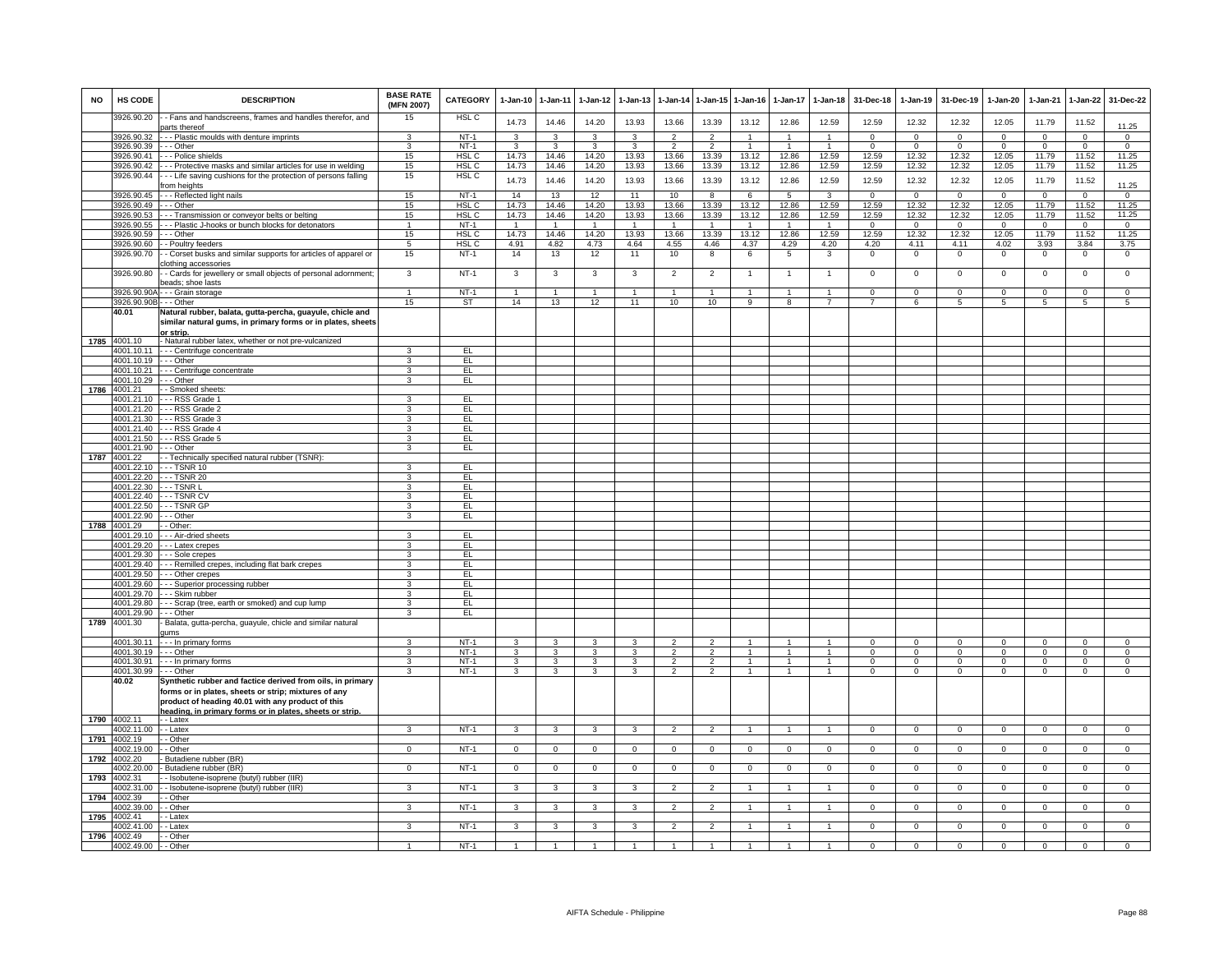| <b>NO</b> | <b>HS CODE</b>                     | <b>DESCRIPTION</b>                                                                                                                   | <b>BASE RATE</b><br>(MFN 2007) | CATEGORY               | $1 - Jan-10$        | $1 - Jan-11$        | $1 - Jan-12$        | $1-Jan-13$          | $1 - Jan-14$                   | 1-Jan-15                         | $1 - Jan-16$   | 1-Jan-17                        | $1-Jan-18$                     | 31-Dec-18                      | $1-Jan-19$                      | 31-Dec-19                  | 1-Jan-20           | $1-Jan-21$                     | 1-Jan-22                   | 31-Dec-22                  |
|-----------|------------------------------------|--------------------------------------------------------------------------------------------------------------------------------------|--------------------------------|------------------------|---------------------|---------------------|---------------------|---------------------|--------------------------------|----------------------------------|----------------|---------------------------------|--------------------------------|--------------------------------|---------------------------------|----------------------------|--------------------|--------------------------------|----------------------------|----------------------------|
| 1797      | 4002.51<br>4002.51.00              | - Latex<br>- - Latex                                                                                                                 | $\mathbf{a}$                   | $NT-1$                 | 3                   | 3                   | 3                   | $\mathbf{a}$        | $\mathcal{P}$                  | $\gamma$                         | $\overline{ }$ | $\overline{1}$                  | $\overline{1}$                 | $\Omega$                       | $^{\circ}$                      | $\mathbf{0}$               | $\Omega$           | $\mathbf{0}$                   | $^{\circ}$                 | $\mathbf{0}$               |
| 1798      | 4002.59                            | - Other                                                                                                                              |                                |                        |                     |                     |                     |                     |                                |                                  |                |                                 |                                |                                |                                 |                            |                    |                                |                            |                            |
|           | 4002.59.00                         | - - Other                                                                                                                            | $\overline{1}$                 | $NT-1$                 | $\overline{1}$      | $\overline{1}$      | $\mathbf{1}$        | $\mathbf{1}$        | $\overline{1}$                 |                                  | 1              | $\mathbf{1}$                    | -1                             | $\Omega$                       | $\mathbf{0}$                    | $\mathbf{0}$               | $\mathbf{0}$       | $\mathbf{0}$                   | $\circ$                    | $\overline{0}$             |
| 1799      | 4002.60                            | - Isoprene rubber (IR)                                                                                                               |                                |                        |                     |                     |                     |                     |                                |                                  |                |                                 |                                |                                |                                 |                            |                    |                                |                            |                            |
|           | 4002.60.10                         | - - In primary forms                                                                                                                 | 3                              | $NT-1$                 | 3                   | 3                   | 3                   | 3                   | $\overline{2}$                 | $\overline{2}$                   |                |                                 | $\mathbf{1}$                   | $\mathbf 0$                    | $\mathbf 0$                     | $\mathbf 0$                | 0                  | $\mathbf 0$                    | $\mathbf 0$                | $\mathbf 0$                |
|           | 4002.60.90                         | - Other                                                                                                                              | 3                              | $NT-1$                 | 3                   | 3                   | 3                   | 3                   | $\overline{2}$                 | $\overline{2}$                   | 1              | $\mathbf{1}$                    |                                | $\Omega$                       | $\mathsf 0$                     | $^{\circ}$                 | $\mathbf 0$        | $\mathbf 0$                    | $\mathbf 0$                | $\mathsf 0$                |
| 1800      | 4002.70                            | Ethylene-propylene-non-conjugated diene rubber (EPDM)                                                                                |                                |                        |                     |                     |                     |                     |                                |                                  |                |                                 |                                |                                |                                 |                            |                    |                                |                            |                            |
|           | 4002.70.00                         | - Ethylene-propylene-non-conjugated diene rubber (EPDM)                                                                              | $\overline{1}$                 | <b>NT-1</b>            | $\overline{1}$      | $\overline{1}$      | $\mathbf{1}$        | $\mathbf{1}$        | $\overline{1}$                 | $\mathbf{1}$                     | $\mathbf{1}$   | $\mathbf{1}$                    | $\overline{1}$                 | $\mathbf 0$                    | $\mathbf 0$                     | $\mathbf 0$                | 0                  | 0                              | $\mathbf 0$                | $\mathbf 0$                |
| 1801      | 4002.80                            | Mixtures of any product of heading No. 40.01 with any<br>product of this heading:                                                    |                                |                        |                     |                     |                     |                     |                                |                                  |                |                                 |                                |                                |                                 |                            |                    |                                |                            |                            |
|           | 4002.80.10                         | - - Mixtures of natural rubber latex with synthetic rubber latex                                                                     | 3                              | $NT-1$                 | 3                   | 3                   | 3                   | 3                   | $\overline{2}$                 | $\overline{2}$                   | $\overline{1}$ | $\overline{1}$                  | $\overline{1}$                 | $\mathsf 0$                    | $\mathsf 0$                     | $\mathbf 0$                | $\mathsf 0$        | $\mathbf 0$                    | $\mathsf 0$                | $\mathsf 0$                |
|           |                                    |                                                                                                                                      |                                |                        |                     |                     |                     |                     |                                |                                  |                |                                 |                                |                                |                                 |                            |                    |                                |                            |                            |
|           | 4002.80.90 - - Other:              |                                                                                                                                      | $\mathbf{3}$                   | $NT-1$                 | $\mathbf{3}$        | $\mathbf{3}$        | $\mathbf{3}$        | 3                   | $\overline{2}$                 | $\overline{2}$                   | $\overline{1}$ | $\overline{1}$                  | $\overline{1}$                 | $\mathbf 0$                    | $\mathbf 0$                     | $\mathbf{0}$               | $\mathbf{O}$       | $\mathbf 0$                    | $\mathbf{0}$               | $\overline{0}$             |
|           | 1802 4002.91                       | - - Latex:                                                                                                                           |                                |                        |                     |                     |                     |                     |                                |                                  |                |                                 |                                |                                |                                 |                            |                    |                                |                            |                            |
|           | 4002.91.10                         | - - - Of poly(methyl-methacrylate) graft natural rubber                                                                              | $\overline{1}$                 | <b>NT-1</b>            | $\overline{1}$      | $\mathbf{1}$        | 1                   | 1                   | $\overline{1}$                 | $\mathbf{1}$                     |                | $\mathbf{1}$                    | $\mathbf{1}$                   | $\mathbf{0}$                   | $\mathbf 0$                     | $\mathbf{0}$               | $\mathbf 0$        | $^{\circ}$                     | $\overline{0}$             | $\mathbf{0}$               |
|           | 4002.91.90                         | $-$ - Other                                                                                                                          | $\mathbf{1}$                   | $NT-1$                 | $\overline{1}$      | $\overline{1}$      | $\overline{1}$      | $\overline{1}$      | $\overline{1}$                 | $\overline{1}$                   | $\mathbf{1}$   | $\mathbf{1}$                    | $\mathbf{1}$                   | $\mathbf 0$                    | $\overline{0}$                  | $\mathbf{0}$               | $\mathbf{0}$       | $\mathbf{0}$                   | $\overline{0}$             | $\overline{0}$             |
| 1803      | 4002.99                            | - - Other                                                                                                                            |                                |                        |                     |                     |                     |                     | $\mathcal{P}$                  |                                  |                |                                 | $\overline{1}$                 | $\Omega$                       |                                 |                            |                    |                                |                            |                            |
|           | 4002.99.10<br>4002.99.90           | - Of poly(methyl-methacrylate) graft natural rubber<br>- - Other                                                                     | 3<br>3                         | $NT-1$<br>$NT-1$       | 3<br>3              | 3<br>3              | 3<br>$\mathbf{3}$   | 3<br>3              | $\overline{2}$                 | $\overline{2}$<br>$\overline{2}$ | $\overline{1}$ | $\mathbf{1}$                    | $\overline{1}$                 | $\mathbf 0$                    | $\mathbf 0$<br>$\mathbf 0$      | $\mathbf 0$<br>$\mathbf 0$ | 0<br>0             | $^{\circ}$<br>$\mathbf 0$      | $\mathbf 0$<br>$\mathbf 0$ | $\mathsf 0$<br>$\mathbf 0$ |
| 1804      | 4003.00                            | Reclaimed rubber in primary forms or in plates, sheets or strip.                                                                     |                                |                        |                     |                     |                     |                     |                                |                                  |                |                                 |                                |                                |                                 |                            |                    |                                |                            |                            |
|           |                                    |                                                                                                                                      |                                |                        |                     |                     |                     |                     |                                |                                  |                |                                 |                                |                                |                                 |                            |                    |                                |                            |                            |
|           |                                    | 4003.00.00 Reclaimed rubber in primary forms or in plates, sheets or strip                                                           | 3                              | $NT-1$                 | 3                   | 3                   | 3                   | 3                   | $\overline{2}$                 | $\overline{2}$                   |                | $\overline{1}$                  | -1                             | $^{\circ}$                     | $^{\circ}$                      | 0                          | $^{\circ}$         | $\overline{0}$                 | $\mathsf 0$                | $\mathsf 0$                |
| 1805      | 4004.00                            | Waste, parings and scrap of rubber (other than hard rubber)                                                                          |                                |                        |                     |                     |                     |                     |                                |                                  |                |                                 |                                |                                |                                 |                            |                    |                                |                            |                            |
|           |                                    | and powders and granules obtained therefrom.                                                                                         |                                |                        |                     |                     |                     |                     |                                |                                  |                |                                 |                                |                                |                                 |                            |                    |                                |                            |                            |
|           | 4004.00.00                         | Waste, parings and scrap of rubber (other than hard rubber)<br>and powders and granules obtained therefrom.                          | 3                              | $NT-1$                 | 3                   | 3                   | 3                   | 3                   | $\overline{2}$                 | $\overline{2}$                   |                |                                 |                                | $\mathsf 0$                    | $^{\circ}$                      | $\overline{0}$             | 0                  | $^{\circ}$                     | $\mathbf 0$                | $\mathsf 0$                |
|           | 40.05                              | Compounded rubber, unvulcanised, in primary forms or                                                                                 |                                |                        |                     |                     |                     |                     |                                |                                  |                |                                 |                                |                                |                                 |                            |                    |                                |                            |                            |
|           |                                    | in plates, sheets or strip.                                                                                                          |                                |                        |                     |                     |                     |                     |                                |                                  |                |                                 |                                |                                |                                 |                            |                    |                                |                            |                            |
| 1806      | 4005.10                            | - Compounded with carbon black or silica                                                                                             |                                |                        |                     |                     |                     |                     |                                |                                  |                |                                 |                                |                                |                                 |                            |                    |                                |                            |                            |
|           | 4005.10.00                         | - Compounded with carbon black or silica                                                                                             | 3                              | $NT-1$                 | 3                   | 3                   | 3                   | 3                   | $\mathcal{P}$                  | $\mathcal{P}$                    |                |                                 |                                | $\Omega$                       | $\Omega$                        | $\Omega$                   | $\Omega$           | $\Omega$                       | $\mathbf 0$                | $\overline{0}$             |
| 1807      | 4005.20                            | Solutions; dispersions other than those of subheading                                                                                |                                |                        |                     |                     |                     |                     |                                |                                  |                |                                 |                                |                                |                                 |                            |                    |                                |                            |                            |
|           |                                    | 4005.10                                                                                                                              |                                |                        |                     |                     |                     |                     |                                |                                  |                |                                 |                                |                                |                                 |                            |                    |                                |                            |                            |
|           | 4005.20.00                         | - Solutions; dispersions other than those of subheading<br>4005.10                                                                   |                                | $NT-1$                 |                     | $\overline{1}$      |                     |                     | -1                             |                                  | -1             |                                 |                                | $^{\circ}$                     | $\overline{0}$                  | $\overline{0}$             | $^{\circ}$         | $\overline{0}$                 | $\mathbf 0$                | $\mathsf 0$                |
| 1808      | 4005.91                            | - Plates, sheets and strip                                                                                                           |                                |                        |                     |                     |                     |                     |                                |                                  |                |                                 |                                |                                |                                 |                            |                    |                                |                            |                            |
|           | 4005.91.00                         | - Plates, sheets and strip                                                                                                           | 3                              | $NT-1$                 | 3                   | 3                   | 3                   |                     | 2                              |                                  |                |                                 |                                | $\Omega$                       | $\Omega$                        | $\Omega$                   | $\Omega$           | $\Omega$                       | $\Omega$                   | $\Omega$                   |
|           | 1809 4005.99                       | - - Other                                                                                                                            |                                |                        |                     |                     |                     |                     |                                |                                  |                |                                 |                                |                                |                                 |                            |                    |                                |                            |                            |
|           | 4005.99.00                         | - - Other                                                                                                                            | 3                              | <b>NT-1</b>            | $\mathbf{3}$        | $\mathbf{3}$        | 3                   | 3                   | $\overline{2}$                 | $\overline{2}$                   | -1             | $\mathbf{1}$                    | $\mathbf{1}$                   | $\mathbf{0}$                   | $\mathbf{0}$                    | $\overline{0}$             | $\mathbf{0}$       | $\mathbf 0$                    | $\overline{0}$             | $\mathbf{0}$               |
|           | 40.06                              | Other forms (for example, rods, tubes and profile shapes)<br>and articles (for example, discs and rings), of<br>unvulcanised rubber. |                                |                        |                     |                     |                     |                     |                                |                                  |                |                                 |                                |                                |                                 |                            |                    |                                |                            |                            |
| 1810      | 4006.10                            | - "Camel-back" strips for retreading rubber tyres                                                                                    |                                |                        |                     |                     |                     |                     |                                |                                  |                |                                 |                                |                                |                                 |                            |                    |                                |                            |                            |
|           | 4006.10.00                         | - "Camel-back" strips for retreading rubber tyres                                                                                    |                                | $NT-2$                 | 5                   | 5                   | 5                   | 4                   | $\overline{4}$                 | $\overline{4}$                   | 3              | 3                               | 3                              | 3                              | $\overline{2}$                  | $\mathbf 0$                | $\Omega$           | $\mathbf 0$                    | $\mathbf 0$                | $\mathsf 0$                |
| 1811      | 4006.90                            | Other                                                                                                                                | $\mathbf{R}$                   | $NT-2$                 | $\mathbf{3}$        | $\mathbf{3}$        | $\mathbf{3}$        | 3                   | 3                              | $\mathbf{R}$                     | $\overline{2}$ | $\overline{2}$                  | $\mathcal{P}$                  | $\mathcal{P}$                  |                                 | $\mathbf 0$                | $\Omega$           | $\mathbf 0$                    | $\mathbf 0$                | $\mathbf 0$                |
| 1812      | 4006.90.00<br>4007.00              | Other<br>Vulcanised rubber thread and cord.                                                                                          |                                |                        |                     |                     |                     |                     |                                |                                  |                |                                 |                                |                                |                                 |                            |                    |                                |                            |                            |
|           | 4007.00.00                         | Vulcanised rubber thread and cord                                                                                                    |                                | <b>ST</b>              | $\overline{7}$      | 7                   | $\overline{7}$      |                     | $\overline{7}$                 | 6                                | 6              | $\overline{5}$                  | 5                              | 5                              | 5                               | $\overline{5}$             | 5                  | 5                              | $5\overline{5}$            | $\overline{5}$             |
|           | 40.08                              | Plates, sheets, strip, rods and profile shapes, of                                                                                   |                                |                        |                     |                     |                     |                     |                                |                                  |                |                                 |                                |                                |                                 |                            |                    |                                |                            |                            |
|           | 1813 4008.11                       | vulcanised rubber other than hard rubber.<br>- - Plates, sheets and strip                                                            |                                |                        |                     |                     |                     |                     |                                |                                  |                |                                 |                                |                                |                                 |                            |                    |                                |                            |                            |
|           | 4008.11.00                         | - - Plates, sheets and strip                                                                                                         | 5                              | $NT-2$                 | $\overline{4}$      | $\overline{4}$      | $\overline{4}$      | 3                   | 3                              | 3                                | 2              | $\overline{2}$                  | 2                              | $\overline{2}$                 |                                 | $^{\circ}$                 | $\circ$            | $^{\circ}$                     | $\mathbf{0}$               | $\mathbf 0$                |
| 1814      | 4008.19                            | - Other                                                                                                                              |                                |                        |                     |                     |                     |                     |                                |                                  |                |                                 |                                |                                |                                 |                            |                    |                                |                            |                            |
|           | 4008.19.00                         | - - Other                                                                                                                            | $\overline{7}$                 | $NT-2$                 | $5\overline{)}$     | 5                   | 5                   | $\overline{4}$      | $\overline{4}$                 | $\overline{4}$                   | 3              | 3                               | $\overline{3}$                 | 3                              | $\overline{2}$                  | $\overline{0}$             | $\mathbf{0}$       | $\Omega$                       | $\overline{0}$             | $\overline{0}$             |
| 1815      | 4008.21                            | - Plates, sheets and strip                                                                                                           |                                |                        |                     |                     |                     |                     |                                |                                  |                |                                 |                                |                                |                                 |                            |                    |                                |                            |                            |
|           | 4008.21.00                         | - - Plates, sheets and strip                                                                                                         | 5                              | ST                     | 5                   | 5                   | 5                   | 5                   | 5                              | 5                                | 5              | 5                               | 5                              | 5                              | $5\overline{5}$                 | 5                          | 5                  | 5                              | 5                          | $5\overline{5}$            |
| 1816      | 4008.29<br>4008.29.00              | - Other<br>- - Other                                                                                                                 | $\overline{7}$                 | $NT-2$                 | $\overline{5}$      | $\overline{5}$      | $5\overline{)}$     | $\overline{4}$      | $\overline{4}$                 | $\overline{4}$                   | 3              | $\overline{3}$                  | 3                              | 3                              | $\overline{2}$                  | $\overline{0}$             | $\Omega$           | $\mathbf 0$                    | $\overline{0}$             | $\overline{0}$             |
|           | 40.09                              | Tubes, pipes and hoses, of vulcanised rubber other than                                                                              |                                |                        |                     |                     |                     |                     |                                |                                  |                |                                 |                                |                                |                                 |                            |                    |                                |                            |                            |
|           |                                    | hard rubber, with or without their fittings (for example,<br>joints, elbows, flanges)                                                |                                |                        |                     |                     |                     |                     |                                |                                  |                |                                 |                                |                                |                                 |                            |                    |                                |                            |                            |
|           | 1817 4009.11                       | - - Without fittings<br>4009.11.00 - Without fittings                                                                                | $\overline{7}$                 | ST                     | $\overline{7}$      | $\overline{7}$      | $\overline{7}$      | $\overline{7}$      | $\overline{7}$                 | 6                                | 6              | 5                               | 5                              | 5                              | 5                               | 5                          | 5                  | 5                              | $5\overline{5}$            | 5                          |
|           | 1818 4009.12                       | - With fittings:                                                                                                                     |                                |                        |                     |                     |                     |                     |                                |                                  |                |                                 |                                |                                |                                 |                            |                    |                                |                            |                            |
|           | 4009 12 00A                        | - - Mining slurry suction and discharge hose                                                                                         | з                              | $NT-1$                 | -3                  | 3                   | 3                   | 3                   | $\overline{\phantom{a}}$       | $\mathfrak{p}$                   |                | $\mathbf{1}$                    | $\overline{1}$                 | $\Omega$                       | $\Omega$                        | $\Omega$                   | $\Omega$           | $\Omega$                       | $\mathbf 0$                | $\Omega$                   |
|           | 4009.12.00B                        | - - Other                                                                                                                            | $\overline{7}$                 | ST                     | $\overline{7}$      | $\overline{7}$      | $\overline{7}$      | $\overline{7}$      | $\overline{7}$                 | 6                                | 6              | 5                               | $5^{\circ}$                    | -5                             | 5                               | -5                         | 5                  | -5                             | 5                          | 5                          |
|           | 1819 4009.21                       | - Without fittings:                                                                                                                  |                                |                        |                     |                     |                     |                     |                                |                                  |                |                                 |                                |                                |                                 |                            |                    |                                |                            |                            |
|           | 4009.21.10                         | - - Mining slurry suction and discharge hoses                                                                                        | 3                              | $NT-1$                 | 3                   | 3                   | 3                   | 3                   | $\mathcal{P}$                  | $\overline{2}$                   |                |                                 |                                | $\Omega$                       | $\Omega$                        | $\Omega$                   | $\Omega$           | $\Omega$                       | $\mathbf 0$                | $\mathbf 0$                |
|           | 4009.21.90                         | --- Other                                                                                                                            |                                | ST                     | $\overline{7}$      | $\overline{7}$      | $\overline{7}$      | $\overline{7}$      | $\overline{7}$                 | 6                                | 6              | 5                               | 5                              | 5                              | 5                               | 5                          | 5                  | 5                              | 5                          | $\overline{5}$             |
|           | 1820 4009.22                       | - With fittings                                                                                                                      |                                |                        |                     |                     |                     |                     |                                |                                  |                |                                 |                                |                                |                                 |                            |                    |                                |                            |                            |
|           | 4009.22.10<br>4009.22.90 --- Other | -- Mining slurry suction and discharge hoses                                                                                         | $\mathbf{R}$<br>$\overline{7}$ | <b>ST</b><br><b>ST</b> | 3<br>$\overline{7}$ | 3<br>$\overline{7}$ | 3<br>$\overline{7}$ | 3<br>$\overline{7}$ | $\mathbf{a}$<br>$\overline{7}$ | 3<br>6                           | 3<br>6         | $\mathcal{R}$<br>$\overline{5}$ | $\mathbf{R}$<br>$\overline{5}$ | $\mathbf{a}$<br>$\overline{5}$ | $\mathcal{R}$<br>$\overline{5}$ | 3<br>$\overline{5}$        | $\mathcal{R}$<br>5 | $\mathbf{R}$<br>$\overline{5}$ | $\mathbf{3}$<br>5          | 3<br>$\overline{5}$        |
| 1821      | 4009.31                            | - - Without fittings:                                                                                                                |                                |                        |                     |                     |                     |                     |                                |                                  |                |                                 |                                |                                |                                 |                            |                    |                                |                            |                            |
|           |                                    | 4009.31.10 - - - Mining slurry suction and discharge hoses                                                                           | 3                              | HSL C                  | 2.95                | 2.89                | 2.84                | 2.79                | 2.73                           | 2.68                             | 2.62           | 2.57                            | 2.52                           | 2.52                           | 2.46                            | 2.46                       | 2.41               | 2.36                           | 2.30                       | 2.25                       |
|           |                                    |                                                                                                                                      |                                |                        |                     |                     |                     |                     |                                |                                  |                |                                 |                                |                                |                                 |                            |                    |                                |                            |                            |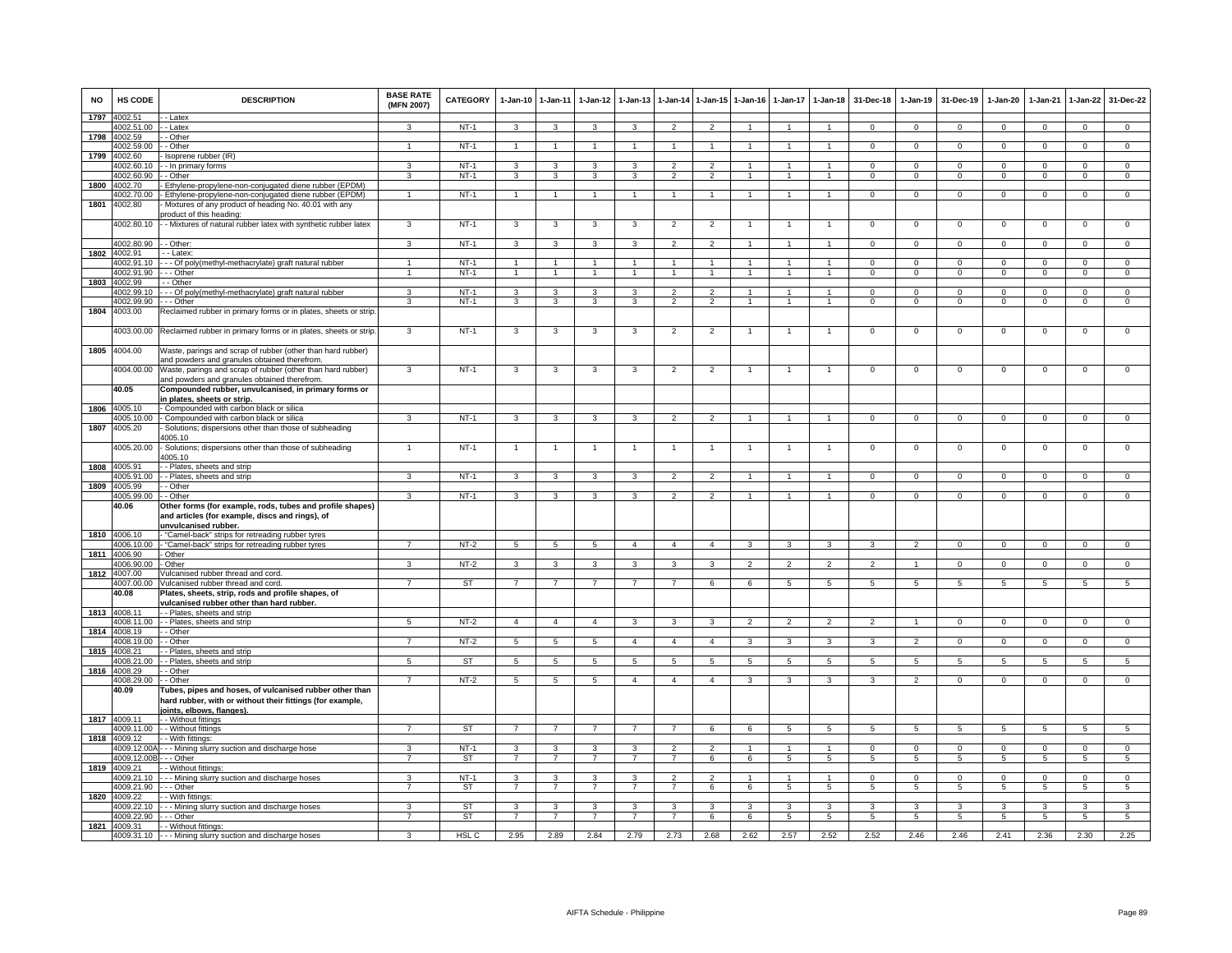| <b>NO</b> | HS CODE                       | <b>DESCRIPTION</b>                                                                                                                           | <b>BASE RATE</b><br>(MFN 2007) | CATEGORY   | 1-Jan-10            | $1-Jan-11$              | $1-Jan-12$          | $1-Jan-13$          |                         | 1-Jan-14 1-Jan-15 | $1 - Jan-16$             | $1-Jan-17$               | $1 - Jan-18$                | 31-Dec-18               | $1-Jan-19$     | 31-Dec-19              | $1-Jan-20$     | $1-Jan-21$                     | 1-Jan-22       | 31-Dec-22      |
|-----------|-------------------------------|----------------------------------------------------------------------------------------------------------------------------------------------|--------------------------------|------------|---------------------|-------------------------|---------------------|---------------------|-------------------------|-------------------|--------------------------|--------------------------|-----------------------------|-------------------------|----------------|------------------------|----------------|--------------------------------|----------------|----------------|
|           |                               | 4009.31.90A - - - - Fuel hose, heater hose, and water hose of a kind used<br>for motor vehicles of headings 87.02, 87.03, 87.04 and<br>87.11 | 10                             | $NT-2$     | 9                   | 8                       | 8                   |                     | $\overline{7}$          | 6                 | 6                        | 5                        | 5                           | 5                       | $\mathbf{A}$   | $\mathbf 0$            | $^{\circ}$     | $\mathbf 0$                    | $\mathbf 0$    | $\mathbf 0$    |
|           | 4009.31.90B - - - - Other     |                                                                                                                                              | $\overline{7}$                 | $NT-2$     | 5                   | 5                       | 5                   | $\overline{4}$      | $\overline{4}$          | $\overline{a}$    | $\mathbf{3}$             | 3                        | 3                           | $\mathbf{3}$            | $\overline{2}$ | $\Omega$               | $\mathbf{0}$   | $\Omega$                       | $\mathbf 0$    | $\overline{0}$ |
| 1822      | 4009.32                       | - - With fittinas:                                                                                                                           |                                |            |                     |                         |                     |                     |                         |                   |                          |                          |                             |                         |                |                        |                |                                |                |                |
|           | 4009.32.10                    | - - - Mining slurry suction and discharge hoses                                                                                              | 3<br>$\overline{7}$            | NT-1<br>ST | 3<br>$\overline{7}$ | 3<br>$\overline{7}$     | 3<br>$\overline{7}$ | 3<br>$\overline{7}$ | $\overline{7}$          | $\mathcal{P}$     |                          |                          | $\mathbf{1}$<br>$5^{\circ}$ | $\Omega$<br>5           | $\mathsf 0$    | $\Omega$<br>$\sqrt{5}$ | $\Omega$       | $\mathbf 0$<br>$5\overline{5}$ | $\Omega$       | $\mathbf 0$    |
| 1823      | 4009.32.90<br>4009.41         | --- Other<br>- Without fittings                                                                                                              |                                |            |                     |                         |                     |                     |                         | 6                 | 6                        | 5                        |                             |                         | 5              |                        | 5              |                                | 5              | 5              |
|           | 4009.41.10                    | - - - Mining slurry suction and discharge hoses                                                                                              | $\overline{7}$                 | $NT-2$     | 5                   | 5                       | 5                   | $\overline{4}$      | $\overline{4}$          | $\overline{4}$    | 3                        | 3                        | 3                           | 3                       | $\overline{2}$ | $\Omega$               | $\Omega$       | $\overline{0}$                 | $\overline{0}$ | $\overline{0}$ |
|           | 4009.41.90                    | $- -$ Other                                                                                                                                  | $\overline{7}$                 | $NT-2$     | $\overline{5}$      | $\overline{5}$          | $\overline{5}$      | $\overline{4}$      | $\overline{4}$          | $\overline{4}$    | $\overline{\mathbf{3}}$  | $\overline{\mathbf{3}}$  | 3                           | $\overline{\mathbf{3}}$ | $\overline{2}$ | $\overline{0}$         | $\overline{0}$ | $\overline{0}$                 | $\overline{0}$ | $\overline{0}$ |
| 1824      | 4009.42                       | - - With fittings:                                                                                                                           |                                |            |                     |                         |                     |                     |                         |                   |                          |                          |                             |                         |                |                        |                |                                |                |                |
|           | 4009.42.10                    | - - - Mining slurry suction and discharge hoses                                                                                              | 3                              | NT-1       | 3                   | 3                       | 3                   | 3                   | $\overline{2}$          | $\overline{2}$    | $\overline{1}$           | $\mathbf{1}$             | $\mathbf{1}$                | $\mathbf 0$             | $\mathsf 0$    | $\Omega$               | $^{\circ}$     | $\mathbf 0$                    | $\mathbf{0}$   | $\mathbf{0}$   |
|           | 4009.42.90 --- Other<br>40.10 | Conveyor or transmission belts or belting, of vulcanised                                                                                     | $\overline{7}$                 | $NT-2$     | 5                   | 5                       | 5                   | $\overline{4}$      | $\overline{4}$          | $\overline{4}$    | $\mathbf{3}$             | $\mathbf{3}$             | $\mathbf{3}$                | $\mathbf{3}$            | 2              | $\mathbf{0}$           | $\mathbf{0}$   | $\overline{0}$                 | $\mathbf{0}$   | $\mathbf{0}$   |
|           |                               | ubber.                                                                                                                                       |                                |            |                     |                         |                     |                     |                         |                   |                          |                          |                             |                         |                |                        |                |                                |                |                |
| 1825      | 4010.11                       | - Reinforced only with metal                                                                                                                 |                                |            |                     |                         |                     |                     |                         |                   |                          |                          |                             |                         |                |                        |                |                                |                |                |
|           |                               | 4010.11.10 - - - Of a width exceeding 20 cm                                                                                                  |                                | $NT-2$     | 5                   | 5                       | 5                   | $\overline{4}$      | $\overline{4}$          | $\overline{4}$    | 3                        | 3                        | 3                           | 3                       | $\mathfrak{p}$ | $\Omega$               | $^{\circ}$     | $\mathbf 0$                    | 0              | $\mathbf 0$    |
|           | 4010.11.90 - - - Other        |                                                                                                                                              | $\overline{7}$                 | $NT-2$     | 5                   | 5                       | 5                   | $\overline{4}$      | $\overline{4}$          | $\overline{a}$    | $\mathcal{R}$            | 3                        | $\overline{\mathbf{3}}$     | $\mathbf{3}$            | $\overline{2}$ | $\Omega$               | $\mathbf 0$    | $\mathbf 0$                    | $\mathbf 0$    | $\mathbf{0}$   |
| 1826      | 4010.12<br>4010.12.10         | - Reinforced only with textile materials<br>--- Of a width exceeding 20 cm                                                                   | $\overline{7}$                 | $NT-2$     | 5                   | 5                       | 5                   | $\overline{4}$      | $\overline{4}$          | $\overline{4}$    | 3                        | 3                        | 3                           | 3                       | $\overline{2}$ | $\overline{0}$         | $\Omega$       | $\overline{0}$                 | $\overline{0}$ | $\overline{0}$ |
|           | 4010.12.90                    | --- Other                                                                                                                                    | $\overline{7}$                 | $NT-1$     | $\overline{5}$      | $\overline{5}$          | $\overline{4}$      | $\overline{4}$      | $\overline{\mathbf{3}}$ | $\overline{3}$    | $\overline{\phantom{a}}$ | $\overline{\phantom{a}}$ | $\overline{1}$              | $\overline{0}$          | $\overline{0}$ | $\overline{0}$         | $\overline{0}$ | $\overline{0}$                 | $\overline{0}$ | $\overline{0}$ |
| 1827      | 4010.19                       | - - Other                                                                                                                                    |                                |            |                     |                         |                     |                     |                         |                   |                          |                          |                             |                         |                |                        |                |                                |                |                |
|           |                               | 4010.19.10 - - - Of a width exceeding 20 cm                                                                                                  | $5\overline{5}$                | $NT-1$     | $\overline{4}$      | $\overline{4}$          | 3                   | 3                   | $\overline{2}$          | $\overline{2}$    | $\overline{1}$           | $\blacktriangleleft$     | $\overline{1}$              | $\Omega$                | $\Omega$       | $\Omega$               | $^{\circ}$     | $\Omega$                       | $\Omega$       | $\Omega$       |
| 1828      | 4010.19.90<br>4010.31         | - - - Other<br>- Endless transmission belts of trapezoidal cross-section (V-                                                                 | $-5$                           | $NT-1$     | $\overline{4}$      | $\overline{4}$          | 3                   | 3                   | $\overline{2}$          | $\overline{2}$    | $\overline{1}$           | $\mathbf{1}$             | $\overline{1}$              | $\Omega$                | $\Omega$       | $\Omega$               | $\mathbf{0}$   | $\Omega$                       | $\Omega$       | $\Omega$       |
|           |                               | belts), V-ribbed, of an outside circumference exceeding 60 cm<br>out not exceeding 180 cm                                                    |                                |            |                     |                         |                     |                     |                         |                   |                          |                          |                             |                         |                |                        |                |                                |                |                |
|           | 4010.31.00                    | - Endless transmission belts of trapezoidal cross-section (V-                                                                                | $\overline{7}$                 | $NT-2$     | 5                   | $5\phantom{.0}$         | 5                   | $\overline{4}$      | $\overline{4}$          | $\overline{4}$    | 3                        | 3                        | 3                           | 3                       | $\overline{2}$ | $\mathbf 0$            | $^{\circ}$     | $\mathbf 0$                    | $\mathbf 0$    | $\mathbf 0$    |
| 1829      | 4010.32                       | elts). V-ribbed, of an outside circumference exceeding 60 cu<br>- Endless transmission belts of trapezoidal cross-section (V-                |                                |            |                     |                         |                     |                     |                         |                   |                          |                          |                             |                         |                |                        |                |                                |                |                |
|           |                               | belts), other than V-ribbed, of an outside circumference                                                                                     |                                |            |                     |                         |                     |                     |                         |                   |                          |                          |                             |                         |                |                        |                |                                |                |                |
|           |                               | exceeding 60 cm but not exceeding<br>180 cm                                                                                                  |                                |            |                     |                         |                     |                     |                         |                   |                          |                          |                             |                         |                |                        |                |                                |                |                |
|           | 4010.32.00                    | - Endless transmission belts of trapezoidal cross-section (V-                                                                                |                                | $NT-2$     | 5                   | $\overline{5}$          | 5                   | $\overline{4}$      | $\overline{4}$          | $\overline{4}$    | 3                        | 3                        | 3                           | 3                       | $\overline{2}$ | $\mathbf 0$            | $^{\circ}$     | $\mathbf 0$                    | 0              | $\mathbf{0}$   |
|           |                               | belts), other than V-ribbed, of an outside circumference<br>exceeding 60 cm but not exceeding<br>180 cm                                      |                                |            |                     |                         |                     |                     |                         |                   |                          |                          |                             |                         |                |                        |                |                                |                |                |
| 1830      | 4010.33                       | - - Endless transmission belts of trapezoidal cross-section (V-                                                                              |                                |            |                     |                         |                     |                     |                         |                   |                          |                          |                             |                         |                |                        |                |                                |                |                |
|           |                               | belts), V-ribbed, of an outside circumference exceeding 180                                                                                  |                                |            |                     |                         |                     |                     |                         |                   |                          |                          |                             |                         |                |                        |                |                                |                |                |
|           |                               | cm but not exceeding 240 cm                                                                                                                  |                                |            |                     |                         |                     |                     |                         |                   |                          |                          |                             |                         |                |                        |                |                                |                |                |
|           | 4010.33.00                    | - Endless transmission belts of trapezoidal cross-section (V-                                                                                | $\overline{7}$                 | $NT-2$     | 5                   | 5                       | 5                   | $\overline{4}$      | $\overline{4}$          | $\overline{4}$    | $\mathbf{3}$             | 3                        | $\mathbf{3}$                | 3                       | $\overline{2}$ | $\mathbf 0$            | $\mathsf 0$    | $\mathbf{0}$                   | $\mathbf 0$    | $\mathbf 0$    |
| 1831      | 4010.34                       | elts). V-ribbed, of an outside circumference exceeding 180<br>- Endless transmission belts of trapezoidal cross-section (V-                  |                                |            |                     |                         |                     |                     |                         |                   |                          |                          |                             |                         |                |                        |                |                                |                |                |
|           |                               | elts), other than V-ribbed, of an outside circumference                                                                                      |                                |            |                     |                         |                     |                     |                         |                   |                          |                          |                             |                         |                |                        |                |                                |                |                |
|           |                               | xceeding 180 cm but not exceeding<br>240 cm                                                                                                  |                                |            |                     |                         |                     |                     |                         |                   |                          |                          |                             |                         |                |                        |                |                                |                |                |
|           | 4010.34.00                    | - Endless transmission belts of trapezoidal cross-section (V-<br>belts), other than V-ribbed, of an outside circumference                    | $\overline{7}$                 | $NT-2$     | 5                   | 5                       | 5                   | $\overline{4}$      | $\overline{4}$          | $\overline{4}$    | 3                        | 3                        | 3                           | 3                       | $\overline{2}$ | $\mathbf 0$            | $\mathsf 0$    | $\mathbf 0$                    | $\mathsf 0$    | $\mathbf 0$    |
|           |                               | exceeding 180 cm but not exceeding 240 cm                                                                                                    |                                |            |                     |                         |                     |                     |                         |                   |                          |                          |                             |                         |                |                        |                |                                |                |                |
|           | 1832 4010.35                  | - Endless synchronous belts, of an outside circumference                                                                                     |                                |            |                     |                         |                     |                     |                         |                   |                          |                          |                             |                         |                |                        |                |                                |                |                |
|           |                               | xceeding 60 cm but not exceeding 150 cm                                                                                                      |                                |            |                     |                         |                     |                     |                         |                   |                          |                          |                             |                         |                |                        |                |                                |                |                |
|           | 4010.35.00                    | - Endless synchronous belts, of an outside circumference                                                                                     | $\overline{7}$                 | $NT-2$     | 5                   | 5                       | 5                   | $\overline{4}$      | $\overline{4}$          | $\overline{4}$    | 3                        | 3                        | 3                           | 3                       | $\overline{2}$ | $\mathbf 0$            | $\mathsf 0$    | $\mathbf 0$                    | $\mathsf 0$    | $\mathbf 0$    |
| 1833      | 4010.36                       | exceeding 60 cm but not exceeding 150 cm<br>- Endless synchronous belts, of an outside circumference                                         |                                |            |                     |                         |                     |                     |                         |                   |                          |                          |                             |                         |                |                        |                |                                |                |                |
|           |                               | exceeding 150 cm but not exceeding 198 cm                                                                                                    |                                |            |                     |                         |                     |                     |                         |                   |                          |                          |                             |                         |                |                        |                |                                |                |                |
|           |                               |                                                                                                                                              |                                |            |                     |                         |                     |                     |                         |                   |                          |                          |                             |                         |                |                        |                |                                |                |                |
|           |                               | 4010.36.00 - Endless synchronous belts, of an outside circumference                                                                          |                                | $NT-2$     | 5                   | $\overline{5}$          | -5                  | $\mathbf{A}$        | $\mathbf{4}$            | $\overline{a}$    | $\mathbf{3}$             | 3                        | 3                           | 3                       | $\overline{2}$ | $\mathbf 0$            | $\Omega$       | $\mathbf 0$                    | $\Omega$       | $\Omega$       |
|           |                               | exceeding 150 cm but not exceeding 198 cm                                                                                                    |                                |            |                     |                         |                     |                     |                         |                   |                          |                          |                             |                         |                |                        |                |                                |                |                |
|           | 1834 4010.39                  | - Other                                                                                                                                      |                                |            |                     |                         |                     |                     |                         |                   |                          |                          |                             |                         |                |                        |                |                                |                |                |
|           | 4010.39.00                    | - - Other                                                                                                                                    | $\overline{7}$                 | $NT-2$     | 5                   | $\overline{5}$          | 5                   | $\overline{4}$      | $\overline{4}$          | $\overline{4}$    | 3                        | 3                        | 3                           | 3                       | 2              | $^{\circ}$             | $^{\circ}$     | $\Omega$                       | $^{\circ}$     | $\Omega$       |
|           | 40.11                         | New pneumatic tyres, of rubber.                                                                                                              |                                |            |                     |                         |                     |                     |                         |                   |                          |                          |                             |                         |                |                        |                |                                |                |                |
| 1835      | 4011.10                       | Of a kind used on motor cars (including station wagons and<br>acing cars)                                                                    |                                |            |                     |                         |                     |                     |                         |                   |                          |                          |                             |                         |                |                        |                |                                |                |                |
|           | 4011.10.00                    | - Of a kind used on motor cars (including station wagons and                                                                                 | 10                             | $NT-2$     | 9                   | 8                       | 8                   |                     |                         | 6                 | 6                        | 5                        | 5                           | 5                       | $\overline{4}$ | $\mathbf 0$            | $^{\circ}$     | $\mathbf 0$                    | 0              | $\mathbf 0$    |
|           |                               | acing cars)                                                                                                                                  |                                |            |                     |                         |                     |                     |                         |                   |                          |                          |                             |                         |                |                        |                |                                |                |                |
|           | 1836 4011.20<br>4011.20.10    | - Of a kind used on buses or lorries<br>- Of a width not exceeding 450mm                                                                     | 10                             | <b>ST</b>  | $\mathbf{q}$        | 9                       | 8                   | 8                   | $\overline{7}$          | $\overline{7}$    | 6                        | 6                        | 6                           | 6                       | $\overline{5}$ | $\sqrt{5}$             | 5              | $\sqrt{5}$                     | 5              | $5^{\circ}$    |
|           | 4011.20.90                    | - - Other                                                                                                                                    | 10                             | <b>ST</b>  | 9                   | $\overline{9}$          | 8                   | 8                   | $\overline{7}$          | $\overline{7}$    | 6                        | 6                        | 6                           | 6                       | 5              | $\sqrt{5}$             | 5              | 5                              | 5              | 5              |
| 1837      | 4011.30                       | Of a kind used on aircraft                                                                                                                   |                                |            |                     |                         |                     |                     |                         |                   |                          |                          |                             |                         |                |                        |                |                                |                |                |
|           | 4011.30.00                    | Of a kind used on aircraft                                                                                                                   | 3                              | $NT-1$     | 3                   | 3                       | 3                   | 3                   | $\overline{2}$          | $\overline{2}$    | $\mathbf{1}$             | $\mathbf{1}$             | $\overline{1}$              | $\mathbf 0$             | $\mathbf{O}$   | $\mathbf 0$            | $^{\circ}$     | $\mathbf{0}$                   | $\mathbf{0}$   | $\mathbf{0}$   |
| 1838      | 4011.40<br>4011.40.00         | - Of a kind used on motorcycles                                                                                                              |                                | <b>ST</b>  |                     |                         |                     |                     |                         |                   |                          |                          |                             |                         |                |                        |                |                                |                |                |
| 1839      | 4011.50                       | Of a kind used on motorcycles<br>Of a kind used on bicycles                                                                                  | 10                             |            | 9                   | 9                       | 8                   | 8                   | 7                       | $\overline{7}$    | 6                        | 6                        | 6                           | 6                       | 5              | 5                      | 5              | 5                              | 5              | 5              |
|           | 4011.50.00                    | Of a kind used on bicycles                                                                                                                   | 10                             | $NT-2$     | -9                  | $\overline{\mathbf{8}}$ | 8                   |                     | $\overline{7}$          | 6                 | 6                        | 5                        | $\overline{5}$              | $\overline{5}$          | $\overline{4}$ | $\Omega$               | 0              | 0                              | 0              | $\overline{0}$ |
| 1840      | 4011.61                       | - Of a kind used on agricultural or forestry vehicles and                                                                                    |                                |            |                     |                         |                     |                     |                         |                   |                          |                          |                             |                         |                |                        |                |                                |                |                |
|           |                               | nachines:                                                                                                                                    |                                | $NT-1$     |                     |                         |                     |                     |                         |                   |                          |                          |                             |                         |                |                        |                |                                |                | $\Omega$       |
|           | 4011.61.00                    | - - Of a kind used on agricultural or forestry vehicles and<br>machines                                                                      | 3                              |            | 3                   | 3                       | -3                  | -3                  | $\overline{2}$          | $\overline{2}$    |                          |                          |                             | 0                       | $\mathbf 0$    | $\mathbf 0$            | $^{\circ}$     | 0                              | $\mathbf 0$    |                |
|           |                               |                                                                                                                                              |                                |            |                     |                         |                     |                     |                         |                   |                          |                          |                             |                         |                |                        |                |                                |                |                |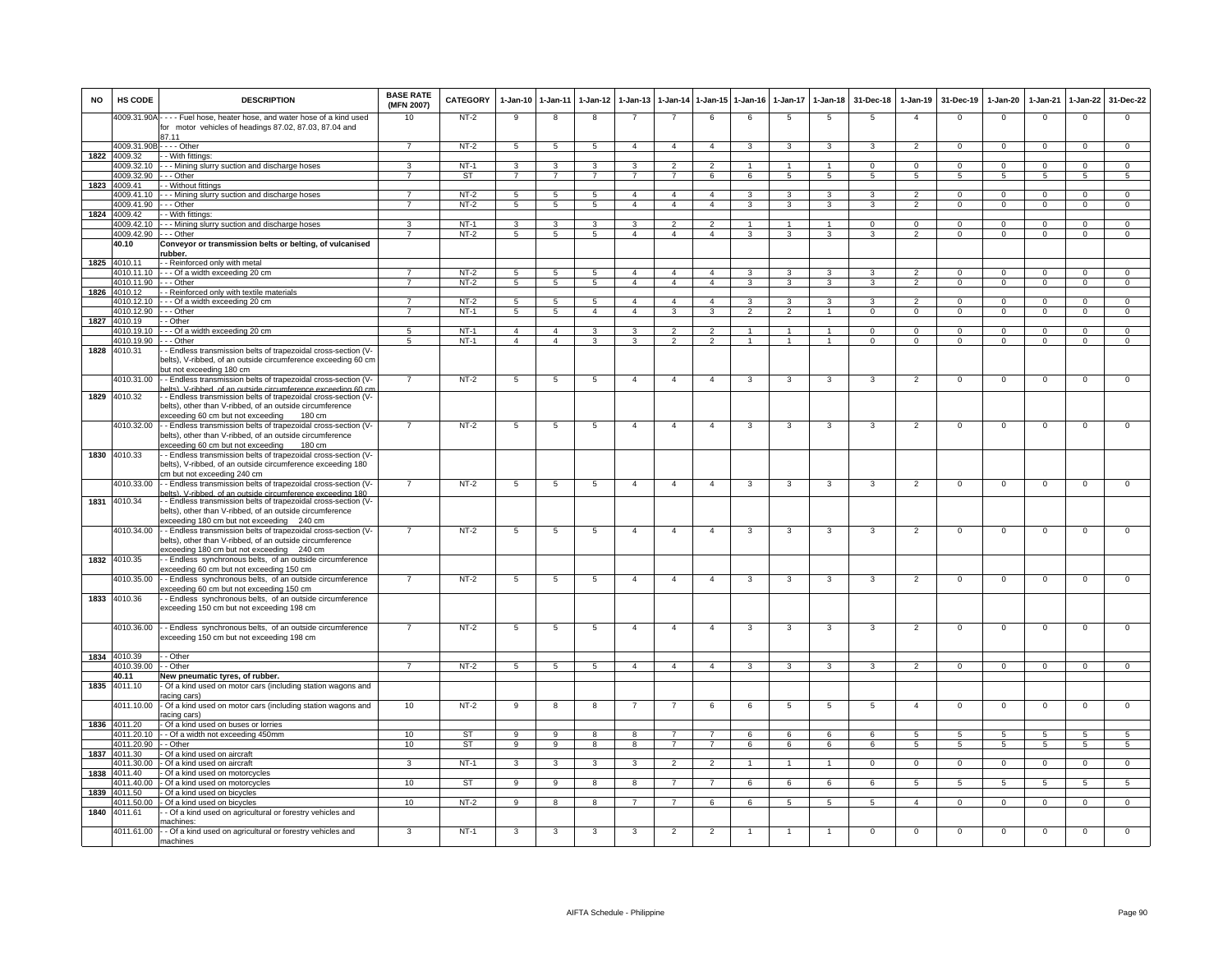| <b>NO</b> | HS CODE                              | <b>DESCRIPTION</b>                                                                                                                              | <b>BASE RATE</b><br>(MFN 2007) | <b>CATEGORY</b>        | $1-Jan-10$              | $1 - Jan-11$            | $1-Jan-12$   | $1-Jan-13$              |                                  |                                   | 1-Jan-14 1-Jan-15 1-Jan-16   | $1-Jan-17$        | $1 - Jan-18$                 | 31-Dec-18                  | $1-Jan-19$           | 31-Dec-19               | $1-Jan-20$               | $1-Jan-21$                 | 1-Jan-22                      | 31-Dec-22                     |
|-----------|--------------------------------------|-------------------------------------------------------------------------------------------------------------------------------------------------|--------------------------------|------------------------|-------------------------|-------------------------|--------------|-------------------------|----------------------------------|-----------------------------------|------------------------------|-------------------|------------------------------|----------------------------|----------------------|-------------------------|--------------------------|----------------------------|-------------------------------|-------------------------------|
| 1841      | 4011.62                              | - Of a kind used on construction or industrial handling<br>vehicles and machines and having a rim size not exceeding<br>61 cm:                  |                                |                        |                         |                         |              |                         |                                  |                                   |                              |                   |                              |                            |                      |                         |                          |                            |                               |                               |
|           | 4011.62.00                           | - - Of a kind used on construction or industrial handling<br>vehicles and machines and having a rim size not exceeding<br>61 cm                 | 3                              | $NT-1$                 | 3                       | 3                       | 3            | 3                       | $\overline{2}$                   | $\overline{2}$                    |                              | $\mathbf{1}$      | $\mathbf{1}$                 | $\mathsf 0$                | $\mathsf 0$          | $\mathbf 0$             | $\mathbf 0$              | $\Omega$                   | $\mathsf 0$                   | $\overline{0}$                |
|           | 1842 4011.63                         | - Of a kind used on construction or industrial handling<br>vehicles and machines and having a rim size exceeding 61                             |                                |                        |                         |                         |              |                         |                                  |                                   |                              |                   |                              |                            |                      |                         |                          |                            |                               |                               |
|           | 4011.63.00                           | - - Of a kind used on construction or industrial handling<br>vehicles and machines and having a rim size exceeding 61<br>сm                     | 3                              | $NT-1$                 | 3                       | 3                       | 3            | 3                       | $\overline{c}$                   | $\overline{c}$                    |                              | -1                | $\mathbf{1}$                 | $\mathsf 0$                | $^{\circ}$           | $\mathbf 0$             | $\mathbf 0$              | $\mathbf 0$                | $\mathsf 0$                   | $\mathbf 0$                   |
|           | 1843 4011.69                         | - - Other                                                                                                                                       |                                |                        |                         |                         |              |                         |                                  |                                   |                              |                   |                              |                            |                      |                         |                          |                            |                               |                               |
| 1844      | 1011.69.00<br>4011.92                | - Other<br>- Of a kind used on agricultural or forestry vehicles and                                                                            | 3                              | $NT-1$                 | $\mathbf{3}$            | 3                       | 3            | 3                       | $\overline{2}$                   | $\overline{2}$                    | -1                           | 1                 | $\mathbf{1}$                 | $\mathbf{O}$               | $\mathbf{0}$         | $\mathbf{0}$            | $\mathbf 0$              | $\mathbf{0}$               | $\mathbf{0}$                  | $\mathbf{0}$                  |
|           |                                      | nachines:                                                                                                                                       |                                |                        |                         |                         |              |                         |                                  |                                   |                              |                   |                              |                            |                      |                         |                          |                            |                               |                               |
|           | 4011.92.00<br>1845 4011.93           | - - Of a kind used on agricultural or forestry vehicles and<br>nachines                                                                         | 3                              | $NT-1$                 | 3                       | $\mathbf{3}$            | 3            | 3                       | $\overline{2}$                   | $\overline{2}$                    | $\mathbf{1}$                 | $\mathbf{1}$      | $\overline{1}$               | $\overline{0}$             | $\mathbf{0}$         | $\mathbf{0}$            | $\overline{0}$           | $\mathbf 0$                | 0                             | $\mathbf 0$                   |
|           |                                      | - Of a kind used on construction or industrial handling<br>vehicles and machines and having a rim size not exceeding<br>61 cm                   |                                |                        |                         |                         |              |                         |                                  |                                   |                              |                   |                              |                            |                      |                         |                          |                            |                               |                               |
|           | 4011.93.00                           | - Of a kind used on construction or industrial handling<br>vehicles and machines and having a rim size not exceeding<br>61 cm                   | 3                              | $NT-1$                 | 3                       | 3                       | 3            | 3                       | $\overline{2}$                   | $\overline{2}$                    |                              |                   | $\overline{1}$               | $\mathbf 0$                | $\mathbf 0$          | $\mathbf 0$             | $\Omega$                 | $\mathbf 0$                | $\mathsf 0$                   | $\Omega$                      |
|           | 1846 4011.94                         | - Of a kind used on construction or industrial handling<br>vehicles and machines and having a rim size exceeding 61                             |                                |                        |                         |                         |              |                         |                                  |                                   |                              |                   |                              |                            |                      |                         |                          |                            |                               |                               |
|           |                                      | 4011.94.10 - - - Of a kind used on earth moving machinery                                                                                       | 3                              | $NT-1$                 | $\overline{\mathbf{3}}$ | $\mathbf{3}$            | $\mathbf{3}$ | $\mathbf{3}$            | $\overline{2}$                   | $\overline{2}$                    | $\overline{1}$               | $\overline{1}$    | $\ddot{1}$                   | $\Omega$                   | $\Omega$             | $\Omega$                | $\Omega$                 | $\Omega$                   | $\overline{0}$                | $\overline{0}$                |
|           | 4011.94.90 --- Other<br>1847 4011.99 | - - Other                                                                                                                                       | 3                              | $NT-1$                 | 3                       | $\overline{\mathbf{3}}$ | 3            | 3                       | $\overline{2}$                   | $\overline{2}$                    |                              |                   | $\overline{1}$               | $\overline{0}$             | $\overline{0}$       | $\overline{0}$          | $\overline{0}$           | $\overline{0}$             | $\overline{0}$                | $\overline{0}$                |
|           |                                      | 4011.99.10 --- Of a kind used on vehicles of Chapter 87                                                                                         | 3                              | NT-1                   | $\mathbf{3}$            | $\mathbf{3}$            | $\mathbf{3}$ | 3                       | $\overline{2}$                   | $\overline{2}$                    | $\mathbf{1}$                 |                   | $\mathbf{1}$                 | $\Omega$                   | $\mathbf 0$          | $\Omega$                | $\mathbf{0}$             | $\Omega$                   | $\mathbf{0}$                  | $\mathbf{0}$                  |
|           |                                      | 4011.99.20 - - - Of a kind used on earth moving machinery                                                                                       | 3                              | NT-1                   | 3                       | 3                       | 3            | 3                       | $\overline{2}$                   | $\overline{2}$                    | $\blacktriangleleft$         | $\mathbf{1}$      | $\overline{1}$               | $\Omega$                   | $\mathbf{0}$         | $^{\circ}$              | $\mathbf{0}$             | $\Omega$                   | $\mathbf{0}$                  | $^{\circ}$                    |
|           | 4011.99.90 --- Other                 | 4011.99.30 --- Other, of a width exceeding 450 mm                                                                                               | 3<br>3                         | $NT-1$<br>$NT-1$       | 3<br>3                  | $\mathbf{3}$<br>3       | 3<br>3       | 3<br>3                  | $\overline{2}$<br>$\mathcal{P}$  | $\overline{2}$<br>$\overline{2}$  | $\mathbf{1}$<br>$\mathbf{1}$ | $\mathbf{1}$<br>1 | $\mathbf{1}$<br>$\mathbf{1}$ | $\Omega$<br>$\overline{0}$ | $\Omega$<br>$\Omega$ | $\mathbf 0$<br>$\Omega$ | $\mathbf{0}$<br>$\Omega$ | $\Omega$<br>$\overline{0}$ | $\mathbf 0$<br>$\overline{0}$ | $\mathbf 0$<br>$\overline{0}$ |
|           | 40.12                                | Retreaded or used pneumatic tyres of rubber; solid or                                                                                           |                                |                        |                         |                         |              |                         |                                  |                                   |                              |                   |                              |                            |                      |                         |                          |                            |                               |                               |
|           |                                      | cushion tyres, tyre treads and tyre flaps, of rubber.                                                                                           |                                |                        |                         |                         |              |                         |                                  |                                   |                              |                   |                              |                            |                      |                         |                          |                            |                               |                               |
|           | 1848 4012.11                         | - - Of a kind used on motor cars (including station wagons and<br>racing cars'                                                                  |                                |                        |                         |                         |              |                         |                                  |                                   |                              |                   |                              |                            |                      |                         |                          |                            |                               |                               |
|           | 4012.11.00                           | - - Of a kind used on motor cars (including station wagons and<br>racing cars)                                                                  | 10                             | <b>ST</b>              | 9                       | 9                       | 8            | 8                       |                                  | 7                                 | 6                            | 6                 | 6                            | 6                          | 5                    | 5                       | 5                        | 5                          | $\overline{5}$                | 5                             |
|           | 1849 4012.12                         | - Of a kind used on buses or lorries                                                                                                            |                                |                        |                         |                         |              |                         |                                  |                                   |                              |                   |                              |                            |                      |                         |                          |                            |                               |                               |
|           | 4012.12.10<br>4012.12.90             | --- Of a width not exceeding 450 mm<br>$-$ Other                                                                                                | 10<br>10                       | ST<br>ST               | 9<br>9                  | 9<br>$\overline{9}$     | 8<br>8       | 8<br>$\overline{R}$     | $\overline{7}$<br>$\overline{7}$ | $\overline{7}$<br>$\overline{7}$  | 6<br>$\overline{6}$          | 6<br>6            | 6<br>6                       | 6<br>-6                    | 5<br>5               | 5<br>-5                 | 5<br>5                   | 5<br>-5                    | 5<br>5                        | 5<br>$5\overline{)}$          |
| 1850      | 4012.13                              | - Of a kind used on aircraft                                                                                                                    |                                |                        |                         |                         |              |                         |                                  |                                   |                              |                   |                              |                            |                      |                         |                          |                            |                               |                               |
|           | 4012.13.00                           | - Of a kind used on aircraft                                                                                                                    | 10                             | <b>ST</b>              | 9                       | 9                       | 8            | 8                       |                                  | $\overline{7}$                    | 6                            | 6                 | 6                            | 6                          | 5                    | $\sqrt{5}$              | 5                        | 5                          | 5                             | $\overline{5}$                |
| 1851      | 4012.19<br>4012.19.10                | · Other<br>- Of a kind used on motorcycles                                                                                                      | 10                             | <b>ST</b>              | $\overline{9}$          | $\overline{9}$          | $\mathbf{g}$ | 8                       | $\overline{z}$                   | $\overline{7}$                    | 6                            | 6                 | 6                            | 6                          | 5 <sup>5</sup>       | $\overline{5}$          | $5\overline{5}$          | 5                          | $\overline{5}$                | $\overline{5}$                |
|           | 4012.19.20                           | - - Of a kind used on bicycles                                                                                                                  | 10                             | <b>ST</b>              | $_{9}$                  | $\overline{9}$          | $\mathbf{g}$ | -8                      | $\overline{7}$                   | $\overline{7}$                    | 6                            | 6                 | 6                            | 6                          | $\sqrt{5}$           | $\sqrt{5}$              | $\sqrt{5}$               | $\sqrt{5}$                 | $\overline{5}$                | $\overline{5}$                |
|           | 4012.19.30                           | - - Of a kind used on earth moving machinery                                                                                                    | 10                             | <b>ST</b>              | $\overline{9}$          | $\overline{9}$          | 8            | $\overline{\mathbf{R}}$ | $\overline{7}$                   | $\overline{7}$                    | 6                            | $\mathbf{6}$      | 6                            | $\epsilon$                 | $\overline{5}$       | $\overline{5}$          | 5                        | 5                          | $\overline{5}$                | $\overline{5}$                |
|           | 4012.19.40<br>4012.19.90             | --- Of a kind used on other vehicles of Chapter 87<br>--- Other                                                                                 | 10<br>10                       | ST<br>ST               | 9<br>9                  | 9<br>9                  | 8<br>8       | 8<br>8                  | $\overline{7}$<br>$\overline{7}$ | $\overline{7}$<br>$7\overline{ }$ | 6<br>6                       | 6<br>6            | 6<br>6                       | 6<br>6                     | 5<br>$5\overline{5}$ | 5<br>5                  | 5<br>5                   | 5<br>5                     | 5<br>5 <sup>5</sup>           | 5<br>$5\overline{5}$          |
|           | 1852 4012.20                         | Used pneumatic tyres                                                                                                                            |                                |                        |                         |                         |              |                         |                                  |                                   |                              |                   |                              |                            |                      |                         |                          |                            |                               |                               |
|           | 4012.20.10                           | - Of a kind used on motor cars (including station wagons,<br>acing cars)                                                                        | 10                             | <b>ST</b>              | 9                       | 9                       | 8            | 8                       | $\overline{7}$                   | $\overline{7}$                    | 6                            | 6                 | 6                            | 6                          | 5                    | $\overline{5}$          | $5\phantom{.0}$          | 5                          | $\overline{5}$                | $\overline{5}$                |
|           | 4012.20.21<br>4012.20.29             | --- Of a width not exceeding 450 mm<br>- - - Other                                                                                              | 10<br>10                       | <b>ST</b><br><b>ST</b> | 9<br>9                  | 9<br>9                  | 8<br>8       | 8<br>8                  | $\overline{7}$<br>$\overline{7}$ | $\overline{7}$                    | 6<br>6                       | 6<br>6            | 6<br>6                       | 6<br>6                     | 5<br>5               | 5<br>5                  | 5<br>5                   | 5<br>$\sqrt{5}$            | 5<br>5                        | 5<br>5                        |
|           |                                      | 4012.20.30 - - Of a kind used on aircraft                                                                                                       | 10                             | <b>ST</b>              | $\overline{9}$          | $\overline{9}$          | 8            | 8                       | $\overline{7}$                   | $\overline{7}$                    | 6                            | 6                 | 6                            | 6                          | $\sqrt{5}$           | $\sqrt{5}$              | 5                        | -5                         | $5\overline{)}$               | $\overline{5}$                |
|           | 4012.20.40                           | - Of a kind used on motorcycles                                                                                                                 | 10                             | <b>ST</b>              | $\mathsf{Q}$            | $\mathbf{q}$            | $\mathbf{R}$ | $\mathbf{R}$            | $\overline{7}$                   | $\overline{7}$                    | $\epsilon$                   | 6                 | $\epsilon$                   | $\epsilon$                 | 5                    | 5                       | 5                        |                            | $\overline{5}$                | $\overline{5}$                |
|           | 4012.20.50                           | - - Of a kind used on bicycles                                                                                                                  | 10                             | ST                     | 9                       | 9                       | 8            | $\mathbf{R}$            | $\overline{7}$                   | $\overline{7}$                    | 6                            | $\mathbf{6}$      | 6                            | $\kappa$                   | 5                    | 5                       | 5                        | 5                          | 5                             | 5                             |
|           | 4012.20.60                           | - - Of a kind used on earth moving machinery<br>4012.20.70 - Of a kind used on other vehicles of Chapter 87                                     | 10<br>10 <sup>1</sup>          | ST<br>ST               | 9<br>9                  | 9<br>-9                 | 8<br>8       | 8<br>8                  | $\overline{7}$<br>7              | $\overline{7}$<br>$\overline{7}$  | 6<br>6                       | 6<br>6            | 6<br>6                       | 6<br>6                     | $\overline{5}$<br>5  | $\sqrt{5}$<br>5         | $\sqrt{5}$<br>5          | -5                         | $\sqrt{5}$<br>5               | $\overline{5}$<br>5           |
|           | 4012.20.91                           | - - Buffed tyres                                                                                                                                | 10                             | ST                     | 9                       | 9                       | 8            | 8                       | $\overline{7}$                   | $\overline{7}$                    | 6                            | 6                 | 6                            | 6                          | 5                    | 5                       | 5                        | 5                          | 5                             | $5\phantom{.0}$               |
|           | 4012.20.99                           | - - Other                                                                                                                                       | 10                             | <b>ST</b>              | 9                       | $\overline{9}$          | 8            | $\overline{8}$          | $\overline{7}$                   | $\overline{7}$                    | 6                            | 6                 | 6                            | 6                          | 5                    | -5                      | $5\phantom{.0}$          | $\sqrt{5}$                 | $\overline{5}$                | $5\overline{)}$               |
| 1853      | 4012.90                              | Other                                                                                                                                           |                                |                        |                         |                         |              |                         |                                  |                                   |                              |                   |                              |                            |                      |                         |                          |                            |                               |                               |
|           | 4012.90.11<br>4012.90.12             | - - Not exceeding 100 mm in external diameter<br>- - Exceeding 100 mm but not exceeding 250 mm in external                                      | 10<br>10                       | <b>ST</b><br>ST        | 9<br>9                  | 9<br>9                  | 8<br>8       | 8<br>8                  | $\overline{7}$                   | $\overline{7}$                    | 6<br>6                       | 6<br>6            | 6<br>6                       | 6<br>6                     | $5^{\circ}$<br>5     | 5<br>5                  | 5<br>5                   | 5<br>5                     | 5<br>5                        | 5<br>5                        |
|           | 4012.90.13                           | diameter<br>-- Exceeding 250 mm in external diameter, of a width not                                                                            | 10                             | ST                     | 9                       | 9                       | 8            | 8                       | $\overline{7}$                   | $\overline{7}$                    | 6                            | 6                 | 6                            | 6                          | 5                    | 5                       | $5\phantom{.0}$          | 5                          | $\overline{5}$                | $5\phantom{.0}$               |
|           | 4012.90.14                           | exceeding 450 mm, for use on vehicles of heading 87.09<br>- - Other solid tyres exceeding 250 mm in external diameter,                          | 10                             | <b>ST</b>              | 9                       | 9                       | 8            | 8                       | $\overline{7}$                   | $\overline{7}$                    | 6                            | 6                 | 6                            | 6                          | 5                    | 5                       | 5                        | 5                          | 5                             | 5                             |
|           | 4012.90.15                           | of a width not exceeding 450 mm<br>- - Other solid tyres exceeding 250 mm in external diameter,                                                 | 10                             | <b>ST</b>              | 9                       | 9                       | 8            | 8                       | $\overline{7}$                   | $\overline{7}$                    | 6                            | 6                 | 6                            | 6                          | $\overline{5}$       | $5\phantom{.0}$         | 5                        | $\overline{5}$             | $\overline{5}$                | $\,$ 5 $\,$                   |
|           |                                      | of a width exceeding 450 mm, for use on vehicles of heading<br>87.09<br>4012.90.16 --- Other solid tyres exceeding 250 mm in external diameter, | 10                             | <b>ST</b>              | 9                       | 9                       | 8            | 8                       |                                  |                                   | 6                            | 6                 | 6                            | 6                          | 5                    | 5                       | 5                        | 5                          | 5                             | 5                             |
|           |                                      | of a width exceeding 450 mm                                                                                                                     |                                |                        |                         |                         |              |                         |                                  |                                   |                              |                   |                              |                            |                      |                         |                          |                            |                               |                               |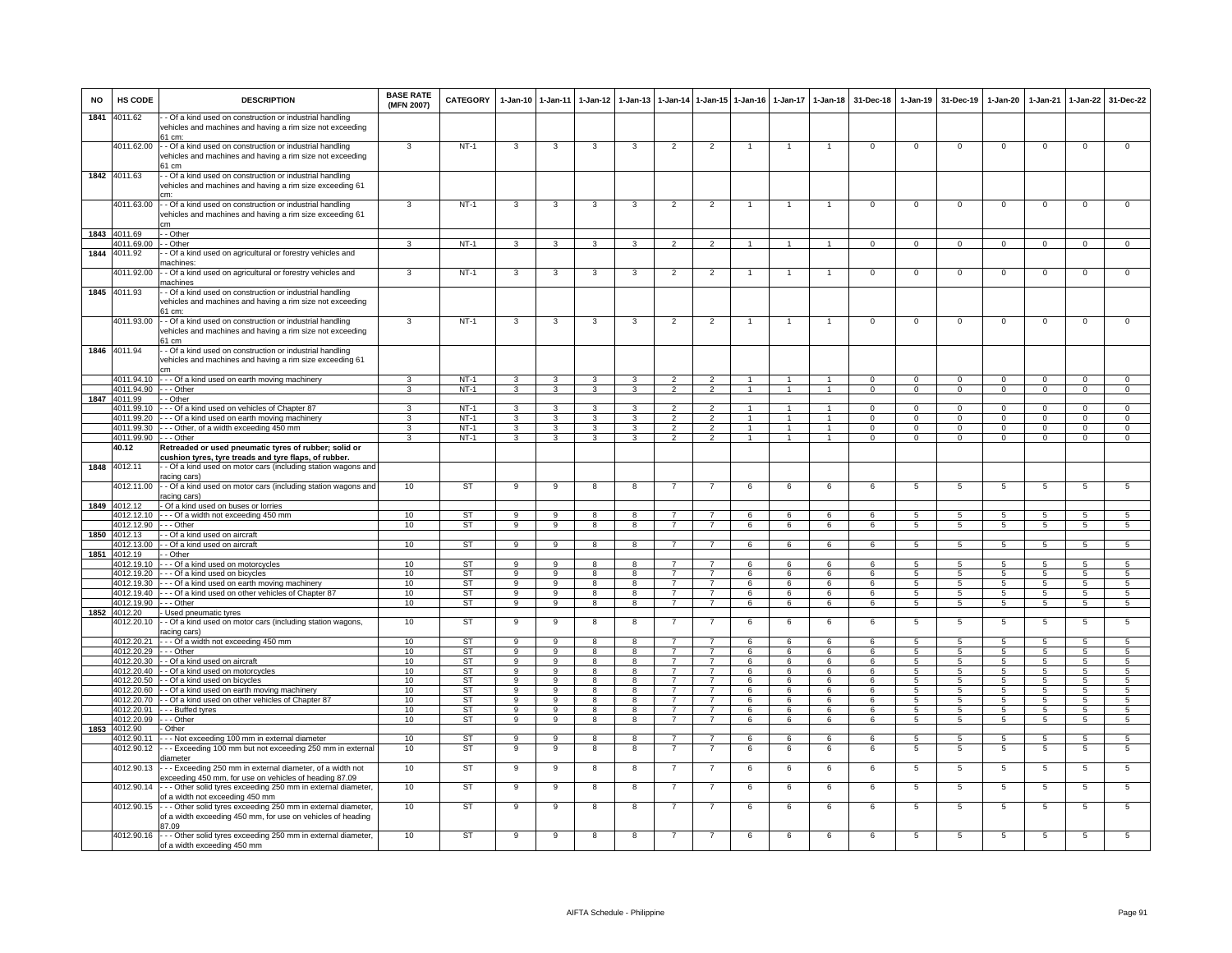| <b>NO</b> | HS CODE                  | <b>DESCRIPTION</b>                                                                                                                                       | <b>BASE RATE</b><br>(MFN 2007) | CATEGORY         | $1 - Jan-10$    | $1 - Jan-11$    | 1-Jan-12                         | $1-Jan-13$     | 1-Jan-14        | 1-Jan-15                         | $1-Jan-16$     | 1-Jan-17                 | $1-Jan-18$                      | 31-Dec-18                | $1-Jan-19$               | 31-Dec-19                | 1-Jan-20                  | 1-Jan-21               | 1-Jan-22               | 31-Dec-22                        |
|-----------|--------------------------|----------------------------------------------------------------------------------------------------------------------------------------------------------|--------------------------------|------------------|-----------------|-----------------|----------------------------------|----------------|-----------------|----------------------------------|----------------|--------------------------|---------------------------------|--------------------------|--------------------------|--------------------------|---------------------------|------------------------|------------------------|----------------------------------|
|           | 4012.90.19               | -- Other                                                                                                                                                 | 10                             | $NT-1$           | 9               | 8               |                                  | 6              | 5               | $\overline{4}$                   |                | $\overline{\phantom{a}}$ | $\overline{2}$                  | $\Omega$                 | $\Omega$                 | $\Omega$                 | $\Omega$                  | $\Omega$               | $\Omega$               | $\Omega$                         |
|           | 4012.90.21               | --- Of a width not exceeding 450 mm                                                                                                                      | 10                             | <b>ST</b>        | 9               | 9               | 8                                | 8              | $\overline{7}$  | $\overline{7}$                   | 6              | 6                        | 6                               | 6                        | -5                       | 5                        | 5                         | 5                      | 5                      | -5                               |
|           | 4012.90.22               | --- Of a width exceeding 450 mm                                                                                                                          | 10                             | ST               | 9               | 9               | 8                                | 8              | $\overline{7}$  | $\overline{7}$                   | 6              | 6                        | 6                               | 6                        | 5                        | 5                        | 5                         | 5                      | $5\phantom{.0}$        | $5\phantom{.0}$                  |
|           | 4012.90.29<br>4012.90.70 | - - Other<br>- Replaceable tyre treads of a width not exceeding 450 mm                                                                                   | 10<br>10                       | $NT-1$<br>$NT-1$ | 9<br>9          | 8<br>8          | $\overline{7}$<br>$\overline{7}$ | 6<br>6         | -5<br>5         | $\overline{a}$<br>$\overline{4}$ | 3<br>3         | 2<br>$\overline{2}$      | $\mathcal{L}$<br>$\overline{2}$ | $\Omega$<br>$\mathbf{0}$ | $^{\circ}$<br>$^{\circ}$ | $^{\circ}$<br>$^{\circ}$ | $^{\circ}$<br>$\mathbf 0$ | $\Omega$<br>$^{\circ}$ | $\circ$<br>$\mathbf 0$ | $\overline{0}$<br>$\overline{0}$ |
|           | 4012.90.80               | - - Tyre flaps                                                                                                                                           | 10                             | $NT-1$           | 9               | 8               | $\overline{7}$                   | 6              | 5               | $\overline{4}$                   | 3              | $\mathfrak{p}$           | $\overline{2}$                  | $\Omega$                 | $\mathsf 0$              | $^{\circ}$               | 0                         | $^{\circ}$             | $\mathbf 0$            | $\mathsf 0$                      |
|           | 4012.90.90               | - Other                                                                                                                                                  | 10                             | $NT-2$           | 9               | 8               | 8                                | $\overline{7}$ | $\overline{7}$  | 6                                | 6              | 5                        | 5                               | 5                        | $\overline{4}$           | $\mathbf 0$              | 0                         | $\mathbf 0$            | $\mathbf 0$            | $\mathsf 0$                      |
|           | 40.13                    | Inner tubes, of rubber.                                                                                                                                  |                                |                  |                 |                 |                                  |                |                 |                                  |                |                          |                                 |                          |                          |                          |                           |                        |                        |                                  |
| 1854      | 4013.10                  | Of a kind used on motor cars (including station wagons and<br>racing cars), buses or lorries:                                                            |                                |                  |                 |                 |                                  |                |                 |                                  |                |                          |                                 |                          |                          |                          |                           |                        |                        |                                  |
|           | 4013.10.11               | -- Suitable for fitting to tyres of a width not exceeding 450<br>mm                                                                                      | $\mathbf{3}$                   | $NT-1$           | $\mathbf{3}$    | $\mathbf{3}$    | 3                                | 3              | $\overline{2}$  | $\overline{2}$                   | $\overline{1}$ | $\overline{1}$           | $\overline{1}$                  | $\mathbf 0$              | $\mathbf 0$              | $\mathbf 0$              | 0                         | $\mathbf 0$            | $\circ$                | $\mathbf 0$                      |
|           | 4013.10.19               | -- Suitable for fitting to tyres of a width exceeding 450 mm                                                                                             | 3                              | $NT-1$           | 3               | 3               | $\mathbf{3}$                     | 3              | $\overline{2}$  | $\overline{2}$                   | -1             | $\overline{1}$           | $\mathbf{1}$                    | $\mathbf 0$              | $\mathbf 0$              | $\mathbf 0$              | 0                         | $\mathbf 0$            | $\mathbf 0$            | $\overline{0}$                   |
|           | 4013.10.21               | -- Suitable for fitting to tyres of a width not exceeding 450<br>mm                                                                                      | 3                              | $NT-1$           | 3               | 3               | 3                                | 3              | $\overline{2}$  | $\overline{2}$                   | -1             | $\mathbf{1}$             | $\overline{1}$                  | $\mathbf 0$              | $\mathsf 0$              | $\mathbf 0$              | 0                         | $\mathbf 0$            | $\mathbf 0$            | $\mathsf 0$                      |
|           | 4013.10.29               | -- Suitable for fitting to tyres of a width exceeding 450 mm                                                                                             | $\overline{3}$                 | $NT-1$           | 3               | $\mathbf{3}$    | $\mathbf{3}$                     | 3              | $\overline{2}$  | $\overline{2}$                   | -1             | $\overline{1}$           | $\overline{1}$                  | $\circ$                  | $\mathbf 0$              | $\mathbf 0$              | $\mathbf 0$               | $\mathbf 0$            | $\mathbf{0}$           | 0                                |
| 1855      | 4013.20                  | Of a kind used on bicycles                                                                                                                               |                                |                  |                 |                 |                                  |                |                 |                                  |                |                          |                                 |                          |                          |                          |                           |                        |                        |                                  |
|           | 4013.20.00               | - Of a kind used on bicycles                                                                                                                             |                                | $NT-2$           | 5               | $\sqrt{5}$      | $\sqrt{5}$                       | $\overline{a}$ | $\overline{4}$  | $\overline{4}$                   |                | 3                        |                                 |                          | $\overline{\phantom{0}}$ | $\Omega$                 | $\Omega$                  | $\Omega$               | $\Omega$               | $\Omega$                         |
| 1856      | 4013.90                  | Other                                                                                                                                                    |                                |                  |                 |                 |                                  |                |                 |                                  |                |                          |                                 |                          |                          |                          |                           |                        |                        |                                  |
|           | 4013.90.11               | -- Suitable for fitting to tyres of a width not exceeding 450<br>mm                                                                                      | $\overline{7}$                 | $NT-1$           | 5               | 5               | $\overline{4}$                   | $\overline{4}$ | $\mathbf{3}$    | 3                                | $\overline{2}$ | $\overline{2}$           | $\overline{1}$                  | $\mathbf{0}$             | $\overline{0}$           | $\mathbf{0}$             | $\mathbf{0}$              | $\mathbf{0}$           | $\mathbf{0}$           | $\mathbf 0$                      |
|           | 4013.90.19               | - - Suitable for fitting to tyres of a width exceeding 450 mm                                                                                            |                                | $NT-1$           | $5\phantom{.0}$ | 5               | $\overline{4}$                   | $\overline{4}$ | 3               | 3                                | $\overline{2}$ | $\overline{2}$           | -1                              | $\mathsf 0$              | $\mathbf 0$              | $\mathbf 0$              | $\mathbf 0$               | $\mathbf 0$            | $\mathbf 0$            | $\mathsf 0$                      |
|           | 4013.90.20               | - - Of a kind used on motorcycles                                                                                                                        | $\overline{7}$                 | $NT-1$           | 5               | 5               | $\overline{4}$                   | $\overline{4}$ | 3               | 3                                | $\overline{2}$ | $\mathfrak{p}$           | $\overline{1}$                  | $\mathbf{0}$             | $\mathbf 0$              | $\mathbf 0$              | 0                         | $\mathbf{0}$           | $\mathbf 0$            | $\mathbf 0$                      |
|           | 4013.90.31               | -- Suitable for fitting to tyres of a width not exceeding 450<br>mm                                                                                      | $\overline{7}$                 | $NT-1$           | $5\phantom{.0}$ | $5\phantom{.0}$ | $\overline{4}$                   | $\overline{4}$ | 3               | 3                                | $\overline{2}$ | $\overline{2}$           | $\overline{1}$                  | $\mathbf{0}$             | $\overline{0}$           | $\mathbf 0$              | $\mathbf 0$               | $\mathbf{0}$           | $\mathbf 0$            | $^{\circ}$                       |
|           | 4013.90.39               | - - Suitable for fitting to tyres of a width exceeding 450 mm                                                                                            | $\overline{7}$                 | $NT-1$           | 5               | $\overline{5}$  | $\overline{4}$                   | $\overline{4}$ | 3               | 3                                | $\overline{2}$ | $\overline{2}$           | $\overline{1}$                  | $\mathsf 0$              | $\mathsf 0$              | $\overline{0}$           | $\mathsf 0$               | $\mathbf 0$            | $\overline{0}$         | $\overline{0}$                   |
|           | 4013.90.40               | - Of a kind used on aircraft                                                                                                                             | $\overline{7}$                 | $NT-1$           | 5               | 5               | $\overline{4}$                   | $\overline{4}$ | 3               | $\mathbf{3}$                     | $\overline{2}$ | $\overline{2}$           | $\overline{1}$                  | $\mathbf 0$              | $\mathbf 0$              | $\overline{0}$           | $\mathbf 0$               | $\mathbf{0}$           | $\circ$                | $\overline{0}$                   |
|           | 4013.90.91               | - - Suitable for fitting to tyres of a width not exceeding 450<br>mm                                                                                     | $\overline{7}$                 | $NT-1$           | $5\phantom{.0}$ | $\overline{5}$  | $\overline{4}$                   | $\overline{4}$ | 3               | 3                                | $\overline{2}$ | 2                        | $\overline{1}$                  | $\circ$                  | $\mathbf 0$              | $\mathbf 0$              | 0                         | 0                      | $\mathbf 0$            | $\mathsf 0$                      |
|           | 4013.90.99               | -- Suitable for fitting to tyres of a width exceeding 450 mm                                                                                             | $\overline{7}$                 | $NT-1$           | $\overline{5}$  | $\overline{5}$  | $\overline{4}$                   | $\overline{4}$ | 3               | $\mathbf{3}$                     | $\overline{2}$ | $\overline{2}$           | $\overline{1}$                  | $\overline{0}$           | $\overline{0}$           | $\overline{0}$           | $\overline{0}$            | 0                      | $\overline{0}$         | $\overline{0}$                   |
|           | 40.14                    | Hygienic or pharmaceutical articles (including teats), of<br>vulcanised rubber other than hard rubber, with or without<br>fittings of hard rubber.       |                                |                  |                 |                 |                                  |                |                 |                                  |                |                          |                                 |                          |                          |                          |                           |                        |                        |                                  |
| 1857      | 4014.10                  | - Sheath contraceptives                                                                                                                                  |                                |                  |                 |                 |                                  |                |                 |                                  |                |                          |                                 |                          |                          |                          |                           |                        |                        |                                  |
|           | 4014.10.00               | - Sheath contraceptives                                                                                                                                  |                                | $NT-2$           | $\mathbf{3}$    | 3               | 3                                |                | 3               | 3                                |                |                          |                                 |                          |                          | $\Omega$                 | $\Omega$                  | $\Omega$               | $\Omega$               | $\Omega$                         |
|           | 1858 4014.90             | - Other:                                                                                                                                                 |                                |                  |                 |                 |                                  |                |                 |                                  |                |                          |                                 |                          |                          |                          |                           |                        |                        |                                  |
|           | 4014.90.10               | - - Teats for feeding bottles and similar articles                                                                                                       | -5                             | $NT-1$           | $\overline{4}$  | $\overline{4}$  | 3                                | 3              | $\mathfrak{p}$  | $\overline{2}$                   | -1             | $\mathbf{1}$             | $\mathbf{1}$                    | $\Omega$                 | $\Omega$                 | $\Omega$                 | $\Omega$                  | $\Omega$               | $\Omega$               | $\Omega$                         |
|           | 4014.90.40               | - - Stoppers for pharmaceutical use                                                                                                                      | 3                              | $NT-1$           | 3               | 3               | 3                                | 3              | $\mathcal{P}$   | $\mathcal{P}$                    | $\overline{1}$ | $\mathbf{1}$             | $\overline{1}$                  | $\Omega$                 | $\Omega$                 | $^{\circ}$               | $\circ$                   | $\Omega$               | $\mathbf{0}$           | $\mathbf 0$                      |
|           | 4014.90.90               | - - Other                                                                                                                                                | 3                              | $NT-1$           | 3               | 3               | 3                                | 3              | $\overline{2}$  | $\mathfrak{p}$                   | $\mathbf{1}$   | $\mathbf{1}$             | $\overline{1}$                  | $\mathbf 0$              | $\mathbf 0$              | $\mathbf 0$              | 0                         | $\mathbf 0$            | $\mathbf 0$            | $\mathsf 0$                      |
|           | 40.15                    | Articles of apparel and clothing accessories (including<br>gloves, mittens and mitts), for all purposes, of vulcanised<br>rubber other than hard rubber. |                                |                  |                 |                 |                                  |                |                 |                                  |                |                          |                                 |                          |                          |                          |                           |                        |                        |                                  |
| 1859      | 4015.11                  | - Surgical                                                                                                                                               | $5^{\circ}$                    |                  | $\overline{4}$  | $\overline{4}$  | $\overline{4}$                   | 3              | 3               |                                  | $\mathfrak{p}$ | $\overline{2}$           | $\overline{2}$                  | $\mathfrak{p}$           | $\overline{1}$           | $\Omega$                 | $\Omega$                  | $\Omega$               |                        | $\Omega$                         |
| 1860      | 4015.11.00<br>4015.19    | - - Surgical<br>- - Other                                                                                                                                |                                | $NT-2$           |                 |                 |                                  |                |                 | 3                                |                |                          |                                 |                          |                          |                          |                           |                        | $\mathbf 0$            |                                  |
|           | 4015.19.00               | - - Other                                                                                                                                                | $5\overline{5}$                | NT-2             | $\overline{4}$  | $\overline{4}$  | $\overline{4}$                   | 3              | $\mathbf{3}$    | $\mathbf{3}$                     | $\overline{2}$ | $\overline{2}$           | $\overline{2}$                  | $\overline{2}$           | $\mathbf{1}$             | $\mathbf 0$              | $\overline{0}$            | $\mathbf{0}$           | $\mathbf{0}$           | $\overline{0}$                   |
| 1861      | 4015.90                  | - Other:                                                                                                                                                 |                                |                  |                 |                 |                                  |                |                 |                                  |                |                          |                                 |                          |                          |                          |                           |                        |                        |                                  |
|           | 4015.90.00               | - Other                                                                                                                                                  | $5^{\circ}$                    | $NT-1$           | $\overline{a}$  | $\overline{4}$  | $\overline{\mathbf{3}}$          | 3              | $\overline{2}$  | $\overline{2}$                   | -1             | $\mathbf{1}$             | $\mathbf{1}$                    | $\overline{0}$           | $\Omega$                 | $\overline{0}$           | $\mathbf 0$               | $\mathbf{0}$           | $\overline{0}$         | $\overline{0}$                   |
|           | 40.16                    | Other articles of vulcanised rubber other than hard<br>ubber.                                                                                            |                                |                  |                 |                 |                                  |                |                 |                                  |                |                          |                                 |                          |                          |                          |                           |                        |                        |                                  |
|           | 1862 4016.10             | - Of cellular rubber                                                                                                                                     |                                |                  |                 |                 |                                  |                |                 |                                  |                |                          |                                 |                          |                          |                          |                           |                        |                        |                                  |
|           | 4016.10.00               | - Of cellular rubber                                                                                                                                     |                                | $NT-2$           | $\overline{5}$  | $\overline{5}$  | 5                                | $\mathbf{A}$   | $\overline{4}$  | $\overline{4}$                   | $\mathcal{R}$  | $\mathbf{3}$             | $\mathbf{R}$                    |                          | $\mathcal{P}$            | $\Omega$                 | $\Omega$                  | $\mathbf 0$            | $\Omega$               | $\mathbf 0$                      |
| 1863      | 4016.91                  | - - Floor coverings and mats:                                                                                                                            |                                |                  |                 |                 |                                  |                |                 |                                  |                |                          |                                 |                          |                          |                          |                           |                        |                        |                                  |
|           | 4016.91.10               | - - - Mats                                                                                                                                               |                                | <b>NT-1</b>      | $\overline{5}$  | 5               | $\overline{\mathbf{4}}$          | $\overline{4}$ | 3               | 3                                |                |                          |                                 | $\Omega$                 | $\Omega$                 | $\Omega$                 | $\Omega$                  | $\Omega$               | $\Omega$               | $\Omega$                         |
| 1864      | 4016.91.90<br>4016.92    | - - - Other<br>- Eraser:                                                                                                                                 | $\overline{7}$                 | NT-2             | 5               | $5\overline{5}$ | $5\overline{5}$                  | $\overline{4}$ | $\overline{4}$  | $\overline{4}$                   | $\mathbf{3}$   | 3                        | 3                               | 3                        | 2                        | $\mathbf{0}$             | $\mathbf{0}$              | $\mathbf 0$            | $\mathbf{0}$           | $\overline{0}$                   |
|           | 4016.92.10               | -- Eraser tips                                                                                                                                           | 5                              | $NT-2$           | $\overline{4}$  | $\overline{4}$  | $\overline{a}$                   | 3              | 3               | 3                                | $\overline{2}$ | 2                        | $\overline{2}$                  | 2                        | $\overline{1}$           | $\Omega$                 | $\Omega$                  | $\Omega$               | $\mathbf{0}$           | $\Omega$                         |
|           | 4016.92.90               | - - Other                                                                                                                                                | 5                              | $NT-2$           | $\overline{4}$  | $\overline{4}$  | $\overline{4}$                   | 3              | 3               | 3                                | $\overline{2}$ | $\overline{2}$           | $\overline{2}$                  | $\overline{2}$           | $\mathbf{1}$             | $\mathbf 0$              | $\mathbf 0$               | $\mathbf 0$            | $\mathbf 0$            | $\overline{0}$                   |
| 1865      | 4016.93                  | - Gaskets, washers and other seals:                                                                                                                      |                                |                  |                 |                 |                                  |                |                 |                                  |                |                          |                                 |                          |                          |                          |                           |                        |                        |                                  |
|           | 4016.93.10               | --- Packings of a kind used for electrolytic capacitors                                                                                                  | 3                              | HSL C            | 2.95            | 2.89            | 2.84                             | 2.79           | 2.73            | 2.68                             | 2.62           | 2.57                     | 2.52                            | 2.52                     | 2.46                     | 2.46                     | 2.41                      | 2.36                   | 2.30                   | 2.25                             |
|           |                          | 4016.93.90A - - - Gaskets and o-ring, of a kind used for motor vehicles of<br>eadings 87.02, 87.03, 87.04 and 87.11                                      | 10                             | ST               | -9              | 9               | 8                                | 8              | $\overline{7}$  | $\overline{7}$                   | 6              | 6                        | 6                               | 6                        | 5                        | 5                        | 5                         | -5                     | 5                      | 5                                |
|           | 4016.93.90               | - - Other                                                                                                                                                | 5                              | <b>ST</b>        | 5               | $5\overline{5}$ | $5\overline{5}$                  | 5              | $5\overline{5}$ | 5                                | 5              | 5                        | 5                               | 5                        | 5                        | 5                        | 5                         | 5                      | 5                      | 5                                |
| 1866      | 4016.94                  | - Boat or dock fenders, whether or not inflatable                                                                                                        |                                |                  |                 |                 |                                  |                |                 |                                  |                |                          |                                 |                          |                          |                          |                           |                        |                        |                                  |
|           | 4016.94.00               | - Boat or dock fenders, whether or not inflatable                                                                                                        | $\overline{7}$                 | NT-2             | 5               | 5               | $5\overline{5}$                  | $\overline{4}$ | $\overline{4}$  | $\overline{4}$                   | 3              | 3                        | 3                               | 3                        | $\overline{2}$           | $\overline{0}$           | $\mathbf{0}$              | $\overline{0}$         | $\mathbf{0}$           | $\overline{0}$                   |
| 1867      | 4016.95<br>4016.95.00    | - Other inflatable articles<br>- Other inflatable articles                                                                                               | $\overline{7}$                 | $NT-2$           | 5               | 5               | 5                                | $\overline{a}$ | $\overline{a}$  | $\overline{4}$                   | 3              | 3                        | 3                               | 3                        | $\overline{2}$           | $\mathbf 0$              | $\mathbf{0}$              | $^{\circ}$             | $\mathbf{0}$           | $\overline{0}$                   |
| 1868      | 4016.99                  | - Other:                                                                                                                                                 |                                |                  |                 |                 |                                  |                |                 |                                  |                |                          |                                 |                          |                          |                          |                           |                        |                        |                                  |
|           | 4016.99.11A              | - - - - - Weatherstrip, of a kind used for motor vehicles of<br>headings 87.02, 87.03 and 87.04                                                          | 20                             | ST               | 19              | 18              | 17                               | 16             | 15              | 14                               | 13             | 12                       | 10                              | 10                       | 8                        |                          |                           |                        |                        |                                  |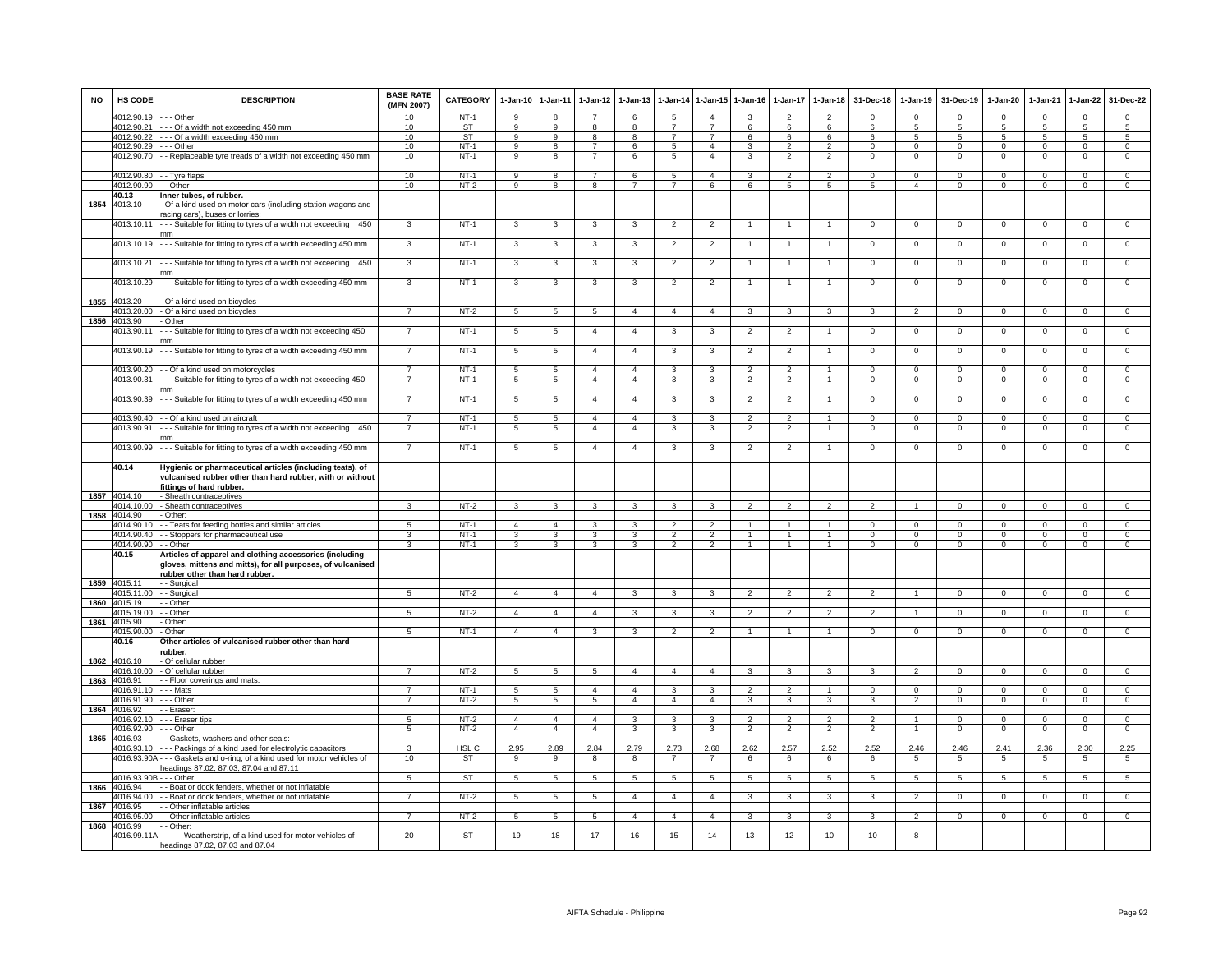| <b>NO</b> | HS CODE                    | <b>DESCRIPTION</b>                                                                                                                                                                                                                                               | <b>BASE RATE</b><br>(MFN 2007) | <b>CATEGORY</b>     | $1-Jan-10$                       | $1-Jan-11$                       | $1-Jan-12$                       | $1-Jan-13$                   | 1-Jan-14                         | 1-Jan-15                                  | $1-Jan-16$                       | $1-Jan-17$                        | $1 - Jan-18$                     | 31-Dec-18                        | $1-Jan-19$                    | 31-Dec-19               | $1-Jan-20$                 | 1-Jan-21                   | $1-Jan-22$                    | 31-Dec-22                     |
|-----------|----------------------------|------------------------------------------------------------------------------------------------------------------------------------------------------------------------------------------------------------------------------------------------------------------|--------------------------------|---------------------|----------------------------------|----------------------------------|----------------------------------|------------------------------|----------------------------------|-------------------------------------------|----------------------------------|-----------------------------------|----------------------------------|----------------------------------|-------------------------------|-------------------------|----------------------------|----------------------------|-------------------------------|-------------------------------|
|           | 4016.99.11B                | $- - -$ Other<br>4016.99.12 ---- For vehicles of heading 87.09, 87.13, 87.15 or 87.16                                                                                                                                                                            | 5<br>5                         | <b>ST</b><br>$NT-2$ | 5<br>$\overline{4}$              | 5<br>$\overline{4}$              | 5<br>$\overline{4}$              | 5<br>3                       | 5<br>3                           | 5<br>3                                    | 5<br>$\overline{\phantom{0}}$    | $5\overline{5}$<br>$\overline{2}$ | 5<br>$\overline{2}$              | 5<br>$\overline{2}$              | 5                             | 5<br>$\mathbf 0$        | 5<br>$\mathsf 0$           | 5<br>$\mathbf 0$           | $\overline{5}$<br>$\mathsf 0$ | 5<br>$\mathsf 0$              |
|           |                            |                                                                                                                                                                                                                                                                  |                                |                     |                                  |                                  |                                  | 3                            |                                  |                                           |                                  |                                   |                                  |                                  | $\overline{1}$                |                         |                            |                            |                               |                               |
|           | 4016.99.17<br>4016.99.19   | ---- For bicycles of heading 87.12<br>$- -$ Other                                                                                                                                                                                                                | 5<br>5                         | $NT-2$<br>$NT-2$    | $\overline{4}$<br>$\overline{4}$ | $\overline{4}$<br>$\overline{4}$ | $\overline{4}$<br>$\overline{4}$ | 3                            | 3<br>3                           | 3<br>3                                    | $\overline{2}$<br>$\mathfrak{p}$ | $\overline{2}$<br>$\mathfrak{p}$  | $\overline{2}$<br>$\overline{2}$ | $\overline{2}$<br>$\mathfrak{p}$ | $\blacktriangleleft$          | $\mathbf 0$<br>0        | $\mathsf 0$<br>$\mathbf 0$ | 0<br>$\Omega$              | $\mathbf 0$<br>$\mathbf 0$    | $\mathbf 0$<br>$\mathbf 0$    |
|           | 4016.99.20                 | - - Parts and accessories of rotochutes of heading 88.04                                                                                                                                                                                                         | 5                              | $NT-2$              | $\overline{4}$                   | $\overline{4}$                   | $\overline{4}$                   | 3                            | 3                                | $\mathbf{3}$                              | $\overline{2}$                   | 2                                 | $\overline{2}$                   | $\overline{2}$                   | $\overline{1}$                | $\mathbf 0$             | $^{\circ}$                 | $\Omega$                   | $\mathbf{0}$                  | $\mathbf 0$                   |
|           | 4016.99.30                 | - - Rubber bands                                                                                                                                                                                                                                                 | 5                              | $NT-2$              | $\overline{4}$                   | $\overline{4}$                   | $\overline{4}$                   | 3                            | 3                                | 3                                         | $\overline{2}$                   | $\overline{2}$                    | $\overline{2}$                   | $\overline{2}$                   | $\mathbf{1}$                  | $\mathbf 0$             | $\mathbf{0}$               | $\Omega$                   | $\mathbf 0$                   | $\overline{0}$                |
|           | 4016.99.51                 | --- Rubber rollers                                                                                                                                                                                                                                               | $\mathbf{1}$                   | $NT-1$              | $\mathbf{1}$                     | $\overline{1}$                   | 1                                | $\mathbf{1}$                 | $\overline{1}$                   | $\overline{1}$                            | $\mathbf{1}$                     | $\mathbf{1}$                      | $\mathbf{1}$                     | $\Omega$                         | $\mathbf 0$                   | $\mathbf 0$             | $\mathbf 0$                | $\Omega$                   | $\mathbf 0$                   | $\overline{0}$                |
|           | 4016.99.59                 | $--$ Other                                                                                                                                                                                                                                                       | $\mathbf{1}$                   | $NT-1$              | $\mathbf{1}$                     | $\overline{1}$                   | 1                                | $\overline{1}$               | $\overline{1}$                   | $\mathbf{1}$                              | $\mathbf{1}$                     | $\mathbf{1}$                      | $\mathbf{1}$                     | $\Omega$                         | $\overline{0}$                | $\mathbf 0$             | $\mathbf{0}$               | $\Omega$                   | $\overline{0}$                | $\overline{0}$                |
|           | 4016.99.60<br>4016.99.70   | - - Rail pads<br>- - Structural bearings including bridge bearings                                                                                                                                                                                               | 5<br>5                         | $NT-1$<br>$NT-1$    | $\overline{4}$<br>$\overline{4}$ | $\overline{4}$<br>$\overline{4}$ | $\overline{3}$<br>3              | 3<br>3                       | $\overline{2}$<br>$\overline{2}$ | $\overline{2}$<br>$\overline{2}$          | $\overline{1}$<br>$\mathbf{1}$   | $\mathbf{1}$<br>$\mathbf{1}$      | $\overline{1}$<br>$\mathbf{1}$   | $\Omega$<br>$\mathbf 0$          | $\overline{0}$<br>$\mathbf 0$ | $\Omega$<br>$\mathbf 0$ | $\Omega$<br>$\mathbf 0$    | $\Omega$<br>$\Omega$       | $\overline{0}$<br>$\mathsf 0$ | $\overline{0}$<br>$\mathbf 0$ |
|           | 4016.99.80                 | -- Rubber grommets and rubber covers for automotive                                                                                                                                                                                                              | 3                              | $NT-1$              | 3                                | 3                                | 3                                | 3                            | $\overline{2}$                   | $\overline{2}$                            |                                  |                                   |                                  | $\Omega$                         | $\mathbf 0$                   | $\Omega$                | $\mathbf 0$                | $\Omega$                   | $\mathsf 0$                   | $\overline{0}$                |
|           |                            | viring harnesses                                                                                                                                                                                                                                                 |                                |                     |                                  |                                  |                                  |                              |                                  |                                           |                                  |                                   |                                  |                                  |                               |                         |                            |                            |                               |                               |
|           | 4016.99.90A                | --- Tire mould bladder                                                                                                                                                                                                                                           | $\mathbf{1}$                   | $NT-1$              | $\overline{1}$                   | $\overline{1}$                   | $\blacktriangleleft$             | $\mathbf{1}$                 | $\overline{1}$                   | $\blacktriangleleft$                      | -1                               | $\overline{1}$                    | $\blacktriangleleft$             | $\Omega$                         | $\Omega$                      | $\Omega$                | $\mathbf 0$                | $\Omega$                   | 0                             | $\mathbf 0$                   |
|           | 4016.99.90E                | --- Rubber electrical insulator hoods                                                                                                                                                                                                                            | 3<br>5                         | $NT-1$<br>$NT-2$    | 3<br>$\overline{4}$              | 3<br>$\overline{4}$              | 3<br>$\overline{4}$              | 3<br>$\overline{\mathbf{3}}$ | $\overline{2}$<br>$\overline{3}$ | $\overline{2}$<br>$\overline{\mathbf{3}}$ | -1<br>$\overline{2}$             | $\overline{2}$                    | 1<br>$\overline{2}$              | $\Omega$<br>$\overline{2}$       | $\Omega$<br>$\overline{1}$    | $\Omega$                | 0<br>$\overline{0}$        | $\Omega$<br>$\overline{0}$ | 0<br>$\overline{0}$           | $\mathbf 0$<br>$\overline{0}$ |
| 1869      | 4016.99.900<br>4017.00     | $--$ Other<br>Hard rubber (for example, ebonite) in all forms, including                                                                                                                                                                                         |                                |                     |                                  |                                  |                                  |                              |                                  |                                           |                                  |                                   |                                  |                                  |                               | $\mathbf{0}$            |                            |                            |                               |                               |
|           | 4017.00.00                 | vaste and scrap; articles of hard rubber.<br>Hard rubber (for example, ebonite) in all forms, including                                                                                                                                                          | $\overline{5}$                 | $NT-2$              | $\overline{4}$                   | $\overline{4}$                   | $\overline{4}$                   | 3                            | 3                                | $\mathbf{3}$                              | $\overline{2}$                   | $\overline{2}$                    | $\overline{2}$                   | $\overline{2}$                   | $\overline{1}$                | $\mathsf 0$             | $\mathbf 0$                | $\mathsf 0$                | $\mathsf 0$                   | $\mathsf 0$                   |
|           |                            | waste and scrap; articles of hard rubber.                                                                                                                                                                                                                        |                                |                     |                                  |                                  |                                  |                              |                                  |                                           |                                  |                                   |                                  |                                  |                               |                         |                            |                            |                               |                               |
|           | 41.01                      | Raw hides and skins of bovine (including buffalo) or<br>equine animals (fresh, or salted, dried, limed, pickled or<br>otherwise preserved, but not tanned, parchment-dressed<br>or further prepared), whether or not dehaired or split.                          |                                |                     |                                  |                                  |                                  |                              |                                  |                                           |                                  |                                   |                                  |                                  |                               |                         |                            |                            |                               |                               |
|           | 1870 4101.20               | Whole hides and skins, of a weight per skin not exceeding 8<br>kg when simply dried, 10 kg when dry-salted, or 16 kg when<br>fresh, wet-salted or otherwise preserved                                                                                            |                                |                     |                                  |                                  |                                  |                              |                                  |                                           |                                  |                                   |                                  |                                  |                               |                         |                            |                            |                               |                               |
|           | 4101.20.00                 | Whole hides and skins, of a weight per skin not exceeding 8<br>kg when simply dried, 10 kg when dry-salted, or 16 kg when<br>resh, wet-salted or otherwise preserved                                                                                             | 3                              | $NT-1$              | 3                                | 3                                | 3                                | 3                            | $\overline{2}$                   | $\overline{2}$                            | -1                               | $\mathbf{1}$                      | $\overline{1}$                   | $\mathbf 0$                      | $\mathbf{0}$                  | $\mathbf 0$             | $\overline{0}$             | $\mathbf{0}$               | $\mathbf 0$                   | $\mathbf 0$                   |
|           | 1871 4101.50<br>4101.50.00 | Whole hides and skins, of a weight exceeding 16 kg                                                                                                                                                                                                               | $\mathbf{a}$                   | $NT-1$              | $\mathbf{3}$                     | $\mathbf{3}$                     | $\mathbf{R}$                     | 3                            | $\overline{2}$                   | $\mathcal{P}$                             | $\mathbf{1}$                     | $\overline{1}$                    | $\mathbf{1}$                     | $\mathbf 0$                      | $\mathbf 0$                   | $\mathbf 0$             | $\mathbf 0$                | $\Omega$                   | $\mathsf 0$                   | $\mathbf 0$                   |
|           | 1872 4101.90               | Whole hides and skins, of a weight exceeding 16 kg<br>Other, including butts, bends and bellies                                                                                                                                                                  |                                |                     |                                  |                                  |                                  |                              |                                  |                                           |                                  |                                   |                                  |                                  |                               |                         |                            |                            |                               |                               |
|           | 4101.90.00                 | Other, including butts, bends and bellies                                                                                                                                                                                                                        | 3                              | $NT-1$              | $\overline{3}$                   | 3                                | 3                                | 3                            | $\overline{2}$                   | $\overline{2}$                            | $\overline{1}$                   | $\overline{1}$                    | $\mathbf{1}$                     | $\mathbf{0}$                     | $\Omega$                      | $\mathbf 0$             | $\overline{0}$             | $\mathbf{0}$               | $\overline{0}$                | $\overline{0}$                |
|           | 41.02                      | Raw skins of sheep or lambs (fresh, or salted, dried,<br>limed, pickled or otherwise preserved, but not tanned,<br>parchment-dressed or further prepared), whether or not<br>with wool on or split, other than those excluded by Note<br>1(c) to this Chapter.   |                                |                     |                                  |                                  |                                  |                              |                                  |                                           |                                  |                                   |                                  |                                  |                               |                         |                            |                            |                               |                               |
|           | 1873 4102.10               | With wool on                                                                                                                                                                                                                                                     |                                |                     |                                  |                                  |                                  |                              |                                  |                                           |                                  |                                   |                                  |                                  |                               |                         |                            |                            |                               |                               |
|           | 4102.10.00                 | With wool on                                                                                                                                                                                                                                                     | $\blacktriangleleft$           | $NT-1$              | $\overline{1}$                   | $\overline{1}$                   |                                  |                              | $\overline{1}$                   | $\overline{1}$                            |                                  |                                   |                                  | $\mathbf{0}$                     | $\mathbf 0$                   | $\mathbf 0$             | $\mathbf{0}$               | $\mathbf 0$                | $\mathbf{0}$                  | $\mathbf{0}$                  |
|           | 1874 4102.21<br>4102.21.00 | - Pickled<br>- Pickled                                                                                                                                                                                                                                           | $\overline{1}$                 | $NT-1$              | $\overline{1}$                   | $\overline{1}$                   | $\mathbf{1}$                     | $\mathbf{1}$                 | $\overline{1}$                   | $\overline{1}$                            | $\overline{1}$                   | $\overline{1}$                    | $\overline{1}$                   | $\Omega$                         | $\mathbf 0$                   | $\mathbf 0$             | $\mathbf 0$                | $\mathbf 0$                | $\mathsf 0$                   | $\overline{0}$                |
|           | 1875 4102.29               | - Other                                                                                                                                                                                                                                                          |                                |                     |                                  |                                  |                                  |                              |                                  |                                           |                                  |                                   |                                  |                                  |                               |                         |                            |                            |                               |                               |
|           | 4102.29.00                 | - Other                                                                                                                                                                                                                                                          | $\overline{1}$                 | $NT-1$              | $\overline{1}$                   | $\mathbf{1}$                     | $\mathbf{1}$                     |                              | $\overline{1}$                   | $\mathbf{1}$                              | $\overline{1}$                   | $\mathbf{1}$                      | $\mathbf{1}$                     | $\Omega$                         | $\mathbf{0}$                  | $\Omega$                | $\Omega$                   | $\Omega$                   | $\mathbf{0}$                  | $\overline{0}$                |
|           | 41.03                      | Other raw hides and skins (fresh, or salted, dried, limed,<br>pickled or otherwise preserved, but not tanned,<br>parchment-dressed or further prepared), whether or not<br>dehaired or split, other than those excluded by Note 1(b)<br>or 1(c) to this Chapter. |                                |                     |                                  |                                  |                                  |                              |                                  |                                           |                                  |                                   |                                  |                                  |                               |                         |                            |                            |                               |                               |
|           | 1876 4103.20<br>4103.20.00 | Of reptiles<br>Of reptiles                                                                                                                                                                                                                                       | 3                              | $NT-1$              | 3                                | 3                                | 3                                | 3                            | $\overline{2}$                   | $\overline{2}$                            | $\overline{1}$                   | $\mathbf{1}$                      | $\overline{1}$                   | $\mathbf{0}$                     | $\Omega$                      | $^{\circ}$              | $\mathbf{0}$               | $\Omega$                   | $\mathbf 0$                   | $\overline{0}$                |
| 1877      | 4103.30                    | Of swine                                                                                                                                                                                                                                                         |                                |                     |                                  |                                  |                                  |                              |                                  |                                           |                                  |                                   |                                  |                                  |                               |                         |                            |                            |                               |                               |
|           | 4103.30.00                 | Of swine                                                                                                                                                                                                                                                         | 3                              | $NT-1$              | $\overline{3}$                   | 3                                | 3                                | 3                            | $\overline{2}$                   | $\overline{2}$                            | $\overline{1}$                   | $\overline{1}$                    | $\overline{1}$                   | $\Omega$                         | $\overline{0}$                | $\Omega$                | $\overline{0}$             | $\overline{0}$             | $\overline{0}$                | $\overline{0}$                |
| 1878      | 4103.90                    | Other                                                                                                                                                                                                                                                            |                                |                     |                                  |                                  |                                  |                              |                                  |                                           |                                  |                                   |                                  |                                  |                               |                         |                            |                            |                               |                               |
|           | 4103.90.00<br>41.04        | Other<br>Tanned or crust hides and skins of bovine (including<br>buffalo) or equine animals, without hair on, whether or<br>not split, but not further prepared.                                                                                                 | 3                              | $NT-1$              | 3                                | 3                                | 3                                | 3                            | $\overline{2}$                   | $\overline{2}$                            |                                  |                                   | $\overline{1}$                   | $\Omega$                         | $\Omega$                      | $\Omega$                | $\overline{0}$             | $\Omega$                   | $\overline{0}$                | $\overline{0}$                |
|           | 1879 4104.11               | - Full grains, unsplit; grain splits                                                                                                                                                                                                                             |                                |                     |                                  |                                  |                                  |                              |                                  |                                           |                                  |                                   |                                  |                                  |                               |                         |                            |                            |                               |                               |
|           | 4104.11.00<br>1880 4104.19 | - Full grains, unsplit; grain splits<br>- Other                                                                                                                                                                                                                  | $\mathbf{1}$                   | $NT-1$              | $\mathbf{1}$                     | $\mathbf{1}$                     | $\mathbf{1}$                     | $\mathbf{1}$                 | $\overline{1}$                   | $\overline{1}$                            | $\overline{1}$                   | $\mathbf{1}$                      | $\overline{1}$                   | $\mathbf{0}$                     | $\mathbf 0$                   | $\mathbf 0$             | $\mathbf 0$                | $\mathbf{0}$               | $\mathbf{0}$                  | $\mathbf{0}$                  |
|           | 4104.19.00                 | - Other                                                                                                                                                                                                                                                          | $\mathbf{1}$                   | $NT-1$              | $\mathbf{1}$                     | $\mathbf{1}$                     | $\overline{1}$                   | $\mathbf{1}$                 | $\overline{1}$                   | $\overline{1}$                            | $\overline{1}$                   | $\mathbf{1}$                      | $\overline{1}$                   | $\mathbf{0}$                     | $\overline{0}$                | $\mathbf{0}$            | $\overline{0}$             | $\mathbf{0}$               | $\overline{0}$                | $\overline{0}$                |
| 1881      | 4104.41                    | - Full grains, unsplit; grain splits                                                                                                                                                                                                                             |                                |                     |                                  |                                  |                                  |                              |                                  |                                           |                                  |                                   |                                  |                                  |                               |                         |                            |                            |                               |                               |
|           | 4104.41.00                 | - Full grains, unsplit; grain splits                                                                                                                                                                                                                             |                                | $NT-1$              | $\mathbf{1}$                     | $\mathbf{1}$                     |                                  |                              | $\overline{1}$                   | 1                                         |                                  | $\mathbf{1}$                      | $\mathbf{1}$                     | $\mathbf 0$                      | $\overline{0}$                | $\mathbf 0$             | $\mathbf 0$                | $\mathbf 0$                | $\mathbf{0}$                  | $\overline{0}$                |
| 1882      | 4104.49<br>1104.49.00      | - Other<br>Other                                                                                                                                                                                                                                                 | $\mathbf{1}$                   | $NT-1$              | $\mathbf{1}$                     | $\mathbf{1}$                     |                                  |                              | $\mathbf{1}$                     | $\mathbf{1}$                              | $\mathbf{1}$                     | $\mathbf{1}$                      | $\mathbf{1}$                     | $\mathbf{0}$                     | $\mathbf 0$                   | $\mathbf 0$             | $\mathbf 0$                | $\mathbf 0$                | $\mathbf 0$                   | $\overline{0}$                |
|           | 41.05                      | Tanned or crust skins of sheep or lambs, without wool<br>on, whether or not split, but not further prepared.                                                                                                                                                     |                                |                     |                                  |                                  |                                  |                              |                                  |                                           |                                  |                                   |                                  |                                  |                               |                         |                            |                            |                               |                               |
|           | 1883 4105.10               | - In the wet state (including wet-blue)                                                                                                                                                                                                                          |                                |                     |                                  |                                  |                                  |                              |                                  |                                           |                                  |                                   |                                  |                                  |                               |                         |                            |                            |                               |                               |
|           | 4105.10.00                 | In the wet state (including wet-blue)                                                                                                                                                                                                                            |                                | $NT-1$              | $\overline{1}$                   | $\overline{1}$                   |                                  |                              | $\overline{1}$                   |                                           | $\overline{1}$                   | $\overline{1}$                    |                                  | $\circ$                          | $\circ$                       | $\mathbf{0}$            | $\mathbf 0$                | $\mathbf{0}$               | $\mathbf 0$                   | $\overline{0}$                |
| 1884      | 4105.30                    | In the dry state (crust)<br>4105.30.00 - In the dry state (crust)                                                                                                                                                                                                |                                | $NT-1$              | $\overline{1}$                   | $\overline{1}$                   |                                  |                              | $\overline{1}$                   | $\overline{1}$                            | $\overline{1}$                   | $\overline{1}$                    | $\overline{1}$                   | $\overline{0}$                   | $\overline{0}$                | $\overline{0}$          | $\overline{0}$             | $\overline{0}$             | $\overline{0}$                | $\overline{0}$                |
|           |                            |                                                                                                                                                                                                                                                                  |                                |                     |                                  |                                  |                                  |                              |                                  |                                           |                                  |                                   |                                  |                                  |                               |                         |                            |                            |                               |                               |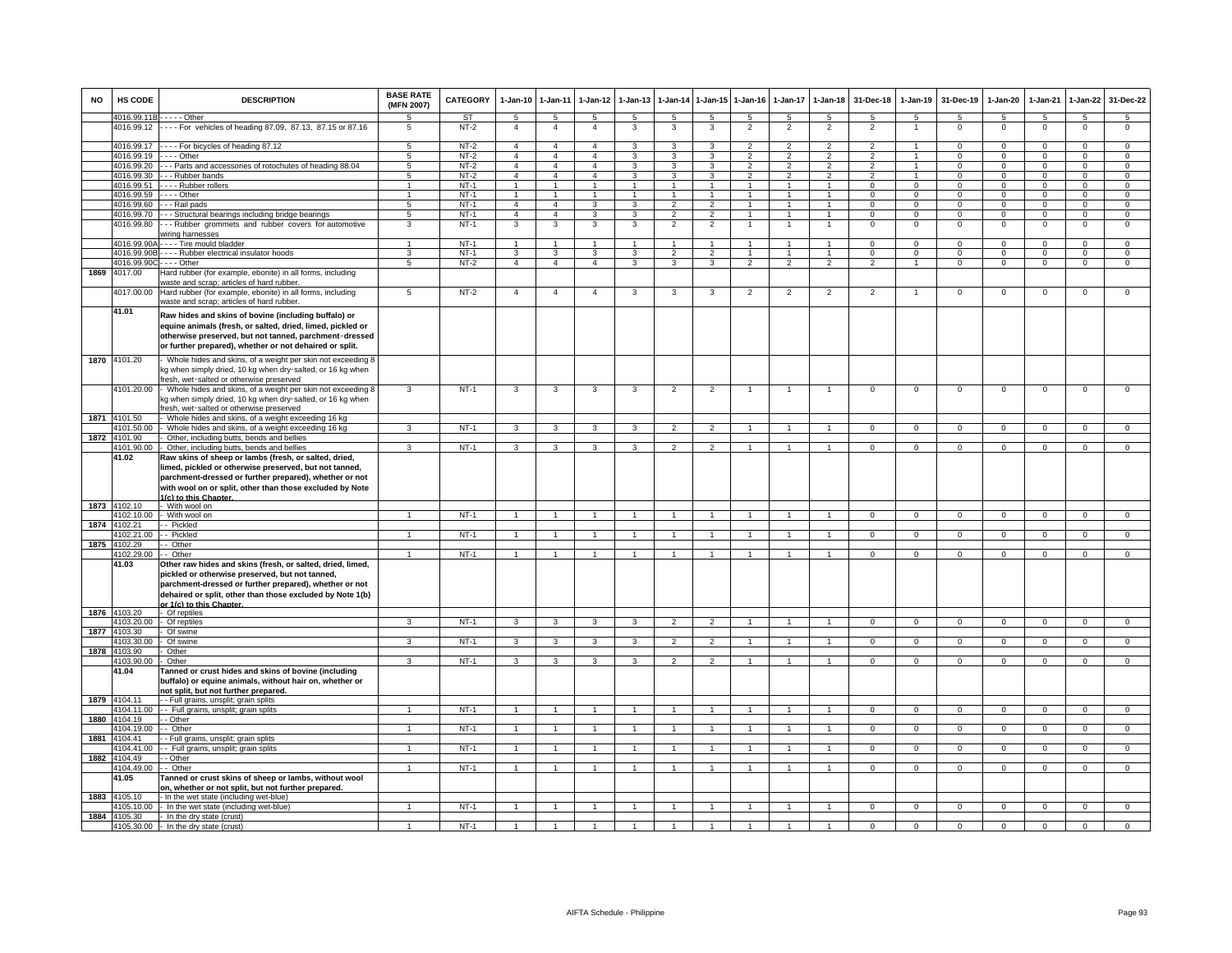| <b>NO</b> | HS CODE                    | <b>DESCRIPTION</b>                                                                                                                                                                                                                                                                | <b>BASE RATE</b><br>(MFN 2007) | <b>CATEGORY</b> | $1-Jan-10$     | $1 - Jan-11$         | $1 - Jan-12$   | $1 - Jan-13$   |                          |                | 1-Jan-14 1-Jan-15 1-Jan-16 | $1 - Jan-17$   | $1-Jan-18$           | 31-Dec-18      | $1-Jan-19$     | 31-Dec-19      | $1 - Jan-20$   | $1-Jan-21$     | $1-Jan-22$     | 31-Dec-22      |
|-----------|----------------------------|-----------------------------------------------------------------------------------------------------------------------------------------------------------------------------------------------------------------------------------------------------------------------------------|--------------------------------|-----------------|----------------|----------------------|----------------|----------------|--------------------------|----------------|----------------------------|----------------|----------------------|----------------|----------------|----------------|----------------|----------------|----------------|----------------|
|           | 41.06                      | Tanned or crust hides and skins of other animals, without<br>wool or hair on, whether or not split, but not further<br>prepared.                                                                                                                                                  |                                |                 |                |                      |                |                |                          |                |                            |                |                      |                |                |                |                |                |                |                |
|           | 1885 4106.21               | - - In the wet state (including wet-blue):                                                                                                                                                                                                                                        |                                |                 |                |                      |                |                |                          |                |                            |                |                      |                |                |                |                |                |                |                |
|           | 4106.21.00                 | - - In the wet state (including wet-blue)                                                                                                                                                                                                                                         | $\overline{1}$                 | $NT-1$          | $\mathbf{1}$   | $\overline{1}$       |                | $\overline{1}$ | $\overline{1}$           | $\overline{1}$ | $\overline{1}$             | $\overline{1}$ | $\overline{1}$       | $\Omega$       | $\Omega$       | $\Omega$       | $\Omega$       | $\Omega$       | $\mathbf{0}$   | $\overline{0}$ |
| 1886      | 4106.22                    | - In the dry state (crust)                                                                                                                                                                                                                                                        |                                |                 |                |                      |                |                |                          |                |                            |                |                      |                |                |                |                |                |                |                |
|           | 1106.22.00                 | - In the dry state (crust)                                                                                                                                                                                                                                                        | $\mathbf{1}$                   | $NT-1$          |                |                      |                | $\mathbf{1}$   | $\mathbf{1}$             | $\mathbf{1}$   | $\overline{1}$             | $\mathbf{1}$   | $\blacktriangleleft$ | $\mathbf{0}$   | $\overline{0}$ | $\mathbf 0$    | $\mathbf 0$    | $\mathbf 0$    | $\overline{0}$ | $\overline{0}$ |
| 1887      | 4106.31<br>4106.31.00      | - In the wet state (including wet-blue):<br>- In the wet state (including wet-blue)                                                                                                                                                                                               | $\overline{1}$                 | $NT-1$          |                | $\overline{1}$       |                | $\overline{1}$ | $\overline{1}$           | $\mathbf{1}$   | $\overline{1}$             | $\overline{1}$ | $\blacktriangleleft$ | $\mathbf 0$    | $\mathbf 0$    | $\mathbf 0$    | $\mathbf 0$    | $\Omega$       | $\mathbf 0$    | $\overline{0}$ |
| 1888      | 4106.32                    | - In the dry state (crust):                                                                                                                                                                                                                                                       |                                |                 |                |                      |                |                |                          |                |                            |                |                      |                |                |                |                |                |                |                |
|           | 4106.32.00                 | - In the dry state (crust)                                                                                                                                                                                                                                                        | $\mathbf{1}$                   | $NT-1$          | $\overline{1}$ | $\blacktriangleleft$ |                | $\overline{1}$ | $\overline{1}$           | $\overline{1}$ | $\overline{1}$             | $\overline{1}$ | $\overline{1}$       | $\overline{0}$ | $\overline{0}$ | $\Omega$       | $\overline{0}$ | $\overline{0}$ | $\overline{0}$ | $\overline{0}$ |
| 1889      | 4106.40                    | Of reptiles:                                                                                                                                                                                                                                                                      |                                |                 |                |                      |                |                |                          |                |                            |                |                      |                |                |                |                |                |                |                |
|           | 4106.40.00                 | Of reptiles                                                                                                                                                                                                                                                                       |                                | $NT-1$          |                |                      |                |                |                          | $\overline{1}$ |                            |                | $\overline{1}$       | $\overline{0}$ | $\overline{0}$ | $\overline{0}$ | $\overline{0}$ | $\overline{0}$ | $\overline{0}$ | $\overline{0}$ |
| 1890      | 4106.91                    | - In the wet state (including wet-blue)                                                                                                                                                                                                                                           | $\blacktriangleleft$           |                 |                |                      |                |                | $\overline{1}$           | $\overline{1}$ |                            |                |                      |                |                |                |                |                |                |                |
|           | 4106.91.00<br>1891 4106.92 | - In the wet state (including wet-blue)<br>- In the dry state (crust):                                                                                                                                                                                                            |                                | $NT-1$          |                |                      |                |                |                          |                |                            |                |                      | $\mathbf 0$    | $\mathbf{O}$   | $\Omega$       | $\overline{0}$ | $\mathbf 0$    | $\mathbf{0}$   | $\mathbf{0}$   |
|           | 4106.92.00                 | - In the dry state (crust)                                                                                                                                                                                                                                                        | $\mathbf{1}$                   | $NT-1$          | $\mathbf{1}$   | $\blacktriangleleft$ |                | $\mathbf{1}$   | $\mathbf{1}$             | $\mathbf{1}$   | $\overline{1}$             | 1              | $\mathbf{1}$         | $\Omega$       | $\mathbf 0$    | $\mathbf{0}$   | $\mathbf{0}$   | $\mathbf 0$    | $\mathbf{0}$   | $\overline{0}$ |
|           | 41.07                      | Leather further prepared after tanning or crusting,<br>including parchment-dressed leather, of bovine<br>(including buffalo) or equine animals, without hair on,<br>whether or not split, other than leather of heading 41.14.                                                    |                                |                 |                |                      |                |                |                          |                |                            |                |                      |                |                |                |                |                |                |                |
|           | 1892 4107.11               | - - Full grains, unsplit                                                                                                                                                                                                                                                          |                                | $NT-1$          |                |                      |                |                |                          |                | $\overline{1}$             |                |                      |                |                |                |                |                |                |                |
| 1893      | 4107.11.00<br>4107.12      | - - Full grains, unsplit<br>- Grain splits                                                                                                                                                                                                                                        | $\sqrt{5}$                     |                 | $\overline{4}$ | $\overline{4}$       | 3              | 3              | $\overline{2}$           | $\overline{2}$ |                            | $\overline{1}$ | $\overline{1}$       | $\mathbf 0$    | $\overline{0}$ | $\mathbf 0$    | $\overline{0}$ | $\overline{0}$ | $\mathbf 0$    | $\overline{0}$ |
|           | 4107.12.00                 | - Grain splits                                                                                                                                                                                                                                                                    | $\overline{5}$                 | $NT-1$          | $\overline{4}$ | $\overline{4}$       | 3              | 3              | $\overline{2}$           | $\overline{2}$ |                            |                |                      | $\overline{0}$ | $\overline{0}$ | $\overline{0}$ | $\overline{0}$ | $\overline{0}$ | $\overline{0}$ | $\overline{0}$ |
| 1894      | 4107.19                    | - Other                                                                                                                                                                                                                                                                           |                                |                 |                |                      |                |                |                          |                |                            |                |                      |                |                |                |                |                |                |                |
|           | 4107.19.00                 | - - Other                                                                                                                                                                                                                                                                         | 5                              | $NT-1$          | $\overline{4}$ | $\overline{4}$       | 3              | 3              | $\overline{2}$           | $\overline{2}$ |                            |                |                      | $\mathbf 0$    | $\mathbf 0$    | $^{\circ}$     | $\mathbf{0}$   | $\Omega$       | $\mathbf{0}$   | $\mathbf{0}$   |
|           | 1895 4107.91               | - Full grains, unsplit<br>- Full grains, unsplit                                                                                                                                                                                                                                  |                                | $NT-1$          |                | $\overline{4}$       | 3              |                |                          |                | $\overline{1}$             | $\mathbf{1}$   | $\mathbf{1}$         | $\Omega$       |                |                |                | $\Omega$       |                | $\overline{0}$ |
| 1896      | 4107.91.00<br>4107.92      | - Grain splits                                                                                                                                                                                                                                                                    | $5\overline{5}$                |                 | $\overline{4}$ |                      |                | 3              | $\overline{2}$           | $\overline{2}$ |                            |                |                      |                | $\mathbf{0}$   | $\mathbf{0}$   | $\overline{0}$ |                | $\circ$        |                |
|           | 1107.92.00                 | - Grain splits                                                                                                                                                                                                                                                                    | -5                             | $NT-1$          | $\overline{a}$ | $\overline{4}$       | 3              | 3              | $\overline{\phantom{a}}$ | $\overline{2}$ |                            |                | $\overline{1}$       | $\Omega$       | $\overline{0}$ | $\Omega$       | $\Omega$       | $\Omega$       | $\overline{0}$ | $\overline{0}$ |
| 1897      | 4107.99                    | - Other                                                                                                                                                                                                                                                                           |                                |                 |                |                      |                |                |                          |                |                            |                |                      |                |                |                |                |                |                |                |
|           | 4107.99.00                 | - Other                                                                                                                                                                                                                                                                           | $\overline{5}$                 | $NT-1$          | $\overline{4}$ | $\overline{4}$       | 3              | 3              | $\overline{2}$           | $\overline{2}$ | $\overline{1}$             | 1              | $\overline{1}$       | $\overline{0}$ | $\overline{0}$ | $\mathbf 0$    | $\overline{0}$ | $\overline{0}$ | $\overline{0}$ | $\overline{0}$ |
| 1898      | 4112.00                    | eather further prepared after tanning or crusting, including<br>parchment-dressed leather, of sheep or lamb, without wool on,<br>whether or not split, other than leather of heading 41.14.                                                                                       |                                |                 |                |                      |                |                |                          |                |                            |                |                      |                |                |                |                |                |                |                |
|           | 4112.00.00                 | Leather further prepared after tanning or crusting, including<br>parchment-dressed leather, of sheep or lamb, without wool on,<br>whether or not split, other than leather of heading 41.14.                                                                                      | 5                              | $NT-1$          | $\overline{4}$ | $\overline{4}$       | 3              | 3              | $\overline{2}$           | 2              | $\overline{1}$             | 1              | $\overline{1}$       | $\mathbf{0}$   | $\mathbf 0$    | $\mathbf 0$    | $\mathbf 0$    | $\mathbf 0$    | $\mathbf 0$    | $\mathbf 0$    |
|           | 41.13<br>1899 4113.10      | Leather further prepared after tanning or crusting,<br>including parchment-dressed leather, of other animals,<br>without wool or hair on, whether or not split, other than<br>leather of heading 41.14.<br>Of goats or kids                                                       |                                |                 |                |                      |                |                |                          |                |                            |                |                      |                |                |                |                |                |                |                |
|           | 4113.10.00                 | Of goats or kids                                                                                                                                                                                                                                                                  | 5                              | $NT-1$          | $\overline{4}$ | $\overline{4}$       | 3              | 3              | $\overline{2}$           | $\overline{2}$ | $\overline{1}$             | $\mathbf{1}$   | $\mathbf{1}$         | $\mathbf 0$    | $\mathbf{O}$   | $\mathbf 0$    | $\mathbf 0$    | $\mathbf 0$    | $\mathsf 0$    | $\mathbf 0$    |
|           | 1900 4113.20               | Of swine                                                                                                                                                                                                                                                                          |                                |                 |                |                      |                |                |                          |                |                            |                |                      |                |                |                |                |                |                |                |
|           | 4113.20.00<br>1901 4113.30 | Of swine                                                                                                                                                                                                                                                                          | $\overline{5}$                 | $NT-1$          | $\overline{4}$ | $\overline{4}$       | $\overline{3}$ | $\overline{3}$ | $\overline{2}$           | $\overline{2}$ | $\overline{1}$             | $\overline{1}$ | $\overline{1}$       | $\overline{0}$ | $\overline{0}$ | $\overline{0}$ | $\overline{0}$ | $\overline{0}$ | $\overline{0}$ | $\overline{0}$ |
|           | 4113.30.00                 | Of reptiles<br>Of reptiles                                                                                                                                                                                                                                                        | 5                              | $NT-1$          | $\overline{4}$ | $\overline{4}$       |                | $\mathbf{R}$   | $\mathcal{L}$            | $\overline{2}$ |                            |                |                      | $\Omega$       | $\overline{0}$ | $\Omega$       | $\Omega$       | $\Omega$       | $\Omega$       | $\overline{0}$ |
| 1902      | 4113.90                    | Other                                                                                                                                                                                                                                                                             |                                |                 |                |                      |                |                |                          |                |                            |                |                      |                |                |                |                |                |                |                |
|           | 4113.90.00                 | Other                                                                                                                                                                                                                                                                             | $\overline{5}$                 | $NT-1$          | $\overline{4}$ | $\overline{4}$       | 3              | 3              | $\overline{2}$           | $\overline{2}$ |                            |                |                      | $\Omega$       | $\Omega$       | $\Omega$       | $\Omega$       | $\Omega$       | $\Omega$       | $\overline{0}$ |
|           | 41.14                      | Chamois (including combination chamois) leather; patent<br>leather and patent laminated leather; metallised leather.                                                                                                                                                              |                                |                 |                |                      |                |                |                          |                |                            |                |                      |                |                |                |                |                |                |                |
|           | 1903 4114.10               | Chamois (including combination chamois) leather                                                                                                                                                                                                                                   |                                |                 |                |                      |                |                |                          |                |                            |                |                      |                |                |                |                |                |                |                |
|           | 4114.10.00<br>4114.20      | Chamois (including combination chamois) leather                                                                                                                                                                                                                                   | 5                              | $NT-1$          | $\overline{4}$ | $\overline{4}$       | 3              | 3              | $\overline{2}$           | $\overline{2}$ |                            |                |                      | $\overline{0}$ | $\overline{0}$ | $\overline{0}$ | $\overline{0}$ | $\overline{0}$ | $\overline{0}$ | $\overline{0}$ |
| 1904      |                            | Patent leather and patent laminated leather; metallised<br>eather                                                                                                                                                                                                                 |                                |                 |                |                      |                |                |                          |                |                            |                |                      |                |                |                |                |                |                |                |
|           | 4114.20.00                 | Patent leather and patent laminated leather; metallised<br>eather                                                                                                                                                                                                                 | $\overline{7}$                 | $NT-2$          | 5              | 5                    | 5              | $\overline{4}$ | $\overline{4}$           | $\overline{4}$ | 3                          | $\mathbf{3}$   | 3                    | 3              | $\overline{2}$ | $\mathbf 0$    | $\mathbf 0$    | $\mathbf 0$    | $\mathsf 0$    | $\mathsf 0$    |
|           | 41.15                      | Composition leather with a basis of leather or leather<br>fibre, in slabs, sheets or strip, whether or not in rolls;<br>parings and other waste of leather or of composition<br>leather, not suitable for the manufacture of leather<br>articles: leather dust, nowder and flour. |                                |                 |                |                      |                |                |                          |                |                            |                |                      |                |                |                |                |                |                |                |
|           | 1905 4115.10               | Composition leather with a basis of leather or leather fibre,                                                                                                                                                                                                                     |                                |                 |                |                      |                |                |                          |                |                            |                |                      |                |                |                |                |                |                |                |
|           | 4115.10.00                 | a slabs, sheets or strip, whether or not in rolls<br>Composition leather with a basis of leather or leather fibre,<br>h slabs, sheets or strip, whether or not in rolls                                                                                                           | $5^{\circ}$                    | $NT-2$          | $\overline{4}$ | $\overline{4}$       | $\overline{4}$ | 3              | 3                        | 3              | $\overline{2}$             | $\overline{2}$ | $\overline{2}$       | $\overline{2}$ | -1             | $\Omega$       | $\Omega$       | $\Omega$       | $\overline{0}$ | $\overline{0}$ |
|           | 1906 4115.20               | Parings and other waste of leather or of composition leather,<br>not suitable for the manufacture of leather articles; leather<br>dust, powder and flour                                                                                                                          |                                |                 |                |                      |                |                |                          |                |                            |                |                      |                |                |                |                |                |                |                |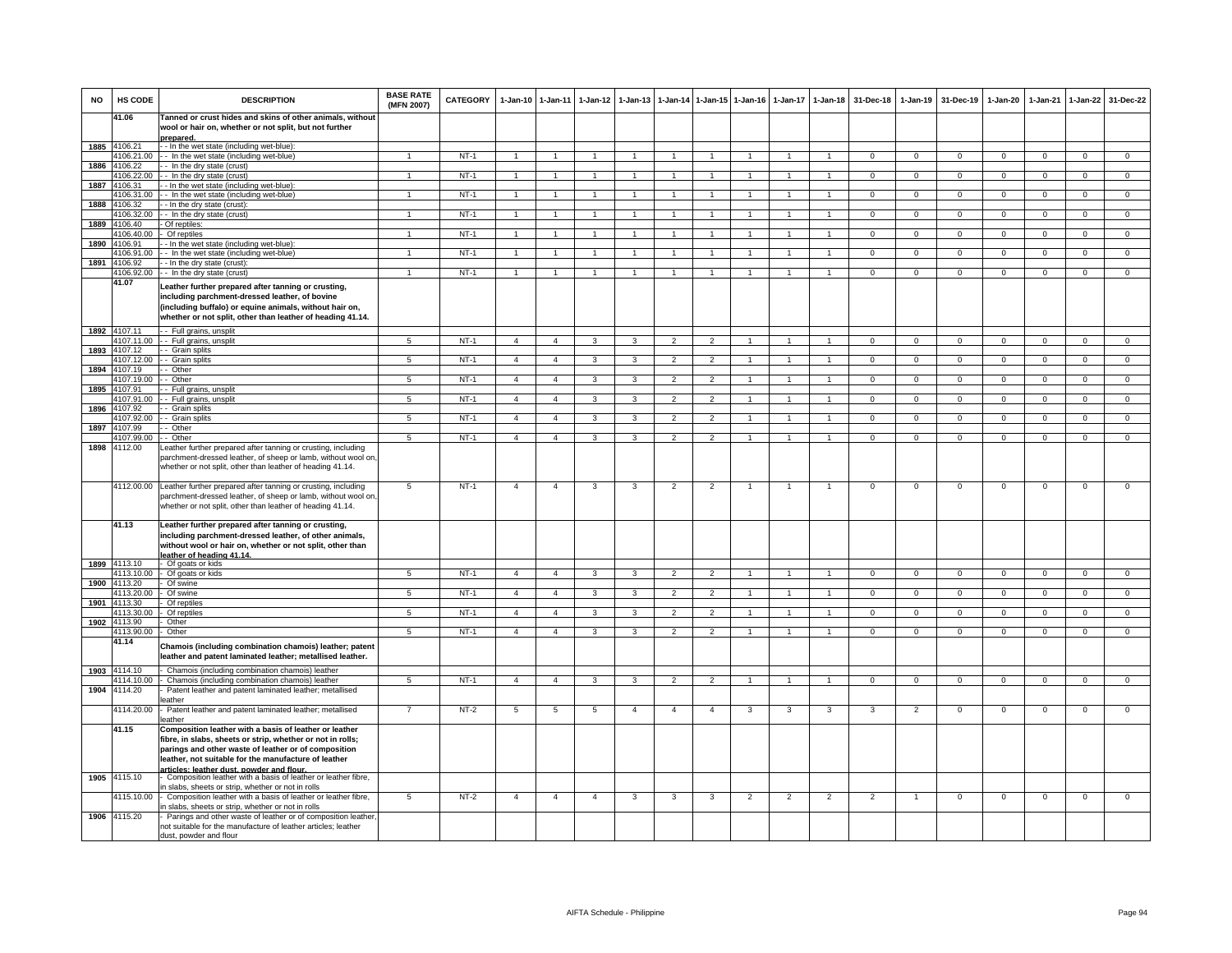| <b>NO</b> | <b>HS CODE</b>           | <b>DESCRIPTION</b>                                                                                                                                                                      | <b>BASE RATE</b><br>(MFN 2007) | <b>CATEGORY</b>  | $1 - Jan-10$ | 1-Jan-11 | $1-Jan-12$ | $1-Jan-13$     | 1-Jan-14       | 1-Jan-15             | $1-Jan-16$              | 1-Jan-17                         | 1-Jan-18       | 31-Dec-18      | $1-Jan-19$     | 31-Dec-19              | 1-Jan-20                 | 1-Jan-21                | 1-Jan-22                 | 31-Dec-22                      |
|-----------|--------------------------|-----------------------------------------------------------------------------------------------------------------------------------------------------------------------------------------|--------------------------------|------------------|--------------|----------|------------|----------------|----------------|----------------------|-------------------------|----------------------------------|----------------|----------------|----------------|------------------------|--------------------------|-------------------------|--------------------------|--------------------------------|
|           | 4115.20.00               | Parings and other waste of leather or of composition leather<br>not suitable for the manufacture of leather articles; leather<br>dust, powder and flour                                 |                                | $NT-2$           | 5            | 5        | 5          | $\overline{4}$ | $\overline{4}$ | $\overline{4}$       | 3                       | 3                                | 3              | 3              | $\overline{2}$ | $\mathbf 0$            | $\mathsf 0$              | $\mathbf 0$             | $\mathbf 0$              | $\mathsf 0$                    |
| 1907      | 4201.00                  | Saddlery and harness for any animal (including traces, leads,                                                                                                                           |                                |                  |              |          |            |                |                |                      |                         |                                  |                |                |                |                        |                          |                         |                          |                                |
|           | 4201.00.00               | nee pads, muzzles, saddle cloths, saddle bags, dog coats.<br>Saddlery and harness for any animal (including traces, leads,<br>chee nads, muzzles, saddle cloths, saddle hans, don coats | 10                             | $NT-1$           | 9            | 8        |            | 6              | $\sqrt{5}$     | $\overline{4}$       | 3                       | $\overline{2}$                   | $\overline{2}$ | $\mathbf 0$    | $^{\circ}$     | $^{\circ}$             | $\mathsf 0$              | $\mathbf 0$             | $\mathbf{0}$             | $\overline{0}$                 |
|           | 42.02                    | Trunks, suit-cases, vanity-cases, executive-cases, brief-                                                                                                                               |                                |                  |              |          |            |                |                |                      |                         |                                  |                |                |                |                        |                          |                         |                          |                                |
| 1908      | 4202.11                  | cases school satchels spectacle cases binocular cases<br>- With outer surface of leather, of composition leather or of<br>patent leather                                                |                                |                  |              |          |            |                |                |                      |                         |                                  |                |                |                |                        |                          |                         |                          |                                |
|           | 4202.11.10               | - - - Travel goods                                                                                                                                                                      | 15                             | <b>ST</b>        | 14           | 13       | 12         | 11             | 10             | 10                   |                         |                                  |                |                |                |                        | $\overline{a}$           | 5                       |                          | 5.                             |
| 1909      | 4202.11.90<br>4202.12    | --- Other<br>- - With outer surface of plastics or of textile materials:                                                                                                                | 15                             | <b>ST</b>        | 14           | 13       | 12         | 11             | 10             | 10                   | 9                       | 8                                | $\overline{7}$ |                | 6              | 5                      | 5                        | 5                       | $\overline{5}$           | $5\overline{5}$                |
|           | 4202.12.10               | --- School satchels                                                                                                                                                                     | 15                             | $NT-2$           | 14           | 13       | 12         | 11             | 10             | 9                    | 8                       |                                  | 6              | 6              | -5             | $\Omega$               | $\Omega$                 | $\Omega$                | $\Omega$                 | $\Omega$                       |
|           | 4202.12.90               | .-- Other                                                                                                                                                                               | 15                             | $NT-2$           | 14           | 13       | 12         | 11             | 10             | 9                    | 8                       | $\overline{7}$                   | 6              | 6              | 5              | $^{\circ}$             | $^{\circ}$               | $\mathbf 0$             | $\mathbf 0$              | $\mathbf{0}$                   |
|           | 1910 4202.19             | - Other:                                                                                                                                                                                |                                |                  |              |          |            |                |                |                      |                         |                                  |                |                |                |                        |                          |                         |                          |                                |
|           | 4202.19.10<br>4202.19.90 | --- School satchels, of vulcanised fibre<br>-- Other                                                                                                                                    | 15<br>15                       | $NT-2$<br>$NT-2$ | 14<br>14     | 13<br>13 | 12<br>12   | 11<br>11       | 10<br>10       | 9<br>9               | 8<br>8                  | 7                                | 6<br>6         | 6<br>6         | 5<br>5         | $\Omega$<br>$^{\circ}$ | $\Omega$                 | $\Omega$<br>$\mathbf 0$ | $\Omega$<br>$\mathbf{0}$ | $\Omega$<br>$\mathbf 0$        |
| 1911      | 4202.21                  | - With outer surface of leather, of composition leather or of                                                                                                                           |                                |                  |              |          |            |                |                |                      |                         |                                  |                |                |                |                        | $\mathbf 0$              |                         |                          |                                |
|           | 4202.21.00               | atent leather<br>With outer surface of leather, of composition leather or of                                                                                                            | 15                             | $NT-2$           | 14           | 13       | 12         | 11             | 10             | 9                    | 8                       |                                  | 6              | 6              | 5              | $^{\circ}$             | $\mathbf 0$              | $\mathbf 0$             | $\mathbf 0$              | $\mathbf 0$                    |
| 1912      | 4202.22                  | atent leather<br>- With outer surface of plastic sheeting or of textile materials                                                                                                       |                                |                  |              |          |            |                |                |                      |                         |                                  |                |                |                |                        |                          |                         |                          |                                |
|           | 4202.22.00               |                                                                                                                                                                                         | 15                             | $NT-2$           | 14           | 13       | 12         | 11             | 10             | 9                    | 8                       | $\overline{7}$                   | 6              | 6              | $\overline{5}$ | $\Omega$               | $\mathsf 0$              | 0                       | $\mathbf 0$              | $\mathbf 0$                    |
| 1913      | 4202.29                  | - With outer surface of plastic sheeting or of textile materials<br>- Other                                                                                                             |                                |                  |              |          |            |                |                |                      |                         |                                  |                |                |                |                        |                          |                         |                          |                                |
|           | 4202.29.00               | - Other                                                                                                                                                                                 | 15                             | ST               | 14           | 13       | 12         | 11             | 10             | 10                   | 9                       | 8                                | $\overline{7}$ | $\overline{7}$ | 6              | $\overline{5}$         | $\overline{5}$           | $\overline{5}$          | $\overline{5}$           | $\sqrt{5}$                     |
| 1914      | 4202.31                  | - With outer surface of leather, of composition leather or of<br>atent leather                                                                                                          |                                |                  |              |          |            |                |                |                      |                         |                                  |                |                |                |                        |                          |                         |                          |                                |
|           | 4202.31.00               | - With outer surface of leather, of composition leather or of<br>batent leather                                                                                                         | 15                             | ST               | 14           | 13       | 12         | 11             | 10             | 10                   | -9                      | 8                                | 7              | 7              | 6              | 5                      | 5                        | 5                       | 5                        | $5\overline{5}$                |
| 1915      | 4202.32                  | With outer surface of plastic sheeting or of textile materials                                                                                                                          |                                |                  |              |          |            |                |                |                      |                         |                                  |                |                |                |                        |                          |                         |                          |                                |
|           | 4202.32.00               | - With outer surface of plastic sheeting or of textile materials                                                                                                                        | 15                             | <b>ST</b>        | 14           | 13       | 12         | 11             | 10             | 10                   | 9                       | 8                                | $\overline{7}$ | $\overline{7}$ | 6              | 5                      | $\overline{5}$           | 5                       | 5                        | 5                              |
| 1916      | 4202.39                  | Other                                                                                                                                                                                   |                                |                  |              |          |            |                |                |                      |                         |                                  |                |                |                |                        |                          |                         |                          |                                |
|           | 4202.39.00               | - Other                                                                                                                                                                                 | 15                             | <b>ST</b>        | 14           | 13       | 12         | 11             | 10             | 10                   | 9                       | 8                                |                |                |                |                        | 5                        | 5                       |                          |                                |
| 1917      | 4202.91                  | - With outer surface of leather, of composition leather or of<br>oatent leather                                                                                                         |                                |                  |              |          |            |                |                |                      |                         |                                  |                |                |                |                        |                          |                         |                          |                                |
|           |                          | 4202.91.10 --- Sports bags                                                                                                                                                              | 15                             | $NT-2$           | 14           | 13       | 12         | 11             | 10             | -9                   | 8                       | $\overline{7}$                   | 6              | -6             | -5             | $\Omega$               | $\Omega$                 | $\Omega$                | $\Omega$                 | $\Omega$                       |
|           | 4202.91.90               | $- -$ Other                                                                                                                                                                             | 15                             | $NT-2$           | 14           | 13       | 12         | 11             | 10             | $\overline{9}$       | $\overline{\mathbf{a}}$ | $\overline{7}$                   | 6              | 6              | $\overline{5}$ | $\Omega$               | $\overline{0}$           | $\overline{0}$          | $\overline{0}$           | $\overline{0}$                 |
|           | 1918 4202.92             | - With outer surface of plastic sheeting or of textile materials                                                                                                                        |                                |                  |              | 13       |            | 11             | 10             | 9                    | 8                       |                                  | 6              | 6              | $\overline{5}$ | $\Omega$               | $\Omega$                 | $\Omega$                | $\Omega$                 | $\Omega$                       |
|           | 4202.92.90 --- Other     | 4202.92.10 --- Toilet bags, of plastic sheeting                                                                                                                                         | 15<br>15                       | $NT-2$<br>$NT-2$ | 14<br>14     | 13       | 12<br>12   | 11             | 10             | $\overline{a}$       | R                       |                                  | 6              | 6              | -5             | $\Omega$               | $\Omega$                 | $\Omega$                | $\Omega$                 | $\Omega$                       |
|           | 1919 4202.99             | - - Other                                                                                                                                                                               |                                |                  |              |          |            |                |                |                      |                         |                                  |                |                |                |                        |                          |                         |                          |                                |
|           |                          | 4202.99.10 --- With outer surface of vulcanised fibre or paperboard                                                                                                                     | 15                             | NT-2             | 14           | 13       | 12         | 11             | 10             | 9                    | 8                       |                                  | 6              | 6              | 5              | $\Omega$               | 0                        | $^{\circ}$              | $^{\circ}$               | $\mathbf{0}$                   |
|           | 4202.99.90 --- Other     |                                                                                                                                                                                         | 15                             | $NT-2$           | 14           | 13       | 12         | 11             | 10             | 9                    | 8                       | 7                                | 6              | 6              | 5              | 0                      | 0                        | $^{\circ}$              | $^{\circ}$               | $\mathbf 0$                    |
|           | 42.03                    | Articles of apparel and clothing accessories, of leather or<br>of composition leather.                                                                                                  |                                |                  |              |          |            |                |                |                      |                         |                                  |                |                |                |                        |                          |                         |                          |                                |
| 1920      | 4203.10<br>4203.10.00    | - Articles of apparel<br>- Articles of apparel                                                                                                                                          | 15                             | $NT-2$           | 14           | 13       | 12         | 11             | 10             | 9                    | 8                       |                                  | 6              | 6              | $\overline{5}$ | $\mathbf 0$            | $\mathsf 0$              | $\mathbf 0$             | $\mathbf 0$              | $\overline{0}$                 |
| 1921      | 4203.21                  | - Specially designed for use in sports                                                                                                                                                  |                                |                  |              |          |            |                |                |                      |                         |                                  |                |                |                |                        |                          |                         |                          |                                |
|           | 4203.21.00               | - - Specially designed for use in sports                                                                                                                                                | 15                             | $NT-2$           | 14           | 13       | 12         | 11             | 10             |                      |                         |                                  | 6              |                |                |                        | $\Omega$                 | $\Omega$                |                          | $\Omega$                       |
| 1922      | 4203.29                  | - Other gloves, mittens and mitts:                                                                                                                                                      |                                |                  |              |          |            |                |                |                      |                         |                                  |                |                |                |                        |                          |                         |                          |                                |
|           | 4203.29.10<br>4203.29.90 | - - Protective work gloves<br>-- Other                                                                                                                                                  | 15<br>15                       | $NT-2$<br>$NT-2$ | 14<br>14     | 13<br>13 | 12<br>12   | 11<br>11       | 10<br>10       | -9<br>$\overline{a}$ | 8<br>8                  | $\overline{7}$<br>$\overline{7}$ | 6<br>6         | 6<br>6         | -5<br>5        | $\Omega$<br>$\Omega$   | $\mathbf{0}$<br>$\Omega$ | $\Omega$<br>$\Omega$    | $\Omega$<br>$\Omega$     | $\mathbf{O}$<br>$\overline{0}$ |
| 1923      | 4203.30                  | Belts and bandoliers                                                                                                                                                                    |                                |                  |              |          |            |                |                |                      |                         |                                  |                |                |                |                        |                          |                         |                          |                                |
|           | 4203.30.00               | Belts and bandoliers                                                                                                                                                                    | 15                             | ST               | 14           | 13       | 12         | 11             | 10             | 10                   | 9                       | 8                                | $\overline{7}$ | $\overline{7}$ | 6              | 5                      | 5                        | $\overline{5}$          | $\overline{5}$           | 5.                             |
| 1924      | 4203.40                  | Other clothing accessories                                                                                                                                                              |                                |                  |              |          |            |                |                |                      |                         |                                  |                |                |                |                        |                          |                         |                          |                                |
|           | 4203.40.00               | Other clothing accessories                                                                                                                                                              | 15                             | ST               | 14           | 13       | 12         | 11             | 10             | 10                   | 9                       | 8                                | $\overline{7}$ | $\overline{7}$ | 6              | -5                     | -5                       | -5                      | 5                        | -5                             |
| 1925      | 4205.00<br>4205.00.10    | Other articles of leather or of composition leather.<br>Boot laces; mats                                                                                                                | 15                             | $NT-2$           | 14           | 13       | 12         | 11             | 10             | 9                    | 8                       |                                  | 6              | 6              | 5              | $\Omega$               | 0                        | $\mathbf{0}$            | $^{\circ}$               | $\mathbf{0}$                   |
|           | 4205.00.20               | Industrial safety belts and harnesses                                                                                                                                                   | 15                             | $NT-2$           | 14           | 13       | 12         | 11             | 10             | 9                    | 8                       | 7                                | 6              | 6              | 5              | $\mathbf{0}$           | $\mathbf{0}$             | $^{\circ}$              | $\mathbf{0}$             | $\mathbf 0$                    |
|           | 4205.00.30               | Leather strings or chords of a kind used for jewelry or<br>articles of personal adornment                                                                                               | 3                              | $NT-2$           | 3            | 3        | 3          | 3              | 3              | 3                    | $\overline{2}$          | $\overline{2}$                   | $\overline{2}$ | $\overline{2}$ | $\mathbf{1}$   | $^{\circ}$             | $\mathbf 0$              | $\overline{0}$          | $\mathbf{0}$             | $\mathbf{O}$                   |
|           | 4205.00.40               | Other articles of a kind used in machinery or mechanical<br>appliances or for other technical uses                                                                                      | 3                              | $NT-2$           | 3            | 3        | 3          | 3              | 3              | 3                    | $\overline{2}$          | $\overline{2}$                   | $\overline{2}$ | $\overline{2}$ | $\mathbf{1}$   | $\Omega$               | $\mathbf 0$              | $\mathbf{0}$            | $\mathbf 0$              | $\mathbf{0}$                   |
|           | 4205.00.90               | Other                                                                                                                                                                                   | 15                             | $NT-2$           | 14           | 13       | 12         | 11             | 10             | 9                    | 8                       | $\overline{7}$                   | 6              | 6              | 5              | $^{\circ}$             | $\mathsf 0$              | $\mathbf 0$             | 0                        | $\mathbf{O}$                   |
| 1926      | 4206.00                  | Articles of gut (other than silk-worm gut), of goldbeater's skin,<br>of bladders or of tendons                                                                                          |                                |                  |              |          |            |                |                |                      |                         |                                  |                |                |                |                        |                          |                         |                          |                                |
|           | 4206.00.00               | Articles of gut (other than silk-worm gut), of goldbeater's skin,<br>of bladders or of tendons.                                                                                         | 15                             | $NT-2$           | 14           | 13       | 12         | 11             | 10             | 9                    | 8                       | $\overline{7}$                   | 6              | 6              | 5              | $\Omega$               | $\mathsf 0$              | $\Omega$                | $\Omega$                 | $\Omega$                       |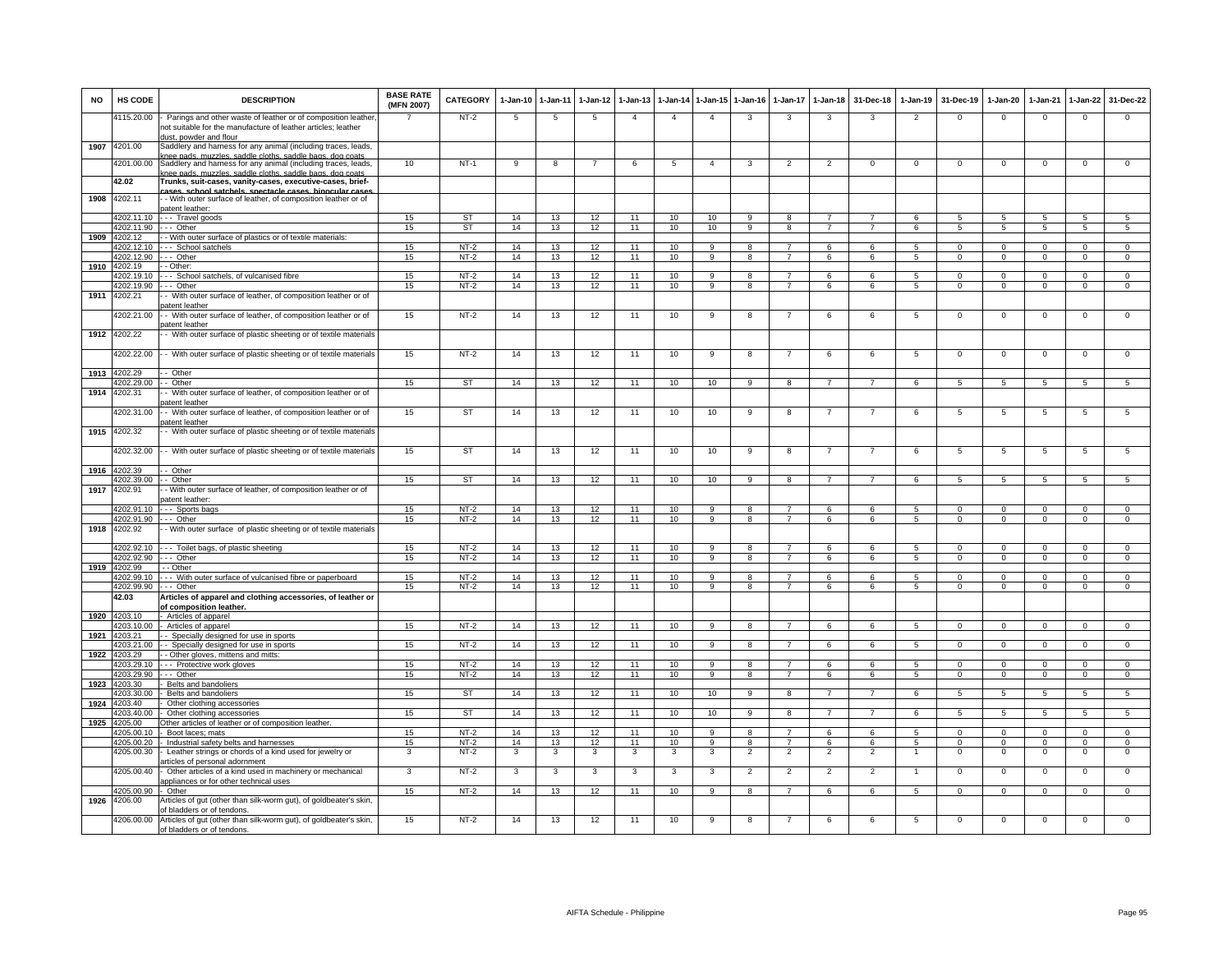| <b>NO</b> | HS CODE                  | <b>DESCRIPTION</b>                                                                                                                                                           | <b>BASE RATE</b><br>(MFN 2007) | <b>CATEGORY</b>  | 1-Jan-10 1-Jan-11            |                              | $1-Jan-12$                   | $1-Jan-13$              | 1-Jan-14                         | 1-Jan-15 1-Jan-16                |                                  | $1-Jan-17$         | $1-Jan-18$                       | 31-Dec-18                | $1-Jan-19$                 | 31-Dec-19                  | $1-Jan-20$              | 1-Jan-21               | $1-Jan-22$                   | 31-Dec-22                      |
|-----------|--------------------------|------------------------------------------------------------------------------------------------------------------------------------------------------------------------------|--------------------------------|------------------|------------------------------|------------------------------|------------------------------|-------------------------|----------------------------------|----------------------------------|----------------------------------|--------------------|----------------------------------|--------------------------|----------------------------|----------------------------|-------------------------|------------------------|------------------------------|--------------------------------|
|           | 43.01                    | Raw furskins (including heads, tails, paws and other<br>pieces or cuttings, suitable for furriers' use), other than<br>raw hides and skins of heading 41.01, 41.02 or 41.03. |                                |                  |                              |                              |                              |                         |                                  |                                  |                                  |                    |                                  |                          |                            |                            |                         |                        |                              |                                |
| 1927      | 4301.10                  | Of mink, whole, with or without head, tail or paws                                                                                                                           |                                |                  |                              |                              |                              |                         |                                  |                                  |                                  |                    |                                  |                          |                            |                            |                         |                        |                              |                                |
|           | 4301.10.00               | - Of mink, whole, with or without head, tail or paws                                                                                                                         | 3                              | $NT-1$           | $\overline{3}$               | $\overline{\mathbf{3}}$      | $\overline{\mathbf{3}}$      | $\overline{\mathbf{3}}$ | $\overline{2}$                   | $\overline{2}$                   | 1                                | $\mathbf{1}$       | $\overline{1}$                   | $\mathbf{0}$             | $\overline{0}$             | $\mathbf 0$                | $\overline{0}$          | $\mathbf 0$            | $\overline{0}$               | $\overline{0}$                 |
| 1928      | 4301.30                  | Of lamb, the following: Astrakhan, Broadtail, Caracul                                                                                                                        |                                |                  |                              |                              |                              |                         |                                  |                                  |                                  |                    |                                  |                          |                            |                            |                         |                        |                              |                                |
|           |                          | Persian and similar lamb, Indian, Chinese, Mongolian or                                                                                                                      |                                |                  |                              |                              |                              |                         |                                  |                                  |                                  |                    |                                  |                          |                            |                            |                         |                        |                              |                                |
|           | 4301.30.00               | Tibetan lamb, whole, with or without head, tail or paws<br>Of lamb, the following: Astrakhan, Broadtail, Caracul,                                                            | 3                              | $NT-1$           | 3                            | 3                            | 3                            | 3                       | $\overline{2}$                   | $\overline{2}$                   | $\overline{1}$                   | $\mathbf{1}$       | $\overline{1}$                   | $\mathbf{O}$             | $\mathsf 0$                | $\mathbf 0$                | $\mathsf 0$             | $\mathbf 0$            | $\mathsf 0$                  | $\mathbf 0$                    |
|           |                          | Persian and similar lamb, Indian, Chinese, Mongolian or                                                                                                                      |                                |                  |                              |                              |                              |                         |                                  |                                  |                                  |                    |                                  |                          |                            |                            |                         |                        |                              |                                |
|           | 1929 4301.60             | Tibetan lamb, whole, with or without head, tail or paws<br>Of fox, whole, with or without head, tail or paws                                                                 |                                |                  |                              |                              |                              |                         |                                  |                                  |                                  |                    |                                  |                          |                            |                            |                         |                        |                              |                                |
|           | 4301.60.00               | Of fox, whole, with or without head, tail or paws                                                                                                                            | 3                              | $NT-1$           | 3                            | 3                            | 3                            | 3                       | $\overline{2}$                   | 2                                |                                  |                    | $\mathbf{1}$                     | $\mathsf 0$              | $^{\circ}$                 | $\mathbf 0$                | 0                       | $^{\circ}$             | $^{\circ}$                   | $^{\circ}$                     |
| 1930      | 4301.80                  | Other furskins, whole, with or without head, tail or paws                                                                                                                    |                                |                  |                              |                              |                              |                         |                                  |                                  |                                  |                    |                                  |                          |                            |                            |                         |                        |                              |                                |
|           | 4301.80.00               | Other furskins, whole, with or without head, tail or paws                                                                                                                    | $\mathbf{a}$                   | $NT-1$           | $\mathbf{3}$                 | $\mathbf{3}$                 | $\mathbf{3}$                 | 3                       | $\overline{2}$                   | $\overline{2}$                   | $\mathbf{1}$                     | $\mathbf{1}$       | $\mathbf{1}$                     | $\Omega$                 | $\mathbf 0$                | $\mathbf 0$                | $\mathbf 0$             | $^{\circ}$             | $\mathsf 0$                  | $\Omega$                       |
| 1931      | 4301.90                  | Heads, tails, paws and other pieces or cuttings, suitable for<br>urriers' use                                                                                                |                                |                  |                              |                              |                              |                         |                                  |                                  |                                  |                    |                                  |                          |                            |                            |                         |                        |                              |                                |
|           | 4301.90.00               | Heads, tails, paws and other pieces or cuttings, suitable for                                                                                                                | 3                              | $NT-1$           | 3                            | 3                            | 3                            | 3                       | $\overline{2}$                   | $\overline{2}$                   |                                  |                    | $\overline{1}$                   | $\mathsf 0$              | $\mathbf 0$                | $\mathbf 0$                | $\mathbf 0$             | $\mathbf 0$            | $\mathsf 0$                  | $\mathbf 0$                    |
|           | 43.02                    | furriers' use<br>Tanned or dressed furskins (including heads, tails, paws                                                                                                    |                                |                  |                              |                              |                              |                         |                                  |                                  |                                  |                    |                                  |                          |                            |                            |                         |                        |                              |                                |
|           |                          | and other pieces or cuttings), unassembled, or                                                                                                                               |                                |                  |                              |                              |                              |                         |                                  |                                  |                                  |                    |                                  |                          |                            |                            |                         |                        |                              |                                |
|           |                          | assembled (without the addition of other materials) other<br><u>than those of heading 43.03.</u>                                                                             |                                |                  |                              |                              |                              |                         |                                  |                                  |                                  |                    |                                  |                          |                            |                            |                         |                        |                              |                                |
| 1932      | 4302.11                  | - - Of mink                                                                                                                                                                  |                                |                  |                              |                              |                              |                         |                                  |                                  |                                  |                    |                                  |                          |                            |                            |                         |                        |                              |                                |
|           | 4302.11.00               | - - Of mink                                                                                                                                                                  | 3                              | $NT-1$           | $\overline{3}$               | $\overline{\mathbf{3}}$      | $\overline{3}$               | $\overline{\mathbf{3}}$ | $\overline{2}$                   | $\overline{2}$                   | $\overline{1}$                   |                    | $\overline{1}$                   | $\Omega$                 | $\overline{0}$             | $\Omega$                   | $\overline{0}$          | $\Omega$               | $\overline{0}$               | $\overline{0}$                 |
| 1933      | 4302.19<br>4302.19.00    | - Other<br>- Other                                                                                                                                                           | 3                              | $NT-1$           | 3                            | 3                            | 3                            | 3                       | $\overline{2}$                   | $\overline{2}$                   |                                  |                    | $\overline{1}$                   | $\Omega$                 | $\Omega$                   | $\Omega$                   | $\Omega$                | $\Omega$               | $\mathbf 0$                  | $\Omega$                       |
| 1934      | 4302.20                  | Heads, tails, paws and other pieces or cuttings, not                                                                                                                         |                                |                  |                              |                              |                              |                         |                                  |                                  |                                  |                    |                                  |                          |                            |                            |                         |                        |                              |                                |
|           | 4302.20.00               | assembled<br>Heads, tails, paws and other pieces or cuttings, not<br>assembled                                                                                               | $\overline{3}$                 | $NT-1$           | $\overline{\mathbf{3}}$      | $\overline{\mathbf{3}}$      | 3                            | 3                       | $\overline{2}$                   | $\overline{2}$                   | 1                                | $\mathbf{1}$       | $\overline{1}$                   | $\overline{0}$           | $\overline{0}$             | $\overline{0}$             | $\overline{0}$          | $\overline{0}$         | $\overline{0}$               | $\overline{0}$                 |
| 1935      | 4302.30                  | Whole skins and pieces or cuttings thereof, assembled                                                                                                                        |                                |                  |                              |                              |                              |                         |                                  |                                  |                                  |                    |                                  |                          |                            |                            |                         |                        |                              |                                |
|           | 4302.30.00               | - Whole skins and pieces or cuttings thereof, assembled                                                                                                                      | 3                              | $NT-1$           | 3                            | 3                            | 3                            | 3                       | $\mathfrak{p}$                   | $\overline{2}$                   |                                  |                    |                                  | $\mathbf 0$              | $^{\circ}$                 | $\mathbf 0$                | $\mathbf 0$             | $\mathbf 0$            | $\mathsf 0$                  | $\mathbf 0$                    |
|           | 43.03                    | Articles of apparel, clothing accessories and other<br>articles of furskin.                                                                                                  |                                |                  |                              |                              |                              |                         |                                  |                                  |                                  |                    |                                  |                          |                            |                            |                         |                        |                              |                                |
| 1936      | 4303.10                  | - Articles of apparel and clothing accessories:                                                                                                                              |                                |                  |                              |                              |                              |                         |                                  |                                  |                                  |                    |                                  |                          |                            |                            |                         |                        |                              |                                |
|           | 4303.10.00               | - Articles of apparel and clothing accessories                                                                                                                               | 3                              | $NT-1$           | 3                            | $\mathbf{3}$                 | 3                            |                         | $\overline{2}$                   | $\overline{2}$                   |                                  |                    |                                  | $\Omega$                 | $\Omega$                   | $\Omega$                   | $\Omega$                | $\Omega$               | $\Omega$                     | $\Omega$                       |
| 1937      | 4303.90                  | - Other:                                                                                                                                                                     |                                |                  |                              |                              |                              |                         |                                  |                                  |                                  |                    |                                  |                          |                            |                            |                         |                        |                              |                                |
|           | 4303.90.20<br>4303.90.90 | - - Articles for industrial uses<br>- Other                                                                                                                                  | 3<br>3                         | $NT-1$<br>$NT-1$ | $\mathbf{3}$<br>$\mathbf{3}$ | $\mathbf{3}$<br>$\mathbf{3}$ | $\mathbf{3}$<br>$\mathbf{3}$ | 3<br>3                  | $\overline{c}$<br>$\overline{2}$ | 2<br>$\overline{2}$              | 1<br>$\overline{1}$              | -1<br>$\mathbf{1}$ | $\overline{1}$<br>$\overline{1}$ | $\mathbf{0}$<br>$\Omega$ | $\mathbf{0}$<br>$^{\circ}$ | $^{\circ}$<br>$\mathbf{0}$ | $\circ$<br>$\mathbf{0}$ | $^{\circ}$<br>$\Omega$ | $\mathbf{0}$<br>$\mathbf{0}$ | $\mathbf{0}$<br>$\overline{0}$ |
| 1938      | 4304.00                  | Artificial fur and articles thereof.                                                                                                                                         |                                |                  |                              |                              |                              |                         |                                  |                                  |                                  |                    |                                  |                          |                            |                            |                         |                        |                              |                                |
|           | 4304.00.10               | Artificial fur                                                                                                                                                               | 3                              | $NT-1$           | 3                            | 3                            | 3                            | 3                       | $\mathfrak{p}$                   | $\overline{2}$                   |                                  |                    |                                  | $\Omega$                 | $\mathsf 0$                | $\mathbf 0$                | $\mathbf 0$             | $\Omega$               | $\mathsf 0$                  | $\Omega$                       |
|           | 4304.00.20               | Articles for industrial uses                                                                                                                                                 | $\mathbf{R}$                   | $NT-1$           | 3                            | $\mathbf{3}$                 | 3                            | $\mathbf{a}$            | $\mathcal{L}$                    | $\mathcal{L}$                    | $\mathbf{1}$                     | $\mathbf{1}$       | $\overline{1}$                   | $\Omega$                 | $\Omega$                   | $\Omega$                   | $\Omega$                | $\Omega$               | $\mathbf 0$                  | $\mathbf 0$                    |
|           | 4304.00.91<br>4304.00.99 | - Sports bags<br>- - Other                                                                                                                                                   | 3<br>3                         | $NT-1$<br>$NT-1$ | $\mathbf{3}$<br>3            | 3<br>3                       | $\mathbf{3}$<br>3            | 3<br>3                  | $\overline{2}$<br>$\overline{2}$ | $\overline{2}$<br>$\overline{2}$ | $\overline{1}$<br>$\overline{1}$ | 1<br>$\mathbf{1}$  | $\overline{1}$<br>$\overline{1}$ | $\Omega$<br>$\Omega$     | $\mathbf{0}$<br>$\Omega$   | $^{\circ}$<br>$\Omega$     | $\mathbf 0$<br>$\Omega$ | $\Omega$<br>$\Omega$   | $^{\circ}$<br>$\Omega$       | $\mathbf 0$<br>$\overline{0}$  |
|           | 44.01                    | Fuel wood, in logs, in billets, in twigs, in faggots or in                                                                                                                   |                                |                  |                              |                              |                              |                         |                                  |                                  |                                  |                    |                                  |                          |                            |                            |                         |                        |                              |                                |
|           |                          | similar forms; wood in chips or particles; sawdust and                                                                                                                       |                                |                  |                              |                              |                              |                         |                                  |                                  |                                  |                    |                                  |                          |                            |                            |                         |                        |                              |                                |
|           |                          | wood waste and scrap, whether or not agglomerated in                                                                                                                         |                                |                  |                              |                              |                              |                         |                                  |                                  |                                  |                    |                                  |                          |                            |                            |                         |                        |                              |                                |
|           |                          | logs, briquettes, pellets or similar forms,                                                                                                                                  |                                |                  |                              |                              |                              |                         |                                  |                                  |                                  |                    |                                  |                          |                            |                            |                         |                        |                              |                                |
| 1939      | 4401.10                  | Fuel wood, in logs, in billets, in twigs, in faggots or in similar<br>orms                                                                                                   |                                |                  |                              |                              |                              |                         |                                  |                                  |                                  |                    |                                  |                          |                            |                            |                         |                        |                              |                                |
|           | 4401.10.00               | Fuel wood, in logs, in billets, in twigs, in faggots or in similar<br>orms                                                                                                   | 3                              | $NT-1$           | $\overline{3}$               | $\overline{\mathbf{3}}$      | 3                            | 3                       | $\overline{2}$                   | $\overline{2}$                   |                                  |                    | $\mathbf{1}$                     | $\Omega$                 | 0                          | $\mathbf 0$                | $\mathbf 0$             | $\Omega$               | $\overline{0}$               | $\overline{0}$                 |
|           | 1940 4401.21             | - Coniferous                                                                                                                                                                 |                                |                  |                              |                              |                              |                         |                                  |                                  |                                  |                    |                                  |                          |                            |                            |                         |                        |                              |                                |
|           | 4401.21.00               | - - Coniferous                                                                                                                                                               | 3                              | $NT-1$           | 3                            | 3                            | $\mathbf{3}$                 | $\mathbf{3}$            | $\overline{2}$                   | $\overline{2}$                   | $\overline{1}$                   | 1                  | $\overline{1}$                   | $\Omega$                 | $\Omega$                   | $\mathbf 0$                | $\overline{0}$          | $\Omega$               | $\overline{0}$               | $\Omega$                       |
| 1941      | 4401.22<br>4401.22.00    | - - Non-coniferous<br>- - Non-coniferous                                                                                                                                     | $\mathbf{R}$                   | $NT-1$           | 3                            | 3                            | 3                            | 3                       | $\mathfrak{p}$                   | $\mathcal{P}$                    |                                  |                    |                                  | $\Omega$                 | $\Omega$                   | $\Omega$                   | $\Omega$                | $\Omega$               | $\Omega$                     | $\Omega$                       |
| 1942      | 4401.30                  | Sawdust and wood waste and scrap, whether or not                                                                                                                             |                                |                  |                              |                              |                              |                         |                                  |                                  |                                  |                    |                                  |                          |                            |                            |                         |                        |                              |                                |
|           |                          | agglomerated in logs, briquettes, pellets or similar forms                                                                                                                   |                                |                  |                              |                              |                              |                         |                                  |                                  |                                  |                    |                                  |                          |                            |                            |                         |                        |                              |                                |
|           | 4401.30.00               | Sawdust and wood waste and scrap, whether or not<br>agglomerated in logs, briquettes, pellets or similar forms                                                               | $\overline{3}$                 | $NT-1$           | 3                            | $\mathbf{3}$                 | 3                            | 3                       | $\overline{2}$                   | $\overline{2}$                   |                                  | $\mathbf{1}$       | $\mathbf{1}$                     | $\Omega$                 | $\mathsf 0$                | $\mathbf 0$                | $\mathbf 0$             | $\Omega$               | $\mathsf 0$                  | $\overline{0}$                 |
|           | 44.02                    | Wood charcoal (including shell or nut charcoal), whether                                                                                                                     |                                |                  |                              |                              |                              |                         |                                  |                                  |                                  |                    |                                  |                          |                            |                            |                         |                        |                              |                                |
|           |                          | or not agglomerated.                                                                                                                                                         |                                |                  |                              |                              |                              |                         |                                  |                                  |                                  |                    |                                  |                          |                            |                            |                         |                        |                              |                                |
| 1943      | 4402.10<br>4402.10.00    | - Of bamboo                                                                                                                                                                  | $\mathbf{R}$                   | $NT-1$           | $\overline{\mathbf{3}}$      | 3                            | $\mathbf{3}$                 | $\mathbf{B}$            | $\overline{2}$                   | $\mathcal{P}$                    |                                  |                    | $\mathbf{1}$                     | $\overline{0}$           | $\overline{0}$             | $\Omega$                   | $\overline{0}$          | $\Omega$               | $\overline{0}$               | $\overline{0}$                 |
| 1944      | 4402.90                  | Of bamboo<br>Other                                                                                                                                                           |                                |                  |                              |                              |                              |                         |                                  |                                  |                                  |                    |                                  |                          |                            |                            |                         |                        |                              |                                |
|           | 4402.90.00               | - Other                                                                                                                                                                      | 3                              | $NT-1$           | $\mathbf{3}$                 | $\overline{\mathbf{3}}$      | 3                            | $\mathbf{R}$            | $\mathcal{P}$                    | $\mathcal{P}$                    |                                  |                    | $\blacktriangleleft$             | $\Omega$                 | $\Omega$                   | $\Omega$                   | $\Omega$                | $\Omega$               | $\Omega$                     | $\overline{0}$                 |
|           | 44.03                    | Wood in the rough, whether or not stripped of bark or<br>sapwood, or roughly squared.                                                                                        |                                |                  |                              |                              |                              |                         |                                  |                                  |                                  |                    |                                  |                          |                            |                            |                         |                        |                              |                                |
| 1945      | 4403.10                  | Treated with paint, stains, creosote or other preservatives:                                                                                                                 |                                |                  |                              |                              |                              |                         |                                  |                                  |                                  |                    |                                  |                          |                            |                            |                         |                        |                              |                                |
|           | 4403.10.10               | - Baulks, sawlogs and veneer logs                                                                                                                                            | $\Omega$                       | $NT-1$           | $\mathbf 0$                  | $\mathbf{0}$                 | $\mathbf{0}$                 | $\mathbf 0$             | $\mathbf{0}$                     | $\mathbf 0$                      | $\Omega$                         | $\Omega$           | $\mathbf 0$                      | $\Omega$                 | $\mathbf 0$                | $\Omega$                   | $\circ$                 | $\Omega$               | $\mathbf 0$                  | $\circ$                        |
| 1946      | 4403.10.90<br>4403.20    | - Other<br>- Other, coniferous:                                                                                                                                              | 0                              | $NT-1$           | $\mathbf 0$                  | $\mathbf 0$                  | $\overline{0}$               | $\mathsf 0$             | $\mathsf 0$                      | $\mathbf 0$                      | $\mathbf{0}$                     | 0                  | $\mathbf 0$                      | $^{\circ}$               | 0                          | $\,0\,$                    | $\mathsf 0$             | $^{\circ}$             | $\mathsf 0$                  | $\mathbf 0$                    |
|           |                          | 4403.20.10 - - Baulks, sawlogs and veneer logs                                                                                                                               | $\overline{0}$                 | $NT-1$           | $\overline{0}$               | $\overline{0}$               | $\overline{0}$               | $\overline{0}$          | $\overline{0}$                   | $\overline{0}$                   | $\overline{0}$                   | $\Omega$           | $\overline{0}$                   | $\overline{0}$           | $\Omega$                   | $\overline{0}$             | $\overline{0}$          | $\Omega$               | $\overline{0}$               | $\overline{0}$                 |
|           | 4403.20.90 - - Other     |                                                                                                                                                                              | $\overline{0}$                 | $NT-1$           | $\overline{0}$               | $\overline{0}$               | $\overline{0}$               | $\overline{0}$          | $\overline{0}$                   | $\Omega$                         | $\Omega$                         | $\Omega$           | $\Omega$                         | $\Omega$                 | $\Omega$                   | $\Omega$                   | $\overline{0}$          | $\Omega$               | $\overline{0}$               | $\overline{0}$                 |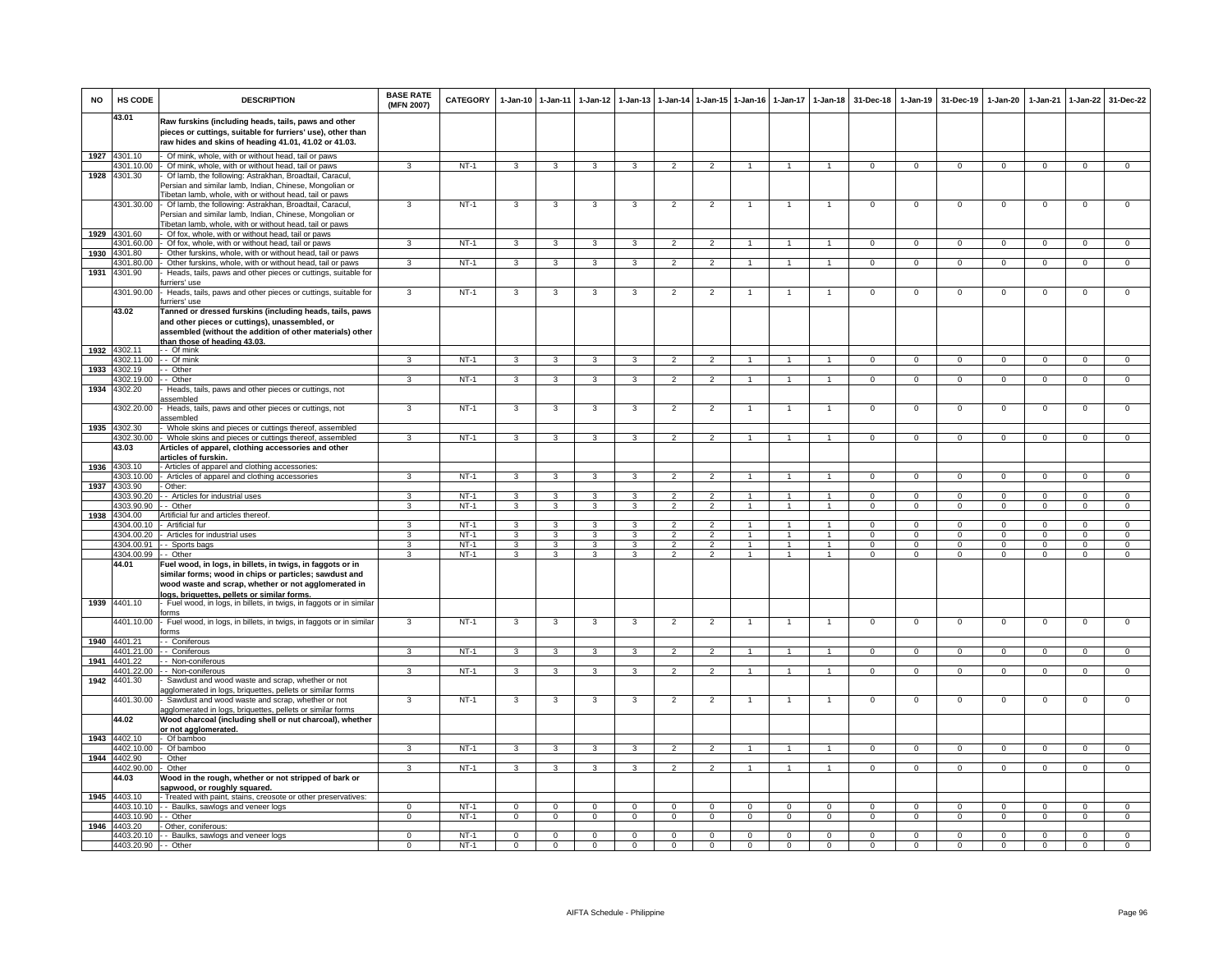| <b>NO</b> | HS CODE                    | <b>DESCRIPTION</b>                                                                                                                                                                                                                                                                          | <b>BASE RATE</b><br>(MFN 2007)   | <b>CATEGORY</b>  | $1-Jan-10$                       | $1 - Jan-11$                     | $1 - Jan-12$                   | $1-Jan-13$                       |                                  |                                  | 1-Jan-14 1-Jan-15 1-Jan-16       | $1 - Jan-17$                     | $1 - Jan-18$                     | 31-Dec-18                     | $1-Jan-19$                       | 31-Dec-19                  | $1-Jan-20$                 | $1-Jan-21$                       | $1-Jan-22$                       | 31-Dec-22                        |
|-----------|----------------------------|---------------------------------------------------------------------------------------------------------------------------------------------------------------------------------------------------------------------------------------------------------------------------------------------|----------------------------------|------------------|----------------------------------|----------------------------------|--------------------------------|----------------------------------|----------------------------------|----------------------------------|----------------------------------|----------------------------------|----------------------------------|-------------------------------|----------------------------------|----------------------------|----------------------------|----------------------------------|----------------------------------|----------------------------------|
| 1947      | 4403.41                    | - Dark Red Meranti, Light Red Meranti and Meranti Bakau:                                                                                                                                                                                                                                    |                                  |                  |                                  |                                  |                                |                                  |                                  |                                  |                                  |                                  |                                  |                               |                                  |                            |                            |                                  |                                  |                                  |
|           | 4403.41.90                 | 4403.41.10 --- Baulks, sawlogs and veneer logs<br>-- Other                                                                                                                                                                                                                                  | $^{\circ}$                       | $NT-1$<br>$NT-1$ | $^{\circ}$                       | $\mathbf 0$<br>$\overline{0}$    | $\mathbf{0}$<br>$\overline{0}$ | $\mathbf 0$<br>$\overline{0}$    | $^{\circ}$                       | $\mathbf 0$<br>$\overline{0}$    | $\mathbf{0}$<br>$\overline{0}$   | $\mathbf{0}$                     | $\Omega$<br>$\overline{0}$       | $\Omega$<br>$\overline{0}$    | $^{\circ}$<br>$\overline{0}$     | $\Omega$                   | $^{\circ}$                 | $\Omega$<br>$\overline{0}$       | $\mathbf{0}$<br>$\overline{0}$   | $\mathbf{O}$<br>$\overline{0}$   |
| 1948      | 4403.49                    | - Other:                                                                                                                                                                                                                                                                                    | $\mathbf{0}$                     |                  | $\mathbf{0}$                     |                                  |                                |                                  | $\mathbf 0$                      |                                  |                                  | $\mathbf{0}$                     |                                  |                               |                                  | $\mathbf 0$                | $\mathbf{0}$               |                                  |                                  |                                  |
|           | 1403.49.10                 | - - Baulks, sawlogs and veneer logs                                                                                                                                                                                                                                                         | $\Omega$                         | $NT-1$           | $\Omega$                         | $\overline{0}$                   | $\Omega$                       | $\mathbf 0$                      | $\Omega$                         | $\mathbf 0$                      | $\mathbf 0$                      | $\mathbf 0$                      | $\overline{0}$                   | $\mathbf 0$                   | $\mathbf 0$                      | $\Omega$                   | $\mathbf 0$                | $\Omega$                         | $\Omega$                         | $\overline{0}$                   |
|           | 4403.49.90                 | -- Other                                                                                                                                                                                                                                                                                    | $\mathbf 0$                      | $NT-1$           | $\mathsf 0$                      | $\mathbf 0$                      | $\mathbf 0$                    | $\mathsf 0$                      | $\mathbf 0$                      | $\mathbf 0$                      | $\mathbf 0$                      | $\mathbf 0$                      | $\mathbf 0$                      | 0                             | $\mathbf 0$                      | $^{\circ}$                 | $^{\circ}$                 | $\mathbf 0$                      | $\mathbf 0$                      | $\mathbf 0$                      |
| 1949      | 4403.91                    | Of oak (Quercus spp.):                                                                                                                                                                                                                                                                      |                                  |                  |                                  |                                  |                                |                                  |                                  |                                  |                                  |                                  |                                  |                               |                                  |                            |                            |                                  |                                  |                                  |
|           | 4403.91.10<br>4403.91.90   | -- Baulks, sawlogs and veneer logs<br>-- Other                                                                                                                                                                                                                                              | $\Omega$<br>$\overline{0}$       | $NT-1$<br>$NT-1$ | $\overline{0}$<br>$\overline{0}$ | $\overline{0}$<br>$\overline{0}$ | $\Omega$<br>$\overline{0}$     | $\overline{0}$<br>$\overline{0}$ | $\Omega$<br>$\overline{0}$       | $\overline{0}$<br>$\overline{0}$ | $\overline{0}$<br>$\overline{0}$ | $\overline{0}$<br>$\overline{0}$ | $\overline{0}$<br>$\overline{0}$ | $\Omega$<br>$\overline{0}$    | $\overline{0}$<br>$\overline{0}$ | $\Omega$<br>$\overline{0}$ | $\Omega$<br>$\overline{0}$ | $\overline{0}$<br>$\overline{0}$ | $\overline{0}$<br>$\overline{0}$ | $\overline{0}$<br>$\overline{0}$ |
| 1950      | 4403.92                    | - Of beech (Fagus spp.):                                                                                                                                                                                                                                                                    |                                  |                  |                                  |                                  |                                |                                  |                                  |                                  |                                  |                                  |                                  |                               |                                  |                            |                            |                                  |                                  |                                  |
|           | 4403.92.10                 | - - Baulks, sawlogs and veneer logs                                                                                                                                                                                                                                                         | $\Omega$                         | NT-1             | $\overline{0}$                   | $\mathbf 0$                      | $\Omega$                       | $\mathbf 0$                      | $\Omega$                         | $\overline{0}$                   | $\mathbf{0}$                     | $\mathbf 0$                      | $\mathbf 0$                      | $\mathbf{0}$                  | $\mathbf 0$                      | $\Omega$                   | $\mathbf{0}$               | $\Omega$                         | $\mathbf{0}$                     | $\mathbf{0}$                     |
|           | 4403.92.90                 | -- Other                                                                                                                                                                                                                                                                                    | $\mathbf{0}$                     | $NT-1$           | $\overline{0}$                   | $\overline{0}$                   | $^{\circ}$                     | $\mathsf 0$                      | $\mathbf{0}$                     | $\mathbf{0}$                     | $\mathbf{0}$                     | $\mathbf{0}$                     | $\overline{0}$                   | $\mathbf{0}$                  | $\mathbf 0$                      | $\mathbf{0}$               | $\mathbf{0}$               | $\mathbf{0}$                     | $\mathbf{0}$                     | $\mathbf{0}$                     |
|           | 1951 4403.99               | - Other:                                                                                                                                                                                                                                                                                    |                                  |                  |                                  |                                  |                                |                                  |                                  |                                  |                                  |                                  |                                  |                               |                                  |                            |                            |                                  |                                  |                                  |
|           | 4403.99.10<br>4403.99.90   | - - Baulks, sawlogs and veneer logs<br>-- Other                                                                                                                                                                                                                                             | $\mathbf 0$<br>$\overline{0}$    | $NT-1$<br>$NT-1$ | $\mathbf 0$<br>$\mathsf 0$       | $\mathbf 0$<br>$\overline{0}$    | $\mathbf{0}$<br>$\overline{0}$ | $\mathsf 0$<br>$\overline{0}$    | $\mathbf 0$<br>$\Omega$          | $\mathbf 0$<br>$\overline{0}$    | $\mathbf 0$<br>$\overline{0}$    | $\mathbf 0$<br>$\overline{0}$    | $\mathbf{0}$<br>$\overline{0}$   | $\mathbf 0$<br>$\overline{0}$ | $\mathbf 0$<br>$\overline{0}$    | $\mathbf 0$<br>$\Omega$    | $\mathbf 0$<br>$\Omega$    | $\mathbf{O}$<br>$\overline{0}$   | $\overline{0}$<br>$\overline{0}$ | $\overline{0}$<br>$\overline{0}$ |
|           | 44.04                      |                                                                                                                                                                                                                                                                                             |                                  |                  |                                  |                                  |                                |                                  |                                  |                                  |                                  |                                  |                                  |                               |                                  |                            |                            |                                  |                                  |                                  |
|           |                            | Hoopwood; split poles; piles, pickets and stakes of wood,<br>pointed but not sawn lengthwise; wooden sticks, roughly<br>trimmed but not turned, bent or otherwise worked,<br>suitable for the manufacture of walking-sticks, umbrellas,<br>tool handles or the like; chipwood and the like. |                                  |                  |                                  |                                  |                                |                                  |                                  |                                  |                                  |                                  |                                  |                               |                                  |                            |                            |                                  |                                  |                                  |
| 1952      | 4404.10                    | Coniferous                                                                                                                                                                                                                                                                                  |                                  |                  |                                  |                                  |                                |                                  |                                  |                                  |                                  |                                  |                                  |                               |                                  |                            |                            |                                  |                                  |                                  |
|           | 4404.10.00                 | Coniferous                                                                                                                                                                                                                                                                                  | 3                                | $NT-1$           | 3                                | $\overline{\mathbf{3}}$          | $\overline{3}$                 | 3                                | $\overline{2}$                   | $\overline{2}$                   | $\overline{1}$                   | $\mathbf{1}$                     | $\overline{1}$                   | $\overline{0}$                | $\overline{0}$                   | $\overline{0}$             | $\overline{0}$             | $\overline{0}$                   | $\overline{0}$                   | $\overline{0}$                   |
| 1953      | 4404.20<br>4404.20.00      | Non-coniferous<br>Non-coniferous                                                                                                                                                                                                                                                            | 3                                | $NT-1$           | 3                                | 3                                | 3                              | 3                                | $\overline{2}$                   | $\overline{2}$                   |                                  |                                  | $\mathbf{1}$                     | $\mathbf 0$                   | $\mathbf 0$                      | $\mathbf 0$                | $\mathbf 0$                | $\mathbf 0$                      | $\mathbf 0$                      | $\Omega$                         |
| 1954      | 4405.00                    | Vood wool; wood flour                                                                                                                                                                                                                                                                       |                                  |                  |                                  |                                  |                                |                                  |                                  |                                  |                                  |                                  |                                  |                               |                                  |                            |                            |                                  |                                  |                                  |
|           | 4405.00.00                 | Wood wool: wood flour                                                                                                                                                                                                                                                                       | $\overline{1}$                   | $NT-1$           | $\overline{1}$                   | $\overline{1}$                   | $\mathbf{1}$                   | $\overline{1}$                   | $\overline{1}$                   | $\mathbf{1}$                     | $\overline{1}$                   | $\overline{1}$                   | $\overline{1}$                   | $\overline{0}$                | $\overline{0}$                   | $\overline{0}$             | $\overline{0}$             | $\overline{0}$                   | $\overline{0}$                   | $\overline{0}$                   |
|           | 44.06                      | Railway or tramway sleepers (cross-ties) of wood.                                                                                                                                                                                                                                           |                                  |                  |                                  |                                  |                                |                                  |                                  |                                  |                                  |                                  |                                  |                               |                                  |                            |                            |                                  |                                  |                                  |
| 1955      | 4406.10<br>4406.10.00      | Not impregnated<br>Not impregnated                                                                                                                                                                                                                                                          | $\mathbf{3}$                     | $NT-1$           | $\mathbf{3}$                     | $\mathbf{3}$                     | 3                              | 3                                | $\overline{2}$                   | $\overline{2}$                   | $\mathbf{1}$                     | $\mathbf{1}$                     | $\overline{1}$                   | $\overline{0}$                | $\mathbf{0}$                     | $\mathbf{0}$               | $\mathbf{0}$               | $\overline{0}$                   | $\mathbf 0$                      | $\mathbf 0$                      |
|           | 1956 4406.90               | Other                                                                                                                                                                                                                                                                                       |                                  |                  |                                  |                                  |                                |                                  |                                  |                                  |                                  |                                  |                                  |                               |                                  |                            |                            |                                  |                                  |                                  |
|           | 4406.90.00                 | Other                                                                                                                                                                                                                                                                                       | 3                                | $NT-1$           | 3                                | $\overline{3}$                   | $\mathbf{R}$                   | 3                                | $\overline{2}$                   | $\overline{2}$                   | $\overline{1}$                   | $\mathbf{1}$                     | $\overline{1}$                   | $\overline{0}$                | $\overline{0}$                   | $\overline{0}$             | $\mathbf 0$                | $\overline{0}$                   | $\overline{0}$                   | $\overline{0}$                   |
|           | 44.07                      | Wood sawn or chipped lengthwise, sliced or peeled,<br>whether or not planed, sanded or end-jointed, of a<br>thickness exceeding 6 mm.                                                                                                                                                       |                                  |                  |                                  |                                  |                                |                                  |                                  |                                  |                                  |                                  |                                  |                               |                                  |                            |                            |                                  |                                  |                                  |
|           | 1957 4407.10               | - Coniferous:                                                                                                                                                                                                                                                                               |                                  |                  |                                  |                                  |                                |                                  |                                  |                                  |                                  |                                  |                                  |                               |                                  |                            |                            |                                  |                                  |                                  |
|           | 4407.10.00<br>4407.21      | Coniferous                                                                                                                                                                                                                                                                                  | $\mathbf{R}$                     | $NT-1$           | 3                                | 3                                | $\mathbf{R}$                   | $\mathbf{3}$                     | $\overline{2}$                   | $\overline{2}$                   | $\overline{1}$                   |                                  | $\overline{1}$                   | $\Omega$                      | $\Omega$                         | $\Omega$                   | $\Omega$                   | $\Omega$                         | $\Omega$                         | $\Omega$                         |
| 1958      | 4407.21.00                 | - Mahogany (Swietenia spp.<br>- Mahogany (Swietenia spp.)                                                                                                                                                                                                                                   |                                  | $NT-2$           | 5                                | 5                                | 5                              | $\overline{4}$                   | $\overline{4}$                   | $\overline{4}$                   | 3                                | 3                                | 3                                | 3                             | $\overline{2}$                   | $\Omega$                   | $\mathbf 0$                | $^{\circ}$                       | $\Omega$                         | $\Omega$                         |
|           | 1959 4407.22               | - Virola, Imbuia and Balsa                                                                                                                                                                                                                                                                  |                                  |                  |                                  |                                  |                                |                                  |                                  |                                  |                                  |                                  |                                  |                               |                                  |                            |                            |                                  |                                  |                                  |
|           | 4407.22.00                 | - Virola, Imbuia and Balsa                                                                                                                                                                                                                                                                  | $\overline{7}$                   | $NT-2$           | 5                                | $5\phantom{.0}$                  | $\overline{5}$                 | $\overline{4}$                   | $\overline{4}$                   | $\overline{4}$                   | 3                                | 3                                | 3                                | 3                             | $\overline{2}$                   | $\mathbf 0$                | $^{\circ}$                 | $\Omega$                         | $\mathbf 0$                      | $\overline{0}$                   |
| 1960      | 4407.25                    | - Dark Red Meranti, Light Red Meranti, and Meranti Bakau:                                                                                                                                                                                                                                   |                                  |                  |                                  |                                  |                                |                                  |                                  |                                  |                                  |                                  |                                  |                               |                                  |                            |                            |                                  |                                  |                                  |
|           | 4407.25.10                 | -- Dark Red Meranti or Light Red Meranti                                                                                                                                                                                                                                                    | $\overline{7}$<br>$\overline{7}$ | $NT-2$           | 5                                | 5                                | 5                              | $\overline{4}$                   | $\overline{4}$                   | $\overline{4}$<br>$\Delta$       | 3                                | 3                                | 3                                | 3                             | $\overline{2}$                   | $\mathbf 0$                | $\mathbf 0$                | $\mathbf 0$                      | $\mathbf 0$                      | $\mathbf{O}$                     |
| 1961      | 4407.25.20<br>4407.26      | -- Meranti Bakau<br>- White Lauan, White Meranti, White Seraya, Yellow Meranti                                                                                                                                                                                                              |                                  | $NT-2$           | 5                                | 5                                | 5                              | $\overline{4}$                   | $\overline{4}$                   |                                  | 3                                | 3                                | 3                                | 3                             | $\overline{2}$                   | $\mathbf 0$                | 0                          | $\mathbf 0$                      | $\mathbf 0$                      | $\overline{0}$                   |
|           | 4407.26.00                 | and Alan:<br>- White Lauan, White Meranti, White Seraya, Yellow                                                                                                                                                                                                                             | $\overline{7}$                   | $NT-2$           | 5                                | 5                                | 5                              | $\overline{4}$                   | $\overline{4}$                   | $\overline{4}$                   | 3                                | 3                                | 3                                | 3                             | $\overline{2}$                   | $\mathbf 0$                | $\mathsf 0$                | $\mathbf 0$                      | $\mathbf 0$                      | $\overline{0}$                   |
|           | 1962 4407.27               | Meranti and Alan<br>- Sapelli                                                                                                                                                                                                                                                               |                                  |                  |                                  |                                  |                                |                                  |                                  |                                  |                                  |                                  |                                  |                               |                                  |                            |                            |                                  |                                  |                                  |
|           | 4407.27.00                 | - Sapelli                                                                                                                                                                                                                                                                                   | 7                                | $NT-2$           | - 5                              | 5                                | 5                              | $\mathbf{A}$                     | $\overline{4}$                   | $\overline{4}$                   | 3                                | 3                                | 3                                | 3                             | $\overline{2}$                   | $\Omega$                   | $\mathbf{0}$               | $\Omega$                         | $\Omega$                         | $\Omega$                         |
| 1963      | 4407.28                    | - Iroko                                                                                                                                                                                                                                                                                     |                                  |                  |                                  |                                  |                                |                                  |                                  |                                  |                                  |                                  |                                  |                               |                                  |                            |                            |                                  |                                  |                                  |
|           | 4407.28.00                 | - Iroko                                                                                                                                                                                                                                                                                     |                                  | $NT-2$           | $\overline{5}$                   | $\overline{5}$                   | 5                              | $\overline{4}$                   | $\overline{4}$                   | $\overline{4}$                   | 3                                | 3                                | 3                                | 3                             | $\overline{2}$                   | $\overline{0}$             | $\mathsf 0$                | $\overline{0}$                   | $\overline{0}$                   | $\overline{0}$                   |
|           | 1964 4407.29<br>4407.29.11 | - Other:<br>--- Planed, sanded or end-jointed                                                                                                                                                                                                                                               | $\overline{7}$                   | $NT-2$           | $\overline{5}$                   | $\overline{5}$                   | $\overline{5}$                 | $\overline{4}$                   | $\overline{4}$                   | $\overline{4}$                   | 3                                | $\overline{3}$                   | $\overline{3}$                   | $\overline{\mathbf{3}}$       | $\overline{2}$                   | $\overline{0}$             | $\Omega$                   | $\overline{0}$                   | $\overline{0}$                   | $\overline{0}$                   |
|           | 4407.29.19                 | $--$ Other                                                                                                                                                                                                                                                                                  | $\overline{7}$                   | $NT-2$           | 5                                | 5                                | $\overline{5}$                 | $\overline{4}$                   | $\overline{4}$                   | $\overline{4}$                   | 3                                | $\overline{\mathbf{3}}$          | 3                                | 3                             | $\overline{2}$                   | $\Omega$                   | $\Omega$                   | $\overline{0}$                   | $\overline{0}$                   | $\overline{0}$                   |
|           | 4407.29.21                 | --- Planed, sanded or end-jointed                                                                                                                                                                                                                                                           | $\overline{7}$                   | $NT-2$           | 5                                | 5                                | 5 <sup>5</sup>                 | $\overline{a}$                   | $\Delta$                         | $\overline{4}$                   | $\mathbf{a}$                     | $\mathbf{a}$                     | $\mathbf{R}$                     | $\mathbf{3}$                  | $\mathcal{P}$                    | $\Omega$                   | $\Omega$                   | $\Omega$                         | $\Omega$                         | $\circ$                          |
|           | 4407.29.29                 | $\cdots$ Other                                                                                                                                                                                                                                                                              | $\overline{7}$                   | $NT-2$           | $5\overline{5}$                  | 5                                | 5 <sub>5</sub>                 | $\overline{4}$                   | $\overline{4}$                   | $\overline{4}$                   | 3                                | 3                                | 3                                | 3                             | $\overline{2}$                   | $\mathbf 0$                | $\mathbf{0}$               | $^{\circ}$                       | $\mathbf{0}$                     | $\mathbf{O}$                     |
|           | 4407.29.31<br>4407.29.39   | Planed, sanded or end-jointed<br>$--$ Other                                                                                                                                                                                                                                                 | $\overline{7}$<br>$\overline{7}$ | $NT-2$<br>$NT-2$ | 5                                | 5<br>$5\phantom{.0}$             | 5                              | $\overline{4}$<br>$\overline{4}$ | $\overline{4}$<br>$\overline{4}$ | $\overline{4}$<br>$\overline{4}$ | 3<br>3                           | 3<br>3                           | $\mathbf{3}$<br>3                | 3<br>3                        | $\overline{2}$                   | $\Omega$<br>$\mathbf 0$    | $\Omega$<br>$^{\circ}$     | $\Omega$<br>$\Omega$             | $\Omega$<br>$\mathbf{0}$         | $\Omega$<br>$\mathbf{O}$         |
|           | 4407.29.41                 | --- Planed, sanded or end-jointed                                                                                                                                                                                                                                                           | $\overline{7}$                   | $NT-2$           | 5<br>5                           | $\overline{5}$                   | 5<br>5                         | $\overline{4}$                   | $\overline{4}$                   | $\overline{4}$                   | 3                                | 3                                | $\overline{3}$                   | 3                             | $\overline{2}$<br>$\overline{2}$ | $\Omega$                   | $\Omega$                   | $\overline{0}$                   | $\overline{0}$                   | $\overline{0}$                   |
|           | 4407.29.49                 | $--$ Other                                                                                                                                                                                                                                                                                  |                                  | $NT-2$           | 5                                | 5                                | 5                              | $\overline{4}$                   | $\overline{4}$                   | $\overline{4}$                   | 3                                | 3                                | 3                                | 3                             | $\mathfrak{p}$                   | $\mathbf 0$                | $^{\circ}$                 | $\mathbf 0$                      | $\mathbf 0$                      | 0                                |
|           | 4407.29.51                 | --- Planed, sanded or end-jointed                                                                                                                                                                                                                                                           | $\overline{7}$                   | $NT-2$           | $5^{\circ}$                      | 5                                | $\overline{5}$                 | $\overline{4}$                   | $\overline{4}$                   | $\overline{a}$                   | 3                                | 3                                | 3                                | 3                             | $\overline{2}$                   | $\Omega$                   | $\mathbf 0$                | $\mathbf 0$                      | $\mathbf 0$                      | $\mathbf 0$                      |
|           | 4407.29.59                 | $--$ Other                                                                                                                                                                                                                                                                                  | $\overline{7}$<br>$\overline{7}$ | $NT-2$           | $5^{\circ}$<br>$\overline{5}$    | 5                                | $\overline{5}$                 | $\overline{4}$<br>$\overline{4}$ | $\overline{a}$<br>$\overline{4}$ | $\overline{a}$<br>$\overline{4}$ | 3                                | 3<br>$\overline{\mathbf{3}}$     | 3<br>3                           | 3<br>$\overline{\mathbf{3}}$  | $\overline{2}$<br>$\overline{2}$ | $\Omega$                   | $^{\circ}$                 | $\Omega$<br>$\overline{0}$       | $\Omega$<br>$\overline{0}$       | $\mathbf 0$                      |
|           | 4407.29.61<br>4407.29.69   | --- Planed, sanded or end-jointed<br>--- Other                                                                                                                                                                                                                                              |                                  | $NT-2$<br>$NT-2$ | 5                                | $\overline{5}$<br>5              | $\overline{5}$<br>5            | $\overline{4}$                   | $\Delta$                         | $\overline{4}$                   | $\overline{3}$<br>3              | 3                                | 3                                | 3                             | $\overline{2}$                   | $\Omega$<br>$\mathbf 0$    | $\Omega$<br>$\mathbf 0$    | $\mathbf 0$                      | $\mathbf 0$                      | $\overline{0}$<br>$\mathsf 0$    |
|           | 4407.29.70                 | -- Balau (Shorea spp.)                                                                                                                                                                                                                                                                      | $\overline{7}$                   | $NT-2$           | $\overline{5}$                   | $\overline{5}$                   | $5^{\circ}$                    | $\overline{4}$                   | $\overline{4}$                   | $\overline{4}$                   | 3                                | 3                                | $\overline{3}$                   | 3                             | $\mathfrak{p}$                   | $\Omega$                   | $\Omega$                   | $\Omega$                         | $\Omega$                         | $\Omega$                         |
|           | 4407.29.80                 | - - Mengkulang (Heritiera spp.)                                                                                                                                                                                                                                                             | $\overline{7}$                   | $NT-2$           | 5                                | $5\phantom{.0}$                  | 5                              | $\overline{4}$                   | $\overline{4}$                   | $\overline{4}$                   | 3                                | 3                                | 3                                | 3                             | $\overline{2}$                   | $^{\circ}$                 | $^{\circ}$                 | $\mathbf{0}$                     | $\mathbf 0$                      | $\mathbf{O}$                     |
|           | 4407.29.91                 | --- Jongkong (Dactylocladus spp.) and Merbau (Intsia                                                                                                                                                                                                                                        | $\overline{7}$                   | $NT-2$           | 5                                | 5                                | 5                              | $\overline{4}$                   | $\overline{4}$                   | $\overline{4}$                   | 3                                | 3                                | 3                                | 3                             | $\overline{2}$                   | $\mathbf 0$                | $^{\circ}$                 | $^{\circ}$                       | $\mathbf 0$                      | $\mathbf 0$                      |
|           | 4407.29.92                 | spp.), planed, sanded or end-jointed<br>--- Jongkong (Dactylocladus spp.) and Merbau (Intsia<br>spp.), other                                                                                                                                                                                | $\overline{7}$                   | $NT-2$           | 5                                | $\sqrt{5}$                       | 5                              | $\overline{4}$                   | $\overline{4}$                   | $\overline{4}$                   | 3                                | $\mathbf{3}$                     | $\mathbf{3}$                     | 3                             | $\overline{2}$                   | $\mathsf 0$                | $\mathsf 0$                | $\mathbf 0$                      | $\mathsf 0$                      | $\mathsf 0$                      |
|           | 1965 4407.91               | 4407.29.99 ---- Other<br>- - Of oak (Quercus spp.):                                                                                                                                                                                                                                         | $\overline{7}$                   | $NT-2$           | 5                                | 5                                | 5 <sub>5</sub>                 | $\overline{4}$                   | $\overline{4}$                   | $\overline{4}$                   | 3                                | $\mathbf{3}$                     | $\overline{3}$                   | 3                             | $\overline{2}$                   | $\mathbf{0}$               | $\mathbf{0}$               | $\mathbf{0}$                     | $\Omega$                         | $\Omega$                         |
|           |                            | 4407.91.00 - - Of oak (Quercus spp.)                                                                                                                                                                                                                                                        | $\overline{7}$                   | $NT-2$           | 5                                | 5                                | 5                              | $\overline{4}$                   | $\overline{4}$                   | $\overline{4}$                   | 3                                | 3                                | 3                                | 3                             | $\overline{2}$                   | $\Omega$                   | $\Omega$                   | $\Omega$                         | $\overline{0}$                   | $\Omega$                         |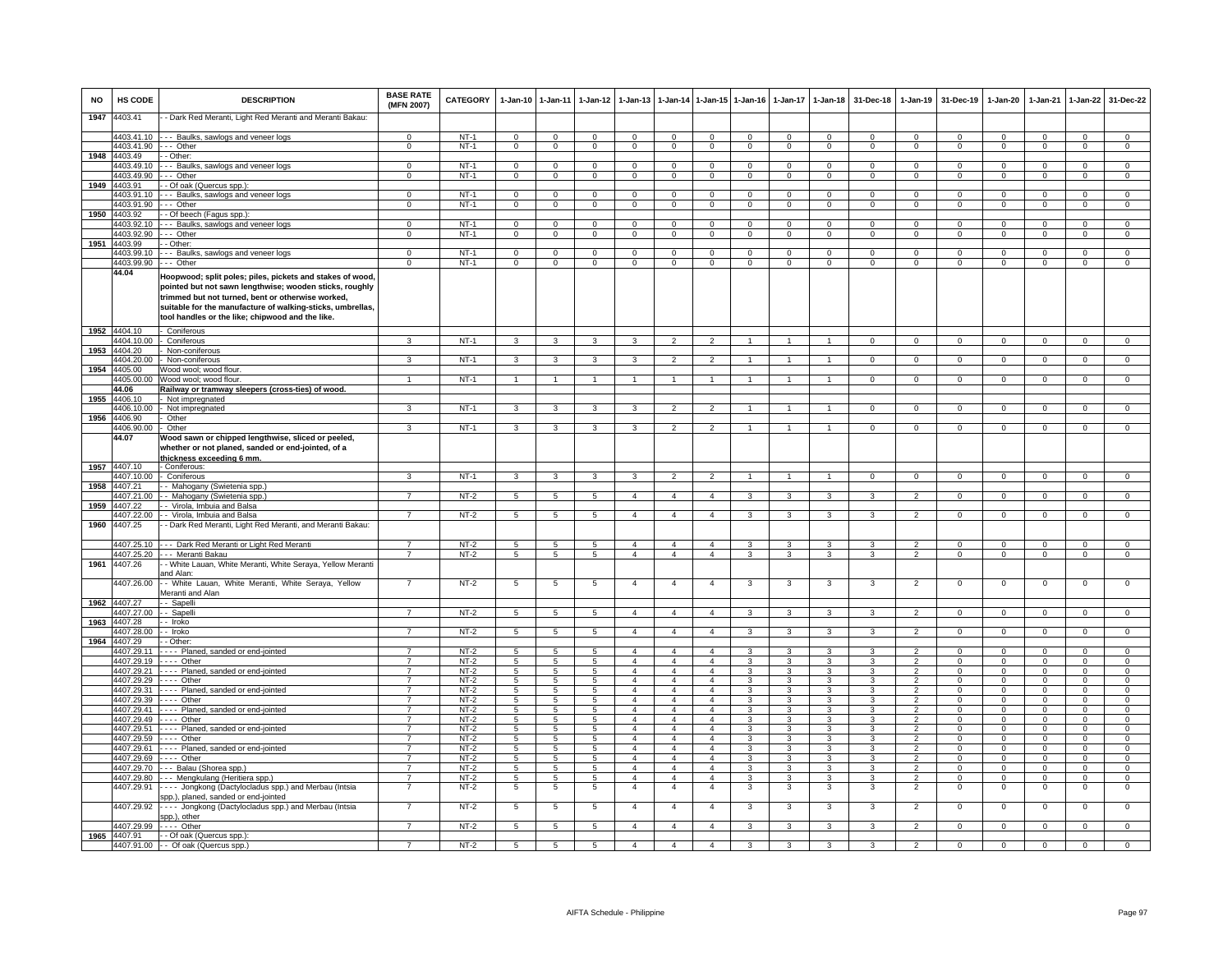| <b>NO</b> | HS CODE                  | <b>DESCRIPTION</b>                                                                                                                                                                                                                                                                   | <b>BASE RATE</b><br>(MFN 2007) | CATEGORY         | 1-Jan-10 1-Jan-11   |                   | $1-Jan-12$      | $1 - Jan-13$                   | $1 - Jan-14$                     | $1 - Jan-15$                     | $1 - Jan-16$        | $1 - Jan-17$        | $1-Jan-18$                                | 31-Dec-18                     | $1 - Jan-19$                     | 31-Dec-19                     | $1 - Jan-20$           | 1-Jan-21                         | $1 - Jan-22$                  | 31-Dec-22                    |
|-----------|--------------------------|--------------------------------------------------------------------------------------------------------------------------------------------------------------------------------------------------------------------------------------------------------------------------------------|--------------------------------|------------------|---------------------|-------------------|-----------------|--------------------------------|----------------------------------|----------------------------------|---------------------|---------------------|-------------------------------------------|-------------------------------|----------------------------------|-------------------------------|------------------------|----------------------------------|-------------------------------|------------------------------|
| 1966      | 4407.92<br>4407.92.00    | - Of beech (Fagus spp.):<br>- - Of beech (Fagus spp.)                                                                                                                                                                                                                                |                                | $NT-2$           | 5                   | 5                 | $\overline{5}$  | $\overline{4}$                 | $\overline{4}$                   | $\overline{4}$                   |                     | 3                   |                                           |                               |                                  | $\Omega$                      | $\Omega$               | $\Omega$                         | $\Omega$                      | $\Omega$                     |
|           | 1967 4407.93             | - - Of maple (Acer spp.)                                                                                                                                                                                                                                                             |                                |                  |                     |                   |                 |                                |                                  |                                  |                     |                     |                                           |                               |                                  |                               |                        |                                  |                               |                              |
|           | 4407.93.00               | - Of maple (Acer spp.)                                                                                                                                                                                                                                                               | $\overline{7}$                 | $NT-2$           | $5\overline{5}$     | $5\overline{)}$   | 5 <sub>5</sub>  | $\overline{4}$                 | $\overline{4}$                   | $\overline{4}$                   | 3                   | 3                   | 3                                         | 3                             | $\overline{2}$                   | $\mathbf{0}$                  | $\mathbf{O}$           | $\mathbf{0}$                     | $\overline{0}$                | $\overline{0}$               |
| 1968      | 4407.94                  | - Of cherry (Prunus spp.)                                                                                                                                                                                                                                                            |                                |                  |                     |                   |                 |                                |                                  |                                  |                     |                     |                                           |                               |                                  |                               |                        |                                  |                               |                              |
|           | 1407.94.00               | -- Of cherry (Prunus spp.)                                                                                                                                                                                                                                                           | $\overline{7}$                 | $NT-2$           | 5                   | $5\overline{)}$   | $\overline{5}$  | 4                              | $\overline{4}$                   | $\overline{4}$                   | 3                   | 3                   | 3                                         | 3                             | $\overline{2}$                   | $\mathbf 0$                   | 0                      | $\mathbf 0$                      | $\circ$                       | $\overline{0}$               |
| 1969      | 4407.95                  | - Of ash (Fraxinus spp.)                                                                                                                                                                                                                                                             |                                |                  |                     |                   |                 |                                |                                  |                                  |                     |                     |                                           |                               |                                  |                               |                        |                                  |                               |                              |
|           | 4407.95.00               | - Of ash (Fraxinus spp.)                                                                                                                                                                                                                                                             | $\overline{7}$                 | $NT-2$           | 5                   | $5\overline{5}$   | $5\overline{5}$ | $\overline{4}$                 | $\overline{4}$                   | $\overline{4}$                   | $\mathbf{3}$        | 3                   | $\mathbf{3}$                              | 3                             | 2                                | $\mathbf{0}$                  | $\Omega$               | $\mathbf 0$                      | $\mathbf 0$                   | $\mathsf 0$                  |
| 1970      | 4407.99                  | - Other:                                                                                                                                                                                                                                                                             |                                |                  |                     |                   |                 |                                |                                  |                                  |                     |                     |                                           |                               |                                  |                               |                        |                                  |                               |                              |
|           | 4407.99.00               | - Other                                                                                                                                                                                                                                                                              | $\overline{7}$                 | $NT-2$           | $\overline{5}$      | 5                 | 5               | $\overline{4}$                 | $\overline{4}$                   | $\overline{4}$                   | 3                   | 3                   | 3                                         | $\overline{\mathbf{3}}$       | $\overline{2}$                   | $\overline{0}$                | $\overline{0}$         | $\overline{0}$                   | $\overline{0}$                | $\overline{0}$               |
|           | 44.08                    | Sheets for veneering (including those obtained by slicing<br>laminated wood), for plywood or for similar laminated<br>wood and other wood, sawn lengthwise, sliced or peeled,<br>whether or not planed, sanded, spliced or end-jointed, of<br>a thickness not exceeding 6 mm.        |                                |                  |                     |                   |                 |                                |                                  |                                  |                     |                     |                                           |                               |                                  |                               |                        |                                  |                               |                              |
|           | 1971 4408.10             | - Coniferous:                                                                                                                                                                                                                                                                        |                                |                  |                     |                   |                 |                                |                                  |                                  |                     |                     |                                           |                               |                                  |                               |                        |                                  |                               |                              |
|           |                          | 4408.10.10 - Cedar wood slats of a kind used for pencil manufacture;<br>radiata pinewood of a kind used for blockboard manufacture                                                                                                                                                   | 3                              | $NT-1$           | 3                   | 3                 | 3               | 3                              | $\overline{2}$                   | $\overline{2}$                   | 1                   |                     | $\overline{1}$                            | 0                             | $\mathbf 0$                      | $\mathbf 0$                   | 0                      | 0                                | 0                             | 0                            |
|           |                          | 4408.10.30 - Face veneer sheets                                                                                                                                                                                                                                                      |                                | $NT-2$           | $5^{\circ}$         | 5                 | $\overline{5}$  | 4                              | $\overline{4}$                   | $\overline{a}$                   | 3                   | 3                   | 3                                         | 3                             | $\overline{2}$                   | $\Omega$                      | $\Omega$               | $\Omega$                         | $\Omega$                      | $\Omega$                     |
|           | 4408.10.90 - - Other     |                                                                                                                                                                                                                                                                                      | $\overline{7}$                 | $NT-2$           | 5                   | $5\overline{5}$   | 5 <sup>5</sup>  | $\overline{4}$                 | $\overline{4}$                   | $\overline{4}$                   | $\mathbf{3}$        | 3                   | $\mathbf{3}$                              | $\mathcal{R}$                 | 2                                | $\mathbf{0}$                  | $\mathbf{0}$           | $\mathbf{0}$                     | $\circ$                       | $\mathbf{0}$                 |
|           | 1972 4408.31             | - Dark Red Meranti, Light Red Meranti, and Meranti Bakau:                                                                                                                                                                                                                            |                                |                  |                     |                   |                 |                                |                                  |                                  |                     |                     |                                           |                               |                                  |                               |                        |                                  |                               |                              |
|           |                          | 4408.31.00 - - Dark Red Meranti, Light Red Meranti and Meranti Bakau                                                                                                                                                                                                                 | $\overline{7}$                 | NT-2             | $\overline{5}$      | 5                 | 5               | $\overline{4}$                 | $\overline{4}$                   | $\overline{4}$                   | 3                   | 3                   | 3                                         | 3                             | $\overline{2}$                   | $\mathbf 0$                   | $\Omega$               | $\Omega$                         | $\mathbf 0$                   | $\mathsf 0$                  |
|           | 1973 4408.39             | - - Other:                                                                                                                                                                                                                                                                           |                                |                  |                     |                   |                 |                                |                                  |                                  |                     |                     |                                           |                               |                                  |                               |                        |                                  |                               |                              |
|           | 4408.39.10<br>4408.39.90 | --- Jelutong wood slats of a kind used for pencil manufacture<br>$--$ Other                                                                                                                                                                                                          | 3<br>$\overline{7}$            | $NT-1$<br>$NT-2$ | 3<br>$\overline{5}$ | $\mathbf{3}$<br>5 | 3<br>5          | $\mathbf{3}$<br>$\overline{4}$ | $\overline{2}$<br>$\overline{4}$ | $\overline{2}$<br>$\overline{4}$ | $\overline{1}$<br>3 | $\overline{1}$<br>3 | $\overline{1}$<br>$\overline{\mathbf{3}}$ | $\mathbf{0}$<br>$\mathcal{R}$ | $\overline{0}$<br>$\overline{2}$ | $\mathbf 0$<br>$\overline{0}$ | $^{\circ}$<br>$\Omega$ | $\overline{0}$<br>$\overline{0}$ | $\mathbf 0$<br>$\overline{0}$ | $^{\circ}$<br>$\overline{0}$ |
|           | 1974 4408.90             | - Other:                                                                                                                                                                                                                                                                             |                                |                  |                     |                   |                 |                                |                                  |                                  |                     |                     |                                           |                               |                                  |                               |                        |                                  |                               |                              |
|           | 4408.90.00               | - Other                                                                                                                                                                                                                                                                              | $\overline{7}$                 | $NT-2$           | 5                   | 5                 | $5\overline{5}$ | $\overline{4}$                 | $\overline{4}$                   | $\overline{4}$                   | 3                   | 3                   | 3                                         | $\mathbf{a}$                  | $\overline{2}$                   | $\mathbf{0}$                  | $\mathbf 0$            | $^{\circ}$                       | $\circ$                       | $\Omega$                     |
|           | 44.09                    | Wood (including strips and friezes for parquet flooring,<br>not assembled) continuously shaped (tongued, grooved,<br>rebated, chamfered, V-jointed, beaded, moulded,<br>rounded or the like) along any of its edges, ends or faces,<br>whether or not planed, sanded or end-jointed. |                                |                  |                     |                   |                 |                                |                                  |                                  |                     |                     |                                           |                               |                                  |                               |                        |                                  |                               |                              |
|           | 1975 4409.10             | - Coniferous                                                                                                                                                                                                                                                                         |                                |                  |                     |                   |                 |                                |                                  |                                  |                     |                     |                                           |                               |                                  |                               |                        |                                  |                               |                              |
|           | 4409.10.00               | - Coniferous                                                                                                                                                                                                                                                                         |                                | $NT-2$           | $\overline{5}$      | 5                 | 5               | $\overline{4}$                 | $\overline{4}$                   | $\overline{4}$                   | 3                   | 3                   | 3                                         | $\mathcal{R}$                 | $\overline{2}$                   | $\overline{0}$                | $\overline{0}$         | $\overline{0}$                   | $\overline{0}$                | $\overline{0}$               |
| 1976      | 4409.21                  | - Of bamboo                                                                                                                                                                                                                                                                          |                                |                  |                     |                   |                 |                                |                                  |                                  |                     |                     |                                           |                               |                                  |                               |                        |                                  |                               |                              |
|           |                          | 4409.21.00 - - Of bamboo                                                                                                                                                                                                                                                             | $\overline{7}$                 | NT-2             | 5                   | 5 <sub>5</sub>    | 5 <sup>5</sup>  | $\overline{4}$                 | $\overline{4}$                   | $\overline{4}$                   | 3                   | $\mathbf{3}$        | $\mathbf{3}$                              | 3                             | 2                                | $\mathbf 0$                   | $\mathbf{0}$           | $\mathbf{0}$                     | $\circ$                       | $\overline{0}$               |
|           | 1977 4409.29             | - - Other                                                                                                                                                                                                                                                                            |                                |                  |                     |                   |                 |                                |                                  |                                  |                     |                     |                                           |                               |                                  |                               |                        |                                  |                               |                              |
|           | 4409.29.00<br>44.10      | - - Other<br>Particle board, oriented strand board (OSB) and similar<br>board (for example, waferboard) of wood or other<br>ligneous materials, whether or not agglomerated with<br>resins or other organic binding substances.                                                      | $\overline{7}$                 | $NT-2$           | 5                   | $\overline{5}$    | 5               | $\overline{4}$                 | $\overline{4}$                   | $\overline{4}$                   | 3                   | 3                   | $\mathbf{R}$                              | $\mathcal{R}$                 | $\overline{2}$                   | $\mathbf 0$                   | $\Omega$               | $\Omega$                         | $\circ$                       | $\overline{0}$               |
|           | 1978 4410.11             | - - Particle board                                                                                                                                                                                                                                                                   |                                |                  |                     |                   |                 |                                |                                  |                                  |                     |                     |                                           |                               |                                  |                               |                        |                                  |                               |                              |
|           | 4410.11.00               | - - Particle board                                                                                                                                                                                                                                                                   | 15                             | $NT-2$           | 14                  | 13                | 12              | 11                             | 10                               | $\overline{9}$                   | $\boldsymbol{8}$    | $\overline{7}$      | 6                                         | 6                             | $\overline{5}$                   | $\Omega$                      | $\overline{0}$         | $\Omega$                         | $\circ$                       | $\overline{0}$               |
| 1979      | 4410.12<br>4410.12.00    | - Oriented strand board (OSB)<br>- - Oriented strand board (OSB)                                                                                                                                                                                                                     | 15                             | $NT-2$           | 14                  | 13                | 12              | 11                             | 10                               | 9                                | 8                   | $\overline{7}$      | 6                                         | 6                             | 5                                | $\overline{0}$                | $\mathbf{0}$           | $\mathbf{0}$                     | $\mathbf{0}$                  | $\overline{0}$               |
| 1980      | 4410.19                  | - Other                                                                                                                                                                                                                                                                              |                                |                  |                     |                   |                 |                                |                                  |                                  |                     |                     |                                           |                               |                                  |                               |                        |                                  |                               |                              |
|           | 4410.19.00               | - Other                                                                                                                                                                                                                                                                              | 15                             | $NT-2$           | 14                  | 13                | 12              | 11                             | 10                               | $\overline{9}$                   | $\overline{8}$      | $\overline{7}$      | 6                                         | 6                             | 5                                | $\overline{0}$                | $\overline{0}$         | $\overline{0}$                   | $\overline{0}$                | $\overline{0}$               |
| 1981      | 4410.90                  | Other                                                                                                                                                                                                                                                                                |                                |                  |                     |                   |                 |                                |                                  |                                  |                     |                     |                                           |                               |                                  |                               |                        |                                  |                               |                              |
|           | 4410.90.00<br>44.11      | Other<br>Fibreboard of wood or other ligneous materials, whether<br>or not bonded with resins or other organic substances.                                                                                                                                                           | 15                             | $NT-2$           | 14                  | 13                | 12              | 11                             | 10                               | 9                                | 8                   | $\overline{7}$      | 6                                         | 6                             | $5\overline{5}$                  | $\mathbf 0$                   | $\Omega$               | $^{\circ}$                       | $\mathbf{0}$                  | $\mathsf 0$                  |
|           | 1982 4411.12             | -- Of a thickness not exceeding 5 mm                                                                                                                                                                                                                                                 |                                |                  |                     |                   |                 |                                |                                  |                                  |                     |                     |                                           |                               |                                  |                               |                        |                                  |                               |                              |
|           |                          | 4411.12.00 - - Of a thickness not exceeding 5 mm                                                                                                                                                                                                                                     | 15                             | NT-2             | 14                  | 13                | 12              | 11                             | 10                               | 9                                | 8                   | $\overline{7}$      | 6                                         | 6                             | 5                                | $^{\circ}$                    | $\mathbf 0$            | $^{\circ}$                       | $\mathbf 0$                   | $\mathbf 0$                  |
|           | 1983 4411.13             | - - Of a thickness exceeding 5 mm but not exceeding 9 mm                                                                                                                                                                                                                             |                                |                  |                     |                   |                 |                                |                                  |                                  |                     |                     |                                           |                               |                                  |                               |                        |                                  |                               |                              |
|           |                          | 4411.13.00 - - Of a thickness exceeding 5 mm but not exceeding 9 mm                                                                                                                                                                                                                  | 15                             | $NT-2$           | 14                  | 13                | 12              | 11                             | 10                               | 9                                | 8                   | $\overline{7}$      | 6                                         | 6                             | 5                                | $\overline{0}$                | $\mathbf 0$            | $\Omega$                         | $\Omega$                      | $\overline{0}$               |
|           | 1984 4411.14             | -- Of a thickness exceeding 9 mm                                                                                                                                                                                                                                                     |                                |                  |                     |                   |                 |                                |                                  |                                  |                     |                     |                                           |                               |                                  |                               |                        |                                  |                               |                              |
|           | 4411.14.00               | - - Of a thickness exceeding 9 mm                                                                                                                                                                                                                                                    | 15                             | $NT-2$           | 14                  | 13                | 12              | 11                             | 10                               | 9                                | 8                   | $\overline{7}$      | 6                                         | 6                             | 5                                | $^{\circ}$                    | $\mathbf 0$            | $^{\circ}$                       | $^{\circ}$                    | $\mathbf{0}$                 |
| 1985      | 4411.92                  | - Of a density exceeding 0.8 g/cm <sup>3</sup>                                                                                                                                                                                                                                       |                                |                  |                     |                   |                 |                                |                                  |                                  |                     |                     |                                           |                               |                                  |                               |                        |                                  |                               |                              |
|           | 4411.92.00               | - Of a density exceeding 0.8 g/cm <sup>3</sup>                                                                                                                                                                                                                                       | 15                             | NT-2             | 14                  | 13                | 12              | 11                             | 10                               | 9                                | 8                   | $\overline{7}$      | 6                                         | 6                             | $5\overline{5}$                  | $\mathbf 0$                   | 0                      | $\mathbf 0$                      | $\mathbf 0$                   | $\mathbf{0}$                 |
| 1986      | 4411.93<br>4411.93.00    | - Of a density exceeding 0.5 g/cm <sup>3</sup> but not exceeding<br>$0.8$ g/cm <sup>3</sup><br>- Of a density exceeding 0.5 g/cm <sup>3</sup> but not exceeding 0.8                                                                                                                  | 15                             | $NT-2$           | 14                  | 13                | 12              | 11                             | 10                               | 9                                | 8                   | $\overline{7}$      | 6                                         | 6                             | 5                                | $\overline{0}$                | $\mathbf{0}$           | $\overline{0}$                   | $\mathbf 0$                   | $\mathbf 0$                  |
|           |                          | 1/cm <sup>3</sup>                                                                                                                                                                                                                                                                    |                                |                  |                     |                   |                 |                                |                                  |                                  |                     |                     |                                           |                               |                                  |                               |                        |                                  |                               |                              |
|           | 1987 4411.94             | -- Of a density not exceeding 0.5 g/cm <sup>3</sup>                                                                                                                                                                                                                                  |                                |                  |                     |                   |                 |                                |                                  |                                  |                     |                     |                                           |                               |                                  |                               |                        |                                  |                               |                              |
|           |                          | 4411.94.00 $\left  \cdot \right $ Of a density not exceeding 0.5 g/cm <sup>3</sup>                                                                                                                                                                                                   | 15                             | $NT-2$           | 14                  | 13                | 12              | 11                             | 10                               | 9                                | 8                   |                     | 6                                         |                               | 5                                | $\mathbf 0$                   | $\mathbf 0$            | $\mathbf 0$                      | $\mathbf 0$                   |                              |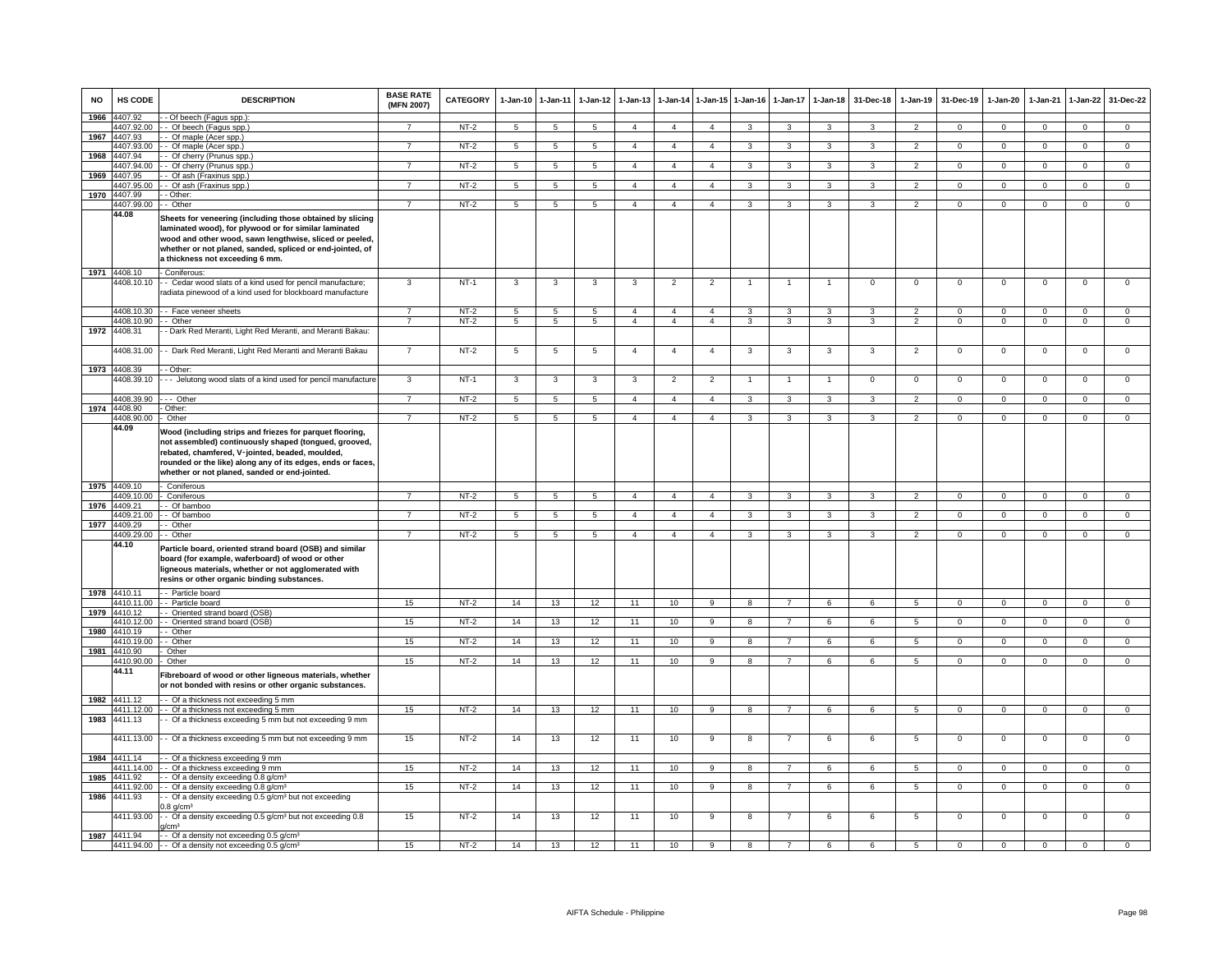| <b>NO</b> | HS CODE                    | <b>DESCRIPTION</b>                                                                                                                                                                                                   | <b>BASE RATE</b><br>(MFN 2007) | <b>CATEGORY</b> | $1-Jan-10$              | $1 - Jan-11$   | $1 - Jan-12$ | $1-Jan-13$     |                          |                | 1-Jan-14 1-Jan-15 1-Jan-16 |                | 1-Jan-17 1-Jan-18    | 31-Dec-18      | $1-Jan-19$      | 31-Dec-19      | $1-Jan-20$     | $1-Jan-21$     | 1-Jan-22       | 31-Dec-22      |
|-----------|----------------------------|----------------------------------------------------------------------------------------------------------------------------------------------------------------------------------------------------------------------|--------------------------------|-----------------|-------------------------|----------------|--------------|----------------|--------------------------|----------------|----------------------------|----------------|----------------------|----------------|-----------------|----------------|----------------|----------------|----------------|----------------|
|           | 44.12                      | Plywood, veneered panels and similar laminated wood.                                                                                                                                                                 |                                |                 |                         |                |              |                |                          |                |                            |                |                      |                |                 |                |                |                |                |                |
| 1988      | 4412.10                    | Of bamboo                                                                                                                                                                                                            |                                |                 |                         |                |              |                |                          |                |                            |                |                      |                |                 |                |                |                |                |                |
|           | 4412.10.00                 | Of bamboo                                                                                                                                                                                                            | 15                             | $NT-2$          | 14                      | 13             | 12           | 11             | 10                       | $\overline{9}$ | $\overline{8}$             | $\overline{7}$ | 6                    | 6              | $\overline{5}$  | $\Omega$       | $\Omega$       | $\overline{0}$ | $\overline{0}$ | $\overline{0}$ |
| 1989      | 4412.31                    | - With at least one outer ply of tropical wood specified in<br>Subheading Note 1 to this Chapter                                                                                                                     |                                |                 |                         |                |              |                |                          |                |                            |                |                      |                |                 |                |                |                |                |                |
|           | 4412.31.00                 | - With at least one outer ply of tropical wood specified in                                                                                                                                                          | 15                             | $NT-2$          | 14                      | 13             | 12           | 11             | 10                       | 9              | 8                          | -7             | 6                    | 6              | 5               | $\mathbf 0$    | $\overline{0}$ | $\mathbf 0$    | 0              | 0              |
| 1990      | 4412.32                    | Subheading Note 1 to this Chapter<br>- Other, with at least one outer ply of non-coniferous wood                                                                                                                     |                                |                 |                         |                |              |                |                          |                |                            |                |                      |                |                 |                |                |                |                |                |
|           | 4412.32.00                 | - Other, with at least one outer ply of non-coniferous wood                                                                                                                                                          | 15                             | $NT-2$          | 14                      | 13             | 12           | 11             | 10                       | 9              | 8                          | -7             | 6                    | 6              | $5\phantom{.0}$ | $\,0\,$        | $\mathbf 0$    | $\mathsf 0$    | $\mathsf 0$    | $\overline{0}$ |
| 1991      | 4412.39                    | - Other                                                                                                                                                                                                              |                                |                 |                         |                |              |                |                          |                |                            |                |                      |                |                 |                |                |                |                |                |
|           | 4412.39.00                 | - Other                                                                                                                                                                                                              | 15                             | $NT-2$          | 14                      | 13             | 12           | 11             | 10                       | 9              | 8                          | $\overline{7}$ | 6                    | 6              | 5               | $\mathbf 0$    | $\mathbf 0$    | $\mathbf 0$    | $\mathbf 0$    | $\mathbf 0$    |
| 1992      | 4412.94                    | - Blockboard, laminboard and battenboard                                                                                                                                                                             |                                |                 |                         |                |              |                |                          |                |                            |                |                      |                |                 |                |                |                |                |                |
|           | 4412.94.00                 | Blockboard, laminboard and battenboard                                                                                                                                                                               | 15                             | $NT-2$          | 14                      | 13             | 12           | 11             | 10                       | 9              | 8                          |                | 6                    | 6              | 5               | $\mathbf 0$    | $\Omega$       | $\Omega$       | 0              | $\Omega$       |
| 1993      | 4412.99                    | - Other                                                                                                                                                                                                              |                                |                 |                         |                |              |                |                          |                | R                          | $\overline{7}$ | $\epsilon$           | 6              | 5               | $\Omega$       | $\Omega$       | $\Omega$       | $\Omega$       | $\Omega$       |
| 1994      | 4412.99.00<br>4413.00      | - Other<br>Densified wood, in blocks, plates, strips or profile shapes                                                                                                                                               | 15                             | $NT-2$          | 14                      | 13             | 12           | 11             | 10                       | $\overline{9}$ |                            |                |                      |                |                 |                |                |                |                |                |
|           | 4413.00.00                 | Densified wood, in blocks, plates, strips or profile shapes.                                                                                                                                                         | 3                              | $NT-1$          | 3                       | 3              | 3            | 3              | $\overline{2}$           | $\mathcal{P}$  |                            |                |                      | $\Omega$       | $\Omega$        | $\Omega$       | $\Omega$       | $\Omega$       | $\Omega$       | $\Omega$       |
| 1995      | 4414.00                    | Wooden frames for paintings, photographs, mirrors or similar                                                                                                                                                         |                                |                 |                         |                |              |                |                          |                |                            |                |                      |                |                 |                |                |                |                |                |
|           |                            | bjects.                                                                                                                                                                                                              |                                |                 |                         |                |              |                |                          |                |                            |                |                      |                |                 |                |                |                |                |                |
|           | 4414.00.00                 | Wooden frames for paintings, photographs, mirrors or similar<br>obiects.                                                                                                                                             | 10                             | $NT-2$          | 9                       | 8              | 8            |                |                          | 6              | 6                          | 5              | 5                    | 5              | $\overline{a}$  | $\mathbf 0$    | $\overline{0}$ | $\mathbf 0$    | $\mathbf 0$    | $\overline{0}$ |
|           | 44.15                      | Packing cases, boxes, crates, drums and similar<br>packings, of wood; cable-drums of wood; pallets, box<br>pallets and other load boards, of wood; pallet collars of<br>wood.                                        |                                |                 |                         |                |              |                |                          |                |                            |                |                      |                |                 |                |                |                |                |                |
| 1996      | 4415.10                    | Cases, boxes, crates, drums and similar packings; cable-<br>drums                                                                                                                                                    |                                |                 |                         |                |              |                |                          |                |                            |                |                      |                |                 |                |                |                |                |                |
|           | 4415.10.00                 | Cases, boxes, crates, drums and similar packings; cable-<br><b>rums</b>                                                                                                                                              | $\overline{7}$                 | $NT-2$          | 5                       | 5              | 5            | $\overline{4}$ | $\overline{4}$           | $\overline{4}$ | 3                          | 3              | 3                    | 3              | $\overline{2}$  | $\Omega$       | $\Omega$       | $\mathbf 0$    | 0              | $\mathbf 0$    |
|           | 1997 4415.20               | Pallets, box pallets and other load boards; pallet collars                                                                                                                                                           |                                |                 |                         |                |              |                |                          |                |                            |                |                      |                |                 |                |                |                |                |                |
|           | 4415.20.00                 | Pallets, box pallets and other load boards; pallet collars                                                                                                                                                           | $\overline{7}$                 | $NT-2$          | 5                       | 5              | 5            | $\overline{4}$ | $\overline{4}$           | $\overline{4}$ | 3                          | 3              | 3                    | 3              | $\overline{2}$  | $\mathbf 0$    | $\mathbf 0$    | $\mathbf 0$    | $\mathbf 0$    | $\overline{0}$ |
| 1998      | 4416.00                    | Casks, barrels, vats, tubs and other coopers' products and                                                                                                                                                           |                                |                 |                         |                |              |                |                          |                |                            |                |                      |                |                 |                |                |                |                |                |
|           | 4416.00.10                 | arts thereof, of wood, including staves.<br>Staves                                                                                                                                                                   | $\overline{\mathbf{3}}$        | $NT-1$          | $\overline{\mathbf{3}}$ | 3              | 3            | 3              | $\overline{2}$           | $\overline{2}$ | $\overline{1}$             | $\overline{1}$ | $\blacktriangleleft$ | $\Omega$       | $\overline{0}$  | $\Omega$       | $\overline{0}$ | $\Omega$       | $\overline{0}$ | $\overline{0}$ |
|           | 4416.00.90                 | Other                                                                                                                                                                                                                | $\overline{5}$                 | $NT-1$          | $\overline{4}$          | $\overline{4}$ | 3            | 3              | $\overline{2}$           | $\overline{2}$ | $\overline{1}$             | $\overline{1}$ | $\blacktriangleleft$ | $\overline{0}$ | $\overline{0}$  | $\overline{0}$ | $\overline{0}$ | $\overline{0}$ | $\overline{0}$ | $\overline{0}$ |
| 1999      | 4417.00                    | Tools, tool bodies, tool handles, broom or brush bodies and<br>handles, of wood; boot or shoe lasts and trees, of wood.                                                                                              |                                |                 |                         |                |              |                |                          |                |                            |                |                      |                |                 |                |                |                |                |                |
|           |                            | 4417.00.00A - Boot or shoe lasts                                                                                                                                                                                     | $\mathbf{R}$                   | $NT-1$          | $\mathbf{3}$            | 3              | 3            | 3              | $\overline{2}$           | $\overline{2}$ | $\overline{1}$             | $\mathbf{1}$   | $\overline{1}$       | $\Omega$       | $\mathbf 0$     | $\Omega$       | $\Omega$       | $\Omega$       | $\Omega$       | $\mathbf 0$    |
|           | 4417.00.00B                | Other                                                                                                                                                                                                                | 10                             | $NT-2$          | $_{9}$                  | $\overline{8}$ | 8            | $\overline{7}$ | $\overline{7}$           | 6              | 6                          | $\overline{5}$ | $\overline{5}$       | $5^{\circ}$    | $\overline{4}$  | $\Omega$       | $\Omega$       | $\overline{0}$ | $\overline{0}$ | $\overline{0}$ |
|           | 44.18                      | Builders' joinery and carpentry of wood, including<br>cellular wood panels, assembled flooring panels,<br>shingles and shakes.                                                                                       |                                |                 |                         |                |              |                |                          |                |                            |                |                      |                |                 |                |                |                |                |                |
| 2000      | 4418.10<br>4418.10.00      | Windows, French-windows and their frames<br>Windows, French-windows and their frames                                                                                                                                 | $\overline{5}$                 | $NT-1$          | $\overline{4}$          | $\overline{4}$ | 3            | 3              | $\overline{2}$           | $\overline{2}$ |                            |                | $\blacktriangleleft$ | $\overline{0}$ | $\overline{0}$  | $\overline{0}$ | $\overline{0}$ | $\overline{0}$ | $\overline{0}$ | $\overline{0}$ |
| 2001      | 4418.20                    | Doors and their frames and thresholds                                                                                                                                                                                |                                |                 |                         |                |              |                |                          |                |                            |                |                      |                |                 |                |                |                |                |                |
|           | 4418.20.00                 | Doors and their frames and thresholds                                                                                                                                                                                | $5\overline{5}$                | $NT-1$          | $\overline{4}$          | $\overline{4}$ | $\mathbf{3}$ | $\mathbf{3}$   | $\overline{2}$           | $\overline{2}$ | $\overline{1}$             | $\overline{1}$ | $\overline{1}$       | $\overline{0}$ | $\mathbf{0}$    | $\mathbf 0$    | $\overline{0}$ | $\mathbf{0}$   | $\circ$        | $\overline{0}$ |
|           | 2002 4418.40               | Shuttering for concrete constructional work                                                                                                                                                                          |                                |                 |                         |                |              |                |                          |                |                            |                |                      |                |                 |                |                |                |                |                |
| 2003      | 4418.40.00<br>4418.50      | Shuttering for concrete constructional work<br>Shingles and shakes                                                                                                                                                   | 5                              | $NT-1$          | $\overline{4}$          | $\overline{4}$ | 3            | 3              | $\overline{2}$           | 2              | -1                         | $\mathbf{1}$   | $\overline{1}$       | $\Omega$       | $\mathbf 0$     | $\mathbf{0}$   | $\overline{0}$ | $\Omega$       | $\mathbf{0}$   | $\mathbf{0}$   |
|           | 418.50.00                  | Shingles and shakes                                                                                                                                                                                                  | 5                              | $NT-1$          | $\overline{4}$          | $\overline{4}$ | 3            | 3              | $\overline{2}$           | $\overline{2}$ |                            | $\mathbf{1}$   | $\mathbf{1}$         | $\mathbf{0}$   | $\mathbf 0$     | $\mathbf 0$    | $\mathbf 0$    | $\mathbf 0$    | $\mathbf 0$    | $\overline{0}$ |
| 2004      | 4418.60                    | Posts and beams                                                                                                                                                                                                      |                                |                 |                         |                |              |                |                          |                |                            |                |                      |                |                 |                |                |                |                |                |
|           | 4418.60.00                 | Posts and beams                                                                                                                                                                                                      | 5                              | $NT-1$          | $\overline{4}$          | $\overline{4}$ | 3            | 3              | $\overline{2}$           | $\overline{2}$ |                            | $\mathbf{1}$   | $\overline{1}$       | $\mathbf 0$    | $\mathbf 0$     | $\mathbf 0$    | $\mathbf 0$    | $\mathbf 0$    | $\mathbf 0$    | $\overline{0}$ |
| 2005      | 441871<br>4418.71.00       | - For mosaic floors<br><b>For mosaic floors</b>                                                                                                                                                                      | 5                              | $NT-1$          | $\overline{4}$          | $\overline{4}$ | $\mathbf{3}$ | 3              | $\mathcal{D}$            | $\mathfrak{D}$ |                            |                |                      | $\Omega$       | $\Omega$        | $\Omega$       | $\Omega$       | $\Omega$       | $\Omega$       | $\Omega$       |
| 2006      | 4418.72                    | - Other, multilayer                                                                                                                                                                                                  |                                |                 |                         |                |              |                |                          |                |                            |                |                      |                |                 |                |                |                |                |                |
|           | 4418.72.00                 | - Other, multilayer                                                                                                                                                                                                  | 5                              | NT-1            | $\overline{4}$          | $\overline{4}$ | 3            | 3              | $\overline{2}$           | $\overline{2}$ |                            |                | $\mathbf{1}$         | $\Omega$       | $\mathbf 0$     | $\mathbf 0$    | $^{\circ}$     | $\Omega$       | $\mathbf 0$    | $\Omega$       |
| 2007      | 4418.79                    | - Other                                                                                                                                                                                                              |                                |                 |                         |                |              |                |                          |                |                            |                |                      |                |                 |                |                |                |                |                |
|           | 4418.79.00                 | - Other                                                                                                                                                                                                              | 5                              | $NT-1$          | $\overline{4}$          | $\overline{4}$ | 3            | 3              | $\overline{2}$           | $\overline{2}$ | $\mathbf{1}$               | $\mathbf{1}$   | $\mathbf{1}$         | $\Omega$       | $\mathbf 0$     | $\mathbf 0$    | $\mathbf 0$    | $\mathbf 0$    | $\mathbf 0$    | $\overline{0}$ |
| 2008      | 4418.90<br>4418.90.10      | Other:<br>- Cellular wood panels                                                                                                                                                                                     | 5                              | $NT-1$          | $\overline{4}$          | $\overline{4}$ | 3            | 3              | $\overline{\phantom{a}}$ | $\mathcal{P}$  |                            |                |                      | $\Omega$       | $\mathbf 0$     | $\Omega$       | $\Omega$       | $\Omega$       | 0              | $\mathbf 0$    |
|           | 4418.90.90                 | - Other                                                                                                                                                                                                              | 5                              | $NT-1$          | $\overline{4}$          | $\overline{4}$ | 3            | 3              | $\overline{2}$           | $\overline{2}$ | $\mathbf{1}$               | $\overline{1}$ | $\overline{1}$       | $\mathbf 0$    | $\mathbf 0$     | $\mathbf 0$    | $\mathbf 0$    | $\mathbf 0$    | $\mathsf 0$    | $\mathbf 0$    |
|           | 2009 4419.00               | Tableware and kitchenware, of wood.                                                                                                                                                                                  |                                |                 |                         |                |              |                |                          |                |                            |                |                      |                |                 |                |                |                |                |                |
|           | 4419.00.00                 | Tableware and kitchenware, of wood.                                                                                                                                                                                  | $\overline{5}$                 | $NT-1$          | $\overline{4}$          | $\overline{4}$ | 3            | 3              | $\overline{2}$           | $\overline{2}$ | $\overline{1}$             | $\overline{1}$ | $\mathbf{1}$         | $\Omega$       | $\overline{0}$  | $\Omega$       | $\overline{0}$ | $\overline{0}$ | $\overline{0}$ | $\overline{0}$ |
|           | 44.20                      | Wood marquetry and inlaid wood; caskets and cases for<br>jewellery or cutlery, and similar articles, of wood;<br>statuettes and other ornaments, of wood; wooden articles<br>of furniture not falling in Chapter 94. |                                |                 |                         |                |              |                |                          |                |                            |                |                      |                |                 |                |                |                |                |                |
|           | 2010 4420.10               | Statuettes and other ornaments, of wood                                                                                                                                                                              |                                |                 |                         |                |              |                |                          |                |                            |                |                      |                |                 |                |                |                |                |                |
|           | 4420.10.00<br>2011 4420.90 | Statuettes and other ornaments, of wood<br>Other:                                                                                                                                                                    | 10                             | $NT-2$          | 9                       | 8              | 8            | $\overline{7}$ | $\overline{7}$           | 6              | 6                          | 5              | 5                    | 5              | $\overline{4}$  | $\mathbf 0$    | $\mathbf 0$    | $\mathbf 0$    | $\mathbf{0}$   | $\mathbf{0}$   |
|           | 4420.90.10                 | - Wooden articles of furniture not falling in Chapter 94                                                                                                                                                             | 10                             | $NT-2$          | 9                       | 8              | 8            | 7              | $\overline{7}$           | 6              | 6                          | 5              | 5                    | 5              | $\Lambda$       | $\Omega$       | $\Omega$       | $\Omega$       | 0              | $\Omega$       |
|           | 4420.90.90 - - Other       |                                                                                                                                                                                                                      | 10                             | $NT-2$          | $_{9}$                  | 8              | 8            | $\overline{7}$ | $\overline{7}$           | $\epsilon$     | 6                          | $\overline{5}$ | $\overline{5}$       | 5              | $\Lambda$       | $\Omega$       | $\Omega$       | $\Omega$       | $\Omega$       | $\overline{0}$ |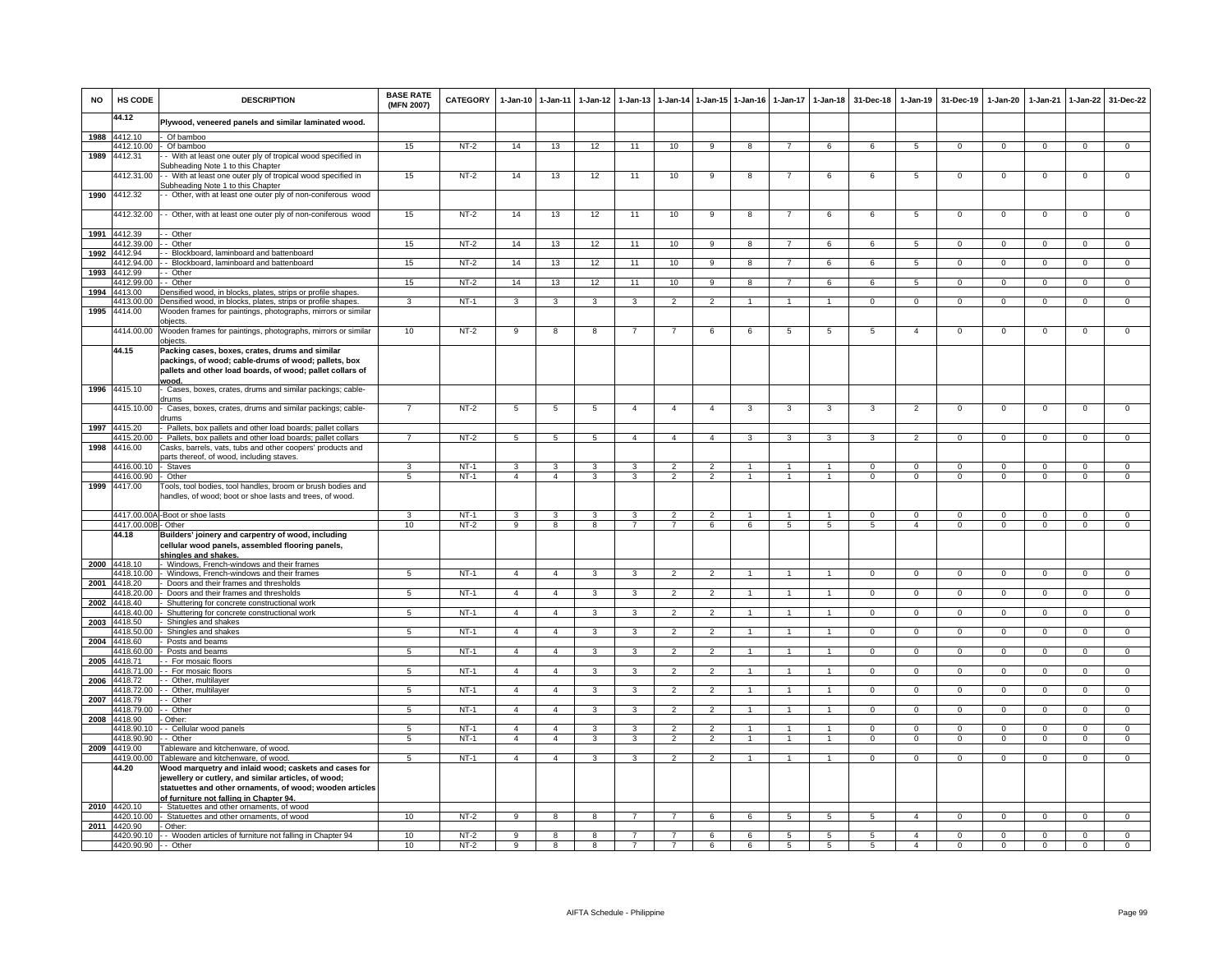| <b>NO</b> | HS CODE                                  | <b>DESCRIPTION</b>                                                                                                                                                                                                                                                                                                       | <b>BASE RATE</b><br>(MFN 2007) | <b>CATEGORY</b> | $1-Jan-10$       | $1 - Jan-11$        | $1 - Jan-12$ | $1 - Jan-13$                     |                                  |                | 1-Jan-14 1-Jan-15 1-Jan-16 |                          | 1-Jan-17 1-Jan-18   | 31-Dec-18        | $1-Jan-19$                     | 31-Dec-19                | $1-Jan-20$               | $1-Jan-21$           | 1-Jan-22                     | 31-Dec-22                      |
|-----------|------------------------------------------|--------------------------------------------------------------------------------------------------------------------------------------------------------------------------------------------------------------------------------------------------------------------------------------------------------------------------|--------------------------------|-----------------|------------------|---------------------|--------------|----------------------------------|----------------------------------|----------------|----------------------------|--------------------------|---------------------|------------------|--------------------------------|--------------------------|--------------------------|----------------------|------------------------------|--------------------------------|
|           | 44.21                                    | Other articles of wood.                                                                                                                                                                                                                                                                                                  |                                |                 |                  |                     |              |                                  |                                  |                |                            |                          |                     |                  |                                |                          |                          |                      |                              |                                |
|           | 2012 4421.10                             | Clothes hangers                                                                                                                                                                                                                                                                                                          |                                |                 |                  |                     |              |                                  |                                  |                |                            |                          |                     |                  |                                |                          |                          |                      |                              |                                |
| 2013      | 4421.10.00<br>4421.90                    | Clothes hangers<br>Other:                                                                                                                                                                                                                                                                                                | 10                             | <b>ST</b>       | 9                | $\overline{9}$      | 8            | 8                                | $\overline{7}$                   | $\overline{7}$ | 6                          | 6                        | 6                   | 6                | 5                              | 5                        | 5                        | 5                    | $\overline{5}$               | $5\overline{)}$                |
|           | 421.90.10                                | - Spools, cops and bobbins, sewing thread reels and the like                                                                                                                                                                                                                                                             | 3                              | $NT-2$          | 3                | 3                   | 3            | 3                                | 3                                | 3              | $\overline{2}$             | $\overline{2}$           | $\overline{2}$      | $\overline{2}$   | -1.                            | $\mathbf 0$              | $\mathsf 0$              | $\mathbf 0$          | $\mathsf 0$                  | $\overline{0}$                 |
|           |                                          | 4421.90.20 - Match splints                                                                                                                                                                                                                                                                                               | 10                             | $NT-2$          | 9                | 8                   | 8            | $\overline{7}$                   | $\overline{7}$                   | 6              | 6                          | 5                        | 5                   | 5                | $\boldsymbol{\Lambda}$         | $\Omega$                 | $\Omega$                 | $\Omega$             | $\mathsf 0$                  | $\Omega$                       |
|           | 4421.90.30                               | - Wooden pegs or pins for footwear                                                                                                                                                                                                                                                                                       | 10                             | $NT-2$          | $\mathbf{q}$     | 8                   | 8            | $\overline{7}$                   | $\overline{7}$                   | 6              | 6                          | 5                        | $\overline{5}$      | 5                | $\overline{a}$                 | $\Omega$                 | $\Omega$                 | $\Omega$             | $\mathbf 0$                  | $\overline{0}$                 |
|           | 4421.90.40                               | - Candy-sticks, ice-cream sticks and ice-cream spoons                                                                                                                                                                                                                                                                    | 10                             | $NT-2$          | $\overline{9}$   | 8                   | 8            | $\overline{7}$                   | $\overline{7}$                   | 6              | 6                          | 5                        | $5\overline{5}$     | 5                | $\overline{4}$                 | $\mathbf 0$              | $\mathbf 0$              | $\mathbf 0$          | $\mathbf 0$                  | $\mathbf 0$                    |
|           | 4421.90.70                               | - Fans and handscreens, frames and handles therefor and<br>parts of such frames and handles                                                                                                                                                                                                                              | 10                             | $NT-2$          | 9                | 8                   | 8            | $\overline{7}$                   |                                  | 6              | 6                          | 5                        | 5                   | 5                | $\overline{4}$                 | $\mathbf 0$              | $\mathbf 0$              | $\mathbf 0$          | $\mathsf 0$                  | $\mathbf 0$                    |
|           | 4421.90.80<br>4421.90.91                 | - Toothpicks                                                                                                                                                                                                                                                                                                             | 10<br>10                       | NT-2<br>$NT-2$  | 9<br>9           | 8<br>$\overline{8}$ | 8<br>8       | $\overline{7}$<br>$\overline{7}$ | $\overline{7}$<br>$\overline{7}$ | 6<br>6         | 6<br>6                     | 5<br>$5\overline{5}$     | 5<br>$\overline{5}$ | 5<br>$5^{\circ}$ | $\overline{4}$<br>$\mathbf{A}$ | $\mathbf{0}$<br>$\Omega$ | $\mathbf{0}$<br>$\Omega$ | $\Omega$<br>$\Omega$ | $^{\circ}$<br>$\overline{0}$ | $\mathbf{0}$<br>$\overline{0}$ |
|           | 4421.90.92                               | -- Horse and bullock gear<br>-- Beads                                                                                                                                                                                                                                                                                    | 10                             | $NT-2$          | 9                | 8                   | 8            | $\overline{7}$                   | $\overline{7}$                   | 6              | 6                          | 5                        | 5                   | 5                | $\overline{4}$                 | $\mathbf 0$              | $\mathbf 0$              | $\mathbf 0$          | $\mathbf 0$                  | $\overline{0}$                 |
|           | 4421.90.99                               | -- Other                                                                                                                                                                                                                                                                                                                 | 10                             | $NT-2$          | 9                | $\overline{8}$      | 8            | $\overline{7}$                   | $\overline{7}$                   | 6              | 6                          | 5                        | 5                   | 5                | $\overline{4}$                 | $\mathbf 0$              | $\mathbf 0$              | $\Omega$             | $\mathsf 0$                  | $\overline{0}$                 |
| 2014      | 45.01<br>4501 10                         | Natural cork, raw or simply prepared; waste cork;<br>rushed, granulated or ground cork.                                                                                                                                                                                                                                  |                                |                 |                  |                     |              |                                  |                                  |                |                            |                          |                     |                  |                                |                          |                          |                      |                              |                                |
|           | 4501.10.00                               | Natural cork, raw or simply prepared<br>Natural cork, raw or simply prepared                                                                                                                                                                                                                                             | $\mathbf{3}$                   | $NT-1$          | $\mathbf{R}$     | $\mathbf{a}$        | $\mathbf{3}$ | $\mathbf{a}$                     | $\mathcal{P}$                    | $\mathfrak{D}$ |                            |                          |                     | $\Omega$         | $\Omega$                       | $\Omega$                 | $\Omega$                 | $\Omega$             | $\Omega$                     | $\Omega$                       |
| 2015      | 4501.90                                  | Other                                                                                                                                                                                                                                                                                                                    |                                |                 |                  |                     |              |                                  |                                  |                |                            |                          |                     |                  |                                |                          |                          |                      |                              |                                |
|           | 4501.90.00                               | Other                                                                                                                                                                                                                                                                                                                    | $\mathbf{3}$                   | NT-1            | $\mathbf{3}$     | $\mathbf{3}$        | $\mathbf{3}$ | $\mathbf{3}$                     | $\overline{2}$                   | $\overline{2}$ | $\overline{1}$             | $\overline{1}$           | $\overline{1}$      | $\overline{0}$   | $\overline{0}$                 | $\mathbf 0$              | $\mathbf{0}$             | $\mathbf 0$          | $\mathbf{0}$                 | $\mathbf{0}$                   |
|           | 2016 4502.00                             | Vatural cork, debacked or roughly squared, or in rectangular<br>(including square) blocks, plates, sheets or strip (including<br>sharp-edged blanks for corks or stoppers).                                                                                                                                              |                                |                 |                  |                     |              |                                  |                                  |                |                            |                          |                     |                  |                                |                          |                          |                      |                              |                                |
|           | 4502.00.00<br>45.03                      | Natural cork, debacked or roughly squared, or in rectangular<br>including square) blocks, plates, sheets or strip (including<br>sharp-edged blanks for corks or stoppers)                                                                                                                                                |                                | $NT-1$          | $\overline{1}$   | $\overline{1}$      |              |                                  | $\overline{1}$                   | $\overline{1}$ |                            | $\mathbf{1}$             | 1                   | $\mathbf 0$      | $\mathbf{0}$                   | $\mathbf 0$              | $\mathbf 0$              | $\mathbf 0$          | 0                            | $\mathbf 0$                    |
| 2017      | 4503.10                                  | Articles of natural cork.<br>Corks and stoppers                                                                                                                                                                                                                                                                          |                                |                 |                  |                     |              |                                  |                                  |                |                            |                          |                     |                  |                                |                          |                          |                      |                              |                                |
|           | 4503.10.00                               | Corks and stoppers                                                                                                                                                                                                                                                                                                       | $\mathbf{1}$                   | $NT-1$          | $\mathbf{1}$     | $\mathbf{1}$        |              |                                  |                                  |                |                            |                          | $\mathbf{1}$        | $\Omega$         | $\Omega$                       | $\Omega$                 | $\Omega$                 | $\Omega$             | $\Omega$                     | $\overline{0}$                 |
|           | 2018 4503.90                             | Other                                                                                                                                                                                                                                                                                                                    |                                |                 |                  |                     |              |                                  |                                  |                |                            |                          |                     |                  |                                |                          |                          |                      |                              |                                |
|           | 4503.90.00                               | Other                                                                                                                                                                                                                                                                                                                    | $\overline{1}$                 | $NT-1$          | $\overline{1}$   | $\overline{1}$      | $\mathbf{1}$ |                                  | $\overline{1}$                   | $\mathbf{1}$   | $\overline{1}$             | $\overline{1}$           | $\overline{1}$      | $\Omega$         | $\mathbf{0}$                   | $^{\circ}$               | $\mathbf{0}$             | $^{\circ}$           | $\mathbf{0}$                 | $\mathbf{0}$                   |
|           | 45.04                                    | Agglomerated cork (with or without a binding substance)<br>and articles of agglomerated cork.                                                                                                                                                                                                                            |                                |                 |                  |                     |              |                                  |                                  |                |                            |                          |                     |                  |                                |                          |                          |                      |                              |                                |
|           | 2019 4504.10                             | Blocks, plates, sheets and strip; tiles of any shape; solid<br>ylinders, including discs;                                                                                                                                                                                                                                |                                |                 |                  |                     |              |                                  |                                  |                |                            |                          |                     |                  |                                |                          |                          |                      |                              |                                |
|           | 4504.10.00<br>2020 4504.90               | Blocks, plates, sheets and strip; tiles of any shape; solid<br>vlinders, including discs<br>Other                                                                                                                                                                                                                        |                                | $NT-1$          | $\overline{1}$   | $\overline{1}$      |              | $\overline{1}$                   | $\overline{1}$                   | $\overline{1}$ | $\overline{1}$             | $\overline{1}$           | $\overline{1}$      | $\mathbf 0$      | $\mathbf 0$                    | $\mathbf 0$              | $\overline{0}$           | $\overline{0}$       | $\overline{0}$               | $\overline{0}$                 |
|           | 4504.90.00                               | Other                                                                                                                                                                                                                                                                                                                    |                                | $NT-1$          |                  |                     |              |                                  |                                  |                |                            |                          |                     | $\Omega$         | $^{\circ}$                     | 0                        | $\mathbf 0$              | $\Omega$             | 0                            | $\Omega$                       |
|           | 46.01                                    | Plaits and similar products of plaiting materials, whether<br>or not assembled into strips; plaiting materials, plaits and<br>similar products of plaiting materials, bound together in<br>parallel strands or woven, in sheet form, whether or not<br>being finished articles (for example, mats, matting,<br>screens). |                                |                 |                  |                     |              |                                  |                                  |                |                            |                          |                     |                  |                                |                          |                          |                      |                              |                                |
|           | 2021 4601.21                             | - Of bamboo                                                                                                                                                                                                                                                                                                              |                                |                 |                  |                     |              |                                  |                                  |                |                            | $\overline{\phantom{a}}$ |                     |                  |                                |                          |                          |                      |                              |                                |
| 2022      | 4601.21.00<br>4601.22                    | - Of bamboo<br>- Of rattan                                                                                                                                                                                                                                                                                               | 15                             | $NT-2$          | 14               | 13                  | 12           | 11                               | 10                               | $\overline{9}$ | $\overline{8}$             |                          | 6                   | 6                | $\overline{5}$                 | $\overline{0}$           | $\overline{0}$           | $\overline{0}$       | $\overline{0}$               | $\overline{0}$                 |
|           | 4601.22.00                               | - Of rattan                                                                                                                                                                                                                                                                                                              | 15                             | $NT-2$          | 14               | 13                  | 12           | 11                               | 10                               | 9              | 8                          | $\overline{7}$           | 6                   | 6                | $5\overline{5}$                | $\overline{0}$           | $\overline{0}$           | $\mathbf{0}$         | $\mathbf{0}$                 | $\overline{0}$                 |
|           | 2023 4601.29                             | - Other                                                                                                                                                                                                                                                                                                                  |                                |                 |                  |                     |              |                                  |                                  |                |                            |                          |                     |                  |                                |                          |                          |                      |                              |                                |
|           | 4601.29.00                               | - Other                                                                                                                                                                                                                                                                                                                  | 15                             | $NT-2$          | 14               | 13                  | 12           | 11                               | 10                               | 9              | 8                          | $\overline{7}$           | 6                   | 6                | 5                              | $\mathbf{0}$             | $\overline{0}$           | $\mathbf 0$          | $\overline{0}$               | $\mathbf{0}$                   |
| 2024      | 4601.91<br>4601.92.10                    | - Of bamboo:<br>- - Plaits and similar products of plaiting materials, whether<br>r not assembled into strips                                                                                                                                                                                                            | 10                             | $NT-2$          | 9                | 8                   | 8            |                                  | $\overline{7}$                   | 6              | 6                          | 5                        | $\overline{5}$      | 5                | $\overline{4}$                 | $\mathbf 0$              | $\mathbf 0$              | $\mathbf 0$          | $\mathsf 0$                  | $\overline{0}$                 |
|           | 4601.92.90                               | -- Other                                                                                                                                                                                                                                                                                                                 | 15                             | $NT-2$          | 14               | 13                  | 12           | 11                               | 10                               | 9              | 8                          | $\overline{7}$           | 6                   | 6                | $5\phantom{.0}$                | $\mathbf{0}$             | $\overline{0}$           | $\mathbf 0$          | $\mathbf{0}$                 | $\overline{0}$                 |
|           | 2025 4601.93<br>4601.93.10               | - Of rattan<br>- - Plaits and similar products of plaiting materials, whether                                                                                                                                                                                                                                            | 10                             | $NT-2$          | $\boldsymbol{9}$ | 8                   | 8            | $\overline{7}$                   | $\overline{7}$                   | 6              | 6                          | $\overline{5}$           | $5\phantom{.0}$     | $5\phantom{.0}$  | $\overline{4}$                 | $\mathbf 0$              | $\mathbf 0$              | $\mathbf 0$          | $\mathsf 0$                  | $\mathbf 0$                    |
|           | 4601.93.90                               | or not assembled into strips<br>-- Other                                                                                                                                                                                                                                                                                 | 15                             | NT-2            | 14               | 13                  | 12           | 11                               | 10                               | 9              | 8                          | $\overline{7}$           | 6                   | 6                | 5                              | $\mathbf{0}$             | $\mathbf{0}$             | $\mathbf{0}$         | $\circ$                      | $\mathbf{0}$                   |
|           | 2026 4601.94                             | - Of other vegetable materials:                                                                                                                                                                                                                                                                                          |                                |                 |                  |                     |              |                                  |                                  |                |                            |                          |                     |                  |                                |                          |                          |                      |                              |                                |
|           | 4601.94.10                               | - - Plaits and similar products of plaiting materials, whether<br>r not assembled into strips                                                                                                                                                                                                                            | 10                             | $NT-2$          | 9                | 8                   | 8            | 7                                | 7                                | 6              | 6                          | 5                        | $5\phantom{.0}$     | 5                | $\overline{4}$                 | $\mathbf 0$              | $\overline{0}$           | $\mathbf 0$          | $\mathsf 0$                  | $\overline{0}$                 |
|           | 4601.94.90                               | $-$ Other                                                                                                                                                                                                                                                                                                                | 15                             | $NT-2$          | 14               | 13                  | 12           | 11                               | 10                               | 9              | 8                          | $\overline{7}$           | 6                   | 6                | 5                              | $\,0\,$                  | $\mathbf 0$              | $\mathbf 0$          | $\mathsf 0$                  | $\mathbf 0$                    |
| 2027      | 4601.99<br>4601.99.10                    | - Other:<br>- Mats and matting                                                                                                                                                                                                                                                                                           | 15                             | <b>ST</b>       | 14               | 13                  | 12           | 11                               | 10                               | 10             | 9                          | 8                        | $\overline{7}$      | $\overline{7}$   | 6                              | -5                       | 5                        | -5                   | $\overline{5}$               | $\overline{5}$                 |
|           | 4601.99.20                               | - - Plaits and similar products of plaiting materials, whether<br>or not assembled into strips                                                                                                                                                                                                                           | 10                             | <b>ST</b>       | 9                | 9                   | 8            | 8                                | $\overline{7}$                   | $\overline{7}$ | 6                          | 6                        | 6                   | 6                | 5                              | 5                        | $\overline{5}$           | 5                    | $\overline{5}$               | 5                              |
|           | 4601.99.90                               | -- Other                                                                                                                                                                                                                                                                                                                 | 15                             | ST              | 14               | 13                  | 12           | 11                               | 10                               | 10             | 9                          | 8                        | $\overline{7}$      | $\overline{7}$   | 6                              | $5\overline{5}$          | $\overline{5}$           | $5\overline{5}$      | $5^{\circ}$                  | 5                              |
|           | 46.02                                    | Basketwork, wickerwork and other articles, made directly<br>to shape from plaiting materials or made up from goods<br>of heading 46.01; articles of loofah.                                                                                                                                                              |                                |                 |                  |                     |              |                                  |                                  |                |                            |                          |                     |                  |                                |                          |                          |                      |                              |                                |
|           | 2028 4602.11                             | - Of bamboo                                                                                                                                                                                                                                                                                                              |                                |                 |                  |                     |              |                                  |                                  |                |                            |                          |                     |                  |                                |                          |                          |                      |                              |                                |
|           | 4602.11.00                               | - Of bamboo                                                                                                                                                                                                                                                                                                              | 15                             | $NT-2$          | 14               | 13                  | 12           | 11                               | 10                               | 9              | 8                          | $\overline{7}$           | $6\overline{6}$     | 6                | $5^{\circ}$                    | $\mathbf 0$              | $\mathbf 0$              | $\Omega$             | $\mathsf 0$                  | $\overline{0}$                 |
|           | 2029 4602.12<br>4602.12.00 - - Of rattan | - Of rattan                                                                                                                                                                                                                                                                                                              | 15                             | $NT-2$          | 14               | 13                  | 12           | 11                               | 10                               | $\overline{a}$ | $\overline{8}$             | $\overline{7}$           | 6                   | 6                | $\sqrt{5}$                     | $\Omega$                 | $\overline{0}$           | $\Omega$             | $\Omega$                     | $\overline{0}$                 |
|           |                                          |                                                                                                                                                                                                                                                                                                                          |                                |                 |                  |                     |              |                                  |                                  |                |                            |                          |                     |                  |                                |                          |                          |                      |                              |                                |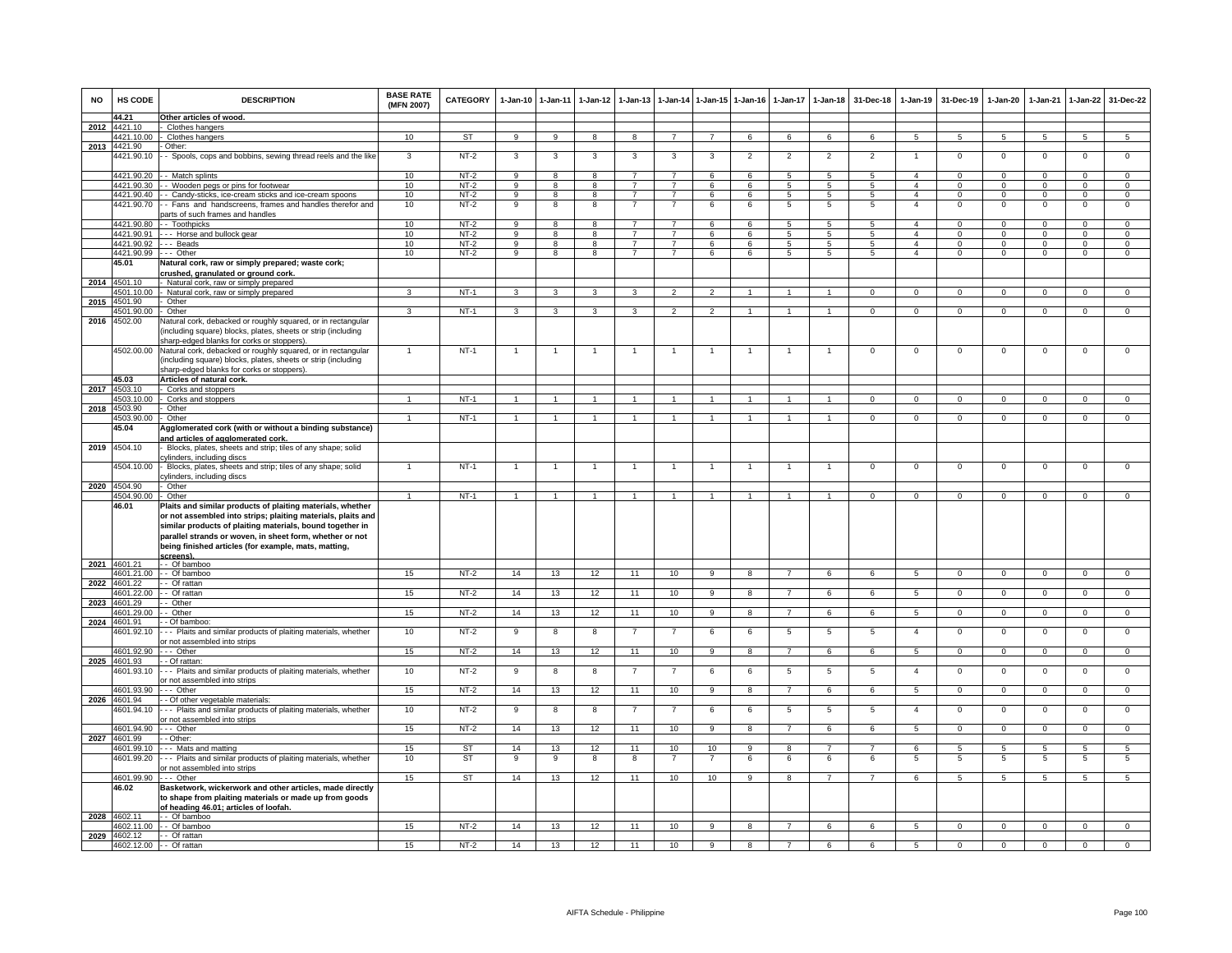| <b>NO</b> | HS CODE                    | <b>DESCRIPTION</b>                                                                                                                                                                                                                                                                                             | <b>BASE RATE</b><br>(MFN 2007) | <b>CATEGORY</b> | 1-Jan-10       | $1 - Jan-11$         | $1-Jan-12$           | $1-Jan-13$     |                | 1-Jan-14 1-Jan-15    | $1-Jan-16$     | $1-Jan-17$     | $1 - Jan-18$         | 31-Dec-18      | $1-Jan-19$     | 31-Dec-19       | $1-Jan-20$      | 1-Jan-21        | $1-Jan-22$           | 31-Dec-22       |
|-----------|----------------------------|----------------------------------------------------------------------------------------------------------------------------------------------------------------------------------------------------------------------------------------------------------------------------------------------------------------|--------------------------------|-----------------|----------------|----------------------|----------------------|----------------|----------------|----------------------|----------------|----------------|----------------------|----------------|----------------|-----------------|-----------------|-----------------|----------------------|-----------------|
|           | 2030 4602.19               | - Other                                                                                                                                                                                                                                                                                                        |                                |                 |                |                      |                      |                |                |                      |                |                |                      |                |                |                 |                 |                 |                      |                 |
| 2031      | 4602.19.00<br>4602.90      | - Other<br>Other                                                                                                                                                                                                                                                                                               | 15                             | $NT-2$          | 14             | 13                   | 12                   | 11             | 10             | 9                    | 8              | $\overline{7}$ | 6                    | 6              | 5              | $^{\circ}$      | $\Omega$        | $\mathbf 0$     | $^{\circ}$           | $\mathbf{0}$    |
|           | 4602.90.00                 | Other                                                                                                                                                                                                                                                                                                          | 15                             | $NT-2$          | 14             | 13                   | 12                   | 11             | 10             | $\overline{9}$       | 8              | $\overline{7}$ | 6                    | 6              | $\overline{5}$ | $\mathbf 0$     | $\mathbf 0$     | $\mathbf 0$     | $\overline{0}$       | $\overline{0}$  |
| 2032      | 4701.00                    | Aechanical wood pulp                                                                                                                                                                                                                                                                                           |                                |                 |                |                      |                      |                |                |                      |                |                |                      |                |                |                 |                 |                 |                      |                 |
|           | 4701.00.00                 | Mechanical wood pulp.                                                                                                                                                                                                                                                                                          | $\blacktriangleleft$           | $NT-1$          | $\overline{1}$ | $\overline{1}$       | $\overline{1}$       | $\mathbf{1}$   | $\overline{1}$ | $\blacktriangleleft$ | -1             | $\mathbf{1}$   | $\mathbf{1}$         | $^{\circ}$     | $\mathbf 0$    | $\mathbf 0$     | $^{\circ}$      | $^{\circ}$      | $^{\circ}$           | $\overline{0}$  |
| 2033      | 4702.00<br>4702.00.00      | Chemical wood pulp, dissolving grades                                                                                                                                                                                                                                                                          |                                |                 |                | $\overline{1}$       |                      |                |                | $\overline{1}$       |                |                | $\ddot{\phantom{0}}$ | $\overline{0}$ | $\overline{0}$ | $\Omega$        | $\overline{0}$  | $\Omega$        | $\overline{0}$       | $\overline{0}$  |
|           | 47.03                      | Chemical wood pulp, dissolving grades<br>Chemical wood pulp, soda or sulphate, other than                                                                                                                                                                                                                      |                                | $NT-1$          |                |                      |                      |                |                |                      |                |                |                      |                |                |                 |                 |                 |                      |                 |
|           |                            | <u>dissolving grades.</u>                                                                                                                                                                                                                                                                                      |                                |                 |                |                      |                      |                |                |                      |                |                |                      |                |                |                 |                 |                 |                      |                 |
|           | 2034 4703.11               | - Coniferous                                                                                                                                                                                                                                                                                                   |                                |                 |                |                      |                      |                |                |                      |                |                |                      |                |                |                 |                 |                 |                      |                 |
|           | 4703.11.00                 | - Coniferous                                                                                                                                                                                                                                                                                                   | $\overline{1}$                 | $NT-1$          | $\overline{1}$ | $\overline{1}$       | $\overline{1}$       | $\mathbf{1}$   | $\overline{1}$ | $\overline{1}$       | $\overline{1}$ | $\mathbf{1}$   | $\overline{1}$       | $\mathbf{0}$   | $^{\circ}$     | $\mathbf{0}$    | $\mathbf{0}$    | $\mathbf{0}$    | $\mathbf{0}$         | $\overline{0}$  |
| 2035      | 4703.19<br>4703.19.00      | - Non-coniferous<br>- Non-coniferous                                                                                                                                                                                                                                                                           | $\mathbf{1}$                   | $NT-1$          | $\mathbf{1}$   | $\mathbf{1}$         | $\mathbf{1}$         | $\mathbf{1}$   | $\mathbf{1}$   | $\mathbf{1}$         | $\overline{1}$ | $\mathbf{1}$   | $\mathbf{1}$         | $\mathbf{0}$   | $\mathbf 0$    | $\mathbf 0$     | $\mathbf 0$     | $\mathbf 0$     | $\mathbf{0}$         | $\overline{0}$  |
| 2036      | 4703.21                    | - Coniferous                                                                                                                                                                                                                                                                                                   |                                |                 |                |                      |                      |                |                |                      |                |                |                      |                |                |                 |                 |                 |                      |                 |
|           | 4703.21.00                 | Coniferous                                                                                                                                                                                                                                                                                                     | $\mathbf{1}$                   | $NT-1$          | $\mathbf{1}$   | $\mathbf{1}$         | $\blacktriangleleft$ |                | $\overline{1}$ |                      | $\mathbf{1}$   | $\mathbf{1}$   | $\mathbf{1}$         | $\mathbf 0$    | $\mathbf 0$    | $\mathbf 0$     | $\mathsf 0$     | $\mathbf 0$     | $\mathsf 0$          | $\mathbf 0$     |
|           | 2037 4703.29               | - Non-coniferous                                                                                                                                                                                                                                                                                               |                                |                 |                |                      |                      |                |                |                      |                |                |                      |                |                |                 |                 |                 |                      |                 |
|           | 4703 29 00                 | - Non-coniferous                                                                                                                                                                                                                                                                                               |                                | $NT-1$          | $\overline{1}$ | $\blacktriangleleft$ |                      |                |                | $\blacktriangleleft$ | $\overline{1}$ | $\mathbf{1}$   |                      | $\Omega$       | $\overline{0}$ | $\Omega$        | $\Omega$        | $\Omega$        | $\overline{0}$       | $\overline{0}$  |
|           | 47.04                      | Chemical wood pulp, sulphite, other than dissolving<br>grades.                                                                                                                                                                                                                                                 |                                |                 |                |                      |                      |                |                |                      |                |                |                      |                |                |                 |                 |                 |                      |                 |
|           | 2038 4704.11<br>4704.11.00 | - Coniferous<br>- Coniferous                                                                                                                                                                                                                                                                                   | $\overline{1}$                 | $NT-1$          | $\mathbf{1}$   | $\overline{1}$       | $\blacktriangleleft$ | $\mathbf{1}$   | $\overline{1}$ | $\mathbf{1}$         | $\overline{1}$ |                | $\mathbf{1}$         | $\mathbf{0}$   | $\mathbf 0$    | $\mathbf 0$     | $\mathbf 0$     | $\mathbf 0$     | $\mathbf 0$          | $\mathbf 0$     |
| 2039      | 4704.19                    | - Non-coniferous                                                                                                                                                                                                                                                                                               |                                |                 |                |                      |                      |                |                |                      |                |                |                      |                |                |                 |                 |                 |                      |                 |
|           | 4704.19.00                 | - Non-coniferous                                                                                                                                                                                                                                                                                               | $\overline{1}$                 | $NT-1$          | $\mathbf{1}$   | $\overline{1}$       | $\overline{1}$       | $\overline{1}$ | $\overline{1}$ | $\overline{1}$       | $\overline{1}$ | $\overline{1}$ | $\mathbf{1}$         | $\overline{0}$ | $\overline{0}$ | $\overline{0}$  | $\overline{0}$  | $\overline{0}$  | $\overline{0}$       | $\overline{0}$  |
| 2040      | 4704.21                    | Coniferous                                                                                                                                                                                                                                                                                                     |                                |                 |                |                      |                      |                |                |                      |                |                |                      |                |                |                 |                 |                 |                      |                 |
| 2041      | 4704.21.00<br>4704.29      | - Coniferous<br>- Non-coniferous                                                                                                                                                                                                                                                                               | $\mathbf{1}$                   | $NT-1$          | $\overline{1}$ | $\mathbf{1}$         |                      |                | $\overline{1}$ | $\blacktriangleleft$ |                |                | 1                    | $\mathbf 0$    | $\mathbf 0$    | $\mathbf 0$     | $\mathsf 0$     | $\mathbf 0$     | $\mathsf 0$          | $\mathbf 0$     |
|           | 4704.29.00                 | - Non-coniferous                                                                                                                                                                                                                                                                                               | $\overline{1}$                 | $NT-1$          | $\overline{1}$ | $\overline{1}$       | $\overline{1}$       | $\overline{1}$ | $\overline{1}$ | $\overline{1}$       | $\overline{1}$ | $\overline{1}$ | $\overline{1}$       | $\overline{0}$ | $\overline{0}$ | $\overline{0}$  | $\overline{0}$  | $\overline{0}$  | $\overline{0}$       | $\overline{0}$  |
| 2042      | 4705.00                    | Wood pulp obtained by a combination of mechanical and<br>hemical pulping processes.                                                                                                                                                                                                                            |                                |                 |                |                      |                      |                |                |                      |                |                |                      |                |                |                 |                 |                 |                      |                 |
|           | 4705.00.00                 | Wood pulp obtained by a combination of mechanical and<br>chemical pulping processes.                                                                                                                                                                                                                           | $\overline{1}$                 | $NT-1$          | $\overline{1}$ | $\overline{1}$       |                      | $\overline{1}$ | $\overline{1}$ | $\overline{1}$       |                | $\overline{1}$ | $\mathbf{1}$         | $\mathbf 0$    | $\mathbf 0$    | $\mathbf 0$     | $\mathbf 0$     | $\mathbf 0$     | $\mathsf 0$          | $\mathbf 0$     |
|           | 47.06                      | Pulps of fibres derived from recovered (waste and scrap)<br>paper or paperboard or of other fibrous cellulosic<br>material.                                                                                                                                                                                    |                                |                 |                |                      |                      |                |                |                      |                |                |                      |                |                |                 |                 |                 |                      |                 |
| 2043      | 4706.10                    | Cotton linters pulp                                                                                                                                                                                                                                                                                            |                                |                 |                |                      |                      |                |                |                      |                |                |                      |                |                |                 |                 |                 |                      |                 |
|           | 4706.10.00                 | Cotton linters pulp                                                                                                                                                                                                                                                                                            | $\mathbf{1}$                   | $NT-1$          | $\mathbf{1}$   | $\overline{1}$       |                      | $\mathbf{1}$   | $\overline{1}$ | $\mathbf{1}$         | -1             | $\overline{1}$ | $\mathbf{1}$         | $\mathbf 0$    | $\mathbf 0$    | $\mathbf 0$     | $\mathbf 0$     | $\mathbf 0$     | $\mathsf 0$          | $\mathbf 0$     |
|           | 2044 4706.20               | Pulps of fibres derived from recovered (waste and scrap)<br>aper or paperboard                                                                                                                                                                                                                                 |                                |                 |                |                      |                      |                |                |                      |                |                |                      |                |                |                 |                 |                 |                      |                 |
|           | 4706.20.00                 | Pulps of fibres derived from recovered (waste and scrap)<br>aper or paperboard                                                                                                                                                                                                                                 |                                | $NT-1$          | $\overline{1}$ | $\overline{1}$       |                      |                |                | -1                   |                |                | 1                    | $\mathbf 0$    | $\mathbf 0$    | $\mathbf 0$     | $\mathbf 0$     | $\mathbf 0$     | $\mathsf 0$          | $\mathbf 0$     |
|           | 2045 4706.30<br>4706.30.00 | Other, of bamboo<br>Other, of bamboo                                                                                                                                                                                                                                                                           | $\overline{1}$                 | $NT-1$          | $\overline{1}$ | $\overline{1}$       |                      | $\mathbf{1}$   | $\overline{1}$ | $\mathbf{1}$         | $\overline{1}$ | $\mathbf{1}$   | $\overline{1}$       | $\Omega$       | $\mathbf{0}$   | $\mathbf{0}$    | $\mathbf{0}$    | $^{\circ}$      | $\mathbf{0}$         | $\mathbf{0}$    |
| 2046      | 4706.91                    | - Mechanical                                                                                                                                                                                                                                                                                                   |                                |                 |                |                      |                      |                |                |                      |                |                |                      |                |                |                 |                 |                 |                      |                 |
|           | 4706.91.00                 | - Mechanical                                                                                                                                                                                                                                                                                                   |                                | $NT-1$          | $\mathbf{1}$   | $\mathbf{1}$         |                      |                | -1             | $\mathbf{1}$         |                |                | $\mathbf{1}$         | $\mathbf 0$    | $\mathbf{0}$   | $\mathbf 0$     | $\mathbf 0$     | $\mathbf 0$     | $\mathbf{0}$         | $\overline{0}$  |
| 2047      | 4706.92                    | Chemical                                                                                                                                                                                                                                                                                                       |                                |                 |                |                      |                      |                |                |                      |                |                |                      |                |                |                 |                 |                 |                      |                 |
| 2048      | 4706.92.00<br>4706.93      | Chemical<br>- Semi-chemica                                                                                                                                                                                                                                                                                     |                                | $NT-1$          | $\overline{1}$ | $\blacktriangleleft$ |                      |                |                |                      |                |                | 1                    | $\Omega$       | $\mathbf 0$    | $\mathbf 0$     | $\Omega$        | $\mathbf 0$     | $\mathsf 0$          | $\Omega$        |
|           | 4706 93 00                 | - Semi-chemical                                                                                                                                                                                                                                                                                                | $\blacktriangleleft$           | $NT-1$          | $\overline{1}$ | $\overline{1}$       |                      |                | $\overline{1}$ | $\overline{1}$       | $\overline{1}$ | $\overline{1}$ | $\overline{1}$       | $\overline{0}$ | $\overline{0}$ | $\overline{0}$  | $\overline{0}$  | $\overline{0}$  | $\overline{0}$       | $\overline{0}$  |
|           | 47.07                      | Recovered (waste and scrap) paper or paperboard                                                                                                                                                                                                                                                                |                                |                 |                |                      |                      |                |                |                      |                |                |                      |                |                |                 |                 |                 |                      |                 |
| 2049      | 4707.10                    | Unbleached kraft paper or paperboard or corrugated paper                                                                                                                                                                                                                                                       |                                |                 |                |                      |                      |                |                |                      |                |                |                      |                |                |                 |                 |                 |                      |                 |
| 2050      | 4707.10.00<br>4707.20      | Unbleached kraft paper or paperboard or corrugated paper<br>Other paper or paperboard made mainly of bleached                                                                                                                                                                                                  |                                | $NT-1$          |                |                      |                      |                |                |                      |                |                |                      | $\Omega$       | $\Omega$       | $\Omega$        | $\Omega$        | $\Omega$        | $\Omega$             | $\Omega$        |
|           |                            | hemical pulp, not coloured in the mass                                                                                                                                                                                                                                                                         |                                |                 |                |                      |                      |                |                |                      |                |                |                      |                |                |                 |                 |                 |                      |                 |
|           | 4707.20.00                 | Other paper or paperboard made mainly of bleached<br>hemical pulp, not coloured in the mass                                                                                                                                                                                                                    | $\mathbf{1}$                   | $NT-1$          | $\mathbf{1}$   | $\overline{1}$       |                      | -1             | $\overline{1}$ | $\overline{1}$       | -1             | $\overline{1}$ | $\mathbf{1}$         | $\mathbf 0$    | $\mathbf 0$    | $\,0\,$         | $\mathbf 0$     | $\mathbf 0$     | $\mathsf 0$          | $\overline{0}$  |
|           | 2051 4707.30               | Paper or paperboard made mainly of mechanical pulp (for<br>xample, newspapers, journals and similar printed matter)                                                                                                                                                                                            |                                |                 |                |                      |                      |                |                |                      |                |                |                      |                |                |                 |                 |                 |                      |                 |
|           | 4707.30.00                 | Paper or paperboard made mainly of mechanical pulp (for<br>xample, newspapers, journals and similar printed matter)                                                                                                                                                                                            |                                | $NT-1$          | $\overline{1}$ | $\overline{1}$       |                      | -1             | -1             | $\mathbf{1}$         | -1             | $\overline{1}$ | $\overline{1}$       | $\mathbf 0$    | $\mathbf 0$    | $\mathbf 0$     | $\mathbf 0$     | $\mathbf 0$     | $\mathsf 0$          | $\overline{0}$  |
|           | 2052 4707.90               | Other, including unsorted waste and scrap                                                                                                                                                                                                                                                                      |                                |                 |                |                      |                      |                |                |                      |                |                |                      |                |                |                 |                 |                 |                      |                 |
|           | 4707.90.00                 | Other, including unsorted waste and scrap                                                                                                                                                                                                                                                                      |                                | $NT-1$          |                |                      |                      |                |                |                      |                |                |                      | $^{\circ}$     | $^{\circ}$     | 0               | 0               | $\Omega$        | 0                    | $\Omega$        |
|           | 2053 4801.00<br>4801.00.10 | Newsprint, in rolls or sheets.<br>Weighing not more than 55g/m2                                                                                                                                                                                                                                                | 7                              | <b>ST</b>       | $\overline{7}$ | $\overline{7}$       |                      | 7              | 7              | 6                    | 6.             | 5              | -5                   | 5              | -5             | -5              | 5               | -5              |                      | 5               |
|           | 4801.00.90                 | Other                                                                                                                                                                                                                                                                                                          | $\overline{7}$                 | <b>ST</b>       | $\overline{7}$ | $\overline{7}$       | $\overline{7}$       | $\overline{7}$ | $\overline{7}$ | 6                    | 6              | 5              | 5                    | 5              | 5              | 5               | 5               | 5               | 5<br>$5\phantom{.0}$ | $5\overline{)}$ |
|           | 48.02                      | Uncoated paper and paperboard, of a kind used for<br>writing, printing or other graphic purposes, and non<br>perforated punch-cards and punch tape paper, in rolls or<br>rectangular (including square) sheets, of any size, other<br>than paper of heading 48.01 or 48.03; hand-made paper<br>and paperboard. |                                |                 |                |                      |                      |                |                |                      |                |                |                      |                |                |                 |                 |                 |                      |                 |
|           | 2054 4802.10               | Hand-made paper and paperboard                                                                                                                                                                                                                                                                                 |                                |                 |                |                      |                      |                |                |                      |                |                |                      |                |                |                 |                 |                 |                      |                 |
|           | 4802.10.00<br>2055 4802.20 | Hand-made paper and paperboard                                                                                                                                                                                                                                                                                 | 10                             | ST              | 9              | 9                    | 8                    | 8              | $\overline{7}$ | $\overline{7}$       | 6              | 6              | 6                    | 6              | 5              | $5\overline{5}$ | $5\overline{5}$ | $5\overline{5}$ | $5\overline{5}$      | $5\overline{5}$ |
|           |                            | Paper and paperboard of a kind used as a base for photo-<br>sensitive, heat-sensitive or electro-sensitive paper or<br>paperboard                                                                                                                                                                              |                                |                 |                |                      |                      |                |                |                      |                |                |                      |                |                |                 |                 |                 |                      |                 |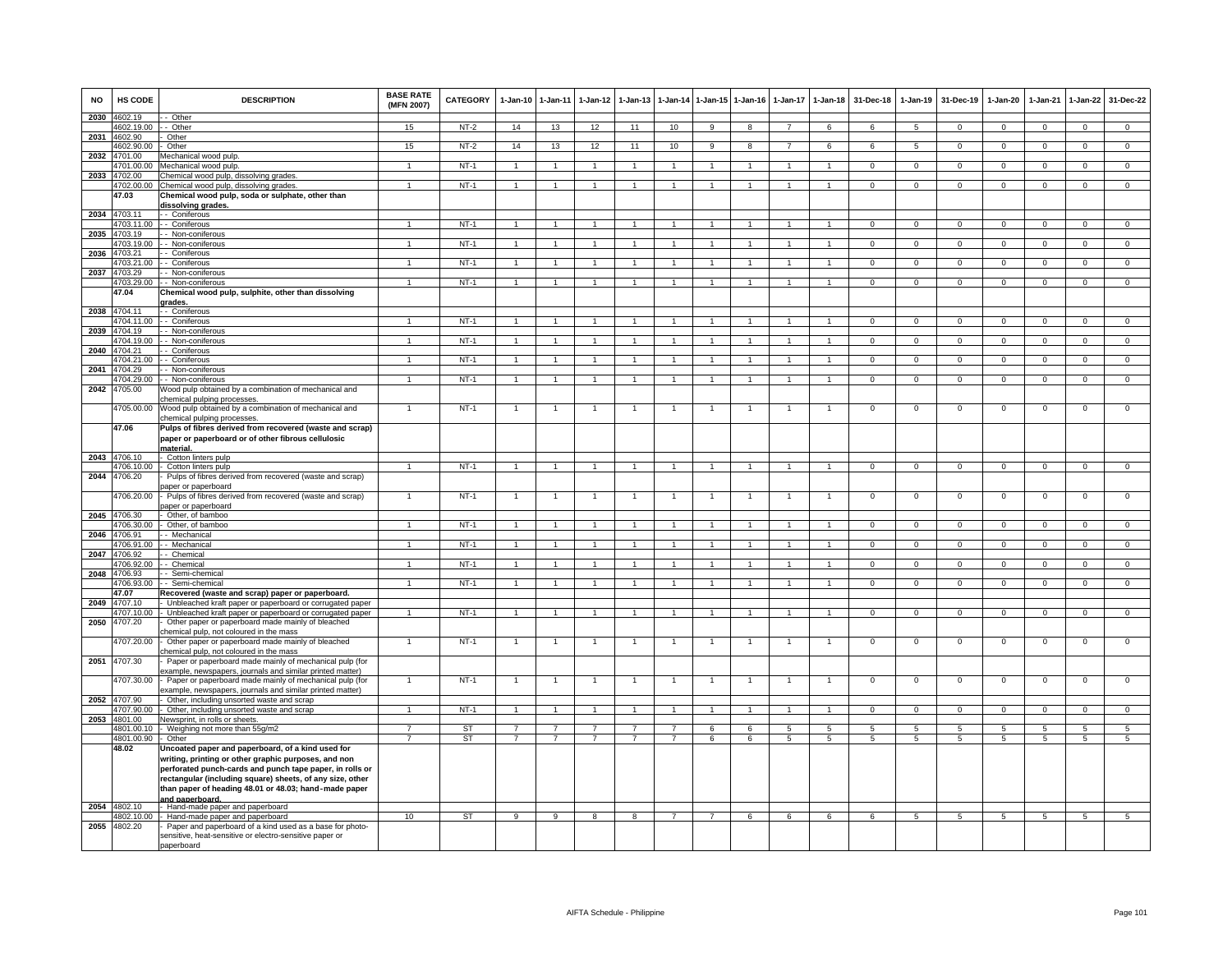| <b>NO</b> | HS CODE                    | <b>DESCRIPTION</b>                                                                                                                                                                                                                                                      | <b>BASE RATE</b><br>(MFN 2007) | <b>CATEGORY</b>        | 1-Jan-10                               | 1-Jan-11                         | $1$ -Jan-12                      | $1-Jan-13$                           | 1-Jan-14                               | $1 - Jan-15$                     | $1 - Jan-16$                           | 1-Jan-17                             | $1-Jan-18$                     | 31-Dec-18                      | $1-Jan-19$                       | 31-Dec-19                              | $1-Jan-20$                       | 1-Jan-21                       | 1-Jan-22                       | 31-Dec-22                      |
|-----------|----------------------------|-------------------------------------------------------------------------------------------------------------------------------------------------------------------------------------------------------------------------------------------------------------------------|--------------------------------|------------------------|----------------------------------------|----------------------------------|----------------------------------|--------------------------------------|----------------------------------------|----------------------------------|----------------------------------------|--------------------------------------|--------------------------------|--------------------------------|----------------------------------|----------------------------------------|----------------------------------|--------------------------------|--------------------------------|--------------------------------|
|           | 4802.20.00                 | Paper and paperboard of a kind used as a base for photo-<br>sensitive, heat-sensitive or electro-sensitive paper or                                                                                                                                                     | 10                             | ST                     | 9                                      | 9                                | 8                                | 8                                    |                                        |                                  | 6                                      | 6                                    | 6                              | 6                              | 5                                | 5                                      | 5                                | 5                              | 5                              | 5                              |
|           | 2056 4802.40               | paperboard<br>- Wallpaper base                                                                                                                                                                                                                                          |                                |                        |                                        |                                  |                                  |                                      |                                        |                                  |                                        |                                      |                                |                                |                                  |                                        |                                  |                                |                                |                                |
|           | 4802.40.00                 | Wallpaper base                                                                                                                                                                                                                                                          | 10                             | <b>ST</b>              | $\overline{9}$                         | $\overline{9}$                   | $\overline{8}$                   | $\overline{8}$                       | $\overline{7}$                         | $\overline{7}$                   | 6                                      | 6                                    | 6                              | 6                              | $\overline{5}$                   | $\overline{5}$                         | -5                               | 5                              | $\overline{5}$                 | 5                              |
| 2057      | 4802.54                    | - Weighing less than 40 g/m2:                                                                                                                                                                                                                                           |                                |                        |                                        |                                  |                                  |                                      |                                        |                                  |                                        |                                      |                                |                                |                                  |                                        |                                  |                                |                                |                                |
|           | 4802.54.10                 | -- Carbonising base paper, weighing less than 20 g/m2, in<br>rolls of more than 15 cm or in rectangular (including square)<br>sheets with one side 36 cm or more and the other side 15 cm<br>or more in the unfolded state                                              | 3                              | ST                     | 3                                      | 3                                | 3                                | 3                                    | 3                                      | 3                                | 3                                      | 3                                    | 3                              | 3                              | 3                                | 3                                      | 3                                | 3                              | 3                              | 3                              |
|           |                            | 4802.54.90A - - - Carbonising base paper, weighing less than 20 g/m2, in<br>rolls of a width 15 cm or less or in rectangular (including<br>square) sheets with one side 36 cm or less and the other side<br>15 cm or less in the unfolded state                         | 3                              | ST                     | 3                                      | 3                                | 3                                | 3                                    | 3                                      | 3                                | 3                                      | 3                                    | 3                              | 3                              | 3                                | 3                                      | 3                                | 3                              | 3                              | 3                              |
|           | 4802.54.90B                | -- Other                                                                                                                                                                                                                                                                | 10                             | ST                     | 9                                      | 9                                | 8                                | 8                                    | $\overline{7}$                         | $\overline{7}$                   | 6                                      | 6                                    | 6                              | 6                              | 5                                | 5                                      | 5                                | 5                              | 5                              | 5                              |
| 2058      | 4802.55                    | - Weighing 40 g/m2 or more but not more than 150 g/m2, in<br>olls <sup>.</sup>                                                                                                                                                                                          |                                |                        |                                        |                                  |                                  |                                      |                                        |                                  |                                        |                                      |                                |                                |                                  |                                        |                                  |                                |                                |                                |
|           | 4802.55.21<br>4802.55.29   | ---- In rolls of a width of 15 cm or less<br>$---$ Other                                                                                                                                                                                                                | $\mathbf{1}$<br>$\overline{1}$ | <b>ST</b><br><b>ST</b> | $\overline{1}$<br>$\ddot{\phantom{0}}$ | $\overline{1}$<br>$\overline{1}$ | $\overline{1}$<br>$\overline{1}$ | $\mathbf{1}$<br>$\blacktriangleleft$ | $\overline{1}$<br>$\ddot{\phantom{1}}$ | $\overline{1}$<br>$\overline{1}$ | $\overline{1}$<br>$\ddot{\phantom{0}}$ | $\mathbf{1}$<br>$\ddot{\phantom{0}}$ | $\mathbf{1}$<br>$\overline{1}$ | $\mathbf{1}$<br>$\overline{1}$ | $\overline{1}$<br>$\overline{1}$ | $\overline{1}$<br>$\ddot{\phantom{1}}$ | $\overline{1}$<br>$\overline{1}$ | $\mathbf{1}$<br>$\overline{1}$ | $\mathbf{1}$<br>$\overline{1}$ | $\mathbf{1}$<br>$\overline{1}$ |
|           | 4802.55.90 --- Other       |                                                                                                                                                                                                                                                                         | 10                             | ST                     | 9                                      | 9                                | 8                                | 8                                    | $\overline{7}$                         | $\overline{7}$                   | 6                                      | 6                                    | 6                              | 6                              | 5                                | $\sqrt{5}$                             | $\sqrt{5}$                       | $\sqrt{5}$                     | 5                              | $5\overline{)}$                |
| 2059      | 4802.56                    | - Weighing 40 g/m2 or more but not more than 150 g/m2, in<br>sheets with one side not exceeding 435 mm and the other side<br>not exceeding 297 mm in the unfolded state:                                                                                                |                                |                        |                                        |                                  |                                  |                                      |                                        |                                  |                                        |                                      |                                |                                |                                  |                                        |                                  |                                |                                |                                |
|           | 4802.56.21                 | ---- In rectangular (including square) sheets with one side<br>36 cm or less and the other side 15 cm or less in the unfolded<br>state                                                                                                                                  |                                | ST                     |                                        |                                  |                                  |                                      |                                        |                                  |                                        |                                      |                                | 1                              | 1                                | $\mathbf{1}$                           |                                  | $\overline{1}$                 |                                |                                |
|           | 4802.56.29                 | $- - -$ Other                                                                                                                                                                                                                                                           | $\mathbf{1}$                   | ST                     | $\overline{1}$                         | $\overline{1}$                   | $\overline{1}$                   | $\overline{1}$                       | $\overline{1}$                         | $\overline{1}$                   | $\overline{1}$                         | $\overline{1}$                       | $\overline{1}$                 | $\mathbf{1}$                   | $\overline{1}$                   | $\overline{1}$                         | $\overline{1}$                   | $\overline{1}$                 | $\overline{1}$                 | $\mathbf{1}$                   |
| 2060      | 4802.56.90<br>4802.57      | $--$ Other<br>- Other, weighing 40 g/m2 or more but not more than<br>150 g/m2:                                                                                                                                                                                          | 10                             | ST                     | $\overline{9}$                         | $\overline{9}$                   | $\overline{\mathbf{8}}$          | $\overline{8}$                       | $\overline{7}$                         | $\overline{7}$                   | 6                                      | 6                                    | 6                              | 6                              | $\overline{5}$                   | 5                                      | $\overline{5}$                   | $\overline{5}$                 | $\overline{5}$                 | 5                              |
|           | 4802.57.00                 | - Other, weighing 40 g/m2 or more but not more than<br>150 g/m2                                                                                                                                                                                                         | 10                             | ST                     | 9                                      | 9                                | 8                                | 8                                    | $\overline{7}$                         | $\overline{7}$                   | 6                                      | 6                                    | 6                              | 6                              | $\overline{5}$                   | 5                                      | 5                                | 5                              | $\overline{5}$                 | 5                              |
|           | 2061 4802.58               | - Weighing more than 150 g/m2:                                                                                                                                                                                                                                          |                                |                        |                                        |                                  |                                  |                                      |                                        |                                  |                                        |                                      |                                |                                |                                  |                                        |                                  |                                |                                |                                |
|           | 4802.58.21                 | --- In rolls of a width of 15 cm or less or in rectangular<br>(including square) sheets with one side 36 cm or less and the<br>other side 15 cm or less in the unfolded state                                                                                           | 10                             | ST                     | $\overline{9}$                         | 9                                | $\overline{\mathbf{8}}$          | $\overline{\mathbf{g}}$              | $\overline{7}$                         | $\overline{7}$                   | $\overline{6}$                         | 6                                    | 6                              | 6                              | $\overline{5}$                   | $\overline{5}$                         | 5                                | $\overline{5}$                 | $\overline{5}$                 | 5                              |
|           |                            | 4802.58.29 ---- Other                                                                                                                                                                                                                                                   | 1                              | <b>ST</b>              | $\overline{1}$                         | $\overline{1}$                   | $\blacktriangleleft$             |                                      | $\overline{1}$                         | $\mathbf{1}$                     | $\mathbf{1}$                           | $\mathbf{1}$                         | $\mathbf{1}$                   | $\mathbf{1}$                   | $\overline{1}$                   | $\overline{1}$                         | $\overline{1}$                   | $\blacktriangleleft$           |                                | $\mathbf{1}$                   |
|           | 4802.58.90                 | --- Other                                                                                                                                                                                                                                                               | 10                             | ST                     | $\overline{9}$                         | $\overline{9}$                   | $_{8}$                           | $\overline{8}$                       | $\overline{7}$                         | $\overline{7}$                   | $6\overline{6}$                        | 6                                    | 6                              | 6                              | $\overline{5}$                   | $\overline{5}$                         | $\overline{5}$                   | $\overline{5}$                 | $\overline{5}$                 | $\overline{5}$                 |
|           | 2062 4802.61<br>4802.61.10 | - In rolls<br>--- Fancy paper and paperboard including paper and<br>paperboard with watermarks, a granitized felt finish, a fibre<br>finish, a vellum antique finish or a blend of specks, in rolls of a<br>width of 15 cm or less                                      | $\overline{1}$                 | $NT-1$                 |                                        | $\overline{1}$                   | $\mathbf{1}$                     |                                      |                                        | $\overline{1}$                   |                                        |                                      | $\overline{1}$                 | $\overline{0}$                 | $\overline{0}$                   | $\Omega$                               | $\Omega$                         | $\overline{0}$                 | $\mathsf 0$                    | $\overline{0}$                 |
|           | 4802.61.20                 | --- Other fancy paper and paperboard including paper and<br>paperboard with watermarks, a granitized felt finish, a fibre<br>finish, a vellum antique finish or a blend of specks                                                                                       | $\mathbf{1}$                   | $NT-1$                 |                                        | $\overline{1}$                   |                                  |                                      | $\overline{1}$                         | $\overline{1}$                   |                                        | $\mathbf{1}$                         | $\overline{1}$                 | $\mathbf 0$                    | $\mathsf 0$                      | $\mathbf 0$                            | $\mathbf 0$                      | $\mathsf 0$                    | $\mathsf 0$                    | $\mathsf 0$                    |
|           | 4802.61.90                 | --- Other                                                                                                                                                                                                                                                               | 10                             | ST                     | $\overline{9}$                         | $\overline{9}$                   | $\overline{\mathbf{8}}$          | $\overline{8}$                       | $\overline{7}$                         | $\overline{7}$                   | 6                                      | 6                                    | 6                              | 6                              | $\overline{5}$                   | $5\overline{5}$                        | $\overline{5}$                   | $\overline{5}$                 | $\overline{5}$                 | $\overline{5}$                 |
| 2063      | 4802.62                    | - In sheets with one side not exceeding 435 mm and the<br>other side not exceeding 297 mm in the unfolded state:                                                                                                                                                        |                                |                        |                                        |                                  |                                  |                                      |                                        |                                  |                                        |                                      |                                |                                |                                  |                                        |                                  |                                |                                |                                |
|           | 4802.62.10                 | -- Fancy paper and paperboard including paper and<br>paperboard with watermarks, a granitized felt finish, a fibre<br>finish, a vellum antique finish or a blend of specks, in<br>rectangular (including square) sheets with one side 36 cm or<br>less and the other si |                                | $NT-1$                 | $\overline{1}$                         | $\overline{1}$                   | $\overline{1}$                   | $\mathbf{1}$                         | $\overline{1}$                         | $\overline{1}$                   | $\overline{1}$                         | $\mathbf{1}$                         | $\overline{1}$                 | $\mathbf 0$                    | $\mathbf 0$                      | $\mathbf 0$                            | $\mathbf{0}$                     | $\mathbf{0}$                   | $\mathbf 0$                    | $\mathbf{0}$                   |
|           | 4802.62.20                 | --- Fancy paper and paperboard including paper and<br>paperboard with watermarks, a granitized felt finish, a fibre<br>finish, a vellum antique finish or a blend of specks                                                                                             |                                | $NT-1$                 |                                        |                                  |                                  |                                      | $\overline{1}$                         |                                  |                                        |                                      |                                | $\overline{0}$                 | $\overline{0}$                   | $\overline{0}$                         | $\mathsf 0$                      | $\overline{0}$                 | $\mathbf 0$                    | $\overline{0}$                 |
|           | 4802.62.90                 | $-$ Other                                                                                                                                                                                                                                                               | 10                             | $NT-2$                 | $\alpha$                               | $\mathbf{R}$                     |                                  |                                      |                                        | $\epsilon$                       |                                        | $\overline{a}$                       | $\overline{a}$                 | $\overline{a}$                 | $\boldsymbol{\Lambda}$           | $\Omega$                               | $\Omega$                         | $\Omega$                       |                                | $\Omega$                       |
| 2064      | 4802.69                    | - - Other:                                                                                                                                                                                                                                                              |                                |                        |                                        |                                  |                                  |                                      |                                        |                                  |                                        |                                      |                                |                                |                                  |                                        |                                  |                                |                                |                                |
|           | 4802.69.00<br>2065 4803.00 | - - Other<br>Of cellulose wadding or of webs of cellulose fibres                                                                                                                                                                                                        | 10                             | ST                     | $\mathbf{q}$                           | $\mathbf{Q}$                     |                                  |                                      |                                        |                                  |                                        |                                      | $\epsilon$                     | $\epsilon$                     | 5                                | 5                                      | 5                                | 5                              |                                |                                |
|           | 4803.00.30                 | - Of cellulose wadding or of webs of cellulose fibres                                                                                                                                                                                                                   | 10                             | ST                     | 9                                      | $\overline{9}$                   | 8                                | 8                                    | 7                                      | $\overline{7}$                   | 6                                      | 6                                    | 6                              | 6                              | 5                                | 5                                      | 5                                | -5                             | 5                              | $5\overline{)}$                |
|           | 4803.00.90                 | Other                                                                                                                                                                                                                                                                   | 10                             | <b>ST</b>              | 9                                      | $\overline{9}$                   | $\overline{8}$                   | $\overline{8}$                       | $\overline{7}$                         | $\overline{7}$                   | 6                                      | 6                                    | 6                              | 6                              | 5                                | $5\overline{5}$                        | $\sqrt{5}$                       | $\overline{5}$                 | $\overline{5}$                 | 5                              |
|           | 48.04                      | Uncoated kraft paper and paperboard, in rolls or sheets,<br>other than that of heading 48.02 or 48.03.                                                                                                                                                                  |                                |                        |                                        |                                  |                                  |                                      |                                        |                                  |                                        |                                      |                                |                                |                                  |                                        |                                  |                                |                                |                                |
|           | 2066 4804.11<br>4804.11.10 | - Unbleached                                                                                                                                                                                                                                                            | $\overline{7}$                 | <b>ST</b>              | $\overline{7}$                         | $\overline{7}$                   | $\overline{7}$                   | $\overline{7}$                       | $\overline{7}$                         |                                  |                                        | $5^{\circ}$                          |                                | $5\overline{5}$                |                                  | $\sqrt{5}$                             |                                  | $5\overline{5}$                | $\sqrt{5}$                     | $5\overline{)}$                |
|           | 4804.11.90                 | - - - Of a kind used in the manufacture of gypsum boards<br>$--$ Other                                                                                                                                                                                                  | $\overline{7}$                 | <b>ST</b>              | $\overline{7}$                         | $\overline{7}$                   | $\overline{7}$                   | $\overline{7}$                       | $\overline{7}$                         | 6<br>6                           | 6<br>6                                 | $\overline{5}$                       | 5<br>5                         | $\overline{5}$                 | 5<br>$\overline{5}$              | $\overline{5}$                         | 5<br>$\overline{5}$              | $\overline{5}$                 | $\overline{5}$                 | 5                              |
| 2067      | 4804.19                    | - - Other                                                                                                                                                                                                                                                               |                                |                        |                                        |                                  |                                  |                                      |                                        |                                  |                                        |                                      |                                |                                |                                  |                                        |                                  |                                |                                |                                |
|           | 4804.19.10                 | --- Of a kind used in the manufacture of gypsum boards                                                                                                                                                                                                                  | $\overline{7}$                 | ST                     | $\overline{7}$                         | $\overline{7}$                   | $\overline{7}$                   | $\overline{7}$                       | $\overline{7}$                         | 6                                | 6                                      | 5                                    | $5\overline{5}$                | 5                              | 5                                | 5                                      | 5                                | 5                              | $5\overline{5}$                | 5                              |
|           | 4804.19.90                 | $--$ Other                                                                                                                                                                                                                                                              | $\overline{7}$                 | <b>ST</b>              | $\overline{7}$                         | $\overline{7}$                   | $\overline{7}$                   | $\overline{7}$                       | $\overline{7}$                         | 6                                | 6                                      | 5                                    | 5                              | 5                              | 5                                | 5                                      | 5                                | 5                              | 5                              | $5\phantom{.0}$                |
|           | 2068 4804.21<br>4804.21.10 | - - Unbleached:<br>--- Of a kind used for making cement bags                                                                                                                                                                                                            | 3                              | $NT-1$                 | 3                                      | 3                                | 3                                | 3                                    | $\overline{2}$                         | $\overline{2}$                   |                                        | 1                                    | $\mathbf{1}$                   | $\mathbf{0}$                   | $\mathbf{O}$                     | $\mathbf 0$                            | $\mathbf 0$                      | $\mathbf 0$                    | $\mathbf 0$                    | $\mathbf{0}$                   |
|           | 4804.21.91                 | - - - - Of a kind used in the manufacture of gypsum boards                                                                                                                                                                                                              | 3                              | $NT-1$                 | 3                                      | 3                                | 3                                | 3                                    |                                        | $\overline{2}$                   |                                        | $\mathbf{1}$                         | $\mathbf{1}$                   | $\mathbf 0$                    | $\mathbf 0$                      | $\Omega$                               | $\mathbf 0$                      | $\mathbf 0$                    | 0                              | $\mathbf{0}$                   |
|           |                            | 4804.21.99 - - - - Other                                                                                                                                                                                                                                                | $\mathbf{R}$                   | $NT-1$                 | 3                                      | $\mathbf{3}$                     | 3                                | $\mathbf{3}$                         | $\mathcal{P}$                          | $\mathcal{L}$                    |                                        |                                      |                                | $\Omega$                       | $\Omega$                         | $\Omega$                               | $\Omega$                         | $\Omega$                       | $\Omega$                       | $\overline{0}$                 |
|           | 2069 4804.29               | $-$ - Other:                                                                                                                                                                                                                                                            |                                |                        |                                        |                                  |                                  |                                      |                                        |                                  |                                        |                                      |                                |                                |                                  |                                        |                                  |                                |                                |                                |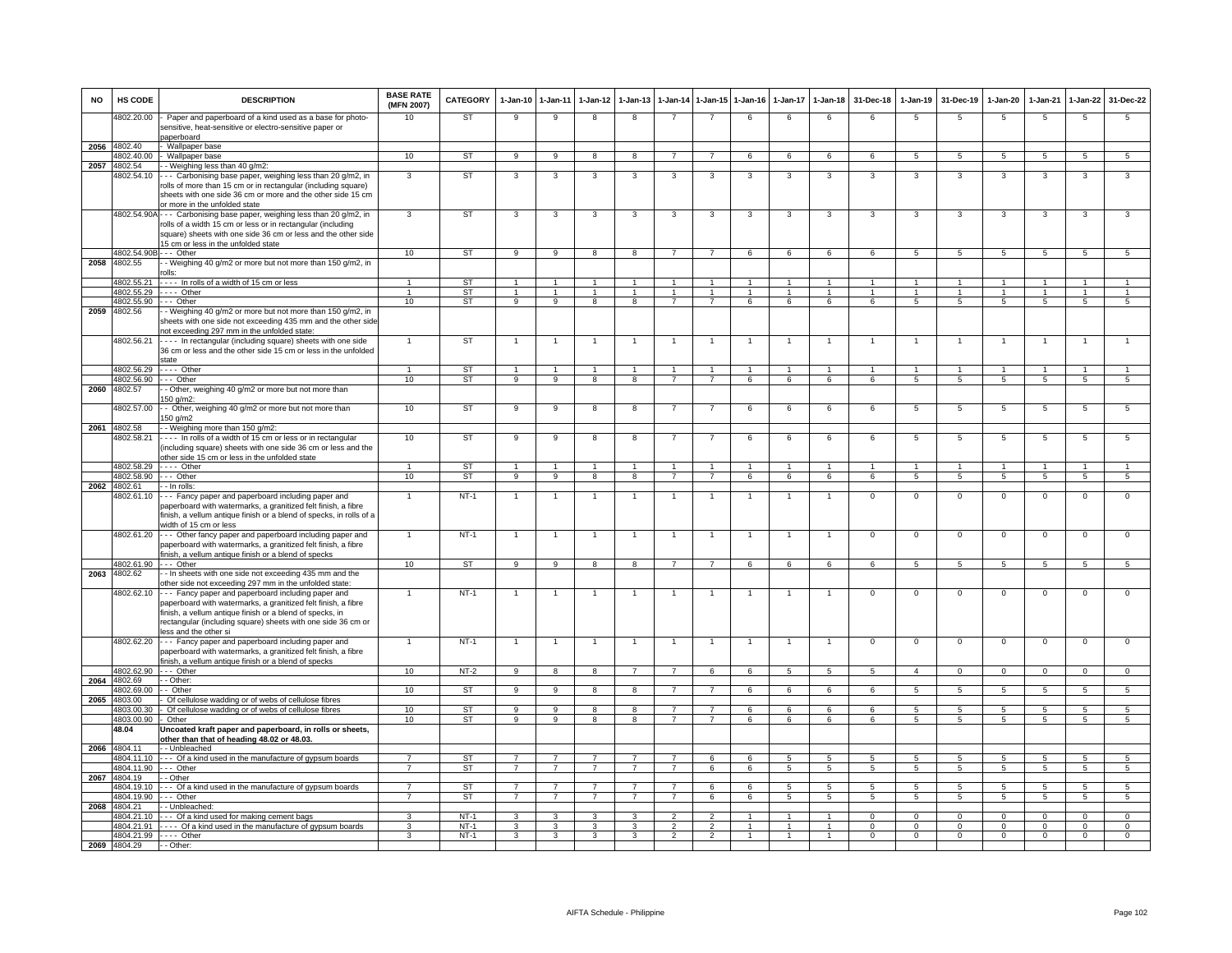| <b>NO</b> | HS CODE                    | <b>DESCRIPTION</b>                                                                                                                                                    | <b>BASE RATE</b><br>(MFN 2007) | <b>CATEGORY</b>  | $1-Jan-10$     | $1 - Jan-11$   | $1-Jan-12$     | $1-Jan-13$     |                      | 1-Jan-14 1-Jan-15              | $1-Jan-16$     | $1-Jan-17$     | $1 - Jan-18$         | 31-Dec-18      | $1-Jan-19$      | 31-Dec-19       | $1-Jan-20$      | $1-Jan-21$             | $1-Jan-22$      | 31-Dec-22       |
|-----------|----------------------------|-----------------------------------------------------------------------------------------------------------------------------------------------------------------------|--------------------------------|------------------|----------------|----------------|----------------|----------------|----------------------|--------------------------------|----------------|----------------|----------------------|----------------|-----------------|-----------------|-----------------|------------------------|-----------------|-----------------|
|           | 4804.29.10                 | -- Of a kind used in the manufacture of gypsum boards                                                                                                                 |                                | ST               | $\overline{7}$ | $\overline{7}$ | $\overline{7}$ | $\overline{7}$ | $\overline{7}$       | 6                              | 6              | -5             | 5                    | 5              | -5              | -5              | 5               | $5\overline{5}$        | 5               | $5\overline{5}$ |
|           | 4804.29.90                 | -- Other<br>- Unbleached:                                                                                                                                             | $\overline{7}$                 | ST               | $\overline{7}$ | $\overline{7}$ | $\overline{7}$ | $\overline{7}$ | $\overline{7}$       | 6                              | 6              | 5              | $5\phantom{.0}$      | 5              | $5\phantom{.0}$ | $5\phantom{.0}$ | $5\overline{5}$ | $5\phantom{.0}$        | $5\phantom{.0}$ | $5\overline{5}$ |
|           | 2070 4804.31<br>4804.31.10 | -- Electrical grade insulating kraft paper                                                                                                                            | 3                              | $NT-1$           | 3              | 3              | 3              | 3              | $\overline{2}$       | $\overline{2}$                 | $\mathbf{1}$   | -1             | $\mathbf{1}$         | $\Omega$       | $\Omega$        | $\Omega$        | $\Omega$        | $\overline{0}$         | $\Omega$        | $\overline{0}$  |
|           | 4804.31.30                 | -- Of a wet strength of 40 g to 60 g, of a kind used in the                                                                                                           |                                | <b>ST</b>        |                |                |                |                |                      | 6                              | 6              | 5              | 5                    | 5              | 5               | -5              | 5               | 5                      | 5               | 5               |
|           | 4804.31.90                 | nanufacture of plywood adhesive tape<br>--- Other                                                                                                                     | $\overline{7}$                 | ST               | $\overline{7}$ | $\overline{7}$ | $\overline{7}$ | $\overline{7}$ | $\overline{7}$       | 6                              | 6              | 5              | 5                    | 5              | 5               | 5               | $5\overline{5}$ | $\sqrt{5}$             | $\overline{5}$  | 5               |
| 2071      | 4804.39                    | - Other:                                                                                                                                                              |                                |                  |                |                |                |                |                      |                                |                |                |                      |                |                 |                 |                 |                        |                 |                 |
|           | 4804.39.10                 | -- Of a wet strength of 40 g to 60 g, of a kind used in the                                                                                                           |                                | ST               | $\overline{7}$ | $\overline{7}$ | -7             |                |                      | 6                              | 6              | 5              | $5\phantom{.0}$      | 5              | 5               | 5               | 5               | 5                      | $\overline{5}$  | $5\phantom{.0}$ |
|           | 4804.39.90                 | nanufacture of plywood adhesive tape<br>-- Other                                                                                                                      | $\overline{7}$                 | ST               | $\overline{7}$ | $\overline{7}$ | $\overline{7}$ | 7              | $\overline{7}$       | 6                              | 6              | 5              | 5                    | 5              | 5               | 5               | 5               | 5                      | 5               | 5               |
|           | 2072 4804.41               | - Unbleached:                                                                                                                                                         |                                |                  |                |                |                |                |                      |                                |                |                |                      |                |                 |                 |                 |                        |                 |                 |
|           | 4804 41 10                 | -- Electrical grade insulating kraft paper                                                                                                                            |                                | $NT-1$           | $\overline{1}$ | $\mathbf{1}$   | $\mathbf{1}$   |                | $\overline{1}$       | $\mathbf{1}$                   | $\overline{1}$ | $\mathbf{1}$   | $\mathbf{1}$         | $\Omega$       | $\mathbf{0}$    | $\mathbf{0}$    | $^{\circ}$      | $\Omega$               | $\mathbf{0}$    | $\mathbf{0}$    |
|           | 4804.41.90                 | -- Other                                                                                                                                                              | $\overline{7}$                 | <b>ST</b>        | $\overline{7}$ | $\overline{7}$ | $\overline{7}$ | $\overline{7}$ | $\overline{7}$       | 6                              | 6              | 5              | 5                    | 5              | 5               | 5               | 5               | 5                      | 5               | 5               |
| 2073      | 4804.42                    | - Bleached uniformly throughout the mass and of which<br>nore than 95% by weight of the total fibre content consists of<br>vood fibres obtained by a chemical process |                                |                  |                |                |                |                |                      |                                |                |                |                      |                |                 |                 |                 |                        |                 |                 |
|           | 4804.42.00                 | - Bleached uniformly throughout the mass and of which<br>more than 95% by weight of the total fibre content consists of<br>wood fibres obtained by a chemical process |                                | <b>ST</b>        | $\overline{7}$ | $\overline{7}$ |                |                | 7                    | 6                              | 6              | 5              | $5\phantom{.0}$      | 5              | 5               | 5               | 5               | 5                      | $5\phantom{.0}$ | $5\phantom{.0}$ |
|           | 2074 4804.49               | - Other                                                                                                                                                               |                                |                  |                |                |                |                |                      |                                |                |                |                      |                |                 |                 |                 |                        |                 |                 |
|           | 4804.49.00                 | - Other                                                                                                                                                               | $\overline{7}$                 | <b>ST</b>        | $\overline{7}$ | $\overline{7}$ | $\overline{7}$ | $\overline{7}$ | $\overline{7}$       | 6                              | 6              | 5              | 5                    | 5              | 5               | 5               | 5               | 5                      | 5               | 5               |
| 2075      | 4804.51<br>4804.51.10      | - Unbleached:<br>- - Electrical grade insulating kraft paper                                                                                                          |                                | $NT-1$           | $\mathbf{1}$   | $\mathbf{1}$   |                |                |                      |                                |                |                | $\mathbf{1}$         | $^{\circ}$     | $\mathbf 0$     | $\mathbf 0$     | $^{\circ}$      | $\Omega$               | $\mathbf 0$     | $\mathbf 0$     |
|           | 4804.51.90A                | - - Pressboard weighing 600 g/m2 or more                                                                                                                              | $\overline{1}$                 | $NT-1$           | $\overline{1}$ | $\overline{1}$ | $\overline{1}$ | $\mathbf{1}$   | $\overline{1}$       | $\blacktriangleleft$           | $\mathbf{1}$   |                | $\overline{1}$       | $\mathbf 0$    | $\mathbf 0$     | $\mathbf 0$     | $\mathbf 0$     | $\Omega$               | $\mathsf 0$     | $\mathbf 0$     |
|           | 4804.51.90E                | -- Other                                                                                                                                                              | $\overline{7}$                 | ST               | $\overline{7}$ | $\overline{7}$ | $\overline{7}$ | $\overline{7}$ | $\overline{7}$       | 6                              | 6              | 5              | $5\phantom{.0}$      | 5              | $\overline{5}$  | 5               | $5\phantom{.0}$ | 5                      | $\overline{5}$  | $\overline{5}$  |
|           | 2076 4804.52               | - Bleached uniformly throughout the mass and of which more<br>han 95% by weight of the total fibre content consists of wood<br>ibres obtained by a chemical process   |                                |                  |                |                |                |                |                      |                                |                |                |                      |                |                 |                 |                 |                        |                 |                 |
|           | 4804.52.10                 | -- Of a kind used in the manufacture of gypsum boards                                                                                                                 |                                | <b>ST</b>        | $\overline{7}$ |                |                |                |                      | 6                              | 6              | 5              | $5^{\circ}$          | 5              | 5               |                 | 5               |                        | $5\overline{5}$ | 5               |
|           | 4804.52.90                 | -- Other                                                                                                                                                              | $\overline{7}$                 | ST               | $\overline{7}$ | $\overline{7}$ | $\overline{7}$ | $\overline{7}$ | $\overline{7}$       | 6                              | 6              | 5              | 5                    | 5              | 5               | 5               | 5               | 5                      | 5               | $5\overline{5}$ |
|           | 2077 4804.59               | - Other                                                                                                                                                               |                                |                  |                |                |                |                |                      |                                |                |                |                      |                |                 |                 |                 |                        |                 |                 |
|           | 4804.59.00<br>48.05        | - Other<br>Other uncoated paper and paperboard, in rolls or sheets,                                                                                                   | $\overline{7}$                 | <b>ST</b>        | $\overline{7}$ | $\overline{7}$ | $\overline{7}$ | $\overline{7}$ | $\overline{7}$       | 6                              | 6              | 5              | 5                    | $\overline{5}$ | 5               | $\sqrt{5}$      | $\overline{5}$  | $\sqrt{5}$             | 5               | 5               |
|           |                            | not further worked or processed than as specified in Note<br>3 to this Chapter.                                                                                       |                                |                  |                |                |                |                |                      |                                |                |                |                      |                |                 |                 |                 |                        |                 |                 |
|           | 2078 4805.11<br>4805.11.00 | - - Semi-chemical fluting paper<br>- Semi-chemical fluting paper                                                                                                      |                                | <b>ST</b>        |                |                |                |                |                      | $\epsilon$                     | 6              | 5              | $\overline{5}$       | 5              | 5               | 5               | 5               | 5                      | $\overline{5}$  | 5               |
| 2079      | 4805.12                    | - Straw fluting paper                                                                                                                                                 |                                |                  |                |                |                |                |                      |                                |                |                |                      |                |                 |                 |                 |                        |                 |                 |
|           | 4805.12.10                 | - Weighing more than 150 g/m2 but less than 225 g/m2                                                                                                                  | $\overline{7}$                 | ST               | $\overline{7}$ | $\overline{7}$ | $\overline{7}$ |                | $\overline{7}$       | 6                              | 6              | 5              | 5                    | 5              | 5               | -5              | 5               | $\sqrt{5}$             | 5               | 5               |
|           | 4805.12.90                 | -- Other                                                                                                                                                              | $\overline{7}$                 | ST               | $\overline{7}$ | $\overline{7}$ | $\overline{7}$ | $\overline{7}$ | $\overline{7}$       | 6                              | 6              | 5              | 5                    | 5              | 5               | 5               | 5               | 5                      | 5               | $5\phantom{.0}$ |
| 2080      | 4805.19                    | - Other                                                                                                                                                               |                                |                  |                |                |                |                |                      |                                |                |                |                      |                |                 |                 |                 |                        |                 |                 |
|           | 4805.19.10                 | - Weighing more than 150 g/m2 but less than 225 g/m2                                                                                                                  | $\overline{7}$                 | ST               | $\overline{7}$ | $\overline{7}$ | $\overline{7}$ |                | 7                    | 6                              | 6              | 5              | 5                    | 5              | 5               | -5              | 5               | 5                      | 5               | 5               |
|           | 4805.19.90                 | -- Other                                                                                                                                                              | $\overline{7}$                 | <b>ST</b>        | $\overline{7}$ | $\overline{7}$ | $\overline{7}$ | $\overline{7}$ | $\overline{7}$       | 6                              | 6              | 5              | $\overline{5}$       | 5              | $\overline{5}$  | $\sqrt{5}$      | 5               | $\overline{5}$         | 5               | 5               |
| 2081      | 4805.24<br>4805.24.00      | Weighing 150 g/m2 or less<br>- Weighing 150 g/m2 or less                                                                                                              | $\overline{7}$                 | ST               | $\overline{7}$ | $\overline{7}$ | $\overline{7}$ | $\overline{7}$ | $\overline{7}$       | 6                              | 6              | 5              | $\overline{5}$       | 5              | 5               | 5               | 5               | $\sqrt{5}$             | $\overline{5}$  | $\overline{5}$  |
| 2082      | 4805.25                    | Weighing more than 150 g/m2                                                                                                                                           |                                |                  |                |                |                |                |                      |                                |                |                |                      |                |                 |                 |                 |                        |                 |                 |
|           | 4805.25.10                 | -- Weighing less than 225 g/m2                                                                                                                                        |                                | <b>ST</b>        | $\overline{7}$ | $\overline{7}$ |                |                |                      | 6                              | 6              | 5              | 5                    | 5              | $5^{\circ}$     | $\sqrt{5}$      | 5               | $\overline{5}$         | 5               | 5               |
|           | 4805.25.90                 | -- Other                                                                                                                                                              | $\overline{7}$                 | <b>ST</b>        | $\overline{7}$ | $\overline{7}$ | $\overline{7}$ |                | $\overline{7}$       | 6                              | 6              | 5              | $\overline{5}$       | $5^{\circ}$    | $\overline{5}$  | $\sqrt{5}$      | $\overline{5}$  | $\sqrt{5}$             | $\overline{5}$  | $\overline{5}$  |
|           | 2083 4805.30               | Sulphite wrapping paper:                                                                                                                                              |                                |                  |                |                |                |                |                      |                                |                |                |                      |                |                 |                 |                 |                        |                 |                 |
|           | 4805.30.10<br>4805.30.90   | - Match box wrapping paper, coloured<br>- Other                                                                                                                       |                                | $NT-1$<br>$NT-2$ | $\overline{1}$ | $\mathbf{1}$   |                | $\overline{4}$ | -1<br>$\overline{4}$ | $\mathbf{1}$<br>$\overline{4}$ | 3              |                | $\overline{1}$       | $\Omega$       | $\Omega$        | $\Omega$        | $\Omega$        | $^{\circ}$<br>$\Omega$ | $\mathbf 0$     | $\overline{0}$  |
| 2084      | 4805.40                    | Filter paper and paperboard                                                                                                                                           | $\overline{7}$                 |                  | 5              | $\overline{5}$ | 5              |                |                      |                                |                | 3              | 3                    | 3              | $\overline{2}$  | $\mathbf 0$     | $\mathbf 0$     |                        | $\mathbf 0$     | $\overline{0}$  |
|           | 1805.40.00                 | Filter paper and paperboard                                                                                                                                           |                                | $NT-1$           | $\overline{1}$ | $\mathbf{1}$   |                |                | $\overline{1}$       | $\overline{1}$                 |                |                |                      | 0              | $\mathbf 0$     | $\mathbf 0$     | 0               | $^{\circ}$             | 0               | $\mathbf 0$     |
| 2085      | 4805.50                    | Felt paper and paperboard                                                                                                                                             |                                |                  |                |                |                |                |                      |                                |                |                |                      |                |                 |                 |                 |                        |                 |                 |
|           | 4805.50.00                 | Felt paper and paperboard                                                                                                                                             | $\overline{1}$                 | $NT-1$           | $\overline{1}$ | $\overline{1}$ |                | $\overline{1}$ | $\overline{1}$       | $\overline{1}$                 | $\overline{1}$ | $\overline{1}$ | $\blacktriangleleft$ | $\mathbf{0}$   | $\mathbf 0$     | $\mathbf 0$     | $\overline{0}$  | $\Omega$               | $\overline{0}$  | $\overline{0}$  |
| 2086      | 4805.91                    | - Weighing 150 g/m2 or less                                                                                                                                           |                                |                  |                |                |                |                |                      |                                |                |                |                      |                |                 |                 |                 |                        |                 |                 |
|           | 4805.91.10                 | - - Paper of a kind used as interleaf material for the packing<br>of flat glass products, with a resin content by weight of not<br>nore than 0.6%                     |                                | $NT-1$           | $\overline{1}$ | $\overline{1}$ |                |                |                      | $\overline{1}$                 |                | $\overline{1}$ | $\overline{1}$       | $\mathbf 0$    | $\mathbf 0$     | $\mathbf 0$     | $\mathbf 0$     | $\mathbf 0$            | $\mathsf 0$     | $\mathbf 0$     |
|           | 4805.91.90                 | -- Other                                                                                                                                                              | $\overline{7}$                 | <b>ST</b>        | $\overline{7}$ | $\overline{7}$ | $\overline{7}$ | $\overline{7}$ | $\overline{7}$       | 6                              | 6              | 5              | 5                    | 5              | 5               | 5               | $5\phantom{.0}$ | 5                      | $\overline{5}$  | $5\phantom{.0}$ |
| 2087      | 4805.92<br>4805.92.10      | - Weighing more than 150 g/m2 but less than 225g/m2                                                                                                                   |                                | <b>ST</b>        | $\overline{7}$ | $\overline{7}$ |                |                |                      | 6                              | 6              | 5              | 5                    | 5              | 5               | -5              | 5               | 5                      | 5               | 5               |
|           | 4805.92.90                 | - Multi-ply paper and paperboard<br>-- Other                                                                                                                          | $\overline{7}$                 | ST               | $\overline{7}$ | $\overline{7}$ | $\overline{7}$ | $\overline{7}$ | $\overline{7}$       | 6                              | 6              | 5              | 5                    | 5              | 5               | 5               | 5               | 5                      | 5               | 5               |
| 2088      | 4805.93                    | - Weighing 225 g/m2 or more                                                                                                                                           |                                |                  |                |                |                |                |                      |                                |                |                |                      |                |                 |                 |                 |                        |                 |                 |
|           | 4805.93.10                 | - Multi-ply paper and paperboard                                                                                                                                      | $\overline{7}$                 | ST               | $\overline{7}$ | $\overline{7}$ | $\overline{7}$ | $\overline{7}$ | $\overline{7}$       | $\overline{6}$                 | $\overline{6}$ | $\overline{5}$ | $\overline{5}$       | $\overline{5}$ | $\overline{5}$  | $\overline{5}$  | $\overline{5}$  | $\overline{5}$         | $\overline{5}$  | $\overline{5}$  |
|           | 4805.93.90                 | -- Other                                                                                                                                                              |                                | <b>ST</b>        | $\overline{7}$ | $\overline{7}$ | $\overline{7}$ |                |                      | 6                              | 6              | 5              | 5                    | 5              | 5               | 5               | 5               | 5                      | 5               | 5               |
|           | 48.06                      | Vegetable parchment, greaseproof papers, tracing papers<br>and glassine and other glazed transparent or translucent<br>papers, in rolls or sheets.                    |                                |                  |                |                |                |                |                      |                                |                |                |                      |                |                 |                 |                 |                        |                 |                 |
|           | 2089 4806.10               | Vegetable parchment                                                                                                                                                   |                                |                  |                |                |                |                |                      |                                |                |                |                      |                |                 |                 |                 |                        |                 |                 |
| 2090      | 4806.10.00<br>4806.20      | Vegetable parchment                                                                                                                                                   |                                | $NT-1$           |                | $\mathbf{1}$   |                |                |                      |                                |                |                |                      | $\Omega$       | $\Omega$        | $\Omega$        | $\Omega$        | $\Omega$               | $\Omega$        | $\overline{0}$  |
|           | 4806.20.00                 | Greaseproof papers<br>Greaseproof papers                                                                                                                              | $\mathbf{1}$                   | $NT-1$           | $\mathbf{1}$   | $\overline{1}$ | $\mathbf{1}$   | $\mathbf{1}$   | $\overline{1}$       | $\overline{1}$                 | $\overline{1}$ | $\overline{1}$ | 1                    | $\Omega$       | $\mathbf 0$     | $\mathsf 0$     | $\mathbf 0$     | $\mathsf 0$            | $\mathsf 0$     | $\Omega$        |
|           | 2091 4806.30               | Tracing papers                                                                                                                                                        |                                |                  |                |                |                |                |                      |                                |                |                |                      |                |                 |                 |                 |                        |                 |                 |
|           | 4806.30.00                 | Tracing papers                                                                                                                                                        |                                | $NT-1$           |                |                |                |                |                      |                                |                |                |                      | $\Omega$       | $\Omega$        | $\Omega$        | $\overline{0}$  | $\overline{0}$         | $\overline{0}$  |                 |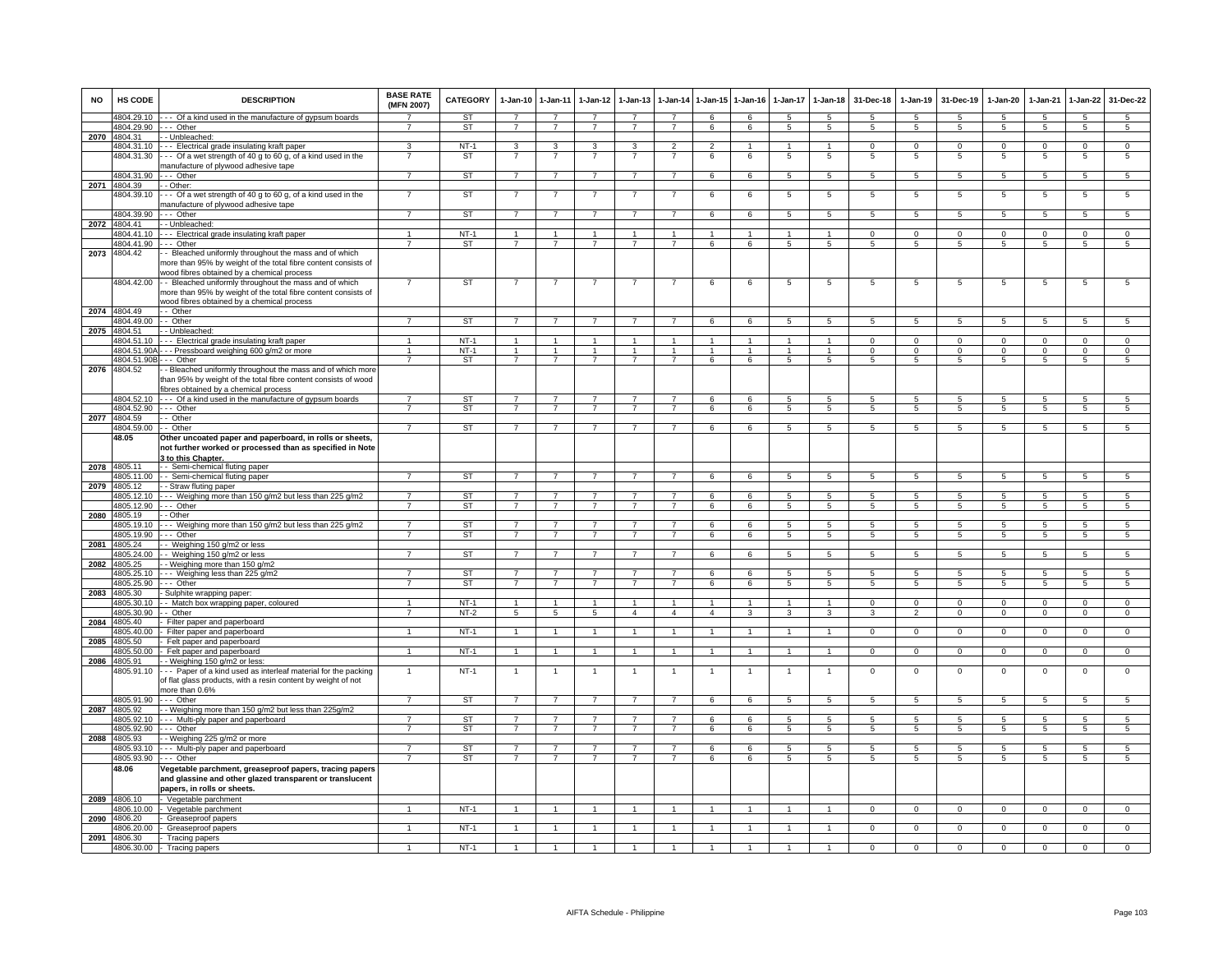| <b>NO</b> | HS CODE                    | <b>DESCRIPTION</b>                                                                                                                                                                                                                                                                                                                      | <b>BASE RATE</b><br>(MFN 2007) | <b>CATEGORY</b> | $1-Jan-10$     | $1-Jan-11$           | $1-Jan-12$     | $1-Jan-13$     | 1-Jan-14       | $1-Jan-15$     | $1-Jan-16$     | $1-Jan-17$     | $1 - Jan-18$   | 31-Dec-18      | $1-Jan-19$      | 31-Dec-19      | 1-Jan-20       | $1-Jan-21$     | $1-Jan-22$     | 31-Dec-22      |
|-----------|----------------------------|-----------------------------------------------------------------------------------------------------------------------------------------------------------------------------------------------------------------------------------------------------------------------------------------------------------------------------------------|--------------------------------|-----------------|----------------|----------------------|----------------|----------------|----------------|----------------|----------------|----------------|----------------|----------------|-----------------|----------------|----------------|----------------|----------------|----------------|
| 2092      | 4806.40                    | Glassine and other glazed transparent or translucent papers                                                                                                                                                                                                                                                                             |                                |                 |                |                      |                |                |                |                |                |                |                |                |                 |                |                |                |                |                |
|           | 4806.40.00                 | - Glassine and other glazed transparent or translucent papers                                                                                                                                                                                                                                                                           | $\mathbf{1}$                   | $NT-1$          | $\overline{1}$ | $\mathbf{1}$         |                |                |                |                |                |                |                | $\overline{0}$ | $\overline{0}$  | $\overline{0}$ | $\overline{0}$ | $\overline{0}$ | $\overline{0}$ | $\overline{0}$ |
|           | 2093 4807.00<br>4807.00.00 | Composite paper and paperboard (made by sticking flat layers<br>of paper or paperboard together with an adhesive), not<br>surface-coated or impregnated, whether or not internally<br>reinforced, in rolls or sheets.<br>Composite paper and paperboard (made by sticking flat layers                                                   |                                | $NT-1$          | $\mathbf{1}$   | $\overline{1}$       |                |                |                |                |                |                |                | $\mathsf 0$    | $\Omega$        | $\mathbf 0$    | $\mathbf 0$    | $\mathbf 0$    | $\mathsf 0$    | $\mathbf 0$    |
|           | 48.08                      | of paper or paperboard together with an adhesive), not<br>surface-coated or impregnated, whether or not internally<br>reinforced, in rolls or sheets.<br>Paper and paperboard, corrugated (with or without glued<br>flat surface sheets), creped, crinkled, embossed or<br>perforated, in rolls or sheets, other than paper of the kind |                                |                 |                |                      |                |                |                |                |                |                |                |                |                 |                |                |                |                |                |
|           | 2094 4808.10               | described in heading 48.03<br>Corrugated paper and paperboard, whether or not                                                                                                                                                                                                                                                           |                                |                 |                |                      |                |                |                |                |                |                |                |                |                 |                |                |                |                |                |
|           | 4808.10.00                 | perforated<br>Corrugated paper and paperboard, whether or not<br>perforated                                                                                                                                                                                                                                                             | $\overline{7}$                 | ST              | $\overline{7}$ | $\overline{7}$       | $\overline{7}$ |                | $\overline{7}$ | 6              | 6              | $\overline{5}$ | $\overline{5}$ | 5              | 5               | $\sqrt{5}$     | 5              | 5              | 5              | 5              |
| 2095      | 4808.20                    | Sack kraft paper, creped or crinkled, whether or not<br>embossed or perforated                                                                                                                                                                                                                                                          |                                |                 |                |                      |                |                |                |                |                |                |                |                |                 |                |                |                |                |                |
| 2096      | 4808.20.00<br>4808.30      | Sack kraft paper, creped or crinkled, whether or not<br>embossed or perforated<br>Other kraft paper, creped or crinkled, whether or not                                                                                                                                                                                                 |                                | <b>ST</b>       | - 7            |                      |                |                |                | 6              | 6              | $\overline{5}$ | 5              | $5^{\circ}$    | $5\overline{5}$ | $5^{\circ}$    | 5              | -5             | 5              | 5              |
|           | 4808.30.00                 | embossed or perforated<br>Other kraft paper, creped or crinkled, whether or not                                                                                                                                                                                                                                                         |                                | ST              | $\overline{7}$ | $\overline{7}$       | $\overline{7}$ |                |                | 6              | 6              | 5              | 5              | 5              | 5               | 5              | 5              | 5              | 5              | 5              |
| 2097      | 4808.90                    | embossed or perforated<br>- Other:                                                                                                                                                                                                                                                                                                      |                                |                 |                |                      |                |                |                |                |                |                |                |                |                 |                |                |                |                |                |
|           | 4808.90.10                 | - Embossed paper including fancy paper of a kind used for<br>the manufacture of writing, printing, lining or covering paper                                                                                                                                                                                                             | $\mathbf{1}$                   | $NT-1$          | $\overline{1}$ | $\overline{1}$       | $\overline{1}$ | $\overline{1}$ | $\overline{1}$ |                | $\overline{1}$ | $\overline{1}$ | $\overline{1}$ | $\overline{0}$ | $\overline{0}$  | $\overline{0}$ | $\overline{0}$ | $\overline{0}$ | $\overline{0}$ | $\overline{0}$ |
|           | 4808.90.90                 | - Other                                                                                                                                                                                                                                                                                                                                 | $\overline{7}$                 | $NT-2$          | 5              | $\overline{5}$       | $\overline{5}$ | $\overline{4}$ | $\overline{4}$ | $\overline{4}$ | 3              | 3              | $\mathbf{3}$   | 3              | 2               | $\overline{0}$ | $\mathbf{0}$   | $\mathbf 0$    | $\mathbf{0}$   | $\overline{0}$ |
|           | 48.09                      | Carbon paper, self-copy paper and other copying or<br>transfer papers (including coated or impregnated paper<br>for duplicator stencils or offset plates), whether or not<br>printed, in rolls or sheets.                                                                                                                               |                                |                 |                |                      |                |                |                |                |                |                |                |                |                 |                |                |                |                |                |
|           | 2098 4809.20               | Self-copy paper                                                                                                                                                                                                                                                                                                                         |                                |                 |                |                      |                |                |                |                |                |                |                |                |                 |                |                |                |                |                |
|           | 4809.20.00<br>2099 4809.90 | - Self-copy paper<br>- Other:                                                                                                                                                                                                                                                                                                           | $\blacktriangleleft$           | $NT-1$          | $\overline{1}$ | $\overline{1}$       | $\overline{1}$ | $\overline{1}$ | $\overline{1}$ | $\overline{1}$ | $\mathbf{1}$   | $\mathbf{1}$   | $\overline{1}$ | $\overline{0}$ | $\overline{0}$  | $\overline{0}$ | $\overline{0}$ | $\overline{0}$ | $\overline{0}$ | $\overline{0}$ |
|           | 4809.90.00                 | - Carbon paper or other similar copying papers                                                                                                                                                                                                                                                                                          |                                | ST              | $\overline{7}$ | $\overline{7}$       | $\overline{7}$ |                | $\overline{7}$ | 6              | $\epsilon$     | 5              | 5              | 5              | $5\overline{5}$ | 5              | 5              |                | 5              | 5              |
|           | 4809.90.00B                | - - Other                                                                                                                                                                                                                                                                                                                               |                                | $NT-1$          | $\overline{1}$ | $\overline{1}$       | $\overline{1}$ |                | $\overline{1}$ | $\overline{1}$ | $\overline{1}$ | $\mathbf{1}$   | $\overline{1}$ | $\mathbf 0$    | $\mathbf{O}$    | $\mathbf{0}$   | $\mathbf 0$    | $\Omega$       | $\mathbf 0$    | $\Omega$       |
|           | 48.10                      | Paper and paperboard, coated on one or both sides with<br>kaolin (China clay) or other inorganic substances, with or<br>without a binder, and with no other coating, whether or<br>not surface-coloured, surface-decorated or printed, in<br>rolls or rectangular (including square) sheets, of any size.                               |                                |                 |                |                      |                |                |                |                |                |                |                |                |                 |                |                |                |                |                |
|           | 2100 4810.13               | - - In rolls:                                                                                                                                                                                                                                                                                                                           |                                |                 |                |                      |                |                |                |                |                |                |                |                |                 |                |                |                |                |                |
|           | 4810.13.40                 | --- Electrocardiograph, ultrasonography, spirometer, electro<br>encephalograph and fetal monitoring papers, of a width of<br>15 cm or less                                                                                                                                                                                              |                                | $NT-1$          | $\overline{1}$ | $\overline{1}$       | $\overline{1}$ | $\mathbf{1}$   | $\overline{1}$ |                | $\overline{1}$ | $\overline{1}$ | $\overline{1}$ | $\overline{0}$ | $\overline{0}$  | $\overline{0}$ | $\overline{0}$ | $\overline{0}$ | $\overline{0}$ | $\overline{0}$ |
|           | 4810.13.50                 | --- Other, of a width of 15 cm or less                                                                                                                                                                                                                                                                                                  | 1                              | $NT-1$          | $\overline{1}$ | $\overline{1}$       | $\overline{1}$ | $\mathbf{1}$   | $\overline{1}$ | $\overline{1}$ | $\overline{1}$ | $\overline{1}$ | $\overline{1}$ | $\Omega$       | $\mathbf{0}$    | $\Omega$       | $\Omega$       | $\Omega$       | $\mathbf{0}$   | $\mathbf{0}$   |
| 2101      | 4810.13.90<br>4810.14      | $\cdots$ Other<br>- In sheets with one side not exceeding 435 mm and the<br>other side not exceeding 297 mm in the unfolded state:                                                                                                                                                                                                      | $\blacktriangleleft$           | $NT-1$          | $\mathbf{1}$   | $\overline{1}$       | $\overline{1}$ | $\mathbf{1}$   | $\overline{1}$ | $\mathbf{1}$   | $\mathbf{1}$   | $\mathbf{1}$   | $\overline{1}$ | $\mathbf{0}$   | $\overline{0}$  | $^{\circ}$     | $^{\circ}$     | $\mathbf{0}$   | $\mathbf{0}$   | $\mathbf{0}$   |
|           | 4810.14.50                 | --- Electrocardiograph, ultrasonography, spirometer, electro<br>encephalograph and fetal monitoring papers, with one side 36<br>cm or less and the other side 15 cm or less in the unfolded<br>state                                                                                                                                    |                                | $NT-1$          | $\mathbf{1}$   | 1                    | 1              |                |                |                |                |                |                | $\mathbf 0$    | $\mathsf 0$     | $\mathbf 0$    | $\mathbf 0$    | $\mathbf 0$    | $\mathsf 0$    | $\mathbf 0$    |
|           | 4810.14.60                 | -- Other, with one side 36 cm or less and the other side 15<br>cm or less in the unfolded state                                                                                                                                                                                                                                         |                                | $NT-1$          |                | $\overline{1}$       |                |                | $\overline{1}$ |                |                |                |                | $\overline{0}$ | $\overline{0}$  | $\overline{0}$ | $\overline{0}$ | $\overline{0}$ | $\overline{0}$ | $\overline{0}$ |
|           | 4810.14.90                 | $--$ Other                                                                                                                                                                                                                                                                                                                              |                                | $NT-1$          | $\overline{1}$ | $\blacktriangleleft$ |                |                | $\overline{1}$ |                |                |                |                | $\overline{0}$ | $\overline{0}$  | $\overline{0}$ | $\overline{0}$ | $\Omega$       | $\overline{0}$ | $\Omega$       |
|           | 2102 4810.19<br>4810.19.00 | - - Other:<br>- Other                                                                                                                                                                                                                                                                                                                   | $\overline{1}$                 | $NT-1$          | $\overline{1}$ | $\overline{1}$       | $\overline{1}$ | $\mathbf{1}$   | $\overline{1}$ | $\mathbf{1}$   | $\overline{1}$ | $\mathbf{1}$   | $\overline{1}$ | $\overline{0}$ | $\overline{0}$  | $\mathbf 0$    | $\overline{0}$ | $\mathbf{0}$   | $\overline{0}$ | $\overline{0}$ |
|           | 2103 4810.22               | - Light-weight coated paper:                                                                                                                                                                                                                                                                                                            |                                |                 |                |                      |                |                |                |                |                |                |                |                |                 |                |                |                |                |                |
|           | 4810.22.30                 | --- Electrocardiograph, ultrasonography, spirometer, electro<br>encephalograph and fetal monitoring papers, in rolls of a<br>width of 15 cm or less or in rectangular (including square)<br>sheets with one side 36 cm or less and the other side 15 cm<br>or less i                                                                    |                                | $NT-1$          |                |                      |                |                |                |                |                |                |                | $\mathbf 0$    | $\mathbf 0$     | $\mathbf 0$    | $\mathbf 0$    | $\Omega$       | $\mathbf 0$    | $\mathbf 0$    |
|           | 4810.22.40                 | --- Other, in rolls of a width of 15 cm or less or in rectangular<br>(including square) sheets with one side 36 cm or less and the<br>other side 15 cm or less in the unfolded state                                                                                                                                                    | $\mathbf{1}$                   | $NT-1$          | $\overline{1}$ | $\overline{1}$       | $\overline{1}$ | $\overline{1}$ | $\overline{1}$ |                | $\overline{1}$ | $\mathbf{1}$   | $\overline{1}$ | $\mathbf 0$    | $\mathbf 0$     | $\mathbf 0$    | $\mathbf 0$    | $\mathbf 0$    | $\mathbf 0$    | $\Omega$       |
|           | 4810.22.90 --- Other       |                                                                                                                                                                                                                                                                                                                                         |                                | $NT-1$          |                |                      |                |                |                |                |                |                |                |                |                 |                |                |                |                |                |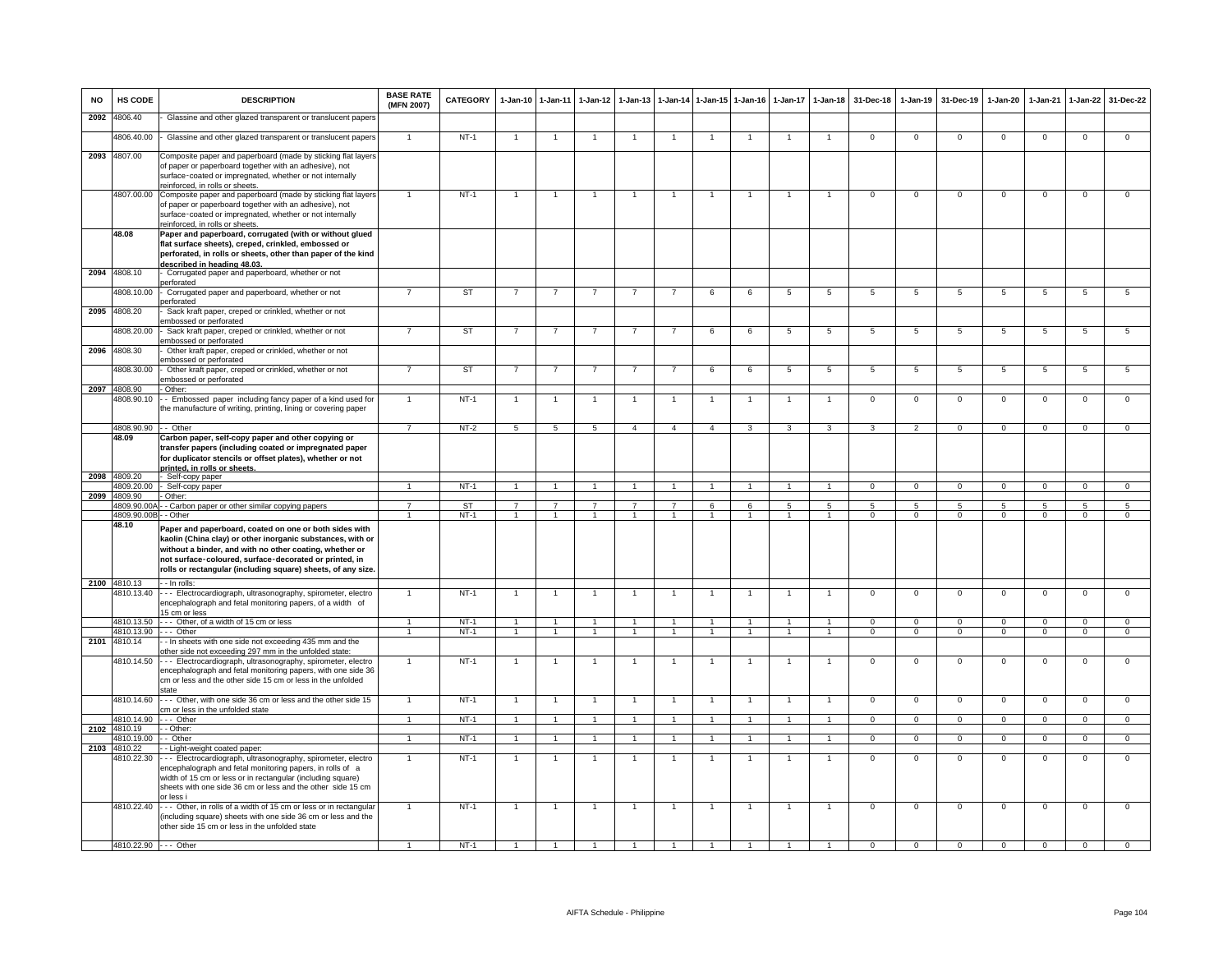| <b>NO</b> | HS CODE                              | <b>DESCRIPTION</b>                                                                                                                                                                                                                                                                                       | <b>BASE RATE</b><br>(MFN 2007)   | <b>CATEGORY</b>  | $1-Jan-10$           | $1-Jan-11$                       | $1-Jan-12$           | $1-Jan-13$     |                      |                                  | 1-Jan-14 1-Jan-15 1-Jan-16 | $1-Jan-17$           | $1 - Jan-18$                   | 31-Dec-18            | $1-Jan-19$               | 31-Dec-19                   | $1-Jan-20$           | $1-Jan-21$           | $1-Jan-22$                  | 31-Dec-22                        |
|-----------|--------------------------------------|----------------------------------------------------------------------------------------------------------------------------------------------------------------------------------------------------------------------------------------------------------------------------------------------------------|----------------------------------|------------------|----------------------|----------------------------------|----------------------|----------------|----------------------|----------------------------------|----------------------------|----------------------|--------------------------------|----------------------|--------------------------|-----------------------------|----------------------|----------------------|-----------------------------|----------------------------------|
| 2104      | 4810.29                              | - Other:                                                                                                                                                                                                                                                                                                 |                                  |                  |                      |                                  |                      |                |                      |                                  |                            |                      |                                |                      |                          |                             |                      |                      |                             |                                  |
|           | 4810.29.40                           | --- Electrocardiograph, ultrasonography, spirometer, electro<br>encephalograph and fetal monitoring papers, in rolls of a<br>width of 15 cm or less or in rectangular (including square)<br>sheets with one side 36 cm or less and the other side 15 cm<br>or less i                                     |                                  | $NT-1$           | $\overline{1}$       | $\overline{1}$                   |                      | $\overline{1}$ | $\overline{1}$       | $\overline{1}$                   |                            |                      | $\overline{1}$                 | $\mathbf{0}$         | $\mathbf{0}$             | $\mathbf 0$                 | $\mathbf{0}$         | $\Omega$             | $\mathbf 0$                 | $\mathbf 0$                      |
|           | 4810.29.50                           | --- Other, in rolls of a width of 15 cm or less or in rectangular<br>(including square) sheets with one side 36 cm or less and the<br>other side 15 cm or less in the unfolded state                                                                                                                     | $\overline{1}$                   | $NT-1$           |                      | -1                               |                      |                | -1                   | $\overline{1}$                   |                            |                      |                                | $\mathbf 0$          | $\Omega$                 | $\mathbf 0$                 | $\Omega$             | $\Omega$             | $\mathsf 0$                 | $\mathbf 0$                      |
|           |                                      |                                                                                                                                                                                                                                                                                                          |                                  |                  |                      |                                  |                      |                |                      |                                  |                            |                      |                                |                      |                          |                             |                      |                      |                             |                                  |
|           | 4810.29.90 --- Other<br>2105 4810.31 | - Bleached uniformly throughout the mass and of which more                                                                                                                                                                                                                                               |                                  | $NT-1$           | $\overline{1}$       | $\overline{1}$                   |                      |                | $\overline{1}$       |                                  | $\overline{1}$             | $\overline{1}$       |                                | $\Omega$             | $\Omega$                 | $\mathbf 0$                 | $\Omega$             | $\Omega$             | $\Omega$                    | $\Omega$                         |
|           |                                      | than 95% by weight of the total fibre content consists of wood<br>fibres obtained by a chemical process, and weighing 150 g/m2<br>or less:                                                                                                                                                               |                                  |                  |                      |                                  |                      |                |                      |                                  |                            |                      |                                |                      |                          |                             |                      |                      |                             |                                  |
|           | 4810.31.20                           | --- Paper used as interleaf material for separating in-process<br>battery plates, in rolls of a width of 15 cm or less or in<br>rectangular (including square) sheets with one side 36 cm or<br>less and the other side 15 cm or less in the unfolded state                                              |                                  | $NT-1$           |                      |                                  |                      |                |                      |                                  |                            |                      |                                | $\Omega$             | $\mathbf 0$              | $\Omega$                    | $\Omega$             | $\Omega$             | $\mathsf 0$                 | $\Omega$                         |
|           | 4810.31.30                           | --- Other, in rolls of a width of 15 cm or less or in rectangular<br>(including square) sheets with one side 36 cm or less and<br>the other side 15 cm or less in the unfolded state                                                                                                                     |                                  | $NT-1$           | $\overline{1}$       | $\overline{1}$                   | $\overline{1}$       | $\overline{1}$ | $\overline{1}$       | $\overline{1}$                   | $\mathbf{1}$               |                      | $\overline{1}$                 | $\overline{0}$       | $\overline{0}$           | $\overline{0}$              | $\overline{0}$       | $\overline{0}$       | $\overline{0}$              | $\overline{0}$                   |
|           | 4810.31.90                           | $--$ Other                                                                                                                                                                                                                                                                                               | $\overline{1}$                   | $NT-1$           | $\overline{1}$       | $\overline{1}$                   |                      | $\overline{1}$ | $\overline{1}$       | $\overline{1}$                   | $\overline{1}$             | $\overline{1}$       | $\overline{1}$                 | $\Omega$             | $\mathbf{0}$             | $\mathbf{0}$                | $\mathbf{0}$         | $\Omega$             | $\mathbf{0}$                | $\overline{0}$                   |
|           | 2106 4810.32                         | - Bleached uniformly throughout the mass and of which more<br>than 95% by weight of the total fibre content consists of wood<br>fibres obtained by a chemical process, and weighing more<br>than 150 g/m2:                                                                                               |                                  |                  |                      |                                  |                      |                |                      |                                  |                            |                      |                                |                      |                          |                             |                      |                      |                             |                                  |
|           | 4810.32.20                           | --- In rolls of a width of 15 cm or less or in rectangular<br>(including square) sheets with one side 36 cm or less and the<br>other side 15 cm or less in the unfolded state                                                                                                                            |                                  | $NT-1$           | $\overline{1}$       | $\overline{1}$                   | $\blacktriangleleft$ | $\overline{1}$ | $\overline{1}$       | $\overline{1}$                   | $\overline{1}$             | $\overline{1}$       | $\overline{1}$                 | $\overline{0}$       | $\overline{0}$           | $\overline{0}$              | $\overline{0}$       | $\overline{0}$       | $\overline{0}$              | $\overline{0}$                   |
|           | 4810.32.90                           | --- Other                                                                                                                                                                                                                                                                                                |                                  | $NT-1$           | $\overline{1}$       | $\overline{1}$                   | $\mathbf{1}$         | $\mathbf{1}$   | $\overline{1}$       | $\overline{1}$                   | $\overline{1}$             | $\overline{1}$       | $\overline{1}$                 | $\circ$              | $\mathbf{0}$             | $\mathbf{0}$                | $\mathbf{0}$         | $\mathbf 0$          | $\mathbf{0}$                | $\mathbf{0}$                     |
|           | 2107 4810.39                         | - - Other                                                                                                                                                                                                                                                                                                |                                  |                  |                      |                                  |                      |                |                      |                                  |                            |                      |                                |                      |                          |                             |                      |                      |                             |                                  |
|           | 4810.39.20                           | --- Paper used as interleaf material for separating in-process<br>battery plates, in rolls of a width of 15 cm or less or in<br>rectangular (including square) sheets with one side 36 cm or<br>less and the other side 15 cm or less in the unfolded state                                              |                                  | $NT-1$           | $\overline{1}$       | $\overline{1}$                   | 1                    | $\overline{1}$ | $\overline{1}$       | $\overline{1}$                   | $\overline{1}$             |                      | $\overline{1}$                 | $\mathbf 0$          | $\mathbf 0$              | $\mathbf 0$                 | $\mathsf 0$          | $\mathbf 0$          | $\mathbf 0$                 | $\mathbf 0$                      |
|           | 4810.39.30                           | --- Other, in rolls of a width of 15 cm or less or in rectangular<br>(including square) sheets with one side 36 cm or less and<br>the other side 15 cm or less in the unfolded state                                                                                                                     |                                  | $NT-1$           | $\overline{1}$       | $\overline{1}$                   | $\overline{1}$       | $\overline{1}$ | $\overline{1}$       | $\overline{1}$                   | $\overline{1}$             | $\overline{1}$       | $\overline{1}$                 | $\overline{0}$       | $\overline{0}$           | $\overline{0}$              | $\overline{0}$       | $\Omega$             | $\overline{0}$              | $\overline{0}$                   |
|           | 4810.39.90 --- Other                 |                                                                                                                                                                                                                                                                                                          |                                  | $NT-1$           | $\overline{1}$       | $\overline{1}$                   |                      | $\overline{1}$ | $\overline{1}$       | $\overline{1}$                   | $\overline{1}$             | $\overline{1}$       | $\overline{1}$                 | $\Omega$             | $\mathbf{0}$             | $\Omega$                    | $\Omega$             | $\Omega$             | $\mathbf{0}$                | $\mathbf{0}$                     |
|           | 2108 4810.92                         | - - Multi-ply:                                                                                                                                                                                                                                                                                           |                                  |                  |                      |                                  |                      |                |                      |                                  |                            |                      |                                |                      |                          |                             |                      |                      |                             |                                  |
|           | 4810.92.10<br>4810.92.30             | --- Grayback board<br>-- Other, in rolls of a width of 15 cm or less or In rectangular<br>(including square) sheets with one side 36 cm or less and<br>the other side 15 cm or less in the unfolded state                                                                                                | $\overline{1}$<br>$\overline{1}$ | $NT-1$<br>$NT-1$ | $\overline{1}$<br>-1 | $\overline{1}$<br>$\overline{1}$ | 1<br>1               | $\overline{1}$ | $\overline{1}$<br>-1 | $\overline{1}$<br>$\overline{1}$ | $\overline{1}$             | $\overline{1}$<br>-1 | $\overline{1}$<br>$\mathbf{1}$ | $\Omega$<br>$\Omega$ | $\mathbf{0}$<br>$\Omega$ | $\mathbf{0}$<br>$\mathbf 0$ | $\Omega$<br>$\Omega$ | $\Omega$<br>$\Omega$ | $\mathbf{0}$<br>$\mathbf 0$ | $\overline{0}$<br>$\overline{0}$ |
|           | 4810.92.90                           | $--$ Other                                                                                                                                                                                                                                                                                               | $\blacktriangleleft$             | $NT-1$           | $\overline{1}$       | $\mathbf{1}$                     | $\mathbf{1}$         | $\mathbf{1}$   | $\overline{1}$       | 1                                | $\mathbf{1}$               | $\overline{1}$       | $\mathbf{1}$                   | $\mathbf{0}$         | $\mathbf{0}$             | $\mathbf{0}$                | $\mathbf{0}$         | $\mathbf{0}$         | $\mathbf{0}$                | $\mathbf{0}$                     |
| 2109      | 4810.99<br>4810.99.20                | - Other:<br>-- Paper used as interleaf material for separating in-process<br>battery plates, in rolls of a width 15 cm or less or in<br>rectangular (including square) sheets with one side 36 cm or<br>less and the other side 15 cm or less in the unfolded state                                      |                                  | $NT-1$           |                      | $\overline{1}$                   |                      |                |                      |                                  |                            |                      |                                | $\Omega$             | $\mathbf{0}$             | $\Omega$                    | $\Omega$             | $\Omega$             | $\mathbf 0$                 | $\Omega$                         |
|           | 4810.99.30                           | --- Other, in rolls of a width of 15 cm or less or in rectangular<br>(including square) sheets with one side 36 cm or less and the<br>other side 15 cm or less in the unfolded state                                                                                                                     | $\overline{1}$                   | $NT-1$           | $\overline{1}$       | $\overline{1}$                   | $\overline{1}$       | $\overline{1}$ | $\overline{1}$       | $\overline{1}$                   | $\mathbf{1}$               | $\overline{1}$       | $\overline{1}$                 | $\mathbf 0$          | $\circ$                  | $\mathbf 0$                 | $\overline{0}$       | $\mathbf 0$          | $\overline{0}$              | $\Omega$                         |
|           | 4810.99.90                           | $--$ Other                                                                                                                                                                                                                                                                                               | $\mathbf{1}$                     | $NT-1$           | $\overline{1}$       | $\overline{1}$                   |                      |                | $\overline{1}$       |                                  | $\overline{1}$             |                      | $\overline{1}$                 | $\overline{0}$       | $\overline{0}$           | $\overline{0}$              | $\overline{0}$       | $\Omega$             | $\Omega$                    | $\overline{0}$                   |
|           | 48.11                                | Paper, paperboard, cellulose wadding and webs of<br>cellulose fibres, coated, impregnated, covered,<br>surface-coloured, surface-decorated or printed, in rolls<br>or rectangular (including square) sheets, of any size,<br>other than goods of the kind described in heading 48.03,<br>48.09 or 48.10. |                                  |                  |                      |                                  |                      |                |                      |                                  |                            |                      |                                |                      |                          |                             |                      |                      |                             |                                  |
|           | 2110 4811.10<br>4811.10.10           | - Tarred, bituminised or asphalted paper and paperboard<br>- In rolls of a width of 15 cm or less or in rectangular<br>(including square) sheets with one side 36 cm or less and the<br>other side 15 cm or less in the unfolded state                                                                   | 3                                | $NT-1$           | 3                    | 3                                | $\overline{3}$       | 3              | $\overline{2}$       | $\overline{2}$                   |                            |                      | $\mathbf{1}$                   | $\overline{0}$       | $\overline{0}$           | $\overline{0}$              | $\overline{0}$       | $\overline{0}$       | $\overline{0}$              | $\overline{0}$                   |
|           | 4811.10.90 - - Other                 |                                                                                                                                                                                                                                                                                                          |                                  | $NT-1$           | 3                    | $\mathcal{R}$                    | $\mathbf{R}$         |                | $\overline{2}$       | $\mathcal{P}$                    |                            |                      |                                | $\Omega$             | $\mathbf{0}$             | $\mathbf{0}$                | $\mathbf 0$          | $\mathbf 0$          | $\mathbf 0$                 | $\Omega$                         |
|           |                                      | 2111 4811.41 -- Self-adhesive                                                                                                                                                                                                                                                                            |                                  |                  |                      |                                  |                      |                |                      |                                  |                            |                      |                                |                      |                          |                             |                      |                      |                             |                                  |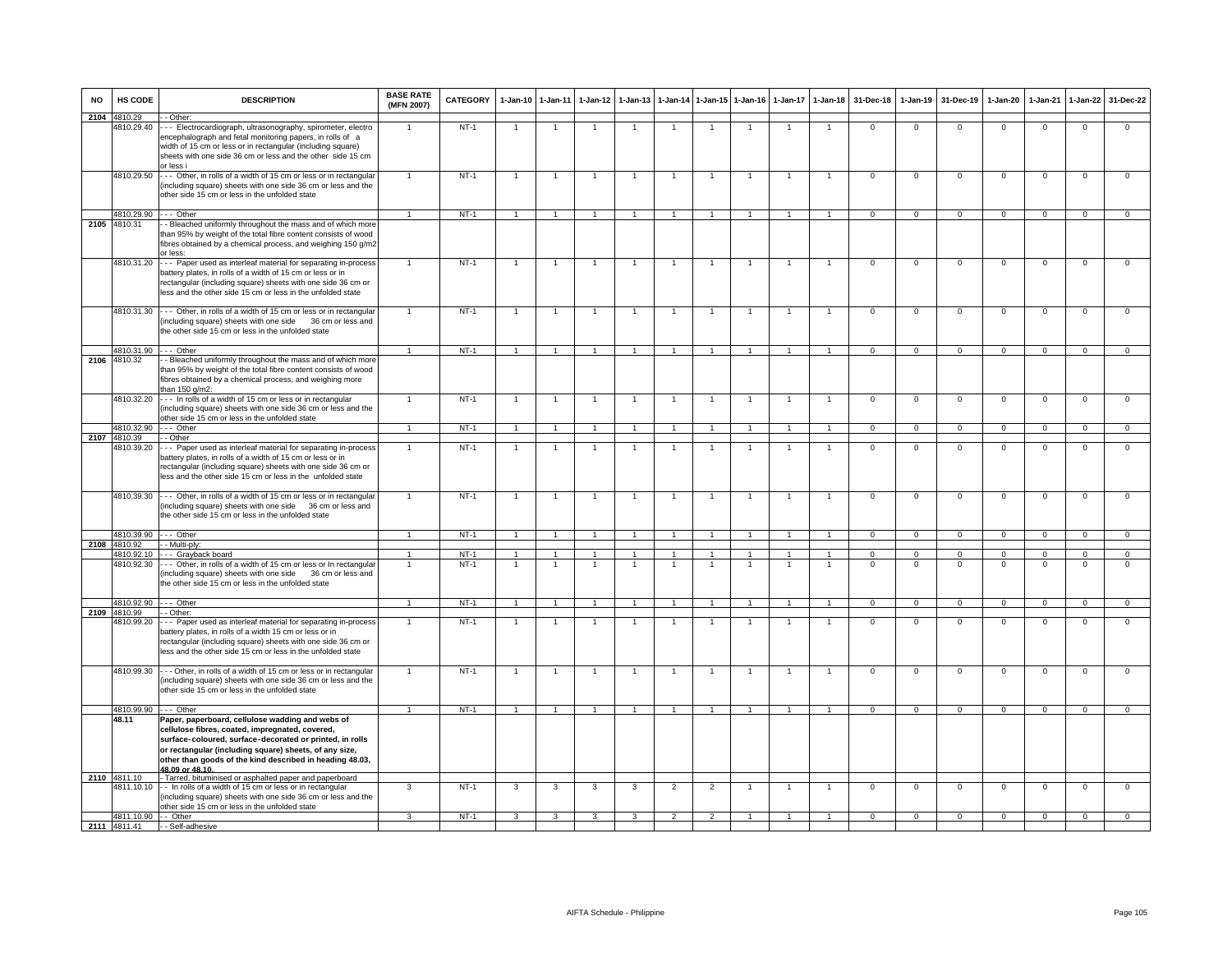| <b>NO</b> | <b>HS CODE</b>             | <b>DESCRIPTION</b>                                                                                                                                                                                                                     | <b>BASE RATE</b><br>(MFN 2007) | <b>CATEGORY</b> | $1-Jan-10$              | $1 - Jan-11$            | $1-Jan-12$              | $1-Jan-13$              | $-$ Jan-14              | $1 - Jan - 15$       | $1 - Jan-16$   | $1-Jan-17$               | $1-Jan-18$               | 31-Dec-18      | $1-Jan-19$           | 31-Dec-19      | $1-Jan-20$     | $1-Jan-21$     | 1-Jan-22       | 31-Dec-22      |
|-----------|----------------------------|----------------------------------------------------------------------------------------------------------------------------------------------------------------------------------------------------------------------------------------|--------------------------------|-----------------|-------------------------|-------------------------|-------------------------|-------------------------|-------------------------|----------------------|----------------|--------------------------|--------------------------|----------------|----------------------|----------------|----------------|----------------|----------------|----------------|
|           | 4811.41.10                 | --- In rolls of a width of 15 cm or less or in rectangular<br>including square) sheets with one side 36 cm or less and the                                                                                                             |                                | $NT-1$          | $\overline{1}$          | $\overline{1}$          |                         |                         | $\overline{1}$          |                      |                |                          |                          | $\Omega$       | $\Omega$             | $\Omega$       | $\Omega$       | $\Omega$       | $\Omega$       | $\Omega$       |
|           | 4811.41.90                 | other side 15 cm or less in the unfolded state<br>$\cdots$ Other                                                                                                                                                                       | $\mathbf{1}$                   | $NT-1$          | $\overline{1}$          | $\overline{1}$          | $\overline{1}$          | 1                       | $\overline{1}$          | $\overline{1}$       |                | $\overline{1}$           | $\blacktriangleleft$     | $\overline{0}$ | $\overline{0}$       | $\overline{0}$ | $\overline{0}$ | $\overline{0}$ | $\overline{0}$ | $\overline{0}$ |
|           | 2112 4811.49               | - Other                                                                                                                                                                                                                                |                                |                 |                         |                         |                         |                         |                         |                      |                |                          |                          |                |                      |                |                |                |                |                |
|           | 4811.49.10                 | In rolls of a width of 15 cm or less or in rectangular<br>including square) sheets with one side 36 cm or less and the                                                                                                                 | $\mathbf{1}$                   | $NT-1$          | 1                       | $\mathbf{1}$            |                         |                         | $\overline{1}$          |                      |                |                          |                          | $\Omega$       | $\mathsf 0$          | $\Omega$       | $\Omega$       | $\Omega$       | $\mathsf 0$    | $\Omega$       |
|           | 4811.49.90                 | other side 15 cm or less in the unfolded state<br>-- Other                                                                                                                                                                             |                                | $NT-1$          | $\overline{1}$          | $\overline{1}$          |                         |                         | $\overline{1}$          |                      |                |                          |                          | $\overline{0}$ | $\overline{0}$       | $\overline{0}$ | $\overline{0}$ | $\overline{0}$ | $\overline{0}$ | $\overline{0}$ |
|           | 2113 4811.51               | - Bleached, weighing more than 150 g/m2                                                                                                                                                                                                |                                |                 |                         |                         |                         |                         |                         |                      |                |                          |                          |                |                      |                |                |                |                |                |
|           | 4811.51.10                 | --- Polyethylene coated paperboard of a kind used for the<br>manufacture of papercup bottoms, in rolls of a width of less                                                                                                              | 3                              | $NT-1$          | $\mathbf{3}$            | 3                       | $\mathbf{3}$            | $\mathbf{3}$            | $\overline{2}$          | $\overline{2}$       | $\mathbf{1}$   | $\overline{1}$           | $\overline{1}$           | $\Omega$       | $\mathbf 0$          | $\Omega$       | $\Omega$       | $\overline{0}$ | $\overline{0}$ | $\overline{0}$ |
|           | 4811.51.20                 | than 10 cm<br>--- Other, in rolls of a width of 15 cm or less or in rectangular<br>including square) sheets with one side 36 cm or less and the<br>other side 15 cm or less in the unfolded state                                      | $\overline{3}$                 | $NT-1$          | $\overline{3}$          | 3                       | 3                       | 3                       | $\overline{2}$          | $\overline{2}$       | $\mathbf{1}$   | $\mathbf{1}$             | $\mathbf{1}$             | $\overline{0}$ | $\overline{0}$       | $\overline{0}$ | $\mathbf 0$    | $\overline{0}$ | $\overline{0}$ | $\overline{0}$ |
|           | 4811.51.90                 | $- -$ Other                                                                                                                                                                                                                            | 3                              | $NT-1$          | $\overline{\mathbf{3}}$ | $\overline{\mathbf{3}}$ | $\mathbf{R}$            | $\overline{\mathbf{3}}$ | $\overline{2}$          | $\overline{2}$       | $\overline{1}$ | $\overline{1}$           | $\overline{1}$           | $\overline{0}$ | $\overline{0}$       | $\overline{0}$ | $\overline{0}$ | $\overline{0}$ | $\overline{0}$ | $\overline{0}$ |
|           | 2114 4811.59               | - Other                                                                                                                                                                                                                                |                                |                 |                         |                         |                         |                         |                         |                      |                |                          |                          |                |                      |                |                |                |                |                |
|           | 1811.59.10                 | --- Polyethylene coated paperboard of a kind used for the<br>manufacture of papercup bottoms, in rolls of a width of less<br>than 10 cm                                                                                                | $\blacktriangleleft$           | $NT-1$          | $\overline{1}$          | $\overline{1}$          |                         | 1                       | $\overline{1}$          | $\mathbf{1}$         |                | $\overline{1}$           | $\overline{1}$           | $\overline{0}$ | $\overline{0}$       | $\overline{0}$ | $\overline{0}$ | $\overline{0}$ | $\overline{0}$ | $\overline{0}$ |
|           | 4811.59.20                 | -- Paper and paperboard covered on both faces with<br>ransparent sheets of plastics and with a lining of aluminium                                                                                                                     | 15                             | <b>ST</b>       | 14                      | 13                      | 12                      | 11                      | 10                      | 10                   | q              | $\mathbf{R}$             |                          |                | $\epsilon$           | 5              | 5              | 5              | 5              | 5              |
|           | 4811.59.30                 | oil, for the packaging of liquid food products<br>--- Other, in rolls of a width of 15 cm or less or in rectangular<br>(including square) sheets with one side 36 cm or less and the<br>other side 15 cm or less in the unfolded state | $\mathbf{1}$                   | $NT-1$          | $\overline{1}$          | $\overline{1}$          |                         | $\mathbf{1}$            | $\overline{1}$          | $\overline{1}$       |                | $\overline{1}$           |                          | $\mathbf 0$    | $\mathsf 0$          | $\mathbf 0$    | $\mathbf 0$    | $\mathbf{0}$   | $\mathsf 0$    | $\mathbf 0$    |
|           |                            | 4811.59.90A - - - - Floor coverings on a base of paper or of paperboard,<br>whether or not cut to size                                                                                                                                 | 3                              | $NT-1$          | $\mathbf{3}$            | 3                       | 3                       | 3                       | $\overline{2}$          | $\overline{2}$       |                | $\overline{1}$           |                          | $\mathbf 0$    | $\mathsf 0$          | $\mathbf 0$    | $\Omega$       | $\mathbf 0$    | $\Omega$       | $\overline{0}$ |
|           | 4811.59.90E                | - - - - Other                                                                                                                                                                                                                          | $\blacktriangleleft$           | $NT-1$          | $\overline{1}$          | $\overline{1}$          | $\overline{1}$          | $\overline{1}$          | $\overline{1}$          | $\blacktriangleleft$ | $\overline{1}$ | $\overline{1}$           | $\overline{1}$           | $\overline{0}$ | $\mathbf 0$          | $\mathbf{0}$   | $^{\circ}$     | $\mathbf{0}$   | $\mathbf{0}$   | $\overline{0}$ |
|           | 2115 4811.60               | Paper and paperboard, coated, impregnated or covered with<br>wax, paraffin wax, stearin, oil or glycerol                                                                                                                               |                                |                 |                         |                         |                         |                         |                         |                      |                |                          |                          |                |                      |                |                |                |                |                |
|           | 4811.60.10                 | -- In rolls of a width of 15 cm or less or in rectangular<br>(including square) sheets with one side 36 cm or less and the<br>other side 15 cm or less in the unfolded state                                                           | $\mathbf{1}$                   | $NT-1$          | 1                       | $\mathbf{1}$            |                         |                         | $\overline{1}$          |                      |                | $\overline{1}$           |                          | $\overline{0}$ | $\overline{0}$       | $\overline{0}$ | $\overline{0}$ | $\overline{0}$ | $\overline{0}$ | $\overline{0}$ |
|           | 4811.60.90A                | - - - - Floor coverings on a base of paper or of paperboard,<br>whether or not cut to size                                                                                                                                             | $\overline{3}$                 | $NT-1$          | $\overline{3}$          | $\overline{3}$          | $\overline{\mathbf{3}}$ | $\overline{\mathbf{3}}$ | $\overline{2}$          | $\overline{2}$       |                | $\overline{1}$           |                          | $\overline{0}$ | $\overline{0}$       | $\overline{0}$ | $\overline{0}$ | $\overline{0}$ | $\overline{0}$ | $\overline{0}$ |
|           | 4811.60.90                 | - - - - Other                                                                                                                                                                                                                          | $\mathbf{1}$                   | $NT-1$          | $\overline{1}$          | $\blacktriangleleft$    |                         |                         | $\overline{1}$          | $\blacktriangleleft$ |                | $\mathbf{1}$             |                          | $\overline{0}$ | $\overline{0}$       | $\overline{0}$ | $\overline{0}$ | $\overline{0}$ | $\overline{0}$ | $\overline{0}$ |
|           | 2116 4811.90               | Other paper, paperboard, cellulose wadding and webs of<br>cellulose fibres:                                                                                                                                                            |                                |                 |                         |                         |                         |                         |                         |                      |                |                          |                          |                |                      |                |                |                |                |                |
|           | 4811.90.30                 | - In rolls of a width of 15 cm or less or in rectangular<br>including square) sheets with one side 36 cm or less and the<br>other side 15 cm or less in the unfolded state                                                             | $\overline{1}$                 | $NT-1$          |                         | -1                      |                         |                         |                         |                      |                |                          |                          | $\overline{0}$ | $\overline{0}$       | $\overline{0}$ | $\overline{0}$ | $\overline{0}$ | $\overline{0}$ | $\overline{0}$ |
|           | 4811.90.90/                | - - - - Floor coverings on a base of paper or of paperboard,<br>whether or not cut to size                                                                                                                                             | 3                              | $NT-1$          | 3                       | 3                       | 3                       | 3                       | $\overline{2}$          | $\overline{2}$       |                |                          |                          | $\mathbf 0$    | $\mathsf 0$          | $\Omega$       | $\Omega$       | $\mathbf 0$    | $\Omega$       | $\mathbf 0$    |
|           | 4811.90.90E                | $---$ Other                                                                                                                                                                                                                            | 1                              | $NT-1$          | $\overline{1}$          | $\overline{1}$          | $\overline{1}$          | $\overline{1}$          | $\overline{1}$          | $\overline{1}$       | $\overline{1}$ | $\overline{1}$           | $\overline{1}$           | $\overline{0}$ | $\overline{0}$       | $\overline{0}$ | $\overline{0}$ | $\overline{0}$ | $\overline{0}$ | $\overline{0}$ |
| 2117      | 4812.00                    | Filter blocks, slabs and plates, of paper pulp.                                                                                                                                                                                        | $\mathcal{R}$                  | $NT-1$          |                         |                         |                         | 3                       |                         |                      |                |                          |                          |                |                      |                |                |                |                |                |
|           | 4812.00.00<br>48.13        | Filter blocks, slabs and plates, of paper pulp.<br>Cigarette paper, whether or not cut to size or in the form                                                                                                                          |                                |                 | 3                       | 3                       | $\mathbf{3}$            |                         | $\overline{2}$          | $\overline{2}$       |                |                          |                          | $\mathbf{0}$   | $\mathbf 0$          | $\mathbf{0}$   | $\mathbf 0$    | $\mathbf{0}$   | $\mathbf 0$    | $\mathbf{0}$   |
|           |                            | of booklets or tubes.                                                                                                                                                                                                                  |                                |                 |                         |                         |                         |                         |                         |                      |                |                          |                          |                |                      |                |                |                |                |                |
| 2118      | 4813.10                    | In the form of booklets or tubes                                                                                                                                                                                                       |                                |                 |                         |                         |                         |                         |                         |                      |                |                          |                          |                |                      |                |                |                |                |                |
|           | 813.10.00<br>2119 4813.20  | In the form of booklets or tubes<br>In rolls of a width not exceeding 5 cm                                                                                                                                                             | $\overline{5}$                 | $NT-2$          | $\overline{4}$          | $\overline{4}$          | $\overline{4}$          | 3                       | 3                       | $\overline{3}$       | $\overline{2}$ | $\overline{2}$           | $\overline{2}$           | $\overline{2}$ | $\overline{1}$       | $\overline{0}$ | $\overline{0}$ | $\overline{0}$ | $\overline{0}$ | $\overline{0}$ |
|           | 4813.20.00                 | In rolls of a width not exceeding 5 cm                                                                                                                                                                                                 | $\overline{5}$                 | $NT-2$          | $\overline{4}$          | $\overline{4}$          | $\overline{4}$          | $\overline{\mathbf{3}}$ | $\overline{3}$          | ঽ                    | $\overline{2}$ | $\overline{\phantom{a}}$ | $\overline{2}$           | $\overline{2}$ | $\blacktriangleleft$ | $\overline{0}$ | $\overline{0}$ | $\overline{0}$ | $\overline{0}$ | $\overline{0}$ |
|           | 2120 4813.90               | Other                                                                                                                                                                                                                                  |                                |                 |                         |                         |                         |                         |                         |                      |                |                          |                          |                |                      |                |                |                |                |                |
|           | 4813.90.00<br>48.14        | Other<br>Wallpaper and similar wall coverings; window<br>transparencies of paper.                                                                                                                                                      | $\overline{a}$                 | $NT-2$          | $\overline{4}$          | $\overline{4}$          | $\overline{4}$          | $\overline{\mathbf{3}}$ | $\overline{\mathbf{3}}$ | $\overline{3}$       | $\overline{2}$ | $\overline{\phantom{a}}$ | $\overline{\phantom{a}}$ | $\overline{2}$ | $\overline{1}$       | $\overline{0}$ | $\overline{0}$ | $\overline{0}$ | $\overline{0}$ | $\overline{0}$ |
|           | 2121 4814.10               | - "Ingrain" paper                                                                                                                                                                                                                      |                                |                 |                         |                         |                         |                         |                         |                      |                |                          |                          |                |                      |                |                |                |                |                |
|           | 4814.10.00                 | "Ingrain" paper                                                                                                                                                                                                                        | 3                              | $NT-1$          | 3                       | 3                       | $\mathbf{3}$            | 3                       | $\overline{2}$          | $\overline{2}$       |                |                          |                          | $\Omega$       | $\Omega$             | $\Omega$       | $\mathbf{0}$   | $\Omega$       | $\mathbf{0}$   | $\overline{0}$ |
| 2122      | 4814.20                    | Wallpaper and similar wall coverings, consisting of paper<br>coated or covered, on the face side, with a grained,<br>embossed, coloured, design-printed or otherwise decorated                                                         |                                |                 |                         |                         |                         |                         |                         |                      |                |                          |                          |                |                      |                |                |                |                |                |
|           | 4814.20.00                 | layer of plastics<br>- Wallpaper and similar wall coverings, consisting of paper<br>coated or covered, on the face side, with a grained,<br>embossed, coloured, design-printed or otherwise decorated<br>layer of plastics             | 3                              | $NT-1$          | 3                       | 3                       | 3                       | 3                       | $\overline{2}$          | $\overline{2}$       | $\overline{1}$ | $\overline{1}$           |                          | $\mathsf 0$    | $\mathsf 0$          | $\mathbf 0$    | $\mathsf 0$    | $\overline{0}$ | $\overline{0}$ | $\overline{0}$ |
|           | 2123 4814.90<br>4814.90.00 | - Other:<br>- Other                                                                                                                                                                                                                    | $\mathbf{R}$                   | $NT-1$          | $\mathbf{3}$            | $\overline{3}$          | $\mathbf{3}$            | $\overline{3}$          | 2                       | $\overline{2}$       | $\overline{1}$ | $\mathbf{1}$             | $\mathbf{1}$             | $\overline{0}$ | $\mathbf{0}$         | $\mathbf{0}$   | $\mathbf{0}$   | $\overline{0}$ | $\mathbf{0}$   | $\overline{0}$ |
|           | 48.16                      | Carbon paper, self-copy paper and other copying or<br>transfer papers (other than those of heading 48.09),<br>duplicator stencils and offset plates, of paper, whether or                                                              |                                |                 |                         |                         |                         |                         |                         |                      |                |                          |                          |                |                      |                |                |                |                |                |
|           |                            | not put up in boxes.                                                                                                                                                                                                                   |                                |                 |                         |                         |                         |                         |                         |                      |                |                          |                          |                |                      |                |                |                |                |                |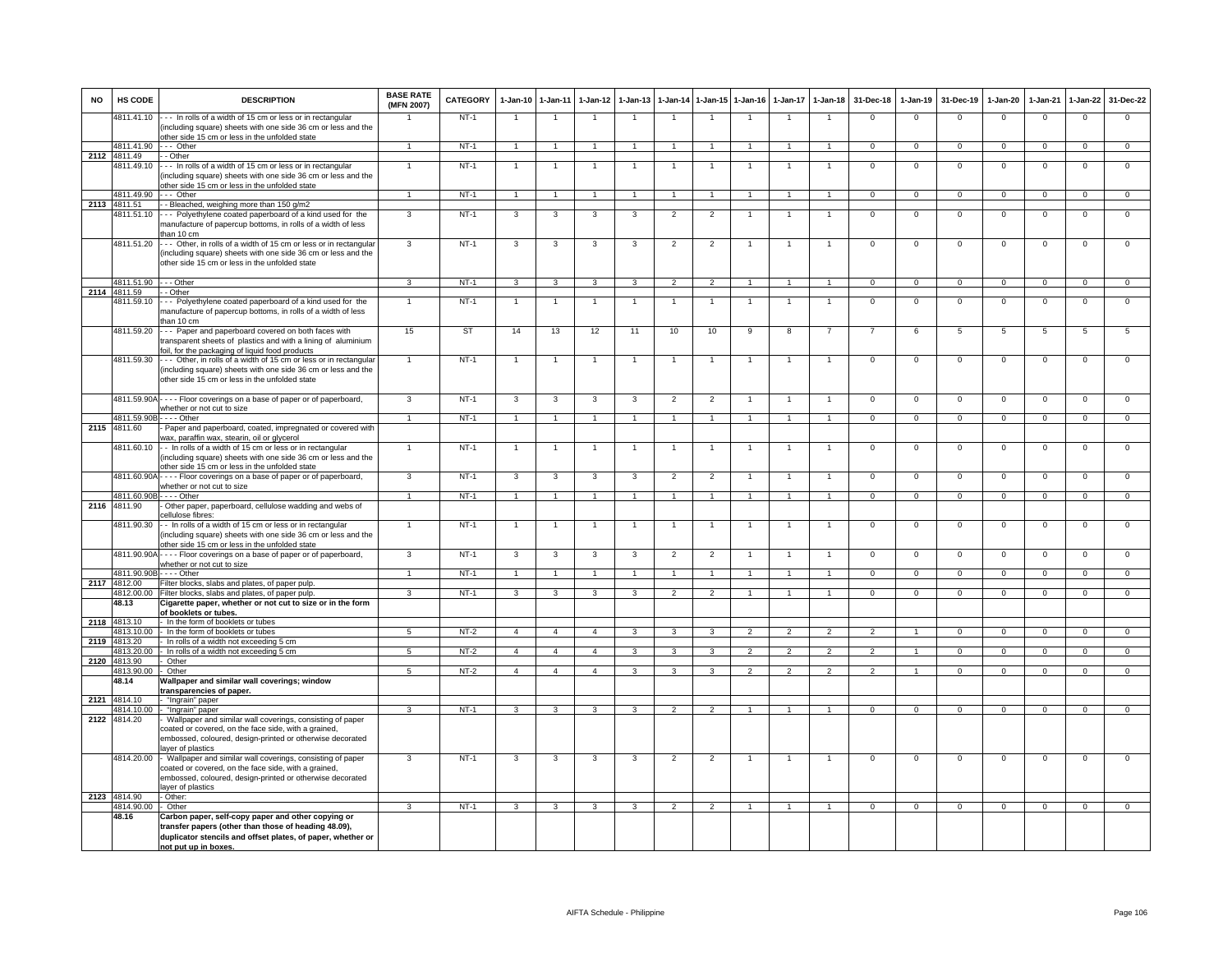| <b>NO</b> | HS CODE                            | <b>DESCRIPTION</b>                                                                                                                                                                                                                                                                                                                                                                                | <b>BASE RATE</b><br>(MFN 2007)   | <b>CATEGORY</b> |                                  | 1-Jan-10 1-Jan-11                | $1-Jan-12$                       | $1-Jan-13$              | $1-Jan-14$                       | $1 - Jan-15$    | $1 - Jan-16$   | $1 - Jan-17$         | $1-Jan-18$          | 31-Dec-18           | $1-Jan-19$       | 31-Dec-19           | $1-Jan-20$      | $1-Jan-21$          | $1 - Jan-22$                      | 31-Dec-22                      |
|-----------|------------------------------------|---------------------------------------------------------------------------------------------------------------------------------------------------------------------------------------------------------------------------------------------------------------------------------------------------------------------------------------------------------------------------------------------------|----------------------------------|-----------------|----------------------------------|----------------------------------|----------------------------------|-------------------------|----------------------------------|-----------------|----------------|----------------------|---------------------|---------------------|------------------|---------------------|-----------------|---------------------|-----------------------------------|--------------------------------|
| 2124      | 4816.20                            | Self-copy paper                                                                                                                                                                                                                                                                                                                                                                                   | $\overline{1}$                   | $NT-1$          | $\overline{1}$                   | $\overline{1}$                   | $\overline{1}$                   | $\overline{1}$          |                                  | $\mathbf{1}$    | $\overline{1}$ | $\overline{1}$       | $\mathbf{1}$        | $\Omega$            |                  | $\Omega$            | $\Omega$        |                     |                                   |                                |
| 2125      | 4816.20.00<br>4816.90              | - Self-copy paper<br>- Other:                                                                                                                                                                                                                                                                                                                                                                     |                                  |                 |                                  |                                  |                                  |                         | $\overline{1}$                   |                 |                |                      |                     |                     | $\overline{0}$   |                     |                 | $\overline{0}$      | $\overline{0}$                    | $\overline{0}$                 |
|           |                                    | 4816.90.00A - - Carbon or similar copying papers                                                                                                                                                                                                                                                                                                                                                  | $\overline{7}$                   | <b>ST</b>       | $\overline{7}$                   | $\overline{7}$                   | $\overline{7}$                   | $\overline{7}$          | $\overline{7}$                   | 6               | 6              | $5^{\circ}$          | $\overline{5}$      | $\overline{5}$      | $5^{\circ}$      | $\overline{5}$      | 5               | $\overline{5}$      | 5                                 | $\overline{5}$                 |
|           | 4816.90.00B - - Other              |                                                                                                                                                                                                                                                                                                                                                                                                   | 1                                | $NT-1$          | 1                                | $\mathbf{1}$                     | 1                                | $\mathbf{1}$            | 1                                |                 | $\mathbf{1}$   | 1                    |                     | $\Omega$            | $^{\circ}$       | $\mathbf 0$         | $\mathbf 0$     | $^{\circ}$          | $\mathbf 0$                       | $\Omega$                       |
|           | 48.17                              | Envelopes, letter cards, plain postcards and                                                                                                                                                                                                                                                                                                                                                      |                                  |                 |                                  |                                  |                                  |                         |                                  |                 |                |                      |                     |                     |                  |                     |                 |                     |                                   |                                |
|           |                                    | correspondence cards, of paper or paperboard; boxes,<br>pouches, wallets and writing compendiums, of paper or<br>paperboard, containing an assortment of paper                                                                                                                                                                                                                                    |                                  |                 |                                  |                                  |                                  |                         |                                  |                 |                |                      |                     |                     |                  |                     |                 |                     |                                   |                                |
|           | 2126 4817.10                       | stationerv.<br>Envelopes                                                                                                                                                                                                                                                                                                                                                                          |                                  |                 |                                  |                                  |                                  |                         |                                  |                 |                |                      |                     |                     |                  |                     |                 |                     |                                   |                                |
|           | 4817.10.00                         | Envelopes                                                                                                                                                                                                                                                                                                                                                                                         | 10                               | <b>ST</b>       | 9                                | $\overline{9}$                   | 8                                | $\overline{\mathbf{8}}$ | $\overline{7}$                   | $7\overline{ }$ | 6              | 6                    | 6                   | 6                   | 5                | $5\overline{5}$     | 5               | 5                   | $5\overline{5}$                   | $5\overline{5}$                |
| 2127      | 4817.20                            | Letter cards, plain postcards and correspondence cards                                                                                                                                                                                                                                                                                                                                            |                                  |                 |                                  |                                  |                                  |                         |                                  |                 |                |                      |                     |                     |                  |                     |                 |                     |                                   |                                |
|           | 1817.20.00                         | Letter cards, plain postcards and correspondence cards                                                                                                                                                                                                                                                                                                                                            | 15                               | ST              | 14                               | 13                               | 12                               | 11                      | 10                               | 10              | 9              | 8                    | $\overline{7}$      | $\overline{7}$      | 6                | 5                   | 5               | $\overline{5}$      | $\overline{5}$                    | 5                              |
| 2128      | 4817.30                            | Boxes, pouches, wallets and writing compendiums, of pape<br>r paperboard, containing an assortment of paper stationery                                                                                                                                                                                                                                                                            |                                  |                 |                                  |                                  |                                  |                         |                                  |                 |                |                      |                     |                     |                  |                     |                 |                     |                                   |                                |
|           | 4817.30.00                         | - Boxes, pouches, wallets and writing compendiums, of paper<br>or paperboard, containing an assortment of paper stationery                                                                                                                                                                                                                                                                        | 15                               | ST              | 14                               | 13                               | 12                               | 11                      | 10                               | 10              | 9              | $\overline{8}$       | $\overline{7}$      | $\overline{7}$      | 6                | 5                   | 5               | 5                   | 5                                 | 5                              |
|           | 48.18                              | Toilet paper and similar paper, cellulose wadding or webs<br>of cellulose fibres, of a kind used for household or<br>sanitary purposes, in rolls of a width not exceeding 36                                                                                                                                                                                                                      |                                  |                 |                                  |                                  |                                  |                         |                                  |                 |                |                      |                     |                     |                  |                     |                 |                     |                                   |                                |
|           |                                    | cm, or cut to size or shape; handkerchiefs, cleansing<br>tissues, towels, tablecloths, serviettes, napkins for                                                                                                                                                                                                                                                                                    |                                  |                 |                                  |                                  |                                  |                         |                                  |                 |                |                      |                     |                     |                  |                     |                 |                     |                                   |                                |
|           |                                    | babies, tampons, bed sheets and similar household,<br>sanitary or hospital articles, articles of apparel and                                                                                                                                                                                                                                                                                      |                                  |                 |                                  |                                  |                                  |                         |                                  |                 |                |                      |                     |                     |                  |                     |                 |                     |                                   |                                |
|           |                                    | clothing accessories, of paper pulp, paper, cellulose<br>vadding or webs of cellulose fibres                                                                                                                                                                                                                                                                                                      |                                  |                 |                                  |                                  |                                  |                         |                                  |                 |                |                      |                     |                     |                  |                     |                 |                     |                                   |                                |
|           | 2129 4818.10                       | - Toilet paper                                                                                                                                                                                                                                                                                                                                                                                    |                                  |                 |                                  |                                  |                                  |                         |                                  |                 |                |                      |                     |                     |                  |                     |                 |                     |                                   |                                |
|           | 4818.10.00                         | Toilet paper                                                                                                                                                                                                                                                                                                                                                                                      | 10                               | ST              | 9                                | $\overline{9}$                   | 8                                | 8                       | $\overline{7}$                   | $7^{\circ}$     | 6              | 6                    | 6                   | 6                   | $5\phantom{.0}$  | $\overline{5}$      | $5\phantom{.0}$ | $5\phantom{.0}$     | $5\overline{5}$                   | $5\phantom{.0}$                |
|           | 2130 4818.20<br>4818.20.00         | Handkerchiefs, cleansing or facial tissues and towels<br>Handkerchiefs, cleansing or facial tissues and towels                                                                                                                                                                                                                                                                                    | 15                               | ST              | 14                               | 13                               | 12                               | 11                      | 10                               | 10              | 9              | 8                    | $\overline{7}$      | $\overline{7}$      | 6                | 5                   | 5               | 5                   | 5                                 | $\overline{5}$                 |
| 2131      | 4818.30                            | Tablecloths and serviettes                                                                                                                                                                                                                                                                                                                                                                        |                                  |                 |                                  |                                  |                                  |                         |                                  |                 |                |                      |                     |                     |                  |                     |                 |                     |                                   |                                |
|           | 4818.30.00                         | Tablecloths and serviettes                                                                                                                                                                                                                                                                                                                                                                        | 15                               | ST              | 14                               | 13                               | 12                               | 11                      | 10                               | 10              | 9              | 8                    | $\overline{7}$      | $\overline{7}$      | 6                | -5                  | $5^{\circ}$     | $\sqrt{5}$          | 5                                 | 5                              |
| 2132      | 4818.40                            | Sanitary towels and tampons, napkins and napkin liners for<br>babies and similar sanitary articles:                                                                                                                                                                                                                                                                                               |                                  |                 |                                  |                                  |                                  |                         |                                  |                 |                |                      |                     |                     |                  |                     |                 |                     |                                   |                                |
|           | 4818.40.11<br>4818.40.19 --- Other | - - - Napkin liners                                                                                                                                                                                                                                                                                                                                                                               | $\overline{7}$<br>$\overline{7}$ | <b>ST</b><br>ST | $\overline{7}$<br>$\overline{7}$ | $\overline{7}$<br>$\overline{7}$ | $\overline{7}$<br>$\overline{7}$ | $\overline{7}$          | $\overline{7}$<br>$\overline{7}$ | 6<br>6          | 6<br>6         | $5\overline{5}$<br>5 | $\overline{5}$<br>5 | $\overline{5}$<br>5 | $5^{\circ}$<br>5 | $\overline{5}$<br>5 | -5<br>5         | $\overline{5}$<br>5 | $\overline{5}$<br>$5\overline{5}$ | $5^{\circ}$<br>$5\overline{5}$ |
|           | 4818.40.20                         | - - Sanitary towels, tampons, and similar articles                                                                                                                                                                                                                                                                                                                                                | $\overline{7}$                   | ST              | $\overline{7}$                   | $\overline{7}$                   | $7^{\circ}$                      | $\overline{7}$          | $\overline{7}$                   | 6               | 6              | 5                    | 5                   | 5                   | 5                | 5                   | 5               | 5                   | $5\overline{5}$                   | $5\overline{5}$                |
| 2133      | 4818.50                            | - Articles of apparel and clothing accessories:                                                                                                                                                                                                                                                                                                                                                   |                                  |                 |                                  |                                  |                                  |                         |                                  |                 |                |                      |                     |                     |                  |                     |                 |                     |                                   |                                |
|           | 1818.50.00                         | Articles of apparel and clothing accessories                                                                                                                                                                                                                                                                                                                                                      | 15                               | ST              | 14                               | 13                               | 12                               | 11                      | 10                               | 10              | 9              | 8                    | $\overline{7}$      | $\overline{7}$      | 6                | 5                   | $5\phantom{.0}$ | 5                   | 5                                 | 5                              |
| 2134      | 4818.90                            | Other                                                                                                                                                                                                                                                                                                                                                                                             |                                  |                 |                                  |                                  |                                  |                         |                                  |                 |                |                      |                     |                     |                  |                     |                 |                     |                                   |                                |
|           | 4818.90.00                         | Other                                                                                                                                                                                                                                                                                                                                                                                             | 15                               | ST              | 14                               | 13                               | 12                               | 11                      | 10                               | 10              | 9              | 8                    | $\overline{7}$      | $\overline{7}$      | 6                | 5                   | 5               | 5                   | 5                                 | $\overline{5}$                 |
|           | 48.19                              | Cartons, boxes, cases, bags and other packing<br>containers, of paper, paperboard, cellulose wadding or<br>webs of cellulose fibres; box files, letter trays, and similar<br>articles, of paper or paperboard of a kind used in offices,<br>shops or the like.                                                                                                                                    |                                  |                 |                                  |                                  |                                  |                         |                                  |                 |                |                      |                     |                     |                  |                     |                 |                     |                                   |                                |
| 2135      | 4819.10                            | Cartons, boxes and cases, of corrugated paper or<br>baperboard                                                                                                                                                                                                                                                                                                                                    |                                  |                 |                                  |                                  |                                  |                         |                                  |                 |                |                      |                     |                     |                  |                     |                 |                     |                                   |                                |
| 2136      | 4819.10.00<br>4819.20              | Cartons, boxes and cases, of corrugated paper or<br>baperboard<br>Folding cartons, boxes and cases, of non-corrugated paper                                                                                                                                                                                                                                                                       | $\overline{7}$                   | ST              | $\overline{7}$                   | $\overline{7}$                   | $\overline{7}$                   | $\overline{7}$          | $\overline{7}$                   | 6               | 6              | $\overline{5}$       | $\overline{5}$      | $\overline{5}$      | $\overline{5}$   | $\overline{5}$      | $\overline{5}$  | 5                   | $5\overline{)}$                   | $\overline{5}$                 |
|           |                                    | or paperboard:                                                                                                                                                                                                                                                                                                                                                                                    |                                  |                 |                                  |                                  |                                  |                         |                                  |                 |                |                      |                     |                     |                  |                     |                 |                     |                                   |                                |
|           | 4819,20.00                         | Folding cartons, boxes and cases, of non-corrugated paper                                                                                                                                                                                                                                                                                                                                         | $\overline{7}$                   | ST              | $\overline{\phantom{a}}$         | $\overline{7}$                   | $\overline{7}$                   | $\overline{7}$          | $\overline{7}$                   | 6               | 6              | $\overline{5}$       | $\overline{5}$      | $\overline{5}$      | 5                | 5                   | $\overline{5}$  | 5                   | 5                                 | 5                              |
| 2137      | 4819.30<br>4819.30.00              | Sacks and bags, having a base of a width of 40 cm or more<br>Sacks and bags, having a base of a width of 40 cm or more                                                                                                                                                                                                                                                                            |                                  | ST              | 7                                | 7                                |                                  |                         | 7                                | 6               | 6              | 5                    | 5                   | 5                   | 5                | 5                   | 5               | 5                   | 5                                 | 5                              |
| 2138      | 4819.40                            | Other sacks and bags, including cones                                                                                                                                                                                                                                                                                                                                                             |                                  |                 |                                  |                                  |                                  |                         |                                  |                 |                |                      |                     |                     |                  |                     |                 |                     |                                   |                                |
|           | 4819.40.00                         | Other sacks and bags, including cones                                                                                                                                                                                                                                                                                                                                                             | $\overline{7}$                   | ST              | $\overline{7}$                   | $\overline{7}$                   | $\overline{7}$                   | $\overline{7}$          | $\overline{7}$                   | 6               | 6              | 5                    | 5                   | 5                   | 5                | 5                   | 5               | 5                   | 5                                 | 5                              |
| 2139      | 4819.50                            | Other packing containers, including record sleeves                                                                                                                                                                                                                                                                                                                                                |                                  |                 |                                  |                                  |                                  |                         |                                  |                 |                |                      |                     |                     |                  |                     |                 |                     |                                   |                                |
| 2140      | 4819.50.00<br>4819.60              | Other packing containers, including record sleeves<br>Box files, letter trays, storage boxes and similar articles, of a                                                                                                                                                                                                                                                                           | $\overline{7}$                   | ST              | $\overline{7}$                   | $\overline{7}$                   | $\overline{7}$                   | $\overline{7}$          | $\overline{7}$                   | 6               | 6              | $\overline{5}$       | 5                   | $\overline{5}$      | $\overline{5}$   | 5                   | 5               | $\overline{5}$      | 5                                 | 5                              |
|           | 4819.60.00                         | kind used in offices, shops or the like<br>Box files, letter trays, storage boxes and similar articles, of a                                                                                                                                                                                                                                                                                      | $\overline{7}$                   | ST              | $\overline{7}$                   | $\overline{7}$                   | $\overline{7}$                   | $\overline{7}$          | $\overline{7}$                   | 6               | 6              | $\overline{5}$       | $\overline{5}$      | $\overline{5}$      | 5                | $\overline{5}$      | $\overline{5}$  | -5                  | $\overline{5}$                    | 5                              |
|           | 48.20                              | kind used in offices, shops or the like<br>Registers, account books, note books, order books,<br>receipt books, letter pads, memorandum pads, diaries<br>and similar articles, exercise books, blotting-pads,<br>binders (loose-leaf or other), folders, file covers, manifold<br>business forms, interleaved carbon sets and other<br>articles of stationery, of paper or paperboard; albums for |                                  |                 |                                  |                                  |                                  |                         |                                  |                 |                |                      |                     |                     |                  |                     |                 |                     |                                   |                                |
|           |                                    | samples or for collections and book covers, of paper or<br>nanerhoard                                                                                                                                                                                                                                                                                                                             |                                  |                 |                                  |                                  |                                  |                         |                                  |                 |                |                      |                     |                     |                  |                     |                 |                     |                                   |                                |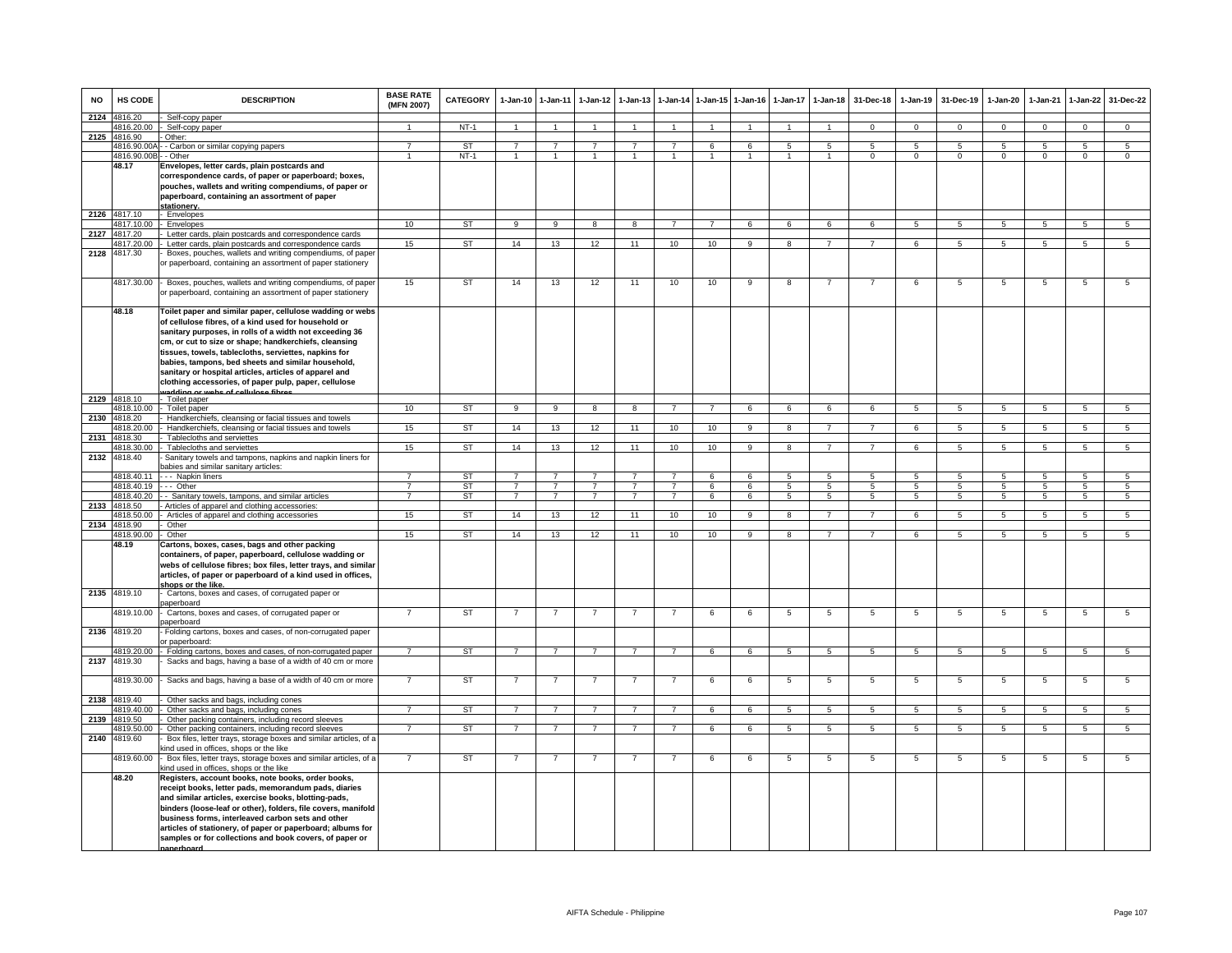| <b>NO</b> | <b>HS CODE</b>             | <b>DESCRIPTION</b>                                                                                                                                                                                      | <b>BASE RATE</b><br>(MFN 2007) | <b>CATEGORY</b>  | $1 - Jan-10$   | $1 - Jan-11$   | $1 - Jan-12$            | $1-Jan-13$     |                |                 | 1-Jan-14 1-Jan-15 1-Jan-16 |                | 1-Jan-17 1-Jan-18    | 31-Dec-18                  | $1 - Jan-19$               | 31-Dec-19            | $1-Jan-20$                 | 1-Jan-21                | $1 - Jan-22$            | 31-Dec-22                    |
|-----------|----------------------------|---------------------------------------------------------------------------------------------------------------------------------------------------------------------------------------------------------|--------------------------------|------------------|----------------|----------------|-------------------------|----------------|----------------|-----------------|----------------------------|----------------|----------------------|----------------------------|----------------------------|----------------------|----------------------------|-------------------------|-------------------------|------------------------------|
| 2141      | 4820.10                    | Registers, account books, note books, order books, receipt<br>books, letter pads, memorandum pads, diaries and similar<br>articles                                                                      |                                |                  |                |                |                         |                |                |                 |                            |                |                      |                            |                            |                      |                            |                         |                         |                              |
|           | 4820.10.00                 | - Registers, account books, note books, order books, receipt<br>books, letter pads, memorandum pads, diaries and similar<br>articles                                                                    | 15                             | EL               |                |                |                         |                |                |                 |                            |                |                      |                            |                            |                      |                            |                         |                         |                              |
|           | 2142 4820.20               | Exercise books                                                                                                                                                                                          |                                |                  |                |                |                         |                |                |                 |                            |                |                      |                            |                            |                      |                            |                         |                         |                              |
|           | 4820.20.00                 | Exercise books                                                                                                                                                                                          | 10                             | ST               | $\mathbf{q}$   | $\overline{9}$ | 8                       | 8              | $\overline{7}$ | $\overline{7}$  | 6                          | 6              | 6                    | 6                          | 5 <sup>1</sup>             | $\overline{5}$       | 5                          | $\overline{5}$          | $5\overline{5}$         | $\overline{5}$               |
| 2143      | 4820.30                    | Binders (other than book covers), folders and file covers                                                                                                                                               |                                | <b>ST</b>        |                |                | 8                       | 8              |                | $\overline{7}$  | 6                          | 6              |                      |                            | $5^{\circ}$                | $\overline{5}$       | 5                          | $\overline{5}$          | $5\overline{5}$         | $\overline{5}$               |
| 2144      | 4820.30.00<br>4820.40      | Binders (other than book covers), folders and file covers<br>Manifold business forms and interleaved carbon sets                                                                                        | 10                             |                  | 9              | 9              |                         |                |                |                 |                            |                | 6                    | 6                          |                            |                      |                            |                         |                         |                              |
|           | 4820.40.00                 | Manifold business forms and interleaved carbon sets                                                                                                                                                     | 15                             | ST               | 14             | 13             | 12                      | 11             | 10             | 10 <sup>1</sup> | 9                          | 8              | $\overline{7}$       | 7                          | 6                          | 5                    | 5                          | 5                       | 5                       | 5                            |
|           | 2145 4820.50               | Albums for samples or for collections                                                                                                                                                                   |                                |                  |                |                |                         |                |                |                 |                            |                |                      |                            |                            |                      |                            |                         |                         |                              |
|           | 1820.50.00                 | Albums for samples or for collections                                                                                                                                                                   | 15                             | ST               | 14             | 13             | 12                      | 11             | 10             | 10              | $\overline{9}$             | $\overline{8}$ | $\overline{7}$       | $\overline{7}$             | 6                          | $5^{\circ}$          | $5\overline{5}$            | $\overline{5}$          | 5                       | 5                            |
| 2146      | 1820.90                    | Other                                                                                                                                                                                                   | 15                             | EL               |                |                |                         |                |                |                 |                            |                |                      |                            |                            |                      |                            |                         |                         |                              |
|           | 1820.90.00<br>48.21        | Other<br>Paper or paperboard labels of all kinds, whether or not                                                                                                                                        |                                |                  |                |                |                         |                |                |                 |                            |                |                      |                            |                            |                      |                            |                         |                         |                              |
|           |                            | orinted.                                                                                                                                                                                                |                                |                  |                |                |                         |                |                |                 |                            |                |                      |                            |                            |                      |                            |                         |                         |                              |
|           | 2147 4821.10               | - Printed:                                                                                                                                                                                              |                                |                  |                |                |                         |                |                |                 |                            |                |                      |                            |                            |                      |                            |                         |                         |                              |
|           | 4821.10.10                 | - - Labels of a kind used for jewellery, including objects of<br>personal adornment or articles of personal use normally<br>carried in the pocket, in the handbag or on the person                      | 3                              | EL               |                |                |                         |                |                |                 |                            |                |                      |                            |                            |                      |                            |                         |                         |                              |
|           | 4821.10.90                 | - Other                                                                                                                                                                                                 | $\overline{7}$                 | ST               | $\overline{7}$ | $\overline{7}$ | $\overline{7}$          | $\overline{7}$ | $\overline{7}$ | 6               | 6                          | 5              | 5                    | 5                          | 5                          | 5                    | 5                          | 5                       | 5                       | $\overline{5}$               |
| 2148      | 4821.90                    | Other:                                                                                                                                                                                                  | 3                              |                  |                |                |                         |                |                |                 |                            |                |                      |                            |                            |                      |                            |                         |                         |                              |
|           | 1821.90.10                 | - Labels of a kind used for jewellery, including objects of<br>bersonal adornment or articles of personal use normally<br>carried in the pocket, in the handbag or on the person                        |                                | EL               |                |                |                         |                |                |                 |                            |                |                      |                            |                            |                      |                            |                         |                         |                              |
|           | 4821.90.90                 | - Other                                                                                                                                                                                                 | $\overline{5}$                 | EL               |                |                |                         |                |                |                 |                            |                |                      |                            |                            |                      |                            |                         |                         |                              |
|           | 48.22                      | Bobbins, spools, cops and similar supports of paper<br>pulp, paper or paperboard (whether or not perforated or<br>hardened).                                                                            |                                |                  |                |                |                         |                |                |                 |                            |                |                      |                            |                            |                      |                            |                         |                         |                              |
|           | 2149 4822.10               | Of a kind used for winding textile yarn                                                                                                                                                                 |                                |                  |                |                |                         |                |                |                 |                            |                |                      |                            |                            |                      |                            |                         |                         |                              |
|           | 4822.10.00<br>2150 4822.90 | Of a kind used for winding textile yarn<br>Other                                                                                                                                                        | $\overline{1}$                 | $NT-1$           | $\overline{1}$ | $\overline{1}$ |                         | $\overline{1}$ | $\overline{1}$ | $\mathbf{1}$    | $\overline{1}$             | $\overline{1}$ | $\mathbf{1}$         | $\overline{0}$             | $\mathbf 0$                | $\mathbf 0$          | $\mathbf{0}$               | $\mathbf{0}$            | $\mathbf{0}$            | $\mathbf{0}$                 |
|           | 4822.90.00                 | Other                                                                                                                                                                                                   | 1                              | $NT-1$           | $\mathbf{1}$   | $\mathbf{1}$   |                         |                | $\mathbf{1}$   | $\mathbf{1}$    | $\mathbf{1}$               | $\mathbf{1}$   | $\blacktriangleleft$ | $\mathbf 0$                | $\mathbf 0$                | $\mathbf 0$          | $\mathbf{0}$               | $\mathbf 0$             | $\mathbf 0$             | $\overline{0}$               |
|           | 48.23                      | Other paper, paperboard, cellulose wadding and webs of<br>cellulose fibres, cut to size or shape; other articles of<br>paper pulp, paper, paperboard, cellulose wadding or<br>webs of cellulose fibres. |                                |                  |                |                |                         |                |                |                 |                            |                |                      |                            |                            |                      |                            |                         |                         |                              |
|           | 2151 4823.20               | - Filter paper and paperboard:                                                                                                                                                                          |                                |                  |                |                |                         |                |                |                 |                            |                |                      |                            |                            |                      |                            |                         |                         |                              |
| 2152      | 4823.20.00<br>4823.40      | - Filter paper and paperboard<br>Rolls, sheets and dials, printed for self-recording apparatus:                                                                                                         |                                | $NT-1$           | $\overline{1}$ |                |                         |                |                |                 |                            |                |                      | $\Omega$                   | $\Omega$                   | $\Omega$             | $\Omega$                   | $\Omega$                | $\Omega$                | $\overline{0}$               |
|           | 4823.40.10                 |                                                                                                                                                                                                         | з                              | $NT-1$           | $\mathbf{3}$   | -3             | з                       | 3              | -2             | $\mathcal{P}$   |                            | 1              | $\overline{1}$       | $\Omega$                   | $\Omega$                   | $\Omega$             | $\Omega$                   | $\Omega$                | $\Omega$                | $\Omega$                     |
|           | 4823.40.90A                | - Cardiograph recording paper<br>- - For electro-medical apparatus                                                                                                                                      | 3                              | $NT-1$           | 3              | 3              | 3                       | 3              | $\overline{2}$ | $\overline{2}$  | $\mathbf{1}$               | 1              | $\mathbf{1}$         | $\mathbf 0$                | $\mathbf{0}$               | $^{\circ}$           | $^{\circ}$                 | $^{\circ}$              | $\mathbf 0$             | $\mathbf{O}$                 |
|           | 4823.40.90E                | $-$ Other                                                                                                                                                                                               | 15                             | <b>ST</b>        | 14             | 13             | 12                      | 11             | 10             | 10              | $\overline{9}$             | 8              | $\overline{7}$       | $\overline{7}$             | 6                          | $\overline{5}$       | 5                          | $\overline{5}$          | $5\overline{5}$         | $\overline{5}$               |
| 2153      | 4823.61                    | Of bamboo                                                                                                                                                                                               |                                |                  |                |                |                         |                |                |                 |                            |                |                      |                            |                            |                      |                            |                         |                         |                              |
|           | 4823.61.00<br>4823.69      | - Of bamboo<br>- Other                                                                                                                                                                                  | 10                             | <b>ST</b>        | $\overline{9}$ | 9              | $\overline{\mathbf{8}}$ | 8              | $\overline{7}$ | $\overline{7}$  | 6                          | 6              | 6                    | 6                          | $\overline{5}$             | $5\overline{5}$      | 5                          | $\overline{5}$          | 5                       | $\overline{5}$               |
| 2154      | 4823.69.00                 | - Other                                                                                                                                                                                                 | 10                             | <b>ST</b>        | 9              | $\overline{9}$ | 8                       | 8              | $\overline{7}$ | $\overline{7}$  | 6                          | 6              | 6                    | 6                          | 5                          | $5^{\circ}$          | 5                          | $\overline{5}$          | 5                       | $5\overline{5}$              |
| 2155      | 4823.70                    | Moulded or pressed articles of paper pulp:                                                                                                                                                              |                                |                  |                |                |                         |                |                |                 |                            |                |                      |                            |                            |                      |                            |                         |                         |                              |
|           | 4823.70.00                 | - Pulp egg trays                                                                                                                                                                                        | 10                             | ST               | 9              | 9              | 8                       | 8              | $\overline{7}$ | $\overline{7}$  | 6                          | 6              | 6                    | 6                          | 5                          | 5                    | 5                          | 5                       | 5                       | -5                           |
|           | 4823.70.00E<br>4823.90     | - Other<br>Other:                                                                                                                                                                                       | 10                             | <b>ST</b>        | 9              | $\overline{9}$ | 8                       | 8              | $\overline{7}$ | $7^{\circ}$     | 6                          | 6              | 6                    | 6                          | $5\phantom{.0}$            | 5                    | $5\phantom{.0}$            | $5\phantom{.0}$         | $5\phantom{.0}$         | 5                            |
| 2156      | 4823.90.10                 | - Cocooning frames for silk-worms                                                                                                                                                                       | 3                              | $NT-1$           | $\mathbf{3}$   | 3              | 3                       | 3              | $\mathfrak{p}$ | $\overline{2}$  | $\mathbf{1}$               | $\mathbf{1}$   | $\mathbf{1}$         | $\Omega$                   | $\Omega$                   | $\Omega$             | $\Omega$                   | $\Omega$                | $\overline{0}$          | $\overline{0}$               |
|           | 4823.90.20                 | - Display cards of a kind used for jewellery, including objects<br>of personal adornment or articles of personal use normally<br>carried in the pocket, in the handbag or on the person                 | 3                              | $NT-1$           | 3              | 3              | 3                       | 3              | $\overline{2}$ | $\overline{2}$  |                            |                |                      | $\Omega$                   | $\Omega$                   | $\Omega$             | 0                          | $\Omega$                | $\Omega$                | $\Omega$                     |
|           | 4823.90.30                 | - - Die-cut polyethylene coated paperboard of a kind used fo<br>the manufacture of paper cups                                                                                                           |                                | $NT-1$           | $\overline{1}$ | $\overline{1}$ |                         | -1             | $\overline{1}$ | $\overline{1}$  | -1                         | -1             | $\overline{1}$       | $\overline{0}$             | $\overline{0}$             | $\Omega$             | $\overline{0}$             | $\overline{0}$          | $\overline{0}$          | $\overline{0}$               |
|           | 4823.90.40                 | - - Paper tube sets of a kind used for the manufacture of<br>ireworks                                                                                                                                   | 3                              | $NT-1$           | 3              | $\mathbf{3}$   | 3                       | 3              | $\overline{2}$ | $\overline{2}$  | $\overline{1}$             | $\mathbf{1}$   | $\overline{1}$       | $\mathbf 0$                | $\mathbf 0$                | $\mathbf 0$          | $\mathbf 0$                | $\mathbf{0}$            | $\mathbf 0$             | $\mathbf{O}$                 |
|           | 4823.90.50                 | - Kraft paper in rolls of a width of 209 mm of a kind used as<br>vrapper for dynamite sticks                                                                                                            | 3                              | $NT-1$           | 3              | 3              | 3                       | 3              | $\overline{2}$ | $\overline{2}$  | -1                         | 1              | $\mathbf{1}$         | $\mathbf 0$                | $\mathbf 0$                | $\Omega$             | $\overline{0}$             | $\Omega$                | $\overline{0}$          | $\overline{0}$               |
|           | 4823.90.60<br>4823.90.70   | - - Punched jacquard cards<br>- Fans and handscreens                                                                                                                                                    | 15<br>15                       | $NT-1$<br>$NT-1$ | 14<br>14       | 13<br>13       | 12<br>12                | 11<br>11       | 10<br>10       | 8<br>8          | 6<br>6                     | 5<br>5         | 3<br>3               | $\mathbf 0$<br>$\mathbf 0$ | $\mathbf 0$<br>$\mathbf 0$ | $\Omega$<br>$\Omega$ | $\mathbf 0$<br>$\mathbf 0$ | $\Omega$<br>$\mathbf 0$ | $\Omega$<br>$\mathbf 0$ | $\mathbf{O}$<br>$\mathbf{O}$ |
|           | 4823.90.90A                | - Unpunched cards for office punched card machines,<br>whether or not in strips                                                                                                                         | 5                              | $NT-1$           | $\overline{4}$ | $\overline{4}$ | 3                       | 3              | $\overline{2}$ | $\overline{2}$  | -1                         | 1              | $\mathbf{1}$         | $^{\circ}$                 | $^{\circ}$                 | $\mathbf 0$          | $\mathbf 0$                | $\overline{0}$          | $\mathbf 0$             | $^{\circ}$                   |
|           | 4823.90.90B - - Other      |                                                                                                                                                                                                         | 15                             | ST               | 14             | 13             | 12                      | 11             | 10             | 10              | 9                          | 8              | $\overline{7}$       | $\overline{7}$             | 6                          | 5                    | 5                          | 5                       | 5                       | 5 <sub>1</sub>               |
|           | 49.01                      | Printed books, brochures, leaflets and similar printed                                                                                                                                                  |                                |                  |                |                |                         |                |                |                 |                            |                |                      |                            |                            |                      |                            |                         |                         |                              |
|           | 2157 4901.10               | matter, whether or not in single sheets.<br>- In single sheets, whether or not folded:                                                                                                                  |                                |                  |                |                |                         |                |                |                 |                            |                |                      |                            |                            |                      |                            |                         |                         |                              |
|           | 4901 10.00                 | In single sheets, whether or not folded                                                                                                                                                                 | $\overline{5}$                 | $NT-1$           | $\overline{a}$ | $\overline{4}$ | 3                       | $\mathbf{3}$   | $\overline{2}$ | $\overline{2}$  | $\overline{1}$             | 1              | $\blacktriangleleft$ | $\overline{0}$             | $\overline{0}$             | $\overline{0}$       | $\overline{0}$             | $\overline{0}$          | $\overline{0}$          | $\overline{0}$               |
| 2158      | 4901.91                    | - Dictionaries and encyclopedias, and serial installments<br>thereof:                                                                                                                                   |                                |                  |                |                |                         |                |                |                 |                            |                |                      |                            |                            |                      |                            |                         |                         |                              |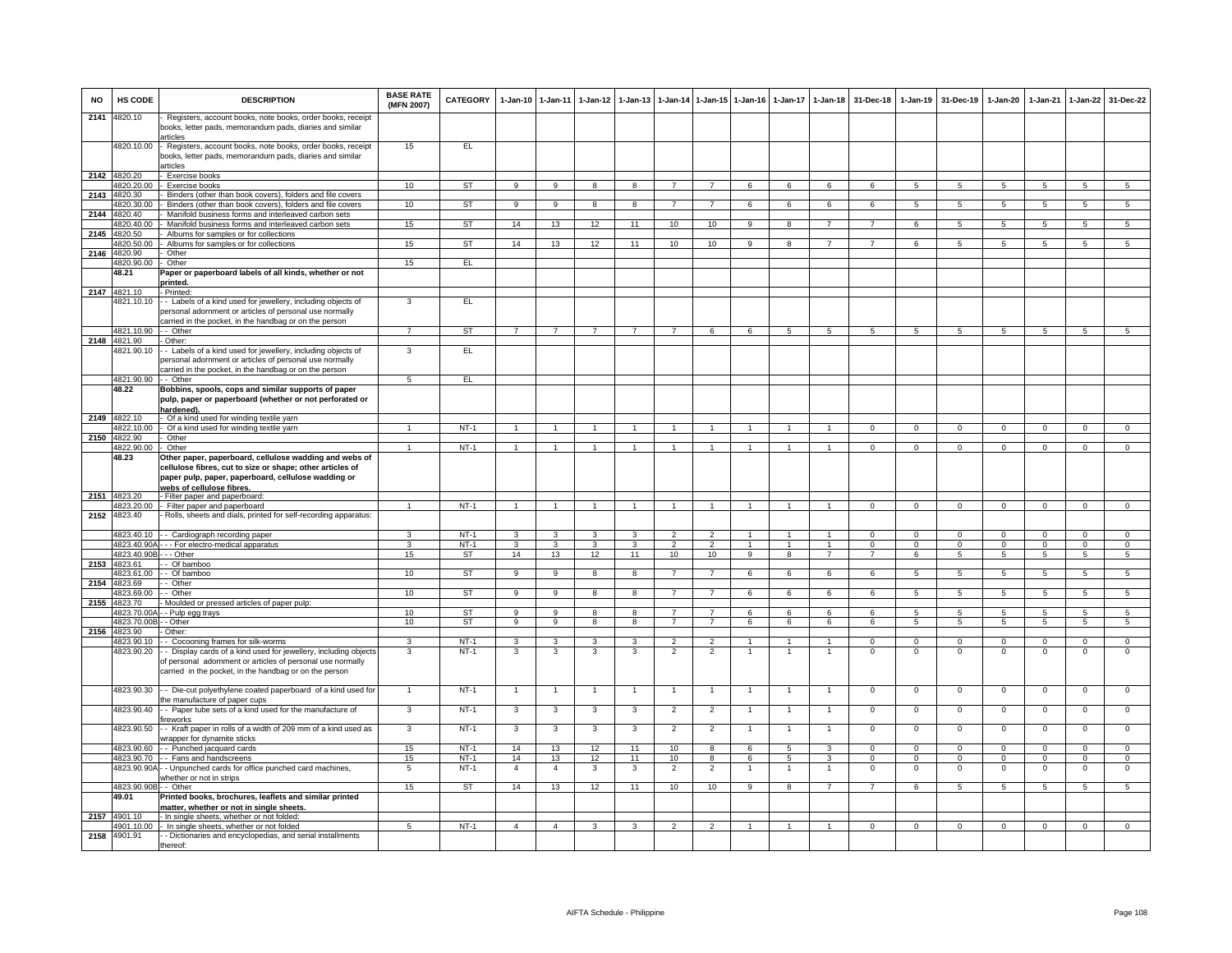| <b>NO</b> | HS CODE               | <b>DESCRIPTION</b>                                                                                                                                                                                                                                                       | <b>BASE RATE</b><br>(MFN 2007) | <b>CATEGORY</b> | 1-Jan-10 1-Jan-11       |                         | $1-Jan-12$              | $1 - Jan-13$            | $1 - Jan-14$   | 1-Jan-15 1-Jan-16 |                | $1-Jan-17$     | $1-Jan-18$           | 31-Dec-18      | $1-Jan-19$     | 31-Dec-19       | $1-Jan-20$      | $1-Jan-21$     | $1-Jan-22$     | 31-Dec-22       |
|-----------|-----------------------|--------------------------------------------------------------------------------------------------------------------------------------------------------------------------------------------------------------------------------------------------------------------------|--------------------------------|-----------------|-------------------------|-------------------------|-------------------------|-------------------------|----------------|-------------------|----------------|----------------|----------------------|----------------|----------------|-----------------|-----------------|----------------|----------------|-----------------|
|           | 4901.91.00            | - Dictionaries and encyclopaedias, and serial instalments<br>hereof                                                                                                                                                                                                      | 5                              | $NT-1$          | $\overline{4}$          | $\overline{4}$          | 3                       | 3                       | $\overline{2}$ | $\overline{2}$    | $\overline{1}$ |                | $\overline{1}$       | $^{\circ}$     | $\mathbf{0}$   | $\mathbf{0}$    | $\overline{0}$  | $\mathbf 0$    | $\mathsf 0$    | $\mathbf 0$     |
|           | 2159 4901.99          | - Other                                                                                                                                                                                                                                                                  |                                |                 |                         |                         |                         |                         |                |                   |                |                |                      |                |                |                 |                 |                |                |                 |
|           | 4901.99.10            | - Educational, technical, scientific, historical or cultural<br>ooks                                                                                                                                                                                                     |                                | $NT-1$          | 1                       | 1                       |                         |                         | -1             |                   |                |                | 1                    | $\Omega$       | $\mathbf 0$    | $\mathbf 0$     | $\mathbf{0}$    | $\mathbf 0$    | $\mathsf 0$    | $\overline{0}$  |
|           | 4901.99.90            | .-- Other                                                                                                                                                                                                                                                                | $5\overline{5}$                | $NT-1$          | $\overline{4}$          | $\overline{4}$          | $\mathbf{3}$            | 3                       | $\overline{2}$ | $\overline{2}$    |                |                | $\overline{1}$       | $\mathbf{0}$   | $\mathsf 0$    | $\mathbf 0$     | $\mathbf 0$     | $^{\circ}$     | $\mathbf 0$    | $\mathbf 0$     |
|           | 49.02                 | Newspapers, journals and periodicals, whether or not                                                                                                                                                                                                                     |                                |                 |                         |                         |                         |                         |                |                   |                |                |                      |                |                |                 |                 |                |                |                 |
|           |                       | <b>Ilustrated or containing advertising material.</b>                                                                                                                                                                                                                    |                                |                 |                         |                         |                         |                         |                |                   |                |                |                      |                |                |                 |                 |                |                |                 |
| 2160      | 4902.10               | - Appearing at least four times a week                                                                                                                                                                                                                                   |                                |                 |                         |                         |                         |                         |                |                   |                |                |                      |                |                |                 |                 |                |                |                 |
|           | 4902.10.00            | - Appearing at least four times a week                                                                                                                                                                                                                                   | 5                              | $NT-1$          | $\overline{4}$          | $\overline{4}$          | 3                       |                         | $\mathfrak{p}$ | $\overline{2}$    |                |                | $\overline{1}$       | $\Omega$       | $\Omega$       | $\Omega$        | $\Omega$        | $\Omega$       | $\Omega$       | $\Omega$        |
| 2161      | 4902.90<br>4902.90.00 | - Other:                                                                                                                                                                                                                                                                 |                                | <b>NT-1</b>     |                         |                         |                         |                         |                |                   |                | $\mathbf{1}$   |                      |                |                |                 |                 |                |                |                 |
|           | 2162 4903.00          | - Other<br>Children's picture, drawing or colouring books                                                                                                                                                                                                                | 5                              |                 | $\overline{4}$          | $\overline{4}$          | $\mathbf{3}$            | 3                       | $\overline{2}$ | $\overline{2}$    |                |                | $\mathbf{1}$         | $\mathbf{0}$   | $\mathbf{0}$   | $\overline{0}$  | $\overline{0}$  | $\mathbf 0$    | $\overline{0}$ | $\overline{0}$  |
|           | 4903.00.00            | Children's picture, drawing or colouring books                                                                                                                                                                                                                           | 5                              | $NT-1$          | $\overline{4}$          | $\overline{4}$          | $\overline{\mathbf{3}}$ | $\overline{3}$          | $\overline{2}$ | $\overline{2}$    | $\mathbf{1}$   | 1              | $\overline{1}$       | $\overline{0}$ | $\overline{0}$ | $\overline{0}$  | $\overline{0}$  | $\overline{0}$ | $\overline{0}$ | $\overline{0}$  |
| 2163      | 4904.00               | Music, printed or in manuscript, whether or not bound or                                                                                                                                                                                                                 |                                |                 |                         |                         |                         |                         |                |                   |                |                |                      |                |                |                 |                 |                |                |                 |
|           |                       | llustrated.                                                                                                                                                                                                                                                              |                                |                 |                         |                         |                         |                         |                |                   |                |                |                      |                |                |                 |                 |                |                |                 |
|           | 4904.00.00            | Music, printed or in manuscript, whether or not bound or<br>llustrated.                                                                                                                                                                                                  | 5                              | $NT-1$          | $\overline{4}$          | $\overline{4}$          | 3                       | 3                       | $\overline{2}$ | $\overline{2}$    | -1             |                | $\overline{1}$       | $\mathbf{0}$   | $\mathbf 0$    | $\mathbf 0$     | $\mathbf 0$     | $\mathbf 0$    | 0              | $\mathbf 0$     |
|           | 49.05                 | Maps and hydrographic or similar charts of all kinds,<br>including atlases, wall maps, topographical plans and                                                                                                                                                           |                                |                 |                         |                         |                         |                         |                |                   |                |                |                      |                |                |                 |                 |                |                |                 |
|           | 2164 4905.10          | globes, printed.<br>Globes                                                                                                                                                                                                                                               |                                |                 |                         |                         |                         |                         |                |                   |                |                |                      |                |                |                 |                 |                |                |                 |
|           | 4905.10.00            | Globes                                                                                                                                                                                                                                                                   | $5\overline{5}$                | $NT-1$          | $\overline{4}$          | $\overline{4}$          | $\mathbf{3}$            | 3                       | $\overline{2}$ | $\overline{2}$    |                |                | $\mathbf{1}$         | $\mathbf{0}$   | $^{\circ}$     | $\mathbf{0}$    | $\mathbf{0}$    | $\mathbf 0$    | $\mathbf{0}$   | $\overline{0}$  |
| 2165      | 4905.91               | - In book form                                                                                                                                                                                                                                                           |                                |                 |                         |                         |                         |                         |                |                   |                |                |                      |                |                |                 |                 |                |                |                 |
|           | 4905.91.00            | - In book form                                                                                                                                                                                                                                                           | 5                              | $NT-1$          | $\overline{4}$          | $\overline{4}$          | 3                       | 3                       | $\overline{2}$ | $\overline{2}$    |                |                | $\mathbf{1}$         | $\mathbf{O}$   | $\mathbf{0}$   | $\mathbf 0$     | $\mathbf 0$     | $\mathbf 0$    | $\overline{0}$ | $\overline{0}$  |
| 2166      | 4905.99               | - Other                                                                                                                                                                                                                                                                  |                                |                 |                         |                         |                         |                         |                |                   |                |                |                      |                |                |                 |                 |                |                |                 |
|           | 4905.99.00            | - Other                                                                                                                                                                                                                                                                  | $5\overline{5}$                | $NT-1$          | $\overline{4}$          | $\overline{4}$          | $\mathbf{3}$            | $\mathbf{3}$            | $\overline{2}$ | $\mathcal{P}$     | $\mathbf{1}$   |                | $\overline{1}$       | $\mathbf{O}$   | $\mathbf 0$    | $\mathbf{0}$    | $\mathbf 0$     | $^{\circ}$     | $\mathbf 0$    | $\Omega$        |
| 2167      | 4906.00               | Plans and drawings for architectural, engineering, industrial,<br>commercial, topographical or similar purposes, being originals<br>drawn by hand; hand-written texts; photographic reproductions<br>on sensitised paper and carbon copies of the foregoing.             |                                |                 |                         |                         |                         |                         |                |                   |                |                |                      |                |                |                 |                 |                |                |                 |
|           | 4906.00.10            | Plans and drawings, including photographic reproductions<br>on sensitised paper                                                                                                                                                                                          | $5\overline{5}$                | $NT-1$          | $\overline{4}$          | $\overline{4}$          | $\mathbf{3}$            | 3                       | $\overline{2}$ | $\overline{2}$    | $\mathbf{1}$   | $\mathbf{1}$   | $\mathbf{1}$         | $\mathbf{O}$   | $\mathsf 0$    | $\mathbf 0$     | $\mathbf 0$     | $\mathbf 0$    | $\mathsf 0$    | $\mathbf 0$     |
|           | 4906.00.90            | Other                                                                                                                                                                                                                                                                    | 5                              | $NT-1$          | $\overline{4}$          | $\overline{4}$          | 3                       | 3                       | $\overline{2}$ | $\mathcal{P}$     |                |                | $\blacktriangleleft$ | $\mathbf{O}$   | $\mathbf{0}$   | $\mathbf 0$     | $\mathbf{0}$    | $\mathbf 0$    | $\mathbf 0$    | $\mathbf{0}$    |
| 2168      | 4907.00               | Unused postage, revenue or similar stamps of current or new<br>ssue in the country in which they have, or will have, a<br>recognised face value; stamp-impressed paper; banknotes;<br>cheque forms; stock, share or bond certificates and similar<br>documents of title. |                                |                 |                         |                         |                         |                         |                |                   |                |                |                      |                |                |                 |                 |                |                |                 |
|           | 4907.00.10            | - Banknotes, being legal tender                                                                                                                                                                                                                                          | 5                              | $NT-1$          | $\overline{4}$          | $\overline{4}$          | 3                       |                         | $\mathfrak{p}$ |                   |                |                |                      | $\Omega$       | $\Omega$       | $\Omega$        | $\Omega$        | $\Omega$       | $\Omega$       | $\Omega$        |
|           |                       | 4907.00.20 - Unused postage, revenue or similar stamps                                                                                                                                                                                                                   | 5                              | <b>NT-1</b>     | $\overline{4}$          | $\overline{4}$          | $\mathbf{3}$            | 3                       | $\overline{2}$ | $\overline{2}$    | $\mathbf{1}$   | 1              | $\overline{1}$       | $\mathbf{0}$   | $\mathbf{0}$   | $\mathbf{0}$    | $\overline{0}$  | $\mathbf 0$    | $\overline{0}$ | $\mathbf{0}$    |
|           | 4907.00.40            | Stock, share or bond certificates and similar documents of                                                                                                                                                                                                               | 5                              | $NT-1$          | $\overline{4}$          | $\overline{4}$          | 3                       | 3                       | $\overline{2}$ | $\overline{2}$    | 1              | $\mathbf{1}$   | $\overline{1}$       | $\mathbf{0}$   | $\mathbf 0$    | $^{\circ}$      | $\mathbf{0}$    | $^{\circ}$     | $^{\circ}$     | $\mathbf 0$     |
|           | 4907.00.90            | itle; cheque forms<br>- Other                                                                                                                                                                                                                                            | 5                              | $NT-1$          | $\overline{4}$          | $\overline{4}$          | 3                       | 3                       | $\overline{2}$ | $\overline{2}$    |                | 1              | $\mathbf{1}$         | $\mathbf{O}$   | $\mathbf{0}$   | $\mathbf 0$     | $\mathbf{0}$    | $\mathbf 0$    | $\mathbf 0$    | $\mathbf 0$     |
|           | 49.08                 | Transfers (decalcomanias).                                                                                                                                                                                                                                               |                                |                 |                         |                         |                         |                         |                |                   |                |                |                      |                |                |                 |                 |                |                |                 |
| 2169      | 4908.10               | Transfers (decalcomanias), vitrifiable                                                                                                                                                                                                                                   |                                |                 |                         |                         |                         |                         |                |                   |                |                |                      |                |                |                 |                 |                |                |                 |
|           | 4908.10.00            | Transfers (decalcomanias), vitrifiable                                                                                                                                                                                                                                   | $\overline{3}$                 | $NT-1$          | $\overline{\mathbf{3}}$ | $\overline{\mathbf{3}}$ | $\mathbf{3}$            | 3                       | $\overline{2}$ | $\overline{2}$    | $\overline{1}$ | $\mathbf{1}$   | $\overline{1}$       | $\Omega$       | $\overline{0}$ | $\mathbf 0$     | $\overline{0}$  | $\Omega$       | $\overline{0}$ | $\overline{0}$  |
| 2170      | 4908.90               | Other                                                                                                                                                                                                                                                                    |                                |                 |                         |                         |                         |                         |                |                   |                |                |                      |                |                |                 |                 |                |                |                 |
|           | 4908.90.00            | Other                                                                                                                                                                                                                                                                    | 3                              | $NT-1$          | 3                       | 3                       | 3                       | 3                       | $\overline{2}$ | $\overline{2}$    |                |                |                      | $\Omega$       | $\Omega$       | $\Omega$        | $\Omega$        | $\Omega$       | $\mathbf 0$    | $\Omega$        |
| 2171      | 4909.00               | Printed or illustrated postcards; printed cards bearing persona<br>greetings, messages or announcements, whether or not<br>llustrated, with or without envelopes or trimmings                                                                                            |                                |                 |                         |                         |                         |                         |                |                   |                |                |                      |                |                |                 |                 |                |                |                 |
|           | 4909.00.00            | Printed or illustrated postcards; printed cards bearing personal                                                                                                                                                                                                         | 15                             | ST              | 14                      | 13                      | 12                      | 11                      | 10             | 10                | 9              | 8              | $\overline{7}$       | $\overline{7}$ | 6              | $5\phantom{.0}$ | $5\phantom{.0}$ | 5              | $\overline{5}$ | $\overline{5}$  |
|           |                       | greetings, messages or announcements, whether or not<br>llustrated, with or without envelopes or trimmings.                                                                                                                                                              |                                |                 |                         |                         |                         |                         |                |                   |                |                |                      |                |                |                 |                 |                |                |                 |
|           | 2172 4910.00          | Calendars of any kind, printed, including calendar blocks.                                                                                                                                                                                                               |                                |                 |                         |                         |                         |                         |                |                   |                |                |                      |                |                |                 |                 |                |                |                 |
|           | 4910.00.00<br>49.11   | Calendars of any kind, printed, including calendar blocks.<br>Other printed matter, including printed pictures and                                                                                                                                                       | 15                             | ST              | 14                      | 13                      | 12                      | 11                      | 10             | 10                | $\overline{9}$ | $\overline{8}$ | $\overline{7}$       | $\overline{7}$ | 6              | $\overline{5}$  | $\overline{5}$  | 5              | $\overline{5}$ | $5\overline{5}$ |
|           | 2173 4911.10          | <u>ohotographs.</u><br>Trade advertising material, commercial catalogues and the<br>ike                                                                                                                                                                                  |                                |                 |                         |                         |                         |                         |                |                   |                |                |                      |                |                |                 |                 |                |                |                 |
|           | 4911.10.00            | Trade advertising material, commercial catalogues and the<br>ike                                                                                                                                                                                                         | 5                              | NT-2            | 4                       | $\overline{4}$          | $\overline{4}$          | 3                       | 3              | 3                 | $\overline{2}$ | $\overline{2}$ | $\overline{2}$       | $\overline{2}$ |                | $\mathbf 0$     | $\mathbf 0$     | $\mathbf 0$    | 0              | $\circ$         |
|           | 2174 4911.91          | - - Pictures, designs and photographs:                                                                                                                                                                                                                                   |                                |                 |                         |                         |                         |                         |                |                   |                |                |                      |                |                |                 |                 |                |                |                 |
|           |                       | 4911.91.20 - - Wall pictures and diagrams for instructional purposes                                                                                                                                                                                                     | 10                             | ST              | 9                       | 9                       | 8                       | 8                       |                |                   | 6              | 6              | 6                    | 6              | -5             | 5               | 5               |                | 5              | 5               |
|           |                       | 4911.91.30 - - Other printed pictures and photographs                                                                                                                                                                                                                    | 10                             | ST              | 9                       | 9                       | 8                       | 8                       | $\overline{7}$ | $\overline{7}$    | 6              | 6              | 6                    | 6              | 5              | 5               | 5               | 5              | 5              | 5               |
|           | 4911.91.90 --- Other  |                                                                                                                                                                                                                                                                          | 10                             | <b>ST</b>       | $\overline{9}$          | $\overline{9}$          | $\overline{\mathbf{8}}$ | $\overline{\mathbf{8}}$ | $\overline{7}$ | $\overline{7}$    | 6              | 6              | 6                    | 6              | $\overline{5}$ | $\overline{5}$  | 5               | $\sqrt{5}$     | $\overline{5}$ | $\overline{5}$  |
| 2175      | 4911.99               | - - Other:                                                                                                                                                                                                                                                               |                                |                 |                         |                         |                         |                         |                |                   |                |                |                      |                |                |                 |                 |                |                |                 |
|           | 4911.99.10            | --- Printed cards for jewellery or for small objects of personal<br>adornment or articles of personal use normally carried in the<br>pocket, handbag or on the person                                                                                                    | 3                              | $NT-1$          | 3                       | 3                       | $\mathbf{3}$            | 3                       | $\overline{2}$ | $\overline{2}$    | $\overline{1}$ | $\mathbf{1}$   | $\overline{1}$       | $\mathsf 0$    | $\mathsf 0$    | $\mathbf 0$     | $\mathbf 0$     | $\mathbf 0$    | $\mathsf 0$    | $\mathbf 0$     |
|           |                       | 4911.99.20 - - - Printed labels for explosives                                                                                                                                                                                                                           | 3                              | $NT-1$          | $\mathbf{3}$            | $\mathbf{3}$            | $\mathbf{3}$            | $\mathbf{3}$            | $\overline{2}$ | $\overline{2}$    | $\mathbf{1}$   | $\overline{1}$ | $\overline{1}$       | $^{\circ}$     | $^{\circ}$     | $\mathbf{0}$    | $\mathbf{0}$    | $^{\circ}$     | $^{\circ}$     | $\mathbf{0}$    |
|           | 4911.99.90 --- Other  |                                                                                                                                                                                                                                                                          | 10                             | <b>ST</b>       | $\overline{9}$          | $\overline{9}$          | $\overline{8}$          | $\overline{8}$          | $\overline{7}$ | $\overline{7}$    | 6              | 6              | 6                    | 6              | 5              | 5               | 5               | $\sqrt{5}$     | $\overline{5}$ | $\overline{5}$  |
|           | 2176 5001.00          | Silk-worm cocoons suitable for reeling.                                                                                                                                                                                                                                  |                                |                 |                         |                         |                         |                         |                |                   |                |                |                      |                |                |                 |                 |                |                |                 |
|           |                       | 5001.00.00 Silk-worm cocoons suitable for reeling.                                                                                                                                                                                                                       | 3                              | $NT-1$          | 3                       | 3                       | 3                       | 3                       | $\overline{2}$ |                   |                |                |                      | $\Omega$       | $\Omega$       | $\Omega$        | $\Omega$        | $\Omega$       | $\mathbf 0$    | $\Omega$        |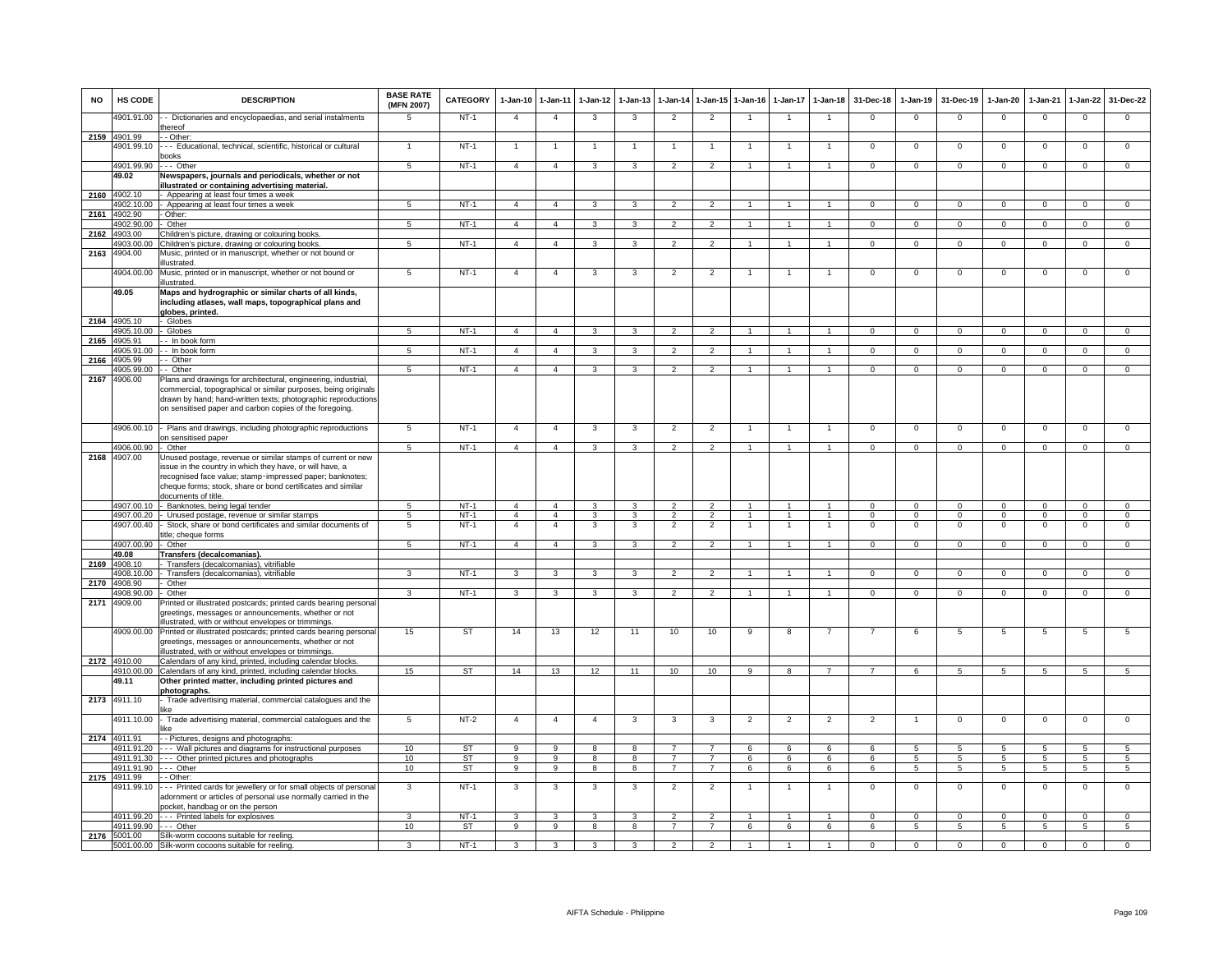| <b>NO</b> | HS CODE               | <b>DESCRIPTION</b>                                                                                              | <b>BASE RATE</b><br>(MFN 2007) | CATEGORY | $1 - Jan-10$   | $1 - Jan-11$         | $1 - Jan-12$         | $1-Jan-13$     | $1 - Jan-14$   | $1 - Jan-15$   | $1-Jan-16$     | $1-Jan-17$     | $1 - Jan-18$   | 31-Dec-18      | $1 - Jan-19$   | 31-Dec-19      | $1 - Jan-20$   | $1-Jan-21$  | $1-Jan-22$     | 31-Dec-22      |
|-----------|-----------------------|-----------------------------------------------------------------------------------------------------------------|--------------------------------|----------|----------------|----------------------|----------------------|----------------|----------------|----------------|----------------|----------------|----------------|----------------|----------------|----------------|----------------|-------------|----------------|----------------|
| 2177      | 5002.00               | Raw silk (not thrown)<br>5002.00.00 Raw silk (not thrown)                                                       | $\mathbf{3}$                   | $NT-1$   | 3              | 3                    | $\mathbf{B}$         | $\mathbf{a}$   | $\mathcal{P}$  | $\mathcal{L}$  | $\overline{ }$ | $\overline{1}$ | $\overline{1}$ | $\Omega$       | $\mathbf{0}$   | $\mathbf{0}$   | $^{\circ}$     | $^{\circ}$  | $\mathbf{0}$   | $\Omega$       |
| 2178      | 5003.00               | Silk waste (including cocoons unsuitable for reeling, yarn<br>waste and garnetted stock).                       |                                |          |                |                      |                      |                |                |                |                |                |                |                |                |                |                |             |                |                |
|           | 5003.00.00            | Silk waste (including cocoons unsuitable for reeling, yarn<br>waste and garnetted stock).                       | -1                             | $NT-1$   |                |                      |                      |                |                |                |                |                |                | $\Omega$       | 0              | $\mathbf 0$    | 0              | 0           | $\mathbf 0$    | $\,0\,$        |
| 2179      | 5004.00               | Silk yarn (other than yarn spun from silk waste) not put up for<br>etail sale.                                  |                                |          |                |                      |                      |                |                |                |                |                |                |                |                |                |                |             |                |                |
|           | 5004.00.00<br>5005.00 | Silk yarn (other than yarn spun from silk waste) not put up for<br>etail sale                                   |                                | $NT-1$   |                |                      |                      |                |                |                |                |                |                | 0              | 0              | $\mathbf 0$    | 0              | 0           | 0              | $^{\circ}$     |
| 2180      | 5005.00.00            | Yarn spun from silk waste, not put up for retail sale.<br>Yarn spun from silk waste, not put up for retail sale |                                | $NT-1$   |                |                      |                      |                |                |                |                |                |                | $\Omega$       | $\Omega$       | $\mathbf 0$    | $\mathbf 0$    | $\Omega$    | $\mathsf 0$    | $\Omega$       |
| 2181      | 5006.00               | Silk yarn and yarn spun from silk waste, put up for retail sale;                                                |                                |          |                |                      |                      |                |                |                |                |                |                |                |                |                |                |             |                |                |
|           | 5006.00.00            | silk-worm gut.<br>Silk yarn and yarn spun from silk waste, put up for retail sale;                              | $\mathbf{1}$                   | NT-1     | $\overline{1}$ | $\overline{1}$       | -1                   |                | $\mathbf{1}$   |                |                |                |                | $\mathbf 0$    | $\mathbf 0$    | $\mathbf 0$    | $\mathbf{0}$   | $\mathbf 0$ | $\mathbf{0}$   | $\mathbf{0}$   |
|           | 50.07                 | Woven fabrics of silk or of silk waste.                                                                         |                                |          |                |                      |                      |                |                |                |                |                |                |                |                |                |                |             |                |                |
| 2182      | 5007.10               | <b>Fabrics of noil silk:</b>                                                                                    |                                |          |                |                      |                      |                |                |                |                |                |                |                |                |                |                |             |                |                |
|           | 5007.10.00            | Fabrics of noil silk                                                                                            | $\mathbf{1}$                   | $NT-1$   | $\mathbf{1}$   | $\overline{1}$       | 1                    | 1              | $\overline{1}$ | $\mathbf{1}$   | $\overline{1}$ | $\mathbf{1}$   | $\mathbf{1}$   | $\overline{0}$ | $\overline{0}$ | $\overline{0}$ | $\Omega$       | $\Omega$    | $\overline{0}$ | $\overline{0}$ |
| 2183      | 5007.20               | Other fabrics, containing 85% or more by weight of silk or of<br>ilk waste other than noil silk                 |                                |          |                |                      |                      |                |                |                |                |                |                |                |                |                |                |             |                |                |
|           | 5007.20.00            | Other fabrics, containing 85% or more by weight of silk or of<br>ilk waste other than noil silk                 |                                | $NT-1$   | $\mathbf{1}$   | $\mathbf{1}$         |                      |                | $\overline{1}$ |                |                |                |                | $\mathsf 0$    | $\mathbf 0$    | $\mathbf 0$    | $\mathbf 0$    | $\mathbf 0$ | $\mathbf{0}$   | $\mathsf 0$    |
| 2184      | 5007.90               | Other fabrics                                                                                                   |                                |          |                |                      |                      |                |                |                |                |                |                |                |                |                |                |             |                |                |
|           | 5007.90.00            | Other fabrics                                                                                                   |                                | $NT-1$   |                |                      |                      |                |                |                |                | $\mathbf{1}$   |                | $\Omega$       | $\Omega$       | $\Omega$       | $\Omega$       | $\Omega$    | $\Omega$       | $\overline{0}$ |
|           | 51.01                 | Wool, not carded or combed.                                                                                     |                                |          |                |                      |                      |                |                |                |                |                |                |                |                |                |                |             |                |                |
| 2185      | 5101.11               | - Shorn wool                                                                                                    |                                |          |                |                      |                      |                |                |                |                |                |                |                |                |                |                |             |                |                |
| 2186      | 5101.11.00<br>5101.19 | - Shorn wool<br>- Other                                                                                         |                                | $NT-1$   |                |                      |                      |                |                |                |                |                |                |                | $\Omega$       |                |                |             | $\Omega$       | $\Omega$       |
|           | 5101.19.00            | - Other                                                                                                         | $\overline{1}$                 | $NT-1$   | $\overline{1}$ | $\mathbf{1}$         |                      |                | $\mathbf{1}$   |                |                |                |                | $\circ$        | $\mathbf{0}$   | $\mathbf{0}$   | $^{\circ}$     | $^{\circ}$  | $\overline{0}$ | $\overline{0}$ |
| 2187      | 101.21                | Shorn wool                                                                                                      |                                |          |                |                      |                      |                |                |                |                |                |                |                |                |                |                |             |                |                |
|           | 101.21.00             | - Shorn wool                                                                                                    | $\mathbf{1}$                   | $NT-1$   | 1              |                      |                      |                |                |                |                |                |                | $\mathbf 0$    | $\mathbf 0$    | $\mathbf 0$    | $\mathbf 0$    | $\mathbf 0$ | $\overline{0}$ | $\overline{0}$ |
| 2188      | 101.29                | Other                                                                                                           |                                |          |                |                      |                      |                |                |                |                |                |                |                |                |                |                |             |                |                |
| 2189      | 5101.29.00<br>5101.30 | - Other<br>Carbonised                                                                                           |                                | $NT-1$   |                |                      |                      |                |                |                |                |                |                | $^{\circ}$     | $\mathsf 0$    | $\mathbf 0$    | $^{\circ}$     | $^{\circ}$  | $\mathsf 0$    | $\mathbf 0$    |
|           | 5101.30.00            | Carbonised                                                                                                      | $\overline{1}$                 | $NT-1$   |                | $\overline{1}$       |                      |                |                |                |                |                |                | $\Omega$       | $\overline{0}$ | $\overline{0}$ | $\Omega$       | $\Omega$    | $\overline{0}$ | $\overline{0}$ |
|           | 51.02                 | Fine or coarse animal hair, not carded or combed.                                                               |                                |          |                |                      |                      |                |                |                |                |                |                |                |                |                |                |             |                |                |
| 2190      | 102.11                | - Of Kashmir (cashmere) goats                                                                                   |                                |          |                |                      |                      |                |                |                |                |                |                |                |                |                |                |             |                |                |
| 2191      | 5102.11.00<br>5102.19 | - Of Kashmir (cashmere) goats<br>- Other                                                                        |                                | $NT-1$   |                |                      |                      |                |                |                |                |                |                | $\Omega$       | $\Omega$       | $\Omega$       | $\Omega$       | $\Omega$    | $\Omega$       | $\Omega$       |
|           | 5102.19.00            | - Other                                                                                                         | $\mathbf{1}$                   | NT-1     | $\overline{1}$ | $\mathbf{1}$         | 1                    |                | 1              |                |                |                |                | $\circ$        | $\circ$        | $\mathbf{0}$   | $^{\circ}$     | $\mathbf 0$ | $\overline{0}$ | $\mathbf{0}$   |
| 2192      | 5102.20               | Coarse animal hair                                                                                              |                                |          |                |                      |                      |                |                |                |                |                |                |                |                |                |                |             |                |                |
|           | 5102.20.00            | Coarse animal hair                                                                                              | $\mathbf{1}$                   | $NT-1$   | $\overline{1}$ | $\mathbf{1}$         | $\mathbf{1}$         | $\overline{1}$ | $\overline{1}$ | $\overline{1}$ | $\mathbf{1}$   | -1             | $\overline{1}$ | $\overline{0}$ | $\overline{0}$ | $\overline{0}$ | $\overline{0}$ | $\mathbf 0$ | $\overline{0}$ | $\overline{0}$ |
|           | 51.03                 | Waste of wool or of fine or coarse animal hair, including<br>varn waste but excluding garnetted stock.          |                                |          |                |                      |                      |                |                |                |                |                |                |                |                |                |                |             |                |                |
| 2193      | 5103.10               | Noils of wool or of fine animal hair                                                                            |                                |          |                |                      |                      |                |                |                |                |                |                |                |                |                |                |             |                |                |
|           | 103.10.00             | Noils of wool or of fine animal hair                                                                            |                                | $NT-1$   |                |                      |                      |                |                |                |                |                |                | $\Omega$       | $\mathbf 0$    | $\Omega$       | $\Omega$       | $\Omega$    | $\Omega$       | $\,0\,$        |
| 2194      | 103.20                | Other waste of wool or of fine animal hair                                                                      |                                |          |                |                      |                      |                |                |                |                |                |                |                |                | $\overline{0}$ |                |             |                | $\overline{0}$ |
| 2195      | 103.20.00<br>103.30   | Other waste of wool or of fine animal hair<br>Waste of coarse animal hair                                       |                                | $NT-1$   |                |                      |                      |                |                |                |                |                |                | $\Omega$       | $\Omega$       |                | $\Omega$       | $\Omega$    | $\overline{0}$ |                |
|           | 5103.30.00            | Waste of coarse animal hair                                                                                     |                                | NT-1     |                |                      |                      |                |                |                |                |                |                |                | 0              | $\mathbf 0$    | 0              | $\mathbf 0$ | 0              | 0              |
| 2196      | 5104.00               | Garnetted stock of wool or of fine or coarse animal hair.                                                       |                                |          |                |                      |                      |                |                |                |                |                |                |                |                |                |                |             |                |                |
|           | 5104.00.00            | Garnetted stock of wool or of fine or coarse animal hair.                                                       | $\overline{1}$                 | NT-1     | $\overline{1}$ | $\overline{1}$       | $\overline{1}$       | $\mathbf{1}$   | $\overline{1}$ | $\overline{1}$ | $\mathbf{1}$   | $\mathbf{1}$   |                | $\mathbf 0$    | $\mathbf{0}$   | $\mathbf 0$    | $\mathbf 0$    | $\mathbf 0$ | $\mathbf 0$    | $\mathbf{0}$   |
|           | 51.05                 | Wool and fine or coarse animal hair, carded or combed<br>including combed wool in fragments).                   |                                |          |                |                      |                      |                |                |                |                |                |                |                |                |                |                |             |                |                |
| 2197      | 5105.10               | Carded wool                                                                                                     |                                |          |                |                      |                      |                |                |                |                |                |                |                |                |                |                |             |                |                |
|           | 105.10.00             | Carded wool                                                                                                     |                                | $NT-1$   |                |                      |                      |                |                |                |                |                |                | $\mathbf 0$    | $\mathsf 0$    | $\mathbf 0$    | $\mathbf 0$    | $\mathbf 0$ | $\mathbf 0$    | $\overline{0}$ |
| 2198      | 105.21<br>5105.21.00  | Combed wool in fragments<br>Combed wool in fragments                                                            | $\mathbf{1}$                   | $NT-1$   | $\overline{1}$ | $\overline{1}$       | $\blacktriangleleft$ |                |                |                |                |                |                | $\mathbf 0$    | $\mathbf 0$    | $\mathbf 0$    | $\mathbf 0$    | $\mathbf 0$ | $\mathbf 0$    | $\mathbf 0$    |
| 2199      | 5105.29               | - Other                                                                                                         |                                |          |                |                      |                      |                |                |                |                |                |                |                |                |                |                |             |                |                |
|           | 105 29 00             | - Other                                                                                                         |                                | $NT-1$   |                | $\blacktriangleleft$ |                      |                |                |                |                |                |                | $\Omega$       | $\Omega$       | $\Omega$       | $\Omega$       | $\Omega$    | $\overline{0}$ | $\overline{0}$ |
| 2200      | 105.31                | Of Kashmir (cashmere) goats                                                                                     |                                |          |                |                      |                      |                |                |                |                |                |                | $\Omega$       | $\Omega$       | $\Omega$       | $\Omega$       | $\Omega$    |                | $\Omega$       |
| 2201      | 5105.31.00<br>5105.39 | Of Kashmir (cashmere) goats<br>- Other                                                                          |                                | $NT-1$   |                |                      |                      |                |                |                |                |                |                |                |                |                |                |             | $\mathbf 0$    |                |
|           | 5105.39.00            | - Other                                                                                                         | $\mathbf{1}$                   | NT-1     | $\overline{1}$ | $\mathbf{1}$         | 1                    |                | $\mathbf{1}$   |                |                |                |                | $\circ$        | $\circ$        | $\mathbf{0}$   | 0              | $\mathbf 0$ | $\overline{0}$ | $\mathbf{0}$   |
|           | 2202 5105.40          | Coarse animal hair, carded or combed                                                                            |                                |          |                |                      |                      |                |                |                |                |                |                |                |                |                |                |             |                |                |
|           | 5105.40.00            | Coarse animal hair, carded or combed                                                                            |                                | $NT-1$   | $\overline{1}$ | $\mathbf{1}$         | -1.                  |                | $\mathbf{1}$   |                |                |                |                | $^{\circ}$     | $^{\circ}$     | $\mathbf{0}$   | $\Omega$       | $^{\circ}$  | $\mathbf 0$    | $\overline{0}$ |
| 2203      | 5106.10<br>106.10.00  | Containing 85% or more by weight of wool<br>Containing 85% or more by weight of wool                            |                                | $NT-1$   |                |                      |                      |                |                |                |                |                |                | $\mathbf 0$    | $\mathbf 0$    | $\mathbf 0$    | 0              | $^{\circ}$  | $\mathbf 0$    | $\mathsf 0$    |
| 2204      | 5106.20               | Containing less than 85% by weight of wool                                                                      |                                |          |                |                      |                      |                |                |                |                |                |                |                |                |                |                |             |                |                |
|           | 5106.20.00            | Containing less than 85% by weight of wool                                                                      |                                | $NT-1$   |                |                      |                      |                |                |                |                |                |                | $\Omega$       | 0              | $^{\circ}$     | 0              | $\mathbf 0$ | 0              | $\Omega$       |
|           | 51.07                 | Yarn of combed wool, not put up for retail sale                                                                 |                                |          |                |                      |                      |                |                |                |                |                |                |                |                |                |                |             |                |                |
| 2205      | 5107.10<br>107.10.00  | Containing 85% or more by weight of wool                                                                        |                                | $NT-1$   |                |                      |                      |                |                |                |                |                |                |                | ŋ              | $\Omega$       | O              |             | $\Omega$       | $\overline{0}$ |
| 2206      | 5107.20               | Containing 85% or more by weight of wool<br>Containing less than 85% by weight of wool                          |                                |          |                |                      |                      |                |                |                |                |                |                |                |                |                |                |             |                |                |
|           |                       | 5107.20.00 - Containing less than 85% by weight of wool                                                         |                                | $NT-1$   |                |                      |                      |                |                |                |                |                |                |                | $\Omega$       | $\Omega$       |                |             | $\Omega$       |                |
|           |                       |                                                                                                                 |                                |          |                |                      |                      |                |                |                |                |                |                |                |                |                |                |             |                |                |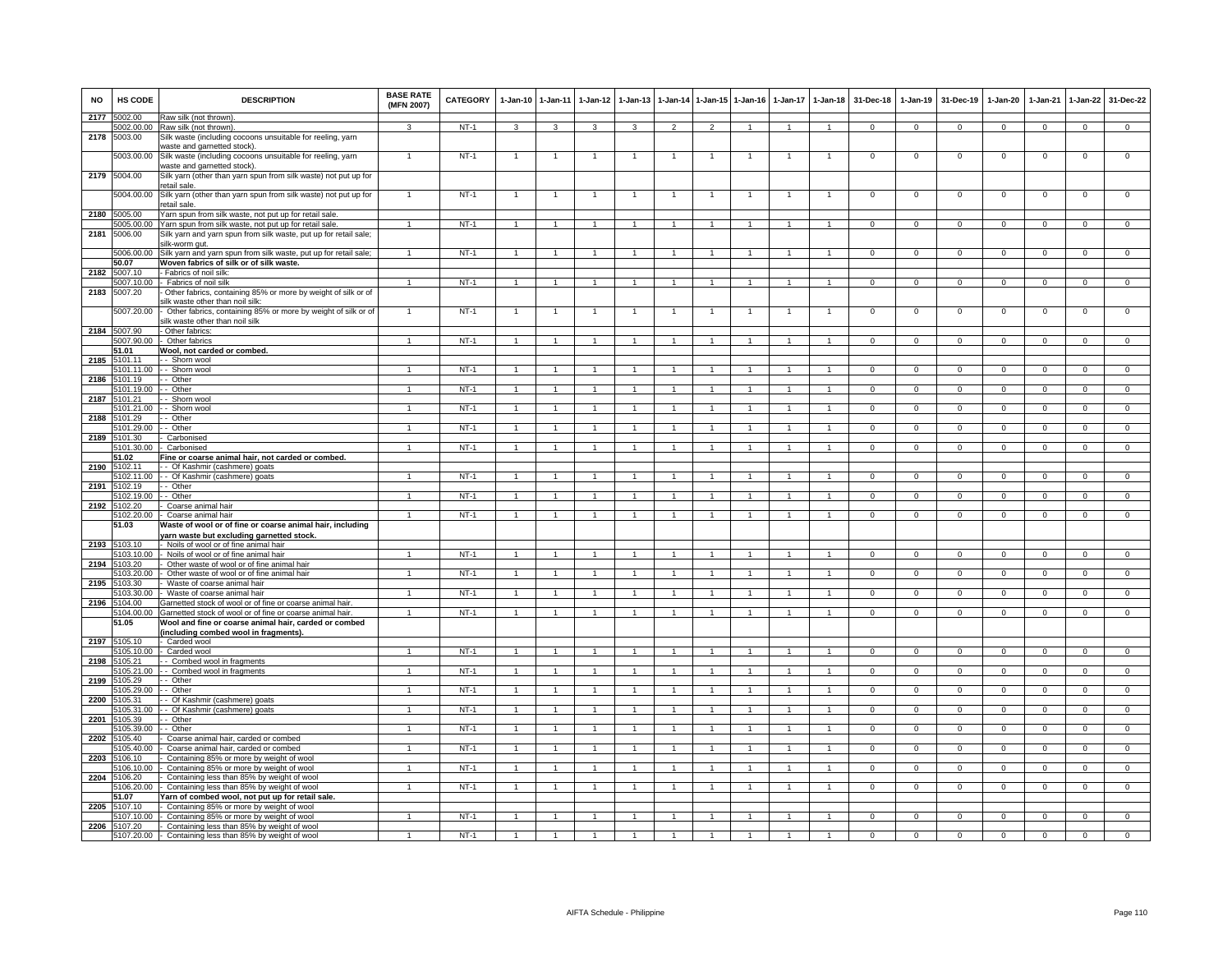| <b>NO</b> | HS CODE                    | <b>DESCRIPTION</b>                                                                                                      | <b>BASE RATE</b><br>(MFN 2007) | <b>CATEGORY</b> | $1-Jan-10$     | $1 - Jan-11$         | $1 - Jan-12$   | $1 - Jan-13$   | $1 - Jan-14$   | $1 - Jan-15$   | $1-Jan-16$     | 1-Jan-17       | $1 - Jan-18$         | 31-Dec-18      | $1-Jan-19$     | 31-Dec-19       | $1-Jan-20$     | $1-Jan-21$     | $1-Jan-22$      | 31-Dec-22       |
|-----------|----------------------------|-------------------------------------------------------------------------------------------------------------------------|--------------------------------|-----------------|----------------|----------------------|----------------|----------------|----------------|----------------|----------------|----------------|----------------------|----------------|----------------|-----------------|----------------|----------------|-----------------|-----------------|
|           | 51.08                      | Yarn of fine animal hair (carded or combed), not put up<br>for retail sale                                              |                                |                 |                |                      |                |                |                |                |                |                |                      |                |                |                 |                |                |                 |                 |
| 2207      | 5108.10                    | - Carded                                                                                                                |                                |                 |                |                      |                |                |                |                |                |                |                      |                |                |                 |                |                |                 |                 |
|           | 5108.10.00                 | Carded                                                                                                                  | $\overline{1}$                 | $NT-1$          | $\overline{1}$ | -1                   |                |                | $\overline{1}$ |                |                |                | $\mathbf{1}$         | $\mathbf{0}$   | $\mathbf{0}$   | $\mathbf 0$     | $\mathbf{0}$   | $^{\circ}$     | $\mathbf 0$     | $\overline{0}$  |
| 2208      | 5108.20                    | Combed                                                                                                                  |                                |                 |                |                      |                |                |                |                |                |                |                      |                |                |                 |                |                |                 |                 |
|           | 108.20.00                  | Combed                                                                                                                  | $\mathbf{1}$                   | $NT-1$          |                |                      |                |                |                |                |                |                |                      | $\mathsf 0$    | $\mathbf 0$    | $\mathbf 0$     | $\Omega$       | $\mathbf 0$    | $\mathbf 0$     | $\overline{0}$  |
|           | 51.09                      | Yarn of wool or of fine animal hair, put up for retail sale.                                                            |                                |                 |                |                      |                |                |                |                |                |                |                      |                |                |                 |                |                |                 |                 |
| 2209      | 5109.10                    | Containing 85% or more by weight of wool or of fine animal                                                              |                                |                 |                |                      |                |                |                |                |                |                |                      |                |                |                 |                |                |                 |                 |
|           | 5109.10.00                 | - Containing 85% or more by weight of wool or of fine animal<br>hair                                                    |                                | $NT-1$          |                | $\overline{1}$       |                |                |                | $\overline{1}$ | $\mathbf{1}$   | $\mathbf{1}$   | $\mathbf{1}$         | $\mathbf{0}$   | $\mathbf 0$    | $\mathbf 0$     | $\mathbf 0$    | $\mathbf 0$    | $\mathsf 0$     | $\overline{0}$  |
| 2210      | 109.90                     | Other                                                                                                                   |                                |                 |                |                      |                |                |                |                |                |                |                      |                |                |                 |                |                |                 |                 |
|           | 5109.90.00                 | - Other                                                                                                                 | $\mathbf{1}$                   | NT-1            | $\overline{1}$ | $\overline{1}$       | $\mathbf{1}$   | $\mathbf{1}$   | $\overline{1}$ | $\overline{1}$ |                |                | $\overline{1}$       | $\mathbf{O}$   | $\mathbf 0$    | $\mathbf 0$     | $\mathbf{0}$   | $\mathbf 0$    | $\mathbf 0$     | $\mathbf 0$     |
| 2211      | 5110.00                    | Yarn of coarse animal hair or of horsehair (including gimped<br>horsehair yarn), whether or not put up for retail sale. |                                |                 |                |                      |                |                |                |                |                |                |                      |                |                |                 |                |                |                 |                 |
|           | 5110.00.00                 | Yarn of coarse animal hair or of horsehair (including gimped<br>horsehair yarn), whether or not put up for retail sale. | $\mathbf{1}$                   | $NT-1$          | $\overline{1}$ | $\overline{1}$       | $\mathbf{1}$   | 1              | $\mathbf{1}$   | $\overline{1}$ | 1              | $\overline{1}$ | $\mathbf{1}$         | $\mathbf{O}$   | $\mathbf 0$    | $\mathbf 0$     | $\mathbf 0$    | $\mathbf 0$    | $\overline{0}$  | $\overline{0}$  |
|           | 51.11                      | Woven fabrics of carded wool or of carded fine animal<br>hair.                                                          |                                |                 |                |                      |                |                |                |                |                |                |                      |                |                |                 |                |                |                 |                 |
| 2212      | 5111.11                    | - - Of a weight not exceeding 300 g/m2:                                                                                 |                                |                 |                |                      |                |                |                |                |                |                |                      |                |                |                 |                |                |                 |                 |
|           | 111 11 00                  | - Of a weight not exceeding 300 g/m2                                                                                    |                                | $NT-1$          |                |                      |                |                |                |                |                |                |                      | $\Omega$       | $\Omega$       | $\Omega$        | $\Omega$       | $\Omega$       | $\Omega$        | $\overline{0}$  |
| 2213      | 111.19                     | - Other:                                                                                                                |                                |                 |                |                      |                |                |                |                |                |                |                      |                |                |                 |                |                |                 |                 |
|           | 5111.19.00                 | - Other                                                                                                                 | $\mathbf{1}$                   | $NT-1$          |                |                      |                |                |                |                |                |                |                      | $\Omega$       | $\Omega$       | $\Omega$        | $\Omega$       |                | $\Omega$        | $\Omega$        |
| 2214      | 5111.20                    | Other, mixed mainly or solely with man-made filaments:                                                                  |                                |                 |                |                      |                |                |                |                |                |                |                      |                |                |                 |                |                |                 |                 |
|           | 5111.20.00<br>2215 5111.30 | - Other, mixed mainly or solely with man-made filaments<br>Other, mixed mainly or solely with man-made staple fibres:   |                                | NT-1            | $\overline{1}$ |                      |                |                |                |                |                |                |                      | $\Omega$       | $\Omega$       | $\Omega$        | $\Omega$       | $\Omega$       | $\mathbf{0}$    | $\Omega$        |
|           | 5111.30.00                 | - Other, mixed mainly or solely with man-made staple fibres                                                             | $\mathbf{1}$                   | $NT-1$          |                |                      |                |                |                |                |                |                | -1                   | $\overline{0}$ | $\overline{0}$ | $\overline{0}$  | $\overline{0}$ | $\overline{0}$ | $\overline{0}$  | $\overline{0}$  |
|           | 2216 5111.90               | - Other:                                                                                                                |                                |                 |                |                      |                |                |                |                |                |                |                      |                |                |                 |                |                |                 |                 |
|           | 5111.90.00                 | - Other                                                                                                                 | $\mathbf{1}$                   | $NT-1$          | $\overline{1}$ | $\blacktriangleleft$ |                |                |                |                |                |                |                      | $\mathsf 0$    | $\mathsf 0$    | $\mathbf 0$     | $\mathbf 0$    | $\mathbf 0$    | $\mathsf 0$     | $\Omega$        |
|           | 51.12                      | Woven fabrics of combed wool or of combed fine animal<br>1air.                                                          |                                |                 |                |                      |                |                |                |                |                |                |                      |                |                |                 |                |                |                 |                 |
| 2217      | 5112.11                    | - Of a weight not exceeding 200 g/m2:                                                                                   |                                |                 |                |                      |                |                |                |                |                |                |                      |                |                |                 |                |                |                 |                 |
|           | 112.11.00                  | - Of a weight not exceeding 200 g/m2                                                                                    |                                | $NT-1$          | $\overline{1}$ | $\overline{1}$       |                |                |                | $\mathbf{1}$   |                |                | $\overline{1}$       | $\overline{0}$ | $\overline{0}$ | $\overline{0}$  | $\overline{0}$ | $\overline{0}$ | $\overline{0}$  | $\overline{0}$  |
| 2218      | 5112.19                    | - Other                                                                                                                 |                                |                 |                |                      |                |                |                |                |                |                |                      |                |                |                 |                |                |                 |                 |
|           | 5112.19.00                 | - Other                                                                                                                 | $\mathbf{1}$                   | $NT-1$          | $\overline{1}$ | $\mathbf{1}$         |                |                | $\overline{1}$ |                |                |                | $\mathbf{1}$         | $^{\circ}$     | $\mathbf 0$    | $\mathbf 0$     | $\mathbf 0$    | $\mathbf 0$    | $\mathbf 0$     | $\mathbf 0$     |
| 2219      | 5112.20<br>5112.20.00      | Other, mixed mainly or solely with man-made filaments:<br>Other, mixed mainly or solely with man-made filaments         | $\overline{1}$                 | $NT-1$          | $\overline{1}$ | $\overline{1}$       | $\overline{1}$ | $\overline{1}$ | $\overline{1}$ | $\overline{1}$ | $\mathbf{1}$   | $\mathbf{1}$   | $\mathbf{1}$         | $\overline{0}$ | $\overline{0}$ | $\mathbf{0}$    | $\overline{0}$ | $\overline{0}$ | $\overline{0}$  | $\overline{0}$  |
| 2220      | 5112.30                    | Other, mixed mainly or solely with man-made staple fibres:                                                              |                                |                 |                |                      |                |                |                |                |                |                |                      |                |                |                 |                |                |                 |                 |
| 2221      | 5112.30.00<br>5112.90      | Other, mixed mainly or solely with man-made staple fibres<br>Other:                                                     | $\mathbf{1}$                   | $NT-1$          | $\overline{1}$ | $\mathbf{1}$         | $\mathbf{1}$   |                | $\overline{1}$ | $\mathbf{1}$   |                | $\overline{1}$ | $\mathbf{1}$         | $\mathsf 0$    | $\mathbf 0$    | $\mathbf 0$     | $\mathbf 0$    | $\mathbf 0$    | $\mathsf 0$     | $\overline{0}$  |
|           | 5112.90.00                 | Other                                                                                                                   | $\blacktriangleleft$           | $NT-1$          | $\overline{1}$ | $\overline{1}$       | $\mathbf{1}$   |                | $\overline{1}$ |                |                |                |                      | $\Omega$       | $\mathbf 0$    | $\mathbf 0$     | $\mathbf 0$    | $\Omega$       | $\mathbf 0$     | $\overline{0}$  |
| 2222      | 5113.00                    | Woven fabrics of coarse animal hair or of horsehair                                                                     |                                |                 |                |                      |                |                |                |                |                |                |                      |                |                |                 |                |                |                 |                 |
|           | 5113.00.00                 | Woven fabrics of coarse animal hair or of horsehair                                                                     |                                | $NT-1$          |                |                      |                |                |                |                |                |                |                      | $\overline{0}$ | $\overline{0}$ | $\overline{0}$  | $\overline{0}$ | $\Omega$       | $\overline{0}$  | $\overline{0}$  |
| 2223      | 5201.00                    | Cotton, not carded or combed                                                                                            |                                |                 |                |                      |                |                |                |                |                |                |                      |                |                |                 |                |                |                 |                 |
|           | 5201.00.00                 | Cotton, not carded or combed.                                                                                           | $\mathbf{1}$                   | $NT-1$          | $\mathbf{1}$   | $\mathbf{1}$         |                |                |                |                |                |                |                      | $\Omega$       | $\Omega$       | $\Omega$        | $\Omega$       | $\Omega$       | $\Omega$        | $\Omega$        |
|           | 52.02                      | Cotton waste (including yarn waste and garnetted stock).                                                                |                                |                 |                |                      |                |                |                |                |                |                |                      |                |                |                 |                |                |                 |                 |
| 2224      | 5202.10                    | Yarn waste (including thread waste)                                                                                     |                                |                 |                |                      |                |                |                |                |                |                |                      |                |                |                 |                |                |                 |                 |
| 2225      | 202.10.00<br>202.91        | Yarn waste (including thread waste)<br>- Garnetted stock                                                                | 3                              | $NT-1$          | $\mathbf{3}$   | 3                    | $\mathbf{3}$   | $\overline{3}$ | $\overline{2}$ | $\overline{2}$ | $\mathbf{1}$   | $\mathbf{1}$   | $\mathbf{1}$         | $\mathbf{0}$   | $\overline{0}$ | $\mathbf 0$     | $\mathbf{0}$   | $\overline{0}$ | $\overline{0}$  | $\overline{0}$  |
|           | 202.91.00                  | - Garnetted stock                                                                                                       | 3                              | $NT-1$          | 3              | 3                    | 3              | 3              | $\mathcal{P}$  | $\overline{2}$ |                |                | $\mathbf{1}$         | $\mathsf 0$    | $\mathsf 0$    | $\mathbf 0$     | $\mathbf 0$    | $\mathbf 0$    | $\mathsf 0$     | $\mathsf 0$     |
| 2226      | 202.99                     | - Other                                                                                                                 |                                |                 |                |                      |                |                |                |                |                |                |                      |                |                |                 |                |                |                 |                 |
|           | 202.99.00                  | - Other                                                                                                                 | 3                              | NT-1            | 3              | 3                    | 3              | 3              | $\mathcal{P}$  | $\mathcal{P}$  |                |                | $\blacktriangleleft$ | $\mathsf 0$    | $\mathbf 0$    | $\mathbf 0$     | $\mathbf 0$    | $\Omega$       | $\mathsf 0$     | $\overline{0}$  |
| 2227      | 5203.00                    | Cotton, carded or combed.                                                                                               |                                |                 |                |                      |                |                |                |                |                |                |                      |                |                |                 |                |                |                 |                 |
|           | 5203.00.00                 | Cotton, carded or combed.                                                                                               | $\mathbf{3}$                   | $NT-1$          | $\mathbf{3}$   | 3                    | $\mathbf{3}$   | 3              | $\overline{2}$ | $\overline{2}$ | $\overline{1}$ | $\mathbf{1}$   | $\mathbf{1}$         | $\mathbf{0}$   | $\mathsf 0$    | $\mathsf 0$     | $\overline{0}$ | $\mathbf 0$    | $\overline{0}$  | $\overline{0}$  |
|           | 52.04                      | Cotton sewing thread, whether or not put up for retail<br>sale.                                                         |                                |                 |                |                      |                |                |                |                |                |                |                      |                |                |                 |                |                |                 |                 |
| 2228      | 5204.11                    | - Containing 85% or more by weight of cotton                                                                            |                                |                 |                |                      |                |                |                |                |                |                |                      |                |                |                 |                |                |                 |                 |
|           | 5204.11.00                 | - - Containing 85% or more by weight of cotton                                                                          | 10                             | ST              | 9              | 9                    | 8              | 8              | $\overline{7}$ | $\overline{7}$ | 6              | 6              | 6                    | 6              | 5              | 5               | 5              | 5              | 5               | 5               |
| 2229      | 5204.19                    | - Other                                                                                                                 |                                |                 |                |                      |                |                |                |                |                |                |                      |                |                |                 |                |                |                 |                 |
|           | 5204.19.00                 | - Other                                                                                                                 | 10                             | ST              | 9              | $\overline{9}$       | 8              | 8              | $\overline{7}$ | $\overline{7}$ | 6              | 6              | 6                    | 6              | 5              | $5\phantom{.0}$ | 5              | 5              | $5\phantom{.0}$ | $5\overline{)}$ |
| 2230      | 5204.20                    | Put up for retail sale                                                                                                  |                                |                 |                |                      |                |                |                |                |                |                |                      |                |                |                 |                |                |                 |                 |
|           | 5204.20.00<br>52.05        | Put up for retail sale                                                                                                  | 10                             | <b>ST</b>       | 9              | 9                    | 8              | 8              | $\overline{7}$ | $\overline{7}$ | 6              | 6              | 6                    | 6              | 5              | 5               | 5              | 5              | 5               | 5               |
|           |                            | Cotton yarn (other than sewing thread), containing 85%<br>or more by weight of cotton, not put up for retail sale.      |                                |                 |                |                      |                |                |                |                |                |                |                      |                |                |                 |                |                |                 |                 |
| 2231      | 5205.11                    | - Measuring 714.29 decitex or more (not exceeding 14<br>metric number)                                                  |                                |                 |                |                      |                |                |                |                |                |                |                      |                |                |                 |                |                |                 |                 |
|           |                            |                                                                                                                         |                                |                 |                |                      |                |                |                |                |                |                |                      |                |                |                 |                |                |                 |                 |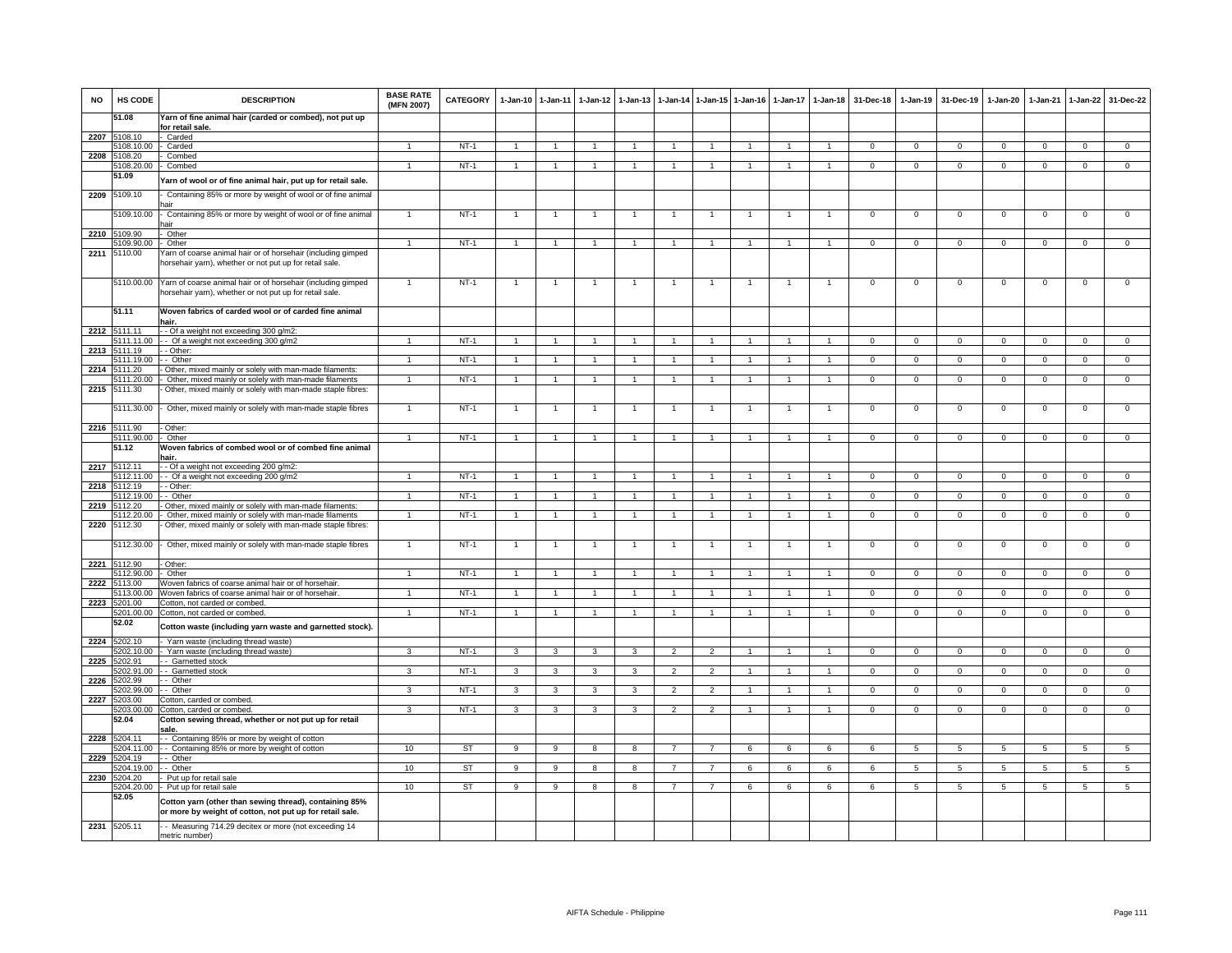| <b>NO</b> | HS CODE      | <b>DESCRIPTION</b>                                                                                                                                                          | <b>BASE RATE</b><br>(MFN 2007) | CATEGORY | $1-Jan-10$      | $1-Jan-11$      | $1-Jan-12$      | $1 - Jan-13$   | $1-Jan-14$     | $1 - Jan-15$   | $1 - Jan-16$   | $1-Jan-17$     | $1 - Jan-18$            | 31-Dec-18      | $1-Jan-19$     | 31-Dec-19      | $1-Jan-20$     | $1-Jan-21$     | 1-Jan-22       | 31-Dec-22      |
|-----------|--------------|-----------------------------------------------------------------------------------------------------------------------------------------------------------------------------|--------------------------------|----------|-----------------|-----------------|-----------------|----------------|----------------|----------------|----------------|----------------|-------------------------|----------------|----------------|----------------|----------------|----------------|----------------|----------------|
|           | 5205.11.00   | - Measuring 714.29 decitex or more (not exceeding 14<br>netric number)                                                                                                      |                                | $NT-2$   | -5              | 5               | $\overline{5}$  | $\overline{4}$ | $\overline{4}$ | $\overline{4}$ | 3              | $\mathbf{3}$   | $\mathbf{3}$            | 3              | $\overline{2}$ | $\Omega$       | $\Omega$       | $\overline{0}$ | $\Omega$       | $\overline{0}$ |
|           | 2232 5205.12 | - Measuring less than 714.29 decitex but not less than<br>232.56 decitex (exceeding 14 metric number but not<br>exceeding 43 metric number)                                 |                                |          |                 |                 |                 |                |                |                |                |                |                         |                |                |                |                |                |                |                |
|           | 5205.12.00   | - Measuring less than 714.29 decitex but not less than<br>232.56 decitex (exceeding 14 metric number but not                                                                |                                | $NT-2$   | $5\overline{)}$ | 5               | $\overline{5}$  | $\overline{4}$ | $\overline{4}$ | $\overline{4}$ | 3              | 3              | $\overline{\mathbf{3}}$ | 3              | $\overline{2}$ | $\overline{0}$ | $\overline{0}$ | $\overline{0}$ | $\overline{0}$ | $\overline{0}$ |
|           | 2233 5205.13 | exceeding 43 metric number)<br>- Measuring less than 232.56 decitex but not less than<br>192.31 decitex (exceeding 43 metric number but not                                 |                                |          |                 |                 |                 |                |                |                |                |                |                         |                |                |                |                |                |                |                |
|           | 5205.13.00   | exceeding 52 metric number)<br>- Measuring less than 232.56 decitex but not less than                                                                                       | $\overline{7}$                 | $NT-2$   | $5\phantom{.0}$ | $5\phantom{.0}$ | $\overline{5}$  | $\overline{4}$ | $\overline{4}$ | $\overline{4}$ | 3              | $\mathbf{3}$   | 3                       | 3              | $\overline{2}$ | $\mathbf 0$    | $\mathsf 0$    | $\overline{0}$ | $\overline{0}$ | $\overline{0}$ |
|           |              | 192.31 decitex (exceeding 43 metric number but not<br>exceeding 52 metric number)                                                                                           |                                |          |                 |                 |                 |                |                |                |                |                |                         |                |                |                |                |                |                |                |
|           | 2234 5205.14 | - Measuring less than 192.31 decitex but not less than 125<br>decitex (exceeding 52 metric number but not exceeding 80<br>netric number)                                    |                                |          |                 |                 |                 |                |                |                |                |                |                         |                |                |                |                |                |                |                |
|           | 5205.14.00   | - Measuring less than 192.31 decitex but not less than 125<br>decitex (exceeding 52 metric number but not exceeding 80<br>netric number)                                    |                                | $NT-2$   | $5\overline{)}$ | 5               | 5               | $\overline{4}$ | $\overline{4}$ | $\overline{4}$ | 3              | $\mathbf{3}$   | 3                       | 3              | $\overline{2}$ | $\overline{0}$ | $\overline{0}$ | $\overline{0}$ | $\overline{0}$ | $\overline{0}$ |
|           | 2235 5205.15 | - Measuring less than 125 decitex (exceeding 80 metric<br>umber)                                                                                                            |                                |          |                 |                 |                 |                |                |                |                |                |                         |                |                |                |                |                |                |                |
|           | 5205.15.00   | - - Measuring less than 125 decitex (exceeding 80 metric<br>umber)                                                                                                          |                                | $NT-2$   | $5\phantom{.0}$ | $5\phantom{.0}$ | 5               | $\overline{4}$ | $\overline{4}$ | $\overline{4}$ | 3              | $\mathbf{3}$   | $\mathbf{3}$            | 3              | $\overline{2}$ | $\mathbf 0$    | $\overline{0}$ | $\overline{0}$ | $\mathbf{0}$   | $\mathbf{0}$   |
| 2236      | 5205.21      | - Measuring 714.29 decitex or more (not exceeding 14<br>metric number)                                                                                                      |                                |          |                 |                 |                 |                |                |                |                |                |                         |                |                |                |                |                |                |                |
|           | 205.21.00    | - Measuring 714.29 decitex or more (not exceeding 14<br>netric number)                                                                                                      |                                | $NT-2$   | 5               | 5               | 5               | $\overline{a}$ | $\overline{a}$ | $\Delta$       | 3              | $\mathbf{3}$   | 3                       | 3              | $\overline{2}$ | $\mathbf 0$    | $\mathsf 0$    | $\mathbf 0$    | $\mathsf 0$    | $\mathbf 0$    |
|           | 2237 5205.22 | - Measuring less than 714.29 decitex but not less than<br>232.56 decitex (exceeding 14 metric number but not                                                                |                                |          |                 |                 |                 |                |                |                |                |                |                         |                |                |                |                |                |                |                |
|           | 5205.22.00   | exceeding 43 metric number)<br>- Measuring less than 714.29 decitex but not less than<br>232.56 decitex (exceeding 14 metric number but not                                 | $\overline{7}$                 | $NT-2$   | 5               | 5               | 5               | $\overline{4}$ | $\overline{4}$ | $\overline{4}$ | 3              | 3              | 3                       | 3              | $\overline{2}$ | $\overline{0}$ | $\overline{0}$ | $\overline{0}$ | $\overline{0}$ | $\overline{0}$ |
|           | 2238 5205.23 | exceeding 43 metric number)<br>- Measuring less than 232.56 decitex but not less than<br>192.31 decitex (exceeding 43 metric number but not                                 |                                |          |                 |                 |                 |                |                |                |                |                |                         |                |                |                |                |                |                |                |
|           | 5205.23.00   | exceeding 52 metric number)<br>- Measuring less than 232.56 decitex but not less than<br>192.31 decitex (exceeding 43 metric number but not                                 | $\overline{7}$                 | $NT-2$   | $\overline{5}$  | $\overline{5}$  | 5               | $\overline{4}$ | $\overline{4}$ | $\overline{4}$ | $\overline{3}$ | 3              | $\overline{\mathbf{3}}$ | $\overline{3}$ | $\overline{2}$ | $\overline{0}$ | $\overline{0}$ | $\overline{0}$ | $\overline{0}$ | $\overline{0}$ |
|           | 2239 5205.24 | exceeding 52 metric number)<br>- Measuring less than 192.31 decitex but not less than 125                                                                                   |                                |          |                 |                 |                 |                |                |                |                |                |                         |                |                |                |                |                |                |                |
|           |              | decitex (exceeding 52 metric number but not exceeding 80<br>netric number)                                                                                                  |                                |          |                 |                 |                 |                |                |                |                |                |                         |                |                |                |                |                |                |                |
|           | 5205.24.00   | - Measuring less than 192.31 decitex but not less than 125<br>decitex (exceeding 52 metric number but not exceeding 80<br>netric number)                                    | $\overline{7}$                 | $NT-2$   | $5\phantom{.0}$ | $5\phantom{.0}$ | $\overline{5}$  | $\overline{4}$ | $\overline{4}$ | $\overline{4}$ | 3              | $\mathbf{3}$   | 3                       | $\mathbf{3}$   | $\overline{2}$ | $\mathbf 0$    | $\mathbf 0$    | $\mathsf 0$    | $\mathsf 0$    | $\mathbf 0$    |
|           | 2240 5205.26 | - Measuring less than 125 decitex but not less than 106.38<br>decitex (exceeding 80 metric number but not exceeding 94<br>netric number)                                    |                                |          |                 |                 |                 |                |                |                |                |                |                         |                |                |                |                |                |                |                |
|           | 5205.26.00   | - Measuring less than 125 decitex but not less than 106.38<br>decitex (exceeding 80 metric number but not exceeding 94<br>netric number)                                    |                                | $NT-2$   | 5               | 5               | 5               | $\overline{4}$ | $\overline{4}$ | $\overline{4}$ | 3              | 3              | $\overline{\mathbf{3}}$ | 3              | $\overline{2}$ | $\overline{0}$ | $\overline{0}$ | $\overline{0}$ | $\mathsf 0$    | $\overline{0}$ |
|           | 2241 5205.27 | - Measuring less than 106.38 decitex but not less than<br>83.33 decitex (exceeding 94 metric number but not exceeding<br>120 metric number)                                 |                                |          |                 |                 |                 |                |                |                |                |                |                         |                |                |                |                |                |                |                |
|           | 5205.27.00   | - - Measuring less than 106.38 decitex but not less than<br>83.33 decitex (exceeding 94 metric number but not exceeding<br>120 metric number)                               | $\overline{7}$                 | $NT-2$   | 5               | 5               | 5               | $\overline{4}$ | $\overline{4}$ | $\overline{4}$ | 3              | 3              | 3                       | 3              | $\overline{2}$ | $\Omega$       | $\Omega$       | $\Omega$       | $\Omega$       | $\Omega$       |
|           | 2242 5205.28 | - Measuring less than 83.33 decitex (exceeding 120 metric<br>umber)                                                                                                         |                                |          |                 |                 |                 |                |                |                |                |                |                         |                |                |                |                |                |                |                |
|           | 205.28.00    | - Measuring less than 83.33 decitex (exceeding 120 metric<br>number)                                                                                                        |                                | $NT-2$   | 5               | 5               | 5               | $\overline{4}$ | $\overline{4}$ | $\overline{4}$ | 3              | 3              | 3                       | 3              | $\overline{2}$ | $^{\circ}$     | $\mathsf 0$    | $\mathbf 0$    | $\mathsf 0$    | $\mathbf 0$    |
|           | 2243 5205.31 | - Measuring per single yarn 714.29 decitex or more (not<br>exceeding 14 metric number per single yarn)                                                                      |                                |          |                 |                 |                 |                |                |                |                |                |                         |                |                |                |                |                |                |                |
|           | 5205.31.00   | - Measuring per single yarn 714.29 decitex or more (not<br>exceeding 14 metric number per single yarn)                                                                      | $\overline{7}$                 | $NT-2$   | $5\overline{)}$ | 5               | $5\phantom{.0}$ | $\overline{4}$ | $\overline{4}$ | $\overline{4}$ | 3              | $\overline{3}$ | 3                       | 3              | $\overline{2}$ | $\overline{0}$ | $\overline{0}$ | $\overline{0}$ | $\overline{0}$ | $\overline{0}$ |
| 2244      | 205.32       | - Measuring per single yarn less than 714.29 decitex but not<br>less than 232.56 decitex (exceeding 14 metric number but not<br>exceeding 43 metric number per single yarn) |                                |          |                 |                 |                 |                |                |                |                |                |                         |                |                |                |                |                |                |                |
|           | 5205.32.00   | - Measuring per single yarn less than 714.29 decitex but not<br>less than 232.56 decitex (exceeding 14 metric number but not<br>exceeding 43 metric number per single yarn) | $\overline{7}$                 | $NT-2$   | $5\overline{)}$ | 5               | 5               | $\overline{4}$ | $\overline{4}$ | $\overline{4}$ | 3              | 3              | 3                       | 3              | $\overline{2}$ | $\Omega$       | $\Omega$       | $\Omega$       | $\Omega$       | $\overline{0}$ |
|           | 2245 5205.33 | - Measuring per single yarn less than 232.56 decitex but not<br>less than 192.31 decitex (exceeding 43 metric number but not<br>exceeding 52 metric number per single yarn) |                                |          |                 |                 |                 |                |                |                |                |                |                         |                |                |                |                |                |                |                |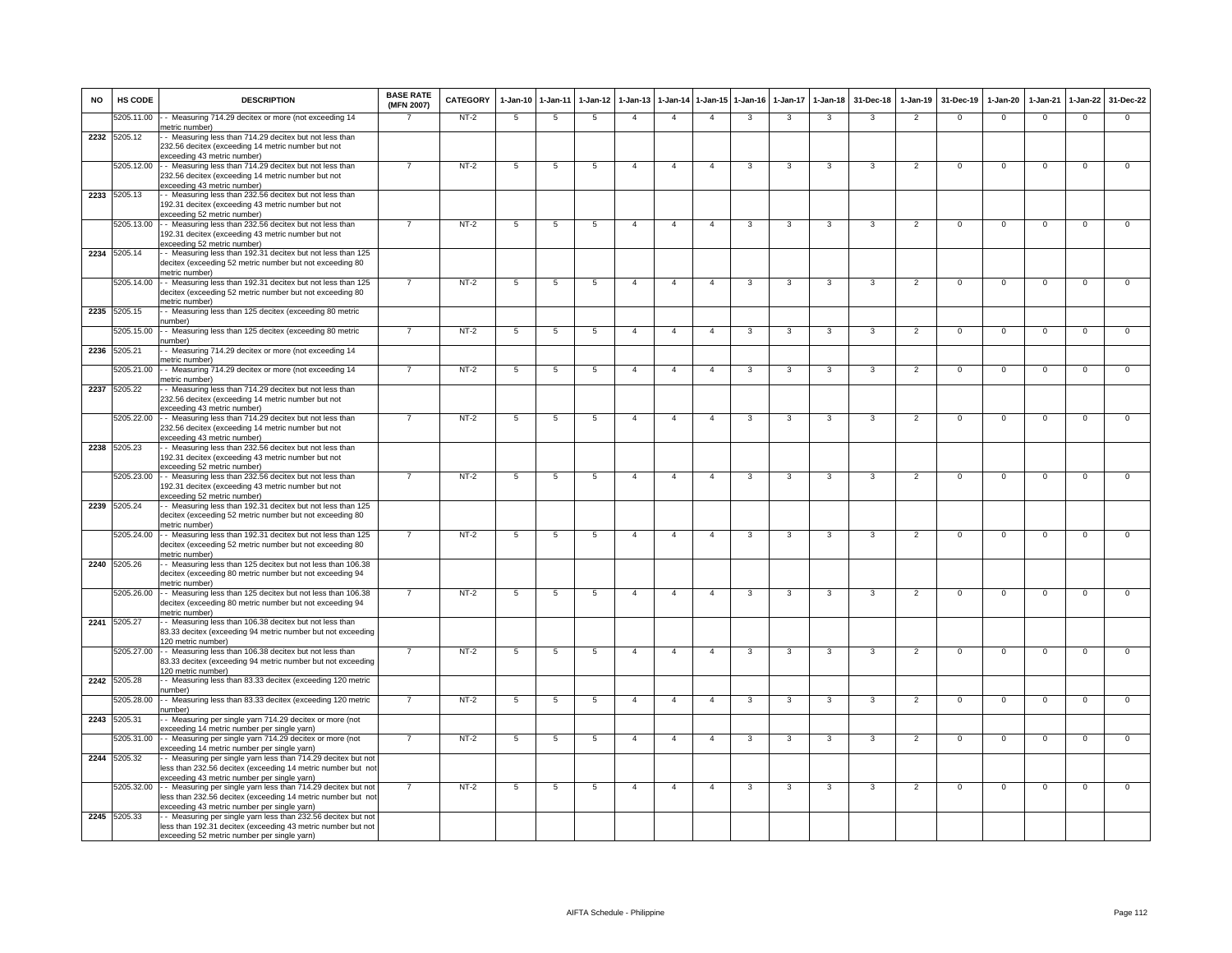| <b>NO</b> | HS CODE      | <b>DESCRIPTION</b>                                                                                                                                                          | <b>BASE RATE</b><br>(MFN 2007) | <b>CATEGORY</b> | $1 - Jan-10$   | 1-Jan-11       | $1-Jan-12$      | $1-Jan-13$     | 1-Jan-14       |                | 1-Jan-15 1-Jan-16 | $1 - Jan-17$ | $1 - Jan-18$            | 31-Dec-18               | 1-Jan-19       | 31-Dec-19      | $1-Jan-20$     | $1-Jan-21$     | 1-Jan-22       | 31-Dec-22      |
|-----------|--------------|-----------------------------------------------------------------------------------------------------------------------------------------------------------------------------|--------------------------------|-----------------|----------------|----------------|-----------------|----------------|----------------|----------------|-------------------|--------------|-------------------------|-------------------------|----------------|----------------|----------------|----------------|----------------|----------------|
|           | 5205.33.00   | - Measuring per single yarn less than 232.56 decitex but not<br>less than 192.31 decitex (exceeding 43 metric number but not<br>exceeding 52 metric number per single yarn) |                                | NT-2            | 5              | 5              | -5              | $\overline{4}$ | $\overline{4}$ | $\overline{4}$ | 3                 | 3            | $\mathbf{3}$            | 3                       | 2              | $\Omega$       | $\Omega$       | $\mathbf{0}$   | $\mathsf 0$    | $\Omega$       |
|           | 2246 5205.34 | - Measuring per single yarn less than 192.31 decitex but not                                                                                                                |                                |                 |                |                |                 |                |                |                |                   |              |                         |                         |                |                |                |                |                |                |
|           |              | less than 125 decitex (exceeding 52 metric number but not<br>exceeding 80 metric number per single yarn)                                                                    |                                |                 |                |                |                 |                |                |                |                   |              |                         |                         |                |                |                |                |                |                |
|           | 5205.34.00   | - Measuring per single yarn less than 192.31 decitex but not                                                                                                                |                                | $NT-2$          | 5              | 5              | 5               | $\overline{4}$ | $\overline{4}$ | $\overline{4}$ | 3                 | $\mathbf{3}$ | $\overline{\mathbf{3}}$ | $\overline{\mathbf{3}}$ | $\overline{2}$ | $\mathbf 0$    | $\Omega$       | $\mathbf 0$    | $\mathsf 0$    | $\Omega$       |
|           |              | less than 125 decitex (exceeding 52 metric number but not<br>exceeding 80 metric number per single yarn)                                                                    |                                |                 |                |                |                 |                |                |                |                   |              |                         |                         |                |                |                |                |                |                |
| 2247      | 5205.35      | - Measuring per single yarn less than 125 decitex<br>exceeding 80 metric number per single yarn)                                                                            |                                |                 |                |                |                 |                |                |                |                   |              |                         |                         |                |                |                |                |                |                |
|           | 5205.35.00   | - Measuring per single yarn less than 125 decitex<br>exceeding 80 metric number per single yarn)                                                                            | $\overline{7}$                 | $NT-2$          | 5              | $\overline{5}$ | $5\overline{5}$ | $\overline{4}$ | $\overline{4}$ | $\overline{4}$ | $\mathbf{3}$      | $\mathbf{3}$ | $\overline{\mathbf{3}}$ | $\mathbf{3}$            | $\overline{2}$ | $\mathbf 0$    | $\Omega$       | $\Omega$       | $\overline{0}$ | $\overline{0}$ |
| 2248      | 5205.41      | - Measuring per single yarn 714.29 decitex or more (not                                                                                                                     |                                |                 |                |                |                 |                |                |                |                   |              |                         |                         |                |                |                |                |                |                |
|           | 5205.41.00   | exceeding 14 metric number per single yarn)<br>- Measuring per single yarn 714.29 decitex or more (not                                                                      |                                | $NT-2$          | 5              | 5              | 5               | $\overline{4}$ | $\overline{4}$ | $\overline{4}$ | 3                 | 3            | $\overline{\mathbf{3}}$ | 3                       | $\overline{2}$ | $\overline{0}$ | $\mathsf 0$    | $\overline{0}$ | $\mathbf 0$    | $\overline{0}$ |
|           | 2249 5205.42 | exceeding 14 metric number per single yarn)                                                                                                                                 |                                |                 |                |                |                 |                |                |                |                   |              |                         |                         |                |                |                |                |                |                |
|           |              | - Measuring per single yarn less than 714.29 decitex but not<br>less than 232.56 decitex (exceeding 14 metric number but not<br>exceeding 43 metric number per single yarn) |                                |                 |                |                |                 |                |                |                |                   |              |                         |                         |                |                |                |                |                |                |
|           | 5205.42.00   | - - Measuring per single yarn less than 714.29 decitex but not                                                                                                              |                                | $NT-2$          | 5              | 5              | 5               | $\overline{4}$ | $\overline{4}$ | $\overline{4}$ | 3                 | 3            | 3                       | 3                       | $\overline{2}$ | $\Omega$       | $\Omega$       | $\overline{0}$ | $\Omega$       | $\overline{0}$ |
|           |              | less than 232.56 decitex (exceeding 14 metric number but not<br>exceeding 43 metric number per single yarn)                                                                 |                                |                 |                |                |                 |                |                |                |                   |              |                         |                         |                |                |                |                |                |                |
|           | 2250 5205.43 | - Measuring per single yarn less than 232.56 decitex but not<br>less than 192.31 decitex (exceeding 43 metric number but not                                                |                                |                 |                |                |                 |                |                |                |                   |              |                         |                         |                |                |                |                |                |                |
|           |              | exceeding 52 metric number per single yarn)                                                                                                                                 |                                |                 |                |                |                 |                |                |                |                   |              |                         |                         |                |                |                |                |                |                |
|           | 5205.43.00   | - - Measuring per single yarn less than 232.56 decitex but not<br>less than 192.31 decitex (exceeding 43 metric number but not                                              |                                | $NT-2$          | 5              | 5              | 5               | $\overline{4}$ | $\overline{4}$ | $\overline{4}$ | 3                 | 3            | 3                       | 3                       | $\overline{2}$ | $\mathbf 0$    | $\mathbf{0}$   | $\mathbf 0$    | $\mathbf 0$    | $\mathbf 0$    |
|           |              | exceeding 52 metric number per single yarn)                                                                                                                                 |                                |                 |                |                |                 |                |                |                |                   |              |                         |                         |                |                |                |                |                |                |
|           | 2251 5205.44 | - Measuring per single yarn less than 192.31 decitex but not<br>less than 125 decitex (exceeding 52 metric number but not                                                   |                                |                 |                |                |                 |                |                |                |                   |              |                         |                         |                |                |                |                |                |                |
|           | 5205.44.00   | exceeding 80 metric number per single yarn)                                                                                                                                 | $\overline{7}$                 | $NT-2$          |                | $\overline{5}$ |                 | $\overline{4}$ | $\overline{4}$ | $\overline{4}$ | $\mathbf{3}$      | 3            | $\mathbf{3}$            | $\mathbf{3}$            | 2              | $\Omega$       | $\Omega$       | $\mathbf{0}$   | $\mathbf{0}$   | $\mathbf{0}$   |
|           |              | - Measuring per single yarn less than 192.31 decitex but not<br>less than 125 decitex (exceeding 52 metric number but not                                                   |                                |                 | 5              |                | 5               |                |                |                |                   |              |                         |                         |                |                |                |                |                |                |
|           | 2252 5205.46 | exceeding 80 metric number per single yarn)<br>- Measuring per single yarn less than 125 decitex but not                                                                    |                                |                 |                |                |                 |                |                |                |                   |              |                         |                         |                |                |                |                |                |                |
|           |              | less than 106.38 decitex (exceeding 80 metric number but not                                                                                                                |                                |                 |                |                |                 |                |                |                |                   |              |                         |                         |                |                |                |                |                |                |
|           |              | exceeding 94 metric number per single yarn)<br>5205.46.00 - - Measuring per single yarn less than 125 decitex but not                                                       |                                | $NT-2$          | 5              | 5              | $\overline{5}$  | $\overline{4}$ | $\overline{4}$ | $\overline{4}$ | 3                 | 3            | 3                       | 3                       | $\overline{2}$ | $\Omega$       | $\mathsf 0$    | $\Omega$       | $\mathsf 0$    | $\mathbf 0$    |
|           |              | less than 106.38 decitex (exceeding 80 metric number but not<br>exceeding 94 metric number per single yarn)                                                                 |                                |                 |                |                |                 |                |                |                |                   |              |                         |                         |                |                |                |                |                |                |
|           | 2253 5205.47 | - Measuring per single yarn less than 106.38 decitex but not                                                                                                                |                                |                 |                |                |                 |                |                |                |                   |              |                         |                         |                |                |                |                |                |                |
|           |              | less than 83.33 decitex (exceeding 94 metric number but not<br>exceeding 120 metric number per single yarn)                                                                 |                                |                 |                |                |                 |                |                |                |                   |              |                         |                         |                |                |                |                |                |                |
|           | 5205.47.00   | - Measuring per single yarn less than 106.38 decitex but not                                                                                                                | $\overline{7}$                 | $NT-2$          | $\overline{5}$ | 5              | $\overline{5}$  | $\Delta$       | $\overline{4}$ | $\overline{4}$ | 3                 | 3            | $\overline{\mathbf{3}}$ | $\overline{\mathbf{3}}$ | $\overline{2}$ | $\overline{0}$ | $\overline{0}$ | $\overline{0}$ | $\overline{0}$ | $\overline{0}$ |
|           |              | less than 83.33 decitex (exceeding 94 metric number but not<br>exceeding 120 metric number per single yarn)                                                                 |                                |                 |                |                |                 |                |                |                |                   |              |                         |                         |                |                |                |                |                |                |
| 2254      | 5205.48      | -- Measuring per single yarn less than 83.33 decitex<br>exceeding 120 metric number per single yarn)                                                                        |                                |                 |                |                |                 |                |                |                |                   |              |                         |                         |                |                |                |                |                |                |
|           | 5205.48.00   | -- Measuring per single yarn less than 83.33 decitex                                                                                                                        |                                | $NT-2$          | 5              | 5              | 5               | $\overline{a}$ | $\overline{4}$ | $\overline{4}$ | 3                 | 3            | 3                       | 3                       | $\overline{2}$ | $\overline{0}$ | $\overline{0}$ | $\overline{0}$ | $\overline{0}$ | $\overline{0}$ |
|           | 52.06        | (exceeding 120 metric number per single yarn)                                                                                                                               |                                |                 |                |                |                 |                |                |                |                   |              |                         |                         |                |                |                |                |                |                |
|           |              | Cotton yarn (other than sewing thread), containing less<br>than 85% by weight of cotton, not put up for retail sale.                                                        |                                |                 |                |                |                 |                |                |                |                   |              |                         |                         |                |                |                |                |                |                |
| 2255      | 5206.11      | - Measuring 714.29 decitex or more (not exceeding 14<br>metric number)                                                                                                      |                                |                 |                |                |                 |                |                |                |                   |              |                         |                         |                |                |                |                |                |                |
|           | 5206.11.00   | -- Measuring 714.29 decitex or more (not exceeding 14<br>metric number)                                                                                                     |                                | $NT-2$          | 5              | $\overline{5}$ | $\overline{5}$  | $\overline{4}$ | $\overline{4}$ | $\overline{4}$ | 3                 | 3            | $\overline{\mathbf{3}}$ | 3                       | $\overline{2}$ | $\overline{0}$ | $\overline{0}$ | $\overline{0}$ | $\overline{0}$ | $\overline{0}$ |
| 2256      | 5206.12      | - Measuring less than 714.29 decitex but not less than<br>232.56 decitex (exceeding 14 metric number but not                                                                |                                |                 |                |                |                 |                |                |                |                   |              |                         |                         |                |                |                |                |                |                |
|           | 5206.12.00   | exceeding 43 metric number)<br>- - Measuring less than 714.29 decitex but not less than                                                                                     |                                | $NT-2$          | -5             | -5             | $5\overline{5}$ | $\overline{4}$ | $\overline{4}$ | $\overline{4}$ | 3                 | 3            | $\overline{\mathbf{3}}$ | 3                       | $\overline{2}$ | $\Omega$       | $\Omega$       | $\Omega$       | $\Omega$       | $\overline{0}$ |
|           |              | 232.56 decitex (exceeding 14 metric number but not<br>exceeding 43 metric number)                                                                                           |                                |                 |                |                |                 |                |                |                |                   |              |                         |                         |                |                |                |                |                |                |
| 2257      | 5206.13      | - Measuring less than 232.56 decitex but not less than<br>192.31 decitex (exceeding 43 metric number but not<br>exceeding 52 metric number)                                 |                                |                 |                |                |                 |                |                |                |                   |              |                         |                         |                |                |                |                |                |                |
|           | 5206.13.00   | - Measuring less than 232.56 decitex but not less than                                                                                                                      |                                | $NT-2$          | 5              | 5              | 5               | $\overline{4}$ | $\overline{4}$ | $\overline{4}$ | 3                 | 3            | 3                       | $\mathbf{3}$            | $\overline{2}$ | $\mathbf 0$    | $\mathbf 0$    | $\mathbf 0$    | $\mathsf 0$    | $\mathbf 0$    |
|           |              | 192.31 decitex (exceeding 43 metric number but not<br>exceeding 52 metric number)                                                                                           |                                |                 |                |                |                 |                |                |                |                   |              |                         |                         |                |                |                |                |                |                |
|           | 2258 5206.14 | - Measuring less than 192.31 decitex but not less than 125<br>decitex (exceeding 52 metric number but not exceeding 80<br>metric number)                                    |                                |                 |                |                |                 |                |                |                |                   |              |                         |                         |                |                |                |                |                |                |
|           | 5206.14.00   | - Measuring less than 192.31 decitex but not less than 125<br>decitex (exceeding 52 metric number but not exceeding 80<br>metric number)                                    | $\overline{7}$                 | $NT-2$          | 5              | 5              | 5               | $\overline{4}$ | $\overline{4}$ | $\overline{4}$ | 3                 | 3            | $\mathbf{3}$            | 3                       | $\overline{2}$ | $\Omega$       | $\Omega$       | $\Omega$       | $\Omega$       | $\overline{0}$ |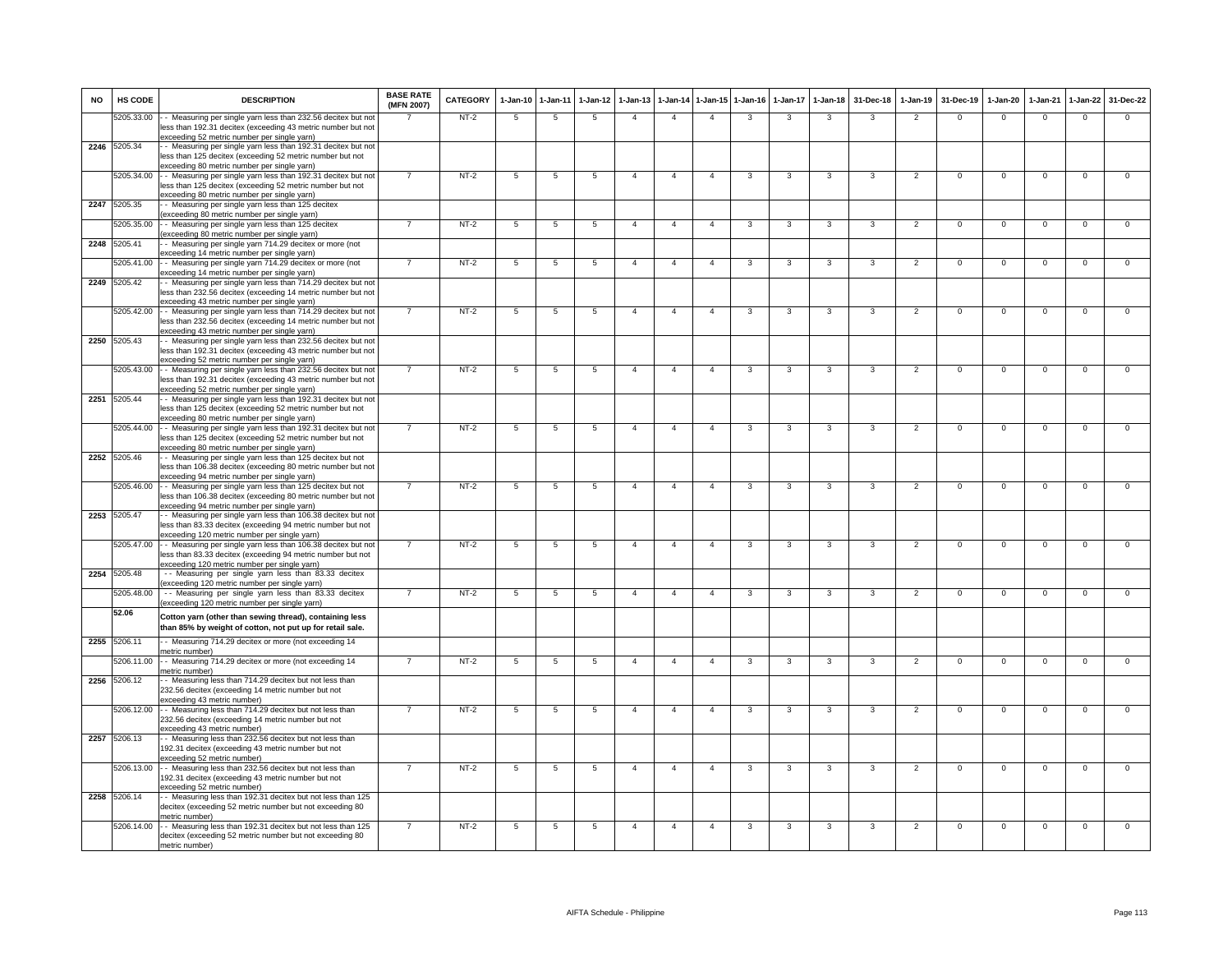| <b>NO</b> | HS CODE      | <b>DESCRIPTION</b>                                                                                                                                                          | <b>BASE RATE</b><br>(MFN 2007) | CATEGORY | $1-Jan-10$     | 1-Jan-11       | $1-Jan-12$      | $1 - Jan-13$          |                | 1-Jan-14 1-Jan-15 1-Jan-16 |                | $1-Jan-17$     | $1-Jan-18$     | 31-Dec-18      | $1-Jan-19$     | 31-Dec-19      | 1-Jan-20       | $1-Jan-21$     | $1-Jan-22$     | 31-Dec-22      |
|-----------|--------------|-----------------------------------------------------------------------------------------------------------------------------------------------------------------------------|--------------------------------|----------|----------------|----------------|-----------------|-----------------------|----------------|----------------------------|----------------|----------------|----------------|----------------|----------------|----------------|----------------|----------------|----------------|----------------|
| 2259      | 5206.15      | - Measuring less than 125 decitex (exceeding 80 metric<br>umber)                                                                                                            |                                |          |                |                |                 |                       |                |                            |                |                |                |                |                |                |                |                |                |                |
|           | 5206.15.00   | -- Measuring less than 125 decitex (exceeding 80 metric<br>number)                                                                                                          |                                | $NT-2$   | -5             | -5             | -5              |                       | $\overline{a}$ | $\overline{a}$             | 3              | -3             | 3              | 3              | $\overline{2}$ | $\Omega$       | $\Omega$       | $\Omega$       | $\Omega$       | $\mathbf 0$    |
| 2260      | 5206.21      | - Measuring 714.29 decitex or more (not exceeding 14<br>netric number)                                                                                                      |                                |          |                |                |                 |                       |                |                            |                |                |                |                |                |                |                |                |                |                |
|           | 5206.21.00   | - Measuring 714.29 decitex or more (not exceeding 14<br>metric number)                                                                                                      |                                | $NT-2$   | -5             | 5              |                 |                       | $\overline{4}$ | $\overline{4}$             |                | 3              | 3              | 3              | $\overline{2}$ | $\Omega$       | $\Omega$       | $\Omega$       | $\Omega$       | $\Omega$       |
|           | 2261 5206.22 | - Measuring less than 714.29 decitex but not less than<br>232.56 decitex (exceeding 14 metric number but not                                                                |                                |          |                |                |                 |                       |                |                            |                |                |                |                |                |                |                |                |                |                |
|           |              | exceeding 43 metric number)                                                                                                                                                 |                                |          |                |                |                 |                       |                |                            |                |                |                |                |                |                |                |                |                |                |
|           | 5206.22.00   | - - Measuring less than 714.29 decitex but not less than<br>232.56 decitex (exceeding 14 metric number but not                                                              |                                | $NT-2$   | 5              | 5              | 5               | $\overline{4}$        | $\overline{4}$ | $\overline{4}$             | 3              | 3              | 3              | 3              | $\overline{2}$ | $\mathbf 0$    | $\mathbf 0$    | $\mathbf 0$    | $\mathsf 0$    | $\mathbf 0$    |
|           | 2262 5206.23 | exceeding 43 metric number)<br>- Measuring less than 232.56 decitex but not less than                                                                                       |                                |          |                |                |                 |                       |                |                            |                |                |                |                |                |                |                |                |                |                |
|           |              | 192.31 decitex (exceeding 43 metric number but not<br>exceeding 52 metric number)                                                                                           |                                |          |                |                |                 |                       |                |                            |                |                |                |                |                |                |                |                |                |                |
|           |              | 5206.23.00 - - Measuring less than 232.56 decitex but not less than<br>192.31 decitex (exceeding 43 metric number but not                                                   |                                | $NT-2$   | 5              | $\overline{5}$ | 5               | $\overline{4}$        | $\overline{4}$ | $\overline{4}$             | 3              | 3              | 3              | 3              | $\overline{2}$ | $\Omega$       | $\overline{0}$ | $\overline{0}$ | $\overline{0}$ | $\overline{0}$ |
|           | 2263 5206.24 | exceeding 52 metric number)<br>- Measuring less than 192.31 decitex but not less than                                                                                       |                                |          |                |                |                 |                       |                |                            |                |                |                |                |                |                |                |                |                |                |
|           |              | 125 decitex (exceeding 52 metric number but not exceeding<br>80 metric number)                                                                                              |                                |          |                |                |                 |                       |                |                            |                |                |                |                |                |                |                |                |                |                |
|           |              | 5206.24.00 - Measuring less than 192.31 decitex but not less than<br>125 decitex (exceeding 52 metric number but not exceeding<br>80 metric number)                         |                                | $NT-2$   | 5              | 5              | 5               | $\overline{4}$        | $\overline{4}$ | $\overline{4}$             | 3              | 3              | 3              | 3              | $\overline{2}$ | $\Omega$       | $\overline{0}$ | $\mathbf 0$    | $\Omega$       | $\Omega$       |
|           | 2264 5206.25 | - Measuring less than 125 decitex (exceeding 80 metric                                                                                                                      |                                |          |                |                |                 |                       |                |                            |                |                |                |                |                |                |                |                |                |                |
|           | 5206.25.00   | number)<br>- - Measuring less than 125 decitex (exceeding 80 metric<br>umber)                                                                                               |                                | $NT-2$   | 5              | 5              | 5               | $\overline{4}$        | $\overline{4}$ | $\overline{4}$             | 3              | 3              | 3              | 3              | $\overline{2}$ | $\Omega$       | $\Omega$       | $\Omega$       | 0              | 0              |
| 2265      | 5206.31      | - Measuring per single yarn 714.29 decitex or more (not<br>exceeding 14 metric number per single yarn)                                                                      |                                |          |                |                |                 |                       |                |                            |                |                |                |                |                |                |                |                |                |                |
|           | 5206.31.00   | - - Measuring per single yarn 714.29 decitex or more (not                                                                                                                   |                                | $NT-2$   | 5              | 5              | 5               | $\boldsymbol{\Delta}$ | $\overline{4}$ | $\overline{4}$             | 3              | 3              | 3              | 3              | $\overline{2}$ | $\mathbf 0$    | $\Omega$       | $\Omega$       | $\Omega$       | $\Omega$       |
|           | 2266 5206.32 | exceeding 14 metric number per single yarn)<br>- Measuring per single yarn less than 714.29 decitex but not                                                                 |                                |          |                |                |                 |                       |                |                            |                |                |                |                |                |                |                |                |                |                |
|           |              | less than 232.56 decitex (exceeding 14 metric number but not<br>exceeding 43 metric number per single yarn)                                                                 |                                |          |                |                |                 |                       |                |                            |                |                |                |                |                |                |                |                |                |                |
|           |              | 5206.32.00 - Measuring per single yarn less than 714.29 decitex but not<br>less than 232.56 decitex (exceeding 14 metric number but not                                     | $\overline{7}$                 | $NT-2$   | 5              | 5              | $5\phantom{.0}$ | $\overline{4}$        | $\overline{4}$ | $\overline{4}$             | 3              | 3              | 3              | 3              | $\overline{2}$ | $\Omega$       | $\overline{0}$ | $\Omega$       | $\overline{0}$ | $\overline{0}$ |
|           |              | exceeding 43 metric number per single yarn)                                                                                                                                 |                                |          |                |                |                 |                       |                |                            |                |                |                |                |                |                |                |                |                |                |
|           | 2267 5206.33 | - Measuring per single yarn less than 232.56 decitex but not<br>less than 192.31 decitex (exceeding 43 metric number but not<br>exceeding 52 metric number per single yarn) |                                |          |                |                |                 |                       |                |                            |                |                |                |                |                |                |                |                |                |                |
|           |              | 5206.33.00 - - Measuring per single yarn less than 232.56 decitex but not<br>less than 192.31 decitex (exceeding 43 metric number but not                                   | $\overline{7}$                 | $NT-2$   | $\overline{5}$ | $\overline{5}$ | $\overline{5}$  | $\overline{4}$        | $\overline{4}$ | $\overline{4}$             | $\overline{3}$ | $\overline{3}$ | $\overline{3}$ | $\overline{3}$ | $\overline{2}$ | $\overline{0}$ | $\overline{0}$ | $\overline{0}$ | $\overline{0}$ | $\overline{0}$ |
|           | 2268 5206.34 | exceeding 52 metric number per single yarn)<br>- Measuring per single yarn less than 192.31 decitex but not                                                                 |                                |          |                |                |                 |                       |                |                            |                |                |                |                |                |                |                |                |                |                |
|           |              | less than 125 decitex (exceeding 52 metric number but not<br>exceeding 80 metric number per single yarn)                                                                    |                                |          |                |                |                 |                       |                |                            |                |                |                |                |                |                |                |                |                |                |
|           |              | 5206.34.00 - - Measuring per single yarn less than 192.31 decitex but not                                                                                                   |                                | $NT-2$   | 5              | 5              | 5               | $\overline{a}$        | $\overline{4}$ | $\mathbf{A}$               | 3              | $\overline{3}$ | $\overline{3}$ | 3              | $\overline{2}$ | $\mathbf 0$    | $\mathbf 0$    | $\mathbf 0$    | $\mathbf 0$    | $\Omega$       |
|           |              | less than 125 decitex (exceeding 52 metric number but not<br>exceeding 80 metric number per single yarn)                                                                    |                                |          |                |                |                 |                       |                |                            |                |                |                |                |                |                |                |                |                |                |
| 2269      | 5206.35      | - Measuring per single yarn less than 125 decitex<br>(exceeding 80 metric number per single yarn)                                                                           |                                |          |                |                |                 |                       |                |                            |                |                |                |                |                |                |                |                |                |                |
|           | 5206.35.00   | - - Measuring per single yarn less than 125 decitex<br>exceeding 80 metric number per single yarn)                                                                          |                                | $NT-2$   | 5              | 5              | 5               | $\Delta$              | $\overline{4}$ | $\overline{4}$             | 3              | 3              | 3              | 3              | $\overline{2}$ | $\Omega$       | $\Omega$       | $\Omega$       | $\Omega$       | 0              |
|           | 2270 5206.41 | - Measuring per single yarn 714.29 decitex or more (not                                                                                                                     |                                |          |                |                |                 |                       |                |                            |                |                |                |                |                |                |                |                |                |                |
|           | 5206.41.00   | exceeding 14 metric number per single yarn)<br>- Measuring per single yarn 714.29 decitex or more (not                                                                      |                                | $NT-2$   | 5              | 5              | 5               |                       | $\overline{4}$ | $\overline{4}$             | 3              | 3              | 3              | 3              | $\overline{2}$ | $\mathbf 0$    | $\mathsf 0$    | $\Omega$       | $\mathsf 0$    | $\mathbf 0$    |
|           | 2271 5206.42 | exceeding 14 metric number per single yarn)<br>- Measuring per single yarn less than 714.29 decitex but not                                                                 |                                |          |                |                |                 |                       |                |                            |                |                |                |                |                |                |                |                |                |                |
|           |              | less than 232.56 decitex (exceeding 14 metric number but not                                                                                                                |                                |          |                |                |                 |                       |                |                            |                |                |                |                |                |                |                |                |                |                |
|           |              | exceeding 43 metric number per single yarn)<br>5206.42.00 - - Measuring per single yarn less than 714.29 decitex but not                                                    | $\overline{7}$                 | $NT-2$   | $\overline{5}$ | $\overline{5}$ | 5               | $\overline{4}$        | $\overline{4}$ | $\overline{4}$             | 3              | 3              | 3              | 3              | $\overline{2}$ | $\mathbf 0$    | $\mathbf 0$    | $\mathbf 0$    | $\mathsf 0$    | $\overline{0}$ |
|           |              | less than 232.56 decitex (exceeding 14 metric number but not<br>exceeding 43 metric number per single yarn)                                                                 |                                |          |                |                |                 |                       |                |                            |                |                |                |                |                |                |                |                |                |                |
|           | 2272 5206.43 | - Measuring per single yarn less than 232.56 decitex but not                                                                                                                |                                |          |                |                |                 |                       |                |                            |                |                |                |                |                |                |                |                |                |                |
|           |              | less than 192.31 decitex (exceeding 43 metric number but not<br>exceeding 52 metric number per single yarn)                                                                 |                                |          |                |                |                 |                       |                |                            |                |                |                |                |                |                |                |                |                |                |
|           |              | 5206.43.00 - Measuring per single yarn less than 232.56 decitex but not<br>less than 192.31 decitex (exceeding 43 metric number but not                                     |                                | $NT-2$   | 5              | -5             | -5              | $\overline{4}$        | $\overline{4}$ | $\mathbf{4}$               | 3              | $\mathbf{3}$   | 3              | 3              | $\overline{2}$ | $\Omega$       | $\mathbf 0$    | $\Omega$       | $\Omega$       | $\overline{0}$ |
|           |              | exceeding 52 metric number per single yarn)                                                                                                                                 |                                |          |                |                |                 |                       |                |                            |                |                |                |                |                |                |                |                |                |                |
|           | 2273 5206.44 | - Measuring per single yarn less than 192.31 decitex but not<br>less than 125 decitex (exceeding 52 metric number but not                                                   |                                |          |                |                |                 |                       |                |                            |                |                |                |                |                |                |                |                |                |                |
|           |              | exceeding 80 metric number per single yarn)                                                                                                                                 |                                |          |                |                |                 |                       |                |                            |                |                |                |                |                |                |                |                |                |                |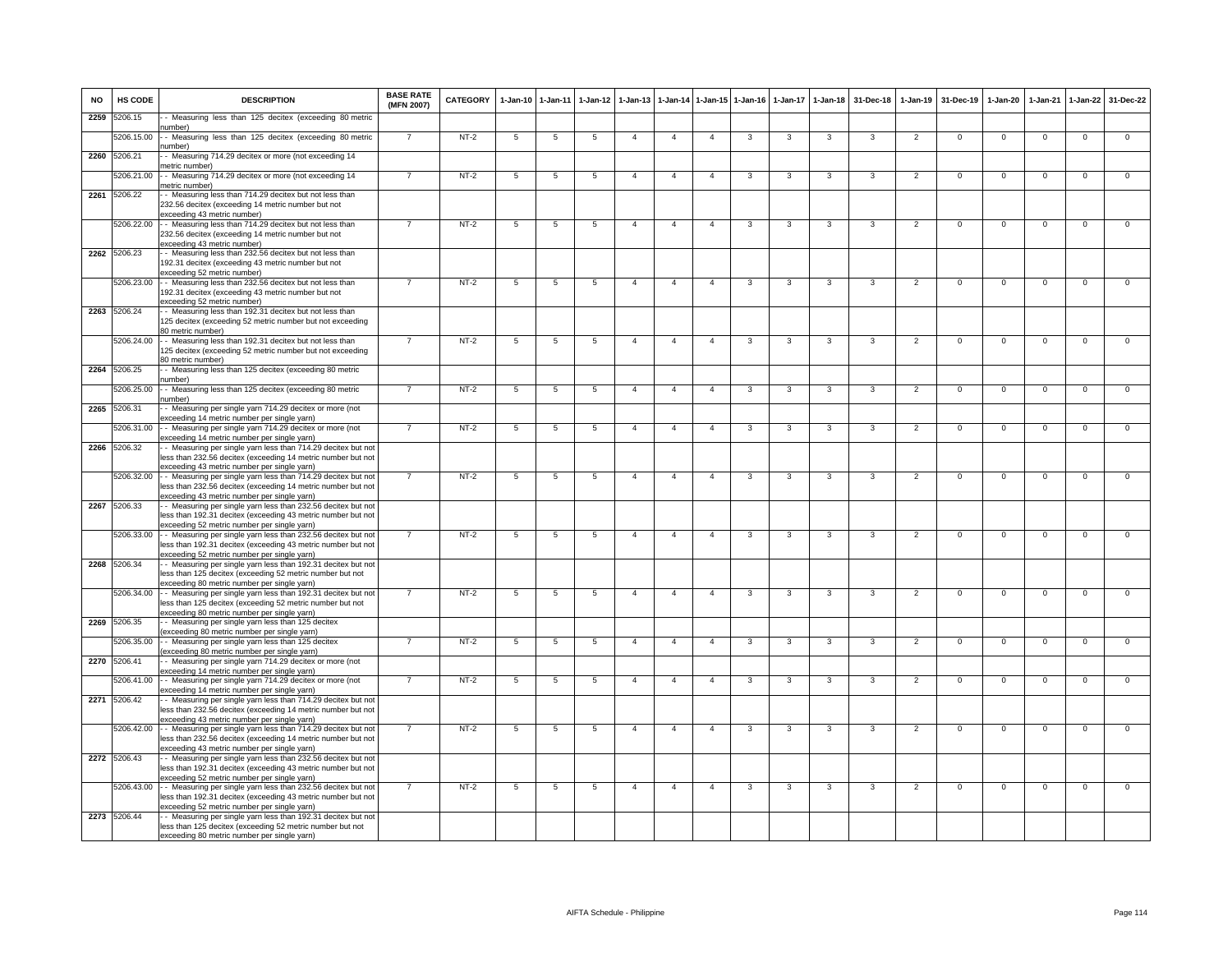| <b>NO</b> | HS CODE                    | <b>DESCRIPTION</b>                                                                                                                                                       | <b>BASE RATE</b><br>(MFN 2007) | <b>CATEGORY</b> | $1-Jan-10$      | 1-Jan-11        | $1-Jan-12$       | $1-Jan-13$     | 1-Jan-14       | 1-Jan-15       | $1-Jan-16$ | $1-Jan-17$      | $1 - Jan-18$    | 31-Dec-18       | $1-Jan-19$     | 31-Dec-19      | $1-Jan-20$     | 1-Jan-21       | $1 - Jan-22$   | 31-Dec-22      |
|-----------|----------------------------|--------------------------------------------------------------------------------------------------------------------------------------------------------------------------|--------------------------------|-----------------|-----------------|-----------------|------------------|----------------|----------------|----------------|------------|-----------------|-----------------|-----------------|----------------|----------------|----------------|----------------|----------------|----------------|
|           | 5206.44.00                 | - Measuring per single yarn less than 192.31 decitex but not<br>less than 125 decitex (exceeding 52 metric number but not<br>exceeding 80 metric number per single yarn) |                                | NT-2            | 5               | 5               | 5                | $\overline{4}$ | $\overline{4}$ | $\overline{4}$ | 3          | 3               | 3               | 3               | 2              | $\mathbf{0}$   | $\mathbf{0}$   | $\mathbf 0$    | $\mathbf{0}$   | $\mathbf{O}$   |
| 2274      | 5206.45                    | - Measuring per single yarn less than 125 decitex                                                                                                                        |                                |                 |                 |                 |                  |                |                |                |            |                 |                 |                 |                |                |                |                |                |                |
|           | 5206.45.00                 | exceeding 80 metric number per single yarn)<br>- Measuring per single yarn less than 125 decitex                                                                         |                                | $NT-2$          | 5               | 5               | 5                | $\overline{4}$ | $\overline{4}$ | $\overline{4}$ | 3          | $\mathbf{3}$    | 3               | 3               | 2              | $^{\circ}$     | $^{\circ}$     | $\mathbf 0$    | $\mathbf 0$    | $\mathsf 0$    |
|           | 52.07                      | exceeding 80 metric number per single yarn)<br>Cotton yarn (other than sewing thread) put up for retail                                                                  |                                |                 |                 |                 |                  |                |                |                |            |                 |                 |                 |                |                |                |                |                |                |
| 2275      | 5207.10                    | sale<br>Containing 85% or more by weight of cotton                                                                                                                       |                                |                 |                 |                 |                  |                |                |                |            |                 |                 |                 |                |                |                |                |                |                |
|           | 5207.10.00                 | - Containing 85% or more by weight of cotton                                                                                                                             | $\overline{7}$                 | NT-2            | $5\overline{5}$ | $5\phantom{.0}$ | $5\phantom{.0}$  | $\overline{4}$ | $\overline{4}$ | $\overline{a}$ | 3          | 3               | 3               | 3               | $\overline{2}$ | $\mathbf 0$    | $\mathbf{0}$   | $\overline{0}$ | $\mathbf 0$    | $\overline{0}$ |
|           | 2276 5207.90<br>5207.90.00 | Other<br>Other                                                                                                                                                           | 7                              | $NT-2$          | 5               | $\overline{5}$  | -5               | $\overline{4}$ | $\overline{a}$ | $\overline{a}$ | 3          | 3               | 3               | 3               | $\overline{2}$ | $\Omega$       | $\Omega$       | $\Omega$       | $\Omega$       | $\overline{0}$ |
|           | 52.08                      | Noven fabrics of cotton, containing 85% or more by                                                                                                                       |                                |                 |                 |                 |                  |                |                |                |            |                 |                 |                 |                |                |                |                |                |                |
|           |                            | weight of cotton, weighing not more than 200 g/m2.                                                                                                                       |                                |                 |                 |                 |                  |                |                |                |            |                 |                 |                 |                |                |                |                |                |                |
| 2277      | 5208.11<br>5208.11.00      | - Plain weave, weighing not more than 100 g/m2<br>- Plain weave, weighing not more than 100 g/m2                                                                         | 10                             | EL              |                 |                 |                  |                |                |                |            |                 |                 |                 |                |                |                |                |                |                |
| 2278      | 5208 12                    | - Plain weave, weighing more than 100 g/m2                                                                                                                               |                                |                 |                 |                 |                  |                |                |                |            |                 |                 |                 |                |                |                |                |                |                |
| 2279      | 5208.12.00<br>5208.13      | Plain weave, weighing more than 100 g/m2<br>- 3-thread or 4-thread twill, including cross twill                                                                          | 10                             | $NT-2$          | $\mathbf{Q}$    | $\mathbf{R}$    | $\mathbf{R}$     |                |                | $\epsilon$     | $\epsilon$ | 5               | $5\overline{5}$ | $5\overline{5}$ |                | $\Omega$       | $\Omega$       | $\Omega$       |                | $\circ$        |
|           | 5208.13.00                 | -- 3-thread or 4-thread twill, including cross twill                                                                                                                     | 10                             | NT-2            | 9               | 8               | 8                |                | $\overline{7}$ | 6              | 6          | 5               | 5               | 5               | $\overline{a}$ | $^{\circ}$     | $^{\circ}$     | $\Omega$       | $\Omega$       | $\Omega$       |
| 2280      | 5208.19<br>5208.19.00      | - Other fabrics<br>- Other fabrics                                                                                                                                       | 10                             | $NT-2$          | 9               | $\overline{8}$  | 8                | $\overline{7}$ | $\overline{7}$ | 6              | 6          | 5               | $\overline{5}$  | $5^{\circ}$     | $\overline{a}$ | $\mathbf 0$    | $\mathbf{0}$   | $\overline{0}$ | $\overline{0}$ | $\overline{0}$ |
| 2281      | 5208.21                    | - Plain weave, weighing not more than 100 g/m2:                                                                                                                          |                                |                 |                 |                 |                  |                |                |                |            |                 |                 |                 |                |                |                |                |                |                |
|           | 208.21.00                  | - Plain weave, weighing not more than 100 g/m2                                                                                                                           | 10                             | $NT-2$          | 9               | 8               | 8                |                |                | 6              | 6          | 5               | 5               | 5               | $\overline{4}$ | $^{\circ}$     | $\mathbf 0$    | $\mathbf 0$    | $\mathbf 0$    | $\overline{0}$ |
| 2282      | 5208.22<br>5208.22.00      | - Plain weave, weighing more than 100 g/m2<br>- Plain weave, weighing more than 100 g/m2                                                                                 | 10                             | $NT-2$          | 9               | 8               | 8                |                | $\overline{7}$ | 6              | 6          | 5               | $\overline{5}$  | 5               | $\overline{a}$ | $^{\circ}$     | $\mathbf 0$    | $^{\circ}$     | $^{\circ}$     | $\overline{0}$ |
| 2283      | 5208.23                    | 3-thread or 4-thread twill, including cross twill                                                                                                                        |                                |                 |                 |                 |                  |                |                |                |            |                 |                 |                 |                |                |                |                |                |                |
| 2284      | 5208.23.00<br>5208.29      | - 3-thread or 4-thread twill, including cross twill<br>- Other fabrics                                                                                                   | 10                             | $NT-2$          | 9               | 8               | 8                |                | $\overline{7}$ | 6              | 6          | $5\overline{5}$ | 5               | 5               | $\overline{4}$ | $\Omega$       | $\Omega$       | $\Omega$       | $\Omega$       | $\mathbf{O}$   |
|           | 5208.29.00                 | - Other fabrics                                                                                                                                                          | 10                             | NT-2            | 9               | 8               | 8                | 7              | $\overline{7}$ | 6              | 6          | 5               | 5               | 5               | $\overline{4}$ | $\mathbf{0}$   | $\mathbf{0}$   | $\mathbf 0$    | 0              | $\mathbf{0}$   |
| 2285      | 5208.31                    | - Plain weave, weighing not more than 100 g/m2                                                                                                                           |                                |                 |                 |                 |                  |                |                |                |            |                 |                 |                 |                |                |                |                |                |                |
| 2286      | 208.31.00<br>5208.32       | - Plain weave, weighing not more than 100 g/m2<br>- Plain weave, weighing more than 100 g/m2                                                                             | 10                             | $NT-2$          | 9               | 8               | 8                | 7              | $\overline{7}$ | 6              | 6          | 5               | $\,$ 5 $\,$     | 5               | $\overline{a}$ | $\Omega$       | $\Omega$       | $\mathsf 0$    | $\mathsf 0$    | $\overline{0}$ |
|           | 5208.32.00                 | - Plain weave, weighing more than 100 g/m2                                                                                                                               | 10                             | E               |                 |                 |                  |                |                |                |            |                 |                 |                 |                |                |                |                |                |                |
| 2287      | 5208.33<br>5208.33.00      | - 3-thread or 4-thread twill, including cross twil<br>-- 3-thread or 4-thread twill, including cross twill                                                               | 10                             | $NT-2$          | 9               | 8               | 8                | $\overline{7}$ | $\overline{7}$ | 6              | 6          | 5               | $\overline{5}$  | $5^{\circ}$     | $\mathbf{A}$   | $\Omega$       | $\Omega$       | $\Omega$       | $\Omega$       | $\overline{0}$ |
| 2288      | 5208.39                    | - Other fabrics                                                                                                                                                          |                                |                 |                 |                 |                  |                |                |                |            |                 |                 |                 |                |                |                |                |                |                |
|           | 5208.39.00<br>5208.41      | - Other fabrics                                                                                                                                                          | 10                             | $NT-2$          | 9               | 8               | 8                |                | $\overline{7}$ | 6              | 6          | 5               | $\sqrt{5}$      | $5^{\circ}$     | $\overline{a}$ | $\Omega$       | $\Omega$       | $\Omega$       | $\Omega$       | $\overline{0}$ |
| 2289      | 5208.41.00                 | - Plain weave, weighing not more than 100 g/m2<br>-- Plain weave, weighing not more than 100 g/m2                                                                        | 10                             | $NT-2$          | 9               | 8               | 8                | $\overline{7}$ | $\overline{7}$ | 6              | 6          | 5               | 5               | 5               | $\overline{a}$ | $\Omega$       | $^{\circ}$     | $\Omega$       | $\Omega$       | $\Omega$       |
| 2290      | 5208.42                    | - Plain weave, weighing more than 100 g/m2                                                                                                                               |                                |                 |                 |                 |                  |                |                |                |            |                 |                 |                 |                |                |                |                |                |                |
| 2291      | 5208.42.00<br>5208.43      | - Plain weave, weighing more than 100 g/m2<br>3-thread or 4-thread twill, including cross twill                                                                          | 10                             | $NT-2$          | 9               | $\overline{8}$  | 8                | $\overline{7}$ | $\overline{7}$ | 6              | 6          | $5\overline{5}$ | 5               | $5^{\circ}$     | $\overline{a}$ | $\Omega$       | $\Omega$       | $\overline{0}$ | $\overline{0}$ | $\overline{0}$ |
|           | 5208.43.00                 | - 3-thread or 4-thread twill, including cross twill                                                                                                                      | 10                             | $NT-2$          | 9               | 8               | 8                |                | $\overline{7}$ | 6              | 6          | 5               | 5               | 5               | $\overline{a}$ | $^{\circ}$     | $^{\circ}$     | $\mathbf 0$    | $\mathbf 0$    | $\mathbf{O}$   |
| 2292      | 5208.49<br>5208.49.00      | Other fabrics<br>- Other fabrics                                                                                                                                         | 10                             | $NT-2$          | 9               | 8               | 8                | $\overline{7}$ | $\overline{7}$ | 6              | 6          | $\overline{5}$  | $\overline{5}$  | 5               | $\overline{a}$ | $\mathbf 0$    | $\Omega$       | $\Omega$       | $\circ$        | $\overline{0}$ |
| 2293      | 5208.51                    | - Plain weave, weighing not more than 100 g/m2                                                                                                                           |                                |                 |                 |                 |                  |                |                |                |            |                 |                 |                 |                |                |                |                |                |                |
| 2294      | 5208.51.00<br>5208.52      | - Plain weave, weighing not more than 100 g/m2<br>- Plain weave, weighing more than 100 g/m2                                                                             | 10                             | $NT-2$          | 9               | 8               | $\mathbf{g}$     |                |                | 6              | 6          | $\overline{5}$  | $\sqrt{5}$      | $5^{\circ}$     | $\overline{a}$ | $\Omega$       | $\Omega$       | $\Omega$       | $\Omega$       | $\Omega$       |
|           | 5208.52.00                 | - Plain weave, weighing more than 100 g/m2                                                                                                                               | 10                             | EL.             |                 |                 |                  |                |                |                |            |                 |                 |                 |                |                |                |                |                |                |
| 2295      | 5208.59                    | - Other fabrics                                                                                                                                                          |                                | $NT-2$          |                 |                 | 8                | $\overline{7}$ | $\overline{7}$ |                |            |                 |                 |                 | $\overline{a}$ |                |                |                |                |                |
|           | 5208.59.00<br>52.09        | - Other fabrics<br>Woven fabrics of cotton, containing 85% or more by                                                                                                    | 10                             |                 | 9               | 8               |                  |                |                | 6              | 6          | 5               | 5               | 5               |                | $\mathbf 0$    | $\mathbf{O}$   | $\mathbf 0$    | $\mathbf 0$    | $\mathbf 0$    |
|           |                            | weight of cotton, weighing more than 200 g/m2.                                                                                                                           |                                |                 |                 |                 |                  |                |                |                |            |                 |                 |                 |                |                |                |                |                |                |
| 2296      | 5209.11<br>5209.11.00      | - - Plain weave<br>- - Plain weave                                                                                                                                       | 10                             | $NT-2$          | $\mathbf{Q}$    | $\overline{R}$  | $\mathbf{R}$     | $\overline{7}$ | $\overline{7}$ | $\epsilon$     | 6          | 5               | $\overline{5}$  | 5               | $\mathbf{A}$   | $\Omega$       | $\Omega$       | $\overline{0}$ | $\Omega$       | $\overline{0}$ |
| 2297      | 5209.12                    | - 3-thread or 4-thread twill, including cross twil                                                                                                                       |                                |                 |                 |                 |                  |                |                |                |            |                 |                 |                 |                |                |                |                |                |                |
| 2298      | 5209.12.00<br>5209.19      | -- 3-thread or 4-thread twill, including cross twill<br>- Other fabrics                                                                                                  | 10                             | $NT-2$          | 9               | 8               | 8                |                | $\overline{7}$ | 6              | 6          | 5               | $\overline{5}$  | $5^{\circ}$     | $\overline{a}$ | $\Omega$       | $\Omega$       | $\Omega$       | $\Omega$       | $\overline{0}$ |
|           | 5209.19.00                 | - - Other fabrics                                                                                                                                                        | 10                             | $NT-2$          | 9               | 8               | 8                | $\overline{7}$ | $\overline{7}$ | 6              | 6          | 5               | 5               | 5               | $\overline{a}$ | $\overline{0}$ | $^{\circ}$     | $\mathbf 0$    | $\mathbf 0$    | $\overline{0}$ |
| 2299      | 5209.21<br>5209.21.00      | - Plain weave<br>- Plain weave                                                                                                                                           | 10                             | $NT-2$          | 9               | $\overline{8}$  | 8                | $\overline{7}$ | $\overline{7}$ | 6              | 6          | $5^{\circ}$     | $\overline{5}$  | $\sqrt{5}$      | $\overline{a}$ | $\Omega$       | $\Omega$       | $\Omega$       | $\overline{0}$ | $\overline{0}$ |
| 2300      | 5209.22                    | 3-thread or 4-thread twill, including cross twill                                                                                                                        |                                |                 |                 |                 |                  |                |                |                |            |                 |                 |                 |                |                |                |                |                |                |
|           | 5209.22.00                 | - 3-thread or 4-thread twill, including cross twill                                                                                                                      | 10                             | $NT-2$          | 9               | 8               | 8                | 7              | $\overline{7}$ | 6              | 6          | 5               | 5               | 5               | $\overline{a}$ | $\mathbf 0$    | $\mathbf 0$    | $\mathbf 0$    | $\mathbf 0$    | $\mathbf{O}$   |
| 2301      | 5209.29<br>5209.29.00      | - Other fabrics<br>- - Other fabrics                                                                                                                                     | 10                             | $NT-2$          | $_{9}$          | $\overline{8}$  | $\boldsymbol{8}$ | $\overline{7}$ | $\overline{7}$ | 6              | 6          | $\overline{5}$  | $\overline{5}$  | 5               | $\overline{4}$ | $\Omega$       | $\overline{0}$ | $\overline{0}$ | $\overline{0}$ | $\overline{0}$ |
| 2302      | 5209.31                    | - Plain weave                                                                                                                                                            |                                |                 |                 |                 |                  |                |                |                |            |                 |                 |                 |                |                |                |                |                |                |
| 2303      | 5209.31.00<br>5209.32      | - Plain weave<br>- 3-thread or 4-thread twill, including cross twill                                                                                                     | 10                             | $NT-2$          | 9               | 8               | 8                | $\overline{7}$ | $\overline{7}$ | 6              | 6          | $\overline{5}$  | 5               | 5               | $\overline{4}$ | $\Omega$       | $\Omega$       | $\Omega$       | $\Omega$       | $\Omega$       |
|           | 5209.32.00                 | - 3-thread or 4-thread twill, including cross twill                                                                                                                      | 10                             | $NT-2$          | 9               | 8               | 8                | 7              | $\overline{7}$ | 6              | 6          | 5               | 5               | 5               | $\overline{4}$ | $\mathbf{0}$   | $\mathbf{0}$   | $^{\circ}$     | $^{\circ}$     | $\mathbf{0}$   |
| 2304      | 5209.39                    | - Other fabrics                                                                                                                                                          |                                |                 |                 |                 |                  |                |                |                |            |                 |                 |                 |                |                |                |                |                |                |
| 2305      | 5209.39.00<br>5209.41      | - Other fabrics<br>- Plain weave                                                                                                                                         | 10                             | $NT-2$          | 9               | 8               | 8                |                | $\overline{7}$ | 6              | 6          | 5               | 5               | 5               | $\overline{4}$ | $\mathbf 0$    | $\mathbf{O}$   | $\mathbf 0$    | $\mathbf 0$    | $\mathbf{O}$   |
|           | 5209.41.00                 | - Plain weave                                                                                                                                                            | 10                             | $NT-2$          | 9               | 8               | 8                |                | $\overline{7}$ | 6              | 6          | 5               | 5               | 5               | $\Lambda$      | $\Omega$       | $\Omega$       | $\Omega$       | $\Omega$       | $\Omega$       |
| 2306      | 5209.42                    | - - Denim                                                                                                                                                                |                                |                 |                 |                 |                  |                |                |                |            |                 |                 |                 |                |                |                |                |                |                |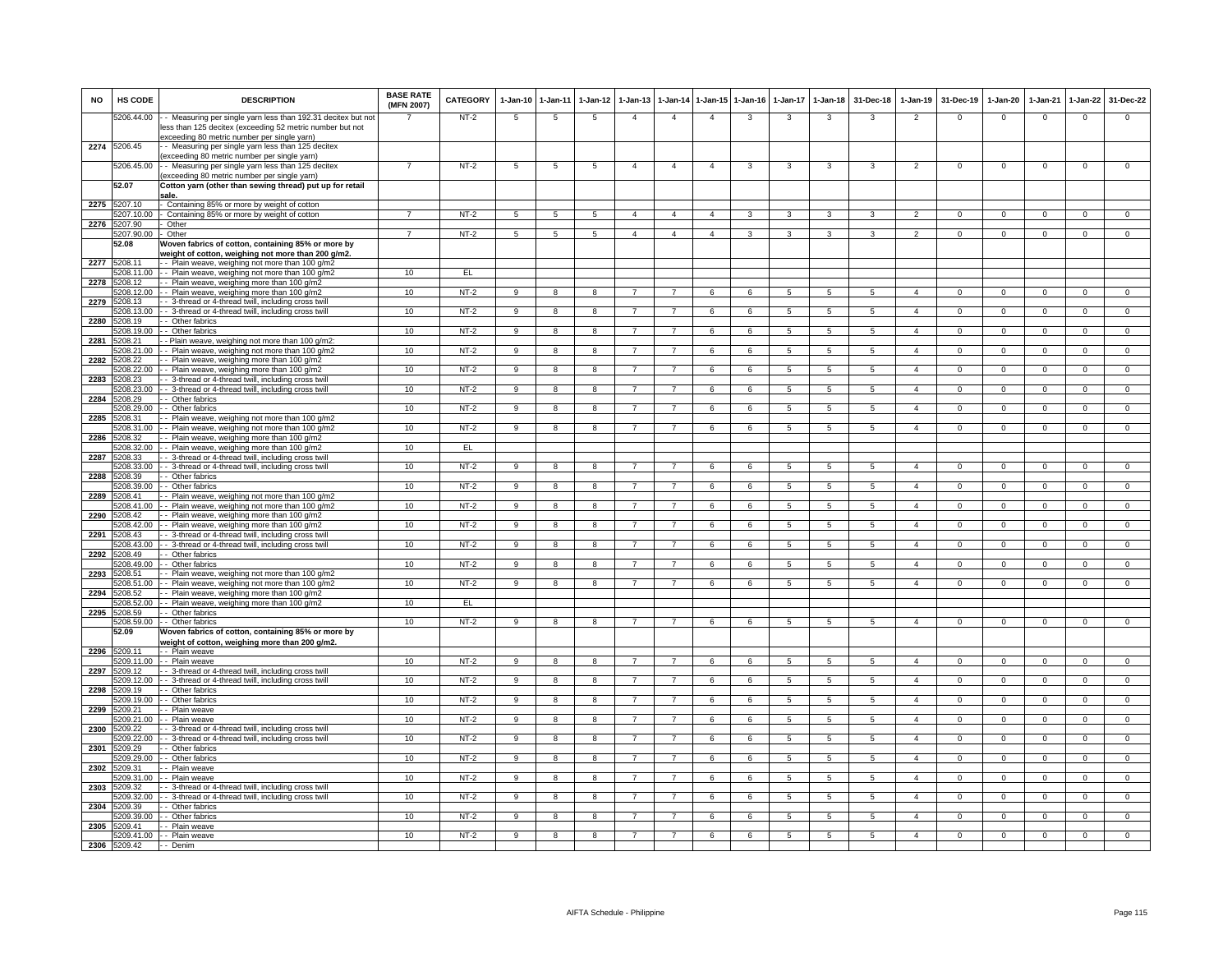| <b>NO</b> | <b>HS CODE</b>             | <b>DESCRIPTION</b>                                                                                                                                        | <b>BASE RATE</b><br>(MFN 2007) | <b>CATEGORY</b> | $1-Jan-10$     | $1 - Jan-11$   | $1-Jan-12$   | $1-Jan-13$     |                |   | 1-Jan-14 1-Jan-15 1-Jan-16 | $1-Jan-17$      | $1-Jan-18$      | 31-Dec-18       | $1-Jan-19$     | 31-Dec-19      | $1-Jan-20$     | $1-Jan-21$     | $1-Jan-22$     | 31-Dec-22      |
|-----------|----------------------------|-----------------------------------------------------------------------------------------------------------------------------------------------------------|--------------------------------|-----------------|----------------|----------------|--------------|----------------|----------------|---|----------------------------|-----------------|-----------------|-----------------|----------------|----------------|----------------|----------------|----------------|----------------|
| 2307      | 5209.42.00<br>5209.43      | - Denim<br>- Other fabrics of 3-thread or 4-thread twill, including cross                                                                                 | 10                             | NT-2            | 9              | 8              | 8            | $\overline{7}$ | $\overline{7}$ | 6 | 6                          | 5               | 5               | 5               | $\overline{4}$ | $\mathbf{0}$   | $\mathbf{0}$   | $\mathbf 0$    | $\mathbf{0}$   | $\mathbf{0}$   |
|           | 5209.43.00                 | will<br>- Other fabrics of 3-thread or 4-thread twill, including cross                                                                                    | 10                             | $NT-2$          | 9              | 8              | 8            |                | -7             | 6 | 6                          | 5               | 5               | 5               | $\overline{a}$ | $\mathbf 0$    | $\,0\,$        | $\mathbf 0$    | $\mathsf 0$    | $\overline{0}$ |
| 2308      | 5209.49                    | will<br>- Other fabrics                                                                                                                                   |                                |                 |                |                |              |                |                |   |                            |                 |                 |                 |                |                |                |                |                |                |
|           | 5209.49.00<br>209.51       | - Other fabrics                                                                                                                                           | 10                             | $NT-2$          | 9              | 8              | 8            | $\overline{7}$ | $\overline{7}$ | 6 | 6                          | 5               | 5               | $\sqrt{5}$      | $\mathbf{A}$   | $^{\circ}$     | $^{\circ}$     | $\Omega$       | $\mathbf 0$    | $\overline{0}$ |
| 2309      | 5209.51.00                 | - Plain weave<br>- Plain weave                                                                                                                            | 10                             | $NT-2$          | 9              | 8              | 8            |                |                | 6 | 6                          | 5               | 5               | 5               | $\overline{4}$ | $\mathbf 0$    | $\mathsf 0$    | $\mathbf 0$    | $\mathbf 0$    | $\mathbf 0$    |
| 2310      | 5209.52                    | - 3-thread or 4-thread twill, including cross twil                                                                                                        |                                |                 |                |                |              |                |                |   |                            |                 |                 |                 |                |                |                |                |                |                |
|           | 5209.52.00<br>2311 5209.59 | - 3-thread or 4-thread twill, including cross twill<br>- Other fabrics                                                                                    | 10                             | $NT-2$          | 9              | 8              | 8            | 7              | $\overline{7}$ | 6 | 6                          | 5               | $5\overline{5}$ | 5               | $\overline{4}$ | $\mathbf{0}$   | $\overline{0}$ | $\mathbf 0$    | $\overline{0}$ | $\overline{0}$ |
|           | 5209.59.00                 | - Other fabrics                                                                                                                                           | 10                             | $NT-2$          | $\mathbf{Q}$   | 8              | $\mathbf{R}$ | $\overline{7}$ | $\overline{7}$ | 6 | 6                          | 5               | $\overline{5}$  | 5               | $\mathbf{A}$   | $^{\circ}$     | $\mathbf 0$    | $\Omega$       | $\mathbf{0}$   | $\overline{0}$ |
|           | 52.10                      | Woven fabrics of cotton, containing less than 85% by<br>weight of cotton, mixed mainly or solely with man-made<br>ibres, weighing not more than 200 g/m2. |                                |                 |                |                |              |                |                |   |                            |                 |                 |                 |                |                |                |                |                |                |
|           | 2312 5210.11               | - - Plain weave                                                                                                                                           |                                |                 |                |                |              |                |                |   |                            |                 |                 |                 |                |                |                |                |                |                |
| 2313      | 5210.11.00<br>5210.19      | - - Plain weave<br>- Other fabrics                                                                                                                        | 10                             | $NT-2$          | $\mathbf{Q}$   | 8              |              |                |                | 6 | $\overline{6}$             | 5               | $\overline{5}$  | 5               | $\Delta$       | $\Omega$       | $\Omega$       | $\Omega$       | $\overline{0}$ | $\overline{0}$ |
|           | 5210.19.00                 | - Other fabrics                                                                                                                                           | 10                             | $NT-2$          | 9              | 8              | 8            |                |                | 6 | 6                          | 5               | 5               | 5               | $\overline{4}$ | $^{\circ}$     | $^{\circ}$     | $^{\circ}$     | $\mathbf 0$    | $\mathbf 0$    |
|           | 2314 5210.21<br>5210.21.00 | - Plain weave<br>- Plain weave                                                                                                                            | 10                             | $NT-2$          | 9              | 8              | 8            | $\overline{7}$ | $\overline{7}$ | 6 | 6                          | 5               | $\overline{5}$  | 5               | $\overline{4}$ | $^{\circ}$     | $^{\circ}$     | $\Omega$       | $\mathbf{0}$   | $\mathbf 0$    |
| 2315      | 5210.29                    | - Other fabrics                                                                                                                                           |                                |                 |                |                |              |                |                |   |                            |                 |                 |                 |                |                |                |                |                |                |
|           | 210.29.00<br>5210.31       | - - Other fabrics<br>- Plain weave                                                                                                                        | 10                             | $NT-2$          | 9              | 8              | 8            |                | 7              | 6 | 6                          | 5               | 5               | 5               | $\overline{a}$ | $^{\circ}$     | $\mathbf 0$    | $\mathbf 0$    | $\mathbf 0$    | $\overline{0}$ |
| 2316      | 5210.31.00                 | - Plain weave                                                                                                                                             | 10                             | EL              |                |                |              |                |                |   |                            |                 |                 |                 |                |                |                |                |                |                |
| 2317      | 5210.32                    | - 3-thread or 4-thread twill, including cross twil                                                                                                        |                                |                 |                |                |              |                |                |   |                            |                 |                 |                 | $\overline{4}$ |                | $\overline{0}$ |                |                |                |
| 2318      | 5210.32.00<br>210.39       | - 3-thread or 4-thread twill, including cross twill<br>- Other fabrics                                                                                    | 10                             | $NT-2$          | 9              | 8              | <b>R</b>     |                |                | 6 | $\overline{6}$             | 5               | 5               | $\overline{5}$  |                | $\Omega$       |                | $\Omega$       | $\overline{0}$ | $\overline{0}$ |
|           | 5210.39.00                 | - Other fabrics                                                                                                                                           | 10                             | $NT-2$          | 9              | 8              |              |                | $\overline{7}$ | 6 | 6                          | 5               | $\overline{5}$  | -5              | $\overline{4}$ | $\Omega$       | $\Omega$       | $\Omega$       | $\overline{0}$ | $\overline{0}$ |
| 2319      | 5210.41<br>210 41 00       | - Plain weave<br>- Plain weave                                                                                                                            | 10                             | EL              |                |                |              |                |                |   |                            |                 |                 |                 |                |                |                |                |                |                |
| 2320      | 210.49                     | - Other fabrics                                                                                                                                           |                                |                 |                |                |              |                |                |   |                            |                 |                 |                 |                |                |                |                |                |                |
| 2321      | 210.49.00<br>5210.51       | - Other fabrics                                                                                                                                           | 10                             | $NT-2$          | 9              | 8              | 8            | $\overline{7}$ | $\overline{7}$ | 6 | 6                          | 5               | 5               | 5               | $\overline{4}$ | $\mathbf 0$    | $\mathbf 0$    | $\mathbf 0$    | $\mathsf 0$    | $\overline{0}$ |
|           | 5210.51.00                 | - Plain weave<br>- Plain weave                                                                                                                            | 10                             | $NT-2$          | $\overline{9}$ | $\overline{8}$ | 8            | $\overline{7}$ | $\overline{7}$ | 6 | 6                          | 5               | $\overline{5}$  | $\overline{5}$  | $\overline{4}$ | $\overline{0}$ | $\overline{0}$ | $\overline{0}$ | $\overline{0}$ | $\overline{0}$ |
| 2322      | 5210.59                    | - Other fabrics                                                                                                                                           |                                |                 |                |                |              |                |                |   |                            |                 |                 |                 |                |                |                |                |                |                |
|           | 5210.59.00<br>52.11        | - Other fabrics<br>Woven fabrics of cotton, containing less than 85% by                                                                                   | 10                             | $NT-2$          | 9              | 8              | $\mathbf{R}$ |                | $\overline{7}$ | 6 | $\overline{6}$             | 5               | 5               | $\overline{5}$  | $\Delta$       | $\Omega$       | $\overline{0}$ | $\Omega$       | $\overline{0}$ | $\overline{0}$ |
|           |                            | weight of cotton, mixed mainly or solely with man-made<br>fibres, weighing more than 200 g/m2.                                                            |                                |                 |                |                |              |                |                |   |                            |                 |                 |                 |                |                |                |                |                |                |
|           | 2323 5211.11               | - - Plain weave                                                                                                                                           |                                |                 |                |                |              |                |                |   |                            |                 |                 |                 |                |                |                |                |                |                |
| 2324      | 5211.11.00<br>5211.12      | - - Plain weave<br>- 3-thread or 4-thread twill, including cross twill                                                                                    | 10                             | $NT-2$          | 9              | 8              | 8            | $\overline{7}$ | $\overline{7}$ | 6 | 6                          | $5\overline{5}$ | 5 <sub>5</sub>  | -5              | $\overline{a}$ | $\Omega$       | $\overline{0}$ | $\mathbf 0$    | $\mathbf{0}$   | $\overline{0}$ |
|           | 5211.12.00                 | - - 3-thread or 4-thread twill, including cross twill                                                                                                     | 10                             | $NT-2$          | 9              | 8              | 8            | $\overline{7}$ | $\overline{7}$ | 6 | 6                          | 5               | $\overline{5}$  | 5               | $\overline{4}$ | 0              | 0              | $\mathbf 0$    | 0              | $\overline{0}$ |
| 2325      | 5211.19<br>5211 19 00      | - Other fabrics<br>- Other fabrics                                                                                                                        | 10                             | $NT-2$          | $\mathbf{q}$   | $\overline{8}$ | $\mathbf{R}$ |                | $\overline{7}$ | 6 | $\epsilon$                 | $\overline{5}$  | $\overline{5}$  | $\overline{5}$  | $\overline{4}$ | $\Omega$       | $\overline{0}$ | $\Omega$       | $\overline{0}$ | $\overline{0}$ |
| 2326      | 5211.20                    | Bleached                                                                                                                                                  |                                |                 |                |                |              |                |                |   |                            |                 |                 |                 |                |                |                |                |                |                |
| 2327      | 5211.20.00<br>5211.31      | Bleached<br>- Plain weave                                                                                                                                 | 10                             | $NT-2$          | 9              | 8              | 8            |                | $\overline{7}$ | 6 | 6                          | $\overline{5}$  | $\overline{5}$  | $\sqrt{5}$      | $\overline{4}$ | $\Omega$       | $\Omega$       | $\Omega$       | $\overline{0}$ | $\overline{0}$ |
|           | 5211.31.00                 | - Plain weave                                                                                                                                             | 10                             | $NT-2$          | 9              | 8              | 8            | $\overline{7}$ | $\overline{7}$ | 6 | 6                          | 5               | $5\overline{5}$ | 5               | $\overline{4}$ | $^{\circ}$     | $\overline{0}$ | $\mathbf 0$    | $\mathbf{0}$   | $\overline{0}$ |
| 2328      | 5211.32<br>211.32.00       | - 3-thread or 4-thread twill, including cross twill<br>- 3-thread or 4-thread twill, including cross twill                                                | 10                             | $NT-2$          | 9              | 8              | 8            | $\overline{7}$ | $\overline{7}$ | 6 | 6                          | 5               | 5               | 5               | $\overline{4}$ | $\mathbf 0$    | $\mathbf 0$    | $\mathbf 0$    | $\mathbf 0$    | $\overline{0}$ |
| 2329      | 211.39                     | - Other fabrics                                                                                                                                           |                                |                 |                |                |              |                |                |   |                            |                 |                 |                 |                |                |                |                |                |                |
|           | 5211.39.00                 | - Other fabrics                                                                                                                                           | 10                             | $NT-2$          | 9              | 8              | 8            | $\overline{7}$ | $\overline{7}$ | 6 | 6                          | $\overline{5}$  | 5               | $\sqrt{5}$      | $\mathbf{A}$   | $\mathbf 0$    | $\mathbf 0$    | $\Omega$       | $\mathbf 0$    | $\overline{0}$ |
| 2330      | 5211.41<br>5211.41.00      | - Plain weave<br>- Plain weave                                                                                                                            | 10                             | $NT-2$          | 9              | 8              | $\mathbf{R}$ |                | $\overline{7}$ | 6 | 6                          | 5               | $\overline{5}$  | $\overline{5}$  | $\mathbf{A}$   | $\Omega$       | $\Omega$       | $\Omega$       | $\overline{0}$ | $\overline{0}$ |
| 2331      | 5211.42                    | - Denim                                                                                                                                                   |                                |                 |                |                |              |                |                |   |                            |                 |                 |                 |                |                |                |                |                |                |
| 2332      | 5211.42.00<br>5211.43      | - Denim<br>- Other fabrics of 3-thread or 4-thread twill, including cross<br>will                                                                         | 10                             | $NT-2$          | 9              | 8              | 8            | $\overline{7}$ | $\overline{7}$ | 6 | 6                          | 5               | 5               | 5               | $\overline{4}$ | $\mathbf 0$    | $\mathbf 0$    | $\mathbf 0$    | $\mathbf{0}$   | $\mathbf{0}$   |
|           | 5211.43.00                 | - Other fabrics of 3-thread or 4-thread twill, including cross<br>will                                                                                    | 10                             | $NT-2$          | 9              | 8              | 8            |                | -7             | 6 | 6                          | $\overline{5}$  | $\overline{5}$  | $5\phantom{.0}$ | $\overline{4}$ | $\mathbf 0$    | $\mathsf 0$    | $\overline{0}$ | $\overline{0}$ | $\overline{0}$ |
| 2333      | 5211.49<br>5211.49.00      | - Other fabrics<br>- Other fabrics                                                                                                                        | 10                             | $NT-2$          | 9              | 8              | 8            | $\overline{7}$ | $\overline{7}$ | 6 | 6                          | 5               | $5\phantom{.0}$ | 5               | $\overline{a}$ | $^{\circ}$     | $\overline{0}$ | $^{\circ}$     | $\mathbf 0$    | $\overline{0}$ |
| 2334      | 5211.51                    | - Plain weave                                                                                                                                             |                                |                 |                |                |              |                |                |   |                            |                 |                 |                 |                |                |                |                |                |                |
| 2335      | 5211.51.00<br>5211.52      | - Plain weave<br>- 3-thread or 4-thread twill, including cross twil                                                                                       | 10                             | $NT-2$          | 9              | 8              | 8            |                |                | 6 | 6                          | 5               | 5               | 5               | $\overline{4}$ | $\Omega$       | $\Omega$       | $\Omega$       | $\mathsf 0$    | $\mathbf 0$    |
|           | 5211.52.00                 | - 3-thread or 4-thread twill, including cross twill                                                                                                       | 10                             | $NT-2$          | 9              | 8              | 8            | $\overline{7}$ | $\overline{7}$ | 6 | 6                          | 5               | 5               | 5               | $\overline{4}$ | $\mathbf{0}$   | $\mathbf 0$    | $\mathbf 0$    | $\mathbf 0$    | $\mathbf{0}$   |
| 2336      | 5211.59                    | - Other fabrics                                                                                                                                           |                                |                 |                |                |              |                |                |   |                            |                 |                 |                 |                |                |                |                |                |                |
|           | 5211.59.00<br>52.12        | - Other fabrics<br>Other woven fabrics of cotton.                                                                                                         | 10                             | $NT-2$          | 9              | 8              | 8            |                | 7              | 6 | 6                          | 5               | 5               | 5               | $\overline{4}$ | $\overline{0}$ | $^{\circ}$     | $^{\circ}$     | $\mathbf{0}$   | $\mathbf 0$    |
| 2337      | 5212.11                    | - Unbleached                                                                                                                                              |                                |                 |                |                |              |                |                |   |                            |                 |                 |                 |                |                |                |                |                |                |
| 2338      | 5212.12                    | 5212.11.00 -- Unbleached<br>- - Bleached                                                                                                                  | 10                             | $NT-2$          | 9              | 8              | 8            | $\overline{7}$ | $\overline{7}$ | 6 | 6                          | 5               | 5               | 5               | $\overline{a}$ | $\mathbf 0$    | $\mathbf 0$    | $\mathbf 0$    | $\mathbf 0$    | $\mathbf 0$    |
|           |                            | 5212.12.00 - - Bleached                                                                                                                                   | 10                             | $NT-2$          | $_{9}$         | 8              | 8            | $\overline{7}$ | $\overline{7}$ | 6 | 6                          | $5\overline{)}$ | $\overline{5}$  | $\overline{5}$  | $\overline{a}$ | $\Omega$       | $\overline{0}$ | $\overline{0}$ | $\overline{0}$ | $\overline{0}$ |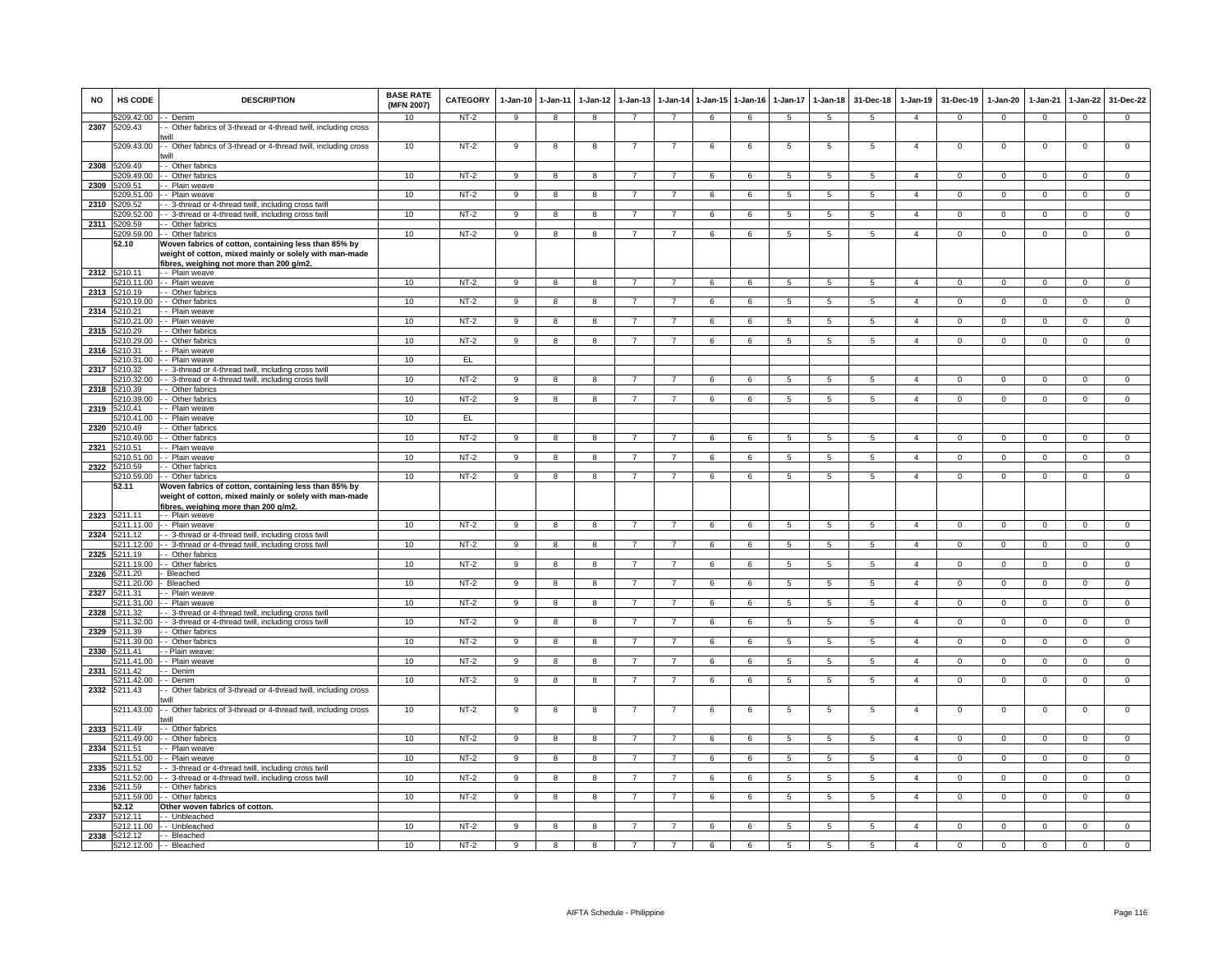| <b>NO</b> | HS CODE                    | <b>DESCRIPTION</b>                                                                                                                                                                                                                                         | <b>BASE RATE</b><br>(MFN 2007) | CATEGORY         | $1-Jan-10$      | $1 - Jan-11$        | $1-Jan-12$      | $1 - Jan-13$            | 1-Jan-14       |                | 1-Jan-15 1-Jan-16                | $1-Jan-17$                     | $1-Jan-18$           | 31-Dec-18       | $1-Jan-19$     | 31-Dec-19            | $1-Jan-20$     | 1-Jan-21                | 1-Jan-22       | 31-Dec-22                     |
|-----------|----------------------------|------------------------------------------------------------------------------------------------------------------------------------------------------------------------------------------------------------------------------------------------------------|--------------------------------|------------------|-----------------|---------------------|-----------------|-------------------------|----------------|----------------|----------------------------------|--------------------------------|----------------------|-----------------|----------------|----------------------|----------------|-------------------------|----------------|-------------------------------|
| 2339      | 5212.13                    | - Dyed                                                                                                                                                                                                                                                     |                                |                  |                 |                     |                 |                         |                |                |                                  |                                |                      |                 |                |                      |                |                         |                |                               |
| 2340      | 212.13.00<br>5212.14       | - Dyed<br>- Of yarns of different colours                                                                                                                                                                                                                  | 10                             | NT-2             | 9               | 8                   | 8               | $\overline{7}$          | $\overline{7}$ | 6              | 6                                | $5\phantom{.0}$                | $5\phantom{.0}$      | $5\phantom{.0}$ | $\overline{4}$ | $\overline{0}$       | $\mathbf 0$    | $\mathbf 0$             | $\overline{0}$ | $\overline{0}$                |
|           | 212.14.00                  | - Of yarns of different colours                                                                                                                                                                                                                            | 10                             | $NT-2$           | $\overline{9}$  | $\overline{8}$      | $\overline{8}$  | $\overline{7}$          | $\overline{7}$ | 6              | 6                                | 5                              | 5                    | $\overline{5}$  | $\overline{4}$ | $\overline{0}$       | $\overline{0}$ | $\overline{0}$          | $\overline{0}$ | $\overline{0}$                |
| 2341      | 212.15                     | - Printed                                                                                                                                                                                                                                                  |                                |                  |                 |                     |                 |                         |                |                |                                  |                                |                      |                 |                |                      |                |                         |                |                               |
|           | 5212.15.00                 | - Printed                                                                                                                                                                                                                                                  | 10                             | $NT-2$           | 9               | 8                   | 8               | $\overline{7}$          | $\overline{7}$ | 6              | 6                                | 5                              | $5\overline{5}$      | 5               | $\overline{4}$ | $\mathbf 0$          | $\mathbf 0$    | $\mathbf 0$             | $\mathbf 0$    | $\mathbf 0$                   |
| 2342      | 5212.21                    | Unbleached                                                                                                                                                                                                                                                 |                                |                  |                 |                     |                 |                         |                |                |                                  |                                |                      |                 |                |                      |                |                         |                |                               |
|           | 5212.21.00                 | Unbleached                                                                                                                                                                                                                                                 | 10                             | $NT-2$           | $\overline{9}$  | $\overline{8}$      | $\overline{8}$  | $\overline{7}$          | $\overline{7}$ | 6              | 6                                | $\overline{5}$                 | $\overline{5}$       | $\overline{5}$  | $\overline{4}$ | $\mathbf 0$          | $\Omega$       | $\mathbf{0}$            | $\overline{0}$ | $\overline{0}$                |
| 2343      | 212.22                     | - Bleached                                                                                                                                                                                                                                                 |                                |                  |                 |                     |                 |                         |                |                |                                  |                                |                      |                 |                |                      |                |                         |                |                               |
|           | 5212.22.00                 | - Bleached                                                                                                                                                                                                                                                 | 10                             | $NT-2$           | $\overline{9}$  | $\overline{8}$      | 8               |                         | $\overline{7}$ | 6              | 6                                | $\sqrt{5}$                     | $5\overline{)}$      | $5^{\circ}$     | $\overline{4}$ | $\Omega$             | $\Omega$       | $\Omega$                | $\mathbf 0$    | $\Omega$                      |
| 2344      | 5212.23<br>5212.23.00      | - Dyed                                                                                                                                                                                                                                                     | 10                             | $NT-2$           |                 | 8                   |                 | $\overline{7}$          |                |                |                                  |                                |                      |                 |                | $\overline{0}$       | $^{\circ}$     |                         |                | $\overline{0}$                |
| 2345      | 212.24                     | - Dyed<br>- Of yarns of different colours                                                                                                                                                                                                                  |                                |                  | 9               |                     | 8               |                         | $\overline{7}$ | 6              | 6                                | 5                              | 5                    | 5               | $\overline{4}$ |                      |                | $\mathbf{0}$            | $\overline{0}$ |                               |
|           | 212.24.00                  | - Of yarns of different colours                                                                                                                                                                                                                            | 10                             | $NT-2$           | $\overline{9}$  | 8                   | 8               | $\overline{7}$          | $\overline{7}$ | 6              | 6                                | 5                              | $5\overline{5}$      | 5               | $\overline{4}$ | $\mathbf{0}$         | $\mathbf{O}$   | $\mathbf 0$             | $\mathbf 0$    | $\mathbf{0}$                  |
| 2346      | 5212.25                    | - Printed                                                                                                                                                                                                                                                  |                                |                  |                 |                     |                 |                         |                |                |                                  |                                |                      |                 |                |                      |                |                         |                |                               |
|           | 5212.25.00                 | - Printed                                                                                                                                                                                                                                                  | 10                             | $NT-2$           | 9               | 8                   | 8               | $\overline{7}$          | $\overline{7}$ | 6              | 6                                | 5                              | 5                    | 5               | $\overline{4}$ | $\mathbf{0}$         | 0              | $\mathbf 0$             | $\mathbf 0$    | $\mathbf 0$                   |
|           | 53.01                      | Flax, raw or processed but not spun; flax tow and waste                                                                                                                                                                                                    |                                |                  |                 |                     |                 |                         |                |                |                                  |                                |                      |                 |                |                      |                |                         |                |                               |
|           |                            | including yarn waste and garnetted stock)                                                                                                                                                                                                                  |                                |                  |                 |                     |                 |                         |                |                |                                  |                                |                      |                 |                |                      |                |                         |                |                               |
| 2347      | 5301.10                    | Flax, raw or retted                                                                                                                                                                                                                                        | 3                              |                  |                 |                     |                 | 3                       |                | $\overline{2}$ |                                  |                                |                      |                 |                |                      |                |                         |                |                               |
|           | 5301.10.00<br>2348 5301.21 | Flax, raw or retted<br>- Broken or scutched                                                                                                                                                                                                                |                                | $NT-1$           | $\mathbf{3}$    | 3                   | 3               |                         | $\overline{2}$ |                |                                  |                                |                      | $\mathbf{0}$    | $\mathbf{0}$   | $\mathbf 0$          | 0              | $^{\circ}$              | $\mathbf{0}$   | $\mathbf{0}$                  |
|           | 5301.21.00                 | - Broken or scutched                                                                                                                                                                                                                                       | 3                              | $NT-1$           | 3               | 3                   | 3               | 3                       | $\overline{2}$ | $\overline{2}$ |                                  |                                | $\mathbf{1}$         | $\mathbf{0}$    | $\circ$        | $\mathbf 0$          | $\mathbf{0}$   | $\mathbf{0}$            | $\mathbf 0$    | $\mathbf 0$                   |
| 2349      | 5301.29                    | - Other                                                                                                                                                                                                                                                    |                                |                  |                 |                     |                 |                         |                |                |                                  |                                |                      |                 |                |                      |                |                         |                |                               |
|           | 301.29.00                  | - Other                                                                                                                                                                                                                                                    | 3                              | NT-1             | $\mathbf{3}$    | $\mathbf{3}$        | 3               | 3                       | $\overline{2}$ | $\overline{2}$ |                                  |                                | $\mathbf{1}$         | $\mathbf 0$     | $\mathbf{0}$   | $\mathbf{0}$         | $\mathbf{O}$   | $\mathbf 0$             | $\mathbf 0$    | $\mathbf{0}$                  |
| 2350      | 5301.30                    | Flax tow or waste                                                                                                                                                                                                                                          |                                |                  |                 |                     |                 |                         |                |                |                                  |                                |                      |                 |                |                      |                |                         |                |                               |
|           | 5301.30.00                 | Flax tow or waste                                                                                                                                                                                                                                          | 3                              | $NT-1$           | 3               | 3                   | 3               | $\overline{\mathbf{3}}$ | $\overline{2}$ | $\overline{2}$ |                                  |                                | $\overline{1}$       | $\mathbf{0}$    | $\mathbf 0$    | $\mathbf 0$          | $\mathbf 0$    | 0                       | $\mathbf{0}$   | $\mathsf 0$                   |
|           | 53.02                      | True hemp (Cannabis sativa L.), raw or processed but not                                                                                                                                                                                                   |                                |                  |                 |                     |                 |                         |                |                |                                  |                                |                      |                 |                |                      |                |                         |                |                               |
|           |                            | spun; tow and waste of true hemp (including yarn waste                                                                                                                                                                                                     |                                |                  |                 |                     |                 |                         |                |                |                                  |                                |                      |                 |                |                      |                |                         |                |                               |
|           | 2351 5302.10               | and garnetted stock)<br>True hemp, raw or retted                                                                                                                                                                                                           |                                |                  |                 |                     |                 |                         |                |                |                                  |                                |                      |                 |                |                      |                |                         |                |                               |
|           | 5302.10.00                 | True hemp, raw or retted                                                                                                                                                                                                                                   | $\mathbf{3}$                   | $NT-1$           | $\mathbf{3}$    | $\mathbf{3}$        | $\mathbf{3}$    | $\mathbf{3}$            | $\overline{2}$ | $\overline{2}$ | 1                                | 1                              | $\mathbf{1}$         | $\overline{0}$  | $\mathbf{0}$   | $\overline{0}$       | $\mathbf{0}$   | $\mathbf{0}$            | $\overline{0}$ | $\overline{0}$                |
| 2352      | 5302.90                    | Other                                                                                                                                                                                                                                                      |                                |                  |                 |                     |                 |                         |                |                |                                  |                                |                      |                 |                |                      |                |                         |                |                               |
|           | 5302.90.00                 | Other                                                                                                                                                                                                                                                      | 3                              | $NT-1$           | 3               | $\mathbf{3}$        | 3               | 3                       | $\overline{2}$ | $\overline{2}$ | $\mathbf{1}$                     | $\mathbf{1}$                   | $\mathbf{1}$         | $\mathbf 0$     | $\Omega$       | $\mathbf{0}$         | $\Omega$       | $\Omega$                | $\mathbf{0}$   | $\mathbf 0$                   |
|           | 53.03                      | lute and other textile bast fibres (excluding flax, true                                                                                                                                                                                                   |                                |                  |                 |                     |                 |                         |                |                |                                  |                                |                      |                 |                |                      |                |                         |                |                               |
|           |                            | hemp and ramie), raw or processed but not spun; tow<br>and waste of these fibres (including yarn waste and<br>garnetted stock).                                                                                                                            |                                |                  |                 |                     |                 |                         |                |                |                                  |                                |                      |                 |                |                      |                |                         |                |                               |
| 2353      | 5303.10                    | Jute and other textile bast fibres, raw or retted                                                                                                                                                                                                          |                                |                  |                 |                     |                 |                         |                |                |                                  |                                |                      |                 |                |                      |                |                         |                |                               |
|           | 5303.10.00                 | Jute and other textile bast fibres, raw or retted                                                                                                                                                                                                          | 3                              | $NT-1$           | 3               | 3                   | 3               | 3                       | $\overline{2}$ | $\mathcal{P}$  |                                  |                                |                      | $\mathbf 0$     | $\mathbf{0}$   | $\mathbf{0}$         | $\mathbf 0$    | $^{\circ}$              | $^{\circ}$     | $\mathbf{0}$                  |
|           | 2354 5303.90<br>5303.90.00 | Other<br>Other                                                                                                                                                                                                                                             | $\mathbf{3}$                   | <b>NT-1</b>      | 3               | 3                   | 3               | 3                       | $\overline{2}$ | $\mathcal{P}$  | $\overline{1}$                   |                                | $\overline{1}$       | $\mathbf{0}$    | $\mathbf 0$    | $\mathbf{0}$         | $\mathbf{0}$   | $\mathbf{0}$            | $\mathbf{0}$   | $\mathbf{0}$                  |
| 2355      | 5305.00                    | Coconut, abaca (Manila Hemp or Musa Textilis Nee), ramie<br>and other vegetable textile fibres, not elsewhere specified or<br>included, raw or processed but not spun; tow, noils and waste<br>of these fibres (including yarn waste and garnetted stock). |                                |                  |                 |                     |                 |                         |                |                |                                  |                                |                      |                 |                |                      |                |                         |                |                               |
|           |                            |                                                                                                                                                                                                                                                            |                                |                  | $\mathbf{3}$    |                     | $\mathbf{a}$    | $\mathbf{B}$            | $\overline{2}$ | $\overline{2}$ |                                  |                                | $\overline{1}$       | $\Omega$        | $\Omega$       |                      | $\Omega$       |                         | $\Omega$       |                               |
|           | 5305.00.00A<br>5305.00.00  | - Sisal and other textile fibres of the genus Agave, raw<br>Other                                                                                                                                                                                          | 3<br>5                         | $NT-1$<br>$NT-2$ | $\overline{4}$  | 3<br>$\overline{4}$ | $\overline{4}$  | $\mathbf{3}$            | 3              | 3              | $\overline{1}$<br>$\overline{2}$ | $\mathbf{1}$<br>$\overline{2}$ | $\overline{2}$       | $\overline{2}$  |                | $\Omega$<br>$\Omega$ | $\Omega$       | $\Omega$<br>$\mathbf 0$ | $\mathbf 0$    | $\mathbf 0$<br>$\overline{0}$ |
|           | 53.06                      | Flax yarn.                                                                                                                                                                                                                                                 |                                |                  |                 |                     |                 |                         |                |                |                                  |                                |                      |                 |                |                      |                |                         |                |                               |
| 2356      | 5306.10                    | Single                                                                                                                                                                                                                                                     |                                |                  |                 |                     |                 |                         |                |                |                                  |                                |                      |                 |                |                      |                |                         |                |                               |
|           | 5306.10.00                 | Single                                                                                                                                                                                                                                                     | 5                              | $NT-1$           | $\overline{4}$  | $\overline{4}$      | 3               | 3                       | $\overline{2}$ | $\overline{2}$ |                                  |                                | $\mathbf{1}$         | $\mathbf 0$     | $^{\circ}$     | $\mathbf{0}$         | $\mathbf{O}$   | $^{\circ}$              | $\mathbf{0}$   | $\overline{0}$                |
| 2357      | 5306.20                    | Multiple (folded) or cabled                                                                                                                                                                                                                                |                                |                  |                 |                     |                 |                         |                |                |                                  |                                |                      |                 |                |                      |                |                         |                |                               |
|           | 306.20.00                  | Multiple (folded) or cabled                                                                                                                                                                                                                                | 5                              | $NT-1$           | $\overline{4}$  | $\overline{4}$      | 3               | 3                       | $\overline{2}$ | $\overline{2}$ |                                  |                                | $\mathbf{1}$         | $\mathbf 0$     | $\mathbf 0$    | $\mathbf 0$          | 0              | $\mathbf 0$             | $\circ$        | $\overline{0}$                |
|           | 53.07                      | arn of jute or of other textile bast fibres of heading<br>3.03.                                                                                                                                                                                            |                                |                  |                 |                     |                 |                         |                |                |                                  |                                |                      |                 |                |                      |                |                         |                |                               |
| 2358      | 5307.10                    | · Single                                                                                                                                                                                                                                                   |                                |                  |                 |                     |                 |                         |                |                |                                  |                                |                      |                 |                |                      |                |                         |                |                               |
|           | 5307.10.00                 | Single                                                                                                                                                                                                                                                     | $\overline{5}$                 | $NT-1$           | $\overline{4}$  | $\overline{4}$      | $\mathcal{R}$   |                         | $\mathcal{P}$  |                |                                  |                                |                      | $\Omega$        | $\Omega$       | $\Omega$             | $\Omega$       | $\Omega$                | $\Omega$       | $\overline{0}$                |
| 2359      | 5307.20                    | Multiple (folded) or cabled                                                                                                                                                                                                                                |                                |                  |                 |                     |                 |                         |                |                |                                  |                                |                      |                 |                |                      |                |                         |                |                               |
|           | 5307.20.00                 | Multiple (folded) or cabled                                                                                                                                                                                                                                | 5                              | $NT-1$           | $\overline{4}$  | $\overline{4}$      | $\mathbf{3}$    | 3                       | $\overline{2}$ | $\overline{2}$ |                                  |                                | $\overline{1}$       | $\mathbf 0$     | $\mathbf 0$    | $\mathbf{0}$         | $\mathbf{O}$   | $\mathbf{0}$            | $\mathbf{0}$   | $\overline{0}$                |
|           | 53.08                      | Yarn of other vegetable textile fibres; paper yarn.                                                                                                                                                                                                        |                                |                  |                 |                     |                 |                         |                |                |                                  |                                |                      |                 |                |                      |                |                         |                |                               |
| 2360      | 5308.10                    | Coir yarn                                                                                                                                                                                                                                                  |                                |                  |                 |                     |                 |                         |                |                |                                  |                                |                      |                 |                |                      |                |                         |                |                               |
| 2361      | 308.10.00<br>308.20        | Coir yarn                                                                                                                                                                                                                                                  | $\overline{7}$                 | $NT-2$           | $5\overline{)}$ | $5\overline{)}$     | $5\phantom{.0}$ | $\overline{4}$          | $\overline{a}$ | $\overline{4}$ | 3                                | 3                              | $\overline{3}$       | 3               | $\overline{2}$ | $\Omega$             | $\overline{0}$ | $\Omega$                | $\overline{0}$ | $\overline{0}$                |
|           | 5308.20.00                 | True hemp yarn<br>True hemp yarn                                                                                                                                                                                                                           | 5                              | $NT-1$           | $\overline{4}$  | $\overline{4}$      | 3               | 3                       | $\overline{2}$ | $\overline{2}$ |                                  |                                | $\overline{1}$       | $\mathbf 0$     | $\mathsf 0$    | $\mathbf 0$          | $\mathbf 0$    | $\mathbf 0$             | $\mathbf 0$    | $\overline{0}$                |
| 2362      | 5308.90                    | Other                                                                                                                                                                                                                                                      |                                |                  |                 |                     |                 |                         |                |                |                                  |                                |                      |                 |                |                      |                |                         |                |                               |
|           | 5308.90.10                 | - Paper yarn                                                                                                                                                                                                                                               | $\overline{5}$                 | $NT-1$           | $\overline{4}$  | $\overline{4}$      | 3               | $\overline{\mathbf{3}}$ | $\overline{2}$ | $\overline{2}$ | $\overline{1}$                   | $\mathbf{1}$                   | $\overline{1}$       | $\overline{0}$  | $\overline{0}$ | $\overline{0}$       | $\overline{0}$ | $\Omega$                | $\overline{0}$ | $\overline{0}$                |
|           | 5308.90.90                 | - Other                                                                                                                                                                                                                                                    | $\overline{7}$                 | $NT-2$           | $\sqrt{5}$      | 5                   | $5\overline{)}$ | $\overline{4}$          | $\overline{a}$ | $\overline{4}$ | 3                                | 3                              | 3                    | 3               | $\overline{2}$ | $\Omega$             | $\Omega$       | $\Omega$                | $\mathbf 0$    | $\mathbf 0$                   |
|           | 53.09                      | Woven fabrics of flax.                                                                                                                                                                                                                                     |                                |                  |                 |                     |                 |                         |                |                |                                  |                                |                      |                 |                |                      |                |                         |                |                               |
| 2363      | 5309.11                    | - Unbleached or bleached                                                                                                                                                                                                                                   |                                |                  |                 |                     |                 |                         |                |                |                                  |                                |                      |                 |                |                      |                |                         |                |                               |
|           | 5309.11.00                 | - Unbleached or bleached                                                                                                                                                                                                                                   | $\overline{7}$                 | $NT-1$           | 5               | $5\phantom{.0}$     | $\overline{4}$  | $\overline{4}$          | 3              | 3              | 2                                | $\overline{2}$                 | $\mathbf{1}$         | $\mathbf{0}$    | $^{\circ}$     | $\mathbf{0}$         | $^{\circ}$     | $^{\circ}$              | $\mathbf{0}$   | $\overline{0}$                |
| 2364      | 309 19<br>309.19.00        | - Other<br>- Other                                                                                                                                                                                                                                         | $\overline{7}$                 | $NT-1$           | 5               |                     | $\overline{4}$  | $\overline{4}$          | 3              |                | $\overline{2}$                   | $\mathfrak{p}$                 | $\mathbf{1}$         |                 |                | $\mathbf{0}$         |                | $\Omega$                |                | $\mathbf{0}$                  |
| 2365      | 309.21                     | - Unbleached or bleached                                                                                                                                                                                                                                   |                                |                  |                 | $5\phantom{.0}$     |                 |                         |                | 3              |                                  |                                |                      | $\mathsf 0$     | $\mathbf{0}$   |                      | $\mathsf 0$    |                         | $\mathbf{0}$   |                               |
|           | 5309.21.00                 | - Unbleached or bleached                                                                                                                                                                                                                                   | $\overline{7}$                 | $NT-1$           | 5               | $5\overline{5}$     | $\overline{4}$  | $\overline{4}$          | 3              | $\mathbf{R}$   | $\mathcal{P}$                    | $\mathcal{P}$                  | $\blacktriangleleft$ | $\mathbf 0$     | $\mathbf 0$    | $\mathbf{0}$         | 0              | $\mathbf 0$             | $\mathbf 0$    | $\Omega$                      |
| 2366      | 5309.29                    | - Other                                                                                                                                                                                                                                                    |                                |                  |                 |                     |                 |                         |                |                |                                  |                                |                      |                 |                |                      |                |                         |                |                               |
|           | 5309.29.00 - - Other       |                                                                                                                                                                                                                                                            | $\overline{7}$                 | $NT-1$           | 5               | $5\overline{)}$     | $\overline{4}$  | $\overline{4}$          | 3              | 3              | $\overline{2}$                   | $\overline{2}$                 | $\overline{1}$       | $\Omega$        | $\Omega$       | $\Omega$             | $\Omega$       | $\Omega$                | $\overline{0}$ | $\overline{0}$                |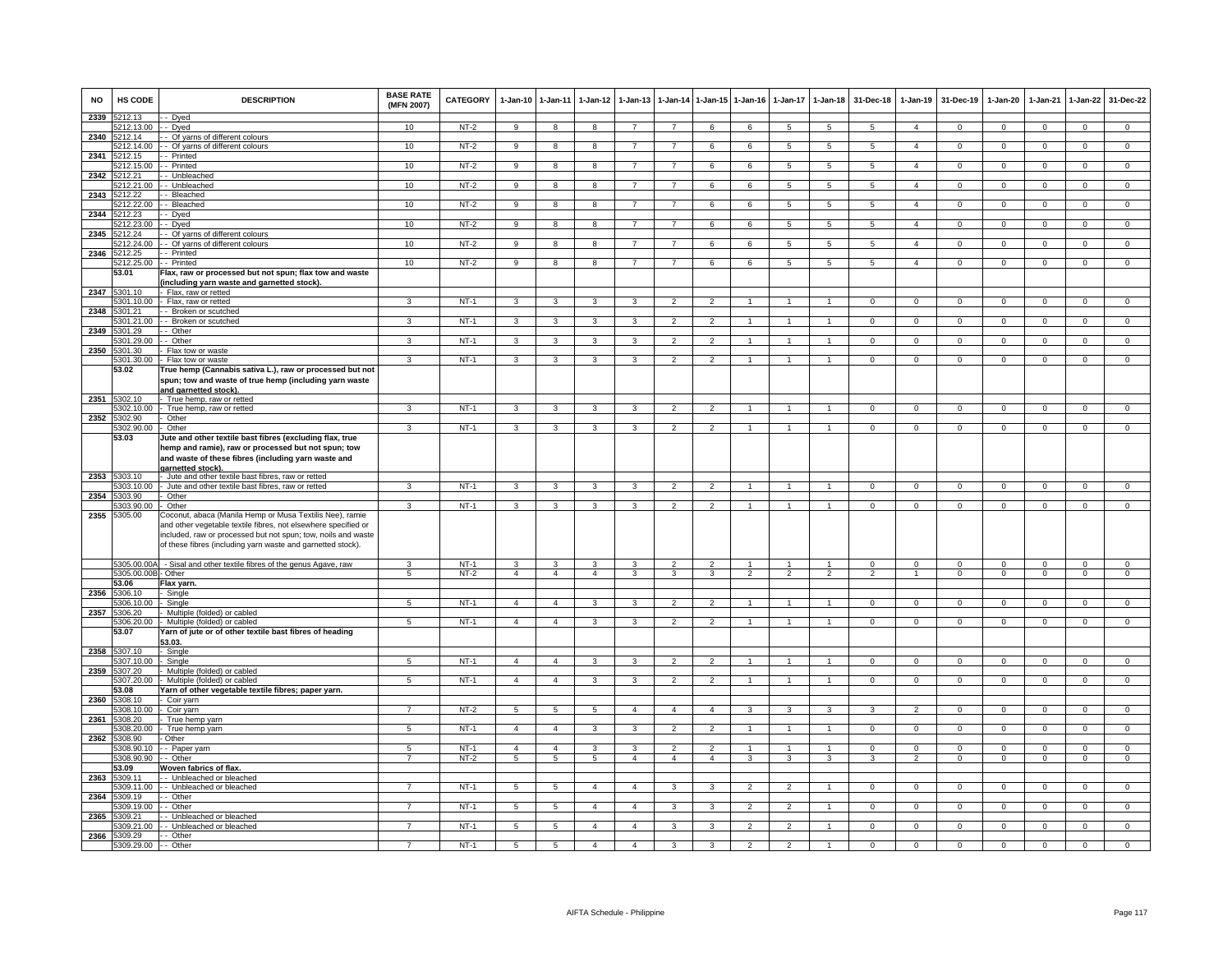| <b>NO</b> | HS CODE                    | <b>DESCRIPTION</b>                                                                                                        | <b>BASE RATE</b><br>(MFN 2007) | <b>CATEGORY</b> | $1-Jan-10$      | $1 - Jan-11$    | $1-Jan-12$      | $1-Jan-13$             |                     |                | 1-Jan-14 1-Jan-15 1-Jan-16     |                                | 1-Jan-17 1-Jan-18       | 31-Dec-18      | 1-Jan-19       | 31-Dec-19    | $1-Jan-20$     | 1-Jan-21               | $1 - Jan-22$   | 31-Dec-22      |
|-----------|----------------------------|---------------------------------------------------------------------------------------------------------------------------|--------------------------------|-----------------|-----------------|-----------------|-----------------|------------------------|---------------------|----------------|--------------------------------|--------------------------------|-------------------------|----------------|----------------|--------------|----------------|------------------------|----------------|----------------|
|           | 53.10                      | Woven fabrics of jute or of other textile bast fibres of<br>heading 53.03                                                 |                                |                 |                 |                 |                 |                        |                     |                |                                |                                |                         |                |                |              |                |                        |                |                |
| 2367      | 5310.10                    | Unbleached                                                                                                                |                                |                 |                 |                 |                 |                        |                     |                |                                |                                |                         |                |                |              |                |                        |                |                |
| 2368      | 310.10.00<br>310.90        | Unbleached<br>Other                                                                                                       | $\overline{7}$                 | $NT-1$          | 5               | 5               | $\overline{4}$  | $\overline{4}$         | 3                   | 3              | $\overline{2}$                 | $\mathfrak{p}$                 | -1                      | $\Omega$       | $\overline{0}$ | $\mathbf 0$  | $\mathbf{0}$   | $\overline{0}$         | $\overline{0}$ | $\overline{0}$ |
|           | 5310.90.00                 | Other                                                                                                                     | $\overline{7}$                 | $NT-1$          | 5               | 5               | $\overline{4}$  | $\overline{4}$         | 3                   | 3              | $\overline{2}$                 | $\overline{\phantom{0}}$       | $\overline{1}$          | $\mathbf 0$    | $\mathbf 0$    | $\mathbf 0$  | $\mathsf 0$    | $\mathbf 0$            | $\mathsf 0$    | $\overline{0}$ |
| 2369      | 5311.00                    | Voven fabrics of other vegetable textile fibres; woven fabrics                                                            |                                |                 |                 |                 |                 |                        |                     |                |                                |                                |                         |                |                |              |                |                        |                |                |
|           | 311.00.00<br>54.01         | Voven fabrics of other vegetable textile fibres; woven fabrics<br>Sewing thread of man-made filaments, whether or not put | $\overline{7}$                 | $NT-1$          | -5              | 5               | $\overline{4}$  | $\overline{4}$         | 3                   | 3              | $\mathcal{P}$                  | $\mathcal{P}$                  | $\mathbf{1}$            | $\mathbf 0$    | $\Omega$       | $\mathbf 0$  | $\Omega$       | $\Omega$               | $\mathsf 0$    | $\overline{0}$ |
| 2370      | 5401.10                    | Of synthetic filaments                                                                                                    |                                |                 |                 |                 |                 |                        |                     |                |                                |                                |                         |                |                |              |                |                        |                |                |
|           | 5401.10.00                 | Of synthetic filaments                                                                                                    | 10                             | ST              | 9               | 9               | 8               | 8                      | 7                   | 7              | 6                              | 6                              | 6                       | 6              | 5              | 5            | 5              | 5                      | 5              | 5              |
|           | 2371 5401.20<br>5401.20.00 | Of artificial filaments:<br>Of artificial filaments                                                                       | 10                             | ST              | $\mathbf{Q}$    | 9               | 8               | 8                      | $\overline{7}$      | $\overline{7}$ | 6                              | 6                              | 6                       | 6              | 5              | -5           | 5              | 5                      | 5              | 5              |
|           | 54.02                      | Synthetic filament yarn (other than sewing thread), not                                                                   |                                |                 |                 |                 |                 |                        |                     |                |                                |                                |                         |                |                |              |                |                        |                |                |
|           |                            | put up for retail sale, including synthetic monofilament of                                                               |                                |                 |                 |                 |                 |                        |                     |                |                                |                                |                         |                |                |              |                |                        |                |                |
| 2372      | 5402.11                    | less than 67 decitex.<br>-- Of aramids                                                                                    |                                |                 |                 |                 |                 |                        |                     |                |                                |                                |                         |                |                |              |                |                        |                |                |
|           | 402.11.00                  | - Of aramids                                                                                                              |                                | $NT-1$          | $\mathcal{R}$   | 3               |                 | 3                      |                     |                |                                |                                |                         | $\Omega$       | $\Omega$       | $\Omega$     | $\Omega$       |                        | $\Omega$       | $\Omega$       |
| 2373      | 5402.19                    | - Other                                                                                                                   |                                |                 |                 |                 |                 |                        |                     |                |                                |                                |                         |                |                |              |                |                        |                |                |
|           | 5402.19.00<br>2374 5402.20 | - Other<br>High tenacity yarn of polyesters                                                                               | 3                              | $NT-1$          | $\mathbf{3}$    | 3               | 3               | 3                      | $\overline{2}$      | $\overline{2}$ |                                |                                |                         | $^{\circ}$     | $\mathbf{0}$   | $\mathbf 0$  | $\mathbf 0$    | 0                      | $\mathbf{0}$   | $^{\circ}$     |
|           | 5402.20.00                 | High tenacity yarn of polyesters                                                                                          | $\overline{7}$                 | $NT-2$          | 5               | 5               | 5               | $\overline{4}$         | $\overline{4}$      | $\overline{4}$ | 3                              | 3                              | 3                       | 3              | $\overline{2}$ | $\mathbf 0$  | $^{\circ}$     | $\Omega$               | $\mathbf{0}$   | $\mathbf 0$    |
| 2375      | 5402.31                    | - Of nylon or other polyamides, measuring per single yarn                                                                 |                                |                 |                 |                 |                 |                        |                     |                |                                |                                |                         |                |                |              |                |                        |                |                |
|           | 5402.31.00                 | ot more than 50 tex<br>- Of nylon or other polyamides, measuring per single yarn                                          | 5                              | $NT-1$          | $\overline{4}$  | $\overline{4}$  | 3               | 3                      | $\overline{2}$      | $\overline{2}$ |                                |                                | 1                       | $\mathbf 0$    | $\mathbf 0$    | $\mathbf 0$  | $\mathbf 0$    | $\mathbf 0$            | $\mathsf 0$    | $\mathbf 0$    |
|           |                            | ot more than 50 tex                                                                                                       |                                |                 |                 |                 |                 |                        |                     |                |                                |                                |                         |                |                |              |                |                        |                |                |
|           | 2376 5402.32               | - Of nylon or other polyamides, measuring per single yarn                                                                 |                                |                 |                 |                 |                 |                        |                     |                |                                |                                |                         |                |                |              |                |                        |                |                |
|           | 5402.32.00                 | - Of nylon or other polyamides, measuring per single yarn                                                                 | $5\phantom{.0}$                | $NT-1$          | $\overline{4}$  | $\overline{4}$  | 3               | 3                      | $\overline{2}$      | $\overline{2}$ | $\overline{1}$                 | $\overline{1}$                 | $\overline{1}$          | $\Omega$       | $\Omega$       | $\mathbf 0$  | $\Omega$       | $\Omega$               | $\mathbf 0$    | $\overline{0}$ |
| 2377      | 6402.33<br>5402.33.00      | Of polyesters<br>Of polyesters                                                                                            | $\overline{7}$                 | $NT-2$          | $\overline{5}$  | 5               | $\overline{5}$  | $\Delta$               | $\mathbf{A}$        | $\mathbf{A}$   |                                | 3                              | $\mathbf{3}$            | $\mathcal{R}$  | $\mathcal{P}$  | $\Omega$     | $\Omega$       | $\Omega$               | $\mathsf 0$    | $\Omega$       |
| 2378      | 5402.34                    | - Of polypropylene                                                                                                        |                                |                 |                 |                 |                 |                        |                     |                |                                |                                |                         |                |                |              |                |                        |                |                |
|           | 5402.34.00                 | - Of polypropylene                                                                                                        | 5                              | $NT-1$          | $\overline{4}$  | $\overline{4}$  | 3               | 3                      | $\overline{2}$      | $\overline{2}$ | -1                             | $\mathbf{1}$                   | 1                       | $\Omega$       | $\mathbf{0}$   | $\mathbf{0}$ | $\overline{0}$ | $\mathbf 0$            | $\overline{0}$ | $\Omega$       |
| 2379      | 5402.39<br>402.39.00       | - Other<br>- Other                                                                                                        | 5                              | $NT-1$          | $\overline{a}$  | $\overline{4}$  | 3               | 3                      | $\overline{2}$      | $\overline{2}$ | -1                             | -1                             | 1                       | $\Omega$       | $\overline{0}$ | $\Omega$     | $\overline{0}$ | $\Omega$               | $\overline{0}$ | $\overline{0}$ |
| 2380      | 402.44                     | - Elastomeric                                                                                                             |                                |                 |                 |                 |                 |                        |                     |                |                                |                                |                         |                |                |              |                |                        |                |                |
|           | 5402.44.00                 | Elastomeric                                                                                                               | 5                              | EL.             |                 |                 |                 |                        |                     |                |                                |                                |                         |                |                |              |                |                        |                |                |
| 2381      | 5402.45<br>5402.45.00      | Other, of nylon or other polyamides<br>Other, of nylon or other polyamides                                                | $\overline{5}$                 | $NT-1$          | $\overline{4}$  | $\overline{4}$  |                 | 3                      | $\mathcal{D}$       | $\mathcal{L}$  |                                |                                |                         | $\Omega$       | $\Omega$       | $\Omega$     | $\Omega$       | $\Omega$               | $\overline{0}$ | $\overline{0}$ |
| 2382      | 402.46                     | Other, of polyesters, partially oriented                                                                                  |                                |                 |                 |                 |                 |                        |                     |                |                                |                                |                         |                |                |              |                |                        |                |                |
|           | 5402.46.00                 | Other, of polyesters, partially oriented                                                                                  | 5                              | EL              |                 |                 |                 |                        |                     |                |                                |                                |                         |                |                |              |                |                        |                |                |
| 2383      | 5402.47<br>5402.47.00      | - Other, of polyesters<br>- Other, of polyesters                                                                          | 5                              | EL              |                 |                 |                 |                        |                     |                |                                |                                |                         |                |                |              |                |                        |                |                |
| 2384      | 540248                     | - Other, of polypropylene                                                                                                 |                                |                 |                 |                 |                 |                        |                     |                |                                |                                |                         |                |                |              |                |                        |                |                |
|           | 402.48.00                  | Other, of polypropylene                                                                                                   | 5                              | $NT-1$          | $\overline{4}$  | $\overline{4}$  | 3               | 3                      | $\mathfrak{p}$      | 2              | $\overline{1}$                 | $\mathbf{1}$                   | $\mathbf{1}$            | $\Omega$       | $\circ$        | $\Omega$     | $\Omega$       | $\mathbf{0}$           | $\mathbf{0}$   | $\mathsf 0$    |
| 2385      | 5402.49<br>5402.49.00      | - Other<br>Other                                                                                                          | 5                              | $NT-1$          | $\overline{4}$  | $\overline{4}$  | 3               | 3                      | $\overline{2}$      | $\mathcal{P}$  | $\mathbf{1}$                   | $\mathbf{1}$                   | $\mathbf{1}$            | $\mathbf 0$    | $\mathbf 0$    | $\mathbf 0$  | $\mathbf 0$    | $\mathbf 0$            | $\mathbf 0$    | $\mathbf 0$    |
| 2386      | 5402.51                    | Of nylon or other polyamides                                                                                              |                                |                 |                 |                 |                 |                        |                     |                |                                |                                |                         |                |                |              |                |                        |                |                |
|           | 5402.51.00                 | - Of nylon or other polyamides                                                                                            | $\overline{7}$                 | $NT-2$          | 5               | 5               | $\overline{5}$  | $\overline{4}$         | $\overline{4}$      | $\overline{4}$ | 3                              | 3                              | $\overline{\mathbf{3}}$ | $\overline{3}$ | $\overline{2}$ | $\Omega$     | $\overline{0}$ | $\overline{0}$         | $\overline{0}$ | $\overline{0}$ |
| 2387      | 402.52<br>5402.52.00       | - Of polvesters<br>- Of polyesters                                                                                        | $\overline{7}$                 | $NT-2$          | 5               | 5               | $5\overline{5}$ | $\overline{4}$         | $\overline{4}$      | $\overline{4}$ | 3                              | 3                              | $\mathbf{3}$            | 3              | $\overline{2}$ | $\mathbf 0$  | $\overline{0}$ | $\mathbf 0$            | $\mathbf{0}$   | $\mathbf{0}$   |
|           | 2388 5402.59               | - Other                                                                                                                   |                                |                 |                 |                 |                 |                        |                     |                |                                |                                |                         |                |                |              |                |                        |                |                |
|           | 5402.59.00                 | - Other                                                                                                                   | $\overline{7}$                 | $NT-2$          | 5               | 5               | 5               | $\overline{4}$         | $\overline{4}$      | $\overline{4}$ | 3                              | 3                              | 3                       | 3              | $\overline{2}$ | $\mathbf{0}$ | $\mathbf{0}$   | $\mathbf{0}$           | $\overline{0}$ | $^{\circ}$     |
| 2389      | 402.61<br>402.61.00        | - Of nylon or other polyamides<br>- Of nylon or other polyamides                                                          |                                | $NT-2$          | 5               | 5               | 5               | $\overline{4}$         | $\overline{4}$      | $\overline{4}$ | 3                              | 3                              | 3                       | 3              | $\overline{2}$ | $\mathbf 0$  | $\mathbf 0$    | $^{\circ}$             | $\mathbf{0}$   | $\mathbf 0$    |
| 2390      | 5402.62                    | - Of polyesters                                                                                                           |                                |                 |                 |                 |                 |                        |                     |                |                                |                                |                         |                |                |              |                |                        |                |                |
|           | 5402.62.00                 | Of polyesters                                                                                                             | $\overline{7}$                 | $NT-2$          | $5\phantom{.0}$ | $\overline{5}$  | 5               | $\overline{4}$         | $\overline{4}$      | $\overline{4}$ | 3                              | 3                              | 3                       | 3              | $\overline{2}$ | $\mathbf 0$  | 0              | $^{\circ}$             | 0              | $\mathbf 0$    |
| 2391      | 5402.69<br>5402.69.00      | - Other<br>- Other                                                                                                        | $\overline{7}$                 | $NT-2$          | 5               | 5               | $\overline{5}$  | $\boldsymbol{\Lambda}$ | $\overline{4}$      | $\overline{4}$ | R                              | $\mathbf{\hat{z}}$             | $\mathbf{a}$            | $\mathbf{z}$   | $\mathcal{L}$  | $\Omega$     | $\Omega$       | $\Omega$               | $\Omega$       | $\Omega$       |
|           | 54.03                      | Artificial filament yarn (other than sewing thread), not put                                                              |                                |                 |                 |                 |                 |                        |                     |                |                                |                                |                         |                |                |              |                |                        |                |                |
|           |                            | up for retail sale, including artificial monofilament of less                                                             |                                |                 |                 |                 |                 |                        |                     |                |                                |                                |                         |                |                |              |                |                        |                |                |
| 2392      | 5403.10                    | than 67 decitex.<br>High tenacity yarn of viscose rayon                                                                   |                                |                 |                 |                 |                 |                        |                     |                |                                |                                |                         |                |                |              |                |                        |                |                |
|           | 403.10.00                  | High tenacity yarn of viscose rayon                                                                                       |                                | $NT-1$          | $\overline{5}$  | $\overline{5}$  | $\overline{4}$  | $\overline{4}$         | 3                   | 3              | $\overline{2}$                 | $\overline{2}$                 | $\mathbf{1}$            | $\Omega$       | $\overline{0}$ | $\Omega$     | $\Omega$       | $\overline{0}$         | $\Omega$       | $\overline{0}$ |
| 2393      | 5403.31                    | - Of viscose rayon, untwisted or with a twist not exceeding                                                               |                                |                 |                 |                 |                 |                        |                     |                |                                |                                |                         |                |                |              |                |                        |                |                |
|           | 5403.31.00/                | 20 turns per metre<br>- - Textured yarn                                                                                   | $\overline{7}$                 | $NT-1$          | -5              | $5\phantom{.0}$ | $\overline{a}$  | $\overline{4}$         | 3                   | $\mathbf{3}$   | $\mathcal{P}$                  | $\mathcal{D}$                  | $\mathbf{1}$            | $\Omega$       | $\Omega$       | $\Omega$     | $\Omega$       | $\Omega$               | $\mathsf 0$    | $\Omega$       |
|           | 5403.31.00                 | - - Other                                                                                                                 |                                | $NT-1$          | $\mathbf{1}$    | $\overline{1}$  | $\overline{1}$  | $\mathbf{1}$           | $\overline{1}$      | $\overline{1}$ | $\overline{1}$                 | $\overline{1}$                 | $\mathbf{1}$            | $\mathbf{0}$   | $\overline{0}$ | $\mathbf 0$  | $\overline{0}$ | $\overline{0}$         | $\overline{0}$ | $\overline{0}$ |
| 2394      | 5403.32                    | - Of viscose rayon, with a twist exceeding 120 turns per                                                                  |                                |                 |                 |                 |                 |                        |                     |                |                                |                                |                         |                |                |              |                |                        |                |                |
|           | 5403.32.00A                | netre                                                                                                                     | $\overline{7}$                 | $NT-1$          | 5               | 5               | $\overline{4}$  | $\overline{4}$         | $\mathbf{3}$        | $\mathbf{3}$   | $\overline{2}$                 | $\overline{2}$                 | $\mathbf{1}$            | $\Omega$       | $\mathbf 0$    | $\mathbf 0$  | $\mathbf 0$    | $\mathbf 0$            | $\mathbf{0}$   | $\mathbf 0$    |
|           | 5403.32.00B                | --- Textured yarn<br>- - Other                                                                                            | 3                              | $NT-1$          | 3               | $\mathbf{3}$    | 3               | 3                      | $\overline{2}$      | $\overline{2}$ | $\overline{1}$                 | $\overline{1}$                 | $\overline{1}$          | $\mathbf{0}$   | $\overline{0}$ | $\mathbf{0}$ | $\overline{0}$ | $\mathbf{0}$           | $\mathbf{0}$   | $\mathbf 0$    |
| 2395      | 5403.33                    | - Of cellulose acetate                                                                                                    |                                |                 |                 |                 |                 |                        |                     |                |                                |                                |                         |                |                |              |                |                        |                |                |
|           | 403.33.00/                 | - - Textured yarn                                                                                                         | 7<br>3                         | $NT-1$          | 5               | 5               | $\overline{4}$  | $\overline{4}$         | 3<br>$\mathfrak{p}$ | $\mathbf{3}$   | $\overline{2}$<br>$\mathbf{1}$ | $\overline{2}$<br>$\mathbf{1}$ | 1<br>$\mathbf{1}$       | $\mathbf{0}$   | $^{\circ}$     | $^{\circ}$   | $^{\circ}$     | $^{\circ}$<br>$\Omega$ | $\mathbf{0}$   | $\mathbf{0}$   |
| 2396      | 5403.33.00E<br>5403.39     | - - Other<br>- Other                                                                                                      |                                | $NT-1$          | 3               | 3               | 3               | 3                      |                     | $\overline{2}$ |                                |                                |                         | $\mathbf 0$    | $\mathbf 0$    | $\mathbf 0$  | $\mathbf 0$    |                        | $\mathsf 0$    | $\overline{0}$ |
|           |                            | 5403.39.00A - - - Textured yarn                                                                                           | $\overline{7}$                 | $NT-1$          | $5\overline{)}$ | $\overline{5}$  | $\mathbf{A}$    | $\overline{4}$         | 3                   | $\overline{3}$ | $\overline{2}$                 | $\overline{2}$                 | $\blacktriangleleft$    | $\Omega$       | $\Omega$       | $\Omega$     | $\Omega$       | $\Omega$               | $\Omega$       | $\overline{0}$ |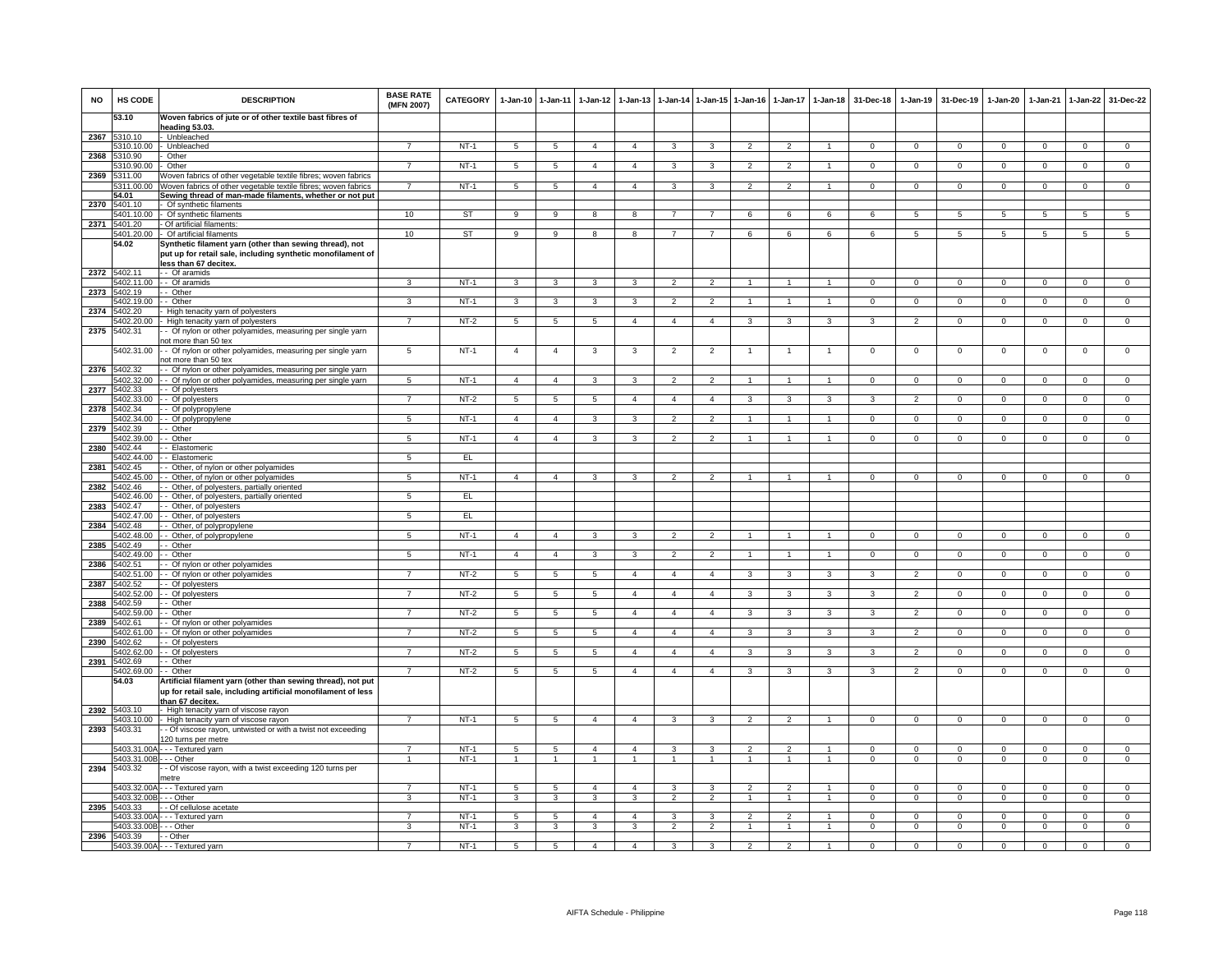| <b>NO</b> | <b>HS CODE</b>                      | <b>DESCRIPTION</b>                                                                                                                                                                                                                                                  | <b>BASE RATE</b><br>(MFN 2007) | <b>CATEGORY</b> | $1-Jan-10$           | $1-Jan-11$              | $1-Jan-12$                     | $1 - Jan-13$                   | $1 - Jan-14$   | $1 - Jan-15$         | $1-Jan-16$                       | 1-Jan-17           | $1-Jan-18$                     | 31-Dec-18                | $1-Jan-19$             | 31-Dec-19                | $1-Jan-20$                 | $1-Jan-21$              | $1-Jan-22$                 | 31-Dec-22                        |
|-----------|-------------------------------------|---------------------------------------------------------------------------------------------------------------------------------------------------------------------------------------------------------------------------------------------------------------------|--------------------------------|-----------------|----------------------|-------------------------|--------------------------------|--------------------------------|----------------|----------------------|----------------------------------|--------------------|--------------------------------|--------------------------|------------------------|--------------------------|----------------------------|-------------------------|----------------------------|----------------------------------|
|           | 5403.39.00B - - - Other             |                                                                                                                                                                                                                                                                     | $\mathbf{\Omega}$              | $NT-1$          | 3                    | 3                       | 3                              | 3                              | $\overline{2}$ | $\overline{2}$       |                                  |                    | $\overline{1}$                 | $\mathbf{0}$             | $\mathbf{0}$           | $\mathbf{0}$             | $\overline{0}$             | $\mathbf 0$             | $\mathbf 0$                | $\mathbf{0}$                     |
|           | 2397 5403.41                        | - Of viscose rayon                                                                                                                                                                                                                                                  |                                | $NT-1$          |                      |                         |                                |                                |                |                      |                                  |                    |                                |                          |                        |                          |                            |                         |                            |                                  |
|           | 5403.41.00B - - - Other             | 5403.41.00A --- Textured yarn                                                                                                                                                                                                                                       | $\overline{7}$                 | $NT-1$          | 5<br>$5\overline{5}$ | 5<br>$\overline{5}$     | $\mathbf{4}$<br>$\overline{4}$ | $\mathbf{A}$<br>$\overline{4}$ | 3<br>3         | 3<br>3               | $\mathfrak{p}$<br>$\overline{2}$ | $\mathcal{P}$<br>2 | $\overline{1}$<br>$\mathbf{1}$ | $\Omega$<br>$\mathbf{0}$ | $\Omega$<br>$^{\circ}$ | $\Omega$<br>$\mathbf{0}$ | $\Omega$<br>$\overline{0}$ | $\Omega$<br>$\mathbf 0$ | $\Omega$<br>$\overline{0}$ | $\overline{0}$<br>$\overline{0}$ |
| 2398      | 5403.42                             | - Of cellulose acetate                                                                                                                                                                                                                                              |                                |                 |                      |                         |                                |                                |                |                      |                                  |                    |                                |                          |                        |                          |                            |                         |                            |                                  |
|           | 5403.42.00A                         | - - Textured yarn                                                                                                                                                                                                                                                   |                                | $NT-1$          | 5                    | 5                       | $\overline{4}$                 | 4                              | 3              | 3                    | $\overline{2}$                   |                    | $\overline{1}$                 | 0                        | $\mathbf{0}$           | $\mathbf 0$              | 0                          | $\mathbf 0$             | $^{\circ}$                 | $\mathbf 0$                      |
|           | 5403.42.00B                         | - - Other                                                                                                                                                                                                                                                           | $\overline{7}$                 | $NT-1$          | $5\overline{5}$      | 5                       | $\overline{4}$                 | $\overline{4}$                 | $\mathbf{3}$   | 3                    | $\overline{2}$                   | $\mathfrak{p}$     | $\overline{1}$                 | $\mathbf{O}$             | $\mathbf 0$            | $\mathbf 0$              | $\mathbf{0}$               | $\mathbf 0$             | $\mathsf 0$                | $\mathbf 0$                      |
| 2399      | 5403.49                             | - Other                                                                                                                                                                                                                                                             |                                |                 |                      |                         |                                |                                |                |                      |                                  |                    |                                |                          |                        |                          |                            |                         |                            |                                  |
|           |                                     | 5403.49.00A - - - Textured yarn                                                                                                                                                                                                                                     | $\overline{7}$                 | $NT-1$          | $5\overline{)}$      | $\overline{5}$          | $\overline{4}$                 | 4                              | 3              | 3                    | $\overline{2}$                   | $\overline{2}$     | $\mathbf{1}$                   | $\Omega$                 | $\Omega$               | $\Omega$                 | $\overline{0}$             | $\Omega$                | $\overline{0}$             | $\overline{0}$                   |
|           | 5403.49.00B                         | -- Other                                                                                                                                                                                                                                                            | 7                              | $NT-2$          | $\overline{5}$       | $\overline{5}$          | $\overline{5}$                 | $\overline{4}$                 | $\overline{4}$ | $\overline{4}$       | 3                                | 3                  | 3                              | $\mathbf{3}$             | $\overline{2}$         | $\overline{0}$           | $\overline{0}$             | $\Omega$                | $\overline{0}$             | $\overline{0}$                   |
|           | 54.04                               | Synthetic monofilament of 67 decitex or more and of<br>which no cross-sectional dimension exceeds 1 mm; strip<br>and the like (for example, artificial straw) of synthetic<br>textile materials of an apparent width not exceeding 5                                |                                |                 |                      |                         |                                |                                |                |                      |                                  |                    |                                |                          |                        |                          |                            |                         |                            |                                  |
| 2400      | 5404.11                             | mm.<br>- - Elastomeric                                                                                                                                                                                                                                              |                                |                 |                      |                         |                                |                                |                |                      |                                  |                    |                                |                          |                        |                          |                            |                         |                            |                                  |
|           | 5404.11.00                          | - - Elastomeric                                                                                                                                                                                                                                                     |                                | $NT-1$          | $\overline{1}$       | $\overline{1}$          | $\overline{1}$                 | $\mathbf{1}$                   | $\overline{1}$ | $\overline{1}$       |                                  |                    | $\overline{1}$                 | $\mathbf{O}$             | $\mathbf 0$            | $\mathbf 0$              | $\mathbf 0$                | $\mathbf 0$             | $\mathsf 0$                | $\mathbf 0$                      |
| 2401      | 5404.12                             | - Other, of polypropylene                                                                                                                                                                                                                                           |                                |                 |                      |                         |                                |                                |                |                      |                                  |                    |                                |                          |                        |                          |                            |                         |                            |                                  |
|           | 5404.12.00                          | - Other, of polypropylene                                                                                                                                                                                                                                           |                                | $NT-1$          | $\overline{1}$       | $\overline{1}$          | $\mathbf{1}$                   |                                | $\overline{1}$ | $\blacktriangleleft$ |                                  |                    | $\overline{1}$                 | $\Omega$                 | $\Omega$               | $\mathbf 0$              | $\mathbf 0$                | $\Omega$                | $\mathsf 0$                | $\Omega$                         |
| 2402      | 5404.19                             | - Other                                                                                                                                                                                                                                                             |                                |                 |                      |                         |                                |                                |                |                      |                                  |                    |                                |                          |                        |                          |                            |                         |                            |                                  |
|           | 5404.19.00                          | - Other                                                                                                                                                                                                                                                             |                                | $NT-1$          |                      |                         |                                |                                |                |                      |                                  |                    |                                | $\Omega$                 | $\Omega$               | $\Omega$                 | $\Omega$                   |                         | $\Omega$                   | $\Omega$                         |
| 2403      | 5404.90                             | Other                                                                                                                                                                                                                                                               |                                |                 |                      |                         |                                |                                |                |                      |                                  |                    |                                |                          |                        |                          |                            |                         |                            |                                  |
|           | 5404.90.00                          | Other                                                                                                                                                                                                                                                               | 1                              | <b>NT-1</b>     | 1                    | $\mathbf{1}$            | 1                              |                                | $\overline{1}$ |                      |                                  |                    | $\overline{1}$                 | $\mathbf{0}$             | 0                      | $\mathbf 0$              | 0                          | $\mathbf 0$             | $\mathbf{0}$               | $\Omega$                         |
| 2404      | 5405.00<br>5405.00.00               | Artificial monofilament of 67 decitex or more and of which no<br>cross-sectional dimension exceeds 1 mm; strip and the like<br>for example, artificial straw) of artificial textile materials of a<br>Artificial monofilament of 67 decitex or more and of which no | 3                              | $NT-1$          | 3                    | 3                       | 3                              | 3                              | $\overline{2}$ | $\overline{2}$       | 1                                | $\mathbf{1}$       | $\overline{1}$                 | $\mathsf 0$              | $\mathbf 0$            | $\mathbf 0$              | $\mathbf 0$                | $\mathbf 0$             | $\mathsf 0$                | $\mathbf 0$                      |
| 2405      | 5406.00                             | cross-sectional dimension exceeds 1 mm; strip and the like<br>for example, artificial straw) of artificial textile materials of an<br>Man-made filament yarn (other than sewing thread), put up for                                                                 |                                |                 |                      |                         |                                |                                |                |                      |                                  |                    |                                |                          |                        |                          |                            |                         |                            |                                  |
|           | 5406.00.00                          | retail sale.<br>Man-made filament yarn (other than sewing thread), put up for                                                                                                                                                                                       | $\overline{7}$                 | $NT-2$          | 5                    | 5                       | 5                              | $\overline{4}$                 | $\overline{4}$ | $\overline{4}$       | 3                                | 3                  | 3                              | 3                        | $\overline{2}$         | $\Omega$                 | $\mathbf 0$                | $\mathbf 0$             | $\mathsf 0$                | $\overline{0}$                   |
|           | 54.07                               | retail sale.<br>Woven fabrics of synthetic filament yarn, including<br>woven fabrics obtained from materials of heading 54.04.                                                                                                                                      |                                |                 |                      |                         |                                |                                |                |                      |                                  |                    |                                |                          |                        |                          |                            |                         |                            |                                  |
| 2406      | 5407.10                             | - Woven fabrics obtained from high tenacity yarn of nylon or<br>other polyamides or of polyesters:                                                                                                                                                                  |                                |                 |                      |                         |                                |                                |                |                      |                                  |                    |                                |                          |                        |                          |                            |                         |                            |                                  |
|           | 5407.10.11                          | --- Tyre fabrics and conveyor duck                                                                                                                                                                                                                                  |                                | $NT-1$          | $\overline{1}$       | $\overline{1}$          |                                |                                | $\overline{1}$ |                      |                                  |                    | -1                             | $\Omega$                 | $\Omega$               | $\Omega$                 | $\Omega$                   | $\Omega$                | $\Omega$                   | $\Omega$                         |
|           | 5407.10.19                          | --- Other                                                                                                                                                                                                                                                           | 10                             | $NT-2$          | $\overline{q}$       | $\overline{8}$          | $\overline{\mathbf{a}}$        | $\overline{7}$                 | $\overline{7}$ | 6                    | $\overline{6}$                   | $\overline{5}$     | $\overline{5}$                 | 5                        | $\mathbf{A}$           | $\Omega$                 | $\overline{0}$             | $\Omega$                | $\Omega$                   | $\overline{0}$                   |
|           | 5407.10.91                          | --- Tyre fabrics and conveyor duck                                                                                                                                                                                                                                  | $\mathbf{1}$                   | $NT-1$          | $\mathbf{1}$         | $\overline{1}$          | $\mathbf{1}$                   |                                | $\mathbf{1}$   | $\mathbf{1}$         | $\overline{1}$                   | $\mathbf{1}$       | $\overline{1}$                 | $\mathbf{O}$             | $\mathsf 0$            | $\mathbf 0$              | $\mathbf 0$                | $\Omega$                | $\mathsf 0$                | $\mathbf{0}$                     |
|           | 5407.10.99                          | --- Other                                                                                                                                                                                                                                                           | 10                             | $NT-2$          | $\overline{9}$       | $\overline{\mathbf{8}}$ | $\overline{\mathbf{8}}$        | $\overline{7}$                 | $\overline{7}$ | 6                    | 6                                | $5\overline{)}$    | $5\overline{)}$                | 5                        | $\overline{4}$         | $\Omega$                 | $\mathbf{0}$               | $\Omega$                | $\overline{0}$             | $\overline{0}$                   |
| 2407      | 5407.20<br>5407.20.00               | Woven fabrics obtained from strip or the like:<br>Woven fabrics obtained from strip or the like                                                                                                                                                                     | 10                             | $NT-2$          | 9                    | 8                       | 8                              | $\overline{7}$                 | $\overline{7}$ | 6                    | 6                                | 5                  | 5                              | 5                        | $\overline{4}$         | $\mathbf 0$              | $\mathbf{0}$               | $^{\circ}$              | $\mathbf{0}$               | $^{\circ}$                       |
| 2408      | 5407.30                             | Fabrics specified in Note 9 to Section XI                                                                                                                                                                                                                           |                                |                 |                      |                         |                                |                                |                |                      |                                  |                    |                                |                          |                        |                          |                            |                         |                            |                                  |
|           | 407.30.00                           | Fabrics specified in Note 9 to Section XI                                                                                                                                                                                                                           | 10                             | $NT-1$          | 9                    | 8                       | $\overline{7}$                 | 6                              | 5              | $\overline{4}$       | 3                                | $\overline{2}$     | $\overline{2}$                 | $\mathbf{O}$             | $\mathbf{0}$           | $\mathbf 0$              | $\circ$                    | $\Omega$                | $\circ$                    | $\mathbf 0$                      |
| 2409      | 5407.41                             | Unbleached or bleached:                                                                                                                                                                                                                                             |                                |                 |                      |                         |                                |                                |                |                      |                                  |                    |                                |                          |                        |                          |                            |                         |                            |                                  |
|           | 407.41.10                           | - - Woven nylon mesh fabrics of untwisted filament yarn<br>suitable for use as reinforcing material for tarpaulins                                                                                                                                                  |                                | $NT-1$          | $\overline{1}$       | $\overline{1}$          | $\mathbf{1}$                   |                                | $\overline{1}$ | $\overline{1}$       |                                  |                    | $\overline{1}$                 | 0                        | 0                      | $\,0\,$                  | $\,0\,$                    | $\mathbf 0$             | $\mathsf 0$                | $\mathsf 0$                      |
|           | 5407.41.90<br>5407.42               | --- Other                                                                                                                                                                                                                                                           | 5                              | $NT-1$          | $\overline{4}$       | $\overline{4}$          | 3                              | 3                              | $\overline{2}$ | $\overline{2}$       | $\overline{1}$                   | 1                  | $\blacktriangleleft$           | $\Omega$                 | $\mathbf 0$            | $\Omega$                 | $\overline{0}$             | $\Omega$                | $\mathbf 0$                | $\overline{0}$                   |
| 2410      | 5407.42.00                          | - Dyed<br>-- Dyed                                                                                                                                                                                                                                                   | 10                             | $NT-1$          | $\overline{9}$       | $\overline{8}$          | $\overline{7}$                 | 6                              | $\overline{5}$ | $\overline{4}$       | 3                                | $\mathfrak{p}$     | $\overline{2}$                 | $\Omega$                 | $\Omega$               | $\Omega$                 | $\Omega$                   | $\Omega$                | $\overline{0}$             | $\overline{0}$                   |
| 2411      | 5407.43                             | - Of yarns of different colours                                                                                                                                                                                                                                     |                                |                 |                      |                         |                                |                                |                |                      |                                  |                    |                                |                          |                        |                          |                            |                         |                            |                                  |
|           | 5407.43.00                          | - Of yarns of different colours                                                                                                                                                                                                                                     | 10                             | $NT-1$          | 9                    | 8                       | $\overline{7}$                 | -6                             | 5              | $\overline{4}$       | $\mathcal{R}$                    | $\mathcal{P}$      | $\overline{2}$                 | $\Omega$                 | $\mathbf 0$            | $\mathbf 0$              | $\mathbf{0}$               | $\Omega$                | $\mathbf 0$                | $\Omega$                         |
| 2412      | 5407.44                             | -- Printed                                                                                                                                                                                                                                                          |                                |                 |                      |                         |                                |                                |                |                      |                                  |                    |                                |                          |                        |                          |                            |                         |                            |                                  |
|           | 5407.44.00                          | - Printed                                                                                                                                                                                                                                                           | 10                             | $NT-1$          | 9                    | 8                       | $\overline{7}$                 | 6                              | 5              | $\overline{4}$       | 3                                | 2                  | $\overline{2}$                 | $\mathbf{0}$             | $\mathbf{0}$           | $\mathbf{0}$             | $\mathbf{0}$               | $^{\circ}$              | $\mathbf{0}$               | $\overline{0}$                   |
| 2413      | 5407.51                             | - Unbleached or bleached:                                                                                                                                                                                                                                           |                                |                 |                      |                         |                                |                                |                |                      |                                  |                    |                                |                          |                        |                          |                            |                         |                            |                                  |
|           | 407.51.00                           | - Unbleached or bleached                                                                                                                                                                                                                                            | 5                              | $NT-1$          | $\overline{4}$       | $\overline{4}$          | 3                              | 3                              | $\mathfrak{p}$ | $\overline{2}$       |                                  |                    | $\overline{1}$                 | $\Omega$                 | 0                      | $\mathbf 0$              | $\mathsf 0$                | $\Omega$                | $\mathsf 0$                | $\mathbf 0$                      |
| 2414      | 5407.52<br>5407.52.00               | - Dyed<br>- Dyed                                                                                                                                                                                                                                                    | $5^{\circ}$                    | $NT-1$          | $\overline{4}$       | $\overline{4}$          | $\mathbf{3}$                   | 3                              | $\overline{2}$ | $\overline{2}$       | $\overline{1}$                   | $\mathbf{1}$       | $\overline{1}$                 | $\mathbf{0}$             | $\mathbf 0$            | $\mathbf 0$              | $\circ$                    | $\Omega$                | $\mathsf 0$                | $\overline{0}$                   |
| 2415      | 5407.53                             | - Of yarns of different colours                                                                                                                                                                                                                                     |                                |                 |                      |                         |                                |                                |                |                      |                                  |                    |                                |                          |                        |                          |                            |                         |                            |                                  |
|           | 5407.53.00                          | - Of varns of different colours                                                                                                                                                                                                                                     | 5                              | $NT-1$          | $\overline{4}$       | $\overline{4}$          | $\overline{3}$                 | $\overline{\mathbf{3}}$        | $\overline{2}$ | $\overline{2}$       | $\overline{1}$                   | $\mathbf{1}$       | $\overline{1}$                 | $\overline{0}$           | $\overline{0}$         | $\overline{0}$           | $\overline{0}$             | $\overline{0}$          | $\overline{0}$             | $\overline{0}$                   |
| 2416      | 5407.54                             | - Printed                                                                                                                                                                                                                                                           |                                |                 |                      |                         |                                |                                |                |                      |                                  |                    |                                |                          |                        |                          |                            |                         |                            |                                  |
|           | 5407.54.00                          | - Printed                                                                                                                                                                                                                                                           | $5\overline{5}$                | $NT-1$          | $\overline{4}$       | $\overline{4}$          | $\mathbf{3}$                   | 3                              | $\overline{2}$ | $\overline{2}$       |                                  |                    | $\overline{1}$                 | $\mathbf{O}$             | $\mathbf 0$            | $\mathbf{0}$             | $\mathbf 0$                | $\mathbf 0$             | $\mathbf{0}$               | $\mathbf{0}$                     |
| 2417      | 5407.61<br>5407.61.00               | Containing 85% or more by weight of non-textured<br>oolyester filaments<br>- Containing 85% or more by weight of non-textured                                                                                                                                       | $\overline{7}$                 | $NT-1$          | $5\overline{)}$      | $\overline{5}$          | $\overline{4}$                 | $\overline{4}$                 | 3              | 3                    | $\overline{2}$                   | $\overline{2}$     | $\overline{1}$                 | $\overline{0}$           | $\mathbf 0$            | $\mathbf 0$              | $\mathbf 0$                | $\overline{0}$          | $\overline{0}$             | $\overline{0}$                   |
|           | 2418 5407.69                        | oolyester filaments<br>- Other                                                                                                                                                                                                                                      |                                |                 |                      |                         |                                |                                |                |                      |                                  |                    |                                |                          |                        |                          |                            |                         |                            |                                  |
|           | 5407.69.00                          | - Other                                                                                                                                                                                                                                                             |                                | $NT-1$          | $5^{\circ}$          | $\sqrt{5}$              | $\overline{4}$                 | $\Delta$                       | $\mathcal{R}$  | ર                    | $\mathcal{D}$                    | $\mathcal{D}$      | -1                             | $\Omega$                 | $\Omega$               | $\mathbf 0$              | $\Omega$                   | $\Omega$                | $\Omega$                   | $\Omega$                         |
| 2419      | 5407.71                             | - Unbleached or bleached:                                                                                                                                                                                                                                           |                                |                 |                      |                         |                                |                                |                |                      |                                  |                    |                                |                          |                        |                          |                            |                         |                            |                                  |
|           | 5407.71.00                          | -- Unbleached or bleached                                                                                                                                                                                                                                           | 10                             | $NT-1$          | $\overline{9}$       | 8                       | $\overline{7}$                 | 6                              | $\overline{5}$ | $\overline{4}$       | 3                                | $\mathfrak{p}$     | $\overline{2}$                 | $\overline{0}$           | $\Omega$               | $\Omega$                 | $\overline{0}$             | $\Omega$                | $\overline{0}$             | $\overline{0}$                   |
| 2420      | 5407.72                             | -- Dyed                                                                                                                                                                                                                                                             |                                |                 |                      |                         |                                |                                |                |                      |                                  |                    |                                |                          |                        |                          |                            |                         |                            |                                  |
|           | 5407.72.00 - - Dyed<br>2421 5407.73 | - Of yarns of different colours                                                                                                                                                                                                                                     | 10                             | $NT-1$          | 9                    | 8                       |                                | 6                              | $\overline{5}$ | $\overline{4}$       |                                  |                    | $\mathcal{P}$                  | $\Omega$                 | $\Omega$               | $\Omega$                 | $\Omega$                   |                         | $\Omega$                   | $\Omega$                         |
|           |                                     | 5407.73.00 - - Of yarns of different colours                                                                                                                                                                                                                        | 10                             | $NT-1$          | 9                    | 8                       |                                | 6                              | 5              | $\Lambda$            |                                  | 2                  |                                | $\Omega$                 | $^{\circ}$             | $\mathbf 0$              | $\Omega$                   | $\mathbf 0$             | $^{\circ}$                 | $\Omega$                         |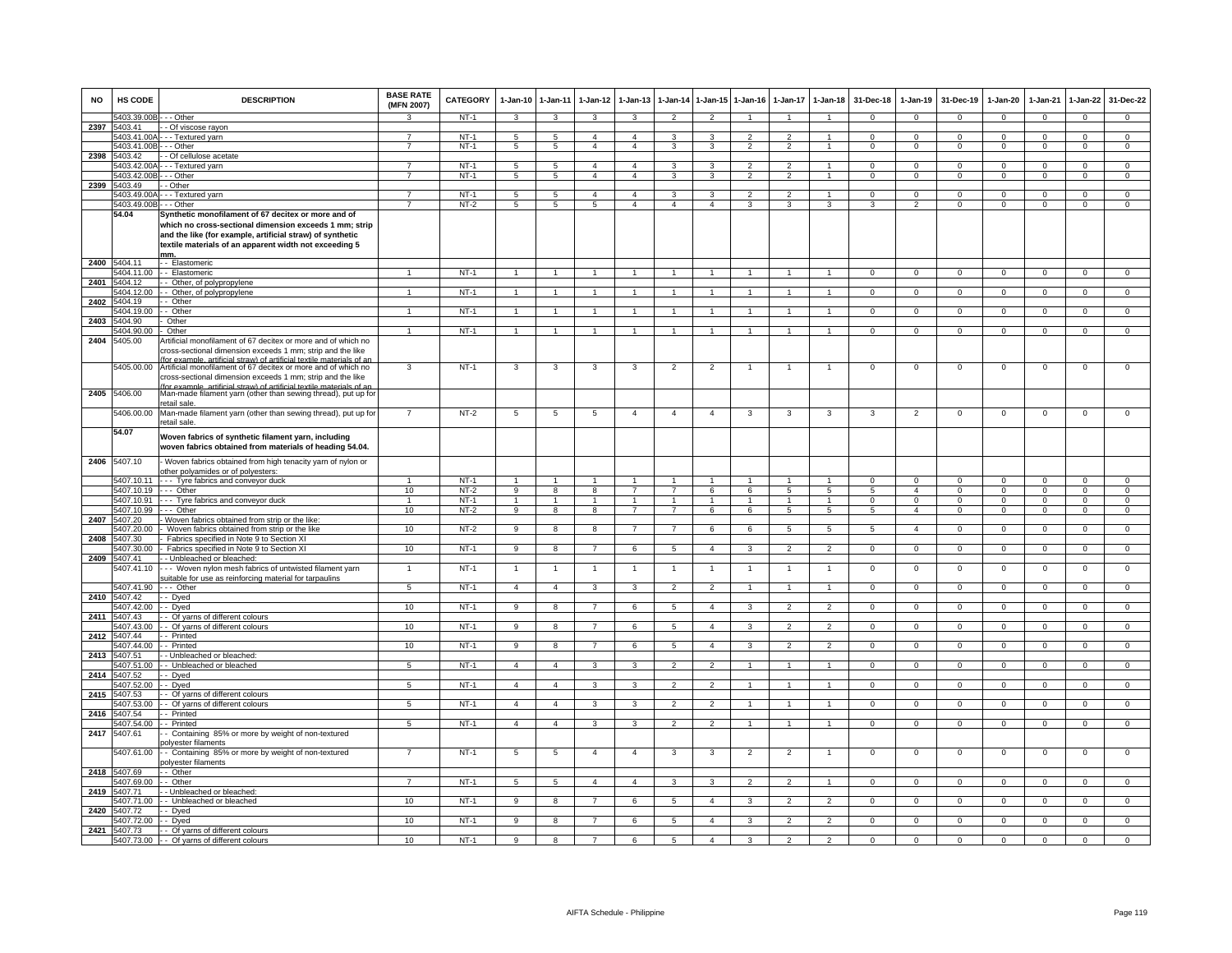| <b>NO</b> | HS CODE                  | <b>DESCRIPTION</b>                                                                                              | <b>BASE RATE</b><br>(MFN 2007) | <b>CATEGORY</b>  | $1-Jan-10$              | $1 - Jan-11$         | $1-Jan-12$              | $1-Jan-13$                       | $1-Jan-14$                       |                | 1-Jan-15 1-Jan-16 | $1-Jan-17$      | $1-Jan-18$                         | 31-Dec-18      | $1-Jan-19$                       | 31-Dec-19               | $1-Jan-20$     | 1-Jan-21                     | $1-Jan-22$              | 31-Dec-22                     |
|-----------|--------------------------|-----------------------------------------------------------------------------------------------------------------|--------------------------------|------------------|-------------------------|----------------------|-------------------------|----------------------------------|----------------------------------|----------------|-------------------|-----------------|------------------------------------|----------------|----------------------------------|-------------------------|----------------|------------------------------|-------------------------|-------------------------------|
| 2422      | 5407.74<br>5407.74.00    | - Printed<br>- Printed                                                                                          | 10                             | $NT-1$           | 9                       | 8                    | $\overline{7}$          | 6                                | $5\overline{5}$                  | $\overline{4}$ | 3                 | $\overline{2}$  | $\overline{2}$                     | $\overline{0}$ | $\mathbf{0}$                     | $\mathbf 0$             | $\mathbf{0}$   | $\overline{0}$               | $\mathbf{0}$            | $\mathbf{0}$                  |
| 2423      | 5407.81                  | - Unbleached or bleached:                                                                                       |                                |                  |                         |                      |                         |                                  |                                  |                |                   |                 |                                    |                |                                  |                         |                |                              |                         |                               |
|           | 5407.81.00               | - Unbleached or bleached                                                                                        | 10                             | $NT-1$           | 9                       | $\boldsymbol{8}$     | $\overline{7}$          | 6                                | 5                                | $\overline{4}$ | 3                 | $\overline{2}$  | $\overline{2}$                     | $\Omega$       | $\mathbf{0}$                     | $\mathbf{0}$            | $\mathbf{O}$   | $\mathbf 0$                  | $\overline{0}$          | $\overline{0}$                |
| 2424      | 407.82                   | - Dyed                                                                                                          |                                |                  |                         |                      |                         |                                  |                                  |                |                   |                 |                                    |                |                                  |                         |                |                              |                         |                               |
| 2425      | 5407.82.00<br>5407.83    | - Dyed<br>- Of yarns of different colours                                                                       | 10                             | EL.              |                         |                      |                         |                                  |                                  |                |                   |                 |                                    |                |                                  |                         |                |                              |                         |                               |
|           | 5407.83.00               | - Of yarns of different colours                                                                                 | 10                             | $NT-1$           | 9                       | 8                    | $\overline{7}$          | 6                                | $\overline{5}$                   | $\overline{4}$ | 3                 | $\mathfrak{p}$  | $\overline{2}$                     | $\mathbf 0$    | $\mathsf 0$                      | $\mathbf 0$             | $\Omega$       | $\mathbf 0$                  | $\mathbf 0$             | $\mathsf 0$                   |
| 2426      | 5407.84                  | - Printed                                                                                                       |                                |                  |                         |                      |                         |                                  |                                  |                |                   |                 |                                    |                |                                  |                         |                |                              |                         |                               |
|           | 5407.84.00               | - Printed                                                                                                       | 10                             | $NT-1$           | 9                       | 8                    | $\overline{7}$          | 6                                | 5                                | $\overline{4}$ | 3                 | $\mathfrak{p}$  | $\overline{2}$                     | $\Omega$       | $\mathsf 0$                      | $\mathbf 0$             | $\Omega$       | $\mathbf 0$                  | $\mathbf 0$             | $\mathbf 0$                   |
| 2427      | 5407.91                  | - Unbleached or bleached:<br>- Unbleached or bleached                                                           | 10                             | NT-1             |                         |                      |                         |                                  |                                  |                |                   |                 |                                    |                |                                  |                         |                |                              |                         | $\Omega$                      |
| 2428      | 5407.91.00<br>5407.92    | - Dyed                                                                                                          |                                |                  | 9                       | 8                    | $7^{\circ}$             | 6                                | 5                                | $\overline{4}$ | 3                 | $\overline{2}$  | $\overline{2}$                     | $\mathbf{0}$   | $\mathbf{0}$                     | $\overline{0}$          | $\mathbf{0}$   | $\mathbf{0}$                 | $\overline{0}$          |                               |
|           | 5407.92.00               | - Dyed                                                                                                          | 10                             | $NT-1$           | $\overline{9}$          | $\overline{8}$       | $\overline{7}$          | 6                                | $5\overline{)}$                  | $\overline{4}$ | $\overline{3}$    | $\overline{2}$  | $\overline{2}$                     | $\overline{0}$ | $\overline{0}$                   | $\overline{0}$          | $\overline{0}$ | $\overline{0}$               | $\overline{0}$          | $\overline{0}$                |
| 2429      | 5407.93                  | - Of yarns of different colours                                                                                 |                                |                  |                         |                      |                         |                                  |                                  |                |                   |                 |                                    |                |                                  |                         |                |                              |                         |                               |
| 2430      | 5407.93.00<br>5407.94    | - Of yarns of different colours<br>- Printed                                                                    | 10                             | $NT-1$           | $\overline{9}$          | $\overline{8}$       | $\overline{7}$          | 6                                | 5                                | $\overline{4}$ | 3                 | $\overline{2}$  | $\overline{2}$                     | $\overline{0}$ | $\overline{0}$                   | $\overline{0}$          | $\mathbf 0$    | $\mathbf 0$                  | $\mathbf 0$             | $\overline{0}$                |
|           | 5407.94.00               | - Printed                                                                                                       | 10                             | $NT-1$           | $\overline{9}$          | $\overline{8}$       | $\overline{7}$          | 6                                | $\overline{5}$                   | $\overline{4}$ | $\overline{3}$    | $\overline{2}$  | $\overline{2}$                     | $\overline{0}$ | $\overline{0}$                   | $\overline{0}$          | $\overline{0}$ | $\overline{0}$               | $\overline{0}$          | $\overline{0}$                |
|           | 54.08                    | Woven fabrics of artificial filament yarn, including woven<br>fabrics obtained from materials of heading 54.05. |                                |                  |                         |                      |                         |                                  |                                  |                |                   |                 |                                    |                |                                  |                         |                |                              |                         |                               |
| 2431      | 5408.10                  | Woven fabrics obtained from high tenacity yarn of viscose<br>ayon:                                              |                                |                  |                         |                      |                         |                                  |                                  |                |                   |                 |                                    |                |                                  |                         |                |                              |                         |                               |
|           | 5408.10.10<br>5408.10.90 | - Unbleached<br>- Other                                                                                         | 10<br>10                       | $NT-2$<br>$NT-2$ | 9<br>9                  | 8<br>8               | 8<br>8                  | $\overline{7}$<br>$\overline{7}$ | $\overline{7}$<br>$\overline{7}$ | 6<br>6         | 6<br>6            | 5<br>5          | $5\overline{5}$<br>$5\overline{5}$ | 5<br>5         | $\overline{a}$<br>$\overline{4}$ | $\Omega$<br>$\mathbf 0$ | $\Omega$<br>0  | $\mathbf{0}$<br>$\mathbf{0}$ | $\Omega$<br>$\mathbf 0$ | $\mathbf 0$<br>$\overline{0}$ |
| 2432      | 5408.21                  | - Unbleached or bleached:                                                                                       |                                |                  |                         |                      |                         |                                  |                                  |                |                   |                 |                                    |                |                                  |                         |                |                              |                         |                               |
|           | 5408.21.00               | - Unbleached or bleached                                                                                        | 10                             | $NT-2$           | 9                       | 8                    | 8                       | $\overline{7}$                   | $\overline{7}$                   | 6              | 6                 | 5               | 5                                  | 5              | $\overline{4}$                   | $\mathbf{0}$            | 0              | $\mathbf 0$                  | $\mathbf{0}$            | $\overline{0}$                |
| 2433      | 5408.22<br>5408.22.00    | - Dyed<br>- Dyed                                                                                                | 10                             | $NT-2$           | $\overline{9}$          | $\overline{8}$       | $\overline{\mathbf{8}}$ | $\overline{7}$                   | $\overline{7}$                   | 6              | 6                 | $5\overline{)}$ | $5\overline{)}$                    | 5              | $\overline{4}$                   | $\overline{0}$          | $\overline{0}$ | $\overline{0}$               | $\overline{0}$          | $\overline{0}$                |
| 2434      | 5408.23                  | Of varns of different colours                                                                                   |                                |                  |                         |                      |                         |                                  |                                  |                |                   |                 |                                    |                |                                  |                         |                |                              |                         |                               |
|           | 5408.23.00               | - Of yarns of different colours                                                                                 | 10                             | $NT-2$           | 9                       | 8                    | 8                       | $\overline{7}$                   | $\overline{7}$                   | 6              | 6                 | 5               | $5\phantom{.0}$                    | 5              | $\overline{4}$                   | $\mathbf 0$             | $\mathbf{0}$   | $\mathbf 0$                  | $\mathbf{0}$            | $\mathbf{0}$                  |
|           | 2435 5408.24             | - Printed                                                                                                       |                                |                  |                         |                      |                         |                                  |                                  |                |                   |                 |                                    |                |                                  |                         |                |                              |                         |                               |
| 2436      | 5408.24.00<br>5408.31    | - Printed<br>- Unbleached or bleached:                                                                          | 10                             | $NT-2$           | 9                       | 8                    | 8                       | $\overline{7}$                   | $\overline{7}$                   | 6              | 6                 | 5               | $5\phantom{.0}$                    | 5              | $\overline{4}$                   | $\mathbf{0}$            | $\mathbf{0}$   | $\mathbf{0}$                 | $\overline{0}$          | $\mathbf 0$                   |
|           | 408.31.00                | Unbleached or bleached                                                                                          | 10                             | $NT-2$           | 9                       | 8                    | 8                       | $\overline{7}$                   | $\overline{7}$                   | 6              | 6                 | 5               | $5\overline{5}$                    | 5              | $\overline{4}$                   | $\mathbf 0$             | $\mathbf{0}$   | $\mathbf{0}$                 | $\mathbf{0}$            | $\overline{0}$                |
| 2437      | 5408.32                  | - Dyed                                                                                                          |                                |                  |                         |                      |                         |                                  |                                  |                |                   |                 |                                    |                |                                  |                         |                |                              |                         |                               |
| 2438      | 5408.32.00<br>5408.33    | - Dyed                                                                                                          | 10                             | $NT-2$           | $\overline{9}$          | 8                    | 8                       | $\overline{7}$                   | $\overline{7}$                   | 6              | 6                 | 5               | 5                                  | 5              | $\overline{4}$                   | $\mathbf 0$             | $\mathbf 0$    | $\mathbf 0$                  | $\mathbf 0$             | $\Omega$                      |
|           | 5408.33.00               | - Of yarns of different colours<br>- Of yarns of different colours                                              | 10                             | $NT-2$           | $\overline{9}$          | 8                    | 8                       | $\overline{7}$                   | $\overline{7}$                   | 6              | 6                 | $\overline{5}$  | $\overline{5}$                     | $\overline{5}$ | $\overline{4}$                   | $\overline{0}$          | $\overline{0}$ | $\overline{0}$               | $\overline{0}$          | $\overline{0}$                |
| 2439      | 5408.34                  | - Printed                                                                                                       |                                |                  |                         |                      |                         |                                  |                                  |                |                   |                 |                                    |                |                                  |                         |                |                              |                         |                               |
|           | 5408.34.00               | - Printed                                                                                                       | 10                             | $NT-2$           | $\overline{9}$          | 8                    | 8                       |                                  | $\overline{7}$                   | 6              | 6                 | 5               | $\sqrt{5}$                         | $5^{\circ}$    | $\overline{a}$                   | $\Omega$                | $\Omega$       | $\Omega$                     | $\Omega$                | $\Omega$                      |
|           | 55.01<br>2440 5501.10    | Synthetic filament tow.<br>Of nylon or other polyamides                                                         |                                |                  |                         |                      |                         |                                  |                                  |                |                   |                 |                                    |                |                                  |                         |                |                              |                         |                               |
|           | 501.10.00                | Of nylon or other polyamides                                                                                    | 3                              | $NT-1$           | 3                       | $\mathbf{3}$         | 3                       | 3                                | $\overline{\phantom{a}}$         | $\mathcal{P}$  | $\overline{1}$    | 1               | $\overline{1}$                     | $\mathbf{0}$   | $\mathsf 0$                      | $\mathbf 0$             | $\Omega$       | $\Omega$                     | $\mathbf 0$             | $\mathsf 0$                   |
| 2441      | 5501.20                  | Of polyesters                                                                                                   |                                |                  |                         |                      |                         |                                  |                                  |                |                   |                 |                                    |                |                                  |                         |                |                              |                         |                               |
|           | 501.20.00                | Of polyesters                                                                                                   | $\mathbf{1}$                   | $NT-1$           | $\overline{1}$          | $\overline{1}$       | $\mathbf{1}$            |                                  | $\overline{1}$                   | $\overline{1}$ | $\mathbf{1}$      |                 | $\overline{1}$                     | $\overline{0}$ | $\overline{0}$                   | $\mathbf 0$             | $\mathbf 0$    | $\overline{0}$               | $\overline{0}$          | $\overline{0}$                |
| 2442      | 5501.30<br>5501.30.00    | Acrylic or modacrylic<br>Acrylic or modacrylic                                                                  | $\overline{1}$                 | $NT-1$           | $\overline{1}$          | $\overline{1}$       | $\overline{1}$          | $\overline{1}$                   | $\overline{1}$                   | $\overline{1}$ | $\mathbf{1}$      | $\mathbf{1}$    | $\overline{1}$                     | $\overline{0}$ | $\mathbf{0}$                     | $\overline{0}$          | $\mathbf{0}$   | $\Omega$                     | $\overline{0}$          | $\overline{0}$                |
| 2443      | 5501 40                  | Of polypropylene                                                                                                |                                |                  |                         |                      |                         |                                  |                                  |                |                   |                 |                                    |                |                                  |                         |                |                              |                         |                               |
|           | 5501.40.00               | Of polypropylene                                                                                                | 3                              | $NT-1$           | 3                       | 3                    | 3                       | 3                                | $\overline{2}$                   | $\overline{2}$ |                   |                 | $\overline{1}$                     | $\mathbf 0$    | $\mathsf 0$                      | $\Omega$                | 0              | $\mathbf 0$                  | $\mathbf 0$             | $\Omega$                      |
| 2444      | 5501.90<br>5501.90.00    | Other<br>Other                                                                                                  | $\mathbf{3}$                   | NT-1             | $\mathbf{3}$            | 3                    | 3                       | $\mathbf{3}$                     | $\overline{2}$                   | $\overline{2}$ |                   | $\mathbf{1}$    | $\mathbf{1}$                       | $\mathbf 0$    | $\mathbf 0$                      | $\mathbf{0}$            | $\mathbf{O}$   | $\mathbf 0$                  | $\mathbf{0}$            | $\mathbf{0}$                  |
|           | 2445 5502.00             | Artificial filament tow.                                                                                        |                                |                  |                         |                      |                         |                                  |                                  |                |                   |                 |                                    |                |                                  |                         |                |                              |                         |                               |
|           | 5502.00.00               | Artificial filament tow.                                                                                        | $\overline{1}$                 | $NT-1$           | $\overline{1}$          | 1                    | $\mathbf{1}$            | $\overline{1}$                   | $\overline{1}$                   | $\overline{1}$ | $\mathbf{1}$      | $\mathbf{1}$    | $\mathbf{1}$                       | $\overline{0}$ | $\overline{0}$                   | $\mathbf 0$             | $\mathbf{0}$   | $\overline{0}$               | $\overline{0}$          | $\overline{0}$                |
|           | 55.03<br>2446 5503.11    | Synthetic staple fibres, not carded, combed or otherwise<br>processed for spinning.<br>- Of aramids             |                                |                  |                         |                      |                         |                                  |                                  |                |                   |                 |                                    |                |                                  |                         |                |                              |                         |                               |
|           | 5503.11.00               | - Of aramids                                                                                                    | $\overline{3}$                 | $NT-1$           | $\overline{3}$          | $\overline{3}$       | 3                       | $\mathbf{B}$                     | $\overline{2}$                   | $\mathcal{L}$  |                   |                 | $\overline{1}$                     | $\Omega$       | $\mathbf 0$                      | $\Omega$                | $\Omega$       | $\Omega$                     | $\,0\,$                 | $\Omega$                      |
| 2447      | 5503.19                  | - Other                                                                                                         |                                |                  |                         |                      |                         |                                  |                                  |                |                   |                 |                                    |                |                                  |                         |                |                              |                         |                               |
|           | 5503.19.00               | Other                                                                                                           | $\overline{\mathbf{3}}$        | $NT-1$           | $\overline{\mathbf{3}}$ | 3                    | $\overline{\mathbf{3}}$ | 3                                | $\overline{2}$                   | $\overline{2}$ |                   |                 | $\mathbf{1}$                       | $\overline{0}$ | $\overline{0}$                   | $\overline{0}$          | $\overline{0}$ | $\overline{0}$               | $\overline{0}$          | $\overline{0}$                |
| 2448      | 5503.20<br>5503.20.00    | Of polyesters<br>Of polyesters                                                                                  | $\blacktriangleleft$           | $NT-1$           | $\overline{1}$          | $\blacktriangleleft$ | $\mathbf{1}$            |                                  | $\overline{1}$                   |                |                   |                 | $\overline{1}$                     | $\mathbf 0$    | $\mathbf 0$                      | $\mathbf 0$             | $\mathbf 0$    | $\mathbf 0$                  | $\circ$                 | $\mathbf 0$                   |
| 2449      | 5503.30                  | Acrylic or modacrylic                                                                                           |                                |                  |                         |                      |                         |                                  |                                  |                |                   |                 |                                    |                |                                  |                         |                |                              |                         |                               |
|           | 5503.30.00               | Acrylic or modacrylic                                                                                           | $\overline{1}$                 | $NT-1$           | $\mathbf{1}$            | $\overline{1}$       | $\overline{1}$          | $\overline{1}$                   | $\overline{1}$                   | $\mathbf{1}$   | $\mathbf{1}$      | 1               | $\mathbf{1}$                       | $\overline{0}$ | $\overline{0}$                   | $\overline{0}$          | $\overline{0}$ | $\overline{0}$               | $\overline{0}$          | $\overline{0}$                |
| 2450      | 503.40<br>503.40.00      | Of polypropylene<br>Of polypropylene                                                                            | 3                              | $NT-1$           | 3                       | 3                    | 3                       | 3                                | $\overline{2}$                   | $\overline{2}$ |                   |                 | $\mathbf{1}$                       | $\mathbf 0$    | $\mathbf 0$                      | $\mathbf 0$             | $\mathbf 0$    | $\mathbf 0$                  | $\mathbf 0$             | $\mathsf 0$                   |
| 2451      | 5503.90                  | Other                                                                                                           |                                |                  |                         |                      |                         |                                  |                                  |                |                   |                 |                                    |                |                                  |                         |                |                              |                         |                               |
|           | 5503.90.00               | Other                                                                                                           | $\mathbf{3}$                   | $NT-1$           | $\mathbf{3}$            | $\mathbf{3}$         | $\overline{3}$          | 3                                | $\overline{2}$                   | $\overline{2}$ | $\mathbf{1}$      | $\mathbf{1}$    | $\overline{1}$                     | $\Omega$       | $\mathbf 0$                      | $\mathbf{0}$            | $\mathbf{O}$   | $\mathbf 0$                  | $\mathbf 0$             | $\overline{0}$                |
|           | 55.04                    | Artificial staple fibres, not carded, combed or otherwise<br>processed for spinning.                            |                                |                  |                         |                      |                         |                                  |                                  |                |                   |                 |                                    |                |                                  |                         |                |                              |                         |                               |
| 2452      | 5504.10<br>5504.10.00    | Of viscose rayon<br>- Of viscose rayon                                                                          | $\overline{1}$                 | NT-1             | $\overline{1}$          | $\overline{1}$       | $\overline{1}$          | $\overline{1}$                   | $\overline{1}$                   | $\overline{1}$ | $\overline{1}$    | $\overline{1}$  | $\overline{1}$                     | $\mathbf 0$    | $\mathbf 0$                      | $\overline{0}$          | $\Omega$       | $\Omega$                     | $\overline{0}$          | $\Omega$                      |
|           | 2453 5504.90             | Other:                                                                                                          |                                |                  |                         |                      |                         |                                  |                                  |                |                   |                 |                                    |                |                                  |                         |                |                              |                         |                               |
|           | 5504.90.00               | Other                                                                                                           | 3                              | $NT-1$           | 3                       | 3                    | 3                       | 3                                | $\overline{2}$                   | $\overline{2}$ | $\mathbf{1}$      | 1               | $\overline{1}$                     | $\overline{0}$ | $\overline{0}$                   | $\overline{0}$          | $\overline{0}$ | $\overline{0}$               | $\overline{0}$          | $\overline{0}$                |
|           | 55.05                    | Waste (including noils, yarn waste and garnetted stock)<br>of man-made fibres.                                  |                                |                  |                         |                      |                         |                                  |                                  |                |                   |                 |                                    |                |                                  |                         |                |                              |                         |                               |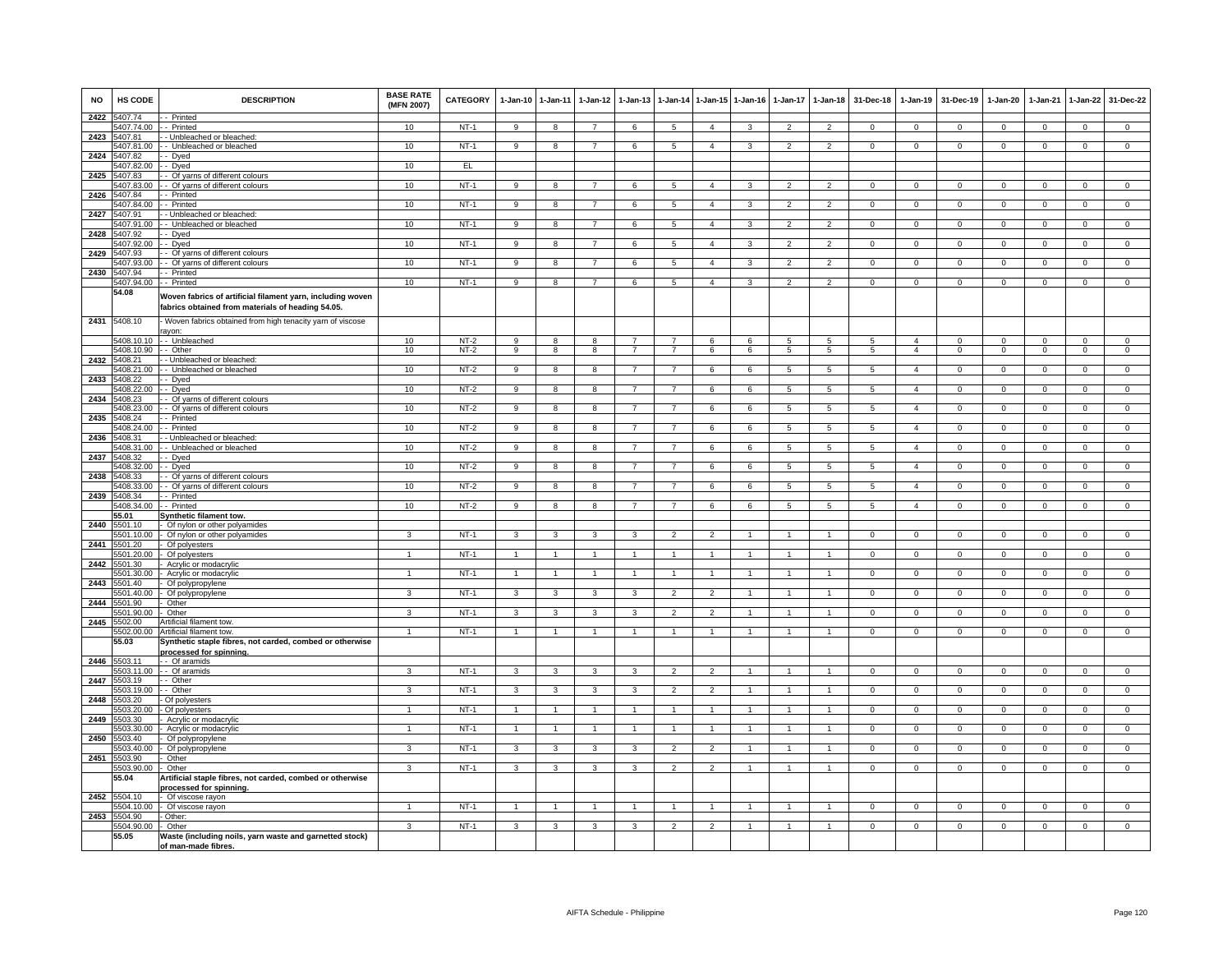| <b>NO</b> | HS CODE                    | <b>DESCRIPTION</b>                                                                                                                 | <b>BASE RATE</b><br>(MFN 2007) | <b>CATEGORY</b> | $1-Jan-10$      | $1 - Jan-11$    | $1-Jan-12$      | $1-Jan-13$         |                | 1-Jan-14 1-Jan-15 1-Jan-16 |                    | 1-Jan-17           | $1 - Jan-18$ | 31-Dec-18    | $1-Jan-19$     | 31-Dec-19    | 1-Jan-20       | $1-Jan-21$     | $1 - Jan-22$   | 31-Dec-22      |
|-----------|----------------------------|------------------------------------------------------------------------------------------------------------------------------------|--------------------------------|-----------------|-----------------|-----------------|-----------------|--------------------|----------------|----------------------------|--------------------|--------------------|--------------|--------------|----------------|--------------|----------------|----------------|----------------|----------------|
| 2454      | 5505.10<br>5505.10.00      | Of synthetic fibres<br>Of synthetic fibres                                                                                         |                                | $NT-1$          | 3               | $\mathbf{B}$    |                 | $\mathbf{\hat{z}}$ | $\mathcal{P}$  |                            |                    |                    |              | $\Omega$     | $\Omega$       | $\Omega$     | $\Omega$       | $\Omega$       | $\Omega$       | $\Omega$       |
| 2455      | 5505.20                    | Of artificial fibres                                                                                                               |                                |                 |                 |                 |                 |                    |                |                            |                    |                    |              |              |                |              |                |                |                |                |
|           | 5505.20.00                 | Of artificial fibres                                                                                                               | 3                              | $NT-1$          | 3               | 3               | 3               | 3                  | $\overline{2}$ | $\overline{2}$             |                    |                    |              | $^{\circ}$   | $\mathbf{0}$   | $\mathbf 0$  | $\mathbf 0$    | $^{\circ}$     | $\mathbf 0$    | $\overline{0}$ |
|           | 55.06                      | Synthetic staple fibres, carded, combed or otherwise<br>processed for spinning.                                                    |                                |                 |                 |                 |                 |                    |                |                            |                    |                    |              |              |                |              |                |                |                |                |
| 2456      | 5506.10                    | Of nylon or other polyamides                                                                                                       |                                |                 |                 |                 |                 |                    |                |                            |                    |                    |              |              |                |              |                |                |                |                |
|           | 506.10.00                  | Of nylon or other polyamides                                                                                                       |                                | $NT-1$          | 3               | 3               | 3               | 3                  | $\overline{2}$ | $\overline{2}$             |                    |                    |              | $\mathbf 0$  | $\Omega$       | $\mathbf 0$  | $\mathbf 0$    | $\Omega$       | $\mathsf 0$    | $\mathsf 0$    |
| 2457      | 5506.20<br>506.20.00       | Of polyesters<br>Of polyesters                                                                                                     | 3                              | NT-1            | 3               | 3               | 3               | 3                  | $\overline{2}$ | $\overline{2}$             |                    |                    | $\mathbf{1}$ | $\Omega$     | $\circ$        | $\mathbf 0$  | $\Omega$       | $\Omega$       | 0              | $\overline{0}$ |
| 2458      | 506.30                     | Acrylic or modacrylic                                                                                                              |                                |                 |                 |                 |                 |                    |                |                            |                    |                    |              |              |                |              |                |                |                |                |
|           | 5506.30.00                 | Acrylic or modacrylic                                                                                                              | $\mathbf{1}$                   | $NT-1$          | $\overline{1}$  | $\overline{1}$  |                 |                    | $\overline{1}$ | $\overline{1}$             | $\overline{1}$     | $\overline{1}$     | $\mathbf{1}$ | $\Omega$     | $\overline{0}$ | $\Omega$     | $\overline{0}$ | $\overline{0}$ | $\overline{0}$ | $\overline{0}$ |
| 2459      | 506.90                     | Other                                                                                                                              |                                |                 |                 |                 |                 |                    |                |                            |                    |                    |              |              |                |              |                |                |                |                |
|           | 5506.90.00                 | Other                                                                                                                              | 3                              | $NT-1$          | 3               | 3               | 3               | 3                  | $\overline{2}$ | $\overline{2}$             |                    |                    |              | $\Omega$     | $\Omega$       | $\Omega$     | $\Omega$       | $\Omega$       | $\mathsf 0$    | $\mathbf{0}$   |
| 2460      | 5507.00<br>5507.00.00      | Artificial staple fibres, carded, combed or otherwise processed<br>Artificial staple fibres, carded, combed or otherwise processed | 3                              | $NT-1$          | 3               | 3               | 3               | 3                  | $\overline{2}$ | $\overline{2}$             | -1                 | $\mathbf{1}$       | $\mathbf{1}$ | $^{\circ}$   | $\mathbf{0}$   | $\mathbf{0}$ | $\mathbf{0}$   | $^{\circ}$     | $\overline{0}$ | $\mathbf{0}$   |
|           | 55.08                      | Sewing thread of man-made staple fibres, whether or not                                                                            |                                |                 |                 |                 |                 |                    |                |                            |                    |                    |              |              |                |              |                |                |                |                |
| 2461      | 5508.10                    | Of synthetic staple fibres                                                                                                         |                                |                 |                 |                 |                 |                    |                |                            |                    |                    |              |              |                |              |                |                |                |                |
|           | 508.10.00                  | Of synthetic staple fibres                                                                                                         | 10                             | $NT-2$          | 9               | 8               | 8               |                    | $\overline{7}$ | 6                          | 6                  | 5                  | 5            | 5            | $\overline{4}$ | $\mathbf 0$  | $\mathbf{0}$   | $\mathbf 0$    | $\mathbf 0$    | $\mathbf{0}$   |
| 2462      | 5508.20<br>5508.20.00      | Of artificial staple fibres<br>Of artificial staple fibres                                                                         | 10                             | $NT-2$          | 9               | 8               | 8               | $\overline{7}$     | $\overline{7}$ | 6                          | 6                  | 5                  | 5            | 5            | $\overline{4}$ | $\mathbf 0$  | $\mathbf 0$    | $\mathbf 0$    | $\mathsf 0$    | $\overline{0}$ |
|           | 55.09                      | 'arn (other than sewing thread) of synthetic staple fibres,                                                                        |                                |                 |                 |                 |                 |                    |                |                            |                    |                    |              |              |                |              |                |                |                |                |
|           |                            | not put up for retail sale.                                                                                                        |                                |                 |                 |                 |                 |                    |                |                            |                    |                    |              |              |                |              |                |                |                |                |
| 2463      | 5509.11<br>5509.11.00      | - Single yarn<br>- Single yarn                                                                                                     | $\overline{7}$                 | $NT-2$          | $\overline{5}$  | $\sqrt{5}$      | $\overline{5}$  | $\overline{4}$     | $\overline{4}$ | $\overline{4}$             | 3                  | 3                  | 3            | 3            | $\overline{2}$ | $\Omega$     | $\Omega$       | $\Omega$       | $\Omega$       | $\overline{0}$ |
| 2464      | 509.12                     | - Multiple (folded) or cabled yarn                                                                                                 |                                |                 |                 |                 |                 |                    |                |                            |                    |                    |              |              |                |              |                |                |                |                |
|           | 5509.12.00                 | - Multiple (folded) or cabled yarn                                                                                                 |                                | $NT-2$          | 5               | 5               | 5               | $\overline{4}$     | $\overline{4}$ | $\overline{a}$             |                    |                    | 3            |              | $\mathcal{P}$  | $\Omega$     | $\Omega$       | $\Omega$       | 0              | $\Omega$       |
| 2465      | 5509.21                    | - Single yarn                                                                                                                      |                                |                 |                 |                 |                 |                    |                |                            |                    |                    |              |              |                |              |                |                |                |                |
|           | 5509.21.00                 | - Single yarn                                                                                                                      | 7                              | $NT-2$          | 5               | $\overline{5}$  | 5               | $\overline{4}$     | $\overline{4}$ | $\overline{4}$             | 3                  | 3                  | 3            | 3            | $\overline{2}$ | 0            | $\mathbf{0}$   | $^{\circ}$     | $\mathsf 0$    | $\overline{0}$ |
| 2466      | 509.22<br>509.22.00        | - Multiple (folded) or cabled yarn<br>- Multiple (folded) or cabled yarn                                                           |                                | $NT-2$          | 5               | 5               | 5               | $\overline{4}$     | $\overline{4}$ | $\overline{4}$             | 3                  | 3                  | 3            | 3            | $\overline{2}$ | $\mathbf 0$  | $\mathbf 0$    | $\mathbf 0$    | $\mathbf 0$    | $\overline{0}$ |
| 2467      | 509.31                     | - Single yarn                                                                                                                      |                                |                 |                 |                 |                 |                    |                |                            |                    |                    |              |              |                |              |                |                |                |                |
|           | 5509.31.00                 | - Single yarn                                                                                                                      | $\overline{7}$                 | $NT-2$          | 5               | 5               | 5               | $\overline{4}$     | $\overline{4}$ | $\overline{4}$             | 3                  | 3                  | 3            | 3            | $\mathfrak{D}$ | $\Omega$     | $\Omega$       | $\mathbf{0}$   | $\mathsf 0$    | $\overline{0}$ |
| 2468      | 5509.32                    | - Multiple (folded) or cabled yarn                                                                                                 |                                |                 |                 |                 |                 |                    |                |                            |                    |                    |              |              |                |              |                |                |                |                |
| 2469      | 5509.32.00<br>509.41       | - Multiple (folded) or cabled yarn<br>Single yarn                                                                                  | $\overline{7}$                 | $NT-2$          | $5\overline{)}$ | 5               | $5\overline{)}$ | $\overline{4}$     | $\overline{4}$ | $\overline{4}$             | 3                  | 3                  | 3            | 3            | $\overline{2}$ | $\mathbf{0}$ | $\overline{0}$ | $\Omega$       | $\circ$        | $\overline{0}$ |
|           | 5509.41.00                 | - Single yarn                                                                                                                      | $\overline{7}$                 | $NT-2$          | 5               | $\overline{5}$  | $\overline{5}$  | $\overline{4}$     | $\overline{4}$ | $\overline{4}$             | 3                  | 3                  | 3            | 3            | $\overline{2}$ | $\Omega$     | $\overline{0}$ | $\Omega$       | $\overline{0}$ | $\overline{0}$ |
| 2470      | 509.42                     | - Multiple (folded) or cabled yarn                                                                                                 |                                |                 |                 |                 |                 |                    |                |                            |                    |                    |              |              |                |              |                |                |                |                |
|           | 5509.42.00                 | - Multiple (folded) or cabled yarn                                                                                                 | $\overline{7}$                 | $NT-2$          | 5               | 5               | $5\overline{5}$ | $\overline{4}$     | $\overline{4}$ | $\overline{4}$             | 3                  | 3                  | 3            | 3            | $\overline{2}$ | $\mathbf 0$  | $\overline{0}$ | $\mathbf 0$    | $\mathbf{0}$   | $\mathbf{0}$   |
|           | 2471 5509.51<br>5509.51.00 | - Mixed mainly or solely with artificial staple fibres:<br>- Mixed mainly or solely with artificial staple fibres                  | $\overline{7}$                 | NT-2            | 5               | 5               | 5               | $\overline{4}$     | $\overline{4}$ | $\overline{4}$             | 3                  | 3                  | 3            | 3            | $\overline{2}$ | $\mathbf 0$  | $\mathbf 0$    | $\mathbf 0$    | $\mathbf{0}$   | $\mathbf 0$    |
| 2472      | 5509.52                    | - Mixed mainly or solely with wool or fine animal hair:                                                                            |                                |                 |                 |                 |                 |                    |                |                            |                    |                    |              |              |                |              |                |                |                |                |
|           | 5509.52.00                 | - Mixed mainly or solely with wool or fine animal hair                                                                             | $\overline{7}$                 | $NT-2$          | 5               | $5\overline{5}$ | $5\overline{5}$ | $\overline{4}$     | $\overline{4}$ | $\overline{4}$             | 3                  | 3                  | 3            | $\mathbf{3}$ | $\overline{2}$ | $\mathbf{0}$ | $\overline{0}$ | $\mathbf{0}$   | $\overline{0}$ | $\overline{0}$ |
| 2473      | 509.53                     | - Mixed mainly or solely with cotton:<br>- Mixed mainly or solely with cotton                                                      |                                | $NT-2$          | 5               | 5               |                 | $\overline{4}$     | $\overline{4}$ | $\overline{a}$             |                    |                    | 3            | 3            | $\mathfrak{p}$ |              |                | $\Omega$       |                | $\overline{0}$ |
| 2474      | 509.53.00<br>509.59        | - Other:                                                                                                                           |                                |                 |                 |                 | 5               |                    |                |                            | 3                  | 3                  |              |              |                | $\mathbf 0$  | 0              |                | 0              |                |
|           | 5509.59.00                 | Other                                                                                                                              | $\overline{7}$                 | $NT-2$          | 5               | 5               | 5               | $\overline{4}$     | $\overline{4}$ | $\overline{4}$             | 3                  | 3                  | 3            | 3            | $\mathcal{P}$  | $\mathbf 0$  | $\Omega$       | $\Omega$       | $\mathsf 0$    | $\Omega$       |
| 2475      | 5509.61                    | - Mixed mainly or solely with wool or fine animal hair:                                                                            |                                |                 |                 |                 |                 |                    |                |                            |                    |                    |              |              |                |              |                |                |                |                |
|           | 5509.61.00<br>509.62       | Mixed mainly or solely with wool or fine animal hair<br>Mixed mainly or solely with cotton                                         | $\overline{7}$                 | $NT-2$          | $\overline{5}$  | $\overline{5}$  | 5               | $\Delta$           | $\mathbf{A}$   | $\mathbf{A}$               | $\mathbf{\hat{z}}$ | $\mathbf{\hat{z}}$ | $\mathbf{R}$ | $\mathbf{z}$ | $\mathcal{L}$  | $\Omega$     | $\Omega$       | $\Omega$       | $\Omega$       | $\overline{0}$ |
| 2476      | 5509.62.00                 | - Mixed mainly or solely with cotton                                                                                               | $\overline{7}$                 | $NT-2$          | 5               | $5^{\circ}$     | $\overline{5}$  | $\overline{4}$     | $\overline{4}$ | $\overline{4}$             | 3                  | 3                  | 3            | 3            | $\overline{2}$ | $\Omega$     | $\Omega$       | $\Omega$       | $\Omega$       | $\Omega$       |
| 2477      | 5509.69                    | - Other:                                                                                                                           |                                |                 |                 |                 |                 |                    |                |                            |                    |                    |              |              |                |              |                |                |                |                |
|           | 5509.69.00                 | - Other                                                                                                                            | $\overline{7}$                 | $NT-2$          | 5               | 5               | 5               | $\overline{4}$     | $\overline{4}$ | $\overline{4}$             | 3                  | 3                  | 3            | 3            | $\overline{2}$ | $\mathbf 0$  | 0              | $\mathbf 0$    | $\mathbf 0$    | $\mathbf 0$    |
| 2478      | 5509.91<br>5509.91.00      | - Mixed mainly or solely with wool or fine animal hair:<br>- Mixed mainly or solely with wool or fine animal hair                  | $\overline{7}$                 | $NT-2$          |                 |                 | 5               | $\overline{4}$     | $\overline{4}$ | $\overline{4}$             | 3                  | 3                  | 3            | 3            | $\overline{2}$ | $\mathbf 0$  | $\overline{0}$ | $^{\circ}$     |                | $\mathbf 0$    |
| 2479      | 509.92                     | - Mixed mainly or solely with cotton:                                                                                              |                                |                 | 5               | 5               |                 |                    |                |                            |                    |                    |              |              |                |              |                |                | $\mathbf{0}$   |                |
|           | 509.92.00                  | - Mixed mainly or solely with cotton                                                                                               | $\overline{7}$                 | $NT-2$          | 5               | 5               | -5              | $\overline{4}$     | $\overline{a}$ | $\overline{4}$             | 3                  | 3                  | 3            | 3            | $\overline{2}$ | $\Omega$     | $\Omega$       | $\Omega$       | $\mathbf{0}$   | $\mathbf{0}$   |
| 2480      | 509.99<br>5509.99.00       | Other:<br>- Other                                                                                                                  | $\overline{7}$                 | $NT-2$          | 5               | 5               | 5               | $\overline{4}$     | $\overline{4}$ | $\overline{4}$             | 3                  | 3                  | 3            | 3            | $\overline{2}$ | $\mathbf 0$  | $\mathsf 0$    | $\mathbf 0$    | $\mathsf 0$    | $\mathbf 0$    |
|           | 55.10                      | (arn (other than sewing thread) of artificial staple fibres,                                                                       |                                |                 |                 |                 |                 |                    |                |                            |                    |                    |              |              |                |              |                |                |                |                |
|           |                            | ot put up for retail sale.                                                                                                         |                                |                 |                 |                 |                 |                    |                |                            |                    |                    |              |              |                |              |                |                |                |                |
| 2481      | 5510.11<br>5510.11.00      | - Single yarn                                                                                                                      | $\overline{7}$                 | EL              |                 |                 |                 |                    |                |                            |                    |                    |              |              |                |              |                |                |                |                |
| 2482      | 510.12                     | - Single yarn<br>- Multiple (folded) or cabled yarn                                                                                |                                |                 |                 |                 |                 |                    |                |                            |                    |                    |              |              |                |              |                |                |                |                |
|           | 5510.12.00                 | - Multiple (folded) or cabled yarn                                                                                                 |                                | EL.             |                 |                 |                 |                    |                |                            |                    |                    |              |              |                |              |                |                |                |                |
| 2483      | 5510.20                    | Other yarn, mixed mainly or solely with wool or fine animal                                                                        |                                |                 |                 |                 |                 |                    |                |                            |                    |                    |              |              |                |              |                |                |                |                |
|           | 5510.20.00                 | ıair<br>Other yarn, mixed mainly or solely with wool or fine animal<br>ıair                                                        | 7                              | $NT-2$          | 5               | 5               | 5               | $\overline{a}$     | $\overline{4}$ | $\overline{4}$             | 3                  | 3                  | 3            | 3            | $\overline{2}$ | $\mathbf 0$  | $\mathbf 0$    | $\mathbf 0$    | $\mathsf 0$    | $\overline{0}$ |
| 2484      | 5510.30                    | Other yarn, mixed mainly or solely with cotton                                                                                     |                                |                 |                 |                 |                 |                    |                |                            |                    |                    |              |              |                |              |                |                |                |                |
|           | 5510.30.00                 | Other yarn, mixed mainly or solely with cotton                                                                                     |                                | $NT-2$          | 5               | 5               | 5               | $\overline{4}$     | $\overline{4}$ | $\overline{4}$             | 3                  | 3                  | 3            |              | $\overline{2}$ | $\mathbf 0$  | $\mathbf 0$    | $\mathbf 0$    | $\mathsf 0$    | $\mathbf 0$    |
| 2485      | 5510.90                    | Other yarn                                                                                                                         | $\overline{7}$                 | EL              |                 |                 |                 |                    |                |                            |                    |                    |              |              |                |              |                |                |                |                |
|           | 5510.90.00<br>55.11        | Other yarn<br>Yarn (other than sewing thread) of man-made staple                                                                   |                                |                 |                 |                 |                 |                    |                |                            |                    |                    |              |              |                |              |                |                |                |                |
|           |                            | ibres, put up for retail sale                                                                                                      |                                |                 |                 |                 |                 |                    |                |                            |                    |                    |              |              |                |              |                |                |                |                |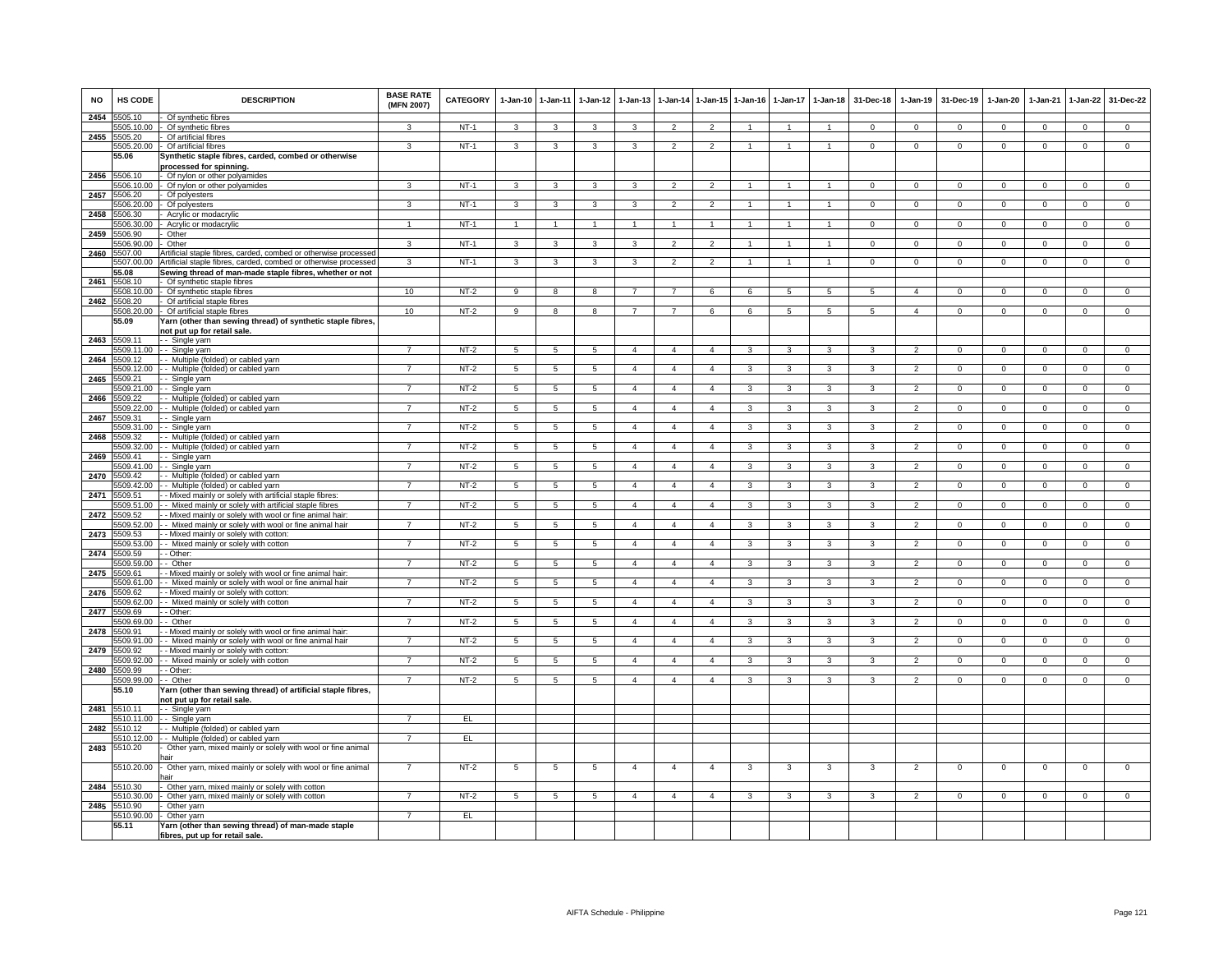| <b>NO</b> | <b>HS CODE</b>        | <b>DESCRIPTION</b>                                                                                                                                                     | <b>BASE RATE</b><br>(MFN 2007) | <b>CATEGORY</b> | $1-Jan-10$     | $1 - Jan-11$            | $1-Jan-12$       | $1 - Jan-13$   |                | 1-Jan-14 1-Jan-15 1-Jan-16 |            | $1-Jan-17$      | $1 - Jan-18$    | 31-Dec-18       | $1-Jan-19$     | 31-Dec-19      | $1-Jan-20$     | $1-Jan-21$     | 1-Jan-22       | 31-Dec-22      |
|-----------|-----------------------|------------------------------------------------------------------------------------------------------------------------------------------------------------------------|--------------------------------|-----------------|----------------|-------------------------|------------------|----------------|----------------|----------------------------|------------|-----------------|-----------------|-----------------|----------------|----------------|----------------|----------------|----------------|----------------|
| 2486      | 5511.10               | Of synthetic staple fibres, containing 85% or more by weight<br>of such fibres                                                                                         |                                |                 |                |                         |                  |                |                |                            |            |                 |                 |                 |                |                |                |                |                |                |
| 2487      | 511.10.00<br>5511.20  | Of synthetic staple fibres, containing 85% or more by weight<br>Of synthetic staple fibres, containing less than 85% by                                                | $\overline{7}$                 | $NT-2$          | -5             | -5                      | 5                | $\Lambda$      | $\overline{a}$ | $\mathbf{A}$               |            |                 |                 |                 |                | $\Omega$       | $\Omega$       | $\Omega$       | $\Omega$       |                |
|           | 5511.20.00            | veight of such fibres<br>Of synthetic staple fibres, containing less than 85% by<br>veight of such fibres                                                              | $\overline{7}$                 | $NT-2$          | 5              | $\overline{5}$          | 5                | 4              | $\overline{4}$ | $\overline{a}$             | 3          | 3               | 3               | 3               | $\overline{2}$ | $\mathbf 0$    | $\mathbf 0$    | $\mathbf 0$    | $^{\circ}$     | $\mathbf 0$    |
| 2488      | 5511.30               | Of artificial staple fibres                                                                                                                                            |                                |                 |                |                         |                  |                |                |                            |            |                 |                 |                 |                |                |                |                |                |                |
|           | 55.12                 | 5511.30.00 - Of artificial staple fibres<br>Woven fabrics of synthetic staple fibres, containing 85%                                                                   | $\overline{7}$                 | $NT-2$          | 5              | 5                       | $5\overline{5}$  | $\overline{4}$ | $\overline{4}$ | $\overline{4}$             | 3          | 3               | $\mathbf{3}$    | $\mathbf{3}$    | $\overline{2}$ | $\mathbf{0}$   | $\mathbf{0}$   | $\mathbf 0$    | $\overline{0}$ | $\overline{0}$ |
|           |                       | or more by weight of synthetic staple fibres                                                                                                                           |                                |                 |                |                         |                  |                |                |                            |            |                 |                 |                 |                |                |                |                |                |                |
| 2489      | 5512.11<br>512.11.00  | - Unbleached or bleached<br>- Unbleached or bleached                                                                                                                   | 10                             | $NT-2$          | 9              | 8                       | 8                |                |                | 6                          | 6          | 5               | 5               | 5               | $\overline{4}$ | $\mathbf 0$    | $\mathbf 0$    | $\Omega$       | $\mathbf 0$    | $\mathbf 0$    |
| 2490      | 5512.19               | - Other                                                                                                                                                                |                                |                 |                |                         |                  |                |                |                            |            |                 |                 |                 |                |                |                |                |                |                |
| 2491      | 5512.19.00<br>5512 21 | - Other<br>- Unbleached or bleached                                                                                                                                    | 10                             | $NT-2$          | 9              | $\overline{\mathbf{8}}$ | 8                |                | $\overline{7}$ | 6                          | 6          | 5               | $\overline{5}$  | 5               | $\overline{4}$ | $\mathbf 0$    | 0              | $\Omega$       | $\mathbf 0$    | $\Omega$       |
|           | 512.21.00             | - Unbleached or bleached                                                                                                                                               | 10                             | NT-2            | 9              | 8                       | R                |                |                | 6                          | ĥ          | 5               | 5               | 5               |                | $\Omega$       | $\Omega$       |                | $\Omega$       | $\Omega$       |
| 2492      | 5512.29<br>512.29.00  | - Other<br>- Other                                                                                                                                                     | 10                             | $NT-2$          |                |                         |                  |                |                | 6                          |            | $\sqrt{2}$      | 5               | 5               | $\overline{4}$ |                | $\Omega$       | $\Omega$       |                | $\Omega$       |
| 2493      | 5512.91               | - Unbleached or bleached                                                                                                                                               |                                |                 | 9              | -8                      | 8                |                |                |                            | 6          |                 |                 |                 |                | $\Omega$       |                |                | $\Omega$       |                |
|           | 5512.91.00            | - Unbleached or bleached                                                                                                                                               | 10                             | $NT-2$          | 9              | $\overline{\mathbf{a}}$ | 8                |                | $\overline{7}$ | 6                          | ĥ          | 5               | $\overline{5}$  | -5              | $\mathbf{A}$   | $\mathbf 0$    | $\Omega$       | $\Omega$       | $\Omega$       | $\overline{0}$ |
| 2494      | 512.99<br>512.99.00   | - Other<br>- Other                                                                                                                                                     | 10                             | $NT-2$          | 9              | 8                       | 8                |                | $\overline{7}$ | 6                          | 6          | 5               | 5               | 5               | $\overline{4}$ | $\mathbf 0$    | $\mathbf 0$    | $\mathbf 0$    | $\mathsf 0$    | $\overline{0}$ |
|           | 55.13                 | Woven fabrics of synthetic staple fibres, containing less                                                                                                              |                                |                 |                |                         |                  |                |                |                            |            |                 |                 |                 |                |                |                |                |                |                |
|           |                       | than 85% by weight of such fibres, mixed mainly or solely<br>with cotton, of a weight not exceeding 170 g/m2.                                                          |                                |                 |                |                         |                  |                |                |                            |            |                 |                 |                 |                |                |                |                |                |                |
| 2495      | 5513.11<br>5513.11.00 | - Of polyester staple fibres, plain weave                                                                                                                              | 10                             | EL.             |                |                         |                  |                |                |                            |            |                 |                 |                 |                |                |                |                |                |                |
| 2496      | 5513.12               | - - Of polyester staple fibres, plain weave<br>- 3-thread or 4-thread twill, including cross twill, of polyester                                                       |                                |                 |                |                         |                  |                |                |                            |            |                 |                 |                 |                |                |                |                |                |                |
|           | 5513.12.00            | taple fibres<br>- 3-thread or 4-thread twill, including cross twill, of polyester                                                                                      | 10                             | $NT-2$          | 9              | $\overline{8}$          | 8                |                | $\overline{7}$ | 6                          | 6          | $\overline{5}$  | 5               | $5\phantom{.0}$ | $\overline{4}$ | $\mathbf 0$    | $\mathsf 0$    | $\mathbf 0$    | $\overline{0}$ | $\overline{0}$ |
|           |                       | taple fibres                                                                                                                                                           |                                |                 |                |                         |                  |                |                |                            |            |                 |                 |                 |                |                |                |                |                |                |
| 2497      | 5513.13<br>5513.13.00 | - Other woven fabrics of polyester staple fibres<br>- Other woven fabrics of polyester staple fibres                                                                   | 10                             | $NT-2$          | 9              | 8                       | 8                |                | $\overline{7}$ | 6                          | 6          | 5               | 5               | $5\overline{5}$ | $\mathbf{A}$   | $\Omega$       | $\Omega$       | $\Omega$       | $\Omega$       | $\Omega$       |
| 2498      | 5513.19               | - Other woven fabrics                                                                                                                                                  |                                |                 |                |                         |                  |                |                |                            |            |                 |                 |                 |                |                |                |                |                |                |
| 2499      | 5513.19.00<br>513.21  | - Other woven fabrics<br>- Of polyester staple fibres, plain weave                                                                                                     | 10                             | $NT-2$          | $\overline{9}$ | $\overline{\mathbf{a}}$ | 8                |                |                | 6                          | 6          | 5               | $\overline{5}$  | $\overline{5}$  | $\Delta$       | $\Omega$       | $\Omega$       | $\Omega$       | $\overline{0}$ | $\overline{0}$ |
|           | 5513.21.00            | - Of polyester staple fibres, plain weave                                                                                                                              | 10                             | EL              |                |                         |                  |                |                |                            |            |                 |                 |                 |                |                |                |                |                |                |
| 2500      | 5513.23<br>513.23.00  | - Other woven fabrics of polyester staple fibres<br>- Other woven fabrics of polyester staple fibres                                                                   | 10                             | $NT-2$          | 9              | 8                       | 8                |                | 7              | 6                          | 6          | 5               | 5               | -5              | $\overline{a}$ | $\Omega$       | $\Omega$       | $\Omega$       | $\Omega$       | $\overline{0}$ |
| 2501      | 513.29                | Other woven fabrics                                                                                                                                                    |                                |                 |                |                         |                  |                |                |                            |            |                 |                 |                 |                |                |                |                |                |                |
| 2502      | 513.29.00<br>5513.31  | - Other woven fabrics<br>Of polyester staple fibres, plain weave                                                                                                       | 10                             | NT-2            | 9              | 8                       | 8                |                | $\overline{7}$ | 6                          | 6          | 5               | 5               | 5               | $\overline{4}$ | $\mathbf 0$    | 0              | $\mathbf 0$    | $\mathbf 0$    | $\mathbf 0$    |
|           | 513.31.00             | - Of polyester staple fibres, plain weave                                                                                                                              | 10                             | $NT-2$          | 9              | $\overline{\mathbf{8}}$ | $\overline{8}$   | $\overline{7}$ | $\overline{7}$ | 6                          | 6          | $\overline{5}$  | $\overline{5}$  | $\overline{5}$  | $\overline{4}$ | $\mathbf 0$    | $\overline{0}$ | $\Omega$       | $\overline{0}$ | $\overline{0}$ |
| 2503      | 513.39<br>513.39.00   | - Other woven fabrics<br>- Other woven fabrics                                                                                                                         | 10                             | $NT-2$          | $\overline{9}$ | $\overline{8}$          | $\boldsymbol{8}$ |                | $\overline{7}$ | 6                          | 6          | 5               | 5               | 5               | $\overline{4}$ | $\overline{0}$ | $\overline{0}$ | $\Omega$       | $\overline{0}$ | $\overline{0}$ |
| 2504      | 5513.41               | - Of polyester staple fibres, plain weave                                                                                                                              |                                |                 |                |                         |                  |                |                |                            |            |                 |                 |                 |                |                |                |                |                |                |
|           | 5513.41.00            | - Of polyester staple fibres, plain weave                                                                                                                              | 10                             | $NT-2$          | 9              | 8                       | 8                | $\overline{7}$ | $\overline{7}$ | 6                          | 6          | 5               | $5\overline{5}$ | 5               | $\overline{4}$ | $\mathbf 0$    | $\mathbf{0}$   | $\mathbf 0$    | $\mathbf{0}$   | $\Omega$       |
| 2505      | 5513.49<br>5513.49.00 | - Other woven fabrics<br>- Other woven fabrics                                                                                                                         | 10                             | $NT-2$          | 9              | $\overline{\mathbf{8}}$ | 8                | $\overline{7}$ | $\overline{7}$ | 6                          | 6          | 5               | $5\overline{)}$ | $5\overline{5}$ | $\overline{4}$ | $\mathbf{0}$   | $\mathbf{0}$   | $\overline{0}$ | $\overline{0}$ | $\overline{0}$ |
|           | 55.14                 | Woven fabrics of synthetic staple fibres, containing less<br>than 85% by weight of such fibres, mixed mainly or solely<br>with cotton, of a weight exceeding 170 g/m2. |                                |                 |                |                         |                  |                |                |                            |            |                 |                 |                 |                |                |                |                |                |                |
| 2506      | 5514.11               | - Of polyester staple fibres, plain weave<br>5514.11.00 - - Of polyester staple fibres, plain weave                                                                    | 10                             | EL              |                |                         |                  |                |                |                            |            |                 |                 |                 |                |                |                |                |                |                |
| 2507      | 5514.12               | - 3-thread or 4-thread twill, including cross twill, of                                                                                                                |                                |                 |                |                         |                  |                |                |                            |            |                 |                 |                 |                |                |                |                |                |                |
|           | 5514.12.00            | oolyester staple fibres<br>- 3-thread or 4-thread twill, including cross twill, of                                                                                     | 10                             | $NT-2$          | 9              | 8                       | 8                | 7              | $\overline{7}$ | 6                          | 6          | 5               | 5               | -5              | $\overline{4}$ | $^{\circ}$     | $\mathbf 0$    | $\Omega$       | $\mathbf{0}$   | $\overline{0}$ |
| 2508      | 514.19                | - Other woven fabrics                                                                                                                                                  |                                |                 |                |                         |                  |                |                |                            |            |                 |                 |                 |                |                |                |                |                |                |
| 2509      | 5514.19.00<br>514.21  | - Other woven fabrics<br>Of polyester staple fibres, plain weave                                                                                                       | 10                             | $NT-2$          | 9              | 8                       | 8                | $\overline{7}$ | $\overline{7}$ | 6                          | 6          | 5               | 5               | 5               | $\overline{4}$ | $\mathbf 0$    | $\mathsf 0$    | $\mathbf 0$    | $\mathsf 0$    | $\mathbf 0$    |
|           | 514.21.00             | - Of polyester staple fibres, plain weave                                                                                                                              | 10                             | $NT-2$          | 9              | 8                       | 8                | $\overline{7}$ | $\overline{7}$ | 6                          | 6          | $5\phantom{.0}$ | $\overline{5}$  | 5               | $\overline{4}$ | $\mathbf 0$    | $\mathbf 0$    | $\mathsf 0$    | $\mathsf 0$    | $\overline{0}$ |
| 2510      | 5514.22               | - 3-thread or 4-thread twill, including cross twill, of polyester<br>staple fibres                                                                                     |                                |                 |                |                         |                  |                |                |                            |            |                 |                 |                 |                |                |                |                |                |                |
|           | 5514.22.00            | - 3-thread or 4-thread twill, including cross twill, of polyester<br>staple fibres                                                                                     | 10                             | $NT-2$          | 9              | 8                       | 8                | $\overline{7}$ | $\overline{7}$ | 6                          | 6          | 5               | 5               | 5               | $\overline{4}$ | $\mathbf 0$    | $\mathbf 0$    | $\mathbf 0$    | $\mathsf 0$    | $\mathbf 0$    |
| 2511      | 5514.23<br>5514.23.00 | - Other woven fabrics of polyester staple fibres<br>- Other woven fabrics of polyester staple fibres                                                                   | 10                             | $NT-2$          | $\overline{9}$ | $\overline{\mathbf{8}}$ | $\overline{8}$   | $\overline{7}$ | $\overline{7}$ | 6                          | 6          | 5               | $\overline{5}$  | $5\overline{5}$ | $\overline{4}$ | $\overline{0}$ | $\overline{0}$ | $\overline{0}$ | $\overline{0}$ | $\overline{0}$ |
| 2512      | 514.29                | - Other woven fabrics                                                                                                                                                  |                                |                 |                |                         |                  |                |                |                            |            |                 |                 |                 |                |                |                |                |                |                |
| 2513      | 514.29.00<br>5514.30  | - Other woven fabrics<br>Of yarns of different colours                                                                                                                 | 10                             | $NT-2$          | 9              | 8                       | 8                |                | $\overline{7}$ | 6                          | 6          | 5               | 5               | 5               | $\overline{4}$ | $\mathbf 0$    | $\Omega$       | $\Omega$       | $\mathsf 0$    | $\Omega$       |
|           | 5514.30.00            | Of yarns of different colours                                                                                                                                          | 10                             | $NT-2$          | $_{9}$         | $\overline{\mathbf{a}}$ | 8                | $\overline{7}$ | $\overline{7}$ | 6                          | $\epsilon$ | 5               | $\overline{5}$  | $5^{\circ}$     | $\overline{4}$ | $\overline{0}$ | $\overline{0}$ | $\Omega$       | $\Omega$       | $\overline{0}$ |
| 2514      | 514.41                | - Of polyester staple fibres, plain weave<br>5514.41.00 - - Of polyester staple fibres, plain weave                                                                    | 10                             | $NT-2$          | 9              |                         |                  |                |                |                            | 6          | 5               | 5               | 5               |                | $\Omega$       |                | $\Omega$       | $\Omega$       |                |
|           |                       |                                                                                                                                                                        |                                |                 |                |                         |                  |                |                |                            |            |                 |                 |                 |                |                |                |                |                |                |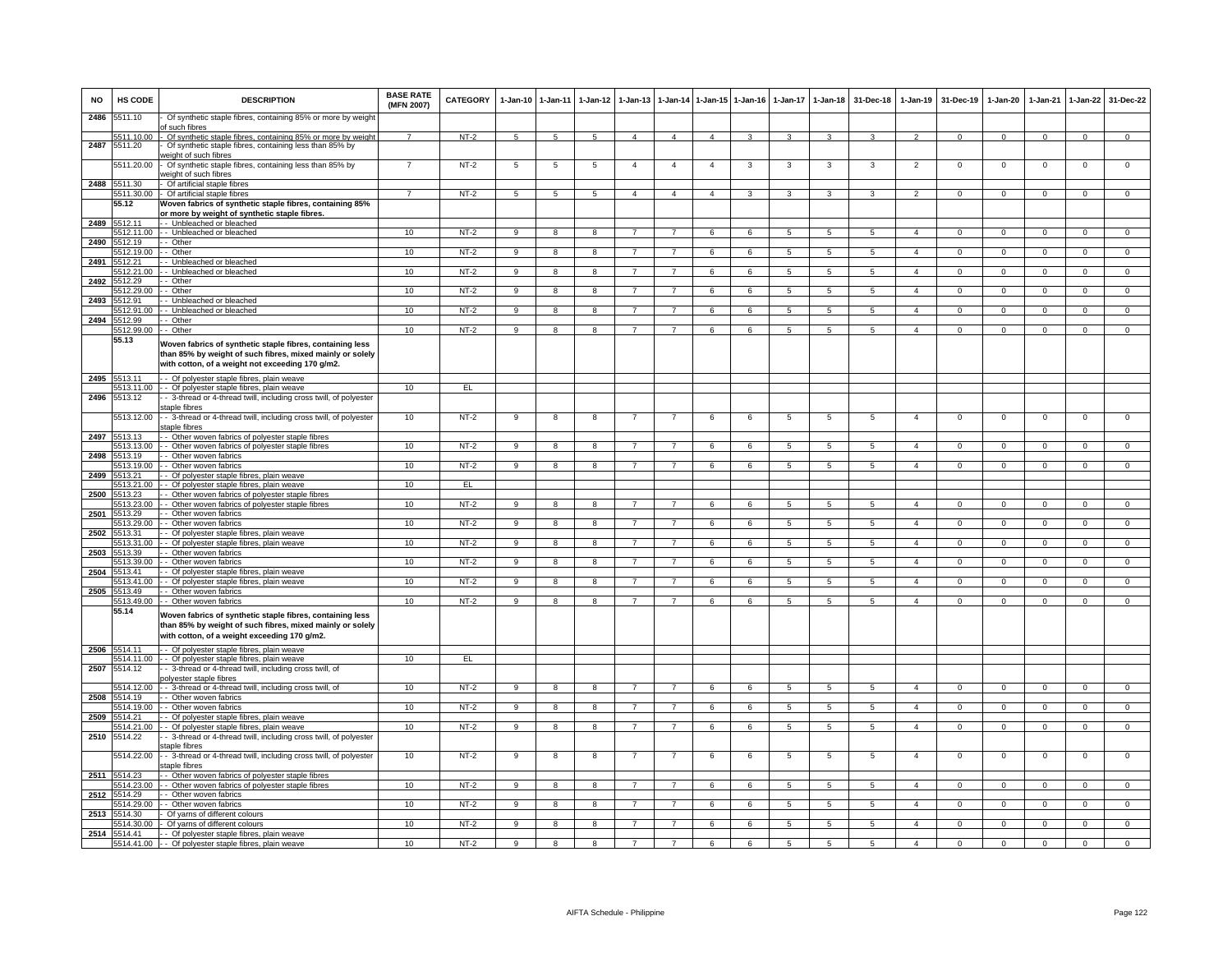| <b>NO</b>    | HS CODE               | <b>DESCRIPTION</b>                                                                                                                         | <b>BASE RATE</b><br>(MFN 2007) | <b>CATEGORY</b> | $1-Jan-10$     | $1 - Jan-11$            | $1 - Jan-12$   | $1-Jan-13$     |                |                | 1-Jan-14 1-Jan-15 1-Jan-16 | 1-Jan-17       | $1 - Jan-18$    | 31-Dec-18       | $1-Jan-19$     | 31-Dec-19      | $1-Jan-20$     | $1-Jan-21$  | 1-Jan-22       | 31-Dec-22      |
|--------------|-----------------------|--------------------------------------------------------------------------------------------------------------------------------------------|--------------------------------|-----------------|----------------|-------------------------|----------------|----------------|----------------|----------------|----------------------------|----------------|-----------------|-----------------|----------------|----------------|----------------|-------------|----------------|----------------|
| 2515         | 5514.42               | - 3-thread or 4-thread twill, including cross twill, of polyester<br>staple fibres                                                         |                                |                 |                |                         |                |                |                |                |                            |                |                 |                 |                |                |                |             |                |                |
|              | 5514.42.00            | - - 3-thread or 4-thread twill, including cross twill, of polyester<br>staple fibres                                                       | 10                             | $NT-2$          | 9              | 8                       | 8              |                |                | 6              | 6                          | 5              | 5               | 5               | $\overline{4}$ | $\mathbf 0$    | $\mathbf 0$    | $\mathbf 0$ | $\mathbf 0$    | $\mathbf 0$    |
| 2516         | 514.43<br>5514.43.00  | - Other woven fabrics of polyester staple fibres<br>- Other woven fabrics of polyester staple fibres                                       | 10                             | $NT-2$          | $\overline{9}$ | 8                       | 8              |                | $\overline{7}$ | 6              | 6                          | 5              | 5               | 5               | $\overline{4}$ | $\mathbf 0$    | 0              | $\mathbf 0$ | $\mathsf 0$    | $\mathbf 0$    |
| 2517         | 5514.49               | - Other woven fabrics                                                                                                                      |                                |                 | $\mathsf{Q}$   |                         |                |                | $\overline{7}$ |                | 6                          | 5              | $\overline{5}$  |                 | $\overline{a}$ |                | $\Omega$       | $\Omega$    |                | $\overline{0}$ |
|              | 514.49.00<br>55.15    | - Other woven fabrics<br>Other woven fabrics of synthetic staple fibres                                                                    | 10                             | $NT-2$          |                | 8                       | $\mathbf{g}$   |                |                | 6              |                            |                |                 | 5               |                | $\Omega$       |                |             | $\mathbf 0$    |                |
| 2518         | 5515.11<br>5515.11.00 | - Mixed mainly or solely with viscose rayon staple fibres<br>- Mixed mainly or solely with viscose rayon staple fibres                     | 10                             | $NT-2$          | 9              | 8                       | 8              |                | -7             | 6              | 6                          | 5              | $5\phantom{.0}$ | $5\phantom{.0}$ | $\overline{4}$ | $\mathsf 0$    | $\mathbf 0$    | $\mathsf 0$ | $\mathbf 0$    | $\mathbf 0$    |
|              | 2519 5515.12          | - Mixed mainly or solely with man-made filaments                                                                                           |                                |                 |                |                         |                |                |                |                |                            |                |                 |                 |                |                |                |             |                |                |
| 2520         | 5515.12.00<br>515.13  | - Mixed mainly or solely with man-made filaments<br>- Mixed mainly or solely with wool or fine animal hair                                 | 10                             | EL              |                |                         |                |                |                |                |                            |                |                 |                 |                |                |                |             |                |                |
|              | 515.13.00             | - Mixed mainly or solely with wool or fine animal hair                                                                                     | 10                             | $NT-2$          | 9              | 8                       | 8              |                |                | 6              | 6                          | 5              | 5               | 5               | $\overline{4}$ | $\mathbf 0$    | $\mathbf 0$    | $\mathbf 0$ | $\mathsf 0$    | $\overline{0}$ |
| 2521         | 515.19<br>5515.19.00  | - Other<br>- Other                                                                                                                         | 10                             | $NT-2$          | 9              | $\overline{8}$          | 8              |                | $\overline{7}$ | 6              | 6                          | 5              | $\overline{5}$  | $5\overline{5}$ | $\mathbf{A}$   | $\mathbf 0$    | $\Omega$       | $\Omega$    | $\Omega$       | $\overline{0}$ |
| 2522         | 515 21                | Mixed mainly or solely with man-made filaments                                                                                             |                                |                 |                |                         |                |                |                |                |                            |                |                 |                 |                |                |                |             |                |                |
|              | 5515.21.00<br>5515.22 | Mixed mainly or solely with man-made filaments<br>- Mixed mainly or solely with wool or fine animal hair                                   | 10                             | $NT-2$          | $\mathsf{Q}$   | $\mathbf{R}$            | $\mathbf{R}$   |                |                | $\mathbf{f}$   | 6                          | 5              | 5               | 5 <sup>1</sup>  | $\Delta$       | $\Omega$       | $\Omega$       | $\Omega$    | $\Omega$       | $\Omega$       |
| 2523         | 5515.22.00            | - Mixed mainly or solely with wool or fine animal hair                                                                                     | 10                             | NT-2            | 9              | 8                       | 8              |                | $\overline{7}$ | 6              | 6                          | -5             | 5               | 5               | $\overline{4}$ | $\mathbf{0}$   | $\mathbf{0}$   | $^{\circ}$  | $\mathbf{0}$   | $\mathbf{0}$   |
| 2524         | 5515.29<br>5515.29.00 | - Other<br>- Other                                                                                                                         | 10                             | $NT-2$          | 9              | 8                       | 8              | 7              | -7             | 6              | 6                          | 5              | 5               | 5               | $\overline{a}$ | $\mathbf 0$    | $\mathbf{0}$   | $^{\circ}$  | $\mathbf 0$    | $\overline{0}$ |
| 2525         | 515.91                | - Mixed mainly or solely with man-made filaments                                                                                           |                                |                 |                |                         |                |                |                |                |                            |                |                 |                 |                |                |                |             |                |                |
| 2526         | 5515.91.00<br>5515.99 | - Mixed mainly or solely with man-made filaments<br>- Other                                                                                | 10                             | $NT-2$          | 9              | 8                       | 8              |                | $\overline{7}$ | 6              | 6                          | 5              | 5               | 5               | $\overline{4}$ | $\mathbf 0$    | 0              | $^{\circ}$  | $\mathsf 0$    | $\mathbf 0$    |
|              | 5515.99.00            | - Other                                                                                                                                    | 10                             | $NT-2$          | 9              | 8                       | 8              | $\overline{7}$ | $\overline{7}$ | 6              | 6                          | 5              | $\sqrt{5}$      | $5^{\circ}$     | $\mathbf{A}$   | $\mathbf 0$    | $\Omega$       | $\Omega$    | $\mathbf 0$    | $\overline{0}$ |
| 2527         | 55.16<br>5516.11      | Woven fabrics of artificial staple fibres.<br>-- Unbleached or bleached                                                                    |                                |                 |                |                         |                |                |                |                |                            |                |                 |                 |                |                |                |             |                |                |
|              | 5516.11.00            | - - Unbleached or bleached                                                                                                                 | 10                             | $NT-2$          | 9              | 8                       | 8              |                |                | 6              | 6                          | 5              | $\sqrt{5}$      | $\overline{5}$  | $\overline{4}$ | $\Omega$       | $\Omega$       | $\Omega$    | $\mathsf 0$    | $\Omega$       |
| 2528         | 5516.12<br>5516.12.00 | - Dyed                                                                                                                                     | 10                             | $NT-2$          |                |                         |                | $\overline{7}$ | $\overline{7}$ |                | 6                          |                |                 |                 | $\overline{4}$ | $\mathbf{0}$   | $\mathbf{0}$   | $^{\circ}$  |                | $^{\circ}$     |
| 2529         | 5516.13               | - Dyed<br>- Of yarns of different colours                                                                                                  |                                |                 | 9              | 8                       | 8              |                |                | 6              |                            | 5              | 5               | 5               |                |                |                |             | $\overline{0}$ |                |
|              | 516.13.00             | - Of yarns of different colours                                                                                                            | 10                             | $NT-2$          | 9              | 8                       | 8              |                | $\overline{7}$ | 6              | 6                          | 5              | 5               | 5               | $\overline{4}$ | $\mathbf 0$    | $\mathbf 0$    | $\mathbf 0$ | $\mathbf 0$    | $\mathbf 0$    |
| 2530         | 516.14<br>5516.14.00  | - Printed<br>- Printed                                                                                                                     | 10                             | $NT-2$          | 9              | 8                       | 8              | $\overline{7}$ | $\overline{7}$ | 6              | 6                          | 5              | 5               | 5               | $\overline{4}$ | $\mathbf 0$    | 0              | $\mathbf 0$ | 0              | $\overline{0}$ |
| 2531         | 5516.21<br>516.21.00  | - Unbleached or bleached                                                                                                                   | 10 <sup>1</sup>                | $NT-2$          | $\overline{9}$ | $\overline{\mathbf{a}}$ | 8              |                | $\overline{7}$ | 6              | 6                          | 5              | 5               | $\overline{5}$  | $\mathbf{A}$   | $\Omega$       | $\Omega$       | $\Omega$    | $\Omega$       | $\overline{0}$ |
| 2532         | 5516.22               | - Unbleached or bleached<br>- Dyed                                                                                                         |                                |                 |                |                         |                |                |                |                |                            |                |                 |                 |                |                |                |             |                |                |
|              | 5516.22.00            | - Dyed                                                                                                                                     | 10                             | NT-1            | 9              | 8                       |                |                | 5              | $\overline{4}$ |                            |                | $\overline{2}$  | $^{\circ}$      | $^{\circ}$     | 0              | 0              | $\Omega$    | $\mathbf 0$    | $^{\circ}$     |
| 2533         | 5516.23<br>5516.23.00 | - Of yarns of different colours<br>- Of yarns of different colours                                                                         | 10                             | $NT-2$          | 9              | 8                       | 8              | 7              | $\overline{7}$ | 6              | 6                          | -5             | -5              | -5              | $\overline{4}$ | $\mathbf 0$    | $\Omega$       | $\Omega$    | $\mathbf 0$    | $\overline{0}$ |
| 2534         | 5516.24<br>516.24.00  | - Printed<br>- Printed                                                                                                                     | 10                             | $NT-2$          | 9              | 8                       | $\mathbf{R}$   |                |                | 6              | 6                          | 5              | $\overline{5}$  | 5               | $\overline{a}$ | $\mathsf 0$    | $\Omega$       | $\Omega$    | $\mathsf 0$    | $\overline{0}$ |
| 2535         | 5516.31               | Unbleached or bleached                                                                                                                     |                                |                 |                |                         |                |                |                |                |                            |                |                 |                 |                |                |                |             |                |                |
| 2536         | 5516.31.00<br>5516.32 | - Unbleached or bleached                                                                                                                   | 10                             | $NT-2$          | 9              | 8                       | 8              | 7              | $\overline{7}$ | 6              | 6                          | $\overline{5}$ | $\sqrt{5}$      | $\overline{5}$  | $\overline{4}$ | $\mathsf 0$    | $\Omega$       | $\Omega$    | $\mathsf 0$    | $\overline{0}$ |
|              | 5516,32.00            | - Dyed<br>- Dved                                                                                                                           | 10                             | $NT-2$          | $_{9}$         | $\overline{8}$          | $\overline{8}$ |                | $\overline{7}$ | 6              | 6                          | $\overline{5}$ | $\overline{5}$  | 5               | $\overline{4}$ | $\overline{0}$ | $\overline{0}$ | $\Omega$    | $\overline{0}$ | $\overline{0}$ |
| 2537         | 5516.33<br>5516.33.00 | - Of yarns of different colours<br>- Of yarns of different colours                                                                         | 10                             | NT-2            | 9              | 8                       | 8              | $\overline{7}$ | $\overline{7}$ | 6              | 6                          | 5              | $5\overline{5}$ | 5               | $\overline{4}$ | $\mathbf 0$    | $\mathbf{0}$   | $\mathbf 0$ | $\circ$        | $\mathbf{0}$   |
| 2538         | 5516.34               | - Printed                                                                                                                                  |                                |                 |                |                         |                |                |                |                |                            |                |                 |                 |                |                |                |             |                |                |
| 2539         | 5516.34.00<br>516.41  | - Printed<br>- Unbleached or bleached                                                                                                      | 10                             | $NT-2$          | 9              | 8                       | 8              | $\overline{7}$ | $\overline{7}$ | 6              | 6                          | 5              | 5               | 5               | $\overline{4}$ | $\mathbf{0}$   | $\mathbf{0}$   | $^{\circ}$  | $\overline{0}$ | $\mathbf{0}$   |
|              | 516.41.00             | - Unbleached or bleached                                                                                                                   | 10                             | $NT-2$          | 9              | 8                       | 8              |                | $\overline{7}$ | 6              | 6                          | 5              | 5               | $5\overline{5}$ | $\overline{4}$ | $\mathbf 0$    | $\mathbf 0$    | $\mathbf 0$ | $\mathbf 0$    | $\overline{0}$ |
| 2540         | 516.42<br>5516.42.00  | - Dyed<br>- Dyed                                                                                                                           | 10                             | $NT-2$          | 9              | 8                       | 8              | $\overline{7}$ | $\overline{7}$ | 6              | 6                          | 5              | 5               | 5               | $\overline{4}$ | $\mathbf 0$    | $\mathbf 0$    | $^{\circ}$  | $\mathbf 0$    | $\overline{0}$ |
| 2541         | 5516.43               | - Of yarns of different colours                                                                                                            |                                |                 |                |                         |                |                |                |                |                            |                |                 |                 |                |                |                |             |                |                |
| 2542         | 516.43.00<br>5516.44  | Of yarns of different colours<br>- Printed                                                                                                 | 10                             | $NT-2$          | 9              | 8                       | $\mathbf{R}$   |                |                | 6              | 6                          | 5              | $\overline{5}$  | $\overline{5}$  | $\Delta$       | $\Omega$       | $\Omega$       |             | $\Omega$       | $\Omega$       |
|              | 516.44.00             | - Printed                                                                                                                                  | 10                             | $NT-2$          | 9              | 8                       | 8              |                | $\overline{7}$ | 6              | 6                          | 5              | 5               | 5               | $\overline{4}$ | $\mathbf 0$    | $\mathbf{0}$   | $\Omega$    | $\mathbf 0$    | $\Omega$       |
| 2543         | 5516.91<br>516.91.00  | - Unbleached or bleached<br>- Unbleached or bleached                                                                                       | 10                             | $NT-2$          | 9              | 8                       | 8              | 7              | -7             | 6              | 6                          | 5              | 5               | 5               | $\overline{4}$ | $\mathbf 0$    | $\mathbf{0}$   | $^{\circ}$  | $\mathbf{0}$   | $\overline{0}$ |
| 2544         | 516.92                | - Dyed                                                                                                                                     |                                |                 |                |                         |                |                |                |                |                            |                |                 |                 |                |                |                |             |                |                |
| 2545         | 516.92.00<br>516.93   | - Dyed<br>- Of yarns of different colours                                                                                                  | 10                             | $NT-2$          | 9              | 8                       | 8              |                |                | 6              | 6                          | 5              | 5               | 5               | $\overline{4}$ | $\mathbf 0$    | $\Omega$       | $\Omega$    | 0              | $\mathbf 0$    |
|              | 5516.93.00            | - Of yarns of different colours                                                                                                            | 10                             | $NT-2$          | $\overline{9}$ | 8                       | 8              | 7              | $\overline{7}$ | 6              | 6                          | 5              | $\overline{5}$  | -5              | $\overline{4}$ | $\mathbf 0$    | $\Omega$       | $\Omega$    | $\mathbf{0}$   | $\overline{0}$ |
| 2546         | 5516.94<br>5516.94.00 | - Printed<br>- Printed                                                                                                                     | 10                             | $NT-2$          | $_{9}$         | $\overline{8}$          | $\mathbf{g}$   |                | $\overline{7}$ | 6              | 6                          | $\overline{5}$ | $\overline{5}$  | $\overline{5}$  | $\overline{4}$ | $\overline{0}$ | $\overline{0}$ | $\Omega$    | $\overline{0}$ | $\overline{0}$ |
|              | 56.01                 | Wadding of textile materials and articles thereof; textile<br>fibres, not exceeding 5 mm in length (flock), textile dust<br>and mill neps. |                                |                 |                |                         |                |                |                |                |                            |                |                 |                 |                |                |                |             |                |                |
| 2547         | 5601.10               | Sanitary towels and tampons, napkins and napkin liners for<br>abies and similar sanitary articles, of wadding                              |                                |                 |                |                         |                |                |                |                |                            |                |                 |                 |                |                |                |             |                |                |
|              | 5601.10.00            | - Sanitary towels and tampons, napkins and napkin liners for<br>babies and similar sanitary articles, of wadding                           | 15                             | ST              | 14             | 13                      | 12             | 11             | 10             | 10             | 9                          | 8              | $\overline{7}$  | $\overline{7}$  | 6              | 5              | 5              | 5           | $\overline{5}$ | $\overline{5}$ |
| 2548 5601.21 |                       | $\overline{ -}$ Of cotton                                                                                                                  |                                |                 |                |                         |                |                |                |                |                            |                |                 |                 |                |                |                |             |                |                |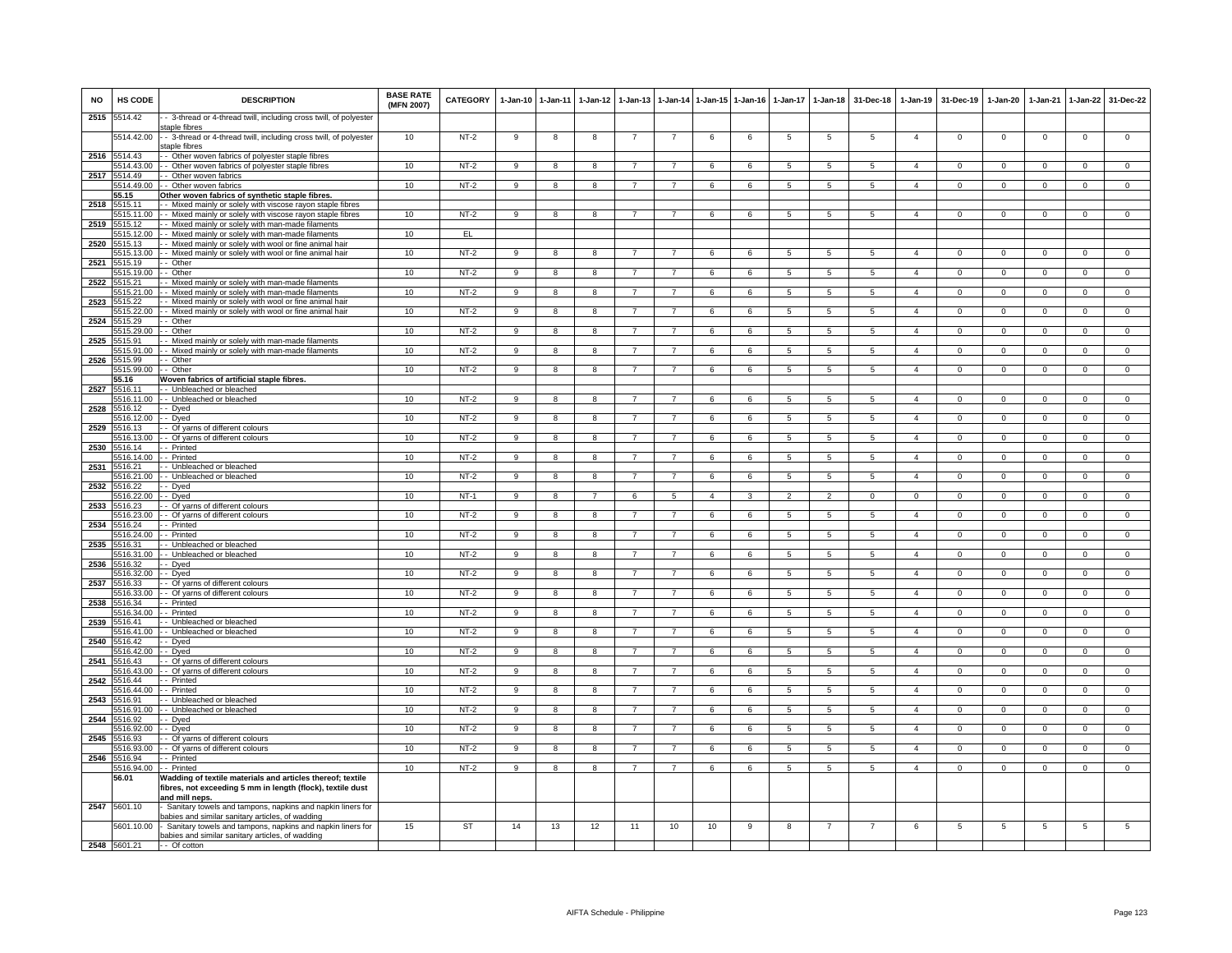| <b>NO</b> | <b>HS CODE</b>       | <b>DESCRIPTION</b>                                                                                                                                                               | <b>BASE RATE</b><br>(MFN 2007) | CATEGORY  | 1-Jan-10        | $1 - Jan-11$            | $1-Jan-12$     | $1-Jan-13$     |                 |                      | 1-Jan-14 1-Jan-15 1-Jan-16 | 1-Jan-17                 | $1-Jan-18$           | 31-Dec-18       | $1-Jan-19$     | 31-Dec-19      | $1-Jan-20$     | $1-Jan-21$     | $1-Jan-22$           | 31-Dec-22            |
|-----------|----------------------|----------------------------------------------------------------------------------------------------------------------------------------------------------------------------------|--------------------------------|-----------|-----------------|-------------------------|----------------|----------------|-----------------|----------------------|----------------------------|--------------------------|----------------------|-----------------|----------------|----------------|----------------|----------------|----------------------|----------------------|
|           | 5601.21.00           | - Of cotton                                                                                                                                                                      | 15                             | ST        | 14              | 13                      | 12             | 11             | 10              | 10                   | 9                          | 8                        | $\overline{ }$       |                 | 6              | 5              | 5              | 5              | 5                    | 5                    |
| 2549      | 5601.22              | - Of man-made fibres:                                                                                                                                                            |                                |           |                 |                         |                |                |                 |                      |                            |                          |                      |                 |                |                |                |                |                      |                      |
|           | 5601.22.10           | - - - Wrapped cigarette tow                                                                                                                                                      | 15                             | ST        | 14              | 13                      | 12             | 11             | 10 <sup>1</sup> | 10 <sup>1</sup>      | 9                          | 8                        | $\overline{7}$       | $\overline{7}$  | -6             | -5             | -5             | -5             | -5                   | $5\overline{5}$      |
| 2550      | 5601.22.90<br>601.29 | -- Other<br>- Other                                                                                                                                                              | 15                             | <b>ST</b> | 14              | 13                      | 12             | 11             | 10              | 10                   | $\overline{9}$             | 8                        | $\overline{7}$       | $\overline{7}$  | 6              | 5              | 5              | 5              | $5\overline{5}$      | $5\overline{)}$      |
|           | 601.29.00            | - Other                                                                                                                                                                          | 15                             | ST        | 14              | 13                      | 12             | 11             | 10              | 10                   | 9                          | 8                        | $\overline{7}$       | $\overline{7}$  | 6              | 5              | 5              | 5              | 5                    | $5\overline{5}$      |
| 2551      | 5601.30              | Textile flock and dust and mill neps:                                                                                                                                            |                                |           |                 |                         |                |                |                 |                      |                            |                          |                      |                 |                |                |                |                |                      |                      |
|           | 5601.30.10           | - Polyamide fibre flock                                                                                                                                                          |                                | <b>ST</b> | $\overline{1}$  | $\overline{1}$          | $\overline{1}$ | $\overline{1}$ | $\overline{1}$  | $\blacktriangleleft$ | $\overline{1}$             | $\overline{ }$           | $\blacktriangleleft$ | $\overline{1}$  | $\overline{1}$ |                | $\overline{1}$ | $\overline{1}$ | $\blacktriangleleft$ | $\blacktriangleleft$ |
|           | 5601.30.90A          | - - Polypropylene fiber flock                                                                                                                                                    |                                | <b>ST</b> | $\overline{1}$  | $\overline{1}$          | $\overline{1}$ | $\mathbf{1}$   | $\overline{1}$  | $\mathbf{1}$         | $\overline{1}$             |                          | $\mathbf{1}$         | $\mathbf{1}$    |                |                | -1             | -1             | $\mathbf{1}$         | $\mathbf{1}$         |
|           | 5601.30.90B          | $-$ - Other                                                                                                                                                                      | 15                             | <b>ST</b> | 14              | 13                      | 12             | 11             | 10              | 10                   | $\overline{9}$             | $\overline{\mathbf{a}}$  | $\overline{7}$       | $\overline{7}$  | 6              | $\overline{5}$ | 5              | $\overline{5}$ | $\overline{5}$       | 5                    |
|           | 56.02                | Felt, whether or not impregnated, coated, covered or                                                                                                                             |                                |           |                 |                         |                |                |                 |                      |                            |                          |                      |                 |                |                |                |                |                      |                      |
|           |                      | laminated.                                                                                                                                                                       |                                |           |                 |                         |                |                |                 |                      |                            |                          |                      |                 |                |                |                |                |                      |                      |
| 2552      | 5602.10<br>602.10.00 | Needleloom felt and stitch-bonded fibre fabrics<br>Needleloom felt and stitch-bonded fibre fabrics                                                                               | $\overline{7}$                 | $NT-1$    | 5               | $5\phantom{.0}$         | $\overline{4}$ | $\overline{4}$ | 3               | $\mathbf{3}$         | $\mathfrak{p}$             | $\overline{2}$           | $\overline{1}$       | $\mathbf{0}$    | $\mathbf 0$    | $\mathbf{0}$   | $\mathbf{0}$   | $\mathbf 0$    | $\overline{0}$       | $\overline{0}$       |
| 2553      | 5602.21              | - Of wool or fine animal hair:                                                                                                                                                   |                                |           |                 |                         |                |                |                 |                      |                            |                          |                      |                 |                |                |                |                |                      |                      |
|           | 602.21.00            | - Of wool or fine animal hair                                                                                                                                                    |                                | $NT-1$    | 5               | 5                       | $\overline{4}$ | $\overline{4}$ | 3               | 3                    | $\mathfrak{p}$             | $\mathfrak{p}$           | $\overline{1}$       | $\mathbf{0}$    | $\mathbf 0$    | $\mathbf{0}$   | $\mathbf{0}$   | $\mathbf 0$    | $\mathbf 0$          | $\mathbf{O}$         |
| 2554      | 5602.29              | - Of other textile materials:                                                                                                                                                    |                                |           |                 |                         |                |                |                 |                      |                            |                          |                      |                 |                |                |                |                |                      |                      |
|           | 5602.29.00           | - Of other textile materials                                                                                                                                                     | $\overline{7}$                 | $NT-1$    | $5\phantom{.0}$ | $\overline{5}$          | $\overline{4}$ | $\overline{4}$ | 3               | 3                    | $\overline{2}$             | $\overline{2}$           | $\overline{1}$       | $^{\circ}$      | $\mathbf 0$    | $\mathbf 0$    | $^{\circ}$     | $^{\circ}$     | $\Omega$             | $\Omega$             |
| 2555      | 5602.90              | Other:                                                                                                                                                                           |                                |           |                 |                         |                |                |                 |                      |                            |                          |                      |                 |                |                |                |                |                      |                      |
|           | 5602.90.00           | Other                                                                                                                                                                            |                                | $NT-1$    | 5               | 5                       | $\mathbf{A}$   | $\overline{4}$ | 3               | 3                    | $\overline{\phantom{a}}$   | $\overline{\phantom{a}}$ |                      | $\overline{0}$  | $\Omega$       | $\overline{0}$ | $\overline{0}$ | $\overline{0}$ | $\overline{0}$       | $\overline{0}$       |
|           | 56.03                | Nonwovens, whether or not impregnated, coated, covered<br>or laminated.                                                                                                          |                                |           |                 |                         |                |                |                 |                      |                            |                          |                      |                 |                |                |                |                |                      |                      |
| 2556      | 5603.11              | - - Weighing not more than 25 g/m2:                                                                                                                                              |                                |           |                 |                         |                |                |                 |                      |                            |                          |                      |                 |                |                |                |                |                      |                      |
|           | 5603.11.00           | - Weighing not more than 25 g/m2                                                                                                                                                 | 15                             | $NT-2$    | 14              | 13                      | 12             | 11             | 10              | 9                    | $\mathbf{R}$               | 7                        | 6                    | 6               | 5              | $\Omega$       | $\Omega$       | $\Omega$       | $\Omega$             | $\overline{0}$       |
| 2557      | 5603.12              | - Weighing more than 25 g/m2 but not more than 70 g/m2:                                                                                                                          |                                |           |                 |                         |                |                |                 |                      |                            |                          |                      |                 |                |                |                |                |                      |                      |
|           |                      |                                                                                                                                                                                  |                                |           |                 |                         |                |                |                 |                      |                            |                          |                      |                 |                |                |                |                |                      |                      |
|           |                      | 5603.12.00 - - Weighing more than 25 g/m2 but not more than 70 g/m2                                                                                                              | 15                             | $NT-2$    | 14              | 13                      | 12             | 11             | 10              | 9                    | 8                          |                          | 6                    | 6               | 5              | $\mathbf 0$    | $\mathsf 0$    | $\mathbf 0$    | $\mathbf 0$          | $\mathsf 0$          |
|           |                      |                                                                                                                                                                                  |                                |           |                 |                         |                |                |                 |                      |                            |                          |                      |                 |                |                |                |                |                      |                      |
| 2558      | 5603.13              | - Weighing more than 70 g/m2 but not more than 150 g/m2:                                                                                                                         |                                |           |                 |                         |                |                |                 |                      |                            |                          |                      |                 |                |                |                |                |                      |                      |
|           | 5603.13.00           | - - Weighing more than 70 g/m2 but not more than 150 g/m2                                                                                                                        | 15                             | $NT-2$    | 14              | 13                      | 12             | 11             | 10              | 9                    | 8                          | $\overline{7}$           | 6                    | 6               | 5              | $\mathbf 0$    | $\mathbf 0$    | $\mathbf 0$    | $\mathbf 0$          | $\mathbf{O}$         |
|           |                      |                                                                                                                                                                                  |                                |           |                 |                         |                |                |                 |                      |                            |                          |                      |                 |                |                |                |                |                      |                      |
| 2559      | 5603.14              | - Weighing more than 150 g/m2:                                                                                                                                                   |                                |           |                 |                         |                |                |                 |                      |                            |                          |                      |                 |                |                |                |                |                      |                      |
|           | 5603.14.00           | - Weighing more than 150 g/m2                                                                                                                                                    | 15                             | $NT-2$    | 14              | 13                      | 12             | 11             | 10              | 9                    | 8                          | $\overline{7}$           | 6                    | 6               | 5              | $\mathbf{0}$   | $^{\circ}$     | $^{\circ}$     | $\mathbf{0}$         | $\mathbf{0}$         |
| 2560      | 603.91               | - Weighing not more than 25 g/m2                                                                                                                                                 |                                |           |                 |                         |                |                |                 |                      |                            |                          |                      |                 |                |                |                |                |                      |                      |
|           | 603.91.00            | - Weighing not more than 25 g/m2                                                                                                                                                 | 15                             | $NT-2$    | 14              | 13                      | 12             | 11             | 10              | 9                    | 8                          | $\overline{7}$           | 6                    | 6               | 5              | $\mathbf{0}$   | $\mathbf{0}$   | $\mathbf 0$    | $\mathbf{0}$         | $\overline{0}$       |
| 2561      | 5603.92              | - Weighing more than 25 g/m2 but not more than 70 g/m2                                                                                                                           |                                |           |                 |                         |                |                |                 |                      |                            |                          |                      |                 |                |                |                |                |                      |                      |
|           | 5603.92.00           | - Weighing more than 25 g/m2 but not more than 70 g/m2                                                                                                                           | 15                             | $NT-2$    | 14              | 13                      | 12             | 11             | 10              | 9                    | 8                          | $\overline{7}$           | 6                    | 6               | 5              | $\mathbf 0$    | $\,0\,$        | $\mathbf 0$    | $\mathbf 0$          | $\mathsf 0$          |
|           |                      |                                                                                                                                                                                  |                                |           |                 |                         |                |                |                 |                      |                            |                          |                      |                 |                |                |                |                |                      |                      |
| 2562      | 5603.93              | - Weighing more than 70 g/m2 but not more than 150 g/m2                                                                                                                          |                                |           |                 |                         |                |                |                 |                      |                            |                          |                      |                 |                |                |                |                |                      |                      |
|           |                      |                                                                                                                                                                                  |                                |           |                 |                         |                |                |                 |                      |                            |                          |                      |                 |                |                |                |                |                      |                      |
|           |                      | 5603.93.00 - - Weighing more than 70 g/m2 but not more than 150 g/m2                                                                                                             | 15                             | $NT-2$    | 14              | 13                      | 12             | 11             | 10              | 9                    | 8                          |                          | 6                    | 6               | 5              | $^{\circ}$     | $^{\circ}$     | $^{\circ}$     | $\mathbf 0$          | $\mathsf 0$          |
| 2563      | 5603.94              | - Weighing more than 150 g/m2                                                                                                                                                    |                                |           |                 |                         |                |                |                 |                      |                            |                          |                      |                 |                |                |                |                |                      |                      |
|           |                      | 5603.94.00 - - Weighing more than 150 g/m2                                                                                                                                       | 15                             | $NT-2$    | 14              | 13                      | 12             | 11             | 10              | 9                    | 8                          | $\overline{7}$           | 6                    | 6               | -5             | $\Omega$       | $\Omega$       | $\Omega$       | $\Omega$             | $\overline{0}$       |
|           | 56.04                |                                                                                                                                                                                  |                                |           |                 |                         |                |                |                 |                      |                            |                          |                      |                 |                |                |                |                |                      |                      |
|           |                      | Rubber thread and cord, textile covered; textile yarn, and<br>strip and the like of heading 54.04 or 54.05, impregnated,<br>coated, covered or sheathed with rubber or plastics. |                                |           |                 |                         |                |                |                 |                      |                            |                          |                      |                 |                |                |                |                |                      |                      |
| 2564      | 5604.10              | - Rubber thread and cord, textile covered                                                                                                                                        |                                |           |                 |                         |                |                |                 |                      |                            |                          |                      |                 |                |                |                |                |                      |                      |
|           | 5604.10.00           | - Rubber thread and cord, textile covered                                                                                                                                        | 10                             | $NT-2$    | 9               | 8                       | $\mathbf{R}$   |                | $\overline{7}$  | 6                    | 6                          | 5 <sup>5</sup>           | 5                    | 5               | $\overline{4}$ | $\Omega$       | $\mathbf 0$    | $\mathbf 0$    | $\Omega$             | $\mathbf{0}$         |
| 2565      | 5604.90              | - Other:                                                                                                                                                                         |                                |           |                 |                         |                |                |                 |                      |                            |                          |                      |                 |                |                |                |                |                      |                      |
|           | 5604.90.00A          | - High tenacity yarn of polyesters, of nylon or other                                                                                                                            | 7                              | $NT-1$    | $\sqrt{5}$      | $\overline{5}$          | $\overline{4}$ | $\overline{4}$ | 3               | 3                    | $\overline{2}$             | $\overline{2}$           | $\overline{1}$       | $\mathbf 0$     | $\mathsf 0$    | $\mathbf 0$    | $\,0\,$        | $\mathbf 0$    | $\mathsf 0$          | $\mathbf 0$          |
|           | 5604.90.00B          | olyamides or of viscose rayon, impregnated or coated<br>- Other                                                                                                                  | 10                             | $NT-2$    | $\overline{9}$  | $\overline{\mathbf{8}}$ | 8              | $\overline{7}$ | $\overline{7}$  | 6                    | 6                          | $5\overline{5}$          | $5\overline{)}$      | $5\overline{)}$ | $\overline{4}$ | $\mathbf 0$    | $\mathbf{0}$   | $\overline{0}$ | $\overline{0}$       | $\overline{0}$       |
| 2566      | 5605.00              | Metallised yarn, whether or not gimped, being textile yarn, or                                                                                                                   |                                |           |                 |                         |                |                |                 |                      |                            |                          |                      |                 |                |                |                |                |                      |                      |
|           |                      | strip or the like of heading 54.04 or 54.05, combined with                                                                                                                       |                                |           |                 |                         |                |                |                 |                      |                            |                          |                      |                 |                |                |                |                |                      |                      |
|           |                      | metal in the form of thread, strip or powder or covered with                                                                                                                     |                                |           |                 |                         |                |                |                 |                      |                            |                          |                      |                 |                |                |                |                |                      |                      |
|           |                      | hetal                                                                                                                                                                            |                                |           |                 |                         |                |                |                 |                      |                            |                          |                      |                 |                |                |                |                |                      |                      |
|           |                      | 5605.00.00 Metallised yarn, whether or not gimped, being textile yarn, or                                                                                                        | 3                              | $NT-1$    | 3               | 3                       | 3              | 3              | $\overline{2}$  | $\overline{2}$       | $\overline{1}$             | 1                        | $\overline{1}$       | $\mathbf 0$     | $\overline{0}$ | $\Omega$       | $\overline{0}$ | $\overline{0}$ | $\mathsf 0$          | $\overline{0}$       |
|           |                      | strip or the like of heading 54.04 or 54.05, combined with                                                                                                                       |                                |           |                 |                         |                |                |                 |                      |                            |                          |                      |                 |                |                |                |                |                      |                      |
|           |                      | metal in the form of thread, strip or powder or covered with<br>metal.                                                                                                           |                                |           |                 |                         |                |                |                 |                      |                            |                          |                      |                 |                |                |                |                |                      |                      |
|           | 2567 5606.00         | Gimped yarn, and strip and the like of heading 54.04 or 54.05,                                                                                                                   |                                |           |                 |                         |                |                |                 |                      |                            |                          |                      |                 |                |                |                |                |                      |                      |
|           |                      | gimped (other than those of heading 56.05 and gimped                                                                                                                             |                                |           |                 |                         |                |                |                 |                      |                            |                          |                      |                 |                |                |                |                |                      |                      |
|           |                      | horsehair yarn); chenille yarn (including flock chenille yarn);                                                                                                                  |                                |           |                 |                         |                |                |                 |                      |                            |                          |                      |                 |                |                |                |                |                      |                      |
|           |                      | loop wale-yarn.                                                                                                                                                                  |                                |           |                 |                         |                |                |                 |                      |                            |                          |                      |                 |                |                |                |                |                      |                      |
|           |                      | 5606.00.00 Gimped yarn, and strip and the like of heading 54.04 or 54.05,                                                                                                        | 3                              | $NT-1$    | 3               | 3                       | 3              | 3              | $\overline{2}$  | $\overline{2}$       | $\overline{1}$             | $\mathbf{1}$             | $\mathbf{1}$         | 0               | 0              | 0              | $\mathbf 0$    | 0              | 0                    | $\mathsf 0$          |
|           |                      | gimped (other than those of heading 56.05 and gimped                                                                                                                             |                                |           |                 |                         |                |                |                 |                      |                            |                          |                      |                 |                |                |                |                |                      |                      |
|           |                      | horsehair yarn); chenille yarn (including flock chenille yarn);<br>oop wale-yarn.                                                                                                |                                |           |                 |                         |                |                |                 |                      |                            |                          |                      |                 |                |                |                |                |                      |                      |
|           | 56.07                | Twine, cordage, ropes and cables, whether or not plaited                                                                                                                         |                                |           |                 |                         |                |                |                 |                      |                            |                          |                      |                 |                |                |                |                |                      |                      |
|           |                      | or braided and whether or not impregnated, coated,                                                                                                                               |                                |           |                 |                         |                |                |                 |                      |                            |                          |                      |                 |                |                |                |                |                      |                      |
|           |                      | covered or sheathed with rubber or plastics.                                                                                                                                     |                                |           |                 |                         |                |                |                 |                      |                            |                          |                      |                 |                |                |                |                |                      |                      |
|           | 2568 5607.21         | -- Binder or baler twine                                                                                                                                                         |                                |           |                 |                         |                |                |                 |                      |                            |                          |                      |                 |                |                |                |                |                      |                      |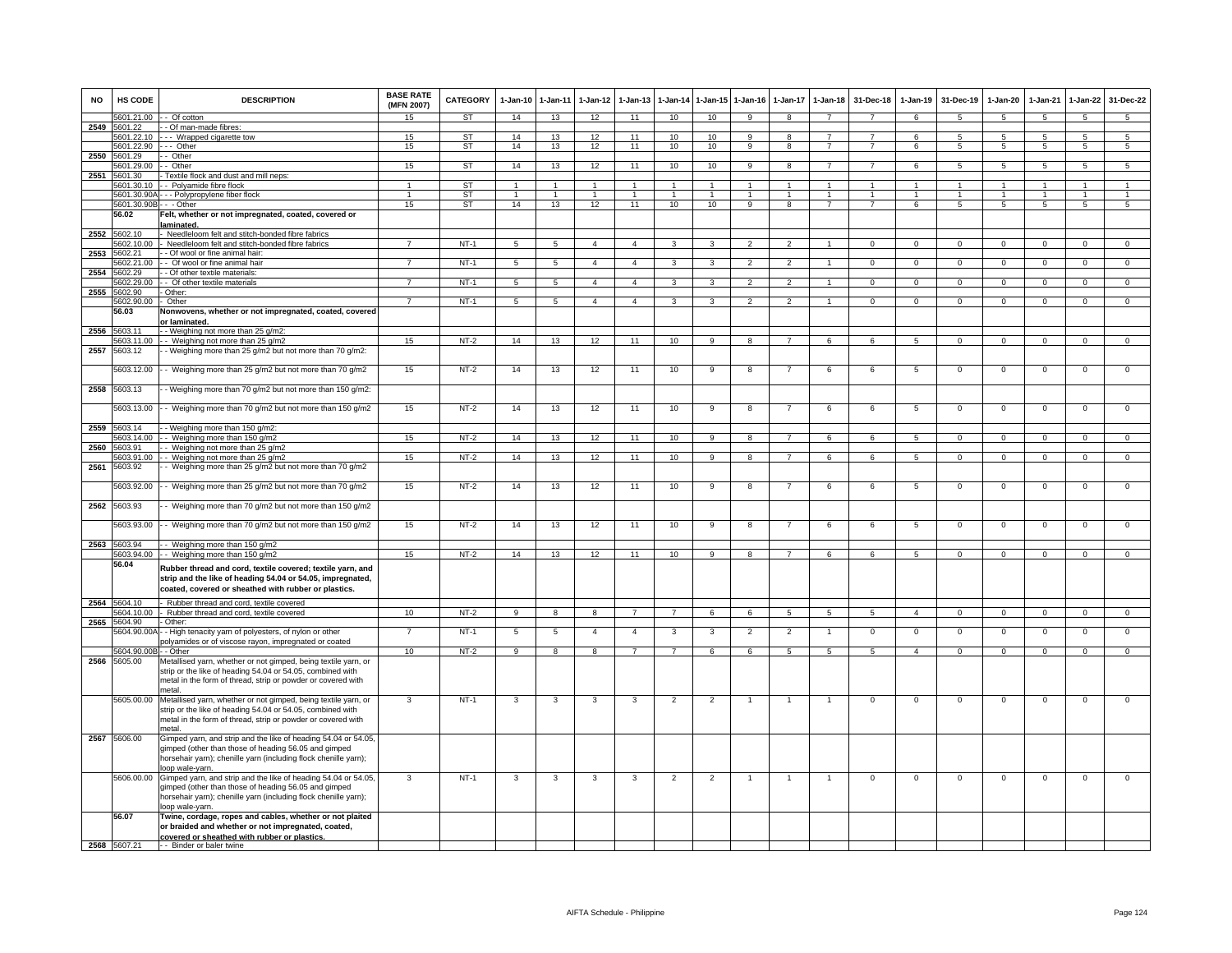| <b>NO</b> | <b>HS CODE</b>           | <b>DESCRIPTION</b>                                                                                                                                                                 | <b>BASE RATE</b><br>(MFN 2007) | CATEGORY         | $1-Jan-10$     | $1 - Jan-11$   | $1-Jan-12$     | $1-Jan-13$      | $1 - Jan-14$   |                                  | 1-Jan-15 1-Jan-16       | $1-Jan-17$     | $1 - Jan-18$    | 31-Dec-18       | $1-Jan-19$      | 31-Dec-19               | $1-Jan-20$               | $1-Jan-21$              | $1-Jan-22$                    | 31-Dec-22                        |
|-----------|--------------------------|------------------------------------------------------------------------------------------------------------------------------------------------------------------------------------|--------------------------------|------------------|----------------|----------------|----------------|-----------------|----------------|----------------------------------|-------------------------|----------------|-----------------|-----------------|-----------------|-------------------------|--------------------------|-------------------------|-------------------------------|----------------------------------|
|           |                          | 5607.21.00 - Binder or baler twine                                                                                                                                                 | 10                             | NT-2             | 9              | 8              | 8              | $\overline{7}$  | $\overline{7}$ | 6                                | 6                       | 5              | $5\overline{5}$ | 5               | $\overline{4}$  | $\mathbf 0$             | $\mathbf{0}$             | $\mathbf 0$             | $\mathbf{0}$                  | $\mathbf{0}$                     |
| 2569      | 5607.29<br>5607.29.00    | - Other<br>- Other                                                                                                                                                                 | 10                             | $NT-2$           | 9              | 8              | 8              | $\overline{7}$  | $\overline{7}$ | 6                                | 6                       | 5              | $5^{\circ}$     | $5\overline{5}$ | $\overline{4}$  | $\mathbf 0$             | $\mathbf 0$              | $\Omega$                | $\overline{0}$                | $\overline{0}$                   |
| 2570      | 5607.41                  | - Binder or baler twine                                                                                                                                                            |                                |                  |                |                |                |                 |                |                                  |                         |                |                 |                 |                 |                         |                          |                         |                               |                                  |
|           | 607.41.00                | - Binder or baler twine                                                                                                                                                            | 15                             | $NT-2$           | 14             | 13             | 12             | 11              | 10             | 9                                | 8                       |                | 6               | 6               | 5               | $\mathbf 0$             | $\mathbf 0$              | $\mathbf 0$             | $\mathbf 0$                   | $\overline{0}$                   |
| 2571      | 5607.49                  | - Other:                                                                                                                                                                           |                                |                  |                |                |                |                 |                |                                  |                         |                |                 |                 |                 |                         |                          |                         |                               |                                  |
|           | 5607.49.00<br>5607.50    | - Other                                                                                                                                                                            | 15                             | $NT-2$           | 14             | 13             | 12             | 11              | 10             | 9                                | 8                       | $\overline{7}$ | $6\overline{6}$ | 6               | 5               | $\mathbf 0$             | $\mathbf{0}$             | $\Omega$                | $\overline{0}$                | $\overline{0}$                   |
| 2572      | 5607.50.10               | Of other synthetic fibres:<br>- V-belt cord of man-made fibres treated with resorcinol                                                                                             | $\mathbf{1}$                   | $NT-1$           | $\mathbf{1}$   | $\overline{1}$ | $\overline{1}$ | 1               | -1             | -1                               | 1                       |                | $\overline{1}$  | $\mathsf 0$     | $\mathsf 0$     | $\mathbf 0$             | $\mathbf 0$              | $\mathbf 0$             | $\mathsf 0$                   | $\mathbf 0$                      |
|           |                          | formaldehyde; polyamide and polytetrafluoro-ethylene yarns<br>measuring more than 10,000 decitex, of a kind used for textile<br>packing (sealing material)                         |                                |                  |                |                |                |                 |                |                                  |                         |                |                 |                 |                 |                         |                          |                         |                               |                                  |
| 2573      | 5607.50.90<br>5607.90    | $-$ Other<br>Other:                                                                                                                                                                | 15                             | $NT-2$           | 14             | 13             | 12             | $\overline{11}$ | 10             | $\mathbf{Q}$                     | $\mathbf{R}$            | $\overline{7}$ | 6               | 6               | 5               | $\mathbf 0$             | $\mathbf{0}$             | $\Omega$                | $\mathbf{0}$                  | $\mathbf{0}$                     |
|           | 5607.90.10               | - Of artificial fibres                                                                                                                                                             | 10                             | $NT-2$           | 9              | 8              | 8              |                 |                | 6                                | 6                       | 5              | 5               | 5               | $\overline{a}$  | $\Omega$                | $\Omega$                 | $\Omega$                | 0                             | $\overline{0}$                   |
|           | 5607.90.20               | - Of abaca (Manila hemp or Musa textilis Nee) or other hard<br>leaf) fibres                                                                                                        | 10                             | $NT-2$           | 9              | 8              | 8              |                 |                | 6                                | 6                       | 5              | 5               | 5               | $\overline{4}$  | $\mathbf 0$             | $^{\circ}$               | $\mathbf 0$             | $\mathsf 0$                   | $\mathbf 0$                      |
|           | 5607.90.90               | - Other                                                                                                                                                                            | 10                             | $NT-2$           | $\overline{9}$ | $\overline{8}$ | $\overline{8}$ | $\overline{7}$  | $\overline{7}$ | 6                                | 6                       | $\overline{5}$ | $\overline{5}$  | 5               | $\overline{4}$  | $\overline{0}$          | $\overline{0}$           | $\overline{0}$          | $\overline{0}$                | $\overline{0}$                   |
|           | 56.08                    | Knotted netting of twine, cordage or rope; made up<br>fishing nets and other made up nets, of textile materials.                                                                   |                                |                  |                |                |                |                 |                |                                  |                         |                |                 |                 |                 |                         |                          |                         |                               |                                  |
| 2574      | 5608.11<br>5608.11.00    | - Made up fishing nets<br>- Made up fishing nets                                                                                                                                   | 15                             | $NT-2$           | 14             | 13             | 12             | 11              | 10             | $\overline{9}$                   | $\overline{8}$          | $\overline{7}$ | 6               | 6               | 5               | $\mathbf 0$             | $\overline{0}$           | $\overline{0}$          | $\overline{0}$                | $\overline{0}$                   |
| 2575      | 5608.19                  | - Other:                                                                                                                                                                           |                                |                  |                |                |                |                 |                |                                  |                         |                |                 |                 |                 |                         |                          |                         |                               |                                  |
|           | 5608.19.20               | --- Net bags                                                                                                                                                                       | 15                             | $NT-2$           | 14             | 13             | 12             | 11              | 10             | 9                                | 8                       | $\overline{7}$ | 6               | 6               | $5^{\circ}$     | $\mathbf 0$             | $\mathbf 0$              | $\Omega$                | $\mathsf 0$                   | $\mathbf 0$                      |
|           | 5608.19.90               | -- Other                                                                                                                                                                           | 15                             | NT-2             | 14             | 13             | 12             | 11              | 10             | 9                                | 8                       | $\overline{7}$ | 6               | 6               | 5               | $\mathbf 0$             | 0                        | $\mathbf 0$             | 0                             | $\mathbf 0$                      |
| 2576      | 5608.90<br>608.90.00     | Other:<br>Other                                                                                                                                                                    | 15                             | $NT-2$           | 14             | 13             | 12             | 11              | 10             | $\overline{9}$                   | $\overline{\mathbf{a}}$ |                | $6\overline{6}$ | 6               | 5               | $\overline{0}$          | $\overline{0}$           | $\overline{0}$          | $\overline{0}$                | $\overline{0}$                   |
| 2577      | 5609.00                  | Articles of yarn, strip or the like of heading 54.04 or 54.05,                                                                                                                     |                                |                  |                |                |                |                 |                |                                  |                         |                |                 |                 |                 |                         |                          |                         |                               |                                  |
|           |                          | twine, cordage, rope or cables, not elsewhere specified or<br>included                                                                                                             |                                |                  |                |                |                |                 |                |                                  |                         |                |                 |                 |                 |                         |                          |                         |                               |                                  |
|           | 5609.00.00               | Articles of yarn, strip or the like of heading 54.04 or 54.05,<br>twine, cordage, rope or cables, not elsewhere specified or<br>included                                           | 15                             | $NT-2$           | 14             | 13             | 12             | 11              | 10             | 9                                | 8                       | 7              | 6               | 6               | -5              | $\,0\,$                 | $\mathbf 0$              | $\Omega$                | $\mathsf 0$                   | $\overline{0}$                   |
|           | 57.01                    | Carpets and other textile floor coverings, knotted,<br>whether or not made up.                                                                                                     |                                |                  |                |                |                |                 |                |                                  |                         |                |                 |                 |                 |                         |                          |                         |                               |                                  |
| 2578      | 701.10<br>701.10.00      | - Of wool or fine animal hair:<br>Of wool or fine animal hair                                                                                                                      | 15                             | $NT-2$           | 14             | 13             | 12             | 11              | 10             | $\overline{a}$                   | $\mathbf{R}$            |                | 6               | $\epsilon$      | $\overline{5}$  | $\overline{0}$          | $\overline{0}$           | $\Omega$                | $\overline{0}$                | $\Omega$                         |
| 2579      | 5701.90                  | - Of other textile materials:                                                                                                                                                      |                                |                  |                |                |                |                 |                |                                  |                         |                |                 |                 |                 |                         |                          |                         |                               |                                  |
|           |                          | 5701.90.10 -- Of cotton                                                                                                                                                            | 15                             | $NT-2$           | 14             | 13             | 12             | 11              | 10             | $\mathbf{Q}$                     | 8                       |                | 6               | 6               | 5               | $\Omega$                | $\Omega$                 | $\Omega$                | $\Omega$                      | $\Omega$                         |
|           | 5701.90.90 -- Other      |                                                                                                                                                                                    | 15                             | $NT-2$           | 14             | 13             | 12             | 11              | 10             | $\mathbf{q}$                     | 8                       | 7              | 6               | 6               | 5               | $\mathbf 0$             | $\mathbf{0}$             | $^{\circ}$              | $\mathbf{0}$                  | $\mathbf{0}$                     |
|           | 57.02                    | Carpets and other textile floor coverings, woven, not<br>tufted or flocked, whether or not made up, including<br>"Kelem", "Schumacks", "Karamanie" and similar hand-<br>woven rugs |                                |                  |                |                |                |                 |                |                                  |                         |                |                 |                 |                 |                         |                          |                         |                               |                                  |
|           | 2580 5702.10             | "Kelem", "Schumacks", "Karamanie" and similar hand-                                                                                                                                |                                |                  |                |                |                |                 |                |                                  |                         |                |                 |                 |                 |                         |                          |                         |                               |                                  |
|           | 5702.10.00               | woven rugs<br>"Kelem", "Schumacks", "Karamanie" and similar hand-<br>woven rugs                                                                                                    | 15                             | $NT-2$           | 14             | 13             | 12             | 11              | 10             | 9                                | 8                       | $\overline{7}$ | 6               | 6               | 5               | $\mathbf 0$             | $\mathbf 0$              | $\mathbf 0$             | $\mathsf 0$                   | $\mathbf 0$                      |
| 2581      | 5702.20                  | - Floor coverings of coconut fibres (coir)                                                                                                                                         |                                |                  |                |                |                |                 |                |                                  |                         |                |                 |                 |                 |                         |                          |                         |                               |                                  |
|           | 5702.20.00               | - Floor coverings of coconut fibres (coir)                                                                                                                                         | 15                             | $NT-2$           | 14             | 13             | 12             | 11              | 10             | 9                                | 8                       | 7              | 6               | 6               | 5               | $\mathbf{0}$            | $\mathbf{0}$             | $^{\circ}$              | $\overline{0}$                | $\overline{0}$                   |
| 2582      | 5702.31<br>702.31.00     | - Of wool or fine animal hair<br>- Of wool or fine animal hair                                                                                                                     | 15                             | $NT-2$           | 14             | 13             | 12             | 11              | 10             | 9                                | 8                       |                | 6               | 6               | 5               | $\mathbf 0$             | $\mathbf 0$              | $\mathbf 0$             | $\mathbf 0$                   | $\overline{0}$                   |
| 2583      | 702.32                   | - Of man-made textile materials                                                                                                                                                    |                                |                  |                |                |                |                 |                |                                  |                         |                |                 |                 |                 |                         |                          |                         |                               |                                  |
|           | 702.32.00                | - Of man-made textile materials                                                                                                                                                    | 15                             | $NT-2$           | 14             | 13             | 12             | 11              | 10             | $\mathbf{Q}$                     | 8                       | $\overline{7}$ | 6               | 6               | $5^{\circ}$     | $\mathbf 0$             | $\Omega$                 | $\Omega$                | $\mathsf 0$                   | $\Omega$                         |
| 2584      | 702.39                   | - Of other textile materials:                                                                                                                                                      |                                |                  |                |                |                |                 |                |                                  |                         |                |                 |                 |                 |                         |                          | $\Omega$                |                               |                                  |
|           | 702.39.10<br>702.39.90   | -- Of cotton<br>-- Other                                                                                                                                                           | 15<br>15                       | $NT-2$<br>$NT-2$ | 14<br>14       | 13<br>13       | 12<br>12       | 11<br>11        | 10<br>10       | $\overline{9}$<br>$\overline{9}$ | 8<br>$\mathbf{R}$       | $\overline{7}$ | 6<br>6          | 6<br>$\epsilon$ | $\sqrt{5}$<br>5 | $\Omega$<br>$\Omega$    | $\Omega$<br>$\Omega$     | $\Omega$                | $\overline{0}$<br>$\mathbf 0$ | $\overline{0}$<br>$\overline{0}$ |
| 2585      | 5702.41                  | - Of wool or fine animal hair:                                                                                                                                                     |                                |                  |                |                |                |                 |                |                                  |                         |                |                 |                 |                 |                         |                          |                         |                               |                                  |
|           | 702.41.00                | - Of wool or fine animal hair                                                                                                                                                      | 15                             | NT-2             | 14             | 13             | 12             | 11              | 10             | -9                               | 8                       |                | 6               | 6               | 5               | $\mathbf 0$             | $\Omega$                 | $\Omega$                | $\mathbf{0}$                  | $\Omega$                         |
| 2586      | 5702.42                  | - Of man-made textile materials                                                                                                                                                    |                                |                  |                |                |                |                 |                |                                  |                         |                |                 |                 |                 |                         |                          |                         |                               |                                  |
| 2587      | 702.42.00<br>702.49      | - Of man-made textile materials<br>- Of other textile materials:                                                                                                                   | 15                             | $NT-2$           | 14             | 13             | 12             | 11              | 10             | $\overline{9}$                   | 8                       | 7              | 6               | 6               | 5               | $\overline{0}$          | $\overline{0}$           | $\overline{0}$          | $\overline{0}$                | $\overline{0}$                   |
|           | 702.49.10                | -- Of cotton                                                                                                                                                                       | 15                             | $NT-2$           | 14             | 13             | 12             | 11              | 10             | 9                                | 8                       |                | 6               | 6               | 5               | $\Omega$                | $\Omega$                 | $\Omega$                | $\Omega$                      | $\Omega$                         |
|           | 5702.49.20               | -- Of jute fibres                                                                                                                                                                  | 15                             | $NT-2$           | 14             | 13             | 12             | 11              | 10             | 9                                | 8                       |                | 6               | 6               | 5               | $\Omega$                | 0                        | $\Omega$                | $\mathbf 0$                   | $\mathbf 0$                      |
|           | 5702 49 90               | --- Other                                                                                                                                                                          | 15                             | $NT-2$           | 14             | 13             | 12             | 11              | 10             | $\overline{a}$                   | $\overline{8}$          | $\overline{7}$ | 6               | $\epsilon$      | $\overline{5}$  | $\Omega$                | $\overline{0}$           | $\Omega$                | $\overline{0}$                | $\overline{0}$                   |
| 2588      | 702.50                   | Other, not of pile construction, not made up:                                                                                                                                      |                                |                  |                |                |                |                 |                |                                  |                         |                |                 |                 |                 |                         |                          |                         |                               |                                  |
|           | 5702.50.10<br>5702.50.20 | - Of cotton<br>- Of jute fibres                                                                                                                                                    | 15<br>15                       | $NT-2$<br>$NT-2$ | 14<br>14       | 13<br>13       | 12<br>12       | 11<br>11        | 10<br>10       | 9<br>9                           | 8<br>8                  | $\overline{7}$ | 6<br>6          | 6<br>6          | 5<br>5          | $\Omega$<br>$\mathbf 0$ | $\Omega$<br>$\mathbf{0}$ | $\Omega$<br>$\mathbf 0$ | $\Omega$<br>$\mathsf 0$       | $\Omega$<br>$\mathbf 0$          |
|           | 5702.50.90               | - Other                                                                                                                                                                            | 15                             | $NT-2$           | 14             | 13             | 12             | 11              | 10             | 9                                | 8                       | $\overline{7}$ | 6               | 6               | 5               | $\mathbf{0}$            | $\mathbf{0}$             | $^{\circ}$              | $\mathbf{0}$                  | $\mathbf{0}$                     |
| 2589      | 702.91                   | - Of wool or fine animal hair                                                                                                                                                      |                                |                  |                |                |                |                 |                |                                  |                         |                |                 |                 |                 |                         |                          |                         |                               |                                  |
|           | 702.91.00                | - Of wool or fine animal hair                                                                                                                                                      | 15                             | $NT-2$           | 14             | 13             | 12             | 11              | 10             | 9                                | 8                       | $\overline{7}$ | 6               | 6               | $\overline{5}$  | $\mathbf{0}$            | $\mathbf 0$              | $\Omega$                | $\circ$                       | $\circ$                          |
| 2590      | 702.92                   | - Of man-made textile materials                                                                                                                                                    |                                | $NT-2$           |                |                |                |                 |                | 9                                | 8                       | $\overline{7}$ |                 |                 |                 |                         |                          |                         |                               | $\Omega$                         |
| 2591      | 702.92.00<br>5702.99     | - Of man-made textile materials<br>- - Of other textile materials                                                                                                                  | 15                             |                  | 14             | 13             | 12             | 11              | 10             |                                  |                         |                | 6               | 6               | 5               | $\mathbf 0$             | $\mathbf 0$              | $\mathbf 0$             | $\mathbf 0$                   |                                  |
|           |                          | 5702.99.10 --- Of cotton                                                                                                                                                           | 15                             | $NT-2$           | 14             | 13             | 12             | 11              | 10             | $\mathsf{Q}$                     | $\overline{\mathbf{a}}$ | $\overline{7}$ | 6               | 6               | $\sqrt{5}$      | $\Omega$                | $\Omega$                 | $\Omega$                | $\overline{0}$                | $\overline{0}$                   |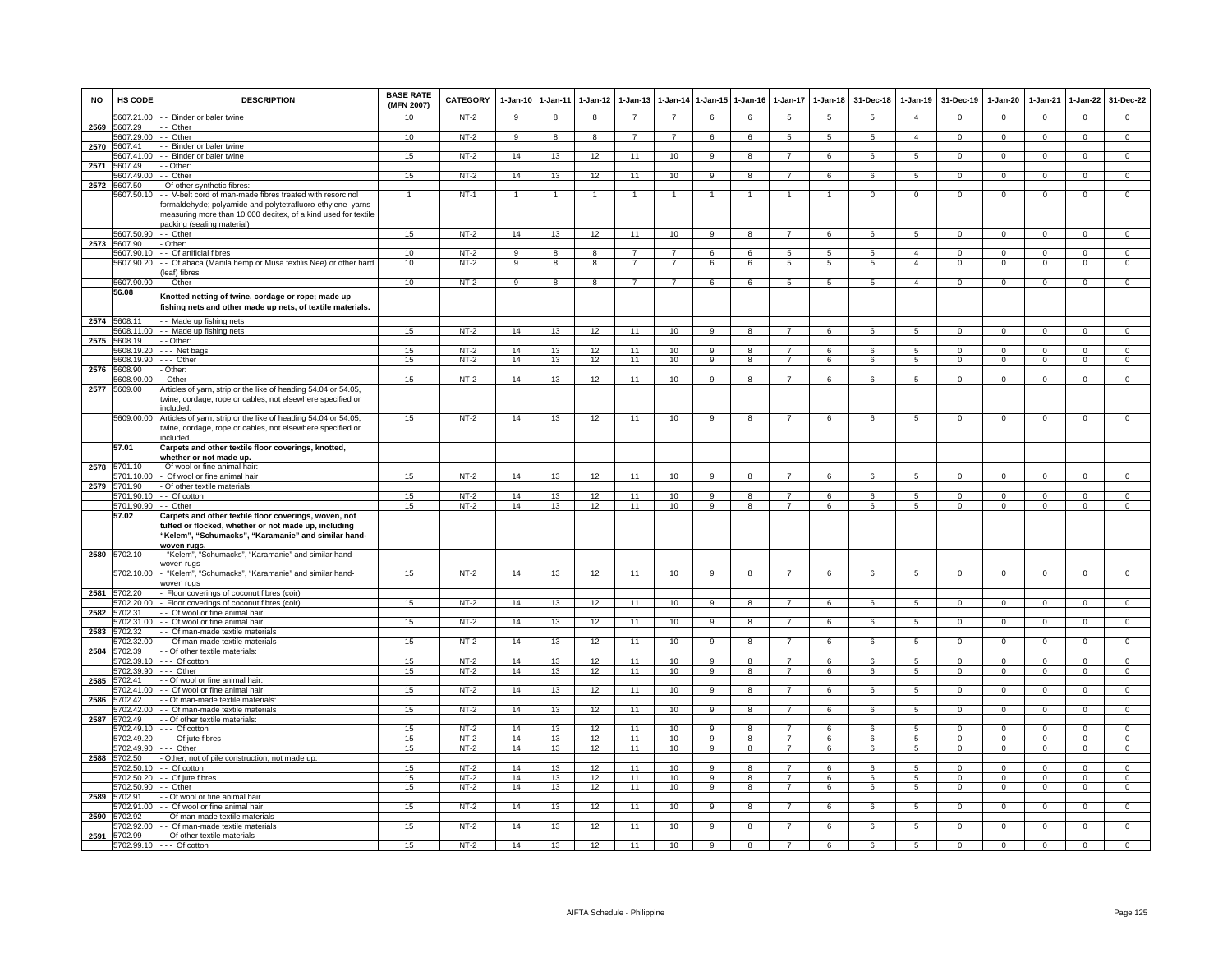| <b>NO</b> | <b>HS CODE</b><br>5702.99.20 | <b>DESCRIPTION</b>                                                                                                                                               | <b>BASE RATE</b><br>(MFN 2007)<br>15 | CATEGORY<br>$NT-2$ | $1-Jan-10$<br>14 | 1-Jan-11<br>13 | $1 - Jan-12$<br>12 | $1 - Jan-13$<br>11 | 1-Jan-14<br>10 | $1 - Jan-15$<br>$\mathsf{Q}$ | $1 - Jan-16$<br>8 | 1-Jan-17       | $1-Jan-18$<br>6 | 31-Dec-18<br>6 | $1-Jan-19$<br>5 | 31-Dec-19<br>$\Omega$ | 1-Jan-20<br>$\Omega$ | 1-Jan-21<br>$\Omega$ | $1 - Jan-22$<br>$\Omega$ | 31-Dec-22<br>$\Omega$ |
|-----------|------------------------------|------------------------------------------------------------------------------------------------------------------------------------------------------------------|--------------------------------------|--------------------|------------------|----------------|--------------------|--------------------|----------------|------------------------------|-------------------|----------------|-----------------|----------------|-----------------|-----------------------|----------------------|----------------------|--------------------------|-----------------------|
|           | 5702.99.90 --- Other         | --- Of jute fibres                                                                                                                                               | 15                                   | $NT-2$             | 14               | 13             | 12                 | 11                 | 10             | <b>q</b>                     | 8                 | $\overline{7}$ | 6               | 6              | -5              | $\Omega$              | $\Omega$             | $\Omega$             | $\mathsf 0$              | $\mathbf 0$           |
|           | 57.03                        | Carpets and other textile floor coverings, tufted, whether<br>or not made up.                                                                                    |                                      |                    |                  |                |                    |                    |                |                              |                   |                |                 |                |                 |                       |                      |                      |                          |                       |
| 2592      | 5703 10                      | - Of wool or fine animal hair:<br>703.10.00A - - Floormats, of a kind used for motor vehicles of headings<br>37.02, 87.03 and 87.04                              | 20                                   | $NT-2$             | 19               | 18             | 17                 | 16                 | 15             | 13                           | 11                | 9              | $\overline{7}$  | $\overline{7}$ | 5               | $\mathbf 0$           | $\mathsf 0$          | $\mathbf 0$          | $\mathsf 0$              | $\overline{0}$        |
|           | 5703.10.00E                  | - - Other                                                                                                                                                        | 15                                   | $NT-2$             | 14               | 13             | 12                 | 11                 | 10             | 9                            | 8                 | $\overline{7}$ | 6               | 6              | 5               | $\Omega$              | $\Omega$             | $\mathbf 0$          | $\Omega$                 | $\mathsf 0$           |
| 2593      | 5703.20                      | Of nylon or other polyamides:                                                                                                                                    |                                      |                    |                  |                |                    |                    |                |                              |                   | $\overline{7}$ |                 |                |                 |                       |                      |                      |                          |                       |
| 2594      | 703.20.00<br>703.30          | Of nylon or other polyamides<br>Of other man-made textile materials                                                                                              | 15                                   | $NT-2$             | 14               | 13             | 12                 | 11                 | 10             | 9                            | 8                 |                | 6               | 6              | 5               | $\mathbf 0$           | $\mathbf 0$          | $^{\circ}$           | $\mathsf 0$              | $\overline{0}$        |
|           | 703.30.00                    | Of other man-made textile materials                                                                                                                              | 15                                   | $NT-2$             | 14               | 13             | 12                 | 11                 | 10             | $\overline{9}$               | $\overline{8}$    | $\overline{7}$ | 6               | 6              | 5               | $\overline{0}$        | $\overline{0}$       | $\overline{0}$       | $\overline{0}$           | $\overline{0}$        |
| 2595      | 703.90                       | Of other textile materials:                                                                                                                                      |                                      |                    |                  |                |                    |                    |                |                              |                   |                |                 |                |                 |                       |                      |                      |                          |                       |
|           | 5703.90.10                   | - - Of cotton                                                                                                                                                    | 15<br>20                             | $NT-2$             | 14               | 13             | 12                 | 11                 | 10             | 9                            | 8                 | $\overline{z}$ | 6               | 6              | 5               | $\mathbf 0$           | $\mathbf 0$          | $\mathbf 0$          | $\mathbf 0$              | $\mathbf{0}$          |
|           |                              | 5703.90.20A - - - Floormats, of a kind used for motor vehicles of headings<br>87.02, 87.03 and 87.04                                                             |                                      | HSL C              | 19.64            | 19.29          | 18.93              | 18.57              | 18.21          | 17.86                        | 17.50             | 17.14          | 16.79           | 16.79          | 16.43           | 16.43                 | 16.07                | 15.71                | 15.36                    | 15.00                 |
|           | 703.90.20B                   | - - Other                                                                                                                                                        | 15                                   | HSL C              | 14.73            | 14.46          | 14.20              | 13.93              | 13.66          | 13.39                        | 13.12             | 12.86          | 12.59           | 12.59          | 12.32           | 12.32                 | 12.05                | 11.79                | 11.52                    | 11.25                 |
|           | 5703.90.90A                  | - - Floormats, of a kind used for motor vehicles of headings<br>37.02, 87.03 and 87.04                                                                           | 20                                   | HSL <sub>C</sub>   | 19.64            | 19.29          | 18.93              | 18.57              | 18.21          | 17.86                        | 17.50             | 17.14          | 16.79           | 16.79          | 16.43           | 16.43                 | 16.07                | 15.71                | 15.36                    | 15.00                 |
|           | 5703.90.90B<br>57.04         | $-$ - Other<br>Carpets and other textile floor coverings, of felt, not                                                                                           | 15                                   | HSL <sub>C</sub>   | 14.73            | 14.46          | 14.20              | 13.93              | 13.66          | 13.39                        | 13.12             | 12.86          | 12.59           | 12.59          | 12.32           | 12.32                 | 12.05                | 11.79                | 11.52                    | 11.25                 |
|           |                              | ufted or flocked, whether or not made up.                                                                                                                        |                                      |                    |                  |                |                    |                    |                |                              |                   |                |                 |                |                 |                       |                      |                      |                          |                       |
| 2596      | 5704.10                      | Tiles, having a maximum surface area of 0.3 m2                                                                                                                   |                                      |                    |                  |                |                    |                    |                |                              |                   |                |                 |                |                 |                       |                      |                      |                          |                       |
|           | 704 10 00                    | Tiles, having a maximum surface area of 0.3 m2                                                                                                                   | 15                                   | $NT-2$             | 14               | 13             | 12                 | 11                 | 10             | $\mathbf{Q}$                 | $\mathbf{R}$      | $\overline{7}$ | ĥ.              | $\epsilon$     | 5               | $\Omega$              | $\Omega$             | $\Omega$             | $\overline{0}$           | $\overline{0}$        |
| 2597      | 704.90<br>704.90.00          | Other<br>Other                                                                                                                                                   | 15                                   | $NT-2$             | 14               | 13             | 12                 | 11                 | 10             | 9                            | 8                 |                | 6               | 6              | $5^{\circ}$     | $\Omega$              | $\Omega$             | $\Omega$             | $\Omega$                 | $\Omega$              |
| 2598      | 5705.00                      | Other carpets and other textile floor coverings, whether or not<br>made up.                                                                                      |                                      |                    |                  |                |                    |                    |                |                              |                   |                |                 |                |                 |                       |                      |                      |                          |                       |
|           | 5705.00.10                   | - Of cotton                                                                                                                                                      | 15                                   | $NT-2$             | 14               | 13             | 12                 | 11                 | 10             | -9                           | 8                 | 7              | 6               | 6              | 5               | $\mathbf 0$           | $\mathbf{0}$         | $\Omega$             | $\mathbf 0$              | $\mathbf{0}$          |
|           | 5705.00.20A                  | - Non-woven carpets, of a kind used for motor vehicles of<br>leadings 87.02, 87.03 and 87.04                                                                     | 20                                   | <b>ST</b>          | 19               | 18             | 17                 | 16                 | 15             | 14                           | 13                | 12             | 10              | 10             | 8               | 5                     | 5                    | 5                    | 5                        | 5                     |
|           | 5705.00.20B                  | - Other                                                                                                                                                          | 15                                   | <b>ST</b>          | 14               | 13             | 12                 | 11                 | 10             | 10                           | 9                 | 8              | $\overline{7}$  | $\overline{7}$ | 6               | 5                     | 5                    | 5                    | 5                        | 5                     |
|           | 5705.00.90A                  | - Non-woven carpets, of a kind used for motor vehicles of                                                                                                        | 20                                   | ST                 | 19               | 18             | 17                 | 16                 | 15             | 14                           | 13                | 12             | 10              | 10             | 8               | 5                     | 5                    | 5                    | 5                        | 5                     |
|           |                              | leadings 87.02, 87.03 and 87.04                                                                                                                                  |                                      |                    |                  |                |                    |                    |                |                              |                   |                |                 |                |                 |                       |                      |                      |                          |                       |
|           | 5705.00.90B<br>58.01         | - Other<br>Woven pile fabrics and chenille fabrics, other than fabrics                                                                                           | 15                                   | ST                 | 14               | 13             | 12                 | 11                 | 10             | 10                           | 9                 | 8              | $\overline{7}$  | $\overline{7}$ | 6               | -5                    | -5                   | -5                   | 5                        | $\overline{5}$        |
|           |                              | of heading 58.02 or 58.06.                                                                                                                                       |                                      |                    |                  |                |                    |                    |                |                              |                   |                |                 |                |                 |                       |                      |                      |                          |                       |
| 2599      | 6801.10                      | - Of wool or fine animal hair.                                                                                                                                   |                                      |                    |                  |                |                    |                    |                |                              |                   |                |                 |                |                 |                       |                      |                      |                          |                       |
|           | 5801.10.00                   | - Of wool or fine animal hair                                                                                                                                    | $\overline{7}$                       | $NT-1$             | 5                | 5              | $\overline{4}$     | $\overline{4}$     | 3              | 3                            | $\mathfrak{p}$    | $\mathfrak{p}$ | $\overline{1}$  | $\Omega$       | $\Omega$        | $\overline{0}$        | $\Omega$             | $\Omega$             | $\overline{0}$           | $\overline{0}$        |
| 2600      | 5801.21<br>5801.21.00        | -- Uncut weft pile fabrics<br>-- Uncut weft pile fabrics                                                                                                         | 10                                   | NT-2               | 9                | 8              | 8                  | $\overline{7}$     | $\overline{7}$ | 6                            | 6                 | 5              | 5               | 5              | $\overline{4}$  | $\mathbf 0$           | $\mathbf 0$          | $\mathbf 0$          | $\mathbf 0$              | $\mathbf{0}$          |
| 2601      | 5801.22                      | - Cut corduroy                                                                                                                                                   |                                      |                    |                  |                |                    |                    |                |                              |                   |                |                 |                |                 |                       |                      |                      |                          |                       |
|           | 5801.22.00                   | - Cut corduroy                                                                                                                                                   | 10                                   | $NT-2$             | -9               | 8              | 8                  | $\overline{7}$     | $\overline{7}$ | 6                            | 6                 | 5              | $5\phantom{.0}$ | -5             | $\mathbf{A}$    | $\mathbf{0}$          | $\mathbf{0}$         | $\mathbf{0}$         | $\mathbf{0}$             | $\overline{0}$        |
| 2602      | 801.23<br>801.23.00          | - Other weft pile fabrics<br>- Other weft pile fabrics                                                                                                           | 10                                   | $NT-2$             | $\overline{9}$   | 8              | 8                  | $\overline{7}$     | $\overline{7}$ | 6                            | 6                 | 5              | 5               | 5              | $\overline{4}$  | $\mathbf 0$           | $\mathbf 0$          | $\mathbf 0$          | $\mathbf 0$              | $\overline{0}$        |
| 2603      | 801.24                       | Warp pile fabrics, épinglé (uncut)                                                                                                                               |                                      |                    |                  |                |                    |                    |                |                              |                   |                |                 |                |                 |                       |                      |                      |                          |                       |
|           | 801.24.00                    | - Warp pile fabrics, épinglé (uncut)                                                                                                                             | 10                                   | $NT-2$             | 9                | 8              | 8                  |                    | $\overline{7}$ | 6                            | 6                 | 5              | 5               | 5              | $\overline{4}$  | $\mathbf 0$           | $\mathbf 0$          | $\mathbf 0$          | $\mathsf 0$              | $\mathbf 0$           |
| 2604      | 5801.25<br>5801.25.00        | - Warp pile fabrics, cut                                                                                                                                         | 10                                   | $NT-2$             | $\overline{9}$   | $\overline{8}$ | $\overline{8}$     | $\overline{7}$     | $\overline{7}$ | 6                            | $\overline{6}$    | $\overline{5}$ | $\overline{5}$  | 5              | $\overline{4}$  | $\overline{0}$        | $\overline{0}$       | $\overline{0}$       | $\overline{0}$           | $\overline{0}$        |
| 2605      | 5801.26                      | - Warp pile fabrics, cut<br>- Chenille fabrics                                                                                                                   |                                      |                    |                  |                |                    |                    |                |                              |                   |                |                 |                |                 |                       |                      |                      |                          |                       |
|           | 5801.26.00                   | - Chenille fabrics                                                                                                                                               | 10                                   | NT-2               | 9                | 8              | R                  |                    |                | 6                            | $\epsilon$        | 5              | 5               | 5              | $\Delta$        | $\mathbf 0$           | $\Omega$             | $\Omega$             | $\mathsf 0$              | $\mathbf 0$           |
| 2606      | 5801.31                      | - Uncut weft pile fabrics                                                                                                                                        |                                      |                    |                  |                |                    |                    |                |                              |                   |                |                 |                |                 |                       |                      |                      |                          |                       |
| 2607      | 5801.31.00<br>5801.32        | - - Uncut weft pile fabrics<br>- Cut corduroy                                                                                                                    | 10                                   | $NT-2$             | 9                | 8              | 8                  |                    | $\overline{7}$ | 6                            | 6                 | 5              | $5\overline{5}$ | 5              | $\overline{4}$  | $\mathbf 0$           | $\mathbf 0$          | $\mathbf 0$          | $\mathbf{0}$             | $\mathbf{0}$          |
|           | 5801.32.00                   | - Cut corduroy                                                                                                                                                   | 10                                   | $NT-2$             | 9                | 8              | 8                  | 7                  | $\overline{7}$ | 6                            | 6                 | 5              | 5               | 5              | $\overline{4}$  | $\mathbf 0$           | $\mathbf{0}$         | $^{\circ}$           | $\mathbf{0}$             | $\mathbf 0$           |
| 2608      | 5801.33                      | - Other weft pile fabrics                                                                                                                                        |                                      |                    |                  |                |                    |                    |                |                              |                   |                |                 |                |                 |                       |                      |                      |                          |                       |
|           | 801.33.00                    | - Other weft pile fabrics                                                                                                                                        | 10                                   | $NT-2$             | $\overline{9}$   | $\overline{8}$ | $\overline{8}$     | $\overline{7}$     | $\overline{7}$ | 6                            | 6                 | $\overline{5}$ | $\overline{5}$  | 5              | $\overline{4}$  | $\overline{0}$        | $\overline{0}$       | $\overline{0}$       | $\overline{0}$           | $\overline{0}$        |
| 2609      | 801.34<br>801.34.00          | - Warp pile fabrics, épinglé (uncut)<br>- Warp pile fabrics, épinglé (uncut)                                                                                     | 10                                   | NT-2               | 9                | 8              | 8                  |                    | $\overline{7}$ | 6                            | 6                 | 5              | 5               | 5              | $\overline{4}$  | $\mathbf 0$           | $\mathbf 0$          | $\mathbf 0$          | $\mathsf 0$              | $\mathbf 0$           |
| 2610      | 801.35                       | Warp pile fabrics, cut                                                                                                                                           |                                      |                    |                  |                |                    |                    |                |                              |                   |                |                 |                |                 |                       |                      |                      |                          |                       |
|           | 5801.35.00                   | - Warp pile fabrics, cut                                                                                                                                         | 10                                   | $NT-2$             | $\overline{9}$   | $\overline{8}$ | $\boldsymbol{8}$   | $\overline{7}$     | $\overline{7}$ | 6                            | 6                 | $\overline{5}$ | $\overline{5}$  | 5              | $\overline{4}$  | $\overline{0}$        | $\overline{0}$       | $\overline{0}$       | $\overline{0}$           | $\overline{0}$        |
| 2611      | 801.36<br>801.36.00          | - Chenille fabrics<br>- Chenille fabrics                                                                                                                         | 10                                   | $NT-2$             | $\overline{9}$   | $\overline{8}$ | $\overline{8}$     | $\overline{7}$     | $\overline{7}$ | 6                            | 6                 | $\overline{5}$ | 5               | 5              | $\overline{4}$  | $\overline{0}$        | $\overline{0}$       | $\overline{0}$       | $\overline{0}$           | $\overline{0}$        |
| 2612      | 5801.90                      | Of other textile materials:                                                                                                                                      |                                      |                    |                  |                |                    |                    |                |                              |                   |                |                 |                |                 |                       |                      |                      |                          |                       |
|           | 5801.90.10                   | - Of silk                                                                                                                                                        | 10                                   | $NT-2$             | 9                | 8              | 8                  |                    |                | 6                            | 6                 | 5              | 5               | -5             | $\mathbf{A}$    | $\Omega$              | $\Omega$             | $\Omega$             | $\Omega$                 | $\Omega$              |
|           | 5801.90.90                   | - - Other                                                                                                                                                        | 10                                   | $NT-2$             | 9                | 8              | 8                  | $\overline{7}$     | $\overline{7}$ | 6                            | 6                 | 5              | 5               | 5              | $\overline{4}$  | $\mathbf 0$           | 0                    | $^{\circ}$           | $\mathsf 0$              | $\mathbf 0$           |
|           | 58.02                        | Ferry towelling and similar woven terry fabrics, other than<br>narrow fabrics of heading 58.06; tufted textile fabrics,<br>other than products of heading 57.03. |                                      |                    |                  |                |                    |                    |                |                              |                   |                |                 |                |                 |                       |                      |                      |                          |                       |
| 2613      | 5802.11                      | -- Unbleached                                                                                                                                                    |                                      |                    |                  |                |                    |                    |                |                              |                   |                |                 |                |                 |                       |                      |                      |                          |                       |
|           | 5802.11.00                   | - Unbleached                                                                                                                                                     | 10                                   | EL                 |                  |                |                    |                    |                |                              |                   |                |                 |                |                 |                       |                      |                      |                          |                       |
| 2614      | 5802.19<br>5802.19.00        | - Other<br>Other                                                                                                                                                 | 10                                   | E                  |                  |                |                    |                    |                |                              |                   |                |                 |                |                 |                       |                      |                      |                          |                       |
| 2615      | 5802.20                      | Terry towelling and similar woven terry fabrics, of other                                                                                                        |                                      |                    |                  |                |                    |                    |                |                              |                   |                |                 |                |                 |                       |                      |                      |                          |                       |
|           |                              | textile materials                                                                                                                                                |                                      |                    |                  |                |                    |                    |                |                              |                   |                |                 |                |                 |                       |                      |                      |                          |                       |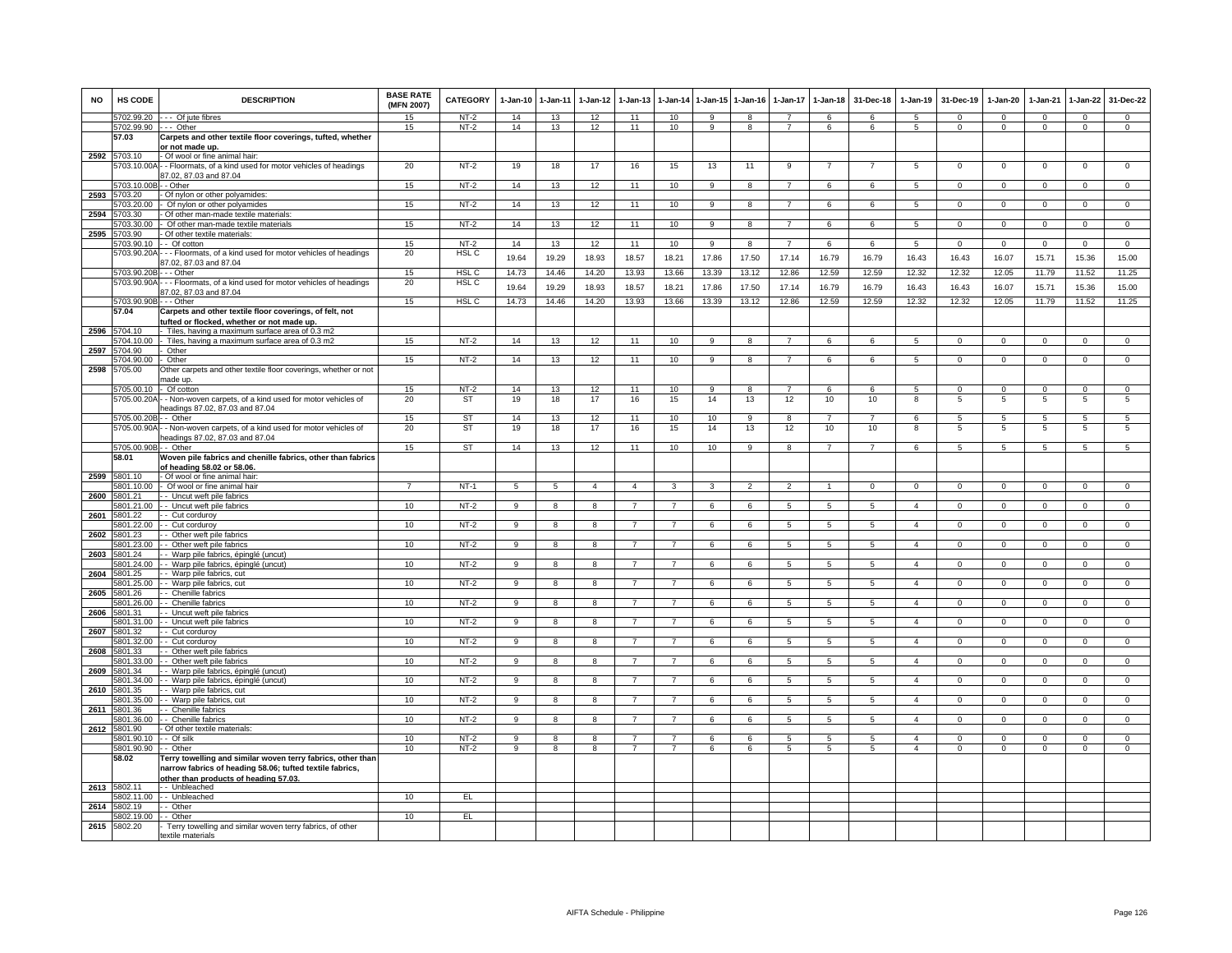| <b>NO</b> | HS CODE                   | <b>DESCRIPTION</b>                                                                                                                                                                            | <b>BASE RATE</b><br>(MFN 2007) | CATEGORY         | $1-Jan-10$          | $1 - Jan-11$                 | $1-Jan-12$              | $1-Jan-13$                       | 1-Jan-14                         |                | 1-Jan-15 1-Jan-16 | $1-Jan-17$       | $1 - Jan-18$                       | 31-Dec-18           | $1-Jan-19$                       | 31-Dec-19                  | 1-Jan-20                 | $1-Jan-21$              | $1-Jan-22$                     | 31-Dec-22                        |
|-----------|---------------------------|-----------------------------------------------------------------------------------------------------------------------------------------------------------------------------------------------|--------------------------------|------------------|---------------------|------------------------------|-------------------------|----------------------------------|----------------------------------|----------------|-------------------|------------------|------------------------------------|---------------------|----------------------------------|----------------------------|--------------------------|-------------------------|--------------------------------|----------------------------------|
|           | 5802.20.00                | Terry towelling and similar woven terry fabrics, of other<br>extile materials                                                                                                                 | 10                             | $NT-2$           | 9                   | 8                            | 8                       | $\overline{7}$                   | $\overline{7}$                   | 6              | 6                 | 5                | 5                                  | 5                   | $\overline{4}$                   | $\mathbf{0}$               | $\overline{0}$           | $\mathbf 0$             | $\mathsf 0$                    | $\mathbf 0$                      |
| 2616      | 5802.30                   | Tufted textile fabrics                                                                                                                                                                        |                                |                  |                     |                              |                         |                                  |                                  |                |                   |                  |                                    |                     |                                  |                            |                          |                         |                                |                                  |
|           | 6802.30.00                | Tufted textile fabrics                                                                                                                                                                        | 10                             | $NT-2$           | 9                   | 8                            | 8                       | $\overline{7}$                   | $\overline{7}$                   | 6              | 6                 | 5                | 5                                  | 5                   | $\overline{a}$                   | $\mathbf 0$                | $\mathbf 0$              | $\Omega$                | $\mathbf{0}$                   | $\overline{0}$                   |
| 2617      | 803.00                    | Gauze, other than narrow fabrics of heading 58.06.                                                                                                                                            |                                |                  |                     |                              |                         |                                  |                                  |                |                   |                  |                                    |                     |                                  |                            |                          |                         |                                |                                  |
|           | 5803.00.10<br>5803.00.90  | Of cotton<br>Other                                                                                                                                                                            | 10<br>10                       | $NT-2$<br>$NT-2$ | 9<br>9              | 8<br>8                       | 8<br>8                  | $\overline{7}$<br>$\overline{7}$ | $\overline{7}$<br>$\overline{7}$ | 6<br>6         | 6<br>6            | 5<br>$5^{\circ}$ | 5<br>$\sqrt{5}$                    | 5<br>$\overline{5}$ | $\overline{a}$<br>$\overline{4}$ | $\mathbf 0$<br>$\mathsf 0$ | 0<br>$\Omega$            | $\mathbf 0$<br>$\Omega$ | $\mathsf 0$<br>$\Omega$        | $\mathbf 0$<br>$\overline{0}$    |
|           | 58.04                     | Tulles and other net fabrics, not including woven, knitted<br>or crocheted fabrics; lace in the piece, in strips or in<br>motifs, other than fabrics of headings 60.02 to 60.06.              |                                |                  |                     |                              |                         |                                  |                                  |                |                   |                  |                                    |                     |                                  |                            |                          |                         |                                |                                  |
|           | 2618 5804.10              | - Tulles and other net fabrics:                                                                                                                                                               |                                |                  |                     |                              |                         |                                  |                                  |                |                   |                  |                                    |                     |                                  |                            |                          |                         |                                |                                  |
|           | 5804.10.10 -- Of silk     |                                                                                                                                                                                               | 10                             | $NT-2$           | 9                   | 8                            | 8                       | $\overline{7}$                   | $\overline{7}$                   | 6              | 6                 | 5                | 5                                  | 5                   | $\overline{4}$                   | $\mathbf{0}$               | $\Omega$                 | $\Omega$                | $\mathbf{0}$                   | $\mathbf{0}$                     |
|           |                           | 5804.10.20 - - Of cotton                                                                                                                                                                      | 10                             | $NT-2$           | $\overline{9}$      | $\overline{8}$               | $\overline{8}$          | $\overline{7}$                   | $\overline{7}$                   | 6              | 6                 | $5^{\circ}$      | $\overline{5}$                     | $5^{\circ}$         | $\overline{4}$                   | $\Omega$                   | $\overline{0}$           | $\overline{0}$          | $\overline{0}$                 | $\overline{0}$                   |
|           | 5804.10.90                | - Other                                                                                                                                                                                       | 10                             | $NT-2$           | 9                   | $\overline{8}$               | 8                       | $\overline{7}$                   | $\overline{7}$                   | 6              | 6                 | 5                | 5                                  | 5                   | $\overline{4}$                   | $\mathbf 0$                | $\mathbf{0}$             | $\mathbf 0$             | $\mathbf{0}$                   | $\mathbf 0$                      |
| 2619      | 5804.21<br>5804.21.00     | - Of man-made fibres<br>- Of man-made fibres                                                                                                                                                  | 10                             | $NT-2$           | 9                   | 8                            | 8                       | $\overline{7}$                   | $\overline{7}$                   | 6              | 6                 | 5                | 5                                  | 5                   | $\overline{4}$                   | $\mathbf 0$                | $\mathbf{0}$             | $\mathbf 0$             | $^{\circ}$                     | $\Omega$                         |
| 2620      | 5804.29                   | - Of other textile materials                                                                                                                                                                  |                                |                  |                     |                              |                         |                                  |                                  |                |                   |                  |                                    |                     |                                  |                            |                          |                         |                                |                                  |
|           | 804 29 00                 | - Of other textile materials                                                                                                                                                                  | 10                             | $NT-2$           | 9                   | 8                            | $\mathbf{R}$            |                                  | $\overline{7}$                   | 6              | $\epsilon$        | $\overline{a}$   | $5\overline{5}$                    | 5                   | $\mathbf{A}$                     | $\Omega$                   | $\Omega$                 | $\Omega$                | $\mathbf 0$                    | $\mathbf 0$                      |
| 2621      | 5804.30                   | Hand-made lace                                                                                                                                                                                |                                |                  |                     |                              |                         |                                  |                                  |                |                   |                  |                                    |                     |                                  |                            |                          |                         |                                |                                  |
|           | 5804.30.00                | - Hand-made lace                                                                                                                                                                              | 10                             | $NT-2$           | -9                  | -8                           | 8                       |                                  | $\overline{7}$                   | 6              | 6                 | 5                | -5                                 | -5                  | $\overline{4}$                   | $\Omega$                   | $\Omega$                 | $\Omega$                | $\Omega$                       | $\Omega$                         |
| 2622      | 5805.00                   | Hand-woven tapestries of the type Gobelins, Flanders<br>Aubusson, Beauvais and the like, and needle-worked<br>tapestries (for example, petit point, cross stitch), whether or<br>not made up. |                                |                  |                     |                              |                         |                                  |                                  |                |                   |                  |                                    |                     |                                  |                            |                          |                         |                                |                                  |
|           | 5805.00.10 - Of cotton    |                                                                                                                                                                                               | 10                             | $NT-2$           | 9                   | 8                            | 8                       | $\overline{7}$                   | $\overline{7}$                   | 6              | 6                 | 5                | $5\phantom{.0}$                    | 5                   | $\overline{4}$                   | $\mathbf 0$                | $\circ$                  | $^{\circ}$              | 0                              | $\circ$                          |
|           | 5805.00.90<br>58.06       | Other<br>Narrow woven fabrics, other than goods of heading 58.07<br>narrow fabrics consisting of warp without weft assembled<br><u>by means of an adhesive (bolducs).</u>                     | 10                             | $NT-2$           | 9                   | 8                            | 8                       | $\overline{7}$                   | $\overline{7}$                   | 6              | 6                 | 5                | $5\overline{5}$                    | 5                   | $\overline{4}$                   | $\mathbf 0$                | $\mathbf{0}$             | $\mathbf 0$             | $\mathbf 0$                    | $\overline{0}$                   |
|           | 2623 5806.10              | Woven pile fabrics (including terry towelling and similar terry<br>fabrics) and chenille fabrics:                                                                                             |                                |                  |                     |                              |                         |                                  |                                  |                |                   |                  |                                    |                     |                                  |                            |                          |                         |                                |                                  |
|           | 5806.10.10 -- Of silk     | 5806.10.20 - - Of cotton                                                                                                                                                                      | 10<br>10                       | $NT-2$<br>$NT-2$ | 9<br>$\overline{9}$ | 8<br>$\overline{\mathbf{8}}$ | 8<br>$\overline{8}$     | $\overline{7}$<br>$\overline{7}$ | $\overline{7}$<br>$\overline{7}$ | 6<br>6         | 6<br>6            | 5<br>5           | 5<br>5                             | 5<br>5              | $\overline{4}$<br>$\overline{a}$ | $\mathbf 0$<br>$\Omega$    | $\Omega$<br>$\Omega$     | $\Omega$<br>$\Omega$    | $\mathbf{0}$<br>$\overline{0}$ | $\mathbf 0$<br>$\overline{0}$    |
|           | 5806.10.90                | - Other                                                                                                                                                                                       | 10                             | $NT-2$           | 9                   | 8                            | 8                       | $\overline{7}$                   | $\overline{7}$                   | 6              | 6                 | 5                | 5                                  | 5                   | $\overline{4}$                   | $\mathbf 0$                | $\mathbf 0$              | $\mathbf 0$             | $\mathbf 0$                    | $\overline{0}$                   |
| 2624      | 5806.20                   | Other woven fabrics, containing by weight 5% or more of<br>elastomeric yarn or rubber thread                                                                                                  |                                |                  |                     |                              |                         |                                  |                                  |                |                   |                  |                                    |                     |                                  |                            |                          |                         |                                |                                  |
|           | 5806.20.00                | - Other woven fabrics, containing by weight 5% or more of<br>elastomeric yarn or rubber thread                                                                                                | 10                             | $NT-2$           | 9                   | 8                            | 8                       | $\overline{7}$                   | $\overline{7}$                   | 6              | 6                 | 5                | $5\phantom{.0}$                    | 5                   | $\overline{4}$                   | $\mathbf{0}$               | $\mathbf 0$              | $\mathbf{0}$            | $\,0\,$                        | $\mathbf 0$                      |
|           | 2625 5806.31              | - - Of cotton:                                                                                                                                                                                |                                |                  |                     |                              |                         |                                  |                                  |                |                   |                  |                                    |                     |                                  |                            |                          |                         |                                |                                  |
|           | 5806.31.10                | - - - Narrow woven fabrics suitable for the manufacture of                                                                                                                                    | 3                              | $NT-1$           | 3                   | 3                            | 3                       | 3                                | $\overline{2}$                   | $\overline{2}$ |                   |                  | $\mathbf{1}$                       | $\mathbf 0$         | $\mathbf 0$                      | $\mathbf 0$                | $\mathbf 0$              | $\mathbf 0$             | $\mathsf 0$                    | $\mathbf 0$                      |
|           |                           | inked ribbons for typewriters or similar machines<br>5806.31.20 --- Backing for electrical insulating paper                                                                                   | $\mathbf{3}$                   | $NT-1$           | $\mathbf{3}$        | 3                            | 3                       | 3                                | $\overline{2}$                   | $\overline{2}$ | $\overline{1}$    | $\mathbf{1}$     | $\overline{1}$                     | $\Omega$            | $\Omega$                         | $\Omega$                   | $\Omega$                 | $\Omega$                | $^{\circ}$                     | $\Omega$                         |
|           |                           | 5806.31.30 --- Slide fastener ribbons of a width not exceeding 12 mm                                                                                                                          | 10                             | $NT-2$           | 9                   | 8                            | 8                       | $\overline{7}$                   | 7                                | 6              | 6                 | 5                | 5                                  | -5                  | $\mathbf{A}$                     | $\Omega$                   | $\Omega$                 | $\Omega$                | $\Omega$                       | $\circ$                          |
|           |                           | 5806.31.40 --- Webbing used in covering pipes, poles or the like                                                                                                                              | 10                             | $NT-2$           | 9                   | 8                            | 8                       | $\overline{7}$                   | $\overline{7}$                   | 6              | 6                 | 5                | 5                                  | 5                   | $\overline{4}$                   | $\mathbf 0$                | $\mathbf 0$              | $\mathbf 0$             | $\mathbf 0$                    | $\mathbf 0$                      |
|           |                           | 5806.31.90A - - - - Textile sequential markers used in the manufacture of                                                                                                                     | 3                              | $NT-1$           | 3                   | 3                            | 3                       | 3                                | $\overline{2}$                   | $\overline{2}$ |                   |                  |                                    | $\mathbf 0$         | $\mathsf 0$                      | $\mathbf 0$                | $\mathbf 0$              | $\Omega$                | $\mathsf 0$                    | $\mathbf 0$                      |
|           |                           | electrical wires                                                                                                                                                                              |                                |                  |                     |                              |                         |                                  |                                  |                |                   |                  |                                    |                     |                                  |                            |                          |                         |                                |                                  |
|           | 5806.31.90B - - - - Other |                                                                                                                                                                                               | 10                             | $NT-2$           | $\overline{9}$      | $\overline{\mathbf{8}}$      | 8                       | $\overline{7}$                   | $\overline{7}$                   | 6              | 6                 | $\overline{5}$   | $5\overline{)}$                    | 5                   | $\overline{4}$                   | $\mathbf 0$                | $\overline{0}$           | $\mathbf 0$             | $\overline{0}$                 | $\overline{0}$                   |
| 2626      | 5806.32<br>5806.32.10     | - - Of man-made fibres:<br>--- Narrow woven fabrics suitable for the manufacture of<br>inked ribbons for typewriters or similar machines; safety seat<br>belt fabrics                         | 3                              | $NT-1$           | 3                   | 3                            | 3                       | 3                                | $\overline{2}$                   | $\overline{c}$ |                   |                  | $\mathbf{1}$                       | $\mathsf 0$         | $\mathbf 0$                      | $\mathbf 0$                | $\mathbf 0$              | $\mathbf 0$             | $\mathsf 0$                    | $\mathbf 0$                      |
|           | 5806.32.20<br>5806.32.30  | --- Slide fastener ribbons of a width not exceeding 12 mm                                                                                                                                     | 10<br>10                       | $NT-2$<br>$NT-2$ | 9<br>9              | 8<br>$\overline{\mathbf{8}}$ | 8<br>8                  | $\overline{7}$<br>$\overline{7}$ | $\overline{7}$<br>$\overline{7}$ | 6<br>6         | 6<br>6            | 5<br>5           | $5\overline{5}$<br>$5\overline{)}$ | 5<br>5              | $\overline{4}$<br>$\overline{4}$ | $\Omega$<br>$\mathbf{0}$   | $\Omega$<br>$\mathbf{0}$ | $\Omega$<br>$\Omega$    | $\mathbf{0}$<br>$\mathbf{0}$   | $\overline{0}$<br>$\overline{0}$ |
|           | 5806.32.90                | --- Webbing used in covering pipes, poles and the like<br>$-$ Other                                                                                                                           | 10                             | $NT-2$           | $\overline{9}$      | $\overline{8}$               | $\overline{8}$          | $\overline{7}$                   | $\overline{7}$                   | 6              | 6                 | $\overline{5}$   | $5\overline{)}$                    | 5                   | $\overline{4}$                   | $\overline{0}$             | $\overline{0}$           | $\overline{0}$          | $\overline{0}$                 | $\overline{0}$                   |
| 2627      | 5806.39                   | - Of other textile materials:                                                                                                                                                                 |                                |                  |                     |                              |                         |                                  |                                  |                |                   |                  |                                    |                     |                                  |                            |                          |                         |                                |                                  |
|           | 5806.39.10                | -- Of silk                                                                                                                                                                                    | 10                             | $NT-2$           | 9                   | 8                            | 8                       | $\overline{7}$                   | $\overline{7}$                   | 6              | 6                 | 5                | 5                                  | 5                   | $\overline{a}$                   | $\mathbf 0$                | $\mathbf{0}$             | $\mathbf 0$             | $\mathsf 0$                    | $\mathbf 0$                      |
| 2628      | 5806.39.90<br>5806.40     | -- Other<br>Fabrics consisting of warp without weft assembled by means<br>of an adhesive (bolducs)                                                                                            | 10                             | $NT-2$           | $\overline{9}$      | $\overline{8}$               | $\overline{\mathbf{8}}$ | $\overline{\phantom{a}}$         | $\overline{7}$                   | 6              | 6                 | $\overline{5}$   | $\overline{5}$                     | $\overline{5}$      | $\overline{4}$                   | $\mathsf 0$                | $\overline{0}$           | $\mathsf 0$             | $\overline{0}$                 | $\overline{0}$                   |
|           | 5806.40.00                | - Fabrics consisting of warp without weft assembled by means<br>of an adhesive (bolducs)                                                                                                      | 10                             | $NT-2$           | 9                   | 8                            | 8                       |                                  |                                  | 6              | 6                 | 5                | 5                                  | 5                   | $\overline{4}$                   | $^{\circ}$                 | $\overline{0}$           | $\mathbf 0$             | $\mathbf 0$                    | $\mathbf 0$                      |
|           | 58.07                     | Labels, badges and similar articles of textile materials, in<br>the piece, in strips or cut to shape or size, not<br>embroidered.                                                             |                                |                  |                     |                              |                         |                                  |                                  |                |                   |                  |                                    |                     |                                  |                            |                          |                         |                                |                                  |
| 2629      | 5807.10                   | - Woven                                                                                                                                                                                       |                                |                  |                     |                              |                         |                                  |                                  |                |                   |                  |                                    |                     |                                  |                            |                          |                         |                                |                                  |
| 2630      | 5807.10.00<br>5807.90     | - Woven                                                                                                                                                                                       | 10                             | $NT-2$           | 9                   | 8                            | 8                       | $\overline{7}$                   | $\overline{7}$                   | 6              | 6                 | 5                | 5                                  | 5                   | $\overline{4}$                   | $\mathbf 0$                | $\mathbf 0$              | $\mathbf 0$             | $\mathbf 0$                    | $\overline{0}$                   |
|           | 5807.90.00                | Other<br>Other                                                                                                                                                                                | 10                             | $NT-2$           | $\mathbf{Q}$        | $\overline{8}$               | 8                       | $\overline{7}$                   | $\overline{7}$                   | 6              | 6                 | $\overline{5}$   | $\overline{5}$                     | $\overline{5}$      | $\overline{4}$                   | $\mathbf 0$                | $\Omega$                 | $\Omega$                | $\overline{0}$                 | $\overline{0}$                   |
|           | 58.08                     | Braids in the piece; ornamental trimmings in the piece,                                                                                                                                       |                                |                  |                     |                              |                         |                                  |                                  |                |                   |                  |                                    |                     |                                  |                            |                          |                         |                                |                                  |
|           | 2631 5808.10              | without embroidery, other than knitted or crocheted;<br>tassels, pompons and similar articles.<br>- Braids in the piece:                                                                      |                                |                  |                     |                              |                         |                                  |                                  |                |                   |                  |                                    |                     |                                  |                            |                          |                         |                                |                                  |
|           |                           | 5808.10.10 - - Combined with rubber thread                                                                                                                                                    | 10                             | $NT-2$           | 9                   | 8                            | 8                       | $\overline{7}$                   | $\overline{7}$                   | 6              | 6                 | 5                | 5                                  | -5                  | $\mathbf{A}$                     | $\Omega$                   | $\Omega$                 | $\Omega$                | $\overline{0}$                 | $\overline{0}$                   |
|           | 5808.10.90 -- Other       |                                                                                                                                                                                               | 10                             | $NT-2$           | 9                   | 8                            | 8                       | $\overline{7}$                   | $\overline{7}$                   | 6              | 6                 | 5                | 5                                  | 5                   | $\overline{4}$                   | $\mathbf 0$                | $\mathbf 0$              | $\mathbf 0$             | $\mathbf 0$                    | $\mathbf 0$                      |
|           | 2632 5808.90              | - Other:                                                                                                                                                                                      |                                |                  |                     |                              |                         |                                  |                                  |                |                   |                  |                                    |                     |                                  |                            |                          |                         |                                |                                  |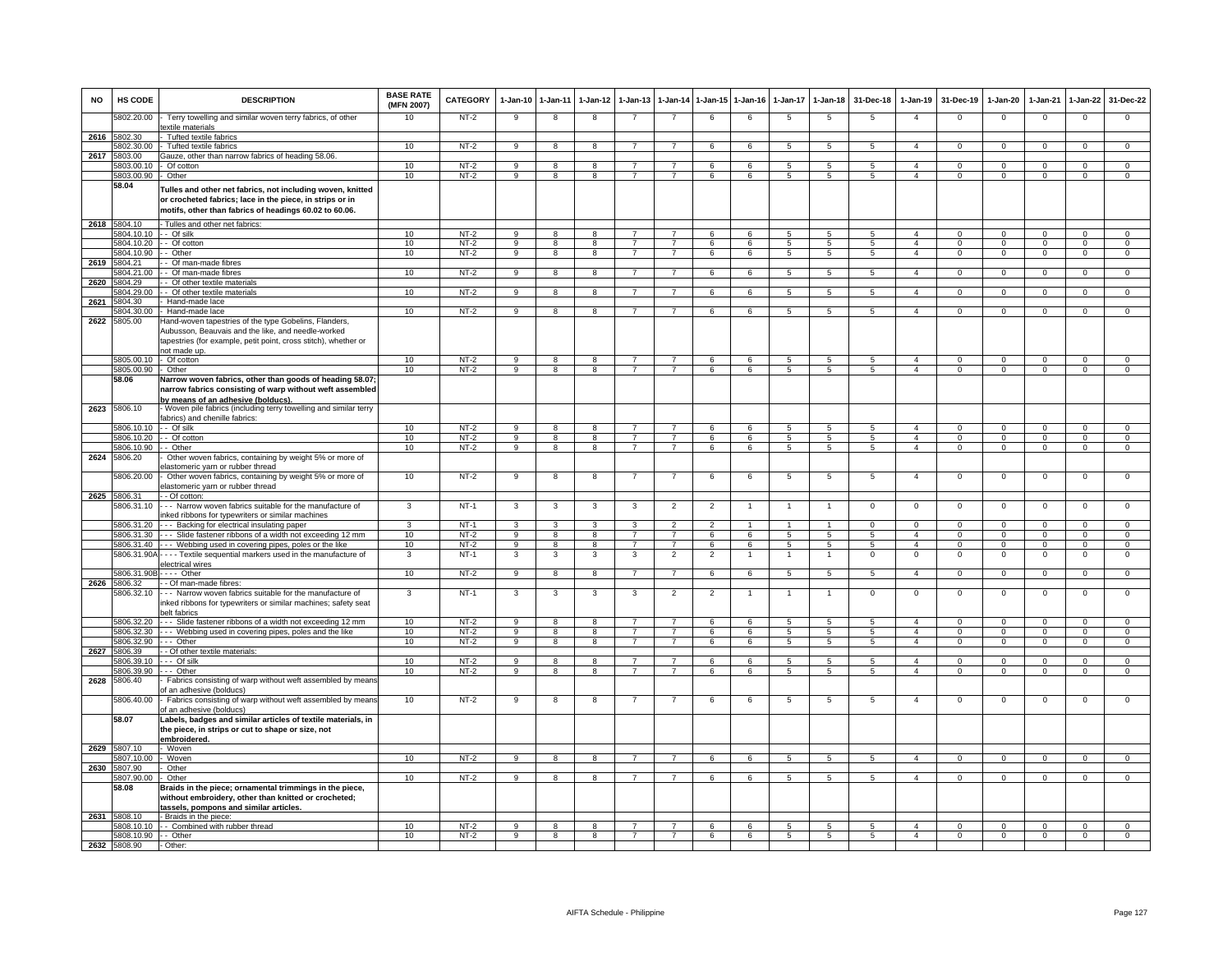| <b>NO</b> | HS CODE                    | <b>DESCRIPTION</b>                                                                                                                                                                                                                                                | <b>BASE RATE</b><br>(MFN 2007) | <b>CATEGORY</b>  | $1-Jan-10$          | 1-Jan-11                | $1-Jan-12$          | $1-Jan-13$     | 1-Jan-14            | $1$ -Jan-15    | $1-Jan-16$     | $1-Jan-17$     | $1-Jan-18$                        | 31-Dec-18            | $1-Jan-19$                     | 31-Dec-19               | 1-Jan-20                | 1-Jan-21             | $1-Jan-22$              | 31-Dec-22                  |
|-----------|----------------------------|-------------------------------------------------------------------------------------------------------------------------------------------------------------------------------------------------------------------------------------------------------------------|--------------------------------|------------------|---------------------|-------------------------|---------------------|----------------|---------------------|----------------|----------------|----------------|-----------------------------------|----------------------|--------------------------------|-------------------------|-------------------------|----------------------|-------------------------|----------------------------|
|           | 5808.90.00                 | Other                                                                                                                                                                                                                                                             | 10                             | NT-2             | 9                   | 8                       | 8                   | $\overline{7}$ | $\overline{7}$      | 6              | 6              | 5              | 5                                 | 5                    | $\overline{4}$                 | $^{\circ}$              | $\mathbf{0}$            | $^{\circ}$           | $\mathbf{0}$            | $\Omega$                   |
| 2633      | 5809.00                    | Woven fabrics of metal thread and woven fabrics of<br>metallised yarn of heading 56.05, of a kind used in apparel, as<br>furnishing fabrics or for similar purposes, not elsewhere<br>specified or included.                                                      |                                |                  |                     |                         |                     |                |                     |                |                |                |                                   |                      |                                |                         |                         |                      |                         |                            |
|           | 5809.00.00                 | Woven fabrics of metal thread and woven fabrics of<br>metallised yarn of heading 56.05, of a kind used in apparel, as<br>furnishing fabrics or for similar purposes, not elsewhere<br>specified or included.                                                      | 10                             | $NT-2$           | 9                   | 8                       | 8                   | $\overline{7}$ | $\overline{7}$      | 6              | 6              | 5              | 5                                 | 5                    | $\overline{4}$                 | $\mathbf 0$             | $\mathbf 0$             | $\mathbf 0$          | 0                       | $\mathbf 0$                |
|           | 58.10                      | Embroidery in the piece, in strips or in motifs.                                                                                                                                                                                                                  |                                |                  |                     |                         |                     |                |                     |                |                |                |                                   |                      |                                |                         |                         |                      |                         |                            |
|           | 2634 5810.10<br>5810.10.00 | - Embroidery without visible ground<br>- Embroidery without visible ground                                                                                                                                                                                        | 10                             | $NT-2$           | $\overline{9}$      | $\overline{\mathbf{8}}$ | 8                   | $\overline{7}$ | $\overline{7}$      | 6              | 6              | 5              | 5                                 | $5\overline{5}$      | $\overline{4}$                 | $\mathbf 0$             | $\mathbf{0}$            | $\mathbf 0$          | $\overline{0}$          | $\overline{0}$             |
| 2635      | 5810.91                    | - Of cotton                                                                                                                                                                                                                                                       |                                |                  |                     |                         |                     |                |                     |                |                |                |                                   |                      |                                |                         |                         |                      |                         |                            |
|           | 5810.91.00                 | - Of cotton                                                                                                                                                                                                                                                       | 10                             | $NT-2$           | 9                   | $\overline{\mathbf{8}}$ | 8                   | $\overline{7}$ | $\overline{7}$      | 6              | 6              | 5              | $5\overline{5}$                   | $5\overline{5}$      | $\overline{4}$                 | $\mathbf 0$             | $\mathbf{0}$            | $\mathbf 0$          | $\mathbf 0$             | $\overline{0}$             |
| 2636      | 5810.92                    | - Of man-made fibres                                                                                                                                                                                                                                              |                                |                  |                     |                         |                     |                |                     |                |                |                |                                   |                      |                                |                         |                         |                      |                         |                            |
|           | 5810.92.00<br>5810.99      | - Of man-made fibres                                                                                                                                                                                                                                              | 10                             | NT-2             | 9                   | 8                       | 8                   | $\overline{7}$ | $\overline{7}$      | 6              | 6              | 5              | 5                                 | 5                    | $\overline{4}$                 | $\mathbf{0}$            | $\mathbf{0}$            | $\mathbf 0$          | $\mathbf{0}$            | $\mathbf{0}$               |
| 2637      | 5810.99.00                 | - - Of other textile materials<br>- Of other textile materials                                                                                                                                                                                                    | 10                             | $NT-2$           | $\overline{9}$      | $\overline{\mathbf{a}}$ | 8                   | $\overline{7}$ | $\overline{7}$      | 6              | $\overline{6}$ | $\overline{5}$ | $\overline{5}$                    | 5                    | $\overline{4}$                 | $\overline{0}$          | $\overline{0}$          | $\Omega$             | $\overline{0}$          | $\overline{0}$             |
| 2638      | 5811.00                    | Quilted textile products in the piece, composed of one or more<br>layers of textile materials assembled with padding by stitching<br>or otherwise, other than embroidery of heading 58.10.                                                                        |                                |                  |                     |                         |                     |                |                     |                |                |                |                                   |                      |                                |                         |                         |                      |                         |                            |
|           |                            | 5811.00.00 Quilted textile products in the piece, composed of one or more<br>layers of textile materials assembled with padding by stitching<br>or otherwise, other than embroidery of heading 58.10.                                                             | 10                             | $NT-2$           | 9                   | 8                       | 8                   | 7              | 7                   | 6              | 6              | 5              | 5                                 | 5                    | $\overline{4}$                 | $\mathbf 0$             | $\mathsf 0$             | $\mathbf 0$          | $\mathsf 0$             | $\overline{0}$             |
|           | 59.01                      | Textile fabrics coated with gum or amylaceous<br>substances, of a kind used for the outer covers of books<br>or the like; tracing cloth; prepared painting canvas;<br>buckram and similar stiffened textile fabrics of a kind<br><u>used for hat foundations.</u> |                                |                  |                     |                         |                     |                |                     |                |                |                |                                   |                      |                                |                         |                         |                      |                         |                            |
|           | 2639 5901.10               | Textile fabrics coated with gum or amylaceous substances,<br>of a kind used for the outer covers of books or the like                                                                                                                                             |                                |                  |                     |                         |                     |                |                     |                |                |                |                                   |                      |                                |                         |                         |                      |                         |                            |
|           | 5901.10.00                 | Textile fabrics coated with gum or amylaceous substances,<br>of a kind used for the outer covers of books or the like                                                                                                                                             |                                | $NT-1$           | 5                   | 5                       | $\overline{4}$      | $\overline{4}$ | 3                   | 3              | $\overline{2}$ | $\overline{2}$ | $\overline{1}$                    | $\mathsf 0$          | $\mathsf 0$                    | $\mathbf 0$             | $\mathsf 0$             | $\mathbf 0$          | $\mathsf 0$             | $\mathbf 0$                |
|           | 2640 5901.90               | - Other:                                                                                                                                                                                                                                                          |                                |                  |                     |                         |                     |                |                     |                |                |                |                                   |                      |                                |                         |                         |                      |                         |                            |
|           | 5901.90.10                 | -- Tracing cloth<br>5901.90.20 - - Prepared painting canvas                                                                                                                                                                                                       | 10<br>10                       | $NT-2$<br>$NT-2$ | 9<br>$\overline{9}$ | 8<br>$\overline{8}$     | R<br>$\overline{8}$ | $\overline{7}$ | 7<br>$\overline{7}$ | 6<br>6         | 6<br>6         | 5<br>5         | $\overline{5}$<br>$5\overline{)}$ | 5<br>$5\overline{5}$ | $\mathbf{A}$<br>$\overline{a}$ | $\Omega$<br>$\mathbf 0$ | $\Omega$<br>$\mathbf 0$ | $\Omega$<br>$\Omega$ | $\Omega$<br>$\mathsf 0$ | $\Omega$<br>$\overline{0}$ |
|           | 5901.90.90 - - Other       |                                                                                                                                                                                                                                                                   | 10                             | $NT-2$           | 9                   | 8                       | 8                   | $\overline{7}$ | $\overline{7}$      | 6              | 6              | 5              | -5                                | 5                    | $\overline{4}$                 | $\mathbf 0$             | $\Omega$                | $\Omega$             | $\mathbf 0$             | $\mathbf 0$                |
|           | 59.02                      | Tyre cord fabric of high tenacity yarn of nylon or other                                                                                                                                                                                                          |                                |                  |                     |                         |                     |                |                     |                |                |                |                                   |                      |                                |                         |                         |                      |                         |                            |
| 2641      | 5902.10                    | polyamides, polyesters or viscose rayon.<br>- Of nylon or other polyamides:                                                                                                                                                                                       |                                |                  |                     |                         |                     |                |                     |                |                |                |                                   |                      |                                |                         |                         |                      |                         |                            |
|           | 5902.10.10                 | - - Chafer canvas tyre, rubberised                                                                                                                                                                                                                                | $\Omega$                       | $NT-1$           | $\mathbf 0$         | $\mathbf 0$             | $\mathbf 0$         | $\mathbf 0$    | $\mathbf 0$         | $\mathbf 0$    | $\mathbf 0$    | $\mathbf 0$    | $\mathbf 0$                       | $\mathsf 0$          | $\mathsf 0$                    | $\mathbf 0$             | $\mathbf 0$             | $\Omega$             | $\mathsf 0$             | $\overline{0}$             |
|           | 5902.10.90                 | - Other                                                                                                                                                                                                                                                           |                                | $NT-1$           | $\mathbf 0$         | $\mathbf 0$             | $\mathbf 0$         | $\mathbf 0$    | $\mathbf 0$         | $^{\circ}$     | $\mathbf 0$    | 0              | $\mathbf 0$                       | 0                    | $^{\circ}$                     | $\mathbf 0$             | $\mathbf 0$             | $\mathbf 0$          | $^{\circ}$              | $\mathbf 0$                |
| 2642      | 5902.20<br>5902.20.20      | Of polyesters:<br>- - Chafer canvas tyre, rubberised                                                                                                                                                                                                              | -1                             | $NT-1$           | $\overline{1}$      | $\overline{1}$          | $\overline{1}$      | $\overline{1}$ | $\overline{1}$      | $\overline{1}$ | $\overline{1}$ | $\mathbf{1}$   | $\overline{1}$                    | $\overline{0}$       | $\overline{0}$                 | $\Omega$                | $\overline{0}$          | $\Omega$             | $\overline{0}$          | $\overline{0}$             |
|           | 5902.20.90                 | - Other                                                                                                                                                                                                                                                           | $\mathbf{1}$                   | $NT-1$           | $\overline{1}$      | $\overline{1}$          | $\overline{1}$      | $\overline{1}$ | $\overline{1}$      | $\overline{1}$ | $\overline{1}$ | $\mathbf{1}$   | $\overline{1}$                    | $\overline{0}$       | $\overline{0}$                 | $\overline{0}$          | $\overline{0}$          | $\overline{0}$       | $\overline{0}$          | $\overline{0}$             |
| 2643      | 5902.90                    | - Other                                                                                                                                                                                                                                                           |                                |                  |                     |                         |                     |                |                     |                |                |                |                                   |                      |                                |                         |                         |                      |                         |                            |
|           | 5902.90.00<br>59.03        | - Other<br>Textile fabrics impregnated, coated, covered or laminated<br>with plastics, other than those of heading 59.02.                                                                                                                                         | $\mathbf{0}$                   | $NT-1$           | $\overline{0}$      | $\mathbf 0$             | $\overline{0}$      | $\mathbf 0$    | $\mathbf{0}$        | $\mathbf 0$    | $\mathbf{0}$   | $^{\circ}$     | $\mathbf{O}$                      | $\mathbf{O}$         | $^{\circ}$                     | $\mathbf 0$             | $\mathbf{0}$            | $^{\circ}$           | $\mathbf{0}$            | $\mathbf{0}$               |
|           | 2644 5903.10               | - With poly(vinyl chloride):                                                                                                                                                                                                                                      |                                |                  |                     |                         |                     |                |                     |                |                |                |                                   |                      |                                |                         |                         |                      |                         |                            |
| 2645      | 5903.10.00<br>5903.20      | - With poly(vinyl chloride)<br>- With polyurethane:                                                                                                                                                                                                               | 15                             | $NT-2$           | 14                  | 13                      | 12                  | 11             | 10                  | 9              | 8              |                | 6                                 | 6                    | 5                              | $\mathsf 0$             | $\mathbf 0$             | $^{\circ}$           | $\mathsf 0$             | $\mathbf 0$                |
|           | 5903.20.00                 | With polyurethane                                                                                                                                                                                                                                                 | 10                             | $NT-2$           | $\overline{9}$      | 8                       | 8                   | $\overline{7}$ | $\overline{7}$      | 6              | 6              | 5              | $5\overline{)}$                   | $5\phantom{.0}$      | $\overline{4}$                 | $\mathbf{0}$            | $\mathbf 0$             | $\Omega$             | $\mathsf{O}\xspace$     | $\circ$                    |
| 2646      | 5903.90<br>5903.90.10      | - Other:<br>- Canvas-type fabrics impregnated, coated, covered or                                                                                                                                                                                                 | 15                             | $NT-2$           | 14                  | 13                      | 12                  | 11             | 10                  | 9              | 8              | $\overline{7}$ | 6                                 | 6                    | $\overline{5}$                 | $\mathbf 0$             | $\mathbf 0$             | $\mathbf 0$          | $\mathsf 0$             | $\,0\,$                    |
|           |                            | laminated with nylon or other polyamides                                                                                                                                                                                                                          |                                |                  |                     |                         |                     |                |                     |                |                |                |                                   |                      |                                |                         |                         |                      |                         |                            |
|           | 5903.90.90<br>59.04        | - - Other<br>Linoleum, whether or not cut to shape; floor coverings<br>consisting of a coating or covering applied on a textile<br><u>backing, whether or not cut to shape.</u>                                                                                   | 15                             | NT-2             | 14                  | 13                      | 12                  | 11             | 10                  | 9              | 8              | $\overline{7}$ | 6                                 | 6                    | 5                              | $\overline{0}$          | $\mathbf{0}$            | $\mathbf 0$          | $\circ$                 | $\Omega$                   |
| 2647      | 5904.10<br>5904.10.00      | - Linoleum<br>· Linoleum                                                                                                                                                                                                                                          | 15                             | $NT-2$           | 14                  | 13                      | 12                  | 11             | 10                  | -9             | 8              | $\overline{7}$ | 6                                 | 6                    | 5                              | $\mathbf{0}$            | $\circ$                 | $\mathbf 0$          | 0                       | $\overline{0}$             |
|           | 2648 5904.90               | - Other:                                                                                                                                                                                                                                                          |                                |                  |                     |                         |                     |                |                     |                |                |                |                                   |                      |                                |                         |                         |                      |                         |                            |
|           | 5904.90.00                 | Other                                                                                                                                                                                                                                                             | 15                             | $NT-2$           | 14                  | 13                      | 12                  | 11             | 10                  | $\overline{9}$ | $\overline{R}$ | $\overline{7}$ | 6                                 | 6                    | $\overline{5}$                 | $\mathbf{0}$            | $\overline{0}$          | $\Omega$             | $\overline{0}$          | $\overline{0}$             |
| 2649      | 5905.00                    | Textile wall coverings.                                                                                                                                                                                                                                           |                                |                  |                     |                         |                     |                |                     |                |                |                |                                   |                      |                                |                         |                         |                      |                         |                            |
|           | 5905.00.00<br>59.06        | Textile wall coverings.<br>Rubberised textile fabrics, other than those of heading<br>59.02.                                                                                                                                                                      | 15                             | $NT-2$           | 14                  | 13                      | 12                  | 11             | 10                  | 9              | 8              | $\overline{7}$ | 6                                 | 6                    | $\overline{5}$                 | $\Omega$                | $\Omega$                | $\Omega$             | $\Omega$                | $\overline{0}$             |
|           | 2650 5906.10               | Adhesive tape of a width not exceeding 20 cm<br>5906.10.00 - Adhesive tape of a width not exceeding 20 cm                                                                                                                                                         | 10                             | $NT-2$           | 9                   | 8                       | 8                   | $\overline{7}$ | $\overline{7}$      | 6              | 6              | 5              | 5                                 | $5\overline{5}$      | $\overline{a}$                 | $\mathbf{0}$            | $\mathbf 0$             | $\mathbf 0$          | $\mathsf 0$             | $\mathbf 0$                |
|           | 2651 5906.91               | - - Knitted or crocheted                                                                                                                                                                                                                                          |                                |                  |                     |                         |                     |                |                     |                |                |                |                                   |                      |                                |                         |                         |                      |                         |                            |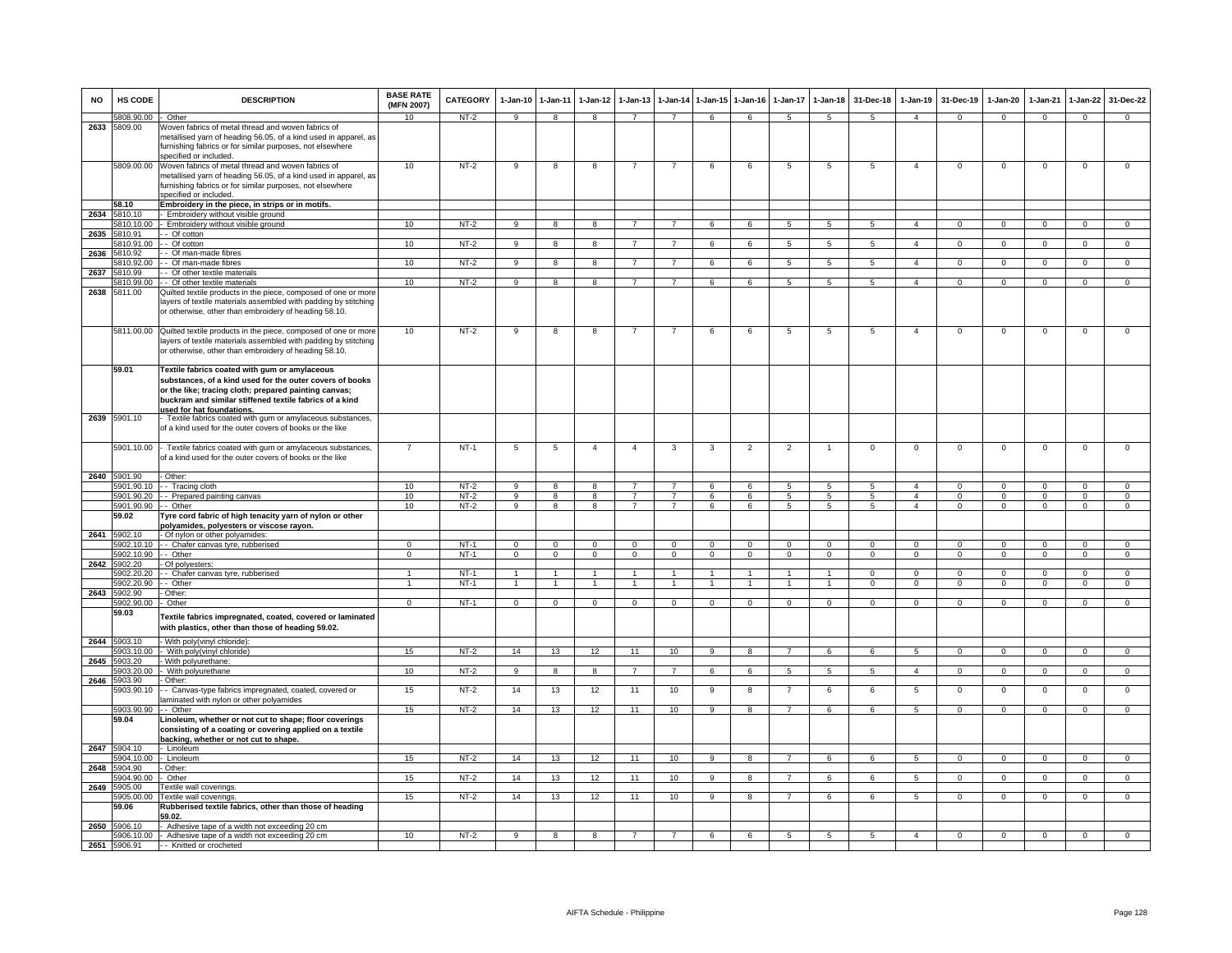| <b>NO</b> | HS CODE                  | <b>DESCRIPTION</b>                                                                                                                                                                                                                                                         | <b>BASE RATE</b><br>(MFN 2007)   | <b>CATEGORY</b>  | $1-Jan-10$                       | $1-Jan-11$                       | $1-Jan-12$                       | $1-Jan-13$                       | $1-Jan-14$                       | $1$ -Jan-15                    | $1-Jan-16$                   | $1-Jan-17$                       | $1-Jan-18$                       | 31-Dec-18                | $1-Jan-19$                  | 31-Dec-19                 | $1-Jan-20$               | 1-Jan-21                | $1-Jan-22$                  | 31-Dec-22                  |
|-----------|--------------------------|----------------------------------------------------------------------------------------------------------------------------------------------------------------------------------------------------------------------------------------------------------------------------|----------------------------------|------------------|----------------------------------|----------------------------------|----------------------------------|----------------------------------|----------------------------------|--------------------------------|------------------------------|----------------------------------|----------------------------------|--------------------------|-----------------------------|---------------------------|--------------------------|-------------------------|-----------------------------|----------------------------|
|           | 5906.91.00               | - - Knitted or crocheted                                                                                                                                                                                                                                                   | 10 <sup>10</sup>                 | $NT-1$           | 9                                | 8                                | $\overline{7}$                   | 6                                | $\sqrt{5}$                       | $\mathbf{A}$                   | 3                            | $\mathfrak{p}$                   | $\overline{2}$                   | $\Omega$                 | $\Omega$                    | $\Omega$                  | $\Omega$                 | $\Omega$                | $\Omega$                    | $\overline{0}$             |
| 2652      | 5906.99<br>5906.99.10    | - Other:<br>-- Rubberised sheeting suitable for hospital use                                                                                                                                                                                                               | 3                                | $NT-1$           | 3                                | 3                                | 3                                | 3                                | $\overline{2}$                   | $\overline{2}$                 | 1                            |                                  | $\mathbf{1}$                     | $\mathbf{0}$             | $\Omega$                    | $\mathbf 0$               | $\Omega$                 | $\Omega$                | $\mathbf{0}$                | $\mathbf 0$                |
|           | 5906.99.90               | $\cdots$ Other                                                                                                                                                                                                                                                             | 10                               | $NT-2$           | 9                                | $\overline{8}$                   | $\overline{8}$                   | $\overline{7}$                   | $\overline{7}$                   | 6                              | 6                            | 5                                | $5\overline{5}$                  | 5                        | $\overline{a}$              | $^{\circ}$                | $\mathbf{0}$             | $\Omega$                | $\mathbf 0$                 | $\overline{0}$             |
| 2653      | 5907.00                  | Textile fabrics otherwise impregnated, coated or covered;<br>painted canvas being theatrical scenery, studio back-cloths or<br>he like                                                                                                                                     |                                  |                  |                                  |                                  |                                  |                                  |                                  |                                |                              |                                  |                                  |                          |                             |                           |                          |                         |                             |                            |
|           | 5907.00.10               | Fabrics impregnated, coated or covered with oil or oil-based<br>oreparations                                                                                                                                                                                               | 10                               | $NT-2$           | 9                                | 8                                | 8                                | $\overline{7}$                   | $\overline{7}$                   | 6                              | 6                            | $\overline{5}$                   | $\overline{5}$                   | 5                        | $\overline{4}$              | $\mathbf 0$               | $\mathbf 0$              | $\mathsf 0$             | $\mathsf 0$                 | $\mathbf 0$                |
|           | 5907.00.30               | Textile fabrics impregnated, coated or covered with fire<br>esistant substances                                                                                                                                                                                            | 10                               | $NT-2$           | 9                                | 8                                | 8                                | $\overline{7}$                   | $\overline{7}$                   | 6                              | 6                            | $5\phantom{.0}$                  | $\overline{5}$                   | 5                        | $\overline{4}$              | $\mathbf 0$               | $\mathbf 0$              | $\mathbf 0$             | 0                           | $\mathbf 0$                |
|           | 5907.00.40               | Fabrics impregnated, coated or covered with flock velvet,<br>the entire surface of which is covered with textile flock                                                                                                                                                     | 10                               | NT-2             | 9                                | 8                                | 8                                | $\overline{7}$                   | $\overline{7}$                   | 6                              | 6                            | $5\phantom{.0}$                  | $5\phantom{.0}$                  | 5                        | $\overline{4}$              | $\mathbf 0$               | $\mathbf 0$              | $\mathbf 0$             | $\mathsf 0$                 | $\mathbf 0$                |
|           | 5907.00.50               | Fabrics impregnated, coated or covered with wax, tar,<br>bitumen or similar products                                                                                                                                                                                       | 10                               | NT-2             | 9                                | 8                                | 8                                | $\overline{7}$                   | $\overline{7}$                   | 6                              | 6                            | 5                                | 5                                | 5                        | $\overline{4}$              | $\mathbf 0$               | $\mathbf 0$              | $\mathbf 0$             | $\mathsf 0$                 | $\mathbf 0$                |
|           | 5907.00.60               | Fabrics impregnated, coated or covered with other<br>substances                                                                                                                                                                                                            | 10                               | NT-2             | 9                                | 8                                | 8                                | -7                               | $\overline{7}$                   | 6                              | 6                            | 5                                | 5                                | 5                        | 4                           | $\mathbf 0$               | $\mathbf 0$              | $\mathbf 0$             | 0                           | $\circ$                    |
|           | 5907.00.90               | Other                                                                                                                                                                                                                                                                      | 10                               | $NT-2$           | $\overline{9}$                   | $\overline{8}$                   | $\overline{8}$                   | $\overline{7}$                   | $\overline{7}$                   | 6                              | 6                            | $\overline{5}$                   | 5                                | 5                        | $\overline{4}$              | $\overline{0}$            | $\overline{0}$           | $\overline{0}$          | $\overline{0}$              | $\overline{0}$             |
| 2654      | 5908.00                  | Textile wicks, woven, plaited or knitted, for lamps, stoves,<br>ighters, candles or the like; incandescent gas mantles and<br>tubular knitted gas mantle fabric therefor, whether or not<br>mpregnated.                                                                    |                                  |                  |                                  |                                  |                                  |                                  |                                  |                                |                              |                                  |                                  |                          |                             |                           |                          |                         |                             |                            |
|           | 5908.00.10               | - Wicks; incandescent gas mantles                                                                                                                                                                                                                                          | 10                               | $NT-1$           | $\overline{9}$                   | $\overline{8}$                   | $\overline{7}$                   | 6                                | $5\overline{)}$                  | $\overline{4}$                 | $\mathbf{3}$                 | $\overline{2}$                   | $\overline{2}$                   | $\Omega$                 | $\mathbf{0}$                | $\mathbf 0$               | $\overline{0}$           | $\mathbf 0$             | $\overline{0}$              | $\overline{0}$             |
|           | 5908.00.90               | Other                                                                                                                                                                                                                                                                      | 10                               | $NT-1$           | $_{9}$                           | $\overline{8}$                   | $\overline{7}$                   | 6                                | $\overline{5}$                   | $\overline{4}$                 | $\overline{\mathbf{3}}$      | $\overline{2}$                   | $\overline{2}$                   | $\overline{0}$           | $\overline{0}$              | $\overline{0}$            | $\overline{0}$           | $\overline{0}$          | $\overline{0}$              | $\overline{0}$             |
| 2655      | 5909.00                  | Textile hosepiping and similar textile tubing, with or without<br>ining, armour or accessories of other materials.                                                                                                                                                         |                                  |                  |                                  |                                  |                                  |                                  |                                  |                                |                              |                                  |                                  |                          |                             |                           |                          |                         |                             |                            |
|           | 5909.00.10<br>5909.00.90 | - Fire hoses<br>- Other                                                                                                                                                                                                                                                    | $\overline{1}$<br>$\overline{1}$ | $NT-1$<br>$NT-1$ | $\overline{1}$<br>$\overline{1}$ | $\overline{1}$<br>$\overline{1}$ | $\overline{1}$<br>$\overline{1}$ | $\overline{1}$<br>$\overline{1}$ | $\overline{1}$<br>$\overline{1}$ | $\overline{1}$<br>$\mathbf{1}$ | $\mathbf{1}$<br>$\mathbf{1}$ | $\overline{1}$<br>$\overline{1}$ | $\overline{1}$<br>$\overline{1}$ | $\Omega$<br>$\mathbf{0}$ | $\mathbf 0$<br>$\mathbf{0}$ | $\mathbf 0$<br>$^{\circ}$ | $\Omega$<br>$\mathbf{0}$ | $\Omega$<br>$\mathbf 0$ | $\mathbf 0$<br>$\mathbf{0}$ | $\Omega$<br>$\overline{0}$ |
| 2656      | 5910.00                  | Transmission or conveyor belts or belting, of textile material,<br>whether or not impregnated, coated, covered or laminated<br>with plastics, or reinforced with metal or other material.                                                                                  |                                  |                  |                                  |                                  |                                  |                                  |                                  |                                |                              |                                  |                                  |                          |                             |                           |                          |                         |                             |                            |
|           | 5910.00.00               | Transmission or conveyor belts or belting, of textile material,<br>whether or not impregnated, coated, covered or laminated<br>with plastics, or reinforced with metal or other material.                                                                                  | 3                                | $NT-1$           | 3                                | 3                                | 3                                | 3                                | $\overline{2}$                   | $\overline{2}$                 |                              | $\mathbf{1}$                     | $\overline{1}$                   | $^{\circ}$               | $\mathbf 0$                 | $\mathbf 0$               | $\mathbf 0$              | $\mathbf 0$             | $\mathsf 0$                 | $\mathsf 0$                |
|           | 59.11                    | Textile products and articles, for technical uses, specified<br>in Note 7 to this Chapter.                                                                                                                                                                                 |                                  |                  |                                  |                                  |                                  |                                  |                                  |                                |                              |                                  |                                  |                          |                             |                           |                          |                         |                             |                            |
| 2657      | 5911.10                  | Textile fabrics, felt and felt-lined woven fabrics, coated,<br>covered or laminated with rubber, leather or other material, of<br>a kind used for card clothing, and similar fabrics of a kind<br>used for other technical purposes, including narrow fabrics<br>made of   |                                  |                  |                                  |                                  |                                  |                                  |                                  |                                |                              |                                  |                                  |                          |                             |                           |                          |                         |                             |                            |
|           | 5911.10.00               | - Textile fabrics, felt and felt-lined woven fabrics, coated,<br>covered or laminated with rubber, leather or other material, of<br>a kind used for card clothing, and similar fabrics of a kind<br>used for other technical purposes, including narrow fabrics<br>made of |                                  | $NT-1$           | 1                                | $\overline{1}$                   | $\overline{1}$                   | $\mathbf{1}$                     | $\overline{1}$                   | $\overline{1}$                 | 1                            | $\mathbf{1}$                     | $\overline{1}$                   | $\mathsf 0$              | $\mathsf 0$                 | $\mathbf 0$               | $\mathsf 0$              | $\mathsf 0$             | $\mathsf 0$                 | $\mathsf 0$                |
|           | 2658 5911.20             | Bolting cloth, whether or not made up                                                                                                                                                                                                                                      |                                  |                  |                                  |                                  |                                  |                                  |                                  |                                |                              |                                  |                                  |                          |                             |                           |                          |                         |                             |                            |
| 2659      | 5911.20.00<br>5911.31    | Bolting cloth, whether or not made up<br>- Weighing less than 650 g/m2                                                                                                                                                                                                     |                                  | $NT-1$           |                                  | $\overline{1}$                   |                                  |                                  | $\overline{1}$                   |                                |                              |                                  |                                  | $\mathbf{0}$             | $^{\circ}$                  | $\mathbf 0$               | $^{\circ}$               | $^{\circ}$              | $\mathbf 0$                 | $\mathbf 0$                |
|           | 5911.31.00               | - Weighing less than 650 g/m2                                                                                                                                                                                                                                              | $\mathbf{1}$                     | $NT-1$           | $\mathbf{1}$                     | $\overline{1}$                   | $\overline{1}$                   | $\overline{1}$                   | $\overline{1}$                   | $\blacktriangleleft$           | $\mathbf{1}$                 |                                  | $\overline{1}$                   | $\mathbf{0}$             | $\mathbf 0$                 | $\mathbf 0$               | $\mathbf{0}$             | $\Omega$                | $\mathbf{0}$                | $\mathbf{0}$               |
| 2660      | 5911.32                  | - Weighing 650 g/m2 or more                                                                                                                                                                                                                                                |                                  |                  |                                  |                                  |                                  |                                  |                                  |                                |                              |                                  |                                  |                          |                             |                           |                          |                         |                             |                            |
| 2661      | 5911.32.00<br>5911.40    | - Weighing 650 g/m2 or more<br>Straining cloth of a kind used in oil presses or the like,                                                                                                                                                                                  | $\mathbf{1}$                     | $NT-1$           | $\overline{1}$                   | $\overline{1}$                   | $\mathbf{1}$                     | $\overline{1}$                   | $\overline{1}$                   | $\overline{1}$                 | $\mathbf{1}$                 | $\mathbf{1}$                     | $\mathbf{1}$                     | $\overline{0}$           | $\mathbf{0}$                | $\mathbf 0$               | $\overline{0}$           | $\overline{0}$          | $\overline{0}$              | $\overline{0}$             |
|           | 5911.40.00               | ncluding that of human hair<br>Straining cloth of a kind used in oil presses or the like,                                                                                                                                                                                  | 3                                | $NT-1$           | 3                                | 3                                | 3                                | 3                                | $\overline{2}$                   | $\overline{2}$                 |                              |                                  |                                  | $\mathbf 0$              | $^{\circ}$                  | $\mathbf 0$               | $\circ$                  | $\mathbf 0$             | $^{\circ}$                  | $\mathbf 0$                |
| 2662      | 5911.90                  | ncluding that of human hair<br>- Other:                                                                                                                                                                                                                                    |                                  |                  |                                  |                                  |                                  |                                  |                                  |                                |                              |                                  |                                  |                          |                             |                           |                          |                         |                             |                            |
|           | 5911.90.10               | - - Textile packings and gaskets                                                                                                                                                                                                                                           | $\overline{7}$                   | $NT-2$           | $\overline{5}$                   | $\overline{5}$                   | 5                                | $\mathbf{A}$                     | $\overline{4}$                   | $\mathbf{A}$                   | $\mathcal{R}$                | $\mathbf{\hat{z}}$               | 3                                | $\mathbf{r}$             | $\overline{2}$              | $\Omega$                  | $\Omega$                 | $\Omega$                | $\overline{0}$              | $\overline{0}$             |
|           | 5911.90.90               | - - Other                                                                                                                                                                                                                                                                  | 3                                | $NT-1$           | 3                                | 3                                | 3                                | 3                                | $\overline{2}$                   | $\overline{2}$                 |                              | $\mathbf{1}$                     | $\overline{1}$                   | $\mathbf{O}$             | $\mathbf 0$                 | $\mathbf 0$               | $\mathbf 0$              | $\Omega$                | $\mathsf 0$                 | $\mathbf{0}$               |
|           | 60.01                    | Pile fabrics, including "long pile" fabrics and terry<br>fabrics, knitted or crocheted.                                                                                                                                                                                    |                                  |                  |                                  |                                  |                                  |                                  |                                  |                                |                              |                                  |                                  |                          |                             |                           |                          |                         |                             |                            |
|           | 2663 6001.10             | · "Long pile" fabrics:                                                                                                                                                                                                                                                     |                                  |                  |                                  |                                  |                                  |                                  |                                  |                                |                              |                                  |                                  |                          |                             |                           |                          |                         |                             |                            |
|           | 6001.10.10<br>6001 10 90 | - Unbleached, not mercerised                                                                                                                                                                                                                                               | 10                               | $NT-2$           | 9                                | 8                                | 8                                | $\overline{7}$<br>$\overline{7}$ | $\overline{7}$                   | 6                              | 6                            | 5                                | 5                                | 5                        | $\overline{4}$              | $\mathbf{0}$              | $^{\circ}$               | $\Omega$                | $\mathbf{0}$                | $\mathbf{0}$               |
| 2664      | 6001.21                  | - Other<br>- Of cotton:                                                                                                                                                                                                                                                    | 10                               | $NT-2$           | $\overline{9}$                   | $\overline{\mathbf{8}}$          | $\overline{\mathbf{8}}$          |                                  | $\overline{7}$                   | 6                              | 6                            | $\overline{5}$                   | $5\overline{)}$                  | 5                        | $\overline{4}$              | $\mathbf 0$               | $\overline{0}$           | $\overline{0}$          | $\overline{0}$              | $\overline{0}$             |
|           | 6001.21.00               | - Of cotton                                                                                                                                                                                                                                                                | 10                               | $NT-2$           | 9                                | 8                                | 8                                | $\overline{7}$                   | $\overline{7}$                   | 6                              | 6                            | 5                                | 5                                | $5\overline{5}$          | $\overline{4}$              | $\mathbf 0$               | $\mathbf 0$              | $\mathbf 0$             | $\mathbf{0}$                | $\overline{0}$             |
| 2665      | 6001.22                  | - Of man-made fibres:                                                                                                                                                                                                                                                      |                                  |                  |                                  |                                  |                                  |                                  |                                  |                                |                              |                                  |                                  |                          |                             |                           |                          |                         |                             |                            |
|           | 6001.22.00               | - Of man-made fibres                                                                                                                                                                                                                                                       | 10                               | $NT-2$           | 9                                | 8                                | 8                                | $\overline{7}$                   | $\overline{7}$                   | 6                              | 6                            | 5                                | $\overline{5}$                   | -5                       | $\mathbf{A}$                | $\mathbf 0$               | $\Omega$                 | $\Omega$                | 0                           | $\mathbf 0$                |
| 2666      | 6001.29                  | - Of other textile materials:                                                                                                                                                                                                                                              | 10                               |                  | $\overline{9}$                   | $\overline{8}$                   |                                  | $\overline{7}$                   | $\overline{7}$                   |                                | $\kappa$                     | $5\overline{5}$                  | $\overline{5}$                   |                          | $\overline{4}$              |                           | $\Omega$                 | $\Omega$                |                             | $\overline{0}$             |
| 2667      | 6001.29.00<br>6001.91    | - Of other textile materials<br>- Of cotton:                                                                                                                                                                                                                               |                                  | $NT-2$           |                                  |                                  | 8                                |                                  |                                  | 6                              |                              |                                  |                                  | 5                        |                             | $\mathbf{0}$              |                          |                         | $\mathbf{0}$                |                            |
|           | 6001.91.00               | - Of cotton                                                                                                                                                                                                                                                                | 10 <sup>1</sup>                  | $NT-2$           | $\mathbf{Q}$                     | $\mathbf{R}$                     | R.                               |                                  | $\overline{7}$                   | $\epsilon$                     | $\epsilon$                   | 5.                               | $\overline{5}$                   | 5                        | $\overline{a}$              | $\Omega$                  | $\Omega$                 | $\Omega$                | $\Omega$                    | $\Omega$                   |
|           | 2668 6001.92             | - - Of man-made fibres:                                                                                                                                                                                                                                                    |                                  |                  |                                  |                                  |                                  |                                  |                                  |                                |                              |                                  |                                  |                          |                             |                           |                          |                         |                             |                            |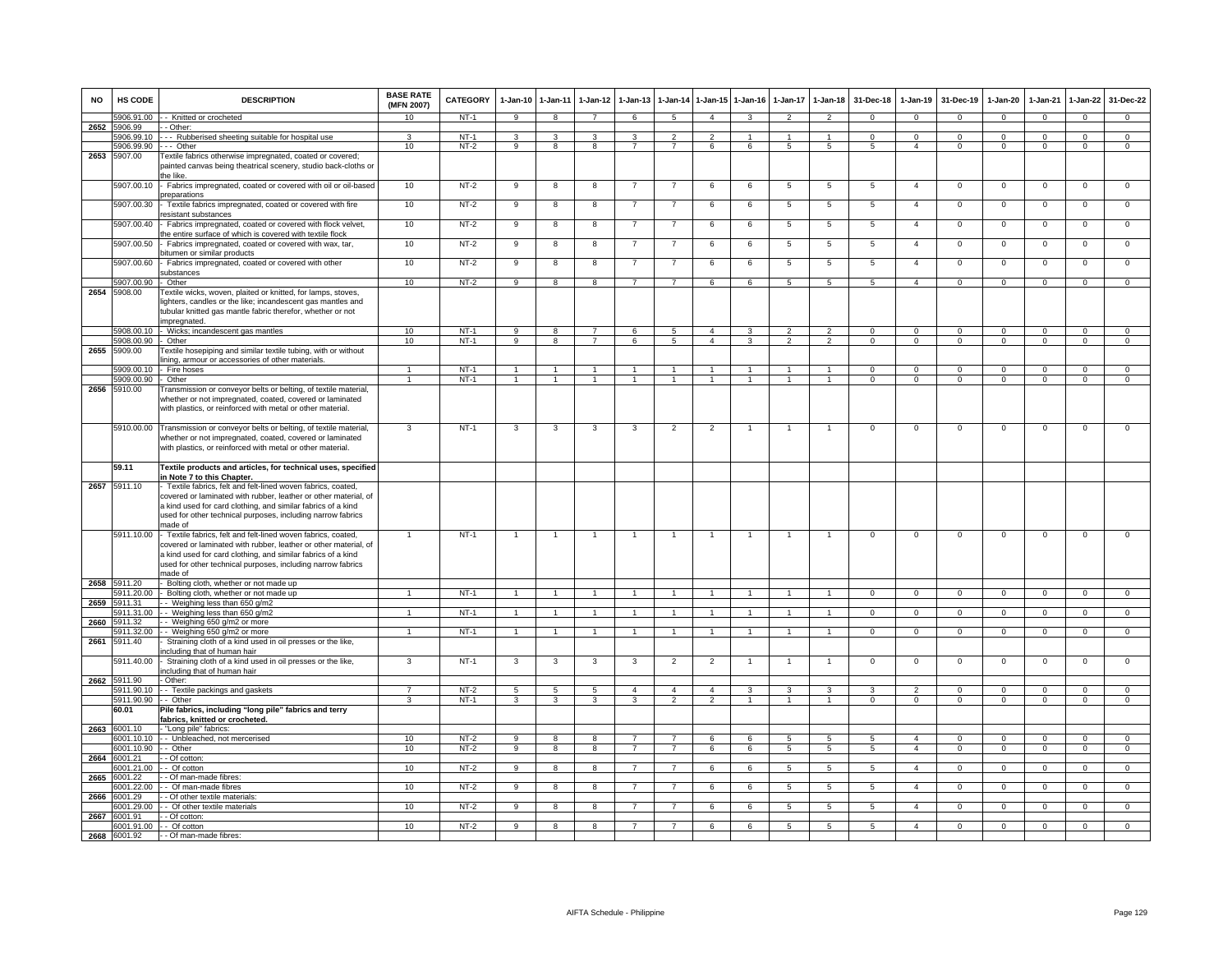| <b>NO</b> | HS CODE                            | <b>DESCRIPTION</b>                                                                                                                                                          | <b>BASE RATE</b><br>(MFN 2007) | <b>CATEGORY</b>  | $1-Jan-10$      | $1-Jan-11$        | $1-Jan-12$              | $1 - Jan-13$   | $1-Jan-14$               | $1 - Jan-15$            | $1-Jan-16$     | $1-Jan-17$      | $1-Jan-18$           | 31-Dec-18      | $1-Jan-19$                     | 31-Dec-19                | $1-Jan-20$              | $1-Jan-21$              | $1-Jan-22$                 | 31-Dec-22                   |
|-----------|------------------------------------|-----------------------------------------------------------------------------------------------------------------------------------------------------------------------------|--------------------------------|------------------|-----------------|-------------------|-------------------------|----------------|--------------------------|-------------------------|----------------|-----------------|----------------------|----------------|--------------------------------|--------------------------|-------------------------|-------------------------|----------------------------|-----------------------------|
|           | 6001.92.10A                        | --- - Pile fabrics of 100% polyester staple fibres of a width<br>not less than 63.5 mm but not more than 76.2 mm suitable for<br>use in the manufacture of paint rollers    | 3                              | $NT-1$           | 3               | 3                 | 3                       | 3              | $\overline{2}$           | $\overline{2}$          |                |                 |                      | $\mathsf 0$    | $^{\circ}$                     | $\mathbf 0$              | $^{\circ}$              | $\mathbf 0$             | $\mathsf 0$                | $\Omega$                    |
|           | 6001.92.10B                        | $---$ Other                                                                                                                                                                 | 10                             | $NT-2$           | 9               | 8                 | 8                       | $\overline{7}$ | $\overline{7}$           | 6                       | 6              | $\sqrt{5}$      | $5^{\circ}$          | -5             | $\overline{a}$                 | $\Omega$                 | $\Omega$                | $\Omega$                | $\Omega$                   | $\overline{0}$              |
|           | 6001.92.90A                        | ---- Pile fabrics of 100% polyester staple fibres of a width<br>not less than 63.5 mm but not more than 76.2 mm suitable for<br>use in the manufacture of paint rollers     | 3                              | $NT-1$           | 3               | 3                 | 3                       | 3              | $\overline{\phantom{a}}$ | $\overline{2}$          |                | -1              |                      | $\overline{0}$ | $\Omega$                       | $\Omega$                 | $\overline{0}$          | $\Omega$                | $\overline{0}$             | $\overline{0}$              |
|           | 6001.92.90E                        | $- -$ Other                                                                                                                                                                 | 10                             | $NT-2$           | 9               | 8                 | 8                       | $\overline{7}$ | $\overline{7}$           | $\,6\,$                 | 6              | 5               | 5                    | $\overline{5}$ | $\overline{4}$                 | $\mathbf 0$              | $\mathbf 0$             | $\Omega$                | $\mathbf 0$                | $\mathsf 0$                 |
| 2669      | 6001.99                            | - - Of other textile materials:                                                                                                                                             |                                |                  |                 |                   |                         |                |                          |                         |                |                 |                      |                |                                |                          |                         |                         |                            |                             |
|           | 6001.99.10<br>6001.99.90 --- Other | --- Unbleached, not mercerised                                                                                                                                              | 10<br>10                       | $NT-2$<br>$NT-2$ | q<br>9          | $\mathbf{R}$<br>8 | $\mathbf{R}$<br>8       | $\overline{7}$ | $\overline{7}$           | 6<br>6                  | ĥ<br>6         | 5<br>5          | 5<br>5               | 5<br>5         | $\mathbf{A}$<br>$\overline{4}$ | $\Omega$<br>$\mathbf{0}$ | $\Omega$<br>$\mathbf 0$ | $\Omega$<br>$\mathbf 0$ | $\mathsf 0$<br>$\mathbf 0$ | $\mathbf 0$<br>$\mathbf{0}$ |
|           | 60.02                              | Knitted or crocheted fabrics of a width not exceeding 30<br>cm, containing by weight 5% or more of elastomeric yarn<br>or rubber thread, other than those of heading 60.01. |                                |                  |                 |                   |                         |                |                          |                         |                |                 |                      |                |                                |                          |                         |                         |                            |                             |
| 2670      | 6002.40                            | Containing by weight 5% or more of elastomeric yarn but<br>not containing rubber thread                                                                                     |                                |                  |                 |                   |                         |                |                          |                         |                |                 |                      |                |                                |                          |                         |                         |                            |                             |
|           | 6002.40.00                         | Containing by weight 5% or more of elastomeric yarn but<br>not containing rubber thread                                                                                     | 10                             | $NT-2$           | 9               | 8                 | 8                       | 7              | $\overline{7}$           | 6                       | 6              | 5               | 5                    | 5              | $\overline{4}$                 | $\overline{0}$           | $\overline{0}$          | $^{\circ}$              | 0                          | $\mathbf 0$                 |
| 2671      | 6002.90<br>6002.90.00              | - Other<br>- Other                                                                                                                                                          | 10                             | $NT-2$           | q               | $\mathbf{R}$      |                         |                |                          | 6                       |                | 5               |                      |                | $\mathbf{A}$                   | $\Omega$                 | O                       |                         | $\Omega$                   | $\Omega$                    |
|           | 60.03                              | Knitted or crocheted fabrics of a width not exceeding 30<br>cm, other than those of heading 60.01 or 60.02.                                                                 |                                |                  |                 |                   |                         |                |                          |                         |                |                 |                      |                |                                |                          |                         |                         |                            |                             |
| 2672      | 6003.10                            | - Of wool or fine animal hair                                                                                                                                               |                                |                  |                 |                   |                         |                |                          |                         |                |                 |                      |                |                                |                          |                         |                         |                            |                             |
|           | 003.10.00                          | - Of wool or fine animal hair                                                                                                                                               | 10                             | $NT-2$           | 9               | 8                 | 8                       | $\overline{7}$ | $\overline{7}$           | 6                       | 6              | 5               | 5                    | 5              | $\overline{4}$                 | $\overline{0}$           | $\mathbf{0}$            | $\mathbf 0$             | $\mathbf 0$                | $\overline{0}$              |
| 2673      | 003.20<br>003.20.00                | Of cotton<br>Of cotton                                                                                                                                                      | 10                             | $NT-2$           | 9               | 8                 | 8                       |                |                          | 6                       | 6              | 5               | 5                    | 5              | $\overline{4}$                 | $\mathbf 0$              | $\Omega$                | $\Omega$                | $\mathsf 0$                | $\mathbf 0$                 |
| 2674      | 6003.30                            | Of synthetic fibres                                                                                                                                                         |                                |                  |                 |                   |                         |                |                          |                         |                |                 |                      |                |                                |                          |                         |                         |                            |                             |
|           | 003.30.00                          | Of synthetic fibres                                                                                                                                                         | 10                             | $NT-2$           | 9               | 8                 | 8                       | 7              | $\overline{7}$           | 6                       | 6              | $\overline{5}$  | $\overline{5}$       | 5              | $\overline{4}$                 | $\mathbf 0$              | $\mathbf{0}$            | $\mathbf 0$             | $\overline{0}$             | $\overline{0}$              |
| 2675      | 003.40<br>003.40.00                | Of artificial fibres                                                                                                                                                        |                                |                  |                 | 8                 | $\overline{8}$          |                |                          |                         | 6              | $5^{\circ}$     |                      | $\overline{5}$ | $\overline{4}$                 | $\Omega$                 | $\overline{0}$          | $\Omega$                |                            | $\overline{0}$              |
| 2676      | 6003.90                            | Of artificial fibres<br>Other                                                                                                                                               | 10                             | $NT-2$           | $\overline{9}$  |                   |                         |                |                          | 6                       |                |                 | 5                    |                |                                |                          |                         |                         | $\overline{0}$             |                             |
|           | 6003.90.00                         | Other                                                                                                                                                                       | 10                             | $NT-2$           | 9               | 8                 | 8                       | $\overline{7}$ | $\overline{7}$           | 6                       | 6              | $5\overline{5}$ | 5                    | 5              | $\overline{4}$                 | $\mathbf 0$              | $\mathbf{0}$            | $\mathbf 0$             | $\mathbf{0}$               | $\mathbf{0}$                |
|           | 60.04                              | Knitted or crocheted fabrics of a width exceeding 30 cm,<br>containing by weight 5% or more of elastomeric yarn or<br>rubber thread, other than those of heading 60.01.     |                                |                  |                 |                   |                         |                |                          |                         |                |                 |                      |                |                                |                          |                         |                         |                            |                             |
|           | 2677 6004.10                       | Containing by weight 5% or more of elastomeric yarn but not<br>containing rubber thread:                                                                                    |                                |                  |                 |                   |                         |                |                          |                         |                |                 |                      |                |                                |                          |                         |                         |                            |                             |
|           | 6004.10.10                         | - - Containing by weight not more than 20% of elastomeric<br>arn                                                                                                            |                                | $NT-1$           |                 | $\overline{1}$    |                         |                |                          | $\overline{1}$          |                | $\overline{1}$  | $\overline{1}$       | $\mathsf 0$    | $\mathbf{0}$                   | $\mathbf 0$              | $\overline{0}$          | $\mathbf 0$             | $\overline{0}$             | $\overline{0}$              |
|           | 6004.10.90<br>2678 6004.90         | - - Other<br>- Other:                                                                                                                                                       | 10                             | $NT-2$           | 9               | 8                 | 8                       |                | $\overline{7}$           | 6                       | 6              | 5               | 5                    | 5              | $\overline{4}$                 | $\mathbf{0}$             | $\mathbf{0}$            | $\Omega$                | $\circ$                    | $\mathbf{0}$                |
|           | 6004.90.00                         | Other                                                                                                                                                                       | 10                             | $NT-2$           | 9               | 8                 | 8                       | $\overline{7}$ | $\overline{7}$           | 6                       | 6              | 5               | 5                    | 5              | $\overline{4}$                 | $\mathbf 0$              | $^{\circ}$              | $^{\circ}$              | $\mathsf 0$                | $\mathsf 0$                 |
|           | 60.05                              | Warp knit fabrics (including those made on galloon<br>knitting machines), other than those of headings 60.01 to<br>60.04                                                    |                                |                  |                 |                   |                         |                |                          |                         |                |                 |                      |                |                                |                          |                         |                         |                            |                             |
| 2679      | 6005.21<br>3005.21.00              | - - Unbleached or bleached<br>-- Unbleached or bleached                                                                                                                     | 10                             | $NT-2$           | $\overline{9}$  | $\overline{8}$    | $\overline{\mathbf{8}}$ | $\overline{7}$ | $\overline{7}$           | 6                       | 6              | 5               | $\overline{5}$       | 5              | $\overline{4}$                 | $\mathbf{0}$             | $\overline{0}$          | $\mathbf 0$             | $\overline{0}$             | $\overline{0}$              |
| 2680      | 005.22                             | - Dved                                                                                                                                                                      |                                |                  |                 |                   |                         |                |                          |                         |                |                 |                      |                |                                |                          |                         |                         |                            |                             |
|           | 6005.22.00                         | - Dyed                                                                                                                                                                      | 10                             | $NT-2$           | 9               | 8                 | 8                       |                |                          | 6                       | 6              | $5\overline{5}$ | 5                    | $\overline{5}$ | $\overline{4}$                 | $\Omega$                 | $\Omega$                | $\Omega$                | $\mathbf 0$                | $\Omega$                    |
| 2681      | 005.23                             | - Of yarns of different colours                                                                                                                                             |                                |                  |                 |                   |                         |                |                          |                         |                |                 |                      |                |                                |                          |                         |                         |                            |                             |
| 2682      | 6005.23.00<br>6005.24              | - - Of yarns of different colours<br>- Printed                                                                                                                              | 10                             | NT-2             | 9               | 8                 | 8                       | $\overline{7}$ | 7                        | 6                       | 6              | 5               | 5                    | 5              | $\overline{4}$                 | $\overline{0}$           | $\mathbf{0}$            | $\mathbf 0$             | $\overline{0}$             | $^{\circ}$                  |
|           | 005.24.00                          | - Printed                                                                                                                                                                   | 10                             | $NT-2$           | 9               | $\overline{8}$    | 8                       | $\overline{7}$ | $\overline{7}$           | 6                       | 6              | -5              | $5\phantom{.0}$      | 5              | $\overline{4}$                 | $\overline{0}$           | $\mathbf{0}$            | $\mathbf 0$             | $\overline{0}$             | $\overline{0}$              |
| 2683      | 005.31<br>005.31.10                | - Unbleached or bleached<br>-- Knitted swimwear fabrics of polyester and polybutylene<br>terephthalate in which polyester predominates by weight                            | $\mathbf{1}$                   | $NT-1$           |                 |                   | $\mathbf{1}$            |                |                          | $\mathbf{1}$            | $\overline{1}$ | $\mathbf{1}$    | $\mathbf{1}$         | $\overline{0}$ | $\overline{0}$                 | $\mathbf 0$              | $\mathsf 0$             | $\mathbf 0$             | $\overline{0}$             | $\overline{0}$              |
|           | 6005.31.90                         | - Other                                                                                                                                                                     | $\overline{7}$                 | $NT-1$           | 5               | 5                 | $\overline{4}$          | $\overline{4}$ | $\overline{\mathbf{3}}$  | $\overline{\mathbf{3}}$ | $\overline{2}$ | $\overline{2}$  | $\blacktriangleleft$ | $\overline{0}$ | $\overline{0}$                 | $\overline{0}$           | $\overline{0}$          | $\Omega$                | $\overline{0}$             | $\overline{0}$              |
| 2684      | 6005.32                            | - Dyed                                                                                                                                                                      |                                |                  |                 |                   |                         |                |                          |                         |                |                 |                      |                |                                |                          |                         |                         |                            |                             |
|           | 6005.32.10                         | --- Knitted swimwear fabrics of polyester and polybutylene<br>terephthalate in which polyester predominates by weight                                                       | $\overline{1}$                 | $NT-1$           |                 |                   | $\mathbf{1}$            |                |                          | $\overline{1}$          |                | $\mathbf{1}$    |                      | $\overline{0}$ | $\overline{0}$                 | $\overline{0}$           | $^{\circ}$              | $\Omega$                | $\overline{0}$             | $\overline{0}$              |
| 2685      | 6005.32.90<br>6005.33              | --- Other<br>- Of yarns of different colours                                                                                                                                | $\overline{7}$                 | $NT-1$           | 5               | 5                 | $\overline{4}$          | $\overline{4}$ | 3                        | $\overline{\mathbf{3}}$ | $\overline{2}$ | $\overline{2}$  | $\overline{1}$       | $\mathbf 0$    | $\overline{0}$                 | $\overline{0}$           | $\mathbf{0}$            | $\mathbf 0$             | $\overline{0}$             | $\overline{0}$              |
|           | 005.33.10                          | --- Knitted swimwear fabrics of polyester and polybutylene<br>terephthalate in which polyester predominates by weight                                                       |                                | $NT-1$           |                 |                   | 1                       |                |                          | $\mathbf{1}$            |                |                 |                      | $\Omega$       | $\mathsf 0$                    | $\mathbf 0$              | 0                       | $\Omega$                | $\mathsf 0$                | $\Omega$                    |
|           | 6005.33.90                         | $\cdots$ Other                                                                                                                                                              | $\overline{7}$                 | $NT-1$           | $5\overline{5}$ | $5\overline{)}$   | $\overline{4}$          | $\overline{4}$ | $\overline{\mathbf{3}}$  | $\overline{\mathbf{3}}$ | $\overline{2}$ | $\overline{2}$  | $\overline{1}$       | $\overline{0}$ | $\overline{0}$                 | $\overline{0}$           | $\overline{0}$          | $\mathbf 0$             | $\overline{0}$             | $\overline{0}$              |
| 2686      | 6005.34<br>6005.34.10              | - Printed<br>--- Knitted swimwear fabrics of polyester and polybutylene<br>terephthalate in which polyester predominates by weight                                          | $\mathbf{1}$                   | $NT-1$           | $\mathbf{1}$    | $\overline{1}$    | $\overline{1}$          | $\overline{1}$ | $\overline{1}$           | $\mathbf{1}$            | $\overline{1}$ | $\mathbf{1}$    | $\overline{1}$       | $\mathsf 0$    | $\mathsf 0$                    | $\mathbf 0$              | $\mathsf 0$             | $\mathbf 0$             | $\mathsf 0$                | $\mathsf 0$                 |
|           | 6005.34.90                         | --- Other                                                                                                                                                                   | $\overline{7}$                 | $NT-1$           | 5               | $5^{\circ}$       | $\overline{a}$          | $\overline{4}$ | 3                        | 3                       | $\overline{2}$ | $\overline{2}$  | $\overline{1}$       | $\Omega$       | $\Omega$                       | $\mathbf{0}$             | $\mathbf{0}$            | $\Omega$                | $\overline{0}$             | $\overline{0}$              |
|           | 2687 6005.41                       | -- Unbleached or bleached                                                                                                                                                   |                                |                  |                 |                   |                         |                |                          |                         |                |                 |                      |                |                                |                          |                         |                         |                            |                             |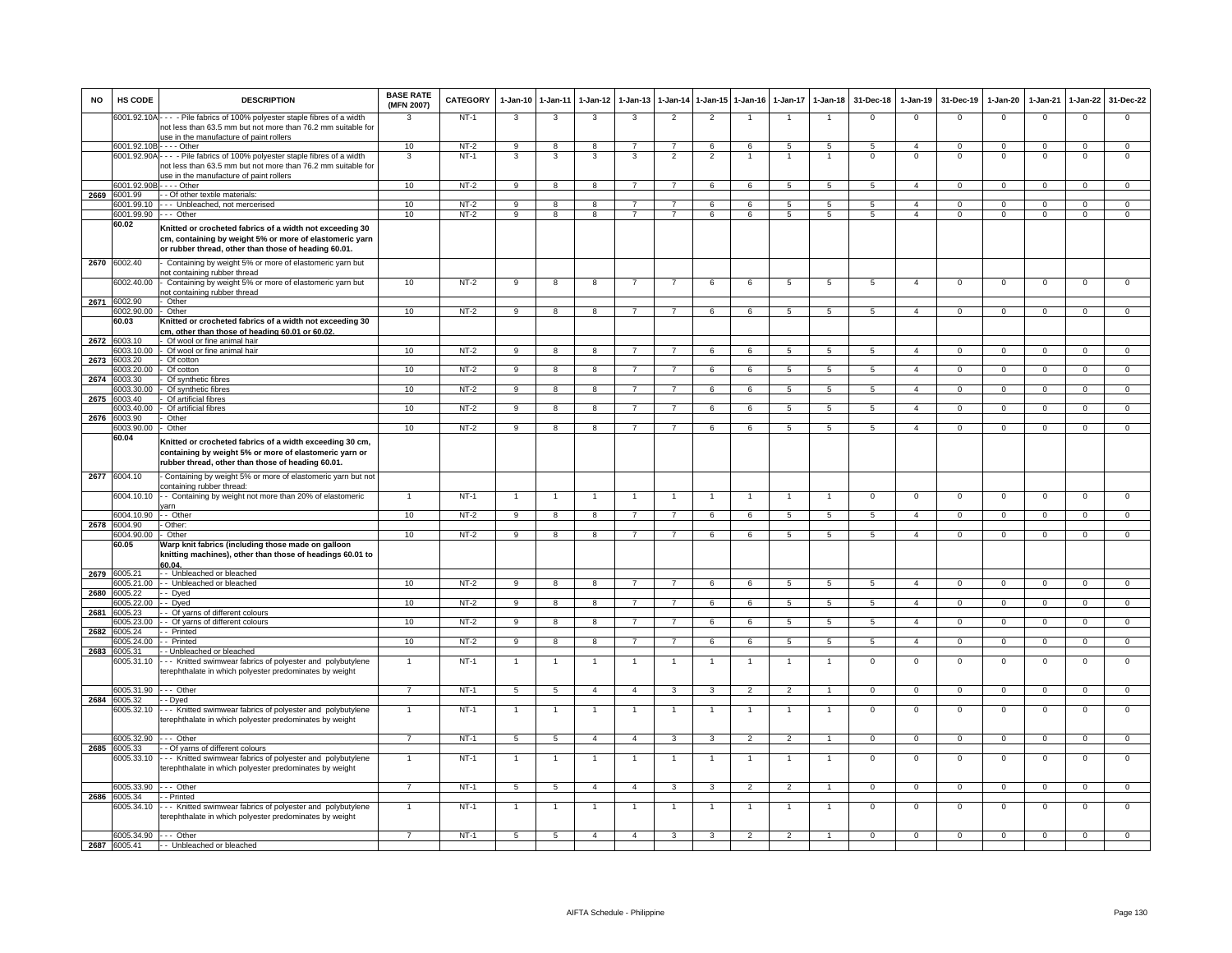| <b>NO</b> | HS CODE                     | <b>DESCRIPTION</b>                                                                                    | <b>BASE RATE</b><br>(MFN 2007) | <b>CATEGORY</b>  | 1-Jan-10             | $1 - Jan-11$                     | $1-Jan-12$           | $1 - Jan-13$                     |                                  | 1-Jan-14 1-Jan-15   | $1 - Jan-16$             | $1-Jan-17$               | $1 - Jan-18$         | 31-Dec-18           | $1-Jan-19$                       | 31-Dec-19                  | $1-Jan-20$                 | $1-Jan-21$                 | $1-Jan-22$                    | 31-Dec-22                        |
|-----------|-----------------------------|-------------------------------------------------------------------------------------------------------|--------------------------------|------------------|----------------------|----------------------------------|----------------------|----------------------------------|----------------------------------|---------------------|--------------------------|--------------------------|----------------------|---------------------|----------------------------------|----------------------------|----------------------------|----------------------------|-------------------------------|----------------------------------|
|           | 6005.41.00                  | - Unbleached or bleached                                                                              |                                | NT-1             | 5                    | 5                                | $\overline{4}$       | $\overline{4}$                   | $\mathbf{3}$                     | $\mathbf{3}$        | $\overline{2}$           | $\overline{2}$           | $\blacktriangleleft$ | $\mathbf{0}$        | $\mathbf{0}$                     | $\mathbf 0$                | $\overline{0}$             | $\mathbf{0}$               | $\mathbf{0}$                  | $\mathbf 0$                      |
| 2688      | 6005.42<br>005.42.00        | - Dyed<br>- Dyed                                                                                      | 7                              | $NT-1$           | $5\phantom{.0}$      | $\overline{5}$                   | $\overline{4}$       | $\overline{4}$                   | 3                                | $\mathbf{3}$        | $\overline{2}$           | $\overline{2}$           | $\mathbf{1}$         | $\Omega$            | $\mathbf 0$                      | $\mathbf{0}$               | $\mathbf 0$                | $\mathbf 0$                | $\overline{0}$                | $\overline{0}$                   |
| 2689      | 6005.43                     | - Of yarns of different colours                                                                       |                                |                  |                      |                                  |                      |                                  |                                  |                     |                          |                          |                      |                     |                                  |                            |                            |                            |                               |                                  |
|           | 005.43.00                   | - Of yarns of different colours                                                                       | $\overline{7}$                 | $NT-1$           | 5                    | 5                                | $\overline{4}$       | $\overline{4}$                   | 3                                | $\mathbf{3}$        | $\overline{2}$           | $\overline{2}$           | $\mathbf{1}$         | $\mathbf 0$         | $\mathbf{0}$                     | $\mathbf 0$                | $\overline{0}$             | $\mathbf 0$                | $\mathbf{0}$                  | $\overline{0}$                   |
| 2690      | 6005.44<br>6005.44.00       | - Printed<br>- Printed                                                                                | $\overline{7}$                 | $NT-1$           | 5                    | $\overline{5}$                   | $\overline{4}$       | $\overline{4}$                   | $\overline{3}$                   | $\mathbf{R}$        | $\overline{2}$           | $\overline{2}$           | 1                    | $\Omega$            | $\overline{0}$                   | $\Omega$                   | $\overline{0}$             | $\overline{0}$             | $\overline{0}$                | $\overline{0}$                   |
| 2691      | 005.90                      | Other                                                                                                 |                                |                  |                      |                                  |                      |                                  |                                  |                     |                          |                          |                      |                     |                                  |                            |                            |                            |                               |                                  |
|           | 6005.90.00                  | - Of wool or fine animal hair                                                                         |                                | $NT-1$           | 5                    | $\overline{5}$                   | $\overline{4}$       | $\overline{4}$                   | 3                                | $\overline{3}$      | $\overline{\phantom{a}}$ | $\overline{\phantom{a}}$ | $\blacktriangleleft$ | $\overline{0}$      | $\overline{0}$                   | $\Omega$                   | $\overline{0}$             | $\overline{0}$             | $\overline{0}$                | $\overline{0}$                   |
|           | 6005.90.00<br>60.06         | - Other<br>Other knitted or crocheted fabrics.                                                        | 10                             | $NT-2$           | 9                    | $\mathbf{g}$                     | 8                    |                                  |                                  | 6                   | 6                        | 5                        | 5                    | $5^{\circ}$         | $\overline{4}$                   | $\Omega$                   | $\Omega$                   | $\Omega$                   | $\mathsf 0$                   | $\overline{0}$                   |
|           | 2692 6006.10                | Of wool or fine animal hair                                                                           |                                |                  |                      |                                  |                      |                                  |                                  |                     |                          |                          |                      |                     |                                  |                            |                            |                            |                               |                                  |
| 2693      | 6006.10.00<br>006.21        | Of wool or fine animal hair<br>- Unbleached or bleached                                               | $\overline{7}$                 | $NT-1$           | 5                    | $\overline{5}$                   | $\overline{a}$       | $\overline{4}$                   | 3                                | 3                   | $\overline{2}$           | $\overline{2}$           | $\overline{1}$       | $^{\circ}$          | $\mathbf{0}$                     | $\mathbf{0}$               | $\mathbf{0}$               | $^{\circ}$                 | $\mathbf{0}$                  | $\mathbf{0}$                     |
|           | 006.21.00                   | - Unbleached or bleached                                                                              | 10                             | $NT-2$           | 9                    | 8                                | 8                    | $\overline{7}$                   | $\overline{7}$                   | 6                   | 6                        | 5                        | 5                    | 5                   | $\overline{4}$                   | $\mathbf 0$                | $\overline{0}$             | $\mathbf 0$                | $\mathbf{0}$                  | $\overline{0}$                   |
| 2694      | 6006.22                     | - Dyed                                                                                                |                                |                  |                      |                                  |                      |                                  |                                  |                     |                          |                          |                      |                     |                                  |                            |                            |                            |                               |                                  |
| 2695      | 6006.22.00<br>3006.23       | - Dyed<br>- Of yarns of different colours                                                             | 10                             | $NT-2$           | 9                    | 8                                | 8                    | $\overline{7}$                   | $\overline{7}$                   | 6                   | 6                        | 5                        | $\overline{5}$       | 5                   | $\overline{4}$                   | $\mathbf 0$                | $\mathbf 0$                | $\mathbf 0$                | $^{\circ}$                    | $\overline{0}$                   |
|           | 006 23.00                   | Of yarns of different colours                                                                         | 10                             | $NT-2$           | 9                    | 8                                | $\mathbf{R}$         |                                  |                                  | $\epsilon$          |                          | 5                        | 5                    | 5                   | $\boldsymbol{\Lambda}$           | $\Omega$                   | $\Omega$                   | $\Omega$                   | $\Omega$                      | $\mathbf 0$                      |
| 2696      | 006.24                      | - Printed                                                                                             |                                |                  |                      |                                  |                      |                                  |                                  |                     |                          |                          |                      |                     |                                  |                            |                            |                            |                               |                                  |
| 2697      | 6006.24.00<br>6006.31       | - Printed<br>Unbleached or bleached:                                                                  | 10                             | $NT-2$           | $\overline{9}$       | $\overline{8}$                   | 8                    | $\overline{7}$                   | $\overline{7}$                   | 6                   | 6                        | -5                       | 5                    | -5                  | $\overline{4}$                   | $\overline{0}$             | $\overline{0}$             | $\overline{0}$             | $\overline{0}$                | $\overline{0}$                   |
|           | 6006.31.10                  | -- Nylon fibre mesh of a kind used as backing material for                                            | 3                              | $NT-1$           | 3                    | 3                                | 3                    | 3                                | $\overline{2}$                   | $\overline{2}$      |                          |                          | $\overline{1}$       | $\mathbf 0$         | $\mathbf{0}$                     | $\mathbf 0$                | $\mathbf 0$                | $\Omega$                   | $\mathsf 0$                   | $\overline{0}$                   |
|           |                             | nosaic tiles                                                                                          |                                |                  |                      |                                  |                      | $\overline{7}$                   | $\overline{7}$                   |                     |                          |                          |                      |                     |                                  |                            |                            |                            |                               |                                  |
|           | 6006.31.90/<br>6006.31.90E  | --- Elastic (combined with rubber threads)<br>--- Other                                               | 10<br>$\overline{7}$           | $NT-2$<br>$NT-2$ | 9<br>$5\phantom{.0}$ | 8<br>$\overline{5}$              | 8<br>$\overline{5}$  | $\overline{4}$                   | $\overline{4}$                   | 6<br>$\overline{4}$ | 6<br>3                   | 5<br>3                   | $\overline{5}$<br>3  | 5<br>3              | $\overline{4}$<br>$\overline{2}$ | $\mathbf 0$<br>$\mathbf 0$ | $\mathbf 0$<br>0           | $\mathbf 0$<br>$^{\circ}$  | $\mathsf 0$<br>$\mathsf 0$    | $\overline{0}$<br>$\mathbf 0$    |
| 2698      | 6006.32                     | - Dyed:                                                                                               |                                |                  |                      |                                  |                      |                                  |                                  |                     |                          |                          |                      |                     |                                  |                            |                            |                            |                               |                                  |
|           | 6006.32.10                  | -- Nylon fibre mesh of a kind used as backing material for<br>nosaic tiles                            | $\overline{7}$                 | $NT-2$           | 5                    | $\overline{5}$                   | 5                    | $\overline{4}$                   | $\overline{4}$                   | $\overline{4}$      | 3                        | 3                        | 3                    | 3                   | $\overline{2}$                   | $\Omega$                   | $\overline{0}$             | $\overline{0}$             | $\overline{0}$                | $\overline{0}$                   |
|           | 6006.32.90/                 | --- Elastic (combined with rubber threads)                                                            | 10                             | $NT-2$           | $_{9}$               | 8                                | 8                    | $\overline{7}$                   | $\overline{7}$                   | 6                   | 6                        | $\overline{5}$           | 5                    | $\overline{5}$      | $\overline{4}$                   | $\Omega$                   | $\overline{0}$             | $\overline{0}$             | $\overline{0}$                | $\overline{0}$                   |
|           | 6006.32.90B                 | $--$ Other                                                                                            | $\overline{7}$                 | $NT-2$           | 5                    | 5                                | $5\overline{5}$      | $\overline{4}$                   | $\overline{4}$                   | $\overline{4}$      | 3                        | 3                        | $\mathbf{3}$         | $\mathbf{3}$        | $\overline{2}$                   | $\mathbf{0}$               | $\overline{0}$             | $\mathbf{0}$               | $\mathbf{0}$                  | $\overline{0}$                   |
|           | 2699 6006.33<br>6006.33.00/ | - Of yarns of different colours:<br>-- Elastic (combined with rubber threads)                         | 10                             | $NT-2$           | 9                    | 8                                | 8                    | $\overline{7}$                   | $\overline{7}$                   | 6                   | 6                        | 5                        | 5                    | 5                   | $\overline{4}$                   | $\mathbf 0$                | $\mathbf 0$                | $^{\circ}$                 | $\mathbf{0}$                  | $\mathbf 0$                      |
|           | 6006.33.00B                 | -- Other                                                                                              | $\overline{7}$                 | $NT-2$           | 5                    | $5\overline{)}$                  | 5 <sup>5</sup>       | $\overline{4}$                   | $\overline{4}$                   | $\overline{4}$      | 3                        | 3                        | 3                    | 3                   | $\overline{2}$                   | $\mathbf 0$                | $\overline{0}$             | $\Omega$                   | $\overline{0}$                | $\overline{0}$                   |
| 2700      | 6006.34                     | - Printed:                                                                                            |                                |                  |                      |                                  |                      |                                  |                                  |                     |                          |                          |                      |                     | $\mathbf{A}$                     |                            |                            |                            |                               |                                  |
|           | 006.34.00<br>006.34.00E     | -- Elastic (combined with rubber threads)<br>-- Other                                                 | 10<br>$\overline{7}$           | $NT-2$<br>$NT-2$ | 9<br>5               | 8<br>5                           | 8<br>5               | 7<br>$\overline{4}$              | $\overline{4}$                   | 6<br>$\overline{4}$ | 6<br>3                   | 5<br>3                   | 5<br>3               | 5<br>3              | $\overline{2}$                   | $^{\circ}$<br>$\mathbf 0$  | $^{\circ}$<br>$\mathbf 0$  | 0<br>$\Omega$              | $\mathbf 0$<br>$\mathsf 0$    | $\mathbf 0$<br>$\overline{0}$    |
| 2701      | 6006.41                     | - Unbleached or bleached                                                                              |                                |                  |                      |                                  |                      |                                  |                                  |                     |                          |                          |                      |                     |                                  |                            |                            |                            |                               |                                  |
|           | 3006.41.00<br>6006.41.00E   | -- Elastic (combined with rubber threads)<br>-- Other                                                 | 10<br>$\overline{7}$           | $NT-2$<br>$NT-2$ | $_{9}$<br>5          | $\overline{8}$<br>$\overline{5}$ | 8<br>$5\overline{5}$ | $\overline{7}$<br>$\overline{4}$ | $\overline{7}$<br>$\overline{4}$ | 6<br>$\overline{4}$ | 6<br>3                   | $\overline{5}$<br>3      | $\overline{5}$<br>3  | $\overline{5}$<br>3 | $\overline{4}$<br>$\mathcal{P}$  | $\Omega$<br>$\Omega$       | $\overline{0}$<br>$\Omega$ | $\overline{0}$<br>$\Omega$ | $\overline{0}$<br>$\mathbf 0$ | $\overline{0}$<br>$\overline{0}$ |
| 2702      | 6006.42                     | - Dyed                                                                                                |                                |                  |                      |                                  |                      |                                  |                                  |                     |                          |                          |                      |                     |                                  |                            |                            |                            |                               |                                  |
|           | 6006.42.004                 | -- Elastic (combined with rubber threads)                                                             | 10                             | $NT-2$           | 9                    | 8                                | 8                    | 7                                | $\overline{7}$                   | 6                   | 6                        | 5                        | 5                    | -5                  | $\overline{4}$                   | $\Omega$                   | $\Omega$                   | $\Omega$                   | $\mathbf{0}$                  | $\Omega$                         |
| 2703      | 6006.42.00B<br>6006.43      | -- Other<br>- Of yarns of different colours                                                           | $\overline{7}$                 | $NT-2$           | $5\phantom{.0}$      | $\overline{5}$                   | 5                    | $\overline{4}$                   | $\overline{4}$                   | $\overline{4}$      | 3                        | 3                        | 3                    | 3                   | 2                                | $\mathbf 0$                | $\mathbf{0}$               | $\mathbf 0$                | $\mathbf{0}$                  | $\overline{0}$                   |
|           | 006.43.00                   | -- Elastic (combined with rubber threads)                                                             | 10                             | $NT-2$           | 9                    | 8                                | 8                    | $\overline{7}$                   | $\overline{7}$                   | 6                   | 6                        | 5                        | $\overline{5}$       | 5                   | $\overline{4}$                   | $\mathbf 0$                | $\mathbf 0$                | $\mathbf 0$                | $\mathbf 0$                   | $\overline{0}$                   |
|           | 6006.43.00                  | -- Other                                                                                              | $\overline{7}$                 | $NT-2$           | $5^{\circ}$          | $\overline{5}$                   | $\overline{5}$       | $\overline{4}$                   | $\overline{4}$                   | $\overline{4}$      | 3                        | 3                        | 3                    |                     | $\mathcal{P}$                    | $\mathbf 0$                | $\mathbf 0$                | $\Omega$                   | $\mathsf 0$                   | $\overline{0}$                   |
| 2704      | 006.44<br>6006.44.00/       | - Printed<br>-- Elastic (combined with rubber threads)                                                | 10                             | $NT-2$           | 9                    | $\overline{\mathbf{8}}$          | 8                    | $\overline{7}$                   | $\overline{7}$                   | 6                   | 6                        | $5\overline{5}$          | 5                    | $5^{\circ}$         | $\overline{4}$                   | $\Omega$                   | $\Omega$                   | $\Omega$                   | $\Omega$                      | $\overline{0}$                   |
|           | 6006 44.00                  | -- Other                                                                                              | $\overline{7}$                 | $NT-2$           | $\overline{5}$       | $\overline{5}$                   | $\overline{5}$       | $\overline{4}$                   | $\overline{4}$                   | $\overline{4}$      | $\overline{\mathbf{3}}$  | $\overline{\mathbf{3}}$  | $\overline{3}$       | $\mathcal{R}$       | $\overline{2}$                   | $\Omega$                   | $\overline{0}$             | $\Omega$                   | $\Omega$                      | $\overline{0}$                   |
| 2705      | 6006.90<br>6006.90.00       | Other<br>Other                                                                                        | 10                             | $NT-2$           | $_{9}$               | $\overline{8}$                   | 8                    |                                  | $\overline{7}$                   | 6                   | 6                        | $\overline{5}$           | $\overline{5}$       | $5^{\circ}$         | $\overline{4}$                   | $\Omega$                   | $\Omega$                   | $\Omega$                   | $\Omega$                      | $\overline{0}$                   |
|           | 61.01                       | Men's or boys' overcoats, car-coats, capes, cloaks,                                                   |                                |                  |                      |                                  |                      |                                  |                                  |                     |                          |                          |                      |                     |                                  |                            |                            |                            |                               |                                  |
|           |                             | anoraks (including ski-jackets), wind-cheaters, wind-                                                 |                                |                  |                      |                                  |                      |                                  |                                  |                     |                          |                          |                      |                     |                                  |                            |                            |                            |                               |                                  |
|           |                             | jackets and similar articles, knitted or crocheted, other<br>than those of heading 61.03.             |                                |                  |                      |                                  |                      |                                  |                                  |                     |                          |                          |                      |                     |                                  |                            |                            |                            |                               |                                  |
| 2706      | 6101.20                     | Of cotton                                                                                             |                                |                  |                      |                                  |                      |                                  |                                  |                     |                          |                          |                      |                     |                                  |                            |                            |                            |                               |                                  |
| 2707      | 101.20.00<br>\$101.30       | Of cotton<br>Of man-made fibres                                                                       | 15                             | $NT-2$           | 14                   | 13                               | 12                   | 11                               | 10                               | 9                   | 8                        | $\overline{7}$           | 6                    | 6                   | $\sqrt{5}$                       | $\mathbf 0$                | $\Omega$                   | $\Omega$                   | $\mathsf 0$                   | $\Omega$                         |
|           | 101.30.00                   | Of man-made fibres                                                                                    | 15                             | $NT-2$           | 14                   | 13                               | 12                   | 11                               | 10                               | $\overline{9}$      | 8                        | $\overline{7}$           | 6                    | 6                   | 5                                | $\Omega$                   | $\overline{0}$             | $\Omega$                   | $\overline{0}$                | $\overline{0}$                   |
| 2708      | \$101.90                    | Of other textile materials                                                                            |                                |                  |                      |                                  |                      |                                  |                                  |                     |                          |                          |                      |                     |                                  |                            |                            |                            |                               |                                  |
|           | 6101.90.00<br>61.02         | Of other textile materials<br>Women's or girls' overcoats, car-coats, capes, cloaks,                  | 15                             | $NT-2$           | 14                   | 13                               | 12                   | 11                               | 10                               | 9                   | 8                        |                          | 6                    | 6                   | 5                                | $\mathbf 0$                | 0                          | $^{\circ}$                 | $\mathsf 0$                   | $\mathbf 0$                      |
|           |                             | anoraks (including ski-jackets), wind-cheaters, wind-                                                 |                                |                  |                      |                                  |                      |                                  |                                  |                     |                          |                          |                      |                     |                                  |                            |                            |                            |                               |                                  |
|           |                             | jackets and similar articles, knitted or crocheted, other                                             |                                |                  |                      |                                  |                      |                                  |                                  |                     |                          |                          |                      |                     |                                  |                            |                            |                            |                               |                                  |
| 2709      | 6102.10                     | than those of heading 61.04.<br>Of wool or fine animal hair                                           |                                |                  |                      |                                  |                      |                                  |                                  |                     |                          |                          |                      |                     |                                  |                            |                            |                            |                               |                                  |
|           | 3102.10.00                  | Of wool or fine animal hair                                                                           | 15                             | EL               |                      |                                  |                      |                                  |                                  |                     |                          |                          |                      |                     |                                  |                            |                            |                            |                               |                                  |
| 2710      | 102.20<br>102.20.00         | Of cotton<br>Of cotton                                                                                | 15                             | $NT-2$           | 14                   | 13                               | 12                   | 11                               | 10                               | $\mathbf{q}$        | $\mathbf{R}$             |                          | $\epsilon$           | $\mathbf{6}$        | 5 <sup>5</sup>                   | $\Omega$                   | $\Omega$                   | $\Omega$                   | $\Omega$                      | $\overline{0}$                   |
| 2711      | 102.30                      | Of man-made fibres                                                                                    |                                |                  |                      |                                  |                      |                                  |                                  |                     |                          |                          |                      |                     |                                  |                            |                            |                            |                               |                                  |
|           | 102.30.00                   | Of man-made fibres                                                                                    | 15                             | $NT-2$           | 14                   | 13                               | 12                   | 11                               | 10                               | 9                   | R                        |                          | 6                    | 6                   | $\sqrt{5}$                       | $\Omega$                   | $\Omega$                   | $\Omega$                   | $\Omega$                      | $\Omega$                         |
| 2712      | 6102.90<br>6102.90.00       | Of other textile materials<br>Of other textile materials                                              | 15                             | NT-2             | 14                   | 13                               | 12                   | 11                               | 10                               | 9                   | 8                        | $\overline{7}$           | 6                    | 6                   | 5                                | $^{\circ}$                 | $^{\circ}$                 | $^{\circ}$                 | $\mathbf{0}$                  | $\overline{0}$                   |
|           | 61.03                       | Men's or boys' suits, ensembles, jackets, blazers,                                                    |                                |                  |                      |                                  |                      |                                  |                                  |                     |                          |                          |                      |                     |                                  |                            |                            |                            |                               |                                  |
|           |                             | trousers, bib and brace overalls, breeches and shorts<br>(other than swimwear), knitted or crocheted. |                                |                  |                      |                                  |                      |                                  |                                  |                     |                          |                          |                      |                     |                                  |                            |                            |                            |                               |                                  |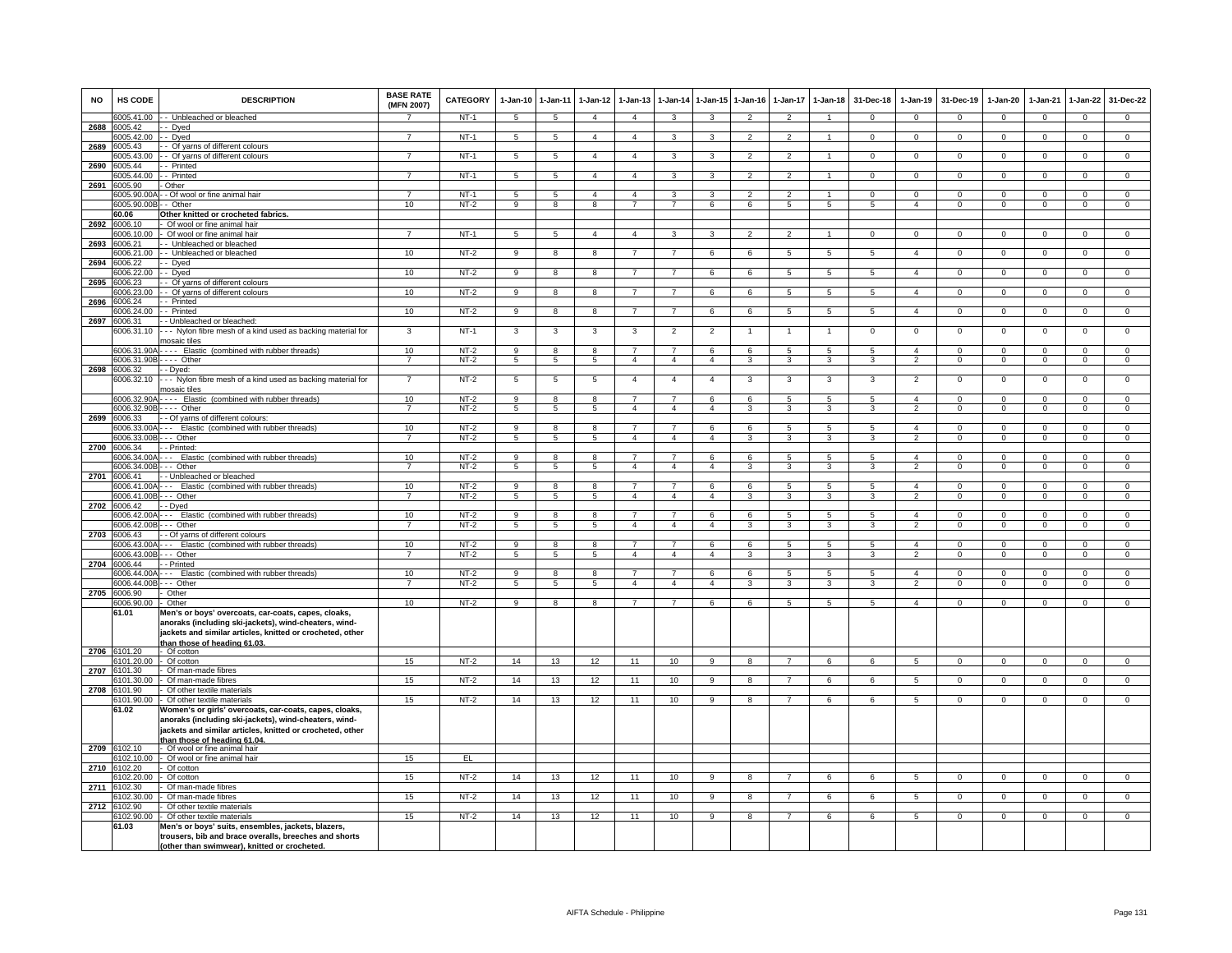| <b>NO</b> | HS CODE                    | <b>DESCRIPTION</b>                                                                                                                                                                                 | <b>BASE RATE</b><br>(MFN 2007) | CATEGORY | $1 - Jan-10$ | 1-Jan-11 | $1-Jan-12$ | $1 - Jan-13$ |    |                | 1-Jan-14 1-Jan-15 1-Jan-16 | $1-Jan-17$     | $1 - Jan-18$ | 31-Dec-18  |                     | 1-Jan-19 31-Dec-19 | 1-Jan-20       | 1-Jan-21       | $1 - Jan-22$   | 31-Dec-22      |
|-----------|----------------------------|----------------------------------------------------------------------------------------------------------------------------------------------------------------------------------------------------|--------------------------------|----------|--------------|----------|------------|--------------|----|----------------|----------------------------|----------------|--------------|------------|---------------------|--------------------|----------------|----------------|----------------|----------------|
| 2713      | 103.10<br>103.10.00        | Suits<br>Suits                                                                                                                                                                                     | 15                             | $NT-2$   | 14           | 13       | 12         | 11           | 10 |                | 8                          |                | 6            |            | 5                   | $^{\circ}$         | 0              | $\mathbf 0$    | $\mathbf 0$    | $^{\circ}$     |
|           | 2714 6103.22               | - Of cotton                                                                                                                                                                                        |                                |          |              |          |            |              |    |                |                            |                |              |            |                     |                    |                |                |                |                |
|           | 103.22.00                  | - Of cotton                                                                                                                                                                                        | 15                             | $NT-2$   | 14           | 13       | 12         | 11           | 10 | 9              | 8                          | $\overline{7}$ | 6            | 6          | 5                   | $\overline{0}$     | $\Omega$       | $\mathbf 0$    | $\overline{0}$ | $\overline{0}$ |
| 2715      | 103.23<br>103.23.00        | - Of synthetic fibres<br>- Of synthetic fibres                                                                                                                                                     | 15                             | $NT-2$   | 14           | 13       | 12         | 11           | 10 | 9              | 8                          |                | 6            | 6          | $\overline{5}$      | $\mathbf 0$        | $\mathbf 0$    | $\mathbf 0$    | $\overline{0}$ | $\overline{0}$ |
| 2716      | 3103.29                    | - Of other textile materials                                                                                                                                                                       |                                |          |              |          |            |              |    |                |                            |                |              |            |                     |                    |                |                |                |                |
|           | 3103.29.00                 | - Of other textile materials                                                                                                                                                                       | 15                             | $NT-2$   | 14           | 13       | 12         | 11           | 10 | $\overline{9}$ | $\overline{8}$             | $\overline{7}$ | 6            | 6          | $\overline{5}$      | $\overline{0}$     | $\overline{0}$ | $\overline{0}$ | $\overline{0}$ | $\overline{0}$ |
| 2717      | 103.31                     | - Of wool or fine animal hair                                                                                                                                                                      |                                |          |              |          |            |              |    |                |                            |                |              |            |                     |                    |                |                |                |                |
| 2718      | 103.31.00<br>3103.32       | - Of wool or fine animal hair<br>- Of cotton                                                                                                                                                       | 15                             | $NT-2$   | 14           | 13       | 12         | 11           | 10 | $\overline{9}$ | $\overline{8}$             | $\overline{7}$ | 6            | 6          | 5                   | $\overline{0}$     | $\overline{0}$ | $\Omega$       | $\overline{0}$ | $\overline{0}$ |
|           | 3103.32.00                 | - Of cotton                                                                                                                                                                                        | 15                             | $NT-2$   | 14           | 13       | 12         | 11           | 10 | 9              | 8                          | $\overline{7}$ | 6            | 6          | 5                   | $\mathbf 0$        | $\mathbf 0$    | $\mathbf{0}$   | $\mathbf{0}$   | $\overline{0}$ |
| 2719      | 6103.33                    | - Of synthetic fibres                                                                                                                                                                              |                                |          |              |          |            |              |    |                |                            |                |              |            |                     |                    |                |                |                |                |
|           | 103.33.00                  | - Of synthetic fibres                                                                                                                                                                              | 15                             | $NT-2$   | 14           | 13       | 12         | 11           | 10 | $\overline{9}$ | $\overline{8}$             | $\overline{7}$ | 6            | 6          | 5                   | $\overline{0}$     | $\overline{0}$ | $\mathbf{0}$   | $\overline{0}$ | $\overline{0}$ |
| 2720      | 103.39<br>103.39.10        | - Of other textile materials:<br>- - Of ramie, linen or silk                                                                                                                                       | 15                             | $NT-2$   | 14           | 13       | 12         | 11           | 10 | 9              | 8                          |                | 6            | 6          | 5                   | $\mathbf 0$        | $\mathbf 0$    | $\mathbf 0$    | $\mathsf 0$    | $\mathbf 0$    |
|           | 3103.39.90                 | -- Other                                                                                                                                                                                           | 15                             | NT-2     | 14           | 13       | 12         | 11           | 10 | 9              | 8                          | $\overline{7}$ | 6            | 6          | 5                   | $\mathbf 0$        | $\mathbf 0$    | $\mathbf 0$    | $\overline{0}$ | $\overline{0}$ |
| 2721      | 6103.41                    | - Of wool or fine animal hair                                                                                                                                                                      |                                |          |              |          |            |              |    |                |                            |                |              |            |                     |                    |                |                |                |                |
|           | 103.41.00                  | - Of wool or fine animal hair                                                                                                                                                                      | 15                             | $NT-2$   | 14           | 13       | 12         | 11           | 10 | 9              | $\mathbf{a}$               |                | $\epsilon$   | $\epsilon$ | 5                   | $\Omega$           | $\Omega$       | $\Omega$       | $\mathbf 0$    | $\Omega$       |
| 2722      | 103.42<br>103.42.00        | - Of cotton<br>- Of cotton                                                                                                                                                                         | 15                             | NT-2     | 14           | 13       | 12         | 11           | 10 | 9              | 8                          | $\overline{7}$ | 6            | 6          | 5                   | $\mathbf{0}$       | $\mathbf 0$    | $^{\circ}$     | $\mathbf 0$    | $\mathbf{0}$   |
| 2723      | 6103.43                    | - Of synthetic fibres                                                                                                                                                                              |                                |          |              |          |            |              |    |                |                            |                |              |            |                     |                    |                |                |                |                |
|           | 3103.43.00                 | - Of synthetic fibres                                                                                                                                                                              | 15                             | $NT-2$   | 14           | 13       | 12         | 11           | 10 | 9              | 8                          | 7              | 6            | 6          | 5                   | $\mathbf{0}$       | 0              | $\mathbf 0$    | $\overline{0}$ | $\mathbf{0}$   |
| 2724      | 3103.49<br>103.49.00       | - Of other textile materials:<br>- Of other textile materials                                                                                                                                      | 15                             | $NT-2$   | 14           | 13       | 12         | 11           | 10 | 9              | 8                          | $\overline{7}$ | 6            | 6          | 5                   | $\overline{0}$     | 0              | $\mathbf 0$    | $\overline{0}$ | $\overline{0}$ |
|           | 61.04                      | Nomen's or girls' suits, ensembles, jackets, blazers,<br>dresses, skirts, divided skirts, trousers, bib and brace<br>overalls, breeches and shorts (other than swimwear),<br>knitted or crocheted. |                                |          |              |          |            |              |    |                |                            |                |              |            |                     |                    |                |                |                |                |
|           | 2725 6104.13               | - - Of synthetic fibres                                                                                                                                                                            |                                |          |              |          |            |              |    |                |                            |                |              |            |                     |                    |                |                |                |                |
|           |                            | 6104.13.00 - - Of synthetic fibres                                                                                                                                                                 | 15                             | $NT-2$   | 14           | 13       | 12         | 11           | 10 | 9              | 8                          | $\overline{7}$ | 6            | 6          | 5                   | $\overline{0}$     | $\mathbf 0$    | $\overline{0}$ | $\overline{0}$ | $\overline{0}$ |
| 2726      | 6104.19<br>104.19.20       | - - Of other textile materials:<br>--- Of cotton                                                                                                                                                   | 15                             | $NT-2$   | 14           | 13       | 12         | 11           | 10 | 9              | 8                          | 7              | 6            | 6          |                     | $\mathbf 0$        | $\Omega$       | $\mathbf 0$    | $\overline{0}$ | $\overline{0}$ |
|           | 104.19.90                  | -- Other                                                                                                                                                                                           | 15                             | $NT-2$   | 14           | 13       | 12         | 11           | 10 | 9              | 8                          | $\overline{7}$ | 6            | 6          | $\overline{5}$<br>5 | $\mathbf{0}$       | $\mathbf 0$    | $\mathbf 0$    | $\mathbf 0$    | $\mathbf{0}$   |
| 2727      | 6104.22                    | - Of cotton                                                                                                                                                                                        |                                |          |              |          |            |              |    |                |                            |                |              |            |                     |                    |                |                |                |                |
|           | 104.22.00                  | - Of cotton                                                                                                                                                                                        | 15                             | $NT-2$   | 14           | 13       | 12         | 11           | 10 | 9              | 8                          | $\overline{7}$ | 6            | 6          | 5                   | $\mathbf 0$        | $^{\circ}$     | 0              | $\mathbf 0$    | $\mathbf 0$    |
| 2728      | 6104.23<br>104.23.00       | - Of synthetic fibres<br>- Of synthetic fibres                                                                                                                                                     | 15                             | $NT-2$   | 14           | 13       | 12         | 11           | 10 | $\overline{9}$ | 8                          | $\overline{7}$ | 6            | 6          | 5                   | $\overline{0}$     | $\Omega$       | $\Omega$       | $\overline{0}$ | $\overline{0}$ |
| 2729      | 104.29                     | - Of other textile materials                                                                                                                                                                       |                                |          |              |          |            |              |    |                |                            |                |              |            |                     |                    |                |                |                |                |
|           | 104.29.00                  | - Of other textile materials                                                                                                                                                                       | 15                             | $NT-2$   | 14           | 13       | 12         | 11           | 10 | 9              | 8                          |                | 6            | 6          | 5                   | $^{\circ}$         | 0              | $\mathbf 0$    | $\mathbf 0$    | $^{\circ}$     |
| 2730      | 3104.31<br>104.31.00       | - Of wool or fine animal hair<br>- Of wool or fine animal hair                                                                                                                                     | 15                             | $NT-2$   | 14           | 13       | 12         | 11           | 10 | 9              | 8                          | -7             | 6            | 6          | 5                   | $\overline{0}$     | $^{\circ}$     | $\mathbf{0}$   | $\overline{0}$ | $\overline{0}$ |
| 2731      | 3104.32                    | - Of cotton                                                                                                                                                                                        |                                |          |              |          |            |              |    |                |                            |                |              |            |                     |                    |                |                |                |                |
|           | 104.32.00                  | - Of cotton                                                                                                                                                                                        | 15                             | $NT-2$   | 14           | 13       | 12         | 11           | 10 | 9              | 8                          | $\overline{7}$ | 6            | 6          | 5                   | $\mathbf 0$        | $\mathbf 0$    | $\mathbf 0$    | $\mathsf 0$    | $\mathsf 0$    |
| 2732      | 6104.33                    | - Of synthetic fibres                                                                                                                                                                              |                                |          |              |          |            |              |    |                |                            | $\overline{7}$ |              |            |                     |                    |                |                |                |                |
| 2733      | 104.33.00<br>104.39        | - Of synthetic fibres<br>- Of other textile materials                                                                                                                                              | 15                             | $NT-2$   | 14           | 13       | 12         | 11           | 10 | 9              | 8                          |                | 6            | 6          | 5                   | $\mathbf{0}$       | $^{\circ}$     | $\mathbf 0$    | $\overline{0}$ | $\mathbf 0$    |
|           | 104.39.00                  | - Of other textile materials                                                                                                                                                                       | 15                             | $NT-2$   | 14           | 13       | 12         | 11           | 10 | 9              | 8                          | $\overline{7}$ | 6            | 6          | 5                   | $\mathbf 0$        | $\mathbf 0$    | $\mathbf 0$    | $\mathbf 0$    | $\mathsf 0$    |
| 2734      | 104.41                     | - Of wool or fine animal hair                                                                                                                                                                      |                                |          |              |          |            |              |    |                |                            |                |              |            |                     |                    |                |                |                |                |
|           | 3104.41.00<br>2735 6104.42 | - Of wool or fine animal hair<br>- Of cotton                                                                                                                                                       | 15                             | NT-2     | 14           | 13       | 12         | 11           | 10 | 9              | 8                          | $\overline{7}$ | 6            | 6          | 5                   | $\mathbf{0}$       | $\mathbf{0}$   | $\mathbf{0}$   | $\overline{0}$ | $\overline{0}$ |
|           | 3104.42.00                 | - Of cotton                                                                                                                                                                                        | 15                             | $NT-2$   | 14           | 13       | 12         | 11           | 10 | 9              | 8                          | $\overline{7}$ | 6            | -6         | -5                  | $\overline{0}$     | $\Omega$       | $\Omega$       | $\overline{0}$ | $\overline{0}$ |
| 2736      | 104.43                     | - Of synthetic fibres                                                                                                                                                                              |                                |          |              |          |            |              |    |                |                            |                |              |            |                     |                    |                |                |                |                |
|           | 104.43.00                  | - Of synthetic fibres                                                                                                                                                                              | 15                             | EL       |              |          |            |              |    |                |                            |                |              |            |                     |                    |                |                |                |                |
| 2737      | 6104.44<br>104.44.00       | - Of artificial fibres<br>- Of artificial fibres                                                                                                                                                   | 15                             | $NT-2$   | 14           | 13       | 12         | 11           | 10 | $\overline{9}$ | $\overline{\mathbf{a}}$    | $\overline{7}$ | 6            | 6          | $\overline{5}$      | $\overline{0}$     | $\overline{0}$ | $\Omega$       | $\overline{0}$ | $\overline{0}$ |
| 2738      | 104.49                     | - Of other textile materials                                                                                                                                                                       |                                |          |              |          |            |              |    |                |                            |                |              |            |                     |                    |                |                |                |                |
|           | 104.49.00                  | - Of other textile materials                                                                                                                                                                       | 15                             | $NT-2$   | 14           | 13       | 12         | 11           | 10 | $\mathbf{Q}$   | $\mathbf{R}$               | $\overline{7}$ | $\epsilon$   | $\epsilon$ | $5\overline{5}$     | $\Omega$           | $\Omega$       | $\Omega$       | $\Omega$       | $\Omega$       |
| 2739      | 3104.51<br>3104.51.00      | - Of wool or fine animal hair<br>- Of wool or fine animal hair                                                                                                                                     | 15                             | NT-2     | 14           | 13       | 12         | 11           | 10 | 9              | 8                          | $\overline{7}$ | 6            | 6          | 5                   | $\Omega$           | $\Omega$       | $\Omega$       | $\Omega$       | $\Omega$       |
| 2740      | 3104.52                    | - Of cotton                                                                                                                                                                                        |                                |          |              |          |            |              |    |                |                            |                |              |            |                     |                    |                |                |                |                |
|           | 104.52.00                  | - Of cotton                                                                                                                                                                                        | 15                             | EL       |              |          |            |              |    |                |                            |                |              |            |                     |                    |                |                |                |                |
| 2741      | 3104.53                    | - Of synthetic fibres                                                                                                                                                                              |                                |          |              |          |            |              |    |                |                            |                |              |            |                     |                    |                |                |                |                |
| 2742      | 3104.53.00<br>6104.59      | - Of synthetic fibres<br>- Of other textile materials                                                                                                                                              | 15                             | EL.      |              |          |            |              |    |                |                            |                |              |            |                     |                    |                |                |                |                |
|           | 3104 59.00                 | - Of other textile materials                                                                                                                                                                       | 15                             | $NT-2$   | 14           | 13       | 12         | 11           | 10 | $\mathbf{Q}$   | 8                          | $\overline{7}$ | 6            | -6         | 5                   | $\Omega$           | $\Omega$       | $\Omega$       | $\overline{0}$ | $\Omega$       |
| 2743      | 104.61                     | - Of wool or fine animal hair                                                                                                                                                                      |                                |          |              |          |            |              |    |                |                            |                |              |            |                     |                    |                |                |                |                |
|           | 104.61.00                  | - Of wool or fine animal hair                                                                                                                                                                      | 15                             | $NT-2$   | 14           | 13       | 12         | 11           | 10 | 9              | 8                          | $\overline{7}$ | 6            | 6          | 5                   | $\Omega$           | $\Omega$       | $\Omega$       | $\Omega$       |                |
| 2744      | 6104.62<br>3104.62.00      | - Of cotton<br>- Of cotton                                                                                                                                                                         | 15                             | EL       |              |          |            |              |    |                |                            |                |              |            |                     |                    |                |                |                |                |
| 2745      | 3104.63                    | - Of synthetic fibres                                                                                                                                                                              |                                |          |              |          |            |              |    |                |                            |                |              |            |                     |                    |                |                |                |                |
|           | 104.63.00                  | - Of synthetic fibres                                                                                                                                                                              | 15                             | EL.      |              |          |            |              |    |                |                            |                |              |            |                     |                    |                |                |                |                |
| 2746      | 6104.69<br>104.69.00       | - Of other textile materials<br>- Of other textile materials                                                                                                                                       | 15                             | $NT-2$   | 14           | 13       | 12         | 11           | 10 | 9              | 8                          | $\overline{7}$ | 6            | 6          | 5                   | $\mathbf 0$        | $\mathbf 0$    | $\mathbf 0$    | $\mathbf 0$    | $\Omega$       |
|           | 61.05                      | Men's or boys' shirts, knitted or crocheted.                                                                                                                                                       |                                |          |              |          |            |              |    |                |                            |                |              |            |                     |                    |                |                |                |                |
|           | 2747 6105.10               | - Of cotton                                                                                                                                                                                        |                                |          |              |          |            |              |    |                |                            |                |              |            |                     |                    |                |                |                |                |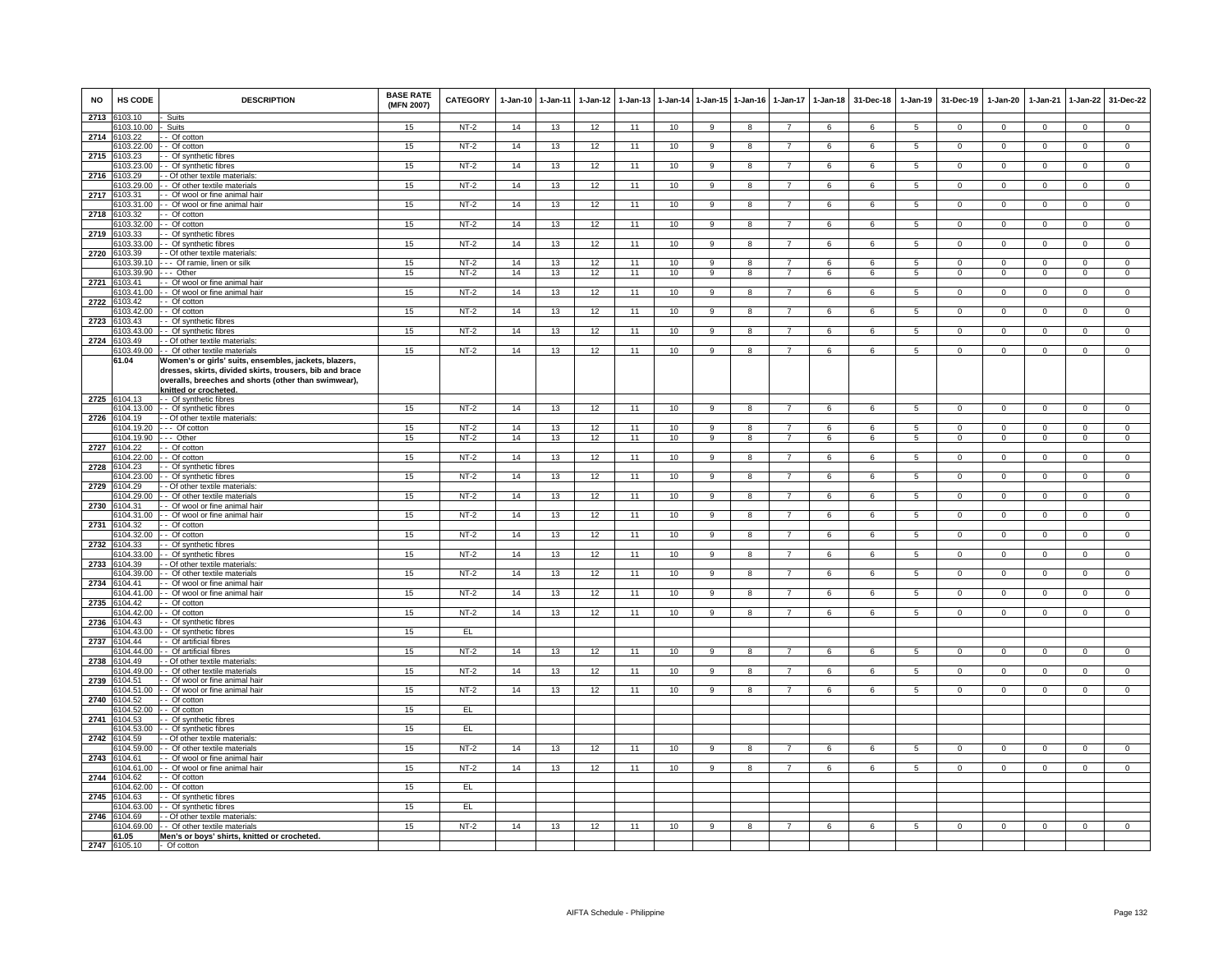| <b>NO</b> | <b>HS CODE</b>              | <b>DESCRIPTION</b>                                                                                       | <b>BASE RATE</b><br>(MFN 2007) | CATEGORY         | $1-Jan-10$ | $1-Jan-11$ | $1-Jan-12$ | $1-Jan-13$ | 1-Jan-14        | $1 - Jan-15$         | $1-Jan-16$          | $1-Jan-17$          | $1-Jan-18$ | 31-Dec-18  | $1-Jan-19$      | 31-Dec-19               | $1-Jan-20$               | 1-Jan-21                | $1-Jan-22$                    | 31-Dec-22      |
|-----------|-----------------------------|----------------------------------------------------------------------------------------------------------|--------------------------------|------------------|------------|------------|------------|------------|-----------------|----------------------|---------------------|---------------------|------------|------------|-----------------|-------------------------|--------------------------|-------------------------|-------------------------------|----------------|
|           | 6105.10.00 - Of cotton      |                                                                                                          | 15                             | NT-2             | 14         | 13         | 12         | 11         | 10              | -9                   | 8                   | $\overline{7}$      | 6          | 6          | 5               | $\overline{0}$          | $^{\circ}$               | $\mathbf{0}$            | $\mathbf{0}$                  | $\mathbf{0}$   |
| 2748      | 3105.20                     | - Of man-made fibres:                                                                                    |                                | $NT-2$           |            |            |            | 11         | 10 <sup>1</sup> |                      |                     |                     |            |            |                 |                         |                          |                         |                               | $\overline{0}$ |
|           | 105.20.10<br>105.20.20      | - - Of synthetic fibres<br>- Of artificial fibres                                                        | 15<br>15                       | $NT-2$           | 14<br>14   | 13<br>13   | 12<br>12   | 11         | 10              | -9<br>$\overline{9}$ | 8<br>$\overline{8}$ | 7<br>$\overline{7}$ | 6<br>6     | -6<br>6    | 5<br>5          | $\Omega$<br>$\mathbf 0$ | $\Omega$<br>$\mathbf{0}$ | $\Omega$<br>$\mathbf 0$ | $\mathbf 0$<br>$\overline{0}$ | $\overline{0}$ |
| 2749      | 105.90                      | Of other textile materials:                                                                              |                                |                  |            |            |            |            |                 |                      |                     |                     |            |            |                 |                         |                          |                         |                               |                |
|           | 6105.90.00                  | - Of other textile materials                                                                             | 15                             | $NT-2$           | 14         | 13         | 12         | 11         | 10              | 9                    | 8                   | $\overline{7}$      | 6          | 6          | 5               | $\mathbf 0$             | $\mathbf 0$              | $\mathbf 0$             | $\mathbf 0$                   | $\mathbf 0$    |
|           | 61.06                       | Women's or girls' blouses, shirts and shirt-blouses,                                                     |                                |                  |            |            |            |            |                 |                      |                     |                     |            |            |                 |                         |                          |                         |                               |                |
|           |                             | knitted or crocheted.                                                                                    |                                |                  |            |            |            |            |                 |                      |                     |                     |            |            |                 |                         |                          |                         |                               |                |
| 2750      | 106.10<br>6106.10.00        | - Of cotton<br>- Of cotton                                                                               | 15                             | $NT-2$           | 14         | 13         | 12         | 11         | 10              | 9                    | 8                   | $\overline{7}$      | 6          | 6          | $5^{\circ}$     | $\Omega$                | $\Omega$                 | $\Omega$                | $\Omega$                      | $\mathbf{0}$   |
| 2751      | 6106.20                     | Of man-made fibres                                                                                       |                                |                  |            |            |            |            |                 |                      |                     |                     |            |            |                 |                         |                          |                         |                               |                |
|           | 6106.20.00                  | Of man-made fibres                                                                                       | 15                             | NT-2             | 14         | 13         | 12         | 11         | 10              | 9                    | 8                   | $\overline{7}$      | 6          | 6          | 5               | $\overline{0}$          | $\mathbf{0}$             | $\mathbf{0}$            | $\overline{0}$                | $\overline{0}$ |
| 2752      | 6106.90                     | Of other textile materials                                                                               |                                |                  |            |            |            |            |                 |                      |                     |                     |            |            |                 |                         |                          |                         |                               |                |
|           | 106.90.00<br>61.07          | - Of other textile materials<br>Men's or boys' underpants, briefs, nightshirts, pyjamas,                 | 15                             | $NT-2$           | 14         | 13         | 12         | 11         | 10              | 9                    | 8                   | $\overline{7}$      | 6          | 6          | 5               | $\mathbf 0$             | 0                        | $\mathbf 0$             | $\mathbf 0$                   | $\mathbf{0}$   |
|           | 107.11                      | bathrobes, dressing gowns and similar articles, knitted or<br>crocheted                                  |                                |                  |            |            |            |            |                 |                      |                     |                     |            |            |                 |                         |                          |                         |                               |                |
| 2753      | 107.11.00                   | - Of cotton<br>$-$ Of cotton                                                                             | 15                             | EL.              |            |            |            |            |                 |                      |                     |                     |            |            |                 |                         |                          |                         |                               |                |
| 2754      | 107.12                      | - Of man-made fibres                                                                                     |                                |                  |            |            |            |            |                 |                      |                     |                     |            |            |                 |                         |                          |                         |                               |                |
|           | 3107.12.00                  | - Of man-made fibres                                                                                     | 15                             | EL.              |            |            |            |            |                 |                      |                     |                     |            |            |                 |                         |                          |                         |                               |                |
| 2755      | 107.19                      | - Of other textile materials                                                                             |                                |                  |            |            |            |            |                 |                      |                     |                     |            |            |                 |                         |                          |                         |                               |                |
| 2756      | 107.19.00<br>107.21         | - Of other textile materials<br>- Of cotton                                                              | 15                             | $NT-2$           | 14         | 13         | 12         | 11         | 10              | 9                    | 8                   | 7                   | 6          | 6          | 5               | $\overline{0}$          | $\mathbf{0}$             | $^{\circ}$              | $\mathbf 0$                   | $\overline{0}$ |
|           | 107.21.00                   | - Of cotton                                                                                              | 15                             | $NT-2$           | 14         | 13         | 12         | 11         | 10              | 9                    | 8                   |                     | 6          | 6          | 5               | 0                       | 0                        | $\mathbf 0$             | $\mathbf 0$                   | $\mathbf 0$    |
| 2757      | 6107.22                     | Of man-made fibres                                                                                       |                                |                  |            |            |            |            |                 |                      |                     |                     |            |            |                 |                         |                          |                         |                               |                |
|           | 3107.22.00                  | - Of man-made fibres                                                                                     | 15                             | $NT-2$           | 14         | 13         | 12         | 11         | 10              | 9                    | 8                   | $\overline{7}$      | 6          | 6          | $5\overline{5}$ | $\overline{0}$          | $\Omega$                 | $\overline{0}$          | $\mathbf 0$                   | $\overline{0}$ |
| 2758      | 107.29                      | - Of other textile materials                                                                             |                                |                  |            |            |            |            |                 |                      | 8                   |                     |            |            |                 |                         | $\mathbf 0$              |                         |                               |                |
| 2759      | 107.29.00<br>107.91         | - Of other textile materials<br>- Of cotton                                                              | 15                             | $NT-2$           | 14         | 13         | 12         | 11         | 10              | 9                    |                     |                     | 6          | 6          | 5               | $\mathbf 0$             |                          | $^{\circ}$              | $\mathbf 0$                   | $\mathsf 0$    |
|           | 6107.91.00                  | - Of cotton                                                                                              | 15                             | NT-2             | 14         | 13         | 12         | 11         | 10              | 9                    | 8                   | 7                   | 6          | 6          | 5               | $\mathbf{0}$            | 0                        | $\mathbf 0$             | $\overline{0}$                | $\mathbf{0}$   |
|           | 2760 6107.99                | - Of other textile materials:                                                                            |                                |                  |            |            |            |            |                 |                      |                     |                     |            |            |                 |                         |                          |                         |                               |                |
|           | 107.99.00                   | - Of other textile materials                                                                             | 15                             | $NT-2$           | 14         | 13         | 12         | 11         | 10              | 9                    | 8                   | $\overline{7}$      | 6          | 6          | 5               | $\mathbf 0$             | $\Omega$                 | $\Omega$                | $\overline{0}$                | $\overline{0}$ |
|           | 61.08                       | Women's or girls' slips, petticoats, briefs, panties                                                     |                                |                  |            |            |            |            |                 |                      |                     |                     |            |            |                 |                         |                          |                         |                               |                |
|           |                             | nightdresses, pyjamas, négligés, bathrobes, dressing<br>gowns and similar articles, knitted or crocheted |                                |                  |            |            |            |            |                 |                      |                     |                     |            |            |                 |                         |                          |                         |                               |                |
| 2761      | 3108.11                     | - - Of man-made fibres                                                                                   |                                |                  |            |            |            |            |                 |                      |                     |                     |            |            |                 |                         |                          |                         |                               |                |
|           | 108.11.00                   | - - Of man-made fibres                                                                                   | 15                             | $NT-2$           | 14         | 13         | 12         | 11         | 10              | 9                    | $\mathbf{R}$        |                     | ĥ          |            | 5               | $\Omega$                | $\Omega$                 | $\Omega$                | $\Omega$                      | $\overline{0}$ |
| 2762      | 108.19<br>108.19.20         | - - Of other textile materials<br>--- Of wool or fine animal hair                                        | 15                             | NT-2             | 14         | 13         | 12         | 11         | 10              | 9                    |                     |                     | 6          | 6          | 5               | 0                       | $\Omega$                 | $\Omega$                | 0                             | 0              |
|           |                             | 6108.19.30 --- Of cotton                                                                                 | 15                             | $NT-2$           | 14         | 13         | 12         | 11         | 10              | 9                    | 8                   | $\overline{7}$      | 6          | 6          | 5               | $\mathbf 0$             | $\Omega$                 | $\mathbf 0$             | $\mathbf{0}$                  | $\overline{0}$ |
|           | 108.19.90                   | --- Other                                                                                                | 15                             | $NT-2$           | 14         | 13         | 12         | 11         | 10              | 9                    | 8                   | $\overline{7}$      | 6          | 6          | 5               | $\mathbf{0}$            | $\mathbf{0}$             | $\Omega$                | $\mathbf{0}$                  | $\mathbf 0$    |
| 2763      | 108.21                      | - Of cotton                                                                                              |                                |                  |            |            |            |            |                 |                      |                     |                     |            |            |                 |                         |                          |                         |                               |                |
|           | 108.21.00<br>108.22         | - Of cotton<br>- Of man-made fibres                                                                      | 15                             | EL               |            |            |            |            |                 |                      |                     |                     |            |            |                 |                         |                          |                         |                               |                |
| 2764      | 108.22.00                   | - Of man-made fibres                                                                                     | 15                             | EL               |            |            |            |            |                 |                      |                     |                     |            |            |                 |                         |                          |                         |                               |                |
| 2765      | 108.29                      | - Of other textile materials                                                                             |                                |                  |            |            |            |            |                 |                      |                     |                     |            |            |                 |                         |                          |                         |                               |                |
|           | 108.29.00                   | - Of other textile materials                                                                             | 15                             | $NT-2$           | 14         | 13         | 12         | 11         | 10              | $\overline{9}$       | $\overline{8}$      | $\overline{7}$      | 6          | 6          | 5               | $\Omega$                | $\Omega$                 | $\Omega$                | $\overline{0}$                | $\overline{0}$ |
| 2766      | 108.31<br>6108.31.00        | - Of cotton<br>- - Of cotton                                                                             | 15                             | NT-2             | 14         |            |            | 11         | 10              | 9                    | 8                   | $\overline{7}$      | 6          | 6          | 5               | $\overline{0}$          | $\mathbf{0}$             | $\mathbf{0}$            | $\mathbf{0}$                  | $\overline{0}$ |
| 2767      | 6108.32                     | - Of man-made fibres                                                                                     |                                |                  |            | 13         | 12         |            |                 |                      |                     |                     |            |            |                 |                         |                          |                         |                               |                |
|           | 3108.32.00                  | - Of man-made fibres                                                                                     | 15                             | $NT-2$           | 14         | 13         | 12         | 11         | 10              | 9                    | 8                   | $\overline{7}$      | 6          | 6          | 5               | $^{\circ}$              | $\mathbf{0}$             | $\mathbf{0}$            | $\overline{0}$                | $\mathbf{0}$   |
| 2768      | 108.39                      | - Of other textile materials:                                                                            |                                |                  |            |            |            |            |                 |                      |                     |                     |            |            |                 |                         |                          |                         |                               |                |
|           | 108.39.00                   | - Of other textile materials                                                                             | 15                             | $NT-2$           | 14         | 13         | 12         | 11         | 10              | 9                    | 8                   | $\overline{7}$      | 6          | 6          | 5               | $\mathbf{0}$            | 0                        | $\mathbf 0$             | $\circ$                       | $\mathbf 0$    |
| 2769      | 08.91<br>108.91.00          | - Of cotton<br>- Of cotton                                                                               | 15                             | EL               |            |            |            |            |                 |                      |                     |                     |            |            |                 |                         |                          |                         |                               |                |
| 2770      | 108.92                      | - Of man-made fibres                                                                                     |                                |                  |            |            |            |            |                 |                      |                     |                     |            |            |                 |                         |                          |                         |                               |                |
|           | 108.92.00                   | - Of man-made fibres                                                                                     | 15                             | EL.              |            |            |            |            |                 |                      |                     |                     |            |            |                 |                         |                          |                         |                               |                |
| 2771      | 108.99                      | - Of other textile materials                                                                             |                                |                  |            |            |            |            |                 |                      |                     |                     |            |            |                 |                         |                          |                         |                               |                |
|           | 108.99.00<br>61.09          | - Of other textile materials<br>T-shirts, singlets and other vests, knitted or crocheted.                | 15                             | NT-2             | 14         | 13         | 12         | 11         | 10              | 9                    | 8                   |                     | 6          | 6          | 5               | $^{\circ}$              | $\Omega$                 | $^{\circ}$              | $^{\circ}$                    | $\Omega$       |
| 2772      | 109.10                      | - Of cotton:                                                                                             |                                |                  |            |            |            |            |                 |                      |                     |                     |            |            |                 |                         |                          |                         |                               |                |
|           | 109.10.10                   | -- For men or boys                                                                                       | 15                             | $NT-2$           | 14         | 13         | 12         | 11         | 10 <sup>1</sup> | 9                    | 8                   | 7                   | 6          | 6          | -5              | $\Omega$                | $\Omega$                 | $\Omega$                | $\Omega$                      | $\overline{0}$ |
|           | 109.10.20                   | - For women or girls                                                                                     | 15                             | $NT-2$           | 14         | 13         | 12         | 11         | 10              | 9                    | 8                   |                     | 6          | 6          | 5               | 0                       | 0                        | 0                       | 0                             | $\mathsf{O}$   |
| 2773      | 109.90<br>109.90.10         | Of other textile materials                                                                               |                                |                  |            |            |            |            |                 | $\mathbf{Q}$         | 8                   | $\overline{7}$      | 6          | $\epsilon$ | 5               | $\Omega$                | $\Omega$                 | $\Omega$                | $\Omega$                      | $\Omega$       |
|           | 3109.90.20                  | - - For men or boys, of ramie, linen or silk<br>- For men or boys, of other textile materials            | 15<br>15                       | $NT-2$<br>$NT-2$ | 14<br>14   | 13<br>13   | 12<br>12   | 11<br>11   | 10<br>10        | $\overline{9}$       | $\overline{8}$      | $\overline{7}$      | 6          | 6          | $5^{\circ}$     | $\Omega$                | $\Omega$                 | $\Omega$                | $\mathbf 0$                   | $\overline{0}$ |
|           | \$109,90.90                 | - Other                                                                                                  | 15                             | $NT-2$           | 14         | 13         | 12         | 11         | 10              | $\overline{9}$       | $\overline{8}$      | $\overline{7}$      | 6          | 6          | $\overline{5}$  | $\overline{0}$          | $\overline{0}$           | $\overline{0}$          | $\overline{0}$                | $\overline{0}$ |
|           | 61.10                       | Jerseys, pullovers, cardigans, waistcoats and similar<br>articles, knitted or crocheted.                 |                                |                  |            |            |            |            |                 |                      |                     |                     |            |            |                 |                         |                          |                         |                               |                |
|           | 2774 6110.11<br>\$110.11.00 | - Of wool<br>- Of wool                                                                                   | 15                             | EL               |            |            |            |            |                 |                      |                     |                     |            |            |                 |                         |                          |                         |                               |                |
| 2775      | 110.12                      | - Of Kashmir (cashmere) goats                                                                            |                                |                  |            |            |            |            |                 |                      |                     |                     |            |            |                 |                         |                          |                         |                               |                |
|           | 110.12.00                   | -- Of Kashmir (cashmere) goats                                                                           | 15                             | $NT-2$           | 14         | 13         | 12         | 11         | 10              | 9                    | 8                   | $\overline{7}$      | 6          | 6          | 5               | $\mathbf 0$             | 0                        | $\mathbf 0$             | $\mathbf 0$                   | $\mathbf 0$    |
| 2776      | 6110.19                     | - Other                                                                                                  |                                |                  |            |            |            |            |                 |                      |                     | $\overline{7}$      |            |            |                 |                         |                          |                         |                               |                |
|           | 6110.19.00 -- Other         |                                                                                                          | 15                             | $NT-2$           | 14         | 13         | 12         | 11         | 10              | $\overline{9}$       | $\boldsymbol{8}$    |                     | 6          | 6          | $5^{\circ}$     | $\Omega$                | $\Omega$                 | $\mathbf 0$             | $\overline{0}$                | $\Omega$       |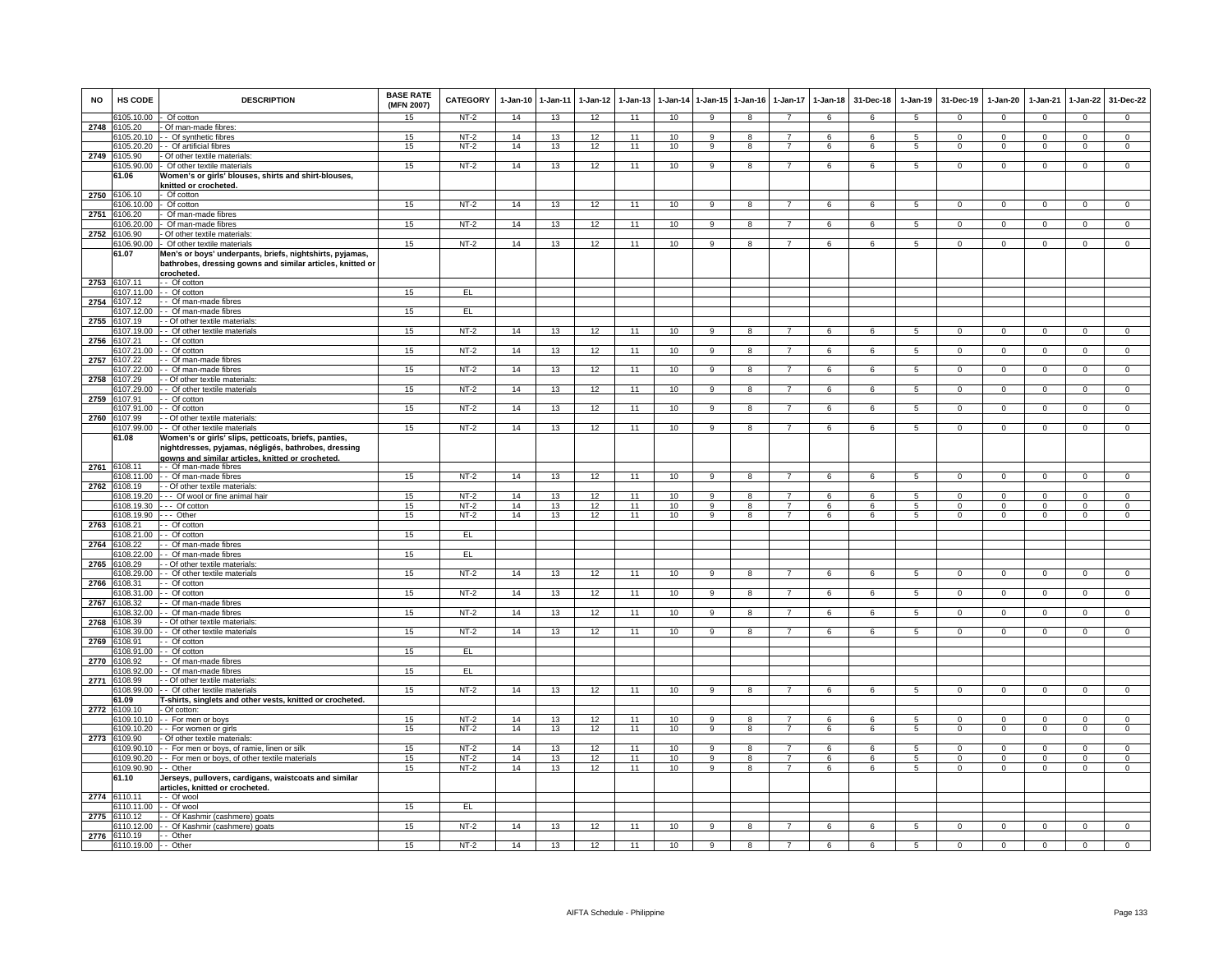| <b>NO</b> | HS CODE                    | <b>DESCRIPTION</b>                                                                                                                                                                                                    | <b>BASE RATE</b><br>(MFN 2007) | CATEGORY         | $1-Jan-10$     | $1 - Jan-11$   | $1-Jan-12$   | $1 - Jan-13$   | $1-Jan-14$     |                                  | 1-Jan-15 1-Jan-16       | $1-Jan-17$                       | $1 - Jan-18$ | 31-Dec-18  | $1-Jan-19$      | 31-Dec-19                        | 1-Jan-20                   | $1-Jan-21$                 | $1 - Jan-22$                     | 31-Dec-22                        |
|-----------|----------------------------|-----------------------------------------------------------------------------------------------------------------------------------------------------------------------------------------------------------------------|--------------------------------|------------------|----------------|----------------|--------------|----------------|----------------|----------------------------------|-------------------------|----------------------------------|--------------|------------|-----------------|----------------------------------|----------------------------|----------------------------|----------------------------------|----------------------------------|
| 2777      | 6110.20                    | Of cotton                                                                                                                                                                                                             |                                |                  |                |                |              |                |                |                                  |                         |                                  |              |            |                 |                                  |                            |                            |                                  |                                  |
| 2778      | 110.20.00<br>6110.30       | Of cotton<br>Of man-made fibres                                                                                                                                                                                       | 15                             | EL.              |                |                |              |                |                |                                  |                         |                                  |              |            |                 |                                  |                            |                            |                                  |                                  |
|           | 6110.30.00                 | Of man-made fibres                                                                                                                                                                                                    | 15                             | EL               |                |                |              |                |                |                                  |                         |                                  |              |            |                 |                                  |                            |                            |                                  |                                  |
| 2779      | 3110.90                    | Of other textile materials:                                                                                                                                                                                           |                                |                  |                |                |              |                |                |                                  |                         |                                  |              |            |                 |                                  |                            |                            |                                  |                                  |
|           | 6110.90.00                 | Of other textile materials                                                                                                                                                                                            | 15                             | $NT-2$           | 14             | 13             | 12           | 11             | 10             | 9                                | 8                       | $\overline{7}$                   | 6            | 6          | 5               | $\mathbf 0$                      | $^{\circ}$                 | $\mathbf 0$                | $\mathbf 0$                      | $\mathbf 0$                      |
|           | 61.11                      | Babies' garments and clothing accessories, knitted or                                                                                                                                                                 |                                |                  |                |                |              |                |                |                                  |                         |                                  |              |            |                 |                                  |                            |                            |                                  |                                  |
| 2780      | 6111.20                    | rocheted:<br>- Of cotton:                                                                                                                                                                                             |                                |                  |                |                |              |                |                |                                  |                         |                                  |              |            |                 |                                  |                            |                            |                                  |                                  |
|           | 6111.20.00                 | Of cotton                                                                                                                                                                                                             | 15                             | $NT-2$           | 14             | 13             | 12           | 11             | 10             | 9                                | 8                       | $\overline{7}$                   | 6            | 6          | $\sqrt{5}$      | $\Omega$                         | $\Omega$                   | $\Omega$                   | $\Omega$                         | $\Omega$                         |
|           | 2781 6111.30               | Of synthetic fibres:                                                                                                                                                                                                  |                                |                  |                |                |              |                |                |                                  |                         |                                  |              |            |                 |                                  |                            |                            |                                  |                                  |
|           | 6111.30.00                 | Of synthetic fibres                                                                                                                                                                                                   | 15                             | $NT-2$           | 14             | 13             | 12           | 11             | 10             | 9                                | 8                       | $\overline{7}$                   | 6            | 6          | 5               | $\mathbf{0}$                     | $^{\circ}$                 | $^{\circ}$                 | $\overline{0}$                   | $\mathbf{0}$                     |
| 2782      | 6111.90<br>6111.90.00      | Of other textile materials<br>Of other textile materials                                                                                                                                                              | 15                             | $NT-2$           | 14             | 13             | 12           | 11             | 10             | $\overline{9}$                   | 8                       | $\overline{7}$                   | 6            | 6          | 5               | $\mathbf{0}$                     | $\mathbf 0$                | $\mathbf 0$                | $\mathbf 0$                      | $\mathbf{0}$                     |
|           | 61.12                      |                                                                                                                                                                                                                       |                                |                  |                |                |              |                |                |                                  |                         |                                  |              |            |                 |                                  |                            |                            |                                  |                                  |
|           |                            | rack suits, ski suits and swimwear, knitted or crocheted                                                                                                                                                              |                                |                  |                |                |              |                |                |                                  |                         |                                  |              |            |                 |                                  |                            |                            |                                  |                                  |
| 2783      | 6112.11                    | - Of cotton                                                                                                                                                                                                           |                                |                  |                |                |              |                |                |                                  |                         |                                  |              |            |                 |                                  |                            |                            |                                  |                                  |
|           | i112.11.00                 | - Of cotton                                                                                                                                                                                                           | 15                             | $NT-2$           | 14             | 13             | 12           | 11             | 10             | 9                                | $\mathsf{R}$            |                                  |              |            | 5               | $\Omega$                         | $\Omega$                   |                            | $\Omega$                         |                                  |
| 2784      | 6112.12<br>6112.12.00      | - Of synthetic fibres<br>- Of synthetic fibres                                                                                                                                                                        | 15                             | $NT-2$           | 14             | 13             | 12           | 11             | 10             | 9                                |                         |                                  |              | 6          | 5               | $\Omega$                         | 0                          | $\Omega$                   | $\mathbf{0}$                     | $\Omega$                         |
| 2785      | 6112.19                    | - Of other textile materials:                                                                                                                                                                                         |                                |                  |                |                |              |                |                |                                  |                         |                                  |              |            |                 |                                  |                            |                            |                                  |                                  |
|           | 6112.19.00                 | - Of other textile materials                                                                                                                                                                                          | 15                             | $NT-2$           | 14             | 13             | 12           | 11             | 10             | 9                                | 8                       | 7                                | 6            | 6          | 5               | $\mathbf 0$                      | $^{\circ}$                 | $\mathbf 0$                | $\mathbf 0$                      | $\mathsf 0$                      |
| 2786      | 6112.20                    | Ski suits                                                                                                                                                                                                             |                                |                  |                |                |              |                |                |                                  |                         |                                  |              |            |                 |                                  |                            |                            |                                  |                                  |
|           | 112.20.00                  | Ski suits                                                                                                                                                                                                             | 15                             | $NT-2$           | 14             | 13             | 12           | 11             | 10             | $\overline{9}$                   | 8                       | $\overline{7}$                   | 6            | 6          | 5               | $\mathbf 0$                      | $\mathbf 0$                | $\mathbf 0$                | $\mathbf 0$                      | $\Omega$                         |
| 2787      | 6112.31<br>6112.31.00      | - Of synthetic fibres:<br>- Of synthetic fibres                                                                                                                                                                       | 15                             | NT-2             | 14             | 13             | 12           | 11             | 10             | 9                                | 8                       | $\overline{7}$                   | 6            | 6          | $5\phantom{.0}$ | $\mathbf 0$                      | $^{\circ}$                 | $\mathbf 0$                | $\overline{0}$                   | $^{\circ}$                       |
| 2788      | 6112.39                    | - Of other textile materials                                                                                                                                                                                          |                                |                  |                |                |              |                |                |                                  |                         |                                  |              |            |                 |                                  |                            |                            |                                  |                                  |
|           | 112.39.00                  | - Of other textile materials                                                                                                                                                                                          | 15                             | $NT-2$           | 14             | 13             | 12           | 11             | 10             | $\overline{9}$                   | $\overline{\mathbf{a}}$ |                                  | 6            | 6          | 5               | $\overline{0}$                   | $\overline{0}$             | $\overline{0}$             | $\overline{0}$                   | $\overline{0}$                   |
| 2789      | 112.41                     | - Of synthetic fibres:                                                                                                                                                                                                |                                |                  |                |                |              |                |                |                                  |                         |                                  |              |            |                 |                                  |                            |                            |                                  |                                  |
|           | 6112.41.00                 | - Of synthetic fibres                                                                                                                                                                                                 | 15                             | $NT-2$           | 14             | 13             | 12           | 11             | 10             | $\overline{9}$                   | 8                       |                                  | 6            | 6          | -5              | $\Omega$                         | $\Omega$                   | $\Omega$                   | $\overline{0}$                   | $\Omega$                         |
| 2790      | 6112.49<br>6112.49.00      | - Of other textile materials:<br>- Of other textile materials                                                                                                                                                         | 15                             | $NT-2$           | 14             | 13             | 12           | 11             | 10             | 9                                | -8                      | 7                                | 6            | -6         | -5              | $\mathbf 0$                      | $\Omega$                   | $^{\circ}$                 | $\overline{0}$                   | $\overline{0}$                   |
| 2791      | 6113.00                    | Garments, made up of knitted or crocheted fabrics of heading                                                                                                                                                          |                                |                  |                |                |              |                |                |                                  |                         |                                  |              |            |                 |                                  |                            |                            |                                  |                                  |
|           |                            | 59.03, 59.06 or 59.07.                                                                                                                                                                                                |                                |                  |                |                |              |                |                |                                  |                         |                                  |              |            |                 |                                  |                            |                            |                                  |                                  |
|           | 6113.00.10                 | Divers' wetsuits                                                                                                                                                                                                      | $\mathbf{1}$                   | $NT-2$           | $\overline{1}$ | $\overline{1}$ | $\mathbf{1}$ |                | $\overline{1}$ |                                  |                         |                                  |              |            | $\overline{1}$  | $^{\circ}$                       | 0                          | $^{\circ}$                 | $^{\circ}$                       | $^{\circ}$                       |
|           | 6113.00.20<br>6113.00.90   | Protective or safety garments for workers<br>Other                                                                                                                                                                    | 15<br>15                       | $NT-2$<br>$NT-2$ | 14<br>14       | 13<br>13       | 12<br>12     | 11<br>11       | 10<br>10       | $\overline{9}$<br>$\overline{9}$ | 8<br>8                  | $\overline{7}$<br>$\overline{7}$ | 6<br>6       | 6<br>6     | 5<br>5          | $\overline{0}$<br>$\overline{0}$ | $\overline{0}$<br>$\Omega$ | $\mathbf 0$<br>$\mathbf 0$ | $\overline{0}$<br>$\overline{0}$ | $\overline{0}$<br>$\overline{0}$ |
|           | 61.14                      | Other garments, knitted or crocheted.                                                                                                                                                                                 |                                |                  |                |                |              |                |                |                                  |                         |                                  |              |            |                 |                                  |                            |                            |                                  |                                  |
| 2792      | 6114.20                    | Of cotton                                                                                                                                                                                                             |                                |                  |                |                |              |                |                |                                  |                         |                                  |              |            |                 |                                  |                            |                            |                                  |                                  |
|           | 6114.20.00                 | Of cotton                                                                                                                                                                                                             | 15                             | NT-2             | 14             | 13             | 12           | 11             | 10             | 9                                | 8                       |                                  | 6            |            | 5               | $\Omega$                         | $\Omega$                   | $\Omega$                   | $\Omega$                         | $\Omega$                         |
| 2793      | 6114.30<br>6114.30.00A     | Of man-made fibres:<br>- Protective diver's suit                                                                                                                                                                      | $\overline{1}$                 | $NT-1$           | $\overline{1}$ | $\overline{1}$ | $\mathbf{1}$ | $\overline{1}$ | $\overline{1}$ | $\mathbf{1}$                     | $\mathbf{1}$            | $\overline{1}$                   | $\mathbf{1}$ | $\Omega$   | $\Omega$        | $\Omega$                         | $\Omega$                   | $\Omega$                   | $\overline{0}$                   | $\overline{0}$                   |
|           | 6114.30.00E                | - Other                                                                                                                                                                                                               | 15                             | $NT-2$           | 14             | 13             | 12           | 11             | 10             | 9                                | 8                       | $\overline{7}$                   | 6            | 6          | -5              | $\mathbf 0$                      | $\mathbf 0$                | $\Omega$                   | $\mathbf 0$                      | $\mathbf{0}$                     |
| 2794      | 6114.90                    | Of other textile materials:                                                                                                                                                                                           |                                |                  |                |                |              |                |                |                                  |                         |                                  |              |            |                 |                                  |                            |                            |                                  |                                  |
|           | 6114.90.00                 | Of other textile materials                                                                                                                                                                                            | 15                             | $NT-2$           | 14             | 13             | 12           | 11             | 10             | 9                                | 8                       | $\overline{7}$                   | 6            | 6          | 5               | $\mathbf{0}$                     | 0                          | $\mathbf 0$                | $\overline{0}$                   | $\overline{0}$                   |
|           | 61.15                      | Panty hose, tights, stockings, socks and other hosiery,<br>including graduated compression hosiery (for example,<br>stockings for varicose veins) and footwear without<br><u>applied soles. knitted or crocheted.</u> |                                |                  |                |                |              |                |                |                                  |                         |                                  |              |            |                 |                                  |                            |                            |                                  |                                  |
|           | 2795 6115.10               | Graduated compression hosiery (for example, stockings for                                                                                                                                                             |                                |                  |                |                |              |                |                |                                  |                         |                                  |              |            |                 |                                  |                            |                            |                                  |                                  |
|           | 3115.10.00                 | aricose veins)<br>Graduated compression hosiery (for example, stockings for                                                                                                                                           | 15                             | $NT-2$           | 14             | 13             | 12           | 11             | 10             | 9                                | 8                       | $\overline{7}$                   | 6            | -6         | -5              | $\Omega$                         | $\Omega$                   | $\Omega$                   | $\overline{0}$                   | $\overline{0}$                   |
| 2796      | 6115.21                    | - Of synthetic fibres, measuring per single yarn less than 67                                                                                                                                                         |                                |                  |                |                |              |                |                |                                  |                         |                                  |              |            |                 |                                  |                            |                            |                                  |                                  |
|           |                            | lecitex                                                                                                                                                                                                               |                                |                  |                |                |              |                |                |                                  |                         |                                  |              |            |                 |                                  |                            |                            |                                  |                                  |
| 2797      | 6115.21.00<br>6115.22      | - Of synthetic fibres, measuring per single yarn less than<br>57 decitex<br>- Of synthetic fibres, measuring per single yarn 67 decitex or                                                                            | 15                             | $NT-2$           | 14             | 13             | 12           | 11             | 10             | 9                                | 8                       | $\overline{7}$                   | 6            | 6          | $5\phantom{.0}$ | $\mathsf 0$                      | $\mathsf 0$                | $\mathbf 0$                | $\mathbf 0$                      | $\mathbf 0$                      |
|           |                            | nore                                                                                                                                                                                                                  |                                |                  |                |                |              |                |                |                                  |                         |                                  |              |            |                 |                                  |                            |                            |                                  |                                  |
|           | 6115.22.00<br>2798 6115.29 | - Of synthetic fibres, measuring per single yarn 67 decitex or<br>nore<br>- Of other textile materials:                                                                                                               | 15                             | NT-2             | 14             | 13             | 12           | 11             | 10             | 9                                | 8                       |                                  | 6            | 6          | 5               | $\mathbf 0$                      | $^{\circ}$                 | $\mathbf 0$                | $\mathbf{0}$                     | $\mathbf 0$                      |
|           | 3115.29.10                 | $-$ Of cotton                                                                                                                                                                                                         | 15                             | $NT-2$           | 14             | 13             | 12           | 11             | 10             | 9                                | 8                       | 7                                | 6            | 6          | 5               | $\Omega$                         | $\Omega$                   | $\Omega$                   | $\overline{0}$                   | $\Omega$                         |
|           | 115.29.90                  | -- Other                                                                                                                                                                                                              | 15                             | $NT-2$           | 14             | 13             | 12           | 11             | 10             | 9                                | 8                       | $\overline{7}$                   | 6            | 6          | 5               | $\mathbf 0$                      | $^{\circ}$                 | $^{\circ}$                 | $\mathbf 0$                      | $\mathbf 0$                      |
| 2799      | 6115.30                    | Other women's full-length or knee-length hosiery, measuring<br>er single yarn less than 67 decitex:                                                                                                                   |                                |                  |                |                |              |                |                |                                  |                         |                                  |              |            |                 |                                  |                            |                            |                                  |                                  |
|           | 6115.30.10                 | - Of cotton                                                                                                                                                                                                           | 15                             | $NT-2$           | 14             | 13             | 12           | 11             | 10             | $\overline{q}$                   | $\mathbf{R}$            | $\overline{7}$                   | $\epsilon$   | $\epsilon$ | $\overline{5}$  | $\overline{0}$                   | $\Omega$                   | $\Omega$                   | $\overline{0}$                   | $\Omega$                         |
| 2800      | 6115.30.90<br>6115.94      | - Other<br>- Of wool or fine animal hair                                                                                                                                                                              | 15                             | $NT-2$           | 14             | 13             | 12           | 11             | 10             | 9                                | 8                       | $\overline{7}$                   | 6            | 6          | 5               | $\mathbf 0$                      | $\mathbf 0$                | $\mathbf 0$                | $\mathbf 0$                      | $\mathbf 0$                      |
|           | 6115.94.00                 | - Of wool or fine animal hair                                                                                                                                                                                         | 15                             | $NT-2$           | 14             | 13             | 12           | 11             | 10             | 9                                | 8                       | $\overline{7}$                   | 6            | 6          | 5               | $\mathbf 0$                      | $\mathbf{0}$               | $^{\circ}$                 | $\mathbf 0$                      | $\mathbf{0}$                     |
| 2801      | 6115.95                    | - Of cotton                                                                                                                                                                                                           |                                |                  |                |                |              |                |                |                                  |                         |                                  |              |            |                 |                                  |                            |                            |                                  |                                  |
|           | 6115.95.00                 | - Of cotton                                                                                                                                                                                                           | 15                             | $NT-2$           | 14             | 13             | 12           | 11             | 10             | 9                                | 8                       |                                  | 6            | 6          | 5               | $\mathbf 0$                      | $^{\circ}$                 | $^{\circ}$                 | $\mathbf{0}$                     | $\Omega$                         |
| 2802      | 6115.96                    | - Of synthetic fibres                                                                                                                                                                                                 |                                |                  |                |                |              |                |                |                                  | 8                       |                                  | 6            | 6          | -5              |                                  | $\Omega$                   | $\Omega$                   |                                  | $\Omega$                         |
| 2803      | 115.96.00<br>6115.99       | - Of synthetic fibres<br>- Of other textile materials:                                                                                                                                                                | 15                             | $NT-2$           | 14             | 13             | 12           | 11             | 10             | 9                                |                         |                                  |              |            |                 | $\,0\,$                          |                            |                            | 0                                |                                  |
|           | 6115.99.00                 | - Of other textile materials                                                                                                                                                                                          | 15                             | $NT-2$           | 14             | 13             | 12           | 11             | 10             | $\overline{9}$                   | $\overline{R}$          | $\overline{7}$                   | $\kappa$     | $\epsilon$ | $\overline{5}$  | $\Omega$                         | $\overline{0}$             | $\Omega$                   | $\Omega$                         | $\overline{0}$                   |
|           | 61.16                      | Gloves, mittens and mitts, knitted or crocheted.                                                                                                                                                                      |                                |                  |                |                |              |                |                |                                  |                         |                                  |              |            |                 |                                  |                            |                            |                                  |                                  |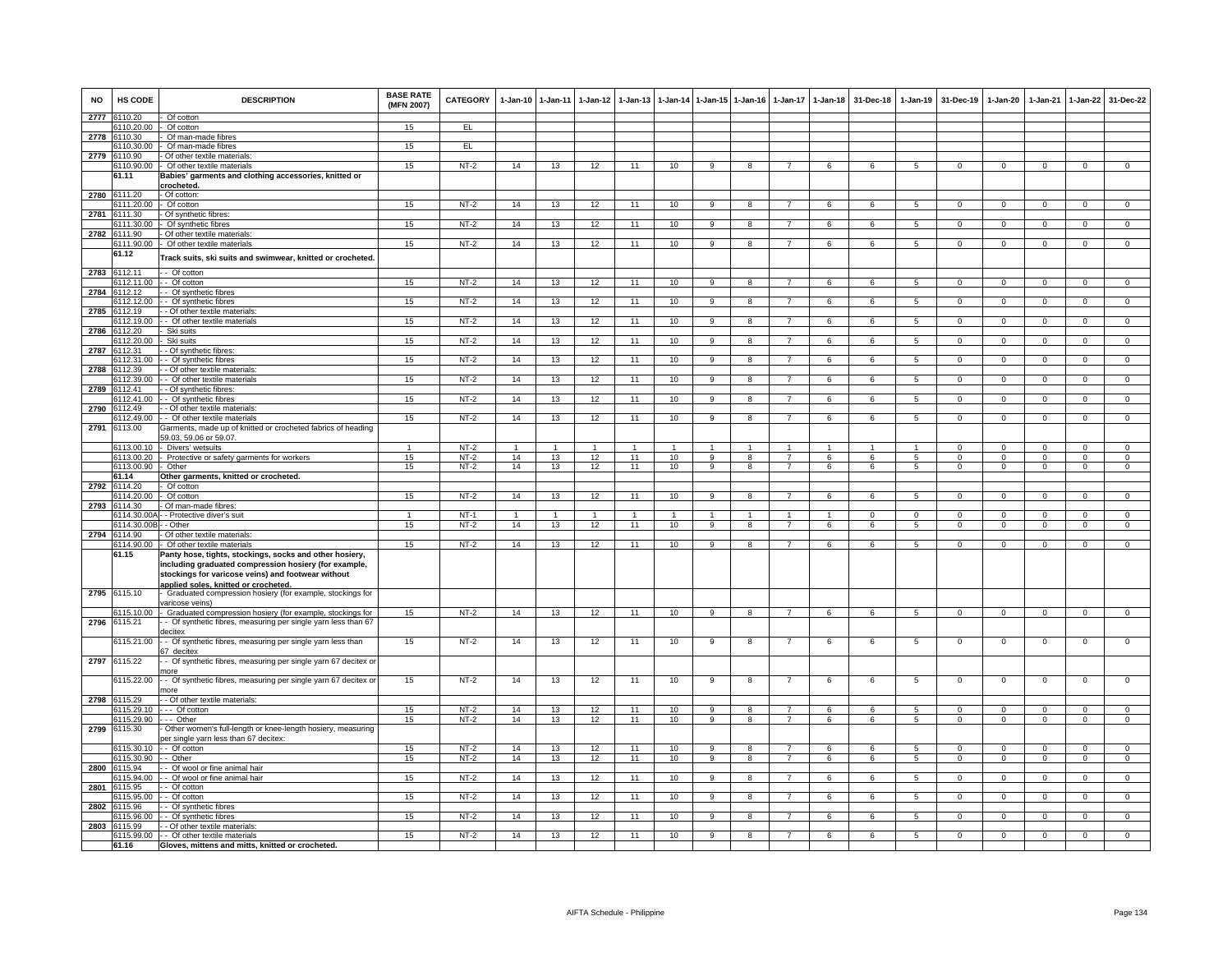| <b>NO</b> | HS CODE                    | <b>DESCRIPTION</b>                                                                                                                                                                     | <b>BASE RATE</b><br>(MFN 2007) | CATEGORY | 1-Jan-10       | 1-Jan-11       | 1-Jan-12       | 1-Jan-13        |                | 1-Jan-14 1-Jan-15 1-Jan-16 |                | 1-Jan-17       | $1-Jan-18$           | 31-Dec-18      | $1-Jan-19$      | 31-Dec-19      | 1-Jan-20       | 1-Jan-21       | 1-Jan-22       | 31-Dec-22      |
|-----------|----------------------------|----------------------------------------------------------------------------------------------------------------------------------------------------------------------------------------|--------------------------------|----------|----------------|----------------|----------------|-----------------|----------------|----------------------------|----------------|----------------|----------------------|----------------|-----------------|----------------|----------------|----------------|----------------|----------------|
| 2804      | 116.10<br>3116.10.00       | Impregnated, coated or covered with plastics or rubber<br>Impregnated, coated or covered with plastics or rubber                                                                       | 15                             | $NT-2$   | 14             | 13             | 12             | 11              | 10             |                            |                |                | 6                    |                |                 | $^{\circ}$     |                |                | $\mathbf 0$    | $^{\circ}$     |
| 2805      | 6116.91                    | - Of wool or fine animal hair                                                                                                                                                          |                                |          |                |                |                |                 |                |                            |                |                |                      |                |                 |                |                |                |                |                |
|           | 3116.91.00                 | - Of wool or fine animal hair                                                                                                                                                          | 15                             | $NT-2$   | 14             | 13             | 12             | 11              | 10             | $\overline{9}$             | 8              | -7             | 6                    | 6              | 5               | $\mathbf{0}$   | $\Omega$       | $\Omega$       | $\overline{0}$ | $\overline{0}$ |
| 2806      | 116.92                     | - Of cotton                                                                                                                                                                            |                                |          |                |                |                |                 |                |                            |                |                |                      |                |                 |                |                |                |                |                |
|           | 116.92.00                  | - Of cotton                                                                                                                                                                            | 15                             | $NT-2$   | 14             | 13             | 12             | 11              | 10             | 9                          | 8              |                | 6                    | 6              | $\overline{5}$  | $\mathsf 0$    | $\mathbf 0$    | $\mathbf 0$    | $\mathbf 0$    | $\overline{0}$ |
| 2807      | 116.93<br>6116.93.10       | Of synthetic fibres<br>- Divers' gloves                                                                                                                                                |                                | $NT-1$   | $\overline{1}$ | $\overline{1}$ | $\overline{1}$ | $\overline{1}$  | $\overline{1}$ | $\blacktriangleleft$       | $\overline{1}$ |                | $\blacktriangleleft$ | $\Omega$       | $\mathbf 0$     | $\mathbf{0}$   | $\Omega$       | $\Omega$       | $\overline{0}$ | $\overline{0}$ |
|           | 6116.93.90                 | - Other                                                                                                                                                                                | 15                             | $NT-1$   | 14             | 13             | 12             | 11              | 10             | $\overline{8}$             | 6              | $\overline{5}$ | $\overline{3}$       | $\overline{0}$ | $\overline{0}$  | $\Omega$       | $\overline{0}$ | $\overline{0}$ | $\overline{0}$ | $\overline{0}$ |
| 2808      | 116.99                     | - Of other textile materials                                                                                                                                                           |                                |          |                |                |                |                 |                |                            |                |                |                      |                |                 |                |                |                |                |                |
|           | 6116.99.00                 | - Of other textile materials                                                                                                                                                           | 15                             | $NT-2$   | 14             | 13             | 12             | 11              | 10             | 9                          | 8              | $\overline{7}$ | 6                    | 6              | 5               | $\mathbf{0}$   | $\mathbf 0$    | $^{\circ}$     | $\mathbf{0}$   | $\mathbf{0}$   |
|           | 61.17                      | Other made up clothing accessories, knitted or<br>crocheted; knitted or crocheted parts of garments or of<br>clothing accessories.                                                     |                                |          |                |                |                |                 |                |                            |                |                |                      |                |                 |                |                |                |                |                |
| 2809      | 6117.10<br>6117.10.10      | Shawls, scarves, mufflers, mantillas, veils and the like:<br>- Of cotton                                                                                                               | 15                             | $NT-2$   | 14             | 13             | 12             | 11              | 10             | 9                          | 8              |                | 6                    | 6              | 5               | $\mathbf 0$    | $\mathbf 0$    | $\mathbf 0$    | $\mathbf 0$    | $\overline{0}$ |
|           | 6117.10.90                 | - Other                                                                                                                                                                                | 15                             | $NT-2$   | 14             | 13             | 12             | 11              | 10             | 9                          | 8              | $\overline{7}$ | 6                    | 6              | 5               | $\mathbf 0$    | $\Omega$       | $\mathbf{0}$   | $\mathbf 0$    | $\overline{0}$ |
|           | 2810 6117.80               | Other accessories:                                                                                                                                                                     |                                |          |                |                |                |                 |                |                            |                |                |                      |                |                 |                |                |                |                |                |
|           | 6117.80.11                 | - Of wool or fine animal hair                                                                                                                                                          | 15                             | $NT-2$   | 14             | 13             | 12             | 11              | 10             | $\alpha$                   | R              |                | 6                    | $\kappa$       | $\sqrt{2}$      | $\Omega$       | $\Omega$       | $\Omega$       | $\Omega$       | $\Omega$       |
|           | 6117.80.19                 | -- Other                                                                                                                                                                               | 15                             | $NT-2$   | 14             | 13             | 12             | 11              | 10             | 9                          | 8              | $\overline{7}$ | 6                    | 6              | 5               | $\Omega$       | $\Omega$       | $\Omega$       | $\mathbf 0$    | $\mathbf 0$    |
|           | 6117.80.90<br>2811 6117.90 | - Other<br>Parts                                                                                                                                                                       | 15                             | $NT-2$   | 14             | 13             | 12             | 11              | 10             | -9                         | 8              |                | 6                    | 6              | 5               | $^{\circ}$     | $\mathbf 0$    | $^{\circ}$     | $\mathbf 0$    | $\mathbf 0$    |
|           | 6117.90.00                 | Parts                                                                                                                                                                                  | 15                             | $NT-2$   | 14             | 13             | 12             | 11              | 10             | 9                          | 8              | $\overline{7}$ | 6                    | 6              | 5               | $\mathbf{0}$   | $\mathbf{0}$   | $^{\circ}$     | $\mathbf 0$    | $\overline{0}$ |
|           | 62.01                      | Men's or boys' overcoats, car-coats, capes, cloaks,<br>anoraks (including ski-jackets), wind-cheaters, wind-<br>jackets and similar articles, other than those of heading              |                                |          |                |                |                |                 |                |                            |                |                |                      |                |                 |                |                |                |                |                |
|           | 6201.11                    | 62.03<br>- - Of wool or fine animal hair                                                                                                                                               |                                |          |                |                |                |                 |                |                            |                |                |                      |                |                 |                |                |                |                |                |
| 2812      | 6201.11.00                 | - Of wool or fine animal hair                                                                                                                                                          | 15                             | $NT-2$   | 14             | 13             | 12             | 11              | 10             | $\overline{9}$             | 8              | $\overline{7}$ | 6                    | 6              | $\overline{5}$  | $\overline{0}$ | $\overline{0}$ | $\overline{0}$ | $\overline{0}$ | $\overline{0}$ |
| 2813      | 3201.12                    | - Of cotton                                                                                                                                                                            |                                |          |                |                |                |                 |                |                            |                |                |                      |                |                 |                |                |                |                |                |
|           | 6201.12.00                 | - Of cotton                                                                                                                                                                            | 15                             | $NT-2$   | 14             | 13             | 12             | 11              | 10             | 9                          | 8              | 7              | 6                    | 6              | $5\phantom{.0}$ | $\mathbf{0}$   | $\mathbf 0$    | $\mathbf 0$    | $\overline{0}$ | $\overline{0}$ |
|           | 2814 6201.13               | - Of man-made fibres                                                                                                                                                                   |                                |          |                |                |                |                 |                |                            |                |                |                      |                |                 |                |                |                |                |                |
|           | 3201.13.00                 | - Of man-made fibres                                                                                                                                                                   | 15                             | $NT-2$   | 14             | 13             | 12             | 11              | 10             | 9                          | 8              | $\overline{7}$ | 6                    | 6              | $5\phantom{.0}$ | $\overline{0}$ | $\mathbf 0$    | $\Omega$       | $\overline{0}$ | $\overline{0}$ |
| 2815      | 201.19<br>201.19.00        | - Of other textile materials:<br>- Of other textile materials                                                                                                                          | 15                             | $NT-2$   | 14             | 13             | 12             | 11              | 10             | 9                          | 8              |                | 6                    | 6              | 5               | $\mathbf 0$    | $\mathbf 0$    | $\mathbf 0$    | $\mathbf 0$    | $\mathbf 0$    |
| 2816      | 6201.91                    | - Of wool or fine animal hair                                                                                                                                                          |                                |          |                |                |                |                 |                |                            |                |                |                      |                |                 |                |                |                |                |                |
|           | 6201.91.00                 | - Of wool or fine animal hair                                                                                                                                                          | 15                             | $NT-2$   | 14             | 13             | 12             | 11              | 10             | $\overline{9}$             | 8              | $\overline{7}$ | 6                    | 6              | $\overline{5}$  | $\overline{0}$ | $\overline{0}$ | $\overline{0}$ | $\overline{0}$ | $\overline{0}$ |
| 2817      | 3201.92                    | - Of cotton                                                                                                                                                                            |                                |          |                |                |                |                 |                |                            |                |                |                      |                |                 |                |                |                |                |                |
|           | 6201.92.00                 | - Of cotton                                                                                                                                                                            | 15                             | $NT-2$   | 14             | 13             | 12             | 11              | 10             | 9                          | 8              |                | 6                    | 6              | $5^{\circ}$     | $\Omega$       | $\Omega$       | $\Omega$       | $\Omega$       | $\Omega$       |
| 2818      | 201.93<br>3201.93.00       | - Of man-made fibres<br>- Of man-made fibres                                                                                                                                           | 15                             | NT-2     | 14             | 13             | 12             | 11              | 10             | 9                          | 8              | $\overline{7}$ | 6                    | 6              | 5               | $\mathbf 0$    | $\mathbf{0}$   | $\mathbf 0$    | $\mathbf{0}$   | $\mathbf{0}$   |
| 2819      | 3201.99                    | - Of other textile materials                                                                                                                                                           |                                |          |                |                |                |                 |                |                            |                |                |                      |                |                 |                |                |                |                |                |
|           | 201.99.00                  | - Of other textile materials                                                                                                                                                           | 15                             | $NT-2$   | 14             | 13             | 12             | 11              | 10             | $\overline{9}$             | 8              | $\overline{7}$ | 6                    | 6              | $5^{\circ}$     | $\overline{0}$ | $\Omega$       | $\Omega$       | $\overline{0}$ | $\overline{0}$ |
|           | 62.02                      | Women's or girls' overcoats, car-coats, capes, cloaks,<br>anoraks (including ski-jackets), wind-cheaters, wind-<br>jackets and similar articles, other than those of heading<br>62.04. |                                |          |                |                |                |                 |                |                            |                |                |                      |                |                 |                |                |                |                |                |
| 2820      | 6202.11<br>6202.11.00      | - Of wool or fine animal hair<br>- Of wool or fine animal hair                                                                                                                         | 15                             | $NT-2$   | 14             | 13             | 12             | 11              | 10             | 9                          | 8              | $\overline{7}$ | 6                    | 6              | $5^{\circ}$     | $\Omega$       | $\Omega$       | $\Omega$       | $\Omega$       | $\Omega$       |
| 2821      | 6202.12                    | - Of cotton                                                                                                                                                                            |                                |          |                |                |                |                 |                |                            |                |                |                      |                |                 |                |                |                |                |                |
|           | 6202.12.00                 | - Of cotton                                                                                                                                                                            | 15                             | $NT-2$   | 14             | 13             | 12             | 11              | 10             | 9                          | 8              | $\overline{7}$ | 6                    | 6              | 5               | $\overline{0}$ | $^{\circ}$     | $^{\circ}$     | $\mathbf{0}$   | $\overline{0}$ |
| 2822      | 3202.13                    | - Of man-made fibres                                                                                                                                                                   |                                |          |                |                |                |                 |                |                            |                |                |                      |                |                 |                |                |                |                |                |
| 2823      | 202.13.00                  | - Of man-made fibres                                                                                                                                                                   | 15                             | EL       |                |                |                |                 |                |                            |                |                |                      |                |                 |                |                |                |                |                |
|           | 202.19<br>202.19.00        | - Of other textile materials<br>Of other textile materials                                                                                                                             | 15                             | $NT-2$   | 14             | 13             | 12             | 11              | 10             | 9                          | 8              | $\overline{7}$ | 6                    | 6              | 5               | $\mathbf 0$    | $\Omega$       | $^{\circ}$     | $\mathbf{0}$   | $\Omega$       |
| 2824      | 6202.91                    | - Of wool or fine animal hair                                                                                                                                                          |                                |          |                |                |                |                 |                |                            |                |                |                      |                |                 |                |                |                |                |                |
|           | 202.91.00                  | - Of wool or fine animal hair                                                                                                                                                          | 15                             | $NT-2$   | 14             | 13             | 12             | 11              | 10             | q                          | $\mathbf{R}$   |                | $\epsilon$           | $\epsilon$     | 5               | $\Omega$       | $\Omega$       | $\Omega$       |                | $\Omega$       |
| 2825      | 202.92                     | Of cotton                                                                                                                                                                              |                                |          |                |                |                |                 |                |                            |                |                |                      |                |                 |                |                |                |                |                |
| 2826      | 3202.92.00<br>3202.93      | - Of cotton<br>- Of man-made fibres                                                                                                                                                    | 15                             | $NT-2$   | 14             | 13             | 12             | 11              | 10             | 9                          | 8              |                | 6                    | 6              | 5               | $^{\circ}$     | $\Omega$       | $^{\circ}$     | $\mathbf{0}$   | $\Omega$       |
|           | 3202.93.00                 | - Of man-made fibres                                                                                                                                                                   | 15                             | E        |                |                |                |                 |                |                            |                |                |                      |                |                 |                |                |                |                |                |
| 2827      | 202.99                     | - Of other textile materials:                                                                                                                                                          |                                |          |                |                |                |                 |                |                            |                |                |                      |                |                 |                |                |                |                |                |
|           | 3202.99.00                 | - Of other textile materials                                                                                                                                                           | 15                             | $NT-2$   | 14             | 13             | 12             | 11              | 10             | 9                          | 8              | $\overline{7}$ | 6                    | 6              | 5               | $\mathbf 0$    | $\mathbf{O}$   | $\overline{0}$ | $\mathbf 0$    | $\mathbf{0}$   |
|           | 62.03<br>6203.11           | Men's or boys' suits, ensembles, jackets, blazers,<br>trousers, bib and brace overalls, breeches and shorts<br>other than swimwear).<br>- Of wool or fine animal hair                  |                                |          |                |                |                |                 |                |                            |                |                |                      |                |                 |                |                |                |                |                |
| 2828      | 6203.11.00                 | - Of wool or fine animal hair                                                                                                                                                          | 15                             | $NT-2$   | 14             | 13             | 12             | 11              | 10             | 9                          | 8              | $\overline{7}$ | 6                    | 6              | $5\overline{5}$ | $\Omega$       | $\Omega$       | $\Omega$       | $\Omega$       | $\Omega$       |
| 2829      | 6203.12                    | - Of synthetic fibres                                                                                                                                                                  |                                |          |                |                |                |                 |                |                            |                |                |                      |                |                 |                |                |                |                |                |
|           | 6203.12.00                 | - Of synthetic fibres                                                                                                                                                                  | 15                             | $NT-2$   | 14             | 13             | 12             | 11              | 10             | 9                          | 8              | $\overline{7}$ | 6                    | 6              | 5               | $\mathbf{0}$   | $^{\circ}$     | $^{\circ}$     | $\overline{0}$ | $\overline{0}$ |
| 2830      | 3203.19                    | - Of other textile materials:                                                                                                                                                          |                                |          |                |                |                |                 |                |                            |                |                |                      |                |                 |                |                |                |                |                |
|           | 203.19.10                  | $-$ Of cotton                                                                                                                                                                          | 15                             | $NT-2$   | 14             | 13             | 12             | 11              | 10             | 9                          | 8              | $\overline{7}$ | 6                    | 6              | $5^{\circ}$     | $\Omega$       | $\Omega$       | $\Omega$       | $\mathbf{0}$   | $\mathbf{0}$   |
|           | 203.19.90<br>2831 6203.22  | -- Other<br>- Of cotton                                                                                                                                                                | 15                             | $NT-2$   | 14             | 13             | 12             | 11              | 10             | $\overline{9}$             | 8              |                | 6                    | 6              | 5               | 0              | 0              | 0              | $\mathbf{0}$   | $\overline{0}$ |
|           | 6203.22.00                 | $-$ Of cotton                                                                                                                                                                          | 15                             | $NT-2$   | 14             | 13             | 12             | $\overline{11}$ | 10             | $\overline{q}$             | $\overline{R}$ | $\overline{7}$ | $\overline{6}$       | $\overline{6}$ | $\overline{5}$  | $\overline{0}$ | $\overline{0}$ | $\overline{0}$ | $\overline{0}$ | $\overline{0}$ |
| 2832      | 6203.23                    | - - Of synthetic fibres                                                                                                                                                                |                                |          |                |                |                |                 |                |                            |                |                |                      |                |                 |                |                |                |                |                |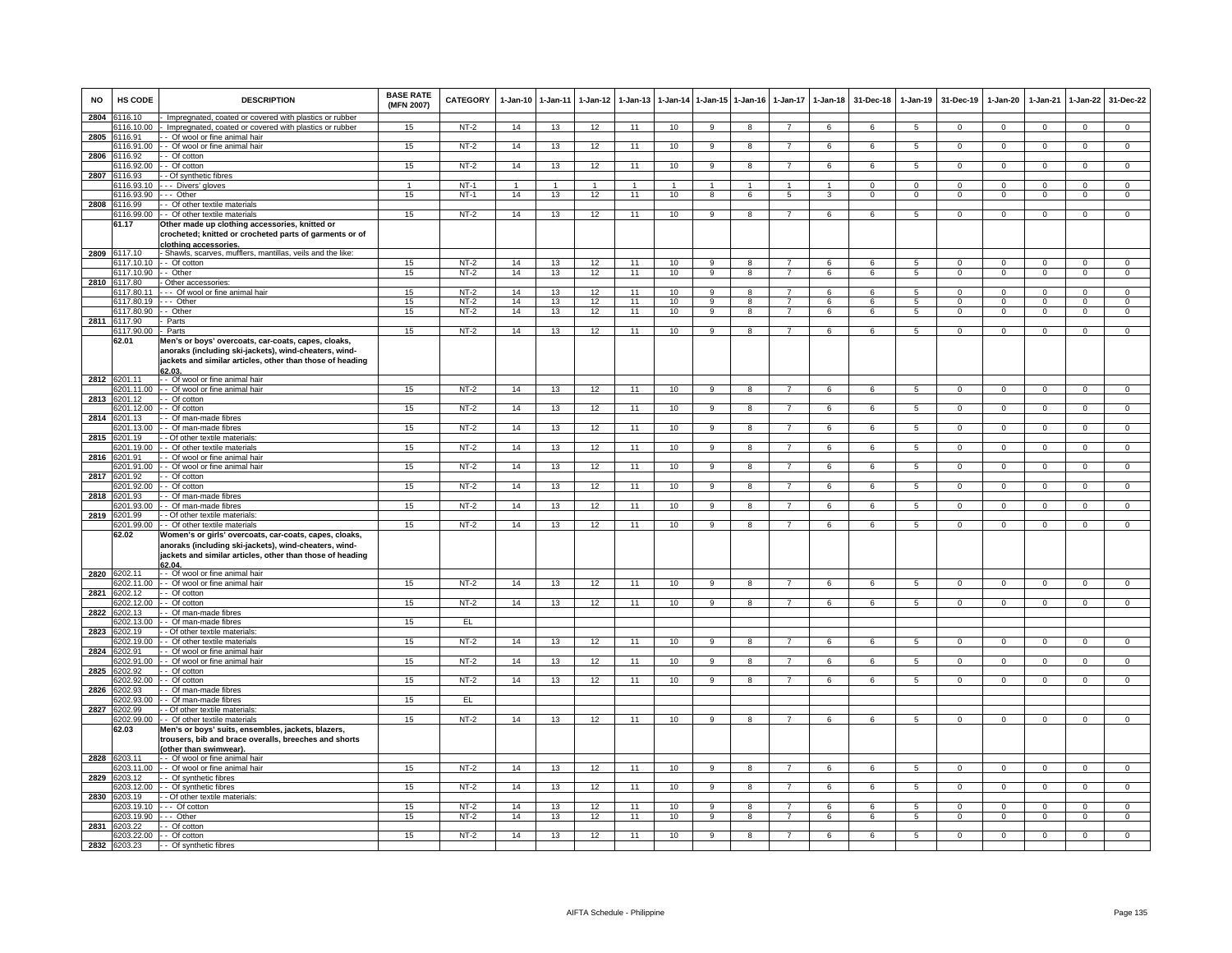| <b>NO</b> | <b>HS CODE</b>         | <b>DESCRIPTION</b>                                                                    | <b>BASE RATE</b><br>(MFN 2007) | <b>CATEGORY</b> | 1-Jan-10 | $1 - Jan-11$ | $1-Jan-12$ | $1 - Jan-13$ | $1-Jan-14$ | $1 - Jan-15$   | $1 - Jan-16$   | $1 - Jan - 17$ | $1-Jan-18$     | 31-Dec-18      | $1-Jan-19$      | 31-Dec-19      | $1-Jan-20$     | $1-Jan-21$     | $1-Jan-22$     | 31-Dec-22      |
|-----------|------------------------|---------------------------------------------------------------------------------------|--------------------------------|-----------------|----------|--------------|------------|--------------|------------|----------------|----------------|----------------|----------------|----------------|-----------------|----------------|----------------|----------------|----------------|----------------|
|           |                        | 6203.23.00 - - Of synthetic fibres                                                    | 15                             | NT-2            | 14       | 13           | 12         | 11           | 10         | 9              | 8              | $\overline{7}$ | 6              | 6              | 5               | $\mathbf 0$    | $\overline{0}$ | $\mathbf 0$    | $\mathbf{0}$   | $\mathbf{0}$   |
| 2833      | 6203.29<br>3203.29.00  | - Of other textile materials:<br>- - Of other textile materials                       | 15                             | $NT-2$          | 14       | 13           | 12         | 11           | 10         | 9              | 8              | $\overline{7}$ | 6              | 6              | 5               | $\overline{0}$ | $\mathbf{0}$   | $\mathbf 0$    | $\mathbf{0}$   | $\overline{0}$ |
| 2834      | 6203.31                | - Of wool or fine animal hair                                                         |                                |                 |          |              |            |              |            |                |                |                |                |                |                 |                |                |                |                |                |
|           | 203.31.00              | - Of wool or fine animal hair                                                         | 15                             | $NT-2$          | 14       | 13           | 12         | 11           | 10         | 9              | 8              | 7              | 6              | 6              | 5               | $\mathbf{0}$   | $\mathbf{0}$   | $^{\circ}$     | $\mathbf 0$    | $\overline{0}$ |
| 2835      | 6203.32                | - Of cotton                                                                           |                                |                 |          |              |            |              |            |                |                |                |                |                |                 |                |                |                |                |                |
|           | 6203.32.00<br>203.33   | - Of cotton                                                                           | 15                             | EL              |          |              |            |              |            |                |                |                |                |                |                 |                |                |                |                |                |
| 2836      | 6203.33.00             | - Of synthetic fibres<br>- Of synthetic fibres                                        | 15                             | EL.             |          |              |            |              |            |                |                |                |                |                |                 |                |                |                |                |                |
| 2837      | 203.39                 | - - Of other textile materials                                                        |                                |                 |          |              |            |              |            |                |                |                |                |                |                 |                |                |                |                |                |
|           | 6203.39.00             | - - Of other textile materials                                                        | 15                             | $NT-2$          | 14       | 13           | 12         | 11           | 10         | 9              | 8              | 7              | 6              | 6              | $5\phantom{.0}$ | $\overline{0}$ | $\overline{0}$ | $\mathbf 0$    | $\overline{0}$ | $\overline{0}$ |
|           | 2838 6203.41           | - Of wool or fine animal hair:                                                        |                                |                 |          |              |            |              |            |                |                |                |                |                |                 |                |                |                |                |                |
|           | 303 41 00              | - Of wool or fine animal hair                                                         | 15                             | $NT-2$          | 14       | 13           | 12         | 11           | 10         | 9              | 8              | 7              | 6              | 6              | 5               | $\Omega$       | $\mathbf 0$    | $\Omega$       | $\mathbf 0$    | $\overline{0}$ |
| 2839      | 6203.42<br>203.42.10   | - Of cotton:<br>Bib and brace overalls                                                | 15                             | $NT-2$          | 14       | 13           | 12         | 11           | 10         | 9              | 8              | $\overline{7}$ | 6              | 6              | 5               | $\mathbf 0$    | $\mathbf 0$    | $\mathbf 0$    | $\mathbf 0$    | $\overline{0}$ |
|           | 203.42.90              | -- Other                                                                              | 15                             | $NT-2$          | 14       | 13           | 12         | 11           | 10         | 9              | 8              | $\overline{7}$ | 6              | 6              | 5               | $\mathbf 0$    | $\mathbf 0$    | $\mathbf 0$    | $\mathsf 0$    | $\mathbf{0}$   |
| 2840      | 6203.43                | - - Of synthetic fibres:                                                              |                                |                 |          |              |            |              |            |                |                |                |                |                |                 |                |                |                |                |                |
|           | 203 43 00              | - Of synthetic fibres                                                                 | 15                             | $NT-2$          | 14       | 13           | 12         | 11           | 10         | $\mathbf{Q}$   | $\mathbf{R}$   | $\overline{7}$ | 6              | 6              | 5               | $\mathbf 0$    | $\overline{0}$ | $\Omega$       | $\mathsf 0$    | $\overline{0}$ |
| 2841      | 6203.49<br>3203.49.00  | - Of other textile materials                                                          | 15                             | $NT-2$          | 14       | 13           | 12         | 11           | 10         | 9              | 8              | $\overline{7}$ | 6              | 6              | 5               | $\Omega$       | $\mathsf 0$    | $\mathbf 0$    | $\mathbf 0$    | $\mathbf 0$    |
|           | 62.04                  | - Of other textile materials<br>Women's or girls' suits, ensembles, jackets, blazers, |                                |                 |          |              |            |              |            |                |                |                |                |                |                 |                |                |                |                |                |
|           |                        | dresses, skirts, divided skirts, trousers, bib and brace                              |                                |                 |          |              |            |              |            |                |                |                |                |                |                 |                |                |                |                |                |
|           |                        | overalls, breeches and shorts (other than swimwear).                                  |                                |                 |          |              |            |              |            |                |                |                |                |                |                 |                |                |                |                |                |
|           | 2842 6204.11           | - Of wool or fine animal hair                                                         |                                |                 |          |              |            |              |            |                |                |                |                |                |                 |                |                |                |                |                |
| 2843      | 6204.12                | 204.11.00 - Of wool or fine animal hair<br>- Of cotton                                | 15                             | $NT-2$          | 14       | 13           | 12         | 11           | 10         | 9              | 8              | $\overline{7}$ | 6              | 6              | 5               | $^{\circ}$     | $\mathsf 0$    | $\mathbf 0$    | $\mathsf 0$    | $\mathbf 0$    |
|           | 204.12.00              | - - Of cotton                                                                         | 15                             | $NT-2$          | 14       | 13           | 12         | 11           | 10         | 9              | 8              | $\overline{7}$ | 6              | 6              | 5               | $^{\circ}$     | $\mathbf 0$    | $\Omega$       | 0              | $\overline{0}$ |
| 2844      | 6204.13                | - - Of synthetic fibres                                                               |                                |                 |          |              |            |              |            |                |                |                |                |                |                 |                |                |                |                |                |
|           | 6204.13.00             | - - Of synthetic fibres                                                               | 15                             | EL              |          |              |            |              |            |                |                |                |                |                |                 |                |                |                |                |                |
| 2845      | 204.19                 | - - Of other textile materials                                                        |                                |                 |          |              |            |              |            |                |                |                |                |                |                 |                |                |                |                |                |
| 2846      | 6204.21                | 6204.19.00 - - Of other textile materials<br>- - Of wool or fine animal hair          | 15                             | NT-2            | 14       | 13           | 12         | 11           | 10         | 9              | 8              | 7              | 6              | 6              | 5               | $\mathbf{0}$   | $\overline{0}$ | $\mathbf 0$    | $\mathbf{0}$   | $\overline{0}$ |
|           | 204.21.00              | - Of wool or fine animal hair                                                         | 15                             | $NT-2$          | 14       | 13           | 12         | 11           | 10         | 9              | 8              | $\overline{7}$ | 6              | 6              | $5\phantom{.0}$ | $\mathbf{0}$   | $\bf{0}$       | $\mathbf 0$    | $\overline{0}$ | $\overline{0}$ |
| 2847      | 6204.22                | - Of cotton                                                                           |                                |                 |          |              |            |              |            |                |                |                |                |                |                 |                |                |                |                |                |
|           | 204.22.00              | - Of cotton                                                                           | 15                             | $NT-2$          | 14       | 13           | 12         | 11           | 10         | 9              | 8              | $\overline{7}$ | 6              | 6              | $5^{\circ}$     | $\overline{0}$ | $\overline{0}$ | $\overline{0}$ | $\mathsf 0$    | $\overline{0}$ |
| 2848      | 6204.23<br>3204.23.00  | - - Of synthetic fibres<br>- Of synthetic fibres                                      | 15                             | $NT-2$          | 14       | 13           | 12         | 11           | 10         | 9              | 8              | $\overline{7}$ | 6              | 6              | 5               | $\mathbf 0$    | $\overline{0}$ | $\Omega$       | $\mathbf 0$    | $\overline{0}$ |
| 2849      | 204.29                 | - Of other textile materials                                                          |                                |                 |          |              |            |              |            |                |                |                |                |                |                 |                |                |                |                |                |
|           | 204.29.00              | - Of other textile materials                                                          | 15                             | $NT-2$          | 14       | 13           | 12         | 11           | 10         | $\overline{9}$ | 8              | $\overline{7}$ | 6              | 6              | $\overline{5}$  | $\Omega$       | $\Omega$       | $\Omega$       | $\mathsf 0$    | $\overline{0}$ |
| 2850      | 204.31                 | - - Of wool or fine animal hair                                                       |                                |                 |          |              |            |              |            |                |                |                |                |                |                 |                |                |                |                |                |
|           | 6204.32                | 3204.31.00 - - Of wool or fine animal hair                                            | 15                             | $NT-2$          | 14       | 13           | 12         | 11           | 10         | 9              | 8              | $\overline{7}$ | 6              | 6              | 5               | $\mathbf 0$    | $\mathsf 0$    | $\mathbf 0$    | $\mathbf 0$    | $\mathbf 0$    |
| 2851      |                        | - Of cotton<br>3204.32.00 - - Of cotton                                               | 15                             | $NT-2$          | 14       | 13           | 12         | 11           | 10         | $\overline{9}$ | $\overline{8}$ | $\overline{7}$ | 6              | 6              | $5^{\circ}$     | $\Omega$       | $\Omega$       | $\overline{0}$ | $\overline{0}$ | $\overline{0}$ |
| 2852      | 204.33                 | - Of synthetic fibres                                                                 |                                |                 |          |              |            |              |            |                |                |                |                |                |                 |                |                |                |                |                |
|           | 3204.33.00             | - - Of synthetic fibres                                                               | 15                             | EL              |          |              |            |              |            |                |                |                |                |                |                 |                |                |                |                |                |
| 2853      | 204.39                 | - Of other textile materials                                                          | 15                             | $NT-2$          | 14       |              |            |              | 10         | 9              | 8              | $\overline{7}$ | 6              |                | 5               |                | $\mathbf 0$    | $\Omega$       | $\mathsf 0$    | $\overline{0}$ |
| 2854      | 204.39.00<br>6204.41   | - Of other textile materials<br>- - Of wool or fine animal hair                       |                                |                 |          | 13           | 12         | 11           |            |                |                |                |                | 6              |                 | $\mathbf 0$    |                |                |                |                |
|           | 6204.41.00             | - Of wool or fine animal hair                                                         | 15                             | $NT-2$          | 14       | 13           | 12         | 11           | 10         | 9              | 8              |                | 6              | 6              | $\overline{5}$  | $\Omega$       | $\Omega$       | $\Omega$       | $\Omega$       | $\Omega$       |
| 2855      | 6204.42                | - - Of cotton                                                                         |                                |                 |          |              |            |              |            |                |                |                |                |                |                 |                |                |                |                |                |
|           |                        | 6204.42.00 - - Of cotton                                                              | 15                             | EL.             |          |              |            |              |            |                |                |                |                |                |                 |                |                |                |                |                |
| 2856      | 6204.43<br>204.43.00   | - Of synthetic fibres<br>- - Of synthetic fibres                                      | 15                             | EL              |          |              |            |              |            |                |                |                |                |                |                 |                |                |                |                |                |
| 2857      | 204.44                 | - Of artificial fibres                                                                |                                |                 |          |              |            |              |            |                |                |                |                |                |                 |                |                |                |                |                |
|           | 04.44.00               | - Of artificial fibres                                                                | 15                             | EL              |          |              |            |              |            |                |                |                |                |                |                 |                |                |                |                |                |
| 2858      | 6204.49                | - - Of other textile materials:                                                       |                                |                 |          |              |            |              |            |                |                |                |                |                |                 |                |                |                |                |                |
| 2859      | 204 49 00<br>204.51    | - Of other textile materials<br>- Of wool or fine animal hair                         | 15                             | $NT-2$          | 14       | 13           | 12         | 11           | 10         | $\overline{a}$ | $\overline{R}$ |                | $\overline{6}$ | $\overline{6}$ | 5               | $\Omega$       | $\overline{0}$ | $\Omega$       | $\overline{0}$ | $\overline{0}$ |
|           | 204.51.00              | - - Of wool or fine animal hair                                                       | 15                             | $NT-2$          | 14       | 13           | 12         | 11           | 10         | $\overline{9}$ | 8              |                | 6              | 6              | $5^{\circ}$     | $\Omega$       | $\Omega$       | $\Omega$       | $\Omega$       | $\overline{0}$ |
| 2860      | 6204.52                | $-$ Of cotton                                                                         |                                |                 |          |              |            |              |            |                |                |                |                |                |                 |                |                |                |                |                |
|           | 6204.52.00             | - Of cotton                                                                           | 15                             | $NT-2$          | 14       | 13           | 12         | 11           | 10         | 9              | 8              | $\overline{7}$ | 6              | 6              | 5               | $\mathbf{0}$   | $\overline{0}$ | $\mathbf 0$    | $\mathbf{0}$   | $\overline{0}$ |
| 2861      | 6204.53<br>204.53.00   | - Of synthetic fibres<br>- Of synthetic fibres                                        | 15                             | $NT-2$          |          |              |            | 11           | 10         | $\overline{9}$ | $\overline{8}$ | $\overline{7}$ | 6              | 6              | $\overline{5}$  | $\Omega$       | $\overline{0}$ | $\overline{0}$ | $\overline{0}$ | $\overline{0}$ |
| 2862      | 204.59                 | - Of other textile materials:                                                         |                                |                 | 14       | 13           | 12         |              |            |                |                |                |                |                |                 |                |                |                |                |                |
|           | 204.59.00              | - Of other textile materials                                                          | 15                             | $NT-2$          | 14       | 13           | 12         | 11           | 10         | 9              | 8              | $\overline{7}$ | 6              | 6              | 5               | $\mathbf 0$    | $\mathsf 0$    | $\mathbf 0$    | $\mathsf 0$    | $\overline{0}$ |
| 2863      | 204.61                 | - - Of wool or fine animal hair                                                       |                                |                 |          |              |            |              |            |                |                |                |                |                |                 |                |                |                |                |                |
|           | 3204.61.00             | - Of wool or fine animal hair                                                         | 15                             | $NT-2$          | 14       | 13           | 12         | 11           | 10         | $\overline{9}$ | $\overline{8}$ | $\overline{7}$ | 6              | 6              | $\overline{5}$  | $\Omega$       | $\overline{0}$ | $\overline{0}$ | $\overline{0}$ | $\overline{0}$ |
| 2864      | 204.62<br>3204.62.00   | - Of cotton<br>- Of cotton                                                            | 15                             | $NT-2$          | 14       | 13           | 12         | 11           | 10         | 9              | 8              | $\overline{7}$ | 6              | 6              | 5               | $\Omega$       | $\Omega$       | $\Omega$       | $\mathbf 0$    | $\mathbf{0}$   |
| 2865      | 6204.63                | - - Of synthetic fibres                                                               |                                |                 |          |              |            |              |            |                |                |                |                |                |                 |                |                |                |                |                |
|           |                        | 6204.63.00 - - Of synthetic fibres                                                    | 15                             | $NT-2$          | 14       | 13           | 12         | 11           | 10         | 9              | 8              | $\overline{7}$ | 6              | 6              | 5               | $^{\circ}$     | $\overline{0}$ | $\overline{0}$ | $\overline{0}$ | $\mathbf{0}$   |
| 2866      | 6204.69                | - - Of other textile materials:                                                       |                                |                 |          |              |            |              |            |                |                |                |                |                |                 |                |                |                |                |                |
|           | 204.69.00              | - Of other textile materials                                                          | 15                             | $NT-2$          | 14       | 13           | 12         | 11           | 10         | 9              | 8              | $\overline{7}$ | 6              | 6              | 5               | $\mathbf{0}$   | $\mathbf 0$    | $\mathbf 0$    | $\mathbf{0}$   | $\mathbf{0}$   |
| 2867      | 62.05<br>6205.20       | Men's or boys' shirts.<br>- Of cotton                                                 |                                |                 |          |              |            |              |            |                |                |                |                |                |                 |                |                |                |                |                |
|           | 6205.20.00 - Of cotton |                                                                                       | 15                             | $NT-2$          | 14       | 13           | 12         | 11           | 10         | $\overline{9}$ | 8              | $\overline{7}$ | 6              | 6              | $5^{\circ}$     | $\Omega$       | $\mathsf 0$    | $\Omega$       | $\Omega$       | $\overline{0}$ |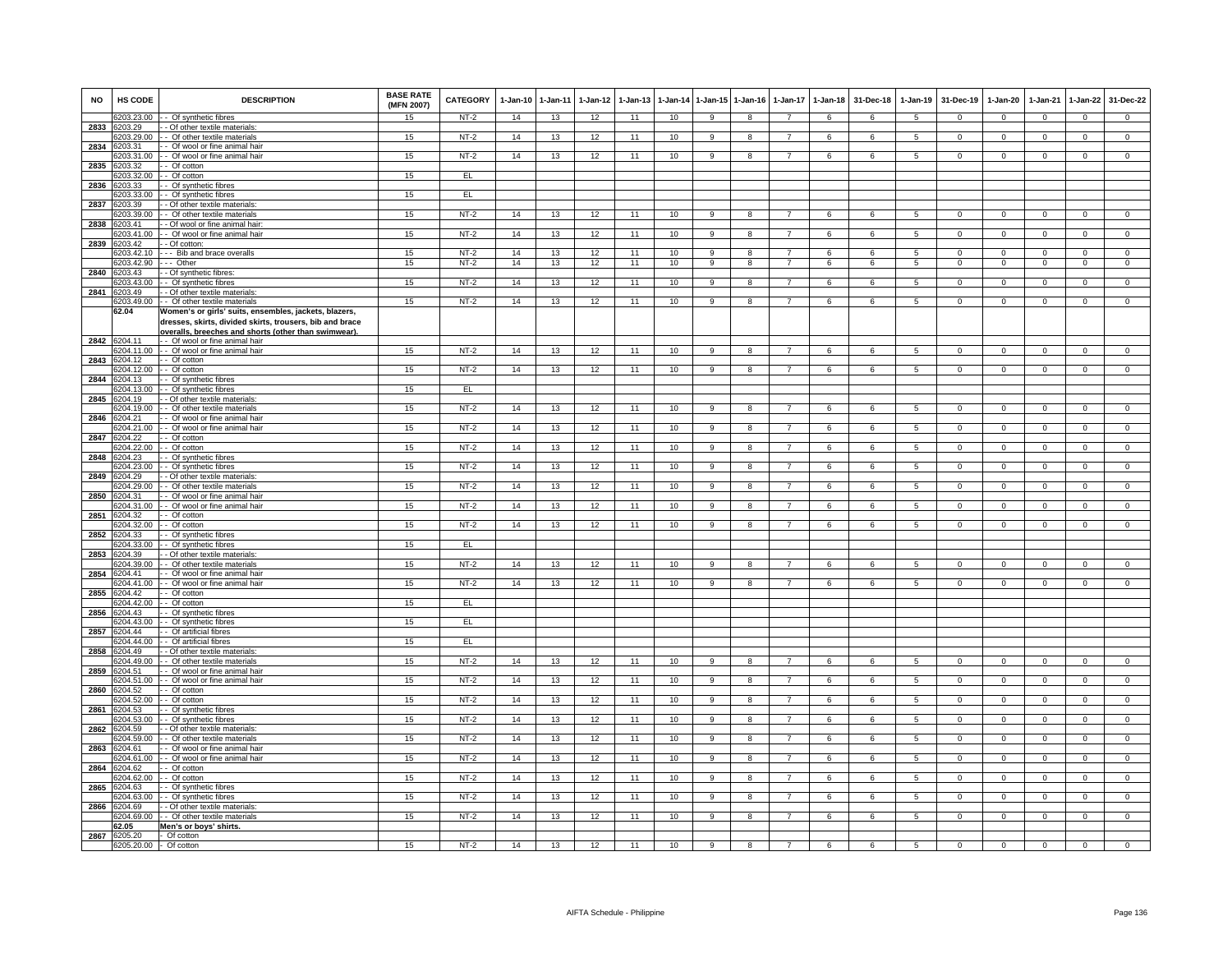| <b>NO</b> | <b>HS CODE</b>          | <b>DESCRIPTION</b>                                                                                                                                                     | <b>BASE RATE</b><br>(MFN 2007) | <b>CATEGORY</b>  | 1-Jan-10 | $1-Jan-11$ | 1-Jan-12 | $1 - Jan-13$ | $1-Jan-14$      | $1 - Jan-15$                   | $1 - Jan-16$            | $1-Jan-17$                       | $1-Jan-18$ | 31-Dec-18       | $1-Jan-19$          | 31-Dec-19                | 1-Jan-20                 | $1-Jan-21$                 | $1-Jan-22$                 | 31-Dec-22                        |
|-----------|-------------------------|------------------------------------------------------------------------------------------------------------------------------------------------------------------------|--------------------------------|------------------|----------|------------|----------|--------------|-----------------|--------------------------------|-------------------------|----------------------------------|------------|-----------------|---------------------|--------------------------|--------------------------|----------------------------|----------------------------|----------------------------------|
| 2868      | 205.30                  | Of man-made fibres                                                                                                                                                     |                                |                  |          |            |          |              |                 |                                |                         |                                  |            |                 |                     |                          |                          |                            |                            |                                  |
|           | 205.90                  | 205.30.00 - Of man-made fibres                                                                                                                                         | 15                             | $NT-2$           | 14       | 13         | 12       | 11           | 10              | 9                              | 8                       | $\overline{7}$                   | 6          | 6               | 5                   | $\Omega$                 | $\mathbf{0}$             | $\mathbf 0$                | $\mathbf 0$                | $\mathbf{0}$                     |
| 2869      | 205.90.00               | Of other textile materials<br>Of other textile materials                                                                                                               | 15                             | $NT-2$           | 14       | 13         | 12       | 11           | 10              | 9                              | 8                       | 7                                | 6          | 6               | 5                   | $\overline{0}$           | $\mathbf 0$              | $\mathbf 0$                | $\mathbf{0}$               | $\overline{0}$                   |
|           | 2.06                    | Women's or girls' blouses, shirts and shirt-blouses.                                                                                                                   |                                |                  |          |            |          |              |                 |                                |                         |                                  |            |                 |                     |                          |                          |                            |                            |                                  |
| 2870      | 6206.10                 | Of silk or silk waste                                                                                                                                                  |                                |                  |          |            |          |              |                 |                                |                         |                                  |            |                 |                     |                          |                          |                            |                            |                                  |
|           | 206.10.00               | Of silk or silk waste                                                                                                                                                  | 15                             | $NT-2$           | 14       | 13         | 12       | 11           | 10              | 9                              | 8                       | 7                                | 6          | 6               | $\overline{5}$      | $\Omega$                 | $\Omega$                 | $\Omega$                   | $\Omega$                   | $\overline{0}$                   |
| 2871      | 206.20<br>3206.20.00    | Of wool or fine animal hair                                                                                                                                            | 15                             |                  | 14       |            |          |              | 10              | $\overline{9}$                 | $\overline{8}$          |                                  | 6          | 6               | $\overline{5}$      | $\Omega$                 | $\overline{0}$           | $\overline{0}$             | $\overline{0}$             | $\overline{0}$                   |
| 2872      | 206.30                  | Of wool or fine animal hair<br>Of cotton                                                                                                                               |                                | $NT-2$           |          | 13         | 12       | 11           |                 |                                |                         |                                  |            |                 |                     |                          |                          |                            |                            |                                  |
|           | 6206.30.00              | - Of cotton                                                                                                                                                            | 15                             | $NT-2$           | 14       | 13         | 12       | 11           | 10              | 9                              | 8                       | $\overline{7}$                   | 6          | 6               | 5                   | $\mathbf 0$              | $\overline{0}$           | $\mathbf 0$                | $\mathbf{0}$               | $\overline{0}$                   |
| 2873      | 6206.40                 | Of man-made fibres                                                                                                                                                     |                                |                  |          |            |          |              |                 |                                |                         |                                  |            |                 |                     |                          |                          |                            |                            |                                  |
|           | 206.40.00               | Of man-made fibres                                                                                                                                                     | 15                             | $NT-2$           | 14       | 13         | 12       | 11           | 10              | 9                              | 8                       | $\overline{7}$                   | 6          | 6               | 5                   | $\mathbf{0}$             | $\mathbf 0$              | $^{\circ}$                 | $\mathbf{0}$               | $\mathbf{0}$                     |
| 2874      | 6206.90                 | Of other textile materials                                                                                                                                             |                                |                  |          |            |          |              |                 |                                |                         |                                  |            |                 |                     |                          |                          |                            |                            |                                  |
|           | 206.90.00<br>62.07      | - Of other textile materials                                                                                                                                           | 15                             | $NT-2$           | 14       | 13         | 12       | 11           | 10              | 9                              | 8                       | $\overline{7}$                   | 6          | 6               | 5                   | $\mathbf 0$              | $\mathbf 0$              | $\mathbf 0$                | $\mathbf{0}$               | $\overline{0}$                   |
|           |                         | Men's or boys' singlets and other vests, underpants,<br>briefs, nightshirts, pyjamas, bathrobes, dressing gowns<br>and similar articles                                |                                |                  |          |            |          |              |                 |                                |                         |                                  |            |                 |                     |                          |                          |                            |                            |                                  |
| 2875      | 6207.11                 | - - Of cotton                                                                                                                                                          |                                |                  |          |            |          |              |                 |                                |                         |                                  |            |                 |                     |                          |                          |                            |                            |                                  |
|           | 6207.11.00              | - Of cotton                                                                                                                                                            | 15                             | $NT-2$           | 14       | 13         | 12       | 11           | 10              | 9                              | 8                       |                                  | 6          | 6               | $5^{\circ}$         | $\Omega$                 | $\Omega$                 | $\Omega$                   | $\Omega$                   | $\Omega$                         |
| 2876      | 6207.19                 | - Of other textile materials<br>6207.19.00 - - Of other textile materials                                                                                              | 15                             | $NT-2$           | 14       | 13         | 12       | 11           | 10              | 9                              | 8                       |                                  | 6          | 6               | 5                   | $^{\circ}$               | $^{\circ}$               | $\mathbf 0$                | $\mathsf 0$                | $\mathbf 0$                      |
| 2877      | 6207.21                 | - - Of cotton                                                                                                                                                          |                                |                  |          |            |          |              |                 |                                |                         |                                  |            |                 |                     |                          |                          |                            |                            |                                  |
|           | 207.21.00               | - - Of cotton                                                                                                                                                          | 15                             | $NT-2$           | 14       | 13         | 12       | 11           | 10              | 9                              | 8                       | $\overline{7}$                   | 6          | 6               | 5                   | $^{\circ}$               | $\overline{0}$           | $\Omega$                   | $\circ$                    | $\overline{0}$                   |
| 2878      | 207.22                  | - Of man-made fibres                                                                                                                                                   |                                |                  |          |            |          |              |                 |                                |                         |                                  |            |                 |                     |                          |                          |                            |                            |                                  |
|           |                         | 207.22.00 - - Of man-made fibres                                                                                                                                       | 15                             | $NT-2$           | 14       | 13         | 12       | 11           | 10              | 9                              | 8                       |                                  | 6          | 6               | 5                   | $^{\circ}$               | $\mathbf 0$              | $\mathbf 0$                | 0                          | $\mathbf 0$                      |
| 2879      | 207.29                  | - Of other textile materials                                                                                                                                           | 15                             | $NT-2$           | 14       | 13         | 12       | 11           | 10              | $\overline{9}$                 | $\overline{\mathbf{8}}$ | $\overline{7}$                   | 6          | 6               | $\overline{5}$      | $\overline{0}$           | $\overline{0}$           | $\overline{0}$             | $\overline{0}$             | $\overline{0}$                   |
| 2880      | 207.29.00<br>6207.91    | - Of other textile materials<br>- Of cotton                                                                                                                            |                                |                  |          |            |          |              |                 |                                |                         |                                  |            |                 |                     |                          |                          |                            |                            |                                  |
|           | 207.91.00               | - Of cotton                                                                                                                                                            | 15                             | $NT-2$           | 14       | 13         | 12       | 11           | 10              | $\overline{9}$                 | $\overline{\mathbf{R}}$ |                                  | 6          | 6               | $\overline{5}$      | $\overline{0}$           | $\overline{0}$           | $\overline{0}$             | $\overline{0}$             | $\overline{0}$                   |
| 2881      | 207.99                  | - - Of other textile materials                                                                                                                                         |                                |                  |          |            |          |              |                 |                                |                         |                                  |            |                 |                     |                          |                          |                            |                            |                                  |
|           | 6207.99.00              | - - Of other textile materials                                                                                                                                         | 15                             | NT-2             | 14       | 13         | 12       | 11           | 10              | 9                              | 8                       | $\overline{7}$                   | 6          | 6               | 5                   | $\mathbf 0$              | $\overline{0}$           | $\mathbf 0$                | $\mathbf{0}$               | $\Omega$                         |
|           | 62.08                   | Women's or girls' singlets and other vests, slips,<br>petticoats, briefs, panties, nightdresses, pyjamas,<br>négligés, bathrobes, dressing gowns and similar articles. |                                |                  |          |            |          |              |                 |                                |                         |                                  |            |                 |                     |                          |                          |                            |                            |                                  |
|           | 2882 6208.11            | - Of man-made fibres                                                                                                                                                   |                                |                  |          |            |          |              |                 |                                |                         |                                  |            |                 |                     |                          |                          |                            |                            |                                  |
|           |                         | 6208.11.00 - - Of man-made fibres                                                                                                                                      | 15                             | $NT-2$           | 14       | 13         | 12       | 11           | 10              | 9                              | 8                       | $\overline{7}$                   | 6          | 6               | $\sqrt{5}$          | $\Omega$                 | $\Omega$                 | $\Omega$                   | $\mathsf 0$                | $\overline{0}$                   |
| 2883      | 6208.19                 | - Of other textile materials                                                                                                                                           |                                |                  |          |            |          |              |                 |                                |                         |                                  |            |                 |                     |                          |                          |                            |                            |                                  |
|           | 208.19.00               | - - Of other textile materials                                                                                                                                         | 15                             | $NT-2$           | 14       | 13         | 12       | 11           | 10              | 9                              | 8                       |                                  | 6          | 6               | 5                   | $\Omega$                 | $\Omega$                 | $\Omega$                   | $\Omega$                   | $\Omega$                         |
| 2884      | 208.21                  | - Of cotton                                                                                                                                                            |                                |                  |          |            |          |              |                 |                                |                         |                                  |            |                 |                     |                          |                          |                            |                            |                                  |
| 2885      | 6208.21.00<br>6208.22   | - Of cotton<br>- Of man-made fibres                                                                                                                                    | 15                             | $NT-2$           | 14       | 13         | 12       | 11           | 10              | 9                              | 8                       |                                  | 6          | 6               | 5                   | 0                        | 0                        | $\mathbf 0$                | $\mathbf{0}$               | $\mathbf 0$                      |
|           | 208 22 00               | - Of man-made fibres                                                                                                                                                   | 15                             | $NT-2$           | 14       | 13         | 12       | 11           | 10              | 9                              | 8                       | 7                                | 6          | 6               | 5                   | $\Omega$                 | $\mathsf 0$              | $\mathbf{0}$               | $\mathsf 0$                | $\overline{0}$                   |
| 2886      | 208.29                  | - Of other textile materials:                                                                                                                                          |                                |                  |          |            |          |              |                 |                                |                         |                                  |            |                 |                     |                          |                          |                            |                            |                                  |
|           | 208.29.00               | - Of other textile materials                                                                                                                                           | 15                             | $NT-2$           | 14       | 13         | 12       | 11           | 10              | 9                              | 8                       |                                  | 6          | 6               | 5                   | $\mathbf 0$              | $\mathsf 0$              | $\mathbf 0$                | $\mathsf 0$                | $\overline{0}$                   |
| 2887      | 208.91                  | - Of cotton:                                                                                                                                                           |                                |                  |          |            |          |              |                 |                                |                         |                                  |            |                 |                     |                          |                          |                            |                            |                                  |
|           | 6208.91.10<br>208.91.90 | Panties and briefs                                                                                                                                                     | 15<br>15                       | $NT-2$<br>$NT-2$ | 14<br>14 | 13<br>13   | 12<br>12 | 11<br>11     | 10<br>10        | $\mathbf{Q}$<br>$\overline{9}$ | 8<br>$\mathbf{R}$       | $\overline{7}$<br>$\overline{7}$ | 6<br>6     | 6<br>$\epsilon$ | 5 <sub>1</sub><br>5 | $\Omega$<br>$\Omega$     | $\Omega$<br>$\Omega$     | $\Omega$<br>$\Omega$       | $\Omega$                   | $\overline{0}$<br>$\overline{0}$ |
| 2888      | 208.92                  | - Other<br>- - Of man-made fibres                                                                                                                                      |                                |                  |          |            |          |              |                 |                                |                         |                                  |            |                 |                     |                          |                          |                            | $\mathsf 0$                |                                  |
|           | 208.92.00               | - - Of man-made fibres                                                                                                                                                 | 15                             | $NT-2$           | 14       | 13         | 12       | 11           | 10              | 9                              | 8                       |                                  | 6          | 6               | $5\phantom{.0}$     | $\Omega$                 | $\Omega$                 | $\Omega$                   | $\mathsf 0$                | $\overline{0}$                   |
| 2889      | 6208.99                 | - Of other textile materials                                                                                                                                           |                                |                  |          |            |          |              |                 |                                |                         |                                  |            |                 |                     |                          |                          |                            |                            |                                  |
|           |                         | 3208.99.10 --- Of wool or fine animal hair                                                                                                                             | 15                             | $NT-2$           | 14       | 13         | 12       | 11           | 10              | 9                              | 8                       | $\overline{7}$                   | 6          | 6               | 5                   | $\Omega$                 | $^{\circ}$               | $\Omega$                   | $\mathbf{0}$               | $\mathbf 0$                      |
|           | 208.99.90<br>2.09       | --- Other                                                                                                                                                              | 15                             | $NT-2$           | 14       | 13         | 12       | 11           | 10              | 9                              | 8                       | 7                                | 6          | 6               | 5                   | $\mathbf{0}$             | $\mathbf 0$              | $\mathbf 0$                | $\mathbf{0}$               | $\overline{0}$                   |
| 2890      | 209.20                  | Babies' garments and clothing accessories.<br>Of cotton:                                                                                                               |                                |                  |          |            |          |              |                 |                                |                         |                                  |            |                 |                     |                          |                          |                            |                            |                                  |
|           | 209.20.20               | - T-shirts, shirts, pyjamas, napkins (diapers) and similar<br>ırticles                                                                                                 | 15                             | $NT-2$           | 14       | 13         | 12       | 11           | 10              | 9                              | 8                       | 7                                | 6          | 6               | $\overline{5}$      | $\mathbf 0$              | $\mathbf 0$              | $\mathbf 0$                | $\mathsf 0$                | $\mathbf 0$                      |
|           | 209.20.90               | - Other                                                                                                                                                                | 15                             | $NT-2$           | 14       | 13         | 12       | 11           | 10              | $\overline{9}$                 | 8                       | $\overline{7}$                   | 6          | 6               | $\overline{5}$      | $\mathbf 0$              | $\overline{0}$           | $\overline{0}$             | $\overline{0}$             | $\overline{0}$                   |
| 2891      | 209.30                  | - Of synthetic fibres:                                                                                                                                                 |                                |                  |          |            |          |              |                 |                                |                         |                                  |            |                 |                     |                          |                          |                            |                            |                                  |
|           | 209.30.10<br>6209.30.20 | - - Suits, pants and similar articles<br>- T-shirts, shirts, pyjamas, napkins (diapers) and similar                                                                    | 15<br>15                       | $NT-2$<br>$NT-2$ | 14<br>14 | 13<br>13   | 12<br>12 | 11<br>11     | 10<br>10        | 9<br>9                         | 8<br>8                  | 7                                | 6<br>6     | 6<br>6          | 5<br>$\overline{5}$ | $^{\circ}$<br>$^{\circ}$ | $^{\circ}$<br>$^{\circ}$ | $\mathbf 0$<br>$\mathbf 0$ | $\mathsf 0$<br>$\mathsf 0$ | $\mathbf 0$<br>$\mathbf 0$       |
|           |                         | ırticles                                                                                                                                                               |                                |                  |          |            |          |              |                 |                                |                         |                                  |            |                 |                     |                          |                          |                            |                            |                                  |
|           | 6209.30.30              | - Clothing accessories                                                                                                                                                 | 15                             | $NT-2$           | 14       | 13         | 12       | 11           | 10 <sup>1</sup> | 9                              | 8                       | $\overline{7}$                   | 6          | 6               | 5                   | $\Omega$                 | $\Omega$                 | $\Omega$                   | $\Omega$                   | $\overline{0}$                   |
|           | 3209.30.90              | - Other                                                                                                                                                                | 15                             | $NT-2$           | 14       | 13         | 12       | 11           | 10              | $\overline{9}$                 | $\overline{\mathbf{8}}$ | 7                                | 6          | 6               | 5                   | 0                        | $\mathbf 0$              | $\overline{0}$             | $\overline{0}$             | $\overline{0}$                   |
| 2892      | 209.90                  | Of other textile materials:                                                                                                                                            |                                |                  |          |            |          |              |                 |                                |                         |                                  |            |                 |                     |                          |                          |                            |                            |                                  |
|           | 6209.90.00              | Of other textile materials                                                                                                                                             | 15                             | $NT-2$           | 14       | 13         | 12       | 11           | 10              | 9                              | 8                       | $\overline{7}$                   | 6          | 6               | 5                   | $\mathbf 0$              | $\mathbf 0$              | $\mathbf 0$                | $\mathsf 0$                | $\overline{0}$                   |
| 2893      | 62.10<br>6210.10        | Garments, made up of fabrics of heading 56.02, 56.03,<br>59.03, 59.06 or 59.07.<br>- Of fabrics of heading 56.02 or 56.03:                                             |                                |                  |          |            |          |              |                 |                                |                         |                                  |            |                 |                     |                          |                          |                            |                            |                                  |
|           |                         | 6210.10.10 - Protective work garments                                                                                                                                  | 15                             | $NT-2$           | 14       | 13         | 12       | 11           | 10              | 9                              | 8                       |                                  | 6          | 6               | $\overline{5}$      | $\Omega$                 | $\Omega$                 | $\Omega$                   | $\Omega$                   | $\Omega$                         |
|           | 6210.10.90 -- Other     |                                                                                                                                                                        | 15                             | $NT-2$           | 14       | 13         | 12       | 11           | 10              | 9                              | 8                       | $\overline{7}$                   | 6          | 6               | 5                   | $\Omega$                 | $\mathbf 0$              | $\mathbf 0$                | $\mathbf 0$                | $\mathbf{0}$                     |
| 2894      | 6210.20                 | Other garments, of the type described in subheadings<br>3201.11 to 6201.19:                                                                                            |                                |                  |          |            |          |              |                 |                                |                         |                                  |            |                 |                     |                          |                          |                            |                            |                                  |
|           |                         | 6210.20.10 - Protective work garments                                                                                                                                  | 15                             | $NT-2$           | 14       | 13         | 12       | 11           | 10              | 9                              | 8                       | $\overline{7}$                   | 6          | 6               | 5                   | $^{\circ}$               | $^{\circ}$               | $^{\circ}$                 | $\mathbf 0$                | $\mathbf 0$                      |
|           | 6210.20.90 - - Other    |                                                                                                                                                                        | 15                             | $NT-2$           | 14       | 13         | 12       | 11           | 10              | 9                              | 8                       |                                  | 6          | 6               |                     | $\Omega$                 | 0                        | $\Omega$                   | $\mathbf 0$                | $\Omega$                         |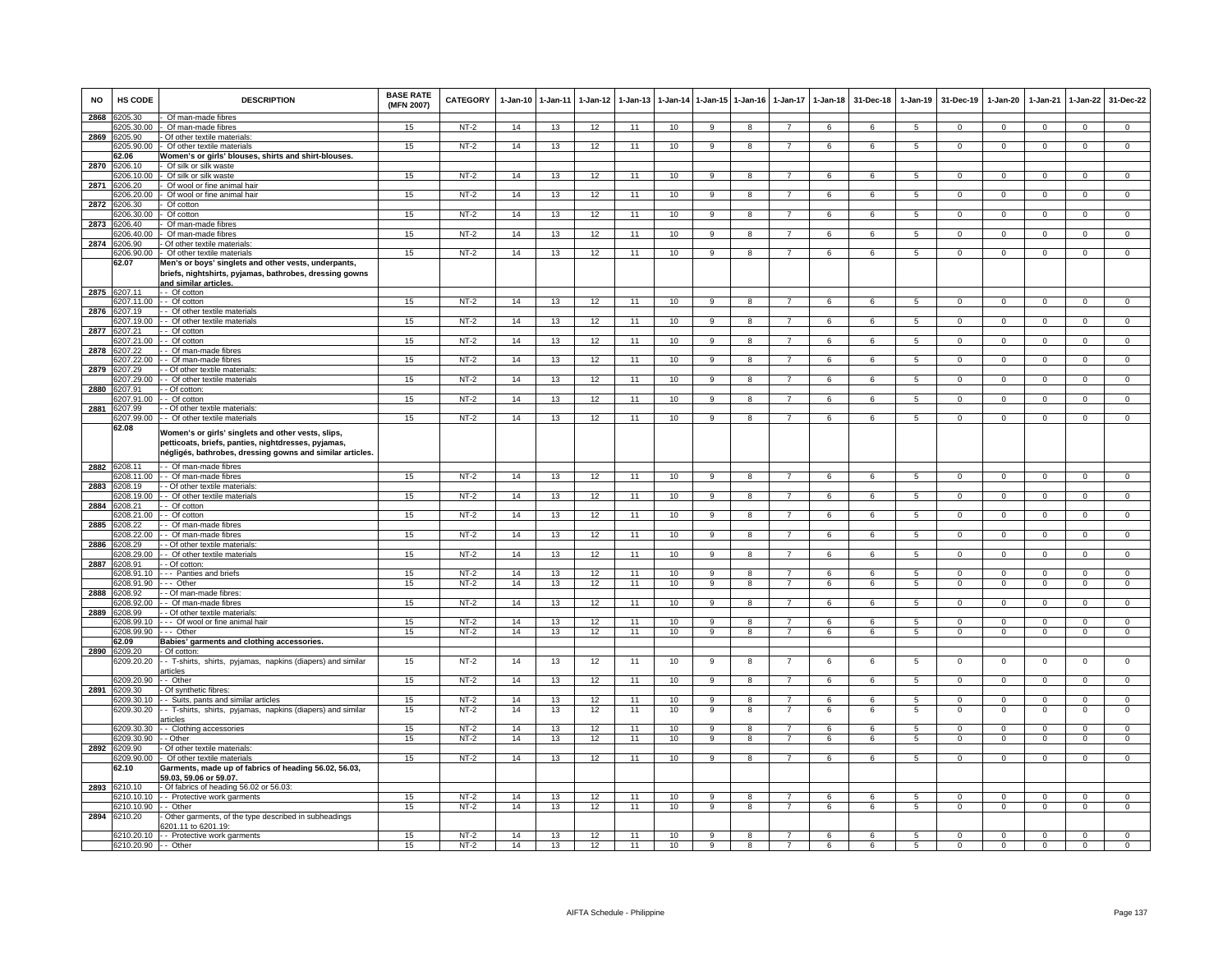| <b>NO</b> | HS CODE                                | <b>DESCRIPTION</b>                                                                        | <b>BASE RATE</b><br>(MFN 2007) | <b>CATEGORY</b>  | $1 - Jan-10$ | 1-Jan-11 | $1-Jan-12$ | $1 - Jan-13$ |          |                     | 1-Jan-14 1-Jan-15 1-Jan-16 | $1 - Jan-17$                     | 1-Jan-18            | 31-Dec-18           | $1-Jan-19$                       | 31-Dec-19                     | $1-Jan-20$                    | $1-Jan-21$                 | $1 - Jan-22$                  | 31-Dec-22                        |
|-----------|----------------------------------------|-------------------------------------------------------------------------------------------|--------------------------------|------------------|--------------|----------|------------|--------------|----------|---------------------|----------------------------|----------------------------------|---------------------|---------------------|----------------------------------|-------------------------------|-------------------------------|----------------------------|-------------------------------|----------------------------------|
| 2895      | 3210.30                                | Other garments, of the type described in subheadings<br>3202.11 to 6202.19:               |                                |                  |              |          |            |              |          |                     |                            |                                  |                     |                     |                                  |                               |                               |                            |                               |                                  |
|           | 6210.30.10                             | - Protective work garments                                                                | 15                             | $NT-2$           | 14           | 13       | 12         | 11           | 10       | 9                   | 8                          | $\overline{7}$                   | 6                   | 6                   | 5                                | $\mathbf{0}$                  | $^{\circ}$                    | $^{\circ}$                 | $\mathbf{0}$                  | $\mathbf 0$                      |
| 2896      | 210.30.90<br>3210.40                   | - Other<br>Other men's or boys' garments:                                                 | 15                             | $NT-2$           | 14           | 13       | 12         | 11           | 10       | 9                   | $\overline{\mathbf{8}}$    | $\overline{7}$                   | 6                   | 6                   | 5                                | $^{\circ}$                    | $\mathbf 0$                   | $\mathbf 0$                | $\overline{0}$                | $\overline{0}$                   |
|           | 210.40.00                              | Other men's or boys' garments                                                             | 15                             | $NT-2$           | 14           | 13       | 12         | 11           | 10       | 9                   | 8                          |                                  | 6                   | 6                   | $\overline{5}$                   | $\mathbf 0$                   | $\mathbf 0$                   | $\overline{0}$             | $\mathsf 0$                   | $\overline{0}$                   |
| 2897      | 3210.50                                | Other women's or girls' garments                                                          |                                |                  |              |          |            |              |          |                     |                            |                                  |                     |                     |                                  |                               |                               |                            |                               |                                  |
|           | 6210.50.00                             | Other women's or girls' garments                                                          | 15                             | $NT-2$           | 14           | 13       | 12         | 11           | 10       | $\overline{9}$      | $\overline{8}$             | $\overline{7}$                   | 6                   | 6                   | $\overline{5}$                   | $\mathbf 0$                   | $\overline{0}$                | $\Omega$                   | $\mathbf 0$                   | $\overline{0}$                   |
| 2898      | 62.11<br>3211.11                       | rack suits, ski suits and swimwear; other garments<br>- - Men's or boys                   |                                |                  |              |          |            |              |          |                     |                            |                                  |                     |                     |                                  |                               |                               |                            |                               |                                  |
|           | 6211.11.00                             | - - Men's or boys'                                                                        | 15                             | $NT-2$           | 14           | 13       | 12         | 11           | 10       | 9                   | 8                          | $\overline{ }$                   | 6                   | 6                   | 5                                | $^{\circ}$                    | $\mathbf{0}$                  | $\mathbf 0$                | $\mathbf{0}$                  | $\mathbf{0}$                     |
| 2899      | 6211.12                                | - Women's or girls                                                                        |                                |                  |              |          |            |              |          |                     |                            |                                  |                     |                     |                                  |                               |                               |                            |                               |                                  |
| 2900      | 6211.12.00<br>6211.20                  | - Women's or girls<br>Ski suits:                                                          | 15                             | $NT-2$           | 14           | 13       | 12         | 11           | 10       | 9                   | 8                          | $\overline{7}$                   | 6                   | 6                   | 5                                | $^{\circ}$                    | $\mathbf{0}$                  | $\mathbf{0}$               | $\overline{0}$                | $^{\circ}$                       |
|           | 211.20.00                              | Ski suits                                                                                 | 15                             | $NT-2$           | 14           | 13       | 12         | 11           | 10       | 9                   | 8                          | 7                                | 6                   | 6                   | 5                                | $\mathbf 0$                   | $\mathbf 0$                   | $\mathbf 0$                | $\mathbf{0}$                  | $\mathbf 0$                      |
| 2901      | 3211.32                                | - Of cotton                                                                               |                                |                  |              |          |            |              |          |                     |                            |                                  |                     |                     |                                  |                               |                               |                            |                               |                                  |
|           | 6211.32.00<br>6211.33                  | Of cotton                                                                                 | 15                             | EL               |              |          |            |              |          |                     |                            |                                  |                     |                     |                                  |                               |                               |                            |                               |                                  |
| 2902      | 3211.33.00                             | - Of man-made fibres<br>- Of man-made fibres                                              | 15                             | $NT-2$           | 14           | 13       | 12         | 11           | 10       | $\alpha$            |                            |                                  | 6                   | $\epsilon$          | $\overline{5}$                   | $\Omega$                      | $\Omega$                      | $\Omega$                   | $\Omega$                      | $\Omega$                         |
| 2903      | 211.39                                 | - Of other textile materials                                                              |                                |                  |              |          |            |              |          |                     |                            |                                  |                     |                     |                                  |                               |                               |                            |                               |                                  |
|           | 211.39.00                              | - Of other textile materials                                                              | 15                             | $NT-2$           | 14           | 13       | 12         | 11           | 10       | 9                   |                            |                                  | 6                   | 6                   | 5                                | $^{\circ}$                    | $\mathbf 0$                   | $\Omega$                   | 0                             | $\Omega$                         |
| 2904      | 6211.41<br>211 41 00                   | - Of wool or fine animal hair<br>- Of wool or fine animal hair                            | 15                             | $NT-2$           | 14           | 13       | 12         | 11           | 10       | 9                   | 8                          | $\overline{7}$                   | 6                   | 6                   | 5                                | $\mathbf{0}$                  | $\mathbf{0}$                  | $\mathbf 0$                | $\mathbf{0}$                  | $\overline{0}$                   |
| 2905      | 3211.42                                | - Of cotton:                                                                              |                                |                  |              |          |            |              |          |                     |                            |                                  |                     |                     |                                  |                               |                               |                            |                               |                                  |
|           | 211.42.00                              | - Of cotton                                                                               | 15                             | $NT-2$           | 14           | 13       | 12         | 11           | 10       | 9                   | 8                          |                                  | 6                   | 6                   | 5                                | 0                             | $\overline{0}$                | $\overline{0}$             | $\overline{0}$                | $\overline{0}$                   |
| 2906      | 3211.43                                | - Of man-made fibres:                                                                     |                                |                  |              |          |            |              |          |                     |                            |                                  |                     |                     |                                  |                               |                               |                            |                               |                                  |
|           | 3211.43.10<br>3211.43.90A              | -- Surgical gowns<br>--- Bomb suit with helmet and personal protective                    | 15<br>3                        | $NT-2$<br>$NT-2$ | 14<br>3      | 13<br>3  | 12<br>3    | 11<br>3      | 10<br>3  | $\mathbf{Q}$<br>3   | 8<br>$\overline{2}$        | $\overline{7}$<br>$\overline{2}$ | 6<br>$\overline{2}$ | 6<br>$\overline{2}$ | -5                               | $\Omega$<br>$\Omega$          | $\Omega$<br>$\mathbf 0$       | $\Omega$<br>$\Omega$       | $\mathbf{0}$<br>$\mathsf 0$   | $\overline{0}$<br>$\overline{0}$ |
|           |                                        | equipment                                                                                 |                                |                  |              |          |            |              |          |                     |                            |                                  |                     |                     |                                  |                               |                               |                            |                               |                                  |
|           | 6211.43.90B                            | - - - - Other                                                                             | 15 <sub>15</sub>               | $NT-2$           | 14           | 13       | 12         | 11           | 10       | 9                   | 8                          |                                  | 6                   | 6                   | $\overline{5}$                   | $\Omega$                      | $\Omega$                      | $\Omega$                   | $\Omega$                      | $\Omega$                         |
|           | 2907 6211.49<br>6211.49.00             | - Of other textile materials:                                                             | 15                             | $NT-2$           | 14           | 13       | 12         | 11           | 10       | 9                   | 8                          | $\overline{7}$                   |                     | 6                   |                                  | $^{\circ}$                    | $\mathbf{0}$                  | $\mathbf{0}$               |                               | $\mathbf{0}$                     |
|           | 62.12                                  | - Of other textile materials<br>Brassières, girdles, corsets, braces, suspenders, garters |                                |                  |              |          |            |              |          |                     |                            |                                  | 6                   |                     | 5                                |                               |                               |                            | $\overline{0}$                |                                  |
|           |                                        | and similar articles and parts thereof, whether or not<br>snitted or crocheted.           |                                |                  |              |          |            |              |          |                     |                            |                                  |                     |                     |                                  |                               |                               |                            |                               |                                  |
|           | 2908 6212.10                           | - Brassieres:                                                                             |                                |                  |              |          |            |              |          |                     |                            |                                  |                     |                     |                                  |                               |                               |                            |                               |                                  |
|           | 6212.10.10                             | - Of cotton                                                                               | 15                             | $NT-2$           | 14           | 13       | 12         | 11           | 10       | $\overline{9}$      | $\overline{8}$             | $\overline{7}$                   | 6                   | 6                   | $\overline{5}$                   | $\Omega$                      | $\overline{0}$                | $\overline{0}$             | $\overline{0}$                | $\overline{0}$                   |
|           | 6212.10.90                             | - Of other textile materials                                                              | 15                             | $NT-2$           | 14           | 13       | 12         | 11           | 10       | $\overline{9}$      | $\overline{\mathbf{a}}$    | $\overline{7}$                   | 6                   | $\overline{6}$      | $\overline{5}$                   | $\overline{0}$                | $\overline{0}$                | $\overline{0}$             | $\overline{0}$                | $\overline{0}$                   |
| 2909      | 6212.20<br>3212.20.10                  | Girdles and panty-girdles<br>- Of cotton                                                  | 15                             | $NT-2$           | 14           | 13       | 12         | 11           | 10       | 9                   | 8                          |                                  | 6                   | 6                   | 5                                | $\Omega$                      | $\Omega$                      | $\Omega$                   | $\mathbf{0}$                  | $^{\circ}$                       |
|           | 3212.20.90                             | - Of other textile materials                                                              | 15                             | $NT-2$           | 14           | 13       | 12         | 11           | 10       | 9                   | 8                          | $\overline{7}$                   | 6                   | 6                   | 5                                | $\mathbf 0$                   | $\overline{0}$                | $\mathbf 0$                | $\circ$                       | $\mathbf{0}$                     |
| 2910      | 6212.30                                | Corselettes:                                                                              |                                |                  |              |          |            |              |          |                     |                            |                                  |                     |                     |                                  |                               |                               |                            |                               |                                  |
|           | 3212.30.10<br>212.30.90                | - Of cotton<br>- Of other textile materials                                               | 15<br>15                       | $NT-2$<br>$NT-2$ | 14<br>14     | 13<br>13 | 12<br>12   | 11<br>11     | 10<br>10 | 9<br>9              | 8<br>8                     | $\overline{7}$<br>$\overline{7}$ | 6<br>6              | 6<br>6              | $\overline{5}$<br>$5^{\circ}$    | $\Omega$<br>$\mathbf 0$       | $\Omega$<br>$\mathbf 0$       | $\Omega$<br>$\mathbf 0$    | $\Omega$<br>$\mathsf 0$       | $\overline{0}$<br>$\mathbf 0$    |
| 2911      | 6212.90                                | Other:                                                                                    |                                |                  |              |          |            |              |          |                     |                            |                                  |                     |                     |                                  |                               |                               |                            |                               |                                  |
|           | 6212.90.10                             | - Of cotton                                                                               | 15                             | $NT-2$           | 14           | 13       | 12         | 11           | 10       | $\mathbf{Q}$        | 8                          | $\overline{7}$                   | 6                   | 6                   | 5                                | $\Omega$                      | $\Omega$                      | $\Omega$                   | $\mathbf 0$                   | $\mathbf 0$                      |
|           | 3212.90.90                             | - Of other textile materials                                                              | 15                             | $NT-2$           | 14           | 13       | 12         | 11           | 10       | $\overline{9}$      | $\mathbf{R}$               | $\overline{7}$                   | 6                   | 6                   | 5                                | $\Omega$                      | $\Omega$                      | $\Omega$                   | $\Omega$                      | $\overline{0}$                   |
| 2912      | 62.13<br>6213.20                       | landkerchiefs.<br>Of cotton                                                               |                                |                  |              |          |            |              |          |                     |                            |                                  |                     |                     |                                  |                               |                               |                            |                               |                                  |
|           | 6213.20.00                             | Of cotton                                                                                 | 15                             | $NT-2$           | 14           | 13       | 12         | 11           | 10       | 9                   | 8                          | 7                                | 6                   | 6                   | 5                                | $\mathbf{0}$                  | $\overline{0}$                | $\mathbf 0$                | $\mathbf{0}$                  | $\mathbf{0}$                     |
|           | 2913 6213.90                           | Of other textile materials                                                                |                                |                  |              |          |            |              |          |                     |                            |                                  |                     |                     |                                  |                               |                               |                            |                               |                                  |
|           | 3213.90.00<br>62.14                    | Of other textile materials                                                                | 15                             | $NT-2$           | 14           | 13       | 12         | 11           | 10       | $\overline{9}$      | $\overline{R}$             | $\overline{7}$                   | 6                   | 6                   | -5                               | $\Omega$                      | $\overline{0}$                | $\overline{0}$             | $\overline{0}$                | $\overline{0}$                   |
|           |                                        | Shawls, scarves, mufflers, mantillas, veils and the like.                                 |                                |                  |              |          |            |              |          |                     |                            |                                  |                     |                     |                                  |                               |                               |                            |                               |                                  |
|           | 2914 6214.10                           | Of silk or silk waste                                                                     |                                |                  |              |          |            |              |          |                     |                            |                                  |                     |                     |                                  |                               |                               |                            |                               |                                  |
| 2915      | 3214.10.00<br>6214.20                  | Of silk or silk waste<br>Of wool or fine animal hair                                      | 15                             | $NT-2$           | 14           | 13       | 12         | 11           | 10       | $\overline{9}$      | $\overline{\mathbf{a}}$    | $\overline{7}$                   | 6                   | 6                   | $\overline{5}$                   | $\overline{0}$                | $\overline{0}$                | $\overline{0}$             | $\overline{0}$                | $\overline{0}$                   |
|           | 3214.20.00                             | Of wool or fine animal hair                                                               | 15                             | $NT-2$           | 14           | 13       | 12         | 11           | 10       | 9                   |                            |                                  | 6                   | $\kappa$            | 5                                | $\Omega$                      | $\Omega$                      | $\Omega$                   | $\Omega$                      | $\Omega$                         |
| 2916      | 6214.30                                | Of synthetic fibres                                                                       |                                |                  |              |          |            |              |          |                     |                            |                                  |                     |                     |                                  |                               |                               |                            |                               |                                  |
|           | 3214.30.00                             | Of synthetic fibres                                                                       | 15                             | $NT-2$           | 14           | 13       | 12         | 11           | 10       | 9                   | 8                          | $\overline{7}$                   | 6                   | 6                   | 5                                | $\mathbf 0$                   | $\overline{0}$                | $\mathbf 0$                | $\mathbf{0}$                  | $\Omega$                         |
| 2917      | 6214.40<br>6214.40.00                  | Of artificial fibres<br>Of artificial fibres                                              | 15                             | $NT-2$           | 14           | 13       | 12         | 11           | 10       | $\overline{9}$      | 8                          | $\overline{7}$                   | 6                   | 6                   | 5                                | $\mathbf 0$                   | $\mathbf 0$                   | $\overline{0}$             | $\overline{0}$                | $\overline{0}$                   |
| 2918      | 3214.90                                | Of other textile materials                                                                |                                |                  |              |          |            |              |          |                     |                            |                                  |                     |                     |                                  |                               |                               |                            |                               |                                  |
|           | 6214.90.00                             | Of other textile materials                                                                | 15                             | $NT-2$           | 14           | 13       | 12         | 11           | 10       | 9                   | 8                          | $\overline{7}$                   | 6                   | 6                   | 5                                | $\mathbf 0$                   | $\mathsf 0$                   | $\mathbf 0$                | $\mathsf 0$                   | $\mathbf 0$                      |
| 2919      | 62.15<br>6215.10                       | <b>Ties, bow ties and cravats.</b><br>Of silk or silk waste                               |                                |                  |              |          |            |              |          |                     |                            |                                  |                     |                     |                                  |                               |                               |                            |                               |                                  |
|           | 3215.10.00                             | Of silk or silk waste                                                                     | 15                             | $NT-2$           | 14           | 13       | 12         | 11           | 10       | 9                   | R                          |                                  | 6                   | 6                   | 5                                | $\mathbf 0$                   | $\mathbf 0$                   | $\Omega$                   | $\mathsf 0$                   | $\mathbf 0$                      |
| 2920      | 215.20                                 | Of man-made fibres                                                                        |                                |                  |              |          |            |              |          |                     |                            |                                  |                     |                     |                                  |                               |                               |                            |                               |                                  |
|           | 3215.20.00                             | Of man-made fibres                                                                        | 15                             | $NT-2$           | 14           | 13       | 12         | 11           | 10       | 9                   | 8                          | $\overline{7}$                   | 6                   | 6                   | 5                                | $\mathbf 0$                   | $\mathbf 0$                   | $\mathbf 0$                | $\mathbf{0}$                  | $\mathbf{0}$                     |
| 2921      | 6215.90<br>3215.90.00                  | Of other textile materials:<br>Of other textile materials                                 | 15                             | $NT-2$           | 14           | 13       | 12         | 11           | 10       | 9                   | 8                          | $\overline{7}$                   | 6                   | 6                   | 5                                | $\mathbf{0}$                  | $\mathbf{0}$                  | $^{\circ}$                 | $\mathbf{0}$                  | $\mathbf 0$                      |
| 2922      | 3216.00                                | Gloves, mittens and mitts.                                                                |                                |                  |              |          |            |              |          |                     |                            |                                  |                     |                     |                                  |                               |                               |                            |                               |                                  |
|           | 216.00.10                              | Protective work gloves, mittens and mitts                                                 | 15                             | $NT-2$           | 14           | 13       | 12         | 11           | 10       | 9                   | 8                          |                                  | 6                   | 6                   | 5                                | $\Omega$                      | $\Omega$                      | $\Omega$                   | 0                             | $\overline{0}$                   |
|           | 6216.00.91<br>6216.00.92 - - Of cotton | - Of wool or fine animal hair                                                             | 15<br>15                       | $NT-2$<br>$NT-2$ | 14<br>14     | 13<br>13 | 12<br>12   | 11<br>11     | 10<br>10 | 9<br>$\overline{9}$ | 8<br>$\overline{8}$        | $\overline{7}$<br>$\overline{7}$ | 6<br>6              | 6<br>6              | $\overline{5}$<br>$\overline{5}$ | $\mathbf 0$<br>$\overline{0}$ | $\mathbf 0$<br>$\overline{0}$ | $\Omega$<br>$\overline{0}$ | $\mathsf 0$<br>$\overline{0}$ | $\mathbf 0$<br>$\overline{0}$    |
|           | 6216.00.99 - - Other                   |                                                                                           | 15                             | $NT-2$           | 14           | 13       | 12         | 11           | 10       | $\overline{9}$      | $\overline{8}$             | $\overline{7}$                   | 6                   | 6                   | $\overline{5}$                   | $\Omega$                      | $\overline{0}$                | $\Omega$                   | $\overline{0}$                | $\overline{0}$                   |
|           |                                        |                                                                                           |                                |                  |              |          |            |              |          |                     |                            |                                  |                     |                     |                                  |                               |                               |                            |                               |                                  |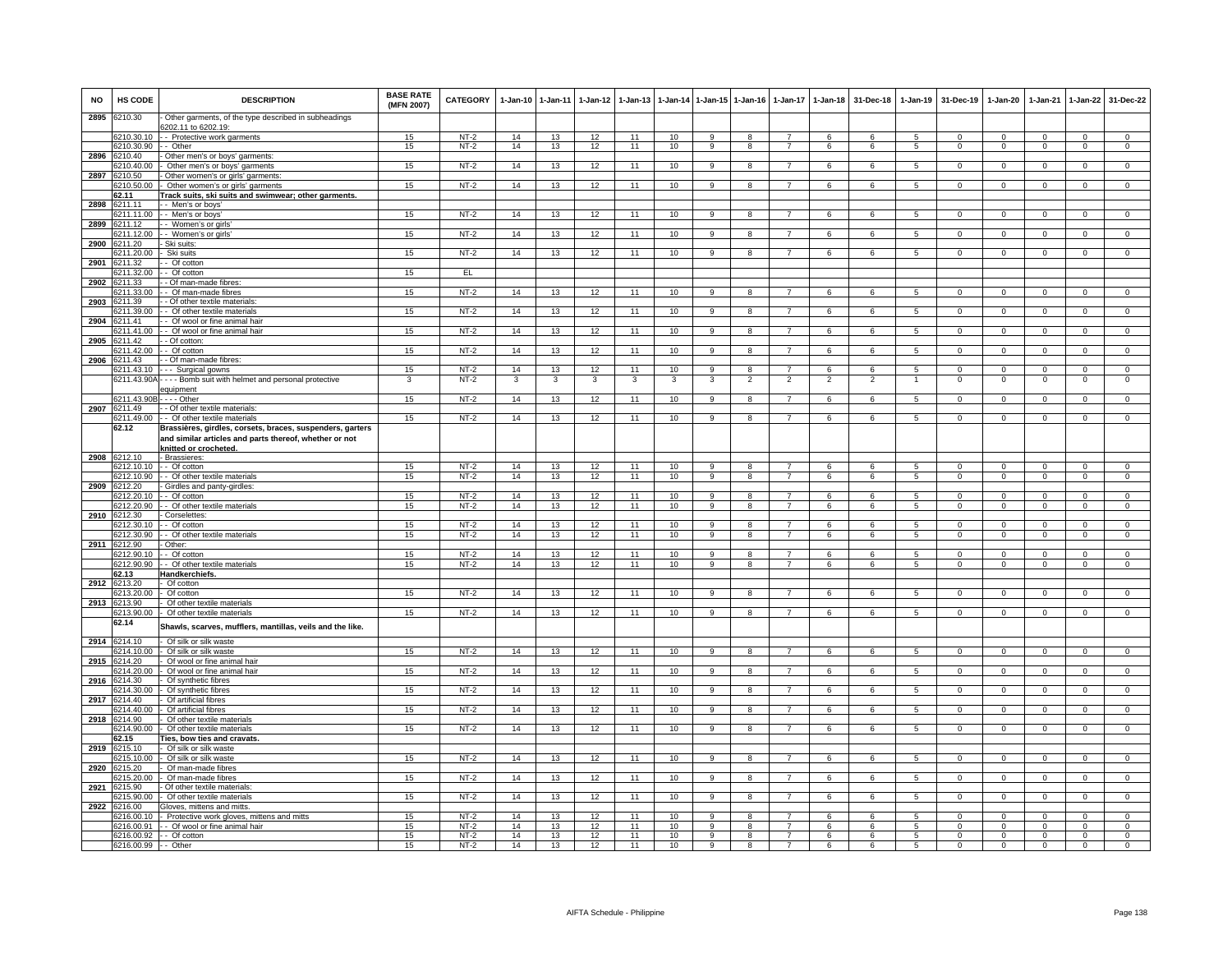| <b>NO</b> | HS CODE                | <b>DESCRIPTION</b>                                                                                                        | <b>BASE RATE</b><br>(MFN 2007) | CATEGORY         | $1 - Jan-10$ | $1 - Jan-11$ | $1-Jan-12$ | $1-Jan-13$ |          |          | 1-Jan-14 1-Jan-15 1-Jan-16 | 1-Jan-17       | $1 - Jan-18$   | 31-Dec-18      | $1-Jan-19$     | 31-Dec-19                  | 1-Jan-20                   | 1-Jan-21                   | 1-Jan-22                   | 31-Dec-22                  |
|-----------|------------------------|---------------------------------------------------------------------------------------------------------------------------|--------------------------------|------------------|--------------|--------------|------------|------------|----------|----------|----------------------------|----------------|----------------|----------------|----------------|----------------------------|----------------------------|----------------------------|----------------------------|----------------------------|
|           | 62.17                  | Other made up clothing accessories; parts of garments or<br>of clothing accessories, other than those of heading<br>62.12 |                                |                  |              |              |            |            |          |          |                            |                |                |                |                |                            |                            |                            |                            |                            |
| 2923      | 6217.10                | - Accessories                                                                                                             |                                |                  |              |              |            |            |          |          |                            |                |                |                |                |                            |                            |                            |                            |                            |
|           | 217.10.00              | Accessories                                                                                                               | 15                             | $NT-2$           | 14           | 13           | 12         | 11         | 10       | 9        | 8                          |                | 6              | -6             | 5              | $\mathbf 0$                | $^{\circ}$                 | $\mathbf 0$                | $\mathbf 0$                | $\mathbf 0$                |
| 2924      | 6217.90                | Parts                                                                                                                     |                                |                  |              |              |            |            |          | $\alpha$ |                            | 7              |                |                |                |                            | $\Omega$                   | $\Omega$                   |                            | $\Omega$                   |
|           | 217.90.00<br>63.01     | Parts<br><b>Blankets and travelling rugs</b>                                                                              | 15                             | NT-2             | 14           | 13           | 12         | 11         | 10       |          | 8                          |                | 6              | 6              | -5             | $\Omega$                   |                            |                            | $\Omega$                   |                            |
| 2925      | 301.10                 | - Electric blankets                                                                                                       |                                |                  |              |              |            |            |          |          |                            |                |                |                |                |                            |                            |                            |                            |                            |
|           | 301.10.00              | <b>Electric blankets</b>                                                                                                  | 15                             | $NT-1$           | 14           | 13           | 12         | 11         | 10       | 8        | 6                          | 5              | 3              | $\Omega$       | $\Omega$       | $\Omega$                   | $\Omega$                   |                            | $\Omega$                   |                            |
| 2926      | 301.20                 | Blankets (other than electric blankets) and travelling rugs, of                                                           |                                |                  |              |              |            |            |          |          |                            |                |                |                |                |                            |                            |                            |                            |                            |
|           |                        | vool or of fine animal hair                                                                                               |                                |                  |              |              |            |            |          |          |                            |                |                |                |                |                            |                            |                            |                            |                            |
|           | 6301.20.00             | Blankets (other than electric blankets) and travelling rugs, of                                                           | 20                             | EL               |              |              |            |            |          |          |                            |                |                |                |                |                            |                            |                            |                            |                            |
| 2927      | 6301.30                | vool or of fine animal hair<br>Blankets (other than electric blankets) and travelling rugs, of                            |                                |                  |              |              |            |            |          |          |                            |                |                |                |                |                            |                            |                            |                            |                            |
|           |                        | :otton                                                                                                                    |                                |                  |              |              |            |            |          |          |                            |                |                |                |                |                            |                            |                            |                            |                            |
|           | 6301.30.00             | - Blankets (other than electric blankets) and travelling rugs, of                                                         | 20                             | $NT-2$           | 19           | 18           | 17         | 16         | 15       | 13       | 11                         | 9              | $\overline{7}$ | $\overline{7}$ | 5              | $\mathbf 0$                | $\overline{0}$             | $\mathbf 0$                | $\mathbf 0$                | $\mathbf 0$                |
|           |                        | :otton                                                                                                                    |                                |                  |              |              |            |            |          |          |                            |                |                |                |                |                            |                            |                            |                            |                            |
| 2928      | 6301.40                | Blankets (other than electric blankets) and travelling rugs, of                                                           |                                |                  |              |              |            |            |          |          |                            |                |                |                |                |                            |                            |                            |                            |                            |
|           |                        | synthetic fibres:<br>301.40.00 - Blankets (other than electric blankets) and travelling rugs, of                          | 20                             | $NT-2$           | 19           | 18           | 17         | 16         | 15       | 13       | 11                         |                |                |                | -5             | $\mathbf 0$                | $\Omega$                   | $\Omega$                   | $\mathbf 0$                | $\Omega$                   |
| 2929      | 301.90                 | - Other blankets and travelling rugs:                                                                                     |                                |                  |              |              |            |            |          |          |                            |                |                |                |                |                            |                            |                            |                            |                            |
|           | 301.90.00              | - Other blankets and travelling rugs                                                                                      | 20                             | NT-2             | 19           | 18           | 17         | 16         | 15       | 13       | 11                         | 9              | $\overline{7}$ | $\overline{7}$ | 5              | $\Omega$                   | $\Omega$                   | $\Omega$                   | $\mathbf 0$                | $\overline{0}$             |
|           | 63.02                  | Bed linen, table linen, toilet linen and kitchen linen.                                                                   |                                |                  |              |              |            |            |          |          |                            |                |                |                |                |                            |                            |                            |                            |                            |
| 2930      | 6302.10                | Bed linen, knitted or crocheted                                                                                           |                                |                  |              |              |            |            |          |          |                            |                |                |                |                |                            |                            |                            |                            |                            |
|           | 6302.10.00             | Bed linen, knitted or crocheted                                                                                           | 20                             | $NT-2$           | 19           | 18           | 17         | 16         | 15       | 13       | 11                         | 9              | $\overline{7}$ | $\overline{7}$ | 5              | $\mathbf 0$                | $\mathbf{0}$               | $\Omega$                   | $\mathbf 0$                | $\mathbf 0$                |
| 2931      | 6302.21                | - Of cotton                                                                                                               |                                |                  |              |              |            |            |          |          |                            |                |                |                |                |                            |                            |                            |                            |                            |
| 2932      | 302.21.00<br>302.22    | - Of cotton<br>- Of man-made fibres:                                                                                      | 20                             | EL               |              |              |            |            |          |          |                            |                |                |                |                |                            |                            |                            |                            |                            |
|           | 302.22.10              | - - Of nonwoven fabrics                                                                                                   | 20                             | $NT-2$           | 19           | 18           | 17         | 16         | 15       | 13       | 11                         |                |                |                | 5              | $\Omega$                   | $\Omega$                   |                            | $\mathbf 0$                | $\Omega$                   |
|           | 6302.22.90             | -- Other                                                                                                                  | 20                             | $NT-2$           | 19           | 18           | 17         | 16         | 15       | 13       | 11                         | 9              | $\overline{7}$ | $\overline{7}$ | 5              | $\mathbf{0}$               | $\overline{0}$             | $^{\circ}$                 | $\mathbf{0}$               | $\mathbf 0$                |
| 2933      | 3302.29                | - Of other textile materials                                                                                              |                                |                  |              |              |            |            |          |          |                            |                |                |                |                |                            |                            |                            |                            |                            |
|           | 302.29.00              | - Of other textile materials                                                                                              | 20                             | $NT-2$           | 19           | 18           | 17         | 16         | 15       | 13       | 11                         | 9              | $\overline{7}$ | $\overline{7}$ | $\sqrt{5}$     | $\Omega$                   | $\Omega$                   | $\Omega$                   | $\mathbf{0}$               | $\circ$                    |
| 2934      | 302.31                 | - Of cotton                                                                                                               |                                |                  |              |              |            |            |          |          |                            |                |                |                |                |                            |                            |                            |                            |                            |
|           | 302.31.00              | Of cotton                                                                                                                 | 20                             | EL.              |              |              |            |            |          |          |                            |                |                |                |                |                            |                            |                            |                            |                            |
| 2935      | 6302.32<br>3302.32.10  | Of man-made fibres:<br>- - Of nonwoven fabrics                                                                            | 20                             | $NT-2$           | 19           | 18           | 17         | 16         | 15       | 13       | 11                         | q              |                | 7              | 5              | $\Omega$                   | $\Omega$                   | $\Omega$                   | $\Omega$                   | $\Omega$                   |
|           | 302.32.90              | -- Other                                                                                                                  | 20                             | $NT-2$           | 19           | 18           | 17         | 16         | 15       | 13       | 11                         | q              |                |                | $\overline{5}$ | $\overline{0}$             | $\overline{0}$             | $\Omega$                   | $\overline{0}$             | $\overline{0}$             |
| 2936      | 6302.39                | - Of other textile materials                                                                                              |                                |                  |              |              |            |            |          |          |                            |                |                |                |                |                            |                            |                            |                            |                            |
|           | 6302.39.00             | - Of other textile materials                                                                                              | 20                             | $NT-2$           | 19           | 18           | 17         | 16         | 15       | 13       | 11                         | 9              | $\overline{7}$ |                | 5              | $\mathbf 0$                | $\mathbf{0}$               | $^{\circ}$                 | $\mathbf{0}$               | $\mathbf 0$                |
| 2937      | 6302.40                | Table linen, knitted or crocheted                                                                                         |                                |                  |              |              |            |            |          |          |                            |                |                |                |                |                            |                            |                            |                            |                            |
| 2938      | 302.40.00<br>302.51    | Table linen, knitted or crocheted<br>- Of cotton                                                                          | 20                             | $NT-2$           | 19           | 18           | 17         | 16         | 15       | 13       | 11                         | 9              | $\overline{7}$ | 7              | 5              | $^{\circ}$                 | $\mathbf{0}$               | $^{\circ}$                 | $\mathbf{0}$               | $\overline{0}$             |
|           | 302.51.00              | - Of cotton                                                                                                               | 20                             | $NT-2$           | 19           | 18           | 17         | 16         | 15       | 13       | 11                         | 9              | $\overline{7}$ |                | 5              | $\mathbf 0$                | $\mathbf 0$                | $\mathbf 0$                | $\mathbf 0$                | $\mathbf 0$                |
| 2939      | 302.53                 | - Of man-made fibres:                                                                                                     |                                |                  |              |              |            |            |          |          |                            |                |                |                |                |                            |                            |                            |                            |                            |
|           | 302.53.00              | - Of man-made fibres                                                                                                      | 20                             | $NT-2$           | 19           | 18           | 17         | 16         | 15       | 13       | 11                         | 9              | $\overline{7}$ | $\overline{7}$ | 5              | $^{\circ}$                 | $\mathbf{0}$               | $\Omega$                   | $\mathbf 0$                | $\overline{0}$             |
| 2940      | 302.59                 | Of other textile materials                                                                                                |                                |                  |              |              |            |            |          |          |                            |                |                |                |                |                            |                            |                            |                            |                            |
|           | 302.59.00              | - Of other textile materials                                                                                              | 20                             | $NT-2$           | 19           | 18           | 17         | 16         | 15       | 13       | 11                         | 9              | $\overline{7}$ | $\overline{7}$ | 5              | $\mathbf 0$                | $\mathbf 0$                | $\mathbf 0$                | $\mathsf 0$                | $\mathbf 0$                |
| 2941      | 302.60                 | Toilet linen and kitchen linen, of terry towelling or similar<br>terry fabrics, of cotton                                 |                                |                  |              |              |            |            |          |          |                            |                |                |                |                |                            |                            |                            |                            |                            |
|           | 6302.60.00             | Toilet linen and kitchen linen, of terry towelling or similar                                                             | 20                             | $NT-2$           | 19           | 18           | 17         | 16         | 15       | 13       | 11                         | 9              | $\overline{7}$ | $\overline{7}$ | 5              | $\mathbf 0$                | $\overline{0}$             | $\mathbf 0$                | 0                          | $\mathbf 0$                |
|           |                        | terry fabrics, of cotton                                                                                                  |                                |                  |              |              |            |            |          |          |                            |                |                |                |                |                            |                            |                            |                            |                            |
| 2942      | 302.91                 | - Of cotton                                                                                                               |                                |                  |              |              |            |            |          |          |                            |                |                |                |                |                            |                            |                            |                            |                            |
|           | 302.91.00              | - Of cotton                                                                                                               | 20                             | $NT-2$           | 19           | 18           | 17         | 16         | 15       | 13       | 11                         | 9              |                | $\overline{7}$ | 5              | $\mathbf 0$                | $\mathbf 0$                | $\mathbf 0$                | $\mathsf 0$                | $\mathbf 0$                |
| 2943      | 302.93<br>6302.93.00   | - Of man-made fibres<br>- Of man-made fibres                                                                              | 20                             | $NT-2$           | 19           | 18           | 17         | 16         | 15       | 13       | 11                         | 9              | $\overline{7}$ | $\overline{7}$ | 5              | $\mathbf 0$                | $\overline{0}$             | $\Omega$                   | $\mathsf 0$                | $\overline{0}$             |
| 2944      | 302.99                 | - Of other textile material                                                                                               |                                |                  |              |              |            |            |          |          |                            |                |                |                |                |                            |                            |                            |                            |                            |
|           | 302.99.00              | - Of other textile materials                                                                                              | 20                             | $NT-2$           | 19           | 18           | 17         | 16         | 15       | 13       | 11                         | $\mathbf{Q}$   |                | $\overline{7}$ | 5              | $\Omega$                   | $\Omega$                   | $\Omega$                   | $\Omega$                   | $\Omega$                   |
|           | 63.03                  | Curtains (including drapes) and interior blinds; curtain or<br>bed valances.                                              |                                |                  |              |              |            |            |          |          |                            |                |                |                |                |                            |                            |                            |                            |                            |
| 2945      | 303.12                 | - Of synthetic fibres                                                                                                     |                                |                  |              |              |            |            |          |          |                            |                |                |                |                |                            |                            |                            |                            |                            |
|           | 303.12.00              | - Of synthetic fibres                                                                                                     | 20                             | $NT-2$           | 19           | 18           | 17         | 16         | 15       | 13       | 11                         | 9              | 7              | 7              | 5              | $^{\circ}$                 | $\mathbf{0}$               | $^{\circ}$                 | $^{\circ}$                 | $\mathbf 0$                |
| 2946      | 303.19                 | -- Of cotton                                                                                                              |                                |                  |              |              |            |            |          |          |                            |                | $\overline{7}$ |                |                |                            |                            |                            |                            |                            |
|           | 303.19.10<br>303.19.90 | - Of cotton<br>-- Other                                                                                                   | 20<br>20                       | $NT-2$<br>$NT-2$ | 19<br>19     | 18<br>18     | 17<br>17   | 16<br>16   | 15<br>15 | 13<br>13 | 11<br>11                   | 9<br>9         | $\overline{7}$ | $\overline{7}$ | 5<br>5         | $\mathbf 0$<br>$\mathbf 0$ | $\mathbf 0$<br>$\mathbf 0$ | $\mathbf 0$<br>$\mathbf 0$ | $\mathsf 0$<br>$\mathsf 0$ | $\mathbf 0$<br>$\mathbf 0$ |
| 2947      | 3303.91                | - Of cotton                                                                                                               |                                |                  |              |              |            |            |          |          |                            |                |                |                |                |                            |                            |                            |                            |                            |
|           | 303.91.00              | $-$ Of cotton                                                                                                             | 20                             | $NT-2$           | 19           | 18           | 17         | 16         | 15       | 13       | 11                         | $\overline{9}$ | $\overline{7}$ | $\overline{7}$ | 5              | $\Omega$                   | $\overline{0}$             | $\Omega$                   | $\overline{0}$             | $\overline{0}$             |
| 2948      | 303.92                 | - Of synthetic fibres                                                                                                     |                                |                  |              |              |            |            |          |          |                            |                |                |                |                |                            |                            |                            |                            |                            |
|           | 303.92.00              | - Of synthetic fibres                                                                                                     | 20                             | $NT-2$           | 19           | 18           | 17         | 16         | 15       | 13       | 11                         | 9              | $\overline{7}$ |                | $5^{\circ}$    | $\Omega$                   | $\mathbf 0$                | $\Omega$                   | $\mathsf 0$                | $\Omega$                   |
| 2949      | 6303.99                | - Of other textile materials                                                                                              |                                |                  |              |              |            |            |          |          |                            |                |                |                |                |                            |                            |                            |                            |                            |
|           | 6303.99.00             | - Of other textile materials                                                                                              | 20                             | $NT-2$           | 19           | 18           | 17         | 16         | 15       | 13       | 11                         | 9              | $\overline{7}$ | $\overline{7}$ | 5              | $\mathbf{0}$               | $^{\circ}$                 | $^{\circ}$                 | $\mathbf{0}$               | $\mathbf{0}$               |
|           | 63.04                  | Other furnishing articles, excluding those of heading<br>94.04.                                                           |                                |                  |              |              |            |            |          |          |                            |                |                |                |                |                            |                            |                            |                            |                            |
| 2950      | 6304.11                | - Knitted or crocheted                                                                                                    |                                |                  |              |              |            |            |          |          |                            |                |                |                |                |                            |                            |                            |                            |                            |
|           | 6304.11.00             | - - Knitted or crocheted                                                                                                  | 20                             | $NT-2$           | 19           | 18           | 17         | 16         | 15       | 13       | 11                         |                |                |                |                | $\Omega$                   |                            |                            |                            |                            |
|           | 2951 6304.19           | - - Other:                                                                                                                |                                |                  |              |              |            |            |          |          |                            |                |                |                |                |                            |                            |                            |                            |                            |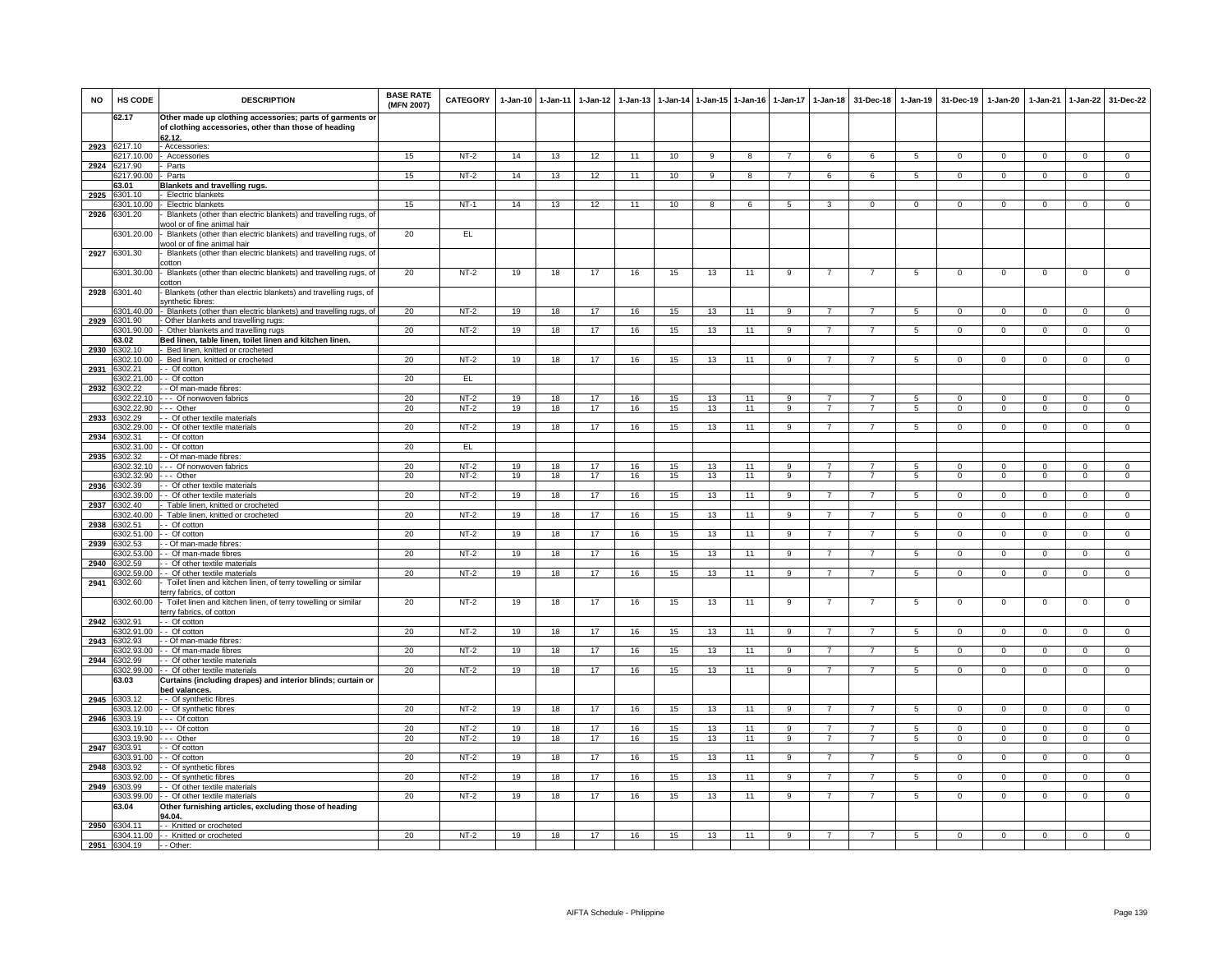| <b>NO</b> | HS CODE                         | <b>DESCRIPTION</b>                                                                                                                                               | <b>BASE RATE</b><br>(MFN 2007) | CATEGORY | $1-Jan-10$     | $1 - Jan-11$            | 1-Jan-12       | $1 - Jan-13$ | 1-Jan-14        | $1 - Jan-15$   | $1-Jan-16$     | $1 - Jan-17$                     | 1-Jan-18       | 31-Dec-18      | 1-Jan-19        | 31-Dec-19      | $1 - Jan-20$   | 1-Jan-21       | $1 - Jan-22$                 | 31-Dec-22      |
|-----------|---------------------------------|------------------------------------------------------------------------------------------------------------------------------------------------------------------|--------------------------------|----------|----------------|-------------------------|----------------|--------------|-----------------|----------------|----------------|----------------------------------|----------------|----------------|-----------------|----------------|----------------|----------------|------------------------------|----------------|
|           |                                 | 6304.19.10 --- Of cotton                                                                                                                                         | 20                             | NT-2     | 19             | 18                      | 17             | 16           | 15              | 13             | 11             | 9                                | $\overline{7}$ |                | $5^{\circ}$     | $\Omega$       | $\Omega$       | $\Omega$       | $\Omega$                     | $\Omega$       |
|           |                                 | 6304.19.20 --- Other, nonwoven                                                                                                                                   | 20                             | $NT-2$   | 19             | 18                      | 17             | 16           | 15              | 13             | 11             | $\mathsf{Q}$                     | $\overline{7}$ | $\overline{7}$ | 5               | $\Omega$       | $\Omega$       | $\Omega$       | $\Omega$                     | $\Omega$       |
| 2952      | 6304.19.90 --- Other<br>6304.91 | - Knitted or crocheted                                                                                                                                           | 20                             | $NT-2$   | 19             | 18                      | 17             | 16           | 15              | 13             | 11             | 9                                | $\overline{7}$ | $\overline{7}$ | 5               | $\mathbf{0}$   | $\overline{0}$ | $^{\circ}$     | $\mathbf{0}$                 | $\mathbf 0$    |
|           | 3304.91.10                      | Mosquito nets                                                                                                                                                    | 20                             | $NT-2$   | 19             | 18                      | 17             | 16           | 15              | 13             | 11             | 9                                | $\overline{7}$ | $\overline{7}$ | 5               | $\Omega$       | $\Omega$       | $\Omega$       | $\Omega$                     | $\overline{0}$ |
|           | 304.91.90                       | -- Other                                                                                                                                                         | 20                             | $NT-2$   | 19             | 18                      | 17             | 16           | 15              | 13             | 11             | 9                                | $\overline{7}$ | $\overline{7}$ | 5               | $\mathbf 0$    | $\mathbf 0$    | $\mathbf 0$    | $\mathsf 0$                  | $\mathbf 0$    |
| 2953      | 304.92                          | - Not knitted or crocheted, of cotton:                                                                                                                           |                                |          |                |                         |                |              |                 |                |                |                                  |                |                |                 |                |                |                |                              |                |
|           | 304.92.00                       | - Not knitted or crocheted, of cotton                                                                                                                            | 20                             | $NT-2$   | 19             | 18                      | 17             | 16           | 15              | 13             | 11             | 9                                | $\overline{7}$ | $\overline{7}$ | 5               | $\mathbf 0$    | $\mathbf 0$    | $\mathbf 0$    | $\mathsf 0$                  | $\mathsf 0$    |
| 2954      | 3304.93                         | · Not knitted or crocheted, of synthetic fibres                                                                                                                  |                                |          |                |                         |                |              |                 |                |                |                                  |                |                |                 |                |                |                |                              |                |
|           | 3304.93.00                      | - Not knitted or crocheted, of synthetic fibres                                                                                                                  | 20                             | $NT-2$   | 19             | 18                      | 17             | 16           | 15              | 13             | 11             | $\overline{9}$                   | $\overline{7}$ | $\overline{7}$ | 5               | $\overline{0}$ | $\overline{0}$ | $\overline{0}$ | $\overline{0}$               | $\overline{0}$ |
| 2955      | 304.99                          | - Not knitted or crocheted, of other textile materials:                                                                                                          |                                |          |                |                         |                |              |                 |                |                |                                  |                |                |                 |                |                |                |                              |                |
|           | 304.99.00<br>63.05              | - Not knitted or crocheted, of other textile materials<br>Sacks and bags, of a kind used for the packing of goods.                                               | 20                             | $NT-2$   | 19             | 18                      | 17             | 16           | 15              | 13             | 11             | 9                                |                |                | 5               | $\mathbf 0$    | $\mathbf{0}$   | $^{\circ}$     | $\mathbf 0$                  | $\mathbf 0$    |
| 2956      | 6305.10                         | Of jute or of other textile bast fibres of heading 53.03:                                                                                                        |                                |          |                |                         |                |              |                 |                |                |                                  |                |                |                 |                |                |                |                              |                |
|           | 305.10.11                       | $\cdots$ Of jute                                                                                                                                                 | 15                             | $NT-2$   | 14             | 13                      | 12             | 11           | 10              | $\overline{9}$ | 8              |                                  | 6              | 6              | $5^{\circ}$     | $\Omega$       | $\overline{0}$ | $\Omega$       | $\overline{0}$               | $\overline{0}$ |
|           | 6305.10.19                      | --- Other                                                                                                                                                        | 15                             | $NT-2$   | 14             | 13                      | 12             | 11           | 10              | 9              | 8              |                                  | 6              | 6              | 5               | $\mathbf 0$    | $\mathbf 0$    | $\mathbf 0$    | $\mathbf 0$                  | $\mathsf 0$    |
|           | 6305.10.21                      | --- Of jute                                                                                                                                                      | 15                             | $NT-2$   | 14             | 13                      | 12             | 11           | 10              | 9              | 8              | $\overline{7}$                   | 6              | 6              | 5               | $\mathbf 0$    | $\mathbf 0$    | $\mathbf 0$    | $\mathbf 0$                  | $\overline{0}$ |
|           | 6305.10.29                      | -- Other                                                                                                                                                         | 15                             | $NT-2$   | 14             | 13                      | 12             | 11           | 10              | 9              | 8              | $\overline{7}$                   | 6              | 6              | 5               | $\mathbf 0$    | $\mathsf 0$    | $\Omega$       | $\mathsf 0$                  | $\overline{0}$ |
| 2957      | 6305.20                         | Of cotton                                                                                                                                                        |                                |          |                |                         |                | 11           |                 | $\mathbf{Q}$   | $\mathbf{R}$   |                                  |                | $\epsilon$     | 5               | $\Omega$       | $\Omega$       |                | $\Omega$                     | $\Omega$       |
| 2958      | 305.20.00<br>6305.32            | Of cotton<br>- - Flexible intermediate bulk containers:                                                                                                          | 15                             | NT-2     | 14             | 13                      | 12             |              | 10              |                |                |                                  | 6              |                |                 |                |                | $\Omega$       |                              |                |
|           |                                 | 6305.32.10 --- Nonwoven                                                                                                                                          | 15                             | $NT-2$   | 14             | 13                      | 12             | 11           | 10              | 9              | 8              | 7                                | 6              | 6              | $\overline{5}$  | $\Omega$       | $\mathbf 0$    | $\Omega$       | $\mathsf 0$                  | $\Omega$       |
|           |                                 | 6305.32.20 --- Knitted or crocheted                                                                                                                              | 15                             | $NT-2$   | 14             | 13                      | 12             | 11           | 10              | -9             | 8              | $\overline{7}$                   | 6              | 6              | 5               | $\mathbf{0}$   | $\mathbf{0}$   | $\Omega$       | $\mathbf{0}$                 | $\mathbf 0$    |
|           | 6305.32.90                      | $-$ Other                                                                                                                                                        | 15                             | $NT-2$   | 14             | 13                      | 12             | 11           | 10              | $\overline{9}$ | 8              | $\overline{7}$                   | 6              | 6              | 5               | $\mathbf 0$    | $\mathbf 0$    | $\Omega$       | $\overline{0}$               | $\overline{0}$ |
| 2959      | 6305.33                         | - Other, of polyethylene or polypropylene strip or the like:                                                                                                     |                                |          |                |                         |                |              |                 |                |                |                                  |                |                |                 |                |                |                |                              |                |
|           | 305.33.10                       | --- Knitted or crocheted                                                                                                                                         | 15                             | $NT-2$   | 14             | 13                      | 12             | 11           | 10              | 9              | 8              |                                  | 6              | 6              |                 | $\Omega$       | $\Omega$       | $\Omega$       | $\Omega$                     | $\mathbf 0$    |
|           | 6305.33.20                      | -- Of woven fabrics of strip or the like                                                                                                                         | 15                             | $NT-2$   | 14             | 13                      | 12             | 11           | 10              | -9             | 8              | $\overline{7}$                   | 6              | 6              | 5               | $\Omega$       | 0              | $\Omega$       | 0                            | 0              |
| 2960      | 6305.33.90<br>6305.39           | --- Other<br>- Other:                                                                                                                                            | 15                             | $NT-2$   | 14             | 13                      | 12             | 11           | 10              | $\overline{9}$ | $\overline{8}$ | $\overline{7}$                   | 6              | 6              | 5               | $\mathbf 0$    | $\overline{0}$ | $\mathbf 0$    | $\mathbf 0$                  | $\overline{0}$ |
|           | 6305.39.10                      | --- Nonwoven                                                                                                                                                     | 15                             | $NT-2$   | 14             | 13                      | 12             | 11           | 10              | 9              | 8              | $\overline{7}$                   | 6              | 6              | $5^{\circ}$     | $\Omega$       | $\Omega$       | $\Omega$       | $\mathbf 0$                  | $\mathbf 0$    |
|           | 6305.39.20                      | --- Knitted or crocheted                                                                                                                                         | 15                             | $NT-2$   | 14             | 13                      | 12             | 11           | 10              | $\overline{9}$ | 8              | $\overline{7}$                   | 6              | 6              | 5               | $\Omega$       | $\Omega$       | $\Omega$       | $\Omega$                     | $\overline{0}$ |
|           | 6305.39.90                      | --- Other                                                                                                                                                        | 15                             | $NT-2$   | 14             | 13                      | 12             | 11           | 10              | 9              | 8              | $\overline{7}$                   | 6              | 6              | 5               | $\mathbf 0$    | $\mathbf 0$    | $\mathbf 0$    | $\mathbf 0$                  | $\mathbf 0$    |
| 2961      | 6305.90                         | Of other textile materials:                                                                                                                                      |                                |          |                |                         |                |              |                 |                |                |                                  |                |                |                 |                |                |                |                              |                |
|           | 8305.90.10                      | - Of hemp of heading 53.05                                                                                                                                       | 15                             | $NT-2$   | 14             | 13                      | 12             | 11           | 10 <sup>1</sup> | $\mathbf{q}$   | <sub>R</sub>   | 7                                | <b>6</b>       | $\epsilon$     | -5              | $\Omega$       | $\Omega$       | $\Omega$       | $\Omega$                     | $\Omega$       |
|           | 6305.90.20                      | - Of coconut (coir) of heading 53.05                                                                                                                             | 15                             | $NT-2$   | 14             | 13                      | 12             | 11           | 10              | 9              | 8              |                                  | 6              | 6              | 5               | $\mathbf 0$    | $\mathbf 0$    | $\Omega$       | $\mathsf 0$                  | $\mathbf 0$    |
|           | 6305.90.90                      | - Other                                                                                                                                                          | 15                             | $NT-2$   | 14             | 13                      | 12             | 11           | 10              | $_{9}$         | 8              |                                  | 6              | 6              | 5               | $\mathbf 0$    | $\Omega$       | $\Omega$       | 0                            | $\overline{0}$ |
|           | 63.06                           | Tarpaulins, awnings and sunblinds; tents; sails for boats,<br>sailboards or landcraft; camping goods.                                                            |                                |          |                |                         |                |              |                 |                |                |                                  |                |                |                 |                |                |                |                              |                |
| 2962      | 306.12                          | - - Of synthetic fibres                                                                                                                                          |                                |          |                |                         |                |              |                 |                |                |                                  |                |                |                 |                |                |                |                              |                |
|           | 306.12.00                       | - Of synthetic fibres                                                                                                                                            | 15                             | $NT-2$   | 14             | 13                      | 12             | 11           | 10              | $\overline{a}$ | $\overline{R}$ | $\overline{7}$                   | 6              | $\overline{6}$ | $\overline{5}$  | $\overline{0}$ | $\overline{0}$ | $\overline{0}$ | $\overline{0}$               | $\overline{0}$ |
| 2963      | 306.19                          | - - Of other textile materials:                                                                                                                                  |                                |          |                |                         |                |              |                 |                |                |                                  |                |                |                 |                |                |                |                              |                |
|           | 6306.19.10                      | --- Of vegetable textile fibres of heading 53.05                                                                                                                 | 15                             | $NT-2$   | 14             | 13                      | 12             | 11           | 10              | 9              | 8              | $\overline{7}$                   | 6              | 6              | 5               | $\mathbf 0$    | $\mathbf{0}$   | $\Omega$       | $\mathbf 0$                  | $\Omega$       |
|           | 6306.19.20                      | --- Of cotton                                                                                                                                                    | 15                             | $NT-2$   | 14             | 13                      | 12             | 11           | 10              | 9              | 8              | $\overline{7}$                   | 6              | 6              | 5               | $\mathbf 0$    | $\circ$        | $\Omega$       | $\mathbf{0}$                 | $\mathbf 0$    |
| 2964      | 6306.19.90<br>306.22            | $-$ Other<br>- Of synthetic fibres                                                                                                                               | 15                             | $NT-2$   | 14             | 13                      | 12             | 11           | 10              | $\overline{9}$ | $\overline{8}$ | $\overline{7}$                   | 6              | 6              | 5               | $\mathbf{0}$   | $\mathbf{0}$   | $\Omega$       | $\mathbf{0}$                 | $\overline{0}$ |
|           | 306.22.00                       | - Of synthetic fibres                                                                                                                                            | 15                             | $NT-2$   | 14             | 13                      | 12             | 11           | 10              | 9              | 8              |                                  | 6              | 6              | $\overline{5}$  | $\mathbf 0$    | $\mathbf 0$    | $\Omega$       | $\mathsf 0$                  | $\mathsf 0$    |
| 2965      | 306.29                          | - Of other textile materials:                                                                                                                                    |                                |          |                |                         |                |              |                 |                |                |                                  |                |                |                 |                |                |                |                              |                |
|           | 306.29.10                       | -- Of cotton                                                                                                                                                     | 15                             | $NT-2$   | 14             | 13                      | 12             | 11           | 10              | -9             | 8              | $\overline{7}$                   | 6              | 6              | 5               | $\mathbf 0$    | $\mathbf{0}$   | $\mathbf 0$    | $\mathbf{0}$                 | $\mathbf 0$    |
|           | 306.29.90                       | -- Other                                                                                                                                                         | 15                             | $NT-2$   | 14             | 13                      | 12             | 11           | 10              | $\overline{9}$ | $\overline{8}$ | $\overline{7}$                   | 6              | 6              | 5               | $\overline{0}$ | $\overline{0}$ | $\overline{0}$ | $\overline{0}$               | $\overline{0}$ |
| 2966      | 306.30                          | Sails                                                                                                                                                            |                                |          |                |                         |                |              |                 |                |                |                                  |                |                |                 |                |                |                |                              |                |
|           | 6306.30.00                      | Sails                                                                                                                                                            | 15                             | $NT-2$   | 14             | 13                      | 12             | 11           | 10              | 9              | 8              |                                  | 6              | 6              | $\overline{5}$  | $\Omega$       | $\Omega$       | $\Omega$       | $\mathbf 0$                  | $\Omega$       |
| 2967      | 6306.40                         | - Pneumatic mattresses:                                                                                                                                          |                                | $NT-2$   |                |                         |                | 11           |                 | 9              |                | 7                                |                |                |                 | $\mathbf{0}$   | $^{\circ}$     | $^{\circ}$     |                              | $^{\circ}$     |
|           | 6306.40.10<br>6306.40.90        | - Of cotton<br>- Other                                                                                                                                           | 15<br>15                       | $NT-2$   | 14<br>14       | 13<br>13                | 12<br>12       | 11           | 10<br>10        | 9              | 8<br>8         | $\overline{7}$                   | 6<br>6         | 6<br>6         | 5<br>5          | $\mathbf{0}$   | $\mathbf{0}$   | $\Omega$       | $\mathbf{0}$<br>$\mathbf{0}$ | $\mathbf{0}$   |
| 2968      | 306.91                          | - Of cotton                                                                                                                                                      |                                |          |                |                         |                |              |                 |                |                |                                  |                |                |                 |                |                |                |                              |                |
|           | 306.91.00                       | - Of cotton                                                                                                                                                      | 15                             | $NT-2$   | 14             | 13                      | 12             | 11           | 10              | 9              | 8              |                                  | 6              | 6              | $\overline{5}$  | $\mathbf 0$    | $\mathbf 0$    | $\Omega$       | $\mathsf 0$                  | $\overline{0}$ |
| 2969      | 306.99                          | - Of other textile materials:                                                                                                                                    |                                |          |                |                         |                |              |                 |                |                |                                  |                |                |                 |                |                |                |                              |                |
|           | 6306.99.10                      | -- Nonwoven                                                                                                                                                      | 15                             | $NT-2$   | 14             | 13                      | 12             | 11           | 10              | 9              | 8<br>R         | $\overline{7}$<br>$\overline{7}$ | 6              | 6              | 5               | $^{\circ}$     | $\mathbf{0}$   | $^{\circ}$     | $\mathbf 0$                  | $\overline{0}$ |
|           | 6306.99.90<br>63.07             | $-$ Other                                                                                                                                                        | 15                             | $NT-2$   | 14             | 13                      | 12             | 11           | 10              | $\overline{9}$ |                |                                  | $\overline{6}$ | $\overline{6}$ | $\overline{5}$  | $\overline{0}$ | $\overline{0}$ | $\overline{0}$ | $\overline{0}$               | $\overline{0}$ |
| 2970      | 6307.10                         | Other made up articles, including dress patterns<br>- Floor-cloths, dish-cloths, dusters and similar cleaning cloths:                                            |                                |          |                |                         |                |              |                 |                |                |                                  |                |                |                 |                |                |                |                              |                |
|           |                                 | 6307.10.10 - - Nonwoven other than felt                                                                                                                          | 15                             | $NT-2$   | 14             | 13                      | 12             | 11           | 10              | 9              | 8              | $\overline{7}$                   | 6              | 6              | 5               | $\mathbf{0}$   | $\Omega$       | $\Omega$       | $\mathbf{0}$                 | $\mathbf 0$    |
|           | 6307.10.20                      | - Of felt                                                                                                                                                        | 15                             | $NT-2$   | 14             | 13                      | 12             | 11           | 10 <sup>1</sup> | 9              | 8              | 7                                | 6              | -6             | 5               | $\mathbf 0$    | $\Omega$       | $\Omega$       | $\mathbf{0}$                 | $\mathbf 0$    |
|           | 307.10.90                       | - Other                                                                                                                                                          | 15                             | $NT-2$   | 14             | 13                      | 12             | 11           | 10              | $\overline{9}$ | 8              | $\overline{7}$                   | 6              | 6              | $5\overline{5}$ | $\Omega$       | $\Omega$       | $\overline{0}$ | $\overline{0}$               | $\overline{0}$ |
| 2971      | 307.20                          | Life jackets and life-belts                                                                                                                                      |                                |          |                |                         |                |              |                 |                |                |                                  |                |                |                 |                |                |                |                              |                |
|           | 307.20.00                       | Life-jackets and life-belts                                                                                                                                      | 15                             | $NT-1$   | 14             | 13                      | 12             | 11           | 10              | 8              | 6              | 5                                | 3              | $\mathsf 0$    | $\mathsf 0$     | $\mathbf 0$    | $\mathbf 0$    | $\mathbf 0$    | $\mathsf 0$                  | $\mathbf 0$    |
| 2972      | 307.90<br>307.90.30             | Other:                                                                                                                                                           | 3                              | $NT-1$   | 3              | $\overline{\mathbf{3}}$ | $\mathbf{3}$   | 3            | $\overline{2}$  | $\overline{2}$ | $\overline{1}$ | $\overline{1}$                   | $\overline{1}$ | $\Omega$       | $\Omega$        | $\mathbf 0$    | $\overline{0}$ | $\Omega$       | $\mathbf 0$                  | $\overline{0}$ |
|           | 307.90.60                       | - Umbrella covers in pre-cut triangular form<br>- Life harnesses                                                                                                 | $\overline{1}$                 | $NT-1$   | $\overline{1}$ | $\overline{1}$          | $\overline{1}$ | 1            | $\mathbf{1}$    | $\overline{1}$ | $\mathbf{1}$   | 1                                | $\mathbf{1}$   | $\overline{0}$ | $\overline{0}$  | $\overline{0}$ | $\overline{0}$ | $\overline{0}$ | $\overline{0}$               | $\overline{0}$ |
|           | 6307.90.90                      | - - Other                                                                                                                                                        | 15                             | $NT-2$   | 14             | 13                      | 12             | 11           | 10              | $\mathbf{Q}$   | $\mathbf{R}$   | $\overline{7}$                   | 6              | 6              | 5               | $\Omega$       | $\mathbf 0$    | $\Omega$       | $\mathsf 0$                  | $\Omega$       |
|           | 2973 6308.00                    | Sets consisting of woven fabric and yarn, whether or not with                                                                                                    |                                |          |                |                         |                |              |                 |                |                |                                  |                |                |                 |                |                |                |                              |                |
|           |                                 | accessories, for making up into rugs, tapestries, embroidered<br>table cloths or serviettes, or similar textile articles, put up in<br>packings for retail sale. |                                |          |                |                         |                |              |                 |                |                |                                  |                |                |                 |                |                |                |                              |                |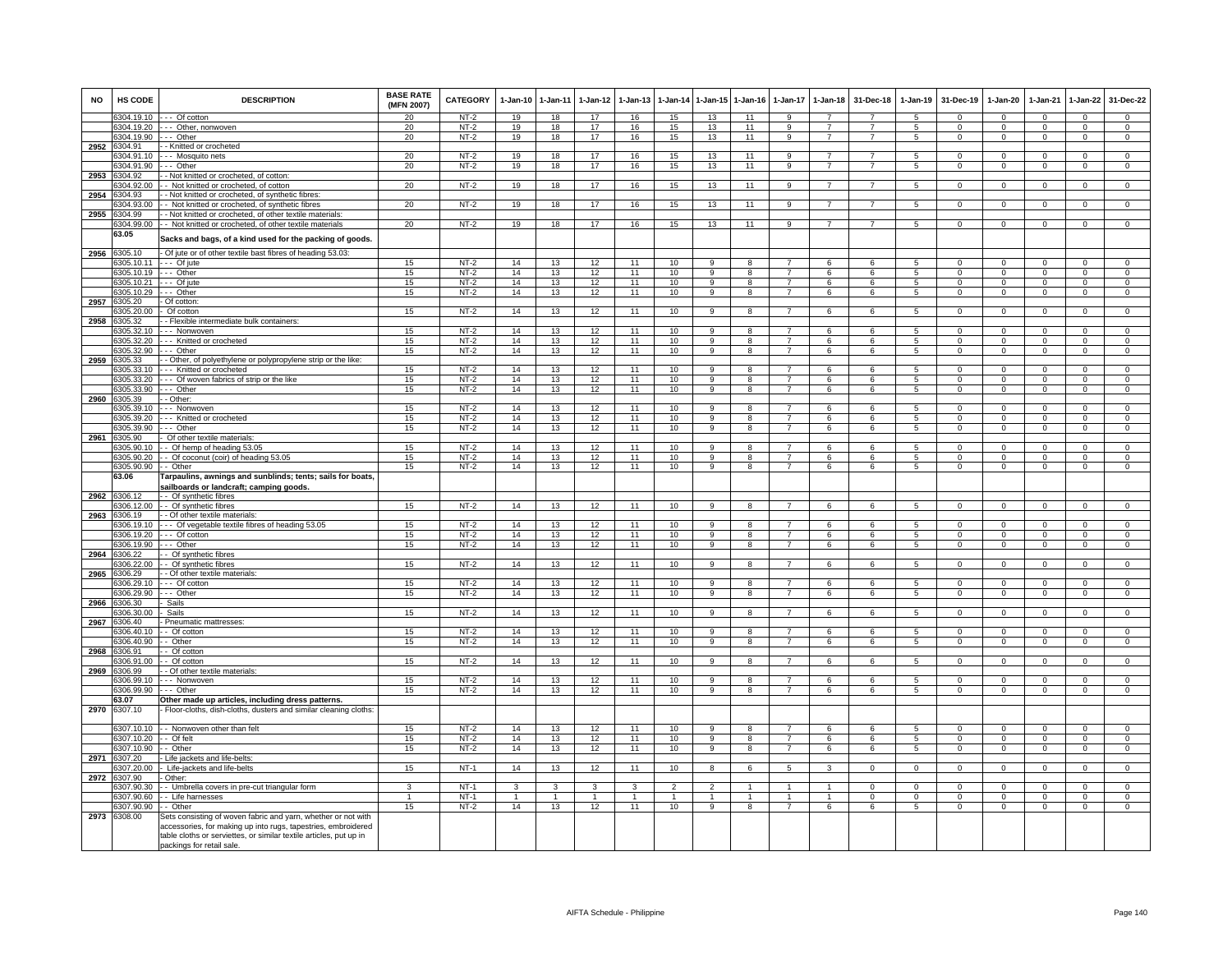| <b>NO</b> | HS CODE                     | <b>DESCRIPTION</b>                                                                                                             | <b>BASE RATE</b><br>(MFN 2007) | <b>CATEGORY</b> | $1-Jan-10$     | 1-Jan-11       | $1-Jan-12$     | $1-Jan-13$     | 1-Jan-14       | 1-Jan-15         | $1-Jan-16$     | $1-Jan-17$     | $1-Jan-18$      | 31-Dec-18      | $1-Jan-19$      | 31-Dec-19      | $1-Jan-20$      | 1-Jan-21        | 1-Jan-22       | 31-Dec-22      |
|-----------|-----------------------------|--------------------------------------------------------------------------------------------------------------------------------|--------------------------------|-----------------|----------------|----------------|----------------|----------------|----------------|------------------|----------------|----------------|-----------------|----------------|-----------------|----------------|-----------------|-----------------|----------------|----------------|
|           | 3308.00.00                  | Sets consisting of woven fabric and yarn, whether or not with<br>accessories, for making up into rugs, tapestries, embroidered | 20                             | NT-2            | 19             | 18             | 17             | 16             | 15             | 13               | 11             | 9              |                 |                | 5               | $\mathbf 0$    | $\mathbf{0}$    | $\mathbf 0$     | $\mathbf 0$    | $\mathbf{0}$   |
|           |                             | table cloths or serviettes, or similar textile articles, put up in<br>packings for retail sale                                 |                                |                 |                |                |                |                |                |                  |                |                |                 |                |                 |                |                 |                 |                |                |
| 2974 6    | 309.00<br>309.00.00         | Worn clothing and other worn articles.<br>Worn clothing and other worn articles.                                               | 20                             | $NT-2$          | 19             | 18             | 17             | 16             | 15             | 13               | 11             | 9              | $\overline{7}$  | $\overline{7}$ | 5               | $\mathbf 0$    | $\mathbf 0$     | $\mathbf 0$     | $\mathbf 0$    | $\mathbf{0}$   |
|           | 63.10                       | Used or new rags, scrap twine, cordage, rope and cables                                                                        |                                |                 |                |                |                |                |                |                  |                |                |                 |                |                 |                |                 |                 |                |                |
|           |                             | and worn out articles of twine, cordage, rope or cables, of<br>extile materials                                                |                                |                 |                |                |                |                |                |                  |                |                |                 |                |                 |                |                 |                 |                |                |
| 2975      | 6310.10                     | - Sorted:                                                                                                                      |                                |                 |                |                |                |                |                |                  |                |                |                 |                |                 |                |                 |                 |                |                |
|           |                             | 6310.10.10 - Used or new rags                                                                                                  | 20                             | $NT-2$          | 19             | 18             | 17             | 16             | 15             | 13               | 11             | q              | $\overline{7}$  |                | 5               | $\Omega$       | $^{\circ}$      | $\mathbf 0$     | $\mathbf 0$    | $\mathbf{0}$   |
|           | 6310.10.90 -- Other         |                                                                                                                                | 20                             | $NT-2$          | 19             | 18             | 17             | 16             | 15             | 13               | 11             | 9              | $7\overline{ }$ | $\overline{7}$ | $5\overline{5}$ | $\mathbf{0}$   | $\mathbf{0}$    | $\overline{0}$  | $\overline{0}$ | $\overline{0}$ |
|           | 2976 6310.90<br>310,90.10   | - Other:<br>- Used or new rags                                                                                                 | 20                             | $NT-2$          | 19             | 18             | 17             | 16             | 15             | 13               | 11             | 9              | $\overline{7}$  | $\overline{7}$ | 5               | $\Omega$       | $\mathbf{0}$    | $\overline{0}$  | $\overline{0}$ | $\overline{0}$ |
|           | 3310.90.90                  | - - Other                                                                                                                      | 20                             | $NT-2$          | 19             | 18             | 17             | 16             | 15             | 13               | 11             | 9              | $\overline{7}$  | $\overline{7}$ | 5               | $\mathbf 0$    | $\mathbf 0$     | $\mathbf{0}$    | $\mathbf 0$    | $\mathbf{0}$   |
|           | 64.01                       | Waterproof footwear with outer soles and uppers of<br>ubber or of plastics, the uppers of which are neither                    |                                |                 |                |                |                |                |                |                  |                |                |                 |                |                 |                |                 |                 |                |                |
|           | 6401.10                     | fixed to the sole nor assembled by stitching, riveting,<br>nailing, screwing, plugging or similar processes                    |                                |                 |                |                |                |                |                |                  |                |                |                 |                |                 |                |                 |                 |                |                |
| 2977      | 6401.10.00                  | - Footwear incorporating a protective metal toe-cap<br>- Footwear incorporating a protective metal toe-cap                     | 10                             | $NT-2$          | 9              | 8              | 8              |                |                | 6                | 6              | 5              | $\overline{5}$  | $5^{\circ}$    | $\overline{a}$  | $\Omega$       | $\Omega$        | $\Omega$        |                | $\Omega$       |
| 2978      | 6401.92                     | - Covering the ankle but not covering the knee                                                                                 |                                |                 |                |                |                |                |                |                  |                |                |                 |                |                 |                |                 |                 |                |                |
|           | 6401.92.00                  | - - Covering the ankle but not covering the knee                                                                               | 15                             | <b>ST</b>       | 14             | 13             | 12             | 11             | 10             | 10 <sup>10</sup> | 9              | 8              | $\overline{7}$  | $\overline{7}$ | 6               | 5              | 5               | 5               | 5              | $5^{\circ}$    |
| 2979      | 6401.99<br>401.99.00        | - Other<br>- - Other                                                                                                           | 15                             | <b>ST</b>       | 14             | 13             | 12             | 11             | 10             | 10               | 9              | 8              | $\overline{7}$  | $\overline{7}$ | 6               | 5              | 5               | 5               | 5              | 5              |
|           | 64.02                       | Other footwear with outer soles and uppers of rubber or<br><b>lastics</b> .                                                    |                                |                 |                |                |                |                |                |                  |                |                |                 |                |                 |                |                 |                 |                |                |
| 2980      | 6402.12                     | - Ski-boots, cross-country ski footwear and snowboard boots                                                                    |                                |                 |                |                |                |                |                |                  |                |                |                 |                |                 |                |                 |                 |                |                |
|           | 6402.12.00                  | - Ski-boots, cross-country ski footwear and snowboard boots                                                                    | 10                             | $NT-1$          | -9             | 8              |                | 6              | 5              | $\overline{4}$   | 3              | $\overline{2}$ | $\overline{2}$  | $\mathsf 0$    | $\mathsf 0$     | $\Omega$       | $\Omega$        | $\mathbf 0$     | $\mathsf 0$    | $\overline{0}$ |
| 2981      | 6402.19                     | - Other                                                                                                                        |                                |                 |                |                |                |                |                |                  |                |                |                 |                |                 |                |                 |                 |                |                |
| 2982      | 402.19.00<br>3402.20        | - Other<br>Footwear with upper straps or thongs assembled to the sole                                                          | 15                             | EL.             |                |                |                |                |                |                  |                |                |                 |                |                 |                |                 |                 |                |                |
|           |                             | y means of plugs                                                                                                               |                                |                 |                |                |                |                |                |                  |                |                |                 |                |                 |                |                 |                 |                |                |
|           | 402.20.00                   | Footwear with upper straps or thongs assembled to the sole<br>y means of plugs                                                 | 15                             | $NT-2$          | 14             | 13             | 12             | 11             | 10             | 9                | 8              |                | 6               | 6              | 5               | $\mathbf 0$    | $\mathbf 0$     | $\overline{0}$  | $\overline{0}$ | $\overline{0}$ |
|           | 2983 6402.91<br>6402.91.10  | - Covering the ankle                                                                                                           | $\mathbf{1}$                   | $NT-1$          | $\overline{1}$ | $\overline{1}$ | $\overline{1}$ | $\overline{1}$ | $\overline{1}$ | $\overline{1}$   | $\overline{1}$ | $\overline{1}$ | $\overline{1}$  | $\Omega$       | $\Omega$        | $\Omega$       | $\mathsf 0$     | $\Omega$        | $\Omega$       | $\overline{0}$ |
|           | 6402.91.90A                 | --- Diving boots<br>---- Other footwear, incorporating a protective metal toe-cap                                              | 10                             | <b>ST</b>       | 9              | $\overline{9}$ | $\overline{8}$ | 8              | $\overline{7}$ | $\overline{7}$   | 6              | 6              | 6               | 6              | 5               | 5              | $\overline{5}$  | 5               | $\overline{5}$ | 5              |
|           |                             |                                                                                                                                |                                |                 |                |                |                |                |                |                  |                |                |                 |                |                 |                |                 |                 |                |                |
|           | 6402.91.90B - - - - Other   |                                                                                                                                | 15                             | NT-2            | 14             | 13             | 12             | 11             | 10             | 9                | 8              | $\overline{7}$ | 6               | 6              | 5               | $^{\circ}$     | $\mathbf 0$     | $\mathbf{0}$    | $\mathbf 0$    | $\mathbf{0}$   |
|           | 2984 6402.99<br>6402.99.00A | - Other:<br>-- Other footwear, incorporating a protective metal toe-cap                                                        | 10                             | ST              | 9              | 9              | 8              | 8              | $\overline{7}$ | $\overline{7}$   | 6              | 6              | 6               | 6              | $5\phantom{.0}$ | 5              | $5\phantom{.0}$ | $\overline{5}$  | $\overline{5}$ | 5              |
|           | 6402.99.00E                 | - - Other                                                                                                                      | 15                             | <b>ST</b>       | 14             | 13             | 12             | 11             | 10             | 10               | 9              | 8              | $\overline{7}$  | $\overline{7}$ | 6               | 5              | 5               | 5               | 5              | 5              |
|           | 64.03                       | Footwear with outer soles of rubber, plastics, leather or                                                                      |                                |                 |                |                |                |                |                |                  |                |                |                 |                |                 |                |                 |                 |                |                |
| 2985      | 6403.12                     | composition leather and uppers of leather.<br>- Ski-boots, cross-country ski footwear and snowboard boots                      |                                |                 |                |                |                |                |                |                  |                |                |                 |                |                 |                |                 |                 |                |                |
|           | 6403.12.00                  | - Ski-boots, cross-country ski footwear and snowboard boots                                                                    | 10                             | $NT-1$          | 9              | 8              | $\overline{7}$ | 6              | 5              | $\overline{4}$   | 3              | $\overline{2}$ | $\overline{2}$  | $\mathbf 0$    | $\mathsf 0$     | $\mathbf 0$    | $\mathsf 0$     | $\mathbf 0$     | $\mathsf 0$    | $\mathbf{0}$   |
|           | 2986 6403.19                | - Other:                                                                                                                       |                                |                 |                |                |                |                |                |                  |                |                |                 |                |                 |                |                 |                 |                |                |
|           | 6403.19.10                  | --- Fitted with spikes, cleats or the like                                                                                     | 15                             | ST              | 14             | 13             | 12             | 11             | 10             | 10               | 9              | 8              | $\overline{7}$  | $\overline{7}$ | 6               | 5              | 5               | 5               | 5              | 5              |
| 2987      | 3403.19.90<br>6403.20       | $-$ Other<br>Footwear with outer soles of leather, and uppers which                                                            | 15                             | ST              | 14             | 13             | 12             | 11             | 10             | 10               | Q              | 8              | $\overline{7}$  | 7              | 6               | 5              | 5               | -5              | 5              | 5              |
|           |                             | consist of leather straps across the instep and around the big                                                                 |                                |                 |                |                |                |                |                |                  |                |                |                 |                |                 |                |                 |                 |                |                |
|           | 6403.20.00                  | - Footwear with outer soles of leather, and uppers which<br>consist of leather straps across the instep and around the big     | 15                             | ST              | 14             | 13             | 12             | 11             | 10             | 10               | 9              | 8              | $\overline{7}$  | $\overline{7}$ | 6               | 5              | 5               | $\overline{5}$  | 5              | 5              |
| 2988      | 6403.40                     | Other footwear, incorporating a protective metal toe-cap                                                                       |                                |                 |                |                |                |                |                |                  |                |                |                 |                |                 |                |                 |                 |                |                |
|           | 6403.40.00                  | Other footwear, incorporating a protective metal toe-cap                                                                       | 10                             | ST              | 9              | 9              | 8              | 8              | $\overline{7}$ | $\overline{7}$   | 6              | -6             | 6               | 6              | 5               | -5             | 5               | 5               | -5             | $5^{\circ}$    |
| 2989      | 6403.51                     | - Covering the ankle:                                                                                                          |                                |                 |                |                |                |                |                |                  |                |                |                 |                |                 |                |                 |                 |                |                |
| 2990      | 3403.51.00<br>403.59        | - Covering the ankle<br>- Other:                                                                                               | 15                             | <b>ST</b>       | 14             | 13             | 12             | 11             | 10             | 10               | 9              | 8              | $\overline{7}$  | $\overline{7}$ | 6               | 5              | 5               | $5\overline{5}$ | 5              | 5              |
|           | 403.59.00                   | - Other                                                                                                                        | 15                             | ST              | 14             | 13             | 12             | 11             | 10             | 10               | 9              | 8              | $\overline{7}$  |                | 6               | 5              | 5               | 5               | 5              | 5              |
| 2991      | 403.91                      | Covering the ankle                                                                                                             |                                |                 |                |                |                |                |                |                  |                |                |                 |                |                 |                |                 |                 |                |                |
|           | 403.91.00                   | Covering the ankle                                                                                                             | 15                             | ST              | 14             | 13             | 12             | 11             | 10             | 10               | $\overline{9}$ | $\overline{8}$ | $\overline{7}$  | $\overline{7}$ | 6               | $\overline{5}$ | $\overline{5}$  | $\overline{5}$  | $\overline{5}$ | $\overline{5}$ |
| 2992      | 3403.99<br>403.99.00        | - Other:<br>- Other                                                                                                            | 15                             | <b>ST</b>       | 14             | 13             | 12             | 11             | 10             | 10               | q              | $\mathbf{R}$   | 7               | $\overline{7}$ | $\overline{6}$  | $\overline{5}$ | $\overline{5}$  | $\overline{5}$  | $\overline{5}$ | $\overline{5}$ |
|           | 64.04                       | Footwear with outer soles of rubber, plastics, leather or<br>composition leather and uppers of textile materials.              |                                |                 |                |                |                |                |                |                  |                |                |                 |                |                 |                |                 |                 |                |                |
| 2993      | 6404.11                     | - Sports footwear; tennis shoes, basketball shoes, gym<br>shoes, training shoes and the like                                   |                                |                 |                |                |                |                |                |                  |                |                |                 |                |                 |                |                 |                 |                |                |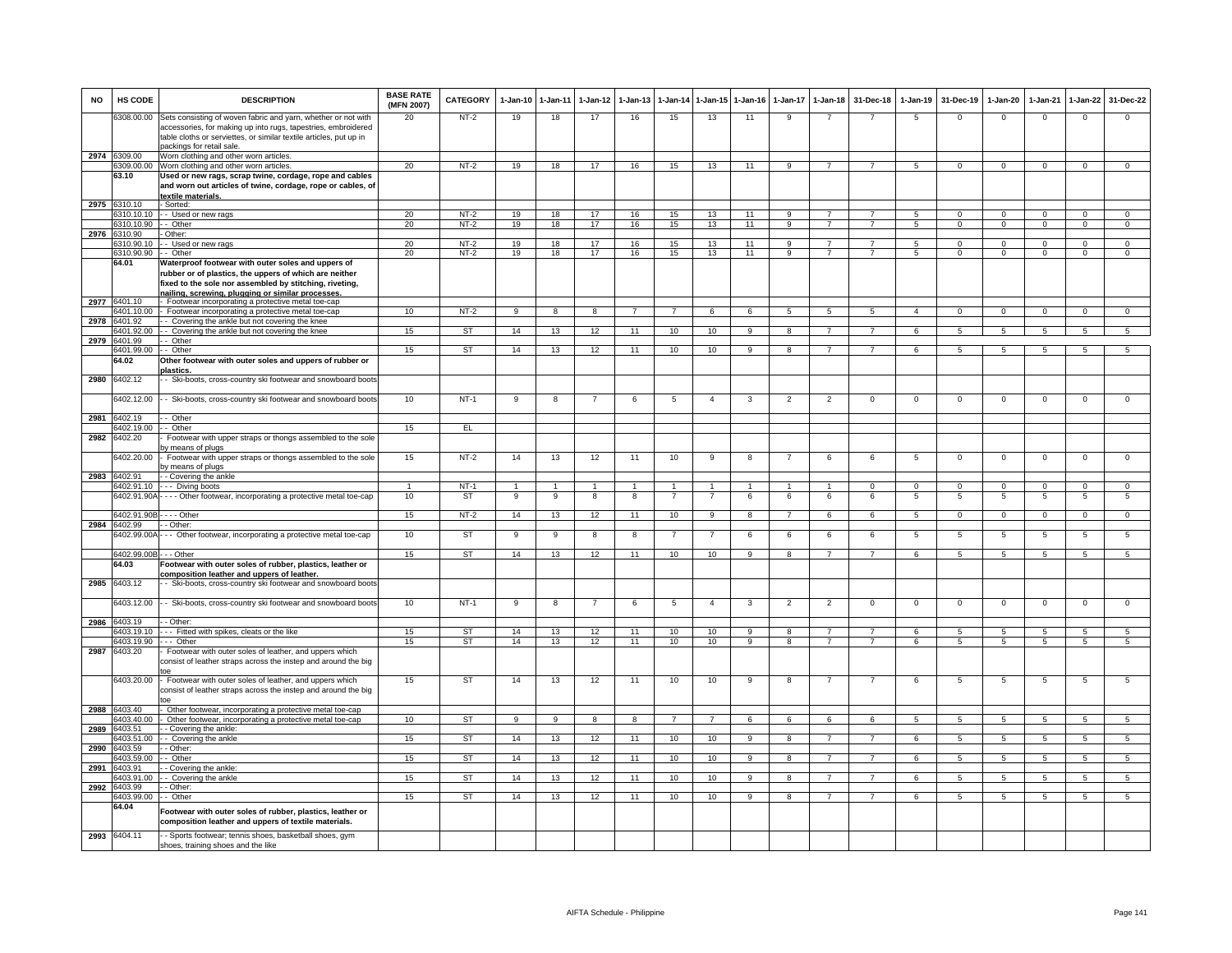| <b>NO</b> | HS CODE                    | <b>DESCRIPTION</b>                                                                                                                                            | <b>BASE RATE</b><br>(MFN 2007) | <b>CATEGORY</b>  | $1-Jan-10$                     | $1-Jan-11$                       | $1-Jan-12$                             | $1 - Jan-13$                   | $1-Jan-14$                      | $1 - Jan-15$                     | $1-Jan-16$                             | $1-Jan-17$                     | $1 - Jan-18$                   | 31-Dec-18                | $1-Jan-19$                       | 31-Dec-19                              | $1-Jan-20$                       | 1-Jan-21                         | $1-Jan-22$                       | 31-Dec-22                      |
|-----------|----------------------------|---------------------------------------------------------------------------------------------------------------------------------------------------------------|--------------------------------|------------------|--------------------------------|----------------------------------|----------------------------------------|--------------------------------|---------------------------------|----------------------------------|----------------------------------------|--------------------------------|--------------------------------|--------------------------|----------------------------------|----------------------------------------|----------------------------------|----------------------------------|----------------------------------|--------------------------------|
|           | 6404.11.10                 | --- Fitted with spikes, cleats or the like                                                                                                                    | 15                             | ST               | 14                             | 13                               | 12                                     | 11                             | 10                              | 10                               | 9                                      | 8                              | $\overline{7}$                 | $\overline{ }$           | 6                                | -5                                     | 5                                | 5                                | -5                               | 5                              |
|           | 6404.11.90<br>6404.19      | -- Other<br>- Other                                                                                                                                           | 15                             | ST               | 14                             | 13                               | 12                                     | 11                             | 10                              | 10                               | 9                                      | 8                              | $\overline{7}$                 | $\overline{7}$           | 6                                | 5                                      | 5                                | $5\overline{5}$                  | $5\overline{5}$                  | 5                              |
| 2994      | 3404.19.00                 | - Other                                                                                                                                                       | 15                             | <b>ST</b>        | 14                             | 13                               | 12                                     | 11                             | 10                              | 10                               | 9                                      | 8                              | $\overline{7}$                 | $\overline{7}$           | 6                                | 5                                      | 5                                | $5\overline{5}$                  | 5                                | $\overline{5}$                 |
| 2995      | 6404.20                    | Footwear with outer soles of leather or composition leather:                                                                                                  |                                |                  |                                |                                  |                                        |                                |                                 |                                  |                                        |                                |                                |                          |                                  |                                        |                                  |                                  |                                  |                                |
|           | 6404.20.00                 | Footwear with outer soles of leather or composition leather                                                                                                   | 15                             | ST               | 14                             | 13                               | 12                                     | 11                             | 10                              | 10                               | 9                                      | 8                              | $\overline{7}$                 | $\overline{7}$           | 6                                | 5                                      | 5                                | 5                                | 5                                | 5                              |
|           | 64.05                      | Other footwear.                                                                                                                                               |                                |                  |                                |                                  |                                        |                                |                                 |                                  |                                        |                                |                                |                          |                                  |                                        |                                  |                                  |                                  |                                |
| 2996      | 6405.10                    | With uppers of leather or composition leather                                                                                                                 |                                |                  |                                |                                  |                                        |                                |                                 |                                  |                                        |                                |                                |                          |                                  |                                        |                                  |                                  |                                  |                                |
|           | 6405.10.00<br>2997 6405.20 | With uppers of leather or composition leather                                                                                                                 | 15 <sub>15</sub>               | ST               | 14                             | 13                               | 12                                     | 11                             | 10                              | 10                               | 9                                      | 8                              | $\overline{7}$                 | $\overline{7}$           | 6                                | $5\overline{5}$                        | 5                                | 5                                | $5\overline{5}$                  | $5\overline{5}$                |
|           | 6405.20.00                 | With uppers of textile materials<br>With uppers of textile materials                                                                                          | 15                             | <b>ST</b>        | 14                             | 13                               | 12                                     | 11                             | 10                              | 10                               | 9                                      | 8                              | $\overline{7}$                 | $\overline{7}$           | 6                                | 5                                      | 5                                | 5                                | 5                                | 5                              |
| 2998      | 6405.90                    | Other                                                                                                                                                         |                                |                  |                                |                                  |                                        |                                |                                 |                                  |                                        |                                |                                |                          |                                  |                                        |                                  |                                  |                                  |                                |
|           | 405.90.00                  | Other                                                                                                                                                         | 15                             | <b>ST</b>        | 14                             | 13                               | 12                                     | 11                             | 10                              | 10                               | 9                                      | 8                              | $\overline{7}$                 | $\overline{7}$           | 6                                | 5                                      | 5                                | $5\overline{5}$                  | $5\overline{5}$                  | 5                              |
|           | 64.06                      | Parts of footwear (including uppers whether or not<br>attached to soles other than outer soles); removable in-                                                |                                |                  |                                |                                  |                                        |                                |                                 |                                  |                                        |                                |                                |                          |                                  |                                        |                                  |                                  |                                  |                                |
| 2999      | 6406.10                    | soles, heel cushions and similar articles; gaiters,<br>leggings and similar articles, and parts thereof<br>- Uppers and parts thereof, other than stiffeners: |                                |                  |                                |                                  |                                        |                                |                                 |                                  |                                        |                                |                                |                          |                                  |                                        |                                  |                                  |                                  |                                |
|           | 6406.10.10                 | - Metal toe-caps                                                                                                                                              | $\overline{5}$                 | ST               | $5^{\circ}$                    | $\sqrt{5}$                       |                                        | $5\overline{5}$                | $5^{\circ}$                     | 5                                | $\overline{5}$                         | 5                              | $5^{\circ}$                    | $5^{\circ}$              | $5^{\circ}$                      | $\overline{5}$                         | 5                                | $\overline{5}$                   |                                  | $\sqrt{5}$                     |
|           | 6406.10.90                 | - Other                                                                                                                                                       | 5                              | ST               | 5                              | 5                                | 5                                      | 5                              | 5                               | $5\overline{5}$                  | 5                                      | 5                              | 5                              | 5                        | 5                                | 5                                      | 5                                | 5                                | $5^{\circ}$                      | $5\overline{5}$                |
|           | 3000 6406.20               | Outer soles and heels, of rubber or plastics                                                                                                                  |                                |                  |                                |                                  |                                        |                                |                                 |                                  |                                        |                                |                                |                          |                                  |                                        |                                  |                                  |                                  |                                |
|           | 3406.20.00                 | Outer soles and heels, of rubber or plastics                                                                                                                  | 3                              | ST               | 3                              | 3                                |                                        | 3                              | -3                              | 3                                | з                                      | з                              | 3                              | 3                        | 3                                | 3                                      | 3                                | 3                                |                                  | $\overline{3}$                 |
| 3001      | 406.91<br>406.91.00        | - Of wood                                                                                                                                                     |                                | <b>ST</b>        |                                | $\overline{1}$                   |                                        |                                | $\overline{1}$                  | $\mathbf{1}$                     |                                        |                                | $\mathbf{1}$                   | 1                        | $\mathbf{1}$                     |                                        |                                  |                                  |                                  | $\mathbf{1}$                   |
| 3002      | 406.99                     | - Of wood<br>- Of other materials:                                                                                                                            |                                |                  |                                |                                  |                                        |                                |                                 |                                  |                                        |                                |                                |                          |                                  |                                        |                                  |                                  |                                  |                                |
|           | 6406.99.11                 | --- Of iron or steel                                                                                                                                          |                                | ST               | $\overline{1}$                 | $\overline{1}$                   |                                        | $\overline{1}$                 | $\overline{1}$                  | $\blacktriangleleft$             | $\blacktriangleleft$                   | $\mathbf{1}$                   | $\overline{1}$                 | $\overline{1}$           | $\overline{1}$                   | $\overline{1}$                         | $\overline{1}$                   | $\overline{1}$                   |                                  | $\overline{1}$                 |
|           | 6406.99.12                 | --- Of copper                                                                                                                                                 |                                | ST               |                                | $\overline{1}$                   |                                        | $\overline{1}$                 | $\overline{1}$                  | $\blacktriangleleft$             | $\overline{1}$                         |                                | $\overline{1}$                 | $\overline{1}$           | $\blacktriangleleft$             |                                        |                                  | -1                               |                                  | $\overline{1}$                 |
|           | 6406.99.19                 | $\cdots$ Other                                                                                                                                                | $\mathbf{1}$                   | <b>ST</b>        | $\overline{1}$                 | $\overline{1}$                   |                                        | $\overline{1}$                 | $\overline{1}$                  | $\mathbf{1}$                     | $\overline{1}$                         | $\mathbf{1}$                   | $\overline{1}$                 | $\overline{1}$           | $\overline{1}$                   | $\overline{1}$                         | $\overline{1}$                   | $\overline{1}$                   |                                  | $\overline{1}$                 |
|           | 6406.99.21                 | In-soles                                                                                                                                                      | $\mathbf{1}$<br>$\overline{1}$ | ST               | $\overline{1}$<br>$\mathbf{1}$ | $\overline{1}$<br>$\overline{1}$ | $\blacktriangleleft$<br>$\overline{1}$ | $\mathbf{1}$<br>$\overline{1}$ | $\mathbf{1}$<br>$\overline{1}$  | $\overline{1}$<br>$\mathbf{1}$   | $\ddot{\phantom{0}}$<br>$\overline{1}$ | $\mathbf{1}$<br>$\overline{1}$ | $\mathbf{1}$<br>$\overline{1}$ | $\overline{1}$<br>$\sim$ | $\overline{1}$<br>$\overline{1}$ | $\blacktriangleleft$<br>$\overline{1}$ | $\overline{1}$<br>$\overline{1}$ | $\overline{1}$<br>$\overline{1}$ | $\overline{1}$<br>$\overline{1}$ | $\mathbf{1}$<br>$\overline{1}$ |
|           | 6406.99.29<br>6406.99.90   | $--$ Other<br>-- Other                                                                                                                                        | $\overline{1}$                 | ST<br>ST         | $\mathbf{1}$                   | $\overline{1}$                   | $\mathbf{1}$                           | $\overline{1}$                 | $\overline{1}$                  | 1                                | $\overline{1}$                         | $\overline{1}$                 | $\overline{1}$                 | $\overline{1}$           | $\mathbf{1}$                     | $\overline{1}$                         | $\overline{1}$                   | $\overline{1}$                   | $\overline{1}$                   | $\overline{1}$                 |
| 3003      | 6501.00                    | Hat-forms, hat bodies and hoods of felt, neither blocked to                                                                                                   |                                |                  |                                |                                  |                                        |                                |                                 |                                  |                                        |                                |                                |                          |                                  |                                        |                                  |                                  |                                  |                                |
|           |                            | shape nor with made brims; plateaux and manchons<br>including slit manchons), of felt.                                                                        |                                |                  |                                |                                  |                                        |                                |                                 |                                  |                                        |                                |                                |                          |                                  |                                        |                                  |                                  |                                  |                                |
|           |                            | 6501.00.00 Hat-forms, hat bodies and hoods of felt, neither blocked to                                                                                        |                                | $NT-2$           | 5                              | 5                                | 5                                      | $\overline{4}$                 | $\overline{4}$                  | $\overline{4}$                   | 3                                      | 3                              | 3                              | 3                        | $\overline{2}$                   | $^{\circ}$                             | $\mathbf 0$                      | $\mathbf 0$                      | $^{\circ}$                       | $\mathsf 0$                    |
|           |                            | shape nor with made brims; plateaux and manchons                                                                                                              |                                |                  |                                |                                  |                                        |                                |                                 |                                  |                                        |                                |                                |                          |                                  |                                        |                                  |                                  |                                  |                                |
|           | 3004 6502.00               | including slit manchons), of felt.<br>Hat-shapes, plaited or made by assembling strips of any                                                                 |                                |                  |                                |                                  |                                        |                                |                                 |                                  |                                        |                                |                                |                          |                                  |                                        |                                  |                                  |                                  |                                |
|           |                            | material, neither blocked to shape, nor with made brims, nor                                                                                                  |                                |                  |                                |                                  |                                        |                                |                                 |                                  |                                        |                                |                                |                          |                                  |                                        |                                  |                                  |                                  |                                |
|           |                            | ined, nor trimmed.                                                                                                                                            |                                |                  |                                |                                  |                                        |                                |                                 |                                  |                                        |                                |                                |                          |                                  |                                        |                                  |                                  |                                  |                                |
|           | 6502.00.00                 | Hat-shapes, plaited or made by assembling strips of any<br>material, neither blocked to shape, nor with made brims, nor<br>lined, nor trimmed.                |                                | $NT-2$           | 5                              | 5                                | 5                                      | $\overline{4}$                 | $\overline{4}$                  | 4                                | 3                                      | 3                              | 3                              | 3                        | $\overline{2}$                   | $\mathbf 0$                            | $\Omega$                         | 0                                | $\Omega$                         | $\Omega$                       |
|           | 3005 6504.00               | Hats and other headgear, plaited or made by assembling                                                                                                        |                                |                  |                                |                                  |                                        |                                |                                 |                                  |                                        |                                |                                |                          |                                  |                                        |                                  |                                  |                                  |                                |
|           |                            | strips of any material, whether or not lined or trimmed.                                                                                                      |                                |                  |                                |                                  |                                        |                                |                                 |                                  |                                        |                                |                                |                          |                                  |                                        |                                  |                                  |                                  |                                |
|           |                            | 6504.00.00 Hats and other headgear, plaited or made by assembling<br>strips of any material, whether or not lined or trimmed                                  | 15                             | NT-2             | 14                             | 13                               | 12                                     | 11                             | 10                              | 9                                | 8                                      | 7                              | 6                              | 6                        | 5                                | 0                                      | $\mathbf 0$                      | 0                                | 0                                | 0                              |
|           | 65.05                      | Hats and other headgear, knitted or crocheted, or made                                                                                                        |                                |                  |                                |                                  |                                        |                                |                                 |                                  |                                        |                                |                                |                          |                                  |                                        |                                  |                                  |                                  |                                |
|           |                            | up from lace, felt or other textile fabric, in the piece (but                                                                                                 |                                |                  |                                |                                  |                                        |                                |                                 |                                  |                                        |                                |                                |                          |                                  |                                        |                                  |                                  |                                  |                                |
|           |                            | not in strips), whether or not lined or trimmed; hair-nets                                                                                                    |                                |                  |                                |                                  |                                        |                                |                                 |                                  |                                        |                                |                                |                          |                                  |                                        |                                  |                                  |                                  |                                |
|           |                            | of any material, whether or not lined or trimmed.                                                                                                             |                                |                  |                                |                                  |                                        |                                |                                 |                                  |                                        |                                |                                |                          |                                  |                                        |                                  |                                  |                                  |                                |
|           | 3006 6505.10               | - Hair-nets                                                                                                                                                   |                                | $NT-2$           | 14                             | 13                               | 12                                     |                                |                                 |                                  |                                        |                                |                                |                          |                                  |                                        |                                  |                                  |                                  |                                |
| 3007      | 3505.10.00<br>6505.90      | Hair-nets<br>Other:                                                                                                                                           | 15                             |                  |                                |                                  |                                        | 11                             | 10                              | 9                                | 8                                      | $\overline{7}$                 | 6                              | 6                        | 5                                | $\mathbf{0}$                           | $\mathbf{0}$                     | $\mathbf{0}$                     | $\mathbf 0$                      | $\mathbf{O}$                   |
|           | 3505.90.00                 | Other                                                                                                                                                         | 15                             | $NT-2$           | 14                             | 13                               | 12                                     | 11                             | 10                              | 9                                | $\mathbf{R}$                           | $\overline{7}$                 | 6                              | 6                        | 5                                | $\Omega$                               | $\Omega$                         | $\Omega$                         | $\Omega$                         | $\Omega$                       |
|           | 65.06                      | Other headgear, whether or not lined or trimmed                                                                                                               |                                |                  |                                |                                  |                                        |                                |                                 |                                  |                                        |                                |                                |                          |                                  |                                        |                                  |                                  |                                  |                                |
| 3008      | 6506.10                    | Safety headgear:                                                                                                                                              |                                |                  |                                |                                  |                                        |                                |                                 |                                  |                                        |                                |                                |                          |                                  |                                        |                                  |                                  |                                  |                                |
|           | 6506.10.10<br>6506.10.20   | - Helmets for motorcyclists<br>- Industrial safety helmets and firefighters' helmets                                                                          | 3<br>3                         | $NT-1$<br>$NT-1$ | 3<br>3                         | $\mathbf{3}$<br>3                | 3<br>3                                 | 3<br>3                         | $\mathfrak{p}$<br>$\mathcal{P}$ | $\mathfrak{p}$<br>$\overline{2}$ |                                        |                                | $\mathbf{1}$                   | $\Omega$<br>$\Omega$     | $\Omega$<br>$\Omega$             | $\Omega$<br>$\Omega$                   | $\Omega$<br>$\Omega$             | $\Omega$<br>$\Omega$             | $\Omega$<br>$\Omega$             | $\Omega$<br>$\overline{0}$     |
|           | 6506.10.30                 | - Steel helmets                                                                                                                                               | 3                              | $NT-1$           | 3                              | 3                                | 3                                      | 3                              | $\overline{2}$                  | $\overline{2}$                   | $\overline{1}$                         | $\mathbf{1}$                   | $\overline{1}$                 | $^{\circ}$               | $\mathbf 0$                      | $^{\circ}$                             | $\mathbf{0}$                     | $\mathbf{0}$                     | $\mathbf{0}$                     | $\mathbf{O}$                   |
|           | 6506.10.90                 | - Other                                                                                                                                                       | 3                              | $NT-1$           | 3                              | 3                                | $\overline{3}$                         | 3                              | $\overline{2}$                  | $\overline{2}$                   | $\overline{1}$                         | $\mathbf{1}$                   | $\overline{1}$                 | $\overline{0}$           | $\overline{0}$                   | $\Omega$                               | $\Omega$                         | $\overline{0}$                   | $\overline{0}$                   | $\overline{0}$                 |
| 3009      | 506.91                     | - Of rubber or of plastics                                                                                                                                    |                                |                  |                                |                                  |                                        |                                |                                 |                                  |                                        |                                |                                |                          |                                  |                                        |                                  |                                  |                                  |                                |
|           | 506.91.00                  | - Of rubber or of plastics                                                                                                                                    |                                | $NT-2$           | 5                              | 5                                | 5                                      | $\overline{4}$                 | $\overline{4}$                  | $\overline{4}$                   | 3                                      | 3                              | 3                              | 3                        | $\mathfrak{p}$                   | $\mathbf 0$                            | $\mathbf 0$                      | $\mathbf 0$                      | $\mathbf 0$                      | $\overline{0}$                 |
| 3010      | 5506.99<br>6506.99.10      | - Of other materials:<br>- - Of furskin                                                                                                                       | 3                              | $NT-1$           | $\mathbf{3}$                   | 3                                | 3                                      | 3                              | $\overline{2}$                  | $\overline{2}$                   | $\overline{1}$                         | $\overline{1}$                 | $\overline{1}$                 | $^{\circ}$               | $\mathbf 0$                      | $\Omega$                               | $^{\circ}$                       | $\mathbf{0}$                     | $\mathbf 0$                      | $\overline{0}$                 |
|           | 6506.99.90                 | - - Other                                                                                                                                                     | $\overline{7}$                 | $NT-2$           | $\overline{5}$                 | $\overline{5}$                   | $\overline{5}$                         | $\overline{4}$                 | $\overline{4}$                  | $\overline{4}$                   | 3                                      | 3                              | $\overline{3}$                 | $\overline{\mathbf{3}}$  | $\overline{2}$                   | $\Omega$                               | $\Omega$                         | $\overline{0}$                   | $\overline{0}$                   | $\overline{0}$                 |
| 3011      | 6507.00                    | Head-bands, linings, covers, hat foundations, hat frames,                                                                                                     |                                |                  |                                |                                  |                                        |                                |                                 |                                  |                                        |                                |                                |                          |                                  |                                        |                                  |                                  |                                  |                                |
|           | 6507.00.00                 | eaks and chinstraps, for headgear.<br>Head-bands, linings, covers, hat foundations, hat frames,                                                               | $\overline{7}$                 | $NT-2$           | 5                              | $\overline{5}$                   | 5                                      | $\overline{a}$                 | $\overline{4}$                  | $\overline{4}$                   | 3                                      | 3                              | 3                              | $\mathbf{3}$             | $\overline{2}$                   | $^{\circ}$                             | $\mathbf 0$                      | $\mathsf 0$                      | $\mathsf 0$                      | $\mathbf 0$                    |
|           | 66.01                      | eaks and chinstraps, for headgear.<br>Umbrellas and sun umbrellas (including walking-stick                                                                    |                                |                  |                                |                                  |                                        |                                |                                 |                                  |                                        |                                |                                |                          |                                  |                                        |                                  |                                  |                                  |                                |
|           | 3012 6601.10               | umbrellas, garden umbrellas and similar umbrellas).<br>- Garden or similar umbrellas                                                                          |                                |                  |                                |                                  |                                        |                                |                                 |                                  |                                        |                                |                                |                          |                                  |                                        |                                  |                                  |                                  |                                |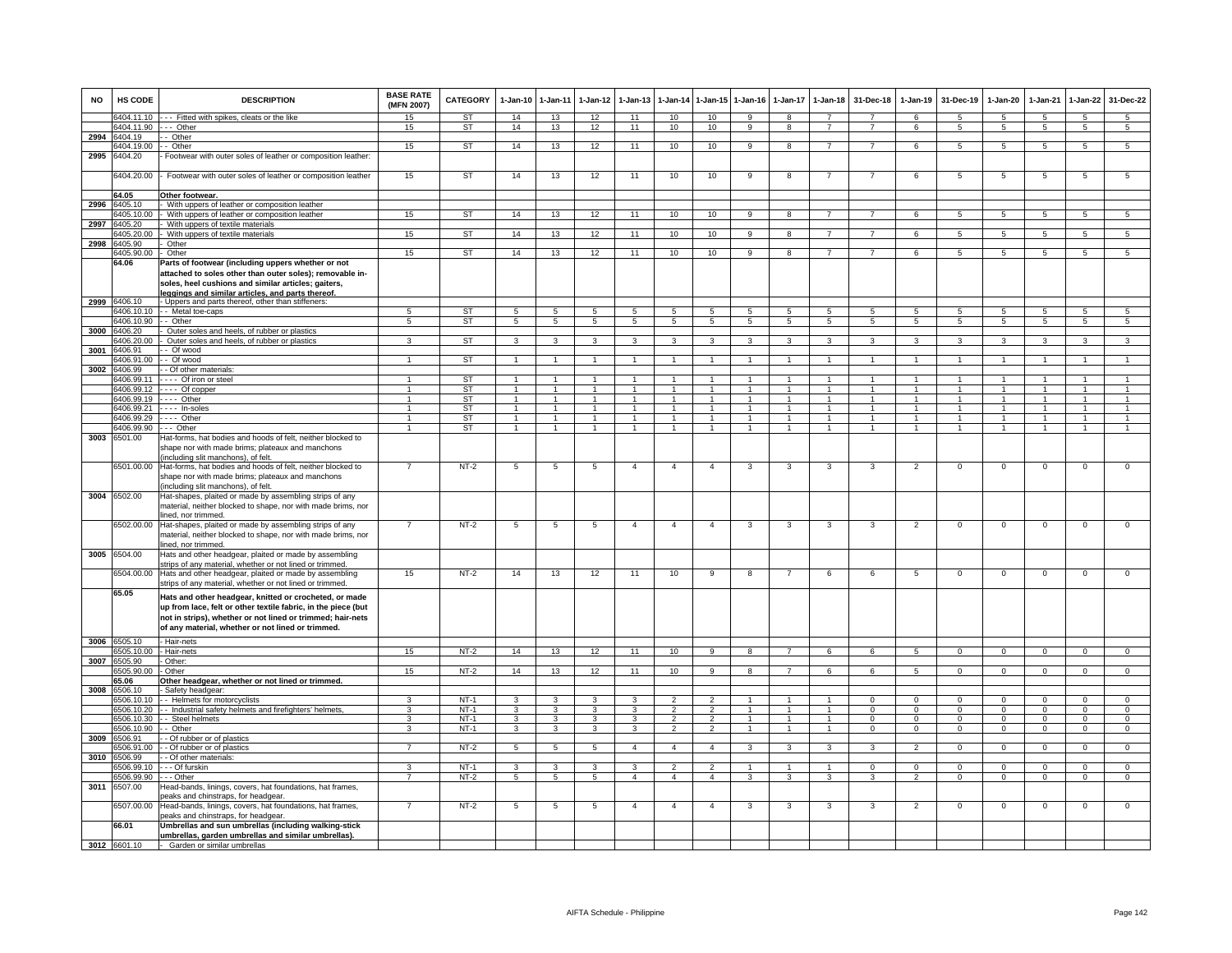| <b>NO</b> | <b>HS CODE</b>          | <b>DESCRIPTION</b>                                                                                                                                                                                                                                                          | <b>BASE RATE</b><br>(MFN 2007) | <b>CATEGORY</b>  | 1-Jan-10            | $1 - Jan-11$                 | $1-Jan-12$                     | $1 - Jan-13$                 | 1-Jan-14                 | $1 - Jan-15$                     | $1-Jan-16$                       | 1-Jan-17                         | $1-Jan-18$                       | 31-Dec-18                     | $1-Jan-19$                    | 31-Dec-19                     | $1-Jan-20$     | $1-Jan-21$             | 1-Jan-22                      | 31-Dec-22                     |
|-----------|-------------------------|-----------------------------------------------------------------------------------------------------------------------------------------------------------------------------------------------------------------------------------------------------------------------------|--------------------------------|------------------|---------------------|------------------------------|--------------------------------|------------------------------|--------------------------|----------------------------------|----------------------------------|----------------------------------|----------------------------------|-------------------------------|-------------------------------|-------------------------------|----------------|------------------------|-------------------------------|-------------------------------|
|           | 6601.10.00              | Garden or similar umbrellas                                                                                                                                                                                                                                                 | 15                             | $NT-1$           | 14                  | 13                           | 12                             | 11                           | 10                       | 8                                | 6                                | $\sqrt{5}$                       | 3                                | $\Omega$                      | $\Omega$                      | $\Omega$                      | $\Omega$       | $\Omega$               | $\Omega$                      | $\Omega$                      |
| 3013      | 6601.91                 | - Having a telescopic shaft                                                                                                                                                                                                                                                 |                                |                  |                     |                              |                                |                              |                          |                                  |                                  |                                  |                                  |                               |                               |                               |                |                        |                               |                               |
| 3014      | 6601.91.00<br>6601.99   | -- Having a telescopic shaft<br>- Other                                                                                                                                                                                                                                     | 15                             | $NT-2$           | 14                  | 13                           | 12                             | 11                           | 10                       | 9                                | 8                                | $\overline{7}$                   | 6                                | 6                             | 5                             | $\mathbf{0}$                  | $\mathbf{0}$   | $^{\circ}$             | $\mathbf{0}$                  | $\overline{0}$                |
|           | 601.99.00               | -- Other                                                                                                                                                                                                                                                                    | 15                             | $NT-2$           | 14                  | 13                           | 12                             | 11                           | 10                       | $\overline{9}$                   | $\overline{8}$                   | $\overline{7}$                   | 6                                | 6                             | $5^{\circ}$                   | $\overline{0}$                | $\Omega$       | $\Omega$               | $\overline{0}$                | $\overline{0}$                |
| 3015      | 6602.00                 | Walking-sticks, seat-sticks, whips, riding-crops and the like.                                                                                                                                                                                                              |                                |                  |                     |                              |                                |                              |                          |                                  |                                  |                                  |                                  |                               |                               |                               |                |                        |                               |                               |
|           |                         | 6602.00.00 Walking-sticks, seat-sticks, whips, riding-crops and the like.                                                                                                                                                                                                   | 10                             | $NT-2$           | 9                   | 8                            | 8                              | $\overline{7}$               | $\overline{7}$           | 6                                | 6                                | 5                                | 5                                | 5                             | $\overline{4}$                | $\mathbf 0$                   | $\mathbf{O}$   | $\mathbf 0$            | $\mathbf 0$                   | $\mathsf 0$                   |
|           | 66.03                   | Parts, trimmings and accessories of articles of heading<br>66.01 or 66.02.                                                                                                                                                                                                  |                                |                  |                     |                              |                                |                              |                          |                                  |                                  |                                  |                                  |                               |                               |                               |                |                        |                               |                               |
| 3016      | 6603.20                 | Umbrella frames, including frames mounted on shafts<br>sticks)                                                                                                                                                                                                              |                                |                  |                     |                              |                                |                              |                          |                                  |                                  |                                  |                                  |                               |                               |                               |                |                        |                               |                               |
|           | 6603.20.00              | Umbrella frames, including frames mounted on shafts<br>sticks)                                                                                                                                                                                                              | 3                              | $NT-1$           | 3                   | 3                            | 3                              | 3                            | $\overline{2}$           | $\overline{2}$                   |                                  | $\overline{1}$                   | -1                               | $\overline{0}$                | $\overline{0}$                | $\overline{0}$                | $\overline{0}$ | $\overline{0}$         | $\overline{0}$                | $\overline{0}$                |
| 3017      | 6603.90                 | Other:                                                                                                                                                                                                                                                                      |                                |                  |                     |                              |                                |                              | $\overline{\phantom{0}}$ |                                  |                                  |                                  |                                  |                               |                               |                               |                |                        |                               |                               |
|           | 603.90.10<br>6603.90.20 | - For articles of heading 66.01<br>- For articles of heading 66.02                                                                                                                                                                                                          | 3<br>্ব                        | $NT-1$<br>$NT-1$ | 3<br>$\overline{3}$ | 3<br>$\overline{\mathbf{3}}$ | $\mathbf{3}$<br>$\overline{3}$ | 3<br>$\overline{\mathbf{3}}$ | $\overline{2}$           | $\overline{2}$<br>$\overline{2}$ | $\overline{1}$<br>$\overline{1}$ | $\overline{1}$<br>$\overline{1}$ | $\overline{1}$<br>$\overline{1}$ | $\mathbf 0$<br>$\overline{0}$ | $\mathsf 0$<br>$\overline{0}$ | $\mathbf 0$<br>$\overline{0}$ | 0<br>$\Omega$  | $^{\circ}$<br>$\Omega$ | $\mathbf 0$<br>$\overline{0}$ | $\mathbf 0$<br>$\overline{0}$ |
| 3018      | 6701.00                 | Skins and other parts of birds with their feathers or down,<br>feathers, parts of feathers, down and articles thereof (other<br>than goods of heading 05.05 and worked quills and scapes).                                                                                  |                                |                  |                     |                              |                                |                              |                          |                                  |                                  |                                  |                                  |                               |                               |                               |                |                        |                               |                               |
|           | 67.02                   | 6701.00.00 Skins and other parts of birds with their feathers or down,<br>feathers, parts of feathers, down and articles thereof (other<br>than goods of heading 05.05 and worked quills and scapes).<br>Artificial flowers, foliage and fruit and parts thereof;           | 10                             | $NT-2$           | 9                   | 8                            | 8                              | -7                           | -7                       | 6                                | 6                                | $\overline{5}$                   | $\overline{5}$                   | $\overline{5}$                | $\overline{4}$                | $\Omega$                      | $\Omega$       | $\Omega$               | $\Omega$                      | $\Omega$                      |
| 3019      | 6702.10                 | articles made of artificial flowers, foliage or fruit.<br>Of plastics                                                                                                                                                                                                       |                                |                  |                     |                              |                                |                              |                          |                                  |                                  |                                  |                                  |                               |                               |                               |                |                        |                               |                               |
|           | 702 10.00               | Of plastics                                                                                                                                                                                                                                                                 | 15                             | $NT-2$           | 14                  | 13                           | 12                             | 11                           | 10                       | $\overline{q}$                   | $\overline{R}$                   | $\overline{7}$                   | <b>6</b>                         | $\epsilon$                    | $\overline{5}$                | $\overline{0}$                | $\Omega$       | $\overline{0}$         | $\overline{0}$                | $\overline{0}$                |
| 3020      | 702.90                  | Of other materials                                                                                                                                                                                                                                                          |                                |                  |                     |                              |                                |                              |                          |                                  |                                  |                                  |                                  |                               |                               |                               |                |                        |                               |                               |
|           | 3702.90.00              | - Of other materials                                                                                                                                                                                                                                                        | 10                             | $NT-2$           | $\overline{9}$      | $\overline{8}$               | 8                              | $\overline{7}$               | $\overline{7}$           | 6                                | 6                                | $\sqrt{5}$                       | $\sqrt{5}$                       | 5 <sub>1</sub>                | $\overline{4}$                | $\Omega$                      | $\Omega$       | $\Omega$               | $\Omega$                      | $\Omega$                      |
| 3021      | 6703.00                 | Human hair, dressed, thinned, bleached or otherwise worked;<br>wool or other animal hair or other textile materials, prepared<br>for use in making wigs or the like.                                                                                                        |                                |                  |                     |                              |                                |                              |                          |                                  |                                  |                                  |                                  |                               |                               |                               |                |                        |                               |                               |
|           |                         | 6703.00.00 Human hair, dressed, thinned, bleached or otherwise worked;<br>wool or other animal hair or other textile materials, prepared                                                                                                                                    | $\overline{7}$                 | $NT-2$           | 5                   | 5                            | 5                              | $\overline{4}$               | $\overline{4}$           | $\overline{4}$                   | 3                                | 3                                | 3                                | 3                             | $\overline{2}$                | $\mathbf 0$                   | $\mathbf{O}$   | $\mathbf 0$            | $\mathbf 0$                   | $\mathsf 0$                   |
|           | 67.04                   | for use in making wigs or the like.<br>Wigs, false beards, eyebrows and eyelashes, switches<br>and the like, of human or animal hair or of textile<br>materials; articles of human hair not elsewhere specified<br>or included.                                             |                                |                  |                     |                              |                                |                              |                          |                                  |                                  |                                  |                                  |                               |                               |                               |                |                        |                               |                               |
|           | 3022 6704.11            | - - Complete wigs                                                                                                                                                                                                                                                           |                                |                  |                     |                              |                                |                              |                          |                                  |                                  |                                  |                                  |                               |                               |                               |                |                        |                               |                               |
| 3023      | 3704.19                 | 3704.11.00 - - Complete wigs<br>- Other                                                                                                                                                                                                                                     | 10                             | $NT-2$           | 9                   | 8                            | 8                              | $\overline{7}$               | $\overline{7}$           | 6                                | 6                                | 5                                | 5                                | 5                             | $\overline{4}$                | $\overline{0}$                | $\mathbf{0}$   | $\mathbf{0}$           | $\mathbf{0}$                  | $\overline{0}$                |
|           | 704.19.00               | - Other                                                                                                                                                                                                                                                                     | 10                             | $NT-2$           | $\overline{9}$      | $^{\circ}$                   | $\overline{8}$                 | $\overline{7}$               | $\overline{7}$           | 6                                | 6                                | $\overline{5}$                   | $\overline{5}$                   | $\overline{5}$                | $\overline{4}$                | $\overline{0}$                | $\overline{0}$ | $\overline{0}$         | $\overline{0}$                | $\overline{0}$                |
| 3024      | 704.20                  | Of human hair                                                                                                                                                                                                                                                               |                                |                  |                     |                              |                                |                              |                          |                                  |                                  |                                  |                                  |                               |                               |                               |                |                        |                               |                               |
|           | 3704.20.00              | Of human hair                                                                                                                                                                                                                                                               | 10                             | $NT-2$           | 9                   | $\overline{8}$               | 8                              | $\overline{7}$               | $\overline{7}$           | 6                                | 6                                | $\overline{5}$                   | 5                                | $\overline{5}$                | $\overline{4}$                | $\mathbf 0$                   | $\Omega$       | $\Omega$               | $\mathbf 0$                   | $\overline{0}$                |
| 3025      | 704.90                  | Of other materials                                                                                                                                                                                                                                                          |                                |                  |                     |                              |                                |                              |                          |                                  |                                  |                                  |                                  |                               |                               |                               |                |                        |                               |                               |
| 3026      | 3704.90.00<br>6801.00   | Of other materials<br>Setts, curbstones and flagstones, of natural stone (except                                                                                                                                                                                            | 10                             | $NT-2$           | $\overline{9}$      | $\overline{8}$               | $\overline{8}$                 | $\overline{7}$               | $\overline{7}$           | 6                                | 6                                | 5                                | 5                                | $\overline{5}$                | $\overline{4}$                | $\overline{0}$                | $\overline{0}$ | $\overline{0}$         | $\overline{0}$                | $\overline{0}$                |
|           | 6801.00.00              | slate)<br>Setts, curbstones and flagstones, of natural stone (except                                                                                                                                                                                                        | 10                             | ST               | 9                   | 9                            | 8                              | -8                           | -7                       | $\overline{7}$                   | 6                                | 6                                | 6                                | 6                             | 5                             | 5                             | 5              | 5                      | 5                             | 5                             |
|           | 68.02                   | slate).<br>Worked monumental or building stone (except slate) and                                                                                                                                                                                                           |                                |                  |                     |                              |                                |                              |                          |                                  |                                  |                                  |                                  |                               |                               |                               |                |                        |                               |                               |
|           |                         | articles thereof, other than goods of heading 68.01;<br>mosaic cubes and the like, of natural stone (including<br>slate), whether or not on a backing; artificially coloured<br>granules, chippings and powder, of natural stone<br>(including slate).                      |                                |                  |                     |                              |                                |                              |                          |                                  |                                  |                                  |                                  |                               |                               |                               |                |                        |                               |                               |
| 3027      | 6802.10                 | - Tiles, cubes and similar articles, whether or not rectangular<br>(including square), the largest surface area of which is capable<br>of being enclosed in a square the side of which is less than 7<br>cm; artificially coloured granules, chippings and powder           |                                |                  |                     |                              |                                |                              |                          |                                  |                                  |                                  |                                  |                               |                               |                               |                |                        |                               |                               |
|           |                         | 6802.10.00 - Tiles, cubes and similar articles, whether or not rectangular<br>including square), the largest surface area of which is capable<br>of being enclosed in a square the side of which is less than 7<br>cm; artificially coloured granules, chippings and powder | 10                             | $NT-2$           | 9                   | $\overline{8}$               | 8                              | 7                            | $\overline{7}$           | 6                                | 6                                | $5\overline{5}$                  | 5                                | $\sqrt{5}$                    | $\overline{4}$                | $\Omega$                      | $\overline{0}$ | $\Omega$               | $\overline{0}$                | $\overline{0}$                |
| 3028      | 6802.21                 | - - Marble, travertine and alabaster                                                                                                                                                                                                                                        |                                |                  |                     |                              |                                |                              |                          |                                  |                                  |                                  |                                  |                               |                               |                               |                |                        |                               |                               |
| 3029      | 6802.23                 | 6802.21.00 - - Marble, travertine and alabaster<br>- - Granite:                                                                                                                                                                                                             | 10                             | ST               | 9                   | 9                            | $\mathbf{R}$                   | $\mathbf{R}$                 | $\overline{7}$           | $\overline{7}$                   | 6                                | 6                                | 6                                | $\epsilon$                    | 5                             | 5                             | 5 <sub>1</sub> | 5                      | 5                             | 5                             |
|           | 6802.23.00              | - - Granite                                                                                                                                                                                                                                                                 | 10                             | ST               | 9                   | $\overline{9}$               | 8                              | 8                            | $\overline{7}$           | $\overline{7}$                   | 6                                | 6                                | 6                                | 6                             | 5                             | 5                             | 5              | 5                      | 5                             | 5                             |
| 3030      | 6802.29                 | - Other stone                                                                                                                                                                                                                                                               |                                |                  |                     |                              |                                |                              |                          |                                  |                                  |                                  |                                  |                               |                               |                               |                |                        |                               |                               |
|           | 6802.29.00 -            | - Other stone                                                                                                                                                                                                                                                               | 10                             | ST               | 9                   | $\overline{9}$               | $\overline{8}$                 | $\overline{8}$               |                          |                                  | 6                                | $\overline{6}$                   | 6                                | 6                             | $\overline{5}$                | 5                             | 5              | 5                      | 5                             | 5                             |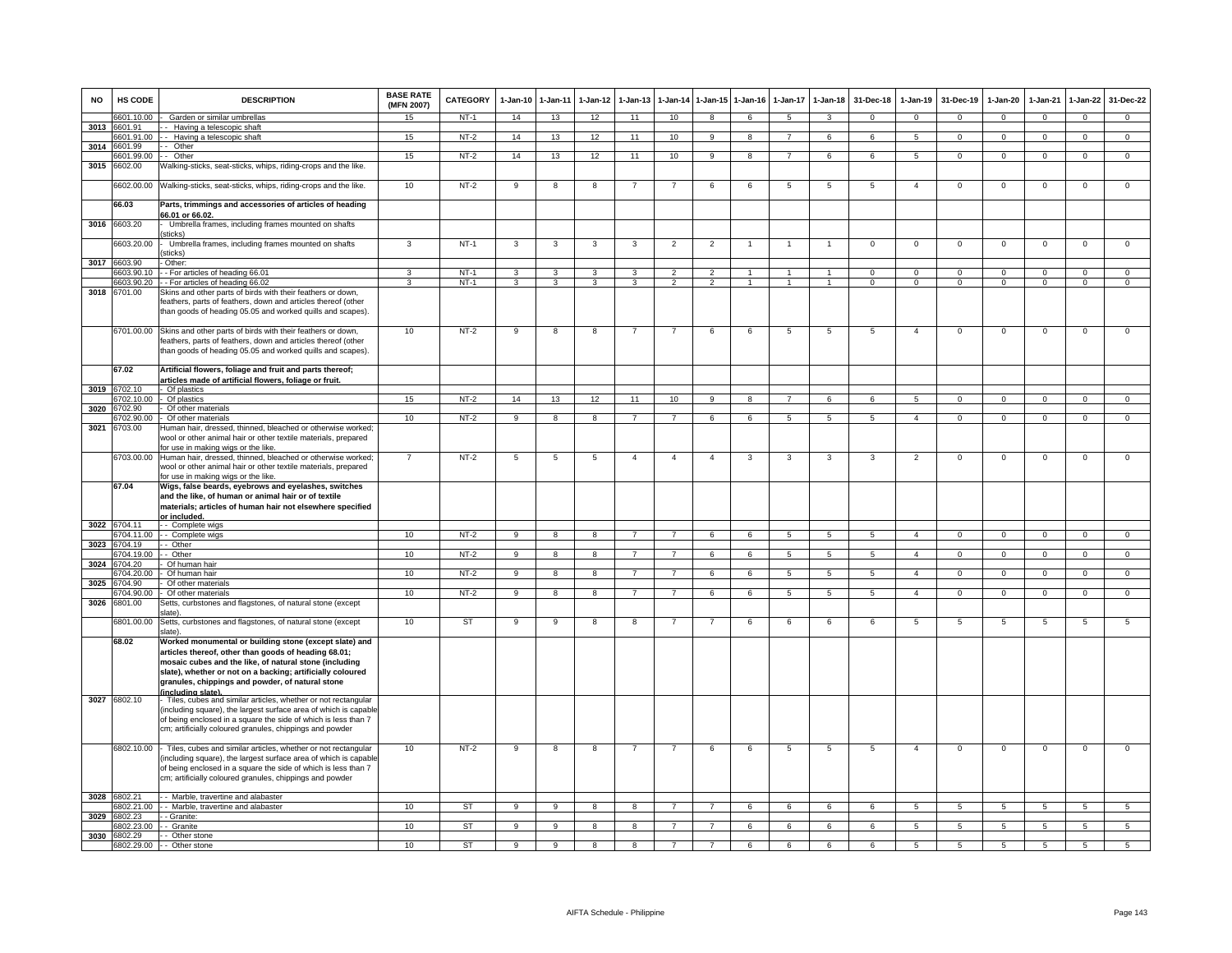| <b>NO</b> | HS CODE                    | <b>DESCRIPTION</b>                                                                                                                                                                                                                                                                                                       | <b>BASE RATE</b><br>(MFN 2007) | CATEGORY  | 1-Jan-10       | $1 - Jan-11$    | $1 - Jan-12$         | $1-Jan-13$              |                | 1-Jan-14 1-Jan-15 1-Jan-16 |                 | $1-Jan-17$     | $1-Jan-18$           | 31-Dec-18      | 1-Jan-19        | 31-Dec-19       | $1-Jan-20$     | 1-Jan-21        | $1 - Jan-22$    | 31-Dec-22       |
|-----------|----------------------------|--------------------------------------------------------------------------------------------------------------------------------------------------------------------------------------------------------------------------------------------------------------------------------------------------------------------------|--------------------------------|-----------|----------------|-----------------|----------------------|-------------------------|----------------|----------------------------|-----------------|----------------|----------------------|----------------|-----------------|-----------------|----------------|-----------------|-----------------|-----------------|
| 3031      | 6802.91                    | - Marble, travertine and alabaster                                                                                                                                                                                                                                                                                       | 10 <sup>1</sup>                |           | 9              | 9               | $\mathbf{R}$         | $\mathbf{R}$            | $\overline{7}$ | $\overline{7}$             |                 | 6              | 6                    | 6              | 5               | $\sqrt{5}$      | $\overline{5}$ | 5               | $5\overline{5}$ | $\overline{5}$  |
|           | 6802.91.00<br>3032 6802.92 | - Marble, travertine and alabaster<br>- Other calcareous stone                                                                                                                                                                                                                                                           |                                | <b>ST</b> |                |                 |                      |                         |                |                            |                 |                |                      |                |                 |                 |                |                 |                 |                 |
|           | 6802.92.00                 | - Other calcareous stone                                                                                                                                                                                                                                                                                                 | 10                             | <b>ST</b> | 9              | $\overline{9}$  | 8                    | 8                       | $\overline{7}$ | $\overline{7}$             | 6               | 6              | 6                    | 6              | $5\phantom{.0}$ | $5\phantom{.0}$ | 5              | 5               | $\overline{5}$  | $5\overline{)}$ |
| 3033      | 3802.93                    | - Granite                                                                                                                                                                                                                                                                                                                |                                |           |                |                 |                      |                         |                |                            |                 |                |                      |                |                 |                 |                |                 |                 |                 |
|           | 802.93.00                  | - Granite                                                                                                                                                                                                                                                                                                                | 10                             | <b>ST</b> | 9              | $\overline{9}$  | 8                    | 8                       | $\overline{7}$ | $\overline{7}$             | 6               | 6              | $6\overline{6}$      | 6              | $\overline{5}$  | 5               | 5              | 5               | $\overline{5}$  | 5               |
| 3034      | 802.99                     | Other stone                                                                                                                                                                                                                                                                                                              | 10                             | <b>ST</b> | 9              | $\overline{9}$  |                      |                         | $\overline{7}$ | $\overline{7}$             |                 |                | 6                    |                | $\overline{5}$  | $\overline{5}$  | 5              | $5\overline{5}$ | $\overline{5}$  | $\overline{5}$  |
| 3035      | 802.99.00<br>6803.00       | Other stone<br>Vorked slate and articles of slate or of agglomerated slate.                                                                                                                                                                                                                                              |                                |           |                |                 | 8                    | 8                       |                |                            | 6               | 6              |                      | 6              |                 |                 |                |                 |                 |                 |
|           | \$803.00.0                 | Worked slate and articles of slate or of agglomerated slate.                                                                                                                                                                                                                                                             | 10                             | ST        | $_{9}$         | $\overline{9}$  | 8                    | $\overline{\mathbf{a}}$ | $\overline{7}$ | $\overline{7}$             | 6               | 6              | 6                    | 6              | $\overline{5}$  | $\overline{5}$  | $\overline{5}$ | $\overline{5}$  | $\overline{5}$  | $\overline{5}$  |
|           | 68.04                      | Millstones, grindstones, grinding wheels and the like,                                                                                                                                                                                                                                                                   |                                |           |                |                 |                      |                         |                |                            |                 |                |                      |                |                 |                 |                |                 |                 |                 |
|           |                            | without frameworks, for grinding, sharpening, polishing,                                                                                                                                                                                                                                                                 |                                |           |                |                 |                      |                         |                |                            |                 |                |                      |                |                 |                 |                |                 |                 |                 |
|           |                            | trueing or cutting, hand sharpening or polishing stones,                                                                                                                                                                                                                                                                 |                                |           |                |                 |                      |                         |                |                            |                 |                |                      |                |                 |                 |                |                 |                 |                 |
|           |                            | and parts thereof, of natural stone, of agglomerated                                                                                                                                                                                                                                                                     |                                |           |                |                 |                      |                         |                |                            |                 |                |                      |                |                 |                 |                |                 |                 |                 |
|           |                            | natural or artificial abrasives, or of ceramics, with or<br>without parts of other materials.                                                                                                                                                                                                                            |                                |           |                |                 |                      |                         |                |                            |                 |                |                      |                |                 |                 |                |                 |                 |                 |
| 3036      | 6804.10                    | Millstones and grindstones for milling, grinding or pulping                                                                                                                                                                                                                                                              |                                |           |                |                 |                      |                         |                |                            |                 |                |                      |                |                 |                 |                |                 |                 |                 |
|           | 804.10.00                  | Millstones and grindstones for milling, grinding or pulping                                                                                                                                                                                                                                                              | $\mathbf{3}$                   | $NT-1$    | $\overline{3}$ | $\overline{3}$  | $\mathcal{R}$        | $\overline{3}$          | $\overline{2}$ | $\overline{2}$             | $\overline{1}$  | $\overline{1}$ | $\mathbf{1}$         | $\Omega$       | $\Omega$        | $\Omega$        | $\overline{0}$ | $\Omega$        | $\overline{0}$  | $\overline{0}$  |
| 3037      | 6804.21                    | - Of agglomerated synthetic or natural diamond                                                                                                                                                                                                                                                                           |                                |           |                |                 |                      |                         |                |                            |                 |                |                      |                |                 |                 |                |                 |                 |                 |
|           | 6804.21.00                 | - Of agglomerated synthetic or natural diamond                                                                                                                                                                                                                                                                           |                                | $NT-1$    | $\overline{1}$ | $\overline{1}$  |                      |                         | $\overline{1}$ | $\blacktriangleleft$       |                 |                |                      | $\overline{0}$ | $\overline{0}$  | $\overline{0}$  | $\overline{0}$ | $\overline{0}$  | $\overline{0}$  | $\overline{0}$  |
| 3038      | 804.22<br>6804.22.00       | - Of other agglomerated abrasives or of ceramics<br>- Of other agglomerated abrasives or of ceramics                                                                                                                                                                                                                     | $\overline{1}$                 | $NT-1$    | $\overline{1}$ | $\mathbf{1}$    |                      | $\mathbf{1}$            | $\overline{1}$ | $\blacktriangleleft$       |                 |                |                      | $\Omega$       | $\Omega$        | $\Omega$        | $\Omega$       | $\Omega$        | $\Omega$        | $\mathbf{0}$    |
| 3039      | 6804.23                    | - Of natural stone:                                                                                                                                                                                                                                                                                                      |                                |           |                |                 |                      |                         |                |                            |                 |                |                      |                |                 |                 |                |                 |                 |                 |
|           | 3804.23.00                 | - Of natural stone                                                                                                                                                                                                                                                                                                       | $\overline{1}$                 | $NT-1$    | $\overline{1}$ | $\mathbf{1}$    |                      | $\mathbf{1}$            | $\overline{1}$ | $\mathbf{1}$               | -1              |                | $\mathbf{1}$         | $\Omega$       | $\mathbf{0}$    | $\mathbf 0$     | $^{\circ}$     | $^{\circ}$      | $\mathbf{0}$    | $\mathbf 0$     |
| 3040      | 804.30                     | Hand sharpening or polishing stones:                                                                                                                                                                                                                                                                                     |                                |           |                |                 |                      |                         |                |                            |                 |                |                      |                |                 |                 |                |                 |                 |                 |
|           | 804.30.00<br>68.05         | Hand sharpening or polishing stones<br>Natural or artificial abrasive powder or grain, on a base of                                                                                                                                                                                                                      | 3                              | $NT-1$    | 3              | 3               | 3                    | 3                       | $\mathfrak{p}$ | $\overline{2}$             |                 |                |                      | $\mathbf 0$    | $\mathbf 0$     | $\mathbf 0$     | $\mathbf 0$    | $\mathbf 0$     | $\mathbf 0$     | $\overline{0}$  |
|           |                            | textile material, of paper, of paperboard or of other                                                                                                                                                                                                                                                                    |                                |           |                |                 |                      |                         |                |                            |                 |                |                      |                |                 |                 |                |                 |                 |                 |
|           |                            | materials, whether or not cut to shape or sewn or                                                                                                                                                                                                                                                                        |                                |           |                |                 |                      |                         |                |                            |                 |                |                      |                |                 |                 |                |                 |                 |                 |
|           |                            | <u>otherwise made up.</u>                                                                                                                                                                                                                                                                                                |                                |           |                |                 |                      |                         |                |                            |                 |                |                      |                |                 |                 |                |                 |                 |                 |
|           | 3041 6805.10               | On a base of woven textile fabric only                                                                                                                                                                                                                                                                                   |                                |           |                |                 |                      |                         |                |                            |                 |                |                      |                |                 |                 |                |                 |                 |                 |
|           | 6805.10.00                 | On a base of woven textile fabric only                                                                                                                                                                                                                                                                                   | $\overline{1}$                 | $NT-1$    | $\overline{1}$ | $\overline{1}$  | $\blacktriangleleft$ |                         | $\overline{1}$ | $\overline{1}$             |                 | $\overline{1}$ | $\overline{1}$       | $\Omega$       | $\overline{0}$  | $\Omega$        | $\overline{0}$ | $\overline{0}$  | $\overline{0}$  | $\overline{0}$  |
|           | 3042 6805.20<br>6805.20.10 | On a base of paper or paperboard only:<br>- Polishing discs                                                                                                                                                                                                                                                              |                                | $NT-1$    | $\overline{1}$ | $\mathbf{1}$    |                      |                         |                |                            |                 |                | $\mathbf{1}$         | $\Omega$       | $\Omega$        | $\Omega$        | $\Omega$       | $\Omega$        | $\mathbf{0}$    | $\overline{0}$  |
|           | 3805.20.90                 | - Other                                                                                                                                                                                                                                                                                                                  |                                | $NT-1$    | -1             | $\mathbf{1}$    | $\mathbf{1}$         |                         | $\overline{1}$ | $\mathbf{1}$               | $\overline{1}$  | $\mathbf{1}$   | $\mathbf{1}$         | $\mathbf{0}$   | $\mathbf 0$     | $\mathbf 0$     | $\mathbf 0$    | $\mathbf 0$     | $\mathbf{0}$    | $\overline{0}$  |
| 3043      | 6805.30                    | On a base of other materials:                                                                                                                                                                                                                                                                                            |                                |           |                |                 |                      |                         |                |                            |                 |                |                      |                |                 |                 |                |                 |                 |                 |
|           | 805.30.00                  | On a base of other materials                                                                                                                                                                                                                                                                                             |                                | $NT-1$    | $\overline{1}$ | $\mathbf{1}$    |                      |                         |                | $\blacktriangleleft$       |                 |                |                      | $\Omega$       | $\overline{0}$  | $\Omega$        | $\Omega$       | $\Omega$        | $\mathbf{0}$    | $\overline{0}$  |
|           | 68.06                      | Slag wool, rock wool and similar mineral wools;<br>exfoliated vermiculite, expanded clays, foamed slag and<br>similar expanded mineral materials; mixtures and articles<br>of heat-insulating, sound-insulating or sound-absorbing<br>mineral materials, other than those of heading 68.11 or<br>68.12 or of Chapter 69. |                                |           |                |                 |                      |                         |                |                            |                 |                |                      |                |                 |                 |                |                 |                 |                 |
|           | 3044 6806.10               | Slag wool, rock wool and similar mineral wools (including<br>ntermixtures thereof), in bulk, sheets or rolls                                                                                                                                                                                                             |                                |           |                |                 |                      |                         |                |                            |                 |                |                      |                |                 |                 |                |                 |                 |                 |
|           | 6806.10.00                 | Slag wool, rock wool and similar mineral wools (including                                                                                                                                                                                                                                                                |                                | $NT-1$    | $\mathbf{1}$   | $\overline{1}$  |                      |                         | -1             | -1                         |                 | -1             | $\mathbf{1}$         | $\overline{0}$ | $\overline{0}$  | $\Omega$        | $\overline{0}$ | $\overline{0}$  | $\overline{0}$  | $\overline{0}$  |
|           | 3045 6806.20               | ntermixtures thereof), in bulk, sheets or rolls<br>Exfoliated vermiculite, expanded clays, foamed slag and<br>similar expanded mineral materials (including intermixtures                                                                                                                                                |                                |           |                |                 |                      |                         |                |                            |                 |                |                      |                |                 |                 |                |                 |                 |                 |
|           | 6806.20.00                 | hereof)<br>Exfoliated vermiculite, expanded clays, foamed slag and<br>similar expanded mineral materials (including intermixtures                                                                                                                                                                                        | 3                              | $NT-1$    | 3              | 3               | 3                    | 3                       | $\overline{2}$ | $\overline{2}$             | $\overline{1}$  | $\overline{1}$ | $\overline{1}$       | $\overline{0}$ | $\overline{0}$  | $\overline{0}$  | $\overline{0}$ | $\overline{0}$  | $\overline{0}$  | $\overline{0}$  |
|           | 3046 6806.90               | hereof)<br>Other                                                                                                                                                                                                                                                                                                         |                                |           |                |                 |                      |                         |                |                            |                 |                |                      |                |                 |                 |                |                 |                 |                 |
|           | 6806.90.00                 | Other                                                                                                                                                                                                                                                                                                                    | $\mathbf{3}$                   | $NT-1$    | 3              | 3               | 3                    | $\mathbf{3}$            | $\overline{2}$ | $\overline{2}$             | $\overline{1}$  | $\overline{1}$ | $\overline{1}$       | $\Omega$       | $\mathbf{0}$    | $\mathbf{0}$    | $\Omega$       | $\Omega$        | $\mathbf{0}$    | $\overline{0}$  |
|           | 68.07                      | Articles of asphalt or of similar material (for example,                                                                                                                                                                                                                                                                 |                                |           |                |                 |                      |                         |                |                            |                 |                |                      |                |                 |                 |                |                 |                 |                 |
|           |                            | betroleum bitumen or coal tar pitch).                                                                                                                                                                                                                                                                                    |                                |           |                |                 |                      |                         |                |                            |                 |                |                      |                |                 |                 |                |                 |                 |                 |
|           | 3047 6807.10<br>6807.10.00 | - In rolls:                                                                                                                                                                                                                                                                                                              | 3                              | $NT-1$    | 3              | 3               | 3                    | 3                       | $\overline{2}$ | $\overline{2}$             | $\overline{1}$  | $\overline{1}$ | $\blacktriangleleft$ | $\Omega$       | $\overline{0}$  | $\mathbf 0$     | $\overline{0}$ | $\overline{0}$  | $\overline{0}$  | $\overline{0}$  |
| 3048      | 6807.90                    | In rolls<br>Other                                                                                                                                                                                                                                                                                                        |                                |           |                |                 |                      |                         |                |                            |                 |                |                      |                |                 |                 |                |                 |                 |                 |
|           | 6807.90.00                 | Other                                                                                                                                                                                                                                                                                                                    | 3                              | $NT-1$    | 3              | 3               | 3                    | 3                       | $\overline{2}$ | $\overline{2}$             |                 |                |                      | $\Omega$       | $\Omega$        | $\Omega$        | $\Omega$       | $\Omega$        | $\mathsf 0$     | $\Omega$        |
| 3049      | 6808.00                    | Panels, boards, tiles, blocks and similar articles of vegetable<br>fibre, of straw or of shavings, chips, particles, sawdust or other<br>waste, of wood, agglomerated with cement, plaster or other<br>nineral binders.                                                                                                  |                                |           |                |                 |                      |                         |                |                            |                 |                |                      |                |                 |                 |                |                 |                 |                 |
|           | 6808.00.00                 | Panels, boards, tiles, blocks and similar articles of vegetable<br>ibre, of straw or of shavings, chips, particles, sawdust or other<br>waste, of wood, agglomerated with cement, plaster or other<br>nineral binders.                                                                                                   | 10                             | <b>ST</b> | 9              | $_{9}$          | 8                    | -8                      | $\overline{7}$ | $\overline{7}$             | 6               | 6              | 6                    | 6              | 5               | 5               | 5              | 5               | 5               | $\overline{5}$  |
|           | 68.09                      | Articles of plaster or of compositions based on plaster.                                                                                                                                                                                                                                                                 |                                |           |                |                 |                      |                         |                |                            |                 |                |                      |                |                 |                 |                |                 |                 |                 |
| 3050      | 6809.11                    | - Faced or reinforced with paper or paperboard only                                                                                                                                                                                                                                                                      | -5                             |           |                |                 |                      |                         |                |                            |                 |                |                      |                |                 |                 |                |                 |                 |                 |
|           | 6809.11.00<br>3051 6809.19 | - Faced or reinforced with paper or paperboard only<br>- Other                                                                                                                                                                                                                                                           |                                | ST        | 5              | $5\overline{5}$ | 5                    | 5                       | 5              | 5                          | $5\overline{5}$ | 5              | 5                    | 5              | 5               | 5               | 5              | 5               | 5               | 5               |
|           | 6809.19.00                 | - Other                                                                                                                                                                                                                                                                                                                  | 5                              | <b>ST</b> | 5              | $5\overline{)}$ | $5\overline{5}$      | $\overline{5}$          | 5              | $5\overline{)}$            | 5               | 5              | $\overline{5}$       | $\overline{5}$ | 5               | 5               | 5              | $\sqrt{5}$      | 5               | $5\overline{)}$ |
|           | 3052 6809.90               | Other articles:                                                                                                                                                                                                                                                                                                          |                                |           |                |                 |                      |                         |                |                            |                 |                |                      |                |                 |                 |                |                 |                 |                 |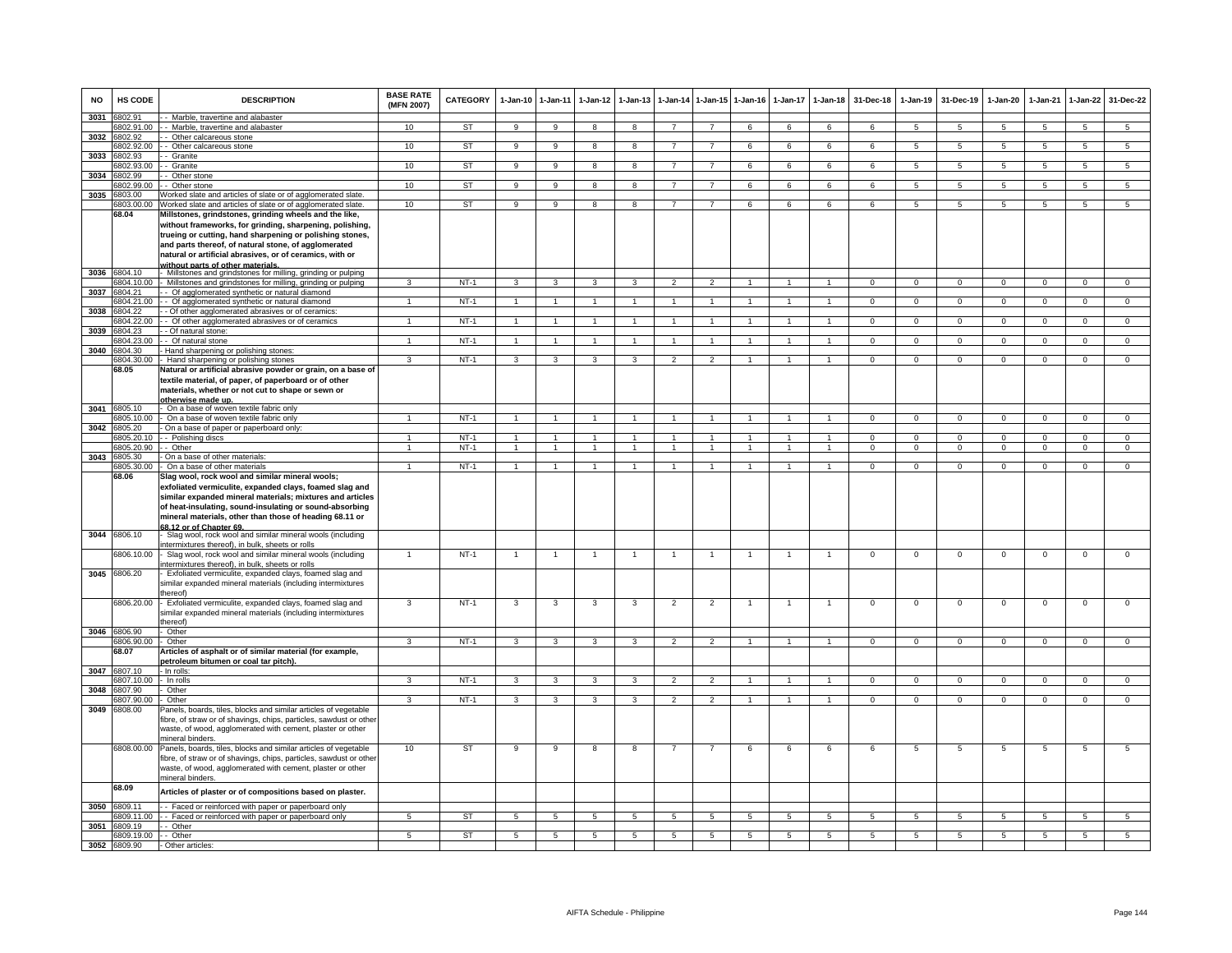| <b>NO</b> | HS CODE                   | <b>DESCRIPTION</b>                                                                                                                                                                                                                                                                                                            | <b>BASE RATE</b><br>(MFN 2007)<br>10 | <b>CATEGORY</b><br><b>ST</b> | $1-Jan-10$<br>9         | 1-Jan-11<br>9           | $1-Jan-12$<br>8         | $1-Jan-13$<br>8         | $1-Jan-14$                       | $1 - Jan-15$<br>$\overline{7}$   | $1 - Jan-16$<br>$\epsilon$ | $1-Jan-17$<br>6   | $1-Jan-18$<br>6      | 31-Dec-18<br>6    | $1-Jan-19$<br>-5    | 31-Dec-19<br>-5   | $1-Jan-20$<br>5 | 1-Jan-21<br>5   | $1-Jan-22$<br>-5               | 31-Dec-22<br>5  |
|-----------|---------------------------|-------------------------------------------------------------------------------------------------------------------------------------------------------------------------------------------------------------------------------------------------------------------------------------------------------------------------------|--------------------------------------|------------------------------|-------------------------|-------------------------|-------------------------|-------------------------|----------------------------------|----------------------------------|----------------------------|-------------------|----------------------|-------------------|---------------------|-------------------|-----------------|-----------------|--------------------------------|-----------------|
|           | 6809.90.90 - - Other      | 6809.90.10 - Dental moulds of plaster                                                                                                                                                                                                                                                                                         | 10                                   | ST                           | 9                       | 9                       | 8                       | 8                       | $\overline{7}$                   | $\overline{7}$                   | 6                          | 6                 | 6                    | 6                 | 5                   | 5                 | 5               | 5               | 5                              | 5               |
|           | 68.10                     | Articles of cement, of concrete or of artificial stone,<br>whether or not reinforced.                                                                                                                                                                                                                                         |                                      |                              |                         |                         |                         |                         |                                  |                                  |                            |                   |                      |                   |                     |                   |                 |                 |                                |                 |
|           | 3053 6810.11<br>810.11.00 | - Building blocks and bricks<br>- Building blocks and bricks                                                                                                                                                                                                                                                                  | 10                                   | <b>ST</b>                    | 9                       | $\overline{9}$          | 8                       | 8                       | $\overline{7}$                   | $\overline{7}$                   | 6                          | 6                 | 6                    | 6                 | 5                   | 5                 | $5^{\circ}$     | $\overline{5}$  | 5                              | $5\overline{)}$ |
| 3054      | 6810.19                   | - Other:                                                                                                                                                                                                                                                                                                                      |                                      |                              |                         |                         |                         |                         |                                  |                                  |                            |                   |                      |                   |                     |                   |                 |                 |                                |                 |
|           | 6810.19.00                | - Other                                                                                                                                                                                                                                                                                                                       | 10                                   | ST                           | 9                       | 9                       | 8                       | 8                       | $\overline{7}$                   | $\overline{7}$                   | 6                          | 6                 | 6                    | 6                 | 5                   | 5                 | $\sqrt{5}$      | $\overline{5}$  | $5\overline{5}$                | $5\phantom{.0}$ |
| 3055      | 6810.91                   | - Prefabricated structural components for building or civil<br>engineering:                                                                                                                                                                                                                                                   |                                      |                              |                         |                         |                         |                         |                                  |                                  |                            |                   |                      |                   |                     |                   |                 |                 |                                |                 |
|           | 6810.91.00                | - Prefabricated structural components for building or civil<br>engineering                                                                                                                                                                                                                                                    | 10                                   | <b>ST</b>                    | 9                       | 9                       | 8                       | 8                       | $\overline{7}$                   | $\overline{7}$                   | 6                          | 6                 | 6                    | 6                 | 5                   | 5                 | 5               | 5               | 5                              | 5               |
|           | 3056 6810.99              | - - Other                                                                                                                                                                                                                                                                                                                     |                                      |                              |                         |                         |                         |                         |                                  |                                  |                            |                   |                      |                   |                     |                   |                 |                 |                                |                 |
|           | 6810.99.00 - - Other      |                                                                                                                                                                                                                                                                                                                               | 10                                   | ST                           | 9                       | 9                       | 8                       | 8                       | $\overline{7}$                   | $\overline{7}$                   | 6                          | 6                 | 6                    | 6                 | 5                   | 5                 | 5               | $5\overline{5}$ | 5                              | 5               |
|           | 68.11                     | Articles of asbestos-cement, of cellulose fibre-cement or<br>the like.                                                                                                                                                                                                                                                        |                                      |                              |                         |                         |                         |                         |                                  |                                  |                            |                   |                      |                   |                     |                   |                 |                 |                                |                 |
|           | 3057 6811.40              | Containing asbestos                                                                                                                                                                                                                                                                                                           |                                      |                              |                         |                         |                         |                         |                                  |                                  |                            |                   |                      |                   |                     |                   |                 |                 |                                |                 |
|           | 811.40.00                 | Containing asbestos                                                                                                                                                                                                                                                                                                           | 10                                   | $NT-2$                       | 9                       | $\overline{8}$          | 8                       | $\overline{7}$          |                                  | 6                                | 6                          | $\overline{5}$    | $5\overline{5}$      | $\overline{5}$    | $\overline{4}$      | $\overline{0}$    | $\overline{0}$  | $\overline{0}$  | $\overline{0}$                 | $\Omega$        |
| 3058      | 6811.81                   | - Corrugated sheets                                                                                                                                                                                                                                                                                                           |                                      |                              |                         |                         |                         |                         |                                  |                                  |                            |                   |                      |                   |                     |                   |                 |                 |                                |                 |
|           | 6811.81.00                | - Corrugated sheets                                                                                                                                                                                                                                                                                                           | 10                                   | $NT-2$                       | $\overline{9}$          | 8                       | $\overline{8}$          | $\overline{7}$          | $\overline{7}$                   | 6                                | 6                          | 5                 | $5\overline{)}$      | 5                 | $\overline{4}$      | $\mathbf{0}$      | $\Omega$        | $\overline{0}$  | $\overline{0}$                 | $\Omega$        |
| 3059      | 6811.82                   | Other sheets, panels, tiles and similar articles                                                                                                                                                                                                                                                                              |                                      |                              |                         | $\mathbf{R}$            | $\mathbf{R}$            |                         |                                  | 6                                |                            | $\overline{5}$    | $\overline{a}$       | $5\overline{5}$   | $\overline{a}$      | $\Omega$          | $\Omega$        | $\Omega$        | $\Omega$                       | $\Omega$        |
| 3060      | 6811.82.00<br>6811.83     | Other sheets, panels, tiles and similar articles<br>- Tubes, pipes and tube or pipe fittings                                                                                                                                                                                                                                  | 10                                   | $NT-2$                       |                         |                         |                         |                         |                                  |                                  |                            |                   |                      |                   |                     |                   |                 |                 |                                |                 |
|           | 3811.83.00                | - Tubes, pipes and tube or pipe fittings                                                                                                                                                                                                                                                                                      | 10                                   | $NT-2$                       | $\mathbf{Q}$            | 8                       | $\mathbf{R}$            |                         |                                  | 6                                |                            | 5                 | 5.                   | 5                 | $\overline{4}$      | $\Omega$          | $\Omega$        | $\Omega$        | $\Omega$                       | $\Omega$        |
|           | 3061 6811.89              | - Other articles                                                                                                                                                                                                                                                                                                              |                                      |                              |                         |                         |                         |                         |                                  |                                  |                            |                   |                      |                   |                     |                   |                 |                 |                                |                 |
|           | 6811.89.00                | - Other articles                                                                                                                                                                                                                                                                                                              | 10                                   | $NT-2$                       | 9                       | 8                       | 8                       | $\overline{7}$          | $\overline{7}$                   | 6                                | 6                          | 5                 | 5                    | 5                 | $\overline{4}$      | $^{\circ}$        | $\mathbf{0}$    | $\mathbf{0}$    | $\mathbf 0$                    | $\mathbf{0}$    |
|           | 68.12                     | Fabricated asbestos fibres; mixtures with a basis of<br>asbestos or with a basis of asbestos and magnesium<br>carbonate; articles of such mixtures or of asbestos (for<br>example, thread, woven fabric, clothing, headgear,<br>footwear, gaskets), whether or not reinforced, other than<br>goods of heading 68.11 or 68.13. |                                      |                              |                         |                         |                         |                         |                                  |                                  |                            |                   |                      |                   |                     |                   |                 |                 |                                |                 |
|           | 3062 6812.80              | - Of crocidolite:                                                                                                                                                                                                                                                                                                             |                                      |                              |                         |                         |                         |                         |                                  |                                  |                            |                   |                      |                   |                     |                   |                 |                 |                                |                 |
|           |                           | 6812.80.10A - - - Clothing, clothing accessories, footwear and headgear;                                                                                                                                                                                                                                                      |                                      | $NT-1$                       |                         |                         |                         | $\mathbf{1}$            |                                  | $\overline{1}$                   |                            |                   | $\overline{1}$       | $\mathbf 0$       | $\mathbf{O}$        | $\mathbf 0$       | $\Omega$        | $\mathbf 0$     | $\mathbf{0}$                   | $\mathbf{0}$    |
|           |                           | 6812.80.10B--- Paper, millboard and felt; fabricated crocidolite fibres;<br>mixtures with a basis of crocidolite or with a basis of<br>crocidolite and magnesium carbonate; cords and strings,                                                                                                                                | 3                                    | $NT-1$                       | 3                       | 3                       | 3                       | 3                       | $\overline{2}$                   | $\overline{2}$                   |                            |                   | $\overline{1}$       | $\Omega$          | $\Omega$            | $\Omega$          | $\Omega$        | $\mathbf 0$     | $\Omega$                       | $\Omega$        |
|           | 6812.80.90 - - Other      | whether or not plaited; woven or knitted fabrics                                                                                                                                                                                                                                                                              | 10                                   | ST                           | $\overline{9}$          | $\overline{9}$          | $\overline{8}$          | $\overline{\mathbf{8}}$ | $\overline{7}$                   | $\overline{7}$                   | 6                          | 6                 | 6                    | 6                 | $5\overline{)}$     |                   | 5               | $\overline{5}$  |                                |                 |
|           | 3063 6812.91              | - Clothing, clothing accessories, footwear and headgear                                                                                                                                                                                                                                                                       |                                      |                              |                         |                         |                         |                         |                                  |                                  |                            |                   |                      |                   |                     | $5\overline{5}$   |                 |                 | $5\overline{5}$                | $5\overline{5}$ |
|           | 812.91.00                 | - Clothing, clothing accessories, footwear and headgear                                                                                                                                                                                                                                                                       |                                      | $NT-1$                       | 1                       | $\overline{1}$          | $\blacktriangleleft$    | $\mathbf{1}$            |                                  | $\overline{1}$                   |                            |                   | $\overline{1}$       | $\overline{0}$    | $\overline{0}$      | $\overline{0}$    | $\overline{0}$  | $\overline{0}$  | $\overline{0}$                 | $\overline{0}$  |
|           | 3064 6812.92              | - Paper, millboard and felt                                                                                                                                                                                                                                                                                                   |                                      |                              |                         |                         |                         |                         |                                  |                                  |                            |                   |                      |                   |                     |                   |                 |                 |                                |                 |
|           | 6812.92.00                | Paper, millboard and felt                                                                                                                                                                                                                                                                                                     | ্ব                                   | $NT-1$                       | $\overline{\mathbf{3}}$ | $\overline{\mathbf{3}}$ | $\overline{\mathbf{3}}$ | $\overline{3}$          | $\overline{2}$                   | $\overline{2}$                   |                            | $\overline{1}$    | $\blacktriangleleft$ | $\mathbf{0}$      | $\overline{0}$      | $\overline{0}$    | $\overline{0}$  | $\overline{0}$  | $\overline{0}$                 | $\circ$         |
| 3065      | 6812.93<br>6812.93.00     | - Compressed asbestos fibre jointing, in sheets or rolls<br>- Compressed asbestos fibre jointing, in sheets or rolls                                                                                                                                                                                                          | 10                                   | $NT-2$                       | $\overline{9}$          | $\overline{8}$          | $\overline{8}$          | $\overline{7}$          | $\overline{7}$                   | 6                                | 6                          | $\overline{5}$    | 5                    | $\overline{5}$    | $\overline{4}$      | $\overline{0}$    | $\overline{0}$  | $\overline{0}$  | $\overline{0}$                 | $\overline{0}$  |
| 3066      | 6812.99                   | - Other:                                                                                                                                                                                                                                                                                                                      |                                      |                              |                         |                         |                         |                         |                                  |                                  |                            |                   |                      |                   |                     |                   |                 |                 |                                |                 |
|           | 6812.99.10A               | ---- Fabricated asbestos fibres (other than of crocidolite);<br>mixtures with a basis of asbestos (other than of crocidolite) or<br>with a basis of asbestos (other than of crocidolite) and<br>magnesium carbonate; cords and strings, whether or not<br>plaited; woven                                                      | 3                                    | $NT-1$                       | 3                       | 3                       | 3                       | 3                       | $\overline{2}$                   | $\overline{2}$                   |                            |                   |                      | $\Omega$          | $\mathbf 0$         | $\Omega$          | $\Omega$        | $\mathbf 0$     | $\Omega$                       | $\Omega$        |
|           | 6812.99.10B               | Yarn and thread                                                                                                                                                                                                                                                                                                               |                                      | $NT-1$                       | $\mathbf{1}$            | $\overline{1}$          | $\overline{1}$          | $\mathbf{1}$            | $\overline{1}$<br>$\overline{7}$ | $\overline{1}$<br>$\overline{7}$ | $\mathbf{1}$<br>6          | $\mathbf{1}$<br>6 | $\overline{1}$<br>6  | $\mathbf{0}$<br>6 | $\overline{0}$<br>5 | $\mathbf 0$<br>-5 | $\mathbf 0$     | $\overline{0}$  | $\mathbf{0}$<br>5 <sup>1</sup> | $\mathbf{0}$    |
|           | 6812.99.90<br>68.13       | --- Other<br>Friction material and articles thereof (for example, sheets,<br>rolls, strips, segments, discs, washers, pads), not<br>mounted, for brakes, for clutches or the like, with a basis<br>of asbestos, of other mineral substances or of cellulose,<br>whether or not combined with textile or other materials.      | 10                                   | ST                           | 9                       | 9                       | 8                       | 8                       |                                  |                                  |                            |                   |                      |                   |                     |                   |                 | 5               |                                | 5               |
|           | 3067 6813.20              | Containing asbestos                                                                                                                                                                                                                                                                                                           |                                      |                              |                         |                         |                         |                         |                                  |                                  |                            |                   |                      |                   |                     |                   |                 |                 |                                |                 |
|           | 6813.20.00                | - Containing asbestos                                                                                                                                                                                                                                                                                                         | 10                                   | $NT-2$                       | $\overline{9}$          | 8                       | $\overline{\mathbf{8}}$ | $\overline{7}$          | $\overline{7}$                   | 6                                | 6                          | 5                 | $5\overline{5}$      | $5\overline{5}$   | $\overline{4}$      | $\mathbf{0}$      | $\overline{0}$  | $\overline{0}$  | $\overline{0}$                 | $\mathbf{0}$    |
|           | 3068 6813.81<br>813.81.00 | - Brake linings and pads<br>- Brake linings and pads                                                                                                                                                                                                                                                                          | 10                                   | $NT-2$                       | 9                       | 8                       | 8                       | $\overline{7}$          |                                  | 6                                | 6                          | 5                 | $5\overline{5}$      | 5                 | $\overline{4}$      | $\mathbf 0$       | $\overline{0}$  | $\overline{0}$  | $\mathbf{0}$                   | $\mathbf{0}$    |
|           | 3069 6813.89              | $\cdot$ - Other                                                                                                                                                                                                                                                                                                               |                                      |                              |                         |                         |                         |                         |                                  |                                  |                            |                   |                      |                   |                     |                   |                 |                 |                                |                 |
|           | 813.89.00                 | - Other                                                                                                                                                                                                                                                                                                                       | 10                                   | $NT-2$                       | $\mathbf{Q}$            | 8                       | 8                       | $\overline{7}$          |                                  | 6                                |                            | 5                 | 5                    | 5                 | $\overline{4}$      | $\mathbf 0$       | 0               | $\mathbf 0$     | $\mathbf 0$                    | 0               |
|           | 68.14<br>3070 6814.10     | Worked mica and articles of mica, including<br>agglomerated or reconstituted mica, whether or not on a<br>support of paper, paperboard or other materials.<br>Plates, sheets and strips of agglomerated or reconstituted<br>mica, whether or not on a support                                                                 |                                      |                              |                         |                         |                         |                         |                                  |                                  |                            |                   |                      |                   |                     |                   |                 |                 |                                |                 |
|           | 6814.10.00                | Plates, sheets and strips of agglomerated or reconstituted<br>mica, whether or not on a support                                                                                                                                                                                                                               | $\mathbf{R}$                         | $NT-1$                       | 3                       | 3                       | 3                       | 3                       | $\overline{2}$                   | $\overline{2}$                   |                            |                   |                      | $\mathbf{0}$      | $\Omega$            | $^{\circ}$        | $\Omega$        | $\overline{0}$  | $\Omega$                       | $\Omega$        |
|           | 3071 6814.90              | - Other                                                                                                                                                                                                                                                                                                                       |                                      |                              |                         |                         |                         |                         |                                  |                                  |                            |                   |                      |                   |                     |                   |                 |                 |                                |                 |
|           | 6814.90.00 - Other        |                                                                                                                                                                                                                                                                                                                               |                                      | $NT-1$                       | 3                       |                         |                         |                         |                                  |                                  |                            |                   |                      |                   |                     |                   |                 |                 |                                |                 |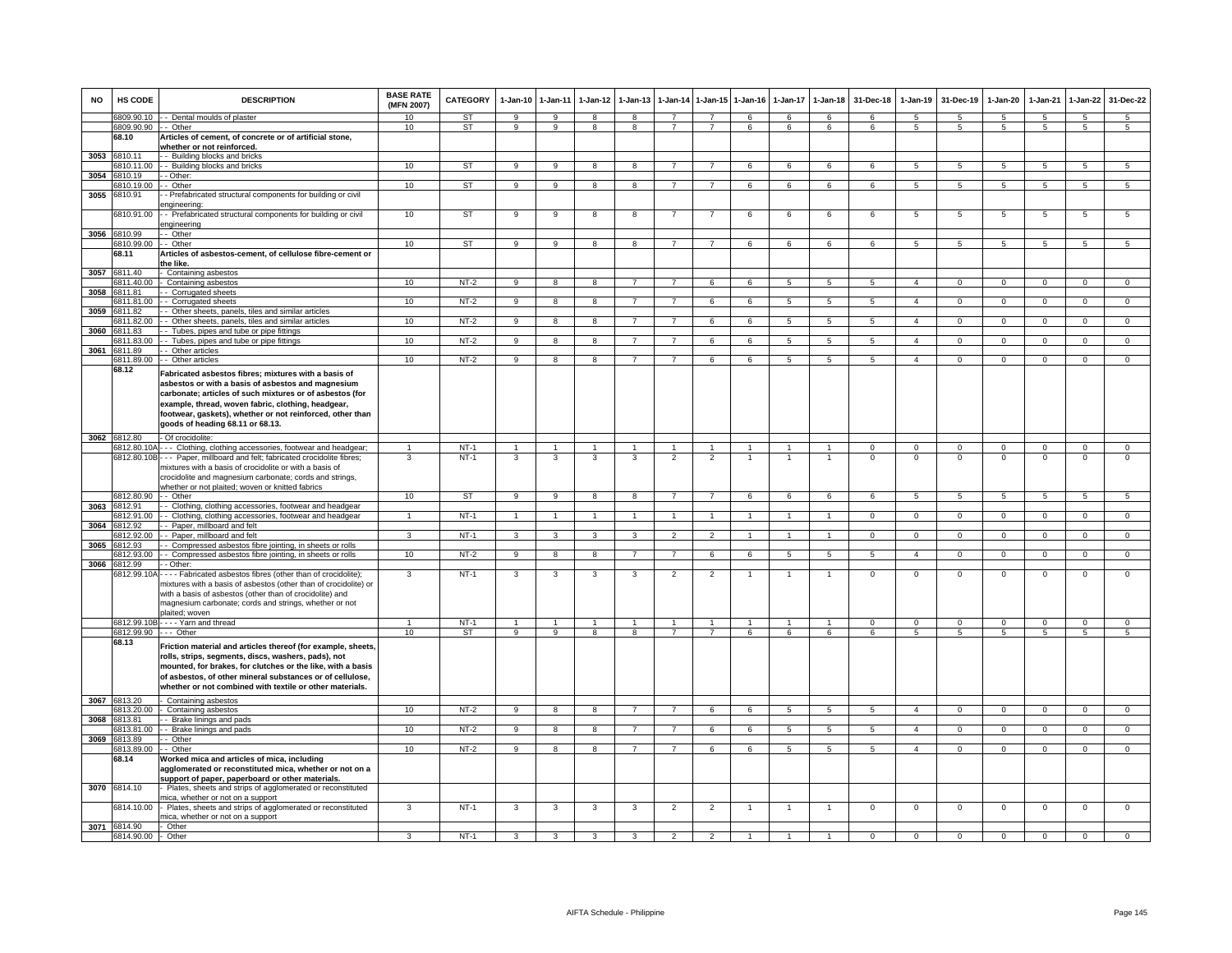| NO   | HS CODE                     | <b>DESCRIPTION</b>                                                                                                                                                                   | <b>BASE RATE</b><br>(MFN 2007) | <b>CATEGORY</b> |                | 1-Jan-10 1-Jan-11       | 1-Jan-12       | 1-Jan-13       |                |                | 1-Jan-14 1-Jan-15 1-Jan-16 | 1-Jan-17       | 1-Jan-18                | 31-Dec-18       | 1-Jan-19                | 31-Dec-19      | 1-Jan-20                | 1-Jan-21       | 1-Jan-22       | 31-Dec-22      |
|------|-----------------------------|--------------------------------------------------------------------------------------------------------------------------------------------------------------------------------------|--------------------------------|-----------------|----------------|-------------------------|----------------|----------------|----------------|----------------|----------------------------|----------------|-------------------------|-----------------|-------------------------|----------------|-------------------------|----------------|----------------|----------------|
|      | 68.15                       | Articles of stone or of other mineral substances<br>(including carbon fibres, articles of carbon fibres and<br>articles of peat), not elsewhere specified or included.               |                                |                 |                |                         |                |                |                |                |                            |                |                         |                 |                         |                |                         |                |                |                |
|      | 3072 6815.10                | - Non-electrical articles of graphite or other carbon:                                                                                                                               |                                |                 |                |                         |                |                |                |                |                            |                |                         |                 |                         |                |                         |                |                |                |
|      |                             | 6815.10.10 - Yarn or thread                                                                                                                                                          |                                | $NT-1$          |                |                         |                |                |                |                |                            |                |                         | $\Omega$        | $\Omega$                | $\Omega$       | $\Omega$                | $\Omega$       | $\Omega$       | $\Omega$       |
|      |                             | 6815.10.20 - Bricks, paving slabs, floor tiles and similar construction<br>goods                                                                                                     | 5                              | $NT-1$          | $\overline{4}$ | $\overline{4}$          | 3              | 3              | $\overline{2}$ | $\overline{2}$ |                            |                |                         | $\Omega$        | $\Omega$                | $\Omega$       | $\Omega$                | $\Omega$       | $\Omega$       | $\mathbf 0$    |
|      | 6815.10.90                  | - - Other                                                                                                                                                                            | 5                              | $NT-1$          | $\overline{4}$ | $\overline{4}$          | 3              | $\mathbf{3}$   | $\overline{2}$ | $\mathcal{P}$  |                            | $\mathbf{1}$   | $\overline{1}$          | $\mathbf{0}$    | $\mathbf{0}$            | $\mathbf 0$    | $\mathbf{0}$            | $\mathbf{0}$   | $\mathbf{0}$   | $\mathbf{0}$   |
|      | 3073 6815.20<br>6815.20.00  | Articles of peat<br>Articles of peat                                                                                                                                                 | 5                              | NT-1            | $\overline{4}$ | $\overline{4}$          | 3              | 3              | $\overline{2}$ | $\overline{2}$ |                            |                | $\mathbf{1}$            | $\Omega$        | $\mathbf 0$             | $\mathbf 0$    | $\circ$                 | $\Omega$       | $\mathbf{0}$   | $\mathbf{0}$   |
| 3074 | 6815.91                     | - Containing magnesite, dolomite or chromite                                                                                                                                         |                                |                 |                |                         |                |                |                |                |                            |                |                         |                 |                         |                |                         |                |                |                |
|      | 815.91.00                   | - Containing magnesite, dolomite or chromite                                                                                                                                         | 10                             | $NT-2$          | 9              | $\overline{8}$          | 8              | $\overline{7}$ | $\overline{7}$ | 6              | 6                          | 5              | $5\phantom{.0}$         | 5               | $\overline{4}$          | $\mathbf 0$    | $\mathbf 0$             | $\mathbf 0$    | $\mathbf 0$    | $\overline{0}$ |
| 3075 | 815.99<br>815.99.00         | - Other:<br>- Other                                                                                                                                                                  | 10                             | $NT-2$          | 9              | 8                       | 8              | $\overline{7}$ | $\overline{7}$ | 6              | 6                          | 5              | 5                       | 5               | $\overline{4}$          | $\mathbf 0$    | $\mathbf 0$             | $\mathbf 0$    | $\mathbf 0$    | $\overline{0}$ |
| 3076 | 6901.00                     | Bricks, blocks, tiles and other ceramic goods of siliceous fossil<br>meals (for example, kieselguhr, tripolite or diatomite) or of<br>similar siliceous earths.                      |                                |                 |                |                         |                |                |                |                |                            |                |                         |                 |                         |                |                         |                |                |                |
|      |                             | 6901.00.00 Bricks, blocks, tiles and other ceramic goods of siliceous fossil<br>meals (for example, kieselguhr, tripolite or diatomite) or of<br>similar siliceous earths.           | 3                              | $NT-1$          | 3              | 3                       | 3              | 3              | $\overline{2}$ | $\overline{2}$ |                            |                | $\overline{1}$          | $^{\circ}$      | $^{\circ}$              | $\mathbf 0$    | $\mathbf 0$             | $\mathbf 0$    | $\mathsf 0$    | $\mathbf 0$    |
|      | 69.02                       | Refractory bricks, blocks, tiles and similar refractory<br>ceramic constructional goods, other than those of<br>siliceous fossil meals or similar siliceous earths.                  |                                |                 |                |                         |                |                |                |                |                            |                |                         |                 |                         |                |                         |                |                |                |
| 3077 | 6902.10                     | Containing by weight, singly or together, more than 50% of<br>the elements Mg, Ca or Cr, expressed as MgO, CaO or Cr2O3                                                              |                                |                 |                |                         |                |                |                |                |                            |                |                         |                 |                         |                |                         |                |                |                |
|      | 6902.10.00                  | - Containing by weight, singly or together, more than 50% of<br>the elements Mg, Ca or Cr, expressed as MgO, CaO or Cr2O3                                                            |                                | ST              | $\overline{7}$ | $\overline{7}$          |                | $\overline{7}$ | $\overline{7}$ | 6              | 6                          | 5              | 5                       | 5               | 5                       | 5              | 5                       | 5              | 5              | 5              |
|      | 3078 6902.20                | Containing by weight more than 50% of alumina (Al2O3), of<br>silica (SiO2) or of a mixture or compound of these products                                                             |                                |                 |                |                         |                |                |                |                |                            |                |                         |                 |                         |                |                         |                |                |                |
|      | 6902.20.00                  | Containing by weight more than 50% of alumina (Al2O3), of<br>silica (SiO2) or of a mixture or compound of these products                                                             | $\overline{7}$                 | <b>ST</b>       | $\overline{7}$ | $\overline{7}$          | $\overline{7}$ | $\overline{7}$ | $\overline{7}$ | $\,6\,$        | 6                          | $\,$ 5 $\,$    | 5                       | $5\phantom{.0}$ | 5                       | $\sqrt{5}$     | $\,$ 5                  | 5              | $\overline{5}$ | $\overline{5}$ |
|      | 3079 6902.90<br>902.90.00   | Other<br>Other                                                                                                                                                                       | $\overline{7}$                 | <b>ST</b>       | $\overline{7}$ | $\overline{7}$          | $\overline{7}$ | $\overline{7}$ | $\overline{7}$ | 6              | 6                          | 5              | 5                       | 5               | 5                       | 5              | 5                       | 5              | 5              | 5              |
|      | 69.03                       | Other refractory ceramic goods (for example, retorts,                                                                                                                                |                                |                 |                |                         |                |                |                |                |                            |                |                         |                 |                         |                |                         |                |                |                |
|      |                             | crucibles, muffles, nozzles, plugs, supports, cupels,<br>tubes, pipes, sheaths and rods), other than those of<br>siliceous fossil meals or of similar siliceous earths.              |                                |                 |                |                         |                |                |                |                |                            |                |                         |                 |                         |                |                         |                |                |                |
|      | 3080 6903.10                | Containing by weight more than 50% of graphite or other                                                                                                                              |                                |                 |                |                         |                |                |                |                |                            |                |                         |                 |                         |                |                         |                |                |                |
|      | 3903.10.00                  | carbon or of a mixture of these products<br>Containing by weight more than 50% of graphite or other<br>arbon or of a mixture of these products                                       | $\overline{1}$                 | $NT-1$          | $\overline{1}$ | $\overline{1}$          | $\overline{1}$ | $\overline{1}$ | $\overline{1}$ | $\overline{1}$ | $\overline{1}$             | $\overline{1}$ | $\mathbf{1}$            | $\mathsf 0$     | $\mathbf 0$             | $\mathbf 0$    | $\mathbf 0$             | $\mathsf 0$    | $\mathsf 0$    | $\mathsf 0$    |
| 3081 | 6903.20                     | Containing by weight more than 50% of alumina (Al2O3) or<br>of a mixture or compound of alumina and of silica (SiO2)                                                                 |                                |                 |                |                         |                |                |                |                |                            |                |                         |                 |                         |                |                         |                |                |                |
|      | 6903.20.00                  | - Containing by weight more than 50% of alumina (Al2O3) or<br>of a mixture or compound of alumina and of silica (SiO2)                                                               |                                | $NT-1$          |                |                         |                |                |                |                |                            |                |                         | $\Omega$        | $\Omega$                | $\Omega$       | $\Omega$                | $\Omega$       | $\Omega$       | $\Omega$       |
|      | 3082 6903.90                | - Other                                                                                                                                                                              |                                |                 |                |                         |                |                |                |                |                            |                |                         |                 |                         |                |                         |                |                |                |
|      | 6903.90.00 - Other<br>69.04 | Ceramic building bricks, flooring blocks, support or filler<br>tiles and the like.                                                                                                   | $\mathbf{1}$                   | $NT-1$          | $\overline{1}$ | $\overline{1}$          | $\mathbf{1}$   |                | $\overline{1}$ |                |                            |                | $\overline{1}$          | $\mathbf{0}$    | $\mathbf 0$             | $\mathbf{0}$   | $^{\circ}$              | $\mathbf 0$    | $\mathbf{0}$   | $\mathbf{0}$   |
| 3083 | 6904.10                     | Building bricks                                                                                                                                                                      |                                |                 |                |                         |                |                |                |                |                            |                |                         |                 |                         |                |                         |                |                |                |
|      | 904.10.00                   | - Building bricks                                                                                                                                                                    | 10                             | $NT-2$          | -9             | 8                       | -8             | 7              | -7             | -6             | 6                          | 5              | -5                      | -5              | $\overline{4}$          | $^{\circ}$     | $\Omega$                | $\Omega$       | $^{\circ}$     | $\overline{0}$ |
| 3084 | 3904.90                     | Other                                                                                                                                                                                |                                |                 |                |                         |                |                |                |                |                            |                |                         |                 |                         |                |                         |                |                |                |
|      | 904.90.00<br>69.05          | Other<br>Roofing tiles, chimney-pots, cowls, chimney liners,<br>architectural ornaments and other ceramic constructional<br>aboot                                                    | 10                             | $NT-2$          | $\overline{9}$ | $\overline{8}$          | $\overline{8}$ | $\overline{7}$ | $\overline{7}$ | 6              | 6                          | $\overline{5}$ | $\overline{5}$          | 5               | $\overline{4}$          | $\overline{0}$ | $\overline{0}$          | $\overline{0}$ | $\overline{0}$ | $\overline{0}$ |
| 3085 | 6905.10                     | Roofing tiles                                                                                                                                                                        |                                |                 |                |                         |                |                |                |                |                            |                |                         |                 |                         |                |                         |                |                |                |
|      | 6905.10.00<br>3905.90       | Roofing tiles                                                                                                                                                                        | 10                             | $NT-2$          | 9              | 8                       | 8              | $\overline{7}$ | $\overline{7}$ | 6              | 6                          | 5              | 5                       | 5               | $\overline{4}$          | $\mathbf 0$    | $\mathbf 0$             | $\mathbf{0}$   | $\mathsf 0$    | $\overline{0}$ |
| 3086 | 905.90.10                   | Other:<br>- Lining bricks for ball mills                                                                                                                                             | $\mathbf{3}$                   | <b>ST</b>       | 3              | $\overline{\mathbf{3}}$ | 3              | $\mathbf{3}$   | $\mathbf{3}$   | $\mathbf{3}$   | $\overline{\mathbf{3}}$    | $\mathbf{R}$   | $\overline{\mathbf{3}}$ | $\mathcal{R}$   | $\overline{\mathbf{3}}$ | $\mathbf{R}$   | $\overline{\mathbf{3}}$ | $\mathbf{B}$   | 3              | 3              |
|      | \$905.90.90                 | - Other                                                                                                                                                                              | 10                             | $NT-2$          | $\overline{9}$ | $\overline{8}$          | $\overline{8}$ | $\overline{7}$ | $\overline{7}$ | 6              | 6                          | 5              | $\overline{5}$          | 5               | $\overline{4}$          | $\mathbf{0}$   | $\overline{0}$          | $\overline{0}$ | $\overline{0}$ | $\overline{0}$ |
| 3087 | 3906.00                     | Ceramic pipes, conduits, guttering and pipe fittings                                                                                                                                 |                                |                 |                |                         |                |                |                |                |                            |                |                         |                 |                         |                |                         |                |                |                |
|      | \$906.00.00<br>69.07        | Ceramic pipes, conduits, guttering and pipe fittings.<br>Unglazed ceramic flags and paving, hearth or wall tiles;                                                                    | $\overline{7}$                 | $NT-1$          | 5              | 5                       | $\overline{4}$ | $\Delta$       | 3              | 3              | $\mathfrak{p}$             | 2              | $\mathbf{1}$            | $\circ$         | $\mathbf{0}$            | $\mathbf 0$    | $\mathbf 0$             | $\mathbf 0$    | $\mathbf 0$    | $\overline{0}$ |
|      |                             | unglazed ceramic mosaic cubes and the like, whether or<br>not on a backing.                                                                                                          |                                |                 |                |                         |                |                |                |                |                            |                |                         |                 |                         |                |                         |                |                |                |
|      | 3088 6907.10                | Tiles, cubes and similar articles, whether or not rectangular,<br>the largest surface area of which is capable of being enclosed<br>in a square the side of which is less than 7 cm: |                                |                 |                |                         |                |                |                |                |                            |                |                         |                 |                         |                |                         |                |                |                |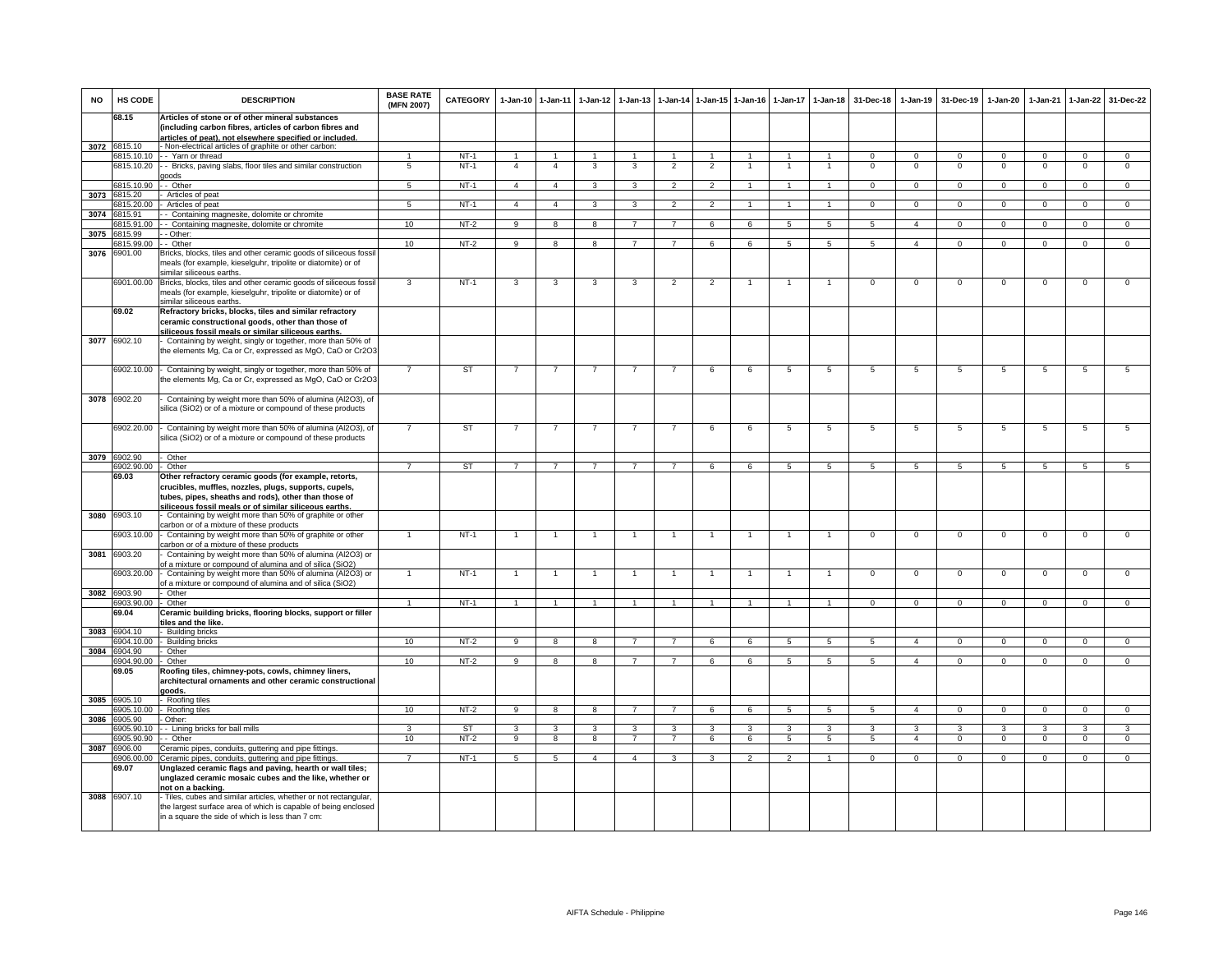| NO   | HS CODE                   | <b>DESCRIPTION</b>                                                                                                                                                                                                                                      | <b>BASE RATE</b><br>(MFN 2007) | <b>CATEGORY</b>        | $1 - Jan-10$   | 1-Jan-11                | $1 - Jan-12$                 | $1-Jan-13$          | 1-Jan-14                         | 1-Jan-15                         | $1 - Jan-16$ | $1 - Jan-17$   | $1 - Jan-18$         | 31-Dec-18      | 1-Jan-19         | 31-Dec-19      | $1 - Jan-20$    | 1-Jan-21         | 1-Jan-22                         | 31-Dec-22                          |
|------|---------------------------|---------------------------------------------------------------------------------------------------------------------------------------------------------------------------------------------------------------------------------------------------------|--------------------------------|------------------------|----------------|-------------------------|------------------------------|---------------------|----------------------------------|----------------------------------|--------------|----------------|----------------------|----------------|------------------|----------------|-----------------|------------------|----------------------------------|------------------------------------|
|      | 6907.10.00                | Tiles, cubes and similar articles, whether or not rectangular,<br>the largest surface area of which is capable of being enclosed<br>in a square the side of which is less than 7 cm                                                                     | 10                             | $NT-2$                 | g              | $\overline{\mathbf{8}}$ | $\overline{8}$               | $\overline{7}$      | $\overline{7}$                   | 6                                | 6            | 5              | $\overline{5}$       | -5             | $\overline{4}$   | $\Omega$       | $\overline{0}$  | $\overline{0}$   | $\overline{0}$                   | $\overline{0}$                     |
|      | 3089 6907.90              | - Other:                                                                                                                                                                                                                                                |                                |                        |                |                         |                              |                     |                                  |                                  |              |                |                      |                |                  |                |                 |                  |                                  |                                    |
|      | 907.90.00                 | Other                                                                                                                                                                                                                                                   | 10                             | ST                     | 9              | $\overline{9}$          | $\overline{8}$               | $\overline{8}$      | $\overline{7}$                   | $\overline{7}$                   | 6            | 6              | 6                    | 6              | -5               | -5             | 5               | $5^{\circ}$      | -5                               | 5                                  |
|      | 69.08                     | Glazed ceramic flags and paving, hearth or wall tiles;<br>glazed ceramic mosaic cubes and the like, whether or not<br>on a backing.                                                                                                                     |                                |                        |                |                         |                              |                     |                                  |                                  |              |                |                      |                |                  |                |                 |                  |                                  |                                    |
|      | 3090 6908.10              | Tiles, cubes and similar articles, whether or not rectangular,<br>the largest surface area of which is capable of being enclosed<br>in a square the side of which is less than 7 cm:                                                                    |                                |                        |                |                         |                              |                     |                                  |                                  |              |                |                      |                |                  |                |                 |                  |                                  |                                    |
|      | 6908.10.00                | - Tiles, cubes and similar articles, whether or not rectangular,<br>the largest surface area of which is capable of being enclosed<br>in a square the side of which is less than 7 cm                                                                   | 10                             | ST                     | 9              | $\overline{9}$          | 8                            | 8                   | $\overline{7}$                   | $\overline{7}$                   | 6            | 6              | 6                    | 6              | 5                | 5              | 5               | 5                | 5                                | $5\overline{)}$                    |
|      | 3091 6908.90              | Other:                                                                                                                                                                                                                                                  |                                |                        |                |                         |                              |                     |                                  |                                  |              |                |                      |                |                  |                |                 |                  |                                  |                                    |
|      | 908.90.10<br>\$908.90.90  | - Plain tiles<br>- Other                                                                                                                                                                                                                                | 10<br>10                       | <b>ST</b><br><b>ST</b> | 9<br>9         | 9<br>$\overline{9}$     | 8<br>$\overline{\mathbf{8}}$ | 8<br>$\overline{8}$ | $\overline{7}$<br>$\overline{7}$ | $\overline{7}$<br>$\overline{7}$ | 6<br>6       | 6<br>6         | 6<br>6               | 6<br>6         | $5^{\circ}$<br>5 | 5<br>5         | 5<br>5          | $5^{\circ}$<br>5 | $\overline{5}$<br>$\overline{5}$ | $5\phantom{.0}$<br>$5\overline{)}$ |
|      | 69.09                     | Ceramic wares for laboratory, chemical or other technical<br>uses; ceramic troughs, tubs and similar receptacles of a<br>kind used in agriculture; ceramic pots, jars and similar<br>articles of a kind used for the conveyance or packing of<br>goods. |                                |                        |                |                         |                              |                     |                                  |                                  |              |                |                      |                |                  |                |                 |                  |                                  |                                    |
| 3092 | 6909.11                   | - - Of porcelain or china<br>909.11.00 - - Of porcelain or china                                                                                                                                                                                        | $\mathcal{R}$                  | $NT-1$                 | 3              | 3                       | $\mathbf{3}$                 | 3                   | $\overline{2}$                   | $\mathcal{P}$                    |              |                | $\overline{1}$       | $\Omega$       | $\Omega$         | $\Omega$       | $\Omega$        | $\Omega$         | $\Omega$                         | $\Omega$                           |
| 3093 | 6909.12                   | - Articles having a hardness equivalent to 9 or more on the<br>Mohs scale                                                                                                                                                                               |                                |                        |                |                         |                              |                     |                                  |                                  |              |                |                      |                |                  |                |                 |                  |                                  |                                    |
| 3094 | 6909.12.00<br>909.19      | - Articles having a hardness equivalent to 9 or more on the<br>Mohs scale<br>- Other                                                                                                                                                                    | $\overline{1}$                 | $NT-1$                 | -1             |                         |                              |                     |                                  |                                  |              |                |                      | $\Omega$       | $\Omega$         | $^{\circ}$     | $\mathbf 0$     | $\Omega$         | $\Omega$                         | $\overline{0}$                     |
|      | 909.19.00                 | - Other                                                                                                                                                                                                                                                 | $\overline{1}$                 | $NT-1$                 |                |                         |                              |                     |                                  |                                  |              |                |                      | $\Omega$       | $\circ$          | $\Omega$       | $\Omega$        | $\Omega$         | $\Omega$                         | $\Omega$                           |
| 3095 | 6909.90                   | Other                                                                                                                                                                                                                                                   |                                |                        |                |                         |                              |                     |                                  |                                  |              |                |                      |                |                  |                |                 |                  |                                  |                                    |
|      | 6909.90.00                | Other                                                                                                                                                                                                                                                   | 3                              | $NT-1$                 | $\mathbf{3}$   | 3                       | $\mathbf{3}$                 | 3                   | $\overline{2}$                   | $\overline{2}$                   | $\mathbf{1}$ | $\overline{1}$ | $\overline{1}$       | $\mathbf{0}$   | $\mathbf 0$      | $\mathbf 0$    | $\overline{0}$  | $\mathbf{0}$     | $\overline{0}$                   | $\overline{0}$                     |
| 3096 | 69.10<br>6910.10          | Ceramic sinks, wash basins, wash basin pedestals, baths,<br>bidets, water closet pans, flushing cisterns, urinals and<br>similar sanitary fixtures.<br>- Of porcelain or china                                                                          |                                |                        |                |                         |                              |                     |                                  |                                  |              |                |                      |                |                  |                |                 |                  |                                  |                                    |
|      | 6910.10.00                | - Of porcelain or china                                                                                                                                                                                                                                 | 15                             | $NT-2$                 | 14             | 13                      | 12                           | 11                  | 10                               | 9                                | 8            | $\overline{7}$ | 6                    | 6              | 5                | $\mathbf{0}$   | $\overline{0}$  | $\mathbf{0}$     | $\mathbf{0}$                     | $\overline{0}$                     |
|      | 3097 6910.90              | Other                                                                                                                                                                                                                                                   |                                |                        |                |                         |                              |                     |                                  |                                  |              |                |                      |                |                  |                |                 |                  |                                  |                                    |
|      | 910.90.00<br>69.11        | Other<br>Tableware, kitchenware, other household articles and<br>oilet articles, of porcelain or china.                                                                                                                                                 | 15                             | $NT-2$                 | 14             | 13                      | 12                           | 11                  | 10                               | $\overline{9}$                   | 8            | $\overline{7}$ | 6                    | 6              | $5\phantom{.0}$  | $\mathbf 0$    | $\overline{0}$  | $\overline{0}$   | $\overline{0}$                   | $\overline{0}$                     |
| 3098 | 3911.10                   | Tableware and kitchenware                                                                                                                                                                                                                               |                                |                        |                |                         |                              |                     |                                  |                                  |              |                |                      |                |                  |                |                 |                  |                                  |                                    |
| 3099 | 911.10.00<br>6911.90      | Tableware and kitchenware<br>Other                                                                                                                                                                                                                      | 15                             | $NT-2$                 | 14             | 13                      | 12                           | 11                  | 10                               | 9                                | 8            | $\overline{7}$ | 6                    | 6              | $5^{\circ}$      | $\mathbf{0}$   | $\mathbf 0$     | $\Omega$         | $\Omega$                         | $\overline{0}$                     |
|      | 911.90.00                 | Other                                                                                                                                                                                                                                                   | 15                             | <b>ST</b>              | 14             | 13                      | 12                           | 11                  | 10                               | 10                               | $_{9}$       | $\overline{8}$ | $\overline{7}$       | $\overline{7}$ | 6                | 5              | $5\overline{)}$ | 5                | $\overline{5}$                   | 5                                  |
| 3100 | 6912.00<br>6912.00.00     | Ceramic tableware, kitchenware, other household articles and<br>pilet articles, other than of porcelain or china.<br>Ceramic tableware, kitchenware, other household articles and                                                                       | 15                             | $NT-2$                 | 14             | 13                      | 12                           | 11                  | 10                               | 9                                | 8            |                | 6                    | 6              | 5                | $^{\circ}$     | $\overline{0}$  | $\mathbf 0$      | $^{\circ}$                       | $\mathbf{O}$                       |
|      | 69.13                     | oilet articles, other than of porcelain or china.<br>Statuettes and other ornamental ceramic articles.                                                                                                                                                  |                                |                        |                |                         |                              |                     |                                  |                                  |              |                |                      |                |                  |                |                 |                  |                                  |                                    |
| 3101 | 6913.10<br>913.10.00      | Of porcelain or china                                                                                                                                                                                                                                   | 10                             |                        | 9              | 8                       | 8                            |                     | $\overline{7}$                   | 6                                |              |                | $\sqrt{5}$           |                | $\overline{a}$   |                | $\Omega$        | $\Omega$         |                                  | $\overline{0}$                     |
| 3102 | 913.90                    | Of porcelain or china<br>Other                                                                                                                                                                                                                          |                                | $NT-2$                 |                |                         |                              |                     |                                  |                                  | 6            | 5              |                      | -5             |                  | $\Omega$       |                 |                  | $\Omega$                         |                                    |
|      | 913.90.00                 | Other                                                                                                                                                                                                                                                   | 10                             | $NT-2$                 | 9              | 8                       | 8                            |                     | $\overline{7}$                   | 6                                | 6            |                | 5                    | -5             | $\overline{4}$   | $\Omega$       | $\Omega$        | $\Omega$         | $\Omega$                         | $\mathbf{0}$                       |
|      | 69.14<br>6914.10          | Other ceramic articles.                                                                                                                                                                                                                                 |                                |                        |                |                         |                              |                     |                                  |                                  |              |                |                      |                |                  |                |                 |                  |                                  |                                    |
| 3103 | 914 10 00                 | Of porcelain or china<br>Of porcelain or china                                                                                                                                                                                                          | 10                             | $NT-2$                 | $\overline{q}$ | $\overline{8}$          | $\overline{8}$               | $\overline{7}$      | $\overline{7}$                   | 6                                | 6            | $\overline{5}$ | $\overline{5}$       | 5              | $\overline{4}$   | $\overline{0}$ | $\overline{0}$  | $\overline{0}$   | $\overline{0}$                   | $\overline{0}$                     |
| 3104 | 914.90                    | Other                                                                                                                                                                                                                                                   |                                |                        |                |                         |                              |                     |                                  |                                  |              |                |                      |                |                  |                |                 |                  |                                  |                                    |
| 3105 | 6914.90.00<br>7001.00     | Other<br>Cullet and other waste and scrap of glass; glass in the mass.                                                                                                                                                                                  | 10                             | ST                     | 9              | 9                       | 8                            | 8                   | $\overline{7}$                   | $\overline{7}$                   | 6            | 6              | 6                    | 6              | 5                | $\sqrt{5}$     | 5               | 5                | 5                                | 5                                  |
|      | 7001.00.00                | Cullet and other waste and scrap of glass; glass in the mass.                                                                                                                                                                                           | $\mathbf{1}$                   | $NT-1$                 | -1             | 1                       | $\mathbf{1}$                 |                     | -1                               |                                  |              |                | 1                    | $^{\circ}$     | $\mathbf{0}$     | $^{\circ}$     | $\overline{0}$  | 0                | $^{\circ}$                       | $\mathbf 0$                        |
|      | 70.02                     | Glass in balls (other than microspheres of heading 70.18),                                                                                                                                                                                              |                                |                        |                |                         |                              |                     |                                  |                                  |              |                |                      |                |                  |                |                 |                  |                                  |                                    |
| 3106 | 7002.10                   | ods or tubes, unworked.<br>- Balls                                                                                                                                                                                                                      |                                |                        |                |                         |                              |                     |                                  |                                  |              |                |                      |                |                  |                |                 |                  |                                  |                                    |
|      | 7002.10.00                | - Balls                                                                                                                                                                                                                                                 | 3                              | $NT-1$                 | 3              | 3                       | 3                            | 3                   | $\mathcal{P}$                    | $\overline{2}$                   |              |                |                      | $\Omega$       | $\Omega$         | $\Omega$       | $\Omega$        | $\Omega$         | $\Omega$                         | $\Omega$                           |
|      | 3107 7002.20<br>002.20.00 | Rods                                                                                                                                                                                                                                                    | $\mathbf{R}$                   | $NT-1$                 | $\mathbf{3}$   | $\mathbf{a}$            | $\mathbf{a}$                 | 3                   | $\mathcal{P}$                    | $\mathcal{P}$                    |              |                | $\blacktriangleleft$ | $\Omega$       | $\circ$          | $\Omega$       | $\Omega$        | $\Omega$         | $\Omega$                         | $\overline{0}$                     |
| 3108 | 002.31                    | Rods<br>- Of fused quartz or other fused silica:                                                                                                                                                                                                        |                                |                        |                |                         |                              |                     |                                  |                                  |              |                |                      |                |                  |                |                 |                  |                                  |                                    |
|      | 7002.31.10                | - - - For vacuum tubes                                                                                                                                                                                                                                  |                                | $NT-1$                 |                |                         |                              |                     |                                  |                                  |              |                |                      | $\Omega$       | $\Omega$         | $\Omega$       | $\Omega$        | $\Omega$         | $\Omega$                         | $\Omega$                           |
|      | 7002.31.90 --- Other      |                                                                                                                                                                                                                                                         | $\mathbf{1}$                   | $NT-1$                 |                |                         |                              |                     |                                  |                                  |              |                |                      | $\Omega$       | $\mathbf 0$      | $\mathbf 0$    | $\mathbf 0$     | $\mathbf 0$      | $\Omega$                         | $\mathbf{O}$                       |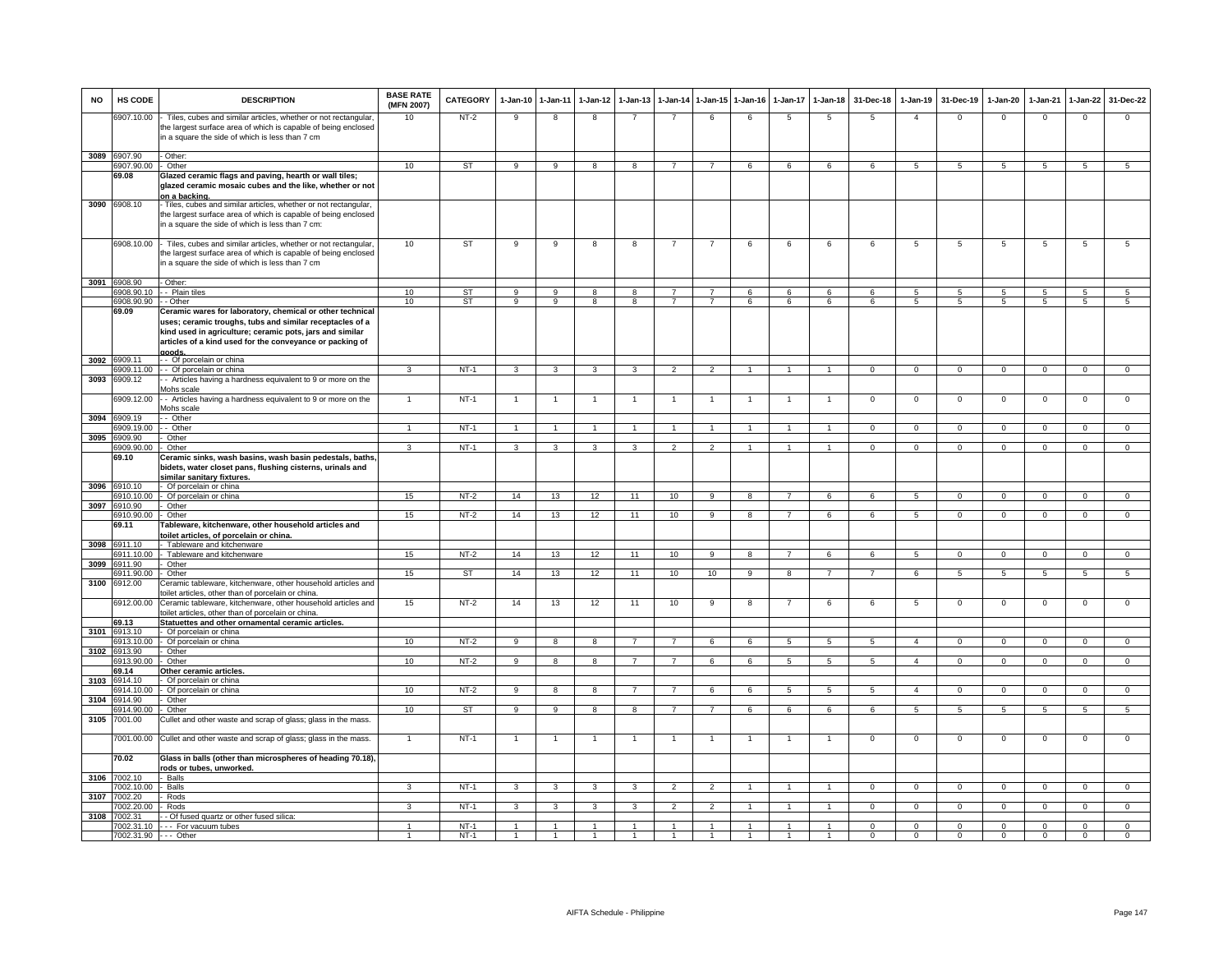| <b>NO</b> | HS CODE                  | <b>DESCRIPTION</b>                                                                                                                                                   | <b>BASE RATE</b><br>(MFN 2007) | <b>CATEGORY</b>            | $1-Jan-10$     | $1-Jan-11$           | $1-Jan-12$          | $1 - Jan-13$    | $1 - Jan-14$             | $1-Jan-15$           | $1 - Jan-16$   | $1-Jan-17$                                 | $1-Jan-18$          | 31-Dec-18   | $1-Jan-19$                 | 31-Dec-19               | $1 - Jan-20$               | $1-Jan-21$           | $1 - Jan-22$                 | 31-Dec-22            |
|-----------|--------------------------|----------------------------------------------------------------------------------------------------------------------------------------------------------------------|--------------------------------|----------------------------|----------------|----------------------|---------------------|-----------------|--------------------------|----------------------|----------------|--------------------------------------------|---------------------|-------------|----------------------------|-------------------------|----------------------------|----------------------|------------------------------|----------------------|
| 3109      | 7002.32                  | - Of other glass having a linear coefficient of expansion not<br>exceeding 5x10-6 per Kelvin within a temperature range of 0o<br>$C$ to 300o $C$ :                   |                                |                            |                |                      |                     |                 |                          |                      |                |                                            |                     |             |                            |                         |                            |                      |                              |                      |
|           | 002.32.10                | --- For vacuum tubes                                                                                                                                                 | 3                              | $NT-1$                     | 3              | 3                    | $\mathbf{3}$        | 3               | $\overline{2}$           | $\overline{2}$       | $\overline{1}$ | $\mathbf{1}$                               | $\mathbf{1}$        | $\Omega$    | $\Omega$                   | $\Omega$                | $\Omega$                   | $\Omega$             | $\Omega$                     | $\overline{0}$       |
|           | 002.32.90                | -- Other                                                                                                                                                             | 3                              | $NT-1$                     | 3              | 3                    | 3                   | 3               | $\overline{2}$           | $\overline{2}$       | $\overline{1}$ | $\mathbf{1}$                               | $\overline{1}$      | $\mathbf 0$ | $\mathbf 0$                | $^{\circ}$              | $\mathbf 0$                | $\mathbf 0$          | $\mathbf 0$                  | $\overline{0}$       |
| 3110      | '002.39                  | - Other:                                                                                                                                                             |                                |                            |                |                      |                     |                 |                          |                      |                |                                            |                     |             |                            |                         |                            |                      |                              |                      |
|           | 002.39.10                | - - For vacuum tubes                                                                                                                                                 | $\blacktriangleleft$           | $NT-1$                     | $\mathbf{1}$   | $\blacktriangleleft$ | $\mathbf{1}$        | $\mathbf{1}$    | $\mathbf{1}$             | $\overline{1}$       | $\overline{1}$ | $\overline{1}$                             | $\mathbf{1}$        | $\Omega$    | $\mathsf 0$                | $\Omega$                | $\Omega$                   | $\Omega$             | $\mathsf 0$                  | $\overline{0}$       |
|           | 002.39.90                | - - Othe                                                                                                                                                             | $\blacktriangleleft$           | $NT-1$                     | $\mathbf{1}$   | $\overline{1}$       | $\overline{1}$      | $\mathbf{1}$    | $\overline{1}$           | $\overline{1}$       | $\overline{1}$ | $\mathbf{1}$                               | $\overline{1}$      | $\Omega$    | $\mathsf 0$                | $\mathbf 0$             | $\mathbf 0$                | $\Omega$             | $\mathsf 0$                  | $\overline{0}$       |
|           | 70.03                    | Cast glass and rolled glass, in sheets or profiles, whether<br>or not having an absorbent, reflecting or non-reflecting<br>ayer, but not otherwise worked.           |                                |                            |                |                      |                     |                 |                          |                      |                |                                            |                     |             |                            |                         |                            |                      |                              |                      |
|           | 3111 7003.12             | - Coloured throughout the mass (body tinted), opacified,<br>flashed or having an absorbent, reflecting or non-reflecting<br>aver:                                    |                                |                            |                |                      |                     |                 |                          |                      |                |                                            |                     |             |                            |                         |                            |                      |                              |                      |
|           | 7003.12.10               | - - - Optical glass, not optically worked                                                                                                                            | 3                              | $NT-1$                     | 3              | 3                    | $\mathbf{3}$        | 3               | $\overline{2}$           | $\overline{2}$       | $\mathbf{1}$   | $\mathbf{1}$                               | $\overline{1}$      | $\mathbf 0$ | $\mathbf 0$                | $\overline{0}$          | $\mathbf{0}$               | $\mathbf 0$          | $\mathbf 0$                  | $\mathbf{0}$         |
|           | 7003.12.20               | -- Other, in square or rectangular shape (including 1 or 2 or<br>3 or 4 corners cut)                                                                                 | 15                             | HSL <sub>C</sub>           | 14.73          | 14.46                | 14.20               | 13.93           | 13.66                    | 13.39                | 13.12          | 12.86                                      | 12.59               | 12.59       | 12.32                      | 12.32                   | 12.05                      | 11.79                | 11.52                        | 11.25                |
|           | 7003.12.90               | --- Other                                                                                                                                                            | 15                             | HSL C                      | 14.73          | 14.46                | 14.20               | 13.93           | 13.66                    | 13.39                | 13.12          | 12.86                                      | 12.59               | 12.59       | 12.32                      | 12.32                   | 12.05                      | 11.79                | 11.52                        | 11.25                |
| 3112      | 7003.19<br>7003.19.10    | Other:<br>- Optical glass, not optically worked                                                                                                                      | 3                              | $NT-1$                     | 3              | 3                    | 3                   | 3               | $\overline{\phantom{a}}$ | $\overline{2}$       |                |                                            |                     | $\Omega$    | $\Omega$                   | $\Omega$                | $\Omega$                   | $\Omega$             | $\Omega$                     | $\Omega$             |
|           | 7003.19.90               | --- Other                                                                                                                                                            | 15                             | HSL <sub>C</sub>           | 14.73          | 14.46                | 14.20               | 13.93           | 13.66                    | 13.39                | 13.12          | 12.86                                      | 12.59               | 12.59       | 12.32                      | 12.32                   | 12.05                      | 11.79                | 11.52                        | 11.25                |
|           | 3113 7003.20             | - Wired sheets:                                                                                                                                                      |                                |                            |                |                      |                     |                 |                          |                      |                |                                            |                     |             |                            |                         |                            |                      |                              |                      |
|           | '003.20.00               | Wired sheets                                                                                                                                                         | 15                             | HSL <sub>C</sub>           | 14.73          | 14.46                | 14.20               | 13.93           | 13.66                    | 13.39                | 13.12          | 12.86                                      | 12.59               | 12.59       | 12.32                      | 12.32                   | 12.05                      | 11.79                | 11.52                        | 11.25                |
| 3114      | '003.30                  | Profiles:                                                                                                                                                            |                                |                            |                |                      |                     |                 |                          |                      |                |                                            |                     |             |                            |                         |                            |                      |                              |                      |
|           | 003.30.00                | Profiles                                                                                                                                                             | 15                             | HSL <sub>C</sub>           | 14.73          | 14.46                | 14.20               | 13.93           | 13.66                    | 13.39                | 13.12          | 12.86                                      | 12.59               | 12.59       | 12.32                      | 12.32                   | 12.05                      | 11.79                | 11.52                        | 11.25                |
|           | 70.04                    | Drawn glass and blown glass, in sheets, whether or not<br>having an absorbent, reflecting or non-reflecting layer,<br><u>out not otherwise worked.</u>               |                                |                            |                |                      |                     |                 |                          |                      |                |                                            |                     |             |                            |                         |                            |                      |                              |                      |
| 3115      | 7004.20                  | Glass, coloured throughout the mass (body tinted), opacified,<br>flashed or having an absorbent, reflecting or non-reflecting<br>aver:                               |                                |                            |                |                      |                     |                 |                          |                      |                |                                            |                     |             |                            |                         |                            |                      |                              |                      |
|           |                          | 7004.20.10 - Optical glass, not optically worked                                                                                                                     | $\mathbf{1}$                   | $NT-1$                     | $\overline{1}$ | $\mathbf{1}$         | $\mathbf{1}$        |                 |                          | $\blacktriangleleft$ |                |                                            |                     | $\Omega$    | $\mathsf 0$                | $\Omega$                | $\Omega$                   | $\Omega$             | $\mathbf 0$                  | $\Omega$             |
|           | 004.20.90                | - Other                                                                                                                                                              | 15                             | $NT-1$                     | 14             | 13                   | 12                  | 11              | 10                       | 8                    | 6              | 5                                          | 3                   | $^{\circ}$  | $\overline{0}$             | $\mathbf{0}$            | $\mathbf 0$                | $^{\circ}$           | $\overline{0}$               | $\mathbf{0}$         |
| 3116      | 7004.90                  | Other glass:                                                                                                                                                         |                                |                            |                |                      |                     |                 |                          |                      |                |                                            |                     |             |                            |                         |                            |                      |                              |                      |
|           | 004.90.10                | - Optical glass, not optically worked                                                                                                                                | 3                              | $NT-1$                     | 3              | 3                    | 3                   | 3               | $\mathcal{P}$            | $\overline{2}$       |                |                                            | $\mathbf{1}$        | $\Omega$    | $\Omega$                   | $\Omega$                | $\Omega$                   | $\Omega$             | $\mathbf 0$                  | $\mathbf{0}$         |
|           | 7004.90.90               | - Other                                                                                                                                                              | 15                             | $NT-1$                     | 14             | 13                   | 12                  | 11              | 10                       | 8                    | 6              | 5                                          | 3                   | 0           | $^{\circ}$                 | $\mathbf 0$             | $\mathbf 0$                | $^{\circ}$           | $\mathsf 0$                  | $\mathbf 0$          |
|           | 70.05                    | Float glass and surface ground or polished glass, in<br>sheets, whether or not having an absorbent, reflecting or<br>non-reflecting layer, but not otherwise worked. |                                |                            |                |                      |                     |                 |                          |                      |                |                                            |                     |             |                            |                         |                            |                      |                              |                      |
| 3117      | 7005.10                  | Non-wired glass, having an absorbent, reflecting or non-<br>eflecting layer:                                                                                         |                                |                            |                |                      |                     |                 |                          |                      |                |                                            |                     |             |                            |                         |                            |                      |                              |                      |
|           | 7005.10.10               | - - Optical glass, not optically worked                                                                                                                              | 3                              | $NT-1$                     | 3              | 3                    | 3                   | 3               | $\overline{2}$           | $\overline{2}$       | -1             | 1                                          | $\mathbf{1}$        | $\Omega$    | $\mathbf{0}$               | $^{\circ}$              | $\mathbf{0}$               | $^{\circ}$           | $^{\circ}$                   | $\mathbf{0}$         |
|           | 005.10.90                | <b>Other</b>                                                                                                                                                         | 15                             | HSL <sub>C</sub>           | 14.73          | 14.46                | 14.20               | 13.93           | 13.66                    | 13.39                | 13.12          | 12.86                                      | 12.59               | 12.59       | 12.32                      | 12.32                   | 12.05                      | 11.79                | 11.52                        | 11.25                |
| 3118      | 7005.21                  | Coloured throughout the mass (body tinted), opacified,<br>ashed or merely surface ground:                                                                            |                                |                            | $\mathbf{3}$   | $\mathbf{3}$         | 3                   | 3               | $\overline{2}$           | $\mathcal{P}$        | $\overline{1}$ |                                            |                     | $\Omega$    |                            |                         |                            |                      |                              |                      |
|           | 7005.21.10<br>7005.21.90 | - - Optical glass, not optically worked<br>--- Other                                                                                                                 | 3<br>15                        | $NT-1$<br>HSL <sub>C</sub> | 14.73          | 14.46                | 14.20               | 13.93           | 13.66                    | 13.39                | 13.12          | 12.86                                      | 12.59               | 12.59       | $\mathbf 0$<br>12.32       | $\overline{0}$<br>12.32 | $\Omega$<br>12.05          | $\mathbf 0$<br>11.79 | $\mathsf 0$<br>11.52         | $\mathbf 0$<br>11.25 |
| 3119      | 005.29                   | - Other:                                                                                                                                                             |                                |                            |                |                      |                     |                 |                          |                      |                |                                            |                     |             |                            |                         |                            |                      |                              |                      |
|           | 7005.29.10               | -- Optical glass, not optically worked                                                                                                                               | 3                              | $NT-1$                     | $\mathbf{3}$   | 3                    | 3                   | 3               | $\overline{2}$           | $\overline{2}$       |                | $\overline{1}$                             | $\overline{1}$      | $\Omega$    | $\mathsf 0$                | $\Omega$                | $\Omega$                   | $\Omega$             | $\mathbf 0$                  | $\mathbf 0$          |
|           | 005.29.90                | - - - Other                                                                                                                                                          | 15                             | HSL <sub>C</sub>           | 14.73          | 14.46                | 14.20               | 13.93           | 13.66                    | 13.39                | 13.12          | 12.86                                      | 12.59               | 12.59       | 12.32                      | 12.32                   | 12.05                      | 11.79                | 11.52                        | 11.25                |
| 3120      | 7005.30                  | - Wired glass                                                                                                                                                        |                                |                            |                |                      |                     |                 |                          |                      |                |                                            |                     |             |                            |                         |                            |                      |                              |                      |
|           | 005.30.00                | Wired glass                                                                                                                                                          | 15                             | $NT-1$                     | 14             | 13                   | 12                  | 11              | 10                       | $\overline{8}$       | 6              | $5\overline{5}$                            | 3                   | $\Omega$    | $\mathbf 0$                | $\mathbf{0}$            | $\mathbf{0}$               | $\mathbf 0$          | $\overline{0}$               | $\overline{0}$       |
| 3121      | 006.00                   | Glass of heading 70.03, 70.04 or 70.05, bent, edge-worked,<br>engraved, drilled, enamelled or otherwise worked, but not<br>ramed or fitted with other materials.     |                                |                            |                |                      |                     |                 |                          |                      |                |                                            |                     |             |                            |                         |                            |                      |                              |                      |
|           |                          | 7006.00.10 - Optical glass, not optically worked                                                                                                                     | 3                              | $NT-1$                     | $\mathbf{3}$   | $\mathbf{3}$         | $\mathbf{3}$        | $\mathbf{3}$    | $\overline{2}$           | $\overline{2}$       | $\overline{1}$ | $\overline{1}$                             | $\overline{1}$      | $\Omega$    | $\mathbf 0$                | $\mathbf 0$             | $\mathbf{0}$               | $\mathbf 0$          | $\mathbf 0$                  | $\mathbf{0}$         |
|           | 7006.00.90               | Other                                                                                                                                                                | 15                             | HSL <sub>C</sub>           | 14.73          | 14.46                | 14.20               | 13.93           | 13.66                    | 13.39                | 13.12          | 12.86                                      | 12.59               | 12.59       | 12.32                      | 12.32                   | 12.05                      | 11.79                | 11.52                        | 11.25                |
|           | 70.07                    | Safety glass, consisting of toughened (tempered) or<br><u>aminated glass.</u>                                                                                        |                                |                            |                |                      |                     |                 |                          |                      |                |                                            |                     |             |                            |                         |                            |                      |                              |                      |
|           | 3122 7007.11             | - Of size and shape suitable for incorporation in vehicles,<br>aircraft, spacecraft or vessels:                                                                      |                                |                            |                |                      |                     |                 | 7                        |                      |                |                                            |                     | 5           |                            |                         |                            | $\Omega$             |                              | $\Omega$             |
|           | 007.11.20                | 7007.11.10 --- Suitable for vehicles of Chapter 87<br>--- Suitable for aircraft or spacecraft of Chapter 88                                                          | 10<br>10                       | NT-2<br>$NT-1$             | 9<br>9         | 8<br>8               | 8<br>$\overline{7}$ | 7<br>6          | $5^{\circ}$              | 6<br>$\overline{a}$  | 6<br>3         | 5<br>2                                     | 5<br>$\overline{2}$ | $\Omega$    | $\overline{4}$<br>$\Omega$ | $^{\circ}$<br>$\Omega$  | $^{\circ}$<br>$\mathbf{0}$ | $\Omega$             | $^{\circ}$<br>$\overline{0}$ | $\overline{0}$       |
|           | 7007.11.30               | - - - Suitable for railway or tramway locomotives or rolling                                                                                                         | 10                             | $NT-1$                     | $\overline{9}$ | $\overline{8}$       | $\overline{7}$      | 6               | $5^{\circ}$              | $\overline{4}$       | $\overline{3}$ | $\overline{2}$                             | $\overline{2}$      | $\Omega$    | $\Omega$                   | $\Omega$                | $\Omega$                   | $\Omega$             | $\overline{0}$               | $\overline{0}$       |
|           | 7007.11.40               | - Suitable for ships, boats or floating structures of Chapter                                                                                                        | 10                             | $NT-1$                     | 9              | 8                    |                     | 6               | 5                        | $\overline{4}$       | 3              | $\overline{2}$                             | $\overline{2}$      | $\Omega$    | $^{\circ}$                 | $^{\circ}$              | $\mathbf 0$                | $\Omega$             | $\mathsf 0$                  | $\mathbf 0$          |
|           | 3123 7007.19             | - - Other:                                                                                                                                                           |                                |                            |                |                      |                     |                 |                          |                      |                |                                            |                     |             |                            |                         |                            |                      |                              |                      |
|           | 007 19 10                | - Suitable for earth moving machinery                                                                                                                                | 10                             | $NT-1$                     | $\mathbf{Q}$   | $\mathbf{R}$         | $\overline{7}$      | $\mathbf{6}$    | $\overline{5}$           | $\mathbf{A}$         | $\mathcal{R}$  | $\mathcal{L}$                              | $\mathcal{L}$       | $\Omega$    | $\Omega$                   | $\Omega$                | $\Omega$                   | $\Omega$             | $\Omega$                     | $\circ$              |
|           | 007.19.90                | -- Other                                                                                                                                                             | 10                             | $NT-1$                     | 9              | 8                    | $\overline{7}$      | 6               | 5                        | $\overline{4}$       | 3              | $\overline{2}$                             | $\overline{2}$      | $\mathbf 0$ | $\mathbf{0}$               | $\mathbf 0$             | $\mathbf 0$                | $\Omega$             | $\mathbf 0$                  | $\overline{0}$       |
| 3124      | 7007.21                  | - Of size and shape suitable for incorporation in vehicles,<br>aircraft, spacecraft or vessels:                                                                      |                                |                            |                |                      |                     |                 |                          |                      |                |                                            |                     |             |                            |                         |                            |                      |                              |                      |
|           |                          | 7007.21.10 --- Suitable for vehicles of Chapter 87                                                                                                                   | 10                             | $NT-2$                     | 9              | 8                    | 8                   | $\overline{7}$  | $\overline{7}$           | 6                    | 6              | 5                                          | 5                   | 5           | $\overline{4}$             | $\mathbf{0}$            | $^{\circ}$                 | $\Omega$             | $\overline{0}$               | $^{\circ}$           |
|           | 7007.21.20<br>7007.21.30 | --- Suitable for aircraft or spacecraft of Chapter 88<br>--- Suitable for railway or tramway locomotives or rolling                                                  | 10<br>10                       | $NT-1$<br>$NT-1$           | 9<br>9         | 8                    | $\overline{7}$      | $\epsilon$<br>6 | 5<br>5                   | $\overline{4}$       | 3<br>3         | $\overline{\phantom{a}}$<br>$\overline{2}$ | $\mathcal{P}$       | $\Omega$    | $\Omega$<br>$^{\circ}$     | $\Omega$<br>$^{\circ}$  | $\Omega$<br>$\mathbf 0$    | $\Omega$             | $\Omega$<br>$\mathbf 0$      | $\overline{0}$       |
|           |                          | stock of Chapter 86                                                                                                                                                  |                                |                            |                |                      |                     |                 |                          |                      |                |                                            |                     |             |                            |                         |                            |                      |                              |                      |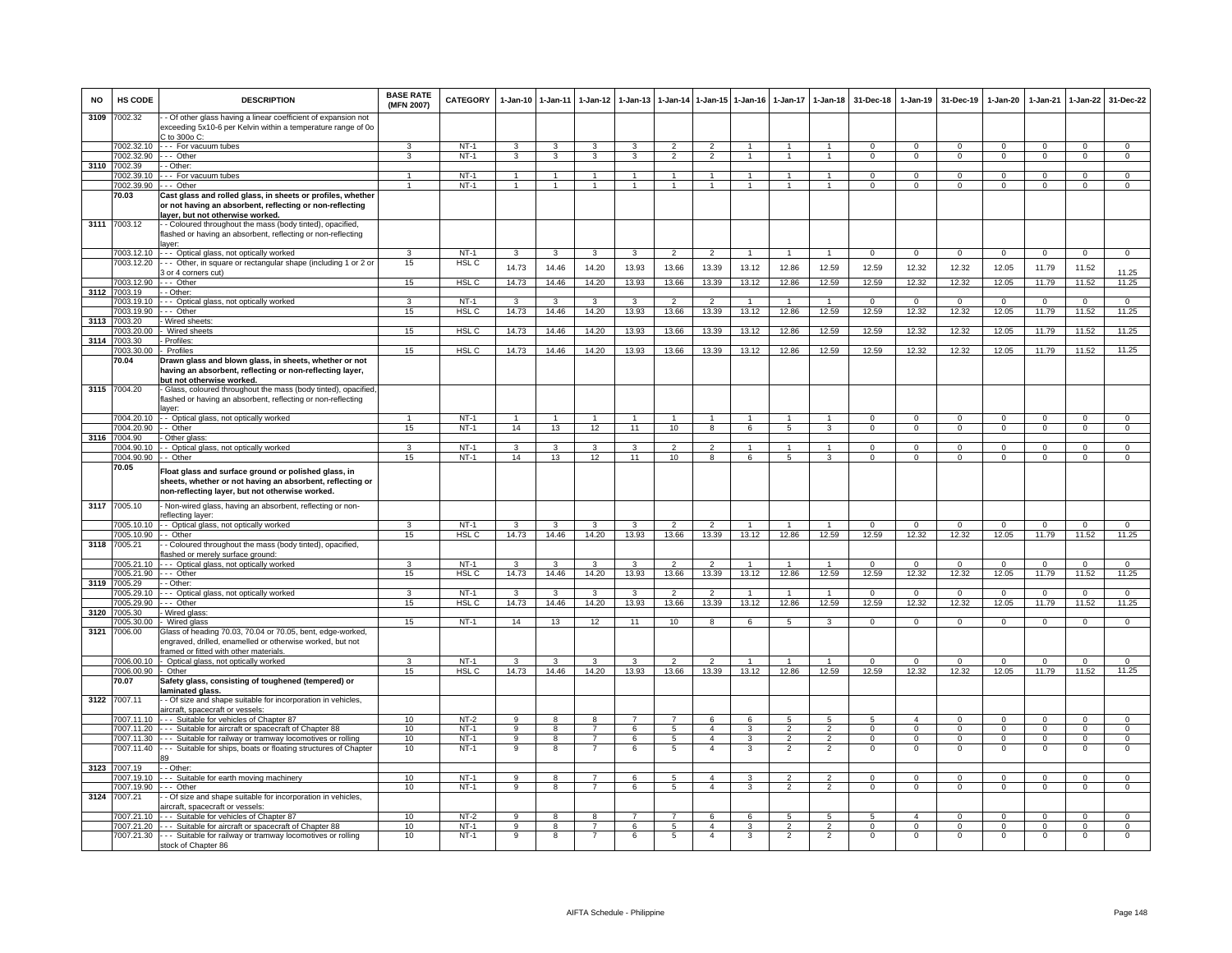| <b>NO</b> | <b>HS CODE</b>          | <b>DESCRIPTION</b>                                                                                                                                    | <b>BASE RATE</b><br>(MFN 2007) | <b>CATEGORY</b> | 1-Jan-10       | 1-Jan-11       | 1-Jan-12        | $1 - Jan-13$            | 1-Jan-14                 | 1-Jan-15       | 1-Jan-16                 | 1-Jan-17                | 1-Jan-18             | 31-Dec-18               | 1-Jan-19       | 31-Dec-19       | 1-Jan-20        | 1-Jan-21       | 1-Jan-22        | 31-Dec-22       |
|-----------|-------------------------|-------------------------------------------------------------------------------------------------------------------------------------------------------|--------------------------------|-----------------|----------------|----------------|-----------------|-------------------------|--------------------------|----------------|--------------------------|-------------------------|----------------------|-------------------------|----------------|-----------------|-----------------|----------------|-----------------|-----------------|
|           | 7007.21.40              | --- Suitable for ships, boats or floating structures of Chapter                                                                                       | 10                             | $NT-1$          | 9              | 8              | $\overline{7}$  | 6                       | 5                        | $\overline{4}$ | 3                        | $\overline{2}$          | $\overline{2}$       | $\mathbf 0$             | $\mathbf{0}$   | $\mathbf 0$     | $^{\circ}$      | $\mathbf 0$    | 0               | $\mathbf 0$     |
| 3125      | 7007.29                 | - Other:                                                                                                                                              |                                |                 |                |                |                 |                         |                          |                |                          |                         |                      |                         |                |                 |                 |                |                 |                 |
|           | 7007.29.10              | - - Suitable for earth moving machinery                                                                                                               | 10                             | $NT-1$          | 9              | 8              | $\overline{7}$  | 6                       | 5                        | $\mathbf{A}$   | 3                        | $\mathcal{P}$           | $\overline{2}$       | $\Omega$                | $\mathbf{0}$   | $\mathbf 0$     | $\mathbf{0}$    | $\Omega$       | $\mathbf 0$     | $\overline{0}$  |
|           | 7007.29.90              | --- Other                                                                                                                                             | 10                             | $NT-1$          | 9              | $\overline{8}$ | $\overline{7}$  | 6                       | 5                        | $\overline{4}$ | $\overline{\mathbf{3}}$  | $\overline{2}$          | $\overline{2}$       | $\Omega$                | $\Omega$       | $\overline{0}$  | $\overline{0}$  | $\Omega$       | $\overline{0}$  | $\overline{0}$  |
| 3126      | 7008.00                 | Multiple-walled insulating units of glass                                                                                                             |                                |                 |                |                |                 |                         |                          |                |                          |                         |                      |                         |                |                 |                 |                |                 |                 |
|           | 7008.00.00              | Multiple-walled insulating units of glass                                                                                                             | $\overline{5}$                 | $NT-1$          | $\overline{4}$ | $\overline{4}$ | 3               | $\overline{\mathbf{3}}$ | $\overline{\phantom{a}}$ | $\overline{2}$ |                          |                         |                      | $\overline{0}$          | $\Omega$       | $\Omega$        | $\Omega$        | $\Omega$       | $\overline{0}$  | $\overline{0}$  |
|           | 70.09                   | Glass mirrors, whether or not framed, including rear-view                                                                                             |                                |                 |                |                |                 |                         |                          |                |                          |                         |                      |                         |                |                 |                 |                |                 |                 |
|           |                         | mirrors.                                                                                                                                              |                                |                 |                |                |                 |                         |                          |                |                          |                         |                      |                         |                |                 |                 |                |                 |                 |
| 3127      | 7009.10                 | - Rear-view mirrors for vehicles                                                                                                                      |                                |                 |                |                |                 |                         |                          |                |                          |                         |                      |                         |                |                 |                 |                |                 |                 |
|           | 7009.10.00              | - Rear-view mirrors for vehicles                                                                                                                      | 10                             | $NT-2$          | -9             | 8              | 8               |                         |                          | $\epsilon$     | 6                        | 5                       | 5                    | 5                       | $\mathbf{A}$   | $\Omega$        | $\Omega$        | $\Omega$       | $\Omega$        | $\Omega$        |
| 3128      | 7009.91                 | - Unframed                                                                                                                                            |                                |                 |                |                |                 |                         |                          |                |                          |                         |                      |                         |                |                 |                 |                |                 |                 |
|           | 7009.91.00              | - Unframed                                                                                                                                            | 15                             | HSL C           | 14.73          | 14.46          | 14.20           | 13.93                   | 13.66                    | 13.39          | 13.12                    | 12.86                   | 12.59                | 12.59                   | 12.32          | 12.32           | 12.05           | 11.79          | 11.52           | 11.25           |
| 3129      | 7009.92                 | - Framed                                                                                                                                              |                                |                 |                |                |                 |                         |                          |                |                          |                         |                      |                         |                |                 |                 |                |                 |                 |
|           | 7009.92.00 -- Framed    |                                                                                                                                                       | 15                             | HSL C           | 14.73          | 14.46          | 14.20           | 13.93                   | 13.66                    | 13.39          | 13.12                    | 12.86                   | 12.59                | 12.59                   | 12.32          | 12.32           | 12.05           | 11.79          | 11.52           | 11.25           |
|           | 70.10                   | Carboys, bottles, flasks, jars, pots, phials, ampoules and<br>other containers, of glass, of a kind used for the                                      |                                |                 |                |                |                 |                         |                          |                |                          |                         |                      |                         |                |                 |                 |                |                 |                 |
|           |                         | conveyance or packing of goods; preserving jars of                                                                                                    |                                |                 |                |                |                 |                         |                          |                |                          |                         |                      |                         |                |                 |                 |                |                 |                 |
|           |                         | glass: stoppers. lids and other closures, of glass                                                                                                    |                                |                 |                |                |                 |                         |                          |                |                          |                         |                      |                         |                |                 |                 |                |                 |                 |
|           | 3130 7010.10            | - Ampoules                                                                                                                                            |                                |                 |                |                |                 |                         |                          |                |                          |                         |                      |                         |                |                 |                 |                |                 |                 |
|           | 010.10.00               | - Ampoules                                                                                                                                            | $\mathbf{1}$                   | $NT-1$          | $\overline{1}$ | $\overline{1}$ | 1               | -1                      | $\mathbf{1}$             | 1              | -1                       | -1                      | 1                    | $\Omega$                | $\mathbf 0$    | $\mathbf 0$     | $\mathbf 0$     | $\mathbf 0$    | $\mathbf{0}$    | $\mathbf{0}$    |
| 3131      | 7010.20                 | Stoppers, lids and other closures                                                                                                                     |                                |                 |                |                |                 |                         |                          |                |                          |                         |                      |                         |                |                 |                 |                |                 |                 |
|           | 7010.20.00              | Stoppers, lids and other closures                                                                                                                     | $\overline{5}$                 | $NT-1$          | $\overline{4}$ | $\overline{4}$ | $\mathbf{3}$    | 3                       | $\overline{2}$           | $\overline{2}$ | $\mathbf{1}$             | 1                       | $\mathbf{1}$         | $\overline{0}$          | $\overline{0}$ | $\mathbf 0$     | $\overline{0}$  | $\overline{0}$ | $\overline{0}$  | $\overline{0}$  |
| 3132      | 7010.90                 | Other:                                                                                                                                                |                                |                 |                |                |                 |                         |                          |                |                          |                         |                      |                         |                |                 |                 |                |                 |                 |
|           | 7010.90.10              | - Carboys or demijohns                                                                                                                                | $\mathbf{1}$                   | $NT-1$          | $\mathbf{1}$   | $\mathbf{1}$   | 1               |                         | 1                        | $\mathbf{1}$   |                          | $\mathbf{1}$            | $\mathbf{1}$         | $\mathsf 0$             | $\mathbf 0$    | $\mathbf 0$     | $\mathsf 0$     | $\mathbf 0$    | $\mathsf 0$     | $\overline{0}$  |
|           | 7010.90.20              | - Bottles and vials for antibiotics, serums and other                                                                                                 | 1                              | $NT-1$          | -1             | 1              |                 |                         | 1                        | -1             |                          | 1                       | -1                   | $\Omega$                | $\Omega$       | $\mathbf 0$     | $\mathbf 0$     | $\Omega$       | $\mathsf 0$     | $\mathsf 0$     |
|           |                         | ijectables of a capacity not exceeding 1 l                                                                                                            |                                |                 |                |                |                 |                         |                          |                |                          |                         |                      |                         |                |                 |                 |                |                 |                 |
|           | 7010.90.30              | - Bottles for intravenous fluids                                                                                                                      |                                | $NT-1$          | $\overline{1}$ | $\overline{1}$ | $\overline{1}$  |                         | $\overline{1}$           | $\mathbf{1}$   |                          |                         | $\overline{1}$       | $\Omega$                | $\Omega$       | $\Omega$        | $\Omega$        | $\Omega$       | 0               | $\mathbf 0$     |
|           | 7010.90.90A             | - - Bottles for injectables of a capacity exceeding 1 liter                                                                                           |                                | $NT-1$          | $\mathbf{1}$   |                |                 |                         |                          | $\mathbf{1}$   |                          |                         |                      | 0                       | 0              | $\mathbf 0$     | 0               | $\Omega$       | 0               | $\overline{0}$  |
|           | 7010.90.90B             | - - Other, of a capacity exceeding 1liter                                                                                                             | 5                              | $NT-2$          | $\overline{4}$ | $\overline{4}$ | $\overline{4}$  | 3                       | 3                        | 3              | $\overline{\phantom{a}}$ | $\overline{\mathbf{c}}$ | $\mathfrak{p}$       | $\overline{\mathbf{c}}$ |                | $\mathbf 0$     | 0               | $\Omega$       | $\mathsf 0$     | $\overline{0}$  |
|           | 7010.90.90C - - - Other |                                                                                                                                                       | $\overline{7}$                 | $NT-2$          | 5              | 5              | $5\overline{5}$ | $\overline{4}$          | $\overline{4}$           | $\overline{4}$ | 3                        | 3                       | 3                    | 3                       | $\overline{2}$ | $\mathbf 0$     | $\mathbf 0$     | $\mathbf 0$    | $\mathsf 0$     | $\mathbf 0$     |
|           | 70.11                   |                                                                                                                                                       |                                |                 |                |                |                 |                         |                          |                |                          |                         |                      |                         |                |                 |                 |                |                 |                 |
|           |                         | Glass envelopes (including bulbs and tubes), open, and<br>glass parts thereof, without fittings, for electric lamps,                                  |                                |                 |                |                |                 |                         |                          |                |                          |                         |                      |                         |                |                 |                 |                |                 |                 |
|           |                         | cathode-ray tubes or the like.                                                                                                                        |                                |                 |                |                |                 |                         |                          |                |                          |                         |                      |                         |                |                 |                 |                |                 |                 |
|           | 3133 7011.10            | - For electric lighting:                                                                                                                              |                                |                 |                |                |                 |                         |                          |                |                          |                         |                      |                         |                |                 |                 |                |                 |                 |
|           | 7011.10.10              | - - Stems                                                                                                                                             |                                | $NT-1$          | $\overline{1}$ | $\overline{1}$ | $\overline{1}$  | $\overline{1}$          | $\overline{1}$           | $\mathbf{1}$   | $\overline{1}$           | $\mathbf{1}$            | $\blacktriangleleft$ | $\Omega$                | $\Omega$       | $\Omega$        | $\mathbf{0}$    | $\Omega$       | $\mathbf 0$     | $\overline{0}$  |
|           | 7011.10.90              | - - Other                                                                                                                                             | $\mathbf{1}$                   | $NT-1$          | $\overline{1}$ | $\overline{1}$ | $\overline{1}$  | $\overline{1}$          | $\overline{1}$           | $\overline{1}$ | $\overline{1}$           | $\mathbf{1}$            | $\blacktriangleleft$ | $\Omega$                | $\Omega$       | $\mathbf 0$     | $\overline{0}$  | $\Omega$       | $\mathsf 0$     | $\overline{0}$  |
| 3134      | 7011.20                 | - For cathode-ray tubes                                                                                                                               |                                |                 |                |                |                 |                         |                          |                |                          |                         |                      |                         |                |                 |                 |                |                 |                 |
|           | 7011.20.10              | - Television picture tubes                                                                                                                            | 3                              | $NT-1$          | 3              | 3              | 3               | 3                       | $\overline{2}$           | $\overline{2}$ |                          | $\mathbf{1}$            | $\blacktriangleleft$ | $\Omega$                | $\overline{0}$ | $\Omega$        | $\overline{0}$  | $\Omega$       | $\overline{0}$  | $\overline{0}$  |
|           | 011.20.90               | - Other                                                                                                                                               | 3                              | $NT-1$          | 3              | 3              | 3               | 3                       | $\overline{2}$           | $\overline{2}$ | $\mathbf{1}$             | $\mathbf{1}$            | $\mathbf{1}$         | $\overline{0}$          | $\overline{0}$ | $\overline{0}$  | $\overline{0}$  | $\overline{0}$ | $\overline{0}$  | $\overline{0}$  |
| 3135      | 7011.90                 | Other:                                                                                                                                                |                                |                 |                |                |                 |                         |                          |                |                          |                         |                      |                         |                |                 |                 |                |                 |                 |
|           | 7011.90.00              | Other                                                                                                                                                 | 3                              | $NT-1$          | 3              | 3              | 3               | 3                       | $\overline{2}$           | 2              |                          | $\mathbf{1}$            | $\overline{1}$       | $\mathbf{0}$            | $\mathbf{0}$   | $\mathbf 0$     | $\mathbf 0$     | $\mathbf{0}$   | $\mathbf 0$     | $\mathbf 0$     |
|           | 70.13                   | Glassware of a kind used for table, kitchen, toilet, office,<br>indoor decoration or similar purposes (other than that of<br>heading 70.10 or 70.18). |                                |                 |                |                |                 |                         |                          |                |                          |                         |                      |                         |                |                 |                 |                |                 |                 |
| 3136      | 7013.10                 | - Of glass-ceramics                                                                                                                                   |                                |                 |                |                |                 |                         |                          |                |                          |                         |                      |                         |                |                 |                 |                |                 |                 |
|           | 7013.10.00              | - Of glass-ceramics                                                                                                                                   | 15                             | ST              | 14             | 13             | 12              | 11                      | 10                       | 10             | 9                        | 8                       | $\overline{7}$       | $\overline{7}$          | 6              | 5               | 5               | $\sqrt{5}$     | 5               | 5 <sup>5</sup>  |
| 3137      | 7013.22                 | - Of lead crystal                                                                                                                                     |                                |                 |                |                |                 |                         |                          |                |                          |                         |                      |                         |                |                 |                 |                |                 |                 |
|           | 7013.22.00              | - Of lead crystal                                                                                                                                     | 15                             | ST              | 14             | 13             | 12              | 11                      | 10                       | 10             | 9                        | 8                       | $\overline{7}$       | $\overline{7}$          | -6             | -5              | -5              | -5             | 5               | 5 <sup>5</sup>  |
| 3138      | 7013.28                 | - Other                                                                                                                                               |                                |                 |                |                |                 |                         |                          |                |                          |                         |                      |                         |                |                 |                 |                |                 |                 |
|           | 7013.28.00              | - Other                                                                                                                                               | 10                             | ST              | 9              | 9              | 8               | 8                       | 7                        | $\overline{7}$ | 6                        | 6                       | 6                    | 6                       | 5              | 5               | 5               | 5              | $5\overline{5}$ | 5 <sub>5</sub>  |
| 3139      | 7013.33                 | - Of lead crystal                                                                                                                                     |                                |                 |                |                |                 |                         |                          |                |                          |                         |                      |                         |                |                 |                 |                |                 |                 |
|           | 7013.33.00              | - Of lead crystal                                                                                                                                     | 15                             | ST              | 14             | 13             | 12              | 11                      | 10                       | 10             | 9                        | 8                       | $\overline{7}$       | $\overline{7}$          | 6              | $5\phantom{.0}$ | 5               | 5              | $5\overline{5}$ | $5\overline{5}$ |
| 3140      | 7013.37                 | - Other                                                                                                                                               |                                |                 |                |                |                 |                         |                          |                |                          |                         |                      |                         |                |                 |                 |                |                 |                 |
|           | 7013.37.00              | - Other                                                                                                                                               | 10                             | <b>ST</b>       | 9              | 9              | 8               | 8                       | $\overline{7}$           | $7^{\circ}$    | 6                        | 6                       | 6                    | 6                       | 5              | 5               | 5               | 5              | 5               | 5               |
| 3141      | 7013.41                 | - Of lead crystal                                                                                                                                     |                                |                 |                |                |                 |                         |                          |                |                          |                         |                      |                         |                |                 |                 |                |                 |                 |
|           | 7013.41.00              | - Of lead crystal                                                                                                                                     | 15                             | ST              | 14             | 13             | 12              | 11                      | 10                       | 10             | 9                        | 8                       | $\overline{7}$       | $\overline{7}$          | 6              | 5               | 5               | 5              | $5\overline{5}$ | 5               |
| 3142      | 7013.42                 | - Of glass having a linear coefficient of expansion not<br>exceeding 5x10-6 per Kelvin within a temperature range of<br>OC to 300oC                   |                                |                 |                |                |                 |                         |                          |                |                          |                         |                      |                         |                |                 |                 |                |                 |                 |
|           |                         | 7013.42.00 - Of glass having a linear coefficient of expansion not<br>exceeding 5x10-6 per Kelvin within a temperature range of<br>OC to 300oC        | 15                             | <b>ST</b>       | 14             | 13             | 12              | 11                      | 10                       | 10             | 9                        | 8                       | $\overline{7}$       | $\overline{7}$          | 6              | 5               | $5\phantom{.0}$ | 5              | 5               | 5               |
|           | 3143 7013.49            | - Other                                                                                                                                               |                                |                 |                |                |                 |                         |                          |                |                          |                         |                      |                         |                |                 |                 |                |                 |                 |
|           | 7013.49.00              | - - Other                                                                                                                                             | 15                             | <b>ST</b>       | 14             | 13             | 12              | 11                      | 10                       | 10             | 9                        | 8                       | $\overline{7}$       |                         | 6              | -5              | 5               | 5              | 5               | 5               |
| 3144      | 7013.91                 | - Of lead crystal:                                                                                                                                    |                                |                 |                |                |                 |                         |                          |                |                          |                         |                      |                         |                |                 |                 |                |                 |                 |
|           | 7013.91.00              | - Of lead crystal                                                                                                                                     | 15                             | ST              | 14             | 13             | 12              | 11                      | 10                       | 10             | 9                        | 8                       | $\overline{7}$       | 7                       | 6              | 5               | 5               | 5              | 5               | $\overline{5}$  |
| 3145      | 7013.99                 | Other                                                                                                                                                 |                                |                 |                |                |                 |                         |                          |                |                          |                         |                      |                         |                |                 |                 |                |                 |                 |
|           | 7013.99.00              | - Other                                                                                                                                               | 15                             | ST              | 14             | 13             | 12              | 11                      | 10                       | 10             | 9                        | 8                       | $\overline{7}$       | $\overline{7}$          | 6              | $\sqrt{5}$      | 5               | 5              | $\overline{5}$  | $\overline{5}$  |
| 3146      | 7014.00                 | Signalling glassware and optical elements of glass (other than<br>those of heading 70.15), not optically worked                                       |                                |                 |                |                |                 |                         |                          |                |                          |                         |                      |                         |                |                 |                 |                |                 |                 |
|           | 7014.00.10              | Of a kind suitable for use in motor vehicles                                                                                                          | 3                              | $NT-1$          | $\mathbf{3}$   | 3              | 3               | 3                       | $\overline{2}$           | $\overline{2}$ | $\mathbf{1}$             | $\mathbf{1}$            | $\blacktriangleleft$ | $\mathbf 0$             | $\Omega$       | $\mathbf 0$     | $\Omega$        | $\Omega$       | $\mathbf 0$     | $\Omega$        |
|           | 7014.00.90 - Other      |                                                                                                                                                       | $\overline{3}$                 | $NT-1$          | 3              | 3              | 3               | 3                       | $\overline{2}$           | $\overline{2}$ | $\overline{1}$           | $\mathbf{1}$            | $\overline{1}$       | $\Omega$                | $\mathbf{0}$   | $\mathbf 0$     | $\overline{0}$  | $\Omega$       | $\overline{0}$  | $\overline{0}$  |
|           |                         |                                                                                                                                                       |                                |                 |                |                |                 |                         |                          |                |                          |                         |                      |                         |                |                 |                 |                |                 |                 |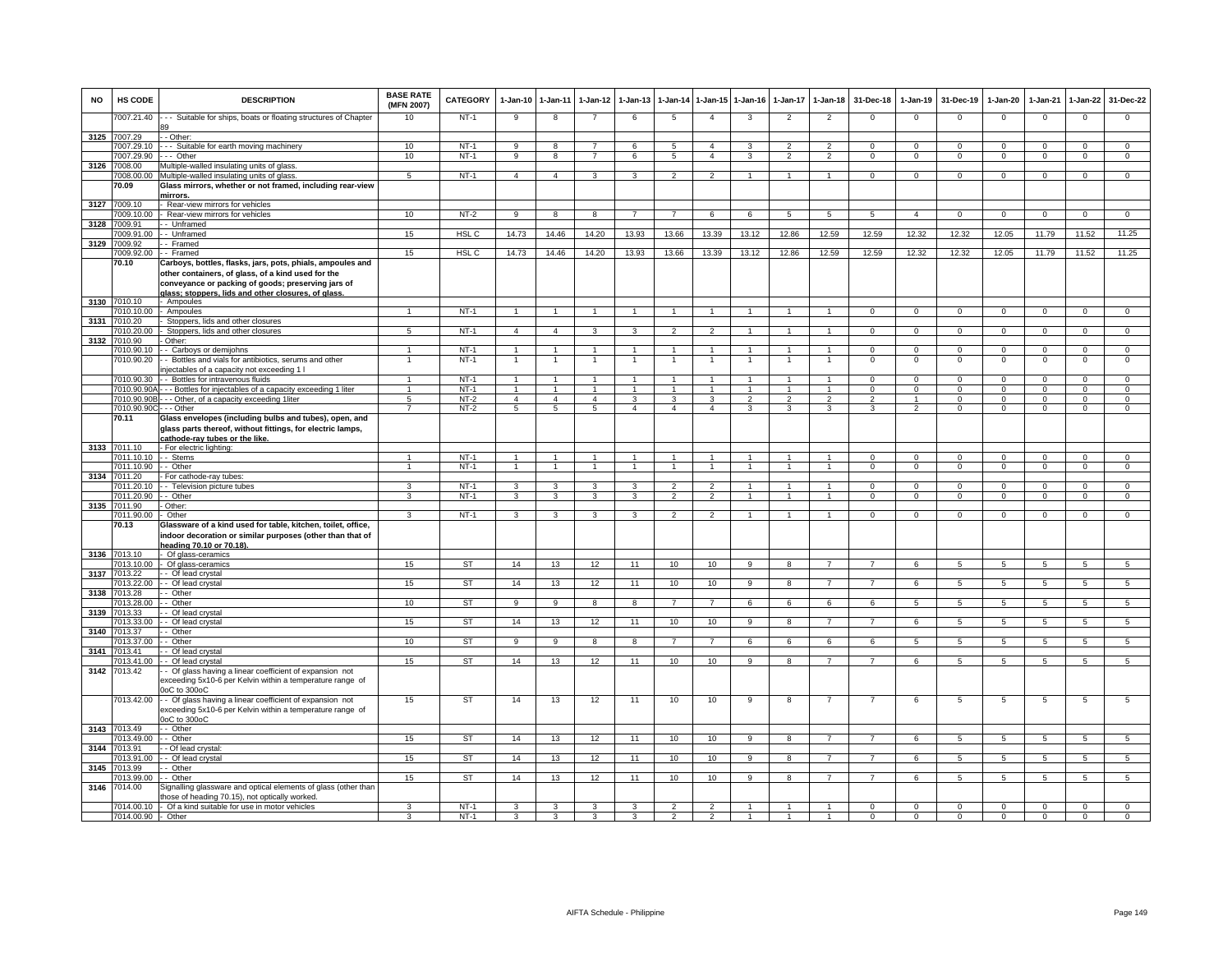| <b>NO</b> | HS CODE               | <b>DESCRIPTION</b>                                                                                                                                                                                                                                                                                                                                                                                                       | <b>BASE RATE</b><br>(MFN 2007) | <b>CATEGORY</b> | 1-Jan-10 1-Jan-11 |                         | $1-Jan-12$              | $1-Jan-13$              | $1-Jan-14$     | 1-Jan-15 1-Jan-16 |                | $1-Jan-17$     | $1-Jan-18$           | 31-Dec-18      | $1-Jan-19$     | 31-Dec-19      | $1-Jan-20$     | $1-Jan-21$     | $1-Jan-22$     | 31-Dec-22      |
|-----------|-----------------------|--------------------------------------------------------------------------------------------------------------------------------------------------------------------------------------------------------------------------------------------------------------------------------------------------------------------------------------------------------------------------------------------------------------------------|--------------------------------|-----------------|-------------------|-------------------------|-------------------------|-------------------------|----------------|-------------------|----------------|----------------|----------------------|----------------|----------------|----------------|----------------|----------------|----------------|----------------|
|           | 70.15                 | Clock or watch glasses and similar glasses, glasses for                                                                                                                                                                                                                                                                                                                                                                  |                                |                 |                   |                         |                         |                         |                |                   |                |                |                      |                |                |                |                |                |                |                |
|           |                       | non-corrective or corrective spectacles, curved, bent,<br>hollowed or the like, not optically worked; hollow glass<br>spheres and their segments, for the manufacture of such<br>alasses                                                                                                                                                                                                                                 |                                |                 |                   |                         |                         |                         |                |                   |                |                |                      |                |                |                |                |                |                |                |
| 3147      | 7015.10               | Glasses for corrective spectacles                                                                                                                                                                                                                                                                                                                                                                                        |                                |                 |                   |                         |                         |                         |                |                   |                |                |                      |                |                |                |                |                |                |                |
| 3148      | 7015.10.00<br>7015.90 | Glasses for corrective spectacles<br>- Other:                                                                                                                                                                                                                                                                                                                                                                            | 3                              | $NT-1$          | $\mathbf{3}$      | $\mathbf{3}$            | $\mathbf{3}$            | $\mathbf{3}$            | $\overline{2}$ | $\overline{2}$    | $\mathbf{1}$   |                | $\overline{1}$       | $\mathbf{O}$   | $\mathbf 0$    | $\mathbf 0$    | $\mathbf{0}$   | $\mathbf 0$    | $\mathbf 0$    | $\mathbf 0$    |
|           | 7015.90.10            | - Clock or watch glasses                                                                                                                                                                                                                                                                                                                                                                                                 | 3                              | $NT-1$          | $\overline{3}$    | $\overline{\mathbf{3}}$ | $\overline{3}$          | 3                       | $\overline{2}$ | $\overline{2}$    | $\mathbf{1}$   | $\overline{1}$ | $\overline{1}$       | $\Omega$       | $\Omega$       | $\Omega$       | $\overline{0}$ | $\Omega$       | $\overline{0}$ | $\overline{0}$ |
|           | 7015.90.90            | - - Other                                                                                                                                                                                                                                                                                                                                                                                                                | $\overline{\mathbf{3}}$        | $NT-1$          | 3                 | $\overline{3}$          | $\overline{\mathbf{3}}$ | $\overline{\mathbf{3}}$ | 2              | $\overline{2}$    | $\mathbf{1}$   | $\mathbf{1}$   | $\overline{1}$       | $\Omega$       | $\Omega$       | $\Omega$       | $\Omega$       | $\Omega$       | $\mathbf 0$    | $\overline{0}$ |
|           | 70.16                 | Paving blocks, slabs, bricks, squares, tiles and other<br>articles of pressed or moulded glass, whether or not<br>wired, of a kind used for building or construction<br>purposes; glass cubes and other glass smallwares,<br>whether or not on a backing, for mosaics or similar<br>decorative purposes; leaded lights and the like;<br>multicellular or foam glass in blocks, panels, plates,<br>halls or similar forms |                                |                 |                   |                         |                         |                         |                |                   |                |                |                      |                |                |                |                |                |                |                |
| 3149      | 7016.10               | Glass cubes and other glass smallwares, whether or not on                                                                                                                                                                                                                                                                                                                                                                |                                |                 |                   |                         |                         |                         |                |                   |                |                |                      |                |                |                |                |                |                |                |
|           | 016.10.00             | a backing, for mosaics or similar decorative purposes<br>Glass cubes and other glass smallwares, whether or not on<br>a backing, for mosaics or similar decorative purposes                                                                                                                                                                                                                                              | 10                             | $NT-1$          | 9                 | 8                       | $\overline{7}$          | 6                       | 5              | $\overline{a}$    | 3              | $\overline{2}$ | $\overline{2}$       | $\mathsf 0$    | $\mathbf 0$    | $\mathbf 0$    | $\mathbf 0$    | $\mathbf 0$    | $\mathsf 0$    | $\mathbf 0$    |
|           | 3150 7016.90          | - Other                                                                                                                                                                                                                                                                                                                                                                                                                  |                                |                 |                   |                         |                         |                         |                |                   |                |                |                      |                |                |                |                |                |                |                |
|           | 7016.90.00            | Other                                                                                                                                                                                                                                                                                                                                                                                                                    | $\overline{5}$                 | $NT-1$          | $\overline{4}$    | $\overline{4}$          | $\mathbf{R}$            | $\overline{\mathbf{3}}$ | $\overline{2}$ | $\overline{2}$    |                |                | $\mathbf{1}$         | $\overline{0}$ | $\overline{0}$ | $\overline{0}$ | $\overline{0}$ | $\Omega$       | $\overline{0}$ |                |
|           | 70.17                 | Laboratory, hygienic or pharmaceutical glassware,<br>whether or not graduated or calibrated.                                                                                                                                                                                                                                                                                                                             |                                |                 |                   |                         |                         |                         |                |                   |                |                |                      |                |                |                |                |                |                |                |
|           | 3151 7017.10          | Of fused quartz or other fused silica:                                                                                                                                                                                                                                                                                                                                                                                   |                                |                 |                   |                         |                         |                         |                |                   |                |                |                      |                |                |                |                |                |                |                |
|           | 7017.10.10            | - Quartz reactor tubes and holders designed for insertion<br>into diffusion and oxidation furnaces for production of<br>semiconductor wafers                                                                                                                                                                                                                                                                             | $\Omega$                       | $NT-1$          | $^{\circ}$        | $\mathbf 0$             | $^{\circ}$              | $\Omega$                | $^{\circ}$     | $\Omega$          | $\Omega$       | $\Omega$       | $\Omega$             | $\Omega$       | $\Omega$       | $\Omega$       | $\Omega$       | $\Omega$       | $\Omega$       | $\Omega$       |
|           | 7017.10.90            | - Other                                                                                                                                                                                                                                                                                                                                                                                                                  | 3                              | $NT-1$          | $\mathbf{3}$      | $\mathbf{3}$            | 3                       | 3                       | $\overline{2}$ | $\overline{2}$    | $\mathbf{1}$   | $\mathbf{1}$   | $\mathbf{1}$         | $\mathbf{0}$   | $\mathbf{0}$   | $\mathbf 0$    | $\mathbf{0}$   | $\mathbf 0$    | $\mathbf 0$    | $\mathbf 0$    |
| 3152      | 7017.20               | Of other glass having a linear coefficient of expansion not<br>exceeding 5x10-6 per Kelvin within a temperature range of<br>JoC to 300oC                                                                                                                                                                                                                                                                                 |                                |                 |                   |                         |                         |                         |                |                   |                |                |                      |                |                |                |                |                |                |                |
|           | 7017.20.00            | Of other glass having a linear coefficient of expansion not<br>exceeding 5x10-6 per Kelvin within a temperature range of<br>0oC to 300oC                                                                                                                                                                                                                                                                                 | 3                              | $NT-1$          | 3                 | 3                       | 3                       | 3                       | $\overline{2}$ | $\overline{2}$    | $\overline{1}$ | $\mathbf{1}$   | $\mathbf{1}$         | $\mathbf 0$    | $\mathbf 0$    | $\mathbf 0$    | $\mathbf 0$    | $\mathbf 0$    | 0              | $\mathbf 0$    |
|           | 3153 7017.90          | Other                                                                                                                                                                                                                                                                                                                                                                                                                    |                                |                 |                   |                         |                         |                         |                |                   |                |                |                      |                |                |                |                |                |                |                |
|           | 7017.90.00<br>70.18   | - Other<br>Glass beads, imitation pearls, imitation precious or semi-                                                                                                                                                                                                                                                                                                                                                    | 3                              | $NT-1$          | $\mathbf{3}$      | $\mathbf{3}$            | $\mathbf{3}$            | 3                       | $\overline{2}$ | $\overline{2}$    | $\overline{1}$ |                | $\overline{1}$       | $\mathbf{0}$   | $\mathbf{0}$   | $\overline{0}$ | $\mathbf{0}$   | $^{\circ}$     | $\overline{0}$ | $\mathbf{0}$   |
| 3154      | 7018.10               | precious stones and similar glass smallwares, and<br>articles thereof other than imitation jewellery; glass eyes<br>other than prosthetic articles; statuettes and other<br>ornaments of lamp-worked glass, other than imitation<br>jewellery; glass microspheres not exceeding 1 mm in<br>liameter<br>Glass beads, imitation pearls, imitation precious or semi-<br>precious stones and similar glass smallwares        |                                |                 |                   |                         |                         |                         |                |                   |                |                |                      |                |                |                |                |                |                |                |
|           | 7018.10.00            | Glass beads, imitation pearls, imitation precious or semi-                                                                                                                                                                                                                                                                                                                                                               | 3                              | $NT-1$          | $\mathbf{3}$      | $\overline{3}$          | 3                       | 3                       | $\overline{2}$ | $\overline{2}$    |                |                | $\overline{1}$       | $\mathbf 0$    | $\mathbf 0$    | $\mathbf 0$    | $\overline{0}$ | $\mathbf 0$    | $\mathbf 0$    | $\Omega$       |
|           |                       | precious stones and similar glass smallwares                                                                                                                                                                                                                                                                                                                                                                             |                                |                 |                   |                         |                         |                         |                |                   |                |                |                      |                |                |                |                |                |                |                |
| 3155      | 7018.20<br>7018.20.00 | Glass microspheres not exceeding 1 mm in diameter<br>Glass microspheres not exceeding 1 mm in diameter                                                                                                                                                                                                                                                                                                                   |                                | $NT-1$          | 3                 | 3                       | 3                       |                         | $\overline{2}$ |                   |                |                |                      | $\Omega$       | $\Omega$       | $\Omega$       | $\Omega$       | $\Omega$       | $\Omega$       | $\Omega$       |
|           | 3156 7018.90          | Other:                                                                                                                                                                                                                                                                                                                                                                                                                   |                                |                 |                   |                         |                         |                         |                |                   |                |                |                      |                |                |                |                |                |                |                |
|           | 7018.90.00<br>70.19   | Other<br>Glass fibres (including glass wool) and articles thereof<br>for example, yarn, woven fabrics).                                                                                                                                                                                                                                                                                                                  | 10                             | $NT-1$          | 9                 | 8                       | $\overline{7}$          | 6                       | 5              | $\overline{4}$    | 3              | $\overline{2}$ | 2                    | $\mathbf{0}$   | $^{\circ}$     | $^{\circ}$     | $^{\circ}$     | $^{\circ}$     | $\mathbf{0}$   | $\mathbf 0$    |
| 3157      | 7019.11               | - Chopped strands, of a length of not more than 50 mm                                                                                                                                                                                                                                                                                                                                                                    |                                |                 |                   |                         |                         |                         |                |                   |                |                |                      |                |                |                |                |                |                |                |
|           | 7019.11.00            | - - Chopped strands, of a length of not more than 50 mm                                                                                                                                                                                                                                                                                                                                                                  | 5                              | $NT-1$          | $\overline{4}$    | $\overline{4}$          | 3                       | 3                       | $\overline{2}$ | $\overline{2}$    |                |                |                      | $\Omega$       | $\mathsf 0$    | $\mathbf 0$    | $\mathbf 0$    | $\Omega$       | $\mathsf 0$    | $\mathsf 0$    |
| 3158      | 7019.12<br>7019.12.00 | - Rovings<br>- Rovings                                                                                                                                                                                                                                                                                                                                                                                                   | 5                              | $NT-1$          | $\overline{4}$    | $\overline{4}$          | $\mathbf{3}$            | 3                       | $\overline{2}$ | $\overline{2}$    | 1              |                | $\blacktriangleleft$ | $\Omega$       | $\mathbf 0$    | $\mathbf 0$    | $\Omega$       | $\Omega$       | $\overline{0}$ | $\overline{0}$ |
| 3159      | 7019.19               | Other:                                                                                                                                                                                                                                                                                                                                                                                                                   |                                |                 |                   |                         |                         |                         |                |                   |                |                |                      |                |                |                |                |                |                |                |
|           | 7019.19.10            | -- Yarn                                                                                                                                                                                                                                                                                                                                                                                                                  | $5\overline{5}$                | $NT-1$          | $\overline{4}$    | $\overline{4}$          | $\mathbf{3}$            | 3                       | $\overline{2}$ | $\overline{2}$    | $\overline{1}$ | $\overline{1}$ | $\overline{1}$       | $\Omega$       | $\mathbf 0$    | $\mathbf 0$    | $\overline{0}$ | $\Omega$       | $\overline{0}$ | $\overline{0}$ |
| 3160      | 7019.19.90<br>7019.31 | - Other<br>- Mats                                                                                                                                                                                                                                                                                                                                                                                                        | 5                              | $NT-1$          | $\overline{4}$    | $\overline{4}$          | $\overline{3}$          | $\overline{\mathbf{3}}$ | $\overline{2}$ | $\overline{2}$    | $\overline{1}$ | $\mathbf{1}$   | $\overline{1}$       | $\overline{0}$ | $\overline{0}$ | $\overline{0}$ | $\overline{0}$ | $\overline{0}$ | $\overline{0}$ | $\overline{0}$ |
|           | 7019.31.00            | - Mats                                                                                                                                                                                                                                                                                                                                                                                                                   | 5                              | $NT-1$          | $\overline{4}$    | $\overline{4}$          | $\mathbf{3}$            | 3                       | $\overline{2}$ | $\overline{2}$    |                |                | $\overline{1}$       | $\Omega$       | $\Omega$       | $\mathbf 0$    | $\Omega$       | $\Omega$       | $\mathbf{0}$   | $\Omega$       |
| 3161      | 7019.32               | - Thin sheets (voiles)                                                                                                                                                                                                                                                                                                                                                                                                   |                                |                 |                   |                         |                         |                         |                |                   |                |                |                      |                |                |                |                |                |                |                |
| 3162      | 7019.32.00<br>7019.39 | - Thin sheets (voiles)<br>- Other:                                                                                                                                                                                                                                                                                                                                                                                       | $5\overline{5}$                | $NT-1$          | $\overline{4}$    | $\overline{4}$          | $\mathbf{3}$            | $\mathbf{3}$            | $\overline{2}$ | $\overline{2}$    | $\mathbf{1}$   | $\mathbf{1}$   | $\overline{1}$       | $\overline{0}$ | $^{\circ}$     | $\overline{0}$ | $\mathbf{0}$   | $\mathbf{0}$   | $\overline{0}$ | $\overline{0}$ |
|           | 7019.39.10            | -- Asphalt or coal-tar impregnated glass-fibre outerwrap<br>or pipelines                                                                                                                                                                                                                                                                                                                                                 | 3                              | $NT-1$          | 3                 | $\mathbf{3}$            | $\mathbf{3}$            | 3                       | $\overline{2}$ | $\overline{2}$    | 1              | 1              | $\mathbf{1}$         | $\mathbf{O}$   | $\mathsf 0$    | $\mathsf 0$    | $\mathbf 0$    | $\mathbf 0$    | $\mathsf 0$    | $\mathbf 0$    |
| 3163      | 7019.39.90<br>7019.40 | $-$ - Other<br>Woven fabrics of rovings                                                                                                                                                                                                                                                                                                                                                                                  | 5                              | $NT-1$          | $\overline{4}$    | $\overline{4}$          | 3                       | 3                       | $\overline{2}$ | $\overline{2}$    |                |                | $\overline{1}$       | $\mathbf{O}$   | $\mathbf{0}$   | $\overline{0}$ | $\overline{0}$ | $\Omega$       | $\overline{0}$ | $\Omega$       |
|           | 7019.40.00            | Woven fabrics of rovings                                                                                                                                                                                                                                                                                                                                                                                                 | 5                              | $NT-1$          | $\overline{4}$    | $\overline{4}$          | $\mathbf{3}$            | 3                       | $\overline{2}$ | $\overline{2}$    |                |                | $\blacktriangleleft$ | $\mathbf{O}$   | $\mathsf 0$    | $\mathsf 0$    | $\mathbf 0$    | $\Omega$       | $\mathbf 0$    | $\mathbf 0$    |
|           | 3164 7019.51          | - - Of a width not exceeding 30 cm                                                                                                                                                                                                                                                                                                                                                                                       |                                |                 |                   |                         |                         |                         |                |                   |                |                |                      |                |                |                |                |                |                |                |
|           |                       | 7019.51.00 - - Of a width not exceeding 30 cm                                                                                                                                                                                                                                                                                                                                                                            | 5                              | $NT-1$          | $\overline{4}$    | $\overline{4}$          | 3                       | 3                       | $\overline{2}$ | $\overline{2}$    |                |                |                      | $\Omega$       | $\overline{0}$ | $\overline{0}$ | $\overline{0}$ | $\overline{0}$ | $\overline{0}$ | $\overline{0}$ |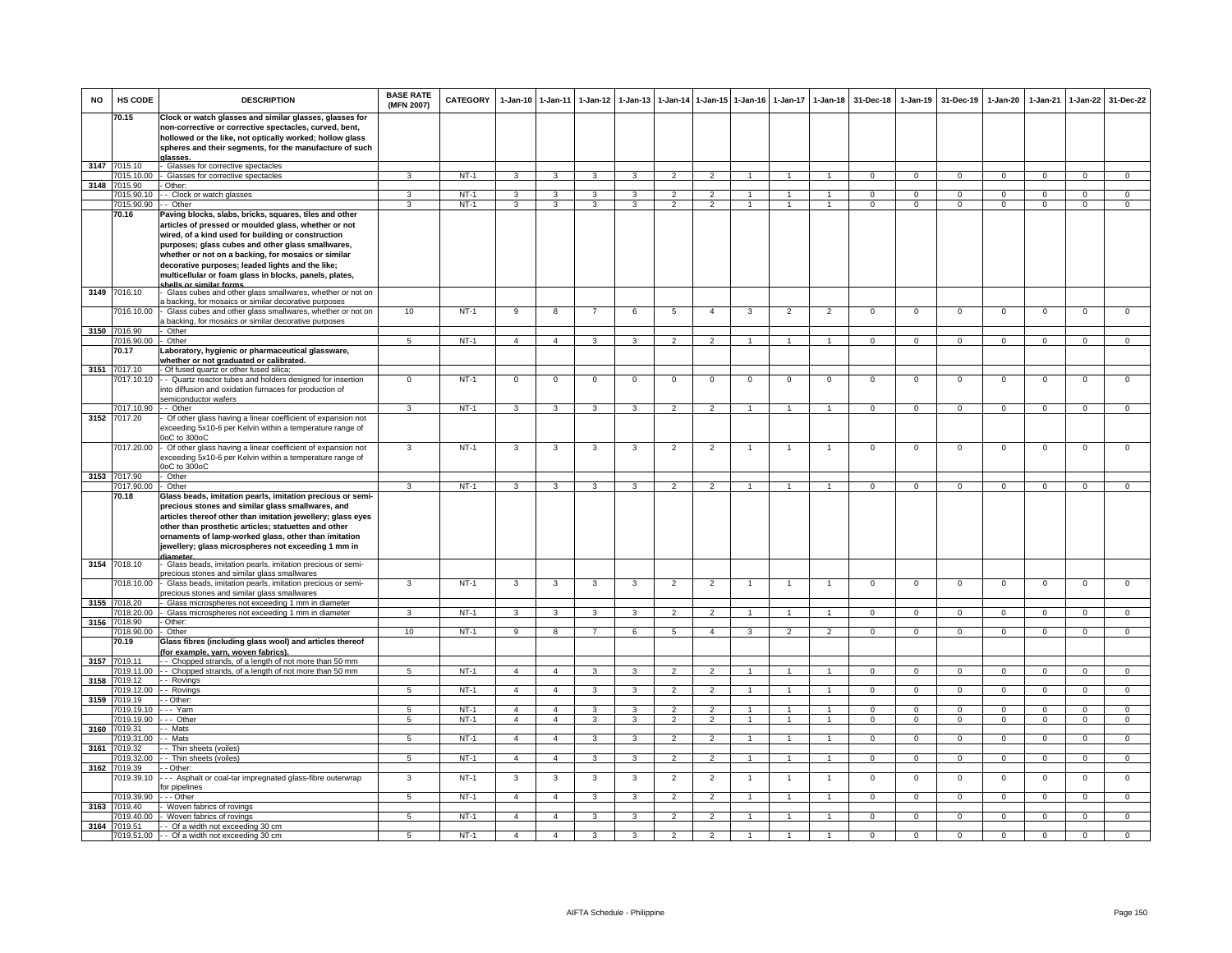| <b>NO</b> | HS CODE                             | <b>DESCRIPTION</b>                                                                                                                                                                                                                                                    | <b>BASE RATE</b><br>(MFN 2007) | CATEGORY         | $1 - Jan-10$        | $1-Jan-11$              | 1-Jan-12                | $1 - Jan-13$   |                                 |                     | 1-Jan-14 1-Jan-15 1-Jan-16 |                    | 1-Jan-17 1-Jan-18            | 31-Dec-18            | $1-Jan-19$               | 31-Dec-19            | $1-Jan-20$                | $1-Jan-21$           | $1-Jan-22$                     | 31-Dec-22                      |
|-----------|-------------------------------------|-----------------------------------------------------------------------------------------------------------------------------------------------------------------------------------------------------------------------------------------------------------------------|--------------------------------|------------------|---------------------|-------------------------|-------------------------|----------------|---------------------------------|---------------------|----------------------------|--------------------|------------------------------|----------------------|--------------------------|----------------------|---------------------------|----------------------|--------------------------------|--------------------------------|
| 3165      | 7019.52                             | - Of a width exceeding 30 cm, plain weave, weighing less<br>than 250 g/m2, of filaments measuring per single yarn not<br>more than 136 tex                                                                                                                            |                                |                  |                     |                         |                         |                |                                 |                     |                            |                    |                              |                      |                          |                      |                           |                      |                                |                                |
|           | 7019.52.00                          | - Of a width exceeding 30 cm, plain weave, weighing less<br>han 250 g/m2, of filaments measuring per single yarn not<br>more than 136 tex                                                                                                                             | 5                              | $NT-1$           | $\overline{4}$      | $\overline{4}$          | 3                       | 3              | $\overline{2}$                  | $\overline{2}$      |                            | $\mathbf{1}$       | 1                            | $\mathbf 0$          | $\mathbf 0$              | $\mathbf 0$          | $\mathsf 0$               | $\mathbf 0$          | $\mathbf 0$                    | $\overline{0}$                 |
| 3166      | 7019.59                             | - Other                                                                                                                                                                                                                                                               |                                |                  |                     |                         |                         |                |                                 |                     |                            |                    |                              |                      |                          |                      |                           |                      |                                |                                |
|           | 7019.59.00<br>7019.90               | - Other<br>Other:                                                                                                                                                                                                                                                     | 5                              | $NT-1$           | $\overline{4}$      | $\overline{4}$          | $\mathbf{3}$            | 3              | 2                               | 2                   | $\overline{1}$             | $\overline{1}$     | $\overline{1}$               | $\Omega$             | $\Omega$                 | $\Omega$             | $\mathbf 0$               | $\mathbf{0}$         | $\Omega$                       | $\overline{0}$                 |
| 3167      | 7019.90.30                          | - Escape chutes                                                                                                                                                                                                                                                       | 5                              | NT-1             | $\overline{4}$      | $\overline{4}$          | 3                       |                | $\overline{\phantom{a}}$        | $\mathfrak{p}$      |                            |                    |                              | $\Omega$             | $\Omega$                 | $\Omega$             | $\Omega$                  | $\Omega$             | $\Omega$                       | $\mathbf{O}$                   |
|           | 7019.90.90                          | - - Other                                                                                                                                                                                                                                                             | $5\overline{5}$                | NT-1             | $\overline{4}$      | $\overline{4}$          | $\mathbf{3}$            | $\mathbf{3}$   | $\overline{2}$                  | $\overline{2}$      | $\mathbf{1}$               | $\overline{1}$     | $\mathbf{1}$                 | $\mathbf{0}$         | $\overline{0}$           | $\mathbf{0}$         | $\mathbf{0}$              | $\overline{0}$       | $\circ$                        | $\overline{0}$                 |
|           | 3168 7020.00                        | Other articles of glass.                                                                                                                                                                                                                                              |                                |                  |                     |                         |                         |                |                                 |                     |                            |                    |                              |                      |                          |                      |                           |                      |                                |                                |
|           | 7020.00.11<br>7020.00.19            | - Of a kind used for the manufacture of acrylic goods<br>- Other                                                                                                                                                                                                      | 3<br>5                         | $NT-1$<br>$NT-1$ | 3<br>$\overline{a}$ | 3<br>$\overline{4}$     | 3<br>3                  | 3<br>3         | $\overline{2}$<br>$\mathcal{P}$ | 2<br>$\overline{2}$ | $\overline{1}$<br>-1       | $\mathbf{1}$<br>-1 | $\mathbf{1}$<br>$\mathbf{1}$ | $\Omega$<br>$\Omega$ | $\mathbf{0}$<br>$\Omega$ | $\Omega$<br>$\Omega$ | $^{\circ}$<br>$\mathsf 0$ | $\Omega$<br>$\Omega$ | $\mathbf{0}$<br>$\overline{0}$ | $\mathbf{0}$<br>$\overline{0}$ |
|           | '020.00.20                          | Quartz reactor tubes and holders designed for insertion into<br>diffusion and oxidation furnaces for production of<br>semiconductor wafers                                                                                                                            | $\mathbf 0$                    | $NT-1$           | $\mathbf 0$         | $\mathbf 0$             | $\mathsf 0$             | $\mathbf 0$    | $\mathbf 0$                     | $\mathbf 0$         | $\mathbf 0$                | $\mathbf 0$        | $\mathbf 0$                  | $\mathbf 0$          | $\mathsf 0$              | $\mathbf 0$          | $\mathbf 0$               | $\mathbf 0$          | $\mathbf 0$                    | $\mathbf 0$                    |
|           |                                     | 7020.00.90A - - Glass inners for vacuum flasks or for other vacuum vessels                                                                                                                                                                                            | 3                              | $NT-1$           | 3                   | $\mathbf{3}$            | 3                       | 3              | $\overline{2}$                  | $\overline{2}$      | $\mathbf{1}$               | $\overline{1}$     | $\overline{1}$               | $\mathbf{0}$         | $\mathbf 0$              | $\overline{0}$       | $\mathsf 0$               | $\mathbf 0$          | $\mathbf 0$                    | $\mathbf{O}$                   |
|           | 7020.00.90B - - Other               |                                                                                                                                                                                                                                                                       | 5                              | $NT-1$           | $\overline{4}$      | $\overline{4}$          | 3                       | 3              | $\mathfrak{p}$                  | $\overline{2}$      |                            |                    |                              | $\Omega$             | $\Omega$                 | $\Omega$             | $\mathsf 0$               | $\Omega$             | $\Omega$                       | $\Omega$                       |
|           | 71.01                               | Pearls, natural or cultured, whether or not worked or<br>graded but not strung, mounted or set; pearls, natural or<br>cultured, temporarily strung for convenience of transport.                                                                                      |                                |                  |                     |                         |                         |                |                                 |                     |                            |                    |                              |                      |                          |                      |                           |                      |                                |                                |
| 3169      | 7101.10<br>101.10.00                | - Natural pearls:<br>Natural pearls                                                                                                                                                                                                                                   | 10                             | $NT-2$           | 9                   | 8                       | 8                       | $\overline{7}$ |                                 | 6                   | 6                          | 5                  | 5                            | 5                    | $\overline{4}$           | $^{\circ}$           | $\mathsf{O}$              | $\mathbf 0$          | 0                              | $\mathbf 0$                    |
| 3170      | 7101.21                             | - Unworked                                                                                                                                                                                                                                                            |                                |                  |                     |                         |                         |                |                                 |                     |                            |                    |                              |                      |                          |                      |                           |                      |                                |                                |
|           | 7101.21.00                          | - Unworked                                                                                                                                                                                                                                                            | 10                             | $NT-2$           | $_{9}$              | $\overline{8}$          | -8                      | $\overline{7}$ | $\overline{7}$                  | 6                   | 6                          | $\overline{5}$     | $\overline{5}$               | $\overline{5}$       | $\overline{4}$           | $\Omega$             | $\overline{0}$            | $\overline{0}$       | $\overline{0}$                 | $\overline{0}$                 |
| 3171      | 7101.22<br>7101.22.00               | - Worked<br>- Worked                                                                                                                                                                                                                                                  | 10                             | $NT-2$           | $\overline{9}$      | $\overline{8}$          | $\overline{8}$          | $\overline{7}$ | $\overline{7}$                  | 6                   | 6                          | $\overline{5}$     | $\overline{5}$               | $\overline{5}$       | $\overline{4}$           | $\overline{0}$       | $\overline{0}$            | $\overline{0}$       | $\overline{0}$                 | $\overline{0}$                 |
|           | 71.02                               | Diamonds, whether or not worked, but not mounted or<br>set.                                                                                                                                                                                                           |                                |                  |                     |                         |                         |                |                                 |                     |                            |                    |                              |                      |                          |                      |                           |                      |                                |                                |
| 3172      | 7102.10<br>7102.10.00               | Unsorted<br><b>Unsorted</b>                                                                                                                                                                                                                                           | 3                              | $NT-1$           | $\mathbf{3}$        | $\overline{3}$          | $\overline{3}$          | 3              | $\overline{2}$                  | $\overline{2}$      | $\overline{1}$             | $\overline{1}$     | $\mathbf{1}$                 | $\overline{0}$       | $\overline{0}$           | $\overline{0}$       | $\overline{0}$            | $\overline{0}$       | $\overline{0}$                 | $\overline{0}$                 |
| 3173      | 7102.21                             | - Unworked or simply sawn, cleaved or bruted                                                                                                                                                                                                                          |                                |                  |                     |                         |                         |                |                                 |                     |                            |                    |                              |                      |                          |                      |                           |                      |                                |                                |
|           | 7102.21.00                          | - Unworked or simply sawn, cleaved or bruted                                                                                                                                                                                                                          | 3                              | $NT-1$           | 3                   | 3                       | 3                       | 3              | $\overline{2}$                  | $\overline{2}$      |                            |                    |                              | $\mathbf 0$          | $\mathsf 0$              | $^{\circ}$           | $\mathbf 0$               | $\mathbf 0$          | $\mathbf 0$                    | $\mathbf{O}$                   |
| 3174      | 7102.29<br>102.29.00                | - Other<br>- Other                                                                                                                                                                                                                                                    | 3                              | $NT-1$           | 3                   | $\mathbf{3}$            | 3                       | 3              | $\overline{2}$                  | $\overline{2}$      |                            | $\mathbf{1}$       |                              | $^{\circ}$           | $\mathbf{0}$             | 0                    | $\mathbf 0$               | $\mathbf 0$          | $^{\circ}$                     | $\overline{0}$                 |
| 3175      | 7102.31                             | Unworked or simply sawn, cleaved or bruted                                                                                                                                                                                                                            |                                |                  |                     |                         |                         |                |                                 |                     |                            |                    |                              |                      |                          |                      |                           |                      |                                |                                |
| 3176      | 102.31.00<br>7102.39                | - Unworked or simply sawn, cleaved or bruted<br>- Other                                                                                                                                                                                                               | 3                              | NT-1             | 3                   | 3                       | 3                       | 3              | $\overline{2}$                  | $\overline{2}$      |                            |                    |                              | $\Omega$             | $\Omega$                 | $\Omega$             | $\Omega$                  | $\Omega$             | $\Omega$                       | $\mathbf{O}$                   |
|           | 7102.39.00                          | - Other                                                                                                                                                                                                                                                               | 3                              | NT-1             | $\mathbf{3}$        | 3                       | 3                       | 3              | $\overline{2}$                  | $\overline{2}$      |                            |                    | 1                            | $\Omega$             | $\mathbf 0$              | $\Omega$             | $\mathbf{0}$              | $\mathbf 0$          | $\Omega$                       | $\overline{0}$                 |
| 3177      | 71.03<br>7103.10                    | Precious stones (other than diamonds) and semi-<br>precious stones, whether or not worked or graded but not<br>strung, mounted or set; ungraded precious stones (other<br>than diamonds) and semi-precious stones, temporarily<br>strung for convenience of transport |                                |                  |                     |                         |                         |                |                                 |                     |                            |                    |                              |                      |                          |                      |                           |                      |                                |                                |
|           | 7103 10 00                          | - Unworked or simply sawn or roughly shaped<br>- Unworked or simply sawn or roughly shaped                                                                                                                                                                            |                                | $NT-1$           | $\mathcal{R}$       | 3                       | 3                       | $\mathbf{3}$   | $\mathcal{P}$                   | $\overline{2}$      | $\overline{1}$             |                    | $\overline{1}$               | $\Omega$             | $\Omega$                 | $\Omega$             | $\Omega$                  | $\Omega$             | $\Omega$                       | $\overline{0}$                 |
| 3178      | 7103.91                             | - - Rubies, sapphires and emeralds                                                                                                                                                                                                                                    |                                |                  |                     |                         |                         |                |                                 |                     |                            |                    |                              |                      |                          |                      |                           |                      |                                |                                |
| 3179      | 7103.91.00<br>7103.99               | -- Rubies, sapphires and emeralds<br>- Other                                                                                                                                                                                                                          | 3                              | $NT-1$           | 3                   | 3                       | 3                       | 3              | $\overline{2}$                  | $\overline{2}$      |                            |                    |                              | $\Omega$             | $\overline{0}$           | $\Omega$             | $\Omega$                  | $\Omega$             | $\Omega$                       | $\overline{0}$                 |
|           | 7103.99.00                          | - Other                                                                                                                                                                                                                                                               | 3                              | $NT-1$           | 3                   | 3                       | 3                       | 3              | $\overline{2}$                  | $\overline{2}$      | $\overline{1}$             | -1                 | $\mathbf{1}$                 | $\Omega$             | $\mathbf 0$              | $\mathbf{0}$         | $\mathbf{O}$              | $\mathbf 0$          | $\mathbf{0}$                   | $\overline{0}$                 |
|           | 71.04                               | Synthetic or reconstructed precious or semi-precious<br>stones, whether or not worked or graded but not strung,<br>mounted or set; ungraded synthetic or reconstructed<br>precious or semi-precious stones, temporarily strung for<br>convenience of transport.       |                                |                  |                     |                         |                         |                |                                 |                     |                            |                    |                              |                      |                          |                      |                           |                      |                                |                                |
|           | 3180 7104.10<br>7104.10.10          | - Piezo-electric quartz:<br>- - Unworked                                                                                                                                                                                                                              | 3                              | $NT-1$           | $\mathcal{R}$       | 3                       | 3                       |                | $\mathcal{P}$                   | $\mathcal{P}$       |                            |                    |                              | $\Omega$             | $\Omega$                 | $\Omega$             | $\Omega$                  | $\Omega$             | $\Omega$                       | $\overline{0}$                 |
|           | 7104.10.20                          | -- Worked                                                                                                                                                                                                                                                             | 3                              | $NT-1$           | $\mathbf{3}$        | 3                       | $\mathbf{3}$            | 3              | $\overline{2}$                  | $\overline{2}$      |                            |                    | $\mathbf{1}$                 | $\mathbf{0}$         | $\mathbf{0}$             | $^{\circ}$           | $\mathbf{0}$              | $\mathbf 0$          | $\mathbf 0$                    | $\mathbf{0}$                   |
| 3181      | 7104.20<br>7104.20.00               | Other, unworked or simply sawn or roughly shaped                                                                                                                                                                                                                      | 3                              | NT-1             | $\mathbf{3}$        | 3                       | 3                       | 3              | $\overline{2}$                  | 2                   | -1                         | $\mathbf{1}$       | $\mathbf{1}$                 | $^{\circ}$           | $\mathbf 0$              | $\overline{0}$       | $\mathbf{0}$              | $^{\circ}$           | $^{\circ}$                     | $\mathbf{0}$                   |
| 3182      | 7104.90                             | Other, unworked or simply sawn or roughly shaped<br>Other                                                                                                                                                                                                             |                                |                  |                     |                         |                         |                |                                 |                     |                            |                    |                              |                      |                          |                      |                           |                      |                                |                                |
|           | 7104.90.00                          | Other                                                                                                                                                                                                                                                                 | 3                              | $NT-1$           | 3                   | $\overline{\mathbf{3}}$ | $\overline{\mathbf{3}}$ | 3              | $\overline{2}$                  | $\overline{2}$      | $\overline{1}$             | $\mathbf{1}$       | $\mathbf{1}$                 | $\overline{0}$       | $\overline{0}$           | $\overline{0}$       | $\overline{0}$            | $\overline{0}$       | $\overline{0}$                 | $\overline{0}$                 |
|           | 71.05                               | Dust and powder of natural or synthetic precious or semi-<br>precious stones.                                                                                                                                                                                         |                                |                  |                     |                         |                         |                |                                 |                     |                            |                    |                              |                      |                          |                      |                           |                      |                                |                                |
| 3183      | 7105.10<br>7105.10.00               | Of diamonds<br>Of diamonds                                                                                                                                                                                                                                            | $\mathbf{3}$                   | $NT-1$           | 3                   | $\overline{3}$          | 3                       | $\mathbf{a}$   | $\mathcal{P}$                   | $\mathfrak{D}$      | $\ddot{\phantom{0}}$       |                    | $\mathbf{1}$                 | $\circ$              | $\overline{0}$           | $\mathbf 0$          | $\overline{0}$            | $\overline{0}$       | $\overline{0}$                 | $\overline{0}$                 |
| 3184      | 7105.90                             | Other                                                                                                                                                                                                                                                                 |                                |                  |                     |                         |                         |                |                                 |                     |                            |                    |                              |                      |                          |                      |                           |                      |                                |                                |
|           | 7105.90.00<br>71.06                 | Other<br>Silver (including silver plated with gold or platinum),<br>unwrought or in semi-manufactured forms, or in powder<br>form.                                                                                                                                    | 3                              | $NT-1$           | 3                   | 3                       | 3                       | 3              | $\overline{2}$                  | $\overline{2}$      |                            |                    |                              | $\Omega$             | $\Omega$                 | $\Omega$             | $\Omega$                  | $\Omega$             | $\Omega$                       | $\overline{0}$                 |
|           | 3185 7106.10<br>7106.10.00 - Powder | - Powder                                                                                                                                                                                                                                                              | 3                              | $NT-1$           | 3                   | 3                       | 3                       | 3              | $\sqrt{2}$                      | $\overline{2}$      |                            |                    |                              | $\overline{0}$       | $\overline{0}$           | $\mathbf 0$          | $\overline{0}$            | $\overline{0}$       | $\overline{0}$                 | $\overline{0}$                 |
|           |                                     |                                                                                                                                                                                                                                                                       |                                |                  |                     |                         |                         |                |                                 |                     |                            |                    |                              |                      |                          |                      |                           |                      |                                |                                |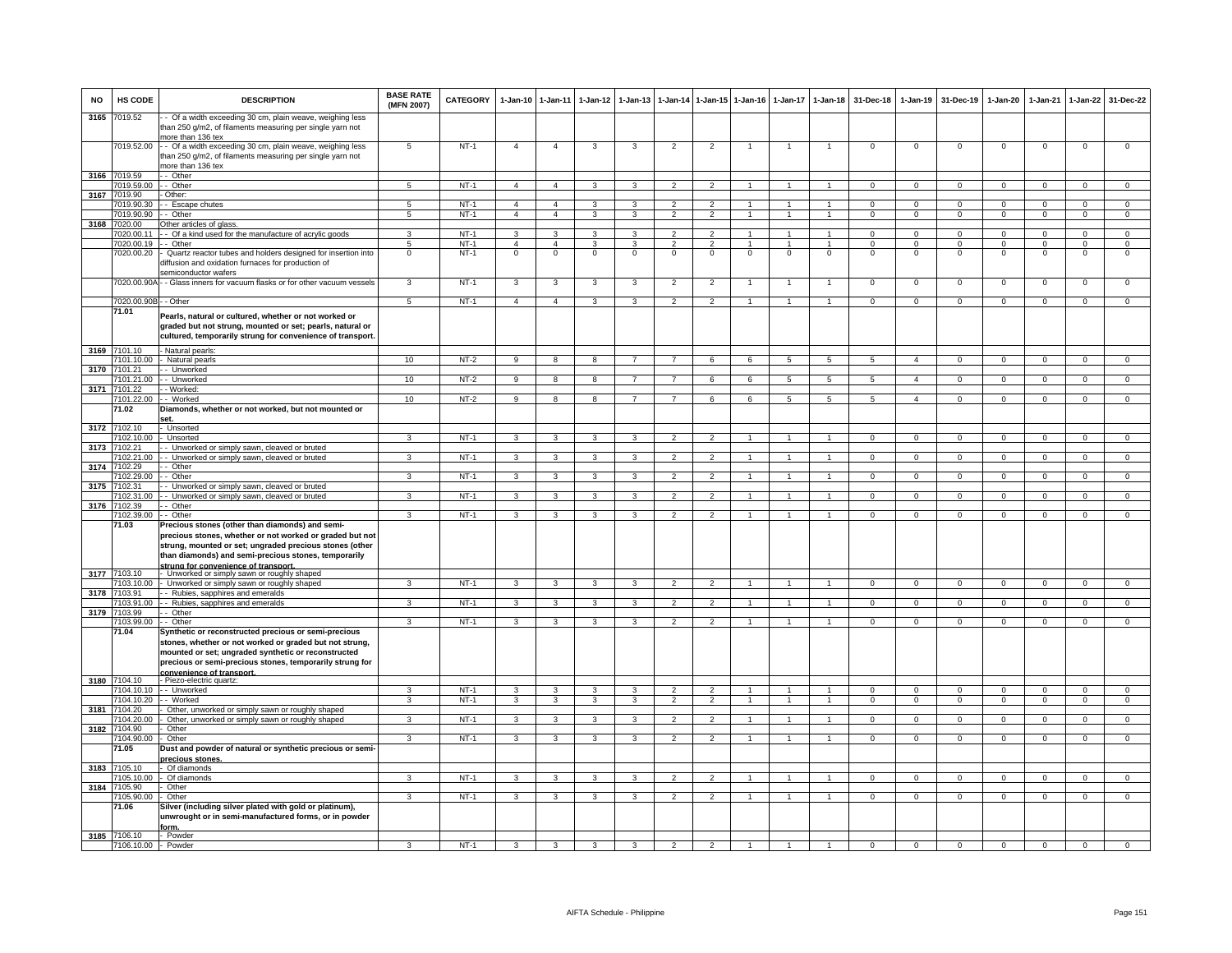| <b>NO</b> | HS CODE                         | <b>DESCRIPTION</b>                                                                                              | <b>BASE RATE</b><br>(MFN 2007) | <b>CATEGORY</b>  | $1-Jan-10$     | $1 - Jan-11$            | $1-Jan-12$     | $1-Jan-13$              | $1-Jan-14$                                 | 1-Jan-15 1-Jan-16                |                | $1-Jan-17$     | $1-Jan-18$                     | 31-Dec-18            | $1-Jan-19$                     | 31-Dec-19                     | $1-Jan-20$                    | $1-Jan-21$                    | $1-Jan-22$                    | 31-Dec-22                     |
|-----------|---------------------------------|-----------------------------------------------------------------------------------------------------------------|--------------------------------|------------------|----------------|-------------------------|----------------|-------------------------|--------------------------------------------|----------------------------------|----------------|----------------|--------------------------------|----------------------|--------------------------------|-------------------------------|-------------------------------|-------------------------------|-------------------------------|-------------------------------|
| 3186      | 7106.91                         | - Unwrought                                                                                                     |                                |                  |                |                         |                |                         |                                            |                                  |                |                |                                |                      |                                |                               |                               |                               |                               |                               |
|           | 106.91.00                       | -- Unwrought                                                                                                    | 3                              | NT-1             | $\mathbf{3}$   | $\mathbf{3}$            | $\mathbf{3}$   | $\mathbf{3}$            | $\overline{2}$                             | $\overline{2}$                   | $\overline{1}$ | $\mathbf{1}$   | $\mathbf{1}$                   | $\mathbf{0}$         | $\mathbf{0}$                   | $\mathbf 0$                   | $\mathbf{0}$                  | $\mathbf{0}$                  | $\mathbf{0}$                  | $\mathbf{0}$                  |
| 3187      | 7106.92<br>7106.92.00           | - Semi-manufactured<br>- - Semi-manufactured                                                                    | 3                              | $NT-1$           | $\mathbf{3}$   | 3                       | 3              | $\mathbf{3}$            | $\overline{2}$                             | $\overline{2}$                   |                |                | $\mathbf{1}$                   | $\Omega$             | $\overline{0}$                 | $\mathbf 0$                   | $\mathbf 0$                   | $\Omega$                      | $\overline{0}$                | $\overline{0}$                |
| 3188      | 107.00                          | Base metals clad with silver, not further worked than semi-<br>nanufactured.                                    |                                |                  |                |                         |                |                         |                                            |                                  |                |                |                                |                      |                                |                               |                               |                               |                               |                               |
|           | 7107.00.00                      | Base metals clad with silver, not further worked than semi-<br>hanufactured.                                    | 3                              | $NT-1$           | 3              | 3                       | 3              | 3                       | $\overline{2}$                             | $\overline{2}$                   |                |                |                                | $\mathsf 0$          | $\mathsf{O}\xspace$            | $\,0\,$                       | $\mathbf 0$                   | $\,0\,$                       | $\mathsf 0$                   | $\mathbf 0$                   |
|           | 71.08                           | Gold (including gold plated with platinum) unwrought or                                                         |                                |                  |                |                         |                |                         |                                            |                                  |                |                |                                |                      |                                |                               |                               |                               |                               |                               |
|           | 3189 7108.11                    | in semi-manufactured forms, or in powder form.<br>-- Powder                                                     |                                |                  |                |                         |                |                         |                                            |                                  |                |                |                                |                      |                                |                               |                               |                               |                               |                               |
|           | 7108.11.00                      | -- Powder                                                                                                       | 3                              | $NT-1$           | $\mathbf{3}$   | $\mathbf{3}$            | 3              | 3                       | $\overline{2}$                             | $\overline{2}$                   |                |                | 1                              | $\mathbf{0}$         | $\mathbf{0}$                   | $\mathbf{0}$                  | $\mathbf{0}$                  | $\mathbf 0$                   | $\mathbf{0}$                  | $\mathbf{0}$                  |
|           | 3190 7108.12                    | - Other unwrought forms:                                                                                        |                                |                  |                |                         |                |                         |                                            |                                  |                |                |                                |                      |                                |                               |                               |                               |                               |                               |
|           | 108.12.10                       | --- In lumps, ingots or cast bars                                                                               | 3                              | $NT-1$           | $\mathbf{3}$   | $\mathbf{3}$            | 3              | 3                       | $\overline{2}$                             | $\overline{2}$                   |                | -1             | $\mathbf{1}$                   | $\overline{0}$       | $\overline{0}$                 | $\Omega$                      | $\overline{0}$                | $\overline{0}$                | $\overline{0}$                | $\overline{0}$                |
|           | 108.12.90                       | -- Other                                                                                                        | 3                              | $NT-1$           | 3              | 3                       | 3              | 3                       | $\overline{2}$                             | $\overline{2}$                   |                |                | 1                              | $\mathbf{O}$         | $\mathbf 0$                    | $\mathbf 0$                   | $\mathbf 0$                   | $\mathbf 0$                   | $\mathbf 0$                   | $\overline{0}$                |
| 3191      | 7108.13                         | - Other semi-manufactured forms:                                                                                |                                |                  |                |                         |                |                         |                                            |                                  |                |                |                                |                      |                                |                               |                               |                               |                               |                               |
|           | 108.13.00                       | - Other semi-manufactured forms                                                                                 | 3                              | $NT-1$           | 3              | $\mathbf{3}$            | 3              | 3                       | $\overline{2}$                             | $\overline{2}$                   |                |                |                                | $^{\circ}$           | $\mathbf 0$                    | $\mathbf 0$                   | $\mathbf 0$                   | $\mathbf 0$                   | $\mathbf{0}$                  | $\mathbf 0$                   |
| 3192      | 7108.20<br>108.20.00            | Monetary                                                                                                        | $\mathbf{3}$                   | $NT-1$           | $\mathcal{R}$  | $\mathbf{3}$            | $\mathcal{R}$  | 3                       | $\mathcal{L}$                              | $\mathcal{L}$                    |                |                |                                | $\Omega$             | $\Omega$                       | $\Omega$                      | $\Omega$                      | $\Omega$                      | $\mathbf 0$                   | $\Omega$                      |
| 3193      | 109.00                          | Monetary<br>Base metals or silver, clad with gold, not further worked than                                      |                                |                  |                |                         |                |                         |                                            |                                  |                |                |                                |                      |                                |                               |                               |                               |                               |                               |
|           |                                 | semi-manufactured.                                                                                              |                                |                  |                |                         |                |                         |                                            |                                  |                |                |                                |                      |                                |                               |                               |                               |                               |                               |
|           | 7109.00.00                      | Base metals or silver, clad with gold, not further worked than<br>semi-manufactured.                            | 3                              | $NT-1$           | 3              | 3                       | 3              | 3                       | $\overline{2}$                             | $\overline{2}$                   |                |                | $\overline{1}$                 | $\mathsf 0$          | $^{\circ}$                     | $\mathbf 0$                   | $\mathbf 0$                   | $\mathbf 0$                   | $\mathsf 0$                   | $\mathbf 0$                   |
|           | 71.10                           | Platinum, unwrought or in semi-manufactured forms, or<br>n powder form.                                         |                                |                  |                |                         |                |                         |                                            |                                  |                |                |                                |                      |                                |                               |                               |                               |                               |                               |
| 3194      | 7110.11                         | - - Unwrought or in powder form:                                                                                |                                |                  |                |                         |                |                         |                                            |                                  |                |                |                                |                      |                                |                               |                               |                               |                               |                               |
|           | 110.11.10                       | --- In lumps, ingots, cast bars, powder or sponge                                                               | 3<br>$\overline{3}$            | $NT-1$           | 3              | 3                       | 3              | 3                       | $\mathcal{P}$<br>$\overline{2}$            | $\mathcal{P}$<br>$\overline{2}$  | $\overline{1}$ | $\overline{1}$ | $\mathbf{1}$<br>$\overline{1}$ | $^{\circ}$           | $\mathbf{0}$<br>$\overline{0}$ | $\mathbf 0$<br>$\overline{0}$ | $\mathbf 0$<br>$\overline{0}$ | $\mathbf 0$<br>$\overline{0}$ | $\mathbf 0$<br>$\overline{0}$ | $\mathbf 0$                   |
| 3195      | 7110.11.90 --- Other<br>7110.19 | - Other                                                                                                         |                                | $NT-1$           | $\mathbf{3}$   | $\overline{\mathbf{3}}$ | $\overline{3}$ | $\overline{\mathbf{3}}$ |                                            |                                  |                |                |                                | $\Omega$             |                                |                               |                               |                               |                               | $\overline{0}$                |
|           | 7110.19.00                      | - Other                                                                                                         | $\overline{3}$                 | $NT-1$           | 3              | $\overline{\mathbf{3}}$ | 3              | 3                       | $\overline{\phantom{a}}$                   | $\overline{2}$                   |                |                | $\mathbf{1}$                   | $\overline{0}$       | $\overline{0}$                 | $\overline{0}$                | $\Omega$                      | $\Omega$                      | $\overline{0}$                | $\overline{0}$                |
| 3196      | 7110.21                         | - - Unwrought or in powder form:                                                                                |                                |                  |                |                         |                |                         |                                            |                                  |                |                |                                |                      |                                |                               |                               |                               |                               |                               |
|           | 7110.21.10                      | --- Alloys, containing not less than 20% palladium by weight,                                                   | $\mathbf{3}$                   | $NT-1$           | $\mathbf{3}$   | 3                       | $\mathbf{3}$   | 3                       | $\overline{2}$                             | $\overline{2}$                   | $\mathbf{1}$   | $\mathbf{1}$   | $\mathbf{1}$                   | $\mathbf{0}$         | $\mathbf 0$                    | $\mathbf 0$                   | $\mathbf 0$                   | $\mathbf 0$                   | $\mathbf 0$                   | $\mathbf 0$                   |
|           | 7110.21.20                      | suitable for use in the making of artificial teeth<br>--- Other, in lumps, ingots, cast bars, powder or sponge  | 3                              | $NT-1$           | $\mathbf{3}$   | 3                       | 3              | 3                       | $\overline{2}$                             | $\overline{2}$                   | 1              | $\mathbf{1}$   | $\mathbf{1}$                   | $\Omega$             | $\overline{0}$                 | $\Omega$                      | $\overline{0}$                | $\Omega$                      | $\overline{0}$                | $\overline{0}$                |
|           | 110.21.90                       | -- Other                                                                                                        | 3                              | $NT-1$           | 3              | 3                       | 3              | 3                       | $\overline{2}$                             | $\overline{2}$                   |                |                | $\mathbf{1}$                   | $\mathbf{O}$         | $\mathbf 0$                    | $\mathbf 0$                   | $\mathbf 0$                   | $\mathbf 0$                   | $\mathbf 0$                   | $\overline{0}$                |
| 3197      | 7110.29                         | - Other                                                                                                         |                                |                  |                |                         |                |                         |                                            |                                  |                |                |                                |                      |                                |                               |                               |                               |                               |                               |
|           | 110.29.00                       | - Other                                                                                                         | 3                              | $NT-1$           | $\mathbf{3}$   | 3                       | $\mathbf{3}$   | 3                       | $\overline{2}$                             | $\overline{2}$                   |                |                | 1                              | $\mathsf 0$          | $\mathbf 0$                    | $\mathbf 0$                   | $\mathsf 0$                   | $\mathbf 0$                   | $\mathbf 0$                   | $\mathbf 0$                   |
| 3198      | 7110.31                         | - Unwrought or in powder form                                                                                   |                                |                  |                |                         |                |                         |                                            |                                  |                |                |                                |                      |                                |                               |                               |                               |                               |                               |
|           | 110.31.10                       | -- In lumps, ingots, cast bars, powder or sponge                                                                | 3                              | $NT-1$           | 3              | 3                       | 3              | 3                       | $\overline{\phantom{a}}$                   | $\overline{2}$                   |                |                |                                | $\Omega$             | $\overline{0}$                 | $\Omega$                      | $\Omega$                      | $\Omega$                      | $\overline{0}$                | $\overline{0}$                |
|           | 110.31.90                       | -- Other                                                                                                        | 3                              | $NT-1$           | 3              | 3                       | $\mathbf{3}$   | 3                       | $\overline{2}$                             | $\overline{2}$                   |                |                | $\mathbf{1}$                   | $\Omega$             | $\mathsf 0$                    | $\Omega$                      | $\mathbf 0$                   | $\Omega$                      | $\mathsf 0$                   | $\overline{0}$                |
| 3199      | 7110.39                         | - Other                                                                                                         |                                |                  |                |                         |                |                         |                                            |                                  |                |                | $\mathbf{1}$                   | $\Omega$             |                                |                               |                               |                               |                               |                               |
| 3200      | 7110.39.00<br>7110.41           | - Other<br>- Unwrought or in powder form:                                                                       | 3                              | NT-1             | $\mathbf{3}$   | 3                       | 3              | 3                       | $\overline{2}$                             | $\overline{2}$                   |                |                |                                |                      | $\mathbf 0$                    | $\mathbf 0$                   | $\circ$                       | $\mathbf 0$                   | $\mathbf{0}$                  | $\circ$                       |
|           | 7110 41 10                      | --- In lumps, ingots, cast bars, powder or sponge                                                               | 3                              | $NT-1$           | 3              | 3                       | 3              | 3                       | 2                                          | $\mathcal{P}$                    |                |                | 1                              | $\Omega$             | $\Omega$                       | $\Omega$                      | $\Omega$                      | $\Omega$                      | $\Omega$                      | $\overline{0}$                |
|           | 7110.41.90                      | -- Other                                                                                                        | 3                              | $NT-1$           | 3              | 3                       | 3              | 3                       | $\overline{2}$                             | $\overline{2}$                   |                |                | $\mathbf{1}$                   | $\mathbf{0}$         | $\mathbf 0$                    | $^{\circ}$                    | $\mathbf{0}$                  | $\mathbf 0$                   | $\mathbf 0$                   | $\mathbf 0$                   |
| 3201      | 7110.49                         | - Other                                                                                                         |                                |                  |                |                         |                |                         |                                            |                                  |                |                |                                |                      |                                |                               |                               |                               |                               |                               |
|           | 7110.49.00                      | - Other                                                                                                         | 3                              | $NT-1$           | 3              | 3                       | 3              | 3                       | $\overline{\phantom{0}}$                   | $\overline{\phantom{0}}$         |                |                | $\overline{1}$                 | $\mathsf 0$          | $\mathbf 0$                    | $\mathbf 0$                   | $\mathbf 0$                   | $\mathbf 0$                   | $\mathsf 0$                   | $\Omega$                      |
| 3202      | 7111.00                         | Base metals, silver or gold, clad with platinum, not further                                                    |                                |                  |                |                         |                |                         |                                            |                                  |                |                |                                |                      |                                |                               |                               |                               |                               |                               |
|           |                                 | vorked than semi-manufactured                                                                                   |                                |                  |                |                         |                |                         |                                            |                                  |                |                |                                |                      |                                |                               |                               |                               |                               |                               |
|           | 7111.00.10                      | Silver or gold, clad with platinum                                                                              | 3<br>3                         | $NT-1$<br>$NT-1$ | 3<br>3         | 3<br>$\mathbf{3}$       | 3<br>3         | 3<br>3                  | $\overline{\phantom{0}}$<br>$\mathfrak{p}$ | $\mathfrak{p}$<br>$\overline{2}$ |                |                | $\blacktriangleleft$           | $\Omega$<br>$\Omega$ | $\Omega$<br>$\Omega$           | $\Omega$<br>$\Omega$          | $\Omega$<br>$\Omega$          | $\Omega$<br>$\Omega$          | $\mathsf 0$<br>$\Omega$       | $\mathbf 0$<br>$\overline{0}$ |
|           | 7111.00.90<br>71.12             | - Other                                                                                                         |                                |                  |                |                         |                |                         |                                            |                                  |                |                |                                |                      |                                |                               |                               |                               |                               |                               |
|           |                                 | Waste and scrap of precious metal or of metal clad with<br>precious metal; other waste and scrap containing     |                                |                  |                |                         |                |                         |                                            |                                  |                |                |                                |                      |                                |                               |                               |                               |                               |                               |
|           |                                 | precious metal or precious metal compounds, of a kind<br>used principally for the recovery of precious metal.   |                                |                  |                |                         |                |                         |                                            |                                  |                |                |                                |                      |                                |                               |                               |                               |                               |                               |
| 3203      | 7112.30                         | Ash containing precious metal or precious metal                                                                 |                                |                  |                |                         |                |                         |                                            |                                  |                |                |                                |                      |                                |                               |                               |                               |                               |                               |
| 3204      | 112.30.00<br>7112.91            | Ash containing precious metal or precious metal<br>- Of gold, including metal clad with gold but excluding      | $\overline{\mathbf{a}}$        | $NT-1$           | $\overline{3}$ | $\overline{\mathbf{3}}$ | $\overline{3}$ | $\overline{\mathbf{3}}$ | $\overline{2}$                             | $\overline{2}$                   |                | $\mathbf{1}$   | $\overline{1}$                 | $\Omega$             | $\mathsf 0$                    | $\mathsf 0$                   | $\overline{0}$                | $\Omega$                      | $\overline{0}$                | $\Omega$                      |
|           | 7112.91.00                      | sweepings containing other precious metals<br>- - Of gold, including metal clad with gold but excluding         | 3                              | $NT-1$           | 3              | 3                       | 3              | 3                       | $\overline{2}$                             | $\overline{2}$                   |                |                |                                | $^{\circ}$           | $^{\circ}$                     | $^{\circ}$                    | $^{\circ}$                    | $\mathbf 0$                   | $\mathbf 0$                   | 0                             |
|           | 3205 7112.92                    | sweepings containing other precious metals<br>- Of platinum, including metal clad with platinum but             |                                |                  |                |                         |                |                         |                                            |                                  |                |                |                                |                      |                                |                               |                               |                               |                               |                               |
|           |                                 | excluding sweepings containing other precious metals                                                            |                                |                  |                |                         |                |                         |                                            |                                  |                |                |                                |                      |                                |                               |                               |                               |                               |                               |
|           | 7112.92.00                      | - - Of platinum, including metal clad with platinum but<br>excluding sweepings containing other precious metals | 3                              | $NT-1$           | 3              | 3                       | 3              | 3                       | $\overline{c}$                             | $\overline{2}$                   |                |                | -1                             | $\overline{0}$       | 0                              | $\mathbf 0$                   | $\mathbf 0$                   | $\Omega$                      | 0                             | $\overline{0}$                |
|           | 3206 7112.99                    | - Other:                                                                                                        |                                |                  |                |                         |                |                         |                                            |                                  |                |                |                                |                      |                                |                               |                               |                               |                               |                               |
|           | 7112.99.10                      | - - Of silver, including metal clad with silver but excluding<br>sweepings containing other precious metals     | 3                              | $NT-1$           | 3              | 3                       | 3              | 3                       | $\overline{2}$                             | $\overline{2}$                   |                |                | $\overline{1}$                 | $\mathbf{0}$         | $\mathbf{0}$                   | $\mathbf 0$                   | $\overline{0}$                | $\mathbf 0$                   | $\mathbf 0$                   | 0                             |
|           | 7112.99.90                      | --- Other                                                                                                       | 3                              | $NT-1$           | 3              | 3                       | 3              | $\mathbf{a}$            | $\overline{2}$                             | $\overline{2}$                   |                |                | $\mathbf{1}$                   | $\mathbf{O}$         | $\mathsf 0$                    | $\mathbf 0$                   | $\mathbf 0$                   | $\Omega$                      | $\Omega$                      | $\Omega$                      |
|           | 71.13                           | Articles of jewellery and parts thereof, of precious metal<br>or of metal clad with precious metal.             |                                |                  |                |                         |                |                         |                                            |                                  |                |                |                                |                      |                                |                               |                               |                               |                               |                               |
| 3207      | 7113.11                         | - Of silver, whether or not plated or clad with other precious<br>netal:                                        |                                |                  |                |                         |                |                         |                                            |                                  |                |                |                                |                      |                                |                               |                               |                               |                               |                               |
|           | 7113.11.10 --- Parts            |                                                                                                                 | 3                              | $NT-1$           | 3              | 3                       | 3              | 3                       | $\overline{2}$                             | $\overline{2}$                   |                | -1             |                                | $^{\circ}$           | $^{\circ}$                     | $\mathbf 0$                   | 0                             | $^{\circ}$                    | $\mathbf 0$                   | 0                             |
|           | 7113.11.90 --- Other            |                                                                                                                 | 10                             | $NT-2$           | 9              | 8                       | 8              |                         | $\overline{7}$                             | 6                                | 6              | 5              | 5                              | 5                    | $\overline{4}$                 | $\mathbf 0$                   | $\mathbf 0$                   | $\Omega$                      | $\mathbf 0$                   | $\Omega$                      |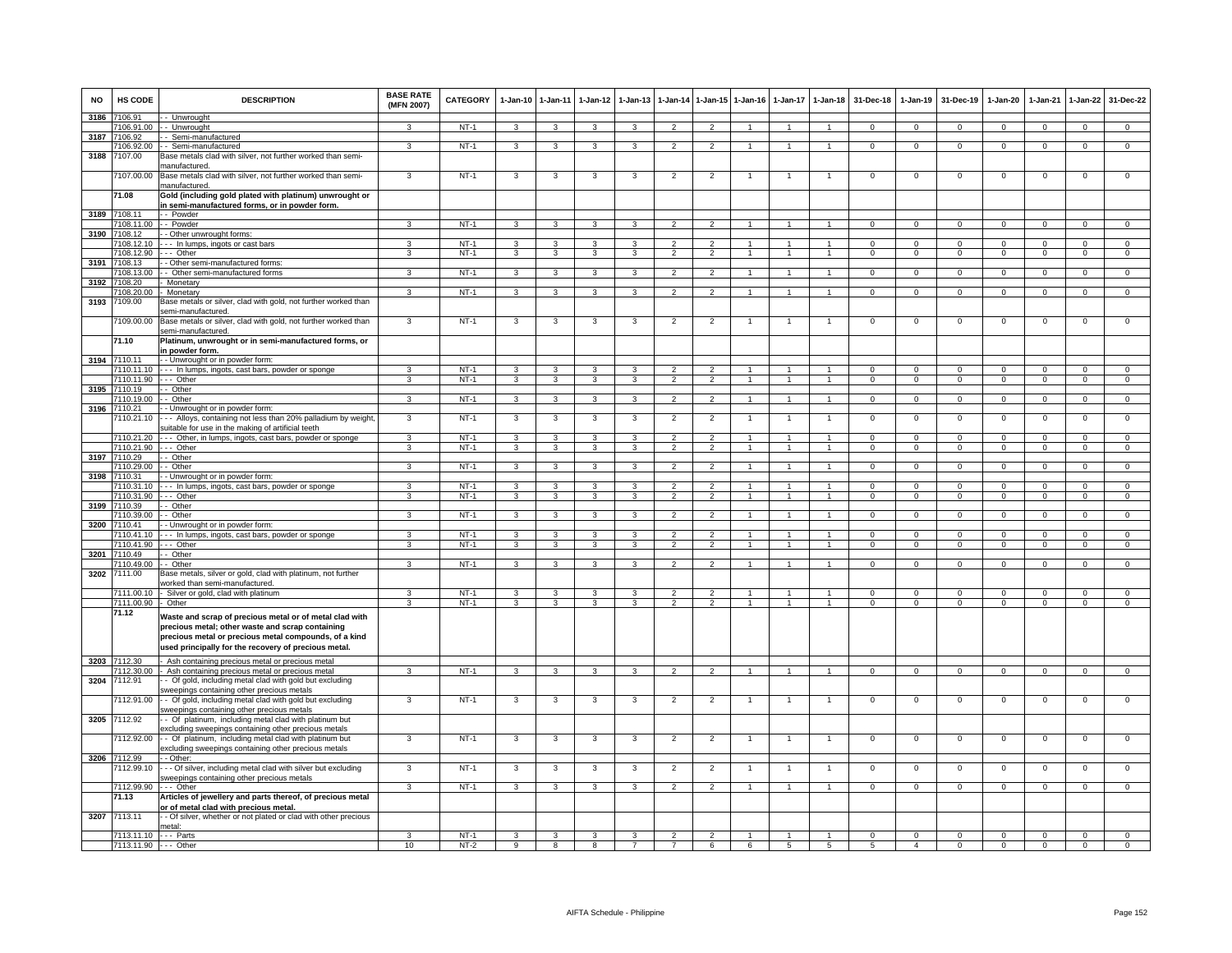| <b>NO</b> | HS CODE                            | <b>DESCRIPTION</b>                                                                                                             | <b>BASE RATE</b><br>(MFN 2007) | CATEGORY         | $1 - Jan-10$    | $1 - Jan-11$            | 1-Jan-12                | $1 - Jan-13$                     |                                  |                          | 1-Jan-14 1-Jan-15 1-Jan-16 | 1-Jan-17            | $1-Jan-18$                | 31-Dec-18    | 1-Jan-19                         | 31-Dec-19                  | 1-Jan-20                     | 1-Jan-21                  | 1-Jan-22                    | 31-Dec-22                        |
|-----------|------------------------------------|--------------------------------------------------------------------------------------------------------------------------------|--------------------------------|------------------|-----------------|-------------------------|-------------------------|----------------------------------|----------------------------------|--------------------------|----------------------------|---------------------|---------------------------|--------------|----------------------------------|----------------------------|------------------------------|---------------------------|-----------------------------|----------------------------------|
| 3208      | 7113.19                            | - Of other precious metal, whether or not plated or clad with                                                                  |                                |                  |                 |                         |                         |                                  |                                  |                          |                            |                     |                           |              |                                  |                            |                              |                           |                             |                                  |
|           | 7113.19.10 --- Parts<br>7113.19.90 | --- Other                                                                                                                      | 3                              | $NT-1$<br>$NT-2$ | $\mathcal{R}$   | 3                       | 3                       | 3<br>$\overline{7}$              | $\mathcal{P}$<br>$\overline{7}$  | $\overline{2}$           |                            | $\mathbf{1}$        | $\overline{1}$            | $\Omega$     | $\Omega$<br>$\overline{a}$       | $\Omega$                   | $\Omega$                     | $\Omega$                  | $\Omega$                    | $\mathbf 0$                      |
|           | 3209 7113.20                       | - Of base metal clad with precious metal:                                                                                      | 10                             |                  | 9               | $\overline{\mathbf{8}}$ | $\overline{\mathbf{8}}$ |                                  |                                  | 6                        | 6                          | 5                   | 5                         | 5            |                                  | $^{\circ}$                 | $\mathbf{0}$                 | $\mathbf{0}$              | $\overline{0}$              | $\overline{0}$                   |
|           | 7113.20.10                         | - Parts                                                                                                                        | 3                              | $NT-1$           | 3               | 3                       | 3                       | 3                                | $\overline{2}$                   | $\overline{2}$           |                            |                     |                           | $^{\circ}$   | $\mathbf{0}$                     | 0                          | $\mathbf{0}$                 | $^{\circ}$                | $^{\circ}$                  | $\mathbf 0$                      |
|           | 7113.20.90                         | - Other                                                                                                                        | 10                             | $NT-2$           | 9               | 8                       | 8                       | $\overline{7}$                   | $\overline{7}$                   | 6                        | 6                          | 5                   | 5                         | 5            | $\overline{4}$                   | $\mathbf 0$                | $\mathbf{0}$                 | $\mathbf 0$               | $\mathbf 0$                 | $\mathsf 0$                      |
|           | 71.14                              | Articles of goldsmiths' or silversmiths' wares and parts<br>thereof, of precious metal or of metal clad with precious<br>metal |                                |                  |                 |                         |                         |                                  |                                  |                          |                            |                     |                           |              |                                  |                            |                              |                           |                             |                                  |
|           | 3210 7114.11                       | - Of silver, whether or not plated or clad with other precious<br>metal                                                        |                                |                  |                 |                         |                         |                                  |                                  |                          |                            |                     |                           |              |                                  |                            |                              |                           |                             |                                  |
|           | 7114.11.00                         | - Of silver, whether or not plated or clad with other precious<br>netal                                                        | 10                             | $NT-2$           | -9              | 8                       | 8                       | $\overline{7}$                   | $\overline{7}$                   | 6                        | 6                          | 5                   | 5                         | 5            | $\overline{4}$                   | $\overline{0}$             | $\mathbf{0}$                 | $\overline{0}$            | $\mathbf 0$                 | $\overline{0}$                   |
| 3211      | 7114.19                            | Of other precious metal, whether or not plated or clad with<br>precious metal                                                  |                                |                  |                 |                         |                         |                                  |                                  |                          |                            |                     |                           |              |                                  |                            |                              |                           |                             |                                  |
|           | 7114.19.00                         | - Of other precious metal, whether or not plated or clad with                                                                  | 10                             | $NT-2$           | 9               | 8                       | 8                       | $\overline{7}$                   | $\overline{7}$                   | 6                        | 6                          | 5                   | $\sqrt{5}$                | 5            | $\overline{4}$                   | $^{\circ}$                 | $\Omega$                     | $^{\circ}$                | $^{\circ}$                  | $\Omega$                         |
| 3212      | 7114.20                            | Of base metal clad with precious metal                                                                                         |                                |                  |                 |                         |                         |                                  |                                  |                          |                            |                     |                           |              |                                  |                            |                              |                           |                             |                                  |
|           | 7114.20.00<br>71.15                | - Of base metal clad with precious metal<br>Other articles of precious metal or of metal clad with                             | 10                             | $NT-2$           | $\overline{9}$  | $\overline{8}$          | $\overline{\mathbf{8}}$ | $\overline{7}$                   | $\overline{7}$                   | 6                        | 6                          | $5\overline{5}$     | 5                         | $\sqrt{5}$   | $\overline{4}$                   | $\overline{0}$             | $\Omega$                     | $\mathbf 0$               | $\overline{0}$              | $\overline{0}$                   |
|           | 3213 7115.10                       | precious metal.<br>- Catalysts in the form of wire cloth or grill, of platinum                                                 |                                |                  |                 |                         |                         |                                  |                                  |                          |                            |                     |                           |              |                                  |                            |                              |                           |                             |                                  |
|           | 7115.10.00                         | - Catalysts in the form of wire cloth or grill, of platinum                                                                    | $\overline{7}$                 | $NT-1$           | 5               | 5                       | $\overline{4}$          | $\overline{4}$                   | 3                                | 3                        | $\overline{2}$             | $\mathfrak{p}$      |                           | $\mathbf{0}$ | $\mathbf{0}$                     | $^{\circ}$                 | $\mathbf{0}$                 | $^{\circ}$                | $^{\circ}$                  | $\Omega$                         |
|           | 3214 7115.90                       | - Other:                                                                                                                       |                                |                  |                 |                         |                         |                                  |                                  |                          |                            |                     |                           |              |                                  |                            |                              |                           |                             |                                  |
|           | 7115.90.10                         | - - Of gold or silver                                                                                                          | $\overline{7}$                 | $NT-1$           | 5               | 5                       | $\overline{4}$          | $\overline{4}$                   | 3                                | 3                        |                            | $\mathfrak{p}$      |                           | $\Omega$     | $\mathbf 0$                      | 0                          | $\mathbf{0}$                 | $\mathbf 0$               | $\mathbf 0$                 | $\mathsf 0$                      |
|           | 7115.90.20                         | -- Of metal clad with gold or silver                                                                                           | $\overline{7}$                 | $NT-1$           | 5               | 5                       | $\overline{4}$          | $\overline{4}$                   | 3                                | 3                        | $\overline{2}$             | $\mathfrak{p}$      | $\overline{1}$            | $\Omega$     | $\mathsf 0$                      | $^{\circ}$                 | 0                            | $^{\circ}$                | $\mathbf 0$                 | $\mathsf 0$                      |
|           | 7115.90.90<br>71.16                | - Other<br>Articles of natural or cultured pearls, precious or semi-<br>precious stones (natural, synthetic or reconstructed). | $\overline{7}$                 | $NT-1$           | $5\phantom{.0}$ | $5\phantom{.0}$         | $\overline{4}$          | $\overline{4}$                   | 3                                | 3                        | $\overline{2}$             | $\overline{2}$      |                           | $\mathbf{0}$ | $\circ$                          | $\mathbf 0$                | 0                            | $\mathbf 0$               | $\mathsf 0$                 | 0                                |
|           | 3215 7116.10                       | Of natural or cultured pearls                                                                                                  |                                |                  |                 |                         |                         |                                  |                                  |                          |                            |                     |                           |              |                                  |                            |                              |                           |                             |                                  |
|           | 7116.10.00                         | - Of natural or cultured pearls                                                                                                | 10                             | $NT-2$           | q               | 8                       | R                       |                                  |                                  | -6                       |                            |                     | 5                         |              | $\overline{4}$                   | $\Omega$                   | $\Omega$                     | $\Omega$                  | $\Omega$                    | $\Omega$                         |
|           | 3216 7116.20                       | Of precious or semi-precious stones (natural                                                                                   |                                |                  |                 |                         |                         |                                  |                                  |                          |                            |                     |                           |              |                                  |                            |                              |                           |                             |                                  |
|           | 7116.20.00<br>71.17                | Of precious or semi-precious stones (natural                                                                                   | 10                             | $NT-2$           | -9              | 8                       | -8                      | 7                                | 7                                | 6                        | 6                          | -5                  | -5                        | -5           | $\overline{4}$                   | $\mathbf 0$                | $\Omega$                     | $\mathbf{0}$              | $\overline{0}$              | $\Omega$                         |
|           | 3217 7117.11                       | Imitation jewellery.<br>- Cuff-links and studs                                                                                 |                                |                  |                 |                         |                         |                                  |                                  |                          |                            |                     |                           |              |                                  |                            |                              |                           |                             |                                  |
|           | 7117.11.10                         | Parts                                                                                                                          | 3                              | $NT-1$           |                 | 3                       | 3                       |                                  |                                  | $\overline{\phantom{a}}$ |                            |                     |                           |              | $\mathbf 0$                      | $\mathbf 0$                |                              |                           | $^{\circ}$                  | 0                                |
|           | 7117.11.90                         | $\cdots$ Other                                                                                                                 | 10                             | $NT-2$           | 9               | 8                       | 8                       | $\overline{7}$                   | $\overline{7}$                   | 6                        | 6                          | $5\overline{5}$     | $\sqrt{5}$                | 5            | $\mathbf{A}$                     | $\mathbf{0}$               | $\Omega$                     | $\mathbf 0$               | $\mathbf 0$                 | $\mathsf 0$                      |
|           | 3218 7117.19                       | - - Other:                                                                                                                     |                                |                  |                 |                         |                         |                                  |                                  |                          |                            |                     |                           |              |                                  |                            |                              |                           |                             |                                  |
|           | 7117.19.10                         | -- Bangles                                                                                                                     | 10                             | $NT-2$           | $\overline{a}$  | $\overline{\mathbf{a}}$ | $\overline{R}$          |                                  |                                  | 6                        | $\epsilon$                 | 5                   | 5                         | 5<br>5       | $\Delta$                         | $\Omega$                   | $\Omega$                     | $\Omega$                  | $\overline{0}$              | $\overline{0}$                   |
|           | 7117.19.20<br>7117.19.90           | --- Other imitation jewellery<br>$--$ Parts                                                                                    | 10<br>3                        | $NT-2$<br>$NT-1$ | 9<br>3          | 8<br>3                  | 8<br>3                  | 3                                | $\overline{2}$                   | 6<br>$\overline{2}$      | 6                          | 5<br>$\overline{1}$ | 5<br>$\blacktriangleleft$ | $\mathbf 0$  | $\overline{4}$<br>$\mathbf 0$    | $\mathbf 0$<br>$\mathbf 0$ | 0<br>$\mathbf 0$             | $^{\circ}$<br>$\mathbf 0$ | $\mathbf 0$<br>$\mathbf{0}$ | $\mathsf 0$<br>$\mathbf 0$       |
|           | 3219 7117.90                       | - Other:                                                                                                                       |                                |                  |                 |                         |                         |                                  |                                  |                          |                            |                     |                           |              |                                  |                            |                              |                           |                             |                                  |
|           | 7117.90.10                         | $-$ Bangles                                                                                                                    | 10                             | $NT-2$           | 9               | $\overline{8}$          | 8                       | $\overline{7}$                   | $\overline{7}$                   | 6                        | 6                          | 5                   | $\sqrt{5}$                | -5           | $\overline{a}$                   | $\Omega$                   | $\Omega$                     | $\Omega$                  | $\overline{0}$              | $\overline{0}$                   |
|           | 7117.90.20                         | - Other imitation jewellery                                                                                                    | 10                             | NT-2             | 9               | 8                       | 8                       | 7                                | 7                                | 6                        | 6                          | 5                   | 5                         | -5           | $\overline{a}$                   | $\Omega$                   | $\Omega$                     | $\Omega$                  | $\mathbf 0$                 | $\mathsf 0$                      |
|           | 7117.90.90                         | - Parts                                                                                                                        | 3                              | $NT-1$           | 3               | 3                       | 3                       | 3                                | $\overline{\mathbf{c}}$          | $\mathfrak{p}$           |                            |                     |                           | $\mathbf 0$  | $\mathbf 0$                      | $\mathbf 0$                | $\mathbf 0$                  | $\mathbf 0$               | $\mathbf 0$                 | $\Omega$                         |
|           | 71.18<br>3220 7118.10              | Coin.<br>- Coin (other than gold coin), not being legal tender                                                                 |                                |                  |                 |                         |                         |                                  |                                  |                          |                            |                     |                           |              |                                  |                            |                              |                           |                             |                                  |
|           | 7118.10.1                          | - Silver coir                                                                                                                  | 10                             | $NT-2$           | $\mathbf{Q}$    | $\mathbf{a}$            | $\mathbf{a}$            |                                  |                                  | 6                        | $\epsilon$                 | 5                   | 5                         |              | $\Delta$                         | $\Omega$                   | $\Omega$                     | $\Omega$                  | $\Omega$                    | $\mathbf 0$                      |
|           | 7118.10.90                         | - - Other                                                                                                                      | 10                             | $NT-2$           | $\overline{9}$  | 8                       | $\overline{8}$          | $\overline{7}$                   | $\overline{7}$                   | 6                        | 6                          | 5                   | 5                         | 5            | $\overline{4}$                   | $\mathbf 0$                | $\mathbf{0}$                 | $\mathbf 0$               | $\overline{0}$              | $\overline{0}$                   |
|           | 3221 7118.90                       | - Other:                                                                                                                       |                                |                  |                 |                         |                         |                                  |                                  |                          |                            |                     |                           |              |                                  |                            |                              |                           |                             |                                  |
|           |                                    | 7118.90.10 - Gold coin, whether or not legal tender                                                                            | 10                             | $NT-2$           | 9               | 8                       | 8                       |                                  |                                  | 6                        | 6                          | 5                   | 5                         | 5            | $\overline{4}$                   | $^{\circ}$                 | $\mathbf{0}$                 | $^{\circ}$                | $\mathbf{0}$                | $\mathbf{0}$                     |
|           | 7118.90.20<br>7118,90.90           | - - Silver coin, being legal tender<br>- Other                                                                                 | 10<br>10                       | $NT-2$<br>$NT-2$ | 9<br>9          | 8<br>8                  | 8<br>8                  | $\overline{7}$<br>$\overline{7}$ | $\overline{7}$<br>$\overline{7}$ | 6<br>6                   | 6<br>6                     | 5<br>5              | 5<br>-5                   | 5<br>5       | $\overline{4}$<br>$\overline{a}$ | $^{\circ}$<br>$\mathbf 0$  | $\mathbf{0}$<br>$\mathbf{0}$ | $\mathbf{0}$<br>$\Omega$  | $\mathbf 0$<br>$\mathbf{0}$ | $\overline{0}$<br>$\overline{0}$ |
|           | 72.01                              | Pig iron and, spiegeleisen in pigs, blocks or other                                                                            |                                |                  |                 |                         |                         |                                  |                                  |                          |                            |                     |                           |              |                                  |                            |                              |                           |                             |                                  |
| 3222      | 7201.10                            | primarv forms.<br>Non-alloy pig iron containing by weight 0.5% or less of                                                      |                                |                  |                 |                         |                         |                                  |                                  |                          |                            |                     |                           |              |                                  |                            |                              |                           |                             |                                  |
|           | 7201.10.00                         | phosphorus<br>- Non-alloy pig iron containing by weight 0.5% or less of                                                        | $\mathbf{1}$                   | $NT-1$           | $\mathbf{1}$    | $\overline{1}$          | $\overline{1}$          | $\mathbf{1}$                     | $\overline{1}$                   | $\overline{1}$           | -1                         | $\overline{1}$      | $\overline{1}$            | $\mathbf 0$  | $\mathbf 0$                      | $\mathbf 0$                | $\mathbf 0$                  | $\mathbf 0$               | $\mathbf 0$                 | $\overline{0}$                   |
| 3223      | 7201.20                            | phosphorus<br>Non-alloy pig iron containing by weight more than 0.5% of                                                        |                                |                  |                 |                         |                         |                                  |                                  |                          |                            |                     |                           |              |                                  |                            |                              |                           |                             |                                  |
|           | 7201.20.00                         | phosphorus<br>- Non-alloy pig iron containing by weight more than 0.5% of                                                      | $\mathbf{1}$                   | $NT-1$           | -1              | $\overline{1}$          | -1                      |                                  |                                  | $\overline{1}$           |                            | $\overline{1}$      | $\overline{1}$            | $\mathbf{0}$ | $\mathbf 0$                      | $\mathbf 0$                | $\mathbf{0}$                 | $\overline{0}$            | $\mathbf 0$                 | $\mathsf 0$                      |
|           | 3224 7201.50                       | phosphorus<br>- Alloy pig iron; spiegeleisen                                                                                   |                                |                  |                 |                         |                         |                                  |                                  |                          |                            |                     |                           |              |                                  |                            |                              |                           |                             |                                  |
|           | 7201.50.00                         | Alloy pig iron; spiegeleisen                                                                                                   |                                | $NT-1$           |                 |                         |                         |                                  |                                  |                          |                            |                     |                           | $\Omega$     | $\mathbf 0$                      | $\Omega$                   | $\Omega$                     | $^{\circ}$                | $\mathbf 0$                 | $\Omega$                         |
|           | 72.02                              | Ferro-alloys.                                                                                                                  |                                |                  |                 |                         |                         |                                  |                                  |                          |                            |                     |                           |              |                                  |                            |                              |                           |                             |                                  |
| 3225      | 7202.11<br>7202.11.00              | - Containing by weight more than 2% of carbon<br>- Containing by weight more than 2% of carbon                                 |                                | $NT-1$           |                 |                         |                         |                                  |                                  |                          |                            |                     |                           | $\Omega$     | $\mathsf 0$                      | $\Omega$                   | $\Omega$                     | $\Omega$                  | $\mathbf 0$                 | $\Omega$                         |
| 3226      | 7202.19                            | - Other                                                                                                                        |                                |                  |                 |                         |                         |                                  |                                  |                          |                            |                     |                           |              |                                  |                            |                              |                           |                             |                                  |
|           | 7202.19.00                         | - - Other                                                                                                                      | $\mathbf{1}$                   | NT-1             | $\overline{1}$  | $\mathbf{1}$            | $\overline{1}$          | $\mathbf{1}$                     | $\overline{1}$                   | $\overline{1}$           | $\blacktriangleleft$       | $\overline{1}$      | $\overline{1}$            | $\mathbf{0}$ | $\mathbf{0}$                     | $\overline{0}$             | $\mathbf{0}$                 | $\mathbf 0$               | $\mathbf{0}$                | $^{\circ}$                       |
|           | 3227 7202.21                       | - Containing by weight more than 55% of silicon                                                                                |                                |                  |                 |                         |                         |                                  |                                  |                          |                            |                     |                           |              |                                  |                            |                              |                           |                             |                                  |
|           | 7202.21.00                         | - Containing by weight more than 55% of silicon                                                                                | -1                             | $NT-1$           | -1              | $\mathbf{1}$            | -1                      |                                  | $\mathbf{1}$                     | $\mathbf{1}$             |                            |                     |                           | $^{\circ}$   | $\mathbf 0$                      | $^{\circ}$                 | $^{\circ}$                   | 0                         | $\mathbf 0$                 | $\mathbf{0}$                     |
|           | 3228 7202.29                       | - Other                                                                                                                        |                                | $NT-1$           |                 |                         |                         |                                  |                                  |                          |                            |                     |                           | $\Omega$     | 0                                | $\Omega$                   | $\Omega$                     |                           |                             | $\Omega$                         |
|           | 7202.29.00<br>3229 7202.30         | - Other<br>Ferro-silico-manganese                                                                                              |                                |                  |                 |                         |                         |                                  |                                  |                          |                            |                     |                           |              |                                  |                            |                              | 0                         | 0                           |                                  |
|           | 7202.30.00                         | - Ferro-silico-manganese                                                                                                       | $\overline{1}$                 | $NT-1$           | $\overline{1}$  |                         | $\blacktriangleleft$    |                                  |                                  |                          |                            |                     |                           | $\Omega$     | $\Omega$                         | $\overline{0}$             | $\Omega$                     | $\overline{0}$            | $\overline{0}$              | $\overline{0}$                   |
|           | 3230 7202.41                       | - Containing by weight more than 4% of carbon                                                                                  |                                |                  |                 |                         |                         |                                  |                                  |                          |                            |                     |                           |              |                                  |                            |                              |                           |                             |                                  |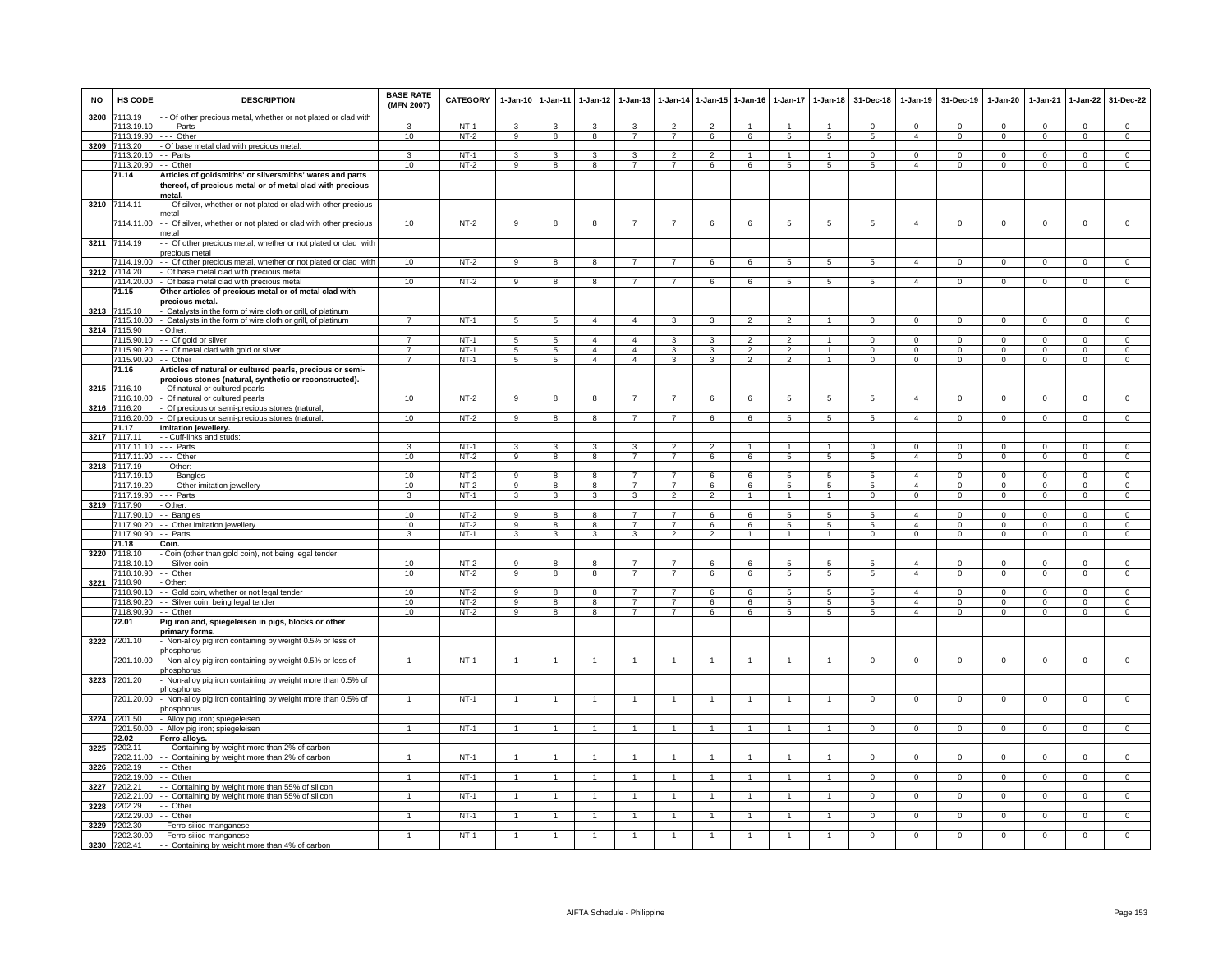| <b>NO</b> | <b>HS CODE</b>                        | <b>DESCRIPTION</b>                                                                                                                                                                                                              | <b>BASE RATE</b><br>(MFN 2007) | <b>CATEGORY</b> | 1-Jan-10                | $1 - Jan-11$            | $1 - Jan-12$   | $1 - Jan-13$   | $1-Jan-14$           | $1 - Jan-15$   | $1 - Jan-16$   | $1-Jan-17$     | $1-Jan-18$     | 31-Dec-18      | $1-Jan-19$     | 31-Dec-19      | 1-Jan-20       | $1-Jan-21$     | $1-Jan-22$     | 31-Dec-22      |
|-----------|---------------------------------------|---------------------------------------------------------------------------------------------------------------------------------------------------------------------------------------------------------------------------------|--------------------------------|-----------------|-------------------------|-------------------------|----------------|----------------|----------------------|----------------|----------------|----------------|----------------|----------------|----------------|----------------|----------------|----------------|----------------|----------------|
|           | 7202.41.00                            | - - Containing by weight more than 4% of carbon                                                                                                                                                                                 |                                | NT-1            | $\overline{1}$          | $\overline{1}$          | $\overline{1}$ | $\overline{1}$ | $\overline{1}$       | $\overline{1}$ | $\overline{1}$ | $\overline{1}$ | $\overline{1}$ | $\mathbf{0}$   | $\overline{0}$ | $\mathbf 0$    | $\overline{0}$ | $\mathbf 0$    | $\mathbf 0$    | $\mathbf{0}$   |
|           | 3231 7202.49<br>7202.49.00            | - Other<br>-- Other                                                                                                                                                                                                             |                                | $NT-1$          | $\overline{1}$          | -1                      |                | -1             | $\overline{1}$       | $\mathbf{1}$   | $\overline{1}$ | 1              | $\overline{1}$ | $^{\circ}$     | $\mathbf{0}$   | $\mathbf{0}$   | 0              | $\mathbf 0$    | $\mathbf{0}$   | $\overline{0}$ |
| 3232      | 7202.50                               | Ferro-silico-chromium                                                                                                                                                                                                           |                                |                 |                         |                         |                |                |                      |                |                |                |                |                |                |                |                |                |                |                |
|           | 7202.50.00                            | Ferro-silico-chromium                                                                                                                                                                                                           |                                | $NT-1$          | $\mathbf{1}$            |                         |                | $\mathbf{1}$   | $\blacktriangleleft$ | $\mathbf{1}$   |                | 1              | $\mathbf{1}$   | $\mathbf{0}$   | $\mathbf 0$    | $^{\circ}$     | $\overline{0}$ | $\mathbf 0$    | $\mathbf{0}$   | $\overline{0}$ |
| 3233      | 7202.60<br>7202.60.00                 | Ferro-nickel<br>Ferro-nickel                                                                                                                                                                                                    |                                | $NT-1$          | $\overline{1}$          | $\overline{1}$          |                | $\mathbf{1}$   | $\overline{1}$       | $\mathbf{1}$   | $\overline{1}$ | $\mathbf{1}$   | $\overline{1}$ | $\Omega$       | $\overline{0}$ | $\Omega$       | $\mathbf 0$    | $\overline{0}$ | $\overline{0}$ | $\overline{0}$ |
| 3234      | 7202.70                               | Ferro-molybdenum                                                                                                                                                                                                                |                                |                 |                         |                         |                |                |                      |                |                |                |                |                |                |                |                |                |                |                |
|           | 7202.70.00                            | Ferro-molvbdenum                                                                                                                                                                                                                |                                | $NT-1$          | $\overline{1}$          | $\overline{1}$          |                |                |                      | $\mathbf{1}$   | $\overline{1}$ |                | $\overline{1}$ | $\overline{0}$ | $\overline{0}$ | $\overline{0}$ | $\overline{0}$ | $\overline{0}$ | $\overline{0}$ | $\overline{0}$ |
| 3235      | 202.80<br>7202.80.00                  | Ferro-tungsten and ferro-silico-tungsten<br>- Ferro-tungsten and ferro-silico-tungsten                                                                                                                                          |                                | $NT-1$          | $\overline{1}$          | $\overline{1}$          | $\mathbf{1}$   | $\mathbf{1}$   | $\overline{1}$       | $\overline{1}$ | $\overline{1}$ | $\overline{1}$ | $\mathbf{1}$   | $\mathbf{0}$   | $\overline{0}$ | $\mathbf{0}$   | $\overline{0}$ | $\mathbf 0$    | $\mathbf{0}$   | $\overline{0}$ |
|           | 3236 7202.91                          | - Ferro-titanium and ferro-silico-titanium                                                                                                                                                                                      |                                |                 |                         |                         |                |                |                      |                |                |                |                |                |                |                |                |                |                |                |
| 3237      | 7202.91.00<br>7202.92                 | - - Ferro-titanium and ferro-silico-titanium<br>- Ferro-vanadium                                                                                                                                                                |                                | $NT-1$          | $\overline{1}$          | $\overline{1}$          |                | 1              | $\overline{1}$       | $\mathbf{1}$   | $\overline{1}$ | 1              | $\overline{1}$ | $^{\circ}$     | $\mathbf 0$    | $^{\circ}$     | $\overline{0}$ | $^{\circ}$     | $\mathbf{0}$   | $\overline{0}$ |
|           | 7202.92.00                            | - Ferro-vanadium                                                                                                                                                                                                                | $\overline{1}$                 | $NT-1$          | $\mathbf{1}$            | $\overline{1}$          | $\mathbf{1}$   | $\mathbf{1}$   | $\mathbf{1}$         | 1              | $\mathbf{1}$   | $\mathbf{1}$   | $\mathbf{1}$   | $\overline{0}$ | $\mathbf 0$    | $\mathbf{0}$   | $\overline{0}$ | $\mathbf 0$    | $\mathbf{0}$   | $\overline{0}$ |
| 3238      | 7202.93                               | - Ferro-niobium                                                                                                                                                                                                                 |                                |                 |                         |                         |                |                |                      |                |                |                |                |                |                |                |                |                |                |                |
|           | 7202.93.00<br>3239 7202.99            | - - Ferro-niobium<br>- Other                                                                                                                                                                                                    |                                | $NT-1$          | $\overline{1}$          |                         |                |                | $\overline{1}$       | $\mathbf{1}$   | 1              | $\mathbf{1}$   | $\mathbf{1}$   | 0              | $\mathbf 0$    | 0              | 0              | $^{\circ}$     | $\mathbf{0}$   | $\mathbf 0$    |
|           | 202.99.00                             | Other                                                                                                                                                                                                                           |                                | $NT-1$          |                         |                         |                |                |                      |                |                |                |                | $\Omega$       | $\Omega$       | $\Omega$       | $\Omega$       | $\Omega$       | $\Omega$       | $\Omega$       |
|           | 72.03                                 | Ferrous products obtained by direct reduction of iron ore<br>and other spongy ferrous products, in lumps, pellets or<br>similar forms; iron having a minimum purity by weight of<br>99.94%, in lumps, pellets or similar forms. |                                |                 |                         |                         |                |                |                      |                |                |                |                |                |                |                |                |                |                |                |
|           | 3240 7203.10<br>7203.10.00            | Ferrous products obtained by direct reduction of iron ore<br>Ferrous products obtained by direct reduction of iron ore                                                                                                          |                                | $NT-1$          |                         | 3                       |                | 3              | $\overline{2}$       | $\overline{2}$ |                |                |                | $\mathsf 0$    | $\mathsf 0$    | $^{\circ}$     | 0              | $\mathbf 0$    | 0              | $\mathbf 0$    |
|           | 3241 7203.90                          | Other                                                                                                                                                                                                                           |                                |                 |                         |                         |                |                |                      |                |                |                |                |                |                |                |                |                |                |                |
|           | 7203.90.00                            | Other                                                                                                                                                                                                                           | 3                              | $NT-1$          | $\mathcal{R}$           | 3                       | $\mathbf{B}$   | 3              | $\overline{2}$       | $\overline{2}$ | $\overline{1}$ | $\mathbf{1}$   | $\overline{1}$ | $\overline{0}$ | $\overline{0}$ | $\Omega$       | $\overline{0}$ | $\overline{0}$ | $\overline{0}$ | $\overline{0}$ |
|           | 72.04                                 | Ferrous waste and scrap; remelting scrap ingots of iron<br><u>or steel</u>                                                                                                                                                      |                                |                 |                         |                         |                |                |                      |                |                |                |                |                |                |                |                |                |                |                |
|           | 3242 7204.10                          | - Waste and scrap of cast iron                                                                                                                                                                                                  |                                |                 |                         |                         |                |                |                      |                |                |                |                |                |                |                |                |                |                |                |
|           | 3243 7204.21                          | 7204.10.00 - Waste and scrap of cast iron<br>- - Of stainless steel                                                                                                                                                             | $\overline{0}$                 | $NT-1$          | $\overline{0}$          | $\mathbf{0}$            | $\mathbf{0}$   | $\mathbf 0$    | $\mathbf 0$          | $\overline{0}$ | $\mathbf{0}$   | $\overline{0}$ | $\mathbf 0$    | $\mathbf{0}$   | $\mathbf{0}$   | $\mathbf{0}$   | $\overline{0}$ | $\mathbf 0$    | $\mathbf{0}$   | $\overline{0}$ |
|           | 7204.21.00                            | - Of stainless steel                                                                                                                                                                                                            | 3                              | $NT-1$          | 3                       | $\overline{3}$          | 3              | $\overline{3}$ | $\overline{2}$       | $\overline{2}$ | $\mathbf{1}$   | $\mathbf{1}$   | $\overline{1}$ | $\Omega$       | $\mathbf{0}$   | $\mathbf{0}$   | $\overline{0}$ | $\mathbf 0$    | $\circ$        | $\overline{0}$ |
| 3244      | 7204.29                               | - Other                                                                                                                                                                                                                         |                                |                 |                         |                         |                |                |                      |                |                |                |                |                |                |                |                |                |                |                |
|           | 7204.29.00<br>3245 7204.30            | · - Other<br>Waste and scrap of tinned iron or steel                                                                                                                                                                            | 3                              | $NT-1$          | 3                       | 3                       | 3              | 3              | $\overline{2}$       | $\overline{2}$ | $\overline{1}$ | $\mathbf{1}$   | $\mathbf{1}$   | $\mathsf 0$    | $\mathbf 0$    | $^{\circ}$     | $\mathsf 0$    | $\mathbf 0$    | $\mathsf 0$    | $\mathbf{0}$   |
|           | 7204.30.00                            | Waste and scrap of tinned iron or steel                                                                                                                                                                                         | 3                              | $NT-1$          | $\mathbf{3}$            | 3                       | 3              | 3              | $\overline{2}$       | $\overline{2}$ | $\overline{1}$ | $\overline{1}$ | $\overline{1}$ | $\Omega$       | $\mathbf 0$    | $^{\circ}$     | $\mathbf 0$    | $\Omega$       | $\mathsf 0$    | $\overline{0}$ |
|           | 3246 7204.41                          | - Turnings, shavings, chips, milling waste, sawdust, filings,<br>trimmings and stampings, whether or not in bundles                                                                                                             |                                |                 |                         |                         |                |                |                      |                |                |                |                |                |                |                |                |                |                |                |
|           | 7204.41.00                            | - - Turnings, shavings, chips, milling waste, sawdust, filings,<br>trimmings and stampings, whether or not in bundles                                                                                                           | 3                              | $NT-1$          | 3                       | 3                       | 3              | 3              | $\overline{2}$       | $\overline{2}$ | $\mathbf{1}$   | $\mathbf{1}$   | $\mathbf{1}$   | $\mathbf 0$    | 0              | $\mathbf 0$    | $\overline{0}$ | $\mathbf 0$    | 0              | $\circ$        |
|           | 3247 7204.49                          | - Other                                                                                                                                                                                                                         | 3                              |                 | 3                       | 3                       |                |                | $\mathfrak{p}$       |                | 1              |                | $\mathbf{1}$   |                |                |                |                |                |                |                |
| 3248      | 7204.49.00<br>7204.50                 | - Other<br>Remelting scrap ingots                                                                                                                                                                                               |                                | $NT-1$          |                         |                         |                | 3              |                      | $\overline{2}$ |                |                |                | $\mathbf 0$    | $\mathbf 0$    | $\mathbf 0$    | $\mathbf 0$    | $\mathbf 0$    | $\mathsf 0$    | $\overline{0}$ |
|           | 7204.50.00<br>72.05                   | Remelting scrap ingots<br>Granules and powders, of pig iron, spiegeleisen, iron or<br>steel.                                                                                                                                    | 3                              | $NT-1$          | $\overline{\mathbf{3}}$ | $\overline{\mathbf{3}}$ | $\mathbf{R}$   | 3              | $\overline{2}$       | $\overline{2}$ | $\overline{1}$ | $\overline{1}$ | $\overline{1}$ | $\Omega$       | $\overline{0}$ | $\Omega$       | $\overline{0}$ | $\overline{0}$ | $\overline{0}$ | $\overline{0}$ |
|           | 3249 7205.10                          | Granules                                                                                                                                                                                                                        |                                |                 |                         |                         |                |                |                      |                |                |                |                |                |                |                |                |                |                |                |
|           | 7205.10.00 - Granules<br>3250 7205.21 | - - Of alloy steel                                                                                                                                                                                                              | $\overline{1}$                 | NT-1            | $\overline{1}$          | $\overline{1}$          | $\overline{1}$ | $\overline{1}$ | $\overline{1}$       | $\overline{1}$ | $\overline{1}$ | $\overline{1}$ | $\overline{1}$ | $\overline{0}$ | $\mathbf{0}$   | $^{\circ}$     | $\mathbf{0}$   | $\mathbf{0}$   | $\mathbf{0}$   | $\overline{0}$ |
|           | 7205.21.00                            | - - Of alloy steel                                                                                                                                                                                                              | 3                              | $NT-1$          | 3                       | 3                       | 3              | 3              | $\overline{2}$       | $\overline{2}$ | $\mathbf{1}$   | $\mathbf{1}$   | $\mathbf{1}$   | $\mathbf{0}$   | $\mathbf 0$    | $\mathbf{0}$   | $\mathbf 0$    | $\mathbf 0$    | $\overline{0}$ | $\overline{0}$ |
|           | 3251 7205.29                          | - Other                                                                                                                                                                                                                         |                                |                 |                         |                         |                |                |                      |                |                |                |                |                |                |                |                |                |                |                |
|           | 7205.29.00<br>72.06                   | - - Other<br>ron and non-alloy steel in ingots or other primary forms<br>excluding iron of heading 72.03)                                                                                                                       |                                | $NT-1$          | $\overline{1}$          |                         |                |                | $\overline{1}$       | $\mathbf{1}$   | $\mathbf{1}$   | $\mathbf{1}$   | $\mathbf{1}$   | $\mathsf 0$    | $\mathbf 0$    | $\mathbf 0$    | $\mathsf 0$    | $\mathbf 0$    | $\mathsf 0$    | $\mathbf 0$    |
| 3252      | 7206.10<br>7206.10.10                 | - Ingots<br>- Containing by weight more than 0.6% of carbon                                                                                                                                                                     | $\mathbf{R}$                   | $NT-1$          | $\mathcal{R}$           | $\overline{\mathbf{3}}$ |                | $\mathbf{3}$   | $\overline{2}$       | $\overline{2}$ |                |                |                | $\Omega$       | $\overline{0}$ | $\Omega$       | $\Omega$       | $\Omega$       | $\overline{0}$ | $\overline{0}$ |
|           | 7206.10.90 - - Other                  |                                                                                                                                                                                                                                 | 3                              | $NT-1$          | 3                       | 3                       | 3              | 3              | $\overline{2}$       | $\overline{2}$ | $\overline{1}$ | $\overline{1}$ | $\mathbf{1}$   | $\mathbf 0$    | $\mathbf 0$    | $\mathbf 0$    | $\mathbf 0$    | $\mathbf 0$    | $\mathbf 0$    | $\mathbf{0}$   |
|           | 3253 7206.90                          | - Other:                                                                                                                                                                                                                        |                                |                 |                         |                         |                |                |                      |                |                |                |                |                |                |                |                |                |                |                |
|           | 7206.90.00<br>72.07                   | Other<br>Semi-finished products of iron or non-alloy steel.                                                                                                                                                                     | 3                              | NT-1            | 3                       | 3                       | 3              | 3              | $\overline{2}$       | $\overline{2}$ | $\mathbf{1}$   | $\mathbf{1}$   | $\overline{1}$ | $\mathbf 0$    | $\mathbf 0$    | 0              | $\mathbf 0$    | $\mathbf 0$    | $\mathbf{0}$   | $\mathbf{0}$   |
| 3254      | 7207.11                               | - Of rectangular (including square) cross-section, the width<br>neasuring less than twice the thickness                                                                                                                         |                                |                 |                         |                         |                |                |                      |                |                |                |                |                |                |                |                |                |                |                |
|           | 7207.11.00                            | - - Of rectangular (including square) cross-section, the width<br>neasuring less than twice the thickness                                                                                                                       | 3                              | $NT-1$          | 3                       | 3                       | 3              | 3              | $\overline{2}$       | $\overline{c}$ |                |                |                | $\mathbf 0$    | $\mathsf 0$    | $^{\circ}$     | $\mathbf 0$    | $\mathbf 0$    | $\mathsf 0$    | $\mathsf 0$    |
| 3255      | 7207.12<br>7207.12.10                 | - Other, of rectangular (other than square) cross-section:<br>--- Slabs                                                                                                                                                         | $\Omega$                       | $NT-1$          | $\mathbf 0$             | $\mathbf 0$             | $\Omega$       | $\mathsf 0$    | $\mathbf 0$          | $\mathbf{O}$   | $\Omega$       | $\Omega$       | $\mathbf 0$    | $\Omega$       | $\mathsf 0$    | $\Omega$       | $\Omega$       | $\Omega$       | $\mathsf 0$    | $\Omega$       |
|           | 7207.12.90 --- Other                  |                                                                                                                                                                                                                                 | 3                              | ST              | $\mathbf{3}$            | 3                       | 3              | 3              | $\mathbf{3}$         | 3              | 3              | $\mathbf{3}$   | 3              | 3              | 3              | 3              | 3              | 3              | $\mathbf{3}$   | 3              |
|           | 3256 7207.19                          | - - Other                                                                                                                                                                                                                       |                                |                 |                         |                         |                |                |                      |                |                |                |                |                |                |                |                |                |                |                |
|           | 7207.19.00 - - Other<br>3257 7207.20  | - Containing by weight 0.25% or more of carbon:                                                                                                                                                                                 | 3                              | $NT-1$          | 3                       | 3                       | 3              | $\mathbf{3}$   | $\overline{2}$       | $\overline{2}$ | $\mathbf{1}$   | $\mathbf{1}$   | $\mathbf{1}$   | $\mathbf{0}$   | $\overline{0}$ | $\overline{0}$ | $\overline{0}$ | $\mathbf{0}$   | $\overline{0}$ | $^{\circ}$     |
|           | 7207.20.11 --- Slabs                  |                                                                                                                                                                                                                                 | $^{\circ}$                     | $NT-1$          | $\mathbf 0$             | $\mathbf 0$             | $\mathbf 0$    | $\mathsf 0$    | $\mathbf 0$          | $\mathbf{O}$   | $\mathsf 0$    | $\mathbf 0$    | $\mathbf 0$    | $\mathbf 0$    | $\mathbf{0}$   | $^{\circ}$     | $\mathbf 0$    | 0              | $\mathsf 0$    | $\mathbf 0$    |
|           | 7207.20.19 --- Other                  |                                                                                                                                                                                                                                 |                                | $NT-1$          |                         |                         |                | 3              |                      | $\mathfrak{p}$ |                |                |                | $\Omega$       | $\Omega$       | $\Omega$       | 0              | $\Omega$       | $\Omega$       | $\Omega$       |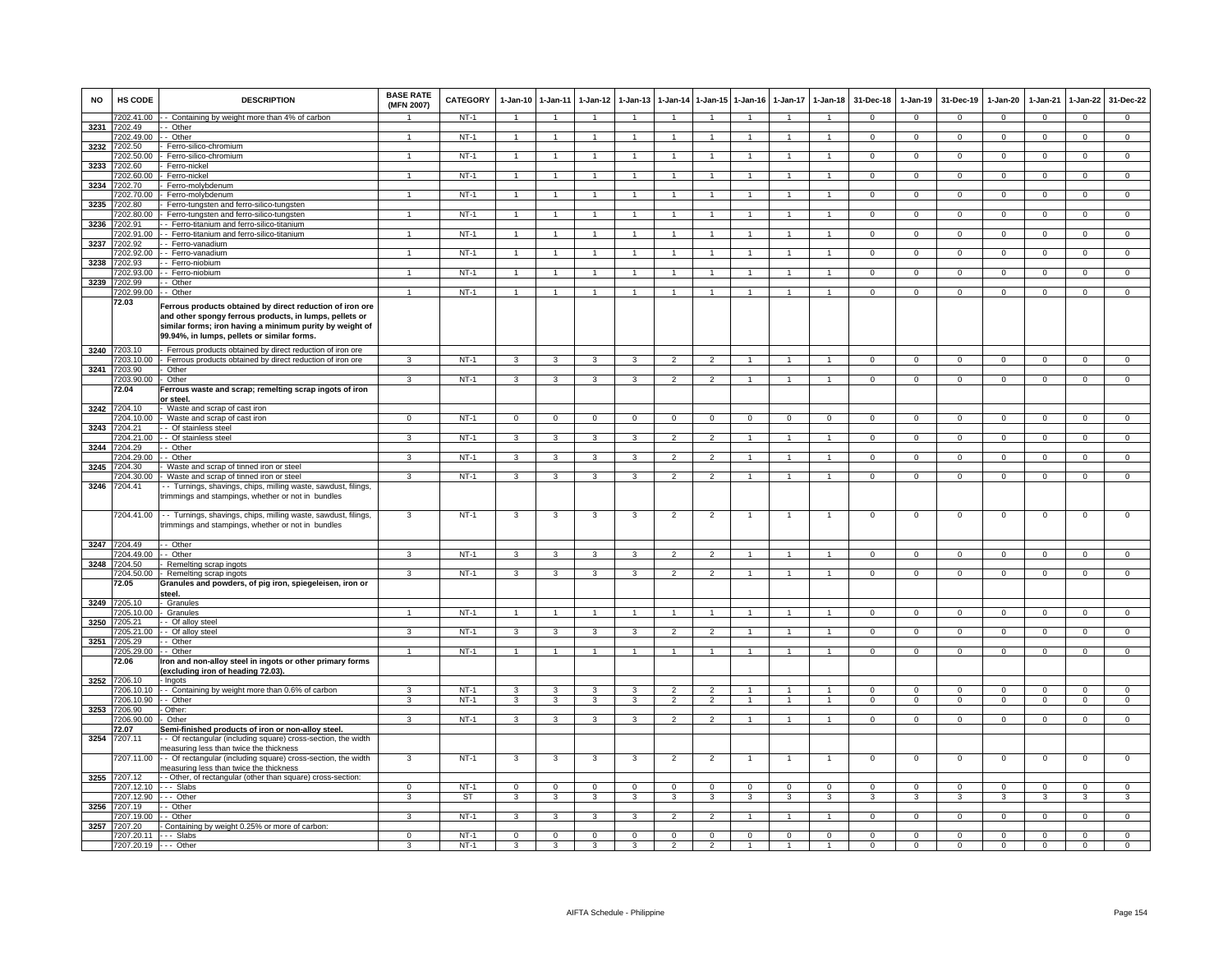| <b>NO</b> | <b>HS CODE</b>                     | <b>DESCRIPTION</b>                                                                                                                           | <b>BASE RATE</b><br>(MFN 2007) | <b>CATEGORY</b>         |              | 1-Jan-10 1-Jan-11 | $1-Jan-12$   | $1-Jan-13$     | 1-Jan-14       | $1 - Jan-15$   | $1-Jan-16$   | $1-Jan-17$   | $1-Jan-18$     | 31-Dec-18 | $1-Jan-19$     | 31-Dec-19   | $1-Jan-20$  | 1-Jan-21    | $1-Jan-22$  | 31-Dec-22   |
|-----------|------------------------------------|----------------------------------------------------------------------------------------------------------------------------------------------|--------------------------------|-------------------------|--------------|-------------------|--------------|----------------|----------------|----------------|--------------|--------------|----------------|-----------|----------------|-------------|-------------|-------------|-------------|-------------|
|           | 7207.20.91                         | -- Slabs                                                                                                                                     | $\Omega$                       | $NT-1$                  | $\mathbf{0}$ | $\mathbf{0}$      | $\mathbf{0}$ | $\mathbf{0}$   | $\mathbf{0}$   | $\mathbf{0}$   | $\mathbf{0}$ | $\Omega$     | $\Omega$       | $\Omega$  | $\Omega$       | $\Omega$    | $\Omega$    | $\Omega$    | $^{\circ}$  | $^{\circ}$  |
|           | 7207.20.99<br>72.08                | $\cdots$ Other<br>Flat-rolled products of iron or non-alloy steel, of a width                                                                | 3                              | $NT-1$                  | 3            | $\mathbf{3}$      | 3            | 3              | $\overline{2}$ | $\mathcal{P}$  | $\mathbf{1}$ | $\mathbf{1}$ | $\overline{1}$ | $\Omega$  | $\Omega$       | $\Omega$    | $\Omega$    | $\Omega$    | $\circ$     | $\Omega$    |
| 3258      | 7208.10                            | of 600 mm or more, hot-rolled, not clad, plated or coated.<br>- In coils, not further worked than hot-rolled, with patterns in               |                                |                         |              |                   |              |                |                |                |              |              |                |           |                |             |             |             |             |             |
|           | 7208.10.00                         | alief <sup>.</sup><br>In coils, not further worked than hot-rolled, with patterns in<br>relief                                               | $\overline{7}$                 | EL.                     |              |                   |              |                |                |                |              |              |                |           |                |             |             |             |             |             |
|           | 3259 7208.25                       | - Of a thickness of 4.75 mm or more:                                                                                                         |                                |                         |              |                   |              |                |                |                |              |              |                |           |                |             |             |             |             |             |
|           | 7208.25.10                         | --- Coils for re-rolling                                                                                                                     | $\overline{7}$                 | EL                      |              |                   |              |                |                |                |              |              |                |           |                |             |             |             |             |             |
|           | 7208.25.90                         | - - - Other                                                                                                                                  | $\overline{7}$                 | E                       |              |                   |              |                |                |                |              |              |                |           |                |             |             |             |             |             |
|           | 3260 7208.26<br>7208.26.00         | - Of a thickness of 3 mm or more but less than 4.75 mm:<br>- Of a thickness of 3 mm or more but less than 4.75 mm                            |                                | EL                      |              |                   |              |                |                |                |              |              |                |           |                |             |             |             |             |             |
| 3261      | 7208.27                            | - Of a thickness of less than 3 mm:                                                                                                          |                                |                         |              |                   |              |                |                |                |              |              |                |           |                |             |             |             |             |             |
|           | 7208.27.00                         | - - Of a thickness of less than 3 mm                                                                                                         |                                |                         |              |                   |              |                |                |                |              |              |                |           |                |             |             |             |             |             |
|           | ex 7208.27                         | Steel plates and sheets containing by weight 0.6 % or<br>nore of carbon                                                                      | $\overline{ }$                 | $NT-2$                  | 5            | 5                 | 5            | $\overline{4}$ | $\overline{4}$ | $\overline{a}$ | 3            | 3            | 3              | 3         | $\overline{2}$ | $\mathbf 0$ | $\mathbf 0$ | $\mathbf 0$ | $\mathsf 0$ | $\mathsf 0$ |
| 3262      | ex 7208.27.<br>7208.36             | Other<br>- Of a thickness exceeding 10 mm                                                                                                    |                                | HSL C                   | 6.88         | 6.75              | 6.63         | 6.50           | 6.38           | 6.25           | 6.13         | 6.00         | 5.88           | 5.88      | 5.75           | 5.75        | 5.63        | 5.50        | 5.38        | 5.25        |
|           | 7208.36.00                         | - Of a thickness exceeding 10 mm                                                                                                             | $\overline{7}$                 | EL                      |              |                   |              |                |                |                |              |              |                |           |                |             |             |             |             |             |
| 3263      | 7208.37                            | - Of a thickness of 4.75 mm or more but not exceeding 10<br>mm:                                                                              |                                |                         |              |                   |              |                |                |                |              |              |                |           |                |             |             |             |             |             |
|           | 7208.37.00                         | - Of a thickness of 4.75 mm or more but not exceeding 10                                                                                     |                                | EL                      |              |                   |              |                |                |                |              |              |                |           |                |             |             |             |             |             |
| 3264      | 7208.38<br>7208 38 00              | - Of a thickness of 3 mm or more but less than 4.75 mm:                                                                                      | $\overline{7}$                 |                         |              |                   |              |                |                |                |              |              |                |           |                |             |             |             |             |             |
| 3265      | 7208.39                            | - Of a thickness of 3 mm or more but less than 4.75 mm<br>- Of a thickness of less than 3 mm:                                                |                                | EL                      |              |                   |              |                |                |                |              |              |                |           |                |             |             |             |             |             |
|           | 7208.39.00                         | - Of a thickness of less than 3 mm                                                                                                           | $\overline{7}$                 | E                       |              |                   |              |                |                |                |              |              |                |           |                |             |             |             |             |             |
| 3266      | 7208.40                            | Not in coils, not further worked than hot-rolled, with patterns<br>n relief                                                                  |                                |                         |              |                   |              |                |                |                |              |              |                |           |                |             |             |             |             |             |
|           | 208.40.00                          | Not in coils, not further worked than hot-rolled, with patterns<br>n relief                                                                  | 7                              | EL                      |              |                   |              |                |                |                |              |              |                |           |                |             |             |             |             |             |
| 3267      | 7208.51                            | - Of a thickness exceeding 10 mm                                                                                                             |                                |                         |              |                   |              |                |                |                |              |              |                |           |                |             |             |             |             |             |
|           | 7208.51.00                         | - Of a thickness exceeding 10 mm                                                                                                             | $\overline{7}$                 | EL.                     |              |                   |              |                |                |                |              |              |                |           |                |             |             |             |             |             |
| 3268      | 7208.52<br>7208.52.00              | - Of a thickness of 4.75 mm or more but not exceeding 10<br>mm<br>- Of a thickness of 4.75 mm or more but not exceeding 10                   |                                | EL                      |              |                   |              |                |                |                |              |              |                |           |                |             |             |             |             |             |
|           | 3269 7208.53                       | mm<br>- Of a thickness of 3 mm or more but less than 4.75 mm                                                                                 |                                |                         |              |                   |              |                |                |                |              |              |                |           |                |             |             |             |             |             |
|           | 7208.53.00                         | - - Of a thickness of 3 mm or more but less than 4.75 mm                                                                                     | 7                              | EL.                     |              |                   |              |                |                |                |              |              |                |           |                |             |             |             |             |             |
| 3270      | 7208.54                            | - - Of a thickness of less than 3 mm                                                                                                         |                                |                         |              |                   |              |                |                |                |              |              |                |           |                |             |             |             |             |             |
|           | 7208.54.00                         | -- Of a thickness of less than 3 mm                                                                                                          | $\overline{7}$                 | EL                      |              |                   |              |                |                |                |              |              |                |           |                |             |             |             |             |             |
| 3271      | 7208.90<br>7208.90.00              | Other:<br>- Other                                                                                                                            | $\overline{7}$                 | EL                      |              |                   |              |                |                |                |              |              |                |           |                |             |             |             |             |             |
|           | 72.09                              | Flat-rolled products of iron or non-alloy steel, of a width<br>of 600 mm or more, cold-rolled (cold-reduced), not clad,<br>plated or coated. |                                |                         |              |                   |              |                |                |                |              |              |                |           |                |             |             |             |             |             |
| 3272      | 7209.15                            | -- Of a thickness of 3 mm or more                                                                                                            |                                |                         |              |                   |              |                |                |                |              |              |                |           |                |             |             |             |             |             |
| 3273      | 7209.15.00<br>7209.16              | - Of a thickness of 3 mm or more<br>- Of a thickness exceeding 1 mm but less than 3 mm                                                       | $\overline{7}$                 | E                       |              |                   |              |                |                |                |              |              |                |           |                |             |             |             |             |             |
|           | 7209.16.00                         | - Of a thickness exceeding 1 mm but less than 3 mm                                                                                           | $\overline{7}$                 | EL                      |              |                   |              |                |                |                |              |              |                |           |                |             |             |             |             |             |
| 3274      | 7209.17                            | Of a thickness of 0.5 mm or more but not exceeding 1<br>mm                                                                                   |                                |                         |              |                   |              |                |                |                |              |              |                |           |                |             |             |             |             |             |
|           | 7209.17.00                         | - Of a thickness of 0.5 mm or more but not exceeding 1<br>mm                                                                                 |                                | HSL C                   | 6.88         | 6.75              | 6.63         | 6.50           | 6.38           | 6.25           | 6.13         | 6.00         | 5.88           | 5.88      | 5.75           | 5.75        | 5.63        | 5.50        | 5.38        | 5.25        |
|           | 3275 7209.18                       | - Of a thickness of less than 0.5 mm:                                                                                                        |                                |                         |              |                   |              |                |                |                |              |              |                |           |                |             |             |             |             |             |
|           | 7209.18.10<br>7209.18.20           | - - - Tin-mill blackplate (TMBP)<br>--- Containing by weight less than 0.6% of carbon and of a<br>thickness of 0.17 mm or less               | $\mathbf{a}$<br>$\overline{7}$ | EL.<br>HSL <sub>C</sub> | 6.88         | 6.75              | 6.63         | 6.50           | 6.38           | 6.25           | 6.13         | 6.00         | 5.88           | 5.88      | 5.75           | 5.75        | 5.63        | 5.50        | 5.38        | 5.25        |
| 3276      | 7209.18.90<br>7209.25              | $--$ Other<br>- Of a thickness of 3 mm or more                                                                                               | $\overline{7}$                 | EL                      |              |                   |              |                |                |                |              |              |                |           |                |             |             |             |             |             |
|           | 7209.25.00                         | - Of a thickness of 3 mm or more                                                                                                             | $\overline{7}$                 | EL                      |              |                   |              |                |                |                |              |              |                |           |                |             |             |             |             |             |
| 3277      | 7209.26                            | - Of a thickness exceeding 1 mm but less than 3 mm                                                                                           |                                |                         |              |                   |              |                |                |                |              |              |                |           |                |             |             |             |             |             |
|           | 7209.26.00                         | - Of a thickness exceeding 1 mm but less than 3 mm                                                                                           | $\overline{7}$                 | EL                      |              |                   |              |                |                |                |              |              |                |           |                |             |             |             |             |             |
| 3278      | 7209.27<br>7209.27.00              | Of a thickness of 0.5 mm or more but not exceeding 1 mm<br>- Of a thickness of 0.5 mm or more but not exceeding 1 mm                         | $\overline{7}$                 | E                       |              |                   |              |                |                |                |              |              |                |           |                |             |             |             |             |             |
|           |                                    | - Of a thickness of less than 0.5 mm                                                                                                         |                                |                         |              |                   |              |                |                |                |              |              |                |           |                |             |             |             |             |             |
|           | 3279 7209.28<br>7209.28.10         | --- Containing by weight less than 0.6% of carbon and of a                                                                                   | $\overline{7}$                 | EL                      |              |                   |              |                |                |                |              |              |                |           |                |             |             |             |             |             |
|           | 7209.28.90                         | thickness of 0.17 mm or less<br>--- Other                                                                                                    | $\overline{7}$                 | EL                      |              |                   |              |                |                |                |              |              |                |           |                |             |             |             |             |             |
| 3280      | 7209.90                            | - Other:                                                                                                                                     |                                | EL.                     |              |                   |              |                |                |                |              |              |                |           |                |             |             |             |             |             |
|           | 7209.90.10<br>7209.90.90 - - Other | -- Corrugated                                                                                                                                | 7                              | EL                      |              |                   |              |                |                |                |              |              |                |           |                |             |             |             |             |             |
|           |                                    |                                                                                                                                              |                                |                         |              |                   |              |                |                |                |              |              |                |           |                |             |             |             |             |             |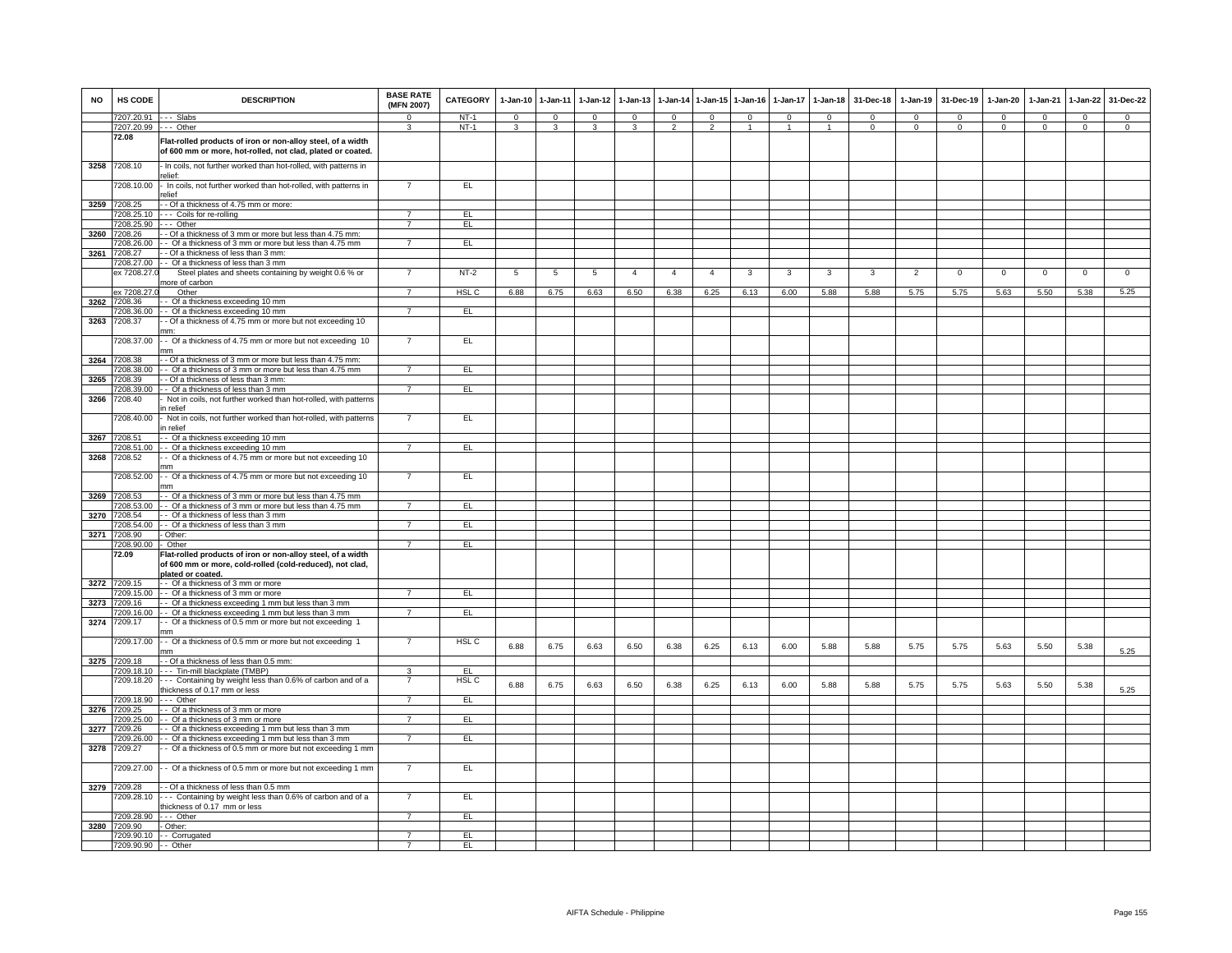| <b>NO</b> | HS CODE                              | <b>DESCRIPTION</b>                                                                                                                                                      | <b>BASE RATE</b><br>(MFN 2007)   | <b>CATEGORY</b>  | $1-Jan-10$     | $1-Jan-11$     | $1-Jan-12$     | $1-Jan-13$     |                | 1-Jan-14 1-Jan-15 1-Jan-16 |                | $1$ -Jan-17    | $1 - Jan-18$   | 31-Dec-18      | $1 - Jan-19$   | 31-Dec-19      | $1-Jan-20$      | $1-Jan-21$     | 1-Jan-22       | 31-Dec-22      |
|-----------|--------------------------------------|-------------------------------------------------------------------------------------------------------------------------------------------------------------------------|----------------------------------|------------------|----------------|----------------|----------------|----------------|----------------|----------------------------|----------------|----------------|----------------|----------------|----------------|----------------|-----------------|----------------|----------------|----------------|
|           | 72.10                                | Flat-rolled products of iron or non-alloy steel, of a width                                                                                                             |                                  |                  |                |                |                |                |                |                            |                |                |                |                |                |                |                 |                |                |                |
| 3281      | 7210.11                              | of 600 mm or more, clad, plated or coated.<br>- - Of a thickness of 0.5 mm or more                                                                                      |                                  |                  |                |                |                |                |                |                            |                |                |                |                |                |                |                 |                |                |                |
|           |                                      | 7210.11.10 --- Containing by weight 0.6 % or more of carbon                                                                                                             | $\Omega$                         | EL               |                |                |                |                |                |                            |                |                |                |                |                |                |                 |                |                |                |
|           |                                      | 7210.11.90 --- Other                                                                                                                                                    | $\mathbf 0$                      | EL               |                |                |                |                |                |                            |                |                |                |                |                |                |                 |                |                |                |
| 3282      | 7210.12                              | - - Of a thickness of less than 0.5 mm<br>7210.12.10 --- Containing by weight 0.6 % or more of carbon                                                                   | $\overline{0}$                   | EL               |                |                |                |                |                |                            |                |                |                |                |                |                |                 |                |                |                |
|           | 7210.12.90                           | --- Other                                                                                                                                                               | $\mathbf{0}$                     | EL               |                |                |                |                |                |                            |                |                |                |                |                |                |                 |                |                |                |
| 3283      | 7210.20                              | - Plated or coated with lead, including terne-plate                                                                                                                     |                                  |                  |                |                |                |                |                |                            |                |                |                |                |                |                |                 |                |                |                |
|           | 7210.20.10                           | - Containing by weight less than 0.6% of carbon and of a<br>thickness of 1.5 mm or less                                                                                 | 3                                | $NT-1$           | 3              | 3              | 3              | 3              | $\overline{2}$ | $\overline{2}$             |                |                | $\overline{1}$ | $^{\circ}$     | $^{\circ}$     | $\mathbf 0$    | $\mathbf 0$     | $\mathbf 0$    | $\mathsf 0$    | $\mathbf 0$    |
|           | 7210.20.90 - - Other                 |                                                                                                                                                                         | $\mathbf{3}$                     | NT-1             | $\mathbf{3}$   | $\mathbf{3}$   | 3              | 3              | $\overline{2}$ | $\overline{2}$             |                | $\mathbf{1}$   | $\mathbf{1}$   | $\mathbf{0}$   | $\mathbf{0}$   | $\overline{0}$ | $\overline{0}$  | $\mathbf 0$    | $\mathbf{0}$   | $\mathbf{0}$   |
|           | 3284 7210.30<br>7210.30.10           | - Electrolytically plated or coated with zinc:<br>- Containing by weight less than 0.6% of carbon and of a                                                              | $\overline{3}$                   | $NT-1$           | 3              | 3              | 3              | 3              | $\overline{2}$ | $\overline{2}$             | 1.             | 1              | $\mathbf{1}$   | $\overline{0}$ | $\overline{0}$ | $\overline{0}$ | $\overline{0}$  | $\overline{0}$ | $\overline{0}$ | $\overline{0}$ |
|           | 7210.30.90                           | thickness of 1.5 mm or less<br>- Other                                                                                                                                  | 3                                | $NT-1$           | 3              | 3              |                | 3              |                | $\mathfrak{p}$             |                | $\overline{1}$ | $\mathbf{1}$   |                |                | $\overline{0}$ | $\overline{0}$  | $\Omega$       |                | $\overline{0}$ |
|           | 3285 7210.41                         | - - Corrugated:                                                                                                                                                         |                                  |                  |                |                | 3              |                | $\overline{2}$ |                            |                |                |                | $\mathsf 0$    | $\mathbf 0$    |                |                 |                | $\mathsf 0$    |                |
|           |                                      | 7210.41.10 --- Of a thickness not exceeding 1.2 mm                                                                                                                      | 10                               | ST               | $\overline{9}$ | $\overline{9}$ | $\overline{8}$ | 8              | $\overline{7}$ | $\overline{7}$             | 6              | 6              | 6              | 6              | $\sqrt{5}$     | $\overline{5}$ | $\overline{5}$  | $5^{\circ}$    | $\overline{5}$ | $\overline{5}$ |
|           |                                      | 7210.41.20 --- Containing by weight less than 0.6% of carbon and of a<br>thickness of 1.5 mm or less                                                                    | 10                               | <b>ST</b>        | 9              | 9              | 8              | 8              | $\overline{7}$ | $\overline{7}$             | 6              | 6              | 6              | 6              | 5              | $\overline{5}$ | $5\phantom{.0}$ | 5              | $\overline{5}$ | 5              |
|           | 7210.41.90 --- Other                 |                                                                                                                                                                         | 10                               | ST               | $\overline{9}$ | $\overline{9}$ | 8              | 8              | $\overline{7}$ | $\overline{7}$             | 6              | 6              | 6              | 6              | -5             | -5             | -5              | -5             | -5             | 5              |
|           | 3286 7210.49<br>7210.49.10           | - - Other:                                                                                                                                                              | 10                               | HSL C            |                | 9.64           | 9.46           | 9.29           | 9.11           | 8.93                       | 8.75           | 8.57           | 8.39           | 8.39           | 8.21           | 8.21           | 8.04            | 7.86           | 7.68           | 7.50           |
|           | 7210.49.20                           | --- Of a thickness not exceeding 1.2 mm<br>--- Containing by weight less than 0.6% of carbon and of a                                                                   | 10                               | HSL C            | 9.82           |                |                |                |                |                            |                |                |                |                |                |                |                 |                |                |                |
|           |                                      | thickness of 1.5 mm or less                                                                                                                                             |                                  |                  | 9.82           | 9.64           | 9.46           | 9.29           | 9.11           | 8.93                       | 8.75           | 8.57           | 8.39           | 8.39           | 8.21           | 8.21           | 8.04            | 7.86           | 7.68           | 7.50           |
|           | 7210.49.90                           | --- Other                                                                                                                                                               | 10                               | HSL C            | 9.82           | 9.64           | 9.46           | 9.29           | 9.11           | 8.93                       | 8.75           | 8.57           | 8.39           | 8.39           | 8.21           | 8.21           | 8.04            | 7.86           | 7.68           | 7.50           |
| 3287      | 7210.50                              | Plated or coated with chromium oxides or with chromium<br>and chromium oxides                                                                                           |                                  |                  |                |                |                |                |                |                            |                |                |                |                |                |                |                 |                |                |                |
|           | 7210.50.00                           | - Plated or coated with chromium oxides or with chromium<br>and chromium oxides                                                                                         | $\overline{1}$                   | $NT-1$           | $\overline{1}$ | $\overline{1}$ | $\overline{1}$ | $\overline{1}$ | $\overline{1}$ | $\overline{1}$             | $\overline{1}$ | $\overline{1}$ | $\mathbf{1}$   | $\mathbf 0$    | $\mathbf 0$    | $\mathbf 0$    | $\mathbf 0$     | $\mathbf 0$    | $\mathsf 0$    | $\overline{0}$ |
| 3288      | 7210.61                              | - - Plated or coated with aluminium-zinc alloys:                                                                                                                        |                                  |                  |                |                |                |                |                |                            |                |                |                |                |                |                |                 |                |                |                |
|           | 7210.61.10                           | --- Containing by weight less than 0.6% of carbon and of a<br>thickness of 1.5 mm or less                                                                               | 10                               | HSL <sub>C</sub> | 9.82           | 9.64           | 9.46           | 9.29           | 9.11           | 8.93                       | 8.75           | 8.57           | 8.39           | 8.39           | 8.21           | 8.21           | 8.04            | 7.86           | 7.68           | 7.50           |
|           | 7210.61.90                           | $--$ Other                                                                                                                                                              | 10                               | HSL <sub>C</sub> | 9.82           | 9.64           | 9.46           | 9.29           | 9.11           | 8.93                       | 8.75           | 8.57           | 8.39           | 8.39           | 8.21           | 8.21           | 8.04            | 7.86           | 7.68           | 7.50           |
|           | 3289 7210.69<br>7210.69.10           | - - Other:<br>--- Containing by weight less than 0.6% of carbon and of a                                                                                                | 10                               | HSL C            |                |                |                |                |                |                            |                |                |                |                |                |                |                 |                |                |                |
|           |                                      | thickness of 1.5 mm or less                                                                                                                                             |                                  |                  | 9.82           | 9.64           | 9.46           | 9.29           | 9.11           | 8.93                       | 8.75           | 8.57           | 8.39           | 8.39           | 8.21           | 8.21           | 8.04            | 7.86           | 7.68           | 7.50           |
|           | 7210.69.90 --- Other<br>3290 7210.70 | - Painted, varnished or coated with plastics:                                                                                                                           | 10                               | HSL <sub>C</sub> | 9.82           | 9.64           | 9.46           | 9.29           | 9.11           | 8.93                       | 8.75           | 8.57           | 8.39           | 8.39           | 8.21           | 8.21           | 8.04            | 7.86           | 7.68           | 7.50           |
|           | 7210.70.10                           | - Containing by weight less than 0.6% of carbon and of a<br>thickness of 1.5 mm or less                                                                                 | 10                               | HSL C            | 9.82           | 9.64           | 9.46           | 9.29           | 9.11           | 8.93                       | 8.75           | 8.57           | 8.39           | 8.39           | 8.21           | 8.21           | 8.04            | 7.86           | 7.68           | 7.50           |
|           | 7210.70.90 -- Other                  |                                                                                                                                                                         | 10                               | HSL <sub>C</sub> | 9.82           | 9.64           | 9.46           | 9.29           | 9.11           | 8.93                       | 8.75           | 8.57           | 8.39           | 8.39           | 8.21           | 8.21           | 8.04            | 7.86           | 7.68           | 7.50           |
|           | 3291 7210.90                         | Other:                                                                                                                                                                  |                                  |                  |                |                |                |                |                |                            |                |                |                |                |                |                |                 |                |                |                |
|           | 7210.90.10                           | - Containing by weight less than 0.6% of carbon and of a<br>thickness of 1.5 mm or less                                                                                 | 3                                | <b>ST</b>        | 3              | $\mathbf{3}$   | 3              | 3              | 3              | 3                          | 3              | 3              | 3              | 3              | 3              | 3              | 3               | 3              | $\mathbf{3}$   | $\overline{3}$ |
|           | 7210.90.90 - - Other                 |                                                                                                                                                                         | $\overline{3}$                   | ST               | 3              | $\mathbf{3}$   | 3              | 3              | $\mathbf{3}$   | 3                          | 3              | 3              | 3              | 3              | 3              | $\mathbf{3}$   | $\mathbf{3}$    | 3              | $\mathbf{3}$   | 3              |
|           | 72.11                                | Flat-rolled products of iron or non-alloy steel, of a width<br>of less than 600 mm, not clad, plated or coated.                                                         |                                  |                  |                |                |                |                |                |                            |                |                |                |                |                |                |                 |                |                |                |
|           | 3292 7211.13                         | - - Rolled on four faces or in a closed box pass, of a width<br>exceeding 150 mm and a thickness of not less than 4 mm, not<br>in coils and without patterns in relief: |                                  |                  |                |                |                |                |                |                            |                |                |                |                |                |                |                 |                |                |                |
|           |                                      | 7211.13.10 --- Hoop and strip, of a width exceeding 150 mm but not                                                                                                      | $\overline{7}$                   | EL               |                |                |                |                |                |                            |                |                |                |                |                |                |                 |                |                |                |
|           |                                      | 7211.13.20 --- Corrugated, containing by weight less than 0.6% of                                                                                                       |                                  | EL               |                |                |                |                |                |                            |                |                |                |                |                |                |                 |                |                |                |
|           | 7211.13.90 --- Other                 | carbon                                                                                                                                                                  | $\overline{7}$                   | EL               |                |                |                |                |                |                            |                |                |                |                |                |                |                 |                |                |                |
| 3293      | 7211.14                              | - - Other, of a thickness of 4.75 mm or more:                                                                                                                           |                                  |                  |                |                |                |                |                |                            |                |                |                |                |                |                |                 |                |                |                |
|           |                                      | 7211.14.10 --- Hoop and strip, of a width not exceeding 400 mm                                                                                                          | $\overline{7}$                   | EL               |                |                |                |                |                |                            |                |                |                |                |                |                |                 |                |                |                |
|           |                                      | 7211.14.20 --- Corrugated, containing by weight less than 0.6% of                                                                                                       | $\overline{7}$                   | EL               |                |                |                |                |                |                            |                |                |                |                |                |                |                 |                |                |                |
|           | 7211.14.90                           | carbon<br>- - - Other                                                                                                                                                   | $\overline{7}$                   | EL               |                |                |                |                |                |                            |                |                |                |                |                |                |                 |                |                |                |
|           | 3294 7211.19                         | - - Other:                                                                                                                                                              |                                  |                  |                |                |                |                |                |                            |                |                |                |                |                |                |                 |                |                |                |
|           |                                      | 7211.19.10 --- Hoop and strip, of a width not exceeding 400 mm                                                                                                          | $\overline{7}$                   | EL               |                |                |                |                |                |                            |                |                |                |                |                |                |                 |                |                |                |
|           | 7211.19.20                           | --- Corrugated, containing by weight less than 0.6% of<br>carbon                                                                                                        | $\overline{7}$                   | ST               |                | -7             | 7              | 7              | -7             | -6                         | 6              | 5              | -5             | -5             | 5              | -5             | 5               | -5             | 5              | 5              |
|           |                                      | 7211.19.30 --- Other, of a thickness of 0.17 mm or less                                                                                                                 | $\overline{7}$                   | EL               |                |                |                |                |                |                            |                |                |                |                |                |                |                 |                |                |                |
| 3295      | 7211.19.90<br>7211.23                | --- Other<br>- Containing by weight less than 0.25% of carbon:                                                                                                          | $\overline{7}$                   | EL.              |                |                |                |                |                |                            |                |                |                |                |                |                |                 |                |                |                |
|           | 7211.23.10                           | --- Corrugated                                                                                                                                                          | $\overline{7}$                   | EL               |                |                |                |                |                |                            |                |                |                |                |                |                |                 |                |                |                |
|           |                                      | 7211.23.20 --- Hoop and strip, of a width not exceeding 400 mm                                                                                                          | $\overline{7}$                   | EL               |                |                |                |                |                |                            |                |                |                |                |                |                |                 |                |                |                |
|           |                                      | 7211.23.30 --- Other, of a thickness of 0.17 mm or less                                                                                                                 | $\overline{7}$                   | EL.              |                |                |                |                |                |                            |                |                |                |                |                |                |                 |                |                |                |
| 3296      | 7211.23.90 --- Other<br>7211.29      | - - Other:                                                                                                                                                              | $\overline{7}$                   | EL.              |                |                |                |                |                |                            |                |                |                |                |                |                |                 |                |                |                |
|           |                                      | 7211.29.10 --- Corrugated                                                                                                                                               | $\overline{7}$                   | EL               |                |                |                |                |                |                            |                |                |                |                |                |                |                 |                |                |                |
|           |                                      | 7211.29.20 --- Hoop and strip, of a width not exceeding 400 mm                                                                                                          | $\overline{7}$                   | EL               |                |                |                |                |                |                            |                |                |                |                |                |                |                 |                |                |                |
|           |                                      | 7211.29.30 --- Other, of a thickness of 0.17 mm or less                                                                                                                 | $\overline{7}$<br>$\overline{7}$ | EL               |                |                |                |                |                |                            |                |                |                |                |                |                |                 |                |                |                |
|           | 7211.29.90 --- Other                 |                                                                                                                                                                         |                                  | EL.              |                |                |                |                |                |                            |                |                |                |                |                |                |                 |                |                |                |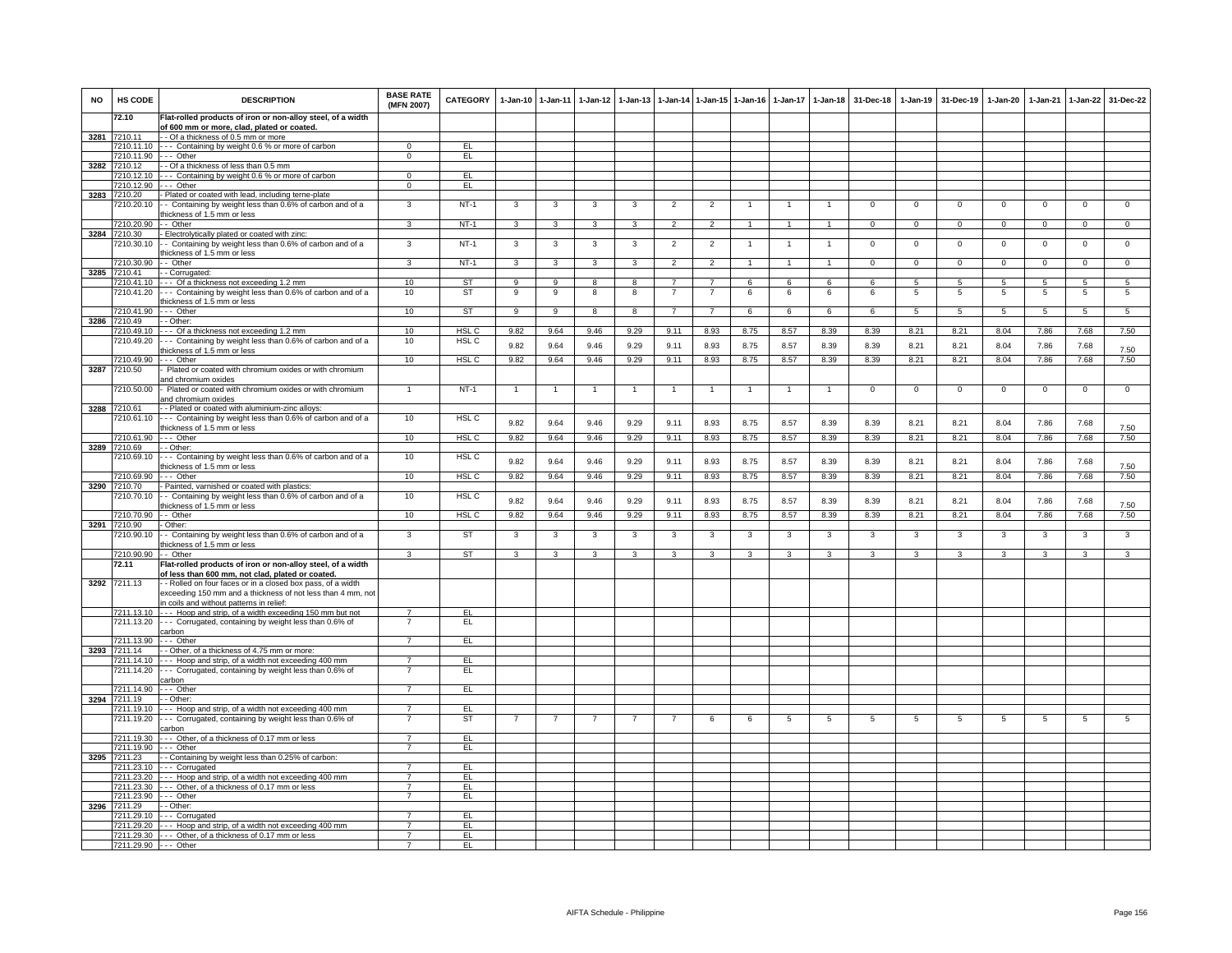| <b>NO</b> | <b>HS CODE</b>                         | <b>DESCRIPTION</b>                                                                                                             | <b>BASE RATE</b><br>(MFN 2007) | <b>CATEGORY</b>  |                         | 1-Jan-10 1-Jan-11              | $1-Jan-12$        | $1-Jan-13$              | $1-Jan-14$               | $1 - Jan - 15$                   | $1-Jan-16$        | $1-Jan-17$        | $1-Jan-18$           | 31-Dec-18               | $1-Jan-19$                    | 31-Dec-19                     | 1-Jan-20                 | 1-Jan-21                | $1-Jan-22$                      | 31-Dec-22                  |
|-----------|----------------------------------------|--------------------------------------------------------------------------------------------------------------------------------|--------------------------------|------------------|-------------------------|--------------------------------|-------------------|-------------------------|--------------------------|----------------------------------|-------------------|-------------------|----------------------|-------------------------|-------------------------------|-------------------------------|--------------------------|-------------------------|---------------------------------|----------------------------|
| 3297      | 7211.90<br>7211.90.10                  | Other:<br>- Hoop and strip, of a width not exceeding 400 mm                                                                    | 7                              | EL               |                         |                                |                   |                         |                          |                                  |                   |                   |                      |                         |                               |                               |                          |                         |                                 |                            |
|           | 7211.90.20                             | - Corrugated, containing by weight less than 0.6% of carbon                                                                    |                                | EL               |                         |                                |                   |                         |                          |                                  |                   |                   |                      |                         |                               |                               |                          |                         |                                 |                            |
|           |                                        | 7211.90.30 - - Other, of a thickness of 0.17 mm or less                                                                        |                                | EL               |                         |                                |                   |                         |                          |                                  |                   |                   |                      |                         |                               |                               |                          |                         |                                 |                            |
|           | 7211.90.90 -- Other                    |                                                                                                                                | $\overline{7}$                 | EL               |                         |                                |                   |                         |                          |                                  |                   |                   |                      |                         |                               |                               |                          |                         |                                 |                            |
|           | 72.12                                  | Flat-rolled products of iron or non-alloy steel, of a width<br>of less than 600 mm, clad, plated or coated.                    |                                |                  |                         |                                |                   |                         |                          |                                  |                   |                   |                      |                         |                               |                               |                          |                         |                                 |                            |
| 3298      | 7212.10                                | - Plated or coated with tin:                                                                                                   |                                |                  |                         |                                |                   |                         |                          |                                  |                   |                   |                      |                         |                               |                               |                          |                         |                                 |                            |
|           | 7212.10.10                             | - - Hoop and strip, of a width not exceeding 400 mm                                                                            | $\Omega$                       | EL               |                         |                                |                   |                         |                          |                                  |                   |                   |                      |                         |                               |                               |                          |                         |                                 |                            |
|           | 7212.10.90                             | -- Other                                                                                                                       | $\mathbf{0}$                   | EL               |                         |                                |                   |                         |                          |                                  |                   |                   |                      |                         |                               |                               |                          |                         |                                 |                            |
|           | 3299 7212.20                           | - Electrolytically plated or coated with zinc:                                                                                 |                                |                  |                         |                                |                   |                         |                          |                                  |                   |                   |                      |                         |                               |                               |                          |                         |                                 |                            |
|           | 7212.20.10<br>7212.20.20               | - Hoop and strip, of a width not exceeding 400 mm<br>- Other, containing by weight less than 0.6% of carbon and                | 3<br>3                         | $NT-1$<br>$NT-1$ | 3<br>3                  | 3<br>3                         | 3<br>3            | 3<br>3                  | 2<br>$\overline{2}$      | $\overline{2}$<br>$\overline{2}$ |                   | 1                 | $\mathbf{1}$         | $\Omega$<br>$\mathsf 0$ | $\Omega$<br>$\mathbf 0$       | $^{\circ}$<br>$\mathbf 0$     | $\Omega$<br>$\mathbf 0$  | $\Omega$<br>$\mathbf 0$ | $\mathbf{0}$<br>$\mathbf 0$     | $\mathbf 0$<br>$\mathsf 0$ |
|           |                                        | of a thickness of 1.5 mm or less                                                                                               |                                |                  |                         |                                |                   |                         |                          |                                  |                   |                   |                      |                         |                               |                               |                          |                         |                                 |                            |
|           | 7212.20.90                             | - Other                                                                                                                        | 3                              | $NT-1$           | $\mathbf{3}$            | $\mathbf{3}$                   | $\mathbf{3}$      | 3                       | $\overline{2}$           | $\overline{2}$                   | $\mathbf{1}$      | $\mathbf{1}$      | $\mathbf{1}$         | $\mathbf 0$             | $\mathbf 0$                   | $\mathbf 0$                   | $\mathbf 0$              | $\mathbf 0$             | $\mathbf 0$                     | $\Omega$                   |
| 3300      | 7212.30                                | - Otherwise plated or coated with zinc:                                                                                        |                                |                  |                         |                                |                   |                         |                          |                                  |                   |                   |                      |                         |                               |                               |                          |                         |                                 |                            |
|           | 7212.30.10                             | -- Hoop and strip, of a width not exceeding 400 mm                                                                             | 10                             | <b>ST</b>        | $_{9}$                  | $_{9}$                         | 8                 | 8                       | $\overline{7}$           | $\overline{7}$                   | 6                 | 6                 | 6                    | -6                      | $5^{\circ}$                   | $\overline{5}$                | 5                        | 5                       | $\overline{5}$                  | $5^{\circ}$                |
|           | 7212.30.20                             | - Other, containing by weight less than 0.6% of carbon and<br>of a thickness of 1.5 mm or less                                 | 10                             | ST               | 9                       | 9                              | 8                 | 8                       | $\overline{7}$           | $\overline{7}$                   | 6                 | 6                 | 6                    | 6                       | $\,$ 5                        | 5                             | 5                        | 5                       | $\sqrt{5}$                      | 5                          |
|           | 7212.30.90                             | - Other                                                                                                                        | 10                             | ST               | 9                       | 9                              | 8                 | 8                       | $\overline{7}$           | $\overline{7}$                   | 6                 | 6                 | 6                    | 6                       | 5                             | 5                             | 5                        | 5                       | 5                               | 5                          |
| 3301      | 7212.40                                | - Painted, varnished or coated with plastics:                                                                                  |                                |                  |                         |                                |                   |                         |                          |                                  |                   |                   |                      |                         |                               |                               |                          |                         |                                 |                            |
|           | 7212.40.10                             | - - Hoop and strip, of a width not exceeding 400 mm                                                                            | 10 <sup>1</sup>                | ST               | 9                       | 9                              | 8                 | 8                       | $\overline{7}$           | $\overline{7}$                   | 6                 | 6                 | 6                    | 6                       | 5                             | 5                             | 5                        | 5                       | 5                               | $5\phantom{.0}$            |
|           | 7212.40.20                             | - Other, containing by weight less than 0.6% of carbon and                                                                     | 10                             | <b>ST</b>        | 9                       | $_{9}$                         | 8                 | $\overline{8}$          | 7                        | $\overline{7}$                   | 6                 | 6                 | 6                    | 6                       | 5                             | 5                             | 5                        | $\overline{5}$          | $\overline{5}$                  | 5                          |
|           |                                        | of a thickness of 1.5 mm or less                                                                                               |                                | ST               |                         |                                |                   | 8                       | $\overline{7}$           | $\overline{7}$                   |                   |                   |                      |                         |                               |                               |                          |                         |                                 |                            |
| 3302      | 7212.40.90<br>7212.50                  | - - Other<br>- Otherwise plated or coated:                                                                                     | 10                             |                  | 9                       | 9                              | 8                 |                         |                          |                                  | 6                 | 6                 | 6                    | 6                       | 5                             | 5                             | 5                        | 5                       | 5                               | 5                          |
|           |                                        | 7212.50.10A - - - Tin-Free Steel                                                                                               | 1                              | $NT-1$           | $\overline{1}$          | $\overline{1}$                 | $\mathbf{1}$      | $\mathbf{1}$            | $\overline{1}$           | $\overline{1}$                   | $\overline{1}$    | $\overline{1}$    | $\blacktriangleleft$ | $\Omega$                | $\overline{0}$                | $\Omega$                      | $\Omega$                 | $\Omega$                | $\overline{0}$                  | $\overline{0}$             |
|           | 7212.50.10B                            | - - Other                                                                                                                      | 10                             | <b>ST</b>        | $\overline{9}$          | $\overline{9}$                 | 8                 | $\overline{\mathbf{a}}$ | 7                        | $\overline{7}$                   | 6                 | 6                 | 6                    | 6                       | $\overline{5}$                | $\overline{5}$                | $\overline{5}$           | $\overline{5}$          | $\overline{5}$                  | $\overline{5}$             |
|           | 7212.50.20A                            | - - - Tin-Free Steel                                                                                                           |                                | $NT-1$           | $\mathbf{1}$            | $\mathbf{1}$                   | $\mathbf{1}$      |                         | $\mathbf{1}$             | $\mathbf{1}$                     | $\overline{1}$    | $\mathbf{1}$      | $\overline{1}$       | $\Omega$                | $\Omega$                      | $\Omega$                      | $\Omega$                 | $\Omega$                | $\Omega$                        | $\Omega$                   |
|           | 7212.50.20B - - - Other                |                                                                                                                                | 10                             | ST               | 9                       | 9                              | 8                 | 8                       | $\overline{7}$           | $\overline{7}$                   | 6                 | 6                 | 6                    | 6                       | 5                             | 5                             | 5                        | 5                       | $5\overline{5}$                 | 5                          |
|           | 7212.50.90A<br>7212.50.90B - - - Other | - - - Tin-Free Steel                                                                                                           | $\mathbf{1}$<br>10             | $NT-1$<br>ST     | $\mathbf{1}$<br>9       | $\mathbf{1}$<br>$\overline{9}$ | $\mathbf{1}$<br>8 | $\mathbf{1}$<br>8       | 1<br>$\overline{7}$      | $\overline{1}$<br>$\overline{7}$ | $\mathbf{1}$<br>6 | $\mathbf{1}$<br>6 | $\mathbf{1}$<br>6    | $^{\circ}$<br>6         | $\mathbf 0$<br>$\overline{5}$ | $^{\circ}$<br>$5\phantom{.0}$ | 0<br>$\overline{5}$      | $^{\circ}$<br>5         | $\mathbf{0}$<br>$5\phantom{.0}$ | $\mathbf 0$<br>5           |
| 3303      | 7212.60                                | Clad:                                                                                                                          |                                |                  |                         |                                |                   |                         |                          |                                  |                   |                   |                      |                         |                               |                               |                          |                         |                                 |                            |
|           | 7212.60.10                             | - - Hoop and strip, of a width not exceeding 400 mm                                                                            | 3                              | $NT-1$           | 3                       | 3                              | 3                 | 3                       | $\overline{\phantom{a}}$ | $\overline{2}$                   |                   |                   |                      | $\Omega$                | $\mathsf 0$                   | $\mathbf 0$                   | $\mathbf 0$              | $\Omega$                | $\mathbf 0$                     | $\mathsf 0$                |
|           | 7212.60.20                             | - Other, containing by weight less than 0.6% of carbon and                                                                     | 3                              | $NT-1$           | 3                       | 3                              | 3                 | 3                       | $\overline{2}$           | $\overline{2}$                   |                   |                   |                      | $\mathbf 0$             | $\mathsf 0$                   | $\mathbf 0$                   | 0                        | 0                       | $\mathbf 0$                     | $\mathbf 0$                |
|           | 7212.60.90 - - Other                   | of a thickness of 1.5 mm or less                                                                                               | $\overline{3}$                 | $NT-1$           | $\overline{\mathbf{3}}$ | 3                              | $\mathbf{3}$      | 3                       | $\overline{2}$           | $\overline{2}$                   | $\mathbf{1}$      | $\mathbf{1}$      | $\overline{1}$       | $\Omega$                | $\mathbf{0}$                  | $\Omega$                      | $\Omega$                 | $\mathbf 0$             | $\mathbf 0$                     | $\overline{0}$             |
|           | 72.13                                  | Bars and rods, hot-rolled, in irregularly wound coils, of                                                                      |                                |                  |                         |                                |                   |                         |                          |                                  |                   |                   |                      |                         |                               |                               |                          |                         |                                 |                            |
|           |                                        | iron or non-alloy steel.                                                                                                       |                                |                  |                         |                                |                   |                         |                          |                                  |                   |                   |                      |                         |                               |                               |                          |                         |                                 |                            |
| 3304      | 7213.10                                | Containing indentations, ribs, grooves or other deformations                                                                   |                                |                  |                         |                                |                   |                         |                          |                                  |                   |                   |                      |                         |                               |                               |                          |                         |                                 |                            |
|           |                                        | produced during the rolling process:                                                                                           |                                | HSL <sub>C</sub> |                         |                                |                   |                         |                          |                                  |                   |                   |                      |                         |                               |                               |                          |                         |                                 |                            |
|           | 7213.10.00                             | Containing indentations, ribs, grooves or other deformations<br>produced during the rolling process                            |                                |                  | 6.88                    | 6.75                           | 6.63              | 6.50                    | 6.38                     | 6.25                             | 6.13              | 6.00              | 5.88                 | 5.88                    | 5.75                          | 5.75                          | 5.63                     | 5.50                    | 5.38                            | 5.25                       |
| 3305      | 7213.20                                | Other, of free-cutting steel:                                                                                                  |                                |                  |                         |                                |                   |                         |                          |                                  |                   |                   |                      |                         |                               |                               |                          |                         |                                 |                            |
|           | 7213.20.00                             | Other, of free-cutting steel                                                                                                   |                                | ST               | $\overline{7}$          | $\overline{7}$                 | $\overline{7}$    | $\overline{7}$          | $\overline{7}$           | 6                                | 6                 | 5                 | 5                    | 5                       | 5                             | 5                             | 5                        | 5                       | 5                               | 5                          |
| 3306      | 7213.91                                | - Of circular cross-section measuring less than 14 mm in                                                                       |                                |                  |                         |                                |                   |                         |                          |                                  |                   |                   |                      |                         |                               |                               |                          |                         |                                 |                            |
|           | 7213.91.00                             | diameter:<br>- Of circular cross-section measuring less than 14 mm in<br>diameter                                              |                                | HSL <sub>C</sub> | 0.98                    | 0.96                           | 0.95              | 0.93                    | 0.91                     | 0.89                             | 0.87              | 0.86              | 0.84                 | 0.84                    | 0.82                          | 0.82                          | 0.80                     | 0.79                    | 0.77                            | 0.75                       |
|           | 3307 7213.99                           | - Other:                                                                                                                       |                                |                  |                         |                                |                   |                         |                          |                                  |                   |                   |                      |                         |                               |                               |                          |                         |                                 |                            |
|           | 7213.99.00                             | - - Other                                                                                                                      | $\mathbf{1}$                   | HSL C            | 0.98                    | 0.96                           | 0.95              | 0.93                    | 0.91                     | 0.89                             | 0.87              | 0.86              | 0.84                 | 0.84                    | 0.82                          | 0.82                          | 0.80                     | 0.79                    | 0.77                            | 0.75                       |
|           | 72.14                                  | Other bars and rods of iron or non-alloy steel, not further                                                                    |                                |                  |                         |                                |                   |                         |                          |                                  |                   |                   |                      |                         |                               |                               |                          |                         |                                 |                            |
|           |                                        | worked than forged, hot-rolled, hot-drawn or hot-                                                                              |                                |                  |                         |                                |                   |                         |                          |                                  |                   |                   |                      |                         |                               |                               |                          |                         |                                 |                            |
|           | 3308 7214.10                           | <u>extruded, but including those twisted after rolling.</u><br>- Forged:                                                       |                                |                  |                         |                                |                   |                         |                          |                                  |                   |                   |                      |                         |                               |                               |                          |                         |                                 |                            |
|           |                                        | 7214.10.11 - - - Of circular cross-section                                                                                     |                                | ST               | $\overline{7}$          | $\overline{7}$                 | $\overline{7}$    | $\overline{7}$          | $\overline{7}$           | 6                                | 6                 | 5                 | 5                    | 5                       | 5                             | 5                             | 5                        | 5                       | 5                               | 5                          |
|           | 7214.10.19 --- Other                   |                                                                                                                                | $\overline{7}$                 | ST               | $\overline{7}$          | $\overline{7}$                 | $\overline{7}$    | $\overline{7}$          | $\overline{7}$           | 6                                | $6\phantom{.0}$   | $\overline{5}$    | $5\phantom{.0}$      | 5                       | $5\phantom{.0}$               | $\sqrt{5}$                    | $\overline{\phantom{a}}$ | $\overline{5}$          | $\,$ 5 $\,$                     | $\overline{\phantom{a}}$   |
|           |                                        | 7214.10.21 - - - Of circular cross-section                                                                                     | 3                              | $NT-1$           | $\overline{\mathbf{3}}$ | $\overline{\mathbf{3}}$        | $\overline{3}$    | $\overline{3}$          | $\overline{2}$           | $\overline{2}$                   | $\mathbf{1}$      | $\mathbf{1}$      | $\mathbf{1}$         | $\overline{0}$          | $\overline{0}$                | $\overline{0}$                | $\overline{0}$           | $\Omega$                | $\overline{0}$                  | $\overline{0}$             |
|           | 7214.10.29                             | --- Other                                                                                                                      | $\mathcal{R}$                  | $NT-1$           | 3                       | $\mathcal{R}$                  | $\mathcal{R}$     | $\mathbf{3}$            | $\mathfrak{p}$           | $\mathcal{P}$                    |                   | $\mathbf{1}$      |                      | $\Omega$                | $\Omega$                      | $\Omega$                      | 0                        | $\Omega$                | $\mathbf 0$                     | $\Omega$                   |
| 3309      | 7214.20                                | - Containing indentations, ribs, grooves or other deformations<br>produced during the rolling process or twisted after rolling |                                |                  |                         |                                |                   |                         |                          |                                  |                   |                   |                      |                         |                               |                               |                          |                         |                                 |                            |
|           |                                        | 7214.20.11 - - - Of circular cross-section                                                                                     | $\overline{7}$                 | <b>HSL C</b>     | 6.88                    | 6.75                           | 6.63              | 6.50                    | 6.38                     | 6.25                             | 6.13              | 6.00              | 5.88                 | 5.88                    | 5.75                          | 5.75                          | 5.63                     | 5.50                    | 5.38                            | 5.25                       |
|           | 7214.20.19 --- Other                   |                                                                                                                                | $\overline{7}$                 | HSL C            | 6.88                    | 6.75                           | 6.63              | 6.50                    | 6.38                     | 6.25                             | 6.13              | 6.00              | 5.88                 | 5.88                    | 5.75                          | 5.75                          | 5.63                     | 5.50                    | 5.38                            | 5.25                       |
|           | 7214.20.21                             | - - - Of circular cross-section                                                                                                |                                | HSL C            | 6.88                    | 6.75                           | 6.63              | 6.50                    | 6.38                     | 6.25                             | 6.13              | 6.00              | 5.88                 | 5.88                    | 5.75                          | 5.75                          | 5.63                     | 5.50                    | 5.38                            | 5.25                       |
|           | 7214.20.29                             | --- Other                                                                                                                      | $\overline{7}$                 | HSL C            | 6.88                    | 6.75                           | 6.63              | 6.50                    | 6.38                     | 6.25                             | 6.13              | 6.00              | 5.88                 | 5.88                    | 5.75                          | 5.75                          | 5.63                     | 5.50                    | 5.38                            | 5.25                       |
| 3310      | 7214.30<br>7214 30.00                  | Other, of free-cutting steel<br>Other, of free-cutting steel                                                                   |                                | ST               | $\overline{7}$          | $\overline{7}$                 | $\overline{7}$    | $\overline{7}$          | $\overline{7}$           | 6                                | 6                 | $\overline{5}$    | $\overline{5}$       | 5                       | $\overline{5}$                | $\overline{5}$                | $\overline{5}$           | $\overline{5}$          | $\overline{5}$                  | $\overline{5}$             |
| 3311      | 7214.91                                | - Of rectangular (other than square) cross-section                                                                             |                                |                  |                         |                                |                   |                         |                          |                                  |                   |                   |                      |                         |                               |                               |                          |                         |                                 |                            |
|           | 7214.91.10                             | --- Containing by weight less than 0.6% of carbon                                                                              |                                | HSL <sub>C</sub> | 6.88                    | 6.75                           | 6.63              | 6.50                    | 6.38                     | 6.25                             | 6.13              | 6.00              | 5.88                 | 5.88                    | 5.75                          | 5.75                          | 5.63                     | 5.50                    | 5.38                            | 5.25                       |
|           | 7214.91.20                             | --- Containing by weight 0.6% or more of carbon                                                                                | $\overline{7}$                 | HSL C            | 6.88                    | 6.75                           | 6.63              | 6.50                    | 6.38                     | 6.25                             | 6.13              | 6.00              | 5.88                 | 5.88                    | 5.75                          | 5.75                          | 5.63                     | 5.50                    | 5.38                            | 5.25                       |
|           | 3312 7214.99<br>7214.99.10             | - - Other:<br>--- Containing by weight 0.6% or more of carbon, other than                                                      | 7                              | HSL <sub>C</sub> |                         |                                |                   |                         |                          |                                  |                   |                   |                      |                         |                               |                               |                          |                         |                                 |                            |
|           |                                        | of circular cross-section                                                                                                      |                                |                  | 6.88                    | 6.75                           | 6.63              | 6.50                    | 6.38                     | 6.25                             | 6.13              | 6.00              | 5.88                 | 5.88                    | 5.75                          | 5.75                          | 5.63                     | 5.50                    | 5.38                            | 5.25                       |
|           | 7214.99.90 --- Other                   |                                                                                                                                |                                | HSL <sub>C</sub> | 6.88                    | 6.75                           | 6.63              | 6.50                    | 6.38                     | 6.25                             | 6.13              | 6.00              | 5.88                 | 5.88                    | 5.75                          | 5.75                          | 5.63                     | 5.50                    | 5.38                            | 5.25                       |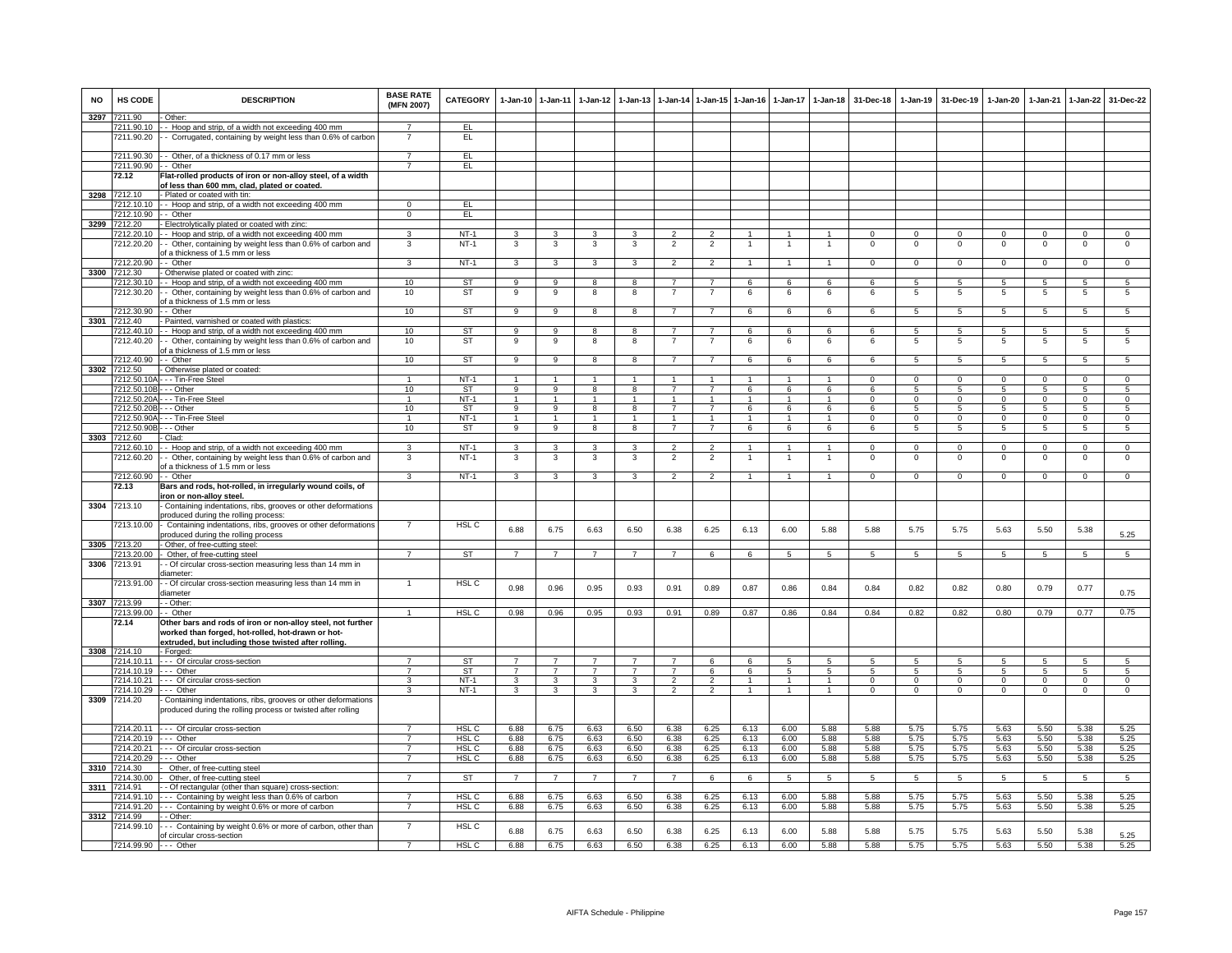| <b>NO</b>    | HS CODE                    | <b>DESCRIPTION</b>                                                                                                                                                           | <b>BASE RATE</b><br>(MFN 2007) | <b>CATEGORY</b>  | $1-Jan-10$                       | $1 - Jan-11$                     | $1-Jan-12$                       | $1 - Jan-13$            |                          |                | 1-Jan-14 1-Jan-15 1-Jan-16 | $1$ -Jan-17     | 1-Jan-18             | 31-Dec-18      | $1-Jan-19$     | 31-Dec-19        | $1-Jan-20$      | $1-Jan-21$     | $1 - Jan-22$        | 31-Dec-22            |
|--------------|----------------------------|------------------------------------------------------------------------------------------------------------------------------------------------------------------------------|--------------------------------|------------------|----------------------------------|----------------------------------|----------------------------------|-------------------------|--------------------------|----------------|----------------------------|-----------------|----------------------|----------------|----------------|------------------|-----------------|----------------|---------------------|----------------------|
| 3313         | 72.15<br>7215.10           | Other bars and rods of iron or non-alloy steel.<br>Of free-cutting steel, not further worked than cold-formed or                                                             |                                |                  |                                  |                                  |                                  |                         |                          |                |                            |                 |                      |                |                |                  |                 |                |                     |                      |
|              |                            | old-finished                                                                                                                                                                 |                                |                  |                                  |                                  |                                  |                         |                          |                |                            |                 |                      |                |                |                  |                 |                |                     |                      |
|              | 7215.10.00                 | Of free-cutting steel, not further worked than cold-formed or                                                                                                                | $\overline{7}$                 | <b>ST</b>        | $\overline{7}$                   | $\overline{7}$                   | $\overline{7}$                   | $\overline{7}$          | $\overline{7}$           | 6              | 6                          | $\overline{5}$  | $\overline{5}$       | 5              | $\overline{5}$ | -5               | 5               | $\overline{5}$ | $\overline{5}$      | $\overline{5}$       |
| 3314         | 7215.50                    | Other, not further worked than cold-formed or cold-finished                                                                                                                  |                                |                  |                                  |                                  |                                  |                         |                          |                |                            |                 |                      |                |                |                  |                 |                |                     |                      |
|              | 7215.50.10                 | - Containing by weight 0.6% or more of carbon, other than<br>f circular cross-section                                                                                        |                                | <b>ST</b>        |                                  |                                  |                                  |                         |                          | 6              | 6                          | 5               | 5                    | 5              | 5              | 5                | 5               | 5              | 5                   | 5                    |
|              | 7215.50.90                 | - Other                                                                                                                                                                      |                                | <b>ST</b>        | $\overline{7}$                   | $\overline{7}$                   |                                  |                         | $\overline{7}$           | 6              | 6                          | -5              | 5                    | $\sqrt{5}$     | -5             | $\sqrt{5}$       | 5               | $\sqrt{5}$     | $\overline{5}$      | $\overline{5}$       |
| 3315         | 7215.90                    | Other:                                                                                                                                                                       |                                |                  |                                  |                                  |                                  |                         |                          |                |                            |                 |                      |                |                |                  |                 |                |                     |                      |
|              | 7215.90.00                 | Other                                                                                                                                                                        | $\overline{7}$                 | ST               | $\overline{7}$                   | $\overline{7}$                   | $\overline{7}$                   | $\overline{7}$          | $\overline{7}$           | 6              | 6                          | 5               | $5\overline{5}$      | 5              | 5              | 5                | 5               | 5              | $5\overline{5}$     | 5                    |
| 3316         | 72.16<br>7216.10           | Angles, shapes and sections of iron or non-alloy steel.<br>U, I or H sections, not further worked than hot-rolled, hot-<br>frawn or extruded, of a height of less than 80 mm |                                |                  |                                  |                                  |                                  |                         |                          |                |                            |                 |                      |                |                |                  |                 |                |                     |                      |
|              | 216.10.00                  | U, I or H sections, not further worked than hot-rolled, hot-<br>frawn or extruded, of a height of less than 80 mm                                                            |                                | HSL <sub>C</sub> | 6.88                             | 6.75                             | 6.63                             | 6.50                    | 6.38                     | 6.25           | 6.13                       | 6.00            | 5.88                 | 5.88           | 5.75           | 5.75             | 5.63            | 5.50           | 5.38                | 5.25                 |
|              | 3317 7216.21               | - L sections                                                                                                                                                                 |                                | HSL C            | 6.88                             |                                  | 6.63                             | 6.50                    | 6.38                     |                | 6.13                       | 6.00            | 5.88                 | 5.88           |                | 5.75             |                 |                | 5.38                |                      |
| 3318         | 7216.21.00<br>7216.22      | - L sections<br>- T sections                                                                                                                                                 |                                |                  |                                  | 6.75                             |                                  |                         |                          | 6.25           |                            |                 |                      |                | 5.75           |                  | 5.63            | 5.50           |                     | 5.25                 |
|              | 7216.22.00                 | - T sections                                                                                                                                                                 |                                | HSL <sub>C</sub> | 6.88                             | 6.75                             | 6.63                             | 6.50                    | 6.38                     | 6.25           | 6.13                       | 6.00            | 5.88                 | 5.88           | 5.75           | 5.75             | 5.63            | 5.50           | 5.38                | 5.25                 |
|              | 3319 7216.31               | - U sections                                                                                                                                                                 |                                |                  |                                  |                                  |                                  |                         |                          |                |                            |                 |                      |                |                |                  |                 |                |                     |                      |
|              | 7216.31.00                 | - U sections                                                                                                                                                                 | 5                              | HSL <sub>C</sub> | 4.91                             | 4.82                             | 4.73                             | 4.64                    | 4.55                     | 4.46           | 4.37                       | 4.29            | 4.20                 | 4.20           | 4.11           | 4.11             | 4.02            | 3.93           | 3.84                | 3.75                 |
|              | 3320 7216.32<br>216.32.00  | - I sections:<br>- I sections                                                                                                                                                | 3                              | $NT-1$           | 3                                | 3                                | 3                                | 3                       | $\overline{2}$           | $\overline{2}$ | $\overline{1}$             | $\mathbf{1}$    | $\overline{1}$       | $\overline{0}$ | $\overline{0}$ | $\overline{0}$   | $\overline{0}$  | $\overline{0}$ | $\overline{0}$      | $\overline{0}$       |
| 3321         | 7216.33                    | - H sections                                                                                                                                                                 |                                |                  |                                  |                                  |                                  |                         |                          |                |                            |                 |                      |                |                |                  |                 |                |                     |                      |
|              | 7216.33.00                 | - H sections                                                                                                                                                                 | $\mathbf{3}$                   | $NT-1$           | $\overline{\mathbf{3}}$          | 3                                | 3                                | 3                       | $\overline{2}$           | $\overline{2}$ | $\mathbf{1}$               | $\overline{1}$  | $\mathbf{1}$         | $\mathbf{0}$   | $\mathbf 0$    | $\mathbf 0$      | $\mathbf 0$     | $\Omega$       | $\mathsf 0$         | $\overline{0}$       |
| 3322         | 7216.40                    | L or T sections, not further worked than hot-rolled, hot-drawr<br>or extruded, of a height of 80 mm or more:                                                                 |                                |                  |                                  |                                  |                                  |                         |                          |                |                            |                 |                      |                |                |                  |                 |                |                     |                      |
|              | 7216.40.00                 | L or T sections, not further worked than hot-rolled, hot-drawn<br>r extruded, of a height of 80 mm or more                                                                   | $\overline{7}$                 | HSL <sub>C</sub> | 6.88                             | 6.75                             | 6.63                             | 6.50                    | 6.38                     | 6.25           | 6.13                       | 6.00            | 5.88                 | 5.88           | 5.75           | 5.75             | 5.63            | 5.50           | 5.38                | 5.25                 |
| 3323         | 7216.50                    | Other angles, shapes and sections, not further worked than<br>iot-rolled, hot-drawn or extruded                                                                              |                                |                  |                                  |                                  |                                  |                         |                          |                |                            |                 |                      |                |                |                  |                 |                |                     |                      |
|              | 7216.50.10                 | - Of a height of less than 80 mm                                                                                                                                             | $\overline{7}$                 | $NT-2$           | 5                                | $\sqrt{5}$                       | $\overline{5}$                   | $\overline{4}$          | $\overline{4}$           | $\overline{4}$ | 3                          | 3               | 3                    | 3              | $\overline{2}$ | $\Omega$         | $\Omega$        | $\Omega$       | $\Omega$            | $\Omega$             |
| 3324 7216.61 | 7216.50.90                 | - Other<br>Obtained from flat-rolled products                                                                                                                                | 3                              | <b>HSL C</b>     | 2.95                             | 2.89                             | 2.84                             | 2.79                    | 2.73                     | 2.68           | 2.62                       | 2.57            | 2.52                 | 2.52           | 2.46           | 2.46             | 2.41            | 2.36           | 2.30                | 2.25                 |
|              | 7216.61.00                 | - Obtained from flat-rolled products                                                                                                                                         | $\overline{7}$                 | HSL <sub>C</sub> | 6.88                             | 6.75                             | 6.63                             | 6.50                    | 6.38                     | 6.25           | 6.13                       | 6.00            | 5.88                 | 5.88           | 5.75           | 5.75             | 5.63            | 5.50           | 5.38                | 5.25                 |
| 3325         | 7216.69                    | - Other                                                                                                                                                                      |                                |                  |                                  |                                  |                                  |                         |                          |                |                            |                 |                      |                |                |                  |                 |                |                     |                      |
|              | 7216.69.00                 | Other                                                                                                                                                                        | $\overline{\mathbf{3}}$        | $NT-1$           | $\overline{\mathbf{3}}$          | 3                                | $\overline{\mathbf{3}}$          | $\overline{\mathbf{3}}$ | $\overline{\phantom{a}}$ | $\overline{2}$ |                            | $\mathbf{1}$    | $\overline{1}$       | $\overline{0}$ | $\overline{0}$ | $\overline{0}$   | $\overline{0}$  | $\overline{0}$ | $\overline{0}$      | $\overline{0}$       |
| 3326         | 7216.91<br>7216.91.00      | - Cold-formed or cold-finished from flat-rolled products:<br>- Cold-formed or cold-finished from flat-rolled products                                                        | $\overline{7}$                 | HSL <sub>C</sub> | 6.88                             | 6.75                             | 6.63                             | 6.50                    | 6.38                     | 6.25           | 6.13                       | 6.00            | 5.88                 | 5.88           | 5.75           | 5.75             | 5.63            | 5.50           | 5.38                | 5.25                 |
|              | 3327 7216.99               | - Other                                                                                                                                                                      |                                |                  |                                  |                                  |                                  |                         |                          |                |                            |                 |                      |                |                |                  |                 |                |                     |                      |
|              | 7216.99.00                 | - Other                                                                                                                                                                      | $\overline{7}$                 | HSL C            | 6.88                             | 6.75                             | 6.63                             | 6.50                    | 6.38                     | 6.25           | 6.13                       | 6.00            | 5.88                 | 5.88           | 5.75           | 5.75             | 5.63            | 5.50           | 5.38                | 5.25                 |
| 3328         | 72.17<br>7217.10           | Wire of iron or non-alloy steel.<br>Not plated or coated, whether or not polished:                                                                                           |                                |                  |                                  |                                  |                                  |                         |                          |                |                            |                 |                      |                |                |                  |                 |                |                     |                      |
|              | 7217.10.10                 | - Containing by weight less than 0.25% of carbon                                                                                                                             | $\overline{7}$                 | <b>ST</b>        | $\overline{7}$                   | $\overline{7}$                   | $\overline{7}$                   | 7                       | $\overline{7}$           | 6              | 6                          | 5               | 5                    | 5              | 5              | 5                | 5               | 5              | 5                   | 5                    |
|              | 7217.10.22                 | - - Bead wire; flat hard steel reed wire; prestressed concrete<br>steel wire; free-cutting steel wire                                                                        | $\overline{7}$                 | <b>ST</b>        | $\overline{7}$                   | $\overline{7}$                   | $\overline{7}$                   | $\overline{7}$          | $\overline{7}$           | 6              | 6                          | $\overline{5}$  | $5\phantom{.0}$      | 5              | 5              | 5                | $5\phantom{.0}$ | 5              | 5                   | 5                    |
|              | 7217.10.29                 | -- Other                                                                                                                                                                     | $\overline{7}$                 | <b>ST</b>        | $\overline{7}$                   | $\overline{7}$                   | $\overline{7}$                   |                         | $\overline{7}$           | 6              | 6                          | $\overline{5}$  | 5                    | $\overline{5}$ | $\overline{5}$ | $\sqrt{5}$       | $5^{\circ}$     | $\sqrt{5}$     | 5                   | 5                    |
|              | 7217.10.31<br>7217.10.39   | -- Spokes wire; bead wire; flat hard steel reed wire;<br>restressed concrete steel wire; free-cutting steel wire<br>-- Other                                                 | $\overline{7}$                 | ST<br><b>ST</b>  | $\overline{7}$<br>$\overline{7}$ | $\overline{7}$<br>$\overline{7}$ | $\overline{7}$<br>$\overline{7}$ | $\overline{7}$          | $\overline{7}$           | 6<br>6         | 6<br>6                     | 5<br>5          | 5<br>$5\phantom{.0}$ | 5<br>5         | 5<br>5         | 5<br>5           | 5<br>5          | 5<br>5         | 5<br>$\overline{5}$ | 5<br>$5\phantom{.0}$ |
|              | 3329 7217.20               | Plated or coated with zinc:                                                                                                                                                  |                                |                  |                                  |                                  |                                  |                         |                          |                |                            |                 |                      |                |                |                  |                 |                |                     |                      |
|              | 7217.20.10<br>7217.20.20   | - Containing by weight less than 0.25% carbon<br>- Containing by weight 0.25% or more but less than                                                                          |                                | ST<br><b>ST</b>  | $\overline{7}$<br>$\overline{7}$ | $\overline{7}$<br>$\overline{7}$ | $\overline{7}$                   |                         |                          | 6<br>6         | 6<br>6                     | 5<br>5          | 5<br>5               | 5<br>5         | 5<br>5         | $5^{\circ}$<br>5 | 5<br>5          | 5<br>5         | 5<br>$\overline{5}$ | 5<br>5               |
|              | 7217.20.91                 | .45% of carbon<br>-- High carbon steel core wire for steel reinforced                                                                                                        |                                | $NT-1$           | $\overline{1}$                   | $\overline{1}$                   |                                  | $\mathbf{1}$            | $\overline{1}$           | $\overline{1}$ | $\mathbf{1}$               | $\overline{1}$  | $\mathbf{1}$         | $\mathbf 0$    | $\mathbf 0$    | $\mathbf 0$      | $\mathbf 0$     | $\mathbf 0$    | $\overline{0}$      | $\overline{0}$       |
|              | 7217.20.99                 | aluminium conductors (ACSR)<br>-- Other                                                                                                                                      | $\overline{7}$                 | <b>ST</b>        | $\overline{7}$                   | $\overline{7}$                   | $\overline{7}$                   | $\overline{7}$          | $\overline{7}$           | 6              | 6                          | $5\overline{5}$ | 5                    | $\sqrt{5}$     | -5             | $\sqrt{5}$       | 5               | $\sqrt{5}$     | 5                   | 5                    |
|              | 3330 7217.30               | Plated or coated with other base metals:                                                                                                                                     |                                |                  |                                  |                                  |                                  |                         |                          |                |                            |                 |                      |                |                |                  |                 |                |                     |                      |
|              | 7217.30.10                 | - Containing by weight less than 0.25% of carbon                                                                                                                             | $\overline{7}$                 | <b>ST</b>        | $\overline{7}$                   | $\overline{7}$                   | $\overline{7}$                   | $\overline{7}$          | $\overline{7}$           | 6              | 6                          | 5               | 5                    | 5              | 5              | 5                | 5               | 5              | 5                   | 5                    |
|              | 7217.30.20                 | - Containing by weight 0.25% or more of carbon but less<br>han 0.6% of carbon                                                                                                |                                | <b>ST</b>        | 7                                | $\overline{7}$                   | 7                                | $\overline{7}$          | 7                        | 6              | 6                          | 5               | $\overline{5}$       | $\overline{5}$ | 5              | -5               | 5               | -5             | 5                   | $\overline{5}$       |
|              | 7217.30.31                 | - - Copper alloy coated high carbon steel wire of a kind used<br>n the manufacture of pneumatic rubber tyres (bead wire)                                                     |                                | $NT-1$           | $\overline{1}$                   | $\overline{1}$                   |                                  |                         |                          | $\overline{1}$ |                            |                 |                      | 0              | $\Omega$       | $\Omega$         | $\mathbf 0$     | $\Omega$       | 0                   | $\Omega$             |
|              | 7217.30.39                 | $\cdots$ Other                                                                                                                                                               | $\overline{7}$                 | <b>ST</b>        | $\overline{7}$                   | $\overline{7}$                   | $\overline{7}$                   | $\overline{7}$          | $\overline{7}$           | 6              | 6                          | $5^{\circ}$     | 5                    | $5^{\circ}$    | -5             | $\sqrt{5}$       | $\overline{5}$  | $\sqrt{5}$     | $\overline{5}$      | $\sqrt{5}$           |
|              | 3331 7217.90<br>7217.90.00 | Other:<br>Other                                                                                                                                                              | $\overline{7}$                 | ST               | $\overline{7}$                   | $\overline{7}$                   | $\overline{7}$                   | $\overline{7}$          | $\overline{7}$           | 6              | 6                          | -5              | 5                    | 5              | 5              | 5                | 5               | -5             | 5                   | $5^{\circ}$          |
|              | 72.18                      | Stainless steel in ingots or other primary forms; semi-<br>inished products of stainless steel.                                                                              |                                |                  |                                  |                                  |                                  |                         |                          |                |                            |                 |                      |                |                |                  |                 |                |                     |                      |
|              | 3332 7218.10               | Ingots and other primary forms                                                                                                                                               |                                |                  |                                  |                                  |                                  |                         |                          |                |                            |                 |                      |                |                |                  |                 |                |                     |                      |
|              | 7218.10.00                 | Ingots and other primary forms                                                                                                                                               | 3                              | $NT-1$           | 3                                | 3                                | 3                                | 3                       | $\overline{2}$           | $\mathcal{P}$  |                            |                 |                      | $^{\circ}$     | $\mathbf 0$    | $\mathbf 0$      | 0               | 0              | $\mathbf 0$         | 0                    |
|              | 3333 7218.91<br>7218.91.00 | - Of rectangular (other than square) cross-section<br>- Of rectangular (other than square) cross-section                                                                     | 3                              | $NT-1$           | 3                                | 3                                |                                  | 3                       | $\overline{2}$           | $\mathcal{P}$  |                            |                 |                      | $\Omega$       | $\Omega$       | $\Omega$         | $\Omega$        | $\Omega$       | $\Omega$            | $\Omega$             |
| 3334         | 7218.99                    | - Other                                                                                                                                                                      |                                |                  |                                  |                                  |                                  |                         |                          |                |                            |                 |                      |                |                |                  |                 |                |                     |                      |
|              | 7218.99.00                 | -- Other                                                                                                                                                                     | 3                              | $NT-1$           | 3                                |                                  |                                  |                         | $\mathfrak{p}$           |                |                            |                 |                      |                |                |                  |                 |                | $\Omega$            |                      |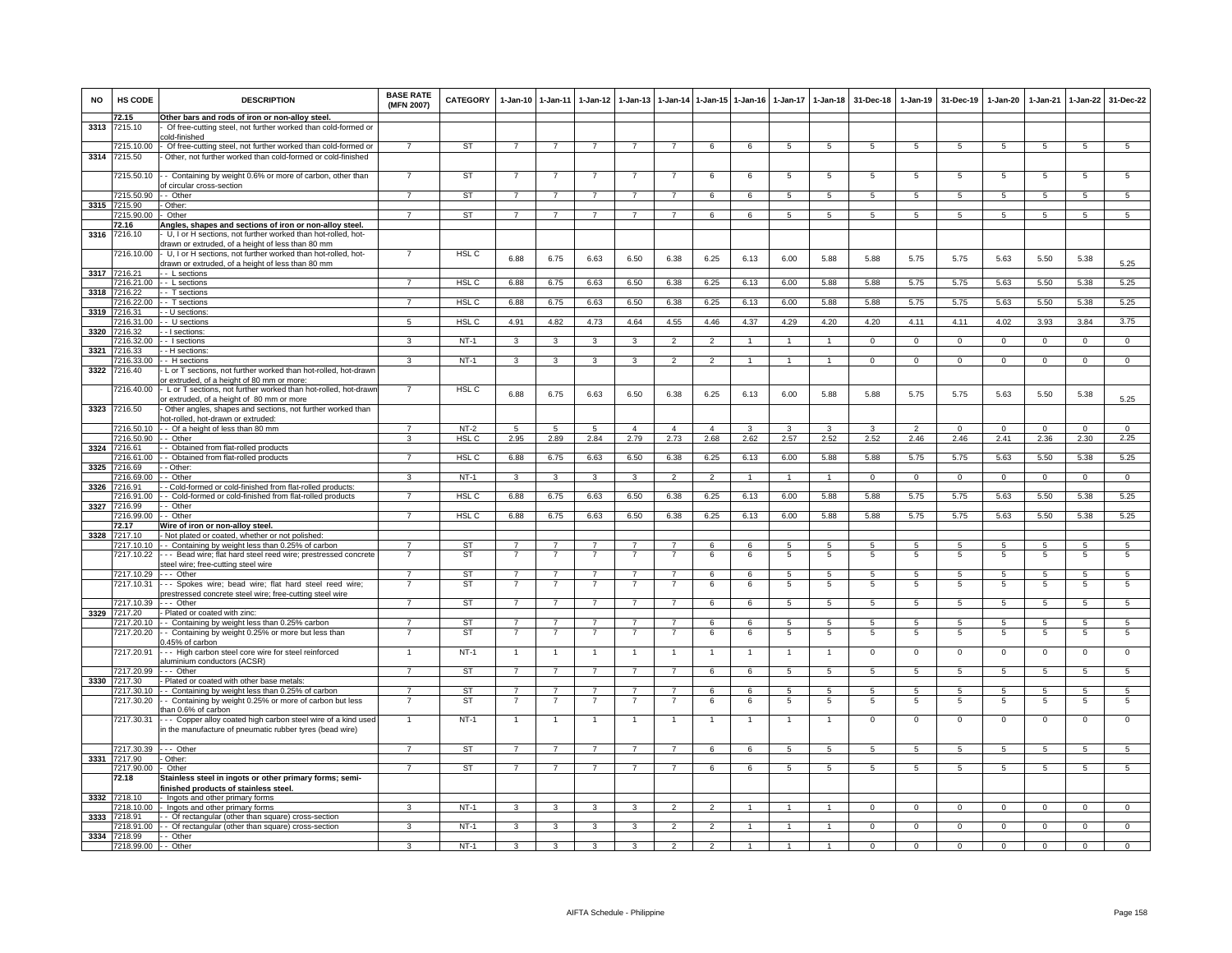| <b>NO</b>    | HS CODE                         | <b>DESCRIPTION</b>                                                                                                                        | <b>BASE RATE</b><br>(MFN 2007) | <b>CATEGORY</b>  | $1 - Jan-10$      | $1 - Jan-11$   | $1 - Jan-12$                 | $1-Jan-13$     |                                  |                                  | 1-Jan-14 1-Jan-15 1-Jan-16 | 1-Jan-17 1-Jan-18              |                                | 31-Dec-18                  | $1-Jan-19$                 | 31-Dec-19                | $1 - Jan-20$               | $1-Jan-21$              | 1-Jan-22                   | 31-Dec-22                |
|--------------|---------------------------------|-------------------------------------------------------------------------------------------------------------------------------------------|--------------------------------|------------------|-------------------|----------------|------------------------------|----------------|----------------------------------|----------------------------------|----------------------------|--------------------------------|--------------------------------|----------------------------|----------------------------|--------------------------|----------------------------|-------------------------|----------------------------|--------------------------|
|              | 72.19                           | Flat-rolled products of stainless steel, of a width of 600<br>mm or more.                                                                 |                                |                  |                   |                |                              |                |                                  |                                  |                            |                                |                                |                            |                            |                          |                            |                         |                            |                          |
| 3335         | 7219.11                         | - Of a thickness exceeding 10 mm:                                                                                                         |                                |                  |                   |                |                              |                |                                  |                                  |                            |                                |                                |                            |                            |                          |                            |                         |                            |                          |
| 3336         | 7219.11.00<br>7219.12           | -- Of a thickness exceeding 10 mm<br>- Of a thickness of 4.75 mm or more but not exceeding                                                | 3                              | $NT-1$           | 3                 | 3              | 3                            | 3              | $\overline{2}$                   | $\overline{2}$                   | $\mathbf{1}$               | $\overline{1}$                 | $\overline{1}$                 | $\overline{0}$             | $\overline{0}$             | $\Omega$                 | $\Omega$                   | $\overline{0}$          | $\overline{0}$             | $\overline{0}$           |
|              |                                 | $10$ mm:                                                                                                                                  |                                |                  |                   |                |                              |                |                                  |                                  |                            |                                |                                |                            |                            |                          |                            |                         |                            |                          |
|              | 7219.12.00                      | - Of a thickness of 4.75 mm or more but not exceeding 10<br>nm                                                                            | 3                              | $NT-1$           | 3                 | 3              | 3                            | 3              | $\overline{2}$                   | $\overline{2}$                   |                            |                                |                                | $\circ$                    | 0                          | $^{\circ}$               | $\overline{0}$             | $\mathbf 0$             | 0                          | 0                        |
| 3337         | 7219.13                         | - Of a thickness of 3 mm or more but less than 4.75 mm:                                                                                   |                                |                  |                   |                |                              |                |                                  |                                  |                            |                                |                                |                            |                            |                          |                            |                         |                            |                          |
|              | 7219.13.00<br>3338 7219.14      | - Of a thickness of 3 mm or more but less than 4.75 mm<br>- Of a thickness of less than 3 mm:                                             | 3                              | $NT-1$           | 3                 | 3              | 3                            | 3              | $\overline{2}$                   | $\overline{2}$                   |                            |                                |                                | $\Omega$                   | $\Omega$                   | $\Omega$                 | $\Omega$                   | $\Omega$                | $\Omega$                   | $\Omega$                 |
|              | 7219.14.00                      | - Of a thickness of less than 3 mm                                                                                                        | $\overline{1}$                 | $NT-1$           | $\mathbf{1}$      | $\mathbf{1}$   |                              | $\mathbf{1}$   | $\overline{1}$                   | 1                                | -1                         | 1                              | 1                              | $\mathbf{0}$               | $\mathbf{0}$               | $\mathbf{0}$             | $\overline{0}$             | $\mathbf 0$             | $\mathbf{0}$               | $\mathbf{0}$             |
| 3339         | 7219.21<br>7219.21.00           | - Of a thickness exceeding 10 mm<br>- Of a thickness exceeding 10 mm                                                                      | 3                              | $NT-1$           | 3                 | 3              | 3                            | 3              | $\overline{2}$                   | $\overline{2}$                   | $\mathbf{1}$               | $\mathbf{1}$                   | $\mathbf{1}$                   | $\mathbf{0}$               | $\mathbf 0$                | $\mathbf 0$              | $\mathbf 0$                | $\mathbf 0$             | $\mathbf{0}$               | $\overline{0}$           |
| 3340         | 7219.22                         | - Of a thickness of 4.75 mm or more but not exceeding 10                                                                                  |                                |                  |                   |                |                              |                |                                  |                                  |                            |                                |                                |                            |                            |                          |                            |                         |                            |                          |
|              | 7219.22.00                      | nm<br>- Of a thickness of 4.75 mm or more but not exceeding 10                                                                            | $\mathbf{3}$                   | $NT-1$           | 3                 | 3              | 3                            | 3              | $\overline{2}$                   | $\overline{2}$                   | -1                         | $\overline{1}$                 | $\overline{1}$                 | $\mathbf 0$                | $\mathsf 0$                | $^{\circ}$               | $\mathbf 0$                | $\mathbf 0$             | $\mathsf 0$                | $\overline{0}$           |
|              |                                 | mm                                                                                                                                        |                                |                  |                   |                |                              |                |                                  |                                  |                            |                                |                                |                            |                            |                          |                            |                         |                            |                          |
|              | 3341 7219.23<br>7219.23.00      | - Of a thickness of 3 mm or more but less than 4.75 mm<br>- Of a thickness of 3 mm or more but less than 4.75 mm                          | $\mathcal{R}$                  | $NT-1$           | 3                 | 3              |                              |                | $\overline{\phantom{a}}$         | $\mathcal{P}$                    |                            |                                |                                | $\Omega$                   | $\Omega$                   | $\Omega$                 | $\Omega$                   | $\Omega$                | $\Omega$                   | $\Omega$                 |
|              | 3342 7219.24                    | - Of a thickness of less than 3 mm                                                                                                        |                                |                  |                   |                |                              |                |                                  |                                  |                            |                                |                                |                            |                            |                          |                            |                         |                            |                          |
| 3343         | 7219.24.00<br>7219.31           | - Of a thickness of less than 3 mm<br>- Of a thickness of 4.75 mm or more                                                                 | 3                              | $NT-1$           | 3                 | 3              | 3                            | 3              | $\overline{2}$                   | $\overline{2}$                   | -1                         | $\mathbf{1}$                   | $\mathbf{1}$                   | $\overline{0}$             | $\mathbf 0$                | $\mathbf 0$              | $\overline{0}$             | $\mathbf 0$             | $\mathbf{0}$               | $\circ$                  |
|              | 7219.31.00                      | - Of a thickness of 4.75 mm or more                                                                                                       | $\overline{3}$                 | $NT-1$           | $\overline{3}$    | 3              | $\mathcal{R}$                | 3              | $\overline{2}$                   | $\overline{2}$                   |                            | 1                              | $\mathbf{1}$                   | $\overline{0}$             | $\overline{0}$             | $\Omega$                 | $\overline{0}$             | $\overline{0}$          | $\overline{0}$             | $\overline{0}$           |
| 3344         | 7219.32                         | - Of a thickness of 3 mm or more but less than 4.75 mm                                                                                    |                                |                  |                   |                |                              |                |                                  |                                  |                            |                                |                                |                            |                            |                          |                            |                         |                            |                          |
| 3345         | 7219.32.00<br>7219.33           | - Of a thickness of 3 mm or more but less than 4.75 mm<br>- Of a thickness exceeding 1 mm but less than 3 mm                              | 3                              | $NT-1$           | 3                 | 3              | 3                            | 3              | $\overline{2}$                   | $\mathcal{P}$                    |                            |                                |                                | $\mathbf 0$                | $\mathbf 0$                | $\Omega$                 | $\mathsf 0$                | $\Omega$                | $\mathsf 0$                | $\Omega$                 |
|              | 7219.33.00                      | - Of a thickness exceeding 1 mm but less than 3 mm                                                                                        | $\overline{1}$                 | $NT-1$           | $\overline{1}$    | $\overline{1}$ |                              | $\overline{1}$ | $\overline{1}$                   | $\overline{1}$                   | $\overline{1}$             | $\mathbf{1}$                   | $\overline{1}$                 | $\overline{0}$             | $\overline{0}$             | $\overline{0}$           | $\overline{0}$             | $\overline{0}$          | $\overline{0}$             | $\overline{0}$           |
| 3346         | 7219.34                         | Of a thickness of 0.5 mm or more but not exceeding 1 mm                                                                                   |                                |                  |                   |                |                              |                |                                  |                                  |                            |                                |                                |                            |                            |                          |                            |                         |                            |                          |
|              | 7219.34.00                      | - Of a thickness of 0.5 mm or more but not exceeding 1 mm                                                                                 | $\overline{1}$                 | $NT-1$           |                   | $\overline{1}$ |                              | $\overline{1}$ | $\overline{1}$                   | $\mathbf{1}$                     | $\mathbf{1}$               | $\mathbf{1}$                   | $\overline{1}$                 | $\overline{0}$             | 0                          | 0                        | $\overline{0}$             | $\mathbf 0$             | 0                          | $\circ$                  |
| 3347         | 7219.35<br>219.35.00            | - Of a thickness of less than 0.5 mm<br>- Of a thickness of less than 0.5 mm                                                              | $\mathbf{1}$                   | $NT-1$           | $\mathbf{1}$      | $\mathbf{1}$   | $\mathbf{1}$                 | $\mathbf{1}$   | $\overline{1}$                   | $\mathbf{1}$                     | $\overline{1}$             | $\mathbf{1}$                   | $\overline{1}$                 | $\mathbf{0}$               | $\mathbf 0$                | $\mathbf 0$              | $\mathbf 0$                | $\mathbf 0$             | $\mathbf 0$                | $\overline{0}$           |
| 3348         | 7219.90                         | Other:                                                                                                                                    |                                |                  |                   |                |                              |                |                                  |                                  |                            |                                |                                |                            |                            |                          |                            |                         |                            |                          |
|              | 7219.90.10                      | - Of a thickness of 1.5 mm or more but not exceeding 125<br>nm with patterns in relief derived from rolling, or perforated,               | $\mathbf{1}$                   | $NT-1$           |                   | $\mathbf{1}$   |                              | $\mathbf{1}$   | $\overline{1}$                   | $\mathbf{1}$                     | 1                          | 1                              | 1                              | $\circ$                    | 0                          | 0                        | 0                          | $\mathbf 0$             | 0                          | $\mathsf 0$              |
|              |                                 | corrugated or polished                                                                                                                    |                                |                  |                   |                |                              |                |                                  |                                  |                            |                                |                                |                            |                            |                          |                            |                         |                            |                          |
|              | 7219.90.20                      | - Of a thickness of less than 1.5 mm without patterns in<br>elief derived from rolling, or perforated, corrugated or<br>oolished          |                                | $NT-1$           |                   |                |                              |                |                                  | $\overline{1}$                   |                            |                                |                                | $\mathbf 0$                | $\Omega$                   | $\Omega$                 | $\mathbf 0$                | $\Omega$                | $\mathbf 0$                | $\Omega$                 |
|              | 7219.90.90                      | - - Other                                                                                                                                 | $\overline{1}$                 | $NT-1$           | $\mathbf{1}$      | -1             |                              | $\mathbf{1}$   | $\overline{1}$                   | $\mathbf{1}$                     | $\mathbf{1}$               | $\mathbf{1}$                   | $\mathbf{1}$                   | $\Omega$                   | $\mathbf 0$                | $\mathbf 0$              | $\mathbf 0$                | $\Omega$                | $\mathbf{0}$               | $\mathbf 0$              |
|              | 72.20                           | Flat-rolled products of stainless steel, of a width of less                                                                               |                                |                  |                   |                |                              |                |                                  |                                  |                            |                                |                                |                            |                            |                          |                            |                         |                            |                          |
| 3349         | 7220.11                         | han 600 mm.<br>- Of a thickness of 4.75 mm or more:                                                                                       |                                |                  |                   |                |                              |                |                                  |                                  |                            |                                |                                |                            |                            |                          |                            |                         |                            |                          |
|              | 7220.11.10                      | --- Hoop and strip, of a width not exceeding 400 mm                                                                                       | 3                              | $NT-1$           | 3                 | 3              |                              | 3              | $\overline{2}$                   | $\mathcal{P}$                    | -1                         | 1                              | $\mathbf{1}$                   | $\mathbf 0$                | $\Omega$                   | 0                        | $\Omega$                   | $\Omega$                | $^{\circ}$                 | $\mathsf 0$              |
| 3350         | 7220.11.90 --- Other<br>7220.12 | - - Of a thickness of less than 4.75 mm:                                                                                                  | 3                              | $NT-1$           | 3                 | 3              | 3                            | 3              | $\overline{2}$                   | 2                                | $\overline{1}$             | $\mathbf{1}$                   | $\mathbf{1}$                   | $\mathbf 0$                | $\Omega$                   | $^{\circ}$               | $\mathbf 0$                | $\Omega$                | $\mathsf 0$                | $\overline{0}$           |
|              | 7220.12.10                      | -- Hoop and strip, of a width not exceeding 400 mm                                                                                        |                                | $NT-1$           |                   |                |                              |                |                                  | $\mathbf{1}$                     |                            |                                | 1                              | $\Omega$                   | $\Omega$                   | $\Omega$                 | $\Omega$                   | $\Omega$                | $\Omega$                   | $\Omega$                 |
|              | 7220.12.90<br>3351 7220.20      | --- Other<br>Not further worked than cold-rolled (cold-reduced):                                                                          | $\overline{1}$                 | $NT-1$           | $\overline{1}$    | $\overline{1}$ | $\overline{1}$               | $\overline{1}$ | $\overline{1}$                   | $\overline{1}$                   | $\overline{1}$             | $\overline{1}$                 | $\mathbf{1}$                   | $\overline{0}$             | $\mathbf{0}$               | $\mathbf 0$              | $\overline{0}$             | $\mathbf 0$             | $\mathbf{0}$               | $\mathbf{0}$             |
|              | 7220.20.10                      | - Hoop and strip, of a width not exceeding 400 mm                                                                                         | $\overline{1}$                 | $NT-1$           | $\overline{1}$    | $\overline{1}$ | $\mathbf{1}$                 | $\mathbf{1}$   | $\overline{1}$                   | $\overline{1}$                   | $\overline{1}$             | $\overline{1}$                 | $\overline{1}$                 | $\Omega$                   | $\Omega$                   | $\Omega$                 | $\Omega$                   | $\Omega$                | $\Omega$                   | $\Omega$                 |
| 3352         | 7220.20.90<br>7220.90           | - Other<br>Other:                                                                                                                         |                                | $NT-1$           |                   | $\overline{1}$ |                              | 1              | -1                               | $\mathbf{1}$                     | $\mathbf{1}$               | 1                              | $\mathbf{1}$                   | $\mathbf 0$                | $\mathbf 0$                | $\Omega$                 | $\Omega$                   | $\Omega$                | $\mathbf 0$                | $\mathbf 0$              |
|              | 7220.90.10                      | - Hoop and strip, of a width not exceeding 400 mm                                                                                         | 3                              | $NT-1$           |                   | 3              |                              | 3              |                                  |                                  |                            |                                | $\overline{1}$                 | $\Omega$                   | $\Omega$                   | $\Omega$                 | $\Omega$                   | $\Omega$                | 0                          | $\Omega$                 |
|              | 7220.90.90                      | - Other                                                                                                                                   | 3                              | $NT-1$           | 3                 | 3              | 3                            | 3              | $\overline{2}$                   | $\overline{2}$                   | $\overline{1}$             | $\overline{1}$                 | $\overline{1}$                 | $\mathbf 0$                | $\mathbf 0$                | $^{\circ}$               | $\mathbf 0$                | $\mathbf 0$             | $\mathsf 0$                | $\overline{0}$           |
| 3353         | 7221.00<br>7221.00.00           | Bars and rods, hot-rolled, in irregularly wound coils, of<br>stainless steel<br>Bars and rods, hot-rolled, in irregularly wound coils, of |                                | $NT-1$           |                   |                |                              |                |                                  | $\overline{1}$                   |                            |                                |                                | $\mathbf 0$                | $\mathbf 0$                | $\Omega$                 | $\mathbf 0$                | $\mathbf 0$             | $\mathbf 0$                | $\overline{0}$           |
|              | 72.22                           | stainless steel<br>Other bars and rods of stainless steel; angles, shapes                                                                 |                                |                  |                   |                |                              |                |                                  |                                  |                            |                                |                                |                            |                            |                          |                            |                         |                            |                          |
| 3354 7222.11 |                                 | and sections of stainless steel.<br>- Of circular cross-section                                                                           |                                |                  |                   |                |                              |                |                                  |                                  |                            |                                |                                |                            |                            |                          |                            |                         |                            |                          |
|              | 222.11.00                       | - Of circular cross-section                                                                                                               | 3                              | $NT-1$           |                   | 3              |                              | 3              |                                  | $\mathcal{P}$                    |                            |                                |                                | 0                          | $\Omega$                   | $\Omega$                 | $\Omega$                   | $\Omega$                | 0                          | $\Omega$                 |
| 3355         | 7222.19                         | - Other:                                                                                                                                  |                                |                  |                   |                |                              |                |                                  | $\overline{2}$                   |                            |                                |                                |                            |                            |                          |                            |                         |                            | $\overline{0}$           |
| 3356         | 7222.19.00<br>7222.20           | - Other<br>Bars and rods, not further worked than cold-formed or cold-                                                                    | $\mathbf{3}$                   | $NT-1$           | 3                 | 3              | $\mathbf{R}$                 | 3              | $\overline{2}$                   |                                  | $\overline{1}$             | $\overline{1}$                 | $\mathbf{1}$                   | $\Omega$                   | $\Omega$                   | $\Omega$                 | $\Omega$                   | $\Omega$                | $\mathbf{0}$               |                          |
|              |                                 | inished                                                                                                                                   |                                |                  |                   |                |                              |                |                                  |                                  |                            |                                |                                |                            |                            |                          |                            |                         |                            |                          |
|              | 7222.20.10<br>7222.20.90        | - Of circular cross-section<br>- - Other                                                                                                  | 3<br>$\mathbf{3}$              | $NT-1$<br>$NT-1$ | 3<br>$\mathbf{3}$ | 3<br>3         | $\mathbf{a}$<br>$\mathbf{3}$ | 3<br>3         | $\overline{2}$<br>$\overline{2}$ | $\overline{2}$<br>$\overline{2}$ | $\overline{1}$             | $\overline{1}$<br>$\mathbf{1}$ | $\overline{1}$<br>$\mathbf{1}$ | $\Omega$<br>$\overline{0}$ | $\Omega$<br>$\overline{0}$ | $\Omega$<br>$\mathbf{0}$ | $\Omega$<br>$\overline{0}$ | $\Omega$<br>$\mathbf 0$ | $\Omega$<br>$\overline{0}$ | $\Omega$<br>$\mathbf{0}$ |
|              | 3357 7222.30                    | - Other bars and rods                                                                                                                     |                                |                  |                   |                |                              |                |                                  |                                  |                            |                                |                                |                            |                            |                          |                            |                         |                            |                          |
|              | 7222.30.10                      | - Of circular cross-section                                                                                                               | 3                              | $NT-1$           | 3                 | 3              | 3                            | 3              | $\overline{2}$                   | $\overline{2}$                   | $\mathbf{1}$               | $\overline{1}$                 | $\overline{1}$                 | $\Omega$                   | $\Omega$                   | $\Omega$                 | $\mathbf 0$                | $\Omega$                | $\mathbf{0}$               | $\overline{0}$           |
| 3358         | 7222.30.90<br>7222.40           | - Other<br>Angles, shapes and sections:                                                                                                   | 3                              | $NT-1$           | 3                 | 3              | 3                            | 3              | $\overline{2}$                   | $\overline{2}$                   |                            | 1                              | $\mathbf{1}$                   | $\mathbf 0$                | $\mathbf 0$                | $\mathbf{0}$             | $\mathbf{0}$               | $^{\circ}$              | $\mathbf 0$                | $\mathbf 0$              |
|              | 7222.40.00                      | Angles, shapes and sections                                                                                                               | 3                              | $NT-1$           | 3                 | 3              |                              | 3              | $\overline{2}$                   | $\mathcal{P}$                    |                            |                                |                                | $\Omega$                   | $\Omega$                   | $\Omega$                 | $\Omega$                   | $\Omega$                | $\Omega$                   | $\Omega$                 |
|              | 3359 7223.00                    | Wire of stainless steel.                                                                                                                  |                                |                  |                   |                |                              |                |                                  |                                  |                            |                                |                                |                            |                            |                          |                            |                         |                            |                          |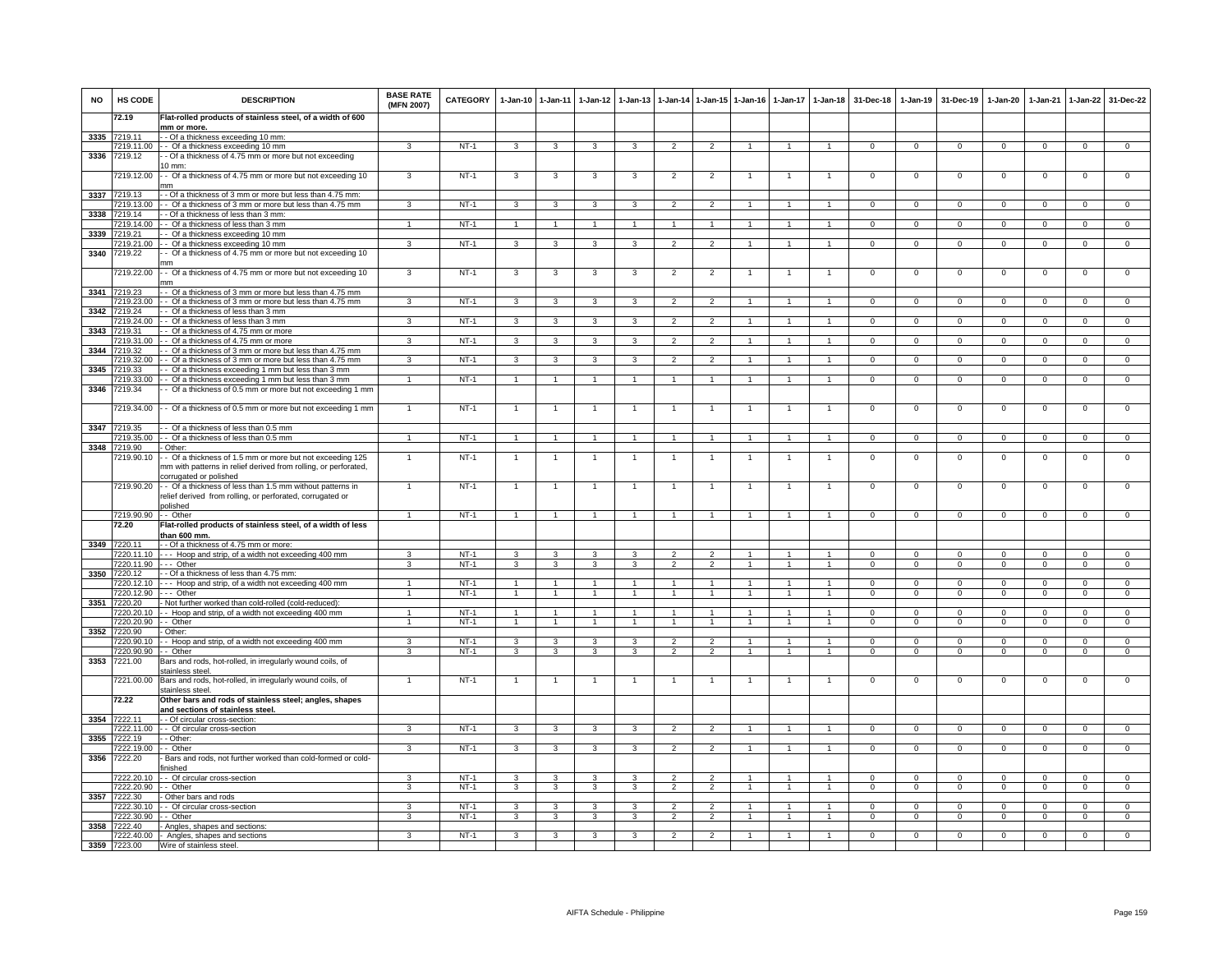| <b>NO</b> | <b>HS CODE</b>                       | <b>DESCRIPTION</b>                                                                                                                                         | <b>BASE RATE</b><br>(MFN 2007) | <b>CATEGORY</b>  | 1-Jan-10 1-Jan-11                |                                  | $1-Jan-12$                       | $1 - Jan-13$                     | $1-Jan-14$                                 |                                  | 1-Jan-15 1-Jan-16                | $1-Jan-17$                   | $1-Jan-18$                       | 31-Dec-18                      | $1-Jan-19$                 | 31-Dec-19                  | $1-Jan-20$                   | $1-Jan-21$                 | $1-Jan-22$                     | 31-Dec-22                      |
|-----------|--------------------------------------|------------------------------------------------------------------------------------------------------------------------------------------------------------|--------------------------------|------------------|----------------------------------|----------------------------------|----------------------------------|----------------------------------|--------------------------------------------|----------------------------------|----------------------------------|------------------------------|----------------------------------|--------------------------------|----------------------------|----------------------------|------------------------------|----------------------------|--------------------------------|--------------------------------|
|           | 7223.00.10<br>7223.00.90             | - Having a cross-sectional dimension exceeding 13 mm<br>- Other                                                                                            | $\overline{1}$                 | $NT-1$<br>$NT-1$ | $\overline{1}$<br>$\overline{1}$ | $\overline{1}$<br>$\overline{1}$ | $\overline{1}$<br>$\overline{1}$ | $\overline{1}$<br>$\overline{1}$ | $\overline{1}$<br>$\overline{1}$           | $\overline{1}$                   | $\overline{1}$<br>$\overline{1}$ | $\overline{1}$               | $\overline{1}$<br>$\overline{1}$ | $\Omega$<br>$\mathbf{0}$       | $\Omega$<br>$\mathbf{0}$   | $\Omega$<br>$\overline{0}$ | $\Omega$<br>$\mathbf{0}$     | $\Omega$<br>$\overline{0}$ | $\mathbf{0}$<br>$\circ$        | $\Omega$<br>$\mathbf{0}$       |
|           | 72.24                                | Other alloy steel in ingots or other primary forms; semi-<br>finished products of other alloy steel.                                                       |                                |                  |                                  |                                  |                                  |                                  |                                            |                                  |                                  |                              |                                  |                                |                            |                            |                              |                            |                                |                                |
|           | 3360 7224.10<br>7224.10.00           | Ingots and other primary forms<br>Ingots and other primary forms                                                                                           | 3                              | $NT-1$           | $\mathbf{3}$                     | 3                                | 3                                | 3                                | $\overline{2}$                             | $\overline{2}$                   |                                  |                              | $\mathbf{1}$                     | $\mathbf{0}$                   | $\mathbf{0}$               | $\mathbf 0$                | $^{\circ}$                   | $^{\circ}$                 | $^{\circ}$                     | $\mathbf 0$                    |
| 3361      | 7224.90                              | - Other                                                                                                                                                    |                                |                  |                                  |                                  |                                  |                                  |                                            |                                  |                                  |                              |                                  |                                |                            |                            |                              |                            |                                |                                |
|           | 7224.90.00                           | Other                                                                                                                                                      | $\overline{3}$                 | $NT-1$           | $\mathbf{3}$                     | $\overline{3}$                   | $\mathbf{3}$                     | 3                                | $\overline{2}$                             | $\mathcal{P}$                    | $\overline{1}$                   |                              | $\overline{1}$                   | $\Omega$                       | $\mathbf 0$                | $\mathbf 0$                | $\circ$                      | $\mathbf 0$                | $\mathsf 0$                    | $\overline{0}$                 |
|           | 72.25                                | Flat-rolled products of other alloy steel, of a width of 600                                                                                               |                                |                  |                                  |                                  |                                  |                                  |                                            |                                  |                                  |                              |                                  |                                |                            |                            |                              |                            |                                |                                |
| 3362      | 7225.11                              | mm or more.<br>- Grain-oriented                                                                                                                            |                                |                  |                                  |                                  |                                  |                                  |                                            |                                  |                                  |                              |                                  |                                |                            |                            |                              |                            |                                |                                |
|           | 7225.11.00                           | - Grain-oriented                                                                                                                                           | 1                              | <b>NT-1</b>      | $\mathbf{1}$                     | $\overline{1}$                   | $\mathbf{1}$                     | 1                                | $\overline{1}$                             |                                  |                                  |                              | $\mathbf{1}$                     | $\mathbf{0}$                   | $\mathbf{0}$               | $\mathbf{0}$               | $\mathbf{0}$                 | $\mathbf 0$                | $\mathbf{0}$                   | $\mathbf{0}$                   |
|           | 3363 7225.19                         | - Other                                                                                                                                                    |                                |                  |                                  |                                  |                                  |                                  |                                            |                                  |                                  |                              |                                  |                                |                            |                            |                              |                            |                                |                                |
|           | 7225.19.00                           | - Other                                                                                                                                                    | 3                              | $NT-1$           | $\overline{\mathbf{3}}$          | $\overline{\mathbf{3}}$          | $\overline{\mathbf{3}}$          | $\overline{3}$                   | $\overline{2}$                             | $\overline{2}$                   | 1                                | -1                           | $\mathbf{1}$                     | $\overline{0}$                 | $\overline{0}$             | $\overline{0}$             | $\overline{0}$               | $\Omega$                   | $\overline{0}$                 | $\overline{0}$                 |
| 3364      | 7225.30<br>7225.30.00                | Other, not further worked than hot-rolled, in coils:<br>Other, not further worked than hot-rolled, in coils                                                | 3                              | $NT-1$           | 3                                | 3                                | 3                                | 3                                | $\overline{2}$                             | $\overline{2}$                   |                                  |                              | $\mathbf{1}$                     | $\mathsf 0$                    | $\mathbf 0$                | $\mathbf 0$                | $\mathbf 0$                  | $\mathbf 0$                | $\mathsf 0$                    | $\mathbf 0$                    |
| 3365      | 7225.40                              | Other, not further worked than hot-rolled, not in coils                                                                                                    |                                |                  |                                  |                                  |                                  |                                  |                                            |                                  |                                  |                              |                                  |                                |                            |                            |                              |                            |                                |                                |
|           | 7225.40.00                           | Other, not further worked than hot-rolled, not in coils                                                                                                    | 3                              | $NT-1$           | $\overline{\mathbf{3}}$          | 3                                | $\mathbf{3}$                     | $\mathbf{a}$                     | $\overline{2}$                             | $\overline{2}$                   | $\overline{1}$                   | $\mathbf{1}$                 | $\blacktriangleleft$             | $\Omega$                       | $\Omega$                   | $\mathbf 0$                | $\Omega$                     | $\Omega$                   | $\mathbf 0$                    | $\overline{0}$                 |
| 3366      | 7225.50                              | Other, not further worked than cold-rolled (cold-reduced)                                                                                                  |                                |                  |                                  |                                  |                                  |                                  |                                            |                                  |                                  |                              |                                  |                                |                            |                            |                              |                            |                                |                                |
|           | 7225.50.00                           | Other, not further worked than cold-rolled (cold-reduced)                                                                                                  | 3                              | $NT-1$           | 3                                | 3                                | 3                                | 3                                | $\overline{2}$                             | $\overline{2}$                   |                                  |                              |                                  | $\Omega$                       | $\Omega$                   | $\Omega$                   | $\Omega$                     | $\Omega$                   | $\Omega$                       | $\Omega$                       |
| 3367      | 7225.91<br>7225.91.00                | - Electrolytically plated or coated with zinc<br>- Electrolytically plated or coated with zinc                                                             | 3                              | $NT-1$           | $\mathbf{3}$                     | $\mathbf{3}$                     | $\mathbf{3}$                     | 3                                | $\overline{2}$                             | $\overline{2}$                   | $\overline{1}$                   |                              | $\overline{1}$                   | $\mathbf{O}$                   | $\mathbf 0$                | $\mathbf{0}$               | $\mathbf{0}$                 | $^{\circ}$                 | $\mathsf 0$                    | $\mathbf 0$                    |
| 3368      | 7225.92                              | - Otherwise plated or coated with zinc                                                                                                                     |                                |                  |                                  |                                  |                                  |                                  |                                            |                                  |                                  |                              |                                  |                                |                            |                            |                              |                            |                                |                                |
|           | 7225.92.00                           | - Otherwise plated or coated with zinc                                                                                                                     | 3                              | $NT-1$           | 3                                | $\overline{\mathbf{3}}$          | 3                                | 3                                | $\overline{2}$                             | $\overline{2}$                   |                                  |                              | 1                                | $\Omega$                       | $\Omega$                   | $\Omega$                   | $\Omega$                     | $\Omega$                   | $\Omega$                       | $\overline{0}$                 |
| 3369      | 7225.99                              | - - Other                                                                                                                                                  | 3                              | $NT-1$           | 3                                | 3                                | 3                                | 3                                | $\overline{2}$                             | $\overline{2}$                   |                                  |                              |                                  | $^{\circ}$                     | $^{\circ}$                 |                            | $^{\circ}$                   | $\mathbf 0$                | $\mathsf 0$                    | $\mathbf 0$                    |
|           | 7225.99.00 -- Other<br>72.26         | Flat-rolled products of other alloy steel, of a width of less                                                                                              |                                |                  |                                  |                                  |                                  |                                  |                                            |                                  |                                  |                              |                                  |                                |                            | $\mathbf 0$                |                              |                            |                                |                                |
|           |                                      | than 600 mm.                                                                                                                                               |                                |                  |                                  |                                  |                                  |                                  |                                            |                                  |                                  |                              |                                  |                                |                            |                            |                              |                            |                                |                                |
|           | 3370 7226.11                         | - - Grain-oriented:                                                                                                                                        |                                |                  |                                  |                                  |                                  |                                  |                                            |                                  |                                  |                              |                                  |                                |                            |                            |                              |                            |                                |                                |
|           | 7226.11.10<br>7226.11.90 --- Other   | --- Hoop and strip, of a width not exceeding 400 mm                                                                                                        | $\mathbf{1}$                   | $NT-1$<br>$NT-1$ | $\mathbf{1}$<br>$\overline{1}$   | $\overline{1}$<br>$\overline{1}$ | $\mathbf{1}$                     | $\overline{1}$                   | $\overline{1}$                             | $\overline{1}$                   | $\overline{1}$                   | $\mathbf{1}$                 | $\mathbf{1}$<br>$\overline{1}$   | $\Omega$<br>$\mathbf{O}$       | $\Omega$<br>$\mathbf{0}$   | $\Omega$<br>$\mathbf 0$    | $\Omega$<br>$\mathbf{0}$     | $\Omega$<br>$\mathbf 0$    | $\overline{0}$<br>$\mathbf{0}$ | $\overline{0}$<br>$\mathbf{0}$ |
|           | 3371 7226.19                         | - - Other:                                                                                                                                                 |                                |                  |                                  |                                  |                                  |                                  |                                            |                                  |                                  |                              |                                  |                                |                            |                            |                              |                            |                                |                                |
|           | 7226.19.10                           | --- Hoop and strip, of a width not exceeding 400 mm                                                                                                        | 3                              | $NT-1$           | 3                                | $\mathbf{3}$                     | 3                                | 3                                | $\overline{2}$                             | $\overline{2}$                   | $\mathbf{1}$                     | $\mathbf{1}$                 | $\mathbf{1}$                     | $\Omega$                       | $\mathbf{0}$               | $\mathbf 0$                | $\Omega$                     | $\Omega$                   | $^{\circ}$                     | $\mathbf 0$                    |
|           | 7226.19.90 --- Other                 |                                                                                                                                                            | 3                              | $NT-1$           | $\mathbf{3}$                     | $\overline{\mathbf{3}}$          | $\mathbf{3}$                     | $\overline{3}$                   | $\overline{2}$                             | $\overline{2}$                   | $\overline{1}$                   | 1                            | $\mathbf{1}$                     | $\mathbf{O}$                   | $\mathbf{0}$               | $\mathbf 0$                | $\mathbf{0}$                 | $\Omega$                   | $\mathbf{0}$                   | $\overline{0}$                 |
|           | 3372 7226.20<br>7226.20.10           | - Of high speed steel:<br>- Hoop and strip, of a width not exceeding 400 mm                                                                                | 3                              | $NT-1$           | 3                                | 3                                | 3                                | 3                                | $\overline{2}$                             | $\overline{2}$                   |                                  |                              | $\mathbf{1}$                     | $^{\circ}$                     | $^{\circ}$                 | $\mathbf 0$                | $\mathbf 0$                  | $\mathbf 0$                | $^{\circ}$                     | $\mathbf 0$                    |
|           | 7226.20.90                           | -- Other                                                                                                                                                   | 3                              | $NT-1$           | $\mathbf{3}$                     | 3                                | $\mathbf{3}$                     | 3                                | $\overline{2}$                             | $\overline{2}$                   |                                  |                              | $\overline{1}$                   | $\mathsf 0$                    | $\mathsf 0$                | $\mathbf 0$                | $\mathbf 0$                  | $\mathbf 0$                | $\mathsf 0$                    | $\mathbf 0$                    |
|           | 3373 7226.91                         | - - Not further worked than hot-rolled:                                                                                                                    |                                |                  |                                  |                                  |                                  |                                  |                                            |                                  |                                  |                              |                                  |                                |                            |                            |                              |                            |                                |                                |
|           | 7226.91.10<br>7226.91.90             | --- Hoop and strip, of a width not exceeding 400 mm<br>- - - Other                                                                                         | 3<br>3                         | $NT-1$<br>$NT-1$ | 3<br>3                           | $\overline{3}$<br>3              | 3<br>3                           | 3<br>3                           | $\overline{\phantom{a}}$<br>$\overline{2}$ | $\overline{2}$<br>$\overline{2}$ |                                  |                              | $\mathbf{1}$                     | $\Omega$<br>$\Omega$           | $\Omega$<br>$\mathsf 0$    | $\Omega$<br>$\Omega$       | $\Omega$<br>$\Omega$         | $\Omega$<br>$\Omega$       | $\overline{0}$<br>$\mathsf 0$  | $\overline{0}$<br>$\Omega$     |
|           | 3374 7226.92                         | - - Not further worked than cold-rolled (cold-reduced):                                                                                                    |                                |                  |                                  |                                  |                                  |                                  |                                            |                                  |                                  |                              |                                  |                                |                            |                            |                              |                            |                                |                                |
|           |                                      | 7226.92.10 --- Hoop and strip, of a width not exceeding 400 mm                                                                                             | 3                              | $NT-1$           | 3                                | $\mathbf{3}$                     | $\mathbf{3}$                     | 3                                | $\overline{2}$                             | $\overline{2}$                   |                                  |                              | $\overline{1}$                   | $\Omega$                       | $\Omega$                   | $\Omega$                   | $\Omega$                     | $\Omega$                   | $\mathbf{0}$                   | $\Omega$                       |
|           | 7226.92.90 --- Other                 |                                                                                                                                                            | 3                              | $NT-1$           | $\mathbf{3}$                     | $\mathbf{3}$                     | $\mathbf{3}$                     | 3                                | $\overline{2}$                             | $\overline{2}$                   | $\mathbf{1}$                     | $\mathbf{1}$                 | $\overline{1}$                   | $\overline{0}$                 | $\mathbf{0}$               | $\mathbf{0}$               | $\mathbf{0}$                 | $\overline{0}$             | $\mathbf{0}$                   | $\mathbf{0}$                   |
|           | 3375 7226.99<br>7226.99.10           | - Other:<br>--- Hoop and strip, of a width not exceeding 400 mm                                                                                            | 3                              | $NT-1$           | 3                                | 3                                | 3                                | 3                                | $\overline{2}$                             | $\overline{2}$                   | 1                                | 1                            | $\mathbf{1}$                     | $\mathbf{0}$                   | $\mathbf{0}$               | $^{\circ}$                 | $\mathbf 0$                  | $^{\circ}$                 | $\mathbf 0$                    | $\mathbf 0$                    |
|           | 7226.99.90                           | --- Other                                                                                                                                                  | 3                              | $NT-1$           | 3                                | $\mathbf{3}$                     | 3                                | 3                                | $\mathfrak{p}$                             | $\overline{2}$                   | $\mathbf{1}$                     | $\mathbf{1}$                 |                                  | $\Omega$                       | $\mathsf 0$                | $\mathbf 0$                | $\mathbf 0$                  | $\Omega$                   | $\mathsf 0$                    | $\Omega$                       |
|           | 72.27                                | Bars and rods, hot-rolled, in irregularly wound coils, of<br>other alloy steel.                                                                            |                                |                  |                                  |                                  |                                  |                                  |                                            |                                  |                                  |                              |                                  |                                |                            |                            |                              |                            |                                |                                |
|           | 3376 7227.10                         | - Of high speed steel                                                                                                                                      |                                |                  |                                  |                                  |                                  |                                  |                                            |                                  |                                  |                              |                                  |                                |                            |                            |                              |                            |                                |                                |
| 3377      | 7227.10.00<br>7227.20                | - Of high speed steel<br>Of silico-manganese steel                                                                                                         | 3                              | $NT-1$           | $\mathbf{3}$                     | 3                                | 3                                | 3                                | $\overline{2}$                             | $\overline{2}$                   |                                  |                              | $\overline{1}$                   | $\Omega$                       | $\mathsf 0$                | $\Omega$                   | $\mathbf 0$                  | $\Omega$                   | $\mathsf 0$                    | $\Omega$                       |
|           | 7227.20.00                           | Of silico-manganese steel                                                                                                                                  | $\mathbf{1}$                   | $NT-1$           | $\overline{1}$                   | $\overline{1}$                   | $\mathbf{1}$                     | $\overline{1}$                   | $\overline{1}$                             | $\overline{1}$                   | $\overline{1}$                   | $\mathbf{1}$                 | $\overline{1}$                   | $\mathbf{0}$                   | $\mathbf 0$                | $\mathbf 0$                | $\mathbf{0}$                 | $^{\circ}$                 | $\mathbf{0}$                   | $\Omega$                       |
| 3378      | 7227.90                              | Other                                                                                                                                                      |                                |                  |                                  |                                  |                                  |                                  |                                            |                                  |                                  |                              |                                  |                                |                            |                            |                              |                            |                                |                                |
|           | 7227.90.00                           | - Other                                                                                                                                                    | $\mathbf{3}$                   | $NT-1$           | $\mathbf{3}$                     | $\overline{\mathbf{3}}$          | $\mathbf{3}$                     | 3                                | $\overline{2}$                             | $\overline{2}$                   | $\mathbf{1}$                     | -1                           | $\overline{1}$                   | $\mathbf{0}$                   | $^{\circ}$                 | $\mathbf{0}$               | $^{\circ}$                   | $^{\circ}$                 | $\overline{0}$                 | $\overline{0}$                 |
|           | 72.28                                | Other bars and rods of other alloy steel; angles, shapes<br>and sections, of other alloy steel; hollow drill bars and<br>rods, of allov or non-allov steel |                                |                  |                                  |                                  |                                  |                                  |                                            |                                  |                                  |                              |                                  |                                |                            |                            |                              |                            |                                |                                |
|           | 3379 7228.10                         | - Bars and rods, of high speed steel:                                                                                                                      |                                |                  |                                  |                                  |                                  |                                  |                                            |                                  |                                  |                              |                                  |                                |                            |                            |                              |                            |                                |                                |
|           |                                      | 7228.10.10 - - Of circular cross-section                                                                                                                   | 3                              | $NT-1$           | $\mathbf{3}$                     | 3                                | 3                                | $\mathbf{3}$                     | $\overline{2}$                             | $\overline{2}$                   | $\overline{1}$                   |                              | $\overline{1}$                   | $\Omega$                       | $\Omega$                   | $\Omega$                   | $\Omega$                     | $\Omega$                   | $\Omega$                       | $\overline{0}$                 |
|           | 7228.10.90 - - Other<br>3380 7228.20 | - Bars and rods, of silico-manganese steel:                                                                                                                | $\overline{\mathbf{3}}$        | $NT-1$           | 3                                | $\overline{3}$                   | 3                                | $\overline{\mathbf{3}}$          | $\overline{2}$                             | $\overline{2}$                   |                                  |                              | $\overline{1}$                   | $\overline{0}$                 | $\overline{0}$             | $\overline{0}$             | $\overline{0}$               | $\overline{0}$             | $\overline{0}$                 | $\overline{0}$                 |
|           |                                      | 7228.20.10 - - Of circular cross-section                                                                                                                   | $\mathcal{R}$                  | $NT-1$           | $\mathbf{3}$                     | $\mathbf{3}$                     | $\mathbf{3}$                     | 3                                | $\overline{2}$                             | $\overline{2}$                   |                                  |                              | $\overline{1}$                   | $\Omega$                       | $\Omega$                   | $\Omega$                   | $\Omega$                     | $\Omega$                   | $\mathbf 0$                    | $\Omega$                       |
|           | 7228.20.90                           | -- Other                                                                                                                                                   | 3                              | <b>NT-1</b>      | $\mathbf{3}$                     | $\mathbf{3}$                     | $\mathbf{3}$                     | 3                                | $\overline{2}$                             | 2                                | $\mathbf{1}$                     | 1                            | $\overline{1}$                   | $\mathbf{0}$                   | $\mathbf{0}$               | $\mathbf{0}$               | $\mathbf{0}$                 | $^{\circ}$                 | $\mathbf{0}$                   | $\mathbf{0}$                   |
| 3381      | 7228.30                              | Other bars and rods, not further worked than hot-rolled, hot-<br>drawn or extruded                                                                         |                                |                  |                                  |                                  |                                  |                                  |                                            |                                  |                                  |                              |                                  |                                |                            |                            |                              |                            |                                |                                |
|           | 7228.30.10                           | - Of circular cross-section                                                                                                                                | $\mathbf{1}$                   | ST               | $\mathbf{1}$                     | $\overline{1}$                   | $\mathbf{1}$                     | $\mathbf{1}$                     | $\overline{1}$                             |                                  | 1                                | $\mathbf{1}$                 | $\mathbf{1}$                     | $\mathbf{1}$                   |                            | $\mathbf{1}$               | $\mathbf{1}$                 | $\overline{1}$             | $\mathbf{1}$<br>$\overline{1}$ |                                |
| 3382      | 7228.30.90<br>7228.40                | - - Other<br>- Other bars and rods, not further worked than forged                                                                                         | $\mathbf{1}$                   | ST               | $\overline{1}$                   | $\overline{1}$                   | $\overline{1}$                   | $\mathbf{1}$                     | $\overline{1}$                             | $\blacktriangleleft$             | $\mathbf{1}$                     | $\mathbf{1}$                 | $\mathbf{1}$                     | $\overline{1}$                 | $\overline{1}$             | $\overline{1}$             | $\mathbf{1}$                 |                            |                                | $\overline{1}$                 |
|           | 7228.40.10                           | - Of circular cross-section                                                                                                                                | $\mathbf{a}$                   | $NT-1$           | $\overline{\mathbf{3}}$          | $\overline{3}$                   | $\mathbf{3}$                     | $\overline{\mathbf{3}}$          | $\overline{\phantom{a}}$                   | $\mathcal{P}$                    | $\overline{1}$                   | $\mathbf{1}$                 | $\overline{1}$                   | $\Omega$                       | $\Omega$                   | $\Omega$                   | $\Omega$                     | $\Omega$                   | $\Omega$                       | $\Omega$                       |
|           | 7228.40.90                           | - - Other                                                                                                                                                  | 3                              | $NT-1$           | 3                                | 3                                | 3                                | 3                                | $\overline{2}$                             | $\overline{2}$                   | $\mathbf{1}$                     | $\overline{1}$               | $\blacktriangleleft$             | $\mathbf{O}$                   | $\mathsf 0$                | $\mathbf 0$                | $\mathbf 0$                  | $\mathbf 0$                | $\mathbf 0$                    | $\mathbf 0$                    |
| 3383      | 7228.50                              | Other bars and rods, not further worked than cold-formed or<br>cold-finished                                                                               |                                |                  |                                  |                                  |                                  |                                  |                                            |                                  |                                  |                              |                                  |                                |                            |                            |                              |                            |                                |                                |
|           | 7228.50.10<br>7228.50.90             | - Of circular cross-section<br>- Other                                                                                                                     | 3<br>3                         | $NT-1$<br>$NT-1$ | 3<br>$\mathbf{3}$                | $\mathbf{3}$<br>$\mathbf{3}$     | $\mathbf{3}$<br>3                | $\mathbf{3}$<br>3                | $\overline{2}$<br>$\overline{2}$           | 2<br>$\overline{2}$              | $\mathbf{1}$<br>$\mathbf{1}$     | $\mathbf{1}$<br>$\mathbf{1}$ | $\overline{1}$<br>$\overline{1}$ | $\overline{0}$<br>$\mathbf{0}$ | $^{\circ}$<br>$\mathbf{0}$ | $^{\circ}$<br>$\mathbf 0$  | $\mathbf{0}$<br>$\mathbf{0}$ | $\Omega$<br>$\Omega$       | $\mathbf{0}$<br>$\mathbf{0}$   | $^{\circ}$<br>$\overline{0}$   |
|           | 3384 7228.60                         | - Other bars and rods                                                                                                                                      |                                |                  |                                  |                                  |                                  |                                  |                                            |                                  |                                  |                              |                                  |                                |                            |                            |                              |                            |                                |                                |
|           |                                      | 7228.60.10 - Of circular cross-section                                                                                                                     |                                | <b>ST</b>        |                                  |                                  |                                  |                                  |                                            |                                  |                                  |                              |                                  |                                |                            |                            |                              |                            |                                |                                |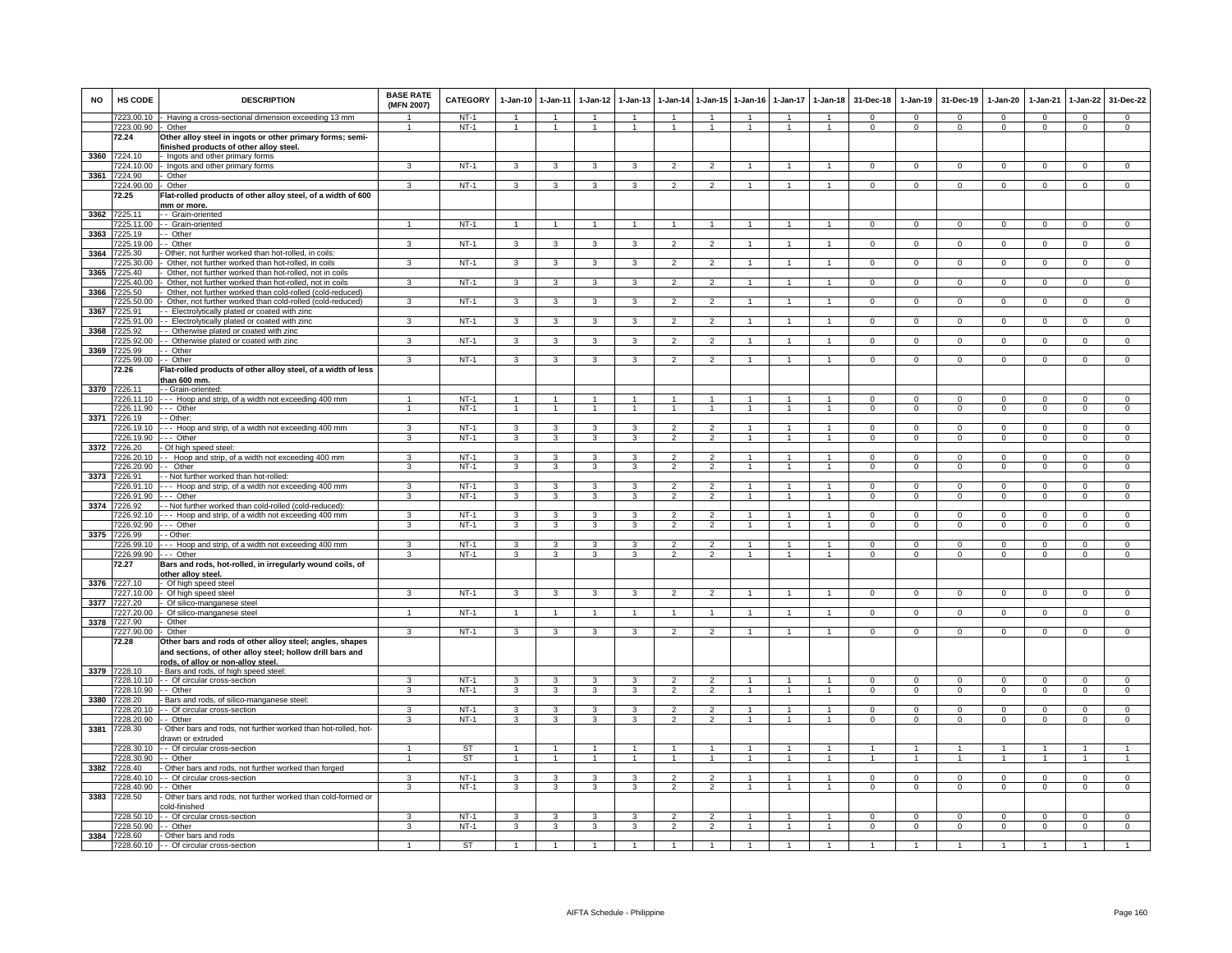| <b>NO</b> | HS CODE                    | <b>DESCRIPTION</b>                                                                                                                                                                                                                                                                                                                                                                      | <b>BASE RATE</b><br>(MFN 2007) | CATEGORY         | 1-Jan-10                | $1 - Jan-11$                              | $1-Jan-12$                       | $1-Jan-13$              | 1-Jan-14                         | 1-Jan-15                         | $1 - Jan-16$   | $1-Jan-17$                       | $1 - Jan-18$                     | 31-Dec-18                     | 1-Jan-19                         | 31-Dec-19                     | $1-Jan-20$                       | 1-Jan-21                   | $1 - Jan-22$                     | 31-Dec-22                        |
|-----------|----------------------------|-----------------------------------------------------------------------------------------------------------------------------------------------------------------------------------------------------------------------------------------------------------------------------------------------------------------------------------------------------------------------------------------|--------------------------------|------------------|-------------------------|-------------------------------------------|----------------------------------|-------------------------|----------------------------------|----------------------------------|----------------|----------------------------------|----------------------------------|-------------------------------|----------------------------------|-------------------------------|----------------------------------|----------------------------|----------------------------------|----------------------------------|
|           | 7228.60.90                 | - Other                                                                                                                                                                                                                                                                                                                                                                                 |                                | <b>ST</b>        | $\mathbf{1}$            | $\mathbf{1}$                              |                                  |                         | $\overline{1}$                   |                                  |                |                                  |                                  |                               |                                  |                               | 1                                | $\mathbf{1}$               |                                  |                                  |
| 3385      | 7228.70                    | Angles, shapes and sections                                                                                                                                                                                                                                                                                                                                                             |                                |                  |                         |                                           |                                  |                         |                                  |                                  |                |                                  |                                  |                               |                                  |                               |                                  |                            |                                  |                                  |
|           | 7228.70.00<br>3386 7228.80 | Angles, shapes and sections<br>Hollow drill bars and rods                                                                                                                                                                                                                                                                                                                               | 3                              | $NT-1$           | 3                       | $\mathbf{3}$                              | 3                                | 3                       | $\overline{2}$                   | $\overline{2}$                   | 1              | $\mathbf{1}$                     | 1                                | $\mathbf{0}$                  | $\mathbf{0}$                     | $\mathbf{0}$                  | $\mathbf{0}$                     | $^{\circ}$                 | $\mathbf 0$                      | $\overline{0}$                   |
|           | 7228.80.11                 | - - Of circular cross-section                                                                                                                                                                                                                                                                                                                                                           | 3                              | $NT-1$           | 3                       | $\mathbf{3}$                              | 3                                | 3                       | 2                                | $\overline{2}$                   | $\overline{1}$ |                                  | $\overline{1}$                   | $\Omega$                      | $\Omega$                         | $\Omega$                      | $\Omega$                         | $\Omega$                   | $\Omega$                         | $\overline{0}$                   |
|           | 7228.80.19                 | -- Other                                                                                                                                                                                                                                                                                                                                                                                | 3                              | $NT-1$           | 3                       | 3                                         | 3                                | 3                       | $\overline{2}$                   | $\overline{2}$                   | $\mathbf{1}$   | 1                                | $\mathbf{1}$                     | $\mathbf 0$                   | $\mathbf 0$                      | $\mathbf 0$                   | $\mathbf 0$                      | $\mathbf 0$                | $\mathsf 0$                      | $\overline{0}$                   |
|           | 7228.80.90                 | - Other                                                                                                                                                                                                                                                                                                                                                                                 | 3                              | $NT-1$           | 3                       | 3                                         | 3                                | 3                       |                                  |                                  |                |                                  | $\overline{1}$                   | $\Omega$                      | $\Omega$                         | $\Omega$                      | $\Omega$                         | $\Omega$                   | $\Omega$                         | $\overline{0}$                   |
|           | 72.29                      | Wire of other alloy steel.                                                                                                                                                                                                                                                                                                                                                              |                                |                  |                         |                                           |                                  |                         |                                  |                                  |                |                                  |                                  |                               |                                  |                               |                                  |                            |                                  |                                  |
| 3387      | 7229.20<br>7229.20.00      | Of silico-manganese steel<br>Of silico-manganese steel                                                                                                                                                                                                                                                                                                                                  | 3                              | $NT-1$           | $\overline{\mathbf{3}}$ | 3                                         | 3                                | 3                       | $\overline{2}$                   | $\overline{2}$                   |                |                                  | $\blacktriangleleft$             | $\Omega$                      | $\overline{0}$                   | $\overline{0}$                | $\overline{0}$                   | $\Omega$                   | $\overline{0}$                   | $\overline{0}$                   |
| 3388      | 7229.90                    | Other                                                                                                                                                                                                                                                                                                                                                                                   |                                |                  |                         |                                           |                                  |                         |                                  |                                  |                |                                  |                                  |                               |                                  |                               |                                  |                            |                                  |                                  |
|           | 7229.90.00                 | Other                                                                                                                                                                                                                                                                                                                                                                                   | 3                              | $NT-1$           | $\mathbf{3}$            | 3                                         | 3                                | 3                       | $\overline{2}$                   | 2                                |                |                                  |                                  | $\mathbf{0}$                  | $\mathbf{0}$                     | $^{\circ}$                    | $^{\circ}$                       | $\mathbf 0$                | $\mathbf{0}$                     | $\mathbf{0}$                     |
|           | 73.01                      | Sheet piling of iron or steel, whether or not drilled,                                                                                                                                                                                                                                                                                                                                  |                                |                  |                         |                                           |                                  |                         |                                  |                                  |                |                                  |                                  |                               |                                  |                               |                                  |                            |                                  |                                  |
|           |                            | punched or made from assembled elements; welded                                                                                                                                                                                                                                                                                                                                         |                                |                  |                         |                                           |                                  |                         |                                  |                                  |                |                                  |                                  |                               |                                  |                               |                                  |                            |                                  |                                  |
|           | 3389 7301.10               | angles, shapes and sections, of iron or steel.<br>Sheet pilina                                                                                                                                                                                                                                                                                                                          |                                |                  |                         |                                           |                                  |                         |                                  |                                  |                |                                  |                                  |                               |                                  |                               |                                  |                            |                                  |                                  |
|           | 7301.10.00                 | Sheet piling                                                                                                                                                                                                                                                                                                                                                                            | 3                              | $NT-1$           | 3                       | 3                                         | 3                                | 3                       | $\overline{2}$                   | $\overline{2}$                   | $\mathbf{1}$   | $\overline{1}$                   | $\mathbf{1}$                     | $\overline{0}$                | $\mathbf 0$                      | $\mathbf 0$                   | $\overline{0}$                   | $\mathbf 0$                | $\mathsf 0$                      | $\mathbf 0$                      |
|           | 3390 7301.20               | Angles, shapes and sections                                                                                                                                                                                                                                                                                                                                                             |                                |                  |                         |                                           |                                  |                         |                                  |                                  |                |                                  |                                  |                               |                                  |                               |                                  |                            |                                  |                                  |
|           | 7301.20.00                 | Angles, shapes and sections                                                                                                                                                                                                                                                                                                                                                             | $\mathbf{3}$                   | $NT-1$           | $\overline{3}$          | $\overline{3}$                            | 3                                | $\mathbf{3}$            | $\overline{2}$                   | $\overline{2}$                   | $\overline{1}$ | $\overline{1}$                   | $\mathbf{1}$                     | $\mathbf 0$                   | $\mathsf 0$                      | $\mathsf 0$                   | $\mathsf 0$                      | $\mathsf 0$                | $\mathsf 0$                      | $\overline{0}$                   |
|           | 73.02                      | Railway or tramway track construction material of iron or<br>steel, the following: rails, check-rails and rack rails,<br>switch blades, crossing frogs, point rods and other<br>crossing pieces, sleepers (cross-ties), fish-plates, chairs,<br>chair wedges, sole plates (base plates), rail clips,<br>bedplates, ties and other material specialized for jointing<br>or fixing rails. |                                |                  |                         |                                           |                                  |                         |                                  |                                  |                |                                  |                                  |                               |                                  |                               |                                  |                            |                                  |                                  |
| 3391      | 7302.10                    | Rails                                                                                                                                                                                                                                                                                                                                                                                   |                                |                  |                         |                                           |                                  |                         |                                  |                                  |                |                                  |                                  |                               |                                  |                               |                                  |                            |                                  |                                  |
|           | 7302.10.00                 | Rails                                                                                                                                                                                                                                                                                                                                                                                   | $\mathbf{3}$                   | $NT-1$           | 3                       | 3                                         | 3                                | 3                       | $\overline{2}$                   | $\overline{2}$                   | $\overline{1}$ | $\overline{1}$                   | $\overline{1}$                   | $\mathbf{0}$                  | $\mathbf 0$                      | $\Omega$                      | $\mathbf 0$                      | $\mathbf 0$                | $\mathsf 0$                      | $\overline{0}$                   |
| 3392      | 7302.30                    | Switch blades, crossing frogs, point rods and other crossing<br>ieces                                                                                                                                                                                                                                                                                                                   |                                |                  |                         |                                           |                                  |                         |                                  |                                  |                |                                  |                                  |                               |                                  |                               |                                  |                            |                                  |                                  |
|           | 7302.30.00                 | Switch blades, crossing frogs, point rods and other crossing<br>vieces                                                                                                                                                                                                                                                                                                                  | $\mathbf{3}$                   | $NT-1$           | 3                       | 3                                         | 3                                | 3                       | $\overline{2}$                   | $\overline{2}$                   | $\overline{1}$ | $\overline{1}$                   | $\mathbf{1}$                     | $\mathbf 0$                   | $\mathbf 0$                      | $\mathbf 0$                   | $\mathbf 0$                      | $\mathbf 0$                | $\mathsf 0$                      | $\mathbf 0$                      |
|           | 3393 7302.40               | Fish-plates and sole plates                                                                                                                                                                                                                                                                                                                                                             |                                |                  |                         |                                           |                                  |                         |                                  |                                  |                |                                  |                                  |                               |                                  |                               |                                  |                            |                                  |                                  |
|           | 7302.40.00                 | Fish-plates and sole plates                                                                                                                                                                                                                                                                                                                                                             | 3                              | $NT-1$           | 3                       | 3                                         | 3                                | 3                       | $\overline{2}$                   | $\overline{2}$                   | $\overline{1}$ | $\overline{1}$                   | $\mathbf{1}$                     | $\mathbf{0}$                  | $\mathbf{0}$                     | $\mathbf{0}$                  | $\overline{0}$                   | $\mathbf 0$                | $\mathbf{0}$                     | $\overline{0}$                   |
|           | 3394 7302.90<br>7302.90.10 | Other<br>- Sleepers (cross-ties)                                                                                                                                                                                                                                                                                                                                                        | 3                              | $NT-1$           | 3                       | 3                                         | 3                                | 3                       | $\overline{2}$                   | $\overline{2}$                   | $\mathbf{1}$   | $\mathbf{1}$                     | $\mathbf{1}$                     | $\mathbf{0}$                  | $\mathbf 0$                      | $\mathbf 0$                   | $\mathbf 0$                      | $\mathbf 0$                | $\mathbf{0}$                     | $\overline{0}$                   |
|           | 302.90.90                  | - Other                                                                                                                                                                                                                                                                                                                                                                                 | 3                              | $NT-1$           | 3                       | 3                                         | 3                                | 3                       | $\overline{2}$                   | $\overline{2}$                   |                |                                  |                                  | 0                             | 0                                | $\mathbf 0$                   | 0                                | $\Omega$                   | $\overline{0}$                   | $\overline{0}$                   |
| 3395      | 7303.00                    | - With an external diameter not exceeding 100 mm                                                                                                                                                                                                                                                                                                                                        |                                |                  |                         |                                           |                                  |                         |                                  |                                  |                |                                  |                                  |                               |                                  |                               |                                  |                            |                                  |                                  |
|           | 7303.00.10                 | - Hubless tubes and pipes                                                                                                                                                                                                                                                                                                                                                               | 5                              | $NT-1$           | $\overline{4}$          | $\overline{4}$                            | $\overline{3}$                   | 3                       | $\overline{2}$                   | $\overline{2}$                   | $\overline{1}$ | $\overline{1}$                   | $\overline{1}$                   | $\overline{0}$                | $\overline{0}$                   | $\Omega$                      | $\overline{0}$                   | $\overline{0}$             | $\overline{0}$                   | $\overline{0}$                   |
|           | 7303.00.10<br>7303.00.90   | - Other<br>Other                                                                                                                                                                                                                                                                                                                                                                        | 10<br>10                       | $NT-1$<br>$NT-1$ | 9<br>$_{9}$             | $\overline{\mathbf{8}}$<br>$\overline{8}$ | $\overline{7}$<br>$\overline{7}$ | 6<br>6                  | $\overline{5}$<br>$\overline{5}$ | $\overline{4}$<br>$\overline{4}$ | 3<br>3         | $\overline{2}$<br>$\overline{2}$ | $\overline{2}$<br>$\overline{2}$ | $\mathbf 0$<br>$\overline{0}$ | $\overline{0}$<br>$\overline{0}$ | $\mathbf 0$<br>$\overline{0}$ | $\overline{0}$<br>$\overline{0}$ | $\Omega$<br>$\overline{0}$ | $\overline{0}$<br>$\overline{0}$ | $\overline{0}$<br>$\overline{0}$ |
|           | 73.04                      | Tubes, pipes and hollow profiles, seamless, of iron (other<br>than cast iron) or steel                                                                                                                                                                                                                                                                                                  |                                |                  |                         |                                           |                                  |                         |                                  |                                  |                |                                  |                                  |                               |                                  |                               |                                  |                            |                                  |                                  |
|           | 3396 7304.11               | - Of stainless steel                                                                                                                                                                                                                                                                                                                                                                    |                                |                  |                         |                                           |                                  |                         |                                  |                                  |                |                                  |                                  |                               |                                  |                               |                                  |                            |                                  |                                  |
| 3397      | 7304.11.00<br>7304.19      | - Of stainless steel<br>- Other                                                                                                                                                                                                                                                                                                                                                         | 3                              | $NT-1$           | 3                       | 3                                         | 3                                | 3                       | $\overline{2}$                   | $\overline{2}$                   | $\overline{1}$ | $\mathbf{1}$                     | 1                                | $^{\circ}$                    | $\mathbf{0}$                     | $\mathbf{0}$                  | $\mathbf{0}$                     | $\mathbf 0$                | $\circ$                          | $\overline{0}$                   |
|           | 304.19.00                  | - Other                                                                                                                                                                                                                                                                                                                                                                                 | 3                              | $NT-1$           | 3                       | $\mathbf{3}$                              | 3                                | 3                       | $\overline{2}$                   | $\overline{2}$                   |                |                                  |                                  | $\mathbf 0$                   | $\mathsf 0$                      | $\mathbf 0$                   | $\mathbf 0$                      | $\Omega$                   | $\mathsf 0$                      | $\mathsf 0$                      |
| 3398      | 7304.22                    | Drill pipe of stainless steel                                                                                                                                                                                                                                                                                                                                                           |                                |                  |                         |                                           |                                  |                         |                                  |                                  |                |                                  |                                  |                               |                                  |                               |                                  |                            |                                  |                                  |
|           | '304.22.00                 | - Drill pipe of stainless steel                                                                                                                                                                                                                                                                                                                                                         | 3                              | $NT-1$           | 3                       | 3                                         | 3                                | 3                       | $\overline{2}$                   | $\overline{2}$                   | 1              | $\overline{1}$                   | $\mathbf{1}$                     | $\mathbf{0}$                  | $\mathbf 0$                      | $\mathbf 0$                   | $^{\circ}$                       | $\mathbf 0$                | $\mathsf 0$                      | $\overline{0}$                   |
| 3399      | 7304.23                    | - Other drill pipe                                                                                                                                                                                                                                                                                                                                                                      |                                |                  |                         |                                           |                                  |                         |                                  |                                  |                |                                  |                                  |                               |                                  |                               |                                  |                            |                                  |                                  |
| 3400      | 304.23.00<br>304.24        | Other drill pipe<br>Other, of stainless steel                                                                                                                                                                                                                                                                                                                                           | 3                              | $NT-1$           | 3                       | 3                                         | 3                                | 3                       | $\overline{2}$                   | $\overline{2}$                   |                |                                  |                                  | $\overline{0}$                | $\overline{0}$                   | $\overline{0}$                | $\overline{0}$                   | $\overline{0}$             | $\overline{0}$                   | $\overline{0}$                   |
|           | 7304.24.00                 | - Other, of stainless steel                                                                                                                                                                                                                                                                                                                                                             | $\mathbf{3}$                   | $NT-1$           | $\mathbf{3}$            | $\mathbf{3}$                              | 3 <sup>1</sup>                   | $\mathbf{3}$            | $\overline{2}$                   | $\overline{2}$                   | $\mathbf{1}$   | $\mathbf{1}$                     | $\mathbf{1}$                     | $\mathbf{0}$                  | $\mathbf{0}$                     | $\mathbf 0$                   | $\overline{0}$                   | $\mathbf{0}$               | $\circ$                          | $\mathbf{0}$                     |
|           | 3401 7304.29               | - Other                                                                                                                                                                                                                                                                                                                                                                                 |                                |                  |                         |                                           |                                  |                         |                                  |                                  |                |                                  |                                  |                               |                                  |                               |                                  |                            |                                  |                                  |
|           | 7304.29.00                 | - Other                                                                                                                                                                                                                                                                                                                                                                                 | 3                              | $NT-1$           | 3                       | 3                                         | 3                                | 3                       | $\overline{2}$                   | $\overline{2}$                   | $\overline{1}$ | $\overline{1}$                   | $\overline{1}$                   | $\Omega$                      | $\mathbf{0}$                     | $\mathbf{0}$                  | $\overline{0}$                   | $\mathbf 0$                | $\circ$                          | $\overline{0}$                   |
| 3402      | 7304.31<br>304.31.10       | - Cold-drawn or cold-rolled (cold-reduced):<br>- - Drillrod casing and tubing with pin and box threads                                                                                                                                                                                                                                                                                  | 3                              | $NT-1$           | 3                       | 3                                         | 3                                | 3                       | $\overline{2}$                   | $\overline{2}$                   |                |                                  | $\mathbf{1}$                     | $\mathbf 0$                   | $\mathbf 0$                      | $\mathbf 0$                   | $\mathbf 0$                      | $\Omega$                   | $\mathsf 0$                      | $\overline{0}$                   |
|           | 7304.31.90                 | -- Other                                                                                                                                                                                                                                                                                                                                                                                | 5                              | $NT-1$           | $\overline{4}$          | $\overline{4}$                            | 3                                | 3                       | $\overline{2}$                   | $\overline{2}$                   | $\overline{1}$ | $\overline{1}$                   | $\blacktriangleleft$             | $\mathbf 0$                   | $\mathbf 0$                      | $\mathbf 0$                   | $\mathbf 0$                      | $\mathbf 0$                | $\mathsf 0$                      | $\overline{0}$                   |
|           | 3403 7304.39               | - Other:                                                                                                                                                                                                                                                                                                                                                                                |                                |                  |                         |                                           |                                  |                         |                                  |                                  |                |                                  |                                  |                               |                                  |                               |                                  |                            |                                  |                                  |
|           | 7304.39.00                 | - Other                                                                                                                                                                                                                                                                                                                                                                                 | $\overline{5}$                 | $NT-1$           | $\overline{4}$          | $\overline{4}$                            | 3                                | $\overline{\mathbf{3}}$ | $\overline{\phantom{a}}$         | $\overline{2}$                   | $\overline{1}$ | $\mathbf{1}$                     | $\mathbf{1}$                     | $\overline{0}$                | $\overline{0}$                   | $\overline{0}$                | $\overline{0}$                   | $\overline{0}$             | $\overline{0}$                   | $\overline{0}$                   |
| 3404      | 7304.41<br>7304.41.00      | Cold-drawn or cold-rolled (cold-reduced)<br>- Cold-drawn or cold-rolled (cold-reduced)                                                                                                                                                                                                                                                                                                  | $\overline{5}$                 | $NT-1$           | $\overline{4}$          | $\overline{4}$                            | 3                                | 3                       | $\overline{2}$                   | $\overline{2}$                   |                |                                  |                                  | $\Omega$                      | $\Omega$                         | $\Omega$                      | $\Omega$                         | $\Omega$                   | $\Omega$                         | $\overline{0}$                   |
| 3405      | 7304.49                    | - Other:                                                                                                                                                                                                                                                                                                                                                                                |                                |                  |                         |                                           |                                  |                         |                                  |                                  |                |                                  |                                  |                               |                                  |                               |                                  |                            |                                  |                                  |
|           | 7304.49.00                 | - Other                                                                                                                                                                                                                                                                                                                                                                                 | $\mathbf{3}$                   | $NT-1$           | $\mathbf{3}$            | $\mathbf{3}$                              | $\mathbf{3}$                     | 3                       | $\overline{2}$                   | $\overline{2}$                   | $\overline{1}$ | $\mathbf{1}$                     | $\overline{1}$                   | $\mathbf{0}$                  | $\overline{0}$                   | $\overline{0}$                | $\mathbf{0}$                     | $\mathbf{0}$               | $\overline{0}$                   | $\overline{0}$                   |
| 3406      | 7304.51                    | - Cold-drawn or cold-rolled (cold-reduced):                                                                                                                                                                                                                                                                                                                                             |                                |                  |                         |                                           |                                  |                         |                                  |                                  |                |                                  |                                  |                               |                                  |                               |                                  |                            |                                  |                                  |
|           | 7304.51.10                 | -- Drillrod casing and tubing with pin and box threads                                                                                                                                                                                                                                                                                                                                  | 3                              | $NT-1$           | 3                       | 3                                         | 3                                | $\mathbf{3}$            | $\overline{2}$                   | $\overline{2}$                   | $\overline{1}$ | $\mathbf{1}$                     | $\mathbf{1}$                     | $\Omega$                      | $\Omega$                         | $\Omega$                      | $\Omega$                         | $\Omega$                   | $\overline{0}$                   | $\overline{0}$                   |
| 3407      | 7304.51.90<br>7304.59      | -- Other<br>- Other:                                                                                                                                                                                                                                                                                                                                                                    | 5                              | $NT-1$           | $\overline{4}$          | $\overline{4}$                            | 3                                | 3                       | $\overline{2}$                   | $\overline{2}$                   |                |                                  |                                  | $\mathsf 0$                   | $\mathsf 0$                      | $\,0\,$                       | $\mathsf 0$                      | $\Omega$                   | $\mathsf 0$                      | $\overline{0}$                   |
|           | 7304.59.00                 | - Other                                                                                                                                                                                                                                                                                                                                                                                 | $\mathbf{3}$                   | $NT-1$           | $\mathbf{3}$            | $\overline{3}$                            | $\overline{3}$                   | 3                       | $\overline{2}$                   | $\overline{2}$                   | $\overline{1}$ | $\overline{1}$                   | $\mathbf{1}$                     | $\mathbf{0}$                  | $\circ$                          | $\mathbf 0$                   | $\mathbf{0}$                     | $\mathbf{0}$               | $\mathsf 0$                      | $\overline{0}$                   |
| 3408      | 7304.90                    | Other:                                                                                                                                                                                                                                                                                                                                                                                  |                                |                  |                         |                                           |                                  |                         |                                  |                                  |                |                                  |                                  |                               |                                  |                               |                                  |                            |                                  |                                  |
|           | 7304.90.00                 | Other                                                                                                                                                                                                                                                                                                                                                                                   | 3                              | $NT-1$           | 3                       | 3                                         | 3                                | 3                       | $\overline{2}$                   | $\overline{2}$                   | $\overline{1}$ | $\overline{1}$                   | $\overline{1}$                   | $\overline{0}$                | $\overline{0}$                   | $\overline{0}$                | $\overline{0}$                   | $\overline{0}$             | $\overline{0}$                   | $\overline{0}$                   |
|           | 73.05                      | Other tubes and pipes (for example, welded, riveted or<br>similarly closed), having circular cross-sections, the<br>external diameter of which exceeds 406.4 mm, of iron or<br>steel.                                                                                                                                                                                                   |                                |                  |                         |                                           |                                  |                         |                                  |                                  |                |                                  |                                  |                               |                                  |                               |                                  |                            |                                  |                                  |
|           | 3409 7305.11               | - - Longitudinally submerged arc welded                                                                                                                                                                                                                                                                                                                                                 |                                |                  |                         |                                           |                                  |                         |                                  |                                  |                |                                  |                                  |                               |                                  |                               |                                  |                            |                                  |                                  |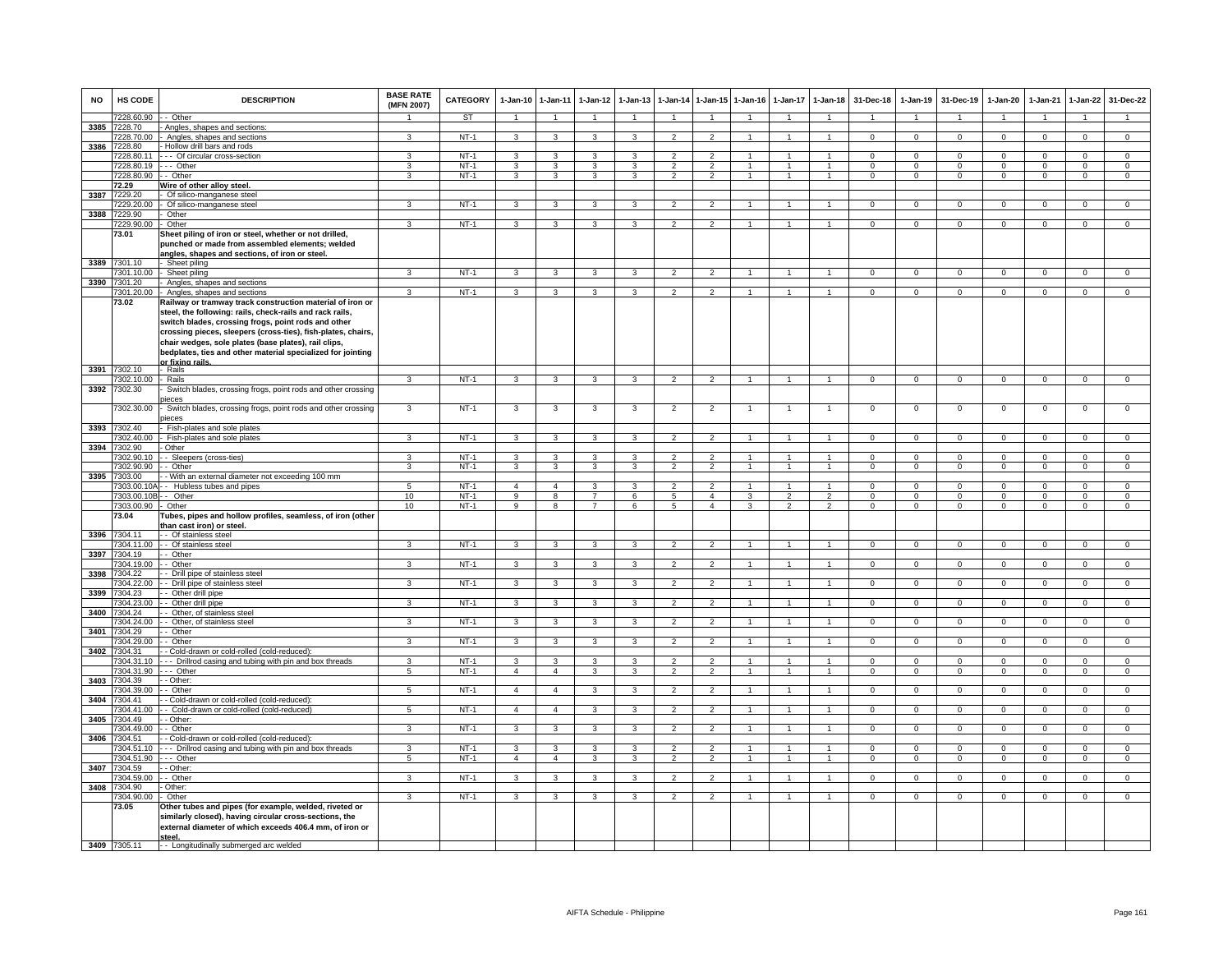| <b>NO</b> | HS CODE                    | <b>DESCRIPTION</b>                                                                                                                            | <b>BASE RATE</b><br>(MFN 2007) | <b>CATEGORY</b>     | $1-Jan-10$                                | $1 - Jan-11$        | $1-Jan-12$          | $1 - Jan-13$        |                                  |                                  | 1-Jan-14 1-Jan-15 1-Jan-16 | $1-Jan-17$     | $1 - Jan-18$                     | 31-Dec-18               | $1-Jan-19$                    | 31-Dec-19               | $1-Jan-20$                    | $1-Jan-21$                    | $1-Jan-22$                     | 31-Dec-22                     |
|-----------|----------------------------|-----------------------------------------------------------------------------------------------------------------------------------------------|--------------------------------|---------------------|-------------------------------------------|---------------------|---------------------|---------------------|----------------------------------|----------------------------------|----------------------------|----------------|----------------------------------|-------------------------|-------------------------------|-------------------------|-------------------------------|-------------------------------|--------------------------------|-------------------------------|
|           | 7305.11.00                 | - Longitudinally submerged arc welded                                                                                                         | $\mathbf{R}$                   | $NT-1$              | $\mathbf{3}$                              | $\mathbf{3}$        | 3                   | 3                   | $\overline{2}$                   | $\overline{2}$                   | $\overline{1}$             | $\overline{1}$ | $\blacktriangleleft$             | $\mathbf{0}$            | $\mathbf{0}$                  | $\mathbf 0$             | $\overline{0}$                | $\mathbf 0$                   | $\mathbf{0}$                   | $\mathbf{0}$                  |
|           | 3410 7305.12<br>7305.12.00 | - Other, longitudinally welded<br>- Other, longitudinally welded                                                                              | 3                              | $NT-1$              | 3                                         | 3                   | 3                   | 3                   | $\overline{2}$                   | $\overline{2}$                   | $\overline{1}$             | $\mathbf{1}$   | $\mathbf{1}$                     | $\Omega$                | $\mathbf 0$                   | $\mathbf 0$             | $\mathbf 0$                   | $\mathbf 0$                   | $\mathbf{0}$                   | $\overline{0}$                |
| 3411      | 7305.19                    | - Other                                                                                                                                       |                                |                     |                                           |                     |                     |                     |                                  |                                  |                            |                |                                  |                         |                               |                         |                               |                               |                                |                               |
|           | 305.19.00                  | - Other                                                                                                                                       | 3                              | $NT-1$              | 3                                         | 3                   | 3                   | 3                   | $\overline{2}$                   | $\overline{2}$                   |                            | $\mathbf{1}$   | $\mathbf{1}$                     | $\mathbf 0$             | $\mathbf{0}$                  | $\mathbf 0$             | $\mathbf{0}$                  | $\mathbf 0$                   | $\mathbf{0}$                   | $\overline{0}$                |
| 3412      | 7305.20                    | Casing of a kind used in drilling for oil or gas                                                                                              |                                | $NT-1$              |                                           | 3                   |                     |                     |                                  | $\overline{2}$                   | $\overline{1}$             | $\overline{1}$ |                                  |                         |                               |                         |                               |                               |                                | $\overline{0}$                |
| 3413      | 7305.20.00<br>7305.31      | Casing of a kind used in drilling for oil or gas<br>- Longitudinally welded                                                                   | 3                              |                     | $\overline{\mathbf{3}}$                   |                     | 3                   | 3                   | $\overline{2}$                   |                                  |                            |                | $\mathbf{1}$                     | $\mathbf{0}$            | $\mathbf 0$                   | $\mathbf 0$             | $\overline{0}$                | $\mathbf 0$                   | $\mathbf 0$                    |                               |
|           | 7305.31.10                 | - - Stainless steel pipes and tubes                                                                                                           | 5                              | HSL <sub>C</sub>    | 4.91                                      | 4.82                | 4.73                | 4.64                | 4.55                             | 4.46                             | 4.37                       | 4.29           | 4.20                             | 4.20                    | 4.11                          | 4.11                    | 4.02                          | 3.93                          | 3.84                           | 3.75                          |
|           | 7305.31.90                 | -- Other                                                                                                                                      | 10                             | <b>ST</b>           | 9                                         | 9                   | 8                   | 8                   | $\overline{7}$                   | $\overline{7}$                   | 6                          | 6              | 6                                | 6                       | -5                            | 5                       | -5                            | $\sqrt{5}$                    | 5                              | $5^{\circ}$                   |
|           | 3414 7305.39               | - Other:<br>- Other                                                                                                                           |                                | HSL <sub>C</sub>    |                                           |                     |                     |                     |                                  |                                  |                            |                |                                  |                         |                               |                         |                               |                               |                                | 7.50                          |
|           | 7305.39.00<br>3415 7305.90 | Other:                                                                                                                                        | 10                             |                     | 9.82                                      | 9.64                | 9.46                | 9.29                | 9.11                             | 8.93                             | 8.75                       | 8.57           | 8.39                             | 8.39                    | 8.21                          | 8.21                    | 8.04                          | 7.86                          | 7.68                           |                               |
|           | 7305.90.00                 | Other                                                                                                                                         | 10                             | <b>ST</b>           | 9                                         | 9                   | 8                   | 8                   | $\overline{7}$                   | $\overline{7}$                   | 6                          | 6              | 6                                | 6                       | 5                             | 5                       | 5                             | 5                             | 5                              | 5                             |
|           | 73.06                      | Other tubes, pipes and hollow profiles (for example, open<br>seam or welded, riveted or similarly closed), of iron or<br>steel.               |                                |                     |                                           |                     |                     |                     |                                  |                                  |                            |                |                                  |                         |                               |                         |                               |                               |                                |                               |
|           | 3416 7306.11<br>7306.11.00 | - Welded, of stainless steel<br>- Welded, of stainless steel                                                                                  | 10                             | <b>ST</b>           | $\mathbf{q}$                              | 9                   | $\mathbf{R}$        | $\mathbf{R}$        | $\overline{7}$                   | $\overline{7}$                   | 6                          | $\epsilon$     | 6                                | $\mathbf{6}$            | 5                             | $5\overline{5}$         | $5\overline{5}$               | $5\overline{5}$               | 5                              | 5                             |
| 3417      | 7306.19                    | - Other                                                                                                                                       |                                |                     |                                           |                     |                     |                     |                                  |                                  |                            |                |                                  |                         |                               |                         |                               |                               |                                |                               |
|           | 7306.19.00                 | - Other                                                                                                                                       | 10                             | ST                  | 9                                         | 9                   | 8                   | 8                   | $\overline{7}$                   | $\overline{7}$                   | 6                          | 6              | 6                                | 6                       | 5                             | 5                       | 5                             | 5                             | 5                              | $5^{\circ}$                   |
|           | 3418 7306.21               | - Welded, of stainless steel                                                                                                                  |                                |                     |                                           |                     |                     |                     |                                  |                                  |                            |                |                                  |                         |                               |                         |                               |                               |                                |                               |
| 3419      | 7306.21.00<br>306.29       | - Welded, of stainless steel<br>- Other                                                                                                       | 10                             | <b>ST</b>           | 9                                         | $\overline{9}$      | 8                   | 8                   | $\overline{7}$                   | $\overline{7}$                   | 6                          | 6              | 6                                | 6                       | 5                             | 5                       | $5\phantom{.0}$               | 5                             | 5                              | $5\overline{)}$               |
|           | 306.29.00                  | - Other                                                                                                                                       | 10                             | ST                  | 9                                         | 9                   | 8                   | 8                   | $\overline{7}$                   | $\overline{7}$                   | 6                          | 6              | 6                                | 6                       | 5                             | 5                       | 5                             | 5                             | 5                              | 5                             |
| 3420      | 7306.30                    | Other, welded, of circular cross-section, of iron or non-alloy<br>teel:                                                                       |                                |                     |                                           |                     |                     |                     |                                  |                                  |                            |                |                                  |                         |                               |                         |                               |                               |                                |                               |
|           | 7306.30.10<br>7306.30.20   | - Boiler tubes                                                                                                                                | 3                              | $NT-1$<br>$NT-1$    | $\overline{\mathbf{3}}$<br>$\overline{1}$ | 3<br>$\overline{1}$ | 3                   | 3<br>$\mathbf{1}$   | $\overline{2}$<br>$\overline{1}$ | $\overline{2}$<br>$\overline{1}$ | $\mathbf{1}$               | $\mathbf{1}$   | $\overline{1}$<br>$\overline{1}$ | $\Omega$<br>$\mathbf 0$ | $\overline{0}$<br>$\mathbf 0$ | $\Omega$<br>$\mathbf 0$ | $\overline{0}$<br>$\mathbf 0$ | $\overline{0}$<br>$\mathbf 0$ | $\overline{0}$<br>$\mathsf 0$  | $\overline{0}$<br>$\mathbf 0$ |
|           |                            | - Single or double-walled, copper-plated, fluororesin-coated<br>or zinc-chromated steel tubes with an external diameter not<br>xceeding 15 mm |                                |                     |                                           |                     |                     |                     |                                  |                                  |                            |                |                                  |                         |                               |                         |                               |                               |                                |                               |
|           | 7306.30.30                 | - Sheath pipe (heater pipe) for heating elements of electric<br>flat irons or rice cookers, with an external diameter not<br>xceeding 12 mm   | 3                              | $NT-1$              | 3                                         | 3                   | 3                   | 3                   | $\overline{2}$                   | $\overline{2}$                   | -1                         | $\mathbf{1}$   | $\overline{1}$                   | $\mathbf{0}$            | $\mathbf{0}$                  | $\mathbf 0$             | $\overline{0}$                | $\mathbf 0$                   | 0                              | $\mathbf 0$                   |
|           | 7306.30.90                 | - Other                                                                                                                                       | $\overline{7}$                 | HSL <sub>C</sub>    | 6.88                                      | 6.75                | 6.63                | 6.50                | 6.38                             | 6.25                             | 6.13                       | 6.00           | 5.88                             | 5.88                    | 5.75                          | 5.75                    | 5.63                          | 5.50                          | 5.38                           | 5.25                          |
| 3421      | 7306.40                    | Other, welded, of circular cross-section, of stainless steel:                                                                                 |                                |                     |                                           |                     |                     |                     |                                  |                                  |                            |                |                                  |                         |                               |                         |                               |                               |                                |                               |
|           | 7306.40.10                 | - Boiler tubes                                                                                                                                | 3                              | $NT-1$              | 3                                         | $\mathbf{3}$        | 3                   | 3                   | $\mathcal{P}$                    | $\overline{2}$                   |                            |                | $\mathbf{1}$                     | $\Omega$                | $\Omega$                      | $\Omega$                | $\overline{0}$                | $\Omega$                      | $\Omega$                       | $\Omega$                      |
|           | 7306.40.20                 | - Stainless steel pipes and tubes, with an external diameter<br>xceeding 105 mm                                                               | 3                              | $NT-1$              | 3                                         | 3                   | 3                   | 3                   | $\overline{2}$                   | $\overline{2}$                   | $\overline{1}$             | $\overline{1}$ | $\overline{1}$                   | $\mathbf 0$             | $\mathbf 0$                   | $\mathbf 0$             | $\mathbf 0$                   | $\mathbf 0$                   | $\mathsf 0$                    | $\mathbf 0$                   |
|           | 7306.40.30                 | - Pipes and tubes containing by weight at least 30% of<br>ickel, with an external diameter not exceeding 10 mm                                | 3                              | $NT-1$              | $\mathbf{3}$                              | 3                   | 3                   | 3                   | $\overline{2}$                   | $\overline{2}$                   | $\mathbf{1}$               | $\overline{1}$ | $\mathbf{1}$                     | $\mathbf 0$             | $\mathbf 0$                   | $\mathbf 0$             | $\mathbf 0$                   | $\mathbf 0$                   | $\mathsf 0$                    | $\mathbf 0$                   |
| 3422      | 7306.40.90<br>7306.50      | - Other<br>Other, welded, of circular cross-section, of other alloy steel:                                                                    | $\overline{7}$                 | <b>ST</b>           | $\overline{7}$                            | $\overline{7}$      | $\overline{7}$      | $\overline{7}$      | $\overline{7}$                   | 6                                | 6                          | $\overline{5}$ | $\overline{5}$                   | $\overline{5}$          | $\overline{5}$                | $\sqrt{5}$              | $\overline{5}$                | $\sqrt{5}$                    | $\overline{5}$                 | $\overline{5}$                |
|           | 7306.50.10                 | - Boiler tubes                                                                                                                                | $\mathbf{3}$                   | $NT-1$              | $\mathbf{3}$                              | $\mathbf{3}$        | 3                   | 3                   | $\mathcal{P}$                    | $\mathcal{L}$                    | $\overline{1}$             | $\mathbf{1}$   | $\mathbf{1}$                     | $\Omega$                | $\Omega$                      | $\Omega$                | $\Omega$                      | $\Omega$                      | $\Omega$                       | $\Omega$                      |
|           | 7306.50.90                 | - Other                                                                                                                                       | $\overline{7}$                 | <b>ST</b>           | $\overline{7}$                            | $\overline{7}$      | $\overline{7}$      | $\overline{7}$      | $\overline{7}$                   | 6                                | 6                          | $\overline{5}$ | $\overline{5}$                   | 5                       | 5                             | $\overline{5}$          | $\overline{5}$                | $5\overline{5}$               | 5                              | $\overline{5}$                |
| 3423      | 7306.61                    | - Of square or rectangular cross-section                                                                                                      |                                |                     |                                           |                     |                     |                     |                                  |                                  |                            |                |                                  |                         |                               |                         |                               |                               |                                |                               |
|           | 7306.61.00<br>3424 7306.69 | - Of square or rectangular cross-section<br>- Of other non-circular cross-section                                                             |                                | <b>ST</b>           | $\overline{7}$                            | $\overline{7}$      |                     |                     |                                  | 6                                | 6                          | 5              | 5                                | $\overline{5}$          | $\overline{5}$                | $\sqrt{5}$              | $\overline{5}$                | 5                             | 5                              | $\overline{5}$                |
|           | 7306.69.00                 | - Of other non-circular cross-section                                                                                                         | $\overline{7}$                 | ST                  | $\overline{7}$                            | $\overline{7}$      | $\overline{7}$      | $\overline{7}$      | $\overline{7}$                   | 6                                | 6                          | 5              | 5                                | 5                       | 5                             | 5                       | 5                             | 5                             | 5                              | 5                             |
|           | 3425 7306.90               | Other:                                                                                                                                        |                                |                     |                                           |                     |                     |                     |                                  |                                  |                            |                |                                  |                         |                               |                         |                               |                               |                                |                               |
|           | 7306.90.10                 | - Bundy-weld pipes and tubes                                                                                                                  | 3<br>$\overline{7}$            | $NT-1$<br><b>ST</b> | 3<br>$\overline{7}$                       | 3<br>$\overline{7}$ | 3<br>$\overline{7}$ | 3<br>$\overline{7}$ | $\mathfrak{p}$<br>$\overline{7}$ | $\overline{2}$<br>6              | $\mathbf{1}$               | $\mathbf{1}$   | $\mathbf{1}$<br>5                | $\mathbf 0$             | $\mathbf 0$                   | $\mathbf 0$             | $\mathbf 0$                   | $\mathbf 0$<br>$\overline{5}$ | $\mathbf{0}$<br>$\overline{5}$ | $\mathbf 0$<br>5              |
|           | 7306.90.90<br>73.07        | - Other<br>Tube or pipe fittings (for example, couplings, elbows,<br>leeves), of iron or steel.                                               |                                |                     |                                           |                     |                     |                     |                                  |                                  | 6                          | 5              |                                  | 5                       | 5                             | 5                       | 5                             |                               |                                |                               |
|           | 3426 7307.11<br>7307.11.00 | - Of non-malleable cast iron                                                                                                                  | 5                              | $NT-1$              | $\Delta$                                  | $\Delta$            |                     |                     |                                  | $\mathcal{P}$                    |                            |                |                                  | $\Omega$                | $\Omega$                      | $\Omega$                | $\Omega$                      | $\Omega$                      | $\Omega$                       | $\Omega$                      |
|           | 7307.11.00E                | - - Hubless tube or pipe fittings<br>$-$ Other                                                                                                | 10                             | <b>ST</b>           | 9                                         | $\overline{9}$      | 8                   | -8                  | $\overline{7}$                   | $\overline{7}$                   | 6                          | 6              | 6                                | 6                       | 5                             | 5                       | 5                             | $\sqrt{5}$                    | $5\overline{)}$                | $\overline{5}$                |
|           | 3427 7307.19               | - Other                                                                                                                                       |                                |                     |                                           |                     |                     |                     |                                  |                                  |                            |                |                                  |                         |                               |                         |                               |                               |                                |                               |
|           | 7307.19.00                 | - Other                                                                                                                                       | 10                             | HSL <sub>C</sub>    | 9.82                                      | 9.64                | 9.46                | 9.29                | 9.11                             | 8.93                             | 8.75                       | 8.57           | 8.39                             | 8.39                    | 8.21                          | 8.21                    | 8.04                          | 7.86                          | 7.68                           | 7.50                          |
|           | 3428 7307.21<br>307.21.00  | - Flanges:<br>- Flanges                                                                                                                       | 3                              | $NT-1$              | 3                                         | 3                   | 3                   | 3                   | $\overline{2}$                   | $\overline{2}$                   |                            | $\mathbf{1}$   | $\mathbf{1}$                     | $\Omega$                | $\overline{0}$                | $\Omega$                | $\overline{0}$                | $\overline{0}$                | $\overline{0}$                 | $\overline{0}$                |
| 3429      | 307.22                     | - Threaded elbows, bends and sleeves:                                                                                                         |                                |                     |                                           |                     |                     |                     |                                  |                                  |                            |                |                                  |                         |                               |                         |                               |                               |                                |                               |
|           | 7307.22.00                 | - Threaded elbows, bends and sleeves                                                                                                          | 3                              | $NT-1$              | 3                                         | 3                   | 3                   | 3                   | $\overline{2}$                   | $\overline{2}$                   |                            | $\overline{1}$ | $\overline{1}$                   | $\mathbf 0$             | $\mathbf 0$                   | $\mathbf 0$             | $\mathbf 0$                   | $\mathbf 0$                   | $\mathsf 0$                    | $\mathbf 0$                   |
| 3430      | 7307.23                    | - Butt welding fittings:                                                                                                                      |                                |                     |                                           |                     |                     |                     |                                  |                                  |                            |                |                                  |                         |                               |                         |                               |                               |                                |                               |
| 3431      | 7307.23.00<br>307.29       | - Butt welding fittings<br>- Other:                                                                                                           | $\overline{7}$                 | <b>ST</b>           | $\overline{7}$                            | $\overline{7}$      | $\overline{7}$      | $\overline{7}$      | $\overline{7}$                   | 6                                | 6                          | $\overline{5}$ | $\overline{5}$                   | $\overline{5}$          | $\overline{5}$                | 5                       | 5                             | $\overline{5}$                | $\overline{5}$                 | 5                             |
|           | 7307.29.00                 | - Other                                                                                                                                       | 3                              | $NT-1$              | $\mathbf{3}$                              | 3                   | 3                   | 3                   | $\overline{2}$                   | 2                                |                            | $\overline{1}$ | $\mathbf{1}$                     | $\Omega$                | $\Omega$                      | $\Omega$                | $\Omega$                      | $\Omega$                      | $\mathbf 0$                    | $\mathbf{0}$                  |
| 3432      | 7307.91                    | - Flanges:                                                                                                                                    |                                |                     |                                           |                     |                     |                     |                                  |                                  |                            |                |                                  |                         |                               |                         |                               |                               |                                |                               |
|           | 7307.91.00                 | - Flanges                                                                                                                                     | 3                              | $NT-1$              | 3                                         | 3                   | 3                   | 3                   | 2                                | $\overline{2}$                   | $\overline{1}$             | $\mathbf{1}$   | $\overline{1}$                   | $\mathbf{0}$            | $\mathbf{0}$                  | $\mathbf{0}$            | $\mathbf{0}$                  | $^{\circ}$                    | $\mathbf{0}$                   | $^{\circ}$                    |
| 3433      | 7307 92<br>7307.92.00      | - Threaded elbows, bends and sleeves:<br>- Threaded elbows, bends and sleeves                                                                 | 10                             | ST                  | 9                                         | 9                   | 8                   | 8                   | $\overline{7}$                   | $\overline{7}$                   | 6                          | 6              | 6                                | 6                       | 5                             | 5                       | 5                             | 5                             | 5                              | 5                             |
| 3434      | 7307.93                    | - Butt welding fittings:                                                                                                                      |                                |                     |                                           |                     |                     |                     |                                  |                                  |                            |                |                                  |                         |                               |                         |                               |                               |                                |                               |
|           | 7307.93.00                 | - Butt welding fittings                                                                                                                       | 10                             | <b>ST</b>           | 9                                         | 9                   | 8                   | 8                   | $\overline{7}$                   |                                  | 6                          | 6              | 6                                | 6                       | 5                             | 5                       | 5                             | 5                             | -5                             | 5                             |
|           | 3435 7307.99               | - Other:                                                                                                                                      |                                |                     |                                           |                     |                     |                     |                                  |                                  |                            |                |                                  |                         |                               |                         |                               |                               |                                |                               |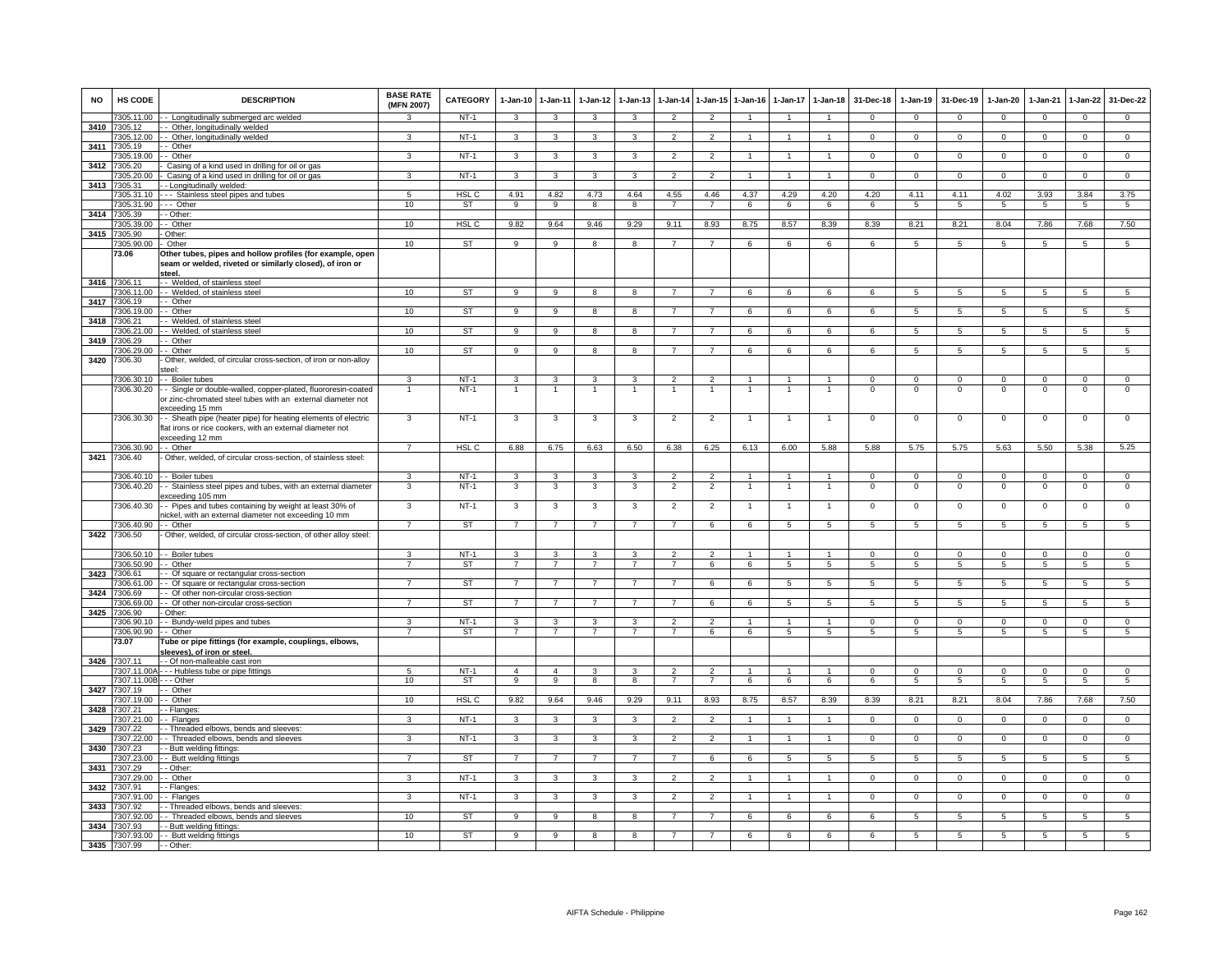| <b>NO</b> | HS CODE                                 | <b>DESCRIPTION</b>                                                                                                                                                                                                                                                                                                                                                                                                                                               | <b>BASE RATE</b><br>(MFN 2007) | <b>CATEGORY</b>        | $1 - Jan-10$      | $1 - Jan-11$         | $1-Jan-12$                   | $1 - Jan-13$      |                                  | 1-Jan-14 1-Jan-15                    | 1-Jan-16                         | 1-Jan-17                         | $1-Jan-18$                       | 31-Dec-18                        | $1-Jan-19$                 | 31-Dec-19                  | 1-Jan-20                   | 1-Jan-21                  | 1-Jan-22                   | 31-Dec-22                  |
|-----------|-----------------------------------------|------------------------------------------------------------------------------------------------------------------------------------------------------------------------------------------------------------------------------------------------------------------------------------------------------------------------------------------------------------------------------------------------------------------------------------------------------------------|--------------------------------|------------------------|-------------------|----------------------|------------------------------|-------------------|----------------------------------|--------------------------------------|----------------------------------|----------------------------------|----------------------------------|----------------------------------|----------------------------|----------------------------|----------------------------|---------------------------|----------------------------|----------------------------|
|           | 7307.99.00 - - Other                    |                                                                                                                                                                                                                                                                                                                                                                                                                                                                  | $\mathbf{1}$                   | $NT-1$                 | $\overline{1}$    | $\overline{1}$       | $\overline{1}$               | $\mathbf{1}$      |                                  | $\overline{1}$                       | $\overline{1}$                   | $\mathbf{1}$                     | $\mathbf{1}$                     | $\Omega$                         | $\mathbf{0}$               | $\mathbf{0}$               | $\Omega$                   | $\Omega$                  | $\mathbf{0}$               | $\Omega$                   |
|           | 73.08                                   | Structures (excluding prefabricated buildings of heading<br>94.06) and parts of structures (for example, bridges and<br>bridge-sections, lock-gates, towers, lattice masts, roofs,<br>roofing frame-works, doors and windows and their<br>frames and thresholds for doors, shutters, balustrades,<br>pillars and columns), of iron or steel; plates, rods, angles,<br>shapes, sections, tubes and the like, prepared for use in<br>structures, of iron or steel. |                                |                        |                   |                      |                              |                   |                                  |                                      |                                  |                                  |                                  |                                  |                            |                            |                            |                           |                            |                            |
|           | 3436 7308.10                            | - Bridges and bridge-sections:                                                                                                                                                                                                                                                                                                                                                                                                                                   |                                |                        |                   |                      |                              |                   |                                  |                                      |                                  |                                  |                                  |                                  |                            |                            |                            |                           |                            |                            |
|           | 308.10.10                               | - Prefabricated modular type joined by shear connectors                                                                                                                                                                                                                                                                                                                                                                                                          | 3                              | $NT-1$                 | 3                 | 3                    | 3                            | 3                 | $\overline{2}$                   | $\overline{2}$                       | $\overline{1}$                   | $\overline{1}$                   | $\overline{1}$                   | $\Omega$                         | $\Omega$                   | $\Omega$                   | $\mathbf{0}$               | $\Omega$                  | $\mathbf 0$                | $\mathbf 0$                |
|           | 308.10.90                               | - - Other                                                                                                                                                                                                                                                                                                                                                                                                                                                        | 10                             | $NT-1$                 | $\overline{9}$    | $\overline{8}$       | $\overline{7}$               | 6                 | 5                                | $\overline{4}$                       | 3                                | $\overline{2}$                   | $\overline{2}$                   | $\Omega$                         | $\mathbf 0$                | $\mathbf 0$                | $\overline{0}$             | $\Omega$                  | $\mathsf 0$                | $\overline{0}$             |
| 3437      | 308.20<br>308.20.11                     | Towers and lattice masts:<br>-- Prefabricated modular type joined by shear connectors                                                                                                                                                                                                                                                                                                                                                                            | 3                              | $NT-1$                 | $\mathbf{3}$      | 3                    | $\overline{\mathbf{3}}$      | 3                 | $\overline{2}$                   | $\overline{2}$                       | $\overline{1}$                   | $\mathbf{1}$                     | $\overline{1}$                   | $\mathbf 0$                      | $\mathbf 0$                | $\mathbf 0$                | $\overline{0}$             | $\mathbf 0$               | $\overline{0}$             | $\overline{0}$             |
|           | 7308.20.19                              | --- Other                                                                                                                                                                                                                                                                                                                                                                                                                                                        | 10                             | $NT-1$                 | 9                 | 8                    | $\overline{7}$               | 6                 | 5                                | $\overline{4}$                       | 3                                | $\overline{2}$                   | $\overline{2}$                   | $\Omega$                         | $\mathbf 0$                | $\Omega$                   | $\mathbf 0$                | $\Omega$                  | $\mathbf 0$                | $\mathbf 0$                |
|           | 7308.20.21                              | -- Prefabricated modular type joined by shear connectors                                                                                                                                                                                                                                                                                                                                                                                                         | 3                              | $NT-1$                 | 3                 | 3                    | 3                            | 3                 | $\overline{2}$                   | $\overline{2}$                       |                                  | $\mathbf{1}$                     |                                  | $\mathbf 0$                      | $\mathsf 0$                | $\mathbf 0$                | $\mathbf 0$                | $\mathbf 0$               | $\mathsf 0$                | $\mathbf 0$                |
| 3438      | 7308.20.29<br>7308.30                   | $\cdots$ Other<br>Doors, windows and their frames and thresholds for doors                                                                                                                                                                                                                                                                                                                                                                                       | 10                             | NT-1                   | 9                 | 8                    | $7\overline{ }$              | 6                 | 5                                | $\overline{4}$                       | 3                                | $\overline{2}$                   | $\overline{2}$                   | $\mathbf{0}$                     | $\overline{0}$             | $\mathbf 0$                | $\mathbf{0}$               | $\mathbf{0}$              | $\mathbf{0}$               | $\mathbf{0}$               |
|           | 308.30.00                               | Doors, windows and their frames and thresholds for doors                                                                                                                                                                                                                                                                                                                                                                                                         | 10                             | $NT-2$                 | 9                 | 8                    | 8                            | $\overline{7}$    | 7                                | 6                                    | 6                                | 5                                | 5                                | 5                                | $\overline{4}$             | $\mathbf 0$                | $\mathbf 0$                | $^{\circ}$                | $\mathsf 0$                | $\mathbf 0$                |
| 3439      | 7308.40                                 | Equipment for scaffolding, shuttering, propping or pit-                                                                                                                                                                                                                                                                                                                                                                                                          |                                |                        |                   |                      |                              |                   |                                  |                                      |                                  |                                  |                                  |                                  |                            |                            |                            |                           |                            |                            |
|           | 308.40.10                               | propping:<br>- Prefabricated modular type joined by shear connectors                                                                                                                                                                                                                                                                                                                                                                                             | $\overline{3}$                 | $NT-1$                 | 3                 | 3                    | 3                            | 3                 | $\overline{2}$                   | $\overline{2}$                       | $\overline{1}$                   | $\mathbf{1}$                     | $\overline{1}$                   | $\overline{0}$                   | $\overline{0}$             | $\overline{0}$             | $\overline{0}$             | $\overline{0}$            | $\overline{0}$             | $\overline{0}$             |
|           | 308.40.90                               | - Other                                                                                                                                                                                                                                                                                                                                                                                                                                                          | 10                             | $NT-1$                 | 9                 | 8                    | $\overline{7}$               | 6                 | 5                                | $\overline{4}$                       | 3                                | $\overline{2}$                   | $\overline{2}$                   | $\mathbf 0$                      | $\mathbf 0$                | $\mathbf{0}$               | $\overline{0}$             | $\mathbf 0$               | $\overline{0}$             | $\overline{0}$             |
| 3440 7    | 308.90                                  | Other:                                                                                                                                                                                                                                                                                                                                                                                                                                                           |                                |                        |                   |                      |                              |                   |                                  |                                      |                                  |                                  |                                  |                                  |                            |                            |                            |                           |                            |                            |
|           | 308.90.20                               | - Prefabricated modular type joined by shear connectors                                                                                                                                                                                                                                                                                                                                                                                                          | 3                              | $NT-1$                 | 3                 | 3                    | 3                            | 3                 | $\overline{a}$                   | $\overline{2}$                       |                                  | $\mathbf{1}$                     | $\mathbf{1}$                     | $\mathsf 0$                      | $\mathsf 0$                | $\mathbf 0$                | $\mathbf 0$                | $\Omega$                  | $\mathsf 0$                | $\mathbf 0$                |
|           | 308.90.30<br>7308.90.40                 | - Corrugated, curved or bent galvanized plates for assembly<br>nto underground conduits and culverts<br>-- Parts of tubes or tunnels, made of formed and bended                                                                                                                                                                                                                                                                                                  | 3<br>3                         | $NT-1$<br>$NT-1$       | 3<br>$\mathbf{3}$ | 3<br>$\mathbf{3}$    | 3<br>$\mathbf{3}$            | 3<br>$\mathbf{3}$ | $\overline{2}$<br>$\overline{2}$ | $\overline{2}$<br>$\overline{2}$     | $\overline{1}$<br>$\overline{1}$ | 1<br>$\overline{1}$              | $\overline{1}$<br>$\overline{1}$ | $\mathsf 0$<br>$\mathbf 0$       | $\mathsf 0$<br>$\mathbf 0$ | $\mathbf 0$<br>$\mathbf 0$ | $\mathsf 0$<br>$\mathbf 0$ | $^{\circ}$<br>$\mathbf 0$ | $\mathsf 0$<br>$\mathsf 0$ | $\mathbf 0$<br>$\mathbf 0$ |
|           | 7308.90.50                              | corrugated sheet of iron or steel<br>- - Rails for ships                                                                                                                                                                                                                                                                                                                                                                                                         | $\blacktriangleleft$           | $NT-1$                 | $\overline{1}$    | $\blacktriangleleft$ | $\overline{1}$               | $\mathbf{1}$      | $\overline{1}$                   | $\overline{1}$                       | $\overline{1}$                   | $\overline{1}$                   | $\blacktriangleleft$             | $\Omega$                         | $\Omega$                   | $\Omega$                   | $\overline{0}$             | $\Omega$                  | $\overline{0}$             | $\overline{0}$             |
|           | 7308.90.90                              | - Other                                                                                                                                                                                                                                                                                                                                                                                                                                                          | 10                             | $NT-1$                 | $\overline{9}$    | 8                    | $\overline{7}$               | 6                 | 5                                | $\overline{4}$                       | 3                                | $\overline{2}$                   | $\overline{2}$                   | $\overline{0}$                   | $\overline{0}$             | $\overline{0}$             | $\overline{0}$             | $\overline{0}$            | $\overline{0}$             | $\overline{0}$             |
|           | 3441 7309.00                            | Reservoirs, tanks, vats and similar containers for any material<br>(other than compressed or liquefied gas), of iron or steel, of a<br>capacity exceeding 300 l, whether or not lined or heat-<br>insulated, but not fitted with mechanical or thermal equipment.                                                                                                                                                                                                |                                |                        |                   |                      |                              |                   |                                  |                                      |                                  |                                  |                                  |                                  |                            |                            |                            |                           |                            |                            |
|           |                                         | 7309.00.00A - Latex pressure tank                                                                                                                                                                                                                                                                                                                                                                                                                                | 10                             | ST                     | 9                 | 9                    | 8                            | 8                 | 7                                | $\overline{7}$                       | 6                                | 6                                | 6                                | 6                                | 5                          | 5                          | 5                          | 5                         | 5                          | 5                          |
| 3442      | 7309.00.00B - Other<br>73.10<br>7310.10 | Tanks, casks, drums, cans, boxes and similar containers,<br>for any material (other than compressed or liquefied gas),<br>of iron or steel, of a capacity not exceeding 300 l, whether<br>or not lined or heat-insulated, but not fitted with<br>mechanical or thermal equipment.<br>- Of a capacity of 50 l or more:                                                                                                                                            | 10                             | <b>ST</b>              | 9                 | -9                   | 8                            | 8                 | $\overline{7}$                   | $\overline{7}$                       | 6                                | 6                                | 6                                | 6                                | 5                          | 5                          | 5                          | -5                        | 5                          | 5                          |
|           | 310.10.00                               | - Of a capacity of 50 I or more                                                                                                                                                                                                                                                                                                                                                                                                                                  | 10                             | HSL <sub>C</sub>       | 9.82              | 9.64                 | 9.46                         | 9.29              | 9.11                             | 8.93                                 | 8.75                             | 8.57                             | 8.39                             | 8.39                             | 8.21                       | 8.21                       | 8.04                       | 7.86                      | 7.68                       | 7.50                       |
| 3443      | 310.21                                  | - Cans which are to be closed by soldering or crimping                                                                                                                                                                                                                                                                                                                                                                                                           |                                |                        |                   |                      |                              |                   |                                  |                                      |                                  |                                  |                                  |                                  |                            |                            |                            |                           |                            |                            |
|           | 7310.21.10                              | --- Of a capacity of less than 1 I                                                                                                                                                                                                                                                                                                                                                                                                                               | $\overline{7}$                 | HSL C                  | 6.88              | 6.75                 | 6.63                         | 6.50              | 6.38                             | 6.25                                 | 6.13                             | 6.00                             | 5.88                             | 5.88                             | 5.75                       | 5.75                       | 5.63                       | 5.50                      | 5.38                       | 5.25                       |
| 3444      | 7310.21.90<br>310.29                    | -- Other<br>- Other:                                                                                                                                                                                                                                                                                                                                                                                                                                             | $\overline{7}$                 | HSL <sub>C</sub>       | 6.88              | 6.75                 | 6.63                         | 6.50              | 6.38                             | 6.25                                 | 6.13                             | 6.00                             | 5.88                             | 5.88                             | 5.75                       | 5.75                       | 5.63                       | 5.50                      | 5.38                       | 5.25                       |
|           | 310.29.10                               | -- Of a capacity of less than 1 I                                                                                                                                                                                                                                                                                                                                                                                                                                | 10                             | HSL <sub>C</sub>       | 9.82              | 9.64                 | 9.46                         | 9.29              | 9.11                             | 8.93                                 | 8.75                             | 8.57                             | 8.39                             | 8.39                             | 8.21                       | 8.21                       | 8.04                       | 7.86                      | 7.68                       | 7.50                       |
|           | 310.29.90                               | -- Other                                                                                                                                                                                                                                                                                                                                                                                                                                                         | 10                             | <b>HSL C</b>           | 9.82              | 9.64                 | 9.46                         | 9.29              | 9.11                             | 8.93                                 | 8.75                             | 8.57                             | 8.39                             | 8.39                             | 8.21                       | 8.21                       | 8.04                       | 7.86                      | 7.68                       | 7.50                       |
| 3445      | 311.00                                  | Containers for compressed or liquefied gas, of iron or steel.                                                                                                                                                                                                                                                                                                                                                                                                    |                                |                        |                   |                      |                              |                   |                                  |                                      |                                  |                                  |                                  |                                  |                            |                            |                            |                           |                            |                            |
|           | 7311.00.1<br>7311.00.19                 | - Of a capacity of less than 30 I<br>- Other                                                                                                                                                                                                                                                                                                                                                                                                                     |                                | <b>ST</b><br><b>ST</b> |                   | $\mathbf{1}$         | $\mathbf{1}$<br>$\mathbf{1}$ |                   |                                  | $\mathbf{1}$<br>$\blacktriangleleft$ |                                  |                                  | $\mathbf{1}$                     |                                  | $\mathbf{1}$               |                            | $\overline{1}$             |                           | $\mathbf{1}$               |                            |
|           | 7311.00.91                              | - Of a capacity of less than 30 l                                                                                                                                                                                                                                                                                                                                                                                                                                | 10                             | <b>ST</b>              | 9                 | 9                    | 8                            | 8                 | $\overline{7}$                   | $\overline{7}$                       | 6                                | 6                                | 6                                | 6                                | 5                          | 5                          | 5                          | 5                         | 5                          | 5                          |
|           | 7311.00.99                              | - - Other                                                                                                                                                                                                                                                                                                                                                                                                                                                        | 10                             | ST                     | 9                 | 9                    | 8                            | 8                 | $\overline{7}$                   | $\overline{7}$                       | 6                                | 6                                | 6                                | 6                                | 5                          | 5                          | $5\overline{5}$            | $5\overline{5}$           | 5                          | $5\overline{5}$            |
|           | 73.12<br>3446 7312.10                   | Stranded wire, ropes, cables, plaited bands, slings and<br>the like, of iron or steel, not electrically insulated.<br>- Stranded wire, ropes and cables:                                                                                                                                                                                                                                                                                                         |                                |                        |                   |                      |                              |                   |                                  |                                      |                                  |                                  |                                  |                                  |                            |                            |                            |                           |                            |                            |
|           | 7312.10.10                              | - Locked coils, flattened strands and non-rotating wire ropes                                                                                                                                                                                                                                                                                                                                                                                                    | $\overline{3}$                 | $NT-1$                 | 3                 | 3                    | 3                            | $\overline{3}$    | $\overline{2}$                   | $\overline{2}$                       | -1                               | $\overline{1}$                   | $\overline{1}$                   | $\Omega$                         | $\overline{0}$             | $\overline{0}$             | $\overline{0}$             | $\Omega$                  | $\overline{0}$             | $\overline{0}$             |
|           | 312.10.20                               | - Plated or coated with brass and of a nominal diameter not                                                                                                                                                                                                                                                                                                                                                                                                      | $\mathbf{1}$                   | $NT-1$                 | $\overline{1}$    | $\mathbf{1}$         | $\overline{1}$               | 1                 | $\mathbf{1}$                     | $\overline{1}$                       | -1                               | $\overline{1}$                   | $\mathbf{1}$                     | $\mathbf 0$                      | $\mathbf 0$                | $\mathbf{0}$               | $\mathbf{0}$               | $\mathbf 0$               | $\mathbf 0$                | $\circ$                    |
|           | 312.10.40<br>312 10 904                 | - Stranded wire of a diameter of less than 3 mm<br>-- Purse seine cable                                                                                                                                                                                                                                                                                                                                                                                          | 15<br>15                       | ST<br>ST               | 14<br>14          | 13<br>13             | 12<br>12                     | 11<br>11          | 10<br>10                         | 10<br>10                             | $\overline{9}$<br>$\overline{9}$ | $\overline{8}$<br>$\overline{8}$ | $\overline{7}$<br>$\overline{7}$ | $\overline{7}$<br>$\overline{7}$ | 6                          | $\overline{5}$             | 5<br>$\overline{5}$        | $\sqrt{5}$                | 5<br>$\overline{5}$        | 5<br>$\overline{5}$        |
|           | 7312.10.90B                             | -- Other                                                                                                                                                                                                                                                                                                                                                                                                                                                         | 15                             | <b>ST</b>              | 14                | 13                   | 12                           | 11                | 10                               | 10                                   | $\overline{9}$                   | 8                                | $\overline{7}$                   | $\overline{7}$                   | 6<br>6                     | -5<br>5                    | 5                          | -5<br>-5                  | $\overline{5}$             | $\overline{5}$             |
|           | 3447 7312.90                            | Other                                                                                                                                                                                                                                                                                                                                                                                                                                                            |                                |                        |                   |                      |                              |                   |                                  |                                      |                                  |                                  |                                  |                                  |                            |                            |                            |                           |                            |                            |
|           | 7312.90.00 - Other                      |                                                                                                                                                                                                                                                                                                                                                                                                                                                                  | 15                             | <b>ST</b>              | 14                | 13                   | 12                           | 11                | 10                               | 10                                   | 9                                | 8                                |                                  |                                  |                            |                            | 5                          |                           | 5                          |                            |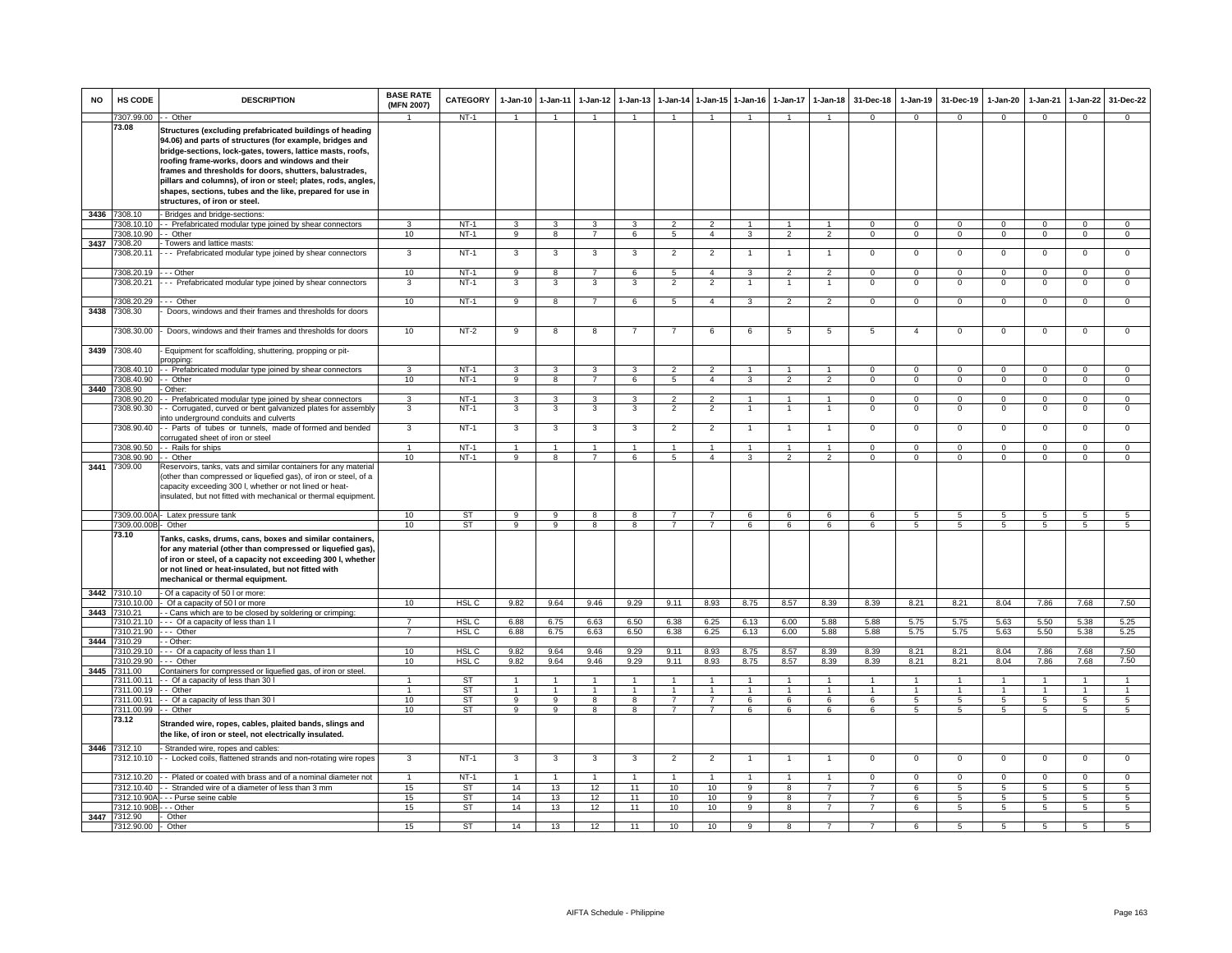| <b>NO</b> | HS CODE                          | <b>DESCRIPTION</b>                                                                                                                                                       | <b>BASE RATE</b><br>(MFN 2007)   | <b>CATEGORY</b>     | 1-Jan-10 1-Jan-11                    |                                      | $1 - Jan-12$                       | $1 - Jan-13$                     |                                   |                                   | 1-Jan-14 1-Jan-15 1-Jan-16     | $1-Jan-17$                      | $1 - Jan-18$                     | 31-Dec-18                      | $1-Jan-19$                       | 31-Dec-19                      | $1-Jan-20$                     | 1-Jan-21                       | 1-Jan-22                       | 31-Dec-22                        |
|-----------|----------------------------------|--------------------------------------------------------------------------------------------------------------------------------------------------------------------------|----------------------------------|---------------------|--------------------------------------|--------------------------------------|------------------------------------|----------------------------------|-----------------------------------|-----------------------------------|--------------------------------|---------------------------------|----------------------------------|--------------------------------|----------------------------------|--------------------------------|--------------------------------|--------------------------------|--------------------------------|----------------------------------|
| 3448      | 7313.00                          | Barbed wire of iron or steel; twisted hoop or single flat wire,<br>barbed or not, and loosely twisted double wire, of a kind used<br>for fencing, of iron or steel.      |                                  |                     |                                      |                                      |                                    |                                  |                                   |                                   |                                |                                 |                                  |                                |                                  |                                |                                |                                |                                |                                  |
|           | 7313.00.00                       | Barbed wire of iron or steel; twisted hoop or single flat wire,<br>barbed or not, and loosely twisted double wire, of a kind used                                        | 10                               | HSL C               | 9.82                                 | 9.64                                 | 9.46                               | 9.29                             | 9.11                              | 8.93                              | 8.75                           | 8.57                            | 8.39                             | 8.39                           | 8.21                             | 8.21                           | 8.04                           | 7.86                           | 7.68                           | 7.50                             |
|           | 73.14                            | for fencing, of iron or steel.<br>Cloth (including endless bands), grill, netting and<br>fencing, of iron or steel wire; expanded metal of iron or                       |                                  |                     |                                      |                                      |                                    |                                  |                                   |                                   |                                |                                 |                                  |                                |                                  |                                |                                |                                |                                |                                  |
|           | 3449 7314.12                     | <u>steel.</u><br>- - Endless bands for machinery, of stainless steel                                                                                                     |                                  |                     |                                      |                                      |                                    |                                  |                                   |                                   |                                |                                 |                                  |                                |                                  |                                |                                |                                |                                |                                  |
|           | 7314.12.00                       | - - Endless bands for machinery, of stainless steel                                                                                                                      | 3                                | $NT-1$              | $\mathbf{3}$                         | $\mathbf{3}$                         | $\mathbf{3}$                       | $\mathbf{3}$                     | $\overline{2}$                    | $\overline{2}$                    | $\mathbf{1}$                   | $\mathbf{1}$                    | $\overline{1}$                   | $\mathbf{0}$                   | $\mathbf{0}$                     | $\overline{0}$                 | $\overline{0}$                 | $\mathbf{0}$                   | $\circ$                        | $\overline{0}$                   |
|           | 3450 7314.14<br>7314.14.00       | - Other woven cloth, of stainless steel<br>- Other woven cloth, of stainless steel                                                                                       | 3                                | $NT-1$              | $\mathbf{3}$                         | $\overline{\mathbf{3}}$              | $\mathbf{3}$                       | 3                                | $\overline{2}$                    | $\overline{2}$                    | $\mathbf{1}$                   | $\mathbf{1}$                    | $\overline{1}$                   | $\Omega$                       | $\mathbf{0}$                     | $\mathbf 0$                    | $\mathbf{0}$                   | $\Omega$                       | $\circ$                        | $\overline{0}$                   |
| 3451      | 7314.19                          | - Other                                                                                                                                                                  |                                  |                     |                                      |                                      |                                    |                                  |                                   |                                   |                                |                                 |                                  |                                |                                  |                                |                                |                                |                                |                                  |
|           | 314.19.10<br>7314.19.90          | -- Endless bands for machinery other than of stainless<br>steel<br>-- Other                                                                                              | 3<br>5                           | $NT-1$<br><b>ST</b> | 3<br>$5\overline{5}$                 | 3<br>$5\overline{)}$                 | 3<br>$5\overline{5}$               | 3<br>$5\overline{5}$             | $\overline{2}$<br>$5\overline{)}$ | $\overline{2}$<br>$5\phantom{.0}$ | $5\overline{5}$                | $\mathbf{1}$<br>$5\overline{)}$ | $\mathbf{1}$<br>$5\overline{5}$  | $\mathsf 0$<br>$5\overline{5}$ | $\mathsf 0$<br>$5\overline{5}$   | $\mathbf 0$<br>$5\overline{)}$ | $\mathbf 0$<br>$5\overline{5}$ | $\mathbf 0$<br>$5\phantom{.0}$ | $\mathsf 0$<br>$5\overline{)}$ | $\overline{0}$<br>5              |
| 3452      | 7314.20                          | Grill, netting and fencing, welded at the intersection, of wire                                                                                                          |                                  |                     |                                      |                                      |                                    |                                  |                                   |                                   |                                |                                 |                                  |                                |                                  |                                |                                |                                |                                |                                  |
|           |                                  | with a maximum cross-sectional dimension of 3 mm or more<br>and having a mesh size of 100 cm2 or more                                                                    |                                  |                     |                                      |                                      |                                    |                                  |                                   |                                   |                                |                                 |                                  |                                |                                  |                                |                                |                                |                                |                                  |
|           | 7314.20.00                       | Grill, netting and fencing, welded at the intersection, of wire<br>with a maximum cross-sectional dimension of 3 mm or more<br>and having a mesh size of 100 cm2 or more | 10                               | ST                  | 9                                    | 9                                    | 8                                  | 8                                | $\overline{7}$                    | $\overline{7}$                    | 6                              | 6                               | 6                                | 6                              | 5                                | 5                              | 5                              | 5                              | 5                              | 5                                |
|           | 3453 7314.31                     | - Plated or coated with zinc                                                                                                                                             |                                  |                     |                                      |                                      |                                    |                                  |                                   |                                   |                                |                                 |                                  |                                |                                  |                                |                                |                                |                                |                                  |
| 3454      | 7314.31.00<br>7314.39            | - - Plated or coated with zinc<br>- Other                                                                                                                                | 10                               | <b>ST</b>           | 9                                    | $_{9}$                               | 8                                  | 8                                | $\overline{7}$                    |                                   | 6                              | 6                               | 6                                | 6                              | -5                               | -5                             | 5                              | 5                              | -5                             | $\overline{5}$                   |
|           | 7314.39.00                       | - Other                                                                                                                                                                  | 10                               | <b>ST</b>           | $\overline{9}$                       | $\overline{9}$                       | 8                                  | 8                                | $\overline{7}$                    | $\overline{7}$                    | 6                              | 6                               | 6                                | 6                              | $5\overline{5}$                  | -5                             | $\overline{5}$                 | $\sqrt{5}$                     | $\overline{5}$                 | $\overline{5}$                   |
| 3455      | 7314.41<br>7314.41.00            | -- Plated or coated with zinc<br>-- Plated or coated with zinc                                                                                                           | 10                               | <b>ST</b>           | $\overline{9}$                       | $\overline{9}$                       | $\overline{8}$                     | $\overline{\mathbf{a}}$          | $\overline{7}$                    | $\overline{7}$                    | 6                              | 6                               | 6                                | 6                              | 5                                | $\overline{5}$                 | $\overline{5}$                 | $\overline{5}$                 | $\overline{5}$                 | $\overline{5}$                   |
| 3456      | 7314.42                          | - - Coated with plastics                                                                                                                                                 |                                  |                     |                                      |                                      |                                    |                                  |                                   |                                   |                                |                                 |                                  |                                |                                  |                                |                                |                                |                                |                                  |
|           | 7314.42.00                       | - - Coated with plastics                                                                                                                                                 | 10                               | ST                  | 9                                    | 9                                    | 8                                  | 8                                | $\overline{7}$                    | $\overline{7}$                    | 6                              | 6                               | 6                                | 6                              | 5                                | $5\overline{5}$                | 5                              | $5\overline{5}$                | $5\overline{5}$                | $5\overline{5}$                  |
| 3457      | 7314.49<br>7314.49.00            | - Other<br>- Other                                                                                                                                                       | 10                               | <b>ST</b>           | 9                                    | 9                                    | 8                                  | 8                                | $\overline{7}$                    | $\overline{7}$                    | 6                              | 6                               | 6                                | 6                              | 5                                | 5                              | $5\phantom{.0}$                | 5                              | $\overline{5}$                 | 5                                |
| 3458      | 7314.50                          | Expanded metal                                                                                                                                                           |                                  |                     |                                      |                                      |                                    |                                  |                                   |                                   |                                |                                 |                                  |                                |                                  |                                |                                |                                |                                |                                  |
|           | 7314.50.00<br>73.15              | Expanded metal<br>Chain and parts thereof, of iron or steel.                                                                                                             | 10                               | <b>ST</b>           | 9                                    | 9                                    | 8                                  | 8                                |                                   | $\overline{7}$                    | 6                              | 6                               | 6                                | 6                              | $\overline{5}$                   | 5                              | 5                              | $\overline{5}$                 | 5                              | $5^{\circ}$                      |
| 3459      | 7315.11                          | - - Roller chain:                                                                                                                                                        |                                  |                     |                                      |                                      |                                    |                                  |                                   |                                   |                                |                                 |                                  |                                |                                  |                                |                                |                                |                                |                                  |
|           | 7315.11.11                       | - - - - Bicycle chain                                                                                                                                                    | $\overline{1}$<br>$\mathbf{1}$   | $NT-1$              | $\blacktriangleleft$<br>$\mathbf{1}$ | $\overline{1}$<br>$\mathbf{1}$       |                                    |                                  | $\overline{1}$<br>$\mathbf{1}$    |                                   |                                |                                 | $\overline{1}$                   | $\Omega$<br>$\Omega$           | $\Omega$                         | $\Omega$<br>$\mathbf 0$        | $\overline{0}$<br>$\mathbf 0$  | $\Omega$<br>$\Omega$           | $\overline{0}$                 | $\overline{0}$                   |
|           | 7315.11.19 ---- Other            | 7315.11.12 ---- Motorcycle chain                                                                                                                                         | $\mathbf{1}$                     | $NT-1$<br>$NT-1$    | $\mathbf{1}$                         | $\mathbf{1}$                         | $\mathbf{1}$                       |                                  | $\overline{1}$                    | $\blacktriangleleft$              |                                |                                 | $\overline{1}$                   | $\Omega$                       | $\mathsf 0$<br>$\mathbf 0$       | $\Omega$                       | $\mathbf{0}$                   | $\Omega$                       | $\mathsf 0$<br>$\mathbf 0$     | $\mathbf 0$<br>$\overline{0}$    |
|           |                                  | 7315.11.21 ---- Bicycle chain                                                                                                                                            | $\mathbf{1}$                     | $NT-1$              | $\overline{1}$                       | $\overline{1}$                       | $\mathbf{1}$                       |                                  | $\overline{1}$                    | $\overline{1}$                    |                                |                                 | $\overline{1}$                   | $^{\circ}$                     | $\mathsf 0$                      | $\mathbf 0$                    | $\mathbf 0$                    | $\Omega$                       | $\mathbf 0$                    | $\mathbf 0$                      |
|           | 7315.11.23                       | 7315.11.22 ---- Motorcycle chain<br>---- Other transmission type of pitch length not less than 6                                                                         | $\mathbf{1}$<br>-1               | $NT-1$<br>$NT-1$    | $\overline{1}$<br>$\mathbf{1}$       | $\overline{1}$<br>$\overline{1}$     | $\mathbf{1}$<br>-1                 | $\overline{1}$                   | $\overline{1}$<br>$\overline{1}$  | $\overline{1}$<br>$\overline{1}$  | $\mathbf{1}$<br>1              | $\mathbf{1}$                    | $\overline{1}$<br>$\mathbf{1}$   | $^{\circ}$<br>$\Omega$         | $^{\circ}$<br>$\Omega$           | $\mathbf{0}$<br>$\Omega$       | $\mathbf{0}$<br>$\mathbf 0$    | $\Omega$<br>$\Omega$           | $\mathbf{0}$<br>0              | $\mathbf 0$<br>$\overline{0}$    |
|           |                                  | mm but not more than 32 mm                                                                                                                                               |                                  |                     |                                      |                                      |                                    |                                  |                                   |                                   |                                |                                 |                                  |                                |                                  |                                |                                |                                |                                |                                  |
| 3460      | 7315.11.29                       | $---$ Other                                                                                                                                                              |                                  | $NT-1$              | $\overline{1}$                       | $\overline{1}$                       | $\mathbf{1}$                       |                                  | $\overline{1}$                    | $\overline{1}$                    |                                |                                 | $\overline{1}$                   | $\mathsf 0$                    | $\mathsf 0$                      | $\mathbf 0$                    | $\mathbf 0$                    | $\mathbf 0$                    | $\mathsf 0$                    | $\overline{0}$                   |
|           | 7315.12<br>7315.12.00            | - Other chain<br>- Other chain                                                                                                                                           | $\overline{1}$                   | $NT-1$              | $\overline{1}$                       | $\overline{1}$                       | $\overline{1}$                     | $\overline{1}$                   | $\overline{1}$                    | $\overline{1}$                    | $\overline{1}$                 | $\mathbf{1}$                    | $\overline{1}$                   | $\circ$                        | $\overline{0}$                   | $\mathbf{0}$                   | $\overline{0}$                 | $\mathbf 0$                    | $\overline{0}$                 | $\overline{0}$                   |
| 3461      | 7315.19                          | - - Parts:                                                                                                                                                               |                                  |                     |                                      |                                      |                                    |                                  |                                   |                                   |                                |                                 |                                  |                                |                                  |                                |                                |                                |                                |                                  |
|           | 7315.19.11                       | - - - - Bicycle chain<br>7315.19.12 ---- Motorcycle chain                                                                                                                |                                  | $NT-1$<br>$NT-1$    | $\overline{1}$<br>$\mathbf{1}$       | $\overline{1}$<br>$\mathbf{1}$       | $\mathbf{1}$<br>$\mathbf{1}$       |                                  | $\mathbf{1}$<br>$\overline{1}$    | $\overline{1}$                    |                                |                                 | $\overline{1}$<br>$\overline{1}$ | $\Omega$<br>$\mathbf{0}$       | $\overline{0}$<br>$\mathsf 0$    | $\Omega$<br>$^{\circ}$         | $\overline{0}$<br>$\mathbf 0$  | $\Omega$<br>$^{\circ}$         | $\overline{0}$<br>$\mathbf 0$  | $\overline{0}$<br>$\mathbf 0$    |
|           |                                  | 7315.19.19 ---- Other                                                                                                                                                    | $\mathbf{1}$                     | $NT-1$              | $\overline{1}$                       | $\overline{1}$                       | $\overline{1}$                     | $\overline{1}$                   | $\overline{1}$                    | $\overline{1}$                    | $\mathbf{1}$                   | $\overline{1}$                  | $\overline{1}$                   | $\mathbf{0}$                   | $\mathbf{0}$                     | $\mathbf{0}$                   | $\mathbf{0}$                   | $\mathbf 0$                    | $\mathbf{0}$                   | $\mathbf{0}$                     |
|           |                                  | 7315.19.91 ---- Bicycle chain<br>7315.19.92 - - - - Motorcycle chain                                                                                                     | 1<br>$\mathbf{1}$                | $NT-1$<br>$NT-1$    | $\overline{1}$<br>$\mathbf{1}$       | $\overline{1}$<br>$\overline{1}$     | $\overline{1}$<br>$\mathbf{1}$     | $\overline{1}$<br>$\overline{1}$ | $\overline{1}$<br>$\overline{1}$  | $\overline{1}$<br>$\mathbf{1}$    | $\overline{1}$<br>$\mathbf{1}$ | $\mathbf{1}$<br>1               | $\overline{1}$<br>$\mathbf{1}$   | $\Omega$<br>$\Omega$           | $\Omega$<br>$\Omega$             | $\mathbf{0}$<br>$\Omega$       | $\overline{0}$<br>$\mathbf{0}$ | $\Omega$<br>$\Omega$           | $\mathbf{0}$<br>$\mathbf{0}$   | $\mathbf{0}$<br>$\overline{0}$   |
|           | 7315.19.99                       | $---$ Other                                                                                                                                                              | $\mathbf{1}$                     | $NT-1$              | $\mathbf{1}$                         | $\overline{1}$                       | 1                                  | $\overline{1}$                   | $\mathbf{1}$                      | $\mathbf{1}$                      | $\overline{1}$                 | 1                               | $\mathbf{1}$                     | $\overline{0}$                 | $\overline{0}$                   | $\overline{0}$                 | $\overline{0}$                 | $\overline{0}$                 | $\overline{0}$                 | $\overline{0}$                   |
| 3462      | 7315.20<br>7315.20.10            | - Skid chain<br>- - Of mild stee                                                                                                                                         | 3                                | $NT-1$              | $\mathbf{3}$                         | 3                                    | $\mathbf{3}$                       | 3                                | $\overline{2}$                    | $\overline{2}$                    |                                |                                 | $\overline{1}$                   | $\mathsf 0$                    | $\mathsf 0$                      | $\mathbf 0$                    | $\mathsf 0$                    | $\mathbf 0$                    | $\mathsf 0$                    | $\mathbf 0$                      |
|           | 7315.20.90 - - Other             |                                                                                                                                                                          | 3                                | $NT-1$              | $\overline{\mathbf{3}}$              | $\overline{\mathbf{3}}$              | $\overline{3}$                     | 3                                | $\overline{2}$                    | $\overline{2}$                    | $\overline{1}$                 | $\blacktriangleleft$            | $\overline{1}$                   | $\Omega$                       | $\mathbf 0$                      | $\mathbf 0$                    | $\overline{0}$                 | $\Omega$                       | $\mathbf 0$                    | $\overline{0}$                   |
| 3463      | 7315.81                          | - - Stud-link                                                                                                                                                            |                                  |                     |                                      |                                      |                                    |                                  |                                   |                                   |                                |                                 |                                  |                                |                                  |                                |                                |                                |                                |                                  |
|           | 7315.81.10<br>7315.81.90         | --- Of mild steel<br>--- Other                                                                                                                                           | $\mathbf{1}$<br>$\mathbf{1}$     | $NT-1$<br>$NT-1$    | $\overline{1}$<br>$\overline{1}$     | $\blacktriangleleft$<br>$\mathbf{1}$ | 1<br>$\mathbf{1}$                  |                                  | $\mathbf{1}$<br>$\mathbf{1}$      | $\blacktriangleleft$              |                                |                                 | $\mathbf{1}$<br>$\overline{1}$   | $\Omega$<br>$\Omega$           | $\mathsf 0$<br>$\mathbf 0$       | $\Omega$<br>$\Omega$           | $\Omega$<br>$\mathbf 0$        | $\Omega$<br>$\Omega$           | $\mathbf 0$<br>$\mathbf 0$     | $\mathbf 0$<br>$\overline{0}$    |
|           | 3464 7315.82                     | - - Other, welded link                                                                                                                                                   |                                  |                     |                                      |                                      |                                    |                                  |                                   |                                   |                                |                                 |                                  |                                |                                  |                                |                                |                                |                                |                                  |
|           | 7315.82.90                       | 7315.82.10 --- Of mild steel<br>$\cdots$ Other                                                                                                                           | $\overline{7}$<br>$\overline{7}$ | NT-2<br>$NT-2$      | 5                                    | 5<br>$\overline{5}$                  | $5\overline{5}$<br>$5\overline{5}$ | $\overline{4}$<br>$\overline{4}$ | $\overline{4}$<br>$\overline{4}$  | $\overline{4}$<br>$\overline{4}$  | 3<br>$\overline{\mathbf{3}}$   | 3<br>3                          | 3<br>3                           | 3<br>$\mathbf{R}$              | 2<br>$\overline{2}$              | $\mathbf{0}$<br>$\Omega$       | $\mathbf{0}$<br>$\Omega$       | $\Omega$<br>$\Omega$           | $\mathbf{0}$<br>$\overline{0}$ | $\mathbf{0}$<br>$\overline{0}$   |
| 3465      | 7315.89                          | - Other:                                                                                                                                                                 |                                  |                     | $5\overline{)}$                      |                                      |                                    |                                  |                                   |                                   |                                |                                 |                                  |                                |                                  |                                |                                |                                |                                |                                  |
|           | 7315.89.11                       | - - - - Bicycle chain                                                                                                                                                    |                                  | $NT-2$              | 5                                    | 5                                    | 5                                  | 4                                | $\overline{4}$                    | $\overline{a}$                    | 3                              | 3                               | 3                                | 3                              | $\overline{\phantom{0}}$         | $\mathbf 0$                    | $\Omega$                       | $\Omega$                       | $\mathsf 0$                    | $\overline{0}$                   |
|           | 7315.89.12<br>7315.89.19         | ---- Motorcycle chain<br>$---$ Other                                                                                                                                     | $\overline{7}$                   | $NT-2$<br>$NT-2$    | 5<br>$5\overline{5}$                 | 5<br>$5\overline{)}$                 | 5<br>$5\overline{)}$               | $\overline{4}$<br>$\overline{4}$ | $\overline{4}$<br>$\overline{4}$  | $\overline{4}$<br>$\overline{4}$  | 3<br>3                         | $\overline{3}$                  | 3<br>$\overline{\mathbf{3}}$     | 3                              | $\overline{2}$                   | $\mathbf 0$<br>$\Omega$        | $\mathbf 0$<br>$\overline{0}$  | $\Omega$                       | $^{\circ}$<br>$\circ$          | 0<br>$\overline{0}$              |
|           | 7315 89 21                       | - - - - Bicycle chain                                                                                                                                                    | 7                                | $NT-2$              | $\overline{5}$                       | $\overline{5}$                       | $\overline{5}$                     | $\overline{4}$                   | $\overline{4}$                    | $\overline{4}$                    | $\overline{3}$                 | $\overline{3}$                  | $\overline{3}$                   | $\mathbf{a}$                   | $\overline{2}$                   | $\Omega$                       | $\Omega$                       | $\Omega$                       | $\Omega$                       | $\overline{0}$                   |
|           | 7315.89.22                       | ---- Motorcycle chain                                                                                                                                                    | $\overline{7}$<br>$\overline{7}$ | $NT-2$<br>$NT-2$    | $5^{\circ}$<br>$5\overline{5}$       | 5<br>$5\overline{)}$                 | $5\overline{5}$<br>$5\overline{)}$ | $\overline{4}$<br>$\overline{4}$ | $\overline{4}$<br>$\overline{4}$  | $\overline{4}$<br>$\overline{4}$  | 3<br>3                         | 3<br>3                          | $\mathbf{3}$<br>3                | $\mathcal{R}$<br>3             | $\overline{2}$<br>$\overline{2}$ | $\mathbf 0$<br>$\Omega$        | $\circ$<br>$\Omega$            | $\Omega$<br>$\Omega$           | $\mathbf{0}$<br>$\Omega$       | $\circ$<br>$\Omega$              |
|           |                                  | 7315.89.29A - - - - - Anchor chain<br>7315.89.29B - - - - - Other                                                                                                        | $\overline{7}$                   | NT-2                | $5\overline{5}$                      | $5\overline{5}$                      | 5 <sub>5</sub>                     | $\overline{4}$                   | $\overline{4}$                    | $\overline{4}$                    | $\mathbf{3}$                   | 3                               | $\mathbf{3}$                     | 3                              | $\overline{2}$                   | $\mathbf 0$                    | $\mathbf{0}$                   | $\mathbf 0$                    | $\mathbf{0}$                   | $\mathbf{0}$                     |
|           | 3466 7315.90                     | - Other parts                                                                                                                                                            |                                  |                     |                                      |                                      |                                    |                                  |                                   |                                   |                                |                                 |                                  |                                |                                  |                                |                                |                                |                                |                                  |
|           | 7315.90.10<br>7315.90.90 - Other | - Of mild stee                                                                                                                                                           | $\overline{7}$<br>$\overline{7}$ | $NT-2$<br>$NT-2$    | 5<br>5                               | $5\overline{5}$<br>$\overline{5}$    | 5<br>$\overline{5}$                | $\overline{4}$<br>$\overline{4}$ | $\overline{a}$<br>$\overline{4}$  | $\overline{4}$<br>$\overline{4}$  | 3<br>3                         | 3<br>3                          | 3<br>3                           | 3<br>3                         | $\overline{2}$<br>$\overline{2}$ | $\Omega$<br>$\overline{0}$     | $\Omega$<br>$\overline{0}$     | $\Omega$<br>$\overline{0}$     | $\Omega$<br>$\overline{0}$     | $\overline{0}$<br>$\overline{0}$ |
| 3467      | 7316.00                          | Anchors, grapnels and parts thereof, of iron or steel                                                                                                                    |                                  |                     |                                      |                                      |                                    |                                  |                                   |                                   |                                |                                 |                                  |                                |                                  |                                |                                |                                |                                |                                  |
|           |                                  | 7316.00.00A - Parachute anchors                                                                                                                                          | $\mathbf{1}$                     | $NT-1$              | $\overline{1}$                       | $\overline{1}$                       | $\mathbf{1}$                       | $\mathbf{1}$                     | $\overline{1}$                    | $\blacktriangleleft$              | $\mathbf{1}$                   |                                 | $\overline{1}$                   | $\mathbf{O}$                   | $\mathbf 0$                      | $\mathbf 0$                    | $\mathbf 0$                    | $\mathbf 0$                    | $\mathbf 0$                    | $\Omega$                         |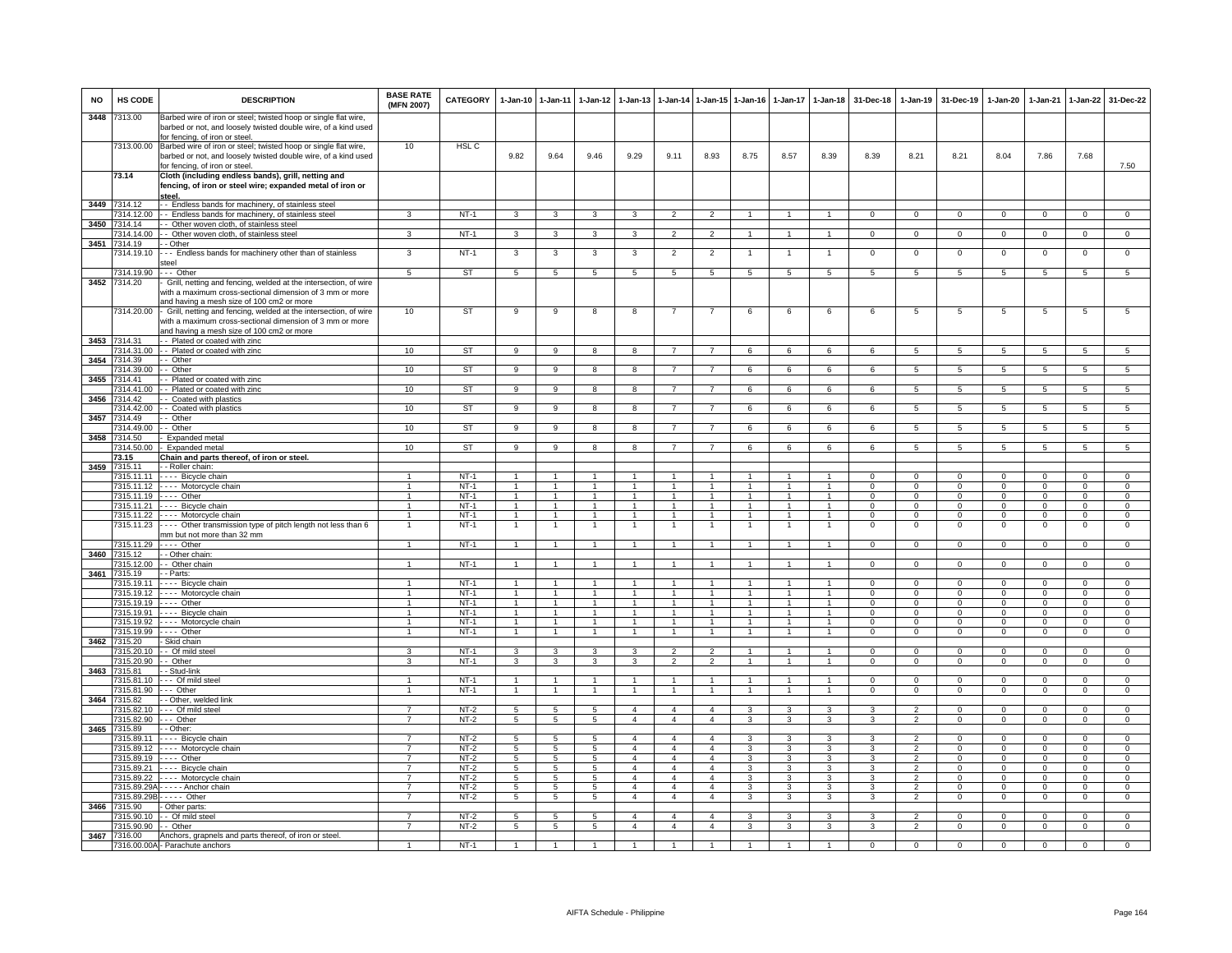| <b>NO</b> | HS CODE                   | <b>DESCRIPTION</b>                                                                                                                                                                                                                        | <b>BASE RATE</b><br>(MFN 2007) | <b>CATEGORY</b>  | $1-Jan-10$     | $1-Jan-11$     | $1 - Jan-12$   | $1-Jan-13$              | $1-Jan-14$     | 1-Jan-15       | $1-Jan-16$     | $1-Jan-17$      | $1-Jan-18$           | 31-Dec-18                     | $1-Jan-19$       | 31-Dec-19                  | 1-Jan-20         | $1-Jan-21$      | $1-Jan-22$       | 31-Dec-22        |
|-----------|---------------------------|-------------------------------------------------------------------------------------------------------------------------------------------------------------------------------------------------------------------------------------------|--------------------------------|------------------|----------------|----------------|----------------|-------------------------|----------------|----------------|----------------|-----------------|----------------------|-------------------------------|------------------|----------------------------|------------------|-----------------|------------------|------------------|
|           | 7316.00.00                | Other                                                                                                                                                                                                                                     |                                | $NT-1$           |                |                |                |                         |                |                |                |                 |                      | $\Omega$                      | $\Omega$         | $\Omega$                   | $\Omega$         | $\Omega$        | $\Omega$         | $\Omega$         |
| 3468      | 7317.00                   | Vails, tacks, drawing pins, corrugated nails, staples (other than<br>those of heading 83.05) and similar articles, of iron or steel,<br>whether or not with heads of other material, but excluding<br>such articles with heads of copper. |                                |                  |                |                |                |                         |                |                |                |                 |                      |                               |                  |                            |                  |                 |                  |                  |
|           | 7317.00.10                | Wire nails                                                                                                                                                                                                                                | 10                             | ST               | 9              | 9              | 8              | 8                       | $\overline{7}$ | 7              | 6              | 6               | 6                    | 6                             | 5                | 5                          | 5                | -5              | 5                | $5\phantom{.0}$  |
|           | 317.00.20                 | <b>Staples</b>                                                                                                                                                                                                                            | 10                             | <b>ST</b>        | 9              | 9              | 8              | 8                       |                | $\overline{7}$ | 6              | 6               | 6                    | 6                             | $\overline{5}$   | 5                          | 5                | $\sqrt{5}$      | 5                | 5                |
|           | 7317.00.90                | Other                                                                                                                                                                                                                                     | 10                             | <b>ST</b>        | 9              | 9              | 8              | 8                       |                | $\overline{7}$ | 6              | 6               | 6                    |                               | $5^{\circ}$      | $\overline{5}$             | 5                | $\overline{5}$  | 5                | 5                |
|           | 73.18                     | Screws, bolts, nuts, coach screws, screw hooks, rivets,<br>cotters, cotter-pins, washers (including spring washers)<br>and similar articles, of iron or steel.                                                                            |                                |                  |                |                |                |                         |                |                |                |                 |                      |                               |                  |                            |                  |                 |                  |                  |
| 3469      | 318.11                    | - Coach screws                                                                                                                                                                                                                            |                                |                  |                |                |                |                         |                |                |                |                 |                      |                               |                  |                            |                  |                 |                  |                  |
|           | 318.11.00                 | - Coach screws                                                                                                                                                                                                                            | 10                             | <b>ST</b>        | $\mathbf{Q}$   | $\mathbf{Q}$   | $\mathbf{R}$   | $\mathbf{R}$            | $\overline{7}$ | $\overline{7}$ | $\epsilon$     | $\epsilon$      | $\epsilon$           | $\epsilon$                    | 5                | -5                         | 5                | $5\overline{5}$ | 5 <sup>5</sup>   | $\overline{5}$   |
| 3470      | 7318.12                   | - Other wood screws:                                                                                                                                                                                                                      |                                |                  |                |                |                |                         |                |                |                |                 |                      |                               |                  |                            |                  |                 |                  |                  |
|           | 7318.12.10                | --- Of an external diameter not exceeding 16 mm                                                                                                                                                                                           | 10                             | HSL C            | 9.82           | 9.64           | 9.46           | 9.29                    | 9.11           | 8.93           | 8.75           | 8.57            | 8.39                 | 8.39                          | 8.21             | 8.21                       | 8.04             | 7.86            | 7.68             | 7.50             |
|           | 318.12.90 --- Other       |                                                                                                                                                                                                                                           | 10                             | HSL C            | 9.82           | 9.64           | 9.46           | 9.29                    | 9.11           | 8.93           | 8.75           | 8.57            | 8.39                 | 8.39                          | 8.21             | 8.21                       | 8.04             | 7.86            | 7.68             | 7.50             |
| 3471      | 318.13                    | - Screw hooks and screw rings:                                                                                                                                                                                                            |                                |                  |                |                |                |                         |                |                |                |                 |                      |                               |                  |                            |                  |                 |                  |                  |
|           | 318.13.10                 | - Of an external diameter not exceeding 16 mm                                                                                                                                                                                             | 10                             | ST               | 9              | -9             | 8              | 8                       | $\overline{7}$ | $\overline{7}$ | 6              | 6               | 6                    | 6                             | -5               | $\sqrt{5}$                 | $5^{\circ}$      | -5              | $5^{\circ}$      | 5                |
|           | 318.13.90                 | - Other                                                                                                                                                                                                                                   | 10                             | <b>ST</b>        | 9              | 9              | 8              | 8                       | $\overline{7}$ | $\overline{7}$ | 6              | 6               | 6                    | 6                             | 5                | $\sqrt{5}$                 | 5                | $\sqrt{5}$      | 5                | 5                |
| 3472      | 318.14                    | Self-tapping screws:                                                                                                                                                                                                                      |                                |                  |                |                |                |                         |                |                |                |                 |                      |                               |                  |                            |                  |                 |                  |                  |
|           | 318.14.10                 | -- Of an external diameter not exceeding 16 mm                                                                                                                                                                                            | 10                             | HSL C            | 9.82           | 9.64           | 9.46           | 9.29                    | 9.11           | 8.93           | 8.75           | 8.57            | 8.39                 | 8.39                          | 8.21             | 8.21                       | 8.04             | 7.86            | 7.68             | 7.50<br>7.50     |
|           | 318.14.90<br>3473 7318.15 | -- Other                                                                                                                                                                                                                                  | 10                             | HSL C            | 9.82           | 9.64           | 9.46           | 9.29                    | 9.11           | 8.93           | 8.75           | 8.57            | 8.39                 | 8.39                          | 8.21             | 8.21                       | 8.04             | 7.86            | 7.68             |                  |
|           |                           | - Other screws and bolts, whether or not with their nuts or<br>vashers:                                                                                                                                                                   |                                |                  |                |                |                |                         |                |                |                |                 |                      |                               |                  |                            |                  |                 |                  |                  |
|           | 318 15 11                 | --- Screws for metal                                                                                                                                                                                                                      | 10                             | HSL C            | 9.82           | 9.64           | 9.46           | 9.29                    | 9.11           | 8.93           | 8.75           | 8.57            | 8.39                 | 8.39                          | 8.21             | 8.21                       | 8.04             | 7.86            | 7.68             | 7.50             |
|           | 7318.15.12                | --- Bolts for metal, with or without nuts                                                                                                                                                                                                 | 10                             | HSL <sub>C</sub> | 9.82           | 9.64           | 9.46           | 9.29                    | 9.11           | 8.93           | 8.75           | 8.57            | 8.39                 | 8.39                          | 8.21             | 8.21                       | 8.04             | 7.86            | 7.68             | 7.50             |
|           | 7318.15.19                | - - - - Othe                                                                                                                                                                                                                              | 10                             | HSL <sub>C</sub> | 9.82           | 9.64           | 9.46           | 9.29                    | 9.11           | 8.93           | 8.75           | 8.57            | 8.39                 | 8.39                          | 8.21             | 8.21                       | 8.04             | 7.86            | 7.68             | 7.50             |
|           | 7318.15.91                | ---- Screws for metal                                                                                                                                                                                                                     | 10                             | HSL C            | 9.82           | 9.64           | 9.46           | 9.29                    | 9.11           | 8.93           | 8.75           | 8.57            | 8.39                 | 8.39                          | 8.21             | 8.21                       | 8.04             | 7.86            | 7.68             | 7.50             |
|           | 7318.15.92                | ---- Bolts for metal, with or without nuts                                                                                                                                                                                                | 10                             | HSL C            | 9.82           | 9.64           | 9.46           | 9.29                    | 9.11           | 8.93           | 8.75           | 8.57            | 8.39                 | 8.39                          | 8.21             | 8.21                       | 8.04             | 7.86            | 7.68             | 7.50             |
|           | 7318.15.99                | --- Other                                                                                                                                                                                                                                 | 10                             | <b>HSLC</b>      | 9.82           | 9.64           | 9.46           | 9.29                    | 9.11           | 8.93           | 8.75           | 8.57            | 8.39                 | 8.39                          | 8.21             | 8.21                       | 8.04             | 7.86            | 7.68             | 7.50             |
| 3474      | 318.16                    | - Nuts:                                                                                                                                                                                                                                   |                                |                  |                |                |                |                         |                |                |                |                 |                      |                               |                  |                            |                  |                 |                  |                  |
|           | 318.16.10                 | -- Of an external diameter not exceeding 16 mm                                                                                                                                                                                            | 10                             | HSL C            | 9.82           | 9.64           | 9.46           | 9.29                    | 9.11           | 8.93           | 8.75           | 8.57            | 8.39                 | 8.39                          | 8.21             | 8.21                       | 8.04             | 7.86            | 7.68             | 7.50             |
|           | 318.16.90                 | - Other                                                                                                                                                                                                                                   | 10                             | HSL C            | 9.82           | 9.64           | 9.46           | 9.29                    | 9.11           | 8.93           | 8.75           | 8.57            | 8.39                 | 8.39                          | 8.21             | 8.21                       | 8.04             | 7.86            | 7.68             | 7.50             |
| 3475      | 318.19                    | - Other:                                                                                                                                                                                                                                  |                                |                  |                |                |                |                         |                |                |                |                 |                      |                               |                  |                            |                  |                 |                  |                  |
|           | 318.19.10                 | -- Of an external diameter not exceeding 16 mm                                                                                                                                                                                            | 10                             | <b>ST</b>        | Q              | $\overline{q}$ | 8              | 8                       | $\overline{7}$ | $\overline{7}$ | 6              | 6               | 6                    | $\epsilon$                    | 5                | -5                         | -5               | $\overline{a}$  | $\overline{5}$   | $\overline{5}$   |
| 3476      | 318 19 90<br>318.21       | $-$ Other                                                                                                                                                                                                                                 | 10                             | <b>ST</b>        | $\overline{9}$ | $\overline{9}$ | $\overline{8}$ | $\overline{8}$          | $\overline{7}$ | $\overline{7}$ | 6              | 6               | 6                    | $\epsilon$                    | 5                | 5                          | 5                | $\overline{5}$  | 5                | 5                |
|           | 318,21.10                 | - Spring washers and other lock washers:<br>- Of an external diameter not exceeding 16 mm                                                                                                                                                 | 10                             | <b>ST</b>        | 9              | $\overline{9}$ | 8              | 8                       | $\overline{7}$ | $\overline{7}$ | 6              | 6               | 6                    | 6                             | $5^{\circ}$      | 5                          | $\overline{5}$   | 5               | $\overline{5}$   | $\overline{5}$   |
|           | 318.21.90                 | -- Other                                                                                                                                                                                                                                  | 10                             | ST               | $\overline{9}$ | $\overline{9}$ | $\overline{8}$ | 8                       | $\overline{7}$ | $\overline{7}$ | 6              | 6               | 6                    | 6                             | $5\overline{5}$  | $-5$                       | 5                | -5              | $5\overline{5}$  | 5                |
| 3477      | 318.22                    | - Other washers:                                                                                                                                                                                                                          |                                |                  |                |                |                |                         |                |                |                |                 |                      |                               |                  |                            |                  |                 |                  |                  |
|           | 318.22.10                 | -- Of an external diameter not exceeding 16 mm                                                                                                                                                                                            | 10                             | ST               | 9              | 9              | 8              | 8                       | $\overline{7}$ | $\overline{7}$ | 6              | 6               | 6                    | 6                             | 5                | -5                         | 5                | -5              | 5                | 5                |
|           | 7318.22.90                | -- Other                                                                                                                                                                                                                                  | 10                             | ST               | 9              | $\overline{9}$ | 8              | $\overline{8}$          | $\overline{7}$ | $\overline{7}$ | 6              | 6               | 6                    | 6                             | $5\phantom{.0}$  | 5                          | 5                | 5               | $5\phantom{.0}$  | 5                |
| 3478      | 318 23                    | - Rivets:                                                                                                                                                                                                                                 |                                |                  |                |                |                |                         |                |                |                |                 |                      |                               |                  |                            |                  |                 |                  |                  |
|           | 318.23.10                 | Of an external diameter not exceeding 16 mm                                                                                                                                                                                               | 10                             | HSL <sub>C</sub> | 9.82           | 9.64           | 9.46           | 9.29                    | 9.11           | 8.93           | 8.75           | 8.57            | 8.39                 | 8.39                          | 8.21             | 8.21                       | 8.04             | 7.86            | 7.68             | 7.50             |
|           | 318.23.90                 | - Other                                                                                                                                                                                                                                   | 10                             | HSL <sub>C</sub> | 9.82           | 9.64           | 9.46           | 9.29                    | 9.11           | 8.93           | 8.75           | 8.57            | 8.39                 | 8.39                          | 8.21             | 8.21                       | 8.04             | 7.86            | 7.68             | 7.50             |
| 3479      | 318.24                    | Cotters and cotter-pins:                                                                                                                                                                                                                  |                                |                  |                |                |                |                         |                |                |                |                 |                      |                               |                  |                            |                  |                 |                  |                  |
|           | 318.24.10                 | - Of an external diameter not exceeding 16 mm                                                                                                                                                                                             | 10                             | <b>ST</b>        | q              | 9              | 8              | 8                       |                | $\overline{7}$ | 6              | 6               | 6                    | 6                             | 5                | 5                          | 5                |                 | 5                | 5                |
|           | 7318.24.90                | -- Other                                                                                                                                                                                                                                  | 10                             | ST               | 9              | $\overline{9}$ | 8              | $\overline{\mathbf{a}}$ | $\overline{7}$ | $\overline{7}$ | 6              | 6               | 6                    | 6                             | $\overline{5}$   | 5                          | 5                | $\overline{5}$  | $\overline{5}$   | 5                |
|           | 3480 7318.29<br>318.29.10 | - Other:<br>- Of an external diameter not exceeding 16 mm                                                                                                                                                                                 | 10                             | <b>ST</b>        | 9              | $\overline{9}$ | $\overline{8}$ | $\overline{\mathbf{a}}$ | 7              | $\overline{7}$ | 6              | 6               | 6                    | 6                             | $\overline{5}$   | $\overline{5}$             | $\overline{5}$   | 5               | $\overline{5}$   | $\overline{5}$   |
|           | 318.29.90                 | - Other                                                                                                                                                                                                                                   | 10                             | <b>ST</b>        | 9              | $\mathbf{Q}$   | 8              | 8                       | $\overline{7}$ | $\overline{7}$ | 6              | 6               | 6                    | 6                             | 5                | 5                          | 5                | $\overline{5}$  | 5                | 5                |
|           | 73.19                     | Sewing needles, knitting needles, bodkins, crochet<br>hooks, embroidery stilettos and similar articles, for use in<br>the hand, of iron or steel; safety pins and other pins of<br>iron or steel, not elsewhere specified or included.    |                                |                  |                |                |                |                         |                |                |                |                 |                      |                               |                  |                            |                  |                 |                  |                  |
| 3481      | 319.20                    | Safety pins                                                                                                                                                                                                                               |                                |                  |                |                |                |                         |                |                |                |                 |                      |                               |                  |                            |                  |                 |                  |                  |
|           | 319.20.00                 | Safety pins                                                                                                                                                                                                                               | 10                             | $NT-2$           | 9              | 8              | 8              | $\overline{7}$          | $\overline{7}$ | 6              | 6              | $5\overline{5}$ | 5                    | $\overline{5}$                | $\overline{4}$   | $\mathbf 0$                | $\mathbf 0$      | $\mathbf 0$     | $\mathsf 0$      | $\mathsf 0$      |
| 3482      | 319.30                    | Other pins                                                                                                                                                                                                                                | $\mathbf{1}$                   |                  |                |                | $\mathbf{1}$   |                         |                | $\overline{1}$ | $\overline{1}$ | $\mathbf{1}$    | $\blacktriangleleft$ |                               |                  |                            | $\Omega$         |                 |                  | $\overline{0}$   |
| 3483      | 319.30.00<br>319.90       | Other pins<br>Other                                                                                                                                                                                                                       |                                | $NT-1$           | $\mathbf{1}$   | $\mathbf{1}$   |                | $\overline{1}$          | $\mathbf{1}$   |                |                |                 |                      | $\mathbf 0$                   | $\mathsf 0$      | $\mathbf 0$                |                  | $\Omega$        | $\mathsf 0$      |                  |
|           | 319 90 00                 | - Sewing, darning or embroidery needles                                                                                                                                                                                                   | $\mathcal{R}$                  | $NT-1$           | $\mathcal{R}$  | 3              | 3              | 3                       | $\mathcal{P}$  | $\overline{2}$ | $\overline{1}$ | $\mathbf{1}$    | $\overline{1}$       | $\Omega$                      | $\mathsf 0$      | $\mathbf 0$                | $\Omega$         | $\Omega$        | $\mathsf 0$      | $\overline{0}$   |
|           | 319,90,00                 | - Other                                                                                                                                                                                                                                   | $\mathbf{1}$                   | $NT-1$           | $\mathbf{1}$   | $\overline{1}$ | $\overline{1}$ | $\mathbf{1}$            | $\mathbf{1}$   | $\overline{1}$ | $\overline{1}$ | $\overline{1}$  | $\mathbf{1}$         | $\Omega$                      | $\Omega$         | $\Omega$                   | $\overline{0}$   | $\Omega$        | $\overline{0}$   | $\overline{0}$   |
|           | 3.20                      | Springs and leaves for springs, of iron or steel.                                                                                                                                                                                         |                                |                  |                |                |                |                         |                |                |                |                 |                      |                               |                  |                            |                  |                 |                  |                  |
| 3484      | 320.10                    | - Leaf-springs and leaves therefore                                                                                                                                                                                                       |                                |                  |                |                |                |                         |                |                |                |                 |                      |                               |                  |                            |                  |                 |                  |                  |
|           | 320.10.10                 | Leaf springs and leaves therefor, of a kind used for motor<br>vehicles of headings 87.02, 87.03 and 87.04                                                                                                                                 | 20                             | HSL <sub>C</sub> | 19.64          | 19.29          | 18.93          | 18.57                   | 18.21          | 17.86          | 17.50          | 17.14           | 16.79                | 16.79                         | 16.43            | 16.43                      | 16.07            | 15.71           | 15.36            | 15.00            |
|           | 7320.10.10                | $-$ Other                                                                                                                                                                                                                                 | 15                             | <b>ST</b>        | 14             | 13             | 12             | 11                      | 10             | 10             | $\mathbf{Q}$   | $\mathbf{R}$    | $\overline{7}$       | $\overline{7}$                | -6               | $\sqrt{5}$                 | 5                | -5              | 5                | 5                |
|           | 320 10 90                 | - Other                                                                                                                                                                                                                                   | 15                             | HSL C            | 14.73          | 14.46          | 14.20          | 13.93                   | 13.66          | 13.39          | 13.12          | 12.86           | 12.59                | 12.59                         | 12.32            | 12.32                      | 12.05            | 11.79           | 11.52            | 11.25            |
| 3485      | 320.20                    | Helical springs:                                                                                                                                                                                                                          |                                |                  |                |                |                |                         |                |                |                |                 |                      |                               |                  |                            |                  | $\Omega$        |                  |                  |
|           | 320.20.10<br>320.20.90    | - For motor vehicles or earth moving machinery                                                                                                                                                                                            | 15<br>15                       | $NT-1$<br>ST     | 14<br>14       | 13<br>13       | 12<br>12       | 11<br>11                | 10<br>10       | 8<br>10        | 6<br>9         | 5<br>8          | 3<br>$\overline{7}$  | $\mathsf 0$<br>$\overline{7}$ | $\mathsf 0$<br>6 | $\mathbf 0$<br>$5^{\circ}$ | $\mathbf 0$<br>5 | 5               | $\mathbf 0$<br>5 | $\mathbf 0$<br>5 |
| 3486      | 320.90                    | Other<br>Other:                                                                                                                                                                                                                           |                                |                  |                |                |                |                         |                |                |                |                 |                      |                               |                  |                            |                  |                 |                  |                  |
|           | 320.90.10                 | - - For motor vehicles                                                                                                                                                                                                                    | 10                             | $NT-1$           | 9              | 8              | $\overline{7}$ | 6                       | $\overline{5}$ | $\overline{4}$ | 3              | $\overline{2}$  | $\mathcal{P}$        | $\Omega$                      | $\Omega$         | $^{\circ}$                 | $\Omega$         | $\Omega$        | $\mathsf 0$      | $\overline{0}$   |
|           | 7320.90.90                | - Other                                                                                                                                                                                                                                   | 10                             | ST               | $\overline{9}$ | $\overline{9}$ | $\overline{8}$ | $\overline{\mathbf{a}}$ | $\overline{7}$ | $\overline{7}$ | 6              | 6               | 6                    | $\epsilon$                    | $\overline{5}$   | $\overline{5}$             | $\overline{5}$   | $\overline{5}$  | $\overline{5}$   | $\overline{5}$   |
|           |                           |                                                                                                                                                                                                                                           |                                |                  |                |                |                |                         |                |                |                |                 |                      |                               |                  |                            |                  |                 |                  |                  |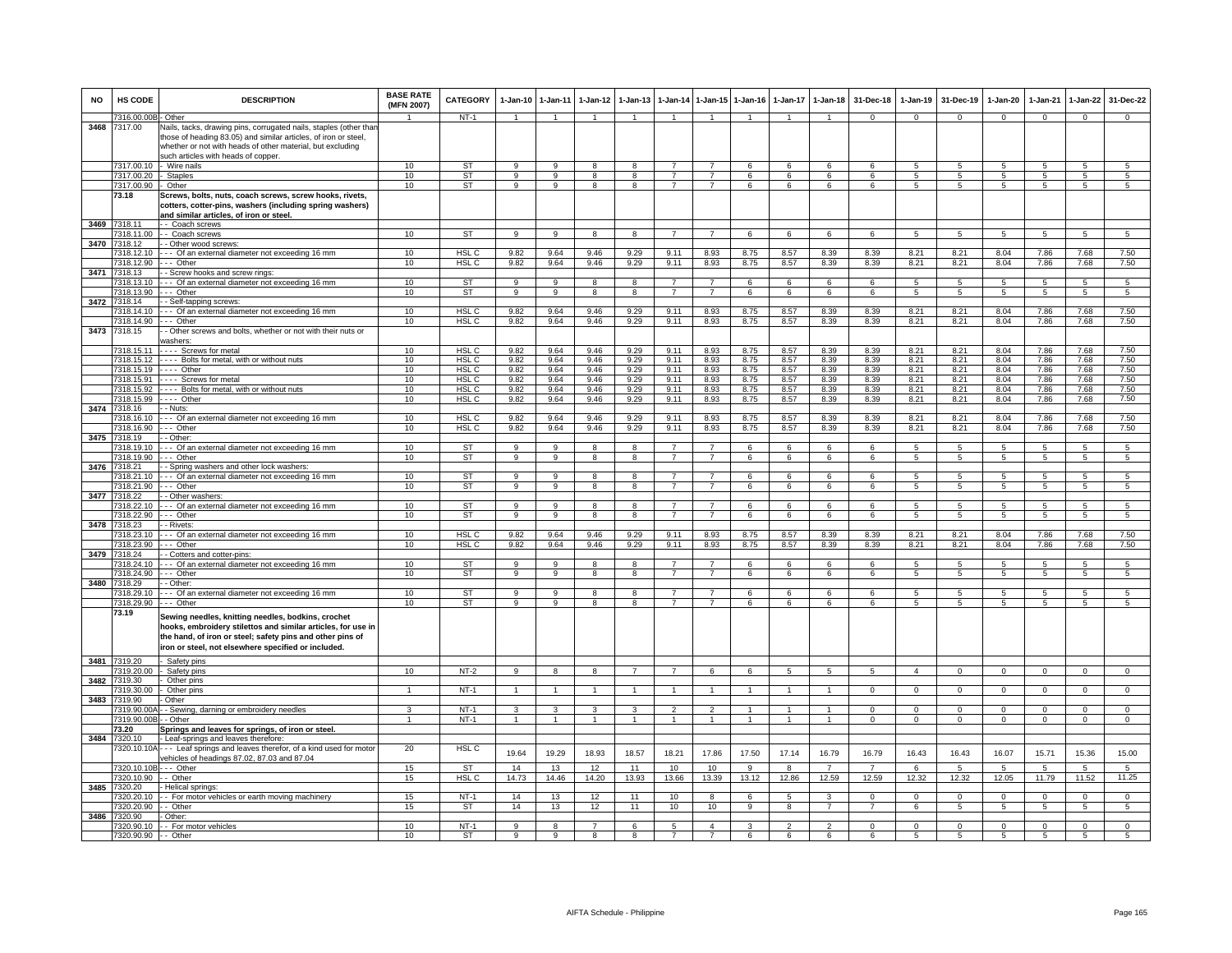| <b>NO</b> | HS CODE                  | <b>DESCRIPTION</b>                                                                                                                                                                                                                 | <b>BASE RATE</b><br>(MFN 2007) | <b>CATEGORY</b>  | $1-Jan-10$   | $1 - Jan-11$ | $1-Jan-12$   | $1-Jan-13$   |                       |                     | 1-Jan-14 1-Jan-15 1-Jan-16 | $1-Jan-17$                       | $1-Jan-18$                       | 31-Dec-18                        | $1-Jan-19$                 | 31-Dec-19                  | 1-Jan-20                         | 1-Jan-21                   | $1-Jan-22$                       | 31-Dec-22                        |
|-----------|--------------------------|------------------------------------------------------------------------------------------------------------------------------------------------------------------------------------------------------------------------------------|--------------------------------|------------------|--------------|--------------|--------------|--------------|-----------------------|---------------------|----------------------------|----------------------------------|----------------------------------|----------------------------------|----------------------------|----------------------------|----------------------------------|----------------------------|----------------------------------|----------------------------------|
|           | 73.21                    | Stoves, ranges, grates, cookers (including those with<br>subsidiary boilers for central heating), barbecues,<br>braziers, gas-rings, plate warmers and similar non-<br>electric domestic appliances, and parts thereof, of iron or |                                |                  |              |              |              |              |                       |                     |                            |                                  |                                  |                                  |                            |                            |                                  |                            |                                  |                                  |
|           | 3487 7321.11             | - - For gas fuel or for both gas and other fuels:                                                                                                                                                                                  |                                |                  |              |              |              |              |                       |                     |                            |                                  |                                  |                                  |                            |                            |                                  |                            |                                  |                                  |
|           | 7321.11.00               | - - For gas fuel or for both gas and other fuels                                                                                                                                                                                   | 15                             | ST               | 14           | 13           | 12           | 11           | 10                    | 10                  | q                          | $\overline{\mathbf{R}}$          | $\overline{7}$                   | $\overline{7}$                   | $\epsilon$                 | $\overline{5}$             | $\overline{5}$                   | $\overline{5}$             | $\overline{5}$                   | $\overline{5}$                   |
| 3488      | 321.12                   | - For liquid fuel                                                                                                                                                                                                                  |                                |                  |              |              |              |              |                       |                     |                            |                                  |                                  |                                  |                            |                            |                                  |                            |                                  |                                  |
| 3489      | 7321.12.00<br>7321.19    | -- For liquid fuel<br>- Other, including appliances for solid fuel                                                                                                                                                                 | 15                             | <b>ST</b>        | 14           | 13           | 12           | 11           | 10                    | 10                  | 9                          | 8                                | $\overline{7}$                   | $\overline{7}$                   | 6                          | $\overline{5}$             | $\overline{5}$                   | $\sqrt{5}$                 | 5                                | 5                                |
|           | 7321.19.00               | - Other, including appliances for solid fuel                                                                                                                                                                                       | 15 <sub>15</sub>               | ST               | 14           | 13           | 12           | 11           | 10                    | 10                  | 9                          | 8                                | $\overline{7}$                   | $\overline{7}$                   | 6                          | 5                          | 5                                | 5                          | $5\phantom{.0}$                  | $5\overline{5}$                  |
| 3490      | 7321.81                  | - For gas fuel or for both gas and other fuels                                                                                                                                                                                     |                                |                  |              |              |              |              |                       |                     |                            |                                  |                                  |                                  |                            |                            |                                  |                            |                                  |                                  |
|           | 321.81.00                | - For gas fuel or for both gas and other fuels                                                                                                                                                                                     | 15                             | ST               | 14           | 13           | 12           | 11           | 10                    | 10                  | $\overline{9}$             | 8                                | $\overline{7}$                   | $\overline{7}$                   | 6                          | $5\overline{5}$            | $5^{\circ}$                      | $\sqrt{5}$                 | 5                                | 5                                |
| 3491      | 7321.82<br>321.82.00     | For liquid fuel<br>- For liquid fuel                                                                                                                                                                                               | 15                             | <b>ST</b>        | 14           | 13           | 12           | 11           | 10                    | 10                  | 9                          | 8                                | $\overline{7}$                   | $\overline{7}$                   | 6                          | 5                          | 5                                | 5                          | 5                                | 5                                |
| 3492      | 7321.89                  | - Other, including appliances for solid fuel                                                                                                                                                                                       |                                |                  |              |              |              |              |                       |                     |                            |                                  |                                  |                                  |                            |                            |                                  |                            |                                  |                                  |
|           | 321.89.00                | - Other, including appliances for solid fuel                                                                                                                                                                                       | 15 <sub>15</sub>               | <b>ST</b>        | 14           | 13           | 12           | 11           | 10                    | 10                  | $\overline{9}$             | 8                                | $\overline{7}$                   | $\overline{7}$                   | 6                          | 5                          | 5                                | $\overline{5}$             | $5\overline{)}$                  | $\overline{5}$                   |
| 3493      | 7321.90                  | Parts                                                                                                                                                                                                                              |                                |                  |              |              |              |              |                       |                     |                            |                                  |                                  |                                  |                            |                            |                                  |                            |                                  |                                  |
|           | 7321.90.10<br>7321.90.90 | - Of burners for kerosene stoves<br>- Other                                                                                                                                                                                        | 15<br>15 <sub>15</sub>         | <b>ST</b><br>ST  | 14<br>14     | 13<br>13     | 12<br>12     | 11<br>11     | 10 <sup>1</sup><br>10 | 10<br>10            | 9<br>9                     | 8<br>8                           | $\overline{7}$<br>$\overline{7}$ | $\overline{7}$<br>$\overline{7}$ | 6<br>6                     | 5<br>5                     | $\overline{5}$<br>5              | 5<br>5                     | $5\overline{5}$<br>5             | 5<br>5                           |
|           | 73.22                    | Radiators for central heating, not electrically heated, and                                                                                                                                                                        |                                |                  |              |              |              |              |                       |                     |                            |                                  |                                  |                                  |                            |                            |                                  |                            |                                  |                                  |
|           |                          | parts thereof, of iron or steel; air heaters and hot air                                                                                                                                                                           |                                |                  |              |              |              |              |                       |                     |                            |                                  |                                  |                                  |                            |                            |                                  |                            |                                  |                                  |
|           |                          | distributors (including distributors which can also<br>distribute fresh or conditioned air), not electrically<br>heated, incorporating a motor-driven fan or blower, and                                                           |                                |                  |              |              |              |              |                       |                     |                            |                                  |                                  |                                  |                            |                            |                                  |                            |                                  |                                  |
|           | 3494 7322.11             | parts thereof, of iron or steel.                                                                                                                                                                                                   |                                |                  |              |              |              |              |                       |                     |                            |                                  |                                  |                                  |                            |                            |                                  |                            |                                  |                                  |
|           | 7322.11.00               | - Of cast iron<br>- - Of cast iron                                                                                                                                                                                                 | 3                              | $NT-1$           | 3            | 3            | 3            | $\mathbf{3}$ | $\overline{2}$        | $\overline{2}$      |                            |                                  |                                  | $\Omega$                         | $\Omega$                   | $\Omega$                   | $\Omega$                         | $\Omega$                   | $\mathsf 0$                      | $\overline{0}$                   |
| 3495      | 322.19                   | - Other                                                                                                                                                                                                                            |                                |                  |              |              |              |              |                       |                     |                            |                                  |                                  |                                  |                            |                            |                                  |                            |                                  |                                  |
|           | 7322.19.00               | - Other                                                                                                                                                                                                                            | 3                              | $NT-1$           | 3            | 3            |              | 3            | $\overline{2}$        | $\overline{2}$      |                            |                                  | $\blacktriangleleft$             | $^{\circ}$                       | $\mathbf 0$                | $^{\circ}$                 | $\mathbf{0}$                     | $^{\circ}$                 | $^{\circ}$                       | $\Omega$                         |
| 3496      | 7322.90                  | Other<br>Other                                                                                                                                                                                                                     |                                | $NT-1$           |              |              | 3            |              | 2                     |                     | -1                         |                                  | $\mathbf{1}$                     | $\Omega$                         | $\Omega$                   |                            | $\Omega$                         | $\Omega$                   |                                  |                                  |
|           | 322.90.00<br>73.23       | able, kitchen or other household articles and parts                                                                                                                                                                                | 3                              |                  | 3            | 3            |              | 3            |                       | $\mathcal{P}$       |                            | 1                                |                                  |                                  |                            | $\Omega$                   |                                  |                            | $\mathbf{0}$                     | $\mathbf 0$                      |
|           |                          | thereof, of iron or steel; iron or steel wool; pot scourers<br>and scouring or polishing pads, gloves and the like, of<br>ron or steel                                                                                             |                                |                  |              |              |              |              |                       |                     |                            |                                  |                                  |                                  |                            |                            |                                  |                            |                                  |                                  |
| 3497      | 7323.10                  | Iron or steel wool; pot scourers and scouring or polishing                                                                                                                                                                         |                                |                  |              |              |              |              |                       |                     |                            |                                  |                                  |                                  |                            |                            |                                  |                            |                                  |                                  |
|           | 7323.10.00               | bads, gloves and the like<br>Iron or steel wool; pot scourers and scouring or polishing<br>bads, gloves and the like                                                                                                               | 15                             | $NT-1$           | 14           | 13           | 12           | 11           | 10                    | 8                   | 6                          | 5                                | 3                                | $\mathbf 0$                      | $^{\circ}$                 | $^{\circ}$                 | $^{\circ}$                       | $\mathbf 0$                | $\mathbf 0$                      | $\mathbf 0$                      |
|           | 3498 7323.91             | - Of cast iron, not enameled:                                                                                                                                                                                                      |                                |                  |              |              |              |              |                       |                     |                            |                                  |                                  |                                  |                            |                            |                                  |                            |                                  |                                  |
|           | 7323.91.10<br>7323.91.90 | -- Kitchenware<br>-- Other                                                                                                                                                                                                         | 15<br>15                       | $NT-1$<br>$NT-1$ | 14<br>14     | 13<br>13     | 12<br>12     | 11<br>11     | 10<br>10              | 8<br>8              | 6<br>6                     | 5<br>$\overline{5}$              | $\mathbf{3}$<br>3                | $\Omega$<br>$\overline{0}$       | $\Omega$<br>$\overline{0}$ | $\Omega$<br>$\Omega$       | $\Omega$<br>$\Omega$             | $\Omega$<br>$\overline{0}$ | $\Omega$<br>$\overline{0}$       | $\overline{0}$<br>$\overline{0}$ |
| 3499      | 323.92                   | - Of cast iron, enamelled                                                                                                                                                                                                          |                                |                  |              |              |              |              |                       |                     |                            |                                  |                                  |                                  |                            |                            |                                  |                            |                                  |                                  |
|           | 7323.92.00               | - Of cast iron, enamelled                                                                                                                                                                                                          | 15                             | $NT-1$           | 14           | 13           | 12           | 11           | 10                    | 8                   | 6                          | 5                                | 3                                | $\mathbf 0$                      | $\mathbf 0$                | $\mathbf 0$                | $\mathbf 0$                      | $\Omega$                   | $\mathbf 0$                      | $\overline{0}$                   |
| 3500      | 7323.93                  | - Of stainless steel                                                                                                                                                                                                               |                                |                  |              |              |              |              |                       |                     |                            |                                  |                                  |                                  |                            |                            |                                  |                            |                                  |                                  |
|           | 323.93.10<br>7323.93.90  | -- Kitchenware<br>-- Other                                                                                                                                                                                                         | 15<br>15                       | $NT-1$<br>$NT-1$ | 14<br>14     | 13<br>13     | 12<br>12     | 11<br>11     | 10<br>10              | $\mathbf{R}$<br>8   | 6<br>6                     | $\overline{5}$<br>5              | $\overline{\mathbf{3}}$<br>3     | $\Omega$<br>$\mathbf 0$          | $\Omega$<br>$\mathbf 0$    | $\Omega$<br>$\Omega$       | $\Omega$<br>$\mathsf 0$          | $\Omega$<br>$\Omega$       | $\Omega$<br>$\mathsf 0$          | $\overline{0}$<br>$\overline{0}$ |
| 3501      | 7323.94                  | - Of iron (other than cast iron) or steel, enamelled                                                                                                                                                                               |                                |                  |              |              |              |              |                       |                     |                            |                                  |                                  |                                  |                            |                            |                                  |                            |                                  |                                  |
|           | 7323.94.00               | - Of iron (other than cast iron) or steel, enamelled                                                                                                                                                                               | 15                             | $NT-1$           | 14           | 13           | 12           | 11           | 10                    | 8                   | 6                          | 5                                | 3                                | $\mathbf{0}$                     | $\mathbf 0$                | $\mathbf 0$                | $\overline{0}$                   | $\mathbf 0$                | $\mathbf{0}$                     | $\mathbf{0}$                     |
|           | 3502 7323.99             | - Other:                                                                                                                                                                                                                           |                                |                  |              |              |              |              |                       |                     |                            |                                  |                                  |                                  |                            |                            |                                  |                            |                                  |                                  |
|           | 7323.99.10<br>7323.99.90 | -- Kitchenware<br>-- Other                                                                                                                                                                                                         | 15<br>15                       | $NT-1$<br>$NT-1$ | 14<br>14     | 13<br>13     | 12<br>12     | 11<br>11     | 10<br>10              | 8<br>8              | 6<br>6                     | 5<br>5                           | 3<br>3                           | $\Omega$<br>$\mathbf 0$          | $\Omega$<br>$\mathbf 0$    | $\Omega$<br>$^{\circ}$     | $\Omega$<br>$\mathbf{0}$         | $\Omega$<br>$^{\circ}$     | $\Omega$<br>$\mathbf 0$          | $\overline{0}$<br>$\mathbf 0$    |
|           | 73.24                    | Sanitary ware and parts thereof, of iron or steel.                                                                                                                                                                                 |                                |                  |              |              |              |              |                       |                     |                            |                                  |                                  |                                  |                            |                            |                                  |                            |                                  |                                  |
| 3503      | 7324.10                  | Sinks and wash basins, of stainless steel                                                                                                                                                                                          |                                |                  |              |              |              |              |                       |                     |                            |                                  |                                  |                                  |                            |                            |                                  |                            |                                  |                                  |
|           | 7324.10.00               | Sinks and wash basins, of stainless steel                                                                                                                                                                                          | 15                             | $NT-1$           | 14           | 13           | 12           | 11           | 10                    | 8                   | 6                          | 5                                | 3                                | $\Omega$                         | $\overline{0}$             | $\Omega$                   | $\overline{0}$                   | $\Omega$                   | $\mathbf 0$                      | $\overline{0}$                   |
| 3504      | 7324 21<br>7324.21.00    | - Of cast iron, whether or not enamelled<br>- Of cast iron, whether or not enamelled                                                                                                                                               | 15 <sup>15</sup>               | $NT-1$           | 14           | 13           | 12           | 11           | 10                    | 8                   | $\kappa$                   | $\overline{5}$                   | 3                                | $\mathbf 0$                      | $\mathbf 0$                | $\Omega$                   | $\Omega$                         | $\Omega$                   | $\mathbf 0$                      | $\mathbf 0$                      |
| 3505      | 324.29                   | - Other                                                                                                                                                                                                                            |                                |                  |              |              |              |              |                       |                     |                            |                                  |                                  |                                  |                            |                            |                                  |                            |                                  |                                  |
|           | 7324.29.00               | - Other                                                                                                                                                                                                                            | 15                             | $NT-1$           | 14           | 13           | 12           | 11           | 10                    | 8                   | 6                          | 5                                | 3                                | $\mathbf{0}$                     | $\mathbf 0$                | $\mathbf 0$                | $\mathbf 0$                      | $\mathbf 0$                | $\mathbf 0$                      | $\Omega$                         |
| 3506      | 7324.90                  | Other, including parts:                                                                                                                                                                                                            |                                |                  |              |              |              |              |                       |                     |                            |                                  |                                  |                                  |                            |                            |                                  |                            |                                  |                                  |
|           | 7324.90.10<br>7324.90.20 | - Flushing water closets or urinals (fixed type)<br>- Bedpans, urinals (portable type) and chamber-pots                                                                                                                            | 15<br>15                       | $NT-1$<br>$NT-2$ | 14<br>14     | 13<br>13     | 12<br>12     | 11<br>11     | 10<br>10              | 8<br>$\overline{9}$ | 6<br>$\overline{8}$        | 5<br>$\overline{7}$              | 3<br>6                           | $\Omega$<br>6                    | $\Omega$<br>5              | $\Omega$<br>$\Omega$       | $\Omega$<br>$\Omega$             | $\Omega$<br>$\Omega$       | $\Omega$<br>$\overline{0}$       | $\overline{0}$<br>$\overline{0}$ |
|           | 7324.90.90               | - Other                                                                                                                                                                                                                            | 15                             | $NT-1$           | 14           | 13           | 12           | 11           | 10                    | 8                   | 6                          | 5                                | 3                                | $\mathbf 0$                      | $^{\circ}$                 | 0                          | 0                                | 0                          | $\mathbf 0$                      | $\mathbf 0$                      |
|           | 73.25                    | Other cast articles of iron or steel.                                                                                                                                                                                              |                                |                  |              |              |              |              |                       |                     |                            |                                  |                                  |                                  |                            |                            |                                  |                            |                                  |                                  |
| 3507      | 7325.10                  | Of non-malleable cast iron:                                                                                                                                                                                                        |                                |                  |              |              |              |              |                       |                     |                            |                                  |                                  |                                  |                            |                            |                                  |                            |                                  |                                  |
|           | 7325.10.10<br>7325.10.90 | - Spouts and cups for latex collection<br>$-$ Other                                                                                                                                                                                | 15<br>15                       | $NT-1$<br>$NT-2$ | 14<br>14     | 13<br>13     | 12<br>12     | 11<br>11     | 10<br>10              | 8<br>$\overline{9}$ | 6<br>R                     | $\overline{5}$<br>$\overline{7}$ | 3<br>6                           | $\Omega$<br>6                    | $\overline{0}$<br>5        | $\Omega$<br>$\overline{0}$ | $\overline{0}$<br>$\overline{0}$ | $\Omega$<br>$\overline{0}$ | $\overline{0}$<br>$\overline{0}$ | $\overline{0}$<br>$\overline{0}$ |
| 3508      | 7325.91                  | - Grinding balls and similar articles for mills                                                                                                                                                                                    |                                |                  |              |              |              |              |                       |                     |                            |                                  |                                  |                                  |                            |                            |                                  |                            |                                  |                                  |
|           | 7325.91.00               | - Grinding balls and similar articles for mills                                                                                                                                                                                    | $\mathbf{3}$                   | $NT-1$           | $\mathbf{3}$ | $\mathbf{3}$ | $\mathbf{3}$ | 3            | $\overline{2}$        | $\overline{2}$      | -1                         | $\mathbf{1}$                     | $\mathbf{1}$                     | $\mathbf{0}$                     | $\mathbf{O}$               | $\mathbf 0$                | $\overline{0}$                   | $\mathbf 0$                | $\mathbf{0}$                     | $\mathbf{0}$                     |
| 3509      | 7325.99                  | - Other:                                                                                                                                                                                                                           |                                |                  |              |              |              |              |                       |                     |                            |                                  |                                  |                                  |                            |                            |                                  |                            |                                  |                                  |
|           | 325.99.10                | - - Spouts and cups for latex collection                                                                                                                                                                                           | 15 <sub>15</sub>               | $NT-1$           | 14           | 13           | 12           | 11           | 10                    | 8                   | 6                          | 5                                | 3                                | $\Omega$                         | $\Omega$                   | $\Omega$                   | $\Omega$                         | $\Omega$                   | $\Omega$                         | $\overline{0}$                   |
|           | 325.99.90<br>73.26       | Other<br>Other articles of iron or steel.                                                                                                                                                                                          | 15                             | $NT-2$           | 14           | 13           | 12           | 11           | 10                    | 9                   | 8                          | $\overline{7}$                   | 6                                | 6                                | 5                          | $\mathbf 0$                | $\mathbf 0$                      | $\mathbf 0$                | $\mathbf 0$                      | $\mathbf 0$                      |
| 3510      | 7326.11                  | - Grinding balls and similar articles for mills                                                                                                                                                                                    |                                |                  |              |              |              |              |                       |                     |                            |                                  |                                  |                                  |                            |                            |                                  |                            |                                  |                                  |
|           |                          | 7326.11.00 - Grinding balls and similar articles for mills                                                                                                                                                                         | 15                             | ST               | 14           | 13           | 12           | 11           | 10                    | 10                  | $_{9}$                     | 8                                |                                  |                                  | $\epsilon$                 | 5                          | $5^{\circ}$                      | $\overline{5}$             | $\overline{5}$                   | 5                                |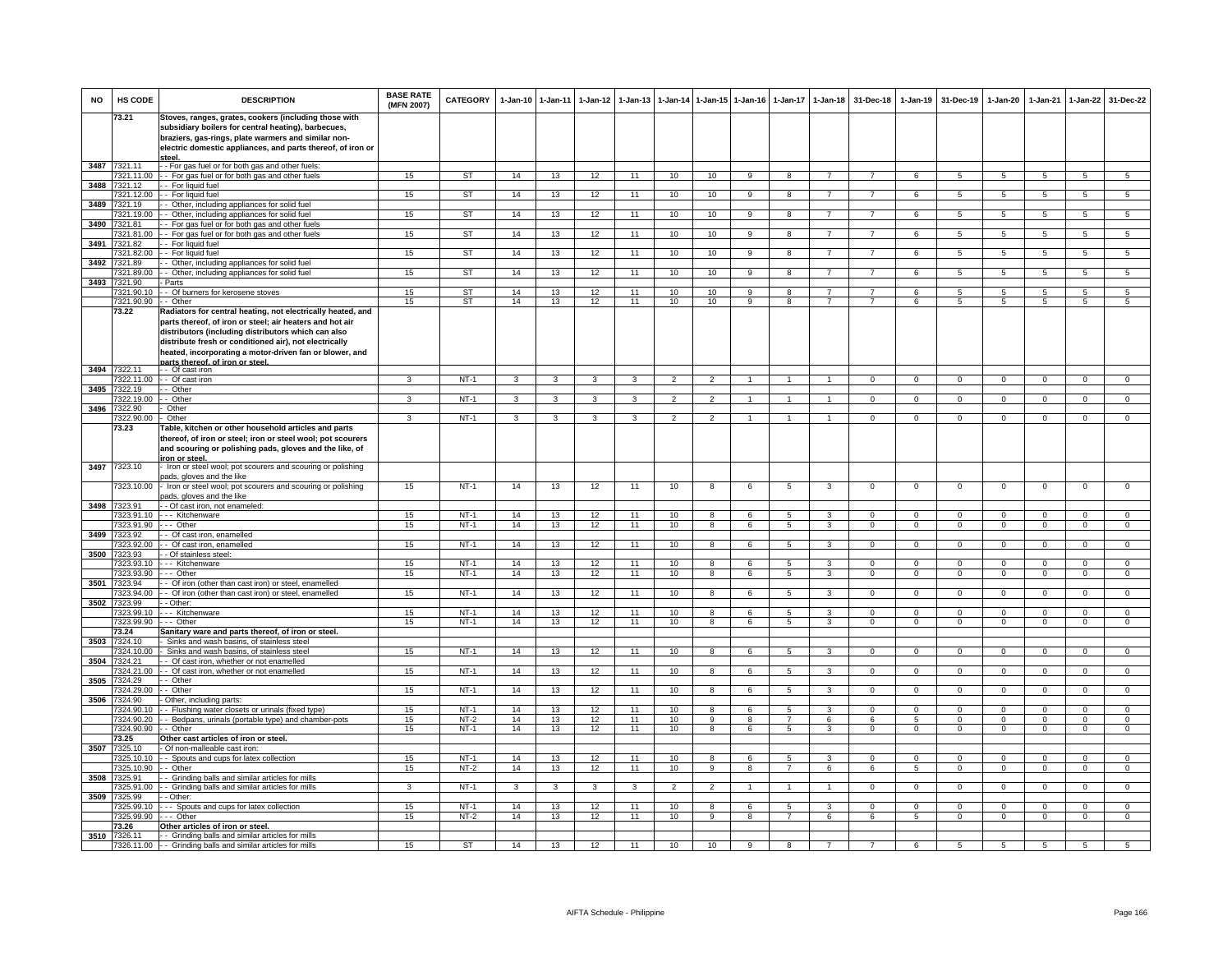| <b>NO</b> | <b>HS CODE</b>             | <b>DESCRIPTION</b>                                                                 | <b>BASE RATE</b><br>(MFN 2007) | CATEGORY         | 1-Jan-10       | $1 - Jan-11$   | $1 - Jan-12$   | $1-Jan-13$   | 1-Jan-14                 | 1-Jan-15 1-Jan-16    |                | $1 - Jan-17$ | $1-Jan-18$           | 31-Dec-18      | $1-Jan-19$     | 31-Dec-19       | $1-Jan-20$      | $1-Jan-21$     | $1-Jan-22$      | 31-Dec-22       |
|-----------|----------------------------|------------------------------------------------------------------------------------|--------------------------------|------------------|----------------|----------------|----------------|--------------|--------------------------|----------------------|----------------|--------------|----------------------|----------------|----------------|-----------------|-----------------|----------------|-----------------|-----------------|
| 3511      | 7326.19<br>326.19.00       | - Other<br>- Other                                                                 | 15                             | ST               | 14             | 13             | 12             | 11           | 10                       | 10                   | 9              | 8            | $\overline{7}$       | $\overline{7}$ | 6              | $5\phantom{.0}$ | $5\phantom{.0}$ | $\overline{5}$ | $\overline{5}$  | $5\phantom{.0}$ |
| 3512      | 7326.20                    | Articles of iron or steel wire:                                                    |                                |                  |                |                |                |              |                          |                      |                |              |                      |                |                |                 |                 |                |                 |                 |
|           | 326,20.20                  | - Rat traps                                                                        | 15                             | <b>ST</b>        | 14             | 13             | 12             | 11           | 10                       | 10                   | 9              | 8            | $\overline{7}$       | $\overline{7}$ | 6              | -5              | 5               | -5             | -5              | 5               |
|           | 326.20.50                  | - Wire poultry cages and the like                                                  | 15                             | ST               | 14             | 13             | 12             | 11           | 10                       | 10                   | 9              | 8            | $\overline{7}$       |                | 6              | 5               | 5               | 5              | 5               | 5               |
|           | 7326.20.90                 | - Other                                                                            | 15                             | <b>ST</b>        | 14             | 13             | 12             | 11           | 10                       | 10                   | 9              | 8            | $\overline{7}$       | $\overline{7}$ | 6              | 5               | $5\phantom{.0}$ | 5              | 5               | 5               |
|           | 3513 7326.90               | Other:                                                                             |                                |                  |                |                |                |              |                          |                      |                |              |                      |                |                |                 |                 |                |                 |                 |
|           | 7326.90.10                 | - Ships' rudders                                                                   |                                | <b>ST</b>        | $\overline{1}$ | $\overline{1}$ | $\overline{1}$ | $\mathbf{1}$ | $\overline{1}$           | $\blacktriangleleft$ | $\overline{1}$ | $\mathbf{1}$ | $\overline{1}$       | $\overline{1}$ | $\overline{1}$ | $\overline{1}$  | $\overline{1}$  |                | $\mathbf{1}$    | $\overline{1}$  |
|           | 7326.90.30                 | - Stainless steel clamp assemblies with rubber sleeves for                         | 3                              | <b>ST</b>        | 3              | 3              | 3              | 3            | 3                        | 3                    | 3              | 3            | 3                    | 3              | 3              | 3               | 3               | 3              | 3               | 3               |
|           | 7326.90.40                 | ubless cast iron pipes and pipe fittings<br>- Spouts and cups for latex collection | 15                             | ST               | 14             | 13             | 12             | 11           | 10                       | 10                   | 9              | 8            | $\overline{7}$       | 7              | 6              | 5               | 5               | 5              | 5               | 5               |
|           | 7326.90.50                 | - Rat traps                                                                        | 15                             | <b>ST</b>        | 14             | 13             | 12             | 11           | 10                       | 10                   | 9              | 8            | $\overline{7}$       | $\overline{7}$ | 6              | 5               | 5               | 5              | $5\phantom{.0}$ | $\overline{5}$  |
|           | 7326.90.70                 | - Horseshoes; riding boot spurs                                                    | 15                             | <b>ST</b>        | 14             | 13             | 12             | 11           | 10                       | 10                   | 9              | 8            | $\overline{7}$       | $\overline{7}$ | 6              | $\overline{5}$  | $\overline{5}$  | 5              | $5\overline{)}$ | $\overline{5}$  |
|           | 7326.90.90                 | - Other                                                                            | 15                             | <b>ST</b>        | 14             | 13             | 12             | 11           | 10                       | 10                   | 9              | 8            | $\overline{7}$       | $\overline{7}$ | 6              | 5               | 5               | 5              | 5               | 5               |
| 3514      | 7401.00                    | Copper mattes; cement copper (precipitated copper).                                |                                |                  |                |                |                |              |                          |                      |                |              |                      |                |                |                 |                 |                |                 |                 |
|           | 7401.00.00                 | Copper mattes; cement copper (precipitated copper).                                | $\mathbf{3}$                   | NT-1             | 3              | $\mathbf{3}$   | $\mathbf{3}$   | 3            | $\overline{2}$           | $\overline{2}$       | $\mathbf{1}$   | $\mathbf{1}$ | $\mathbf{1}$         | $\mathbf 0$    | $\mathsf 0$    | $\mathbf 0$     | 0               | $\overline{0}$ | $\mathbf{0}$    | $\mathsf 0$     |
| 3515      | 7402.00                    | Unrefined copper; copper anodes for electrolytic refining                          |                                |                  |                |                |                |              |                          |                      |                |              |                      |                |                |                 |                 |                |                 |                 |
|           | 7402.00.00<br>74.03        | Unrefined copper; copper anodes for electrolytic refining                          |                                | $NT-1$           | 3              | 3              | 3              |              | $\overline{\phantom{a}}$ | $\mathcal{P}$        |                |              |                      | $\Omega$       | $\Omega$       | $\Omega$        | $\Omega$        | $\Omega$       | $\Omega$        | $\Omega$        |
| 3516      | 7403.11                    | Refined copper and copper alloys, unwrought<br>- Cathodes and sections of cathodes |                                |                  |                |                |                |              |                          |                      |                |              |                      |                |                |                 |                 |                |                 |                 |
|           | 7403.11.00                 | - Cathodes and sections of cathodes                                                | $\blacktriangleleft$           | EL.              |                |                |                |              |                          |                      |                |              |                      |                |                |                 |                 |                |                 |                 |
| 3517      | 7403.12                    | - Wire-bars                                                                        |                                |                  |                |                |                |              |                          |                      |                |              |                      |                |                |                 |                 |                |                 |                 |
|           | 403.12.00                  | - Wire-bars                                                                        | 3                              | $NT-1$           | 3              | 3              | 3              | $\mathbf{3}$ | $\overline{2}$           | $\overline{2}$       |                |              | $\mathbf{1}$         | $\mathbf 0$    | $\mathbf{0}$   | $\mathbf{0}$    | $\mathbf{0}$    | $\mathbf 0$    | $\mathbf 0$     | $\overline{0}$  |
| 3518      | 7403.13                    | - Billets                                                                          |                                |                  |                |                |                |              |                          |                      |                |              |                      |                |                |                 |                 |                |                 |                 |
|           | 7403.13.00                 | - Billets                                                                          | 3                              | $NT-1$           | 3              | 3              | 3              | 3            | $\overline{2}$           | $\overline{2}$       |                |              | $\overline{1}$       | $\mathsf 0$    | $\mathsf 0$    | $\mathbf 0$     | 0               | $\mathbf 0$    | $\mathbf 0$     | $\mathbf 0$     |
| 3519      | 7403.19                    | Other                                                                              |                                |                  |                |                |                |              |                          |                      |                |              |                      |                |                |                 |                 |                |                 |                 |
|           | 7403.19.00<br>403.21       | - Other<br>Copper-zinc base alloys (brass)                                         | 3                              | $NT-1$           | $\mathbf{3}$   | $\mathbf{3}$   | $\mathbf{3}$   | $\mathbf{3}$ | $\overline{2}$           | $\overline{2}$       | $\overline{1}$ |              | $\blacktriangleleft$ | $\Omega$       | $\mathbf 0$    | $\mathbf 0$     | $\mathbf{O}$    | $\mathbf 0$    | $\mathbf 0$     | $\overline{0}$  |
| 3520      | 7403.21.00                 | - Copper-zinc base alloys (brass)                                                  | 1                              | $NT-1$           | $\mathbf{1}$   | $\mathbf{1}$   | $\mathbf{1}$   |              | $\overline{1}$           | $\mathbf{1}$         |                |              | $\mathbf{1}$         | $\mathbf 0$    | $\mathsf 0$    | $\mathbf 0$     | $\mathbf 0$     | $\Omega$       | $\mathbf 0$     | $\mathsf 0$     |
| 3521      | 7403.22                    | - Copper-tin base alloys (bronze)                                                  |                                |                  |                |                |                |              |                          |                      |                |              |                      |                |                |                 |                 |                |                 |                 |
|           | 7403.22.00                 | - Copper-tin base alloys (bronze)                                                  | $\mathbf{1}$                   | $NT-1$           | $\overline{1}$ | $\overline{1}$ | $\overline{1}$ | $\mathbf{1}$ | $\overline{1}$           | $\mathbf{1}$         | $\mathbf{1}$   | 1            | $\mathbf{1}$         | $\overline{0}$ | $\circ$        | $\mathbf{0}$    | $\mathbf{0}$    | $\mathbf{0}$   | $\overline{0}$  | $\mathbf{0}$    |
| 3522      | 7403.29                    | - Other copper alloys (other than master alloys of heading                         |                                |                  |                |                |                |              |                          |                      |                |              |                      |                |                |                 |                 |                |                 |                 |
|           |                            | (4.05)                                                                             |                                |                  |                |                |                |              |                          |                      |                |              |                      |                |                |                 |                 |                |                 |                 |
|           | 7403.29.00                 | - Other copper alloys (other than master alloys of heading                         |                                | $NT-1$           | $\mathbf{1}$   | $\mathbf{1}$   |                |              | $\overline{1}$           |                      |                |              | $\mathbf{1}$         | $\mathsf 0$    | $\mathsf 0$    | $\mathbf 0$     | $\mathsf 0$     | $\mathbf 0$    | $\mathbf 0$     | $\overline{0}$  |
|           |                            | (4.05)                                                                             |                                |                  |                |                |                |              |                          |                      |                |              |                      |                |                |                 |                 |                |                 |                 |
|           | 3523 7404.00<br>7404.00.00 | Copper waste and scrap.                                                            | 3                              | $NT-1$           | 3              | 3              | 3              | 3            | $\overline{2}$           | $\overline{2}$       |                |              |                      | $\Omega$       | $\Omega$       | $\Omega$        | $\Omega$        | $\Omega$       | $\mathbf 0$     | $\mathsf 0$     |
| 3524      | 7405.00                    | Copper waste and scrap<br>Master alloys of copper                                  |                                |                  |                |                |                |              |                          |                      |                |              |                      |                |                |                 |                 |                |                 |                 |
|           | 7405.00.00                 | Master alloys of copper                                                            | $\mathbf{R}$                   | $NT-1$           | 3              | 3              | 3              | 3            | $\overline{2}$           | $\mathcal{P}$        |                |              |                      | $\mathbf{0}$   | $^{\circ}$     | $^{\circ}$      | 0               | 0              | $^{\circ}$      | $\mathbf{0}$    |
|           | 74.06                      | Copper powders and flakes.                                                         |                                |                  |                |                |                |              |                          |                      |                |              |                      |                |                |                 |                 |                |                 |                 |
|           | 3525 7406.10               | Powders of non-lamellar structure                                                  |                                |                  |                |                |                |              |                          |                      |                |              |                      |                |                |                 |                 |                |                 |                 |
|           | 7406.10.00                 | Powders of non-lamellar structure                                                  |                                | $NT-1$           | -1             | 1              |                |              | $\overline{1}$           |                      |                |              | -1                   | $\mathbf{0}$   | $\mathbf{0}$   | $^{\circ}$      | $\mathbf{0}$    | $\mathbf{0}$   | $^{\circ}$      | $\overline{0}$  |
| 3526      | 7406.20                    | Powders of lamellar structure; flakes                                              |                                |                  |                | $\overline{1}$ |                |              | $\overline{1}$           |                      |                |              |                      |                |                |                 |                 |                |                 |                 |
|           | 7406.20.00<br>74.07        | Powders of lamellar structure; flakes<br>Copper bars, rods and profiles.           |                                | $NT-1$           |                |                |                |              |                          |                      |                |              |                      | $\Omega$       | $\mathsf 0$    | $\mathbf 0$     | $\Omega$        | $\Omega$       | $\mathbf 0$     | $\Omega$        |
|           | 3527 7407.10               | - Of refined copper:                                                               |                                |                  |                |                |                |              |                          |                      |                |              |                      |                |                |                 |                 |                |                 |                 |
|           | 7407 10 30                 | - Profiles                                                                         |                                | FL               |                |                |                |              |                          |                      |                |              |                      |                |                |                 |                 |                |                 |                 |
|           | 7407.10.90                 | - Other                                                                            |                                | HSL <sub>C</sub> | 0.98           | 0.96           | 0.95           | 0.93         | 0.91                     | 0.89                 | 0.87           | 0.86         | 0.84                 | 0.84           | 0.82           | 0.82            | 0.80            | 0.79           | 0.77            | 0.75            |
| 3528      | 7407.21                    | - Of copper-zinc base alloys (brass)                                               |                                |                  |                |                |                |              |                          |                      |                |              |                      |                |                |                 |                 |                |                 |                 |
|           | 7407.21.00                 | - Of copper-zinc base alloys (brass)                                               | $\mathbf{3}$                   | $NT-1$           | 3              | 3              | $\mathbf{3}$   | 3            | $\overline{2}$           | $\overline{2}$       | $\mathbf{1}$   | 1            | $\overline{1}$       | $\overline{0}$ | $\circ$        | $\mathbf{0}$    | $\mathbf{0}$    | $\mathbf{0}$   | $\overline{0}$  | $\mathbf{0}$    |
|           | 3529 7407.29               | - Other:                                                                           |                                |                  |                |                |                |              |                          |                      |                |              |                      |                |                |                 |                 |                |                 |                 |
|           | 7407.29.00<br>74.08        | - Other<br><u>Copper wire.</u>                                                     | 3                              | $NT-1$           | 3              | 3              | 3              | 3            | $\overline{2}$           | $\overline{2}$       | 1              | 1            | $\mathbf{1}$         | $\mathbf{0}$   | $^{\circ}$     | $\mathbf{0}$    | $\mathbf{0}$    | $^{\circ}$     | $\mathbf{0}$    | $\overline{0}$  |
| 3530      | 7408.11                    | - Of which the maximum cross-sectional dimension exceeds                           |                                |                  |                |                |                |              |                          |                      |                |              |                      |                |                |                 |                 |                |                 |                 |
|           |                            | imm:                                                                               |                                |                  |                |                |                |              |                          |                      |                |              |                      |                |                |                 |                 |                |                 |                 |
|           | 408.11.00                  | - Of which the maximum cross-sectional dimension exceeds                           |                                | $NT-1$           | $\overline{1}$ | $\overline{1}$ |                |              | $\mathbf{1}$             | -1                   |                |              | -1                   | 0              | 0              | $\mathbf 0$     | $\mathbf 0$     | $\mathbf{0}$   | 0               | $\mathbf 0$     |
|           |                            | smm                                                                                |                                |                  |                |                |                |              |                          |                      |                |              |                      |                |                |                 |                 |                |                 |                 |
|           | 3531 7408.19               | - Other                                                                            |                                |                  |                |                |                |              |                          |                      |                |              |                      |                |                |                 |                 |                |                 |                 |
|           | 7408.19.00<br>3532 7408.21 | - Other                                                                            | 5                              | $NT-1$           | $\overline{4}$ | $\overline{4}$ | 3              | $\mathbf{3}$ | $\overline{2}$           | $\overline{2}$       |                |              |                      | $\mathbf 0$    | $\mathbf 0$    | $^{\circ}$      | 0               | $^{\circ}$     | $^{\circ}$      | $\mathbf{0}$    |
|           | 7408.21.00                 | - Of copper-zinc base alloys (brass)<br>- Of copper-zinc base alloys (brass)       | 3                              | $NT-1$           | 3              | 3              | 3              | 3            | $\overline{2}$           | $\overline{2}$       | 1              | -1           | $\mathbf{1}$         | $\mathbf{0}$   | $\mathbf 0$    | $\mathbf 0$     | $\mathbf{0}$    | $\mathbf{0}$   | $\mathbf 0$     | $\overline{0}$  |
| 3533      | 7408.22                    | - Of copper-nickel base alloys (cupro-nickel) or copper-                           |                                |                  |                |                |                |              |                          |                      |                |              |                      |                |                |                 |                 |                |                 |                 |
|           |                            | ickel-zinc base alloys (nickel silver)                                             |                                |                  |                |                |                |              |                          |                      |                |              |                      |                |                |                 |                 |                |                 |                 |
|           | 408.22.00                  | - Of copper-nickel base alloys (cupro-nickel) or copper-                           | 3                              | $NT-1$           | 3              | 3              | 3              | 3            | $\overline{2}$           | $\overline{2}$       |                |              |                      | $\mathsf 0$    | $\mathsf 0$    | $\mathbf 0$     | $\mathbf 0$     | $^{\circ}$     | $\mathbf 0$     | $\Omega$        |
|           |                            | iickel-zinc base alloys (nickel silver)                                            |                                |                  |                |                |                |              |                          |                      |                |              |                      |                |                |                 |                 |                |                 |                 |
|           | 3534 7408.29               | - Other                                                                            |                                |                  |                |                |                |              |                          |                      |                |              |                      |                |                |                 |                 |                |                 |                 |
|           | 7408.29.00                 | - Other                                                                            | 3                              | $NT-1$           | 3              | 3              | 3              | 3            | $\overline{2}$           | $\overline{2}$       |                |              |                      | $\Omega$       | $\Omega$       | $\mathbf 0$     | $\Omega$        | $\Omega$       | $\mathbf 0$     | $\Omega$        |
|           | 74.09                      | Copper plates, sheets and strip, of a thickness exceeding                          |                                |                  |                |                |                |              |                          |                      |                |              |                      |                |                |                 |                 |                |                 |                 |
|           | 3535 7409.11               | .15 mm.<br>- In coils:                                                             |                                |                  |                |                |                |              |                          |                      |                |              |                      |                |                |                 |                 |                |                 |                 |
|           | 7409 11 00                 | - In coils                                                                         |                                | $NT-1$           | $\overline{1}$ | -1             |                |              | $\mathbf{1}$             |                      |                | -1           | $\overline{1}$       | $\mathbf{0}$   | $\circ$        | $\mathbf 0$     | $^{\circ}$      | $^{\circ}$     | $\mathbf{0}$    | $\mathbf{0}$    |
| 3536      | 7409.19                    | - Other:                                                                           |                                |                  |                |                |                |              |                          |                      |                |              |                      |                |                |                 |                 |                |                 |                 |
|           | 409.19.00                  | - Other                                                                            | 3                              | $NT-1$           | 3              | 3              | 3              | 3            | $\overline{\phantom{a}}$ |                      |                |              |                      | 0              | 0              | $\mathbf 0$     | 0               | 0              | $\mathbf{0}$    | $\Omega$        |
| 3537      | 7409.21                    | - In coils                                                                         |                                |                  |                |                |                |              |                          |                      |                |              |                      |                |                |                 |                 |                |                 |                 |
|           | 7409.21.00                 | - In coils                                                                         |                                | $NT-1$           | $\overline{1}$ |                |                |              |                          |                      |                |              |                      | $\overline{0}$ | $\Omega$       | $\overline{0}$  | $\Omega$        | $\Omega$       | $\overline{0}$  | $\overline{0}$  |
|           | 3538 7409.29               | - Other:                                                                           |                                |                  |                |                |                |              |                          |                      |                |              |                      |                |                |                 |                 |                |                 |                 |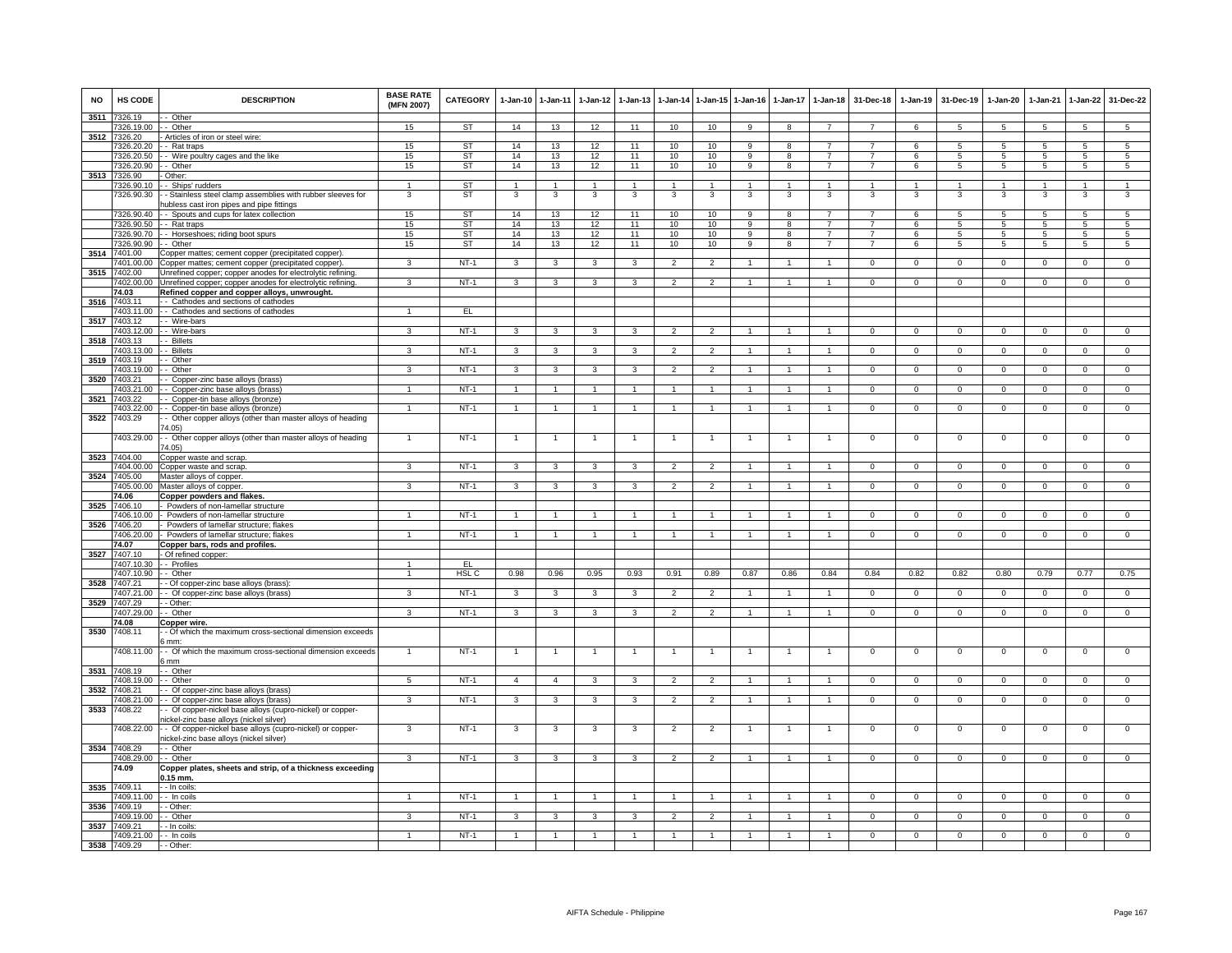| <b>NO</b> | <b>HS CODE</b>          | <b>DESCRIPTION</b>                                                                                                                                                                                                                                                                                | <b>BASE RATE</b><br>(MFN 2007) | CATEGORY         | $1 - Jan-10$    | $1 - Jan-11$         | $1 - Jan-12$   | $1 - Jan-13$   | 1-Jan-14       |                                 | 1-Jan-15 1-Jan-16            | $1 - Jan-17$      | $1 - Jan-18$                 | 31-Dec-18                | $1-Jan-19$       | 31-Dec-19                  | $1 - Jan-20$     | $1-Jan-21$              | $1-Jan-22$       | 31-Dec-22                  |
|-----------|-------------------------|---------------------------------------------------------------------------------------------------------------------------------------------------------------------------------------------------------------------------------------------------------------------------------------------------|--------------------------------|------------------|-----------------|----------------------|----------------|----------------|----------------|---------------------------------|------------------------------|-------------------|------------------------------|--------------------------|------------------|----------------------------|------------------|-------------------------|------------------|----------------------------|
|           | 7409.29.00              | - Other                                                                                                                                                                                                                                                                                           | 3                              | $NT-1$           | 3               | $\mathbf{3}$         | 3              | 3              | $\overline{2}$ | $\overline{2}$                  | 1                            | $\mathbf{1}$      | 1                            | $\mathbf{0}$             | $\mathbf 0$      | $^{\circ}$                 | $\mathbf 0$      | $\mathbf 0$             | $\mathbf{0}$     | $\overline{0}$             |
| 3539      | 409.31                  | - In coils                                                                                                                                                                                                                                                                                        | $\mathbf{1}$                   |                  | $\overline{1}$  | $\overline{1}$       | $\mathbf{1}$   | $\mathbf{1}$   | $\overline{1}$ | $\mathbf{1}$                    |                              |                   | $\mathbf{1}$                 | $\mathsf 0$              |                  |                            | $\mathbf 0$      | $\mathbf 0$             | $\mathbf 0$      |                            |
| 3540      | 7409.31.00<br>7409.39   | - In coils<br>- Other:                                                                                                                                                                                                                                                                            |                                | $NT-1$           |                 |                      |                |                |                |                                 |                              |                   |                              |                          | $\mathsf 0$      | $\,0\,$                    |                  |                         |                  | $\mathbf 0$                |
|           | 7409.39.00              | - Other                                                                                                                                                                                                                                                                                           | 3                              | $NT-1$           | $\overline{3}$  | $\mathbf{3}$         | $\mathbf{3}$   | $\mathbf{3}$   | $\overline{2}$ | $\overline{2}$                  | $\mathbf{1}$                 | $\mathbf{1}$      | $\mathbf{1}$                 | $\mathbf{0}$             | $\mathsf 0$      | $\mathbf 0$                | $\overline{0}$   | $\mathbf 0$             | $\overline{0}$   | $\overline{0}$             |
| 3541      | 409.40                  | Of copper-nickel base alloys (cupro-nickel) or copper-nickel-<br>tinc base alloys (nickel silver):                                                                                                                                                                                                |                                |                  |                 |                      |                |                |                |                                 |                              |                   |                              |                          |                  |                            |                  |                         |                  |                            |
|           | 409.40.00               | Of copper-nickel base alloys (cupro-nickel) or copper-nickel-<br>zinc base alloys (nickel silver)                                                                                                                                                                                                 | $\mathbf{3}$                   | $NT-1$           | $\mathbf{3}$    | $\mathbf{3}$         | 3              | 3              | $\overline{2}$ | $\overline{2}$                  | $\overline{1}$               | $\overline{1}$    | $\mathbf{1}$                 | $\mathsf 0$              | $\mathsf 0$      | $\mathbf 0$                | $\mathbf 0$      | $\mathsf 0$             | $\mathsf 0$      | $\mathsf 0$                |
| 3542      | 7409.90                 | - Of other copper alloys:                                                                                                                                                                                                                                                                         |                                |                  |                 |                      |                |                |                |                                 |                              |                   |                              |                          |                  |                            |                  |                         |                  |                            |
|           | 409.90.00               | - Of other copper alloys                                                                                                                                                                                                                                                                          | 3                              | $NT-1$           | 3               | 3                    | 3              | 3              | $\overline{2}$ | $\overline{2}$                  |                              |                   | 1                            | $\mathbf{O}$             | $\mathbf 0$      | $\mathbf 0$                | $\mathbf 0$      | $\mathbf 0$             | $\mathbf 0$      | $\mathbf 0$                |
|           | 74.10                   | Copper foil (whether or not printed or backed with paper,<br>paperboard, plastics or similar backing materials), of a<br>thickness (excluding any backing) not exceeding 0.15<br>mm.                                                                                                              |                                |                  |                 |                      |                |                |                |                                 |                              |                   |                              |                          |                  |                            |                  |                         |                  |                            |
| 3543      | 410.11                  | - Of refined copper                                                                                                                                                                                                                                                                               |                                |                  |                 |                      |                |                |                |                                 |                              |                   |                              |                          |                  |                            |                  |                         |                  |                            |
|           |                         | 7410.11.00 - - Of refined copper                                                                                                                                                                                                                                                                  |                                | $NT-1$           |                 | $\blacktriangleleft$ |                |                |                |                                 |                              |                   |                              | $\mathbf{0}$             | $^{\circ}$       | $^{\circ}$                 | $\mathbf{0}$     | $^{\circ}$              | $\mathbf{0}$     | $\mathbf{0}$               |
| 3544      | 7410.12<br>1410.12.00   | - Of copper alloys<br>-- Of copper alloys                                                                                                                                                                                                                                                         | 3                              | $NT-1$           | 3               | $\mathbf{3}$         | 3              | 3              | $\overline{2}$ | $\overline{2}$                  |                              |                   | $\mathbf{1}$                 | $\mathbf{0}$             | $\mathbf{0}$     | $\mathbf 0$                | $\mathbf{0}$     | $^{\circ}$              | $\mathsf 0$      | $\mathbf 0$                |
| 3545      | 7410.21                 | - Of refined copper:                                                                                                                                                                                                                                                                              |                                |                  |                 |                      |                |                |                |                                 |                              |                   |                              |                          |                  |                            |                  |                         |                  |                            |
|           | 410.21.00               | - Of refined copper                                                                                                                                                                                                                                                                               |                                | NT-1             | 1               | $\mathbf{1}$         |                |                | 1              |                                 |                              |                   |                              | $\mathbf{0}$             | $\mathbf{0}$     | $\mathbf 0$                | $\mathbf{0}$     | $\mathbf 0$             | $\mathbf{0}$     | $\overline{0}$             |
| 3546      | 410.22                  | - Of copper alloys                                                                                                                                                                                                                                                                                |                                |                  |                 |                      |                |                |                |                                 |                              |                   |                              |                          |                  |                            |                  |                         |                  |                            |
|           | 410.22.00               | - Of copper alloys                                                                                                                                                                                                                                                                                | 3                              | NT-1             | 3               | $\mathbf{3}$         | 3              | 3              | $\overline{2}$ | $\overline{2}$                  |                              |                   |                              | $^{\circ}$               | $\mathbf{0}$     | $\mathbf 0$                | 0                | $\mathbf 0$             | 0                | $\mathbf 0$                |
|           | 74.11                   | Copper tubes and pipes.                                                                                                                                                                                                                                                                           |                                |                  |                 |                      |                |                |                |                                 |                              |                   |                              |                          |                  |                            |                  |                         |                  |                            |
| 3547      | 7411.10<br>7411.10.00   | Of refined copper<br>Of refined copper                                                                                                                                                                                                                                                            | 1                              | $NT-1$           |                 | $\mathbf{1}$         |                |                |                |                                 |                              |                   |                              | $\Omega$                 | $\Omega$         | $\Omega$                   | $\Omega$         | $\Omega$                | $\mathsf 0$      | $\Omega$                   |
| 3548      | 7411.21                 | - Of copper-zinc base alloys (brass)                                                                                                                                                                                                                                                              |                                |                  |                 |                      |                |                |                |                                 |                              |                   |                              |                          |                  |                            |                  |                         |                  |                            |
|           | 7411.21.00              | - Of copper-zinc base alloys (brass)                                                                                                                                                                                                                                                              | $\mathbf{3}$                   | $NT-1$           | $\mathbf{3}$    | $\mathbf{3}$         | 3              | $\mathbf{3}$   | $\overline{2}$ | $\overline{2}$                  | 1                            | 1                 | $\mathbf{1}$                 | $\overline{0}$           | $\overline{0}$   | $\overline{0}$             | $\overline{0}$   | $\mathbf{0}$            | $\overline{0}$   | $\overline{0}$             |
| 3549      | 7411.22                 | - Of copper-nickel base alloys (cupro-nickel) or copper-<br>ickel-zinc base alloys (nickel silver)                                                                                                                                                                                                |                                |                  |                 |                      |                |                |                |                                 |                              |                   |                              |                          |                  |                            |                  |                         |                  |                            |
|           | 411.22.00               | - Of copper-nickel base alloys (cupro-nickel) or copper-<br>ickel-zinc base alloys (nickel silver)                                                                                                                                                                                                | 3                              | $NT-1$           | 3               | 3                    | 3              | 3              | $\overline{2}$ | $\overline{c}$                  |                              |                   |                              | 0                        | 0                | $\mathbf 0$                | $\overline{0}$   | $\mathbf 0$             | $\overline{0}$   | 0                          |
| 3550      | 7411.29                 | - Other                                                                                                                                                                                                                                                                                           |                                |                  |                 |                      |                |                |                |                                 |                              |                   |                              |                          |                  |                            |                  |                         |                  |                            |
|           | 7411.29.00              | - Other                                                                                                                                                                                                                                                                                           | $\mathbf{1}$                   | $NT-1$           | $\overline{1}$  | $\overline{1}$       |                |                | $\overline{1}$ | $\mathbf{1}$                    |                              |                   |                              | $\overline{0}$           | $\overline{0}$   | $\overline{0}$             | $\overline{0}$   | $\overline{0}$          | $\overline{0}$   | $\overline{0}$             |
|           | 74.12                   | Copper tube or pipe fittings (for example, couplings,<br>elbows, sleeves).                                                                                                                                                                                                                        |                                |                  |                 |                      |                |                |                |                                 |                              |                   |                              |                          |                  |                            |                  |                         |                  |                            |
|           | 3551 7412.10            | - Of refined copper                                                                                                                                                                                                                                                                               |                                |                  |                 |                      |                |                |                |                                 |                              |                   |                              |                          |                  |                            |                  |                         |                  |                            |
|           | 7412.10.00              | - Of refined copper                                                                                                                                                                                                                                                                               | $\mathbf{1}$                   | NT-1             | $\overline{1}$  | $\overline{1}$       | $\mathbf{1}$   | $\overline{1}$ | $\overline{1}$ | $\mathbf{1}$                    | $\overline{1}$               | $\mathbf{1}$      | $\overline{1}$               | $\Omega$                 | $^{\circ}$       | $\mathbf{0}$               | $\mathbf{0}$     | $\Omega$                | $\mathbf{0}$     | $\mathbf{0}$               |
| 3552      | 7412.20                 | Of copper alloys                                                                                                                                                                                                                                                                                  |                                |                  |                 |                      |                |                |                |                                 |                              |                   |                              |                          |                  |                            |                  |                         |                  |                            |
|           | 412.20.10<br>7412.20.90 | - Of copper-zinc base alloys (brass)<br>- Other                                                                                                                                                                                                                                                   | 3<br>3                         | $NT-1$<br>$NT-1$ | 3<br>3          | 3<br>3               | 3<br>3         | 3<br>3         | $\overline{2}$ | $\overline{2}$<br>$\mathcal{P}$ | $\mathbf{1}$<br>$\mathbf{1}$ | 1<br>$\mathbf{1}$ | $\mathbf{1}$<br>$\mathbf{1}$ | $\mathbf{O}$<br>$\Omega$ | $\mathsf 0$<br>0 | $\mathbf 0$<br>$\mathbf 0$ | $\mathbf 0$<br>0 | $\mathbf 0$<br>$\Omega$ | $\mathsf 0$<br>0 | $\overline{0}$<br>$\Omega$ |
| 3553      | 7413.00                 | Stranded wire, cables, plaited bands and the like, of copper,<br>not electrically insulated.                                                                                                                                                                                                      |                                |                  |                 |                      |                |                |                |                                 |                              |                   |                              |                          |                  |                            |                  |                         |                  |                            |
|           | 7413.00.00              | Stranded wire, cables, plaited bands and the like, of copper,<br>not electrically insulated.                                                                                                                                                                                                      | 10                             | $NT-2$           | 9               | 8                    | 8              | $\overline{7}$ | $\overline{7}$ | 6                               | 6                            | $\overline{5}$    | $5\phantom{.0}$              | $\overline{5}$           | $\overline{4}$   | $\mathbf 0$                | $\mathbf 0$      | $\mathbf 0$             | $\mathsf 0$      | $\mathbf 0$                |
|           | 74.15                   | Nails, tacks, drawing pins, staples (other than those of<br>heading 83.05) and similar articles, of copper or of iron or<br>steel with heads of copper; screws, bolts, nuts, screw<br>hooks, rivets, cotters, cotter-pins, washers (including<br>spring washers) and similar articles, of copper. |                                |                  |                 |                      |                |                |                |                                 |                              |                   |                              |                          |                  |                            |                  |                         |                  |                            |
|           | 3554 7415.10            | - Nails and tacks, drawing pins, staples and similar articles:                                                                                                                                                                                                                                    |                                |                  |                 |                      |                |                |                |                                 |                              |                   |                              |                          |                  |                            |                  |                         |                  |                            |
|           | 7415.10.10 -- Nails     |                                                                                                                                                                                                                                                                                                   | 10                             | ST               | 9               | 9                    | 8              | 8              | $\overline{7}$ | $\overline{7}$                  | 6                            | 6                 | 6                            | 6                        | 5                | $\sqrt{5}$                 | $5^{\circ}$      | 5                       | $5\overline{5}$  | $5^{\circ}$                |
|           | 7415.10.20              | - Staples                                                                                                                                                                                                                                                                                         | 10                             | <b>ST</b>        | 9               | $\overline{9}$       | $\overline{8}$ | 8              | $\overline{7}$ | $\overline{7}$                  | 6                            | 6                 | 6                            | 6                        | $5^{\circ}$      | $\sqrt{5}$                 | 5                | $5^{\circ}$             | 5                | $\overline{5}$             |
|           | 7415.10.90              | - Other                                                                                                                                                                                                                                                                                           | 10                             | ST               | 9               | 9                    | 8              | 8              | $\overline{7}$ | $\overline{7}$                  | 6                            | 6                 | 6                            | 6                        | 5                | 5                          | 5                | 5                       | 5                | $5\phantom{.0}$            |
| 3555      | 7415.21                 | - Washers (including spring washers)                                                                                                                                                                                                                                                              |                                |                  |                 |                      |                |                |                |                                 |                              |                   |                              |                          |                  |                            |                  |                         |                  |                            |
| 3556      | 7415.21.00<br>415.29    | Washers (including spring washers)<br>Other                                                                                                                                                                                                                                                       | $\overline{7}$                 | $NT-1$           | $5\overline{5}$ | 5                    | $\overline{4}$ | $\overline{4}$ | 3              | 3                               | $\mathfrak{p}$               | $\mathfrak{p}$    | $\mathbf{1}$                 | $\Omega$                 | $\mathbf 0$      | $\mathbf{0}$               | $\mathbf{0}$     | $\Omega$                | $\circ$          | $\mathbf 0$                |
|           | 415.29.00               | - Other                                                                                                                                                                                                                                                                                           |                                | NT-1             | 5               | 5                    | $\overline{4}$ | $\overline{4}$ | 3              | $\mathbf{B}$                    | $\mathcal{P}$                |                   | $\mathbf{1}$                 | $^{\circ}$               | $\mathsf 0$      | $\mathbf 0$                | 0                | $\Omega$                | $\mathsf 0$      | $\mathbf 0$                |
| 3557      | 7415.33                 | - Screws; bolts and nuts:                                                                                                                                                                                                                                                                         |                                |                  |                 |                      |                |                |                |                                 |                              |                   |                              |                          |                  |                            |                  |                         |                  |                            |
|           | 7415.33.10              | -- Screws                                                                                                                                                                                                                                                                                         | $\overline{7}$                 | $NT-1$           | $5\overline{)}$ | $\overline{5}$       | $\overline{4}$ | $\overline{4}$ | 3              | 3                               | $\overline{2}$               | $\overline{2}$    | $\overline{1}$               | $\Omega$                 | $\Omega$         | $\mathbf 0$                | $\overline{0}$   | $\Omega$                | $\overline{0}$   | $\overline{0}$             |
|           | 7415.33.20              | Bolts and nuts                                                                                                                                                                                                                                                                                    | $\overline{7}$                 | $NT-1$           | 5               | 5                    | $\overline{4}$ | $\overline{4}$ | 3              | 3                               | $\overline{2}$               | $\overline{2}$    | $\overline{1}$               | $\overline{0}$           | $\overline{0}$   | $\overline{0}$             | $\overline{0}$   | $\overline{0}$          | $\overline{0}$   | $\overline{0}$             |
| 3558      | 7415.39                 | - Other                                                                                                                                                                                                                                                                                           | $\overline{7}$                 |                  |                 |                      |                |                |                |                                 |                              |                   |                              |                          |                  |                            |                  |                         |                  |                            |
|           | 7415.39.00<br>74.18     | - - Other<br>Table, kitchen or other household articles and parts<br>thereof, of copper; pot scourers and scouring or<br>polishing pads, gloves and the like, of copper; sanitary<br>ware and parts thereof. of copper.                                                                           |                                | NT-1             | 5               | $5\overline{5}$      | $\overline{4}$ | $\overline{4}$ | $\mathbf{3}$   | $\mathbf{3}$                    | $\overline{2}$               | 2                 | $\mathbf{1}$                 | $\mathbf{0}$             | $^{\circ}$       | $\mathbf{0}$               | $^{\circ}$       | $\mathbf 0$             | $\overline{0}$   | $\mathbf{0}$               |
|           | 3559 7418.11            | - - Pot scourers and scouring or polishing pads, gloves and<br>the like                                                                                                                                                                                                                           |                                |                  |                 |                      |                |                |                |                                 |                              |                   |                              |                          |                  |                            |                  |                         |                  |                            |
|           | 418.11.00               | - - Pot scourers and scouring or polishing pads, gloves and<br>the like                                                                                                                                                                                                                           |                                | $NT-1$           | $5\phantom{.0}$ | $\sqrt{5}$           | $\overline{4}$ | $\overline{4}$ | 3              | 3                               | $\overline{2}$               | $\overline{2}$    |                              | $\mathsf 0$              | $\mathsf 0$      | $\mathbf 0$                | $\mathbf 0$      | $\mathbf 0$             | $\mathsf 0$      | $\mathbf 0$                |
|           | 3560 7418.19            | - - Other:                                                                                                                                                                                                                                                                                        |                                |                  |                 |                      |                |                |                |                                 |                              |                   |                              |                          |                  |                            |                  |                         |                  |                            |
|           | 7418.19.00              | - - Other                                                                                                                                                                                                                                                                                         | $\overline{7}$                 | $NT-1$           | 5               | 5                    | $\overline{a}$ | 4              | 3              | 3                               | $\mathbf{2}$                 | $\overline{2}$    |                              | $\Omega$                 | $\mathbf{0}$     | $^{\circ}$                 | $^{\circ}$       | $\Omega$                | $^{\circ}$       | $\Omega$                   |
|           | 3561 7418.20            | - Sanitary ware and parts thereof                                                                                                                                                                                                                                                                 |                                |                  |                 |                      |                |                |                |                                 |                              |                   |                              |                          |                  |                            |                  |                         |                  |                            |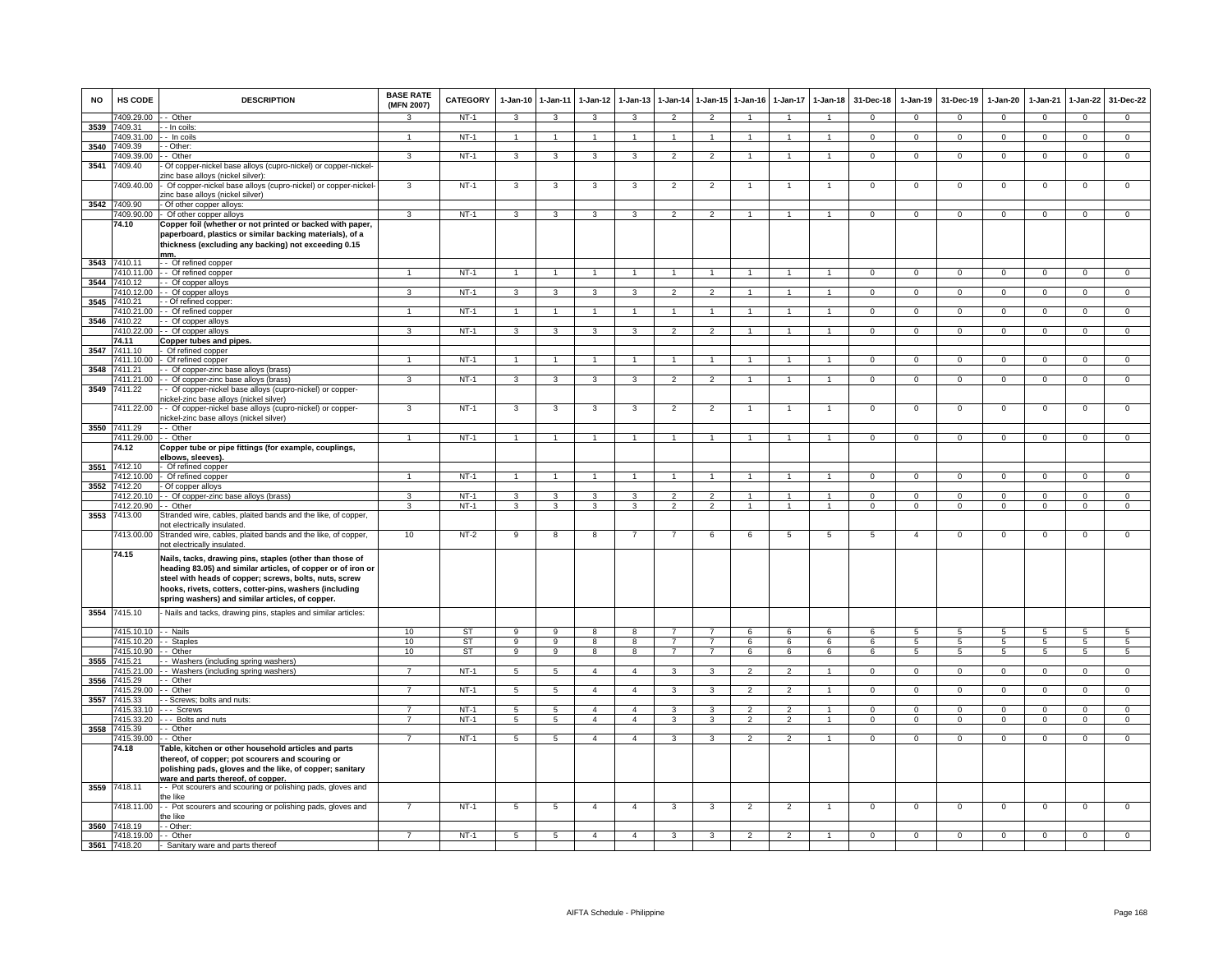| <b>NO</b> | HS CODE                          | <b>DESCRIPTION</b>                                                                                                                                                                                                   | <b>BASE RATE</b><br>(MFN 2007) | CATEGORY    | 1-Jan-10 1-Jan-11        |                         | $1 - Jan-12$   | $1-Jan-13$              | $1 - Jan-14$            |                | 1-Jan-15 1-Jan-16 | $1 - Jan-17$             | $1 - Jan-18$         | 31-Dec-18    | $1-Jan-19$     | 31-Dec-19      | $1-Jan-20$     | $1-Jan-21$  | 1-Jan-22            | 31-Dec-22      |
|-----------|----------------------------------|----------------------------------------------------------------------------------------------------------------------------------------------------------------------------------------------------------------------|--------------------------------|-------------|--------------------------|-------------------------|----------------|-------------------------|-------------------------|----------------|-------------------|--------------------------|----------------------|--------------|----------------|----------------|----------------|-------------|---------------------|----------------|
|           | 7418.20.00                       | Sanitary ware and parts thereof                                                                                                                                                                                      |                                | $NT-1$      | $5^{\circ}$              | $\sqrt{5}$              | $\overline{4}$ | 4                       | 3                       | 3              | $\overline{2}$    | $\mathfrak{p}$           |                      | $\Omega$     | $\Omega$       | $\Omega$       | $\Omega$       | $\Omega$    | $\Omega$            | $\Omega$       |
|           | 74.19                            | Other articles of copper.                                                                                                                                                                                            |                                |             |                          |                         |                |                         |                         |                |                   |                          |                      |              |                |                |                |             |                     |                |
| 3562      | 7419.10                          | Chain and parts thereof                                                                                                                                                                                              |                                |             |                          |                         |                |                         |                         |                |                   |                          |                      |              |                |                |                |             |                     |                |
|           | 7419.10.00                       | Chain and parts thereof                                                                                                                                                                                              | $\overline{7}$                 | $NT-1$      | 5                        | $5\phantom{.0}$         | $\overline{4}$ | $\overline{4}$          | 3                       | 3              | $\overline{2}$    | $\overline{2}$           | $\mathbf{1}$         | $^{\circ}$   | $\mathbf{0}$   | $\mathbf{0}$   | $\mathbf{0}$   | $^{\circ}$  | $\mathbf{0}$        | $\overline{0}$ |
| 3563      | 7419.91                          | - Cast, moulded, stamped or forged, but not further worked:                                                                                                                                                          |                                |             |                          |                         |                |                         |                         |                |                   |                          |                      |              |                |                |                |             |                     |                |
|           | 419.91.00                        | - Cast, moulded, stamped or forged, but not further worked                                                                                                                                                           | 15                             | ST          | 14                       | 13                      | 12             | 11                      | 10                      | 10             | 9                 | 8                        |                      |              | 6              | 5              | 5              | 5           | 5                   | 5              |
| 3564      | 7419.99                          | - - Other:                                                                                                                                                                                                           |                                |             |                          |                         |                |                         |                         |                |                   |                          |                      |              |                |                |                |             |                     |                |
|           | 7419.99.10                       | - - Electroplating anodes; machine belt fasteners; fittings<br>not including propellers of heading 84.87) for ships or other<br>vessels; capacity measures (other than for domestic use);<br>fittings for fire hoses | $\overline{7}$                 | $NT-1$      | $\overline{5}$           | $\overline{5}$          | $\overline{4}$ | $\overline{4}$          | $\overline{\mathbf{3}}$ | 3              | $\overline{2}$    | $\overline{2}$           | $\mathbf{1}$         | $\mathsf 0$  | $\mathsf 0$    | $\,0\,$        | $\mathsf 0$    | $\mathbf 0$ | $\overline{0}$      | $\overline{0}$ |
|           | 7419.99.20                       | -- Reservoirs, tanks, vats and similar containers not fitted                                                                                                                                                         | $\overline{7}$                 | $NT-1$      | $\overline{\phantom{a}}$ | $\overline{5}$          | $\overline{4}$ | $\overline{4}$          | 3                       | 3              | $\overline{2}$    | $\overline{2}$           | $\overline{1}$       | $\mathbf{0}$ | $\mathbf 0$    | $\mathbf{0}$   | $\overline{0}$ | $\mathbf 0$ | $\overline{0}$      | $\overline{0}$ |
|           | 7419.99.31                       | with mechanical or thermal equipment of a capacity of 300 L<br>---- For machinery                                                                                                                                    | 3                              | $NT-1$      | $\overline{\mathbf{3}}$  | $\overline{\mathbf{3}}$ | $\mathbf{3}$   | 3                       | $\overline{2}$          | $\overline{2}$ | $\mathbf{1}$      | $\mathbf{1}$             | $\mathbf{1}$         | $\Omega$     | $\Omega$       | $\Omega$       | $\overline{0}$ | $\Omega$    | $\overline{0}$      | $\overline{0}$ |
|           | 7419.99.39                       | - - - - Other                                                                                                                                                                                                        | 3                              | $NT-1$      | 3                        | 3                       | 3              | 3                       | $\overline{2}$          | $\overline{2}$ |                   |                          | $\mathbf{1}$         | $\mathsf 0$  | $\mathsf 0$    | $\mathbf 0$    | $\mathsf 0$    | $\Omega$    | $\mathsf 0$         | $\mathbf 0$    |
|           |                                  | 7419.99.40 --- Springs                                                                                                                                                                                               | $\overline{7}$                 | $NT-1$      | $5\overline{)}$          | 5                       | $\overline{4}$ | $\overline{4}$          | 3                       | 3              | $\overline{2}$    | $\mathfrak{p}$           | $\overline{1}$       | $\Omega$     | $\overline{0}$ | $\mathbf 0$    | $\overline{0}$ | $\Omega$    | $\overline{0}$      | $\overline{0}$ |
|           | 7419.99.50                       | --- Cigarette cases or boxes and similar articles                                                                                                                                                                    | $\overline{7}$                 | $NT-1$      | 5                        | $5\overline{5}$         | $\overline{4}$ | $\overline{4}$          | $\mathbf{3}$            | $\mathbf{3}$   | $\overline{2}$    | $\overline{2}$           | $\overline{1}$       | $\mathbf{O}$ | $\mathbf{0}$   | $\mathbf 0$    | $\mathbf{0}$   | $\mathbf 0$ | $\mathbf{0}$        | $\mathbf 0$    |
|           |                                  | 7419.99.90A - - - - Cooking or heating apparatus of a kind used for<br>domestic purposes, non-electric, and parts thereof, of copper                                                                                 | 10                             | ST          | 9                        | 9                       | 8              | 8                       | 7                       | $\overline{7}$ | 6                 | 6                        | 6                    | 6            | 5              | 5              | 5              | 5           | 5                   | 5              |
|           | 7419.99.90B - - - - Other        |                                                                                                                                                                                                                      | $\overline{7}$                 | $NT-1$      | 5                        | 5                       | $\overline{4}$ | $\overline{4}$          | 3                       | 3              | $\overline{2}$    | $\overline{\phantom{0}}$ | $\overline{1}$       | $\mathbf{O}$ | $\circ$        | $\mathbf 0$    | $\mathbf 0$    | $\mathbf 0$ | $\mathsf 0$         | $\mathbf 0$    |
|           | 75.01                            | Nickel mattes, nickel oxide sinters and other intermediate                                                                                                                                                           |                                |             |                          |                         |                |                         |                         |                |                   |                          |                      |              |                |                |                |             |                     |                |
|           |                                  | products of nickel metallurgy.                                                                                                                                                                                       |                                |             |                          |                         |                |                         |                         |                |                   |                          |                      |              |                |                |                |             |                     |                |
| 3565      | 7501.10                          | ⋅ Nickel mattes                                                                                                                                                                                                      |                                |             |                          |                         |                |                         |                         |                |                   |                          |                      |              |                |                |                |             |                     |                |
|           | 7501.10.00                       | Nickel mattes                                                                                                                                                                                                        | 3                              | $NT-1$      | 3                        | 3                       | 3              | $\overline{\mathbf{3}}$ | $\mathcal{P}$           | $\mathcal{P}$  |                   |                          |                      | $\mathbf 0$  | $\mathbf 0$    | $\mathbf{0}$   | $\Omega$       | $\Omega$    | $\mathbf 0$         | $\mathbf 0$    |
| 3566      | 7501.20                          | Nickel oxide sinters and other intermediate products of                                                                                                                                                              |                                |             |                          |                         |                |                         |                         |                |                   |                          |                      |              |                |                |                |             |                     |                |
|           | 7501.20.00                       | nickel metallurgy<br>Nickel oxide sinters and other intermediate products of                                                                                                                                         | 3                              | $NT-1$      | 3                        | 3                       | 3              | 3                       | $\overline{c}$          | $\overline{2}$ |                   |                          | -1                   | $^{\circ}$   | $\mathbf 0$    | $\mathbf 0$    | $\mathbf 0$    | $\mathbf 0$ | $\mathsf 0$         | $\overline{0}$ |
|           |                                  | nickel metallurgy                                                                                                                                                                                                    |                                |             |                          |                         |                |                         |                         |                |                   |                          |                      |              |                |                |                |             |                     |                |
|           | 75.02                            | Unwrought nickel.                                                                                                                                                                                                    |                                |             |                          |                         |                |                         |                         |                |                   |                          |                      |              |                |                |                |             |                     |                |
| 3567      | 7502.10                          | Nickel, not alloyed                                                                                                                                                                                                  |                                |             |                          |                         |                |                         |                         |                |                   |                          |                      |              |                |                |                |             |                     |                |
|           | 7502.10.00                       | Nickel, not alloyed                                                                                                                                                                                                  |                                | $NT-1$      | $\overline{1}$           | $\overline{1}$          | 1              |                         | $\overline{1}$          |                |                   |                          | $\mathbf{1}$         | $\mathsf 0$  | $\mathbf 0$    | $\mathbf 0$    | $\mathbf{0}$   | $\mathbf 0$ | $^{\circ}$          | $\mathbf 0$    |
| 3568      | 7502.20                          | - Nickel alloys                                                                                                                                                                                                      |                                |             |                          |                         |                |                         |                         |                |                   |                          |                      |              |                |                |                |             |                     |                |
|           | 7502.20.00                       | - Nickel alloys                                                                                                                                                                                                      |                                | $NT-1$      | $\overline{1}$           | $\overline{1}$          |                |                         | $\overline{1}$          |                |                   |                          | $\overline{1}$       | $\Omega$     | $\mathbf 0$    | $\mathbf 0$    | $\Omega$       | $\Omega$    | $\mathsf 0$         | $\overline{0}$ |
| 3569      | 7503.00                          | Nickel waste and scrap                                                                                                                                                                                               |                                |             |                          |                         |                |                         |                         |                |                   |                          |                      |              |                |                |                |             |                     |                |
|           | 7503.00.00                       | Nickel waste and scrap                                                                                                                                                                                               | 3                              | $NT-1$      | 3                        | 3                       |                |                         | $\mathfrak{p}$          |                |                   |                          |                      | $\Omega$     | $\Omega$       | $\Omega$       | $\Omega$       |             | $\Omega$            | $\Omega$       |
| 3570      | 7504.00                          | Nickel powders and flakes.                                                                                                                                                                                           | -1                             |             | $\mathbf{1}$             | $\overline{1}$          | -1             | 1                       | $\overline{1}$          |                |                   |                          | $\overline{1}$       | $\Omega$     |                |                |                | $\Omega$    |                     | $\Omega$       |
|           | 7504.00.00<br>75.05              | Nickel powders and flakes.<br>Nickel bars, rods, profiles and wire.                                                                                                                                                  |                                | NT-1        |                          |                         |                |                         |                         |                |                   |                          |                      |              | $\mathbf 0$    | $\mathbf{0}$   | $\mathbf{0}$   |             | $\mathbf{0}$        |                |
| 3571      | 7505.11                          | - Of nickel, not alloyed                                                                                                                                                                                             |                                |             |                          |                         |                |                         |                         |                |                   |                          |                      |              |                |                |                |             |                     |                |
|           | 7505.11.00                       | - - Of nickel, not alloyed                                                                                                                                                                                           |                                | $NT-1$      | $\mathbf{1}$             | 1                       |                |                         | 1                       |                |                   |                          |                      | $\mathbf{0}$ | $\mathbf{0}$   | $^{\circ}$     | $\mathbf{0}$   | $\mathbf 0$ | $\mathbf 0$         | $\mathbf 0$    |
| 3572      | 7505.12                          | - Of nickel alloys                                                                                                                                                                                                   |                                |             |                          |                         |                |                         |                         |                |                   |                          |                      |              |                |                |                |             |                     |                |
|           | 7505.12.00                       | - Of nickel alloys                                                                                                                                                                                                   |                                | <b>NT-1</b> | $\overline{1}$           | $\overline{1}$          | -1             |                         | $\overline{1}$          |                |                   |                          | $\overline{1}$       | $\mathbf{0}$ | $\mathbf 0$    | $\mathbf 0$    | $\circ$        | $^{\circ}$  | $\mathsf 0$         | $\mathbf 0$    |
| 3573      | 7505.21                          | - Of nickel, not alloyed                                                                                                                                                                                             |                                |             |                          |                         |                |                         |                         |                |                   |                          |                      |              |                |                |                |             |                     |                |
|           | 7505.21.00                       | - Of nickel, not alloyed                                                                                                                                                                                             |                                | $NT-1$      |                          | $\overline{1}$          |                |                         |                         |                |                   |                          | $\overline{1}$       | $\Omega$     | $\overline{0}$ | $\overline{0}$ | $\overline{0}$ | $\Omega$    | $\overline{0}$      | $\overline{0}$ |
| 3574      | 7505.22                          | - - Of nickel alloys                                                                                                                                                                                                 |                                |             |                          |                         |                |                         |                         |                |                   |                          |                      |              |                |                |                |             |                     |                |
|           | 7505.22.00                       | - - Of nickel alloys                                                                                                                                                                                                 | $\mathbf{1}$                   | $NT-1$      | $\overline{1}$           | $\mathbf{1}$            | $\overline{1}$ | $\overline{1}$          | $\overline{1}$          | $\overline{1}$ | $\overline{1}$    |                          | $\overline{1}$       | $\Omega$     | $\Omega$       | $\mathbf{0}$   | $\Omega$       | $\Omega$    | $\mathsf{O}\xspace$ | $\mathbf{0}$   |
|           | 75.06                            | Nickel plates, sheets, strip and foil.                                                                                                                                                                               |                                |             |                          |                         |                |                         |                         |                |                   |                          |                      |              |                |                |                |             |                     |                |
| 3575      | 7506.10                          | Of nickel, not alloved                                                                                                                                                                                               |                                |             |                          |                         |                |                         |                         |                |                   |                          |                      |              |                |                |                |             |                     |                |
| 3576      | 7506.10.00<br>7506.20            | Of nickel, not alloyed<br>Of nickel alloys                                                                                                                                                                           | 3                              | $NT-1$      | 3                        | 3                       | 3              | 3                       | $\overline{2}$          | $\overline{2}$ |                   | 1                        | $\mathbf{1}$         | $\mathbf{O}$ | $\mathbf 0$    | $\mathsf 0$    | $\mathbf 0$    | $\mathbf 0$ | $\mathbf{0}$        | $\mathsf 0$    |
|           | 7506.20.00                       | Of nickel alloys                                                                                                                                                                                                     | 3                              | $NT-1$      | 3                        | 3                       | 3              | з                       | $\mathcal{P}$           | $\mathcal{P}$  |                   |                          | $\overline{1}$       | $\Omega$     | $\Omega$       | $\Omega$       | $\Omega$       | $\Omega$    | $\Omega$            | $\mathbf 0$    |
|           | 75.07                            | Nickel tubes, pipes and tube or pipe fittings (for example,<br>couplings, elbows, sleeves).                                                                                                                          |                                |             |                          |                         |                |                         |                         |                |                   |                          |                      |              |                |                |                |             |                     |                |
| 3577      | 7507.11                          | - - Of nickel, not alloyed                                                                                                                                                                                           |                                |             |                          |                         |                |                         |                         |                |                   |                          |                      |              |                |                |                |             |                     |                |
|           |                                  | 7507.11.00 - - Of nickel, not alloyed                                                                                                                                                                                | 3                              | $NT-1$      | 3                        | 3                       | 3              | 3                       | $\overline{2}$          |                |                   |                          |                      | $\Omega$     | $\Omega$       | $\Omega$       | $\Omega$       | $\Omega$    | $\mathsf 0$         | $\Omega$       |
| 3578      | 7507.12                          | - - Of nickel alloys                                                                                                                                                                                                 |                                |             |                          |                         |                |                         |                         |                |                   |                          |                      |              |                |                |                |             |                     |                |
|           |                                  | 7507.12.00 - - Of nickel alloys                                                                                                                                                                                      | $\mathbf{3}$                   | $NT-1$      | $\mathbf{3}$             | $\mathbf{3}$            | $\mathbf{3}$   | 3                       | $\overline{2}$          | $\overline{2}$ | $\mathbf{1}$      |                          | $\overline{1}$       | $\mathbf{0}$ | $\mathbf{0}$   | $\mathbf 0$    | $\mathbf{0}$   | $\mathbf 0$ | $\circ$             | $\mathbf{0}$   |
| 3579      | 7507.20                          | - Tube or pipe fittings                                                                                                                                                                                              |                                |             |                          |                         |                |                         |                         |                |                   |                          |                      |              |                |                |                |             |                     |                |
|           | 7507.20.00                       | - Tube or pipe fittings                                                                                                                                                                                              | 1                              | $NT-1$      | $\mathbf{1}$             | $\mathbf{1}$            | $\mathbf{1}$   | $\mathbf{1}$            | $\overline{1}$          | $\overline{1}$ | $\overline{1}$    | 1                        | $\mathbf{1}$         | $\Omega$     | $\Omega$       | $\mathbf 0$    | $\mathbf 0$    | $\Omega$    | $\overline{0}$      | $\overline{0}$ |
|           | 75.08                            | Other articles of nickel.                                                                                                                                                                                            |                                |             |                          |                         |                |                         |                         |                |                   |                          |                      |              |                |                |                |             |                     |                |
| 3580      | 7508.10                          | Cloth, grill and netting, of nickel wire                                                                                                                                                                             | $\mathbf{R}$                   |             | $\mathbf{3}$             | $\mathbf{3}$            |                | $\mathbf{3}$            | $\overline{2}$          | $\mathcal{P}$  | $\mathbf{1}$      |                          | $\blacktriangleleft$ | $\Omega$     |                |                | $\Omega$       | $\Omega$    |                     | $\overline{0}$ |
| 3581      | 7508.10.00<br>7508.90            | - Cloth, grill and netting, of nickel wire<br>- Other:                                                                                                                                                               |                                | $NT-1$      |                          |                         | $\mathbf{3}$   |                         |                         |                |                   |                          |                      |              | $\mathbf 0$    | $\mathbf 0$    |                |             | $\mathbf 0$         |                |
|           | 7508.90.30                       | - Bolts and nuts                                                                                                                                                                                                     | 5                              | $NT-1$      | $\overline{4}$           | $\overline{4}$          | 3              | 3                       | $\overline{2}$          | $\overline{2}$ |                   |                          | $\overline{1}$       | $\Omega$     | $\overline{0}$ | $\Omega$       | $\overline{0}$ | $\Omega$    | $\overline{0}$      | $\overline{0}$ |
|           | 7508.90.40                       | - - Other articles suitable for use in building                                                                                                                                                                      | 5                              | $NT-1$      | $\Delta$                 | $\mathbf{A}$            | 3              | 3                       | $\mathcal{P}$           | $\overline{2}$ |                   |                          | $\mathbf{1}$         | $\mathsf 0$  | $\mathsf 0$    | $\Omega$       | $\mathbf 0$    | $\Omega$    | $\mathsf 0$         | $\mathbf 0$    |
|           |                                  | 7508.90.90A - - - Electro-plating anodes, wrought or unwrought, including                                                                                                                                            | 3                              | $NT-1$      | $\mathbf{3}$             | 3                       | 3              | 3                       | $\overline{2}$          | $\overline{2}$ | $\mathbf{1}$      | $\mathbf{1}$             | $\overline{1}$       | $\mathbf{O}$ | $\mathsf 0$    | $\mathbf 0$    | $\mathbf 0$    | $\mathbf 0$ | $\mathsf 0$         | $\mathbf 0$    |
|           |                                  | those produced by electrolysis                                                                                                                                                                                       |                                |             |                          |                         |                |                         |                         |                |                   |                          |                      |              |                |                |                |             |                     |                |
|           | 7508.90.90B - - - Other<br>76.01 |                                                                                                                                                                                                                      | 5                              | $NT-1$      | $\overline{4}$           | $\overline{4}$          | 3              | 3                       | $\overline{2}$          | 2              | $\mathbf{1}$      | $\mathbf{1}$             | $\overline{1}$       | $^{\circ}$   | $\mathbf{0}$   | $\mathbf{0}$   | $\mathbf{0}$   | $^{\circ}$  | $\overline{0}$      | $\mathbf{0}$   |
| 3582      | 7601.10                          | Unwrought aluminium.<br>Aluminium, not alloyed                                                                                                                                                                       |                                |             |                          |                         |                |                         |                         |                |                   |                          |                      |              |                |                |                |             |                     |                |
|           | 7601.10.00                       | Aluminium, not alloyed                                                                                                                                                                                               |                                | EL.         |                          |                         |                |                         |                         |                |                   |                          |                      |              |                |                |                |             |                     |                |
| 3583      | 7601.20                          | - Aluminium alloys                                                                                                                                                                                                   |                                |             |                          |                         |                |                         |                         |                |                   |                          |                      |              |                |                |                |             |                     |                |
|           |                                  | 7601.20.00 - Aluminium alloys                                                                                                                                                                                        | $\mathbf{1}$                   | $NT-1$      |                          |                         |                | $\overline{1}$          | $\overline{1}$          | $\overline{1}$ | $\overline{1}$    | $\overline{1}$           | $\overline{1}$       | $\mathbf{0}$ | $\mathbf{0}$   | $\mathbf 0$    | $\Omega$       | $\Omega$    | $\overline{0}$      | $\overline{0}$ |
|           |                                  |                                                                                                                                                                                                                      |                                |             |                          |                         |                |                         |                         |                |                   |                          |                      |              |                |                |                |             |                     |                |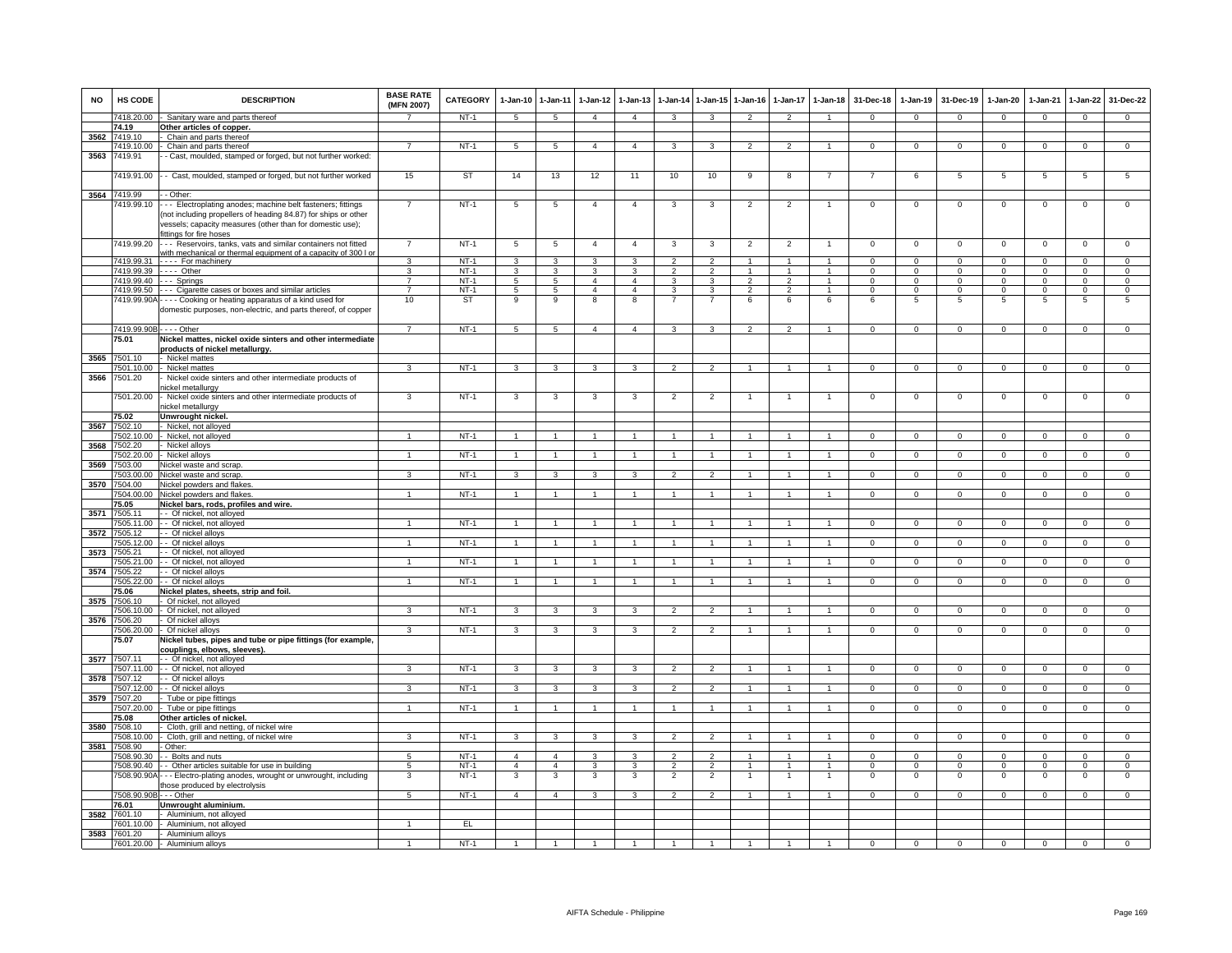| <b>NO</b> | HS CODE                            | <b>DESCRIPTION</b>                                                                            | <b>BASE RATE</b><br>(MFN 2007) | <b>CATEGORY</b>        | 1-Jan-10 1-Jan-11   |                         | $1-Jan-12$     | $1-Jan-13$              | $1 - Jan-14$                     | 1-Jan-15 1-Jan-16                |                     | 1-Jan-17                     | $1 - Jan-18$                     | 31-Dec-18                        | 1-Jan-19                  | 31-Dec-19                  | 1-Jan-20         | $1-Jan-21$                | 1-Jan-22                    | 31-Dec-22                     |
|-----------|------------------------------------|-----------------------------------------------------------------------------------------------|--------------------------------|------------------------|---------------------|-------------------------|----------------|-------------------------|----------------------------------|----------------------------------|---------------------|------------------------------|----------------------------------|----------------------------------|---------------------------|----------------------------|------------------|---------------------------|-----------------------------|-------------------------------|
| 3584      | 602.00<br>7602.00.00               | Aluminium waste and scrap.<br>Aluminium waste and scrap                                       |                                | $NT-1$                 |                     |                         |                |                         |                                  |                                  |                     |                              |                                  | $\Omega$                         | $\Omega$                  | $\Omega$                   | $\Omega$         | $\Omega$                  | $\Omega$                    | $\Omega$                      |
|           | 76.03                              | Aluminium powders and flakes.                                                                 |                                |                        |                     |                         |                |                         |                                  |                                  |                     |                              |                                  |                                  |                           |                            |                  |                           |                             |                               |
|           | 3585 7603.10                       | - Powders of non-lamellar structure                                                           |                                |                        |                     |                         |                |                         |                                  |                                  |                     |                              |                                  |                                  |                           |                            |                  |                           |                             |                               |
|           | 7603.10.00                         | - Powders of non-lamellar structure                                                           | $\blacktriangleleft$           | $NT-1$                 | -1                  | $\mathbf{1}$            |                |                         | $\mathbf{1}$                     |                                  |                     |                              |                                  | $\mathbf{0}$                     | $\mathbf 0$               | $^{\circ}$                 | $\circ$          | $^{\circ}$                | $^{\circ}$                  | $\mathbf{0}$                  |
| 3586      | 7603.20<br>7603.20.00              | Powders of lamellar structure; flakes:<br>- Powders of lamellar structure: flakes             | 3                              | $NT-1$                 | $\mathbf{3}$        | $\overline{\mathbf{3}}$ | 3              | 3                       | $\overline{2}$                   | $\overline{2}$                   | $\mathbf{1}$        | $\mathbf{1}$                 | $\mathbf{1}$                     | $\overline{0}$                   | $\Omega$                  | $\overline{0}$             | $\Omega$         | $\Omega$                  | $\overline{0}$              | $\overline{0}$                |
|           | 76.04                              | Aluminium bars, rods and profiles.                                                            |                                |                        |                     |                         |                |                         |                                  |                                  |                     |                              |                                  |                                  |                           |                            |                  |                           |                             |                               |
| 3587      | 7604.10                            | Of aluminium, not alloyed:                                                                    |                                |                        |                     |                         |                |                         |                                  |                                  |                     |                              |                                  |                                  |                           |                            |                  |                           |                             |                               |
|           | 7604.10.10                         | - Bars and rods                                                                               | 3                              | $NT-1$                 | 3                   | 3                       | 3              | з                       | $\mathcal{P}$                    | $\mathcal{P}$                    | $\mathbf{1}$        | $\mathbf{1}$                 |                                  | $\Omega$                         | $^{\circ}$                | $^{\circ}$                 | $\Omega$         | $\Omega$                  | $\mathbf 0$                 | $\mathsf 0$                   |
|           | 7604.10.90                         | - - Other                                                                                     | 3                              | $NT-1$                 | 3                   | 3                       | 3              | $\overline{3}$          | $\frac{1}{2}$                    | $\overline{2}$                   | $\overline{1}$      | $\overline{1}$               | $\mathbf{1}$                     | $\Omega$                         | $\Omega$                  | $\overline{0}$             | $\overline{0}$   | $\Omega$                  | $\overline{0}$              | $\overline{0}$                |
| 3588      | 7604.21                            | - Hollow profiles:                                                                            |                                |                        |                     |                         |                |                         |                                  |                                  |                     |                              |                                  |                                  |                           |                            |                  |                           |                             |                               |
|           | 7604.21.10                         | - Perforated tube profiles for evaporator coils of motor<br>vehicle air conditioning machines | 3                              | $NT-1$                 | 3                   | $\overline{\mathbf{3}}$ | 3              | $\overline{\mathbf{3}}$ | $\overline{2}$                   | $\overline{2}$                   | $\overline{1}$      | $\overline{1}$               | $\overline{1}$                   | $\mathbf 0$                      | $\mathbf 0$               | $\overline{0}$             | $\mathbf{O}$     | $\mathbf 0$               | $\overline{0}$              | $\overline{0}$                |
|           |                                    | 7604.21.90A - - - - Aluminum spacers (hollow profiles with one side having                    | 3                              | <b>NT-1</b>            | 3                   | 3                       | 3              | 3                       | $\overline{2}$                   | $\overline{2}$                   |                     |                              |                                  | $\mathbf 0$                      | $\mathsf 0$               | $\mathbf 0$                | $\mathbf 0$      | $\Omega$                  | $\mathsf 0$                 | $\mathbf 0$                   |
|           |                                    | light perforations along its whole length)                                                    |                                |                        |                     |                         |                |                         |                                  |                                  |                     |                              |                                  |                                  |                           |                            |                  |                           |                             |                               |
|           | 7604.21.90B-                       |                                                                                               | $5\overline{5}$                | $NT-1$                 | $\overline{4}$      | $\overline{4}$          | 3              | 3                       | $\overline{2}$                   | $\overline{2}$                   | $\mathbf{1}$        | $\mathbf{1}$                 | $\mathbf{1}$                     | $\mathbf{0}$                     | $\overline{0}$            | $^{\circ}$                 | $^{\circ}$       | $^{\circ}$                | $\mathbf{0}$                | $\overline{0}$                |
|           | 3589 7604.29                       | - Other:                                                                                      |                                |                        |                     |                         |                |                         |                                  |                                  |                     |                              |                                  |                                  |                           |                            |                  |                           |                             |                               |
|           | 7604.29.10                         | -- Extruded bars and rods                                                                     | 5                              | $NT-1$                 | $\overline{a}$      | $\overline{4}$          | 3              | 3                       | $\mathfrak{p}$                   | $\mathcal{P}$                    |                     | 1                            | $\mathbf{1}$                     | $\Omega$                         | $\Omega$                  | $\Omega$                   | $\Omega$         | $\Omega$                  | $\mathbf 0$                 | $\Omega$                      |
|           | 7604.29.30<br>7604.29.90           | --- Y-shaped profiles for zip fasteners, in coils<br>--- Other                                | 3<br>$\overline{5}$            | $NT-1$<br>$NT-1$       | 3<br>$\overline{4}$ | 3<br>$\overline{4}$     | 3<br>3         | 3<br>3                  | $\overline{2}$<br>$\mathfrak{p}$ | $\overline{2}$<br>$\overline{2}$ | 1                   | $\mathbf{1}$<br>$\mathbf{1}$ | 1                                | $\mathbf 0$<br>$\Omega$          | $^{\circ}$<br>$\mathbf 0$ | $\mathbf 0$<br>$\mathbf 0$ | 0<br>$\mathbf 0$ | $^{\circ}$<br>$\mathbf 0$ | $\mathbf 0$<br>$\mathbf 0$  | $\overline{0}$<br>$\mathsf 0$ |
|           | 76.05                              | Aluminium wire.                                                                               |                                |                        |                     |                         |                |                         |                                  |                                  |                     |                              |                                  |                                  |                           |                            |                  |                           |                             |                               |
| 3590      | 7605.11                            | - Of which the maximum cross-sectional dimension exceeds                                      |                                |                        |                     |                         |                |                         |                                  |                                  |                     |                              |                                  |                                  |                           |                            |                  |                           |                             |                               |
|           |                                    | mm <sup>7</sup>                                                                               |                                |                        |                     |                         |                |                         |                                  |                                  |                     |                              |                                  |                                  |                           |                            |                  |                           |                             |                               |
|           | 7605.11.00                         | - - Of which the maximum cross-sectional dimension exceeds                                    | 3                              | $NT-1$                 | 3                   | 3                       | 3              | 3                       | $\overline{2}$                   | $\overline{2}$                   | 1                   |                              |                                  | $\overline{0}$                   | $\Omega$                  | $\overline{0}$             | $\Omega$         | $\Omega$                  | $\overline{0}$              | $\overline{0}$                |
|           |                                    | mm <sup>7</sup>                                                                               |                                |                        |                     |                         |                |                         |                                  |                                  |                     |                              |                                  |                                  |                           |                            |                  |                           |                             |                               |
| 3591      | 7605.19<br>7605.19.10              | - - Other:<br>--- Of a diameter not exceeding 0.0508 mm                                       | $\sqrt{5}$                     | $NT-1$                 | $\overline{a}$      | $\overline{4}$          | $\mathbf{3}$   | 3                       | $\overline{\phantom{a}}$         | $\overline{2}$                   |                     |                              |                                  | $\Omega$                         | $\Omega$                  | $\Omega$                   | $\Omega$         | $\Omega$                  | $\Omega$                    | $\Omega$                      |
|           | 7605.19.90                         | -- Other                                                                                      | -5                             | $NT-1$                 | $\overline{a}$      | $\overline{4}$          | 3              | 3                       | $\overline{2}$                   | $\overline{2}$                   | $\mathbf{1}$        | $\mathbf{1}$                 |                                  | $\Omega$                         | $\mathbf{0}$              | $\mathbf 0$                | 0                | $\mathbf 0$               | $\mathbf{0}$                | $\mathbf{0}$                  |
| 3592      | 7605.21                            | - Of which the maximum cross-sectional dimension exceeds                                      |                                |                        |                     |                         |                |                         |                                  |                                  |                     |                              |                                  |                                  |                           |                            |                  |                           |                             |                               |
|           |                                    | ' mm                                                                                          |                                |                        |                     |                         |                |                         |                                  |                                  |                     |                              |                                  |                                  |                           |                            |                  |                           |                             |                               |
|           | 7605.21.00                         | - Of which the maximum cross-sectional dimension exceeds                                      | $\overline{7}$                 | $NT-1$                 | $\overline{5}$      | 5                       | $\overline{4}$ | $\Delta$                | $\mathbf{3}$                     | 3                                | $\overline{2}$      | 2                            |                                  | $\mathbf 0$                      | $\mathbf 0$               | $\mathbf 0$                | $\Omega$         | $\Omega$                  | $\Omega$                    | $\mathbf 0$                   |
|           |                                    | mm                                                                                            |                                |                        |                     |                         |                |                         |                                  |                                  |                     |                              |                                  |                                  |                           |                            |                  |                           |                             |                               |
| 3593      | 7605.29<br>7605.29.10              | - Other:<br>-- Of a diameter not exceeding 0.254 mm                                           | з                              | $NT-1$                 | $\overline{3}$      | 3                       | 3              | 3                       | $\mathcal{D}$                    | $\mathcal{P}$                    | 1                   |                              |                                  | $\Omega$                         | 0                         | $\Omega$                   | $\Omega$         | $\Omega$                  | $^{\circ}$                  | $\mathsf 0$                   |
|           | 7605.29.90                         | -- Other                                                                                      | $\overline{7}$                 | $NT-1$                 | $\overline{5}$      | $5\phantom{.0}$         | $\overline{4}$ | $\overline{4}$          | $\mathbf{3}$                     | 3                                | $\overline{2}$      | $\overline{2}$               | $\overline{1}$                   | $\Omega$                         | $\mathsf 0$               | $\mathbf 0$                | $\mathbf{O}$     | $\Omega$                  | $\mathbf 0$                 | $\overline{0}$                |
|           | 76.06                              | Aluminium plates, sheets and strip, of a thickness                                            |                                |                        |                     |                         |                |                         |                                  |                                  |                     |                              |                                  |                                  |                           |                            |                  |                           |                             |                               |
|           |                                    | exceeding 0.2 mm.                                                                             |                                |                        |                     |                         |                |                         |                                  |                                  |                     |                              |                                  |                                  |                           |                            |                  |                           |                             |                               |
| 3594      | 7606.11                            | - - Of aluminium, not alloyed:                                                                |                                |                        |                     |                         |                |                         |                                  |                                  |                     |                              |                                  |                                  |                           |                            |                  |                           |                             |                               |
|           |                                    | 7606.11.00 - - Of aluminium, not alloyed                                                      | 3                              | $NT-1$                 | 3                   | $\mathbf{3}$            | $\mathbf{3}$   | 3                       | $\overline{2}$                   | $\overline{2}$                   |                     |                              |                                  | $\mathbf{0}$                     | $\mathbf 0$               | $\mathbf{0}$               | $\mathbf 0$      | $^{\circ}$                | $\mathbf 0$                 | $\mathbf 0$                   |
|           | 3595 7606.12<br>7606.12.10         | - - Of aluminium alloys:<br>--- Can stock including end stock and tab stock, in coils         | 1                              | $NT-1$                 | 1                   | $\mathbf{1}$            | 1              |                         | 1                                | $\mathbf{1}$                     |                     |                              | $\mathbf{1}$                     | $\Omega$                         | $\mathbf 0$               | $\Omega$                   | $\Omega$         | $\Omega$                  | $\mathbf{0}$                | $\overline{0}$                |
|           | 7606.12.31                         | --- Of aluminium alloy 5082 or 5182, exceeding 1,000 mm                                       | $\mathbf{1}$                   | $NT-1$                 | $\overline{1}$      | $\overline{1}$          | 1              | $\overline{1}$          | $\mathbf{1}$                     | $\overline{1}$                   | 1                   | $\mathbf{1}$                 | $\overline{1}$                   | $\Omega$                         | $\Omega$                  | $\Omega$                   | $\Omega$         | $\Omega$                  | $\Omega$                    | $\overline{0}$                |
|           | 7606.12.39                         | - - - - Other                                                                                 | 3                              | $NT-1$                 | 3                   | 3                       | 3              | 3                       | $\overline{2}$                   | $\overline{2}$                   |                     | 1                            | 1                                | $\mathbf{0}$                     | $^{\circ}$                | $^{\circ}$                 | $\mathbf 0$      | $^{\circ}$                | $^{\circ}$                  | $\mathbf 0$                   |
|           |                                    | 7606.12.40 --- Other, plain or figured by rolling or pressing but not                         | 3                              | $NT-1$                 | 3                   | 3                       | $\mathbf{3}$   | 3                       | $\overline{2}$                   | $\overline{2}$                   | 1                   |                              | $\overline{1}$                   | $\mathsf 0$                      | $\mathsf 0$               | $\mathbf 0$                | $\mathbf 0$      | $\mathbf 0$               | $\mathsf 0$                 | $\mathsf 0$                   |
|           | 7606.12.90                         | otherwise surface treated<br>--- Other                                                        | $\overline{3}$                 | $NT-1$                 | $\mathbf{3}$        | $\mathbf{3}$            | $\mathbf{3}$   | 3                       | $\overline{2}$                   | $\overline{2}$                   | $\overline{1}$      | $\overline{1}$               | $\overline{1}$                   | $\mathbf 0$                      | $\mathbf 0$               | $\mathsf 0$                | $\mathbf{O}$     | $\mathbf 0$               | $\mathsf 0$                 | $\mathsf 0$                   |
| 3596      | 7606.91                            | - Of aluminium, not alloyed:                                                                  |                                |                        |                     |                         |                |                         |                                  |                                  |                     |                              |                                  |                                  |                           |                            |                  |                           |                             |                               |
|           | 7606.91.20                         | --- Plain or figured by rolling or pressing but not otherwise                                 | 3                              | $NT-1$                 | 3                   | 3                       | 3              | 3                       | $\overline{2}$                   | $\overline{2}$                   | 1                   | -1                           | -1                               | $\overline{0}$                   | $\overline{0}$            | $\overline{0}$             | $\mathsf 0$      | $\mathbf 0$               | $\overline{0}$              | $\overline{0}$                |
|           |                                    | surface treated                                                                               |                                |                        |                     |                         |                |                         |                                  |                                  |                     |                              |                                  |                                  |                           |                            |                  |                           |                             |                               |
|           | 7606.91.90                         | --- Other                                                                                     | 3                              | $NT-1$                 | $\mathbf{3}$        | $\mathbf{3}$            | $\mathbf{3}$   | 3                       | $\overline{2}$                   | $\overline{2}$                   |                     | $\mathbf{1}$                 | $\overline{1}$                   | $\mathbf 0$                      | $\mathbf 0$               | $\mathbf{0}$               | $\mathbf{O}$     | $\mathbf{0}$              | $\circ$                     | $\mathbf{0}$                  |
|           | 3597 7606.92                       | - Of aluminium alloys:                                                                        |                                | $NT-1$                 | 4                   | $\overline{4}$          | 3              | 3                       | 2                                | 2                                | 1.                  | 1                            | -1.                              | $\Omega$                         | $\Omega$                  | $\Omega$                   | $\Omega$         | $\Omega$                  |                             |                               |
|           | 7606.92.30<br>7606.92.90 --- Other | --- Plain or figured by rolling or pressing but not otherwise                                 | 5<br>5                         | $NT-1$                 | $\overline{4}$      | $\overline{4}$          | 3              | 3                       | $\overline{2}$                   | $\overline{2}$                   | $\mathbf{1}$        | $\mathbf{1}$                 | $\overline{1}$                   | $\mathbf 0$                      | $\mathbf 0$               | $\mathbf{0}$               | 0                | $\mathbf 0$               | $\mathbf{0}$<br>$\mathbf 0$ | $\mathbf 0$<br>$\mathbf 0$    |
|           | 76.07                              | Aluminium foil (whether or not printed or backed with                                         |                                |                        |                     |                         |                |                         |                                  |                                  |                     |                              |                                  |                                  |                           |                            |                  |                           |                             |                               |
|           |                                    | paper, paperboard, plastics or similar backing materials)                                     |                                |                        |                     |                         |                |                         |                                  |                                  |                     |                              |                                  |                                  |                           |                            |                  |                           |                             |                               |
|           |                                    | of a thickness (excluding any backing) not exceeding 0.2                                      |                                |                        |                     |                         |                |                         |                                  |                                  |                     |                              |                                  |                                  |                           |                            |                  |                           |                             |                               |
|           | 7607.11                            | mm.<br>- - Rolled but not further worked                                                      |                                |                        |                     |                         |                |                         |                                  |                                  |                     |                              |                                  |                                  |                           |                            |                  |                           |                             |                               |
| 3598      | 7607.11.00                         | - - Rolled but not further worked                                                             | 3                              | $NT-1$                 | $\mathcal{R}$       | 3                       | 3              | 3                       | $\overline{2}$                   | $\overline{2}$                   |                     |                              | $\overline{1}$                   | $\Omega$                         | $\mathbf 0$               | $\mathbf 0$                | $\Omega$         | $\mathbf{0}$              | $\mathbf{0}$                | $\mathbf 0$                   |
| 3599      | 7607.19                            | - - Other                                                                                     |                                |                        |                     |                         |                |                         |                                  |                                  |                     |                              |                                  |                                  |                           |                            |                  |                           |                             |                               |
|           |                                    | 7607.19.10 --- Foil of aluminium alloy A1075 or A3903                                         | 3                              | ST                     | 3                   | $\mathbf{3}$            | $\mathbf{3}$   | 3                       | 3                                | $\mathbf{3}$                     | 3                   | $\mathbf{3}$                 | 3                                | 3                                | 3                         | $\mathbf{3}$               | 3                | 3                         | 3                           | 3                             |
|           | 7607.19.90 --- Other               |                                                                                               | 3                              | $NT-1$                 | $\mathbf{3}$        | $\mathbf{3}$            | $\mathbf{3}$   | $\mathbf{3}$            | $\overline{2}$                   | $\overline{2}$                   | $\mathbf{1}$        | $\overline{1}$               | $\overline{1}$                   | $\mathbf{0}$                     | $\overline{0}$            | $\overline{0}$             | $\mathbf{0}$     | $\mathbf{0}$              | $\mathbf{0}$                | $\overline{0}$                |
| 3600      | 7607.20                            | Backed:                                                                                       |                                |                        |                     |                         |                |                         |                                  |                                  |                     |                              |                                  |                                  |                           |                            |                  |                           |                             |                               |
|           | 7607.20.40<br>607.20.90            | - Imitation gold or silver<br>- Other                                                         | 15<br>15                       | <b>ST</b><br><b>ST</b> | 14<br>14            | 13<br>13                | 12<br>12       | 11<br>11                | 10<br>10                         | 10<br>10                         | 9<br>$\overline{9}$ | 8<br>$\overline{\mathbf{a}}$ | $\overline{7}$<br>$\overline{7}$ | $\overline{7}$<br>$\overline{7}$ | 6<br>6                    | 5<br>5                     | 5<br>5           | 5<br>$\overline{5}$       | $5\phantom{.0}$<br>5        | $\overline{5}$<br>5           |
|           | 76.08                              | Aluminium tubes and pipes.                                                                    |                                |                        |                     |                         |                |                         |                                  |                                  |                     |                              |                                  |                                  |                           |                            |                  |                           |                             |                               |
| 3601      | 7608.10                            | Of aluminium, not alloyed                                                                     |                                |                        |                     |                         |                |                         |                                  |                                  |                     |                              |                                  |                                  |                           |                            |                  |                           |                             |                               |
|           | '608.10.00                         | Of aluminium, not alloyed                                                                     | 5                              | $NT-1$                 | $\overline{4}$      | $\overline{4}$          | $\mathbf{3}$   | $\mathbf{a}$            | $\mathcal{D}$                    | $\mathcal{P}$                    |                     | $\mathbf{1}$                 |                                  | $\Omega$                         | $\mathbf 0$               | $\mathbf 0$                | $\Omega$         | $\mathbf 0$               | $\circ$                     | $\Omega$                      |
| 3602      | 7608.20                            | Of aluminium alloys                                                                           |                                |                        |                     |                         |                |                         |                                  |                                  |                     |                              |                                  |                                  |                           |                            |                  |                           |                             |                               |
|           | 608.20.00                          | Of aluminium alloys                                                                           |                                | $NT-1$                 | 5                   | $\overline{5}$          | $\overline{4}$ | $\boldsymbol{\Lambda}$  | 3                                | $\mathbf{z}$                     |                     | 2                            |                                  | $\Omega$                         | $\Omega$                  | $\Omega$                   | $\Omega$         | $\Omega$                  | $\Omega$                    | $\Omega$                      |
| 3603      | 7609.00                            | Aluminium tube or pipe fittings (for example, couplings<br>elbows, sleeves).                  |                                |                        |                     |                         |                |                         |                                  |                                  |                     |                              |                                  |                                  |                           |                            |                  |                           |                             |                               |
|           | 7609.00.00                         | Aluminium tube or pipe fittings (for example, couplings,                                      |                                | $NT-2$                 | $5\overline{5}$     | 5                       | 5              | $\Delta$                | $\mathbf{A}$                     | $\Lambda$                        | 3                   | 3                            |                                  | $\mathcal{R}$                    | $\overline{2}$            | $\Omega$                   | $\Omega$         | $\Omega$                  | $\Omega$                    | $\Omega$                      |
|           |                                    | elbows, sleeves).                                                                             |                                |                        |                     |                         |                |                         |                                  |                                  |                     |                              |                                  |                                  |                           |                            |                  |                           |                             |                               |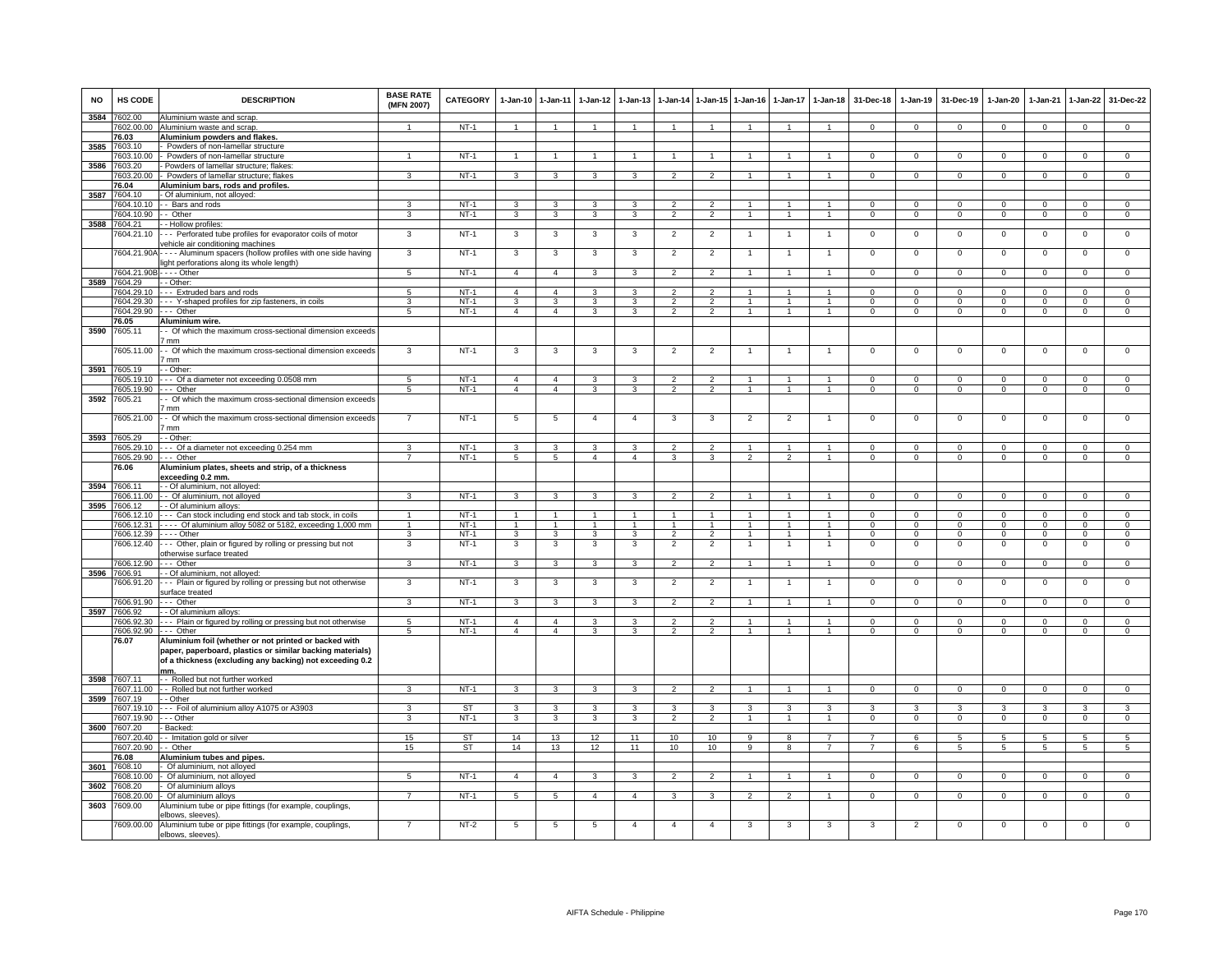| <b>NO</b> | HS CODE                    | <b>DESCRIPTION</b>                                                                                                                                                                                                                                                                                                                                                                                     | <b>BASE RATE</b><br>(MFN 2007) | <b>CATEGORY</b>        |                            | 1-Jan-10 1-Jan-11       | $1-Jan-12$          | $1 - Jan-13$                  | $1-Jan-14$                       | $1 - Jan-15$                     | $1 - Jan-16$  | $1-Jan-17$      | $1-Jan-18$           | 31-Dec-18                    | $1-Jan-19$           | 31-Dec-19           | $1-Jan-20$           | 1-Jan-21            | 1-Jan-22             | 31-Dec-22                        |
|-----------|----------------------------|--------------------------------------------------------------------------------------------------------------------------------------------------------------------------------------------------------------------------------------------------------------------------------------------------------------------------------------------------------------------------------------------------------|--------------------------------|------------------------|----------------------------|-------------------------|---------------------|-------------------------------|----------------------------------|----------------------------------|---------------|-----------------|----------------------|------------------------------|----------------------|---------------------|----------------------|---------------------|----------------------|----------------------------------|
|           | 76.10                      | Aluminium structures (excluding prefabricated buildings<br>of heading 94.06) and parts of structures (for example,<br>bridges and bridge-sections, towers, lattice masts, roofs,<br>roofing frameworks, doors and windows and their frames<br>and thresholds for doors, balustrades, pillars and<br>columns); aluminium plates, rods, profiles, tubes and the<br>like, prepared for use in structures. |                                |                        |                            |                         |                     |                               |                                  |                                  |               |                 |                      |                              |                      |                     |                      |                     |                      |                                  |
| 3604      | 7610.10                    | Doors, windows and their frames and thresholds for doors                                                                                                                                                                                                                                                                                                                                               |                                |                        |                            |                         |                     |                               |                                  |                                  |               |                 |                      |                              |                      |                     |                      |                     |                      |                                  |
|           | 7610.10.00                 | - Doors, windows and their frames and thresholds for doors                                                                                                                                                                                                                                                                                                                                             | 10                             | $NT-2$                 | 9                          | 8                       | 8                   | $\overline{7}$                | $\overline{7}$                   | 6                                | 6             | 5               | $5\overline{5}$      | 5                            | $\overline{4}$       | $\mathbf{0}$        | $\mathbf 0$          | $\mathbf 0$         | $\mathbf 0$          | $\mathbf 0$                      |
|           | 3605 7610.90               | - Other:                                                                                                                                                                                                                                                                                                                                                                                               |                                |                        |                            |                         |                     |                               |                                  |                                  |               |                 |                      |                              |                      |                     |                      |                     |                      |                                  |
|           | 7610.90.10                 | - Bridges and bridge section, towers or lattice masts                                                                                                                                                                                                                                                                                                                                                  | 10                             | <b>ST</b>              | 9                          | $\overline{9}$          | 8                   | $\overline{8}$                | $\overline{7}$                   | $\overline{7}$                   | 6             | 6               | 6                    | 6                            | $5^{\circ}$          | -5                  | $5^{\circ}$          | 5                   | 5                    | 5                                |
|           | 7610.90.90                 | - Other                                                                                                                                                                                                                                                                                                                                                                                                | 10                             | ST                     | 9                          | 9                       | 8                   | 8                             | $\overline{7}$                   | $\overline{7}$                   | 6             | 6               | 6                    | 6                            | 5                    | 5                   | 5                    | $\sqrt{5}$          | 5                    | 5                                |
| 3606      | 7611.00                    | Aluminium reservoirs, tanks, vats and similar containers, for<br>any material (other than compressed or liquefied gas), of a<br>capacity exceeding 300 l, whether or not lined or heat-<br>insulated, but not fitted with mechanical or thermal equipment.                                                                                                                                             |                                |                        |                            |                         |                     |                               |                                  |                                  |               |                 |                      |                              |                      |                     |                      |                     |                      |                                  |
|           |                            | 7611.00.00 Aluminium reservoirs, tanks, vats and similar containers, for<br>any material (other than compressed or liquefied gas), of a<br>capacity exceeding 300 l, whether or not lined or heat-<br>insulated, but not fitted with mechanical or thermal equipment.                                                                                                                                  | 10                             | $NT-2$                 | 9                          | 8                       | 8                   |                               | $\overline{7}$                   | 6                                | 6             | 5               | 5                    | 5                            | $\overline{4}$       | $\Omega$            | $\Omega$             | $\Omega$            | $\mathsf 0$          | $\Omega$                         |
|           | 76.12                      | Aluminium casks, drums, cans, boxes and similar<br>containers (including rigid or collapsible tubular<br>containers), for any material (other than compressed or<br>liquefied gas), of a capacity not exceeding 300 l, whether<br>or not lined or heat-insulated, but not fitted with<br>mechanical or thermal equipment.                                                                              |                                |                        |                            |                         |                     |                               |                                  |                                  |               |                 |                      |                              |                      |                     |                      |                     |                      |                                  |
|           | 3607 7612.10               | - Collapsible tubular containers                                                                                                                                                                                                                                                                                                                                                                       |                                |                        |                            |                         |                     |                               |                                  |                                  |               |                 |                      |                              |                      |                     |                      |                     |                      |                                  |
|           | 7612.10.00                 | - Collapsible tubular containers                                                                                                                                                                                                                                                                                                                                                                       | 10                             | $NT-1$                 | 9                          | 8                       | $\overline{7}$      | 6                             | 5                                | $\overline{4}$                   | 3             | $\overline{2}$  | $\overline{2}$       | $\overline{0}$               | $\mathbf{0}$         | $\mathbf 0$         | $\mathbf{0}$         | $\mathbf 0$         | $\mathbf{0}$         | $\mathbf{0}$                     |
|           | 3608 7612.90<br>7612.90.10 | - Other:<br>- Seamless containers for fresh milk                                                                                                                                                                                                                                                                                                                                                       | 15                             |                        | 14                         | 13                      | 12                  | 11                            | 10                               | 10                               | 9             | 8               | $\overline{7}$       | $\overline{7}$               | 6                    | $5^{\circ}$         | $5^{\circ}$          | 5                   | $\overline{5}$       | $\overline{5}$                   |
|           | 7612.90.90                 | ---- Cryogenic aluminium storage tank (semen tank)                                                                                                                                                                                                                                                                                                                                                     | 15                             | <b>ST</b><br><b>ST</b> | 14                         | 13                      | 12                  | 11                            | 10                               | 10                               | 9             | 8               | $\overline{7}$       |                              | 6                    | 5                   | 5                    |                     | 5                    | 5                                |
|           | 7612.90.90E                | --- Other                                                                                                                                                                                                                                                                                                                                                                                              | 15                             | ST                     | 14                         | 13                      | 12                  | 11                            | 10                               | 10                               | 9             | 8               | $\overline{7}$       | $\overline{7}$               | 6                    | 5                   | 5                    | 5                   | 5                    | 5                                |
|           | 3609 7613.00               | Aluminium containers for compressed or liquefied gas.                                                                                                                                                                                                                                                                                                                                                  |                                |                        |                            |                         |                     |                               |                                  |                                  |               |                 |                      |                              |                      |                     |                      |                     |                      |                                  |
|           | 7613.00.00                 | Aluminium containers for compressed or liquefied gas.                                                                                                                                                                                                                                                                                                                                                  | $\overline{7}$                 | ST                     | $\overline{7}$             | $\overline{7}$          | $\overline{7}$      | $\overline{7}$                | $\overline{7}$                   | 6                                | 6             | $\overline{5}$  | $5\overline{)}$      | $\overline{5}$               | $\overline{5}$       | 5                   | $\overline{5}$       | $\sqrt{5}$          | 5                    | $\overline{5}$                   |
|           | 76.14                      | Stranded wire, cables, plaited bands and the like, of                                                                                                                                                                                                                                                                                                                                                  |                                |                        |                            |                         |                     |                               |                                  |                                  |               |                 |                      |                              |                      |                     |                      |                     |                      |                                  |
|           | 3610 7614.10               | aluminium, not electrically insulated<br>- With steel core:                                                                                                                                                                                                                                                                                                                                            |                                |                        |                            |                         |                     |                               |                                  |                                  |               |                 |                      |                              |                      |                     |                      |                     |                      |                                  |
|           | 7614.10.11                 | --- Of circular cross-section not exceeding 500 mm <sup>2</sup>                                                                                                                                                                                                                                                                                                                                        | 10 <sup>1</sup>                | ST                     | $\mathbf{Q}$               | $\mathbf{q}$            | 8                   | 8                             | $\overline{7}$                   | $\overline{7}$                   | -6            | 6               | 6                    | -6                           | -5                   | -5                  | -5                   | -5                  | -5                   | 5                                |
|           | 7614.10.12                 | --- Of circular cross-section exceeding 500 mm2 but not                                                                                                                                                                                                                                                                                                                                                | 10                             | ST                     | 9                          | 9                       | 8                   | 8                             | $\overline{7}$                   | $\overline{7}$                   | 6             | 6               | 6                    | 6                            | 5                    | 5                   | 5                    | 5                   | $\overline{5}$       | 5                                |
|           | 614.10.19                  | $\cdots$ Other                                                                                                                                                                                                                                                                                                                                                                                         | 10                             | <b>ST</b>              | $\overline{9}$             | $\overline{9}$          | $\overline{8}$      | $\overline{8}$                | $\overline{7}$                   | $\overline{7}$                   | 6             | 6               | 6                    | 6                            | 5                    | $5^{\circ}$         | 5                    | $\sqrt{5}$          | 5                    | $\overline{5}$                   |
|           | 7614.10.90                 | - Other                                                                                                                                                                                                                                                                                                                                                                                                | 10                             | <b>ST</b>              | 9                          | 9                       | 8                   | 8                             | $\overline{7}$                   | $\overline{7}$                   | 6             | 6               | 6                    | 6                            | 5                    | 5                   | 5                    | $\sqrt{5}$          | 5                    | 5                                |
| 3611      | 7614.90                    | Other:                                                                                                                                                                                                                                                                                                                                                                                                 |                                |                        |                            |                         |                     |                               |                                  |                                  |               |                 |                      |                              |                      |                     |                      |                     |                      |                                  |
|           | 7614.90.11                 | - - Of circular cross-section not exceeding 500 mm <sup>2</sup>                                                                                                                                                                                                                                                                                                                                        | 10                             | <b>ST</b>              | $\overline{9}$<br><b>q</b> | 9<br>$\overline{q}$     | 8                   | 8                             | $\overline{7}$                   | $\overline{7}$<br>$\overline{7}$ | 6             | 6               | 6                    | 6                            | -5<br>$\overline{5}$ | -5                  | -5<br>$\overline{5}$ | 5                   | -5<br>$\overline{5}$ | 5                                |
|           | 7614.90.12<br>7614.90.19   | - - Of circular cross-section exceeding 500 mm2 but not<br>-- Other                                                                                                                                                                                                                                                                                                                                    | 10<br>10                       | ST<br><b>ST</b>        | q                          | $\overline{9}$          | $\overline{8}$<br>8 | -8<br>$\overline{\mathbf{a}}$ | $\overline{7}$<br>$\overline{7}$ | $\overline{7}$                   | 6<br>6        | 6<br>6          | $\epsilon$<br>6      | $\epsilon$<br>$\overline{6}$ | $\overline{5}$       | 5<br>$\overline{5}$ | $\overline{5}$       | 5<br>$\overline{5}$ | $\overline{5}$       | $\overline{5}$<br>$\overline{5}$ |
|           | 7614.90.90                 | - Other                                                                                                                                                                                                                                                                                                                                                                                                | 10                             | <b>ST</b>              | 9                          | 9                       | 8                   | 8                             | $\overline{7}$                   | $\overline{7}$                   | 6             | 6               | 6                    | 6                            | $\sqrt{5}$           | $\sqrt{5}$          | $5^{\circ}$          | $\sqrt{5}$          | $\sqrt{5}$           | $5^{\circ}$                      |
|           | 76.15                      | Table, kitchen or other household articles and parts<br>thereof, of aluminium; pot scourers and scouring or<br>polishing pads, gloves and the like, of aluminium;<br>sanitary ware and parts thereof, of aluminium.                                                                                                                                                                                    |                                |                        |                            |                         |                     |                               |                                  |                                  |               |                 |                      |                              |                      |                     |                      |                     |                      |                                  |
| 3612      | 7615.11                    | - Pot scourers and scouring or polishing pads, gloves and<br>he like                                                                                                                                                                                                                                                                                                                                   |                                |                        |                            |                         |                     |                               |                                  |                                  |               |                 |                      |                              |                      |                     |                      |                     |                      |                                  |
|           | 615.11.00                  | - Pot scourers and scouring or polishing pads, gloves and<br>the like                                                                                                                                                                                                                                                                                                                                  | 15                             | $NT-1$                 | 14                         | 13                      | 12                  | 11                            | 10                               | 8                                | 6             | 5               | $\mathbf{3}$         | $\mathsf 0$                  | $\mathbf 0$          | $\mathbf 0$         | $\mathbf 0$          | $\mathbf 0$         | $\mathsf 0$          | $\mathbf 0$                      |
| 3613      | 7615.19                    | - Other                                                                                                                                                                                                                                                                                                                                                                                                |                                |                        |                            |                         |                     |                               |                                  |                                  |               |                 |                      |                              |                      |                     |                      |                     |                      |                                  |
|           | 7615.19.00                 | - Other                                                                                                                                                                                                                                                                                                                                                                                                | 15                             | $NT-1$                 | 14                         | 13                      | 12                  | 11                            | 10                               | 8                                | 6             | $5\overline{5}$ | 3                    | $\Omega$                     | $\Omega$             | $\Omega$            | $\Omega$             |                     | $\Omega$             | $\Omega$                         |
| 3614      | 7615.20                    | - Sanitary ware and parts thereof:                                                                                                                                                                                                                                                                                                                                                                     |                                |                        |                            |                         |                     |                               |                                  |                                  |               |                 |                      |                              |                      |                     |                      |                     |                      |                                  |
|           | 7615.20.10                 | - - Bedpans, urinals (portable type) and chamber-pots                                                                                                                                                                                                                                                                                                                                                  | 15                             | $NT-1$                 | 14                         | 13                      | 12                  | 11                            | 10                               | 8                                | 6             | 5               | 3                    | $\Omega$                     | $\Omega$             | $\Omega$            | $\Omega$             |                     | $\mathbf 0$          | $\Omega$                         |
|           | 7615.20.90<br>76.16        | - Other<br>Other articles of aluminium.                                                                                                                                                                                                                                                                                                                                                                | 15                             | $NT-1$                 | 14                         | 13                      | 12                  | 11                            | 10                               | 8                                | 6             | 5               | 3                    | $\mathbf 0$                  | $\mathbf{0}$         | $\mathbf{0}$        | $^{\circ}$           | $\Omega$            | $\mathbf 0$          | $\overline{0}$                   |
| 3615      | 7616.10                    | Nails, tacks, staples (other than those of heading 83.05),                                                                                                                                                                                                                                                                                                                                             |                                |                        |                            |                         |                     |                               |                                  |                                  |               |                 |                      |                              |                      |                     |                      |                     |                      |                                  |
|           |                            | crews, bolts, nuts, screw hooks, rivets, cotters, cotter-pin                                                                                                                                                                                                                                                                                                                                           |                                |                        |                            |                         |                     |                               |                                  |                                  |               |                 |                      |                              |                      |                     |                      |                     |                      |                                  |
|           | 7616.10.10                 | - - Nails                                                                                                                                                                                                                                                                                                                                                                                              | 10                             | $NT-1$                 | $\mathbf{q}$               | 8                       | $\overline{7}$      | 6                             | -5                               | $\mathbf{A}$                     | $\mathcal{R}$ | $\mathcal{P}$   | $\mathcal{P}$        | $\Omega$                     | $^{\circ}$           | $\Omega$            | $\Omega$             | $\Omega$            | $\mathbf{0}$         | $\Omega$                         |
|           | 7616.10.20                 | - Staples and hooks; bolts and nuts                                                                                                                                                                                                                                                                                                                                                                    | 10                             | $NT-1$                 | 9                          | 8                       | $\overline{7}$      | 6                             | 5                                | $\overline{4}$                   | 3             | 2               | 2                    | $\mathbf{0}$                 | $\mathbf{0}$         | $^{\circ}$          | $^{\circ}$           | $\Omega$            | $\mathbf{0}$         | $\mathbf 0$                      |
|           | 7616.10.90                 | - Other                                                                                                                                                                                                                                                                                                                                                                                                | 10                             | $NT-1$                 | 9                          | $\overline{\mathbf{8}}$ | $\overline{7}$      | 6                             | $5\overline{5}$                  | $\overline{4}$                   | 3             | 2               | $\overline{2}$       | $\overline{0}$               | $^{\circ}$           | $\overline{0}$      | $\overline{0}$       | $\mathbf 0$         | $\overline{0}$       | $\overline{0}$                   |
|           | 3616 7616.91               | - Cloth, grill, netting and fencing, of aluminium wire                                                                                                                                                                                                                                                                                                                                                 |                                |                        |                            |                         |                     |                               |                                  |                                  |               |                 |                      |                              |                      |                     |                      |                     |                      |                                  |
|           | 616.91.00<br>7616.99       | Cloth, grill, netting and fencing, of aluminium wire<br>- Other:                                                                                                                                                                                                                                                                                                                                       | 15                             | $NT-1$                 | 14                         | 13                      | 12                  | 11                            | 10                               | 8                                | 6             | 5               | 3                    | $\mathbf 0$                  | $\mathsf 0$          | $\mathbf 0$         | $\mathbf 0$          | $\Omega$            | $\overline{0}$       | $\overline{0}$                   |
| 3617      | 7616.99.20                 | - - Ferrules for use in the manufacture of pencils                                                                                                                                                                                                                                                                                                                                                     | $\mathbf{R}$                   | $NT-1$                 | $\mathcal{R}$              | 3                       | 3                   | $\mathbf{R}$                  | $\mathcal{D}$                    | $\mathcal{P}$                    | $\mathbf{1}$  | $\mathbf{1}$    | $\blacktriangleleft$ | $\Omega$                     | $\Omega$             | $\mathbf 0$         | $\Omega$             | $\Omega$            | $\mathbf 0$          | $\mathbf 0$                      |
|           | 7616.99.30                 | Slugs, round, of such dimension that the thickness                                                                                                                                                                                                                                                                                                                                                     | 3                              | $NT-1$                 | 3                          | 3                       | 3                   | 3                             | $\overline{2}$                   | $\overline{2}$                   |               |                 |                      | $\Omega$                     | $\Omega$             | $\Omega$            | $\Omega$             | $\Omega$            | $\Omega$             | $\Omega$                         |
|           |                            | exceeds one-tenth of the diameter                                                                                                                                                                                                                                                                                                                                                                      |                                |                        |                            |                         |                     |                               |                                  |                                  |               |                 |                      |                              |                      |                     |                      |                     |                      |                                  |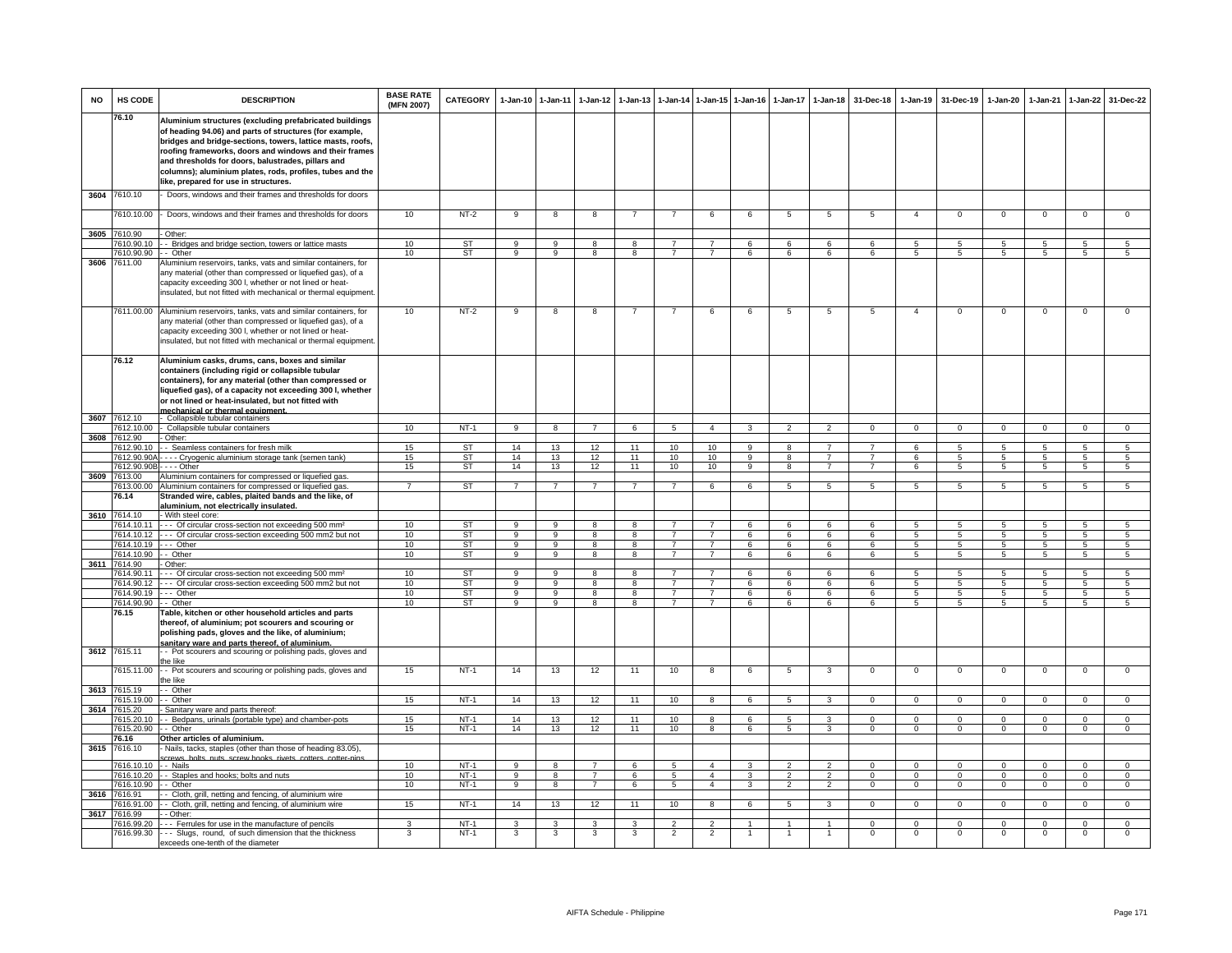| NO   | HS CODE                    | <b>DESCRIPTION</b>                                                                                                                                                                               | <b>BASE RATE</b><br>(MFN 2007) | CATEGORY         | 1-Jan-10                       | 1-Jan-11                         | 1-Jan-12       | 1-Jan-13                     |                                  |                                        | 1-Jan-14 1-Jan-15 1-Jan-16       | 1-Jan-17           | 1-Jan-18                       | 31-Dec-18                | 1-Jan-19                  | 31-Dec-19                 | 1-Jan-20                  | 1-Jan-21                     | 1-Jan-22                   | 31-Dec-22                  |
|------|----------------------------|--------------------------------------------------------------------------------------------------------------------------------------------------------------------------------------------------|--------------------------------|------------------|--------------------------------|----------------------------------|----------------|------------------------------|----------------------------------|----------------------------------------|----------------------------------|--------------------|--------------------------------|--------------------------|---------------------------|---------------------------|---------------------------|------------------------------|----------------------------|----------------------------|
|      | 7616.99.40                 | -- Bobbins, spools, reels and similar supports for textile<br>varn                                                                                                                               | 3                              | $NT-1$           | $\mathbf{3}$                   | $\mathbf{3}$                     | 3              | 3                            | $\overline{2}$                   | $\overline{2}$                         | $\overline{1}$                   | $\mathbf{1}$       | $\overline{1}$                 | $\mathbf 0$              | $\mathsf 0$               | $\Omega$                  | $\mathsf 0$               | $\overline{0}$               | $\Omega$                   | $\overline{0}$             |
|      |                            | 7616.99.60 --- Spouts and cups for latex collection                                                                                                                                              | 15                             | $NT-1$           | 14                             | 13                               | 12             | 11                           | 10                               | 8                                      | 6                                | 5                  | 3                              | $\Omega$                 | $\mathbf 0$               | $\Omega$                  | $\overline{0}$            | $\Omega$                     | $\Omega$                   | $\Omega$                   |
|      | 7616.99.90 --- Other       |                                                                                                                                                                                                  | 15                             | NT-1             | 14                             | 13                               | 12             | 11                           | 10                               | 8                                      | 6                                | 5                  | 3                              | $\mathbf{0}$             | $\mathbf 0$               | $\mathbf 0$               | $\mathbf{0}$              | $\mathbf{0}$                 | $\mathbf 0$                | $\mathbf{0}$               |
| 3618 | 78.01<br>7801.10           | Unwrought lead.<br>Refined lead                                                                                                                                                                  |                                |                  |                                |                                  |                |                              |                                  |                                        |                                  |                    |                                |                          |                           |                           |                           |                              |                            |                            |
|      | 7801.10.00                 | Refined lead                                                                                                                                                                                     | 3                              | $NT-1$           | 3                              | 3                                | 3              | 3                            | $\overline{2}$                   | $\overline{2}$                         | $\mathbf{1}$                     | $\mathbf{1}$       | $\overline{1}$                 | $\mathbf 0$              | $\mathbf 0$               | $\mathbf 0$               | $\mathsf 0$               | $\mathbf 0$                  | $\mathbf 0$                | $\Omega$                   |
| 3619 | 7801.91                    | - Containing by weight antimony as the principal other                                                                                                                                           |                                |                  |                                |                                  |                |                              |                                  |                                        |                                  |                    |                                |                          |                           |                           |                           |                              |                            |                            |
|      |                            | element                                                                                                                                                                                          |                                |                  |                                |                                  |                |                              |                                  |                                        |                                  |                    |                                |                          |                           |                           |                           |                              |                            |                            |
|      | 7801.91.00                 | - - Containing by weight antimony as the principal other<br>element                                                                                                                              | 3                              | $NT-1$           | 3                              | 3                                | 3              | 3                            | $\overline{2}$                   | $\overline{a}$                         | -1                               |                    | -1                             | $\mathbf{0}$             | $\mathsf 0$               | $\mathbf 0$               | $^{\circ}$                | $\mathbf 0$                  | $\mathsf 0$                | $\overline{0}$             |
| 3620 | 7801.99                    | - Other:                                                                                                                                                                                         |                                |                  |                                |                                  |                |                              |                                  |                                        |                                  |                    |                                |                          |                           |                           |                           |                              |                            |                            |
|      | 7801.99.10                 | - - Unrefined lead                                                                                                                                                                               |                                | $NT-1$           | $\overline{ }$                 | $\blacktriangleleft$             |                |                              |                                  |                                        |                                  |                    |                                | $\Omega$                 | $\Omega$                  | $\Omega$                  | $\Omega$                  |                              |                            | $\Omega$                   |
|      | 7801.99.90                 | --- Other                                                                                                                                                                                        | $\overline{1}$                 | $NT-1$           | $\overline{1}$                 | $\overline{1}$                   | $\mathbf{1}$   | $\overline{1}$               | $\overline{1}$                   | $\mathbf{1}$                           | $\overline{1}$                   | $\mathbf{1}$       | $\overline{1}$                 | $\mathbf{0}$             | $\overline{0}$            | $\mathbf{0}$              | $\mathbf{0}$              | $\overline{0}$               | $\mathbf 0$                | $\overline{0}$             |
| 3621 | 7802.00<br>7802.00.00      | ead waste and scrap.<br>ead waste and scrap                                                                                                                                                      | 3                              | $NT-1$           | $\mathbf{3}$                   | $\overline{\mathbf{3}}$          | 3              | 3                            | $\overline{2}$                   | $\overline{2}$                         | $\overline{1}$                   | $\mathbf{1}$       | $\overline{1}$                 | $\overline{0}$           | $\overline{0}$            | $\Omega$                  | $\overline{0}$            | $\overline{0}$               | $\overline{0}$             | $\overline{0}$             |
|      | 78.04                      | Lead plates, sheets, strip and foil; lead powders and                                                                                                                                            |                                |                  |                                |                                  |                |                              |                                  |                                        |                                  |                    |                                |                          |                           |                           |                           |                              |                            |                            |
|      |                            | lakes.                                                                                                                                                                                           |                                |                  |                                |                                  |                |                              |                                  |                                        |                                  |                    |                                |                          |                           |                           |                           |                              |                            |                            |
| 3622 | 7804.11                    | - Sheets, strip and foil of a thickness (excluding any<br>backing) not exceeding 0.2 mm                                                                                                          |                                |                  |                                |                                  |                |                              |                                  |                                        |                                  |                    |                                |                          |                           |                           |                           |                              |                            |                            |
|      | 7804.11.00                 | - - Sheets, strip and foil of a thickness (excluding any                                                                                                                                         | 3                              | $NT-1$           | 3                              | 3                                | 3              | 3                            | $\overline{2}$                   | $\overline{2}$                         | -1                               | -1                 | $\overline{1}$                 | $\overline{0}$           | $\overline{0}$            | $\overline{0}$            | $\overline{0}$            | $\overline{0}$               | $\overline{0}$             | $\overline{0}$             |
|      |                            | backing) not exceeding 0.2 mm                                                                                                                                                                    |                                |                  |                                |                                  |                |                              |                                  |                                        |                                  |                    |                                |                          |                           |                           |                           |                              |                            |                            |
|      | 3623 7804.19<br>7804.19.00 | - - Other:<br>- - Other                                                                                                                                                                          | 3                              | $NT-1$           | 3                              | 3                                | 3              | 3                            | $\overline{2}$                   | $\overline{2}$                         | -1                               | 1                  | $\overline{1}$                 | $^{\circ}$               | $\mathbf{0}$              | $^{\circ}$                | 0                         | $\mathbf{0}$                 | $^{\circ}$                 | $\mathbf{0}$               |
| 3624 | 7804.20                    | Powders and flakes                                                                                                                                                                               |                                |                  |                                |                                  |                |                              |                                  |                                        |                                  |                    |                                |                          |                           |                           |                           |                              |                            |                            |
|      | 7804.20.00                 | Powders and flakes                                                                                                                                                                               | 3                              | $NT-1$           | $\mathbf{3}$                   | 3                                | 3              | 3                            | $\overline{2}$                   | $\overline{2}$                         | $\mathbf{1}$                     | 1                  | $\mathbf{1}$                   | $\overline{0}$           | $\mathbf 0$               | $\mathbf{0}$              | $\mathbf{0}$              | $\mathbf 0$                  | $\overline{0}$             | $\overline{0}$             |
| 3625 | 7806.00                    | Bars, rods, profiles and wire                                                                                                                                                                    |                                |                  |                                |                                  |                |                              |                                  |                                        |                                  |                    |                                |                          |                           |                           |                           |                              |                            |                            |
|      | 7806.00.20                 | Bars, rods, profiles and wire                                                                                                                                                                    | $\overline{1}$                 | $NT-1$<br>$NT-1$ | $\overline{1}$                 | $\overline{1}$<br>$\overline{1}$ | $\overline{1}$ | $\mathbf{1}$<br>$\mathbf{1}$ | $\overline{1}$<br>$\overline{1}$ | $\blacktriangleleft$<br>$\overline{1}$ | $\overline{1}$<br>$\overline{1}$ | $\mathbf{1}$<br>-1 | $\mathbf{1}$<br>$\overline{1}$ | $^{\circ}$<br>$^{\circ}$ | $\mathbf 0$<br>$^{\circ}$ | $^{\circ}$<br>$\mathbf 0$ | $\mathbf 0$<br>$^{\circ}$ | $^{\circ}$<br>$\overline{0}$ | $\mathbf 0$<br>$\mathsf 0$ | $\mathbf 0$<br>$\mathsf 0$ |
|      | 7806.00.30                 | Tubes, pipes and tube or pipe fittings (for example,<br>couplings, elbows, sleeves)                                                                                                              |                                |                  |                                |                                  |                |                              |                                  |                                        |                                  |                    |                                |                          |                           |                           |                           |                              |                            |                            |
|      | 7806.00.90                 | Other                                                                                                                                                                                            | $5\overline{)}$                | $NT-1$           | $\overline{4}$                 | $\overline{4}$                   | $\mathbf{3}$   | 3                            | $\overline{2}$                   | $\overline{2}$                         |                                  |                    |                                | $\mathbf 0$              | $\mathbf 0$               | $\Omega$                  | $\Omega$                  | $\mathbf 0$                  | $\Omega$                   | $\Omega$                   |
|      | 79.01                      | Unwrought zinc.                                                                                                                                                                                  |                                |                  |                                |                                  |                |                              |                                  |                                        |                                  |                    |                                |                          |                           |                           |                           |                              |                            |                            |
| 3626 | 7901.11<br>7901.11.00      | - Containing by weight 99.99% or more of zinc                                                                                                                                                    |                                | $NT-1$           |                                |                                  |                |                              |                                  |                                        |                                  |                    |                                |                          |                           |                           |                           |                              |                            |                            |
| 3627 | 7901.12                    | - - Containing by weight 99.99% or more of zinc<br>- Containing by weight less than 99.99% of zinc                                                                                               | -1                             |                  | $\mathbf{1}$                   | $\overline{1}$                   | 1.             |                              | $\overline{1}$                   | -1.                                    | -1                               | 1                  | $\mathbf{1}$                   | $\mathbf 0$              | $\mathbf 0$               | $\mathbf 0$               | $\mathbf 0$               | $\mathbf{0}$                 | $\mathbf{0}$               | $\mathbf{0}$               |
|      | 901.12.00                  | - Containing by weight less than 99.99% of zinc                                                                                                                                                  |                                | $NT-1$           |                                | $\mathbf{1}$                     |                |                              |                                  |                                        |                                  |                    |                                | $\mathbf 0$              | $\mathsf 0$               | $\mathbf 0$               | $\mathsf 0$               | $\mathbf 0$                  | $\mathsf 0$                | $\overline{0}$             |
| 3628 | 7901.20                    | Zinc alloys                                                                                                                                                                                      |                                |                  |                                |                                  |                |                              |                                  |                                        |                                  |                    |                                |                          |                           |                           |                           |                              |                            |                            |
|      | 7901.20.00                 | Zinc alloys                                                                                                                                                                                      |                                | $NT-1$           | $\overline{1}$                 | $\overline{1}$                   |                |                              | $\overline{1}$                   |                                        |                                  |                    |                                | $\Omega$                 | $\Omega$                  | $\Omega$                  | $\Omega$                  | $\Omega$                     | $\Omega$                   | $\Omega$                   |
| 3629 | 7902.00<br>7902.00.00      | Zinc waste and scrap<br>Zinc waste and scrap                                                                                                                                                     | 3                              | $NT-1$           | 3                              | 3                                | 3              | 3                            | $\overline{2}$                   | $\overline{2}$                         |                                  |                    |                                | $\Omega$                 | $\Omega$                  | $\Omega$                  | $\Omega$                  | $\Omega$                     | $\overline{0}$             | $\overline{0}$             |
|      | 79.03                      | Zinc dust, powders and flakes.                                                                                                                                                                   |                                |                  |                                |                                  |                |                              |                                  |                                        |                                  |                    |                                |                          |                           |                           |                           |                              |                            |                            |
| 3630 | 7903.10                    | - Zinc dust                                                                                                                                                                                      |                                |                  |                                |                                  |                |                              |                                  |                                        |                                  |                    |                                |                          |                           |                           |                           |                              |                            |                            |
|      | 7903.10.00                 | - Zinc dust                                                                                                                                                                                      | 3                              | NT-1             | 3                              | 3                                | 3              | 3                            | $\overline{2}$                   | 2                                      |                                  |                    | 1                              | $^{\circ}$               | $\mathbf{0}$              | $^{\circ}$                | 0                         | $^{\circ}$                   | $^{\circ}$                 | $\Omega$                   |
| 3631 | 7903.90<br>7903.90.00      | Other<br>Other                                                                                                                                                                                   |                                | $NT-1$           | $\mathbf{1}$                   | $\mathbf{1}$                     |                |                              | -1                               | $\mathbf{1}$                           |                                  |                    | $\mathbf{1}$                   | $\mathbf{0}$             | $\mathbf 0$               | $\mathbf 0$               | $\mathbf{0}$              | $\mathbf 0$                  | $\mathbf 0$                | $\overline{0}$             |
| 3632 | 904.00                     | Zinc bars, rods, profiles and wire.                                                                                                                                                              |                                |                  |                                |                                  |                |                              |                                  |                                        |                                  |                    |                                |                          |                           |                           |                           |                              |                            |                            |
|      | 7904.00.00                 | Zinc bars, rods, profiles and wire                                                                                                                                                               | $\mathbf{3}$                   | $NT-1$           | 3                              | 3                                | 3              | 3                            | $\mathcal{D}$                    | $\mathcal{L}$                          |                                  |                    | $\mathbf{1}$                   | $\mathbf 0$              | $\mathbf 0$               | $^{\circ}$                | $\mathsf 0$               | $\mathbf 0$                  | $\mathbf 0$                | $\Omega$                   |
| 3633 | 7905.00                    | Zinc plates, sheets, strip and foil.                                                                                                                                                             |                                |                  |                                |                                  |                |                              |                                  |                                        |                                  |                    |                                |                          |                           |                           |                           |                              |                            |                            |
|      | 7905.00.10<br>7905.00.20   | Plates, sheet and strip<br>Foil                                                                                                                                                                  | 1                              | $NT-1$<br>$NT-1$ | $\overline{1}$<br>$\mathbf{1}$ | $\overline{1}$<br>$\overline{1}$ | $\mathbf{1}$   | $\mathbf{1}$                 | $\mathbf{1}$                     | $\blacktriangleleft$<br>$\mathbf{1}$   | $\mathbf{1}$                     | $\mathbf{1}$       | $\overline{1}$<br>$\mathbf{1}$ | $\Omega$<br>$\mathbf 0$  | $\Omega$<br>$\mathbf 0$   | $\Omega$<br>$\mathbf{O}$  | $\Omega$<br>$\mathbf{O}$  | $\Omega$<br>$\mathbf 0$      | $\Omega$<br>$\overline{0}$ | $\Omega$<br>$\overline{0}$ |
| 3634 | 7907.00                    | Other articles of zinc.                                                                                                                                                                          |                                |                  |                                |                                  |                |                              |                                  |                                        |                                  |                    |                                |                          |                           |                           |                           |                              |                            |                            |
|      | 7907.00.30                 | - Gutters, roof capping, skylight frames and other                                                                                                                                               | 5                              | $NT-1$           | $\overline{4}$                 | $\overline{4}$                   | 3              | 3                            | $\overline{2}$                   | $\mathcal{P}$                          |                                  | $\mathbf{1}$       | $\overline{1}$                 | $\mathbf 0$              | $\mathbf 0$               | $\Omega$                  | $^{\circ}$                | $\Omega$                     | $\Omega$                   | $\Omega$                   |
|      | 7907.00.40                 | Tubes, pipes and tube or pipe fittings (for example                                                                                                                                              | $\mathbf{3}$                   | $NT-1$           | -3                             | 3                                | 3              | 3                            | $\overline{2}$                   | $\overline{2}$                         | -1                               | 1                  | $\mathbf{1}$                   | $\Omega$                 | $\Omega$                  | $\Omega$                  | $\Omega$                  | $\Omega$                     | $\Omega$                   | $\overline{0}$             |
|      | 7907.00.90<br>80.01        | - Other<br>Unwrought tin.                                                                                                                                                                        | $5\phantom{.0}$                | $NT-1$           | $\overline{4}$                 | $\overline{4}$                   | 3              | 3                            | $\overline{2}$                   | $\overline{2}$                         | $\overline{1}$                   | $\mathbf{1}$       | $\overline{1}$                 | $\mathbf{0}$             | $\mathbf{0}$              | $\mathbf 0$               | $\mathbf{0}$              | $\mathbf 0$                  | $\mathbf 0$                | $\overline{0}$             |
| 3635 | 8001.10                    | Tin, not alloyed                                                                                                                                                                                 |                                |                  |                                |                                  |                |                              |                                  |                                        |                                  |                    |                                |                          |                           |                           |                           |                              |                            |                            |
|      | 8001.10.00                 | Tin, not alloyed                                                                                                                                                                                 |                                | $NT-1$           | $\overline{1}$                 | $\overline{1}$                   |                |                              | $\overline{1}$                   |                                        |                                  |                    | $\mathbf{1}$                   | $\Omega$                 | $\Omega$                  | $\Omega$                  | $\Omega$                  | $\Omega$                     | $\Omega$                   | $\Omega$                   |
| 3636 | 8001.20                    | Tin alloys                                                                                                                                                                                       |                                |                  |                                |                                  |                |                              |                                  |                                        |                                  |                    |                                |                          |                           |                           |                           |                              |                            |                            |
| 3637 | 8001.20.00<br>8002.00      | Tin alloys<br>Tin waste and scrap                                                                                                                                                                |                                | $NT-1$           | $\overline{1}$                 | $\overline{1}$                   |                |                              |                                  |                                        |                                  |                    |                                | $\Omega$                 | $\overline{0}$            | $\Omega$                  | $\Omega$                  | $\Omega$                     | $\Omega$                   | $\overline{0}$             |
|      |                            | 8002.00.00 Tin waste and scrap.                                                                                                                                                                  | $\mathbf{3}$                   | $NT-1$           | $\mathbf{3}$                   | $\mathbf{3}$                     | 3              | 3                            | $\overline{2}$                   | $\overline{2}$                         |                                  |                    |                                | $\mathbf{0}$             | $\mathbf 0$               | $\mathbf 0$               | $\mathbf{0}$              | $\mathbf{0}$                 | $\mathbf 0$                | $\mathbf{0}$               |
|      | 3638 8003.00               | Tin bars, rods, profiles and wire.                                                                                                                                                               |                                |                  |                                |                                  |                |                              |                                  |                                        |                                  |                    |                                |                          |                           |                           |                           |                              |                            |                            |
|      | 8003.00.00                 | Tin bars, rods, profiles and wire.                                                                                                                                                               | $\overline{1}$                 | $NT-1$           | $\overline{1}$                 | $\overline{1}$                   | $\mathbf{1}$   | $\mathbf{1}$                 | $\overline{1}$                   | $\mathbf{1}$                           | -1                               | 1                  | $\overline{1}$                 | $\mathbf{0}$             | $\mathbf{0}$              | $\mathbf 0$               | $\mathbf 0$               | $^{\circ}$                   | $\mathbf 0$                | $\mathbf{O}$               |
| 3639 | 8007.00<br>8007.00.20      | Other articles of tin.<br>- Plates, sheets and strip, of a thickness exceeding 0.2 mm                                                                                                            | 3                              | $NT-1$           | 3                              | 3                                | 3              | 3                            | $\overline{2}$                   | $\overline{2}$                         |                                  | 1                  | $\overline{1}$                 | $\mathbf 0$              | $\mathsf 0$               | $\mathbf 0$               | $\,0\,$                   | $\mathbf 0$                  | $\mathbf 0$                | $\mathsf 0$                |
|      |                            |                                                                                                                                                                                                  |                                |                  |                                |                                  |                |                              |                                  |                                        |                                  |                    |                                |                          |                           |                           |                           |                              |                            |                            |
|      | 8007.00.30                 | - Foil (whether or not printed or backed with paper,<br>aperboard, plastics or similar backing materials), of a<br>thickness (excluding any backing) not exceeding 0.2 mm;<br>powders and flakes | 3                              | $NT-1$           | 3                              | 3                                | 3              | 3                            | $\overline{2}$                   | $\overline{2}$                         | -1                               | $\mathbf{1}$       | $\mathbf{1}$                   | $\mathbf 0$              | 0                         | $\mathbf 0$               | $\mathbf 0$               | $\mathbf 0$                  | $\mathbf 0$                | $\mathsf 0$                |
|      | 8007.00.40                 | - Tubes, pipes and tube or pipe fittings (for example,<br>couplings, elbows, sleeves).                                                                                                           | 3                              | $NT-1$           | $\mathbf{3}$                   | 3                                | 3              | 3                            | $\overline{2}$                   | $\overline{2}$                         | $\overline{1}$                   | $\overline{1}$     | $\mathbf{1}$                   | $\mathbf 0$              | $\mathbf 0$               | $\mathbf 0$               | $\mathsf 0$               | $\mathbf 0$                  | $\mathbf 0$                | $\mathbf 0$                |
|      | 8007.00.90                 | Other                                                                                                                                                                                            | 3                              | $NT-1$           | 3                              | 3                                | 3              | 3                            | $\overline{2}$                   | $\overline{2}$                         | $\overline{1}$                   | $\mathbf{1}$       | $\overline{1}$                 | $\Omega$                 | $\mathbf 0$               | $\mathbf 0$               | $\mathbf 0$               | $\mathbf{0}$                 | $\mathbf{0}$               | $\overline{0}$             |
|      | 81.01                      | Tungsten (wolfram) and articles thereof, including waste<br>and scrap.                                                                                                                           |                                |                  |                                |                                  |                |                              |                                  |                                        |                                  |                    |                                |                          |                           |                           |                           |                              |                            |                            |
|      | 3640 8101.10               | - Powders                                                                                                                                                                                        |                                |                  |                                |                                  |                |                              |                                  |                                        |                                  |                    |                                |                          |                           |                           |                           |                              |                            |                            |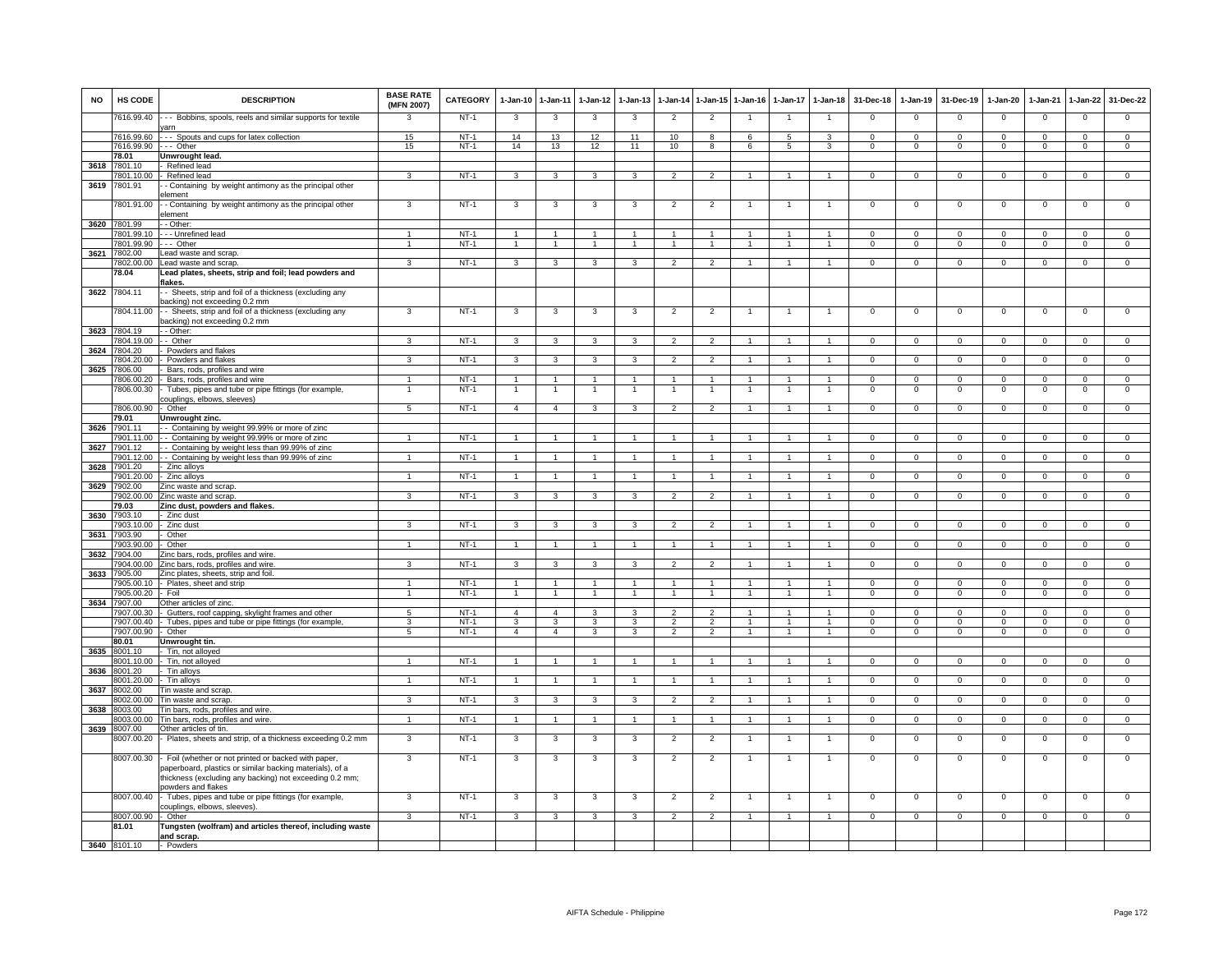| <b>NO</b> | HS CODE               | <b>DESCRIPTION</b>                                                                                                  | <b>BASE RATE</b><br>(MFN 2007) | CATEGORY       | $1-Jan-10$     | $1 - Jan-11$                     | $1-Jan-12$           | $1-Jan-13$              | 1-Jan-14                 |                          | 1-Jan-15 1-Jan-16    | 1-Jan-17       | $1-Jan-18$                   | 31-Dec-18                  | $1-Jan-19$                  | 31-Dec-19                   | $1-Jan-20$                | $1-Jan-21$              | $1-Jan-22$                     | 31-Dec-22              |
|-----------|-----------------------|---------------------------------------------------------------------------------------------------------------------|--------------------------------|----------------|----------------|----------------------------------|----------------------|-------------------------|--------------------------|--------------------------|----------------------|----------------|------------------------------|----------------------------|-----------------------------|-----------------------------|---------------------------|-------------------------|--------------------------------|------------------------|
|           | 8101.10.00 - Powders  |                                                                                                                     | $\mathcal{R}$                  | NT-1           | $\mathbf{3}$   | $\mathbf{3}$                     | 3                    | 3                       | $\overline{2}$           | $\mathcal{P}$            | $\blacktriangleleft$ | $\overline{1}$ | $\overline{1}$               | $\mathbf{0}$               | $\mathbf{0}$                | $\mathbf{0}$                | $\mathbf{0}$              | $\mathbf 0$             | $\mathbf 0$                    | $\mathbf{0}$           |
| 3641      | 8101.94               | - Unwrought tungsten, including bars and rods obtained<br>simply by sintering                                       |                                |                |                |                                  |                      |                         |                          |                          |                      |                |                              |                            |                             |                             |                           |                         |                                |                        |
|           | 8101.94.00            | - - Unwrought tungsten, including bars and rods obtained<br>simply by sintering                                     | 3                              | $NT-1$         | 3              | 3                                | 3                    | 3                       | $\overline{2}$           | $\overline{2}$           |                      |                |                              | $\mathsf 0$                | $^{\circ}$                  | $\mathbf 0$                 | $\mathbf 0$               | $\mathbf 0$             | $\mathsf 0$                    | $\overline{0}$         |
| 3642      | 8101.96               | - Wire                                                                                                              |                                |                |                |                                  |                      |                         |                          |                          |                      |                |                              |                            |                             |                             |                           |                         |                                |                        |
|           | 101.96.00             | - Wire                                                                                                              | 3                              | NT-1           | 3              | 3                                | 3                    | $\mathbf{3}$            | $\mathcal{P}$            | $\mathcal{L}$            |                      |                | $\blacktriangleleft$         | $\Omega$                   | $\Omega$                    | $\Omega$                    | $\Omega$                  | $\Omega$                | $\Omega$                       | $\Omega$               |
| 3643      | 3101.97<br>3101.97.00 | - Waste and scrap<br>- - Waste and scrap                                                                            | 3                              | $NT-1$         | 3              | $\overline{\mathbf{3}}$          | 3                    | 3                       | $\overline{2}$           | $\overline{2}$           |                      |                |                              | $\overline{0}$             | $\overline{0}$              | $\overline{0}$              | $\overline{0}$            | $\Omega$                | $\overline{0}$                 | $\overline{0}$         |
| 3644      | 8101.99               | - - Other                                                                                                           |                                |                |                |                                  |                      |                         |                          |                          |                      |                |                              |                            |                             |                             |                           |                         |                                |                        |
|           |                       | 8101.99.00A - - - Bars and rods, other than those obtained simply by                                                | 3                              | $NT-1$         | 3              | 3                                | 3                    | 3                       | $\overline{2}$           | $\overline{2}$           | $\mathbf{1}$         |                | $\mathbf{1}$                 | $\mathbf 0$                | $\mathbf 0$                 | $\mathbf 0$                 | $\mathbf 0$               | $\mathbf 0$             | $\mathsf 0$                    | $\mathbf 0$            |
|           |                       | sintering, profiles, plates, sheets, strip and foil                                                                 |                                |                |                |                                  |                      |                         |                          |                          |                      |                |                              |                            |                             |                             |                           |                         |                                |                        |
|           | 8101.99.00B           | $-$ - Other                                                                                                         | $\blacktriangleleft$           | $NT-1$         | $\overline{1}$ | $\overline{1}$                   | $\overline{1}$       | -1                      | $\mathbf{1}$             | $\mathbf{1}$             | $\overline{1}$       | $\mathbf{1}$   | $\overline{1}$               | $\Omega$                   | $\Omega$                    | $\mathbf{0}$                | $\Omega$                  | $\Omega$                | $\circ$                        | $\overline{0}$         |
|           | 81.02                 | Molybdenum and articles thereof, including waste and                                                                |                                |                |                |                                  |                      |                         |                          |                          |                      |                |                              |                            |                             |                             |                           |                         |                                |                        |
| 3645      | 8102.10               | scrap.<br>Powders                                                                                                   |                                |                |                |                                  |                      |                         |                          |                          |                      |                |                              |                            |                             |                             |                           |                         |                                |                        |
|           | 8102.10.00            | - Powders                                                                                                           | $\mathbf{3}$                   | $NT-1$         | 3              | $\mathbf{3}$                     | 3                    | 3                       | $\overline{2}$           | $\overline{2}$           | $\mathbf{1}$         | 1              | $\overline{1}$               | $^{\circ}$                 | $\mathsf 0$                 | $\mathbf 0$                 | $\mathbf 0$               | $^{\circ}$              | 0                              | $\mathbf 0$            |
| 3646      | 8102.94               | - Unwrought molybdenum, including bars and rods obtained                                                            |                                |                |                |                                  |                      |                         |                          |                          |                      |                |                              |                            |                             |                             |                           |                         |                                |                        |
|           |                       | simply by sintering                                                                                                 |                                |                |                |                                  |                      |                         |                          |                          |                      |                |                              |                            |                             |                             |                           |                         |                                |                        |
|           | 8102.94.00            | - - Unwrought molybdenum, including bars and rods obtained<br>simply by sintering                                   | 3                              | $NT-1$         | 3              | 3                                | 3                    | 3                       | $\overline{2}$           | $\overline{2}$           |                      |                |                              | $\mathsf 0$                | $\mathbf 0$                 | $\mathbf 0$                 | $\mathbf 0$               | $\mathbf 0$             | $\mathsf 0$                    | $\mathbf 0$            |
| 3647      | 8102.95               | - Bars and rods, other than those obtained simply by<br>sintering, profiles, plates, sheets, strip and foil         |                                |                |                |                                  |                      |                         |                          |                          |                      |                |                              |                            |                             |                             |                           |                         |                                |                        |
|           | 8102.95.00            | - Bars and rods, other than those obtained simply by<br>sintering, profiles, plates, sheets, strip and foil         | 3                              | $NT-1$         | 3              | 3                                | 3                    | з                       | $\overline{2}$           | $\overline{2}$           |                      |                |                              | $^{\circ}$                 | $^{\circ}$                  | $\mathbf 0$                 | $\mathbf 0$               | $\mathbf 0$             | $\mathbf 0$                    | $\mathbf 0$            |
| 3648      | 8102.96               | - Wire                                                                                                              |                                |                |                |                                  |                      |                         |                          |                          |                      |                |                              |                            |                             |                             |                           |                         |                                |                        |
|           | 102.96.00             | - Wire                                                                                                              |                                | NT-1           | $\overline{1}$ | -1                               | $\blacktriangleleft$ |                         |                          |                          |                      |                | $\blacktriangleleft$         | $\Omega$                   | $\Omega$                    | $\,0\,$                     | $\Omega$                  | $\Omega$                | $\Omega$                       | $\Omega$               |
| 3649      | 102.97                | - Waste and scrap                                                                                                   |                                |                |                |                                  |                      |                         |                          |                          |                      |                |                              |                            |                             |                             |                           |                         |                                |                        |
|           | 102.97.00             | - Waste and scrap                                                                                                   | 3                              | $NT-1$         | 3              | $\overline{\mathbf{3}}$          | 3                    | 3                       | $\overline{\phantom{a}}$ | $\overline{2}$           |                      |                |                              | $\Omega$                   | $\overline{0}$              | $\overline{0}$              | $\overline{0}$            | $\Omega$                | $\overline{0}$                 | $\overline{0}$         |
| 3650      | 102.99<br>8102.99.00  | - Other<br>- Other                                                                                                  | $\overline{1}$                 | NT-1           | $\overline{1}$ | $\overline{1}$                   | $\overline{1}$       | $\overline{1}$          | $\overline{1}$           | $\overline{1}$           |                      |                | $\mathbf{1}$                 | $\mathbf{0}$               | $\circ$                     | $\mathbf 0$                 | $\mathbf{0}$              | $\mathbf 0$             | $\circ$                        | $\mathbf{0}$           |
|           | 81.03                 |                                                                                                                     |                                |                |                |                                  |                      |                         |                          |                          |                      |                |                              |                            |                             |                             |                           |                         |                                |                        |
|           |                       | Tantalum and articles thereof, including waste and scrap.                                                           |                                |                |                |                                  |                      |                         |                          |                          |                      |                |                              |                            |                             |                             |                           |                         |                                |                        |
| 3651      | 8103.20               | Unwrought tantalum, including bars and rods obtained                                                                |                                |                |                |                                  |                      |                         |                          |                          |                      |                |                              |                            |                             |                             |                           |                         |                                |                        |
|           |                       | simply by sintering; powders<br>8103.20.00 - Unwrought tantalum, including bars and rods obtained                   | 3                              | $NT-1$         | 3              | 3                                | 3                    | 3                       | $\overline{2}$           | $\overline{2}$           |                      |                | $\overline{1}$               | $\mathbf 0$                | $\mathbf 0$                 | $\mathbf 0$                 | $\mathbf 0$               | $\mathbf 0$             | $\mathsf 0$                    | $\mathbf 0$            |
|           |                       | simply by sintering; powders                                                                                        |                                |                |                |                                  |                      |                         |                          |                          |                      |                |                              |                            |                             |                             |                           |                         |                                |                        |
| 3652      | 8103.30               | - Waste and scrap                                                                                                   |                                |                |                |                                  |                      |                         |                          |                          |                      |                |                              |                            |                             |                             |                           |                         |                                |                        |
|           | 103.30.00             | - Waste and scrap                                                                                                   | 3                              | $NT-1$         | 3              | 3                                | 3                    | 3                       | $\mathfrak{p}$           | $\overline{\phantom{a}}$ |                      |                |                              | $\Omega$                   | $\Omega$                    | $\Omega$                    | $\Omega$                  | $\Omega$                | $\Omega$                       | $\Omega$               |
| 3653      | 8103.90               | Other                                                                                                               | ર                              |                |                | $\mathbf{B}$                     | $\mathbf{B}$         |                         | $\mathcal{P}$            |                          |                      |                |                              | $\Omega$                   | $\Omega$                    |                             | $\Omega$                  | $\Omega$                |                                | $\Omega$               |
|           | 8103.90.00<br>81.04   | - Other<br>Magnesium and articles thereof, including waste and                                                      |                                | $NT-1$         | 3              |                                  |                      |                         |                          |                          |                      |                |                              |                            |                             | $\mathbf 0$                 |                           |                         | 0                              |                        |
|           |                       | scrap.                                                                                                              |                                |                |                |                                  |                      |                         |                          |                          |                      |                |                              |                            |                             |                             |                           |                         |                                |                        |
| 3654      | 3104.11               | - Containing at least 99.8% by weight of magnesium                                                                  |                                |                |                |                                  |                      |                         |                          |                          |                      |                |                              |                            |                             |                             |                           |                         |                                |                        |
|           | 104.11.00             | - Containing at least 99.8% by weight of magnesium                                                                  | 3                              | $NT-1$         | 3              | 3                                | 3                    | 3                       | $\overline{\mathbf{c}}$  | $\mathfrak{p}$           |                      |                |                              | $\mathsf 0$                | $\mathbf 0$                 | $\mathbf 0$                 | $\mathbf 0$               | $\Omega$                | $\mathsf 0$                    | $\overline{0}$         |
| 3655      | 104.19<br>3104.19.00  | - Other<br>- Other                                                                                                  | $\overline{3}$                 | $NT-1$         | $\mathbf{3}$   | $\overline{3}$                   | 3                    | 3                       | $\overline{2}$           | $\overline{2}$           |                      |                | $\mathbf{1}$                 | $\mathbf{0}$               | $\mathbf{0}$                | $\mathbf 0$                 | $\circ$                   | $\mathbf 0$             | $\mathbf 0$                    | $\overline{0}$         |
| 3656      | 3104.20               | Waste and scrap                                                                                                     |                                |                |                |                                  |                      |                         |                          |                          |                      |                |                              |                            |                             |                             |                           |                         |                                |                        |
|           | 104.20.00             | Waste and scrap                                                                                                     | 3                              | $NT-1$         | 3              | $\overline{\mathbf{3}}$          | 3                    | $\overline{\mathbf{3}}$ | $\overline{\phantom{a}}$ | $\overline{2}$           |                      |                | $\blacktriangleleft$         | $\overline{0}$             | $\overline{0}$              | $\overline{0}$              | $\overline{0}$            | $\overline{0}$          | $\overline{0}$                 | $\overline{0}$         |
| 3657      | 8104.30               | Raspings, turnings and granules, graded according to size;<br>oowders                                               |                                |                |                |                                  |                      |                         |                          |                          |                      |                |                              |                            |                             |                             |                           |                         |                                |                        |
|           | 8104.30.00            | Raspings, turnings and granules, graded according to size;<br>owders                                                | $\mathbf{3}$                   | NT-1           | 3              | 3                                | 3                    | 3                       | $\overline{2}$           | $\overline{2}$           |                      |                | $\overline{1}$               | $\mathbf 0$                | $\mathbf 0$                 | $\mathbf 0$                 | $\mathbf 0$               | $\mathbf 0$             | 0                              | $\circ$                |
|           | 3658 8104.90          | Other                                                                                                               |                                |                |                |                                  |                      |                         |                          |                          |                      |                |                              |                            |                             |                             |                           |                         |                                |                        |
|           | 3104.90.00            | Other                                                                                                               | 3                              | $NT-1$         | 3              | 3                                | 3                    | 3                       | $\overline{2}$           | 2                        |                      |                | 1                            | $\mathbf{0}$               | $\mathbf{0}$                | $\mathbf 0$                 | $^{\circ}$                | $^{\circ}$              | $^{\circ}$                     | $\mathbf 0$            |
|           | 81.05                 | Cobalt mattes and other intermediate products of cobalt<br>metallurgy; cobalt and articles thereof, including waste |                                |                |                |                                  |                      |                         |                          |                          |                      |                |                              |                            |                             |                             |                           |                         |                                |                        |
| 3659      | 8105.20               | <u>and scrap.</u><br>- Cobalt mattes and other intermediate products of cobalt                                      |                                |                |                |                                  |                      |                         |                          |                          |                      |                |                              |                            |                             |                             |                           |                         |                                |                        |
|           |                       | metallurgy; unwrought cobalt; powders:                                                                              |                                |                |                |                                  |                      |                         |                          |                          |                      |                |                              |                            |                             |                             |                           |                         |                                |                        |
|           | 8105.20.90            | 8105.20.10 - - Unwrought<br>- Other                                                                                 | $\mathbf{1}$<br>$\overline{1}$ | NT-1<br>$NT-1$ | $\overline{1}$ | $\overline{1}$<br>$\overline{1}$ | $\overline{1}$       | $\overline{1}$          | $\overline{1}$           | $\overline{1}$           | $\mathbf{1}$         | $\mathbf{1}$   | $\mathbf{1}$<br>$\mathbf{1}$ | $\Omega$<br>$\overline{0}$ | $\mathbf 0$<br>$\mathbf{0}$ | $\mathbf 0$<br>$\mathbf{0}$ | $\circ$<br>$\overline{0}$ | $\Omega$<br>$\mathbf 0$ | $\mathbf{0}$<br>$\overline{0}$ | $\circ$<br>$\mathbf 0$ |
| 3660      | 8105.30               | Waste and scrap                                                                                                     |                                |                |                |                                  |                      |                         |                          |                          |                      |                |                              |                            |                             |                             |                           |                         |                                |                        |
|           | 105.30.00             | Waste and scrap                                                                                                     | 1                              | $NT-1$         | 1              | 1                                |                      |                         |                          |                          |                      |                | 1                            | $\mathbf{0}$               | $\mathbf 0$                 | $^{\circ}$                  | $^{\circ}$                | $^{\circ}$              | $\mathbf 0$                    | $\mathbf 0$            |
| 3661      | 3105.90               | Other:                                                                                                              |                                |                |                |                                  |                      |                         |                          |                          |                      |                |                              |                            |                             |                             |                           |                         |                                |                        |
|           | 105.90.00             | Other                                                                                                               |                                | $NT-1$         | $\overline{1}$ | $\blacktriangleleft$             | $\blacktriangleleft$ |                         |                          |                          |                      |                | $\overline{1}$               | $\mathbf{0}$               | $\mathbf{0}$                | $\mathbf 0$                 | 0                         | $\mathbf 0$             | $\mathbf 0$                    | $\Omega$               |
| 3662      | 8106.00<br>8106.00.10 | Bismuth and articles thereof, including waste and scrap.<br>- Unwrought bismuth; waste and scrap; powders           | $\mathbf{R}$                   | $NT-1$         | $\overline{3}$ | $\overline{3}$                   | $\mathbf{B}$         | $\mathbf{3}$            | っ                        | $\overline{2}$           | $\overline{1}$       |                | $\blacktriangleleft$         | $\Omega$                   | $\Omega$                    | $\Omega$                    | $\overline{0}$            | $\Omega$                | $\overline{0}$                 | $\overline{0}$         |
|           | 8106.00.90            | Other                                                                                                               | $\mathbf{a}$                   | $NT-1$         | 3              | 3                                | 3                    | $\mathbf{3}$            | $\mathfrak{D}$           | $\overline{2}$           |                      |                | $\ddot{\phantom{1}}$         | $\circ$                    | $\mathbf 0$                 | $\mathbf{0}$                | $\Omega$                  | $\Omega$                | $\mathbf 0$                    | $\mathbf 0$            |
|           | 81.07                 | Cadmium and articles thereof, including waste and scrap.                                                            |                                |                |                |                                  |                      |                         |                          |                          |                      |                |                              |                            |                             |                             |                           |                         |                                |                        |
|           |                       |                                                                                                                     |                                |                |                |                                  |                      |                         |                          |                          |                      |                |                              |                            |                             |                             |                           |                         |                                |                        |
| 3663      | 8107.20<br>8107.20.00 | Unwrought cadmium; powders:<br>- Unwrought cadmium: powders                                                         | 3                              | $NT-1$         | 3              | 3                                | 3                    | 3                       | $\overline{2}$           | $\overline{2}$           | 1                    | $\mathbf{1}$   | 1                            | $\Omega$                   | $\mathbf{0}$                | $\mathbf{0}$                | $\mathbf{0}$              | $^{\circ}$              | $\circ$                        | $\mathbf 0$            |
| 3664      | 3107.30               | Waste and scrap                                                                                                     |                                |                |                |                                  |                      |                         |                          |                          |                      |                |                              |                            |                             |                             |                           |                         |                                |                        |
|           | 8107.30.00            | Waste and scrap                                                                                                     | 3                              | $NT-1$         | 3              | 3                                | 3                    | 3                       | $\overline{2}$           |                          |                      |                |                              | $\mathbf 0$                | $\mathbf 0$                 | 0                           | 0                         | $\mathbf 0$             | 0                              | $\Omega$               |
|           | 3665 8107.90          | - Other                                                                                                             |                                |                |                |                                  |                      |                         |                          |                          |                      |                |                              |                            |                             |                             |                           |                         |                                |                        |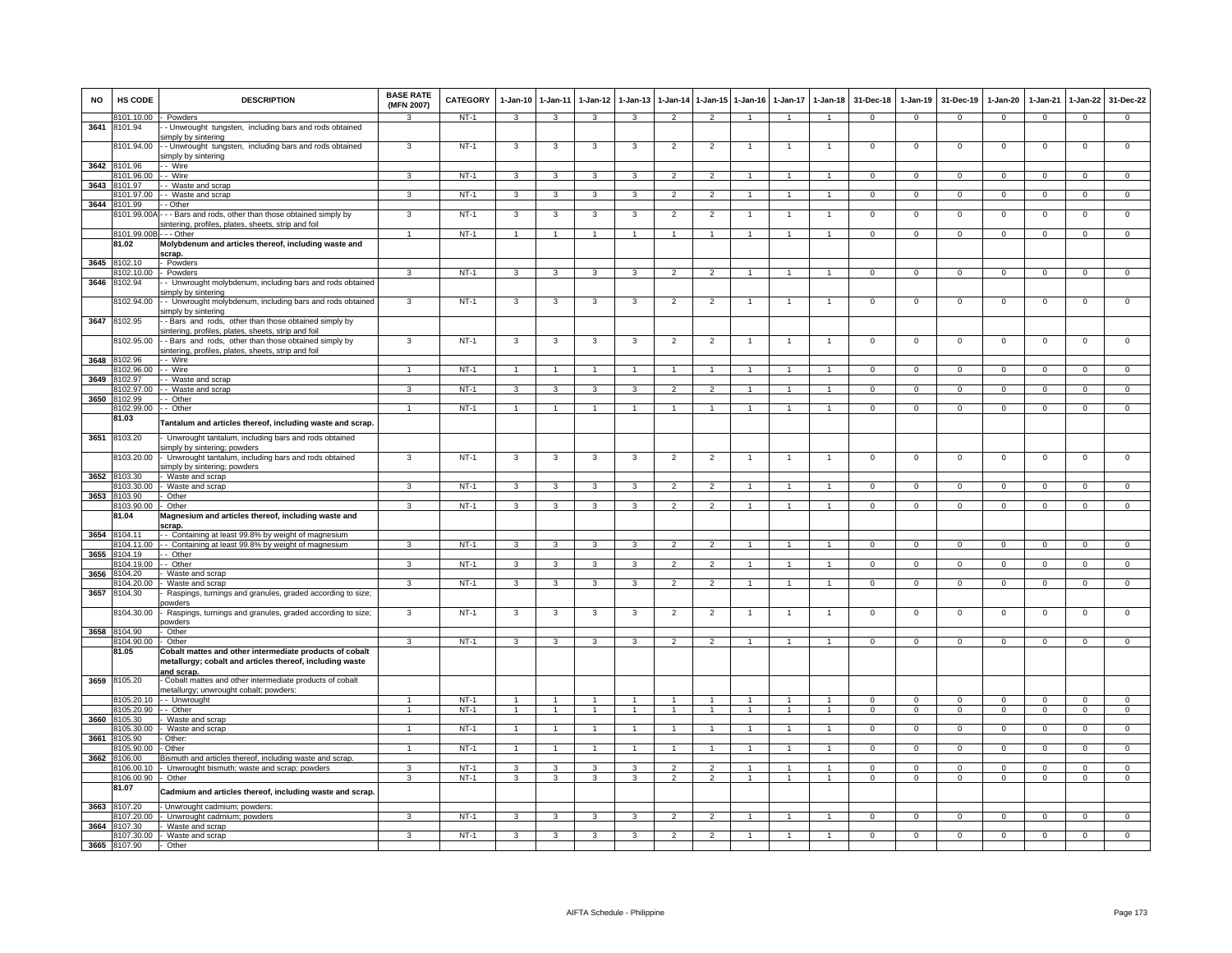| <b>NO</b> | HS CODE                    | <b>DESCRIPTION</b>                                                                                                                                                                                                                                                                     | <b>BASE RATE</b><br>(MFN 2007) | <b>CATEGORY</b> | $1-Jan-10$     | $1 - Jan-11$            | $1-Jan-12$   | $1-Jan-13$     | $1-Jan-14$     | $1-Jan-15$     | $1-Jan-16$           | $1-Jan-17$     | $1 - Jan-18$         | 31-Dec-18      | $1-Jan-19$     | 31-Dec-19      | $1-Jan-20$     | $1-Jan-21$     | $1-Jan-22$     | 31-Dec-22      |
|-----------|----------------------------|----------------------------------------------------------------------------------------------------------------------------------------------------------------------------------------------------------------------------------------------------------------------------------------|--------------------------------|-----------------|----------------|-------------------------|--------------|----------------|----------------|----------------|----------------------|----------------|----------------------|----------------|----------------|----------------|----------------|----------------|----------------|----------------|
|           | 8107.90.00                 | Other                                                                                                                                                                                                                                                                                  | 3                              | NT-1            | $\mathbf{3}$   | $\mathbf{3}$            | $\mathbf{3}$ | 3              | $\overline{2}$ | $\overline{2}$ | $\overline{1}$       | $\overline{1}$ | $\overline{1}$       | $\Omega$       | $\mathbf{0}$   | $\mathbf 0$    | $\overline{0}$ | $\overline{0}$ | $\Omega$       | $\mathbf{0}$   |
|           | 81.08                      | Titanium and articles thereof, including waste and scrap.                                                                                                                                                                                                                              |                                |                 |                |                         |              |                |                |                |                      |                |                      |                |                |                |                |                |                |                |
| 3666      | 8108.20                    | Unwrought titanium; powders                                                                                                                                                                                                                                                            |                                |                 |                |                         |              |                |                |                |                      |                |                      |                |                |                |                |                |                |                |
|           | 108.20.00                  | Unwrought titanium; powders                                                                                                                                                                                                                                                            | 3                              | $NT-1$          | 3              | $\mathbf{R}$            |              | 3              | $\mathcal{P}$  | $\overline{2}$ |                      |                |                      | $\mathsf 0$    | $\mathbf{0}$   | $\mathbf 0$    | $\mathbf 0$    | $\mathbf 0$    | $\mathbf 0$    | $\mathbf{0}$   |
| 3667      | 3108.30<br>3108.30.00      | Waste and scrap<br>Waste and scrap                                                                                                                                                                                                                                                     | 3                              | $NT-1$          | $\mathbf{a}$   | $\overline{\mathbf{3}}$ | $\mathbf{a}$ | $\mathbf{3}$   | $\overline{2}$ | $\overline{2}$ |                      | $\overline{1}$ | $\blacktriangleleft$ | $\Omega$       | $\overline{0}$ | $\Omega$       | $\mathbf 0$    | $\overline{0}$ | $\Omega$       | $\overline{0}$ |
| 3668      | 3108.90                    | Other                                                                                                                                                                                                                                                                                  |                                |                 |                |                         |              |                |                |                |                      |                |                      |                |                |                |                |                |                |                |
|           | 108.90.00                  | Other                                                                                                                                                                                                                                                                                  |                                | $NT-1$          |                |                         |              |                |                | $\overline{1}$ |                      |                | $\overline{1}$       | $\overline{0}$ | $\overline{0}$ | $\overline{0}$ | $\overline{0}$ | $\overline{0}$ | $\overline{0}$ | $\overline{0}$ |
|           | 81.09                      | Zirconium and articles thereof, including waste and                                                                                                                                                                                                                                    |                                |                 |                |                         |              |                |                |                |                      |                |                      |                |                |                |                |                |                |                |
|           | 3669 8109.20               | scrap.<br>Unwrought zirconium; powders                                                                                                                                                                                                                                                 |                                |                 |                |                         |              |                |                |                |                      |                |                      |                |                |                |                |                |                |                |
|           | 8109.20.00                 | Unwrought zirconium; powders                                                                                                                                                                                                                                                           | 3                              | $NT-1$          | 3              | 3                       | 3            | 3              | $\overline{2}$ | $\overline{2}$ | $\overline{1}$       | $\overline{1}$ | $\overline{1}$       | $\overline{0}$ | $\overline{0}$ | $\mathbf{0}$   | $\mathbf{0}$   | $\overline{0}$ | $^{\circ}$     | $\mathbf{0}$   |
| 3670      | 3109.30                    | Waste and scrap                                                                                                                                                                                                                                                                        |                                |                 |                |                         |              |                |                |                |                      |                |                      |                |                |                |                |                |                |                |
| 3671      | 3109.30.00<br>8109.90      | Waste and scrap<br>Other                                                                                                                                                                                                                                                               | 3                              | $NT-1$          | 3              | 3                       | 3            | 3              | $\overline{2}$ | $\overline{2}$ |                      | 1              | $\mathbf{1}$         | $\mathbf 0$    | $\mathbf{0}$   | $\mathbf 0$    | $\mathbf 0$    | $\mathbf{0}$   | $\mathbf 0$    | $\mathbf{0}$   |
|           | 8109.90.00                 | Other                                                                                                                                                                                                                                                                                  | 3                              | $NT-1$          | 3              | 3                       | 3            | 3              | $\overline{2}$ | $\overline{2}$ | $\blacktriangleleft$ | $\overline{1}$ | $\overline{1}$       | $\mathsf 0$    | $\mathbf 0$    | $\mathbf 0$    | 0              | $\mathsf 0$    | $\mathbf 0$    | $\overline{0}$ |
|           | 81.10                      | Antimony and articles thereof, including waste and scrap                                                                                                                                                                                                                               |                                |                 |                |                         |              |                |                |                |                      |                |                      |                |                |                |                |                |                |                |
|           |                            |                                                                                                                                                                                                                                                                                        |                                |                 |                |                         |              |                |                |                |                      |                |                      |                |                |                |                |                |                |                |
| 3672      | 8110.10<br>8110.10.00      | Unwrought antimony; powders<br>Unwrought antimony; powders                                                                                                                                                                                                                             |                                | $NT-1$          |                |                         |              |                |                |                |                      |                |                      | $\Omega$       | $\Omega$       | $\Omega$       | $\Omega$       | $\Omega$       |                | $\Omega$       |
| 3673      | 8110.20                    | Waste and scrap                                                                                                                                                                                                                                                                        |                                |                 |                |                         |              |                |                |                |                      |                |                      |                |                |                |                |                |                |                |
|           | 8110.20.00                 | Waste and scrap                                                                                                                                                                                                                                                                        | $\overline{1}$                 | $NT-1$          |                |                         |              |                |                | $\mathbf{1}$   |                      | $\mathbf{1}$   | $\overline{1}$       | $\overline{0}$ | $\overline{0}$ | $\mathbf 0$    | $\mathbf 0$    | $\overline{0}$ | $\mathbf 0$    | $\overline{0}$ |
| 3674      | 3110.90                    | Other                                                                                                                                                                                                                                                                                  | $\mathbf{1}$                   |                 |                |                         |              | $\mathbf{1}$   |                | $\mathbf{1}$   |                      | $\mathbf{1}$   | $\mathbf{1}$         |                |                |                |                |                |                |                |
| 3675      | 3110.90.00<br>8111.00      | Other<br>Manganese and articles thereof, including waste and scrap.                                                                                                                                                                                                                    |                                | $NT-1$          |                |                         |              |                |                |                |                      |                |                      | $\overline{0}$ | $\overline{0}$ | $\mathbf 0$    | $\overline{0}$ | $\overline{0}$ | $\overline{0}$ | $\overline{0}$ |
|           |                            |                                                                                                                                                                                                                                                                                        |                                |                 |                |                         |              |                |                |                |                      |                |                      |                |                |                |                |                |                |                |
|           |                            | 8111.00.00 Manganese and articles thereof, including waste and scrap.                                                                                                                                                                                                                  | 3                              | $NT-1$          | 3              | 3                       | 3            | 3              | $\overline{2}$ | $\overline{2}$ | $\mathbf{1}$         | $\overline{1}$ | $\overline{1}$       | $\overline{0}$ | $\overline{0}$ | $\overline{0}$ | $\overline{0}$ | $\overline{0}$ | $\overline{0}$ | $\overline{0}$ |
|           | 81.12                      | Beryllium, chromium, germanium, vanadium, gallium,<br>hafnium, indium, niobium (columbium), rhenium and                                                                                                                                                                                |                                |                 |                |                         |              |                |                |                |                      |                |                      |                |                |                |                |                |                |                |
|           |                            | thallium, and articles of these metals, including waste                                                                                                                                                                                                                                |                                |                 |                |                         |              |                |                |                |                      |                |                      |                |                |                |                |                |                |                |
|           |                            | and scrap.                                                                                                                                                                                                                                                                             |                                |                 |                |                         |              |                |                |                |                      |                |                      |                |                |                |                |                |                |                |
|           | 3676 8112.12<br>8112.12.00 | - Unwrought; powders<br>- Unwrought; powders                                                                                                                                                                                                                                           | $\mathcal{R}$                  | $NT-1$          | 3              | 3                       | $\mathbf{R}$ | 3              | $\overline{2}$ | $\overline{2}$ |                      | $\mathbf{1}$   | $\mathbf{1}$         | $\mathbf 0$    | $\mathbf{0}$   | $\mathbf 0$    | $\mathbf 0$    | $\mathbf{0}$   | $\mathbf 0$    | $\mathbf{0}$   |
| 3677      | 8112.13                    | - Waste and scrap                                                                                                                                                                                                                                                                      |                                |                 |                |                         |              |                |                |                |                      |                |                      |                |                |                |                |                |                |                |
|           | 8112.13.00                 | - Waste and scrap                                                                                                                                                                                                                                                                      | 3                              | $NT-1$          | 3              | 3                       | 3            | 3              | $\overline{2}$ | $\overline{2}$ |                      | $\mathbf{1}$   | $\overline{1}$       | $\mathsf 0$    | $\mathbf 0$    | $\mathbf 0$    | $\mathsf 0$    | $\mathbf 0$    | $\mathbf 0$    | $\mathbf{0}$   |
|           | 3678 8112.19<br>3112.19.00 | - Other<br>- Other                                                                                                                                                                                                                                                                     | 3                              | $NT-1$          | 3              | 3                       | 3            | 3              | $\overline{2}$ | $\overline{2}$ |                      |                | $\mathbf{1}$         | $\overline{0}$ | $\overline{0}$ | $\overline{0}$ | $\overline{0}$ | $\overline{0}$ | $\overline{0}$ | $\overline{0}$ |
| 3679      | 3112.21                    | Unwrought; powders:                                                                                                                                                                                                                                                                    |                                |                 |                |                         |              |                |                |                |                      |                |                      |                |                |                |                |                |                |                |
|           | 8112.21.00                 | - Unwrought; powders                                                                                                                                                                                                                                                                   | 3                              | $NT-1$          | 3              | 3                       |              |                | $\mathcal{P}$  | $\overline{2}$ |                      |                | $\mathbf{1}$         | $\Omega$       | $\overline{0}$ | $\Omega$       | $\Omega$       | $\Omega$       | $\Omega$       | $\overline{0}$ |
| 3680      | 8112.22                    | - Waste and scrap:                                                                                                                                                                                                                                                                     |                                |                 |                |                         |              |                |                |                |                      |                |                      |                |                |                |                |                |                |                |
| 3681      | 8112.22.00<br>8112.29      | - Waste and scrap<br>- Other:                                                                                                                                                                                                                                                          | 3                              | $NT-1$          | 3              | 3                       | 3            | 3              | 2              | 2              | $\overline{1}$       | $\overline{1}$ | $\overline{1}$       | $\overline{0}$ | $\overline{0}$ | $\Omega$       | $\mathbf{0}$   | $\overline{0}$ | $\mathbf{0}$   | $\Omega$       |
|           | 8112.29.00                 | - Other                                                                                                                                                                                                                                                                                | 3                              | $NT-1$          | 3              | 3                       | 3            | 3              | $\overline{2}$ | $\overline{2}$ |                      | $\mathbf{1}$   | $\mathbf{1}$         | $\mathbf{0}$   | $\mathbf{0}$   | $\mathbf 0$    | $\mathbf 0$    | $\mathbf{0}$   | $\mathbf 0$    | $\overline{0}$ |
| 3682      | 8112.51                    | - Unwrought; powders                                                                                                                                                                                                                                                                   |                                |                 |                |                         |              |                |                |                |                      |                |                      |                |                |                |                |                |                |                |
| 3683      | 8112.51.00<br>8112.52      | - Unwrought; powders<br>- Waste and scrap                                                                                                                                                                                                                                              | 3                              | $NT-1$          | $\mathcal{R}$  | $\mathbf{R}$            |              | 3              | $\mathcal{P}$  | $\mathfrak{p}$ |                      | $\overline{1}$ | $\overline{1}$       | $\mathbf 0$    | $\mathbf 0$    | $\mathbf 0$    | $\mathsf 0$    | $\mathbf 0$    | $\mathsf 0$    | $\mathsf 0$    |
|           | 8112 52 00                 | - Waste and scrap                                                                                                                                                                                                                                                                      | $\mathbf{3}$                   | $NT-1$          | $\overline{3}$ | $\overline{3}$          | $\mathbf{3}$ | $\overline{3}$ | $\overline{2}$ | $\overline{2}$ | $\overline{1}$       | $\overline{1}$ | $\overline{1}$       | $\overline{0}$ | $\overline{0}$ | $\overline{0}$ | $\overline{0}$ | $\overline{0}$ | $\overline{0}$ | $\overline{0}$ |
| 3684      | 3112.59                    | - Other                                                                                                                                                                                                                                                                                |                                |                 |                |                         |              |                |                |                |                      |                |                      |                |                |                |                |                |                |                |
| 3685      | 8112.59.00<br>8112.92      | - Other                                                                                                                                                                                                                                                                                | 3                              | $NT-1$          | 3              | 3                       |              | $\mathbf{3}$   | $\mathfrak{p}$ | $\overline{2}$ |                      |                | $\overline{1}$       | $\Omega$       | $\overline{0}$ | $\Omega$       | $\overline{0}$ | $\overline{0}$ | $\overline{0}$ | $\overline{0}$ |
|           | 8112.92.00                 | - Unwrought; waste and scrap; powders<br>- Unwrought; waste and scrap; powders                                                                                                                                                                                                         | 3                              | $NT-1$          | $\mathbf{3}$   | $\mathbf{3}$            | 3            | 3              | $\overline{2}$ | $\overline{2}$ | -1                   | $\overline{1}$ | $\overline{1}$       | $\overline{0}$ | $\mathbf{0}$   | $\mathbf 0$    | $\overline{0}$ | $\mathbf 0$    | $\mathbf{0}$   | $\overline{0}$ |
| 3686      | 8112.99                    | - Other                                                                                                                                                                                                                                                                                |                                |                 |                |                         |              |                |                |                |                      |                |                      |                |                |                |                |                |                |                |
|           | 3112.99.00                 | Other                                                                                                                                                                                                                                                                                  | 3                              | $NT-1$          | $\overline{3}$ | 3                       | 3            | 3              | $\overline{2}$ | $\overline{2}$ | $\overline{1}$       | $\mathbf{1}$   | $\overline{1}$       | $\overline{0}$ | $\overline{0}$ | $\overline{0}$ | $\overline{0}$ | $\overline{0}$ | $\overline{0}$ | $\overline{0}$ |
| 3687      | 8113.00<br>8113.00.00      | Cermets and articles thereof, including waste and scrap.<br>Cermets and articles thereof, including waste and scrap.                                                                                                                                                                   | 3                              | $NT-1$          | 3              | 3                       | 3            | 3              | $\overline{2}$ | $\overline{2}$ | $\overline{1}$       | $\overline{1}$ | $\overline{1}$       | $\mathbf{0}$   | $\mathbf{0}$   | $\mathbf 0$    | $\mathsf 0$    | $\mathbf{0}$   | $\mathbf 0$    | $\mathbf{0}$   |
|           | 82.01                      | Hand tools, the following: spades, shovels, mattocks,<br>picks, hoes, forks and rakes; axes, bill hooks and similar<br>hewing tools; secateurs and pruners of any kind;<br>scythes, sickles, hay knives, hedge shears, timber<br>wedges and other tools of a kind used in agriculture, |                                |                 |                |                         |              |                |                |                |                      |                |                      |                |                |                |                |                |                |                |
|           | 3688 8201.10               | horticulture or forestry<br>Spades and shovels                                                                                                                                                                                                                                         |                                |                 |                |                         |              |                |                |                |                      |                |                      |                |                |                |                |                |                |                |
|           | 3201.10.00                 | Spades and shovels                                                                                                                                                                                                                                                                     | 10                             | $NT-2$          | $_{9}$         | $\overline{8}$          | 8            | $\overline{7}$ | $\overline{7}$ | 6              | 6                    | -5             | $\overline{5}$       | $\overline{5}$ | $\overline{4}$ | $\overline{0}$ | $\overline{0}$ | $\overline{0}$ | $\overline{0}$ | $\overline{0}$ |
| 3689      | 3201.20                    | Forks                                                                                                                                                                                                                                                                                  |                                |                 |                |                         |              |                |                |                |                      |                |                      |                |                |                |                |                |                |                |
|           | 3201.20.00                 | Forks                                                                                                                                                                                                                                                                                  | 10                             | $NT-2$          | 9              | 8                       | 8            | $\overline{7}$ | $\overline{7}$ | 6              | 6                    | 5              | 5                    | 5              | $\overline{4}$ | $\mathbf 0$    | $\mathsf 0$    | $\mathbf 0$    | $\mathbf 0$    | $\mathbf{0}$   |
| 3690      | 8201.30<br>3201.30.10      | Mattocks, picks, hoes and rakes<br>- Hoes or rakes                                                                                                                                                                                                                                     | 10 <sup>1</sup>                | $NT-2$          | $\mathbf{Q}$   | $\mathbf{R}$            | $\mathbf{R}$ |                |                | 6              | 6                    | $\overline{5}$ | $\overline{5}$       | 5              | $\overline{a}$ | $\Omega$       | $\Omega$       | $\Omega$       | $\Omega$       | $\Omega$       |
|           | 8201.30.90                 | - Other                                                                                                                                                                                                                                                                                | 10                             | $NT-2$          | 9              | 8                       | 8            | $\overline{7}$ | $\overline{7}$ | 6              | 6                    | 5              | $\overline{5}$       | 5              | $\overline{4}$ | $\mathbf 0$    | $\mathbf 0$    | $\mathbf 0$    | $\mathbf 0$    | $\mathbf{0}$   |
| 3691      | 8201.40                    | Axes, bill hooks and similar hewing tools                                                                                                                                                                                                                                              |                                |                 |                |                         |              |                |                |                |                      |                |                      |                |                |                |                |                |                |                |
| 3692      | 8201.40.00<br>8201.50      | Axes, bill hooks and similar hewing tools<br>Secateurs and similar one-handed pruners and shears                                                                                                                                                                                       | 10                             | $NT-2$          | -9             | 8                       | $\mathbf{R}$ | $\overline{7}$ | $\overline{7}$ | 6              | -6                   | 5              | $5\overline{5}$      | 5              | $\overline{4}$ | $\mathbf 0$    | $\mathbf 0$    | $\mathbf 0$    | $\mathbf{0}$   | $\mathbf{0}$   |
|           | 8201.50.00                 | including poultry shears)<br>Secateurs and similar one-handed pruners and shears<br>including poultry shears)                                                                                                                                                                          | 3                              | $NT-1$          | 3              | 3                       | 3            | 3              | $\overline{2}$ | $\overline{2}$ |                      | $\mathbf{1}$   | $\mathbf{1}$         | $\mathbf 0$    | $\mathbf 0$    | $\mathbf 0$    | $\mathsf 0$    | $\mathbf 0$    | $\mathsf 0$    | 0              |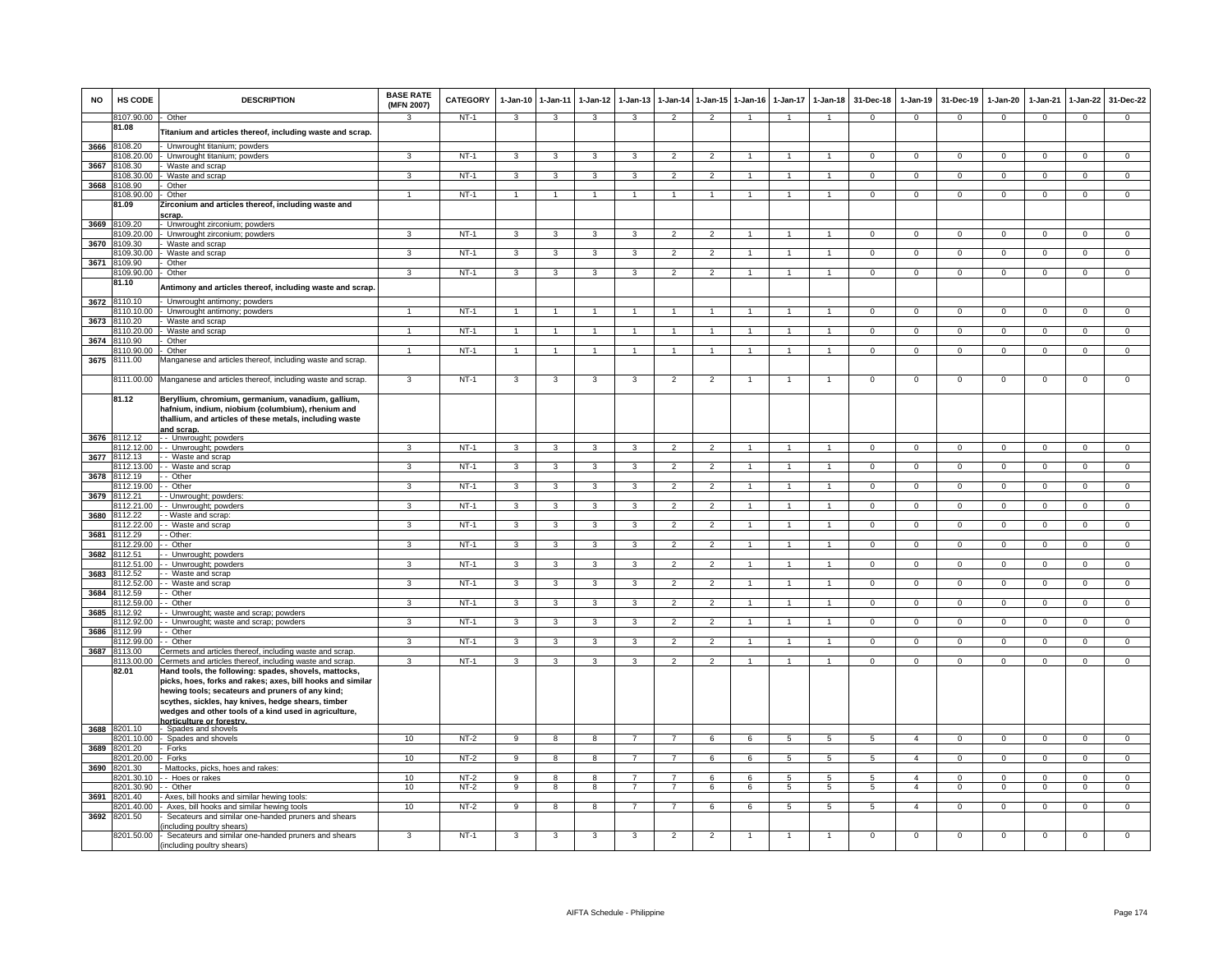| <b>NO</b> | HS CODE                    | <b>DESCRIPTION</b>                                                                                              | <b>BASE RATE</b><br>(MFN 2007) | <b>CATEGORY</b> | $1-Jan-10$              | $1-Jan-11$              | $1-Jan-12$              | $1-Jan-13$              | $1-Jan-14$     | 1-Jan-15       | $1 - Jan-16$   | $1-Jan-17$      | $1 - Jan-18$         | 31-Dec-18      | $1-Jan-19$     | 31-Dec-19      | $1-Jan-20$     | 1-Jan-21       | $1 - Jan-22$   | 31-Dec-22      |
|-----------|----------------------------|-----------------------------------------------------------------------------------------------------------------|--------------------------------|-----------------|-------------------------|-------------------------|-------------------------|-------------------------|----------------|----------------|----------------|-----------------|----------------------|----------------|----------------|----------------|----------------|----------------|----------------|----------------|
| 3693      | 8201.60                    | Hedge shears, two-handed pruning shears and similar two-<br>anded shears                                        |                                |                 |                         |                         |                         |                         |                |                |                |                 |                      |                |                |                |                |                |                |                |
|           | 8201.60.00                 | Hedge shears, two-handed pruning shears and similar two-                                                        | 10                             | $NT-2$          | 9                       | 8                       | 8                       | 7                       | $\overline{7}$ | 6              | 6              | 5               | 5                    | 5              | $\overline{a}$ | $^{\circ}$     | $\mathbf 0$    | $\mathbf{0}$   | $^{\circ}$     | $\mathbf 0$    |
| 3694      | 8201.90                    | Other hand tools of a kind used in agriculture, horticulture or                                                 |                                |                 |                         |                         |                         |                         |                |                |                |                 |                      |                |                |                |                |                |                |                |
|           |                            | orestrv                                                                                                         |                                |                 |                         |                         |                         |                         |                |                |                | $5\overline{5}$ |                      |                |                | $\Omega$       |                |                |                |                |
|           | 8201.90.00                 | Other hand tools of a kind used in agriculture, horticulture or<br>orestry                                      | 10                             | NT-2            | 9                       | 8                       | 8                       |                         | 7              | 6              | 6              |                 | 5                    | 5              | $\overline{4}$ |                | $\mathsf 0$    | $\mathbf 0$    | $\mathbf 0$    | $\mathsf 0$    |
|           | 82.02                      | Hand saws; blades for saws of all kinds (including<br>slitting, slotting or toothless saw blades).              |                                |                 |                         |                         |                         |                         |                |                |                |                 |                      |                |                |                |                |                |                |                |
| 3695      | 8202.10                    | Hand saws                                                                                                       |                                |                 |                         |                         |                         |                         |                |                |                |                 |                      |                |                |                |                |                |                |                |
|           | 8202.10.00                 | Hand saws                                                                                                       | 10                             | $NT-2$          | -9                      | $\overline{\mathbf{8}}$ | $\overline{\mathbf{8}}$ | $\overline{7}$          | $\overline{7}$ | 6              | 6              | $\overline{5}$  | 5                    | $\overline{5}$ | $\overline{4}$ | $\overline{0}$ | $\overline{0}$ | $\overline{0}$ | $\overline{0}$ | $\overline{0}$ |
| 3696      | 8202.20                    | Band saw blades                                                                                                 |                                |                 |                         |                         |                         |                         |                |                |                |                 |                      |                |                |                |                |                |                |                |
|           | 8202.20.00                 | Band saw blades                                                                                                 | 3                              | $NT-1$          | $\mathcal{R}$           | $\mathcal{R}$           | $\mathcal{R}$           | 3                       | $\mathcal{P}$  | $\overline{2}$ |                |                 |                      | $\Omega$       | $\mathbf 0$    | $\Omega$       | $\Omega$       | $\mathbf 0$    | $\mathbf 0$    | $\Omega$       |
| 3697      | 8202.31                    | - With working part of steel                                                                                    |                                |                 |                         |                         |                         |                         |                |                |                |                 |                      |                |                |                |                |                |                |                |
|           | 8202.31.00                 | - With working part of steel                                                                                    |                                | $NT-1$          | $\overline{1}$          | $\mathbf{1}$            | 1                       |                         |                | $\mathbf{1}$   |                | $\overline{1}$  |                      | $\mathbf 0$    | $\mathbf 0$    | $\mathbf{0}$   | 0              | $\mathbf 0$    | $\mathbf{0}$   | $\mathbf{0}$   |
| 3698      | 8202.39<br>3202.39.00      | - Other, including parts<br>Other, including parts                                                              | $\mathbf{1}$                   | $NT-1$          | $\overline{1}$          | $\mathbf{1}$            | $\mathbf{1}$            | $\mathbf{1}$            | $\overline{1}$ | $\mathbf{1}$   | $\overline{1}$ | $\mathbf{1}$    | $\overline{1}$       | $\mathbf{0}$   | $\overline{0}$ | $\mathbf 0$    | $\mathbf{0}$   | $\mathbf{0}$   | $\overline{0}$ | $\overline{0}$ |
| 3699      | 8202.40                    | Chain saw blades                                                                                                |                                |                 |                         |                         |                         |                         |                |                |                |                 |                      |                |                |                |                |                |                |                |
|           | 3202.40.00                 | Chain saw blades                                                                                                | 3                              | $NT-1$          | 3                       | $\overline{\mathbf{3}}$ | 3                       | 3                       | $\mathfrak{p}$ | $\overline{2}$ | $\mathbf{1}$   | $\mathbf{1}$    | $\mathbf{1}$         | $\circ$        | $\mathbf 0$    | $\mathbf{0}$   | $\mathbf{0}$   | $\mathbf{0}$   | $\mathbf{0}$   | $\overline{0}$ |
| 3700      | 8202.91                    | Straight saw blades, for working metal                                                                          |                                |                 |                         |                         |                         |                         |                |                |                |                 |                      |                |                |                |                |                |                |                |
|           | 8202.91.00                 | - Straight saw blades, for working metal                                                                        |                                | $NT-1$          | 5                       | 5                       | $\overline{4}$          | $\Delta$                | 3              | 3              |                |                 |                      | 0              | $\mathsf 0$    | $^{\circ}$     | $\Omega$       | $^{\circ}$     | $\mathbf 0$    | $\mathsf 0$    |
| 3701      | 8202.99                    | - Other:                                                                                                        |                                |                 |                         |                         |                         |                         |                |                |                |                 |                      |                |                |                |                |                |                |                |
|           | 8202.99.10                 | -- Straight saw blades                                                                                          | 3                              | $NT-1$          | 3                       | 3                       | $\overline{\mathbf{3}}$ | 3                       | $\overline{2}$ | $\overline{2}$ | $\mathbf{1}$   | $\mathbf{1}$    | $\overline{1}$       | $\Omega$       | $\mathsf 0$    | $\overline{0}$ | $\Omega$       | $\mathbf 0$    | $\overline{0}$ | $\overline{0}$ |
|           | 8202.99.90                 | --- Other                                                                                                       | $\overline{\mathbf{3}}$        | $NT-1$          | $\overline{\mathbf{3}}$ | $\overline{\mathbf{3}}$ | $\overline{3}$          | $\overline{\mathbf{3}}$ | $\overline{2}$ | $\overline{2}$ | $\overline{1}$ | $\overline{1}$  | $\overline{1}$       | $\Omega$       | $\Omega$       | $\Omega$       | $\overline{0}$ | $\overline{0}$ | $\overline{0}$ | $\overline{0}$ |
|           | 82.03                      | Files, rasps, pliers (including cutting pliers), pincers,<br>tweezers, metal cutting shears, pipe-cutters, bolt |                                |                 |                         |                         |                         |                         |                |                |                |                 |                      |                |                |                |                |                |                |                |
|           |                            | croppers, perforating punches and similar hand tools.                                                           |                                |                 |                         |                         |                         |                         |                |                |                |                 |                      |                |                |                |                |                |                |                |
|           | 3702 8203.10               | Files, rasps and similar tools                                                                                  |                                |                 |                         |                         |                         |                         |                |                |                |                 |                      |                |                |                |                |                |                |                |
|           | 8203.10.00                 | Files, rasps and similar tools                                                                                  |                                | $NT-1$          | 1                       | $\overline{1}$          | 1                       | $\mathbf{1}$            | $\mathbf{1}$   |                | 1              | 1               |                      | $\mathbf{0}$   | $\mathbf 0$    | 0              | $\mathbf 0$    | $\mathbf 0$    | $\mathbf{0}$   | $\mathbf 0$    |
| 3703      | 8203.20                    | Pliers (including cutting pliers), pincers, tweezers and simila                                                 |                                |                 |                         |                         |                         |                         |                |                |                |                 |                      |                |                |                |                |                |                |                |
|           | 8203.20.00                 | ools<br>Pliers (including cutting pliers), pincers, tweezers and simila                                         | 3                              | $NT-1$          | $\mathbf{3}$            | 3                       | 3                       | 3                       | $\overline{2}$ | $\overline{2}$ |                | -1              |                      | $\mathsf 0$    | $\mathsf 0$    | $\Omega$       | $\Omega$       | $\mathbf 0$    | $\mathbf 0$    | $\mathsf 0$    |
|           | 8203.30                    | nols                                                                                                            |                                |                 |                         |                         |                         |                         |                |                |                |                 |                      |                |                |                |                |                |                |                |
| 3704      | 8203.30.00                 | Metal cutting shears and similar tools<br>Metal cutting shears and similar tools                                | ٩                              | $NT-1$          | 3                       | 3                       | 3                       | 3                       | $\overline{2}$ | $\overline{2}$ | $\overline{1}$ | $\mathbf{1}$    |                      | $\Omega$       | 0              | $\Omega$       | $\Omega$       | $\Omega$       | $\mathbf 0$    | $\Omega$       |
| 3705      | 8203.40                    | Pipe-cutters, bolt croppers, perforating punches and similar                                                    |                                |                 |                         |                         |                         |                         |                |                |                |                 |                      |                |                |                |                |                |                |                |
|           |                            | ools                                                                                                            |                                |                 |                         |                         |                         |                         |                |                |                |                 |                      |                |                |                |                |                |                |                |
|           | 8203.40.00                 | Pipe-cutters, bolt croppers, perforating punches and similar<br>tools                                           | 1                              | $NT-1$          | $\overline{1}$          | $\overline{1}$          | $\overline{1}$          | $\overline{1}$          | $\overline{1}$ | $\overline{1}$ | -1             | $\overline{1}$  |                      | $\overline{0}$ | $\overline{0}$ | $\overline{0}$ | $\overline{0}$ | $\overline{0}$ | $\overline{0}$ | $\overline{0}$ |
|           | 82.04                      | Hand-operated spanners and wrenches (including torque                                                           |                                |                 |                         |                         |                         |                         |                |                |                |                 |                      |                |                |                |                |                |                |                |
|           |                            | meter wrenches but not including tap wrenches);                                                                 |                                |                 |                         |                         |                         |                         |                |                |                |                 |                      |                |                |                |                |                |                |                |
|           |                            | interchangeable spanner sockets, with or without                                                                |                                |                 |                         |                         |                         |                         |                |                |                |                 |                      |                |                |                |                |                |                |                |
| 3706      | 8204.11                    | handles.<br>- Non-adjustable                                                                                    |                                |                 |                         |                         |                         |                         |                |                |                |                 |                      |                |                |                |                |                |                |                |
|           | 8204.11.00                 | - Non-adjustable                                                                                                | 3                              | $NT-1$          | 3                       | 3                       | 3                       | 3                       | $\overline{2}$ | $\overline{2}$ | $\mathbf{1}$   | $\mathbf{1}$    | $\mathbf{1}$         | $\overline{0}$ | $\overline{0}$ | $\overline{0}$ | $\overline{0}$ | $\overline{0}$ | $\overline{0}$ | $\overline{0}$ |
| 3707      | 8204.12                    | - Adjustable                                                                                                    |                                |                 |                         |                         |                         |                         |                |                |                |                 |                      |                |                |                |                |                |                |                |
|           | 3204.12.00                 | Adjustable                                                                                                      |                                | $NT-1$          | $\overline{1}$          | $\mathbf{1}$            | 1                       |                         | $\overline{1}$ | $\overline{1}$ |                | $\overline{1}$  |                      | $\Omega$       | $\mathsf 0$    | $\mathbf 0$    | $\mathbf 0$    | $\mathbf 0$    | $\mathbf 0$    | $\mathsf 0$    |
| 3708      | 8204.20                    | Interchangeable spanner sockets, with or without handles                                                        |                                |                 |                         |                         |                         |                         |                |                |                |                 |                      |                |                |                |                |                |                |                |
|           | 8204.20.00                 | - Interchangeable spanner sockets, with or without handles                                                      |                                | $NT-1$          | $\overline{1}$          | $\overline{1}$          | -1                      |                         | -1             | $\overline{1}$ | -1             | $\overline{1}$  | $\overline{1}$       | $\overline{0}$ | $\overline{0}$ | $\overline{0}$ | $\Omega$       | $\Omega$       | $\overline{0}$ | $\overline{0}$ |
|           | 82.05                      | Hand tools (including glaziers' diamonds), not elsewhere                                                        |                                |                 |                         |                         |                         |                         |                |                |                |                 |                      |                |                |                |                |                |                |                |
|           |                            | specified or included; blow lamps; vices, clamps and the                                                        |                                |                 |                         |                         |                         |                         |                |                |                |                 |                      |                |                |                |                |                |                |                |
|           |                            | like, other than accessories for and parts of, machine-                                                         |                                |                 |                         |                         |                         |                         |                |                |                |                 |                      |                |                |                |                |                |                |                |
|           |                            | tools; anvils; portable forges; hand- or pedal-operated                                                         |                                |                 |                         |                         |                         |                         |                |                |                |                 |                      |                |                |                |                |                |                |                |
|           | 3709 8205.10               | grinding wheels with frameworks.<br>Drilling, threading or tapping tools                                        |                                |                 |                         |                         |                         |                         |                |                |                |                 |                      |                |                |                |                |                |                |                |
|           | 8205.10.00                 | Drilling, threading or tapping tools                                                                            |                                | $NT-1$          | $\ddot{\phantom{0}}$    | $\overline{1}$          | $\mathbf{1}$            |                         | $\mathbf{1}$   |                | $\overline{1}$ | $\overline{1}$  | $\overline{1}$       | $\mathbf 0$    | $\mathbf 0$    | $\mathbf 0$    | 0              | $\mathbf 0$    | $\mathbf 0$    | $\mathsf 0$    |
| 3710      | 8205.20                    | Hammers and sledge hammers                                                                                      |                                |                 |                         |                         |                         |                         |                |                |                |                 |                      |                |                |                |                |                |                |                |
|           | 8205.20.00                 | Hammers and sledge hammers                                                                                      | $\overline{7}$                 | $NT-1$          | 5                       | $5\overline{)}$         | $\overline{4}$          | $\overline{4}$          | 3              | 3              | $\mathfrak{p}$ | $\overline{2}$  |                      | $\Omega$       | $\mathbf 0$    | $\Omega$       | $\Omega$       | $\mathbf 0$    | $\mathbf 0$    | $\overline{0}$ |
| 3711      | 8205.30                    | Planes, chisels, gouges and similar cutting tools for working                                                   |                                |                 |                         |                         |                         |                         |                |                |                |                 |                      |                |                |                |                |                |                |                |
|           |                            | vood                                                                                                            |                                |                 |                         |                         |                         |                         |                |                |                |                 |                      |                |                |                |                |                |                |                |
|           | 8205.30.00                 | Planes, chisels, gouges and similar cutting tools for working<br>boow                                           | 3                              | $NT-1$          | 3                       | 3                       | $\mathbf{3}$            | 3                       | $\overline{2}$ | $\overline{2}$ | -1             | $\overline{1}$  |                      | $\mathbf 0$    | $\overline{0}$ | $\overline{0}$ | 0              | $\mathbf 0$    | $\overline{0}$ | $\overline{0}$ |
| 3712      | 8205.40                    | Screwdrivers                                                                                                    |                                |                 |                         |                         |                         |                         |                |                |                |                 |                      |                |                |                |                |                |                |                |
|           | 8205.40.00                 | Screwdrivers                                                                                                    |                                | $NT-1$          | $\overline{1}$          | $\mathbf{1}$            | $\mathbf{1}$            |                         | $\mathbf{1}$   | $\overline{1}$ |                | $\overline{1}$  |                      | $\mathbf{0}$   | $\mathbf 0$    | $\mathbf 0$    | $\mathbf{0}$   | $^{\circ}$     | $\mathbf 0$    | $\mathbf 0$    |
|           | 3713 8205.51<br>8205.51.10 | - Household tools:<br>-- Flat irons                                                                             | $\mathbf{B}$                   | $NT-1$          | 3                       | 3                       | 3                       | 3                       | $\overline{2}$ | $\overline{2}$ | -1             | $\overline{1}$  | $\blacktriangleleft$ | $\Omega$       | $\mathbf{0}$   | $\overline{0}$ | $\Omega$       | $\Omega$       | $\mathbf 0$    | $\overline{0}$ |
|           | 3205.51.90                 | -- Other                                                                                                        | $\mathbf{B}$                   | $NT-1$          | 3                       | 3                       | 3                       | $\mathbf{3}$            | $\mathfrak{p}$ | $\overline{2}$ | $\mathbf{1}$   | $\mathbf{1}$    | $\mathbf{1}$         | $\mathbf{0}$   | $\mathbf{0}$   | $\mathbf{0}$   | $\mathbf{0}$   | $\Omega$       | $\mathbf 0$    | $\overline{0}$ |
| 3714      | 8205.59                    | - Other:                                                                                                        |                                |                 |                         |                         |                         |                         |                |                |                |                 |                      |                |                |                |                |                |                |                |
|           | 3205.59.00                 | Other                                                                                                           |                                | $NT-1$          | 1                       | $\mathbf{1}$            |                         |                         |                |                |                |                 |                      | $\Omega$       | $\mathsf 0$    | $\mathbf 0$    | $\mathbf 0$    | $\mathbf 0$    | $\mathbf 0$    | $\Omega$       |
| 3715      | 8205.60                    | <b>Blow lamps</b>                                                                                               |                                |                 |                         |                         |                         |                         |                |                |                |                 |                      |                |                |                |                |                |                |                |
|           | 8205.60.00                 | <b>Blow lamps</b>                                                                                               | ٩                              | $NT-1$          | 3                       | 3                       | 3                       | 3                       | $\mathfrak{p}$ | $\overline{2}$ |                |                 |                      | $\Omega$       | $\Omega$       | $\Omega$       | $\Omega$       | $\Omega$       | $\mathsf 0$    | $\mathsf 0$    |
| 3716      | 8205.70                    | Vices, clamps and the like                                                                                      |                                |                 |                         |                         |                         |                         |                |                |                |                 |                      |                |                |                |                |                |                |                |
|           | 8205.70.00                 | - Vices, clamps and the like                                                                                    |                                | $NT-1$          | $\ddot{\phantom{0}}$    |                         |                         |                         |                |                |                |                 |                      | $\Omega$       | $\Omega$       | $\overline{0}$ | $\Omega$       | $\overline{0}$ | $\overline{0}$ | $\overline{0}$ |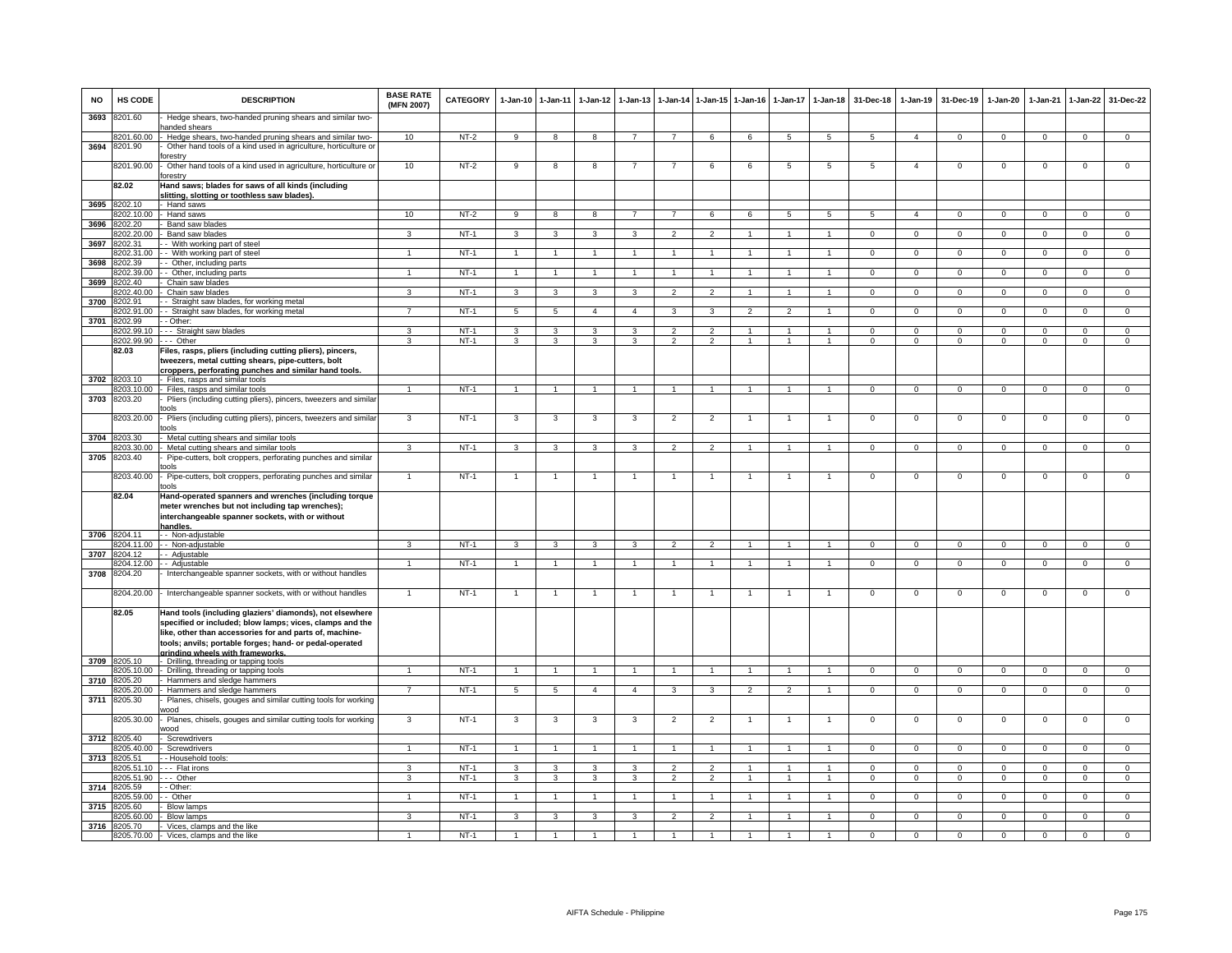| <b>NO</b> | HS CODE               | <b>DESCRIPTION</b>                                                                                                                                                                                                                                                                                                                  | <b>BASE RATE</b><br>(MFN 2007) | CATEGORY         | $1-Jan-10$     | $1-Jan-11$     | $1 - Jan-12$   | $1-Jan-13$     |                          | 1-Jan-14 1-Jan-15 1-Jan-16 |              | $1-Jan-17$     | $1 - Jan-18$         | 31-Dec-18      | $1-Jan-19$          | 31-Dec-19               | 1-Jan-20             | $1-Jan-21$           | $1-Jan-22$              | 31-Dec-22               |
|-----------|-----------------------|-------------------------------------------------------------------------------------------------------------------------------------------------------------------------------------------------------------------------------------------------------------------------------------------------------------------------------------|--------------------------------|------------------|----------------|----------------|----------------|----------------|--------------------------|----------------------------|--------------|----------------|----------------------|----------------|---------------------|-------------------------|----------------------|----------------------|-------------------------|-------------------------|
| 3717      | 8205.80               | Anvils; portable forges; hand- or pedal-operated grinding<br>vheels with frameworks                                                                                                                                                                                                                                                 |                                |                  |                |                |                |                |                          |                            |              |                |                      |                |                     |                         |                      |                      |                         |                         |
|           | 3205.80.00            | Anvils; portable forges; hand- or pedal-operated grinding<br>vheels with frameworks                                                                                                                                                                                                                                                 |                                | $NT-1$           |                |                |                |                |                          |                            |              |                |                      | $\mathbf{0}$   | $^{\circ}$          | $\mathbf 0$             | $\mathbf 0$          | $\mathbf 0$          | $\mathsf 0$             | $\mathsf 0$             |
| 3718      | 8205.90               | Sets of articles of two or more of the foregoing subheadings                                                                                                                                                                                                                                                                        |                                |                  |                |                |                |                |                          |                            |              |                |                      |                |                     |                         |                      |                      |                         |                         |
|           | 8205.90.00            | Sets of articles of two or more of the foregoing subheadings                                                                                                                                                                                                                                                                        |                                | $NT-1$           |                |                |                |                |                          |                            |              |                |                      | 0              | $\mathbf 0$         | $\mathbf 0$             | $\overline{0}$       | $\mathbf 0$          | 0                       | $\mathbf 0$             |
| 3719      | 8206.00               | Tools of two or more of the headings 82.02 to 82.05, put up in<br>sets for retail sale.                                                                                                                                                                                                                                             |                                |                  |                |                |                |                |                          |                            |              |                |                      |                |                     |                         |                      |                      |                         |                         |
|           | 8206.00.00            | Tools of two or more of the headings 82.02 to 82.05, put up in<br>sets for retail sale.                                                                                                                                                                                                                                             | 3                              | $NT-1$           | 3              | $\mathbf{3}$   | 3              | 3              | $\overline{2}$           | $\overline{2}$             |              |                | $\mathbf{1}$         | $\mathsf 0$    | $\mathsf{O}\xspace$ | $\,0\,$                 | $\mathbf 0$          | $\,0\,$              | $\mathsf 0$             | $\overline{0}$          |
|           | 82.07                 | Interchangeable tools for hand tools, whether or not<br>power-operated, or for machine-tools (for example, for<br>pressing, stamping, punching, tapping, threading,<br>drilling, boring, broaching, milling, turning or<br>screwdriving), including dies for drawing or extruding<br>metal, and rock drilling or earth boring tools |                                |                  |                |                |                |                |                          |                            |              |                |                      |                |                     |                         |                      |                      |                         |                         |
| 3720      | 8207.13               | - - With working part of cermets                                                                                                                                                                                                                                                                                                    |                                |                  |                |                |                |                |                          |                            |              |                |                      |                |                     |                         |                      |                      |                         |                         |
| 3721      | 8207.13.00<br>8207.19 | - - With working part of cermets<br>- Other, including parts                                                                                                                                                                                                                                                                        |                                | $NT-1$           | 3              | 3              |                |                | $\overline{\phantom{a}}$ |                            |              |                |                      | $\Omega$       | $\Omega$            | $\Omega$                | $\Omega$             |                      | $\Omega$                | $\Omega$                |
|           | 207.19.00             | - Other, including parts                                                                                                                                                                                                                                                                                                            | $\mathbf{R}$                   | $NT-1$           | $\mathbf{3}$   | $\mathbf{3}$   | 3              | $\mathbf{3}$   | $\overline{2}$           | $\mathcal{P}$              |              |                | $\mathbf{1}$         | $\Omega$       | $\Omega$            | $\mathbf 0$             | $\Omega$             | $\Omega$             | $\mathsf{O}\xspace$     | $\overline{0}$          |
| 3722      | 3207.20               | Dies for drawing or extruding metal                                                                                                                                                                                                                                                                                                 |                                |                  |                |                |                |                |                          |                            |              |                |                      |                |                     |                         |                      |                      |                         |                         |
|           | 207.20.00             | Dies for drawing or extruding metal                                                                                                                                                                                                                                                                                                 |                                | $NT-1$           | $\mathbf{1}$   | $\mathbf{1}$   |                |                |                          |                            |              |                |                      | $\Omega$       | $\overline{0}$      | $\overline{0}$          | $\overline{0}$       | $\Omega$             | $\overline{0}$          | $\overline{0}$          |
| 3723      | 207.30<br>8207.30.00  | Tools for pressing, stamping or punching<br>Tools for pressing, stamping or punching                                                                                                                                                                                                                                                | $\mathbf{1}$                   | $NT-1$           | $\overline{1}$ | $\overline{1}$ | $\mathbf{1}$   |                | $\overline{1}$           | $\blacktriangleleft$       |              |                | $\blacktriangleleft$ | $\mathbf 0$    | $\mathbf 0$         | $\mathbf 0$             | $\mathbf 0$          | $\mathbf 0$          | $\mathbf 0$             | $\overline{0}$          |
| 3724      | 8207.40               | Tools for tapping or threading                                                                                                                                                                                                                                                                                                      |                                |                  |                |                |                |                |                          |                            |              |                |                      |                |                     |                         |                      |                      |                         |                         |
|           | 3207.40.00            | Tools for tapping or threading                                                                                                                                                                                                                                                                                                      |                                | $NT-1$           | $\overline{1}$ | $\overline{1}$ | $\overline{1}$ |                |                          | $\mathbf{1}$               |              |                | $\blacktriangleleft$ | $\overline{0}$ | $\overline{0}$      | $\overline{0}$          | $\overline{0}$       | $\overline{0}$       | $\overline{0}$          | $\overline{0}$          |
| 3725      | 207.50                | Tools for drilling, other than for rock drilling                                                                                                                                                                                                                                                                                    |                                |                  |                |                |                |                |                          |                            |              |                |                      |                |                     |                         |                      |                      |                         |                         |
|           | 8207.50.00            | Tools for drilling, other than for rock drilling                                                                                                                                                                                                                                                                                    | $\mathbf{1}$                   | $NT-1$           | $\overline{1}$ | $\mathbf{1}$   | $\mathbf{1}$   |                |                          | $\mathbf{1}$               |              |                | $\mathbf{1}$         | $\Omega$       | $\Omega$            | $\Omega$                | $\Omega$             | $\Omega$             | $\mathbf 0$             | $\overline{0}$          |
| 3726      | 8207.60<br>8207.60.00 | Tools for boring or broaching<br>Tools for boring or broaching                                                                                                                                                                                                                                                                      | 3                              | $NT-1$           | 3              | 3              | 3              | 3              | $\overline{2}$           | 2                          | -1           |                | $\overline{1}$       | $^{\circ}$     | $\mathbf{0}$        | $\mathbf{0}$            | $\mathbf{0}$         | $^{\circ}$           | $\overline{0}$          | $\mathbf{0}$            |
| 3727      | 207 70                | Tools for milling                                                                                                                                                                                                                                                                                                                   |                                |                  |                |                |                |                |                          |                            |              |                |                      |                |                     |                         |                      |                      |                         |                         |
|           | 207.70.00             | Tools for milling                                                                                                                                                                                                                                                                                                                   | 3                              | $NT-1$           | 3              | 3              | 3              | 3              | $\overline{2}$           | $\overline{2}$             |              |                | $\mathbf{1}$         | $\mathbf{O}$   | $\mathbf{0}$        | $\mathbf 0$             | $\mathbf 0$          | $\mathbf 0$          | $\mathbf{0}$            | $\overline{0}$          |
| 3728      | 07.80                 | Tools for turning                                                                                                                                                                                                                                                                                                                   |                                |                  |                | $\overline{1}$ |                |                |                          |                            |              |                |                      |                |                     |                         |                      |                      |                         |                         |
| 3729      | 8207.80.00<br>8207.90 | Tools for turning<br>Other interchangeable tools                                                                                                                                                                                                                                                                                    | $\mathbf{1}$                   | $NT-1$           | $\overline{1}$ |                | $\mathbf{1}$   |                | $\overline{1}$           | $\mathbf{1}$               |              |                |                      | $\mathbf 0$    | $\mathbf 0$         | $\mathsf 0$             | $\mathbf 0$          | $^{\circ}$           | $\mathsf 0$             | $\overline{0}$          |
|           | 207.90.00             | Other interchangeable tools                                                                                                                                                                                                                                                                                                         |                                | $NT-1$           |                |                |                |                |                          |                            |              |                |                      | $\Omega$       | $\Omega$            | $\Omega$                | $\Omega$             | $\Omega$             | $\overline{0}$          | $\overline{0}$          |
|           | 82.08                 | Knives and cutting blades, for machines or for<br>mechanical appliances.                                                                                                                                                                                                                                                            |                                |                  |                |                |                |                |                          |                            |              |                |                      |                |                     |                         |                      |                      |                         |                         |
|           | 3730 8208.10          | - For metal working                                                                                                                                                                                                                                                                                                                 |                                |                  |                |                |                |                |                          |                            |              |                |                      |                |                     |                         |                      |                      |                         |                         |
| 3731      | 208.10.00<br>208.20   | - For metal working<br>For wood working                                                                                                                                                                                                                                                                                             | $\mathbf{1}$                   | $NT-1$           | $\mathbf{1}$   | $\overline{1}$ | $\mathbf{1}$   |                | $\overline{1}$           | $\mathbf{1}$               | -1           |                | $\mathbf{1}$         | $\mathbf{0}$   | $\Omega$            | $\mathbf{0}$            | $\Omega$             | $\Omega$             | $\mathsf 0$             | $\overline{0}$          |
|           | 208.20.00             | For wood working                                                                                                                                                                                                                                                                                                                    | $\mathbf{3}$                   | $NT-1$           | 3              | 3              | $\mathbf{a}$   | $\mathbf{3}$   | $\mathcal{P}$            | $\mathcal{L}$              |              |                |                      | $\mathsf 0$    | $\mathsf 0$         | $\mathsf 0$             | $\Omega$             | $\mathbf 0$          | $\mathsf 0$             | $\overline{0}$          |
| 3732      | 8208.30               | For kitchen appliances or for machines used by the food<br>ndustry                                                                                                                                                                                                                                                                  |                                |                  |                |                |                |                |                          |                            |              |                |                      |                |                     |                         |                      |                      |                         |                         |
|           | 8208.30.00            | For kitchen appliances or for machines used by the food<br>ndustrv                                                                                                                                                                                                                                                                  | $\mathbf{3}$                   | $NT-1$           | 3              | 3              | 3              | 3              | $\overline{2}$           | $\overline{2}$             |              |                | $\overline{1}$       | $\mathbf 0$    | $\mathbf 0$         | $\mathbf 0$             | $\mathbf 0$          | $\mathbf 0$          | $\mathsf 0$             | $\mathbf 0$             |
| 3733      | 8208.40               | For agricultural, horticultural or forestry machines                                                                                                                                                                                                                                                                                | $\mathbf{1}$                   |                  |                | $\overline{1}$ | $\overline{1}$ | $\overline{1}$ | $\overline{1}$           | $\overline{1}$             |              |                | $\overline{1}$       |                |                     |                         |                      |                      |                         |                         |
| 3734      | 8208.40.00<br>8208.90 | For agricultural, horticultural or forestry machines<br>Other                                                                                                                                                                                                                                                                       |                                | $NT-1$           | $\overline{1}$ |                |                |                |                          |                            |              |                |                      | $\mathbf{0}$   | $\mathbf{0}$        | $\overline{0}$          | $\mathbf{0}$         | $\mathbf{0}$         | $\circ$                 | $\overline{0}$          |
|           | 208.90.00             | Other                                                                                                                                                                                                                                                                                                                               | $\mathbf{1}$                   | $NT-1$           | $\overline{1}$ | $\mathbf{1}$   | $\mathbf{1}$   |                | $\overline{1}$           | $\mathbf{1}$               | -1           | $\mathbf{1}$   | $\overline{1}$       | $^{\circ}$     | $\mathbf{0}$        | $\mathbf{0}$            | $\mathbf{0}$         | $^{\circ}$           | $\mathbf{0}$            | $\overline{0}$          |
| 3735      | 3209.00               | Plates, sticks, tips and the like for tools, unmounted, of<br>ermets.                                                                                                                                                                                                                                                               |                                |                  |                |                |                |                |                          |                            |              |                |                      |                |                     |                         |                      |                      |                         |                         |
|           | 8209.00.00            | Plates, sticks, tips and the like for tools, unmounted, of<br>cermets                                                                                                                                                                                                                                                               | 3                              | $NT-1$           | 3              | 3              | $\mathbf{3}$   | 3              | $\overline{c}$           | $\overline{2}$             |              |                |                      | 0              | 0                   | $\mathbf 0$             | $\overline{0}$       | $\Omega$             | $\overline{0}$          | $\overline{0}$          |
|           | 82.10                 | Hand-operated mechanical appliances, weighing 10 kg or<br>less, used in the preparation, conditioning or serving of<br><u>food or drink</u>                                                                                                                                                                                         |                                |                  |                |                |                |                |                          |                            |              |                |                      |                |                     |                         |                      |                      |                         |                         |
|           | 3736 8210.00          | Hand-operated mechanical appliances, weighing 10 kg or less<br>used in the preparation, conditioning or serving of food or<br>drink.                                                                                                                                                                                                |                                |                  |                |                |                |                |                          |                            |              |                |                      |                |                     |                         |                      |                      |                         |                         |
|           | 8210.00.00            | Hand-operated mechanical appliances, weighing 10 kg or less<br>used in the preparation, conditioning or serving of food or<br>drink.                                                                                                                                                                                                | 10                             | $NT-1$           | 9              | 8              |                | 6              | 5                        | $\overline{4}$             | 3            | $\overline{2}$ | $\overline{2}$       | $\Omega$       | $\mathsf 0$         | $\mathbf 0$             | $\mathbf 0$          | $\Omega$             | $\mathsf 0$             | $\overline{0}$          |
|           | 82.11                 | Knives with cutting blades, serrated or not (including<br>pruning knives), other than knives of heading 82.08, and<br>blades therefor.                                                                                                                                                                                              |                                |                  |                |                |                |                |                          |                            |              |                |                      |                |                     |                         |                      |                      |                         |                         |
|           | 3737 8211.10          | - Sets of assorted articles<br>8211.10.00 - Sets of assorted articles                                                                                                                                                                                                                                                               | 3                              | $NT-1$           | $\mathbf{3}$   | $\mathbf{3}$   | $\mathbf{3}$   | $\mathbf{3}$   | $\overline{2}$           | $\overline{2}$             |              |                | $\mathbf{1}$         | $\mathbf{0}$   | $\mathbf{0}$        | $\mathbf 0$             | $\mathbf{0}$         | $\mathbf 0$          | $\mathbf{0}$            | $\overline{0}$          |
|           | 3738 8211.91          | - - Table knives having fixed blades                                                                                                                                                                                                                                                                                                |                                |                  |                |                |                |                |                          |                            |              |                |                      |                |                     |                         |                      |                      |                         |                         |
|           | 3211.91.00            | - - Table knives having fixed blades                                                                                                                                                                                                                                                                                                | 15                             | $NT-2$           | 14             | 13             | 12             | 11             | 10                       | 9                          | $\mathbf{R}$ | $\overline{7}$ | 6                    | 6              | 5                   | $\mathbf{0}$            | $\mathbf 0$          | $\Omega$             | $\mathbf 0$             | $\overline{0}$          |
| 3739      | 3211.92               | - Other knives having fixed blades:                                                                                                                                                                                                                                                                                                 |                                |                  |                |                |                |                |                          |                            |              |                |                      |                |                     |                         |                      |                      |                         |                         |
|           | 211.92.50             | --- For agricultural, horticultural or forestry use                                                                                                                                                                                                                                                                                 | 15<br>15                       | $NT-2$<br>$NT-2$ | 14<br>14       | 13<br>13       | 12<br>12       | 11             | 10<br>10                 | 9<br>$\mathbf{Q}$          | 8<br>R       |                | 6<br>6               | 6<br>6         | 5<br>5              | $\mathbf 0$<br>$\Omega$ | $\Omega$<br>$\Omega$ | $\Omega$<br>$\Omega$ | $\mathsf 0$<br>$\Omega$ | $\mathbf 0$<br>$\Omega$ |
|           | 8211.92.90 --- Other  | 3740 8211.93 - Knives having other than fixed blades.                                                                                                                                                                                                                                                                               |                                |                  |                |                |                | 11             |                          |                            |              |                |                      |                |                     |                         |                      |                      |                         |                         |
|           |                       |                                                                                                                                                                                                                                                                                                                                     |                                |                  |                |                |                |                |                          |                            |              |                |                      |                |                     |                         |                      |                      |                         |                         |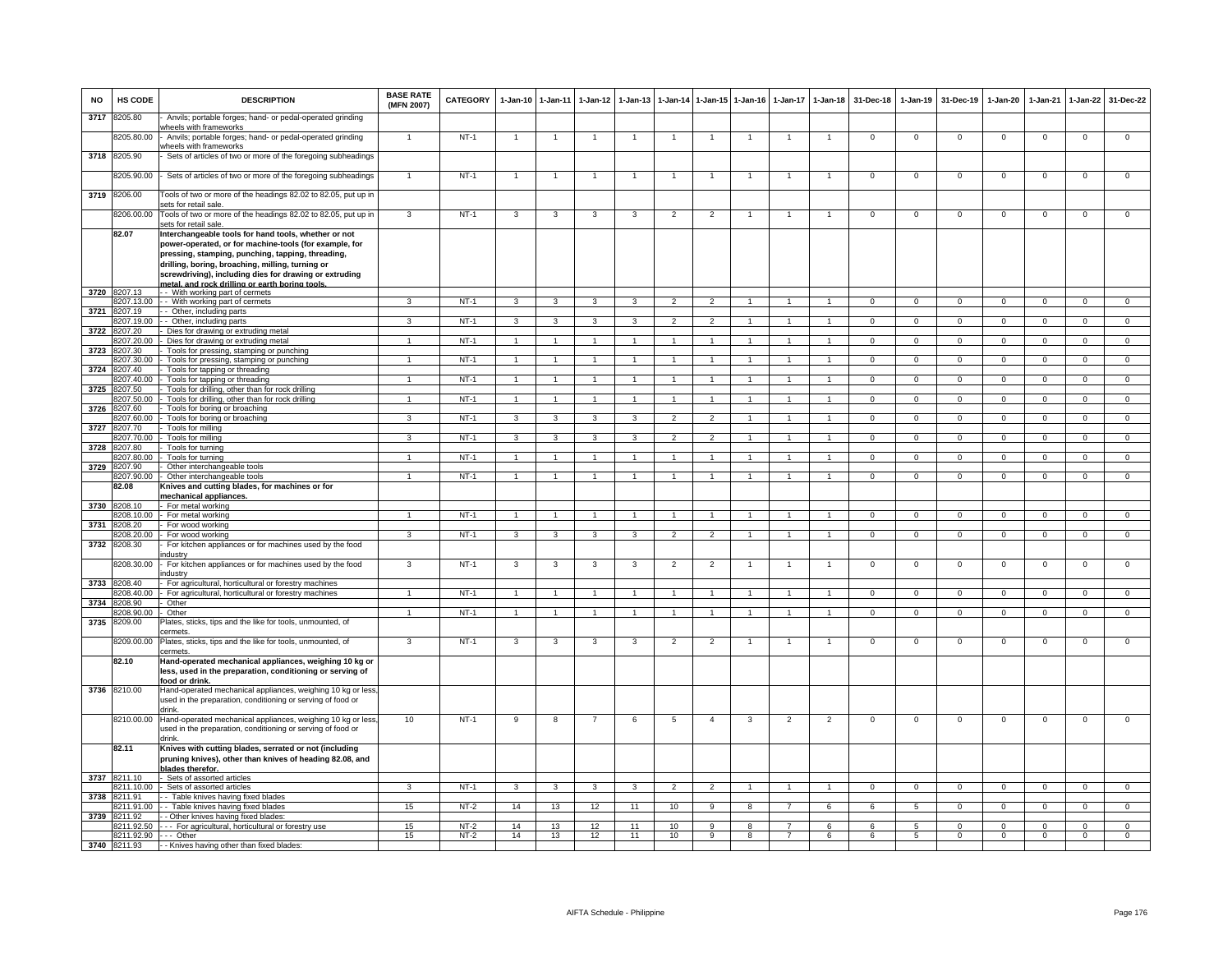| <b>NO</b> | HS CODE                              | <b>DESCRIPTION</b>                                                                                                                                                                                                                                                                                                                  | <b>BASE RATE</b><br>(MFN 2007) | CATEGORY | $1-Jan-10$     | 1-Jan-11                | $1-Jan-12$              | $1-Jan-13$     | 1-Jan-14       | $1 - Jan - 15$ | $1-Jan-16$     | $1-Jan-17$     | $1-Jan-18$           | 31-Dec-18      | $1-Jan-19$     | 31-Dec-19      | $1-Jan-20$     | $1-Jan-21$     | $1-Jan-22$     | 31-Dec-22      |
|-----------|--------------------------------------|-------------------------------------------------------------------------------------------------------------------------------------------------------------------------------------------------------------------------------------------------------------------------------------------------------------------------------------|--------------------------------|----------|----------------|-------------------------|-------------------------|----------------|----------------|----------------|----------------|----------------|----------------------|----------------|----------------|----------------|----------------|----------------|----------------|----------------|
|           | 8211.93.20                           | - - - For agricultural, horticultural or forestry use                                                                                                                                                                                                                                                                               | 15                             | $NT-2$   | 14             | 13                      | 12                      | 11             | 10             | 9              | 8              |                | 6                    | 6              | $\overline{5}$ | $\Omega$       | $\Omega$       | $\Omega$       | $\Omega$       | $\Omega$       |
|           | 8211.93.90                           | --- Other<br>- Blades                                                                                                                                                                                                                                                                                                               | 15                             | $NT-2$   | 14             | 13                      | 12                      | 11             | 10             | $\mathbf{Q}$   | 8              | $\overline{7}$ | 6                    | 6              | -5             | $\mathbf{0}$   | $\Omega$       | $\Omega$       | $\mathbf{0}$   | $\mathbf{0}$   |
|           | 3741 8211.94<br>8211.94.00           | - Blades                                                                                                                                                                                                                                                                                                                            | 15                             | $NT-2$   | 14             | 13                      | 12                      | 11             | 10             | 9              | 8              | $\overline{7}$ | 6                    | 6              | 5              | $^{\circ}$     | $\mathbf{0}$   | $^{\circ}$     | $\mathbf{0}$   | $\overline{0}$ |
| 3742      | 8211.95                              | - Handles of base metal                                                                                                                                                                                                                                                                                                             |                                |          |                |                         |                         |                |                |                |                |                |                      |                |                |                |                |                |                |                |
|           | 3211.95.00                           | -- Handles of base metal                                                                                                                                                                                                                                                                                                            | 15                             | $NT-2$   | 14             | 13                      | 12                      | 11             | 10             | 9              | 8              |                | 6                    | 6              | 5              | $\mathbf 0$    | $\Omega$       | $\mathbf 0$    | $\mathbf 0$    | $\overline{0}$ |
|           | 82.12                                | Razors and razor blades (including razor blade blanks in                                                                                                                                                                                                                                                                            |                                |          |                |                         |                         |                |                |                |                |                |                      |                |                |                |                |                |                |                |
|           |                                      | strips).                                                                                                                                                                                                                                                                                                                            |                                |          |                |                         |                         |                |                |                |                |                |                      |                |                |                |                |                |                |                |
|           | 3743 8212.10                         | - Razors                                                                                                                                                                                                                                                                                                                            |                                |          |                |                         |                         |                |                |                |                |                |                      |                |                |                |                |                |                |                |
|           | 212.10.00                            | Razors                                                                                                                                                                                                                                                                                                                              | 3                              | NT-1     | 3              | $\mathbf{3}$            | 3                       | 3              | $\overline{2}$ | $\overline{2}$ | $\mathbf{1}$   | 1              | $\mathbf{1}$         | $\mathbf{0}$   | $\mathbf{0}$   | $\mathbf 0$    | $\Omega$       | $^{\circ}$     | $\mathbf 0$    | $\overline{0}$ |
| 3744      | 8212.20                              | Safety razor blades, including razor blade blanks in strips:                                                                                                                                                                                                                                                                        |                                |          |                |                         |                         |                |                |                |                |                |                      |                |                |                |                |                |                |                |
|           |                                      |                                                                                                                                                                                                                                                                                                                                     |                                |          |                |                         |                         |                |                |                |                |                |                      |                |                |                |                |                |                |                |
|           |                                      | 8212.20.10 - Double-edged razor blades                                                                                                                                                                                                                                                                                              | 15<br>3                        | $NT-2$   | 14             | 13                      | 12                      | 11<br>3        | 10             | $\mathsf{Q}$   | $\mathbf{R}$   |                | 6<br>$\overline{1}$  | $\epsilon$     | 5              | $\Omega$       | $\Omega$       | $\Omega$       | $\Omega$       | $\Omega$       |
|           | 8212.20.90 - - Other<br>3745 8212.90 | Other parts                                                                                                                                                                                                                                                                                                                         |                                | $NT-1$   | $\mathbf{3}$   | 3                       | $\mathbf{3}$            |                | $\overline{2}$ | $\overline{2}$ |                |                |                      | $\mathbf{O}$   | $\mathbf 0$    | $\mathbf 0$    | $\mathbf 0$    | $\mathbf 0$    | $\mathbf 0$    | $\mathbf{0}$   |
|           | 8212.90.00                           | Other parts                                                                                                                                                                                                                                                                                                                         | 3                              | $NT-1$   | $\mathbf{3}$   | $\mathbf{3}$            | 3 <sup>3</sup>          | $\mathbf{3}$   | $\overline{2}$ | $\overline{2}$ | $\mathbf{1}$   | $\overline{1}$ | $\overline{1}$       | $\mathbf{0}$   | $\mathbf{0}$   | $\mathbf 0$    | $\mathbf{0}$   | $\mathbf{0}$   | $\circ$        | $\overline{0}$ |
| 3746      | 8213.00                              | Scissors, tailors' shears and similar shears, and blades                                                                                                                                                                                                                                                                            |                                |          |                |                         |                         |                |                |                |                |                |                      |                |                |                |                |                |                |                |
|           |                                      | herefor.                                                                                                                                                                                                                                                                                                                            |                                |          |                |                         |                         |                |                |                |                |                |                      |                |                |                |                |                |                |                |
|           | 8213.00.00                           | Scissors, tailors' shears and similar shears, and blades<br>therefor.                                                                                                                                                                                                                                                               | $\mathbf{3}$                   | $NT-1$   | $\mathbf{3}$   | 3                       | 3                       | 3              | $\overline{2}$ | $\overline{2}$ | 1              | $\overline{1}$ | $\mathbf{1}$         | $\mathsf 0$    | $\mathsf 0$    | $\mathsf 0$    | $\mathbf 0$    | $\mathsf 0$    | $\mathsf 0$    | $\mathsf 0$    |
|           | 82.14                                | Other articles of cutlery (for example, hair clippers,                                                                                                                                                                                                                                                                              |                                |          |                |                         |                         |                |                |                |                |                |                      |                |                |                |                |                |                |                |
|           |                                      | butchers' or kitchen cleavers, choppers and mincing                                                                                                                                                                                                                                                                                 |                                |          |                |                         |                         |                |                |                |                |                |                      |                |                |                |                |                |                |                |
|           |                                      | knives, paper knives); manicure or pedicure sets and                                                                                                                                                                                                                                                                                |                                |          |                |                         |                         |                |                |                |                |                |                      |                |                |                |                |                |                |                |
|           |                                      | instruments (including nail files)                                                                                                                                                                                                                                                                                                  |                                |          |                |                         |                         |                |                |                |                |                |                      |                |                |                |                |                |                |                |
| 3747      | 8214.10                              | - Paper knives, letter openers, erasing knives, pencil<br>sharpeners and blades therefor                                                                                                                                                                                                                                            |                                |          |                |                         |                         |                |                |                |                |                |                      |                |                |                |                |                |                |                |
|           | 8214.10.00                           | - Paper knives, letter openers, erasing knives, pencil<br>sharpeners and blades therefor                                                                                                                                                                                                                                            | 10                             | $NT-2$   | 9              | $\overline{8}$          | $\mathbf{g}$            | $\overline{7}$ | $\overline{7}$ | 6              | 6              | 5              | $\overline{5}$       | 5              | $\overline{4}$ | $\Omega$       | $\mathbf 0$    | $\mathbf 0$    | $\mathsf 0$    | $\overline{0}$ |
|           | 3748 8214.20                         | Manicure or pedicure sets and instruments (including nail<br>iles)                                                                                                                                                                                                                                                                  |                                |          |                |                         |                         |                |                |                |                |                |                      |                |                |                |                |                |                |                |
|           | 8214.20.00                           | - Manicure or pedicure sets and instruments (including nail<br>iles)                                                                                                                                                                                                                                                                | $\overline{7}$                 | $NT-1$   | $\overline{5}$ | $\overline{5}$          | $\overline{4}$          | $\Delta$       | 3              | 3              | $\overline{2}$ | $\overline{2}$ | -1.                  | $\overline{0}$ | $\overline{0}$ | $\mathbf 0$    | $\overline{0}$ | $\overline{0}$ | $\mathsf 0$    | $\overline{0}$ |
|           | 3749 8214.90                         | Other                                                                                                                                                                                                                                                                                                                               |                                |          |                |                         |                         |                |                |                |                |                |                      |                |                |                |                |                |                |                |
|           | 8214.90.00                           | Other                                                                                                                                                                                                                                                                                                                               | 10                             | $NT-2$   | 9              | 8                       | 8                       | $\overline{7}$ | $\overline{7}$ | 6              | 6              | 5              | 5                    | 5              | $\overline{4}$ | $\mathbf 0$    | $\mathbf 0$    | $\mathbf 0$    | $\mathbf 0$    | $\Omega$       |
|           | 82.15                                | Spoons, forks, ladles, skimmers, cake-servers, fish-<br>knives, butter-knives, sugar tongs and similar kitchen or<br>tableware.                                                                                                                                                                                                     |                                |          |                |                         |                         |                |                |                |                |                |                      |                |                |                |                |                |                |                |
| 3750      | 8215.10                              | Sets of assorted articles containing at least one article<br>lated with precious metal                                                                                                                                                                                                                                              |                                |          |                |                         |                         |                |                |                |                |                |                      |                |                |                |                |                |                |                |
|           | 8215.10.00                           | Sets of assorted articles containing at least one article<br>olated with precious metal                                                                                                                                                                                                                                             | 3                              | $NT-1$   | 3              | 3                       | 3                       | 3              | $\overline{2}$ | $\overline{c}$ |                |                | $\overline{1}$       | $\mathsf 0$    | $^{\circ}$     | $\mathbf 0$    | $\mathbf 0$    | $\mathbf 0$    | $\mathsf 0$    | $\mathbf 0$    |
| 3751      | 8215.20                              | Other sets of assorted articles                                                                                                                                                                                                                                                                                                     |                                |          |                |                         |                         |                |                |                |                |                |                      |                |                |                |                |                |                |                |
| 3752      | 3215 20 00<br>8215.91                | Other sets of assorted articles<br>- Plated with precious metal                                                                                                                                                                                                                                                                     | 10                             | $NT-1$   | 9              | 8                       | $\overline{7}$          | 6              | 5              | $\mathbf{A}$   | $\mathbf{3}$   | $\mathcal{P}$  | 2                    | $\Omega$       | $\mathbf{0}$   | $\mathbf{0}$   | $\mathbf{0}$   | $\Omega$       | $\mathbf{0}$   | $\overline{0}$ |
|           | 3215.91.00                           | - Plated with precious metal                                                                                                                                                                                                                                                                                                        | 15                             | $NT-1$   | 14             | 13                      | 12                      | 11             | 10             | 8              | 6              | 5              | 3                    | $\mathbf{O}$   | $\mathbf 0$    | $\mathbf 0$    | $\mathbf 0$    | $\mathbf 0$    | $\mathbf 0$    | $\overline{0}$ |
| 3753      | 8215.99                              | - Other                                                                                                                                                                                                                                                                                                                             |                                |          |                |                         |                         |                |                |                |                |                |                      |                |                |                |                |                |                |                |
|           | 8215.99.00                           | - Other                                                                                                                                                                                                                                                                                                                             | 15                             | $NT-1$   | 14             | 13                      | 12                      | 11             | 10             | 8              | 6              | 5              | $\mathbf{3}$         | $\mathsf 0$    | $\mathsf 0$    | $\mathbf 0$    | $\mathbf 0$    | $\mathbf 0$    | $\mathsf 0$    | $\Omega$       |
|           | 83.01                                | Padlocks and locks (key, combination or electrically<br>operated), of base metal; clasps and frames with clasps,<br>incorporating locks, of base metal; keys for any of the<br>foregoing articles, of base metal                                                                                                                    |                                |          |                |                         |                         |                |                |                |                |                |                      |                |                |                |                |                |                |                |
|           | 3754 8301.10                         | - Padlocks                                                                                                                                                                                                                                                                                                                          |                                |          |                |                         |                         |                |                |                |                |                |                      |                |                |                |                |                |                |                |
|           | 8301.10.00 - Padlocks                |                                                                                                                                                                                                                                                                                                                                     | 3                              | $NT-1$   | $\mathbf{3}$   | 3                       | $\mathbf{3}$            | $\mathbf{3}$   | $\overline{2}$ | $\overline{2}$ |                |                |                      | $\Omega$       | $\Omega$       | $\Omega$       | $\Omega$       | $\Omega$       | $\mathbf{0}$   | $\Omega$       |
|           | 3755 8301.20                         | Locks of a kind used for motor vehicles                                                                                                                                                                                                                                                                                             |                                |          |                |                         |                         |                |                |                |                |                |                      |                |                |                |                |                |                |                |
|           | 3301.20.00<br>3301.30                | Locks of a kind used for motor vehicles                                                                                                                                                                                                                                                                                             | $\mathbf{1}$                   | EL.      |                |                         |                         |                |                |                |                |                |                      |                |                |                |                |                |                |                |
| 3756      | 301.30.00                            | Locks of a kind used for furniture:<br>Locks of a kind used for furniture                                                                                                                                                                                                                                                           | 3                              | $NT-1$   | $\overline{3}$ | $\overline{\mathbf{3}}$ | $\overline{3}$          | 3              | $\overline{2}$ | $\overline{2}$ |                |                | $\mathbf{1}$         | $\overline{0}$ | $\overline{0}$ | $\overline{0}$ | $\overline{0}$ | $\overline{0}$ | $\overline{0}$ | $\overline{0}$ |
| 3757      | 301.40                               | Other locks:                                                                                                                                                                                                                                                                                                                        |                                |          |                |                         |                         |                |                |                |                |                |                      |                |                |                |                |                |                |                |
|           | 301.40.00                            | Other locks                                                                                                                                                                                                                                                                                                                         | $\overline{1}$                 | NT-1     | $\overline{1}$ | $\mathbf{1}$            | $\blacktriangleleft$    |                |                |                |                |                |                      | $\mathsf 0$    | $\mathbf 0$    | $\mathbf 0$    | $\mathbf 0$    | $\mathbf 0$    | $\mathsf 0$    | $\mathbf 0$    |
| 3758      | 301.50                               | Clasps and frames with clasps, incorporating locks                                                                                                                                                                                                                                                                                  |                                |          |                |                         |                         |                |                |                |                |                |                      |                |                |                |                |                |                |                |
|           | 8301.50.00                           | Clasps and frames with clasps, incorporating locks                                                                                                                                                                                                                                                                                  | $\overline{3}$                 | $NT-1$   | $\mathbf{3}$   | $\overline{\mathbf{3}}$ | 3                       | 3              | $\overline{2}$ | $\overline{2}$ |                |                | $\blacktriangleleft$ | $\overline{0}$ | $\overline{0}$ | $\overline{0}$ | $\overline{0}$ | $\overline{0}$ | $\overline{0}$ | $\overline{0}$ |
| 3759      | 301.60                               | Parts                                                                                                                                                                                                                                                                                                                               |                                |          |                |                         |                         |                |                |                |                |                |                      |                |                |                |                |                |                |                |
|           | 3301.60.00                           | Parts                                                                                                                                                                                                                                                                                                                               | $\overline{\mathbf{3}}$        | $NT-1$   | $\overline{3}$ | $\overline{\mathbf{3}}$ | $\overline{\mathbf{3}}$ | 3              | $\overline{2}$ | $\overline{2}$ | $\overline{1}$ | $\mathbf{1}$   | $\mathbf{1}$         | $\overline{0}$ | $\overline{0}$ | $\overline{0}$ | $\overline{0}$ | $\overline{0}$ | $\overline{0}$ | $\overline{0}$ |
| 3760      | 8301.70                              | Keys presented separately                                                                                                                                                                                                                                                                                                           |                                |          |                |                         |                         |                |                |                |                |                |                      |                |                |                |                |                |                |                |
|           | 8301.70.00                           | Keys presented separately                                                                                                                                                                                                                                                                                                           | $\overline{1}$                 | $NT-1$   |                | $\mathbf{1}$            |                         |                |                |                |                |                |                      | $\Omega$       | $\Omega$       | $\Omega$       | $\Omega$       | $\Omega$       | $\Omega$       | $\Omega$       |
|           | 83.02                                | Base metal mountings, fittings and similar articles<br>suitable for furniture, doors, staircases, windows, blinds,<br>coachwork, saddlery, trunks, chests, caskets or the like;<br>base metal hat-racks, hat-pegs, brackets and similar<br>fixtures; castors with mountings of base metal; automatic<br>door closers of base metal. |                                |          |                |                         |                         |                |                |                |                |                |                      |                |                |                |                |                |                |                |
|           | 3761 8302.10                         | - Hinges                                                                                                                                                                                                                                                                                                                            |                                |          |                |                         |                         |                |                |                |                |                |                      |                |                |                |                |                |                |                |
|           | 8302.10.00                           | - Hinges                                                                                                                                                                                                                                                                                                                            |                                | $NT-1$   | $\overline{1}$ | $\overline{1}$          | $\mathbf{1}$            |                |                |                |                |                |                      | $\mathbf 0$    | $\Omega$       | $\mathbf 0$    | $\Omega$       | $\Omega$       | $\mathsf 0$    | $\mathbf 0$    |
|           | 3762 8302.20                         | Castors                                                                                                                                                                                                                                                                                                                             |                                |          |                |                         |                         |                |                |                |                |                |                      |                |                |                |                |                |                |                |
|           | 8302.20.00                           | - Castors                                                                                                                                                                                                                                                                                                                           | 5                              | $NT-1$   | $\overline{4}$ | $\overline{4}$          | 3                       | 3              | $\overline{2}$ | $\overline{2}$ |                |                |                      | $\Omega$       | $\Omega$       | $\overline{0}$ | $\overline{0}$ | $\overline{0}$ | $\overline{0}$ | $\overline{0}$ |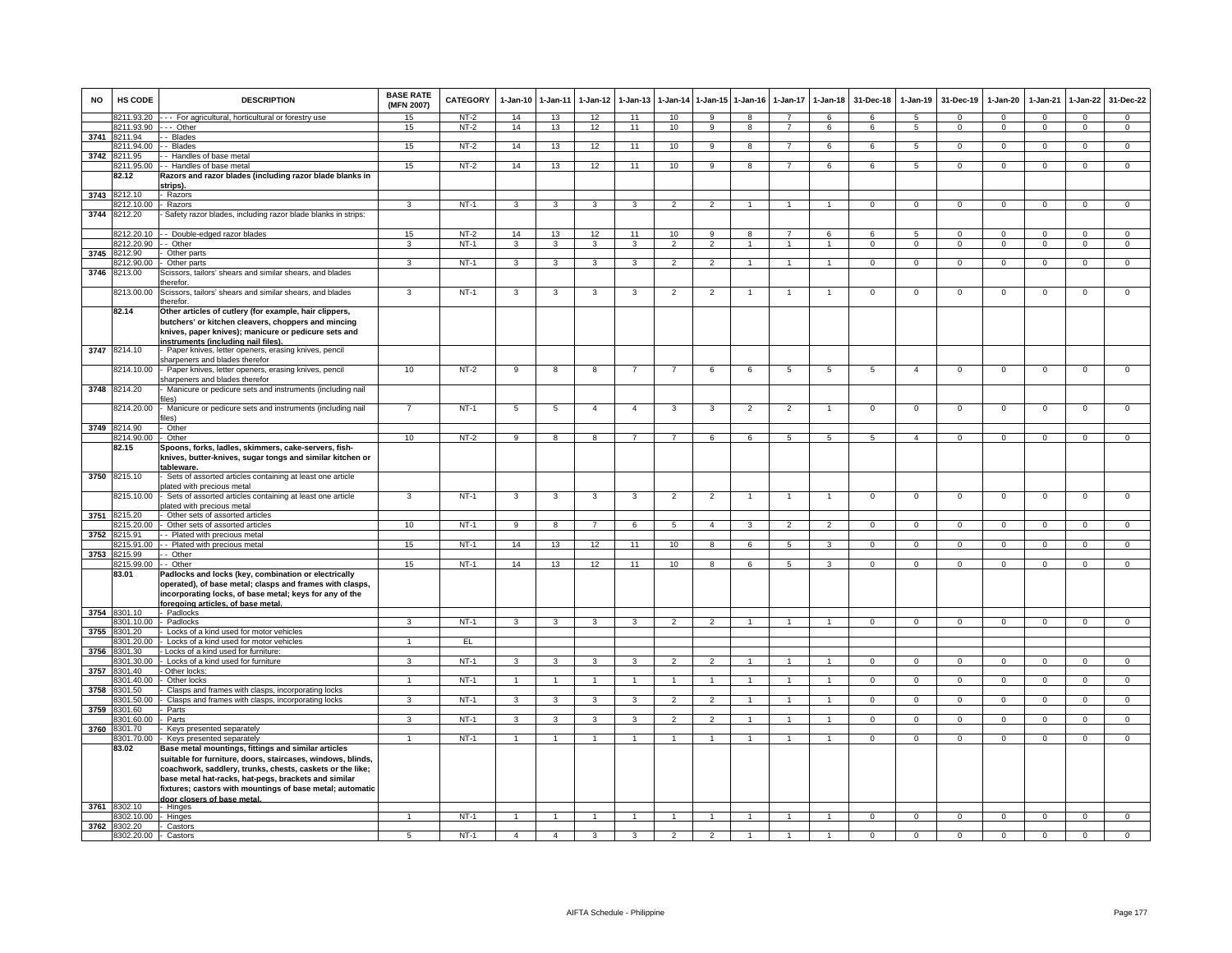| <b>NO</b> | HS CODE                    | <b>DESCRIPTION</b>                                                                                                                                                                                                                                                                                  | <b>BASE RATE</b><br>(MFN 2007) | <b>CATEGORY</b>  | $1-Jan-10$     | $1-Jan-11$              | $1 - Jan-12$   | $1-Jan-13$              |                          |                                | 1-Jan-14 1-Jan-15 1-Jan-16 |                                  | 1-Jan-17 1-Jan-18 | 31-Dec-18            | $1-Jan-19$           | 31-Dec-19            | $1 - Jan-20$         | $1-Jan-21$           | $1-Jan-22$           | 31-Dec-22                  |
|-----------|----------------------------|-----------------------------------------------------------------------------------------------------------------------------------------------------------------------------------------------------------------------------------------------------------------------------------------------------|--------------------------------|------------------|----------------|-------------------------|----------------|-------------------------|--------------------------|--------------------------------|----------------------------|----------------------------------|-------------------|----------------------|----------------------|----------------------|----------------------|----------------------|----------------------|----------------------------|
| 3763      | 8302.30                    | Other mountings, fittings and similar articles suitable for<br>notor vehicles                                                                                                                                                                                                                       |                                |                  |                |                         |                |                         |                          |                                |                            |                                  |                   |                      |                      |                      |                      |                      |                      |                            |
|           | 8302.30.00                 | Other mountings, fittings and similar articles suitable for<br>notor vehicles                                                                                                                                                                                                                       | 5                              | $NT-1$           | $\overline{4}$ | $\overline{4}$          | 3              | -3                      | $\overline{c}$           | $\overline{2}$                 |                            |                                  |                   | $^{\circ}$           | $^{\circ}$           | $^{\circ}$           | $^{\circ}$           | $\mathbf 0$          | $\mathsf 0$          | $\mathbf 0$                |
| 3764      | 8302.41                    | - Suitable for buildings:                                                                                                                                                                                                                                                                           |                                |                  |                |                         |                |                         |                          |                                |                            |                                  |                   |                      |                      |                      |                      |                      |                      |                            |
|           | 8302.41.30                 | - - Hasps and staples for doors; hooks and eyes; bolts                                                                                                                                                                                                                                              | 10                             | $NT-1$           | 9              | 8                       | $\overline{7}$ | 6                       | 5                        | $\overline{4}$                 | 3                          | $\mathcal{D}$                    | $\overline{2}$    | $\mathbf 0$          | $\Omega$             | $\Omega$             | $\Omega$             | $\Omega$             | $\mathbf 0$          | $\mathbf 0$                |
|           | 8302.41.90<br>8302 42      | -- Other                                                                                                                                                                                                                                                                                            | 10                             | $NT-1$           | 9              | 8                       | $\overline{7}$ | 6                       | 5                        | $\overline{4}$                 | 3                          | $\overline{2}$                   | $\overline{2}$    | $\Omega$             | $\Omega$             | $\Omega$             | $\Omega$             | $\Omega$             | $\Omega$             | $\overline{0}$             |
| 3765      | 8302.42.10                 | - Other, suitable for furniture<br>-- Bolts and hasps                                                                                                                                                                                                                                               | 10                             | $NT-1$           | 9              | 8                       | $\overline{7}$ | 6                       | 5                        | $\overline{4}$                 | 3                          | $\overline{\phantom{0}}$         | $\overline{2}$    | $\Omega$             | $\mathbf 0$          | $\Omega$             | $\Omega$             | $\Omega$             | $\mathsf 0$          | $\mathbf 0$                |
|           | 8302.42.90                 | - Other                                                                                                                                                                                                                                                                                             | 10                             | $NT-1$           | $\overline{9}$ | $\overline{8}$          | $\overline{7}$ | 6                       | $\sqrt{5}$               | $\overline{4}$                 | 3                          | $\mathfrak{p}$                   | $\mathfrak{p}$    | $\Omega$             | $\Omega$             | $\Omega$             | $\Omega$             | $\Omega$             | $\mathbf 0$          | $\overline{0}$             |
| 3766      | 8302.49                    | - Other                                                                                                                                                                                                                                                                                             |                                |                  |                |                         |                |                         |                          |                                |                            |                                  |                   |                      |                      |                      |                      |                      |                      |                            |
|           | 8302.49.10                 | -- Of a kind suitable for saddlery                                                                                                                                                                                                                                                                  | 10                             | $NT-1$           | 9              | 8                       | $\overline{7}$ | 6                       | - 5                      | $\overline{4}$                 | 3                          | $\overline{2}$                   | $\overline{2}$    | $\Omega$             | $^{\circ}$           | $\mathbf{0}$         | $\mathbf{0}$         | $\Omega$             | $^{\circ}$           | $\mathbf{0}$               |
|           | 302.49.90                  | -- Other                                                                                                                                                                                                                                                                                            | 10                             | $NT-1$           | 9              | 8                       | $\overline{7}$ | 6                       | 5                        | $\mathbf{A}$                   | $\mathcal{R}$              | $\mathcal{P}$                    | $\overline{2}$    | $\Omega$             | $\mathbf{0}$         | $\mathbf{0}$         | $\overline{0}$       | $\Omega$             | $\mathbf{0}$         | $\overline{0}$             |
| 3767      | 8302.50                    | Hat-racks, hat-pegs, brackets and similar fixtures                                                                                                                                                                                                                                                  |                                |                  |                |                         |                |                         |                          |                                |                            |                                  |                   |                      |                      |                      |                      |                      |                      |                            |
|           | 302.50.00                  | Hat-racks, hat-pegs, brackets and similar fixtures                                                                                                                                                                                                                                                  | 10                             | $NT-1$           | 9              | $\overline{\mathbf{8}}$ | $\overline{7}$ | 6                       | 5                        | $\overline{4}$                 | 3                          | $\mathfrak{p}$                   | $\overline{2}$    | 0                    | $\overline{0}$       | $\overline{0}$       | 0                    | $\Omega$             | $\overline{0}$       | $\overline{0}$             |
| 3768      | 302.60                     | Automatic door closers                                                                                                                                                                                                                                                                              |                                |                  |                |                         |                |                         |                          |                                |                            |                                  |                   |                      |                      |                      |                      |                      |                      |                            |
|           | 8302.60.00                 | Automatic door closers                                                                                                                                                                                                                                                                              | $\overline{\mathbf{3}}$        | $NT-1$           | $\overline{3}$ | 3                       | $\overline{3}$ | $\overline{\mathbf{3}}$ | $\overline{2}$           | $\overline{2}$                 | -1                         | $\overline{1}$                   | $\overline{1}$    | $\overline{0}$       | $\overline{0}$       | $\overline{0}$       | $\overline{0}$       | $\overline{0}$       | $\overline{0}$       | $\overline{0}$             |
| 3769      | 8303.00                    | Armoured or reinforced safes, strong-boxes and doors and<br>safe deposit lockers for strong-rooms, cash or deed boxes and<br>the like, of base metal.                                                                                                                                               |                                |                  |                |                         |                |                         |                          |                                |                            |                                  |                   |                      |                      |                      |                      |                      |                      | $\Omega$                   |
|           | 3770 8304.00               | 8303.00.00 Armoured or reinforced safes, strong-boxes and doors and<br>safe deposit lockers for strong-rooms, cash or deed boxes and<br>he like, of base metal.<br>Filing cabinets, card-index cabinets, paper trays, paper rests,                                                                  | 15                             | $NT-1$           | 14             | 13                      | 12             | 11                      | 10                       | 8                              | 6                          | 5                                | 3                 | $\mathbf 0$          | $\mathbf 0$          | $\mathbf 0$          | $\mathbf 0$          | $\mathbf 0$          | $\mathsf 0$          |                            |
|           |                            | pen trays, office-stamp stands and similar office or desk<br>equipment, of base metal, other than office furniture of<br>heading 94.03.                                                                                                                                                             |                                |                  |                |                         |                |                         |                          |                                |                            |                                  |                   |                      |                      |                      |                      |                      |                      |                            |
|           | 8304.00.10                 | Filing cabinets and card-index cabinets                                                                                                                                                                                                                                                             | 15                             | $NT-2$           | 14             | 13                      | 12             | 11                      | 10                       | $\overline{9}$                 | 8                          |                                  | $6\overline{6}$   | $6 \overline{6}$     | 5                    | $\Omega$             | $\Omega$             | $\Omega$             | $\Omega$             | $\Omega$                   |
|           | 8304.00.20                 | Office or desk equipment of copper or of lead                                                                                                                                                                                                                                                       | 15                             | $NT-2$           | 14             | 13                      | 12             | 11                      | 10                       | $\overline{9}$                 | 8                          | $\overline{7}$<br>$\overline{7}$ | 6                 | 6                    | $5^{\circ}$          | $\Omega$             | $\Omega$             | $\Omega$             | $\mathsf 0$          | $\overline{0}$             |
|           | 8304.00.90<br>83.05        | Other<br>Fittings for loose-leaf binders or files, letter clips, letter<br>corners, paper clips, indexing tags and similar office<br>articles, of base metal; staples in strips (for example, for<br>offices, upholstery, packaging), of base metal.                                                | 15                             | $NT-2$           | 14             | 13                      | 12             | 11                      | 10                       | $\overline{9}$                 | $\overline{8}$             |                                  | 6                 | -6                   | -5                   | $\overline{0}$       | $\overline{0}$       | $\Omega$             | $\overline{0}$       | $\overline{0}$             |
|           | 3771 8305.10               | Fittings for loose-leaf binders or files                                                                                                                                                                                                                                                            |                                |                  |                |                         |                |                         |                          |                                |                            |                                  |                   |                      |                      |                      |                      |                      |                      |                            |
|           | 305.10.10                  | - For double loop wire binders                                                                                                                                                                                                                                                                      |                                | $NT-1$           | $\overline{1}$ | $\overline{1}$          |                | $\overline{1}$          | $\overline{1}$           | $\overline{1}$                 | $\overline{1}$             | $\overline{1}$                   | $\mathbf{1}$      | $\Omega$             | $\Omega$             | $\Omega$             | $\Omega$             | $\Omega$             | $\overline{0}$       | $\overline{0}$             |
|           | 3305.10.90                 | - Other                                                                                                                                                                                                                                                                                             | 15                             | $NT-2$           | 14             | 13                      | 12             | 11                      | 10                       | $\overline{9}$                 | $\mathbf{R}$               |                                  | 6                 | $\overline{6}$       | $\overline{5}$       | $\overline{0}$       | $\overline{0}$       | $\Omega$             | $\overline{0}$       | $\overline{0}$             |
| 3772      | 8305.20                    | Staples in strips                                                                                                                                                                                                                                                                                   |                                |                  |                |                         |                |                         |                          |                                |                            | $\overline{7}$                   |                   |                      |                      |                      |                      |                      |                      | $\Omega$                   |
| 3773      | 8305.20.00<br>8305.90      | Staples in strips<br>Other, including parts                                                                                                                                                                                                                                                         | 15                             | NT-2             | 14             | 13                      | 12             | 11                      | 10                       | 9                              | 8                          |                                  | 6                 | 6                    | 5                    | $\mathbf 0$          | $\mathbf 0$          | $\mathbf 0$          | $\mathbf{0}$         |                            |
|           | 3305.90.00                 | Other, including parts                                                                                                                                                                                                                                                                              | 15                             | $NT-1$           | 14             | 13                      | 12             | 11                      | 10                       | $\overline{8}$                 | 6                          | $\overline{5}$                   | 3                 | $\Omega$             | $\overline{0}$       | $\Omega$             | $\mathbf 0$          | $\Omega$             | $\overline{0}$       | $\overline{0}$             |
|           | 83.06                      | Bells, gongs and the like, non-electric, of base metal;<br>statuettes and other ornaments, of base metal;<br>photograph, picture or similar frames, of base metal;<br>mirrors of base metal.                                                                                                        |                                |                  |                |                         |                |                         |                          |                                |                            |                                  |                   |                      |                      |                      |                      |                      |                      |                            |
|           | 3774 8306.10               | - For cycles                                                                                                                                                                                                                                                                                        |                                |                  |                |                         |                |                         |                          |                                |                            |                                  |                   |                      |                      |                      |                      |                      |                      |                            |
|           | 8306.10.10                 | - For cycles                                                                                                                                                                                                                                                                                        | 15                             | $NT-1$           | 14             | 13                      | 12             | 11                      | 10                       | 8                              | 6                          | 5                                | 3                 | $\Omega$             | $\Omega$             | $\Omega$             | $\Omega$             | $\Omega$             | $\mathsf 0$          | $\mathbf{0}$               |
|           | 8306.10.20                 | - Other, of copper                                                                                                                                                                                                                                                                                  | 15                             | $NT-1$           | 14             | 13                      | 12             | 11                      | 10                       | 8                              | 6                          | 5                                | 3                 | $\Omega$             | $\Omega$             | $\Omega$             | $\Omega$             | $\Omega$             | $\Omega$             | $\overline{0}$             |
|           | 8306.10.90<br>3775 8306.21 | - Other<br>- Plated with precious metals                                                                                                                                                                                                                                                            | 15                             | <b>NT-1</b>      | 14             | 13                      | 12             | 11                      | 10                       | 8                              | 6                          | 5                                | $\mathbf{3}$      | $\mathbf{0}$         | $\overline{0}$       | $\overline{0}$       | $\overline{0}$       | $^{\circ}$           | $\overline{0}$       | $\mathbf{0}$               |
|           | 306.21.00                  | - Plated with precious metals                                                                                                                                                                                                                                                                       | 15                             | $NT-1$           | 14             | 13                      | 12             | 11                      | 10                       | 8                              | 6                          | 5                                | 3                 | $\Omega$             | $\mathbf 0$          | $\mathbf 0$          | $\mathbf 0$          | $\Omega$             | $\mathbf{0}$         | $\overline{0}$             |
| 3776      | 306.29                     | - Other                                                                                                                                                                                                                                                                                             |                                |                  |                |                         |                |                         |                          |                                |                            |                                  |                   |                      |                      |                      |                      |                      |                      |                            |
|           | 306.29.10                  | -- Of copper or lead                                                                                                                                                                                                                                                                                | 15                             | $NT-1$           | 14             | 13                      | 12             | 11                      | 10                       | 8                              | 6                          | 5                                | 3                 | $\mathbf 0$          | $^{\circ}$           | $^{\circ}$           | $^{\circ}$           | 0                    | $\mathbf 0$          | $^{\circ}$                 |
|           | 3306.29.90                 | -- Other                                                                                                                                                                                                                                                                                            | 15                             | $NT-1$           | 14             | 13                      | 12             | 11                      | 10                       | $\mathbf{R}$                   | 6                          | 5                                | 3                 | $\Omega$             | $\Omega$             | $\Omega$             | $\Omega$             | $\Omega$             | $\Omega$             | $\overline{0}$             |
| 3777      | 8306.30                    | - Of copper                                                                                                                                                                                                                                                                                         |                                |                  |                |                         |                |                         |                          |                                |                            |                                  |                   |                      |                      |                      |                      |                      |                      |                            |
|           | 3306.30.10                 | - Of copper                                                                                                                                                                                                                                                                                         | 15<br>15                       | $NT-1$<br>$NT-1$ | 14<br>14       | 13<br>13                | 12<br>12       | 11<br>11                | 10                       | $\overline{8}$<br>$\mathbf{R}$ | 6<br>$\epsilon$            | 5<br>5.                          | 3<br>$\mathbf{R}$ | $\Omega$<br>$\Omega$ | $\Omega$<br>$\Omega$ | $\Omega$<br>$\Omega$ | $\Omega$<br>$\Omega$ | $\Omega$<br>$\Omega$ | $\Omega$<br>$\Omega$ | $\overline{0}$<br>$\Omega$ |
|           | 8306.30.90<br>83.07        | - Other<br>Flexible tubing of base metal, with or without fittings.                                                                                                                                                                                                                                 |                                |                  |                |                         |                |                         | 10                       |                                |                            |                                  |                   |                      |                      |                      |                      |                      |                      |                            |
| 3778      | 8307.10                    | Of iron or steel                                                                                                                                                                                                                                                                                    |                                |                  |                |                         |                |                         |                          |                                |                            |                                  |                   |                      |                      |                      |                      |                      |                      |                            |
|           | 307.10.00                  | Of iron or steel                                                                                                                                                                                                                                                                                    | 3                              | $NT-1$           | 3              | 3                       | 3              | 3                       | $\overline{2}$           | $\overline{2}$                 | -1                         | $\mathbf{1}$                     | $\mathbf{1}$      | $\Omega$             | $\mathbf 0$          | $\mathbf 0$          | $\mathbf 0$          | $\mathbf 0$          | $\mathbf{0}$         | $\overline{0}$             |
| 3779      | 3307.90                    | Of other base metal                                                                                                                                                                                                                                                                                 |                                |                  |                |                         |                |                         |                          |                                |                            |                                  |                   |                      |                      |                      |                      |                      |                      |                            |
|           | 3307.90.00                 | Of other base metal                                                                                                                                                                                                                                                                                 | 3                              | $NT-1$           | 3              | 3                       | 3              | 3                       | $\overline{2}$           | $\mathfrak{p}$                 | $\mathbf{1}$               | $\mathbf{1}$                     | $\overline{1}$    | $\mathbf 0$          | $\mathbf 0$          | $\mathbf 0$          | $\mathbf 0$          | $\mathbf 0$          | $\mathbf 0$          | $\overline{0}$             |
|           | 83.08                      | Clasps, frames with clasps, buckles, buckle-clasps,<br>hooks, eyes, eyelets and the like, of base metal, of a kind<br>used for clothing, footwear, awnings, handbags, travel<br>goods or other made up articles; tubular or bifurcated<br>rivets, of base metal; beads and spangles, of base metal. |                                |                  |                |                         |                |                         |                          |                                |                            |                                  |                   |                      |                      |                      |                      |                      |                      |                            |
|           | 3780 8308.10               | Hooks, eyes and eyelets                                                                                                                                                                                                                                                                             |                                |                  |                |                         |                |                         |                          |                                |                            |                                  |                   |                      |                      |                      |                      |                      |                      |                            |
|           | 8308.10.00<br>308.20       | Hooks, eyes and eyelets                                                                                                                                                                                                                                                                             | 5                              | $NT-1$           | $\overline{4}$ | $\overline{4}$          | 3              | 3                       | $\overline{2}$           | $\overline{2}$                 | -1                         |                                  | $\mathbf{1}$      | $^{\circ}$           | $\mathbf{0}$         | $\mathbf{0}$         | $^{\circ}$           | $^{\circ}$           | $\mathbf{0}$         | $\mathbf{0}$               |
| 3781      | 308.20.00                  | Tubular or bifurcated rivets<br>Tubular or bifurcated rivets                                                                                                                                                                                                                                        | 5                              | $NT-1$           | $\overline{4}$ | $\overline{4}$          | 3              | 3                       | $\mathcal{P}$            | $\overline{2}$                 |                            |                                  |                   | $\Omega$             | $\mathbf 0$          | $\Omega$             | $\Omega$             | $\Omega$             | 0                    | $\Omega$                   |
|           | 3782 8308.90               | Other, including parts:                                                                                                                                                                                                                                                                             |                                |                  |                |                         |                |                         |                          |                                |                            |                                  |                   |                      |                      |                      |                      |                      |                      |                            |
|           | 8308.90.10                 | - Beads                                                                                                                                                                                                                                                                                             | $\overline{5}$                 | $NT-1$           | $\overline{4}$ | $\overline{4}$          | $\mathbf{R}$   | 3                       | $\overline{\phantom{a}}$ | $\overline{2}$                 |                            |                                  |                   | $\Omega$             | $\Omega$             | $\Omega$             | $\overline{0}$       | $\Omega$             | $\overline{0}$       | $\overline{0}$             |
|           |                            | 8308.90.20 -- Spangles                                                                                                                                                                                                                                                                              | 5                              | $NT-1$           | $\overline{4}$ | $\overline{4}$          | 3              | 3                       | $\overline{2}$           | $\overline{2}$                 |                            |                                  |                   | $\Omega$             | $\Omega$             | $\Omega$             | $\overline{0}$       | $\Omega$             | $\overline{0}$       | $\overline{0}$             |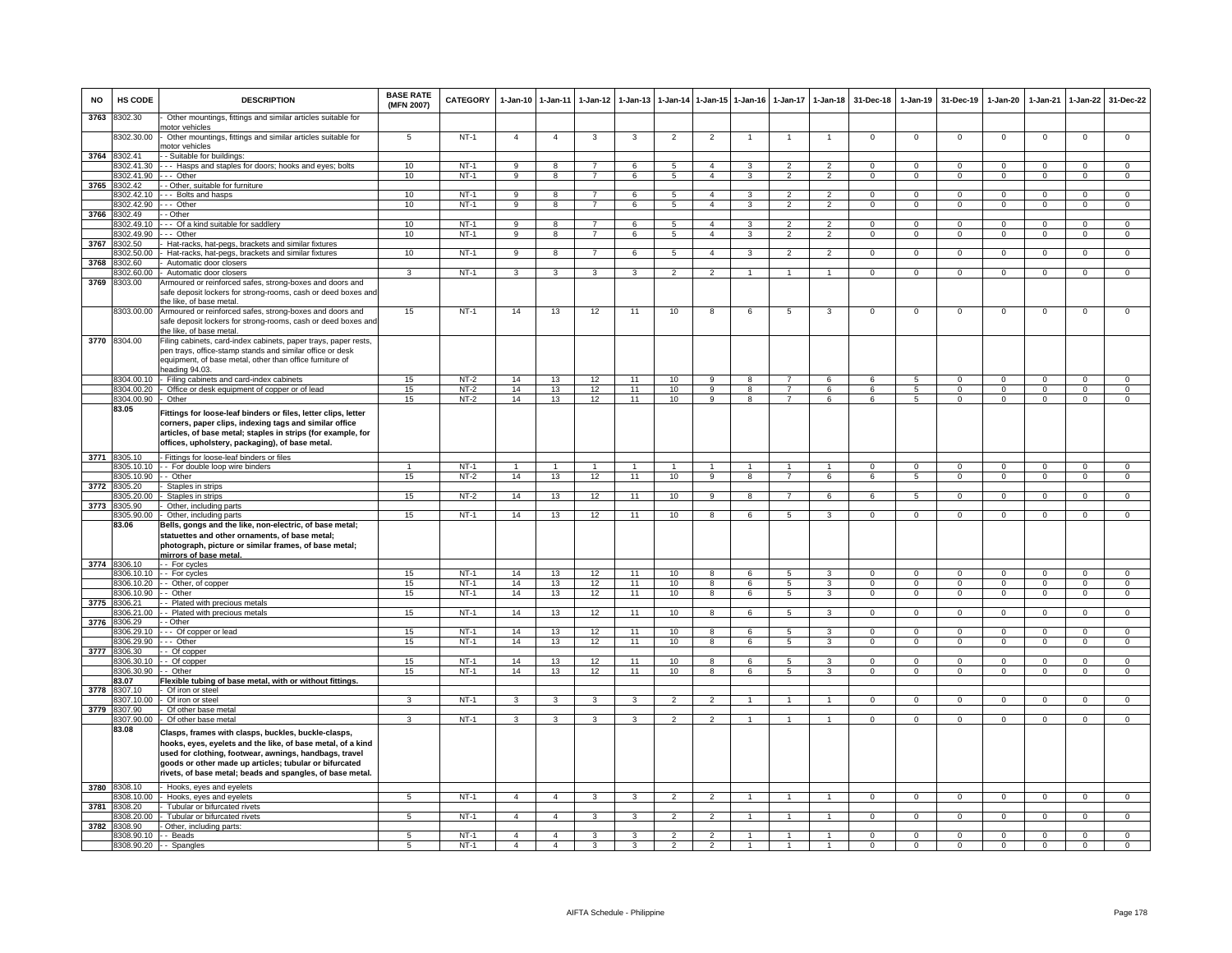| <b>NO</b> | HS CODE                                       | <b>DESCRIPTION</b>                                                                                                                                                                                | <b>BASE RATE</b><br>(MFN 2007) | CATEGORY         | 1-Jan-10            | $1 - Jan-11$            | $1-Jan-12$          | $1-Jan-13$                       |                                  |                                  | 1-Jan-14 1-Jan-15 1-Jan-16 | $1-Jan-17$          | $1-Jan-18$                         | 31-Dec-18           | $1-Jan-19$                       | 31-Dec-19                   | 1-Jan-20                      | $1-Jan-21$                 | $1-Jan-22$                  | 31-Dec-22                      |
|-----------|-----------------------------------------------|---------------------------------------------------------------------------------------------------------------------------------------------------------------------------------------------------|--------------------------------|------------------|---------------------|-------------------------|---------------------|----------------------------------|----------------------------------|----------------------------------|----------------------------|---------------------|------------------------------------|---------------------|----------------------------------|-----------------------------|-------------------------------|----------------------------|-----------------------------|--------------------------------|
|           | 8308.90.90 -- Other                           |                                                                                                                                                                                                   | 5.                             | NT-1             | $\overline{4}$      | $\overline{4}$          | 3                   | 3                                | $\overline{2}$                   | $\mathcal{P}$                    | $\overline{1}$             | $\overline{1}$      | $\overline{1}$                     | $\Omega$            | $\mathbf{0}$                     | $\Omega$                    | $\overline{0}$                | $\mathbf 0$                | $\mathbf{0}$                | $\Omega$                       |
|           | 83.09                                         | Stoppers, caps and lids (including crown corks, screw<br>caps and pouring stoppers), capsules for bottles,<br>threaded bungs, bung covers, seals and other packing<br>accessories. of base metal. |                                |                  |                     |                         |                     |                                  |                                  |                                  |                            |                     |                                    |                     |                                  |                             |                               |                            |                             |                                |
| 3783      | 8309.10                                       | Crown corks                                                                                                                                                                                       |                                |                  |                     |                         |                     |                                  |                                  |                                  |                            |                     |                                    |                     |                                  |                             |                               |                            |                             |                                |
|           | 8309.10.00                                    | Crown corks                                                                                                                                                                                       | 10                             | $NT-2$           | $\overline{9}$      | 8                       | 8                   | $\overline{7}$                   | $\overline{7}$                   | 6                                | 6                          | $5\overline{5}$     | $5^{\circ}$                        | $5\overline{5}$     | $\mathbf{A}$                     | $\Omega$                    | $\mathbf 0$                   | $\Omega$                   | $\Omega$                    | $\overline{0}$                 |
| 3784      | 8309.90                                       | Other:                                                                                                                                                                                            |                                |                  |                     |                         |                     |                                  |                                  |                                  |                            |                     |                                    |                     |                                  |                             |                               |                            |                             |                                |
|           | 8309.90.10                                    | - Capsules for bottles                                                                                                                                                                            | 10                             | $NT-2$           | $_{9}$              | $\overline{8}$          | 8                   |                                  |                                  | 6                                | 6                          | $\overline{5}$      | $\overline{5}$                     | $\overline{5}$      | $\overline{4}$                   | $\overline{0}$              | $\overline{0}$                | $\overline{0}$             | $\overline{0}$              | $\overline{0}$                 |
|           | 8309.90.20<br>8309.90.30                      | - Top ends of aluminium cans<br>- Other caps for cans                                                                                                                                             | 10<br>10                       | $NT-2$<br>$NT-2$ | 9<br>9              | 8<br>8                  | 8<br>8              | $\overline{7}$                   | $\overline{7}$                   | 6<br>6                           | 6<br>6                     | 5<br>5              | 5<br>$5\overline{5}$               | 5<br>5              | $\overline{a}$<br>$\overline{4}$ | $\Omega$<br>$\mathbf 0$     | $\Omega$<br>$\mathbf{0}$      | $\Omega$<br>$\mathbf 0$    | $\mathbf 0$<br>$\mathbf{0}$ | $\mathbf{0}$<br>$\overline{0}$ |
|           | 8309.90.40                                    | - Bungs for metal drums; bung covers; seals; case corner                                                                                                                                          | 10                             | $NT-2$           | 9                   | 8                       | 8                   | 7                                | 7                                | 6                                | 6                          | 5                   | 5                                  | 5                   | $\overline{4}$                   | $\mathbf 0$                 | 0                             | $\Omega$                   | $\mathbf{0}$                | 0                              |
|           | 8309.90.50                                    | rotectors<br>Other, of aluminium                                                                                                                                                                  | 10                             | $NT-2$           | $\overline{9}$      | 8                       | 8                   | 7                                | 7                                | 6                                | 6                          | 5                   | 5                                  | 5                   | $\overline{a}$                   | $\Omega$                    | $\Omega$                      | $\Omega$                   | $\overline{0}$              | $\overline{0}$                 |
|           | 8309.90.90A                                   | - - Aerosol can ends (tops and bottoms), made of tinplate                                                                                                                                         | 3                              | $NT-1$           | 3                   | 3                       | 3                   | 3                                | $\overline{2}$                   | $\overline{2}$                   |                            | -1                  | $\mathbf{1}$                       | $\mathbf 0$         | $\mathsf 0$                      | $\mathbf 0$                 | $\mathsf 0$                   | $\mathbf 0$                | $\mathsf 0$                 | $\mathbf 0$                    |
|           | 8309.90.90B - - - Other                       |                                                                                                                                                                                                   | 10                             | $NT-1$           | 9                   | 8                       | $\overline{7}$      | 6                                | $5\phantom{.0}$                  | $\overline{4}$                   | 3                          | $\overline{2}$      | $\overline{2}$                     | $\mathbf{0}$        | $\mathbf 0$                      | $^{\circ}$                  | $\mathbf 0$                   | $\mathbf{0}$               | $\mathsf 0$                 | $\mathbf{0}$                   |
| 3785      | 8310.00                                       | Sign-plates, name-plates, address-plates and similar plates,                                                                                                                                      |                                |                  |                     |                         |                     |                                  |                                  |                                  |                            |                     |                                    |                     |                                  |                             |                               |                            |                             |                                |
|           |                                               | numbers, letters and other symbols, of base metal, excluding<br>those of heading 94.05.                                                                                                           |                                |                  |                     |                         |                     |                                  |                                  |                                  |                            |                     |                                    |                     |                                  |                             |                               |                            |                             |                                |
|           | 8310.00.00                                    | Sign-plates, name-plates, address-plates and similar plates,<br>numbers, letters and other symbols, of base metal, excluding<br>those of heading 94.05.                                           | 15                             | $NT-2$           | 14                  | 13                      | 12                  | 11                               | 10                               | 9                                | 8                          |                     | 6                                  | 6                   | 5                                | $\Omega$                    | $\Omega$                      | $\overline{0}$             | $\Omega$                    | $\overline{0}$                 |
|           | 83.11                                         | Wire, rods, tubes, plates, electrodes and similar products,<br>of base metal or of metal carbides, coated or cored with<br>flux material, of a kind used for soldering, brazing,                  |                                |                  |                     |                         |                     |                                  |                                  |                                  |                            |                     |                                    |                     |                                  |                             |                               |                            |                             |                                |
|           |                                               | welding or deposition of metal or of metal carbides; wire<br>and rods, of agglomerated base metal powder, used for                                                                                |                                |                  |                     |                         |                     |                                  |                                  |                                  |                            |                     |                                    |                     |                                  |                             |                               |                            |                             |                                |
|           |                                               | netal spraving.                                                                                                                                                                                   |                                |                  |                     |                         |                     |                                  |                                  |                                  |                            |                     |                                    |                     |                                  |                             |                               |                            |                             |                                |
|           | 3786 8311.10                                  | - Coated electrodes of base metal, for electric arc-welding:                                                                                                                                      |                                |                  |                     |                         |                     |                                  |                                  |                                  |                            |                     |                                    |                     |                                  |                             |                               |                            |                             |                                |
|           | 8311.10.10 -- In rolls<br>8311.10.90 -- Other |                                                                                                                                                                                                   | 10<br>10                       | $NT-2$<br>$NT-2$ | 9<br>9              | 8<br>8                  | 8<br>8              | $\overline{7}$<br>$\overline{7}$ | $\overline{7}$<br>$\overline{7}$ | 6<br>6                           | 6<br>6                     | 5<br>5              | $5\overline{5}$<br>5               | 5<br>5              | $\overline{4}$<br>$\overline{4}$ | $\mathbf 0$<br>$\mathbf{0}$ | $\mathbf 0$<br>$\overline{0}$ | $\mathbf 0$<br>$\mathbf 0$ | $\mathbf 0$<br>$\mathbf{0}$ | $\mathbf{0}$<br>$\overline{0}$ |
|           | 3787 8311.20                                  | Cored wire of base metal, for electric arc-welding:                                                                                                                                               |                                |                  |                     |                         |                     |                                  |                                  |                                  |                            |                     |                                    |                     |                                  |                             |                               |                            |                             |                                |
|           | 8311.20.10                                    | - In rolls                                                                                                                                                                                        | 10                             | $NT-2$           | 9                   | $\overline{\mathbf{8}}$ | 8                   | $\overline{7}$                   | $\overline{7}$                   | 6                                | 6                          | 5                   | 5                                  | $5\overline{5}$     | $\overline{4}$                   | $\Omega$                    | $\overline{0}$                | $\overline{0}$             | $\overline{0}$              | $\overline{0}$                 |
|           | 311.20.90                                     | - Other                                                                                                                                                                                           | 10                             | $NT-2$           | 9                   | 8                       | 8                   | $\overline{7}$                   | $\overline{7}$                   | 6                                | 6                          | 5                   | $5\overline{5}$                    | 5                   | $\overline{4}$                   | $\mathbf 0$                 | $\mathbf 0$                   | $\mathbf 0$                | $\mathbf 0$                 | $\mathbf{0}$                   |
| 3788      | 3311.30                                       | Coated rods and cored wire, of base metal, for soldering,<br>razing or welding by flame:                                                                                                          |                                |                  |                     |                         |                     |                                  |                                  |                                  |                            |                     |                                    |                     |                                  |                             |                               |                            |                             |                                |
|           | 8311.30.10<br>8311.30.90                      | - - In rolls<br>- Other                                                                                                                                                                           | 10<br>10                       | $NT-2$<br>$NT-2$ | 9<br>$\overline{9}$ | 8<br>$\overline{8}$     | 8<br>$\overline{8}$ | $\overline{7}$<br>$\overline{7}$ | $\overline{7}$<br>$\overline{7}$ | 6<br>6                           | 6<br>6                     | 5<br>$\overline{5}$ | $5\overline{5}$<br>$5\overline{)}$ | 5<br>$\overline{5}$ | $\overline{4}$<br>$\overline{4}$ | $\Omega$<br>$\overline{0}$  | $\mathbf 0$<br>$\overline{0}$ | $\Omega$<br>$\overline{0}$ | $\Omega$<br>$\overline{0}$  | $\Omega$<br>$\overline{0}$     |
| 3789      | 8311.90                                       | Other, including parts:                                                                                                                                                                           |                                |                  |                     |                         |                     |                                  |                                  |                                  |                            |                     |                                    |                     |                                  |                             |                               |                            |                             |                                |
|           | 8311.90.00                                    | - Other                                                                                                                                                                                           | 10                             | $NT-2$           | 9                   | $\mathbf{g}$            | 8                   |                                  | $\overline{7}$                   | 6                                | 6                          | $\overline{5}$      | $\overline{5}$                     | $\overline{5}$      | $\overline{4}$                   | $\Omega$                    | $\Omega$                      | $\Omega$                   | $\Omega$                    | $\Omega$                       |
|           | 84.01                                         | Nuclear reactors; fuel elements (cartridges), non-<br>irradiated, for nuclear reactors; machinery and apparatus<br><u>or isotopic separation.</u>                                                 |                                |                  |                     |                         |                     |                                  |                                  |                                  |                            |                     |                                    |                     |                                  |                             |                               |                            |                             |                                |
| 3790      | 8401.10                                       | Nuclear reactors                                                                                                                                                                                  |                                |                  |                     |                         |                     |                                  |                                  |                                  |                            |                     |                                    |                     |                                  |                             |                               |                            |                             |                                |
|           | 401.10.00                                     | - Nuclear reactors                                                                                                                                                                                | $\mathbf{R}$                   | $NT-1$           | 3                   | 3                       | 3                   | 3                                | $\overline{2}$                   | $\mathcal{P}$                    | $\overline{1}$             | $\mathbf{1}$        | $\mathbf{1}$                       | $\overline{0}$      | $\overline{0}$                   | $\overline{0}$              | $\overline{0}$                | $\overline{0}$             | $\Omega$                    | $\overline{0}$                 |
| 3791      | 8401.20                                       | Machinery and apparatus for isotopic separation, and parts<br>hereof                                                                                                                              |                                |                  |                     |                         |                     |                                  |                                  |                                  |                            |                     |                                    |                     |                                  |                             |                               |                            |                             |                                |
|           | 8401.20.00                                    | Machinery and apparatus for isotopic separation, and parts<br>thereof                                                                                                                             | 3                              | $NT-1$           | 3                   | 3                       | 3                   | 3                                | $\overline{2}$                   | $\overline{2}$                   | $\overline{1}$             |                     | -1                                 | $^{\circ}$          | $\mathsf 0$                      | $\mathbf 0$                 | $^{\circ}$                    | $\mathbf 0$                | $\mathsf 0$                 | $\Omega$                       |
| 3792      | 8401.30                                       | Fuel elements (cartridges), non-irradiated                                                                                                                                                        | $\mathbf{R}$                   |                  |                     |                         |                     |                                  |                                  | $\overline{2}$                   | $\overline{1}$             | $\overline{1}$      | $\overline{1}$                     |                     |                                  |                             |                               |                            |                             | $\Omega$                       |
| 3793      | 8401.30.00<br>8401.40                         | - Fuel elements (cartridges), non-irradiated<br>Parts of nuclear reactors                                                                                                                         |                                | NT-1             | $\mathbf{3}$        | $\mathbf{3}$            | $\mathbf{3}$        | 3                                | $\overline{2}$                   |                                  |                            |                     |                                    | $\mathbf{0}$        | $\overline{0}$                   | $\overline{0}$              | $\overline{0}$                | $\overline{0}$             | $\mathbf{0}$                |                                |
|           | 8401.40.00                                    | - Parts of nuclear reactors                                                                                                                                                                       | 3                              | $NT-1$           | 3                   | 3                       | 3                   | 3                                | $\overline{2}$                   | $\overline{2}$                   | $\mathbf{1}$               | $\mathbf{1}$        | $\overline{1}$                     | $\Omega$            | $\mathbf{0}$                     | $\mathbf 0$                 | $^{\circ}$                    | $\Omega$                   | $\mathbf 0$                 | $\overline{0}$                 |
|           | 84.02                                         | Steam or other vapour generating boilers (other than<br>central heating hot water boilers capable also of<br>producing low pressure steam); super-heated water                                    |                                |                  |                     |                         |                     |                                  |                                  |                                  |                            |                     |                                    |                     |                                  |                             |                               |                            |                             |                                |
| 3794      | 8402.11                                       | boilers.<br>- - Watertube boilers with a steam production exceeding 45 t<br>per hour:                                                                                                             |                                |                  |                     |                         |                     |                                  |                                  |                                  |                            |                     |                                    |                     |                                  |                             |                               |                            |                             |                                |
|           | 8402.11.10                                    | --- Electrically operated                                                                                                                                                                         | 10                             | ST               | 9                   | 9                       | 8                   | 8                                | $\overline{7}$                   | $\overline{7}$                   | 6                          | 6                   | 6                                  | 6                   | 5                                | 5                           | 5                             | 5                          | 5                           | 5                              |
|           | 8402.11.20                                    | - - - Not electrically operated                                                                                                                                                                   | 10                             | ST               | 9                   | 9                       | 8                   | 8                                | $\overline{7}$                   | $\overline{7}$                   | 6                          | 6                   | 6                                  | 6                   | 5                                | $5\overline{5}$             | $5\overline{5}$               | $5\overline{5}$            | 5                           | 5 <sup>5</sup>                 |
| 3795      | 8402.12                                       | - Watertube boilers with a steam production not exceeding<br>45 t per hour:                                                                                                                       |                                |                  |                     |                         |                     |                                  |                                  |                                  |                            |                     |                                    |                     |                                  |                             |                               |                            |                             |                                |
|           | 8402.12.11                                    | ---- Boilers with a steam production exceeding 15 t per hour                                                                                                                                      | 10                             | <b>ST</b>        | 9                   | $\overline{9}$          | 8                   | -8                               | $\overline{7}$                   | 7                                | 6                          | 6                   | 6                                  | 6                   | 5                                | -5                          | 5                             | $5\overline{)}$            | $\overline{5}$              | 5                              |
|           | 8402.12.19<br>8402.12.21                      | $---$ Other<br>Boilers with a steam production exceeding 15 t per hour                                                                                                                            | 10<br>10                       | ST<br><b>ST</b>  | 9<br>9              | 9<br>9                  | 8<br>8              | 8<br>8                           | $\overline{7}$<br>$\overline{7}$ | $\overline{7}$<br>$\overline{7}$ | 6<br>6                     | 6<br>6              | 6<br>6                             | 6<br>6              | 5<br>5                           | 5<br>5                      | 5<br>5                        | 5<br>5                     | 5<br>$\overline{5}$         | 5<br>$5\phantom{.0}$           |
|           | 8402.12.29                                    | $---$ Other                                                                                                                                                                                       | 10                             | ST               | 9                   | 9                       | 8                   | 8                                | $\overline{7}$                   | $\overline{7}$                   | 6                          | 6                   | 6                                  | 6                   | 5                                | 5                           | 5                             | 5                          | 5                           | 5                              |
| 3796      | 8402.19<br>8402.19.11                         | - - Other vapour generating boilers, including hybrid boilers:<br>---- Boilers with a steam production exceeding 15 t per hour                                                                    | 10                             | ST               | 9                   | 9                       | 8                   | 8                                | $\overline{7}$                   | $\overline{7}$                   | 6                          | 6                   | 6                                  | 6                   | $\overline{5}$                   | $5\phantom{.0}$             | $5\phantom{.0}$               | $5\phantom{.0}$            | $\overline{5}$              | 5                              |
|           |                                               |                                                                                                                                                                                                   |                                |                  |                     |                         |                     |                                  |                                  |                                  |                            |                     |                                    |                     |                                  |                             |                               |                            |                             |                                |
|           | 8402.19.19<br>8402.19.21                      | $---$ Other<br>Boilers with a steam production exceeding 15 t per hour                                                                                                                            | 10 <sup>1</sup><br>10          | ST<br>ST         | $\mathbf{q}$<br>9   | 9<br>9                  | я.<br>8             | -8<br>8                          | -7                               | $\overline{7}$                   | -6<br>6                    | ĥ<br>6              | 6<br>6                             | 6<br>6              | -5<br>5                          | 5<br>5                      | -5<br>5                       | $\overline{5}$<br>5        | -5<br>5                     | 5<br>5                         |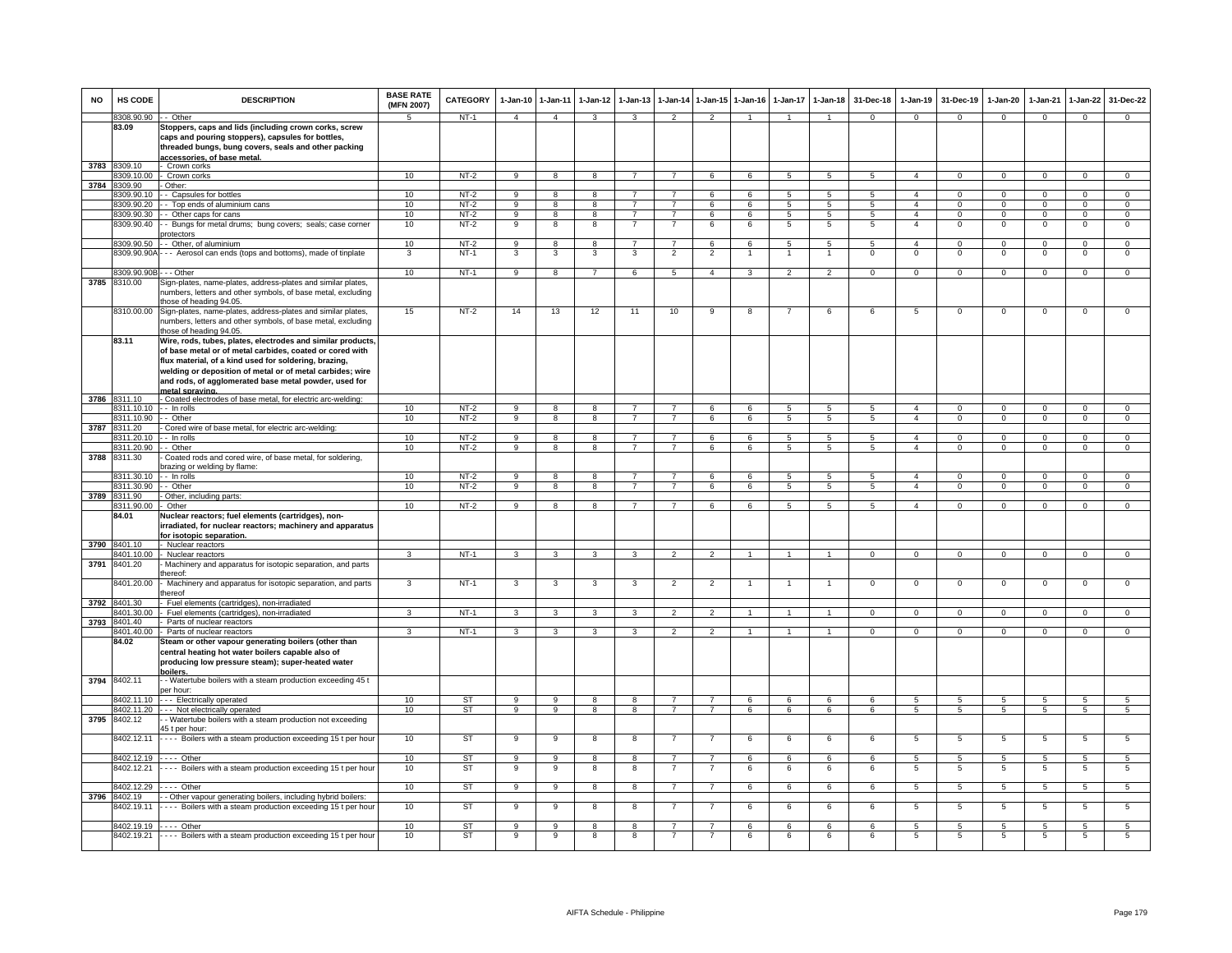| <b>NO</b> | HS CODE                 | <b>DESCRIPTION</b>                                                                                                                                                                                      | <b>BASE RATE</b><br>(MFN 2007) | CATEGORY    | $1-Jan-10$     | 1-Jan-11       | $1$ -Jan-12    | $1-Jan-13$              | 1-Jan-14                 | 1-Jan-15                 | $1 - Jan-16$   | 1-Jan-17                 | $1 - Jan-18$         | 31-Dec-18      | 1-Jan-19        | 31-Dec-19      | 1-Jan-20        | 1-Jan-21       | 1-Jan-22        | 31-Dec-22       |
|-----------|-------------------------|---------------------------------------------------------------------------------------------------------------------------------------------------------------------------------------------------------|--------------------------------|-------------|----------------|----------------|----------------|-------------------------|--------------------------|--------------------------|----------------|--------------------------|----------------------|----------------|-----------------|----------------|-----------------|----------------|-----------------|-----------------|
|           | 8402.19.29              | - - - - Other                                                                                                                                                                                           | 10                             | ST          | 9              | 9              | 8              | 8                       | $\overline{7}$           | $\overline{7}$           | 6              | 6                        | 6                    | 6              | $\overline{5}$  | $\sqrt{5}$     | 5               | $\sqrt{5}$     | $5\overline{5}$ | $\overline{5}$  |
| 3797      | 8402.20                 | - Super-heated water boilers:                                                                                                                                                                           |                                |             |                |                |                |                         |                          |                          |                |                          |                      |                |                 |                |                 |                |                 |                 |
|           |                         | 8402.20.10 - Electrically operated                                                                                                                                                                      | 10 <sup>1</sup>                | ST          | 9              | 9              | 8              | 8                       | $\overline{7}$           | $\overline{7}$           | 6              | 6                        | 6                    | 6              | 5               | 5              | 5               | 5              | 5               | 5               |
|           | 8402.20.20              | - Not electrically operated                                                                                                                                                                             | 10                             | <b>ST</b>   | 9              | $\overline{9}$ | 8              | $\overline{\mathbf{8}}$ | $\overline{7}$           | $\overline{7}$           | 6              | 6                        | 6                    | 6              | 5               | 5              | $5\overline{5}$ | 5              | $5\overline{)}$ | $5\overline{)}$ |
| 3798      | 8402.90<br>8402.90.10   | Parts:<br>- - Boiler bodies or shells                                                                                                                                                                   | 5                              | $NT-2$      | $\overline{4}$ | $\overline{4}$ | $\overline{4}$ | 3                       | 3                        | 3                        | $\mathfrak{p}$ | $\overline{\mathbf{c}}$  | $\mathfrak{p}$       | $\overline{2}$ |                 | $\Omega$       | 0               | $\Omega$       | $\mathsf 0$     | $\overline{0}$  |
|           | 8402.90.90              | - Other                                                                                                                                                                                                 | 3                              | $NT-1$      | 3              | 3              | 3              | 3                       | $\overline{2}$           | $\mathfrak{p}$           | $\mathbf{1}$   |                          | $\overline{1}$       | $^{\circ}$     | $^{\circ}$      | $\mathbf 0$    | 0               | $\mathbf 0$    | $\mathsf 0$     | $\mathbf 0$     |
|           | 84.03                   |                                                                                                                                                                                                         |                                |             |                |                |                |                         |                          |                          |                |                          |                      |                |                 |                |                 |                |                 |                 |
| 3799      | 8403.10                 | Central heating boilers other than those of heading 84.02<br>Boilers                                                                                                                                    |                                |             |                |                |                |                         |                          |                          |                |                          |                      |                |                 |                |                 |                |                 |                 |
|           | 8403.10.00              | - Boilers                                                                                                                                                                                               | 10                             | ST          | 9              | 9              | 8              | 8                       | $\overline{7}$           | $\overline{7}$           | 6              | 6                        | 6                    | 6              | 5               | 5              | 5               | 5              | 5               | 5               |
|           | 3800 8403.90            | - Parts                                                                                                                                                                                                 |                                |             |                |                |                |                         |                          |                          |                |                          |                      |                |                 |                |                 |                |                 |                 |
|           | 8403.90.10              | - - Boiler bodies or shells                                                                                                                                                                             | 5                              | $NT-2$      | $\overline{4}$ | $\overline{4}$ | $\overline{4}$ | 3                       | 3                        | 3                        | $\overline{2}$ | $\mathfrak{p}$           | $\overline{2}$       | 2              | $\mathbf{1}$    | $\mathbf 0$    | $^{\circ}$      | $^{\circ}$     | $\mathbf{0}$    | $\mathbf{0}$    |
|           | 8403.90.90              | - - Other                                                                                                                                                                                               | $\overline{3}$                 | $NT-1$      | $\mathbf{3}$   | 3              | 3              | 3                       | $\mathcal{P}$            | $\overline{2}$           | $\mathbf{1}$   | $\mathbf{1}$             | $\mathbf{1}$         | $\overline{0}$ | $\overline{0}$  | $\Omega$       | $\mathbf 0$     | $\overline{0}$ | $\overline{0}$  | $\overline{0}$  |
|           | 84.04                   | Auxiliary plant for use with boilers of heading 84.02 or<br>84.03 (for example, economisers, super-heaters, soot<br>removers, gas recoverers); condensers for steam or other<br>vapour power units.     |                                |             |                |                |                |                         |                          |                          |                |                          |                      |                |                 |                |                 |                |                 |                 |
| 3801      | 8404.10                 | - Auxiliary plant for use with boilers of heading 84.02 or 84.03:                                                                                                                                       |                                |             |                |                |                |                         |                          |                          |                |                          |                      |                |                 |                |                 |                |                 |                 |
|           |                         | 8404.10.10 - - For use with boilers of heading 84.02                                                                                                                                                    | ર                              | $NT-1$      | 3              | 3              | 3              | 3                       | $\overline{\phantom{a}}$ | $\overline{\phantom{a}}$ |                |                          | $\overline{1}$       | $^{\circ}$     | $\Omega$        | $\mathbf 0$    | $\Omega$        | $\Omega$       | $\mathbf 0$     | $\Omega$        |
|           |                         | 8404.10.20 - For use with boilers of heading 84.03                                                                                                                                                      | $\mathbf{3}$                   | $NT-1$      | $\mathbf{3}$   | $\mathbf{3}$   | $\mathbf{3}$   | 3                       | $\overline{2}$           | $\overline{2}$           | $\mathbf{1}$   | $\mathbf{1}$             | $\mathbf{1}$         | $\overline{0}$ | $\mathbf{0}$    | $\mathbf 0$    | $\mathbf{0}$    | $\mathbf 0$    | $\mathbf 0$     | $\mathbf{0}$    |
| 3802      | 8404.20<br>404.20.00    | Condensers for steam or other vapour power units<br>Condensers for steam or other vapour power units                                                                                                    | 10                             | ST          | $\overline{9}$ | $\overline{9}$ | $\overline{8}$ | $\overline{8}$          | $\overline{7}$           | $\overline{7}$           | 6              | 6                        | 6                    | 6              | $5\overline{5}$ | 5              | $\overline{5}$  | $\sqrt{5}$     | $\overline{5}$  | $\overline{5}$  |
| 3803      | 3404.90                 | Parts:                                                                                                                                                                                                  |                                |             |                |                |                |                         |                          |                          |                |                          |                      |                |                 |                |                 |                |                 |                 |
|           | 8404.90.11              | --- Boiler bodies or shells                                                                                                                                                                             | 5                              | <b>NT-2</b> | $\overline{4}$ | $\overline{4}$ | $\overline{4}$ | 3                       | 3                        | $\mathcal{R}$            | $\mathfrak{p}$ | $\overline{\phantom{0}}$ | $\overline{2}$       | $\mathcal{P}$  |                 | $\mathbf 0$    | $\mathbf 0$     | $\Omega$       | $\mathsf 0$     | $\mathbf 0$     |
|           | 8404.90.19              | -- Other                                                                                                                                                                                                | 3                              | NT-1        | 3              | 3              | 3              | 3                       | $\mathcal{P}$            | $\mathcal{P}$            | 1              |                          | $\blacktriangleleft$ | $\Omega$       | 0               | $\Omega$       | $\Omega$        | $\Omega$       | 0               | $\Omega$        |
|           | 8404.90.21              | - - Boiler bodies or shells                                                                                                                                                                             | $\overline{5}$                 | $NT-2$      | $\overline{4}$ | $\overline{4}$ | $\overline{4}$ | 3                       | $\overline{\mathbf{3}}$  | 3                        | $\overline{2}$ | $\overline{2}$           | $\overline{2}$       | $\overline{2}$ | $\overline{1}$  | $\Omega$       | $\overline{0}$  | $\Omega$       | $\overline{0}$  | $\overline{0}$  |
|           | 8404.90.29              | -- Other                                                                                                                                                                                                | 3                              | $NT-1$      | 3              | 3              | 3              | $\overline{\mathbf{3}}$ | $\overline{2}$           | $\overline{2}$           |                |                          | $\overline{1}$       | $\overline{0}$ | $\overline{0}$  | $\overline{0}$ | $\overline{0}$  | $\overline{0}$ | $\overline{0}$  | $\overline{0}$  |
|           | 8404.90.90              | - Other                                                                                                                                                                                                 | 3                              | $NT-1$      | 3              | 3              | 3              | 3                       | $\overline{2}$           | $\overline{2}$           |                |                          | $\mathbf{1}$         | $\Omega$       | $\Omega$        | $\Omega$       | $\Omega$        | $\Omega$       | $\Omega$        | $\Omega$        |
|           | 84.05                   | Producer gas or water gas generators, with or without<br>their purifiers; acetylene gas generators and similar water<br>process gas generators, with or without their purifiers.                        |                                |             |                |                |                |                         |                          |                          |                |                          |                      |                |                 |                |                 |                |                 |                 |
|           | 3804 8405.10            | - Producer gas or water gas generators, with or without their<br>purifiers; acetylene gas generators and similar water process<br>gas generators, with or without their purifiers                       |                                |             |                |                |                |                         |                          |                          |                |                          |                      |                |                 |                |                 |                |                 |                 |
|           | 3805 8405.90            | 8405.10.00 - Producer gas or water gas generators, with or without their<br>purifiers; acetylene gas generators and similar water process<br>gas generators, with or without their purifiers<br>- Parts | $\mathbf{1}$                   | $NT-1$      | $\mathbf{1}$   | $\overline{1}$ | $\overline{1}$ | $\mathbf{1}$            | $\overline{1}$           | $\overline{1}$           | $\mathbf{1}$   | $\mathbf{1}$             | $\overline{1}$       | $\mathbf{0}$   | $\mathbf 0$     | $\mathbf 0$    | $\mathbf 0$     | $\mathbf 0$    | $\mathsf 0$     | $\overline{0}$  |
|           | 8405.90.00              | - Parts                                                                                                                                                                                                 | $\overline{1}$                 | $NT-1$      | $\overline{1}$ | $\overline{1}$ | 1              | 1                       | $\overline{1}$           | 1                        | 1              | 1                        | 1                    | $\mathbf{0}$   | $\mathbf 0$     | $\mathbf 0$    | $^{\circ}$      | $\mathbf 0$    | $\mathbf{0}$    | $\mathbf 0$     |
|           | 84.06                   | Steam turbines and other vapour turbines.                                                                                                                                                               |                                |             |                |                |                |                         |                          |                          |                |                          |                      |                |                 |                |                 |                |                 |                 |
| 3806      | 3406.10                 | Turbines for marine propulsion                                                                                                                                                                          |                                |             |                |                |                |                         |                          |                          |                |                          |                      |                |                 |                |                 |                |                 |                 |
|           | 8406.10.00              | Turbines for marine propulsion                                                                                                                                                                          |                                | $NT-1$      | $\overline{1}$ | $\overline{1}$ | 1              |                         |                          |                          |                |                          |                      | $\mathsf 0$    | $\mathbf 0$     | $\mathbf 0$    | 0               | $\mathbf 0$    | $\mathsf 0$     | $\mathbf 0$     |
| 3807      | 8406.81                 | - Of an output exceeding 40 MW                                                                                                                                                                          |                                |             |                |                |                |                         |                          |                          |                |                          |                      |                |                 |                |                 |                |                 |                 |
|           | 8406.81.00              | - Of an output exceeding 40 MW                                                                                                                                                                          | $\overline{1}$                 | $NT-1$      | $\overline{1}$ | $\overline{1}$ | $\overline{1}$ | $\overline{1}$          | $\overline{1}$           | $\overline{1}$           | $\overline{1}$ | $\mathbf{1}$             | $\mathbf{1}$         | $\mathbf{0}$   | $\mathbf{0}$    | $\mathbf{0}$   | $\Omega$        | $\Omega$       | $\mathbf{0}$    | $\overline{0}$  |
| 3808      | 406.82                  | - Of an output not exceeding 40 MW                                                                                                                                                                      |                                |             |                |                |                |                         |                          |                          |                |                          |                      |                |                 |                |                 |                |                 |                 |
|           | 8406.82.00              | - Of an output not exceeding 40 MW                                                                                                                                                                      | $\mathbf{1}$                   | $NT-1$      | $\mathbf{1}$   | $\mathbf{1}$   |                |                         |                          |                          |                |                          | $\mathbf{1}$         | $\Omega$       | $\Omega$        | $\Omega$       | $\Omega$        | $\Omega$       | $\mathbf 0$     | $\Omega$        |
| 3809      | 8406.90<br>8406.90.00   | - Parts<br>- Parts                                                                                                                                                                                      | $\overline{1}$                 | $NT-1$      | $\overline{1}$ | $\mathbf{1}$   | 1              | $\mathbf{1}$            | $\mathbf{1}$             | 1                        | 1              | 1                        | $\mathbf{1}$         | $^{\circ}$     | $\mathbf{0}$    | $\mathbf{0}$   | $^{\circ}$      | $^{\circ}$     | $\overline{0}$  | $\mathbf{0}$    |
|           | 84.07                   | Spark-ignition reciprocating or rotary internal combustion<br>piston engines.                                                                                                                           |                                |             |                |                |                |                         |                          |                          |                |                          |                      |                |                 |                |                 |                |                 |                 |
| 3810      | 8407.10                 | Aircraft engines                                                                                                                                                                                        |                                |             |                |                |                |                         |                          |                          |                |                          |                      |                |                 |                |                 |                |                 |                 |
|           | 3407.10.00              | Aircraft engines                                                                                                                                                                                        | $\mathcal{R}$                  | $NT-1$      | $\mathbf{3}$   | 3              | 3              | $\mathbf{3}$            | $\overline{2}$           | $\mathcal{P}$            | $\mathbf{1}$   |                          | $\mathbf{1}$         | $\mathbf{O}$   | $\mathbf 0$     | $\mathbf 0$    | $\mathbf 0$     | $\mathbf 0$    | $\mathbf 0$     | $\mathbf 0$     |
| 3811      | 8407.21                 | - Outboard motors                                                                                                                                                                                       |                                |             |                |                |                |                         |                          |                          |                |                          |                      |                |                 |                |                 |                |                 |                 |
|           | 3407.21.00<br>8407.29   | - Outboard motors<br>- Other:                                                                                                                                                                           |                                | $NT-1$      |                | $\mathbf{1}$   |                |                         |                          |                          |                |                          |                      | $\Omega$       | $\Omega$        | $\Omega$       | $\Omega$        | $\Omega$       | $\Omega$        | $\overline{0}$  |
| 3812      | 8407.29.10              | --- Of an output not exceeding 750 kW                                                                                                                                                                   | 3                              | $NT-1$      | 3              | 3              | 3              | 3                       | $\overline{\phantom{a}}$ | $\overline{2}$           |                |                          |                      | $\Omega$       | $^{\circ}$      | $\mathbf 0$    | $\Omega$        | $\Omega$       | $\mathbf 0$     | $\mathbf 0$     |
|           | 8407.29.90              | --- Of an output exceeding 750 kW                                                                                                                                                                       | 3                              | $NT-1$      | $\mathbf{3}$   | $\mathbf{3}$   | $\mathbf{3}$   | $\mathbf{3}$            | $\overline{2}$           | $\overline{2}$           | $\mathbf{1}$   | $\blacktriangleleft$     | $\mathbf{1}$         | $\mathbf{0}$   | $\mathbf{0}$    | $\mathbf 0$    | $\mathbf{0}$    | $\mathbf 0$    | $\mathbf{0}$    | $\mathbf{0}$    |
| 3813      | 8407.31                 | - Of a cylinder capacity not exceeding 50 cc                                                                                                                                                            |                                |             |                |                |                |                         |                          |                          |                |                          |                      |                |                 |                |                 |                |                 |                 |
|           | 8407.31.00              | - Of a cylinder capacity not exceeding 50 cc                                                                                                                                                            | $\overline{1}$                 | $NT-1$      | $\mathbf{1}$   | $\mathbf{1}$   | $\mathbf{1}$   | $\mathbf{1}$            | $\mathbf{1}$             | $\overline{1}$           | $\mathbf{1}$   | 1                        | $\mathbf{1}$         | $\Omega$       | $\overline{0}$  | $\mathbf{0}$   | $\Omega$        | $\Omega$       | $\overline{0}$  | $\overline{0}$  |
| 3814      | 8407.32                 | - Of a cylinder capacity exceeding 50 cc but not exceeding<br>250 cc:                                                                                                                                   |                                |             |                |                |                |                         |                          |                          |                |                          |                      |                |                 |                |                 |                |                 |                 |
|           |                         | 8407.32.00A - - - For the vehicles of heading 87.01                                                                                                                                                     | $\blacktriangleleft$           | EL.         |                |                |                |                         |                          |                          |                |                          |                      |                |                 |                |                 |                |                 |                 |
|           | 8407.32.00B - - - Other |                                                                                                                                                                                                         | $\overline{1}$                 | EL          |                |                |                |                         |                          |                          |                |                          |                      |                |                 |                |                 |                |                 |                 |
| 3815      | 8407.33                 | - Of a cylinder capacity exceeding 250 cc but not exceeding<br>$,000$ cc:                                                                                                                               |                                |             |                |                |                |                         |                          |                          |                |                          |                      |                |                 |                |                 |                |                 |                 |
|           | 8407.33.00A             | -- For the vehicles of heading 87.01                                                                                                                                                                    | $\mathbf{1}$                   | EL          |                |                |                |                         |                          |                          |                |                          |                      |                |                 |                |                 |                |                 |                 |
|           | 8407.33.00B             | $\overline{\cdots}$ Other                                                                                                                                                                               | $\overline{1}$                 | EL.         |                |                |                |                         |                          |                          |                |                          |                      |                |                 |                |                 |                |                 |                 |
| 3816      | 8407.34<br>3407.34.10A  | - Of a cylinder capacity exceeding 1,000 cc:                                                                                                                                                            | $\mathbf{1}$                   | EL.         |                |                |                |                         |                          |                          |                |                          |                      |                |                 |                |                 |                |                 |                 |
|           | 8407.34.10B             | --- Fully assembled<br>---- Not fully assembled                                                                                                                                                         | 3                              | E           |                |                |                |                         |                          |                          |                |                          |                      |                |                 |                |                 |                |                 |                 |
|           |                         | 8407.34.20A - - - - Fully assembled                                                                                                                                                                     | 10                             | EL          |                |                |                |                         |                          |                          |                |                          |                      |                |                 |                |                 |                |                 |                 |
|           |                         | 8407.34.20B - - - - Not fully assembled                                                                                                                                                                 | $\overline{3}$                 | EL          |                |                |                |                         |                          |                          |                |                          |                      |                |                 |                |                 |                |                 |                 |
|           |                         | 8407.34.30A - - - - Fully assembled                                                                                                                                                                     | 10                             | EL          |                |                |                |                         |                          |                          |                |                          |                      |                |                 |                |                 |                |                 |                 |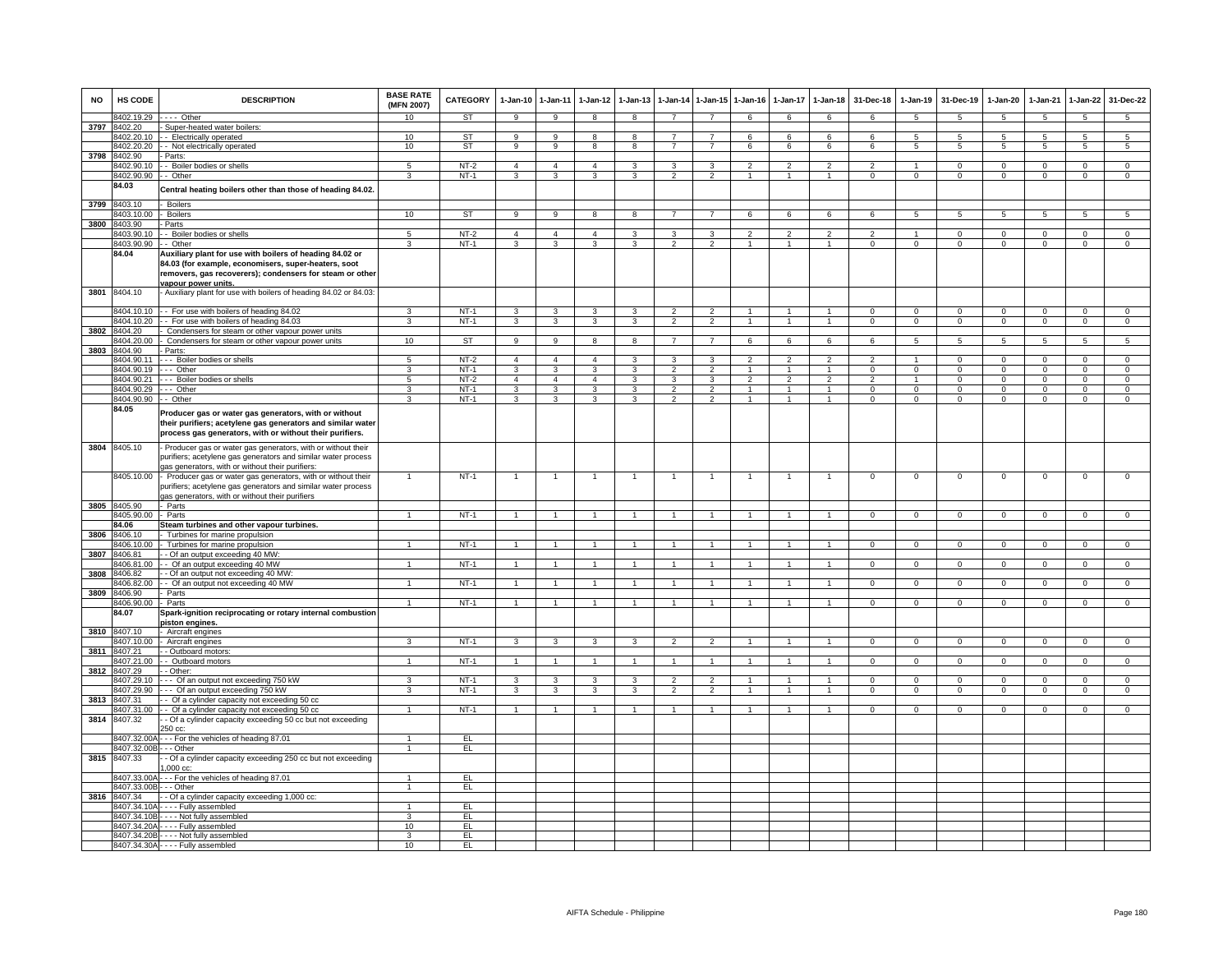| <b>NO</b> | <b>HS CODE</b>       | <b>DESCRIPTION</b>                                                                                                                                      | <b>BASE RATE</b><br>(MFN 2007) | CATEGORY                   | $1-Jan-10$                     | $1 - Jan-11$                   |                                  | $1 - Jan - 12$ 1-Jan-13        |                                      |                                  | 1-Jan-14 1-Jan-15 1-Jan-16           | $1 - Jan-17$                     | $1-Jan-18$                       | 31-Dec-18                     |                                | 1-Jan-19 31-Dec-19            | $1 - Jan-20$                  | $1-Jan-21$                    | $1 - Jan-22$                     | 31-Dec-22                        |
|-----------|----------------------|---------------------------------------------------------------------------------------------------------------------------------------------------------|--------------------------------|----------------------------|--------------------------------|--------------------------------|----------------------------------|--------------------------------|--------------------------------------|----------------------------------|--------------------------------------|----------------------------------|----------------------------------|-------------------------------|--------------------------------|-------------------------------|-------------------------------|-------------------------------|----------------------------------|----------------------------------|
|           |                      | 8407.34.30B - - - - Not fully assembled                                                                                                                 | $\mathbf{R}$                   | EL                         |                                |                                |                                  |                                |                                      |                                  |                                      |                                  |                                  |                               |                                |                               |                               |                               |                                  |                                  |
|           |                      | 8407.34.90A - - - - Fully assembled                                                                                                                     | 10 <sup>1</sup>                | EL.                        |                                |                                |                                  |                                |                                      |                                  |                                      |                                  |                                  |                               |                                |                               |                               |                               |                                  |                                  |
|           |                      | 8407.34.90B - - - - Not fully assembled                                                                                                                 | 3                              | EL                         |                                |                                |                                  |                                |                                      |                                  |                                      |                                  |                                  |                               |                                |                               |                               |                               |                                  |                                  |
| 3817      | 8407.90              | - Other engines:<br>3407.90.10 -- Of a power not exceeding 18.65 kW                                                                                     |                                |                            |                                |                                |                                  |                                |                                      |                                  |                                      |                                  |                                  |                               |                                |                               |                               |                               |                                  |                                  |
|           | 8407.90.20           | - Of a power exceeding 18.65 kW but not exceeding 22.38                                                                                                 | 3<br>10                        | $NT-1$<br>$NT-1$           | 3<br>9                         | 3<br>8                         | 3<br>$\overline{7}$              | 3<br>6                         | $\overline{2}$<br>5                  | $\overline{2}$<br>$\overline{4}$ | 3                                    | $\overline{2}$                   | $\overline{2}$                   | $^{\circ}$<br>$^{\circ}$      | $\mathbf{O}$<br>$\mathbf 0$    | $^{\circ}$<br>$\mathbf 0$     | $^{\circ}$<br>$^{\circ}$      | $\mathbf 0$<br>$\mathbf 0$    | $\mathbf 0$<br>$\mathbf{0}$      | $\mathbf{0}$<br>$\mathsf 0$      |
|           |                      | ، ۸۸                                                                                                                                                    |                                |                            |                                |                                |                                  |                                |                                      |                                  |                                      |                                  |                                  |                               |                                |                               |                               |                               |                                  |                                  |
|           | 8407.90.90           | - - Of a power exceeding 22.38 kW                                                                                                                       | 10                             | $NT-1$                     | 9                              | 8                              | $\overline{7}$                   | 6                              | $\overline{5}$                       | $\overline{4}$                   | $\mathcal{R}$                        | $\overline{2}$                   | $\mathcal{P}$                    | $\Omega$                      | $\mathsf 0$                    | $\overline{0}$                | $\Omega$                      | $\mathbf 0$                   | $\mathbf{0}$                     | $\mathsf 0$                      |
|           | 84.08                | Compression-ignition internal combustion piston engines                                                                                                 |                                |                            |                                |                                |                                  |                                |                                      |                                  |                                      |                                  |                                  |                               |                                |                               |                               |                               |                                  |                                  |
|           |                      | (diesel or semi-diesel engines).                                                                                                                        |                                |                            |                                |                                |                                  |                                |                                      |                                  |                                      |                                  |                                  |                               |                                |                               |                               |                               |                                  |                                  |
|           | 3818 8408.10         | - Marine propulsion engines:                                                                                                                            |                                |                            |                                |                                |                                  |                                |                                      |                                  |                                      |                                  |                                  |                               |                                |                               |                               |                               |                                  |                                  |
|           | 8408.10.40           | - - Of a power not exceeding 750 kW                                                                                                                     | 1                              | $NT-1$                     | $\mathbf{1}$                   | $\mathbf{1}$                   | -1                               | $\mathbf{1}$                   | 1                                    | $\overline{1}$                   |                                      |                                  |                                  | $^{\circ}$                    | $\mathbf{0}$                   | $^{\circ}$                    | $\mathbf{0}$                  | $\mathbf 0$                   | $\mathbf{0}$                     | $^{\circ}$                       |
|           | 8408.10.90           | - - Of a power exceeding 750 kW                                                                                                                         | $\overline{1}$                 | $NT-1$                     | $\overline{1}$                 | $\overline{1}$                 | $\overline{1}$                   | $\mathbf{1}$                   | $\mathbf{1}$                         | $\overline{1}$                   | $\overline{1}$                       | $\overline{1}$                   | $\overline{1}$                   | $^{\circ}$                    | $\mathbf{0}$                   | $\overline{0}$                | $\mathbf{0}$                  | $\mathbf{0}$                  | $\overline{0}$                   | $\overline{0}$                   |
| 3819      | 8408.20              | - Engines of a kind used for the propulsion of vehicles of                                                                                              |                                |                            |                                |                                |                                  |                                |                                      |                                  |                                      |                                  |                                  |                               |                                |                               |                               |                               |                                  |                                  |
|           |                      | Chapter 87:                                                                                                                                             | $\mathbf{1}$                   | $NT-1$                     |                                | $\mathbf{1}$                   |                                  |                                |                                      | $\mathbf{1}$                     |                                      |                                  |                                  | $\Omega$                      | $\Omega$                       | $\Omega$                      | $\Omega$                      | $\Omega$                      | $\Omega$                         | $\Omega$                         |
|           | 3408.20.11           | --- For the vehicles of subheading 8701.10<br>8408.20.12 --- Other, fully assembled                                                                     | 10                             | $NT-1$                     | $\overline{9}$                 | $\overline{8}$                 | $\overline{7}$                   | 6                              | 5                                    | $\overline{4}$                   | 3                                    | $\overline{2}$                   | $\overline{2}$                   | $\mathbf{0}$                  | $\mathbf 0$                    | $\overline{0}$                | $\overline{0}$                | $\mathbf{0}$                  | $\overline{0}$                   | $\overline{0}$                   |
|           |                      | 8408.20.19 --- Other, not fully assembled                                                                                                               | $\overline{3}$                 | $NT-1$                     | $\overline{3}$                 | $\overline{3}$                 | $\overline{3}$                   | $\overline{3}$                 | $\overline{2}$                       | $\overline{2}$                   | $\overline{1}$                       | $\overline{1}$                   | $\overline{1}$                   | $\overline{0}$                | $\overline{0}$                 | $\overline{0}$                | $\overline{0}$                | $\overline{0}$                | $\overline{0}$                   | $\overline{0}$                   |
|           |                      | 8408.20.91 --- For the vehicles of subheading 8701.10                                                                                                   | $\mathbf{1}$                   | $NT-1$                     | $\mathbf{1}$                   | $\blacktriangleleft$           | 1                                | $\mathbf{1}$                   | $\overline{1}$                       | $\mathbf{1}$                     |                                      | $\mathbf{1}$                     |                                  | $\Omega$                      | $\mathbf 0$                    | $\mathbf 0$                   | $\mathbf 0$                   | $\Omega$                      | $\mathbf 0$                      | $\Omega$                         |
|           |                      | $8408.20.92$ $\leftarrow$ - Other, fully assembled                                                                                                      | 10                             | $NT-1$                     | 9                              | 8                              | $\overline{7}$                   | 6                              | 5                                    | $\overline{4}$                   | 3                                    | $\overline{2}$                   | $\mathfrak{p}$                   | $\Omega$                      | $\Omega$                       | $\Omega$                      | $\Omega$                      | $\Omega$                      | $\Omega$                         | $\Omega$                         |
|           |                      | 8408.20.99 - - - Other, not fully assembled                                                                                                             | 3                              | $NT-1$                     | $\mathbf{3}$                   | 3                              | $\mathbf{3}$                     | 3                              | $\overline{2}$                       | $\overline{2}$                   | $\overline{1}$                       | $\overline{1}$                   | $\overline{1}$                   | $^{\circ}$                    | $^{\circ}$                     | $\mathbf 0$                   | $^{\circ}$                    | $^{\circ}$                    | $\mathbf 0$                      | $\mathbf{0}$                     |
|           | 3820 8408.90         | - Other engines:                                                                                                                                        |                                |                            |                                |                                |                                  |                                |                                      |                                  |                                      |                                  |                                  |                               |                                |                               |                               |                               |                                  |                                  |
|           |                      | 8408.90.10 -- Of an output not exceeding 18.65 kW                                                                                                       | $\mathbf{1}$                   | $NT-1$                     | $\overline{1}$                 | $\blacktriangleleft$           | $\overline{1}$                   | $\mathbf{1}$                   | $\mathbf{1}$                         | $\overline{1}$                   |                                      |                                  | $\blacktriangleleft$             | $\Omega$                      | $\Omega$                       | $\Omega$                      | $\Omega$                      | $\Omega$                      | $\Omega$                         | $\Omega$                         |
|           | 8408.90.91           | 8408.90.50 - Of an output exceeding 100kW                                                                                                               | 10<br>10                       | $NT-1$<br>$NT-1$           | $\overline{9}$<br>9            | 8<br>8                         | $\overline{7}$<br>$\overline{7}$ | 6                              | $\overline{5}$                       | $\overline{4}$<br>$\overline{4}$ | $\mathbf{3}$<br>3                    | $\overline{2}$<br>$\mathfrak{p}$ | $\overline{2}$<br>$\overline{2}$ | $\Omega$<br>$\Omega$          | $\overline{0}$                 | $\Omega$                      | $\Omega$                      | $\Omega$<br>$\Omega$          | $\overline{0}$<br>$\overline{0}$ | $\overline{0}$<br>$\overline{0}$ |
|           |                      | --- For earth moving machinery<br>8408.90.92 --- For railway locomotives or tramway vehicles                                                            | 10                             | $NT-1$                     | 9                              | 8                              | $\overline{7}$                   | 6<br>6                         | 5<br>5                               | $\overline{4}$                   | 3                                    | $\overline{2}$                   | $\overline{2}$                   | $^{\circ}$                    | 0<br>$\mathbf{0}$              | 0<br>$\mathbf 0$              | 0<br>$\mathbf 0$              | $\mathbf{0}$                  | $\mathbf 0$                      | $\mathbf 0$                      |
|           | 8408.90.99 --- Other |                                                                                                                                                         | 10                             | $NT-1$                     | $\overline{9}$                 | $\overline{8}$                 | $\overline{7}$                   | 6                              | $\overline{5}$                       | $\overline{4}$                   | $\overline{3}$                       | $\overline{2}$                   | $\overline{2}$                   | $\Omega$                      | $\overline{0}$                 | $\overline{0}$                | $\overline{0}$                | $\mathbf 0$                   | $\overline{0}$                   | $\overline{0}$                   |
|           | 84.09                | Parts suitable for use solely or principally with the                                                                                                   |                                |                            |                                |                                |                                  |                                |                                      |                                  |                                      |                                  |                                  |                               |                                |                               |                               |                               |                                  |                                  |
|           |                      | engines of heading 84.07 or 84.08.                                                                                                                      |                                |                            |                                |                                |                                  |                                |                                      |                                  |                                      |                                  |                                  |                               |                                |                               |                               |                               |                                  |                                  |
| 3821      | 8409.10              | - For aircraft engines                                                                                                                                  |                                |                            |                                |                                |                                  |                                |                                      |                                  |                                      |                                  |                                  |                               |                                |                               |                               |                               |                                  |                                  |
|           |                      | 8409.10.00 - For aircraft engines                                                                                                                       | $\mathbf{3}$                   | $NT-1$                     | $\mathbf{3}$                   | $\mathbf{3}$                   | $\mathbf{3}$                     | $\mathbf{3}$                   | $\overline{2}$                       | $\overline{2}$                   | $\overline{1}$                       | $\overline{1}$                   | $\overline{1}$                   | $\mathbf{0}$                  | $\mathbf{0}$                   | $\overline{0}$                | $\mathbf{0}$                  | $\overline{0}$                | $\mathbf{0}$                     | $\overline{0}$                   |
| 3822      | 8409.91              | - Suitable for use solely or principally with spark-ignition                                                                                            |                                |                            |                                |                                |                                  |                                |                                      |                                  |                                      |                                  |                                  |                               |                                |                               |                               |                               |                                  |                                  |
|           |                      | internal combustion piston engines:                                                                                                                     | 1                              | $NT-1$                     |                                |                                |                                  |                                | $\blacktriangleleft$                 |                                  |                                      | $\mathbf{1}$                     | $\mathbf{1}$                     |                               |                                |                               |                               |                               |                                  |                                  |
|           |                      | 8409.91.11 ---- Carburettors and parts thereof<br>8409.91.12 ----- Cylinder blocks                                                                      | $\mathbf{1}$                   | $NT-1$                     | $\overline{1}$<br>$\mathbf{1}$ | $\overline{1}$<br>$\mathbf{1}$ | 1<br>$\mathbf{1}$                | $\mathbf{1}$                   | $\overline{1}$                       | $\mathbf{1}$<br>$\mathbf{1}$     |                                      |                                  | $\mathbf{1}$                     | $\overline{0}$<br>$\mathsf 0$ | $\overline{0}$<br>$\mathbf{O}$ | $\overline{0}$<br>$\mathbf 0$ | $\overline{0}$<br>$\mathbf 0$ | $\overline{0}$<br>$\mathbf 0$ | $\overline{0}$<br>$\mathbf 0$    | $\overline{0}$<br>$\mathbf 0$    |
|           |                      | 8409.91.13 ----- Cylinder liners                                                                                                                        | $\mathbf{1}$                   | $NT-1$                     | $\mathbf{1}$                   | $\mathbf{1}$                   | $\mathbf{1}$                     | $\mathbf{1}$                   | $\mathbf{1}$                         | $\overline{1}$                   | $\mathbf{1}$                         | $\overline{1}$                   | $\mathbf{1}$                     | $\mathsf 0$                   | $\mathbf{0}$                   | $\mathbf{0}$                  | $\mathbf 0$                   | $\mathbf 0$                   | $\mathbf 0$                      | $\overline{0}$                   |
|           |                      | 8409.91.14 ----- Other                                                                                                                                  | $\mathbf{1}$                   | $NT-1$                     | $\mathbf{1}$                   | $\mathbf{1}$                   | $\mathbf{1}$                     | $\mathbf{1}$                   | $\mathbf{1}$                         | $\overline{1}$                   | $\mathbf{1}$                         | $\overline{1}$                   | $\mathbf{1}$                     | $\mathsf 0$                   | $\mathbf 0$                    | $\overline{0}$                | $\mathbf 0$                   | $\mathbf 0$                   | $\overline{0}$                   | $\overline{0}$                   |
|           |                      | 8409.91.15 ----- Pistons                                                                                                                                | $\overline{1}$                 | $NT-1$                     | $\overline{1}$                 | $\overline{1}$                 | $\overline{1}$                   | $\overline{1}$                 | $\overline{1}$                       | $\overline{1}$                   |                                      |                                  |                                  | $\Omega$                      | $\overline{0}$                 | $\overline{0}$                | $\overline{0}$                | $\Omega$                      | $\overline{0}$                   | $\overline{0}$                   |
|           |                      | 8409.91.16 ----- Other                                                                                                                                  | $\mathbf{1}$                   | $NT-1$                     | $\mathbf{1}$                   | $\mathbf{1}$                   | $\mathbf{1}$                     |                                |                                      | $\mathbf{1}$                     |                                      |                                  |                                  | $\Omega$                      | 0                              | $\mathbf 0$                   | $\mathbf 0$                   | $\Omega$                      | $\mathbf 0$                      | $\mathbf 0$                      |
|           |                      | 8409.91.19 ---- Other                                                                                                                                   | $\mathbf{1}$                   | $NT-1$                     | $\overline{1}$                 | $\mathbf{1}$                   | $\mathbf{1}$                     |                                |                                      | $\mathbf{1}$                     |                                      |                                  |                                  | $\Omega$                      | $\Omega$                       | $\Omega$                      | $\Omega$                      | $\Omega$                      | $\Omega$                         | $\Omega$                         |
|           |                      | 8409.91.21 ---- Carburettors and parts thereof                                                                                                          | $\mathbf{1}$                   | $NT-1$                     | $\overline{1}$                 | $\overline{1}$                 | $\mathbf{1}$                     | $\mathbf{1}$                   | $\overline{1}$                       | $\overline{1}$                   |                                      |                                  |                                  | $^{\circ}$                    | $^{\circ}$                     | $\mathbf 0$                   | $^{\circ}$                    | $^{\circ}$                    | $\mathbf 0$                      | $^{\circ}$                       |
|           |                      | 8409.91.22 ----- Cylinder blocks                                                                                                                        | 1<br>$\overline{1}$            | $NT-1$<br>$NT-1$           | $\overline{1}$                 | $\mathbf{1}$<br>$\overline{1}$ | $\overline{1}$<br>$\overline{1}$ | $\mathbf{1}$<br>$\overline{1}$ | $\mathbf{1}$                         | $\overline{1}$<br>$\overline{1}$ | -1                                   | $\overline{1}$                   | $\overline{1}$                   | $\mathbf{0}$                  | $^{\circ}$                     | $\overline{0}$                | $^{\circ}$                    | $\Omega$                      | $\mathbf 0$<br>$\overline{0}$    | $\mathbf{0}$<br>$\overline{0}$   |
|           |                      | 8409.91.23 ----- Cylinder liners<br>3409.91.24 ----- Other                                                                                              | $\mathbf{1}$                   | $NT-1$                     | $\mathbf{1}$<br>$\mathbf{1}$   | $\mathbf{1}$                   | $\mathbf{1}$                     | $\mathbf{1}$                   | $\blacktriangleleft$<br>$\mathbf{1}$ | $\mathbf{1}$                     | $\blacktriangleleft$<br>$\mathbf{1}$ | $\overline{1}$<br>$\mathbf{1}$   | $\mathbf{1}$<br>$\mathbf{1}$     | $\Omega$<br>$\Omega$          | $\Omega$<br>$\Omega$           | $\overline{0}$<br>$\Omega$    | $\Omega$<br>$\Omega$          | $\Omega$<br>$\Omega$          | $\mathbf{0}$                     | $\mathbf 0$                      |
|           |                      | 8409.91.25 ----- Pistons                                                                                                                                | $\mathbf{1}$                   | $NT-1$                     | $\mathbf{1}$                   | $\mathbf{1}$                   | $\mathbf{1}$                     | $\mathbf{1}$                   | $\mathbf{1}$                         | $\mathbf{1}$                     |                                      |                                  |                                  | $\Omega$                      | 0                              | $\mathbf 0$                   | $\mathbf 0$                   | $\mathbf 0$                   | $\overline{0}$                   | $\overline{0}$                   |
|           |                      | 8409.91.26 ----- Other                                                                                                                                  | $\mathbf{1}$                   | <b>NT-1</b>                | $\mathbf{1}$                   | $\mathbf{1}$                   | $\mathbf{1}$                     | $\mathbf{1}$                   | $\mathbf{1}$                         | $\overline{1}$                   | $\overline{1}$                       | $\overline{1}$                   | $\overline{1}$                   | $^{\circ}$                    | $\mathbf 0$                    | $\mathbf 0$                   | $\mathbf 0$                   | $\mathbf 0$                   | $\mathbf 0$                      | $\mathbf 0$                      |
|           |                      | 8409.91.29 ---- Other                                                                                                                                   | $\mathbf{1}$                   | $NT-1$                     | $\overline{1}$                 | $\overline{1}$                 | $\overline{1}$                   | $\overline{1}$                 | $\mathbf{1}$                         | $\overline{1}$                   | $\overline{1}$                       | $\overline{1}$                   | $\blacktriangleleft$             | $\mathbf 0$                   | $\overline{0}$                 | $\overline{0}$                | $\mathsf 0$                   | $\mathsf 0$                   | $\overline{0}$                   | $\overline{0}$                   |
|           |                      | 8409.91.41 ---- Carburettors and parts thereof                                                                                                          | 1                              | $NT-1$                     | $\overline{1}$                 | $\overline{1}$                 | $\overline{1}$                   | $\overline{1}$                 | $\overline{1}$                       | $\overline{1}$                   | $\overline{1}$                       | $\overline{1}$                   | $\overline{1}$                   | $\Omega$                      | $\overline{0}$                 | $\overline{0}$                | $\overline{0}$                | $\mathbf 0$                   | $\overline{0}$                   | $\overline{0}$                   |
|           |                      | 8409.91.42A - - - - - - Cylinder head plug and oil filler cap, of plastics, of a<br>kind used for motor vehicles of heading 87.11                       | 15                             | HSL <sub>C</sub>           | 14.73                          | 14.46                          | 14.20                            | 13.93                          | 13.66                                | 13.39                            | 13.12                                | 12.86                            | 12.59                            | 12.59                         | 12.32                          | 12.32                         | 12.05                         | 11.79                         | 11.52                            | 11.25                            |
|           |                      | 8409.91.42B - - - - - - Other                                                                                                                           | 1                              | HSL C                      | 0.98                           | 0.96                           | 0.95                             | 0.93                           | 0.91                                 | 0.89                             | 0.87                                 | 0.86                             | 0.84                             | 0.84                          | 0.82                           | 0.82                          | 0.80                          | 0.79                          | 0.77                             | 0.75                             |
|           |                      | 8409.91.43 ----- Cylinder liners<br>8409.91.44A - - - - - - Cylinder head plug and oil filler cap, of plastics, of a                                    | $\mathbf{1}$<br>15             | $NT-1$<br>HSL <sub>C</sub> | $\overline{1}$                 | $\overline{1}$                 | $\overline{1}$                   | $\overline{1}$                 | $\overline{1}$                       | $\overline{1}$                   | $\overline{1}$                       | $\overline{1}$                   | $\overline{1}$                   | $\mathbf{0}$                  | $\overline{0}$                 | $\overline{0}$                | $\Omega$                      | $\overline{0}$                | $\overline{0}$                   | $\overline{0}$                   |
|           |                      | kind used for motor vehicles of heading 87.11                                                                                                           |                                |                            | 14.73                          | 14.46                          | 14.20                            | 13.93                          | 13.66                                | 13.39                            | 13.12                                | 12.86                            | 12.59                            | 12.59                         | 12.32                          | 12.32                         | 12.05                         | 11.79                         | 11.52                            | 11.25                            |
|           |                      | 8409.91.44B - - - - - - Other                                                                                                                           | 1                              | HSL <sub>C</sub>           | 0.98                           | 0.96                           | 0.95                             | 0.93                           | 0.91                                 | 0.89                             | 0.87                                 | 0.86                             | 0.84                             | 0.84                          | 0.82                           | 0.82                          | 0.80                          | 0.79                          | 0.77                             | 0.75                             |
|           |                      | 8409.91.45 ----- Pistons                                                                                                                                | $\mathbf{1}$                   | $NT-1$                     | $\overline{1}$                 | $\mathbf{1}$                   | $\mathbf{1}$                     | $\mathbf{1}$                   | $\mathbf{1}$                         | $\overline{1}$                   | $\overline{1}$                       | $\overline{1}$                   | $\overline{1}$                   | $\mathbf 0$                   | $\mathbf{0}$                   | $\overline{0}$                | $\mathbf{0}$                  | $\overline{0}$                | $\mathbf 0$                      | $\mathbf{0}$                     |
|           |                      | 8409.91.46 ----- Other                                                                                                                                  | 1                              | $NT-1$                     | $\overline{1}$                 | $\overline{1}$                 | $\overline{1}$                   | $\mathbf{1}$                   | $\overline{1}$                       | $\overline{1}$                   | $\overline{1}$                       | $\overline{1}$                   | $\overline{1}$                   | $\overline{0}$                | $\overline{0}$                 | $\overline{0}$                | $\overline{0}$                | $\mathbf 0$                   | $\overline{0}$                   | $\overline{0}$                   |
|           |                      | 8409.91.49 ---- Other                                                                                                                                   | $\mathbf{1}$                   | $NT-1$                     | $\overline{1}$                 | $\overline{1}$                 | $\overline{1}$                   | $\overline{1}$                 | $\mathbf{1}$                         | $\overline{1}$                   | $\mathbf{1}$                         | $\overline{1}$                   | $\overline{1}$                   | $\mathbf 0$                   | $\overline{0}$                 | $\overline{0}$                | $\Omega$                      | $\mathbf 0$                   | $\overline{0}$                   | $\overline{0}$                   |
|           |                      | 8409.91.51 ---- Carburettors and parts thereof                                                                                                          | $\mathbf{1}$                   | $NT-1$                     | $\overline{1}$                 | $\mathbf{1}$                   | 1                                | $\mathbf{1}$                   | $\blacktriangleleft$                 | $\mathbf{1}$                     | $\mathbf{1}$                         | $\overline{1}$                   | $\mathbf{1}$                     | $\mathbf{O}$                  | $\mathbf{O}$                   | $\mathbf 0$                   | $\mathbf 0$                   | $\mathbf 0$                   | $\mathbf 0$                      | $\mathbf 0$                      |
|           |                      | 8409.91.52A - - - - - - Cylinder head plug and oil filler cap, of plastics, of a<br>kind used for motor vehicles of headings 87.02, 87.03 and<br>87.04. | 15                             | <b>ST</b>                  | 14                             | 13                             | 12                               | 11                             | 10                                   | 10                               | 9                                    | 8                                | $\overline{7}$                   |                               | 6                              | 5                             | 5                             | 5                             | 5                                | 5                                |
|           |                      | 8409.91.52B - - - - - - Other                                                                                                                           | $\mathbf{1}$                   | ST                         | $\overline{1}$                 | $\overline{1}$                 | $\mathbf{1}$                     | $\mathbf{1}$                   | $\mathbf{1}$                         | $\overline{1}$                   |                                      | $\mathbf{1}$                     | $\overline{1}$                   |                               | $\overline{1}$                 | $\mathbf{1}$                  | -1                            |                               | $\overline{1}$                   |                                  |
|           |                      | 8409.91.53 ----- Cylinder liners                                                                                                                        | $\mathbf{1}$                   | $NT-1$                     | $\mathbf{1}$                   | $\overline{1}$                 | 1                                | $\mathbf{1}$                   | $\mathbf{1}$                         | $\mathbf{1}$                     | 1                                    | 1                                | $\mathbf{1}$                     | $\mathbf{O}$                  | $\mathbf{0}$                   | $\mathbf{0}$                  | $\mathbf 0$                   | $^{\circ}$                    | $\mathbf 0$                      | $\mathbf{0}$                     |
|           |                      | 8409.91.54A - - - - - - Cylinder head plug and oil filler cap, of plastics, of a<br>kind used for motor vehicles of headings 87.02,87.03 and            | 15                             | <b>ST</b>                  | 14                             | 13                             | 12                               | 11                             | 10                                   | 10                               | 9                                    | 8                                |                                  |                               | 6                              | 5                             | 5                             | 5                             | 5                                | $\overline{5}$                   |
|           |                      | 87.04<br>8409.91.54B - - - - - - Other                                                                                                                  | $\mathbf{1}$                   | ST                         | $\overline{1}$                 | $\overline{1}$                 | $\overline{1}$                   | $\overline{1}$                 | $\blacktriangleleft$                 | $\overline{1}$                   | $\overline{1}$                       | $\overline{1}$                   | $\overline{1}$                   | $\mathbf{1}$                  | $\overline{1}$                 | $\overline{1}$                | $\mathbf{1}$                  | $\overline{1}$                | $\overline{1}$                   | $\overline{1}$                   |
|           |                      | 8409.91.55 ----- Pistons                                                                                                                                | $\mathbf{1}$                   | $NT-1$                     | $\mathbf{1}$                   | $\mathbf{1}$                   | $\mathbf{1}$                     | $\mathbf{1}$                   | $\blacktriangleleft$                 | $\mathbf{1}$                     | $\mathbf{1}$                         | $\overline{1}$                   | $\overline{1}$                   | $\circ$                       | $\mathbf{0}$                   | $\mathbf 0$                   | $\mathbf{0}$                  | $\mathbf 0$                   | $\mathbf{0}$                     | $\mathbf{0}$                     |
|           |                      | 8409.91.56 ----- Other                                                                                                                                  | 1                              | $NT-1$                     | $\overline{1}$                 | 1                              | $\mathbf{1}$                     | $\mathbf{1}$                   | $\mathbf{1}$                         | $\overline{1}$                   | $\mathbf{1}$                         | $\overline{1}$                   | $\overline{1}$                   | $\Omega$                      | $\Omega$                       | $\Omega$                      | $\Omega$                      | $\Omega$                      | $\overline{0}$                   | $\overline{0}$                   |
|           |                      | 8409.91.59 ---- Other                                                                                                                                   | $\overline{1}$                 | $NT-1$                     | $\overline{1}$                 | $\overline{1}$                 | $\mathbf{1}$                     | $\overline{1}$                 | $\overline{1}$                       | $\overline{1}$                   | $\overline{1}$                       | $\overline{1}$                   | $\overline{1}$                   | $\mathbf{0}$                  | $\mathbf{0}$                   | $\overline{0}$                | $\mathbf{0}$                  | $\mathbf{0}$                  | $\mathbf{0}$                     | $\mathbf{0}$                     |
|           |                      | 8409.91.61 ----- Cylinder blocks; crank cases                                                                                                           | 1                              | $NT-1$                     | $\overline{1}$                 | $\mathbf{1}$                   | $\overline{1}$                   | $\mathbf{1}$                   | $\mathbf{1}$                         | $\mathbf{1}$                     | $\overline{1}$                       | $\overline{1}$                   | $\overline{1}$                   | $\Omega$                      | $\mathbf 0$                    | $\overline{0}$                | $\Omega$                      | $\Omega$                      | $\mathbf{0}$                     | $\mathsf 0$                      |
|           |                      | 8409.91.62 ----- Pistons                                                                                                                                | 1                              | $NT-1$                     | $\overline{1}$                 | $\overline{1}$                 | $\overline{1}$                   | $\mathbf{1}$                   | $\mathbf{1}$                         | $\overline{1}$                   | $\mathbf{1}$                         | $\overline{1}$                   | $\overline{1}$                   | $\Omega$                      | $\mathbf{0}$                   | $\overline{0}$                | $\mathbf{0}$                  | $\Omega$                      | $\overline{0}$                   | $\overline{0}$                   |
|           |                      | 8409.91.63 ----- Other                                                                                                                                  | $\mathbf{1}$                   | $NT-1$                     | $\mathbf{1}$                   | $\overline{1}$                 | $\overline{1}$                   | $\overline{1}$                 | $\overline{1}$                       | $\overline{1}$                   | $\mathbf{1}$                         | $\mathbf{1}$                     | $\mathbf{1}$                     | $\Omega$                      | $\overline{0}$                 | $\overline{0}$                | $\Omega$                      | $\overline{0}$                | $\overline{0}$                   | $\overline{0}$                   |
|           |                      | 8409.91.64 ----- Cylinder blocks; crank cases                                                                                                           |                                | $NT-1$                     | $\mathbf{1}$                   | $\mathbf{1}$                   | $\mathbf{1}$                     | $\mathbf{1}$                   |                                      | $\mathbf{1}$                     |                                      |                                  |                                  | 0                             | 0                              | 0                             | 0                             | $\mathbf 0$                   | $\mathsf 0$                      | $\mathbf 0$                      |
|           |                      | 8409.91.65 ----- Pistons                                                                                                                                | $\mathbf{1}$                   | $NT-1$                     | $\overline{1}$                 | $\overline{1}$                 | $\overline{1}$                   | $\overline{1}$                 | $\mathbf{1}$                         | $\overline{1}$                   | $\overline{1}$                       | $\overline{1}$                   | $\overline{1}$                   | $\mathsf 0$                   | $\mathbf 0$                    | $\Omega$                      | $\mathbf 0$                   | $\mathbf{0}$                  | $\overline{0}$                   | $\Omega$                         |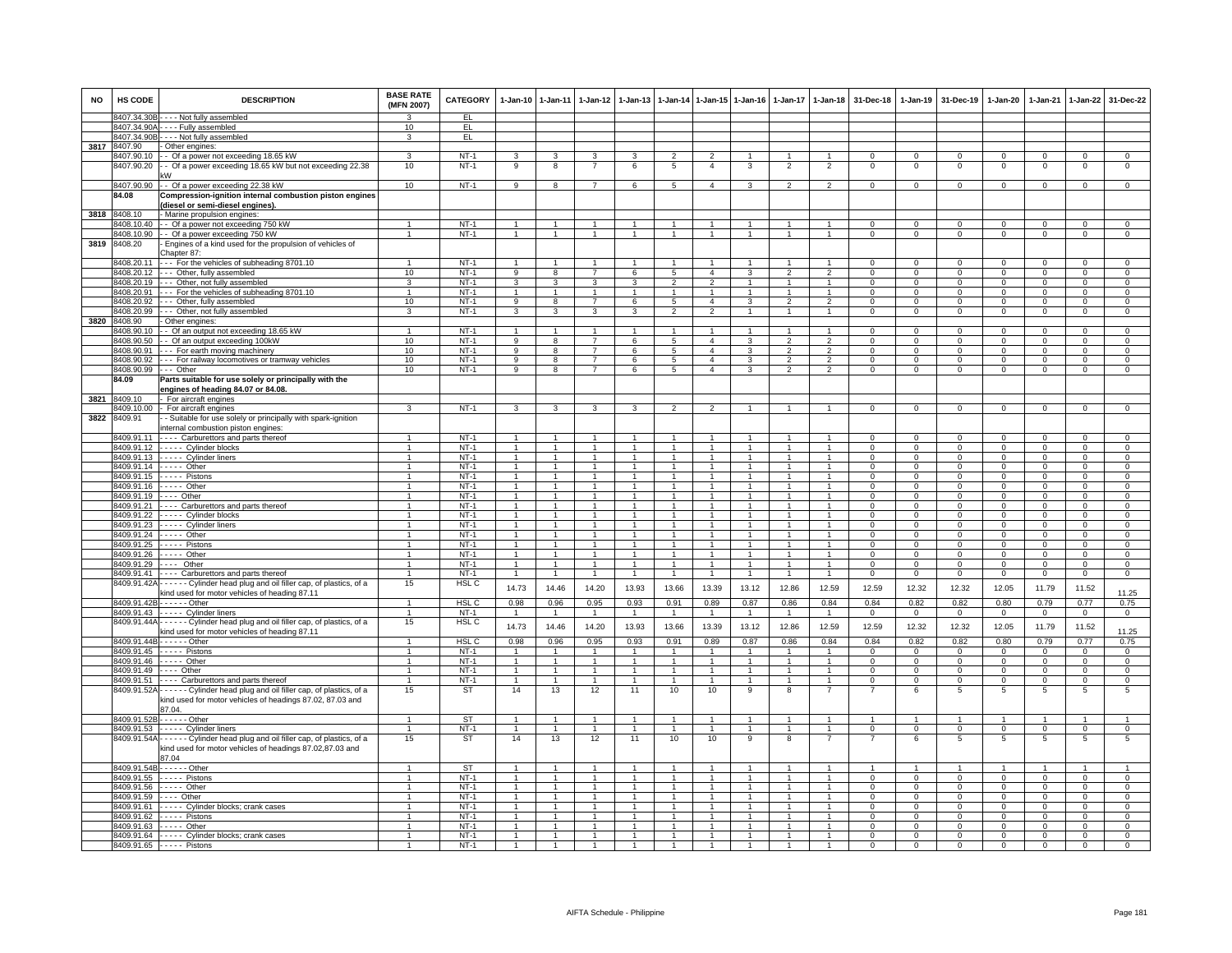| <b>NO</b> | HS CODE                  | <b>DESCRIPTION</b>                                                               | <b>BASE RATE</b><br>(MFN 2007) | CATEGORY         | $1-Jan-10$                     | $1 - Jan-11$                     | $1 - Jan-12$                   | $1 - Jan-13$                 |                         | 1-Jan-14 1-Jan-15              | $1-Jan-16$                     | $1-Jan-17$           | $1-Jan-18$                     | 31-Dec-18            | $1 - Jan-19$                   | 31-Dec-19               | $1-Jan-20$                 | $1-Jan-21$           | $1 - Jan-22$                     | 31-Dec-22                        |
|-----------|--------------------------|----------------------------------------------------------------------------------|--------------------------------|------------------|--------------------------------|----------------------------------|--------------------------------|------------------------------|-------------------------|--------------------------------|--------------------------------|----------------------|--------------------------------|----------------------|--------------------------------|-------------------------|----------------------------|----------------------|----------------------------------|----------------------------------|
|           |                          | 8409.91.66 ----- Other                                                           |                                | $NT-1$           | $\overline{1}$                 | $\overline{1}$                   | $\overline{1}$                 | $\overline{1}$               | $\overline{1}$          | $\overline{1}$                 | $\overline{1}$                 | $\overline{1}$       | $\overline{1}$                 | $\mathbf{0}$         | $\mathbf 0$                    | $\Omega$                | $\Omega$                   | $\Omega$             | $\mathbf 0$                      | $\mathbf{0}$                     |
|           |                          | 8409.91.71 ---- Carburettors and parts thereof                                   | $\mathbf{1}$                   | $NT-1$           | $\overline{1}$                 | $\overline{1}$                   | $\overline{1}$                 | $\overline{1}$               | $\blacktriangleleft$    | $\overline{1}$                 | $\overline{1}$                 | $\overline{1}$       | $\overline{1}$                 | $\Omega$             | $\mathbf{0}$                   | $\Omega$                | $\Omega$                   | $\Omega$             | $\Omega$                         | $\Omega$                         |
|           |                          | 8409.91.72 ----- Cylinder blocks<br>8409.91.73 ----- Cylinder liners             | $\mathbf{1}$<br>$\mathbf{1}$   | $NT-1$<br>$NT-1$ | $\overline{1}$<br>$\mathbf{1}$ | $\overline{1}$<br>$\overline{1}$ | $\overline{1}$<br>$\mathbf{1}$ | $\mathbf{1}$<br>$\mathbf{1}$ | 1<br>$\mathbf{1}$       | $\overline{1}$<br>$\mathbf{1}$ | $\overline{1}$<br>$\mathbf{1}$ | $\overline{1}$       | $\overline{1}$<br>$\mathbf{1}$ | $\Omega$<br>$\Omega$ | $\mathbf{0}$<br>$\overline{0}$ | $\mathbf 0$<br>$\Omega$ | $\Omega$<br>$\overline{0}$ | $\Omega$<br>$\Omega$ | $\overline{0}$<br>$\overline{0}$ | $\overline{0}$<br>$\overline{0}$ |
|           |                          | 8409.91.74 ----- Other                                                           | $\mathbf{1}$                   | $NT-1$           | $\mathbf{1}$                   | $\mathbf{1}$                     | 1                              | $\mathbf{1}$                 | 1                       | $\mathbf{1}$                   |                                | -1<br>-1             | 1                              | $^{\circ}$           | $\mathbf{0}$                   | $\mathbf 0$             | $^{\circ}$                 | $\mathbf 0$          | $\mathbf{0}$                     | $\mathbf 0$                      |
|           |                          | 8409.91.75 ----- Pistons                                                         | $\mathbf{1}$                   | $NT-1$           | $\mathbf{1}$                   | $\mathbf{1}$                     | $\mathbf{1}$                   | $\mathbf{1}$                 | 1                       | $\overline{1}$                 | $\overline{1}$                 | $\blacktriangleleft$ | $\blacktriangleleft$           | $^{\circ}$           | $\circ$                        | $\mathbf 0$             | $\mathbf 0$                | $\mathbf 0$          | $\mathbf 0$                      | $\mathbf 0$                      |
|           |                          | 8409.91.76 ----- Other                                                           | $\mathbf{1}$                   | $NT-1$           | $\mathbf{1}$                   | $\mathbf{1}$                     | $\overline{1}$                 | $\overline{1}$               | $\mathbf{1}$            | $\overline{1}$                 | $\overline{1}$                 | $\overline{1}$       | $\overline{1}$                 | $\Omega$             | $\mathbf 0$                    | $\Omega$                | $\Omega$                   | $^{\circ}$           | $\mathbf 0$                      | $\mathbf 0$                      |
|           |                          | 8409.91.79 ---- Other                                                            | $\mathbf{1}$                   | $NT-1$           | $\overline{1}$                 | $\overline{1}$                   | $\overline{1}$                 | $\overline{1}$               | $\mathbf{1}$            | $\overline{1}$                 | $\overline{1}$                 | $\overline{1}$       | $\overline{1}$                 | $\Omega$             | $\overline{0}$                 | $\mathbf 0$             | $\mathbf 0$                | $\mathbf 0$          | $\overline{0}$                   | $\mathsf 0$                      |
| 3823      | 8409.99                  | - - Other:                                                                       |                                |                  |                                |                                  |                                |                              |                         |                                |                                |                      |                                |                      |                                |                         |                            |                      |                                  |                                  |
|           | 8409.99.11               | ---- Carburettors and parts thereof                                              | $\mathbf{1}$                   | $NT-1$           | $\overline{1}$                 | $\mathbf{1}$                     | $\mathbf{1}$                   |                              |                         | $\mathbf{1}$                   |                                |                      |                                | $\Omega$             | $\Omega$                       | $\Omega$                | $\Omega$                   | $\Omega$             | $\Omega$                         | $\Omega$                         |
|           |                          | 8409.99.12 ----- Cylinder blocks                                                 | 1                              | EL.              |                                |                                  |                                |                              |                         |                                |                                |                      |                                |                      |                                |                         |                            |                      |                                  |                                  |
|           |                          | 8409.99.13 ----- Cylinder liners                                                 | $\mathbf{1}$                   | EL               |                                |                                  |                                |                              |                         |                                |                                |                      |                                |                      |                                |                         |                            |                      |                                  |                                  |
|           |                          | 8409.99.14 ----- Other                                                           | $\overline{1}$                 | EL               |                                |                                  |                                |                              |                         |                                |                                |                      |                                |                      |                                |                         |                            |                      |                                  |                                  |
|           |                          | 8409.99.15 ----- Pistons                                                         | $\mathbf{1}$                   | EL               |                                |                                  |                                |                              |                         |                                |                                |                      |                                |                      |                                |                         |                            |                      |                                  |                                  |
|           |                          | 8409.99.16 ----- Other                                                           | $\mathbf{1}$                   | EL               |                                |                                  |                                |                              |                         |                                |                                |                      |                                |                      |                                |                         |                            |                      |                                  |                                  |
|           |                          | 8409.99.19 ---- Other<br>8409.99.21 ---- Carburettors and parts thereof          | $\mathbf{1}$<br>$\overline{1}$ | EL.<br>EL        |                                |                                  |                                |                              |                         |                                |                                |                      |                                |                      |                                |                         |                            |                      |                                  |                                  |
|           |                          | 8409.99.22 ----- Cylinder blocks                                                 | $\overline{1}$                 | EL               |                                |                                  |                                |                              |                         |                                |                                |                      |                                |                      |                                |                         |                            |                      |                                  |                                  |
|           |                          | 8409.99.23 ----- Cylinder liners                                                 | $\mathbf{1}$                   | EL.              |                                |                                  |                                |                              |                         |                                |                                |                      |                                |                      |                                |                         |                            |                      |                                  |                                  |
|           |                          | 8409.99.24 ----- Other                                                           | $\mathbf{1}$                   | EL               |                                |                                  |                                |                              |                         |                                |                                |                      |                                |                      |                                |                         |                            |                      |                                  |                                  |
|           |                          | 8409.99.25 ----- Pistons                                                         | $\overline{1}$                 | EL.              |                                |                                  |                                |                              |                         |                                |                                |                      |                                |                      |                                |                         |                            |                      |                                  |                                  |
|           |                          | 8409.99.26 ----- Other                                                           | $\mathbf{1}$                   | EL               |                                |                                  |                                |                              |                         |                                |                                |                      |                                |                      |                                |                         |                            |                      |                                  |                                  |
|           |                          | 8409.99.29 ---- Other                                                            | $\mathbf{1}$                   | EL               |                                |                                  |                                |                              |                         |                                |                                |                      |                                |                      |                                |                         |                            |                      |                                  |                                  |
|           |                          | 8409.99.41 ---- Carburettors and parts thereof                                   | $\overline{1}$                 | EL               |                                |                                  |                                |                              |                         |                                |                                |                      |                                |                      |                                |                         |                            |                      |                                  |                                  |
|           |                          | 8409.99.42 ----- Cylinder blocks; crank cases                                    | $\mathbf{1}$                   | EL               |                                |                                  |                                |                              |                         |                                |                                |                      |                                |                      |                                |                         |                            |                      |                                  |                                  |
|           |                          | 8409.99.43 ----- Cylinder liners                                                 | $\mathbf{1}$                   | EL               |                                |                                  |                                |                              |                         |                                |                                |                      |                                |                      |                                |                         |                            |                      |                                  |                                  |
|           |                          | 8409.99.44 ----- Other                                                           | $\overline{1}$                 | EL               |                                |                                  |                                |                              |                         |                                |                                |                      |                                |                      |                                |                         |                            |                      |                                  |                                  |
|           |                          | 8409.99.45 ----- Pistons                                                         | $\mathbf{1}$                   | EL               |                                |                                  |                                |                              |                         |                                |                                |                      |                                |                      |                                |                         |                            |                      |                                  |                                  |
|           |                          | 8409.99.46 ----- Other                                                           | $\mathbf{1}$                   | EL               |                                |                                  |                                |                              |                         |                                |                                |                      |                                |                      |                                |                         |                            |                      |                                  |                                  |
|           |                          | 8409.99.49A - - - - - Throttle bodies of engines for motor vehicles of           | 15                             | EL               |                                |                                  |                                |                              |                         |                                |                                |                      |                                |                      |                                |                         |                            |                      |                                  |                                  |
|           |                          | headings 87.02, 87.03 and 87.04<br>8409.99.49B - - - - - Other                   | 1                              | EL               |                                |                                  |                                |                              |                         |                                |                                |                      |                                |                      |                                |                         |                            |                      |                                  |                                  |
|           |                          | 8409.99.51 ----- Cylinder blocks; crank cases                                    | 1                              | EL               |                                |                                  |                                |                              |                         |                                |                                |                      |                                |                      |                                |                         |                            |                      |                                  |                                  |
|           |                          | 8409.99.52 - - - - - Pistons                                                     | $\mathbf{1}$                   | EL               |                                |                                  |                                |                              |                         |                                |                                |                      |                                |                      |                                |                         |                            |                      |                                  |                                  |
|           |                          | 8409.99.53 ----- Other                                                           | $\mathbf{1}$                   | EL               |                                |                                  |                                |                              |                         |                                |                                |                      |                                |                      |                                |                         |                            |                      |                                  |                                  |
|           |                          | 8409.99.54 ----- Cylinder blocks; crank cases                                    | $\mathbf{1}$                   | EL               |                                |                                  |                                |                              |                         |                                |                                |                      |                                |                      |                                |                         |                            |                      |                                  |                                  |
|           |                          | 8409.99.55 ----- Pistons                                                         | $\overline{1}$                 | EL               |                                |                                  |                                |                              |                         |                                |                                |                      |                                |                      |                                |                         |                            |                      |                                  |                                  |
|           |                          | 8409.99.56 ----- Other                                                           | $\mathbf{1}$                   | EL               |                                |                                  |                                |                              |                         |                                |                                |                      |                                |                      |                                |                         |                            |                      |                                  |                                  |
|           |                          | 8409.99.61 - - - - Carburettors and parts thereof                                | $\mathbf{1}$                   | EL               |                                |                                  |                                |                              |                         |                                |                                |                      |                                |                      |                                |                         |                            |                      |                                  |                                  |
|           |                          | 8409.99.62 ----- Cylinder blocks                                                 | $\mathbf{1}$                   | EL               |                                |                                  |                                |                              |                         |                                |                                |                      |                                |                      |                                |                         |                            |                      |                                  |                                  |
|           |                          | 8409.99.63 ----- Cylinder liners                                                 | $\overline{1}$                 | EL.              |                                |                                  |                                |                              |                         |                                |                                |                      |                                |                      |                                |                         |                            |                      |                                  |                                  |
|           |                          | 8409.99.64 ----- Other                                                           | 1                              | EL.              |                                |                                  |                                |                              |                         |                                |                                |                      |                                |                      |                                |                         |                            |                      |                                  |                                  |
|           | 8409.99.65<br>8409.99.66 | $---$ Pistons<br>$---$ Other                                                     | $\overline{1}$<br>$\mathbf{1}$ | EL<br>EL         |                                |                                  |                                |                              |                         |                                |                                |                      |                                |                      |                                |                         |                            |                      |                                  |                                  |
|           |                          | 8409.99.69 ---- Other                                                            | $\overline{1}$                 | EL               |                                |                                  |                                |                              |                         |                                |                                |                      |                                |                      |                                |                         |                            |                      |                                  |                                  |
|           | 84.10                    |                                                                                  |                                |                  |                                |                                  |                                |                              |                         |                                |                                |                      |                                |                      |                                |                         |                            |                      |                                  |                                  |
|           |                          | Hydraulic turbines, water wheels, and regulators therefor                        |                                |                  |                                |                                  |                                |                              |                         |                                |                                |                      |                                |                      |                                |                         |                            |                      |                                  |                                  |
| 3824      | 8410.11                  | - - Of a power not exceeding 1,000 kW:                                           |                                |                  |                                |                                  |                                |                              |                         |                                |                                |                      |                                |                      |                                |                         |                            |                      |                                  |                                  |
|           | 8410.11.00               | -- Of a power not exceeding 1,000 kW                                             | 1                              | $NT-1$           | $\overline{1}$                 | $\mathbf{1}$                     | $\mathbf{1}$                   |                              |                         | $\mathbf{1}$                   |                                | $\overline{1}$       |                                | $\mathbf{O}$         | $\mathbf{0}$                   | $\overline{0}$          | $\mathbf 0$                | $\mathbf 0$          | $\mathbf 0$                      | $\mathbf 0$                      |
| 3825      | 8410.12                  | - Of a power exceeding 1,000 kW but not exceeding 10,000                         |                                |                  |                                |                                  |                                |                              |                         |                                |                                |                      |                                |                      |                                |                         |                            |                      |                                  |                                  |
|           |                          | ،W:                                                                              |                                |                  |                                |                                  |                                |                              |                         |                                |                                |                      |                                |                      |                                |                         |                            |                      |                                  |                                  |
|           | 8410.12.00               | - Of a power exceeding 1,000 kW but not exceeding 10,000                         | $\mathbf{1}$                   | $NT-1$           | $\overline{1}$                 | $\overline{1}$                   | $\overline{1}$                 | $\mathbf{1}$                 | $\overline{1}$          | $\overline{1}$                 | -1                             | $\mathbf{1}$         | $\overline{1}$                 | $\mathbf{0}$         | $\mathbf 0$                    | $\mathbf 0$             | $\mathbf 0$                | $\mathbf 0$          | $\overline{0}$                   | $\overline{0}$                   |
|           |                          | ٢W                                                                               |                                |                  |                                |                                  |                                |                              |                         |                                |                                |                      |                                |                      |                                |                         |                            |                      |                                  |                                  |
| 3826      | 8410.13                  | - Of a power exceeding 10,000 kW:                                                |                                |                  |                                |                                  |                                |                              |                         |                                |                                |                      |                                |                      |                                |                         |                            |                      |                                  |                                  |
| 3827      | 3410.13.00<br>8410.90    | -- Of a power exceeding 10,000 kW<br>- Parts, including regulators               | 1                              | $NT-1$           | $\mathbf{1}$                   | $\mathbf{1}$                     | $\mathbf{1}$                   | $\mathbf{1}$                 | 1                       | $\mathbf{1}$                   |                                |                      |                                | 0                    | 0                              | $\overline{0}$          | 0                          | $\mathbf 0$          | $\overline{0}$                   | $\overline{0}$                   |
|           | 8410.90.00               | - Parts, including regulators                                                    | $\overline{1}$                 | $NT-1$           | $\overline{1}$                 | $\overline{1}$                   | $\overline{1}$                 | $\mathbf{1}$                 | $\overline{1}$          | $\overline{1}$                 |                                |                      |                                | $\overline{0}$       | $\overline{0}$                 | $\overline{0}$          | $\overline{0}$             | $\Omega$             | $\overline{0}$                   | $\Omega$                         |
|           | 84.11                    | Turbo-jets, turbo-propellers and other gas turbines.                             |                                |                  |                                |                                  |                                |                              |                         |                                |                                |                      |                                |                      |                                |                         |                            |                      |                                  |                                  |
| 3828      | 8411.11                  | - - Of a thrust not exceeding 25 kN                                              |                                |                  |                                |                                  |                                |                              |                         |                                |                                |                      |                                |                      |                                |                         |                            |                      |                                  |                                  |
|           |                          | 8411.11.00 - Of a thrust not exceeding 25 kN                                     | $\mathcal{R}$                  | $NT-1$           | $\mathbf{3}$                   | 3                                | $\mathbf{3}$                   | 3                            | $\overline{2}$          | $\overline{2}$                 | $\overline{1}$                 |                      | $\blacktriangleleft$           | $\mathbf{0}$         | $^{\circ}$                     | $\overline{0}$          | $\mathbf 0$                | $^{\circ}$           | $\mathbf 0$                      | $^{\circ}$                       |
| 3829      | 8411.12                  | - - Of a thrust exceeding 25 kN                                                  |                                |                  |                                |                                  |                                |                              |                         |                                |                                |                      |                                |                      |                                |                         |                            |                      |                                  |                                  |
|           |                          | 8411.12.00 - - Of a thrust exceeding 25 kN                                       | 3                              | $NT-1$           | 3                              | 3                                | $\mathbf{3}$                   | 3                            | $\overline{2}$          | $\overline{2}$                 | $\overline{1}$                 | $\mathbf{1}$         | $\overline{1}$                 | $^{\circ}$           | $\mathbf{0}$                   | $\overline{0}$          | $^{\circ}$                 | $^{\circ}$           | $\overline{0}$                   | $\overline{0}$                   |
| 3830      | 8411.21                  | -- Of a power not exceeding 1,100 kW                                             |                                |                  |                                |                                  |                                |                              |                         |                                |                                |                      |                                |                      |                                |                         |                            |                      |                                  |                                  |
|           | 8411.21.00               | - - Of a power not exceeding 1,100 kW                                            | 3                              | $NT-1$           | 3                              | 3                                | 3                              | 3                            | $\overline{\mathbf{c}}$ | $\overline{2}$                 |                                |                      |                                | 0                    | $\mathbf 0$                    | $\mathsf 0$             | 0                          | 0                    | $\mathbf 0$                      | $\,0\,$                          |
| 3831      | 8411.22                  | - Of a power exceeding 1,100 kW                                                  |                                |                  |                                |                                  |                                |                              |                         |                                |                                |                      |                                |                      |                                |                         |                            |                      |                                  |                                  |
|           | 8411.22.00               | - - Of a power exceeding 1,100 kW                                                | 3                              | $NT-1$           | $\overline{3}$                 | $\overline{3}$                   | $\overline{\mathbf{3}}$        | 3                            | $\overline{2}$          | $\overline{2}$                 | $\overline{1}$                 | $\overline{1}$       | $\blacktriangleleft$           | 0                    | $\overline{0}$                 | $\overline{0}$          | $\Omega$                   | $\mathbf{0}$         | $\overline{0}$                   | $\overline{0}$                   |
| 3832      | 8411.81                  | -- Of a power not exceeding 5,000 kW                                             |                                |                  |                                |                                  |                                |                              |                         |                                |                                |                      |                                |                      |                                |                         |                            |                      |                                  |                                  |
|           | 8411.81.00<br>8411.82    | -- Of a power not exceeding 5,000 kW                                             | 3                              | $NT-1$           | $\overline{3}$                 | 3                                | $\overline{3}$                 | 3                            | $\overline{2}$          | $\overline{2}$                 |                                | $\overline{1}$       |                                | $\overline{0}$       | $\overline{0}$                 | $\overline{0}$          | $\overline{0}$             | $\overline{0}$       | $\overline{0}$                   | $\overline{0}$                   |
| 3833      |                          | -- Of a power exceeding 5,000 kW<br>8411.82.00 - - Of a power exceeding 5,000 kW | 3                              | $NT-1$           | $\mathbf{3}$                   | $\mathbf{3}$                     | $\mathbf{3}$                   | $\mathbf{3}$                 | $\overline{2}$          | $\overline{2}$                 | $\mathbf{1}$                   | $\overline{1}$       | $\overline{1}$                 | $\mathbf{0}$         | $\mathbf{0}$                   | $\overline{0}$          | $\mathbf{0}$               | $\mathbf 0$          | $\mathbf{0}$                     | $\overline{0}$                   |
|           | 3834 8411.91             | - - Of turbo-jets or turbo-propellers                                            |                                |                  |                                |                                  |                                |                              |                         |                                |                                |                      |                                |                      |                                |                         |                            |                      |                                  |                                  |
|           | 8411.91.00               | - - Of turbo-jets or turbo-propellers                                            | 3                              | $NT-1$           | 3                              | 3                                | 3                              | 3                            | $\overline{2}$          | $\overline{2}$                 | $\overline{1}$                 | $\overline{1}$       | $\overline{1}$                 | $\mathbf{0}$         | $\mathbf{0}$                   | $\mathbf{0}$            | $\mathbf{0}$               | $\mathbf{0}$         | $\circ$                          | $\mathbf 0$                      |
| 3835      | 8411.99                  | - Other                                                                          |                                |                  |                                |                                  |                                |                              |                         |                                |                                |                      |                                |                      |                                |                         |                            |                      |                                  |                                  |
|           | 3411.99.00 - - Other     |                                                                                  | 3                              | $NT-1$           | 3                              | 3                                | 3                              | 3                            | $\overline{2}$          | $\overline{2}$                 | $\mathbf{1}$                   | $\mathbf{1}$         | $\mathbf{1}$                   | $\mathbf{0}$         | $\mathbf{0}$                   | $\mathbf{0}$            | $\mathbf 0$                | $\mathbf{0}$         | $\mathbf{0}$                     | $\mathbf{0}$                     |
|           | 84.12                    | Other engines and motors.                                                        |                                |                  |                                |                                  |                                |                              |                         |                                |                                |                      |                                |                      |                                |                         |                            |                      |                                  |                                  |
|           | 3836 8412.10             | - Reaction engines other than turbo-jets                                         |                                |                  |                                |                                  |                                |                              |                         |                                |                                |                      |                                |                      |                                |                         |                            |                      |                                  |                                  |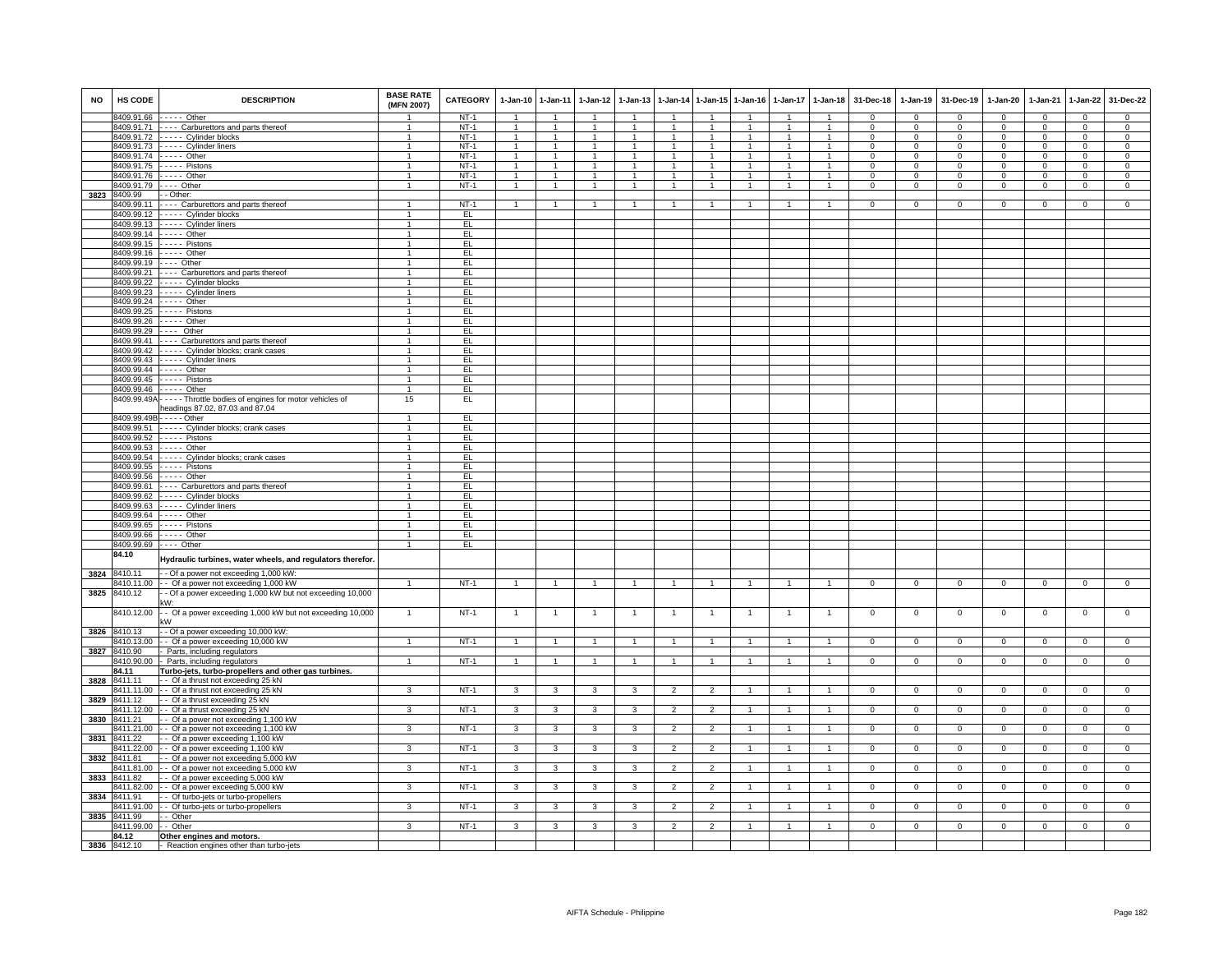| NO   | HS CODE                    | <b>DESCRIPTION</b>                                                                                                                                           | <b>BASE RATE</b><br>(MFN 2007) | CATEGORY         | $1 - Jan-10$                 | $1 - Jan-11$            | 1-Jan-12             | 1-Jan-13       |                |                      | 1-Jan-14 1-Jan-15 1-Jan-16 |                | 1-Jan-17 1-Jan-18    | 31-Dec-18            | $1-Jan-19$           | 31-Dec-19            | 1-Jan-20             | 1-Jan-21             | 1-Jan-22                         | 31-Dec-22                   |
|------|----------------------------|--------------------------------------------------------------------------------------------------------------------------------------------------------------|--------------------------------|------------------|------------------------------|-------------------------|----------------------|----------------|----------------|----------------------|----------------------------|----------------|----------------------|----------------------|----------------------|----------------------|----------------------|----------------------|----------------------------------|-----------------------------|
|      | 3412.10.00                 | Reaction engines other than turbo-jets                                                                                                                       | $\mathbf{R}$                   | $NT-1$           | 3                            | $\overline{\mathbf{3}}$ | 3                    | $\mathbf{3}$   | $\overline{2}$ | $\overline{2}$       | $\overline{1}$             | $\overline{1}$ | $\overline{1}$       | $\Omega$             | $\Omega$             | $\Omega$             | $\Omega$             | $\overline{0}$       | $\mathsf 0$                      | $\overline{0}$              |
| 3837 | 3412.21                    | - Linear acting (cylinders                                                                                                                                   |                                |                  |                              |                         |                      |                |                |                      |                            |                |                      |                      |                      |                      |                      |                      |                                  |                             |
| 3838 | 8412.21.00<br>8412.29      | - Linear acting (cylinders)<br>- Other                                                                                                                       | 3                              | $NT-1$           | 3                            | 3                       | 3                    | 3              | $\overline{2}$ | $\mathfrak{p}$       |                            |                |                      | $\Omega$             | $\Omega$             | $\Omega$             | $\Omega$             | $\Omega$             | $\Omega$                         | $\Omega$                    |
|      | 8412.29.00                 | - Other                                                                                                                                                      | 3                              | $NT-1$           | 3                            | 3                       |                      |                | $\mathcal{P}$  |                      |                            |                |                      |                      | $\Omega$             | $\Omega$             | $\Omega$             | $\Omega$             | $\Omega$                         | $\Omega$                    |
| 3839 | 8412.31                    | - Linear acting (cylinders)                                                                                                                                  |                                |                  |                              |                         |                      |                |                |                      |                            |                |                      |                      |                      |                      |                      |                      |                                  |                             |
|      | 8412.31.00                 | - Linear acting (cylinders)                                                                                                                                  | $\overline{1}$                 | NT-1             | $\mathbf{1}$                 | $\overline{1}$          | $\mathbf{1}$         | $\mathbf{1}$   | $\overline{1}$ | $\overline{1}$       |                            |                |                      | $\mathbf{0}$         | $\mathbf{0}$         | $\mathbf{0}$         | $^{\circ}$           | $\mathbf 0$          | $\mathbf{0}$                     | $\mathbf{0}$                |
| 3840 | 8412.39                    | - Other                                                                                                                                                      |                                |                  |                              |                         |                      |                |                |                      |                            |                |                      |                      |                      |                      |                      |                      |                                  |                             |
|      | 3412.39.00                 | - Other                                                                                                                                                      | 3                              | $NT-1$           | 3                            | 3                       | 3                    | 3              | $\overline{2}$ | 2                    | -1                         | -1             | $\mathbf{1}$         | $\Omega$             | $\mathbf 0$          | $\mathbf 0$          | $\mathbf 0$          | $\mathbf 0$          | $\mathbf{0}$                     | $\overline{0}$              |
| 3841 | 8412.80                    | Other<br>Other                                                                                                                                               |                                | $NT-1$           | $\mathbf{1}$                 | $\mathbf{1}$            |                      |                |                | 1                    |                            |                |                      | $\mathbf 0$          | $\mathbf{0}$         | $\Omega$             |                      | $\mathbf{0}$         | $\mathbf{0}$                     | $\mathbf 0$                 |
| 3842 | 3412.80.00<br>3412.90      | Parts:                                                                                                                                                       |                                |                  |                              |                         |                      |                | -1             |                      |                            |                |                      |                      |                      |                      | $\mathbf 0$          |                      |                                  |                             |
|      | 8412.90.10                 | - Of goods of subheading 8412.10.00                                                                                                                          | 3                              | $NT-1$           | 3                            | 3                       | 3                    | 3              | $\mathfrak{p}$ | $\mathfrak{p}$       | $\mathbf{1}$               | $\mathbf{1}$   | $\mathbf{1}$         | $\mathbf 0$          | $\mathbf 0$          | $\mathbf 0$          | $\mathbf 0$          | $\mathbf 0$          | $\mathbf 0$                      | $\overline{0}$              |
|      | 8412.90.90                 | - Other                                                                                                                                                      | 3                              | $NT-1$           | 3                            | 3                       | 3                    | 3              | $\overline{2}$ | $\mathcal{P}$        |                            |                |                      | $^{\circ}$           | $^{\circ}$           | 0                    | 0                    | 0                    | $\mathbf 0$                      | $\mathbf 0$                 |
|      | 84.13                      | Pumps for liquids, whether or not fitted with a measuring<br>levice; liquid elevators.                                                                       |                                |                  |                              |                         |                      |                |                |                      |                            |                |                      |                      |                      |                      |                      |                      |                                  |                             |
| 3843 | 8413.11                    | - Pumps for dispensing fuel or lubricants, of the type used in<br>lling-stations or in garages                                                               |                                |                  |                              |                         |                      |                |                |                      |                            |                |                      |                      |                      |                      |                      |                      |                                  |                             |
|      | 8413.11.00                 | - Pumps for dispensing fuel or lubricants, of the type used in<br>Iling-stations or in garages                                                               | $\mathbf{1}$                   | $NT-1$           | $\overline{1}$               | $\overline{1}$          |                      | $\mathbf{1}$   | $\overline{1}$ | $\overline{1}$       | -1                         | $\overline{1}$ | $\overline{1}$       | $\mathbf 0$          | $\mathbf 0$          | $\mathbf 0$          | $\mathbf 0$          | $\mathbf 0$          | 0                                | $\overline{0}$              |
|      | 3844 8413.19               | - Other:                                                                                                                                                     |                                |                  | $\overline{1}$               | $\mathbf{1}$            |                      |                | $\overline{1}$ | $\blacktriangleleft$ |                            |                |                      | $\Omega$             | $\Omega$             | $\Omega$             | $\Omega$             | $\Omega$             |                                  |                             |
|      | 8413.19.10<br>8413.19.20   | - - Electrically operated<br>-- Not electrically operated                                                                                                    | $\overline{1}$                 | $NT-1$<br>$NT-1$ | $\mathbf{1}$                 | $\overline{1}$          | $\blacktriangleleft$ | $\mathbf{1}$   | $\overline{1}$ | $\overline{1}$       | $\overline{1}$             | $\overline{1}$ | $\overline{1}$       | $^{\circ}$           | $\mathbf{0}$         | $\mathbf 0$          | $\overline{0}$       | $\mathbf{0}$         | $\mathsf 0$<br>$\mathbf{0}$      | $\mathbf 0$<br>$\mathbf{0}$ |
| 3845 | 8413.20                    | Hand pumps, other than those of subheading 8413.11 00 or                                                                                                     |                                |                  |                              |                         |                      |                |                |                      |                            |                |                      |                      |                      |                      |                      |                      |                                  |                             |
|      |                            | 3413.19                                                                                                                                                      |                                |                  |                              |                         |                      |                |                |                      |                            |                |                      |                      |                      |                      |                      |                      |                                  |                             |
|      | 8413.20.10                 | - Water pumps                                                                                                                                                | $\overline{7}$                 | $NT-1$           | 5                            | 5                       | $\overline{a}$       | $\overline{4}$ | 3              | 3                    | 2                          | $\overline{2}$ | $\overline{1}$       | $\Omega$             | $\mathbf{0}$         | $^{\circ}$           | $\overline{0}$       | $^{\circ}$           | $\mathbf{0}$                     | $^{\circ}$                  |
|      | 8413.20.90                 | $-$ Other                                                                                                                                                    | $\overline{1}$                 | $NT-1$           | $\overline{1}$               | $\overline{1}$          | $\mathbf{1}$         | $\overline{1}$ | $\overline{1}$ | $\overline{1}$       | $\overline{1}$             | $\overline{1}$ | $\overline{1}$       | $\overline{0}$       | $^{\circ}$           | $\overline{0}$       | $\mathbf{0}$         | $\mathbf{0}$         | $\mathbf{0}$                     | $\mathbf{0}$                |
| 3846 | 8413.30                    | Fuel, lubricating or cooling medium pumps for internal<br>combustion piston engines:                                                                         |                                |                  |                              |                         |                      |                |                |                      |                            |                |                      |                      |                      |                      |                      |                      |                                  |                             |
|      | 8413.30.11<br>8413.30.19A  | --- Reciprocating or rotary type<br>Water pumps and fuel pumps, of a kind used for motor                                                                     | $\mathbf{1}$<br>15             | $NT-1$<br>EL     | $\overline{1}$               | $\mathbf{1}$            |                      |                | $\overline{1}$ | $\overline{1}$       | $\overline{1}$             | $\overline{1}$ | $\mathbf{1}$         | $\overline{0}$       | $\overline{0}$       | $\overline{0}$       | $\overline{0}$       | $\overline{0}$       | $\overline{0}$                   | $\overline{0}$              |
|      |                            | vehicles of headings 87.02, 87.03, 87.04 and 87.11                                                                                                           |                                |                  |                              |                         |                      |                |                |                      |                            |                |                      |                      |                      |                      |                      |                      |                                  |                             |
|      | 8413.30.19B - - - - Other  |                                                                                                                                                              | $\blacktriangleleft$           | EL.              |                              |                         |                      |                |                |                      |                            |                |                      |                      |                      |                      |                      |                      |                                  |                             |
|      | 8413.30.91<br>8413.30.99   | --- Reciprocating or rotary type<br>-- Other                                                                                                                 |                                | E<br>EL          |                              |                         |                      |                |                |                      |                            |                |                      |                      |                      |                      |                      |                      |                                  |                             |
| 3847 | 8413.40                    | Concrete pumps:                                                                                                                                              |                                |                  |                              |                         |                      |                |                |                      |                            |                |                      |                      |                      |                      |                      |                      |                                  |                             |
|      | 8413.40.10                 | - Electrically operated                                                                                                                                      | $\mathbf{1}$                   | $NT-1$           | $\overline{1}$               | $\overline{1}$          |                      |                | $\mathbf{1}$   | $\overline{1}$       | $\mathbf{1}$               | $\mathbf{1}$   | $\overline{1}$       | $\Omega$             | $\Omega$             | $\Omega$             | $\Omega$             | $\Omega$             | $\mathsf 0$                      | $\overline{0}$              |
|      | 8413.40.20                 | - Not electrically operated                                                                                                                                  |                                | $NT-1$           | $\overline{1}$               | $\overline{1}$          |                      |                | $\overline{1}$ | $\overline{1}$       |                            |                | $\mathbf{1}$         | $\overline{0}$       | $\overline{0}$       | $\overline{0}$       | $\overline{0}$       | $\overline{0}$       | $\overline{0}$                   | $\overline{0}$              |
| 3848 | 8413.50                    | Other reciprocating positive displacement pumps                                                                                                              |                                |                  |                              |                         |                      |                |                |                      |                            |                |                      |                      |                      |                      |                      |                      |                                  |                             |
|      | 8413.50.10<br>8413.50.10   | - - Water pumps specially designed for submarine use<br>$-$ Other                                                                                            | $\mathbf{1}$                   | $NT-1$<br>$NT-1$ | $\mathbf{1}$<br>$\mathbf{1}$ | $\mathbf{1}$            |                      |                |                | $\blacktriangleleft$ |                            |                |                      | $\Omega$<br>$\Omega$ | $\Omega$<br>$\Omega$ | $\Omega$<br>$\Omega$ | $\Omega$<br>$\Omega$ | $\Omega$<br>$\Omega$ | $\Omega$<br>$\Omega$             | $\Omega$<br>$\Omega$        |
|      | 8413.50.20                 | - Not electrically operated                                                                                                                                  | $\mathbf{1}$                   | <b>NT-1</b>      | $\mathbf{1}$                 | $\overline{1}$          |                      | $\mathbf{1}$   | $\overline{1}$ | $\overline{1}$       |                            | $\mathbf{1}$   | $\mathbf{1}$         | $\mathbf 0$          | $\mathbf 0$          | $\mathbf 0$          | $\mathbf 0$          | $\mathbf 0$          | $\mathbf{0}$                     | $\mathbf 0$                 |
|      | 3849 8413.60               | Other rotary positive displacement pumps:                                                                                                                    |                                |                  |                              |                         |                      |                |                |                      |                            |                |                      |                      |                      |                      |                      |                      |                                  |                             |
|      | 8413.60.10A                | --- Water pumps specially designed for submarine use                                                                                                         | $\overline{1}$                 | $NT-1$           | $\overline{1}$               | $\overline{1}$          |                      | $\mathbf{1}$   | $\overline{1}$ | $\overline{1}$       | -1                         | $\mathbf{1}$   | $\blacktriangleleft$ | $\Omega$             | $\Omega$             | $\Omega$             | $\Omega$             | $\Omega$             | $\Omega$                         | $\Omega$                    |
|      | 8413.60.10B                | - - Other                                                                                                                                                    | $\mathbf{1}$                   | $NT-1$           | $\mathbf{1}$                 | $\overline{1}$          | $\mathbf{1}$         | 1              | $\overline{1}$ | $\overline{1}$       | $\overline{1}$             | $\mathbf{1}$   | $\mathbf{1}$         | $\Omega$             | $\circ$              | $\mathbf 0$          | $\mathbf{0}$         | $\Omega$             | $\mathbf{0}$                     | $\mathbf 0$                 |
| 3850 | 8413.60.20<br>8413.70      | - Not electrically operated                                                                                                                                  | $\overline{1}$                 | $NT-1$           | $\mathbf{1}$                 | $\mathbf{1}$            | $\mathbf{1}$         | $\mathbf{1}$   | $\overline{1}$ | $\mathbf{1}$         | $\overline{1}$             | $\mathbf{1}$   | $\mathbf{1}$         | $^{\circ}$           | $\mathbf 0$          | $\mathbf{0}$         | $\overline{0}$       | $\mathbf 0$          | $\mathbf{0}$                     | $\overline{0}$              |
|      | 3413.70.10                 | Other centrifugal pumps:<br>- Single stage, single suction horizontal shaft water pumps<br>suitable for belt drive or direct coupling, other than pumps with | 10                             | $NT-1$           | 9                            | 8                       |                      | 6              | $\sqrt{5}$     | $\overline{4}$       | 3                          | $\overline{2}$ | $\overline{2}$       | $\mathbf 0$          | $\mathbf 0$          | $\mathbf 0$          | $\mathbf 0$          | $\mathbf 0$          | $\mathsf 0$                      | $\mathbf 0$                 |
|      | 8413.70.22                 | hafts common with prime mover<br>--- Impulse-turbo water pumps of a capacity not exceeding<br>00 W, of a kind suitable for household use                     | $\mathbf{1}$                   | $NT-1$           | $\overline{1}$               | $\overline{1}$          |                      |                | $\overline{1}$ | $\overline{1}$       |                            | $\overline{1}$ | 1                    | $\mathbf 0$          | $\mathbf 0$          | $\mathbf 0$          | $\mathbf 0$          | $\mathbf 0$          | $\mathsf 0$                      | $\mathsf 0$                 |
|      | 8413.70.29A                | - - - - Water pumps specially designed for submarine use                                                                                                     | $\overline{1}$                 | $NT-1$           | $\overline{1}$               | $\overline{1}$          |                      | $\overline{1}$ | $\overline{1}$ | $\overline{1}$       | $\overline{1}$             | $\overline{1}$ | $\blacktriangleleft$ | $\Omega$             | $\overline{0}$       | $\Omega$             | $\overline{0}$       | $\overline{0}$       | $\overline{0}$                   | $\overline{0}$              |
|      | 8413.70.29B                | $--$ Other                                                                                                                                                   | $\blacktriangleleft$           | $NT-1$           | $\overline{1}$               | $\overline{1}$          | $\overline{1}$       | $\mathbf{1}$   | $\overline{1}$ | $\overline{1}$       | $\overline{1}$             | $\overline{1}$ | $\blacktriangleleft$ | $\Omega$             | $\Omega$             | $\Omega$             | $\Omega$             | $\Omega$             | $\mathbf 0$                      | $\overline{0}$              |
|      |                            | 8413.70.30 - - Not electrically operated                                                                                                                     | $\mathbf{1}$                   | $NT-1$           | $\overline{1}$               | $\overline{1}$          |                      | $\overline{1}$ | $\overline{1}$ | $\overline{1}$       | $\mathbf{1}$               | $\overline{1}$ | $\blacktriangleleft$ | $\mathbf 0$          | $\mathbf{0}$         | $\mathbf 0$          | $\mathbf{0}$         | $\Omega$             | $\mathsf 0$                      | $\overline{0}$              |
| 3851 | 8413.81                    | - Pumps:                                                                                                                                                     |                                |                  | $\overline{1}$               | $\mathbf{1}$            |                      |                |                | $\blacktriangleleft$ |                            |                | $\mathbf{1}$         | $\Omega$             | $\Omega$             | $\Omega$             | $\Omega$             | $\Omega$             | $\Omega$                         | $\Omega$                    |
|      | 8413.81.10/<br>8413.81.10B | --- Water pumps specially designed for submarine use<br>$- -$ Other                                                                                          |                                | $NT-1$<br>$NT-1$ | $\mathbf{1}$                 | $\mathbf{1}$            |                      |                | $\overline{1}$ | $\overline{1}$       |                            |                |                      | $\Omega$             | $\Omega$             | $\Omega$             | $\Omega$             | $\Omega$             | $\Omega$                         | $\Omega$                    |
|      | 8413.81.20                 | --- Not electrically operated                                                                                                                                | $\mathbf{1}$                   | $NT-1$           | $\mathbf{1}$                 | $\overline{1}$          | $\mathbf{1}$         | $\mathbf{1}$   | $\overline{1}$ | $\overline{1}$       |                            | $\mathbf{1}$   | $\mathbf{1}$         | $\mathbf{0}$         | $\mathbf{0}$         | $\mathbf 0$          | $\mathbf 0$          | $\mathbf 0$          | $\mathbf 0$                      | $\mathbf{0}$                |
|      | 3852 8413.82               | - Liquid elevators:                                                                                                                                          |                                |                  |                              |                         |                      |                |                |                      |                            |                |                      |                      |                      |                      |                      |                      |                                  |                             |
|      | 8413.82.10                 | -- Electrically operated                                                                                                                                     | $\overline{1}$                 | $NT-1$           | $\mathbf{1}$                 | $\overline{1}$          | $\mathbf{1}$         | $\mathbf{1}$   | $\overline{1}$ | $\overline{1}$       | $\mathbf{1}$               | $\mathbf{1}$   | $\overline{1}$       | $\Omega$             | $\mathbf{0}$         | $^{\circ}$           | $^{\circ}$           | $\Omega$             | $\mathbf{0}$                     | $\overline{0}$              |
|      | 8413.82.20                 | - - Not electrically operated                                                                                                                                | $\overline{1}$                 | $NT-1$           | $\mathbf{1}$                 | $\overline{1}$          | $\mathbf{1}$         | $\overline{1}$ | $\overline{1}$ | $\mathbf{1}$         | $\overline{1}$             | $\overline{1}$ | $\overline{1}$       | $\mathbf{0}$         | $\mathbf{0}$         | $\mathbf{0}$         | $\overline{0}$       | $\mathbf 0$          | $\mathbf{0}$                     | $\overline{0}$              |
|      | 3853 8413.91<br>8413.91.10 | - Of pumps:<br>--- Of pumps of subheading 8413.20.10                                                                                                         | 7                              | $NT-1$           | 5                            | 5                       | $\overline{4}$       | $\overline{4}$ | 3              | $\overline{3}$       | $\overline{2}$             | $\mathfrak{p}$ | 1                    | $\Omega$             | $\Omega$             | $\Omega$             | $\Omega$             | $\Omega$             | $\Omega$                         | $\overline{0}$              |
|      | 8413.91.20                 | - Of pumps of subheading 8413.20.90                                                                                                                          | $\mathbf{1}$                   | $NT-1$           | $\mathbf{1}$                 | $\mathbf{1}$            | 1                    | 1              | $\mathbf{1}$   | $\overline{1}$       | $\overline{1}$             | $\mathbf{1}$   | $\mathbf{1}$         | $\mathbf{0}$         | $\mathbf{0}$         | $\Omega$             | $\mathbf 0$          | $\mathbf{0}$         | $\mathbf{0}$                     | $\mathbf{0}$                |
|      | 8413.91.30                 | -- Of pumps of subheading 8413.70.10                                                                                                                         | $\overline{7}$                 | $NT-1$           | 5                            | 5                       | $\overline{4}$       | $\overline{4}$ | 3              | 3                    | $\overline{2}$             | $\mathfrak{p}$ | $\mathbf{1}$         | $\mathbf{0}$         | $\mathbf{0}$         | $\Omega$             | $\Omega$             | $\mathbf{0}$         | $\mathbf{0}$                     | $\mathbf{0}$                |
|      |                            | 8413.91.40 --- Of other centrifugal pumps                                                                                                                    | $\overline{1}$                 | $NT-1$           | $\overline{1}$               | $\mathbf{1}$            |                      |                |                | $\overline{1}$       |                            |                | 1                    | 0                    | $\Omega$             | $\Omega$             | $\mathbf 0$          | $\Omega$             | 0                                | $\mathsf 0$                 |
|      | 8413.91.50A -              | ---- Water pumps with capacity not exceeding 8000 m3/h<br>and those specially designed for submarine use                                                     |                                | $NT-1$           |                              | $\overline{1}$          |                      |                |                | $\overline{1}$       |                            |                |                      | 0                    | 0                    | $\mathbf 0$          | 0                    | 0                    | $\mathsf 0$                      | $\mathsf 0$                 |
|      | 8413.91.50B - - - - Other  |                                                                                                                                                              |                                | $NT-1$           | $\overline{1}$               | $\overline{1}$          |                      |                | $\overline{1}$ | $\mathbf{1}$         | -1                         | $\overline{1}$ | $\mathbf{1}$         | $\mathbf{0}$         | $\mathbf{0}$         | $\mathbf 0$          | $^{\circ}$           | $\Omega$             | $^{\circ}$                       | $\mathbf 0$                 |
|      |                            | 8413.91.90 - - - Of other pumps, not electrically operated                                                                                                   |                                | $NT-1$           | $\overline{1}$               | $\overline{1}$          |                      |                | $\overline{1}$ | $\overline{1}$       | $\overline{1}$             | $\overline{1}$ |                      | $\Omega$             | $\overline{0}$       | $\mathbf 0$          | $\overline{0}$       | $\Omega$             | $\overline{0}$                   | $\overline{0}$              |
| 3854 | 8413.92                    | - Of liquid elevators:                                                                                                                                       |                                |                  |                              |                         |                      |                |                |                      |                            |                |                      |                      |                      |                      |                      |                      |                                  |                             |
|      |                            | 8413.92.10 --- Of electrically operated liquid elevators<br>8413.92.20 - - - Of non-electrically operated liquid elevators                                   |                                | $NT-1$<br>$NT-1$ | $\overline{1}$               |                         |                      |                |                |                      |                            |                |                      | $\Omega$             | $\Omega$<br>$\Omega$ | $\Omega$<br>$\Omega$ | $\Omega$<br>$\Omega$ | $\Omega$<br>$\Omega$ | $\overline{0}$<br>$\overline{0}$ | $\Omega$                    |
|      |                            |                                                                                                                                                              |                                |                  |                              |                         |                      |                |                |                      |                            |                |                      |                      |                      |                      |                      |                      |                                  |                             |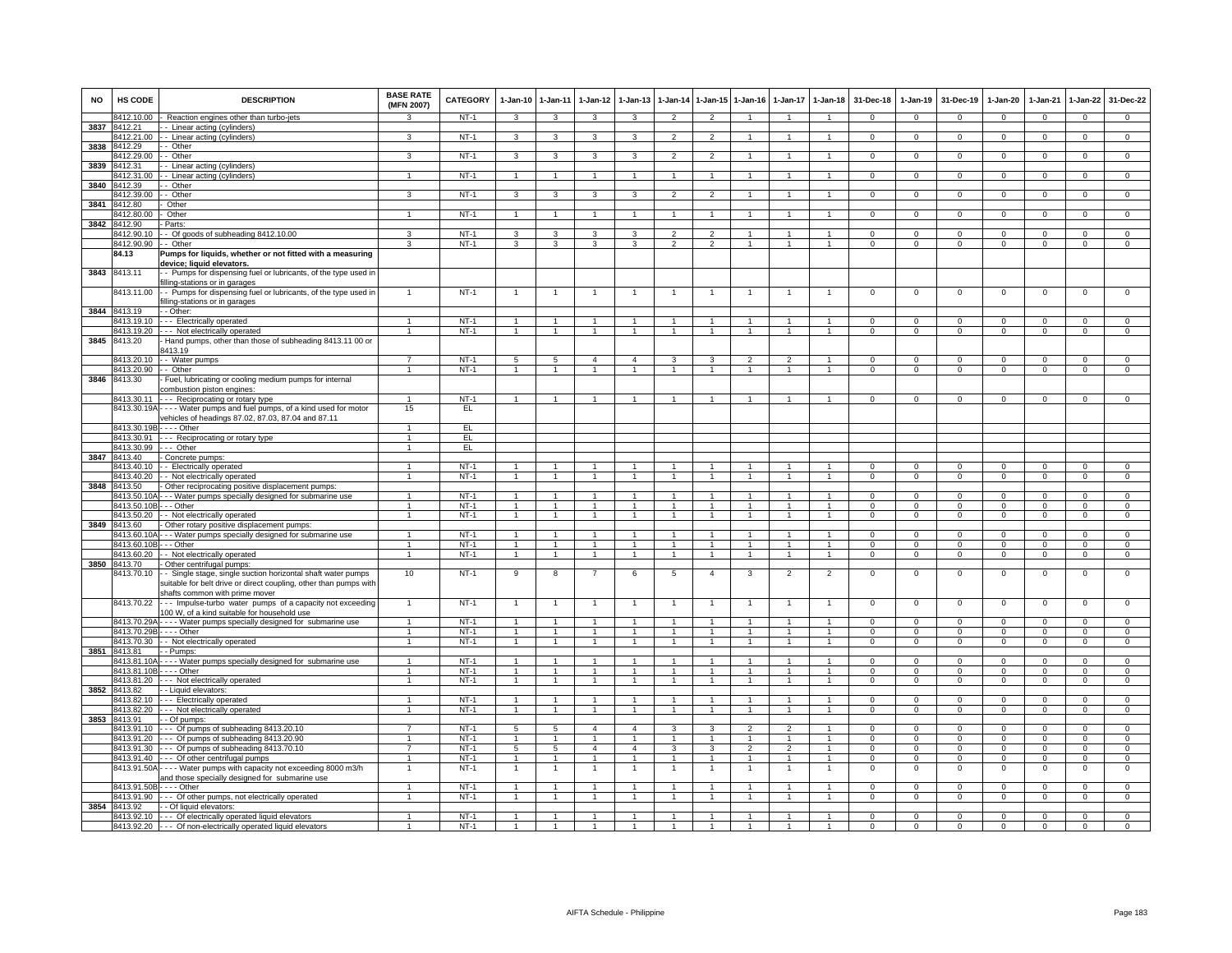| <b>NO</b> | HS CODE                              | <b>DESCRIPTION</b>                                                                                                                                                                                       | <b>BASE RATE</b><br>(MFN 2007) | CATEGORY         |                                | 1-Jan-10 1-Jan-11              | $1-Jan-12$                   | $1 - Jan-13$                            |                                  |                                  | 1-Jan-14 1-Jan-15 1-Jan-16     | $1 - Jan-17$                      | $1-Jan-18$                       | 31-Dec-18                      | $1-Jan-19$                     | 31-Dec-19                     | $1 - Jan-20$                  | 1-Jan-21                      | $1 - Jan-22$                  | 31-Dec-22                     |
|-----------|--------------------------------------|----------------------------------------------------------------------------------------------------------------------------------------------------------------------------------------------------------|--------------------------------|------------------|--------------------------------|--------------------------------|------------------------------|-----------------------------------------|----------------------------------|----------------------------------|--------------------------------|-----------------------------------|----------------------------------|--------------------------------|--------------------------------|-------------------------------|-------------------------------|-------------------------------|-------------------------------|-------------------------------|
|           | 84.14                                | Air or vacuum pumps, air or other gas compressors and<br>fans; ventilating or recycling hoods incorporating a fan,<br>whether or not fitted with filters.                                                |                                |                  |                                |                                |                              |                                         |                                  |                                  |                                |                                   |                                  |                                |                                |                               |                               |                               |                               |                               |
| 3855      | 8414.10                              | - Vacuum pumps:                                                                                                                                                                                          |                                |                  |                                |                                |                              |                                         |                                  |                                  |                                |                                   |                                  |                                |                                |                               |                               |                               |                               |                               |
|           | 8414.10.10                           | - Electrically operated                                                                                                                                                                                  | $\mathbf{1}$                   | $NT-1$           | $\mathbf{1}$                   | $\mathbf{1}$                   | $\mathbf{1}$                 | $\overline{1}$                          | $\overline{1}$                   | $\mathbf{1}$                     | $\mathbf{1}$                   | $\mathbf{1}$                      | $\mathbf{1}$                     | $\Omega$                       | $\Omega$                       | $\Omega$                      | $\Omega$                      | $\Omega$                      | $\Omega$                      | $\overline{0}$                |
|           | 8414.10.20                           | - - Not electrically operated                                                                                                                                                                            | $\mathbf{1}$                   | $NT-1$           | $\mathbf{1}$                   | $\mathbf{1}$                   | $\mathbf{1}$                 | $\overline{1}$                          | $\mathbf{1}$                     | $\mathbf{1}$                     | $\mathbf{1}$                   | $\mathbf{1}$                      | $\overline{1}$                   | $\mathsf 0$                    | $\mathbf 0$                    | $\mathbf 0$                   | $\mathbf 0$                   | $\mathbf 0$                   | $\mathsf 0$                   | $\overline{0}$                |
| 3856      | 8414.20                              | - Hand- or foot-operated air pumps:                                                                                                                                                                      |                                |                  |                                |                                |                              |                                         |                                  |                                  |                                |                                   |                                  |                                |                                |                               |                               |                               |                               |                               |
|           | 8414.20.10<br>8414.20.90             | - Bicycle pumps                                                                                                                                                                                          | 3<br>$\overline{3}$            | $NT-1$<br>$NT-1$ | $\mathbf{3}$<br>$\overline{3}$ | $\mathbf{3}$<br>$\overline{3}$ | 3<br>$\overline{\mathbf{3}}$ | $\mathbf{3}$<br>$\overline{\mathbf{3}}$ | $\overline{2}$<br>$\overline{2}$ | $\overline{2}$<br>$\overline{2}$ | $\mathbf{1}$<br>$\overline{1}$ | $\overline{1}$<br>$\overline{1}$  | $\overline{1}$<br>$\overline{1}$ | $\mathbf{O}$<br>$\overline{0}$ | $\mathbf 0$<br>$\overline{0}$  | $\mathbf 0$<br>$\overline{0}$ | $\mathbf 0$<br>$\overline{0}$ | $\mathbf 0$<br>$\overline{0}$ | $\mathsf 0$<br>$\overline{0}$ | $\mathbf 0$<br>$\overline{0}$ |
| 3857      | 8414.30                              | -- Other<br>- Compressors of a kind used in refrigerating equipment:                                                                                                                                     |                                |                  |                                |                                |                              |                                         |                                  |                                  |                                |                                   |                                  |                                |                                |                               |                               |                               |                               |                               |
|           | 8414.30.10                           | -- Having a capacity exceeding 21 kW or more; having                                                                                                                                                     |                                | $NT-1$           | $\overline{1}$                 | $\overline{1}$                 |                              |                                         | $\overline{1}$                   | $\mathbf{1}$                     |                                |                                   | $\overline{1}$                   | $\Omega$                       | $\Omega$                       | $\Omega$                      | $\overline{0}$                | $\Omega$                      | $\overline{0}$                | $\Omega$                      |
|           |                                      | displacement per revolution 220 cc or more                                                                                                                                                               |                                |                  |                                |                                |                              |                                         |                                  |                                  |                                |                                   |                                  |                                |                                |                               |                               |                               |                               |                               |
|           | 8414.30.90                           | - Other                                                                                                                                                                                                  | $\mathbf{1}$                   | $NT-1$           | $\overline{1}$                 | $\overline{1}$                 | $\overline{1}$               | $\overline{1}$                          | $\overline{1}$                   | $\overline{1}$                   | $\overline{1}$                 | $\overline{1}$                    | $\overline{1}$                   | $\mathbf{0}$                   | $\mathbf{0}$                   | $\overline{0}$                | $\overline{0}$                | $\overline{0}$                | $\circ$                       | $\overline{0}$                |
| 3858      | 8414.40                              | Air compressors mounted on a wheeled chassis for towing                                                                                                                                                  |                                |                  |                                |                                |                              |                                         |                                  |                                  |                                |                                   |                                  |                                |                                |                               |                               |                               |                               |                               |
|           | 3414.40.00                           | Air compressors mounted on a wheeled chassis for towing                                                                                                                                                  | $\mathbf{1}$                   | $NT-1$           | $\mathbf{1}$                   | $\mathbf{1}$                   | $\mathbf{1}$                 | 1                                       | $\overline{1}$                   | $\overline{1}$                   | 1                              | $\mathbf{1}$                      | $\mathbf{1}$                     | $\mathbf{O}$                   | $\mathbf 0$                    | $\mathsf 0$                   | $\mathbf 0$                   | $\mathbf 0$                   | $\mathsf 0$                   | $\mathbf 0$                   |
|           | 3859 8414.51                         | - - Table, floor, wall, window, ceiling or roof fans, with a self-<br>contained electric motor of an output not exceeding 125 W:                                                                         |                                |                  |                                |                                |                              |                                         |                                  |                                  |                                |                                   |                                  |                                |                                |                               |                               |                               |                               |                               |
|           |                                      | 8414.51.10 --- Table fans and box fans                                                                                                                                                                   |                                | $NT-2$           | $5^{\circ}$                    | $\sqrt{5}$                     | $5^{\circ}$                  | 4                                       | $\overline{4}$                   | $\overline{a}$                   | 3                              | 3                                 | 3                                |                                | $\overline{2}$                 | $\Omega$                      | $\Omega$                      | $\Omega$                      | $\Omega$                      | $\Omega$                      |
|           | 8414.51.90 --- Other<br>3860 8414.59 | - Other:                                                                                                                                                                                                 | $\overline{7}$                 | $NT-2$           | $5\overline{5}$                | $5\phantom{.0}$                | $5\overline{5}$              | $\overline{4}$                          | $\overline{4}$                   | $\overline{4}$                   | 3                              | $\mathbf{3}$                      | $\mathbf{3}$                     | 3                              | 2                              | $\mathbf{0}$                  | $\circ$                       | $\mathbf{0}$                  | $\circ$                       | $\mathbf{0}$                  |
|           | 8414.59.10                           | --- Of a capacity not exceeding 125 kW                                                                                                                                                                   | $\overline{7}$                 | $NT-2$           | 5                              | $5\phantom{.0}$                | 5                            | $\overline{4}$                          | $\overline{a}$                   | $\overline{4}$                   | 3                              | 3                                 | 3                                | 3                              | $\overline{2}$                 | $\Omega$                      | $\Omega$                      | $\Omega$                      | $\mathbf 0$                   | $\Omega$                      |
|           | 3414.59.90                           | --- Other                                                                                                                                                                                                |                                | $NT-2$           | 5                              | 5                              | 5                            | $\overline{4}$                          | $\overline{4}$                   | $\overline{4}$                   | 3                              | 3                                 | 3                                | 3                              | $\overline{2}$                 | $\mathbf 0$                   | $\mathbf 0$                   | $\mathbf 0$                   | $\mathbf 0$                   | $\mathbf 0$                   |
| 3861      | 8414.60                              | Hoods having a maximum horizontal side not exceeding<br>120 cm:                                                                                                                                          |                                |                  |                                |                                |                              |                                         |                                  |                                  |                                |                                   |                                  |                                |                                |                               |                               |                               |                               |                               |
|           | 8414.60.10                           | -- Fitted with a filter                                                                                                                                                                                  | $\overline{7}$<br>7            | $NT-2$           | $5\overline{5}$                | $5\phantom{.0}$                | $5\phantom{.0}$              | $\overline{4}$<br>$\overline{4}$        | $\overline{4}$<br>$\overline{4}$ | $\overline{4}$<br>$\overline{4}$ | 3                              | 3                                 | $\mathbf{3}$                     | 3<br>$\overline{\mathbf{3}}$   | $\overline{2}$                 | $\mathbf{0}$                  | $^{\circ}$                    | $\Omega$                      | $\mathbf 0$                   | $\mathbf 0$                   |
| 3862      | 8414.60.90<br>8414.80                | - Other<br>- Other:                                                                                                                                                                                      |                                | $NT-2$           | $5\overline{)}$                | $\overline{5}$                 | $5\overline{)}$              |                                         |                                  |                                  | 3                              | 3                                 | $\overline{3}$                   |                                | $\overline{2}$                 | $\Omega$                      | $\overline{0}$                | $\Omega$                      | $\overline{0}$                | $\overline{0}$                |
|           | 8414.80.11                           | --- Fitted with a filter                                                                                                                                                                                 |                                | $NT-1$           | $\overline{1}$                 | $\mathbf{1}$                   | $\mathbf{1}$                 |                                         | $\overline{1}$                   | $\mathbf{1}$                     |                                |                                   |                                  | $\Omega$                       | $\Omega$                       | $\Omega$                      | $\Omega$                      | $\Omega$                      | $\Omega$                      | $\Omega$                      |
|           | 8414.80.12                           | --- Not fitted with a filter, for industrial use                                                                                                                                                         | 1                              | EL.              |                                |                                |                              |                                         |                                  |                                  |                                |                                   |                                  |                                |                                |                               |                               |                               |                               |                               |
|           | 8414.80.19                           | --- Not fitted with a filter, other than for industrial use                                                                                                                                              | $\mathbf{1}$                   | EL.              |                                |                                |                              |                                         |                                  |                                  |                                |                                   |                                  |                                |                                |                               |                               |                               |                               |                               |
|           | 8414.80.30                           | - Free piston generators for gas turbines                                                                                                                                                                | $\mathbf{1}$                   | EL               |                                |                                |                              |                                         |                                  |                                  |                                |                                   |                                  |                                |                                |                               |                               |                               |                               |                               |
|           | 8414.80.41                           | - Gas compression modules for use in oil drilling operation                                                                                                                                              | $\mathbf{1}$                   | EL               |                                |                                |                              |                                         |                                  |                                  |                                |                                   |                                  |                                |                                |                               |                               |                               |                               |                               |
|           | 8414.80.42<br>8414.80.49             | -- Other, having a capacity exceeding 21 kW or more;<br>naving displacement per revolution 220 cc or more<br>--- Other                                                                                   | $\mathbf{1}$                   | EL<br>EL         |                                |                                |                              |                                         |                                  |                                  |                                |                                   |                                  |                                |                                |                               |                               |                               |                               |                               |
|           | 8414.80.51                           | --- Electrically operated                                                                                                                                                                                | $\mathbf{1}$                   | EL               |                                |                                |                              |                                         |                                  |                                  |                                |                                   |                                  |                                |                                |                               |                               |                               |                               |                               |
|           |                                      | 8414.80.59 --- Not electrically operated                                                                                                                                                                 | $\mathbf{1}$                   | EL               |                                |                                |                              |                                         |                                  |                                  |                                |                                   |                                  |                                |                                |                               |                               |                               |                               |                               |
|           |                                      | 8414.80.91 --- Electrically operated                                                                                                                                                                     | $\overline{1}$                 | EL.              |                                |                                |                              |                                         |                                  |                                  |                                |                                   |                                  |                                |                                |                               |                               |                               |                               |                               |
|           | 8414.80.99                           | - - - Not electrically operated                                                                                                                                                                          | $\mathbf{1}$                   | EL               |                                |                                |                              |                                         |                                  |                                  |                                |                                   |                                  |                                |                                |                               |                               |                               |                               |                               |
| 3863      | 8414.90<br>3414.90.11                | - Parts:<br>--- Of pumps or compressors                                                                                                                                                                  | 5                              | $NT-1$           | $\overline{4}$                 | $\overline{4}$                 | 3                            | 3                                       | $\overline{2}$                   | $\mathcal{P}$                    |                                |                                   |                                  | $\Omega$                       | $\overline{0}$                 | $\Omega$                      | $\overline{0}$                | $\overline{0}$                | $\overline{0}$                | $\overline{0}$                |
|           | 8414.90.12                           | --- Of goods of subheadings 8414.60 or 8414.80                                                                                                                                                           | 5                              | EL.              |                                |                                |                              |                                         |                                  |                                  |                                |                                   |                                  |                                |                                |                               |                               |                               |                               |                               |
|           | 8414.90.19                           | --- Other                                                                                                                                                                                                | 5                              | $NT-1$           | $\overline{4}$                 | $\overline{4}$                 | 3                            | 3                                       | $\mathcal{L}$                    | $\mathcal{P}$                    |                                |                                   | $\overline{1}$                   | $\Omega$                       | $\mathbf 0$                    | $\mathbf{0}$                  | $\Omega$                      | $\Omega$                      | $\Omega$                      | $\mathbf 0$                   |
|           | 8414.90.91                           | --- Of goods of subheadings 8414.10, 8414.20 or 8414.40                                                                                                                                                  | $5\overline{5}$                | $NT-1$           | $\overline{4}$                 | $\overline{4}$                 | $\mathbf{3}$                 | 3                                       | $\overline{2}$                   | $\overline{2}$                   | $\mathbf{1}$                   | 1                                 | $\overline{1}$                   | $\Omega$                       | $\mathbf{0}$                   | $^{\circ}$                    | $^{\circ}$                    | $^{\circ}$                    | $^{\circ}$                    | $\mathbf 0$                   |
|           | 8414.90.99                           | --- Other                                                                                                                                                                                                | 5                              | $NT-1$           | $\overline{4}$                 | $\overline{4}$                 | $\overline{3}$               | 3                                       | $\overline{2}$                   | $\overline{2}$                   | $\overline{1}$                 | $\mathbf{1}$                      | $\blacktriangleleft$             | $\Omega$                       | $\Omega$                       | $\Omega$                      | $\overline{0}$                | $\Omega$                      | $\Omega$                      | $\overline{0}$                |
|           | 84.15                                | Air conditioning machines, comprising a motor-driven fan<br>and elements for changing the temperature and humidity,<br>including those machines in which the humidity cannot<br>be separately regulated. |                                |                  |                                |                                |                              |                                         |                                  |                                  |                                |                                   |                                  |                                |                                |                               |                               |                               |                               |                               |
| 3864      | 8415.10<br>3415.10.00                | - Window or wall types, self-contained or "split-system:"                                                                                                                                                | 10                             | ST               | $\overline{9}$                 | $\overline{9}$                 | $\overline{8}$               | $\overline{8}$                          | $\overline{7}$                   | $\overline{7}$                   | 6                              | 6                                 | 6                                | 6                              | $\overline{5}$                 | 5                             | $\overline{5}$                | $\overline{5}$                | 5                             |                               |
| 3865      | 8415.20                              | Window or wall types, self-contained or "split-system"<br>Of a kind used for persons, in motor vehicles:                                                                                                 |                                |                  |                                |                                |                              |                                         |                                  |                                  |                                |                                   |                                  |                                |                                |                               |                               |                               |                               | 5                             |
|           | 415.20.00A                           | - Air conditioning machines, of a kind used for motor<br>vehicles of headings 87.02, 87.03, and 87.04                                                                                                    | 30                             | E                |                                |                                |                              |                                         |                                  |                                  |                                |                                   |                                  |                                |                                |                               |                               |                               |                               |                               |
|           | 8415.20.00B - - Other                |                                                                                                                                                                                                          | 10                             | EL               |                                |                                |                              |                                         |                                  |                                  |                                |                                   |                                  |                                |                                |                               |                               |                               |                               |                               |
| 3866      | 8415.81                              | - Incorporating a refrigerating unit and a valve for reversal of                                                                                                                                         |                                |                  |                                |                                |                              |                                         |                                  |                                  |                                |                                   |                                  |                                |                                |                               |                               |                               |                               |                               |
|           |                                      | the cooling/heat cycle (reversible heat pumps)                                                                                                                                                           | 15                             | $NT-1$           |                                |                                |                              | 11                                      | 10                               |                                  | 6                              |                                   | $\mathbf{3}$                     |                                |                                |                               |                               |                               |                               |                               |
|           | 8415.81.12                           | 8415.81.11 ---- Of an output not exceeding 21.10 kW<br>---- Of an output exceeding 21.10 kW, with an air flow rate                                                                                       | 15                             | $NT-1$           | 14<br>14                       | 13<br>13                       | 12<br>12                     | 11                                      | 10                               | 8<br>8                           | 6                              | -5<br>5                           | 3                                | $\Omega$<br>$\Omega$           | $\Omega$<br>$\Omega$           | $\overline{0}$<br>$\mathbf 0$ | $\mathbf 0$<br>$\mathsf 0$    | $\Omega$<br>$\Omega$          | $\mathbf 0$<br>$\mathsf 0$    | $\mathbf 0$<br>$\overline{0}$ |
|           |                                      | of each evaporator unit of over 67.96 m3/min                                                                                                                                                             |                                |                  |                                |                                |                              |                                         |                                  |                                  |                                |                                   |                                  |                                |                                |                               |                               |                               |                               |                               |
|           | 8415.81.19                           | $---$ Other                                                                                                                                                                                              | 15                             | $NT-1$           | 14                             | 13                             | 12                           | 11                                      | 10                               | 8                                | 6                              | 5                                 | 3                                | $\mathsf 0$                    | $\mathbf 0$                    | $\mathbf 0$                   | $\mathbf 0$                   | $\Omega$                      | $\mathsf 0$                   | $\mathbf 0$                   |
|           |                                      | 8415.81.20 --- Of a kind used in railway rolling stock                                                                                                                                                   | 15                             | $NT-1$           | 14                             | 13                             | 12                           | 11                                      | 10                               | 8                                | 6                              | 5                                 | $\mathcal{R}$                    | $\Omega$                       | $\Omega$                       | $^{\circ}$                    | $\Omega$                      | $\Omega$                      | $\mathsf 0$                   | $\Omega$                      |
|           | 8415.81.30                           | --- Of a kind used in road vehicles other than those of                                                                                                                                                  | 15                             | $NT-2$<br>$NT-1$ | 14                             | 13<br>13                       | 12<br>12                     | 11<br>11                                | 10                               | $\overline{9}$                   | 8                              | $\overline{7}$                    | 6                                | 6<br>$\mathbf{O}$              | $5\overline{)}$<br>$\mathbf 0$ | $\mathbf 0$<br>$\mathbf 0$    | $\overline{0}$                | $\Omega$<br>$\mathbf 0$       | $\overline{0}$                | $\overline{0}$<br>$\mathsf 0$ |
|           | 8415.81.91<br>8415.81.99             | ---- Of an output exceeding 21.10 kW, with an air flow rate<br>of each evaporator unit of over 67.96 m3/min<br>$---$ Other                                                                               | 15<br>15                       | $NT-1$           | 14<br>14                       | 13                             | 12                           | 11                                      | 10<br>10                         | 8<br>8                           | 6<br>6                         | $5\phantom{.0}$<br>$\overline{5}$ | 3<br>3                           | $\Omega$                       | $\Omega$                       | $\Omega$                      | $\mathbf 0$<br>$\Omega$       | $\Omega$                      | $\mathsf 0$<br>$\overline{0}$ | $\Omega$                      |
|           | 3867 8415.82                         | - - Other, incorporating a refrigerating unit:                                                                                                                                                           |                                |                  |                                |                                |                              |                                         |                                  |                                  |                                |                                   |                                  |                                |                                |                               |                               |                               |                               |                               |
|           | 8415.82.11                           | Of an output exceeding 21.10 kW, with an air flow rate<br>of each evaporator unit of over 67.96 m3/min                                                                                                   | 15                             | $NT-1$           | 14                             | 13                             | 12                           | 11                                      | 10                               | 8                                | 6                              | $\overline{5}$                    | 3                                | $\mathsf 0$                    | $\mathsf 0$                    | $\,0\,$                       | $\,0\,$                       | $\,0\,$                       | $\mathsf 0$                   | $\mathsf{O}\xspace$           |
|           | 8415.82.19                           | $---$ Other                                                                                                                                                                                              | 15                             | $NT-1$           | 14                             | 13                             | 12                           | 11                                      | 10                               | 8                                | 6                              | 5                                 | 3                                | $\Omega$                       | $\Omega$                       | $\Omega$                      | $\overline{0}$                | $\Omega$                      | $\overline{0}$                | $\overline{0}$                |
|           |                                      | 8415.82.20 --- Of a kind used in railway rolling stock                                                                                                                                                   | 15                             | $NT-1$           | 14                             | 13                             | 12                           | 11                                      | 10                               | 8                                | 6                              | 5<br>$\overline{7}$               | 3                                | $^{\circ}$                     | $^{\circ}$                     | $\mathbf 0$                   | 0                             | $\mathbf 0$                   | $\mathsf 0$                   | $\mathbf 0$                   |
|           |                                      | 8415.82.30 --- Of a kind used in road vehicles other than those of                                                                                                                                       | 15                             | NT-2             | 14                             | 13                             | 12                           | 11                                      | 10                               | $\mathbf{q}$                     | 8                              |                                   | 6                                | 6                              | 5                              | $\Omega$                      | $\Omega$                      | $\Omega$                      | $\Omega$                      | $\Omega$                      |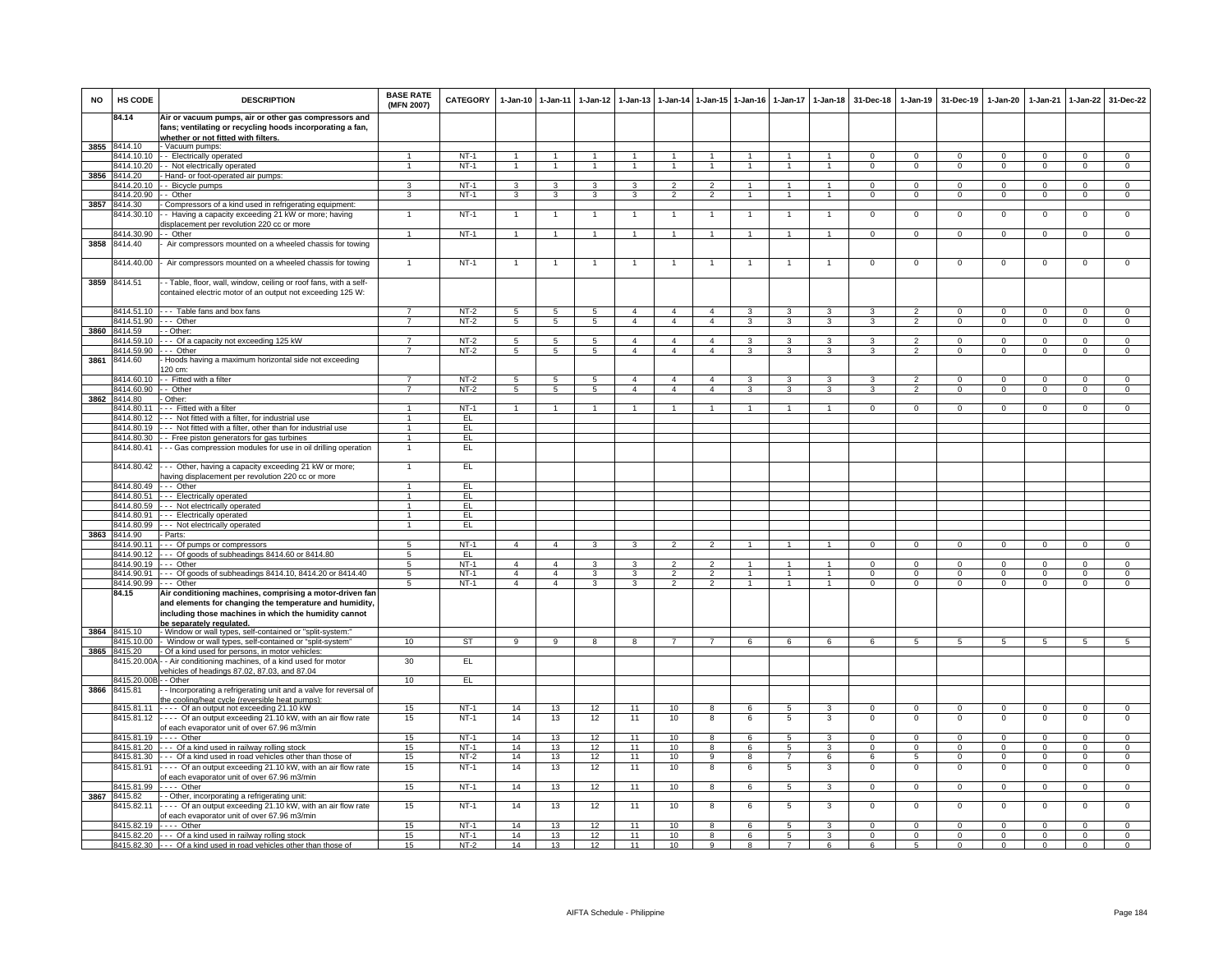| <b>NO</b> | HS CODE                            | <b>DESCRIPTION</b>                                                                                                                    | <b>BASE RATE</b><br>(MFN 2007) | <b>CATEGORY</b>  | $1-Jan-10$          | 1-Jan-11                     | $1-Jan-12$          | $1-Jan-13$                                | 1-Jan-14                          | 1-Jan-15                     | $1 - Jan-16$        | $1-Jan-17$          | $1 - Jan-18$                      | 31-Dec-18              | $1-Jan-19$                       | 31-Dec-19                    | $1-Jan-20$                     | $1-Jan-21$                 | $1-Jan-22$                    | 31-Dec-22                     |
|-----------|------------------------------------|---------------------------------------------------------------------------------------------------------------------------------------|--------------------------------|------------------|---------------------|------------------------------|---------------------|-------------------------------------------|-----------------------------------|------------------------------|---------------------|---------------------|-----------------------------------|------------------------|----------------------------------|------------------------------|--------------------------------|----------------------------|-------------------------------|-------------------------------|
|           | 8415.82.90                         | --- Other                                                                                                                             | 15                             | NT-2             | 14                  | 13                           | 12                  | 11                                        | 10                                | 9                            | 8                   | $\overline{7}$      | 6                                 | 6                      | 5                                | $\mathbf 0$                  | $\mathbf{0}$                   | $\mathbf 0$                | $\mathbf{0}$                  | $\mathbf{0}$                  |
|           | 3868 8415.83<br>8415.83.11         | - Not incorporating a refrigerating unit:<br>--- Of an output exceeding 21.10 kW, with an air flow rate                               | 15                             | $NT-1$           | 14                  | 13                           | 12                  | 11                                        | 10                                | -8                           | 6                   | 5                   | 3                                 | $\Omega$               | $^{\circ}$                       | $\mathbf 0$                  | $^{\circ}$                     | $\Omega$                   | $\mathsf 0$                   | $\overline{0}$                |
|           |                                    | of each evaporator unit of over 67.96 m3/min                                                                                          |                                |                  |                     |                              |                     |                                           |                                   |                              |                     |                     |                                   |                        |                                  |                              |                                |                            |                               |                               |
|           | 8415.83.19                         | $---$ Other                                                                                                                           | 15                             | $NT-1$           | 14                  | 13                           | 12                  | 11                                        | 10                                | 8                            | 6                   | $\overline{5}$      | 3                                 | $^{\circ}$             | $\mathsf 0$                      | $\mathbf 0$                  | $\mathbf 0$                    | $\Omega$                   | $\mathsf 0$                   | $\mathbf 0$                   |
|           | 8415.83.20                         | --- Of a kind used in railway rolling stock                                                                                           | 15                             | $NT-1$           | 14<br>14            | 13                           | 12                  | 11<br>11                                  | 10                                | 8<br>$\mathbf{Q}$            | 6                   | 5<br>$\overline{7}$ | 3                                 | $^{\circ}$<br>$\kappa$ | $^{\circ}$<br>5                  | $\mathbf 0$<br>$\Omega$      | $\mathbf 0$<br>$\Omega$        | $\Omega$<br>$\Omega$       | $\mathsf 0$                   | $\mathbf 0$<br>$\overline{0}$ |
|           | 8415.83.30<br>8415 83 90           | --- Of a kind used in road vehicles other than those of<br>$- -$ Other                                                                | 15<br>15                       | $NT-2$<br>$NT-2$ | 14                  | 13<br>13                     | 12<br>12            | 11                                        | 10<br>10                          | $\overline{9}$               | 8<br>$\overline{8}$ | $\overline{7}$      | 6<br>6                            | 6                      | 5                                | $\mathbf 0$                  | $\mathbf 0$                    | $\Omega$                   | $\mathsf 0$<br>$\mathsf 0$    | $\overline{0}$                |
| 3869      | 8415.90                            | - Parts:                                                                                                                              |                                |                  |                     |                              |                     |                                           |                                   |                              |                     |                     |                                   |                        |                                  |                              |                                |                            |                               |                               |
|           | 8415.90.12                         | --- Chassis or cabinets, welded and painted                                                                                           | 10                             | $NT-2$           | 9                   | 8                            | 8                   |                                           | $\overline{7}$                    | 6                            | 6                   | 5                   | $\overline{5}$                    | 5                      | $\overline{4}$                   | $\Omega$                     | $\Omega$                       | $\Omega$                   | $\Omega$                      | $\Omega$                      |
|           | 8415.90.19 --- Other<br>8415.90.21 | ---- Chassis or cabinets, welded and painted                                                                                          | 10<br>10                       | $NT-1$<br>$NT-2$ | 9<br>9              | 8<br>8                       | $\overline{7}$<br>8 | 6<br>$\overline{7}$                       | $5\phantom{.0}$<br>$\overline{7}$ | $\overline{4}$<br>6          | 3<br>6              | $\overline{2}$<br>5 | $\overline{2}$<br>5               | $\Omega$<br>5          | $\mathsf 0$<br>$\overline{4}$    | $\Omega$<br>$^{\circ}$       | $\mathbf 0$<br>$\mathbf{0}$    | $\mathsf 0$<br>$^{\circ}$  | $\mathsf 0$<br>$\circ$        | $\mathbf 0$<br>$\overline{0}$ |
|           | 8415 90 22                         | $- -$ Other                                                                                                                           | 10                             | $NT-2$           | 9                   | $\overline{8}$               | 8                   | $\overline{7}$                            | $\overline{7}$                    | 6                            | 6                   | 5                   | $5\phantom{.0}$                   | -5                     | $\mathbf{A}$                     | $\Omega$                     | $\Omega$                       | $\Omega$                   | $\Omega$                      | $\overline{0}$                |
|           | 8415.90.23                         | Chassis or cabinets, welded and painted                                                                                               | 10                             | $NT-2$           | 9                   | 8                            | 8                   | 7                                         | 7                                 | 6                            | 6                   | 5                   | 5                                 | 5                      | $\overline{4}$                   | $\mathbf 0$                  | $\mathbf{0}$                   | $\mathbf 0$                | $\mathbf 0$                   | $\mathbf 0$                   |
|           | 8415.90.29                         | - - - - Other                                                                                                                         | 10                             | $NT-2$           | 9                   | 8                            | 8                   |                                           |                                   | 6                            | 6                   | 5                   | 5                                 | 5                      | $\overline{4}$                   | $\mathbf 0$                  | $\mathbf 0$                    | $\Omega$                   | $\mathsf 0$                   | $\overline{0}$                |
|           | 8415.90.31<br>8415.90.32           | --- Chassis or cabinets, welded and painted<br>Other                                                                                  | 10<br>10                       | $NT-2$<br>$NT-2$ | 9<br>$\overline{9}$ | 8<br>$\overline{8}$          | 8<br>8              | $\overline{ }$<br>$\overline{7}$          | $\overline{7}$<br>$\overline{7}$  | 6<br>6                       | 6<br>6              | 5<br>$\overline{5}$ | 5<br>$\overline{5}$               | 5<br>$5^{\circ}$       | $\overline{4}$<br>$\overline{4}$ | $\mathbf 0$<br>$\Omega$      | $\circ$<br>$\overline{0}$      | $\Omega$<br>$\Omega$       | $\mathbf 0$<br>$\mathbf 0$    | $\mathbf 0$<br>$\overline{0}$ |
|           | 8415 90 33                         | --- Chassis or cabinets, welded and painted                                                                                           | 10                             | $NT-2$           | $_{9}$              | $\overline{8}$               | $\overline{8}$      | $\overline{7}$                            | $\overline{7}$                    | $\epsilon$                   | ĥ.                  | 5                   | $\overline{5}$                    | $5\overline{5}$        | $\overline{4}$                   | $\Omega$                     | $\Omega$                       | $\Omega$                   | $\Omega$                      | $\overline{0}$                |
|           | 8415.90.39                         | Other                                                                                                                                 | 10                             | $NT-2$           | 9                   | 8                            | 8                   | $\overline{7}$                            | $\overline{7}$                    | 6                            | 6                   | 5                   | 5                                 | 5 <sup>1</sup>         | $\mathbf{A}$                     | $\mathbf 0$                  | $\Omega$                       | $\Omega$                   | $\mathbf 0$                   | $\mathbf 0$                   |
|           | 8415.90.41                         | ---- Chassis or cabinets, welded and painted                                                                                          | 10                             | $NT-2$           | 9                   | -8                           | 8                   | $\overline{7}$                            | $\overline{7}$                    | 6                            | 6                   | 5                   | $5\overline{5}$                   | -5                     | $\overline{4}$                   | $\Omega$                     | $\Omega$                       | $\Omega$                   | $\Omega$                      | $\Omega$                      |
|           | 8415.90.42<br>8415.90.43           | $---$ Other<br>---- Chassis or cabinets, welded and painted                                                                           | 10<br>10                       | $NT-2$<br>$NT-2$ | 9<br>9              | 8<br>8                       | 8<br>8              | $\overline{7}$                            | $\overline{7}$<br>$\overline{7}$  | 6<br>6                       | 6<br>6              | -5<br>5             | $5\overline{5}$<br>$\overline{5}$ | 5<br>-5                | $\overline{4}$<br>$\overline{4}$ | $\mathbf{0}$<br>$\mathbf 0$  | $\mathbf{0}$<br>$\Omega$       | $\Omega$<br>$\Omega$       | $\mathbf{0}$<br>$\mathbf{0}$  | $\Omega$<br>$\mathsf 0$       |
|           | 8415.90.49 ---- Other              |                                                                                                                                       | 10                             | $NT-2$           | 9                   | 8                            | 8                   | $\overline{7}$                            | $\overline{7}$                    | 6                            | 6                   | 5                   | $\sqrt{5}$                        | -5                     | $\overline{a}$                   | $^{\circ}$                   | $\mathbf{0}$                   | $\Omega$                   | $\circ$                       | $\overline{0}$                |
|           | 84.16                              | Furnace burners for liquid fuel, for pulverised solid fuel                                                                            |                                |                  |                     |                              |                     |                                           |                                   |                              |                     |                     |                                   |                        |                                  |                              |                                |                            |                               |                               |
|           |                                    | or for gas; mechanical stokers, including their                                                                                       |                                |                  |                     |                              |                     |                                           |                                   |                              |                     |                     |                                   |                        |                                  |                              |                                |                            |                               |                               |
|           |                                    | mechanical grates, mechanical ash dischargers and<br>similar appliances.                                                              |                                |                  |                     |                              |                     |                                           |                                   |                              |                     |                     |                                   |                        |                                  |                              |                                |                            |                               |                               |
| 3870      | 8416.10                            | - Furnace burners for liquid fuel                                                                                                     |                                |                  |                     |                              |                     |                                           |                                   |                              |                     |                     |                                   |                        |                                  |                              |                                |                            |                               |                               |
|           | 8416.10.00                         | - Furnace burners for liquid fuel                                                                                                     | 1                              | $NT-1$           |                     | $\overline{1}$               |                     |                                           |                                   | $\mathbf{1}$                 |                     |                     | $\overline{1}$                    | $\mathbf{O}$           | $\mathbf 0$                      | $\mathbf 0$                  | $\mathbf 0$                    | $\Omega$                   | $\mathsf 0$                   | $\mathbf 0$                   |
| 3871      | 8416.20<br>8416.20.00              | Other furnace burners, including combination burners<br>Other furnace burners, including combination burners                          | 1                              | NT-1             | $\mathbf{1}$        | $\mathbf{1}$                 | $\mathbf{1}$        | $\mathbf{1}$                              | $\mathbf{1}$                      | $\overline{1}$               |                     |                     | $\overline{1}$                    | $\Omega$               | $\mathbf{0}$                     | $\overline{0}$               | $\mathbf{0}$                   | $\mathbf{0}$               | $\overline{0}$                | $\Omega$                      |
| 3872      | 8416.30                            | Mechanical stokers including their mechanical grates                                                                                  |                                |                  |                     |                              |                     |                                           |                                   |                              |                     |                     |                                   |                        |                                  |                              |                                |                            |                               |                               |
|           |                                    | nechanical ash dischargers and similar appliances                                                                                     |                                |                  |                     |                              |                     |                                           |                                   |                              |                     |                     |                                   |                        |                                  |                              |                                |                            |                               |                               |
|           | 3416.30.00                         | Mechanical stokers including their mechanical grates,                                                                                 |                                | $NT-1$           | $\overline{1}$      | $\overline{1}$               | $\mathbf{1}$        |                                           | $\overline{1}$                    | $\mathbf{1}$                 |                     | $\mathbf{1}$        | $\mathbf{1}$                      | $\mathsf 0$            | $\mathsf 0$                      | $\mathbf 0$                  | $\mathbf 0$                    | $\mathbf 0$                | $\mathsf 0$                   | $\mathbf 0$                   |
|           | 3873 8416.90                       | nechanical ash dischargers and similar appliances<br>- Parts                                                                          |                                |                  |                     |                              |                     |                                           |                                   |                              |                     |                     |                                   |                        |                                  |                              |                                |                            |                               |                               |
|           | 8416.90.00                         | - Parts                                                                                                                               | $\overline{1}$                 | $NT-1$           | $\overline{1}$      | $\overline{1}$               | $\mathbf{1}$        | $\overline{1}$                            | $\overline{1}$                    | $\blacktriangleleft$         |                     | $\mathbf{1}$        | $\blacktriangleleft$              | $\overline{0}$         | $\overline{0}$                   | $\overline{0}$               | $\overline{0}$                 | $\overline{0}$             | $\overline{0}$                | $\overline{0}$                |
|           | 84.17                              | Industrial or laboratory furnaces and ovens, including                                                                                |                                |                  |                     |                              |                     |                                           |                                   |                              |                     |                     |                                   |                        |                                  |                              |                                |                            |                               |                               |
|           | 3874 8417.10                       | ncinerators, non-electric<br>Furnaces and ovens for the roasting, melting or other heat-                                              |                                |                  |                     |                              |                     |                                           |                                   |                              |                     |                     |                                   |                        |                                  |                              |                                |                            |                               |                               |
|           |                                    | treatment of ores, pyrites or of metals                                                                                               |                                |                  |                     |                              |                     |                                           |                                   |                              |                     |                     |                                   |                        |                                  |                              |                                |                            |                               |                               |
|           | 8417.10.00                         | - Furnaces and ovens for the roasting, melting or other heat-                                                                         |                                | $NT-1$           |                     |                              |                     |                                           |                                   |                              |                     |                     |                                   | $\Omega$               | $\Omega$                         | $\Omega$                     | $\Omega$                       | $\Omega$                   | $\Omega$                      | $\Omega$                      |
|           | 3417.20                            | reatment of ores, pyrites or of metals                                                                                                |                                |                  |                     |                              |                     |                                           |                                   |                              |                     |                     |                                   |                        |                                  |                              |                                |                            |                               |                               |
| 3875      | 8417.20.00                         | Bakery ovens, including biscuit ovens<br>Bakery ovens, including biscuit ovens                                                        | $\overline{7}$                 | $NT-2$           | 5                   | 5                            | 5                   | 4                                         | $\overline{4}$                    | $\overline{4}$               | 3                   | 3                   | 3                                 | 3                      | $\mathfrak{p}$                   | $\mathbf 0$                  | 0                              | $\mathbf 0$                | $\mathbf 0$                   | $\Omega$                      |
| 3876      | 8417.80                            | Other:                                                                                                                                |                                |                  |                     |                              |                     |                                           |                                   |                              |                     |                     |                                   |                        |                                  |                              |                                |                            |                               |                               |
|           | 8417.80.00                         | Other                                                                                                                                 | $\overline{7}$                 | $NT-2$           | $\overline{5}$      | $\overline{5}$               | $\overline{5}$      | $\overline{4}$                            | $\overline{4}$                    | $\overline{4}$               | 3                   | 3                   | $\overline{3}$                    | 3                      | $\overline{2}$                   | $\mathsf 0$                  | $\circ$                        | $\mathbf{0}$               | $\mathbf{0}$                  | $\Omega$                      |
| 3877      | 8417.90<br>8417.90.00              | Parts<br>Parts                                                                                                                        | $\mathbf{1}$                   | $NT-1$           |                     | $\mathbf{1}$                 |                     |                                           |                                   |                              |                     |                     |                                   | $\Omega$               | $\Omega$                         | $\Omega$                     | $\Omega$                       | $\Omega$                   | $\Omega$                      |                               |
|           | 84.18                              | Refrigerators, freezers and other refrigerating or freezing                                                                           |                                |                  |                     |                              |                     |                                           |                                   |                              |                     |                     |                                   |                        |                                  |                              |                                |                            |                               |                               |
|           |                                    | equipment, electric or other; heat pumps other than air                                                                               |                                |                  |                     |                              |                     |                                           |                                   |                              |                     |                     |                                   |                        |                                  |                              |                                |                            |                               |                               |
|           |                                    | conditioning machines of heading 84.15.                                                                                               |                                |                  |                     |                              |                     |                                           |                                   |                              |                     |                     |                                   |                        |                                  |                              |                                |                            |                               |                               |
|           | 3878 8418.10                       | Combined refrigerator-freezers, fitted with separate external                                                                         |                                |                  |                     |                              |                     |                                           |                                   |                              |                     |                     |                                   |                        |                                  |                              |                                |                            |                               |                               |
|           |                                    | doors:                                                                                                                                |                                |                  |                     |                              |                     |                                           |                                   |                              |                     |                     |                                   |                        |                                  |                              |                                |                            |                               |                               |
|           | 8418.10.10<br>8418 10 90           | - - Household type<br>- Other                                                                                                         | 10<br>$\overline{3}$           | $NT-2$<br>$NT-2$ | 9<br>$\mathbf{R}$   | 8<br>$\overline{\mathbf{3}}$ | 8<br>$\overline{3}$ | $\overline{7}$<br>$\overline{\mathbf{3}}$ | $\overline{7}$<br>3               | 6<br>$\overline{\mathbf{3}}$ | 6<br>$\overline{2}$ | 5<br>2              | $\sqrt{5}$<br>$\overline{2}$      | 5<br>$\overline{2}$    | $\overline{4}$                   | $^{\circ}$<br>$\overline{0}$ | $\mathbf{0}$<br>$\overline{0}$ | $\Omega$<br>$\overline{0}$ | $\mathbf 0$<br>$\overline{0}$ | $\mathbf 0$<br>$\overline{0}$ |
| 3879      | 8418.21                            | Compression-type                                                                                                                      |                                |                  |                     |                              |                     |                                           |                                   |                              |                     |                     |                                   |                        |                                  |                              |                                |                            |                               |                               |
|           | 8418.21.00                         | - Compression-type                                                                                                                    | 10                             | ST               | 9                   | 9                            | 8                   |                                           |                                   |                              | 6                   | 6                   | 6                                 | 6                      | $5^{\circ}$                      | $\overline{5}$               | 5                              |                            | 5                             | 5                             |
| 3880      | 8418.29<br>8418.29.00              | - Other<br>- Other                                                                                                                    | 10                             | $NT-2$           | 9                   | 8                            | 8                   | $\overline{7}$                            | $\overline{7}$                    | 6                            | 6                   | 5                   | $5\overline{5}$                   | 5                      | $\overline{4}$                   | $\mathbf{0}$                 | $\mathbf 0$                    | $\mathbf 0$                | $\mathbf{0}$                  | $\overline{0}$                |
| 3881      | 8418.30                            | Freezers of the chest type, not exceeding 800 I capacity:                                                                             |                                |                  |                     |                              |                     |                                           |                                   |                              |                     |                     |                                   |                        |                                  |                              |                                |                            |                               |                               |
|           | 418.30.00                          | Freezers of the chest type, not exceeding 800 I capacity                                                                              | $\overline{5}$                 | $NT-2$           | $\overline{4}$      | $\overline{4}$               | $\overline{4}$      | 3                                         | 3                                 | 3                            | $\overline{2}$      | $\overline{2}$      | $\overline{2}$                    | $\mathcal{P}$          |                                  | $\Omega$                     | $\Omega$                       | $\overline{0}$             | $\overline{0}$                | $\overline{0}$                |
| 3882      | 8418.40                            | Freezers of the upright type, not exceeding 900 I capacity:                                                                           |                                |                  |                     |                              |                     |                                           |                                   |                              |                     |                     |                                   |                        |                                  |                              |                                |                            |                               |                               |
|           | 8418.40.00                         | - Freezers of the upright type, not exceeding 900 I capacity                                                                          | 10                             | <b>ST</b>        | 9                   | 9                            | 8                   | 8                                         | 7                                 | 7                            | 6                   | 6                   | 6                                 | 6                      | 5                                | 5                            | 5                              | 5                          | 5                             | 5                             |
|           |                                    |                                                                                                                                       |                                |                  |                     |                              |                     |                                           |                                   |                              |                     |                     |                                   |                        |                                  |                              |                                |                            |                               |                               |
| 3883      | 8418.50                            | Other refrigerating or freezing chests, cabinets, display<br>counters, show-cases and similar refrigerating or freezing<br>furniture: |                                |                  |                     |                              |                     |                                           |                                   |                              |                     |                     |                                   |                        |                                  |                              |                                |                            |                               |                               |
|           |                                    | 8418.50.10 - Refrigerating chambers exceeding 200 I capacity                                                                          | 5                              | NT-1             | $\overline{4}$      | $\overline{4}$               | 3                   | 3                                         | $\overline{2}$                    | $\overline{2}$               | $\mathbf{1}$        | $\mathbf{1}$        | $\overline{1}$                    | $\Omega$               | $\mathbf{0}$                     | $\mathbf{0}$                 | $\mathbf{0}$                   | $\Omega$                   | $\mathbf{0}$                  | $\mathbf{0}$                  |
|           | 8418.50.90                         | - Other                                                                                                                               | $\overline{5}$                 | $NT-1$           | $\overline{4}$      | $\overline{4}$               | 3                   | $\mathbf{3}$                              | $\mathfrak{p}$                    | $\overline{2}$               | $\mathbf{1}$        | $\mathbf{1}$        | $\mathbf{1}$                      | $\circ$                | $\Omega$                         | $\mathbf 0$                  | $\mathbf{0}$                   | $\mathbf{0}$               | $\mathbf 0$                   | $\overline{0}$                |
| 3884      | 8418.61                            | Compression type units whose condensers are heat<br>exchangers                                                                        |                                |                  |                     |                              |                     |                                           |                                   |                              |                     |                     |                                   |                        |                                  |                              |                                |                            |                               |                               |
|           | 8418.61.00                         | - - Heat pumps other than air conditioning machines of<br>heading 84.15                                                               | -5                             | $NT-1$           | $\overline{4}$      | $\overline{4}$               | 3                   | 3                                         | $\overline{c}$                    | $\overline{2}$               |                     |                     |                                   | $\Omega$               | $\Omega$                         | $\Omega$                     | $\Omega$                       | $\Omega$                   | $\Omega$                      | $\Omega$                      |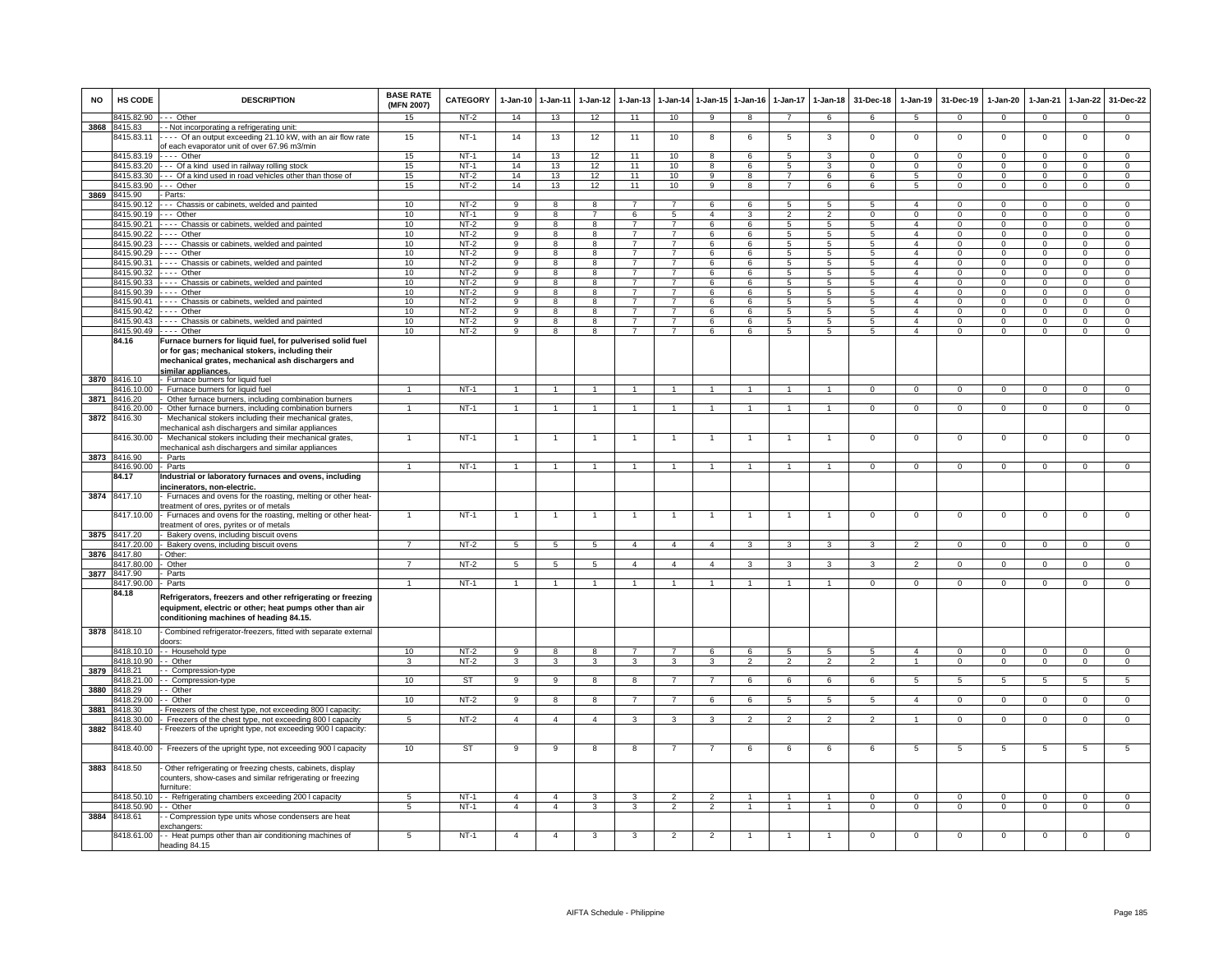| <b>NO</b> | HS CODE                    | <b>DESCRIPTION</b>                                                                                                                                                                                                                                                                                                                                                                                                                                                                                                                      | <b>BASE RATE</b><br>(MFN 2007) | CATEGORY         | 1-Jan-10                         | $1 - Jan-11$                     | $1-Jan-12$                       | $1-Jan-13$     |                                  | 1-Jan-14 1-Jan-15 1-Jan-16       |                | $1-Jan-17$     | $1-Jan-18$                      | 31-Dec-18                  | $1-Jan-19$                   | 31-Dec-19                  | $1-Jan-20$                 | 1-Jan-21                   | 1-Jan-22                    | 31-Dec-22                        |
|-----------|----------------------------|-----------------------------------------------------------------------------------------------------------------------------------------------------------------------------------------------------------------------------------------------------------------------------------------------------------------------------------------------------------------------------------------------------------------------------------------------------------------------------------------------------------------------------------------|--------------------------------|------------------|----------------------------------|----------------------------------|----------------------------------|----------------|----------------------------------|----------------------------------|----------------|----------------|---------------------------------|----------------------------|------------------------------|----------------------------|----------------------------|----------------------------|-----------------------------|----------------------------------|
| 3885      | 8418.69                    | - Other:                                                                                                                                                                                                                                                                                                                                                                                                                                                                                                                                |                                |                  |                                  |                                  |                                  | $\overline{7}$ |                                  |                                  |                |                |                                 |                            |                              |                            |                            |                            |                             |                                  |
|           | 8418.69.10<br>8418.69.20   | -- Beverage coolers<br>- Water chillers having a refrigerating capacity of 100,000<br>or more                                                                                                                                                                                                                                                                                                                                                                                                                                           | 10<br>1                        | $NT-2$<br>$NT-1$ | 9<br>$\overline{1}$              | 8<br>$\overline{1}$              | 8<br>1                           | 1              | $\overline{7}$<br>$\overline{1}$ | 6<br>$\overline{1}$              | 6              | -5             | 5<br>1                          | -5<br>$^{\circ}$           | $\overline{4}$<br>$^{\circ}$ | $\Omega$<br>$\mathbf 0$    | $\Omega$<br>0              | $\Omega$<br>$^{\circ}$     | $\mathbf 0$<br>$\mathbf{0}$ | $\overline{0}$<br>$\mathsf 0$    |
|           | 8418.69.30                 | - Drinking water coolers                                                                                                                                                                                                                                                                                                                                                                                                                                                                                                                | $5^{\circ}$                    | $NT-1$           | $\overline{4}$                   | $\overline{a}$                   | 3                                | 3              | $\overline{2}$                   | $\overline{2}$                   | 1              | 1              | $\mathbf{1}$                    | $\Omega$                   | $\Omega$                     | $\Omega$                   | $\Omega$                   | $\Omega$                   | $\Omega$                    | $\Omega$                         |
|           | 3418.69.50                 | - - Scale ice-maker units                                                                                                                                                                                                                                                                                                                                                                                                                                                                                                               | 5                              | $NT-1$           | $\overline{4}$                   | $\overline{4}$                   | 3                                | 3              | $\overline{2}$                   | $\overline{2}$<br>$\overline{2}$ |                |                | $\mathbf{1}$                    | $\mathbf 0$                | $\mathsf 0$                  | $\mathbf 0$                | 0                          | $\mathbf 0$                | $\mathbf 0$                 | $\mathbf 0$                      |
| 3886      | 8418.69.90<br>8418.91      | -- Other<br>- Furniture designed to receive refrigerating or freezing                                                                                                                                                                                                                                                                                                                                                                                                                                                                   | 5                              | NT-1             | $\overline{4}$                   | $\overline{4}$                   | $\mathbf{3}$                     | 3              | $\mathcal{L}$                    |                                  | $\sim$         | $\mathbf{1}$   | $\overline{1}$                  | $\mathbf 0$                | $\mathbf 0$                  | $\mathbf{0}$               | 0                          | $\mathbf 0$                | $\mathbf 0$                 | $\mathbf 0$                      |
|           | 8418.91.10                 | quipment<br>- - For goods of subheading 8418.10, 8418.21, 8418.29,                                                                                                                                                                                                                                                                                                                                                                                                                                                                      | 5                              | $NT-1$           | $\overline{4}$                   | $\overline{4}$                   | 3                                | $\mathbf{3}$   | $\overline{2}$                   | $\overline{2}$                   | $\overline{1}$ | $\mathbf{1}$   | $\overline{1}$                  | $\Omega$                   | $\Omega$                     | $\Omega$                   | $\Omega$                   | $\Omega$                   | $\mathbf 0$                 | $\mathsf 0$                      |
|           | 8418.91.90                 | -- Other                                                                                                                                                                                                                                                                                                                                                                                                                                                                                                                                | 5                              | $NT-1$           | $\overline{4}$                   | $\overline{4}$                   | 3                                | 3              | $\overline{2}$                   | $\overline{2}$                   | $\overline{1}$ | $\mathbf{1}$   | $\overline{1}$                  | $\Omega$                   | $\overline{0}$               | $\mathbf 0$                | $\overline{0}$             | $\Omega$                   | $\mathbf 0$                 | $\overline{0}$                   |
| 3887      | 8418.99                    | - Other                                                                                                                                                                                                                                                                                                                                                                                                                                                                                                                                 |                                |                  |                                  |                                  |                                  |                |                                  |                                  |                |                |                                 |                            |                              |                            |                            |                            |                             |                                  |
|           | 3418.99.10                 | - Evaporators and condensers                                                                                                                                                                                                                                                                                                                                                                                                                                                                                                            | 5<br>$5^{\circ}$               | $NT-2$           | $\overline{4}$<br>$\overline{4}$ | $\overline{4}$<br>$\overline{4}$ | $\overline{4}$<br>$\overline{4}$ | 3              | 3<br>3                           | 3<br>3                           | $\overline{2}$ | $\mathfrak{p}$ | $\mathcal{P}$<br>$\overline{2}$ | $\overline{2}$             |                              | n<br>$\Omega$              | O<br>$\Omega$              | $\Omega$<br>$\Omega$       | $\Omega$                    | $\Omega$                         |
|           | 8418.99.20<br>8418.99.40   | -- Cabinets and doors, welded or painted<br>-- Aluminium rollbonds for subheading 8418.10.10,                                                                                                                                                                                                                                                                                                                                                                                                                                           |                                | $NT-2$<br>$NT-1$ | $\overline{1}$                   | $\overline{1}$                   | $\mathbf{1}$                     |                | 1                                | $\overline{1}$                   |                |                | $\overline{1}$                  | $\Omega$                   | $\Omega$                     | $\Omega$                   | $\Omega$                   | $\Omega$                   | $\mathbf 0$                 | $\mathbf 0$                      |
|           | 8418.99.90                 | - Other                                                                                                                                                                                                                                                                                                                                                                                                                                                                                                                                 | 5 <sub>1</sub>                 | $NT-2$           | $\overline{a}$                   | $\mathbf{A}$                     | $\mathbf{4}$                     | $\mathbf{a}$   | $\mathbf{R}$                     | $\mathbf{R}$                     | $\mathfrak{D}$ | $\mathcal{P}$  | $\mathcal{P}$                   | $\mathfrak{D}$             |                              | $\Omega$                   | $\Omega$                   | $\Omega$                   | $\mathbf 0$<br>$\Omega$     | 0<br>$\Omega$                    |
|           | 84.19                      |                                                                                                                                                                                                                                                                                                                                                                                                                                                                                                                                         |                                |                  |                                  |                                  |                                  |                |                                  |                                  |                |                |                                 |                            |                              |                            |                            |                            |                             |                                  |
|           |                            | Machinery, plant or laboratory equipment, whether or not<br>electrically heated (excluding furnaces, ovens and other<br>equipment of heading 85.14), for the treatment of<br>materials by a process involving a change of temperature<br>such as heating, cooking, roasting, distilling, rectifying,<br>sterilising, pasteurising, steaming, drying, evaporating,<br>vaporising, condensing or cooling, other than machinery<br>or plant of a kind used for domestic purposes;<br>instantaneous or storage water heaters, non-electric. |                                |                  |                                  |                                  |                                  |                |                                  |                                  |                |                |                                 |                            |                              |                            |                            |                            |                             |                                  |
| 3888      | 8419.11                    | - Instantaneous gas water heaters:                                                                                                                                                                                                                                                                                                                                                                                                                                                                                                      |                                |                  |                                  |                                  |                                  |                |                                  |                                  |                |                |                                 |                            |                              |                            |                            |                            |                             |                                  |
|           | 8419.11.10                 | -- Household type                                                                                                                                                                                                                                                                                                                                                                                                                                                                                                                       |                                | $NT-1$           |                                  |                                  |                                  |                |                                  |                                  |                |                |                                 | $\Omega$                   | $\Omega$                     | $\Omega$                   | $\Omega$                   | $\Omega$                   | $\Omega$                    | $\Omega$                         |
|           | 8419.11.90                 | -- Other                                                                                                                                                                                                                                                                                                                                                                                                                                                                                                                                |                                | $NT-1$           |                                  | $\overline{1}$                   |                                  |                | $\overline{1}$                   |                                  |                |                |                                 | $\Omega$                   | $\Omega$                     | $\Omega$                   | $\Omega$                   | $\Omega$                   | $\Omega$                    | $\overline{0}$                   |
| 3889      | 8419.19                    | - Other:                                                                                                                                                                                                                                                                                                                                                                                                                                                                                                                                |                                |                  |                                  |                                  |                                  |                |                                  |                                  |                |                |                                 |                            |                              |                            |                            |                            |                             |                                  |
|           | 8419.19.10                 | -- Household type                                                                                                                                                                                                                                                                                                                                                                                                                                                                                                                       | $\mathbf{1}$                   | $NT-1$           | $\mathbf{1}$                     | $\overline{1}$                   | $\mathbf{1}$                     | 1              | $\overline{1}$                   | $\overline{1}$                   | 1              |                | $\mathbf{1}$                    | $\mathbf{0}$               | $^{\circ}$                   | $\mathbf{0}$               | $\Omega$                   | $\Omega$                   | $\mathbf{0}$                | $\mathbf{0}$                     |
|           | 3419.19.90                 | -- Other                                                                                                                                                                                                                                                                                                                                                                                                                                                                                                                                | 1                              | $NT-1$           | -1                               | $\overline{1}$                   | $\mathbf{1}$                     | $\mathbf{1}$   | $\overline{1}$                   | $\overline{1}$                   | $\overline{1}$ |                | $\overline{1}$                  | $\Omega$                   | $^{\circ}$                   | $\mathbf{0}$               | $\circ$                    | $\Omega$                   | $\mathbf 0$                 | $\overline{0}$                   |
| 3890      | 419.20                     | Medical, surgical or laboratory sterilisers                                                                                                                                                                                                                                                                                                                                                                                                                                                                                             |                                |                  |                                  |                                  |                                  |                |                                  |                                  |                |                |                                 |                            |                              |                            |                            |                            |                             |                                  |
|           | 419.20.00                  | Medical, surgical or laboratory sterilisers                                                                                                                                                                                                                                                                                                                                                                                                                                                                                             | 3                              | $NT-1$           | 3                                | 3                                | 3                                | 3              | $\overline{2}$                   | $\overline{2}$                   |                |                | $\mathbf{1}$                    | $\mathbf 0$                | $\mathbf 0$                  | $\mathbf 0$                | 0                          | $\mathbf 0$                | $\mathbf 0$                 | $\overline{0}$                   |
| 3891      | 3419.31                    | - For agricultural products                                                                                                                                                                                                                                                                                                                                                                                                                                                                                                             |                                | $NT-1$           | $\overline{1}$                   | $\overline{1}$                   | $\mathbf{1}$                     |                | $\mathbf{1}$                     | $\overline{1}$                   |                |                | $\overline{1}$                  | $\Omega$                   | $^{\circ}$                   | $\mathbf 0$                | 0                          | $^{\circ}$                 |                             | $\mathbf 0$                      |
|           | 3419.31.10<br>8419.31.20   | -- Electrically operated<br>- - Not electrically operated                                                                                                                                                                                                                                                                                                                                                                                                                                                                               | $\overline{1}$                 | $NT-1$           | $\overline{1}$                   | $\overline{1}$                   | $\overline{1}$                   | $\overline{1}$ | $\overline{1}$                   | $\overline{1}$                   | $\overline{1}$ | $\mathbf{1}$   | $\overline{1}$                  | $\Omega$                   | $\mathbf 0$                  | $\mathbf{0}$               | $\overline{0}$             | $\Omega$                   | 0<br>$\overline{0}$         | $\overline{0}$                   |
| 3892      | 3419.32                    | - For wood, paper pulp, paper or paperboard:                                                                                                                                                                                                                                                                                                                                                                                                                                                                                            |                                |                  |                                  |                                  |                                  |                |                                  |                                  |                |                |                                 |                            |                              |                            |                            |                            |                             |                                  |
|           | 3419.32.10                 | -- Electrically operated                                                                                                                                                                                                                                                                                                                                                                                                                                                                                                                |                                | $NT-1$           | $\mathbf{1}$                     | $\mathbf{1}$                     |                                  |                |                                  | $\overline{1}$                   |                |                | $\mathbf{1}$                    | $\Omega$                   | $^{\circ}$                   | $^{\circ}$                 | $\mathbf 0$                | $^{\circ}$                 | $\mathbf 0$                 | $\mathbf 0$                      |
|           | 8419.32.20                 | - - Not electrically operated                                                                                                                                                                                                                                                                                                                                                                                                                                                                                                           | $\mathbf{1}$                   | $NT-1$           | $\overline{1}$                   | $\overline{1}$                   | 1                                | $\mathbf{1}$   | $\overline{1}$                   | $\overline{1}$                   | $\overline{1}$ | $\mathbf{1}$   | $\overline{1}$                  | $\Omega$                   | $\mathbf{0}$                 | $\Omega$                   | $\Omega$                   | $\Omega$                   | $\Omega$                    | $\overline{0}$                   |
| 3893      | 8419.39                    | - Other:                                                                                                                                                                                                                                                                                                                                                                                                                                                                                                                                |                                |                  |                                  |                                  |                                  |                |                                  |                                  |                |                |                                 |                            |                              |                            |                            |                            |                             |                                  |
|           | 8419.39.11                 | --- Machinery for the treatment of materials by a process<br>involving heating, for the manufacture of printed circuit board,<br>printed wiring board or printed circuit assemblies.                                                                                                                                                                                                                                                                                                                                                    | $\mathbf{1}$                   | $NT-1$           | $\overline{1}$                   | $\overline{1}$                   | 1                                | 1              | $\overline{1}$                   | $\overline{1}$                   | 1              | 1              | $\mathbf{1}$                    | $^{\circ}$                 | 0                            | $^{\circ}$                 | 0                          | $^{\circ}$                 | $\mathbf{0}$                | $^{\circ}$                       |
|           | 8419.39.19                 | Other                                                                                                                                                                                                                                                                                                                                                                                                                                                                                                                                   |                                | $NT-1$           | $\overline{1}$                   | $\mathbf{1}$                     |                                  |                | $\overline{1}$                   |                                  |                |                | $\overline{1}$                  | $\mathsf 0$                | $\mathsf 0$                  | $\mathbf 0$                | $\mathbf 0$                | $\Omega$                   | $\mathbf 0$                 | $\mathsf 0$                      |
|           |                            | 8419.39.20 --- Not electrically operated                                                                                                                                                                                                                                                                                                                                                                                                                                                                                                |                                | $NT-1$           | $\overline{1}$                   | $\overline{1}$                   | $\blacktriangleleft$             |                | $\overline{1}$                   | $\overline{1}$                   |                |                | $\overline{1}$                  | $\Omega$                   | $\mathsf 0$                  | $\Omega$                   | $\Omega$                   | $\Omega$                   | $\overline{0}$              | $\overline{0}$                   |
|           | 3894 8419.40<br>8419.40.10 | Distilling or rectifying plant:<br>- - Distilling apparatus                                                                                                                                                                                                                                                                                                                                                                                                                                                                             |                                | $NT-1$           | $\overline{1}$                   | $\overline{1}$                   | $\mathbf{1}$                     | $\mathbf{1}$   | $\overline{1}$                   | $\blacktriangleleft$             |                |                | $\overline{1}$                  | $\Omega$                   | $\Omega$                     | $\Omega$                   | $\Omega$                   | $\Omega$                   | $\mathbf 0$                 | $\mathbf 0$                      |
|           | 8419.40.10E                | - - Other                                                                                                                                                                                                                                                                                                                                                                                                                                                                                                                               |                                | $NT-1$           | $\overline{1}$                   | $\mathbf{1}$                     | $\mathbf{1}$                     |                | $\mathbf{1}$                     | $\overline{1}$                   |                |                | $\mathbf{1}$                    | $\overline{0}$             | $\overline{0}$               | $\overline{0}$             | $\overline{0}$             | $\overline{0}$             | $\overline{0}$              | $\overline{0}$                   |
|           | 8419.40.20                 | - Not electrically operated                                                                                                                                                                                                                                                                                                                                                                                                                                                                                                             | $\mathbf{1}$                   | $NT-1$           | $\overline{1}$                   | $\mathbf{1}$                     | $\mathbf{1}$                     |                | $\overline{1}$                   | $\mathbf{1}$                     |                |                | $\mathbf{1}$                    | $\Omega$                   | $\mathbf 0$                  | $\Omega$                   | 0                          | $\Omega$                   | $\Omega$                    | $\mathbf{0}$                     |
| 3895      | 8419.50                    | Heat exchange units:                                                                                                                                                                                                                                                                                                                                                                                                                                                                                                                    |                                |                  |                                  |                                  |                                  |                |                                  |                                  |                |                |                                 |                            |                              |                            |                            |                            |                             |                                  |
|           | 8419.50.10                 | - Cooling towers                                                                                                                                                                                                                                                                                                                                                                                                                                                                                                                        | 1                              | <b>NT-1</b>      | $\overline{1}$                   | $\overline{1}$                   | $\mathbf{1}$                     | $\mathbf{1}$   | $\overline{1}$                   | $\overline{1}$                   |                |                | $\mathbf{1}$                    | $\Omega$                   | $\mathbf 0$                  | $\Omega$                   | $\Omega$                   | $\Omega$                   | $\Omega$                    | $\Omega$                         |
|           | 8419.50.20                 | - Condensers for air conditioners for motor vehicles                                                                                                                                                                                                                                                                                                                                                                                                                                                                                    | 5                              | $NT-2$           | $\overline{4}$                   | $\overline{4}$                   | $\overline{4}$                   | 3              | 3                                | 3                                | 2              | $\overline{2}$ | $\overline{2}$                  | 2                          | 1                            | $\mathbf 0$                | $\mathbf 0$                | $^{\circ}$                 | $\mathbf{0}$                | $\mathbf 0$                      |
|           | 8419.50.30<br>3419.50.40   | - Other condensers for air conditioners<br>- Other, electrically operated                                                                                                                                                                                                                                                                                                                                                                                                                                                               | $\overline{1}$                 | $NT-1$<br>$NT-1$ | $\overline{1}$                   | $\overline{1}$                   | $\overline{1}$                   | $\overline{1}$ | $\mathbf{1}$                     | $\overline{1}$                   | $\mathbf{1}$   | 1              | $\mathbf{1}$                    | $\Omega$                   | $\Omega$                     | $\Omega$                   | $\Omega$                   | $\Omega$                   | $\Omega$<br>$\overline{0}$  | $\overline{0}$<br>$\overline{0}$ |
|           | 3419.50.90                 | - Other, not electrically operated                                                                                                                                                                                                                                                                                                                                                                                                                                                                                                      |                                | $NT-1$           | 1<br>$\mathbf{1}$                | 1<br>1                           | 1<br>$\mathbf{1}$                |                | 1<br>1                           | $\overline{1}$<br>$\overline{1}$ |                | -1             | $\overline{1}$<br>$\mathbf{1}$  | $\Omega$<br>$\mathbf 0$    | $\Omega$<br>$\mathbf 0$      | $\Omega$<br>$^{\circ}$     | $\Omega$<br>0              | $\Omega$<br>$^{\circ}$     | $\mathbf 0$                 | $\mathbf 0$                      |
| 3896      | 8419.60                    | Machinery for liquefying air or other gases:                                                                                                                                                                                                                                                                                                                                                                                                                                                                                            |                                |                  |                                  |                                  |                                  |                |                                  |                                  |                |                |                                 |                            |                              |                            |                            |                            |                             |                                  |
|           | 3419.60.10                 | - Electrically operated                                                                                                                                                                                                                                                                                                                                                                                                                                                                                                                 | 1                              | NT-1             | $\overline{1}$                   | $\overline{1}$                   | $\overline{1}$                   | $\mathbf{1}$   | $\overline{1}$                   | $\blacktriangleleft$             | 1              |                | $\blacktriangleleft$            | $\Omega$                   | 0                            | $\mathbf 0$                | 0                          | $\Omega$                   | $\mathbf{0}$                | $\mathbf 0$                      |
|           | 8419.60.20                 | - Not electrically operated                                                                                                                                                                                                                                                                                                                                                                                                                                                                                                             | $\overline{1}$                 | $NT-1$           | $\overline{1}$                   | $\overline{1}$                   | $\overline{1}$                   | $\overline{1}$ | $\overline{1}$                   | $\overline{1}$                   | $\mathbf{1}$   | $\overline{1}$ | $\overline{1}$                  | $\Omega$                   | $\mathbf 0$                  | $\mathbf{0}$               | $\Omega$                   | $\Omega$                   | $\mathbf 0$                 | $\overline{0}$                   |
| 3897      | 3419.81                    | - For making hot drinks or for cooking or heating food:                                                                                                                                                                                                                                                                                                                                                                                                                                                                                 |                                |                  |                                  |                                  |                                  |                |                                  |                                  |                |                |                                 |                            |                              |                            |                            |                            |                             |                                  |
|           | 3419.81.10                 | - - Electrically operated                                                                                                                                                                                                                                                                                                                                                                                                                                                                                                               |                                | $NT-1$           |                                  | $\mathbf{1}$                     |                                  |                |                                  |                                  |                |                | $\mathbf{1}$                    | $\Omega$                   | $\mathbf 0$                  | $\Omega$                   | $\Omega$                   | $\Omega$                   | $\mathbf 0$                 | $\mathbf{0}$                     |
|           | 8419.81.20                 | -- Not electrically operated                                                                                                                                                                                                                                                                                                                                                                                                                                                                                                            | $\overline{1}$                 | $NT-1$           | $\mathbf{1}$                     | $\overline{1}$                   | $\mathbf{1}$                     | $\overline{1}$ | $\overline{1}$                   | $\overline{1}$                   | $\overline{1}$ | $\overline{1}$ | $\overline{1}$                  | $\Omega$                   | $\mathbf 0$                  | $\Omega$                   | $\mathbf{O}$               | $\Omega$                   | $\mathbf 0$                 | $\circ$                          |
|           | 3898 8419.89<br>8419.89.11 | - Other:<br>--- Evaporators for air-conditioning machines for motor                                                                                                                                                                                                                                                                                                                                                                                                                                                                     | 5                              | $NT-2$           | $\overline{4}$                   | $\overline{4}$                   | $\overline{4}$                   | 3              | 3                                | 3                                | $\overline{2}$ | $\overline{2}$ | $\overline{2}$                  | $\overline{2}$             | $\mathbf{1}$                 | $\mathbf{0}$               | $\mathbf{0}$               | 0                          | $\mathbf{0}$                | $\mathbf 0$                      |
|           | 8419.89.13                 | ehicles<br>--- Machinery for the treatment of material by a process<br>involving heating, for the manufacture of printed circuit                                                                                                                                                                                                                                                                                                                                                                                                        | $\mathbf{1}$                   | $NT-1$           | $\overline{1}$                   | $\overline{1}$                   | $\mathbf{1}$                     | 1              | $\overline{1}$                   | $\overline{1}$                   | 1              | 1              | $\overline{1}$                  | $\mathbf 0$                | $\overline{0}$               | $\overline{0}$             | $\overline{0}$             | $\mathbf 0$                | $\overline{0}$              | $\overline{0}$                   |
|           |                            | boards, printed wiring boards or printed circuit assemblies                                                                                                                                                                                                                                                                                                                                                                                                                                                                             |                                |                  |                                  |                                  |                                  |                |                                  |                                  |                |                |                                 |                            |                              |                            |                            |                            |                             |                                  |
|           |                            | 8419.89.19A - - - - - Evaporators; autoclaves                                                                                                                                                                                                                                                                                                                                                                                                                                                                                           |                                | $NT-1$           | $\overline{1}$                   | $\overline{1}$                   | $\blacktriangleleft$             | $\mathbf{1}$   | $\overline{1}$                   |                                  |                |                | $\overline{1}$                  | $\Omega$                   | $\mathbf 0$                  | $\Omega$                   | $\Omega$                   | $\Omega$                   | $\Omega$                    | $\Omega$                         |
|           | 8419.89.19B                | $\cdots$ - Other                                                                                                                                                                                                                                                                                                                                                                                                                                                                                                                        |                                | $NT-1$           | $\overline{1}$                   | $\overline{1}$                   | $\overline{1}$                   | $\overline{1}$ | $\overline{1}$                   | $\overline{1}$                   | $\mathbf{1}$   | $\mathbf{1}$   | $\mathbf{1}$                    | $\overline{0}$             | $\overline{0}$               | $\overline{0}$             | $\overline{0}$             | $\mathbf 0$                | $\overline{0}$              | $\overline{0}$                   |
|           |                            | 8419.89.20A - - - - - Evaporators; autoclaves<br>8419.89.20B - - - - - Other                                                                                                                                                                                                                                                                                                                                                                                                                                                            | $\mathbf{1}$                   | $NT-1$<br>$NT-1$ | $\overline{1}$                   | $\overline{1}$                   | $\overline{1}$                   | $\mathbf{1}$   | $\overline{1}$                   | $\overline{1}$                   | $\mathbf{1}$   | $\mathbf{1}$   | $\mathbf{1}$                    | $\overline{0}$<br>$\Omega$ | $\overline{0}$<br>$\Omega$   | $\overline{0}$<br>$\Omega$ | $\overline{0}$<br>$\Omega$ | $\overline{0}$<br>$\Omega$ | $\overline{0}$<br>$\Omega$  | $\overline{0}$<br>$\Omega$       |
|           | 3899 8419.90               | - Parts:                                                                                                                                                                                                                                                                                                                                                                                                                                                                                                                                |                                |                  |                                  |                                  |                                  |                |                                  |                                  |                |                |                                 |                            |                              |                            |                            |                            |                             |                                  |
|           |                            |                                                                                                                                                                                                                                                                                                                                                                                                                                                                                                                                         |                                |                  |                                  |                                  |                                  |                |                                  |                                  |                |                |                                 |                            |                              |                            |                            |                            |                             |                                  |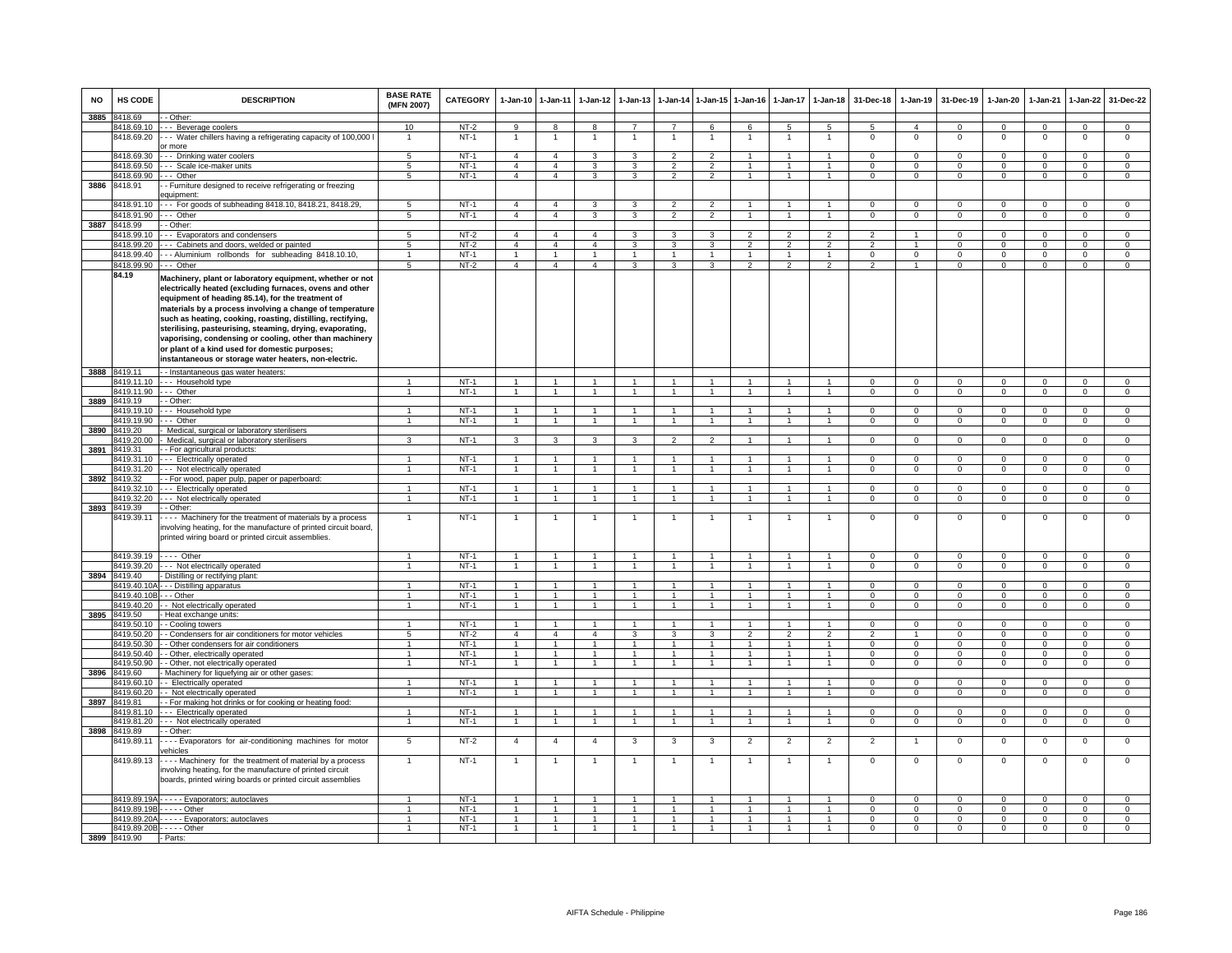| <b>NO</b> | HS CODE                             | <b>DESCRIPTION</b>                                                                                                                                                                                      | <b>BASE RATE</b><br>(MFN 2007) | <b>CATEGORY</b>  |                                  | 1-Jan-10 1-Jan-11            | $1-Jan-12$           | $1-Jan-13$     | $1-Jan-14$                   |                              | 1-Jan-15 1-Jan-16 |                          | 1-Jan-17 1-Jan-18   | 31-Dec-18                  | $1-Jan-19$                 | 31-Dec-19            | $1-Jan-20$                  | 1-Jan-21                   | 1-Jan-22                   | 31-Dec-22                |
|-----------|-------------------------------------|---------------------------------------------------------------------------------------------------------------------------------------------------------------------------------------------------------|--------------------------------|------------------|----------------------------------|------------------------------|----------------------|----------------|------------------------------|------------------------------|-------------------|--------------------------|---------------------|----------------------------|----------------------------|----------------------|-----------------------------|----------------------------|----------------------------|--------------------------|
|           | 3419.90.12                          | --- Parts of machinery for the treatment of materials by a<br>process involving heating, for the manufacture of printed<br>circuit boards, printed wiring boards or printed circuit<br>assemblies       |                                | <b>NT-1</b>      |                                  | $\overline{1}$               |                      |                |                              |                              |                   |                          |                     | 0                          | $\Omega$                   | $\Omega$             | $\Omega$                    | $\mathsf 0$                | 0                          | $\Omega$                 |
|           | 8419.90.19                          | $\cdots$ Other                                                                                                                                                                                          | 1                              | $NT-1$           | $\overline{1}$                   | $\mathbf{1}$                 | $\mathbf{1}$         | $\mathbf{1}$   | $\mathbf{1}$                 | $\overline{1}$               | $\overline{1}$    | $\mathbf{1}$             | $\mathbf{1}$        | $\Omega$                   | $\Omega$                   | $\Omega$             | $\Omega$                    | $\Omega$                   | $\Omega$                   | $\overline{0}$           |
|           | 3419.90.20                          | - Of non-electrically operated articles                                                                                                                                                                 | $\mathbf{1}$                   | $NT-1$           | 1                                | $\overline{1}$               | $\mathbf{1}$         | $\mathbf{1}$   | $\mathbf{1}$                 |                              |                   | $\mathbf{1}$             | $\overline{1}$      | $\mathbf 0$                | $\Omega$                   | $\mathbf 0$          | $\mathbf 0$                 | $\mathbf{0}$               | 0                          | $\overline{0}$           |
|           | 84.20                               | Calendering or other rolling machines, other than for                                                                                                                                                   |                                |                  |                                  |                              |                      |                |                              |                              |                   |                          |                     |                            |                            |                      |                             |                            |                            |                          |
|           | 420.10                              | metals or glass, and cylinders therefor                                                                                                                                                                 |                                |                  |                                  |                              |                      |                |                              |                              |                   |                          |                     |                            |                            |                      |                             |                            |                            |                          |
| 3900      | 420.10.10                           | - Calendering or other rolling machines:<br>- Apparatus for the application of dry film or liquid photo                                                                                                 | $\mathbf{1}$                   | $NT-1$           | $\overline{1}$                   | $\overline{1}$               | $\overline{1}$       | $\overline{1}$ | $\overline{1}$               | $\overline{1}$               | $\overline{1}$    | $\overline{1}$           | $\mathbf{1}$        | $\overline{0}$             | $\overline{0}$             | $\mathbf 0$          | $\mathbf 0$                 | $\overline{0}$             | $\overline{0}$             | $\overline{0}$           |
|           |                                     | resist, photo sensitive layers, soldering pastes, solder or<br>adhesive materials on printed circuit boards or printed wiring<br>poards or their components                                             |                                |                  |                                  |                              |                      |                |                              |                              |                   |                          |                     |                            |                            |                      |                             |                            |                            |                          |
|           | 8420.10.21                          | --- Roller-type ironing machines                                                                                                                                                                        | 1                              | $NT-1$           | $\overline{1}$                   | $\overline{1}$               | -1                   | $\overline{1}$ | $\overline{1}$               | $\overline{1}$               | $\overline{1}$    | -1                       | $\mathbf{1}$        | $\mathbf{0}$               | $\mathbf{0}$               | $\mathbf{0}$         | $^{\circ}$                  | $\overline{0}$             | $\mathbf{0}$               | $\mathbf{0}$             |
|           | 3420.10.29                          | $\overline{\cdots}$ Other                                                                                                                                                                               | 1                              | $NT-1$           | $\overline{1}$                   | 1                            | $\overline{1}$       | $\overline{1}$ | $\overline{1}$               | $\mathbf{1}$                 | $\mathbf{1}$      | $\overline{1}$           | $\overline{1}$      | $\overline{0}$             | $\overline{0}$             | $\overline{0}$       | $\overline{0}$              | $\overline{0}$             | $\overline{0}$             | $\overline{0}$           |
|           | 3420.10.90                          | - Other                                                                                                                                                                                                 | $\overline{1}$                 | $NT-1$           | $\overline{1}$                   | $\overline{1}$               | $\overline{1}$       | $\overline{1}$ | $\overline{1}$               | $\overline{1}$               | $\overline{1}$    | $\mathbf{1}$             | $\overline{1}$      | $\overline{0}$             | $\overline{0}$             | $\overline{0}$       | $\overline{0}$              | $\overline{0}$             | $\overline{0}$             | $\overline{0}$           |
| 3901      | 8420.91<br>420.91.10                | - Cylinders<br>--- Parts of apparatus for the application of dry film or liquid                                                                                                                         | $\mathbf{1}$                   | $NT-1$           | $\overline{1}$                   | $\mathbf{1}$                 | 1                    | $\mathbf{1}$   | $\mathbf{1}$                 | $\mathbf{1}$                 |                   | $\mathbf{1}$             | 1                   | $\mathsf 0$                | $\mathsf 0$                | $\mathsf 0$          | $\,0\,$                     | $\mathsf 0$                | $\mathsf 0$                | $\mathsf 0$              |
|           | 8420.91.20                          | photo resist, photosensitive layers, soldering pastes, solder or<br>adhesive materials on printed circuit boards or printed wiring                                                                      | $\mathbf{1}$                   | $NT-1$           | $\overline{1}$                   | $\mathbf{1}$                 |                      |                | $\overline{1}$               | -1                           |                   |                          |                     |                            |                            |                      |                             |                            |                            | $\mathsf 0$              |
|           |                                     | - - - For ironing machines or wringers suitable for domestic<br><b>ISA</b>                                                                                                                              |                                |                  |                                  |                              |                      |                |                              |                              |                   |                          |                     | $\mathbf 0$                | $\mathbf 0$                | $\mathbf 0$          | $\overline{0}$              | $\mathbf 0$                | $\mathbf{0}$               |                          |
|           | 420.91.90                           | Other                                                                                                                                                                                                   | $\mathbf{1}$                   | $NT-1$           | $\overline{1}$                   | $\mathbf{1}$                 | $\mathbf{1}$         |                | $\overline{1}$               | $\mathbf{1}$                 |                   | $\overline{1}$           |                     | $\overline{0}$             | $\overline{0}$             | $\mathbf 0$          | $\mathbf 0$                 | $\overline{0}$             | $\overline{0}$             | $\mathbf{0}$             |
| 3902      | 420.99                              | Other:                                                                                                                                                                                                  |                                |                  |                                  |                              |                      |                |                              |                              |                   |                          |                     |                            |                            |                      |                             |                            |                            |                          |
|           | 8420.99.10                          | --- Parts of apparatus for the application of dry film or liquid<br>photo resist, photosensitive layers, soldering pastes, solder or<br>erials on printed circuit hoards or printed wiring<br>dhaciva m | $\mathbf{1}$                   | $NT-1$           | $\overline{1}$                   | $\overline{1}$               | 1                    | $\overline{1}$ | $\overline{1}$               | $\mathbf{1}$                 | 1                 | $\mathbf{1}$             | $\overline{1}$      | $\mathbf 0$                | $\mathsf 0$                | $\mathsf 0$          | $\circ$                     | $\overline{0}$             | $\overline{0}$             | $\overline{0}$           |
|           | 8420.99.90                          | --- Other                                                                                                                                                                                               | $\mathbf{1}$                   | $NT-1$           | $\mathbf{1}$                     | $\mathbf{1}$                 | $\mathbf{1}$         | $\overline{1}$ | $\mathbf{1}$                 | $\mathbf{1}$                 | $\overline{1}$    | $\mathbf{1}$             | $\mathbf{1}$        | $\overline{0}$             | $\mathbf 0$                | $\mathbf 0$          | $\mathbf{0}$                | $\mathbf{0}$               | $\mathbf 0$                | $\mathbf{0}$             |
|           | 84.21                               | Centrifuges, including centrifugal dryers; filtering or<br>purifying machinery and apparatus for liquids or gases.                                                                                      |                                |                  |                                  |                              |                      |                |                              |                              |                   |                          |                     |                            |                            |                      |                             |                            |                            |                          |
| 3903      | 8421.11                             | - Cream separator                                                                                                                                                                                       |                                |                  |                                  |                              |                      |                |                              |                              |                   |                          |                     |                            |                            |                      |                             |                            |                            |                          |
|           | 421.11.00                           | - Cream separators                                                                                                                                                                                      |                                | $NT-1$           |                                  |                              |                      |                |                              |                              |                   |                          |                     | $\overline{0}$             | $\overline{0}$             | $\overline{0}$       | $\Omega$                    | $\overline{0}$             | $\Omega$                   | $\overline{0}$           |
| 3904      | 3421.12                             | - Clothes-dryers:<br>8421.12.00 - Clothes-dryers                                                                                                                                                        | $\blacktriangleleft$           | $NT-1$           | $\overline{1}$                   | $\overline{1}$               |                      |                | $\overline{1}$               |                              |                   |                          |                     | $\Omega$                   | $\Omega$                   | $\Omega$             | $\Omega$                    | $\mathbf 0$                | $\Omega$                   | $\Omega$                 |
|           | 3905 8421.19                        | - - Other:                                                                                                                                                                                              |                                |                  |                                  |                              |                      |                |                              |                              |                   |                          |                     |                            |                            |                      |                             |                            |                            |                          |
|           |                                     | 8421.19.10 --- Of a kind used for sugar manufacture                                                                                                                                                     | $\mathbf{1}$                   | NT-1             | $\overline{1}$                   | $\overline{1}$               | 1                    | $\mathbf{1}$   | $\overline{1}$               | $\mathbf{1}$                 | 1                 | $\mathbf{1}$             | $\mathbf{1}$        | $\Omega$                   | $\mathbf{0}$               | $^{\circ}$           | $\mathbf{0}$                | $\Omega$                   | $\mathbf{0}$               | $\Omega$                 |
|           | 8421.19.90A                         | - - - - Centrifuges; decanters; revolving screeners                                                                                                                                                     | $\mathbf{1}$                   | $NT-1$           | $\overline{1}$                   | $\overline{1}$               | $\mathbf{1}$         | $\mathbf{1}$   | $\mathbf{1}$                 | $\mathbf{1}$                 | $\mathbf{1}$      | $\mathbf{1}$             | $\mathbf{1}$        | $\Omega$                   | $\mathbf 0$                | $\Omega$             | $^{\circ}$                  | $\Omega$                   | $\overline{0}$             | $\overline{0}$           |
|           | 8421.19.90B                         | $\cdots$ - Other                                                                                                                                                                                        | $\mathbf{1}$                   | $NT-1$           | $\mathbf{1}$                     | $\mathbf{1}$                 | $\mathbf{1}$         | $\mathbf{1}$   | $\mathbf{1}$                 | $\mathbf{1}$                 | $\mathbf{1}$      | $\mathbf{1}$             | $\mathbf{1}$        | $\mathbf{0}$               | $\mathbf 0$                | $\mathbf 0$          | $\mathbf 0$                 | $\mathbf{0}$               | $\mathsf 0$                | $\mathbf{0}$             |
| 3906      | 421.21<br>8421.21.11                | - - For filtering or purifying water:<br>- - - - Filtering machinery and apparatus for domestic use                                                                                                     | $\overline{7}$                 | $NT-1$           | $5\overline{)}$                  | $\overline{5}$               | $\overline{4}$       | $\overline{4}$ | 3                            | 3                            | $\overline{2}$    | $\mathcal{P}$            | $\mathbf{1}$        | $\Omega$                   | $\Omega$                   | $\Omega$             | $\mathbf 0$                 | $\Omega$                   | $\Omega$                   | $\overline{0}$           |
|           | 8421.21.19                          | $---$ Other                                                                                                                                                                                             | $\overline{7}$                 | $NT-1$           | 5                                | 5                            | $\overline{4}$       | $\overline{a}$ | 3                            | 3                            | $\overline{2}$    | $\mathfrak{p}$           | $\mathbf{1}$        | $^{\circ}$                 | $\mathsf 0$                | $\Omega$             | $\mathbf 0$                 | $\Omega$                   | $\mathsf 0$                | $\mathbf 0$              |
|           | 8421.21.21                          | - - - - Filtering machinery and apparatus for domestic use                                                                                                                                              | $\overline{7}$                 | $NT-1$           | 5                                | $\overline{5}$               | $\overline{4}$       | $\overline{4}$ | 3                            | 3                            | $\overline{2}$    | $\overline{2}$           | $\mathbf{1}$        | $\Omega$                   | $\Omega$                   | $\Omega$             | $\mathbf{0}$                | $\Omega$                   | $\Omega$                   | $\overline{0}$           |
|           | 8421.21.29                          | $- - -$ Other                                                                                                                                                                                           | $\overline{7}$                 | $NT-1$           | $\overline{5}$                   | $\overline{5}$               | $\overline{4}$       | $\overline{4}$ | 3                            | 3                            | $\overline{2}$    | $\overline{\phantom{a}}$ |                     | $\overline{0}$             | $\overline{0}$             | $\overline{0}$       | $\overline{0}$              | $\overline{0}$             | $\overline{0}$             | $\overline{0}$           |
| 3907      | 8421.22<br>8421.22.10               | - - For filtering or purifying beverages other than water:<br>- - - Of a capacity not exceeding 500 l/hr                                                                                                | $\mathbf{1}$                   | $NT-1$           | 1                                | $\mathbf{1}$                 | $\mathbf{1}$         |                | $\overline{1}$               | $\mathbf{1}$                 |                   |                          |                     | $\Omega$                   | $\Omega$                   | $\Omega$             | $\Omega$                    | $\Omega$                   | $\Omega$                   | $\Omega$                 |
|           |                                     | 8421.22.20 - - - Of a capacity exceeding 500 l/hr                                                                                                                                                       | 1                              | NT-1             | $\overline{1}$                   | $\overline{1}$               | $\mathbf{1}$         | $\mathbf{1}$   | $\overline{1}$               | $\mathbf{1}$                 | 1                 | $\mathbf{1}$             | $\mathbf{1}$        | $\Omega$                   | $\mathbf{0}$               | $\mathbf 0$          | $\mathbf{0}$                | $\Omega$                   | $\mathbf{0}$               | $\mathbf{0}$             |
|           | 3908 8421.23                        | - - Oil or petrol-filters for internal combustion engines:                                                                                                                                              |                                |                  |                                  |                              |                      |                |                              |                              |                   |                          |                     |                            |                            |                      |                             |                            |                            |                          |
|           | 421.23.11                           | ---- Oil filters                                                                                                                                                                                        | 3                              | EL               |                                  |                              |                      |                |                              |                              |                   |                          |                     |                            |                            |                      |                             |                            |                            |                          |
|           | 3421.23.19                          | - - - - Other                                                                                                                                                                                           | 3<br>3                         | EL<br>EL         |                                  |                              |                      |                |                              |                              |                   |                          |                     |                            |                            |                      |                             |                            |                            |                          |
|           | 8421.23.21<br>8421.23.29A           | ---- Oil filter<br>- - - - - Oil or petrol-filters for internal combustion piston                                                                                                                       | 3                              | EL               |                                  |                              |                      |                |                              |                              |                   |                          |                     |                            |                            |                      |                             |                            |                            |                          |
|           |                                     | engines for agricultural tractors                                                                                                                                                                       |                                |                  |                                  |                              |                      |                |                              |                              |                   |                          |                     |                            |                            |                      |                             |                            |                            |                          |
|           | 8421.23.29                          | - - - - - Other                                                                                                                                                                                         | 3                              | EL               |                                  |                              |                      |                |                              |                              |                   |                          |                     |                            |                            |                      |                             |                            |                            |                          |
|           | 8421.23.91                          | Oil filters                                                                                                                                                                                             | 3                              | EL               |                                  |                              |                      |                |                              |                              |                   |                          |                     |                            |                            |                      |                             |                            |                            |                          |
| 3909      | 8421.23.99<br>8421.29               | - - - - Other<br>- - Other:                                                                                                                                                                             | 3                              | EL               |                                  |                              |                      |                |                              |                              |                   |                          |                     |                            |                            |                      |                             |                            |                            |                          |
|           |                                     | 8421.29.10A - - - - Chemical waste treatment facility set, laboratory type                                                                                                                              | 1                              | $NT-1$           | 1                                | $\mathbf{1}$                 |                      |                |                              |                              |                   |                          |                     | $\Omega$                   | $\Omega$                   | $\Omega$             | $\Omega$                    | $\Omega$                   | $\Omega$                   | $\Omega$                 |
|           | 8421.29.10B                         | - - - - Other                                                                                                                                                                                           | $\mathbf{1}$                   | $NT-1$           | $\overline{1}$                   | $\overline{1}$               | $\blacktriangleleft$ | $\overline{1}$ | $\overline{1}$               | $\mathbf{1}$                 | $\mathbf{1}$      |                          | $\mathbf{1}$        | $\Omega$                   | $^{\circ}$                 | $\mathbf 0$          | $\circ$                     | $\Omega$                   | $^{\circ}$                 | $\overline{0}$           |
|           | 8421.29.20A                         | ---- Filter press                                                                                                                                                                                       | $\mathbf{1}$                   | $NT-1$           | $\overline{1}$                   | $\overline{1}$               | $\sim$               | $\overline{1}$ | $\overline{1}$               | $\overline{1}$               | $\mathbf{1}$      | $\mathbf{1}$             | 1                   | $\Omega$                   | $\mathsf 0$                | $\Omega$             | $\mathbf{0}$                | $\mathbf 0$                | $\overline{0}$             | $\overline{0}$           |
|           | 8421.29.20B                         | $- -$ - Other                                                                                                                                                                                           | $\mathbf{1}$<br>$\mathbf{1}$   | $NT-1$           | $\mathbf{1}$<br>$\mathbf{1}$     | $\mathbf{1}$<br>$\mathbf{1}$ | 1                    | $\mathbf{1}$   | 1                            | $\mathbf{1}$                 | $\overline{1}$    |                          | $\mathbf{1}$        | $\mathbf 0$                | $\mathbf 0$                | $^{\circ}$           | $\mathbf{0}$                | $\mathbf 0$                | $\mathbf 0$                | $\mathbf{0}$             |
|           | 421.29.30A<br>8421.29.30B           | Filter press<br>$--$ Other                                                                                                                                                                              | 1                              | $NT-1$<br>$NT-1$ | 1                                | $\overline{1}$               | 1                    |                |                              |                              |                   |                          | $\overline{1}$<br>1 | $\mathbf 0$<br>$\mathbf 0$ | $\mathbf 0$<br>$\mathsf 0$ | $\Omega$<br>$\Omega$ | $\mathbf{0}$<br>$\mathsf 0$ | $\mathbf 0$<br>$\mathbf 0$ | $\mathbf 0$<br>$\mathbf 0$ | 0<br>0                   |
|           | 8421.29.40A                         | --- Filter press                                                                                                                                                                                        | $\overline{1}$                 | $NT-1$           | $\overline{1}$                   | $\overline{1}$               | $\blacktriangleleft$ | $\mathbf{1}$   | $\blacktriangleleft$         | $\blacktriangleleft$         | $\mathbf{1}$      |                          | $\mathbf{1}$        | $^{\circ}$                 | $\mathsf 0$                | $\Omega$             | $\mathbf 0$                 | $\mathbf 0$                | $\mathsf 0$                | $\mathbf 0$              |
|           | 8421.29.40B                         | --- Other                                                                                                                                                                                               | $\overline{1}$                 | $NT-1$           | $\overline{1}$                   | $\overline{1}$               | $\mathbf{1}$         | $\overline{1}$ | $\overline{1}$               | $\overline{1}$               | $\overline{1}$    | $\mathbf{1}$             | $\overline{1}$      | $\Omega$                   | $\overline{0}$             | $\Omega$             | $\mathbf{0}$                | $\Omega$                   | $\overline{0}$             | $\overline{0}$           |
|           | 8421.29.50                          | - - - Filter press                                                                                                                                                                                      |                                | $NT-1$           | $\overline{1}$                   | $\overline{1}$               |                      |                | $\mathbf{1}$                 | $\mathbf{1}$                 |                   |                          |                     | $\Omega$                   | $\overline{0}$             | $\Omega$             | $\overline{0}$              | $\overline{0}$             | $\overline{0}$             | $\overline{0}$           |
|           | 8421.29.50E<br>8421.29.90           | --- Other                                                                                                                                                                                               | $\mathbf{1}$<br>$\mathbf{1}$   | $NT-1$<br>$NT-1$ | $\overline{1}$<br>$\overline{1}$ | $\mathbf{1}$<br>$\mathbf{1}$ | $\mathbf{1}$         |                | $\mathbf{1}$<br>$\mathbf{1}$ | $\mathbf{1}$<br>$\mathbf{1}$ |                   |                          |                     | $\Omega$<br>$\Omega$       | $\mathbf 0$<br>$\Omega$    | $\Omega$<br>$\Omega$ | $\Omega$<br>0               | $\Omega$<br>$\Omega$       | $\mathbf 0$<br>$\Omega$    | $\mathbf{0}$<br>$\Omega$ |
|           | 8421.29.90B - - - - Other           | - - - - Filter press                                                                                                                                                                                    | $\mathbf{1}$                   | $NT-1$           | $\overline{1}$                   | $\overline{1}$               | $\overline{1}$       | $\mathbf{1}$   | $\overline{1}$               | $\mathbf{1}$                 |                   | $\mathbf{1}$             |                     | $\Omega$                   | $\mathbf{0}$               | $\mathbf{0}$         | $\mathbf{0}$                | $\Omega$                   | $\mathbf{0}$               | $\Omega$                 |
|           | 3910 8421.31                        | - - Intake air filters for internal combustion engines:                                                                                                                                                 |                                |                  |                                  |                              |                      |                |                              |                              |                   |                          |                     |                            |                            |                      |                             |                            |                            |                          |
|           | 8421.31.10                          | --- For earth moving machinery                                                                                                                                                                          | 10                             | EL.              |                                  |                              |                      |                |                              |                              |                   |                          |                     |                            |                            |                      |                             |                            |                            |                          |
|           |                                     | 8421.31.20A - - - - Filtering apparatus for gases for internal combustion<br>biston engines for agricultural tractors                                                                                   | 10                             | EL.              |                                  |                              |                      |                |                              |                              |                   |                          |                     |                            |                            |                      |                             |                            |                            |                          |
|           | 8421.31.20B<br>8421.31.90 --- Other | - - - - Other                                                                                                                                                                                           | 10<br>10                       | EL<br>EL         |                                  |                              |                      |                |                              |                              |                   |                          |                     |                            |                            |                      |                             |                            |                            |                          |
|           | 3911 8421.39 -- Other:              |                                                                                                                                                                                                         |                                |                  |                                  |                              |                      |                |                              |                              |                   |                          |                     |                            |                            |                      |                             |                            |                            |                          |
|           |                                     |                                                                                                                                                                                                         |                                |                  |                                  |                              |                      |                |                              |                              |                   |                          |                     |                            |                            |                      |                             |                            |                            |                          |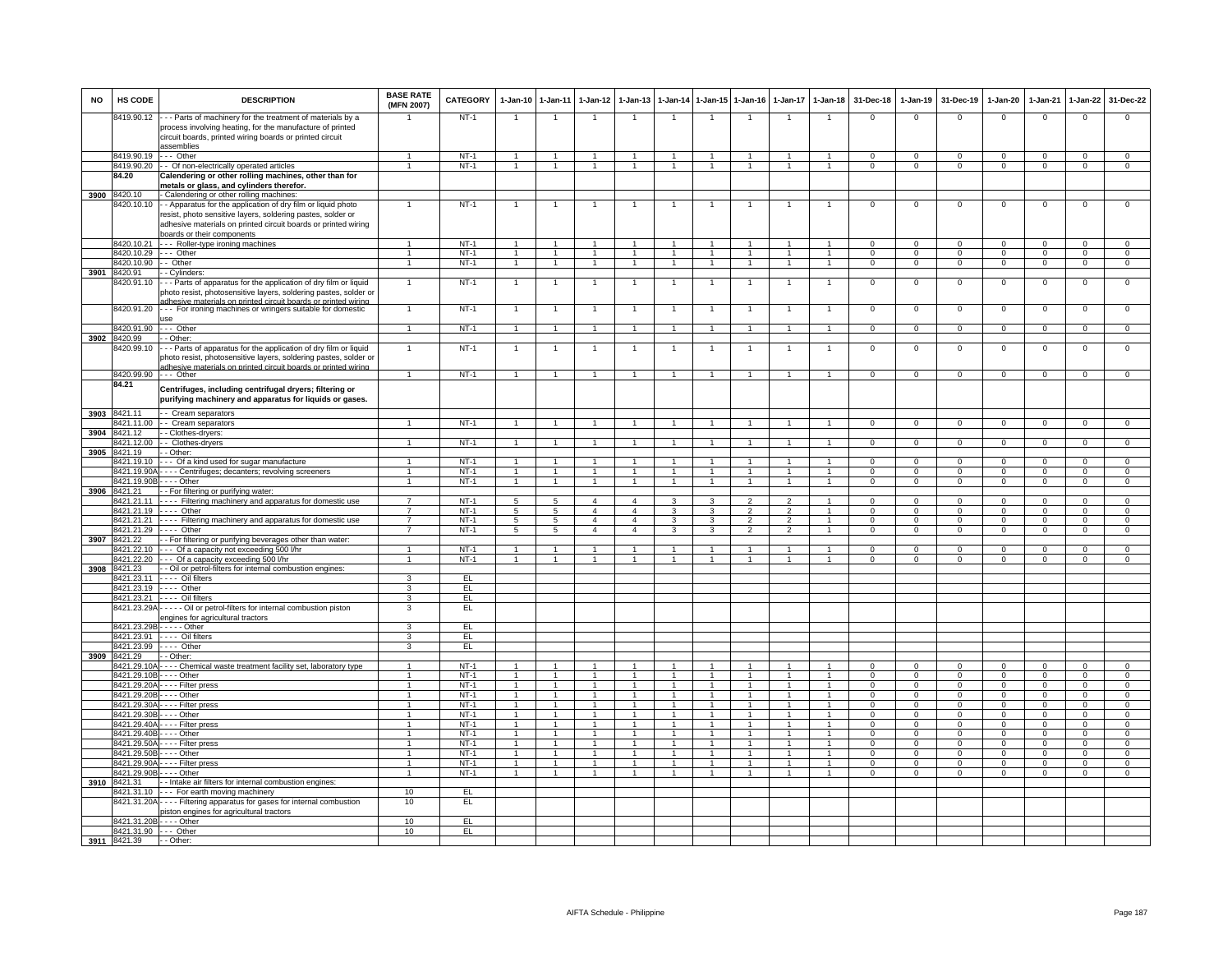| <b>NO</b> | <b>HS CODE</b>             | <b>DESCRIPTION</b>                                                                                                                                                                                                                                                                                                                                                                               | <b>BASE RATE</b><br>(MFN 2007) | <b>CATEGORY</b>  | $1-Jan-10$                     | $1 - Jan-11$                     | $1-Jan-12$                     | $1-Jan-13$                       | 1-Jan-14                         | $1 - Jan-15$                     | $1-Jan-16$           | $1-Jan-17$         | $1 - Jan-18$                 | 31-Dec-18              | $1-Jan-19$                 | 31-Dec-19                  | $1-Jan-20$                     | $1-Jan-21$              | $1-Jan-22$                  | 31-Dec-22                   |
|-----------|----------------------------|--------------------------------------------------------------------------------------------------------------------------------------------------------------------------------------------------------------------------------------------------------------------------------------------------------------------------------------------------------------------------------------------------|--------------------------------|------------------|--------------------------------|----------------------------------|--------------------------------|----------------------------------|----------------------------------|----------------------------------|----------------------|--------------------|------------------------------|------------------------|----------------------------|----------------------------|--------------------------------|-------------------------|-----------------------------|-----------------------------|
|           |                            | 8421.39.10 --- Laminar flow units                                                                                                                                                                                                                                                                                                                                                                |                                | NT-1             | $\overline{1}$                 | $\overline{1}$                   | $\overline{1}$                 | $\overline{1}$                   | $\overline{1}$                   | $\overline{1}$                   | $\blacktriangleleft$ |                    | $\overline{1}$               | $\Omega$               | $\Omega$                   | $\Omega$                   | $\Omega$                       | $\Omega$                | $\mathbf{0}$                | $\Omega$                    |
|           |                            | 8421.39.90 --- Other                                                                                                                                                                                                                                                                                                                                                                             | $\mathbf{1}$                   | $NT-1$           | $\overline{1}$                 | $\overline{1}$                   | $\overline{1}$                 | $\overline{1}$                   | $\overline{1}$                   | $\overline{1}$                   | $\overline{1}$       | $\overline{1}$     | $\overline{1}$               | $\Omega$               | $\overline{0}$             | $\overline{0}$             | $\overline{0}$                 | $\Omega$                | $\overline{0}$              | $\overline{0}$              |
| 3912      | 8421.91<br>8421.91.10      | - - Of centrifuges, including centrifugal dryers:<br>--- Of goods of subheading 8421.12                                                                                                                                                                                                                                                                                                          |                                | $NT-1$           | $\mathbf{1}$                   | 1                                |                                |                                  |                                  | $\mathbf{1}$                     |                      |                    | $\mathbf{1}$                 | $\Omega$               | $\overline{0}$             | $\Omega$                   | $\overline{0}$                 | $\overline{0}$          | $\overline{0}$              | $\overline{0}$              |
|           | 421.91.20                  | $- -$ Of goods of subheading 8421.19.10                                                                                                                                                                                                                                                                                                                                                          | 1<br>$\mathbf{1}$              | $NT-1$           | 1                              |                                  | $\mathbf{1}$                   |                                  |                                  | $\mathbf{1}$                     |                      |                    | $\mathbf{1}$                 | $^{\circ}$             | $\mathsf 0$                | $\mathbf 0$                | $^{\circ}$                     | $\Omega$                | $\mathsf 0$                 | $\mathbf 0$                 |
|           | 8421.91.90                 | --- Of goods of subheading 8421.11.00 and 8421.19.90                                                                                                                                                                                                                                                                                                                                             | $\mathbf{1}$                   | $NT-1$           | $\overline{1}$                 | $\overline{1}$                   | $\overline{1}$                 | $\overline{1}$                   | $\overline{1}$                   | $\overline{1}$                   | $\mathbf{1}$         |                    | $\overline{1}$               | $\mathbf 0$            | $\mathbf 0$                | $\mathbf 0$                | $\mathbf{0}$                   | $\mathbf 0$             | $\mathbf 0$                 | $\mathbf 0$                 |
| 3913      | 8421.99                    | - - Other:                                                                                                                                                                                                                                                                                                                                                                                       |                                |                  |                                |                                  |                                |                                  |                                  |                                  |                      |                    |                              |                        |                            |                            |                                |                         |                             |                             |
|           | 8421.99.20                 | -- Filtering cartridges of filters of subheadings 8421.23                                                                                                                                                                                                                                                                                                                                        | $\overline{1}$                 | $NT-1$           | $\overline{1}$                 | $\overline{1}$                   | $\ddot{\phantom{1}}$           |                                  | $\overline{1}$                   | $\overline{1}$                   | $\overline{1}$       |                    | $\overline{1}$               | $\Omega$               | $\Omega$                   | $\Omega$                   | $\Omega$                       | $\Omega$                | $\Omega$                    | $\overline{0}$              |
|           | 8421.99.30                 | --- Of goods of subheading 8421.31                                                                                                                                                                                                                                                                                                                                                               | $\mathbf{1}$                   | $NT-1$           | $\overline{1}$                 | $\overline{1}$                   | $\mathbf{1}$                   | $\mathbf{1}$                     | $\overline{1}$                   | $\overline{1}$                   |                      |                    | $\mathbf{1}$                 | $\Omega$               | $\mathbf 0$                | $\Omega$                   | $\mathbf 0$                    | $\Omega$                | $\mathbf 0$                 | $\mathbf 0$                 |
|           | 8421.99.91<br>8421.99.92   | $\cdots$ Of goods of subheading 8421.29.20                                                                                                                                                                                                                                                                                                                                                       | $\mathbf{1}$                   | $NT-1$           | $\mathbf{1}$<br>$\overline{1}$ | $\overline{1}$<br>$\overline{1}$ | $\mathbf{1}$<br>$\overline{1}$ | $\mathbf{1}$                     | $\overline{1}$<br>$\overline{1}$ | $\overline{1}$<br>$\overline{1}$ | $\mathbf{1}$<br>-1   | $\mathbf{1}$       | $\mathbf{1}$<br>$\mathbf{1}$ | $\Omega$<br>$^{\circ}$ | $\Omega$                   | $\Omega$                   | $\Omega$                       | $\Omega$                | $\mathbf 0$                 | $\overline{0}$              |
|           | 8421.99.93                 | ---- Of goods of subheadings 8421.21.11, 8421.21.21<br>--- Of goods of subheadings 8421.23.11, 8421.23.19,                                                                                                                                                                                                                                                                                       | 1<br>$\overline{1}$            | $NT-1$<br>$NT-1$ | $\overline{1}$                 | $\overline{1}$                   | $\overline{1}$                 | $\overline{1}$<br>$\overline{1}$ | $\mathbf{1}$                     | $\overline{1}$                   | $\overline{1}$       | $\mathbf{1}$       | $\mathbf{1}$                 | $\Omega$               | $\mathbf{0}$<br>$^{\circ}$ | $\mathbf{0}$<br>$^{\circ}$ | $\overline{0}$<br>$\mathbf{0}$ | $\mathbf 0$<br>$\Omega$ | $\mathbf{0}$<br>$\mathbf 0$ | $\mathbf{0}$<br>$\mathbf 0$ |
|           |                            | 421.23.91 or 8421.23.99                                                                                                                                                                                                                                                                                                                                                                          |                                |                  |                                |                                  |                                |                                  |                                  |                                  |                      |                    |                              |                        |                            |                            |                                |                         |                             |                             |
|           | 8421.99.99A-               | - - - - - Filter media for trickling filters                                                                                                                                                                                                                                                                                                                                                     | $\mathbf{1}$                   | $NT-1$           | $\mathbf{1}$                   | 1                                | $\mathbf{1}$                   |                                  | 1                                | $\mathbf{1}$                     |                      | $\mathbf{1}$       | $\mathbf{1}$                 | $\mathsf 0$            | $\mathsf 0$                | $\mathbf 0$                | $\mathbf 0$                    | $\mathbf 0$             | $\mathbf 0$                 | $\mathbf 0$                 |
|           | 8421.99.99B                | $---$ Other                                                                                                                                                                                                                                                                                                                                                                                      | $\overline{1}$                 | $NT-1$           | $\mathbf{1}$                   | $\mathbf{1}$                     | $\mathbf{1}$                   | $\mathbf{1}$                     |                                  | $\mathbf{1}$                     |                      |                    | $\mathbf{1}$                 | $\Omega$               | $\overline{0}$             | $\overline{0}$             | $\overline{0}$                 | $\Omega$                | $\overline{0}$              | $\overline{0}$              |
|           | 84.22                      | Dish washing machines; machinery for cleaning or drying<br>bottles or other containers; machinery for filling, closing,<br>sealing or labelling bottles, cans, boxes, bags or other<br>containers; machinery for apsuling bottles, jars, tubes<br>and similar containers; other packing or wrapping<br>machinery (including heatshrink wrapping machinery);<br>machinery for aerating beverages. |                                |                  |                                |                                  |                                |                                  |                                  |                                  |                      |                    |                              |                        |                            |                            |                                |                         |                             |                             |
|           | 3914 8422.11               | - - Of the household type:                                                                                                                                                                                                                                                                                                                                                                       |                                |                  |                                |                                  |                                |                                  |                                  |                                  |                      |                    |                              |                        |                            |                            |                                |                         |                             |                             |
|           | 8422.11.10                 | --- Electrically operated                                                                                                                                                                                                                                                                                                                                                                        | 3                              | $NT-1$           | 3                              | 3                                | 3                              | 3                                | $\overline{2}$                   | $\mathfrak{p}$                   | $\overline{1}$       |                    | $\mathbf{1}$                 | $\mathbf 0$            | $\mathbf 0$                | $\mathbf 0$                | $\mathbf 0$                    | $\mathbf 0$             | $\mathsf 0$                 | $\mathbf 0$                 |
|           |                            | 8422.11.20 --- Not electrically operated                                                                                                                                                                                                                                                                                                                                                         | 3                              | $NT-1$           | 3                              | $\mathbf{3}$                     | $\mathbf{3}$                   | $\mathbf{3}$                     | $\overline{2}$                   | $\overline{2}$                   | $\mathbf{1}$         | 1                  | $\mathbf{1}$                 | $\mathbf{0}$           | $\mathbf{0}$               | $\mathbf 0$                | $\mathbf 0$                    | $^{\circ}$              | 0                           | $\mathbf 0$                 |
| 3915      | 8422.19                    | - - Other                                                                                                                                                                                                                                                                                                                                                                                        | $\overline{1}$                 |                  | $\mathbf{1}$                   | $\overline{1}$                   |                                |                                  |                                  | $\overline{1}$                   |                      |                    | $\overline{1}$               | $\overline{0}$         |                            | $\overline{0}$             |                                | $\overline{0}$          |                             | $\overline{0}$              |
| 3916      | 422.19.00<br>8422.20       | - Other<br>Machinery for cleaning or drying bottles or other containers                                                                                                                                                                                                                                                                                                                          |                                | $NT-1$           |                                |                                  |                                |                                  |                                  |                                  |                      |                    |                              |                        | $\overline{0}$             |                            | $\overline{0}$                 |                         | $\overline{0}$              |                             |
|           | 8422.20.00                 | Machinery for cleaning or drying bottles or other containers                                                                                                                                                                                                                                                                                                                                     | $\mathbf{3}$                   | $NT-1$           | 3                              | 3                                | 3                              | 3                                | $\overline{2}$                   | $\overline{2}$                   | 1                    | $\mathbf{1}$       | $\overline{1}$               | $\overline{0}$         | $\mathbf{0}$               | $\mathbf{0}$               | $\mathbf 0$                    | $^{\circ}$              | $\mathsf 0$                 | $\overline{0}$              |
| 3917      | 8422.30                    | Machinery for filling, closing, sealing or labelling bottles,<br>cans, boxes, bags or other containers; machinery for                                                                                                                                                                                                                                                                            |                                |                  |                                |                                  |                                |                                  |                                  |                                  |                      |                    |                              |                        |                            |                            |                                |                         |                             |                             |
|           |                            | capsuling bottles, jars, tubes and similar containers;<br>machinery for aerating beverages                                                                                                                                                                                                                                                                                                       |                                |                  |                                |                                  |                                |                                  |                                  |                                  |                      |                    |                              |                        |                            |                            |                                |                         |                             |                             |
|           | 3918 8422.40               | 8422.30.00 - Machinery for filling, closing, sealing or labelling bottles,<br>cans, boxes, bags or other containers; machinery for<br>capsuling bottles, jars, tubes and similar containers;<br>machinery for aerating beverages<br>Other packing or wrapping machinery (including heat-shrink                                                                                                   |                                | $NT-1$           | $\overline{1}$                 | $\overline{1}$                   | $\overline{1}$                 | $\mathbf{1}$                     | $\mathbf{1}$                     | $\overline{1}$                   | $\overline{1}$       | $\overline{1}$     | $\overline{1}$               | $\mathbf 0$            | $\mathbf 0$                | $\mathbf 0$                | $\mathbf 0$                    | $\mathbf 0$             | $\mathsf 0$                 | $\mathsf 0$                 |
|           | 8422.40.00                 | wrapping machinery)<br>Other packing or wrapping machinery (including heat-shrink                                                                                                                                                                                                                                                                                                                |                                | $NT-1$           | -1                             |                                  |                                |                                  |                                  |                                  |                      |                    | $\mathbf{1}$                 | $\mathsf 0$            | $\mathsf 0$                | $\mathbf 0$                | $\mathsf 0$                    | $\mathbf 0$             | $\mathsf 0$                 | $\Omega$                    |
|           |                            | wrapping machinery)                                                                                                                                                                                                                                                                                                                                                                              |                                |                  |                                |                                  |                                |                                  |                                  |                                  |                      |                    |                              |                        |                            |                            |                                |                         |                             |                             |
|           | 3919 8422.90<br>8422.90.10 | - Parts:<br>-- Of goods of subheading 8422.11.10                                                                                                                                                                                                                                                                                                                                                 |                                | $NT-1$           | $\overline{1}$                 | $\overline{1}$                   | $\mathbf{1}$                   | $\mathbf{1}$                     | $\overline{1}$                   | $\mathbf{1}$                     | $\overline{1}$       |                    | $\mathbf{1}$                 | $\Omega$               | $\Omega$                   | $\mathbf 0$                | $\Omega$                       | $\Omega$                | $\mathbf 0$                 | $\mathbf 0$                 |
|           | 8422.90.90A                | - - Of goods of subheading 8422.30.00 and 8422.40.00                                                                                                                                                                                                                                                                                                                                             |                                | $NT-1$           | $\overline{1}$                 | $\overline{1}$                   | $\ddot{\phantom{1}}$           | $\overline{1}$                   | $\overline{1}$                   | $\ddot{\phantom{1}}$             | $\overline{1}$       |                    | $\overline{1}$               | $\Omega$               | $\Omega$                   | $\Omega$                   | $\Omega$                       | $\Omega$                | $\Omega$                    | $\overline{0}$              |
|           | 8422.90.90B - - - Other    |                                                                                                                                                                                                                                                                                                                                                                                                  | $\mathbf{1}$                   | $NT-1$           | $\mathbf{1}$                   | $\overline{1}$                   | $\mathbf{1}$                   | $\mathbf{1}$                     | $\overline{1}$                   | $\overline{1}$                   | $\mathbf{1}$         | $\mathbf{1}$       | $\mathbf{1}$                 | $\Omega$               | $\mathbf{0}$               | $\Omega$                   | $\Omega$                       | $\Omega$                | $\mathbf 0$                 | $\overline{0}$              |
|           | 84.23                      | Weighing machinery (excluding balances of a sensitivity<br>of 5 cg or better), including weight operated counting or<br>checking machines; weighing machine weights of all<br>kinds.                                                                                                                                                                                                             |                                |                  |                                |                                  |                                |                                  |                                  |                                  |                      |                    |                              |                        |                            |                            |                                |                         |                             |                             |
|           | 3920 8423.10               | - Personal weighing machines, including baby scales;<br>nousehold scales:                                                                                                                                                                                                                                                                                                                        |                                |                  |                                |                                  |                                |                                  |                                  |                                  |                      |                    |                              |                        |                            |                            |                                |                         |                             |                             |
|           |                            | 8423.10.10 - Electrically operated                                                                                                                                                                                                                                                                                                                                                               | $\overline{7}$                 | $NT-2$           | 5                              | 5                                | $5^{\circ}$                    | $\overline{4}$                   | $\overline{4}$                   | $\mathbf{A}$                     | $\mathcal{R}$        | $\mathbf{\hat{z}}$ | 3                            | $\mathcal{R}$          | $\overline{2}$             | $\Omega$                   | $\Omega$                       | $\Omega$                | $\mathbf 0$                 | $\Omega$                    |
|           |                            | 8423.10.20 - - Not electrically operated                                                                                                                                                                                                                                                                                                                                                         | 7                              | $NT-2$           | $\overline{5}$                 | $\overline{5}$                   | $\overline{5}$                 | $\overline{4}$                   | $\overline{4}$                   | $\overline{4}$                   | 3                    | 3                  | $\overline{3}$               | $\mathcal{R}$          | $\overline{2}$             | $\overline{0}$             | $\overline{0}$                 | $\overline{0}$          | $\overline{0}$              | $\overline{0}$              |
| 3921      | 8423.20<br>8423.20.10      | - Scales for continuous weighing of goods on conveyors:<br>- - Electrically operated                                                                                                                                                                                                                                                                                                             |                                | $NT-1$           |                                |                                  |                                |                                  |                                  |                                  |                      |                    | $\blacktriangleleft$         | $\Omega$               | $\Omega$                   | $\Omega$                   | $\Omega$                       | $\Omega$                | $\Omega$                    | $\Omega$                    |
|           |                            | 8423.20.20 - - Not electrically operated                                                                                                                                                                                                                                                                                                                                                         | $\blacktriangleleft$           | $NT-1$           | $\overline{1}$                 | $\overline{1}$                   | $\overline{1}$                 | $\mathbf{1}$                     | $\overline{1}$                   | $\overline{1}$                   |                      | $\mathbf{1}$       | $\overline{1}$               | $\mathbf{0}$           | $\mathbf{0}$               | $\mathbf{0}$               | $\mathbf{0}$                   | $\mathbf{0}$            | $\mathbf{0}$                | $\mathbf{0}$                |
|           | 3922 8423.30               | Constant weight scales and scales for discharging a<br>predetermined weight of material into a bag or container,<br>including hopper scales:                                                                                                                                                                                                                                                     |                                |                  |                                |                                  |                                |                                  |                                  |                                  |                      |                    |                              |                        |                            |                            |                                |                         |                             |                             |
|           |                            | 8423.30.10 - Electrically operated                                                                                                                                                                                                                                                                                                                                                               | $\mathbf{1}$                   | $NT-1$           | $\mathbf{1}$                   | $\overline{1}$                   | $\mathbf{1}$                   | $\mathbf{1}$                     | $\overline{1}$                   | $\mathbf{1}$                     | $\mathbf{1}$         | $\mathbf{1}$       | $\overline{1}$               | $\mathbf{0}$           | $\mathbf 0$                | $\mathbf 0$                | $\mathbf 0$                    | $\mathbf 0$             | $\mathsf 0$                 | $\mathbf 0$                 |
|           |                            | 8423.30.20 - - Not electrically operated                                                                                                                                                                                                                                                                                                                                                         |                                | $NT-1$           | $\mathbf{1}$                   | $\overline{1}$                   | $\overline{1}$                 | $\mathbf{1}$                     | $\overline{1}$                   | $\blacktriangleleft$             | 1                    |                    | $\blacktriangleleft$         | $\Omega$               | $\Omega$                   | $\Omega$                   | $\mathbf 0$                    | $\Omega$                | $\Omega$                    | $\Omega$                    |
| 3923      | 8423.81                    | - Having a maximum weighing capacity not exceeding 30 kg:                                                                                                                                                                                                                                                                                                                                        |                                |                  |                                |                                  |                                |                                  |                                  |                                  |                      |                    |                              |                        |                            |                            |                                |                         |                             |                             |
|           |                            | 8423.81.10 --- Electrically operated                                                                                                                                                                                                                                                                                                                                                             | $\overline{7}$                 | $NT-2$           | 5                              | 5                                | 5                              | $\overline{4}$                   | $\overline{4}$                   | $\overline{4}$                   | 3                    | 3                  | 3                            | 3                      | $\overline{2}$             | $\mathbf 0$                | $\mathsf 0$                    | $\mathbf 0$             | $\mathsf 0$                 | $\mathbf 0$                 |
| 3924      | 8423.82                    | 8423.81.20 - - - Not electrically operated<br>- Having a maximum weighing capacity exceeding 30 kg but<br>not exceeding 5,000 kg:                                                                                                                                                                                                                                                                | $\overline{7}$                 | $NT-2$           | $5\overline{5}$                | 5                                | 5                              | $\overline{4}$                   | $\overline{4}$                   | $\overline{4}$                   | 3                    | 3                  | 3                            | 3                      | $\overline{2}$             | $\Omega$                   | $\Omega$                       | $\Omega$                | $\overline{0}$              | $\overline{0}$              |
|           | 8423.82.11                 | ---- Having a maximum weighing capacity not                                                                                                                                                                                                                                                                                                                                                      | 1                              | $NT-1$           | $\overline{1}$                 | -1                               | -1                             |                                  | $\mathbf{1}$                     | $\mathbf{1}$                     | -1                   | $\mathbf{1}$       | $\mathbf{1}$                 | $\Omega$               | $\mathbf{0}$               | $\mathbf{0}$               | $\overline{0}$                 | $\Omega$                | $\mathbf{0}$                | $\mathbf 0$                 |
|           | 3423.82.19                 | $- -$ Other                                                                                                                                                                                                                                                                                                                                                                                      | $\mathbf{1}$                   | $NT-1$           | $\mathbf{1}$                   | $\overline{1}$                   | $\mathbf{1}$                   | $\mathbf{1}$                     | $\overline{1}$                   | $\mathbf{1}$                     | $\overline{1}$       | $\mathbf{1}$       | $\mathbf{1}$                 | $\circ$                | $\circ$                    | $\mathbf 0$                | $\circ$                        | $\mathbf{0}$            | $\mathbf{0}$                | $\mathbf{0}$                |
|           | 8423.82.21                 | ---- Having a maximum weighing capacity not                                                                                                                                                                                                                                                                                                                                                      | $\mathbf{1}$                   | $NT-1$           | $\mathbf{1}$                   | $\overline{1}$                   | $\mathbf{1}$                   | $\mathbf{1}$                     | $\overline{1}$                   | $\mathbf{1}$                     |                      |                    | $\overline{1}$               | 0                      | 0                          | $\mathbf 0$                | $\circ$                        | $\Omega$                | $\mathsf 0$                 | $\mathbf 0$                 |
|           |                            | 8423.82.29 ---- Other                                                                                                                                                                                                                                                                                                                                                                            | $\mathbf{1}$                   | $NT-1$           | $\overline{1}$                 | $\overline{1}$                   | $\overline{1}$                 | $\overline{1}$                   | $\overline{1}$                   | $\overline{1}$                   | $\mathbf{1}$         | $\mathbf{1}$       | $\overline{1}$               | $\Omega$               | $\mathbf 0$                | $\mathbf 0$                | $\overline{0}$                 | $\mathbf 0$             | $\mathbf 0$                 | $\overline{0}$              |
| 3925      | 8423.89                    | $-$ Other:<br>8423.89.10 --- Electrically operated                                                                                                                                                                                                                                                                                                                                               | $\mathbf{1}$                   | $NT-1$           | $\overline{1}$                 |                                  |                                |                                  |                                  |                                  |                      |                    |                              | $\Omega$               | $\Omega$                   | $\Omega$                   | $\overline{0}$                 | $\Omega$                | $\overline{0}$              | $\overline{0}$              |
|           |                            |                                                                                                                                                                                                                                                                                                                                                                                                  |                                |                  |                                |                                  |                                |                                  |                                  |                                  |                      |                    |                              |                        |                            |                            |                                |                         |                             |                             |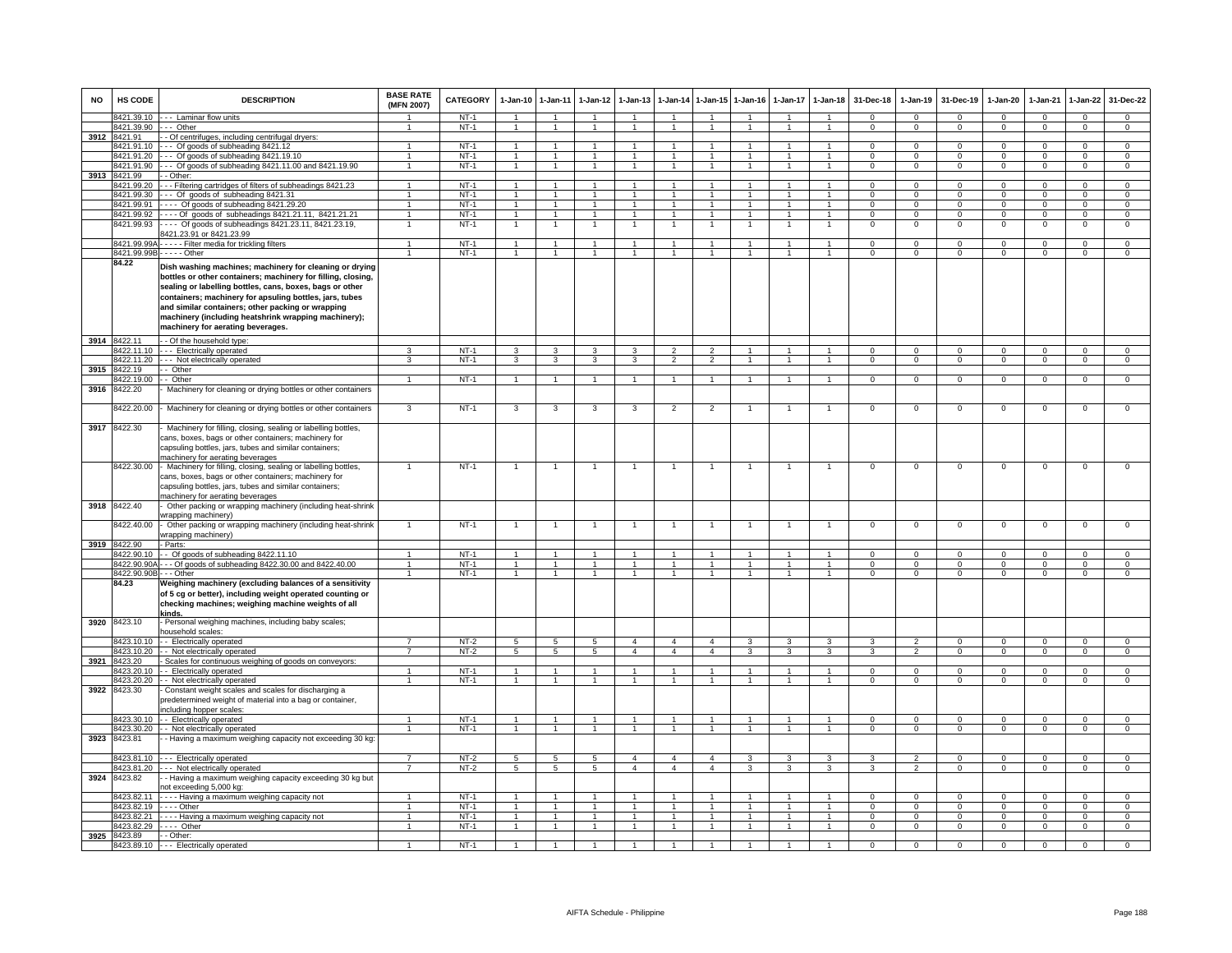| <b>NO</b> | HS CODE                        | <b>DESCRIPTION</b>                                                                                                                                                                                                                                                              | <b>BASE RATE</b><br>(MFN 2007) | <b>CATEGORY</b>  | 1-Jan-10 1-Jan-11   |                                  | $1-Jan-12$           | $1-Jan-13$              | 1-Jan-14                       | $1 - Jan-15$            | $1 - Jan-16$                     | $1 - Jan-17$         | $1-Jan-18$                   | 31-Dec-18                    | 1-Jan-19                 | 31-Dec-19                 | 1-Jan-20                    | 1-Jan-21                | $1-Jan-22$                  | 31-Dec-22                     |
|-----------|--------------------------------|---------------------------------------------------------------------------------------------------------------------------------------------------------------------------------------------------------------------------------------------------------------------------------|--------------------------------|------------------|---------------------|----------------------------------|----------------------|-------------------------|--------------------------------|-------------------------|----------------------------------|----------------------|------------------------------|------------------------------|--------------------------|---------------------------|-----------------------------|-------------------------|-----------------------------|-------------------------------|
| 3926      | 3423.89.20<br>8423.90          | - - Not electrically operated                                                                                                                                                                                                                                                   |                                | $NT-1$           |                     | $\overline{1}$                   |                      |                         | $\mathbf{1}$                   |                         |                                  |                      |                              | $\mathbf 0$                  | $\mathbf 0$              | $\mathbf 0$               | $\Omega$                    | $\mathbf{0}$            | $\mathbf 0$                 | $\Omega$                      |
|           |                                | - Weighing machine weights of all kinds; parts of weighing<br>machinerv                                                                                                                                                                                                         |                                |                  |                     |                                  |                      |                         |                                |                         |                                  |                      |                              |                              |                          |                           |                             |                         |                             |                               |
|           | 8423.90.10                     | -- Weighing machine weights                                                                                                                                                                                                                                                     |                                | $NT-1$           | $\mathbf{1}$        | $\mathbf{1}$                     |                      |                         | $\overline{1}$                 |                         |                                  |                      |                              | $\Omega$                     | $\Omega$                 | $\Omega$                  | $\Omega$                    | $\Omega$                | $\Omega$                    | $\Omega$                      |
|           | 8423.90.21                     | --- Of electrically operated machines                                                                                                                                                                                                                                           | $\blacktriangleleft$           | $NT-1$           | $\overline{1}$      | $\overline{1}$                   | $\mathbf{1}$         | $\mathbf{1}$            | $\overline{1}$                 | $\overline{1}$          | $\mathbf{1}$                     |                      | $\overline{1}$               | $^{\circ}$                   | $\mathsf 0$              | $^{\circ}$                | $^{\circ}$                  | $\Omega$                | $\mathbf 0$                 | $\mathbf 0$                   |
|           |                                | 8423.90.29 --- Of non-electrically operated machines                                                                                                                                                                                                                            | $\mathbf{1}$                   | $NT-1$           | $\mathbf{1}$        | $\overline{1}$                   | $\overline{1}$       | $\overline{1}$          | $\overline{1}$                 | $\overline{1}$          | $\overline{1}$                   | $\mathbf{1}$         | $\overline{1}$               | $\mathbf{0}$                 | $\mathbf{0}$             | $\mathbf{0}$              | $\mathbf{0}$                | $\mathbf 0$             | $\mathbf{0}$                | $\mathbf{0}$                  |
|           | 84.24                          | Mechanical appliances (whether or not hand-operated) for<br>projecting, dispersing or spraying liquids or powders; fire<br>extinguishers, whether or not charged; spray guns and<br>similar appliances; steam or sand blasting machines and<br>similar jet projecting machines. |                                |                  |                     |                                  |                      |                         |                                |                         |                                  |                      |                              |                              |                          |                           |                             |                         |                             |                               |
| 3927      | 8424.10                        | - Fire extinguishers, whether or not charged:                                                                                                                                                                                                                                   |                                |                  |                     |                                  |                      |                         |                                |                         |                                  |                      |                              |                              |                          |                           |                             |                         |                             |                               |
|           | 8424.10.10                     | - - Of a kind suitable for aircraft use                                                                                                                                                                                                                                         |                                | $NT-1$           | 3                   | 3                                | 3                    | 3                       | $\mathfrak{p}$                 | $\overline{2}$          |                                  |                      |                              | $^{\circ}$                   | $^{\circ}$               | $\mathbf 0$               | $\mathbf 0$                 | $\mathbf 0$             | $\mathsf 0$                 | $\mathbf 0$                   |
| 3928      | 8424.10.90 -- Other<br>8424.20 | Spray guns and similar appliances:                                                                                                                                                                                                                                              |                                | $NT-2$           | 5                   | 5                                | 5                    | $\overline{4}$          | $\overline{4}$                 | $\overline{a}$          | 3                                | 3                    | 3                            | 3                            | $\overline{2}$           | $\mathbf 0$               | $\mathbf 0$                 | $\mathbf 0$             | $\mathsf 0$                 | $\mathbf 0$                   |
|           | 8424.20.11                     | --- Agricultural or horticultural                                                                                                                                                                                                                                               |                                | $NT-1$           | $\overline{1}$      | $\overline{1}$                   | $\mathbf{1}$         | $\mathbf{1}$            | $\overline{1}$                 | $\blacktriangleleft$    |                                  |                      | $\overline{1}$               | $\Omega$                     | $\Omega$                 | $\Omega$                  | $\Omega$                    | $\Omega$                | $\mathsf 0$                 | $\overline{0}$                |
|           | 8424.20.19                     | -- Other                                                                                                                                                                                                                                                                        | $\blacktriangleleft$           | $NT-1$           | $\overline{1}$      | $\overline{1}$                   | $\overline{1}$       | $\overline{1}$          | $\overline{1}$                 | $\overline{1}$          | $\overline{1}$                   | $\mathbf{1}$         | $\overline{1}$               | $\Omega$                     | $\Omega$                 | $\Omega$                  | $\overline{0}$              | $\Omega$                | $\overline{0}$              | $\overline{0}$                |
|           | 8424.20.21                     | -- Agricultural or horticultural                                                                                                                                                                                                                                                |                                | $NT-1$           | $\overline{1}$      | $\overline{1}$                   | $\ddot{\phantom{0}}$ | $\overline{1}$          | $\ddot{\phantom{1}}$           | $\overline{1}$          | $\overline{1}$                   |                      | $\mathbf{1}$                 | $\Omega$                     | $\Omega$                 | $\Omega$                  | $\Omega$                    | $\Omega$                | $\mathbf 0$                 | $\mathbf 0$                   |
|           | 8424.20.29                     | $\cdots$ Other                                                                                                                                                                                                                                                                  |                                | $NT-1$           | $\mathbf{1}$        | $\overline{1}$                   | $\mathbf{1}$         | 1                       | $\mathbf{1}$                   | $\overline{1}$          | $\mathbf{1}$                     |                      | $\overline{1}$               | $\overline{0}$               | $\overline{0}$           | $\overline{0}$            | $\overline{0}$              | $\overline{0}$          | $\overline{0}$              | $\overline{0}$                |
| 3929      | 8424.30<br>8424.30.10          | Steam or sand blasting machines and similar jet projecting<br>nachines:                                                                                                                                                                                                         |                                | $NT-1$           | $\overline{1}$      | $\overline{1}$                   | $\blacktriangleleft$ |                         | $\overline{1}$                 |                         |                                  |                      | $\overline{1}$               | $\Omega$                     | $\Omega$                 | $\Omega$                  | $\Omega$                    | $\Omega$                | $\mathbf{0}$                | $\mathbf{0}$                  |
|           | 8424.30.20                     | - Electrically operated<br>- Not electrically operated                                                                                                                                                                                                                          | $\blacktriangleleft$           | $NT-1$           | $\overline{1}$      | $\overline{1}$                   | $\overline{1}$       | $\overline{1}$          | $\overline{1}$                 | $\overline{1}$          | $\overline{1}$                   | $\blacktriangleleft$ | $\overline{1}$               | $\Omega$                     | $\mathbf 0$              | $\Omega$                  | $\mathbf{0}$                | $\Omega$                | $\mathbf{0}$                | $\mathbf{0}$                  |
| 3930      | 8424.81                        | - Agricultural or horticultural:                                                                                                                                                                                                                                                |                                |                  |                     |                                  |                      |                         |                                |                         |                                  |                      |                              |                              |                          |                           |                             |                         |                             |                               |
|           | 8424.81.10                     | --- Drip irrigation systems                                                                                                                                                                                                                                                     | 1                              | NT-1             | $\mathbf{1}$        | $\mathbf{1}$                     | 1                    | 1                       | $\overline{1}$                 | $\mathbf{1}$            |                                  |                      | $\mathbf{1}$                 | $\mathbf 0$                  | 0                        | $\mathbf 0$               | 0                           | $\Omega$                | $\mathbf{0}$                | $\mathbf 0$                   |
|           | 8424.81.20                     | Other, electrically operated                                                                                                                                                                                                                                                    | 5                              | $NT-2$           | $\overline{4}$      | $\overline{4}$                   | $\overline{4}$       | 3                       | 3                              | 3                       | $\overline{2}$                   | $\mathfrak{p}$       | $\overline{2}$               | $\overline{2}$               | -1                       | $\mathbf 0$               | $\circ$                     | $\Omega$                | $\mathbf{0}$                | $\mathbf 0$                   |
|           | 8424.81.30                     | -- Hand operated insecticide sprayers                                                                                                                                                                                                                                           | $5\phantom{.0}$                | $NT-1$           | $\overline{4}$      | $\overline{4}$                   | $\mathbf{3}$         | $\overline{3}$          | $\overline{2}$                 | $\overline{2}$          | $\mathbf{1}$                     | 1                    | $\mathbf{1}$                 | $\mathbf 0$                  | $\mathbf{0}$             | $\mathbf{0}$              | $\mathbf{0}$                | $\Omega$                | $\mathbf{0}$                | $\overline{0}$                |
|           | 8424.81.40                     | - - Other, not electrically operated                                                                                                                                                                                                                                            | $5\overline{)}$                | $NT-1$           | $\overline{4}$      | $\overline{4}$                   | $\mathbf{3}$         | $\overline{3}$          | $\overline{2}$                 | $\overline{2}$          | $\mathbf{1}$                     | $\mathbf{1}$         | $\mathbf{1}$                 | $\mathbf 0$                  | $\mathbf{0}$             | $\overline{0}$            | $\overline{0}$              | $\mathbf 0$             | $\overline{0}$              | $\overline{0}$                |
| 3931      | 8424.89<br>3424.89.10          | - Other:<br>- - Hand operated household sprayers of capacity not<br>exceeding 3 l                                                                                                                                                                                               | $\overline{7}$                 | $NT-1$           | $\overline{5}$      | $\overline{5}$                   | $\overline{4}$       | $\overline{4}$          | 3                              | 3                       | $\overline{2}$                   | $\overline{c}$       | $\overline{1}$               | $\mathsf 0$                  | $\mathsf 0$              | $\,0\,$                   | $\,0\,$                     | $\mathbf 0$             | $\mathsf 0$                 | $\overline{0}$                |
|           | 8424.89.20/                    | --- For hand operated household sprayers of a capacity not                                                                                                                                                                                                                      | $\mathbf{r}$                   | $NT-1$           | $\mathbf{3}$        | $\mathbf{3}$                     | $\mathbf{R}$         | $\mathbf{B}$            | $\sim$                         | $\mathcal{L}$           | $\overline{1}$                   | $\mathbf{1}$         | $\overline{1}$               | $\Omega$                     | $\Omega$                 | $\Omega$                  | $\Omega$                    | $\Omega$                | $\mathsf 0$                 | $\mathsf 0$                   |
|           |                                | 8424.89.20B - - - - For hand operated household sprayers of a capacity                                                                                                                                                                                                          | 5                              | $NT-1$           | $\overline{4}$      | $\overline{4}$                   | 3                    | 3                       | $\overline{2}$                 | $\overline{2}$          |                                  |                      | $\overline{1}$               | 0                            | 0                        | $\mathbf 0$               | $\mathbf 0$                 | $\mathbf 0$             | $\mathsf 0$                 | $\mathsf 0$                   |
|           |                                | xceeding 3 l                                                                                                                                                                                                                                                                    |                                |                  |                     |                                  |                      |                         |                                |                         |                                  |                      |                              |                              |                          |                           |                             |                         |                             |                               |
|           | 8424.89.40                     | · - Wet processing equipment, by projecting, dispersing or<br>spraying, of chemical or electrochemical solutions for the<br>application on printed circuit boards or printed wiring boards<br>substrates; apparatus for the spot application of liquids,<br>soldering pa        | 5                              | $NT-1$           | $\overline{4}$      | $\overline{4}$                   | $\mathbf{3}$         | 3                       | $\overline{2}$                 | $\overline{2}$          | $\overline{1}$                   | $\mathbf{1}$         | $\overline{1}$               | $\mathsf 0$                  | 0                        | $\,0\,$                   | $\,0\,$                     | $\mathbf 0$             | $\mathsf 0$                 | $\mathbf 0$                   |
|           | 8424.89.50                     | Other, electrically operated                                                                                                                                                                                                                                                    | 5                              | $NT-1$           | $\overline{4}$      | $\overline{4}$                   | 3                    | 3                       | $\overline{2}$                 |                         |                                  |                      | $\overline{1}$               | $\Omega$                     | $\Omega$                 | $\Omega$                  | $\Omega$                    | $\Omega$                | $\Omega$                    | $\Omega$                      |
|           | 8424.89.90                     | -- Other, not electrically operated                                                                                                                                                                                                                                             | $5\overline{5}$                | $NT-1$           | $\overline{4}$      | $\overline{4}$                   | $\mathbf{3}$         | 3                       | $\overline{2}$                 | $\overline{2}$          | $\mathbf{1}$                     | $\mathbf{1}$         | $\overline{1}$               | $\mathbf{O}$                 | $\mathbf{0}$             | $\mathbf{0}$              | $\mathbf{0}$                | $\mathbf{0}$            | $\mathbf{0}$                | $\mathbf{0}$                  |
|           | 3932 8424.90                   | Parts:                                                                                                                                                                                                                                                                          | $\overline{5}$                 |                  | $\overline{4}$      | $\overline{4}$                   | $\overline{4}$       | $\mathbf{a}$            | 3                              | 3                       |                                  | $\mathcal{P}$        | $\overline{2}$               | $\mathcal{P}$                |                          | $\Omega$                  |                             | $\Omega$                |                             | $\Omega$                      |
|           | 8424.90.11<br>8424.90.19       | --- Electrically operated<br>--- Other                                                                                                                                                                                                                                          | 5                              | $NT-2$<br>$NT-2$ | $\overline{4}$      | $\overline{4}$                   | $\overline{a}$       | 3                       | 3                              | 3                       | $\overline{2}$<br>$\overline{2}$ | $\mathfrak{p}$       | 2                            | $\overline{2}$               | -1                       | $\mathbf 0$               | $\Omega$<br>$\mathbf{0}$    | $\Omega$                | $\mathbf 0$<br>$\mathbf 0$  | $\mathbf 0$                   |
|           | 8424.90.21                     | $---$ Of goods of subheading 8424.20.11                                                                                                                                                                                                                                         | 1                              | $NT-1$           | $\overline{1}$      | $\overline{1}$                   | $\overline{1}$       | $\mathbf{1}$            | $\mathbf{1}$                   | $\mathbf{1}$            | $\overline{1}$                   | $\mathbf{1}$         | $\mathbf{1}$                 | $\Omega$                     | $^{\circ}$               | $^{\circ}$                | $^{\circ}$                  | $\Omega$                | $\mathbf 0$                 | $\overline{0}$                |
|           | 3424.90.23                     | $---$ Other                                                                                                                                                                                                                                                                     | $\overline{1}$                 | $NT-1$           | $\overline{1}$      | $\overline{1}$                   | $\mathbf{1}$         | $\overline{1}$          | $\overline{1}$                 | $\overline{1}$          | $\overline{1}$                   | $\mathbf{1}$         | $\overline{1}$               | $\Omega$                     | $\Omega$                 | $^{\circ}$                | 0                           | $\Omega$                | $\mathsf 0$                 | $\overline{0}$                |
|           | 8424.90.24                     | $\cdots$ Of goods of subheading 8424.20.21                                                                                                                                                                                                                                      | $\mathbf{1}$                   | $NT-1$           | $\mathbf{1}$        | $\overline{1}$                   | 1                    | $\overline{1}$          | $\mathbf{1}$                   | $\mathbf{1}$            | $\overline{1}$                   | 1                    | $\overline{1}$               | $\Omega$                     | $\Omega$                 | $\Omega$                  | $\Omega$                    | $\overline{0}$          | $\overline{0}$              | $\overline{0}$                |
|           | 8424.90.29                     | $- - -$ Other                                                                                                                                                                                                                                                                   | 1                              | $NT-1$           | 1                   | $\mathbf{1}$                     | 1                    | $\mathbf{1}$            | $\mathbf{1}$                   | $\overline{1}$          |                                  | 1                    | $\mathbf{1}$                 | $\Omega$                     | $\Omega$                 | $\Omega$                  | $\Omega$                    | $\Omega$                | $\mathbf 0$                 | $\mathbf 0$                   |
|           | 8424.90.31<br>8424.90.32       | --- Of electrically operated machines<br>--- Of non electrically operated machines                                                                                                                                                                                              |                                | $NT-1$<br>$NT-1$ | 1                   |                                  | $\mathbf{1}$         |                         |                                |                         |                                  |                      |                              | $\Omega$<br>$\Omega$         | $\Omega$<br>$\Omega$     | $\Omega$<br>$\Omega$      | $\mathbf 0$<br>$\Omega$     | $\Omega$<br>$\Omega$    | $\Omega$<br>$\Omega$        | $\Omega$<br>$\Omega$          |
|           |                                | 8424.90.91A - - - - Of subheading 8424.81.10                                                                                                                                                                                                                                    |                                | $NT-1$           | 1                   | $\overline{1}$                   | 1                    | $\mathbf{1}$            |                                |                         |                                  |                      |                              |                              | $\Omega$                 | $\Omega$                  | $\Omega$                    | $\Omega$                | $\Omega$                    | $\Omega$                      |
|           |                                | 8424.90.91B---- Of subheading 8424.81.20                                                                                                                                                                                                                                        | 5                              | $NT-2$           | $\overline{4}$      | $\overline{4}$                   | $\overline{4}$       | 3                       | 3                              | 3                       | $\overline{2}$                   | $\mathfrak{p}$       | $\overline{2}$               | $\mathcal{P}$                |                          | $\Omega$                  | $\mathbf 0$                 | $\Omega$                | 0                           | 0                             |
|           | 8424.90.92                     | -- Of goods of subheadings 8424.81.30 or 8424.81.40                                                                                                                                                                                                                             | 5                              | $NT-2$           | $\overline{4}$      | $\mathbf{A}$                     | $\overline{4}$       | 3                       | 3                              | 3                       | $\overline{2}$                   | $\mathcal{P}$        | $\mathcal{P}$                | $\mathcal{P}$                |                          | $\Omega$                  | $\Omega$                    | $\Omega$                | 0                           | $\Omega$                      |
|           | 8424.90.99<br>84.25            | --- Other<br>Pulley tackle and hoists other than skip hoists; winches                                                                                                                                                                                                           | $5\overline{)}$                | $NT-2$           | $\overline{4}$      | $\overline{4}$                   | $\overline{4}$       | $\overline{\mathbf{3}}$ | 3                              | $\overline{\mathbf{3}}$ | $\overline{2}$                   | $\overline{2}$       | $\overline{2}$               | $\mathcal{L}$                |                          | $\mathbf 0$               | $\overline{0}$              | $\Omega$                | $\mathsf 0$                 | $\overline{0}$                |
|           | 8425.11                        | <u>ınd capstans; jacks</u>                                                                                                                                                                                                                                                      |                                |                  |                     |                                  |                      |                         |                                |                         |                                  |                      |                              |                              |                          |                           |                             |                         |                             |                               |
| 3933      | 8425.11.00                     | - Powered by electric motor<br>- Powered by electric motor                                                                                                                                                                                                                      |                                | $NT-1$           | $\mathbf{1}$        | $\mathbf{1}$                     |                      |                         | $\overline{1}$                 |                         |                                  |                      | $\overline{1}$               | $\mathbf{O}$                 | $\Omega$                 | $\Omega$                  | $\mathbf 0$                 | $\Omega$                | $\mathsf 0$                 | $\mathbf{0}$                  |
| 3934      | 8425.19                        | - Other                                                                                                                                                                                                                                                                         |                                |                  |                     |                                  |                      |                         |                                |                         |                                  |                      |                              |                              |                          |                           |                             |                         |                             |                               |
|           | 8425.19.00                     | - Other                                                                                                                                                                                                                                                                         |                                | $NT-1$           | $\overline{1}$      | $\overline{1}$                   | $\mathbf{1}$         |                         | $\overline{1}$                 | $\blacktriangleleft$    |                                  |                      | $\overline{1}$               | $\Omega$                     | $\Omega$                 | $\Omega$                  | $\Omega$                    | $\Omega$                | $\mathbf 0$                 | $\mathbf{0}$                  |
| 3935      | 8425.31                        | - Powered by electric motor                                                                                                                                                                                                                                                     |                                |                  |                     |                                  |                      |                         |                                |                         |                                  |                      |                              |                              |                          |                           |                             |                         |                             |                               |
|           | 8425.31.00                     | - Powered by electric motor                                                                                                                                                                                                                                                     | $\mathbf{1}$                   | $NT-1$           | $\overline{1}$      | $\mathbf{1}$                     | $\overline{1}$       | $\overline{1}$          | $\overline{1}$                 | $\overline{1}$          | $\mathbf{1}$                     | $\overline{1}$       | $\overline{1}$               | $\mathbf{0}$                 | $\mathbf{0}$             | $\overline{0}$            | $\mathbf{0}$                | $\mathbf 0$             | $\circ$                     | $\mathbf{0}$                  |
| 3936      | 8425.39                        | - Other:                                                                                                                                                                                                                                                                        |                                |                  |                     |                                  |                      |                         |                                |                         |                                  |                      |                              |                              |                          |                           |                             |                         |                             |                               |
|           | 8425.39.00<br>8425.39.00       | - Hydraulic winches; purse seine winches<br>$-$ Other                                                                                                                                                                                                                           | 1<br>1                         | $NT-1$<br>$NT-1$ | 1<br>$\overline{1}$ | $\overline{1}$<br>$\overline{1}$ | 1<br>$\mathbf{1}$    | $\mathbf{1}$            | $\mathbf{1}$<br>$\overline{1}$ | $\overline{1}$          | 1<br>1                           | 1                    | $\mathbf{1}$<br>$\mathbf{1}$ | $\mathbf{0}$<br>$\mathbf{O}$ | $^{\circ}$<br>$^{\circ}$ | $^{\circ}$<br>$\mathbf 0$ | $\mathbf{0}$<br>$\mathbf 0$ | $\Omega$<br>$\mathbf 0$ | $\mathbf{0}$<br>$\mathsf 0$ | $\mathbf 0$<br>$\overline{0}$ |
| 3937      | 8425.41                        | - Built-in jacking systems of a type used in garages                                                                                                                                                                                                                            |                                |                  |                     |                                  |                      |                         |                                |                         |                                  |                      |                              |                              |                          |                           |                             |                         |                             |                               |
|           | 8425.41.00                     | - Built-in jacking systems of a type used in garages                                                                                                                                                                                                                            | 1                              | $NT-1$           | $\mathbf{1}$        | $\mathbf{1}$                     | 1                    | $\mathbf{1}$            | $\overline{1}$                 | 1                       | $\mathbf{1}$                     | $\mathbf{1}$         | $\mathbf{1}$                 | $\overline{0}$               | $\overline{0}$           | $\mathbf 0$               | $\overline{0}$              | $\mathbf 0$             | $\overline{0}$              | $\overline{0}$                |
| 3938      | 8425.42                        | - Other jacks and hoists, hydraulic:                                                                                                                                                                                                                                            |                                |                  |                     |                                  |                      |                         |                                |                         |                                  |                      |                              |                              |                          |                           |                             |                         |                             |                               |
|           | 425.42.10                      | -- Jacks used in tipping mechanisms for lorries                                                                                                                                                                                                                                 |                                | $NT-1$           |                     |                                  |                      |                         |                                |                         |                                  |                      |                              | $\Omega$                     | $\mathsf 0$              | $\mathbf 0$               | $\mathbf 0$                 | $\Omega$                | $\mathsf 0$                 | $\overline{0}$                |
| 3939      | 3425.42.90<br>8425.49          | $\cdots$ Other<br>- - Other:                                                                                                                                                                                                                                                    |                                | $NT-1$           |                     | $\overline{1}$                   |                      |                         |                                |                         |                                  |                      |                              | $\Omega$                     | $\mathsf 0$              | $\mathbf 0$               | $\mathbf 0$                 | $\Omega$                | $\overline{0}$              | $\overline{0}$                |
|           | 8425.49.10                     | --- Electrically operated                                                                                                                                                                                                                                                       |                                | $NT-1$           | 1                   | $\mathbf{1}$                     | 1                    |                         | $\mathbf{1}$                   |                         |                                  |                      |                              | $\Omega$                     | $^{\circ}$               | $\mathbf 0$               | $\Omega$                    | $\Omega$                | 0                           | $\Omega$                      |
|           |                                | 8425.49.20 --- Not electrically operated                                                                                                                                                                                                                                        |                                | $NT-1$           | $\overline{1}$      | $\blacktriangleleft$             | $\blacktriangleleft$ | $\mathbf{1}$            | $\blacktriangleleft$           |                         | $\overline{1}$                   |                      |                              | $\Omega$                     | $\Omega$                 | $\Omega$                  | $\Omega$                    | $\Omega$                | $\Omega$                    | $\Omega$                      |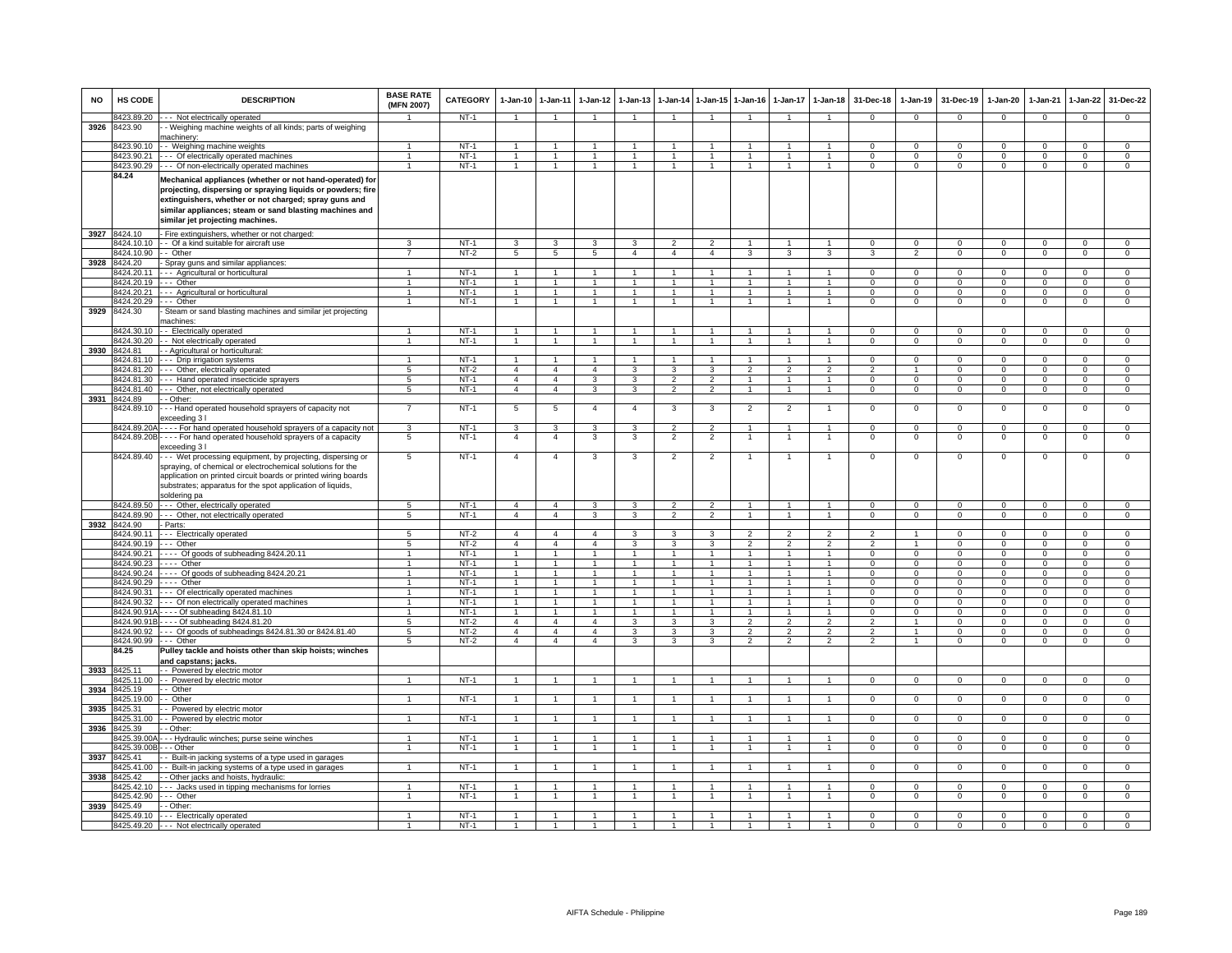| <b>NO</b> | HS CODE                    | <b>DESCRIPTION</b>                                                                                                                                             | <b>BASE RATE</b><br>(MFN 2007) | <b>CATEGORY</b>  | $1-Jan-10$     | $1 - Jan-11$                     | $1-Jan-12$                             | 1-Jan-13                       | $1 - Jan-14$                   | $1 - Jan-15$                 | $1 - Jan-16$                     | $1 - Jan - 17$                 | $1-Jan-18$                     | 31-Dec-18                  | $1-Jan-19$                 | 31-Dec-19                  | 1-Jan-20                   | 1-Jan-21                   | $1-Jan-22$                 | 31-Dec-22                     |
|-----------|----------------------------|----------------------------------------------------------------------------------------------------------------------------------------------------------------|--------------------------------|------------------|----------------|----------------------------------|----------------------------------------|--------------------------------|--------------------------------|------------------------------|----------------------------------|--------------------------------|--------------------------------|----------------------------|----------------------------|----------------------------|----------------------------|----------------------------|----------------------------|-------------------------------|
|           | 84.26                      | Ships' derricks; cranes, including cable cranes; mobile<br>lifting frames, straddle carriers and works trucks fitted                                           |                                |                  |                |                                  |                                        |                                |                                |                              |                                  |                                |                                |                            |                            |                            |                            |                            |                            |                               |
|           |                            | with a crane.                                                                                                                                                  |                                |                  |                |                                  |                                        |                                |                                |                              |                                  |                                |                                |                            |                            |                            |                            |                            |                            |                               |
|           | 3940 8426.11<br>3426.11.00 | - Overhead travelling cranes on fixed support<br>- Overhead travelling cranes on fixed support                                                                 | $\mathbf{1}$                   | $NT-1$           |                |                                  |                                        |                                |                                | $\mathbf{1}$                 |                                  |                                | $\mathbf{1}$                   | $\mathbf 0$                | $\mathbf{0}$               | $\mathbf 0$                | $\mathbf 0$                | $\mathbf 0$                | $\mathbf 0$                | $\mathbf{0}$                  |
| 3941      | 8426.12                    | - Mobile lifting frames on tyres and straddle carriers                                                                                                         |                                |                  |                |                                  |                                        |                                |                                |                              |                                  |                                |                                |                            |                            |                            |                            |                            |                            |                               |
|           | 8426.12.00                 | - Mobile lifting frames on tyres and straddle carriers                                                                                                         | $\mathbf{1}$                   | $NT-1$           |                |                                  |                                        |                                |                                | $\mathbf{1}$                 |                                  | $\mathbf{1}$                   | $\blacktriangleleft$           | $\Omega$                   | $\mathbf 0$                | $\Omega$                   | $\mathbf 0$                | $\overline{0}$             | $\Omega$                   | $\overline{0}$                |
| 3942      | 3426.19<br>3426.19.10      | - Other:                                                                                                                                                       |                                | $NT-1$           |                |                                  |                                        |                                |                                | $\mathbf{1}$                 |                                  |                                | $\mathbf{1}$                   | $\overline{0}$             | $\overline{0}$             | $\Omega$                   | $\overline{0}$             | $\overline{0}$             | $\overline{0}$             | $\overline{0}$                |
|           | 8426.19.90                 | -- Bridge cranes and gantry cranes<br>- Other                                                                                                                  | 1                              | $NT-1$           |                |                                  |                                        |                                |                                | $\mathbf{1}$                 |                                  |                                | $\overline{1}$                 | $\Omega$                   | $\mathbf 0$                | $\Omega$                   | $\mathbf 0$                | $\mathbf 0$                | $\mathbf 0$                | $\mathbf{0}$                  |
| 3943      | 8426.20                    | Tower cranes                                                                                                                                                   |                                |                  |                |                                  |                                        |                                |                                |                              |                                  |                                |                                |                            |                            |                            |                            |                            |                            |                               |
|           | 8426.20.00                 | Tower cranes                                                                                                                                                   | $\mathbf{1}$                   | $NT-1$           |                |                                  |                                        |                                |                                | $\mathbf{1}$                 | -1                               | $\mathbf{1}$                   | $\mathbf{1}$                   | $\mathbf{0}$               | $\mathbf{0}$               | $\mathbf 0$                | $\overline{0}$             | $\mathbf{0}$               | $\mathbf{0}$               | $\mathbf{0}$                  |
| 3944      | 8426.30<br>426.30.00       | Portal or pedestal jib cranes<br>Portal or pedestal jib cranes                                                                                                 | -1.                            | $NT-1$           | $\overline{1}$ | $\mathbf{1}$                     |                                        | -1                             | $\mathbf{1}$                   | 1                            |                                  | $\mathbf{1}$                   | $\overline{1}$                 | $\overline{0}$             | $\overline{0}$             | $\overline{0}$             | $\overline{0}$             | $\overline{0}$             | $\overline{0}$             | $\overline{0}$                |
| 3945      | 3426.41                    | - On tyres                                                                                                                                                     |                                |                  |                |                                  |                                        |                                |                                |                              |                                  |                                |                                |                            |                            |                            |                            |                            |                            |                               |
|           | 426.41.00                  | - On tyres                                                                                                                                                     |                                | $NT-1$           |                |                                  |                                        |                                |                                | $\mathbf{1}$                 |                                  |                                | $\mathbf{1}$                   | $\mathbf 0$                | $\mathbf 0$                | $\mathbf 0$                | $\mathsf 0$                | $\mathbf 0$                | $\mathsf 0$                | $\overline{0}$                |
| 3946      | 8426.49                    | - Other:                                                                                                                                                       |                                |                  |                |                                  |                                        |                                |                                |                              |                                  |                                |                                |                            |                            |                            |                            |                            |                            |                               |
|           | 3426.49.00<br>1426.91      | · Other                                                                                                                                                        | $\mathbf{1}$                   | $NT-1$           |                | $\overline{1}$                   |                                        |                                |                                | $\mathbf{1}$                 |                                  | $\mathbf{1}$                   | $\overline{1}$                 | $\overline{0}$             | $\overline{0}$             | $\Omega$                   | $\mathbf 0$                | $\overline{0}$             | $\overline{0}$             | $\overline{0}$                |
| 3947      | 3426.91.00                 | Designed for mounting on road vehicles<br>- Designed for mounting on road vehicles                                                                             |                                | $NT-1$           |                |                                  |                                        |                                |                                |                              |                                  |                                |                                | $\Omega$                   | $\mathbf 0$                | $\Omega$                   | $\Omega$                   | $\mathbf 0$                | $\Omega$                   | $\Omega$                      |
| 3948      | 8426.99                    | - Other:                                                                                                                                                       |                                |                  |                |                                  |                                        |                                |                                |                              |                                  |                                |                                |                            |                            |                            |                            |                            |                            |                               |
|           | 8426.99.00                 | - Other                                                                                                                                                        | $\overline{1}$                 | $NT-1$           |                |                                  |                                        |                                |                                | $\mathbf{1}$                 |                                  | $\overline{1}$                 | $\overline{1}$                 | $\mathbf 0$                | $\mathbf{0}$               | $\mathbf 0$                | $\mathbf 0$                | $\mathbf 0$                | $\mathbf 0$                | $\Omega$                      |
|           | 84.27                      | Fork-lift trucks; other works trucks fitted with lifting or                                                                                                    |                                |                  |                |                                  |                                        |                                |                                |                              |                                  |                                |                                |                            |                            |                            |                            |                            |                            |                               |
| 3949      | 3427.10                    | handling equipment.<br>Self-propelled trucks powered by an electric motor                                                                                      |                                |                  |                |                                  |                                        |                                |                                |                              |                                  |                                |                                |                            |                            |                            |                            |                            |                            |                               |
|           | 427.10.00                  | Self-propelled trucks powered by an electric motor                                                                                                             |                                | $NT-1$           |                |                                  |                                        |                                |                                |                              |                                  |                                |                                | $\mathbf 0$                | $\mathsf 0$                | 0                          | $^{\circ}$                 | 0                          | 0                          | $\mathbf 0$                   |
| 3950      | 3427.20                    | Other self-propelled trucks                                                                                                                                    |                                | $NT-1$           |                |                                  |                                        | $\overline{1}$                 |                                | $\overline{1}$               | $\overline{1}$                   |                                | $\overline{1}$                 |                            | $\overline{0}$             |                            |                            | $\overline{0}$             | $\overline{0}$             | $\overline{0}$                |
| 3951      | 8427.20.00<br>8427.90      | Other self-propelled trucks<br>Other trucks                                                                                                                    | $\mathbf{1}$                   |                  |                |                                  |                                        |                                |                                |                              |                                  | $\mathbf{1}$                   |                                | $\overline{0}$             |                            | $\overline{0}$             | $\overline{0}$             |                            |                            |                               |
|           | 8427.90.00                 | Other trucks                                                                                                                                                   |                                | $NT-1$           |                |                                  |                                        |                                |                                |                              |                                  |                                |                                | $\overline{0}$             | $\overline{0}$             | $\overline{0}$             | $\overline{0}$             | $\overline{0}$             | $\overline{0}$             | $\overline{0}$                |
|           | 84.28                      | Other lifting, handling, loading or unloading machinery<br>(for example, lifts, escalators, conveyors, teleferics).                                            |                                |                  |                |                                  |                                        |                                |                                |                              |                                  |                                |                                |                            |                            |                            |                            |                            |                            |                               |
|           | 3952 8428.10               | - Lifts and skip hoists:                                                                                                                                       |                                |                  |                |                                  |                                        |                                |                                |                              |                                  |                                |                                |                            |                            |                            |                            |                            |                            |                               |
|           |                            | 8428.10.10 - Passenger lifts                                                                                                                                   | 1.                             | $NT-1$           |                |                                  |                                        |                                |                                | $\mathbf{1}$                 |                                  | 1                              | 1                              | $\Omega$                   | $\mathbf 0$                | $\Omega$                   | $\Omega$                   | $\mathbf 0$                | $\mathbf 0$                | $\mathbf{0}$                  |
|           | 8428.10.21<br>8428.10.29   | --- Of a kind used in buildings<br>.-- Other                                                                                                                   | $\overline{1}$<br>$\mathbf{1}$ | $NT-1$<br>$NT-1$ | $\overline{1}$ | $\overline{1}$<br>$\overline{1}$ | $\overline{1}$<br>$\blacktriangleleft$ | $\overline{1}$<br>$\mathbf{1}$ | $\overline{1}$<br>$\mathbf{1}$ | $\mathbf{1}$<br>$\mathbf{1}$ | $\overline{1}$<br>$\overline{1}$ | $\overline{1}$<br>$\mathbf{1}$ | $\mathbf{1}$<br>$\overline{1}$ | $\mathbf 0$<br>$\mathbf 0$ | $\mathbf 0$<br>$\mathbf 0$ | $\mathbf 0$<br>$\mathbf 0$ | $\mathsf 0$<br>$\mathbf 0$ | $\mathbf 0$<br>$\mathbf 0$ | $\mathbf 0$<br>$\mathbf 0$ | $\mathbf 0$<br>$\overline{0}$ |
|           |                            | 8428.10.90 - - Skip hoists                                                                                                                                     | $\overline{1}$                 | $NT-1$           | $\overline{1}$ | $\overline{1}$                   | $\overline{1}$                         | $\overline{1}$                 | $\overline{1}$                 | $\overline{1}$               | $\overline{1}$                   | $\overline{1}$                 | $\overline{1}$                 | $\overline{0}$             | $\overline{0}$             | $\Omega$                   | $\mathbf 0$                | $\overline{0}$             | $\overline{0}$             | $\overline{0}$                |
| 3953      | 8428.20                    | - Pneumatic elevators and conveyors:                                                                                                                           |                                |                  |                |                                  |                                        |                                |                                |                              |                                  |                                |                                |                            |                            |                            |                            |                            |                            |                               |
|           | 8428.20.10                 | - - Of a kind used for agriculture                                                                                                                             | $\mathbf{1}$                   | $NT-1$           |                |                                  |                                        |                                |                                | $\mathbf{1}$                 |                                  |                                | $\overline{1}$                 | $\Omega$                   | $\mathbf 0$                | $\Omega$                   | $\mathsf 0$                | $\mathbf 0$                | $\mathbf 0$                | $\mathbf 0$                   |
|           | 8428.20.20                 | - Automated machines for the transport, handling and<br>storage of printed circuit boards, printed wiring boards or<br>rinted circuit assemblies               | $\mathbf{1}$                   | $NT-1$           |                |                                  |                                        |                                |                                | $\mathbf{1}$                 |                                  |                                | $\mathbf{1}$                   | $\mathbf 0$                | $\mathbf 0$                | $\mathbf 0$                | $\mathbf 0$                | $\mathbf 0$                | $\mathbf 0$                | $\mathbf 0$                   |
|           | 8428.20.90                 | - Other                                                                                                                                                        | $\mathbf{1}$                   | $NT-1$           | $\overline{1}$ |                                  |                                        |                                |                                | $\mathbf{1}$                 |                                  | $\mathbf{1}$                   | $\mathbf{1}$                   | $\Omega$                   | $\mathbf{0}$               | $\Omega$                   | $\Omega$                   | $\mathbf{0}$               | $\mathbf 0$                | $\mathbf{0}$                  |
| 3954      | 3428.31<br>8428.31.00      | - Specially designed for underground use                                                                                                                       | $\mathbf{1}$                   | $NT-1$           |                | $\mathbf{1}$                     |                                        |                                |                                | $\mathbf{1}$                 |                                  | $\mathbf{1}$                   | $\mathbf{1}$                   | $\mathbf 0$                | $\overline{0}$             | $\mathbf 0$                | $\mathsf 0$                | $\overline{0}$             | $\mathsf 0$                | $\overline{0}$                |
| 3955      | 8428.32                    | - - Specially designed for underground use<br>- Other, bucket type:                                                                                            |                                |                  |                |                                  |                                        |                                |                                |                              |                                  |                                |                                |                            |                            |                            |                            |                            |                            |                               |
|           | 8428.32.10                 | -- Of a kind used for agriculture                                                                                                                              | $\mathbf{1}$                   | $NT-1$           | $\overline{1}$ | $\overline{1}$                   | $\overline{1}$                         | $\mathbf{1}$                   | $\overline{1}$                 | $\mathbf{1}$                 | $\overline{1}$                   | $\overline{1}$                 | $\overline{1}$                 | $\Omega$                   | $\mathbf 0$                | $\Omega$                   | $\mathbf 0$                | $\Omega$                   | $\mathbf 0$                | $\overline{0}$                |
|           | 8428.32.90                 | -- Other                                                                                                                                                       | $\mathbf{1}$                   | $NT-1$           | $\overline{1}$ | $\overline{1}$                   | $\overline{1}$                         | $\overline{1}$                 | $\blacktriangleleft$           | $\overline{1}$               | $\overline{1}$                   | $\overline{1}$                 | $\overline{1}$                 | $\Omega$                   | $\Omega$                   | $\Omega$                   | $\Omega$                   | $\Omega$                   | $\Omega$                   | $\overline{0}$                |
| 3956      | 8428.33<br>8428.33.10      | - Other, belt type:<br>- - Of a kind used for agriculture                                                                                                      |                                | $NT-1$           |                |                                  |                                        |                                |                                | $\mathbf{1}$                 |                                  |                                | $\mathbf{1}$                   | $\Omega$                   | $\overline{0}$             | $\Omega$                   | $\Omega$                   | $\Omega$                   | $\mathbf 0$                | $\overline{0}$                |
|           | 8428.33.20                 | -- Automated machines for the transport, handling and                                                                                                          | $\overline{1}$                 | $NT-1$           |                |                                  |                                        | $\mathbf{1}$                   |                                | $\overline{1}$               | $\mathbf{1}$                     | $\overline{1}$                 | $\overline{1}$                 | $\mathsf 0$                | $\mathbf 0$                | $^{\circ}$                 | $\mathsf 0$                | $\mathbf 0$                | $\mathsf 0$                | $\mathbf 0$                   |
|           |                            | storage of printed circuit boards, printed wiring boards or<br>orinted circuit assemblies                                                                      |                                |                  |                |                                  |                                        |                                |                                |                              |                                  |                                |                                |                            |                            |                            |                            |                            |                            |                               |
|           | 3428.33.90                 | $-$ Other                                                                                                                                                      | $\mathbf{1}$                   | $NT-1$           | $\overline{1}$ | $\blacktriangleleft$             | $\overline{1}$                         | $\overline{1}$                 | $\overline{1}$                 | 1                            | $\overline{1}$                   | $\mathbf{1}$                   | $\overline{1}$                 | $\overline{0}$             | $\overline{0}$             | $\overline{0}$             | $\overline{0}$             | $\overline{0}$             | $\overline{0}$             | $\overline{0}$                |
| 3957      | 8428.39<br>8428.39.10      | - Other:<br>-- Of a kind used for agriculture                                                                                                                  | $\overline{1}$                 | $NT-1$           | $\overline{1}$ | $\overline{1}$                   | $\overline{1}$                         | $\mathbf{1}$                   | $\mathbf{1}$                   | $\mathbf{1}$                 | $\mathbf{1}$                     | $\overline{1}$                 | $\mathbf{1}$                   | $\mathsf 0$                | $\mathbf 0$                | $^{\circ}$                 | $^{\circ}$                 | $\mathbf 0$                | $^{\circ}$                 | $\mathbf{0}$                  |
|           | 8428.39.30                 | -- Automated machines for the transport, handling and<br>storage of printed circuit boards, printed wiring boards or<br>orinted circuit assemblies             | $\overline{1}$                 | $NT-1$           | $\overline{1}$ | $\overline{1}$                   | $\overline{1}$                         |                                |                                | $\mathbf{1}$                 | $\overline{1}$                   | $\overline{1}$                 | $\overline{1}$                 | $\,0\,$                    | $\,0\,$                    | $\mathbf 0$                | 0                          | $\mathbf 0$                | $\,0\,$                    | $\overline{0}$                |
|           | 8428.39.90                 | $--$ Other                                                                                                                                                     |                                | $NT-1$           |                |                                  |                                        |                                |                                |                              |                                  |                                |                                | 0                          | $\mathbf 0$                | 0                          | $\mathsf 0$                | $\mathbf 0$                | $\Omega$                   | $\mathbf{0}$                  |
|           | 3958 8428.40               | Escalators and moving walkways                                                                                                                                 |                                |                  |                |                                  |                                        |                                |                                |                              |                                  |                                |                                |                            |                            |                            |                            |                            |                            |                               |
|           | 3428.40.00                 | - Escalators and moving walkways                                                                                                                               | $\overline{1}$                 | $NT-1$           | $\overline{1}$ | $\mathbf{1}$                     |                                        |                                |                                | $\mathbf{1}$                 | -1                               | $\mathbf{1}$                   | $\overline{1}$                 | $^{\circ}$                 | $\overline{0}$             | $\mathbf 0$                | $\overline{0}$             | $\mathbf{0}$               | $\mathbf{0}$               | $\mathbf{0}$                  |
| 3959      | 8428.60                    | Teleferics, chair-lifts, ski-draglines; traction mechanisms for<br>uniculars                                                                                   |                                |                  |                |                                  |                                        |                                |                                |                              |                                  |                                |                                |                            |                            |                            |                            |                            |                            |                               |
|           | 428.60.00                  | Teleferics, chair-lifts, ski-draglines; traction mechanisms for<br>uniculars                                                                                   |                                | $NT-1$           |                |                                  |                                        |                                |                                |                              |                                  |                                |                                | $\mathbf 0$                | $\mathbf 0$                | $\mathbf 0$                | $\mathsf 0$                | $\mathbf 0$                | $\mathsf 0$                | $\mathbf 0$                   |
|           | 3960 8428.90               | Other machinery:                                                                                                                                               |                                |                  |                |                                  |                                        |                                |                                |                              |                                  |                                |                                |                            |                            |                            |                            |                            |                            |                               |
|           | 8428.90.20                 | - Automated machines for the transport, handling and<br>storage of printed circuit boards, printed wiring boards or<br>orinted circuit assemblies              | $\overline{1}$                 | $NT-1$           | $\overline{1}$ |                                  | $\overline{1}$                         |                                |                                | $\mathbf{1}$                 | $\overline{1}$                   | $\overline{1}$                 | $\overline{1}$                 | $\mathbf 0$                | $\mathbf 0$                | $\mathbf 0$                | $\mathsf 0$                | $\mathbf 0$                | $\,0\,$                    | $\mathbf 0$                   |
|           | 8428.90.90                 | - - Other                                                                                                                                                      | $\overline{1}$                 | $NT-1$           | $\overline{1}$ | $\overline{1}$                   | $\overline{1}$                         | $\overline{1}$                 | $\overline{1}$                 | $\overline{1}$               | $\overline{1}$                   | $\overline{1}$                 | $\overline{1}$                 | $\mathbf{0}$               | $\mathbf{0}$               | $\mathbf 0$                | $\mathbf 0$                | $\overline{0}$             | $\mathbf{0}$               | $\mathbf{0}$                  |
|           | 84.29                      | Self-propelled bulldozers, angledozers, graders, levellers,<br>scrapers, mechanical shovels, excavators, shovel<br>loaders, tamping machines and road rollers. |                                |                  |                |                                  |                                        |                                |                                |                              |                                  |                                |                                |                            |                            |                            |                            |                            |                            |                               |
|           | 3961 8429.11               | -- Track laying:                                                                                                                                               |                                |                  |                |                                  |                                        |                                |                                |                              |                                  |                                |                                |                            |                            |                            |                            |                            |                            |                               |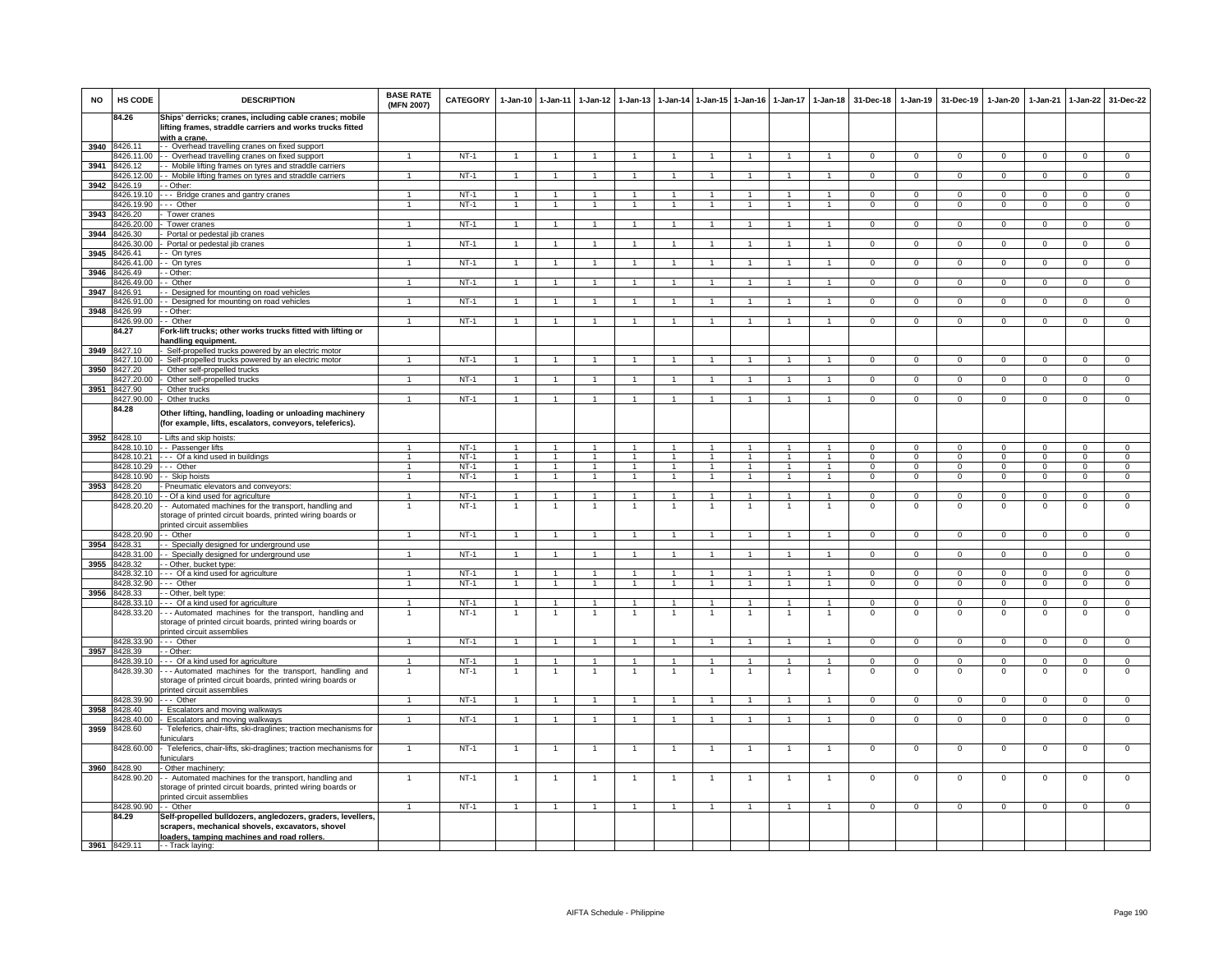| <b>NO</b> | HS CODE                    | <b>DESCRIPTION</b>                                                                                                                                                                                                  | <b>BASE RATE</b><br>(MFN 2007) | <b>CATEGORY</b>  | $1-Jan-10$                       | $1 - Jan-11$                   | $1-Jan-12$                     | $1-Jan-13$                   |                                  |                                  | 1-Jan-14 1-Jan-15 1-Jan-16       | $1-Jan-17$                       | $1 - Jan-18$                   | 31-Dec-18                        | $1-Jan-19$                    | 31-Dec-19                     | $1-Jan-20$                    | $1-Jan-21$                    | $1-Jan-22$                    | 31-Dec-22                     |
|-----------|----------------------------|---------------------------------------------------------------------------------------------------------------------------------------------------------------------------------------------------------------------|--------------------------------|------------------|----------------------------------|--------------------------------|--------------------------------|------------------------------|----------------------------------|----------------------------------|----------------------------------|----------------------------------|--------------------------------|----------------------------------|-------------------------------|-------------------------------|-------------------------------|-------------------------------|-------------------------------|-------------------------------|
|           | 8429.11.00                 | - Track laying                                                                                                                                                                                                      |                                | $NT-1$           | $\overline{1}$                   | $\overline{1}$                 |                                |                              | $\overline{1}$                   |                                  |                                  |                                  |                                | $\Omega$                         | $\Omega$                      | $\Omega$                      | $\Omega$                      | $\Omega$                      | $\Omega$                      | $\Omega$                      |
| 3962      | 8429.19                    | - Other:                                                                                                                                                                                                            |                                |                  |                                  |                                |                                |                              |                                  |                                  |                                  |                                  |                                |                                  |                               |                               |                               |                               |                               |                               |
| 3963      | 8429.19.00<br>3429.20      | - Other<br>Graders and levellers                                                                                                                                                                                    |                                | $NT-1$           | $\mathbf{1}$                     | $\mathbf{1}$                   |                                |                              | $\overline{1}$                   | 1                                | -1                               |                                  | $\mathbf{1}$                   | $\mathbf{0}$                     | $\circ$                       | $\mathbf 0$                   | $\mathbf 0$                   | $^{\circ}$                    | $\mathbf{0}$                  | $\mathbf{0}$                  |
|           | 3429.20.00                 | Graders and levellers                                                                                                                                                                                               | -1                             | $NT-1$           | $\overline{1}$                   | $\overline{1}$                 | $\mathbf{1}$                   | $\mathbf{1}$                 | $\overline{1}$                   | $\overline{1}$                   | $\overline{1}$                   | $\overline{1}$                   | $\overline{1}$                 | $\Omega$                         | $\mathbf 0$                   | $^{\circ}$                    | $\mathbf 0$                   | $\Omega$                      | $\mathbf{0}$                  | $\overline{0}$                |
| 3964      | 3429.30                    | Scrapers                                                                                                                                                                                                            |                                |                  |                                  |                                |                                |                              |                                  |                                  |                                  |                                  |                                |                                  |                               |                               |                               |                               |                               |                               |
|           | 3429.30.00                 | Scrapers                                                                                                                                                                                                            |                                | $NT-1$           | $\mathbf{1}$                     | $\mathbf{1}$                   |                                |                              | $\mathbf{1}$                     | $\mathbf{1}$                     | $\mathbf{1}$                     | $\mathbf{1}$                     | $\mathbf{1}$                   | $\mathbf{0}$                     | $\overline{0}$                | $\mathbf 0$                   | $\mathbf 0$                   | $\mathbf 0$                   | $\mathbf 0$                   | $\overline{0}$                |
| 3965      | 429.40                     | Tamping machines and road rollers:                                                                                                                                                                                  |                                |                  |                                  |                                |                                |                              |                                  |                                  |                                  |                                  |                                |                                  |                               |                               |                               |                               |                               |                               |
|           | 8429.40.10                 | - Road rollers                                                                                                                                                                                                      | 1                              | $NT-1$           | $\overline{1}$                   | $\overline{1}$                 |                                | 1                            | $\overline{1}$                   | $\blacktriangleleft$             | $\mathbf{1}$                     | $\mathbf{1}$                     | $\mathbf{1}$                   | $\mathbf 0$                      | $\Omega$                      | $\mathbf 0$                   | $\mathsf 0$                   | $\Omega$                      | $\mathsf 0$                   | $\overline{0}$                |
|           | 3429.40.30                 | - Tamping machines                                                                                                                                                                                                  | 1                              | $NT-1$           | $\overline{1}$                   | $\overline{1}$                 | $\overline{1}$                 | $\overline{1}$               | $\overline{1}$                   | $\overline{1}$                   | $\mathbf{1}$                     | $\mathbf{1}$                     | $\overline{1}$                 | $\circ$                          | $\circ$                       | $\mathbf 0$                   | $\Omega$                      | $\Omega$                      | 0                             | $\overline{0}$                |
| 3966      | 8429.51<br>3429.51.00      | - Front-end shovel loaders<br>- Front-end shovel loaders                                                                                                                                                            |                                | $NT-1$           | $\overline{1}$                   | $\overline{1}$                 | $\overline{1}$                 | $\overline{1}$               | $\overline{1}$                   | $\overline{1}$                   | $\overline{1}$                   | $\overline{1}$                   | $\overline{1}$                 | $\overline{0}$                   | $\overline{0}$                | $\overline{0}$                | $\overline{0}$                | $\overline{0}$                | $\overline{0}$                | $\overline{0}$                |
| 3967      | 429.52                     | - Machinery with a 360° revolving superstructure                                                                                                                                                                    |                                |                  |                                  |                                |                                |                              |                                  |                                  |                                  |                                  |                                |                                  |                               |                               |                               |                               |                               |                               |
|           | 8429.52.00                 | - Machinery with a 360o revolving superstructure                                                                                                                                                                    |                                | $NT-1$           | $\overline{1}$                   | $\mathbf{1}$                   |                                |                              | $\overline{1}$                   |                                  |                                  |                                  |                                | $\Omega$                         | $\mathbf{0}$                  | $\Omega$                      | $\Omega$                      | $\Omega$                      | $\mathsf 0$                   | $\mathbf{0}$                  |
| 3968      | 8429.59                    | - Other:                                                                                                                                                                                                            |                                |                  |                                  |                                |                                |                              |                                  |                                  |                                  |                                  |                                |                                  |                               |                               |                               |                               |                               |                               |
|           | 8429.59.00                 | - Other                                                                                                                                                                                                             | $\overline{1}$                 | NT-1             | $\overline{1}$                   | $\overline{1}$                 | $\overline{1}$                 | $\overline{1}$               | $\overline{1}$                   | $\overline{1}$                   | $\overline{1}$                   | $\overline{1}$                   | $\mathbf{1}$                   | $\overline{0}$                   | $\overline{0}$                | $\overline{0}$                | $\overline{0}$                | $\mathbf 0$                   | $\circ$                       | $\Omega$                      |
|           | 84.30                      | Other moving, grading, levelling, scraping, excavating,<br>tamping, compacting, extracting or boring machinery, for<br>earth, minerals or ores; pile-drivers and pile-extractors;<br>snow-ploughs and snow-blowers. |                                |                  |                                  |                                |                                |                              |                                  |                                  |                                  |                                  |                                |                                  |                               |                               |                               |                               |                               |                               |
|           | 3969 8430.10               | Pile-drivers and pile-extractors:                                                                                                                                                                                   |                                |                  |                                  |                                |                                |                              |                                  |                                  |                                  |                                  |                                |                                  |                               |                               |                               |                               |                               |                               |
| 3970      | 8430.10.00<br>8430.20      | Pile-drivers and pile-extractors<br>Snow-ploughs and snow-blowers                                                                                                                                                   |                                | $NT-1$           | $\mathbf{1}$                     | $\overline{1}$                 |                                | $\mathbf{1}$                 | $\overline{1}$                   | $\mathbf{1}$                     | $\overline{1}$                   | $\mathbf{1}$                     | $\overline{1}$                 | $\mathbf 0$                      | $\mathbf 0$                   | $\mathbf 0$                   | $\overline{0}$                | $\mathbf 0$                   | $\mathbf 0$                   | $\overline{0}$                |
|           | 3430.20.00                 | Snow-ploughs and snow-blowers                                                                                                                                                                                       | 3                              | $NT-1$           | 3                                | 3                              | 3                              | 3                            | $\overline{2}$                   | $\overline{2}$                   |                                  |                                  |                                | $\overline{0}$                   | $\overline{0}$                | $\overline{0}$                | $\overline{0}$                | $\overline{0}$                | $\overline{0}$                | $\overline{0}$                |
| 3971      | 3430.31                    | - Self-propelled                                                                                                                                                                                                    |                                |                  |                                  |                                |                                |                              |                                  |                                  |                                  |                                  |                                |                                  |                               |                               |                               |                               |                               |                               |
|           | 8430.31.00                 | - Self-propelled                                                                                                                                                                                                    |                                | $NT-1$           | $\mathbf{1}$                     |                                |                                |                              |                                  |                                  |                                  |                                  |                                | $\Omega$                         | $\Omega$                      | $\Omega$                      | $\Omega$                      | $\Omega$                      | $\Omega$                      | $\Omega$                      |
| 3972      | 8430.39                    | - Other                                                                                                                                                                                                             |                                |                  |                                  |                                |                                |                              |                                  |                                  |                                  |                                  |                                |                                  |                               |                               |                               |                               |                               |                               |
|           | 8430.39.00                 | - Other                                                                                                                                                                                                             | $\blacktriangleleft$           | NT-1             | $\overline{1}$                   | $\overline{1}$                 |                                |                              | $\overline{1}$                   | $\overline{1}$                   |                                  |                                  | $\mathbf{1}$                   | $\Omega$                         | $\mathbf 0$                   | $\mathbf 0$                   | $\mathbf 0$                   | $\mathbf 0$                   | $\mathbf{0}$                  | $\mathbf 0$                   |
| 3973      | 8430.41<br>3430.41.00      | - Self-propelled<br>- Self-propelled                                                                                                                                                                                | $\overline{1}$                 | $NT-1$           | 1                                | $\mathbf{1}$                   | $\mathbf{1}$                   | $\mathbf{1}$                 | $\overline{1}$                   | $\overline{1}$                   | $\mathbf{1}$                     | $\overline{1}$                   | $\mathbf{1}$                   | $\mathbf{0}$                     | $\overline{0}$                | $\mathbf 0$                   | $\overline{0}$                | $\overline{0}$                | $\overline{0}$                | $\overline{0}$                |
| 3974      | 8430.49                    | - Other:                                                                                                                                                                                                            |                                |                  |                                  |                                |                                |                              |                                  |                                  |                                  |                                  |                                |                                  |                               |                               |                               |                               |                               |                               |
|           | 3430.49.10                 | -- Wellhead platforms and integrated production modules<br>or use in drilling operations                                                                                                                            |                                | $NT-1$           | $\overline{1}$                   | $\mathbf{1}$                   |                                |                              | -1                               | $\mathbf{1}$                     |                                  |                                  | $\mathbf{1}$                   | $\mathbf 0$                      | $\mathbf 0$                   | $\mathbf 0$                   | $\mathbf 0$                   | $\mathbf 0$                   | $\mathsf 0$                   | $\overline{0}$                |
|           | 8430.49.90                 | -- Other                                                                                                                                                                                                            | $\blacktriangleleft$           | $NT-1$           | $\overline{1}$                   | $\overline{1}$                 | $\overline{1}$                 | $\mathbf{1}$                 | $\overline{1}$                   | $\overline{1}$                   | $\overline{1}$                   | $\overline{1}$                   | $\mathbf{1}$                   | $\mathbf{0}$                     | $\mathbf 0$                   | $\mathbf 0$                   | $\mathbf 0$                   | $\mathbf 0$                   | $\mathbf 0$                   | $\mathbf{0}$                  |
| 3975      | 8430.50                    | Other machinery, self-propelled                                                                                                                                                                                     |                                |                  |                                  |                                |                                |                              |                                  |                                  |                                  |                                  |                                |                                  |                               |                               |                               |                               |                               |                               |
|           | 8430.50.00                 | Other machinery, self-propelled                                                                                                                                                                                     | $\mathbf{1}$                   | $NT-1$           | $\overline{1}$                   | $\overline{1}$                 | $\overline{1}$                 | $\overline{1}$               | $\overline{1}$                   | $\overline{1}$                   | $\overline{1}$                   | $\overline{1}$                   | $\overline{1}$                 | $\mathbf{0}$                     | $\overline{0}$                | $\mathbf{0}$                  | $\overline{0}$                | $\mathbf{0}$                  | $\overline{0}$                | $\overline{0}$                |
| 3976      | 3430.61<br>8430.61.00      | - Tamping or compacting machiner                                                                                                                                                                                    |                                | $NT-1$           | $\mathbf{1}$                     | $\mathbf{1}$                   |                                |                              |                                  |                                  |                                  |                                  |                                | $\Omega$                         | $\mathbf 0$                   | $\Omega$                      | $\mathbf 0$                   | $\Omega$                      | $\mathbf 0$                   | $\Omega$                      |
| 3977      | 8430.69                    | - Tamping or compacting machinery<br>- Other                                                                                                                                                                        |                                |                  |                                  |                                |                                |                              |                                  |                                  |                                  |                                  |                                |                                  |                               |                               |                               |                               |                               |                               |
|           | 8430.69.00                 | - Other                                                                                                                                                                                                             |                                | $NT-1$           | $\overline{1}$                   | $\overline{1}$                 |                                |                              | $\overline{1}$                   |                                  |                                  |                                  | $\blacktriangleleft$           | $\Omega$                         | $\Omega$                      | $\Omega$                      | $\Omega$                      | $\Omega$                      | $\mathbf{0}$                  | $\Omega$                      |
|           | 84.31                      | Parts suitable for use solely or principally with the<br>machinery of headings 84.25 to 84.30.                                                                                                                      |                                |                  |                                  |                                |                                |                              |                                  |                                  |                                  |                                  |                                |                                  |                               |                               |                               |                               |                               |                               |
|           | 3978 8431.10               | Of machinery of heading 84.25:                                                                                                                                                                                      |                                |                  |                                  |                                |                                |                              |                                  |                                  |                                  |                                  |                                |                                  |                               |                               |                               |                               |                               |                               |
|           | 8431.10.13                 | - Of goods of subheading 8425.11, 8425.31 or 8425.49.10                                                                                                                                                             | 1                              | $NT-1$           | $\overline{1}$                   | $\mathbf{1}$                   | $\mathbf{1}$                   | $\mathbf{1}$                 | $\overline{1}$                   | $\mathbf{1}$                     | $\mathbf{1}$                     | $\overline{1}$                   | $\mathbf{1}$                   | $\mathsf 0$                      | $\mathbf 0$                   | $\,0\,$                       | $\mathbf 0$                   | $\mathbf{0}$                  | $\mathsf 0$                   | $\overline{0}$                |
|           | 8431.10.19                 | -- Other                                                                                                                                                                                                            |                                | $NT-1$           | $\mathbf{1}$                     | $\mathbf{1}$                   |                                |                              | $\mathbf{1}$                     |                                  |                                  | $\mathbf{1}$                     | 1                              | $\mathbf 0$                      | $\Omega$                      | $\Omega$                      | $\mathbf 0$                   | $\Omega$                      | $\mathsf 0$                   | $\mathsf 0$                   |
|           | 8431.10.22<br>8431.10.29   | --- Of goods of subheading 8425.19, 8425.39, 8425.41,<br>3425.42.10 or 8425.42.90                                                                                                                                   |                                | $NT-1$<br>$NT-1$ | $\overline{1}$<br>$\overline{1}$ | $\mathbf{1}$<br>$\overline{1}$ |                                | $\mathbf{1}$<br>$\mathbf{1}$ | $\overline{1}$<br>$\overline{1}$ | $\overline{1}$<br>$\overline{1}$ | $\mathbf{1}$<br>$\overline{1}$   | $\mathbf{1}$<br>$\overline{1}$   | $\overline{1}$<br>$\mathbf{1}$ | $\mathbf 0$<br>$\overline{0}$    | $\mathbf 0$<br>$\overline{0}$ | $\mathbf 0$<br>$\overline{0}$ | $\mathbf 0$<br>$\overline{0}$ | $\mathbf 0$<br>$\overline{0}$ | $\mathsf 0$<br>$\overline{0}$ | $\mathbf 0$<br>$\overline{0}$ |
| 3979      | 8431.20                    | -- Other<br>Of machinery of heading 84.27                                                                                                                                                                           |                                |                  |                                  |                                |                                |                              |                                  |                                  |                                  |                                  |                                |                                  |                               |                               |                               |                               |                               |                               |
|           | 8431.20.00                 | Of machinery of heading 84.27                                                                                                                                                                                       |                                | $NT-1$           | $\overline{1}$                   | $\mathbf{1}$                   |                                |                              |                                  |                                  |                                  |                                  |                                | $\overline{0}$                   | $\overline{0}$                | $\overline{0}$                | $\overline{0}$                | $\overline{0}$                | $\overline{0}$                | $\overline{0}$                |
| 3980      | 8431.31                    | - Of lifts, skip hoists or escalators                                                                                                                                                                               |                                |                  |                                  |                                |                                |                              |                                  |                                  |                                  |                                  |                                |                                  |                               |                               |                               |                               |                               |                               |
|           | 8431.31.10                 | --- Of goods of subheadings 8428.10.21, 8428.10.29 or<br>3428.10.90                                                                                                                                                 |                                | $NT-1$           | $\overline{1}$                   | $\mathbf{1}$                   |                                |                              |                                  |                                  |                                  |                                  |                                | $\mathsf 0$                      | $\mathbf 0$                   | $\mathbf 0$                   | $\overline{0}$                | $\mathbf 0$                   | $\mathsf 0$                   | $\mathbf 0$                   |
|           | 8431.31.20                 | -- Of goods of subheadings 8428.10.10 or 8428.40.00                                                                                                                                                                 | $\overline{1}$                 | $NT-1$           | $\overline{1}$                   | $\overline{1}$                 | $\mathbf{1}$                   | $\mathbf{1}$                 | $\overline{1}$                   | $\overline{1}$                   | $\mathbf{1}$                     | $\overline{1}$                   | $\overline{1}$                 | $\mathbf{0}$                     | $\overline{0}$                | $\mathbf 0$                   | $\overline{0}$                | $\overline{0}$                | $\overline{0}$                | $\overline{0}$                |
| 3981      | 8431.39<br>8431.39.10      | - Other:<br>-- Of goods of subheading 8428.20.10, 8428.32.10,                                                                                                                                                       | 1                              | $NT-1$           | $\overline{1}$                   | $\overline{1}$                 |                                | $\overline{1}$               | $\overline{1}$                   | $\overline{1}$                   | -1                               | $\overline{1}$                   | $\mathbf{1}$                   | $\mathbf 0$                      | $\mathbf 0$                   | $\mathbf 0$                   | $\mathbf 0$                   | $\mathbf 0$                   | $\mathsf 0$                   | $\mathbf 0$                   |
|           | 8431.39.20                 | 428.33.10 or 8428.39.10 (agricultural type)<br>-- Of goods of subheading 8428.90                                                                                                                                    |                                | $NT-1$           | $\overline{1}$                   | $\mathbf{1}$                   |                                | $\mathbf{1}$                 | $\overline{1}$                   |                                  | $\mathbf{1}$                     | $\overline{1}$                   | $\mathbf{1}$                   | $\mathbf 0$                      | $\Omega$                      | $\Omega$                      | $\Omega$                      | $\Omega$                      | $\mathsf 0$                   | $\overline{0}$                |
|           | 8431.39.40                 | - - Of automated machines for the transport, handling and                                                                                                                                                           |                                | NT-1             | $\overline{1}$                   | $\overline{1}$                 |                                |                              | $\mathbf{1}$                     | $\overline{1}$                   | 1                                | $\mathbf{1}$                     | 1                              | 0                                | $\mathbf{0}$                  | $\mathbf 0$                   | $\mathbf 0$                   | $\mathbf 0$                   | 0                             | 0                             |
|           |                            | storage of printed circuit boards, printed wiring boards or<br>vrinted circuit assemblies                                                                                                                           |                                |                  |                                  |                                |                                |                              |                                  |                                  |                                  |                                  |                                |                                  |                               |                               |                               |                               |                               |                               |
|           | 8431.39.90                 | -- Other                                                                                                                                                                                                            |                                | $NT-1$           | $\overline{1}$                   | $\overline{1}$                 |                                | $\overline{1}$               | $\overline{1}$                   | $\overline{1}$                   | $\overline{1}$                   | $\overline{1}$                   | $\overline{1}$                 | $\overline{0}$                   | $\overline{0}$                | $\overline{0}$                | $\overline{0}$                | $\overline{0}$                | $\overline{0}$                | $\overline{0}$                |
| 3982      | 8431.41                    | - Buckets, shovels, grabs and grips                                                                                                                                                                                 |                                |                  |                                  |                                |                                |                              |                                  |                                  |                                  |                                  |                                |                                  |                               |                               |                               |                               |                               |                               |
|           | 8431.41.00                 | - Buckets, shovels, grabs and grips                                                                                                                                                                                 |                                | $NT-1$           | $\mathbf{1}$                     | $\mathbf{1}$                   |                                |                              | $\mathbf{1}$                     |                                  |                                  |                                  | $\mathbf{1}$                   | $\Omega$                         | $\mathbf 0$                   | $\Omega$                      | $\mathbf 0$                   | $\Omega$                      | $\mathbf 0$                   | $\overline{0}$                |
| 3983      | 8431.42                    | - Bulldozer or angledozer blades:                                                                                                                                                                                   |                                |                  |                                  |                                |                                |                              |                                  |                                  |                                  |                                  |                                |                                  |                               |                               |                               |                               |                               |                               |
|           | 8431.42.00/<br>8431.42.00E | - - Cutting edges and end bits                                                                                                                                                                                      | 5<br>$\overline{1}$            | $NT-2$<br>$NT-1$ | $\overline{4}$<br>$\mathbf{1}$   | $\overline{4}$<br>$\mathbf{1}$ | $\overline{4}$<br>$\mathbf{1}$ | 3<br>$\overline{1}$          | 3<br>$\overline{1}$              | 3<br>$\mathbf{1}$                | $\overline{2}$<br>$\overline{1}$ | $\overline{2}$<br>$\overline{1}$ | $\overline{2}$<br>$\mathbf{1}$ | $\overline{2}$<br>$\overline{0}$ | $\overline{1}$<br>$\mathsf 0$ | $\mathbf 0$<br>$\overline{0}$ | $\mathbf 0$<br>$\overline{0}$ | $\mathbf 0$<br>$\mathsf 0$    | $\mathbf 0$<br>$\mathbf{0}$   | $\mathbf 0$<br>$\overline{0}$ |
| 3984      | 8431.43                    | - - Other<br>- Parts of boring or sinking machinery of subheading<br>430.41 or 8430.49:                                                                                                                             |                                |                  |                                  |                                |                                |                              |                                  |                                  |                                  |                                  |                                |                                  |                               |                               |                               |                               |                               |                               |
|           | 8431.43.00                 | - Parts of boring or sinking machinery of subheading<br>3430.41 or 8430.49:                                                                                                                                         |                                | $NT-1$           | $\overline{1}$                   | $\mathbf{1}$                   |                                |                              | $\overline{1}$                   | $\overline{1}$                   | -1                               | $\overline{1}$                   | $\mathbf{1}$                   | $\mathbf 0$                      | $\mathbf 0$                   | $\mathbf 0$                   | $\mathbf 0$                   | $\mathbf 0$                   | $\mathsf 0$                   | $\mathbf 0$                   |
|           | 3985 8431.49               | - - Other:                                                                                                                                                                                                          |                                |                  |                                  |                                |                                |                              |                                  |                                  |                                  |                                  |                                |                                  |                               |                               |                               |                               |                               |                               |
|           |                            | 8431.49.10 --- Parts of machinery of heading 84.26                                                                                                                                                                  |                                | $NT-1$           | $\overline{1}$                   | $\mathbf{1}$                   |                                |                              |                                  |                                  |                                  |                                  |                                | $\Omega$                         | $\Omega$                      | $\Omega$                      | $\overline{0}$                | $\Omega$                      | $\overline{0}$                | $\overline{0}$                |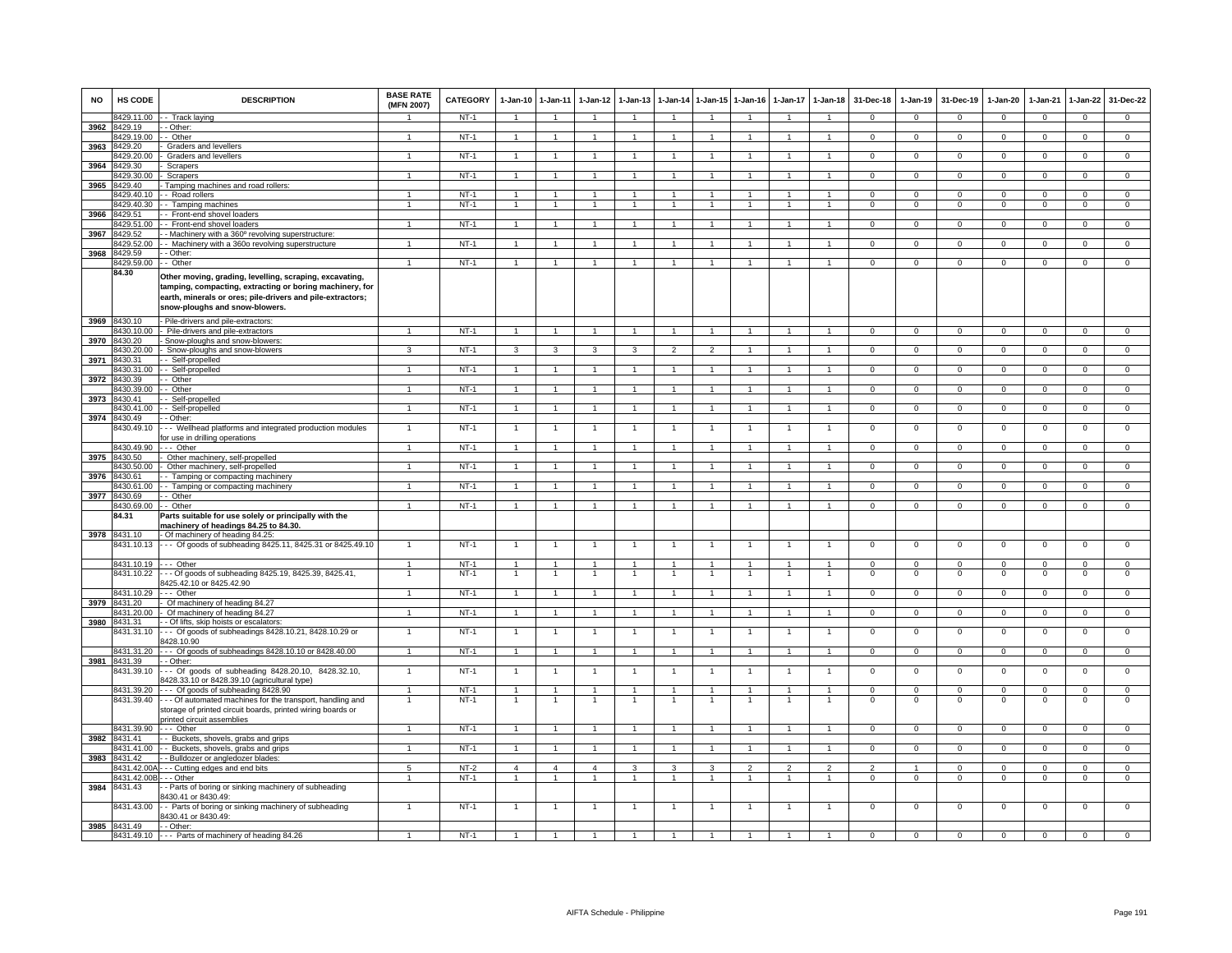| <b>NO</b> | HS CODE                  | <b>DESCRIPTION</b>                                                                                                                                                      | <b>BASE RATE</b><br>(MFN 2007)       | <b>CATEGORY</b>  | 1-Jan-10 1-Jan-11              |                                  | 1-Jan-12                       | $1 - Jan-13$   | 1-Jan-14                       | $1 - Jan-15$         | $1 - Jan-16$                    | 1-Jan-17                 | $1 - Jan-18$                    | 31-Dec-18                       | $1-Jan-19$                | 31-Dec-19                  | 1-Jan-20                | 1-Jan-21                   | 1-Jan-22                      | 31-Dec-22                     |
|-----------|--------------------------|-------------------------------------------------------------------------------------------------------------------------------------------------------------------------|--------------------------------------|------------------|--------------------------------|----------------------------------|--------------------------------|----------------|--------------------------------|----------------------|---------------------------------|--------------------------|---------------------------------|---------------------------------|---------------------------|----------------------------|-------------------------|----------------------------|-------------------------------|-------------------------------|
|           | 8431.49.20               | -- Cutting edges or end bits for scrapers, graders or<br>evellers                                                                                                       | 5                                    | $NT-2$           | $\overline{4}$                 | $\overline{4}$                   | $\overline{4}$                 | 3              | 3                              | 3                    | $\overline{2}$                  | $\overline{2}$           | $\overline{2}$                  | $\overline{2}$                  |                           | $\mathbf 0$                | $\mathbf 0$             | $\mathbf 0$                | 0                             | $\overline{0}$                |
|           | 8431.49.30               | --- Of road rollers                                                                                                                                                     |                                      | $NT-1$           | $\overline{1}$                 | $\overline{1}$                   | $\mathbf{1}$                   | $\mathbf{1}$   | $\overline{1}$                 |                      |                                 |                          | $\overline{1}$                  | $\mathbf{0}$                    | $\mathsf 0$               | $\mathbf 0$                | $\mathbf{0}$            | $\Omega$                   | $\mathbf 0$                   | $\mathbf{0}$                  |
|           | 8431.49.90               | .-- Other                                                                                                                                                               | $\blacktriangleleft$                 | $NT-1$           | $\overline{1}$                 | $\overline{1}$                   | $\mathbf{1}$                   | $\mathbf{1}$   | $\overline{1}$                 | $\blacktriangleleft$ | $\mathbf{1}$                    | $\mathbf{1}$             | $\overline{1}$                  | $\mathbf{O}$                    | $\mathbf 0$               | $\mathbf{0}$               | $\mathbf{0}$            | $\mathbf 0$                | $\mathbf{0}$                  | $\mathbf{0}$                  |
|           | 84.32                    | Agricultural, horticultural or forestry machinery for soil<br>preparation or cultivation; lawn or sports-ground rollers                                                 |                                      |                  |                                |                                  |                                |                |                                |                      |                                 |                          |                                 |                                 |                           |                            |                         |                            |                               |                               |
| 3986      | 8432.10                  | Ploughs                                                                                                                                                                 |                                      |                  |                                |                                  |                                |                |                                |                      |                                 |                          |                                 |                                 |                           |                            |                         |                            |                               |                               |
| 3987      | 3432.10.00<br>8432.21    | Ploughs<br>- Disc harrows                                                                                                                                               | 5                                    | $NT-2$           | $\overline{4}$                 | $\overline{4}$                   | $\overline{4}$                 | 3              | 3                              | 3                    | $\overline{2}$                  |                          | $\overline{2}$                  | $\overline{2}$                  |                           | $\mathbf 0$                | $\mathbf 0$             | $\mathbf 0$                | 0                             | $\mathbf 0$                   |
|           | 8432.21.00               | - Disc harrows                                                                                                                                                          | 5                                    | $NT-2$           | $\overline{4}$                 | $\overline{4}$                   | $\overline{4}$                 | 3              | $\overline{\mathbf{3}}$        | $\overline{3}$       | $\overline{2}$                  | $\overline{2}$           | $\overline{2}$                  | $\overline{2}$                  |                           | $\overline{0}$             | $\overline{0}$          | $\overline{0}$             | $\overline{0}$                | $\overline{0}$                |
| 3988      | 8432.29                  | - Other                                                                                                                                                                 |                                      |                  |                                |                                  |                                |                |                                |                      |                                 |                          |                                 |                                 |                           |                            |                         |                            |                               |                               |
|           | 3432.29.00               | Other                                                                                                                                                                   | 5                                    | $NT-2$           | $\overline{4}$                 | $\overline{4}$                   | $\overline{4}$                 | 3              | 3                              | 3                    | $\overline{\phantom{a}}$        | $\mathfrak{p}$           | $\overline{\phantom{a}}$        | $\mathcal{P}$                   |                           | $\Omega$                   | $\Omega$                | $\Omega$                   | $\Omega$                      | $\overline{0}$                |
| 3989      | 8432.30<br>8432.30.00    | Seeders, planters and transplanters                                                                                                                                     | 5                                    |                  | $\overline{4}$                 | $\overline{4}$                   | $\overline{4}$                 | 3              | $\mathbf{3}$                   | 3                    | $\overline{2}$                  | $\mathfrak{p}$           | $\overline{2}$                  | $\overline{2}$                  |                           | $\Omega$                   | $\Omega$                | $\Omega$                   |                               | $\overline{0}$                |
| 3990      | 8432.40                  | Seeders, planters and transplanters<br>Manure spreaders and fertiliser distributors                                                                                     |                                      | $NT-2$           |                                |                                  |                                |                |                                |                      |                                 |                          |                                 |                                 |                           |                            |                         |                            | $\overline{0}$                |                               |
|           | 8432.40.00               | Manure spreaders and fertiliser distributors                                                                                                                            | 5                                    | $NT-2$           | $\overline{4}$                 | $\overline{4}$                   | $\overline{4}$                 | 3              | 3                              | 3                    | $\overline{2}$                  | 2                        | $\overline{2}$                  | $\overline{2}$                  |                           | $\mathbf 0$                | $\mathbf{0}$            | $\mathbf 0$                | $\mathbf{0}$                  | $\mathbf{0}$                  |
| 3991      | 8432.80                  | Other machinery:                                                                                                                                                        |                                      |                  |                                |                                  |                                |                |                                |                      |                                 |                          |                                 |                                 |                           |                            |                         |                            |                               |                               |
|           | 3432.80.10               | - Agricultural or horticultural type                                                                                                                                    | 5 <sub>1</sub>                       | $NT-2$           | $\overline{4}$                 | $\overline{4}$                   | $\overline{4}$                 | 3              | 3                              | $\mathbf{3}$         | $\overline{2}$                  | 2                        | $\overline{\mathbf{c}}$         | $\overline{2}$                  | $\overline{1}$            | $\mathbf 0$                | $\circ$                 | $\Omega$                   | $\mathbf{0}$                  | $\overline{0}$                |
|           | 3432.80.20               | Lawn or sports-ground rollers                                                                                                                                           | 5                                    | $NT-2$           | $\overline{4}$                 | $\overline{4}$                   | $\overline{4}$                 | 3              | 3                              | 3                    | $\overline{2}$                  | $\overline{2}$           | $\overline{2}$                  | $\overline{2}$                  | $\overline{1}$            | $\mathbf 0$                | $\mathsf 0$             | $\mathbf 0$                | $\mathbf 0$                   | $\mathbf 0$                   |
|           | 8432.80.90A              | - - Other forestry machinery for soil preparation or cultivation                                                                                                        | 5                                    | $NT-2$           | $\overline{4}$                 | $\overline{4}$                   | $\overline{4}$                 | 3              | 3                              | 3                    | $\overline{2}$                  | $\overline{2}$           | $\overline{2}$                  | $\overline{2}$                  |                           | $\mathbf 0$                | $\mathbf 0$             | $\mathbf 0$                | $\mathsf 0$                   | $\mathbf 0$                   |
|           | 8432.80.90B - - - Other  |                                                                                                                                                                         | 5                                    | $NT-2$           | $\overline{4}$                 | $\overline{4}$                   | $\overline{4}$                 | 3              | 3                              | 3                    | $\overline{2}$                  | $\mathfrak{p}$           | $\overline{2}$                  | $\overline{2}$                  | $\overline{1}$            | $\mathbf 0$                | $\circ$                 | $\Omega$                   | $\mathbf{0}$                  | $\mathbf{0}$                  |
| 3992      | 8432.90                  | - Parts:                                                                                                                                                                |                                      |                  |                                |                                  |                                |                |                                |                      |                                 |                          |                                 |                                 |                           |                            |                         |                            |                               |                               |
|           | 8432.90.10               | - Of machinery of subheading 8432.80.90                                                                                                                                 | $5\overline{5}$                      | $NT-2$           | $\overline{4}$                 | $\overline{4}$                   | $\overline{4}$                 | 3              | 3                              | 3                    | $\overline{2}$                  | $\overline{\phantom{a}}$ | $\overline{2}$                  | $\overline{2}$                  |                           | $\Omega$                   | $\overline{0}$          | $\Omega$                   | $\overline{0}$                | $\overline{0}$                |
|           | 8432.90.20               | Of lawn or sports-ground rollers                                                                                                                                        | 5                                    | $NT-2$           | $\overline{4}$<br>$\mathbf{A}$ | $\overline{4}$<br>$\mathbf{A}$   | $\overline{4}$<br>$\mathbf{A}$ | 3<br>3         | 3                              | 3<br>$\mathbf{R}$    | $\overline{2}$<br>$\mathcal{P}$ | $\overline{2}$           | $\overline{2}$<br>$\mathcal{P}$ | $\overline{2}$<br>$\mathcal{P}$ |                           | $\overline{0}$             | $\overline{0}$          | $\overline{0}$<br>$\Omega$ | $\overline{0}$                | $\overline{0}$<br>$\Omega$    |
|           | 8432.90.90<br>84.33      | - - Other<br>Harvesting or threshing machinery, including straw or                                                                                                      | 5                                    | $NT-2$           |                                |                                  |                                |                | 3                              |                      |                                 | $\overline{2}$           |                                 |                                 |                           | $\mathbf 0$                | $\mathbf 0$             |                            | $\mathsf 0$                   |                               |
|           |                          | fodder balers; grass or hay mowers; machines for<br>cleaning, sorting or grading eggs, fruit or other<br>agricultural produce, other than machinery of heading<br>34.37 |                                      |                  |                                |                                  |                                |                |                                |                      |                                 |                          |                                 |                                 |                           |                            |                         |                            |                               |                               |
| 3993      | 8433.11                  | - Powered, with the cutting device rotating in a horizontal                                                                                                             |                                      |                  |                                |                                  |                                |                |                                |                      |                                 |                          |                                 |                                 |                           |                            |                         |                            |                               |                               |
|           | 8433.11.00               | plane<br>- Powered, with the cutting device rotating in a horizontal                                                                                                    | 3                                    | $NT-1$           | 3                              | 3                                | 3                              | 3              | $\overline{2}$                 | $\overline{2}$       |                                 |                          |                                 | $^{\circ}$                      | $\mathbf 0$               | $\mathbf 0$                | $\mathbf 0$             | $\mathbf 0$                | 0                             | $\mathbf 0$                   |
| 3994      | 8433.19                  | plane<br>- Other:                                                                                                                                                       |                                      |                  |                                |                                  |                                |                |                                |                      |                                 |                          |                                 |                                 |                           |                            |                         |                            |                               |                               |
|           | 3433.19.10               | - Manually operated                                                                                                                                                     | 5                                    | $NT-1$           | $\overline{4}$                 | $\overline{4}$                   | 3                              |                | $\mathcal{P}$                  | $\mathcal{P}$        |                                 |                          |                                 | $\Omega$                        | $\Omega$                  | $\Omega$                   | $\Omega$                |                            | $\Omega$                      | $\Omega$                      |
|           | 8433.19.90               | -- Other                                                                                                                                                                | 5                                    | $NT-1$           | $\overline{4}$                 | $\overline{4}$                   | 3                              | 3              | $\overline{2}$                 | $\overline{2}$       |                                 |                          | $\overline{1}$                  | $\Omega$                        | $\mathbf 0$               | $\Omega$                   | $\mathbf 0$             | $\Omega$                   | $\mathbf 0$                   | $\overline{0}$                |
| 3995      | 8433.20                  | Other mowers, including cutter bars for tractor mounting                                                                                                                |                                      |                  |                                |                                  |                                |                |                                |                      |                                 |                          |                                 |                                 |                           |                            |                         |                            |                               |                               |
|           | 8433.20.00               | Other mowers, including cutter bars for tractor mounting                                                                                                                | $\blacktriangleleft$                 | $NT-1$           | $\overline{1}$                 | $\overline{1}$                   | $\mathbf{1}$                   |                | $\overline{1}$                 | $\overline{1}$       |                                 |                          | $\overline{1}$                  | $\mathbf{0}$                    | $^{\circ}$                | $^{\circ}$                 | $\mathbf{0}$            | $^{\circ}$                 | $\mathbf{0}$                  | $\mathbf{0}$                  |
| 3996      | 8433.30                  | Other haymaking machinery                                                                                                                                               | 1                                    | $NT-1$           | $\overline{1}$                 | $\overline{1}$                   | 1                              |                | $\overline{1}$                 |                      |                                 |                          | $\mathbf{1}$                    |                                 |                           |                            |                         |                            |                               |                               |
| 3997      | 8433.30.00<br>3433.40    | Other haymaking machinery<br>Straw or fodder balers, including pick-up balers                                                                                           |                                      |                  |                                |                                  |                                |                |                                | $\overline{1}$       |                                 |                          |                                 | $\mathbf{0}$                    | $\mathbf{0}$              | $\mathbf{0}$               | $\mathbf{0}$            | $^{\circ}$                 | $\mathbf{0}$                  | $\mathbf{0}$                  |
|           | 3433.40.00               | Straw or fodder balers, including pick-up balers                                                                                                                        | $\mathbf{1}$                         | $NT-1$           | $\mathbf{1}$                   | $\mathbf{1}$                     | $\mathbf{1}$                   |                | $\mathbf{1}$                   | $\mathbf{1}$         |                                 |                          | $\mathbf{1}$                    | $\mathbf{O}$                    | $\mathbf{0}$              | $\mathbf 0$                | $\mathbf 0$             | $\mathbf 0$                | $\mathbf 0$                   | $\mathbf 0$                   |
| 3998      | 3433.51                  | Combine harvester-threshers                                                                                                                                             |                                      |                  |                                |                                  |                                |                |                                |                      |                                 |                          |                                 |                                 |                           |                            |                         |                            |                               |                               |
|           | 3433.51.00               | - Combine harvester-threshers                                                                                                                                           |                                      | $NT-1$           |                                | $\mathbf{1}$                     |                                |                |                                |                      |                                 |                          |                                 | $\Omega$                        | $\Omega$                  | $\mathbf 0$                | $\Omega$                | $\Omega$                   | $\Omega$                      | $\mathbf 0$                   |
| 3999      | 8433.52                  | - Other threshing machinery                                                                                                                                             | 5                                    | $NT-2$           |                                | $\overline{4}$                   |                                | 3              |                                | 3                    | $\overline{2}$                  | $\mathfrak{p}$           | $\overline{2}$                  | $\overline{2}$                  |                           |                            | $\Omega$                |                            |                               | $\overline{0}$                |
| 4000      | 8433.52.00<br>8433.53    | - Other threshing machinery<br>- Root or tuber harvesting machines                                                                                                      |                                      |                  | $\overline{4}$                 |                                  | $\overline{4}$                 |                | 3                              |                      |                                 |                          |                                 |                                 |                           | $\,0\,$                    |                         | $\mathbf 0$                | $^{\circ}$                    |                               |
|           | 8433.53.00               | - Root or tuber harvesting machines                                                                                                                                     | 5                                    | $NT-2$           | $\overline{4}$                 | $\overline{4}$                   | $\overline{4}$                 | 3              | 3                              | 3                    | $\overline{2}$                  | $\overline{2}$           | $\overline{2}$                  | $\overline{2}$                  |                           | $\overline{0}$             | $\overline{0}$          | $\overline{0}$             | $\overline{0}$                | $\overline{0}$                |
| 4001      | 8433.59                  | - Other                                                                                                                                                                 |                                      |                  |                                |                                  |                                |                |                                |                      |                                 |                          |                                 |                                 |                           |                            |                         |                            |                               |                               |
|           | 8433.59.10               | --- Cotton pickers and cotton ginning                                                                                                                                   |                                      | $NT-1$           |                                | $\overline{1}$                   | 1                              |                | $\overline{1}$                 |                      |                                 |                          | $\overline{1}$                  | $\mathsf 0$                     | $^{\circ}$                | $\mathbf 0$                | $\Omega$                | $\Omega$                   | $\mathbf 0$                   | $\mathbf 0$                   |
| 4002      | 8433.59.90<br>8433.60    | .-- Other<br>Machines for cleaning, sorting or grading eggs, fruit or other<br>agricultural produce:                                                                    | $5\overline{5}$                      | $NT-2$           | $\overline{4}$                 | $\overline{4}$                   | $\overline{4}$                 | 3              | 3                              | 3                    | $\overline{2}$                  | $\overline{2}$           | $\overline{2}$                  | $\overline{2}$                  |                           | $\mathbf 0$                | $\mathbf 0$             | $\mathbf 0$                | $\mathbf 0$                   | $\mathbf 0$                   |
|           | 3433.60.10               | - Electrically operated                                                                                                                                                 | $\overline{1}$                       | $NT-1$           | $\mathbf{1}$                   | $\overline{1}$                   | $\mathbf{1}$                   | $\overline{1}$ | $\overline{1}$                 | $\mathbf{1}$         | $\overline{1}$                  | $\mathbf{1}$             | $\mathbf{1}$                    | $\Omega$                        | $\Omega$                  | $\Omega$                   | $\Omega$                | $\Omega$                   | $\overline{0}$                | $\overline{0}$                |
|           | 433.60.20                | - Not electrically operated                                                                                                                                             | $\mathbf{1}$                         | $NT-1$           | 1.                             | $\mathbf{1}$                     | 1                              | -1             | $\mathbf{1}$                   | -1                   | $\mathbf{1}$                    | 1                        | $\overline{1}$                  | $\circ$                         | $\Omega$                  | $\mathbf{0}$               | $\circ$                 | $\mathbf 0$                | $\mathbf 0$                   | $\mathsf 0$                   |
| 4003      | 8433.90                  | Parts:                                                                                                                                                                  |                                      |                  |                                |                                  |                                |                |                                |                      |                                 |                          |                                 |                                 |                           |                            |                         |                            |                               |                               |
|           | 8433.90.10               | - Castors, of a diameter (including tyres) exceeding 100<br>nm but not exceeding 250 mm, provided that the width of any<br>wheel or tyre fitted thereto exceeds 30 mm   |                                      | $NT-1$           |                                | $\mathbf{1}$                     |                                |                |                                |                      |                                 |                          |                                 | $\mathbf 0$                     | $^{\circ}$                | $\mathbf 0$                | $\circ$                 | $\mathbf 0$                | $\mathsf 0$                   | $\mathbf 0$                   |
|           | 8433.90.20               | - Other, of goods of subheading 8433.11 or 8433.19.90                                                                                                                   | $\mathbf{1}$                         | $NT-1$           | $\mathbf{1}$                   | $\overline{1}$                   | -1                             | $\overline{1}$ | $\overline{1}$                 | $\overline{1}$       | $\mathbf{1}$                    | $\mathbf{1}$             | $\overline{1}$                  | $\Omega$                        | $\Omega$                  | $\Omega$                   | $\Omega$                | $\Omega$                   | $\Omega$                      | $\Omega$                      |
|           | 8433.90.30<br>8433.90.90 | - Other, of goods of subheading 8433.19.10                                                                                                                              | $\mathbf{1}$<br>$\ddot{\phantom{0}}$ | $NT-1$<br>$NT-1$ | $\overline{1}$                 | $\overline{1}$<br>$\overline{1}$ | $\mathbf{1}$                   | 1              | $\mathbf{1}$<br>$\overline{1}$ | $\blacktriangleleft$ |                                 |                          | $\overline{1}$                  | $\Omega$<br>$\Omega$            | $\Omega$<br>$\Omega$      | $\Omega$<br>$\Omega$       | $\Omega$<br>$\Omega$    | $\Omega$<br>$\Omega$       | $\mathsf 0$<br>$\overline{0}$ | $\mathbf 0$<br>$\overline{0}$ |
|           | 84.34                    | - - Other<br>Milking machines and dairy machinery.                                                                                                                      |                                      |                  |                                |                                  |                                |                |                                |                      |                                 |                          |                                 |                                 |                           |                            |                         |                            |                               |                               |
|           | 4004 8434.10             | Milking machines:                                                                                                                                                       |                                      |                  |                                |                                  |                                |                |                                |                      |                                 |                          |                                 |                                 |                           |                            |                         |                            |                               |                               |
|           | 8434.10.10               | - Electrically operated                                                                                                                                                 |                                      | $NT-1$           | $\overline{1}$                 | $\overline{1}$                   |                                | -1             | $\overline{1}$                 |                      | 1                               |                          | $\overline{1}$                  | $\Omega$                        | $\Omega$                  | $\overline{0}$             | $\Omega$                | $\Omega$                   | $\mathbf{0}$                  | $\mathbf 0$                   |
|           | 3434.10.20               | - Not electrically operated                                                                                                                                             | $\overline{1}$                       | $NT-1$           | $\overline{1}$                 | $\overline{1}$                   | 1                              | $\overline{1}$ | $\overline{1}$                 | $\overline{1}$       | $\overline{1}$                  | $\mathbf{1}$             | $\overline{1}$                  | $\Omega$                        | $\Omega$                  | $\mathbf{0}$               | $\overline{0}$          | $\Omega$                   | $\mathbf{0}$                  | $\overline{0}$                |
| 4005      | 8434.20                  | Dairy machinery                                                                                                                                                         |                                      |                  |                                |                                  |                                |                |                                |                      |                                 |                          |                                 |                                 |                           |                            |                         |                            |                               |                               |
|           | 3434.20.10<br>3434.20.20 | - Electrically operated<br>- Not electrically operated                                                                                                                  |                                      | $NT-1$<br>$NT-1$ | 1<br>1                         | $\mathbf{1}$<br>$\overline{1}$   | $\mathbf{1}$                   |                | $\mathbf{1}$<br>$\mathbf{1}$   | $\overline{1}$       |                                 |                          |                                 | $^{\circ}$<br>$\Omega$          | $^{\circ}$<br>$\mathsf 0$ | $\mathbf 0$<br>$\mathbf 0$ | $\mathbf 0$<br>$\Omega$ | $\Omega$<br>$\Omega$       | $\mathbf 0$<br>$\Omega$       | $\mathbf 0$<br>$\mathbf 0$    |
| 4006      | 8434.90                  | - Parts:                                                                                                                                                                |                                      |                  |                                |                                  |                                |                |                                |                      |                                 |                          |                                 |                                 |                           |                            |                         |                            |                               |                               |
|           |                          | 8434.90.10 - Of electrically operated machines                                                                                                                          |                                      | $NT-1$           | $\mathbf{1}$                   | $\overline{1}$                   |                                |                | $\overline{1}$                 |                      |                                 |                          |                                 | $\Omega$                        | $\Omega$                  | $\mathbf 0$                | $\Omega$                | $\Omega$                   | $\mathsf 0$                   | $\Omega$                      |
|           |                          | 8434.90.20 - - Of non-electrically operated machines                                                                                                                    |                                      | $NT-1$           |                                |                                  |                                |                |                                |                      |                                 |                          |                                 | $\Omega$                        | $\Omega$                  | $\Omega$                   | $\overline{0}$          | $\Omega$                   | $\overline{0}$                | $\overline{0}$                |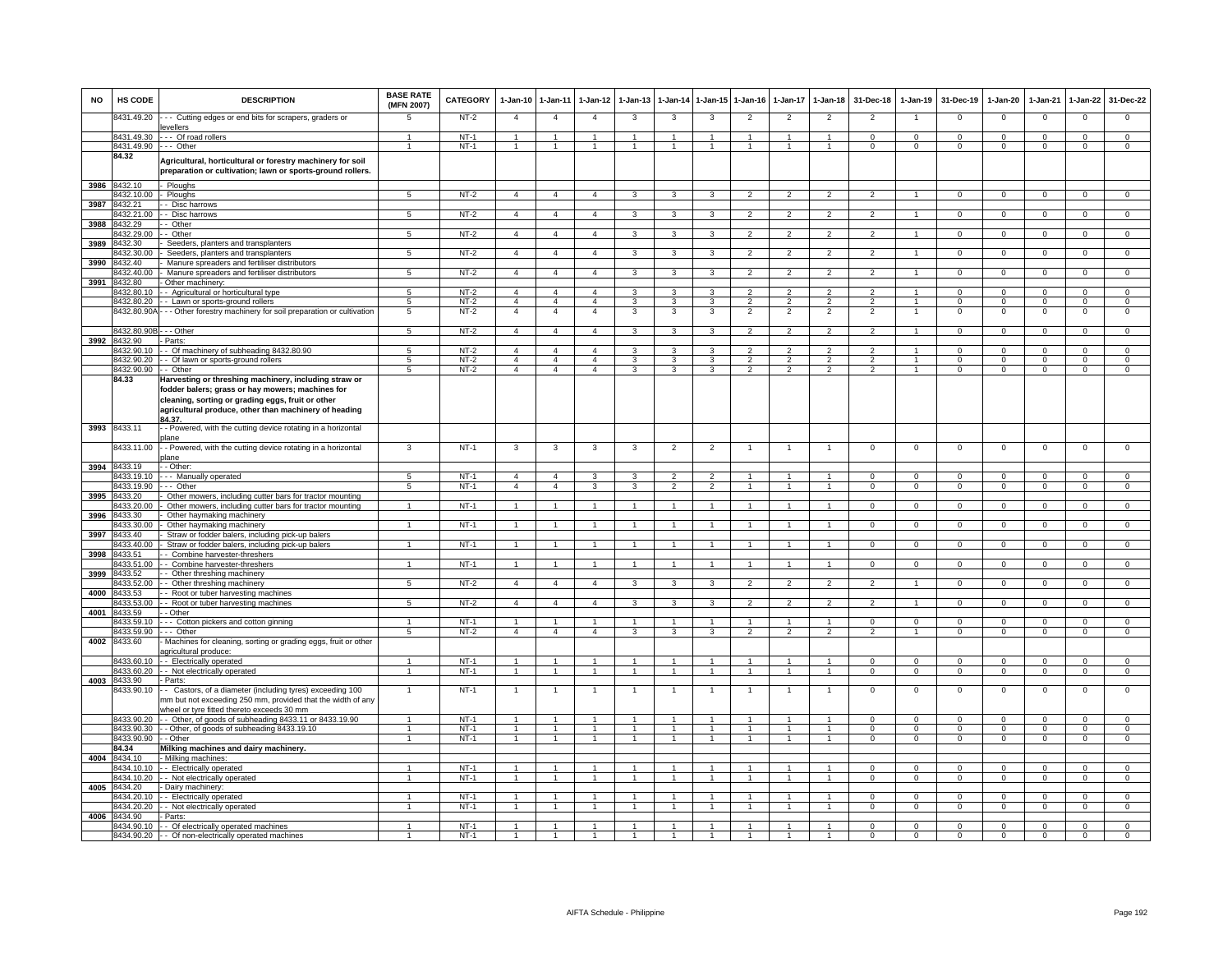| <b>NO</b> | HS CODE                               | <b>DESCRIPTION</b>                                                                                                                                                                                                                 | <b>BASE RATE</b><br>(MFN 2007) | CATEGORY         | $1-Jan-10$                   | $1 - Jan-11$                   | $1 - Jan-12$                         | $1-Jan-13$           |                              |                                      | 1-Jan-14 1-Jan-15 1-Jan-16           |                              | 1-Jan-17 1-Jan-18            | 31-Dec-18                     | $1 - Jan-19$                  | 31-Dec-19               | $1-Jan-20$                    | 1-Jan-21                      | 1-Jan-22                      | 31-Dec-22                      |
|-----------|---------------------------------------|------------------------------------------------------------------------------------------------------------------------------------------------------------------------------------------------------------------------------------|--------------------------------|------------------|------------------------------|--------------------------------|--------------------------------------|----------------------|------------------------------|--------------------------------------|--------------------------------------|------------------------------|------------------------------|-------------------------------|-------------------------------|-------------------------|-------------------------------|-------------------------------|-------------------------------|--------------------------------|
|           | 84.35                                 | Presses, crushers and similar machinery used in the<br>manufacture of wine, cider, fruit juices or similar                                                                                                                         |                                |                  |                              |                                |                                      |                      |                              |                                      |                                      |                              |                              |                               |                               |                         |                               |                               |                               |                                |
|           | 8435.10                               | beverages.<br>- Machinery                                                                                                                                                                                                          |                                |                  |                              |                                |                                      |                      |                              |                                      |                                      |                              |                              |                               |                               |                         |                               |                               |                               |                                |
| 4007      |                                       | 3435.10.10A - - - Finishers/presses                                                                                                                                                                                                |                                | $NT-1$           |                              |                                |                                      |                      |                              |                                      |                                      |                              | 1                            | $^{\circ}$                    | $\Omega$                      | $^{\circ}$              | 0                             | $\Omega$                      | $\Omega$                      | $\mathbf 0$                    |
|           | 8435.10.10B                           | -- Other                                                                                                                                                                                                                           | $\mathbf{1}$                   | $NT-1$           | $\mathbf{1}$                 | $\overline{1}$                 | $\overline{1}$                       | $\mathbf{1}$         | $\mathbf{1}$                 | $\blacktriangleleft$                 | $\mathbf{1}$                         | $\mathbf{1}$                 | $\overline{1}$               | $\mathbf 0$                   | $\mathbf 0$                   | $^{\circ}$              | $\mathsf 0$                   | $\mathbf 0$                   | $\mathbf 0$                   | $\mathbf{O}$                   |
|           | 8435.10.20A                           | -- Finishers/presses                                                                                                                                                                                                               | $\blacktriangleleft$           | $NT-1$           | $\overline{1}$               | $\overline{1}$                 | $\overline{1}$                       | $\blacktriangleleft$ | $\overline{1}$               | $\overline{1}$                       | $\mathbf{1}$                         | $\mathbf{1}$                 | $\mathbf{1}$                 | $\Omega$                      | $\Omega$                      | $^{\circ}$              | $^{\circ}$                    | $\Omega$                      | $\mathbf 0$                   | $\overline{0}$                 |
|           | 8435.10.20B                           | $-$ - Other                                                                                                                                                                                                                        | $\mathbf{1}$                   | $NT-1$           | $\overline{1}$               | $\overline{1}$                 | $\overline{1}$                       | $\mathbf{1}$         | $\overline{1}$               | $\overline{1}$                       | $\overline{1}$                       | $\overline{1}$               | $\mathbf{1}$                 | $\Omega$                      | $\Omega$                      | $\Omega$                | $\Omega$                      | $\Omega$                      | $\circ$                       | $\overline{0}$                 |
| 4008      | 8435.90                               | - Parts:                                                                                                                                                                                                                           |                                |                  |                              |                                |                                      |                      |                              |                                      |                                      |                              |                              |                               |                               |                         |                               |                               |                               |                                |
|           | 8435.90.10<br>8435.90.10B - - - Other | --- Parts of finishers/presses                                                                                                                                                                                                     | -1                             | $NT-1$<br>$NT-1$ | $\overline{1}$               | $\blacktriangleleft$           | $\overline{1}$                       | $\mathbf{1}$         | $\overline{1}$               | $\mathbf{1}$                         | -1                                   | $\mathbf{1}$                 | 1                            | $\Omega$<br>$\Omega$          | $\Omega$<br>$\mathbf 0$       | $\Omega$<br>$\mathbf 0$ | $\Omega$<br>$\mathbf 0$       | $\Omega$<br>$\Omega$          | $\Omega$<br>$\mathbf 0$       | $\Omega$<br>$\mathbf 0$        |
|           | 8435.90.20A                           | --- Parts of finishers/presses                                                                                                                                                                                                     | $\overline{1}$                 | $NT-1$           | $\mathbf{1}$                 | $\overline{1}$                 | $\overline{1}$                       | $\overline{1}$       | $\overline{1}$               | $\overline{1}$                       | $\mathbf{1}$                         | $\overline{1}$               | $\mathbf{1}$                 | $\mathbf{0}$                  | $^{\circ}$                    | $\mathbf{0}$            | $\mathbf{0}$                  | $^{\circ}$                    | $\mathbf{0}$                  | $\overline{0}$                 |
|           | 8435.90.20B                           | $\cdot$ - Other                                                                                                                                                                                                                    | $\overline{1}$                 | $NT-1$           | -1                           | $\overline{1}$                 | $\overline{1}$                       | $\mathbf{1}$         | $\mathbf{1}$                 | $\overline{1}$                       | $\overline{1}$                       | $\mathbf{1}$                 | $\mathbf{1}$                 | $\Omega$                      | $\Omega$                      | $\Omega$                | $^{\circ}$                    | $\Omega$                      | $\overline{0}$                | $\overline{0}$                 |
|           | 84.36                                 | Other agricultural, horticultural, forestry, poultry-keeping                                                                                                                                                                       |                                |                  |                              |                                |                                      |                      |                              |                                      |                                      |                              |                              |                               |                               |                         |                               |                               |                               |                                |
|           |                                       | or bee-keeping machinery, including germination plant                                                                                                                                                                              |                                |                  |                              |                                |                                      |                      |                              |                                      |                                      |                              |                              |                               |                               |                         |                               |                               |                               |                                |
|           |                                       | fitted with mechanical or thermal equipment; poultry                                                                                                                                                                               |                                |                  |                              |                                |                                      |                      |                              |                                      |                                      |                              |                              |                               |                               |                         |                               |                               |                               |                                |
|           | 4009 8436.10                          | incubators and brooders.<br>- Machinery for preparing animal feeding stuffs:                                                                                                                                                       |                                |                  |                              |                                |                                      |                      |                              |                                      |                                      |                              |                              |                               |                               |                         |                               |                               |                               |                                |
|           | 8436.10.10                            | - - Electrically operated                                                                                                                                                                                                          |                                | $NT-1$           |                              |                                |                                      |                      |                              |                                      |                                      |                              |                              | $\Omega$                      | $\Omega$                      | $\Omega$                | $\Omega$                      | $\Omega$                      | $\Omega$                      | $\circ$                        |
|           | 8436.10.20                            | - - Not electrically operated                                                                                                                                                                                                      | $\mathbf{1}$                   | $NT-1$           | $\overline{1}$               | $\mathbf{1}$                   | $\mathbf{1}$                         |                      | $\overline{1}$               | $\overline{1}$                       |                                      |                              |                              | $\Omega$                      | $\Omega$                      | $\Omega$                | $\Omega$                      | $\Omega$                      | $\Omega$                      | $\mathbf{O}$                   |
|           | 4010 8436.21                          | - - Poultry incubators and brooders:                                                                                                                                                                                               |                                |                  |                              |                                |                                      |                      |                              |                                      |                                      |                              |                              |                               |                               |                         |                               |                               |                               |                                |
|           | 8436.21.10                            | - - - Electrically operated                                                                                                                                                                                                        | $\mathbf{1}$                   | $NT-1$           | $\overline{1}$               | $\overline{1}$                 | $\overline{1}$                       |                      | $\mathbf{1}$                 | $\mathbf{1}$                         | -1                                   |                              | $\overline{1}$               | $\Omega$                      | $\Omega$                      | $\Omega$                | $\Omega$                      | $\Omega$                      | $\Omega$                      | $\mathsf 0$                    |
|           | 8436.21.20                            | --- Not electrically operated                                                                                                                                                                                                      | $\mathbf{1}$                   | $NT-1$           | $\overline{1}$               | $\overline{1}$                 | 1                                    | $\overline{1}$       | $\overline{1}$               | $\mathbf{1}$                         | $\mathbf{1}$                         | $\overline{1}$               | 1                            | $\mathbf{0}$                  | $\overline{0}$                | $^{\circ}$              | $\mathbf{0}$                  | $\overline{0}$                | $\overline{0}$                | $\overline{0}$                 |
| 4011      | 8436.29<br>3436.29.10                 | - Other:<br>--- Electrically operated                                                                                                                                                                                              |                                | $NT-1$           |                              |                                | 1                                    |                      |                              |                                      |                                      |                              |                              | 0                             | 0                             | $\mathbf 0$             | $\mathbf 0$                   | $\mathbf 0$                   | $\mathbf 0$                   | 0                              |
|           | 8436.29.20                            | --- Not electrically operated                                                                                                                                                                                                      | $\overline{1}$                 | $NT-1$           | $\overline{1}$               | $\overline{1}$                 | $\overline{1}$                       | $\mathbf{1}$         | $\overline{1}$               | $\overline{1}$                       | $\mathbf{1}$                         | $\mathbf{1}$                 | $\mathbf{1}$                 | $\mathbf 0$                   | $\mathbf 0$                   | $\mathbf 0$             | $\mathbf 0$                   | $\Omega$                      | $\mathbf 0$                   | $\overline{0}$                 |
| 4012      | 8436.80                               | Other machinery:                                                                                                                                                                                                                   |                                |                  |                              |                                |                                      |                      |                              |                                      |                                      |                              |                              |                               |                               |                         |                               |                               |                               |                                |
|           | 8436.80.11                            | -- Agricultural or horticultural type                                                                                                                                                                                              | 1                              | $NT-1$           | $\overline{1}$               | $\mathbf{1}$                   | $\overline{1}$                       |                      |                              | $\blacktriangleleft$                 |                                      | $\mathbf{1}$                 | $\mathbf{1}$                 | $\Omega$                      | $\overline{0}$                | $\Omega$                | $\overline{0}$                | $\overline{0}$                | $\overline{0}$                | $\overline{0}$                 |
|           | 8436.80.19                            | .-- Other                                                                                                                                                                                                                          | 1                              | $NT-1$           | $\mathbf{1}$                 | $\mathbf{1}$                   | $\mathbf{1}$                         |                      | $\mathbf{1}$                 | $\overline{1}$                       |                                      | $\mathbf{1}$                 | $\overline{1}$               | $\mathbf 0$                   | $\mathbf 0$                   | $\mathbf 0$             | $\mathsf 0$                   | $\mathbf 0$                   | $\mathbf 0$                   | $\mathbf{O}$                   |
|           | 8436.80.21                            | --- Agricultural or horticultural type                                                                                                                                                                                             | $\mathbf{1}$                   | $NT-1$           | $\overline{1}$               | $\mathbf{1}$                   | $\overline{1}$                       |                      | $\mathbf{1}$                 | $\overline{1}$                       | $\ddot{\phantom{0}}$<br>$\mathbf{1}$ | $\overline{1}$               | $\mathbf{1}$                 | $\Omega$                      | $\Omega$                      | $\Omega$                | $\Omega$                      | $\Omega$                      | $\Omega$                      | $\mathbf{O}$                   |
| 4013      | 8436.80.29<br>8436.91                 | --- Other<br>- Of poultry-keeping machinery or poultry incubators and                                                                                                                                                              | $\overline{1}$                 | $NT-1$           | $\overline{1}$               | $\overline{1}$                 | $\overline{1}$                       | $\overline{1}$       | $\overline{1}$               | $\overline{1}$                       |                                      | $\mathbf{1}$                 | $\mathbf{1}$                 | $\Omega$                      | $\mathbf{0}$                  | $\mathbf 0$             | $\mathbf{0}$                  | $\mathbf{0}$                  | $\mathbf{0}$                  | $\mathbf{0}$                   |
|           |                                       | orooders:                                                                                                                                                                                                                          |                                |                  |                              |                                |                                      |                      |                              |                                      |                                      |                              |                              |                               |                               |                         |                               |                               |                               |                                |
|           | 3436.91.10<br>3436.91.20              | - Of electrically operated machines and equipment                                                                                                                                                                                  | $\mathbf{1}$<br>$\mathbf{1}$   | $NT-1$<br>$NT-1$ | $\mathbf{1}$<br>$\mathbf{1}$ | $\mathbf{1}$<br>$\overline{1}$ | $\mathbf{1}$<br>$\blacktriangleleft$ |                      | $\mathbf{1}$<br>$\mathbf{1}$ | $\mathbf{1}$<br>$\blacktriangleleft$ | $\mathbf{1}$<br>$\overline{1}$       | $\mathbf{1}$<br>$\mathbf{1}$ | $\mathbf{1}$<br>$\mathbf{1}$ | $\mathbf 0$<br>$\overline{0}$ | $\mathbf 0$<br>$\overline{0}$ | $\mathbf 0$<br>$\Omega$ | $\mathbf 0$<br>$\overline{0}$ | $\mathbf 0$<br>$\overline{0}$ | $\mathbf 0$<br>$\overline{0}$ | $\mathbf{O}$<br>$\overline{0}$ |
| 4014      | 8436.99                               | --- Of non-electrically operated machines and equipment<br>- Other:                                                                                                                                                                |                                |                  |                              |                                |                                      |                      |                              |                                      |                                      |                              |                              |                               |                               |                         |                               |                               |                               |                                |
|           | 8436.99.11                            | ---- Agricultural or horticultural type                                                                                                                                                                                            | $\mathbf{1}$                   | $NT-1$           | $\overline{1}$               | $\mathbf{1}$                   | $\overline{1}$                       | $\overline{1}$       | $\overline{1}$               | $\mathbf{1}$                         | $\overline{1}$                       | $\mathbf{1}$                 | $\blacktriangleleft$         | $\Omega$                      | $\Omega$                      | $\Omega$                | $\Omega$                      | $\Omega$                      | $\Omega$                      | $\overline{0}$                 |
|           | 8436.99.19                            | $\cdots$ Other                                                                                                                                                                                                                     | $\mathbf{1}$                   | $NT-1$           | $\overline{1}$               | $\overline{1}$                 | $\blacktriangleleft$                 | $\mathbf{1}$         | $\mathbf{1}$                 | $\overline{1}$                       | $\overline{1}$                       | $\overline{1}$               | $\mathbf{1}$                 | $\Omega$                      | $\Omega$                      | $\Omega$                | $\Omega$                      | $\Omega$                      | $\Omega$                      | $\overline{0}$                 |
|           | 8436.99.21                            | ---- Agricultural or horticultural type                                                                                                                                                                                            | $\mathbf{1}$                   | $NT-1$           | $\mathbf{1}$                 |                                | $\mathbf{1}$                         |                      |                              | $\mathbf{1}$                         |                                      |                              |                              | $\Omega$                      | $\Omega$                      | $\Omega$                | $\Omega$                      | $\Omega$                      | $\Omega$                      | $\mathbf{O}$                   |
|           | 8436.99.29<br>84.37                   | $\cdots$ Other                                                                                                                                                                                                                     | $\overline{1}$                 | $NT-1$           | $\overline{1}$               | $\blacktriangleleft$           | $\overline{1}$                       | $\overline{1}$       | $\overline{1}$               | $\overline{1}$                       |                                      | $\overline{1}$               |                              | $^{\circ}$                    | $\mathbf 0$                   | $^{\circ}$              | $^{\circ}$                    | $\mathbf{0}$                  | $\mathbf 0$                   | $\mathbf{O}$                   |
|           |                                       | Machines for cleaning, sorting or grading seed, grain or<br>dried leguminous vegetables; machinery used in the<br>milling industry or for the working of cereals or dried<br>leguminous vegetables, other than farm-type machinery |                                |                  |                              |                                |                                      |                      |                              |                                      |                                      |                              |                              |                               |                               |                         |                               |                               |                               |                                |
|           | 4015 8437.10                          | Machines for cleaning, sorting or grading seed, grain or dried                                                                                                                                                                     |                                |                  |                              |                                |                                      |                      |                              |                                      |                                      |                              |                              |                               |                               |                         |                               |                               |                               |                                |
|           | 8437.10.10                            | eguminous vegetables:<br>- For bread grains; winnowing and similar cleaning                                                                                                                                                        | $\mathbf{1}$                   | $NT-1$           | $\overline{1}$               | $\overline{1}$                 | -1                                   | -1                   | -1                           | $\mathbf{1}$                         | $\overline{1}$                       | $\overline{1}$               | $\overline{1}$               | $\mathbf 0$                   | $\mathsf 0$                   | $\Omega$                | $\overline{0}$                | $\overline{0}$                | $\overline{0}$                | $\overline{0}$                 |
|           | 8437.10.20                            | machines, electrically operated<br>- For bread grains; winnowing and similar cleaning                                                                                                                                              | $\mathbf{1}$                   | $NT-1$           | $\overline{1}$               | $\overline{1}$                 | $\overline{1}$                       | $\mathbf{1}$         | $\overline{1}$               | $\mathbf{1}$                         |                                      | $\overline{1}$               | $\overline{1}$               | $\mathbf 0$                   | $\mathsf 0$                   | $\mathbf 0$             | $\mathsf 0$                   | $\mathbf 0$                   | $\mathbf 0$                   | $\mathbf{O}$                   |
|           |                                       | machines, not electrically operated                                                                                                                                                                                                |                                |                  |                              |                                |                                      |                      |                              |                                      |                                      |                              |                              |                               |                               |                         |                               |                               |                               |                                |
|           | 8437.10.30                            | - Other, electrically operated                                                                                                                                                                                                     | 5                              | $NT-2$           | $\overline{4}$               | $\overline{4}$                 | $\overline{a}$                       | 3                    | 3                            | 3                                    | $\overline{2}$                       | $\overline{2}$               | 2                            | $\overline{2}$                | $\overline{1}$                | $\Omega$                | $^{\circ}$                    | $\Omega$                      | $\mathbf{0}$                  | $\mathbf{O}$                   |
| 4016      | 3437.10.40<br>8437.80                 | - Other, not electrically operated<br>Other machinery                                                                                                                                                                              | $5\phantom{.0}$                | $NT-2$           | $\overline{4}$               | $\overline{4}$                 | $\overline{4}$                       | 3                    | 3                            | 3                                    | $\overline{2}$                       | $\overline{2}$               | $\overline{c}$               | $\overline{2}$                | $\mathbf{1}$                  | $\Omega$                | $\mathbf 0$                   | $\mathbf 0$                   | $\mathbf 0$                   | $\mathbf 0$                    |
|           | 437.80.10                             | Rice hullers and cone type rice mills, electrically operated                                                                                                                                                                       | $\overline{5}$                 | $NT-2$           | $\overline{4}$               | $\overline{4}$                 | $\overline{4}$                       | 3                    | 3                            | 3                                    | $\overline{2}$                       | $\overline{2}$               | $\overline{2}$               | $\overline{2}$                | $\overline{1}$                | 0                       | $\mathbf 0$                   | $\overline{0}$                | $\overline{0}$                | $\overline{0}$                 |
|           | 8437.80.20                            | - Rice hullers and cone type rice mills, not electrically                                                                                                                                                                          | $\overline{5}$                 | $NT-2$           | $\overline{4}$               | $\overline{4}$                 | $\overline{4}$                       | 3                    | 3                            | $\mathbf{3}$                         | $\overline{2}$                       | $\overline{c}$               | $\overline{2}$               | $\overline{2}$                | $\mathbf{1}$                  | $\mathbf 0$             | $\,0\,$                       | $\overline{0}$                | $\mathbf 0$                   | $\overline{0}$                 |
|           | 8437.80.30                            | perated<br>- Industrial type coffee and corn mills, electrically operated                                                                                                                                                          | 5                              | $NT-2$           | $\overline{4}$               | $\overline{4}$                 | $\overline{4}$                       | 3                    | 3                            | 3                                    | $\overline{2}$                       | $\overline{2}$               | $\overline{2}$               | $\overline{2}$                | $\overline{1}$                | $\mathbf 0$             | $\mathsf 0$                   | $\mathbf 0$                   | $\overline{0}$                | $\overline{0}$                 |
|           | 8437.80.40                            | - Industrial type coffee and corn mills, not electrically<br>operated                                                                                                                                                              | 5                              | $NT-2$           | $\overline{4}$               | $\overline{4}$                 | $\overline{4}$                       | 3                    | 3                            | 3                                    | $\overline{2}$                       | $\overline{2}$               | $\overline{2}$               | $\overline{2}$                | $\overline{1}$                | $\overline{0}$          | $\mathbf 0$                   | $^{\circ}$                    | $\mathbf{0}$                  | $\mathsf 0$                    |
|           | 8437.80.51                            | -- Polishing machines for rice, sifting and sieving machines,<br>oran cleaning machines and husking machines                                                                                                                       | 1                              | $NT-1$           | $\overline{1}$               | $\mathbf{1}$                   | $\mathbf{1}$                         |                      | $\overline{1}$               | $\mathbf{1}$                         | -1                                   | $\overline{1}$               | $\mathbf{1}$                 | $\mathbf 0$                   | $\mathbf 0$                   | $\mathbf 0$             | $\overline{0}$                | $\mathbf 0$                   | $\overline{0}$                | $\overline{0}$                 |
|           | 8437.80.59                            | -- Other                                                                                                                                                                                                                           | $\mathbf{1}$                   | $NT-1$           | $\overline{1}$               | $\overline{1}$                 | $\overline{1}$                       | $\overline{1}$       | $\overline{1}$               | $\overline{1}$                       | $\overline{1}$                       | $\overline{1}$               | $\mathbf{1}$                 | $\mathbf 0$                   | $\mathbf 0$                   | $^{\circ}$              | $\mathbf 0$                   | $\mathbf 0$                   | $\mathbf 0$                   | $\mathbf{O}$                   |
|           | 8437.80.61                            | -- Polishing machines for rice, sifting and sieving machines<br>oran cleaner machines and husking machines                                                                                                                         |                                | $NT-1$           |                              | $\overline{1}$                 | 1                                    |                      |                              | $\mathbf{1}$                         |                                      | $\mathbf{1}$                 | 1                            | 0                             | 0                             | 0                       | $\mathbf 0$                   | 0                             | 0                             | 0                              |
|           | 8437.80.69                            | $\cdots$ Other                                                                                                                                                                                                                     |                                | $NT-1$           | $\overline{1}$               | $\overline{1}$                 | $\overline{1}$                       |                      | $\overline{1}$               | $\overline{1}$                       |                                      | $\mathbf{1}$                 | $\overline{1}$               | $\overline{0}$                | $\overline{0}$                | $\Omega$                | $\overline{0}$                | $\overline{0}$                | $\overline{0}$                | $\overline{0}$                 |
| 4017      | 8437.90                               | - Parts:<br>8437.90.11A - - - - Of subheading 8437.10.10                                                                                                                                                                           | $\blacktriangleleft$           | $NT-1$           | $\overline{1}$               | $\overline{1}$                 | $\mathbf{1}$                         | $\mathbf{1}$         | $\overline{1}$               | $\mathbf{1}$                         |                                      | $\mathbf{1}$                 | $\mathbf{1}$                 | $\Omega$                      | $\mathbf 0$                   | $\mathbf 0$             | $\mathbf{0}$                  | $\mathbf 0$                   | $\mathbf 0$                   | $\mathbf{0}$                   |
|           | 8437.90.11B - - - - Other             |                                                                                                                                                                                                                                    | 3                              | $NT-1$           | 3                            | 3                              | 3                                    | 3                    | $\overline{2}$               | $\overline{2}$                       | $\mathbf{1}$                         | $\overline{1}$               | $\mathbf{1}$                 | $\mathbf{0}$                  | $^{\circ}$                    | $^{\circ}$              | $\mathbf{0}$                  | $^{\circ}$                    | $\mathbf{0}$                  | $\mathbf 0$                    |
|           |                                       | 8437.90.19A - - - - Of subheadings 8437.80.51 and 8437.80.59                                                                                                                                                                       | $\mathbf{1}$                   | $NT-1$           | $\overline{1}$               | $\overline{1}$                 | $\overline{1}$                       | $\overline{1}$       | $\overline{1}$               | $\overline{1}$                       | $\mathbf{1}$                         | $\mathbf{1}$                 | $\mathbf{1}$                 | $\Omega$                      | $\Omega$                      | $\Omega$                | $\mathbf{0}$                  | $\Omega$                      | $\mathbf{0}$                  | $\overline{0}$                 |
|           | 3437.90.19B - - - - Other             |                                                                                                                                                                                                                                    | 3                              | $NT-1$           | 3                            | 3                              | 3                                    | 3                    | $\overline{2}$               | $\overline{2}$                       | 1                                    | $\mathbf{1}$                 | $\mathbf{1}$                 | $\mathbf 0$                   | $\mathbf 0$                   | $\mathbf{0}$            | $\mathbf{0}$                  | $\mathbf 0$                   | $\mathbf 0$                   | $\overline{0}$                 |
|           | 8437.90.21B - - - - Other             | 8437.90.21A - - - - Of subheading 8437.10.20                                                                                                                                                                                       | $\mathbf{1}$<br>3              | $NT-1$           | $\mathbf{1}$                 | $\mathbf{1}$                   | $\mathbf{1}$                         | 1                    | $\overline{2}$               | $\mathbf{1}$<br>$\overline{2}$       | $\mathbf{1}$                         | $\mathbf{1}$                 | $\mathbf{1}$<br>1            | $\mathbf 0$<br>$\Omega$       | $\Omega$<br>$\Omega$          | $\Omega$<br>$\Omega$    | $\mathbf 0$                   | $\Omega$<br>$\Omega$          | $\mathbf 0$                   | $\overline{0}$<br>$\Omega$     |
|           |                                       | 8437.90.29A - - - - Of subheading 8437.80.61 and 8437.80.69                                                                                                                                                                        | $\mathbf{1}$                   | $NT-1$<br>$NT-1$ | 3<br>$\overline{1}$          | 3<br>$\overline{1}$            | 3<br>$\overline{1}$                  | 3<br>$\overline{1}$  | $\overline{1}$               | $\overline{1}$                       | $\overline{1}$                       | $\overline{1}$               | $\overline{1}$               | $\Omega$                      | $\Omega$                      | $\Omega$                | 0<br>$\overline{0}$           | $\Omega$                      | 0<br>$\overline{0}$           | $\overline{0}$                 |
|           |                                       |                                                                                                                                                                                                                                    |                                |                  |                              |                                |                                      |                      |                              |                                      |                                      |                              |                              |                               |                               |                         |                               |                               |                               |                                |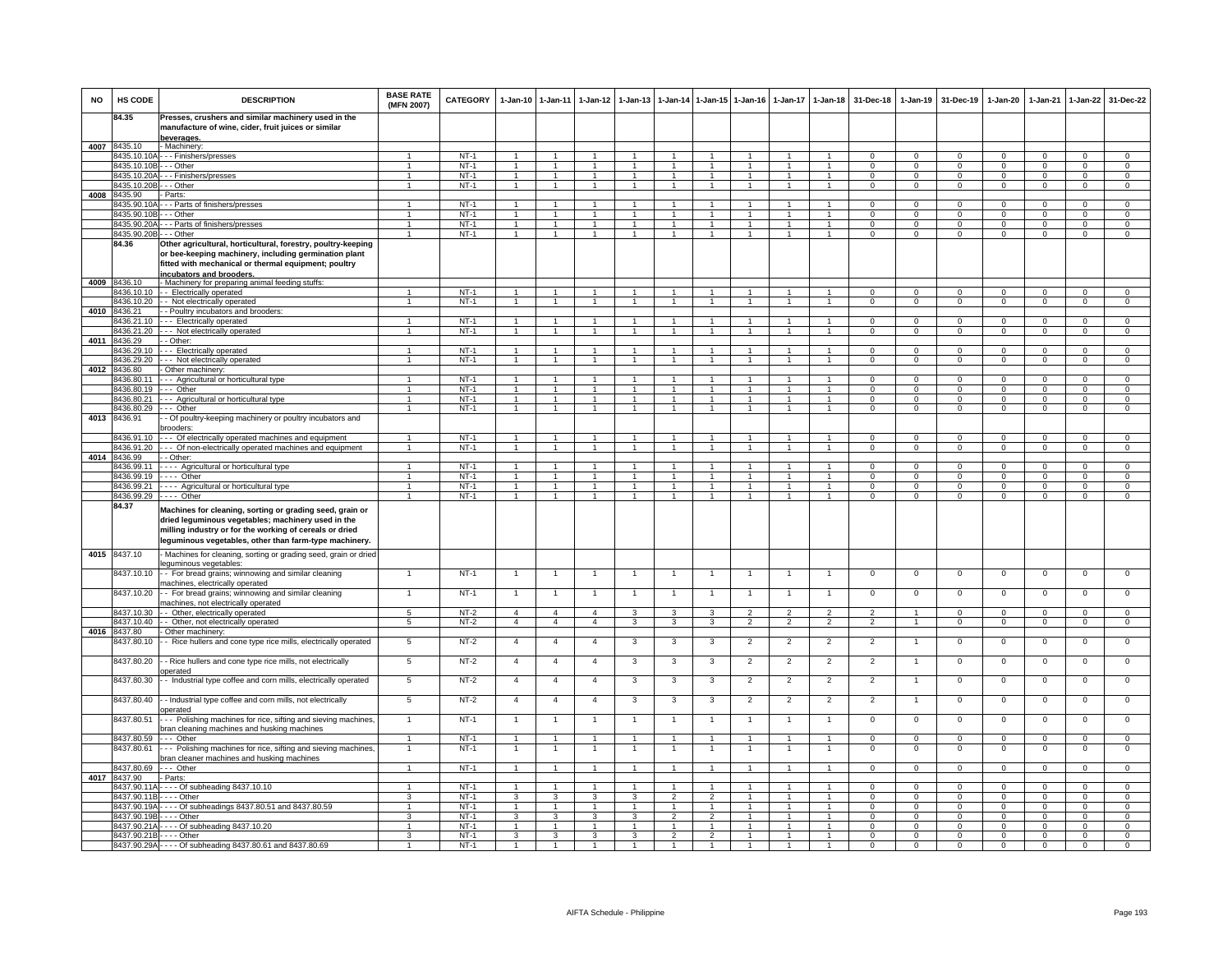| <b>NO</b> | <b>HS CODE</b>             | <b>DESCRIPTION</b>                                                                                                                                                                                                                         | <b>BASE RATE</b><br>(MFN 2007)       | CATEGORY         | 1-Jan-10                         | $1 - Jan-11$                     | $1-Jan-12$                           | $1-Jan-13$                   |                                  | 1-Jan-14 1-Jan-15              | $1-Jan-16$                       | $1-Jan-17$           | $1-Jan-18$                     | 31-Dec-18                | 1-Jan-19                    | 31-Dec-19              | $1-Jan-20$                    | $1-Jan-21$               | 1-Jan-22                      | 31-Dec-22                    |
|-----------|----------------------------|--------------------------------------------------------------------------------------------------------------------------------------------------------------------------------------------------------------------------------------------|--------------------------------------|------------------|----------------------------------|----------------------------------|--------------------------------------|------------------------------|----------------------------------|--------------------------------|----------------------------------|----------------------|--------------------------------|--------------------------|-----------------------------|------------------------|-------------------------------|--------------------------|-------------------------------|------------------------------|
|           | 8437.90.29B - - - - Other  |                                                                                                                                                                                                                                            | 3                                    | NT-1             | 3                                | 3                                | 3                                    | 3                            | $\overline{2}$                   | 2                              | $\overline{1}$                   | $\mathbf{1}$         | $\overline{1}$                 | $\Omega$                 | $\mathbf{0}$                | $^{\circ}$             | $\mathbf{0}$                  | $\mathbf{0}$             | $^{\circ}$                    | $\mathbf{0}$                 |
|           | 84.38                      | Machinery, not specified or included elsewhere in this<br>Chapter, for the industrial preparation or manufacture of<br>food or drink, other than machinery for the extraction or<br>preparation of animal or fixed vegetable fats or oils. |                                      |                  |                                  |                                  |                                      |                              |                                  |                                |                                  |                      |                                |                          |                             |                        |                               |                          |                               |                              |
| 4018      | 8438.10                    | - Bakery machinery and machinery for the manufacture of<br>macaroni, spaghetti or similar products:                                                                                                                                        |                                      |                  |                                  |                                  |                                      |                              |                                  |                                |                                  |                      |                                |                          |                             |                        |                               |                          |                               |                              |
|           | 8438.10.10                 | - - Electrically operated                                                                                                                                                                                                                  | 1                                    | $NT-1$           |                                  | $\mathbf{1}$                     |                                      |                              |                                  |                                |                                  |                      |                                | $\Omega$                 | $\mathsf 0$                 | $\Omega$               | $\Omega$                      | $\mathbf 0$              | $\mathbf 0$                   | $\mathbf{0}$                 |
|           | 8438.10.20                 | - - Not electrically operated                                                                                                                                                                                                              |                                      | $NT-1$           | $\blacktriangleleft$             | $\overline{1}$                   | $\overline{1}$                       | $\mathbf{1}$                 | $\overline{1}$                   | $\overline{1}$                 | $\overline{1}$                   | $\mathbf{1}$         | $\overline{1}$                 | $\Omega$                 | $\overline{0}$              | $\Omega$               | $\Omega$                      | $\overline{0}$           | $\overline{0}$                | $\overline{0}$               |
| 4019      | 8438.20                    | Machinery for the manufacture of confectionery, cocoa or<br>chocolate:                                                                                                                                                                     |                                      |                  |                                  |                                  |                                      |                              |                                  |                                |                                  |                      |                                |                          |                             |                        |                               |                          |                               |                              |
|           | 3438.20.10                 | - Electrically operated                                                                                                                                                                                                                    | 1                                    | $NT-1$           | $\overline{1}$                   | $\mathbf{1}$                     | $\overline{1}$                       | $\mathbf{1}$                 | $\overline{1}$                   | $\mathbf{1}$                   | $\overline{1}$                   | $\mathbf{1}$         | $\overline{1}$                 | $\Omega$                 | $\Omega$                    | $\Omega$               | $\Omega$                      | $\Omega$                 | $\Omega$                      | $\Omega$                     |
|           | 8438.20.20                 | - Not electrically operated                                                                                                                                                                                                                | $\mathbf{1}$                         | $NT-1$           | $\mathbf{1}$                     | $\mathbf{1}$                     | $\mathbf{1}$                         |                              | $\mathbf{1}$                     | $\mathbf{1}$                   | $\mathbf{1}$                     | $\mathbf{1}$         | $\overline{1}$                 | $\mathbf 0$              | $\mathbf{O}$                | $\mathbf 0$            | $\mathbf 0$                   | $\mathbf 0$              | $\mathbf 0$                   | $\mathbf 0$                  |
| 4020      | 8438.30<br>8438.30.10      | Machinery for sugar manufacture:<br>- Electrically operated                                                                                                                                                                                | $\mathbf{1}$                         | $NT-1$           | $\overline{1}$                   | $\overline{1}$                   | $\blacktriangleleft$                 | $\mathbf{1}$                 | $\overline{1}$                   | $\blacktriangleleft$           | $\mathbf{1}$                     |                      | $\overline{1}$                 | 0                        | $\mathsf 0$                 | $\mathbf 0$            | $^{\circ}$                    | $\mathbf 0$              | 0                             | $\mathbf 0$                  |
|           | 8438.30.20                 | - - Not electrically operated                                                                                                                                                                                                              | $\overline{1}$                       | $NT-1$           | $\overline{1}$                   | $\overline{1}$                   |                                      | $\overline{1}$               | $\overline{1}$                   | $\blacktriangleleft$           | $\overline{1}$                   | $\mathbf{1}$         | $\overline{1}$                 | $\overline{0}$           | $\overline{0}$              | $\overline{0}$         | $\overline{0}$                | $\overline{0}$           | $\overline{0}$                | $\overline{0}$               |
| 4021      | 8438.40                    | - Brewery machinery                                                                                                                                                                                                                        |                                      |                  |                                  |                                  |                                      |                              |                                  |                                |                                  |                      |                                |                          |                             |                        |                               |                          |                               |                              |
|           | 8438.40.10                 | - Electrically operated                                                                                                                                                                                                                    | 1                                    | $NT-1$           | $\overline{1}$                   |                                  |                                      |                              |                                  |                                |                                  |                      |                                | $\Omega$                 | $\mathbf 0$                 | $\Omega$               | $\Omega$                      | $\Omega$                 | $\Omega$                      | $\mathbf{0}$                 |
|           | 8438.40.20<br>4022 8438.50 | - - Not electrically operated<br>- Machinery for the preparation of meat or poultry:                                                                                                                                                       | $\mathbf{1}$                         | $NT-1$           | $\overline{1}$                   | $\overline{1}$                   |                                      |                              | $\overline{1}$                   | $\overline{1}$                 |                                  |                      | $\mathbf{1}$                   | 0                        | $\mathsf{O}$                | $^{\circ}$             | $^{\circ}$                    | $\mathbf 0$              | $^{\circ}$                    | $\mathbf{0}$                 |
|           | 8438.50.10                 | - Electrically operated                                                                                                                                                                                                                    | $\overline{1}$                       | $NT-1$           | $\overline{1}$                   | $\overline{1}$                   | $\blacktriangleleft$                 | $\mathbf{1}$                 | $\overline{1}$                   | $\overline{1}$                 | $\overline{1}$                   | 1                    | $\overline{1}$                 | $\mathbf{0}$             | $^{\circ}$                  | $\mathbf 0$            | 0                             | $^{\circ}$               | $^{\circ}$                    | $\mathbf{0}$                 |
|           | 8438.50.20                 | - Not electrically operated                                                                                                                                                                                                                | $\mathbf{1}$                         | $NT-1$           | $\mathbf{1}$                     | $\mathbf{1}$                     | $\mathbf{1}$                         | $\overline{1}$               | $\overline{1}$                   | $\mathbf{1}$                   | $\overline{1}$                   | $\overline{1}$       | $\overline{1}$                 | $\overline{0}$           | $\overline{0}$              | $\mathbf 0$            | $\overline{0}$                | $\overline{0}$           | $\overline{0}$                | $\overline{0}$               |
| 4023      | 3438.60                    | Machinery for the preparation of fruits, nuts or vegetables:                                                                                                                                                                               |                                      |                  |                                  |                                  |                                      |                              |                                  |                                |                                  |                      |                                |                          |                             |                        |                               |                          |                               |                              |
|           | 3438.60.10                 | - Electrically operated                                                                                                                                                                                                                    | $\overline{1}$                       | NT-1             | $\mathbf{1}$<br>$\overline{1}$   | $\mathbf{1}$<br>$\overline{1}$   | $\overline{1}$                       | $\overline{1}$               | $\overline{1}$                   | $\blacktriangleleft$           | $\overline{1}$                   | $\mathbf{1}$         | $\overline{1}$                 | $\mathbf 0$              | $^{\circ}$                  | $\Omega$<br>$\Omega$   | $\mathbf 0$                   | 0                        | 0                             | 0                            |
| 4024      | 8438.60.20<br>8438.80      | - Not electrically operated<br>Other machinery:                                                                                                                                                                                            |                                      | $NT-1$           |                                  |                                  |                                      |                              |                                  |                                |                                  |                      |                                | $\mathsf 0$              | $\mathbf 0$                 |                        | $\mathbf 0$                   | $\mathbf 0$              | $\mathbf 0$                   | $\mathbf 0$                  |
|           | 8438.80.11                 | --- Electrically operated                                                                                                                                                                                                                  | 3                                    | $NT-1$           | $\overline{\mathbf{3}}$          | 3                                | 3                                    | 3                            | $\overline{2}$                   | $\overline{2}$                 | $\overline{1}$                   | $\overline{1}$       | $\overline{1}$                 | $\Omega$                 | $\overline{0}$              | $\overline{0}$         | $\overline{0}$                | $\overline{0}$           | $\overline{0}$                | $\overline{0}$               |
|           | 8438.80.12                 | ---- Not electrically operated                                                                                                                                                                                                             | 3                                    | $NT-1$           | $\overline{3}$                   | 3                                | 3                                    | 3                            | $\overline{2}$                   | $\overline{2}$                 |                                  |                      | $\overline{1}$                 | $\overline{0}$           | $\overline{0}$              | $\overline{0}$         | $\overline{0}$                | $\overline{0}$           | $\overline{0}$                | $\overline{0}$               |
|           |                            | 8438.80.91A - - - - Machinery for the preparation of fish, crustaceans and                                                                                                                                                                 | $\mathbf{1}$                         | $NT-1$           | $\overline{1}$                   | $\overline{1}$                   | $\mathbf{1}$                         | $\overline{1}$               | $\overline{1}$                   | $\mathbf{1}$                   | $\overline{1}$                   | $\mathbf{1}$         | $\overline{1}$                 | 0                        | $\mathsf 0$                 | $\mathbf 0$            | $\mathsf 0$                   | $\mathbf 0$              | $\mathsf 0$                   | $\mathbf 0$                  |
|           | 8438.80.91B - - - - Other  | mollusks                                                                                                                                                                                                                                   | 3                                    | NT-1             | 3                                | 3                                | 3                                    | 3                            | $\overline{2}$                   | $\overline{2}$                 | -1                               | -1                   | $\overline{1}$                 | $\mathbf 0$              | $^{\circ}$                  | $^{\circ}$             | 0                             | $^{\circ}$               | 0                             | $\mathbf{0}$                 |
|           |                            | 8438.80.92A - - - - Machinery for the preparation of fish, crustaceans and                                                                                                                                                                 | $\mathbf{1}$                         | $NT-1$           | $\overline{1}$                   | $\overline{1}$                   | $\mathbf{1}$                         | $\overline{1}$               | $\overline{1}$                   | $\overline{1}$                 | $\overline{1}$                   | $\mathbf{1}$         | $\overline{1}$                 | $\mathbf 0$              | $\mathsf 0$                 | $\mathsf 0$            | $\mathsf 0$                   | $\mathbf{0}$             | $\mathsf 0$                   | $\mathsf 0$                  |
|           |                            | nollusks                                                                                                                                                                                                                                   |                                      |                  |                                  |                                  |                                      |                              |                                  |                                |                                  |                      |                                |                          |                             |                        |                               |                          |                               |                              |
|           | 8438.80.92<br>8438.90      | $--$ Other<br>- Parts:                                                                                                                                                                                                                     | 3                                    | $NT-1$           | 3                                | 3                                | 3                                    | 3                            | $\overline{2}$                   | $\overline{2}$                 |                                  | 1                    | $\mathbf{1}$                   | 0                        | $\mathbf 0$                 | $\mathbf 0$            | $\mathbf 0$                   | $\mathbf 0$              | $\mathbf 0$                   | $\mathbf{0}$                 |
| 4025      | 8438.90.11                 | --- Of goods of subheading 8438.30.10                                                                                                                                                                                                      | $\mathbf{1}$                         | $NT-1$           | $\overline{1}$                   | $\overline{1}$                   |                                      |                              | $\overline{1}$                   | $\overline{1}$                 |                                  |                      | $\mathbf{1}$                   | $\Omega$                 | $\Omega$                    | $\Omega$               | $^{\circ}$                    | $\Omega$                 | $\Omega$                      | $\Omega$                     |
|           | 8438.90.12                 | --- Of coffee pulpers                                                                                                                                                                                                                      | $\blacktriangleleft$                 | $NT-1$           | $\overline{1}$                   | $\overline{1}$                   | $\blacktriangleleft$                 | $\mathbf{1}$                 | $\overline{1}$                   | $\blacktriangleleft$           | $\overline{1}$                   | $\blacktriangleleft$ | $\overline{1}$                 | $\Omega$                 | $\Omega$                    | $\Omega$               | $\Omega$                      | $\Omega$                 | $\Omega$                      | $\overline{0}$               |
|           | 8438.90.19                 | Other                                                                                                                                                                                                                                      | $\mathbf{1}$                         | <b>NT-1</b>      | $\overline{1}$                   | $\mathbf{1}$                     |                                      |                              |                                  | $\blacktriangleleft$           |                                  |                      | $\mathbf{1}$                   | $\mathbf 0$              | $\mathbf 0$                 | $\mathbf 0$            | $\mathsf 0$                   | $\mathbf 0$              | $\mathbf 0$                   | $\mathbf{0}$                 |
|           | 8438.90.21                 | --- Of goods of subheading 8438.30.20                                                                                                                                                                                                      | $\mathbf{1}$<br>$\blacktriangleleft$ | $NT-1$           | $\overline{1}$<br>$\overline{1}$ | $\overline{1}$<br>$\overline{1}$ | $\mathbf{1}$<br>$\blacktriangleleft$ | $\blacktriangleleft$         | $\overline{1}$<br>$\overline{1}$ | $\mathbf{1}$<br>$\overline{1}$ | $\overline{1}$                   | $\blacktriangleleft$ | $\mathbf{1}$<br>$\overline{1}$ | $\Omega$                 | $\mathbf{O}$                | $\Omega$               | $\mathbf 0$                   | $\Omega$                 | $\mathbf 0$                   | $\overline{0}$               |
|           | 8438.90.22<br>8438.90.29   | - - Of coffee pulpers<br>--- Other                                                                                                                                                                                                         | $\overline{1}$                       | $NT-1$<br>$NT-1$ | $\overline{1}$                   | $\overline{1}$                   | $\mathbf{1}$                         | $\mathbf{1}$                 | $\overline{1}$                   | $\mathbf{1}$                   | $\overline{1}$                   | $\mathbf{1}$         | $\overline{1}$                 | $\Omega$<br>$\mathbf{0}$ | $\mathsf 0$<br>$\mathbf{0}$ | $\Omega$<br>$^{\circ}$ | $\Omega$<br>$\mathbf 0$       | $\Omega$<br>$^{\circ}$   | $\mathbf 0$<br>$\mathbf{0}$   | $\mathbf{0}$<br>$\mathbf{0}$ |
|           | 84.39                      | Machinery for making pulp of fibrous cellulosic material<br>or for making or finishing paper or paperboard.                                                                                                                                |                                      |                  |                                  |                                  |                                      |                              |                                  |                                |                                  |                      |                                |                          |                             |                        |                               |                          |                               |                              |
| 4026      | 8439.10                    | Machinery for making pulp of fibrous cellulosic material                                                                                                                                                                                   |                                      |                  |                                  |                                  |                                      |                              |                                  |                                |                                  |                      |                                |                          |                             |                        |                               |                          |                               |                              |
| 4027      | 8439.10.00<br>8439.20      | Machinery for making pulp of fibrous cellulosic material<br>- Machinery for making paper or paperboard                                                                                                                                     | $\overline{1}$                       | $NT-1$           | $\overline{1}$                   | $\overline{1}$                   | $\overline{1}$                       | $\mathbf{1}$                 | $\overline{1}$                   | $\blacktriangleleft$           | $\overline{1}$                   | $\mathbf{1}$         | $\overline{1}$                 | $\mathbf 0$              | $\mathbf 0$                 | $\mathbf{0}$           | $\mathbf 0$                   | $\circ$                  | $\mathbf 0$                   | $\mathbf{0}$                 |
|           | 3439.20.00                 | Machinery for making paper or paperboard                                                                                                                                                                                                   | $\mathbf{1}$                         | $NT-1$           | $\overline{1}$                   | $\overline{1}$                   |                                      | $\overline{1}$               | $\overline{1}$                   | $\blacktriangleleft$           | $\overline{1}$                   |                      | $\overline{1}$                 | $\Omega$                 | $\overline{0}$              | $\Omega$               | $\Omega$                      | $\overline{0}$           | $\Omega$                      | $\Omega$                     |
| 4028      | 8439.30                    | Machinery for finishing paper or paperboard                                                                                                                                                                                                | $\overline{1}$                       |                  | $\overline{1}$                   | $\overline{1}$                   | $\blacktriangleleft$                 | $\blacktriangleleft$         | $\overline{1}$                   | $\overline{1}$                 | $\overline{1}$                   | $\blacktriangleleft$ | $\overline{1}$                 |                          |                             |                        |                               |                          |                               |                              |
| 4029      | 8439.30.00<br>8439.91      | Machinery for finishing paper or paperboard<br>- Of machinery for making pulp of fibrous cellulosic material:                                                                                                                              |                                      | $NT-1$           |                                  |                                  |                                      |                              |                                  |                                |                                  |                      |                                | $\mathbf{0}$             | $\mathbf{0}$                | $\mathbf 0$            | $\mathbf 0$                   | $\mathbf{0}$             | $\mathbf{0}$                  | $\mathbf{0}$                 |
|           | 3439.91.10                 |                                                                                                                                                                                                                                            |                                      | $NT-1$           | $\overline{1}$                   |                                  |                                      |                              |                                  |                                |                                  |                      | $\overline{1}$                 | $\Omega$                 | $\Omega$                    | $\Omega$               |                               | $\Omega$                 |                               | $\Omega$                     |
|           | 3439.91.20                 | - - - Of electrically operated machines<br>--- Of non-electrically operated machines                                                                                                                                                       | 1<br>$\mathbf{1}$                    | $NT-1$           | $\mathbf{1}$                     | $\mathbf{1}$<br>$\overline{1}$   | $\mathbf{1}$                         | $\mathbf{1}$<br>$\mathbf{1}$ | $\overline{1}$<br>$\overline{1}$ | $\mathbf{1}$<br>$\mathbf{1}$   | $\overline{1}$<br>$\overline{1}$ | 1<br>$\mathbf{1}$    | $\overline{1}$                 | $\overline{0}$           | $\overline{0}$              | $\overline{0}$         | $\mathbf 0$<br>$\overline{0}$ | $\overline{0}$           | $\mathbf 0$<br>$\overline{0}$ | $\overline{0}$               |
| 4030      | 8439.99                    | - Other:                                                                                                                                                                                                                                   |                                      |                  |                                  |                                  |                                      |                              |                                  |                                |                                  |                      |                                |                          |                             |                        |                               |                          |                               |                              |
|           | 8439.99.10                 | --- Of electrically operated machines                                                                                                                                                                                                      | $\blacktriangleleft$                 | $NT-1$           | $\overline{1}$                   | $\blacktriangleleft$             | $\blacktriangleleft$                 | $\blacktriangleleft$         | $\overline{1}$                   | $\blacktriangleleft$           | $\overline{1}$                   | $\mathbf{1}$         | $\overline{1}$                 | $\Omega$                 | $\Omega$                    | $\Omega$               | $\mathbf 0$                   | $\Omega$                 | $\Omega$                      | $\Omega$                     |
|           | 8439.99.20<br>84.40        | -- Of non-electrically operated machines<br>Book-binding machinery, including book-sewing<br><u>machines</u>                                                                                                                               | $\blacktriangleleft$                 | $NT-1$           | $\overline{1}$                   | $\overline{1}$                   | $\blacktriangleleft$                 | $\overline{1}$               | $\overline{1}$                   | $\blacktriangleleft$           | $\overline{1}$                   | $\mathbf{1}$         | $\overline{1}$                 | $\Omega$                 | $\mathsf 0$                 | $\mathbf{0}$           | $\mathsf 0$                   | $\mathbf{0}$             | $\mathsf 0$                   | $\mathbf 0$                  |
| 4031      | 8440.10                    | - Machinery:                                                                                                                                                                                                                               |                                      |                  |                                  |                                  |                                      |                              |                                  |                                |                                  |                      |                                |                          |                             |                        |                               |                          |                               |                              |
|           | 8440.10.10<br>8440.10.20   | - - Electrically operated                                                                                                                                                                                                                  | $\blacktriangleleft$                 | $NT-1$<br>$NT-1$ | $\overline{1}$<br>$\overline{1}$ | $\overline{1}$<br>$\overline{1}$ | $\overline{1}$                       | $\overline{1}$               | $\overline{1}$                   | $\overline{1}$<br>$\mathbf{1}$ | $\overline{1}$                   | $\overline{1}$       | $\mathbf{1}$<br>$\overline{1}$ | $\Omega$<br>$^{\circ}$   | $\Omega$<br>$\overline{0}$  | $\Omega$<br>$^{\circ}$ | $\Omega$                      | $\Omega$<br>$\mathbf{0}$ | $\mathbf 0$<br>$^{\circ}$     | $\Omega$<br>$\mathbf{0}$     |
| 4032      | 8440.90                    | - - Not electrically operated:<br>- Parts:                                                                                                                                                                                                 |                                      |                  |                                  |                                  |                                      |                              |                                  |                                |                                  |                      |                                |                          |                             |                        | $\mathbf{0}$                  |                          |                               |                              |
|           | 3440.90.10                 | - Of electrically operated machines                                                                                                                                                                                                        | 1                                    | $NT-1$           | -1                               | $\mathbf{1}$                     | 1                                    | 1                            | -1                               | 1                              | -1                               | 1                    | $\mathbf{1}$                   | $\mathbf{0}$             | $\mathbf{O}$                | $^{\circ}$             | $^{\circ}$                    | $\mathbf 0$              | $\mathbf 0$                   | $\mathbf{0}$                 |
|           | 8440.90.20                 | - - Of non-electrically operated machines                                                                                                                                                                                                  | $\mathbf{1}$                         | $NT-1$           | $\mathbf{1}$                     | 1                                | $\mathbf{1}$                         |                              | 1                                |                                | $\mathbf{1}$                     | 1                    | $\mathbf{1}$                   | $\mathbf 0$              | $\mathsf 0$                 | $\Omega$               | $^{\circ}$                    | $\mathbf 0$              | 0                             | $\mathbf 0$                  |
| 4033      | 84.41<br>8441.10           | Other machinery for making up paper pulp, paper or<br>paperboard, including cutting machines of all kinds.<br>- Cutting machines:                                                                                                          |                                      |                  |                                  |                                  |                                      |                              |                                  |                                |                                  |                      |                                |                          |                             |                        |                               |                          |                               |                              |
|           | 8441.10.10                 | - - Electrically operated                                                                                                                                                                                                                  | 1                                    | $NT-1$           |                                  | $\overline{1}$                   |                                      |                              |                                  | $\overline{1}$                 |                                  |                      | $\mathbf{1}$                   | $\Omega$                 | $\mathsf 0$                 | $\Omega$               | $\Omega$                      | $\mathbf 0$              | 0                             | $\mathbf{0}$                 |
|           | 8441.10.20                 | - - Not electrically operated                                                                                                                                                                                                              | $\mathbf{1}$                         | $NT-1$           | $\overline{1}$                   | $\overline{1}$                   | $\mathbf{1}$                         | $\overline{1}$               | $\overline{1}$                   | $\mathbf{1}$                   | $\overline{1}$                   | $\mathbf{1}$         | $\overline{1}$                 | $\Omega$                 | $\mathbf{O}$                | $\Omega$               | $\Omega$                      | $\Omega$                 | $\Omega$                      | $\overline{0}$               |
| 4034      | 8441.20<br>8441.20.10      | - Machines for making bags, sacks or envelopes:<br>-- Electrically operated:                                                                                                                                                               | $\overline{1}$                       | $NT-1$           | -1                               | $\overline{1}$                   | 1                                    | $\mathbf{1}$                 | $\overline{1}$                   | $\mathbf{1}$                   | -1                               | 1                    | $\overline{1}$                 | $^{\circ}$               | $^{\circ}$                  | $^{\circ}$             | $\mathbf 0$                   | $\mathbf{0}$             | $\mathbf{0}$                  | $^{\circ}$                   |
|           | 8441.20.20                 | - Not electrically operated:                                                                                                                                                                                                               | $\mathbf{1}$                         | $NT-1$           | $\overline{1}$                   | $\overline{1}$                   | $\overline{1}$                       | $\mathbf{1}$                 | $\overline{1}$                   | $\overline{1}$                 | $\overline{1}$                   | $\mathbf{1}$         | $\overline{1}$                 | $\Omega$                 | $\Omega$                    | $\Omega$               | $\Omega$                      | $\overline{0}$           | $\Omega$                      | $\overline{0}$               |
| 4035      | 8441.30                    | Machines for making cartons, boxes, cases, tubes, drums or                                                                                                                                                                                 |                                      |                  |                                  |                                  |                                      |                              |                                  |                                |                                  |                      |                                |                          |                             |                        |                               |                          |                               |                              |
|           |                            | similar containers, other than by moulding:                                                                                                                                                                                                |                                      |                  |                                  |                                  |                                      |                              |                                  |                                |                                  |                      |                                |                          |                             |                        |                               |                          |                               |                              |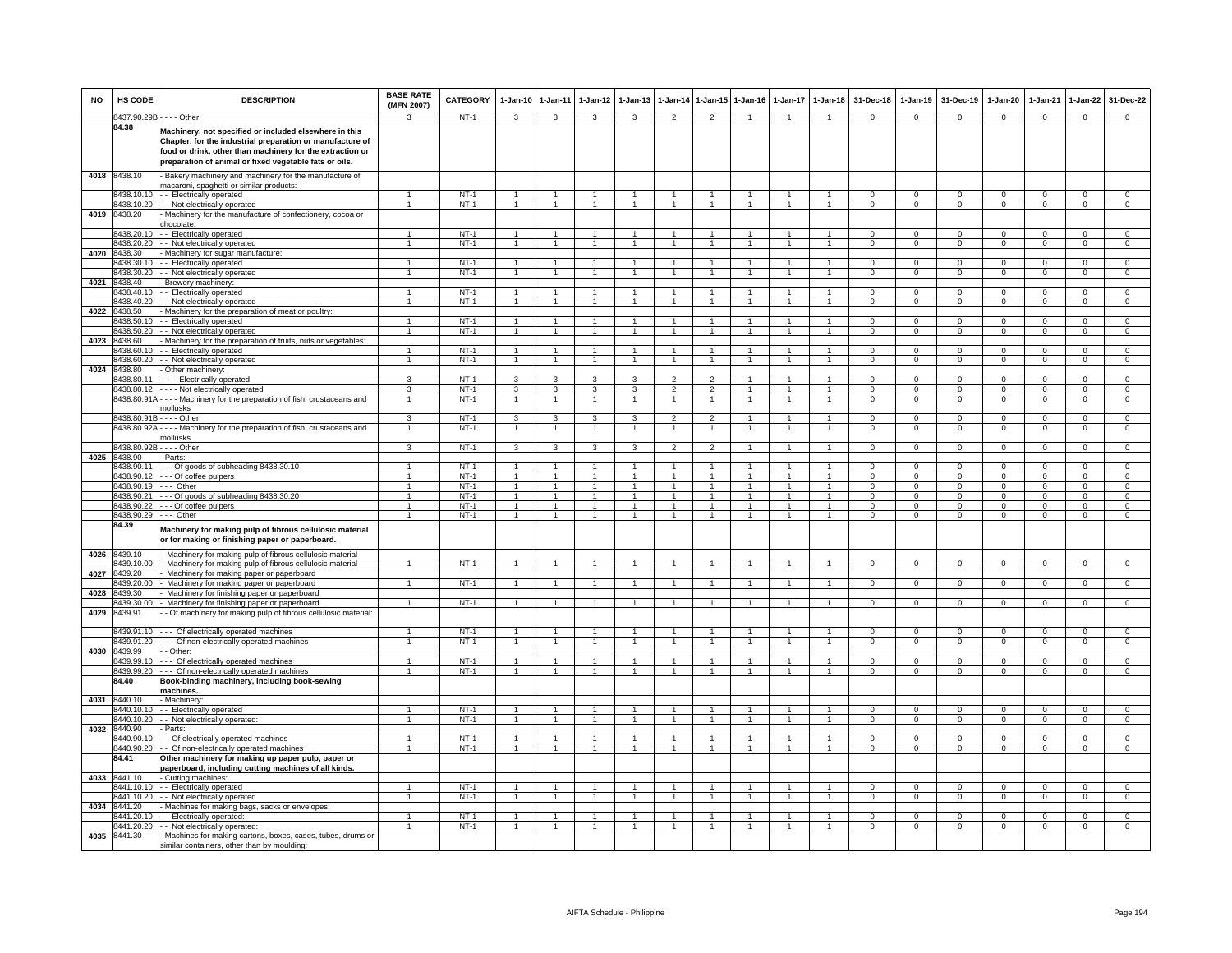| <b>NO</b> | HS CODE                    | <b>DESCRIPTION</b>                                                                                                                                                                                                                                                                                                                                         | <b>BASE RATE</b><br>(MFN 2007)       | <b>CATEGORY</b>  | 1-Jan-10                         | $1 - Jan-11$                           | $1 - Jan-12$                     | $1 - Jan-13$               | 1-Jan-14                         |                                        | 1-Jan-15 1-Jan-16              |                                | 1-Jan-17 1-Jan-18            | 31-Dec-18                     | 1-Jan-19                       | 31-Dec-19               | 1-Jan-20                       | 1-Jan-21                      | 1-Jan-22                      | 31-Dec-22                        |
|-----------|----------------------------|------------------------------------------------------------------------------------------------------------------------------------------------------------------------------------------------------------------------------------------------------------------------------------------------------------------------------------------------------------|--------------------------------------|------------------|----------------------------------|----------------------------------------|----------------------------------|----------------------------|----------------------------------|----------------------------------------|--------------------------------|--------------------------------|------------------------------|-------------------------------|--------------------------------|-------------------------|--------------------------------|-------------------------------|-------------------------------|----------------------------------|
|           | 8441.30.10                 | - - Electrically operated                                                                                                                                                                                                                                                                                                                                  | 1                                    | $NT-1$           | $\overline{1}$                   | $\mathbf{1}$                           | $\mathbf{1}$                     | $\mathbf{1}$               | $\overline{1}$                   | $\overline{1}$                         | $\overline{1}$                 | $\mathbf{1}$                   | $\mathbf{1}$                 | $\Omega$                      | $\Omega$                       | $\Omega$                | $\Omega$                       | $\Omega$                      | $\mathbf 0$                   | $\overline{0}$                   |
| 4036      | 3441.30.20<br>8441.40      | - - Not electrically operated<br>Machines for moulding articles in paper pulp, paper or                                                                                                                                                                                                                                                                    |                                      | $NT-1$           | $\mathbf{1}$                     | $\overline{1}$                         | $\blacktriangleleft$             | $\overline{1}$             | $\blacktriangleleft$             | $\overline{1}$                         | $\overline{1}$                 | $\mathbf{1}$                   | $\mathbf{1}$                 | $\overline{0}$                | $\Omega$                       | $\Omega$                | $\Omega$                       | $\overline{0}$                | $\overline{0}$                | $\overline{0}$                   |
|           |                            | paperboard:                                                                                                                                                                                                                                                                                                                                                |                                      |                  |                                  |                                        |                                  |                            |                                  |                                        |                                |                                |                              |                               |                                |                         |                                |                               |                               |                                  |
|           | 8441.40.10                 | - Electrically operated                                                                                                                                                                                                                                                                                                                                    | $\blacktriangleleft$                 | $NT-1$           | $\overline{1}$                   | $\overline{1}$                         | $\overline{1}$                   | $\overline{1}$             | $\overline{1}$                   | $\overline{1}$                         | $\overline{1}$                 | $\overline{1}$                 | $\blacktriangleleft$         | $\Omega$                      | $\Omega$                       | $\Omega$                | $\Omega$                       | $\Omega$                      | $\Omega$                      | $\Omega$                         |
|           | 8441.40.20<br>8441.80      | - Not electrically operated                                                                                                                                                                                                                                                                                                                                |                                      | $NT-1$           | $\overline{1}$                   | $\overline{1}$                         | $\overline{1}$                   | $\mathbf{1}$               | $\overline{1}$                   | $\overline{1}$                         | $\mathbf{1}$                   | $\mathbf{1}$                   | $\overline{1}$               | $\Omega$                      | $\overline{0}$                 | $\overline{0}$          | $\overline{0}$                 | $\overline{0}$                | $\overline{0}$                | $\overline{0}$                   |
| 4037      | 8441.80.10                 | - Other machinery:<br>- Electrically operated                                                                                                                                                                                                                                                                                                              | $\overline{1}$                       | $NT-1$           | $\overline{1}$                   | $\overline{1}$                         | $\overline{1}$                   | $\mathbf{1}$               | $\overline{1}$                   | $\mathbf{1}$                           | $\overline{1}$                 | $\overline{1}$                 | $\mathbf{1}$                 | $\Omega$                      | $\mathbf{0}$                   | $\Omega$                | $\Omega$                       | $\Omega$                      | $\Omega$                      | $\mathbf{0}$                     |
|           | 8441.80.20                 | - - Not electrically operated                                                                                                                                                                                                                                                                                                                              | 1                                    | NT-1             | $\overline{1}$                   | $\overline{1}$                         | $\overline{1}$                   | $\overline{1}$             | $\overline{1}$                   | $\mathbf{1}$                           | 1                              | $\mathbf{1}$                   | 1                            | $\mathbf{0}$                  | $\mathbf{0}$                   | $\mathbf{0}$            | $\mathbf{0}$                   | $\mathbf{0}$                  | $\mathbf{0}$                  | $\mathbf{0}$                     |
|           | 4038 8441.90               | - Parts:                                                                                                                                                                                                                                                                                                                                                   |                                      |                  |                                  |                                        |                                  |                            |                                  |                                        |                                |                                |                              |                               |                                |                         |                                |                               |                               |                                  |
|           | 8441.90.10<br>8441.90.20   | - Of electrically operated machines<br>- Of non-electrically operated machines                                                                                                                                                                                                                                                                             | $\mathbf{1}$<br>$\mathbf{1}$         | $NT-1$<br>$NT-1$ | $\overline{1}$<br>1              | $\mathbf{1}$<br>1                      | 1<br>$\mathbf{1}$                | 1<br>$\mathbf{1}$          | $\mathbf{1}$<br>1                | 1<br>$\mathbf{1}$                      | $\overline{1}$<br>$\mathbf{1}$ | $\mathbf{1}$<br>$\mathbf{1}$   | $\mathbf{1}$<br>$\mathbf{1}$ | $\overline{0}$<br>$\mathbf 0$ | $\overline{0}$<br>$\mathbf 0$  | $\Omega$<br>$\mathbf 0$ | $\overline{0}$<br>$\mathbf{0}$ | $\overline{0}$<br>$\mathbf 0$ | $\overline{0}$<br>$\mathbf 0$ | $\overline{0}$<br>$\overline{0}$ |
|           | 84.42                      | Machinery, apparatus and equipment (other than the<br>machine-tools of headings 84.56 to 84.65) for preparing or<br>making plates, cylinders or other printing components;<br>plates, cylinders and other printing components; plates,<br>cylinders and lithographic stones, prepared for printing<br>purposes (for example, planed, grained or polished). |                                      |                  |                                  |                                        |                                  |                            |                                  |                                        |                                |                                |                              |                               |                                |                         |                                |                               |                               |                                  |
| 4039      | 8442.30<br>3442.30.10      | - Other machinery, apparatus and equipment:                                                                                                                                                                                                                                                                                                                | $\overline{1}$                       | $NT-1$           |                                  | $\overline{1}$                         |                                  | $\mathbf{1}$               | $\blacktriangleleft$             |                                        | $\overline{1}$                 |                                | $\mathbf{1}$                 | $\Omega$                      | $\overline{0}$                 | $\Omega$                | $\overline{0}$                 | $\overline{0}$                | $\overline{0}$                | $\overline{0}$                   |
|           | 8442.30.20                 | - Electrically operated<br>- - Not electrically operated                                                                                                                                                                                                                                                                                                   | $\mathbf{1}$                         | $NT-1$           | $\mathbf{1}$<br>-1               | $\mathbf{1}$                           | $\mathbf{1}$<br>$\mathbf{1}$     | $\mathbf{1}$               | 1                                | $\overline{1}$<br>$\blacktriangleleft$ | $\mathbf{1}$                   | $\mathbf{1}$<br>$\mathbf{1}$   | $\mathbf{1}$                 | $\mathbf 0$                   | $\mathbf 0$                    | $^{\circ}$              | $\mathbf{0}$                   | $\mathbf 0$                   | $\mathbf 0$                   | $\mathbf{O}$                     |
| 4040      | 8442.40                    | Parts of the foregoing machinery, apparatus or equipment:                                                                                                                                                                                                                                                                                                  |                                      |                  |                                  |                                        |                                  |                            |                                  |                                        |                                |                                |                              |                               |                                |                         |                                |                               |                               |                                  |
|           | 8442.40.10                 | - Of electrically operated machines, apparatus or equipment                                                                                                                                                                                                                                                                                                | $\mathbf{1}$                         | $NT-1$           | $\overline{1}$                   | $\overline{1}$                         | $\overline{1}$                   | $\overline{1}$             | $\overline{1}$                   | $\overline{1}$                         | $\overline{1}$                 | $\overline{1}$                 | $\overline{1}$               | $\mathbf 0$                   | $\mathbf 0$                    | $\Omega$                | $\mathbf 0$                    | $\mathbf 0$                   | $\overline{0}$                | $\overline{0}$                   |
|           | 8442.40.20                 | - Of non-electrically operated machines, apparatus or<br>equipment                                                                                                                                                                                                                                                                                         | $\mathbf{1}$                         | $NT-1$           | $\overline{1}$                   | $\overline{1}$                         | $\overline{1}$                   | $\overline{1}$             | $\overline{1}$                   | $\overline{1}$                         | $\overline{1}$                 | $\overline{1}$                 | $\overline{1}$               | $\mathbf 0$                   | $\mathsf 0$                    | $\mathbf 0$             | $\mathsf 0$                    | $\mathbf 0$                   | $\mathbf 0$                   | $\mathbf{O}$                     |
| 4041      | 8442.50                    | Printing type, blocks, plates, cylinders and other printing<br>components; blocks, plates, cylinders and lithographic stones<br>prepared for printing purposes (for example, planed, grained<br>or polished):                                                                                                                                              |                                      |                  |                                  |                                        |                                  |                            |                                  |                                        |                                |                                |                              |                               |                                |                         |                                |                               |                               |                                  |
|           | 8442.50.00                 | - Plates, cylinders and other printing components; plates,<br>cylinders and lithographic stones, prepared for printing<br>ourposes (for example, planed, grained or polished)                                                                                                                                                                              | $\mathbf{1}$                         | $NT-1$           | $\overline{1}$                   | $\overline{1}$                         | $\overline{1}$                   | $\mathbf{1}$               | $\overline{1}$                   | $\overline{1}$                         | $\overline{1}$                 | $\overline{1}$                 | $\mathbf{1}$                 | $\mathbf 0$                   | $\mathsf 0$                    | $^{\circ}$              | $\mathsf 0$                    | $\mathbf 0$                   | $\mathbf 0$                   | $\mathbf{O}$                     |
| 4042      | 84.43<br>8443.11           | Printing machinery used for printing by means of plates,<br>cylinders and other printing components of heading<br>84.42; other printers, copying machines and facsimile<br>machines, whether or not combined; parts and<br>accessories thereof.<br>- Reel fed:                                                                                             |                                      |                  |                                  |                                        |                                  |                            |                                  |                                        |                                |                                |                              |                               |                                |                         |                                |                               |                               |                                  |
|           | 3443.11.00                 | - Offset printing machinery, reel-fed                                                                                                                                                                                                                                                                                                                      |                                      | $NT-1$           | $\overline{1}$                   | $\overline{1}$                         | $\overline{1}$                   | $\overline{1}$             | $\overline{1}$                   | $\overline{1}$                         | $\mathbf{1}$                   | $\overline{1}$                 | $\mathbf{1}$                 | $\mathbf{0}$                  | $\mathbf 0$                    | $\mathbf 0$             | $\mathbf{0}$                   | $\mathbf 0$                   | $\mathbf 0$                   | $\overline{0}$                   |
| 4043      | 8443.12                    | - Sheet fed, office type (sheet size not exceeding                                                                                                                                                                                                                                                                                                         |                                      |                  |                                  |                                        |                                  |                            |                                  |                                        |                                |                                |                              |                               |                                |                         |                                |                               |                               |                                  |
|           | 3443.12.00                 | 22 x 36 cm)<br>- Offset printing machinery, sheet-fed, office type (using<br>sheets with one side not exceeding 22 cm and the other side<br>not exceeding 36 cm on the unfolded state)                                                                                                                                                                     |                                      | $NT-1$           |                                  | $\overline{1}$                         |                                  | -1                         | -1                               | -1.                                    | -1                             | -1                             | $\overline{1}$               | $\mathbf 0$                   | $\overline{0}$                 | $\Omega$                | $\overline{0}$                 | $\overline{0}$                | $\overline{0}$                | $\overline{0}$                   |
| 4044      | 8443.13                    | - Other offset printing machinery                                                                                                                                                                                                                                                                                                                          |                                      | $NT-1$           |                                  |                                        |                                  |                            |                                  |                                        |                                |                                |                              |                               |                                |                         |                                |                               |                               |                                  |
| 4045      | 8443.13.00<br>3443.14      | - Other offset printing machinery<br>- Letterpress printing machinery, reel-fed, excluding                                                                                                                                                                                                                                                                 | $\overline{1}$                       |                  | $\overline{1}$                   | $\overline{1}$                         | $\blacktriangleleft$             | $\overline{1}$             | $\overline{1}$                   | $\mathbf{1}$                           | $\overline{1}$                 | $\overline{1}$                 | $\overline{1}$               | $\Omega$                      | $\mathbf 0$                    | $^{\circ}$              | $\mathbf{0}$                   | $\mathbf 0$                   | $\mathbf 0$                   | $\overline{0}$                   |
|           |                            | lexographic printing                                                                                                                                                                                                                                                                                                                                       |                                      |                  |                                  |                                        |                                  |                            |                                  |                                        |                                |                                |                              |                               |                                |                         |                                |                               |                               |                                  |
|           | 3443.14.00                 | - Letterpress printing machinery, reel-fed, excluding<br>lexographic printing                                                                                                                                                                                                                                                                              |                                      | $NT-1$           | $\mathbf{1}$                     | $\overline{1}$                         |                                  |                            |                                  |                                        |                                |                                |                              | $\mathsf 0$                   | 0                              | 0                       | $\mathbf 0$                    | $\mathbf 0$                   | $\mathbf{0}$                  | $\mathsf{O}$                     |
| 4046      | 8443.15<br>8443.15.00      | - Letterpress printing machinery, other than reel-fed,<br>excluding flexographic printing<br>- Letterpress printing machinery, other than reel-fed,                                                                                                                                                                                                        |                                      | $NT-1$           |                                  |                                        |                                  |                            |                                  |                                        |                                |                                |                              | $\mathsf 0$                   | $\mathsf 0$                    | $\Omega$                | $\mathsf 0$                    | $\mathbf 0$                   | $\Omega$                      | $\Omega$                         |
|           |                            | excluding flexographic printing                                                                                                                                                                                                                                                                                                                            |                                      |                  |                                  |                                        |                                  |                            |                                  |                                        |                                |                                |                              |                               |                                |                         |                                |                               |                               |                                  |
| 4047      | 8443.16                    | - Flexographic printing machinery                                                                                                                                                                                                                                                                                                                          |                                      |                  |                                  |                                        |                                  |                            |                                  |                                        |                                |                                |                              |                               |                                |                         |                                |                               |                               |                                  |
| 4048      | 8443.16.00<br>3443.17      | - Flexographic printing machinery<br>- Gravure printing machinery                                                                                                                                                                                                                                                                                          | $\overline{1}$                       | $NT-1$           | $\overline{1}$                   | $\overline{1}$                         | $\overline{1}$                   | $\mathbf{1}$               | $\overline{1}$                   | $\overline{1}$                         | $\overline{1}$                 | $\overline{1}$                 | $\mathbf{1}$                 | $\Omega$                      | $\mathbf 0$                    | $^{\circ}$              | $\mathbf{0}$                   | $\Omega$                      | $\mathbf 0$                   | $\overline{0}$                   |
|           | 3443.17.00                 | -- Gravure printing machinery                                                                                                                                                                                                                                                                                                                              |                                      | $NT-1$           |                                  | $\overline{1}$                         |                                  |                            |                                  |                                        |                                |                                |                              | $\mathbf 0$                   | $\mathbf 0$                    | $^{\circ}$              | $\mathsf 0$                    | $\mathbf 0$                   | $\mathbf 0$                   | $\mathbf{O}$                     |
| 4049      | 8443.19                    | - Other:                                                                                                                                                                                                                                                                                                                                                   |                                      |                  |                                  |                                        |                                  |                            |                                  |                                        |                                |                                |                              |                               |                                |                         |                                |                               |                               |                                  |
|           | 8443.19.00.<br>8443.19.00E | · - - Can printers<br>- - Other                                                                                                                                                                                                                                                                                                                            | $\blacktriangleleft$<br>$\mathbf{1}$ | NT-1<br>$NT-1$   | $\overline{1}$<br>$\overline{1}$ | $\blacktriangleleft$<br>$\overline{1}$ | $\overline{1}$<br>$\overline{1}$ | 1<br>$\overline{1}$        | $\overline{1}$<br>$\overline{1}$ | $\blacktriangleleft$<br>$\overline{1}$ | 1<br>$\mathbf{1}$              | $\overline{1}$<br>$\mathbf{1}$ | $\mathbf{1}$<br>$\mathbf{1}$ | $^{\circ}$<br>$\overline{0}$  | $\mathbf{0}$<br>$\overline{0}$ | $^{\circ}$<br>$\Omega$  | $\mathbf 0$<br>$\overline{0}$  | $^{\circ}$<br>$\overline{0}$  | $^{\circ}$<br>$\overline{0}$  | $\mathbf 0$<br>$\overline{0}$    |
| 4050      | 8443.31                    | Machines which perform two or more of the functions of<br>printing, copying or facsimile transmission, capable of<br>connecting to an automatic data processing machine or to a<br>etwork:                                                                                                                                                                 |                                      |                  |                                  |                                        |                                  |                            |                                  |                                        |                                |                                |                              |                               |                                |                         |                                |                               |                               |                                  |
|           | 8443.31.10<br>8443.31.20   | - Printer-copiers, printing by the ink-jet process<br>- Printer-copiers, printing by the laser process                                                                                                                                                                                                                                                     | $\Omega$<br>$\mathbf{0}$             | $NT-1$<br>$NT-1$ | $\mathbf 0$<br>$\mathbf{0}$      | $\mathbf 0$<br>$\mathbf 0$             | $\Omega$<br>$\mathbf{0}$         | $\mathbf 0$<br>$\mathbf 0$ | $\mathbf 0$<br>$\mathbf 0$       | $\mathbf 0$<br>$\mathbf 0$             | $\mathsf 0$<br>$\overline{0}$  | $\mathbf 0$<br>$\mathbf 0$     | $\mathbf 0$<br>$\mathbf 0$   | $\Omega$<br>$\mathbf 0$       | $\mathbf 0$<br>$\mathbf 0$     | $\Omega$<br>$\mathbf 0$ | $\mathsf 0$<br>$\mathbf{0}$    | $\Omega$<br>$\mathbf 0$       | $\mathbf 0$<br>$\mathbf 0$    | $\mathsf 0$<br>$\mathbf{O}$      |
|           | 8443.31.30                 | - - Combination printer-copier-facsimile machines                                                                                                                                                                                                                                                                                                          | $\overline{0}$                       | $NT-1$           | 0                                | $\overline{0}$                         | $\overline{0}$                   | $\overline{0}$             | $\Omega$                         | $\overline{0}$                         | $\overline{0}$                 | $\Omega$                       | 0                            | $\Omega$                      | $\Omega$                       | $\Omega$                | $\Omega$                       | $\Omega$                      | $\overline{0}$                | $\overline{0}$                   |
| 4051      | 8443.31.90<br>8443.32      | - Other<br>- Other, capable of connecting to an automatic data                                                                                                                                                                                                                                                                                             | $\mathbf 0$                          | $NT-1$           | $\mathbf{0}$                     | $\mathsf 0$                            | $\mathbf 0$                      | $\mathsf 0$                | $\mathbf 0$                      | $\mathsf 0$                            | $\mathsf 0$                    | $\Omega$                       | $\mathbf 0$                  | $\mathbf 0$                   | $\mathbf 0$                    | $\mathbf 0$             | $\mathsf 0$                    | $\mathbf 0$                   | $\mathbf 0$                   | $\mathsf 0$                      |
|           |                            | processing machine or to a network:                                                                                                                                                                                                                                                                                                                        |                                      |                  |                                  |                                        |                                  |                            |                                  |                                        |                                |                                |                              |                               |                                |                         |                                |                               |                               |                                  |
|           |                            | 8443.32.10 --- Dot matrix printers<br>8443.32.20 --- Ink-jet printers                                                                                                                                                                                                                                                                                      | $\Omega$<br>$\mathbf 0$              | $NT-1$<br>$NT-1$ | $\Omega$<br>$\mathbf 0$          | $\Omega$<br>$\mathbf 0$                | $\Omega$<br>$\mathbf{O}$         | $\Omega$<br>$\mathsf 0$    | $\Omega$<br>$\mathbf 0$          | $\Omega$<br>$\mathbf 0$                | $\Omega$<br>0                  | $\Omega$<br>0                  | $\Omega$<br>$\mathbf{0}$     | $\Omega$<br>$^{\circ}$        | $\Omega$<br>$\mathbf 0$        | $\Omega$<br>0           | $\Omega$<br>0                  | $\Omega$<br>$\mathbf{0}$      | $\Omega$<br>$\mathbf 0$       | $\Omega$<br>0                    |
|           |                            |                                                                                                                                                                                                                                                                                                                                                            |                                      |                  |                                  |                                        |                                  |                            |                                  |                                        |                                |                                |                              |                               |                                |                         |                                |                               |                               |                                  |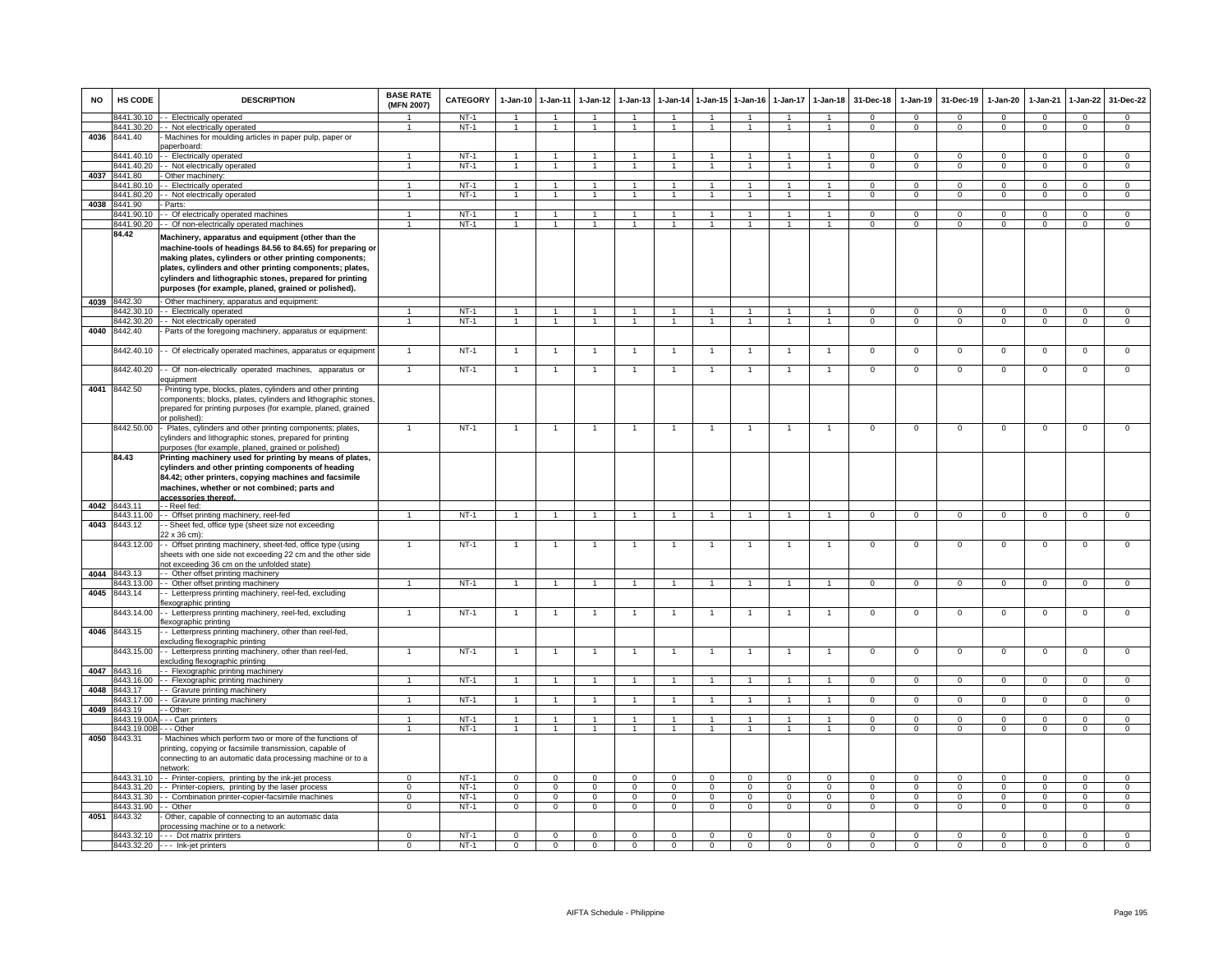| <b>NO</b> | HS CODE                                | <b>DESCRIPTION</b>                                                                                                                                                                                                                                                                                    | <b>BASE RATE</b><br>(MFN 2007) | <b>CATEGORY</b>  | $1-Jan-10$                       | $1 - Jan-11$                     | $1-Jan-12$                     | $1 - Jan-13$                     | 1-Jan-14                       | $1$ -Jan-15                    | $1-Jan-16$                   | $1-Jan-17$                   | $1-Jan-18$                     | 31-Dec-18                | $1-Jan-19$                 | 31-Dec-19                  | $1-Jan-20$                 | 1-Jan-21               | $1-Jan-22$              | 31-Dec-22                      |
|-----------|----------------------------------------|-------------------------------------------------------------------------------------------------------------------------------------------------------------------------------------------------------------------------------------------------------------------------------------------------------|--------------------------------|------------------|----------------------------------|----------------------------------|--------------------------------|----------------------------------|--------------------------------|--------------------------------|------------------------------|------------------------------|--------------------------------|--------------------------|----------------------------|----------------------------|----------------------------|------------------------|-------------------------|--------------------------------|
|           | 8443.32.30                             | --- Laser printers                                                                                                                                                                                                                                                                                    | $\Omega$                       | $NT-1$           | $\mathbf 0$                      | $\mathbf 0$                      | $\mathbf{0}$                   | $\Omega$                         | $\mathbf 0$                    | $\Omega$                       | $\mathbf{0}$                 | $\Omega$                     | $\mathbf{0}$                   | $\mathbf{O}$             | $\mathbf{0}$               | $\mathbf 0$                | $\Omega$                   | $^{\circ}$             | $\mathbf 0$             | $\mathbf 0$                    |
|           | 8443.32.40                             | --- Facsimile machines                                                                                                                                                                                                                                                                                | $\Omega$                       | $NT-1$           | $\overline{0}$                   | $\overline{0}$                   | $\overline{0}$                 | $\Omega$                         | $\Omega$                       | $\Omega$                       | $\mathbf{0}$                 | $\Omega$                     | $\Omega$                       | $\Omega$                 | $\mathbf{0}$               | $\mathbf 0$                | $\mathbf{0}$               | $\Omega$               | $\mathbf{0}$            | $\overline{0}$                 |
|           | 8443.32.50                             | -- Screen printing machinery for the manufacture of printed<br>circuit boards or printed wiring boards                                                                                                                                                                                                | 1                              | $NT-1$           | 1                                | $\overline{1}$                   | 1                              | 1                                | $\overline{1}$                 | $\overline{1}$                 | 1                            | 1                            | $\mathbf{1}$                   | $^{\circ}$               | $\mathbf 0$                | $\mathbf 0$                | $\mathbf{0}$               | $\mathbf 0$            | $\mathsf 0$             | $\overline{0}$                 |
| 4052      | 8443.32.90<br>8443.39                  | --- Other<br>- Other:                                                                                                                                                                                                                                                                                 | $\mathbf 0$                    | $NT-1$           | $\overline{0}$                   | $\mathbf 0$                      | $\mathbf{0}$                   | $\mathsf 0$                      | $\mathbf 0$                    | $\mathbf{0}$                   | $\mathbf 0$                  | 0                            | $\mathbf{0}$                   | $\mathbf{O}$             | $\circ$                    | $\mathbf 0$                | $\mathbf{0}$               | $\mathbf 0$            | $\mathbf{0}$            | $\mathbf 0$                    |
|           | 8443.39.11                             | . <b>- - -</b> Colour                                                                                                                                                                                                                                                                                 | $\Omega$                       | $NT-1$           | $\overline{0}$                   | $\overline{0}$                   | $\overline{0}$                 | $\mathbf 0$                      | $\mathbf{0}$                   | $\mathbf 0$                    | $\mathbf{0}$                 | $\Omega$                     | $\mathbf{0}$                   | $\Omega$                 | $\mathbf{0}$               | $\mathbf 0$                | $\overline{0}$             | $\Omega$               | $\overline{0}$          | $\overline{0}$                 |
|           | 8443.39.19                             | $- - -$ Other                                                                                                                                                                                                                                                                                         | $\Omega$                       | $NT-1$           | $\overline{0}$                   | $\overline{0}$                   | $\mathsf 0$                    | $\mathbf 0$                      | $\mathbf{0}$                   | $\mathbf 0$                    | $\mathbf 0$                  | $\Omega$                     | $\mathbf 0$                    | $\Omega$                 | $\mathsf 0$                | $\Omega$                   | $\Omega$                   | $\Omega$               | $\mathsf 0$             | $\overline{0}$                 |
|           | 8443.39.20                             | - - Electrostatic photocopying apparatus, operating by                                                                                                                                                                                                                                                |                                | $NT-1$           | 1                                | $\overline{1}$                   | 1                              | $\mathbf{1}$                     | $\mathbf{1}$                   | $\overline{1}$                 | $\mathbf{1}$                 | 1                            | $\overline{1}$                 | $\mathsf 0$              | $\mathsf 0$                | $\mathbf 0$                | $\mathbf 0$                | $\mathbf 0$            | $\mathsf 0$             | $\Omega$                       |
|           |                                        | reproducing the original image via an intermediate onto the                                                                                                                                                                                                                                           |                                |                  |                                  |                                  |                                |                                  |                                |                                |                              |                              |                                |                          |                            |                            |                            |                        |                         |                                |
|           |                                        | copy (indirect process), operating by converting the original                                                                                                                                                                                                                                         |                                |                  |                                  |                                  |                                |                                  |                                |                                |                              |                              |                                |                          |                            |                            |                            |                        |                         |                                |
|           |                                        | document into digital code                                                                                                                                                                                                                                                                            |                                |                  |                                  |                                  |                                |                                  |                                |                                |                              |                              |                                |                          |                            |                            |                            |                        |                         |                                |
|           | 8443.39.30                             | - - Other photocopying apparatus incorporating an optical<br>svstem                                                                                                                                                                                                                                   | $\overline{0}$                 | $NT-1$           | $\overline{0}$                   | $\overline{0}$                   | $\overline{0}$                 | $\overline{0}$                   | $\overline{0}$                 | $\overline{0}$                 | $\Omega$                     | $\mathsf 0$                  | $\overline{0}$                 | $\mathbf 0$              | $\mathsf 0$                | $\mathsf 0$                | $\overline{0}$             | $\overline{0}$         | $\overline{0}$          | $\overline{0}$                 |
|           | 8443.39.40                             | --- Ink-jet printers                                                                                                                                                                                                                                                                                  |                                | $NT-1$           | $\overline{1}$                   | $\mathbf{1}$                     |                                |                                  | $\overline{1}$                 |                                |                              |                              | $\overline{1}$                 | $\Omega$                 | $\overline{0}$             | $\overline{0}$             | $\overline{0}$             | $\Omega$               | $\overline{0}$          | $\overline{0}$                 |
|           |                                        | 8443.39.90A - - - - Thermo-copying type                                                                                                                                                                                                                                                               | 3                              | $NT-1$           | 3                                | 3                                | 3                              | 3                                | $\mathfrak{p}$                 | $\overline{2}$                 | $\overline{1}$               |                              | $\overline{1}$                 | $\mathbf 0$              | $^{\circ}$                 | $\mathbf 0$                | $\mathbf 0$                | $\mathbf 0$            | $\mathsf 0$             | $\mathbf 0$                    |
|           |                                        | 8443.39.90B - - - - Other                                                                                                                                                                                                                                                                             | $\mathbf{1}$                   | $NT-1$           | $\overline{1}$                   | $\overline{1}$                   | $\overline{1}$                 | $\overline{1}$                   | $\overline{1}$                 | $\overline{1}$                 | $\overline{1}$               | $\mathbf{1}$                 | $\overline{1}$                 | $\mathbf{O}$             | $\overline{0}$             | $\mathbf 0$                | $\overline{0}$             | $\mathbf 0$            | $\overline{0}$          | $\overline{0}$                 |
| 4053      | 8443.91                                | Parts and accessories of printing machinery used for                                                                                                                                                                                                                                                  |                                |                  |                                  |                                  |                                |                                  |                                |                                |                              |                              |                                |                          |                            |                            |                            |                        |                         |                                |
|           |                                        | printing by means of plates, cylinders and other printing<br>components of heading 84.42                                                                                                                                                                                                              |                                |                  |                                  |                                  |                                |                                  |                                |                                |                              |                              |                                |                          |                            |                            |                            |                        |                         |                                |
|           | 8443.91.00                             | - Parts and accessories of printing machinery used for                                                                                                                                                                                                                                                |                                | $NT-1$           |                                  | $\overline{1}$                   |                                |                                  | $\overline{1}$                 |                                |                              |                              |                                | $\mathsf 0$              | $\mathbf 0$                | $\mathbf 0$                | $^{\circ}$                 | $\mathbf 0$            | $\mathsf 0$             | $\mathbf 0$                    |
|           |                                        | printing by means of plates, cylinders and other printing                                                                                                                                                                                                                                             |                                |                  |                                  |                                  |                                |                                  |                                |                                |                              |                              |                                |                          |                            |                            |                            |                        |                         |                                |
|           |                                        | components of heading 84.42                                                                                                                                                                                                                                                                           |                                |                  |                                  |                                  |                                |                                  |                                |                                |                              |                              |                                |                          |                            |                            |                            |                        |                         |                                |
|           | 4054 8443.99                           | - Other:                                                                                                                                                                                                                                                                                              |                                |                  |                                  | $\mathbf{1}$                     |                                |                                  |                                |                                |                              |                              |                                |                          |                            |                            |                            |                        |                         | $\mathbf 0$                    |
|           | 3443.99.10                             | -- Of screen printing machinery for the manufacture of<br>printed circuit boards or printed wiring boards                                                                                                                                                                                             |                                | $NT-1$           |                                  |                                  |                                |                                  |                                |                                |                              |                              |                                | 0                        | $^{\circ}$                 | $\mathbf 0$                | $\circ$                    | $\mathbf 0$            | $^{\circ}$              |                                |
|           | 8443.99.20                             | --- Ink-filled printer cartridges                                                                                                                                                                                                                                                                     | $\Omega$                       | <b>NT-1</b>      | $\overline{0}$                   | $\mathbf 0$                      | 0                              | $\circ$                          | $\mathbf 0$                    | $\mathbf 0$                    | 0                            | $\Omega$                     | $\mathbf 0$                    | $\Omega$                 | $^{\circ}$                 | $\mathbf 0$                | $\Omega$                   | $\Omega$               | 0                       | $^{\circ}$                     |
|           | 8443.99.30                             | -- Paper feeders and sorters                                                                                                                                                                                                                                                                          | $\overline{0}$                 | $NT-1$           | $\overline{0}$                   | $\overline{0}$                   | $\overline{0}$                 | $\overline{0}$                   | $\overline{0}$                 | $\overline{0}$                 | $\overline{0}$               | $\overline{0}$               | $\overline{0}$                 | $\Omega$                 | $\overline{0}$             | $\Omega$                   | $\overline{0}$             | $\Omega$               | $\overline{0}$          | $\overline{0}$                 |
|           | 8443.99.90A                            | - Machines for uses ancillary to printing                                                                                                                                                                                                                                                             | $\mathbf{1}$                   | $NT-1$           | $\mathbf{1}$                     | $\overline{1}$                   | $\mathbf{1}$                   |                                  | $\mathbf{1}$                   | $\mathbf{1}$                   |                              | $\mathbf{1}$                 | $\overline{1}$                 | $\mathbf{O}$             | $\mathsf 0$                | $\mathbf 0$                | $\mathbf 0$                | $\mathbf 0$            | $\mathsf 0$             | $\overline{0}$                 |
|           | 8443.99.90B                            | - Other                                                                                                                                                                                                                                                                                               | $\Omega$                       | $NT-1$           | $\Omega$                         | $\overline{0}$                   | $\Omega$                       | $\Omega$                         | $\Omega$                       | $\overline{0}$                 | $\Omega$                     | $\Omega$                     | $\Omega$                       | $\Omega$                 | $\Omega$                   | $\Omega$                   | $\Omega$                   | $\Omega$               | $\overline{0}$          | $\overline{0}$                 |
| 4055      | 8444.00                                | Machines for extruding, drawing, texturing or cutting man-<br>made textile materials.                                                                                                                                                                                                                 |                                |                  |                                  |                                  |                                |                                  |                                |                                |                              |                              |                                |                          |                            |                            |                            |                        |                         |                                |
|           |                                        | 3444.00.10A - - Defibering machines                                                                                                                                                                                                                                                                   | $\mathbf{1}$                   | $NT-1$           | $\overline{1}$                   | $\mathbf{1}$                     | 1                              | $\mathbf{1}$                     | $\overline{1}$                 | $\overline{1}$                 |                              | $\mathbf{1}$                 | $\overline{1}$                 | $\Omega$                 | $\mathsf 0$                | $\Omega$                   | $\mathsf 0$                | $\Omega$               | $\mathsf{O}\xspace$     | $\overline{0}$                 |
|           | 8444.00.10B                            | - Other                                                                                                                                                                                                                                                                                               | $\mathbf{1}$                   | $NT-1$           | $\mathbf{1}$                     | $\mathbf{1}$                     | $\mathbf{1}$                   | $\mathbf{1}$                     | $\mathbf{1}$                   | $\mathbf{1}$                   | $\mathbf{1}$                 | $\mathbf{1}$                 | $\mathbf{1}$                   | $\mathsf 0$              | $\mathbf{0}$               | $\mathbf 0$                | $\mathbf 0$                | $\mathbf 0$            | $\overline{0}$          | $\overline{0}$                 |
|           | 8444.00.20A                            | - Defibering machines                                                                                                                                                                                                                                                                                 | $\overline{1}$                 | $NT-1$           | $\mathbf{1}$                     | $\overline{1}$                   | $\mathbf{1}$                   | $\mathbf{1}$                     | $\mathbf{1}$                   | $\overline{1}$                 | $\overline{1}$               | $\mathbf{1}$                 | $\overline{1}$                 | $\Omega$                 | $\mathsf 0$                | $\Omega$                   | $\overline{0}$             | $\Omega$               | $\overline{0}$          | $\overline{0}$                 |
|           | 8444.00.20B - - Other                  |                                                                                                                                                                                                                                                                                                       | $\mathbf{1}$                   | $NT-1$           | $\overline{1}$                   | $\overline{1}$                   | $\overline{1}$                 | $\mathbf{1}$                     | $\overline{1}$                 | $\overline{1}$                 | 1                            |                              | $\mathbf{1}$                   | $\mathsf 0$              | $\mathsf 0$                | $\,0\,$                    | $\overline{0}$             | $^{\circ}$             | $\mathsf 0$             | $\overline{0}$                 |
|           | 84.45                                  | Machines for preparing textile fibres; spinning, doubling<br>or twisting machines and other machinery for producing<br>textile yarns; textile reeling or winding (including weft-<br>winding) machines and machines for preparing textile<br>yarns for use on the machines of heading 84.46 or 84.47. |                                |                  |                                  |                                  |                                |                                  |                                |                                |                              |                              |                                |                          |                            |                            |                            |                        |                         |                                |
|           | 4056 8445.11                           | - Carding machines:                                                                                                                                                                                                                                                                                   |                                |                  |                                  |                                  |                                |                                  |                                |                                |                              |                              |                                |                          |                            |                            |                            |                        |                         |                                |
|           | 3445.11.10                             | --- Electrically operated                                                                                                                                                                                                                                                                             |                                | $NT-1$           |                                  |                                  |                                |                                  |                                |                                |                              |                              | $\mathbf{1}$                   | $\Omega$                 | $\mathsf 0$                | $\Omega$                   | $\Omega$                   | $\Omega$               | $\mathsf 0$             | $\mathsf 0$                    |
|           | 8445.11.20                             | - - - Not electrically operated                                                                                                                                                                                                                                                                       |                                | $NT-1$           | 1                                | $\overline{1}$                   | $\mathbf{1}$                   | $\mathbf{1}$                     | $\overline{1}$                 |                                |                              |                              | $\overline{1}$                 | $^{\circ}$               | $^{\circ}$                 | $\mathbf 0$                | 0                          | $\mathbf 0$            | $\mathsf 0$             | $\mathbf 0$                    |
| 4057      | 8445.12                                | - Combing machines                                                                                                                                                                                                                                                                                    |                                |                  |                                  |                                  |                                |                                  |                                |                                |                              |                              |                                |                          |                            |                            |                            |                        |                         |                                |
|           | 8445.12.10                             | --- Electrically operated                                                                                                                                                                                                                                                                             | $\overline{1}$                 | $NT-1$           | $\overline{1}$                   | $\overline{1}$                   | $\overline{1}$                 | $\overline{1}$                   | $\overline{1}$                 | $\blacktriangleleft$           | $\overline{1}$               | $\mathbf{1}$                 | $\blacktriangleleft$           | $\Omega$                 | $\Omega$                   | $\mathbf 0$                | $\mathbf 0$                | $\Omega$               | $\mathsf 0$             | $\overline{0}$                 |
| 4058      | 8445.12.20<br>8445.13                  | - - Not electrically operated                                                                                                                                                                                                                                                                         |                                | $NT-1$           | $\overline{1}$                   | $\overline{1}$                   | $\mathbf{1}$                   | 1                                | $\overline{1}$                 | $\overline{1}$                 | $\mathbf{1}$                 |                              | $\overline{1}$                 | $\overline{0}$           | $\overline{0}$             | $\overline{0}$             | $\overline{0}$             | $\overline{0}$         | $\overline{0}$          | $\overline{0}$                 |
|           | 8445.13.10                             | - Drawing or roving machines<br>--- Electrically operated                                                                                                                                                                                                                                             |                                | $NT-1$           | $\overline{1}$                   | $\overline{1}$                   | 1                              | $\mathbf{1}$                     | $\overline{1}$                 | $\overline{1}$                 |                              |                              | $\mathbf{1}$                   | $\mathbf{O}$             | $\mathsf 0$                | $\mathbf 0$                | $\mathbf 0$                | $\Omega$               | $\overline{0}$          | $\mathbf{0}$                   |
|           | 8445.13.20                             | --- Not electrically operated                                                                                                                                                                                                                                                                         | $\mathbf{1}$                   | $NT-1$           | $\overline{1}$                   | $\overline{1}$                   | $\mathbf{1}$                   | $\overline{1}$                   | $\overline{1}$                 | $\mathbf{1}$                   | $\mathbf{1}$                 | 1                            | $\overline{1}$                 | $\mathbf{0}$             | $\mathbf{0}$               | $\mathbf{0}$               | $\overline{0}$             | $\mathbf 0$            | $\overline{0}$          | $\overline{0}$                 |
| 4059      | 8445.19                                | - Other:                                                                                                                                                                                                                                                                                              |                                |                  |                                  |                                  |                                |                                  |                                |                                |                              |                              |                                |                          |                            |                            |                            |                        |                         |                                |
|           | 3445.19.10A                            | --- Beaters or turbo cleaners                                                                                                                                                                                                                                                                         | $\mathbf{1}$                   | $NT-1$           | $\overline{1}$                   | $\mathbf{1}$                     | $\mathbf{1}$                   |                                  | $\mathbf{1}$                   | $\mathbf{1}$                   |                              |                              | $\mathbf{1}$                   | $\mathbf{O}$             | $\mathbf{0}$               | $\mathbf 0$                | $\mathbf 0$                | $\mathbf 0$            | $\mathbf{0}$            | $\overline{0}$                 |
|           | 8445.19.10B                            | $\cdots$ - Other                                                                                                                                                                                                                                                                                      | $\mathbf{1}$                   | $NT-1$           | $\mathbf{1}$                     | $\mathbf{1}$                     | $\mathbf{1}$                   | $\mathbf{1}$                     | $\mathbf{1}$                   | $\mathbf{1}$                   |                              | $\mathbf{1}$                 | $\overline{1}$                 | $\mathsf 0$              | $\mathsf 0$                | $\mathbf 0$                | $\mathbf 0$                | $\mathbf 0$            | $\mathbf 0$             | $\overline{0}$                 |
|           | 8445.19.20A                            | - - - - Beaters or turbo cleaners                                                                                                                                                                                                                                                                     | $\mathbf{1}$                   | $NT-1$           | $\overline{1}$                   | $\overline{1}$                   | $\overline{1}$                 | $\overline{1}$                   | $\overline{1}$                 | $\overline{1}$                 | $\overline{1}$               | $\mathbf{1}$                 | $\overline{1}$                 | $\Omega$                 | $\Omega$                   | $\Omega$                   | $\Omega$                   | $\Omega$               | $\overline{0}$          | $\overline{0}$                 |
|           |                                        | 8445.19.20B - - - - Other                                                                                                                                                                                                                                                                             | $\mathbf{1}$                   | $NT-1$           | $\overline{1}$                   | $\overline{1}$                   | $\overline{1}$                 | 1                                | $\overline{1}$                 | $\overline{1}$                 |                              |                              | $\overline{1}$                 | $\Omega$                 | $\mathsf 0$                | $\mathbf 0$                | $\overline{0}$             | $\Omega$               | $\overline{0}$          | $\overline{0}$                 |
| 4060      | 8445.20                                | - Textile spinning machines:                                                                                                                                                                                                                                                                          |                                |                  |                                  |                                  |                                |                                  |                                |                                |                              |                              |                                |                          |                            |                            |                            |                        |                         |                                |
|           | 8445.20.10                             | - - Coir/yarn spinning machines                                                                                                                                                                                                                                                                       | $\overline{1}$                 | $NT-1$           | 1                                | $\overline{1}$                   |                                |                                  | $\overline{1}$                 |                                |                              |                              | $\overline{1}$                 | $\Omega$                 | $\Omega$                   | $\Omega$                   | $\Omega$                   | $\Omega$               | $\mathbf 0$             | $\mathbf 0$                    |
|           | 8445.20.10B                            | - - - Other                                                                                                                                                                                                                                                                                           | $\mathbf{1}$                   | $NT-1$           | $\mathbf{1}$                     | $\overline{1}$                   | $\mathbf{1}$                   |                                  | $\overline{1}$                 | $\blacktriangleleft$           |                              |                              | $\mathbf{1}$                   | $\Omega$                 | $\mathsf 0$                | $\Omega$                   | $\mathbf 0$                | $\Omega$               | $\mathbf 0$             | $\overline{0}$                 |
|           | 8445.20.20A                            | - - Coir/yarn spinning machines                                                                                                                                                                                                                                                                       | $\mathbf{1}$<br>$\mathbf{1}$   | $NT-1$<br>$NT-1$ | $\overline{1}$                   | $\overline{1}$<br>$\overline{1}$ | $\overline{1}$<br>$\mathbf{1}$ | $\overline{1}$<br>$\overline{1}$ | $\overline{1}$                 | $\overline{1}$<br>$\mathbf{1}$ | $\mathbf{1}$<br>$\mathbf{1}$ | $\mathbf{1}$<br>$\mathbf{1}$ | $\overline{1}$<br>$\mathbf{1}$ | $\mathbf{O}$             | $\mathbf{0}$               | $\mathbf 0$                | $\mathbf{0}$               | $\Omega$               | $\mathbf 0$             | $\mathbf{0}$<br>$\overline{0}$ |
| 4061      | 8445.20.20B - - - Other<br>8445.30     |                                                                                                                                                                                                                                                                                                       |                                |                  | $\overline{1}$                   |                                  |                                |                                  | $\overline{1}$                 |                                |                              |                              |                                | $\mathbf{O}$             | $\mathbf{0}$               | $\mathbf{0}$               | $\mathbf{0}$               | $\mathbf 0$            | $\overline{0}$          |                                |
|           | 3445.30.10                             | Textile doubling or twisting machines:<br>- Electrically operated                                                                                                                                                                                                                                     | 1                              | $NT-1$           | $\overline{1}$                   | $\overline{1}$                   | $\mathbf{1}$                   | $\mathbf{1}$                     | $\overline{1}$                 | $\mathbf{1}$                   | $\mathbf{1}$                 | 1                            | $\mathbf{1}$                   | $\Omega$                 | $\Omega$                   | $\Omega$                   | $\Omega$                   | $\Omega$               | $\overline{0}$          | $\overline{0}$                 |
|           | 3445.30.20                             | - Not electrically operated                                                                                                                                                                                                                                                                           | $\mathbf{1}$                   | $NT-1$           | 1                                | $\overline{1}$                   | $\mathbf{1}$                   | $\mathbf{1}$                     | $\overline{1}$                 | $\overline{1}$                 | 1                            |                              | $\overline{1}$                 | $\Omega$                 | $\Omega$                   | $\Omega$                   | $\Omega$                   | $\Omega$               | $\mathsf 0$             | $\mathbf 0$                    |
| 4062      | 8445.40                                | Textile winding (including weft-winding) or reeling machines:                                                                                                                                                                                                                                         |                                |                  |                                  |                                  |                                |                                  |                                |                                |                              |                              |                                |                          |                            |                            |                            |                        |                         |                                |
|           |                                        |                                                                                                                                                                                                                                                                                                       |                                |                  |                                  |                                  |                                |                                  |                                |                                |                              |                              |                                |                          |                            |                            |                            |                        |                         |                                |
|           | 8445.40.10                             | - - Electrically operated                                                                                                                                                                                                                                                                             | $\mathbf{1}$                   | $NT-1$           | $\overline{1}$                   | $\overline{1}$                   | $\overline{1}$                 | $\overline{1}$                   | $\overline{1}$                 | $\overline{1}$                 | $\mathbf{1}$                 | $\mathbf{1}$                 | $\overline{1}$                 | $\Omega$                 | $\Omega$                   | $\Omega$                   | $\Omega$                   | $\Omega$               | $\overline{0}$          | $\overline{0}$                 |
|           | 8445.40.20                             | - Not electrically operated                                                                                                                                                                                                                                                                           |                                | $NT-1$           | $\overline{1}$                   | $\overline{1}$                   | $\overline{1}$                 |                                  | $\overline{1}$                 | $\blacktriangleleft$           | $\mathbf{1}$                 |                              | $\overline{1}$                 | $\overline{0}$           | $\overline{0}$             | $\overline{0}$             | $\overline{0}$             | $\overline{0}$         | $\overline{0}$          | $\overline{0}$                 |
| 4063      | 8445.90<br>8445.90.10A                 | Other:                                                                                                                                                                                                                                                                                                |                                |                  |                                  | $\overline{1}$                   | $\mathbf{1}$                   |                                  |                                | $\blacktriangleleft$           |                              |                              |                                |                          |                            | $\Omega$                   |                            |                        |                         |                                |
|           |                                        | --- Ball winding mills/willowing/silvering machines                                                                                                                                                                                                                                                   | $\mathbf{1}$                   | $NT-1$           | $\overline{1}$<br>$\overline{1}$ |                                  | $\overline{1}$                 | $\overline{1}$                   | $\mathbf{1}$<br>$\overline{1}$ | $\mathbf{1}$                   | $\overline{1}$               | 1                            | $\mathbf{1}$                   | $\mathbf{O}$             | $\mathsf 0$                |                            | $\mathbf 0$                | $\Omega$               | $\mathbf{0}$            | $\mathbf{0}$                   |
|           | 8445.90.10B - - - Other<br>8445 90 20A | -- Ball winding mills/willowing/silvering machines                                                                                                                                                                                                                                                    | $\mathbf{1}$                   | $NT-1$<br>$NT-1$ | $\overline{1}$                   | $\overline{1}$<br>$\overline{1}$ | 1                              | $\overline{1}$                   | $\overline{1}$                 | $\mathbf{1}$                   | $\mathbf{1}$                 | $\mathbf{1}$                 | $\overline{1}$<br>$\mathbf{1}$ | $\mathbf{0}$<br>$\Omega$ | $^{\circ}$<br>$\mathbf{0}$ | $^{\circ}$<br>$\mathbf{0}$ | $^{\circ}$<br>$\mathbf{0}$ | $^{\circ}$<br>$\Omega$ | $\mathbf{0}$<br>$\circ$ | $\mathbf 0$<br>$\overline{0}$  |
|           | 3445.90.20B - - - Other                |                                                                                                                                                                                                                                                                                                       | $\mathbf{1}$                   | $NT-1$           | 1                                | $\mathbf{1}$                     | $\mathbf{1}$                   | $\mathbf{1}$                     | $\mathbf{1}$                   | $\mathbf{1}$                   |                              | $\mathbf{1}$                 | $\mathbf{1}$                   | $\mathbf{O}$             | $\mathbf{O}$               | $\mathbf{0}$               | $\mathbf 0$                | $\mathbf 0$            | $\mathbf{0}$            | $\mathbf 0$                    |
|           | 84.46                                  | Weaving machines (looms).                                                                                                                                                                                                                                                                             |                                |                  |                                  |                                  |                                |                                  |                                |                                |                              |                              |                                |                          |                            |                            |                            |                        |                         |                                |
| 4064      | 8446.10                                | - For weaving fabrics of a width not exceeding 30 cm:                                                                                                                                                                                                                                                 |                                |                  |                                  |                                  |                                |                                  |                                |                                |                              |                              |                                |                          |                            |                            |                            |                        |                         |                                |
|           |                                        | 8446.10.10 - Electrically operated                                                                                                                                                                                                                                                                    |                                | $NT-1$           |                                  |                                  |                                |                                  |                                |                                |                              |                              |                                | $\Omega$                 | $\Omega$                   | $\Omega$                   | $\Omega$                   | $\Omega$               | $\Omega$                | $\Omega$                       |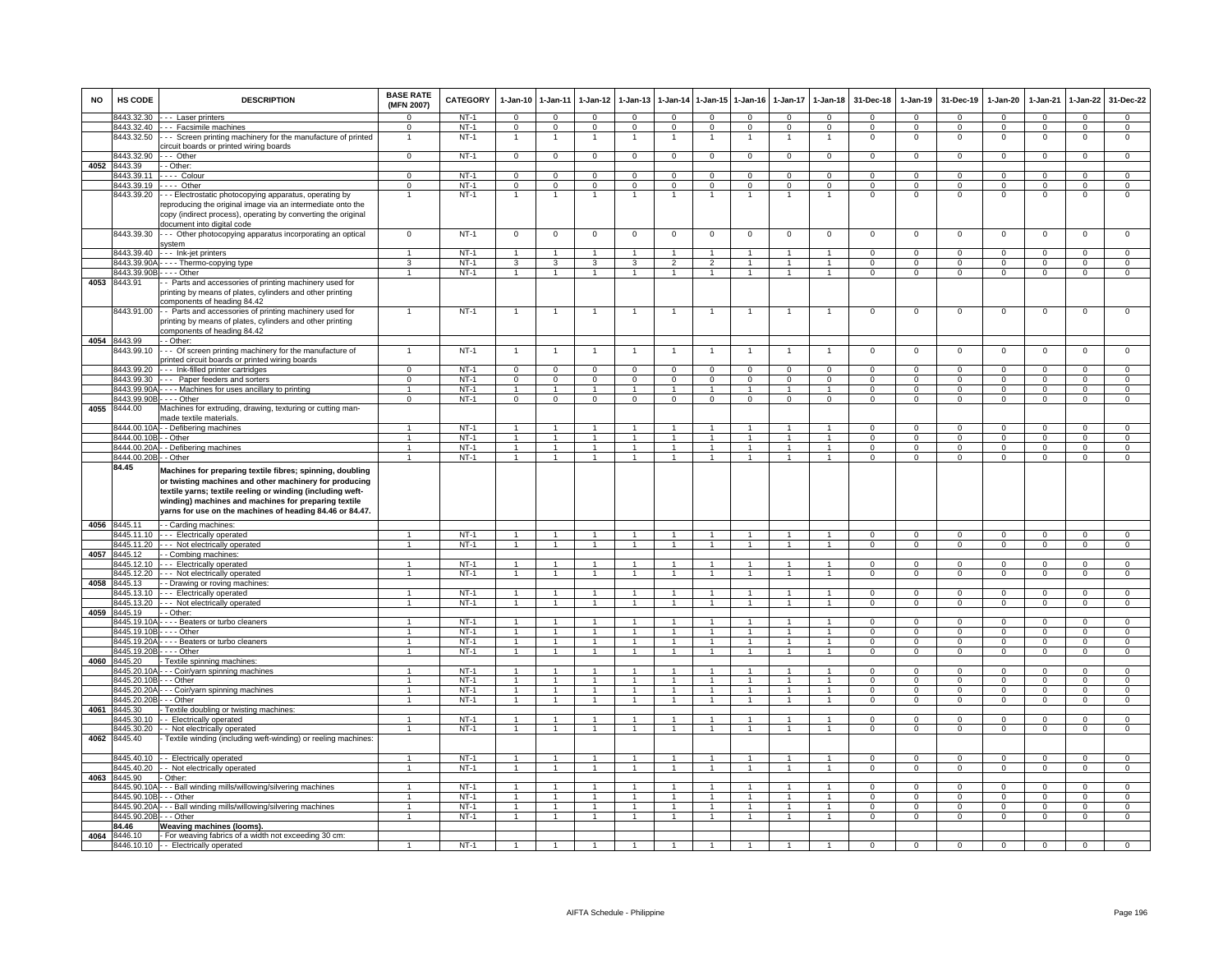| <b>NO</b> | HS CODE                    | <b>DESCRIPTION</b>                                                                                                                                                                                                                                                                                                                                                                                                                                                                  | <b>BASE RATE</b><br>(MFN 2007) | <b>CATEGORY</b>  | $1-Jan-10$                       | $1-Jan-11$                       | $1-Jan-12$                     | $1 - Jan-13$                   | $1 - Jan-14$                     | $1 - Jan-15$         | $1 - Jan-16$        | $1-Jan-17$          | $1-Jan-18$                       | 31-Dec-18              | $1-Jan-19$                 | 31-Dec-19                   | 1-Jan-20                      | $1-Jan-21$              | $1-Jan-22$                     | 31-Dec-22                      |
|-----------|----------------------------|-------------------------------------------------------------------------------------------------------------------------------------------------------------------------------------------------------------------------------------------------------------------------------------------------------------------------------------------------------------------------------------------------------------------------------------------------------------------------------------|--------------------------------|------------------|----------------------------------|----------------------------------|--------------------------------|--------------------------------|----------------------------------|----------------------|---------------------|---------------------|----------------------------------|------------------------|----------------------------|-----------------------------|-------------------------------|-------------------------|--------------------------------|--------------------------------|
|           | 8446.10.20                 | - Not electrically operated                                                                                                                                                                                                                                                                                                                                                                                                                                                         |                                | $NT-1$           | $\overline{1}$                   | $\mathbf{1}$                     |                                |                                | $\mathbf{1}$                     |                      |                     |                     | $\overline{1}$                   | $\Omega$               | $\Omega$                   | $\Omega$                    | $\Omega$                      | $\Omega$                | $\Omega$                       | $\Omega$                       |
| 4065      | 8446.21                    | - Power looms                                                                                                                                                                                                                                                                                                                                                                                                                                                                       |                                |                  |                                  |                                  |                                |                                |                                  |                      |                     |                     |                                  |                        |                            |                             |                               |                         |                                |                                |
| 4066      | 8446.21.00<br>8446.29      | - Power looms<br>- Other:                                                                                                                                                                                                                                                                                                                                                                                                                                                           | 1                              | $NT-1$           | $\mathbf{1}$                     | $\overline{1}$                   | $\mathbf{1}$                   | 1                              | $\overline{1}$                   |                      | $\mathbf{1}$        | $\mathbf{1}$        | $\overline{1}$                   | $\mathbf{0}$           | $\mathbf{0}$               | $\overline{0}$              | $\mathbf{0}$                  | $\mathbf{0}$            | $\overline{0}$                 | $\mathbf{0}$                   |
|           | 3446.29.00A                | -- Automatic and semi-automatic loom machines/sheet<br>nachines                                                                                                                                                                                                                                                                                                                                                                                                                     | $\mathbf{1}$                   | $NT-1$           | 1                                | $\overline{1}$                   | -1                             |                                | $\overline{1}$                   | -1                   | 1                   | -1                  | $\mathbf{1}$                     | $\Omega$               | $\mathbf 0$                | $\mathbf 0$                 | $\mathsf 0$                   | $^{\circ}$              | $\mathsf 0$                    | $\overline{0}$                 |
|           | 8446.29.00                 | --- Other                                                                                                                                                                                                                                                                                                                                                                                                                                                                           | $\overline{1}$                 | $NT-1$           | $\overline{1}$                   | $\overline{1}$                   | $\overline{1}$                 | $\overline{1}$                 | $\overline{1}$                   | $\overline{1}$       | $\overline{1}$      | $\overline{1}$      | $\overline{1}$                   | $\overline{0}$         | $\overline{0}$             | $\overline{0}$              | $\overline{0}$                | $\overline{0}$          | $\overline{0}$                 | $\overline{0}$                 |
| 4067      | 8446.30                    | For weaving fabrics of a width exceeding 30 cm, shuttleless<br>vne                                                                                                                                                                                                                                                                                                                                                                                                                  |                                |                  |                                  |                                  |                                |                                |                                  |                      |                     |                     |                                  |                        |                            |                             |                               |                         |                                |                                |
|           | 8446.30.00                 | For weaving fabrics of a width exceeding 30 cm, shuttleless<br>tvpe                                                                                                                                                                                                                                                                                                                                                                                                                 | $\overline{1}$                 | $NT-1$           | $\overline{1}$                   | $\overline{1}$                   | $\overline{1}$                 | $\overline{1}$                 | $\overline{1}$                   | $\overline{1}$       | $\overline{1}$      | $\overline{1}$      | $\overline{1}$                   | $\Omega$               | $\mathsf 0$                | $\mathbf 0$                 | $\overline{0}$                | $\mathbf 0$             | $\overline{0}$                 | $\overline{0}$                 |
|           | 84.47                      | Knitting machines, stitch-bonding machines and<br>machines for making gimped yarn, tulle, lace,<br>embroidery, trimmings, braid or net and machines for<br>tufting.                                                                                                                                                                                                                                                                                                                 |                                |                  |                                  |                                  |                                |                                |                                  |                      |                     |                     |                                  |                        |                            |                             |                               |                         |                                |                                |
|           | 4068 8447.11               | - With cylinder diameter not exceeding 165 mm:                                                                                                                                                                                                                                                                                                                                                                                                                                      |                                |                  |                                  |                                  |                                |                                |                                  |                      |                     |                     |                                  |                        |                            |                             |                               |                         |                                |                                |
|           |                            | 3447.11.10 --- Electrically operated<br>8447.11.20 --- Not electrically operated                                                                                                                                                                                                                                                                                                                                                                                                    | $\blacktriangleleft$           | $NT-1$<br>$NT-1$ | $\overline{1}$<br>$\overline{1}$ | $\overline{1}$<br>$\overline{1}$ | $\mathbf{1}$<br>$\overline{1}$ | $\mathbf{1}$<br>$\overline{1}$ | $\overline{1}$<br>$\overline{1}$ | $\overline{1}$       | 1<br>$\sim$         | $\mathbf{1}$        | $\overline{1}$<br>$\overline{1}$ | $^{\circ}$<br>$\Omega$ | $^{\circ}$<br>$\mathbf{0}$ | $\mathbf 0$<br>$\mathbf{0}$ | $\mathbf 0$<br>$\overline{0}$ | $\mathbf 0$<br>$\Omega$ | $\mathsf 0$<br>$\mathbf 0$     | $\mathbf 0$<br>$\overline{0}$  |
| 4069      | 8447.12                    | - With cylinder diameter exceeding 165 mm:                                                                                                                                                                                                                                                                                                                                                                                                                                          |                                |                  |                                  |                                  |                                |                                |                                  |                      |                     |                     |                                  |                        |                            |                             |                               |                         |                                |                                |
|           | 8447.12.10                 | --- Electrically operated                                                                                                                                                                                                                                                                                                                                                                                                                                                           | $\mathbf{1}$                   | $NT-1$           | $\overline{1}$                   | $\overline{1}$                   | $\overline{1}$                 | $\mathbf{1}$                   | $\overline{1}$                   | $\blacktriangleleft$ | $\overline{1}$      | $\mathbf{1}$        | $\overline{1}$                   | $\overline{0}$         | $\overline{0}$             | $\overline{0}$              | $\overline{0}$                | $\overline{0}$          | $\overline{0}$                 | $\overline{0}$                 |
|           | 8447 12 20                 | - - - Not electrically operated                                                                                                                                                                                                                                                                                                                                                                                                                                                     |                                | $NT-1$           | $\mathbf{1}$                     | $\overline{1}$                   |                                |                                | $\overline{1}$                   |                      |                     |                     | $\overline{1}$                   | $\Omega$               | $\Omega$                   | $\Omega$                    | $\Omega$                      | $\Omega$                | $\mathbf 0$                    | $\overline{0}$                 |
| 4070      | 8447.20                    | - Flat knitting machines; stitch-bonding machines:                                                                                                                                                                                                                                                                                                                                                                                                                                  |                                |                  |                                  |                                  |                                |                                |                                  |                      |                     |                     |                                  |                        |                            |                             |                               |                         |                                |                                |
|           |                            | 8447.20.10A - - - Stitching machines                                                                                                                                                                                                                                                                                                                                                                                                                                                | -1                             | $NT-1$           | $\overline{1}$                   | $\overline{1}$                   | $\mathbf{1}$                   | 1                              | $\overline{1}$                   | $\mathbf{1}$         | 1                   |                     | $\mathbf{1}$                     | $\Omega$               | $\Omega$                   | $\Omega$                    | $\Omega$                      | $\Omega$                | $\mathbf 0$                    | $\mathbf 0$                    |
|           | 8447.20.10B - - - Other    | 8447.20.20A - - - Stitching machines                                                                                                                                                                                                                                                                                                                                                                                                                                                | $\mathbf{1}$<br>$\mathbf{1}$   | $NT-1$<br>$NT-1$ | $\overline{1}$<br>1              | $\overline{1}$<br>$\overline{1}$ | $\overline{1}$<br>$\mathbf{1}$ | $\overline{1}$<br>$\mathbf{1}$ | $\overline{1}$<br>1              | $\blacktriangleleft$ | $\overline{1}$<br>1 | $\overline{1}$<br>1 | $\overline{1}$<br>$\overline{1}$ | $\Omega$<br>$\Omega$   | $\Omega$<br>$\Omega$       | $^{\circ}$<br>$\Omega$      | $\Omega$<br>$\Omega$          | $\Omega$<br>$\Omega$    | $\mathbf{0}$<br>$\overline{0}$ | $\mathbf{0}$<br>$\overline{0}$ |
|           | 8447.20.20B - - - Other    |                                                                                                                                                                                                                                                                                                                                                                                                                                                                                     | $\mathbf{1}$                   | $NT-1$           | $\mathbf{1}$                     | $\mathbf{1}$                     | $\mathbf{1}$                   | $\mathbf{1}$                   | $\mathbf{1}$                     | $\mathbf{1}$         | $\mathbf{1}$        | $\mathbf{1}$        | $\mathbf{1}$                     | $\mathbf{O}$           | $\mathbf 0$                | $\mathbf 0$                 | $\mathbf 0$                   | $\mathbf 0$             | $\mathbf 0$                    | $\overline{0}$                 |
| 4071      | 8447.90                    | Other:                                                                                                                                                                                                                                                                                                                                                                                                                                                                              |                                |                  |                                  |                                  |                                |                                |                                  |                      |                     |                     |                                  |                        |                            |                             |                               |                         |                                |                                |
|           | 8447.90.10                 | - Electrically operated                                                                                                                                                                                                                                                                                                                                                                                                                                                             | 1                              | $NT-1$           | $\overline{1}$                   | $\overline{1}$                   | $\overline{1}$                 | 1                              | $\overline{1}$                   | $\mathbf{1}$         | $\overline{1}$      | $\mathbf{1}$        | $\overline{1}$                   | $\Omega$               | $\Omega$                   | $\Omega$                    | $\Omega$                      | $\Omega$                | 0                              | $\mathbf 0$                    |
|           | 8447.90.20                 | - - Not electrically operated                                                                                                                                                                                                                                                                                                                                                                                                                                                       | $\mathbf{1}$                   | $NT-1$           | $\overline{1}$                   | $\overline{1}$                   | $\overline{1}$                 | $\overline{1}$                 | $\overline{1}$                   | $\overline{1}$       | $\overline{1}$      | $\mathbf{1}$        | $\overline{1}$                   | $\Omega$               | $\overline{0}$             | $\mathbf{0}$                | $\overline{0}$                | $\overline{0}$          | $\overline{0}$                 | $\overline{0}$                 |
|           | 84.48                      | Auxiliary machinery for use with machines of heading<br>84.44, 84.45, 84.46 or 84.47 (for example, dobbies,<br>Jacquards, automatic stop motions, shuttle changing<br>mechanisms); parts and accessories suitable for use<br>solely or principally with the machines of this heading or<br>of heading 84.44, 84.45, 84.46 or 84.47 (for example,<br>spindles and spindle flyers, card clothing, combs,<br>extruding nipples, shuttles, healds and heald-frames,<br>Ansiery needles) |                                |                  |                                  |                                  |                                |                                |                                  |                      |                     |                     |                                  |                        |                            |                             |                               |                         |                                |                                |
| 4072      | 8448.11                    | - - Dobbies and Jacquards; card reducing, copying, punching<br>or assembling machines for use therewith:                                                                                                                                                                                                                                                                                                                                                                            |                                |                  |                                  |                                  |                                |                                |                                  |                      |                     |                     |                                  |                        |                            |                             |                               |                         |                                |                                |
|           |                            | 8448.11.10 --- Electrically operated                                                                                                                                                                                                                                                                                                                                                                                                                                                |                                | $NT-1$           |                                  | $\overline{1}$                   | $\blacktriangleleft$           |                                | $\mathbf{1}$                     |                      |                     |                     |                                  | $\overline{0}$         | $\overline{0}$             | $\overline{0}$              | $\overline{0}$                | $\overline{0}$          | $\overline{0}$                 | $\overline{0}$                 |
|           | 4073 8448.19               | 8448.11.20 - - - Not electrically operated<br>- - Other:                                                                                                                                                                                                                                                                                                                                                                                                                            |                                | $NT-1$           | $\overline{1}$                   | $\overline{1}$                   |                                |                                | $\overline{1}$                   |                      |                     |                     | $\overline{1}$                   | $\mathbf{0}$           | $\mathsf 0$                | $\mathbf 0$                 | $\mathbf 0$                   | $^{\circ}$              | $\mathbf 0$                    | $\mathbf{0}$                   |
|           | 8448.19.10                 | --- Electrically operated                                                                                                                                                                                                                                                                                                                                                                                                                                                           | $\overline{1}$                 | $NT-1$           | $\overline{1}$                   | $\overline{1}$                   | $\blacktriangleleft$           | $\mathbf{1}$                   | $\overline{1}$                   | $\mathbf{1}$         | 1                   |                     | $\blacktriangleleft$             | $\Omega$               | $\Omega$                   | $\Omega$                    | $\Omega$                      | $\Omega$                | $\mathbf{0}$                   | $\overline{0}$                 |
|           | 8448.19.20                 | --- Not electrically operated                                                                                                                                                                                                                                                                                                                                                                                                                                                       | $\overline{1}$                 | $NT-1$           | $\mathbf{1}$                     | $\overline{1}$                   | $\overline{1}$                 | $\overline{1}$                 | $\overline{1}$                   | $\overline{1}$       | $\mathbf{1}$        | $\mathbf{1}$        | $\mathbf{1}$                     | $\overline{0}$         | $\overline{0}$             | $\mathbf{0}$                | $\overline{0}$                | $\overline{0}$          | $\overline{0}$                 | $\overline{0}$                 |
| 4074      | 8448.20                    | Parts and accessories of machines of heading 84.44 or of<br>heir auxiliary machinery                                                                                                                                                                                                                                                                                                                                                                                                |                                |                  |                                  |                                  |                                |                                |                                  |                      |                     |                     |                                  |                        |                            |                             |                               |                         |                                |                                |
|           | 8448.20.00                 | Parts and accessories of machines of heading 84.44 or of<br>heir auxiliary machinery                                                                                                                                                                                                                                                                                                                                                                                                |                                | $NT-1$           | $\overline{1}$                   | $\overline{1}$                   |                                |                                | $\overline{1}$                   |                      |                     |                     | $\overline{1}$                   | $\mathsf 0$            | $\mathsf 0$                | $\mathbf 0$                 | $\mathsf 0$                   | $\mathbf 0$             | $\mathsf 0$                    | $\mathbf 0$                    |
| 4075      | 8448.31                    | - Card clothing                                                                                                                                                                                                                                                                                                                                                                                                                                                                     |                                |                  |                                  |                                  |                                |                                |                                  |                      |                     |                     |                                  |                        |                            |                             |                               |                         |                                |                                |
| 4076      | 8448.31.00<br>8448.32      | - Card clothing<br>- Of machines for preparing textile fibres, other than card                                                                                                                                                                                                                                                                                                                                                                                                      |                                | $NT-1$           |                                  | $\overline{1}$                   |                                |                                |                                  |                      |                     |                     |                                  | $\overline{0}$         | $\overline{0}$             | $\overline{0}$              | $\overline{0}$                | $\overline{0}$          | $\overline{0}$                 | $\overline{0}$                 |
|           | 3448.32.00                 | dothing<br>- Of machines for preparing textile fibres, other than card<br>clothing                                                                                                                                                                                                                                                                                                                                                                                                  | 1                              | $NT-1$           | $\overline{1}$                   | $\overline{1}$                   | $\overline{1}$                 | $\mathbf{1}$                   | $\overline{1}$                   | $\overline{1}$       | $\mathbf{1}$        | $\mathbf{1}$        | $\overline{1}$                   | $^{\circ}$             | $\mathbf 0$                | $\mathbf{0}$                | $\mathbf 0$                   | $^{\circ}$              | 0                              | $\mathbf 0$                    |
| 4077      | 8448.33                    | - Spindles, spindle flyers, spinning rings and ring travellers:                                                                                                                                                                                                                                                                                                                                                                                                                     |                                |                  |                                  |                                  |                                |                                |                                  |                      |                     |                     |                                  |                        |                            |                             |                               |                         |                                |                                |
|           | 8448.33.00                 | - Spindles, spindle flyers, spinning rings and ring travellers                                                                                                                                                                                                                                                                                                                                                                                                                      | 1                              | $NT-1$           | $\overline{1}$                   | $\overline{1}$                   | $\overline{1}$                 | $\mathbf{1}$                   | $\overline{1}$                   | $\overline{1}$       | $\mathbf{1}$        |                     | $\overline{1}$                   | $\mathsf 0$            | $\mathbf 0$                | $\mathbf{0}$                | $\mathbf 0$                   | $\mathbf 0$             | $\mathsf 0$                    | $\mathbf 0$                    |
|           | 4078 8448.39               | - Other                                                                                                                                                                                                                                                                                                                                                                                                                                                                             |                                |                  |                                  |                                  |                                |                                |                                  |                      |                     |                     |                                  |                        |                            |                             |                               |                         |                                |                                |
|           | 8448.39.00                 | - Other                                                                                                                                                                                                                                                                                                                                                                                                                                                                             |                                | $NT-1$           | $\mathbf{1}$                     | $\overline{1}$                   |                                |                                | $\mathbf{1}$                     |                      |                     |                     | $\overline{1}$                   | $\Omega$               | $\Omega$                   | $\Omega$                    | $\Omega$                      | $\Omega$                | $\mathbf 0$                    | $\Omega$                       |
| 4079      | 8448.42                    | - Reeds for looms, healds and heald-frames                                                                                                                                                                                                                                                                                                                                                                                                                                          |                                |                  |                                  |                                  |                                |                                |                                  |                      |                     |                     |                                  |                        |                            |                             |                               |                         |                                |                                |
|           | 8448.42.00                 | - - Reeds for looms, healds and heald-frames                                                                                                                                                                                                                                                                                                                                                                                                                                        |                                | $NT-1$           | $\blacktriangleleft$             | $\blacktriangleleft$             |                                |                                |                                  |                      |                     |                     | $\blacktriangleleft$             | $\Omega$               | $\Omega$                   | $\mathbf 0$                 | $\Omega$                      | $\Omega$                | $\mathsf 0$                    | $\Omega$                       |
| 4080      | 8448.49<br>8448.49.11      | - Other:<br>- - - - Shuttles                                                                                                                                                                                                                                                                                                                                                                                                                                                        | $\overline{7}$                 | $NT-1$           | 5                                | $5\overline{5}$                  | $\mathbf{A}$                   | $\mathbf{A}$                   | 3                                | 3                    | $\overline{2}$      | $\mathcal{P}$       | $\blacktriangleleft$             | $\Omega$               | $\Omega$                   | $\Omega$                    | $\mathbf{0}$                  | $\mathbf 0$             | $\mathbf{0}$                   | $\overline{0}$                 |
|           | 3448.49.19                 | $\cdots$ Other                                                                                                                                                                                                                                                                                                                                                                                                                                                                      | $\overline{1}$                 | $NT-1$           | $\overline{1}$                   | $\overline{1}$                   | $\mathbf{1}$                   | $\overline{1}$                 | $\mathbf{1}$                     | $\mathbf{1}$         | $\overline{1}$      | $\mathbf{1}$        | $\overline{1}$                   | $\Omega$               | $\Omega$                   | $\Omega$                    | $\Omega$                      | $\overline{0}$          | $\overline{0}$                 | $\overline{0}$                 |
|           | 8448.49.20                 | - - - Parts of non-electrically operated machines                                                                                                                                                                                                                                                                                                                                                                                                                                   | $\mathbf{1}$                   | $NT-1$           | $\mathbf{1}$                     | $\overline{1}$                   | $\mathbf{1}$                   | 1                              | $\mathbf{1}$                     | $\overline{1}$       | $\mathbf{1}$        | 1                   | $\mathbf{1}$                     | $\Omega$               | $\mathsf 0$                | $\overline{0}$              | $\mathsf 0$                   | $\Omega$                | $\overline{0}$                 | $\overline{0}$                 |
| 4081      | 8448.51                    | - Sinkers, needles and other articles used in forming stitches                                                                                                                                                                                                                                                                                                                                                                                                                      |                                |                  |                                  |                                  |                                |                                |                                  |                      |                     |                     |                                  |                        |                            |                             |                               |                         |                                |                                |
|           | 8448.51.00                 | - Sinkers, needles and other articles used in forming stitches                                                                                                                                                                                                                                                                                                                                                                                                                      | $\mathbf{1}$                   | $NT-1$           | $\overline{1}$                   | $\overline{1}$                   | $\overline{1}$                 | $\overline{1}$                 | $\overline{1}$                   | $\overline{1}$       | $\overline{1}$      | $\mathbf{1}$        | $\overline{1}$                   | $\mathbf{O}$           | $\mathbf 0$                | $\mathbf 0$                 | $\overline{0}$                | $\mathbf 0$             | $\overline{0}$                 | $\overline{0}$                 |
| 4082      | 8448.59                    | - Other                                                                                                                                                                                                                                                                                                                                                                                                                                                                             |                                |                  |                                  |                                  |                                |                                |                                  |                      |                     |                     |                                  |                        |                            |                             |                               |                         |                                |                                |
|           | 8448.59.00<br>4083 8449.00 | - - Other<br>Machinery for the manufacture or finishing of felt or                                                                                                                                                                                                                                                                                                                                                                                                                  |                                | $NT-1$           | $\overline{1}$                   | $\overline{1}$                   | $\overline{1}$                 | $\mathbf{1}$                   | $\overline{1}$                   | $\overline{1}$       | $\mathbf{1}$        |                     | $\overline{1}$                   | $\mathbf{0}$           | $\Omega$                   | $\overline{0}$              | $\mathbf{0}$                  | $\mathbf 0$             | $\overline{0}$                 | $\mathbf{0}$                   |
|           |                            | nonwovens in the piece or in shapes, including machinery for<br>making felt hats: blocks for making hats.                                                                                                                                                                                                                                                                                                                                                                           |                                |                  |                                  |                                  |                                |                                |                                  |                      |                     |                     |                                  |                        |                            |                             |                               |                         |                                |                                |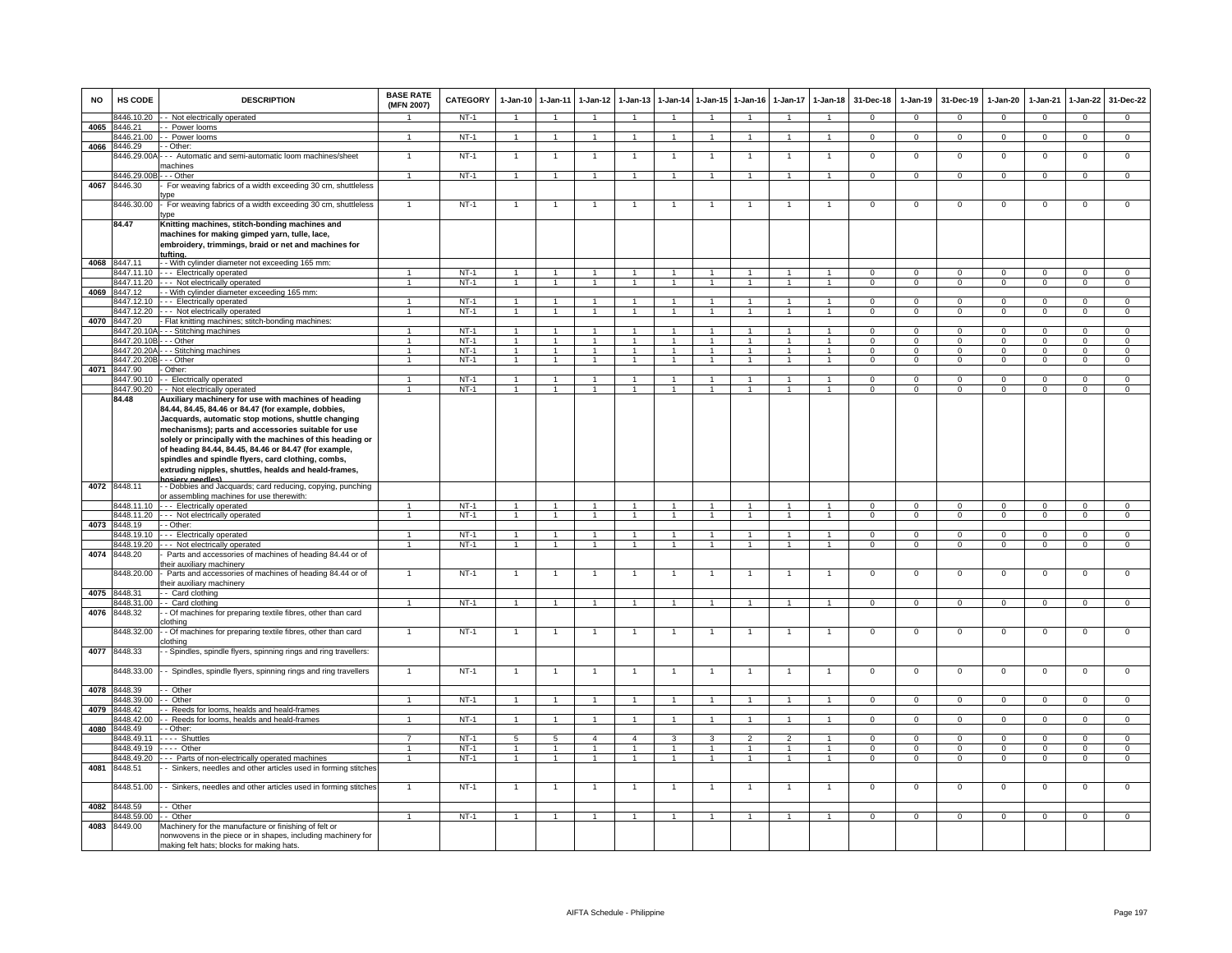| <b>NO</b> | HS CODE                  | <b>DESCRIPTION</b>                                                                                                                                                                                                                                                                                                                                            | <b>BASE RATE</b><br>(MFN 2007) | <b>CATEGORY</b>  | $1-Jan-10$<br>$\overline{1}$ | 1-Jan-11<br>$\overline{1}$ | $1-Jan-12$     | $1-Jan-13$                     | $1-Jan-14$                       | 1-Jan-15<br>$\overline{1}$ | $1-Jan-16$                       | $1-Jan-17$                     | $1-Jan-18$                       | 31-Dec-18                  | $1-Jan-19$                   | 31-Dec-19                | $1-Jan-20$                    | 1-Jan-21                | 1-Jan-22                 | 31-Dec-22                      |
|-----------|--------------------------|---------------------------------------------------------------------------------------------------------------------------------------------------------------------------------------------------------------------------------------------------------------------------------------------------------------------------------------------------------------|--------------------------------|------------------|------------------------------|----------------------------|----------------|--------------------------------|----------------------------------|----------------------------|----------------------------------|--------------------------------|----------------------------------|----------------------------|------------------------------|--------------------------|-------------------------------|-------------------------|--------------------------|--------------------------------|
|           | 8449.00.10<br>8449.00.20 | <b>Electrically operated</b><br>Not electrically operated                                                                                                                                                                                                                                                                                                     | $\overline{1}$                 | $NT-1$<br>$NT-1$ | $\overline{1}$               | $\overline{1}$             | $\overline{1}$ | $\mathbf{1}$<br>$\overline{1}$ | $\overline{1}$<br>$\overline{1}$ | $\sim$                     | $\overline{1}$<br>$\overline{1}$ | $\mathbf{1}$<br>$\overline{1}$ | $\overline{1}$<br>$\overline{1}$ | $\Omega$<br>$\overline{0}$ | $\mathbf{0}$<br>$\mathbf{0}$ | $\Omega$<br>$\mathbf{0}$ | $\Omega$<br>$\mathbf{0}$      | $\Omega$<br>$\mathbf 0$ | $\Omega$<br>$\mathbf{0}$ | $\mathbf{0}$<br>$\overline{0}$ |
|           | 84.50                    | Household or laundry-type washing machines, including<br>machines which both wash and dry.                                                                                                                                                                                                                                                                    |                                |                  |                              |                            |                |                                |                                  |                            |                                  |                                |                                  |                            |                              |                          |                               |                         |                          |                                |
| 4084      | 3450.11<br>3450.11.10    | - Fully-automatic machines:<br>-- Each of a dry linen capacity not exceeding 6 kg                                                                                                                                                                                                                                                                             | 10                             | ST               | 9                            | 9                          | 8              | 8                              | $\overline{7}$                   |                            | 6                                | 6                              | 6                                | 6                          | 5                            | 5                        | 5                             | 5                       | 5                        | $5\phantom{.0}$                |
|           | 8450.11.90               | -- Other                                                                                                                                                                                                                                                                                                                                                      | 10                             | ST               | 9                            | 9                          | 8              | 8                              | $\overline{7}$                   | $\overline{7}$             | 6                                | 6                              | 6                                | 6                          | $\sqrt{5}$                   | $\sqrt{5}$               | 5                             | $5\overline{5}$         | $\overline{5}$           | 5                              |
| 4085      | 3450.12                  | - Other machines, with built-in centrifugal drier.                                                                                                                                                                                                                                                                                                            |                                |                  |                              |                            |                |                                |                                  |                            |                                  |                                |                                  |                            |                              |                          |                               |                         |                          |                                |
|           | 3450.12.00               | - Other machines, with built-in centrifugal drier                                                                                                                                                                                                                                                                                                             | 10                             | <b>ST</b>        | $\overline{9}$               | 9                          | 8              | $\overline{8}$                 | $\overline{7}$                   | $\overline{7}$             | 6                                | $\overline{6}$                 | 6                                | 6                          | $\overline{5}$               | $\overline{5}$           | 5                             | $\overline{5}$          | 5                        | 5                              |
| 4086      | 450.19                   | - Other:                                                                                                                                                                                                                                                                                                                                                      |                                |                  |                              |                            |                |                                |                                  |                            |                                  |                                |                                  |                            |                              |                          |                               |                         |                          |                                |
|           | 8450.19.00               | - Other                                                                                                                                                                                                                                                                                                                                                       | 10                             | $NT-1$           | 9                            | 8                          | $\overline{7}$ | 6                              | 5                                | $\overline{4}$             | $\mathbf{3}$                     | $\overline{2}$                 | $\overline{2}$                   | $\mathbf{0}$               | $\overline{0}$               | $\mathbf 0$              | $\mathbf{0}$                  | $\mathbf 0$             | $\overline{0}$           | $\mathbf{0}$                   |
| 4087      | 8450.20<br>3450.20.00    | Machines, each of a dry linen capacity exceeding 10 kg<br>Machines, each of a dry linen capacity exceeding 10 kg                                                                                                                                                                                                                                              | -1                             | <b>NT-1</b>      | $\mathbf{1}$                 | $\overline{1}$             |                | $\mathbf{1}$                   | $\overline{1}$                   | $\mathbf{1}$               | $\overline{1}$                   | $\mathbf{1}$                   | $\overline{1}$                   | $\mathbf{0}$               | $\circ$                      | $\mathbf{0}$             | $\mathbf{0}$                  | $\mathbf{0}$            | $\mathbf{0}$             | $\mathbf{0}$                   |
| 4088      | 3450.90                  | Parts:                                                                                                                                                                                                                                                                                                                                                        |                                |                  |                              |                            |                |                                |                                  |                            |                                  |                                |                                  |                            |                              |                          |                               |                         |                          |                                |
|           | 450.90.10                | - Of goods of subheading 8450.20                                                                                                                                                                                                                                                                                                                              | 5                              | $NT-1$           | $\overline{4}$               | $\overline{4}$             | 3              | 3                              | $\overline{2}$                   | $\overline{2}$             | 1                                | 1                              | $\mathbf{1}$                     | $\mathbf{0}$               | $\mathbf 0$                  | $\mathbf 0$              | $^{\circ}$                    | $\mathbf{O}$            | $\mathbf{0}$             | $\overline{0}$                 |
|           | 3450.90.20               | - Of goods of subheading 8450.11, 8450.12 or 8450.19                                                                                                                                                                                                                                                                                                          | $\overline{5}$                 | $NT-1$           | $\overline{4}$               | $\overline{4}$             | 3              | 3                              | $\mathfrak{p}$                   | $\mathfrak{p}$             | 1                                |                                | $\mathbf{1}$                     | $\mathbf 0$                | $\mathbf 0$                  | $\mathbf 0$              | $\mathbf 0$                   | $\mathbf 0$             | $\overline{0}$           | $\overline{0}$                 |
|           | 84.51                    | Machinery (other than machines of heading 84.50) for<br>washing, cleaning, wringing, drying, ironing, pressing<br>(including fusing presses), bleaching, dyeing, dressing,<br>finishing, coating or impregnating textile yarns, fabrics or<br>made up textile articles and machines for applying the<br>paste to the base fabric or other support used in the |                                |                  |                              |                            |                |                                |                                  |                            |                                  |                                |                                  |                            |                              |                          |                               |                         |                          |                                |
|           |                          | manufacture of floor coverings such as linoleum;                                                                                                                                                                                                                                                                                                              |                                |                  |                              |                            |                |                                |                                  |                            |                                  |                                |                                  |                            |                              |                          |                               |                         |                          |                                |
|           |                          | machines for reeling, unreeling, folding, cutting or<br>inking textile fabrics                                                                                                                                                                                                                                                                                |                                |                  |                              |                            |                |                                |                                  |                            |                                  |                                |                                  |                            |                              |                          |                               |                         |                          |                                |
| 4089      | 8451.10                  | Dry-cleaning machines                                                                                                                                                                                                                                                                                                                                         |                                |                  |                              |                            |                |                                |                                  |                            |                                  |                                |                                  |                            |                              |                          |                               |                         |                          |                                |
| 4090      | 3451.10.00<br>3451.21    | Dry-cleaning machines<br>- Each of a dry linen capacity not exceeding 10kg                                                                                                                                                                                                                                                                                    | $\overline{1}$                 | $NT-1$           | $\overline{1}$               | $\overline{1}$             | $\overline{1}$ | $\overline{1}$                 | $\overline{1}$                   | $\overline{1}$             | $\overline{1}$                   | $\blacktriangleleft$           | $\overline{1}$                   | $\mathbf 0$                | $\mathbf 0$                  | $^{\circ}$               | $^{\circ}$                    | $\mathbf{0}$            | $\mathbf 0$              | $\mathbf{0}$                   |
|           | 3451.21.00               | - Each of a dry linen capacity not exceeding 10kg                                                                                                                                                                                                                                                                                                             | $\overline{5}$                 | <b>NT-1</b>      | $\mathbf{A}$                 | $\overline{4}$             | 3              | 3                              | $\overline{2}$                   | $\overline{2}$             | $\overline{1}$                   | $\overline{1}$                 | $\overline{1}$                   | $\mathbf{0}$               | $\mathbf 0$                  | $\mathbf 0$              | $\mathbf 0$                   | $\overline{0}$          | $\overline{0}$           | $\overline{0}$                 |
| 4091      | 3451.29                  | - Other                                                                                                                                                                                                                                                                                                                                                       |                                |                  |                              |                            |                |                                |                                  |                            |                                  |                                |                                  |                            |                              |                          |                               |                         |                          |                                |
|           | 8451.29.00               | - - Vulcanizing chamber/driers                                                                                                                                                                                                                                                                                                                                |                                | $NT-1$           |                              | $\blacktriangleleft$       |                |                                | $\overline{1}$                   | $\mathbf{1}$               |                                  |                                | $\mathbf{1}$                     | $\Omega$                   | $\Omega$                     | $\Omega$                 | $\Omega$                      | $\Omega$                | $\Omega$                 | $\overline{0}$                 |
|           | 8451.29.00E              | - - Other                                                                                                                                                                                                                                                                                                                                                     | $\overline{1}$                 | $NT-1$           | $\overline{1}$               | $\overline{1}$             | $\overline{1}$ | $\overline{1}$                 | $\overline{1}$                   | $\mathbf{1}$               | $\overline{1}$                   | $\overline{1}$                 | $\overline{1}$                   | $\overline{0}$             | $\mathbf{0}$                 | $\mathbf 0$              | $\mathbf{0}$                  | $\mathbf{0}$            | $\mathbf{0}$             | $\overline{0}$                 |
| 4092      | 8451.30<br>3451.30.00    | Ironing machines and presses (including fusing presses)                                                                                                                                                                                                                                                                                                       | $\overline{1}$                 | $NT-1$           | $\mathbf{1}$                 | $\overline{1}$             |                | $\mathbf{1}$                   | $\overline{1}$                   | $\mathbf{1}$               | $\mathbf{1}$                     | 1                              | $\mathbf{1}$                     | $\mathbf{0}$               | $\mathbf 0$                  | $\mathbf 0$              | $\mathbf{0}$                  | $\mathbf{0}$            | $\mathbf{0}$             | $\overline{0}$                 |
| 4093      | 451.40                   | Ironing machines and presses (including fusing presses)<br>Washing, bleaching or dyeing machines:                                                                                                                                                                                                                                                             |                                |                  |                              |                            |                |                                |                                  |                            |                                  |                                |                                  |                            |                              |                          |                               |                         |                          |                                |
|           | 451.40.00                | Washing, bleaching or dyeing machines                                                                                                                                                                                                                                                                                                                         | $\mathbf{1}$                   | $NT-1$           | $\overline{1}$               | $\overline{1}$             |                | $\mathbf{1}$                   | $\mathbf{1}$                     | $\mathbf{1}$               | $\mathbf{1}$                     |                                | $\mathbf{1}$                     | $\overline{0}$             | $\overline{0}$               | $\overline{0}$           | $\mathbf 0$                   | $\overline{0}$          | $\overline{0}$           | $\overline{0}$                 |
| 4094      | 8451.50                  | Machines for reeling, unreeling, folding, cutting or pinking                                                                                                                                                                                                                                                                                                  |                                |                  |                              |                            |                |                                |                                  |                            |                                  |                                |                                  |                            |                              |                          |                               |                         |                          |                                |
|           |                          | extile fabrics                                                                                                                                                                                                                                                                                                                                                |                                | $NT-1$           | $\overline{1}$               | $\overline{1}$             |                | $\mathbf{1}$                   | $\overline{1}$                   | $\overline{1}$             | $\overline{1}$                   | $\mathbf{1}$                   | $\overline{1}$                   | $\Omega$                   | $\Omega$                     | $\Omega$                 |                               | $\Omega$                | $\Omega$                 | $\overline{0}$                 |
|           | 8451.50.00<br>8451.50.00 | - Band saw cutting machines<br>- Other                                                                                                                                                                                                                                                                                                                        | 1<br>$\mathbf{1}$              | $NT-1$           |                              | $\overline{1}$             |                | $\overline{1}$                 | $\overline{1}$                   | $\mathbf{1}$               | $\overline{1}$                   | $\mathbf{1}$                   | $\overline{1}$                   | $\overline{0}$             | $\overline{0}$               | $\overline{0}$           | $\mathbf 0$<br>$\overline{0}$ | $\overline{0}$          | $\overline{0}$           | $\overline{0}$                 |
| 4095      | 845180                   | Other machinery:                                                                                                                                                                                                                                                                                                                                              |                                |                  |                              |                            |                |                                |                                  |                            |                                  |                                |                                  |                            |                              |                          |                               |                         |                          |                                |
|           | 8451.80.10               | - For domestic use                                                                                                                                                                                                                                                                                                                                            | $\blacktriangleleft$           | $NT-1$           |                              | $\blacktriangleleft$       |                |                                | $\overline{1}$                   | 1                          |                                  |                                | $\mathbf{1}$                     | $\Omega$                   | $\mathbf 0$                  | $\Omega$                 | $\mathsf 0$                   | $\Omega$                | $\Omega$                 | $\Omega$                       |
|           | 8451.80.90/              | - - Coir rubberizing machines                                                                                                                                                                                                                                                                                                                                 | $\overline{1}$                 | <b>NT-1</b>      | $\overline{1}$               | $\overline{1}$             |                | $\mathbf{1}$                   | $\mathbf{1}$                     | $\mathbf{1}$               | 1                                | $\mathbf{1}$                   | $\mathbf{1}$                     | $\Omega$                   | $\mathbf 0$                  | $\Omega$                 | $\mathbf{0}$                  | $\Omega$                | $\mathbf 0$              | $\overline{0}$                 |
| 4096      | 3451.80.90E<br>8451.90   | - - Other<br>Parts:                                                                                                                                                                                                                                                                                                                                           | $\mathbf{1}$                   | $NT-1$           | 1                            | $\mathbf{1}$               | $\mathbf{1}$   | $\mathbf{1}$                   | $\overline{1}$                   | 1                          | $\mathbf{1}$                     | $\overline{1}$                 | $\overline{1}$                   | $\overline{0}$             | $\mathbf{0}$                 | $\mathbf{0}$             | $\mathbf{0}$                  | $\mathbf{0}$            | $\mathsf 0$              | $\overline{0}$                 |
|           | 3451.90.10               | - Of machines of a dry linen capacity not exceeding 10 kg                                                                                                                                                                                                                                                                                                     |                                | $NT-1$           | $\mathbf{1}$                 | $\overline{1}$             |                | 1                              | $\mathbf{1}$                     | $\overline{1}$             | 1                                | 1                              | $\overline{1}$                   | $\mathbf 0$                | $\mathbf 0$                  | $\mathbf 0$              | $\mathsf 0$                   | $\mathbf 0$             | $\mathsf 0$              | $\overline{0}$                 |
|           |                          |                                                                                                                                                                                                                                                                                                                                                               |                                |                  |                              |                            |                |                                |                                  |                            |                                  |                                |                                  |                            |                              |                          |                               |                         |                          |                                |
|           | 8451.90.90               | - Other                                                                                                                                                                                                                                                                                                                                                       | $\overline{1}$                 | <b>NT-1</b>      | $\overline{1}$               | $\overline{1}$             | $\mathbf{1}$   | $\overline{1}$                 | $\overline{1}$                   | $\overline{1}$             | $\overline{1}$                   | $\overline{1}$                 | $\overline{1}$                   | $\mathbf{0}$               | $\mathbf 0$                  | $\Omega$                 | $\mathbf 0$                   | $\mathbf{0}$            | $\mathbf 0$              | $\overline{0}$                 |
|           | 84.52                    | Sewing machines, other than book-sewing machines of<br>heading 84.40; furniture, bases and covers specially<br>designed for sewing machines; sewing machine needles.                                                                                                                                                                                          |                                |                  |                              |                            |                |                                |                                  |                            |                                  |                                |                                  |                            |                              |                          |                               |                         |                          |                                |
|           | 4097 8452.10             | Sewing machines of the household type                                                                                                                                                                                                                                                                                                                         |                                | $NT-1$           |                              |                            | 3              |                                |                                  |                            | $\mathbf{1}$                     | $\mathbf{1}$                   | $\overline{1}$                   | $\overline{0}$             |                              | $^{\circ}$               |                               | $\mathbf{0}$            | $\mathbf{0}$             |                                |
| 4098      | 8452.10.00<br>8452.21    | Sewing machines of the household type<br>- Automatic units                                                                                                                                                                                                                                                                                                    | 3                              |                  | $\mathbf{3}$                 | $\mathbf{3}$               |                | 3                              | $\overline{2}$                   | $\overline{2}$             |                                  |                                |                                  |                            | $\overline{0}$               |                          | $\mathbf{0}$                  |                         |                          | $\overline{0}$                 |
|           | 452.21.00                | - Automatic units                                                                                                                                                                                                                                                                                                                                             | 3                              | $NT-1$           | 3                            | 3                          | 3              | 3                              | $\overline{2}$                   | $\overline{2}$             | $\mathbf{1}$                     | $\mathbf{1}$                   | $\overline{1}$                   | $\mathbf{0}$               | $\mathbf 0$                  | $\mathbf{0}$             | $\mathbf{0}$                  | $\mathbf{0}$            | $\mathbf{0}$             | $\mathbf{O}$                   |
| 4099      | 3452.29                  | Other                                                                                                                                                                                                                                                                                                                                                         |                                |                  |                              |                            |                |                                |                                  |                            |                                  |                                |                                  |                            |                              |                          |                               |                         |                          |                                |
|           | 3452.29.00               | Other                                                                                                                                                                                                                                                                                                                                                         | 3                              | $NT-1$           | 3                            | 3                          | 3              | 3                              | $\overline{2}$                   | $\overline{2}$             | $\mathbf{1}$                     | $\mathbf{1}$                   | $\overline{1}$                   | $\mathbf 0$                | $\mathbf 0$                  | $\mathbf 0$              | $\mathbf 0$                   | $\mathbf 0$             | $\mathbf 0$              | $\mathbf{O}$                   |
| 4100      | 8452.30<br>3452.30.00    | Sewing machine needles<br>Sewing machine needles                                                                                                                                                                                                                                                                                                              | $\blacktriangleleft$           | $NT-1$           |                              | $\blacktriangleleft$       |                | $\mathbf{1}$                   | $\overline{1}$                   | $\mathbf{1}$               | $\blacktriangleleft$             |                                | $\overline{1}$                   | $\Omega$                   | $\overline{0}$               | $\Omega$                 | $\Omega$                      | $\overline{0}$          | $\overline{0}$           | $\overline{0}$                 |
| 4101      | 3452.40                  | Furniture, bases and covers for sewing machines and parts                                                                                                                                                                                                                                                                                                     |                                |                  |                              |                            |                |                                |                                  |                            |                                  |                                |                                  |                            |                              |                          |                               |                         |                          |                                |
|           |                          | hereof:                                                                                                                                                                                                                                                                                                                                                       |                                |                  |                              |                            |                |                                |                                  |                            |                                  |                                |                                  |                            |                              |                          |                               |                         |                          |                                |
|           | 8452.40.00               | Furniture, bases and covers for sewing machines and parts<br>hereof                                                                                                                                                                                                                                                                                           |                                | $NT-1$           | 5                            | 5                          | $\overline{4}$ | $\overline{4}$                 | 3                                | 3                          | $\overline{2}$                   | $\overline{2}$                 |                                  | $\mathbf 0$                | $\mathsf 0$                  | $\mathbf 0$              | $\mathsf 0$                   | $\mathbf 0$             | $\mathbf 0$              | $\mathbf{O}$                   |
| 4102      | 8452.90<br>3452.90.11    | Other parts of sewing machines:<br>- - Arms and beds, stands with or without centre frames,                                                                                                                                                                                                                                                                   | 3                              | $NT-1$           | 3                            | 3                          | 3              | 3                              | $\overline{2}$                   | $\overline{2}$             | 1                                | 1                              | $\mathbf{1}$                     | $\Omega$                   | $\overline{0}$               | $\mathbf 0$              | $\overline{0}$                | $\overline{0}$          | $\overline{0}$           | $\overline{0}$                 |
|           |                          | lywheels, belt guards, treadles or pedals                                                                                                                                                                                                                                                                                                                     |                                |                  |                              |                            |                |                                |                                  |                            |                                  |                                |                                  |                            |                              |                          |                               |                         |                          |                                |
|           | 8452.90.19               | -- Other                                                                                                                                                                                                                                                                                                                                                      | 3                              | $NT-1$           | 3                            | 3                          | 3              | 3                              | $\overline{2}$                   | $\overline{2}$             | $\overline{1}$                   | $\mathbf{1}$                   | $\mathbf{1}$                     | $\mathbf 0$                | $\mathsf 0$                  | $^{\circ}$               | $^{\circ}$                    | $\mathbf 0$             | $\mathbf 0$              | 0                              |
|           | 8452.90.90               | - Other                                                                                                                                                                                                                                                                                                                                                       | 3                              | $NT-1$           | $\mathcal{R}$                | 3                          | $\mathbf{3}$   | $\mathbf{3}$                   | 2                                | $\overline{2}$             | $\overline{1}$                   |                                | $\overline{1}$                   | $\Omega$                   | $\Omega$                     | $\Omega$                 | $\Omega$                      | $\Omega$                | $\mathbf 0$              | $\overline{0}$                 |
|           | 84.53                    | Machinery for preparing, tanning or working hides, skins<br>or leather or for making or repairing footwear or other<br>articles of hides, skins or leather, other than sewing<br>machines                                                                                                                                                                     |                                |                  |                              |                            |                |                                |                                  |                            |                                  |                                |                                  |                            |                              |                          |                               |                         |                          |                                |
|           | 4103 8453.10             | Machinery for preparing, tanning or working hides, skins or<br>eather:                                                                                                                                                                                                                                                                                        |                                |                  |                              |                            |                |                                |                                  |                            |                                  |                                |                                  |                            |                              |                          |                               |                         |                          |                                |
|           |                          | 8453.10.10 - Electrically operated                                                                                                                                                                                                                                                                                                                            |                                | $NT-1$           |                              |                            |                | -1                             | $\mathbf{1}$                     |                            | 1                                |                                |                                  | $\overline{0}$             | $\overline{0}$               | $\mathbf 0$              | $\overline{0}$                | $\overline{0}$          | $\overline{0}$           | $\overline{0}$                 |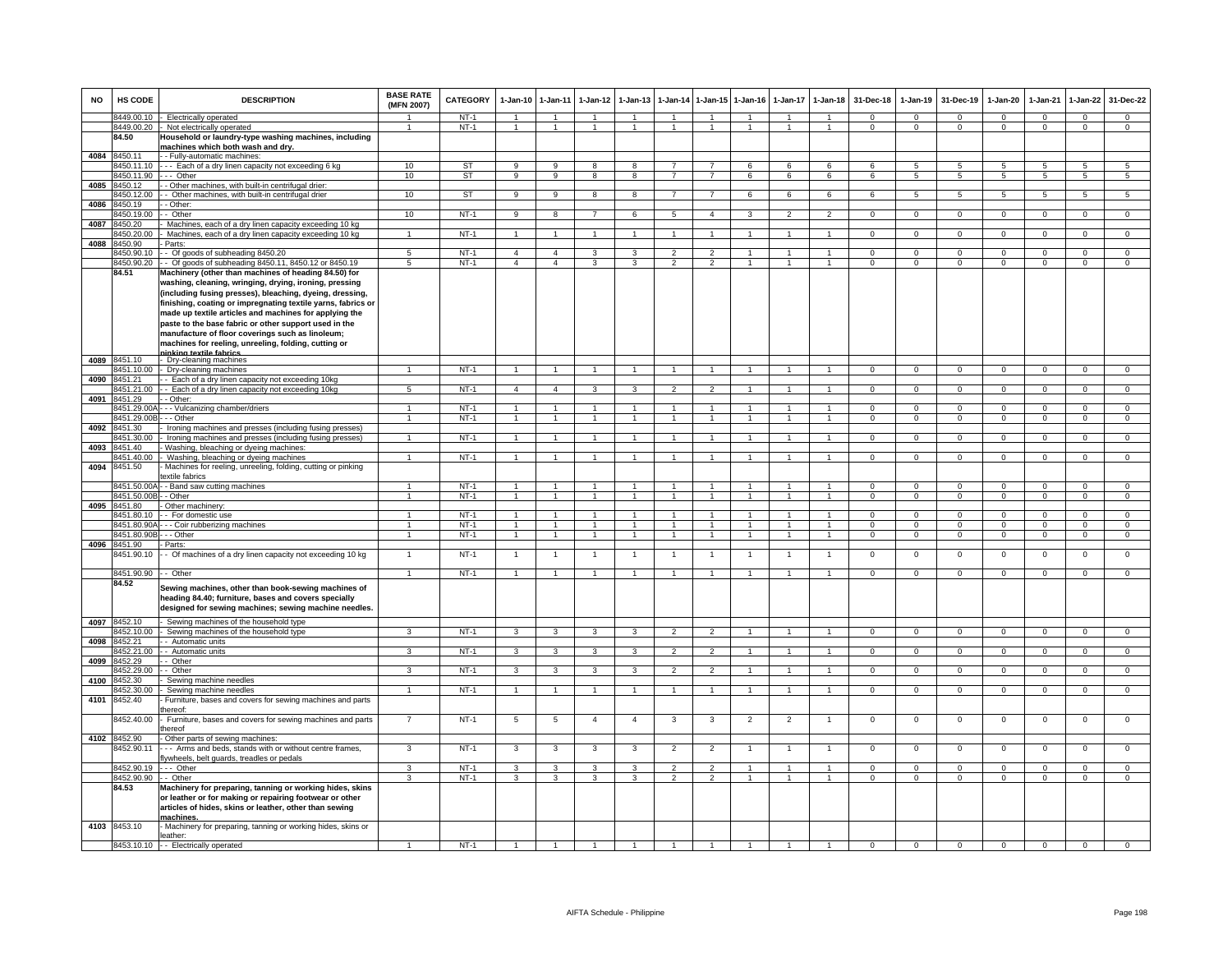| <b>NO</b>    | HS CODE                  | <b>DESCRIPTION</b>                                                                                                                                                                                          | <b>BASE RATE</b><br>(MFN 2007) | CATEGORY         | $1-Jan-10$                     | $1 - Jan-11$                   | $1-Jan-12$           | $1-Jan-13$     |                                |                                | 1-Jan-14 1-Jan-15 1-Jan-16 | 1-Jan-17     | $1-Jan-18$                   | 31-Dec-18                | $1-Jan-19$              | 31-Dec-19      | $1-Jan-20$     | $1-Jan-21$              | $1-Jan-22$                   | 31-Dec-22                        |
|--------------|--------------------------|-------------------------------------------------------------------------------------------------------------------------------------------------------------------------------------------------------------|--------------------------------|------------------|--------------------------------|--------------------------------|----------------------|----------------|--------------------------------|--------------------------------|----------------------------|--------------|------------------------------|--------------------------|-------------------------|----------------|----------------|-------------------------|------------------------------|----------------------------------|
|              | 8453.10.20               | - - Not electrically operated                                                                                                                                                                               |                                | NT-1             | $\overline{1}$                 | $\overline{1}$                 | $\mathbf{1}$         |                | $\overline{1}$                 |                                |                            |              | $\blacktriangleleft$         | $\mathbf{0}$             | $\mathbf{0}$            | $^{\circ}$     | $\mathbf{0}$   | $^{\circ}$              | $^{\circ}$                   | $\mathbf 0$                      |
| 4104         | 8453.20                  | - Machinery for making or repairing footwear:                                                                                                                                                               |                                |                  |                                |                                |                      |                |                                |                                |                            |              |                              |                          |                         |                |                |                         |                              |                                  |
|              | 8453.20.10<br>8453.20.20 | - - Electrically operated<br>- Not electrically operated                                                                                                                                                    | $\mathbf{1}$<br>1              | $NT-1$<br>$NT-1$ | $\mathbf{1}$<br>$\overline{1}$ | $\overline{1}$<br>$\mathbf{1}$ | -1<br>1              | 1              | $\overline{1}$<br>$\mathbf{1}$ | $\mathbf{1}$<br>$\overline{1}$ | -1<br>$\mathbf{1}$         | $\mathbf{1}$ | $\mathbf{1}$<br>$\mathbf{1}$ | $\Omega$<br>$\mathbf{0}$ | $\Omega$<br>$\mathbf 0$ | $^{\circ}$     | $\mathbf{0}$   | $\Omega$<br>$\mathbf 0$ | $^{\circ}$<br>$\overline{0}$ | $\overline{0}$<br>$\overline{0}$ |
| 4105         | 453.80                   | Other machinery:                                                                                                                                                                                            |                                |                  |                                |                                |                      |                |                                |                                |                            |              |                              |                          |                         | $\mathbf{0}$   | $\mathbf{0}$   |                         |                              |                                  |
|              | 8453.80.10               | - Electrically operated                                                                                                                                                                                     | $\mathbf{1}$                   | $NT-1$           | $\overline{1}$                 | $\overline{1}$                 | $\mathbf{1}$         |                | $\mathbf{1}$                   |                                |                            |              | $\mathbf{1}$                 | $^{\circ}$               | $^{\circ}$              | $\mathbf 0$    | 0              | $\mathbf 0$             | $\mathsf 0$                  | $\mathbf 0$                      |
|              | 8453.80.20               | - Not electrically operated                                                                                                                                                                                 | $\blacktriangleleft$           | $NT-1$           | $\overline{1}$                 | $\overline{1}$                 | $\overline{1}$       | $\overline{1}$ | $\overline{1}$                 | $\overline{1}$                 | $\mathbf{1}$               | $\mathbf{1}$ | $\mathbf{1}$                 | $\Omega$                 | $\mathbf 0$             | $\mathbf 0$    | $\mathbf{0}$   | $\Omega$                | $\mathsf 0$                  | $\overline{0}$                   |
| 4106         | 8453.90                  | Parts                                                                                                                                                                                                       |                                |                  |                                |                                |                      |                |                                |                                |                            |              |                              |                          |                         |                |                |                         |                              |                                  |
|              | 8453.90.00               | - Parts                                                                                                                                                                                                     | $\mathbf{1}$                   | $NT-1$           |                                | $\overline{1}$                 | $\mathbf{1}$         |                |                                | $\mathbf{1}$                   |                            |              | $\overline{1}$               | $\overline{0}$           | $\overline{0}$          | $\overline{0}$ | $\overline{0}$ | $\Omega$                | $\overline{0}$               | $\overline{0}$                   |
|              | 84.54                    | Converters, ladles, ingot moulds and casting machines,<br>of a kind used in metallurgy or in metal foundries.                                                                                               |                                |                  |                                |                                |                      |                |                                |                                |                            |              |                              |                          |                         |                |                |                         |                              |                                  |
|              | 4107 8454.10             | Converters                                                                                                                                                                                                  |                                |                  |                                |                                |                      |                |                                |                                |                            |              |                              |                          |                         |                |                |                         |                              |                                  |
|              | 8454.10.00               | Converters                                                                                                                                                                                                  | 1                              | $NT-1$           | $\mathbf{1}$                   | $\mathbf{1}$                   | $\mathbf{1}$         | $\mathbf{1}$   | $\mathbf{1}$                   | $\overline{1}$                 | $\mathbf{1}$               | $\mathbf{1}$ | $\overline{1}$               | $\overline{0}$           | $\overline{0}$          | $\overline{0}$ | $\overline{0}$ | $\overline{0}$          | $\overline{0}$               | $\overline{0}$                   |
| 4108         | 454.20                   | Ingot moulds and ladles:                                                                                                                                                                                    |                                |                  |                                |                                |                      |                |                                |                                |                            |              |                              |                          |                         |                |                |                         |                              |                                  |
|              | 454.20.00                | Ingot moulds and ladles                                                                                                                                                                                     |                                | $NT-1$           | $\mathbf{1}$                   | $\mathbf{1}$                   |                      |                |                                |                                |                            |              | $\mathbf{1}$                 | $\mathbf{O}$             | $\mathbf 0$             | $\mathbf{0}$   | $\mathbf 0$    | $\mathbf 0$             | $\mathbf 0$                  | $\mathbf 0$                      |
| 4109         | 8454.30<br>8454.30.00    | Casting machines<br>Casting machines                                                                                                                                                                        | $\mathbf{1}$                   | NT-1             | $\overline{1}$                 | $\overline{1}$                 | $\mathbf{1}$         |                | $\overline{1}$                 | $\mathbf{1}$                   |                            |              | $\blacktriangleleft$         | $\mathbf{0}$             | $\mathsf 0$             | $\mathsf 0$    | $\mathbf 0$    | $\mathbf 0$             | $\mathsf 0$                  | $\overline{0}$                   |
| 4110         | 8454 90                  | Parts                                                                                                                                                                                                       |                                |                  |                                |                                |                      |                |                                |                                |                            |              |                              |                          |                         |                |                |                         |                              |                                  |
|              | 3454.90.00               | Parts                                                                                                                                                                                                       |                                | NT-1             |                                |                                |                      |                |                                |                                |                            |              |                              | $\Omega$                 | $\Omega$                | $\Omega$       | $\Omega$       | $\Omega$                | $\Omega$                     | $\Omega$                         |
|              | 84.55                    | Metal-rolling mills and rolls therefor                                                                                                                                                                      |                                |                  |                                |                                |                      |                |                                |                                |                            |              |                              |                          |                         |                |                |                         |                              |                                  |
| 4111         | 8455.10                  | Tube mills                                                                                                                                                                                                  |                                |                  |                                |                                |                      |                |                                |                                |                            |              |                              |                          |                         |                |                |                         |                              |                                  |
| 4112         | 8455.10.00<br>8455.21    | Tube mills                                                                                                                                                                                                  | $\mathbf{1}$                   | $NT-1$           | $\mathbf{1}$                   | $\overline{1}$                 |                      |                |                                |                                |                            |              | 1                            | $^{\circ}$               | $\mathbf{0}$            | $\mathbf 0$    | $\mathbf{0}$   | $^{\circ}$              | $\mathbf{0}$                 | $\overline{0}$                   |
|              | 455.21.00                | - Hot or combination hot and cold<br>- Hot or combination hot and cold                                                                                                                                      | $\mathbf{1}$                   | $NT-1$           | 1                              | $\mathbf{1}$                   |                      |                | 1                              | $\mathbf{1}$                   |                            |              | $\mathbf{1}$                 | $\mathbf{0}$             | $\mathbf{0}$            | $\mathbf{0}$   | $\mathbf 0$    | $\mathbf 0$             | $\mathbf 0$                  | $\overline{0}$                   |
| 4113         | 455.22                   | Cold                                                                                                                                                                                                        |                                |                  |                                |                                |                      |                |                                |                                |                            |              |                              |                          |                         |                |                |                         |                              |                                  |
|              | 455.22.00                | - Cold                                                                                                                                                                                                      | $\overline{1}$                 | NT-1             | $\overline{1}$                 | $\overline{1}$                 | $\blacktriangleleft$ |                |                                |                                |                            |              | $\blacktriangleleft$         | $^{\circ}$               | $\mathbf 0$             | $\mathbf 0$    | $\mathbf{0}$   | $\mathbf 0$             | $\mathsf 0$                  | $\mathbf 0$                      |
| 4114         | 8455.30                  | Rolls for rolling mills                                                                                                                                                                                     |                                |                  |                                |                                |                      |                |                                |                                |                            |              |                              |                          |                         |                |                |                         |                              |                                  |
|              | 3455.30.00               | Rolls for rolling mills                                                                                                                                                                                     | $\blacktriangleleft$           | $NT-1$           | $\overline{1}$                 | $\overline{1}$                 | $\overline{1}$       | $\overline{1}$ | $\overline{1}$                 | $\overline{1}$                 |                            |              | $\overline{1}$               | $\mathbf{0}$             | $\overline{0}$          | $\mathsf 0$    | $\mathbf{0}$   | $\mathbf 0$             | $\mathsf 0$                  | $\overline{0}$                   |
| 4115         | 3455.90<br>8455.90.00    | Other parts<br>Other parts                                                                                                                                                                                  | $\mathbf{1}$                   | $NT-1$           |                                | $\mathbf{1}$                   |                      |                |                                | $\blacktriangleleft$           |                            |              | $\blacktriangleleft$         | $\Omega$                 | $\Omega$                | $\Omega$       | $\Omega$       | $\Omega$                | $\overline{0}$               | $\overline{0}$                   |
|              | 84.56                    | Machine-tools for working any material by removal of                                                                                                                                                        |                                |                  |                                |                                |                      |                |                                |                                |                            |              |                              |                          |                         |                |                |                         |                              |                                  |
|              |                          | material, by laser or other light or photon beam,<br>ultrasonic, electro-discharge, electro-chemical, electron                                                                                              |                                |                  |                                |                                |                      |                |                                |                                |                            |              |                              |                          |                         |                |                |                         |                              |                                  |
|              | 4116 8456.10             | beam. ionic-beam or plasma arc processes.<br>- Operated by laser or other light or photon beam processes:                                                                                                   |                                |                  |                                |                                |                      |                |                                |                                |                            |              |                              |                          |                         |                |                |                         |                              |                                  |
|              | 8456.10.00               | - Operated by laser or other light or photon beam processes                                                                                                                                                 | 3                              | $NT-1$           | 3                              | 3                              | 3                    | 3              | $\overline{2}$                 | $\overline{2}$                 |                            |              | 1                            | $\mathsf 0$              | $\mathbf 0$             | $\mathbf 0$    | $\mathbf 0$    | $\mathbf 0$             | $\mathsf 0$                  | $\mathbf 0$                      |
| 4117         | 8456.20<br>456.20.00     | Operated by ultrasonic processes<br>Operated by ultrasonic processes                                                                                                                                        | 3                              | NT-1             | $\mathcal{R}$                  | $\mathbf{R}$                   | 3                    |                | $\mathcal{P}$                  | $\mathcal{P}$                  |                            |              |                              | $\Omega$                 | $\Omega$                | $\Omega$       | $\Omega$       |                         | $\Omega$                     | $\Omega$                         |
| 4118         | 8456.30                  | Operated by electro-discharge processes                                                                                                                                                                     |                                |                  |                                |                                |                      |                |                                |                                |                            |              |                              |                          |                         |                |                |                         |                              |                                  |
|              | 3456.30.00               | Operated by electro-discharge processes                                                                                                                                                                     | 3                              | NT-1             | 3                              | 3                              | 3                    | $\mathbf{3}$   | $\overline{2}$                 | $\overline{2}$                 |                            |              | $\mathbf{1}$                 | $\Omega$                 | $\mathbf 0$             | $\mathbf 0$    | $\circ$        | $\Omega$                | $\mathbf{0}$                 | $\Omega$                         |
| 4119         | 8456.90                  | Other:                                                                                                                                                                                                      |                                |                  |                                |                                |                      |                |                                |                                |                            |              |                              |                          |                         |                |                |                         |                              |                                  |
|              | 8456.90.10               | - - Machine tools, numerically controlled, for working any<br>naterial by removal of material, by plasma arc processes, for<br>the manufacture of printed circuit boards or printed wiring<br>boards        | $\overline{3}$                 | $NT-1$           | 3                              | $\overline{\mathbf{3}}$        | 3                    | 3              | $\overline{2}$                 | $\overline{2}$                 | 1                          | -1           | -1.                          | $\overline{0}$           | $\Omega$                | $\mathbf 0$    | $\mathsf 0$    | $\Omega$                | $\overline{0}$               | $\overline{0}$                   |
|              | 8456.90.20               | --- Wet processing equipment for the application by<br>immersion of electrochemical solutions, whether or not for the<br>purpose of removing material on printed circuit boards or<br>printed wiring boards | 3                              | $NT-1$           | 3                              | 3                              | 3                    | 3              | $\overline{2}$                 | $\overline{2}$                 | $\mathbf{1}$               | -1           | $\mathbf{1}$                 | $\mathbf 0$              | $\mathbf 0$             | $\mathbf 0$    | $\mathbf 0$    | $\mathbf 0$             | 0                            | $\mathsf 0$                      |
|              | 8456.90.90 --- Other     |                                                                                                                                                                                                             | $\mathbf{3}$                   | <b>NT-1</b>      | $\mathbf{3}$                   | $\mathbf{3}$                   | 3                    | $\mathbf{3}$   | $\overline{2}$                 | $\overline{2}$                 | $\mathbf{1}$               | $\mathbf{1}$ | $\overline{1}$               | $\mathbf{0}$             | $\mathbf{0}$            | $\mathbf{0}$   | $\overline{0}$ | $\mathbf 0$             | $\mathbf{0}$                 | $\overline{0}$                   |
|              | 84.57                    | Machining centres, unit construction machines (single<br>station) and multi-station transfer machines, for working<br>metal.                                                                                |                                |                  |                                |                                |                      |                |                                |                                |                            |              |                              |                          |                         |                |                |                         |                              |                                  |
| 4120         | 8457.10                  | Machining centres                                                                                                                                                                                           |                                |                  |                                |                                |                      |                |                                |                                |                            |              |                              |                          |                         |                |                |                         |                              |                                  |
|              | 8457.10.00<br>8457.20    | Machining centres                                                                                                                                                                                           |                                | $NT-1$           |                                |                                |                      |                |                                |                                |                            |              |                              | $\mathsf 0$              | $\Omega$                | $\mathbf 0$    | $\Omega$       | $\Omega$                | $\Omega$                     | $\Omega$                         |
| 4121         | 8457.20.00               | Unit construction machines (single station)<br>Unit construction machines (single station)                                                                                                                  |                                | $NT-1$           |                                |                                |                      |                |                                |                                |                            |              |                              | $\Omega$                 | $\Omega$                | $\Omega$       | $\Omega$       | $\Omega$                | $\Omega$                     | $\overline{0}$                   |
| 4122         | 3457.30                  | Multi-station transfer machines                                                                                                                                                                             |                                |                  |                                |                                |                      |                |                                |                                |                            |              |                              |                          |                         |                |                |                         |                              |                                  |
|              | 8457.30.00               | Multi-station transfer machines                                                                                                                                                                             |                                | $NT-1$           |                                |                                |                      |                |                                |                                |                            |              |                              | $\Omega$                 | $\Omega$                | $\Omega$       | $\Omega$       |                         | $\Omega$                     | $\Omega$                         |
|              | 84.58                    | Lathes (including turning centres) for removing metal.                                                                                                                                                      |                                |                  |                                |                                |                      |                |                                |                                |                            |              |                              |                          |                         |                |                |                         |                              |                                  |
| 4123         | 8458.11                  | - Numerically controlled                                                                                                                                                                                    |                                |                  |                                |                                |                      |                |                                |                                |                            |              |                              |                          |                         |                |                |                         |                              |                                  |
|              | 3458.11.00               | - Numerically controlled                                                                                                                                                                                    | $\overline{1}$                 | <b>NT-1</b>      | $\overline{1}$                 | $\overline{1}$                 | 1                    | -1             | $\mathbf{1}$                   | 1                              | 1                          |              | 1                            | $^{\circ}$               | $\mathbf{0}$            | $\mathbf{0}$   | $\mathbf{0}$   | $^{\circ}$              | $\overline{0}$               | $\overline{0}$                   |
| 4124         | 458.19<br>458.19.00      | - Other:<br>- Other                                                                                                                                                                                         |                                | $NT-1$           |                                |                                |                      |                |                                |                                |                            |              |                              | $\Omega$                 | 0                       | $\mathbf 0$    | $\Omega$       | $\Omega$                | 0                            | $\mathbf 0$                      |
| 4125         | 3458.91                  | Numerically controlled                                                                                                                                                                                      |                                |                  |                                |                                |                      |                |                                |                                |                            |              |                              |                          |                         |                |                |                         |                              |                                  |
|              | 8458.91.00               | - Numerically controlled                                                                                                                                                                                    | $\blacktriangleleft$           | $NT-1$           | $\overline{1}$                 | $\overline{1}$                 | $\blacktriangleleft$ |                |                                | $\blacktriangleleft$           |                            |              | $\blacktriangleleft$         | $\,0\,$                  | $\,0\,$                 | $\mathbf 0$    | $\Omega$       | $\mathbf 0$             | $\mathsf 0$                  | $\overline{0}$                   |
| 4126         | 8458.99                  | - Other:                                                                                                                                                                                                    |                                |                  |                                |                                |                      |                |                                |                                |                            |              |                              |                          |                         |                |                |                         |                              |                                  |
|              | 3458.99.00<br>84.59      | - Other<br>Machine-tools (including way-type unit head machines)<br>for drilling, boring, milling, threading or tapping by<br>removing metal, other than lathes (including turning                          | 1                              | $NT-1$           |                                | $\overline{1}$                 |                      |                |                                | $\mathbf{1}$                   |                            |              |                              | $\overline{0}$           | $\overline{0}$          | $\overline{0}$ | $\overline{0}$ | $\overline{0}$          | $\overline{0}$               | $\overline{0}$                   |
| 4127 8459.10 |                          | centres) of heading 84.58.<br>- Way-type unit head machines:                                                                                                                                                |                                |                  |                                |                                |                      |                |                                |                                |                            |              |                              |                          |                         |                |                |                         |                              |                                  |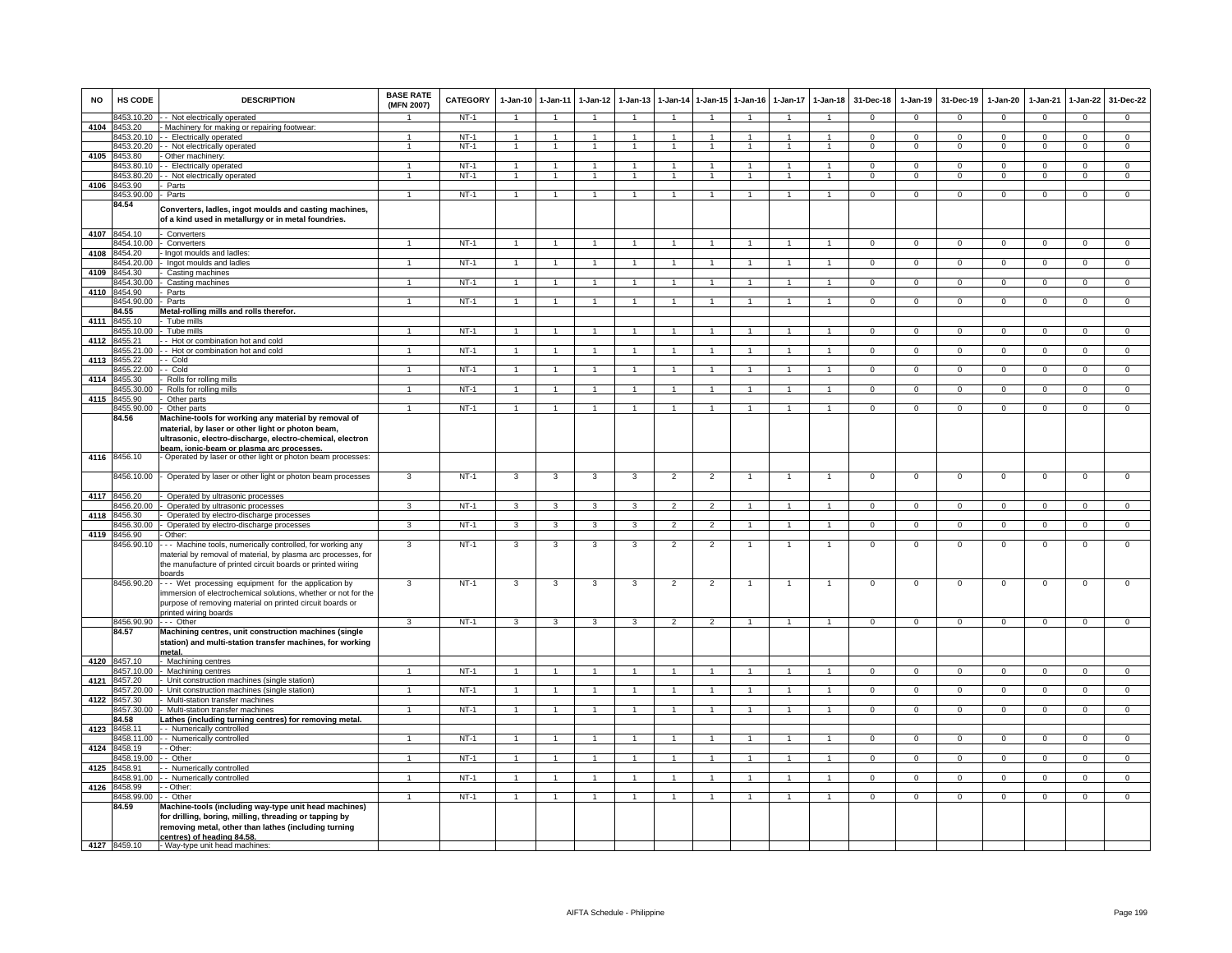| <b>NO</b>    | <b>HS CODE</b>             | <b>DESCRIPTION</b>                                                                                                                                                                                                                                                                  | <b>BASE RATE</b><br>(MFN 2007) | <b>CATEGORY</b>  | 1-Jan-10       | $1-Jan-11$           | $1-Jan-12$     | $1-Jan-13$        |                                            |                                 | 1-Jan-14 1-Jan-15 1-Jan-16 | $1-Jan-17$        | $1-Jan-18$           | 31-Dec-18              | $1-Jan-19$                    | 31-Dec-19              | 1-Jan-20             | $1-Jan-21$              | $1-Jan-22$                    | 31-Dec-22                     |
|--------------|----------------------------|-------------------------------------------------------------------------------------------------------------------------------------------------------------------------------------------------------------------------------------------------------------------------------------|--------------------------------|------------------|----------------|----------------------|----------------|-------------------|--------------------------------------------|---------------------------------|----------------------------|-------------------|----------------------|------------------------|-------------------------------|------------------------|----------------------|-------------------------|-------------------------------|-------------------------------|
|              | 3459.10.10                 | - Electrically operated                                                                                                                                                                                                                                                             |                                | $NT-1$           | $\overline{1}$ | $\overline{1}$       |                | $\overline{1}$    | $\overline{1}$                             | $\overline{1}$                  | $\overline{1}$             | $\overline{1}$    | $\mathbf{1}$         | $\mathbf{0}$           | $\mathbf 0$                   | $\Omega$               | $\mathbf 0$          | $\mathbf 0$             | $\mathbf 0$                   | $\mathbf{0}$                  |
| 4128         | 3459.10.20<br>3459.21      | - Not electrically operated<br>- Numerically controlled                                                                                                                                                                                                                             | $\overline{1}$                 | $NT-1$           | $\mathbf{1}$   | $\blacktriangleleft$ | $\mathbf{1}$   | $\overline{1}$    | $\overline{1}$                             | $\sim$                          | $\overline{1}$             | $\mathbf{1}$      | $\mathbf{1}$         | $\Omega$               | $\mathbf{O}$                  | $\mathbf 0$            | $\overline{0}$       | $\mathbf 0$             | $\mathbf{0}$                  | $\overline{0}$                |
|              | 459.21.00                  | - Numerically controlled                                                                                                                                                                                                                                                            | -1                             | $NT-1$           | $\mathbf{1}$   | $\overline{1}$       |                | $\mathbf{1}$      | $\mathbf{1}$                               | $\mathbf{1}$                    | $\overline{1}$             | $\mathbf{1}$      | $\overline{1}$       | $\Omega$               | $\overline{0}$                | $\mathbf 0$            | $\mathbf{0}$         | $\overline{0}$          | $\overline{0}$                | $\overline{0}$                |
| 4129         | 459.29                     | - Other:                                                                                                                                                                                                                                                                            |                                |                  |                |                      |                |                   |                                            |                                 |                            |                   |                      |                        |                               |                        |                      |                         |                               |                               |
|              | 3459.29.10                 | - - Electrically operated                                                                                                                                                                                                                                                           | $\mathbf{1}$                   | $NT-1$           |                |                      |                | $\mathbf{1}$      | $\overline{1}$                             | $\blacktriangleleft$            | $\mathbf{1}$               |                   |                      | $\mathbf 0$            | $\mathbf 0$                   | $^{\circ}$             | $\mathbf 0$          | $\mathbf 0$             | $\mathsf 0$                   | $\mathbf 0$                   |
|              | 3459.29.20                 | - - Not electrically operated                                                                                                                                                                                                                                                       | $\blacktriangleleft$           | $NT-1$           |                | $\overline{1}$       |                | $\overline{1}$    | $\overline{1}$                             | $\overline{1}$                  | $\overline{1}$             | $\mathbf{1}$      | $\mathbf{1}$         | $\mathbf{0}$           | $\Omega$                      | $^{\circ}$             | $\mathbf 0$          | $\Omega$                | $\mathbf 0$                   | $\overline{0}$                |
| 4130         | 459.31                     | - Numerically controlled                                                                                                                                                                                                                                                            |                                |                  |                |                      |                |                   |                                            | $\blacktriangleleft$            |                            |                   |                      |                        |                               |                        | $\Omega$             |                         |                               |                               |
| 4131         | 3459.31.00<br>459.39       | - Numerically controlled<br>- Other:                                                                                                                                                                                                                                                |                                | $NT-1$           |                |                      |                |                   |                                            |                                 |                            |                   |                      | $\mathbf 0$            | $\mathbf 0$                   | $\Omega$               |                      | $\mathbf 0$             | $\mathbf 0$                   | $\mathbf 0$                   |
|              | 3459.39.10                 | -- Electrically operated                                                                                                                                                                                                                                                            | 1                              | $NT-1$           |                | $\overline{1}$       |                | 1                 | $\mathbf{1}$                               | $\mathbf{1}$                    |                            |                   | $\mathbf{1}$         | $\Omega$               | $\mathbf 0$                   | $\Omega$               | $\mathbf 0$          | $\Omega$                | $\mathbf 0$                   | $\mathbf 0$                   |
|              | 3459.39.20                 | - - Not electrically operated                                                                                                                                                                                                                                                       | $\overline{1}$                 | $NT-1$           | $\mathbf{1}$   | $\overline{1}$       |                | $\mathbf{1}$      | $\overline{1}$                             | $\mathbf{1}$                    | $\overline{1}$             | $\mathbf{1}$      | $\mathbf{1}$         | $\overline{0}$         | $\mathbf{0}$                  | $\mathbf{0}$           | $\overline{0}$       | $\mathbf 0$             | $\overline{0}$                | $\overline{0}$                |
| 4132         | 459 40                     | Other boring machines:                                                                                                                                                                                                                                                              |                                |                  |                |                      |                |                   |                                            |                                 |                            |                   |                      |                        |                               |                        |                      |                         |                               |                               |
|              | 459.40.10                  | - Electrically operated                                                                                                                                                                                                                                                             | 1                              | $NT-1$           | $\mathbf{1}$   | $\mathbf{1}$         |                |                   | 1                                          | $\mathbf{1}$                    | $\mathbf{1}$               | 1                 | $\mathbf{1}$         | $\mathbf{0}$           | $\mathbf 0$                   | $\mathbf 0$            | $\mathbf 0$          | $\mathbf 0$             | $\mathbf{0}$                  | $\overline{0}$                |
|              | 459.40.20                  | - Not electrically operated                                                                                                                                                                                                                                                         | 1                              | $NT-1$           |                |                      |                |                   |                                            | $\mathbf{1}$                    |                            |                   |                      | $\mathbf 0$            | $\mathbf 0$                   | $\mathbf 0$            | $\mathbf 0$          | $\mathbf 0$             | $\mathsf 0$                   | $\overline{0}$                |
| 4133         | 3459.51<br>459.51.00       | - Numerically controlled<br>- Numerically controlled                                                                                                                                                                                                                                | $\overline{1}$                 | $NT-1$           |                | $\blacktriangleleft$ |                | $\overline{1}$    | $\overline{1}$                             | $\overline{1}$                  | $\overline{1}$             | $\mathbf{1}$      | $\blacktriangleleft$ | $\overline{0}$         | $\overline{0}$                | $\overline{0}$         | $\overline{0}$       | $\overline{0}$          | $\overline{0}$                | $\overline{0}$                |
| 4134         | 459.59                     | - Other:                                                                                                                                                                                                                                                                            |                                |                  |                |                      |                |                   |                                            |                                 |                            |                   |                      |                        |                               |                        |                      |                         |                               |                               |
|              | 459.59.10                  | - - Electrically operated                                                                                                                                                                                                                                                           |                                | $NT-1$           |                |                      |                |                   |                                            | $\blacktriangleleft$            |                            |                   |                      | $\Omega$               | $\mathbf 0$                   | $\Omega$               | $\Omega$             | $\Omega$                | $\mathbf 0$                   | $\mathbf 0$                   |
|              | 459.59.20                  | - - Not electrically operated                                                                                                                                                                                                                                                       | $\mathbf{1}$                   | $NT-1$           |                |                      |                |                   | $\overline{1}$                             | $\overline{1}$                  |                            | $\mathbf{1}$      | 1                    | $\Omega$               | $\mathbf 0$                   | $\Omega$               | $\mathbf 0$          | $\Omega$                | $\mathbf 0$                   | $\mathbf{0}$                  |
| 4135         | 8459.61                    | - Numerically controlled                                                                                                                                                                                                                                                            |                                |                  |                |                      |                |                   |                                            |                                 |                            |                   |                      |                        |                               |                        |                      |                         |                               |                               |
|              | 3459.61.00                 | - Numerically controlled                                                                                                                                                                                                                                                            | $\overline{1}$                 | $NT-1$           | $\overline{1}$ | $\mathbf{1}$         |                | $\mathbf{1}$      | $\overline{1}$                             | $\mathbf{1}$                    | $\mathbf{1}$               | $\mathbf{1}$      | $\overline{1}$       | $\Omega$               | $\mathbf 0$                   | 0                      | $\overline{0}$       | $\Omega$                | $\mathbf{0}$                  | $\mathsf 0$                   |
| 4136         | 3459.69                    | - Other:                                                                                                                                                                                                                                                                            |                                |                  |                | $\blacktriangleleft$ |                |                   |                                            |                                 |                            |                   |                      |                        |                               |                        |                      |                         |                               | $\overline{0}$                |
|              | 459.69.10<br>459.69.20     | -- Electrically operated<br>-- Not electrically operated                                                                                                                                                                                                                            | $\overline{1}$                 | $NT-1$<br>$NT-1$ | $\mathbf{1}$   |                      |                | 1<br>$\mathbf{1}$ | -1<br>$\overline{1}$                       | $\mathbf{1}$<br>$\mathbf{1}$    | $\mathbf{1}$               | 1<br>$\mathbf{1}$ | $\mathbf{1}$         | $\Omega$<br>$^{\circ}$ | $\overline{0}$<br>$\mathbf 0$ | $\Omega$<br>$^{\circ}$ | $\overline{0}$<br>0  | $\Omega$<br>$\mathbf 0$ | $\overline{0}$<br>$\mathsf 0$ | $\mathsf 0$                   |
| 4137         | 8459.70                    | Other threading or tapping machines:                                                                                                                                                                                                                                                |                                |                  |                |                      |                |                   |                                            |                                 |                            |                   |                      |                        |                               |                        |                      |                         |                               |                               |
|              | 3459.70.10                 | - Electrically operated                                                                                                                                                                                                                                                             | 1                              | $NT-1$           |                |                      |                | 1                 | $\mathbf{1}$                               | $\mathbf{1}$                    | -1                         | 1                 | $\mathbf{1}$         | $^{\circ}$             | $^{\circ}$                    | 0                      | 0                    | $\Omega$                | 0                             | $\mathsf 0$                   |
|              | 8459.70.20                 | - Not electrically operated                                                                                                                                                                                                                                                         | $\mathbf{1}$                   | $NT-1$           |                | $\overline{1}$       |                | $\mathbf{1}$      | $\overline{1}$                             | $\overline{1}$                  | $\overline{1}$             | $\mathbf{1}$      | $\mathbf{1}$         | $\Omega$               | $\overline{0}$                | $\Omega$               | $\overline{0}$       | $\Omega$                | $\overline{0}$                | $\overline{0}$                |
|              | 84.60                      | Machine-tools for deburring, sharpening, grinding,<br>honing, lapping, polishing or otherwise finishing metal or<br>cermets by means of grinding stones, abrasives or<br>polishing products, other than gear cutting, gear grinding<br>or gear finishing machines of heading 84.61. |                                |                  |                |                      |                |                   |                                            |                                 |                            |                   |                      |                        |                               |                        |                      |                         |                               |                               |
| 4138 8460.11 |                            | - Numerically controlled                                                                                                                                                                                                                                                            |                                |                  |                |                      |                |                   |                                            |                                 |                            |                   |                      |                        |                               |                        |                      |                         |                               |                               |
|              | 3460.11.00                 | - Numerically controlled                                                                                                                                                                                                                                                            | 3                              | $NT-1$           | 3              | 3                    | 3              | 3                 | $\overline{2}$                             | $\overline{2}$                  |                            |                   |                      | $^{\circ}$             | $\mathbf 0$                   | $^{\circ}$             | $\mathbf 0$          | $\mathbf 0$             | $\mathbf 0$                   | $\mathbf 0$                   |
| 4139         | 8460.19<br>3460.19.10      | - Other:<br>- - Electrically operated                                                                                                                                                                                                                                               | 3                              | $NT-1$           | 3              | 3                    | $\mathbf{R}$   | 3                 | $\mathcal{P}$                              | $\overline{2}$                  | $\mathbf{1}$               |                   |                      | $\Omega$               | $\Omega$                      | $\Omega$               | $\Omega$             | $\Omega$                | $\Omega$                      | $\overline{0}$                |
|              | 460.19.20                  | -- Not electrically operated                                                                                                                                                                                                                                                        | 3                              | $NT-1$           | 3              | 3                    | 3              | 3                 | $\overline{2}$                             | $\overline{2}$                  |                            |                   |                      | $\Omega$               | $\Omega$                      | $\Omega$               | $\Omega$             | $\Omega$                | $\Omega$                      | $\overline{0}$                |
| 4140         | 460.21                     | - Numerically controlled                                                                                                                                                                                                                                                            |                                |                  |                |                      |                |                   |                                            |                                 |                            |                   |                      |                        |                               |                        |                      |                         |                               |                               |
|              | 3460.21.00                 | - Numerically controlled                                                                                                                                                                                                                                                            | 3                              | $NT-1$           | 3              | 3                    | 3              | 3                 | $\overline{2}$                             | $\overline{2}$                  |                            |                   |                      | $\mathbf 0$            | $\mathbf 0$                   | $\mathbf 0$            | $\mathbf 0$          | $\Omega$                | $\mathbf 0$                   | $\Omega$                      |
| 4141         | 3460.29                    | - Other:                                                                                                                                                                                                                                                                            |                                |                  |                |                      |                |                   |                                            |                                 |                            |                   |                      |                        |                               |                        |                      |                         |                               |                               |
|              | 460.29.10                  | - Electrically operated                                                                                                                                                                                                                                                             | $\mathbf{3}$<br>3              | $NT-1$           | 3              | 3                    | 3              | $\mathbf{3}$      | $\overline{\phantom{0}}$<br>$\mathfrak{p}$ | $\overline{2}$                  | $\mathbf{1}$               | 1                 | $\mathbf{1}$         | $\Omega$               | $\overline{0}$                | $\Omega$               | $\Omega$             | $\Omega$                | $\overline{0}$                | $\overline{0}$                |
| 4142         | 460.29.20<br>3460.31       | - - Not electrically operated<br>- Numerically controlled:                                                                                                                                                                                                                          |                                | $NT-1$           | 3              | 3                    | 3              | 3                 |                                            | $\overline{2}$                  | $\mathbf{1}$               | 1                 | $\mathbf{1}$         | $\mathsf 0$            | $\mathsf 0$                   | $\Omega$               | $\Omega$             | $\mathsf 0$             | $\mathsf 0$                   | $\overline{0}$                |
|              | 3460.31.10                 | -- Machine tools, numerically controlled, for sharpening<br>carbide drilling bits with a shank diameter not exceeding 3.175<br>mm, provided with fixed collets and having a power not<br>exceeding 0.74 kW                                                                          | 3                              | $NT-1$           | 3              | 3                    | 3              | 3                 | $\overline{2}$                             | $\overline{2}$                  | 1                          | 1                 | 1                    | $\mathsf 0$            | $\,0\,$                       | $\mathbf 0$            | $\mathbf 0$          | $\,0\,$                 | $\mathsf 0$                   | $\mathbf 0$                   |
|              | 8460.31.90                 | --- Other                                                                                                                                                                                                                                                                           | $\mathbf{3}$                   | $NT-1$           | $\mathbf{3}$   | $\mathbf{3}$         | $\mathbf{3}$   | $\mathbf{3}$      | $\overline{2}$                             | 2                               | $\overline{1}$             | $\overline{1}$    | $\overline{1}$       | $\overline{0}$         | $\mathbf{0}$                  | $\mathbf 0$            | $\mathbf{0}$         | $\mathbf 0$             | $\mathbf{0}$                  | $\overline{0}$                |
|              | 4143 8460.39<br>3460.39.10 | - Other:                                                                                                                                                                                                                                                                            | 3                              | $NT-1$           | 3              |                      | 3              | 3                 | $\overline{2}$                             | $\overline{2}$                  | $\mathbf{1}$               | $\mathbf{1}$      | $\overline{1}$       | $\Omega$               | $\Omega$                      | $\Omega$               | $^{\circ}$           | $\Omega$                | $\mathbf{0}$                  | $\mathbf{0}$                  |
|              | 460.39.20                  | -- Electrically operated<br>- - Not electrically operated                                                                                                                                                                                                                           | 3                              | $NT-1$           | 3              | 3<br>3               | 3              | 3                 | $\mathcal{P}$                              | $\overline{2}$                  | $\mathbf{1}$               | 1                 | $\overline{1}$       | $\mathbf 0$            | $\Omega$                      | $\Omega$               | $\Omega$             | $\Omega$                | $\mathbf 0$                   | $\mathbf 0$                   |
| 4144         | 3460.40                    | Honing or lapping machines:                                                                                                                                                                                                                                                         |                                |                  |                |                      |                |                   |                                            |                                 |                            |                   |                      |                        |                               |                        |                      |                         |                               |                               |
|              | 460.40.10                  | - Electrically operated                                                                                                                                                                                                                                                             |                                | $NT-1$           |                |                      |                |                   |                                            |                                 |                            |                   |                      | 0                      | $\Omega$                      | $\Omega$               | $\Omega$             | $\Omega$                | 0                             | $\overline{0}$                |
|              | 3460.40.20                 | - Not electrically operated                                                                                                                                                                                                                                                         | $\mathbf{1}$                   | $NT-1$           |                | $\blacktriangleleft$ |                | $\overline{1}$    | $\overline{1}$                             | $\mathbf{1}$                    | $\overline{1}$             | $\overline{1}$    | $\overline{1}$       | $\mathbf 0$            | $\mathbf 0$                   | $\mathbf 0$            | $\overline{0}$       | $\Omega$                | $\mathsf 0$                   | $\overline{0}$                |
| 4145         | 8460.90                    | Other:                                                                                                                                                                                                                                                                              |                                |                  |                |                      |                |                   |                                            |                                 |                            |                   |                      |                        |                               |                        |                      |                         |                               |                               |
|              | 460.90.10<br>3460.90.20    | Electrically operated<br>- Not electrically operated                                                                                                                                                                                                                                | 3<br>3                         | $NT-1$<br>$NT-1$ | 3<br>3         | 3<br>3               | 3<br>3         | 3<br>3            | $\mathcal{P}$<br>$\mathfrak{p}$            | $\mathcal{P}$<br>$\overline{2}$ | 1                          | $\mathbf{1}$      |                      | $\Omega$<br>$\Omega$   | $\Omega$<br>$\Omega$          | $\Omega$<br>$\Omega$   | $\Omega$<br>$\Omega$ | $\Omega$<br>$\Omega$    | $\Omega$<br>$\Omega$          | $\mathbf 0$<br>$\overline{0}$ |
|              | 84.61                      | Machine-tools for planing, shaping, slotting, broaching,<br>gear cutting, gear grinding or gear finishing, sawing,<br>cutting-off and other machine-tools working by removing<br>metal or cermets, not elsewhere specified or included.                                             |                                |                  |                |                      |                |                   |                                            |                                 |                            |                   |                      |                        |                               |                        |                      |                         |                               |                               |
| 4146 8461.20 |                            | Shaping or slotting machines:                                                                                                                                                                                                                                                       | -1                             | $NT-1$           |                |                      |                | $\mathbf{1}$      | $\overline{1}$                             | $\overline{1}$                  | $\overline{1}$             | -1                | $\mathbf{1}$         | $\Omega$               | $\Omega$                      | $\Omega$               | $\Omega$             | $\Omega$                | $\Omega$                      | $\overline{0}$                |
|              | 3461.20.10<br>3461.20.20   | -- Electrically operated<br>- Not electrically operated                                                                                                                                                                                                                             | $\mathbf{1}$                   | $NT-1$           | $\overline{1}$ | $\overline{1}$       | $\overline{1}$ | $\overline{1}$    | $\overline{1}$                             | $\mathbf{1}$                    | $\overline{1}$             | $\mathbf{1}$      | $\mathbf{1}$         | $\Omega$               | $\overline{0}$                | $\Omega$               | $\overline{0}$       | $\Omega$                | $\overline{0}$                | $\overline{0}$                |
| 4147         | 461.30                     | Broaching machines                                                                                                                                                                                                                                                                  |                                |                  |                |                      |                |                   |                                            |                                 |                            |                   |                      |                        |                               |                        |                      |                         |                               |                               |
|              | 461.30.10                  | - Electrically operated                                                                                                                                                                                                                                                             | 3                              | $NT-1$           | 3              | 3                    | $\mathbf{R}$   | 3                 | $\overline{2}$                             | $\overline{2}$                  |                            |                   |                      | $\Omega$               | $\Omega$                      | $\Omega$               | $\Omega$             | $\Omega$                | $\Omega$                      | $\Omega$                      |
|              | 8461.30.20                 | - Not electrically operated                                                                                                                                                                                                                                                         | $\mathbf{3}$                   | $NT-1$           | $\mathbf{3}$   | 3                    | $\mathbf{3}$   | 3                 | $\overline{2}$                             | $\overline{2}$                  | $\overline{1}$             | $\mathbf{1}$      | $\mathbf{1}$         | $\mathbf{0}$           | $\mathbf{O}$                  | $\mathbf 0$            | $\overline{0}$       | $\mathbf 0$             | $\mathbf{0}$                  | $\mathbf{0}$                  |
|              | 4148 8461.40               | Gear cutting, gear grinding or gear finishing machines:                                                                                                                                                                                                                             |                                |                  |                |                      |                |                   |                                            |                                 |                            |                   |                      |                        |                               |                        |                      |                         |                               |                               |
|              | 461.40.10                  | - Electrically operated                                                                                                                                                                                                                                                             | 3                              | $NT-1$           | 3              | 3                    | 3              | 3                 | $\overline{2}$                             | $\overline{2}$                  | $\mathbf{1}$               | $\mathbf{1}$      | $\overline{1}$       | $\Omega$               | $\Omega$                      | $\Omega$               | $\mathsf 0$          | $\Omega$                | $\mathbf 0$                   | $\mathsf 0$                   |
| 4149         | 461.40.20<br>8461.50       | - Not electrically operated<br>Sawing or cutting-off machines:                                                                                                                                                                                                                      | 3                              | $NT-1$           | 3              | 3                    | 3              | 3                 | $\overline{2}$                             | $\overline{2}$                  | $\mathbf{1}$               | 1                 | $\mathbf{1}$         | $\mathbf 0$            | $\mathbf 0$                   | $\mathbf 0$            | $\mathbf 0$          | $^{\circ}$              | $\mathbf 0$                   | $\mathbf 0$                   |
|              | 8461.50.10                 | -- Electrically operated                                                                                                                                                                                                                                                            |                                | $NT-1$           |                |                      |                |                   |                                            |                                 |                            |                   |                      | $\Omega$               | $\Omega$                      | $\Omega$               | $\Omega$             | $\Omega$                | 0                             | $\Omega$                      |
|              |                            | 8461.50.20 - - Not electrically operated                                                                                                                                                                                                                                            |                                | $NT-1$           |                |                      |                |                   |                                            | $\blacktriangleleft$            |                            |                   |                      | $\Omega$               | $\Omega$                      | $\Omega$               | $\overline{0}$       | $\Omega$                | $\Omega$                      | $\overline{0}$                |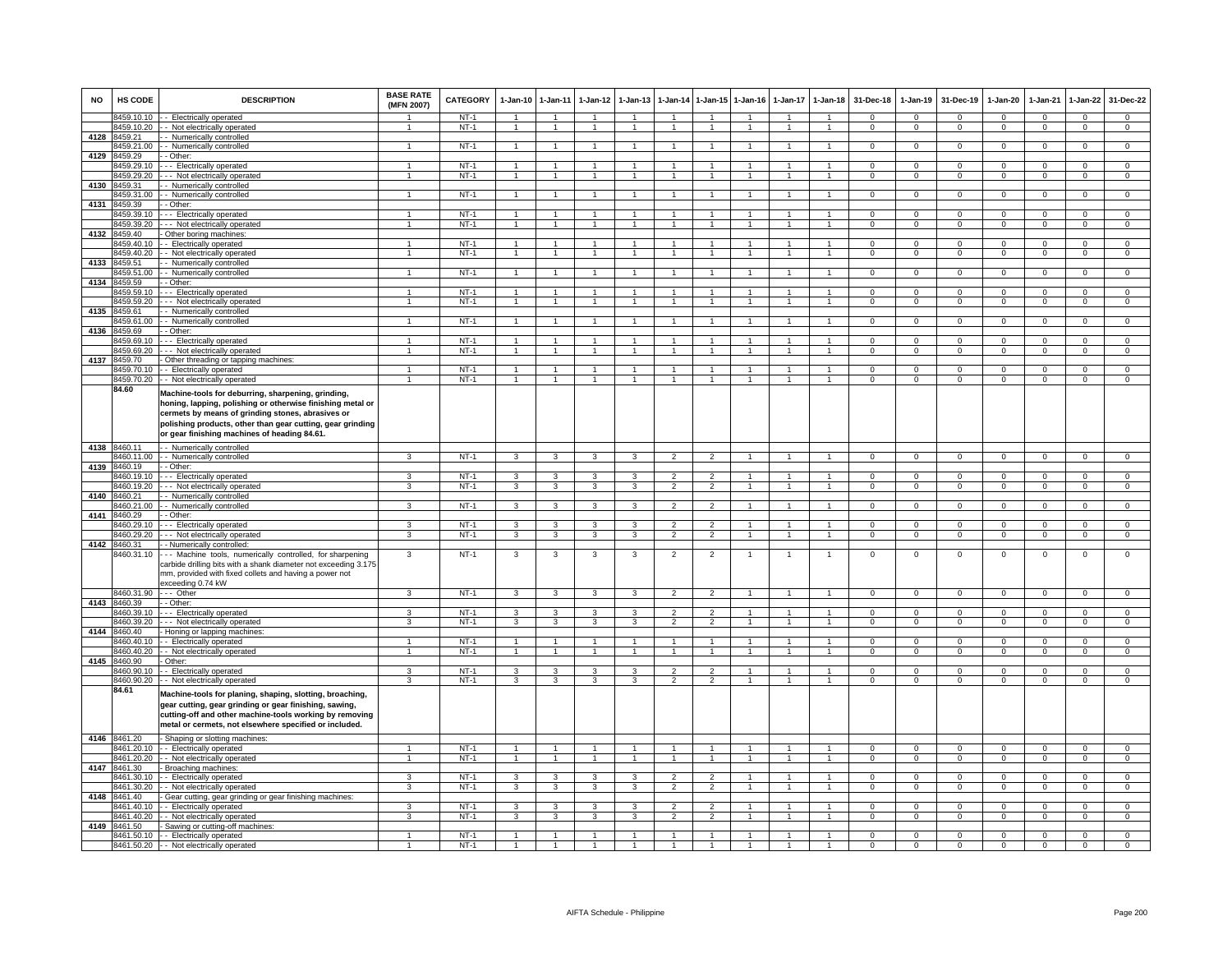| <b>NO</b> | HS CODE                  | <b>DESCRIPTION</b>                                                                                                                                                                  | <b>BASE RATE</b><br>(MFN 2007) | <b>CATEGORY</b>  |                                  | 1-Jan-10 1-Jan-11                | $1-Jan-12$              | $1-Jan-13$   | $1-Jan-14$                       | $1$ -Jan-15          | $1-Jan-16$     | $1-Jan-17$     | $1-Jan-18$           | 31-Dec-18            | $1-Jan-19$               | 31-Dec-19      | $1-Jan-20$     | 1-Jan-21             | 1-Jan-22                   | 31-Dec-22      |
|-----------|--------------------------|-------------------------------------------------------------------------------------------------------------------------------------------------------------------------------------|--------------------------------|------------------|----------------------------------|----------------------------------|-------------------------|--------------|----------------------------------|----------------------|----------------|----------------|----------------------|----------------------|--------------------------|----------------|----------------|----------------------|----------------------------|----------------|
| 4150      | 8461.90                  | Other:                                                                                                                                                                              |                                |                  |                                  |                                  |                         |              |                                  |                      |                |                |                      |                      |                          |                |                |                      |                            |                |
|           | 8461.90.10               | - - Electrically operated                                                                                                                                                           | 3<br>3                         | $NT-1$           | 3                                | 3                                | 3                       | 3            | $\mathfrak{p}$<br>$\mathfrak{p}$ | $\overline{2}$       | $\mathbf{1}$   | 1              | $\mathbf{1}$         | $\Omega$<br>$\Omega$ | $^{\circ}$<br>$\Omega$   | $\Omega$       | $\Omega$       | $\Omega$<br>$\Omega$ | $\mathbf 0$                | $\mathbf{0}$   |
|           | 8461.90.90<br>84.62      | - - Not electrically operated<br>Machine-tools (including presses) for working metal by                                                                                             |                                | $NT-1$           | 3                                | 3                                | 3                       | 3            |                                  | $\overline{2}$       |                | $\mathbf{1}$   | $\mathbf{1}$         |                      |                          | $\mathbf 0$    | 0              |                      | $\mathbf 0$                | $\overline{0}$ |
|           |                          | forging, hammering or die-stamping; machine-tools                                                                                                                                   |                                |                  |                                  |                                  |                         |              |                                  |                      |                |                |                      |                      |                          |                |                |                      |                            |                |
|           |                          | (including presses) for working metal by bending,                                                                                                                                   |                                |                  |                                  |                                  |                         |              |                                  |                      |                |                |                      |                      |                          |                |                |                      |                            |                |
|           |                          | folding, straightening, flattening, shearing, punching or                                                                                                                           |                                |                  |                                  |                                  |                         |              |                                  |                      |                |                |                      |                      |                          |                |                |                      |                            |                |
|           |                          | notching; presses for working metal or metal carbides,                                                                                                                              |                                |                  |                                  |                                  |                         |              |                                  |                      |                |                |                      |                      |                          |                |                |                      |                            |                |
|           |                          | not specified above                                                                                                                                                                 |                                |                  |                                  |                                  |                         |              |                                  |                      |                |                |                      |                      |                          |                |                |                      |                            |                |
| 4151      | 8462.10                  | - Forging or die-stamping machines (including presses) and                                                                                                                          |                                |                  |                                  |                                  |                         |              |                                  |                      |                |                |                      |                      |                          |                |                |                      |                            |                |
|           |                          | hammers:                                                                                                                                                                            |                                |                  |                                  |                                  |                         |              |                                  |                      |                |                |                      |                      |                          |                |                |                      |                            |                |
|           | 8462.10.10               | - - Electrically operated                                                                                                                                                           | 1.                             | $NT-1$           | $\overline{1}$                   | $\mathbf{1}$                     | $\blacktriangleleft$    | $\mathbf{1}$ | $\overline{1}$                   | $\blacktriangleleft$ | -1             | $\mathbf{1}$   | -1                   | $\Omega$             | $\Omega$                 | $\Omega$       | $\Omega$       | $\Omega$             | $\mathbf 0$                | $\mathbf 0$    |
|           | 3462.10.20               | - Not electrically operated                                                                                                                                                         | $\overline{1}$                 | $NT-1$           | $\overline{1}$                   | $\mathbf{1}$                     | $\mathbf{1}$            | $\mathbf{1}$ | $\mathbf{1}$                     | $\mathbf{1}$         | $\mathbf{1}$   | $\mathbf{1}$   | $\mathbf{1}$         | $\mathbf 0$          | $\overline{0}$           | $\mathbf{0}$   | $\mathbf{0}$   | $^{\circ}$           | $\overline{0}$             | $\overline{0}$ |
| 4152      | 8462.21                  | - Numerically controlled:                                                                                                                                                           |                                |                  |                                  |                                  |                         |              |                                  |                      |                |                |                      |                      |                          |                |                |                      |                            |                |
|           | 3462.21.00               | - Numerically controlled                                                                                                                                                            |                                | $NT-1$           | $\overline{1}$                   | $\mathbf{1}$                     | 1                       |              |                                  |                      |                |                |                      | 0                    | 0                        | $^{\circ}$     | 0              | 0                    | 0                          | $\mathbf 0$    |
| 4153      | 8462.29                  | - Other:                                                                                                                                                                            |                                |                  |                                  |                                  |                         |              |                                  |                      |                |                |                      |                      |                          |                |                |                      |                            |                |
|           | 8462.29.10               | --- Electrically operated                                                                                                                                                           |                                | $NT-1$           | $\overline{1}$<br>$\overline{1}$ | $\overline{1}$<br>$\overline{1}$ | $\mathbf{1}$            | $\mathbf{1}$ | $\overline{1}$                   | $\blacktriangleleft$ | -1             | $\overline{1}$ | $\blacktriangleleft$ | $\Omega$             | $\Omega$                 | $\overline{0}$ | $\Omega$       | $\Omega$             | $\overline{0}$             | $\overline{0}$ |
| 4154      | 3462.29.20<br>8462.31    | -- Not electrically operated                                                                                                                                                        |                                | $NT-1$           |                                  |                                  | $\mathbf{1}$            |              | $\overline{1}$                   | $\blacktriangleleft$ | $\overline{1}$ | $\overline{1}$ |                      | $\overline{0}$       | $\overline{0}$           | $\overline{0}$ | $\overline{0}$ | $\overline{0}$       | $\overline{0}$             | $\overline{0}$ |
|           | 8462.31.00               | - Numerically controlled<br>- - Numerically controlled                                                                                                                              |                                | $NT-1$           | $\overline{1}$                   | $\overline{1}$                   |                         |              |                                  |                      |                |                |                      | $^{\circ}$           | $^{\circ}$               | $^{\circ}$     | 0              | $^{\circ}$           | $\mathbf{0}$               | $\mathbf 0$    |
| 4155      | 8462.39                  | - Other:                                                                                                                                                                            |                                |                  |                                  |                                  |                         |              |                                  |                      |                |                |                      |                      |                          |                |                |                      |                            |                |
|           | 8462.39.10               | --- Electrically operated                                                                                                                                                           | 1                              | $NT-1$           | $\mathbf{1}$                     | $\overline{1}$                   | 1                       | $\mathbf{1}$ | -1                               | $\mathbf{1}$         | -1             | -1             | $\blacktriangleleft$ | $\Omega$             | 0                        | $^{\circ}$     | $\mathbf 0$    | $^{\circ}$           | $\mathbf{0}$               | $\mathbf 0$    |
|           | 8462.39.20               | - - - Not electrically operated                                                                                                                                                     | $\mathbf{1}$                   | $NT-1$           | $\overline{1}$                   | $\overline{1}$                   | $\mathbf{1}$            | $\mathbf{1}$ | $\overline{1}$                   | $\mathbf{1}$         | $\mathbf{1}$   | 1              | $\mathbf{1}$         | $\mathbf 0$          | $^{\circ}$               | $\mathbf{0}$   | $\mathbf{0}$   | $\mathbf{0}$         | $\overline{0}$             | $\overline{0}$ |
| 4156      | 3462.41                  | - Numerically controlled                                                                                                                                                            |                                |                  |                                  |                                  |                         |              |                                  |                      |                |                |                      |                      |                          |                |                |                      |                            |                |
|           | 3462.41.00               | - Numerically controlled                                                                                                                                                            |                                | $NT-1$           | $\overline{1}$                   | $\mathbf{1}$                     | 1                       |              |                                  |                      |                | $\overline{1}$ |                      | 0                    | $\mathsf 0$              | $\mathbf 0$    | 0              | $\mathbf 0$          | $\mathbf 0$                | $\mathsf 0$    |
| 4157      | 8462.49                  | - Other:                                                                                                                                                                            |                                |                  |                                  |                                  |                         |              |                                  |                      |                |                |                      |                      |                          |                |                |                      |                            |                |
|           | 8462.49.10               | --- Electrically operated                                                                                                                                                           |                                | $NT-1$           | $\overline{1}$                   | $\mathbf{1}$                     | 1                       | 1            | $\mathbf{1}$                     | $\mathbf{1}$         | -1             | $\mathbf{1}$   | $\blacktriangleleft$ | $\Omega$             | 0                        | $\mathbf 0$    | $\mathbf 0$    | $^{\circ}$           | 0                          | $\mathbf 0$    |
|           | 8462.49.20               | -- Not electrically operated                                                                                                                                                        | $\mathbf{1}$                   | $NT-1$           | $\overline{1}$                   | $\overline{1}$                   | $\mathbf{1}$            | $\mathbf{1}$ | $\overline{1}$                   | $\overline{1}$       | $\overline{1}$ | $\mathbf{1}$   | $\overline{1}$       | $\Omega$             | $\overline{0}$           | $\overline{0}$ | $\overline{0}$ | $\Omega$             | $\overline{0}$             | $\overline{0}$ |
| 4158      | 8462.91                  | - Hydraulic presses                                                                                                                                                                 |                                |                  |                                  |                                  |                         |              |                                  |                      |                |                |                      |                      |                          |                |                |                      |                            |                |
|           | 8462.91.00               | - Hydraulic presses                                                                                                                                                                 | $\mathbf{1}$                   | $NT-1$           | $\overline{1}$                   | $\mathbf{1}$                     | $\mathbf{1}$            |              | $\overline{1}$                   | $\mathbf{1}$         | $\overline{1}$ | $\overline{1}$ | $\mathbf{1}$         | $\Omega$             | $\mathbf 0$              | $\Omega$       | $\mathbf 0$    | $\mathbf 0$          | $\mathbf 0$                | $\Omega$       |
| 4159      | 8462.99<br>8462.99.10    | - Other:<br>- - Machines for the manufacture of boxes, cans and similar                                                                                                             | 1                              | <b>NT-1</b>      | $\overline{1}$                   | $\mathbf{1}$                     | 1                       | $\mathbf{1}$ | 1                                | $\mathbf{1}$         | -1             | $\mathbf{1}$   | 1                    | $\circ$              | $\mathbf 0$              | $\mathbf 0$    | 0              | 0                    | $\mathbf{0}$               | $\mathbf 0$    |
|           |                          | containers of tin plate, electrically operated                                                                                                                                      |                                |                  |                                  |                                  |                         |              |                                  |                      |                |                |                      |                      |                          |                |                |                      |                            |                |
|           | 8462.99.20               | - - Machines for the manufacture of boxes, cans and similar                                                                                                                         | $\overline{1}$                 | $NT-1$           | $\overline{1}$                   | $\mathbf{1}$                     | $\overline{1}$          | $\mathbf{1}$ | $\overline{1}$                   | $\mathbf{1}$         | $\overline{1}$ | $\overline{1}$ | $\overline{1}$       | $\mathbf 0$          | $\mathsf 0$              | $\mathbf 0$    | $\mathbf 0$    | $\mathbf 0$          | $\mathbf 0$                | $\mathbf 0$    |
|           |                          | containers of tin plate, not electrically operated                                                                                                                                  |                                |                  |                                  |                                  |                         |              |                                  |                      |                |                |                      |                      |                          |                |                |                      |                            |                |
|           |                          | 8462.99.50 - - - Other, electrically operated                                                                                                                                       |                                | $NT-1$           | $\overline{1}$                   | $\mathbf{1}$                     | 1                       | $\mathbf{1}$ | $\overline{1}$                   | $\blacktriangleleft$ | $\mathbf{1}$   | $\overline{1}$ | $\overline{1}$       | $\Omega$             | $\mathsf 0$              | $\mathbf 0$    | $\Omega$       | $\Omega$             | $\mathbf 0$                | $\mathbf 0$    |
|           |                          | 8462.99.60 --- Other, not electrically operated                                                                                                                                     |                                | $NT-1$           | $\mathbf{1}$                     | $\overline{1}$                   | $\mathbf{1}$            | $\mathbf{1}$ | $\mathbf{1}$                     | $\overline{1}$       | $\overline{1}$ | $\overline{1}$ | $\overline{1}$       | $\mathbf 0$          | $\mathbf 0$              | $\mathbf 0$    | $\mathbf 0$    | $\mathbf 0$          | $\overline{0}$             | $\mathsf 0$    |
|           | 84.63                    | Other machine-tools for working metal or cermets,                                                                                                                                   |                                |                  |                                  |                                  |                         |              |                                  |                      |                |                |                      |                      |                          |                |                |                      |                            |                |
|           |                          | without removing material.                                                                                                                                                          |                                |                  |                                  |                                  |                         |              |                                  |                      |                |                |                      |                      |                          |                |                |                      |                            |                |
| 4160      | 8463.10                  | - Draw-benches for bars, tubes, profiles, wire or the like:                                                                                                                         |                                |                  |                                  | $\overline{1}$                   |                         |              |                                  |                      |                |                |                      |                      |                          | $\Omega$       | $\Omega$       | $\Omega$             |                            | $\Omega$       |
|           | 8463.10.10<br>8463.10.20 | -- Electrically operated<br>- - Not electrically operated                                                                                                                           | $\mathbf{1}$                   | $NT-1$<br>$NT-1$ | $\overline{1}$                   | $\overline{1}$                   | $\mathbf{1}$            | $\mathbf{1}$ | $\overline{1}$                   | $\mathbf{1}$         | $\mathbf{1}$   | $\overline{1}$ | $\mathbf{1}$         | $\circ$              | $\Omega$<br>$\mathbf{0}$ | $\mathbf{0}$   | $\mathbf 0$    | $\overline{0}$       | $\Omega$<br>$\overline{0}$ | $\overline{0}$ |
| 4161      | 8463.20                  | - Thread rolling machines:                                                                                                                                                          |                                |                  |                                  |                                  |                         |              |                                  |                      |                |                |                      |                      |                          |                |                |                      |                            |                |
|           | 3463.20.10               | - Electrically operated                                                                                                                                                             | 3                              | $NT-1$           | 3                                | 3                                | 3                       | 3            | $\mathfrak{p}$                   | $\mathfrak{p}$       | -1             | 1              | $\mathbf{1}$         | $\Omega$             | $\Omega$                 | $\Omega$       | $\Omega$       | $\Omega$             | $\Omega$                   | $\mathbf{0}$   |
|           | 8463.20.20               | - Not electrically operated                                                                                                                                                         | 3                              | $NT-1$           | 3                                | 3                                | 3                       | 3            | $\overline{2}$                   | $\overline{2}$       | $\mathbf{1}$   | $\mathbf{1}$   |                      | $\mathbf 0$          | $\mathsf 0$              | $\mathbf 0$    | 0              | $\mathbf 0$          | $\mathbf 0$                | $\mathsf 0$    |
| 4162      | 8463.30                  | Machines for working wire:                                                                                                                                                          |                                |                  |                                  |                                  |                         |              |                                  |                      |                |                |                      |                      |                          |                |                |                      |                            |                |
|           | 8463.30.10               | - Electrically operated                                                                                                                                                             | $\overline{1}$                 | $NT-1$           | $\overline{1}$                   | $\overline{1}$                   | $\blacktriangleleft$    | $\mathbf{1}$ | $\overline{1}$                   | $\blacktriangleleft$ | $\overline{1}$ | $\mathbf{1}$   | $\overline{1}$       | $\Omega$             | $\mathbf 0$              | $\mathbf 0$    | $\Omega$       | $\Omega$             | $\mathbf 0$                | $\mathbf 0$    |
|           | 8463.30.20               | - Not electrically operated                                                                                                                                                         |                                | $NT-1$           | $\overline{1}$                   | $\overline{1}$                   | $\overline{1}$          | $\mathbf{1}$ | $\overline{1}$                   | $\overline{1}$       | -1             | $\overline{1}$ |                      | $\Omega$             | $\mathbf 0$              | $\overline{0}$ | $\overline{0}$ | $\Omega$             | $\overline{0}$             | $\overline{0}$ |
| 4163      | 8463.90                  | Other                                                                                                                                                                               |                                |                  |                                  |                                  |                         |              |                                  |                      |                |                |                      |                      |                          |                |                |                      |                            |                |
|           | 8463.90.10               | - - Electrically operated                                                                                                                                                           | 3                              | $NT-1$           | 3                                | 3                                | 3                       | 3            | $\mathfrak{p}$                   | $\overline{2}$       | $\overline{1}$ |                |                      | $\Omega$             | $\Omega$                 | $\Omega$       | $\Omega$       | $\Omega$             | $\mathbf 0$                | $\overline{0}$ |
|           | 8463.90.20               | - - Not electrically operated                                                                                                                                                       | 3                              | $NT-1$           | 3                                | 3                                | 3                       | 3            | $\overline{2}$                   | $\overline{2}$       |                | $\overline{1}$ |                      | $^{\circ}$           | $\mathbf 0$              | $^{\circ}$     | $\mathbf 0$    | $^{\circ}$           | $\circ$                    | $\mathbf 0$    |
|           | 84.64                    | Machine-tools for working stone, ceramics, concrete,<br>asbestos-cement or like mineral materials or for cold-                                                                      |                                |                  |                                  |                                  |                         |              |                                  |                      |                |                |                      |                      |                          |                |                |                      |                            |                |
|           |                          | working glass.                                                                                                                                                                      |                                |                  |                                  |                                  |                         |              |                                  |                      |                |                |                      |                      |                          |                |                |                      |                            |                |
|           | 4164 8464.10             | Sawing machines                                                                                                                                                                     |                                |                  |                                  |                                  |                         |              |                                  |                      |                |                |                      |                      |                          |                |                |                      |                            |                |
|           | 3464.10.10               | - Electrically operated                                                                                                                                                             |                                | $NT-1$           |                                  | $\mathbf{1}$                     |                         |              |                                  |                      |                |                |                      | 0                    | $^{\circ}$               | $\mathbf 0$    | 0              | $^{\circ}$           | $\mathsf 0$                | $\mathsf 0$    |
|           | 8464.10.20               | - Not electrically operated                                                                                                                                                         |                                | $NT-1$           | $\overline{1}$                   | $\overline{1}$                   | $\mathbf{1}$            | $\mathbf{1}$ | $\overline{1}$                   | $\overline{1}$       | $\mathbf{1}$   | $\mathbf{1}$   | $\overline{1}$       | $\Omega$             | $\mathbf 0$              | $\mathbf 0$    | $\mathbf 0$    | $\mathbf 0$          | $\mathbf 0$                | $\mathbf 0$    |
| 4165      | 8464.20                  | Grinding or polishing machines:                                                                                                                                                     |                                |                  |                                  |                                  |                         |              |                                  |                      |                |                |                      |                      |                          |                |                |                      |                            |                |
|           | 8464.20.10               | - - Electrically operated                                                                                                                                                           | 3                              | $NT-1$           | $\overline{\mathbf{3}}$          | 3                                | $\overline{\mathbf{3}}$ | 3            | $\overline{2}$                   | $\overline{2}$       | $\overline{1}$ | $\overline{1}$ | $\mathbf{1}$         | $\Omega$             | $\overline{0}$           | $\overline{0}$ | $\overline{0}$ | $\Omega$             | $\overline{0}$             | $\overline{0}$ |
| 4166      | 8464.20.20<br>8464.90    | - - Not electrically operated<br>- Other:                                                                                                                                           | $\mathbf{R}$                   | $NT-1$           | 3                                | $\mathcal{R}$                    | $\mathcal{R}$           | 3            | $\mathcal{P}$                    | $\mathcal{P}$        |                |                |                      | $\Omega$             | $\Omega$                 | $\Omega$       | $\Omega$       | $\Omega$             | $\mathbf 0$                | $\mathbf 0$    |
|           |                          | 8464.90.10A - - - Urschel dicer                                                                                                                                                     | $\overline{1}$                 | $NT-1$           | $\overline{1}$                   | $\overline{1}$                   | $\mathbf{1}$            | $\mathbf{1}$ | $\overline{1}$                   | $\mathbf{1}$         | $\mathbf{1}$   | $\mathbf{1}$   | $\mathbf{1}$         | $\Omega$             | $\mathbf 0$              | $\mathbf 0$    | $\mathbf 0$    | $\mathbf 0$          | $\circ$                    | $\mathbf 0$    |
|           | 8464.90.10B - - - Other  |                                                                                                                                                                                     | $\blacktriangleleft$           | $NT-1$           | $\overline{1}$                   | $\overline{1}$                   | $\mathbf{1}$            | $\mathbf{1}$ | $\mathbf{1}$                     | $\mathbf{1}$         | $\overline{1}$ | $\mathbf{1}$   | $\mathbf{1}$         | $\Omega$             | $\mathbf{0}$             | $^{\circ}$     | $\mathbf 0$    | $^{\circ}$           | $\mathbf{0}$               | $\mathbf 0$    |
|           | 8464.90.20A              | - - Urschel dicer                                                                                                                                                                   | $\mathbf{1}$                   | $NT-1$           | $\overline{1}$                   | $\overline{1}$                   | 1                       | $\mathbf{1}$ | $\overline{1}$                   | $\overline{1}$       | $\mathbf{1}$   | $\mathbf{1}$   | $\overline{1}$       | $\Omega$             | $\Omega$                 | $\Omega$       | $\Omega$       | $\Omega$             | $\overline{0}$             | $\overline{0}$ |
|           | 8464.90.20B              | - - Other                                                                                                                                                                           | $\mathbf{1}$                   | $NT-1$           | 1                                | $\mathbf{1}$                     | $\mathbf{1}$            | $\mathbf{1}$ | $\mathbf{1}$                     | $\blacktriangleleft$ | $\mathbf{1}$   | $\mathbf{1}$   | $\blacktriangleleft$ | $\mathbf 0$          | $\mathbf 0$              | $\mathbf 0$    | 0              | $\mathbf 0$          | $\circ$                    | $\mathbf 0$    |
|           | 84.65                    | Machine-tools (including machines for nailing, stapling,<br>glueing or otherwise assembling) for working wood, cork,<br>bone, hard rubber, hard plastics or similar hard materials. |                                |                  |                                  |                                  |                         |              |                                  |                      |                |                |                      |                      |                          |                |                |                      |                            |                |
| 4167      | 8465.10                  | Machines which can carry out different types of machining<br>operations without tool change between such operations:                                                                |                                |                  |                                  |                                  |                         |              |                                  |                      |                |                |                      |                      |                          |                |                |                      |                            |                |
|           | 8465.10.00               | Machines which can carry out different types of machining<br>operations without tool change between such operations                                                                 | 1                              | $NT-1$           | $\overline{1}$                   | $\overline{1}$                   | $\mathbf{1}$            | $\mathbf{1}$ | $\overline{1}$                   | $\overline{1}$       | $\overline{1}$ | $\overline{1}$ | $\mathbf{1}$         | $\mathbf{0}$         | $\overline{0}$           | $\overline{0}$ | $\mathbf{0}$   | $\overline{0}$       | $\mathbf 0$                | $\mathsf 0$    |
|           | 4168 8465.91             | - - Sawing machines:                                                                                                                                                                |                                |                  |                                  |                                  |                         |              |                                  |                      |                |                |                      |                      |                          |                |                |                      |                            |                |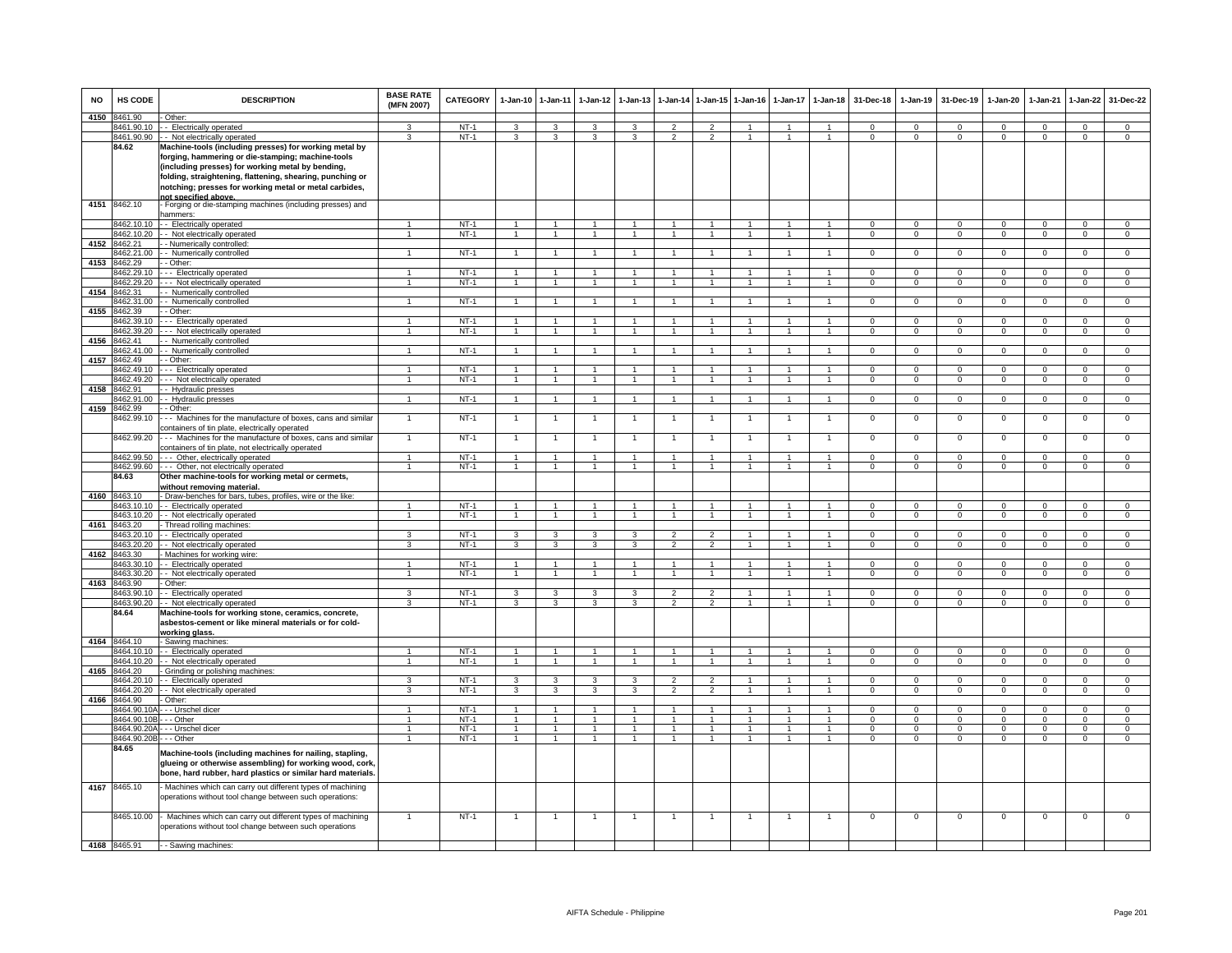| <b>NO</b> | HS CODE                    | <b>DESCRIPTION</b>                                                                                                                                                                                                                                                                                                                                       | <b>BASE RATE</b><br>(MFN 2007) | CATEGORY         | 1-Jan-10                       | $1-Jan-11$                       | $1-Jan-12$           | $1-Jan-13$     |                                  |                                      | 1-Jan-14 1-Jan-15 1-Jan-16 | $1-Jan-17$          | $1 - Jan-18$                   | 31-Dec-18         | 1-Jan-19                       | 31-Dec-19                  | $1-Jan-20$                 | $1-Jan-21$                    | 1-Jan-22                    | 31-Dec-22                     |
|-----------|----------------------------|----------------------------------------------------------------------------------------------------------------------------------------------------------------------------------------------------------------------------------------------------------------------------------------------------------------------------------------------------------|--------------------------------|------------------|--------------------------------|----------------------------------|----------------------|----------------|----------------------------------|--------------------------------------|----------------------------|---------------------|--------------------------------|-------------------|--------------------------------|----------------------------|----------------------------|-------------------------------|-----------------------------|-------------------------------|
|           | 8465.91.10                 | --- For scoring printed circuit boards or printed wiring boards<br>or printed circuit boards or printed wiring boards substrates,<br>electrically operated                                                                                                                                                                                               |                                | $NT-1$           | $\overline{1}$                 | $\overline{1}$                   | $\overline{1}$       | $\overline{1}$ | $\overline{1}$                   | $\overline{1}$                       | $\mathbf{1}$               | $\overline{1}$      | $\overline{1}$                 | $\mathbf 0$       | $\mathsf 0$                    | $\mathbf 0$                | $^{\circ}$                 | $\mathbf{0}$                  | $\mathsf 0$                 | $\mathbf{0}$                  |
|           | 8465.91.20                 | --- Other, electrically operated                                                                                                                                                                                                                                                                                                                         | -1                             | $NT-1$           | $\overline{1}$                 | -1                               |                      |                | -1                               | $\overline{1}$                       | -1                         | -1                  | $\mathbf{1}$                   | $\Omega$          | $\overline{0}$                 | $\Omega$                   | $\Omega$                   | $\overline{0}$                | $\overline{0}$              | $\overline{0}$                |
|           | 8465.91.90                 | $- -$ Other                                                                                                                                                                                                                                                                                                                                              | $\mathbf{1}$                   | $NT-1$           | $\mathbf{1}$                   | $\mathbf{1}$                     |                      |                | $\mathbf{1}$                     | $\mathbf{1}$                         | $\mathbf{1}$               | $\mathbf{1}$        | $\mathbf{1}$                   | $\mathbf 0$       | $\mathbf 0$                    | $\mathbf 0$                | $\mathbf 0$                | $\mathbf 0$                   | $\mathbf 0$                 | $\mathbf 0$                   |
| 4169      | 8465.92                    | - - Planing, milling or moulding (by cutting) machines:                                                                                                                                                                                                                                                                                                  |                                |                  |                                |                                  |                      |                |                                  |                                      |                            |                     |                                |                   |                                |                            |                            |                               |                             |                               |
|           | 3465.92.10                 | For routing printed circuit boards or printed wiring boards<br>or printed circuit boards or printed wiring boards substrates,<br>accepting router bits with a shank diameter not exceeding<br>3.175 mm, for scoring printed circuit boards or printed wiring                                                                                             | -1                             | $NT-1$           | $\mathbf{1}$                   | $\overline{1}$                   |                      | 1              | $\overline{1}$                   | 1                                    | 1                          | 1                   | 1                              | 0                 | 0                              | $\mathbf 0$                | 0                          | $\mathbf 0$                   | 0                           | $\mathbf{0}$                  |
|           |                            | 8465.92.20 --- Other, electrically operated                                                                                                                                                                                                                                                                                                              | 1                              | $NT-1$           | $\overline{1}$                 | $\overline{1}$                   | $\mathbf{1}$         | $\mathbf{1}$   | $\overline{1}$                   | $\overline{1}$                       | $\overline{1}$             | $\mathbf{1}$        | $\overline{1}$                 | $^{\circ}$        | $^{\circ}$                     | $^{\circ}$                 | $^{\circ}$                 | $\mathbf{0}$                  | $\mathbf{0}$                | $^{\circ}$                    |
|           | 8465 92 90                 | --- Other                                                                                                                                                                                                                                                                                                                                                | $\mathbf{1}$                   | $NT-1$           | $\overline{1}$                 | $\overline{1}$                   | $\mathbf{1}$         | $\mathbf{1}$   | $\overline{1}$                   | $\overline{1}$                       | $\mathbf{1}$               | $\mathbf{1}$        | $\overline{1}$                 | $\Omega$          | $\mathbf 0$                    | $\Omega$                   | $\mathbf 0$                | $\overline{0}$                | $\overline{0}$              | $\overline{0}$                |
|           | 4170 8465.93<br>3465.93.10 | - Grinding, sanding or polishing machines:<br>--- Electrically operated                                                                                                                                                                                                                                                                                  |                                | $NT-1$           |                                |                                  |                      |                |                                  |                                      |                            |                     |                                | $\mathbf 0$       | $\mathsf 0$                    | $\Omega$                   | $\Omega$                   | $\overline{0}$                | 0                           | $\overline{0}$                |
|           | 8465.93.20                 | --- Not electrically operated                                                                                                                                                                                                                                                                                                                            | $\mathbf{1}$                   | $NT-1$           | $\overline{1}$                 | $\overline{1}$                   | $\overline{1}$       | $\overline{1}$ | $\overline{1}$                   | $\blacktriangleleft$                 | $\overline{1}$             | $\mathbf{1}$        | $\overline{1}$                 | $\mathbf 0$       | $\mathsf 0$                    | $\mathbf 0$                | $\mathsf 0$                | $\mathbf 0$                   | $\mathbf 0$                 | $\mathbf{0}$                  |
| 4171      | 8465.94                    | - - Bending or assembling machines:                                                                                                                                                                                                                                                                                                                      |                                |                  |                                |                                  |                      |                |                                  |                                      |                            |                     |                                |                   |                                |                            |                            |                               |                             |                               |
|           | 8465 94 10                 | - - - Electrically operated                                                                                                                                                                                                                                                                                                                              | $\overline{1}$                 | $NT-1$           | $\overline{1}$                 | $\overline{1}$                   |                      | $\overline{1}$ | $\overline{1}$                   | $\overline{1}$                       | $\overline{1}$             | $\mathbf{1}$        | $\overline{1}$                 | $\Omega$          | $\Omega$                       | $\Omega$                   | $\Omega$                   | $\Omega$                      | $\Omega$                    | $\overline{0}$                |
|           | 8465.94.20                 | --- Not electrically operated                                                                                                                                                                                                                                                                                                                            | $\mathbf{1}$                   | $NT-1$           | $\overline{1}$                 | $\overline{1}$                   |                      |                | $\overline{1}$                   | $\overline{1}$                       | $\ddot{\phantom{0}}$       | $\mathbf{1}$        | $\overline{1}$                 | $\mathbf{0}$      | $\mathbf{0}$                   | $\mathbf{0}$               | $\mathbf{0}$               | $\mathbf{0}$                  | $\mathbf{0}$                | $\mathbf{0}$                  |
| 4172      | 8465.95                    | - - Drilling or morticing machines                                                                                                                                                                                                                                                                                                                       |                                |                  |                                |                                  |                      |                |                                  |                                      |                            |                     |                                |                   |                                |                            |                            |                               |                             |                               |
|           | 8465.95.10                 | --- Drilling machines for the manufacture of printed circuit<br>boards or printed wiring boards, with a spindle speed<br>exceeding 50,000 rpm and accepting drill bits of a shank<br>liameter not exceeding 3.175 mm                                                                                                                                     | $\mathbf{1}$                   | $NT-1$           | $\overline{1}$                 | $\overline{1}$                   |                      |                |                                  | $\mathbf{1}$                         |                            |                     | $\overline{1}$                 | $\mathsf 0$       | $\mathsf 0$                    | $\mathbf 0$                | $^{\circ}$                 | $\mathbf 0$                   | $\mathsf 0$                 | $\mathbf 0$                   |
|           | 8465.95.30                 | --- Other, electrically operated                                                                                                                                                                                                                                                                                                                         |                                | $NT-1$           | $\overline{1}$                 | $\overline{1}$                   |                      | $\overline{1}$ | $\overline{1}$                   | $\overline{1}$                       | $\overline{1}$             | $\overline{1}$      | $\overline{1}$                 | $^{\circ}$        | $^{\circ}$                     | $\mathbf 0$                | $^{\circ}$                 | $\mathbf 0$                   | $\mathbf 0$                 | $\mathbf{0}$                  |
|           | 8465.95.90                 | --- Other                                                                                                                                                                                                                                                                                                                                                | $\overline{1}$                 | $NT-1$           | $\overline{1}$                 | $\overline{1}$                   | $\overline{1}$       | $\overline{1}$ | $\overline{1}$                   | $\blacktriangleleft$                 | $\overline{1}$             | $\mathbf{1}$        | $\overline{1}$                 | $\mathbf 0$       | $\mathbf 0$                    | $\Omega$                   | $\mathbf 0$                | $\mathbf 0$                   | $\mathbf 0$                 | $\overline{0}$                |
| 4173      | 8465.96<br>8465.96.10      | - - Splitting, slicing or paring machines:                                                                                                                                                                                                                                                                                                               |                                | $NT-1$           | $\overline{1}$                 | $\overline{1}$                   | $\blacktriangleleft$ | $\overline{1}$ | $\overline{1}$                   | $\overline{1}$                       | $\overline{1}$             | $\mathbf{1}$        | $\overline{1}$                 | $\overline{0}$    | $\overline{0}$                 | $\overline{0}$             | $\overline{0}$             | $\overline{0}$                | $\overline{0}$              | $\overline{0}$                |
|           | 8465.96.20                 | --- Electrically operated<br>--- Not electrically operated                                                                                                                                                                                                                                                                                               |                                | $NT-1$           | $\mathbf{1}$                   | $\overline{1}$                   |                      |                | $\mathbf{1}$                     | $\overline{1}$                       |                            |                     | $\mathbf{1}$                   | 0                 | $\mathbf{O}$                   | $\mathbf 0$                | $\mathbf 0$                | $\mathbf 0$                   | $\mathbf 0$                 | $\mathbf{0}$                  |
| 4174      | 8465.99                    | - - Other:                                                                                                                                                                                                                                                                                                                                               |                                |                  |                                |                                  |                      |                |                                  |                                      |                            |                     |                                |                   |                                |                            |                            |                               |                             |                               |
|           | 8465.99.30                 | Lathes, electrically operated                                                                                                                                                                                                                                                                                                                            | $\blacktriangleleft$           | NT-1             | $\overline{1}$                 | $\mathbf{1}$                     |                      |                | $\overline{1}$                   | $\mathbf{1}$                         |                            | 1                   | $\overline{1}$                 | $\Omega$          | $\Omega$                       | $\Omega$                   | $\mathbf 0$                | $\Omega$                      | $\mathbf{0}$                | $\Omega$                      |
|           | 8465.99.40                 | -- Lathes, not electrically operated                                                                                                                                                                                                                                                                                                                     | $\mathbf{1}$                   | $NT-1$           | $\overline{1}$                 | $\overline{1}$                   | $\mathbf{1}$         | $\mathbf{1}$   | $\overline{1}$                   | $\mathbf{1}$                         | $\mathbf{1}$               | 1                   | $\overline{1}$                 | $\mathbf{0}$      | $^{\circ}$                     | $\Omega$                   | $^{\circ}$                 | $\Omega$                      | $\mathsf 0$                 | $\mathbf{0}$                  |
|           | 8465.99.50                 | --- Machines for deburring the surfaces of printed circuit<br>boards or printed wiring boards during manufacturing; for<br>scoring printed circuit boards or printed wiring boards or<br>printed circuit boards or printed wiring boards substrates;                                                                                                     | $\mathbf{1}$                   | $NT-1$           | $\mathbf{1}$                   | $\overline{1}$                   | $\mathbf{1}$         | $\mathbf{1}$   | $\overline{1}$                   | $\mathbf{1}$                         | $\overline{1}$             | 1                   | $\ddot{\phantom{1}}$           | $\mathbf 0$       | $\mathsf 0$                    | $\Omega$                   | $\mathsf 0$                | $\mathsf 0$                   | $\overline{0}$              | $\overline{0}$                |
|           |                            | laminating pr                                                                                                                                                                                                                                                                                                                                            |                                |                  |                                |                                  |                      |                |                                  |                                      |                            |                     |                                |                   |                                |                            |                            |                               |                             |                               |
|           |                            | 8465.99.60A - - - - Slitter machines                                                                                                                                                                                                                                                                                                                     | $\mathbf{1}$                   | $NT-1$<br>$NT-1$ | $\overline{1}$<br>$\mathbf{1}$ | $\overline{1}$<br>$\mathbf{1}$   | $\mathbf{1}$         | $\mathbf{1}$   | $\overline{1}$<br>$\overline{1}$ | $\blacktriangleleft$<br>$\mathbf{1}$ | $\mathbf{1}$               | $\mathbf{1}$        | $\overline{1}$                 | $\Omega$          | $\overline{0}$                 | $\Omega$                   | $\Omega$                   | $\Omega$                      | $\Omega$                    | $\Omega$                      |
|           | 8465.99.60B - - - - Other  | 8465.99.90A - - - - Slitter machines                                                                                                                                                                                                                                                                                                                     | $\overline{1}$                 | $NT-1$           | $\overline{1}$                 | $\overline{1}$                   | $\mathbf{1}$         | $\overline{1}$ | $\overline{1}$                   | $\mathbf{1}$                         | $\mathbf{1}$               | $\overline{1}$      | $\mathbf{1}$                   | 0<br>0            | $\overline{0}$<br>$\mathbf{O}$ | $\mathbf 0$<br>$\mathbf 0$ | $\mathbf 0$<br>$\mathbf 0$ | $\overline{0}$<br>$\mathbf 0$ | $\mathbf 0$<br>$\mathbf 0$  | $\overline{0}$<br>$\mathbf 0$ |
|           | 8465.99.90B - - - - Other  |                                                                                                                                                                                                                                                                                                                                                          | $\overline{1}$                 | NT-1             | $\overline{1}$                 | $\overline{1}$                   | $\overline{1}$       | $\overline{1}$ | $\overline{1}$                   | $\overline{1}$                       | $\overline{1}$             | $\overline{1}$      | $\overline{1}$                 | $\mathbf{0}$      | $\overline{0}$                 | $\overline{0}$             | $\overline{0}$             | $\overline{0}$                | $\overline{0}$              | $\overline{0}$                |
|           | 84.66<br>4175 8466.10      | Parts and accessories suitable for use solely or<br>principally with the machines of headings 84.56 to 84.65,<br>including work or tool holders, self-opening dieheads,<br>dividing heads and other special attachments for<br>machine-tools; tool holders for any type of tool for<br>working in the hand.<br>- Tool holders and self-opening dieheads: |                                |                  |                                |                                  |                      |                |                                  |                                      |                            |                     |                                |                   |                                |                            |                            |                               |                             |                               |
|           | 8466.10.10                 | - - For the machine-tools of subheadings 8456.90.10,<br>8456.90.20, 8460.31.10, 8465.91.10, 8465.92.10, 8465.95.10<br>or 8465.99.50                                                                                                                                                                                                                      | $\mathbf{1}$                   | $NT-1$           | $\overline{1}$                 | $\mathbf{1}$                     |                      | $\overline{1}$ | $\overline{1}$                   | $\overline{1}$                       | $\overline{1}$             | $\mathbf{1}$        | $\overline{1}$                 | $\mathsf 0$       | $\mathsf 0$                    | $\mathbf 0$                | $\mathsf 0$                | $\mathbf 0$                   | $\mathsf 0$                 | $\mathbf 0$                   |
|           | 8466.10.90                 | - Other                                                                                                                                                                                                                                                                                                                                                  | $\overline{1}$                 | $NT-1$           | $\overline{1}$                 | $\overline{1}$                   | $\overline{1}$       | $\overline{1}$ | $\overline{1}$                   | $\mathbf{1}$                         | $\overline{1}$             | $\overline{1}$      | $\overline{1}$                 | $\overline{0}$    | $\overline{0}$                 | $\mathbf{0}$               | $\mathbf{0}$               | $\Omega$                      | $\mathbf{0}$                | $\Omega$                      |
| 4176      | 8466.20<br>466.20.10       | Work holders:<br>- For the machine-tools of subheadings 8456.90.10,<br>1456.90.20, 8460.31.10, 8465.91.10, 8465.92.10, 8465.95.10<br>or 8465.99.50                                                                                                                                                                                                       |                                | $NT-1$           | $\mathbf{1}$                   | $\mathbf{1}$                     |                      |                | $\mathbf{1}$                     | $\mathbf{1}$                         |                            | $\mathbf{1}$        | $\overline{1}$                 | $\overline{0}$    | $\mathsf 0$                    | $\mathbf 0$                | $\mathsf 0$                | $\overline{0}$                | $\mathbf 0$                 | $\overline{0}$                |
|           | 8466.20.90                 | - - Other                                                                                                                                                                                                                                                                                                                                                | $\mathbf{1}$                   | $NT-1$           | $\overline{1}$                 | $\overline{1}$                   | $\overline{1}$       | $\overline{1}$ | $\overline{1}$                   | $\blacktriangleleft$                 | $\overline{1}$             | $\mathbf{1}$        | $\overline{1}$                 | $\overline{0}$    | $\overline{0}$                 | $\overline{0}$             | $\overline{0}$             | $\overline{0}$                | $\overline{0}$              | $\overline{0}$                |
| 4177      | 8466.30<br>8466.30.10      | Dividing heads and other special attachments for machine-<br>tools:<br>- For the machine-tools of subheadings 8456.90.10,                                                                                                                                                                                                                                | $\overline{1}$                 | $NT-1$           | $\overline{1}$                 | $\overline{1}$                   |                      |                | $\overline{1}$                   | $\mathbf{1}$                         |                            |                     | $\overline{1}$                 | $\mathsf 0$       | $\mathsf 0$                    | $\mathbf 0$                | $^{\circ}$                 | $\mathbf 0$                   | $\mathsf 0$                 | $\mathbf 0$                   |
|           | 8466.30.90                 | 8456.90.20, 8460.31.10, 8465.91.10, 8465.92.10, 8465.95.10<br>or 8465.99.50<br>- Other                                                                                                                                                                                                                                                                   | $\mathbf{1}$                   | $NT-1$           | $\overline{1}$                 | $\overline{1}$                   | $\overline{1}$       | $\overline{1}$ | $\overline{1}$                   | $\overline{1}$                       | $\overline{1}$             | $\mathbf{1}$        | $\overline{1}$                 | $\overline{0}$    | $\overline{0}$                 | $\overline{0}$             | $\overline{0}$             | $\overline{0}$                | $\overline{0}$              | $\overline{0}$                |
| 4178      | 8466.91                    | - For machines of heading 84.64:                                                                                                                                                                                                                                                                                                                         |                                |                  |                                |                                  |                      |                |                                  |                                      |                            |                     |                                |                   |                                |                            |                            |                               |                             |                               |
|           | 8466.91.00                 | - For machines of heading 84.64                                                                                                                                                                                                                                                                                                                          | $\overline{1}$                 | $NT-1$           | $\overline{1}$                 | $\overline{1}$                   |                      | $\mathbf{1}$   | $\overline{1}$                   | $\blacktriangleleft$                 | $\overline{1}$             | $\overline{1}$      | $\overline{1}$                 | $\mathbf 0$       | $\mathbf{0}$                   | $\mathbf 0$                | $\mathbf 0$                | $\mathbf{0}$                  | $\mathbf 0$                 | $\mathbf{0}$                  |
| 4179      | 8466.92<br>3466.92.10      | - For machines of heading 84.65:<br>--- For machines of subheading 8465.91.10, 8465.92.10,<br>3465.95.10 or 8465.99.50                                                                                                                                                                                                                                   | $\overline{1}$                 | $NT-1$           | $\overline{1}$                 | $\overline{1}$                   |                      | $\overline{1}$ | $\overline{1}$                   | $\overline{1}$                       | $\overline{1}$             | $\mathbf{1}$        | $\overline{1}$                 | $\mathsf 0$       | $\overline{0}$                 | $\mathbf 0$                | $\mathsf 0$                | $\mathbf 0$                   | $\overline{0}$              | $\overline{0}$                |
|           | 8466.92.90                 | - Other                                                                                                                                                                                                                                                                                                                                                  | $\blacktriangleleft$           | $NT-1$           | $\overline{1}$                 | $\overline{1}$                   |                      | $\overline{1}$ | $\overline{1}$                   | $\overline{1}$                       |                            | $\overline{1}$      | $\overline{1}$                 | $\Omega$          | $\Omega$                       | $\Omega$                   | $\Omega$                   | $\Omega$                      | $\Omega$                    | $\Omega$                      |
|           | 4180 8466.93               | - For machines of headings 84.56 to 84.61:                                                                                                                                                                                                                                                                                                               |                                |                  |                                |                                  |                      |                |                                  |                                      |                            |                     |                                |                   |                                |                            |                            |                               |                             |                               |
|           | 8466.93.20<br>8466.93.90A  | - - For machines of subheadings 8456.90.10, 8456.90.20 or<br>3460.31.10<br>Parts and accessories of headings 8458.11; 8458.19;                                                                                                                                                                                                                           | $\overline{1}$<br>$\mathbf{1}$ | $NT-1$<br>$NT-1$ | $\overline{1}$<br>$\mathbf{1}$ | $\overline{1}$<br>$\overline{1}$ |                      | $\overline{1}$ | $\overline{1}$<br>$\overline{1}$ | $\mathbf{1}$<br>$\mathbf{1}$         | $\mathbf{1}$               | $\overline{1}$<br>1 | $\overline{1}$<br>$\mathbf{1}$ | $\mathbf{0}$<br>0 | $\mathbf{0}$<br>$\mathsf 0$    | $\mathbf 0$<br>$\mathbf 0$ | 0<br>$\mathbf 0$           | $\mathbf{0}$<br>$\mathbf 0$   | $\mathbf{0}$<br>$\mathbf 0$ | $\mathbf{0}$<br>$\mathbf 0$   |
|           |                            | 3458.91; 8461.20.10 or 8461.20.20                                                                                                                                                                                                                                                                                                                        |                                |                  |                                |                                  |                      |                |                                  |                                      |                            |                     |                                |                   |                                |                            |                            |                               |                             |                               |
|           |                            | 8466.93.90B - - - - Other                                                                                                                                                                                                                                                                                                                                |                                | $NT-1$           | $\overline{1}$                 | $\blacktriangleleft$             |                      |                | $\overline{1}$                   |                                      |                            |                     |                                | $\Omega$          | $\mathsf 0$                    | $\Omega$                   | $\Omega$                   | $\mathbf 0$                   | $\Omega$                    | $\cap$                        |
|           | 4181 8466.94               | -- For machines of heading 84.62 or 84.63:                                                                                                                                                                                                                                                                                                               |                                |                  |                                |                                  |                      |                |                                  |                                      |                            |                     |                                |                   |                                |                            |                            |                               |                             |                               |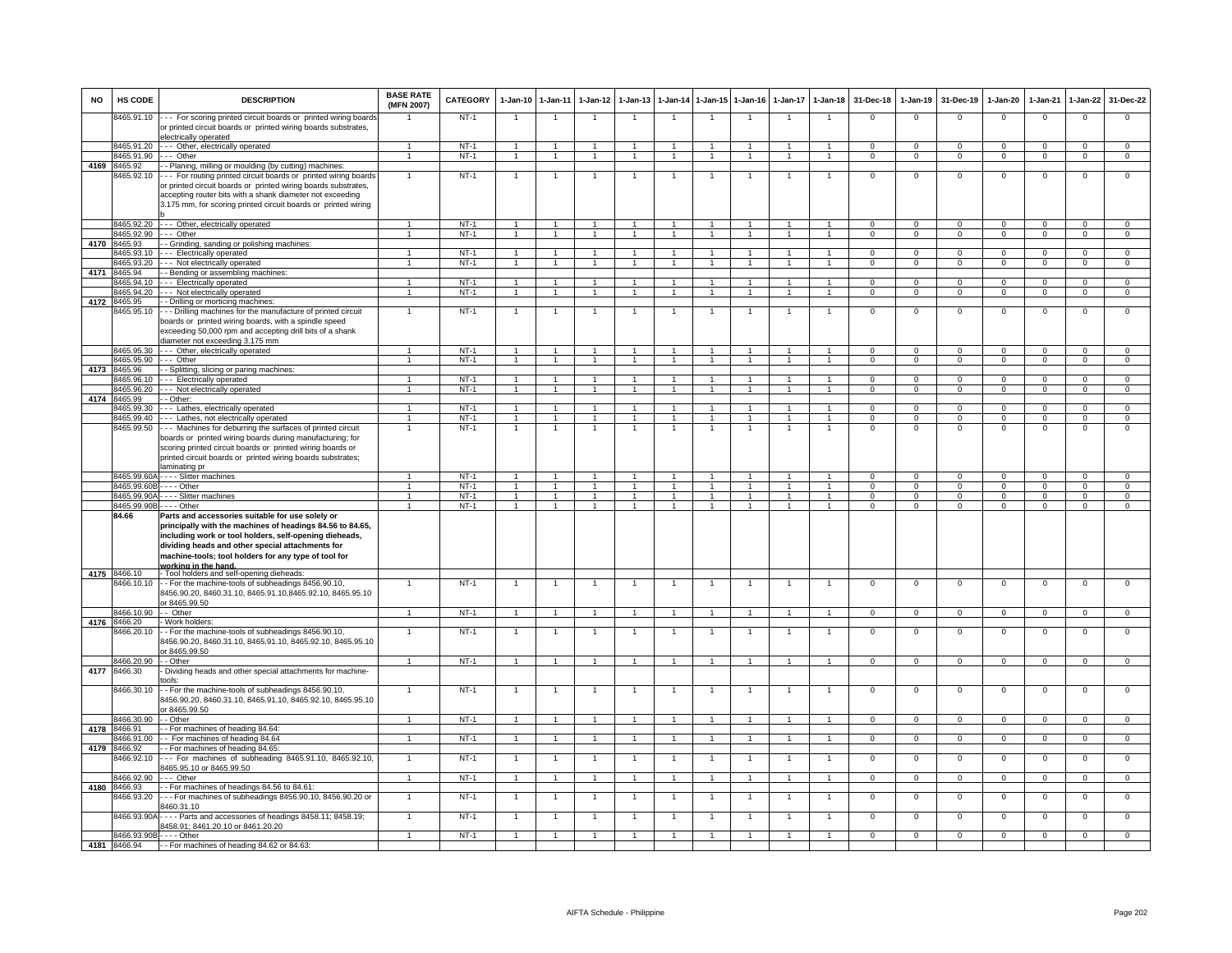| <b>NO</b> | HS CODE                      | <b>DESCRIPTION</b>                                                                                                                                                                                                                                                                 | <b>BASE RATE</b><br>(MFN 2007)   | CATEGORY | 1-Jan-10                | $1 - Jan-11$   | $1-Jan-12$              | $1-Jan-13$                                |                                            |                                  | 1-Jan-14 1-Jan-15 1-Jan-16 | $1 - Jan-17$                 | $1-Jan-18$     | 31-Dec-18      | $1-Jan-19$     | 31-Dec-19      | $1-Jan-20$     | $1-Jan-21$     | $1 - Jan-22$   | 31-Dec-22      |
|-----------|------------------------------|------------------------------------------------------------------------------------------------------------------------------------------------------------------------------------------------------------------------------------------------------------------------------------|----------------------------------|----------|-------------------------|----------------|-------------------------|-------------------------------------------|--------------------------------------------|----------------------------------|----------------------------|------------------------------|----------------|----------------|----------------|----------------|----------------|----------------|----------------|----------------|
|           | 8466.94.00                   | -- For machines of heading 84.62 or 84.63                                                                                                                                                                                                                                          |                                  | $NT-1$   | $\mathbf{1}$            |                |                         |                                           | $\mathbf{1}$                               |                                  |                            |                              |                | $\Omega$       | $\Omega$       | $\Omega$       | $\Omega$       | $\Omega$       | $\Omega$       | $\Omega$       |
|           | 84.67                        | Tools for working in the hand, pneumatic, hydraulic or                                                                                                                                                                                                                             |                                  |          |                         |                |                         |                                           |                                            |                                  |                            |                              |                |                |                |                |                |                |                |                |
| 4182      | 8467.11                      | with self-contained electric or non-electric motor.<br>- Rotary type (including combined rotary-percussion):                                                                                                                                                                       |                                  |          |                         |                |                         |                                           |                                            |                                  |                            |                              |                |                |                |                |                |                |                |                |
|           | 467.11.00                    | -Rotary type(including combined rotary-percussion)                                                                                                                                                                                                                                 | 3                                | $NT-1$   | $\mathbf{3}$            | $\mathbf{3}$   | 3                       | $\mathbf{3}$                              | $\overline{2}$                             | $\overline{2}$                   | $\mathbf{1}$               | $\mathbf{1}$                 | $\mathbf{1}$   | $\Omega$       | $\Omega$       | $\Omega$       | $\Omega$       | $\Omega$       | $\Omega$       | $\overline{0}$ |
| 4183      | 467.19                       | - Other:                                                                                                                                                                                                                                                                           |                                  |          |                         |                |                         |                                           |                                            |                                  |                            |                              |                |                |                |                |                |                |                |                |
|           | 467.19.00                    | - Other                                                                                                                                                                                                                                                                            |                                  | $NT-1$   | $\overline{1}$          | $\overline{1}$ |                         |                                           | $\overline{1}$                             |                                  |                            |                              |                | $\Omega$       | $\Omega$       | $\Omega$       | $\Omega$       | $\Omega$       | $\Omega$       | $\overline{0}$ |
| 4184      | 8467.21<br>8467.21.00        | - Drills of all kinds<br>- Drills of all kinds                                                                                                                                                                                                                                     | $\overline{\mathbf{3}}$          | $NT-1$   | $\overline{3}$          | 3              | $\overline{\mathbf{3}}$ | 3                                         | $\overline{2}$                             | $\overline{2}$                   | $\overline{1}$             | $\overline{1}$               | $\overline{1}$ | $\overline{0}$ | $\overline{0}$ | $\overline{0}$ | $\overline{0}$ | $\overline{0}$ | $\overline{0}$ | $\overline{0}$ |
| 4185      | 8467.22                      | Saws                                                                                                                                                                                                                                                                               |                                  |          |                         |                |                         |                                           |                                            |                                  |                            |                              |                |                |                |                |                |                |                |                |
|           | 8467.22.00                   | - Saws                                                                                                                                                                                                                                                                             | 3                                | $NT-1$   | 3                       | 3              | 3                       | 3                                         | $\overline{2}$                             | $\overline{2}$                   |                            |                              | $\overline{1}$ | $\Omega$       | $\Omega$       | $\Omega$       | $\Omega$       | $\Omega$       | $\Omega$       | $\Omega$       |
| 4186      | 8467.29                      | - Other:                                                                                                                                                                                                                                                                           |                                  |          |                         |                |                         |                                           |                                            |                                  |                            |                              |                |                |                |                |                |                |                |                |
|           | 8467.29.00                   | - Other                                                                                                                                                                                                                                                                            | $\overline{1}$                   | NT-1     | $\mathbf{1}$            | $\overline{1}$ | $\overline{1}$          | $\overline{1}$                            | $\overline{1}$                             | $\overline{1}$                   | $\overline{1}$             | $\overline{1}$               | $\mathbf{1}$   | $\overline{0}$ | $\overline{0}$ | $\mathbf 0$    | $\mathbf{0}$   | $\mathbf 0$    | $\circ$        | $\mathbf{0}$   |
| 4187      | <b>8467 81</b><br>3467.81.00 | - Chain saws<br>- Chain saws                                                                                                                                                                                                                                                       | 3                                | $NT-1$   | $\mathbf{3}$            | 3              | $\mathbf{3}$            | 3                                         | $\overline{2}$                             | $\overline{2}$                   | $\overline{1}$             | $\mathbf{1}$                 | $\overline{1}$ | $\Omega$       | $\overline{0}$ | $\mathbf 0$    | $\mathbf{0}$   | $\overline{0}$ | $\overline{0}$ | $\overline{0}$ |
| 4188      | 467.89                       | - Other:                                                                                                                                                                                                                                                                           |                                  |          |                         |                |                         |                                           |                                            |                                  |                            |                              |                |                |                |                |                |                |                |                |
|           | 467.89.00                    | - Other                                                                                                                                                                                                                                                                            | $\mathbf{1}$                     | $NT-1$   | $\overline{1}$          | $\overline{1}$ | $\mathbf{1}$            |                                           | $\overline{1}$                             | $\overline{1}$                   |                            | $\mathbf{1}$                 |                | $\mathsf 0$    | $\mathbf 0$    | $^{\circ}$     | $\mathbf{0}$   | $\mathbf 0$    | $\mathbf 0$    | $\mathbf{O}$   |
| 4189      | 8467.91                      | - Of chain saws:                                                                                                                                                                                                                                                                   |                                  |          |                         |                |                         |                                           |                                            |                                  |                            |                              |                |                |                |                |                |                |                |                |
|           | 8467.91.10                   | - - Of electro-mechanical tools for working in the hand, with<br>self contained electric motor                                                                                                                                                                                     | $\overline{1}$                   | $NT-1$   | $\overline{1}$          | $\mathbf{1}$   | $\overline{1}$          | $\overline{1}$                            | $\overline{1}$                             | $\mathbf{1}$                     | $\overline{1}$             | $\overline{1}$               | $\overline{1}$ | $\mathbf 0$    | $\mathsf 0$    | $\mathsf 0$    | $\,0\,$        | $\,0\,$        | $\mathsf 0$    | $\mathsf 0$    |
| 4190      | 467.91.90<br>8467.92         | -- Other<br>- Of pneumatic tools                                                                                                                                                                                                                                                   | 3                                | $NT-1$   | $\mathcal{R}$           | $\mathbf{R}$   | 3                       | 3                                         | $\overline{2}$                             | $\mathcal{P}$                    |                            |                              |                | $\Omega$       | $\Omega$       | $\Omega$       | $\Omega$       | $\Omega$       | $\Omega$       | $\Omega$       |
|           | 8467.92.00                   | -- Of pneumatic tools                                                                                                                                                                                                                                                              | $\mathbf{3}$                     | $NT-1$   | $\mathbf{3}$            | $\mathbf{3}$   | $\mathbf{3}$            | $\mathbf{3}$                              | $\overline{2}$                             | $\overline{2}$                   | -1                         | $\mathbf{1}$                 | $\mathbf{1}$   | $\mathbf 0$    | $\overline{0}$ | $\mathbf 0$    | $\mathbf{0}$   | $\mathbf 0$    | $\mathbf 0$    | $\overline{0}$ |
|           | 4191 8467.99                 | - Other:                                                                                                                                                                                                                                                                           |                                  |          |                         |                |                         |                                           |                                            |                                  |                            |                              |                |                |                |                |                |                |                |                |
|           | 8467.99.10                   | --- Of goods of subheadings 8467.21, 8467.22 or 8467.29                                                                                                                                                                                                                            | 1                                | $NT-1$   | $\mathbf{1}$            | $\mathbf{1}$   |                         |                                           | $\overline{1}$                             | $\overline{1}$                   | $\mathbf{1}$               | 1                            | $\mathbf{1}$   | $\overline{0}$ | $\overline{0}$ | $\Omega$       | $\overline{0}$ | $\overline{0}$ | $\overline{0}$ | $\overline{0}$ |
|           | 8467.99.90 --- Other         |                                                                                                                                                                                                                                                                                    | $\overline{1}$                   | $NT-1$   | $\mathbf{1}$            | $\overline{1}$ | $\mathbf{1}$            | $\mathbf{1}$                              | $\mathbf{1}$                               | $\mathbf{1}$                     | $\mathbf{1}$               | 1                            | $\overline{1}$ | $\mathbf{0}$   | $\mathbf 0$    | $\mathbf 0$    | $\mathbf{0}$   | $\mathbf 0$    | $\mathbf 0$    | $\mathbf{O}$   |
|           | 84.68                        | Machinery and apparatus for soldering, brazing or<br>welding, whether or not capable of cutting, other than<br>those of heading 85.15; gas-operated surface tempering<br>machines and appliances                                                                                   |                                  |          |                         |                |                         |                                           |                                            |                                  |                            |                              |                |                |                |                |                |                |                |                |
| 4192      | 8468.10<br>8468.10.00        | - Hand-held blow pipes<br>- Hand-held blow pipes                                                                                                                                                                                                                                   | 3                                | $NT-1$   | $\overline{\mathbf{3}}$ | 3              | 3                       | $\mathbf{3}$                              | $\overline{2}$                             | $\overline{2}$                   | $\overline{1}$             | $\overline{1}$               | $\mathbf{1}$   | $\overline{0}$ | $\overline{0}$ | $\overline{0}$ | $\overline{0}$ | $\overline{0}$ | $\overline{0}$ | $\overline{0}$ |
|           | 4193 8468.20                 | Other gas-operated machinery and apparatus:                                                                                                                                                                                                                                        |                                  |          |                         |                |                         |                                           |                                            |                                  |                            |                              |                |                |                |                |                |                |                |                |
|           | 8468.20.10                   | - Hand-operated gas welding, brazing or cutting appliances                                                                                                                                                                                                                         | 5                                | $NT-1$   | $\overline{4}$          | $\overline{4}$ | 3                       | 3                                         | $\overline{2}$                             | $\overline{2}$                   | -1                         | $\mathbf{1}$                 | $\mathbf{1}$   | $\mathbf{0}$   | $^{\circ}$     | $\mathbf 0$    | $\mathbf{0}$   | $\mathbf 0$    | $\mathbf 0$    | $\overline{0}$ |
|           |                              | or metal                                                                                                                                                                                                                                                                           |                                  |          |                         |                |                         |                                           |                                            |                                  |                            |                              |                |                |                |                |                |                |                |                |
| 4194      | 468.20.90<br>3468.80         | - Other<br>Other machinery and apparatus                                                                                                                                                                                                                                           | $\mathbf{1}$                     | $NT-1$   | $\mathbf{1}$            | $\mathbf{1}$   | $\mathbf{1}$            |                                           | $\overline{1}$                             | $\mathbf{1}$                     | $\mathbf{1}$               | $\mathbf{1}$                 | $\mathbf{1}$   | $\mathbf{0}$   | $\overline{0}$ | $\mathbf{0}$   | $\mathbf{0}$   | $\mathbf 0$    | $\overline{0}$ | $\overline{0}$ |
|           | 468.80.00                    | Other machinery and apparatus                                                                                                                                                                                                                                                      |                                  | $NT-1$   | $\overline{1}$          | $\overline{1}$ |                         |                                           | $\overline{1}$                             |                                  |                            |                              | $\mathbf{1}$   | $\mathbf 0$    | $\mathsf 0$    | $^{\circ}$     | $^{\circ}$     | $\mathbf 0$    | $\Omega$       | $\Omega$       |
| 4195      | 8468.90                      | Parts:                                                                                                                                                                                                                                                                             |                                  |          |                         |                |                         |                                           |                                            |                                  |                            |                              |                |                |                |                |                |                |                |                |
|           | 3468.90.11                   | -- Of goods of subheading 8468.10                                                                                                                                                                                                                                                  | $\overline{1}$                   | $NT-1$   | $\overline{1}$          | $\overline{1}$ | $\overline{1}$          | $\overline{1}$                            | $\overline{1}$                             | $\mathbf{1}$                     | $\overline{1}$             | $\overline{1}$               | $\overline{1}$ | $\Omega$       | $\Omega$       | $\Omega$       | $\Omega$       | $\Omega$       | $\overline{0}$ | $\overline{0}$ |
|           | 468.90.12                    | - Of goods of subheading 8468.20.10                                                                                                                                                                                                                                                | $\overline{5}$<br>$\overline{1}$ | $NT-1$   | $\overline{4}$          | $\overline{4}$ | $\overline{\mathbf{3}}$ | $\overline{\mathbf{3}}$<br>$\overline{1}$ | $\overline{\phantom{a}}$<br>$\overline{1}$ | $\overline{2}$<br>$\overline{1}$ |                            | $\mathbf{1}$<br>$\mathbf{1}$ | $\overline{1}$ | $\overline{0}$ | $\overline{0}$ | $\overline{0}$ | $\overline{0}$ | $\overline{0}$ | $\overline{0}$ | $\overline{0}$ |
| 4196      | 8468.90.90<br>8469.00        | - Other<br>Typewriters other than printers of heading 84.43; word-                                                                                                                                                                                                                 |                                  | $NT-1$   | $\mathbf{1}$            | $\overline{1}$ |                         |                                           |                                            |                                  |                            |                              |                | $^{\circ}$     | $\mathbf 0$    | $^{\circ}$     | $^{\circ}$     | $^{\circ}$     | $^{\circ}$     | $\mathbf{O}$   |
|           | 8469.00.10                   | - Word-processing machines                                                                                                                                                                                                                                                         | $\mathbf 0$                      | $NT-1$   | $\circ$                 | $\mathbf 0$    | $\mathbf 0$             | $\mathbf 0$                               | $\Omega$                                   | $\Omega$                         | $\mathbf 0$                | $\Omega$                     | $\Omega$       | $\Omega$       | $\Omega$       | $\Omega$       | $\Omega$       | $\Omega$       | $\Omega$       | $\mathbf{O}$   |
|           | 8469.00.90                   | - Other typewriters, non-electric                                                                                                                                                                                                                                                  | 3                                | $NT-1$   | $\mathbf{3}$            | 3              | 3                       | 3                                         | $\overline{2}$                             | $\overline{2}$                   | $\overline{1}$             | $\mathbf{1}$                 | $\mathbf{1}$   | $\Omega$       | $\Omega$       | $\Omega$       | $\mathbf{0}$   | $\overline{0}$ | $\overline{0}$ | $\overline{0}$ |
|           | 84.70                        | Calculating machines and pocket-size data recording,<br>reproducing and displaying machines with calculating<br>functions; accounting machines, postage-franking<br>machines, ticket-issuing machines and similar machines,<br>incorporating a calculating device; cash registers. |                                  |          |                         |                |                         |                                           |                                            |                                  |                            |                              |                |                |                |                |                |                |                |                |
|           | 4197 8470.10                 | Electronic calculators capable of operation without an<br>external source of electric power and pocket-size data<br>recording, reproducing and displaying machines with<br>calculating functions                                                                                   |                                  |          |                         |                |                         |                                           |                                            |                                  |                            |                              |                |                |                |                |                |                |                |                |
|           |                              | 8470.10.00 - Electronic calculators capable of operation without an<br>external source of electric power and pocket-size data<br>recording, reproducing and displaying machines with<br>calculating functions                                                                      | $\mathbf 0$                      | $NT-1$   | $\mathbf 0$             | $\mathbf 0$    | $\mathbf 0$             | $\mathbf 0$                               | $\mathbf 0$                                | $\mathbf 0$                      | $\mathbf 0$                | $\mathsf 0$                  | $\mathbf 0$    | $\mathbf 0$    | $\mathsf 0$    | $\mathbf 0$    | $\,0\,$        | $\mathbf 0$    | $\mathbf 0$    | $\mathsf 0$    |
| 4198      | 8470 21                      | -- Incorporating a printing device                                                                                                                                                                                                                                                 |                                  |          |                         |                |                         |                                           |                                            |                                  |                            |                              |                |                |                |                |                |                |                |                |
| 4199      | 470.21.00<br>8470.29         | -- Incorporating a printing device<br>- Other                                                                                                                                                                                                                                      | $\Omega$                         | $NT-1$   | $\Omega$                | $\mathbf 0$    | $\Omega$                | $\Omega$                                  | $\Omega$                                   | $\mathbf 0$                      | $\Omega$                   | $\Omega$                     | $\mathbf 0$    | $\mathbf 0$    | $\Omega$       | $\Omega$       | $\Omega$       | $\Omega$       | $\Omega$       | $\mathbf{O}$   |
|           | 470.29.00                    | - Other                                                                                                                                                                                                                                                                            | $\Omega$                         | $NT-1$   | $\mathbf{0}$            | $\mathbf 0$    | 0                       | $\Omega$                                  | $\mathbf 0$                                | $\mathbf 0$                      |                            | $\Omega$                     | $\mathbf 0$    | $^{\circ}$     | $\Omega$       | $\Omega$       | $\Omega$       | $\Omega$       |                | $\Omega$       |
| 4200      | 8470.30                      | Other calculating machines                                                                                                                                                                                                                                                         |                                  |          |                         |                |                         |                                           |                                            |                                  |                            |                              |                |                |                |                |                |                |                |                |
|           | 470.30.00                    | Other calculating machines                                                                                                                                                                                                                                                         | $\mathbf{0}$                     | $NT-1$   | $\overline{0}$          | $\overline{0}$ | $\overline{0}$          | $\,0\,$                                   | $\mathbf{0}$                               | $\mathbf 0$                      | $\mathbf{0}$               | $\mathbf 0$                  | $\overline{0}$ | $\overline{0}$ | $\mathbf 0$    | $\mathbf{0}$   | $\mathbf{0}$   | $\mathbf 0$    | $\mathbf 0$    | $\overline{0}$ |
| 4201      | 470.50                       | Cash registers                                                                                                                                                                                                                                                                     |                                  |          |                         |                |                         |                                           |                                            |                                  |                            |                              |                |                |                |                |                |                |                |                |
|           | 470.50.00                    | Cash registers                                                                                                                                                                                                                                                                     | $\overline{0}$                   | $NT-1$   | $\overline{0}$          | $\overline{0}$ | $\overline{0}$          | $\mathbf 0$                               | $\mathbf 0$                                | $\overline{0}$                   | $\mathbf 0$                | $\mathbf 0$                  | $\overline{0}$ | $\overline{0}$ | $\overline{0}$ | $\mathbf 0$    | $\mathsf 0$    | $\mathbf 0$    | $\overline{0}$ | $\overline{0}$ |
| 4202      | 470.90<br>3470.90.10         | Other:<br>- Postage-franking machines                                                                                                                                                                                                                                              | $\mathbf 0$                      | $NT-1$   | $\mathbf 0$             | $\mathsf 0$    | $\mathbf 0$             | $\mathsf 0$                               | $\mathbf 0$                                | $\mathsf 0$                      | $\mathbf 0$                | $\mathbf 0$                  | $\mathsf 0$    | $\Omega$       | $\mathbf 0$    | $\Omega$       | $\mathsf 0$    | $\Omega$       | $\Omega$       | $\mathsf 0$    |
|           | 8470.90.20                   | - Accounting machines                                                                                                                                                                                                                                                              | $\mathbf 0$                      | $NT-1$   | $\mathbf 0$             | $\mathbf 0$    | $\mathbf 0$             | $\,0\,$                                   | $\mathbf{0}$                               | $\mathbf 0$                      | $\mathbf 0$                | $\Omega$                     | $\Omega$       | $\Omega$       | $\Omega$       | $\Omega$       | $\mathbf 0$    | $\Omega$       | $\mathbf 0$    | $\overline{0}$ |
|           | 8470.90.90                   | - Other                                                                                                                                                                                                                                                                            | $\overline{0}$                   | $NT-1$   | $\overline{0}$          | $\overline{0}$ | $\overline{0}$          | $\overline{0}$                            | $\overline{0}$                             | $\overline{0}$                   | $\overline{0}$             | $\overline{0}$               | $\overline{0}$ | $\overline{0}$ | $\overline{0}$ | $\overline{0}$ | $\overline{0}$ | $\overline{0}$ | $\overline{0}$ | $\overline{0}$ |
|           | 84.71                        | Automatic data processing machines and units thereof;<br>magnetic or optical readers, machines for transcribing<br>data onto data media in coded form and machines for<br>processing such data, not elsewhere specified or<br>included                                             |                                  |          |                         |                |                         |                                           |                                            |                                  |                            |                              |                |                |                |                |                |                |                |                |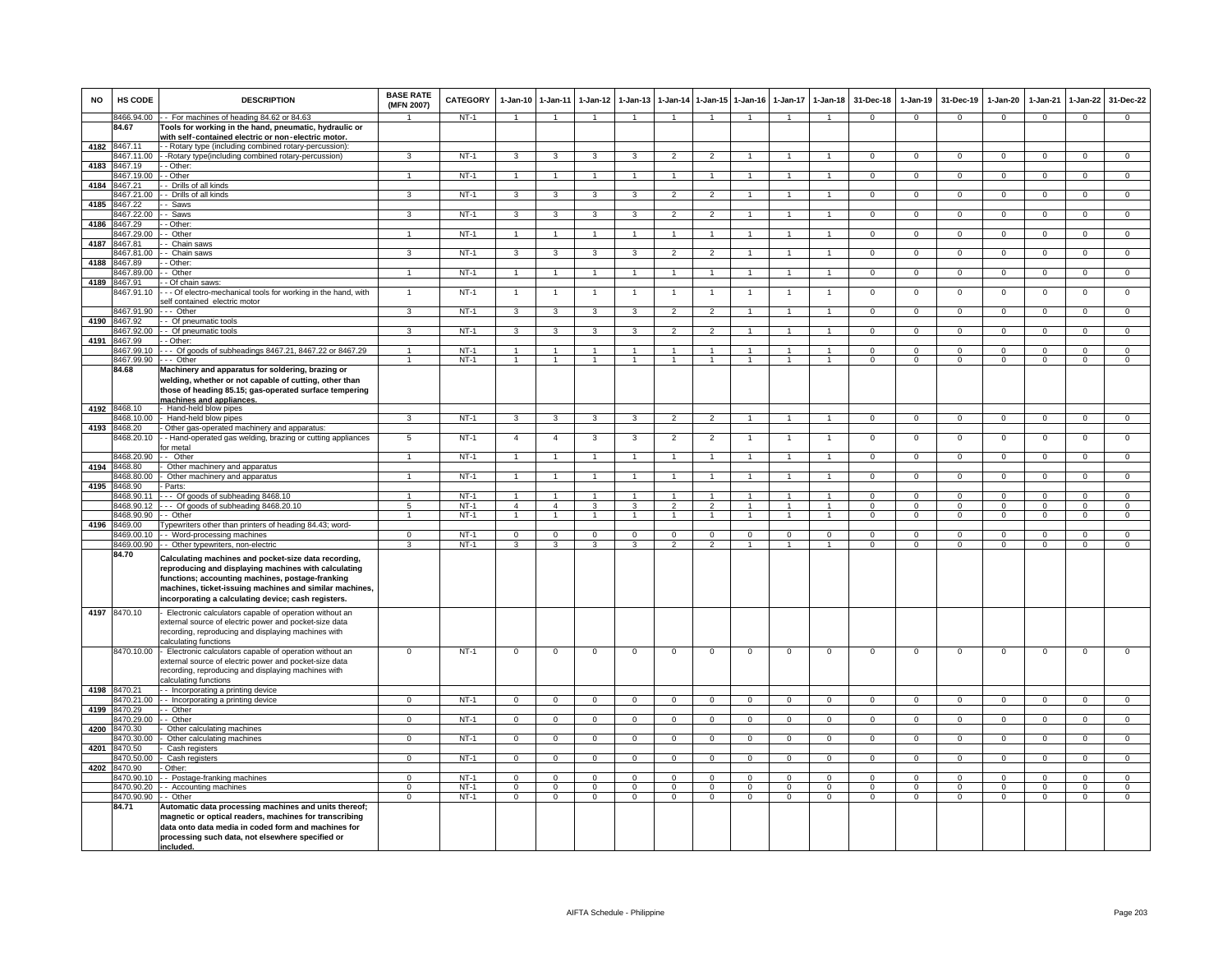| <b>NO</b> | HS CODE                    | <b>DESCRIPTION</b>                                                                                                                                                                                                                                                         | <b>BASE RATE</b><br>(MFN 2007) | <b>CATEGORY</b>  | 1-Jan-10                 | $1 - Jan-11$                 | $1 - Jan-12$               | $1-Jan-13$              |                               |                                  | 1-Jan-14 1-Jan-15 1-Jan-16       | 1-Jan-17                       | $1-Jan-18$                       | 31-Dec-18                | $1-Jan-19$               | 31-Dec-19              | $1-Jan-20$                 | 1-Jan-21                 | $1 - Jan-22$                 | 31-Dec-22                        |
|-----------|----------------------------|----------------------------------------------------------------------------------------------------------------------------------------------------------------------------------------------------------------------------------------------------------------------------|--------------------------------|------------------|--------------------------|------------------------------|----------------------------|-------------------------|-------------------------------|----------------------------------|----------------------------------|--------------------------------|----------------------------------|--------------------------|--------------------------|------------------------|----------------------------|--------------------------|------------------------------|----------------------------------|
| 4203      | 8471.30                    | Portable digital automatic data processing machines,<br>weighing not more than 10 kg, consisting of at least a central                                                                                                                                                     |                                |                  |                          |                              |                            |                         |                               |                                  |                                  |                                |                                  |                          |                          |                        |                            |                          |                              |                                  |
|           | 8471.30.10                 | processing unit, a keyboard and a display:<br>- Handheld computers including Palmtops and Personal<br>Digital Assistants (PDAs)                                                                                                                                            | $\Omega$                       | $NT-1$           | $\mathbf 0$              | $\mathbf 0$                  | $\mathbf 0$                | $\mathbf 0$             | $\mathbf 0$                   | $\mathbf 0$                      | $\mathsf 0$                      | $\mathsf 0$                    | $\mathbf 0$                      | 0                        | $\mathbf 0$              | $\mathbf 0$            | $^{\circ}$                 | $\mathbf 0$              | $\mathsf 0$                  | $\mathbf 0$                      |
|           | 8471.30.20                 | - - Laptop including notebooks and subnotebooks                                                                                                                                                                                                                            | $\mathbf 0$                    | $NT-1$           | $\mathbf 0$              | $\mathbf 0$                  | $\mathbf 0$                | $\mathbf 0$             | $\mathbf 0$                   | $^{\circ}$                       | $\mathsf 0$                      | $\mathsf 0$                    | $\mathbf 0$                      | $\mathbf 0$              | $\mathbf 0$              | $\mathbf 0$            | $\mathsf 0$                | $\mathbf 0$              | $\mathbf 0$                  | $\mathbf 0$                      |
|           | 8471.30.90                 | - Other                                                                                                                                                                                                                                                                    | $\Omega$                       | $NT-1$           | $\mathbf{0}$             | $\mathbf 0$                  | $\mathbf 0$                | $\mathbf 0$             | $\mathbf 0$                   | $\Omega$                         | $\mathbf 0$                      | $\Omega$                       | $\Omega$                         | $\mathbf 0$              | $\overline{0}$           | $\Omega$               | $\mathbf 0$                | $\mathbf 0$              | $\Omega$                     | $\mathbf{0}$                     |
| 4204      | 8471.41                    | - Comprising in the same housing at least a central<br>processing unit and an input and output unit, whether or not<br>combined:                                                                                                                                           |                                |                  |                          |                              |                            |                         |                               |                                  |                                  |                                |                                  |                          |                          |                        |                            |                          |                              |                                  |
|           | 8471.41.10                 | --- Personal computers excluding portable computers of                                                                                                                                                                                                                     | $\Omega$                       | NT-1             | $\mathbf{0}$             | $\mathbf 0$                  | $\mathbf 0$                | $\mathbf 0$             | $\Omega$                      | $\mathbf{0}$                     | $\mathbf 0$                      | $\Omega$                       | $\Omega$                         | $\Omega$                 | $\mathbf{0}$             | $\Omega$               | $^{\circ}$                 | $\mathbf{0}$             | $\mathbf 0$                  | $\mathbf{0}$                     |
|           | 8471.41.90                 | --- Other                                                                                                                                                                                                                                                                  | $\mathbf{0}$                   | $NT-1$           | $\overline{0}$           | $\mathbf{0}$                 | $\mathbf{0}$               | $\mathbf{0}$            | $\mathbf 0$                   | $\overline{0}$                   | $\mathbf{0}$                     | $\mathbf{0}$                   | $\mathbf 0$                      | $\overline{0}$           | $\overline{0}$           | $\mathbf{0}$           | $\overline{0}$             | $\overline{0}$           | $\overline{0}$               | $\overline{0}$                   |
|           | 4205 8471.49               | - Other, presented in the form of systems:                                                                                                                                                                                                                                 |                                |                  |                          |                              |                            |                         |                               |                                  |                                  |                                |                                  |                          |                          |                        |                            |                          |                              |                                  |
|           | 3471.49.10                 | - - Personal computers excluding portable computers of                                                                                                                                                                                                                     | $\overline{0}$                 | $NT-1$           | $\mathbf 0$              | $\overline{0}$               | $\mathbf{0}$               | $\overline{0}$          | $\mathbf 0$                   | $\mathbf 0$                      | $\overline{0}$                   | 0                              | $\overline{0}$                   | $\mathbf{0}$             | $\overline{0}$           | $\mathbf 0$            | $\mathbf 0$                | $\mathbf 0$              | $\overline{0}$               | $\overline{0}$                   |
|           | 3471.49.90                 | -- Other                                                                                                                                                                                                                                                                   | $\overline{0}$                 | $NT-1$           | $\overline{0}$           | $\overline{0}$               | $\mathbf{0}$               | $\overline{0}$          | $\mathbf 0$                   | $\mathbf{0}$                     | $\overline{0}$                   | $\mathbf 0$                    | $\overline{0}$                   | $\mathbf{0}$             | $\mathbf 0$              | $\mathbf{0}$           | $\mathbf{0}$               | $\mathbf 0$              | $\overline{0}$               | $\overline{0}$                   |
| 4206      | 8471.50                    | Digital processing units other than those of subheading<br>3471.41 or 8471.49, whether or not containing in the same<br>nousing one or two of the following types of unit: storage units,                                                                                  |                                |                  |                          |                              |                            |                         |                               |                                  |                                  |                                |                                  |                          |                          |                        |                            |                          |                              |                                  |
|           |                            | nput units, output units:                                                                                                                                                                                                                                                  |                                |                  |                          |                              |                            |                         |                               |                                  |                                  |                                |                                  |                          |                          |                        |                            |                          |                              |                                  |
|           | 8471.50.10                 | - - Processing units for personal (including portable)                                                                                                                                                                                                                     | $\mathbf 0$                    | $NT-1$           | $\mathbf 0$              | $\mathbf 0$                  | $\mathbf 0$                | $\mathbf 0$             | $\mathbf 0$                   | $\mathbf 0$                      | $\mathbf 0$                      | $\mathsf 0$                    | $\overline{0}$                   | $\mathbf 0$              | $\mathbf 0$              | $\mathbf 0$            | $\mathbf 0$                | $\mathbf 0$              | $\mathsf 0$                  | $\mathbf 0$                      |
|           | 8471.50.90                 | computers<br>- - Other                                                                                                                                                                                                                                                     | $\Omega$                       | $NT-1$           | $\mathbf 0$              | $\mathbf 0$                  | $^{\circ}$                 | $\mathbf 0$             | $\mathbf 0$                   | $\mathbf{0}$                     | $\mathsf 0$                      | $^{\circ}$                     | $\mathbf{0}$                     | 0                        | $\mathbf{O}$             | $^{\circ}$             | $\mathbf 0$                | $\mathbf 0$              | $\mathbf 0$                  | $\mathbf{0}$                     |
| 4207      | 8471.60                    | Input or output units, whether or not containing storage units                                                                                                                                                                                                             |                                |                  |                          |                              |                            |                         |                               |                                  |                                  |                                |                                  |                          |                          |                        |                            |                          |                              |                                  |
|           |                            | n the same housing:                                                                                                                                                                                                                                                        |                                |                  |                          |                              |                            |                         |                               |                                  |                                  |                                |                                  |                          |                          |                        |                            |                          |                              |                                  |
|           | 8471.60.30                 | -- Computer keyboards                                                                                                                                                                                                                                                      | $\Omega$                       | $NT-1$           | $\mathbf{0}$             | $\overline{0}$               | $^{\circ}$                 | $\mathbf 0$             | $\overline{0}$                | $\mathbf{0}$                     | $\mathbf{0}$                     | $^{\circ}$                     | $\overline{0}$                   | $\Omega$                 | $\Omega$                 | $\Omega$               | $\mathbf{0}$               | $\Omega$                 | $\mathbf 0$                  | $\mathbf{0}$                     |
|           | 8471.60.40                 | - X-Y coordinate input devices, including mouse, light pens,<br>bysticks, track balls, and touch sensitive screens                                                                                                                                                         | $\overline{0}$                 | $NT-1$           | $\mathbf 0$              | $\mathbf 0$                  | $\mathbf 0$                | $\overline{0}$          | $\mathbf 0$                   | $\overline{0}$                   | $\overline{0}$                   | $\mathsf 0$                    | $\overline{0}$                   | $\Omega$                 | $\overline{0}$           | $\Omega$               | $\mathsf 0$                | $\Omega$                 | $\overline{0}$               | $\overline{0}$                   |
|           | 8471.60.50                 | - Plotters whether input or output units of heading 84.71 or<br>Irawing or drafting machines of heading 90.17                                                                                                                                                              | $\mathbf 0$                    | $NT-1$           | $\mathsf 0$              | $\mathbf 0$                  | $\mathbf 0$                | $^{\circ}$              | $\mathbf 0$                   | 0                                | $\mathbf 0$                      | $\mathbf 0$                    | $\mathbf 0$                      | $\mathbf 0$              | $\mathsf 0$              | $\mathbf 0$            | $^{\circ}$                 | $\mathbf 0$              | $\mathbf 0$                  | 0                                |
|           | 8471.60.90                 | - Other                                                                                                                                                                                                                                                                    | $\Omega$                       | $NT-1$           | $\circ$                  | $\mathsf 0$                  | $\mathbf 0$                | $\mathsf 0$             | $\mathbf 0$                   | $\mathbf{0}$                     | $\mathbf{0}$                     | $\mathbf{0}$                   | $\mathbf{0}$                     | $\mathsf 0$              | $\mathbf 0$              | $\mathbf{0}$           | $\mathsf 0$                | $\mathbf{0}$             | $\mathbf{0}$                 | $\mathbf{0}$                     |
| 4208      | 8471.70                    | - Storage units:                                                                                                                                                                                                                                                           |                                |                  |                          |                              |                            |                         |                               |                                  |                                  |                                |                                  |                          |                          |                        |                            |                          |                              |                                  |
|           | 8471.70.10                 | - - Floppy disk drives                                                                                                                                                                                                                                                     | $\Omega$                       | NT-1             | $\Omega$                 | $\Omega$                     | $\Omega$                   | $\Omega$                | $\Omega$                      | $\Omega$                         | $\Omega$                         | $\Omega$                       | $\Omega$                         | $\Omega$                 | $\Omega$                 | $\Omega$               | $\Omega$                   | $\Omega$                 | $\Omega$                     | $\Omega$                         |
|           | 8471.70.20<br>8471.70.30   | - - Hard disk drives<br>- Tape drives                                                                                                                                                                                                                                      | $\Omega$<br>$^{\circ}$         | $NT-1$<br>$NT-1$ | $\Omega$<br>$\mathbf{0}$ | $\mathbf{0}$<br>$\mathbf{0}$ | $\Omega$<br>$\overline{0}$ | $\Omega$<br>$\mathbf 0$ | $\Omega$<br>$\mathbf{0}$      | $\mathbf{0}$<br>$\mathbf{0}$     | $\mathbf{0}$<br>$\overline{0}$   | $\Omega$<br>$\mathbf{0}$       | $\mathbf{0}$<br>$\overline{0}$   | $\Omega$<br>$\mathbf{0}$ | $\Omega$<br>$\mathbf{0}$ | $\Omega$<br>$^{\circ}$ | $\Omega$<br>$\mathbf{0}$   | $\Omega$<br>$\mathbf{0}$ | $\mathbf{0}$<br>$\mathbf{0}$ | $\mathbf 0$<br>$\mathbf{0}$      |
|           | 8471.70.40                 | - Optical disk drives, including CD-ROM drives, DVD drives                                                                                                                                                                                                                 | $\Omega$                       | $NT-1$           | $\Omega$                 | $\mathbf 0$                  | $\Omega$                   | $\Omega$                | $\Omega$                      | $\mathbf 0$                      | $\Omega$                         | $\Omega$                       | $\overline{0}$                   | $^{\circ}$               | $\Omega$                 | $\Omega$               | $\Omega$                   | $\Omega$                 | $\mathbf 0$                  | $\overline{0}$                   |
|           | 8471.70.50                 | - Proprietary format storage devices including media                                                                                                                                                                                                                       | $\Omega$                       | $NT-1$           | $\mathbf 0$              | $\overline{0}$               | $\mathbf 0$                | $\Omega$                | $^{\circ}$                    | 0                                | $\Omega$                         | $\mathbf 0$                    | $\overline{0}$                   | $\Omega$                 | 0                        | $\Omega$               | $\Omega$                   | $\Omega$                 | 0                            | $\overline{0}$                   |
|           |                            | herefor for automatic data processing machines, with or<br>without removable media and whether magnetic, optical or<br>other technology, including Bernoulli Box, Syquest, or Zipdrive<br>cartridge storage uni                                                            |                                |                  |                          |                              |                            |                         |                               |                                  |                                  |                                |                                  |                          |                          |                        |                            |                          |                              |                                  |
|           | 8471.70.91                 | --- Backup management systems                                                                                                                                                                                                                                              | $\Omega$                       | NT-1             | $\Omega$                 | $\Omega$                     | $\Omega$                   | $\Omega$                | $\Omega$                      | $\Omega$                         | $\Omega$                         | $\Omega$                       | $\Omega$                         | $\Omega$                 | $\mathsf 0$              | $\Omega$               | $\Omega$                   | $\mathbf 0$              | $\Omega$                     | $\mathbf{0}$                     |
|           | 8471.70.99                 | --- Other                                                                                                                                                                                                                                                                  | $\mathbf 0$                    | $NT-1$           | $\mathbf{0}$             | $\mathbf{0}$                 | $\overline{0}$             | $\mathbf{0}$            | $\overline{0}$                | $\mathbf{0}$                     | $\mathbf{0}$                     | $\mathbf{0}$                   | $\mathbf 0$                      | $\mathbf{0}$             | $\mathbf{0}$             | $\mathbf{0}$           | $\mathbf{0}$               | $\mathbf{0}$             | $\mathbf{0}$                 | $\mathbf{0}$                     |
|           | 4209 8471.80<br>8471.80.10 | - Other units of automatic data processing machines:<br>- - Control and adaptor units                                                                                                                                                                                      | $\Omega$                       | $NT-1$           | $\circ$                  | $\mathbf 0$                  | $^{\circ}$                 | $^{\circ}$              | $\mathbf 0$                   | $\mathbf{0}$                     | $\mathbf 0$                      | $^{\circ}$                     | $\mathbf{0}$                     | $\Omega$                 | $\Omega$                 | $\Omega$               | $^{\circ}$                 | $\Omega$                 | $^{\circ}$                   | $\Omega$                         |
|           | 8471.80.70                 | - Sound cards or video cards                                                                                                                                                                                                                                               | $\Omega$                       | $NT-1$           | $\mathbf{0}$             | $\overline{0}$               | $\overline{0}$             | $\overline{0}$          | $\Omega$                      | $\overline{0}$                   | $\overline{0}$                   | $\mathbf 0$                    | $\overline{0}$                   | $\Omega$                 | $\overline{0}$           | $\Omega$               | $\mathbf{0}$               | $\overline{0}$           | $\overline{0}$               | $\overline{0}$                   |
|           | 3471.80.90                 | - Other                                                                                                                                                                                                                                                                    | $\mathbf 0$                    | $NT-1$           | $\mathbf{0}$             | $\mathbf{0}$                 | $\mathbf{0}$               | $\mathbf 0$             | $\mathbf{0}$                  | $\mathbf{0}$                     | $\mathbf{0}$                     | $\mathbf 0$                    | $\mathbf{0}$                     | $\mathbf 0$              | $\mathbf{O}$             | $\mathbf 0$            | $\mathbf{0}$               | $\mathbf 0$              | $\mathbf 0$                  | $\mathbf{0}$                     |
| 4210      | 8471.90                    | Other:                                                                                                                                                                                                                                                                     |                                |                  |                          |                              |                            |                         |                               |                                  |                                  |                                |                                  |                          |                          |                        |                            |                          |                              |                                  |
|           | 8471.90.10                 | - Bar code readers                                                                                                                                                                                                                                                         | $\Omega$                       | <b>NT-1</b>      | $\mathbf 0$              | $\mathbf 0$                  | $\Omega$                   | 0                       | $\Omega$                      | 0                                | $\mathbf 0$                      | $\Omega$                       | $\mathsf 0$                      | $\Omega$                 | 0                        | $\Omega$               | $\Omega$                   | $\Omega$                 | $\Omega$                     | $\mathbf{0}$                     |
|           | 8471.90.20                 | - Optical character readers, document or image scanners                                                                                                                                                                                                                    | $\mathbf 0$                    | $NT-1$           | $\mathbf 0$              | $\mathbf 0$                  | $\mathbf 0$                | 0                       | $\mathbf 0$                   | 0                                | $\mathbf 0$                      | $\mathbf 0$                    | $\overline{0}$                   | $^{\circ}$               | $\mathsf 0$              | $\mathbf 0$            | $^{\circ}$                 | $\mathbf 0$              | $\mathsf 0$                  | $\overline{0}$                   |
|           | 8471.90.90                 | - Other                                                                                                                                                                                                                                                                    | $\Omega$                       | $NT-1$           | $\Omega$                 | $\mathbf 0$                  | $\Omega$                   | $\Omega$                | $\mathbf 0$                   | $\mathbf 0$                      | $\Omega$                         | $\Omega$                       | $\Omega$                         | 0                        | $\mathbf{O}$             | $\Omega$               | $\Omega$                   | $\mathbf 0$              | 0                            | $\Omega$                         |
|           | 84.72                      | Other office machines (for example, hectograph or stencil<br>duplicating machines, addressing machines, automatic<br>banknote dispensers, coin-sorting machines, coin-<br>counting or wrapping machines, pencil-sharpening<br>machines, perforating or stapling machines). |                                |                  |                          |                              |                            |                         |                               |                                  |                                  |                                |                                  |                          |                          |                        |                            |                          |                              |                                  |
|           | 4211 8472.10               | - Duplicating machines                                                                                                                                                                                                                                                     |                                |                  |                          |                              |                            |                         |                               |                                  |                                  |                                |                                  |                          |                          |                        |                            |                          |                              |                                  |
|           | 8472.10.10                 | - Electrically operated                                                                                                                                                                                                                                                    | $\overline{1}$                 | $NT-1$           | $\overline{1}$           | $\overline{1}$               | $\overline{1}$             | $\mathbf{1}$            | $\overline{1}$                | $\mathbf{1}$                     | $\overline{1}$                   | $\mathbf{1}$                   | $\overline{1}$                   | $\Omega$                 | $\overline{0}$           | $\Omega$               | $\mathbf 0$                | $\Omega$                 | $\mathbf 0$                  | $\mathbf{0}$                     |
|           |                            | 8472.10.20 - Not electrically operated                                                                                                                                                                                                                                     | $\overline{1}$                 | $NT-1$           | $\overline{1}$           | $\overline{1}$               | $\overline{1}$             | $\overline{1}$          | $\overline{1}$                | $\overline{1}$                   | $\overline{1}$                   | $\mathbf{1}$                   | $\overline{1}$                   | $\Omega$                 | $\overline{0}$           | $\Omega$               | $\overline{0}$             | $\overline{0}$           | $\overline{0}$               | $\overline{0}$                   |
|           | 4212 8472.30               | - Machines for sorting or folding mail or for inserting mail in<br>envelopes or bands, machines for opening, closing or sealing<br>mail and machines for affixing or cancelling postage stamps:                                                                            |                                |                  |                          |                              |                            |                         |                               |                                  |                                  |                                |                                  |                          |                          |                        |                            |                          |                              |                                  |
|           | 8472.30.10                 | - - Electrically operated                                                                                                                                                                                                                                                  | 3                              | $NT-1$           | 3                        | 3                            | 3                          | 3                       | $\overline{2}$                | $\overline{2}$                   | $\overline{1}$                   | $\overline{1}$                 | $\overline{1}$                   | $\Omega$                 | $\Omega$                 | $\Omega$               | $\mathbf{0}$               | $\Omega$                 | $\mathbf 0$                  | $\Omega$                         |
|           | 3472.30.20                 | - Not electrically operated                                                                                                                                                                                                                                                | 3                              | $NT-1$           | $\overline{3}$           | $\overline{3}$               | $\overline{3}$             | $\overline{\mathbf{3}}$ | $\overline{2}$                | $\overline{2}$                   | $\mathbf{1}$                     | $\mathbf{1}$                   | $\overline{1}$                   | $\overline{0}$           | $\overline{0}$           | $\overline{0}$         | $\overline{0}$             | $\overline{0}$           | $\overline{0}$               | $\overline{0}$                   |
| 4213      | 8472.90                    | Other:                                                                                                                                                                                                                                                                     |                                |                  |                          |                              |                            |                         |                               |                                  |                                  |                                |                                  |                          |                          |                        |                            |                          |                              |                                  |
|           | 8472.90.10                 | - Automatic teller machines                                                                                                                                                                                                                                                | $\mathbf 0$                    | NT-1             | $\mathbf 0$              | $\mathbf 0$                  | $\mathbf 0$                | $^{\circ}$              | $\mathbf 0$<br>$\overline{2}$ | $\mathbf{0}$                     | $\mathbf{0}$                     | $\mathsf 0$                    | $\mathbf 0$                      | $\mathbf 0$              | $\mathsf 0$              | 0                      | $\mathsf 0$                | $\mathbf 0$              | $\mathbf 0$                  | $\mathbf{0}$                     |
|           | 8472.90.20<br>8472.90.30   | - Electronic fingerprint identification system<br>- Other, electrically operated                                                                                                                                                                                           | 3<br>3                         | $NT-1$<br>$NT-1$ | $\mathbf{3}$<br>3        | $\mathbf{3}$<br>3            | $\mathbf{3}$<br>3          | $\mathbf{3}$<br>3       | $\overline{2}$                | $\overline{2}$<br>$\overline{2}$ | $\overline{1}$<br>$\overline{1}$ | $\mathbf{1}$<br>$\overline{1}$ | $\overline{1}$<br>$\overline{1}$ | $\mathsf 0$<br>$\Omega$  | $\,0\,$<br>$\Omega$      | $\Omega$<br>$\Omega$   | $\mathbf 0$<br>$\mathbf 0$ | $\mathbf{0}$<br>$\Omega$ | $\mathbf{0}$<br>$\mathbf 0$  | $\overline{0}$<br>$\overline{0}$ |
|           | 8472.90.90                 | - Other, not electrically operated                                                                                                                                                                                                                                         | $\overline{\mathbf{3}}$        | $NT-1$           | 3                        | 3                            | $\overline{\mathbf{3}}$    | $\overline{\mathbf{3}}$ | $\overline{\phantom{a}}$      | $\overline{2}$                   | $\overline{1}$                   | $\mathbf{1}$                   | $\overline{1}$                   | $\overline{0}$           | $\overline{0}$           | $\overline{0}$         | $\overline{0}$             | $\overline{0}$           | $\overline{0}$               | $\overline{0}$                   |
|           | 84.73                      | Parts and accessories (other than covers, carrying cases<br>and the like) suitable for use solely or principally with the<br>machines of headings 84.69 to 84.72.                                                                                                          |                                |                  |                          |                              |                            |                         |                               |                                  |                                  |                                |                                  |                          |                          |                        |                            |                          |                              |                                  |
|           | 4214 8473.10               | - Parts and accessories of the machines of heading 84.69:                                                                                                                                                                                                                  |                                |                  |                          |                              |                            |                         |                               |                                  |                                  |                                |                                  |                          |                          |                        |                            |                          |                              |                                  |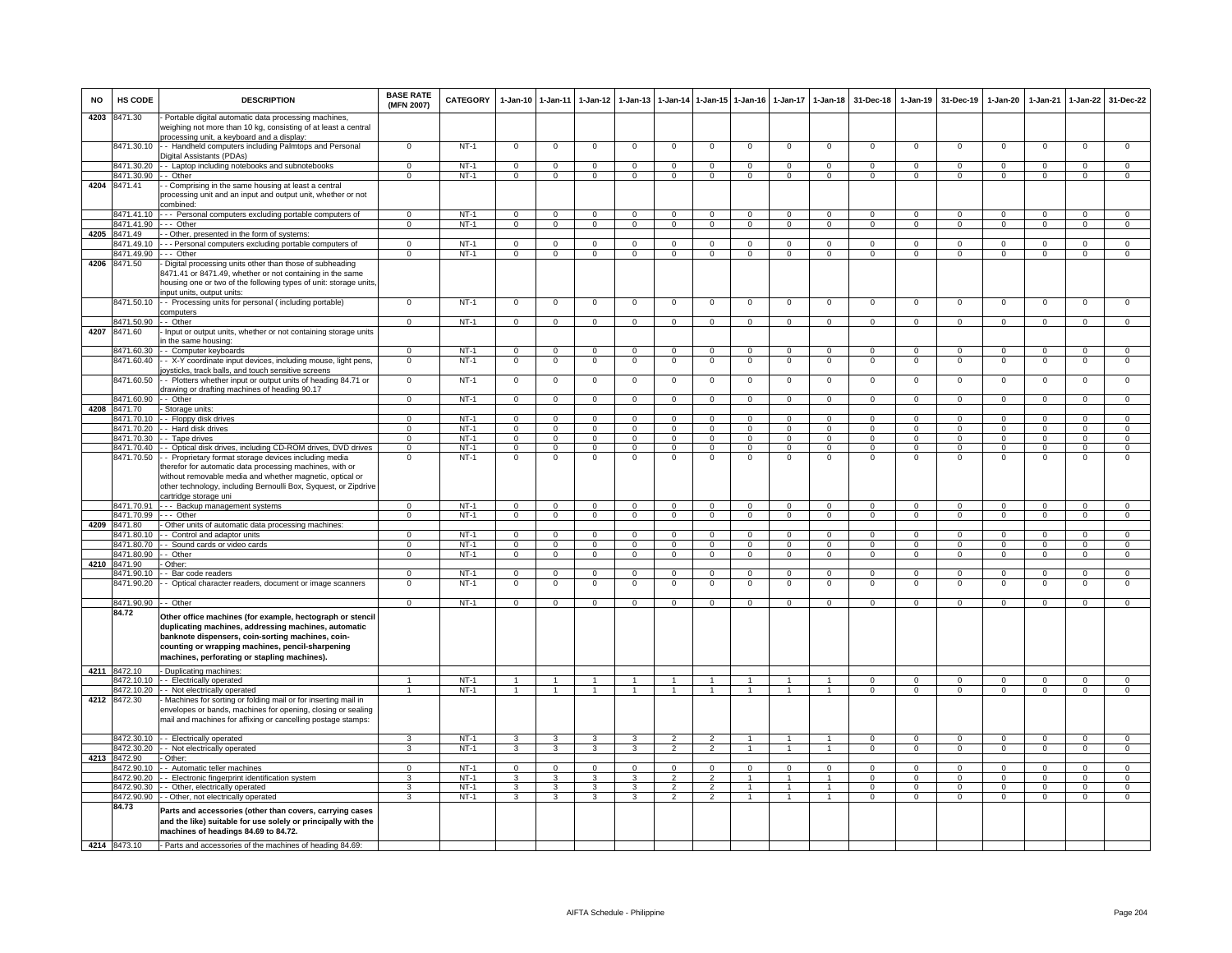| <b>NO</b> | HS CODE                  | <b>DESCRIPTION</b>                                                                                                                                                                                                                                                                                                                                                                                                                          | <b>BASE RATE</b><br>(MFN 2007) | <b>CATEGORY</b>  | 1-Jan-10          | $1 - Jan-11$         | $1-Jan-12$           | $1-Jan-13$     | 1-Jan-14                         |                                  | 1-Jan-15 1-Jan-16 | $1-Jan-17$     | $1 - Jan-18$                   | 31-Dec-18                | $1-Jan-19$                  | 31-Dec-19                 | $1-Jan-20$               | 1-Jan-21                | 1-Jan-22                    | 31-Dec-22                   |
|-----------|--------------------------|---------------------------------------------------------------------------------------------------------------------------------------------------------------------------------------------------------------------------------------------------------------------------------------------------------------------------------------------------------------------------------------------------------------------------------------------|--------------------------------|------------------|-------------------|----------------------|----------------------|----------------|----------------------------------|----------------------------------|-------------------|----------------|--------------------------------|--------------------------|-----------------------------|---------------------------|--------------------------|-------------------------|-----------------------------|-----------------------------|
|           | 3473.10.10               | - Printed circuit assemblies for word-processing                                                                                                                                                                                                                                                                                                                                                                                            | 3                              | $NT-1$           | 3                 | 3                    | 3                    | 3              | $\overline{2}$                   | $\overline{2}$                   |                   |                | $\mathbf{1}$                   | $\mathbf{0}$             | $^{\circ}$                  | $^{\circ}$                | $\Omega$                 | $^{\circ}$              | $^{\circ}$                  | $\mathbf{0}$                |
| 4215      | 3473.10.90<br>8473.21    | - Other<br>- Of the electronic calculating machines of subheading<br>470.10.00, 8470.21.00 or 8470.29.00                                                                                                                                                                                                                                                                                                                                    | $\mathbf{3}$                   | $NT-1$           | $\mathbf{3}$      | $\mathbf{3}$         | 3                    | $\mathbf{3}$   | $\overline{2}$                   | $\overline{2}$                   | $\overline{1}$    | $\overline{1}$ | $\overline{1}$                 | $\mathbf{0}$             | $\mathbf{0}$                | $\mathbf 0$               | $\mathbf{0}$             | $\overline{0}$          | $\mathbf{0}$                | $\overline{0}$              |
|           | 473.21.00                | - Of the electronic calculating machines of subheading<br>470.10.00, 8470.21.00 or 8470.29.00                                                                                                                                                                                                                                                                                                                                               | $\overline{0}$                 | $NT-1$           | $\mathbf 0$       | $\overline{0}$       | 0                    | $\Omega$       | $\mathbf 0$                      | $\mathbf 0$                      | $\Omega$          | 0              | $\Omega$                       | $\overline{0}$           | 0                           | $\mathbf 0$               | $\Omega$                 | 0                       | $\Omega$                    | $\overline{0}$              |
|           | 4216 8473.29             | - Other                                                                                                                                                                                                                                                                                                                                                                                                                                     |                                |                  |                   |                      |                      |                |                                  | $\mathbf{0}$                     |                   |                |                                |                          |                             |                           |                          |                         |                             |                             |
| 4217      | 3473.29.00<br>3473.30    | - Other<br>Parts and accessories of the machines of heading 84.71:                                                                                                                                                                                                                                                                                                                                                                          | $\mathbf 0$                    | $NT-1$           | $\mathbf 0$       | $\mathbf 0$          | $\mathbf 0$          | $\mathsf 0$    | $\mathbf 0$                      |                                  | $\mathbf{0}$      | $\mathbf 0$    | $\mathbf 0$                    | $\mathbf{0}$             | $\mathbf 0$                 | $\mathsf 0$               | $\mathsf 0$              | $\mathbf 0$             | $\mathbf 0$                 | $\mathbf 0$                 |
|           | 473.30.10                | - Assembled printed circuit boards                                                                                                                                                                                                                                                                                                                                                                                                          | $\Omega$                       | $NT-1$           | $\Omega$          | $\mathbf 0$          | $\Omega$             | $\Omega$       | $\Omega$                         | $\Omega$                         | $\Omega$          |                | $^{\circ}$                     | $\Omega$                 | $\Omega$                    | $\Omega$                  | $\Omega$                 | $\Omega$                | $\Omega$                    | $\mathbf 0$                 |
|           | 8473.30.90               | - Other                                                                                                                                                                                                                                                                                                                                                                                                                                     | $\mathbf 0$                    | $NT-1$           | $\overline{0}$    | $\overline{0}$       | $\overline{0}$       | $\mathbf{0}$   | $\overline{0}$                   | $\mathbf{0}$                     | $\mathbf{0}$      | $\mathbf{0}$   | $\overline{0}$                 | $\mathbf{0}$             | $\mathbf{0}$                | $\mathbf 0$               | $\mathbf{0}$             | $\overline{0}$          | $\mathbf{0}$                | $\overline{0}$              |
|           | 4218 8473.40             | Parts and accessories of the machines of heading 84.72:                                                                                                                                                                                                                                                                                                                                                                                     |                                |                  |                   |                      |                      |                |                                  |                                  |                   |                |                                |                          |                             |                           |                          |                         |                             |                             |
|           | 3473.40.11               | - - Parts including printed circuit assemblies for automatic<br>eller machines                                                                                                                                                                                                                                                                                                                                                              | 3                              | $NT-1$           | 3                 | 3                    | 3                    | 3              | $\overline{c}$                   | $\overline{c}$                   |                   |                | 1                              | 0                        | 0                           | $\mathbf 0$               | 0                        | 0                       | $\mathbf{0}$                | 0                           |
|           | 473.40.19<br>473.40.20   | -- Other                                                                                                                                                                                                                                                                                                                                                                                                                                    | 3<br>3                         | $NT-1$           | 3<br>3            | 3<br>3               | 3<br>3               | 3<br>3         | $\overline{2}$<br>$\mathfrak{p}$ | $\overline{2}$<br>$\mathfrak{p}$ | $\mathbf{1}$      | $\mathbf{1}$   | $\mathbf{1}$<br>$\overline{1}$ | $\mathbf{O}$<br>$\Omega$ | $\mathbf 0$                 | $\mathbf 0$               | $\mathbf{O}$<br>$\Omega$ | $\mathbf 0$<br>$\Omega$ | $\mathbf 0$                 | $\mathbf{0}$                |
| 4219      | 8473.50                  | - For non-electrically operated machines<br>Parts and accessories equally suitable for use with machines                                                                                                                                                                                                                                                                                                                                    |                                | $NT-1$           |                   |                      |                      |                |                                  |                                  |                   |                |                                |                          | $\mathsf 0$                 | $\mathbf 0$               |                          |                         | $\mathbf 0$                 | $\overline{0}$              |
|           |                          | f two or more of the headings 84.69 to 84.72                                                                                                                                                                                                                                                                                                                                                                                                |                                |                  |                   |                      |                      |                |                                  |                                  |                   |                |                                |                          |                             |                           |                          |                         |                             |                             |
|           | 473.50.11                | --- Suitable for use of machines with heading 84.71                                                                                                                                                                                                                                                                                                                                                                                         | $\Omega$                       | $NT-1$           | $\mathbf 0$       | $\mathbf 0$          | $\Omega$             | $\Omega$       | $\Omega$                         | $\Omega$                         | $\Omega$          |                | $\Omega$                       | $\Omega$                 | $\Omega$                    | $\Omega$                  | $\Omega$                 | $\Omega$                | $\Omega$                    | $\mathbf 0$                 |
|           | 3473.50.19               | --- Other                                                                                                                                                                                                                                                                                                                                                                                                                                   | $\Omega$                       | $NT-1$           | $\mathbf{0}$      | $\mathbf 0$          | $\mathbf{O}$         | $\mathsf 0$    | $\Omega$                         | $\mathbf 0$                      | 0                 | $\Omega$       | $\mathbf 0$                    | $\Omega$                 | $\mathbf 0$                 | $\mathbf 0$               | 0                        | $\Omega$                | $\mathbf 0$                 | $\mathbf 0$                 |
|           | 8473.50.20               | - For non-electrically operated machines                                                                                                                                                                                                                                                                                                                                                                                                    | $\Omega$                       | $NT-1$           | $\Omega$          | $\Omega$             | $\Omega$             | $\Omega$       | $\Omega$                         | $\overline{0}$                   | $\Omega$          | $\Omega$       | $\Omega$                       | $\Omega$                 | $\Omega$                    | $\Omega$                  | $\Omega$                 | $\Omega$                | $\Omega$                    | $\Omega$                    |
|           | 84.74                    | Machinery for sorting, screening, separating, washing,<br>crushing, grinding, mixing or kneading earth, stone, ores<br>or other mineral substances, in solid (including powder<br>or paste) form; machinery for agglomerating, shaping or<br>moulding solid mineral fuels, ceramic paste, unhardened<br>cements, plastering materials or other mineral products<br>in powder or paste form; machines for forming foundry<br>moulds of sand. |                                |                  |                   |                      |                      |                |                                  |                                  |                   |                |                                |                          |                             |                           |                          |                         |                             |                             |
| 4220      | 8474.10                  | Sorting, screening, separating or washing machines:                                                                                                                                                                                                                                                                                                                                                                                         |                                |                  |                   |                      |                      |                |                                  |                                  |                   |                |                                |                          |                             |                           |                          |                         |                             |                             |
|           | 8474.10.10               | -- Electrically operated                                                                                                                                                                                                                                                                                                                                                                                                                    | 5                              | $NT-1$           | $\overline{a}$    | $\overline{4}$       |                      | 3              | $\overline{\phantom{a}}$         | $\mathcal{P}$                    | $\mathbf{1}$      |                | $\mathbf{1}$                   | $\Omega$                 | $\Omega$                    | $\Omega$                  |                          |                         | $\mathbf 0$                 | $\mathbf{0}$                |
| 4221      | 8474.10.20<br>8474.20    | - Not electrically operated<br>Crushing or grinding machines:                                                                                                                                                                                                                                                                                                                                                                               | 5                              | $NT-1$           | $\overline{4}$    | $\overline{4}$       | 3                    | 3              | $\overline{2}$                   | $\overline{2}$                   |                   | $\overline{1}$ | $\mathbf{1}$                   | $\mathbf{0}$             | $\mathbf{0}$                | $\mathbf{0}$              | $\mathbf{0}$             | $\mathbf 0$             | $\mathbf{0}$                | $\overline{0}$              |
|           | 474.20.11                | $-$ For stone                                                                                                                                                                                                                                                                                                                                                                                                                               | -5                             | $NT-1$           | $\overline{4}$    | $\overline{a}$       | 3                    | 3              | $\mathfrak{p}$                   | $\overline{2}$                   |                   | $\mathbf{1}$   | $\mathbf{1}$                   | $\Omega$                 | $\Omega$                    | $\Omega$                  | $\Omega$                 | $\Omega$                | $\Omega$                    | $\overline{0}$              |
|           | 474.20.19                | -- Other                                                                                                                                                                                                                                                                                                                                                                                                                                    | 5                              | $NT-1$           | 4                 | $\overline{4}$       | 3                    | 3              |                                  | $\mathcal{P}$                    |                   |                |                                | 0                        | 0                           | $^{\circ}$                | 0                        | $\Omega$                | 0                           | $\overline{0}$              |
|           | 3474.20.21               | -- For stone                                                                                                                                                                                                                                                                                                                                                                                                                                | 5                              | $NT-1$           | $\overline{4}$    | $\overline{4}$       | 3                    | 3              | $\overline{2}$                   | $\overline{2}$                   |                   |                |                                | $^{\circ}$               | $^{\circ}$                  | $^{\circ}$                | 0                        | $^{\circ}$              | $\mathbf 0$                 | $\mathbf 0$                 |
|           | 3474.20.29               | - Other                                                                                                                                                                                                                                                                                                                                                                                                                                     | $\sqrt{5}$                     | $NT-1$           | $\overline{a}$    | $\overline{4}$       | 3                    | 3              | $\overline{2}$                   | $\overline{2}$                   |                   |                | $\mathbf{1}$                   | $\Omega$                 | $\mathsf 0$                 | $\mathbf 0$               | $\mathbf 0$              | $\mathbf 0$             | $\mathbf 0$                 | $\mathbf 0$                 |
| 4222      | 8474.31<br>3474.31.10    | - Concrete or mortar mixers:                                                                                                                                                                                                                                                                                                                                                                                                                | $\overline{5}$                 | $NT-1$           | $\overline{4}$    | $\overline{4}$       | 3                    | 3              | $\overline{\phantom{a}}$         | $\overline{2}$                   |                   |                | $\mathbf{1}$                   | $\overline{0}$           | $\Omega$                    | $\Omega$                  | $\Omega$                 | $\Omega$                | $\Omega$                    | $\overline{0}$              |
|           | 474 31 20                | -- Electrically operated<br>-- Not electrically operated                                                                                                                                                                                                                                                                                                                                                                                    | $\overline{5}$                 | $NT-1$           | $\overline{4}$    | $\mathbf{A}$         | $\mathbf{R}$         | 3              | $\mathcal{P}$                    | $\mathcal{P}$                    |                   |                | $\mathbf{1}$                   | $\Omega$                 | $\mathsf 0$                 | $\Omega$                  | $\Omega$                 | $\Omega$                | $\Omega$                    | $\mathbf 0$                 |
| 4223      | 8474.32                  | - Machines for mixing mineral substances with bitumen:                                                                                                                                                                                                                                                                                                                                                                                      |                                |                  |                   |                      |                      |                |                                  |                                  |                   |                |                                |                          |                             |                           |                          |                         |                             |                             |
|           | 3474.32.10               | --- Electrically operated                                                                                                                                                                                                                                                                                                                                                                                                                   | $\mathbf{1}$                   | NT-1             | $\mathbf{1}$      | $\overline{1}$       | $\overline{1}$       | $\mathbf{1}$   | $\overline{1}$                   | $\overline{1}$                   | -1                |                | $\overline{1}$                 | $\Omega$                 | $\mathbf{0}$                | $\Omega$                  | $\Omega$                 | $\Omega$                | $\mathbf{0}$                | $\mathbf{0}$                |
|           | 474.32.20                | --- Not electrically operated                                                                                                                                                                                                                                                                                                                                                                                                               | $\overline{1}$                 | $NT-1$           | $\mathbf{1}$      | $\mathbf{1}$         | $\mathbf{1}$         | $\overline{1}$ | $\overline{1}$                   | $\overline{1}$                   | $\mathbf{1}$      | $\overline{1}$ | $\overline{1}$                 | $\mathbf{O}$             | $\mathbf{0}$                | $\mathbf{0}$              | $\mathbf 0$              | $^{\circ}$              | $\mathbf 0$                 | $\circ$                     |
| 4224      | 3474.39                  | - Other:                                                                                                                                                                                                                                                                                                                                                                                                                                    |                                |                  |                   |                      |                      |                |                                  |                                  |                   |                |                                |                          |                             |                           |                          |                         |                             |                             |
|           | 474.39.10<br>474.39.20   | -- Electrically operated<br>- - Not electrically operated                                                                                                                                                                                                                                                                                                                                                                                   | $\mathbf{1}$                   | $NT-1$<br>$NT-1$ | 1<br>$\mathbf{1}$ | 1<br>$\mathbf{1}$    |                      | 1              |                                  | -1<br>$\blacktriangleleft$       |                   |                | 1<br>$\mathbf{1}$              | $\mathbf{0}$<br>$\Omega$ | $\mathbf{0}$<br>$\mathsf 0$ | $^{\circ}$<br>$\mathbf 0$ | 0<br>$\mathbf 0$         | $^{\circ}$<br>$\Omega$  | $\mathbf{0}$<br>$\mathbf 0$ | $\mathbf{0}$<br>$\mathsf 0$ |
| 4225      | 8474.80                  | Other machinery:                                                                                                                                                                                                                                                                                                                                                                                                                            |                                |                  |                   |                      |                      |                |                                  |                                  |                   |                |                                |                          |                             |                           |                          |                         |                             |                             |
|           | 3474.80.10               | - Electrically operated                                                                                                                                                                                                                                                                                                                                                                                                                     | $\overline{1}$                 | $NT-1$           | $\overline{1}$    | $\overline{1}$       | $\blacktriangleleft$ | $\overline{1}$ | $\overline{1}$                   | $\overline{1}$                   | $\mathbf{1}$      | $\mathbf{1}$   | $\mathbf{1}$                   | $\Omega$                 | $\Omega$                    | $^{\circ}$                | $\Omega$                 | $\Omega$                | $\mathbf 0$                 | $\overline{0}$              |
|           | 3474.80.20               | - Not electrically operated                                                                                                                                                                                                                                                                                                                                                                                                                 |                                | $NT-1$           | $\overline{1}$    | $\overline{1}$       |                      |                | $\overline{1}$                   | $\overline{1}$                   |                   |                | $\overline{1}$                 | $\overline{0}$           | $\overline{0}$              | $\overline{0}$            | $\overline{0}$           | $\overline{0}$          | $\overline{0}$              | $\overline{0}$              |
| 4226      | 3474.90                  | Parts:                                                                                                                                                                                                                                                                                                                                                                                                                                      |                                |                  |                   |                      |                      |                |                                  |                                  |                   |                |                                |                          |                             |                           |                          |                         |                             |                             |
|           | 3474.90.10<br>8474.90.20 | - Of electrically operated machines<br>- Of non-electrically operated machines                                                                                                                                                                                                                                                                                                                                                              | 3<br>3                         | $NT-1$<br>NT-1   | 3<br>3            | 3<br>3               | 3                    | 3<br>3         | $\mathcal{P}$<br>$\overline{2}$  | $\mathfrak{p}$<br>2              | $\mathbf{1}$      | 1              | $\mathbf{1}$<br>$\overline{1}$ | $\Omega$<br>$\mathbf{0}$ | $\Omega$<br>$\mathbf{0}$    | $\Omega$<br>$\mathbf{0}$  | $\mathbf{0}$             | $^{\circ}$              | $\Omega$<br>$\mathbf{0}$    | $\Omega$<br>$\mathbf{0}$    |
|           | 84.75                    | Machines for assembling electric or electronic lamps,<br>tubes or valves or flash-bulb, in glass envelopes;<br>machines for manufacturing or hot working glass or                                                                                                                                                                                                                                                                           |                                |                  |                   |                      |                      |                |                                  |                                  |                   |                |                                |                          |                             |                           |                          |                         |                             |                             |
|           | 4227 8475.10             | alassware<br>Machines for assembling electric or electronic lamps, tubes<br>or valves or flash-bulbs in glass envelopes:                                                                                                                                                                                                                                                                                                                    |                                |                  |                   |                      |                      |                |                                  |                                  |                   |                |                                |                          |                             |                           |                          |                         |                             |                             |
|           | 475.10.10                | - Electrically operated                                                                                                                                                                                                                                                                                                                                                                                                                     | -1                             | $NT-1$           | $\overline{1}$    | $\blacktriangleleft$ |                      |                |                                  |                                  |                   |                |                                | $\Omega$                 | $\Omega$                    | $\Omega$                  | $\Omega$                 | $\Omega$                | $\Omega$                    | $\Omega$                    |
|           | 475.10.20                | - Not electrically operated                                                                                                                                                                                                                                                                                                                                                                                                                 | $\mathbf{1}$                   | $NT-1$           | $\mathbf{1}$      | $\mathbf{1}$         |                      |                | $\mathbf{1}$                     | $\mathbf{1}$                     |                   |                | $\mathbf{1}$                   | $\mathbf{O}$             | $\mathbf{O}$                | $\mathbf{0}$              | $\mathbf{O}$             | $\mathbf 0$             | $\mathbf 0$                 | $\mathbf 0$                 |
| 4228      | 3475.21                  | - Machines for making optical fibres and preforms thereof                                                                                                                                                                                                                                                                                                                                                                                   |                                |                  |                   |                      |                      |                |                                  |                                  |                   |                |                                |                          |                             |                           |                          |                         |                             |                             |
|           | 3475.21.00               | - Machines for making optical fibres and preforms thereof                                                                                                                                                                                                                                                                                                                                                                                   | $\blacktriangleleft$           | $NT-1$           | $\overline{1}$    | $\blacktriangleleft$ |                      |                |                                  |                                  |                   |                |                                | $\Omega$                 | $^{\circ}$                  | $^{\circ}$                | $\Omega$                 | $\Omega$                | $\Omega$                    | $\Omega$                    |
| 4229      | 8475.29<br>475.29.00     | - Other<br>- Other                                                                                                                                                                                                                                                                                                                                                                                                                          | $\overline{1}$                 | $NT-1$           | $\mathbf{1}$      | 1                    |                      |                | $\overline{1}$                   | 1                                | 1                 | -1             | 1                              | $\mathbf{0}$             | $\mathbf{0}$                | $\mathbf{0}$              | $\mathbf{0}$             | $\mathbf{0}$            | $\mathbf{0}$                | $\overline{0}$              |
| 4230      | 3475.90                  | Parts:                                                                                                                                                                                                                                                                                                                                                                                                                                      |                                |                  |                   |                      |                      |                |                                  |                                  |                   |                |                                |                          |                             |                           |                          |                         |                             |                             |
|           | 475.90.10                | - Of electrically operated machines                                                                                                                                                                                                                                                                                                                                                                                                         |                                | $NT-1$           | $\overline{1}$    |                      |                      |                |                                  |                                  |                   |                |                                | $\Omega$                 | 0                           | 0                         | 0                        | $\Omega$                | 0                           | $\mathsf 0$                 |
|           | 3475.90.20               | - Of non-electrically operated machines                                                                                                                                                                                                                                                                                                                                                                                                     | $\overline{1}$                 | $NT-1$           | $\overline{1}$    | $\mathbf{1}$         | $\overline{1}$       | $\mathbf{1}$   | $\mathbf{1}$                     |                                  | $\mathbf{1}$      |                | $\mathbf{1}$                   | $^{\circ}$               | $^{\circ}$                  | $^{\circ}$                | 0                        | $^{\circ}$              | $\mathbf 0$                 | $\Omega$                    |
|           | 84.76                    | Automatic goods-vending machines (for example,<br>postage stamp, cigarette, food or beverage machines),<br><u>including money-changing machines</u>                                                                                                                                                                                                                                                                                         |                                |                  |                   |                      |                      |                |                                  |                                  |                   |                |                                |                          |                             |                           |                          |                         |                             |                             |
| 4231      | 8476.21                  | - Incorporating heating or refrigerating devices                                                                                                                                                                                                                                                                                                                                                                                            |                                |                  |                   |                      |                      |                |                                  |                                  |                   |                |                                |                          |                             |                           |                          |                         |                             |                             |
| 4232      | 8476.21.00<br>8476.29    | - - Incorporating heating or refrigerating devices<br>- Other                                                                                                                                                                                                                                                                                                                                                                               | 3                              | $NT-1$           | 3                 | 3                    | 3                    | 3              | $\overline{2}$                   | $\overline{2}$                   |                   |                | $\mathbf{1}$                   | $\mathbf{O}$             | $^{\circ}$                  | $\mathbf{0}$              | $\mathbf 0$              | $^{\circ}$              | $\mathbf 0$                 | $\mathbf{0}$                |
|           | 3476.29.00               | - Other                                                                                                                                                                                                                                                                                                                                                                                                                                     | 3                              | $NT-1$           | 3                 | 3                    | 3                    | 3              | $\overline{2}$                   | $\overline{2}$                   | $\mathbf{1}$      | $\mathbf{1}$   | $\mathbf{1}$                   | $\Omega$                 | $\mathbf{0}$                | $\mathbf{0}$              | $\mathbf{O}$             | $\mathbf 0$             | $\overline{0}$              | $\overline{0}$              |
| 4233      | 8476.81                  | - Incorporating heating or refrigerating devices                                                                                                                                                                                                                                                                                                                                                                                            |                                |                  |                   |                      |                      |                |                                  |                                  |                   |                |                                |                          |                             |                           |                          |                         |                             |                             |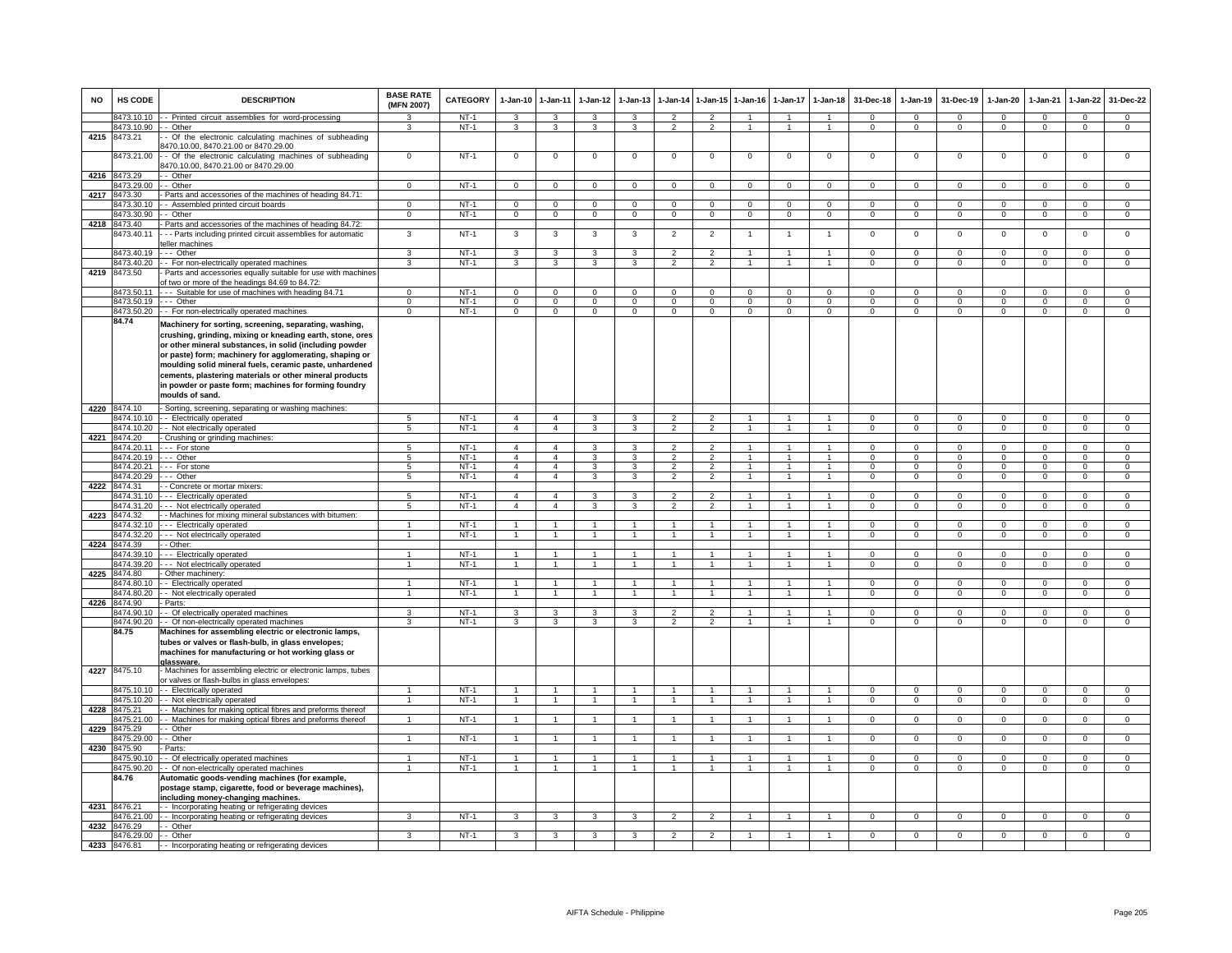| <b>NO</b> | HS CODE                    | <b>DESCRIPTION</b>                                                                                                                                               | <b>BASE RATE</b><br>(MFN 2007)   | CATEGORY         | $1-Jan-10$                       | $1 - Jan-11$                     | $1-Jan-12$                       | $1-Jan-13$                       | $1-Jan-14$                       | 1-Jan-15                         | $1-Jan-16$                   | $1-Jan-17$                       | $1 - Jan-18$                   | 31-Dec-18                  | $1-Jan-19$                 | 31-Dec-19                  | $1-Jan-20$                       | 1-Jan-21                   | $1 - Jan-22$                     | 31-Dec-22                        |
|-----------|----------------------------|------------------------------------------------------------------------------------------------------------------------------------------------------------------|----------------------------------|------------------|----------------------------------|----------------------------------|----------------------------------|----------------------------------|----------------------------------|----------------------------------|------------------------------|----------------------------------|--------------------------------|----------------------------|----------------------------|----------------------------|----------------------------------|----------------------------|----------------------------------|----------------------------------|
|           |                            | 8476.81.00 - - Incorporating heating or refrigerating devices                                                                                                    | $\mathcal{R}$                    | NT-1             | $\mathbf{3}$                     | $\mathbf{3}$                     | $\mathbf{3}$                     | 3                                | $\overline{2}$                   | $\overline{2}$                   |                              |                                  | $\overline{1}$                 | $\mathbf{0}$               | $\mathbf{0}$               | $\mathbf 0$                | $\mathbf{0}$                     | $\mathbf{0}$               | $\mathbf{0}$                     | $\mathbf{0}$                     |
| 4234      | 8476.89<br>8476.89.00      | - Other<br>- Other                                                                                                                                               | 3                                | $NT-1$           | 3                                | 3                                | 3                                | 3                                | $\overline{2}$                   | $\overline{2}$                   | $\mathbf{1}$                 | $\mathbf{1}$                     | $\mathbf{1}$                   | $\Omega$                   | $\mathbf{0}$               | $\mathbf 0$                | $\mathbf 0$                      | $\overline{0}$             | $\overline{0}$                   | $\overline{0}$                   |
| 4235      | 8476.90                    | Parts:                                                                                                                                                           |                                  |                  |                                  |                                  |                                  |                                  |                                  |                                  |                              |                                  |                                |                            |                            |                            |                                  |                            |                                  |                                  |
|           | 8476.90.10                 | - Of electrically operated machines incorporating heating or<br>efrigerating devices                                                                             | 3                                | $NT-1$           | 3                                | 3                                | 3                                | 3                                | $\overline{2}$                   | $\overline{2}$                   |                              | -1                               | $\mathbf{1}$                   | $\mathsf 0$                | $\mathsf 0$                | $\mathbf 0$                | $\mathsf 0$                      | $\mathbf 0$                | $\mathsf 0$                      | $\mathbf 0$                      |
|           | 8476.90.90 - - Other       |                                                                                                                                                                  | $\mathcal{R}$                    | $NT-1$           | $\mathbf{3}$                     | $\overline{\mathbf{3}}$          | $\overline{3}$                   | $\mathbf{R}$                     | $\overline{2}$                   | $\overline{2}$                   | $\overline{1}$               | $\mathbf{1}$                     | $\sim$                         | $\Omega$                   | $\Omega$                   | $\Omega$                   | $\Omega$                         | $\Omega$                   | $\mathsf 0$                      | $\overline{0}$                   |
|           | 84.77                      | Machinery for working rubber or plastics or for the<br>manufacture of products from these materials, not                                                         |                                  |                  |                                  |                                  |                                  |                                  |                                  |                                  |                              |                                  |                                |                            |                            |                            |                                  |                            |                                  |                                  |
|           | 4236 8477.10               | specified or included elsewhere in this Chapter.<br>- Injection-moulding machines:                                                                               |                                  |                  |                                  |                                  |                                  |                                  |                                  |                                  |                              |                                  |                                |                            |                            |                            |                                  |                            |                                  |                                  |
|           |                            | 8477.10.10 - For moulding rubber                                                                                                                                 |                                  | $NT-1$           | $\overline{1}$                   | $\overline{1}$                   | -1                               |                                  | $\mathbf{1}$                     | $\mathbf{1}$                     |                              |                                  | 1                              | $\Omega$                   | $\Omega$                   | $\Omega$                   | $\Omega$                         | $\Omega$                   | $\Omega$                         | $\mathbf{0}$                     |
|           | 8477.10.31                 | --- P.V.C. injection moulding machines                                                                                                                           | $\overline{1}$                   | $NT-1$           | $\overline{1}$                   | $\overline{1}$                   | $\overline{1}$                   | $\overline{1}$                   | $\overline{1}$                   | $\overline{1}$                   | $\overline{1}$               | $\mathbf{1}$                     | $\overline{1}$                 | $\Omega$                   | $\Omega$                   | $\mathbf{0}$               | $\mathbf{0}$                     | $\Omega$                   | $\mathbf{0}$                     | $\overline{0}$                   |
|           | 8477.10.39                 | $- -$ Other                                                                                                                                                      | $\mathbf{1}$                     | $NT-1$           | $\overline{1}$                   | $\overline{1}$                   | $\mathbf{1}$                     | $\overline{1}$                   | $\mathbf{1}$                     | $\overline{1}$                   | $\mathbf{1}$                 | 1                                | $\overline{1}$                 | $\overline{0}$             | $\overline{0}$             | $\overline{0}$             | $\overline{0}$                   | $\overline{0}$             | $\overline{0}$                   | $\overline{0}$                   |
| 4237      | 8477.20<br>3477.20.10      | Extruders:<br>- For extruding rubber                                                                                                                             |                                  | $NT-1$           | $\overline{1}$                   | $\mathbf{1}$                     | $\mathbf{1}$                     |                                  | $\overline{1}$                   |                                  |                              |                                  | $\mathbf{1}$                   | $\Omega$                   | $\Omega$                   | $\Omega$                   | $\Omega$                         | $\Omega$                   | $\mathsf 0$                      | $\overline{0}$                   |
|           | 8477.20.20                 | -- For extruding plastics                                                                                                                                        | $\overline{1}$                   | $NT-1$           | $\overline{1}$                   | $\overline{1}$                   | $\blacktriangleleft$             | $\overline{1}$                   | $\overline{1}$                   | $\blacktriangleleft$             |                              |                                  | $\blacktriangleleft$           | $\Omega$                   | $\mathbf{0}$               | $\mathbf 0$                | $\mathsf 0$                      | $\Omega$                   | $\mathsf 0$                      | $\mathbf 0$                      |
| 4238      | 8477.30                    | - Blow moulding machines                                                                                                                                         |                                  |                  |                                  |                                  |                                  |                                  |                                  |                                  |                              |                                  |                                |                            |                            |                            |                                  |                            |                                  |                                  |
|           | 3477.30.00                 | Blow moulding machines                                                                                                                                           | $\blacktriangleleft$             | $NT-1$           | $\overline{1}$                   | $\overline{1}$                   |                                  |                                  |                                  |                                  |                              |                                  |                                | $\Omega$                   | $\Omega$                   | $\Omega$                   | $\Omega$                         | $\Omega$                   | $\mathbf 0$                      | $\mathbf 0$                      |
| 4239      | 8477.40                    | Vacuum moulding machines and other thermoforming<br>machines:                                                                                                    |                                  |                  |                                  |                                  |                                  |                                  |                                  |                                  |                              |                                  |                                |                            |                            |                            |                                  |                            |                                  |                                  |
|           | 8477.40.10                 | - - For moulding or forming rubber                                                                                                                               | $\overline{1}$                   | $NT-1$           | $\overline{1}$                   | $\overline{1}$                   | $\overline{1}$                   | $\overline{1}$                   | $\overline{1}$                   | $\overline{1}$                   | $\overline{1}$               | $\mathbf{1}$                     | $\overline{1}$                 | $\Omega$                   | $\mathbf 0$                | $\mathbf 0$                | $\mathbf 0$                      | $\Omega$                   | $\mathsf 0$                      | $\mathbf 0$                      |
|           | 8477.40.20                 | - For moulding or forming plastics                                                                                                                               | $\overline{1}$                   | $NT-1$           | $\overline{1}$                   | $\overline{1}$                   | $\overline{1}$                   | $\overline{1}$                   | $\overline{1}$                   | $\mathbf{1}$                     | $\mathbf{1}$                 | $\mathbf{1}$                     | $\mathbf{1}$                   | $\Omega$                   | $\mathbf{0}$               | $^{\circ}$                 | $\mathbf{0}$                     | $\mathbf 0$                | $\mathbf 0$                      | $\overline{0}$                   |
| 4240      | 8477.51                    | - For moulding or retreading pneumatic tyres or for moulding<br>or otherwise forming inner tubes                                                                 |                                  |                  |                                  |                                  |                                  |                                  |                                  |                                  |                              |                                  |                                |                            |                            |                            |                                  |                            |                                  |                                  |
|           | 8477.51.00                 | - For moulding or retreading pneumatic tyres or for moulding<br>or otherwise forming inner tubes                                                                 |                                  | $NT-1$           |                                  |                                  |                                  |                                  |                                  |                                  |                              |                                  |                                | $\mathbf 0$                | $^{\circ}$                 | $^{\circ}$                 | $\mathbf 0$                      | $\mathbf 0$                | $^{\circ}$                       | $\mathbf 0$                      |
| 4241      | 8477.59                    | - - Other:                                                                                                                                                       |                                  |                  |                                  |                                  |                                  |                                  |                                  |                                  |                              |                                  |                                |                            |                            |                            |                                  |                            |                                  |                                  |
|           | 8477.59.10<br>3477.59.20   | -- For rubber<br>--- For plastics:                                                                                                                               | $\overline{1}$<br>$\overline{1}$ | $NT-1$<br>$NT-1$ | $\overline{1}$<br>$\overline{1}$ | $\overline{1}$<br>$\overline{1}$ | $\overline{1}$<br>$\overline{1}$ | $\overline{1}$<br>$\overline{1}$ | $\overline{1}$<br>$\overline{1}$ | $\overline{1}$<br>$\overline{1}$ | $\mathbf{1}$                 | $\overline{1}$                   | $\mathbf{1}$<br>$\overline{1}$ | $\Omega$<br>$\overline{0}$ | $\Omega$<br>$\overline{0}$ | $\Omega$<br>$\overline{0}$ | $\overline{0}$<br>$\overline{0}$ | $\Omega$<br>$\overline{0}$ | $\overline{0}$<br>$\overline{0}$ | $\overline{0}$<br>$\overline{0}$ |
| 4242      | 8477.80                    | - Other machinery:                                                                                                                                               |                                  |                  |                                  |                                  |                                  |                                  |                                  |                                  |                              |                                  |                                |                            |                            |                            |                                  |                            |                                  |                                  |
|           | 8477.80.10                 | - - For working rubber or for the manufacture of products from<br>rubber, electrically operated                                                                  | $\mathbf{1}$                     | $NT-1$           | $\overline{1}$                   | $\overline{1}$                   | $\overline{1}$                   | $\overline{1}$                   | $\overline{1}$                   | $\overline{1}$                   | $\mathbf{1}$                 | $\mathbf{1}$                     | $\mathbf{1}$                   | $\mathbf{0}$               | $\mathbf 0$                | $\mathbf 0$                | $\mathbf 0$                      | $\mathbf 0$                | $\mathbf 0$                      | $\mathbf 0$                      |
|           | 8477.80.20                 | - - For working rubber or for the manufacture of products from<br>ubber, not electrically operated                                                               | $\mathbf{1}$                     | $NT-1$           | $\overline{1}$                   | $\overline{1}$                   | $\mathbf{1}$                     | 1                                | $\overline{1}$                   | $\mathbf{1}$                     | $\mathbf{1}$                 | $\overline{1}$                   | $\mathbf{1}$                   | $\overline{0}$             | $\overline{0}$             | $\overline{0}$             | $\overline{0}$                   | $\overline{0}$             | $\overline{0}$                   | $\overline{0}$                   |
|           | 8477.80.31                 | --- Lamination presses for the manufacture of printed<br>circuit boards or printed wiring boards                                                                 | $\mathbf{1}$                     | $NT-1$           | $\overline{1}$                   | $\overline{1}$                   | $\overline{1}$                   | $\overline{1}$                   | $\overline{1}$                   | $\overline{1}$                   | 1                            | $\mathbf{1}$                     | $\mathbf{1}$                   | $\mathsf 0$                | $\mathbf 0$                | $\mathbf 0$                | $\mathbf 0$                      | $\mathbf 0$                | $\mathsf 0$                      | $\mathbf 0$                      |
|           | 8477.80.39 --- Other       |                                                                                                                                                                  | $\overline{1}$                   | $NT-1$           | $\overline{1}$                   | $\overline{1}$                   | $\overline{1}$                   | $\overline{1}$                   | $\overline{1}$                   | $\overline{1}$                   | $\overline{1}$               | $\overline{1}$                   | $\overline{1}$                 | $\Omega$                   | $\Omega$                   | $\Omega$                   | $\Omega$                         | $\Omega$                   | $\mathbf 0$                      | $\Omega$                         |
|           |                            | 8477.80.40 - For working plastics or for the manufacture of products<br>from plastics, not electrically operated                                                 | $\mathbf{1}$                     | $NT-1$           |                                  | $\overline{1}$                   |                                  |                                  |                                  | $\overline{1}$                   |                              |                                  | $\overline{1}$                 | $\Omega$                   | $\Omega$                   | $\mathbf 0$                | $\overline{0}$                   | $\Omega$                   | $\overline{0}$                   | $\overline{0}$                   |
|           | 4243 8477.90<br>8477.90.10 | - Parts:<br>- Of electrically operated machines for working rubber or for                                                                                        | 1                                | NT-1             | $\mathbf{1}$                     | $\overline{1}$                   |                                  | 1                                | $\overline{1}$                   | $\mathbf{1}$                     |                              |                                  | $\mathbf{1}$                   | $\mathbf 0$                | $\mathbf 0$                | $\mathbf 0$                | $\overline{0}$                   | $\mathbf 0$                | 0                                | 0                                |
|           | 8477.90.20                 | the manufacture of products from rubber<br>- Of non-electrically operated machines for working rubber                                                            | $\mathbf{1}$                     | $NT-1$           | $\mathbf{1}$                     | $\overline{1}$                   | $\mathbf{1}$                     |                                  | $\mathbf{1}$                     | $\overline{1}$                   |                              | $\mathbf{1}$                     | $\mathbf{1}$                   | $\Omega$                   | $\mathbf 0$                | $\mathbf 0$                | $\,0\,$                          | $\Omega$                   | 0                                | $\mathbf 0$                      |
|           | 8477.90.32                 | or for the manufacture of products from rubber<br>--- Parts of lamination presses for the manufacture of                                                         |                                  | $NT-1$           |                                  |                                  |                                  |                                  |                                  |                                  |                              |                                  |                                | $\mathsf 0$                | $\mathbf 0$                | $\mathbf 0$                | $\mathbf 0$                      | $\Omega$                   | $\mathsf 0$                      | $\Omega$                         |
|           |                            | printed circuit boards or printed wiring boards; parts for<br>machinery for assembling central processing unit (CPU)                                             |                                  |                  |                                  |                                  |                                  |                                  |                                  |                                  |                              |                                  |                                |                            |                            |                            |                                  |                            |                                  |                                  |
|           | 8477.90.39 --- Other       | daughter boards in plastic cases or housings                                                                                                                     |                                  | $NT-1$           | $\mathbf{1}$                     | $\mathbf{1}$                     |                                  |                                  | 1                                | $\mathbf{1}$                     |                              |                                  | $\mathbf{1}$                   | $\mathsf 0$                | $\Omega$                   | $\Omega$                   | $\Omega$                         | $\Omega$                   | $\mathsf 0$                      | $\mathbf 0$                      |
|           |                            | 8477.90.40 - Of non-electrically operated machines for working plastics<br>or for the manufacture of products from plastic materials                             |                                  | $NT-1$           |                                  | $\mathbf{1}$                     |                                  |                                  |                                  |                                  |                              |                                  | $\mathbf{1}$                   | $\Omega$                   | $\Omega$                   | $\Omega$                   | $\Omega$                         | $\Omega$                   | $\Omega$                         | $\Omega$                         |
|           | 84.78                      | Machinery for preparing or making up tobacco, not<br>specified or included elsewhere in this Chapter.                                                            |                                  |                  |                                  |                                  |                                  |                                  |                                  |                                  |                              |                                  |                                |                            |                            |                            |                                  |                            |                                  |                                  |
| 4244      | 8478.10                    | - Machinery:                                                                                                                                                     |                                  |                  |                                  |                                  |                                  |                                  |                                  |                                  |                              |                                  |                                |                            |                            |                            |                                  |                            |                                  |                                  |
|           | 8478.10.10                 | -- Electrically operated                                                                                                                                         | $\mathbf{1}$<br>$\overline{1}$   | NT-1             | $\overline{1}$                   | $\overline{1}$<br>$\overline{1}$ | $\overline{1}$                   | $\overline{1}$<br>$\overline{1}$ | $\overline{1}$                   | $\mathbf{1}$<br>$\overline{1}$   | $\mathbf{1}$                 | $\overline{1}$<br>$\overline{1}$ | $\mathbf{1}$<br>$\overline{1}$ | $\mathsf 0$                | $\mathbf 0$                | $\mathbf 0$                | $\mathbf 0$                      | $\Omega$                   | $\mathbf 0$                      | $\mathbf 0$<br>$\overline{0}$    |
| 4245      | 8478.10.20<br>8478.90      | - - Not electrically operated<br>- Parts:                                                                                                                        |                                  | $NT-1$           | $\overline{1}$                   |                                  | $\overline{1}$                   |                                  | $\overline{1}$                   |                                  | $\overline{1}$               |                                  |                                | $\overline{0}$             | $\overline{0}$             | $\overline{0}$             | $\overline{0}$                   | $\overline{0}$             | $\overline{0}$                   |                                  |
|           | 8478.90.10                 | - Of electrically operated machines                                                                                                                              | 1                                | $NT-1$           | $\overline{1}$                   |                                  |                                  |                                  |                                  |                                  |                              |                                  |                                | $\Omega$                   | $\overline{0}$             | $\Omega$                   | $\overline{0}$                   | $\Omega$                   | $\overline{0}$                   | $\overline{0}$                   |
|           |                            | 8478.90.20 - Of non-electrically operated machines                                                                                                               | $\overline{1}$                   | $NT-1$           | $\overline{1}$                   | $\mathbf{1}$                     | $\mathbf{1}$                     |                                  | $\overline{1}$                   | $\overline{1}$                   |                              |                                  | $\blacktriangleleft$           | $^{\circ}$                 | $\mathsf 0$                | $\mathbf 0$                | $\mathbf 0$                      | $^{\circ}$                 | $\mathbf 0$                      | $\mathbf 0$                      |
|           | 84.79                      | Machines and mechanical appliances having individual<br>functions, not specified or included elsewhere in this                                                   |                                  |                  |                                  |                                  |                                  |                                  |                                  |                                  |                              |                                  |                                |                            |                            |                            |                                  |                            |                                  |                                  |
|           | 4246 8479.10               | Chapter.<br>- Machinery for public works, building or the like:                                                                                                  |                                  |                  |                                  |                                  |                                  |                                  |                                  |                                  |                              |                                  |                                |                            |                            |                            |                                  |                            |                                  |                                  |
|           | 479.10.10                  | - - Electrically operated                                                                                                                                        | 3                                | $NT-1$           | 3                                | 3                                | 3                                | 3                                | $\overline{2}$                   | $\overline{2}$                   |                              | 1                                | $\mathbf{1}$                   | $^{\circ}$                 | $\mathsf 0$                | $\mathbf 0$                | $\mathbf 0$                      | $\mathbf 0$                | $\mathsf 0$                      | $\mathbf 0$                      |
| 4247      |                            | 8479.10.20 - Not electrically operated                                                                                                                           | 3                                | $NT-1$           | $\mathbf{3}$                     | 3                                | $\mathbf{3}$                     | 3                                | $\overline{2}$                   | $\overline{2}$                   | $\mathbf{1}$                 | $\mathbf{1}$                     | $\mathbf{1}$                   | $\Omega$                   | $\mathbf 0$                | $\mathbf 0$                | $\mathbf 0$                      | $\mathbf 0$                | $\mathsf 0$                      | $\mathbf 0$                      |
|           | 8479.20                    | Machinery for the extraction or preparation of animal or fixed<br>egetable fats or oils:                                                                         |                                  |                  |                                  |                                  |                                  |                                  |                                  |                                  |                              |                                  |                                |                            |                            |                            |                                  |                            |                                  |                                  |
|           | 8479.20.11                 | --- Machinery for making palm oil                                                                                                                                | 3                                | $NT-1$           | 3                                | 3                                | 3                                | $\mathbf{3}$                     | $\overline{2}$                   | $\mathcal{P}$                    |                              |                                  | $\blacktriangleleft$           | $\Omega$                   | $\mathbf 0$                | $\Omega$                   | $\Omega$                         | $\Omega$                   | $\mathsf 0$                      | $\Omega$                         |
|           | 8479.20.19 --- Other       | 8479.20.21 --- Machinery for making palm oil                                                                                                                     | 3<br>3                           | $NT-1$<br>$NT-1$ | $\mathbf{3}$<br>3                | $\mathbf{3}$<br>$\mathbf{3}$     | 3<br>$\mathbf{3}$                | 3<br>3                           | $\mathfrak{p}$<br>$\overline{2}$ | $\overline{2}$<br>$\overline{2}$ | $\mathbf{1}$<br>$\mathbf{1}$ | $\mathbf{1}$<br>$\overline{1}$   | $\mathbf{1}$<br>$\mathbf{1}$   | $\Omega$<br>$\mathbf{0}$   | $\Omega$<br>$\mathbf 0$    | $\Omega$<br>$\mathbf 0$    | $\Omega$<br>$\mathbf 0$          | $\Omega$<br>$\mathbf 0$    | $\Omega$<br>$\mathbf 0$          | $\overline{0}$<br>$\mathbf{0}$   |
|           | 8479.20.29                 | --- Other                                                                                                                                                        | $\mathbf{3}$                     | $NT-1$           | 3                                | $\mathbf{3}$                     | 3                                | $\mathbf{3}$                     | $\overline{2}$                   | $\overline{2}$                   | $\mathbf{1}$                 | $\mathbf{1}$                     | $\overline{1}$                 | $\overline{0}$             | $\mathbf{0}$               | $^{\circ}$                 | $^{\circ}$                       | $^{\circ}$                 | $\mathbf{0}$                     | $\Omega$                         |
| 4248      | 8479.30                    | - Presses for the manufacture of particle board or fibre<br>building board of wood or other ligneous materials and other<br>machinery for treating wood or cork: |                                  |                  |                                  |                                  |                                  |                                  |                                  |                                  |                              |                                  |                                |                            |                            |                            |                                  |                            |                                  |                                  |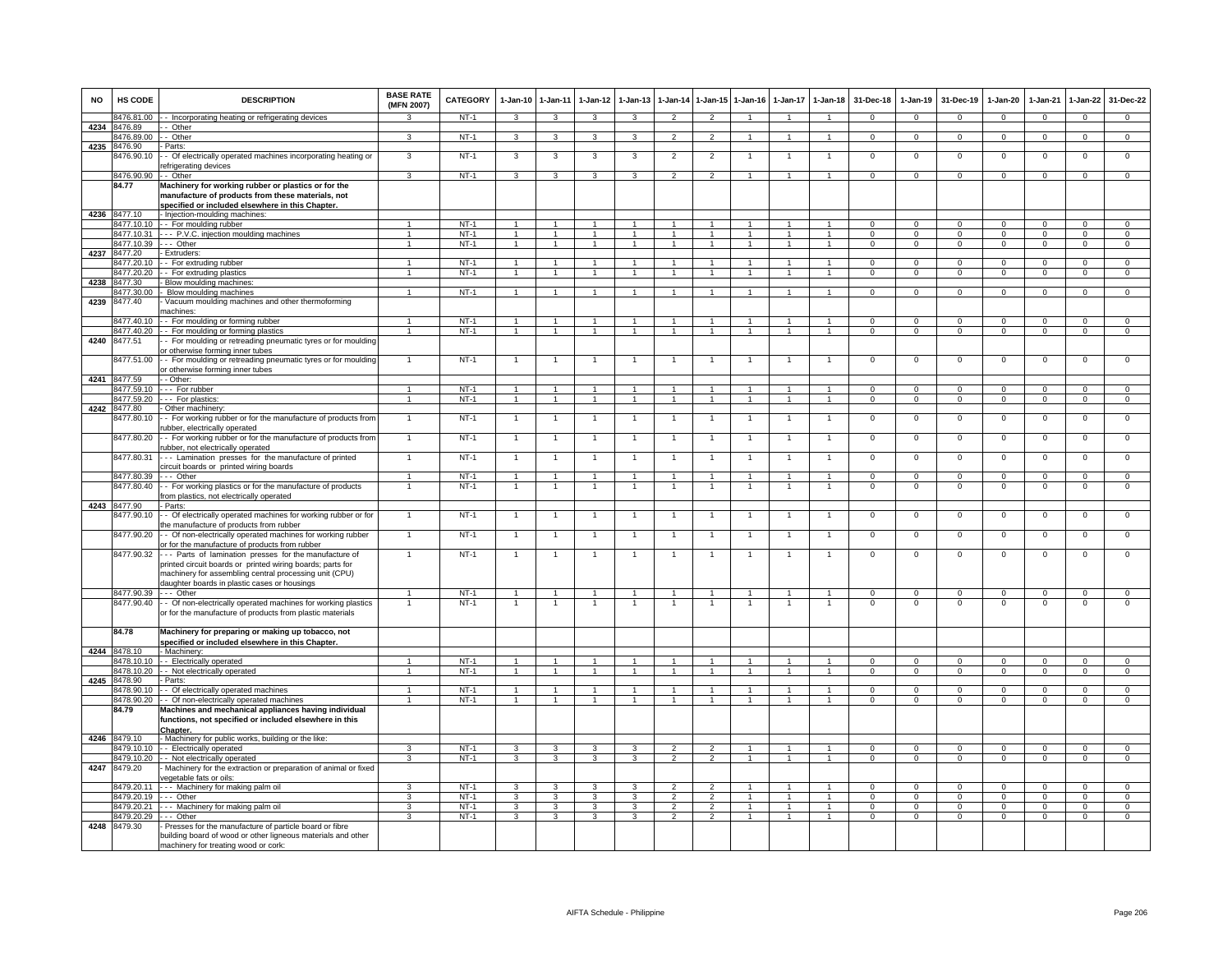| <b>NO</b> | <b>HS CODE</b>               | <b>DESCRIPTION</b>                                                                                                                                                                                                                                                                      | <b>BASE RATE</b><br>(MFN 2007) | CATEGORY         | 1-Jan-10       | 1-Jan-11                       | $1-Jan-12$           | $1-Jan-13$     | 1-Jan-14       | $1$ -Jan-15    | $1-Jan-16$     | $1-Jan-17$   | $1-Jan-18$                     | 31-Dec-18            | $1-Jan-19$              | 31-Dec-19               | $1-Jan-20$              | 1-Jan-21             | 1-Jan-22       | 31-Dec-22                     |
|-----------|------------------------------|-----------------------------------------------------------------------------------------------------------------------------------------------------------------------------------------------------------------------------------------------------------------------------------------|--------------------------------|------------------|----------------|--------------------------------|----------------------|----------------|----------------|----------------|----------------|--------------|--------------------------------|----------------------|-------------------------|-------------------------|-------------------------|----------------------|----------------|-------------------------------|
|           | 8479.30.10                   | - Electrically operated                                                                                                                                                                                                                                                                 |                                | $NT-1$           | $\overline{1}$ | $\overline{1}$                 | $\mathbf{1}$         | $\overline{1}$ | $\overline{1}$ | $\mathbf{1}$   | -1             | $\mathbf{1}$ | $\overline{1}$                 | $\Omega$             | $\Omega$                | $\Omega$                | $\Omega$                | $\Omega$             | $\mathbf{0}$   | $^{\circ}$                    |
|           | 8479.30.20                   | - Not electrically operated                                                                                                                                                                                                                                                             | $\mathbf{1}$                   | $NT-1$           | $\overline{1}$ | $\overline{1}$                 | $\mathbf{1}$         | $\overline{1}$ | $\overline{1}$ | $\mathbf{1}$   | $\mathbf{1}$   | $\mathbf{1}$ | $\mathbf{1}$                   | $\Omega$             | $\Omega$                | $\Omega$                | $\Omega$                | $\Omega$             | $\overline{0}$ | $\overline{0}$                |
| 4249      | 3479.40<br>479.40.10         | - Rope or cable-making machines:<br>- Electrically operated                                                                                                                                                                                                                             | $\mathbf{1}$                   | $NT-1$           | 1              | $\mathbf{1}$                   | 1                    |                |                | $\mathbf{1}$   |                |              | $\mathbf{1}$                   | $\mathsf 0$          | $\mathsf 0$             | $\mathbf 0$             | $\mathbf 0$             | $\Omega$             | $\mathsf 0$    | $\overline{0}$                |
|           | 479.40.20                    | - Not electrically operated                                                                                                                                                                                                                                                             | $\mathbf{1}$                   | $NT-1$           | $\overline{1}$ | $\overline{1}$                 | $\blacktriangleleft$ | $\mathbf{1}$   |                |                | $\overline{1}$ |              | $\overline{1}$                 | $^{\circ}$           | $^{\circ}$              | $\mathbf 0$             | 0                       | $\Omega$             | $\mathbf 0$    | $\mathbf 0$                   |
| 4250      | 8479.50                      | Industrial robots, not elsewhere specified or included                                                                                                                                                                                                                                  |                                |                  |                |                                |                      |                |                |                |                |              |                                |                      |                         |                         |                         |                      |                |                               |
| 4251      | 3479.50.00<br>479.60         | Industrial robots, not elsewhere specified or included<br>Evaporative air coolers                                                                                                                                                                                                       | $\overline{1}$                 | $NT-1$           | $\overline{1}$ | $\overline{1}$                 | $\overline{1}$       |                | $\overline{1}$ | $\overline{1}$ |                |              | $\overline{1}$                 | $\overline{0}$       | $\overline{0}$          | $\overline{0}$          | $\overline{0}$          | $\overline{0}$       | $\overline{0}$ | $\overline{0}$                |
|           | 8479.60.00                   | Evaporative air coolers                                                                                                                                                                                                                                                                 | 3                              | $NT-1$           | 3              | 3                              | 3                    | 3              | $\overline{2}$ | $\overline{2}$ |                |              |                                | $\Omega$             | $\Omega$                | $\Omega$                | $\Omega$                | $\Omega$             | $\overline{0}$ | $\overline{0}$                |
| 4252      | 8479.81                      | - For treating metal, including electric wire coil-winders:                                                                                                                                                                                                                             |                                |                  |                |                                |                      |                |                |                |                |              |                                |                      |                         |                         |                         |                      |                |                               |
|           | 8479.81.10                   | --- Electrically operated                                                                                                                                                                                                                                                               | 3                              | $NT-1$           | 3              | $\mathbf{3}$                   | 3                    | 3              | $\overline{2}$ | $\overline{2}$ | $\mathbf{1}$   |              | $\mathbf{1}$<br>$\mathbf{1}$   | $\Omega$<br>$\Omega$ | $\Omega$                | $\Omega$                | $\Omega$                | $\Omega$             | $\mathbf 0$    | $\overline{0}$                |
| 4253      | 479.81.20<br>8479.82         | - Not electrically operated<br>- Mixing, kneading, crushing, grinding, screening, sifting,<br>omogenising, emulsifying or stirring machines:                                                                                                                                            | 3                              | $NT-1$           | 3              | 3                              | 3                    | 3              | $\overline{2}$ | $\overline{2}$ |                | $\mathbf{1}$ |                                |                      | $\mathbf 0$             | $\mathbf 0$             | $\mathbf 0$             | $\mathbf 0$          | $\overline{0}$ | $\overline{0}$                |
|           | 8479.82.10                   | --- Electrically operated                                                                                                                                                                                                                                                               | $\overline{1}$                 | $NT-1$           | $\overline{1}$ | $\overline{1}$                 | $\mathbf{1}$         | $\mathbf{1}$   | $\overline{1}$ | $\mathbf{1}$   |                |              | $\overline{1}$                 | $\mathbf 0$          | $\mathbf 0$             | $\mathbf 0$             | $\mathbf 0$             | $\mathbf 0$          | $\mathbf 0$    | $\mathbf 0$                   |
|           |                              | 3479.82.20 --- Not electrically operated                                                                                                                                                                                                                                                | $\overline{1}$                 | $NT-1$           | $\overline{1}$ | $\overline{1}$                 | $\overline{1}$       | $\overline{1}$ | $\overline{1}$ | $\overline{1}$ | $\overline{1}$ | $\mathbf{1}$ | $\overline{1}$                 | $\overline{0}$       | $\overline{0}$          | $\overline{0}$          | $\overline{0}$          | $\overline{0}$       | $\overline{0}$ | $\overline{0}$                |
| 4254      | 8479.89                      | - - Other:                                                                                                                                                                                                                                                                              | $\mathbf{1}$                   | $NT-1$           |                | $\overline{1}$                 |                      |                |                |                | $\overline{1}$ |              | $\overline{1}$                 | $\overline{0}$       | $\overline{0}$          | $\Omega$                | $\overline{0}$          | $\Omega$             |                |                               |
|           | 8479.89.20                   | --- Machinery for assembling central processing unit (CPU)<br>daughter boards in plastic cases or housings; apparatus for<br>the regeneration of chemical solutions used in the<br>manufacture of printed circuit boards or printed wiring boards;<br>equipment for me                  |                                |                  | $\overline{1}$ |                                | $\mathbf{1}$         | -1             | -1             | -1             |                | -1           |                                |                      |                         |                         |                         |                      | $\overline{0}$ | $\overline{0}$                |
|           |                              | 8479.89.30A - - - - Bobbin winders, spooling machine, coir curling machine,<br>double shaft hackling machine, winding machine, untwisting<br>machine, husk openers/breakers/crushers, decorticators, coir<br>log machines, waste opening machine, dust extraction<br>system, mixers, ha | 1                              | $NT-1$           | -1             | $\overline{1}$                 | -1                   | 1              | -1             | -1             | -1             | -1           | $\mathbf{1}$                   | $\mathsf 0$          | $\mathbf 0$             | $\Omega$                | $\mathbf 0$             | $\mathbf 0$          | $\mathsf 0$    | $\mathbf 0$                   |
|           | 8479.89.30B - - - - Other    |                                                                                                                                                                                                                                                                                         |                                | $NT-1$           |                |                                |                      |                |                |                |                |              |                                | $\mathsf 0$          | $\mathsf 0$             | 0                       | 0                       | $\Omega$             | $\mathsf 0$    | $\mathbf 0$                   |
|           |                              | 8479.89.40A - - - - Bobbin winders, spooling machine, coir curling machine,<br>double shaft hackling machine, winding machine, untwisting<br>machine, husk openers/breakers/crushers, decorticators, coir<br>log machines, waste opening machine, dust extraction<br>system, mixers, ha |                                | $NT-1$           |                | $\overline{1}$                 | $\mathbf{1}$         |                |                |                |                |              | $\mathbf{1}$                   | $\Omega$             | $\Omega$                | $\Omega$                | $\Omega$                | $\Omega$             | $\mathsf 0$    | $\Omega$                      |
|           | 8479.89.40B-                 | $\cdots$ - Other                                                                                                                                                                                                                                                                        |                                | $NT-1$           | $\overline{1}$ | $\overline{1}$                 | $\mathbf{1}$         |                | $\overline{1}$ |                |                |              |                                | $\overline{0}$       | $\overline{0}$          | $\overline{0}$          | $\overline{0}$          | $\overline{0}$       | $\overline{0}$ | $\overline{0}$                |
|           | 4255 8479.90<br>8479.90.20   | Parts:<br>-- Of goods of subheading 8479.89.20                                                                                                                                                                                                                                          | $\blacktriangleleft$           | $NT-1$           | $\overline{1}$ | $\overline{1}$                 | $\mathbf{1}$         | $\mathbf{1}$   | $\overline{1}$ | $\overline{1}$ | $\overline{1}$ |              | $\overline{1}$                 | $\overline{0}$       | $\overline{0}$          | $\overline{0}$          | $\overline{0}$          | $\overline{0}$       | $\overline{0}$ | $\overline{0}$                |
|           | 8479.90.30                   | - Of other electrically operated machines                                                                                                                                                                                                                                               | $\mathbf{1}$                   | $NT-1$           | $\overline{1}$ | $\overline{1}$                 | $\overline{1}$       | $\overline{1}$ | $\overline{1}$ | $\overline{1}$ | $\mathbf{1}$   | $\mathbf{1}$ | $\mathbf{1}$                   | $\overline{0}$       | $\overline{0}$          | $\overline{0}$          | $\overline{0}$          | $\Omega$             | $\overline{0}$ | $\overline{0}$                |
|           | 8479.90.40                   | - - Of non-electrically operated machines                                                                                                                                                                                                                                               | $\overline{1}$                 | $NT-1$           | $\overline{1}$ | $\overline{1}$                 | $\overline{1}$       | $\mathbf{1}$   | $\overline{1}$ | $\mathbf{1}$   |                |              |                                | $\overline{0}$       | $\overline{0}$          | $\overline{0}$          | $\overline{0}$          | $\overline{0}$       | $\overline{0}$ | $\overline{0}$                |
|           | 84.80                        | Moulding boxes for metal foundry; mould bases;<br>moulding patterns; moulds for metal (other than ingot<br>moulds), metal carbides, glass, mineral materials, rubber<br>or plastics.                                                                                                    |                                |                  |                |                                |                      |                |                |                |                |              |                                |                      |                         |                         |                         |                      |                |                               |
| 4256      | 3480.10                      | Moulding boxes for metal foundry                                                                                                                                                                                                                                                        |                                |                  |                |                                |                      |                |                |                |                |              |                                |                      |                         |                         |                         |                      |                |                               |
| 4257      | 3480.10.00<br>8480.20        | Moulding boxes for metal foundry<br>Mould bases                                                                                                                                                                                                                                         | $\mathbf{1}$                   | $NT-1$           | $\overline{1}$ | $\overline{1}$                 | $\mathbf{1}$         |                | $\overline{1}$ | $\mathbf{1}$   |                |              | $\mathbf{1}$                   | $\mathsf 0$          | $\mathsf 0$             | $\mathbf 0$             | $\mathbf 0$             | $\mathbf{0}$         | $\mathsf 0$    | $\mathbf 0$                   |
|           | 8480.20.00                   | Mould bases                                                                                                                                                                                                                                                                             | $\blacktriangleleft$           | $NT-1$           | $\overline{1}$ | $\overline{1}$                 | $\overline{1}$       | $\overline{1}$ | $\overline{1}$ | $\overline{1}$ | $\mathbf{1}$   | $\mathbf{1}$ | $\overline{1}$                 | $\Omega$             | $\mathbf 0$             | $\mathbf 0$             | $\Omega$                | $\Omega$             | $\mathbf{0}$   | $\overline{0}$                |
| 4258      | 3480.30                      | Moulding patterns                                                                                                                                                                                                                                                                       |                                |                  |                |                                |                      |                |                |                |                |              |                                |                      |                         |                         |                         |                      |                |                               |
|           | 8480.30.10                   | - Of copper<br>- Other                                                                                                                                                                                                                                                                  | $\mathbf{1}$                   | $NT-1$<br>$NT-1$ | $\overline{1}$ | $\mathbf{1}$<br>$\overline{1}$ | $\mathbf{1}$         | $\mathbf{1}$   | $\overline{1}$ | $\overline{1}$ |                | $\mathbf{1}$ | $\mathbf{1}$<br>$\overline{1}$ | $\Omega$<br>$\Omega$ | $\mathsf 0$<br>$\Omega$ | $\mathbf 0$<br>$\Omega$ | $\Omega$<br>$\Omega$    | $\Omega$<br>$\Omega$ | $\mathsf 0$    | $\mathbf 0$<br>$\overline{0}$ |
| 4259      | 8480.30.90<br>8480.41        | - Injection or compression types                                                                                                                                                                                                                                                        |                                |                  |                |                                |                      |                |                |                |                |              |                                |                      |                         |                         |                         |                      | $\mathbf 0$    |                               |
|           | 8480.41.00                   | - Injection or compression types                                                                                                                                                                                                                                                        | $\mathbf{1}$                   | $NT-1$           | $\overline{1}$ | $\overline{1}$                 | $\mathbf{1}$         | $\mathbf{1}$   | $\overline{1}$ | $\mathbf{1}$   | 1              | 1            | $\mathbf{1}$                   | $\overline{0}$       | $\mathbf{0}$            | $\mathbf{0}$            | $\mathbf{0}$            | $^{\circ}$           | $\overline{0}$ | $\mathbf{0}$                  |
| 4260      | 480.49                       | - Other                                                                                                                                                                                                                                                                                 |                                |                  |                |                                |                      |                |                |                |                |              |                                |                      |                         |                         |                         |                      |                |                               |
| 4261      | 480.49.00<br>480.50          | - Other<br>Moulds for glass                                                                                                                                                                                                                                                             |                                | $NT-1$           | $\mathbf{1}$   | $\mathbf{1}$                   | $\mathbf{1}$         |                | 1              | $\mathbf{1}$   |                |              | $\mathbf{1}$                   | $\mathbf{O}$         | $\mathbf{0}$            | $\mathbf 0$             | $\mathbf 0$             | $\mathbf 0$          | $\mathbf{0}$   | $\overline{0}$                |
|           | 480.50.00                    | Moulds for glass                                                                                                                                                                                                                                                                        | $\mathbf{1}$                   | $NT-1$           | $\overline{1}$ | $\overline{1}$                 | $\mathbf{1}$         |                | $\overline{1}$ |                |                |              |                                | $\mathsf 0$          | $\mathbf 0$             | $\mathbf 0$             | $\mathbf{0}$            | $^{\circ}$           | $\mathbf 0$    | $\mathbf 0$                   |
| 4262      | 8480.60                      | Moulds for mineral materials:                                                                                                                                                                                                                                                           |                                |                  |                |                                |                      |                |                |                |                |              |                                |                      |                         |                         |                         |                      |                |                               |
| 4263      | 480.60.00<br>3480.71         | Moulds for mineral materials<br>- Injection or compression types                                                                                                                                                                                                                        |                                | $NT-1$           |                |                                |                      |                |                |                |                |              |                                | $\Omega$             | $\Omega$                | $\Omega$                | $\Omega$                | $\Omega$             | $\overline{0}$ | $\overline{0}$                |
|           | 8480.71.00                   | - - Injection or compression types                                                                                                                                                                                                                                                      |                                | $NT-1$           |                |                                |                      |                |                |                |                |              |                                | $\Omega$             | $\Omega$                | $\Omega$                | $\Omega$                | $\Omega$             | $\Omega$       | $\Omega$                      |
| 4264      | 8480.79                      | - Other:                                                                                                                                                                                                                                                                                |                                |                  |                |                                |                      |                |                |                |                |              |                                |                      |                         |                         |                         |                      |                |                               |
|           | 8480.79.00 -- Other<br>84.81 | Taps, cocks, valves and similar appliances for pipes,<br>boiler shells, tanks, vats or the like, including pressure-<br>reducing valves and thermostatically controlled valves.                                                                                                         | $\mathbf{1}$                   | $NT-1$           | $\overline{1}$ | $\overline{1}$                 | $\mathbf{1}$         |                | $\overline{1}$ | $\mathbf{1}$   | -1             |              | $\mathbf{1}$                   | $\overline{0}$       | $\Omega$                | $\mathbf 0$             | $\Omega$                | $\Omega$             | $\overline{0}$ | $\overline{0}$                |
|           | 4265 8481.10                 | - Pressure-reducing valves:                                                                                                                                                                                                                                                             |                                |                  |                |                                |                      |                |                |                |                |              |                                |                      |                         |                         |                         |                      |                |                               |
|           | 8481.10.11                   | - - - Manually operated sluice or gate valves with inlets or<br>outlets of an internal diameter exceeding 5cm but not<br>exceeding 40cm                                                                                                                                                 |                                | $NT-1$           | $\mathbf{1}$   | $\overline{1}$                 | $\overline{1}$       | $\overline{1}$ | $\mathbf{1}$   | $\overline{1}$ | $\mathbf{1}$   | $\mathbf{1}$ | $\overline{1}$                 | $\Omega$             | $\Omega$                | $\mathbf 0$             | $\overline{\mathbf{0}}$ | $\Omega$             | $\overline{0}$ | $\overline{0}$                |
|           | 8481.10.19 --- Other         |                                                                                                                                                                                                                                                                                         | 1                              | $NT-1$           | $\overline{1}$ | $\overline{1}$                 | 1                    | $\mathbf{1}$   | $\overline{1}$ | $\overline{1}$ |                |              | $\overline{1}$                 | $\Omega$             | $\mathbf 0$             | $\mathbf 0$             | $\mathbf 0$             | $\Omega$             | $\mathbf{0}$   | $\mathbf 0$                   |
|           |                              | 8481.10.20 - Of copper or copper alloys                                                                                                                                                                                                                                                 | $\overline{1}$                 | $NT-1$           | $\overline{1}$ | $\overline{1}$                 | $\overline{1}$       | $\overline{1}$ | $\overline{1}$ | $\overline{1}$ | $\mathbf{1}$   | $\mathbf{1}$ | $\overline{1}$                 | $\overline{0}$       | $^{\circ}$              | $\mathbf{0}$            | $\mathbf{0}$            | $^{\circ}$           | $\mathbf{0}$   | $\overline{0}$                |
| 4266      | 8481.10.90<br>8481.20        | - Other<br>Valves for oleohydraulic or pneumatic transmissions:                                                                                                                                                                                                                         | $\blacktriangleleft$           | $NT-1$           | $\overline{1}$ | $\overline{1}$                 | $\overline{1}$       | $\overline{1}$ | $\overline{1}$ | $\mathbf{1}$   | $\mathbf{1}$   | $\mathbf{1}$ | $\mathbf{1}$                   | $\mathbf 0$          | $\mathbf{0}$            | $\mathbf 0$             | $\circ$                 | $\mathbf{0}$         | $\overline{0}$ | $\overline{0}$                |
|           | 8481.20.10                   | - Manually operated sluice or gate valves with inlets or<br>outlets of an internal diameter exceeding 5 cm but not                                                                                                                                                                      | $\mathbf{1}$                   | $NT-1$           | $\overline{1}$ | $\mathbf{1}$                   | $\mathbf{1}$         | $\mathbf{1}$   | $\overline{1}$ | $\mathbf{1}$   | 1              | $\mathbf{1}$ | $\mathbf{1}$                   | $\mathsf 0$          | $\mathsf 0$             | $\mathbf 0$             | $\mathsf 0$             | $\mathbf 0$          | $\mathsf 0$    | $\overline{0}$                |
|           |                              | exceeding 40cm                                                                                                                                                                                                                                                                          |                                |                  |                |                                |                      |                |                |                |                |              |                                |                      |                         |                         |                         |                      |                |                               |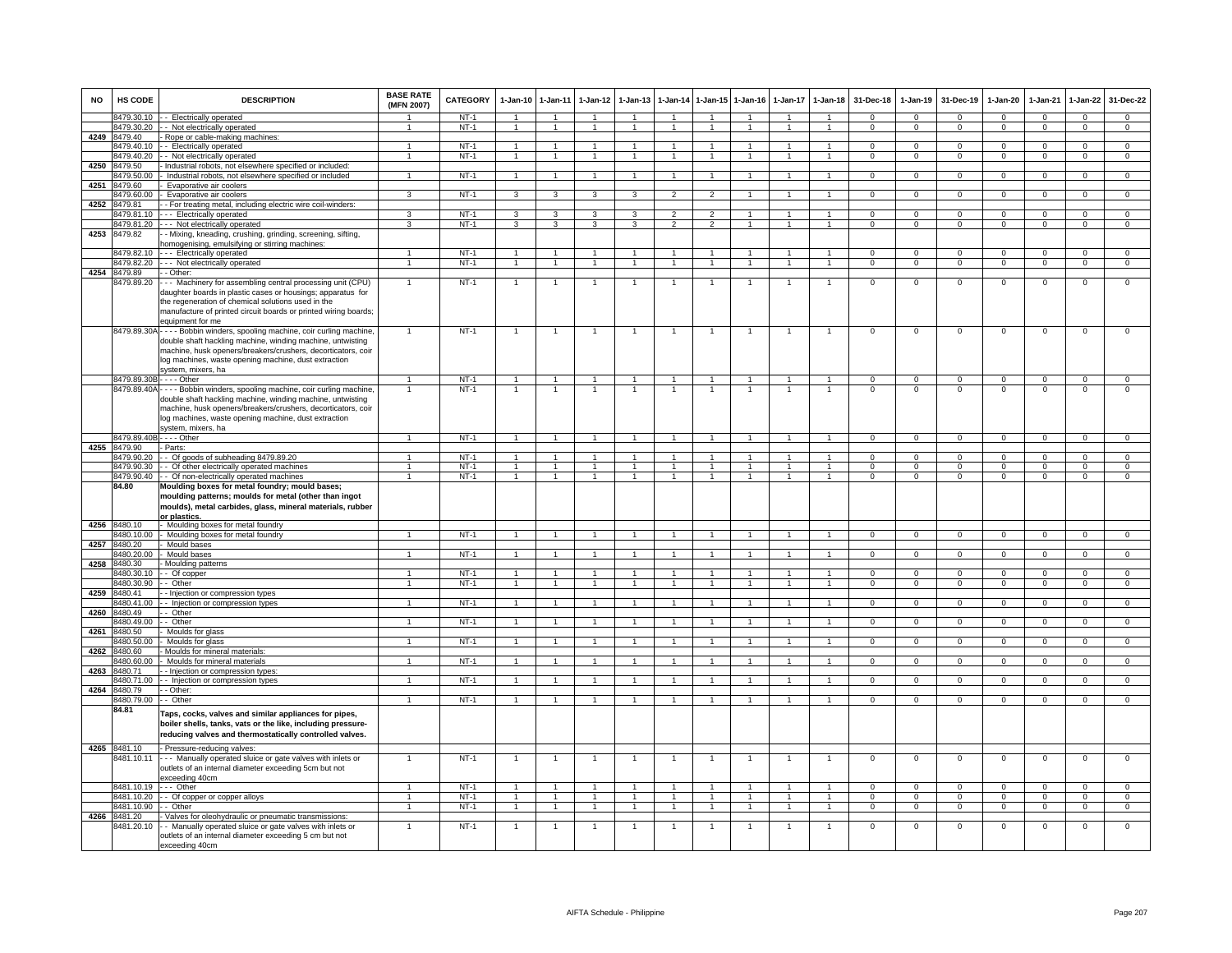| <b>NO</b> | <b>HS CODE</b>             | <b>DESCRIPTION</b>                                                                                                        | <b>BASE RATE</b><br>(MFN 2007) | <b>CATEGORY</b>           | $1-Jan-10$     | $1 - Jan-11$   | $1-Jan-12$     | $1-Jan-13$     | $1 - Jan-14$   | 1-Jan-15             | $1-Jan-16$           | $1-Jan-17$     | $1-Jan-18$     | 31-Dec-18      | $1-Jan-19$   | 31-Dec-19      | 1-Jan-20       | 1-Jan-21    | $1-Jan-22$     | 31-Dec-22      |
|-----------|----------------------------|---------------------------------------------------------------------------------------------------------------------------|--------------------------------|---------------------------|----------------|----------------|----------------|----------------|----------------|----------------------|----------------------|----------------|----------------|----------------|--------------|----------------|----------------|-------------|----------------|----------------|
|           | 8481.20.90                 | - Other                                                                                                                   |                                | $NT-1$                    | $\overline{1}$ | $\overline{1}$ | $\overline{1}$ |                | $\overline{1}$ |                      |                      |                | $\overline{1}$ | $\mathbf{0}$   | $\mathbf{0}$ | $\mathbf{0}$   | $\mathbf{0}$   | $^{\circ}$  | $\mathbf{0}$   | $\mathbf 0$    |
|           | 4267 8481.30               | Check (nonreturn) valves:                                                                                                 |                                |                           |                |                |                |                |                |                      |                      |                |                |                |              |                |                |             |                |                |
|           | 3481.30.10                 | - Cast iron valves of the swing check-valve type with an<br>nternal diameter of the valve inlets of 40 mm to 600 mm       | 5                              | $NT-1$                    | $\overline{a}$ | $\overline{4}$ | 3              | 3              | $\overline{2}$ | $\overline{2}$       |                      |                | -1             | $^{\circ}$     | $^{\circ}$   | $\mathbf 0$    | $\mathbf{0}$   | $\mathbf 0$ | $\mathsf 0$    | $\overline{0}$ |
|           | 8481.30.20                 | - Of copper or copper alloys, with an internal diameter of 25<br>nm or less                                               | 5                              | $NT-1$                    | $\overline{4}$ | $\overline{4}$ | 3              | 3              | $\overline{2}$ | $\overline{2}$       |                      |                | 1              | $^{\circ}$     | $\mathbf 0$  | $\mathbf 0$    | $\mathbf 0$    | $\mathbf 0$ | $^{\circ}$     | $\mathbf 0$    |
|           | 8481.30.90                 | - Other                                                                                                                   | $\overline{5}$                 | $NT-1$                    | $\overline{4}$ | $\overline{4}$ | $\mathbf{3}$   | $\mathbf{R}$   | $\overline{2}$ | $\overline{2}$       | $\blacktriangleleft$ | $\mathbf{1}$   | $\overline{1}$ | $\Omega$       | $\Omega$     | $\Omega$       | $\Omega$       | $\Omega$    | $\Omega$       | $\overline{0}$ |
| 4268      | 8481.40                    | - Safety or relief valves:                                                                                                |                                |                           |                |                |                |                |                |                      |                      |                |                |                |              |                |                |             |                |                |
|           | 8481.40.10                 | - Of copper or copper alloys, with an internal diameter of 25<br>mm or less                                               |                                | $NT-1$                    |                | $\overline{1}$ | $\overline{1}$ |                | $\overline{1}$ |                      | $\mathbf{1}$         |                | $\overline{1}$ | $\overline{0}$ | $\Omega$     | $\overline{0}$ | $\overline{0}$ | $\Omega$    | $\overline{0}$ | $\overline{0}$ |
|           | 8481.40.90                 | - Other                                                                                                                   |                                | $NT-1$                    | $\overline{1}$ | $\overline{1}$ | $\overline{1}$ | $\overline{1}$ | $\overline{1}$ | $\overline{1}$       | $\overline{1}$       | $\overline{1}$ | $\overline{1}$ | $\mathbf{0}$   | $\mathbf{0}$ | $\mathbf 0$    | $\mathbf{0}$   | $\mathbf 0$ | $\mathbf{0}$   | $\mathbf{0}$   |
|           | 4269 8481.80<br>8481.80.11 | Other appliances:                                                                                                         |                                | HSL C                     | 4.91           | 4.82           |                | 4.64           |                | 4.46                 | 4.37                 | 4.29           |                |                | 4.11         | 4.11           | 4.02           | 3.93        | 3.84           | 3.75           |
|           | 8481.80.12                 | --- Of copper or copper alloys<br>Of other materials                                                                      | 5<br>5                         | HSL C                     | 4.91           | 4.82           | 4.73<br>4.73   | 4.64           | 4.55<br>4.55   | 4.46                 | 4.37                 | 4.29           | 4.20<br>4.20   | 4.20<br>4.20   | 4.11         | 4.11           | 4.02           | 3.93        | 3.84           | 3.75           |
|           | 8481.80.13                 | Of copper or copper alloys                                                                                                | 3                              | $NT-1$                    | 3              | $\mathbf{3}$   | 3              | 3              | $\overline{2}$ | $\overline{2}$       | 1                    | 1              | $\mathbf{1}$   | $\mathbf{O}$   | $\mathbf{O}$ | $\mathbf 0$    | $\mathbf 0$    | $\Omega$    | $\mathbf{0}$   | $\mathbf{0}$   |
|           | 8481.80.14                 | --- Of other metals                                                                                                       | 3                              | $NT-1$                    | 3              | $\mathbf{3}$   | 3              | 3              | $\mathfrak{p}$ | $\overline{2}$       | $\mathbf{1}$         |                | $\mathbf{1}$   | $\Omega$       | $\mathsf 0$  | $\mathbf 0$    | $\Omega$       | $\Omega$    | $\mathsf 0$    | $\overline{0}$ |
|           | 8481.80.21                 | --- Having inlet or outlet internal diameters not exceeding<br>.5 cm                                                      | 5                              | HSL C                     | 4.91           | 4.82           | 4.73           | 4.64           | 4.55           | 4.46                 | 4.37                 | 4.29           | 4.20           | 4.20           | 4.11         | 4.11           | 4.02           | 3.93        | 3.84           | 3.75           |
|           | 8481.80.22                 | -- Having inlet or outlet internal diameters exceeding 2.5<br>m:                                                          | $\overline{5}$                 | HSL C                     | 4.91           | 4.82           | 4.73           | 4.64           | 4.55           | 4.46                 | 4.37                 | 4.29           | 4.20           | 4.20           | 4.11         | 4.11           | 4.02           | 3.93        | 3.84           | 3.75           |
|           | 8481.80.30                 | - Cocks and valves, whether or not fitted with piezo-electric<br>gniters, for gas stoves or ranges                        |                                | $NT-1$                    | $\overline{1}$ | $\overline{1}$ |                |                | $\overline{1}$ |                      |                      |                | $\overline{1}$ | $\Omega$       | $\Omega$     | $\Omega$       | $\Omega$       | $\Omega$    | $\overline{0}$ | 0              |
|           | 8481.80.41                 | -- Of plastics and of not less than 1 cm and not more than                                                                | $\overline{5}$                 | <b>HSL C</b>              | 4.91           | 4.82           | 4.73           | 4.64           | 4.55           | 4.46                 | 4.37                 | 4.29           | 4.20           | 4.20           | 4.11         | 4.11           | 4.02           | 3.93        | 3.84           |                |
|           | 8481.80.49                 | 2.5 cm in internal diameter<br>--- Other                                                                                  | 5                              |                           |                |                |                |                |                |                      |                      |                |                |                |              |                |                |             |                | 3.75           |
|           | 3481.80.51                 | -- Of plastics and of not less than 1 cm and not more than                                                                | 5                              | HSL <sub>C</sub><br>HSL C | 4.91           | 4.82           | 4.73           | 4.64           | 4.55           | 4.46                 | 4.37                 | 4.29           | 4.20           | 4.20           | 4.11         | 4.11           | 4.02           | 3.93        | 3.84           | 3.75           |
|           |                            | 2.5 cm in internal diameter                                                                                               |                                |                           | 4.91           | 4.82           | 4.73           | 4.64           | 4.55           | 4.46                 | 4.37                 | 4.29           | 4.20           | 4.20           | 4.11         | 4.11           | 4.02           | 3.93        | 3.84           | 3.75           |
|           | 8481.80.59                 | --- Other                                                                                                                 | $\overline{5}$                 | HSL C                     | 4.91           | 4.82           | 4.73           | 4.64           | 4.55           | 4.46                 | 4.37                 | 4.29           | 4.20           | 4.20           | 4.11         | 4.11           | 4.02           | 3.93        | 3.84           | 3.75           |
|           | 8481.80.61                 | -- Manually operated sluice or gate valves with inlets or                                                                 | 5                              | HSL C                     |                |                |                |                |                |                      |                      |                |                |                |              |                |                |             |                |                |
|           |                            | outlets of an internal diameter exceeding 5 cm but not<br>exceeding 40 cm                                                 |                                |                           | 4.91           | 4.82           | 4.73           | 4.64           | 4.55           | 4.46                 | 4.37                 | 4.29           | 4.20           | 4.20           | 4.11         | 4.11           | 4.02           | 3.93        | 3.84           | 3.75           |
|           | 8481.80.62                 | -- Cast iron gate valves with an inlet diameter of 4 cm or                                                                | $5\overline{5}$                | HSL <sub>C</sub>          |                |                |                |                |                |                      |                      |                |                |                |              |                |                |             |                |                |
|           |                            | more and cast iron butterfly valves with an inlet diameter of 8<br>m or more                                              |                                |                           | 4.91           | 4.82           | 4.73           | 4.64           | 4.55           | 4.46                 | 4.37                 | 4.29           | 4.20           | 4.20           | 4.11         | 4.11           | 4.02           | 3.93        | 3.84           | 3.75           |
|           | 8481.80.63                 | Other                                                                                                                     | 5                              | HSL <sub>C</sub>          | 4.91           | 4.82           | 4.73           | 4.64           | 4.55           | 4.46                 | 4.37                 | 4.29           | 4.20           | 4.20           | 4.11         | 4.11           | 4.02           | 3.93        | 3.84           | 3.75           |
|           | 8481.80.64                 | -- Of plastics and of not less than 1 cm and not more than                                                                |                                | $NT-1$                    |                |                | $\overline{1}$ |                |                |                      |                      |                | $\overline{1}$ | $^{\circ}$     | $\mathbf 0$  | $\mathbf{0}$   | $\mathbf{0}$   | $\mathbf 0$ | $^{\circ}$     | $^{\circ}$     |
|           | 8481.80.65                 | 2.5 cm in internal diameter<br>$- -$ Other                                                                                | $\overline{1}$                 | $NT-1$                    | $\overline{1}$ | $\overline{1}$ | $\overline{1}$ | $\overline{1}$ | $\overline{1}$ | $\blacktriangleleft$ | $\overline{1}$       | $\overline{1}$ | $\overline{1}$ | $\Omega$       | $\Omega$     | $\Omega$       | $\Omega$       | $\Omega$    | $\mathbf 0$    | $\overline{0}$ |
|           | 8481.80.66                 | -- Of plastics and of not less than 1 cm and not more than                                                                | 5                              | HSL C                     |                |                |                |                |                |                      |                      |                |                |                |              |                |                |             |                |                |
|           |                            | 2.5 cm in internal diameter                                                                                               |                                |                           | 4.91           | 4.82           | 4.73           | 4.64           | 4.55           | 4.46                 | 4.37                 | 4.29           | 4.20           | 4.20           | 4.11         | 4.11           | 4.02           | 3.93        | 3.84           | 3.75           |
|           | 8481.80.67                 | --- Other                                                                                                                 | 5                              | HSL C                     | 4.91           | 4.82           | 4.73           | 4.64           | 4.55           | 4.46                 | 4.37                 | 4.29           | 4.20           | 4.20           | 4.11         | 4.11           | 4.02           | 3.93        | 3.84           | 3.75           |
|           | 8481.80.71                 | Of plastics and of not less than 1 cm and not more than                                                                   | -5                             | HSL C                     | 4.91           | 4.82           | 4.73           | 4.64           | 4.55           | 4.46                 | 4.37                 | 4.29           | 4.20           | 4.20           | 4.11         | 4.11           | 4.02           | 3.93        | 3.84           |                |
|           | 8481.80.72                 | 2.5 cm in internal diameter<br>$\cdots$ Other                                                                             |                                |                           | 4.91           | 4.82           | 4.73           | 4.64           | 4.55           | 4.46                 | 4.37                 | 4.29           | 4.20           | 4.20           | 4.11         | 4.11           | 4.02           | 3.93        | 3.84           | 3.75<br>3.75   |
|           | 3481.80.73                 | --- Having inlet and outlet internal diameters of more than                                                               | 5<br>5                         | HSL C<br>HSL C            |                |                |                |                |                |                      |                      |                |                |                |              |                |                |             |                |                |
|           | 8481.80.74                 | cm but not more than 40 cm<br>Having inlet and outlet internal diameters of more                                          | 5                              | HSL C                     | 4.91           | 4.82           | 4.73           | 4.64           | 4.55           | 4.46                 | 4.37                 | 4.29           | 4.20           | 4.20           | 4.11         | 4.11           | 4.02           | 3.93        | 3.84           | 3.75           |
|           | 8481.80.75                 | than 40 cm<br>--- Of plastics and of not less than 1 cm and not more than                                                 | $5\overline{5}$                | HSL <sub>C</sub>          | 4.91           | 4.82           | 4.73           | 4.64           | 4.55           | 4.46                 | 4.37                 | 4.29           | 4.20           | 4.20           | 4.11         | 4.11           | 4.02           | 3.93        | 3.84           | 3.75           |
|           |                            | 2.5 cm in internal diameter                                                                                               |                                |                           | 4.91           | 4.82           | 4.73           | 4.64           | 4.55           | 4.46                 | 4.37                 | 4.29           | 4.20           | 4.20           | 4.11         | 4.11           | 4.02           | 3.93        | 3.84           | 3.75           |
|           | 8481.80.76                 | $---$ Other                                                                                                               | 5                              | HSL C                     | 4.91           | 4.82           | 4.73           | 4.64           | 4.55           | 4.46                 | 4.37                 | 4.29           | 4.20           | 4.20           | 4.11         | 4.11           | 4.02           | 3.93        | 3.84           | 3.75           |
|           | 8481.80.81                 | Of plastics and of not less than 1 cm and not more than<br>2.5 cm in internal diameter                                    | 3                              | $NT-1$                    | 3              | 3              | 3              | 3              | 2              | $\overline{2}$       | 1                    | $\mathbf{1}$   | $\overline{1}$ | $^{\circ}$     | $\mathbf 0$  | $\overline{0}$ | $\overline{0}$ | $\mathbf 0$ | $\mathsf 0$    | $^{\circ}$     |
|           | 8481.80.82                 | $---$ Other                                                                                                               | 3                              | $NT-1$                    | $\mathbf{3}$   | $\mathbf{3}$   | $\mathbf{3}$   | 3              | $\overline{2}$ | $\overline{2}$       | $\mathbf{1}$         | $\overline{1}$ | $\overline{1}$ | $\Omega$       | $\Omega$     | $\mathbf{0}$   | $\Omega$       | $\Omega$    | $\mathbf{0}$   | $\overline{0}$ |
|           | 8481.80.83                 | --- Having an inlet diameter of not less than 1 cm and an                                                                 | $\overline{5}$                 | HSL C                     | 4.91           | 4.82           | 4.73           | 4.64           | 4.55           | 4.46                 | 4.37                 | 4.29           | 4.20           | 4.20           | 4.11         | 4.11           | 4.02           | 3.93        | 3.84           |                |
|           | 8481.80.84                 | outlet diameter of not more than 2.5 cm<br>Having an inlet diameter of not less than 1 cm and an                          | $5\overline{5}$                | HSL C                     |                |                |                |                |                |                      |                      |                |                |                |              |                |                |             |                | 3.75           |
|           |                            | outlet diameter of more than 2.5 cm<br>8481.80.85A - - - - - Fuel cut valves and actuators (pressure reduction            | 10                             | <b>HSL C</b>              | 4.91           | 4.82           | 4.73           | 4.64           | 4.55           | 4.46                 | 4.37                 | 4.29           | 4.20           | 4.20           | 4.11         | 4.11           | 4.02           | 3.93        | 3.84           | 3.75           |
|           |                            | valves), of a kind used for motor vehicles of headings 87.02,<br>87.03 87.04 and 87.11                                    |                                |                           | 9.82           | 9.64           | 9.46           | 9.29           | 9.11           | 8.93                 | 8.75                 | 8.57           | 8.39           | 8.39           | 8.21         | 8.21           | 8.04           | 7.86        | 7.68           | 7.50           |
|           |                            | 8481.80.85B - - - - - Other                                                                                               | $5\overline{5}$                | HSL <sub>C</sub>          | 4.91           | 4.82           | 4.73           | 4.64           | 4.55           | 4.46                 | 4.37                 | 4.29           | 4.20           | 4.20           | 4.11         | 4.11           | 4.02           | 3.93        | 3.84           | 3.75           |
|           | 8481.80.86                 | -- Other, manually operated, weighing less than 3 kg,                                                                     | 5                              | HSL C                     | 4.91           | 4.82           | 4.73           | 4.64           | 4.55           | 4.46                 | 4.37                 | 4.29           | 4.20           | 4.20           | 4.11         | 4.11           | 4.02           | 3.93        | 3.84           |                |
|           | 8481.80.91A                | surface treated or made of stainless steel or nickel<br>Fuel cut valves and actuators (pressure reduction                 | 10                             | HSL C                     |                |                |                |                |                |                      |                      |                |                |                |              |                |                |             |                | 3.75           |
|           |                            | valves), of a kind used for motor vehicles of headings 87.02,<br>87.03 87.04 and 87.11                                    |                                |                           | 9.82           | 9.64           | 9.46           | 9.29           | 9.11           | 8.93                 | 8.75                 | 8.57           | 8.39           | 8.39           | 8.21         | 8.21           | 8.04           | 7.86        | 7.68           | 7.50           |
|           |                            | 8481.80.91B - - - - - Other                                                                                               | 5                              | HSL <sub>C</sub>          | 4.91           | 4.82           | 4.73           | 4.64           | 4.55           | 4.46                 | 4.37                 | 4.29           | 4.20           | 4.20           | 4.11         | 4.11           | 4.02           | 3.93        | 3.84           | 3.75           |
|           | 8481.80.99A                | - - - - - Fuel cut valves and actuators (pressure reduction                                                               | 10                             | HSL C                     |                |                |                |                |                |                      |                      |                |                |                |              |                |                |             |                |                |
|           |                            | valves), of a kind used for motor vehicles of headings 87.02,<br>37.03 87.04 and 87.11                                    |                                |                           | 9.82           | 9.64           | 9.46           | 9.29           | 9.11           | 8.93                 | 8.75                 | 8.57           | 8.39           | 8.39           | 8.21         | 8.21           | 8.04           | 7.86        | 7.68           | 7.50           |
|           | 8481.80.99                 | $\cdots$ - Other                                                                                                          | $5 -$                          | HSL <sub>C</sub>          | 4.91           | 4.82           | 4.73           | 4.64           | 4.55           | 4.46                 | 4.37                 | 4.29           | 4.20           | 4.20           | 4.11         | 4.11           | 4.02           | 3.93        | 3.84           | 3.75           |
|           | 4270 8481.90               | - Parts:                                                                                                                  |                                |                           |                |                |                |                |                |                      |                      |                |                |                |              |                |                |             |                |                |
|           | 8481.90.10                 | - Housings for sluice or gate valves with inlet or outlet of an<br>nternal diameter exceeding 50 mm but not exceeding 400 |                                | $NT-1$                    | -1             | $\overline{1}$ |                |                | -1             |                      |                      |                | $\overline{1}$ | $\Omega$       | $\Omega$     | $\Omega$       | $\Omega$       | $\Omega$    | $\overline{0}$ | $\overline{0}$ |
|           |                            | mm                                                                                                                        |                                |                           |                |                |                |                |                |                      |                      |                |                |                |              |                |                |             |                |                |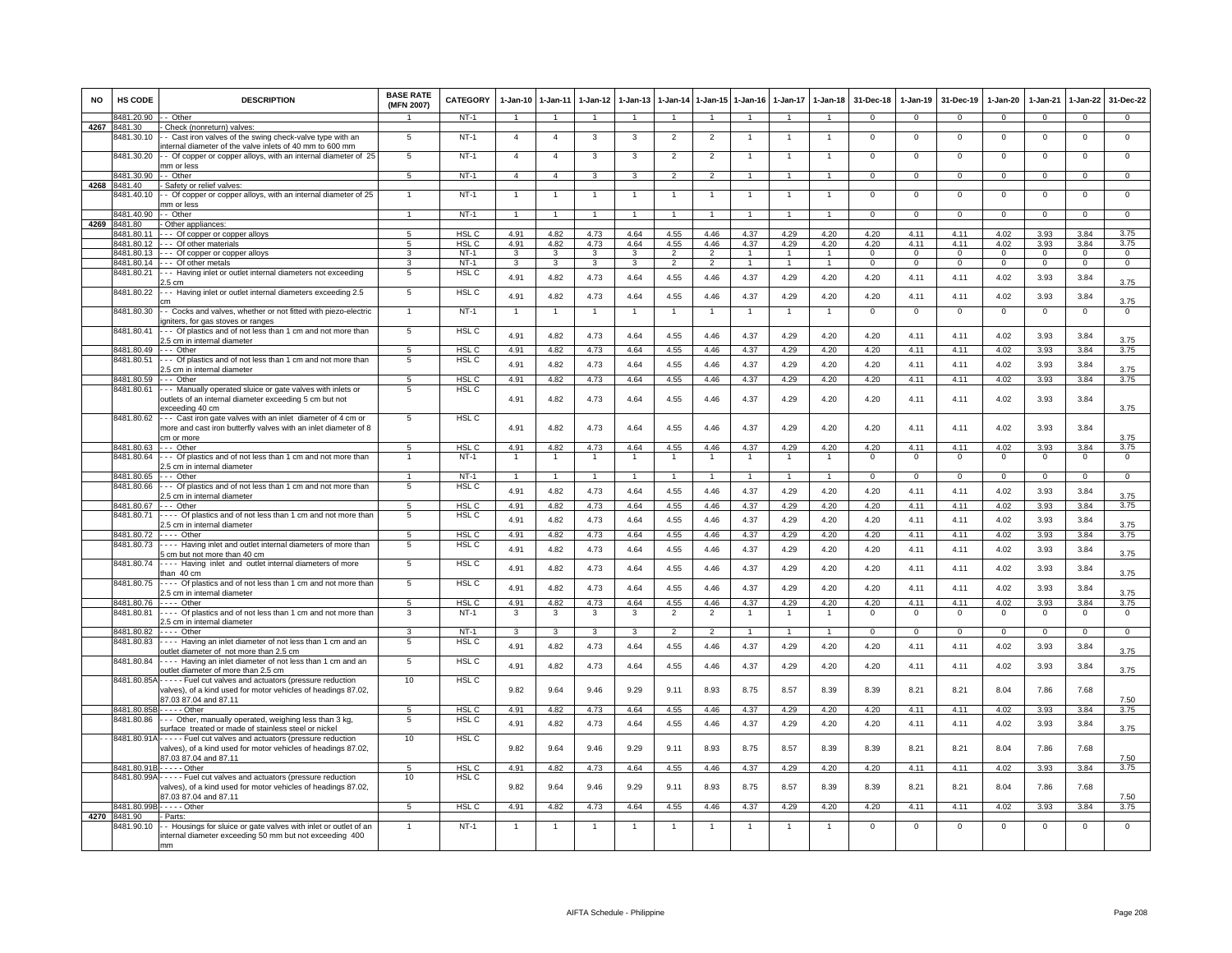| <b>NO</b> | HS CODE                            | <b>DESCRIPTION</b>                                                                                                                                                      | <b>BASE RATE</b><br>(MFN 2007) | <b>CATEGORY</b>  | $1-Jan-10$           | 1-Jan-11                       | $1-Jan-12$           | $1 - Jan-13$                   | $1-Jan-14$                   |                                | 1-Jan-15 1-Jan-16            | $1-Jan-17$   | $1 - Jan-18$                 | 31-Dec-18            | $1-Jan-19$           | 31-Dec-19               | $1-Jan-20$                 | $1-Jan-21$           | 1-Jan-22                         | 31-Dec-22                        |
|-----------|------------------------------------|-------------------------------------------------------------------------------------------------------------------------------------------------------------------------|--------------------------------|------------------|----------------------|--------------------------------|----------------------|--------------------------------|------------------------------|--------------------------------|------------------------------|--------------|------------------------------|----------------------|----------------------|-------------------------|----------------------------|----------------------|----------------------------------|----------------------------------|
|           | 8481.90.21                         | --- Bodies, for water taps                                                                                                                                              |                                | $NT-1$           | $\overline{1}$       | $\overline{1}$                 | $\overline{1}$       | $\mathbf{1}$                   | $\overline{1}$               |                                | $\overline{1}$               |              | $\overline{1}$               | $\Omega$             | $\Omega$             | $\Omega$                | $\Omega$                   | $\Omega$             | $\mathbf{0}$                     | $\Omega$                         |
|           |                                    | 8481.90.23 --- Bodies, other                                                                                                                                            | $\blacktriangleleft$           | $NT-1$           | $\overline{1}$       | $\overline{1}$                 | $\mathbf{1}$         | $\overline{1}$                 | $\overline{1}$               | $\mathbf{1}$                   | $\overline{1}$               | $\mathbf{1}$ | $\overline{1}$               | $\Omega$             | $\Omega$             | $\Omega$                | $\Omega$                   | $\Omega$             | $\mathbf{0}$                     | $\Omega$                         |
|           | 8481.90.29 --- Other<br>8481.90.30 | - Valves bodies or stems of inner tube or tubeless tyre<br>ralves                                                                                                       | $\mathbf{1}$<br>$\mathbf{1}$   | $NT-1$<br>$NT-1$ | $\overline{1}$<br>1. | $\overline{1}$<br>$\mathbf{1}$ | $\overline{1}$<br>1. | $\overline{1}$                 | $\overline{1}$<br>-1         | $\mathbf{1}$                   | $\mathbf{1}$<br>$\mathbf{1}$ | 1<br>-1      | $\mathbf{1}$<br>-1           | $\Omega$<br>$\Omega$ | $\Omega$<br>$\Omega$ | $\Omega$<br>$\mathbf 0$ | $\mathbf 0$<br>$\mathbf 0$ | $\Omega$<br>$\Omega$ | $\overline{0}$<br>$\overline{0}$ | $\overline{0}$<br>$\overline{0}$ |
|           | 8481.90.40                         | - Valves cores of inner tube or tubeless tyre valves                                                                                                                    | $\mathbf{1}$                   | $NT-1$           | $\overline{1}$       | $\overline{1}$                 | $\overline{1}$       | $\overline{1}$                 | $\overline{1}$               | $\overline{1}$                 | $\overline{1}$               | $\mathbf{1}$ | $\overline{1}$               | $\mathsf 0$          | $\mathbf 0$          | $\mathbf 0$             | $\mathbf 0$                | $\Omega$             | $\mathsf 0$                      | $\mathbf 0$                      |
|           | 8481.90.90                         | - - Other                                                                                                                                                               | $\mathbf{1}$                   | $NT-1$           | $\overline{1}$       | $\overline{1}$                 | $\overline{1}$       | $\overline{1}$                 | $\overline{1}$               | $\overline{1}$                 | $\overline{1}$               | $\mathbf{1}$ | $\overline{1}$               | $\Omega$             | $\Omega$             | $\Omega$                | $\Omega$                   | $\Omega$             | $\Omega$                         | $\overline{0}$                   |
|           | 84.82                              | <b>Ball or roller bearings.</b>                                                                                                                                         |                                |                  |                      |                                |                      |                                |                              |                                |                              |              |                              |                      |                      |                         |                            |                      |                                  |                                  |
| 4271      | 8482.10                            | <b>Ball bearings</b>                                                                                                                                                    |                                |                  |                      |                                |                      |                                |                              |                                |                              |              |                              |                      |                      |                         |                            |                      |                                  |                                  |
|           | 8482.10.00                         | <b>Ball bearings</b>                                                                                                                                                    |                                | $NT-1$           | $\overline{1}$       | $\mathbf{1}$                   | $\mathbf{1}$         |                                | $\overline{1}$               | $\mathbf{1}$                   |                              |              | $\overline{1}$               | $\Omega$             | $\Omega$             | $\Omega$                | $\Omega$                   | $\Omega$             | $\overline{0}$                   | $\overline{0}$                   |
| 4272      | 8482.20                            | Tapered roller bearings, including cone and tapered roller<br>assemblies                                                                                                |                                |                  |                      |                                |                      |                                |                              |                                |                              |              |                              |                      |                      |                         |                            |                      |                                  |                                  |
|           | 3482.20.00                         | Tapered roller bearings, including cone and tapered roller<br>assemblies                                                                                                | $\overline{1}$                 | $NT-1$           | $\overline{1}$       | $\overline{1}$                 | -1                   | 1                              | $\overline{1}$               | $\overline{1}$                 | 1                            | $\mathbf{1}$ | $\overline{1}$               | $\mathbf{O}$         | $\mathsf 0$          | $\mathbf 0$             | $\mathbf 0$                | $\mathbf 0$          | $\mathsf 0$                      | $\overline{0}$                   |
| 4273      | 8482.30                            | Spherical roller bearings                                                                                                                                               |                                |                  |                      |                                |                      |                                |                              |                                |                              |              |                              |                      |                      |                         |                            |                      |                                  |                                  |
|           | 3482.30.00                         | Spherical roller bearings                                                                                                                                               |                                | $NT-1$           | $\mathbf{1}$         | $\overline{1}$                 | $\mathbf{1}$         | $\mathbf{1}$                   | $\overline{1}$               |                                |                              |              | $\overline{1}$               | $\Omega$             | $^{\circ}$           | $\mathbf 0$             | $\Omega$                   | $\Omega$             | $\mathsf 0$                      | $\Omega$                         |
| 4274      | 8482.40                            | Needle roller bearings                                                                                                                                                  |                                |                  |                      |                                |                      |                                |                              |                                |                              |              |                              |                      |                      |                         |                            |                      |                                  |                                  |
|           | 8482.40.00                         | Needle roller bearings                                                                                                                                                  | $\overline{1}$                 | $NT-1$           | $\overline{1}$       | $\overline{1}$                 | $\mathbf{1}$         | $\mathbf{1}$                   | $\overline{1}$               | $\blacktriangleleft$           | $\mathbf{1}$                 |              | $\overline{1}$               | $\overline{0}$       | $\overline{0}$       | $\overline{0}$          | $\overline{0}$             | $\Omega$             | $\overline{0}$                   | $\overline{0}$                   |
| 4275      | 8482.50<br>8482.50.00              | Other cylindrical roller bearings<br>Other cylindrical roller bearings                                                                                                  |                                | $NT-1$           | $\overline{1}$       | $\mathbf{1}$                   |                      |                                | $\overline{1}$               |                                |                              |              |                              | $^{\circ}$           | $^{\circ}$           | $\mathbf 0$             | $\mathbf 0$                | $\mathbf 0$          | $\mathbf 0$                      | $\Omega$                         |
| 4276      | 8482.80                            | Other, including combined ball/roller bearings                                                                                                                          |                                |                  |                      |                                |                      |                                |                              |                                |                              |              |                              |                      |                      |                         |                            |                      |                                  |                                  |
|           | 8482.80.00                         | Other, including combined ball/roller bearings                                                                                                                          | $\mathbf{1}$                   | $NT-1$           | $\overline{1}$       | $\overline{1}$                 | $\overline{1}$       | $\overline{1}$                 | $\overline{1}$               | $\mathbf{1}$                   | $\overline{1}$               | $\mathbf{1}$ | $\mathbf{1}$                 | $\mathbf{O}$         | $\mathbf{0}$         | $\overline{0}$          | $\mathbf{0}$               | $\mathbf 0$          | $\mathsf 0$                      | $\mathbf 0$                      |
| 4277      | 8482.91                            | - Balls, needles and rollers                                                                                                                                            |                                |                  |                      |                                |                      |                                |                              |                                |                              |              |                              |                      |                      |                         |                            |                      |                                  |                                  |
|           | 3482.91.00                         | - - Balls, needles and rollers                                                                                                                                          | $\mathbf{1}$                   | $NT-1$           | 1                    | $\mathbf{1}$                   | $\mathbf{1}$         |                                | $\mathbf{1}$                 |                                |                              |              | $\mathbf{1}$                 | $\mathbf{O}$         | $\mathbf{0}$         | $\mathbf 0$             | $\mathbf 0$                | $\mathbf 0$          | $\overline{0}$                   | $\overline{0}$                   |
| 4278      | 8482.99                            | - Other                                                                                                                                                                 |                                |                  |                      |                                |                      |                                |                              |                                |                              |              |                              |                      |                      |                         |                            |                      |                                  |                                  |
|           | 8482.99.00                         | -- Other                                                                                                                                                                | $\mathbf{1}$                   | <b>NT-1</b>      | $\mathbf{1}$         | $\overline{1}$                 | $\overline{1}$       | $\overline{1}$                 | $\overline{1}$               | $\blacktriangleleft$           |                              |              | $\blacktriangleleft$         | $\mathbf{0}$         | $\mathbf 0$          | $\mathbf 0$             | $\mathbf{0}$               | $^{\circ}$           | $\mathsf 0$                      | $\mathbf 0$                      |
|           | 84.83                              | Transmission shafts (including cam shafts and crank<br>shafts) and cranks; bearing housings and plain shaft<br>bearings; gears and gearing; ball or roller screws; gear |                                |                  |                      |                                |                      |                                |                              |                                |                              |              |                              |                      |                      |                         |                            |                      |                                  |                                  |
|           |                                    | boxes and other speed changers, including torque<br>converters; flywheels and pulleys, including pulley<br>blocks; clutches and shaft couplings (including universal    |                                |                  |                      |                                |                      |                                |                              |                                |                              |              |                              |                      |                      |                         |                            |                      |                                  |                                  |
| 4279      | 8483.10                            | ioints)<br>Transmission shafts (including cam shafts and crank shafts)                                                                                                  |                                |                  |                      |                                |                      |                                |                              |                                |                              |              |                              |                      |                      |                         |                            |                      |                                  |                                  |
|           |                                    | and cranks:                                                                                                                                                             |                                |                  |                      |                                |                      |                                |                              |                                |                              |              |                              |                      |                      |                         |                            |                      |                                  |                                  |
|           |                                    | 8483.10.10 - - For earth moving machinery                                                                                                                               | $\mathbf{1}$                   | $NT-1$           |                      | $\overline{1}$                 | -1                   | $\overline{1}$                 | $\overline{1}$               |                                |                              | 1            |                              | $\Omega$             | $\mathbf{0}$         | $\mathbf 0$             | $\Omega$                   | $\mathbf 0$          | $\mathsf 0$                      | $\overline{0}$                   |
|           | 8483.10.21                         | -- For engines of vehicles of heading 87.01, other than of<br>vehicles of subheadings 8701.10 and 8701.90                                                               | $\mathbf{1}$                   | EL               |                      |                                |                      |                                |                              |                                |                              |              |                              |                      |                      |                         |                            |                      |                                  |                                  |
|           | 8483.10.22                         | --- For engines of agricultural vehicles of subheading<br>8701.10 or 8701.90                                                                                            |                                | EL.              |                      |                                |                      |                                |                              |                                |                              |              |                              |                      |                      |                         |                            |                      |                                  |                                  |
|           |                                    | 8483.10.23 --- For engines of vehicles of heading 87.11                                                                                                                 | $\blacktriangleleft$           | EL               |                      |                                |                      |                                |                              |                                |                              |              |                              |                      |                      |                         |                            |                      |                                  |                                  |
|           |                                    | 8483.10.24 --- For engines of other vehicles of Chapter 87                                                                                                              | $\mathbf{1}$                   | EL               |                      |                                |                      |                                |                              |                                |                              |              |                              |                      |                      |                         |                            |                      |                                  |                                  |
|           |                                    | 8483.10.31 --- Of an output not exceeding 22.38 kW                                                                                                                      | 1                              | EL               |                      |                                |                      |                                |                              |                                |                              |              |                              |                      |                      |                         |                            |                      |                                  |                                  |
|           | 8483.10.39 --- Other               |                                                                                                                                                                         |                                | EL               |                      |                                |                      |                                |                              |                                |                              |              |                              |                      |                      |                         |                            |                      |                                  |                                  |
|           | 8483.10.90 -- Other                |                                                                                                                                                                         | $\mathbf{1}$                   | E                |                      |                                |                      |                                |                              |                                |                              |              |                              |                      |                      |                         |                            |                      |                                  |                                  |
| 4280      | 8483.20<br>3483.20.10              | - Bearing housings, incorporating ball or roller bearings                                                                                                               |                                | F1               |                      |                                |                      |                                |                              |                                |                              |              |                              |                      |                      |                         |                            |                      |                                  |                                  |
|           | 8483.20.90                         | - For earth moving machinery or motor vehicles<br>- Other                                                                                                               | $\mathbf{1}$                   | EL               |                      |                                |                      |                                |                              |                                |                              |              |                              |                      |                      |                         |                            |                      |                                  |                                  |
| 4281      | 8483.30                            | Bearing housings, not incorporating ball or roller bearings;<br>blain shaft bearings:                                                                                   |                                |                  |                      |                                |                      |                                |                              |                                |                              |              |                              |                      |                      |                         |                            |                      |                                  |                                  |
|           | 8483.30.10                         | - - For earth moving machinery or motor vehicles                                                                                                                        | $\mathbf{1}$                   | $NT-1$           | $\overline{1}$       | $\overline{1}$                 | $\overline{1}$       | $\overline{1}$                 | $\overline{1}$               | $\blacktriangleleft$           | $\mathbf{1}$                 | $\mathbf{1}$ | $\overline{1}$               | $\Omega$             | $\Omega$             | $\Omega$                | $\Omega$                   | $\Omega$             | $^{\circ}$                       | $\mathbf{0}$                     |
| 4282      | 3483.30.90<br>8483.40              | - Other<br>Gears and gearing, other than toothed wheels, chain                                                                                                          | $\mathbf{1}$                   | $NT-1$           | 1                    | $\overline{1}$                 | $\mathbf{1}$         | $\overline{1}$                 | $\overline{1}$               | $\mathbf{1}$                   | $\mathbf{1}$                 | $\mathbf{1}$ | $\overline{1}$               | $\Omega$             | $\Omega$             | $\Omega$                | $^{\circ}$                 | $\Omega$             | $\Omega$                         | $\overline{0}$                   |
|           |                                    | sprockets and other transmission elements presented<br>separately; ball or roller screws; gear boxes and other speed<br>changers, including torque converters:          |                                |                  |                      |                                |                      |                                |                              |                                |                              |              |                              |                      |                      |                         |                            |                      |                                  |                                  |
|           | 8483.40.11                         | --- For engines of vehicles of heading 87.01, other than of<br>vehicles of subheadings 8701.10 and 8701.90                                                              |                                | $NT-1$           |                      | $\overline{1}$                 |                      | -1                             | $\overline{1}$               | $\mathbf{1}$                   |                              |              | $\overline{1}$               | $\mathsf 0$          | $\mathsf 0$          | $\mathbf 0$             | $\mathbf 0$                | $\mathbf 0$          | $\overline{0}$                   | $\overline{0}$                   |
|           |                                    | 8483.40.13 --- For engines of vehicles of heading 87.11                                                                                                                 |                                | EL.              |                      |                                |                      |                                |                              |                                |                              |              |                              |                      |                      |                         |                            |                      |                                  |                                  |
|           |                                    | 8483.40.14 --- For engines of other vehicles of Chapter 87                                                                                                              | 1                              | EL               |                      |                                |                      |                                |                              |                                |                              |              |                              |                      |                      |                         |                            |                      |                                  |                                  |
|           |                                    | 8483.40.21 --- Of an output not exceeding 22.38 kW                                                                                                                      | $\mathbf{1}$                   | EL.              |                      |                                |                      |                                |                              |                                |                              |              |                              |                      |                      |                         |                            |                      |                                  |                                  |
|           | 8483.40.29                         | $--$ Other                                                                                                                                                              | 1                              | EL               |                      |                                |                      |                                |                              |                                |                              |              |                              |                      |                      |                         |                            |                      |                                  |                                  |
|           | 8483.40.30<br>8483.40.90           | - - For the engines of earth moving machines<br>- Other                                                                                                                 | $\mathbf{1}$                   | EL<br>EL         |                      |                                |                      |                                |                              |                                |                              |              |                              |                      |                      |                         |                            |                      |                                  |                                  |
| 4283      | 8483.50                            | Flywheels and pulleys, including pulley blocks                                                                                                                          |                                |                  |                      |                                |                      |                                |                              |                                |                              |              |                              |                      |                      |                         |                            |                      |                                  |                                  |
|           | 8483.50.00                         | Flywheels and pulleys, including pulley blocks                                                                                                                          | $\mathbf{1}$                   | $NT-1$           |                      | $\overline{1}$                 |                      | $\overline{1}$                 | $\overline{1}$               |                                |                              |              |                              | $\Omega$             | $\Omega$             | $\Omega$                | $\Omega$                   | $\Omega$             | $\Omega$                         | $\overline{0}$                   |
| 4284      | 8483.60                            | Clutches and shaft couplings (including universal joints)                                                                                                               |                                |                  |                      |                                |                      |                                |                              |                                |                              |              |                              |                      |                      |                         |                            |                      |                                  |                                  |
| 4285      | 8483.60.0<br>8483.90               | Clutches and shaft couplings (including universal joints)<br>Toothed wheels, chain sprockets and other transmission                                                     |                                | $NT-1$           | $\overline{1}$       | $\overline{1}$                 | $\overline{1}$       |                                | $\overline{1}$               | $\blacktriangleleft$           |                              |              | $\overline{1}$               | $\Omega$             | $\Omega$             | $\Omega$                | $\Omega$                   | $\Omega$             | $\Omega$                         | $\Omega$                         |
|           |                                    | elements presented separately; parts:                                                                                                                                   |                                |                  |                      |                                |                      |                                |                              |                                |                              |              |                              |                      |                      |                         |                            |                      |                                  |                                  |
|           | 3483.90.11                         | --- Of goods of subheading 8701.10 or 8701.90                                                                                                                           | 1                              | $NT-1$           | $\overline{1}$       | 1                              |                      |                                | $\mathbf{1}$                 |                                | 1                            | $\mathbf{1}$ | $\overline{1}$               | $\Omega$             | $\mathbf{0}$         | $^{\circ}$              | $\mathbf{0}$               | $\Omega$             | $\mathbf{0}$                     | $^{\circ}$                       |
|           | 3483.90.13<br>8483.90.14           | --- For other tractors of heading 87.01                                                                                                                                 | $\mathbf{1}$                   | $NT-1$           | $\mathbf{1}$         | $\mathbf{1}$<br>$\overline{1}$ | $\mathbf{1}$<br>1    | $\overline{1}$<br>$\mathbf{1}$ | $\mathbf{1}$<br>$\mathbf{1}$ | $\mathbf{1}$<br>$\overline{1}$ | $\overline{1}$               | $\mathbf{1}$ | $\mathbf{1}$<br>$\mathbf{1}$ | $\Omega$<br>$\Omega$ | $\mathbf 0$          | $\Omega$<br>$\Omega$    | $\circ$                    | $\Omega$<br>$\Omega$ | $\mathbf{0}$                     | $\circ$                          |
|           |                                    | --- For goods of heading 87.11<br>8483.90.15 --- For other goods of Chapter 87                                                                                          | $\mathbf{1}$                   | $NT-1$<br>$NT-1$ | $\mathbf{1}$         | $\overline{1}$                 | $\overline{1}$       | $\overline{1}$                 | $\overline{1}$               | $\overline{1}$                 | $\mathbf{1}$                 | $\mathbf{1}$ | $\overline{1}$               | $\Omega$             | 0<br>$\mathbf 0$     | $\mathbf 0$             | 0<br>$\mathbf{0}$          | $\Omega$             | $\mathsf 0$<br>$\mathbf 0$       | $\mathsf 0$<br>$\overline{0}$    |
|           |                                    | 8483.90.19 --- Other                                                                                                                                                    | $\overline{1}$                 | $NT-1$           | $\overline{1}$       | $\overline{1}$                 | $\overline{1}$       | $\overline{1}$                 | $\overline{1}$               | $\overline{1}$                 | $\overline{1}$               | $\mathbf{1}$ | $\blacktriangleleft$         | $\overline{0}$       | $\overline{0}$       | $\overline{0}$          | $\overline{0}$             | $\overline{0}$       | $\overline{0}$                   | $\overline{0}$                   |
|           |                                    | 8483.90.91 --- For goods of subheading 8701.10 or 8701.90                                                                                                               | $\mathbf{1}$                   | $NT-1$           | $\overline{1}$       | $\overline{1}$                 | $\mathbf{1}$         | $\mathbf{1}$                   | $\mathbf{1}$                 |                                |                              |              |                              | $\Omega$             | $\overline{0}$       | $\Omega$                | $\overline{0}$             | $\Omega$             | $\overline{0}$                   | $\overline{0}$                   |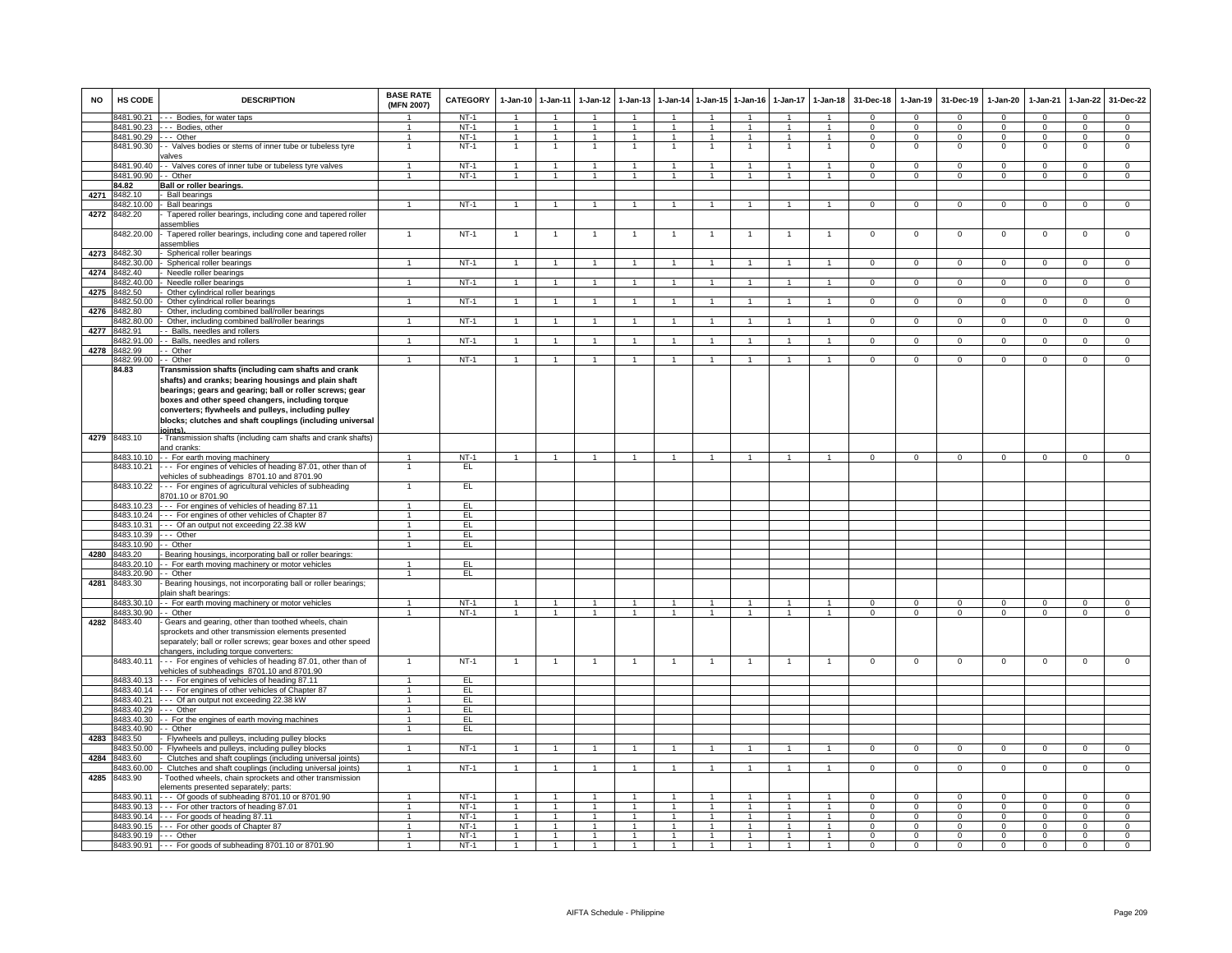| <b>NO</b> | HS CODE                            | <b>DESCRIPTION</b>                                                                                                                                                                                                                                                                                     | <b>BASE RATE</b><br>(MFN 2007) | <b>CATEGORY</b>  | $1-Jan-10$       | $1 - Jan-11$         | $1-Jan-12$                    | $1-Jan-13$     | $1-Jan-14$           | $1 - Jan-15$                  | $1-Jan-16$                 | $1-Jan-17$           | $1-Jan-18$           | 31-Dec-18            | $1-Jan-19$       | 31-Dec-19               | $1-Jan-20$              | $1-Jan-21$           | $1 - Jan-22$     | 31-Dec-22                  |
|-----------|------------------------------------|--------------------------------------------------------------------------------------------------------------------------------------------------------------------------------------------------------------------------------------------------------------------------------------------------------|--------------------------------|------------------|------------------|----------------------|-------------------------------|----------------|----------------------|-------------------------------|----------------------------|----------------------|----------------------|----------------------|------------------|-------------------------|-------------------------|----------------------|------------------|----------------------------|
|           | 8483.90.93                         | --- For other tractors of heading 87.01                                                                                                                                                                                                                                                                |                                | $NT-1$           |                  |                      |                               |                |                      |                               |                            |                      |                      | $\Omega$             | $\Omega$         | $\Omega$                | $\Omega$                | $\Omega$             | $\Omega$         | $\Omega$                   |
|           |                                    | 8483.90.94 --- For goods of heading 87.11                                                                                                                                                                                                                                                              |                                | $NT-1$           | $\overline{1}$   | $\blacktriangleleft$ | $\overline{1}$                |                |                      | $\overline{1}$                |                            | $\overline{1}$       | $\overline{1}$       | $\Omega$             | $\Omega$         | $\Omega$                | $\Omega$                | $\Omega$             | $\overline{0}$   | $\overline{0}$             |
|           |                                    | 8483.90.95 --- For other goods of Chapter 87                                                                                                                                                                                                                                                           | -1                             | $NT-1$           | $\mathbf{1}$     | $\overline{1}$       | $\blacktriangleleft$          | $\mathbf{1}$   | $\mathbf{1}$         | $\overline{1}$                | $\mathbf{1}$               | $\mathbf{1}$         | $\mathbf{1}$         | $\Omega$             | $\Omega$         | $\Omega$                | $\Omega$                | $\Omega$             | $\mathbf{0}$     | $\Omega$                   |
|           | 8483.90.99 --- Other               |                                                                                                                                                                                                                                                                                                        | 1                              | $NT-1$           | $\mathbf{1}$     | $\mathbf{1}$         | $\mathbf{1}$                  | $\mathbf{1}$   | $\overline{1}$       | $\overline{1}$                | $\overline{1}$             | $\mathbf{1}$         | $\mathbf{1}$         | $^{\circ}$           | $\mathbf{0}$     | $\mathbf{0}$            | $\mathbf{0}$            | $^{\circ}$           | $\mathbf{0}$     | $\Omega$                   |
|           | 84.84                              | Gaskets and similar joints of metal sheeting combined<br>with other material or of two or more layers of metal; sets<br>or assortments of gaskets and similar joints, dissimilar in<br>composition, put up in pouches, envelopes or similar<br>packings; mechanical seals.                             |                                |                  |                  |                      |                               |                |                      |                               |                            |                      |                      |                      |                  |                         |                         |                      |                  |                            |
| 4286      | 8484.10                            | Gaskets and similar joints of metal sheeting combined with<br>other material or of two or more layers of metal                                                                                                                                                                                         |                                |                  |                  |                      |                               |                |                      |                               |                            |                      |                      |                      |                  |                         |                         |                      |                  |                            |
|           | 8484.10.00                         | Gaskets and similar joints of metal sheeting combined with<br>other material or of two or more layers of metal                                                                                                                                                                                         | $\overline{7}$                 | $NT-2$           | $5\overline{5}$  | 5                    | 5                             | $\overline{4}$ | $\overline{4}$       | $\overline{4}$                | 3                          | 3                    | 3                    | 3                    | $\overline{2}$   | $\Omega$                | $\overline{0}$          | $\Omega$             | $\overline{0}$   | $\overline{0}$             |
| 4287      | 8484.20                            | Mechanical seals                                                                                                                                                                                                                                                                                       | $\overline{1}$                 |                  | $\overline{1}$   | $\blacktriangleleft$ | $\overline{1}$                | $\mathbf{1}$   | $\overline{1}$       | $\overline{1}$                |                            | $\mathbf{1}$         | $\overline{1}$       |                      |                  |                         |                         |                      |                  |                            |
|           | 3484.20.00<br>4288 8484.90         | Mechanical seals<br>Other                                                                                                                                                                                                                                                                              |                                | NT-1             |                  |                      |                               |                |                      |                               |                            |                      |                      | $\mathbf 0$          | $\mathbf 0$      | $\mathbf{0}$            | $\mathbf{0}$            | $^{\circ}$           | $\mathbf{0}$     | $\mathbf 0$                |
|           | 8484.90.00                         | Other                                                                                                                                                                                                                                                                                                  | $\overline{7}$                 | $NT-2$           | 5                | $5\overline{5}$      | $5^{\circ}$                   | $\overline{4}$ | $\overline{4}$       | $\overline{a}$                | 3                          | 3                    | 3                    | 3                    | $\overline{2}$   | $\Omega$                | $\Omega$                | $\Omega$             | $\mathbf{0}$     | $\overline{0}$             |
|           | 84.86                              | Machines and apparatus of a kind used solely or<br>principally for the manufacture of semiconductor boules<br>or wafers, semiconductor devices, electronic integrated<br>circuits or flat panel displays; machines and apparatus<br>specified in Note 9 (C) to this Chapter; parts and<br>accessories. |                                |                  |                  |                      |                               |                |                      |                               |                            |                      |                      |                      |                  |                         |                         |                      |                  |                            |
|           | 4289 8486.10                       | Machines and apparatus for the manufacture of boules or<br>vafers:                                                                                                                                                                                                                                     |                                |                  |                  |                      |                               |                |                      |                               |                            |                      |                      |                      |                  |                         |                         |                      |                  |                            |
|           | 3486.10.10                         | - Apparatus for rapid heating of semiconductor wafers                                                                                                                                                                                                                                                  | $\mathbf 0$                    | $NT-1$           | $\Omega$         | $\Omega$             | $\Omega$                      | $\Omega$       | $\Omega$             | $\mathbf 0$                   | $\mathbf 0$                | $\mathbf 0$          | $\mathbf 0$          | $\Omega$             | $\mathbf 0$      | $\mathbf 0$             | $\Omega$                | $\Omega$             | $\mathbf 0$      | $\mathbf 0$                |
|           | 8486.10.20                         | - - Spin dryers for semiconductor wafer processing                                                                                                                                                                                                                                                     | $\mathbf 0$                    | $NT-1$           | $\mathbf 0$      | $\mathbf 0$          | $\mathbf 0$                   | $\mathbf 0$    | 0                    | $\,0\,$                       | $\mathsf 0$                | 0                    | $\mathbf 0$          | $\mathbf 0$          | $^{\circ}$       | $\mathbf 0$             | $\mathbf 0$             | $^{\circ}$           | $\mathsf 0$      | $\mathsf 0$                |
|           |                                    | 8486.10.30 - Machines for working any material by removal of material,<br>by laser or other light or photon beam in the production of<br>semiconductor wafers                                                                                                                                          | $\mathbf 0$                    | $NT-1$           | 0                | $\mathbf 0$          | $\mathbf 0$                   | $\mathbf 0$    | $\mathbf 0$          | $\mathbf 0$                   | $\mathsf 0$                | $\mathbf 0$          | $\mathbf 0$          | $\mathbf 0$          | $\mathsf 0$      | $\mathbf 0$             | $\mathbf 0$             | $^{\circ}$           | $\mathsf 0$      | $\mathbf 0$                |
|           | 8486.10.40                         | - - Machines and apparatus for sawing monocrystal<br>semiconductor boules into slices, or wafers into chips                                                                                                                                                                                            | $\overline{0}$                 | $NT-1$           | $\mathbf{0}$     | $\mathbf 0$          | $\overline{0}$                | $\mathbf 0$    | $\mathbf 0$          | $\mathsf 0$                   | $\mathbf 0$                | $\mathbf 0$          | $\mathbf 0$          | $\mathbf 0$          | $\mathbf 0$      | $\mathbf 0$             | $\mathbf{0}$            | $\mathbf 0$          | $\mathsf 0$      | $\overline{0}$             |
|           | 8486.10.50                         | - Grinding, polishing and lapping machines for processing of<br>semiconductor wafers                                                                                                                                                                                                                   | $\overline{0}$                 | $NT-1$           | $\mathbf 0$      | $\mathbf 0$          | $\mathbf 0$                   | $\mathbf 0$    | $\mathbf 0$          | $\mathbf 0$                   | $\mathbf 0$                | $\mathbf 0$          | $\mathbf 0$          | $\mathsf 0$          | $\mathsf 0$      | $\mathbf 0$             | $\mathsf 0$             | $\mathbf 0$          | $\mathsf 0$      | $\mathbf 0$                |
|           | 8486.10.60                         | - - Apparatus for growing or pulling monocrystal<br>semiconductor boules                                                                                                                                                                                                                               | $\Omega$                       | $NT-1$           | $\mathbf{0}$     | $\Omega$             | $\overline{0}$                | $\Omega$       | $\Omega$             | $\mathbf 0$                   | 0                          | $\mathbf 0$          | $\Omega$             | $\Omega$             | 0                | $\Omega$                | $\Omega$                | $\mathbf 0$          | 0                | $\circ$                    |
|           | 8486.10.90                         | - Other                                                                                                                                                                                                                                                                                                | $\blacktriangleleft$           | $NT-1$           | $\mathbf{1}$     | $\blacktriangleleft$ | $\overline{1}$                | $\mathbf{1}$   | $\mathbf{1}$         | $\overline{1}$                | $\overline{1}$             | $\overline{1}$       | $\blacktriangleleft$ | $\mathbf{0}$         | $\mathsf 0$      | $\mathsf 0$             | $\mathbf 0$             | $\Omega$             | $\mathbf 0$      | $\mathsf 0$                |
| 4290      | 8486.20                            | Machines and apparatus for the manufacture of<br>emiconductor devices or of electronic integrated circuits:                                                                                                                                                                                            |                                |                  |                  |                      |                               |                |                      |                               |                            |                      |                      |                      |                  |                         |                         |                      |                  |                            |
|           | 8486.20.11                         | --- Chemical vapour deposition apparatus for semiconductor<br>oroduction                                                                                                                                                                                                                               | $\mathbf 0$                    | $NT-1$           | $\mathbf 0$      | $\mathbf 0$          | $\mathbf 0$                   | $\mathbf 0$    | $\mathbf 0$          | $\mathbf 0$                   | $\mathsf 0$                | $\mathbf 0$          | $\mathbf 0$          | $\mathsf 0$          | $\mathsf 0$      | $\mathbf 0$             | $\mathbf 0$             | $\mathbf 0$          | $\mathsf 0$      | $\mathbf 0$                |
|           | 8486.20.12                         | --- Epitaxial deposition machines for semiconductor wafers;<br>spinners for coating photographic emulsions on semiconductor<br>wafers                                                                                                                                                                  | $\mathbf 0$                    | $NT-1$           | $\mathsf 0$      | $\mathbf 0$          | $\mathbf 0$                   | $\mathbf 0$    | $\mathbf 0$          | $\mathbf 0$                   | $\mathbf 0$                | $\mathbf 0$          | $\mathbf 0$          | $\mathsf 0$          | $\mathsf 0$      | $\mathbf 0$             | $\mathsf 0$             | $\mathbf 0$          | $\mathsf 0$      | $\mathbf 0$                |
|           | 8486.20.13                         | -- Apparatus for physical deposition by sputtering on<br>semiconductor wafers; physical deposition apparatus for<br>semiconductor production                                                                                                                                                           | $\overline{0}$                 | $NT-1$           | $\mathbf 0$      | $\mathbf 0$          | $\mathbf 0$                   | $\mathsf 0$    | $^{\circ}$           | $\,0\,$                       | $^{\circ}$                 | $\mathbf 0$          | $\mathbf 0$          | $\mathsf 0$          | $\mathsf 0$      | $\mathbf 0$             | $\mathbf 0$             | $\mathbf 0$          | $\overline{0}$   | $\overline{0}$             |
|           | 8486.20.19                         | $--$ Other                                                                                                                                                                                                                                                                                             | $\mathbf{1}$                   | $NT-1$           | $\overline{1}$   | $\overline{1}$       | $\overline{1}$                | $\mathbf{1}$   | $\blacktriangleleft$ | $\overline{1}$                | $\overline{ }$             | $\mathbf{1}$         | $\overline{1}$       | $\Omega$             | $\mathbf 0$      | $\Omega$                | $\Omega$                | $\Omega$             | $\mathbf{0}$     | $\Omega$                   |
|           |                                    | 8486.20.21 --- Ion implanters for doping semiconductor materials                                                                                                                                                                                                                                       | $\mathbf{O}$                   | $NT-1$           | $\mathbf{0}$     | $\overline{0}$       | $\mathbf 0$                   | $\mathbf{0}$   | $\mathbf{0}$         | $\overline{0}$                | $\mathbf{0}$               | $\mathbf 0$          | $\mathbf 0$          | $^{\circ}$           | $\mathbf{0}$     | $\mathbf{0}$            | $\mathbf{0}$            | $\mathbf 0$          | $\mathbf 0$      | $\mathbf 0$                |
|           | 8486.20.29                         | --- Other                                                                                                                                                                                                                                                                                              | $\mathbf{1}$                   | $NT-1$           | $\mathbf{1}$     | $\mathbf{1}$         | $\mathbf{1}$                  | $\mathbf{1}$   | $\overline{1}$       | $\mathbf{1}$                  | $\mathbf{1}$               | 1                    | $\overline{1}$       | $\mathbf 0$          | $\mathbf{0}$     | $\mathbf{0}$            | $\mathbf{0}$            | $^{\circ}$           | $\mathbf 0$      | $\overline{0}$             |
|           | 8486.20.31                         | -- Deflash machines for cleaning and removing<br>contaminants from the metal leads of semiconductor<br>ckanes prior to the electronisting process: spray                                                                                                                                               | $\mathbf 0$                    | $NT-1$           | $\mathbf 0$      | $\mathbf{0}$         | $\overline{0}$                | $\mathbf{0}$   | $\mathbf 0$          | $\overline{0}$                | $\mathbf 0$                | $\mathsf 0$          | $\mathbf 0$          | $\Omega$             | $\mathsf 0$      | $\mathsf 0$             | $\mathsf 0$             | $\Omega$             | $\mathsf 0$      | $\mathbf 0$                |
|           | 8486.20.32                         | --- Equipment for dry-etching patterns on semiconductor<br>naterials                                                                                                                                                                                                                                   | $\Omega$                       | $NT-1$           | $\mathbf 0$      | $\Omega$             | $\overline{0}$                | $\Omega$       | $\Omega$             | $\Omega$                      | $\Omega$                   | $\mathbf 0$          | $\Omega$             | 0                    | 0                | $\mathbf 0$             | $\circ$                 | $\mathbf 0$          | 0                | $\circ$                    |
|           | 8486.20.33                         | --- Apparatus for wet etching, developing, stripping or<br>cleaning semiconductor wafers                                                                                                                                                                                                               | $\Omega$                       | $NT-1$           | $\mathsf 0$      | $\Omega$             | $\Omega$                      | $\Omega$       | $\Omega$             | $\Omega$                      | $\Omega$                   | $\mathbf 0$          | $\Omega$             | $\Omega$             | $\mathsf 0$      | $\mathbf 0$             | $\mathsf 0$             | $\Omega$             | $\Omega$         | $\overline{0}$             |
|           | 3486.20.39                         | --- Other                                                                                                                                                                                                                                                                                              | $\mathbf{1}$                   | $NT-1$           | $\mathbf{1}$     | $\blacktriangleleft$ | 1                             |                | $\mathbf{1}$         | $\mathbf{1}$                  | $\overline{1}$             | $\mathbf{1}$         | $\blacktriangleleft$ | $\Omega$             | $\mathbf 0$      | $\mathbf 0$             | $\mathbf 0$             | $\mathbf 0$          | $\mathbf 0$      | $\mathbf 0$                |
|           | 486.20.41                          | -- Direct write-on-wafer apparatus                                                                                                                                                                                                                                                                     | $\mathbf 0$                    | $NT-1$           | $\mathbf 0$      | $\Omega$             | $\Omega$                      | $\Omega$       | $\mathbf 0$          | $\mathbf 0$                   | $\Omega$                   | $\Omega$             | $\Omega$             | $\Omega$             | $\mathbf 0$      | $\mathbf 0$             | $\mathbf 0$             | $\Omega$             | $\Omega$         | $\mathsf 0$                |
|           | 3486.20.42                         | -- Step and repeat aligners                                                                                                                                                                                                                                                                            | $\mathbf 0$                    | $NT-1$           | $\mathbf 0$      | $\mathbf 0$          | $\mathbf 0$                   | 0              | 0                    | $\mathbf 0$                   | $\mathsf 0$                | $\mathbf 0$          | $\mathbf 0$          | $\Omega$             | $\mathsf 0$      | $\mathbf 0$             | $\mathbf 0$             | $\Omega$             | $\mathsf 0$      | $\mathbf 0$                |
|           | 8486.20.49 --- Other<br>8486.20.51 | -- Dicing machines for scribing or scoring semiconductor<br>vafers                                                                                                                                                                                                                                     | $\mathbf 0$<br>$\mathbf 0$     | $NT-1$<br>$NT-1$ | 0<br>$\mathbf 0$ | $\Omega$<br>$\Omega$ | $\overline{0}$<br>$\mathbf 0$ | 0<br>0         | $\Omega$<br>$\Omega$ | $\overline{0}$<br>$\mathbf 0$ | $\mathbf 0$<br>$\mathbf 0$ | $\Omega$<br>$\Omega$ | $\Omega$<br>$\Omega$ | $\Omega$<br>$\Omega$ | $\mathbf 0$<br>0 | $\mathbf 0$<br>$\Omega$ | $\Omega$<br>$\mathsf 0$ | $\Omega$<br>$\Omega$ | $\mathsf 0$<br>0 | $\overline{0}$<br>$\Omega$ |
|           | 8486.20.59                         | -- Other                                                                                                                                                                                                                                                                                               | $\mathbf{1}$                   | $NT-1$           | $\mathbf{1}$     | $\overline{1}$       | $\overline{1}$                | $\overline{1}$ | $\overline{1}$       | $\overline{1}$                | $\overline{1}$             | $\mathbf{1}$         | $\overline{1}$       | $\overline{0}$       | $\overline{0}$   | $\Omega$                | $\overline{0}$          | $\Omega$             | $\overline{0}$   | $\overline{0}$             |
|           | 8486.20.91                         | --- Lasercutters for cutting contacting tracks in                                                                                                                                                                                                                                                      | $\Omega$                       | $NT-1$           | $\Omega$         | $\Omega$             | $\mathbf 0$                   | $\mathbf 0$    | $\mathbf 0$          | $\Omega$                      | $\mathsf 0$                | $\mathbf 0$          | $\mathbf 0$          | $\Omega$             | $\mathsf 0$      | $\Omega$                | $\mathbf 0$             | $\Omega$             | $\mathsf 0$      | $\mathbf 0$                |
|           | 8486.20.92                         | semiconductor production by laser beam<br>--- Machines for bending, folding and straightening<br>semiconductor leads                                                                                                                                                                                   | $\mathbf{O}$                   | $NT-1$           | $\mathbf{O}$     | $\mathbf 0$          | $\mathbf 0$                   | $\mathbf 0$    | $\mathbf 0$          | $\mathbf 0$                   | $^{\circ}$                 | $\mathbf 0$          | $\mathbf 0$          | $\mathsf 0$          | $\mathsf 0$      | $\mathbf 0$             | $\mathbf 0$             | $\mathbf 0$          | $\mathsf 0$      | $\mathbf 0$                |
|           | 8486.20.93                         | -- Resistance heated furnaces and ovens for the<br>manufacture of semiconductor devices on semiconductor<br>vafers                                                                                                                                                                                     | $\Omega$                       | $NT-1$           | $\mathbf{0}$     | $\Omega$             | $\mathbf{0}$                  | $\Omega$       | $^{\circ}$           | $\mathbf 0$                   | $^{\circ}$                 | $\mathbf{0}$         | $\mathbf 0$          | $^{\circ}$           | $^{\circ}$       | $\mathbf 0$             | $\mathbf{0}$            | $\mathbf 0$          | $\mathsf 0$      | $\mathbf 0$                |
|           | 8486.20.94                         | -- Inductance or dielectric furnaces and ovens for the<br>manufacture of semiconductor devices on semiconductor<br>wafers                                                                                                                                                                              | $\mathbf 0$                    | $NT-1$           | $\mathbf 0$      | $\mathbf 0$          | $\mathbf 0$                   | $\mathbf 0$    | $\mathbf 0$          | $\mathbf 0$                   | $\mathsf 0$                | $\mathbf 0$          | $\mathbf 0$          | $\mathbf 0$          | $\mathsf 0$      | $\mathbf 0$             | $\mathbf 0$             | $\mathbf 0$          | $\mathsf 0$      | $\mathbf 0$                |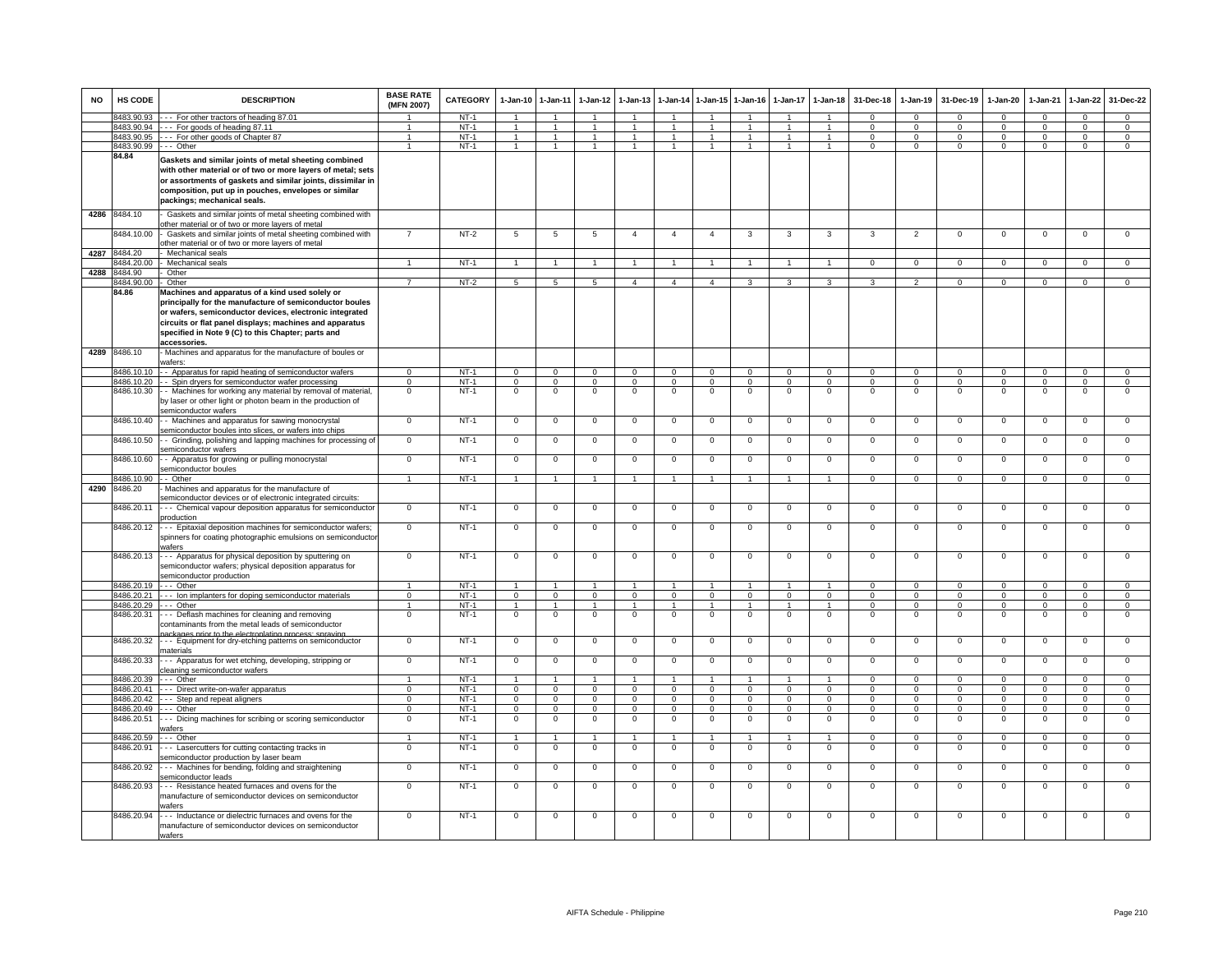| <b>NO</b> | HS CODE                  | <b>DESCRIPTION</b>                                                                                                                                                                                                                                                         | <b>BASE RATE</b><br>(MFN 2007) | <b>CATEGORY</b>  | 1-Jan-10                 | $1 - Jan-11$            | $1-Jan-12$              | $1 - Jan-13$           |                            |                         | 1-Jan-14 1-Jan-15 1-Jan-16 | $1-Jan-17$              | $1 - Jan-18$                   | 31-Dec-18            | $1-Jan-19$                | 31-Dec-19               | $1 - Jan-20$           | 1-Jan-21             | 1-Jan-22                | 31-Dec-22                     |
|-----------|--------------------------|----------------------------------------------------------------------------------------------------------------------------------------------------------------------------------------------------------------------------------------------------------------------------|--------------------------------|------------------|--------------------------|-------------------------|-------------------------|------------------------|----------------------------|-------------------------|----------------------------|-------------------------|--------------------------------|----------------------|---------------------------|-------------------------|------------------------|----------------------|-------------------------|-------------------------------|
|           | 8486.20.95               | --- Automated machines for the placement or the removal of<br>components or contact elements on semiconductor materials                                                                                                                                                    |                                | $NT-1$           | -1                       | $\overline{1}$          |                         | $\mathbf{1}$           | $\overline{1}$             | $\overline{1}$          | -1                         | -1                      | $\overline{1}$                 | $\Omega$             | $\overline{0}$            | $\Omega$                | $\mathsf 0$            | $\overline{0}$       | $\overline{0}$          | $\overline{0}$                |
|           | 8486.20.99 --- Other     |                                                                                                                                                                                                                                                                            | $\mathbf{1}$                   | $NT-1$           | $\overline{1}$           | $\overline{1}$          | $\overline{1}$          | $\mathbf{1}$           | $\overline{1}$             | $\overline{1}$          | $\overline{1}$             | $\mathbf{1}$            | $\overline{1}$                 | $\mathbf{0}$         | $\circ$                   | $\mathbf 0$             | $\mathbf{0}$           | $\mathbf 0$          | $\mathbf{0}$            | $\overline{0}$                |
| 4291      | 8486.30                  | Machines and apparatus for the manufacture of flat panel<br>displays:                                                                                                                                                                                                      |                                |                  |                          |                         |                         |                        |                            |                         |                            |                         |                                |                      |                           |                         |                        |                      |                         |                               |
|           | 3486.30.10               | - Apparatus for dry etching patterns on flat panel display<br>ubstrates                                                                                                                                                                                                    | 3                              | $NT-1$           | 3                        | 3                       | 3                       | 3                      | $\overline{2}$             | $\overline{2}$          |                            |                         | $\mathbf{1}$                   | 0                    | $\overline{0}$            | $\mathbf 0$             | $\mathbf 0$            | $\mathbf 0$          | $\mathsf 0$             | $\overline{0}$                |
|           | 8486.30.20               | - Apparatus for wet etching, developing, stripping or<br>leaning flat panel displays                                                                                                                                                                                       | $\,0\,$                        | $NT-1$           | $\mathbf 0$              | $\,0\,$                 | $\Omega$                | 0                      | $\,0\,$                    | 0                       | $\mathbf 0$                | $\mathbf 0$             | $\overline{0}$                 | $\mathbf 0$          | $\mathsf 0$               | $\mathbf 0$             | 0                      | $\mathbf{0}$         | 0                       | $\mathbf 0$                   |
|           | 8486.30.30               | - Chemical vapour deposition apparatus for flat panel<br>display production; spinners for coating photosensitive                                                                                                                                                           |                                | $NT-1$           | $\overline{1}$           | $\overline{1}$          |                         | $\overline{1}$         | $\overline{1}$             | $\mathbf{1}$            | $\overline{1}$             | $\mathbf{1}$            | $\overline{1}$                 | $\mathbf 0$          | $\,0\,$                   | $\mathbf 0$             | 0                      | $\mathbf{0}$         | $\mathsf 0$             | $\overline{0}$                |
|           | 8486.30.90               | mulsions on flat nanel display substrates: apparatus for<br>-- Other                                                                                                                                                                                                       | $\mathbf{1}$                   | $NT-1$           | $\mathbf{1}$             | $\mathbf{1}$            | $\blacktriangleleft$    | $\mathbf{1}$           | $\overline{1}$             | $\mathbf{1}$            | $\overline{1}$             | $\mathbf{1}$            | $\overline{1}$                 | $\mathbf{0}$         | $\circ$                   | $\mathbf{0}$            | $\mathbf{0}$           | $\mathbf{0}$         | $\mathsf 0$             | $\mathbf{0}$                  |
| 4292      | 8486.40                  | Machines and apparatus specified in Note 9 C to this<br>Chapter:                                                                                                                                                                                                           |                                |                  |                          |                         |                         |                        |                            |                         |                            |                         |                                |                      |                           |                         |                        |                      |                         |                               |
|           | 8486.40.10               | - Focused ion beam milling machines to produce or repair<br>nasks and reticles for patterns on semiconductor devices                                                                                                                                                       | $\Omega$                       | $NT-1$           | $\mathbf 0$              | $\mathbf 0$             | $\mathbf 0$             | $\mathbf 0$            | $\mathbf 0$                | $\mathbf 0$             | $\mathbf 0$                | $\mathbf 0$             | $\mathbf{0}$                   | $\mathbf 0$          | $\mathbf 0$               | $\mathbf 0$             | $\mathsf 0$            | $\mathbf{0}$         | $\mathsf 0$             | $\mathbf{0}$                  |
|           | 8486.40.20               | - - Die attach apparatus, tape automated bonders, wire<br>bonders and encapsulation equipment for the assembly of<br>semiconductors; automated machines for transport, handling<br>and storage of semiconductor wafers, wafer cassettes, wafer<br>boxes and other material | $\overline{0}$                 | $NT-1$           | $\overline{0}$           | $\overline{0}$          | $\mathbf 0$             | $\Omega$               | $\overline{0}$             | $\mathbf 0$             | $\mathbf 0$                | $\mathbf 0$             | $\overline{0}$                 | $\overline{0}$       | $\overline{0}$            | $\overline{0}$          | $\mathsf 0$            | $\overline{0}$       | $\mathsf 0$             | $\overline{0}$                |
|           | 8486.40.30               | - - Moulds for manufacture of semiconductor devices                                                                                                                                                                                                                        | $\Omega$                       | $NT-1$           | $\Omega$                 | $\mathbf 0$             | $\Omega$                | $\overline{0}$         | $\Omega$                   | $\Omega$                | $\overline{0}$             | $\Omega$                | $\overline{0}$                 | $\Omega$             | $\Omega$                  | $\Omega$                | $\mathbf 0$            | $\Omega$             | $\Omega$                | $\overline{0}$                |
|           | 3486.40.40               | - Optical stereoscopic microscopes fitted with equipment<br>difically designed for the handling and transport of                                                                                                                                                           | $\mathbf 0$                    | $NT-1$           | $^{\circ}$               | $\,0\,$                 | $\mathbf 0$             | $\mathbf 0$            | $\mathbf 0$                | $\mathbf 0$             | $\mathbf 0$                | 0                       | $\mathbf 0$                    | $\mathbf{0}$         | $\mathsf 0$               | $\mathbf 0$             | $^{\circ}$             | $\mathbf 0$          | $\mathsf 0$             | $\overline{0}$                |
|           | 8486.40.50               | - Photomicrographic microscopes fitted with equipment<br>ecifically designed for the handling and transport of                                                                                                                                                             | $\overline{0}$                 | $NT-1$           | $\mathsf 0$              | $\mathbf 0$             | $\mathbf 0$             | $\mathsf 0$            | $\mathbf 0$                | $\mathbf 0$             | $\mathbf 0$                | $\mathbf 0$             | $\overline{0}$                 | $\overline{0}$       | $\mathsf 0$               | $\mathbf 0$             | $\mathsf 0$            | $\mathbf 0$          | $\mathsf 0$             | $\overline{0}$                |
|           | 8486.40.60               | - Electron beam microscopes fitted with equipment<br>specifically designed for the handling and transport of<br>semiconductor wafers or reticles                                                                                                                           | $\mathbf 0$                    | $NT-1$           | $\mathbf 0$              | $\mathbf 0$             | $\mathbf 0$             | $\mathbf 0$            | $\mathbf 0$                | $\mathbf 0$             | $\mathbf 0$                | $\mathbf 0$             | $\overline{0}$                 | $\mathbf 0$          | $\mathbf 0$               | $\mathbf 0$             | $\mathsf 0$            | $\mathbf{0}$         | $\mathbf 0$             | $\mathbf{0}$                  |
|           |                          | 8486.40.70 - Pattern generating apparatus of a kind used for producing<br>masks or reticles from photoresist coated substrates                                                                                                                                             | $\Omega$                       | $NT-1$           | $\mathsf 0$              | $\overline{0}$          | $\mathbf 0$             | $\mathbf 0$            | $\mathbf 0$                | $\mathbf 0$             | $\mathbf 0$                | $\mathbf 0$             | $\overline{0}$                 | $\mathbf 0$          | $\overline{0}$            | $\overline{0}$          | $\mathsf 0$            | $\overline{0}$       | $\mathsf 0$             | $\overline{0}$                |
|           | 8486.40.90               | - - Other                                                                                                                                                                                                                                                                  | $\blacktriangleleft$           | $NT-1$           | $\overline{1}$           | $\overline{1}$          |                         | $\overline{1}$         | $\overline{1}$             | $\overline{1}$          | $\overline{1}$             | $\overline{1}$          | $\overline{1}$                 | $\mathbf{0}$         | $\mathbf{0}$              | $\mathbf 0$             | $\mathbf{0}$           | $\mathbf 0$          | $\mathbf 0$             | $\mathbf{0}$                  |
|           | 4293 8486.90             | - Parts and accessories:                                                                                                                                                                                                                                                   |                                |                  |                          |                         |                         |                        |                            |                         |                            |                         |                                |                      |                           |                         |                        |                      |                         |                               |
|           | 8486.90.11<br>8486.90.12 | --- Of apparatus for rapid heating of semiconductor wafers                                                                                                                                                                                                                 | $\Omega$<br>$\mathbf{0}$       | $NT-1$<br>$NT-1$ | $\mathbf{0}$<br>$\Omega$ | $\mathbf 0$<br>$\Omega$ | $\mathbf 0$<br>$\Omega$ | $\mathbf 0$<br>$\circ$ | $\overline{0}$<br>$\Omega$ | $\mathbf 0$<br>$\Omega$ | $\mathbf 0$<br>$\mathbf 0$ | $\mathbf 0$<br>$\Omega$ | $\overline{0}$<br>$\mathbf{0}$ | $\Omega$<br>$\Omega$ | $\overline{0}$<br>$\circ$ | $\mathbf 0$<br>$\Omega$ | $^{\circ}$<br>$\Omega$ | $\Omega$<br>$\Omega$ | $\mathbf 0$<br>$\Omega$ | $\overline{0}$<br>$\mathbf 0$ |
|           | 8486.90.13               | --- Of spin dryers for semiconductor wafer processing<br>- - Of machines for working any material by removal of<br>naterial, by laser or other light or photon beam in the<br>production of semiconductor wafers                                                           | $\mathbf 0$                    | $NT-1$           | $\mathsf 0$              | $\mathbf 0$             | $\mathbf 0$             | $\mathbf 0$            | $\mathbf 0$                | $\mathbf 0$             | $\mathbf 0$                | $\mathbf 0$             | $\mathbf 0$                    | $\Omega$             | $\mathsf 0$               | $\Omega$                | $\mathbf 0$            | $\Omega$             | $\mathbf 0$             | $\overline{0}$                |
|           | 8486.90.14               | - - - - Tool holders and self-opening dieheads; work holders;<br>dividing heads and other special attachments for machine<br>tools                                                                                                                                         | $\overline{1}$                 | $NT-1$           | $\overline{1}$           | $\overline{1}$          | $\overline{1}$          | $\overline{1}$         | $\overline{1}$             | $\overline{1}$          | $\overline{1}$             | $\overline{1}$          | $\overline{1}$                 | $^{\circ}$           | $\overline{0}$            | $\mathbf{0}$            | $\mathbf 0$            | $\mathbf{0}$         | $\mathbf{0}$            | $\mathbf 0$                   |
|           | 8486.90.15               | - - - - Other                                                                                                                                                                                                                                                              | $\mathbf{0}$                   | $NT-1$           | $\mathbf 0$              | $\mathbf{0}$            | $\mathbf 0$             | $\mathbf 0$            | $\mathbf 0$                | $\mathbf 0$             | $\mathbf 0$                | $\mathbf 0$             | $\mathbf{0}$                   | $\mathbf 0$          | $\mathbf 0$               | $\mathbf 0$             | $\mathbf 0$            | $\mathbf 0$          | $\mathbf 0$             | $\mathbf{0}$                  |
|           | 8486.90.16               | --- Of grinding, polishing and lapping machines for<br>processing of semiconductor wafers                                                                                                                                                                                  | $\overline{0}$                 | $NT-1$           | $\mathsf 0$              | $\overline{0}$          | $\mathbf 0$             | $\mathbf 0$            | $\mathbf 0$                | $\mathbf 0$             | $\overline{\mathbf{0}}$    | $\mathbf 0$             | $\overline{0}$                 | $\mathsf 0$          | $\mathsf 0$               | $\mathbf 0$             | $\mathsf 0$            | $\mathbf 0$          | $\mathbf 0$             | $\overline{0}$                |
|           | 8486.90.17               | --- Of apparatus for growing or pulling monocrystal<br>emiconductor boules                                                                                                                                                                                                 | $\mathbf 0$                    | $NT-1$           | $\mathbf{0}$             | $\mathbf{0}$            | $\mathbf 0$             | $\mathbf{0}$           | $\overline{0}$             | $\mathbf 0$             | $\mathbf 0$                | $\mathbf 0$             | $\overline{0}$                 | $\circ$              | $\mathbf{0}$              | $\mathbf 0$             | $\mathbf 0$            | $\mathbf{0}$         | $\mathbf{0}$            | $\mathbf 0$                   |
|           | 8486.90.19               | $- -$ Other                                                                                                                                                                                                                                                                | $\mathbf{1}$                   | $NT-1$           | $\overline{1}$           | $\overline{1}$          | $\blacktriangleleft$    | $\overline{1}$         | $\overline{1}$             | $\mathbf{1}$            | $\overline{1}$             | $\mathbf{1}$            | $\overline{1}$                 | $\Omega$             | $\overline{0}$            | $\Omega$                | $\Omega$               | $\Omega$             | $\overline{0}$          | $\overline{0}$                |
|           | 8486.90.21               | - - of chemical vapour deposition apparatus for<br>emiconductor production                                                                                                                                                                                                 | $\overline{0}$                 | $NT-1$           | $\overline{0}$           | $\overline{0}$          | $\overline{0}$          | $\overline{0}$         | $\overline{0}$             | $\overline{0}$          | $\overline{\mathbf{0}}$    | $\overline{0}$          | $\overline{0}$                 | $\overline{0}$       | $\overline{0}$            | $\overline{0}$          | $\overline{0}$         | $\overline{0}$       | $\overline{0}$          | $\overline{0}$                |
|           | 8486.90.22               | - - Of epitaxial deposition machines for semiconductor<br>wafers; of spinners for coating photographic emulsions on<br>semiconductor wafers                                                                                                                                | $\mathbf 0$                    | $NT-1$           | $\mathbf 0$              | $\mathsf 0$             | $\mathsf 0$             | 0                      | $\overline{0}$             | $\mathbf 0$             | $\mathbf 0$                | $\,0\,$                 | $\overline{0}$                 | $\mathbf 0$          | $\mathbf 0$               | $\mathsf 0$             | $\mathbf 0$            | $\mathbf 0$          | $\mathsf 0$             | $\mathbf{0}$                  |
|           | 8486.90.23               | - - - Of ion implanters for doping semiconductor materials; of<br>apparatus for physical deposition by sputtering on<br>semiconductor wafers; of physical deposition apparatus for<br>semiconductor production; of direct write-on-wafer apparatus,<br>step and repeat     | $\overline{0}$                 | $NT-1$           | $\mathsf 0$              | $\mathbf 0$             | $\mathbf 0$             | $\mathbf 0$            | $\mathbf 0$                | $\mathbf 0$             | $\mathbf 0$                | $\mathbf 0$             | $\overline{0}$                 | $\mathsf 0$          | $\mathsf 0$               | $\mathbf 0$             | $\mathsf 0$            | $\mathbf 0$          | $\mathsf 0$             | $\overline{0}$                |
|           | 8486.90.24               | - - - - Tool holders and self-opening dieheads; work holders;<br>dividing heads and other special attachments for machine<br>tools                                                                                                                                         | -1                             | $NT-1$           | $\overline{1}$           | $\overline{1}$          |                         |                        | $\overline{1}$             | $\overline{1}$          |                            | 1                       | 1                              | $\mathsf 0$          | $\mathsf 0$               | $\mathbf 0$             | $^{\circ}$             | $\mathbf 0$          | $\mathsf 0$             | $\mathbf 0$                   |
|           | 8486.90.25               | - - - - Other                                                                                                                                                                                                                                                              | $\mathbf{0}$                   | $NT-1$           | $\mathbf{0}$             | $\mathbf{0}$            | $\mathbf 0$             | $\mathbf 0$            | $\mathbf{0}$               | $\mathbf 0$             | $\mathbf 0$                | $\mathbf 0$             | $\mathbf{0}$                   | $\mathbf{0}$         | $\mathbf 0$               | $\mathbf 0$             | $\mathbf 0$            | $\mathbf 0$          | $\mathbf 0$             | $\mathbf{0}$                  |
|           | 8486.90.26               | --- Tool holders and self-opening dieheads; workholders;<br>dividing heads and other special attachments for machine<br>tools                                                                                                                                              |                                | $NT-1$           |                          | $\mathbf{1}$            |                         |                        |                            | $\mathbf{1}$            |                            |                         |                                | $\Omega$             | $\mathsf 0$               | $\Omega$                | $\mathsf 0$            | $\mathbf 0$          | $\mathsf 0$             | $\overline{0}$                |
|           | 8486.90.27               | - - - - Other                                                                                                                                                                                                                                                              | $\mathbf{0}$                   | <b>NT-1</b>      | $\circ$                  | $\mathsf 0$             | $\mathbf 0$             | $\mathbf 0$            | $\mathbf 0$                | $\mathbf{0}$            | $\mathbf 0$                | $\mathbf 0$             | $\mathsf 0$                    | $\mathbf 0$          | $\mathbf 0$               | $^{\circ}$              | $\mathbf 0$            | $\mathbf{0}$         | $^{\circ}$              | $\mathbf 0$                   |
|           | 8486.90.28               | Of resistance heated furnaces and ovens for the<br>manufacture of semiconductor devices on semiconductor<br>wafers; of inductance or dielectric furnaces and ovens for the<br>manufacture of semiconductor devices on semiconductor<br>wafers                              | $\overline{0}$                 | $NT-1$           | $\mathsf 0$              | $\mathbf 0$             | $\mathbf 0$             | $\mathbf 0$            | $\mathbf 0$                | $\mathbf 0$             | $\mathbf 0$                | $\mathbf 0$             | $\Omega$                       | $\Omega$             | $\Omega$                  | $\Omega$                | $\mathsf 0$            | $\Omega$             | $\mathsf 0$             | $\overline{0}$                |
|           | 8486.90.29 --- Other     |                                                                                                                                                                                                                                                                            | $\Omega$                       | $NT-1$           | $\Omega$                 | $\Omega$                | $\Omega$                | $\Omega$               | $\Omega$                   | $\Omega$                | $\Omega$                   | $\Omega$                |                                | $\Omega$             |                           | $\Omega$                | $\Omega$               | $\Omega$             | $\Omega$                | $\Omega$                      |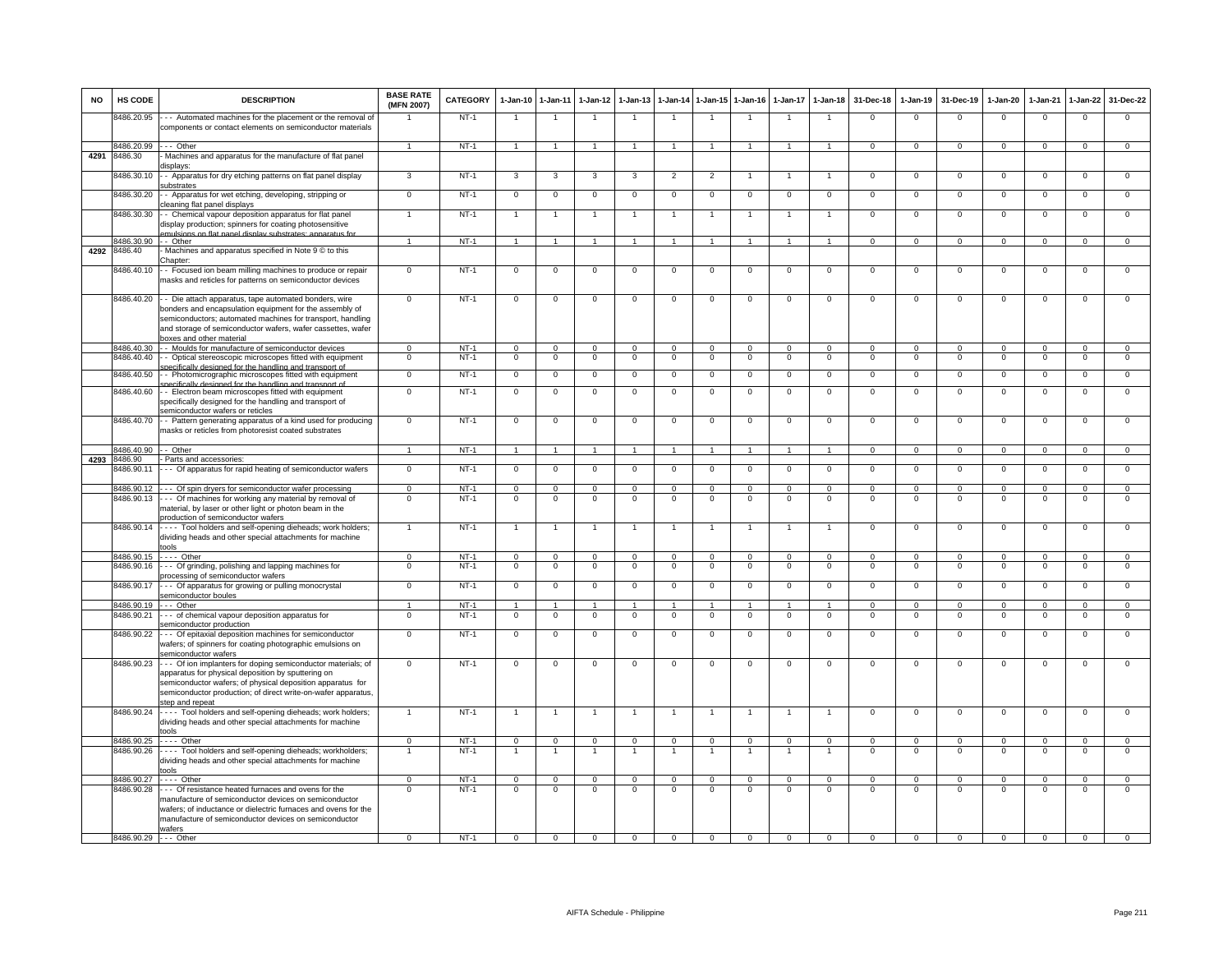| <b>NO</b> | HS CODE                    | <b>DESCRIPTION</b>                                                                                                                                                                | <b>BASE RATE</b><br>(MFN 2007)   | CATEGORY | $1-Jan-10$     | $1 - Jan-11$         | 1-Jan-12             | $1-Jan-13$                     |                | 1-Jan-14 1-Jan-15    | $1-Jan-16$     | 1-Jan-17             | $1-Jan-18$           | 31-Dec-18                  | 1-Jan-19                      | 31-Dec-19                     | $1-Jan-20$                    | $1-Jan-21$                 | $1 - Jan-22$                  | 31-Dec-22                        |
|-----------|----------------------------|-----------------------------------------------------------------------------------------------------------------------------------------------------------------------------------|----------------------------------|----------|----------------|----------------------|----------------------|--------------------------------|----------------|----------------------|----------------|----------------------|----------------------|----------------------------|-------------------------------|-------------------------------|-------------------------------|----------------------------|-------------------------------|----------------------------------|
|           | 8486.90.31                 | --- Of apparatus for dry etching patterns on flat panel display<br>substrates                                                                                                     |                                  | $NT-1$   |                |                      |                      |                                |                |                      |                |                      | $\overline{1}$       | $\mathsf 0$                | $\Omega$                      | $\Omega$                      | $\mathbf 0$                   | $\mathbf 0$                | $\mathbf 0$                   | $\mathbf 0$                      |
|           | 8486.90.32                 | ---- Tool holders and self-opening dieheads; work holders;<br>dividing heads and other special attachments for machine<br>ools                                                    | $\mathbf{1}$                     | $NT-1$   | $\mathbf{1}$   | $\overline{1}$       | $\mathbf{1}$         | -1                             | $\overline{1}$ | $\overline{1}$       | -1             | $\mathbf{1}$         | $\overline{1}$       | $^{\circ}$                 | $\mathbf{0}$                  | $\overline{0}$                | $\overline{0}$                | $\mathbf{0}$               | $\mathbf{0}$                  | $\mathbf{0}$                     |
|           | 8486.90.33                 | . - Other                                                                                                                                                                         | 0                                | $NT-1$   | 0              | 0                    | $\mathbf 0$          | 0                              | 0              | $^{\circ}$           | 0              | $\mathbf 0$          | 0                    | $\mathbf 0$                | $\mathbf 0$                   | $^{\circ}$                    | $^{\circ}$                    | 0                          | $\mathbf 0$                   | 0                                |
|           |                            | 8486.90.34 --- Of chemical vapour deposition apparatus for flat panel                                                                                                             | $\blacktriangleleft$             | $NT-1$   | $\mathbf{1}$   | $\mathbf{1}$         | $\blacktriangleleft$ | $\mathbf{1}$<br>$\overline{1}$ | $\overline{1}$ | $\blacktriangleleft$ | $\overline{1}$ | $\mathbf{1}$         | $\blacktriangleleft$ | $\Omega$<br>$\overline{0}$ | $\mathsf 0$<br>$\overline{0}$ | $\mathbf 0$<br>$\overline{0}$ | $\mathbf 0$<br>$\overline{0}$ | $\Omega$<br>$\overline{0}$ | $\mathbf 0$<br>$\overline{0}$ | $\overline{0}$<br>$\overline{0}$ |
|           | 8486.90.35                 | --- Of spinners for coating photosensitive emulsions on flat<br>banel display substrates                                                                                          |                                  | $NT-1$   |                | $\overline{1}$       | $\mathbf{1}$         |                                |                |                      |                |                      | $\overline{1}$       |                            |                               |                               |                               |                            |                               |                                  |
|           | 8486.90.36                 | --- Of apparatus for physical deposition on flat panel display<br>ubstrates                                                                                                       | 3                                | NT-1     | $\mathbf{3}$   | 3                    | $\mathbf{3}$         | 3                              | $\overline{2}$ | $\overline{2}$       | $\mathbf{1}$   | $\overline{1}$       | $\mathbf{1}$         | 0                          | $\mathbf 0$                   | $\mathbf 0$                   | $\mathbf 0$                   | $\mathbf 0$                | $\mathbf{0}$                  | $\mathbf{0}$                     |
|           | 8486.90.39                 | - Other                                                                                                                                                                           | $\overline{5}$                   | $NT-2$   | $\overline{4}$ | $\overline{4}$       | $\overline{4}$       | 3                              | 3              | 3                    | $\overline{2}$ | $\overline{2}$       | $\overline{2}$       | $\overline{2}$             |                               | $\Omega$                      | $\overline{0}$                | $\Omega$                   | $\overline{0}$                | $\overline{0}$                   |
|           | 8486.90.41                 | -- Of focused ion beam milling machine to produce or repair<br>masks and reticles for patterns on semiconductor devices                                                           | $\mathbf 0$                      | $NT-1$   | 0              | $\mathbf 0$          | $\overline{0}$       | $\overline{0}$                 | $\mathbf 0$    | $\overline{0}$       | $\overline{0}$ | $\mathbf 0$          | $\overline{0}$       | $\mathsf 0$                | $\mathsf 0$                   | $\mathbf 0$                   | $\mathbf 0$                   | $\mathbf 0$                | $\overline{0}$                | $\overline{0}$                   |
|           |                            | 8486.90.42 --- Of die attach apparatus, tape automated bonders, wire<br>bonders and of encapsulation equipment for assembly of<br>semiconductors                                  | $\overline{0}$                   | $NT-1$   | 0              | $\mathbf 0$          | $\overline{0}$       | 0                              | $\mathbf 0$    | $\overline{0}$       | $\circ$        | $\Omega$             | $\overline{0}$       | $\Omega$                   | $\Omega$                      | $\Omega$                      | $\overline{0}$                | $\overline{0}$             | 0                             | $\overline{0}$                   |
|           | 8486.90.43                 | --- Of automated machines for the transport, handling and<br>storage of semiconductor wafers, wafer cassettes, wafer<br>boxes and other materials semiconductor devices           | $\mathbf 0$                      | NT-1     | $\mathbf 0$    | $\mathbf 0$          | $\mathbf 0$          | $\mathbf 0$                    | $\mathbf 0$    | $\mathbf 0$          | $\mathbf 0$    | $\mathbf 0$          | $\mathbf{0}$         | $\mathbf{0}$               | $\mathbf 0$                   | $\mathbf 0$                   | $\mathbf 0$                   | $\mathbf 0$                | $\mathbf 0$                   | $\mathbf{O}$                     |
|           | 8486.90.44                 | -- Of optical stereoscopic and photomicrographic<br>microscopes fitted with equipment specifically designed for<br>the handling and transport of semiconductor wafers or reticles | $\Omega$                         | $NT-1$   | $\Omega$       | $\Omega$             | $\mathsf 0$          | $\Omega$                       | $\Omega$       | $\mathsf 0$          | $\Omega$       | $\Omega$             | $\mathsf 0$          | $\mathsf 0$                | $\mathsf 0$                   | $\mathsf 0$                   | $\mathbf 0$                   | $\mathsf 0$                | $\Omega$                      | $\Omega$                         |
|           |                            | 8486.90.45 --- Of electron beam microscopes fitted with equipment<br>pecifically designed for the handling and transport of                                                       | $\overline{0}$                   | $NT-1$   | $\overline{0}$ | $\overline{0}$       | $\overline{0}$       | $\overline{0}$                 | $\overline{0}$ | $\overline{0}$       | $\overline{0}$ | $\overline{0}$       | $\overline{0}$       | $\overline{0}$             | $\overline{0}$                | $\overline{0}$                | $\overline{0}$                | $\overline{0}$             | $\overline{0}$                | $\overline{0}$                   |
|           | 8486.90.46                 | --- Of pattern generating apparatus of a kind used for<br>producing masks or reticles from photoresist coated<br>substrates, including printed circuit assemblies                 | $\mathbf 0$                      | $NT-1$   | $\mathbf 0$    | $\overline{0}$       | $\overline{0}$       | $\mathbf 0$                    | $\mathbf 0$    | $\overline{0}$       | $\mathbf 0$    | $\mathbf 0$          | $\mathbf{O}$         | $\mathbf{O}$               | $\mathsf 0$                   | $\mathbf 0$                   | $\mathbf 0$                   | $\mathbf 0$                | $\mathbf 0$                   | $\mathbf{O}$                     |
|           |                            | 8486.90.49 --- Other                                                                                                                                                              | $\blacktriangleleft$             | $NT-1$   | $\mathbf{1}$   | $\overline{1}$       | $\overline{1}$       | $\overline{1}$                 | $\overline{1}$ | $\overline{1}$       | $\mathbf{1}$   | $\mathbf{1}$         | $\overline{1}$       | $\overline{0}$             | $\mathbf 0$                   | $\Omega$                      | $\overline{0}$                | $\overline{0}$             | $\Omega$                      | $\overline{0}$                   |
|           | 84.87                      | Machinery parts, not containing electrical connectors,<br>insulators, coils, contacts or other electrical features, not<br>specified or included elsewhere in this Chapter.       |                                  |          |                |                      |                      |                                |                |                      |                |                      |                      |                            |                               |                               |                               |                            |                               |                                  |
|           | 4294 8487.10               | - Ships' or boats' propellers and blades therefor                                                                                                                                 |                                  |          |                |                      |                      |                                |                |                      |                |                      |                      |                            |                               |                               |                               |                            |                               |                                  |
|           | 8487.10.00                 | - Ships' or boats' propellers and blades therefor                                                                                                                                 | $\overline{1}$                   | $NT-1$   | $\overline{1}$ | $\overline{1}$       | $\overline{1}$       | $\overline{1}$                 | $\overline{1}$ | $\overline{1}$       | $\overline{1}$ | $\overline{1}$       | $\overline{1}$       | $\overline{0}$             | $\overline{0}$                | $\overline{0}$                | $\overline{0}$                | $\overline{0}$             | $\mathbf{0}$                  | $\overline{0}$                   |
|           | 4295 8487.90               | Other                                                                                                                                                                             | $\overline{7}$                   |          |                |                      | $\overline{4}$       |                                |                |                      |                |                      | $\overline{1}$       |                            |                               |                               |                               |                            |                               |                                  |
|           | 3487.90.00<br>35.01        | Other<br>Electric motors and generators (excluding generating<br>sets).                                                                                                           |                                  | $NT-1$   | 5              | 5                    |                      | $\overline{4}$                 | 3              | 3                    | $\overline{2}$ | $\overline{2}$       |                      | $\mathbf{O}$               | $\mathbf 0$                   | $\mathbf 0$                   | $\mathbf 0$                   | $\mathbf 0$                | $\mathbf 0$                   | $\overline{0}$                   |
| 4296      | 8501.10                    | - Motors of an output not exceeding 37.5 W:                                                                                                                                       |                                  |          |                |                      |                      |                                |                |                      |                |                      |                      |                            |                               |                               |                               |                            |                               |                                  |
|           | 3501.10.11                 | --- Stepper motors                                                                                                                                                                | $\blacktriangleleft$             | EL       |                |                      |                      |                                |                |                      |                |                      |                      |                            |                               |                               |                               |                            |                               |                                  |
|           |                            | 8501.10.12 --- Spindle motors                                                                                                                                                     | $\blacktriangleleft$             | EL.      |                |                      |                      |                                |                |                      |                |                      |                      |                            |                               |                               |                               |                            |                               |                                  |
|           |                            | 8501.10.19 --- Other                                                                                                                                                              | $\overline{1}$<br>$\overline{1}$ | EL.      |                |                      |                      |                                |                |                      |                |                      |                      |                            |                               |                               |                               |                            |                               |                                  |
|           | 3501.10.92                 | 8501.10.91 --- Stepper motors<br>--- Spindle motors                                                                                                                               | $\mathbf{1}$                     | EL<br>EL |                |                      |                      |                                |                |                      |                |                      |                      |                            |                               |                               |                               |                            |                               |                                  |
|           | 3501.10.99                 | --- Other                                                                                                                                                                         |                                  | EL       |                |                      |                      |                                |                |                      |                |                      |                      |                            |                               |                               |                               |                            |                               |                                  |
| 4297      | 3501.20                    | - Universal AC/DC motors of an output exceeding 37.5 W:                                                                                                                           |                                  |          |                |                      |                      |                                |                |                      |                |                      |                      |                            |                               |                               |                               |                            |                               |                                  |
|           | 8501.20.11                 | --- Of an output exceeding 746 W                                                                                                                                                  |                                  | $NT-1$   |                |                      |                      |                                |                |                      |                |                      |                      | $\Omega$                   | $\Omega$                      | $\Omega$                      |                               | $\Omega$                   |                               | 0                                |
|           | 8501.20.19                 | $- -$ Other                                                                                                                                                                       | $\mathbf{1}$                     | $NT-1$   |                | $\blacktriangleleft$ | $\overline{1}$       | $\mathbf{1}$                   | $\mathbf{1}$   | $\blacktriangleleft$ | $\overline{1}$ | 1                    | $\overline{1}$       | $\Omega$                   | $\Omega$                      | $\Omega$                      | $\Omega$                      | $\overline{0}$             | $\Omega$                      | $\overline{0}$                   |
|           | 8501.20.20                 | - Of an output exceeding 1 kW                                                                                                                                                     | $\overline{1}$                   | $NT-1$   |                |                      | $\blacktriangleleft$ |                                |                |                      |                | $\ddot{\phantom{0}}$ |                      | $\Omega$                   | $\Omega$                      | $\Omega$                      | $\Omega$                      | $\Omega$                   | $\Omega$                      | $\mathbf 0$                      |
| 4298      | 8501.31<br>8501.31.10      | - - Of an output not exceeding 750 W:<br>--- Motors                                                                                                                               |                                  | EL       |                |                      |                      |                                |                |                      |                |                      |                      |                            |                               |                               |                               |                            |                               |                                  |
|           | 8501.31.20                 | --- Generators                                                                                                                                                                    | $\overline{1}$                   | EL       |                |                      |                      |                                |                |                      |                |                      |                      |                            |                               |                               |                               |                            |                               |                                  |
| 4299      | 8501.32                    | - Of an output exceeding 750 W but not exceeding 75 kW:                                                                                                                           |                                  |          |                |                      |                      |                                |                |                      |                |                      |                      |                            |                               |                               |                               |                            |                               |                                  |
|           | 3501.32.00                 | - Of an output exceeding 750 W but not exceeding 75 kW                                                                                                                            |                                  | EL       |                |                      |                      |                                |                |                      |                |                      |                      |                            |                               |                               |                               |                            |                               |                                  |
|           | 4300 8501.33               | - Of an output exceeding 75 kW but not exceeding 375 kW:                                                                                                                          |                                  |          |                |                      |                      |                                |                |                      |                |                      |                      |                            |                               |                               |                               |                            |                               |                                  |
|           | 8501.33.00<br>4301 8501.34 | - - Of an output exceeding 75 kW but not exceeding 375 kW<br>- - Of an output exceeding 375 kW:                                                                                   |                                  | $NT-1$   |                |                      |                      |                                |                |                      |                |                      | $\overline{1}$       | $\mathsf 0$                | $\mathsf 0$                   | $\mathbf 0$                   | $\mathbf 0$                   | $\mathbf 0$                | $\mathbf 0$                   | $\mathbf{O}$                     |
|           | 8501.34.00                 | -- Of an output exceeding 375 kW                                                                                                                                                  | $\mathbf{1}$                     | $NT-1$   | $\mathbf{1}$   | $\overline{1}$       | $\blacktriangleleft$ | $\mathbf{1}$                   | $\mathbf{1}$   | $\mathbf{1}$         | $\mathbf{1}$   | $\mathbf{1}$         | $\blacktriangleleft$ | $\Omega$                   | $^{\circ}$                    | $\mathbf{0}$                  | $\mathbf{0}$                  | $\mathbf{0}$               | $\Omega$                      | $\mathbf{0}$                     |
| 4302      | 8501.40                    | Other AC motors, single-phase:                                                                                                                                                    |                                  |          |                |                      |                      |                                |                |                      |                |                      |                      |                            |                               |                               |                               |                            |                               |                                  |
|           | 3501.40.10                 | -- Of an output not exceeding 1 kW                                                                                                                                                |                                  | $NT-1$   | $\mathbf{1}$   | $\mathbf{1}$         | $\mathbf{1}$         |                                | 1              | $\mathbf{1}$         |                | $\mathbf{1}$         | $\overline{1}$       | $\mathsf 0$                | $\mathbf 0$                   | $\mathbf 0$                   | $\mathbf 0$                   | $\mathbf 0$                | $\mathbf 0$                   | $\overline{0}$                   |
|           | 3501.40.20                 | - Of an output exceeding 1 kW                                                                                                                                                     | $\blacktriangleleft$             | $NT-1$   | $\mathbf{1}$   | $\mathbf{1}$         | $\overline{1}$       | $\mathbf{1}$                   | $\mathbf{1}$   | $\mathbf{1}$         | $\mathbf{1}$   | $\mathbf{1}$         | $\overline{1}$       | $^{\circ}$                 | $\mathbf 0$                   | $\mathbf 0$                   | $\mathbf 0$                   | $\mathbf 0$                | $\mathbf 0$                   | $\mathbf{O}$                     |
| 4303      | 8501.51                    | - Of an output not exceeding 750 W                                                                                                                                                |                                  |          |                |                      |                      |                                |                |                      |                |                      |                      |                            |                               |                               |                               |                            |                               |                                  |
|           | 3501.51.00                 | - - Of an output not exceeding 750 W                                                                                                                                              | $\overline{1}$                   | $NT-1$   | $\overline{1}$ | $\blacktriangleleft$ | $\overline{1}$       | $\overline{1}$                 | $\overline{1}$ | $\overline{1}$       | $\overline{1}$ | $\overline{1}$       | $\overline{1}$       | $\Omega$                   | $\mathbf 0$                   | $\mathbf 0$                   | $\overline{0}$                | $\overline{0}$             | $\overline{0}$                | $\overline{0}$                   |
| 4304      | 8501.52                    | - Of an output exceeding 750 W but not exceeding 75 kW:                                                                                                                           |                                  |          |                |                      |                      |                                |                |                      |                |                      |                      |                            |                               |                               |                               |                            |                               |                                  |
|           |                            | 8501.52.10 --- Of an output not exceeding 1 kW                                                                                                                                    | $\blacktriangleleft$             | $NT-1$   | $\mathbf{1}$   | $\overline{1}$       | $\overline{1}$       | $\mathbf{1}$                   | $\overline{1}$ | $\blacktriangleleft$ | $\overline{1}$ | $\mathbf{1}$         | $\overline{1}$       | $\mathbf{0}$               | $\mathbf 0$                   | $\mathbf 0$                   | $\mathbf 0$                   | $\mathbf 0$                | $\mathbf 0$                   | $\mathbf{0}$                     |
|           | 8501.52.20                 | --- Of an output exceeding 1 kW but not exceeding 37.5 kW                                                                                                                         | $\mathbf{1}$                     | $NT-1$   | $\mathbf{1}$   | $\overline{1}$       | $\overline{1}$       | $\mathbf{1}$                   | $\mathbf{1}$   | $\overline{1}$       | -1             | $\mathbf{1}$         | $\overline{1}$       | $^{\circ}$                 | $\mathbf{0}$                  | $\mathbf 0$                   | $\overline{0}$                | $\mathbf 0$                | $^{\circ}$                    | $\mathbf{O}$                     |
|           |                            | 8501.52.30 --- Of an output exceeding 37.5 kW                                                                                                                                     |                                  | $NT-1$   | $\mathbf{1}$   |                      | $\mathbf{1}$         |                                | $\mathbf{1}$   |                      |                | 1                    |                      | $\Omega$                   | $\mathsf 0$                   | $\mathbf 0$                   | $\mathbf 0$                   | $\mathbf 0$                | $\mathbf 0$                   | $\Omega$                         |
|           |                            | 4305 8501.53 - Of an output exceeding 75 kW                                                                                                                                       |                                  |          |                |                      |                      |                                |                |                      |                |                      |                      |                            |                               |                               |                               |                            |                               |                                  |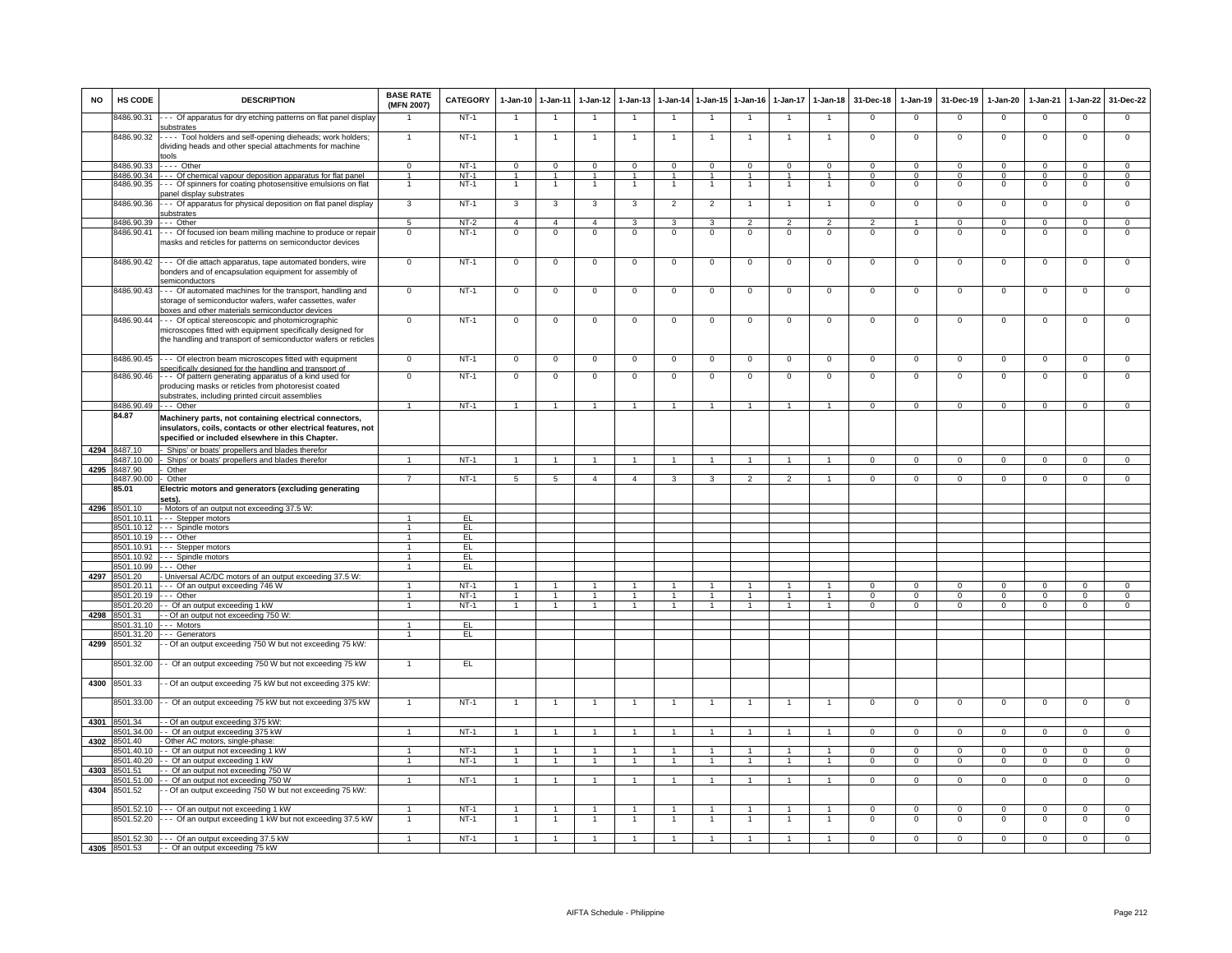| NO   | <b>HS CODE</b>           | <b>DESCRIPTION</b>                                                                                         | <b>BASE RATE</b><br>(MFN 2007) | CATEGORY              | 1-Jan-10 1-Jan-11                |                                  | 1-Jan-12             | 1-Jan-13             | 1-Jan-14                         |                      | 1-Jan-15 1-Jan-16 | 1-Jan-17                     | $1 - Jan-18$                     | 31-Dec-18                      | 1-Jan-19                  | 31-Dec-19                   | 1-Jan-20                   | 1-Jan-21             | 1-Jan-22                       | 31-Dec-22                      |
|------|--------------------------|------------------------------------------------------------------------------------------------------------|--------------------------------|-----------------------|----------------------------------|----------------------------------|----------------------|----------------------|----------------------------------|----------------------|-------------------|------------------------------|----------------------------------|--------------------------------|---------------------------|-----------------------------|----------------------------|----------------------|--------------------------------|--------------------------------|
|      | 8501.53.00               | - Of an output exceeding 75 kW                                                                             |                                | $NT-1$                | $\overline{1}$                   | $\overline{1}$                   | $\overline{1}$       | $\overline{1}$       | $\overline{1}$                   | $\overline{1}$       | $\overline{1}$    | $\overline{1}$               | $\overline{1}$                   | $\Omega$                       | $\Omega$                  | $\Omega$                    | $\overline{0}$             | $\overline{0}$       | $\overline{0}$                 | $\overline{0}$                 |
| 4306 | 8501.61                  | - Of an output not exceeding 75 kVA                                                                        |                                |                       |                                  |                                  |                      |                      |                                  |                      |                   |                              |                                  |                                |                           |                             |                            |                      |                                |                                |
|      | 8501.61.10               | --- Of an output not exceeding 12.5 kVA                                                                    |                                | $NT-1$                |                                  | $\mathbf{1}$                     |                      |                      |                                  |                      |                   |                              |                                  | $\Omega$                       | $\Omega$                  | $\mathbf 0$                 | $\Omega$                   | $\Omega$             | $\mathsf 0$                    | $\Omega$                       |
|      | 8501.61.20               | - - - Of an output exceeding 12.5 kVA                                                                      | 1                              | $NT-1$                | $\overline{1}$                   | $\overline{1}$                   | $\overline{1}$       | $\mathbf{1}$         | $\overline{1}$                   | $\overline{1}$       | 1                 | $\mathbf{1}$                 | $\overline{1}$                   | $\mathbf{O}$                   | $\mathbf{0}$              | $\mathbf{0}$                | $\mathbf{0}$               | $\mathbf 0$          | $\mathbf{0}$                   | $\Omega$                       |
| 4307 | 8501.62                  | - Of an output exceeding 75 kVA but not exceeding 375 kVA:                                                 |                                |                       |                                  |                                  |                      |                      |                                  |                      |                   |                              |                                  |                                |                           |                             |                            |                      |                                |                                |
|      | 8501.62.10               | --- Of an output exceeding 75 kVA but not exceeding 150                                                    |                                | $NT-1$                | 1                                |                                  |                      |                      |                                  |                      |                   |                              |                                  | 0                              | $\mathbf 0$               | $\mathbf 0$                 | $\mathbf 0$                | $\mathbf 0$          | $^{\circ}$                     | $\mathbf 0$                    |
|      | 8501.62.90               | --- Of an output exceeding 150 kVA but not exceeding 375                                                   |                                | $NT-1$                |                                  | $\mathbf{1}$                     |                      |                      | $\mathbf{1}$                     |                      |                   |                              | -1                               | 0                              | $\mathbf 0$               | $\mathbf 0$                 | $\mathbf 0$                | $\mathbf 0$          | 0                              | 0                              |
| 4308 | 8501.63                  | - Of an output exceeding 375 kVA but not exceeding 750<br>kVA                                              |                                |                       |                                  |                                  |                      |                      |                                  |                      |                   |                              |                                  |                                |                           |                             |                            |                      |                                |                                |
|      | 8501.63.00               | - Of an output exceeding 375 kVA but not exceeding 750<br>kVA                                              |                                | $NT-1$                |                                  |                                  |                      |                      |                                  |                      |                   |                              |                                  | $\Omega$                       | $\Omega$                  | $\Omega$                    | $\mathbf 0$                | $\Omega$             | $\Omega$                       | $\overline{0}$                 |
|      | 4309 8501.64             | - Of an output exceeding 750 kVA:                                                                          |                                |                       |                                  |                                  |                      |                      |                                  |                      |                   |                              |                                  |                                |                           |                             |                            |                      |                                |                                |
|      | 8501.64.00               | - Of an output exceeding 750 kVA                                                                           |                                | $NT-1$                | $\overline{1}$                   | $\overline{1}$                   | $\mathbf{1}$         | $\overline{1}$       | $\overline{1}$                   | $\mathbf{1}$         | $\overline{1}$    | $\overline{1}$               | $\mathbf{1}$                     | $\Omega$                       | $\Omega$                  | $\Omega$                    | $\Omega$                   | $\Omega$             | $\Omega$                       | $\Omega$                       |
|      | 85.02                    | Electric generating sets and rotary converters.                                                            |                                |                       |                                  |                                  |                      |                      |                                  |                      |                   |                              |                                  |                                |                           |                             |                            |                      |                                |                                |
| 4310 | 8502.11                  | - Of an output not exceeding 75 kVA                                                                        |                                |                       |                                  |                                  |                      |                      |                                  |                      |                   |                              |                                  |                                |                           |                             |                            |                      |                                |                                |
|      | 8502.11.00               | - Of an output not exceeding 75 kVA                                                                        |                                | $NT-1$                | $\overline{1}$                   | $\overline{1}$                   | $\mathbf{1}$         |                      | $\overline{1}$                   |                      |                   |                              |                                  | $\Omega$                       | $\mathbf 0$               | $\mathbf 0$                 | $\Omega$                   | $\Omega$             | $\mathsf 0$                    | $\Omega$                       |
| 4311 | 8502.12                  | - Of an output exceeding 75 kVA but not exceeding 375 kVA                                                  |                                |                       |                                  |                                  |                      |                      |                                  |                      |                   |                              |                                  |                                |                           |                             |                            |                      |                                |                                |
|      | 8502 12 10               | Of an output not exceeding 125 kVA                                                                         |                                | $NT-1$                |                                  |                                  |                      |                      |                                  |                      |                   |                              |                                  |                                |                           |                             |                            |                      |                                |                                |
|      | 8502.12.90               | --- Of an output exceeding 125 kVA                                                                         |                                | $NT-1$                | $\overline{1}$                   | $\overline{1}$                   |                      |                      | $\overline{1}$                   |                      |                   |                              |                                  | 0                              | $\mathbf{0}$              | $\mathbf 0$                 | $\mathbf{0}$               | $\mathbf 0$          | $^{\circ}$                     | $\Omega$                       |
|      | 4312 8502.13             | - - Of an output exceeding 375 kVA:                                                                        | $\overline{1}$                 | $NT-1$                | $\mathbf{1}$                     | $\overline{1}$                   | $\mathbf{1}$         | $\mathbf{1}$         | $\overline{1}$                   | $\overline{1}$       | $\mathbf{1}$      |                              | $\overline{1}$                   | $\Omega$                       |                           |                             |                            | $\Omega$             |                                | $\overline{0}$                 |
|      | 8502.13.90               | 8502.13.10 --- Of an output of 12,500 kVA (10,000 kW) or more<br>--- Other                                 | $\mathbf{1}$                   | $NT-1$                | $\mathbf{1}$                     | $\overline{1}$                   | $\mathbf{1}$         | $\mathbf{1}$         | $\overline{1}$                   | $\overline{1}$       | $\mathbf{1}$      | -1<br>$\mathbf{1}$           | $\mathbf{1}$                     | $\Omega$                       | $^{\circ}$<br>$\Omega$    | $\mathbf{0}$<br>$\Omega$    | $^{\circ}$<br>$\mathbf{0}$ | $\Omega$             | $\mathbf{0}$<br>$\overline{0}$ | $\overline{0}$                 |
| 4313 | 8502.20                  | Generating sets with spark-ignition internal combustion<br>piston engines:                                 |                                |                       |                                  |                                  |                      |                      |                                  |                      |                   |                              |                                  |                                |                           |                             |                            |                      |                                |                                |
|      | 8502.20.10               | - - Of an output not exceeding 75 kVA                                                                      | $\mathbf{1}$                   | NT-1                  | $\overline{1}$                   | $\overline{1}$                   | $\overline{1}$       | $\overline{1}$       | $\overline{1}$                   | $\overline{1}$       | $\mathbf{1}$      | 1                            | $\mathbf{1}$                     | $\Omega$                       | $\mathbf 0$               | $\mathbf 0$                 | $\circ$                    | $\mathbf 0$          | 0                              | $\circ$                        |
|      | 8502.20.20               | - Of an output exceeding 75 kVA but not exceeding 100                                                      | $\overline{1}$                 | $NT-1$                | -1                               | $\overline{1}$                   | $\overline{1}$       | $\overline{1}$       | $\overline{1}$                   | $\overline{1}$       | $\overline{1}$    | 1                            | $\overline{1}$                   | $\mathbf{0}$                   | $\mathbf{0}$              | $\mathbf 0$                 | $\overline{0}$             | $\mathbf 0$          | 0                              | $\circ$                        |
|      | 8502.20.30               | «۷A<br>- Of an output exceeding 100 kVA but not exceeding 10,000                                           | $\mathbf{1}$                   | $NT-1$                | $\overline{1}$                   | $\overline{1}$                   |                      |                      | $\overline{1}$                   |                      |                   |                              | $\overline{1}$                   | $\mathsf 0$                    | $\mathsf 0$               | $\mathbf 0$                 | $\mathbf 0$                | $\mathbf 0$          | $\mathsf 0$                    | $\mathbf 0$                    |
|      |                          | kVA<br>--- Of an output of 12,500 kVA (10,000 kW) or more                                                  | 1                              |                       |                                  |                                  | 1                    |                      | $\overline{1}$                   |                      |                   |                              |                                  | $\mathbf{0}$                   | $\mathbf{0}$              | $^{\circ}$                  |                            | $^{\circ}$           |                                | $^{\circ}$                     |
|      | 8502.20.41<br>8502.20.49 | $- -$ Other                                                                                                | $\overline{1}$                 | <b>NT-1</b><br>$NT-1$ | $\overline{1}$<br>$\overline{1}$ | $\mathbf{1}$<br>$\overline{1}$   | $\overline{1}$       | $\overline{1}$       | $\overline{1}$                   | $\overline{1}$       | $\overline{1}$    | $\mathbf{1}$                 | $\mathbf{1}$<br>$\overline{1}$   | $\overline{0}$                 | $^{\circ}$                | $\mathbf{0}$                | $\circ$<br>$\mathbf{0}$    | $\Omega$             | $\mathbf{0}$<br>$\mathbf{0}$   | $\overline{0}$                 |
| 4314 | 8502.31                  | - Wind powered:                                                                                            |                                |                       |                                  |                                  |                      |                      |                                  |                      |                   |                              |                                  |                                |                           |                             |                            |                      |                                |                                |
|      | 8502.31.10               | --- Of an output not exceeding 10,000 kVA                                                                  |                                | $NT-1$                | 1                                | $\mathbf{1}$                     |                      |                      |                                  |                      |                   |                              |                                  | $\Omega$                       | $\mathbf{0}$              | $\mathbf 0$                 | $\mathbf 0$                | $\Omega$             | $\mathsf 0$                    | $\mathbf 0$                    |
|      | 8502.31.90               | --- Of an output exceeding 10,000 kVA                                                                      |                                | $NT-1$                |                                  | $\overline{1}$                   |                      |                      |                                  |                      |                   |                              |                                  | $\Omega$                       | $\Omega$                  | $\Omega$                    | $\Omega$                   | $\Omega$             | $\Omega$                       | $\overline{0}$                 |
| 4315 | 8502.39                  | $-$ Other:                                                                                                 |                                |                       |                                  |                                  |                      |                      |                                  |                      |                   |                              |                                  |                                |                           |                             |                            |                      |                                |                                |
|      | 8502.39.10               | --- Of an output not exceeding 10 kVA                                                                      | $\overline{1}$                 | $NT-1$                | $\overline{1}$                   | $\overline{1}$                   | $\mathbf{1}$         |                      | $\overline{1}$                   | $\blacktriangleleft$ |                   |                              | $\overline{1}$                   | $\Omega$                       | $\mathbf{0}$              | $\Omega$                    | $\Omega$                   | $\Omega$             | $\,0\,$                        | $\overline{0}$                 |
|      | 8502.39.20               | --- Of an output exceeding 10 kVA but not exceeding 10,000                                                 | $\mathbf{1}$                   | $NT-1$                | $\overline{1}$                   | $\overline{1}$                   | $\overline{1}$       | $\mathbf{1}$         | $\overline{1}$                   | $\overline{1}$       | $\overline{1}$    |                              | $\overline{1}$                   | $^{\circ}$                     | $\mathsf 0$               | $\mathbf 0$                 | $\mathsf 0$                | $\mathbf 0$          | $\mathsf 0$                    | $\overline{0}$                 |
|      | 8502.39.31               | kVA<br>- - - - Of an output of 12,500 kVA (10,000 kW) or more                                              |                                | $NT-1$                | $\overline{1}$                   | $\mathbf{1}$                     |                      |                      | $\overline{1}$                   |                      |                   |                              | $\overline{1}$                   | $\Omega$                       | $^{\circ}$                | $\mathbf 0$                 | $\Omega$                   | $\Omega$             | $^{\circ}$                     |                                |
|      | 8502.39.39               | - - - - Other                                                                                              | $\overline{1}$                 | $NT-1$                | $\overline{1}$                   | $\overline{1}$                   | $\mathbf{1}$         | $\overline{1}$       | $\overline{1}$                   | $\mathbf{1}$         | $\mathbf{1}$      | $\overline{1}$               | $\overline{1}$                   | $\mathbf{0}$                   | $\mathbf 0$               | $\mathbf 0$                 | $\mathbf{0}$               | $\mathbf 0$          | $\mathbf 0$                    | $\mathbf 0$                    |
| 4316 | 8502.40                  | Electric rotary converters                                                                                 |                                |                       |                                  |                                  |                      |                      |                                  |                      |                   |                              |                                  |                                |                           |                             |                            |                      |                                |                                |
|      | 8502.40.00               | Electric rotary converters                                                                                 | 3                              | $NT-1$                | 3                                | $\overline{3}$                   | 3                    | 3                    | $\overline{\phantom{a}}$         | $\overline{2}$       | $\mathbf{1}$      | 1                            | $\mathbf{1}$                     | $\Omega$                       | $\Omega$                  | $\Omega$                    | $\Omega$                   | $\Omega$             | $\overline{0}$                 | $\overline{0}$                 |
| 4317 | 8503.00                  | Parts suitable for use solely or principally with the machines of                                          |                                |                       |                                  |                                  |                      |                      |                                  |                      |                   |                              |                                  |                                |                           |                             |                            |                      |                                |                                |
|      | 8503.00.11               | eading 85.01 or 85.02.<br>- Stators for ceiling fans                                                       | 1                              | $NT-1$                | $\overline{1}$                   | $\overline{1}$                   | $\overline{1}$       | $\overline{1}$       | $\overline{1}$                   | $\overline{1}$       | $\mathbf{1}$      | 1                            | $\overline{1}$                   | $\mathsf 0$                    | $\mathbf 0$               | $\mathbf 0$                 | $\mathbf 0$                | $\mathbf 0$          | $\mathsf 0$                    | $\mathbf 0$                    |
|      | 8503.00.12               | - Parts of motors of less than 1.5 kW or more than 75 kW                                                   | $\mathbf{1}$                   | $NT-1$                | $\overline{1}$                   | $\overline{1}$                   | $\overline{1}$       | $\overline{1}$       | $\overline{1}$                   | $\overline{1}$       | $\overline{1}$    | $\mathbf{1}$                 | $\mathbf{1}$                     | $\mathbf{0}$                   | $\mathbf{0}$              | $\mathbf{0}$                | $\mathbf 0$                | $^{\circ}$           | $\mathsf 0$                    | $\mathbf 0$                    |
|      | 8503.00.13               | - Parts of motors more than 1.5kW but not more than 75 kW                                                  |                                | $NT-1$                | $\overline{1}$                   | $\overline{1}$                   |                      |                      | $\overline{1}$                   |                      |                   |                              | $\overline{1}$                   | $\mathsf 0$                    | $\mathbf 0$               | $\mathbf 0$                 | $\mathbf 0$                | $\mathbf 0$          | $\mathsf 0$                    | $\mathbf 0$                    |
|      |                          |                                                                                                            |                                |                       |                                  |                                  |                      |                      |                                  |                      |                   |                              |                                  |                                |                           |                             |                            |                      |                                |                                |
|      | 8503.00.19<br>8503.00.90 | -- Other<br>- Other                                                                                        | 1<br>$\overline{1}$            | NT-1<br>$NT-1$        | $\overline{1}$<br>$\overline{1}$ | $\overline{1}$<br>$\overline{1}$ | -1<br>$\overline{1}$ | -1<br>$\overline{1}$ | $\overline{1}$<br>$\overline{1}$ | $\overline{1}$       | $\overline{1}$    | $\mathbf{1}$<br>$\mathbf{1}$ | $\overline{1}$<br>$\overline{1}$ | $\mathbf{0}$<br>$\overline{0}$ | $\mathbf 0$<br>$^{\circ}$ | $\mathbf 0$<br>$\mathbf{0}$ | 0<br>$\mathbf{0}$          | $\Omega$<br>$\Omega$ | $\mathbf{0}$<br>$\mathbf{0}$   | $\mathbf{0}$<br>$\overline{0}$ |
|      | 85.04                    | Electrical transformers, static converters (for example,                                                   |                                |                       |                                  |                                  |                      |                      |                                  |                      |                   |                              |                                  |                                |                           |                             |                            |                      |                                |                                |
|      |                          | rectifiers) and inductors.                                                                                 |                                |                       |                                  |                                  |                      |                      |                                  |                      |                   |                              |                                  |                                |                           |                             |                            |                      |                                |                                |
| 4318 | 8504.10                  | Ballasts for discharge lamps or tubes                                                                      |                                |                       |                                  |                                  |                      |                      |                                  |                      |                   |                              |                                  |                                |                           |                             |                            |                      |                                |                                |
|      | 8504.10.00               | Ballasts for discharge lamps or tubes                                                                      |                                | <b>NT-1</b>           | 5                                | $5\phantom{.0}$                  | $\overline{4}$       | $\overline{a}$       | 3                                | 3                    | 2                 | $\overline{2}$               |                                  | $^{\circ}$                     | $\mathbf 0$               | $\mathbf 0$                 | $^{\circ}$                 | $\mathbf 0$          | 0                              | $\Omega$                       |
| 4319 | 8504.21                  | - Having a power handling capacity not exceeding 650 kVA:                                                  |                                |                       |                                  |                                  |                      |                      |                                  |                      |                   |                              |                                  |                                |                           |                             |                            |                      |                                |                                |
|      | 8504.21.10               | --- Step-voltage regulators; instrument transformers with a<br>power handling capacity not exceeding 5 kVA |                                | $NT-1$                | $\overline{1}$                   | $\mathbf{1}$                     |                      |                      | $\overline{1}$                   |                      |                   |                              | $\overline{1}$                   | $\mathbf 0$                    | $\mathbf 0$               | $\mathbf 0$                 | $\mathbf 0$                | $\mathbf 0$          | $\mathsf 0$                    | $\mathbf 0$                    |
|      | 8504.21.91               | - - - - Having a power handling capacity exceeding 10 kVA                                                  | 15                             | ST                    | 14                               | 13                               | 12                   | 11                   | 10                               | 10                   | 9                 | 8                            | $\overline{7}$                   | $\overline{7}$                 | 6                         | 5                           | 5                          | 5                    | 5                              | 5                              |
|      | 8504.21.99               | and of a high side voltage of 66,000 volts or more<br>$\cdots$ Other                                       | 15                             | <b>ST</b>             | 14                               | 13                               | 12                   | 11                   | 10                               | 10                   | 9                 | 8                            | $\overline{7}$                   | $\overline{7}$                 | 6                         | $5^{\circ}$                 | $5^{\circ}$                | $\sqrt{5}$           | $\overline{5}$                 | $\overline{5}$                 |
| 4320 | 8504.22                  | - Having a power handling capacity exceeding 650 kVA but<br>not exceeding 10,000 kVA:                      |                                |                       |                                  |                                  |                      |                      |                                  |                      |                   |                              |                                  |                                |                           |                             |                            |                      |                                |                                |
|      | 8504.22.11               | - - - - Of a high side voltage of 66,000 volts or more                                                     |                                | $NT-1$                | $\overline{1}$                   | $\overline{1}$                   | $\overline{1}$       | $\overline{1}$       | $\overline{1}$                   | $\overline{1}$       | $\overline{1}$    |                              | $\overline{1}$                   | $\Omega$                       | $\mathbf 0$               | $\mathbf 0$                 | $\Omega$                   | $\Omega$             | $\mathsf 0$                    | $\mathbf 0$                    |
|      | 8504.22.19               | $---$ Other                                                                                                | $\mathbf{1}$                   | $NT-1$                | $\overline{1}$                   | $\overline{1}$                   | $\overline{1}$       | $\overline{1}$       | $\overline{1}$                   | $\overline{1}$       | $\overline{1}$    | $\mathbf{1}$                 | $\overline{1}$                   | $\Omega$                       | $^{\circ}$                | $^{\circ}$                  | $\Omega$                   | $\Omega$             | $\mathbf 0$                    | $\mathbf 0$                    |
|      | 8504.22.91               | ---- Of a high side voltage of 66,000 volts or more                                                        | 15                             | <b>ST</b>             | 14                               | 13                               | 12                   | 11                   | 10                               | 10                   | $\overline{9}$    | $\overline{\mathbf{a}}$      | $\overline{7}$                   | $\overline{7}$                 | 6                         | $\overline{5}$              | $\overline{5}$             | 5.                   | $\overline{5}$                 | $\overline{5}$                 |
|      | 8504.22.99               | - - - - Other                                                                                              | 15                             | ST                    | 14                               | 13                               | 12                   | 11                   | 10                               | 10                   | 9                 | 8                            | $\overline{7}$                   | $\overline{7}$                 | $\epsilon$                | 5                           | 5                          | 5                    | $\overline{5}$                 | 5                              |
| 4321 | 8504.23                  | - Having a power handling capacity exceeding 10,000 kVA:                                                   |                                |                       |                                  |                                  |                      |                      |                                  |                      |                   |                              |                                  |                                |                           |                             |                            |                      |                                |                                |
|      | 8504.23.10               | -- Having a power handling capacity not exceeding 15,000<br>kVA                                            | 15                             | ST                    | 14                               | 13                               | 12                   | 11                   | 10                               | 10                   | 9                 | 8                            | $\overline{7}$                   | $\overline{7}$                 | 6                         | 5                           | 5                          | 5                    | 5                              | 5                              |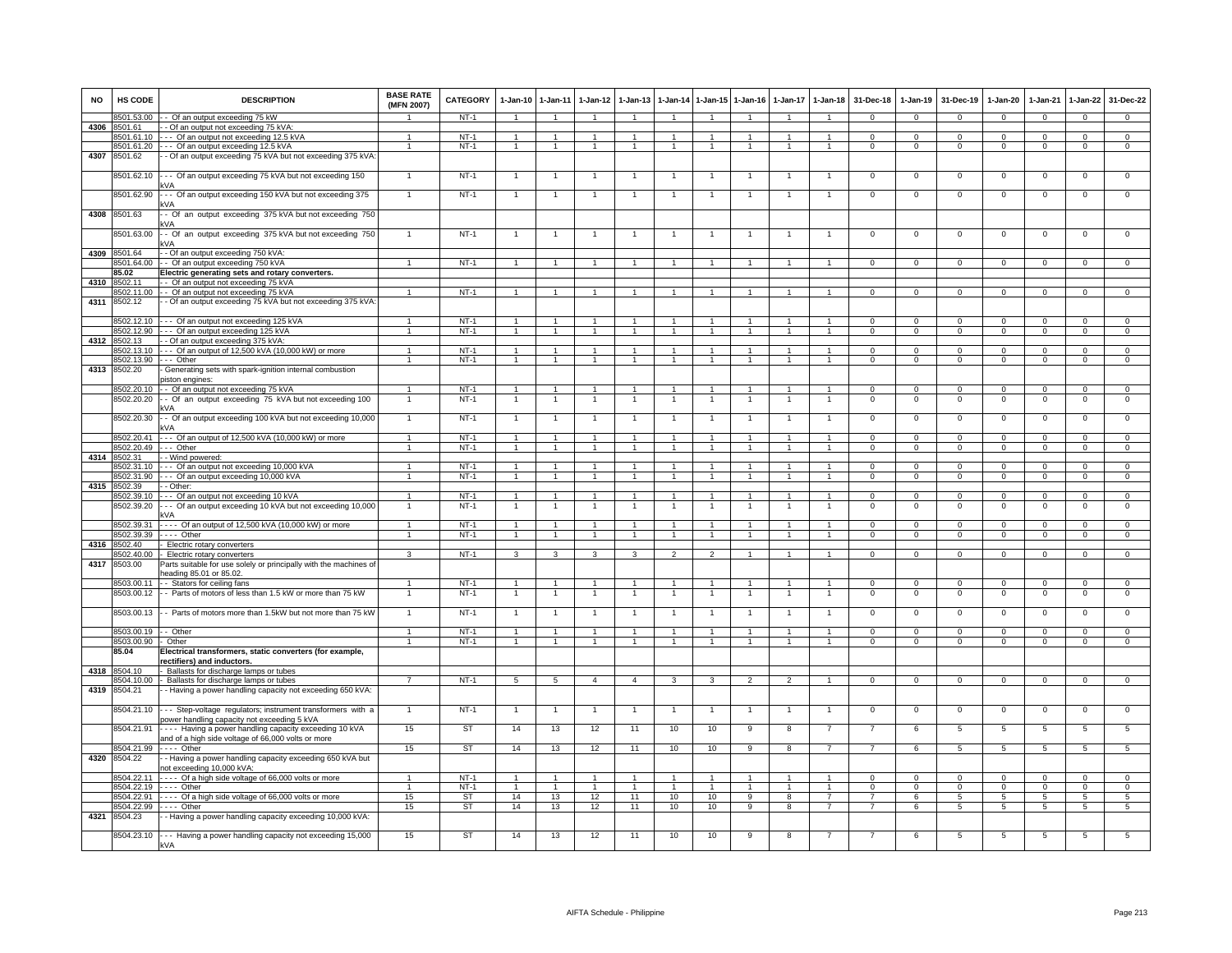| <b>NO</b> | HS CODE                  | <b>DESCRIPTION</b>                                                                                                                                                                                                                                                                           | <b>BASE RATE</b><br>(MFN 2007)   | CATEGORY               | $1 - Jan-10$                      | $1 - Jan-11$                            | $1 - Jan - 12$                            | $1 - Jan-13$                     | 1-Jan-14                         | $1 - Jan-15$                     | $1-Jan-16$                       | $1 - Jan-17$                 | $1-Jan-18$                                | 31-Dec-18            | 1-Jan-19                         | 31-Dec-19                     | 1-Jan-20                         | 1-Jan-21             | 1-Jan-22                          | 31-Dec-22                        |
|-----------|--------------------------|----------------------------------------------------------------------------------------------------------------------------------------------------------------------------------------------------------------------------------------------------------------------------------------------|----------------------------------|------------------------|-----------------------------------|-----------------------------------------|-------------------------------------------|----------------------------------|----------------------------------|----------------------------------|----------------------------------|------------------------------|-------------------------------------------|----------------------|----------------------------------|-------------------------------|----------------------------------|----------------------|-----------------------------------|----------------------------------|
|           | 8504.23.21<br>8504.23.29 | ---- Not exceeding 20,000 kVA<br>$---$ Other                                                                                                                                                                                                                                                 | 15<br>$\mathbf{1}$               | <b>ST</b><br>$NT-1$    | 14<br>$\overline{1}$              | 13<br>$\overline{1}$                    | 12<br>$\overline{1}$                      | 11<br>$\mathbf{1}$               | 10<br>$\overline{1}$             | 10<br>$\blacktriangleleft$       | 9<br>$\overline{1}$              | 8<br>$\mathbf{1}$            | $\overline{7}$<br>$\overline{1}$          | $\Omega$             | 6<br>$\Omega$                    | $5^{\circ}$<br>$\Omega$       | $\overline{5}$<br>$\Omega$       | 5<br>$\Omega$        | $\overline{5}$<br>$\overline{0}$  | $5^{\circ}$<br>$\overline{0}$    |
| 4322      | 8504.31                  | - Having a power handling capacity not exceeding 1 kVA:                                                                                                                                                                                                                                      |                                  |                        |                                   |                                         |                                           |                                  |                                  |                                  |                                  |                              |                                           |                      |                                  |                               |                                  |                      |                                   |                                  |
|           | 8504.31.10               | --- Instrument potential transformers                                                                                                                                                                                                                                                        | $\mathbf{1}$                     | $NT-1$                 | $\overline{1}$                    | $\overline{1}$                          | $\mathbf{1}$                              | 1                                | $\mathbf{1}$                     | $\overline{1}$                   | $\mathbf{1}$                     |                              | $\mathbf{1}$                              | $\Omega$             | $\mathbf{0}$                     | $^{\circ}$                    | $\Omega$                         | $\Omega$             | $\mathbf 0$                       | $\overline{0}$                   |
|           | 8504.31.20<br>8504.31.30 | -- Instrument current transformers                                                                                                                                                                                                                                                           | 10<br>$\mathbf{1}$               | ST<br>$NT-1$           | 9                                 | $\overline{9}$<br>$\mathbf{1}$          | 8<br>$\mathbf{1}$                         | 8<br>$\mathbf{1}$                | $\overline{7}$<br>$\mathbf{1}$   | $\overline{7}$                   | 6                                | 6                            | 6<br>$\mathbf{1}$                         | 6<br>$\Omega$        | -5                               | -5                            | 5                                | 5<br>$\Omega$        | -5                                | $\sqrt{5}$<br>$\overline{0}$     |
|           | 8504.31.40               | --- Flyback transformers<br>--- Intermediate frequency transformers                                                                                                                                                                                                                          | $\mathbf{1}$                     | $NT-1$                 | 1<br>1                            | $\overline{1}$                          | 1                                         | $\mathbf{1}$                     | $\mathbf{1}$                     | $\overline{1}$                   | 1                                |                              | $\mathbf{1}$                              | $\Omega$             | $\mathsf 0$<br>$\Omega$          | $\mathbf 0$<br>$\Omega$       | $\mathbf 0$<br>$\Omega$          |                      | $\mathsf 0$<br>0                  | $\Omega$                         |
|           | 8504.31.50               | -- Step up/down transformers, slide regulators, stabilisers                                                                                                                                                                                                                                  | 10                               | ST                     | 9                                 | 9                                       | 8                                         | 8                                | $\overline{7}$                   | $\overline{7}$                   | 6                                | 6                            | 6                                         | 6                    | 5                                | 5                             | 5                                | 5                    | 5                                 | 5                                |
|           | 8504.31.90               | $--$ Other                                                                                                                                                                                                                                                                                   | 10                               | <b>ST</b>              | $\overline{9}$                    | $\overline{9}$                          | 8                                         | 8                                | $\overline{7}$                   | $\overline{7}$                   | 6                                | 6                            | 6                                         | 6                    | $\overline{5}$                   | 5                             | $\overline{5}$                   | $\sqrt{5}$           | $\overline{5}$                    | $\overline{5}$                   |
| 4323      | 8504.32                  | - Having a power handling capacity exceeding 1 kVA but not                                                                                                                                                                                                                                   |                                  |                        |                                   |                                         |                                           |                                  |                                  |                                  |                                  |                              |                                           |                      |                                  |                               |                                  |                      |                                   |                                  |
|           |                          | exceeding 16 kVA:                                                                                                                                                                                                                                                                            |                                  |                        |                                   |                                         |                                           |                                  |                                  |                                  |                                  |                              |                                           |                      |                                  |                               |                                  |                      |                                   |                                  |
|           |                          | 8504.32.11 ---- Matching transformer                                                                                                                                                                                                                                                         | 1                                | $NT-1$                 | $\overline{1}$                    | $\mathbf{1}$                            | $\overline{1}$                            | $\overline{1}$                   | $\overline{1}$                   | $\overline{1}$                   | $\mathbf{1}$                     | $\overline{1}$               | $\overline{1}$                            | $\mathbf{0}$         | $\mathbf{0}$                     | $\mathbf 0$                   | $\mathbf{0}$                     | $\mathbf 0$          | $\circ$                           | $\mathbf{0}$                     |
|           | 8504.32.20               | 8504.32.19 ---- Other<br>--- Of a kind used with toys, scale models or similar                                                                                                                                                                                                               | $\overline{1}$<br>10             | $NT-1$<br>ST           | $\overline{1}$<br>9               | $\overline{1}$<br>$\overline{9}$        | $\overline{1}$<br>$\overline{\mathbf{8}}$ | $\overline{1}$<br>8              | $\overline{1}$<br>$\overline{7}$ | $\mathbf{1}$<br>$\overline{7}$   | $\mathbf{1}$<br>6                | $\mathbf{1}$<br>6            | $\overline{1}$<br>6                       | $\Omega$<br>6        | $\Omega$<br>$\overline{5}$       | $\mathbf 0$<br>$\overline{5}$ | $\Omega$<br>$5\phantom{.0}$      | $\Omega$<br>5        | $\overline{0}$<br>$5\overline{)}$ | $\overline{0}$<br>5              |
|           |                          | ecreational models                                                                                                                                                                                                                                                                           |                                  |                        |                                   |                                         |                                           |                                  |                                  |                                  |                                  |                              |                                           |                      |                                  |                               |                                  |                      |                                   |                                  |
|           |                          | 8504.32.30 --- Other, high frequency                                                                                                                                                                                                                                                         | 10                               | <b>ST</b>              | 9                                 | 9                                       | 8                                         | 8                                | $\overline{7}$                   | $\overline{7}$                   | 6                                | 6                            | 6                                         | 6                    | 5                                | 5                             | 5                                | 5                    | 5                                 | 5                                |
|           |                          | 8504.32.41 ---- Matching transformers                                                                                                                                                                                                                                                        | 10                               | ST                     | 9                                 | 9                                       | 8                                         | 8                                | $\overline{7}$                   | $\overline{7}$                   | 6                                | 6                            | 6                                         | 6                    | 5                                | 5                             | 5                                | $\sqrt{5}$           | 5                                 | 5                                |
|           | 8504.32.51               | 8504.32.49 ---- Other<br>---- Matching transformers                                                                                                                                                                                                                                          | 10<br>10                         | ST<br><b>ST</b>        | $\overline{9}$<br>$\overline{9}$  | $\overline{9}$<br>$\overline{9}$        | 8<br>$\overline{8}$                       | 8<br>8                           | $\overline{7}$<br>$\overline{7}$ | $\overline{7}$<br>$\overline{7}$ | 6<br>6                           | 6<br>6                       | 6<br>6                                    | 6<br>6               | $\overline{5}$<br>5              | 5<br>$\overline{5}$           | $\overline{5}$<br>$\overline{5}$ | 5<br>$\overline{5}$  | 5<br>$\overline{5}$               | $\overline{5}$<br>5              |
|           | 8504.32.59               | $---$ Other                                                                                                                                                                                                                                                                                  | 10                               | ST                     | 9                                 | $\mathbf{q}$                            | 8                                         | $\mathbf{R}$                     | $\overline{7}$                   | $\overline{7}$                   | 6                                | 6                            | 6                                         | $\epsilon$           | 5                                | 5                             | 5                                | 5.                   | 5                                 | 5                                |
| 4324      | 8504.33                  | - Having a power handling capacity exceeding 16 kVA but<br>not exceeding 500 kVA:                                                                                                                                                                                                            |                                  |                        |                                   |                                         |                                           |                                  |                                  |                                  |                                  |                              |                                           |                      |                                  |                               |                                  |                      |                                   |                                  |
|           | 8504.33.11               | ---- Matching transformers                                                                                                                                                                                                                                                                   | 10                               | ST                     | 9                                 | 9                                       | 8                                         | -8                               | $\overline{7}$                   | $\overline{7}$                   | 6                                | 6                            | -6                                        | -6                   | 5                                | 5                             | 5                                | -5                   | 5                                 | 5                                |
|           | 8504.33.19<br>8504.33.91 | $---$ Other<br>---- Matching transformers                                                                                                                                                                                                                                                    | 10<br>10                         | <b>ST</b><br><b>ST</b> | 9<br>9                            | 9<br>9                                  | 8<br>8                                    | 8<br>8                           | $\overline{7}$<br>$\overline{7}$ | $\overline{7}$<br>$\overline{7}$ | 6<br>6                           | 6<br>6                       | 6<br>6                                    | 6<br>6               | 5<br>5                           | 5<br>5                        | 5<br>5                           | -5<br>5              | 5<br>5                            | 5<br>$\overline{5}$              |
|           | 8504.33.99               | $\cdots$ Other                                                                                                                                                                                                                                                                               | 10                               | <b>ST</b>              | 9                                 | $\overline{9}$                          | 8                                         | 8                                | $\overline{7}$                   | $\overline{7}$                   | 6                                | 6                            | 6                                         | 6                    | 5                                | 5                             | 5                                | 5                    | 5                                 | 5                                |
| 4325      | 8504.34                  | - Having a power handling capacity exceeding 500 kVA:                                                                                                                                                                                                                                        |                                  |                        |                                   |                                         |                                           |                                  |                                  |                                  |                                  |                              |                                           |                      |                                  |                               |                                  |                      |                                   |                                  |
|           | 8504.34.11<br>8504 34 12 | Matching transformers                                                                                                                                                                                                                                                                        | 10<br>10                         | ST<br>ST               | 9<br>$\overline{9}$               | 9<br>-9                                 | 8<br>$\overline{R}$                       | 8<br>$\overline{\mathbf{R}}$     | $\overline{7}$<br>$\overline{7}$ | $\overline{7}$<br>$\overline{7}$ | 6<br>$\overline{6}$              | 6<br>$\overline{6}$          | 6<br>$\overline{6}$                       | 6<br>R.              | 5<br>$\overline{5}$              | -5                            | 5<br>$\overline{5}$              | -5<br>$\overline{a}$ | $\overline{5}$<br>$\overline{5}$  | 5<br>$\overline{5}$              |
|           | 8504.34.13               | $\cdots$ Other<br>----- Matching transformers                                                                                                                                                                                                                                                | 10                               | <b>ST</b>              | 9                                 | 9                                       | 8                                         | 8                                | $\overline{7}$                   | $\overline{7}$                   | 6                                | 6                            | 6                                         | 6                    | 5                                | -5<br>$\sqrt{5}$              | 5                                | $\overline{5}$       | 5                                 | 5                                |
|           | 8504.34.14               | $---$ Other                                                                                                                                                                                                                                                                                  | 10                               | <b>ST</b>              | $\overline{9}$                    | $\overline{9}$                          | $\overline{8}$                            | 8                                | $\overline{7}$                   | $\overline{7}$                   | 6                                | 6                            | 6                                         | 6                    | $5\overline{5}$                  | $5^{\circ}$                   | $\sqrt{5}$                       | 5                    | $\overline{5}$                    | $\overline{5}$                   |
|           | 8504.34.21               | ---- Matching transformers                                                                                                                                                                                                                                                                   | 1                                | $NT-1$                 | $\mathbf{1}$                      | $\overline{1}$                          | $\overline{1}$                            | $\overline{1}$                   | $\mathbf{1}$                     | $\overline{1}$                   | $\mathbf{1}$                     | $\overline{1}$               | $\overline{1}$                            | $\mathbf{O}$         | $\mathbf 0$                      | $\mathbf 0$                   | $\mathbf 0$                      | $^{\circ}$           | $\mathbf 0$                       | $\mathbf 0$                      |
| 4326      | 8504.34.29<br>8504 40    | ---- Other<br>Static converters:                                                                                                                                                                                                                                                             | $\mathbf{1}$                     | $NT-1$                 | $\overline{1}$                    | $\mathbf{1}$                            | $\overline{1}$                            | $\overline{1}$                   | $\overline{1}$                   | $\overline{1}$                   | $\mathbf{1}$                     | $\mathbf{1}$                 | $\overline{1}$                            | $\mathbf{0}$         | $\mathbf{0}$                     | $\mathbf{0}$                  | $\overline{0}$                   | $^{\circ}$           | $\overline{0}$                    | $\overline{0}$                   |
|           | 3504.40.11               | --- Uninterrupted power supplies (UPS)                                                                                                                                                                                                                                                       | $\Omega$                         | $NT-1$                 | $\mathbf 0$                       | $\overline{0}$                          | $\mathbf 0$                               | $\mathbf 0$                      | $\mathbf 0$                      | $\mathbf 0$                      | $\mathbf 0$                      | $\mathbf 0$                  | $\mathbf 0$                               | $\Omega$             | $\mathsf 0$                      | $\mathbf 0$                   | $\mathbf 0$                      | $\Omega$             | $\mathsf 0$                       | $\overline{0}$                   |
|           | 8504.40.19               | $--$ Other                                                                                                                                                                                                                                                                                   | 0                                | $NT-1$                 | 0                                 | $\overline{0}$                          | $\overline{0}$                            | $\overline{0}$                   | $\overline{0}$                   | 0                                | 0                                | $\Omega$                     | 0                                         | $\Omega$             | 0                                | $\Omega$                      | 0                                | $\Omega$             | $\Omega$                          | $\overline{0}$                   |
|           | 8504.40.20               | - Battery chargers having a rating exceeding 100 kVA                                                                                                                                                                                                                                         | $\overline{7}$                   | $NT-2$                 | 5                                 | 5                                       | 5                                         | $\overline{4}$                   | $\overline{4}$                   | $\overline{4}$                   | 3                                | $\mathbf{3}$                 | 3                                         | 3                    | $\overline{2}$                   | $\mathbf 0$                   | $\mathbf 0$                      | $\Omega$             | $\mathsf 0$                       | $\mathbf 0$                      |
|           | 8504.40.30<br>8504.40.40 | - - Other rectifiers<br>- - Inverters                                                                                                                                                                                                                                                        | $\overline{7}$<br>$\overline{7}$ | $NT-2$<br>$NT-2$       | $\overline{5}$<br>$5\overline{5}$ | $\overline{5}$<br>$5\overline{)}$       | $5\overline{)}$<br>$5\overline{5}$        | $\overline{4}$<br>$\overline{4}$ | $\overline{4}$<br>$\overline{4}$ | $\overline{4}$<br>$\overline{4}$ | $\overline{3}$<br>$\overline{3}$ | 3<br>$\overline{3}$          | $\overline{3}$<br>$\overline{\mathbf{3}}$ | $\overline{3}$<br>3  | $\overline{2}$<br>$\overline{2}$ | $\mathbf 0$<br>$\mathbf 0$    | $\overline{0}$<br>$\overline{0}$ | $\Omega$<br>$\Omega$ | $\overline{0}$<br>$\overline{0}$  | $\overline{0}$<br>$\overline{0}$ |
|           | 8504.40.90               | Other                                                                                                                                                                                                                                                                                        | $\overline{7}$                   | $NT-2$                 | $\overline{5}$                    | 5                                       | 5                                         | $\overline{4}$                   | $\overline{4}$                   | $\overline{4}$                   | 3                                | 3                            | $\overline{\mathbf{3}}$                   | $\overline{3}$       | $\overline{2}$                   | $\overline{0}$                | $\overline{0}$                   | $\overline{0}$       | $\overline{0}$                    | $\overline{0}$                   |
| 4327      | 8504.50                  | - Other inductors:                                                                                                                                                                                                                                                                           |                                  |                        |                                   |                                         |                                           |                                  |                                  |                                  |                                  |                              |                                           |                      |                                  |                               |                                  |                      |                                   |                                  |
|           | 8504.50.10               | - Inductors for power supplies for automatic data processing<br>machines and units thereof, and telecommunication<br>apparatus                                                                                                                                                               | $\Omega$                         | $NT-1$                 | $\mathbf 0$                       | $\mathbf 0$                             | $^{\circ}$                                | $\mathbf 0$                      | $^{\circ}$                       | $\mathbf 0$                      | $\mathbf{0}$                     | 0                            | $\mathbf 0$                               | $\mathsf 0$          | $\mathbf 0$                      | $\mathbf 0$                   | $\mathbf 0$                      | $\mathbf 0$          | $\mathsf 0$                       | $\mathbf 0$                      |
|           | 8504.50.20               | - Chip type fixed inductors                                                                                                                                                                                                                                                                  | $\overline{7}$                   | $NT-2$                 | $\overline{5}$                    | $\overline{5}$                          | $\overline{5}$                            | $\overline{4}$                   | $\overline{4}$                   | $\overline{a}$                   | 3                                | 3                            | 3                                         | 3                    | $\overline{2}$                   | $\Omega$                      | $\Omega$                         | $\Omega$             | $\overline{0}$                    | $\overline{0}$                   |
|           | 8504.50.91               | -- Having a power handling capacity exceeding 2,500 kVA<br>out not exceeding 10,000 kVA                                                                                                                                                                                                      |                                  | $NT-2$                 | 5                                 | 5                                       | 5                                         | $\overline{4}$                   | $\overline{4}$                   | $\overline{4}$                   | 3                                | 3                            | 3                                         | 3                    | $\overline{2}$                   | $\mathbf 0$                   | $\mathbf 0$                      | $\mathbf 0$          | $\mathsf 0$                       | $\mathbf 0$                      |
|           | 8504.50.92               | --- Having a power handling capacity exceeding 10,000 kVA                                                                                                                                                                                                                                    | $\overline{7}$                   | NT-2                   | 5                                 | 5                                       | 5                                         | $\overline{4}$                   | $\overline{4}$                   | $\overline{4}$                   | 3                                | 3                            | 3                                         | 3                    | $\overline{2}$                   | $\mathbf 0$                   | $\overline{0}$                   | $\mathbf 0$          | 0                                 | 0                                |
|           | 8504.50.93               | --- Having a power handling capacity not exceeding 2,500<br>kVA                                                                                                                                                                                                                              | $\overline{7}$                   | $NT-2$                 | 5                                 | 5                                       | 5                                         | $\overline{4}$                   | $\overline{4}$                   | $\overline{4}$                   | 3                                | 3                            | 3                                         | 3                    | $\overline{2}$                   | $\overline{0}$                | $\overline{\mathbf{0}}$          | $\overline{0}$       | $\overline{0}$                    | $\overline{0}$                   |
|           | 4328 8504.90             | - Parts:                                                                                                                                                                                                                                                                                     |                                  |                        |                                   |                                         |                                           |                                  |                                  |                                  |                                  |                              |                                           |                      |                                  |                               |                                  |                      |                                   |                                  |
|           | 8504.90.10               | -- Of goods of subheading of 8504.10                                                                                                                                                                                                                                                         | 3                                | $NT-1$                 | 3                                 | $\mathbf{3}$                            | $\mathbf{3}$                              | 3                                | $\overline{2}$                   | $\overline{2}$                   | 1                                | 1                            | $\overline{1}$                            | $\mathbf{0}$         | $^{\circ}$                       | $\mathbf{0}$                  | $^{\circ}$                       | $^{\circ}$           | $\mathbf{0}$                      | $\mathbf{0}$                     |
|           | 8504.90.20               | - Printed circuit assemblies for the goods of subheading<br>3504.40.11, 8504.40.19 or 8504.50.10                                                                                                                                                                                             | 3                                | $NT-1$                 | 3                                 | 3                                       | 3                                         | 3                                | $\overline{2}$                   | $\overline{2}$                   | 1                                | -1                           | -1                                        | $\mathbf{0}$         | $\mathbf 0$                      | $^{\circ}$                    | $\overline{0}$                   | $\Omega$             | $^{\circ}$                        | $\overline{0}$                   |
|           | 8504.90.31               | -- Radiator panels; flat tube radiator assemblies for<br>distribution and power transformers                                                                                                                                                                                                 |                                  | $NT-1$                 | $\mathbf{1}$                      | $\mathbf{1}$                            | 1                                         |                                  | $\overline{1}$                   |                                  |                                  |                              | $\mathbf{1}$                              | $\mathbf 0$          | $\mathsf 0$                      | $\overline{0}$                | $\overline{0}$                   | $\mathbf 0$          | $\overline{0}$                    | $\overline{0}$                   |
|           | 8504.90.39               | .-- Other                                                                                                                                                                                                                                                                                    | 3                                | $NT-1$                 | $\mathbf{3}$                      | $\mathbf{3}$                            | $\mathbf{3}$                              | 3                                | $\overline{2}$                   | $\overline{2}$                   | $\overline{1}$                   | $\overline{1}$               | $\overline{1}$                            | $^{\circ}$           | $\mathbf{0}$                     | $^{\circ}$                    | $\mathbf{0}$                     | $^{\circ}$           | $\mathsf 0$                       | $\mathbf 0$                      |
|           | 8504.90.41               | -- Radiator panels; flat tube radiator assemblies for                                                                                                                                                                                                                                        |                                  | $NT-1$                 |                                   | $\overline{1}$                          | 1                                         |                                  | -1                               | $\overline{1}$                   | 1                                |                              | -1                                        | $\mathsf{O}$         | $\mathsf 0$                      | $\,0\,$                       | $\overline{0}$                   | $\,0\,$              | $\,0\,$                           | $\overline{0}$                   |
|           | 8504.90.49               | distribution and power transformers<br>Other                                                                                                                                                                                                                                                 | $\mathbf{R}$                     | $NT-1$                 | 3                                 | 3                                       | 3                                         | 3                                | $\mathfrak{p}$                   | $\overline{2}$                   |                                  |                              |                                           | $\Omega$             | $\Omega$                         | $\Omega$                      | $\Omega$                         | $\Omega$             | $\Omega$                          | $\Omega$                         |
|           | 8504.90.50               | - Other, for inductors of a capacity not exceeding 2,500 kVA                                                                                                                                                                                                                                 | 3                                | $NT-1$                 | 3                                 | 3                                       | 3                                         | 3                                | $\overline{2}$                   | $\overline{2}$                   |                                  |                              |                                           | $\mathbf 0$          | $^{\circ}$                       | $\mathbf 0$                   | $^{\circ}$                       | $\mathbf 0$          | $^{\circ}$                        | $\mathbf 0$                      |
|           |                          |                                                                                                                                                                                                                                                                                              |                                  |                        |                                   |                                         |                                           |                                  |                                  |                                  |                                  |                              |                                           |                      |                                  |                               |                                  |                      |                                   |                                  |
|           | 8504.90.60<br>8504.90.90 | - Other, for inductors of a capacity exceeding 2,500 kVA<br>- Other                                                                                                                                                                                                                          | 3<br>3                           | $NT-1$<br>$NT-1$       | 3<br>3                            | $\mathbf{3}$<br>$\overline{\mathbf{3}}$ | 3<br>3                                    | 3<br>3                           | $\overline{2}$<br>$\overline{2}$ | $\overline{2}$<br>$\overline{2}$ | 1<br>$\mathbf{1}$                | $\mathbf{1}$<br>$\mathbf{1}$ | $\mathbf{1}$<br>$\mathbf{1}$              | $\Omega$<br>$\Omega$ | $\Omega$<br>$\Omega$             | $\Omega$<br>$\Omega$          | $\Omega$<br>$\Omega$             | $\Omega$<br>$\Omega$ | $\Omega$<br>$\overline{0}$        | $\mathbf 0$<br>$\overline{0}$    |
|           | 85.05                    | Electro-magnets; permanent magnets and articles<br>intended to become permanent magnets after<br>magnetisation; electro-magnetic or permanent magnet<br>chucks, clamps and similar holding devices; electro-<br>magnetic couplings, clutches and brakes; electro-<br>magnetic lifting heads. |                                  |                        |                                   |                                         |                                           |                                  |                                  |                                  |                                  |                              |                                           |                      |                                  |                               |                                  |                      |                                   |                                  |
|           | 4329 8505.11             | - Of metal                                                                                                                                                                                                                                                                                   |                                  |                        | $\overline{1}$                    |                                         | $\overline{1}$                            | $\overline{1}$                   | $\overline{1}$                   | $\overline{1}$                   | $\mathbf{1}$                     |                              | $\overline{1}$                            |                      |                                  |                               |                                  |                      |                                   |                                  |
| 4330      | 8505.19                  | 8505.11.00 - - Of metal<br>- Other                                                                                                                                                                                                                                                           | $\mathbf{1}$                     | $NT-1$                 |                                   | $\mathbf{1}$                            |                                           |                                  |                                  |                                  |                                  | $\mathbf{1}$                 |                                           | $\mathbf{0}$         | $\mathbf{0}$                     | $\overline{0}$                | $\overline{0}$                   | $\mathbf 0$          | $\mathbf{0}$                      | $\overline{0}$                   |
|           | 8505.19.00               | - Other                                                                                                                                                                                                                                                                                      |                                  | $NT-1$                 |                                   | -1                                      |                                           |                                  |                                  |                                  |                                  |                              |                                           | $\overline{0}$       | $\overline{0}$                   | $\overline{0}$                | $\overline{0}$                   | $\overline{0}$       | $\overline{0}$                    | $\overline{0}$                   |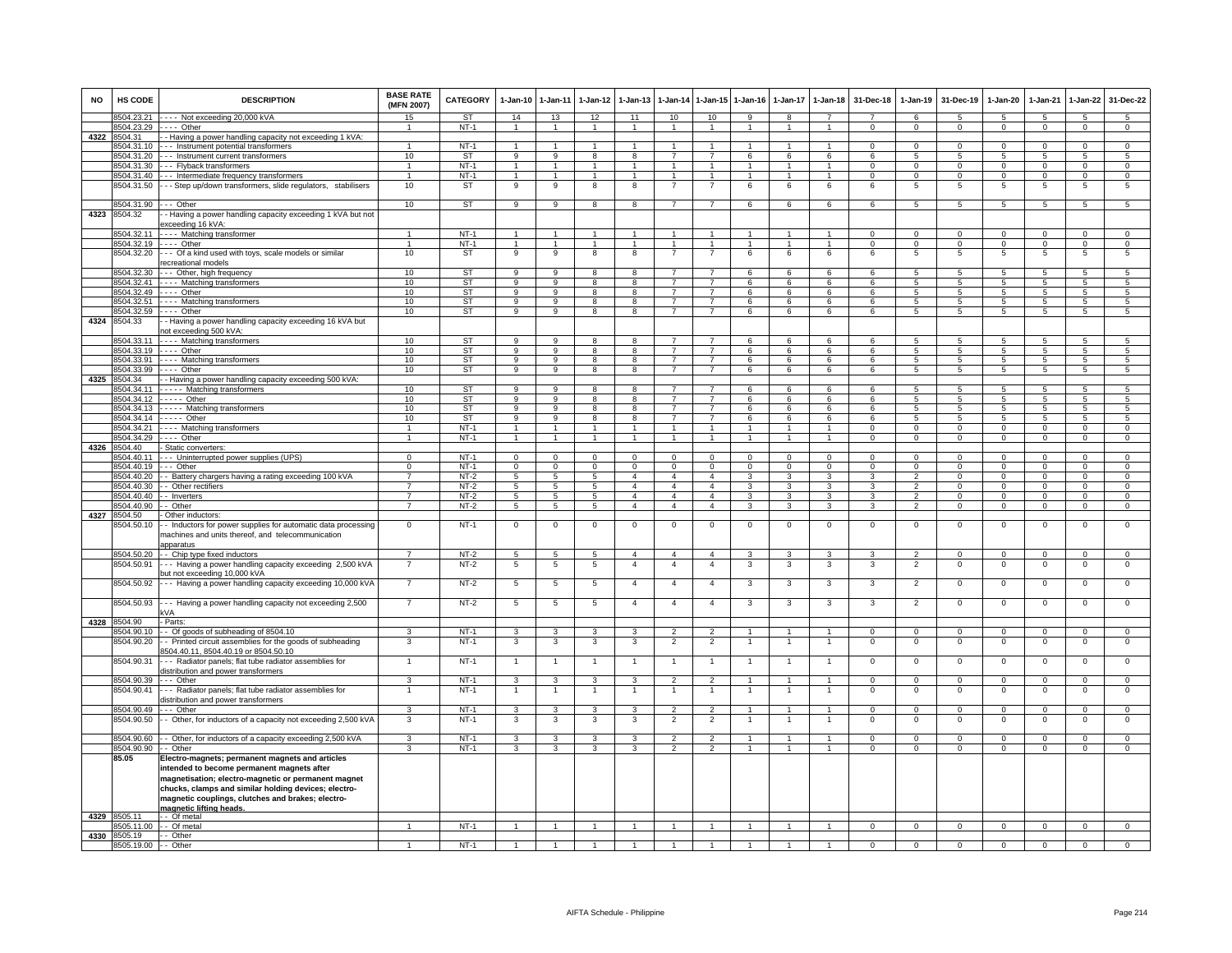| NO   | HS CODE                    | <b>DESCRIPTION</b>                                                                                                            | <b>BASE RATE</b><br>(MFN 2007) | <b>CATEGORY</b>  | $1-Jan-10$          | $1 - Jan-11$         | $1-Jan-12$           | $1-Jan-13$                       |                                  |                      | 1-Jan-14 1-Jan-15 1-Jan-16 |                     | 1-Jan-17 1-Jan-18    | 31-Dec-18        | $1-Jan-19$                       | 31-Dec-19               | $1 - Jan-20$        | $1-Jan-21$           | $1-Jan-22$                 | 31-Dec-22           |
|------|----------------------------|-------------------------------------------------------------------------------------------------------------------------------|--------------------------------|------------------|---------------------|----------------------|----------------------|----------------------------------|----------------------------------|----------------------|----------------------------|---------------------|----------------------|------------------|----------------------------------|-------------------------|---------------------|----------------------|----------------------------|---------------------|
| 4331 | 8505.20                    | Electro-magnetic couplings, clutches and brakes                                                                               |                                |                  |                     |                      |                      |                                  |                                  |                      |                            |                     |                      |                  |                                  |                         |                     |                      |                            |                     |
|      | 8505.20.00                 | Electro-magnetic couplings, clutches and brakes                                                                               | $\overline{1}$                 | NT-1             | $\overline{1}$      | $\overline{1}$       | $\blacktriangleleft$ | $\overline{1}$                   | $\overline{1}$                   | $\overline{1}$       | $\overline{1}$             | $\overline{1}$      | $\overline{1}$       | $\mathbf{0}$     | $\mathbf{0}$                     | $\mathbf 0$             | $\overline{0}$      | $\mathbf 0$          | $\mathbf{0}$               | $\mathbf{0}$        |
| 4332 | 8505.90<br>3505.90.10      | Other, including parts:<br>- Electro magnetic or permanent magnet chucks, clamps<br>ind similar holding devices               |                                | $NT-1$           | $\mathbf{1}$        | $\overline{1}$       |                      |                                  |                                  | -1                   |                            |                     | 1                    | $^{\circ}$       | $^{\circ}$                       | $\mathbf 0$             | $\mathbf 0$         | $\mathbf 0$          | $\mathsf 0$                | $\overline{0}$      |
|      | 8505.90.20                 | - Parts of goods of subheading 8505.20                                                                                        | $\mathbf{1}$                   | $NT-1$           | $\overline{1}$      | $\overline{1}$       |                      |                                  |                                  | $\blacktriangleleft$ |                            |                     |                      | $\mathbf 0$      | $\mathbf{0}$                     | $\mathbf 0$             | $^{\circ}$          | $\mathbf 0$          | $\mathbf 0$                | $^{\circ}$          |
|      | 8505.90.90/                | - Electro-magnetic lifting heads                                                                                              | 3                              | $NT-1$           | 3                   | 3                    | 3                    | 3                                | $\mathcal{P}$                    | $\mathcal{P}$        | $\mathbf{1}$               | $\mathbf{1}$        | $\mathbf{1}$         | $\Omega$         | $\Omega$                         | $\Omega$                | $\mathbf 0$         | $\Omega$             | $\mathsf 0$                | $\mathbf 0$         |
|      | 8505.90.90E                | - - Other                                                                                                                     | $\overline{1}$                 | $NT-1$           | $\overline{1}$      | $\overline{1}$       | $\blacktriangleleft$ | $\mathbf{1}$                     | $\overline{1}$                   | $\overline{1}$       | $\overline{1}$             | $\overline{1}$      | $\overline{1}$       | $\mathbf 0$      | $\mathbf 0$                      | $\Omega$                | $\overline{0}$      | $\Omega$             | $\mathsf 0$                | $\overline{0}$      |
|      | 85.06                      | Primary cells and primary batteries                                                                                           |                                |                  |                     |                      |                      |                                  |                                  |                      |                            |                     |                      |                  |                                  |                         |                     |                      |                            |                     |
| 4333 | 8506.10                    | Manganese dioxide:                                                                                                            |                                |                  |                     |                      |                      |                                  |                                  |                      |                            |                     |                      |                  |                                  |                         |                     |                      |                            |                     |
|      | 8506.10.10                 | - Having an external volume not exceeding 300 cm3                                                                             | 15                             | $NT-2$           | 14                  | 13                   | 12                   | 11                               | 10                               | 9                    | 8                          |                     | 6                    | 6                | 5                                | $\mathbf 0$             | 0                   | $^{\circ}$           | $\mathbf 0$                | $\mathbf{0}$        |
|      | 8506.10.90<br>4334 8506.30 | - Other<br>Mercuric oxide                                                                                                     | 15                             | $NT-2$           | 14                  | 13                   | 12                   | 11                               | 10                               | 9                    | 8                          | $\overline{7}$      | 6                    | 6                | 5                                | $\mathbf 0$             | $\overline{0}$      | $\mathbf{0}$         | $\mathbf{0}$               | $\mathbf{0}$        |
|      | 3506.30.00                 | Mercuric oxide                                                                                                                | 3                              | $NT-1$           | $\mathbf{3}$        | 3                    | 3                    | 3                                | $\overline{c}$                   | $\overline{2}$       | 1                          | $\mathbf{1}$        | 1                    | $^{\circ}$       | $\mathbf 0$                      | $\mathbf 0$             | $\mathbf{0}$        | $^{\circ}$           | $\overline{0}$             | $\overline{0}$      |
| 4335 | 8506.40                    | Silver oxide                                                                                                                  |                                |                  |                     |                      |                      |                                  |                                  |                      |                            |                     |                      |                  |                                  |                         |                     |                      |                            |                     |
|      | 506.40.00                  | Silver oxide                                                                                                                  | 3                              | $NT-1$           | 3                   | 3                    | 3                    | 3                                | $\overline{2}$                   | $\overline{2}$       |                            | $\mathbf{1}$        | $\overline{1}$       | $\mathbf 0$      | $\mathbf 0$                      | $\mathbf 0$             | $\mathbf 0$         | $\mathbf 0$          | $\mathbf{0}$               | $\overline{0}$      |
| 4336 | 8506.50                    | Lithium                                                                                                                       |                                |                  |                     |                      |                      |                                  |                                  |                      |                            |                     |                      |                  |                                  |                         |                     |                      |                            |                     |
|      | 3506.50.00                 | Lithium                                                                                                                       | 3                              | $NT-1$           | 3                   | 3                    | 3                    | 3                                | $\overline{2}$                   | $\mathcal{P}$        |                            |                     |                      | $\Omega$         | $\Omega$                         | $\mathbf 0$             | $\Omega$            | $\Omega$             | 0                          | $\overline{0}$      |
| 4337 | 8506.60                    | Air-zinc:                                                                                                                     |                                |                  |                     |                      |                      |                                  |                                  |                      |                            |                     |                      |                  |                                  |                         |                     |                      |                            |                     |
|      | 3506.60.00                 | Air-zinc                                                                                                                      | $\overline{\mathbf{3}}$        | $NT-1$           | 3                   | 3                    | 3                    | 3                                | $\overline{2}$                   | $\overline{2}$       | $\overline{1}$             | $\overline{1}$      | $\overline{1}$       | $\overline{0}$   | $\overline{0}$                   | $\Omega$                | $\overline{0}$      | $\overline{0}$       | $\overline{0}$             | $\overline{0}$      |
| 4338 | 3506.80                    | Other primary cells and primary batteries                                                                                     | 5                              | $NT-1$           | $\overline{4}$      | $\overline{4}$       | 3                    | 3                                | $\overline{2}$                   | $\overline{2}$       |                            | $\overline{1}$      | $\overline{1}$       | $\mathbf 0$      | $\mathbf 0$                      | $\mathbf 0$             | $\mathbf 0$         | $\mathbf 0$          | $\mathsf 0$                | $\mathbf 0$         |
|      | 8506.80.10<br>8506.80.20   | - Zinc carbon, having an external volume not exceeding 300<br>m3:<br>- Zinc carbon, having an external volume exceeding 300   | 5                              | $NT-1$           | $\overline{4}$      | $\overline{4}$       | 3                    | 3                                | $\overline{c}$                   | $\overline{2}$       |                            | $\mathbf{1}$        | 1                    | 0                | $\mathbf{0}$                     | $\mathbf 0$             | $\overline{0}$      | $\mathbf 0$          | 0                          | 0                   |
|      | 8506.80.90                 | m3:<br>- Other                                                                                                                | 5                              | $NT-1$           | $\overline{4}$      | $\overline{4}$       | 3                    | 3                                | $\overline{2}$                   | $\overline{2}$       |                            | $\mathbf{1}$        | $\blacktriangleleft$ | $\mathbf 0$      | $\mathbf 0$                      | $\mathbf 0$             | $\mathbf 0$         | $\mathbf 0$          | $\mathbf 0$                | $\mathbf 0$         |
| 4339 | 8506.90                    | Parts                                                                                                                         |                                |                  |                     |                      |                      |                                  |                                  |                      |                            |                     |                      |                  |                                  |                         |                     |                      |                            |                     |
|      | 8506.90.00                 | Parts                                                                                                                         | $\overline{1}$                 | $NT-1$           | $\mathbf{1}$        | $\overline{1}$       | $\blacktriangleleft$ | $\overline{1}$                   | $\overline{1}$                   | $\overline{1}$       | 1                          | $\mathbf{1}$        | $\mathbf{1}$         | $\mathbf 0$      | $\mathbf 0$                      | $\mathbf 0$             | $\mathbf 0$         | $\mathbf 0$          | $\mathbf 0$                | $\overline{0}$      |
|      | 85.07                      | Electric accumulators, including separators therefor,                                                                         |                                |                  |                     |                      |                      |                                  |                                  |                      |                            |                     |                      |                  |                                  |                         |                     |                      |                            |                     |
|      |                            | vhether or not rectangular (including square)                                                                                 |                                |                  |                     |                      |                      |                                  |                                  |                      |                            |                     |                      |                  |                                  |                         |                     |                      |                            |                     |
| 4340 | 8507.10                    | Lead-acid, of a kind used for starting piston engines:                                                                        |                                |                  |                     |                      |                      |                                  |                                  |                      |                            |                     |                      |                  |                                  |                         |                     |                      |                            |                     |
|      | 8507.10.10<br>8507.10.90   | - Of a kind used for aircraft<br>- Other                                                                                      | 15<br>15                       | $NT-2$           | 14<br>14            | 13                   | 12                   | 11<br>11                         | 10                               | 9                    | 9                          |                     | 6<br>$\overline{7}$  | 6                | $\overline{5}$                   | $\Omega$                | $\Omega$<br>5       | $\Omega$<br>5        | $\Omega$<br>5              | $\Omega$<br>5       |
|      | 4341 8507.20               | Other lead-acid accumulators:                                                                                                 |                                | ST               |                     | 13                   | 12                   |                                  | 10                               | 10                   |                            | 8                   |                      | $\overline{7}$   | -6                               | -5                      |                     |                      |                            |                     |
|      | 8507.20.10                 | - Of a kind used for aircraft                                                                                                 | 15                             | <b>ST</b>        | 14                  | 13                   | 12                   | 11                               | 10                               | 10                   | 9                          | -8                  | $\overline{7}$       | $\overline{7}$   | -6                               | 5                       | 5                   | -5                   | 5                          | 5                   |
|      | 3507.20.90                 | - Other                                                                                                                       | 15                             | ST               | 14                  | 13                   | 12                   | 11                               | 10                               | 10                   | 9                          | 8                   | $\overline{7}$       | $\overline{7}$   | -6                               | -5                      | 5                   | -5                   | -5                         | 5                   |
| 4342 | 8507.30                    | Nickel-cadmium:                                                                                                               |                                |                  |                     |                      |                      |                                  |                                  |                      |                            |                     |                      |                  |                                  |                         |                     |                      |                            |                     |
|      | 507.30.00                  | Nickel-cadmium                                                                                                                | 3                              | $NT-1$           | 3                   | 3                    | 3                    | 3                                |                                  |                      |                            |                     |                      | $\Omega$         | $\Omega$                         | $\Omega$                | $\Omega$            | $\Omega$             | 0                          | $\Omega$            |
| 4343 | 8507.40                    | Nickel-iron:                                                                                                                  |                                |                  |                     |                      |                      |                                  |                                  |                      |                            |                     |                      |                  |                                  |                         |                     |                      |                            |                     |
|      | 8507.40.00                 | Nickel-iron                                                                                                                   | 3                              | $NT-1$           | $\mathbf{3}$        | 3                    | 3                    | 3                                | $\overline{2}$                   | $\overline{2}$       |                            | $\overline{1}$      | $\overline{1}$       | $\mathbf 0$      | $\overline{0}$                   | $\mathbf 0$             | $\overline{0}$      | $\mathbf 0$          | $\overline{0}$             | $\overline{0}$      |
| 4344 | 8507.80<br>8507.80.11      | Other accumulators<br>- - Of a kind used for laptop (including notebook and<br>subnotebook) computers                         | 5                              | $NT-1$           | $\overline{4}$      | $\overline{4}$       | 3                    | 3                                | $\overline{2}$                   | $\overline{2}$       |                            |                     |                      | $\mathbf 0$      | $\mathbf 0$                      | $\mathbf 0$             | $\mathbf 0$         | $\mathbf 0$          | $\mathsf 0$                | $\mathbf 0$         |
|      | 8507.80.19                 | -- Other                                                                                                                      | 5                              | $NT-1$           | $\overline{4}$      | $\overline{4}$       | 3                    | 3                                | $\overline{2}$                   | $\overline{2}$       | $\mathbf{1}$               | $\mathbf{1}$        | $\overline{1}$       | $\Omega$         | $\mathbf 0$                      | $\mathbf 0$             | $\mathbf 0$         | $\Omega$             | $\mathsf 0$                | $\Omega$            |
|      | 8507.80.20                 | - Other, of a kind used for aircraft                                                                                          | 5                              | $NT-1$           | $\overline{4}$      | $\overline{4}$       | 3                    | 3                                | $\overline{2}$                   | $\overline{2}$       | $\overline{1}$             | $\mathbf{1}$        | $\overline{1}$       | $\Omega$         | $\mathbf{0}$                     | $\mathbf 0$             | $^{\circ}$          | $\Omega$             | $\mathbf{0}$               | $\mathbf 0$         |
|      | 8507.80.90                 | - Other                                                                                                                       | 5                              | $NT-1$           | $\mathbf{A}$        | $\mathbf{A}$         | 3                    | 3                                | $\mathcal{P}$                    | $\overline{2}$       | $\overline{1}$             | $\mathbf{1}$        | $\mathbf{1}$         | $\Omega$         | $\mathbf 0$                      | $^{\circ}$              | $^{\circ}$          | $\Omega$             | $\mathbf{0}$               | $\overline{0}$      |
| 4345 | 8507.90                    | Parts:                                                                                                                        |                                |                  |                     |                      |                      |                                  |                                  |                      |                            |                     |                      |                  |                                  |                         |                     |                      |                            |                     |
|      | 3507.90.11                 | -- Of goods of subheading 8507.10.90                                                                                          | 10                             | $NT-2$           | 9                   | $\mathbf{g}$         | 8                    |                                  |                                  | 6                    | 6                          | 5                   | 5                    | 5                | $\overline{4}$                   | $\Omega$                | $\Omega$            | $\Omega$             | $\Omega$                   | $\Omega$            |
|      | 8507.90.12<br>8507.90.19   | -- Of a kind used for aircraft<br>- Other                                                                                     | 10<br>10                       | $NT-2$<br>$NT-2$ | 9<br>$\overline{9}$ | 8<br>8               | 8<br>8               | $\overline{7}$<br>$\overline{7}$ | $\overline{7}$<br>$\overline{7}$ | 6<br>6               | 6<br>6                     | 5<br>$\overline{5}$ | 5<br>$\overline{5}$  | 5<br>$5^{\circ}$ | $\overline{4}$<br>$\overline{4}$ | $\mathbf 0$<br>$\Omega$ | 0<br>$\overline{0}$ | $\Omega$<br>$\Omega$ | $\mathbf 0$<br>$\mathsf 0$ | 0<br>$\overline{0}$ |
|      | 8507.90.91                 | - - Of a kind used for aircraft                                                                                               | 10                             | $NT-2$           | $\overline{9}$      | 8                    | 8                    | $\overline{7}$                   | $\overline{7}$                   | $6\overline{6}$      | 6                          | 5                   | $\overline{5}$       | 5                | $\mathbf{A}$                     | $\Omega$                | $\Omega$            | $\Omega$             | $\mathsf 0$                | $\mathbf 0$         |
|      | 8507.90.92                 | - - Battery separators in sheets, rolls or cut to size of<br>naterials other than poly (vinyl chloride)                       |                                | $NT-1$           | $\overline{1}$      | $\overline{1}$       |                      | $\mathbf{1}$                     |                                  | $\overline{1}$       | $\mathbf{1}$               | $\mathbf{1}$        | $\overline{1}$       | $^{\circ}$       | $\mathbf 0$                      | $\mathbf 0$             | $\mathbf 0$         | $\Omega$             | $\mathsf 0$                | $\mathbf 0$         |
|      | 8507.90.93                 | -- Other, of goods of subheading 8507.10.90                                                                                   | 10                             | $NT-2$           | 9                   | 8                    | 8                    | $\overline{7}$                   | $\overline{7}$                   | 6                    | 6                          | 5                   | 5                    | 5                | $\overline{4}$                   | $\mathbf 0$             | $^{\circ}$          | $\mathbf 0$          | $\mathbf 0$                | $\mathbf{0}$        |
|      | 8507.90.99                 | -- Other                                                                                                                      | 10                             | $NT-2$           | 9                   | 8                    | 8                    | $\overline{7}$                   | $\overline{7}$                   | 6                    | 6                          | 5                   | $5\overline{5}$      | 5                | $\overline{4}$                   | $\mathbf 0$             | $\overline{0}$      | $\mathbf 0$          | $\mathbf{0}$               | $\mathbf{0}$        |
| 4346 | 85.08<br>8508.11           | Vacuum cleaners.<br>- Of a power not exceeding 1,500 W and having a dust bag                                                  |                                |                  |                     |                      |                      |                                  |                                  |                      |                            |                     |                      |                  |                                  |                         |                     |                      |                            |                     |
|      | 8508.11.00                 | or other receptacle capacity not exceeding 201<br>- Of a power not exceeding 1,500 W and having a dust bag                    | $5\phantom{.0}$                | $NT-1$           | $\overline{4}$      | $\overline{4}$       | 3                    | 3                                | $\overline{2}$                   | $\overline{2}$       | $\overline{1}$             | $\overline{1}$      | $\overline{1}$       | $\circ$          | $\mathbf 0$                      | $\,0\,$                 | $\mathbf 0$         | $\mathsf 0$          | $\mathsf 0$                | $\mathbf 0$         |
|      | 4347 8508.19               | r other receptacle capacity not exceeding 20 I<br>- Other:                                                                    |                                |                  |                     |                      |                      |                                  |                                  |                      |                            |                     |                      |                  |                                  |                         |                     |                      |                            |                     |
|      | 8508.19.00/                | - - Electro-mechanical domestic vacuum cleaners, including<br>try and wet                                                     | 5                              | $NT-1$           | $\overline{4}$      | $\overline{4}$       | 3                    | 3                                | $\overline{2}$                   | $\overline{2}$       |                            |                     |                      | $^{\circ}$       | $\mathbf 0$                      | $\mathbf 0$             | $\mathbf 0$         | $\mathbf 0$          | $\mathsf 0$                | $\mathsf 0$         |
|      | 8508.19.00E                | - - Other                                                                                                                     | $\blacktriangleleft$           | $NT-1$           | $\overline{1}$      | $\blacktriangleleft$ |                      |                                  | $\overline{1}$                   |                      |                            |                     |                      | $^{\circ}$       | $\mathbf{0}$                     | $\mathbf 0$             | $\mathsf 0$         | $^{\circ}$           | $^{\circ}$                 | $^{\circ}$          |
| 4348 | 8508.60                    | Other vacuum cleaners                                                                                                         |                                |                  | $\overline{1}$      | $\mathbf{1}$         |                      |                                  | $\overline{1}$                   |                      |                            |                     | 1                    | $\Omega$         |                                  |                         |                     | $\Omega$             |                            | $\Omega$            |
| 4349 | 3508.60.00<br>8508.70      | Other vacuum cleaners<br>Parts:                                                                                               |                                | NT-1             |                     |                      |                      |                                  |                                  |                      |                            |                     |                      |                  | $\circ$                          | $\mathbf 0$             | $\mathbf 0$         |                      | $\mathbf{0}$               |                     |
|      | 3508.70.00                 | - Of subheadings 8508.11.00 and 8508.19.00 A                                                                                  | -5                             | $NT-1$           | $\overline{4}$      | $\overline{4}$       | 3                    | 3                                | $\mathfrak{p}$                   | $\overline{2}$       | $\overline{1}$             | -1                  | $\mathbf{1}$         | $\Omega$         | $\overline{0}$                   | $\Omega$                | $\Omega$            | $\Omega$             | $\overline{0}$             | $\overline{0}$      |
|      | 8508.70.00E                | - Other                                                                                                                       | 1                              | $NT-1$           |                     | $\mathbf{1}$         |                      |                                  |                                  | $\mathbf{1}$         | $\mathbf{1}$               | 1                   | 1                    | $\mathbf 0$      | $\mathbf 0$                      | $\mathbf 0$             | 0                   | $\mathbf 0$          | $\mathsf 0$                | $\Omega$            |
|      | 85.09                      | Electro-mechanical domestic appliances, with self-<br>contained electric motor, other than vacuum cleaners of<br>eading 85.08 |                                |                  |                     |                      |                      |                                  |                                  |                      |                            |                     |                      |                  |                                  |                         |                     |                      |                            |                     |
| 4350 | 8509.40                    | Food grinders and mixers; fruit or vegetable juice extractors                                                                 |                                |                  |                     |                      |                      |                                  |                                  |                      |                            |                     |                      |                  |                                  |                         |                     |                      |                            |                     |
|      | 8509.40.00                 | - Food grinders and mixers; fruit or vegetable juice extractors                                                               | $\mathbf{1}$                   | $NT-1$           | $\overline{1}$      | $\overline{1}$       |                      |                                  |                                  |                      |                            |                     |                      | $\mathbf 0$      | 0                                | $\mathbf 0$             | $\circ$             | $\mathbf 0$          | $\mathsf 0$                | $\Omega$            |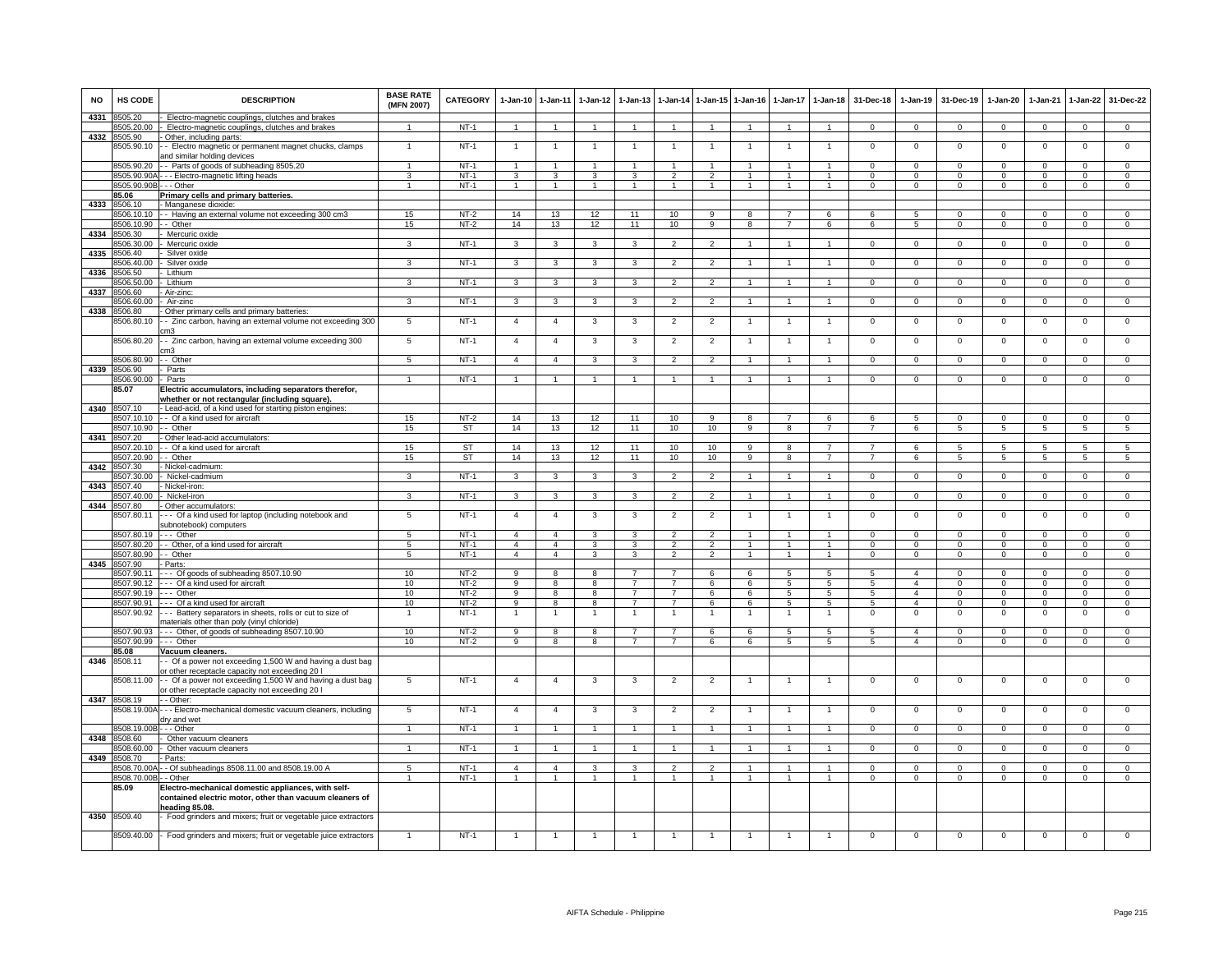| NO   | HS CODE                    | <b>DESCRIPTION</b>                                                                                                                                                                                                                                                                                                                                                              | <b>BASE RATE</b><br>(MFN 2007) | CATEGORY | 1-Jan-10 1-Jan-11 |                | 1-Jan-12       | $1-Jan-13$     | 1-Jan-14                 |                                 | 1-Jan-15 1-Jan-16 | 1-Jan-17       | $1 - Jan-18$   | 31-Dec-18      | $1 - Jan-19$   | 31-Dec-19      | 1-Jan-20       | 1-Jan-21       | 1-Jan-22       | 31-Dec-22      |
|------|----------------------------|---------------------------------------------------------------------------------------------------------------------------------------------------------------------------------------------------------------------------------------------------------------------------------------------------------------------------------------------------------------------------------|--------------------------------|----------|-------------------|----------------|----------------|----------------|--------------------------|---------------------------------|-------------------|----------------|----------------|----------------|----------------|----------------|----------------|----------------|----------------|----------------|
| 4351 | 3509.80                    | - Other appliances:                                                                                                                                                                                                                                                                                                                                                             |                                |          |                   |                |                |                |                          |                                 |                   |                |                |                |                |                |                |                |                |                |
|      | 3509 80 10                 | - Floor polishers                                                                                                                                                                                                                                                                                                                                                               | 7                              | $NT-1$   | $\overline{5}$    | $\overline{5}$ | $\mathbf{A}$   | $\Delta$       | 3                        | 3                               | $\mathcal{P}$     | $\mathcal{P}$  | -1             | $\Omega$       | $\mathsf 0$    | $\Omega$       | $\Omega$       | $\Omega$       | $\mathbf 0$    | $\mathbf 0$    |
|      | 8509.80.90A                | - - Kitchen waste disposers                                                                                                                                                                                                                                                                                                                                                     | 3                              | $NT-1$   | 3                 | 3              | 3              | 3              | $\overline{2}$           | $\overline{2}$                  |                   | $\overline{1}$ |                | $\mathbf 0$    | $\mathbf 0$    | $\mathbf 0$    | 0              | $\mathbf 0$    | $\mathbf 0$    | $\mathbf 0$    |
|      | 8509.80.90B                | - - Other                                                                                                                                                                                                                                                                                                                                                                       | $5\overline{)}$                | $NT-1$   | $\mathbf{A}$      | $\mathbf{A}$   | 3              | 3              | $\overline{2}$           | $\overline{2}$                  |                   | $\overline{1}$ |                | $\Omega$       | $\mathbf 0$    | $\mathbf 0$    | 0              | $\mathbf 0$    | $\mathbf 0$    | $\overline{0}$ |
| 4352 | 8509.90                    | - Parts:                                                                                                                                                                                                                                                                                                                                                                        |                                |          |                   |                |                |                |                          |                                 |                   |                |                |                |                |                |                |                |                |                |
|      |                            | 8509.90.10 -- Of goods of subheading 8509.80.10                                                                                                                                                                                                                                                                                                                                 | 5                              | $NT-1$   | $\overline{4}$    | $\overline{4}$ | 3              | 3<br>3         | $\overline{2}$           | $\overline{2}$<br>$\mathcal{P}$ | $\mathbf{1}$      |                | $\overline{1}$ | $\Omega$       | 0              | $^{\circ}$     | 0              | $^{\circ}$     | $^{\circ}$     | $\mathbf 0$    |
|      |                            | 8509.90.20 - Of goods of subheading 8509.40.00 or 8509.80.90                                                                                                                                                                                                                                                                                                                    | 5                              | $NT-1$   | $\overline{4}$    | $\overline{4}$ | $\mathbf{3}$   |                | $\overline{\phantom{a}}$ |                                 |                   | $\overline{1}$ |                | $\mathbf 0$    | $\mathbf{0}$   | $\mathbf 0$    | $\mathbf 0$    | $\mathbf 0$    | $\mathbf 0$    | $\mathbf 0$    |
|      | 85.10                      | Shavers, hair clippers and hair-removing appliances, with<br>self-contained electric motor.                                                                                                                                                                                                                                                                                     |                                |          |                   |                |                |                |                          |                                 |                   |                |                |                |                |                |                |                |                |                |
| 4353 | 8510.10                    | Shavers                                                                                                                                                                                                                                                                                                                                                                         |                                |          |                   |                |                |                |                          |                                 |                   |                |                |                |                |                |                |                |                |                |
|      | 510.10.00                  | - Shavers                                                                                                                                                                                                                                                                                                                                                                       | $\mathbf{1}$                   | $NT-1$   | $\mathbf{1}$      | $\mathbf{1}$   | $\mathbf{1}$   | $\overline{1}$ | $\overline{1}$           | $\mathbf{1}$                    | $\mathbf{1}$      | $\mathbf{1}$   | $\mathbf{1}$   | $\mathbf 0$    | $\mathbf{0}$   | $\mathbf 0$    | $\mathbf{0}$   | $\mathbf{0}$   | $\overline{0}$ | $\overline{0}$ |
| 4354 | 3510.20                    | Hair clippers                                                                                                                                                                                                                                                                                                                                                                   |                                |          |                   |                |                |                |                          |                                 |                   |                |                |                |                |                |                |                |                |                |
|      | \$510.20.00                | Hair clippers                                                                                                                                                                                                                                                                                                                                                                   | $\overline{3}$                 | $NT-1$   | $\overline{3}$    | $\overline{3}$ | $\overline{3}$ | $\overline{3}$ | $\overline{2}$           | $\overline{2}$                  | $\mathbf{1}$      | $\mathbf{1}$   | $\overline{1}$ | $\overline{0}$ | $\overline{0}$ | $\overline{0}$ | $\overline{0}$ | $\overline{0}$ | $\overline{0}$ | $\overline{0}$ |
| 4355 | 510.30                     | Hair-removing appliances                                                                                                                                                                                                                                                                                                                                                        |                                |          |                   |                |                |                |                          |                                 |                   |                |                |                |                |                |                |                |                |                |
|      | 510.30.00                  | Hair-removing appliances                                                                                                                                                                                                                                                                                                                                                        | 3                              | $NT-1$   | 3                 | 3              | 3              | 3              | $\overline{2}$           | $\overline{2}$                  |                   |                | $\mathbf{1}$   | $\mathbf 0$    | $\mathsf 0$    | $\mathbf 0$    | $\mathbf{O}$   | $\mathbf 0$    | $\mathbf 0$    | $\overline{0}$ |
| 4356 | 3510.90                    | Parts                                                                                                                                                                                                                                                                                                                                                                           |                                |          |                   |                |                |                |                          |                                 |                   |                |                |                |                |                |                |                |                |                |
|      | 8510.90.00                 | - Parts                                                                                                                                                                                                                                                                                                                                                                         | 3                              | $NT-1$   | 3                 | 3              | $\mathbf{3}$   | 3              | $\overline{2}$           | $\overline{2}$                  | $\mathbf{1}$      | $\overline{1}$ | $\overline{1}$ | $\mathbf 0$    | $\mathbf 0$    | $\mathbf 0$    | 0              | $\mathbf 0$    | $\mathbf 0$    | $\overline{0}$ |
|      | 85.11                      | Electrical ignition or starting equipment of a kind used for<br>spark-ignition or compression-ignition internal<br>combustion engines (for example, ignition magnetos,<br>magneto-dynamos, ignition coils, sparking plugs and<br>glow plugs, starter motors); generators (for example,<br>dynamos, alternators) and cut-outs of a kind used in<br>conjunction with such engines |                                |          |                   |                |                |                |                          |                                 |                   |                |                |                |                |                |                |                |                |                |
| 4357 | 8511.10                    | - Sparking plugs:                                                                                                                                                                                                                                                                                                                                                               |                                |          |                   |                |                |                |                          |                                 |                   |                |                |                |                |                |                |                |                |                |
|      |                            | 8511.10.10 - Of a kind suitable for aircraft engines                                                                                                                                                                                                                                                                                                                            | 3                              | $NT-1$   | 3                 | 3              | 3              |                | $\mathfrak{p}$           |                                 |                   |                |                | $\Omega$       | $\Omega$       | $\Omega$       | $\Omega$       | $\Omega$       | $\Omega$       | $\Omega$       |
|      | 8511.10.90 -- Other        |                                                                                                                                                                                                                                                                                                                                                                                 | $\mathbf{R}$                   | $NT-1$   | 3                 | 3              | $\mathbf{3}$   | 3              | $\mathcal{P}$            | $\mathcal{P}$                   | $\mathbf{1}$      | $\mathbf{1}$   | $\overline{1}$ | $\mathbf 0$    | $\mathbf 0$    | $\mathbf 0$    | 0              | $\mathbf 0$    | $\mathbf 0$    | $\overline{0}$ |
| 4358 | 8511.20                    | Ignition magnetos; magneto-dynamos; magnetic flywheels:                                                                                                                                                                                                                                                                                                                         |                                |          |                   |                |                |                |                          |                                 |                   |                |                |                |                |                |                |                |                |                |
|      | 8511.20.00A<br>3511.20.00B | - Suitable for aircraft use; other unassembled ignition<br>nagnetos and unassembled magneto-dynamos<br>- Other                                                                                                                                                                                                                                                                  | $\mathbf{3}$<br>10             | EL<br>E  |                   |                |                |                |                          |                                 |                   |                |                |                |                |                |                |                |                |                |
| 4359 | 3511.30                    | Distributors; ignition coils:                                                                                                                                                                                                                                                                                                                                                   |                                |          |                   |                |                |                |                          |                                 |                   |                |                |                |                |                |                |                |                |                |
|      | 8511.30.20                 | - Unassembled distributors and unassembled ignition coils,                                                                                                                                                                                                                                                                                                                      | 3                              | EL       |                   |                |                |                |                          |                                 |                   |                |                |                |                |                |                |                |                |                |
|      |                            | excluding those of a kind used for aircraft engines                                                                                                                                                                                                                                                                                                                             |                                |          |                   |                |                |                |                          |                                 |                   |                |                |                |                |                |                |                |                |                |
|      |                            | 8511.30.90A - - - Suitable for aircraft engines                                                                                                                                                                                                                                                                                                                                 | 3                              | NT-2     | 3                 | 3              | $\mathbf{3}$   | 3              | 3                        | 3                               | $\overline{2}$    | $\mathfrak{p}$ | $\mathcal{P}$  | $\overline{2}$ |                | $\overline{0}$ | $\Omega$       | $\mathbf 0$    | $\mathbf{0}$   | $\mathbf 0$    |
|      |                            | 8511.30.90B - - - Distributors, of a kind used for motor vehicles of headings                                                                                                                                                                                                                                                                                                   | 20                             | EL       |                   |                |                |                |                          |                                 |                   |                |                |                |                |                |                |                |                |                |
|      |                            | 87.02, 87.03, and 87.04.                                                                                                                                                                                                                                                                                                                                                        |                                |          |                   |                |                |                |                          |                                 |                   |                |                |                |                |                |                |                |                |                |
|      | 8511.30.90C                | - - - Other                                                                                                                                                                                                                                                                                                                                                                     | 10                             | EL       |                   |                |                |                |                          |                                 |                   |                |                |                |                |                |                |                |                |                |
|      | 4360 8511.40               | Starter motors and dual purpose starter-generators:                                                                                                                                                                                                                                                                                                                             |                                |          |                   |                |                |                |                          |                                 |                   |                |                |                |                |                |                |                |                |                |
|      | 8511.40.10                 | - - Of a kind used for aircraft engines                                                                                                                                                                                                                                                                                                                                         | 3                              | EL       |                   |                |                |                |                          |                                 |                   |                |                |                |                |                |                |                |                |                |
|      | 8511.40.20<br>8511.40.30A  | - Other unassembled starter motors<br>-- Starter motors, of a kind used for motor vehicles of                                                                                                                                                                                                                                                                                   | 3<br>20                        | EL<br>EL |                   |                |                |                |                          |                                 |                   |                |                |                |                |                |                |                |                |                |
|      |                            | eadings 87.02, 87.03 and 87.04                                                                                                                                                                                                                                                                                                                                                  |                                |          |                   |                |                |                |                          |                                 |                   |                |                |                |                |                |                |                |                |                |
|      | 8511.40.30B                | - - Other                                                                                                                                                                                                                                                                                                                                                                       | 10                             | EL       |                   |                |                |                |                          |                                 |                   |                |                |                |                |                |                |                |                |                |
|      |                            | 8511.40.90A - - - Starter motors, of a kind used for motor vehicles of                                                                                                                                                                                                                                                                                                          | 20                             | EL       |                   |                |                |                |                          |                                 |                   |                |                |                |                |                |                |                |                |                |
|      |                            | headings 87.11                                                                                                                                                                                                                                                                                                                                                                  |                                |          |                   |                |                |                |                          |                                 |                   |                |                |                |                |                |                |                |                |                |
|      | 8511.40.90B - - - Other    |                                                                                                                                                                                                                                                                                                                                                                                 | 10                             | EL.      |                   |                |                |                |                          |                                 |                   |                |                |                |                |                |                |                |                |                |
|      | 4361 8511.50               | Other generators:                                                                                                                                                                                                                                                                                                                                                               |                                |          |                   |                |                |                |                          |                                 |                   |                |                |                |                |                |                |                |                |                |
|      | 8511.50.10                 | - - Of a kind used for aircraft engines                                                                                                                                                                                                                                                                                                                                         | 3                              | EL       |                   |                |                |                |                          |                                 |                   |                |                |                |                |                |                |                |                |                |
|      | 8511.50.20                 | - - Other unassembled alternators                                                                                                                                                                                                                                                                                                                                               | 3                              | EL       |                   |                |                |                |                          |                                 |                   |                |                |                |                |                |                |                |                |                |
|      | 8511.50.30A                | -- Alternators and capacitor discharge igniters, of a kind                                                                                                                                                                                                                                                                                                                      | 20                             | E        |                   |                |                |                |                          |                                 |                   |                |                |                |                |                |                |                |                |                |
|      | 8511.50.30B                | ised for motor vehicles of headings 87.02, 87.03 and 87.04<br>- - Other                                                                                                                                                                                                                                                                                                         | 10                             | EL       |                   |                |                |                |                          |                                 |                   |                |                |                |                |                |                |                |                |                |
|      | 8511.50.90A                | - - Alternators and capacitor discharge igniters, of a kind                                                                                                                                                                                                                                                                                                                     | 20                             | EL       |                   |                |                |                |                          |                                 |                   |                |                |                |                |                |                |                |                |                |
|      |                            | ised for motor vehicles of headings 87.11.                                                                                                                                                                                                                                                                                                                                      |                                |          |                   |                |                |                |                          |                                 |                   |                |                |                |                |                |                |                |                |                |
|      | 8511.50.90E                | - - Other                                                                                                                                                                                                                                                                                                                                                                       | 10                             | EL.      |                   |                |                |                |                          |                                 |                   |                |                |                |                |                |                |                |                |                |
| 4362 | 8511.80                    | Other equipment:                                                                                                                                                                                                                                                                                                                                                                |                                |          |                   |                |                |                |                          |                                 |                   |                |                |                |                |                |                |                |                |                |
|      | 8511.80.00                 | Other equipment                                                                                                                                                                                                                                                                                                                                                                 | 3                              | $NT-1$   | 3                 | 3              | 3              | 3              | $\overline{2}$           | $\overline{2}$                  | $\overline{1}$    |                |                | $\mathbf{0}$   | $\mathbf{0}$   | $\overline{0}$ | $\mathbf{0}$   | $\overline{0}$ | $\mathbf 0$    | $\overline{0}$ |
| 4363 | 8511.90                    | Parts                                                                                                                                                                                                                                                                                                                                                                           | 3                              |          |                   | 3              |                | 3              | $\overline{2}$           | $\overline{2}$                  | $\overline{1}$    | $\overline{1}$ | $\overline{1}$ | $\Omega$       | $\Omega$       | $\Omega$       | $\Omega$       | $\Omega$       |                | $\overline{0}$ |
|      | 8511.90.00<br>85.12        | - Parts                                                                                                                                                                                                                                                                                                                                                                         |                                | $NT-1$   | 3                 |                | 3              |                |                          |                                 |                   |                |                |                |                |                |                |                | $\mathbf 0$    |                |
|      |                            | Electrical lighting or signalling equipment (excluding<br>articles of heading 85.39), windscreen wipers, defrosters<br>and demisters, of a kind used for cycles or motor<br><u>vehicles.</u>                                                                                                                                                                                    |                                |          |                   |                |                |                |                          |                                 |                   |                |                |                |                |                |                |                |                |                |
| 4364 | 8512.10                    | - Lighting or visual signalling equipment of a kind used on<br>picycles                                                                                                                                                                                                                                                                                                         |                                |          |                   |                |                |                |                          |                                 |                   |                |                |                |                |                |                |                |                |                |
|      | 8512.10.00                 | Lighting or visual signalling equipment of a kind used on<br>icycles                                                                                                                                                                                                                                                                                                            | 10                             | $NT-2$   | 9                 | 8              | 8              | -7             | $\overline{7}$           | 6                               | 6                 | 5              | 5              | 5              | $\overline{4}$ | $\mathbf 0$    | $\mathbf{O}$   | $\mathbf 0$    | $\mathbf 0$    | $\overline{0}$ |
|      | 4365 8512.20               | Other lighting or visual signalling equipment:                                                                                                                                                                                                                                                                                                                                  |                                |          |                   |                |                |                |                          |                                 |                   |                |                |                |                |                |                |                |                |                |
|      | 8512.20.10A                | -- Clearance/markers, license plates and interior lamps                                                                                                                                                                                                                                                                                                                         | 20                             | HSL C    |                   |                |                |                |                          |                                 |                   |                |                |                |                |                |                |                |                |                |
|      |                            | small lamps for cars and commercial vehicles), of a kind<br>used for motor vehicles of headings 87.02, 87.03 and 87.04.                                                                                                                                                                                                                                                         |                                |          | 19.64             | 19.29          | 18.93          | 18.57          | 18.21                    | 17.86                           | 17.50             | 17.14          | 16.79          | 16.79          | 16.43          | 16.43          | 16.07          | 15.71          | 15.36          | 15.00          |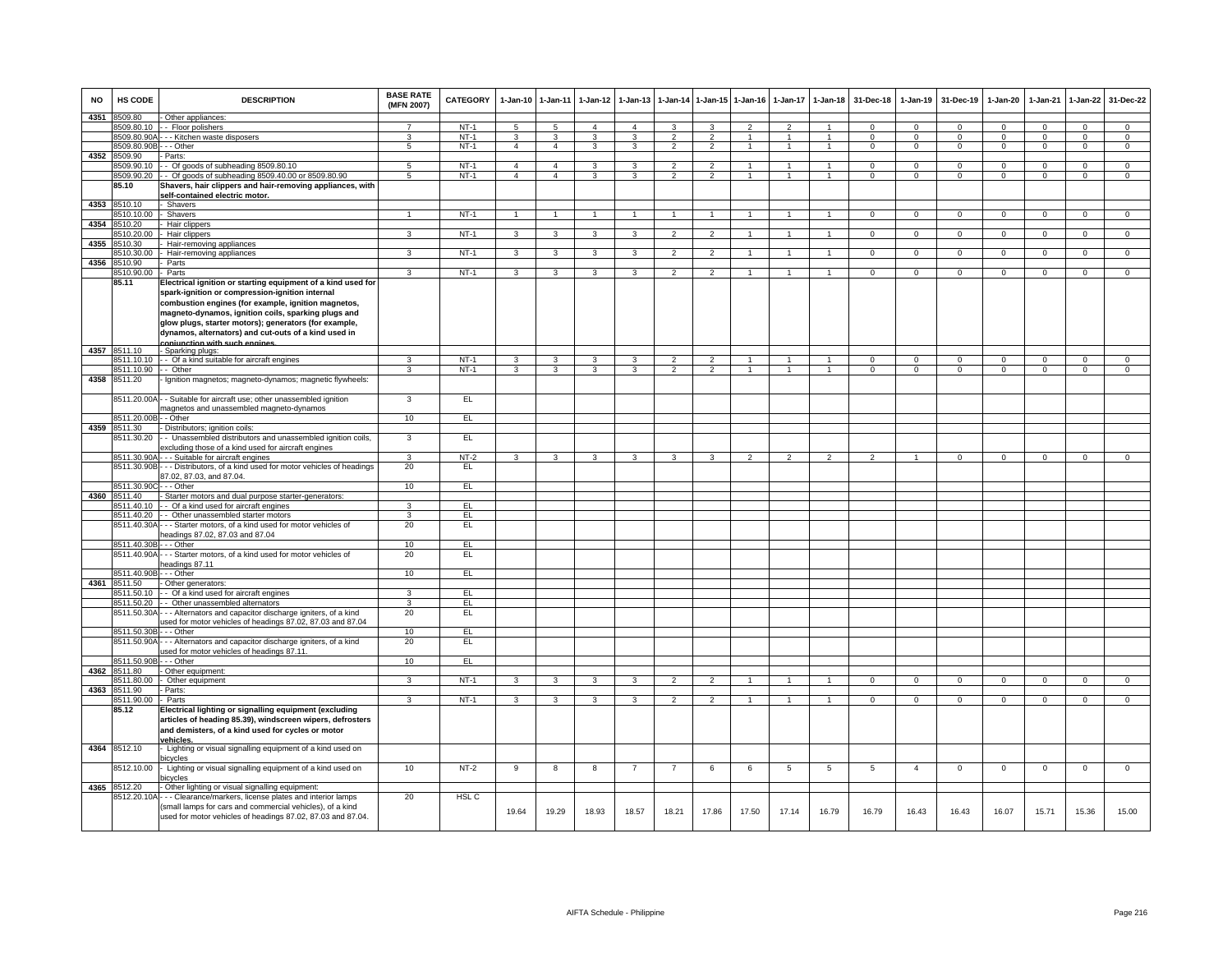| <b>NO</b> | HS CODE                    | <b>DESCRIPTION</b>                                                                                                                                                                                                                                                                                                       | <b>BASE RATE</b><br>(MFN 2007) | CATEGORY         | $1 - Jan-10$            | $1-Jan-11$              | 1-Jan-12       | $1-Jan-13$     | 1-Jan-14       | 1-Jan-15             | $1 - Jan-16$   | 1-Jan-17      | $1-Jan-18$     | 31-Dec-18      | 1-Jan-19       | 31-Dec-19      | 1-Jan-20       | 1-Jan-21       | $1-Jan-22$     | 31-Dec-22      |
|-----------|----------------------------|--------------------------------------------------------------------------------------------------------------------------------------------------------------------------------------------------------------------------------------------------------------------------------------------------------------------------|--------------------------------|------------------|-------------------------|-------------------------|----------------|----------------|----------------|----------------------|----------------|---------------|----------------|----------------|----------------|----------------|----------------|----------------|----------------|----------------|
|           |                            | 8512.20.10B - - - Front head lamps, stop/tail light combination, rear lamps,<br>turn signal lamps, of a kind used for motorcycles of heading<br>87.11                                                                                                                                                                    | 20                             | HSL <sub>C</sub> | 19.64                   | 19.29                   | 18.93          | 18.57          | 18.21          | 17.86                | 17.50          | 17.14         | 16.79          | 16.79          | 16.43          | 16.43          | 16.07          | 15.71          | 15.36          | 15.00          |
|           | 8512.20.10C - - - Other    |                                                                                                                                                                                                                                                                                                                          | 10                             | <b>HSL C</b>     | 9.82                    | 9.64                    | 9.46           | 9.29           | 9.11           | 8.93                 | 8.75           | 8.57          | 8.39           | 8.39           | 8.21           | 8.21           | 8.04           | 7.86           | 7.68           | 7.50           |
|           | 8512.20.20                 | - Unassembled lighting or visual signalling equipment                                                                                                                                                                                                                                                                    | 3                              | <b>HSL C</b>     | 2.95                    | 2.89                    | 2.84           | 2.79           | 2.73           | 2.68                 | 2.62           | 2.57          | 2.52           | 2.52           | 2.46           | 2.46           | 2.41           | 2.36           | 2.30           | 2.25           |
|           | 8512.20.90                 | - Other                                                                                                                                                                                                                                                                                                                  | 10                             | <b>ST</b>        | 9                       | $\overline{9}$          | $\overline{8}$ | 8              | $\overline{7}$ | $\overline{7}$       | 6              | 6             | 6              | 6              | 5              | 5              | 5              | $\sqrt{5}$     | 5              | $\overline{5}$ |
| 4366      | 8512.30                    | Sound signalling equipment:                                                                                                                                                                                                                                                                                              | 20                             | HSL C            |                         |                         |                |                |                |                      |                |               |                |                |                |                |                |                |                |                |
|           | 8512.30.10/                | -- Horn assy high, horn assy low not exceeding 100 mm in<br>diameter, of a kind used for motor vehicles of headings 87.02,<br>87.03, 87.04 and 87.11.                                                                                                                                                                    |                                |                  | 19.64                   | 19.29                   | 18.93          | 18.57          | 18.21          | 17.86                | 17.50          | 17.14         | 16.79          | 16.79          | 16.43          | 16.43          | 16.07          | 15.71          | 15.36          | 15.00          |
|           | 8512.30.10E                | --- Other                                                                                                                                                                                                                                                                                                                | 10                             | HSL C            | 9.82                    | 9.64                    | 9.46           | 9.29           | 9.11           | 8.93                 | 8.75           | 8.57          | 8.39           | 8.39           | 8.21           | 8.21           | 8.04           | 7.86           | 7.68           | 7.50           |
|           | 8512.30.20                 | - Unassembled sound signalling equipment                                                                                                                                                                                                                                                                                 | 3                              | HSL C            | 2.95                    | 2.89                    | 2.84           | 2.79           | 2.73           | 2.68                 | 2.62           | 2.57          | 2.52           | 2.52           | 2.46           | 2.46           | 2.41           | 2.36           | 2.30           | 2.25           |
|           | 8512.30.90<br>8512.40      | - Other<br>Windscreen wipers, defrosters and demisters                                                                                                                                                                                                                                                                   | 10                             | ST               | 9                       | 9                       | 8              | 8              | $\overline{7}$ | $\overline{7}$       | 6              | 6             | 6              | 6              | 5              | 5              | 5              | 5              | 5              | 5              |
| 4367      | 3512.40.00                 | Windscreen wipers, defrosters and demisters                                                                                                                                                                                                                                                                              | 10                             | EL               |                         |                         |                |                |                |                      |                |               |                |                |                |                |                |                |                |                |
| 4368      | 8512.90                    | Parts:                                                                                                                                                                                                                                                                                                                   |                                |                  |                         |                         |                |                |                |                      |                |               |                |                |                |                |                |                |                |                |
|           | 8512.90.10                 | - Of goods of subheading 8512.10                                                                                                                                                                                                                                                                                         | 3                              | $NT-1$           | 3                       | 3                       | 3              | 3              | $\mathcal{P}$  | $\overline{2}$       | 1              |               | $\overline{1}$ | $\Omega$       | 0              | $\mathbf 0$    | 0              | $\Omega$       | 0              | 0              |
|           | 8512.90.20                 | - Of goods of subheading 8512.20, 8512.30 or 8512.40                                                                                                                                                                                                                                                                     | $\overline{3}$                 | $NT-1$           | $\overline{3}$          | 3                       | $\overline{3}$ | 3              | $\overline{2}$ | $\overline{2}$       | $\mathbf{1}$   | $\mathbf{1}$  | $\overline{1}$ | $\overline{0}$ | $\overline{0}$ | $\mathbf{0}$   | $\overline{0}$ | $\overline{0}$ | $\overline{0}$ | $\overline{0}$ |
|           | 85.13                      | Portable electric lamps designed to function by their own<br>source of energy (for example, dry batteries,<br>accumulators, magnetos), other than lighting equipment<br>of heading 85.12                                                                                                                                 |                                |                  |                         |                         |                |                |                |                      |                |               |                |                |                |                |                |                |                |                |
|           | 4369 8513.10               | - Lamps:                                                                                                                                                                                                                                                                                                                 |                                |                  |                         |                         |                |                |                |                      |                |               |                |                |                |                |                |                |                |                |
|           | 3513.10.10                 | - Miners' helmet lamps                                                                                                                                                                                                                                                                                                   | 3                              | $NT-1$           | 3                       | $\overline{\mathbf{3}}$ | 3              | 3              | $\overline{2}$ | $\mathcal{P}$        | $\mathbf{1}$   | $\mathbf{1}$  | $\mathbf{1}$   | $\Omega$       | $\Omega$       | $\Omega$       | $\Omega$       | $\Omega$       | $\Omega$       | $\Omega$       |
|           | 8513.10.20                 | - Quarrymen's lamps                                                                                                                                                                                                                                                                                                      | 3                              | $NT-1$           | 3                       | 3                       | 3              | 3              | $\overline{2}$ | $\overline{2}$       |                |               |                | $\Omega$       | $^{\circ}$     | $\Omega$       | $\mathbf 0$    | $\Omega$       | $\mathsf 0$    | $\mathbf 0$    |
|           | 8513.10.90                 | - Other                                                                                                                                                                                                                                                                                                                  |                                | HSL C            | 6.88                    | 6.75                    | 6.63           | 6.50           | 6.38           | 6.25                 | 6.13           | 6.00          | 5.88           | 5.88           | 5.75           | 5.75           | 5.63           | 5.50           | 5.38           | 5.25           |
| 4370      | 8513.90<br>8513.90.30      | Parts<br>- Flashlight reflectors; flashlight switch slides of plastics                                                                                                                                                                                                                                                   | $\mathbf{R}$                   | $NT-1$           | $\overline{3}$          | $\overline{\mathbf{3}}$ | $\mathbf{3}$   | 3              | $\overline{2}$ | $\overline{2}$       | $\mathbf{1}$   | $\mathbf{1}$  | $\overline{1}$ | $\Omega$       | $\mathbf 0$    | $\mathbf 0$    | $\Omega$       | $\Omega$       | $\mathsf 0$    | $\overline{0}$ |
|           | 8513.90.90A                | - - Of miner's cap lamps, quarrymen's lamps                                                                                                                                                                                                                                                                              | 3                              | $NT-1$           | $\overline{\mathbf{3}}$ | 3                       | 3              | 3              | $\overline{2}$ | $\overline{2}$       | $\mathbf{1}$   | $\mathbf{1}$  | $\overline{1}$ | $\Omega$       | $\Omega$       | $\Omega$       | $\overline{0}$ | $\Omega$       | $\overline{0}$ | $\overline{0}$ |
|           | 8513.90.90B                | $-$ - Other                                                                                                                                                                                                                                                                                                              | $\overline{7}$                 | $NT-1$           | 5                       | 5                       | $\Delta$       | $\Delta$       | $\mathbf{R}$   | $\mathbf{R}$         | $\mathcal{P}$  | $\mathcal{P}$ | $\mathbf{1}$   | $\Omega$       | $\Omega$       | $\Omega$       | $\Omega$       | $\Omega$       | $\Omega$       | $\Omega$       |
|           | 85.14                      | ndustrial or laboratory electric furnaces and ovens<br>(including those functioning by induction or dielectric<br>loss); other industrial or laboratory equipment for the<br>heat treatment of materials by induction or dielectric loss                                                                                 |                                |                  |                         |                         |                |                |                |                      |                |               |                |                |                |                |                |                |                |                |
| 4371      | 8514.10                    | - Resistance heated furnaces and ovens:                                                                                                                                                                                                                                                                                  |                                |                  |                         |                         |                |                |                |                      |                |               |                |                |                |                |                |                |                |                |
| 4372      | 8514.10.00                 | - Resistance heated furnaces and ovens                                                                                                                                                                                                                                                                                   | $\mathbf{1}$                   | $NT-1$           | $\overline{1}$          | $\overline{1}$          | $\mathbf{1}$   | $\overline{1}$ | $\overline{1}$ | $\blacktriangleleft$ | $\overline{1}$ | $\mathbf{1}$  | $\mathbf{1}$   | $\Omega$       | $\mathbf 0$    | $\mathbf 0$    | $\mathbf 0$    | $\mathbf 0$    | $\mathsf 0$    | $\mathbf 0$    |
|           | 8514.20<br>8514.20.20      | - Furnaces and ovens functioning by induction or dielectric<br>nss:<br>- Electric furnaces or ovens for the manufacture of printed                                                                                                                                                                                       |                                | $NT-1$           |                         | $\overline{1}$          |                |                | $\overline{1}$ |                      |                |               | $\overline{1}$ | $\Omega$       | $\Omega$       | $\Omega$       | $\Omega$       | $\Omega$       | $\mathsf 0$    | $\Omega$       |
|           |                            | circuit boards/printed wiring boards or printed circuit<br>assemblies                                                                                                                                                                                                                                                    |                                |                  |                         |                         |                |                |                |                      |                |               |                |                |                |                |                |                |                |                |
|           | 8514.20.90                 | - Other                                                                                                                                                                                                                                                                                                                  | -1                             | $NT-1$           | $\overline{1}$          | $\blacktriangleleft$    | -1             | 1              | $\overline{1}$ |                      | $\overline{1}$ | 1             | $\overline{1}$ | $\mathbf{0}$   | $^{\circ}$     | $\mathbf{0}$   | $\mathbf{0}$   | $^{\circ}$     | $\mathbf{0}$   | $^{\circ}$     |
|           | 4373 8514.30<br>3514.30.20 | Other furnaces and ovens:<br>- Electric furnaces or ovens for the manufacture of printed<br>circuit boards/printed wiring boards or printed circuit<br>assemblies                                                                                                                                                        |                                | $NT-1$           |                         | $\mathbf{1}$            |                |                | $\overline{1}$ |                      |                |               | $\overline{1}$ | $\Omega$       | $\Omega$       | $\mathbf 0$    | $\Omega$       | $\Omega$       | $\mathsf 0$    | $\Omega$       |
|           |                            | 8514.30.90A - - - Ovens; incubators                                                                                                                                                                                                                                                                                      | $\mathbf{1}$                   | $NT-1$           | $\overline{1}$          | $\overline{1}$          | $\overline{1}$ | $\overline{1}$ | $\overline{1}$ | $\overline{1}$       | $\overline{1}$ | $\mathbf{1}$  | $\overline{1}$ | $\Omega$       | $\Omega$       | $\Omega$       | $\Omega$       | $\Omega$       | $\mathbf 0$    | $\overline{0}$ |
|           | 8514.30.90B                | $-$ - Other                                                                                                                                                                                                                                                                                                              |                                | $NT-1$           |                         | $\overline{1}$          | $\overline{1}$ |                | $\overline{1}$ |                      | $\overline{1}$ |               | $\overline{1}$ | $\overline{0}$ | $\overline{0}$ | $\overline{0}$ | $\overline{0}$ | $\overline{0}$ | $\overline{0}$ | $\overline{0}$ |
| 4374      | 8514.40                    | Other equipment for the heat treatment of materials by<br>nduction or dielectric loss                                                                                                                                                                                                                                    |                                |                  |                         |                         |                |                |                |                      |                |               |                |                |                |                |                |                |                |                |
|           | 8514.40.00                 | Other equipment for the heat treatment of materials by<br>nduction or dielectric loss                                                                                                                                                                                                                                    |                                | $NT-1$           | -1                      | $\overline{1}$          |                | 1              | -1             |                      |                |               | $\overline{1}$ | $^{\circ}$     | $\mathbf 0$    | $\mathbf 0$    | $\mathbf 0$    | $\mathbf 0$    | 0              | 0              |
|           | 4375 8514.90<br>3514.90.20 | Parts:<br>- Parts of industrial or laboratory electric furnaces or ovens                                                                                                                                                                                                                                                 |                                | $NT-1$           |                         | $\mathbf{1}$            |                |                | $\overline{1}$ |                      |                |               | $\overline{1}$ | $\mathsf 0$    | $\mathsf 0$    | $\mathbf 0$    | $\mathsf 0$    | $\mathbf 0$    | $\mathsf 0$    | $\overline{0}$ |
|           |                            | for the manufacture of printed circuit boards/printed wiring<br>boards or printed circuit assemblies                                                                                                                                                                                                                     |                                |                  |                         |                         |                |                |                |                      |                |               |                |                |                |                |                |                |                |                |
|           | 8514.90.90                 | - Other                                                                                                                                                                                                                                                                                                                  |                                | $NT-1$           |                         |                         |                |                |                |                      |                |               |                | $\Omega$       | $\Omega$       | $\Omega$       | $\Omega$       | $\Omega$       | $\Omega$       |                |
|           | 85.15                      | Electric (including electrically heated gas), laser or other<br>light or photon beam, ultrasonic, electron beam,<br>magnetic pulse or plasma arc soldering, brazing or<br>welding machines and apparatus, whether or not capable<br>of cutting; electric machines and apparatus for hot<br>spraving of metals or cermets |                                |                  |                         |                         |                |                |                |                      |                |               |                |                |                |                |                |                |                |                |
| 4376      | 8515.11                    | - Soldering irons and guns:                                                                                                                                                                                                                                                                                              |                                |                  | $\overline{1}$          |                         |                |                |                | $\overline{1}$       |                |               |                |                |                |                |                |                |                |                |
| 4377      | 8515.19                    | 8515.11.00 - - Soldering irons and guns<br>- - Other:                                                                                                                                                                                                                                                                    | -1                             | $NT-1$           |                         | $\overline{1}$          | $\overline{1}$ | $\overline{1}$ | $\overline{1}$ |                      | $\overline{1}$ | $\mathbf{1}$  | $\overline{1}$ | $\Omega$       | $\Omega$       | $\mathbf 0$    | $\Omega$       | $\Omega$       | $\overline{0}$ | $\overline{0}$ |
|           | 8515.19.10                 | -- Machines and apparatus for soldering components on<br><b>PCB/PWBs</b>                                                                                                                                                                                                                                                 |                                | $NT-1$           |                         | $\overline{1}$          |                |                | $\overline{1}$ | $\overline{1}$       | $\overline{1}$ |               | $\overline{1}$ | $\Omega$       | $\overline{0}$ | $\overline{0}$ | $\overline{0}$ | $\Omega$       | $\overline{0}$ | $\overline{0}$ |
|           | 8515.19.90                 | -- Other                                                                                                                                                                                                                                                                                                                 | $\mathbf{1}$                   | $NT-1$           | $\overline{1}$          | $\mathbf{1}$            | $\overline{1}$ | $\overline{1}$ | $\overline{1}$ | $\blacktriangleleft$ | $\mathbf{1}$   |               | $\overline{1}$ | $\mathbf{0}$   | $\mathbf 0$    | $\mathbf 0$    | $\mathbf{0}$   | $\mathbf 0$    | $\mathbf{0}$   | $\mathbf{0}$   |
|           | 4378 8515.21               | - Fully or partly automatic                                                                                                                                                                                                                                                                                              |                                |                  |                         |                         |                |                |                |                      |                |               |                |                |                |                |                |                |                |                |
|           | 8515.21.00                 | - Fully or partly automatic                                                                                                                                                                                                                                                                                              | $\mathbf{1}$                   | $NT-1$           | $\overline{1}$          | $\overline{1}$          | 1              | $\overline{1}$ | $\overline{1}$ | $\mathbf{1}$         | 1              | $\mathbf{1}$  | $\mathbf{1}$   | $\Omega$       | $\mathbf{0}$   | $\mathbf 0$    | $\mathbf{0}$   | $\Omega$       | $\overline{0}$ | $\mathbf 0$    |
| 4379      | 8515.29<br>8515.29.00      | - Other:<br>- Other                                                                                                                                                                                                                                                                                                      |                                | $NT-1$           | $\mathbf{1}$            | $\mathbf{1}$            |                | $\mathbf{1}$   | $\mathbf{1}$   |                      |                |               | $\mathbf{1}$   | $\mathsf 0$    | $\mathsf 0$    | $\mathbf 0$    | $\mathbf 0$    | $\Omega$       | $\mathsf 0$    | $\Omega$       |
| 4380      | 8515.31                    | - Fully or partly automatic:                                                                                                                                                                                                                                                                                             |                                |                  |                         |                         |                |                |                |                      |                |               |                |                |                |                |                |                |                |                |
|           | 8515.31.00                 | - - Fully or partly automatic                                                                                                                                                                                                                                                                                            | $\mathbf{1}$                   | $NT-1$           | $\overline{1}$          | $\blacktriangleleft$    |                |                | $\overline{1}$ |                      |                |               |                | $\Omega$       | $\Omega$       | $\Omega$       | $\overline{0}$ | $\Omega$       | $\Omega$       | $\Omega$       |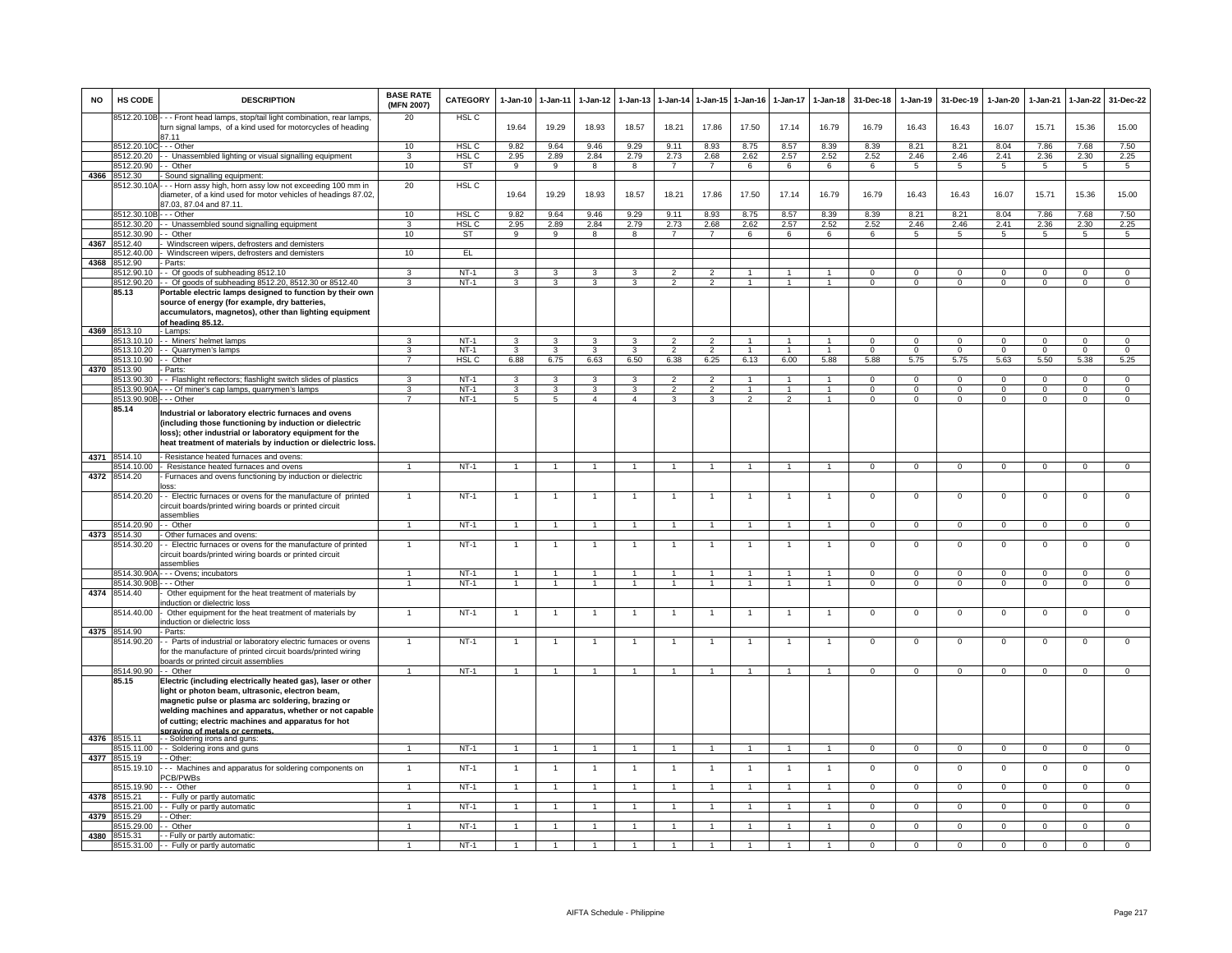| <b>NO</b> | HS CODE                    | <b>DESCRIPTION</b>                                                                                                                                                                                                                                                                                                                                                                                                                               | <b>BASE RATE</b><br>(MFN 2007) | CATEGORY | $1 - Jan-10$   | 1-Jan-11                | $1-Jan-12$              | $1-Jan-13$     | 1-Jan-14                 | $1 - Jan-15$   | $1 - Jan-16$            | $1-Jan-17$              | $1 - Jan-18$         | 31-Dec-18       | $1 - Jan-19$   | 31-Dec-19      | $1-Jan-20$      | 1-Jan-21       | $1 - Jan-22$    | 31-Dec-22       |
|-----------|----------------------------|--------------------------------------------------------------------------------------------------------------------------------------------------------------------------------------------------------------------------------------------------------------------------------------------------------------------------------------------------------------------------------------------------------------------------------------------------|--------------------------------|----------|----------------|-------------------------|-------------------------|----------------|--------------------------|----------------|-------------------------|-------------------------|----------------------|-----------------|----------------|----------------|-----------------|----------------|-----------------|-----------------|
| 4381      | 8515.39                    | - Other:                                                                                                                                                                                                                                                                                                                                                                                                                                         |                                |          |                |                         |                         |                |                          |                |                         |                         |                      |                 |                |                |                 |                |                 |                 |
|           | 8515.39.10                 | --- AC arc welders, transformer type                                                                                                                                                                                                                                                                                                                                                                                                             |                                | $NT-2$   | $\overline{5}$ | -5                      | 5                       | $\overline{4}$ | $\overline{4}$           | $\overline{4}$ | 3                       | 3                       | 3                    |                 |                | $\Omega$       | $\Omega$        | $\Omega$       | $\Omega$        | $\Omega$        |
|           | 8515.39.90                 | --- Other                                                                                                                                                                                                                                                                                                                                                                                                                                        | $\overline{1}$                 | $NT-1$   | $\overline{1}$ | $\overline{1}$          | $\overline{1}$          | $\overline{1}$ | $\overline{1}$           | $\overline{1}$ | $\mathbf{1}$            | $\mathbf{1}$            | $\mathbf{1}$         | $^{\circ}$      | $\overline{0}$ | $\overline{0}$ | $\overline{0}$  | $^{\circ}$     | $\overline{0}$  | $\mathbf{0}$    |
| 4382      | 8515.80<br>8515.80.10      | Other machines and apparatus:<br>- Electric machines and apparatus for hot spraying of metals                                                                                                                                                                                                                                                                                                                                                    | 1                              | $NT-1$   | $\overline{1}$ | $\overline{1}$          | $\mathbf{1}$            | 1              | $\mathbf{1}$             | $\overline{1}$ | $\mathbf{1}$            | -1                      | $\mathbf{1}$         | $\Omega$        | $^{\circ}$     | $\mathbf 0$    | $\overline{0}$  | $^{\circ}$     | $\mathsf 0$     | $\overline{0}$  |
|           | 8515.80.90                 | r sintered metal carbides<br>- Other                                                                                                                                                                                                                                                                                                                                                                                                             | $\mathbf{1}$                   | $NT-1$   | $\overline{1}$ | $\overline{1}$          | $\mathbf{1}$            |                | $\overline{1}$           | $\mathbf{1}$   |                         |                         | $\mathbf{1}$         | $\Omega$        | $\overline{0}$ | $\overline{0}$ | $\overline{0}$  | $\Omega$       | $\overline{0}$  | $\Omega$        |
| 4383      | 8515.90                    | Parts                                                                                                                                                                                                                                                                                                                                                                                                                                            |                                |          |                |                         |                         |                |                          |                |                         |                         |                      |                 |                |                |                 |                |                 |                 |
|           | 8515.90.10                 | - Of AC arc welders, transformer type                                                                                                                                                                                                                                                                                                                                                                                                            | $\overline{5}$                 | $NT-2$   | $\overline{4}$ | $\overline{4}$          | $\overline{4}$          | $\overline{3}$ | $\overline{\mathbf{3}}$  | $\overline{3}$ | $\overline{2}$          | $\overline{2}$          | $\overline{2}$       | $\overline{2}$  | $\overline{1}$ | $\overline{0}$ | $\overline{0}$  | $\overline{0}$ | $\overline{0}$  | $\overline{0}$  |
|           | 8515.90.20                 | - Parts of machine apparatus for soldering components on                                                                                                                                                                                                                                                                                                                                                                                         | $\mathbf{1}$                   | $NT-1$   | $\overline{1}$ | $\overline{1}$          | $\overline{1}$          | $\overline{1}$ | $\overline{1}$           | $\overline{1}$ | $\mathbf{1}$            | $\mathbf{1}$            | $\overline{1}$       | $\Omega$        | $\mathbf 0$    | $\Omega$       | $\mathbf 0$     | $\Omega$       | $\mathsf 0$     | $\overline{0}$  |
|           |                            | printed circuit board / printed wiring boards                                                                                                                                                                                                                                                                                                                                                                                                    |                                |          |                |                         |                         |                |                          |                |                         |                         |                      |                 |                |                |                 |                |                 |                 |
|           | 8515.90.90                 | - Other                                                                                                                                                                                                                                                                                                                                                                                                                                          | $\blacktriangleleft$           | NT-1     | $\overline{1}$ | $\overline{1}$          | $\overline{1}$          | $\overline{ }$ | $\overline{1}$           | $\mathbf{1}$   |                         |                         | $\blacktriangleleft$ | $\mathbf{0}$    | $\mathbf{0}$   | $^{\circ}$     | $\mathbf{0}$    | $^{\circ}$     | $\mathbf 0$     | $\mathbf{0}$    |
|           | 85.16                      | Electric instantaneous or storage water heaters and<br>immersion heaters; electric space heating apparatus and<br>soil heating apparatus; electro-thermic hair-dressing<br>apparatus (for example, hair dryers, hair curlers, curling<br>tong heaters) and hand dryers; electric smoothing irons;<br>other electro-thermic appliances of a kind used for<br>domestic purposes; electric heating resistors, other than<br>those of heading 85.45. |                                |          |                |                         |                         |                |                          |                |                         |                         |                      |                 |                |                |                 |                |                 |                 |
|           | 4384 8516.10               | Electric instantaneous or storage water heaters and<br>immersion heaters:                                                                                                                                                                                                                                                                                                                                                                        |                                |          |                |                         |                         |                |                          |                |                         |                         |                      |                 |                |                |                 |                |                 |                 |
|           |                            | 8516.10.10 - Instantaneous or storage water heaters                                                                                                                                                                                                                                                                                                                                                                                              | $\overline{7}$                 | $NT-2$   | 5              | 5                       | 5                       | $\overline{4}$ | $\overline{4}$           | $\overline{4}$ | 3<br>3                  | $\mathbf{3}$            | 3                    | $\mathbf{3}$    | $\overline{2}$ | $\mathbf{0}$   | $\Omega$        | $\Omega$       | $\mathbf{0}$    | $\Omega$        |
|           | 8516.10.30                 | - Immersion water heaters                                                                                                                                                                                                                                                                                                                                                                                                                        | $\overline{7}$                 | $NT-2$   | 5              | $\overline{5}$          | 5                       | $\overline{4}$ | $\overline{4}$           | $\overline{4}$ |                         | 3                       | 3                    | 3               | $\mathfrak{p}$ | $\Omega$       | $\mathbf 0$     | $\Omega$       | $\overline{0}$  | $\overline{0}$  |
| 4385      | 8516.21                    | - Storage heating radiators                                                                                                                                                                                                                                                                                                                                                                                                                      | 5                              | $NT-1$   | $\overline{4}$ | $\overline{4}$          | 3                       | 3              | $\mathfrak{p}$           | $\mathfrak{p}$ |                         |                         | $\mathbf{1}$         | $\Omega$        | $\Omega$       |                | $\mathbf 0$     | $\Omega$       |                 | $\overline{0}$  |
|           | 3516.21.00<br>8516.29      | -- Storage heating radiators<br>· Other                                                                                                                                                                                                                                                                                                                                                                                                          |                                |          |                |                         |                         |                |                          |                |                         |                         |                      |                 |                | $\mathbf 0$    |                 |                | $\mathsf 0$     |                 |
| 4386      | 8516.29.00                 | - Other                                                                                                                                                                                                                                                                                                                                                                                                                                          | $5\overline{)}$                | $NT-1$   | $\overline{4}$ | $\overline{4}$          | $\mathbf{3}$            | 3              | $\overline{2}$           | $\overline{2}$ | $\overline{1}$          | $\overline{1}$          | $\overline{1}$       | $\overline{0}$  | $\mathbf{0}$   | $\mathbf 0$    | $\overline{0}$  | $\Omega$       | $\mathbf{0}$    | $\overline{0}$  |
| 4387      | 851631                     | Hair dryers                                                                                                                                                                                                                                                                                                                                                                                                                                      |                                |          |                |                         |                         |                |                          |                |                         |                         |                      |                 |                |                |                 |                |                 |                 |
|           | 8516.31.00                 | - Hair dryers                                                                                                                                                                                                                                                                                                                                                                                                                                    | $\mathbf{1}$                   | $NT-1$   | $\overline{1}$ | $\overline{1}$          | $\mathbf{1}$            | $\mathbf{1}$   | $\overline{1}$           | $\overline{1}$ |                         |                         | $\mathbf{1}$         | $\Omega$        | $\mathbf 0$    | $\Omega$       | $\Omega$        | $\Omega$       | $\mathbf 0$     | $\Omega$        |
| 4388      | 8516.32                    | - Other hair-dressing apparatus                                                                                                                                                                                                                                                                                                                                                                                                                  |                                |          |                |                         |                         |                |                          |                |                         |                         |                      |                 |                |                |                 |                |                 |                 |
|           | 8516.32.00                 | - Other hair-dressing apparatus                                                                                                                                                                                                                                                                                                                                                                                                                  | 3                              | NT-1     | $\mathbf{3}$   | 3                       | $\mathbf{3}$            | 3              | $\overline{2}$           | $\overline{2}$ | $\mathbf{1}$            | $\overline{1}$          | $\mathbf{1}$         | $\mathbf{0}$    | $\mathbf 0$    | $\mathbf 0$    | $\mathbf{0}$    | $\mathbf 0$    | $\mathbf{0}$    | $\mathbf{0}$    |
| 4389      | 8516.33                    | - Hand-drying apparatus                                                                                                                                                                                                                                                                                                                                                                                                                          |                                |          |                |                         |                         |                |                          |                |                         |                         |                      |                 |                |                |                 |                |                 |                 |
|           | 516.33.00                  | - Hand-drying apparatus                                                                                                                                                                                                                                                                                                                                                                                                                          | $\mathbf{R}$                   | $NT-1$   | 3              | 3                       | $\mathbf{3}$            | $\mathbf{R}$   | $\overline{2}$           | $\overline{2}$ | $\overline{1}$          | $\mathbf{1}$            | $\sim$               | $\Omega$        | $\mathbf{0}$   | $\Omega$       | $\Omega$        | $\Omega$       | $\circ$         | $\overline{0}$  |
| 4390      | 516.40                     | Electric smoothing irons:                                                                                                                                                                                                                                                                                                                                                                                                                        |                                |          |                |                         |                         |                |                          |                |                         |                         |                      |                 |                |                |                 |                |                 |                 |
|           | 516.40.10                  | - Of a kind designed to use steam from industrial boilers                                                                                                                                                                                                                                                                                                                                                                                        |                                | $NT-2$   | 5              | 5                       | 5                       | $\overline{4}$ | $\overline{4}$           | $\overline{a}$ | 3                       | 3                       | 3                    | 3               | $\mathcal{P}$  | $\Omega$       | $\Omega$        | $\Omega$       | 0               | $\overline{0}$  |
|           | 516.40.90                  | - Other                                                                                                                                                                                                                                                                                                                                                                                                                                          | $\overline{7}$                 | $NT-2$   | 5              | 5                       | 5                       | $\overline{4}$ | $\overline{a}$           | $\mathbf{A}$   | $\mathcal{R}$           | $\mathbf{a}$            | 3                    | 3               | $\mathcal{P}$  | $\mathbf 0$    | $\mathbf 0$     | $\Omega$       | $\mathsf 0$     | $\Omega$        |
| 4391      | 8516.50                    | Microwave ovens                                                                                                                                                                                                                                                                                                                                                                                                                                  |                                |          |                |                         |                         |                |                          |                |                         |                         |                      |                 |                |                |                 |                |                 |                 |
|           | 516.50.00                  | Microwave ovens                                                                                                                                                                                                                                                                                                                                                                                                                                  | $\overline{\mathbf{3}}$        | $NT-1$   | 3              | 3                       | $\overline{\mathbf{3}}$ | 3              | $\overline{2}$           | $\overline{2}$ | $\overline{1}$          | $\mathbf{1}$            | $\overline{1}$       | $\overline{0}$  | $\overline{0}$ | $\Omega$       | $\overline{0}$  | $\Omega$       | $\overline{0}$  | $\overline{0}$  |
| 4392      | 8516.60                    | Other ovens; cookers, cooking plates, boiling rings, grillers                                                                                                                                                                                                                                                                                                                                                                                    |                                |          |                |                         |                         |                |                          |                |                         |                         |                      |                 |                |                |                 |                |                 |                 |
|           |                            | and roasters:                                                                                                                                                                                                                                                                                                                                                                                                                                    |                                |          |                |                         |                         |                |                          |                |                         |                         |                      |                 |                |                |                 |                |                 |                 |
|           | 8516.60.10                 | - - Rice cookers                                                                                                                                                                                                                                                                                                                                                                                                                                 | $\overline{7}$                 | ST       | $\overline{7}$ | $\overline{7}$          | $\overline{7}$          | $\overline{7}$ | $\overline{7}$           | 6              | 6                       | -5                      | $5\overline{5}$      | 5               | 5              | 5              | 5               | $\sqrt{5}$     | 5               | $5^{\circ}$     |
|           | 3516.60.90<br>8516.71      | - Other<br>- Coffee or tea makers                                                                                                                                                                                                                                                                                                                                                                                                                | $\overline{7}$                 | ST       | $\overline{7}$ | $\overline{7}$          | $7\overline{ }$         | $\overline{7}$ | $\overline{7}$           | 6              | 6                       | 5                       | $5\phantom{.0}$      | $5\phantom{.0}$ | 5              | 5              | $5\phantom{.0}$ | 5              | $5\phantom{.0}$ | $5\overline{5}$ |
| 4393      | 516.71.00                  | - Coffee or tea makers                                                                                                                                                                                                                                                                                                                                                                                                                           | 3                              | $NT-1$   | $\overline{3}$ | $\overline{\mathbf{3}}$ | 3                       | 3              | $\overline{\phantom{a}}$ | $\overline{2}$ | $\overline{1}$          | $\mathbf{1}$            | $\overline{1}$       | $\overline{0}$  | $\overline{0}$ | $\overline{0}$ | $\overline{0}$  | $\overline{0}$ | $\overline{0}$  | $\overline{0}$  |
| 4394      | 8516.72                    | - Toasters                                                                                                                                                                                                                                                                                                                                                                                                                                       |                                |          |                |                         |                         |                |                          |                |                         |                         |                      |                 |                |                |                 |                |                 |                 |
|           | 8516.72.00                 | - - Toasters                                                                                                                                                                                                                                                                                                                                                                                                                                     | $\overline{7}$                 | $NT-2$   | 5              | 5                       | $5\overline{5}$         | $\overline{4}$ | $\overline{4}$           | $\overline{4}$ | 3                       | 3                       | $\mathbf{3}$         | $\mathbf{3}$    | $\overline{2}$ | $\mathbf 0$    | $\mathbf 0$     | $\mathbf 0$    | $\mathbf 0$     | $\overline{0}$  |
| 4395      | 8516.79                    | - Other:                                                                                                                                                                                                                                                                                                                                                                                                                                         |                                |          |                |                         |                         |                |                          |                |                         |                         |                      |                 |                |                |                 |                |                 |                 |
|           | 8516.79.10                 | -- Kettles                                                                                                                                                                                                                                                                                                                                                                                                                                       | $\overline{7}$                 | $NT-2$   | 5              | 5                       | $\overline{5}$          | $\overline{4}$ | $\overline{4}$           | $\overline{4}$ | 3                       | 3                       | $\overline{3}$       | 3               | $\overline{2}$ | $\overline{0}$ | $\overline{0}$  | $\overline{0}$ | $\overline{0}$  | $\overline{0}$  |
|           | 8516.79.90                 | -- Other                                                                                                                                                                                                                                                                                                                                                                                                                                         | $\overline{7}$                 | $NT-2$   | 5              | $\overline{5}$          | $\overline{5}$          | $\overline{4}$ | $\overline{4}$           | $\overline{4}$ | $\overline{\mathbf{3}}$ | 3                       | 3                    | 3               | $\overline{2}$ | $\overline{0}$ | $\overline{0}$  | $\overline{0}$ | $\overline{0}$  | $\overline{0}$  |
| 4396      | 8516.80                    | Electric heating resistors:                                                                                                                                                                                                                                                                                                                                                                                                                      |                                |          |                |                         |                         |                |                          |                |                         |                         |                      |                 |                |                |                 |                |                 |                 |
|           | 8516.80.10                 | - For type-founding or type-setting machines; for industrial<br>furnaces                                                                                                                                                                                                                                                                                                                                                                         | 3                              | $NT-1$   | $\mathbf{3}$   | 3                       | $\mathbf{3}$            | 3              | $\overline{2}$           | $\overline{2}$ | $\mathbf{1}$            | $\mathbf{1}$            | $\mathbf{1}$         | $\mathbf{0}$    | $\mathbf 0$    | $\mathbf 0$    | $\mathbf 0$     | $\mathbf 0$    | $\mathbf 0$     | $\mathbf 0$     |
|           | 8516.80.20                 | - Sealed hotplates for domestic appliances                                                                                                                                                                                                                                                                                                                                                                                                       | $\blacktriangleleft$           | $NT-1$   | $\overline{1}$ | $\overline{1}$          | $\mathbf{1}$            | $\overline{1}$ | $\overline{1}$           | $\mathbf{1}$   | $\overline{1}$          | $\mathbf{1}$            | $\overline{1}$       | $\Omega$        | $\Omega$       | $\Omega$       | $\Omega$        | $\Omega$       | $\Omega$        | $\Omega$        |
|           | 3516.80.30                 | - Other, for domestic appliances                                                                                                                                                                                                                                                                                                                                                                                                                 | 5                              | $NT-1$   | $\overline{4}$ | $\overline{4}$          | 3                       | 3              | $\overline{2}$           | $\overline{2}$ | $\overline{1}$          | $\mathbf{1}$            | $\mathbf{1}$         | $\mathsf 0$     | $\mathbf 0$    | $\mathbf 0$    | $\mathbf 0$     | $\mathbf 0$    | $\mathbf 0$     | $\mathbf 0$     |
|           | 8516.80.90                 | - Other                                                                                                                                                                                                                                                                                                                                                                                                                                          | $\overline{7}$                 | $NT-1$   | 5              | $\overline{5}$          | $\overline{4}$          | $\overline{4}$ | 3                        | 3              | $\overline{2}$          | $\overline{\mathbf{c}}$ | $\mathbf{1}$         | $\mathsf 0$     | $\mathsf 0$    | $\mathbf 0$    | $\mathbf 0$     | $\Omega$       | $\mathsf 0$     | $\overline{0}$  |
|           | 4397 8516.90<br>8516.90.20 | Parts:<br>- Of goods of subheading 8516.33, 8516.50, 8516.60,<br>3516.71 or 8516.79.10                                                                                                                                                                                                                                                                                                                                                           | $5\phantom{.0}$                | $NT-2$   | $\overline{4}$ | $\overline{4}$          | $\overline{4}$          | 3              | 3                        | 3              | $\overline{2}$          | 2                       | $\overline{2}$       | $\overline{2}$  | $\overline{1}$ | $\mathbf{0}$   | $\mathbf 0$     | $^{\circ}$     | $\mathbf 0$     | $\mathbf 0$     |
|           | 8516.90.30                 | -- Of goods of subheading 8516.10                                                                                                                                                                                                                                                                                                                                                                                                                | $\overline{5}$                 | NT-2     | $\overline{4}$ | $\overline{4}$          | $\overline{4}$          | 3              | 3                        | 3              | $\mathfrak{p}$          | $\mathfrak{p}$          | $\overline{2}$       | $\overline{2}$  | $\mathbf{1}$   | $\Omega$       | $\mathbf 0$     | $\mathbf 0$    | $\mathsf 0$     | $\mathbf 0$     |
|           |                            | 8516.90.90A - - - Of heating resistors for type-founding or type-setting<br>machines                                                                                                                                                                                                                                                                                                                                                             |                                | $NT-1$   |                | $\mathbf{1}$            |                         |                |                          |                |                         |                         | $\overline{1}$       | $\mathbf 0$     | $\Omega$       | $\Omega$       | $\mathbf 0$     | $\Omega$       | $\mathbf 0$     | $\mathbf 0$     |
|           | 8516.90.90B                | - - Other                                                                                                                                                                                                                                                                                                                                                                                                                                        | $5\overline{5}$                | $NT-2$   | $\overline{4}$ | $\overline{4}$          | $\overline{4}$          | 3              | $\mathbf{3}$             | 3              | $\overline{2}$          | 2                       | $\overline{2}$       | $\overline{2}$  | $\overline{1}$ | $\mathbf{0}$   | $\mathbf{0}$    | $^{\circ}$     | $\mathbf{0}$    | $\overline{0}$  |
|           | 85.17                      | Telephone sets, including telephones for cellular<br>networks or for other wireless networks; other apparatus<br>for the transmission or reception of voice, images or<br>other data including apparatus for communication in a<br>wired or wireless networks (such as a local or wide area<br>network), other than transmission or reception apparatus<br>of heading 84.43, 85.25, 85.27 or 85.28.                                              |                                |          |                |                         |                         |                |                          |                |                         |                         |                      |                 |                |                |                 |                |                 |                 |
|           | 4398 8517.11               | - - Line telephone sets with cordless handsets                                                                                                                                                                                                                                                                                                                                                                                                   |                                |          |                |                         |                         |                |                          |                |                         |                         |                      |                 |                |                |                 |                |                 |                 |
|           |                            | 8517.11.00 - - Line telephone sets with cordless handsets                                                                                                                                                                                                                                                                                                                                                                                        | $\Omega$                       | $NT-1$   | $\overline{0}$ | $\overline{0}$          | $\overline{0}$          | $\overline{0}$ | $\overline{0}$           | $\overline{0}$ | $\overline{0}$          | $\overline{0}$          | $\overline{0}$       | $\Omega$        | $\overline{0}$ | $\overline{0}$ | $\Omega$        | $\overline{0}$ | $\overline{0}$  | $\Omega$        |
| 4399      | 8517.12                    | - Telephones for cellular networks or for other wireless<br>networks                                                                                                                                                                                                                                                                                                                                                                             |                                |          |                |                         |                         |                |                          |                |                         |                         |                      |                 |                |                |                 |                |                 |                 |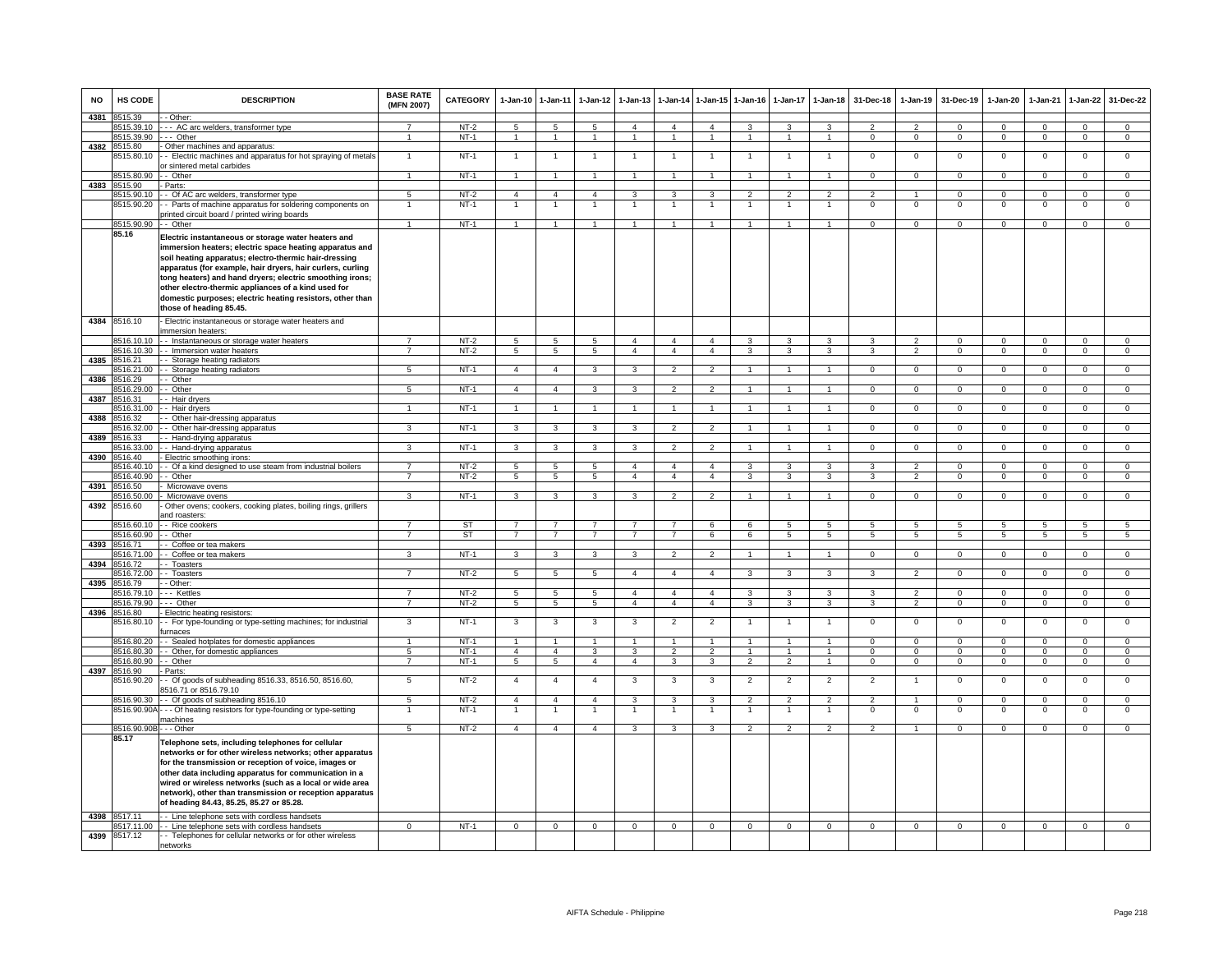| <b>NO</b> | HS CODE                    | <b>DESCRIPTION</b>                                                                                                                                                                                                                                                                                                   | <b>BASE RATE</b><br>(MFN 2007) | <b>CATEGORY</b>  | 1-Jan-10 1-Jan-11                |                                  | $1-Jan-12$                     | $1 - Jan-13$                  | $1-Jan-14$                       | 1-Jan-15 1-Jan-16                |                              | $1-Jan-17$                   | $1 - Jan-18$                   | 31-Dec-18                        | $1-Jan-19$                       | 31-Dec-19                  | $1-Jan-20$                       | $1-Jan-21$                       | $1-Jan-22$                       | 31-Dec-22                        |
|-----------|----------------------------|----------------------------------------------------------------------------------------------------------------------------------------------------------------------------------------------------------------------------------------------------------------------------------------------------------------------|--------------------------------|------------------|----------------------------------|----------------------------------|--------------------------------|-------------------------------|----------------------------------|----------------------------------|------------------------------|------------------------------|--------------------------------|----------------------------------|----------------------------------|----------------------------|----------------------------------|----------------------------------|----------------------------------|----------------------------------|
|           | 8517.12.00                 | - Telephones for cellular networks or for other wireless<br>networks                                                                                                                                                                                                                                                 | $\Omega$                       | $NT-1$           | $\overline{0}$                   | $\mathbf 0$                      | $^{\circ}$                     | $^{\circ}$                    | $\overline{0}$                   | $^{\circ}$                       | $\mathbf 0$                  | $^{\circ}$                   | $^{\circ}$                     | $\mathbf{0}$                     | $\mathbf 0$                      | $^{\circ}$                 | $^{\circ}$                       | $^{\circ}$                       | $\mathbf{0}$                     | $\mathbf{O}$                     |
|           | 4400 8517.18               | - Other                                                                                                                                                                                                                                                                                                              |                                |                  |                                  |                                  |                                |                               |                                  |                                  |                              |                              |                                |                                  |                                  |                            |                                  |                                  |                                  |                                  |
| 4401      | 8517.18.00<br>517.61       | - Other<br>- Base stations                                                                                                                                                                                                                                                                                           | $\Omega$                       | $NT-1$           | $\overline{0}$                   | $\overline{0}$                   | $\mathbf{0}$                   | $\Omega$                      | $\mathbf{0}$                     | $\mathbf 0$                      | $\Omega$                     | $\Omega$                     | $\Omega$                       | $\Omega$                         | $\mathbf 0$                      | $\Omega$                   | $\mathbf{O}$                     | $\Omega$                         | $\mathbf 0$                      | $\overline{0}$                   |
|           | 517.61.00                  | - Base stations                                                                                                                                                                                                                                                                                                      | $\Omega$                       | $NT-1$           | $\mathsf 0$                      | $\mathbf 0$                      | $\mathbf 0$                    | $\Omega$                      | $\mathbf 0$                      | $\Omega$                         | $\Omega$                     | 0                            | $\mathbf 0$                    | $\Omega$                         | $\mathbf 0$                      | $\Omega$                   | $\mathsf 0$                      | $\Omega$                         | $\mathbf 0$                      | $\mathbf{O}$                     |
| 4402      | 8517.62                    | - Machines for the reception, conversion and transmission or                                                                                                                                                                                                                                                         |                                |                  |                                  |                                  |                                |                               |                                  |                                  |                              |                              |                                |                                  |                                  |                            |                                  |                                  |                                  |                                  |
|           |                            | egeneration of voice, images or other data, including<br>switching and routing apparatus:                                                                                                                                                                                                                            |                                |                  |                                  |                                  |                                |                               |                                  |                                  |                              |                              |                                |                                  |                                  |                            |                                  |                                  |                                  |                                  |
|           | 8517.62.10/                | Transmission apparatus                                                                                                                                                                                                                                                                                               |                                | $NT-1$           | $\overline{1}$                   | $\overline{1}$                   | $\mathbf{1}$                   |                               | $\overline{1}$                   |                                  |                              | $\mathbf{1}$                 | $\blacktriangleleft$           | $\Omega$                         | $\overline{0}$                   | $\Omega$                   | $\overline{0}$                   | $\overline{0}$                   | $\overline{0}$                   | $\overline{0}$                   |
|           | 8517.62.10B - - - - Other  |                                                                                                                                                                                                                                                                                                                      |                                | $NT-1$           | $\mathbf{1}$                     | $\overline{1}$                   | $\mathbf{1}$                   |                               | $\overline{1}$                   | $\blacktriangleleft$             |                              |                              | $\mathbf{1}$                   | $\Omega$                         | $\Omega$                         | $\Omega$                   | $\Omega$                         | $\Omega$                         | $\overline{0}$                   | $\overline{0}$                   |
|           | 8517.62.21                 | ---- Control and adaptor units, including gateways, bridges<br>and routers                                                                                                                                                                                                                                           | $\mathbf 0$                    | $NT-1$           | $\mathbf 0$                      | $\mathbf 0$                      | $\mathbf 0$                    | $\mathbf 0$                   | $\mathbf 0$                      | $\mathbf 0$                      | $\mathbf 0$                  | $\mathbf 0$                  | $\mathbf 0$                    | $\mathbf 0$                      | $^{\circ}$                       | $\mathbf 0$                | $^{\circ}$                       | $\mathbf 0$                      | $\mathbf 0$                      | $\mathbf{O}$                     |
|           | 8517.62.29<br>8517.62.30   | $---$ Other<br>--- Telephonic or telegraphic switching apparatus                                                                                                                                                                                                                                                     | $\Omega$<br>$\overline{0}$     | $NT-1$<br>$NT-1$ | $\Omega$<br>$\overline{0}$       | $\mathbf 0$<br>$\overline{0}$    | $\Omega$<br>$\overline{0}$     | $\Omega$<br>$\overline{0}$    | $\Omega$<br>$\overline{0}$       | $\mathbf{0}$<br>$\overline{0}$   | $\Omega$<br>$\overline{0}$   | $\Omega$<br>$\Omega$         | $\Omega$<br>$\overline{0}$     | $\Omega$<br>$\Omega$             | $\Omega$<br>$\Omega$             | $\Omega$<br>$\Omega$       | $\Omega$<br>$\Omega$             | $\Omega$<br>$\overline{0}$       | $\Omega$<br>$\overline{0}$       | $\mathbf{O}$<br>$\overline{0}$   |
|           |                            | 8517.62.41 ---- Modems including cable modems and modem cards                                                                                                                                                                                                                                                        | $\overline{0}$                 | $NT-1$           | $\overline{0}$                   | $\overline{0}$                   | $\overline{0}$                 | $\overline{0}$                | $\overline{0}$                   | $\overline{0}$                   | $\overline{0}$               | $\Omega$                     | $\overline{0}$                 | $\overline{0}$                   | $\overline{0}$                   | $\overline{0}$             | $\overline{0}$                   | $\overline{0}$                   | $\overline{0}$                   | $\overline{0}$                   |
|           | 8517.62.42                 | - - - - Concentrators or multiplexers                                                                                                                                                                                                                                                                                | 0                              | $NT-1$           | $\mathbf 0$                      | $\mathbf{0}$                     | $\mathbf{0}$                   | $\mathsf 0$                   | $\mathbf 0$                      | $\mathbf 0$                      | $\mathbf 0$                  | $\mathbf 0$                  | $\mathbf 0$                    | $^{\circ}$                       | $\mathbf 0$                      | $^{\circ}$                 | $\mathbf 0$                      | $^{\circ}$                       | $\mathbf 0$                      | $\mathbf 0$                      |
|           | 8517.62.49 ---- Other      |                                                                                                                                                                                                                                                                                                                      | $\mathbf 0$                    | $NT-1$           | $\overline{0}$                   | $\overline{0}$                   | $\mathbf{0}$                   | $\mathbf 0$                   | $\mathbf 0$                      | $\mathbf 0$                      | $\mathbf{0}$                 | $\mathbf 0$                  | $\mathbf{0}$                   | $\mathbf 0$                      | $\mathbf 0$                      | $\mathbf 0$                | $\mathbf{O}$                     | $\Omega$                         | $\mathbf 0$                      | $\overline{0}$                   |
|           |                            | 8517.62.51 ---- Wireless LANs                                                                                                                                                                                                                                                                                        | $\mathbf 0$                    | $NT-1$           | $\overline{0}$                   | $\overline{0}$                   | $\mathbf{0}$                   | $\overline{0}$                | $\overline{0}$                   | $\mathsf 0$                      | $\mathbf 0$                  | $\mathbf 0$                  | $\mathsf 0$                    | $\mathbf 0$                      | $\circ$                          | $\mathbf 0$                | $\mathsf 0$                      | $\mathbf{0}$                     | $\mathsf 0$                      | $\overline{0}$                   |
|           | 8517.62.52A<br>8517.62.52B | Transmission apparatus<br>$---$ Other                                                                                                                                                                                                                                                                                | $\mathbf{1}$                   | $NT-1$<br>$NT-1$ | $\overline{1}$<br>$\overline{1}$ | $\overline{1}$<br>$\overline{1}$ | $\mathbf{1}$<br>$\overline{1}$ | $\overline{1}$                | $\overline{1}$<br>$\overline{1}$ | $\overline{1}$<br>$\overline{1}$ | $\mathbf{1}$<br>$\mathbf{1}$ | $\mathbf{1}$                 | $\mathbf{1}$<br>$\overline{1}$ | $\overline{0}$<br>$\overline{0}$ | $\overline{0}$<br>$\overline{0}$ | $\Omega$<br>$\overline{0}$ | $\overline{0}$<br>$\overline{0}$ | $\overline{0}$<br>$\overline{0}$ | $\overline{0}$<br>$\overline{0}$ | $\overline{0}$<br>$\overline{0}$ |
|           | 8517.62.53                 | ---- Other transmission apparatus for radio-telephony or                                                                                                                                                                                                                                                             | $\mathbf 0$                    | $NT-1$           | $\mathbf 0$                      | $\mathbf 0$                      | $\mathbf 0$                    | $\mathbf 0$                   | $\mathbf 0$                      | $\mathbf 0$                      | $\mathbf 0$                  | $\mathbf 0$                  | $\mathbf 0$                    | $\mathbf 0$                      | $\mathbf 0$                      | $\mathbf 0$                | $\mathbf 0$                      | $\mathbf 0$                      | $\mathbf 0$                      | $\mathsf 0$                      |
|           | 8517.62.59 ---- Other      | radio-telegraphy                                                                                                                                                                                                                                                                                                     | $\Omega$                       | $NT-1$           | $\overline{0}$                   | $\Omega$                         | $\Omega$                       | $\Omega$                      | $\Omega$                         | $\Omega$                         | $\Omega$                     | $\Omega$                     | $\Omega$                       | $\Omega$                         | $\Omega$                         | $\Omega$                   | $\Omega$                         | $\Omega$                         | $\Omega$                         | $\Omega$                         |
|           |                            | 8517.62.61 ---- For radio-telephony or radio-telegraphy                                                                                                                                                                                                                                                              | $\Omega$                       | $NT-1$           | $\Omega$                         | $\overline{0}$                   | $\Omega$                       | $\overline{0}$                | $\Omega$                         | $\Omega$                         | $\overline{0}$               | $\Omega$                     | $\Omega$                       | $\Omega$                         | $\Omega$                         | $\Omega$                   | $\Omega$                         | $\Omega$                         | $\Omega$                         | $\overline{0}$                   |
|           | 8517.62.69                 | $\cdots$ Other                                                                                                                                                                                                                                                                                                       | $\Omega$                       | $NT-1$           | $\overline{0}$                   | $\overline{0}$                   | $\overline{0}$                 | $\overline{0}$                | $\overline{0}$                   | $\overline{0}$                   | $\overline{0}$               | $\Omega$                     | $\overline{0}$                 | $\Omega$                         | $\overline{0}$                   | $\Omega$                   | $\overline{0}$                   | $\overline{0}$                   | $\overline{0}$                   | $\overline{0}$                   |
|           | 8517.62.90                 | --- Other                                                                                                                                                                                                                                                                                                            | $\mathbf 0$                    | $NT-1$           | $\overline{0}$                   | $\overline{0}$                   | $\mathbf{0}$                   | $\mathbf 0$                   | $\mathbf 0$                      | $\mathbf{0}$                     | $\mathbf{0}$                 | 0                            | $\mathbf{0}$                   | $\mathbf 0$                      | $\mathbf 0$                      | $\mathbf 0$                | $\mathbf{O}$                     | $\mathbf 0$                      | $\mathbf 0$                      | $\mathbf{O}$                     |
| 4403      | 8517.69                    | - - Other:                                                                                                                                                                                                                                                                                                           |                                |                  |                                  |                                  |                                |                               |                                  |                                  |                              |                              |                                |                                  |                                  |                            |                                  |                                  |                                  |                                  |
|           | 8517.69.10                 | --- Portable receivers for calling, alerting or paging and<br>paging alert devices, including pagers                                                                                                                                                                                                                 | 0                              | $NT-1$           | $\mathbf 0$                      | $\mathbf 0$                      | $\mathbf{0}$                   | $\overline{0}$                | 0                                | $\mathbf 0$                      | 0                            | $^{\circ}$                   | 0                              | 0                                | $\mathbf{0}$                     | 0                          | $\mathbf 0$                      | 0                                | $\mathbf{0}$                     | $\overline{0}$                   |
|           | 8517.69.20                 | --- For radio-telephony or radio-telegraphy                                                                                                                                                                                                                                                                          | 15                             | $NT-1$           | 14                               | 13                               | 12                             | 11                            | 10                               | 8                                | 6                            | 5                            | $\overline{3}$                 | $\overline{0}$                   | $\overline{0}$                   | $\overline{0}$             | $\overline{0}$                   | $\overline{0}$                   | $\overline{0}$                   | $\overline{0}$                   |
|           |                            | 8517.69.90A - - - - Reception apparatus                                                                                                                                                                                                                                                                              | 15                             | $NT-1$           | 14                               | 13                               | 12                             | 11                            | 10                               | $\mathbf{R}$                     | 6                            | 5.                           | 3                              | $\Omega$                         | $\Omega$                         | $\Omega$                   | $\Omega$                         | $\Omega$                         | $\Omega$                         | $\mathbf{O}$                     |
|           | 8517.69.90B                | $- - -$ Other                                                                                                                                                                                                                                                                                                        | $\mathbf{0}$                   | $NT-1$           | $\circ$                          | $\overline{0}$                   | $\overline{0}$                 | $\mathbf{0}$                  | $\circ$                          | $\mathbf{0}$                     | $\mathbf 0$                  | $\Omega$                     | $\mathbf 0$                    | $\Omega$                         | $\mathbf{0}$                     | $\Omega$                   | $\mathbf{O}$                     | $\mathbf{0}$                     | $\mathbf{0}$                     | $\mathbf 0$                      |
|           | 4404 8517.70               | - Parts:                                                                                                                                                                                                                                                                                                             |                                |                  |                                  |                                  |                                |                               |                                  |                                  |                              |                              |                                |                                  |                                  |                            |                                  |                                  |                                  |                                  |
|           | 8517.70.10                 | - Of control and adaptor units including gateways, bridges<br>and routers                                                                                                                                                                                                                                            | $\mathbf{0}$                   | $NT-1$           | $\mathbf 0$                      | $\mathbf 0$                      | $^{\circ}$                     | $\overline{0}$                | $\mathbf 0$                      | 0                                | $\mathbf{0}$                 | $^{\circ}$                   | $\mathbf 0$                    | $\mathbf 0$                      | $\mathbf{0}$                     | $^{\circ}$                 | $\mathbf 0$                      | 0                                | 0                                | $\mathbf{O}$                     |
|           | 8517.70.21                 | - - Of cellular telephones                                                                                                                                                                                                                                                                                           | $\mathbf 0$                    | $NT-1$           | $\mathbf 0$                      | $\mathbf 0$                      | $\mathbf 0$                    | $\Omega$                      | $\mathbf 0$                      | $\mathbf 0$                      | $\mathbf 0$<br>$\Omega$      | $\Omega$                     | $\mathbf 0$                    | $\mathsf 0$<br>$\Omega$          | $\mathbf 0$                      | $\mathbf 0$<br>$\Omega$    | $\mathsf 0$                      | $\mathbf 0$<br>$\Omega$          | $\mathbf 0$                      | $\mathbf{O}$                     |
|           | 8517.70.29                 | $-$ Other<br>8517.70.31 - - - For line telephony or line telegraphy                                                                                                                                                                                                                                                  | $\mathbf 0$<br>$\mathbf 0$     | $NT-1$<br>$NT-1$ | $\mathbf 0$<br>$\overline{0}$    | $\mathbf 0$<br>$\overline{0}$    | $\mathbf 0$<br>$\mathbf{0}$    | $\mathbf 0$<br>$\overline{0}$ | $\mathbf 0$<br>$\mathbf 0$       | $\mathbf 0$<br>$\mathbf 0$       | $\Omega$                     | 0<br>$\Omega$                | $\mathbf 0$<br>$\mathbf 0$     | $\Omega$                         | $\mathbf 0$<br>$\Omega$          | $\Omega$                   | $\mathbf 0$<br>$\mathbf{0}$      | $\Omega$                         | $\mathbf 0$<br>$\mathbf 0$       | 0<br>$\overline{0}$              |
|           | 8517.70.32                 | - - - For radio-telephony or radio-telegraphy                                                                                                                                                                                                                                                                        | $\mathbf{1}$                   | $NT-1$           | $\overline{1}$                   | $\overline{1}$                   | $\mathbf{1}$                   | $\overline{1}$                | $\overline{1}$                   | $\mathbf{1}$                     | $\mathbf{1}$                 | $\mathbf{1}$                 | $\overline{1}$                 | $\mathbf 0$                      | $\mathbf{0}$                     | $^{\circ}$                 | $\mathsf 0$                      | $\mathbf 0$                      | $\mathbf 0$                      | $\overline{0}$                   |
|           | 8517.70.39 --- Other       |                                                                                                                                                                                                                                                                                                                      | $\Omega$                       | $NT-1$           | $\overline{0}$                   | $\overline{0}$                   | $\overline{0}$                 | $\overline{0}$                | $\overline{0}$                   | $\Omega$                         | $\Omega$                     | $\Omega$                     | $\Omega$                       | $\Omega$                         | $\Omega$                         | $\Omega$                   | $\Omega$                         | $\Omega$                         | $\overline{0}$                   | $\overline{0}$                   |
|           | 8517.70.40                 | - Antennae of a kind used with apparatus for radio-telephony<br>or radio-telegraphy                                                                                                                                                                                                                                  | $\overline{0}$                 | $NT-1$           | $\overline{0}$                   | $\overline{0}$                   | $\overline{0}$                 | $\overline{0}$                | $\overline{0}$                   | $\overline{0}$                   | $\overline{0}$               | $\overline{0}$               | $\overline{0}$                 | $\overline{0}$                   | $\overline{0}$                   | $\overline{0}$             | $\overline{0}$                   | $\overline{0}$                   | $\overline{0}$                   | $\overline{0}$                   |
|           |                            | 8517.70.91 --- For line telephony or line telegraphy                                                                                                                                                                                                                                                                 | $\Omega$                       | $NT-1$           | $\mathbf{0}$                     | $\mathbf{0}$                     | $\Omega$                       | $\Omega$                      | $\mathbf{0}$                     | $\Omega$                         | $\Omega$                     | $\Omega$                     | $\Omega$                       | $\Omega$                         | $\circ$                          | $\Omega$                   | $\Omega$                         | $\Omega$                         | $\Omega$                         | $\Omega$                         |
|           | 8517.70.92B - - - - Other  | 8517.70.92A - - - - Parts of aerials and aerial reflectors of all kinds                                                                                                                                                                                                                                              | 5<br>$\mathbf{1}$              | $NT-1$<br>$NT-1$ | $\overline{4}$<br>$\overline{1}$ | $\overline{4}$<br>$\overline{1}$ | 3<br>$\mathbf{1}$              | 3<br>$\mathbf{1}$             | $\overline{2}$<br>$\overline{1}$ | $\overline{2}$<br>$\overline{1}$ | $\mathbf{1}$<br>$\mathbf{1}$ | $\mathbf{1}$<br>$\mathbf{1}$ | $\mathbf{1}$<br>$\overline{1}$ | $\Omega$<br>$\Omega$             | $\circ$                          | $^{\circ}$                 | $\mathbf{0}$                     | $\mathbf{0}$                     | $^{\circ}$                       | $\mathbf{0}$<br>$\overline{0}$   |
|           | 8517.70.99                 | --- Other                                                                                                                                                                                                                                                                                                            | $\mathbf 0$                    | $NT-1$           | $\mathsf 0$                      | $\overline{0}$                   | $\mathsf 0$                    | $\overline{0}$                | $\mathbf 0$                      | $\mathbf 0$                      | $\mathbf 0$                  | $\Omega$                     | $\Omega$                       | $\Omega$                         | $\mathbf{0}$<br>$^{\circ}$       | $\mathbf{0}$<br>$\Omega$   | $^{\circ}$<br>0                  | $^{\circ}$<br>$\Omega$           | $\mathbf 0$<br>$\mathbf 0$       | $\mathbf{O}$                     |
|           | 85.18                      | Microphones and stands therefor; loudspeakers, whether<br>or not mounted in their enclosures; headphones and<br>earphones, whether or not combined with a microphone,<br>and sets consisting of a microphone and one or more<br>loudspeakers; audio-frequency electric amplifiers;<br>electric sound amplifier sets. |                                |                  |                                  |                                  |                                |                               |                                  |                                  |                              |                              |                                |                                  |                                  |                            |                                  |                                  |                                  |                                  |
|           | 4405 8518.10               | - Microphones and stands therefor:                                                                                                                                                                                                                                                                                   | $\Omega$                       |                  |                                  |                                  |                                |                               |                                  |                                  |                              |                              |                                |                                  |                                  |                            |                                  |                                  |                                  |                                  |
|           | 8518.10.11                 | --- Microphones having a frequency range of 300 Hz to<br>3,400 Hz, with a diameter of not exceeding 10 mm and a                                                                                                                                                                                                      |                                | $NT-1$           | $^{\circ}$                       | $\overline{0}$                   | $^{\circ}$                     | $^{\circ}$                    | $\overline{0}$                   | $^{\circ}$                       | $\mathbf{0}$                 | $\mathbf 0$                  | $^{\circ}$                     | $^{\circ}$                       | $\mathbf 0$                      | $^{\circ}$                 | $^{\circ}$                       | $^{\circ}$                       | $\mathbf 0$                      | $\mathbf{0}$                     |
|           |                            | height not exceeding 3 mm, for telecommunication use<br>8518.10.19 --- Other microphones, whether or not with their stands                                                                                                                                                                                           | 5                              | $NT-1$           | $\overline{4}$                   | $\overline{4}$                   | 3                              | 3                             | $\overline{2}$                   | $\overline{2}$                   | 1                            | $\mathbf{1}$                 | $\mathbf{1}$                   | $\mathsf 0$                      | $\mathbf 0$                      | $\mathbf 0$                | $\mathbf 0$                      | $\mathbf 0$                      | $\mathbf 0$                      | 0                                |
|           | 8518.10.90                 | - Other                                                                                                                                                                                                                                                                                                              | 5                              | $NT-1$           | $\overline{4}$                   | $\overline{4}$                   | $\overline{3}$                 | $\overline{\mathbf{3}}$       | $\overline{2}$                   | $\overline{2}$                   | $\overline{1}$               | $\mathbf{1}$                 | $\overline{1}$                 | $\overline{0}$                   | $\overline{0}$                   | $\Omega$                   | $\overline{0}$                   | $\overline{0}$                   | $\overline{0}$                   | $\overline{0}$                   |
|           | 4406 8518.21               | - Single loudspeakers, mounted in their enclosures                                                                                                                                                                                                                                                                   |                                |                  |                                  |                                  |                                |                               |                                  |                                  |                              |                              |                                |                                  |                                  |                            |                                  |                                  |                                  |                                  |
|           | 8518.21.00                 | - - Single loudspeakers, mounted in their enclosures                                                                                                                                                                                                                                                                 | 10                             | $NT-2$           | $\overline{9}$                   | $\overline{\mathbf{8}}$          | $\overline{\mathbf{8}}$        | $\overline{7}$                | $\overline{7}$                   | 6                                | 6                            | $\overline{5}$               | 5                              | $5\overline{5}$                  | $\overline{4}$                   | $\Omega$                   | $\overline{0}$                   | $\overline{0}$                   | $\overline{0}$                   | $\overline{0}$                   |
| 4407      | 8518.22<br>8518.22.00      | - Multiple loudspeakers, mounted in the same enclosure<br>- Multiple loudspeakers, mounted in the same enclosure                                                                                                                                                                                                     | 10                             | $NT-2$           | 9                                | 8                                | 8                              | $\overline{7}$                | $\overline{7}$                   | 6                                | 6                            | 5                            | 5                              | $5^{\circ}$                      | $\overline{4}$                   | $\Omega$                   | $\Omega$                         | $\Omega$                         | $\Omega$                         | $\Omega$                         |
| 4408      | 8518.29                    | - Other:                                                                                                                                                                                                                                                                                                             |                                |                  |                                  |                                  |                                |                               |                                  |                                  |                              |                              |                                |                                  |                                  |                            |                                  |                                  |                                  |                                  |
|           | 8518.29.10                 | --- Box speaker assemblies                                                                                                                                                                                                                                                                                           |                                | $NT-1$           | $\overline{1}$                   | $\overline{1}$                   | $\blacktriangleleft$           |                               | $\overline{1}$                   | $\overline{4}$                   | $\blacktriangleleft$         |                              | $\mathbf{1}$                   | $\Omega$                         | $\Omega$                         | $\Omega$                   | $\Omega$                         | $\Omega$                         | $\Omega$                         | $\Omega$                         |
|           | 8518.29.20                 | --- Loudspeakers, without housing, having a frequency range                                                                                                                                                                                                                                                          | $\mathbf 0$                    | $NT-1$           | $\overline{0}$                   | $\mathbf 0$                      | $^{\circ}$                     | $\Omega$                      | $\overline{0}$                   | $\mathbf 0$                      | $\mathbf{0}$                 | $^{\circ}$                   | $^{\circ}$                     | $\mathbf{0}$                     | $\mathbf{0}$                     | $^{\circ}$                 | $\mathbf{0}$                     | $^{\circ}$                       | $\mathbf{0}$                     | $\mathbf{O}$                     |
|           | 8518.29.90                 | 300 Hz to 3.400 Hz with a diameter not<br>. - - Other                                                                                                                                                                                                                                                                | 10                             | $NT-2$           | $\overline{9}$                   | $\overline{8}$                   | $\overline{8}$                 | $\overline{7}$                | $\overline{7}$                   | 6                                | 6                            | $5^{\circ}$                  | $\overline{5}$                 | $\overline{5}$                   | $\overline{4}$                   | $\Omega$                   | $\overline{0}$                   | $\overline{0}$                   | $\overline{0}$                   | $\overline{0}$                   |
| 4409      | 8518.30                    | Headphones and earphones, whether or not combined with                                                                                                                                                                                                                                                               |                                |                  |                                  |                                  |                                |                               |                                  |                                  |                              |                              |                                |                                  |                                  |                            |                                  |                                  |                                  |                                  |
|           |                            | microphone, and sets consisting of a microphone and one or<br>more loudspeakers:                                                                                                                                                                                                                                     |                                |                  |                                  |                                  |                                |                               |                                  |                                  |                              |                              |                                |                                  |                                  |                            |                                  |                                  |                                  |                                  |
|           |                            | 8518.30.10 - Headphones                                                                                                                                                                                                                                                                                              | 1                              | $NT-1$           | $\mathbf{1}$                     | $\overline{1}$                   | $\mathbf{1}$                   | $\overline{1}$                | $\overline{1}$                   | $\overline{1}$                   | $\overline{1}$               | $\mathbf{1}$                 | $\mathbf{1}$                   | $\Omega$                         | $\Omega$                         | $\Omega$                   | $\Omega$                         | $\Omega$                         | $\Omega$                         | $\Omega$                         |
|           | 8518.30.20                 | - Earphones                                                                                                                                                                                                                                                                                                          | $\mathbf{1}$                   | $NT-1$           | $\overline{1}$                   | $\overline{1}$                   | $\mathbf{1}$                   | $\overline{1}$                | $\overline{1}$                   | $\overline{1}$                   | $\overline{1}$               | $\mathbf{1}$                 | $\overline{1}$                 | $\overline{0}$                   | $\overline{0}$                   | $\overline{0}$             | $\overline{0}$                   | $\overline{0}$                   | $\overline{0}$                   | $\overline{0}$                   |
|           |                            | 8518.30.31 --- Handsets for telephonic apparatus                                                                                                                                                                                                                                                                     |                                | $NT-1$           | $\mathbf{1}$                     | $\mathbf{1}$                     | $\mathbf{1}$                   | $\overline{1}$                | $\mathbf{1}$                     | $\overline{1}$                   | $\mathbf{1}$                 | $\mathbf{1}$                 | $\mathbf{1}$                   | $\mathbf{0}$                     | $^{\circ}$                       | $^{\circ}$                 | 0                                | $\mathbf{0}$                     | $\mathbf 0$                      | $\mathbf{O}$                     |
|           | 8518.30.39 --- Other       |                                                                                                                                                                                                                                                                                                                      | $\blacktriangleleft$           | $NT-1$           | $\overline{1}$                   | $\overline{1}$                   | $\overline{1}$                 | $\overline{1}$                | $\overline{1}$                   | $\overline{1}$                   | $\overline{1}$               | $\overline{1}$               | $\overline{1}$                 | $\Omega$                         | $\Omega$                         | $\Omega$                   | $\Omega$                         | $\Omega$                         | $\Omega$                         | $\overline{0}$                   |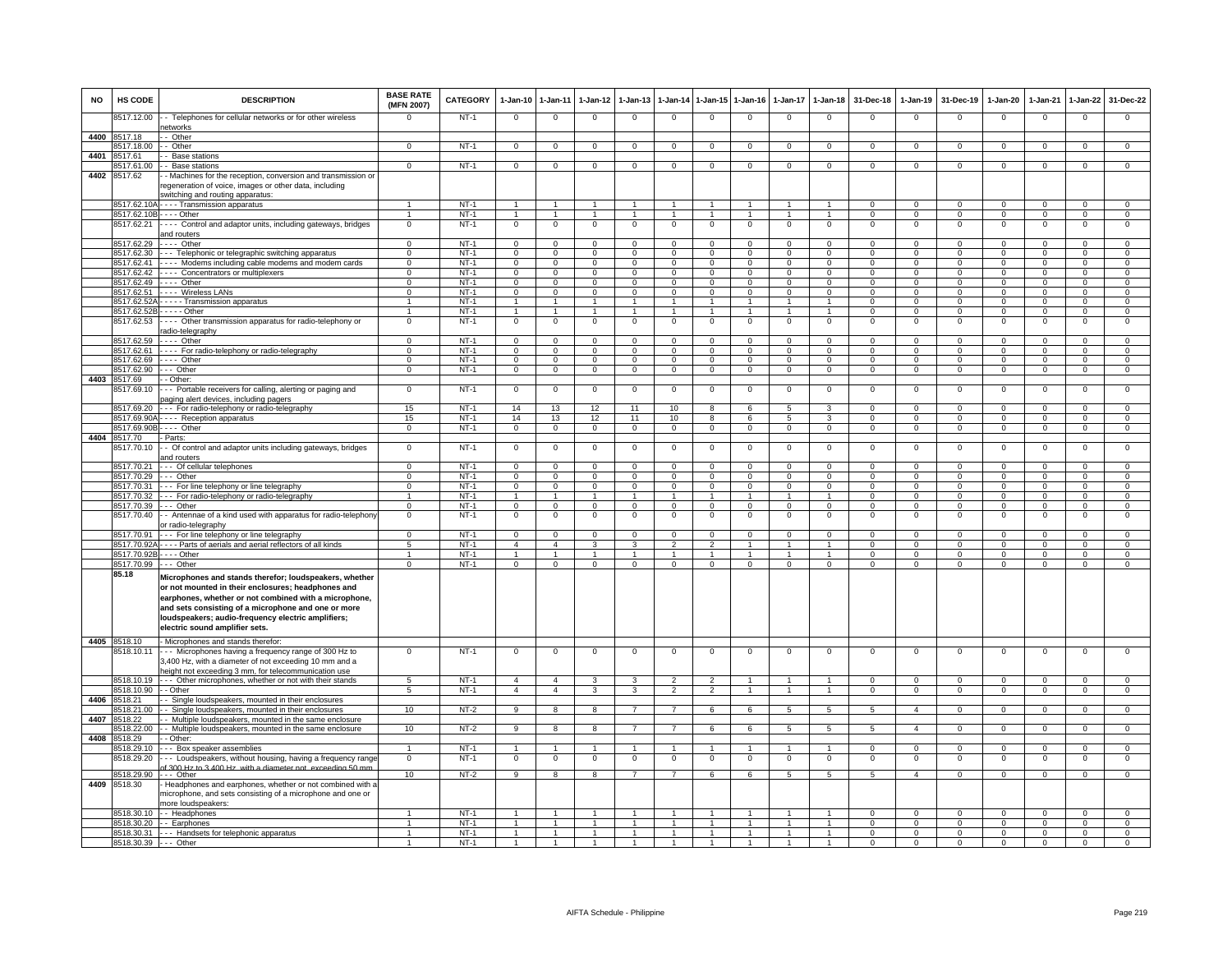| <b>NO</b> | HS CODE                          | <b>DESCRIPTION</b>                                                                                                                           | <b>BASE RATE</b><br>(MFN 2007) | <b>CATEGORY</b> | $1-Jan-10$      | $1 - Jan-11$            | $1-Jan-12$     | $1-Jan-13$              | $1-Jan-14$     | $1$ -Jan-15    | $1-Jan-16$     | $1-Jan-17$     | $1-Jan-18$     | 31-Dec-18      | $1-Jan-19$     | 31-Dec-19      | $1-Jan-20$     | 1-Jan-21       | $1-Jan-22$     | 31-Dec-22      |
|-----------|----------------------------------|----------------------------------------------------------------------------------------------------------------------------------------------|--------------------------------|-----------------|-----------------|-------------------------|----------------|-------------------------|----------------|----------------|----------------|----------------|----------------|----------------|----------------|----------------|----------------|----------------|----------------|----------------|
|           | 8518.30.40                       | - - Line telephone handsets                                                                                                                  | $\Omega$                       | $NT-1$          | $\mathbf 0$     | $\mathbf 0$             | $\mathbf{0}$   | $\Omega$                | $\mathbf 0$    | $\Omega$       | $\mathbf 0$    | $\Omega$       | $\mathbf{0}$   | $\Omega$       | $\mathbf{0}$   | $\Omega$       | $\Omega$       | $\Omega$       | $\mathbf{0}$   | $\mathbf{0}$   |
|           | 8518.30.90                       | - Other                                                                                                                                      | $\mathbf{1}$                   | $NT-1$          | $\mathbf{1}$    | $\mathbf{1}$            | $\overline{1}$ | $\overline{1}$          | $\mathbf{1}$   | $\overline{1}$ | $\overline{1}$ | $\overline{1}$ | $\overline{1}$ | $\mathbf{0}$   | $\mathbf{0}$   | $\overline{0}$ | $\mathbf{0}$   | $\overline{0}$ | $\mathbf{0}$   | $\overline{0}$ |
|           | 4410 8518.40                     | - Audio-frequency electric amplifiers:                                                                                                       |                                |                 |                 |                         |                |                         |                |                |                |                |                |                |                |                |                |                |                |                |
|           | 8518.40.10                       | - Having 6 or more input signal lines, with or without                                                                                       | $\overline{7}$                 | $NT-1$          | $5\phantom{.0}$ | 5                       | $\overline{4}$ | $\overline{4}$          | 3              | 3              | $\overline{2}$ | $\overline{2}$ | $\overline{1}$ | $\Omega$       | $\mathsf 0$    | $\mathbf 0$    | $\mathsf 0$    | $\mathbf 0$    | $\overline{0}$ | $\overline{0}$ |
|           | 8518.40.20                       | lements for capacity amplifiers<br>- Used as repeaters in line telephony                                                                     | $\mathbf{0}$                   | $NT-1$          | $\mathbf 0$     | $\mathbf{0}$            | $\mathbf{0}$   | $\mathsf 0$             | $\mathbf{0}$   | $^{\circ}$     | $\mathbf 0$    | 0              | $\mathbf{0}$   | $\mathbf{0}$   | $\mathbf{0}$   | $\overline{0}$ | $\mathbf{0}$   | $^{\circ}$     | $\mathsf 0$    | $\mathbf 0$    |
|           | 8518.40.30                       | - Used as repeaters in telephony other than line telephony                                                                                   | 7                              | $NT-1$          | 5               | $\overline{5}$          | $\overline{4}$ | $\overline{4}$          | 3              | 3              | $\overline{2}$ | $\overline{2}$ | -1             | $\mathsf 0$    | $\mathsf 0$    | $\,0\,$        | $\mathbf 0$    | $\,0\,$        | $\mathsf 0$    | $\mathbf 0$    |
|           |                                  |                                                                                                                                              |                                |                 |                 |                         |                |                         |                |                |                |                |                |                |                |                |                |                |                |                |
|           | 8518.40.90                       | - Other                                                                                                                                      | $\overline{7}$                 | $NT-1$          | 5               | 5                       | $\overline{4}$ | $\overline{4}$          | 3              | 3              | $\overline{2}$ | $\overline{2}$ | $\overline{1}$ | $\overline{0}$ | $\overline{0}$ | $\Omega$       | $\overline{0}$ | $\Omega$       | $\overline{0}$ | $\overline{0}$ |
| 4411      | 8518.50                          | - Electric sound amplifier sets:                                                                                                             |                                |                 |                 |                         |                |                         |                |                |                |                |                |                |                |                |                |                |                |                |
|           | 8518.50.00                       | - Electric sound amplifier sets                                                                                                              | $\overline{7}$                 | $NT-1$          | 5               | 5 <sup>5</sup>          | 4              | $\overline{4}$          | $\mathbf{3}$   | $\mathbf{3}$   | $\overline{2}$ | $\overline{2}$ | $\overline{1}$ | $\mathbf{0}$   | $\mathbf{0}$   | $\overline{0}$ | $\overline{0}$ | $\mathbf{0}$   | $\overline{0}$ | $\overline{0}$ |
|           | 4412 8518.90                     | - Parts:                                                                                                                                     |                                |                 |                 |                         |                |                         |                |                |                |                |                |                |                |                |                |                |                |                |
|           | 8518.90.10                       | - Of goods of subheading 8518.10.11, 8518.29.20,<br>3518.30.40 or 8518.40.20, including printed circuit assemblies                           | $\Omega$                       | $NT-1$          | $\overline{0}$  | $\mathbf 0$             | $^{\circ}$     | $\mathbf 0$             | $\mathbf{0}$   | $^{\circ}$     | $\mathbf{0}$   | $\mathbf 0$    | $\mathbf{0}$   | $\mathbf{0}$   | $\mathbf 0$    | $^{\circ}$     | $\overline{0}$ | $\mathbf 0$    | $\mathbf{0}$   | $\mathbf 0$    |
|           | 8518.90.20                       | - Of goods of subheading 8518.40.10                                                                                                          | $\mathbf{1}$                   | $NT-1$          | $\overline{1}$  | $\overline{1}$          |                |                         | $\overline{1}$ |                |                | $\mathbf{1}$   |                | $\Omega$       | $\Omega$       | $\Omega$       | $\Omega$       | $\Omega$       | $\mathsf 0$    | $\mathbf 0$    |
|           | 8518.90.90 - - Other             |                                                                                                                                              | $\mathbf{1}$                   | $NT-1$          | $\overline{1}$  | $\overline{1}$          | $\overline{1}$ | $\overline{1}$          | $\overline{1}$ | $\overline{1}$ | $\overline{1}$ | $\mathbf{1}$   | $\overline{1}$ | $^{\circ}$     | $\mathbf{0}$   | $\mathbf 0$    | $\mathbf 0$    | $^{\circ}$     | $\mathsf 0$    | $\overline{0}$ |
| 4413      | 85.19                            | Sound recording or reproducing apparatus                                                                                                     |                                |                 |                 |                         |                |                         |                |                |                |                |                |                |                |                |                |                |                |                |
|           | 8519.20                          | Apparatus operated by coins, banknotes, bank cards, tikens<br>or by other means of payment:                                                  |                                |                 |                 |                         |                |                         |                |                |                |                |                |                |                |                |                |                |                |                |
|           | 8519.20.00/                      | - - Coin - or disc-operated record-players                                                                                                   | 3                              | $NT-1$          | 3               | 3                       | 3              |                         | $\mathcal{P}$  |                |                |                | $\overline{1}$ | $\Omega$       | $\Omega$       | $\Omega$       | $\Omega$       | $\Omega$       | $\Omega$       | $\Omega$       |
| 4414      | 8519.20.00B - - Other<br>8519.30 | Turntables (record-decks):                                                                                                                   | 15                             | $NT-1$          | 14              | 13                      | 12             | 11                      | 10             | 8              | 6              | 5              | $\mathbf{3}$   | $\mathbf{0}$   | $\mathbf{0}$   | $\mathbf 0$    | $\mathbf{0}$   | $\mathbf 0$    | $\mathbf{0}$   | $\mathbf{0}$   |
|           | 8519.30.00A                      | - With automatic record changing mechanism                                                                                                   | 3                              | $NT-1$          | 3               | $\overline{3}$          | 3              | 3                       | $\mathfrak{p}$ | $\overline{2}$ | $\mathbf{1}$   | 1              | $\mathbf{1}$   | $\Omega$       | $\Omega$       | $\Omega$       | $\Omega$       | $\Omega$       | $\Omega$       | $\overline{0}$ |
|           | 8519.30.00E                      | - Other                                                                                                                                      | 3                              | $NT-1$          | 3               | 3                       | $\mathbf{3}$   | 3                       | $\overline{2}$ | $\overline{2}$ | $\mathbf{1}$   | $\mathbf{1}$   | $\mathbf{1}$   | $\mathbf{O}$   | $\mathbf{0}$   | $\mathbf 0$    | $\mathbf{0}$   | $\mathbf 0$    | $\mathbf 0$    | $\overline{0}$ |
| 4415      | 8519.50                          | Telephone answering machines                                                                                                                 |                                |                 |                 |                         |                |                         |                |                |                |                |                |                |                |                |                |                |                |                |
|           | 8519.50.00                       | Telephone answering machines                                                                                                                 | $\mathbf{O}$                   | $NT-1$          | $\overline{0}$  | $\overline{0}$          | $\overline{0}$ | $\mathbf 0$             | $\overline{0}$ | $\mathbf{0}$   | $\mathbf{0}$   | $\mathbf 0$    | $\overline{0}$ | $\mathbf{0}$   | $\mathbf 0$    | $\mathbf 0$    | $\mathbf{0}$   | $\mathbf 0$    | $\mathbf 0$    | $\mathbf 0$    |
| 4416      | 8519.81                          | - Zusing magnetic, optical or semiconductor media                                                                                            |                                |                 |                 |                         |                |                         |                |                |                |                |                |                |                |                |                |                |                |                |
|           | 3519.81.10                       | -- Pocket size cassette recorders, the dimensions of which<br>do not exceed 170 mm x 100 mm x 45 mm                                          | 15                             | $NT-1$          | 14              | 13                      | 12             | 11                      | 10             | 8              | 6              | $\overline{5}$ | 3              | $\overline{0}$ | $\overline{0}$ | $\overline{0}$ | $\overline{0}$ | $\mathbf 0$    | $\overline{0}$ | $\overline{0}$ |
|           | 8519.81.20                       | -- Cassette recorders, with built in amplifiers and one or<br>more built in loudspeakers, operating only with an external<br>source of power | 15                             | $NT-1$          | 14              | 13                      | 12             | 11                      | 10             | 8              | 6              | 5              | 3              | $^{\circ}$     | $^{\circ}$     | $\mathbf 0$    | $\mathbf 0$    | $\mathbf 0$    | $\mathsf 0$    | $\mathbf 0$    |
|           |                                  | 8519.81.30 --- Compact disc players                                                                                                          | 15                             | $NT-1$          | 14              | 13                      | 12             | 11                      | 10             | 8              | 6              | $\sqrt{5}$     | $\mathbf{3}$   | $\Omega$       | $\overline{0}$ | $\Omega$       | $\overline{0}$ | $\Omega$       | $\overline{0}$ | $\overline{0}$ |
|           | 8519.81.40                       | --- Transcribing machines                                                                                                                    | 3                              | $NT-1$          | 3               | $\mathbf{3}$            | $\mathbf{3}$   | 3                       | $\overline{2}$ | $\overline{2}$ | $\mathbf{1}$   | $\mathbf{1}$   | $\mathbf{1}$   | $\mathbf{O}$   | $\mathsf 0$    | $\mathbf 0$    | $\mathbf 0$    | $\mathbf 0$    | $\mathbf{0}$   | $\mathbf{0}$   |
|           | 8519.81.50                       | -- Dictating machines not capable of operating without an<br>external source of power                                                        | 3                              | $NT-1$          | 3               | 3                       | $\mathbf{3}$   | 3                       | $\overline{2}$ | $\overline{2}$ | 1              |                | $\overline{1}$ | $\mathsf 0$    | $\mathbf 0$    | $\mathsf 0$    | $\,0\,$        | $^{\circ}$     | $\mathsf 0$    | $\mathbf 0$    |
|           | 8519.81.60                       | Magnetic tape recorders incorporating sound reproducing<br>apparatus, digital audio type                                                     | $5\phantom{.0}$                | $NT-1$          | $\overline{4}$  | $\overline{4}$          | $\mathbf{3}$   | 3                       | $\overline{2}$ | $\overline{2}$ | $\mathbf{1}$   | 1              | $\mathbf{1}$   | $\mathbf{0}$   | $\mathbf 0$    | $\mathbf{0}$   | $\overline{0}$ | $\mathbf 0$    | $\mathbf{0}$   | $\mathbf 0$    |
|           | 8519.81.70                       | --- Other sound reproducing apparatus, cassette type                                                                                         | 15                             | $NT-1$          | 14              | 13                      | 12             | 11                      | 10             | 8              | 6              | 5              | 3              | $\Omega$       | $\mathsf 0$    | $\Omega$       | $\Omega$       | $\Omega$       | $\Omega$       | $\Omega$       |
|           |                                  | 8519.81.90A - - - - Cinematographic sound recording apparatus                                                                                | 3                              | $NT-1$          | $\mathbf{3}$    | $\mathbf{3}$            | 3              | 3                       | $\overline{2}$ | $\overline{2}$ |                |                | $\overline{1}$ | $\Omega$       | $\Omega$       | $\Omega$       | $\Omega$       | $\Omega$       | $\Omega$       | $\Omega$       |
|           | 8519.81.90B - - - - Other        |                                                                                                                                              | 15                             | <b>NT-1</b>     | 14              | 13                      | 12             | 11                      | 10             | 8              | 6              | 5              | 3              | $\mathbf{0}$   | $\mathbf{0}$   | $\mathbf{0}$   | $\overline{0}$ | $\mathbf 0$    | $\mathbf{0}$   | $\mathbf{0}$   |
|           | 4417 8519.89<br>8519 89 11       | - - Other:<br>---- For film of a width of less than 16 mm                                                                                    | з                              | $NT-1$          | 3               | 3                       | 3              | з                       | 2              | $\mathcal{P}$  | $\mathbf{1}$   | -1             | $\mathbf{1}$   | $\Omega$       | $\Omega$       | $\Omega$       | $\Omega$       | $\Omega$       | $\Omega$       | $\circ$        |
|           | 8519.89.12                       | ---- For film of a width of 16 mm or more                                                                                                    | 3                              | $NT-1$          | 3               | 3                       | 3              | 3                       | $\overline{2}$ | 2              | $\mathbf{1}$   | 1              | 1              | $^{\circ}$     | $\mathbf{0}$   | $\mathbf 0$    | $\mathbf{0}$   | $\mathbf 0$    | $\mathbf 0$    | $\mathbf 0$    |
|           | 8519.89.20                       | --- Record-players with or without loudspeakers                                                                                              | 3                              | $NT-1$          | 3               | 3                       | 3              | 3                       | $\mathfrak{p}$ | $\overline{2}$ | $\mathbf{1}$   |                |                | $\Omega$       | $\Omega$       | $\Omega$       | $\mathbf 0$    | $\Omega$       | $\mathsf 0$    | $\overline{0}$ |
|           | 8519.89.90A-                     | ---- Cinematographic sound recording apparatus                                                                                               | 3                              | $NT-1$          | 3               | 3                       | 3              | 3                       | $\mathfrak{p}$ | $\overline{2}$ | $\mathbf{1}$   |                | $\overline{1}$ | $^{\circ}$     | $^{\circ}$     | $\mathbf 0$    | $\mathbf 0$    | $\mathbf 0$    | $\mathsf 0$    | $\mathbf 0$    |
|           | 8519.89.90B - - - - Other        |                                                                                                                                              | 15                             | $NT-1$          | 14              | 13                      | 12             | 11                      | 10             | $\overline{8}$ | 6              | $\overline{5}$ | 3              | $\Omega$       | $\mathbf{0}$   | $\mathbf{0}$   | $\overline{0}$ | $\Omega$       | $\circ$        | $\overline{0}$ |
| 4418      | 85.21<br>8521.10                 | Video recording or reproducing apparatus, whether or<br>not incorporating a video tuner.                                                     |                                |                 |                 |                         |                |                         |                |                |                |                |                |                |                |                |                |                |                |                |
|           | 8521.10.00                       | - Magnetic tape-type<br>- Magnetic tape-type                                                                                                 | 5 <sub>5</sub>                 | NT-1            | $\overline{4}$  | $\overline{4}$          | $\mathbf{3}$   | 3                       | $\overline{2}$ | $\overline{2}$ | $\mathbf{1}$   | $\mathbf{1}$   | $\overline{1}$ | $\mathbf{0}$   | $\mathbf{0}$   | $\mathbf 0$    | $\mathbf{0}$   | $^{\circ}$     | $\mathbf{0}$   | $\mathbf{0}$   |
|           | 4419 8521.90                     | - Other:                                                                                                                                     |                                |                 |                 |                         |                |                         |                |                |                |                |                |                |                |                |                |                |                |                |
|           | 8521.90.11                       | -- Of a kind used in cinematography, television or<br>proadcasting                                                                           | $5\phantom{.0}$                | $NT-1$          | $\overline{4}$  | $\overline{4}$          | $\mathbf{3}$   | 3                       | $\overline{2}$ | $\overline{2}$ | $\mathbf{1}$   | 1              | $\mathbf{1}$   | $\mathbf{O}$   | $\mathbf 0$    | $\mathbf 0$    | $\mathbf 0$    | $\mathbf 0$    | $\mathbf 0$    | $\overline{0}$ |
|           | 8521.90.19                       | --- Other                                                                                                                                    | 5                              | $NT-1$          | $\overline{4}$  | $\overline{4}$          | 3              | 3                       | $\mathfrak{p}$ | $\overline{2}$ |                |                | $\mathbf{1}$   | $\Omega$       | 0              | $\mathbf 0$    | $\Omega$       | $\Omega$       | 0              | 0              |
|           | 8521.90.91                       | -- Of a kind used in cinematography, television or<br>oroadcasting                                                                           | 5                              | $NT-1$          | $\overline{4}$  | $\overline{4}$          | $\mathbf{3}$   | 3                       | $\overline{2}$ | $\overline{2}$ |                |                | $\overline{1}$ | $\mathsf 0$    | $\mathsf 0$    | $\,0\,$        | $\mathbf 0$    | $\mathbf 0$    | $\mathsf 0$    | $\mathbf 0$    |
|           | 8521.90.99                       | --- Other                                                                                                                                    | 5                              | $NT-1$          | $\overline{4}$  | $\overline{4}$          | 3              | 3                       | $\overline{2}$ | $\overline{2}$ | $\mathbf{1}$   | $\overline{1}$ | $\overline{1}$ | $\overline{0}$ | $\mathbf 0$    | $\Omega$       | $\overline{0}$ | $\mathbf 0$    | $\overline{0}$ | $\overline{0}$ |
|           | 85.22                            | Parts and accessories suitable for use solely or<br>principally with the apparatus of headings 85.19 to 85.21.                               |                                |                 |                 |                         |                |                         |                |                |                |                |                |                |                |                |                |                |                |                |
|           | 4420 8522.10                     | - Pick-up cartridges:                                                                                                                        |                                |                 |                 |                         |                |                         |                |                |                |                |                |                |                |                |                |                |                |                |
|           | 8522.10.00                       | - Pick-up cartridges                                                                                                                         | $\overline{3}$                 | $NT-1$          | $\overline{3}$  | $\overline{\mathbf{3}}$ | $\mathbf{3}$   | $\overline{3}$          | $\overline{2}$ | $\overline{2}$ | $\mathbf{1}$   | 1              | $\mathbf{1}$   | $\overline{0}$ | $\overline{0}$ | $\Omega$       | $\overline{0}$ | $\overline{0}$ | $\overline{0}$ | $\overline{0}$ |
| 4421      | 8522.90                          | Other:                                                                                                                                       |                                |                 |                 |                         |                |                         |                |                |                |                |                |                |                |                |                |                |                |                |
|           | 3522.90.10A                      | --- For cinematographic sound recorders and reproducers                                                                                      | 3                              | $NT-1$          | 3               | 3                       | 3              | 3                       | $\mathfrak{p}$ | $\mathfrak{p}$ |                |                | $\mathbf{1}$   | $^{\circ}$     | $\mathsf 0$    | $\mathbf 0$    | $\mathbf 0$    | $\Omega$       | $\mathsf 0$    | $\mathbf 0$    |
|           | 8522.90.10B                      | -- Other                                                                                                                                     | $5\overline{5}$                | $NT-1$          | $\overline{4}$  | $\overline{4}$          | $\mathbf{3}$   | 3                       | $\overline{2}$ | $\overline{2}$ | $\overline{1}$ |                | $\overline{1}$ | $\mathsf 0$    | $\mathbf 0$    | $\mathbf 0$    | $\mathbf 0$    | $\mathbf 0$    | $\mathsf 0$    | $\mathbf 0$    |
|           | 8522.90.20                       | - Printed circuit board assemblies for telephone answering<br>nachines                                                                       | $\mathbf 0$                    | $NT-1$          | $\mathbf 0$     | $\mathbf 0$             | $\mathbf 0$    | $\mathbf 0$             | $\mathbf 0$    | $\mathbf 0$    | $\mathbf 0$    | $\mathbf{0}$   | $\overline{0}$ | $^{\circ}$     | 0              | $\mathbf 0$    | $\mathbf 0$    | $\mathbf 0$    | 0              | $\mathbf 0$    |
|           | 8522.90.40                       | - Audio or video tapedecks and compact disc mechanisms                                                                                       | $\mathbf{1}$                   | $NT-1$          | $\overline{1}$  | $\overline{1}$          | $\overline{1}$ | $\overline{1}$          | $\overline{1}$ | $\overline{1}$ | $\mathbf{1}$   | $\overline{1}$ | $\overline{1}$ | $\mathsf 0$    | $\mathbf 0$    | $\mathbf 0$    | $\mathbf 0$    | $\mathbf 0$    | $\mathsf 0$    | $\mathsf 0$    |
|           | 8522.90.50                       | - Audio or video reproduction heads, magnetic type;<br>magnetic erasing heads and rods                                                       | 5                              | $NT-1$          | $\overline{4}$  | $\overline{4}$          | 3              | $\overline{\mathbf{3}}$ | $\overline{2}$ | $\overline{2}$ | $\overline{1}$ | $\overline{1}$ | $\mathbf{1}$   | $\mathsf 0$    | 0              | $\mathsf 0$    | $\mathbf 0$    | $\mathbf 0$    | $\mathsf 0$    | $\mathbf 0$    |
|           | 8522.90.91                       | -- Other parts and accessories of cinematographic sound<br>recorders or reproducers                                                          | $\overline{3}$                 | $NT-1$          | 3               | 3                       | 3              | 3                       | $\overline{2}$ | $\overline{2}$ | 1              | $\mathbf{1}$   | $\overline{1}$ | $\overline{0}$ | $\Omega$       | $\overline{0}$ | $\overline{0}$ | $\overline{0}$ | $\overline{0}$ | $\overline{0}$ |
|           |                                  | 8522.90.92 --- Other parts of telephone answering machines                                                                                   | $\overline{0}$                 | $NT-1$          | $\overline{0}$  | $\overline{0}$          | $\overline{0}$ | $\overline{0}$          | $\overline{0}$ | $\overline{0}$ | $\overline{0}$ | $\overline{0}$ | $\overline{0}$ | $\Omega$       | $\overline{0}$ | $\overline{0}$ | $\overline{0}$ | $\overline{0}$ | $\overline{0}$ | $\Omega$       |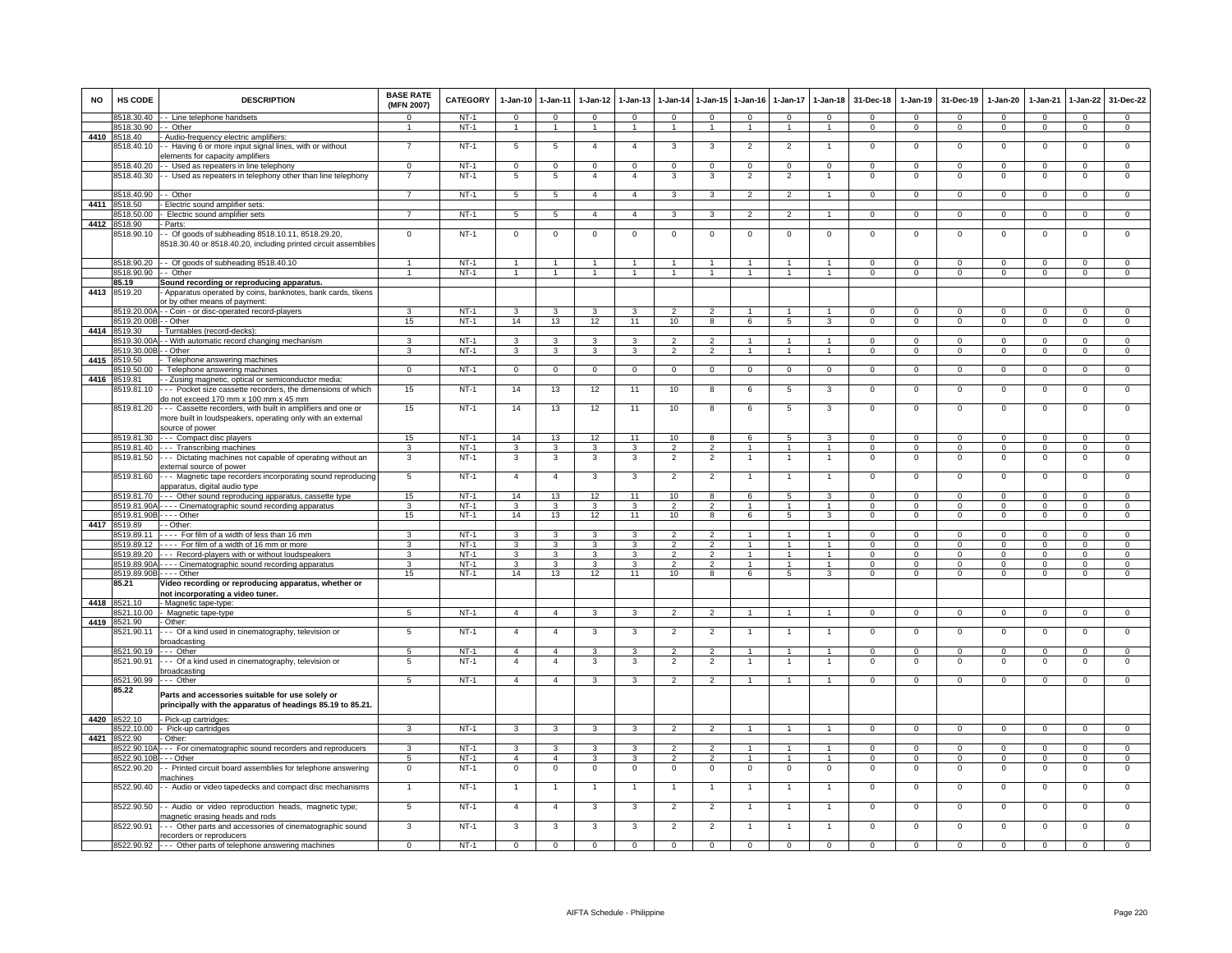| <b>NO</b> | HS CODE                    | <b>DESCRIPTION</b>                                                                                                                                                                                                                                                                                                        | <b>BASE RATE</b><br>(MFN 2007) | CATEGORY         | 1-Jan-10                         | $1-Jan-11$                       | $1-Jan-12$                     | $1-Jan-13$                 | 1-Jan-14                         | $1 - Jan-15$                     | $1-Jan-16$                 | $1-Jan-17$                   | $1-Jan-18$                       | 31-Dec-18                        | $1-Jan-19$                     | 31-Dec-19                     | 1-Jan-20                       | 1-Jan-21                     | 1-Jan-22                       | 31-Dec-22                        |
|-----------|----------------------------|---------------------------------------------------------------------------------------------------------------------------------------------------------------------------------------------------------------------------------------------------------------------------------------------------------------------------|--------------------------------|------------------|----------------------------------|----------------------------------|--------------------------------|----------------------------|----------------------------------|----------------------------------|----------------------------|------------------------------|----------------------------------|----------------------------------|--------------------------------|-------------------------------|--------------------------------|------------------------------|--------------------------------|----------------------------------|
|           | 8522.90.93                 | -- Other parts and accessories for goods of subheading                                                                                                                                                                                                                                                                    | 5                              | $NT-1$           | $\overline{4}$                   | $\overline{4}$                   | 3                              | 3                          | $\overline{2}$                   | $\overline{2}$                   |                            |                              | $\mathbf{1}$                     | $\Omega$                         | $\Omega$                       | $\Omega$                      | $\Omega$                       | $\Omega$                     | $^{\circ}$                     | $\mathbf{O}$                     |
|           | 8522.90.99                 | 3519.81or heading 85.21<br>--- Other                                                                                                                                                                                                                                                                                      | 5                              | $NT-1$           | $\overline{4}$                   | $\overline{4}$                   | $\mathbf{3}$                   | 3                          | $\overline{2}$                   | $\overline{2}$                   | $\mathbf{1}$               | $\mathbf{1}$                 | $\blacktriangleleft$             | $\mathbf{O}$                     | $\mathbf{0}$                   | $\overline{0}$                | $\overline{0}$                 | $\mathbf 0$                  | $\mathbf 0$                    | $\overline{0}$                   |
|           | 85.23                      | Discs, tapes, solid-state non-volatile storage devices,<br>"smart cards" and other media for the recording of sound<br>or of other phenomena, whether or not recorded,<br>including matrices and masters for the production of<br>discs, but excluding products of Chapter 37.                                            |                                |                  |                                  |                                  |                                |                            |                                  |                                  |                            |                              |                                  |                                  |                                |                               |                                |                              |                                |                                  |
|           | 4422 8523.21               | - - Cards incorporating a magnetic stripe:                                                                                                                                                                                                                                                                                |                                | $NT-1$           |                                  |                                  |                                |                            |                                  |                                  |                            |                              |                                  |                                  |                                |                               |                                |                              |                                |                                  |
|           | 523.21.20                  | 8523.21.10 --- Unrecorded<br>-- Recorded                                                                                                                                                                                                                                                                                  | 5<br>$\overline{5}$            | $NT-1$           | $\overline{4}$<br>$\overline{4}$ | $\overline{4}$<br>$\overline{4}$ | 3<br>$\overline{\mathbf{3}}$   | 3<br>$\overline{3}$        | $\overline{2}$<br>$\overline{2}$ | $\overline{2}$<br>$\overline{2}$ | -1<br>$\mathbf{1}$         | $\mathbf{1}$<br>$\mathbf{1}$ | $\overline{1}$<br>$\overline{1}$ | $\overline{0}$<br>$\overline{0}$ | $\Omega$<br>$\overline{0}$     | $\mathbf 0$<br>$\overline{0}$ | $\mathbf{0}$<br>$\overline{0}$ | $^{\circ}$<br>$\overline{0}$ | $\mathbf{0}$<br>$\overline{0}$ | $\overline{0}$<br>$\overline{0}$ |
| 4423      | 523.29                     | - Other:                                                                                                                                                                                                                                                                                                                  |                                |                  |                                  |                                  |                                |                            |                                  |                                  |                            |                              |                                  |                                  |                                |                               |                                |                              |                                |                                  |
|           | 523.29.11                  | Computer tapes, unrecorded                                                                                                                                                                                                                                                                                                | $\overline{0}$                 | $NT-1$           | $\overline{0}$                   | $\overline{0}$                   | $\overline{0}$                 | $\Omega$                   | $\overline{0}$                   | $\overline{0}$                   | $\Omega$                   | $\Omega$                     | $\overline{0}$                   | $\Omega$                         | $\Omega$                       | $\Omega$                      | $\Omega$                       | $\overline{0}$               | $\overline{0}$                 | $\overline{0}$                   |
|           | 523.29.12<br>3523.29.19/   | ---- Video tapes, recorded<br>Unrecorded media                                                                                                                                                                                                                                                                            | 10<br>$\mathbf 0$              | $NT-2$<br>$NT-1$ | 9<br>$\overline{0}$              | 8<br>$\overline{0}$              | 8<br>$\overline{0}$            | 7<br>$\Omega$              | $\overline{7}$<br>$\Omega$       | 6<br>$\mathbf 0$                 | 6<br>$\mathbf{0}$          | 5<br>$\Omega$                | 5<br>$\mathbf{0}$                | 5<br>$\Omega$                    | $\overline{4}$<br>$\mathbf 0$  | $^{\circ}$<br>$\mathbf 0$     | $\mathbf 0$<br>$\mathbf 0$     | $\mathbf 0$<br>$\Omega$      | $\mathbf 0$<br>$\mathbf 0$     | $\overline{0}$<br>$\overline{0}$ |
|           | 3523.29.19E                | Recorded media                                                                                                                                                                                                                                                                                                            | 10                             | $NT-2$           | $\overline{9}$                   | $\overline{\mathbf{8}}$          | $\overline{\mathbf{8}}$        | $\overline{7}$             | $\overline{7}$                   | 6                                | 6                          | $\overline{5}$               | 5                                | 5                                | $\overline{4}$                 | $\mathbf 0$                   | $\overline{0}$                 | $\overline{0}$               | $\overline{0}$                 | $\overline{0}$                   |
|           | 523.29.21                  | --- Video tapes, unrecorded                                                                                                                                                                                                                                                                                               | $\overline{0}$                 | $NT-1$           | $\overline{0}$                   | $\overline{0}$                   | $\overline{0}$                 | $\overline{0}$             | $\overline{0}$                   | $\overline{0}$                   | $\overline{0}$             | $\overline{0}$               | $\overline{0}$                   | $\overline{0}$                   | $\overline{0}$                 | $\overline{0}$                | $\overline{0}$                 | $\overline{0}$               | $\overline{0}$                 | $\overline{0}$                   |
|           | 8523.29.22                 | --- Video tapes, recorded                                                                                                                                                                                                                                                                                                 | 10                             | $NT-2$           | $\mathbf{Q}$                     | 8                                | 8                              | $\overline{7}$             | $\overline{7}$                   | 6                                | 6                          | 5.                           | 5                                | 5                                | $\mathbf{A}$                   | $\Omega$                      | $\Omega$                       | $\Omega$                     | $\Omega$                       | $\overline{0}$                   |
|           | 8523.29.29E                | 3523.29.29A - - - - - Unrecorded media<br>- Recorded media                                                                                                                                                                                                                                                                | $\mathbf 0$<br>10              | $NT-1$<br>$NT-2$ | $\mathbf 0$<br>9                 | $\mathbf{0}$<br>8                | $\mathbf{0}$<br>8              | 0<br>$\overline{7}$        | $\mathbf{0}$<br>$\overline{7}$   | $\mathbf{0}$<br>6                | $\mathbf{0}$<br>6          | 0<br>5                       | $\mathbf{0}$<br>5                | $\mathbf{O}$<br>$5\overline{5}$  | $\mathbf{0}$<br>$\overline{4}$ | $\mathbf 0$<br>$\mathbf 0$    | $\mathbf 0$<br>$\mathbf{0}$    | $\mathbf 0$<br>$\Omega$      | $\mathbf 0$<br>$\mathbf 0$     | $\mathbf{0}$<br>$\overline{0}$   |
|           | 8523.29.31                 | ---- Computer tapes, in pancake or in jumbo forms,<br>unrecorded                                                                                                                                                                                                                                                          | $\mathbf 0$                    | $NT-1$           | $\mathbf 0$                      | $\mathbf 0$                      | $\mathsf 0$                    | $\mathbf 0$                | $\mathbf 0$                      | $\mathbf 0$                      | $\Omega$                   | $\mathbf 0$                  | $\mathbf 0$                      | $\Omega$                         | $^{\circ}$                     | $^{\circ}$                    | $\mathsf 0$                    | $\Omega$                     | $\mathsf 0$                    | $\mathsf 0$                      |
|           | 8523.29.32                 | ---- Other computer tapes, unrecorded                                                                                                                                                                                                                                                                                     | $\mathbf 0$                    | $NT-1$           | $\mathbf 0$                      | $\mathbf 0$                      | $\mathbf 0$                    | $\mathbf 0$                | $\mathbf 0$                      | $\mathbf 0$                      | $\mathbf 0$                | $\mathbf 0$                  | $\mathbf 0$                      | $\Omega$                         | $\mathbf 0$                    | $\mathbf 0$                   | $\mathbf 0$                    | $\Omega$                     | $\mathbf 0$                    | 0                                |
|           | 8523.29.33                 | - - - - Other, in pancake or in jumbo forms, unrecorded                                                                                                                                                                                                                                                                   | $\mathbf 0$                    | $NT-1$           | $\mathbf 0$                      | $\Omega$                         | $\mathbf{0}$                   | $\Omega$                   | $\Omega$                         | $\mathbf 0$                      | $\mathbf 0$                | $\Omega$                     | $\mathbf 0$                      | $\Omega$                         | $\Omega$                       | $\Omega$                      | $\mathbf 0$                    | $\Omega$                     | $\mathbf 0$                    | $\mathbf{O}$                     |
|           | 8523.29.39A<br>8523.29.39B | - Unrecorded media<br>Recorded media for reproducing representations of                                                                                                                                                                                                                                                   | 0<br>$\Omega$                  | $NT-1$<br>$NT-1$ | $\mathbf 0$<br>$\mathbf 0$       | $\overline{0}$<br>$\mathbf 0$    | $\overline{0}$<br>$\mathbf 0$  | $\mathbf 0$<br>$\mathbf 0$ | $\mathbf{0}$<br>$\overline{0}$   | $\mathbf 0$<br>$\mathbf 0$       | $\mathbf 0$<br>$\mathbf 0$ | $\Omega$<br>$\mathbf 0$      | $\Omega$<br>$\overline{0}$       | $\Omega$<br>$\Omega$             | $\Omega$<br>$\mathbf{0}$       | $\Omega$<br>$^{\circ}$        | $\mathbf 0$<br>$\overline{0}$  | $\mathbf 0$<br>$\Omega$      | $\mathbf{0}$<br>$\mathbf 0$    | $\overline{0}$<br>$\Omega$       |
|           |                            | instructions, data, sound, and image, recorded in machine<br>readable binary form, and capable of being manipulated or<br>providing interactivity to a user, by means of an automatic<br>data processing mac                                                                                                              |                                |                  |                                  |                                  |                                |                            |                                  |                                  |                            |                              |                                  |                                  |                                |                               |                                |                              |                                |                                  |
|           |                            | 8523.29.39C - - - - - Other recorded media                                                                                                                                                                                                                                                                                | 10                             | $NT-2$           | 9                                | 8                                | 8                              | $\overline{7}$             | $\overline{7}$                   | 6                                | 6                          | -5                           | 5                                | $5\overline{5}$                  | $\overline{a}$                 | $\Omega$                      | $\overline{0}$                 | $\Omega$                     | $\mathbf 0$                    | $\mathbf{0}$                     |
|           | 8523.29.41                 | --- Of a kind used for reproducing phenomena other than                                                                                                                                                                                                                                                                   | $\mathbf 0$                    | $NT-1$           | $\mathbf 0$                      | $\mathsf 0$<br>$\overline{0}$    | $\mathbf 0$                    | $\mathbf 0$                | $\Omega$                         | $\mathbf 0$                      | $\Omega$                   | $\Omega$                     | $\Omega$                         | $\Omega$                         | $\mathbf 0$                    | $\Omega$                      | $\mathbf 0$                    | $\mathbf 0$                  | $\mathsf 0$                    | $\mathsf 0$                      |
|           | 8523.29.42                 | Of a kind used for reproducing representations of<br>nstructions, data, sound and image, recorded in a machine<br>readable binary form, and capable of being manipulated or<br>providing interactivity to a user, by means of an automatic<br>data processing mac                                                         | $\Omega$                       | $NT-1$           | $\mathbf 0$                      |                                  | $\mathbf 0$                    | $\Omega$                   | $\mathbf 0$                      | $\Omega$                         | $\Omega$                   | $\mathbf 0$                  | $\mathbf 0$                      | $\Omega$                         | $\Omega$                       | $\Omega$                      | $\mathbf 0$                    | $\Omega$                     | $\overline{0}$                 | $\Omega$                         |
|           | 8523.29.43                 | - - - - Other, unrecorded                                                                                                                                                                                                                                                                                                 | $\Omega$                       | $NT-1$           | $\Omega$                         | $\overline{0}$                   | $\Omega$                       | $\Omega$                   | $\Omega$                         | $\Omega$                         | $\Omega$                   | $\Omega$                     | $\Omega$                         | $\Omega$                         | $\Omega$                       | $\Omega$                      | $\Omega$                       | $\Omega$                     | $\Omega$                       | $\Omega$                         |
|           |                            | 3523.29.44 ---- Other, recorded                                                                                                                                                                                                                                                                                           | 10                             | $NT-2$           | 9                                | 8                                | 8                              | $\overline{7}$             | $\overline{7}$                   | 6                                | 6                          | 5                            | 5                                | 5                                | $\overline{4}$                 | $^{\circ}$                    | $\mathbf{0}$                   | $\mathbf{0}$                 | $\mathbf 0$                    | $\mathbf{O}$                     |
|           | 8523.29.92                 | 8523.29.91 ---- Of a kind suitable for computer use, unrecorded<br>---- Of a kind used for reproducing phenomena other than                                                                                                                                                                                               | $\Omega$<br>$\Omega$           | $NT-1$<br>$NT-1$ | $\mathbf{0}$<br>$\mathbf 0$      | $\mathbf{0}$<br>$\overline{0}$   | $\mathbf{0}$<br>$\overline{0}$ | $\Omega$<br>$\overline{0}$ | $\Omega$<br>$\Omega$             | $\Omega$<br>$\mathbf 0$          | $\mathbf{0}$<br>$\Omega$   | $\Omega$<br>$\Omega$         | $\Omega$<br>$\Omega$             | $\Omega$<br>$\Omega$             | $\mathbf{0}$<br>$\Omega$       | $\mathbf 0$<br>$^{\circ}$     | $\mathbf{0}$<br>$\mathbf 0$    | $\Omega$<br>$\Omega$         | $\Omega$<br>$\mathbf 0$        | $\overline{0}$<br>$\overline{0}$ |
|           | 8523.29.93                 | Of a kind used for reproducing representations of<br>instructions, data, sound and image, recorded in a machine<br>readable binary form, and capable of being manipulated or<br>providing interactivity to a user, by means of an automatic<br>data processing m                                                          | $\Omega$                       | $NT-1$           | $^{\circ}$                       | $\Omega$                         | $\overline{0}$                 | $\overline{0}$             | $\Omega$                         | $\Omega$                         | $\Omega$                   | $\Omega$                     | $\Omega$                         | $\Omega$                         | $\Omega$                       | $\Omega$                      | $\mathbf 0$                    | $\Omega$                     | $\Omega$                       | $\overline{0}$                   |
|           | 3523.29.99/                | ---- Unrecorded media                                                                                                                                                                                                                                                                                                     | $\overline{0}$                 | $NT-1$           | $\overline{0}$                   | $\overline{0}$                   | $\overline{0}$                 | $\overline{0}$             | $\overline{0}$                   | $\overline{0}$                   | $\overline{0}$             | $\Omega$                     | $\overline{0}$                   | $\Omega$                         | $\overline{0}$                 | $\Omega$                      | $\overline{0}$                 | $\overline{0}$               | $\overline{0}$                 | $\overline{0}$                   |
| 4424      | 3523.29.99E<br>8523.40     | Recorded media<br>- Optical media:                                                                                                                                                                                                                                                                                        | 10                             | $NT-2$           | $\overline{a}$                   | $\overline{8}$                   | $\overline{\mathbf{8}}$        | $\overline{7}$             | $\overline{7}$                   | 6                                | 6                          | $\overline{5}$               | $5\overline{)}$                  | $\overline{5}$                   | $\overline{4}$                 | $\overline{0}$                | $\overline{0}$                 | $\overline{0}$               | $\overline{0}$                 | $\overline{0}$                   |
|           | 8523.40.11                 | --- Of a kind suitable for computer use, unrecorded                                                                                                                                                                                                                                                                       | $\Omega$                       | $NT-1$           | $\mathbf{0}$                     | $\mathbf{0}$                     | $\mathbf{0}$                   | $\Omega$                   | $\Omega$                         | $\mathbf{0}$                     | $\Omega$                   | $\Omega$                     | $\mathbf{0}$                     | $\Omega$                         | $\Omega$                       | $\Omega$                      | $\mathbf 0$                    | $\mathbf 0$                  | $\mathbf 0$                    | $\overline{0}$                   |
|           | 8523.40.12                 | --- Of a kind used for reproducing phenomena other than<br>sound or image                                                                                                                                                                                                                                                 | $\Omega$                       | $NT-1$           | $\mathbf{0}$                     | $\Omega$                         | $^{\circ}$                     | $\mathbf 0$                | $\mathbf 0$                      | $\Omega$                         | $\Omega$                   | 0                            | $^{\circ}$                       | $^{\circ}$                       | $^{\circ}$                     | $\Omega$                      | $^{\circ}$                     | $^{\circ}$                   | $\mathbf 0$                    | $\overline{0}$                   |
|           | 8523.40.13<br>8523.40.14   | --- Of a kind used for reproducing sound only<br>--- Of a kind used for reproducing representations of<br>instructions, data, sound and image, recorded in a machine<br>readable binary form, and capable of being manipulated or<br>providing interactivity to a user, by means of an automatic<br>data processing machi | 10<br>$\Omega$                 | $NT-2$<br>$NT-1$ | 9<br>$\overline{0}$              | 8<br>$\overline{0}$              | 8<br>$\overline{0}$            | $\Omega$                   | $\overline{7}$<br>$\Omega$       | 6<br>$\overline{0}$              | 6<br>$\Omega$              | 5<br>$\mathbf 0$             | 5<br>$\Omega$                    | 5<br>$\Omega$                    | $\overline{4}$<br>$\Omega$     | $^{\circ}$<br>$\Omega$        | $\mathbf 0$<br>$\mathbf 0$     | $\mathbf 0$<br>$\Omega$      | $\mathbf 0$<br>$\overline{0}$  | $\mathbf{O}$<br>$\overline{0}$   |
|           | 8523.40.19A                | ---- Unrecorded media                                                                                                                                                                                                                                                                                                     | $\Omega$                       | $NT-1$           | $\Omega$                         | $\overline{0}$                   | $\Omega$                       | $\Omega$                   | $\Omega$                         | $\Omega$                         | $\Omega$                   | $\Omega$                     | $\Omega$                         | $\Omega$                         | $\Omega$                       | $\Omega$                      | $\Omega$                       | $\Omega$                     | $\Omega$                       | $\Omega$                         |
|           | 8523.40.91                 | 8523.40.19B - - - - Recorded media<br>--- Of a kind suitable for computer use, unrecorded                                                                                                                                                                                                                                 | 10<br>$\Omega$                 | NT-2<br>$NT-1$   | 9<br>$\Omega$                    | 8<br>$\overline{0}$              | 8<br>$\mathbf{0}$              | $\overline{7}$<br>$\Omega$ | $\overline{7}$<br>$\Omega$       | 6<br>$\mathbf 0$                 | 6<br>$\Omega$              | 5<br>$\Omega$                | 5<br>$\Omega$                    | 5<br>$\Omega$                    | $\overline{4}$<br>$\Omega$     | $\mathbf 0$<br>$\Omega$       | $\overline{0}$<br>$\mathbf{0}$ | $\mathbf{0}$<br>$\mathbf 0$  | $^{\circ}$<br>$\mathbf 0$      | $\overline{0}$<br>$\overline{0}$ |
|           | 8523.40.92                 | --- Of a kind used for reproducing phenomena other than<br>sound or image                                                                                                                                                                                                                                                 | $\mathbf 0$                    | $NT-1$           | $\Omega$                         | $\Omega$                         | $\mathbf 0$                    | $\Omega$                   | $\Omega$                         | $\Omega$                         | $\Omega$                   | $\Omega$                     | $\Omega$                         | $\Omega$                         | $\Omega$                       | $\Omega$                      | 0                              | $\Omega$                     | $\Omega$                       | $\Omega$                         |
|           | 8523.40.93                 | --- Of a kind used for reproducing sound only                                                                                                                                                                                                                                                                             | 10                             | $NT-2$           | 9                                | 8                                | 8                              | $\overline{7}$             | $\overline{7}$                   | 6                                | 6                          | 5                            | 5                                | 5                                | $\overline{4}$                 | $\Omega$                      | $\mathsf 0$                    | $\Omega$                     | $\mathbf 0$                    | $\overline{0}$                   |
|           | 8523.40.94                 | - - Of a kind used for reproducing representations of<br>nstructions, data, sound and image, recorded in a machine<br>readable binary form, and capable of being manipulated or<br>providing interactivity to a user, by means of an automatic<br>data processing machi                                                   | $\mathbf 0$                    | $NT-1$           | $^{\circ}$                       | $\mathbf 0$                      | $\mathbf 0$                    | $^{\circ}$                 | $^{\circ}$                       | $\mathbf 0$                      | $^{\circ}$                 | 0                            | $\mathbf 0$                      | $^{\circ}$                       | $\mathbf 0$                    | $^{\circ}$                    | $^{\circ}$                     | $^{\circ}$                   | $\mathbf 0$                    | $\mathsf 0$                      |
|           | 3523.40.99B                | 8523.40.99A - - - - Unrecorded media                                                                                                                                                                                                                                                                                      | $\Omega$                       | $NT-1$<br>$NT-2$ | $\Omega$                         | $\mathbf 0$                      | $\overline{0}$                 | $\Omega$<br>$\overline{7}$ | $\Omega$                         | $\mathbf{0}$                     | $\overline{0}$             | $\Omega$                     | $\overline{0}$                   | $\mathbf{0}$                     | $\overline{0}$                 | $\mathbf 0$                   | $\mathbf{0}$                   | $\mathbf{0}$                 | $\mathbf 0$                    | $\overline{0}$                   |
|           | 4425 8523.51               | Recorded media<br>- Solid-state non-volatile storage devices:                                                                                                                                                                                                                                                             | 10                             |                  | 9                                | $\overline{\mathbf{8}}$          | 8                              |                            | $\overline{7}$                   | 6                                | 6                          | 5                            | $\overline{5}$                   | $5\phantom{.0}$                  | $\overline{4}$                 | $\mathbf{0}$                  | $\overline{0}$                 | $\mathsf 0$                  | $\overline{0}$                 | $\overline{0}$                   |
|           | 523.51.10                  | --- Of a kind suitable for computer use, unrecorded                                                                                                                                                                                                                                                                       | $\overline{0}$                 | $NT-1$           | $\Omega$                         | $\overline{0}$                   | $\overline{0}$                 | $\Omega$                   | $\overline{0}$                   | $\overline{0}$                   | $\Omega$                   | $\Omega$                     | $\Omega$                         | $\Omega$                         | $\Omega$                       | $\Omega$                      | $\Omega$                       | $\Omega$                     | $\overline{0}$                 | $\overline{0}$                   |
|           | 8523.51.20                 | --- Of a kind used for reproducing phenomena other than<br>sound or image                                                                                                                                                                                                                                                 | 0                              | $NT-1$           | $\mathbf 0$                      | $\mathbf 0$                      | $\mathbf 0$                    | $\mathbf 0$                | $^{\circ}$                       | $^{\circ}$                       | 0                          | 0                            | $^{\circ}$                       | 0                                |                                | $^{\circ}$                    |                                | 0                            | $\mathbf 0$                    |                                  |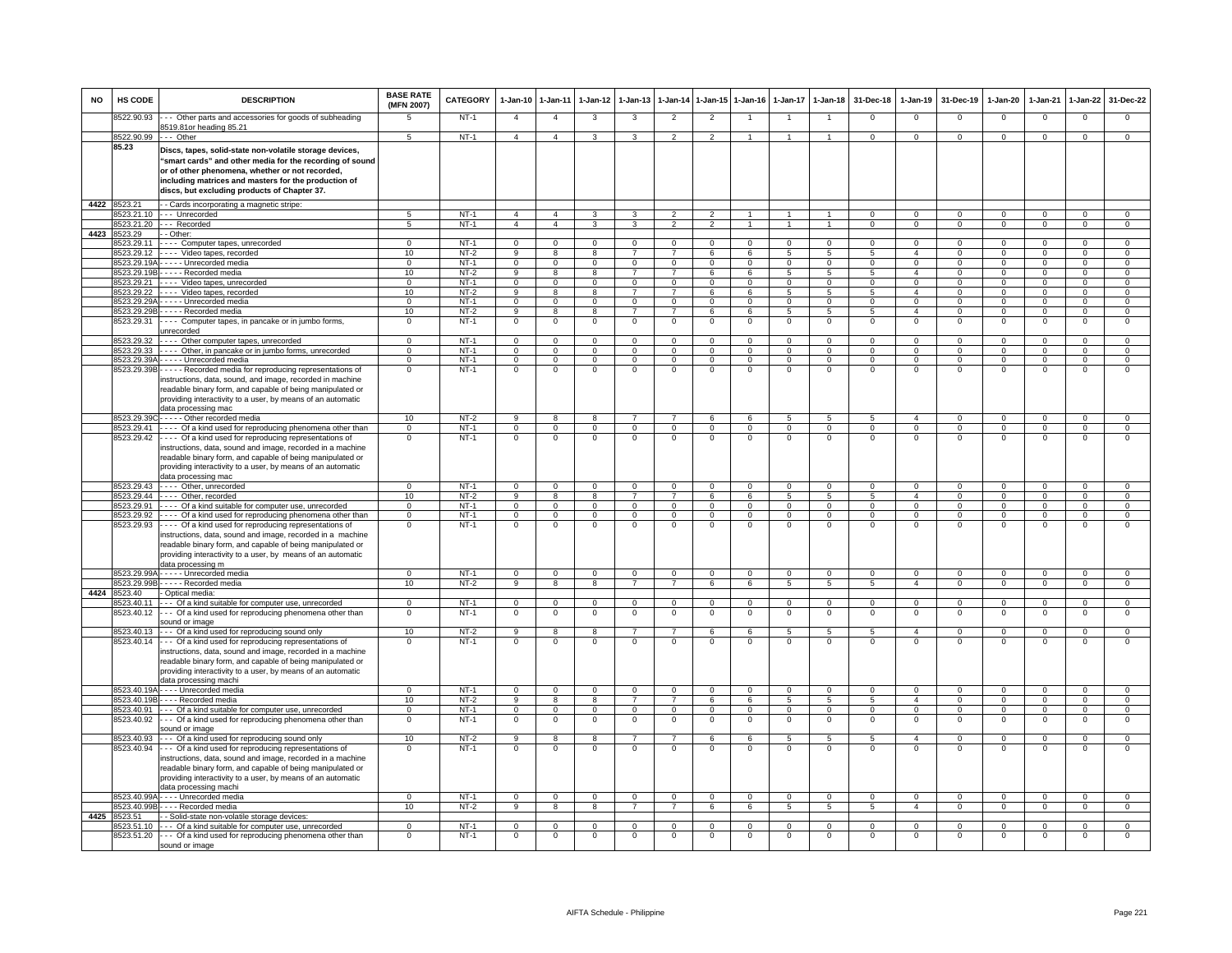| <b>NO</b> | HS CODE               | <b>DESCRIPTION</b>                                                                                                                                                                                                                                     | <b>BASE RATE</b><br>(MFN 2007) | CATEGORY         | 1-Jan-10                       | $1 - Jan-11$                  | $1-Jan-12$                    | $1-Jan-13$                       |                                  |                      | 1-Jan-14 1-Jan-15 1-Jan-16 | $1-Jan-17$                     | $1-Jan-18$                       | 31-Dec-18                      | $1-Jan-19$                       | 31-Dec-19                     | 1-Jan-20                         | $1-Jan-21$                 | 1-Jan-22                      | 31-Dec-22                        |
|-----------|-----------------------|--------------------------------------------------------------------------------------------------------------------------------------------------------------------------------------------------------------------------------------------------------|--------------------------------|------------------|--------------------------------|-------------------------------|-------------------------------|----------------------------------|----------------------------------|----------------------|----------------------------|--------------------------------|----------------------------------|--------------------------------|----------------------------------|-------------------------------|----------------------------------|----------------------------|-------------------------------|----------------------------------|
|           | 8523.51.30            | --- Of a kind used for reproducing representations of<br>instructions, data, sound and image, recorded in a machine<br>readable binary form, and capable of being manipulated or<br>providing interactivity to a user, by means of an automatic        | $\Omega$                       | $NT-1$           | $\mathsf 0$                    | $\mathbf 0$                   | $\Omega$                      | $\mathbf 0$                      | $\mathbf 0$                      | $\mathbf 0$          | $\mathbf 0$                | $\mathbf 0$                    | $\mathbf 0$                      | $\mathbf 0$                    | $\mathsf 0$                      | $\mathbf 0$                   | $\Omega$                         | $\mathbf 0$                | $\mathsf 0$                   | $\mathbf 0$                      |
|           |                       | data processing machi                                                                                                                                                                                                                                  |                                |                  |                                |                               |                               |                                  |                                  |                      |                            |                                |                                  |                                |                                  |                               |                                  |                            |                               |                                  |
|           |                       | 8523.51.90A - - - - Unrecorded media<br>8523.51.90B - - - - Recorded media                                                                                                                                                                             | $\Omega$<br>10                 | $NT-1$<br>$NT-2$ | $\mathbf{0}$<br>$\overline{9}$ | $\mathbf 0$<br>$\overline{8}$ | $\mathbf 0$<br>$\overline{8}$ | $\overline{0}$<br>$\overline{7}$ | $\overline{0}$<br>$\overline{7}$ | $\mathbf{0}$<br>6    | $\overline{0}$<br>6        | $\mathbf{0}$<br>$\overline{5}$ | $\overline{0}$<br>$\overline{5}$ | $\mathbf{0}$<br>$\overline{5}$ | $\overline{0}$<br>$\overline{4}$ | $\mathbf 0$<br>$\overline{0}$ | $\overline{0}$<br>$\overline{0}$ | $\Omega$<br>$\overline{0}$ | $\mathbf 0$<br>$\overline{0}$ | $\overline{0}$<br>$\overline{0}$ |
| 4426      | 8523.52               | - "Smart cards"                                                                                                                                                                                                                                        |                                |                  |                                |                               |                               |                                  |                                  |                      |                            |                                |                                  |                                |                                  |                               |                                  |                            |                               |                                  |
|           | 8523.52.00            | -- "Smart cards"                                                                                                                                                                                                                                       | $\Omega$                       | $NT-1$           | $\mathbf 0$                    | $\mathbf 0$                   | $\mathbf 0$                   | 0                                | $\mathbf 0$                      | $\mathbf 0$          | $\mathsf 0$                | $\mathsf 0$                    | $\mathbf 0$                      | $\mathsf 0$                    | $\mathsf 0$                      | $\mathbf 0$                   | $\mathbf 0$                      | $\mathbf 0$                | 0                             | $\mathbf 0$                      |
| 4427      | 8523.59               | - Other:                                                                                                                                                                                                                                               |                                |                  |                                |                               |                               |                                  |                                  |                      |                            |                                |                                  |                                |                                  |                               |                                  |                            |                               |                                  |
|           | 8523.59.10            | -- Proximity cards and tags                                                                                                                                                                                                                            | $\mathbf 0$                    | $NT-1$           | $\overline{0}$                 | $\overline{0}$                | $\mathbf{0}$                  | $\mathbf 0$                      | $\overline{0}$                   | $\mathbf 0$          | $\mathbf{0}$               | $\mathbf{0}$                   | $\overline{0}$                   | $\Omega$                       | $\Omega$                         | $\Omega$                      | $\overline{0}$                   | $\Omega$                   | $\mathbf 0$                   | $\overline{0}$                   |
|           | 8523.59.20            | --- Other, of a kind suitable for computer use, unrecorded                                                                                                                                                                                             | $\overline{0}$                 | $NT-1$           | $\mathbf{0}$                   | $\overline{0}$                | $\mathbf 0$                   | $\overline{0}$                   | $\mathbf 0$                      | $\overline{0}$       | $\overline{0}$             | $\mathbf 0$                    | $\overline{0}$                   | $\Omega$                       | $\Omega$                         | $\Omega$                      | $\mathbf 0$                      | $\Omega$                   | $\overline{0}$                | $\overline{0}$                   |
|           | 8523.59.30            | --- Other, of a kind used for reproducing phenomena other<br>than sound or image                                                                                                                                                                       | $\overline{0}$                 | $NT-1$           | $\mathbf 0$                    | $\overline{0}$                | $\mathbf 0$                   | $\overline{0}$                   | $\mathbf 0$                      | $\overline{0}$       | $\overline{\mathbf{0}}$    | $\circ$                        | $\overline{0}$                   | $\mathbf 0$                    | $\overline{0}$                   | $\Omega$                      | 0                                | $\overline{0}$             | $\overline{0}$                | $\overline{0}$                   |
|           | 8523.59.40            | - - Other, of a kind used for reproducing representations of<br>instructions, data, sound and image, recorded in a machine<br>readable binary form, and capable of being manipulated or<br>providing interactivity to a user, by means of an automatic | $\mathbf 0$                    | $NT-1$           | $\mathsf 0$                    | $\mathbf 0$                   | $^{\circ}$                    | $\mathbf 0$                      | $\mathbf 0$                      | $\mathbf 0$          | $\mathbf 0$                | $\mathbf 0$                    | $\mathbf 0$                      | $\mathbf 0$                    | $\mathsf 0$                      | $\mathbf 0$                   | $^{\circ}$                       | $\mathbf 0$                | $\mathsf 0$                   | $\mathbf 0$                      |
|           |                       | data processin                                                                                                                                                                                                                                         |                                |                  |                                |                               |                               |                                  |                                  |                      |                            |                                |                                  |                                |                                  |                               |                                  |                            |                               |                                  |
|           |                       | 8523.59.90A - - - - Unrecorded media                                                                                                                                                                                                                   | $\Omega$                       | $NT-1$           | $\mathbf{0}$                   | $\overline{0}$                | $\mathbf 0$                   | $\overline{0}$                   | $\mathbf 0$                      | $\mathbf{0}$         | $\overline{0}$             | $\mathbf 0$                    | $\overline{0}$                   | $\mathbf{0}$                   | $\Omega$                         | $\Omega$                      | $\mathbf 0$                      | $\overline{0}$             | $\mathbf 0$                   | $\mathbf{0}$                     |
|           |                       | 8523.59.90B - - - - Recorded media                                                                                                                                                                                                                     | 10                             | $NT-2$           | $\overline{9}$                 | $\overline{8}$                | $\overline{8}$                | $\overline{7}$                   | $\overline{7}$                   | 6                    | 6                          | $5\overline{)}$                | $5\overline{)}$                  | 5                              | $\overline{4}$                   | $\overline{0}$                | $\overline{0}$                   | $\overline{0}$             | $\overline{0}$                | $\overline{0}$                   |
| 4428      | 8523.80<br>3523.80.10 | Other:<br>- Of a kind suitable for computer use, unrecorded                                                                                                                                                                                            | $\mathbf 0$                    | $NT-1$           | $\mathbf 0$                    | $\mathbf 0$                   | $\mathbf 0$                   | $\mathbf 0$                      | $\mathbf 0$                      | $\mathbf 0$          | $\mathsf 0$                | $\mathbf 0$                    | $\overline{0}$                   | 0                              | $\mathsf 0$                      | $\mathbf 0$                   | $\mathsf 0$                      | $\mathbf 0$                | 0                             | $\mathbf 0$                      |
|           | 8523.80.20            | - Of a kind used for reproducing phenomena other than<br>sound or image                                                                                                                                                                                | $\mathsf 0$                    | $NT-1$           | $\circ$                        | $\,0\,$                       | $\mathsf 0$                   | $\mathsf 0$                      | $\mathbf 0$                      | $\mathbf 0$          | $\mathbf 0$                | $\mathbf 0$                    | $\overline{0}$                   | $\mathbf 0$                    | $\mathsf 0$                      | $\,0\,$                       | $\mathbf 0$                      | $\mathsf 0$                | $\mathsf 0$                   | $\mathsf 0$                      |
|           | 8523.80.30            | - Of a kind used for reproducing representations of<br>nstructions, data, sound and image, recorded in a machine<br>padable binary form, and canable of being, manipulated of                                                                          | $\overline{0}$                 | $NT-1$           | $\,0\,$                        | $\mathbf 0$                   | $\mathbf 0$                   | $\mathbf 0$                      | $\,0\,$                          | $\mathbf 0$          | $\mathbf 0$                | $\mathbf 0$                    | $\overline{0}$                   | $\mathbf 0$                    | $\mathsf 0$                      | $\mathbf 0$                   | $\mathbf 0$                      | $\mathbf 0$                | $\mathsf 0$                   | $\overline{0}$                   |
|           | 8523.80.40            | -- Gramophone records                                                                                                                                                                                                                                  | 3                              | $NT-1$           | $\mathbf{3}$                   | 3                             | 3                             | 3                                | $\overline{\phantom{0}}$         | $\overline{2}$       |                            |                                | $\mathbf{1}$                     | $\mathbf 0$                    | $\mathsf 0$                      | $\Omega$                      | $\mathsf 0$                      | $\Omega$                   | $\Omega$                      | 0                                |
|           | 8523.80.90A           | · - - - Unrecorded media                                                                                                                                                                                                                               | $\mathbf 0$                    | $NT-1$           | $\Omega$                       | $\mathbf 0$                   | $\mathbf 0$                   | $\Omega$                         | $\Omega$                         | $\mathbf 0$          | $\mathbf 0$                | $\Omega$                       | $\Omega$                         | $\Omega$                       | $\Omega$                         | $\Omega$                      | $\Omega$                         | $\Omega$                   | 0                             | $\mathsf 0$                      |
|           |                       | 8523.80.90B - - - - Recorded media                                                                                                                                                                                                                     | 10                             | $NT-2$           | 9                              | 8                             | 8                             | $\overline{7}$                   | $\overline{7}$                   | 6                    | 6                          | $5\phantom{.0}$                | $\overline{5}$                   | 5                              | $\overline{4}$                   | $\Omega$                      | $\mathbf 0$                      | $\mathbf{0}$               | $\mathbf{0}$                  | $\overline{0}$                   |
|           | 85.25                 | Transmission apparatus for radio-broadcasting or<br>television, whether or not incorporating reception<br>apparatus or sound recording or reproducing apparatus;<br>television cameras, digital cameras and video camera<br>recorders.                 |                                |                  |                                |                               |                               |                                  |                                  |                      |                            |                                |                                  |                                |                                  |                               |                                  |                            |                               |                                  |
| 4429      | 8525.50               | - Transmission apparatus                                                                                                                                                                                                                               |                                |                  |                                |                               |                               |                                  |                                  |                      |                            |                                |                                  |                                |                                  |                               |                                  |                            |                               |                                  |
| 4430      | 8525.50.00<br>8525.60 | - Transmission apparatus<br>Transmission apparatus incorporating reception apparatus                                                                                                                                                                   | 3                              | $NT-1$           | $\mathbf{3}$                   | $\mathbf{3}$                  | $\mathbf{3}$                  | $\mathbf{3}$                     | $\overline{2}$                   | $\overline{2}$       | $\overline{1}$             | $\mathbf{1}$                   | $\overline{1}$                   | $\mathbf{0}$                   | $\overline{0}$                   | $\mathbf 0$                   | $\overline{0}$                   | $\overline{0}$             | $\mathbf{0}$                  | $\overline{0}$                   |
|           | 3525.60.00            | Transmission apparatus incorporating reception apparatus                                                                                                                                                                                               | $\mathbf 0$                    | $NT-1$           | $\mathbf 0$                    | $\mathsf 0$                   | $\,0\,$                       | $\mathsf 0$                      | $\mathbf 0$                      | $\mathbf 0$          | $\mathbf 0$                | $\,0\,$                        | $\mathbf 0$                      | $\mathbf 0$                    | $\mathsf{O}\xspace$              | $\mathsf 0$                   | $\mathbf 0$                      | $\mathbf 0$                | $\mathsf{O}\xspace$           | $\mathsf{O}$                     |
| 4431      | 8525.80               | Television cameras, digital cameras and video camera<br>ecorders:                                                                                                                                                                                      |                                |                  |                                |                               |                               |                                  |                                  |                      |                            |                                |                                  |                                |                                  |                               |                                  |                            |                               |                                  |
|           | 8525.80.10            | - - Web cameras                                                                                                                                                                                                                                        | 3                              | $NT-1$           | $\mathbf{3}$                   | 3                             | 3                             | 3                                | $\overline{2}$                   | $\overline{2}$       | $\mathbf{1}$               | $\mathbf{1}$                   | $\mathbf{1}$                     | $\Omega$                       | $\mathbf{0}$                     | $\Omega$                      | $\mathbf 0$                      | $\Omega$                   | $\mathbf 0$                   | $\mathbf{0}$                     |
|           | 8525.80.20/           | - - Digital cameras                                                                                                                                                                                                                                    | $\overline{0}$                 | $NT-1$           | $\mathbf 0$                    | $\overline{0}$                | $\mathbf 0$                   | $\mathbf 0$                      | $\mathsf 0$                      | $\mathbf 0$          | $\overline{0}$             | $\mathbf 0$                    | $\overline{0}$                   | $\mathbf 0$                    | $\overline{0}$                   | $\Omega$                      | $\mathbf 0$                      | $\mathsf 0$                | $\mathsf 0$                   | $\overline{0}$                   |
|           | 8525.80.20B           | - - Other                                                                                                                                                                                                                                              | 3                              | $NT-1$           | $\mathbf{3}$                   | $\overline{\mathbf{3}}$       | $\mathbf{3}$                  | 3                                | $\overline{2}$                   | $\overline{2}$       | $\overline{1}$             | $\overline{1}$                 | $\overline{1}$                   | $\Omega$                       | $\overline{0}$                   | $\Omega$                      | $\mathbf 0$                      | $\overline{0}$             | $\overline{0}$                | $\overline{0}$                   |
|           | 8525.80.90<br>85.26   | - Other<br>Radar apparatus, radio navigational aid apparatus and                                                                                                                                                                                       | $\overline{\mathbf{3}}$        | $NT-1$           | 3                              | $\overline{\mathbf{3}}$       | 3                             | 3                                | $\overline{2}$                   | $\overline{2}$       | $\overline{1}$             | $\overline{1}$                 | $\overline{1}$                   | $\Omega$                       | $\overline{0}$                   | $\overline{0}$                | $\overline{0}$                   | $\overline{0}$             | $\overline{0}$                | $\overline{0}$                   |
|           |                       | radio remote control apparatus.                                                                                                                                                                                                                        |                                |                  |                                |                               |                               |                                  |                                  |                      |                            |                                |                                  |                                |                                  |                               |                                  |                            |                               |                                  |
|           | 4432 8526.10          | - Radar apparatus:                                                                                                                                                                                                                                     |                                |                  |                                |                               |                               |                                  |                                  |                      |                            |                                |                                  |                                |                                  |                               |                                  |                            |                               |                                  |
|           | 8526.10.10            | - - Radar apparatus, ground based, or of a kind for<br>incorporation in civil aircraft, or of a kind used solely on sea-<br>going vessels                                                                                                              | $\mathbf{1}$                   | $NT-1$           | $\overline{1}$                 | $\overline{1}$                |                               | $\overline{1}$                   | $\overline{1}$                   | $\overline{1}$       | $\overline{1}$             | $\mathbf{1}$                   | $\overline{1}$                   | $\mathsf 0$                    | $\mathsf 0$                      | $\mathbf 0$                   | $^{\circ}$                       | $\mathbf 0$                | $\mathsf 0$                   | $\mathbf 0$                      |
|           | 8526,10.90            | - Other                                                                                                                                                                                                                                                | $\overline{1}$                 | $NT-1$           | $\mathbf{1}$                   | $\mathbf{1}$                  | $\sim$                        | $\overline{1}$                   | $\overline{1}$                   | $\mathbf{1}$         | $\overline{1}$             | $\overline{1}$                 | $\overline{1}$                   | $\mathbf{O}$                   | $\mathbf{0}$                     | $\mathbf 0$                   | $\overline{0}$                   | $\mathbf{0}$               | $\mathsf 0$                   | $\mathbf{0}$                     |
| 4433      | 8526.91<br>3526.91.10 | - Radio navigational aid apparatus:<br>- - Radio navigational aid apparatus, of a kind for used in                                                                                                                                                     |                                | $NT-1$           | -1                             | $\overline{1}$                |                               |                                  | -1                               | $\mathbf{1}$         |                            | 1                              | $\mathbf{1}$                     | 0                              | $\mathbf 0$                      | $\mathbf 0$                   | $\mathsf 0$                      | $\mathbf 0$                | $\mathsf 0$                   | $\mathbf 0$                      |
|           | 8526.91.90            | ivil aircraft, or of a kind used solely on sea-going vessels<br>--- Other                                                                                                                                                                              | $\mathbf{1}$                   | $NT-1$           | $\overline{1}$                 | $\overline{1}$                |                               | $\mathbf{1}$                     | $\overline{1}$                   | $\blacktriangleleft$ |                            | $\mathbf{1}$                   | $\overline{1}$                   | $\mathbf 0$                    | $\circ$                          | $\mathbf 0$                   | $\mathsf 0$                      | $\mathbf 0$                | $\mathbf 0$                   | $\mathbf 0$                      |
| 4434      | 8526.92<br>8526.92.00 | - - Radio remote control apparatus                                                                                                                                                                                                                     | $\overline{1}$                 | $NT-1$           | $\overline{1}$                 | $\overline{1}$                | $\overline{1}$                | $\overline{1}$                   | $\overline{1}$                   | $\mathbf{1}$         | $\overline{1}$             | $\overline{1}$                 | $\overline{1}$                   | $\mathbf{0}$                   | $\overline{0}$                   | $\overline{0}$                | $\mathbf 0$                      | $\overline{0}$             | $\overline{0}$                | $\overline{0}$                   |
|           | 85.27                 | - - Radio remote control apparatus<br>Reception apparatus for radio-broadcasting, whether or                                                                                                                                                           |                                |                  |                                |                               |                               |                                  |                                  |                      |                            |                                |                                  |                                |                                  |                               |                                  |                            |                               |                                  |
| 4435      | 8527.12               | not combined, in the same housing, with sound<br>recording or reproducing apparatus or a clock<br>- - Pocket-size radio cassette-players                                                                                                               |                                |                  |                                |                               |                               |                                  |                                  |                      |                            |                                |                                  |                                |                                  |                               |                                  |                            |                               |                                  |
|           | 8527.12.00            | - - Pocket-size radio cassette-players                                                                                                                                                                                                                 | $-5$                           | $NT-1$           | $\overline{4}$                 | $\overline{4}$                | $\mathbf{3}$                  | $\mathbf{3}$                     | $\overline{2}$                   | $\overline{2}$       | $\overline{1}$             | $\overline{1}$                 | $\overline{1}$                   | $\mathbf{0}$                   | $\overline{0}$                   | $\mathbf{0}$                  | $\mathbf{0}$                     | $\overline{0}$             | $\mathbf{0}$                  | $\mathbf{0}$                     |
| 4436      | 8527.13               | - Other apparatus combined with sound recording or                                                                                                                                                                                                     |                                |                  |                                |                               |                               |                                  |                                  |                      |                            |                                |                                  |                                |                                  |                               |                                  |                            |                               |                                  |
|           |                       | eproducing apparatus:                                                                                                                                                                                                                                  |                                |                  |                                |                               |                               |                                  |                                  |                      |                            |                                |                                  |                                |                                  |                               |                                  |                            |                               |                                  |
|           | 8527.13.10            | --- Portable                                                                                                                                                                                                                                           | 15                             | $NT-1$           | 14                             | 13                            | 12                            | 11                               | 10                               | 8                    | 6                          | $\overline{5}$                 | $\overline{3}$                   | $\overline{0}$                 | $\overline{0}$                   | $\overline{0}$                | $\Omega$                         | $\overline{0}$             | $\overline{0}$                | $\overline{0}$                   |
| 4437      | 8527.13.90<br>8527.19 | $- -$ Other<br>- - Other:                                                                                                                                                                                                                              | 15                             | $NT-1$           | 14                             | 13                            | 12                            | 11                               | 10                               | 8                    | 6                          | $5\overline{)}$                | $\overline{3}$                   | $\overline{0}$                 | $\overline{0}$                   | $\overline{0}$                | $\overline{0}$                   | $\overline{0}$             | $\overline{0}$                | $\overline{0}$                   |
|           |                       | 8527.19.11 ---- Portable                                                                                                                                                                                                                               | 15                             | $NT-1$           | 14                             | 13                            | 12                            | 11                               | 10                               | 8                    | 6                          | 5                              | 3                                | $\Omega$                       | $\Omega$                         | $\Omega$                      | $\Omega$                         | $\Omega$                   | $\Omega$                      | $\Omega$                         |
|           |                       | 8527.19.19 ---- Other                                                                                                                                                                                                                                  | 15                             | $NT-1$           | 14                             | 13                            | 12                            | 11                               | 10                               | 8                    | 6                          | 5                              | 3                                | $\mathsf 0$                    | $\mathsf 0$                      | $\mathbf 0$                   | $\mathsf 0$                      | $\mathbf 0$                | $\mathbf 0$                   | $\mathbf 0$                      |
|           |                       | 8527.19.91 ---- Portable                                                                                                                                                                                                                               | 15                             | $NT-1$           | 14                             | 13                            | 12                            | 11                               | 10                               | 8                    | 6                          | 5                              | 3                                | $\mathbf 0$                    | $\mathbf 0$                      | $\mathbf 0$                   | $\mathbf 0$                      | $\mathbf 0$                | $\mathbf 0$                   | $\mathbf{0}$                     |
|           | 8527.19.99 ---- Other |                                                                                                                                                                                                                                                        | 15                             | $NT-1$           | 14                             | 13                            | 12                            | 11                               | 10                               | 8                    | 6                          | $5\overline{)}$                | $\overline{3}$                   | $\overline{0}$                 | $\overline{0}$                   | $\overline{0}$                | $\overline{0}$                   | $\overline{0}$             | $\overline{0}$                | $\overline{0}$                   |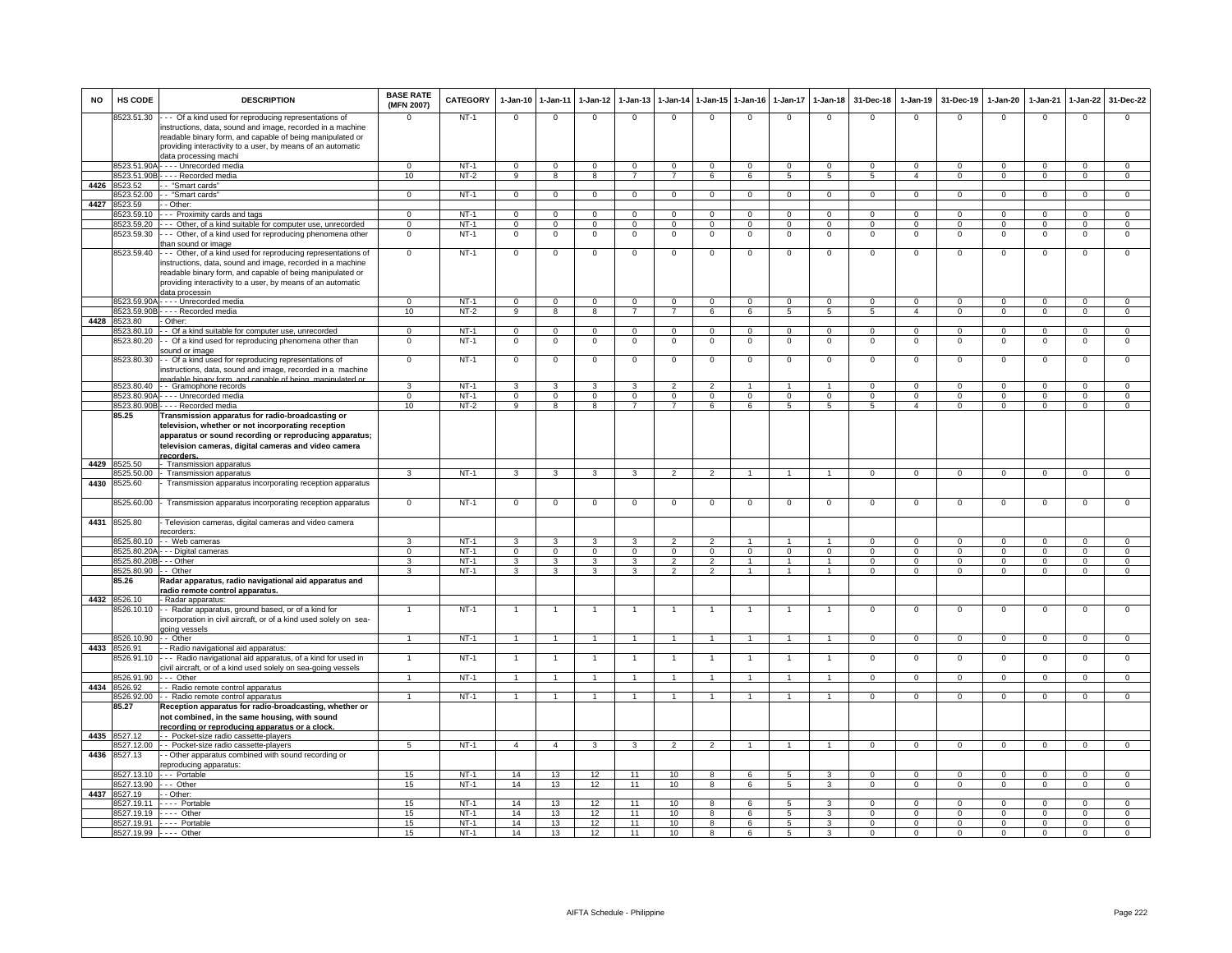| <b>NO</b> | HS CODE                    | <b>DESCRIPTION</b>                                                                                                                                                                                                                   | <b>BASE RATE</b><br>(MFN 2007)    | <b>CATEGORY</b>   | $1-Jan-10$                       | $1 - Jan-11$                     | $1 - Jan-12$               | $1 - Jan-13$                     |                                  |                                  | 1-Jan-14 1-Jan-15 1-Jan-16 | $1-Jan-17$               | $1 - Jan-18$                   | 31-Dec-18                  | $1-Jan-19$               | 31-Dec-19                    | $1-Jan-20$                  | $1-Jan-21$                | 1-Jan-22                       | 31-Dec-22                        |
|-----------|----------------------------|--------------------------------------------------------------------------------------------------------------------------------------------------------------------------------------------------------------------------------------|-----------------------------------|-------------------|----------------------------------|----------------------------------|----------------------------|----------------------------------|----------------------------------|----------------------------------|----------------------------|--------------------------|--------------------------------|----------------------------|--------------------------|------------------------------|-----------------------------|---------------------------|--------------------------------|----------------------------------|
| 4438      | 8527.21                    | - Combined with sound recording or reproducing apparatus:                                                                                                                                                                            |                                   |                   |                                  |                                  |                            |                                  |                                  |                                  |                            |                          |                                |                            |                          |                              |                             |                           |                                |                                  |
|           | 8527.21.00                 | - - Combined with sound recording or reproducing apparatus                                                                                                                                                                           | 15                                | $NT-2$            | 14                               | 13                               | 12                         | 11                               | 10                               | -9                               | 8                          |                          | 6                              | 6                          | 5                        | $\mathbf 0$                  | $\mathbf 0$                 | $\mathbf 0$               | $\mathbf 0$                    | $\mathbf 0$                      |
| 4439      | 8527.29                    | - Other:                                                                                                                                                                                                                             |                                   |                   |                                  |                                  |                            |                                  |                                  |                                  |                            |                          |                                |                            |                          |                              |                             |                           |                                |                                  |
|           | 8527.29.00                 | - Other                                                                                                                                                                                                                              | 15                                | $NT-1$            | 14                               | 13                               | 12                         | 11                               | 10                               | 8                                | 6                          | 5                        | 3                              | $\mathbf 0$                | $\mathbf 0$              | $\mathbf 0$                  | $\mathbf{0}$                | $\mathbf 0$               | $\mathsf 0$                    | $\mathbf 0$                      |
| 4440      | 8527.91<br>8527.91.10      | Combined with sound recording or reproducing apparatus:<br>-- Portable                                                                                                                                                               | 15                                | $NT-1$            | 14                               | 13                               | 12                         | 11                               | 10                               | $\mathbf{R}$                     | 6                          | 5                        | $\overline{3}$                 | $\Omega$                   | $\Omega$                 | $\Omega$                     | $\Omega$                    | $\Omega$                  | $\mathbf 0$                    | $\overline{0}$                   |
|           | 8527.91.90                 | $- -$ Other                                                                                                                                                                                                                          | 15                                | $NT-1$            | 14                               | 13                               | 12                         | 11                               | 10                               | $\overline{8}$                   | 6                          | $\overline{5}$           | 3                              | $\overline{0}$             | $\overline{0}$           | $\overline{0}$               | $\overline{0}$              | $\overline{0}$            | $\overline{0}$                 | $\overline{0}$                   |
| 4441      | 8527.92                    | - Not combined with sound recording or reproducing apparatus<br>but combined with a clock:                                                                                                                                           |                                   |                   |                                  |                                  |                            |                                  |                                  |                                  |                            |                          |                                |                            |                          |                              |                             |                           |                                |                                  |
|           |                            | 8527.92.10 --- Portable                                                                                                                                                                                                              | 15                                | $NT-1$            | 14                               | 13                               | 12                         | 11                               | 10                               | 8                                | 6                          | 5                        | 3                              | $^{\circ}$                 | $\mathbf{0}$             | $^{\circ}$                   | $\mathbf{0}$                | $^{\circ}$                | $\mathbf{0}$                   | $^{\circ}$                       |
|           | 8527.92.90                 | - - Other                                                                                                                                                                                                                            | 15                                | $NT-1$            | 14                               | 13                               | 12                         | 11                               | 10                               | 8                                | 6                          | 5                        | 3                              | $\Omega$                   | $\mathbf{0}$             | $\mathbf 0$                  | $\mathbf{0}$                | $\Omega$                  | $\mathbf{0}$                   | $\overline{0}$                   |
|           | 4442 8527.99<br>8527.99.10 | - Other:<br>- - Portable                                                                                                                                                                                                             | 15                                | $NT-1$            | 14                               | 13                               | 12                         | 11                               | 10                               | 8                                | 6                          | 5                        | 3                              | $\mathsf 0$                | $\mathsf 0$              | $\mathbf 0$                  | $\mathbf 0$                 | $\Omega$                  | $\mathbf 0$                    | $\overline{0}$                   |
|           | 8527.99.90                 | - - - Other                                                                                                                                                                                                                          | 15                                | $NT-1$            | 14                               | 13                               | 12                         | 11                               | 10                               | 8                                | 6                          | 5                        | 3                              | $\Omega$                   | $\Omega$                 | $\Omega$                     | $\Omega$                    | $\Omega$                  | $\Omega$                       | $\mathbf 0$                      |
|           | 85.28                      | Monitors and projectors, not incorporating television<br>reception apparatus; reception apparatus for television,<br>whether or not incorporating radio-broadcast receivers or<br>sound or video recording or reproducing apparatus. |                                   |                   |                                  |                                  |                            |                                  |                                  |                                  |                            |                          |                                |                            |                          |                              |                             |                           |                                |                                  |
|           | 4443 8528.41               | - Of a kind solely or principally used in an automatic data<br>processing system of heading 84.71:                                                                                                                                   |                                   |                   |                                  |                                  |                            |                                  |                                  |                                  |                            |                          |                                |                            |                          |                              |                             |                           |                                |                                  |
|           | 3528.41.10                 | --- Colour<br>-- Black and white or other monochrome                                                                                                                                                                                 | $\Omega$<br>$\Omega$              | $NT-1$<br>$NT-1$  | $\overline{0}$                   | $\overline{0}$                   | $\Omega$<br>$\overline{0}$ | $\overline{0}$<br>$\overline{0}$ | $\overline{0}$                   | $\Omega$                         | $\Omega$                   | $\Omega$<br>0            | $\Omega$                       | $\Omega$                   | $\overline{0}$           | $\Omega$                     | $\Omega$<br>0               | $\Omega$<br>$\Omega$      | $\Omega$                       | $\overline{0}$<br>$\overline{0}$ |
| 4444      | 528.41.20<br>8528.49       | - Other:                                                                                                                                                                                                                             |                                   |                   | $\mathbf{0}$                     | $\mathbf 0$                      |                            |                                  | 0                                | $\mathbf 0$                      | 0                          |                          | 0                              | 0                          | 0                        | $\mathbf 0$                  |                             |                           | 0                              |                                  |
|           | 8528.49.10                 | - Colour                                                                                                                                                                                                                             | 15                                | $NT-1$            | 14                               | 13                               | 12                         | 11                               | 10                               | 8                                | 6                          | 5                        | 3                              | $\Omega$                   | $\Omega$                 | $\Omega$                     | $\Omega$                    | $\Omega$                  | $\Omega$                       | $\overline{0}$                   |
|           | 8528.49.20                 | -- Black and white or other monochrome                                                                                                                                                                                               | 15                                | $NT-1$            | 14                               | 13                               | 12                         | 11                               | 10                               | 8                                | 6                          | 5                        | $\overline{\mathbf{3}}$        | $\Omega$                   | $\overline{0}$           | $\mathbf 0$                  | $\overline{0}$              | $\Omega$                  | $\overline{0}$                 | $\overline{0}$                   |
| 4445      | 8528.51                    | - Of a kind solely or principally used in an automatic data<br>processing system of heading 84.71                                                                                                                                    |                                   |                   |                                  |                                  |                            |                                  |                                  |                                  |                            |                          |                                |                            |                          |                              |                             |                           |                                |                                  |
|           |                            | 8528.51.10A - - - - Output unit of ADP machine                                                                                                                                                                                       | $\Omega$                          | NT-1              | $\mathbf{0}$                     | $\mathbf 0$                      | $\mathbf 0$                | $\mathbf 0$                      | $\overline{0}$                   | $\mathbf{0}$                     | $\mathbf{0}$               | $\Omega$                 | $\mathbf 0$                    | $\mathbf{0}$               | $\mathbf 0$              | $\mathbf 0$                  | $\mathbf 0$                 | $\mathbf 0$               | $\mathbf{0}$                   | $\mathbf{0}$                     |
|           | 8528.51.10B - - - - Other  | 8528.51.20 --- Other, colour                                                                                                                                                                                                         | 15<br>$\mathbf{0}$                | $NT-1$<br>$NT-1$  | 14                               | 13                               | 12<br>$\mathbf 0$          | 11<br>$\mathsf 0$                | 10<br>$\mathbf{0}$               | 8<br>$\mathbf 0$                 | 6<br>$\Omega$              | 5<br>$\Omega$            | $\mathbf{3}$<br>$\Omega$       | $\overline{0}$<br>$\Omega$ | $\mathbf{0}$<br>$\Omega$ | $\mathbf{0}$<br>$\mathbf{0}$ | $\mathbf{0}$<br>$\mathbf 0$ | $\Omega$<br>$\Omega$      | $\mathbf{0}$<br>$\mathbf{0}$   | $\mathbf 0$<br>$\mathbf 0$       |
|           | 8528.51.30                 | --- Other, black and white or other monochrome                                                                                                                                                                                       | $\overline{0}$                    | $NT-1$            | $\mathbf 0$<br>$\overline{0}$    | $\overline{0}$<br>$\overline{0}$ | $\overline{0}$             | $\overline{0}$                   | $\overline{0}$                   | $\overline{0}$                   | $\overline{0}$             | $\Omega$                 | $\overline{0}$                 | $\overline{0}$             | $\overline{0}$           | $\overline{0}$               | $\overline{0}$              | $\overline{0}$            | $\overline{0}$                 | $\overline{0}$                   |
|           | 4446 8528.59               | - - Other:                                                                                                                                                                                                                           |                                   |                   |                                  |                                  |                            |                                  |                                  |                                  |                            |                          |                                |                            |                          |                              |                             |                           |                                |                                  |
|           | 8528.59.10                 | -- Colour                                                                                                                                                                                                                            | 15                                | $NT-1$            | 14                               | 13                               | 12                         | 11                               | 10                               | 8                                | 6                          | 5                        | 3                              | $\mathsf 0$                | $\mathbf 0$              | $\mathbf 0$                  | $\mathsf 0$                 | $\mathbf 0$               | $\mathsf 0$                    | $\mathbf 0$                      |
|           | 8528.59.20                 | --- Black and white or other monochrome                                                                                                                                                                                              | 15                                | $NT-1$            | 14                               | 13                               | 12                         | 11                               | 10                               | 8                                | 6                          | 5                        | 3                              | $\overline{0}$             | $\mathbf 0$              | $\mathbf 0$                  | $\mathbf 0$                 | $\mathbf 0$               | $\mathsf 0$                    | $\overline{0}$                   |
| 4447      | 8528.61                    | - Of a kind solely or principally used in an automatic data<br>processing system of heading 84.71:<br>8528.61.10 --- Flat panel display types                                                                                        | $\Omega$                          | $NT-1$            | $\Omega$                         | $\Omega$                         | $\Omega$                   | $\Omega$                         | $\Omega$                         | $\Omega$                         | $\Omega$                   | $\Omega$                 | $\Omega$                       | $\Omega$                   | $\Omega$                 | $\Omega$                     | $\Omega$                    | $\Omega$                  | $\Omega$                       | $\Omega$                         |
|           | 8528.61.90                 | --- Other                                                                                                                                                                                                                            | $^{\circ}$                        | $NT-1$            | $^{\circ}$                       | $\mathbf 0$                      | $\mathbf{0}$               | $\mathsf 0$                      | $^{\circ}$                       | $^{\circ}$                       | $\mathbf 0$                | $\mathbf 0$              | $\mathbf 0$                    | $^{\circ}$                 | $^{\circ}$               | $\mathbf 0$                  | $\mathbf 0$                 | $\mathbf 0$               | $\mathbf 0$                    | $\mathbf 0$                      |
|           | 4448 8528.69               | - Other                                                                                                                                                                                                                              |                                   |                   |                                  |                                  |                            |                                  |                                  |                                  |                            |                          |                                |                            |                          |                              |                             |                           |                                |                                  |
|           | 8528 69 00                 | $-$ Other                                                                                                                                                                                                                            | $\overline{0}$                    | $NT-1$            | $\Omega$                         | $\overline{0}$                   | $\overline{0}$             | $\overline{0}$                   | $\overline{0}$                   | $\overline{0}$                   | $\Omega$                   | $\Omega$                 | $\Omega$                       | $\Omega$                   | $\Omega$                 | $\Omega$                     | $\Omega$                    | $\overline{0}$            | $\overline{0}$                 | $\overline{0}$                   |
| 4449      | 8528.71                    | - Not designed to incorporate a video display or screen:                                                                                                                                                                             |                                   |                   |                                  |                                  |                            |                                  |                                  |                                  |                            |                          |                                |                            |                          |                              |                             |                           |                                |                                  |
|           | 528.71.10A<br>8528.71.10B  | --- Coloured reception apparatus for television<br>--- Other                                                                                                                                                                         | 15<br>$\mathbf 0$                 | <b>ST</b><br>NT-1 | 14<br>$^{\circ}$                 | 13<br>$\mathbf 0$                | 12<br>$\mathbf 0$          | 11<br>$\mathsf 0$                | 10<br>$\mathbf 0$                | 10<br>$\mathbf 0$                | 9<br>0                     | 8<br>$\mathbf 0$         | $\overline{7}$<br>$\mathbf 0$  | $^{\circ}$                 | 6<br>$^{\circ}$          | 5<br>$\mathbf 0$             | 5<br>0                      | 5<br>$\mathbf 0$          | $5\overline{5}$<br>$\mathbf 0$ | $5^{\circ}$<br>$\mathbf 0$       |
|           | 8528.71.90                 | -- Other                                                                                                                                                                                                                             | 15                                | ST                | 14                               | 13                               | 12                         | 11                               | 10                               | 10                               | $\overline{9}$             | $\overline{8}$           | $\overline{7}$                 | $\overline{7}$             | $\,6\,$                  | 5                            | $\overline{5}$              | $5\overline{5}$           | $\overline{5}$                 | $\overline{5}$                   |
| 4450      | 8528.72                    | - Other, colour:                                                                                                                                                                                                                     |                                   |                   |                                  |                                  |                            |                                  |                                  |                                  |                            |                          |                                |                            |                          |                              |                             |                           |                                |                                  |
|           | 3528,72.10                 | -- Receivers, battery operated                                                                                                                                                                                                       | 15                                | <b>ST</b>         | 14                               | 13                               | 12                         | 11                               | 10                               | 10                               | 9                          | $\overline{\mathbf{R}}$  | $\overline{7}$                 | $\overline{7}$             | 6                        | $\overline{5}$               | 5                           | 5                         | $\overline{5}$                 | $\overline{5}$                   |
|           | 8528.72.90                 | --- Other                                                                                                                                                                                                                            | 15                                | ST                | 14                               | 13                               | 12                         | 11                               | 10                               | 10                               | 9                          | 8                        | $\overline{7}$                 | $\overline{7}$             | 6                        | 5                            | 5                           | 5                         | 5                              | 5                                |
|           | 4451 8528.73               | - - Other, black and white or other monochrome:                                                                                                                                                                                      | 15                                | NT-1              | 14                               | 13                               | 12                         | 11                               | 10                               | 8                                | 6                          | 5                        | 3                              | $\Omega$                   | $\Omega$                 | $\Omega$                     | $\Omega$                    | $\Omega$                  | $\mathbf{0}$                   | $\Omega$                         |
|           | 8528.73.90 --- Other       | 8528.73.10 --- Receivers, mains operated or battery operated                                                                                                                                                                         | 15                                | $NT-1$            | 14                               | 13                               | 12                         | 11                               | 10                               | 8                                | 6                          | 5                        | 3                              | $\Omega$                   | $\mathbf 0$              | $\mathbf 0$                  | $\mathbf 0$                 | $\Omega$                  | $\mathbf{0}$                   | $\overline{0}$                   |
|           | 85.29                      | Parts suitable for use solely or principally with the<br>apparatus of headings 85.25 to 85.28.                                                                                                                                       |                                   |                   |                                  |                                  |                            |                                  |                                  |                                  |                            |                          |                                |                            |                          |                              |                             |                           |                                |                                  |
|           | 4452 8529.10               | Aerials and aerial reflectors of all kinds; parts suitable for use<br>herewith:                                                                                                                                                      |                                   |                   |                                  |                                  |                            |                                  |                                  |                                  |                            |                          |                                |                            |                          |                              |                             |                           |                                |                                  |
|           | 8529.10.20                 | - - Parabolic aerial reflector dishes for direct broadcast multi-<br>media systems and parts thereof                                                                                                                                 | $\mathsf 0$                       | $NT-1$            | $\mathsf 0$                      | $\mathbf 0$                      | $\mathbf 0$                | $\mathbf 0$                      | $\mathbf 0$                      | $\mathbf 0$                      | $\mathbf 0$                | $\mathbf 0$              | $\mathbf 0$                    | $\mathsf 0$                | $\mathbf 0$              | $\mathbf 0$                  | $\mathbf 0$                 | $\mathbf 0$               | $\mathsf 0$                    | $\mathbf 0$                      |
|           | 8529.10.30                 | - - Telescopic, rabbit and dipole antennae for television or                                                                                                                                                                         |                                   | $NT-1$            | $\mathbf{1}$                     |                                  |                            |                                  |                                  |                                  |                            |                          | $\mathbf{1}$                   | $\Omega$                   | $\Omega$                 | $\Omega$                     | $\Omega$                    | $\Omega$                  | $\Omega$                       | $\Omega$                         |
|           |                            | 8529.10.40 - Aerial filters and separators                                                                                                                                                                                           | 5                                 | <b>NT-1</b>       | $\overline{4}$                   | $\overline{4}$                   | 3                          | 3                                | $\overline{2}$                   | $\overline{2}$                   | 1                          | $\mathbf{1}$             | $\overline{1}$                 | $\Omega$                   | $\mathbf{0}$             | $\mathbf 0$                  | $\circ$                     | $\mathbf 0$               | $\mathbf{0}$                   | $\circ$                          |
|           | 8529.10.92                 | 8529.10.60 - Feed horn (wave guide)<br>-- Of a kind used with transmission apparatus for radio-                                                                                                                                      | $5\overline{5}$<br>$\overline{5}$ | $NT-1$<br>$NT-1$  | $\overline{4}$<br>$\overline{4}$ | $\overline{4}$<br>$\overline{4}$ | 3<br>3                     | $\mathbf{3}$<br>3                | $\overline{2}$<br>$\overline{2}$ | $\overline{2}$<br>$\overline{2}$ | $\overline{1}$<br>-1       | $\mathbf{1}$<br>-1       | $\overline{1}$<br>$\mathbf{1}$ | $\Omega$<br>$\Omega$       | $^{\circ}$<br>$^{\circ}$ | $\mathbf{0}$<br>$^{\circ}$   | $\mathbf{0}$<br>$^{\circ}$  | $\Omega$<br>$\Omega$      | $\mathbf{0}$<br>$\mathsf 0$    | $\mathbf{0}$<br>$\overline{0}$   |
|           |                            | roadcasting or television                                                                                                                                                                                                            |                                   |                   |                                  |                                  |                            |                                  |                                  |                                  |                            |                          |                                |                            |                          |                              |                             |                           |                                |                                  |
|           | 8529.10.99                 | -- Other                                                                                                                                                                                                                             | 5                                 | $NT-1$            | $\overline{4}$                   | $\overline{4}$                   | 3                          | 3                                | $\overline{2}$                   | $\overline{2}$                   |                            | $\mathbf{1}$             | $\mathbf{1}$                   | $\mathbf{O}$               | $\mathbf 0$              | $\mathbf 0$                  | $\mathbf 0$                 | $\mathbf 0$               | $\mathsf 0$                    | $\overline{0}$                   |
| 4453      | 529.90                     | Other:                                                                                                                                                                                                                               |                                   |                   |                                  |                                  |                            |                                  |                                  |                                  |                            |                          |                                |                            |                          |                              |                             |                           |                                |                                  |
|           | 8529.90.20<br>8529 90 40   | - Of decoders                                                                                                                                                                                                                        | $\overline{1}$<br>$\overline{0}$  | $NT-1$<br>$NT-1$  | $\overline{1}$<br>$\Omega$       | $\overline{1}$<br>$\overline{0}$ | $\overline{1}$<br>$\Omega$ | $\overline{1}$<br>$\overline{0}$ | $\overline{1}$<br>$\overline{0}$ | $\overline{1}$<br>$\Omega$       | $\mathbf{1}$<br>$\Omega$   | $\mathbf{1}$<br>$\Omega$ | $\overline{1}$<br>$\Omega$     | $\Omega$<br>$\Omega$       | $\Omega$<br>$\Omega$     | $\Omega$<br>$\Omega$         | $\Omega$<br>$\Omega$        | $\Omega$<br>$\Omega$      | $\mathbf 0$<br>$\Omega$        | $\overline{0}$<br>$\overline{0}$ |
|           | 8529.90.51                 | - Of digital cameras or video camera recorders<br>-- For goods of subheading 8525.50 or 8525.60                                                                                                                                      | $\mathbf{1}$                      | $NT-1$            | $\overline{1}$                   | $\overline{1}$                   | $\mathbf{1}$               | $\mathbf{1}$                     | $\overline{1}$                   | $\overline{1}$                   | $\mathbf{1}$               | $\mathbf{1}$             | $\mathbf{1}$                   | $\Omega$                   | $\mathbf{0}$             | $\mathbf{0}$                 | $\circ$                     | $\Omega$                  | $\mathbf{0}$                   | $\circ$                          |
|           | 8529.90.52                 | -- For goods of subheading 8527.13, 8527.19, 8527.21,<br>8527.29, 8527.91 or 8527.99                                                                                                                                                 | $\mathbf{1}$                      | $NT-1$            | $\overline{1}$                   | $\overline{1}$                   | $\mathbf{1}$               | $\overline{1}$                   |                                  | $\mathbf{1}$                     |                            |                          | $\overline{1}$                 | $\Omega$                   | $\Omega$                 | $\Omega$                     | $\mathbf 0$                 | $\Omega$                  | 0                              | 0                                |
|           | 8529.90.53A                | ---- Parts of ADP machine                                                                                                                                                                                                            | $\Omega$                          | $NT-1$            | $\Omega$                         | $\Omega$                         | $\Omega$                   | $\mathbf 0$                      | $\Omega$                         | $\Omega$                         | $\Omega$                   | $\Omega$                 | $\Omega$                       | $\Omega$                   | $\Omega$                 | $\Omega$                     | $\Omega$                    | $\Omega$                  | $\mathsf 0$                    | $\Omega$                         |
|           | 8529.90.53B                | $- - -$ Other                                                                                                                                                                                                                        | 15                                | ST                | 14                               | 13                               | 12                         | 11                               | 10                               | 10                               | 9                          | 8                        | $\overline{7}$                 | $\overline{7}$             | 6                        | 5                            | 5                           | -5                        | 5                              | $5\overline{)}$                  |
|           |                            | 8529.90.54 ---- Other, for television receivers                                                                                                                                                                                      | $\overline{0}$                    | $NT-1$            | $\overline{0}$                   | $\overline{0}$                   | $\overline{0}$             | $\overline{0}$                   | $\overline{0}$                   | $\overline{0}$                   | $\overline{0}$             | $\Omega$                 | $\overline{0}$                 | $\overline{0}$             | $\overline{0}$           | $\overline{0}$               | $\overline{0}$              | $\Omega$                  | $\overline{0}$                 | $\overline{0}$                   |
|           |                            | 8529.90.55A - - - - - Parts of ADP machine<br>8529.90.55B - - - - - Other                                                                                                                                                            | $\mathbf 0$<br>15                 | $NT-1$<br>ST      | 0<br>14                          | $\mathbf 0$<br>13                | $\mathbf{0}$<br>12         | $\mathsf 0$<br>11                | 0<br>10                          | $\mathsf 0$<br>10                | 0<br>9                     | 0<br>8                   | 0<br>$\overline{7}$            | 0<br>$\overline{7}$        | $^{\circ}$<br>6          | $\mathbf 0$<br>$\sqrt{5}$    | 0<br>5                      | $\mathbf 0$<br>$\sqrt{5}$ | 0<br>$5\overline{5}$           | $\mathsf 0$<br>$5^{\circ}$       |
|           |                            |                                                                                                                                                                                                                                      |                                   |                   |                                  |                                  |                            |                                  |                                  |                                  |                            |                          |                                |                            |                          |                              |                             |                           |                                |                                  |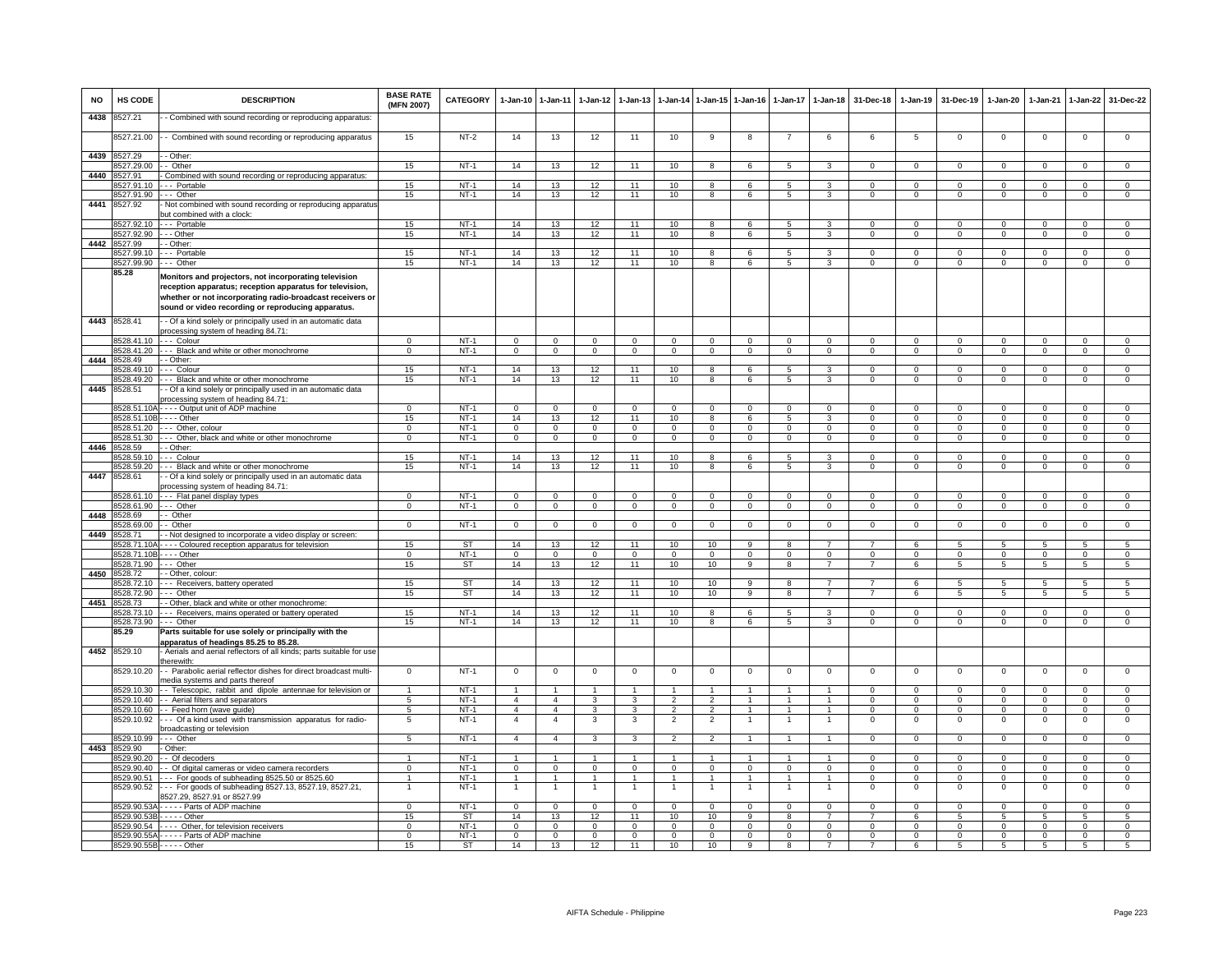| <b>NO</b> | HS CODE               | <b>DESCRIPTION</b>                                                                                                                                                      | <b>BASE RATE</b><br>(MFN 2007) | <b>CATEGORY</b> | $1-Jan-10$     | $1-Jan-11$     | $1-Jan-12$     | $1-Jan-13$     | $1-Jan-14$     | I-Jan-15             | $1 - Jan-16$         | $1-Jan-17$     | $1-Jan-18$           | 31-Dec-18      | $1-Jan-19$     | 31-Dec-19      | $1-Jan-20$     | $1-Jan-21$     | $1-Jan-22$     | 31-Dec-22      |
|-----------|-----------------------|-------------------------------------------------------------------------------------------------------------------------------------------------------------------------|--------------------------------|-----------------|----------------|----------------|----------------|----------------|----------------|----------------------|----------------------|----------------|----------------------|----------------|----------------|----------------|----------------|----------------|----------------|----------------|
|           | 8529.90.59A           | --- Of goods of heading 85.28                                                                                                                                           |                                | $NT-1$          | $\Omega$       | $\Omega$       | $\Omega$       | $\Omega$       | $\Omega$       | $\Omega$             | $\Omega$             | $\Omega$       | $\Omega$             | $\Omega$       | $\Omega$       | $\Omega$       | $\Omega$       | $\Omega$       | $\Omega$       | $\Omega$       |
|           | 8529.90.59E           | $--$ Other                                                                                                                                                              |                                | $NT-1$          | $\overline{1}$ | $\mathbf{1}$   | $\mathbf{1}$   |                |                | $\blacktriangleleft$ |                      |                | $\overline{1}$       | $\Omega$       | $\Omega$       | $\Omega$       | $\Omega$       | $\Omega$       | $\Omega$       | $\Omega$       |
|           | 8529.90.91            | --- For television receivers                                                                                                                                            | -1                             | $NT-1$          | -1             | $\mathbf{1}$   | $\mathbf{1}$   |                |                | $\overline{1}$       |                      | $\mathbf{1}$   | $\overline{1}$       | $\Omega$       | $\Omega$       | 0              | $\Omega$       | $\Omega$       | $\Omega$       | $\mathbf 0$    |
|           | 8529.90.94            | --- For flat panel displays                                                                                                                                             | $\Omega$                       | NT-1            | $\mathbf{0}$   | $\mathbf{0}$   | $\mathbf{0}$   | $^{\circ}$     | $\mathbf{0}$   | $^{\circ}$           | $\mathbf{0}$         | $^{\circ}$     | $^{\circ}$           | $\Omega$       | $\mathbf{0}$   | $^{\circ}$     | $\mathbf{0}$   | $^{\circ}$     | $\mathbf 0$    | $\mathbf 0$    |
|           | 8529.90.99/           | $\overline{\cdots}$ Of heading 85.28                                                                                                                                    | $\Omega$                       | $NT-1$          | 0              | $\mathbf 0$    | $\mathbf{0}$   | 0              | $\mathbf{0}$   | $\mathbf 0$          | $\mathbf{O}$         | $^{\circ}$     | $^{\circ}$           | $\Omega$       | 0              | 0              | $\mathbf{0}$   | $^{\circ}$     | $\mathbf 0$    | $\mathbf 0$    |
|           | 8529.90.99B           | $\cdots$ - Other                                                                                                                                                        | $\mathbf{1}$                   | $NT-1$          | $\mathbf{1}$   | $\overline{1}$ | $\overline{1}$ | $\overline{1}$ | $\overline{1}$ | $\overline{1}$       | $\mathbf{1}$         | $\mathbf{1}$   | $\overline{1}$       | $\Omega$       | $\mathbf 0$    | $\mathbf 0$    | $\mathbf 0$    | $\Omega$       | $\overline{0}$ | $\overline{0}$ |
|           | 85.30                 | Electrical signalling, safety or traffic control equipment                                                                                                              |                                |                 |                |                |                |                |                |                      |                      |                |                      |                |                |                |                |                |                |                |
|           |                       | for railways, tramways, roads, inland waterways, parking                                                                                                                |                                |                 |                |                |                |                |                |                      |                      |                |                      |                |                |                |                |                |                |                |
|           |                       | facilities, port installations or airfields (other than those                                                                                                           |                                |                 |                |                |                |                |                |                      |                      |                |                      |                |                |                |                |                |                |                |
|           |                       | of heading 86.08)                                                                                                                                                       |                                |                 |                |                |                |                |                |                      |                      |                |                      |                |                |                |                |                |                |                |
| 4454      | 8530.10               | Equipment for railways or tramways                                                                                                                                      |                                |                 |                |                |                |                |                |                      |                      |                |                      |                |                |                |                |                |                |                |
|           | 8530.10.00            | Equipment for railways or tramways                                                                                                                                      | 3                              | $NT-1$          | $\overline{3}$ | $\overline{3}$ | 3              | $\overline{3}$ | $\overline{2}$ | $\overline{2}$       | $\overline{1}$       | $\mathbf{1}$   | $\mathbf{1}$         | $\overline{0}$ | $\overline{0}$ | $\overline{0}$ | $\overline{0}$ | $\overline{0}$ | $\overline{0}$ | $\overline{0}$ |
| 4455      | 8530.80               | Other equipment                                                                                                                                                         |                                |                 |                |                |                |                |                |                      |                      |                |                      |                |                |                |                |                |                |                |
|           | 8530.80.00            | Other equipment                                                                                                                                                         | 3                              | NT-1            | 3              | 3              | 3              | 3              | $\mathfrak{p}$ | $\overline{2}$       |                      |                |                      | $\Omega$       | $\mathbf 0$    | $\Omega$       | $\mathbf 0$    | $\Omega$       | $\circ$        | $\mathsf 0$    |
| 4456      | 8530.90               | Parts:                                                                                                                                                                  |                                |                 |                |                |                |                |                |                      |                      |                |                      |                |                |                |                |                |                |                |
|           | 8530.90.00            | - Parts                                                                                                                                                                 | 3                              | $NT-1$          | 3              | 3              | 3              | 3              | $\mathfrak{p}$ | $\overline{2}$       |                      |                |                      | $\Omega$       | $\Omega$       | $\Omega$       | $\Omega$       | $\Omega$       | $\Omega$       | $\Omega$       |
|           | 85.31                 | Electric sound or visual signalling apparatus (for<br>example, bells, sirens, indicator panels, burglar or fire<br>alarms), other than those of heading 85.12 or 85.30. |                                |                 |                |                |                |                |                |                      |                      |                |                      |                |                |                |                |                |                |                |
|           | 4457 8531.10          | - Burglar or fire alarms and similar apparatus:                                                                                                                         |                                |                 |                |                |                |                |                |                      |                      |                |                      |                |                |                |                |                |                |                |
|           | 3531.10.10            | - Burglar alarms                                                                                                                                                        | $\mathbf{1}$                   | $NT-1$          |                | $\overline{1}$ |                |                |                |                      |                      |                |                      | $\Omega$       | $\mathbf 0$    | $\Omega$       | $\Omega$       | $\Omega$       | $\mathbf{0}$   | $\overline{0}$ |
|           | 8531.10.20            | - Fire alarms                                                                                                                                                           | $\mathbf{1}$                   | $NT-1$          | $\mathbf{1}$   | $\mathbf{1}$   | $\mathbf{1}$   | $\mathbf{1}$   |                | $\mathbf{1}$         | $\overline{1}$       | $\overline{1}$ | $\overline{1}$       | $\mathbf 0$    | $\mathbf 0$    | $\mathbf 0$    | 0              | $\mathbf 0$    | $\mathbf 0$    | $\mathbf 0$    |
|           | 8531.10.30            | - Smoke alarms; portable personal alarms (shrill alarms)                                                                                                                | $\mathbf{1}$                   | $NT-1$          | $\mathbf{1}$   | $\mathbf{1}$   | $\mathbf{1}$   | $\mathbf{1}$   | $\mathbf{1}$   | $\overline{1}$       | $\blacktriangleleft$ | $\mathbf{1}$   |                      | $\Omega$       | $\mathbf 0$    | $\mathbf 0$    | 0              | $^{\circ}$     | $\mathbf 0$    | $\mathsf 0$    |
|           | 8531.10.90            | - Other                                                                                                                                                                 | $\mathbf{1}$                   | $NT-1$          | $\mathbf{1}$   | $\overline{1}$ | $\overline{1}$ | $\mathbf{1}$   | $\overline{1}$ | $\overline{1}$       | $\overline{1}$       | $\mathbf{1}$   | $\overline{1}$       | $\Omega$       | $\mathbf 0$    | $\overline{0}$ | $\mathbf 0$    | $\mathbf 0$    | $\overline{0}$ | $\overline{0}$ |
| 4458      | 8531.20               | Indicator panels incorporating liquid crystal devices (LCD) or<br>ight emitting diodes (LED)                                                                            |                                |                 |                |                |                |                |                |                      |                      |                |                      |                |                |                |                |                |                |                |
|           | 8531.20.00            | Indicator panels incorporating liquid crystal devices (LCD) or<br>light emitting diodes (LED)                                                                           | $\mathbf 0$                    | $NT-1$          | $\mathbf 0$    | $\mathbf 0$    | $\mathbf 0$    | $\mathbf 0$    | $\mathbf 0$    | $\mathbf 0$          | $\mathbf 0$          | $\mathbf 0$    | $\mathbf 0$          | $\mathbf 0$    | $\mathbf 0$    | $\mathbf 0$    | $\mathbf 0$    | $\mathbf 0$    | $\mathbf 0$    | $\mathsf 0$    |
| 4459      | 8531.80               | - Other apparatus:                                                                                                                                                      |                                |                 |                |                |                |                |                |                      |                      |                |                      |                |                |                |                |                |                |                |
|           | 8531.80.11            | --- Door bells and other door sound signalling apparatus                                                                                                                | 1                              | $NT-1$          |                | $\mathbf{1}$   | $\mathbf{1}$   |                |                | $\mathbf{1}$         |                      |                | $\blacktriangleleft$ | $\Omega$       | $\mathbf 0$    | $\Omega$       | $\Omega$       | $\Omega$       | $\circ$        | $\mathbf 0$    |
|           | 8531.80.19            | .-- Other                                                                                                                                                               | $\mathbf{1}$                   | $NT-1$          | -1             | $\overline{1}$ | $\mathbf{1}$   | $\mathbf{1}$   | $\mathbf{1}$   | $\overline{1}$       |                      | $\mathbf{1}$   | $\overline{1}$       | $\Omega$       | $\Omega$       | $\Omega$       | $\Omega$       | $\Omega$       | $\mathbf{0}$   | $\mathbf 0$    |
|           | 8531.80.20            | - Flat panel displays (including electro luminescence,<br>plasma and other technologies)                                                                                | $\mathbf 0$                    | $NT-1$          | $\mathsf 0$    | $\mathbf 0$    | $\mathbf 0$    | 0              | 0              | $\mathbf 0$          | $^{\circ}$           | $^{\circ}$     | $\mathbf 0$          | $^{\circ}$     | $\mathbf 0$    | $^{\circ}$     | 0              | $^{\circ}$     | $\mathsf 0$    | $\mathsf 0$    |
|           | 8531.80.90            | - Other                                                                                                                                                                 | 1                              | $NT-1$          | $\overline{1}$ | $\overline{1}$ | $\overline{1}$ | $\mathbf{1}$   | $\mathbf{1}$   | $\overline{1}$       | $\mathbf{1}$         | $\mathbf{1}$   | $\overline{1}$       | $\Omega$       | $\overline{0}$ | $\overline{0}$ | $\overline{0}$ | $\overline{0}$ | $\overline{0}$ | $\overline{0}$ |
| 4460      | 531.90                | Parts:                                                                                                                                                                  |                                |                 |                |                |                |                |                |                      |                      |                |                      |                |                |                |                |                |                |                |
|           | 8531.90.10            | - Parts including printed circuit assemblies of subheading<br>3531.20 or 8531.80.20                                                                                     | 0                              | $NT-1$          | $\mathsf 0$    | $\mathbf 0$    | $\mathsf 0$    | 0              | $\Omega$       | $\,0\,$              | $\Omega$             | 0              | $\mathbf 0$          | $\Omega$       | 0              | $\Omega$       | $\Omega$       | $\Omega$       | $\mathsf 0$    | $\mathsf 0$    |
|           | 8531.90.20            | - Of door bells or other door sound signalling apparatus                                                                                                                | 3                              | $NT-1$          | 3              | 3              | 3              | 3              | $\overline{2}$ | $\overline{2}$       | $\blacktriangleleft$ | $\mathbf{1}$   | $\overline{1}$       | $\Omega$       | $\mathbf{0}$   | $^{\circ}$     | $\Omega$       | $\Omega$       | $\mathbf 0$    | $\mathbf 0$    |
|           | 8531.90.90            | - Other                                                                                                                                                                 | 3                              | $NT-1$          | $\overline{3}$ | 3              | 3              | 3              | $\overline{2}$ | $\overline{2}$       | $\overline{1}$       | $\mathbf{1}$   | $\overline{1}$       | $\Omega$       | $\mathbf 0$    | $\overline{0}$ | $\Omega$       | $\mathbf 0$    | $\mathbf 0$    | $\overline{0}$ |
|           | 85.32                 | Electrical capacitors, fixed, variable or adjustable (pre-<br>iet)                                                                                                      |                                |                 |                |                |                |                |                |                      |                      |                |                      |                |                |                |                |                |                |                |
| 4461      | 8532.10               | Fixed capacitors designed for use in 50/60 Hz circuits and                                                                                                              |                                |                 |                |                |                |                |                |                      |                      |                |                      |                |                |                |                |                |                |                |
|           | 3532.10.00            | having a reactive power handling capacity of not less than 0.5<br>Fixed capacitors designed for use in 50/60 Hz circuits and                                            | $\overline{0}$                 | $NT-1$          | $\overline{0}$ | $\overline{0}$ | $\overline{0}$ | $\mathbf 0$    | $\mathbf 0$    | $\overline{0}$       | $\mathsf 0$          | $\mathbf 0$    | $\overline{0}$       | $\mathbf 0$    | $\overline{0}$ | $\overline{0}$ | $\overline{0}$ | $\mathbf 0$    | $\overline{0}$ | $\overline{0}$ |
|           |                       | having a reactive power handling capacity of not less than 0.                                                                                                           |                                |                 |                |                |                |                |                |                      |                      |                |                      |                |                |                |                |                |                |                |
| 4462      | 8532.21               | - Tantalum                                                                                                                                                              |                                |                 |                |                |                |                |                |                      |                      |                |                      |                |                |                |                |                |                |                |
|           | 8532.21.00            | - Tantalum                                                                                                                                                              | $\mathbf{0}$                   | $NT-1$          | $\Omega$       | $\Omega$       | $\Omega$       | $\Omega$       | $\Omega$       | $\mathbf 0$          | $\Omega$             | $\Omega$       | $\Omega$             | $\Omega$       | $\Omega$       | $\Omega$       | $\Omega$       | $\Omega$       | $\Omega$       | $\mathbf 0$    |
| 4463      | 8532.22               | - Aluminium electrolytic                                                                                                                                                |                                |                 |                |                |                |                |                |                      |                      |                |                      |                |                |                |                |                |                |                |
|           | 8532.22.00            | - - Aluminium electrolytic                                                                                                                                              | $\mathbf 0$                    | $NT-1$          | $\Omega$       | $\mathbf 0$    | $^{\circ}$     | $\Omega$       | 0              | $\mathbf{0}$         | $\Omega$             | $^{\circ}$     | $\Omega$             | $\Omega$       | $\mathbf 0$    | $\mathbf 0$    | $\mathbf 0$    | $^{\circ}$     | $\mathbf 0$    | $\mathbf{0}$   |
| 4464      | 8532.23               | - Ceramic dielectric, single layer                                                                                                                                      |                                | $NT-1$          |                |                |                |                |                |                      |                      |                |                      |                |                |                |                |                |                |                |
|           | 8532.23.00<br>8532.24 | - Ceramic dielectric, single layer                                                                                                                                      | $\mathbf{0}$                   |                 | 0              | $\mathbf 0$    | $\mathbf 0$    | 0              | 0              | $\mathsf 0$          | $\Omega$             | 0              | $\Omega$             | $\Omega$       | $\mathbf 0$    | 0              | 0              | 0              | $\mathbf 0$    | $\overline{0}$ |
| 4465      | 532.24.00             | - Ceramic dielectric, multilayer<br>- Ceramic dielectric, multilayer                                                                                                    | $\Omega$                       | $NT-1$          | $\Omega$       | $\overline{0}$ | $\overline{0}$ | $\Omega$       | $\Omega$       | $\overline{0}$       | $\Omega$             | $\Omega$       | $\overline{0}$       | $\Omega$       | $\Omega$       | $\overline{0}$ | $\Omega$       | $\Omega$       | $\overline{0}$ | $\overline{0}$ |
| 4466      | 8532.25               | - Dielectric of paper or plastics                                                                                                                                       |                                |                 |                |                |                |                |                |                      |                      |                |                      |                |                |                |                |                |                |                |
|           | 532.25.00             | - Dielectric of paper or plastics                                                                                                                                       | $\mathbf 0$                    | $NT-1$          | $\mathbf{O}$   | $\overline{0}$ | $\overline{0}$ | $\mathbf 0$    | $\mathbf 0$    | $\overline{0}$       | $\mathbf{O}$         | $\mathbf 0$    | $\mathbf 0$          | $\mathbf 0$    | $\mathsf 0$    | $\mathbf 0$    | $\mathbf 0$    | $\mathbf 0$    | $\mathbf 0$    | $\overline{0}$ |
| 4467      | 532.29                | · Other                                                                                                                                                                 |                                |                 |                |                |                |                |                |                      |                      |                |                      |                |                |                |                |                |                |                |
|           | 8532.29.00            | - Other                                                                                                                                                                 | $\Omega$                       | $NT-1$          | $\Omega$       | $\mathbf 0$    | $\mathbf 0$    | $\Omega$       | $\Omega$       | $\mathsf 0$          | $\Omega$             | $\Omega$       | $\mathbf 0$          | $\Omega$       | $\Omega$       | $\Omega$       | $\Omega$       | $\Omega$       | $\mathbf 0$    | $\overline{0}$ |
| 4468      | 8532.30               | Variable or adjustable (pre-set) capacitors                                                                                                                             |                                |                 |                |                |                |                |                |                      |                      |                |                      |                |                |                |                |                |                |                |
|           | 8532.30.00            | Variable or adjustable (pre-set) capacitors                                                                                                                             | $\Omega$                       | $NT-1$          | $\overline{0}$ | $\overline{0}$ | $\overline{0}$ | $\Omega$       | $\Omega$       | $\overline{0}$       | $\Omega$             | $\Omega$       | $\overline{0}$       | $\Omega$       | $\overline{0}$ | $\overline{0}$ | $\Omega$       | $\mathbf 0$    | $\overline{0}$ | $\overline{0}$ |
| 4469      | 8532.90               | Parts:                                                                                                                                                                  |                                |                 |                |                |                |                |                |                      |                      |                |                      |                |                |                |                |                |                |                |
|           | 8532.90.00            | Parts                                                                                                                                                                   | $\mathbf{0}$                   | $NT-1$          | $\mathbf 0$    | $\mathbf 0$    | $\mathbf{0}$   | $\mathbf 0$    | $\Omega$       | $\mathbf{0}$         | $\mathbf 0$          | $\mathbf 0$    | $\mathbf 0$          | $\mathbf 0$    | $\mathbf 0$    | $\circ$        | $\mathbf 0$    | $\mathbf 0$    | $\mathbf{0}$   | $\mathbf 0$    |
|           | 85.33                 | Electrical resistors (including rheostats and                                                                                                                           |                                |                 |                |                |                |                |                |                      |                      |                |                      |                |                |                |                |                |                |                |
|           |                       | potentiometers), other than heating resistors.                                                                                                                          |                                |                 |                |                |                |                |                |                      |                      |                |                      |                |                |                |                |                |                |                |
|           | 4470 8533.10          | - Fixed carbon resistors, composition or film types:                                                                                                                    |                                |                 |                |                |                |                |                |                      |                      |                |                      |                |                |                |                |                |                |                |
|           | 8533.10.10            | - Surface mounted                                                                                                                                                       | $\Omega$                       | $NT-1$          | $\mathbf{0}$   | $\mathbf 0$    | $\mathbf 0$    | 0              | $\mathbf 0$    | $\mathbf 0$          | $\Omega$             | $\Omega$       | $\mathbf 0$          | $\mathbf 0$    | $\mathbf 0$    | $\mathbf 0$    | $\mathbf 0$    | $\mathbf 0$    | $\mathbf 0$    | $\mathbf 0$    |
|           | 8533.10.90            | - Other                                                                                                                                                                 | $\mathbf 0$                    | $NT-1$          | $\mathbf 0$    | $\mathbf{0}$   | $\mathbf 0$    | $\mathbf{0}$   | $^{\circ}$     | $\overline{0}$       | $\mathbf{O}$         | $\circ$        | $\mathbf 0$          | $\mathbf 0$    | $\mathbf 0$    | $\overline{0}$ | $\mathbf{0}$   | $\mathbf{0}$   | $\mathbf{O}$   | $\overline{0}$ |
| 4471      | 533.21                | - For a power handling capacity not exceeding 20 W                                                                                                                      |                                |                 |                |                |                |                |                |                      |                      |                |                      |                |                |                |                |                |                |                |
|           | 533.21.00             | - For a power handling capacity not exceeding 20 W                                                                                                                      | $\mathbf 0$                    | $NT-1$          | $\mathbf{O}$   | $\overline{0}$ | $\mathbf{0}$   | 0              | $\mathbf 0$    | $\mathbf{0}$         | $\mathbf{O}$         | $\mathbf 0$    | $\mathbf 0$          | $\mathbf 0$    | $\mathbf 0$    | $\mathbf 0$    | $\mathbf 0$    | $\mathbf 0$    | $\mathbf 0$    | $\overline{0}$ |
| 4472      | 533.29                | Other                                                                                                                                                                   |                                |                 |                |                |                |                |                |                      |                      |                |                      |                |                |                |                |                |                |                |
|           | 533.29.00             | - Other                                                                                                                                                                 | $\Omega$                       | $NT-1$          | $\Omega$       | $\overline{0}$ | $\overline{0}$ | $\Omega$       | $\Omega$       | $\overline{0}$       | $\Omega$             | $\mathbf 0$    | $\Omega$             | $\Omega$       | $\Omega$       | $\Omega$       | $\Omega$       | $\Omega$       | $\mathbf 0$    | $\Omega$       |
| 4473      | 8533.31               | - For a power handling capacity not exceeding 20 W                                                                                                                      |                                |                 |                |                |                |                |                |                      |                      |                |                      |                |                |                |                |                |                |                |
|           | 8533.31.00            | - For a power handling capacity not exceeding 20 W                                                                                                                      | $\mathbf 0$                    | $NT-1$          | 0              | $\mathbf 0$    | $\mathbf{0}$   | $^{\circ}$     | $\mathbf{0}$   | $\mathsf 0$          | $\mathbf{0}$         | $^{\circ}$     | $\Omega$             | $\Omega$       | $\mathbf{0}$   | $\mathbf 0$    | $\mathbf{0}$   | $^{\circ}$     | $\mathbf 0$    | $\overline{0}$ |
| 4474      | 8533.39               | - Other                                                                                                                                                                 |                                |                 |                |                |                |                |                |                      |                      |                |                      |                |                |                |                |                |                |                |
|           | 8533.39.00 - - Other  |                                                                                                                                                                         | $\overline{0}$                 | $NT-1$          | $\overline{0}$ | $\Omega$       | $\Omega$       | $\Omega$       | $\Omega$       | $\overline{0}$       | $\Omega$             | $\Omega$       | $\Omega$             |                | $\Omega$       | $\Omega$       | $\Omega$       | $\Omega$       | $\overline{0}$ | $\overline{0}$ |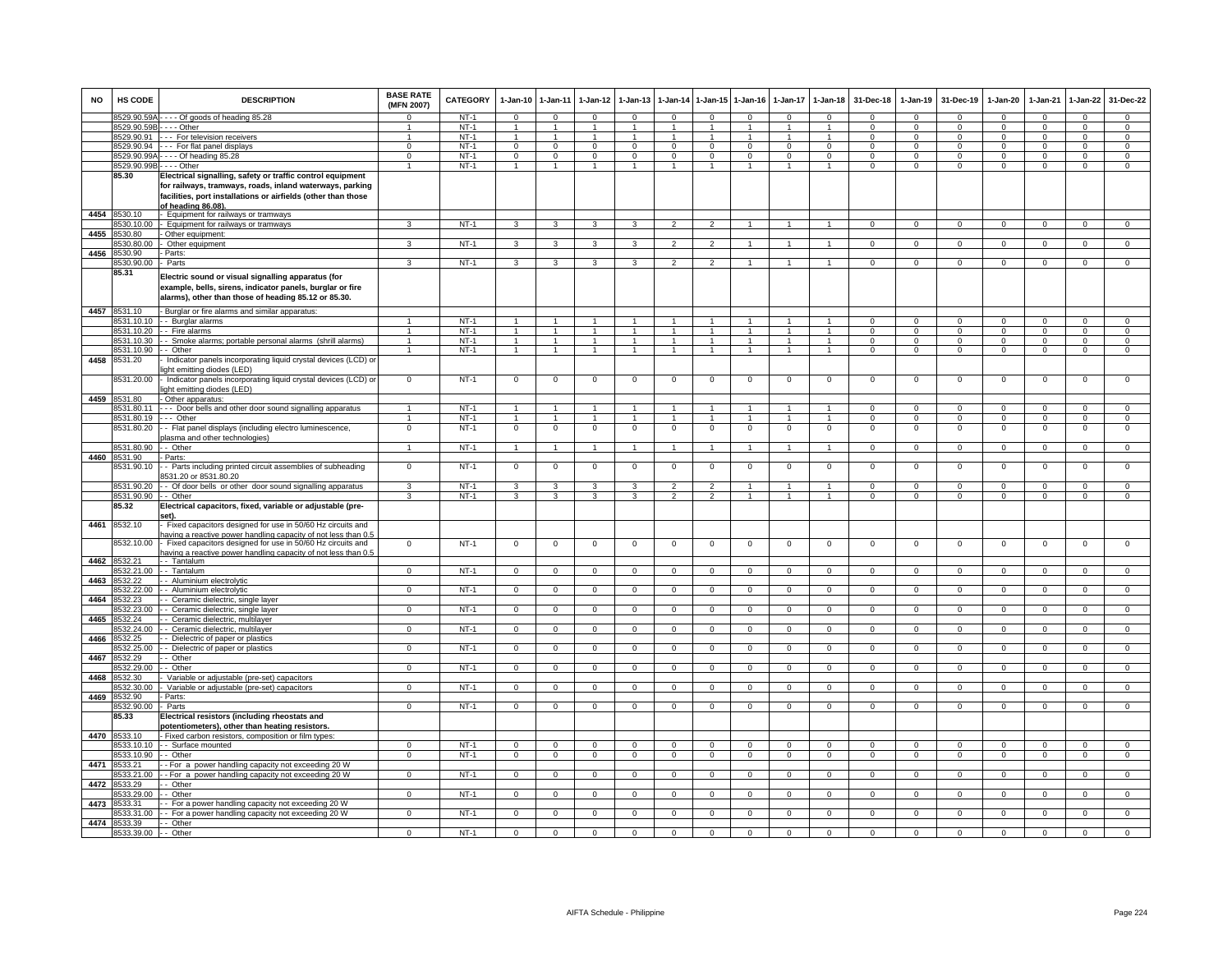| <b>NO</b> | <b>HS CODE</b>                         | <b>DESCRIPTION</b>                                                                                                                                                                                                                                                                                                                                                                   | <b>BASE RATE</b><br>(MFN 2007) | <b>CATEGORY</b>       | $1-Jan-10$                       | $1-Jan-11$                       | 1-Jan-12                         | $1-Jan-13$                     |                                 | 1-Jan-14 1-Jan-15 1-Jan-16      |                      |                              | 1-Jan-17 1-Jan-18                    | 31-Dec-18            | $1 - Jan-19$               | 31-Dec-19                 | $1-Jan-20$                   | $1-Jan-21$                 | 1-Jan-22                   | 31-Dec-22                    |
|-----------|----------------------------------------|--------------------------------------------------------------------------------------------------------------------------------------------------------------------------------------------------------------------------------------------------------------------------------------------------------------------------------------------------------------------------------------|--------------------------------|-----------------------|----------------------------------|----------------------------------|----------------------------------|--------------------------------|---------------------------------|---------------------------------|----------------------|------------------------------|--------------------------------------|----------------------|----------------------------|---------------------------|------------------------------|----------------------------|----------------------------|------------------------------|
| 4475      | 8533.40                                | Other variable resistors, including rheostats and<br>potentiometers                                                                                                                                                                                                                                                                                                                  |                                |                       |                                  |                                  |                                  |                                |                                 |                                 |                      |                              |                                      |                      |                            |                           |                              |                            |                            |                              |
|           | 8533.40.00                             | Other variable resistors, including rheostats and<br>potentiometers                                                                                                                                                                                                                                                                                                                  | $^{\circ}$                     | $NT-1$                | $\mathbf 0$                      | $\overline{0}$                   | $\mathbf 0$                      | $^{\circ}$                     | $\mathbf 0$                     | $\mathbf 0$                     | $^{\circ}$           | 0                            | $\mathbf 0$                          | $\circ$              | $^{\circ}$                 | $^{\circ}$                | $\mathbf 0$                  | $^{\circ}$                 | $\mathbf 0$                | $\mathbf{0}$                 |
| 4476      | 8533.90                                | Parts                                                                                                                                                                                                                                                                                                                                                                                |                                |                       |                                  |                                  |                                  |                                |                                 |                                 |                      |                              |                                      |                      |                            |                           |                              |                            |                            |                              |
|           | 533.90.00                              | Parts                                                                                                                                                                                                                                                                                                                                                                                | $\Omega$                       | $NT-1$                | $\mathbf{O}$                     | $\mathbf 0$                      | $\mathbf{0}$                     | $\mathsf 0$                    | $\mathbf 0$                     | $\mathbf 0$                     | 0                    | $\Omega$                     | $\mathbf 0$                          | $\mathbf 0$          | $\mathbf 0$                | $\Omega$                  | $\mathbf{O}$                 | $\mathbf 0$                | $\mathbf 0$                | $\mathbf{O}$                 |
| 4477      | 8534.00                                | Printed circuits                                                                                                                                                                                                                                                                                                                                                                     |                                | $NT-1$                | $\Omega$                         | $\Omega$                         | $\Omega$                         | $\Omega$                       | $\Omega$                        | $\Omega$                        | $\Omega$             |                              | $\Omega$                             | $\Omega$             | $\Omega$                   | $\Omega$                  | $\Omega$                     | $\Omega$                   | $\Omega$                   | $\Omega$                     |
|           | 3534.00.10<br>8534.00.20               | Single-sided<br>Double-sided                                                                                                                                                                                                                                                                                                                                                         | $\Omega$                       | $NT-1$                | $\mathbf 0$                      | $\mathbf 0$                      | $\mathbf 0$                      | $^{\circ}$                     | $\Omega$                        | $\Omega$                        | 0                    | $\Omega$                     | $\Omega$                             | $\Omega$             | $\Omega$                   | $\Omega$                  | $\mathbf 0$                  | $\Omega$                   | $\Omega$                   | $\overline{0}$               |
|           | 8534.00.30                             | Multi-layer                                                                                                                                                                                                                                                                                                                                                                          | $\mathbf{O}$                   | $NT-1$                | $\mathsf{O}$                     | $\mathbf 0$                      | $\mathsf 0$                      | $\,0\,$                        | $\mathbf 0$                     | $\mathbf 0$                     | $\mathsf{O}$         | $\mathbf 0$                  | 0                                    | $^{\circ}$           | $\mathbf{0}$               | $^{\circ}$                | $\mathsf{O}$                 | $^{\circ}$                 | $\mathbf 0$                | $\overline{0}$               |
|           | 8534.00.90                             | - Other                                                                                                                                                                                                                                                                                                                                                                              | $\mathbf{0}$                   | $NT-1$                | $\overline{0}$                   | $\overline{0}$                   | $\mathbf{0}$                     | $\mathbf 0$                    | $\overline{0}$                  | $\overline{0}$                  | $\overline{0}$       | $\mathbf 0$                  | $\mathbf{0}$                         | $\mathbf 0$          | $\mathbf 0$                | $\mathbf 0$               | $\overline{0}$               | $\Omega$                   | $\overline{0}$             | $\overline{0}$               |
|           | 85.35                                  | Electrical apparatus for switching or protecting electrical<br>circuits, or for making connections to or in electrical<br>circuits (for example, switches, fuses, lightning arresters,<br>voltage limiters, surge suppressors, plugs and other<br>connectors, junction boxes), for a voltage exceeding<br>1.000 volts                                                                |                                |                       |                                  |                                  |                                  |                                |                                 |                                 |                      |                              |                                      |                      |                            |                           |                              |                            |                            |                              |
|           | 4478 8535.10                           | · Fuses                                                                                                                                                                                                                                                                                                                                                                              |                                |                       |                                  |                                  |                                  |                                |                                 |                                 |                      |                              |                                      |                      |                            |                           |                              |                            |                            |                              |
|           | 3535.10.00                             | <b>Fuses</b>                                                                                                                                                                                                                                                                                                                                                                         | $\mathbf{1}$                   | $NT-1$                | $\mathbf{1}$                     | $\overline{1}$                   | $\blacktriangleleft$             | $\mathbf{1}$                   | $\mathbf{1}$                    | $\overline{1}$                  | $\overline{1}$       | $\mathbf{1}$                 | $\mathbf{1}$                         | $\mathbf{0}$         | $\mathbf 0$                | $\mathbf{0}$              | $\mathbf{0}$                 | $\mathbf{0}$               | $\circ$                    | $\mathbf{O}$                 |
| 4479      | 8535.21                                | - For a voltage of less than 72.5 kV:                                                                                                                                                                                                                                                                                                                                                |                                |                       |                                  |                                  |                                  |                                |                                 |                                 | $\mathcal{P}$        |                              |                                      | $\mathcal{P}$        |                            |                           |                              |                            |                            |                              |
|           | 3535.21.10<br>8535.21.90               | --- Moulded case type<br>- Other                                                                                                                                                                                                                                                                                                                                                     | 5<br>5                         | $NT-2$<br>$NT-2$      | $\overline{4}$<br>$\overline{4}$ | $\overline{4}$<br>$\overline{4}$ | $\overline{4}$<br>$\overline{4}$ | 3<br>$\mathbf{3}$              | 3<br>$\mathbf{3}$               | $\mathbf{a}$                    | $\overline{2}$       | $\mathcal{P}$                | $\overline{2}$<br>$\overline{2}$     | $\overline{2}$       | $\overline{1}$             | $^{\circ}$<br>$\mathbf 0$ | $^{\circ}$<br>$\mathsf 0$    | $^{\circ}$<br>$\Omega$     | $\mathbf 0$<br>$\Omega$    | 0<br>$\mathbf{O}$            |
| 4480      | 8535.29                                | - Other:                                                                                                                                                                                                                                                                                                                                                                             |                                |                       |                                  |                                  |                                  |                                |                                 |                                 |                      |                              |                                      |                      |                            |                           |                              |                            |                            |                              |
|           | 3535 29 00                             | Other                                                                                                                                                                                                                                                                                                                                                                                | 5.                             | $NT-2$                | $\overline{4}$                   | $\overline{4}$                   | $\mathbf{A}$                     | $\mathbf{3}$                   | 3                               | $\overline{\mathbf{3}}$         | $\overline{2}$       | $\mathcal{P}$                | 2                                    | $\mathcal{P}$        | $\overline{1}$             | $\mathbf{0}$              | $\Omega$                     | $\Omega$                   | $\overline{0}$             | $\overline{0}$               |
| 4481      | 3535.30                                | Isolating switches and make-and- break switches                                                                                                                                                                                                                                                                                                                                      |                                |                       |                                  |                                  |                                  |                                |                                 |                                 |                      |                              |                                      |                      |                            |                           |                              |                            |                            |                              |
|           | 8535.30.10                             | - Suitable for a voltage exceeding 1kV but not exceeding                                                                                                                                                                                                                                                                                                                             |                                | $NT-1$                |                                  | $\overline{1}$                   |                                  |                                |                                 | $\overline{1}$                  |                      |                              | 1                                    | $\mathbf 0$          | $\mathbf 0$                | $\mathbf 0$               | $\mathbf 0$                  | $\mathbf 0$                | $\mathbf 0$                | $\mathbf 0$                  |
|           |                                        | 40 kV                                                                                                                                                                                                                                                                                                                                                                                | -1                             |                       | $\overline{1}$                   | $\overline{1}$                   | $\mathbf{1}$                     | $\mathbf{1}$                   | $\overline{1}$                  | $\overline{1}$                  | -1                   | $\mathbf{1}$                 | $\mathbf{1}$                         | $\Omega$             |                            | $\Omega$                  |                              | $\Omega$                   | $\Omega$                   |                              |
|           | 8535.30.20<br>8535.30.90               | - - For a voltage of 66 kV or more<br>- Other                                                                                                                                                                                                                                                                                                                                        | $\overline{1}$                 | <b>NT-1</b><br>$NT-1$ | $\mathbf{1}$                     | $\overline{1}$                   | $\overline{1}$                   | $\mathbf{1}$                   | $\overline{1}$                  | $\overline{1}$                  | $\mathbf{1}$         | $\mathbf{1}$                 | $\mathbf{1}$                         | $\mathbf{0}$         | $\mathbf 0$<br>$\mathbf 0$ | $^{\circ}$                | $\mathbf{0}$<br>$\mathbf{0}$ | $^{\circ}$                 | $\mathbf{0}$               | $\mathbf{0}$<br>$\mathbf{0}$ |
| 4482      | 8535.40                                | Lightning arresters, voltage limiters and surge suppressors:                                                                                                                                                                                                                                                                                                                         |                                |                       |                                  |                                  |                                  |                                |                                 |                                 |                      |                              |                                      |                      |                            |                           |                              |                            |                            |                              |
|           | 8535.40.00                             | Lightning arresters, voltage limiters and surge suppressors                                                                                                                                                                                                                                                                                                                          | 1                              | $NT-1$                | -1                               | -1                               |                                  |                                | -1                              | -1                              |                      | -1                           |                                      | $\Omega$             | $\Omega$                   | $\Omega$                  | $\mathbf 0$                  | $\Omega$                   | $\Omega$                   | $\mathsf 0$                  |
|           |                                        |                                                                                                                                                                                                                                                                                                                                                                                      |                                |                       |                                  |                                  |                                  |                                |                                 |                                 |                      |                              |                                      |                      |                            |                           |                              |                            |                            |                              |
| 4483      | 8535.90                                | - Other:                                                                                                                                                                                                                                                                                                                                                                             |                                |                       |                                  |                                  |                                  |                                |                                 |                                 |                      |                              |                                      |                      |                            |                           |                              |                            |                            |                              |
|           | 8535.90.10/<br>8535.90.10B - - - Other | --- Connectors and terminals                                                                                                                                                                                                                                                                                                                                                         | $\mathbf{a}$<br>$\overline{1}$ | NT-1<br>$NT-1$        | 3<br>$\overline{1}$              | $\mathbf{3}$<br>$\overline{1}$   | $\mathbf{3}$<br>$\overline{1}$   | $\mathbf{3}$<br>$\overline{1}$ | $\mathcal{P}$<br>$\overline{1}$ | $\mathcal{L}$<br>$\overline{1}$ | -1<br>$\overline{1}$ | $\mathbf{1}$<br>$\mathbf{1}$ | $\mathbf{1}$<br>$\blacktriangleleft$ | $\Omega$<br>$\Omega$ | $\Omega$<br>$\overline{0}$ | $\Omega$<br>$\Omega$      | $\Omega$<br>$\overline{0}$   | $\Omega$<br>$\overline{0}$ | $\Omega$<br>$\overline{0}$ | $\Omega$<br>$\overline{0}$   |
|           | 8535.90.90                             | - - Other                                                                                                                                                                                                                                                                                                                                                                            | 3                              | $NT-1$                | 3                                | 3                                | 3                                | 3                              | $\overline{2}$                  | $\overline{2}$                  | $\mathbf{1}$         | $\overline{1}$               | $\mathbf{1}$                         | $\Omega$             | $\overline{0}$             | $\Omega$                  | $\overline{0}$               | $\overline{0}$             | $\overline{0}$             | $\overline{0}$               |
|           | 85.36                                  | Electrical apparatus for switching or protecting electrical<br>circuits, or for making connections to or in electrical<br>circuits (for example, switches, relays, fuses, surge<br>suppressors, plugs, sockets, lamp-holders and other<br>connectors, junction boxes), for a voltage not exceeding<br>1,000 volts; connectors for optical fibres, optical fibre<br>bundles or cables |                                |                       |                                  |                                  |                                  |                                |                                 |                                 |                      |                              |                                      |                      |                            |                           |                              |                            |                            |                              |
|           | 4484 8536.10                           | - Fuses:                                                                                                                                                                                                                                                                                                                                                                             |                                |                       |                                  |                                  |                                  |                                |                                 |                                 |                      |                              |                                      |                      |                            |                           |                              |                            |                            |                              |
|           |                                        | 8536.10.10 - Thermal fuses; glass type fuses                                                                                                                                                                                                                                                                                                                                         |                                | $NT-1$                |                                  | $\overline{1}$                   |                                  |                                |                                 |                                 |                      |                              | $\overline{1}$                       | $\mathbf 0$          | $\Omega$                   | $\Omega$                  | $\Omega$                     | $\Omega$                   | $\mathbf 0$                | $\mathbf 0$                  |
|           |                                        | 8536.10.90A - - - Fuse tube (set), of a kind used for motor vehicles of<br>neadings 87.02, 87.03, 87.04 and 87.11                                                                                                                                                                                                                                                                    | 20                             | $NT-2$                | 19                               | 18                               | 17                               | 16                             | 15                              | 13                              | 11                   | 9                            | $\overline{7}$                       | $\overline{7}$       | $\overline{5}$             | $\mathbf 0$               | $\,0\,$                      | $\mathbf 0$                | $\mathsf 0$                | $\mathsf 0$                  |
|           | 8536.10.90B - - - Other                |                                                                                                                                                                                                                                                                                                                                                                                      | 5                              | $NT-2$                | $\overline{4}$                   | $\overline{4}$                   | $\overline{4}$                   | $\mathbf{3}$                   | 3                               | 3                               | $\overline{2}$       | $\overline{2}$               | $\overline{2}$                       | $\overline{2}$       | $\mathbf{1}$               | $\mathbf 0$               | $\overline{0}$               | $\overline{0}$             | $\Omega$                   | $\overline{0}$               |
| 4485      | 8536.20                                | Automatic circuit breakers:                                                                                                                                                                                                                                                                                                                                                          |                                |                       |                                  |                                  |                                  |                                |                                 |                                 |                      |                              |                                      |                      |                            |                           |                              |                            |                            |                              |
|           | 8536.20.10                             | - Moulded case type                                                                                                                                                                                                                                                                                                                                                                  | 5                              | NT-1                  | $\mathbf{A}$                     | $\mathbf{A}$                     | 3                                | 3                              | $\mathcal{P}$                   | $\overline{2}$                  |                      |                              |                                      | $\mathbf 0$          | $\mathsf 0$                | $\mathbf 0$               | $\mathbf 0$                  | $\mathbf 0$                | $\mathbf 0$                | $\mathbf{O}$                 |
|           | 8536.20.20                             | - Of a kind incorporated into electro-thermic domestic<br>appliances of heading 85.16                                                                                                                                                                                                                                                                                                | $\mathbf{1}$                   | $NT-1$                | $\mathbf{1}$                     | $\overline{1}$                   | $\overline{1}$                   |                                |                                 | $\mathbf{1}$                    |                      | $\overline{1}$               | $\overline{1}$                       | $\mathbf 0$          | $\mathsf 0$                | $\mathbf 0$               | $\mathbf 0$                  | $\mathbf 0$                | $\mathbf 0$                | $\mathbf{O}$                 |
|           | 8536.20.90                             | - Other                                                                                                                                                                                                                                                                                                                                                                              | $5\overline{5}$                | NT-1                  | $\overline{4}$                   | $\overline{4}$                   | 3                                | $\mathbf{3}$                   | $\overline{2}$                  | $\overline{2}$                  | -1                   | $\overline{1}$               | $\mathbf{1}$                         | $\overline{0}$       | $\mathbf{0}$               | $\mathbf{0}$              | $\mathbf{0}$                 | $\mathbf{0}$               | $\mathbf{0}$               | $\overline{0}$               |
| 4486      | 8536.30                                | Other apparatus for protecting electrical circuits:                                                                                                                                                                                                                                                                                                                                  |                                |                       |                                  |                                  |                                  |                                |                                 |                                 |                      |                              |                                      |                      |                            |                           |                              |                            |                            |                              |
|           | 8536.30.00                             | Other apparatus for protecting electrical circuits                                                                                                                                                                                                                                                                                                                                   | $5\overline{5}$                | $NT-1$                | $\overline{4}$                   | $\overline{4}$                   | $\mathbf{3}$                     | 3                              | $\overline{2}$                  | $\overline{2}$                  | $\mathbf{1}$         | $\overline{1}$               | $\mathbf{1}$                         | $\overline{0}$       | $\overline{0}$             | $\mathbf 0$               | $\overline{0}$               | $\overline{0}$             | $\overline{0}$             | $\overline{0}$               |
| 4487      | 8536.41                                | - For a voltage not exceeding 60 V                                                                                                                                                                                                                                                                                                                                                   |                                |                       |                                  |                                  |                                  |                                |                                 |                                 |                      |                              |                                      |                      |                            |                           |                              |                            |                            |                              |
|           | 536.41.00                              | -- For a voltage not exceeding 60 V                                                                                                                                                                                                                                                                                                                                                  |                                | $NT-1$                | $\overline{1}$                   | $\mathbf{1}$                     | $\mathbf{1}$                     |                                | 1                               | $\blacktriangleleft$            |                      |                              | $\blacktriangleleft$                 | $\mathbf 0$          | $\mathbf 0$                | $\mathbf 0$               | $\mathsf 0$                  | $\mathbf 0$                | $\mathsf 0$                | $\mathsf 0$                  |
| 4488      | 8536.49<br>8536.49.00                  | - Other<br>- Other                                                                                                                                                                                                                                                                                                                                                                   | $\mathbf{1}$                   | NT-1                  | $\overline{1}$                   | $\overline{1}$                   | $\overline{1}$                   | $\overline{1}$                 | $\overline{1}$                  | $\overline{1}$                  | $\overline{1}$       | $\overline{1}$               | $\mathbf{1}$                         | $\mathbf 0$          | $\mathbf 0$                | $\mathbf 0$               | $\mathbf{0}$                 | $\mathbf 0$                | $\mathbf 0$                | $\overline{0}$               |
| 4489      | 8536.50                                | Other switches:                                                                                                                                                                                                                                                                                                                                                                      |                                |                       |                                  |                                  |                                  |                                |                                 |                                 |                      |                              |                                      |                      |                            |                           |                              |                            |                            |                              |
|           | 8536.50.20                             | Over current and residual current automatic switches                                                                                                                                                                                                                                                                                                                                 | $\overline{7}$                 | HSL <sub>C</sub>      | 6.88                             | 6.75                             | 6.63                             | 6.50                           | 6.38                            | 6.25                            | 6.13                 | 6.00                         | 5.88                                 | 5.88                 | 5.75                       | 5.75                      | 5.63                         | 5.50                       | 5.38                       | 5.25                         |
|           | 8536.50.31                             | - - Of a kind suitable for domestic use, having a rated                                                                                                                                                                                                                                                                                                                              | $\mathbf{1}$                   | HSL C                 |                                  |                                  |                                  |                                |                                 |                                 |                      |                              |                                      |                      |                            |                           |                              |                            |                            |                              |
|           |                                        | current carrying capacity of less than 16 amps; of a kind<br>suitable for use in electric fans or in radio equipment                                                                                                                                                                                                                                                                 |                                |                       | 0.98                             | 0.96                             | 0.95                             | 0.93                           | 0.91                            | 0.89                            | 0.87                 | 0.86                         | 0.84                                 | 0.84                 | 0.82                       | 0.82                      | 0.80                         | 0.79                       | 0.77                       | 0.75                         |
|           | 8536.50.39                             | --- Other                                                                                                                                                                                                                                                                                                                                                                            |                                | HSL C                 | 0.98                             | 0.96                             | 0.95                             | 0.93                           | 0.91                            | 0.89                            | 0.87                 | 0.86                         | 0.84                                 | 0.84                 | 0.82                       | 0.82                      | 0.80                         | 0.79                       | 0.77                       | 0.75                         |
|           | 8536.50.40<br>8536.50.50               | - Miniature switches for rice cookers or oven toasters<br>- Electronic AC switches consisting of optically coupled                                                                                                                                                                                                                                                                   | $\overline{1}$<br>$\Omega$     | HSL C<br>$NT-1$       | 0.98<br>$^{\circ}$               | 0.96<br>$\overline{0}$           | 0.95<br>$\mathbf 0$              | 0.93<br>$^{\circ}$             | 0.91<br>$\overline{0}$          | 0.89<br>$\mathbf 0$             | 0.87<br>$^{\circ}$   | 0.86<br>$\overline{0}$       | 0.84<br>$\mathbf 0$                  | 0.84<br>$\mathbf{0}$ | 0.82<br>$^{\circ}$         | 0.82<br>$^{\circ}$        | 0.80<br>$^{\circ}$           | 0.79<br>$^{\circ}$         | 0.77<br>$\mathbf 0$        | 0.75<br>$^{\circ}$           |
|           |                                        | input and output circuits (insulated thyristor AC switches);<br>electronic switches, including temperature protected electronic<br>switches, consisting of a transistor and a logic chip (chip-on-ch                                                                                                                                                                                 |                                |                       |                                  |                                  |                                  |                                |                                 |                                 |                      |                              |                                      |                      |                            |                           |                              |                            |                            |                              |
|           | 8536.50.61                             | --- Of a kind suitable for domestic use, having a rated<br>current carrying capacity of less than 16 amps                                                                                                                                                                                                                                                                            | 7                              | HSL <sub>C</sub>      | 6.88                             | 6.75                             | 6.63                             | 6.50                           | 6.38                            | 6.25                            | 6.13                 | 6.00                         | 5.88                                 | 5.88                 | 5.75                       | 5.75                      | 5.63                         | 5.50                       | 5.38                       | 5.25                         |
|           | 8536.50.69 --- Other                   |                                                                                                                                                                                                                                                                                                                                                                                      | $\overline{7}$                 | HSL C                 | 6.88                             | 6.75                             | 6.63                             | 6.50                           | 6.38                            | 6.25                            | 6.13                 | 6.00                         | 5.88                                 | 5.88                 | 5.75                       | 5.75                      | 5.63                         | 5.50                       | 5.38                       | 5.25                         |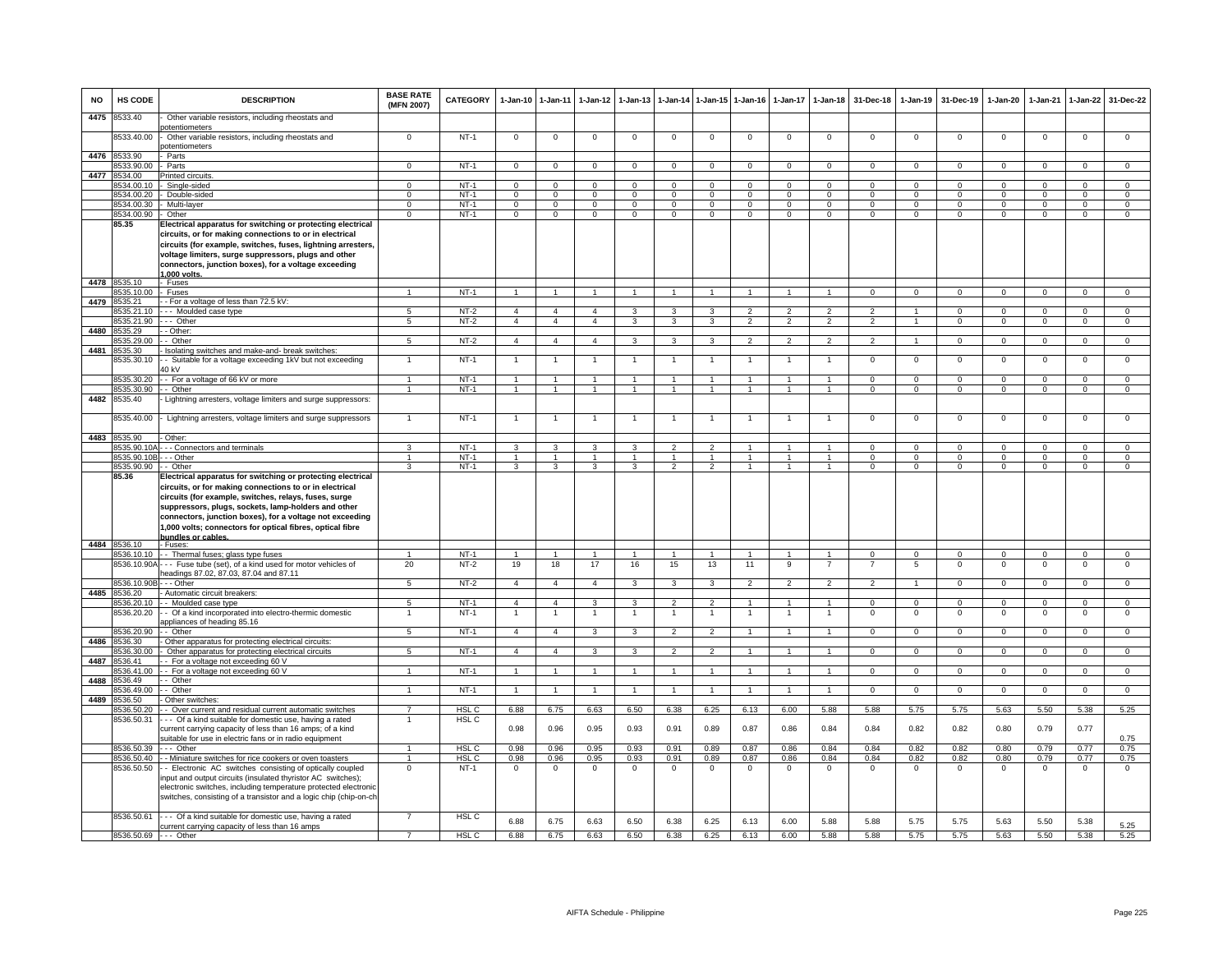| <b>NO</b> | HS CODE                    | <b>DESCRIPTION</b>                                                                                                                                                                                                                                                                                                                                 | <b>BASE RATE</b><br>(MFN 2007) | CATEGORY         | $1-Jan-10$      | $1-Jan-11$           | $1-Jan-12$      | $1-Jan-13$     | $1-Jan-14$              | $1 - Jan-15$         | $1-Jan-16$              | $1-Jan-17$              | $1-Jan-18$                           | 31-Dec-18               | $1-Jan-19$     | 31-Dec-19      | $1-Jan-20$                    | 1-Jan-21                 | 1-Jan-22       | 31-Dec-22         |
|-----------|----------------------------|----------------------------------------------------------------------------------------------------------------------------------------------------------------------------------------------------------------------------------------------------------------------------------------------------------------------------------------------------|--------------------------------|------------------|-----------------|----------------------|-----------------|----------------|-------------------------|----------------------|-------------------------|-------------------------|--------------------------------------|-------------------------|----------------|----------------|-------------------------------|--------------------------|----------------|-------------------|
|           | 8536.50.91                 | --- Starters for electric motors or fuses switches and switch<br>fuses of a kind suitable for use in electric fans:                                                                                                                                                                                                                                |                                | ST               |                 | $\overline{7}$       | $\overline{7}$  |                | 7                       | 6                    | 6                       | 5                       | 5                                    | 5                       | 5              | 5              | 5                             | 5                        | 5              | 5                 |
|           |                            | 8536.50.99A - - - - Lever combination, hazard and back-up switches, of a<br>kind used for motor vehicles of headings 87.02, 87.03, 87.04<br>and 87.11                                                                                                                                                                                              | 15                             | ST               | 14              | 13                   | 12              | 11             | 10                      | 10                   | 9                       | 8                       | 7                                    | 7                       | -6             | -5             | 5                             | 5                        | 5              | 5                 |
|           | 3536.50.99                 | . - - - Other                                                                                                                                                                                                                                                                                                                                      | $\overline{7}$                 | HSL C            | 6.88            | 6.75                 | 6.63            | 6.50           | 6.38                    | 6.25                 | 6.13                    | 6.00                    | 5.88                                 | 5.88                    | 5.75           | 5.75           | 5.63                          | 5.50                     | 5.38           | 5.25              |
| 4490      | 8536.61                    | - Lamp-holders:                                                                                                                                                                                                                                                                                                                                    | $\overline{7}$                 | $NT-2$           | 5               | $\overline{5}$       | $\overline{5}$  | $\overline{4}$ | $\overline{4}$          | $\overline{4}$       | $\overline{\mathbf{3}}$ | $\mathbf{a}$            | $\overline{3}$                       | $\overline{3}$          | $\overline{2}$ | $\mathbf 0$    |                               | $\overline{0}$           | $\overline{0}$ | $\overline{0}$    |
|           | 8536.61.10<br>8536.61.90   | --- Of a kind used for compact lamps or halogen lamps<br>$- -$ Other                                                                                                                                                                                                                                                                               | $\overline{7}$                 | $NT-2$           | $5\overline{5}$ | $\overline{5}$       | $5\overline{)}$ | $\overline{4}$ | $\overline{4}$          | $\overline{4}$       | $\overline{3}$          | $\overline{\mathbf{3}}$ | $\overline{\mathbf{3}}$              | $\overline{\mathbf{3}}$ | $\overline{2}$ | $\mathbf{0}$   | $\mathsf 0$<br>$\overline{0}$ | $\overline{0}$           | $\overline{0}$ | $\overline{0}$    |
| 4491      | 8536.69                    | - - Plugs and sockets:                                                                                                                                                                                                                                                                                                                             |                                |                  |                 |                      |                 |                |                         |                      |                         |                         |                                      |                         |                |                |                               |                          |                |                   |
|           | 8536.69.11                 | Of a kind suitable for domestic use, having a rated                                                                                                                                                                                                                                                                                                | $\mathbf{0}$                   | $NT-1$           | $\mathsf 0$     | $\overline{0}$       | $\mathbf 0$     | $\mathsf 0$    | $\mathbf 0$             | $\mathsf 0$          | $\mathbf 0$             | $\mathbf 0$             | $\mathsf 0$                          | $\mathbf 0$             | $\mathsf 0$    | $\mathsf 0$    | $\mathsf 0$                   | $\mathbf 0$              | $\overline{0}$ | $\overline{0}$    |
|           | 8536.69.19                 | current carrying capacity of less than 16 amps<br>$\cdots$ Other                                                                                                                                                                                                                                                                                   | $\overline{0}$                 | $NT-1$           | $\overline{0}$  | $\overline{0}$       | $\overline{0}$  | $\Omega$       | $\overline{0}$          | $\Omega$             | $\Omega$                | $\Omega$                | $\overline{0}$                       | $\Omega$                | $\overline{0}$ | $\Omega$       | $\overline{0}$                | $\Omega$                 | $\overline{0}$ | $\overline{0}$    |
|           | 8536.69.21                 | ---- Of a kind suitable for domestic use, having a rated                                                                                                                                                                                                                                                                                           |                                | $NT-1$           |                 |                      |                 |                |                         |                      |                         |                         |                                      | $\overline{0}$          | $\Omega$       | $\Omega$       | $\Omega$                      | $\overline{0}$           | $\overline{0}$ | $\Omega$          |
|           |                            | current carrying capacity of less than 16 amps; of a kind<br>suitable for use in radio equipment                                                                                                                                                                                                                                                   |                                |                  |                 |                      |                 |                |                         |                      |                         |                         |                                      |                         |                |                |                               |                          |                |                   |
|           | 8536.69.29                 | - - - - Other                                                                                                                                                                                                                                                                                                                                      | $\mathbf{1}$                   | $NT-1$           | $\overline{1}$  | $\overline{1}$       | $\overline{1}$  | $\overline{1}$ | $\overline{1}$          | $\blacktriangleleft$ | $\overline{1}$          | $\overline{1}$          | $\overline{1}$                       | $\Omega$                | $\Omega$       | $\Omega$       | $\mathbf 0$                   | $\mathbf 0$              | $\overline{0}$ | $\overline{0}$    |
|           | 8536.69.31                 | ---- Of a kind suitable for domestic use, having a rated<br>current carrying capacity of less than 16 amps; of a kind<br>suitable for use in radio equipment                                                                                                                                                                                       | $\overline{0}$                 | $NT-1$           | $\overline{0}$  | $\overline{0}$       | $\overline{0}$  | $\overline{0}$ | $\overline{0}$          | $\overline{0}$       | $\overline{0}$          | $\Omega$                | $\overline{0}$                       | $\overline{0}$          | $\overline{0}$ | $\overline{0}$ | $\overline{0}$                | $\overline{0}$           | $\overline{0}$ | $\overline{0}$    |
|           | 8536.69.39                 | $---$ Other                                                                                                                                                                                                                                                                                                                                        | $\Omega$                       | $NT-1$           | $\Omega$        | $\overline{0}$       | $\mathbf 0$     | $\mathbf 0$    | $\Omega$                | $\mathbf{0}$         | $\mathbf{0}$            | $\Omega$                | $\mathbf 0$                          | $\mathbf{0}$            | $\mathbf 0$    | $\Omega$       | $\mathbf{0}$                  | $\overline{0}$           | $\mathbf 0$    | $\mathbf{0}$      |
|           | 8536.69.91                 | ---- Of a kind suitable for domestic use, having a rated<br>current carrying capacity of less than 16 amps; of a kind<br>uitable for use in radio equipment                                                                                                                                                                                        | 5                              | $NT-1$           | $\overline{4}$  | $\mathbf{A}$         | $\mathbf{3}$    | 3              | $\overline{2}$          | $\overline{2}$       | $\mathbf{1}$            | 1                       | $\overline{1}$                       | $\mathbf{0}$            | $\mathbf{0}$   | $\mathbf 0$    | $\mathbf{0}$                  | $\mathbf 0$              | $\mathbf 0$    | $\mathbf 0$       |
|           | 3536.69.99                 | ---- Other                                                                                                                                                                                                                                                                                                                                         | $\sqrt{5}$                     | $NT-1$           | $\overline{4}$  | $\overline{a}$       | 3               | 3              | $\overline{2}$          | $\overline{2}$       |                         |                         | $\mathbf{1}$                         | $\mathbf 0$             | $\Omega$       | $\Omega$       | $\mathbf 0$                   | $\mathbf 0$              | $\mathbf 0$    | $\mathbf 0$       |
| 4492      | 8536.70                    | Connectors for optical fibres, optical fibres bundles or cables                                                                                                                                                                                                                                                                                    |                                |                  |                 |                      |                 |                |                         |                      |                         |                         |                                      |                         |                |                |                               |                          |                |                   |
|           |                            | 8536.70.00A - - Of ceramics                                                                                                                                                                                                                                                                                                                        | $\mathbf{1}$                   | $NT-1$           | $\overline{1}$  | $\overline{1}$       | $\overline{1}$  | $\overline{1}$ | $\overline{1}$          | $\overline{1}$       | $\overline{1}$          | $\overline{1}$          | $\mathbf{1}$                         | $\Omega$                | $\overline{0}$ | $\Omega$       | $\mathbf 0$                   | $\overline{0}$           | $\overline{0}$ | $\overline{0}$    |
|           |                            | 3536.70.00B - - Of copper, other than cast, moulded, stamped or forged but<br>not further worked                                                                                                                                                                                                                                                   | 7                              | $NT-1$           | 5               | 5                    | $\overline{4}$  | $\overline{4}$ | $\overline{\mathbf{3}}$ | 3                    | $\overline{2}$          | $\overline{2}$          | $\overline{1}$                       | $\overline{0}$          | $\overline{0}$ | $\overline{0}$ | $\overline{0}$                | $\overline{0}$           | $\overline{0}$ | $\overline{0}$    |
|           | 8536.70.000                | - - Other                                                                                                                                                                                                                                                                                                                                          | 15                             | HSL C            | 14.73           | 14.46                | 14.20           | 13.93          | 13.66                   | 13.39                | 13.12                   | 12.86                   | 12.59                                | 12.59                   | 12.32          | 12.32          | 12.05                         | 11.79                    | 11.52          | 11.25             |
|           | 4493 8536.90<br>3536.90.11 | - Other apparatus:<br>--- Of a kind suitable for domestic use, having a rated                                                                                                                                                                                                                                                                      | $\Omega$                       | HSL <sub>C</sub> | $\mathbf{0}$    | $^{\circ}$           | $\mathbf 0$     | $\mathbf 0$    | $\overline{\mathbf{0}}$ | 0                    | $\mathbf 0$             | $^{\circ}$              | $\mathbf 0$                          | $\circ$                 | 0              | $^{\circ}$     | $^{\circ}$                    | $^{\circ}$               | $\mathsf 0$    | $\mathbf{0}$      |
|           |                            | current carrying capacity of less than 16 amps; of a kind<br>suitable for use in electric fans or in radio equipment                                                                                                                                                                                                                               |                                |                  |                 |                      |                 |                |                         |                      |                         |                         |                                      |                         |                |                |                               |                          |                |                   |
|           | 8536.90.19                 | --- Other                                                                                                                                                                                                                                                                                                                                          | $\Omega$                       | HSL C            | $\mathsf 0$     | $\mathbf 0$          | $\mathsf 0$     | $\mathbf 0$    | $\mathbf 0$             | $\mathbf 0$          | $\mathbf{0}$            | $\Omega$                | $\mathbf{0}$                         | $\Omega$                | $\mathbf{0}$   | $\mathbf 0$    | $\mathbf 0$                   | $\mathsf 0$              | $\mathbf{0}$   | $\mathbf 0$       |
|           | 8536.90.21                 | --- Of a kind suitable for domestic use, having a rated                                                                                                                                                                                                                                                                                            |                                | HSL C            |                 |                      |                 |                |                         |                      |                         |                         |                                      |                         |                |                |                               |                          |                |                   |
|           |                            | current carrying capacity of less than 16 amps; of a kind<br>suitable for use in electric fans or in radio equipment                                                                                                                                                                                                                               |                                |                  | 0.98            | 0.96                 | 0.95            | 0.93           | 0.91                    | 0.89                 | 0.87                    | 0.86                    | 0.84                                 | 0.84                    | 0.82           | 0.82           | 0.80                          | 0.79                     | 0.77           | 0.75              |
|           | 8536.90.29                 | .-- Other                                                                                                                                                                                                                                                                                                                                          |                                | HSL C            | 0.98            | 0.96                 | 0.95            | 0.93           | 0.91                    | 0.89                 | 0.87                    | 0.86                    | 0.84                                 | 0.84                    | 0.82           | 0.82           | 0.80                          | 0.79                     | 0.77           | 0.75              |
|           | 8536.90.31                 | --- Of a kind suitable for domestic use, having a rated<br>current carrying capacity of less than 16 amps; of a kind<br>suitable for use in electric fans or in radio equipment                                                                                                                                                                    | $\mathbf{1}$                   | HSL C            | 0.98            | 0.96                 | 0.95            | 0.93           | 0.91                    | 0.89                 | 0.87                    | 0.86                    | 0.84                                 | 0.84                    | 0.82           | 0.82           | 0.80                          | 0.79                     | 0.77           | 0.75              |
|           | 8536.90.39                 | $--$ Other                                                                                                                                                                                                                                                                                                                                         |                                | $NT-1$<br>ST     | -1              | $\overline{1}$<br>-1 | $\mathbf{1}$    |                | $\mathbf{1}$            |                      | 1                       |                         | $\blacktriangleleft$<br>$\mathbf{1}$ | $\Omega$<br>-1          | $\Omega$       | $\Omega$       | $^{\circ}$                    | $\Omega$<br>$\mathbf{1}$ | $\Omega$       | $\mathbf{0}$<br>1 |
|           | 3536.90.91                 | --- Of a kind suitable for domestic use, having a rated<br>current carrying capacity of less than 16 amps; of a kind                                                                                                                                                                                                                               |                                |                  | -1              |                      | 1               |                |                         |                      |                         |                         |                                      |                         |                |                |                               |                          | -1             |                   |
|           |                            | uitable for use in electric fans or in radio equipment                                                                                                                                                                                                                                                                                             |                                |                  |                 |                      |                 |                |                         |                      |                         |                         |                                      |                         |                |                |                               |                          |                |                   |
|           |                            | 8536.90.99A - - - - Battery clamp, of a kind used for motor vehicles of                                                                                                                                                                                                                                                                            | 20                             | <b>ST</b>        | 19              | 18                   | 17              | 16             | 15                      | 14                   | 13                      | 12                      | 10                                   | 10                      | 8              | 5              | 5                             | 5                        | $\overline{5}$ | $5\phantom{.0}$   |
|           | 8536.90.99E                | neadings 87.02, 87.03, 87.04 and 87.11<br>- - - - Other                                                                                                                                                                                                                                                                                            | $\mathbf{1}$                   | ST               | $\overline{1}$  | $\overline{1}$       | $\overline{1}$  | $\overline{1}$ | $\overline{1}$          | $\overline{1}$       | $\overline{1}$          | $\overline{1}$          | $\mathbf{1}$                         | $\overline{1}$          | $\overline{1}$ | $\overline{1}$ | $\overline{1}$                | $\overline{1}$           | $\overline{1}$ | $\overline{1}$    |
|           | 85.37                      | Boards, panels, consoles, desks, cabinets and other<br>bases, equipped with two or more apparatus of heading<br>85.35 or 85.36, for electric control or the distribution of<br>electricity, including those incorporating instruments or<br>apparatus of Chapter 90, and numerical control<br>apparatus, other than switching apparatus of heading |                                |                  |                 |                      |                 |                |                         |                      |                         |                         |                                      |                         |                |                |                               |                          |                |                   |
|           | 4494 8537.10               | 85.17<br>- For a voltage not exceeding 1,000 V:                                                                                                                                                                                                                                                                                                    |                                |                  |                 |                      |                 |                |                         |                      |                         |                         |                                      |                         |                |                |                               |                          |                |                   |
|           | 8537.10.10                 | - Switchboards and control panels                                                                                                                                                                                                                                                                                                                  | 5                              | $NT-1$           | $\overline{4}$  | $\overline{4}$       | $\mathbf{3}$    | 3              | $\overline{2}$          | $\overline{2}$       | $\overline{1}$          | $\mathbf{1}$            | $\overline{1}$                       | $\overline{0}$          | $\mathbf 0$    | $^{\circ}$     | $\circ$                       | $\overline{0}$           | $\mathsf 0$    | $\mathbf 0$       |
|           | 8537.10.20                 | - - Distribution boards (including back panels and back<br>planes) for use solely or principally with goods of heading<br>84.71, 85.17 or 85.25                                                                                                                                                                                                    | $\overline{5}$                 | $NT-1$           | $\overline{4}$  | $\overline{4}$       | $\overline{3}$  | 3              | $\overline{2}$          | $\overline{2}$       | $\overline{1}$          |                         | $\overline{1}$                       | $\overline{0}$          | $\overline{0}$ | $\Omega$       | $\mathsf 0$                   | $\overline{0}$           | $\overline{0}$ | $\overline{0}$    |
|           | 8537.10.30                 | - - Programmable logic controllers for automated machines<br>for transport, handling and storage of dies for semiconductor<br>devices                                                                                                                                                                                                              | $\overline{5}$                 | $NT-1$           | $\overline{4}$  | $\overline{4}$       | 3               | 3              | $\overline{2}$          | $\overline{2}$       |                         |                         |                                      | $\overline{0}$          | $\Omega$       | $\Omega$       | $\Omega$                      | $\overline{0}$           | $\overline{0}$ | $\overline{0}$    |
|           | 8537.10.90                 | - Other                                                                                                                                                                                                                                                                                                                                            | 5.                             | $NT-1$           | $\mathbf{A}$    | $\overline{4}$       | $\mathcal{R}$   | $\mathbf{R}$   | $\mathcal{P}$           | $\mathcal{P}$        | $\overline{1}$          | $\overline{1}$          | $\sim$                               | $\overline{0}$          | $\overline{0}$ | $\overline{0}$ | $\overline{0}$                | $\overline{0}$           | $\mathbf 0$    | $\mathbf{0}$      |
| 4495      | 3537.20                    | - For a voltage exceeding 1,000 V:                                                                                                                                                                                                                                                                                                                 |                                |                  | $\overline{4}$  | $\overline{4}$       | $\overline{4}$  | 3              |                         | 3                    | $\mathfrak{p}$          |                         | $\overline{2}$                       | $\overline{2}$          |                | $\Omega$       |                               |                          |                | $\overline{0}$    |
|           | 3537.20.11                 | --- Incorporating electrical instruments for breaking.<br>connecting or protecting electrical circuits for a voltage of<br>66,000 volts or more                                                                                                                                                                                                    | 5                              | $NT-2$           |                 |                      |                 |                | 3                       |                      |                         | $\overline{2}$          |                                      |                         |                |                | $\mathsf 0$                   | $\overline{0}$           | $\mathbf 0$    |                   |
|           | 8537.20.19                 | .-- Other                                                                                                                                                                                                                                                                                                                                          | 5.                             | $NT-2$           | $\mathbf{A}$    | $\Delta$             | $\mathbf{A}$    | $\mathbf{B}$   | $\mathbf{R}$            | $\mathcal{R}$        | $\mathcal{P}$           | $\mathcal{P}$           | $\overline{2}$                       | $\overline{2}$          | $\overline{1}$ | $\Omega$       | $\Omega$                      | $\Omega$                 | $\Omega$       | $\overline{0}$    |
|           | 8537.20.21                 | -- Incorporating electrical instruments for breaking,<br>connecting or protecting electrical circuits for a voltage of<br>66,000 volts or more                                                                                                                                                                                                     | 5                              | $NT-1$           | $\overline{4}$  | $\overline{4}$       | $\mathbf{3}$    | 3              | $\overline{2}$          | $\overline{2}$       |                         |                         | $\overline{1}$                       | $\mathbf 0$             | $\mathsf 0$    | $\mathbf 0$    | $\mathsf 0$                   | $\mathbf 0$              | $\mathsf 0$    | $\mathbf 0$       |
|           | 8537.20.29 --- Other       |                                                                                                                                                                                                                                                                                                                                                    | $5\overline{5}$                | $NT-1$           | $\overline{4}$  | $\overline{4}$       | 3               | 3              | $\overline{2}$          | $\overline{2}$       | $\overline{1}$          | $\mathbf{1}$            | $\overline{1}$                       | $\Omega$                | $\Omega$       | $\Omega$       | $\mathbf 0$                   | $\Omega$                 | $\mathbf 0$    | $\mathbf{0}$      |
|           | 8537.20.90 - - Other       |                                                                                                                                                                                                                                                                                                                                                    | 5                              | $NT-1$           | 4               | $\mathbf 4$          | 3               |                | 2                       |                      |                         |                         |                                      | $\Omega$                | $\Omega$       | $\Omega$       | 0                             | $\Omega$                 | 0              | 0                 |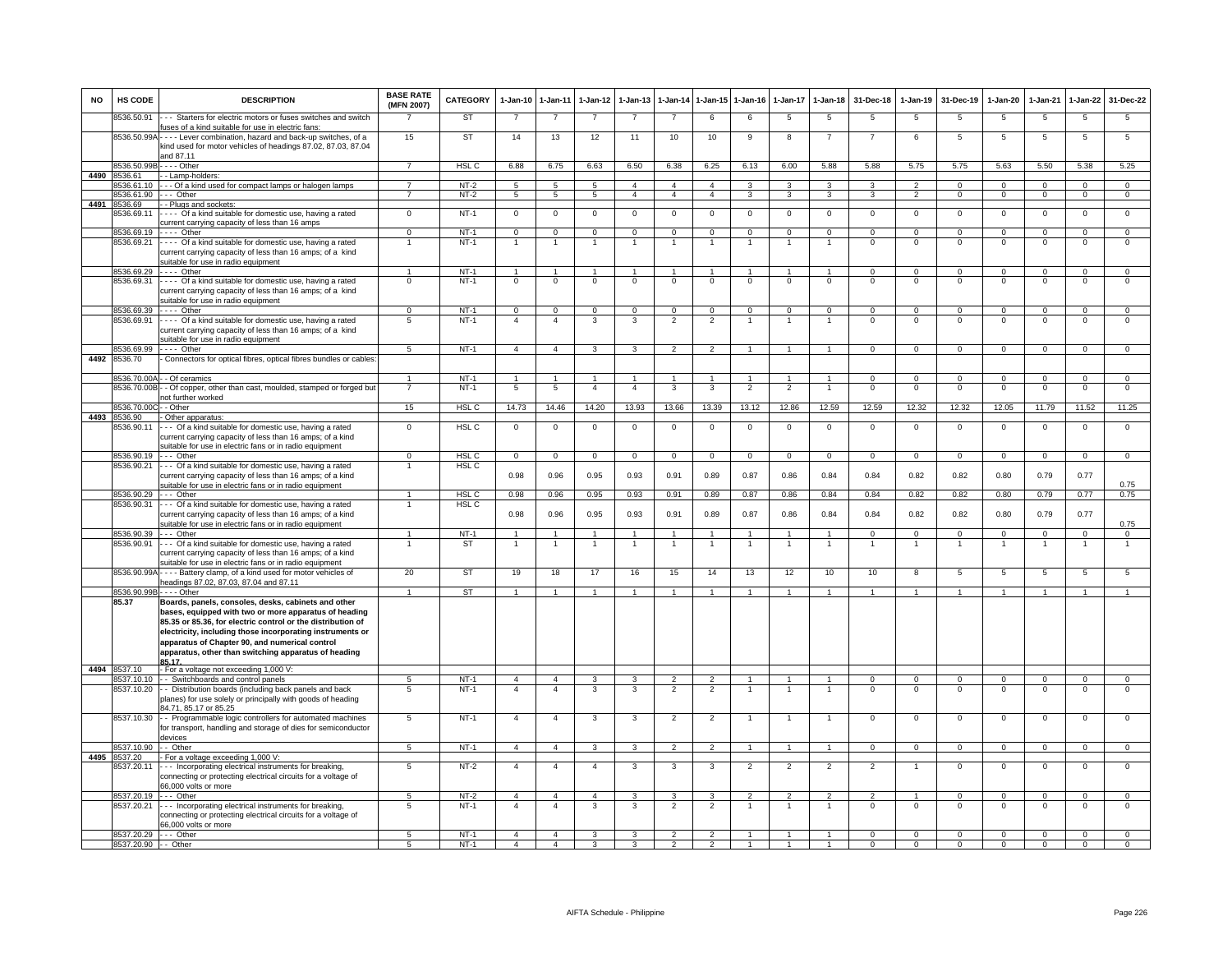| NO   | HS CODE                              | <b>DESCRIPTION</b>                                                                                                                                                                 | <b>BASE RATE</b><br>(MFN 2007)   | <b>CATEGORY</b>  | 1-Jan-10                         | $1 - Jan-11$                     | $1-Jan-12$                       | $1-Jan-13$                     | $1-Jan-14$                                 | $1 - Jan-15$                     | $1-Jan-16$                       | $1-Jan-17$                     | $1-Jan-18$                             | 31-Dec-18                        | $1-Jan-19$                    | 31-Dec-19                     | 1-Jan-20                         | $1-Jan-21$                 | $1-Jan-22$                       | 31-Dec-22                        |
|------|--------------------------------------|------------------------------------------------------------------------------------------------------------------------------------------------------------------------------------|----------------------------------|------------------|----------------------------------|----------------------------------|----------------------------------|--------------------------------|--------------------------------------------|----------------------------------|----------------------------------|--------------------------------|----------------------------------------|----------------------------------|-------------------------------|-------------------------------|----------------------------------|----------------------------|----------------------------------|----------------------------------|
|      | 85.38                                | Parts suitable for use solely or principally with the                                                                                                                              |                                  |                  |                                  |                                  |                                  |                                |                                            |                                  |                                  |                                |                                        |                                  |                               |                               |                                  |                            |                                  |                                  |
| 4496 | 8538.10                              | apparatus of heading 85.35, 85.36 or 85.37<br>- Boards, panels, consoles, desks, cabinets and other bases<br>for the goods of heading 85.37, not equipped with their<br>apparatus: |                                  |                  |                                  |                                  |                                  |                                |                                            |                                  |                                  |                                |                                        |                                  |                               |                               |                                  |                            |                                  |                                  |
|      | 8538.10.11                           | --- Parts of programmable logic controllers for automated<br>machines for transport, handling and storage of dies for<br>semiconductor devices                                     | 5                                | $NT-1$           | $\overline{4}$                   | $\overline{4}$                   | 3                                | 3                              | $\overline{2}$                             | $\overline{2}$                   |                                  | 1                              |                                        | $\Omega$                         | 0                             | $\mathbf 0$                   | $\mathbf 0$                      | $\Omega$                   | 0                                | $\Omega$                         |
|      | 8538.10.12                           | --- Of a kind used in radio equipment                                                                                                                                              | $5\overline{5}$                  | $NT-2$           | $\overline{4}$                   | $\overline{4}$                   | $\overline{4}$                   | $\overline{\mathbf{3}}$        | $\overline{3}$                             | $\overline{\mathbf{3}}$          | $\overline{2}$                   | $\overline{2}$                 | $\overline{2}$                         | $\mathcal{P}$                    | $\overline{1}$                | $\Omega$                      | $\Omega$                         | $\Omega$                   | $\Omega$                         | $\Omega$                         |
|      | 8538.10.19                           | $--$ Other                                                                                                                                                                         | $5^{\circ}$                      | $NT-2$           | $\mathbf{A}$                     | $\Delta$                         | $\overline{4}$                   | 3                              | 3                                          | 3                                | $\overline{2}$                   | 2                              | $\overline{2}$                         | $\overline{2}$                   | $\overline{1}$                | $\Omega$                      | $\Omega$                         | $\Omega$                   | $\mathsf 0$                      | $\mathbf 0$                      |
|      | 8538.10.21                           | --- Parts of programmable logic controllers for automated<br>machines for transport, handling and storage of dies for<br>semiconductor devices                                     | 5                                | $NT-1$           | $\overline{4}$                   | $\mathbf{A}$                     | $\mathbf{3}$                     | 3                              | $\overline{2}$                             | $\overline{2}$                   | $\mathbf{1}$                     | $\mathbf{1}$                   | $\mathbf{1}$                           | $\mathsf 0$                      | $\mathsf 0$                   | $\mathbf 0$                   | $\mathbf 0$                      | $\mathbf 0$                | $\mathsf 0$                      | $\mathbf 0$                      |
|      |                                      | 8538.10.22 - - Of a kind used in radio equipment                                                                                                                                   | 5 <sub>5</sub>                   | $NT-1$           | $\overline{4}$                   | $\overline{4}$                   | 3                                | 3                              | $\overline{2}$                             | $\overline{2}$                   | $\overline{1}$                   | $\mathbf{1}$                   | $\overline{1}$                         | $\Omega$                         | $\mathbf 0$                   | $\Omega$                      | $\Omega$                         | $\Omega$                   | $\mathbf{0}$                     | $\mathbf 0$                      |
|      | 8538.10.29 --- Other<br>4497 8538.90 | - Other:                                                                                                                                                                           | 5                                | $NT-1$           | $\overline{4}$                   | $\overline{4}$                   | 3                                | 3                              | $\overline{2}$                             | $\overline{2}$                   | $\overline{1}$                   | $\mathbf{1}$                   | $\mathbf{1}$                           | $\mathbf 0$                      | $\overline{0}$                | $\overline{0}$                | $\mathbf{0}$                     | $\mathbf{0}$               | $\overline{0}$                   | $\mathbf 0$                      |
|      | 538.90.11                            | - Parts including printed circuit assemblies of telephone<br>plugs; connection and contact elements for wires and cables;<br>wafer probers                                         | $\overline{0}$                   | $NT-1$           | $\overline{0}$                   | $\overline{0}$                   | $\overline{0}$                   | $\overline{0}$                 | $\overline{0}$                             | $\overline{0}$                   | $\overline{0}$                   | $\overline{0}$                 | $\overline{0}$                         | $\overline{0}$                   | $\overline{0}$                | $\overline{0}$                | $\overline{0}$                   | $\overline{0}$             | $\overline{0}$                   | $\overline{0}$                   |
|      | 8538.90.12                           | --- Parts of goods of subheading 8536.50.50, 8536.69.31,<br>8536.69.39, 8536.90.11 or 8536.90.19                                                                                   | $\overline{1}$                   | $NT-1$           |                                  | $\mathbf{1}$                     | $\overline{1}$                   |                                |                                            | $\overline{1}$                   |                                  | $\overline{1}$                 | $\overline{1}$                         | $\mathsf 0$                      | $\mathsf 0$                   | $\,0\,$                       | $\,0\,$                          | $^{\circ}$                 | $\mathsf 0$                      | $\mathbf 0$                      |
|      | 8538.90.13                           | -- Parts of goods of subheading 8537.10.20                                                                                                                                         | $\blacktriangleleft$             | $NT-1$           | $\mathbf{1}$                     | $\mathbf{1}$                     | $\overline{1}$                   | $\mathbf{1}$                   | $\overline{1}$                             | $\mathbf{1}$                     | $\overline{1}$                   | $\mathbf{1}$                   | $\overline{1}$                         | $\Omega$                         | $\mathsf 0$                   | $\mathbf 0$                   | $\mathbf 0$                      | $\mathbf 0$                | $\,0\,$                          | $\mathsf 0$                      |
|      | 8538.90.19<br>8538.90.21             | -- Other<br>-- Parts including printed circuit assemblies of telephone                                                                                                             | $\mathbf{1}$<br>$\overline{1}$   | $NT-1$<br>$NT-1$ | $\mathbf{1}$<br>$\mathbf{1}$     | $\overline{1}$<br>$\overline{1}$ | $\overline{1}$<br>$\overline{1}$ | $\mathbf{1}$<br>$\mathbf{1}$   | $\mathbf{1}$<br>$\overline{1}$             | $\overline{1}$<br>$\overline{1}$ | $\mathbf{1}$<br>$\overline{1}$   | $\mathbf{1}$<br>$\overline{1}$ | $\overline{1}$<br>$\overline{1}$       | $\Omega$<br>$\overline{0}$       | $\mathbf 0$<br>$\overline{0}$ | $\mathbf 0$<br>$\overline{0}$ | $\overline{0}$<br>$\overline{0}$ | $\mathbf 0$<br>$\Omega$    | $\overline{0}$<br>$\overline{0}$ | $\overline{0}$<br>$\overline{0}$ |
|      |                                      | plugs; connection and contact elements for wires and cables;<br>wafer probers                                                                                                      |                                  |                  |                                  |                                  |                                  |                                |                                            |                                  |                                  |                                |                                        |                                  |                               |                               |                                  |                            |                                  |                                  |
|      | 8538.90.29 --- Other                 |                                                                                                                                                                                    | $\overline{1}$                   | NT-1             | $\overline{1}$                   | $\overline{1}$                   | $\overline{1}$                   | $\mathbf{1}$                   | $\overline{1}$                             | $\overline{1}$                   | $\overline{1}$                   | $\mathbf{1}$                   | $\overline{1}$                         | $\Omega$                         | $\mathbf 0$                   | $\overline{0}$                | $\Omega$                         | $\Omega$                   | $\mathbf 0$                      | $\Omega$                         |
|      | 85.39                                | Electric filament or discharge lamps, including sealed<br>beam lamp units and ultra-violet or infra-red lamps; arc-<br>lamps.                                                      |                                  |                  |                                  |                                  |                                  |                                |                                            |                                  |                                  |                                |                                        |                                  |                               |                               |                                  |                            |                                  |                                  |
|      | 4498 8539.10                         | - Sealed beam lamp units:                                                                                                                                                          |                                  |                  |                                  |                                  |                                  |                                |                                            |                                  |                                  |                                |                                        |                                  |                               |                               |                                  |                            |                                  |                                  |
|      | 539.10.10<br>539.10.90               | - - For motor vehicles of Chapter 87<br>- Other                                                                                                                                    | 3<br>3                           | $NT-1$<br>$NT-1$ | 3<br>3                           | 3<br>3                           | 3<br>3                           | 3<br>3                         | $\mathfrak{p}$<br>$\overline{\phantom{a}}$ | $\overline{2}$<br>2              | $\overline{1}$                   | $\mathbf{1}$<br>$\overline{1}$ | $\overline{1}$                         | $\Omega$<br>$\Omega$             | $\mathsf 0$<br>$\Omega$       | $\mathbf 0$<br>$\mathbf 0$    | $\mathbf 0$<br>$\Omega$          | $\mathbf 0$<br>$\Omega$    | $\mathsf 0$<br>$\mathbf 0$       | $\mathbf 0$<br>$\mathbf 0$       |
| 4499 | 8539.21                              | - - Tungsten halogen:                                                                                                                                                              |                                  |                  |                                  |                                  |                                  |                                |                                            |                                  |                                  |                                |                                        |                                  |                               |                               |                                  |                            |                                  |                                  |
|      | 8539.21.20                           | - - - Of a kind used in medical equipment                                                                                                                                          | 3                                | $NT-1$           | $\overline{3}$                   | 3                                | $\mathbf{3}$                     | 3                              | $\overline{2}$                             | $\overline{2}$                   | $\overline{1}$                   | $\mathbf{1}$                   | $\overline{1}$                         | $\Omega$                         | $\Omega$                      | $\mathbf 0$                   | $\Omega$                         | $\Omega$                   | $\Omega$                         | $\Omega$                         |
|      | 539.21.30                            | - - - Of a kind used for motor vehicles                                                                                                                                            | $\mathbf{1}$                     | $NT-1$           | $\mathbf{1}$                     | $\mathbf{1}$                     | $\mathbf{1}$                     | $\mathbf{1}$                   | $\mathbf{1}$                               | $\overline{1}$                   | $\mathbf{1}$                     | 1                              |                                        | $\Omega$                         | $\Omega$                      | $\Omega$                      | $\overline{0}$                   | $\Omega$                   | $\overline{0}$                   | $\overline{0}$                   |
|      | 539.21.40<br>3539.21.90              | --- Other reflector lamp bulbs<br>--- Other                                                                                                                                        | $\overline{3}$<br>15             | $NT-1$<br>$NT-2$ | 3<br>14                          | 3<br>13                          | $\overline{3}$<br>12             | 3<br>11                        | $\overline{\phantom{a}}$<br>10             | $\overline{2}$<br>9              | $\mathbf{R}$                     | $\mathbf{1}$<br>$\overline{7}$ | $\mathbf{1}$<br>6                      | $\overline{0}$<br>6              | $\overline{0}$<br>5           | $\overline{0}$<br>$\mathbf 0$ | $\overline{0}$<br>$\mathbf 0$    | $\overline{0}$<br>$\Omega$ | $\overline{0}$<br>$\mathbf 0$    | $\overline{0}$<br>$\mathbf 0$    |
| 4500 | 8539.22                              | - - Other, of a power not exceeding 200W and for a voltage                                                                                                                         |                                  |                  |                                  |                                  |                                  |                                |                                            |                                  |                                  |                                |                                        |                                  |                               |                               |                                  |                            |                                  |                                  |
|      | 8539.22.20                           | - - - Of a kind used in medical equipment                                                                                                                                          | $\mathbf{3}$                     | $NT-1$           | $\mathbf{3}$                     | $\mathbf{3}$                     | $\mathbf{3}$                     | 3                              | $\overline{2}$                             | $\overline{2}$                   |                                  | $\overline{1}$                 | $\overline{1}$                         | $\Omega$                         | $\mathbf 0$                   | $\Omega$                      | $\Omega$                         | $\Omega$                   | $\circ$                          | $\mathbf{0}$                     |
|      |                                      | 3539.22.30 --- Other reflector lamp bulbs                                                                                                                                          | 3                                | $NT-1$           | 3                                | 3                                | $\mathbf{3}$                     | 3                              | $\overline{2}$                             | $\overline{2}$                   | $\blacktriangleleft$             | $\mathbf{1}$                   | $\mathbf{1}$                           | $\Omega$                         | $\mathbf 0$                   | $\Omega$                      | $\Omega$                         | $\Omega$                   | $\mathbf 0$                      | $\Omega$                         |
| 4501 | 539.22.90<br>539.29                  | $- -$ Other<br>- Other:                                                                                                                                                            | 15                               | $NT-2$           | 14                               | 13                               | 12                               | 11                             | 10                                         | 9                                | 8                                | 7                              | 6                                      | 6                                | 5                             | $\mathbf{0}$                  | $\mathbf 0$                      | $\mathbf 0$                | $\overline{0}$                   | $\mathbf 0$                      |
|      | 539.29.10                            | - - - Operation lamp bulbs                                                                                                                                                         | $\overline{7}$                   | $NT-1$           | 5                                | 5                                | $\overline{4}$                   | $\overline{4}$                 | 3                                          | 3                                | $\mathcal{P}$                    | $\mathfrak{p}$                 | $\mathbf{1}$                           | $\mathbf 0$                      | $\Omega$                      | $\mathbf 0$                   | $\mathbf 0$                      | $\Omega$                   | $\mathbf 0$                      | $\circ$                          |
|      | 539.29.10                            | --- Other                                                                                                                                                                          | $\overline{1}$                   | $NT-1$           |                                  | 1                                | $\mathbf{1}$                     |                                |                                            | $\overline{1}$                   | $\overline{1}$                   |                                |                                        | $\Omega$                         | 0                             | $\mathbf 0$                   | 0                                | $\Omega$                   | $\overline{0}$                   | $\overline{0}$                   |
|      | 539.29.20                            | Of a kind used for motor vehicles                                                                                                                                                  | $\mathbf{1}$                     | $NT-1$           | $\mathbf{1}$                     | $\overline{1}$                   | $\mathbf{1}$                     | $\mathbf{1}$                   | $\mathbf{1}$                               | $\mathbf{1}$                     | $\mathbf{1}$                     | $\mathbf{1}$                   | $\blacktriangleleft$<br>$\overline{1}$ | $\mathbf 0$                      | $\mathsf 0$                   | $\mathbf 0$                   | $\mathbf 0$                      | $\mathbf 0$                | $\mathbf 0$                      | $\mathbf 0$                      |
|      | 8539.29.30<br>8539.29.40             | -- Other reflector lamp bulbs<br>--- Flashlight bulbs; miniature indicator bulbs, rated up to<br>.25 V                                                                             | $\overline{1}$<br>$\overline{1}$ | $NT-1$<br>$NT-1$ | $\mathbf{1}$                     | $\mathbf{1}$<br>$\overline{1}$   | $\mathbf{1}$<br>$\overline{1}$   | $\mathbf{1}$<br>$\overline{1}$ | $\overline{1}$                             | $\mathbf{1}$<br>$\overline{1}$   | $\overline{1}$                   | $\mathbf{1}$<br>$\overline{1}$ | $\overline{1}$                         | $\Omega$<br>$\mathsf 0$          | $\mathsf 0$<br>0              | $\mathbf 0$<br>$\mathbf 0$    | $\mathbf 0$<br>$\,0\,$           | $\Omega$<br>$\mathbf 0$    | $\mathsf 0$<br>0                 | $\mathsf 0$<br>$\mathsf 0$       |
|      | 8539.29.50                           | --- Other, having a capacity exceeding 200 W but not<br>exceeding 300 W and a voltage exceeding 100 V                                                                              | $\overline{7}$                   | $NT-2$           | $\overline{5}$                   | 5                                | $5\phantom{.0}$                  | $\overline{4}$                 | $\overline{4}$                             | $\overline{4}$                   | 3                                | 3                              | 3                                      | 3                                | $\overline{2}$                | $\mathbf 0$                   | $\mathbf 0$                      | $\mathbf 0$                | $\mathsf 0$                      | $\mathbf 0$                      |
|      | 8539.29.60                           | --- Other, having a capacity not exceeding 200 W and a<br>voltage not exceeding 100 V                                                                                              | $\overline{7}$                   | $NT-2$           | 5                                | 5                                | 5                                | $\overline{4}$                 | $\overline{4}$                             | $\overline{4}$                   | 3                                | 3                              | 3                                      | 3                                | $\overline{2}$                | $\mathbf 0$                   | $\mathsf 0$                      | $\Omega$                   | $\overline{0}$                   | $\mathbf 0$                      |
|      | 8539.29.90 --- Other                 |                                                                                                                                                                                    | $\overline{7}$                   | $NT-2$           | 5                                | $5\overline{5}$                  | $5\overline{5}$                  | $\overline{4}$                 | $\overline{4}$                             | $\overline{4}$                   | 3                                | 3                              | 3                                      | 3                                | $\overline{2}$                | $\mathbf{0}$                  | $\mathbf{0}$                     | $^{\circ}$                 | $\mathbf{0}$                     | $\mathbf{0}$                     |
|      | 4502 8539.31<br>8539.31.10           | - - Fluorescent, hot cathode:<br>--- Tubes for compact fluorescent lamps                                                                                                           | 3                                | $NT-1$           | $\overline{3}$                   | 3                                | $\overline{3}$                   | 3                              | $\overline{2}$                             | $\overline{2}$                   | $\overline{1}$                   | 1                              | $\overline{1}$                         | $\overline{0}$                   | $\overline{0}$                | $\Omega$                      | $\overline{0}$                   | $\Omega$                   | $\overline{0}$                   | $\overline{0}$                   |
|      | 3539.31.90A                          | --- Cathode lamps for spectrometers                                                                                                                                                | 15                               | <b>ST</b>        | 14                               | 13                               | 12                               | 11                             | 10                                         | 10                               | 9                                | 8                              | $\overline{7}$                         |                                  | -6                            | -5                            | 5                                | -5                         | 5                                | 5                                |
|      | 3539.31.90E                          | --- Other                                                                                                                                                                          | 15                               | <b>ST</b>        | 14                               | 13                               | 12                               | 11                             | 10                                         | 10                               | 9                                | 8                              | $\overline{7}$                         |                                  | 6                             | $\overline{5}$                | 5                                | $\sqrt{5}$                 | $\overline{5}$                   | 5                                |
| 4503 | 539.32                               | - Mercury or sodium vapour lamps; metal halide lamps                                                                                                                               |                                  |                  | $\overline{a}$                   | $\overline{4}$                   |                                  | 3                              | 3                                          |                                  | $\overline{2}$                   | $\overline{2}$                 | $\mathfrak{p}$                         | $\mathfrak{p}$                   |                               |                               |                                  | $\Omega$                   |                                  |                                  |
| 4504 | 539.32.00<br>539.39                  | - Mercury or sodium vapour lamps; metal halide lamps<br>- Other:                                                                                                                   | 5                                | $NT-2$           |                                  |                                  | $\overline{4}$                   |                                |                                            | 3                                |                                  |                                |                                        |                                  | $\overline{1}$                | $\mathbf 0$                   | $\mathbf 0$                      |                            | $\mathbf 0$                      | $\overline{0}$                   |
|      | 539.39.10                            | - - Tubes for compact fluorescent lamps                                                                                                                                            | $\mathbf{1}$                     | $NT-1$           | $\mathbf{1}$                     | $\overline{1}$                   | $\overline{1}$                   | $\mathbf{1}$                   | $\overline{1}$                             | $\overline{1}$                   | $\overline{1}$                   | $\mathbf{1}$                   | $\overline{1}$                         | $\Omega$                         | $\Omega$                      | $\Omega$                      | $\overline{0}$                   | $\Omega$                   | $\overline{0}$                   | $\overline{0}$                   |
|      | 539.39.20                            | - Discharge lamps for decorative or publicity purposes                                                                                                                             | 5                                | $NT-2$           | $\overline{4}$                   | $\overline{4}$                   | $\overline{4}$                   | $\overline{\mathbf{3}}$        | 3                                          | 3                                | $\overline{2}$                   | $\overline{2}$                 | $\overline{2}$                         | $\overline{2}$                   |                               | $\Omega$                      | $\overline{0}$                   | $\Omega$                   | $\overline{0}$                   | $\overline{0}$                   |
|      | 8539.39.30                           | --- Other fluorescent cold cathode types                                                                                                                                           | 15                               | $NT-1$           | 14                               | 13                               | 12                               | 11                             | 10                                         | $\overline{8}$                   | 6                                | $5^{\circ}$                    | 3                                      | $\Omega$                         | $\Omega$                      | $\Omega$                      | $\Omega$                         | $\Omega$                   | $\Omega$                         | $\Omega$                         |
|      | 3539.39.40<br>3539.39.90             | --- Lamps for motor vehicles or cycles<br>--- Other                                                                                                                                | 5<br>$5\overline{5}$             | $NT-2$<br>$NT-2$ | $\overline{4}$<br>$\overline{4}$ | $\overline{4}$<br>$\overline{4}$ | $\overline{4}$<br>$\overline{4}$ | 3<br>3                         | 3<br>3                                     | 3<br>$\mathbf{3}$                | $\mathfrak{p}$<br>$\overline{2}$ | $\mathfrak{p}$<br>2            | $\mathcal{P}$<br>$\overline{2}$        | $\mathfrak{p}$<br>$\overline{2}$ | $\mathbf{1}$                  | $\Omega$<br>$\mathbf{0}$      | $\Omega$<br>$\mathbf 0$          | $\Omega$<br>$^{\circ}$     | $\mathsf 0$<br>$\mathbf 0$       | $\mathbf 0$<br>$\mathbf 0$       |
| 4505 | 8539.41                              | - Arc-lamps                                                                                                                                                                        |                                  |                  |                                  |                                  |                                  |                                |                                            |                                  |                                  |                                |                                        |                                  |                               |                               |                                  |                            |                                  |                                  |
|      | 539.41.00                            | Arc-lamps                                                                                                                                                                          | 3                                | $NT-1$           | 3                                | 3                                | 3                                | 3                              | $\mathfrak{p}$                             | $\overline{2}$                   | -1                               | $\mathbf{1}$                   | $\overline{1}$                         | $\Omega$                         | $\mathbf 0$                   | $\mathbf{0}$                  | $\Omega$                         | $\Omega$                   | $\overline{0}$                   | $\overline{0}$                   |
| 4506 | 539.49                               | Other                                                                                                                                                                              |                                  | $NT-1$           | 3                                | 3                                |                                  | 3                              | $\overline{2}$                             |                                  |                                  |                                | $\overline{1}$                         |                                  |                               |                               |                                  |                            |                                  |                                  |
| 4507 | 539.49.00<br>8539.90                 | - Other<br>Parts:                                                                                                                                                                  | 3                                |                  |                                  |                                  | 3                                |                                |                                            | $\overline{2}$                   | 1                                | $\mathbf{1}$                   |                                        | $\mathbf 0$                      | $\mathbf 0$                   | $\mathbf{0}$                  | $\mathbf 0$                      | $\mathbf 0$                | $\mathbf{0}$                     | $\mathbf 0$                      |
|      | 3539.90.10                           | - Aluminium end caps for fluorescent lamps; aluminium<br>screw caps for incandescent lamps                                                                                         | 5                                | $NT-1$           | $\overline{4}$                   | $\overline{4}$                   | $\mathbf{3}$                     | 3                              | $\overline{2}$                             | $\overline{2}$                   |                                  | $\overline{1}$                 |                                        | $\mathsf 0$                      | $\mathsf 0$                   | $\mathsf 0$                   | $\mathbf 0$                      | $^{\circ}$                 | $\mathsf 0$                      | $\mathbf 0$                      |
|      |                                      | 8539.90.20 - Other, suitable for lamps of vehicles of all kinds                                                                                                                    | $\mathbf{1}$                     | $NT-1$           | $\overline{1}$                   | $\blacktriangleleft$             | $\overline{1}$                   |                                | $\mathbf{1}$                               | $\blacktriangleleft$             |                                  | $\mathbf{1}$                   |                                        | $\Omega$                         | $\Omega$                      | $^{\circ}$                    | $\Omega$                         | $\Omega$                   | $\mathsf 0$                      | $\Omega$                         |
|      | 8539.90.90 - - Other                 |                                                                                                                                                                                    | $\mathbf{1}$                     | $NT-1$           | $\overline{1}$                   |                                  | $\mathbf{1}$                     |                                |                                            |                                  |                                  |                                |                                        | $\Omega$                         | $\Omega$                      | $\Omega$                      | $\overline{0}$                   | $\Omega$                   | $\overline{0}$                   | $\overline{0}$                   |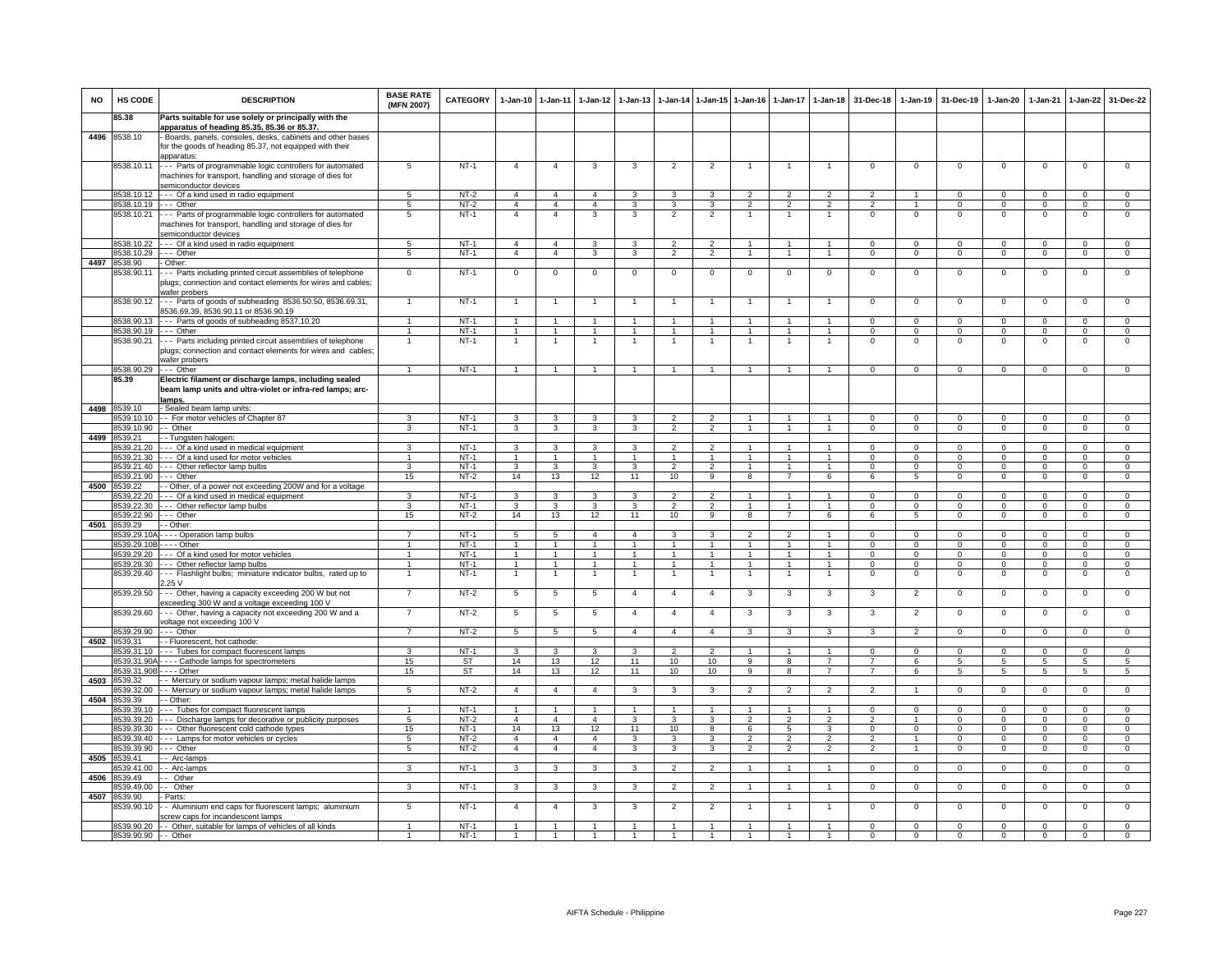| <b>NO</b> | HS CODE                                 | <b>DESCRIPTION</b>                                                                                                                                                                                                                                        | <b>BASE RATE</b><br>(MFN 2007) | <b>CATEGORY</b>  | 1-Jan-10 1-Jan-11             |                               | 1-Jan-12                   | $1 - Jan-13$             |                            |                               | 1-Jan-14 1-Jan-15 1-Jan-16 | $1 - Jan-17$             | 1-Jan-18                      | 31-Dec-18                  | $1-Jan-19$                 | 31-Dec-19                  | 1-Jan-20                 | $1-Jan-21$              | $1-Jan-22$                 | 31-Dec-22                  |
|-----------|-----------------------------------------|-----------------------------------------------------------------------------------------------------------------------------------------------------------------------------------------------------------------------------------------------------------|--------------------------------|------------------|-------------------------------|-------------------------------|----------------------------|--------------------------|----------------------------|-------------------------------|----------------------------|--------------------------|-------------------------------|----------------------------|----------------------------|----------------------------|--------------------------|-------------------------|----------------------------|----------------------------|
|           | 85.40                                   | Thermionic, cold cathode or photo-cathode valves and<br>tubes (for example, vacuum or vapour or gas- filled<br>valves and tubes, mercury arc rectifying valves and<br>tubes, cathode-ray tubes, television camera tubes).                                 |                                |                  |                               |                               |                            |                          |                            |                               |                            |                          |                               |                            |                            |                            |                          |                         |                            |                            |
| 4508      | 8540.11                                 | - - Colour:                                                                                                                                                                                                                                               |                                |                  |                               |                               |                            |                          |                            |                               |                            |                          |                               |                            |                            |                            |                          |                         |                            |                            |
| 4509      | 8540.11.00<br>8540.12                   | - Colour<br>- Black and white or other monochrome                                                                                                                                                                                                         |                                | $NT-1$           |                               | $\overline{1}$                |                            | $\overline{1}$           | $\overline{1}$             |                               | $\overline{1}$             |                          | $\overline{1}$                | $\Omega$                   | $\Omega$                   | $\Omega$                   | $\Omega$                 | $\Omega$                | $\overline{0}$             | $\overline{0}$             |
|           | 8540.12.00                              | - Black and white or other monochrome                                                                                                                                                                                                                     | 15                             | $NT-1$           | 14                            | 13                            | 12                         | 11                       | 10                         | 8                             | 6                          | 5                        | $\mathbf{3}$                  | $\mathbf{O}$               | $\mathbf 0$                | $\mathbf{0}$               | $\mathbf 0$              | $\mathbf 0$             | $\mathbf{0}$               | $\mathbf{0}$               |
| 4510      | 8540.20                                 | Television camera tubes; image converters and intensifiers;<br>other photo-cathode tubes:                                                                                                                                                                 |                                |                  |                               |                               |                            |                          |                            |                               |                            |                          |                               |                            |                            |                            |                          |                         |                            |                            |
|           | 3540.20.00                              | Television camera tubes; image converters and intensifiers;<br>other photo-cathode tubes                                                                                                                                                                  | 3                              | $NT-1$           | 3                             | 3                             | 3                          | 3                        | $\overline{2}$             | $\overline{2}$                | 1                          | 1                        | $\mathbf{1}$                  | $\mathbf{O}$               | $\mathsf 0$                | $\mathbf 0$                | $\mathbf 0$              | $\mathbf 0$             | $\mathbf 0$                | $\overline{0}$             |
| 4511      | 8540.40                                 | Data/graphic display tubes, colour, with a phosphor dot<br>screen pitch smaller than 0.4 mm:                                                                                                                                                              |                                |                  |                               |                               |                            |                          |                            |                               |                            |                          |                               |                            |                            |                            |                          |                         |                            |                            |
|           | 8540.40.10                              | -- For use with articles of heading 85.25                                                                                                                                                                                                                 | 3                              | NT-1             | 3                             | 3                             | 3                          | 3                        | $\overline{2}$             | $\mathcal{P}$                 | $\mathbf{1}$               | $\mathbf{1}$             | $\overline{1}$                | $\Omega$                   | $\Omega$                   | $\mathbf 0$                | $\Omega$                 | $\Omega$                | 0                          | $\Omega$                   |
| 4512      | 8540.40.90<br>8540.50                   | - - Other<br>Data/graphic display tubes, black and white or other                                                                                                                                                                                         | 3                              | $NT-1$           | 3                             | 3                             | $\mathbf{3}$               | 3                        | $\overline{2}$             | $\overline{2}$                | $\mathbf{1}$               | $\overline{1}$           | $\mathbf{1}$                  | $\overline{0}$             | $\overline{0}$             | $\mathbf 0$                | $\overline{0}$           | $\overline{0}$          | $\overline{0}$             | $\overline{0}$             |
|           | 8540.50.00                              | nonochrome:<br>Data/graphic display tubes, black and white or other                                                                                                                                                                                       | 3                              | $NT-1$           | 3                             | 3                             | 3                          | 3                        | $\overline{2}$             | $\overline{2}$                |                            |                          | $\overline{1}$                | $\mathsf 0$                | $\mathbf 0$                | $\mathbf 0$                | $\mathbf 0$              | $\mathbf 0$             | $\mathsf 0$                | $\mathbf 0$                |
|           |                                         | nonochrome                                                                                                                                                                                                                                                |                                |                  |                               |                               |                            |                          |                            |                               |                            |                          |                               |                            |                            |                            |                          |                         |                            |                            |
| 4513      | 8540.60<br>3540.60.00                   | Other cathode-ray tubes<br>Other cathode-ray tubes                                                                                                                                                                                                        | $\overline{3}$                 | $NT-1$           | $\overline{\mathbf{3}}$       | $\overline{\mathbf{3}}$       | $\overline{3}$             | 3                        | $\overline{2}$             | $\overline{2}$                | $\mathbf{1}$               | 1                        | $\mathbf{1}$                  | $\overline{0}$             | $\overline{0}$             | $\mathbf 0$                | $\overline{0}$           | $\overline{0}$          | $\overline{0}$             | $\overline{0}$             |
| 4514      | 8540.71                                 | - Magnetrons:                                                                                                                                                                                                                                             |                                |                  |                               |                               |                            |                          |                            |                               |                            |                          |                               |                            |                            |                            |                          |                         |                            |                            |
| 4515      | 8540.71.00<br>8540.72                   | - Magnetrons<br>- Klystrons:                                                                                                                                                                                                                              |                                | $NT-1$           | $\overline{1}$                | $\overline{1}$                | $\mathbf{1}$               | $\mathbf{1}$             | $\overline{1}$             |                               |                            |                          | $\overline{1}$                | $\mathsf 0$                | $\mathsf 0$                | $\mathbf 0$                | $\mathbf 0$              | $\mathbf 0$             | $\mathsf 0$                | $\mathbf 0$                |
|           | 8540.72.00                              | - Klystrons                                                                                                                                                                                                                                               | 3                              | $NT-1$           | $\mathbf{3}$                  | 3                             | $\mathbf{3}$               | 3                        | $\overline{2}$             | $\overline{2}$                | $\overline{1}$             | 1                        | $\mathbf{1}$                  | $\Omega$                   | $\mathbf 0$                | $^{\circ}$                 | $\mathbf 0$              | $^{\circ}$              | $\mathsf 0$                | $\overline{0}$             |
| 4516      | 8540.79<br>8540.79.00                   | - Other:<br>Other                                                                                                                                                                                                                                         | 3                              | $NT-1$           | 3                             | 3                             | 3                          | 3                        | $\overline{2}$             | $\overline{2}$                |                            |                          | $\overline{1}$                | $\mathbf{O}$               | $\mathsf 0$                | $\mathbf 0$                | $\mathsf 0$              | $\Omega$                | $\mathbf 0$                | $\overline{0}$             |
| 4517      | 8540.81                                 | - Receiver or amplifier valves and tubes:                                                                                                                                                                                                                 |                                |                  |                               |                               |                            |                          |                            |                               |                            |                          |                               |                            |                            |                            |                          |                         |                            |                            |
|           | 8540.81.00                              | - Receiver or amplifier valves and tubes                                                                                                                                                                                                                  | 3                              | NT-1             | $\mathbf{3}$                  | $\mathbf{3}$                  | $\mathbf{3}$               | 3                        | $\overline{2}$             | $\overline{2}$                | 1                          | 1                        | $\mathbf{1}$                  | $\mathbf{0}$               | $\mathbf{0}$               | $\overline{0}$             | $\mathbf{0}$             | $\mathbf 0$             | $\overline{0}$             | $\mathbf{0}$               |
| 4518      | 8540.89<br>3540.89.00                   | - Other:<br>Other                                                                                                                                                                                                                                         | $\mathbf{1}$                   | $NT-1$           | $\overline{1}$                | $\mathbf{1}$                  | $\mathbf{1}$               | $\overline{1}$           | $\overline{1}$             | $\overline{1}$                | $\mathbf{1}$               | $\mathbf{1}$             | $\mathbf{1}$                  | $\circ$                    | $\mathbf 0$                | $\circ$                    | $\mathbf 0$              | $\mathbf 0$             | $\overline{0}$             | $\overline{0}$             |
| 4519      | 3540.91                                 | - Of cathode-ray tubes:                                                                                                                                                                                                                                   |                                |                  |                               |                               |                            |                          |                            |                               |                            |                          |                               |                            |                            |                            |                          |                         |                            |                            |
| 4520      | 540.91.00<br>8540.99                    | - Of cathode-ray tubes<br>- Other:                                                                                                                                                                                                                        |                                | $NT-1$           | $\overline{1}$                | $\mathbf{1}$                  | $\mathbf{1}$               |                          | $\overline{1}$             | $\mathbf{1}$                  |                            | $\mathbf{1}$             | $\overline{1}$                | $\mathsf 0$                | $\mathsf 0$                | $\mathbf 0$                | $\mathbf 0$              | $\mathbf 0$             | $\mathbf 0$                | $\overline{0}$             |
|           | 8540.99.10                              | --- Of microwave tubes                                                                                                                                                                                                                                    | $\mathbf{1}$                   | $NT-1$           | $\overline{1}$                | $\blacktriangleleft$          | $\mathbf{1}$               | 1                        | $\overline{1}$             | $\blacktriangleleft$          | 1                          | 1                        | $\overline{1}$                | $\Omega$                   | $\mathbf{0}$               | $\mathbf 0$                | 0                        | $\Omega$                | 0                          | $\mathbf 0$                |
|           | 8540.99.90<br>85.41                     | --- Other                                                                                                                                                                                                                                                 | $\blacktriangleleft$           | $NT-1$           | $\overline{1}$                | $\overline{1}$                | $\overline{1}$             | $\overline{1}$           | $\overline{1}$             | $\overline{1}$                | $\mathbf{1}$               | $\mathbf{1}$             | $\overline{1}$                | $\Omega$                   | $\mathbf 0$                | $\mathbf 0$                | $\overline{0}$           | $\Omega$                | $\mathsf 0$                | $\overline{0}$             |
|           |                                         | Diodes, transistors and similar semiconductor devices;<br>photosensitive semiconductor devices, including<br>photovoltaic cells whether or not assembled in modules<br>or made up into panels; light emitting diodes; mounted<br>piezo-electric crystals. |                                |                  |                               |                               |                            |                          |                            |                               |                            |                          |                               |                            |                            |                            |                          |                         |                            |                            |
| 4521      | 8541.10                                 | Diodes, other than photosensitive or light emitting diodes                                                                                                                                                                                                |                                |                  |                               |                               |                            |                          |                            |                               |                            |                          |                               |                            |                            |                            |                          |                         |                            |                            |
|           | 3541.10.00<br>8541.21                   | Diodes, other than photosensitive or light emitting diodes                                                                                                                                                                                                | $\mathbf{O}$                   | $NT-1$           | $\mathbf 0$                   | $\overline{0}$                | $\mathbf 0$                | $\mathsf 0$              | $\overline{0}$             | $\mathbf 0$                   | $\mathbf 0$                | $\mathbf 0$              | $\mathbf{0}$                  | $\mathbf{O}$               | $\mathbf 0$                | $\mathbf 0$                | $\mathbf 0$              | $\mathbf 0$             | $\mathsf 0$                | $\overline{0}$             |
| 4522      | 8541.21.00                              | - With a dissipation rate of less than 1 W<br>- With a dissipation rate of less than 1 W                                                                                                                                                                  | $\mathbf 0$                    | $NT-1$           | $\mathbf 0$                   | $\mathbf 0$                   | $\mathbf 0$                | $\mathsf 0$              | $\mathbf 0$                | $\mathbf 0$                   | $\mathbf 0$                | $\mathbf 0$              | $\mathbf{0}$                  | $\mathbf{O}$               | $\mathbf 0$                | $\mathbf 0$                | $\mathbf 0$              | $\mathbf 0$             | $\mathbf 0$                | $\mathbf 0$                |
| 4523      | 8541.29                                 | -- Other                                                                                                                                                                                                                                                  |                                |                  |                               |                               |                            |                          |                            |                               |                            |                          |                               |                            |                            |                            |                          |                         |                            |                            |
| 4524      | 8541 29 00<br>8541.30                   | - Other<br>Thyristors, diacs and triacs, other than photosensitive<br>levices                                                                                                                                                                             | $\Omega$                       | $NT-1$           | $\overline{0}$                | $\overline{0}$                | $\overline{0}$             | $\overline{0}$           | $\overline{0}$             | $\overline{0}$                | $\overline{0}$             | $\Omega$                 | $\overline{0}$                | $\Omega$                   | $\Omega$                   | $\Omega$                   | $\overline{0}$           | $\Omega$                | $\overline{0}$             | $\overline{0}$             |
|           | 8541.30.00                              | Thyristors, diacs and triacs, other than photosensitive<br>devices                                                                                                                                                                                        | $\mathbf 0$                    | $NT-1$           | $\mathbf 0$                   | $\mathbf 0$                   | $^{\circ}$                 | $^{\circ}$               | $\mathbf 0$                | $\mathbf 0$                   | 0                          | 0                        | $\mathbf 0$                   | $\mathsf 0$                | $\mathbf 0$                | $\mathbf 0$                | $\mathbf 0$              | $\mathbf 0$             | $\mathsf 0$                | $\mathbf 0$                |
| 4525      | 8541.40                                 | Photosensitive semi-conductor devices, including<br>hotovoltaic cells whether or not assembled                                                                                                                                                            |                                |                  |                               |                               |                            |                          |                            |                               |                            |                          |                               |                            |                            |                            |                          |                         |                            |                            |
|           | 8541.40.10<br>8541.40.20                | -- Light emitting diodes                                                                                                                                                                                                                                  | $\Omega$                       | $NT-1$<br>$NT-1$ | $\mathbf 0$                   | $\mathbf 0$<br>$\overline{0}$ | $\Omega$                   | $\Omega$                 | $\mathbf 0$                | $\Omega$                      | $\Omega$                   | $\Omega$                 | $\Omega$                      | $\Omega$                   | $\Omega$                   | $\Omega$                   | $\Omega$                 | $\Omega$                | $\Omega$                   | $\Omega$                   |
|           | 8541.40.90                              | - Photocells, including photodiodes and phototransistors<br>- Other                                                                                                                                                                                       | $\Omega$<br>$\mathbf{0}$       | $NT-1$           | $\Omega$<br>$\overline{0}$    | $\mathbf{0}$                  | $\Omega$<br>$\overline{0}$ | $\Omega$<br>$\mathbf{0}$ | $\Omega$<br>$\overline{0}$ | $\Omega$<br>$\mathbf{0}$      | $\Omega$<br>$\mathbf{0}$   | $\Omega$<br>$\mathbf{0}$ | $\Omega$<br>$\overline{0}$    | $\Omega$<br>$\mathbf{0}$   | $\Omega$<br>$\mathbf{0}$   | $\Omega$<br>$\overline{0}$ | $\Omega$<br>$\mathbf{0}$ | $\Omega$<br>$^{\circ}$  | $\Omega$<br>$\overline{0}$ | $\Omega$<br>$\mathbf 0$    |
| 4526      | 8541.50                                 | Other semiconductor devices                                                                                                                                                                                                                               |                                |                  |                               |                               |                            |                          |                            |                               |                            |                          |                               |                            |                            |                            |                          |                         |                            |                            |
| 4527      | 3541.50.00<br>8541.60                   | Other semiconductor devices<br>Mounted piezo-electric crystals                                                                                                                                                                                            | $\Omega$                       | $NT-1$           | $\mathbf 0$                   | $\overline{0}$                | $\mathbf{0}$               | $\Omega$                 | $\mathbf 0$                | $^{\circ}$                    | $\Omega$                   | $\Omega$                 | $\Omega$                      | $\Omega$                   | $\mathbf{0}$               | $^{\circ}$                 | 0                        | $\Omega$                | $\mathbf{0}$               | $\overline{0}$             |
|           | 541.60.00                               | Mounted piezo-electric crystals                                                                                                                                                                                                                           | $\Omega$                       | $NT-1$           | $\overline{0}$                | $\overline{0}$                | $\Omega$                   | $\Omega$                 | $\overline{0}$             | 0                             | $\Omega$                   | $\Omega$                 | $\overline{0}$                | $\Omega$                   | $\overline{0}$             | $\mathbf 0$                | $\overline{0}$           | $\Omega$                | $\overline{0}$             | $\overline{0}$             |
| 4528      | 8541.90<br>8541.90.00                   | Parts<br>Parts                                                                                                                                                                                                                                            | $\overline{0}$                 | $NT-1$           | $\overline{0}$                | $\overline{0}$                | $\overline{0}$             | $\overline{0}$           | $\overline{0}$             | $\overline{0}$                | $\overline{0}$             | $\overline{0}$           | $\overline{0}$                | $\overline{0}$             | $\overline{0}$             | $\overline{0}$             | $\overline{0}$           | $\overline{0}$          | $\overline{0}$             | $\overline{0}$             |
|           | 8542                                    | <b>Electronic integrated circuits.</b>                                                                                                                                                                                                                    |                                |                  |                               |                               |                            |                          |                            |                               |                            |                          |                               |                            |                            |                            |                          |                         |                            |                            |
| 4529      | 8542.31                                 | - Processors and controllers, whether or not combined with<br>menories, converters, logic circuits amplifiers, clock and                                                                                                                                  |                                |                  |                               |                               |                            |                          |                            |                               |                            |                          |                               |                            |                            |                            |                          |                         |                            |                            |
|           | 8542.31.00A<br>8542.31.00B - - - Other  | --- Monolithic and hybrid integrated circuits                                                                                                                                                                                                             | $\Omega$<br>5                  | $NT-1$<br>$NT-1$ | $\mathsf 0$<br>$\overline{4}$ | $\mathbf 0$<br>$\overline{4}$ | $\Omega$<br>3              | $\Omega$<br>3            | $\Omega$<br>$\overline{2}$ | $\mathbf 0$<br>$\overline{2}$ | $\Omega$                   | $\Omega$                 | $\mathbf 0$<br>$\overline{1}$ | $\mathsf 0$<br>$\mathsf 0$ | $\mathsf 0$<br>$\mathsf 0$ | $\mathbf 0$<br>$\mathbf 0$ | $\Omega$<br>$\mathbf 0$  | $\Omega$<br>$\mathbf 0$ | $\mathsf 0$<br>$\mathsf 0$ | $\mathbf 0$<br>$\mathbf 0$ |
|           | 4530 8542.32                            | - Memories                                                                                                                                                                                                                                                |                                |                  |                               |                               |                            |                          |                            |                               |                            |                          |                               |                            |                            |                            |                          |                         |                            |                            |
|           | 8542.32.00A                             | -- Monolithic and hybrid integrated circuits                                                                                                                                                                                                              | $\Omega$                       | $NT-1$           | $\mathbf 0$                   | $\mathbf 0$                   | $\mathbf 0$                | $\Omega$                 | $\Omega$                   | $\mathbf 0$                   | $\Omega$                   | $\Omega$                 | $\Omega$                      | $\Omega$                   | $\Omega$                   | $\mathbf 0$                | $\Omega$                 | $\Omega$                | $\mathsf 0$                | $\mathbf 0$                |
| 4531      | 8542.32.00B<br>8542.33                  | - - Other<br>- Amplifiers:                                                                                                                                                                                                                                | 5                              | $NT-1$           | $\overline{4}$                | $\overline{4}$                | 3                          | 3                        | $\overline{2}$             | $\overline{2}$                | $\mathbf{1}$               | $\mathbf{1}$             | $\overline{1}$                | $\Omega$                   | $\overline{0}$             | $\Omega$                   | $\overline{0}$           | $\Omega$                | $\overline{0}$             | $\overline{0}$             |
|           |                                         | 8542.33.00A - - - Monolithic and hybrid integrated circuits                                                                                                                                                                                               | $\Omega$                       | $NT-1$           | $\mathsf 0$                   | $\mathbf 0$                   | $\mathbf 0$                | $\Omega$                 | $\mathbf 0$                | $\mathbf 0$                   | $\mathbf{0}$               | $\Omega$                 | $\mathbf 0$                   | $\Omega$                   | $\mathbf{0}$               | $\mathbf 0$                | $\Omega$                 | $\Omega$                | $\mathbf 0$                | $\Omega$                   |
|           | 8542.33.00B - - - Other<br>4532 8542.39 | - - Other:                                                                                                                                                                                                                                                | $5\overline{5}$                | $NT-1$           | $\overline{4}$                | $\overline{4}$                | $\mathbf{3}$               | 3                        | $\overline{2}$             | $\overline{2}$                | $\mathbf{1}$               | $\mathbf{1}$             | $\mathbf{1}$                  | $\mathbf{O}$               | $\mathbf{O}$               | $\mathbf{0}$               | $\mathbf 0$              | $\mathbf 0$             | $\mathbf{0}$               | $\mathbf 0$                |
|           |                                         |                                                                                                                                                                                                                                                           |                                |                  |                               |                               |                            |                          |                            |                               |                            |                          |                               |                            |                            |                            |                          |                         |                            |                            |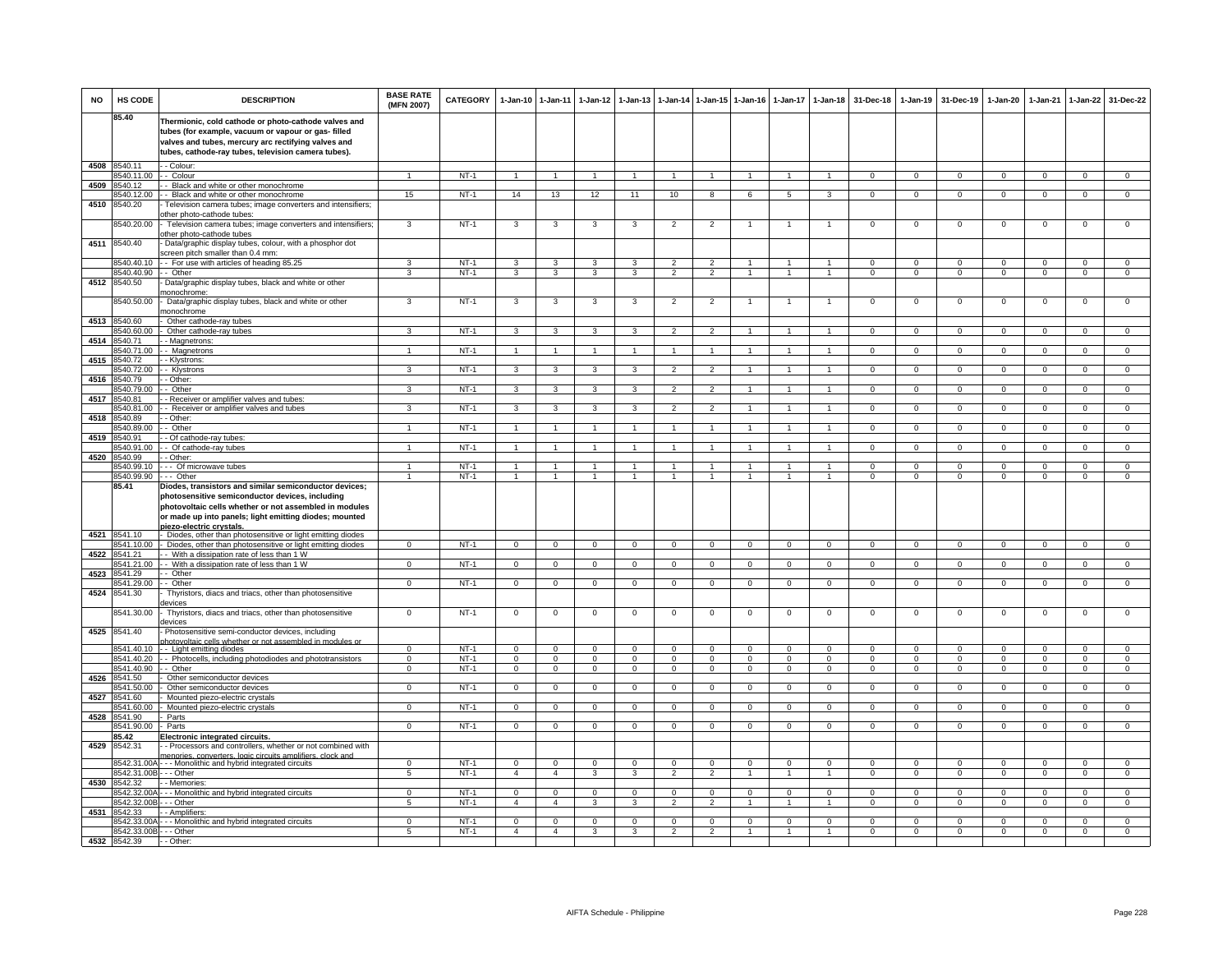| <b>NO</b> | HS CODE                    | <b>DESCRIPTION</b>                                                                                                                                                                                                                                                                                                                           | <b>BASE RATE</b><br>(MFN 2007) | CATEGORY         | 1-Jan-10                | 1-Jan-11                | $1-Jan-12$              | $1-Jan-13$              | $1-Jan-14$                    | $1 - Jan-15$               | $1-Jan-16$       | $1-Jan-17$     | $1 - Jan-18$         | 31-Dec-18                 | $1-Jan-19$             | 31-Dec-19               | 1-Jan-20         | 1-Jan-21       | $1-Jan-22$                 | 31-Dec-22                  |
|-----------|----------------------------|----------------------------------------------------------------------------------------------------------------------------------------------------------------------------------------------------------------------------------------------------------------------------------------------------------------------------------------------|--------------------------------|------------------|-------------------------|-------------------------|-------------------------|-------------------------|-------------------------------|----------------------------|------------------|----------------|----------------------|---------------------------|------------------------|-------------------------|------------------|----------------|----------------------------|----------------------------|
|           | 8542.39.00A                | - - Monolithic and hybrid integrated circuits                                                                                                                                                                                                                                                                                                | $\Omega$                       | $NT-1$           | $\mathbf{O}$            | $\Omega$                | $\Omega$                | $\mathbf{0}$            | $\Omega$                      | $\mathbf{0}$               | $\Omega$         | $\Omega$       | $\Omega$             | $\Omega$                  | $\Omega$               | $\Omega$                | $\Omega$         | $\Omega$       | $\mathbf{0}$               | $\mathbf{0}$               |
|           | 8542.39.00E                | - - Other                                                                                                                                                                                                                                                                                                                                    | 5                              | $NT-1$           | $\overline{4}$          | $\overline{4}$          | 3                       | 3                       | $\overline{2}$                | $\overline{2}$             | $\mathbf{1}$     | $\overline{1}$ | $\overline{1}$       | $\Omega$                  | $\mathbf{0}$           | $\mathbf 0$             | $\mathbf{0}$     | $\mathbf 0$    | $\mathbf{0}$               | $\overline{0}$             |
| 4533      | 8542.90                    | Parts:                                                                                                                                                                                                                                                                                                                                       |                                | $NT-1$           |                         | $\overline{0}$          |                         | $\overline{0}$          |                               |                            | $\overline{0}$   |                |                      |                           |                        |                         |                  |                | $\overline{0}$             | $\overline{0}$             |
|           | 8542.90.00<br>85.43        | Parts<br>Electrical machines and apparatus, having individual<br>functions, not specified or included elsewhere in this<br><b>Chapter</b>                                                                                                                                                                                                    | $\mathbf{0}$                   |                  | $\mathbf{0}$            |                         | $\mathbf{0}$            |                         | $\mathbf 0$                   | $\overline{0}$             |                  | $\mathbf{0}$   | $\mathbf 0$          | $\mathbf{0}$              | $\mathbf{0}$           | $\mathbf{0}$            | $\mathbf{0}$     | $\mathbf{0}$   |                            |                            |
|           | 4534 8543.10               | Particle accelerators                                                                                                                                                                                                                                                                                                                        |                                |                  |                         |                         |                         |                         |                               |                            |                  |                |                      |                           |                        |                         |                  |                |                            |                            |
|           | 8543.10.00                 | Particle accelerators                                                                                                                                                                                                                                                                                                                        | $\mathbf{1}$                   | $NT-1$           | $\overline{1}$          | $\overline{1}$          | $\overline{1}$          | $\mathbf{1}$            | $\overline{1}$                | $\overline{1}$             | $\overline{1}$   | $\overline{1}$ | $\overline{1}$       | $\mathbf{0}$              | $\mathbf{0}$           | $\mathbf{0}$            | $\overline{0}$   | $\mathbf{0}$   | $\circ$                    | $\overline{0}$             |
| 4535      | 8543.20                    | Signal generators                                                                                                                                                                                                                                                                                                                            |                                |                  |                         |                         |                         |                         |                               |                            |                  |                |                      |                           |                        |                         |                  |                |                            |                            |
|           | 8543.20.00                 | Signal generators                                                                                                                                                                                                                                                                                                                            | 3                              | $NT-1$           | $\overline{\mathbf{3}}$ | 3                       | 3                       | 3                       | $\overline{2}$                | $\overline{2}$             |                  |                | $\blacktriangleleft$ | $\overline{0}$            | $\overline{0}$         | $\overline{0}$          | $\overline{0}$   | $\overline{0}$ | $\overline{0}$             | $\overline{0}$             |
| 4536      | 8543.30                    | Machines and apparatus for electroplating, electrolysis or<br>electrophoresis:                                                                                                                                                                                                                                                               |                                |                  |                         |                         |                         |                         |                               |                            |                  |                |                      |                           |                        |                         |                  |                |                            |                            |
|           | 8543.30.20                 | - Wet processing equipment for the application by<br>immersion of chemical or electrochemical solutions, whether<br>or not for the purpose of removing material on PCB/PWB<br>substrates                                                                                                                                                     | $\mathbf{3}$                   | $NT-1$           | $\mathbf{3}$            | 3                       | 3                       | 3                       | $\overline{2}$                | $\overline{2}$             | $\mathbf{1}$     | $\overline{1}$ | $\overline{1}$       | $\mathbf 0$               | $\mathbf 0$            | $\mathbf 0$             | $\mathbf 0$      | $\mathbf 0$    | $\mathbf 0$                | $\mathbf 0$                |
|           | 8543.30.90                 | - Other                                                                                                                                                                                                                                                                                                                                      | $\mathbf{3}$                   | $NT-1$           | $\overline{\mathbf{3}}$ | $\overline{\mathbf{3}}$ | $\overline{\mathbf{3}}$ | $\overline{\mathbf{3}}$ | $\overline{2}$                | $\overline{2}$             | $\overline{1}$   | $\overline{1}$ | $\overline{1}$       | $\overline{0}$            | $\overline{0}$         | $\overline{0}$          | $\overline{0}$   | $\overline{0}$ | $\overline{0}$             | $\overline{0}$             |
| 4537      | 8543.70                    | Other machines and apparatus                                                                                                                                                                                                                                                                                                                 |                                |                  |                         |                         |                         |                         |                               |                            |                  |                |                      |                           |                        |                         |                  |                |                            |                            |
|           | 8543.70.10                 | - Electric fence energisers                                                                                                                                                                                                                                                                                                                  | 3                              | $NT-1$           | 3                       | 3<br>$\mathbf{1}$       | 3                       | 3                       | $\overline{2}$                | $\mathcal{P}$              |                  |                | 1                    | $^{\circ}$                | $\Omega$               | $\Omega$                | $\Omega$         | $\Omega$       | 0                          | $\mathsf 0$                |
|           | 8543.70.20                 | - Remote control apparatus, other than radio remote control<br>ipparatus                                                                                                                                                                                                                                                                     |                                | $NT-1$<br>$NT-1$ |                         |                         |                         |                         |                               |                            | 1                |                | 1                    | $\mathsf 0$               | $\mathbf 0$            | $\,0\,$                 | $\mathbf 0$      | $\mathbf 0$    | $\mathsf 0$                | $\mathsf 0$                |
|           | 8543.70.30                 | - Electrical machines with translation or dictionary functions                                                                                                                                                                                                                                                                               | $\overline{0}$                 |                  | $\mathbf 0$             | $\mathbf 0$             | $\mathbf 0$             | $\mathbf 0$             | $\mathbf 0$                   | $\mathbf 0$                | $\mathbf 0$      | $\mathbf 0$    | $\overline{0}$       | $\mathbf 0$               | $\mathbf 0$            | $\mathbf 0$             | $\overline{0}$   | $\mathbf 0$    | $\mathsf 0$                | $\overline{0}$             |
|           | 8543.70.40                 | - Equipment for the removal of dust particles or the<br>elimination of electrostatic charge during the manufacture of<br>PCB/PWBs or PCAs; Machines for curing material by ultra-<br>violet light for the manufacture of PCB/PWBs or PCAs                                                                                                    | $\mathbf{1}$                   | $NT-1$           | $\overline{1}$          | $\mathbf{1}$            |                         | 1                       | $\mathbf{1}$                  | $\mathbf{1}$               | -1               | $\mathbf{1}$   | $\overline{1}$       | $\mathbf 0$               | $\mathbf 0$            | $\mathbf 0$             | $\mathbf 0$      | $\mathbf 0$    | $\mathsf 0$                | $\mathbf 0$                |
|           | 8543.70.50                 | - Integrated receivers / decoders (IRD) for direct broadcast<br>nultimedia systems                                                                                                                                                                                                                                                           |                                | $NT-1$           | $\mathbf{1}$            | $\mathbf{1}$            |                         | $\overline{1}$          | $\overline{1}$                | $\overline{1}$             |                  | $\overline{1}$ | $\overline{1}$       | $\overline{0}$            | $\mathbf{0}$           | $\mathbf 0$             | $\mathbf 0$      | $\mathbf 0$    | 0                          | $\circ$                    |
|           | 8543.70.90                 | - Other                                                                                                                                                                                                                                                                                                                                      | $\mathbf{1}$                   | $NT-1$           | $\mathbf{1}$            | $\overline{1}$          | $\mathbf{1}$            | $\overline{1}$          | $\overline{1}$                | $\overline{1}$             | $\overline{1}$   | $\overline{1}$ | $\mathbf{1}$         | $\Omega$                  | $\overline{0}$         | $\mathbf 0$             | $\overline{0}$   | $\overline{0}$ | $\overline{0}$             | $\overline{0}$             |
| 4538      | 8543.90                    | Parts:                                                                                                                                                                                                                                                                                                                                       |                                |                  |                         |                         |                         |                         |                               |                            |                  |                |                      |                           |                        |                         |                  |                |                            |                            |
|           | 3543.90.10                 | - Of goods of subheading 8543.10 or 8543.20                                                                                                                                                                                                                                                                                                  | 3                              | $NT-1$           | 3                       | 3                       | $\mathbf{3}$            | $\mathbf{3}$            | $\mathcal{D}$                 | $\mathcal{P}$              |                  |                |                      | $\mathbf 0$               | $\Omega$               | $\Omega$                | $\Omega$         | $\Omega$       | $\mathsf 0$                | $\mathsf 0$                |
|           | 8543.90.20<br>8543.90.30   | - Of goods of subheading 8543.30.20<br>Of goods of subheading 8543.70.30                                                                                                                                                                                                                                                                     | 3<br>$\mathbf 0$               | $NT-1$<br>$NT-1$ | 3<br>$\mathbf{O}$       | 3<br>$\mathbf 0$        | 3<br>$\mathbf 0$        | 3<br>$\mathbf 0$        | $\overline{2}$<br>$\mathbf 0$ | $\overline{2}$<br>$\Omega$ | 1<br>$\mathsf 0$ | $\Omega$       | 1<br>$\mathbf 0$     | $^{\circ}$<br>$\mathbf 0$ | $^{\circ}$<br>$\Omega$ | $\mathbf 0$<br>$\Omega$ | 0<br>$\mathbf 0$ | 0<br>$\Omega$  | $\mathsf 0$<br>$\mathsf 0$ | $\mathbf 0$<br>$\mathbf 0$ |
|           | 8543.90.40                 | - Of goods of subheading 8543.70.40                                                                                                                                                                                                                                                                                                          | 3                              | $NT-1$           | 3                       | 3                       | 3                       | 3                       | $\overline{2}$                | $\overline{2}$             | $\overline{1}$   | $\overline{1}$ | $\overline{1}$       | $\Omega$                  | $\Omega$               | $\Omega$                | $\overline{0}$   | $\Omega$       | $\Omega$                   | $\overline{0}$             |
|           | 8543.90.50                 | - Of goods of subheading 8543.70.50                                                                                                                                                                                                                                                                                                          |                                | $NT-1$           | $\overline{1}$          | $\overline{1}$          | $\blacktriangleleft$    | $\overline{1}$          | $\overline{1}$                | $\overline{1}$             | $\overline{1}$   | $\overline{1}$ | $\blacktriangleleft$ | $\Omega$                  | $\mathbf{0}$           | $\Omega$                | $\mathbf{0}$     | $\Omega$       | $\mathbf 0$                | $\overline{0}$             |
|           | 8543.90.90/                | - Electronic microassemblies                                                                                                                                                                                                                                                                                                                 | $\Omega$                       | $NT-1$           | $\overline{0}$          | $\overline{0}$          | $\overline{0}$          | $\overline{0}$          | $\Omega$                      | $\overline{0}$             | $\overline{0}$   | $\overline{0}$ | $\overline{0}$       | $\Omega$                  | $\Omega$               | $\Omega$                | $\overline{0}$   | $\Omega$       | $\Omega$                   | $\overline{0}$             |
|           | 8543.90.90                 | - - Other                                                                                                                                                                                                                                                                                                                                    | 3                              | $NT-1$           | 3                       | 3                       | 3                       | 3                       | $\overline{2}$                | $\overline{2}$             |                  |                | $\mathbf{1}$         | $\Omega$                  | $\Omega$               | $\Omega$                | $\Omega$         | $\Omega$       | $\Omega$                   | $\Omega$                   |
|           | 85.44<br>4539 8544.11      | nsulated (including enamelled or anodised) wire, cable<br>(including co-axial cable) and other insulated electric<br>conductors, whether or not fitted with connectors; optical<br>fibre cables, made up of individually sheathed fibres,<br>whether or not assembled with electric conductors or<br>fitted with connectors.<br>- Of copper: |                                |                  |                         |                         |                         |                         |                               |                            |                  |                |                      |                           |                        |                         |                  |                |                            |                            |
|           | 8544.11.00                 | - Of copper                                                                                                                                                                                                                                                                                                                                  |                                | $NT-1$           | 5                       | 5                       | $\overline{4}$          | $\overline{a}$          | 3                             | 3                          | $\overline{2}$   | $\overline{2}$ |                      | $\mathbf 0$               | $\mathbf 0$            | $\mathbf 0$             | $\mathbf 0$      | $\mathbf 0$    | $\mathsf 0$                | $\mathbf 0$                |
|           | 4540 8544.19               | - Other:                                                                                                                                                                                                                                                                                                                                     |                                |                  |                         |                         |                         |                         |                               |                            |                  |                |                      |                           |                        |                         |                  |                |                            |                            |
|           | 8544.19.10                 | - - Lacquered or enamelled                                                                                                                                                                                                                                                                                                                   | $\overline{7}$                 | $NT-1$           | $\overline{5}$          | $\overline{5}$          | $\mathbf{A}$            | $\overline{4}$          | 3                             | $\overline{\mathbf{3}}$    | $\overline{2}$   | $\overline{2}$ | $\mathbf{1}$         | $\Omega$                  | $\overline{0}$         | $\mathbf 0$             | $\overline{0}$   | $\Omega$       | $\overline{0}$             | $\overline{0}$             |
|           | 8544.19.20                 | - - Manganese resistance wire                                                                                                                                                                                                                                                                                                                | $\overline{7}$                 | $NT-1$           | $5\overline{)}$         | $\overline{5}$          | $\overline{4}$          | $\overline{4}$          | 3                             | 3                          | $\overline{2}$   | $\overline{2}$ | $\mathbf{1}$         | $\Omega$                  | $\overline{0}$         | $\mathbf 0$             | $\overline{0}$   | $\Omega$       | $\overline{0}$             | $\overline{0}$             |
|           | 8544.19.90                 | -- Other                                                                                                                                                                                                                                                                                                                                     | $\overline{7}$                 | $NT-1$           | 5                       | 5                       | $\overline{4}$          | $\overline{4}$          | $\overline{3}$                | $\overline{\mathbf{3}}$    | $\overline{2}$   | $\overline{2}$ | $\mathbf{1}$         | $\overline{0}$            | $\overline{0}$         | $\overline{0}$          | $\overline{0}$   | $\overline{0}$ | $\overline{0}$             | $\overline{0}$             |
|           | 4541 8544.20<br>8544.20.10 | Co-axial cable and other co-axial electric conductors<br>- Insulated cables fitted with connectors, for a voltage not                                                                                                                                                                                                                        |                                | $NT-1$           | 5                       | 5                       | $\overline{a}$          | $\overline{4}$          | 3                             | 3                          | $\overline{2}$   | $\overline{2}$ | 1                    | $^{\circ}$                | $\mathbf 0$            | $\Omega$                | $\overline{0}$   | $\Omega$       | 0                          | 0                          |
|           | 8544.20.20                 | xceeding 66,000 V<br>- Insulated cables not fitted with connectors, for a voltage<br>ot exceeding 66,000 V                                                                                                                                                                                                                                   | $\overline{7}$                 | $NT-1$           | 5                       | 5                       | $\overline{4}$          | $\overline{4}$          | $\mathbf{3}$                  | 3                          | $\overline{2}$   | $\overline{2}$ | $\mathbf{1}$         | $\overline{0}$            | $\mathbf{0}$           | $\mathbf{0}$            | $\mathbf 0$      | $^{\circ}$     | 0                          | $\mathbf{0}$               |
|           | 8544.20.30                 | - Insulated cables fitted with connectors, for a voltage                                                                                                                                                                                                                                                                                     | $\overline{7}$                 | $NT-1$           | 5                       | -5                      | $\mathbf{4}$            | $\mathbf{A}$            |                               |                            |                  |                | $\overline{1}$       | $\Omega$                  | $\Omega$               | $\Omega$                | $\Omega$         | $\Omega$       | $\Omega$                   | $\Omega$                   |
|           | 8544.20.40                 | - Insulated cables not fitted with connectors, for a voltage<br>xceeding 66,000 V                                                                                                                                                                                                                                                            |                                | $NT-1$           | 5                       | $5^{\circ}$             |                         |                         | 3                             | 3                          | $\mathfrak{p}$   | $\mathfrak{p}$ |                      | $\Omega$                  | $\Omega$               |                         |                  | $\Omega$       | $\Omega$                   | $\Omega$                   |
| 4542      | 8544.30                    | Ignition wiring sets and other wiring sets of a kind used in<br>ehicles, aircraft or ships:                                                                                                                                                                                                                                                  |                                |                  |                         |                         |                         |                         |                               |                            |                  |                |                      |                           |                        |                         |                  |                |                            |                            |
|           | 8544.30.10                 | -- Wiring harness, of a kind used for motor vehicles of<br>leadings 87.02, 87.03, 87.04 and 87.11                                                                                                                                                                                                                                            | 30                             | EL               |                         |                         |                         |                         |                               |                            |                  |                |                      |                           |                        |                         |                  |                |                            |                            |
|           | 8544.30.10<br>8544.30.90   | - - Other<br>- Other                                                                                                                                                                                                                                                                                                                         | 15<br>10                       | EL<br>EL         |                         |                         |                         |                         |                               |                            |                  |                |                      |                           |                        |                         |                  |                |                            |                            |
|           | 4543 8544.42               | - Fitted with connectors:                                                                                                                                                                                                                                                                                                                    |                                |                  |                         |                         |                         |                         |                               |                            |                  |                |                      |                           |                        |                         |                  |                |                            |                            |
|           | 8544.42.11                 | --- Telephone, telegraph and radio relay cables, submarine                                                                                                                                                                                                                                                                                   | $\mathbf{0}$                   | $NT-1$           | $\mathbf 0$             | $\mathbf 0$             | 0                       | 0                       | $\mathbf 0$                   | $\mathbf 0$                | 0                | 0              | $\mathbf 0$          | $\mathbf{0}$              | $\mathbf{0}$           | $\mathbf 0$             | $\mathbf 0$      | $\mathbf 0$    | 0                          | $\mathbf{0}$               |
|           | 8544.42.19                 | $--$ Other                                                                                                                                                                                                                                                                                                                                   | $\Omega$                       | $NT-1$           | $\Omega$                | $\mathbf 0$             | $\Omega$                | $\mathbf 0$             | $\Omega$                      | $\mathbf{0}$               | $\Omega$         | $\Omega$       | $\Omega$             | $\Omega$                  | $\Omega$               | $\Omega$                | $\Omega$         | $\Omega$       | $\mathbf{0}$               | $\overline{0}$             |
|           | 8544.42.20                 | -- Of a kind used for telecommunications, for a voltage<br>xceeding 80 V but not exceeding 1,000 V                                                                                                                                                                                                                                           | $\overline{0}$                 | $NT-1$           | $\overline{0}$          | $\overline{0}$          | $\overline{0}$          | $\overline{0}$          | $\overline{0}$                | $\overline{0}$             | $\overline{0}$   | $\overline{0}$ | $\overline{0}$       | $\overline{0}$            | $\Omega$               | $\overline{0}$          | $\overline{0}$   | $\overline{0}$ | $\overline{0}$             | $\overline{0}$             |
|           |                            | 8544.42.30A - - - - Battery cables, of a kind used for motor vehicles of<br>headings 87.02, 87.03, 87.04 and 87.11                                                                                                                                                                                                                           | 20                             | HSL C            | 19.64                   | 19.29                   | 18.93                   | 18.57                   | 18.21                         | 17.86                      | 17.50            | 17.14          | 16.79                | 16.79                     | 16.43                  | 16.43                   | 16.07            | 15.71          | 15.36                      | 15.00                      |
|           | 8544.42.30B - - - - Other  |                                                                                                                                                                                                                                                                                                                                              | 15                             | HSL C            | 14.73                   | 14.46                   | 14.20                   | 13.93                   | 13.66                         | 13.39                      | 13.12            | 12.86          | 12.59                | 12.59                     | 12.32                  | 12.32                   | 12.05            | 11.79          | 11.52                      | 11.25                      |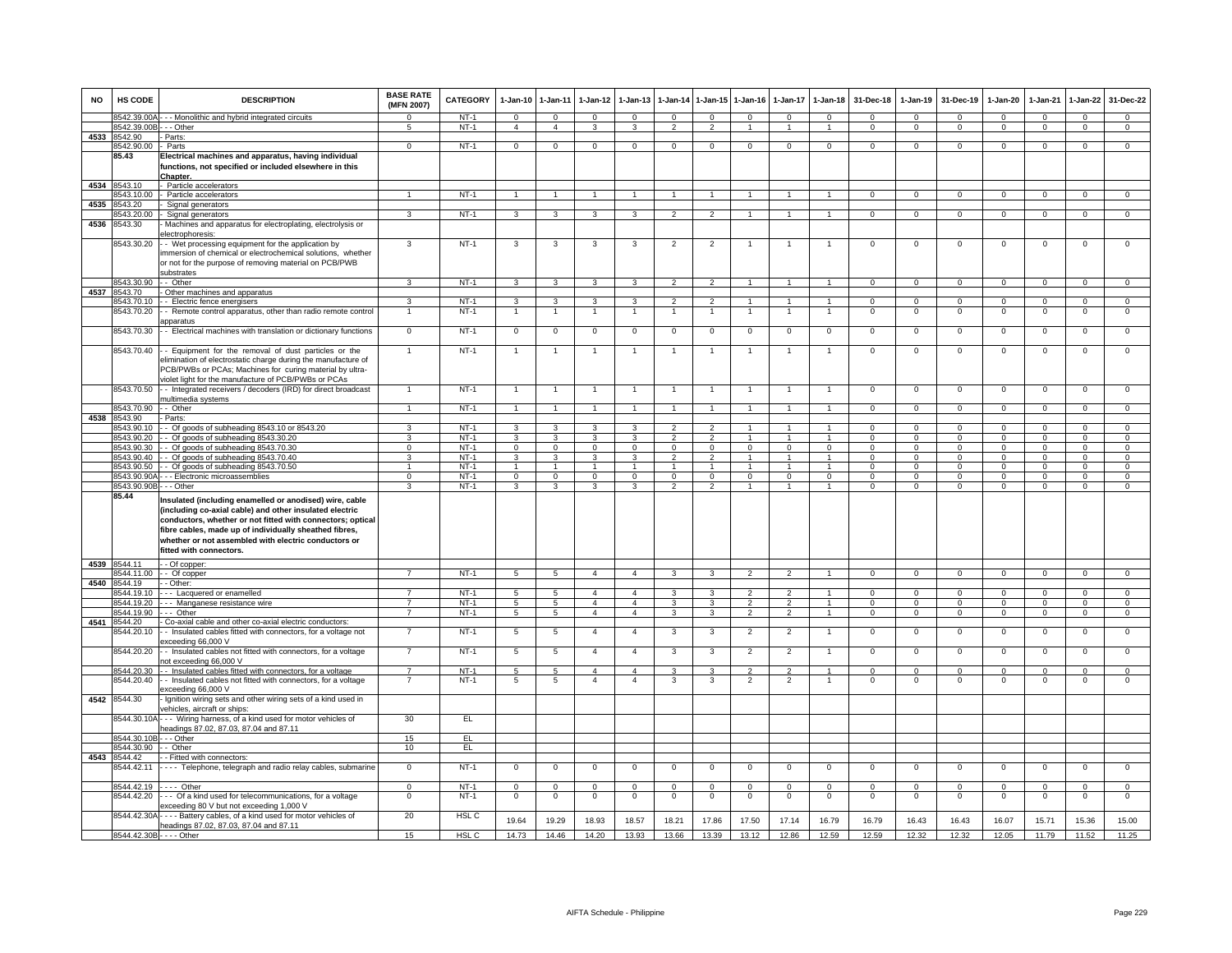| <b>NO</b> | HS CODE                    | <b>DESCRIPTION</b>                                                                                                                                                                                                                                                                                                                                                                                               | <b>BASE RATE</b><br>(MFN 2007) | <b>CATEGORY</b>  | $1 - Jan-10$   | 1-Jan-11       | $1-Jan-12$          | $1 - Jan-13$   |                               | 1-Jan-14 1-Jan-15                | $1-Jan-16$              | 1-Jan-17                         | $1-Jan-18$                       | 31-Dec-18            | $1-Jan-19$       | 31-Dec-19               | 1-Jan-20                | $1-Jan-21$           | $1 - Jan-22$     | 31-Dec-22        |
|-----------|----------------------------|------------------------------------------------------------------------------------------------------------------------------------------------------------------------------------------------------------------------------------------------------------------------------------------------------------------------------------------------------------------------------------------------------------------|--------------------------------|------------------|----------------|----------------|---------------------|----------------|-------------------------------|----------------------------------|-------------------------|----------------------------------|----------------------------------|----------------------|------------------|-------------------------|-------------------------|----------------------|------------------|------------------|
|           | 3544.42.90A                | - - - - Of a kind used other than for telecommunications, for a<br>voltage not exceeding 80 V:                                                                                                                                                                                                                                                                                                                   |                                | $NT-2$           | 5              | $\overline{5}$ | 5                   | $\overline{4}$ | $\overline{4}$                | $\overline{4}$                   | 3                       | 3                                | 3                                | 3                    | $\overline{2}$   | $\overline{0}$          | $\overline{0}$          | $\Omega$             | $\overline{0}$   | $\overline{0}$   |
|           | 8544.42.90B                | ---- Of a kind used other than for telecommunications, for a<br>voltage exceeding 80 V but not exceeding 1,000 V                                                                                                                                                                                                                                                                                                 | 15                             | NT-2             | 14             | 13             | 12                  | 11             | 10                            | 9                                | 8                       | $\overline{7}$                   | 6                                | 6                    | 5                | $\mathbf 0$             | $\mathbf 0$             | $^{\circ}$           | $\mathbf 0$      | $\mathbf 0$      |
|           | 4544 8544.49               | - - Other:                                                                                                                                                                                                                                                                                                                                                                                                       |                                |                  |                |                |                     |                |                               |                                  |                         |                                  |                                  |                      |                  |                         |                         |                      |                  |                  |
|           | 544.49.11                  | - - - - Telephone, telegraph and radio relay cables, submarine                                                                                                                                                                                                                                                                                                                                                   | $\mathbf 0$                    | $NT-1$           | $^{\circ}$     | 0              | $\mathbf 0$         | 0              | 0                             | $\mathbf 0$                      | $^{\circ}$              | $\mathbf 0$                      | $^{\circ}$                       | $^{\circ}$           | $^{\circ}$       | $\mathbf 0$             | $^{\circ}$              | $\mathbf 0$          | 0                | $\overline{0}$   |
|           | 8544.49.19                 | $- - -$ Other                                                                                                                                                                                                                                                                                                                                                                                                    | $\mathbf 0$                    | $NT-1$           | $\Omega$       | $\mathbf{0}$   | $\mathbf 0$         | $\Omega$       | $\Omega$                      | $\mathbf{0}$                     | $\mathbf 0$             | $\mathbf 0$                      | $\mathbf 0$                      | $\mathbf 0$          | $\mathbf 0$      | $\mathbf{0}$            | $\Omega$                | $\Omega$             | $\mathbf 0$      | $\circ$          |
|           | 8544.49.21                 | --- Shielded wire of a kind used in the manufacture of<br>automotive wiring harnesses                                                                                                                                                                                                                                                                                                                            | $\mathbf{1}$                   | $NT-1$           |                |                | $\mathbf{1}$        | $\mathbf{1}$   |                               | $\overline{1}$                   | $\overline{1}$          | $\mathbf{1}$                     | $\overline{1}$                   | $^{\circ}$           | $\mathsf 0$      | $\mathbf 0$             | $^{\circ}$              | $^{\circ}$           | $\mathsf 0$      | $\mathbf 0$      |
|           | 8544.49.29                 | Other                                                                                                                                                                                                                                                                                                                                                                                                            | $\overline{7}$                 | $NT-2$           | $\overline{5}$ | $\overline{5}$ | $\overline{5}$      | $\overline{4}$ | $\overline{4}$                | $\overline{4}$                   | $\overline{\mathbf{3}}$ | $\overline{\mathbf{3}}$          | $\overline{3}$                   | $\mathcal{R}$        | $\overline{2}$   | $\overline{0}$          | $\overline{0}$          | $\Omega$             | $\overline{0}$   | $\overline{0}$   |
|           | 8544.49.31                 | ---- Telephone, telegraph and radio relay cables, submarine                                                                                                                                                                                                                                                                                                                                                      | 15                             | $NT-2$           | 14             | 13             | 12                  | 11             | 10                            | 9                                | 8                       | $\overline{7}$                   | 6                                | 6                    | 5                | $\Omega$                | $^{\circ}$              | $\Omega$             | $^{\circ}$       | $\overline{0}$   |
|           | 8544.49.39                 | - - - - Other                                                                                                                                                                                                                                                                                                                                                                                                    | 15                             | $NT-2$           | 14             | 13             | 12                  | 11             | 10                            | 9                                | 8                       | $\overline{7}$                   | 6                                | 6                    | 5                | $\Omega$                | $\Omega$                | $\Omega$             | $\mathbf 0$      | $\mathbf 0$      |
|           | 8544.49.40                 | -- Of a kind not used for telecommunications, for a voltage                                                                                                                                                                                                                                                                                                                                                      | 15                             | <b>ST</b>        | 14             | 13             | 12                  | 11             | 10                            | 10                               | 9                       | 8                                | $\overline{7}$                   | $\overline{7}$       | 6                | 5                       | 5                       | $\overline{5}$       | 5                | 5                |
|           |                            | exceeding 80 V but not exceeding 1,000 V                                                                                                                                                                                                                                                                                                                                                                         |                                |                  |                |                |                     |                |                               |                                  |                         |                                  |                                  |                      |                  |                         |                         |                      |                  |                  |
|           | 4545 8544.60               | Other electric conductors, for a voltage exceeding 1,000 V:                                                                                                                                                                                                                                                                                                                                                      |                                |                  |                |                |                     |                |                               |                                  |                         |                                  |                                  |                      |                  |                         |                         |                      |                  |                  |
|           | 544.60.10                  | - For a voltage exceeding 1 kV but not exceeding 36 kV                                                                                                                                                                                                                                                                                                                                                           | 15                             | $NT-2$           | 14             | 13             | 12                  | 11             | 10                            | 9                                | 8                       | $\overline{7}$                   | 6                                | 6                    | 5                | $\mathbf 0$             | $\mathsf 0$             | $\Omega$             | $\overline{0}$   | $\overline{0}$   |
|           | 3544.60.21                 | - - Plastic insulated electric cables having a cross section                                                                                                                                                                                                                                                                                                                                                     | 15                             | $NT-2$           | 14             | 13             | 12                  | 11             | 10                            | $\overline{9}$                   | 8                       | $\overline{7}$                   | 6                                | 6                    | 5                | $\mathbf 0$             | $\mathbf 0$             | $\mathbf 0$          | $\mathsf 0$      | $\overline{0}$   |
|           |                            | not exceeding 400 mm <sup>2</sup>                                                                                                                                                                                                                                                                                                                                                                                |                                |                  |                |                |                     |                |                               |                                  |                         |                                  |                                  |                      |                  |                         |                         |                      |                  |                  |
|           | 8544.60.29                 | --- Other                                                                                                                                                                                                                                                                                                                                                                                                        | 15                             | ST               | 14             | 13             | 12                  | 11             | 10                            | 10                               | 9                       | 8                                | $\overline{7}$                   | $\overline{7}$       | 6                | 5                       | 5                       | 5                    | 5                | 5                |
|           |                            | 8544.60.30 - - For a voltage exceeding 66 kV                                                                                                                                                                                                                                                                                                                                                                     | 15                             | <b>ST</b>        | 14             | 13             | 12                  | 11             | 10                            | 10                               | 9                       | 8                                | $\overline{7}$                   | $\overline{7}$       | 6                | $\overline{5}$          | $5\phantom{.0}$         | -5                   | 5                | 5                |
|           | 4546 8544.70<br>8544.70.10 | - Optical fibre cables:                                                                                                                                                                                                                                                                                                                                                                                          | $\overline{0}$                 | $NT-1$           | $\overline{0}$ | $\overline{0}$ | $\overline{0}$      | $\overline{0}$ | $\overline{0}$                | $\overline{0}$                   | $\overline{0}$          | $\overline{0}$                   | $\overline{0}$                   | $\overline{0}$       | $\overline{0}$   | $\Omega$                | $\overline{0}$          | $\Omega$             | $\overline{0}$   | $\overline{0}$   |
|           | 3544.70.90                 | - Telephone, telegraph and radio relay cables, submarine<br>- Other                                                                                                                                                                                                                                                                                                                                              | $\overline{0}$                 | $NT-1$           | $\overline{0}$ | $\overline{0}$ | $\overline{0}$      | $\overline{0}$ | $\overline{0}$                | $\overline{0}$                   | $\overline{0}$          | $\overline{0}$                   | $\overline{0}$                   | $\overline{0}$       | $\overline{0}$   | $\overline{0}$          | $\overline{0}$          | $\overline{0}$       | $\overline{0}$   | $\overline{0}$   |
|           | 85.45                      | Carbon electrodes, carbon brushes, lamp carbons,                                                                                                                                                                                                                                                                                                                                                                 |                                |                  |                |                |                     |                |                               |                                  |                         |                                  |                                  |                      |                  |                         |                         |                      |                  |                  |
|           |                            | battery carbons and other articles of graphite or other<br>carbon, with or without metal, of a kind used for electrical                                                                                                                                                                                                                                                                                          |                                |                  |                |                |                     |                |                               |                                  |                         |                                  |                                  |                      |                  |                         |                         |                      |                  |                  |
|           |                            | purposes.                                                                                                                                                                                                                                                                                                                                                                                                        |                                |                  |                |                |                     |                |                               |                                  |                         |                                  |                                  |                      |                  |                         |                         |                      |                  |                  |
| 4547      | 545.11                     | -- Of a kind used for furnaces                                                                                                                                                                                                                                                                                                                                                                                   |                                |                  |                |                |                     |                |                               |                                  |                         |                                  |                                  |                      |                  |                         |                         |                      |                  |                  |
|           | 545,11.00                  | - Of a kind used for furnaces                                                                                                                                                                                                                                                                                                                                                                                    | $\mathbf{1}$                   | $NT-1$           | $\mathbf{1}$   | $\overline{1}$ | $\overline{1}$      | $\mathbf{1}$   | $\mathbf{1}$                  | $\mathbf{1}$                     | $\mathbf{1}$            | $\mathbf{1}$                     | $\overline{1}$                   | $\overline{0}$       | $\overline{0}$   | $\overline{0}$          | $\overline{0}$          | $\overline{0}$       | $\overline{0}$   | $\overline{0}$   |
| 4548      | 545.19                     | - Other                                                                                                                                                                                                                                                                                                                                                                                                          |                                |                  |                |                |                     | 3              | $\mathcal{P}$                 |                                  |                         |                                  |                                  |                      |                  |                         |                         |                      |                  |                  |
| 4549      | 545.19.00<br>545.20        | - Other<br><b>Brushes</b>                                                                                                                                                                                                                                                                                                                                                                                        |                                | <b>NT-1</b>      | 3              | 3              | 3                   |                |                               | $\overline{2}$                   |                         |                                  |                                  | 0                    | $\mathsf 0$      | $\mathbf 0$             | $\mathbf 0$             | $^{\circ}$           | $\mathbf 0$      | $\mathbf 0$      |
|           | 545.20.00                  | <b>Brushes</b>                                                                                                                                                                                                                                                                                                                                                                                                   | $\mathbf{1}$                   | $NT-1$           | $\mathbf{1}$   | $\overline{1}$ | $\overline{1}$      | $\mathbf{1}$   | $\mathbf{1}$                  | $\overline{1}$                   | $\overline{1}$          | $\overline{1}$                   | $\overline{1}$                   | $\overline{0}$       | $\overline{0}$   | $\overline{0}$          | $\overline{0}$          | $\overline{0}$       | $\overline{0}$   | $\overline{0}$   |
| 4550      | 545.90                     | Other:                                                                                                                                                                                                                                                                                                                                                                                                           |                                |                  |                |                |                     |                |                               |                                  |                         |                                  |                                  |                      |                  |                         |                         |                      |                  |                  |
|           | 545,90.00                  | Other                                                                                                                                                                                                                                                                                                                                                                                                            |                                | $NT-1$           | $\overline{1}$ | $\overline{1}$ | $\mathbf{1}$        |                |                               | $\overline{1}$                   |                         | $\mathbf{1}$                     |                                  | $\overline{0}$       | $\overline{0}$   | $\Omega$                | $\overline{0}$          | $\Omega$             | $\overline{0}$   | $\overline{0}$   |
|           | 85.46                      | Electrical insulators of any material.                                                                                                                                                                                                                                                                                                                                                                           |                                |                  |                |                |                     |                |                               |                                  |                         |                                  |                                  |                      |                  |                         |                         |                      |                  |                  |
| 4551      | 8546.10                    | - Of glass                                                                                                                                                                                                                                                                                                                                                                                                       |                                |                  |                |                |                     |                |                               |                                  |                         |                                  |                                  |                      |                  |                         |                         |                      |                  |                  |
|           | 546.10.00                  | - Of glass                                                                                                                                                                                                                                                                                                                                                                                                       | $\mathbf{r}$                   | NT-1             | $\mathcal{R}$  | 3              | $\mathcal{R}$       | $\mathbf{R}$   | $\mathcal{P}$                 | $\overline{2}$                   | $\overline{1}$          | $\overline{1}$                   | $\overline{1}$                   | $\mathbf 0$          | $\mathbf 0$      | $\mathbf{0}$            | $\Omega$                | $^{\circ}$           | $\mathbf{0}$     | $\mathbf{0}$     |
| 4552      | 8546.20                    | Of ceramics                                                                                                                                                                                                                                                                                                                                                                                                      |                                |                  |                |                |                     |                |                               |                                  |                         |                                  |                                  |                      |                  |                         |                         |                      |                  |                  |
|           | 546.20.00                  | Of ceramics                                                                                                                                                                                                                                                                                                                                                                                                      | 10                             | $NT-2$           | 9              | 8              | 8                   | $\overline{7}$ | $\overline{7}$                | 6                                | 6                       | 5                                | 5                                | 5                    | $\overline{a}$   | $\mathbf{0}$            | $\mathbf{0}$            | $\Omega$             | $\mathbf{0}$     | $\overline{0}$   |
| 4553      | 546.90                     | Other                                                                                                                                                                                                                                                                                                                                                                                                            |                                |                  |                |                |                     |                |                               |                                  |                         |                                  |                                  |                      |                  |                         |                         |                      |                  |                  |
|           | 546.90.00<br>85.47         | Other                                                                                                                                                                                                                                                                                                                                                                                                            | $\mathbf{1}$                   | $NT-1$           | $\mathbf{1}$   | $\mathbf{1}$   | $\mathbf{1}$        | $\mathbf{1}$   | $\mathbf{1}$                  | $\mathbf{1}$                     | $\mathbf{1}$            | 1                                | $\mathbf{1}$                     | $\mathbf 0$          | $\mathbf{0}$     | $\mathbf{0}$            | $\mathbf{0}$            | $\mathbf 0$          | $\mathbf{0}$     | $\overline{0}$   |
|           |                            | Insulating fittings for electrical machines, appliances or<br>equipment, being fittings wholly of insulating material<br>apart from any minor components of metal (for example,<br>threaded sockets) incorporated during moulding solely<br>for purposes of assembly, other than insulators of<br>heading 85.46; electrical conduit tubing and joints<br>therefor, of base metal lined with insulating material. |                                |                  |                |                |                     |                |                               |                                  |                         |                                  |                                  |                      |                  |                         |                         |                      |                  |                  |
|           | 4554 8547.10<br>547.10.00  | Insulating fittings of ceramics<br>- Insulating fittings of ceramics                                                                                                                                                                                                                                                                                                                                             | $\overline{7}$                 | NT-2             | 5              | 5              | 5                   | $\overline{4}$ | $\overline{a}$                | $\overline{4}$                   | 3                       | 3                                | 3                                | 3                    | $\overline{2}$   | $\mathbf{0}$            | $\mathbf{0}$            | $\Omega$             | $\overline{0}$   | $\Omega$         |
| 4555      | 547.20                     | Insulating fittings of plastics                                                                                                                                                                                                                                                                                                                                                                                  |                                |                  |                |                |                     |                |                               |                                  |                         |                                  |                                  |                      |                  |                         |                         |                      |                  |                  |
|           | 547.20.00                  | Insulating fittings of plastics                                                                                                                                                                                                                                                                                                                                                                                  | 10                             | $NT-2$           | $\overline{9}$ | $\overline{8}$ | $\overline{8}$      | $\overline{7}$ | $\overline{7}$                | 6                                | 6                       | 5                                | $\overline{5}$                   | $\overline{5}$       | $\overline{4}$   | $\overline{0}$          | $\overline{0}$          | $\overline{0}$       | $\overline{0}$   | $\overline{0}$   |
| 4556      | 547.90                     | Other:                                                                                                                                                                                                                                                                                                                                                                                                           |                                |                  |                |                |                     |                |                               |                                  |                         |                                  |                                  |                      |                  |                         |                         |                      |                  |                  |
|           | 547.90.10                  | - Electric conduit and joints therefor, of base metal lined<br>with insulating material                                                                                                                                                                                                                                                                                                                          |                                | $NT-2$           | 5              | 5              | 5                   | $\overline{4}$ | $\overline{4}$                | $\overline{4}$                   | 3                       | 3                                | 3                                | 3                    | $\overline{2}$   | $\mathbf 0$             | $\circ$                 | $^{\circ}$           | $\mathsf 0$      | $\mathbf 0$      |
|           | 8547.90.90                 | - - Other                                                                                                                                                                                                                                                                                                                                                                                                        | $\overline{7}$                 | $NT-1$           | $\overline{5}$ | $\overline{5}$ | $\overline{4}$      | $\overline{4}$ | 3                             | 3                                | $\overline{2}$          | $\overline{2}$                   | $\overline{1}$                   | $\overline{0}$       | $\Omega$         | $\Omega$                | $\Omega$                | $\Omega$             | $\overline{0}$   | $\overline{0}$   |
|           | 85.48                      | Waste and scrap of primary cells, primary batteries and<br>electric accumulators; spent primary cells, spent primary<br>batteries and spent electric accumulators; electrical parts<br>of machinery or apparatus, not specified or included<br>elsewhere in this Chanter.                                                                                                                                        |                                |                  |                |                |                     |                |                               |                                  |                         |                                  |                                  |                      |                  |                         |                         |                      |                  |                  |
|           | 4557 8548.10               | - Waste and scrap of primary cells, primary batteries and<br>electric accumulators; spent primary cells, spent primary<br>patteries and spent electric accumulators:                                                                                                                                                                                                                                             |                                |                  |                |                |                     |                |                               |                                  |                         |                                  |                                  |                      |                  |                         |                         |                      |                  |                  |
|           | 8548.10.11                 | - - - Primary cells and primary batteries or electric<br>accumulators of a kind used in aircraft                                                                                                                                                                                                                                                                                                                 | 3                              | $NT-1$           | 3              | 3              | 3                   | 3              | $\overline{2}$                | $\overline{2}$                   | -1                      | $\overline{1}$                   | $\overline{1}$                   | $\mathsf 0$          | $\mathsf 0$      | $\mathbf 0$             | $\mathbf 0$             | $\mathbf 0$          | $\mathsf 0$      | $\mathbf 0$      |
|           | 8548.10.19                 | --- Other<br>8548.10.21 - - - Primary cells and primary batteries or electric<br>accumulators of a kind used in aircraft                                                                                                                                                                                                                                                                                         | 3<br>10                        | $NT-1$<br>$NT-1$ | 3<br>9         | 3<br>8         | 3<br>$\overline{7}$ | 3<br>6         | $\overline{\phantom{a}}$<br>5 | $\overline{2}$<br>$\overline{4}$ | 3                       | $\overline{1}$<br>$\overline{2}$ | $\overline{1}$<br>$\overline{2}$ | $\Omega$<br>$\Omega$ | $\mathbf 0$<br>0 | $\Omega$<br>$\mathbf 0$ | $\Omega$<br>$\mathbf 0$ | $\Omega$<br>$\Omega$ | $\mathsf 0$<br>0 | $\mathsf 0$<br>0 |
|           | 8548.10.29 --- Other       |                                                                                                                                                                                                                                                                                                                                                                                                                  | 10                             | $NT-1$           | $\overline{9}$ | 8              | $\overline{7}$      | 6              | $\overline{5}$                | $\overline{4}$                   | $\overline{3}$          | $\overline{2}$                   | $\overline{2}$                   | $\overline{0}$       | $\overline{0}$   | $\overline{0}$          | $\overline{0}$          | $\overline{0}$       | $\overline{0}$   | $\overline{0}$   |
|           |                            |                                                                                                                                                                                                                                                                                                                                                                                                                  |                                |                  |                |                |                     |                |                               |                                  |                         |                                  |                                  |                      |                  |                         |                         |                      |                  |                  |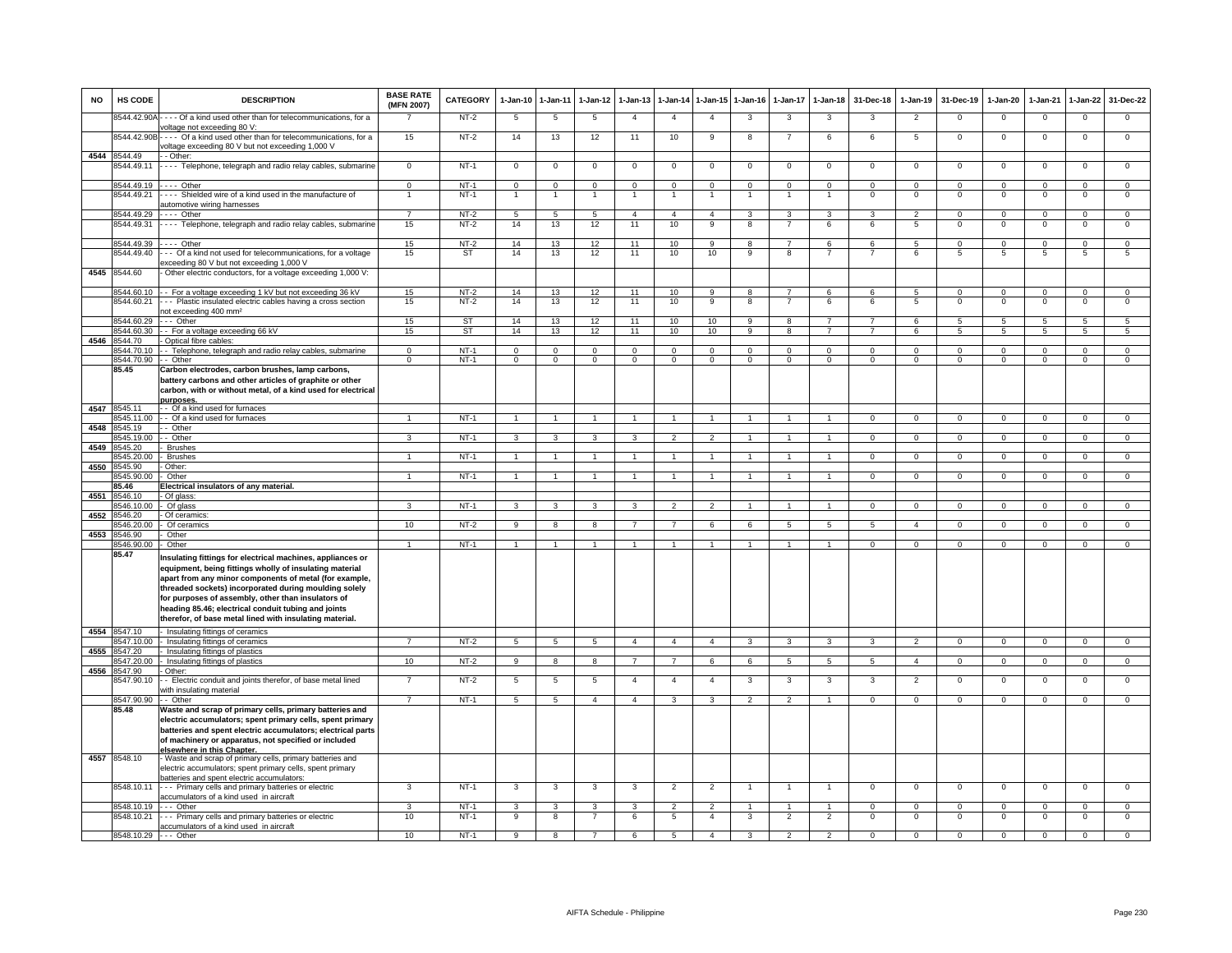| <b>NO</b> | HS CODE                    | <b>DESCRIPTION</b>                                                                                                       | <b>BASE RATE</b><br>(MFN 2007) | <b>CATEGORY</b> | $1-Jan-10$     | $1 - Jan-11$   | $1-Jan-12$              | $1-Jan-13$              | $1 - Jan-14$             | $1-Jan-15$     | $1 - Jan-16$   | $1-Jan-17$     | $1-Jan-18$     | 31-Dec-18      | $1-Jan-19$     | 31-Dec-19      | $1-Jan-20$     | $1-Jan-21$     | $1-Jan-22$     | 31-Dec-22      |
|-----------|----------------------------|--------------------------------------------------------------------------------------------------------------------------|--------------------------------|-----------------|----------------|----------------|-------------------------|-------------------------|--------------------------|----------------|----------------|----------------|----------------|----------------|----------------|----------------|----------------|----------------|----------------|----------------|
|           | 8548.10.31                 | --- Primary cells and primary batteries or electric                                                                      | 10                             | $NT-1$          | 9              | 8              | $\overline{7}$          | 6                       | 5                        | $\overline{4}$ | 3              | $\overline{2}$ | $\overline{2}$ | $\Omega$       | $\Omega$       | $\Omega$       | $\Omega$       | $\Omega$       | $\mathsf 0$    | $\Omega$       |
|           | 8548.10.39 --- Other       | accumulators of a kind used in aircraft                                                                                  | 10                             | $NT-1$          | 9              | 8              | $\overline{7}$          | 6                       | 5                        | $\overline{4}$ | 3              | 2              | 2              | $\mathbf{0}$   | $\mathbf{0}$   | $^{\circ}$     | $^{\circ}$     | $\Omega$       | $^{\circ}$     | $\mathbf{0}$   |
|           | 8548.10.90                 | - Other                                                                                                                  | 10                             | $NT-1$          | 9              | 8              | $\overline{7}$          | 6                       | 5                        | $\overline{4}$ | 3              | 2              | $\overline{2}$ | $\mathbf 0$    | $\mathbf{0}$   | $\mathbf{0}$   | $\mathbf{0}$   | $^{\circ}$     | $\mathbf 0$    | $\overline{0}$ |
| 4558      | 8548.90                    | - Other:                                                                                                                 |                                |                 |                |                |                         |                         |                          |                |                |                |                |                |                |                |                |                |                |                |
|           | 8548.90.10                 | - Image sensors of the contact type comprising a photo-                                                                  | 5                              | NT-2            | $\overline{4}$ | $\overline{4}$ | $\overline{4}$          | 3                       | 3                        | 3              | $\overline{2}$ | $\overline{2}$ | $\overline{2}$ | $\mathfrak{p}$ |                | $\mathbf 0$    | $\Omega$       | $\Omega$       | $\mathsf 0$    | $\Omega$       |
|           |                            | conductive sensor element, an electric charge storage                                                                    |                                |                 |                |                |                         |                         |                          |                |                |                |                |                |                |                |                |                |                |                |
|           |                            | condenser, a light source of light emitting diodes, thin-film<br>transistor matrix and a scanning condenser, capable of  |                                |                 |                |                |                         |                         |                          |                |                |                |                |                |                |                |                |                |                |                |
|           |                            | scanning text                                                                                                            |                                |                 |                |                |                         |                         |                          |                |                |                |                |                |                |                |                |                |                |                |
|           |                            | 8548.90.20A - - - Electronic microassemblies                                                                             | $\Omega$                       | $NT-1$          | $\overline{0}$ | $\overline{0}$ | $\overline{0}$          | $\Omega$                | $\overline{0}$           | $\mathbf 0$    | $\Omega$       | $\Omega$       | $\overline{0}$ | $\Omega$       | $\Omega$       | $\Omega$       | $\overline{0}$ | $\Omega$       | $\overline{0}$ | $\overline{0}$ |
|           | 8548.90.20B                | $\cdot$ - Other                                                                                                          | $\overline{5}$                 | $NT-1$          | $\overline{4}$ | $\overline{4}$ | $\overline{\mathbf{3}}$ | 3                       | $\overline{2}$           | $\overline{2}$ | $\overline{1}$ | $\mathbf{1}$   | $\overline{1}$ | $\overline{0}$ | $\overline{0}$ | $\overline{0}$ | $\overline{0}$ | $\overline{0}$ | $\overline{0}$ | $\overline{0}$ |
|           | 8548.90.90A                | - - - Electronic microassemblies                                                                                         | $\mathbf{0}$                   | $NT-1$          | $\Omega$       | $\mathbf{0}$   | $\mathbf{0}$            | $\Omega$                | $\Omega$                 | $\mathbf{0}$   | $\mathbf 0$    | $\Omega$       | $\mathbf{0}$   | $\Omega$       | $\mathbf 0$    | $\Omega$       | $\Omega$       | $\Omega$       | $\mathbf{0}$   | $\overline{0}$ |
|           | 8548.90.90B                | - - - Other                                                                                                              | 5                              | $NT-1$          | $\overline{4}$ | $\overline{4}$ | $\mathbf{3}$            | 3                       | $\overline{2}$           | $\overline{2}$ | $\overline{1}$ | $\overline{1}$ | $\overline{1}$ | $\mathbf 0$    | $\mathbf{O}$   | $\mathbf{0}$   | $\mathbf 0$    | $\mathbf 0$    | $\mathbf{0}$   | $\mathbf{0}$   |
|           | 86.01                      | Rail locomotives powered from an external source of<br>electricity or by electric accumulators.                          |                                |                 |                |                |                         |                         |                          |                |                |                |                |                |                |                |                |                |                |                |
| 4559      | 8601.10                    | - Powered from an external source of electricity                                                                         |                                |                 |                |                |                         |                         |                          |                |                |                |                |                |                |                |                |                |                |                |
|           | 8601.10.00                 | Powered from an external source of electricity                                                                           | 3                              | $NT-1$          | $\mathbf{3}$   | $\overline{3}$ | $\overline{3}$          | 3                       | $\overline{2}$           | $\overline{2}$ | $\mathbf{1}$   | $\mathbf{1}$   | $\mathbf{1}$   | $\overline{0}$ | $\Omega$       | $\Omega$       | $\overline{0}$ | $\Omega$       | $\overline{0}$ | $\overline{0}$ |
|           | 4560 8601.20               | Powered by electric accumulators                                                                                         |                                |                 |                |                |                         |                         |                          |                |                |                |                |                |                |                |                |                |                |                |
|           | 601.20.00                  | Powered by electric accumulators                                                                                         | 3                              | $NT-1$          | 3              | 3              | 3                       | 3                       | $\mathfrak{p}$           | $\overline{2}$ |                |                |                | $\Omega$       | $\Omega$       | $\mathbf 0$    | $\Omega$       | $\Omega$       | $\overline{0}$ | $\overline{0}$ |
|           | 86.02<br>4561 8602.10      | Other rail locomotives; locomotive tenders.<br>Diesel-electric locomotives                                               |                                |                 |                |                |                         |                         |                          |                |                |                |                |                |                |                |                |                |                |                |
|           | 8602.10.00                 | Diesel-electric locomotives                                                                                              | $\overline{\mathbf{3}}$        | $NT-1$          | 3              | 3              | 3                       | $\overline{\mathbf{3}}$ | $\overline{2}$           | $\overline{2}$ |                |                |                | $\Omega$       | $\Omega$       | $\Omega$       | $\overline{0}$ | $\Omega$       | $\overline{0}$ | $\overline{0}$ |
| 4562      | 8602.90                    | Other                                                                                                                    |                                |                 |                |                |                         |                         |                          |                |                |                |                |                |                |                |                |                |                |                |
|           | 8602.90.00                 | Other                                                                                                                    | $\mathbf{R}$                   | $NT-1$          | 3              | $\mathbf{R}$   | $\mathbf{R}$            | 3                       | $\mathcal{P}$            | $\mathcal{P}$  |                |                |                | $\Omega$       | $\Omega$       | $\Omega$       | $\Omega$       | $\Omega$       | $\mathsf 0$    | $\Omega$       |
|           | 86.03                      | Self-propelled railway or tramway coaches, vans and                                                                      |                                |                 |                |                |                         |                         |                          |                |                |                |                |                |                |                |                |                |                |                |
|           |                            | trucks, other than those of heading 86.04                                                                                |                                |                 |                |                |                         |                         |                          |                |                |                |                |                |                |                |                |                |                |                |
|           | 4563 8603.10<br>8603.10.00 | Powered from an external source of electricity<br>Powered from an external source of electricity                         | 3                              | $NT-1$          | 3              | 3              | $\mathbf{3}$            | 3                       | 2                        | 2              |                |                | $\overline{1}$ | $\mathbf{0}$   | $^{\circ}$     | $\mathbf{0}$   | $^{\circ}$     | $\Omega$       | $\mathbf{0}$   | $\mathbf{0}$   |
| 4564      | 8603.90                    | Other                                                                                                                    |                                |                 |                |                |                         |                         |                          |                |                |                |                |                |                |                |                |                |                |                |
|           | 8603.90.00                 | - Other                                                                                                                  | 3                              | $NT-1$          | 3              | 3              | 3                       | 3                       | $\overline{2}$           | $\overline{2}$ |                |                |                | $\overline{0}$ | $\Omega$       | $\Omega$       | $\Omega$       | $\Omega$       | $\overline{0}$ | $\overline{0}$ |
| 4565      | 8604.00                    | Railway or tramway maintenance or service vehicles, whether                                                              |                                |                 |                |                |                         |                         |                          |                |                |                |                |                |                |                |                |                |                |                |
|           |                            | or not self-propelled (for example, workshops, cranes, ballast                                                           |                                |                 |                |                |                         |                         |                          |                |                |                |                |                |                |                |                |                |                |                |
|           |                            | tampers, trackliners, testing coaches and track inspection<br>vehicles)                                                  |                                |                 |                |                |                         |                         |                          |                |                |                |                |                |                |                |                |                |                |                |
|           |                            | 8604.00.00 Railway or tramway maintenance or service vehicles, whether                                                   | 3                              | $NT-1$          | 3              | 3              | 3                       | 3                       | $\overline{2}$           | $\overline{2}$ | -1             | -1             | -1             | $^{\circ}$     | $\mathbf 0$    | $\mathbf 0$    | $\mathsf 0$    | $\mathbf 0$    | $\mathsf 0$    | $\mathsf 0$    |
|           |                            | or not self-propelled (for example, workshops, cranes, ballast                                                           |                                |                 |                |                |                         |                         |                          |                |                |                |                |                |                |                |                |                |                |                |
|           |                            | tampers, trackliners, testing coaches and track inspection                                                               |                                |                 |                |                |                         |                         |                          |                |                |                |                |                |                |                |                |                |                |                |
|           |                            | vehicles)                                                                                                                |                                |                 |                |                |                         |                         |                          |                |                |                |                |                |                |                |                |                |                |                |
| 4566      | 8605.00                    | Railway or tramway passenger coaches, not self-propelled;<br>luggage vans, post office coaches and other special purpose |                                |                 |                |                |                         |                         |                          |                |                |                |                |                |                |                |                |                |                |                |
|           |                            | railway or tramway coaches, not self-propelled (excluding                                                                |                                |                 |                |                |                         |                         |                          |                |                |                |                |                |                |                |                |                |                |                |
|           |                            | those of heading 86.04).                                                                                                 |                                |                 |                |                |                         |                         |                          |                |                |                |                |                |                |                |                |                |                |                |
|           |                            | 8605.00.00 Railway or tramway passenger coaches, not self-propelled;                                                     | 3                              | $NT-1$          | $\mathbf{3}$   | $\mathbf{3}$   | $\mathbf{3}$            | 3                       | $\overline{2}$           | $\overline{2}$ | $\mathbf{1}$   | $\mathbf{1}$   | $\overline{1}$ | $\mathsf 0$    | $\mathsf 0$    | $\mathsf 0$    | $\mathsf 0$    | $\mathbf{0}$   | $\mathsf 0$    | $\mathsf 0$    |
|           |                            | luggage vans, post office coaches and other special purpose                                                              |                                |                 |                |                |                         |                         |                          |                |                |                |                |                |                |                |                |                |                |                |
|           |                            | railway or tramway coaches, not self-propelled (excluding                                                                |                                |                 |                |                |                         |                         |                          |                |                |                |                |                |                |                |                |                |                |                |
|           | 86.06                      | those of heading 86.04).<br>Railway or tramway goods vans and wagons, not self-                                          |                                |                 |                |                |                         |                         |                          |                |                |                |                |                |                |                |                |                |                |                |
|           |                            | propelled.                                                                                                               |                                |                 |                |                |                         |                         |                          |                |                |                |                |                |                |                |                |                |                |                |
| 4567      | 8606.10                    | Tank wagons and the like                                                                                                 |                                |                 |                |                |                         |                         |                          |                |                |                |                |                |                |                |                |                |                |                |
|           | 8606.10.00                 | Tank wagons and the like                                                                                                 | $\mathbf{R}$                   | $NT-1$          | 3              | 3              |                         |                         | $\mathcal{P}$            | $\mathcal{P}$  |                |                |                | $\Omega$       | $\Omega$       | $\Omega$       | $\Omega$       |                |                | $\Omega$       |
| 4568      | 8606.30<br>8606.30.00      | Self-discharging vans and wagons, other than those of<br>Self-discharging vans and wagons, other than those of           | $\mathbf{z}$                   | $NT-1$          |                | $\mathbf{z}$   |                         |                         |                          |                |                |                |                | $\Omega$       | $\Omega$       | $\Omega$       | $\Omega$       |                | $\Omega$       | $\Omega$       |
| 4569      | 8606.91                    | - Covered and closed                                                                                                     |                                |                 |                |                |                         |                         |                          |                |                |                |                |                |                |                |                |                |                |                |
|           | 8606.91.00                 | - Covered and closed                                                                                                     | 3                              | $NT-1$          | 3              | 3              | 3                       | 3                       | $\overline{2}$           | $\overline{2}$ |                |                | -1             | $\mathbf{0}$   | 0              | $\mathbf 0$    | $^{\circ}$     | $\Omega$       | $\mathbf 0$    | $^{\circ}$     |
| 4570      | 8606.92                    | Open, with non-removable sides of a height exceeding 60                                                                  |                                |                 |                |                |                         |                         |                          |                |                |                |                |                |                |                |                |                |                |                |
|           |                            |                                                                                                                          |                                |                 |                |                |                         |                         |                          |                |                |                |                |                |                |                |                |                |                |                |
|           | 8606.92.00                 | - Open, with non-removable sides of a height exceeding 60                                                                | 3                              | $NT-1$          | 3              | 3              | $\mathbf{3}$            | 3                       | $\overline{\phantom{0}}$ | $\overline{2}$ |                |                |                | $\Omega$       | $\mathsf 0$    | $\mathbf 0$    | $\mathsf 0$    | $\Omega$       | $\mathsf 0$    | $\Omega$       |
|           | 4571 8606.99               | - Other                                                                                                                  |                                |                 |                |                |                         |                         |                          |                |                |                |                |                |                |                |                |                |                |                |
|           | 8606.99.00                 | · - Other                                                                                                                | $\overline{\mathbf{3}}$        | $NT-1$          | $\overline{3}$ | $\overline{3}$ | 3                       | 3                       | $\overline{2}$           | $\overline{2}$ | $\overline{1}$ | $\overline{1}$ |                | $\overline{0}$ | $\overline{0}$ | $\overline{0}$ | $\overline{0}$ | $\Omega$       | $\overline{0}$ | $\overline{0}$ |
|           | 86.07                      | Parts of railway or tramway locomotives or rolling-stock.                                                                |                                |                 |                |                |                         |                         |                          |                |                |                |                |                |                |                |                |                |                |                |
|           |                            |                                                                                                                          |                                |                 |                |                |                         |                         |                          |                |                |                |                |                |                |                |                |                |                |                |
| 4572      | 8607.11<br>8607.11.00      | - Driving bogies and bissel-bogies<br>- Driving bogies and bissel-bogies                                                 | 3                              | $NT-1$          | 3              | 3              | 3                       | 3                       | $\mathfrak{p}$           | $\overline{2}$ |                |                |                | $\Omega$       | $\Omega$       | $\Omega$       | $\Omega$       | $\Omega$       | $\Omega$       | $\overline{0}$ |
| 4573      | 8607.12                    | - Other bogies and bissel-bogies                                                                                         |                                |                 |                |                |                         |                         |                          |                |                |                |                |                |                |                |                |                |                |                |
|           | 8607.12.00                 | - Other bogies and bissel-bogies                                                                                         | 3                              | $NT-1$          | 3              | $\mathbf{3}$   | $\mathbf{3}$            | 3                       | 2                        | $\overline{2}$ | -1             | $\mathbf{1}$   | $\mathbf{1}$   | $\mathbf{0}$   | $\mathbf{0}$   | $\overline{0}$ | $^{\circ}$     | $^{\circ}$     | $\overline{0}$ | $\overline{0}$ |
|           | 4574 8607.19               | - Other, including parts                                                                                                 |                                |                 |                |                |                         |                         |                          |                |                |                |                |                |                |                |                |                |                |                |
|           | 8607 19 00                 | - Other, including parts                                                                                                 | $\mathcal{R}$                  | $NT-1$          | 3              | $\mathbf{3}$   | $\mathbf{3}$            | 3                       | $\overline{2}$           | $\overline{2}$ | -1             | $\mathbf{1}$   | $\overline{1}$ | $\mathbf{0}$   | $\Omega$       | $\overline{0}$ | $\overline{0}$ | $\mathbf{0}$   | $\mathbf{0}$   | $\mathbf{0}$   |
| 4575      | 8607.21<br>8607.21.00      | - Air brakes and parts thereof<br>Air brakes and parts thereof                                                           | 3                              | $NT-1$          | 3              | 3              | 3                       | 3                       | $\mathfrak{p}$           | $\overline{2}$ |                | $\mathbf{1}$   | $\mathbf{1}$   | $\mathbf 0$    | $\mathsf 0$    | $\mathbf 0$    | $\mathbf 0$    | $\mathbf 0$    | $\mathbf 0$    | $\mathbf 0$    |
| 4576      | 8607.29                    | Other                                                                                                                    |                                |                 |                |                |                         |                         |                          |                |                |                |                |                |                |                |                |                |                |                |
|           | 8607.29.00                 | Other                                                                                                                    | 3                              | $NT-1$          | 3              | 3              | $\mathbf{3}$            | 3                       | $\mathfrak{p}$           | $\overline{2}$ |                |                | $\overline{1}$ | $\Omega$       | 0              | $\mathbf 0$    | $\Omega$       | $\mathbf 0$    | $\mathsf 0$    | $\mathbf 0$    |
| 4577      | 8607.30                    | Hooks and other coupling devices, buffers, and parts thereof                                                             |                                |                 |                |                |                         |                         |                          |                |                |                |                |                |                |                |                |                |                |                |
|           |                            |                                                                                                                          |                                |                 |                |                |                         |                         |                          |                |                |                |                |                |                |                |                |                |                |                |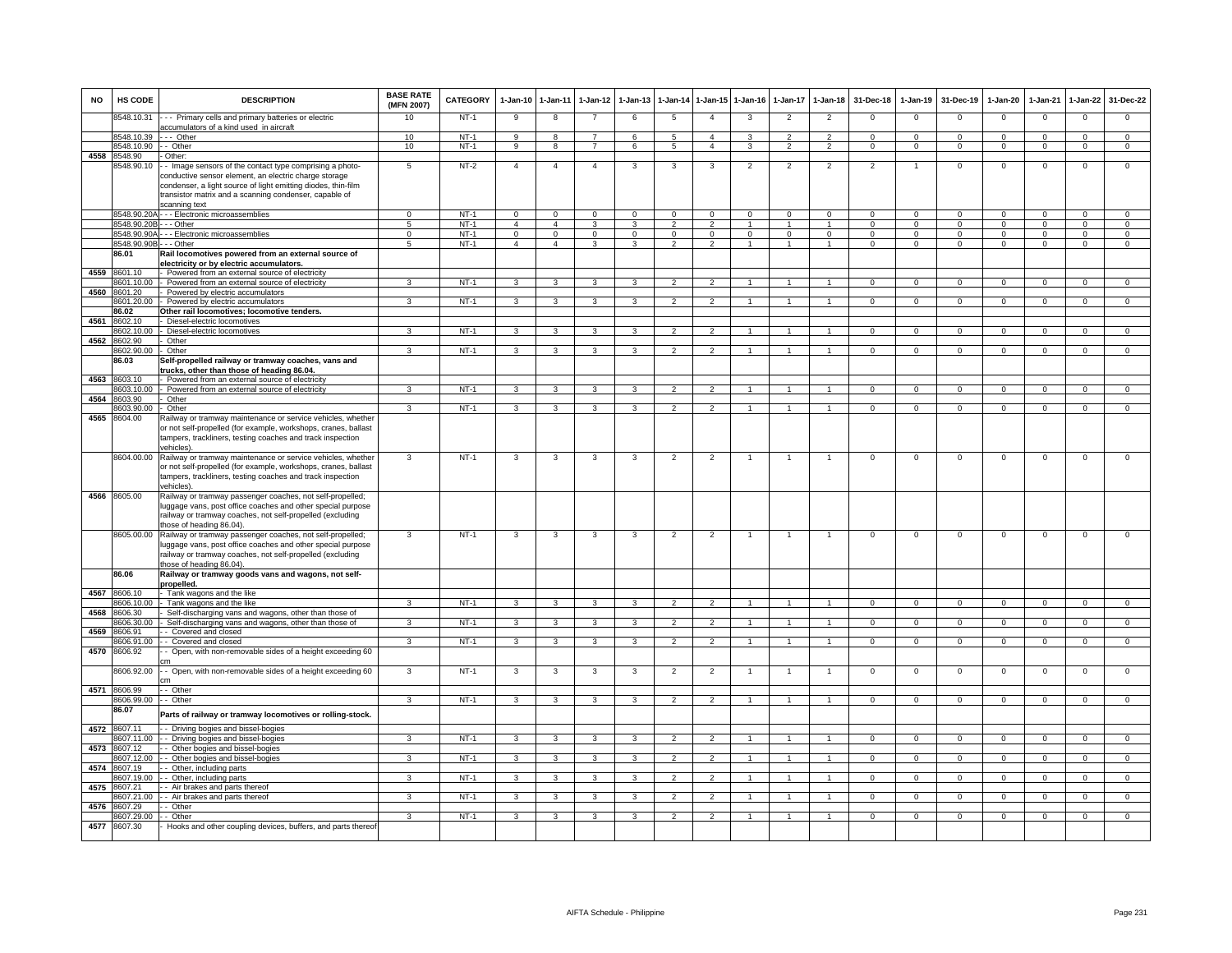| <b>NO</b> | HS CODE                 | <b>DESCRIPTION</b>                                                        | <b>BASE RATE</b><br>(MFN 2007) | <b>CATEGORY</b> | 1-Jan-10                | $1-Jan-11$              | $1-Jan-12$              | $1-Jan-13$     |                          | 1-Jan-14 1-Jan-15 | $1-Jan-16$           | $1-Jan-17$     | $1-Jan-18$           | 31-Dec-18      | 1-Jan-19       | 31-Dec-19      | 1-Jan-20       | $1-Jan-21$     | 1-Jan-22       | 31-Dec-22      |
|-----------|-------------------------|---------------------------------------------------------------------------|--------------------------------|-----------------|-------------------------|-------------------------|-------------------------|----------------|--------------------------|-------------------|----------------------|----------------|----------------------|----------------|----------------|----------------|----------------|----------------|----------------|----------------|
|           | 8607.30.00              | Hooks and other coupling devices, buffers, and parts thereof              | 3                              | $NT-1$          | $\overline{\mathbf{3}}$ | 3                       | $\overline{\mathbf{3}}$ | 3              | $\overline{2}$           | $\overline{2}$    | -1                   | $\overline{1}$ | $\overline{1}$       | $\mathsf 0$    | $\mathbf 0$    | $\mathbf 0$    | $\Omega$       | $\mathbf 0$    | $\mathbf 0$    | $\overline{0}$ |
|           | 4578 8607.91            | - Of locomotives                                                          |                                |                 |                         |                         |                         |                |                          |                   |                      |                |                      |                |                |                |                |                |                |                |
|           | 8607.91.00              | - Of locomotives                                                          | 3                              | $NT-1$          | $\overline{3}$          | 3                       | 3                       | 3              | $\overline{2}$           | $\overline{2}$    |                      | $\mathbf{1}$   |                      | $\overline{0}$ | $\overline{0}$ | $\overline{0}$ | $\overline{0}$ | $\overline{0}$ | $\overline{0}$ | $\overline{0}$ |
| 4579      | 8607.99                 | - Other                                                                   |                                |                 |                         |                         |                         |                |                          |                   |                      |                |                      |                |                |                |                |                |                |                |
|           | 8607.99.00              | - Other                                                                   | 3                              | $NT-1$          | 3                       | 3                       | 3                       | 3              | $\overline{2}$           | $\overline{2}$    |                      |                |                      | $\Omega$       | $\Omega$       | $\Omega$       | $\Omega$       | $\Omega$       | $\Omega$       | $\Omega$       |
|           | 4580 8608.00            | Railway or tramway track fixtures and fittings; mechanical                |                                |                 |                         |                         |                         |                |                          |                   |                      |                |                      |                |                |                |                |                |                |                |
|           |                         | (including electro-mechanical) signalling, safety or traffic              |                                |                 |                         |                         |                         |                |                          |                   |                      |                |                      |                |                |                |                |                |                |                |
|           |                         | control equipment for railways, tramways, roads, inland                   |                                |                 |                         |                         |                         |                |                          |                   |                      |                |                      |                |                |                |                |                |                |                |
|           |                         | waterways, parking facilities, port installations or airfields;           |                                |                 |                         |                         |                         |                |                          |                   |                      |                |                      |                |                |                |                |                |                |                |
|           |                         | parts of the foregoing.                                                   |                                |                 |                         |                         |                         |                |                          |                   |                      |                |                      |                |                |                |                |                |                |                |
|           |                         | 8608.00.20 - Electromechanical equipment                                  | 3                              | $NT-1$          | 3                       | $\mathbf{3}$            | 3                       | 3              | $\overline{2}$           | $\overline{2}$    | $\overline{1}$       | $\overline{1}$ | $\overline{1}$       | $\mathbf{0}$   | $\mathbf{0}$   | $\mathbf 0$    | $\mathbf 0$    | $\mathbf 0$    | $\mathbf{0}$   | $\mathbf{0}$   |
|           | 8608.00.90 - Other      |                                                                           | $\mathbf{R}$                   | $NT-1$          | $\mathcal{R}$           | $\mathbf{3}$            | $\mathcal{R}$           | $\mathcal{R}$  | $\overline{2}$           | $\overline{2}$    | $\overline{1}$       | $\overline{1}$ | $\overline{1}$       | $\Omega$       | $\mathbf{0}$   | $\mathbf{0}$   | $\mathbf{0}$   | $\overline{0}$ | $\mathbf{0}$   | $\overline{0}$ |
| 4581      | 8609.00                 | Containers (including containers for the transport of fluids)             |                                |                 |                         |                         |                         |                |                          |                   |                      |                |                      |                |                |                |                |                |                |                |
|           |                         | specially designed and equipped for carriage by one or more               |                                |                 |                         |                         |                         |                |                          |                   |                      |                |                      |                |                |                |                |                |                |                |
|           |                         | modes of transport.                                                       |                                |                 |                         |                         |                         |                |                          |                   |                      |                |                      |                |                |                |                |                |                |                |
|           | 8609.00.10              | - Of metal                                                                | 10                             | $NT-1$          | 9                       | 8                       | $\overline{7}$          | 6              | 5                        | $\overline{4}$    | 3                    | $\overline{2}$ | $\overline{2}$       | $\Omega$       | $\Omega$       | $\Omega$       | $\Omega$       | $\Omega$       | $\Omega$       | $\Omega$       |
|           | 8609.00.20              | - Of wood                                                                 | 10                             | $NT-1$          | 9                       | 8                       | $\overline{7}$          | 6              | 5                        | $\overline{4}$    | 3                    | $\overline{2}$ | $\overline{2}$       | $\Omega$       | $^{\circ}$     | $^{\circ}$     | $\mathbf{0}$   | $\mathbf 0$    | $\circ$        | $\overline{0}$ |
|           | 8609.00.90              | - Other                                                                   | 10                             | $NT-1$          | 9                       | 8                       | $\overline{7}$          | 6              | $\overline{5}$           | $\overline{4}$    | 3                    | $\overline{2}$ | $\mathcal{P}$        | $\mathbf 0$    | $^{\circ}$     | $\mathbf 0$    | $\mathbf 0$    | $\mathbf 0$    | $\overline{0}$ | $\overline{0}$ |
|           | 87.01                   | Tractors (other than tractors of heading 87.09).                          |                                |                 |                         |                         |                         |                |                          |                   |                      |                |                      |                |                |                |                |                |                |                |
| 4582      | 8701.10                 | - Pedestrian controlled tractors:                                         |                                |                 |                         |                         |                         |                |                          |                   |                      |                |                      |                |                |                |                |                |                |                |
|           | 3701.10.11A             | - - - - Components parts and accessories                                  | -1                             | $NT-1$          | $\overline{1}$          | $\mathbf{1}$            | $\mathbf{1}$            | $\mathbf{1}$   | $\mathbf{1}$             | $\overline{1}$    | -1                   | $\mathbf{1}$   | $\mathbf{1}$         | $\Omega$       | $\mathbf 0$    | 0              | $\Omega$       | 0              | $\mathsf 0$    | $\mathsf 0$    |
|           |                         | 8701.10.11B - - - - Others                                                | $\overline{5}$                 | $NT-1$          | $\overline{4}$          | $\overline{4}$          | 3                       | 3              | $\overline{2}$           | $\overline{2}$    | $\mathbf{1}$         | $\overline{1}$ | $\overline{1}$       | $\Omega$       | $\circ$        | $\mathbf 0$    | $\overline{0}$ | $\overline{0}$ | $\overline{0}$ | $\overline{0}$ |
|           | 3701.10.19A             | Components parts and accessories                                          | $\mathbf{1}$                   | $NT-1$          | $\mathbf{1}$            | $\overline{1}$          | $\overline{1}$          | $\overline{1}$ | $\overline{1}$           | $\overline{1}$    | $\overline{1}$       | $\overline{1}$ | $\mathbf{1}$         | $\Omega$       | $\Omega$       | $\Omega$       | $\Omega$       | $\Omega$       | $\overline{0}$ | $\overline{0}$ |
|           | 8701.10.19B             | $- -$ Others                                                              | 5                              | $NT-1$          | $\overline{4}$          | $\overline{4}$          | 3                       | 3              | $\overline{2}$           | $\overline{2}$    |                      | $\mathbf{1}$   | $\blacktriangleleft$ | $\mathbf 0$    | $\mathbf{0}$   | $\Omega$       | $\mathbf 0$    | $\Omega$       | $\mathbf{0}$   | $\mathbf 0$    |
|           | 8701.10.21A             | Components parts and accessories                                          | $\mathbf{1}$                   | $NT-1$          | $\mathbf{1}$            | $\overline{1}$          | $\mathbf{1}$            | $\mathbf{1}$   | $\mathbf{1}$             | $\mathbf{1}$      | -1                   | $\mathbf{1}$   | $\mathbf{1}$         | $\Omega$       | $\Omega$       | $\Omega$       | $\mathbf 0$    | $\Omega$       | $\mathbf{0}$   | $\mathbf 0$    |
|           | 8701.10.21E             | $--$ Others                                                               | 5                              | $NT-1$          | $\overline{4}$          | $\overline{4}$          | 3                       | 3              | $\overline{2}$           | 2                 | -1                   | $\mathbf{1}$   | $\mathbf{1}$         | $\Omega$       | $\Omega$       | $\Omega$       | $\Omega$       | $\Omega$       | $\mathbf{0}$   | $\mathbf{0}$   |
|           | 8701.10.29A             | Components parts and accessories                                          | $\mathbf{1}$                   | $NT-1$          | $\mathbf{1}$            | $\overline{1}$          | $\mathbf{1}$            |                |                          | $\mathbf{1}$      |                      |                | $\overline{1}$       | $\Omega$       | $\mathsf 0$    | $\mathbf 0$    | $\mathbf 0$    | $\Omega$       | $\mathbf 0$    | $\overline{0}$ |
|           | 8701.10.29E             | $- -$ Others                                                              | 5                              | $NT-1$          | $\overline{4}$          | $\overline{4}$          | 3                       | 3              | $\overline{2}$           | $\overline{2}$    | $\mathbf{1}$         | $\mathbf{1}$   | $\overline{1}$       | $\mathbf 0$    | $\mathbf 0$    | $\mathbf 0$    | $\overline{0}$ | $\mathbf 0$    | $\overline{0}$ | $\overline{0}$ |
| 4583      | 3701.20                 | Road tractors for semi-trailers:                                          |                                |                 |                         |                         |                         |                |                          |                   |                      |                |                      |                |                |                |                |                |                |                |
|           | 701.20.10               | - - CKD                                                                   | 3                              | $NT-1$          | 3                       | 3                       | 3                       | 3              | $\overline{\phantom{0}}$ | $\overline{2}$    |                      | $\overline{1}$ | $\blacktriangleleft$ | $\Omega$       | $\mathbf 0$    | $\Omega$       | $\Omega$       | $\mathbf 0$    | $\mathbf{0}$   | $\mathbf 0$    |
|           | 701.20.90               | - Other                                                                   | 3                              | $NT-1$          | 3                       | $\mathcal{R}$           | 3                       | $\mathbf{3}$   | 2                        | $\overline{2}$    | $\overline{1}$       | $\mathbf{1}$   | $\overline{1}$       | $\Omega$       | $\mathbf 0$    | $\Omega$       | $\Omega$       | $\mathbf 0$    | $\mathbf 0$    | $\mathbf 0$    |
| 4584      | 701.30                  | Track-laying tractors:                                                    |                                |                 |                         |                         |                         |                |                          |                   |                      |                |                      |                |                |                |                |                |                |                |
|           | 3701.30.10              | - Of a cylinder capacity not exceeding 1,100 cc                           | 3                              | $NT-1$          | 3                       | 3                       | 3                       | 3              | $\overline{2}$           | $\overline{2}$    |                      | $\overline{1}$ | $\overline{1}$       | $\Omega$       | $\mathsf 0$    | $\mathbf 0$    | $\mathbf 0$    | $\Omega$       | $\mathbf 0$    | $\mathsf 0$    |
|           | 3701.30.20              | - Of a cylinder capacity exceeding 1,100 cc                               | 3                              | $NT-1$          | $\overline{3}$          | $\overline{\mathbf{3}}$ | $\overline{3}$          | 3              | $\mathcal{P}$            | $\overline{2}$    | $\overline{1}$       | $\mathbf{1}$   | $\overline{1}$       | $\Omega$       | $\mathbf{0}$   | $\mathbf 0$    | $\mathbf 0$    | $\Omega$       | $\mathbf 0$    | $\mathbf 0$    |
| 4585      | 8701.90                 | - Other:                                                                  |                                |                 |                         |                         |                         |                |                          |                   |                      |                |                      |                |                |                |                |                |                |                |
|           | 3701.90.11              | --- Of a cylinder capacity not exceeding 1,100 cc                         | 3                              | $NT-1$          | $\overline{3}$          | $\mathbf{3}$            | $\overline{3}$          | 3              | $\mathcal{P}$            | $\overline{2}$    | $\overline{1}$       | $\overline{1}$ | $\overline{1}$       | $\Omega$       | $\Omega$       | $\mathbf 0$    | $\mathbf 0$    | $\Omega$       | $\overline{0}$ | $\mathbf{0}$   |
|           | 8701.90.19              | -- Of a cylinder capacity exceeding 1,100 cc                              | 3                              | $NT-1$          | 3                       | $\mathbf{R}$            | 3                       | 3              | $\mathcal{P}$            | 2                 | $\blacktriangleleft$ | $\mathbf{1}$   | $\blacktriangleleft$ | $\Omega$       | $\Omega$       | $\Omega$       | $\Omega$       | $\Omega$       | $\mathbf 0$    | $\mathbf 0$    |
|           | 8701.90.91              | --- Of a cylinder capacity not exceeding 1,100 cc                         | $\overline{3}$                 | $NT-1$          | $\overline{3}$          | $\overline{\mathbf{3}}$ | $\overline{3}$          | $\overline{3}$ | $\overline{2}$           | $\overline{2}$    | $\overline{1}$       | $\mathbf{1}$   | $\overline{1}$       | $\mathbf{0}$   | $\mathbf{0}$   | $\mathbf{0}$   | $\mathbf{0}$   | $\mathbf{0}$   | $\mathbf 0$    | $\mathsf 0$    |
|           | 8701.90.99              | --- Of a cylinder capacity exceeding 1,100 cc                             | $\overline{3}$                 | $NT-1$          | $\overline{3}$          | $\overline{\mathbf{3}}$ | $\overline{\mathbf{3}}$ | $\overline{3}$ | $\overline{2}$           | $\overline{2}$    | $\overline{1}$       | $\overline{1}$ | $\overline{1}$       | $\Omega$       | $\mathbf 0$    | $\overline{0}$ | $\overline{0}$ | $\overline{0}$ | $\overline{0}$ | $\overline{0}$ |
|           | 87.02                   | Motor vehicles for the transport of ten or more persons,                  |                                |                 |                         |                         |                         |                |                          |                   |                      |                |                      |                |                |                |                |                |                |                |
|           |                         | including the driver.                                                     |                                |                 |                         |                         |                         |                |                          |                   |                      |                |                      |                |                |                |                |                |                |                |
| 4586      | 8702.10                 | With compression-ignition internal combustion piston engine               |                                |                 |                         |                         |                         |                |                          |                   |                      |                |                      |                |                |                |                |                |                |                |
|           |                         | (diesel or semi-diesel):                                                  |                                |                 |                         |                         |                         |                |                          |                   |                      |                |                      |                |                |                |                |                |                |                |
|           | 8702.10.11              | --- Of a gross vehicle weight of less than 6 t                            | 20                             | EL              |                         |                         |                         |                |                          |                   |                      |                |                      |                |                |                |                |                |                |                |
|           | 8702.10.12              | --- Of a gross vehicle weight of at least 6 t but not                     | 15                             | EL              |                         |                         |                         |                |                          |                   |                      |                |                      |                |                |                |                |                |                |                |
|           |                         | exceeding 18 t                                                            |                                |                 |                         |                         |                         |                |                          |                   |                      |                |                      |                |                |                |                |                |                |                |
|           | 8702.10.13              | --- Of a gross vehicle weight exceeding 18 t but not                      | 20                             | EL              |                         |                         |                         |                |                          |                   |                      |                |                      |                |                |                |                |                |                |                |
|           |                         | exceeding 24 t                                                            |                                |                 |                         |                         |                         |                |                          |                   |                      |                |                      |                |                |                |                |                |                |                |
|           | 8702.10.14              | --- Of a gross vehicle weight exceeding 24 t                              | 20                             | EL.             |                         |                         |                         |                |                          |                   |                      |                |                      |                |                |                |                |                |                |                |
|           |                         | 8702.10.21A - - - - Buses specially designed for use in airports, used    | 20                             | EL              |                         |                         |                         |                |                          |                   |                      |                |                      |                |                |                |                |                |                |                |
|           |                         | 8702.10.21B - - - - Other, used                                           | 20                             | EL              |                         |                         |                         |                |                          |                   |                      |                |                      |                |                |                |                |                |                |                |
|           | 8702.10.21C - - - - New |                                                                           | 20                             | EL.             |                         |                         |                         |                |                          |                   |                      |                |                      |                |                |                |                |                |                |                |
|           | 8702.10.22A             | - - - - Buses specifically designed for use in airports, used             | 15                             | EL.             |                         |                         |                         |                |                          |                   |                      |                |                      |                |                |                |                |                |                |                |
|           | 8702.10.22B             | ---- Other motor buses of a gross vehicle weight of 6 t but               | 15                             | EL.             |                         |                         |                         |                |                          |                   |                      |                |                      |                |                |                |                |                |                |                |
|           |                         | not exceeding 12 t, used                                                  |                                |                 |                         |                         |                         |                |                          |                   |                      |                |                      |                |                |                |                |                |                |                |
|           |                         | 8702.10.22C - - - - Other motor buses of a gross vehicle weight exceeding | 15                             | EL              |                         |                         |                         |                |                          |                   |                      |                |                      |                |                |                |                |                |                |                |
|           |                         | 12 t but not exceeding 18 t, used                                         |                                |                 |                         |                         |                         |                |                          |                   |                      |                |                      |                |                |                |                |                |                |                |
|           |                         | 8702.10.22D - - - - Other, used                                           | 15                             | E               |                         |                         |                         |                |                          |                   |                      |                |                      |                |                |                |                |                |                |                |
|           | 8702.10.22E - - - - New |                                                                           | 15                             | EL              |                         |                         |                         |                |                          |                   |                      |                |                      |                |                |                |                |                |                |                |
|           | 8702.10.23A             | - - - - Motor buses, used                                                 | 20                             | EL              |                         |                         |                         |                |                          |                   |                      |                |                      |                |                |                |                |                |                |                |
|           | 8702.10.23B             | -Other, used                                                              | 20                             | E               |                         |                         |                         |                |                          |                   |                      |                |                      |                |                |                |                |                |                |                |
|           | 8702.10.23C             | - - - - New                                                               | 20                             | EL              |                         |                         |                         |                |                          |                   |                      |                |                      |                |                |                |                |                |                |                |
|           |                         | 8702.10.24A - - - - Motor buses, used                                     | 20                             | EL              |                         |                         |                         |                |                          |                   |                      |                |                      |                |                |                |                |                |                |                |
|           | 8702.10.24B             | -Other, used                                                              | 20                             | E               |                         |                         |                         |                |                          |                   |                      |                |                      |                |                |                |                |                |                |                |
|           | 8702.10.24C             | $--$ New                                                                  | 20                             | EL              |                         |                         |                         |                |                          |                   |                      |                |                      |                |                |                |                |                |                |                |
|           | 4587 8702.90            | Other:                                                                    |                                |                 |                         |                         |                         |                |                          |                   |                      |                |                      |                |                |                |                |                |                |                |
|           | 8702.90.11              | .-- CKD                                                                   | 20                             | EL              |                         |                         |                         |                |                          |                   |                      |                |                      |                |                |                |                |                |                |                |
|           | 8702.90.19A             | - - - - Components, parts and/or accessories imported from                | $\Omega$                       | EL.             |                         |                         |                         |                |                          |                   |                      |                |                      |                |                |                |                |                |                |                |
|           |                         | one or more counties for assembly of vehicles by participants             |                                |                 |                         |                         |                         |                |                          |                   |                      |                |                      |                |                |                |                |                |                |                |
|           |                         | in the Motor Vehicle Development Program with certificate                 |                                |                 |                         |                         |                         |                |                          |                   |                      |                |                      |                |                |                |                |                |                |                |
|           |                         | from BOI for the assembly of hybrid (electric and                         |                                |                 |                         |                         |                         |                |                          |                   |                      |                |                      |                |                |                |                |                |                |                |
|           |                         | gasoline/diesel), electric                                                |                                |                 |                         |                         |                         |                |                          |                   |                      |                |                      |                |                |                |                |                |                |                |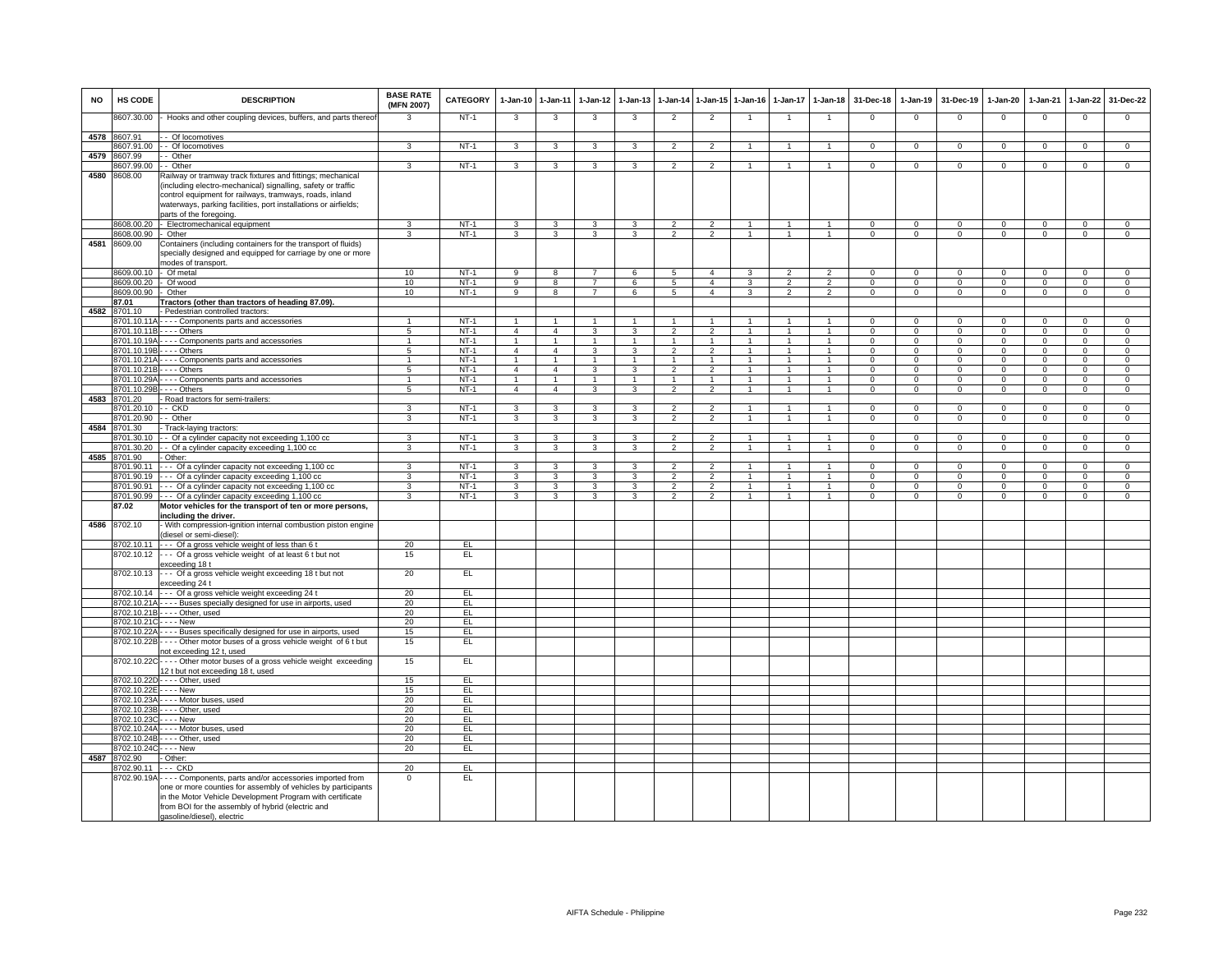| <b>NO</b> | HS CODE                                             | <b>DESCRIPTION</b>                                                                                                                                                                                            | <b>BASE RATE</b><br>(MFN 2007) | <b>CATEGORY</b> | 1-Jan-10 1-Jan-11 |    |    | 1-Jan-12 1-Jan-13 |    |    | 1-Jan-14 1-Jan-15 1-Jan-16 | $1-Jan-17$ | $1 - Jan-18$   | 31-Dec-18    | $1 - Jan-19$    | 31-Dec-19    | 1-Jan-20       | 1-Jan-21    |                | 1-Jan-22 31-Dec-22 |
|-----------|-----------------------------------------------------|---------------------------------------------------------------------------------------------------------------------------------------------------------------------------------------------------------------|--------------------------------|-----------------|-------------------|----|----|-------------------|----|----|----------------------------|------------|----------------|--------------|-----------------|--------------|----------------|-------------|----------------|--------------------|
|           |                                                     | 8702.90.19B - - - - Other components, parts and/or accessories imported<br>from one or more counties for assembly of vehicles by<br>participants in the Motor Vehicle Development Program with                |                                | EL.             |                   |    |    |                   |    |    |                            |            |                |              |                 |              |                |             |                |                    |
|           |                                                     | certificate from BOI.                                                                                                                                                                                         |                                |                 |                   |    |    |                   |    |    |                            |            |                |              |                 |              |                |             |                |                    |
|           | 8702.90.19C---- Used<br>8702.90.19D - - - - New     |                                                                                                                                                                                                               | 20                             | EL              |                   |    |    |                   |    |    |                            |            |                |              |                 |              |                |             |                |                    |
|           | 8702.90.91 --- CKD                                  |                                                                                                                                                                                                               | 20<br>20                       | EL<br>EL        |                   |    |    |                   |    |    |                            |            |                |              |                 |              |                |             |                |                    |
|           | 8702.90.99A                                         | Components, parts and/or accessories imported from                                                                                                                                                            | $\mathbf 0$                    | EL              |                   |    |    |                   |    |    |                            |            |                |              |                 |              |                |             |                |                    |
|           |                                                     | one or more counties for assembly of vehicles by participants<br>in the Motor Vehicle Development Program with certificate<br>from BOI for the assembly of hybrid (electric and<br>gasoline/diesel), electric |                                |                 |                   |    |    |                   |    |    |                            |            |                |              |                 |              |                |             |                |                    |
|           |                                                     | 8702.90.99B - - - - Other components, parts and/or accessories imported<br>from one or more counties for assembly of vehicles by                                                                              | $\mathbf{1}$                   | EL              |                   |    |    |                   |    |    |                            |            |                |              |                 |              |                |             |                |                    |
|           |                                                     | participants in the Motor Vehicle Development Program with<br>certificate from BOI,<br>8702.90.99C - - - - Motor buses of a gross vehicle weight of 6 t but not                                               | 20                             | E               |                   |    |    |                   |    |    |                            |            |                |              |                 |              |                |             |                |                    |
|           |                                                     | exceeding 12 t, used                                                                                                                                                                                          |                                |                 |                   |    |    |                   |    |    |                            |            |                |              |                 |              |                |             |                |                    |
|           |                                                     | 8702.90.99D - - - - Motor buses of a gross vehicle exceeding 12 t, used                                                                                                                                       | 20                             | EL              |                   |    |    |                   |    |    |                            |            |                |              |                 |              |                |             |                |                    |
|           |                                                     | 8702.90.99E - - - - Other, used                                                                                                                                                                               | 20                             | EL              |                   |    |    |                   |    |    |                            |            |                |              |                 |              |                |             |                |                    |
|           | 8702.90.99F - - - - New<br>87.03                    |                                                                                                                                                                                                               | 20                             | E               |                   |    |    |                   |    |    |                            |            |                |              |                 |              |                |             |                |                    |
|           |                                                     | Motor cars and other motor vehicles principally designed<br>for the transport of persons (other than those of heading<br>87.02), including station wagons and racing cars.                                    |                                |                 |                   |    |    |                   |    |    |                            |            |                |              |                 |              |                |             |                |                    |
|           | 4588 8703.10                                        | - Vehicles specially designed for travelling on snow; golf cars<br>and similar vehicles:                                                                                                                      |                                |                 |                   |    |    |                   |    |    |                            |            |                |              |                 |              |                |             |                |                    |
|           | 8703.10.10                                          | --- Golf cars, including golf buggies                                                                                                                                                                         | 30                             | $NT-1$          | 28                | 26 | 23 | 20                | 16 | 15 | 13                         | 10         | 6              | $\Omega$     | $\overline{0}$  | $\Omega$     | $\overline{0}$ | $\Omega$    | $\overline{0}$ | $\overline{0}$     |
|           | 8703.10.90                                          | $--$ Other                                                                                                                                                                                                    | 30                             | $NT-2$          | 28                | 26 | 24 | 22                | 20 | 18 | 15                         | 12         | $\overline{9}$ | 9            | $5\overline{)}$ | $\mathbf{0}$ | $\overline{0}$ | $\mathbf 0$ | $\overline{0}$ | $\overline{0}$     |
| 4589      | 8703.21                                             | - - Of a cylinder capacity not exceeding 1,000 cc:                                                                                                                                                            |                                |                 |                   |    |    |                   |    |    |                            |            |                |              |                 |              |                |             |                |                    |
|           | 8703.21.21 ---- CKD                                 | 8703.21.10 --- Go-karts                                                                                                                                                                                       | 30<br>30                       | $NT-1$<br>EL.   | 28                | 26 | 23 | 20                | 16 | 15 | 13                         | 10         | 6              | $\mathbf{0}$ | $\mathbf 0$     | $\mathbf{0}$ | $\mathbf{0}$   | $\mathbf 0$ | $\circ$        | $\mathbf{0}$       |
|           |                                                     | 8703.21.29A - - - - - Used                                                                                                                                                                                    | 30                             | EL.             |                   |    |    |                   |    |    |                            |            |                |              |                 |              |                |             |                |                    |
|           | 8703.21.29B - - - - - New                           |                                                                                                                                                                                                               | 30 <sup>2</sup>                | EL              |                   |    |    |                   |    |    |                            |            |                |              |                 |              |                |             |                |                    |
|           |                                                     | 8703.21.30 --- Other vehicles, CKD                                                                                                                                                                            | 30                             | EL              |                   |    |    |                   |    |    |                            |            |                |              |                 |              |                |             |                |                    |
|           | 8703.21.90B - - - - Used                            | 8703.21.90A - - - - Hearses and prison vans                                                                                                                                                                   | 30<br>30                       | EL<br>EL        |                   |    |    |                   |    |    |                            |            |                |              |                 |              |                |             |                |                    |
|           | 8703.21.90C - - - - New                             |                                                                                                                                                                                                               | 30                             | EL              |                   |    |    |                   |    |    |                            |            |                |              |                 |              |                |             |                |                    |
| 4590      | 8703.22                                             | - - Of a cylinder capacity exceeding 1,000 cc but not<br>exceeding 1,500 cc:                                                                                                                                  |                                |                 |                   |    |    |                   |    |    |                            |            |                |              |                 |              |                |             |                |                    |
|           | 8703.22.11 ---- CKD                                 |                                                                                                                                                                                                               | 30                             | EL              |                   |    |    |                   |    |    |                            |            |                |              |                 |              |                |             |                |                    |
|           | 8703.22.19A - - - - Used<br>8703.22.19B - - - - New |                                                                                                                                                                                                               | 30<br>30                       | E<br>EL         |                   |    |    |                   |    |    |                            |            |                |              |                 |              |                |             |                |                    |
|           |                                                     | 8703.22.20 --- Other vehicles, CKD                                                                                                                                                                            | 30                             | EL              |                   |    |    |                   |    |    |                            |            |                |              |                 |              |                |             |                |                    |
|           |                                                     | 8703.22.90A - - - - Ambulance, motor homes, hearses and prison vans                                                                                                                                           | 30                             | EL              |                   |    |    |                   |    |    |                            |            |                |              |                 |              |                |             |                |                    |
|           | 8703.22.90B                                         | - - - - Used                                                                                                                                                                                                  | 30                             | EL              |                   |    |    |                   |    |    |                            |            |                |              |                 |              |                |             |                |                    |
|           | 8703.22.90C                                         | - - - - New                                                                                                                                                                                                   | 30                             | EL              |                   |    |    |                   |    |    |                            |            |                |              |                 |              |                |             |                |                    |
| 4591      | 8703.23                                             | - - Of a cylinder capacity exceeding 1,500 cc but not<br>exceeding 3,000 cc:                                                                                                                                  |                                |                 |                   |    |    |                   |    |    |                            |            |                |              |                 |              |                |             |                |                    |
|           |                                                     | 8703.23.10 --- Ambulances                                                                                                                                                                                     | 30                             | EL              |                   |    |    |                   |    |    |                            |            |                |              |                 |              |                |             |                |                    |
|           |                                                     | 8703.23.20 --- Hearses                                                                                                                                                                                        | 30                             | E               |                   |    |    |                   |    |    |                            |            |                |              |                 |              |                |             |                |                    |
|           |                                                     | 8703.23.30 --- Prison vans                                                                                                                                                                                    | 30                             | EL.             |                   |    |    |                   |    |    |                            |            |                |              |                 |              |                |             |                |                    |
|           |                                                     | 8703.23.41 ---- Of a cylinder capacity not exceeding 1,800 cc<br>703.23.42 ---- Of a cylinder capacity exceeding 1,800 cc but not                                                                             | 30<br>30                       | EL<br>EL        |                   |    |    |                   |    |    |                            |            |                |              |                 |              |                |             |                |                    |
|           |                                                     | 8703.23.43 ---- Of a cylinder capacity exceeding 2,000 cc but not                                                                                                                                             | 30                             | EL              |                   |    |    |                   |    |    |                            |            |                |              |                 |              |                |             |                |                    |
|           |                                                     | 8703.23.44 ---- Of a cylinder capacity exceeding 2,500 cc                                                                                                                                                     | 30                             | EL              |                   |    |    |                   |    |    |                            |            |                |              |                 |              |                |             |                |                    |
|           |                                                     | 8703.23.51A - - - - - Used                                                                                                                                                                                    | 30                             | EL              |                   |    |    |                   |    |    |                            |            |                |              |                 |              |                |             |                |                    |
|           | 8703.23.51B - - - - - New                           | 8703.23.52A - - - - - Used                                                                                                                                                                                    | 30<br>30                       | EL<br>EL.       |                   |    |    |                   |    |    |                            |            |                |              |                 |              |                |             |                |                    |
|           | 8703.23.52B - - - - - New                           |                                                                                                                                                                                                               | 30                             | EL              |                   |    |    |                   |    |    |                            |            |                |              |                 |              |                |             |                |                    |
|           |                                                     | 8703.23.53A - - - - - Used                                                                                                                                                                                    | 30                             | EL              |                   |    |    |                   |    |    |                            |            |                |              |                 |              |                |             |                |                    |
|           | 8703.23.53B - - - - - New                           |                                                                                                                                                                                                               | 30                             | EL              |                   |    |    |                   |    |    |                            |            |                |              |                 |              |                |             |                |                    |
|           |                                                     | 8703.23.54A - - - - - Used                                                                                                                                                                                    | 30                             | EL              |                   |    |    |                   |    |    |                            |            |                |              |                 |              |                |             |                |                    |
|           | 8703.23.54B - - - - - New                           | 8703.23.61 ---- Of a cylinder capacity not exceeding 1,800 cc:                                                                                                                                                | 30<br>30                       | EL<br>EL        |                   |    |    |                   |    |    |                            |            |                |              |                 |              |                |             |                |                    |
|           |                                                     | 8703.23.62 ---- Of a cylinder capacity exceeding 1,800 cc but not                                                                                                                                             | 30                             | EL              |                   |    |    |                   |    |    |                            |            |                |              |                 |              |                |             |                |                    |
|           |                                                     | 8703.23.63 ---- Of a cylinder capacity exceeding 2,000 cc but not                                                                                                                                             | 30                             | EL              |                   |    |    |                   |    |    |                            |            |                |              |                 |              |                |             |                |                    |
|           |                                                     | 8703.23.64 ---- Of a cylinder capacity exceeding 2,500 cc                                                                                                                                                     | 30                             | EL              |                   |    |    |                   |    |    |                            |            |                |              |                 |              |                |             |                |                    |
|           |                                                     | 8703.23.91A - - - - - Motor homes                                                                                                                                                                             | 30                             | EL              |                   |    |    |                   |    |    |                            |            |                |              |                 |              |                |             |                |                    |
|           | 8703.23.91C----- New                                | 8703.23.91B - - - - - Used                                                                                                                                                                                    | 30<br>30                       | EL<br>E         |                   |    |    |                   |    |    |                            |            |                |              |                 |              |                |             |                |                    |
|           |                                                     | 8703.23.92A - - - - - Motor homes                                                                                                                                                                             | 30                             | EL              |                   |    |    |                   |    |    |                            |            |                |              |                 |              |                |             |                |                    |
|           |                                                     | 8703.23.92B - - - - - Used                                                                                                                                                                                    | 30                             | EL              |                   |    |    |                   |    |    |                            |            |                |              |                 |              |                |             |                |                    |
|           |                                                     | 8703.23.92C-----New                                                                                                                                                                                           | 30                             | EL              |                   |    |    |                   |    |    |                            |            |                |              |                 |              |                |             |                |                    |
|           |                                                     | 8703.23.93A - - - - - Motor homes                                                                                                                                                                             | 30                             | EL              |                   |    |    |                   |    |    |                            |            |                |              |                 |              |                |             |                |                    |
|           |                                                     | 8703.23.93B - - - - - Used                                                                                                                                                                                    | 30                             | EL              |                   |    |    |                   |    |    |                            |            |                |              |                 |              |                |             |                |                    |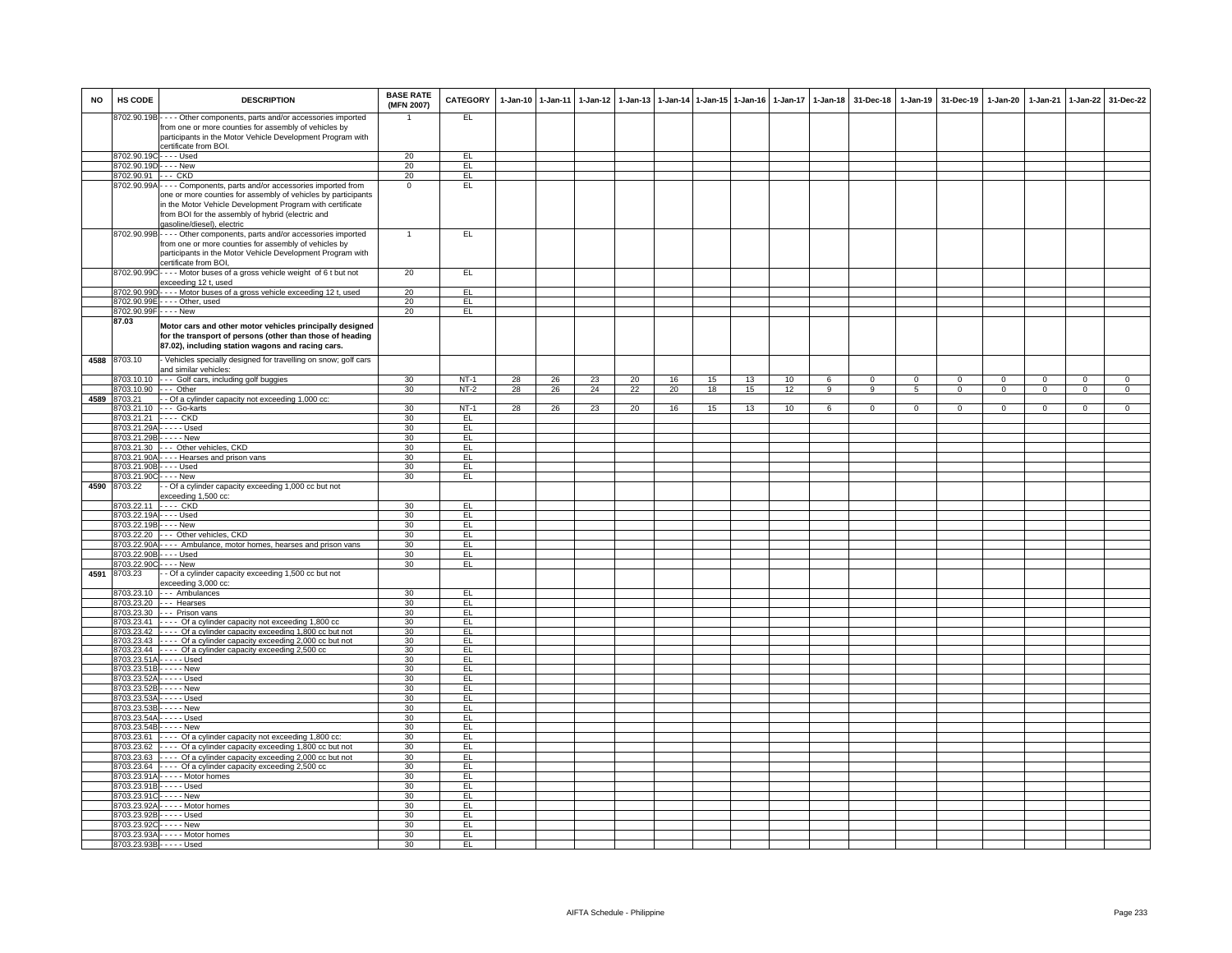| <b>NO</b> | HS CODE                    | <b>DESCRIPTION</b>                                                                                                                                                                                                                                          | <b>BASE RATE</b><br>(MFN 2007) | CATEGORY   | $1-Jan-10$ | $1-Jan-11$ | $1-Jan-12$ | 1-Jan-13 |  | 1-Jan-14 1-Jan-15 1-Jan-16 1-Jan-17 | $1 - Jan-18$ | 31-Dec-18 | 1-Jan-19 | 31-Dec-19 | 1-Jan-20 | 1-Jan-21 1-Jan-22 | 31-Dec-22 |
|-----------|----------------------------|-------------------------------------------------------------------------------------------------------------------------------------------------------------------------------------------------------------------------------------------------------------|--------------------------------|------------|------------|------------|------------|----------|--|-------------------------------------|--------------|-----------|----------|-----------|----------|-------------------|-----------|
|           | 8703.23.93C - - - - - New  | 8703.23.94A - - - - - Motor homes                                                                                                                                                                                                                           | 30<br>30                       | EL<br>EL   |            |            |            |          |  |                                     |              |           |          |           |          |                   |           |
|           |                            | 8703.23.94B - - - - - Used                                                                                                                                                                                                                                  | 30                             | EL         |            |            |            |          |  |                                     |              |           |          |           |          |                   |           |
|           | 8703.23.94C----- New       |                                                                                                                                                                                                                                                             | 30                             | EL         |            |            |            |          |  |                                     |              |           |          |           |          |                   |           |
|           | 4592 8703.24               | - - Of a cylinder capacity exceeding 3,000 cc:                                                                                                                                                                                                              |                                |            |            |            |            |          |  |                                     |              |           |          |           |          |                   |           |
|           |                            | 8703.24.10 --- Ambulances                                                                                                                                                                                                                                   | 30                             | EL         |            |            |            |          |  |                                     |              |           |          |           |          |                   |           |
|           |                            | 8703.24.20 --- Hearses                                                                                                                                                                                                                                      | 30                             | EL.        |            |            |            |          |  |                                     |              |           |          |           |          |                   |           |
|           |                            | 8703.24.30 --- Prison vans                                                                                                                                                                                                                                  | 30                             | EL         |            |            |            |          |  |                                     |              |           |          |           |          |                   |           |
|           | 8703.24.40                 | --- Motor cars (including station wagons, SUVs and sports                                                                                                                                                                                                   | 30                             | EL.        |            |            |            |          |  |                                     |              |           |          |           |          |                   |           |
|           |                            | cars, but not including vans), CKD                                                                                                                                                                                                                          |                                |            |            |            |            |          |  |                                     |              |           |          |           |          |                   |           |
|           | 8703.24.50A - - - - Used   |                                                                                                                                                                                                                                                             | 30                             | EL         |            |            |            |          |  |                                     |              |           |          |           |          |                   |           |
|           | 8703.24.50B - - - - New    |                                                                                                                                                                                                                                                             | 30                             | EL         |            |            |            |          |  |                                     |              |           |          |           |          |                   |           |
|           |                            | 8703.24.60 --- Other vehicles, CKD                                                                                                                                                                                                                          | 30                             | 린          |            |            |            |          |  |                                     |              |           |          |           |          |                   |           |
|           |                            | 8703.24.90A - - - - - Motor homes                                                                                                                                                                                                                           | 30                             | EL         |            |            |            |          |  |                                     |              |           |          |           |          |                   |           |
|           |                            | 8703.24.90B - - - - - Used                                                                                                                                                                                                                                  | 30                             | EL         |            |            |            |          |  |                                     |              |           |          |           |          |                   |           |
|           |                            | 8703.24.90C - - - - - New                                                                                                                                                                                                                                   | 30                             | EL         |            |            |            |          |  |                                     |              |           |          |           |          |                   |           |
|           | 4593 8703.31               | - Of a cylinder capacity not exceeding 1,500 cc:                                                                                                                                                                                                            |                                |            |            |            |            |          |  |                                     |              |           |          |           |          |                   |           |
|           | 3703.31.10                 | --- Motor cars (including station wagons, SUVs and sports<br>cars, but not including vans), CKD                                                                                                                                                             | 30                             | EL         |            |            |            |          |  |                                     |              |           |          |           |          |                   |           |
|           |                            | 8703.31.20A - - - - Used                                                                                                                                                                                                                                    | 30                             | EL         |            |            |            |          |  |                                     |              |           |          |           |          |                   |           |
|           | 8703.31.20B - - - - New    |                                                                                                                                                                                                                                                             | 30                             | EL         |            |            |            |          |  |                                     |              |           |          |           |          |                   |           |
|           |                            | 8703.31.30 --- Other vehicles, CKD                                                                                                                                                                                                                          | 30                             | EL.        |            |            |            |          |  |                                     |              |           |          |           |          |                   |           |
|           |                            | 8703.31.90A - - - - Ambulances, motor-homes, hearses and prison vans                                                                                                                                                                                        | 30                             | EL.        |            |            |            |          |  |                                     |              |           |          |           |          |                   |           |
|           | 8703.31.90B - - - - Used   |                                                                                                                                                                                                                                                             | 30                             | EL         |            |            |            |          |  |                                     |              |           |          |           |          |                   |           |
|           | 8703.31.90C - - - - New    |                                                                                                                                                                                                                                                             | 30                             | EL         |            |            |            |          |  |                                     |              |           |          |           |          |                   |           |
| 4594      | 8703.32                    | - - Of a cylinder capacity exceeding 1,500 cc but not<br>exceeding 2,500 cc:                                                                                                                                                                                |                                |            |            |            |            |          |  |                                     |              |           |          |           |          |                   |           |
|           |                            | 8703.32.10 --- Ambulances                                                                                                                                                                                                                                   | 30                             | EL         |            |            |            |          |  |                                     |              |           |          |           |          |                   |           |
|           |                            | 8703.32.20 --- Hearses                                                                                                                                                                                                                                      | 30                             | EL         |            |            |            |          |  |                                     |              |           |          |           |          |                   |           |
|           |                            | 8703.32.30 --- Prison vans                                                                                                                                                                                                                                  | 30                             | EL         |            |            |            |          |  |                                     |              |           |          |           |          |                   |           |
|           |                            | 8703.32.41 ---- Of cylinder capacity not exceeding 2000 cc                                                                                                                                                                                                  | 30                             | EL         |            |            |            |          |  |                                     |              |           |          |           |          |                   |           |
|           | 8703.32.49 ---- Other      |                                                                                                                                                                                                                                                             | 30                             | EL         |            |            |            |          |  |                                     |              |           |          |           |          |                   |           |
|           | 8703.32.51A - - - - Used   |                                                                                                                                                                                                                                                             | 30                             | EL.        |            |            |            |          |  |                                     |              |           |          |           |          |                   |           |
|           | 8703.32.51B - - - - New    |                                                                                                                                                                                                                                                             | 30                             | EL         |            |            |            |          |  |                                     |              |           |          |           |          |                   |           |
|           | 8703.32.59A - - - - Used   |                                                                                                                                                                                                                                                             | 30                             | EL.        |            |            |            |          |  |                                     |              |           |          |           |          |                   |           |
|           | 8703.32.59B - - - - New    |                                                                                                                                                                                                                                                             | 30                             | EL         |            |            |            |          |  |                                     |              |           |          |           |          |                   |           |
|           |                            | 8703.32.61 ---- Of cylinder capacity not exceeding 2000 cc                                                                                                                                                                                                  | 30                             | EL         |            |            |            |          |  |                                     |              |           |          |           |          |                   |           |
|           |                            | 8703.32.69 ---- Other<br>8703.32.91A - - - - - Motor-homes                                                                                                                                                                                                  | 30<br>30                       | EL<br>E    |            |            |            |          |  |                                     |              |           |          |           |          |                   |           |
|           |                            | 8703.32.91B - - - - - Used                                                                                                                                                                                                                                  | 30                             | EL         |            |            |            |          |  |                                     |              |           |          |           |          |                   |           |
|           | 8703.32.91C----- New       |                                                                                                                                                                                                                                                             | 30                             | EL         |            |            |            |          |  |                                     |              |           |          |           |          |                   |           |
|           |                            | 8703.32.99A - - - - - Motor-homes                                                                                                                                                                                                                           | 30                             | EL         |            |            |            |          |  |                                     |              |           |          |           |          |                   |           |
|           |                            | 8703.32.99B - - - - - Used                                                                                                                                                                                                                                  | 30                             | EL         |            |            |            |          |  |                                     |              |           |          |           |          |                   |           |
|           | 8703.32.99C - - - - - New  |                                                                                                                                                                                                                                                             | 30                             | EL         |            |            |            |          |  |                                     |              |           |          |           |          |                   |           |
| 4595      | 8703.33                    | - - Of a cylinder capacity exceeding 2,500 cc:                                                                                                                                                                                                              |                                |            |            |            |            |          |  |                                     |              |           |          |           |          |                   |           |
|           |                            | 8703.33.10 --- Ambulances                                                                                                                                                                                                                                   | 30                             | EL         |            |            |            |          |  |                                     |              |           |          |           |          |                   |           |
|           |                            | 8703.33.20 --- Hearses                                                                                                                                                                                                                                      | 30                             | EL.        |            |            |            |          |  |                                     |              |           |          |           |          |                   |           |
|           |                            | 8703.33.30 --- Prison vans                                                                                                                                                                                                                                  | 30                             | EL         |            |            |            |          |  |                                     |              |           |          |           |          |                   |           |
|           |                            | 8703.33.41 ---- Of a cylinder capacity exceeding 2,500 cc but not                                                                                                                                                                                           | 30                             | E          |            |            |            |          |  |                                     |              |           |          |           |          |                   |           |
|           |                            | 8703.33.42 ---- Of a cylinder capacity exceeding 3,000 cc                                                                                                                                                                                                   | 30                             | EL         |            |            |            |          |  |                                     |              |           |          |           |          |                   |           |
|           |                            | 8703.33.51A - - - - - Used                                                                                                                                                                                                                                  | 30                             | EL         |            |            |            |          |  |                                     |              |           |          |           |          |                   |           |
|           | 8703.33.51B - - - - - New  |                                                                                                                                                                                                                                                             | 30                             | EL         |            |            |            |          |  |                                     |              |           |          |           |          |                   |           |
|           | 8703.33.52A - - - - - Used |                                                                                                                                                                                                                                                             | 30                             | EL         |            |            |            |          |  |                                     |              |           |          |           |          |                   |           |
|           | 8703.33.52B - - - - - New  |                                                                                                                                                                                                                                                             | 30                             | EL         |            |            |            |          |  |                                     |              |           |          |           |          |                   |           |
|           |                            | 8703.33.60 --- Other vehicles, CKD                                                                                                                                                                                                                          | 30                             | EL         |            |            |            |          |  |                                     |              |           |          |           |          |                   |           |
|           |                            | 8703.33.90A - - - - - Motor-homes                                                                                                                                                                                                                           | 30                             | EL         |            |            |            |          |  |                                     |              |           |          |           |          |                   |           |
|           |                            | 8703.33.90B - - - - - Used                                                                                                                                                                                                                                  | 30                             | EL         |            |            |            |          |  |                                     |              |           |          |           |          |                   |           |
|           | 8703.33.90C - - - - - New  |                                                                                                                                                                                                                                                             | 30                             | EL         |            |            |            |          |  |                                     |              |           |          |           |          |                   |           |
| 4596      | 8703.90                    | - Other:                                                                                                                                                                                                                                                    |                                |            |            |            |            |          |  |                                     |              |           |          |           |          |                   |           |
|           | 8703.90.10                 | - - Ambulances                                                                                                                                                                                                                                              | 30                             | EL         |            |            |            |          |  |                                     |              |           |          |           |          |                   |           |
|           | 8703.90.20                 | - - Hearses                                                                                                                                                                                                                                                 | 30                             | EL         |            |            |            |          |  |                                     |              |           |          |           |          |                   |           |
|           |                            | 8703.90.30 - - Prison vans                                                                                                                                                                                                                                  | 30                             | EL         |            |            |            |          |  |                                     |              |           |          |           |          |                   |           |
|           | 8703.90.42                 | 8703.90.41 --- Of a cylinder capacity not exceeding 1,800 cc                                                                                                                                                                                                | 30<br>30                       | EL.<br>EL. |            |            |            |          |  |                                     |              |           |          |           |          |                   |           |
|           |                            | --- Of a cylinder capacity exceeding 1,800 cc but not<br>exceeding 2,000 cc                                                                                                                                                                                 |                                |            |            |            |            |          |  |                                     |              |           |          |           |          |                   |           |
|           | 8703.90.43                 | --- Of a cylinder capacity exceeding 2,000 cc but not<br>exceeding 2,500 cc                                                                                                                                                                                 | 30                             | EL.        |            |            |            |          |  |                                     |              |           |          |           |          |                   |           |
|           |                            | 8703.90.44 --- Of a cylinder capacity exceeding 2,500 cc<br>8703.90.51A - - - - Components, parts and/or accessories imported from<br>one or more countries for assembly of motor vehicles by<br>participants in the Motor Vehicle Development Program with | 30<br>$\mathbf{0}$             | EL<br>EL   |            |            |            |          |  |                                     |              |           |          |           |          |                   |           |
|           |                            | certificate from BOI for assembly of hybrid (electric and<br>qasoline/diesel), elec                                                                                                                                                                         |                                |            |            |            |            |          |  |                                     |              |           |          |           |          |                   |           |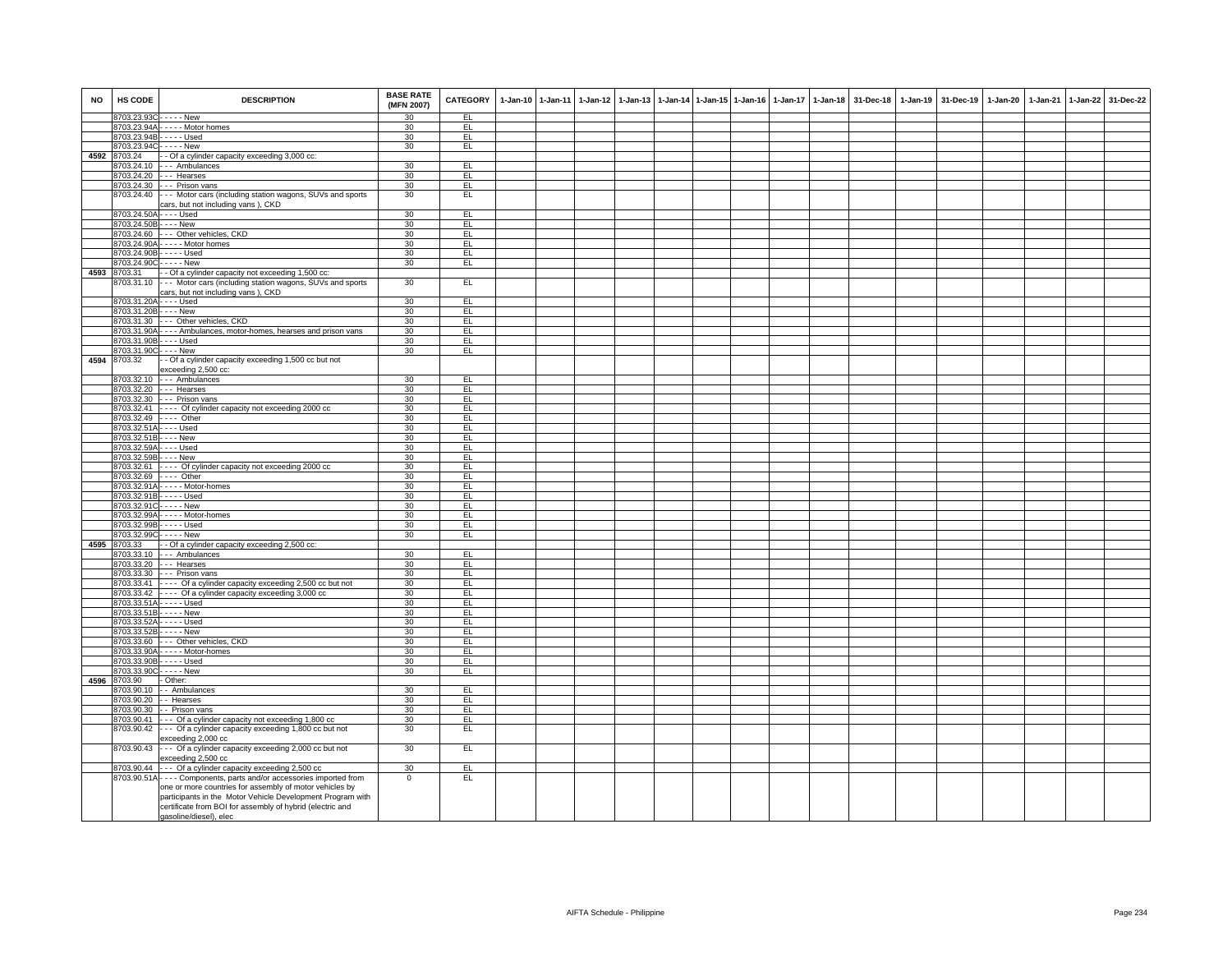| <b>NO</b> | HS CODE                 | <b>DESCRIPTION</b>                                                                                                                                 | <b>BASE RATE</b><br>(MFN 2007) | <b>CATEGORY</b> | 1-Jan-10       | 1-Jan-11     | 1-Jan-12       | $1-Jan-13$    |   |              | 1-Jan-14 1-Jan-15 1-Jan-16 | $1-Jan-17$    | $1-Jan-18$   | 31-Dec-18    |              | 1-Jan-19 31-Dec-19 | 1-Jan-20       | 1-Jan-21     |                         | 1-Jan-22 31-Dec-22 |
|-----------|-------------------------|----------------------------------------------------------------------------------------------------------------------------------------------------|--------------------------------|-----------------|----------------|--------------|----------------|---------------|---|--------------|----------------------------|---------------|--------------|--------------|--------------|--------------------|----------------|--------------|-------------------------|--------------------|
|           |                         | 8703.90.51B---- Other components, parts and/or accessories imported                                                                                |                                | EL              |                |              |                |               |   |              |                            |               |              |              |              |                    |                |              |                         |                    |
|           |                         | from one or more countries for assembly of motor vehicles by<br>participants in the Motor Vehicle Development Program with<br>certificate from BOI |                                |                 |                |              |                |               |   |              |                            |               |              |              |              |                    |                |              |                         |                    |
|           |                         | 8703.90.51C---- Used                                                                                                                               | 30                             | EL              |                |              |                |               |   |              |                            |               |              |              |              |                    |                |              |                         |                    |
|           | 8703.90.51D             | - - - - New                                                                                                                                        | 30                             | EL              |                |              |                |               |   |              |                            |               |              |              |              |                    |                |              |                         |                    |
|           | 8703.90.52A             | Components, parts and/or accessories imported from                                                                                                 | $\Omega$                       | EL.             |                |              |                |               |   |              |                            |               |              |              |              |                    |                |              |                         |                    |
|           |                         | one or more countries for assembly of motor vehicles by                                                                                            |                                |                 |                |              |                |               |   |              |                            |               |              |              |              |                    |                |              |                         |                    |
|           |                         | participants in the Motor Vehicle Development Program with                                                                                         |                                |                 |                |              |                |               |   |              |                            |               |              |              |              |                    |                |              |                         |                    |
|           |                         | certificate from BOI for assembly of hybrid (electric and<br>gasoline/diesel), elec                                                                |                                |                 |                |              |                |               |   |              |                            |               |              |              |              |                    |                |              |                         |                    |
|           |                         | 8703.90.52B - - - - Other components, parts and/or accessories imported                                                                            | $\blacktriangleleft$           | EL              |                |              |                |               |   |              |                            |               |              |              |              |                    |                |              |                         |                    |
|           |                         | from one or more countries for assembly of motor vehicles by                                                                                       |                                |                 |                |              |                |               |   |              |                            |               |              |              |              |                    |                |              |                         |                    |
|           |                         | participants in the Motor Vehicle Development Program with                                                                                         |                                |                 |                |              |                |               |   |              |                            |               |              |              |              |                    |                |              |                         |                    |
|           |                         | certificate from BOI                                                                                                                               |                                |                 |                |              |                |               |   |              |                            |               |              |              |              |                    |                |              |                         |                    |
|           |                         | 8703.90.52C---- Used                                                                                                                               | 30                             | EL              |                |              |                |               |   |              |                            |               |              |              |              |                    |                |              |                         |                    |
|           | 8703.90.52D - - - - New |                                                                                                                                                    | 30<br>$\Omega$                 | EL<br>EL        |                |              |                |               |   |              |                            |               |              |              |              |                    |                |              |                         |                    |
|           |                         | 8703.90.53A - - - - Components, parts and/or accessories imported from<br>one or more countries for assembly of motor vehicles by                  |                                |                 |                |              |                |               |   |              |                            |               |              |              |              |                    |                |              |                         |                    |
|           |                         | participants in the Motor Vehicle Development Program with                                                                                         |                                |                 |                |              |                |               |   |              |                            |               |              |              |              |                    |                |              |                         |                    |
|           |                         | certificate from BOI for assembly of hybrid (electric and                                                                                          |                                |                 |                |              |                |               |   |              |                            |               |              |              |              |                    |                |              |                         |                    |
|           |                         | qasoline/diesel), elec                                                                                                                             |                                |                 |                |              |                |               |   |              |                            |               |              |              |              |                    |                |              |                         |                    |
|           |                         | 8703.90.53B - - - - Other components, parts and/or accessories imported                                                                            |                                | EL              |                |              |                |               |   |              |                            |               |              |              |              |                    |                |              |                         |                    |
|           |                         | from one or more countries for assembly of motor vehicles by                                                                                       |                                |                 |                |              |                |               |   |              |                            |               |              |              |              |                    |                |              |                         |                    |
|           |                         | participants in the Motor Vehicle Development Program with                                                                                         |                                |                 |                |              |                |               |   |              |                            |               |              |              |              |                    |                |              |                         |                    |
|           |                         | certificate from BOI<br>8703.90.53C---- Used                                                                                                       | 30                             | EL.             |                |              |                |               |   |              |                            |               |              |              |              |                    |                |              |                         |                    |
|           | 8703.90.53D - - - - New |                                                                                                                                                    | 30                             | EL              |                |              |                |               |   |              |                            |               |              |              |              |                    |                |              |                         |                    |
|           |                         | 8703.90.54A - - - - Components, parts and/or accessories imported from                                                                             | $\overline{0}$                 | EL              |                |              |                |               |   |              |                            |               |              |              |              |                    |                |              |                         |                    |
|           |                         | one or more countries for assembly of motor vehicles by                                                                                            |                                |                 |                |              |                |               |   |              |                            |               |              |              |              |                    |                |              |                         |                    |
|           |                         | participants in the Motor Vehicle Development Program with                                                                                         |                                |                 |                |              |                |               |   |              |                            |               |              |              |              |                    |                |              |                         |                    |
|           |                         | certificate from BOI for assembly of hybrid (electric and                                                                                          |                                |                 |                |              |                |               |   |              |                            |               |              |              |              |                    |                |              |                         |                    |
|           |                         | qasoline/diesel), elec<br>8703.90.54B - - - - Other components, parts and/or accessories imported                                                  | $\mathbf{1}$                   | EL              |                |              |                |               |   |              |                            |               |              |              |              |                    |                |              |                         |                    |
|           |                         | from one or more countries for assembly of motor vehicles by                                                                                       |                                |                 |                |              |                |               |   |              |                            |               |              |              |              |                    |                |              |                         |                    |
|           |                         | participants in the Motor Vehicle Development Program with                                                                                         |                                |                 |                |              |                |               |   |              |                            |               |              |              |              |                    |                |              |                         |                    |
|           |                         | certificate from BOI                                                                                                                               |                                |                 |                |              |                |               |   |              |                            |               |              |              |              |                    |                |              |                         |                    |
|           |                         | 8703.90.54C---- Used                                                                                                                               | 30                             | EL.             |                |              |                |               |   |              |                            |               |              |              |              |                    |                |              |                         |                    |
|           | 8703.90.54D - - - - New |                                                                                                                                                    | 30                             | EL              |                |              |                |               |   |              |                            |               |              |              |              |                    |                |              |                         |                    |
|           |                         | 8703.90.60 - - Other vehicles, CKD                                                                                                                 | 30<br>$\Omega$                 | EL<br>EL        |                |              |                |               |   |              |                            |               |              |              |              |                    |                |              |                         |                    |
|           |                         | 8703.90.90A - - - Components, parts and/or accessories imported from one<br>or more countries for assembly of motor vehicles by                    |                                |                 |                |              |                |               |   |              |                            |               |              |              |              |                    |                |              |                         |                    |
|           |                         | participants in the Motor Vehicle Development Program with                                                                                         |                                |                 |                |              |                |               |   |              |                            |               |              |              |              |                    |                |              |                         |                    |
|           |                         | certificate from BOI for assembly of hybrid (electric and                                                                                          |                                |                 |                |              |                |               |   |              |                            |               |              |              |              |                    |                |              |                         |                    |
|           |                         | gasoline/diesel), electr                                                                                                                           |                                |                 |                |              |                |               |   |              |                            |               |              |              |              |                    |                |              |                         |                    |
|           |                         | 8703.90.90B - - - Other components, parts and/or accessories imported                                                                              |                                | EL              |                |              |                |               |   |              |                            |               |              |              |              |                    |                |              |                         |                    |
|           |                         | from one or more countries for assembly of motor vehicles by<br>participants in the Motor Vehicle Development Program with                         |                                |                 |                |              |                |               |   |              |                            |               |              |              |              |                    |                |              |                         |                    |
|           |                         | certificate from BOI                                                                                                                               |                                |                 |                |              |                |               |   |              |                            |               |              |              |              |                    |                |              |                         |                    |
|           | 8703.90.90C - - - Used  |                                                                                                                                                    | 30                             | EL              |                |              |                |               |   |              |                            |               |              |              |              |                    |                |              |                         |                    |
|           | 8703.90.90D - - - New   |                                                                                                                                                    | 30                             | EL              |                |              |                |               |   |              |                            |               |              |              |              |                    |                |              |                         |                    |
|           | 8703.90.90E - - - Other |                                                                                                                                                    | 30                             | EL.             |                |              |                |               |   |              |                            |               |              |              |              |                    |                |              |                         |                    |
| 4597      | 87.04<br>8704.10        | Motor vehicles for the transport of goods.<br>- Dumpers designed for off-highway use:                                                              |                                |                 |                |              |                |               |   |              |                            |               |              |              |              |                    |                |              |                         |                    |
|           | 3704.10.11 --- CKD      |                                                                                                                                                    | 3                              | <b>ST</b>       | 3              | 3            | 3              | $\mathcal{R}$ | 3 | 3            |                            | $\mathcal{R}$ | $\mathbf{R}$ | $\mathbf{a}$ | 3            | 3                  | 3              | $\mathbf{R}$ | $\overline{\mathbf{3}}$ | 3                  |
|           | 3704.10.12              | --- Other                                                                                                                                          |                                | <b>ST</b>       | 3              | 3            | 3              | 3             | 3 | 3            |                            |               |              |              | 3            | 3                  | 3              | 3            | 3                       | 3                  |
|           | 3704.10.21 --- CKD      |                                                                                                                                                    | $\mathcal{R}$                  | ST              | 3              | 3            | 3              | 3             | 3 | 3            | $\mathcal{R}$              | 3             | 3            | 3            | 3            | 3                  | 3              | 3            | 3                       | 3                  |
|           | 8704.10.22              | --- Other                                                                                                                                          | $\mathbf{3}$                   | ST              | $\overline{3}$ | $\mathbf{a}$ | $\overline{3}$ | 3             | 3 | $\mathbf{3}$ | $\mathbf{R}$               | $\mathbf{R}$  | $\mathbf{R}$ | $\mathbf{R}$ | $\mathbf{3}$ | $\mathbf{a}$       | $\overline{3}$ | 3            | $\mathbf{3}$            | 3                  |
| 4598      | 8704.21                 | - - g.v.w. not exceeding 5 t:                                                                                                                      |                                |                 |                |              |                |               |   |              |                            |               |              |              |              |                    |                |              |                         |                    |
|           |                         | 8704.21.11 - - - - Refrigerated vans<br>8704.21.19 ---- Other                                                                                      | 3<br>30                        | EL<br>EL        |                |              |                |               |   |              |                            |               |              |              |              |                    |                |              |                         |                    |
|           |                         | 8704.21.21 ---- Refrigerated vans                                                                                                                  | 3                              | EL              |                |              |                |               |   |              |                            |               |              |              |              |                    |                |              |                         |                    |
|           |                         | 8704.21.22 ---- Refuse collection vehicles having a refuse                                                                                         | 30                             | EL.             |                |              |                |               |   |              |                            |               |              |              |              |                    |                |              |                         |                    |
|           |                         | compressing device                                                                                                                                 |                                |                 |                |              |                |               |   |              |                            |               |              |              |              |                    |                |              |                         |                    |
|           |                         | 8704.21.23 ---- Tanker vehicles                                                                                                                    | 30                             | EL              |                |              |                |               |   |              |                            |               |              |              |              |                    |                |              |                         |                    |
|           |                         | 8704.21.29A - - - - - Designed for the transport of concrete or cement in<br>bulk                                                                  | 30                             | EL              |                |              |                |               |   |              |                            |               |              |              |              |                    |                |              |                         |                    |
|           |                         | B704.21.29B - - - - - Ordinary lorries (trucks) with a g.v.w. of 2.5 t but not                                                                     | 30                             | EL              |                |              |                |               |   |              |                            |               |              |              |              |                    |                |              |                         |                    |
|           |                         | exceeding 5 t, used                                                                                                                                |                                |                 |                |              |                |               |   |              |                            |               |              |              |              |                    |                |              |                         |                    |
|           |                         | 8704.21.29C - - - - - Other, used                                                                                                                  | 30                             | EL              |                |              |                |               |   |              |                            |               |              |              |              |                    |                |              |                         |                    |
|           |                         | 8704.21.29D - - - - - New                                                                                                                          | 30                             | EL              |                |              |                |               |   |              |                            |               |              |              |              |                    |                |              |                         |                    |
| 4599      |                         | 8704.22 - g.v.w. exceeding 5 t but not exceeding 20 t:<br>3704.22.11 - - - - Refrigerated vans                                                     | 3                              | EL              |                |              |                |               |   |              |                            |               |              |              |              |                    |                |              |                         |                    |
|           |                         | 3704.22.19 ----- Other                                                                                                                             | 30                             | EL              |                |              |                |               |   |              |                            |               |              |              |              |                    |                |              |                         |                    |
|           |                         | 8704.22.21 ----- Refrigerated vans                                                                                                                 | 3                              | EL.             |                |              |                |               |   |              |                            |               |              |              |              |                    |                |              |                         |                    |
|           |                         |                                                                                                                                                    |                                |                 |                |              |                |               |   |              |                            |               |              |              |              |                    |                |              |                         |                    |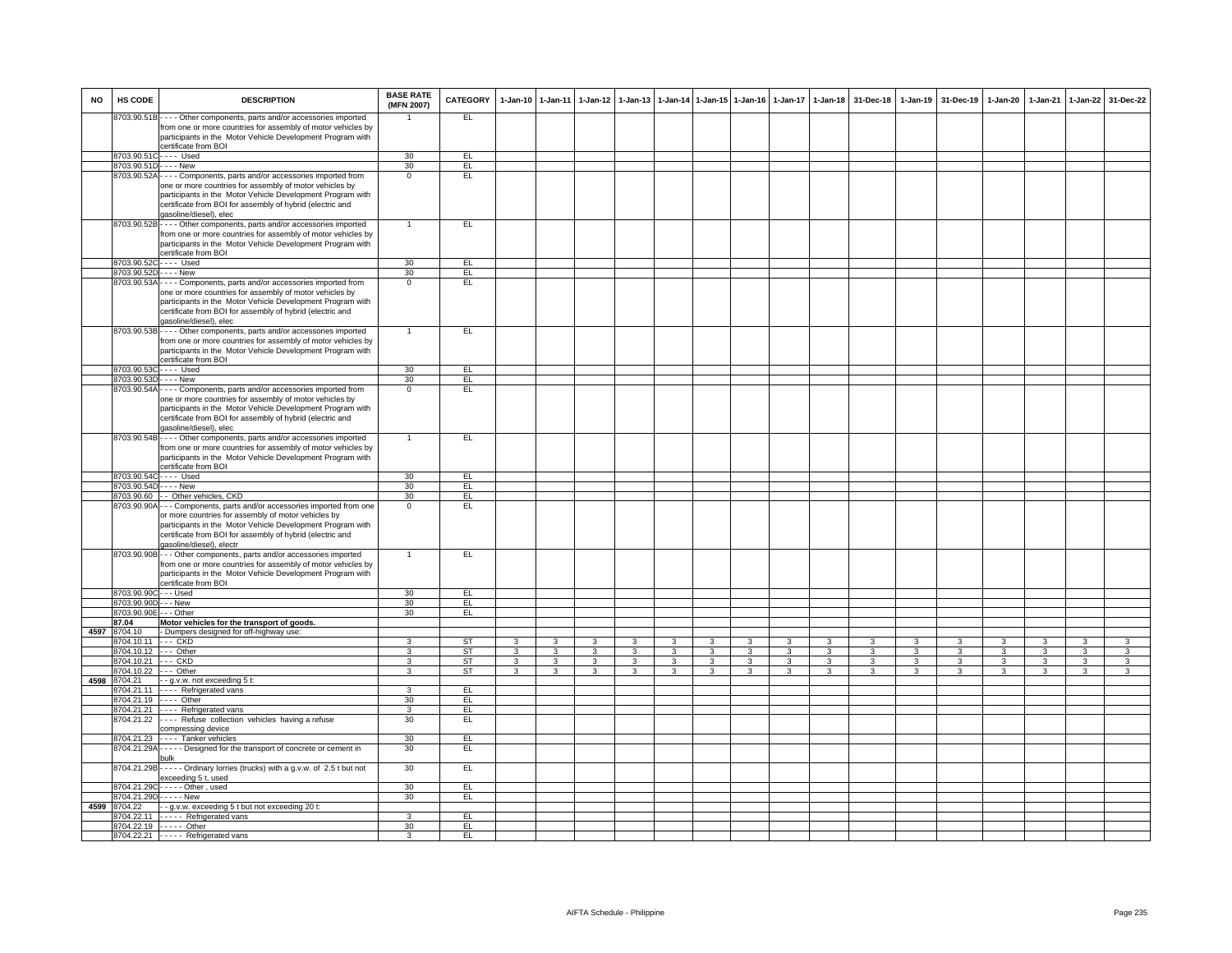| <b>NO</b> | <b>HS CODE</b> | <b>DESCRIPTION</b>                                                                                                                                                                                    | <b>BASE RATE</b><br>(MFN 2007)    | <b>CATEGORY</b>  |                         | 1-Jan-10 1-Jan-11                | $1-Jan-12$              | $1-Jan-13$                       |                         |                      | 1-Jan-14 1-Jan-15 1-Jan-16 |                         | 1-Jan-17 1-Jan-18       | 31-Dec-18                |                               | 1-Jan-19 31-Dec-19         | 1-Jan-20                | $1-Jan-21$                    | 1-Jan-22                         | 31-Dec-22                     |
|-----------|----------------|-------------------------------------------------------------------------------------------------------------------------------------------------------------------------------------------------------|-----------------------------------|------------------|-------------------------|----------------------------------|-------------------------|----------------------------------|-------------------------|----------------------|----------------------------|-------------------------|-------------------------|--------------------------|-------------------------------|----------------------------|-------------------------|-------------------------------|----------------------------------|-------------------------------|
|           | 8704.22.22     | ----- Refuse collection vehicles having a refuse                                                                                                                                                      | 30                                | EL               |                         |                                  |                         |                                  |                         |                      |                            |                         |                         |                          |                               |                            |                         |                               |                                  |                               |
|           |                | compressing device<br>8704.22.23 ----- Tanker vehicles                                                                                                                                                | 30                                | EL               |                         |                                  |                         |                                  |                         |                      |                            |                         |                         |                          |                               |                            |                         |                               |                                  |                               |
|           |                | 8704.22.29A - - - - - Designed for the transport of concrete or cement in                                                                                                                             | 30                                | EL               |                         |                                  |                         |                                  |                         |                      |                            |                         |                         |                          |                               |                            |                         |                               |                                  |                               |
|           |                | 8704.22.29B - - - - - Ordinary lorries (trucks) with a g.v.w. of 5 t but not<br>exceeding 5 t, used                                                                                                   | 30                                | EL               |                         |                                  |                         |                                  |                         |                      |                            |                         |                         |                          |                               |                            |                         |                               |                                  |                               |
|           |                | 8704.22.29C - - - - - Other, used                                                                                                                                                                     | 30                                | EL.              |                         |                                  |                         |                                  |                         |                      |                            |                         |                         |                          |                               |                            |                         |                               |                                  |                               |
|           |                | 8704.22.29D - - - - - New                                                                                                                                                                             | 30                                | EL               |                         |                                  |                         |                                  |                         |                      |                            |                         |                         |                          |                               |                            |                         |                               |                                  |                               |
|           |                | 8704.22.31 ----- Refrigerated vans                                                                                                                                                                    | $\mathbf{3}$                      | EL.              |                         |                                  |                         |                                  |                         |                      |                            |                         |                         |                          |                               |                            |                         |                               |                                  |                               |
|           |                | 8704.22.39 ----- Other                                                                                                                                                                                | 20                                | EL               |                         |                                  |                         |                                  |                         |                      |                            |                         |                         |                          |                               |                            |                         |                               |                                  |                               |
|           |                | 8704.22.41 - - - - Refrigerated vans                                                                                                                                                                  | $\overline{3}$                    | E                |                         |                                  |                         |                                  |                         |                      |                            |                         |                         |                          |                               |                            |                         |                               |                                  |                               |
|           |                | 8704.22.42 ----- Refuse collection vehicles having a refuse<br>compressing device                                                                                                                     | 20                                | EL               |                         |                                  |                         |                                  |                         |                      |                            |                         |                         |                          |                               |                            |                         |                               |                                  |                               |
|           |                | 8704.22.43 - - - - - Tanker vehicles                                                                                                                                                                  | 20                                | EL               |                         |                                  |                         |                                  |                         |                      |                            |                         |                         |                          |                               |                            |                         |                               |                                  |                               |
|           |                | 8704.22.49A - - - - - - Designed for the transport of concrete or cement in<br>bulk; ordinary lorries (trucks) with a g.v.w. of 6 t but not<br>exceeding 20t, used                                    | 20                                | EL               |                         |                                  |                         |                                  |                         |                      |                            |                         |                         |                          |                               |                            |                         |                               |                                  |                               |
|           |                | 8704.22.49B - - - - - - Ordinary lorries (trucks) with a g.v.w. of 6 t but not<br>exceeding 20t, used                                                                                                 | 20                                | EL.              |                         |                                  |                         |                                  |                         |                      |                            |                         |                         |                          |                               |                            |                         |                               |                                  |                               |
|           |                | 8704.22.49C - - - - - - Other, used                                                                                                                                                                   | 20                                | EL               |                         |                                  |                         |                                  |                         |                      |                            |                         |                         |                          |                               |                            |                         |                               |                                  |                               |
|           |                | 8704.22.49D------ New                                                                                                                                                                                 | 20                                | EL               |                         |                                  |                         |                                  |                         |                      |                            |                         |                         |                          |                               |                            |                         |                               |                                  |                               |
| 4600      | 8704.23        | - - g.v.w. exceeding 20 t:                                                                                                                                                                            |                                   |                  |                         |                                  |                         |                                  |                         |                      |                            |                         |                         |                          |                               |                            |                         |                               |                                  |                               |
|           |                | 8704.23.11 - - - - Refrigerated vans                                                                                                                                                                  | 3                                 | EL               |                         |                                  |                         |                                  |                         |                      |                            |                         |                         |                          |                               |                            |                         |                               |                                  |                               |
|           |                | 8704.23.19 ----- Other                                                                                                                                                                                | 20<br>3                           | E<br>EL          |                         |                                  |                         |                                  |                         |                      |                            |                         |                         |                          |                               |                            |                         |                               |                                  |                               |
|           |                | 8704.23.21 - - - - - Refrigerated vans<br>8704.23.22 ----- Refuse collection vehicles having a refuse                                                                                                 | 20                                | E                |                         |                                  |                         |                                  |                         |                      |                            |                         |                         |                          |                               |                            |                         |                               |                                  |                               |
|           |                | compressing device                                                                                                                                                                                    |                                   |                  |                         |                                  |                         |                                  |                         |                      |                            |                         |                         |                          |                               |                            |                         |                               |                                  |                               |
|           |                | 8704.23.23 ----- Tanker vehicles                                                                                                                                                                      | 20                                | EL               |                         |                                  |                         |                                  |                         |                      |                            |                         |                         |                          |                               |                            |                         |                               |                                  |                               |
|           |                | 8704.23.29A - - - - - Designed for the transport of concrete or cement in                                                                                                                             | 20                                | EL.              |                         |                                  |                         |                                  |                         |                      |                            |                         |                         |                          |                               |                            |                         |                               |                                  |                               |
|           |                | bulk.<br>8704.23.29B - - - - - Ordinary lorries (trucks) with a g.v.w. of 20t but not                                                                                                                 | 20                                | E                |                         |                                  |                         |                                  |                         |                      |                            |                         |                         |                          |                               |                            |                         |                               |                                  |                               |
|           |                | exceeding 24t, used<br>8704.23.29C----- Other, used                                                                                                                                                   | 20                                | EL               |                         |                                  |                         |                                  |                         |                      |                            |                         |                         |                          |                               |                            |                         |                               |                                  |                               |
|           |                | 8704.23.29D----- New                                                                                                                                                                                  | 20                                | EL               |                         |                                  |                         |                                  |                         |                      |                            |                         |                         |                          |                               |                            |                         |                               |                                  |                               |
|           |                | 8704.23.31 - - - - Refrigerated vans                                                                                                                                                                  | 3                                 | EL               |                         |                                  |                         |                                  |                         |                      |                            |                         |                         |                          |                               |                            |                         |                               |                                  |                               |
|           |                | 8704.23.39 ----- Other                                                                                                                                                                                | 20                                | EL               |                         |                                  |                         |                                  |                         |                      |                            |                         |                         |                          |                               |                            |                         |                               |                                  |                               |
|           |                | 8704.23.41 - - - - - Refrigerated vans                                                                                                                                                                | 3                                 | EL               |                         |                                  |                         |                                  |                         |                      |                            |                         |                         |                          |                               |                            |                         |                               |                                  |                               |
|           |                | 8704.23.42 ----- Refuse collection vehicles having a refuse<br>compressing device                                                                                                                     | 20                                | EL.              |                         |                                  |                         |                                  |                         |                      |                            |                         |                         |                          |                               |                            |                         |                               |                                  |                               |
|           |                | 8704.23.43 ----- Tanker vehicles                                                                                                                                                                      | 20                                | EL.              |                         |                                  |                         |                                  |                         |                      |                            |                         |                         |                          |                               |                            |                         |                               |                                  |                               |
|           |                | 8704.23.49A - - - - - - Designed for the transport of concrete or cement in                                                                                                                           | 20                                | EL               |                         |                                  |                         |                                  |                         |                      |                            |                         |                         |                          |                               |                            |                         |                               |                                  |                               |
|           |                | 8704.23.49B - - - - - - Ordinary lorries (trucks) with a g.v.w. not exceeding<br>24t, used                                                                                                            | 20                                | EL.              |                         |                                  |                         |                                  |                         |                      |                            |                         |                         |                          |                               |                            |                         |                               |                                  |                               |
|           |                | 8704.23.49C - - - - - - Other, used                                                                                                                                                                   | 20                                | F1               |                         |                                  |                         |                                  |                         |                      |                            |                         |                         |                          |                               |                            |                         |                               |                                  |                               |
|           |                | 8704.23.49D - - - - - New                                                                                                                                                                             | 20                                | EL.              |                         |                                  |                         |                                  |                         |                      |                            |                         |                         |                          |                               |                            |                         |                               |                                  |                               |
| 4601      | 8704.31        | - - g.v.w. not exceeding 5 t:                                                                                                                                                                         |                                   |                  |                         |                                  |                         |                                  |                         |                      |                            |                         |                         |                          |                               |                            |                         |                               |                                  |                               |
|           |                | 8704.31.11 ---- Refrigerated vans                                                                                                                                                                     | 3                                 | EL.              |                         |                                  |                         |                                  |                         |                      |                            |                         |                         |                          |                               |                            |                         |                               |                                  |                               |
|           |                | 8704.31.19 ---- Other                                                                                                                                                                                 | 30                                | EL               |                         |                                  |                         |                                  |                         |                      |                            |                         |                         |                          |                               |                            |                         |                               |                                  |                               |
|           |                | 8704.31.21 ---- Refrigerated vans<br>8704.31.22 ---- Refuse collection vehicles having a refuse                                                                                                       | 3<br>30                           | EL<br>EL         |                         |                                  |                         |                                  |                         |                      |                            |                         |                         |                          |                               |                            |                         |                               |                                  |                               |
|           |                | compressing device                                                                                                                                                                                    |                                   |                  |                         |                                  |                         |                                  |                         |                      |                            |                         |                         |                          |                               |                            |                         |                               |                                  |                               |
|           |                | 8704.31.23 ---- Tanker vehicles                                                                                                                                                                       | 30<br>30                          | EL<br>EL         |                         |                                  |                         |                                  |                         |                      |                            |                         |                         |                          |                               |                            |                         |                               |                                  |                               |
|           |                | 8704.31.29A - - - - - Designed for the transport of concrete or cement in<br>bulk; three-wheeled light trucks of a cylinder capacity not<br>exceeding 356 cc and a payload capacity not exceeding 350 |                                   |                  |                         |                                  |                         |                                  |                         |                      |                            |                         |                         |                          |                               |                            |                         |                               |                                  |                               |
|           |                | 8704.31.29B - - - - - Ordinary lorries (trucks) with a g.v.w. of 2.5t but not<br>exceeding 5t, used                                                                                                   | 30                                | E                |                         |                                  |                         |                                  |                         |                      |                            |                         |                         |                          |                               |                            |                         |                               |                                  |                               |
|           |                | 8704.31.29C - - - - - Other, used                                                                                                                                                                     | 30                                | EL               |                         |                                  |                         |                                  |                         |                      |                            |                         |                         |                          |                               |                            |                         |                               |                                  |                               |
|           |                | 8704.31.29D - - - - - New                                                                                                                                                                             | 30                                | EL               |                         |                                  |                         |                                  |                         |                      |                            |                         |                         |                          |                               |                            |                         |                               |                                  |                               |
| 4602      | 8704.32        | - - g.v.w. exceeding 5 t:                                                                                                                                                                             |                                   |                  |                         |                                  |                         |                                  |                         |                      |                            |                         |                         |                          |                               |                            |                         |                               |                                  |                               |
|           |                | 8704.32.11 - - - - - Refrigerated vans<br>8704.32.19 ----- Other                                                                                                                                      | 3<br>30                           | $NT-1$<br>$NT-1$ | $\mathbf{3}$<br>28      | $\mathbf{3}$<br>26               | 3<br>23                 | 3                                | $\overline{2}$<br>16    | $\overline{2}$<br>15 | $\overline{1}$             | 10                      | $\overline{1}$          | $\Omega$<br>$\mathbf{0}$ | $\mathbf 0$<br>$\overline{0}$ | $\Omega$<br>$\overline{0}$ | 0<br>$\mathbf{0}$       | $\mathbf 0$<br>$\overline{0}$ | $\overline{0}$<br>$\overline{0}$ | $\mathbf 0$<br>$\overline{0}$ |
|           |                | 8704.32.21 ---- Refrigerated vans                                                                                                                                                                     | $\overline{3}$                    | HSL C            | 2.95                    | 2.89                             | 2.84                    | 20<br>2.79                       | 2.73                    | 2.68                 | 13<br>2.62                 | 2.57                    | 6<br>2.52               | 2.52                     | 2.46                          | 2.46                       | 2.41                    | 2.36                          | 2.30                             | 2.25                          |
|           |                | 8704.32.22 ---- Refuse collection vehicles having a refuse                                                                                                                                            | 30                                | $NT-1$           | 28                      | 26                               | 23                      | 20                               | 16                      | 15                   | 13                         | 10                      | 6                       | $\mathsf 0$              | $\,0\,$                       | $\mathsf 0$                | $\mathsf 0$             | $\mathbf 0$                   | $\,0\,$                          | $\mathsf 0$                   |
|           |                | compressing device                                                                                                                                                                                    | 30                                | $NT-1$           |                         |                                  |                         |                                  |                         | 15                   | 13                         | 10                      | 6                       | $\mathbf 0$              | $\mathbf{0}$                  | $\mathbf 0$                | $\mathbf{0}$            | $\mathbf 0$                   | $\mathbf 0$                      | $\mathbf{0}$                  |
|           |                | 8704.32.23 ---- Tanker vehicles<br>8704.32.29A - - - - - Designed for the transport of concrete or cement in                                                                                          | 30                                | $NT-1$           | 28<br>28                | 26<br>26                         | 23<br>23                | 20<br>20                         | 16<br>16                | 15                   | 13                         | 10                      | 6                       | $\mathbf{0}$             | $\mathbf{0}$                  | $\mathbf 0$                | $\mathbf 0$             | $^{\circ}$                    | $\mathbf 0$                      | $\overline{0}$                |
|           |                | oulk i                                                                                                                                                                                                |                                   |                  |                         |                                  |                         |                                  |                         |                      |                            |                         |                         |                          |                               |                            |                         |                               |                                  |                               |
|           |                | 8704.32.29B - - - - - Ordinary lorries(trucks) with a g.v.w. exceeding 5t but<br>not exceeding 6t, used                                                                                               | 30                                | HSL C            | 29.46                   | 28.93                            | 28.39                   | 27.86                            | 27.32                   | 26.79                | 26.25                      | 25.71                   | 25.18                   | 25.18                    | 24.64                         | 24.64                      | 24.11                   | 23.57                         | 23.04                            | 22.50                         |
|           |                | 8704.32.29C - - - - - Other, used                                                                                                                                                                     | 30                                | HSL C            | 29.46                   | 28.93                            | 28.39                   | 27.86                            | 27.32                   | 26.79                | 26.25                      | 25.71                   | 25.18                   | 25.18                    | 24.64                         | 24.64                      | 24.11                   | 23.57                         | 23.04                            | 22.50                         |
|           |                | 8704.32.29D-----New                                                                                                                                                                                   | 30 <sup>2</sup><br>$\overline{3}$ | HSL C            | 29.46<br>$\overline{3}$ | 28.93<br>$\overline{\mathbf{3}}$ | 28.39                   | 27.86<br>$\overline{\mathbf{3}}$ | 27.32<br>$\overline{2}$ | 26.79                | 26.25<br>$\overline{1}$    | 25.71<br>$\overline{1}$ | 25.18<br>$\overline{1}$ | 25.18                    | 24.64                         | 24.64<br>$\overline{0}$    | 24.11<br>$\overline{0}$ | 23.57                         | 23.04<br>$\overline{0}$          | 22.50                         |
|           |                | 8704.32.31 - - - - - Refrigerated vans                                                                                                                                                                |                                   | $NT-1$           |                         |                                  | $\overline{\mathbf{3}}$ |                                  |                         | $\overline{2}$       |                            |                         |                         | $\overline{0}$           | $\overline{0}$                |                            |                         | $\mathbf 0$                   |                                  | $\overline{0}$                |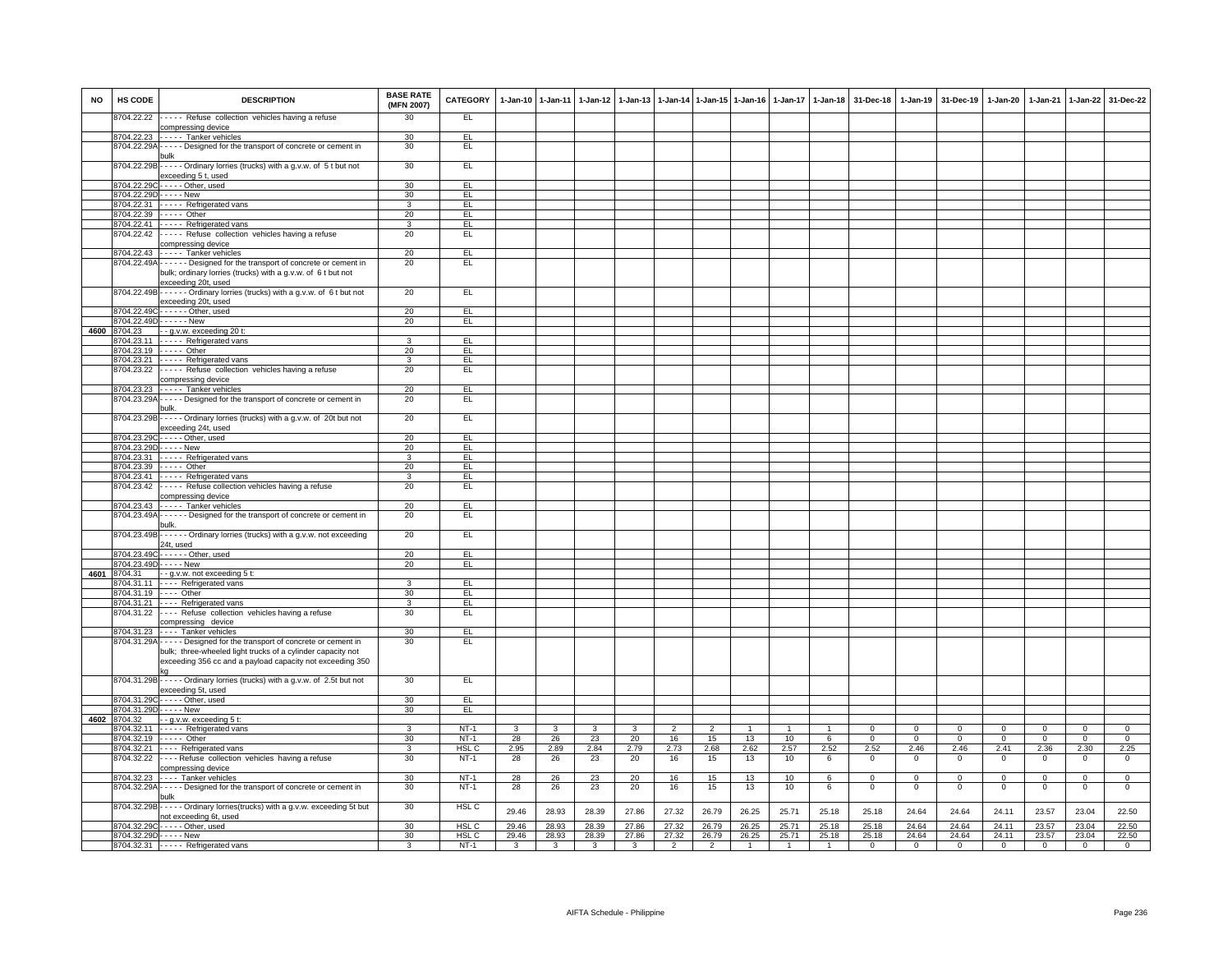| <b>NO</b> | HS CODE                    | <b>DESCRIPTION</b>                                                                                                                                                                                                                                                                                              | <b>BASE RATE</b><br>(MFN 2007) | CATEGORY         | $1 - Jan-10$ | 1-Jan-11                      | 1-Jan-12                | $1-Jan-13$           | 1-Jan-14                 | 1-Jan-15             | $1-Jan-16$        | 1-Jan-17                       | $1-Jan-18$           | 31-Dec-18                     | $1-Jan-19$                     | 31-Dec-19                    | 1-Jan-20                       | 1-Jan-21               | 1-Jan-22                         | 31-Dec-22                        |
|-----------|----------------------------|-----------------------------------------------------------------------------------------------------------------------------------------------------------------------------------------------------------------------------------------------------------------------------------------------------------------|--------------------------------|------------------|--------------|-------------------------------|-------------------------|----------------------|--------------------------|----------------------|-------------------|--------------------------------|----------------------|-------------------------------|--------------------------------|------------------------------|--------------------------------|------------------------|----------------------------------|----------------------------------|
|           | 3704.32.39                 | $---$ Other                                                                                                                                                                                                                                                                                                     | 20                             | $NT-1$           | 18           | 17                            | 16                      | 15                   | 13                       | 11                   | 9                 |                                | $\overline{5}$       | $\Omega$                      | $\Omega$                       | $\Omega$                     | $\Omega$                       | $\Omega$               | $\Omega$                         | $\Omega$                         |
|           | 3704.32.41<br>8704.32.42   | - - - - Refrigerated vans<br>----Refuse collection vehicles having a refuse                                                                                                                                                                                                                                     | 20                             | $NT-1$<br>$NT-1$ | 3<br>18      | 3<br>17                       | 3<br>16                 | 3<br>15              | $\overline{2}$<br>13     | $\overline{2}$<br>11 | 9                 | $\overline{7}$                 | 5                    | $\mathbf 0$<br>$^{\circ}$     | $^{\circ}$<br>$\mathbf{0}$     | $^{\circ}$<br>$\mathbf{0}$   | $\mathbf 0$<br>$\mathbf{0}$    | $\Omega$<br>$^{\circ}$ | $\mathsf 0$<br>$^{\circ}$        | $^{\circ}$<br>$\mathbf 0$        |
|           |                            | compressing device                                                                                                                                                                                                                                                                                              |                                |                  |              |                               |                         |                      |                          |                      |                   |                                |                      |                               |                                |                              |                                |                        |                                  |                                  |
|           | 704.32.43                  | --- Tanker vehicles                                                                                                                                                                                                                                                                                             | 20                             | $NT-1$           | 18           | 17                            | 16                      | 15                   | 13                       | 11                   | $\overline{9}$    | $\overline{7}$                 | $\overline{5}$       | $\Omega$                      | $\overline{0}$                 | $\Omega$                     | $\overline{0}$                 | $\Omega$               | $\overline{0}$                   | $\overline{0}$                   |
|           | 3704.32.49A                | ---- Designed for the transport of concrete or cement in                                                                                                                                                                                                                                                        | 20                             | $NT-$            | 18           | 17                            | 16                      | 15                   | 13                       | 11                   | 9                 |                                | 5                    | $\Omega$                      | $\mathbf 0$                    | $\mathbf 0$                  | $\mathbf 0$                    | $\Omega$               | $\mathbf 0$                      | $\mathbf 0$                      |
|           | 8704.32.49B                | - - - - - Ordinary lorries (trucks) with a g.v.w. of 6t but not<br>exceeding 20t, used                                                                                                                                                                                                                          | 20                             | HSL C            | 19.64        | 19.29                         | 18.93                   | 18.57                | 18.21                    | 17.86                | 17.50             | 17.14                          | 16.79                | 16.79                         | 16.43                          | 16.43                        | 16.07                          | 15.71                  | 15.36                            | 15.00                            |
|           | 704 32 49                  | Other, used                                                                                                                                                                                                                                                                                                     | 20                             | <b>HSL C</b>     | 19.64        | 19.29                         | 18.93                   | 18.57                | 18.21                    | 17.86                | 17.50             | 17.14                          | 16.79                | 16.79                         | 16.43                          | 16.43                        | 16.07                          | 15.71                  | 15.36                            | 15.00                            |
|           |                            | 3704.32.49D - - - - - New                                                                                                                                                                                                                                                                                       | 20                             | HSL C            | 19.64        | 19.29                         | 18.93                   | 18.57                | 18.21                    | 17.86                | 17.50             | 17.14                          | 16.79                | 16.79                         | 16.43                          | 16.43                        | 16.07                          | 15.71                  | 15.36                            | 15.00                            |
|           |                            | 8704.32.51 ----- Refrigerated vans                                                                                                                                                                                                                                                                              | 3                              | NT-1             | $\mathbf{3}$ | $\mathbf{3}$                  | $\mathbf{3}$            | 3                    | $\overline{2}$           | $\overline{2}$       | $\overline{1}$    | $\overline{1}$                 | $\overline{1}$       | $\overline{0}$                | $\mathbf{0}$                   | $\overline{0}$               | $\overline{0}$                 | $\mathbf{0}$           | $\overline{0}$                   | $\overline{0}$                   |
|           | 8704.32.61                 | 8704.32.59 ----- Other<br>---- Refrigerated vans                                                                                                                                                                                                                                                                | 20<br>3                        | $NT-1$<br>$NT-1$ | 18<br>3      | 17<br>$\overline{\mathbf{3}}$ | 16<br>$\overline{3}$    | 15<br>$\overline{3}$ | 13<br>$\overline{2}$     | 11<br>$\overline{2}$ | 9<br>$\mathbf{1}$ | $\overline{7}$<br>$\mathbf{1}$ | 5<br>$\mathbf{1}$    | $\mathbf 0$<br>$\overline{0}$ | $\mathbf{0}$<br>$\overline{0}$ | $\mathbf{0}$<br>$\mathbf{0}$ | $\mathbf{0}$<br>$\overline{0}$ | $^{\circ}$<br>$\Omega$ | $\overline{0}$<br>$\overline{0}$ | $\overline{0}$<br>$\overline{0}$ |
|           | 8704.32.62                 | Refuse collection vehicles having a refuse                                                                                                                                                                                                                                                                      | 20                             | $NT-1$           | 18           | 17                            | 16                      | 15                   | 13                       | 11                   | 9                 | $\overline{7}$                 | 5                    | $\mathsf 0$                   | $\mathsf 0$                    | $\mathbf 0$                  | $\mathbf 0$                    | $\mathbf 0$            | $\mathbf 0$                      | $\mathbf 0$                      |
|           |                            | compressing device<br>8704.32.63 ---- Tanker vehicles                                                                                                                                                                                                                                                           | 20                             | <b>NT-1</b>      | 18           | 17                            | 16                      | 15                   | 13                       | 11                   | 9                 | $\overline{7}$                 | 5                    | $^{\circ}$                    | 0                              | $\mathbf 0$                  | $\mathbf{0}$                   | $^{\circ}$             | $\mathsf 0$                      | $\mathbf{0}$                     |
|           | 8704.32.69A                | ----- Designed for the transport of concrete or cement in                                                                                                                                                                                                                                                       | 20                             | $NT-1$           | 18           | 17                            | 16                      | 15                   | 13                       | 11                   | 9                 | $\overline{7}$                 | $\overline{5}$       | $\mathsf 0$                   | $^{\circ}$                     | $\mathbf 0$                  | $\mathbf 0$                    | $\mathbf 0$            | $\mathsf 0$                      | $\mathbf 0$                      |
|           | 8704.32.69E                | λulk<br>Ordinary lorries(trucks) with a g.v.w. of 20t but not                                                                                                                                                                                                                                                   | 20                             | HSL <sub>C</sub> |              |                               |                         |                      |                          |                      |                   |                                |                      |                               |                                |                              |                                |                        |                                  |                                  |
|           |                            | exceeding 24t, used                                                                                                                                                                                                                                                                                             |                                |                  | 19.64        | 19.29                         | 18.93                   | 18.57                | 18.21                    | 17.86                | 17.50             | 17.14                          | 16.79                | 16.79                         | 16.43                          | 16.43                        | 16.07                          | 15.71                  | 15.36                            | 15.00                            |
|           | 8704.32.69C                | - - - - - Other, used                                                                                                                                                                                                                                                                                           | 20                             | HSL C            | 19.64        | 19.29                         | 18.93                   | 18.57                | 18.21                    | 17.86                | 17.50             | 17.14                          | 16.79                | 16.79                         | 16.43                          | 16.43                        | 16.07                          | 15.71                  | 15.36                            | 15.00                            |
|           | 3704.32.69D                | - - - - - New                                                                                                                                                                                                                                                                                                   | 20                             | HSL C            | 19.64        | 19.29                         | 18.93                   | 18.57                | 18.21                    | 17.86                | 17.50             | 17.14                          | 16.79                | 16.79                         | 16.43                          | 16.43                        | 16.07                          | 15.71                  | 15.36                            | 15.00                            |
|           | 704.32.71<br>704.32.79     | ----- Refrigerated vans<br>$\cdots$ Other                                                                                                                                                                                                                                                                       | 3<br>20                        | $NT-1$<br>$NT-1$ | 3<br>18      | $\mathbf{3}$<br>17            | 3<br>16                 | 3<br>15              | $\overline{2}$<br>13     | $\overline{2}$<br>11 | $\mathbf{1}$<br>9 | $\mathbf{1}$<br>$\overline{7}$ | $\overline{1}$<br>5  | $\Omega$<br>$\Omega$          | $\Omega$<br>0                  | $\Omega$<br>$\mathbf 0$      | $\Omega$<br>0                  | $\Omega$<br>$\Omega$   | $\Omega$<br>$\overline{0}$       | $\Omega$<br>$\overline{0}$       |
|           | 704.32.81                  | Refrigerated vans                                                                                                                                                                                                                                                                                               | 3                              | $NT-1$           | 3            | 3                             | 3                       | 3                    | $\overline{2}$           | $\overline{2}$       | $\overline{1}$    | $\overline{1}$                 | $\overline{1}$       | $\mathsf 0$                   | $\mathsf 0$                    | $\mathbf 0$                  | $\mathbf 0$                    | $^{\circ}$             | $\mathbf 0$                      | $\mathbf 0$                      |
|           | 8704.32.82                 | ---- Refuse collection vehicles having a refuse<br>compressing device                                                                                                                                                                                                                                           | 20                             | $NT-1$           | 18           | 17                            | 16                      | 15                   | 13                       | 11                   | 9                 | 7                              | 5                    | 0                             | 0                              | $\mathbf 0$                  | $\mathbf 0$                    | 0                      | 0                                | 0                                |
|           | 8704.32.83                 | --- Tanker vehicles                                                                                                                                                                                                                                                                                             | 20                             | $NT-1$           | 18           | 17                            | 16                      | 15                   | 13                       | 11                   | $\overline{9}$    | $\overline{7}$                 | $\overline{5}$       | $\overline{0}$                | $\Omega$                       | $\Omega$                     | $\overline{0}$                 | $\Omega$               | $\overline{0}$                   | $\overline{0}$                   |
|           | 8704.32.89A                | ----- Designed for the transport of concrete or cement in<br>oulk                                                                                                                                                                                                                                               | 20                             | $NT-1$           | 18           | 17                            | 16                      | 15                   | 13                       | 11                   | 9                 | $\overline{7}$                 | 5                    | $\mathbf 0$                   | $\mathsf 0$                    | $\mathbf 0$                  | $\mathbf 0$                    | $\Omega$               | $\mathsf 0$                      | $\mathbf 0$                      |
|           | 8704.32.89E                | ----- Ordinary lorries(trucks) with a g.v.w. 24t, used                                                                                                                                                                                                                                                          | 20                             | HSL C            | 19.64        | 19.29                         | 18.93                   | 18.57                | 18.21                    | 17.86                | 17.50             | 17.14                          | 16.79                | 16.79                         | 16.43                          | 16.43                        | 16.07                          | 15.71                  | 15.36                            | 15.00                            |
|           | 704.32.890                 | -Other, used                                                                                                                                                                                                                                                                                                    | 20                             | HSL <sub>C</sub> | 19.64        | 19.29                         | 18.93                   | 18.57                | 18.21                    | 17.86                | 17.50             | 17.14                          | 16.79                | 16.79                         | 16.43                          | 16.43                        | 16.07                          | 15.71                  | 15.36                            | 15.00                            |
|           | 704.32.89                  | - - - - New                                                                                                                                                                                                                                                                                                     | 20                             | HSL <sub>C</sub> | 19.64        | 19.29                         | 18.93                   | 18.57                | 18.21                    | 17.86                | 17.50             | 17.14                          | 16.79                | 16.79                         | 16.43                          | 16.43                        | 16.07                          | 15.71                  | 15.36                            | 15.00                            |
|           | 4603 8704.90<br>8704.90.10 | Other:<br>- CKD                                                                                                                                                                                                                                                                                                 | 30                             | <b>ST</b>        | 29           | 28                            | 26                      | 24                   | 22                       | 20                   | 18                | 15                             | 12                   | 12                            | 10                             | $\overline{5}$               | 5                              | 5                      | $\overline{5}$                   | 5                                |
|           | 8704.90.90A                | - - Components, parts and/or accessories imported from one                                                                                                                                                                                                                                                      | $\mathbf 0$                    | EL               |              |                               |                         |                      |                          |                      |                   |                                |                      |                               |                                |                              |                                |                        |                                  |                                  |
|           |                            | or more countries for assembly of trucks by participants in the<br>Motor Vehicle Development Program with certificate from<br>BOI for assembly of hybrid (electric and gasoline/diesel),<br>electric, fl                                                                                                        |                                |                  |              |                               |                         |                      |                          |                      |                   |                                |                      |                               |                                |                              |                                |                        |                                  |                                  |
|           |                            | 8704.90.90B - - - Other components, parts and/or accessories imported<br>from one or more countries for assembly of trucks by<br>participants in the Motor Vehicle Development Program with<br>certificate from BOI                                                                                             | 1                              | EL               |              |                               |                         |                      |                          |                      |                   |                                |                      |                               |                                |                              |                                |                        |                                  |                                  |
|           | 8704.90.900                | -- Ordinary lorries of a g.v.w. of 2.5-6t, used                                                                                                                                                                                                                                                                 | 30                             | EL.              |              |                               |                         |                      |                          |                      |                   |                                |                      |                               |                                |                              |                                |                        |                                  |                                  |
|           | 8704.90.90D                | - - Ordinary lorries of a g.v.w. exceeding 6 t, used                                                                                                                                                                                                                                                            | 30                             | EL               |              |                               |                         |                      |                          |                      |                   |                                |                      |                               |                                |                              |                                |                        |                                  |                                  |
|           |                            | 8704.90.90E - - - Other, including lorries of a g.v.w. of less than 2.5 t, used                                                                                                                                                                                                                                 | 30                             | EL.              |              |                               |                         |                      |                          |                      |                   |                                |                      |                               |                                |                              |                                |                        |                                  |                                  |
|           | 8704.90.90F - - - New      |                                                                                                                                                                                                                                                                                                                 | 30 <sup>2</sup>                | EL               |              |                               |                         |                      |                          |                      |                   |                                |                      |                               |                                |                              |                                |                        |                                  |                                  |
|           | 87.05                      | Special purpose motor vehicles, other than those<br>principally designed for the transport of persons or<br>goods (for example, breakdown lorries, crane lorries, fire<br>fighting vehicles, concrete-mixer lorries, road sweeper<br>lorries, spraying lorries, mobile workshops, mobile<br>radiological units) |                                |                  |              |                               |                         |                      |                          |                      |                   |                                |                      |                               |                                |                              |                                |                        |                                  |                                  |
| 4604      | 8705.10                    | - Crane lorries                                                                                                                                                                                                                                                                                                 |                                |                  |              |                               |                         |                      |                          |                      |                   |                                |                      |                               |                                |                              |                                |                        |                                  |                                  |
|           | 705.10.00                  | Crane lorries                                                                                                                                                                                                                                                                                                   |                                | $NT-1$           | $\mathbf{a}$ | $\mathbf{a}$                  | $\mathbf{a}$            | $\mathbf{3}$         | $\mathcal{P}$            | $\mathcal{P}$        |                   |                                |                      | $\Omega$                      | $\Omega$                       | $\Omega$                     | $\Omega$                       | $\Omega$               | $\Omega$                         | $\Omega$                         |
| 4605      | 8705.20<br>705.20.00       | Mobile drilling derricks<br>- Mobile drilling derricks                                                                                                                                                                                                                                                          | 3                              | $NT-1$           | 3            | 3                             | 3                       | ٩                    | $\mathcal{P}$            | $\overline{2}$       |                   |                                |                      | $\Omega$                      | $^{\circ}$                     | $\mathbf 0$                  | $\Omega$                       | $\Omega$               | $\mathbf 0$                      | $\Omega$                         |
| 4606      | 705.30                     | Fire fighting vehicles                                                                                                                                                                                                                                                                                          |                                |                  |              |                               |                         |                      |                          |                      |                   |                                |                      |                               |                                |                              |                                |                        |                                  |                                  |
|           | 705.30.00                  | Fire fighting vehicles                                                                                                                                                                                                                                                                                          | $\mathbf{1}$                   | $NT-1$           | $\mathbf{1}$ | $\mathbf{1}$                  | $\mathbf{1}$            | $\mathbf{1}$         | $\overline{1}$           | $\overline{1}$       | $\overline{1}$    | $\overline{1}$                 | $\overline{1}$       | $\overline{0}$                | $\overline{0}$                 | $\overline{0}$               | $\overline{0}$                 | $\overline{0}$         | $\overline{0}$                   | $\overline{0}$                   |
| 4607      | 705.40                     | Concrete-mixer lorries                                                                                                                                                                                                                                                                                          |                                |                  |              |                               |                         |                      |                          |                      |                   |                                |                      |                               |                                |                              |                                |                        |                                  |                                  |
|           | 705.40.00                  | Concrete-mixer lorries                                                                                                                                                                                                                                                                                          | 3                              | $NT-1$           | 3            | 3                             | 3                       | 3                    | $\overline{2}$           | $\overline{2}$       | $\overline{1}$    | $\overline{1}$                 | $\blacktriangleleft$ | $\mathbf 0$                   | $\mathsf 0$                    | $\mathbf 0$                  | $\mathbf 0$                    | $\mathbf 0$            | $\overline{0}$                   | $\overline{0}$                   |
| 4608      | 8705.90<br>705.90.50       | Other:<br>- Street cleaning vehicles, including cesspit emptiers;<br>nobile clinics; spraying lorries of all kinds                                                                                                                                                                                              | 3                              | $NT-1$           | 3            | 3                             | $\overline{\mathbf{3}}$ | 3                    | $\overline{2}$           | $\overline{2}$       | $\overline{1}$    | $\overline{1}$                 | $\overline{1}$       | $\mathsf 0$                   | $\mathsf 0$                    | $\mathbf 0$                  | $\mathbf 0$                    | $\Omega$               | $\mathsf 0$                      | $\overline{0}$                   |
|           | 8705.90.90                 | --- Truck mounted feed mixers                                                                                                                                                                                                                                                                                   | 3                              | $NT-1$           | 3            | 3                             | 3                       | 3                    | $\overline{\phantom{a}}$ | $\overline{2}$       |                   |                                |                      | $\Omega$                      | $\Omega$                       | $\Omega$                     | $\Omega$                       | $\Omega$               | $\Omega$                         | $\Omega$                         |
|           | 8705.90.90B                | - - - Other                                                                                                                                                                                                                                                                                                     | 3                              | $NT-1$           | $\mathbf{3}$ | 3                             | 3                       | 3                    | $\overline{2}$           | $\overline{2}$       | $\overline{1}$    | $\overline{1}$                 | $\overline{1}$       | $\mathbf 0$                   | $\mathbf{0}$                   | $\mathbf 0$                  | $^{\circ}$                     | $^{\circ}$             | $\mathbf 0$                      | $\mathbf{0}$                     |
| 4609      | 8706.00                    | Chassis fitted with engines, for the motor vehicles of headings                                                                                                                                                                                                                                                 |                                |                  |              |                               |                         |                      |                          |                      |                   |                                |                      |                               |                                |                              |                                |                        |                                  |                                  |
|           | 8706.00.11                 | 37.01 to 87.05.<br>- For agricultural tractors of subheadings 8701.10 or                                                                                                                                                                                                                                        | 10                             | EL.              |              |                               |                         |                      |                          |                      |                   |                                |                      |                               |                                |                              |                                |                        |                                  |                                  |
|           |                            | 3701.90                                                                                                                                                                                                                                                                                                         |                                |                  |              |                               |                         |                      |                          |                      |                   |                                |                      |                               |                                |                              |                                |                        |                                  |                                  |
|           | 8706.00.19                 | - - Other<br>8706.00.20 - For vehicles of heading 87.02                                                                                                                                                                                                                                                         | 10<br>10                       | EL<br>EL         |              |                               |                         |                      |                          |                      |                   |                                |                      |                               |                                |                              |                                |                        |                                  |                                  |
|           |                            | 8706.00.30 - For vehicles of heading 87.03                                                                                                                                                                                                                                                                      | 10                             | EL               |              |                               |                         |                      |                          |                      |                   |                                |                      |                               |                                |                              |                                |                        |                                  |                                  |
|           |                            |                                                                                                                                                                                                                                                                                                                 |                                |                  |              |                               |                         |                      |                          |                      |                   |                                |                      |                               |                                |                              |                                |                        |                                  |                                  |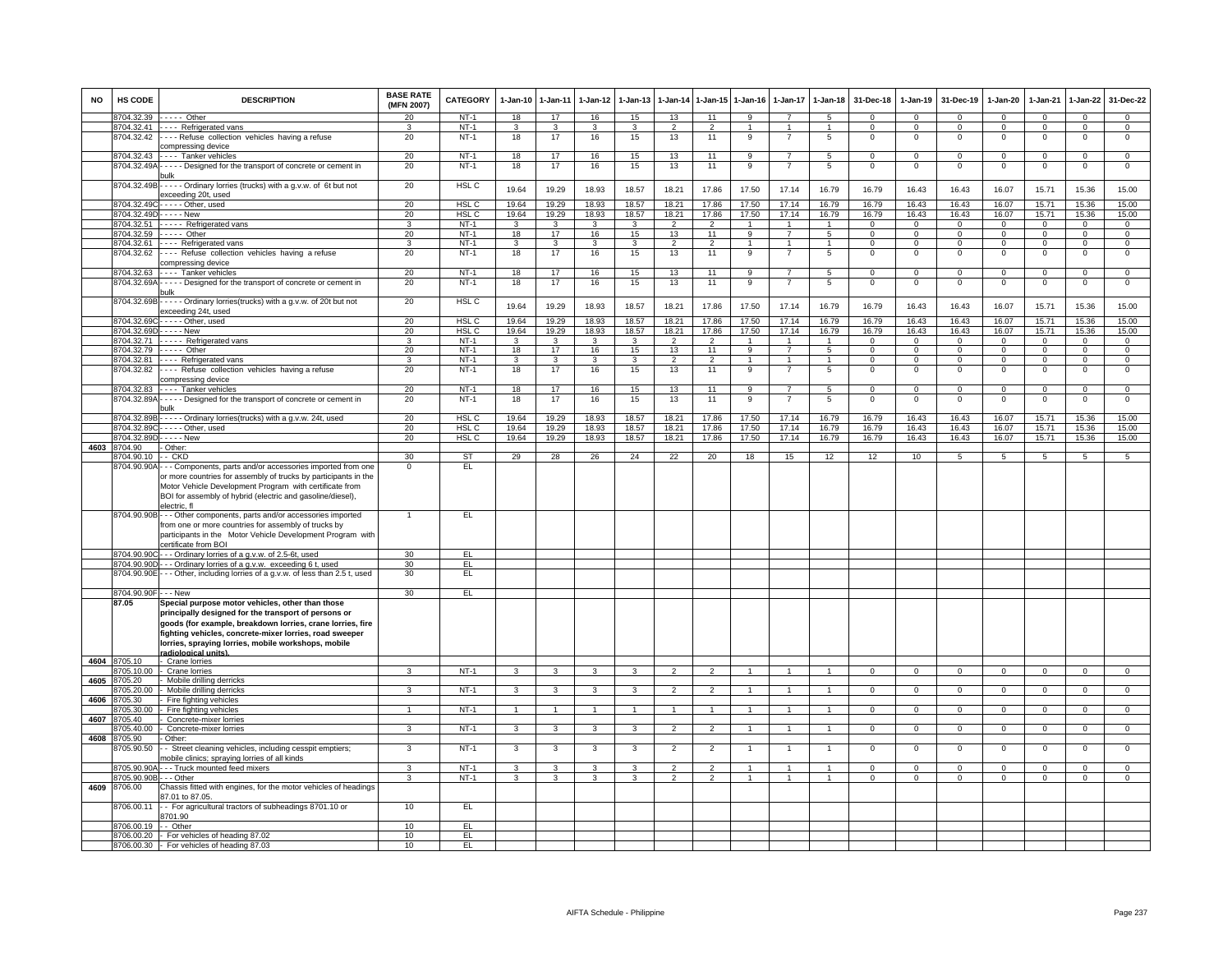| <b>NO</b> | HS CODE                     | <b>DESCRIPTION</b>                                                                                                                                                                                                                                                                     | <b>BASE RATE</b><br>(MFN 2007) | CATEGORY               |                   | 1-Jan-10 1-Jan-11   | $1-Jan-12$                              | $1 - Jan-13$ | $1-Jan-14$                       |                                  | 1-Jan-15 1-Jan-16                | $1-Jan-17$                   | $1 - Jan-18$                   | 31-Dec-18                 | 1-Jan-19                | 31-Dec-19                      | 1-Jan-20                 | $1-Jan-21$               | 1-Jan-22                       | 31-Dec-22                      |
|-----------|-----------------------------|----------------------------------------------------------------------------------------------------------------------------------------------------------------------------------------------------------------------------------------------------------------------------------------|--------------------------------|------------------------|-------------------|---------------------|-----------------------------------------|--------------|----------------------------------|----------------------------------|----------------------------------|------------------------------|--------------------------------|---------------------------|-------------------------|--------------------------------|--------------------------|--------------------------|--------------------------------|--------------------------------|
|           |                             | 8706.00.40 - For vehicles of heading 87.04                                                                                                                                                                                                                                             | 10                             | EL.                    |                   |                     |                                         |              |                                  |                                  |                                  |                              |                                |                           |                         |                                |                          |                          |                                |                                |
|           | 87.07                       | 8706.00.50 - For vehicles of heading 87.05<br>Bodies (including cabs), for the motor vehicles of<br>headings 87.01 to 87.05.                                                                                                                                                           | 10                             | EL.                    |                   |                     |                                         |              |                                  |                                  |                                  |                              |                                |                           |                         |                                |                          |                          |                                |                                |
| 4610      | 8707.10                     | For the vehicles of heading 87.03:                                                                                                                                                                                                                                                     |                                |                        |                   |                     |                                         |              |                                  |                                  |                                  |                              |                                |                           |                         |                                |                          |                          |                                |                                |
|           | 707.10.00                   | For the vehicles of heading 87.03                                                                                                                                                                                                                                                      | 10                             | $NT-1$                 | 9                 | 8                   | $\overline{7}$                          | 6            | 5                                | $\overline{4}$                   | 3                                | $\overline{2}$               | $\overline{2}$                 | $^{\circ}$                | $^{\circ}$              | $^{\circ}$                     | 0                        | $^{\circ}$               | $\mathbf 0$                    | $^{\circ}$                     |
| 4611      | 8707.90                     | Other:                                                                                                                                                                                                                                                                                 |                                |                        |                   |                     |                                         |              |                                  |                                  |                                  |                              |                                |                           |                         |                                |                          |                          |                                |                                |
|           | 8707.90.10                  | -- For vehicles of heading 87.01                                                                                                                                                                                                                                                       | 15                             | $NT-1$                 | 14                | 13                  | 12                                      | 11           | 10                               | $\overline{8}$                   | 6                                | $\overline{5}$               | $\overline{\mathbf{3}}$        | $\Omega$                  | $\overline{0}$          | $\overline{0}$                 | $\Omega$                 | $\Omega$                 | $\overline{0}$                 | $\overline{0}$                 |
|           | 8707.90.30                  | - - For vehicles of heading 87.05                                                                                                                                                                                                                                                      | 15<br>20                       | $NT-1$<br><b>HSL C</b> | 14<br>19.64       | 13<br>19.29         | 12<br>18.93                             | 11<br>18.57  | 10<br>18.21                      | 8<br>17.86                       | 6<br>17.50                       | $\overline{5}$<br>17.14      | 3<br>16.79                     | $\Omega$<br>16.79         | $\overline{0}$<br>16.43 | $\overline{0}$<br>16.43        | $\Omega$<br>16.07        | $\Omega$<br>15.71        | $\overline{0}$<br>15.36        | $\Omega$<br>15.00              |
|           | 8707.90.90B - - - Other     | 8707.90.90A - - - Bodies for the vehicles of heading 87.04                                                                                                                                                                                                                             | 15                             | $NT-1$                 | 14                | 13                  | 12                                      | 11           | 10                               | 8                                | 6                                | 5                            | 3                              | $\mathbf{0}$              | $\mathbf{0}$            | $\mathbf{0}$                   | $\mathbf{0}$             | $\mathbf{0}$             | $\mathbf{0}$                   | $\overline{0}$                 |
|           | 87.08                       | Parts and accessories of the motor vehicles of headings<br>87.01 to 87.05.                                                                                                                                                                                                             |                                |                        |                   |                     |                                         |              |                                  |                                  |                                  |                              |                                |                           |                         |                                |                          |                          |                                |                                |
|           | 4612 8708.10                | - Bumpers and parts thereof:                                                                                                                                                                                                                                                           |                                |                        |                   |                     |                                         |              |                                  |                                  |                                  |                              |                                |                           |                         |                                |                          |                          |                                |                                |
|           |                             | 8708.10.10 - For vehicles of heading 87.01                                                                                                                                                                                                                                             | 10                             | $NT-1$                 | $\overline{9}$    | $\overline{8}$      | $\overline{7}$                          | 6            | $5\overline{5}$                  | $\overline{4}$                   | 3                                | $\overline{2}$               | $\overline{2}$                 | $\Omega$                  | $\Omega$                | $\Omega$                       | $\Omega$                 | $\Omega$                 | $\overline{0}$                 | $\overline{0}$                 |
|           | 3708.10.90                  | - Other                                                                                                                                                                                                                                                                                | 10                             | $NT-1$                 | 9                 | 8                   | $\overline{7}$                          | 6            | 5                                | $\overline{4}$                   | 3                                | $\overline{2}$               | $\overline{2}$                 | $\Omega$                  | $\mathbf 0$             | $\mathbf 0$                    | 0                        | $\mathbf 0$              | $\mathbf 0$                    | $\mathbf 0$                    |
| 4613      | 8708.21                     | - Safety seat belts:                                                                                                                                                                                                                                                                   |                                |                        |                   |                     |                                         |              |                                  |                                  |                                  |                              |                                |                           |                         |                                |                          |                          |                                |                                |
|           | 8708.21.10                  | --- For vehicles of heading 87.01                                                                                                                                                                                                                                                      | 10                             | EL                     |                   |                     |                                         |              |                                  |                                  |                                  |                              |                                |                           |                         |                                |                          |                          |                                |                                |
|           |                             | 8708.21.90A - - - - Seatbelts-3 pt. ELR seatbelts, 2 pt. lap belt static                                                                                                                                                                                                               | 30                             | EL                     |                   |                     |                                         |              |                                  |                                  |                                  |                              |                                |                           |                         |                                |                          |                          |                                |                                |
|           | 8708.21.90B - - - - Other   |                                                                                                                                                                                                                                                                                        | 10                             | EL                     |                   |                     |                                         |              |                                  |                                  |                                  |                              |                                |                           |                         |                                |                          |                          |                                |                                |
| 4614      | 8708.29                     | - - Other:                                                                                                                                                                                                                                                                             |                                |                        |                   |                     |                                         |              |                                  |                                  |                                  |                              |                                |                           |                         |                                |                          |                          |                                |                                |
|           | 8708.29.11                  | - - - - For vehicles of heading 87.01                                                                                                                                                                                                                                                  | 3                              | EL.                    |                   |                     |                                         |              |                                  |                                  |                                  |                              |                                |                           |                         |                                |                          |                          |                                |                                |
|           |                             | 8708.29.12A - - - - - Trim door RH/LH; Trim R door LH/RH                                                                                                                                                                                                                               | 15<br>20                       | EL.<br>EL              |                   |                     |                                         |              |                                  |                                  |                                  |                              |                                |                           |                         |                                |                          |                          |                                |                                |
|           |                             | 8708.29.12B----- Carpets; asphalt sheets (sound deadener) and splash<br>guards; trim assy package, such as: fastener, mat trunk assy,<br>top ceiling assy, trim F and R pillar RH/LH, TRM CTR PLR up<br>and lower RH/LH, insulator dash up/lwr, plate scuff F RH/LH,<br>plate ass      |                                |                        |                   |                     |                                         |              |                                  |                                  |                                  |                              |                                |                           |                         |                                |                          |                          |                                |                                |
|           | 8708.29.12C-----Other       |                                                                                                                                                                                                                                                                                        | 3                              | EL                     |                   |                     |                                         |              |                                  |                                  |                                  |                              |                                |                           |                         |                                |                          |                          |                                |                                |
|           |                             | 8708.29.13 ---- For vehicles of subheading 8704.10 or heading 87.05                                                                                                                                                                                                                    | $\overline{3}$                 | FL                     |                   |                     |                                         |              |                                  |                                  |                                  |                              |                                |                           |                         |                                |                          |                          |                                |                                |
|           |                             | 8708.29.19A - - - - - Trim door RH/LH; Trim R door LH/RH                                                                                                                                                                                                                               | 15                             | EL                     |                   |                     |                                         |              |                                  |                                  |                                  |                              |                                |                           |                         |                                |                          |                          |                                |                                |
|           |                             | 8708.29.19B - - - - - Carpets; asphalt sheets (sound deadener) and splash<br>guards; trim assy package, such as: fastener, mat trunk assy,<br>top ceiling assy, trim F and R pillar RH/LH, TRM CTR PLR up<br>and lower RH/LH, insulator dash up/lwr, plate scuff F RH/LH,<br>plate ass | 20                             | EL                     |                   |                     |                                         |              |                                  |                                  |                                  |                              |                                |                           |                         |                                |                          |                          |                                |                                |
|           | 8708.29.19C - - - - - Other |                                                                                                                                                                                                                                                                                        | 3                              | EL                     |                   |                     |                                         |              |                                  |                                  |                                  |                              |                                |                           |                         |                                |                          |                          |                                |                                |
|           |                             | 8708.29.20 - - - Parts of safety seat belts                                                                                                                                                                                                                                            | 3                              | EL                     |                   |                     |                                         |              |                                  |                                  |                                  |                              |                                |                           |                         |                                |                          |                          |                                |                                |
|           | 8708.29.91                  | - - - - For agricultural tractors of subheading 8701.10 or<br>8701.90                                                                                                                                                                                                                  | 10                             | EL                     |                   |                     |                                         |              |                                  |                                  |                                  |                              |                                |                           |                         |                                |                          |                          |                                |                                |
|           | 8708 29 92                  | ---- For other vehicles of heading 87.01                                                                                                                                                                                                                                               | 10                             | EL                     |                   |                     |                                         |              |                                  |                                  |                                  |                              |                                |                           |                         |                                |                          |                          |                                |                                |
|           |                             | 8708.29.93 - - - - For vehicles of heading 87.03                                                                                                                                                                                                                                       | 10                             | EL                     |                   |                     |                                         |              |                                  |                                  |                                  |                              |                                |                           |                         |                                |                          |                          |                                |                                |
|           | 8708.29.99                  | $---$ Other                                                                                                                                                                                                                                                                            | 10                             | EL                     |                   |                     |                                         |              |                                  |                                  |                                  |                              |                                |                           |                         |                                |                          |                          |                                |                                |
| 4615      | 8708.30                     | - Brakes and servo-brakes; parts thereof:                                                                                                                                                                                                                                              | 10                             | EL                     |                   |                     |                                         |              |                                  |                                  |                                  |                              |                                |                           |                         |                                |                          |                          |                                |                                |
|           | 8708.30.10B                 | 8708.30.10A - - - For vehicles of subheading 8701.10 or 8701.90<br>- - - Other                                                                                                                                                                                                         | 10                             |                        |                   |                     |                                         |              |                                  |                                  |                                  |                              |                                |                           |                         |                                |                          |                          |                                |                                |
|           |                             | 8708.30.20A - - - Brake drum, disc brake, brake tube, calliper and master<br>cylinder; brake pedal assy, clutch pedal assy, accelerator<br>edal sub-assy                                                                                                                               | 20                             | EL<br>EL.              |                   |                     |                                         |              |                                  |                                  |                                  |                              |                                |                           |                         |                                |                          |                          |                                |                                |
|           | 8708.30.20B - - - Other     |                                                                                                                                                                                                                                                                                        | 10                             | EL                     |                   |                     |                                         |              |                                  |                                  |                                  |                              |                                |                           |                         |                                |                          |                          |                                |                                |
|           |                             | 8708.30.90A - - - Brake drum, disc brake, brake tube, calliper and master<br>cylinder; brake pedal assy, clutch pedal assy, accelerator<br>pedal sub-assy                                                                                                                              | 20                             | EL                     |                   |                     |                                         |              |                                  |                                  |                                  |                              |                                |                           |                         |                                |                          |                          |                                |                                |
|           | 8708.30.90B - - - Other     |                                                                                                                                                                                                                                                                                        | 10                             | EL.                    |                   |                     |                                         |              |                                  |                                  |                                  |                              |                                |                           |                         |                                |                          |                          |                                |                                |
|           | 4616 8708.40                | - Gear boxes:                                                                                                                                                                                                                                                                          |                                |                        |                   |                     |                                         |              |                                  |                                  |                                  |                              |                                |                           |                         |                                |                          |                          |                                |                                |
|           | 8708.40.11                  | --- For vehicles of heading 87.03                                                                                                                                                                                                                                                      | 3                              | $NT-1$                 | 3                 | 3                   | 3                                       | 3            | $\overline{2}$                   | $\overline{2}$                   | -1                               | $\mathbf{1}$                 | $\mathbf{1}$                   | $\Omega$                  | $\mathbf 0$             | 0                              | $\Omega$                 | $^{\circ}$               | $\mathbf{0}$                   | $\mathbf 0$                    |
|           | 8708.40.19                  | 8708.40.12 --- For vehicles of subheading 8704.10 or heading 87.05<br>$-$ - Other                                                                                                                                                                                                      | 3<br>3                         | $NT-1$<br>$NT-1$       | $\mathbf{3}$<br>3 | $\overline{3}$<br>3 | $\overline{\mathbf{3}}$<br>$\mathbf{3}$ | 3<br>3       | $\overline{2}$<br>$\overline{2}$ | $\overline{2}$<br>$\overline{2}$ | $\overline{1}$<br>$\overline{1}$ | $\mathbf{1}$<br>$\mathbf{1}$ | $\overline{1}$<br>$\mathbf{1}$ | $\overline{0}$<br>$\circ$ | $\Omega$<br>$\mathbf 0$ | $\overline{0}$<br>$\mathbf{0}$ | $\Omega$<br>$\mathbf{0}$ | $\Omega$<br>$\mathbf{0}$ | $\overline{0}$<br>$\mathbf{0}$ | $\overline{0}$<br>$\mathbf{0}$ |
|           | 8708.40.21                  | --- For agricultural tractors of subheading 8701.10 and<br>8701.90                                                                                                                                                                                                                     | 10                             | HSL C                  | 9.82              | 9.64                | 9.46                                    | 9.29         | 9.11                             | 8.93                             | 8.75                             | 8.57                         | 8.39                           | 8.39                      | 8.21                    | 8.21                           | 8.04                     | 7.86                     | 7.68                           | 7.50                           |
|           |                             | 8708.40.22 --- For other vehicles of heading 87.01                                                                                                                                                                                                                                     | 10                             | HSL <sub>C</sub>       | 9.82              | 9.64                | 9.46                                    | 9.29         | 9.11                             | 8.93                             | 8.75                             | 8.57                         | 8.39                           | 8.39                      | 8.21                    | 8.21                           | 8.04                     | 7.86                     | 7.68                           | 7.50                           |
|           |                             | 8708.40.23A - - - - Transmission assy manual and transmission sub group                                                                                                                                                                                                                | 30                             | HSL <sub>C</sub>       | 29.46             | 28.93               | 28.39                                   | 27.86        | 27.32                            | 26.79                            | 26.25                            | 25.71                        | 25.18                          | 25.18                     | 24.64                   | 24.64                          | 24.11                    | 23.57                    | 23.04                          | 22.50                          |
|           | 8708.40.23B - - - - Other   |                                                                                                                                                                                                                                                                                        | 10                             | HSL C                  | 9.82              | 9.64                | 9.46                                    | 9.29         | 9.11                             | 8.93                             | 8.75                             | 8.57                         | 8.39                           | 8.39                      | 8.21                    | 8.21                           | 8.04                     | 7.86                     | 7.68                           | 7.50                           |
|           |                             | 8708.40.24 --- For vehicles of subheading 8704.10 or heading 87.05                                                                                                                                                                                                                     | 10                             | ST                     | 9                 | 9                   | 8                                       | 8            | $\overline{7}$                   | $7\overline{ }$                  | 6                                | 6                            | 6                              | 6                         | 5                       | 5                              | 5                        | 5                        | $5\overline{5}$                | $5\overline{5}$                |
|           |                             | 8708.40.29A - - - - Transmission assy manual and transmission sub group                                                                                                                                                                                                                | 30                             | HSL C                  | 29.46             | 28.93               | 28.39                                   | 27.86        | 27.32                            | 26.79                            | 26.25                            | 25.71                        | 25.18                          | 25.18                     | 24.64                   | 24.64                          | 24.11                    | 23.57                    | 23.04                          | 22.50                          |
|           | 8708.40.29B - - - - Other   |                                                                                                                                                                                                                                                                                        | 10                             | HSL C                  | 9.82              | 9.64                | 9.46                                    | 9.29         | 9.11                             | 8.93                             | 8.75                             | 8.57                         | 8.39                           | 8.39                      | 8.21                    | 8.21                           | 8.04                     | 7.86                     | 7.68                           | 7.50                           |
|           |                             | 8708.40.90A - - - - Suspension arm (front); chassis frame sub-group,<br>chassis parts, of a kind used for motor vehicles of headings<br>87.02, 87.03 and 87.04                                                                                                                         | 20                             | HSL C                  | 19.64             | 19.29               | 18.93                                   | 18.57        | 18.21                            | 17.86                            | 17.50                            | 17.14                        | 16.79                          | 16.79                     | 16.43                   | 16.43                          | 16.07                    | 15.71                    | 15.36                          | 15.00                          |
|           |                             | 8708.40.90B - - - - Battery carrier/tray and bracket, rod hood support,                                                                                                                                                                                                                | 15                             | HSL C                  | 14.73             | 14.46               | 14.20                                   | 13.93        | 13.66                            | 13.39                            | 13.12                            | 12.86                        | 12.59                          | 12.59                     | 12.32                   | 12.32                          | 12.05                    | 11.79                    | 11.52                          | 11.25                          |
|           | 8708.40.90C - - - - Other   | armrest and headrest stiffener, of a kind used for mot                                                                                                                                                                                                                                 | 10                             | HSL <sub>C</sub>       | 9.82              | 9.64                | 9.46                                    | 9.29         | 9.11                             | 8.93                             | 8.75                             | 8.57                         | 8.39                           | 8.39                      | 8.21                    | 8.21                           | 8.04                     | 7.86                     | 7.68                           | 7.50                           |
| 4617      | 8708.50                     | - Drive-axles with differential, whether or not provided with<br>other transmission components:                                                                                                                                                                                        |                                |                        |                   |                     |                                         |              |                                  |                                  |                                  |                              |                                |                           |                         |                                |                          |                          |                                |                                |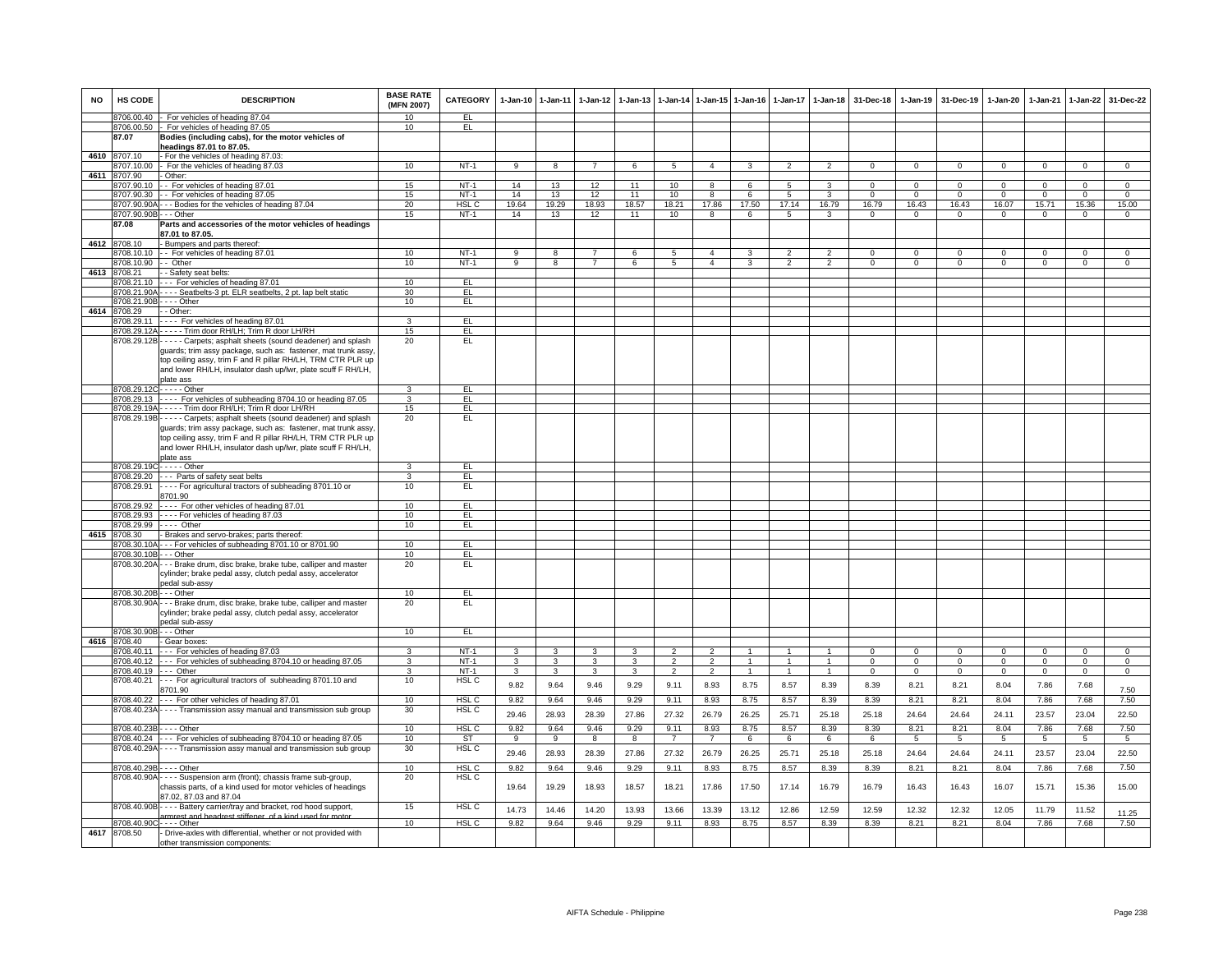| <b>NO</b> | HS CODE                   | <b>DESCRIPTION</b>                                                                                                                        | <b>BASE RATE</b><br>(MFN 2007) | CATEGORY         |                | 1-Jan-10 1-Jan-11       | $1 - Jan-12$   | $1-Jan-13$              |                 |                | 1-Jan-14 1-Jan-15 1-Jan-16 |                | 1-Jan-17 1-Jan-18 | 31-Dec-18   |                | 1-Jan-19 31-Dec-19 | $1 - Jan-20$ | $1-Jan-21$  |              | 1-Jan-22 31-Dec-22 |
|-----------|---------------------------|-------------------------------------------------------------------------------------------------------------------------------------------|--------------------------------|------------------|----------------|-------------------------|----------------|-------------------------|-----------------|----------------|----------------------------|----------------|-------------------|-------------|----------------|--------------------|--------------|-------------|--------------|--------------------|
|           |                           | 8708.50.11 --- For vehicles of heading 87.03                                                                                              | $\mathbf{R}$                   | EL               |                |                         |                |                         |                 |                |                            |                |                   |             |                |                    |              |             |              |                    |
|           |                           | 8708.50.12 --- For vehicles of subheading 8704.10 or heading 87.05                                                                        | 3                              | EL.              |                |                         |                |                         |                 |                |                            |                |                   |             |                |                    |              |             |              |                    |
|           | 8708.50.19 --- Other      |                                                                                                                                           | $\mathbf{R}$                   | EL               |                |                         |                |                         |                 |                |                            |                |                   |             |                |                    |              |             |              |                    |
|           | 8708.50.21                | --- For agricultural tractors of subheading 8701.10 and                                                                                   | 10                             | EL               |                |                         |                |                         |                 |                |                            |                |                   |             |                |                    |              |             |              |                    |
|           |                           | 8701.90                                                                                                                                   |                                |                  |                |                         |                |                         |                 |                |                            |                |                   |             |                |                    |              |             |              |                    |
|           |                           | 8708.50.22 --- For other vehicles of heading 87.01                                                                                        | 10                             | EL.              |                |                         |                |                         |                 |                |                            |                |                   |             |                |                    |              |             |              |                    |
|           |                           | 8708.50.23 --- For vehicles of heading 87.03                                                                                              | 10                             | EL               |                |                         |                |                         |                 |                |                            |                |                   |             |                |                    |              |             |              |                    |
|           |                           | 8708.50.24 --- For vehicles of subheading 8704.10 or heading 87.05                                                                        | 10                             | EL               |                |                         |                |                         |                 |                |                            |                |                   |             |                |                    |              |             |              |                    |
|           | 8708.50.29 --- Other      |                                                                                                                                           | 10                             | EL               |                |                         |                |                         |                 |                |                            |                |                   |             |                |                    |              |             |              |                    |
|           |                           | 8708.50.90A - - - For heading 87.01                                                                                                       | 10                             | EL.              |                |                         |                |                         |                 |                |                            |                |                   |             |                |                    |              |             |              |                    |
|           | 8708.50.90B - - - Other   |                                                                                                                                           | 10                             | EL.              |                |                         |                |                         |                 |                |                            |                |                   |             |                |                    |              |             |              |                    |
|           | 4618 8708.70              | - Road wheels and parts and accessories thereof:                                                                                          |                                |                  |                |                         |                |                         |                 |                |                            |                |                   |             |                |                    |              |             |              |                    |
|           | 8708.70.11                | --- For agricultural tractors of subheading 8701.10 and                                                                                   | 3                              | ST               | 3              | $\mathbf{3}$            | $\mathbf{3}$   | 3                       | $\mathbf{3}$    | 3              | 3                          | 3              | 3                 | 3           | 3              | 3                  | 3            | 3           | 3            | 3                  |
|           |                           | 8701.90                                                                                                                                   |                                |                  |                |                         |                |                         |                 |                |                            |                |                   |             |                |                    |              |             |              |                    |
|           | 8708.70.12                | --- For other vehicles of heading 87.01                                                                                                   | 3                              | ST               | $\mathbf{3}$   | 3                       | $\mathbf{3}$   | 3                       | $\mathbf{3}$    | 3              | 3                          | 3              | $\mathbf{3}$      | 3           | 3              | 3                  | 3            | 3           | $\mathbf{3}$ | 3                  |
|           |                           | 8708.70.13A - - - - Road wheels including hub caps (alloy or steel)                                                                       | 15                             | HSL <sub>C</sub> | 14.73          | 14.46                   | 14.20          | 13.93                   | 13.66           | 13.39          | 13.12                      | 12.86          | 12.59             | 12.59       | 12.32          | 12.32              | 12.05        | 11.79       | 11.52        | 11.25              |
|           | 8708.70.13B---- Other     |                                                                                                                                           | 3                              | HSL <sub>C</sub> | 2.95           | 2.89                    | 2.84           | 2.79                    | 2.73            | 2.68           | 2.62                       | 2.57           | 2.52              | 2.52        | 2.46           | 2.46               | 2.41         | 2.36        | 2.30         | 2.25               |
|           |                           | 8708.70.14 --- For vehicles of subheading 8704.10 or heading 87.05                                                                        | $\overline{3}$                 | <b>ST</b>        | $\mathbf{3}$   | $\mathbf{3}$            | $\mathbf{3}$   | $\overline{\mathbf{3}}$ | $\mathbf{3}$    | 3              | 3                          | 3              | $\mathbf{3}$      | 3           | $\mathbf{3}$   | $\mathbf{3}$       | $\mathbf{3}$ | 3           | $\mathbf{3}$ | $\overline{3}$     |
|           |                           | 8708.70.19A - - - - Road wheels including hub caps (alloy or steel)                                                                       | 15                             | HSL <sub>C</sub> | 14.73          | 14.46                   | 14.20          | 13.93                   | 13.66           | 13.39          | 13.12                      | 12.86          | 12.59             | 12.59       | 12.32          | 12.32              | 12.05        | 11.79       | 11.52        | 11.25              |
|           | 8708.70.19B - - - - Other |                                                                                                                                           | 3                              | HSL C            | 2.95           | 2.89                    | 2.84           | 2.79                    | 2.73            | 2.68           | 2.62                       | 2.57           | 2.52              | 2.52        | 2.46           | 2.46               | 2.41         | 2.36        | 2.30         | 2.25               |
|           | 8708.70.91                | --- For agricultural tractors of subheading 8701.10 and                                                                                   | 10                             | $NT-1$           | 9              | 8                       | $\overline{7}$ | 6                       | $\sqrt{5}$      | $\overline{4}$ | 3                          | $\overline{2}$ | $\overline{2}$    | $\mathsf 0$ | $\mathsf 0$    | $\mathbf 0$        | $\mathsf 0$  | $\mathbf 0$ | $\mathbf 0$  | $\mathsf 0$        |
|           |                           | 8701.90                                                                                                                                   |                                |                  |                |                         |                |                         |                 |                |                            |                |                   |             |                |                    |              |             |              |                    |
|           |                           | 8708.70.92 --- For other vehicles of heading 87.01                                                                                        | 10                             | $NT-1$           | 9              | 8                       | $\overline{7}$ | 6                       | 5               | $\overline{4}$ | 3                          | 2              | $\overline{2}$    | $\Omega$    | $^{\circ}$     | $\overline{0}$     | $\Omega$     | $\Omega$    | $^{\circ}$   | $\Omega$           |
|           |                           | 8708.70.93 --- For vehicles of heading 87.03                                                                                              | 10                             | $NT-1$           | $\overline{9}$ | $\overline{\mathbf{8}}$ | $\overline{7}$ | 6                       | $5\overline{)}$ | $\overline{a}$ | 3                          | $\overline{2}$ | $\overline{2}$    | $\Omega$    | $\mathbf 0$    | 0                  | $\mathbf 0$  | $\Omega$    | $\mathbf{0}$ | $\overline{0}$     |
|           |                           | 8708.70.94 --- For vehicles of subheading 8704.10 or heading 87.05                                                                        | 10                             | $NT-1$           | 9              | 8                       | $\overline{7}$ | 6                       | 5               | $\overline{4}$ | 3                          | $\overline{2}$ | $\overline{2}$    | $\mathbf 0$ | $\mathbf 0$    | $\mathbf 0$        | 0            | $\mathbf 0$ | $\circ$      | $\mathbf 0$        |
|           | 8708.70.99                | --- Other                                                                                                                                 | 10                             | $NT-1$           | 9              | 8                       | $\overline{7}$ | 6                       | 5               | $\overline{4}$ | 3                          | $\overline{2}$ | $\overline{2}$    | $\mathbf 0$ | $\mathbf 0$    | $\mathbf 0$        | 0            | $\mathbf 0$ | $\circ$      | $\mathsf 0$        |
|           | 4619 8708.80              | - Suspension shock-absorbers:                                                                                                             |                                |                  |                |                         |                |                         |                 |                |                            |                |                   |             |                |                    |              |             |              |                    |
|           | 8708.80.11                | --- For agricultural tractors of subheading 8701.10 and                                                                                   | 10                             | EL               |                |                         |                |                         |                 |                |                            |                |                   |             |                |                    |              |             |              |                    |
|           |                           | 8701.90                                                                                                                                   |                                |                  |                |                         |                |                         |                 |                |                            |                |                   |             |                |                    |              |             |              |                    |
|           | 8708.80.12                | --- For other vehicles of heading 87.01                                                                                                   | 10                             | EL               |                |                         |                |                         |                 |                |                            |                |                   |             |                |                    |              |             |              |                    |
|           |                           | 8708.80.13A - - - - Shock absorber, absorber assy shock RH/LH                                                                             | 20                             | EL               |                |                         |                |                         |                 |                |                            |                |                   |             |                |                    |              |             |              |                    |
|           | 8708.80.13B - - - - Other |                                                                                                                                           | 10                             | EL.              |                |                         |                |                         |                 |                |                            |                |                   |             |                |                    |              |             |              |                    |
|           |                           | 8708.80.14 --- For vehicles of subheading 8704.10 or heading 87.05                                                                        | 10                             | EL.              |                |                         |                |                         |                 |                |                            |                |                   |             |                |                    |              |             |              |                    |
|           |                           | 8708.80.19A - - - - Shock absorber, absorber assy shock RH/LH                                                                             | 20                             | EL               |                |                         |                |                         |                 |                |                            |                |                   |             |                |                    |              |             |              |                    |
|           | 8708.80.19B - - - - Other |                                                                                                                                           | 10                             | EL               |                |                         |                |                         |                 |                |                            |                |                   |             |                |                    |              |             |              |                    |
|           | 8708.80.90 - - Parts      |                                                                                                                                           | $\overline{1}$                 | <b>ST</b>        | $\mathbf{1}$   | $\mathbf{1}$            | $\overline{1}$ | $\mathbf{1}$            | $\mathbf{1}$    | $\mathbf{1}$   | $\mathbf{1}$               | $\mathbf{1}$   | $\overline{1}$    |             | $\mathbf{1}$   | $\mathbf{1}$       | $\mathbf{1}$ |             | $\mathbf{1}$ |                    |
| 4620      | 8708.91                   | - - Radiators                                                                                                                             |                                |                  |                |                         |                |                         |                 |                |                            |                |                   |             |                |                    |              |             |              |                    |
|           | 8708.91.11                | --- For agricultural tractors of subheading 8701.10 or                                                                                    | 10                             | ST               | 9              | 9                       | 8              | 8                       | 7               | $\overline{7}$ | 6                          | 6              | 6                 | 6           | $\sqrt{5}$     | $\sqrt{5}$         | $\sqrt{5}$   | 5           | $\sqrt{5}$   | 5                  |
|           |                           | 8701.90                                                                                                                                   |                                |                  |                |                         |                |                         |                 |                |                            |                |                   |             |                |                    |              |             |              |                    |
|           |                           | 8708.91.12 ---- For other vehicles of heading 87.01                                                                                       | 10                             | $NT-1$           | $\overline{9}$ | 8                       | $\overline{7}$ | 6                       | 5               | $\overline{4}$ | $\mathbf{3}$               | $\overline{2}$ | $\overline{2}$    | $\Omega$    | $\overline{0}$ | $\overline{0}$     | $\Omega$     | $\Omega$    | $\Omega$     | $\overline{0}$     |
|           |                           | 8708.91.13A - - - - - Shroud assembly and drain plug                                                                                      | 20                             | HSL C            | 19.64          | 19.29                   | 18.93          | 18.57                   | 18.21           | 17.86          | 17.50                      | 17.14          | 16.79             | 16.79       | 16.43          | 16.43              | 16.07        | 1571        | 15.36        | 15.00              |
|           |                           | 8708.91.13B - - - - - Radiator assy complete                                                                                              | 30                             | HSL C            | 29.46          | 28.93                   | 28.39          | 27.86                   | 27.32           | 26.79          | 26.25                      | 25.71          | 25.18             | 25.18       | 24.64          | 24.64              | 24.11        | 23.57       | 23.04        | 22.50              |
|           |                           | 8708.91.13C-----Other                                                                                                                     | 10                             | HSL <sub>C</sub> | 9.82           | 9.64                    | 9.46           | 9.29                    | 9.11            | 8.93           | 8.75                       | 8.57           | 8.39              | 8.39        | 8.21           | 8.21               | 8.04         | 7.86        | 7.68         | 7.50               |
|           |                           | 8708.91.14 ---- For vehicles of subheading 8704.10 or heading 87.05                                                                       | 10                             | HSL C            | 9.82           | 9.64                    | 9.46           | 9.29                    | 9.11            | 8.93           | 8.75                       | 8.57           | 8.39              | 8.39        | 8.21           | 8.21               | 8.04         | 7.86        | 7.68         | 7.50               |
|           |                           | 8708.91.19A - - - - - Shroud assembly and drain plug                                                                                      | 20                             | <b>HSL C</b>     | 19.64          | 19.29                   | 18.93          | 18.57                   | 18.21           | 17.86          | 17.50                      | 17.14          | 16.79             | 16.79       | 16.43          | 16.43              | 16.07        | 15.71       | 15.36        | 15.00              |
|           |                           | 8708.91.19B - - - - - Radiator assy complete                                                                                              | 30                             | HSL C            | 29.46          | 28.93                   | 28.39          | 27.86                   | 27.32           | 26.79          | 26.25                      | 25.71          | 25.18             | 25.18       | 24.64          | 24.64              | 24.11        | 23.57       | 23.04        | 22.50              |
|           | 8708.91.19C----- Other    |                                                                                                                                           | 10                             | HSL C            | 9.82           | 9.64                    | 9.46           | 9.29                    | 9.11            | 8.93           | 8.75                       | 8.57           | 8.39              | 8.39        | 8.21           | 8.21               | 8.04         | 7.86        | 7.68         | 7.50               |
|           | 8708.91.90 --- Parts      |                                                                                                                                           | 3                              | HSL C            | 2.95           | 2.89                    | 2.84           | 2.79                    | 2.73            | 2.68           | 2.62                       | 2.57           | 2.52              | 2.52        | 2.46           | 2.46               | 2.41         | 2.36        | 2.30         | 2.25               |
| 4621      | 8708.92                   | - - Silencers and exhaust pipes:                                                                                                          |                                |                  |                |                         |                |                         |                 |                |                            |                |                   |             |                |                    |              |             |              |                    |
|           |                           | 8708.92.10 --- For vehicles of heading 87.01                                                                                              | 10                             | EL               |                |                         |                |                         |                 |                |                            |                |                   |             |                |                    |              |             |              |                    |
|           |                           | 8708.92.20A - - - - Tail and center exhaust pipes; muffler assy; muffler                                                                  | 15                             | EL.              |                |                         |                |                         |                 |                |                            |                |                   |             |                |                    |              |             |              |                    |
|           |                           | exhaust pipes; exhaust system                                                                                                             |                                |                  |                |                         |                |                         |                 |                |                            |                |                   |             |                |                    |              |             |              |                    |
|           | 8708.92.20B - - - - Other |                                                                                                                                           | 10                             | EL.              |                |                         |                |                         |                 |                |                            |                |                   |             |                |                    |              |             |              |                    |
|           |                           | 8708.92.30 --- For vehicles of subheading 8704.10 or heading 87.05                                                                        | 10                             | EL               |                |                         |                |                         |                 |                |                            |                |                   |             |                |                    |              |             |              |                    |
|           |                           | 8708.92.90A - - - - Tail and center exhaust pipes; muffler assy; muffler                                                                  | 15                             | EL.              |                |                         |                |                         |                 |                |                            |                |                   |             |                |                    |              |             |              |                    |
|           |                           | exhaust pipes; exhaust system                                                                                                             |                                |                  |                |                         |                |                         |                 |                |                            |                |                   |             |                |                    |              |             |              |                    |
|           | 8708.92.90B - - - - Other |                                                                                                                                           | 10                             | EL               |                |                         |                |                         |                 |                |                            |                |                   |             |                |                    |              |             |              |                    |
|           | 4622 8708.93              | - - Clutches and parts thereof:                                                                                                           |                                |                  |                |                         |                |                         |                 |                |                            |                |                   |             |                |                    |              |             |              |                    |
|           | 8708.93.10                | --- For agricultural tractors of subheading 8701.10 and                                                                                   | 10                             | E                |                |                         |                |                         |                 |                |                            |                |                   |             |                |                    |              |             |              |                    |
|           |                           | 8701.90                                                                                                                                   |                                |                  |                |                         |                |                         |                 |                |                            |                |                   |             |                |                    |              |             |              |                    |
|           |                           | 8708.93.20 --- For other vehicles of heading 87.01                                                                                        | 10                             | EL               |                |                         |                |                         |                 |                |                            |                |                   |             |                |                    |              |             |              |                    |
|           |                           | 8708.93.30 --- For vehicles of heading 87.03                                                                                              | 10                             | EL               |                |                         |                |                         |                 |                |                            |                |                   |             |                |                    |              |             |              |                    |
|           |                           | 8708.93.40 --- For vehicles of subheading 8704.10 or heading 87.05                                                                        | 10                             | EL               |                |                         |                |                         |                 |                |                            |                |                   |             |                |                    |              |             |              |                    |
|           | 8708.93.90 - - - Other    |                                                                                                                                           | 10                             | EL               |                |                         |                |                         |                 |                |                            |                |                   |             |                |                    |              |             |              |                    |
| 4623      | 8708.94                   | - - Steering wheels, steering columns and steering boxes:                                                                                 |                                |                  |                |                         |                |                         |                 |                |                            |                |                   |             |                |                    |              |             |              |                    |
|           |                           | 8708.94.10 --- Steering wheels with airbag assemblies                                                                                     | $\mathbf{1}$                   | EL               |                |                         |                |                         |                 |                |                            |                |                   |             |                |                    |              |             |              |                    |
|           |                           | 8708.94.91A - - - - Steering wheels                                                                                                       | 10                             | EL               |                |                         |                |                         |                 |                |                            |                |                   |             |                |                    |              |             |              |                    |
|           |                           | 8708.94.91B---- Steering columns and steering boxes                                                                                       | 10                             | EL.              |                |                         |                |                         |                 |                |                            |                |                   |             |                |                    |              |             |              |                    |
|           |                           | 8708.94.92A - - - - Steering wheels                                                                                                       | 10                             | EL.              |                |                         |                |                         |                 |                |                            |                |                   |             |                |                    |              |             |              |                    |
|           |                           | 8708.94.92B - - - - Steering columns and steering boxes                                                                                   | 10                             | EL.              |                |                         |                |                         |                 |                |                            |                |                   |             |                |                    |              |             |              |                    |
|           |                           | 8708.94.93A - - - - - Steering wheels                                                                                                     | 10                             | EL               |                |                         |                |                         |                 |                |                            |                |                   |             |                |                    |              |             |              |                    |
|           |                           | 8708.94.93B - - - - - Steering column assy, steering wheels and steering roll<br>connectors, for vehicles of Hdgs. 87.02, 87.03 and 87.04 | 20                             | EL               |                |                         |                |                         |                 |                |                            |                |                   |             |                |                    |              |             |              |                    |
|           |                           | 8708.94.93C-----Other                                                                                                                     | 10 <sup>1</sup>                | EL.              |                |                         |                |                         |                 |                |                            |                |                   |             |                |                    |              |             |              |                    |
|           |                           | 8708.94.99A - - - - - Steering wheels                                                                                                     | 10                             | EL               |                |                         |                |                         |                 |                |                            |                |                   |             |                |                    |              |             |              |                    |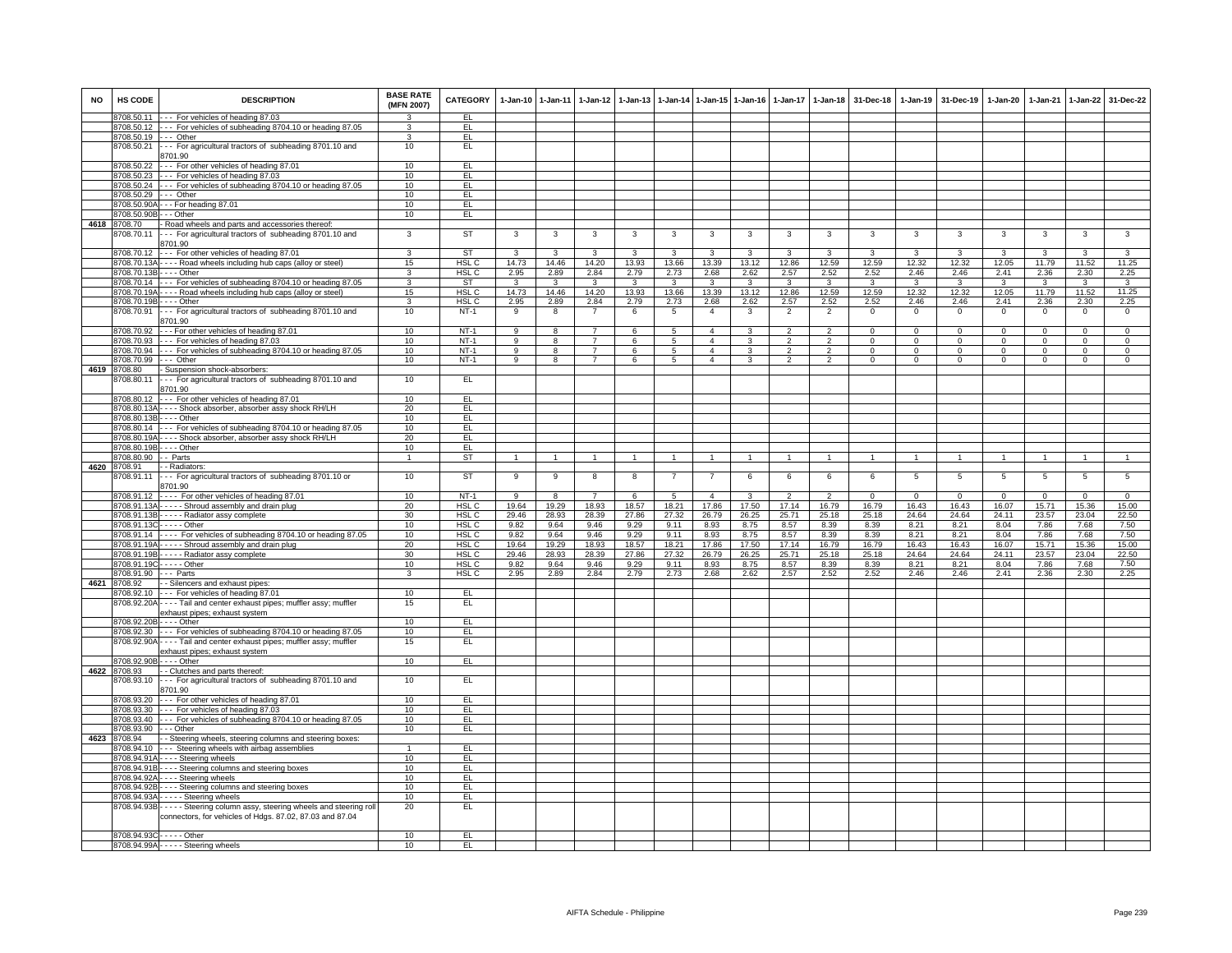| <b>NO</b> | HS CODE              | <b>DESCRIPTION</b>                                                                                                                                                                                                             | <b>BASE RATE</b><br>(MFN 2007) | <b>CATEGORY</b>  | $1-Jan-10$     | $1 - Jan-11$            | $1-Jan-12$     | $1 - Jan-13$   | 1-Jan-14        | 1-Jan-15       | $1-Jan-16$     | $1-Jan-17$     | $1-Jan-18$     | 31-Dec-18            | $1-Jan-19$           | 31-Dec-19            | 1-Jan-20             | $1-Jan-21$           | $1-Jan-22$                 | 31-Dec-22                  |
|-----------|----------------------|--------------------------------------------------------------------------------------------------------------------------------------------------------------------------------------------------------------------------------|--------------------------------|------------------|----------------|-------------------------|----------------|----------------|-----------------|----------------|----------------|----------------|----------------|----------------------|----------------------|----------------------|----------------------|----------------------|----------------------------|----------------------------|
|           |                      | 8708.94.99B - - - - - Steering column assy, steering wheels and steering roll<br>connectors, for vehicles of Hdgs. 87.02, 87.03 and 87.04                                                                                      | 20                             | EL.              |                |                         |                |                |                 |                |                |                |                |                      |                      |                      |                      |                      |                            |                            |
|           | 8708.94.99C          | $\cdots$ - Other                                                                                                                                                                                                               | 10                             | EL               |                |                         |                |                |                 |                |                |                |                |                      |                      |                      |                      |                      |                            |                            |
| 4624      | 708.95               | - Safety airbags with inflater system; parts thereof                                                                                                                                                                           |                                |                  |                |                         |                |                |                 |                |                |                |                |                      |                      |                      |                      |                      |                            |                            |
|           | 8708.95.10           | --- Safety airbags with inflater system                                                                                                                                                                                        | $\mathbf{1}$                   | EL               |                |                         |                |                |                 |                |                |                |                |                      |                      |                      |                      |                      |                            |                            |
|           | 3708.95.90           | -- Parts                                                                                                                                                                                                                       | $\mathbf{1}$                   | EL               |                |                         |                |                |                 |                |                |                |                |                      |                      |                      |                      |                      |                            |                            |
| 4625      | 3708.99              | - Other:                                                                                                                                                                                                                       |                                |                  |                |                         |                |                |                 |                |                |                |                |                      |                      |                      |                      |                      |                            |                            |
|           | 8708.99.11.          | - - - - - Unassembled fuel tank; engine brackets<br>3708.99.11B - - - - - Other                                                                                                                                                | $\mathbf{1}$                   | $NT-1$<br>$NT-1$ | 3              | 3                       | 3              | 3              | $\mathcal{P}$   | $\overline{2}$ | $\overline{1}$ | $\overline{1}$ | $\overline{1}$ | $\Omega$<br>$\Omega$ | $\Omega$<br>$\Omega$ | $\Omega$<br>$\Omega$ | $\Omega$<br>$\Omega$ | $\Omega$<br>$\Omega$ | $\Omega$<br>$\overline{0}$ | $\Omega$<br>$\overline{0}$ |
|           |                      | 8708.99.12A - - - - - Tank fuel lower, fuel cap, filler pipe, filler hose assy,                                                                                                                                                | 15                             | HSL C            |                |                         |                |                |                 |                |                |                |                |                      |                      |                      |                      |                      |                            |                            |
|           |                      | fuel tank band, of a kind used for motor vehicles of headings<br>87.02, 87.03 and 87.04                                                                                                                                        |                                |                  | 14.73          | 14.46                   | 14.20          | 13.93          | 13.66           | 13.39          | 13.12          | 12.86          | 12.59          | 12.59                | 12.32                | 12.32                | 12.05                | 11.79                | 11.52                      | 11.25                      |
|           | 8708.99.12B          | ----- Fuel tank, of a kind used for motor vehicles of<br>eadings 87.02, 87.03 and 87.04                                                                                                                                        | 30                             | HSL C            | 29.46          | 28.93                   | 28.39          | 27.86          | 27.32           | 26.79          | 26.25          | 25.71          | 25.18          | 25.18                | 24.64                | 24.64                | 24.11                | 23.57                | 23.04                      | 22.50                      |
|           |                      | 8708.99.12C----- Tank assembly reserve, of a kind used for motor<br>vehicles of headings 87.02, 87.03 and 87.04                                                                                                                | 20                             | HSL C            | 19.64          | 19.29                   | 18.93          | 18.57          | 18.21           | 17.86          | 17.50          | 17.14          | 16.79          | 16.79                | 16.43                | 16.43                | 16.07                | 15.71                | 15.36                      | 15.00                      |
|           | 3708.99.12D          | Other unassembled fuel tank; engine brackets                                                                                                                                                                                   | $\blacktriangleleft$           | <b>ST</b>        | $\overline{1}$ | $\overline{1}$          |                | $\overline{1}$ | $\overline{1}$  | $\overline{1}$ | $\overline{1}$ | $\overline{1}$ | $\overline{1}$ | $\overline{1}$       | $\overline{1}$       | $\overline{1}$       | $\overline{1}$       | $\overline{1}$       | $\overline{1}$             | $\mathbf{1}$               |
|           |                      | 8708.99.12E - - - - - Other                                                                                                                                                                                                    | $\mathbf{R}$                   | HSL <sub>C</sub> | 2.95           | 2.89                    | 2.84           | 2.79           | 2.73            | 2.68           | 2.62           | 2.57           | 2.52           | 2.52                 | 2.46                 | 2.46                 | 2.41                 | 2.36                 | 2.30                       | 2.25                       |
|           |                      | 8708.99.19A - - - - - Tank fuel lower, fuel cap, filler pipe, filler hose assy,<br>fuel tank band, of a kind used for motor vehicles of headings<br>87.02, 87.03 and 87.04, unassembled                                        | 15                             | <b>ST</b>        | 14             | 13                      | 12             | 11             | 10              | 10             | 9              | 8              | $\overline{7}$ | $\overline{7}$       | 6                    | 5                    | 5                    | 5                    | 5                          | 5                          |
|           |                      | 8708.99.19B - - - - - Tank fuel lower, fuel cap, filler pipe, filler hose assy,<br>fuel tank band, of a kind used for motor vehicles of headings                                                                               | 15                             | <b>HSL C</b>     | 14.73          | 14.46                   | 14.20          | 13.93          | 13.66           | 13.39          | 13.12          | 12.86          | 12.59          | 12.59                | 12.32                | 12.32                | 12.05                | 11.79                | 11.52                      |                            |
|           | 8708.99.19C          | 37.02, 87.03 and 87.04, other<br>- - - - - Fuel tank, of a kind used for motor vehicles of                                                                                                                                     | 30                             | <b>ST</b>        | 29             | 28                      | 26             | 24             | 22              | 20             | 18             | 15             | 12             | 12                   | 10                   | 5                    | 5                    | 5                    | 5                          | 11.25<br>5                 |
|           | 8708.99.19D          | headings 87.02, 87.03 and 87.04, unassembled<br>Fuel tank, of a kind used for motor vehicles of<br>headings 87,02, 87,03 and 87,04, other                                                                                      | 30                             | HSL <sub>C</sub> | 29.46          | 28.93                   | 28.39          | 27.86          | 27.32           | 26.79          | 26.25          | 25.71          | 25.18          | 25.18                | 24.64                | 24.64                | 24.11                | 23.57                | 23.04                      | 22.50                      |
|           | 8708.99.19E          | - - - - - Tank assembly reserve, of a kind used for motor<br>vehicles of headings 87.02, 87.03 and 87.04, unassembled                                                                                                          | 20                             | <b>ST</b>        | 19             | 18                      | 17             | 16             | 15              | 14             | 13             | 12             | 10             | 10                   | 8                    | 5                    | 5                    | 5                    | 5                          | 5                          |
|           | 8708.99.19F          | - - - - - Tank assembly reserve, of a kind used for motor<br>vehicles of headings 87.02, 87.03 and 87.04, other                                                                                                                | 20                             | HSL <sub>C</sub> | 19.64          | 19.29                   | 18.93          | 18.57          | 18.21           | 17.86          | 17.50          | 17.14          | 16.79          | 16.79                | 16.43                | 16.43                | 16.07                | 15.71                | 15.36                      | 15.00                      |
|           | 8708.99.190          | - - - - Other unassembled fuel tank; engine brackets                                                                                                                                                                           | 1                              | ST               | $\overline{1}$ | $\overline{1}$          | $\mathbf{1}$   |                | $\mathbf{1}$    | $\overline{1}$ | $\overline{1}$ | $\mathbf{1}$   | $\overline{1}$ | $\overline{1}$       | $\overline{1}$       | $\overline{1}$       | $\overline{1}$       |                      | $\mathbf{1}$               | -1                         |
|           | 3708.99.19           | $- - -$ Other                                                                                                                                                                                                                  | 3                              | HSL <sub>C</sub> | 2.95           | 2.89                    | 2.84           | 2.79           | 2.73            | 2.68           | 2.62           | 2.57           | 2.52           | 2.52                 | 2.46                 | 2.46                 | 2.41                 | 2.36                 | 2.30                       | 2.25                       |
|           | 8708.99.91           | - - - - For agricultural tractors of subheading 8701.10 and<br>3701.90                                                                                                                                                         | 10                             | <b>NT-1</b>      | 9              | 8                       | -7             | 6              | 5               | $\overline{4}$ | 3              | $\overline{2}$ | $\overline{2}$ | $\mathsf 0$          | $\mathsf 0$          | $\mathbf 0$          | 0                    | $\mathbf 0$          | $\mathsf 0$                | 0                          |
|           | 8708.99.92           | ---- For other vehicles of heading 87.01                                                                                                                                                                                       | 10                             | $NT-1$           | $\overline{9}$ | $\overline{\mathbf{8}}$ | $\overline{7}$ | 6              | $5\overline{5}$ | $\overline{4}$ | $\overline{3}$ | $\overline{2}$ | $\overline{2}$ | $\overline{0}$       | $\overline{0}$       | $\overline{0}$       | $\overline{0}$       | $\Omega$             | $\overline{0}$             | $\overline{0}$             |
|           | 8708.99.93A          | ---- Suspension arm (front); chassis frame sub-group,<br>chassis parts, of a kind used for motor vehicles of headings<br>87.02, 87.03 and 87.04                                                                                | 20                             | HSL C            | 19.64          | 19.29                   | 18.93          | 18.57          | 18.21           | 17.86          | 17.50          | 17.14          | 16.79          | 16.79                | 16.43                | 16.43                | 16.07                | 15.71                | 15.36                      | 15.00                      |
|           |                      | 8708.99.93B - - - - - Battery carrier/tray and bracket, rod hood support,<br>armrest and headrest stiffener, of a kind used for motor                                                                                          | 15                             | HSL C            | 14.73          | 14.46                   | 14.20          | 13.93          | 13.66           | 13.39          | 13.12          | 12.86          | 12.59          | 12.59                | 12.32                | 12.32                | 12.05                | 11.79                | 11.52                      |                            |
|           | 8708.99.930          | vehicles of headings 87.02, 87.03 and 87.04<br>$\cdots$ - Other                                                                                                                                                                | 10                             | HSL <sub>C</sub> | 9.82           | 9.64                    | 9.46           | 9.29           | 9.11            | 8.93           | 8.75           | 8.57           | 8.39           | 8.39                 | 8.21                 | 8.21                 | 8.04                 | 7.86                 | 7.68                       | 11.25<br>7.50              |
|           | 3708.99.99A          | - - - - Suspension arm (front); chassis frame sub-group,<br>chassis parts, of a kind used for motor vehicles of headings<br>37.02, 87.03 and 87.04                                                                             | 20                             | HSL C            | 19.64          | 19.29                   | 18.93          | 18.57          | 18.21           | 17.86          | 17.50          | 17.14          | 16.79          | 16.79                | 16.43                | 16.43                | 16.07                | 15.71                | 15.36                      | 15.00                      |
|           | 8708.99.99E          | Battery carrier/tray and bracket, rod hood support,<br>armrest and headrest stiffener, of a kind used for motor                                                                                                                | 15                             | HSL <sub>C</sub> | 14.73          | 14.46                   | 14.20          | 13.93          | 13.66           | 13.39          | 13.12          | 12.86          | 12.59          | 12.59                | 12.32                | 12.32                | 12.05                | 11.79                | 11.52                      |                            |
|           | 8708.99.990          | vehicles of headings 87.02, 87.03 and 87.04<br>$- - - -$ Other                                                                                                                                                                 | 10                             | HSL C            | 9.82           | 9.64                    | 9.46           | 9.29           | 9.11            | 8.93           | 8.75           | 8.57           | 8.39           | 8.39                 | 8.21                 | 8.21                 | 8.04                 | 7.86                 | 7.68                       | 11.25<br>7.50              |
|           | 87.09                | Works trucks, self-propelled, not fitted with lifting or                                                                                                                                                                       |                                |                  |                |                         |                |                |                 |                |                |                |                |                      |                      |                      |                      |                      |                            |                            |
|           |                      | handling equipment, of the type used in factories,<br>warehouses, dock areas or airports for short distance<br>transport of goods; tractors of the type used on railway<br>station platforms; parts of the foregoing vehicles. |                                |                  |                |                         |                |                |                 |                |                |                |                |                      |                      |                      |                      |                      |                            |                            |
| 4626      | 8709.11              | - Electrical                                                                                                                                                                                                                   |                                |                  |                | $\mathcal{R}$           | $\mathbf{R}$   |                | $\mathcal{P}$   | $\mathcal{P}$  |                |                |                |                      |                      |                      | $\Omega$             |                      |                            | $\Omega$                   |
| 4627      | 709.11.00<br>8709.19 | - - Electrical<br>- - Other                                                                                                                                                                                                    |                                | $NT-1$           | $\mathbf{B}$   |                         |                |                |                 |                |                |                |                | $\Omega$             | $\Omega$             | $\Omega$             |                      |                      | $\Omega$                   |                            |
|           | 3709.19.00           | - - Other                                                                                                                                                                                                                      | 3                              | $NT-1$           | 3              | $\mathbf{3}$            | $\mathbf{3}$   | 3              | $\overline{2}$  | $\overline{2}$ |                | $\mathbf{1}$   |                | $\mathbf 0$          | $\mathbf{0}$         | $\mathbf{0}$         | $\mathbf{0}$         | $^{\circ}$           | $\circ$                    | $\mathbf{0}$               |
|           | 4628 8709.90         | Parts                                                                                                                                                                                                                          |                                |                  |                |                         |                |                |                 |                |                |                |                |                      |                      |                      |                      |                      |                            |                            |
|           | 3709.90.00           | Parts                                                                                                                                                                                                                          | 3                              | $NT-1$           | 3              | 3                       | $\overline{3}$ | 3              | $\overline{2}$  | $\overline{2}$ | $\mathbf{1}$   | $\mathbf{1}$   |                | $\Omega$             | $\Omega$             | $\Omega$             | $\Omega$             | $\Omega$             | $\overline{0}$             | $\overline{0}$             |
| 4629      | 8710.00              | Tanks and other armoured fighting vehicles, motorised,<br>whether or not fitted with weapons, and parts of such vehicles                                                                                                       |                                |                  |                |                         |                |                |                 |                |                |                |                |                      |                      |                      |                      |                      |                            |                            |
|           |                      | 8710.00.00 Tanks and other armoured fighting vehicles, motorised,<br>whether or not fitted with weapons, and parts of such vehicles.                                                                                           | 3                              | $NT-1$           | $\mathbf{3}$   | 3                       | $\mathbf{3}$   | 3              | $\overline{2}$  | $\overline{2}$ | $\overline{1}$ | $\overline{1}$ | $\mathbf{1}$   | $^{\circ}$           | $\overline{0}$       | $\overline{0}$       | $\mathbf{0}$         | $^{\circ}$           | $^{\circ}$                 | $\mathbf 0$                |
|           | 87.11                | Motorcycles (including mopeds) and cycles fitted with an<br>auxiliary motor, with or without side-cars; side-cars.                                                                                                             |                                |                  |                |                         |                |                |                 |                |                |                |                |                      |                      |                      |                      |                      |                            |                            |
|           | 4630 8711.10         | - With reciprocating internal combustion piston engine of a<br>cylinder capacity not exceeding 50 cc:                                                                                                                          |                                |                  |                |                         |                |                |                 |                |                |                |                |                      |                      |                      |                      |                      |                            |                            |
|           |                      | 8711.10.11 --- Motorcycles, including mopeds and motor scooters                                                                                                                                                                | 30                             | <b>ST</b>        | 29             | 28                      | 26             | 24             | 22              | 20             | 18             | 15             | 12             | 12                   | 10                   | $\overline{5}$       | 5                    | $\overline{5}$       | 5                          |                            |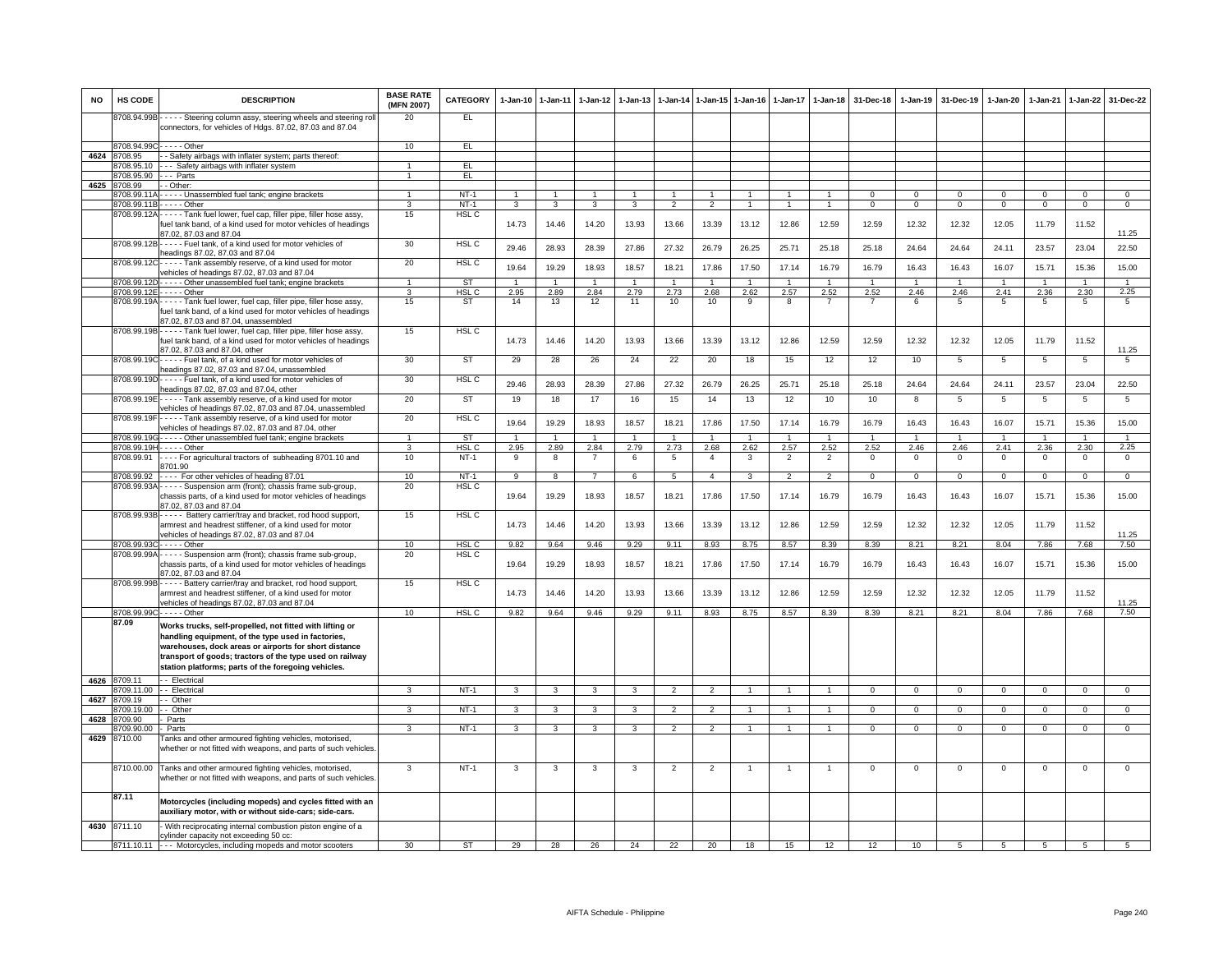| NO   | HS CODE                 | <b>DESCRIPTION</b>                                                                                                                                                                                                                                                       | <b>BASE RATE</b><br>(MFN 2007) | CATEGORY               | 1-Jan-10       | 1-Jan-11       | 1-Jan-12     | $1 - Jan-13$ | 1-Jan-14                 | 1-Jan-15       | $1 - Jan-16$ | 1-Jan-17       | $1 - Jan-18$            | 31-Dec-18    | 1-Jan-19     | 31-Dec-19       | 1-Jan-20        | $1-Jan-21$      | 1-Jan-22        | 31-Dec-22       |
|------|-------------------------|--------------------------------------------------------------------------------------------------------------------------------------------------------------------------------------------------------------------------------------------------------------------------|--------------------------------|------------------------|----------------|----------------|--------------|--------------|--------------------------|----------------|--------------|----------------|-------------------------|--------------|--------------|-----------------|-----------------|-----------------|-----------------|-----------------|
|      | 8711.10.19              | $- -$ Other                                                                                                                                                                                                                                                              | 30                             | <b>ST</b>              | 29             | 28             | 26           | 24           | 22                       | 20             | 18           | 15             | 12                      | 12           | 10           | 5               | 5               | $5\overline{5}$ | $\overline{5}$  | $\overline{5}$  |
|      | 8711.10.91              | -- Motorcycles, including mopeds and motor scooters                                                                                                                                                                                                                      | 30                             | <b>ST</b>              | 29             | 28             | 26           | 24           | 22                       | 20             | 18           | 15             | 12                      | 12           | 10           | $\overline{5}$  | 5               | 5               | $\overline{5}$  | 5               |
| 4631 | 8711.10.99              | $--$ Other                                                                                                                                                                                                                                                               | 30                             | <b>ST</b>              | 29             | 28             | 26           | 24           | 22                       | 20             | 18           | 15             | 12                      | 12           | 10           | $5\overline{)}$ | 5               | 5               | $5\overline{)}$ | 5               |
|      | 8711.20                 | With reciprocating internal combustion piston engine of a<br>cylinder capacity exceeding 50 cc but not exceeding 250 cc:                                                                                                                                                 |                                |                        |                |                |              |              |                          |                |              |                |                         |              |              |                 |                 |                 |                 |                 |
|      |                         | 8711.20.10 - - Motocross motorcycles                                                                                                                                                                                                                                     | 30                             | EL                     |                |                |              |              |                          |                |              |                |                         |              |              |                 |                 |                 |                 |                 |
|      | 8711.20.21              | --- Of a cylinder capacity not exceeding 125 cc                                                                                                                                                                                                                          | 30                             | EL.                    |                |                |              |              |                          |                |              |                |                         |              |              |                 |                 |                 |                 |                 |
|      | 8711.20.22              | --- Of a cylinder capacity exceeding 125 cc but not                                                                                                                                                                                                                      | 30                             | EL                     |                |                |              |              |                          |                |              |                |                         |              |              |                 |                 |                 |                 |                 |
|      | 8711.20.23              | xceeding 150 cc<br>- - - - Of a cylinder capacity exceeding 150 cc but not<br>exceeding 200 cc                                                                                                                                                                           | 30                             | EL                     |                |                |              |              |                          |                |              |                |                         |              |              |                 |                 |                 |                 |                 |
|      | 8711.20.24              | - - - - Of a cylinder capacity exceeding 200 cc but not<br>exceeding 250 cc                                                                                                                                                                                              | 30                             | EL                     |                |                |              |              |                          |                |              |                |                         |              |              |                 |                 |                 |                 |                 |
|      | 8711.20.30              | --- Other                                                                                                                                                                                                                                                                | 30                             | EL.                    |                |                |              |              |                          |                |              |                |                         |              |              |                 |                 |                 |                 |                 |
|      | 8711.20.41              | ---- Of a cylinder capacity not exceeding 125 cc                                                                                                                                                                                                                         | 30                             | EL                     |                |                |              |              |                          |                |              |                |                         |              |              |                 |                 |                 |                 |                 |
|      | 8711.20.42              | ---- Of a cylinder capacity exceeding 125 cc but not<br>xceeding 150 cc                                                                                                                                                                                                  | 30                             | E                      |                |                |              |              |                          |                |              |                |                         |              |              |                 |                 |                 |                 |                 |
|      | 8711.20.43              | --- Of a cylinder capacity exceeding 150 cc but not<br>exceeding 200 cc                                                                                                                                                                                                  | 30                             | EL                     |                |                |              |              |                          |                |              |                |                         |              |              |                 |                 |                 |                 |                 |
|      | 8711.20.44              | --- Of a cylinder capacity exceeding 200 cc but not<br>exceeding 250 cc                                                                                                                                                                                                  | 30                             | EL                     |                |                |              |              |                          |                |              |                |                         |              |              |                 |                 |                 |                 |                 |
|      | 8711.20.90              | --- Other                                                                                                                                                                                                                                                                | 30                             | EL                     |                |                |              |              |                          |                |              |                |                         |              |              |                 |                 |                 |                 |                 |
|      | 4632 8711.30            | - With reciprocating internal combustion piston engine of a<br>cylinder capacity exceeding 250 cc but not exceeding 500 cc:                                                                                                                                              |                                |                        |                |                |              |              |                          |                |              |                |                         |              |              |                 |                 |                 |                 |                 |
|      |                         | 8711.30.10 - Motocross motorcycles                                                                                                                                                                                                                                       | 30                             | <b>ST</b>              | 29             | 28             | 26           | 24           | 22                       | 20             | 18           | 15             | 12                      | 12           | 10           | 5               | 5               | 5               | $\overline{5}$  | $5\phantom{.0}$ |
|      | 8711.30.20              | - Three-wheeled light vehicles of a cylinder capacity not                                                                                                                                                                                                                | 30                             | <b>ST</b>              | 29             | 28             | 26           | 24           | 22                       | 20             | 18           | 15             | 12                      | 12           | 10           | $\overline{5}$  | $\overline{5}$  | $\overline{5}$  | $\overline{5}$  | $\overline{5}$  |
|      |                         | exceeding 356 cc and a payload capacity not exceeding 350                                                                                                                                                                                                                |                                |                        |                |                |              |              |                          |                |              |                |                         |              |              |                 |                 |                 |                 |                 |
|      |                         | 8711.30.30 -- Other, CKD                                                                                                                                                                                                                                                 | 30                             | <b>ST</b><br><b>ST</b> | 29             | 28             | 26           | 24           | 22                       | 20             | 18           | 15             | 12                      | 12           | 10           | 5               | 5               | 5               | 5               | 5               |
| 4633 | 8711.30.90              | - - Other                                                                                                                                                                                                                                                                | 30                             |                        | 29             | 28             | 26           | 24           | 22                       | 20             | 18           | 15             | 12                      | 12           | 10           | 5               | 5               | 5               | 5               | $\overline{5}$  |
|      | 8711.40                 | With reciprocating internal combustion piston engine of a<br>cylinder capacity exceeding 500 cc but not exceeding 800 cc:                                                                                                                                                |                                |                        |                |                |              |              |                          |                |              |                |                         |              |              |                 |                 |                 |                 |                 |
|      |                         | 8711.40.10 - - Motocross motorcycles                                                                                                                                                                                                                                     | 30                             | EL                     |                |                |              |              |                          |                |              |                |                         |              |              |                 |                 |                 |                 |                 |
|      |                         | 8711.40.20 - Other, CKD                                                                                                                                                                                                                                                  | 30                             | EL                     |                |                |              |              |                          |                |              |                |                         |              |              |                 |                 |                 |                 |                 |
|      | 8711.40.90              | - Other                                                                                                                                                                                                                                                                  | 30                             | EL                     |                |                |              |              |                          |                |              |                |                         |              |              |                 |                 |                 |                 |                 |
| 4634 | 8711.50                 | With reciprocating internal combustion piston engine of a<br>cylinder capacity exceeding 800 cc:                                                                                                                                                                         |                                |                        |                |                |              |              |                          |                |              |                |                         |              |              |                 |                 |                 |                 |                 |
|      | 8711.50.20              | $-$ CKD                                                                                                                                                                                                                                                                  | 30                             | <b>ST</b>              | 29             | 28             | 26           | 24           | 22                       | 20             | 18           | 15             | 12                      | 12           | 10           | 5               | 5               | 5               | $5\overline{5}$ | $\overline{5}$  |
|      | 8711.50.90 - - Other    |                                                                                                                                                                                                                                                                          | 30                             | ST                     | 29             | 28             | 26           | 24           | 22                       | 20             | 18           | 15             | 12                      | 12           | 10           | 5               | 5               | 5               | 5               | 5               |
|      | 4635 8711.90            | Other:                                                                                                                                                                                                                                                                   |                                |                        |                |                |              |              |                          |                |              |                |                         |              |              |                 |                 |                 |                 |                 |
|      | 8711.90.40              | - Side-cars                                                                                                                                                                                                                                                              | 30                             | ST                     | 29             | 28             | 26           | 24           | 22                       | 20             | 18           | 15             | 12                      | 12           | 10           | 5               | 5               | 5               | 5               | $5\phantom{.0}$ |
|      | 8711.90.50              | - Other, CKD                                                                                                                                                                                                                                                             | 30                             | <b>ST</b>              | 29             | 28             | 26           | 24           | 22                       | 20             | 18           | 15             | 12                      | 12           | 10           | $5\overline{5}$ | $5\overline{5}$ | $5\phantom{.0}$ | $5\phantom{.0}$ | $5\overline{)}$ |
|      | 8711.90.90A             | - - Components, parts and/or accessories imported from one<br>or more countries for assembly of motorcycles by participants<br>in the Motor Vehicle Development Program with certificate<br>from BOI for assembly of hybrid (electric and<br>gasoline/diesel), electric, | $\mathbf 0$                    | EL                     |                |                |              |              |                          |                |              |                |                         |              |              |                 |                 |                 |                 |                 |
|      |                         | 8711.90.90B - - - Other components, parts and/or accessories imported<br>from one or more countries for assembly of motorcycles by<br>participants in the Motor Vehicle Development Program with<br>certificate from BOI                                                 | $\mathbf{1}$                   | EL                     |                |                |              |              |                          |                |              |                |                         |              |              |                 |                 |                 |                 |                 |
|      | 8711.90.90C - - - Other |                                                                                                                                                                                                                                                                          | 30                             | ST                     | 29             | 28             | 26           | 24           | 22                       | 20             | 18           | 15             | 12                      | 12           | 10           | 5               | $5\overline{)}$ | 5               | $\overline{5}$  | $5\overline{5}$ |
| 4636 | 8712.00                 | Bicycles and other cycles (including delivery tricycles), not                                                                                                                                                                                                            |                                |                        |                |                |              |              |                          |                |              |                |                         |              |              |                 |                 |                 |                 |                 |
|      | 8712.00.10              | notorised.<br>- Racing bicycles                                                                                                                                                                                                                                          | 15                             | $NT-1$                 | 14             | 13             | 12           | 11           | 10                       | 8              | 6            | 5              | 3                       | $\Omega$     | $\Omega$     | $\Omega$        | $\Omega$        | $\Omega$        | $\Omega$        | $\Omega$        |
|      |                         | 8712.00.20 - Bicycles designed to be ridden by children                                                                                                                                                                                                                  | 15                             | $NT-1$                 | 14             | 13             | 12           | 11           | 10                       | 8              | 6            | 5              | $\mathbf{3}$            | $\mathbf{O}$ | $\mathbf{0}$ | $\mathbf 0$     | $\mathbf{0}$    | $\mathbf 0$     | $\mathbf 0$     | $\overline{0}$  |
|      |                         | 8712.00.30 - Other bicycles                                                                                                                                                                                                                                              | 15                             | NT-1                   | 14             | 13             | 12           | 11           | 10                       | 8              | 6            | 5              | $\mathbf{3}$            | $\mathbf{0}$ | $\mathbf{0}$ | $\mathbf{0}$    | $\mathbf{0}$    | $\mathbf{0}$    | $\mathbf{0}$    | $\overline{0}$  |
|      | 8712.00.90              | Other                                                                                                                                                                                                                                                                    | 15                             | $NT-1$                 | 14             | 13             | 12           | 11           | 10                       | 8              | 6            | 5              | $\overline{\mathbf{3}}$ | $\mathbf{0}$ | $\mathbf{0}$ | $^{\circ}$      | $\mathbf{0}$    | $\mathbf{0}$    | $\overline{0}$  | $\overline{0}$  |
|      | 87.13                   | Carriages for disabled persons, whether or not motorised                                                                                                                                                                                                                 |                                |                        |                |                |              |              |                          |                |              |                |                         |              |              |                 |                 |                 |                 |                 |
|      |                         | or otherwise mechanically propelled.                                                                                                                                                                                                                                     |                                |                        |                |                |              |              |                          |                |              |                |                         |              |              |                 |                 |                 |                 |                 |
| 4637 | 8713.10                 | Not mechanically propelled                                                                                                                                                                                                                                               |                                |                        |                |                |              |              |                          |                |              |                |                         |              |              |                 |                 |                 |                 |                 |
|      | 8713.10.00              | Not mechanically propelled                                                                                                                                                                                                                                               | $5\overline{5}$                | $NT-1$                 | $\overline{4}$ | $\overline{4}$ | $\mathbf{3}$ | 3            | $\overline{2}$           | $\overline{2}$ | $\mathbf{1}$ | $\mathbf{1}$   | $\mathbf{1}$            | $\mathbf{O}$ | $\mathbf{0}$ | $\mathbf 0$     | $\mathbf{0}$    | $\mathbf 0$     | $\circ$         | $\overline{0}$  |
| 4638 | 8713.90                 | Other                                                                                                                                                                                                                                                                    |                                |                        |                |                |              |              |                          |                |              |                |                         |              |              |                 |                 |                 |                 |                 |
|      | 3713.90.00              | Other                                                                                                                                                                                                                                                                    | 3                              | $NT-1$                 | 3              | $\mathbf{3}$   | 3            | 3            | $\overline{\phantom{0}}$ | $\overline{c}$ |              |                | $\mathbf{1}$            | $\mathsf 0$  | $\mathsf 0$  | $\mathsf 0$     | $\mathbf 0$     | $\mathbf{0}$    | $\mathsf 0$     | $\mathbf{0}$    |
|      | 87.14                   | Parts and accessories of vehicles of headings 87.11 to<br>87.13.                                                                                                                                                                                                         |                                |                        |                |                |              |              |                          |                |              |                |                         |              |              |                 |                 |                 |                 |                 |
|      | 4639 8714.11            | - - Saddles:                                                                                                                                                                                                                                                             |                                |                        |                |                |              |              |                          |                |              |                |                         |              |              |                 |                 |                 |                 |                 |
|      | 8714.11.00              | -- Saddles                                                                                                                                                                                                                                                               | 15                             | $NT-1$                 | 14             | 13             | 12           | 11           | 10                       | $\mathbf{R}$   | 6            | $\overline{5}$ | $\mathbf{R}$            | $\Omega$     | $\Omega$     | $\Omega$        | $\overline{0}$  | $\Omega$        | $\Omega$        | $\overline{0}$  |
| 4640 | 8714.19                 | - Other:                                                                                                                                                                                                                                                                 |                                |                        |                |                |              |              |                          |                |              |                |                         |              |              |                 |                 |                 |                 |                 |
|      | 8714.19.00              | $-$ Other                                                                                                                                                                                                                                                                | 15                             | EL                     |                |                |              |              |                          |                |              |                |                         |              |              |                 |                 |                 |                 |                 |
| 4641 | 8714.20                 | - Of carriages for disabled persons:                                                                                                                                                                                                                                     |                                |                        |                |                |              |              |                          |                |              |                |                         |              |              |                 |                 |                 |                 |                 |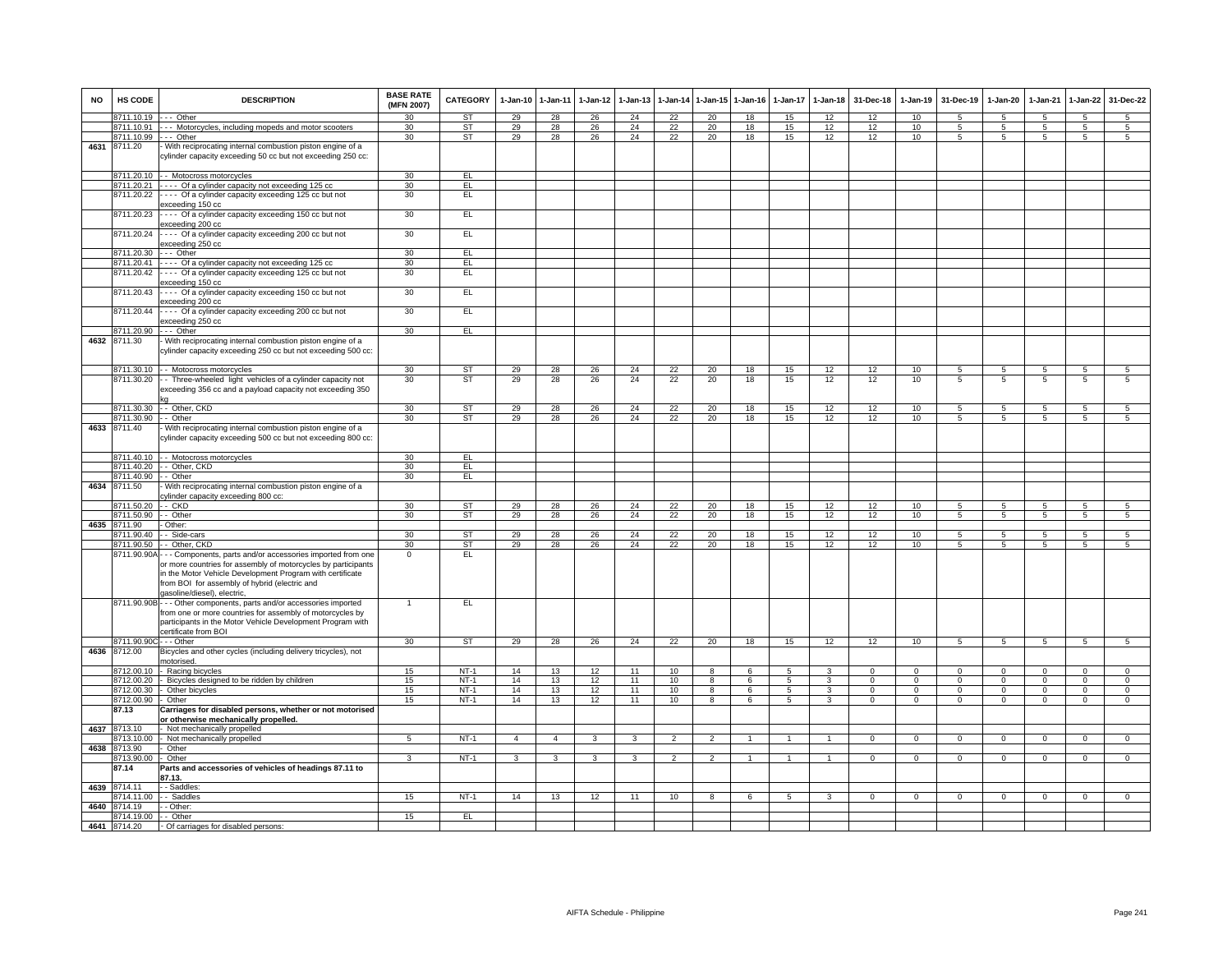| <b>NO</b> | HS CODE                  | <b>DESCRIPTION</b>                                                                                                                                                      | <b>BASE RATE</b><br>(MFN 2007) | <b>CATEGORY</b>  | $1 - Jan-10$                     | 1-Jan-11                         | 1-Jan-12                         | $1-Jan-13$              | $1 - Jan-14$                     | $1 - Jan-15$                     | 1-Jan-16                       | $1-Jan-17$                       | $1 - Jan-18$                   | 31-Dec-18                | 1-Jan-19                      | 31-Dec-19                    | $1-Jan-20$                    | 1-Jan-21                      | 1-Jan-22                       | 31-Dec-22                      |
|-----------|--------------------------|-------------------------------------------------------------------------------------------------------------------------------------------------------------------------|--------------------------------|------------------|----------------------------------|----------------------------------|----------------------------------|-------------------------|----------------------------------|----------------------------------|--------------------------------|----------------------------------|--------------------------------|--------------------------|-------------------------------|------------------------------|-------------------------------|-------------------------------|--------------------------------|--------------------------------|
|           | 8714.20.11               | --- Of a diameter (including tyres) exceeding 75 mm but not<br>exceeding 100 mm, provided that the width of any wheel or<br>yre fitted thereto is not less than 30 mm   |                                | $NT-1$           | 3                                | 3                                | 3                                | 3                       | $\overline{2}$                   | $\overline{2}$                   |                                |                                  | $\overline{1}$                 | $\mathbf 0$              | $\mathbf 0$                   | $\mathbf 0$                  | $\mathbf 0$                   | $\mathbf 0$                   | $\mathbf 0$                    | $\mathbf 0$                    |
|           | 8714.20.12               | --- Of a diameter (including tyres) exceeding 100 mm but<br>not exceeding 250 mm, provided that the width of any wheel<br>or tyre fitted thereto is not less than 30 mm | $\mathbf{3}$                   | $NT-1$           | 3                                | 3                                | 3                                | -3                      | $\overline{2}$                   | $\overline{2}$                   |                                |                                  | -1                             | $\Omega$                 | $\Omega$                      | $\Omega$                     | $^{\circ}$                    | $\Omega$                      | $\Omega$                       | $\overline{0}$                 |
|           | 8714.20.19               | --- Other                                                                                                                                                               | 3                              | $NT-1$           | 3                                | 3                                |                                  | 3                       | $\overline{2}$                   | $\mathfrak{p}$                   |                                | $\mathbf{1}$                     | $\mathbf{1}$                   | $\mathbf 0$              | $\mathbf 0$                   | $\mathbf 0$                  | $^{\circ}$                    | $\mathbf 0$                   | 0                              | 0                              |
|           | 8714.20.90               | - Other                                                                                                                                                                 | 3                              | $NT-1$           | 3                                | $\mathbf{3}$                     | 3                                | 3                       | 2                                | $\overline{2}$                   | $\overline{1}$                 | $\overline{1}$                   | $\overline{1}$                 | $\Omega$                 | $\mathbf 0$                   | $\Omega$                     | $\mathsf 0$                   | $\mathbf{0}$                  | $\mathbf{0}$                   | $\mathbf 0$                    |
| 4642      | 8714.91                  | - Frames and forks, and parts thereof                                                                                                                                   |                                |                  |                                  |                                  |                                  |                         |                                  |                                  |                                |                                  |                                |                          |                               |                              |                               |                               |                                |                                |
|           | 714.91.10<br>8714.91.90  | -- For bicycles of subheading 8712.00.20<br>--- Other                                                                                                                   | 15<br>15                       | $NT-1$<br>$NT-1$ | 14<br>14                         | 13<br>13                         | 12<br>12                         | 11<br>11                | 10<br>10                         | $\overline{8}$<br>8              | 6<br>6                         | $\overline{5}$<br>5              | 3<br>3                         | $\Omega$<br>0            | $\overline{0}$<br>$\mathbf 0$ | $\overline{0}$<br>$^{\circ}$ | $\overline{0}$<br>$\mathbf 0$ | $\overline{0}$<br>$\mathbf 0$ | $\overline{0}$<br>$\mathbf{0}$ | $\overline{0}$<br>$\mathbf{0}$ |
|           | 4643 8714.92             | - Wheel rims and spokes:                                                                                                                                                |                                |                  |                                  |                                  |                                  |                         |                                  |                                  |                                |                                  |                                |                          |                               |                              |                               |                               |                                |                                |
|           | 8714.92.10               | -- For bicycles of subheading 8712.00.20                                                                                                                                | 15                             | NT-1             | 14                               | 13                               | 12                               | 11                      | 10                               | 8                                | 6                              | 5                                | 3                              | $\mathbf{0}$             | $^{\circ}$                    | $^{\circ}$                   | 0                             | 0                             | $\mathbf{0}$                   | $\mathbf{0}$                   |
|           | 3714.92.90               | -- Other                                                                                                                                                                | 15                             | $NT-1$           | 14                               | 13                               | 12                               | 11                      | 10                               | $\overline{8}$                   | 6                              | $\overline{5}$                   | $\overline{3}$                 | $\overline{0}$           | $\overline{0}$                | $\overline{0}$               | $\overline{0}$                | $\overline{0}$                | $\overline{0}$                 | $\overline{0}$                 |
| 4644      | 8714.93                  | - Hubs, other than coaster braking hubs and hub brakes, and<br>ree-wheel sprocket-wheels:                                                                               |                                |                  |                                  |                                  |                                  |                         |                                  |                                  |                                |                                  |                                |                          |                               |                              |                               |                               |                                |                                |
|           | 8714.93.10<br>8714.93.90 | --- For bicycles of subheading 8712.00.20<br>--- Other                                                                                                                  | $\mathbf{3}$<br>3              | $NT-1$<br>$NT-1$ | 3<br>$\overline{3}$              | 3<br>3                           | 3<br>3                           | 3<br>3                  | $\overline{2}$<br>$\overline{2}$ | $\mathfrak{p}$<br>$\overline{2}$ | $\mathbf{1}$<br>$\overline{1}$ | $\overline{1}$<br>$\overline{1}$ | $\mathbf{1}$<br>$\overline{1}$ | $\Omega$<br>$\mathsf 0$  | $\Omega$<br>$\overline{0}$    | $\Omega$<br>$\overline{0}$   | 0<br>$\overline{0}$           | $\Omega$<br>$\overline{0}$    | $\Omega$<br>$\overline{0}$     | $\Omega$<br>$\overline{0}$     |
| 4645      | 8714.94                  | Brakes, including coaster braking hubs and hub brakes, an                                                                                                               |                                |                  |                                  |                                  |                                  |                         |                                  |                                  |                                |                                  |                                |                          |                               |                              |                               |                               |                                |                                |
|           | 3714.94.10               | -- For bicycles of subheading 8712.00.20                                                                                                                                | 3                              | $NT-1$           | 3                                | 3                                | 3                                | 3                       | $\overline{2}$                   | $\overline{2}$                   | $\mathbf{1}$                   |                                  | $\overline{1}$                 | $\Omega$                 | $\Omega$                      | $\Omega$                     | $\Omega$                      | $\Omega$                      | $\Omega$                       | $\Omega$                       |
|           | 714.94.90                | $-$ Other                                                                                                                                                               | $\overline{\mathbf{3}}$        | $NT-1$           | 3                                | 3                                | $\overline{\mathbf{3}}$          | $\overline{\mathbf{3}}$ | $\overline{2}$                   | $\overline{2}$                   |                                |                                  |                                | $\overline{0}$           | $\overline{0}$                | $\overline{0}$               | $\overline{0}$                | $\overline{0}$                | $\overline{0}$                 | $\overline{0}$                 |
|           | 4646 8714.95             | - - Saddles:                                                                                                                                                            |                                |                  |                                  |                                  |                                  |                         |                                  |                                  |                                |                                  |                                |                          |                               |                              |                               |                               |                                |                                |
|           | 8714.95.10<br>8714.95.90 | --- For bicycles of subheading 8712.00.20<br>--- Other                                                                                                                  | 3<br>3                         | $NT-1$<br>$NT-1$ | 3                                | 3                                | 3<br>3                           | 3                       | $\overline{2}$<br>$\overline{2}$ | $\overline{2}$                   | $\overline{1}$                 | 1                                | $\mathbf{1}$<br>$\overline{1}$ | $\Omega$<br>$\mathbf{0}$ | $\Omega$<br>$^{\circ}$        | $\Omega$<br>$^{\circ}$       | $\Omega$                      | $\Omega$<br>$^{\circ}$        | $\Omega$<br>$^{\circ}$         | $\Omega$<br>$\mathbf{0}$       |
| 4647      | 3714.96                  | - Pedals and crank-gear, and parts thereof:                                                                                                                             |                                |                  | 3                                | 3                                |                                  | 3                       |                                  | $\overline{2}$                   |                                |                                  |                                |                          |                               |                              | $\mathbf 0$                   |                               |                                |                                |
|           | 714.96.10                | -- For bicycles of subheading 8712.00.20                                                                                                                                | 3                              | $NT-1$           | 3                                | 3                                | 3                                | 3                       | $\overline{2}$                   | $\overline{2}$                   |                                |                                  | $\mathbf{1}$                   | $\mathbf 0$              | $\mathbf 0$                   | $^{\circ}$                   | $\mathbf 0$                   | $\mathbf 0$                   | $\mathbf 0$                    | $\mathbf{0}$                   |
|           | 3714.96.90               | - - Other                                                                                                                                                               | 3                              | $NT-1$           | 3                                | 3                                | 3                                | 3                       | $\mathfrak{p}$                   | $\overline{2}$                   |                                |                                  | $\mathbf{1}$                   | $\mathsf 0$              | $\mathbf 0$                   | $\mathbf 0$                  | $\mathsf 0$                   | $\mathbf 0$                   | $\mathsf 0$                    | $\mathbf 0$                    |
| 4648      | 3714.99                  | - Other:                                                                                                                                                                |                                |                  | $\overline{q}$                   |                                  |                                  |                         | $\overline{5}$                   | $\overline{4}$                   |                                | $\overline{\phantom{a}}$         | $\overline{\phantom{a}}$       |                          |                               |                              |                               |                               |                                | $\overline{0}$                 |
|           | 8714.99.10<br>3714.99.90 | - - For bicycles of subheading 8712.00.20:<br>-- Other                                                                                                                  | 10<br>10                       | $NT-1$<br>$NT-1$ | 9                                | $\overline{8}$<br>8              | $\overline{7}$<br>$\overline{7}$ | 6<br>6                  | $\sqrt{5}$                       | $\overline{4}$                   | $\mathbf{B}$<br>$\mathbf{z}$   | $\mathcal{L}$                    | $\mathcal{D}$                  | $\Omega$<br>$\Omega$     | $\Omega$<br>$\Omega$          | $\Omega$<br>$\Omega$         | $\Omega$<br>$\Omega$          | $\Omega$<br>$\Omega$          | $\Omega$<br>$\mathbf{0}$       | $\mathbf 0$                    |
| 4649      | 8715.00                  | Baby carriages and parts thereof                                                                                                                                        |                                |                  |                                  |                                  |                                  |                         |                                  |                                  |                                |                                  |                                |                          |                               |                              |                               |                               |                                |                                |
|           | 8715.00.00               | Baby carriages and parts thereof                                                                                                                                        | 5                              | $NT-1$           | $\overline{4}$                   | $\overline{4}$                   | $\mathbf{B}$                     | 3                       | $\mathcal{P}$                    | $\mathcal{P}$                    |                                |                                  | $\mathbf{1}$                   | $\mathbf{0}$             | $^{\circ}$                    | $^{\circ}$                   | $\mathbf{0}$                  | $\mathbf 0$                   | $\mathbf 0$                    | $\Omega$                       |
|           | 87.16                    | Trailers and semi-trailers; other vehicles, not<br>mechanically propelled; parts thereof.                                                                               |                                |                  |                                  |                                  |                                  |                         |                                  |                                  |                                |                                  |                                |                          |                               |                              |                               |                               |                                |                                |
| 4650      | 8716.10                  | Trailers and semi-trailers of the caravan type, for housing or<br>camping                                                                                               |                                |                  |                                  |                                  |                                  |                         |                                  |                                  |                                |                                  |                                |                          |                               |                              |                               |                               |                                |                                |
| 4651      | 716.10.00<br>8716.20     | - Trailers and semi-trailers of the caravan type, for housing or<br>camping<br>Self-loading or self-unloading trailers and semi-trailers for                            | 3                              | $NT-1$           | 3                                | 3                                | 3                                | 3                       | $\overline{2}$                   | $\overline{2}$                   | 1                              | $\mathbf{1}$                     | $\overline{1}$                 | $\mathbf 0$              | $\mathsf 0$                   | $\mathbf 0$                  | $^{\circ}$                    | $\mathsf 0$                   | 0                              | $\mathbf 0$                    |
|           | 3716.20.00               | agricultural purposes<br>- Self-loading or self-unloading trailers and semi-trailers for                                                                                |                                | $NT-1$           | $\overline{1}$                   | $\overline{1}$                   |                                  | $\overline{1}$          | $\overline{1}$                   | $\overline{1}$                   |                                |                                  | $\mathbf{1}$                   | $\mathbf 0$              | $\mathbf 0$                   | $\mathbf 0$                  | $^{\circ}$                    | $\mathbf 0$                   | $\mathsf 0$                    | $\mathbf 0$                    |
|           |                          | agricultural purposes                                                                                                                                                   |                                |                  |                                  |                                  |                                  |                         |                                  |                                  |                                |                                  |                                |                          |                               |                              |                               |                               |                                |                                |
| 4652      | 8716.31                  | - Tanker trailers and tanker semi-trailers                                                                                                                              |                                | $NT-1$           |                                  |                                  | $\mathbf{B}$                     |                         |                                  | $\overline{2}$                   | $\mathbf{1}$                   | $\overline{1}$                   | $\overline{1}$                 | $\Omega$                 | $\circ$                       | $\Omega$                     |                               | $\mathbf{0}$                  | $\Omega$                       | $\mathbf 0$                    |
| 4653      | 3716.31.00<br>3716.39    | - Tanker trailers and tanker semi-trailers<br>- Other:                                                                                                                  | 3                              |                  | 3                                | 3                                |                                  | 3                       | $\overline{2}$                   |                                  |                                |                                  |                                |                          |                               |                              | $\mathbf 0$                   |                               |                                |                                |
|           | 716.39.40                | --- Agricultural trailers and semi-trailers                                                                                                                             | 3                              | $NT-1$           | 3                                | 3                                |                                  | 3                       |                                  |                                  |                                |                                  |                                | $\Omega$                 | $\mathbf 0$                   | $\Omega$                     | $\Omega$                      | $\Omega$                      | $\mathbf 0$                    | 0                              |
|           | 8716.39.90               | --- Other                                                                                                                                                               | 3                              | NT-1             | 3                                | 3                                | 3                                | 3                       | $\overline{2}$                   | $\overline{2}$                   | $\overline{1}$                 | $\mathbf{1}$                     | $\overline{1}$                 | 0                        | $\Omega$                      | $\Omega$                     | $\mathbf 0$                   | $\Omega$                      | $\mathbf{0}$                   | 0                              |
| 4654      | 8716.40<br>3716 40.00    | Other trailers and semi-trailers                                                                                                                                        | 5                              | $NT-1$           | $\overline{4}$                   | $\overline{4}$                   | $\mathbf{R}$                     |                         | $\mathcal{P}$                    | $\overline{2}$                   | $\overline{1}$                 | $\mathbf{1}$                     | $\mathbf{1}$                   | $\Omega$                 | $\Omega$                      | $\Omega$                     | $\Omega$                      | $\overline{0}$                | $\overline{0}$                 | $\Omega$                       |
| 4655      | 716.80                   | Other trailers and semi-trailers<br>Other vehicles                                                                                                                      |                                |                  |                                  |                                  |                                  | 3                       |                                  |                                  |                                |                                  |                                |                          |                               |                              |                               |                               |                                |                                |
|           | 8716.80.10               | - Carts and wagons, sack trucks, hand trolleys and similar<br>hand-propelled vehicles of a kind used in factories or                                                    | 5                              | $NT-1$           | $\overline{4}$                   | $\overline{4}$                   | 3                                | $\mathbf{3}$            | $\overline{2}$                   | $\overline{2}$                   | 1                              |                                  | $\overline{1}$                 | $\overline{0}$           | $\overline{0}$                | $\overline{0}$               | $\Omega$                      | $\overline{0}$                | $\overline{0}$                 | $\overline{0}$                 |
|           | 8716.80.20               | workshops, except wheelbarrows                                                                                                                                          | $-5$                           | $NT-1$           | $\overline{4}$                   | $\overline{a}$                   | 3                                | $\mathbf{3}$            | $\overline{2}$                   | $\overline{2}$                   | $\overline{1}$                 |                                  | $\overline{1}$                 | $\Omega$                 | $\Omega$                      | $\Omega$                     | $\Omega$                      | $\Omega$                      | $\Omega$                       | $\Omega$                       |
|           | 3716.80.90A              | - Wheelbarrows<br>- - Utility carts                                                                                                                                     | 5                              | $NT-1$           | $\overline{4}$                   | $\overline{4}$                   | 3                                | 3                       | $\mathfrak{D}$                   | $\overline{2}$                   |                                | $\overline{1}$                   | $\mathbf{1}$                   | $\mathbf 0$              | $\mathbf 0$                   | $\Omega$                     | $\Omega$                      | $\Omega$                      | $\mathbf{0}$                   | $\mathbf 0$                    |
|           | 8716.80.90B              | - - Other                                                                                                                                                               | 5                              | $NT-1$           | $\overline{4}$                   | $\overline{4}$                   | 3                                | 3                       | $\overline{2}$                   | $\overline{2}$                   |                                |                                  | $\overline{1}$                 | $^{\circ}$               | $\mathsf 0$                   | $\mathbf 0$                  | $\mathsf 0$                   | $\mathbf 0$                   | $\mathsf 0$                    | $\mathsf 0$                    |
|           | 4656 8716.90             | Parts                                                                                                                                                                   |                                |                  |                                  |                                  |                                  |                         |                                  |                                  |                                |                                  |                                |                          |                               |                              |                               |                               |                                |                                |
|           | 8716.90.11<br>8716.90.13 | -- Wheels                                                                                                                                                               | 5                              | $NT-1$<br>$NT-1$ | $\overline{a}$<br>$\overline{4}$ | $\overline{4}$<br>$\overline{4}$ | $\mathbf{B}$<br>3                | 3                       | $\overline{2}$<br>$\overline{2}$ | $\overline{2}$<br>$\overline{2}$ |                                |                                  | $\mathbf{1}$                   | $\Omega$<br>$\Omega$     | $\Omega$<br>$\overline{0}$    | $\Omega$<br>$\Omega$         | $^{\circ}$<br>$\overline{0}$  | $\Omega$<br>$\overline{0}$    | $\Omega$<br>$\overline{0}$     | $\mathbf{0}$<br>$\overline{0}$ |
|           | 8716.90.19               | --- Other, for goods of subheading 8716.20<br>--- Other                                                                                                                 | $\overline{5}$<br>5            | $NT-1$           | $\overline{a}$                   | $\overline{4}$                   | 3                                | 3<br>3                  | $\overline{2}$                   | $\overline{2}$                   |                                |                                  |                                | $\Omega$                 | $\mathbf 0$                   | $\Omega$                     | $\Omega$                      | $\Omega$                      | $\Omega$                       | $\mathbf{0}$                   |
|           |                          | 8716.90.91 --- For goods of subheading 8716.80.10 or 8716.80.20                                                                                                         | 5                              | $NT-1$           | $\overline{4}$                   | $\overline{4}$                   | 3                                | 3                       | $\overline{2}$                   | $\overline{2}$                   | $\overline{1}$                 | $\mathbf{1}$                     | $\overline{1}$                 | $\Omega$                 | $\mathbf{0}$                  | $\mathbf 0$                  | $\mathbf 0$                   | $\mathbf{0}$                  | $\mathbf 0$                    | $\mathbf{0}$                   |
|           | 8716.90.99               | --- Other                                                                                                                                                               | 5                              | $NT-1$           | $\overline{4}$                   | $\overline{4}$                   | 3                                | 3                       | $\overline{2}$                   | $\overline{2}$                   | $\overline{1}$                 | $\overline{1}$                   | $\overline{1}$                 | $^{\circ}$               | $\mathbf{0}$                  | $\mathbf 0$                  | $\mathbf{0}$                  | $^{\circ}$                    | $\mathbf{0}$                   | $\mathbf{0}$                   |
| 4657      | 8801.00                  | Balloons and dirigibles; gliders, hang gliders and other non-                                                                                                           |                                |                  |                                  |                                  |                                  |                         |                                  |                                  |                                |                                  |                                |                          |                               |                              |                               |                               |                                |                                |
|           | 8801.00.00<br>88.02      | Balloons and dirigibles; gliders, hang gliders and other non-<br>Other aircraft (for example, helicopters, aeroplanes);                                                 | 3                              | $NT-1$           | 3                                | 3                                | 3                                | 3                       | $\overline{2}$                   | $\overline{2}$                   |                                |                                  | $\mathbf{1}$                   | $\overline{0}$           | $\overline{0}$                | $\Omega$                     | $\Omega$                      | $\overline{0}$                | $\overline{0}$                 | $\overline{0}$                 |
| 4658      | 8802.11                  | - Of an unladen weight not exceeding 2,000 kg                                                                                                                           |                                |                  |                                  |                                  |                                  |                         |                                  |                                  |                                |                                  |                                |                          |                               |                              |                               |                               |                                |                                |
|           | 8802.11.00               | - Of an unladen weight not exceeding 2,000 kg                                                                                                                           | $\mathbf{1}$                   | NT-1             | $\overline{1}$                   | $\overline{1}$                   |                                  | $\mathbf{1}$            | $\overline{1}$                   | $\mathbf{1}$                     |                                |                                  | $\overline{1}$                 | $^{\circ}$               | $\mathbf 0$                   | $^{\circ}$                   | $\mathbf{0}$                  | $\Omega$                      | $\mathbf{0}$                   | $\overline{0}$                 |
| 4659      | 3802.12                  | - Of an unladen weight exceeding 2,000 kg                                                                                                                               |                                |                  |                                  |                                  |                                  |                         |                                  |                                  |                                |                                  |                                |                          |                               |                              |                               |                               |                                |                                |
|           | 3802.12.00               | - Of an unladen weight exceeding 2,000 kg                                                                                                                               |                                | $NT-1$           |                                  |                                  |                                  |                         |                                  |                                  |                                |                                  |                                | $\Omega$                 | $\mathbf 0$                   | $\Omega$                     | $\Omega$                      | $\Omega$                      | $\Omega$                       | $\Omega$                       |
| 4660      | 8802.20                  | - Aeroplanes and other aircraft, of an unladen weight not                                                                                                               |                                |                  |                                  |                                  |                                  |                         |                                  |                                  |                                |                                  |                                |                          |                               |                              |                               |                               |                                |                                |
|           | 8802.20.10<br>8802.20.90 | - Aeroplanes<br>- - Other                                                                                                                                               | $\overline{1}$                 | $NT-1$<br>$NT-1$ | $\overline{1}$                   | $\mathbf{1}$                     | $\overline{1}$                   | $\overline{1}$          | $\overline{1}$                   | $\overline{1}$                   | $\overline{1}$                 | $\overline{1}$                   | $\overline{1}$                 | $\Omega$<br>$\mathbf{0}$ | $\Omega$<br>$\overline{0}$    | $\Omega$<br>$\mathbf{0}$     | $\Omega$<br>$\mathbf{0}$      | $\Omega$<br>$\mathbf 0$       | $\Omega$<br>$\mathbf{0}$       | $\mathbf{0}$<br>$\overline{0}$ |
| 4661      | 8802.30                  | Aeroplanes and other aircraft, of an unladen weight<br>exceeding 2,000 kg but not exceeding 15,000 kg:                                                                  |                                |                  |                                  |                                  |                                  |                         |                                  |                                  |                                |                                  |                                |                          |                               |                              |                               |                               |                                |                                |
|           |                          | 8802.30.10 - - Aeroplanes                                                                                                                                               | $\mathbf{1}$                   | $NT-1$           | $\mathbf{1}$                     | $\mathbf{1}$                     |                                  | $\overline{1}$          | $\mathbf{1}$                     | $\mathbf{1}$                     | 1                              | $\mathbf{1}$                     | 1                              | $\mathbf{0}$             | $\mathbf 0$                   | $^{\circ}$                   | $\mathbf{0}$                  | $\mathbf{0}$                  | $\mathbf{0}$                   | $\mathbf{0}$                   |
|           | 8802.30.90 - - Other     |                                                                                                                                                                         |                                | $NT-1$           |                                  |                                  |                                  |                         |                                  |                                  |                                |                                  |                                | $\mathbf 0$              | $\overline{0}$                | $\mathbf 0$                  | $\mathbf 0$                   | $\overline{0}$                | $\Omega$                       | $\Omega$                       |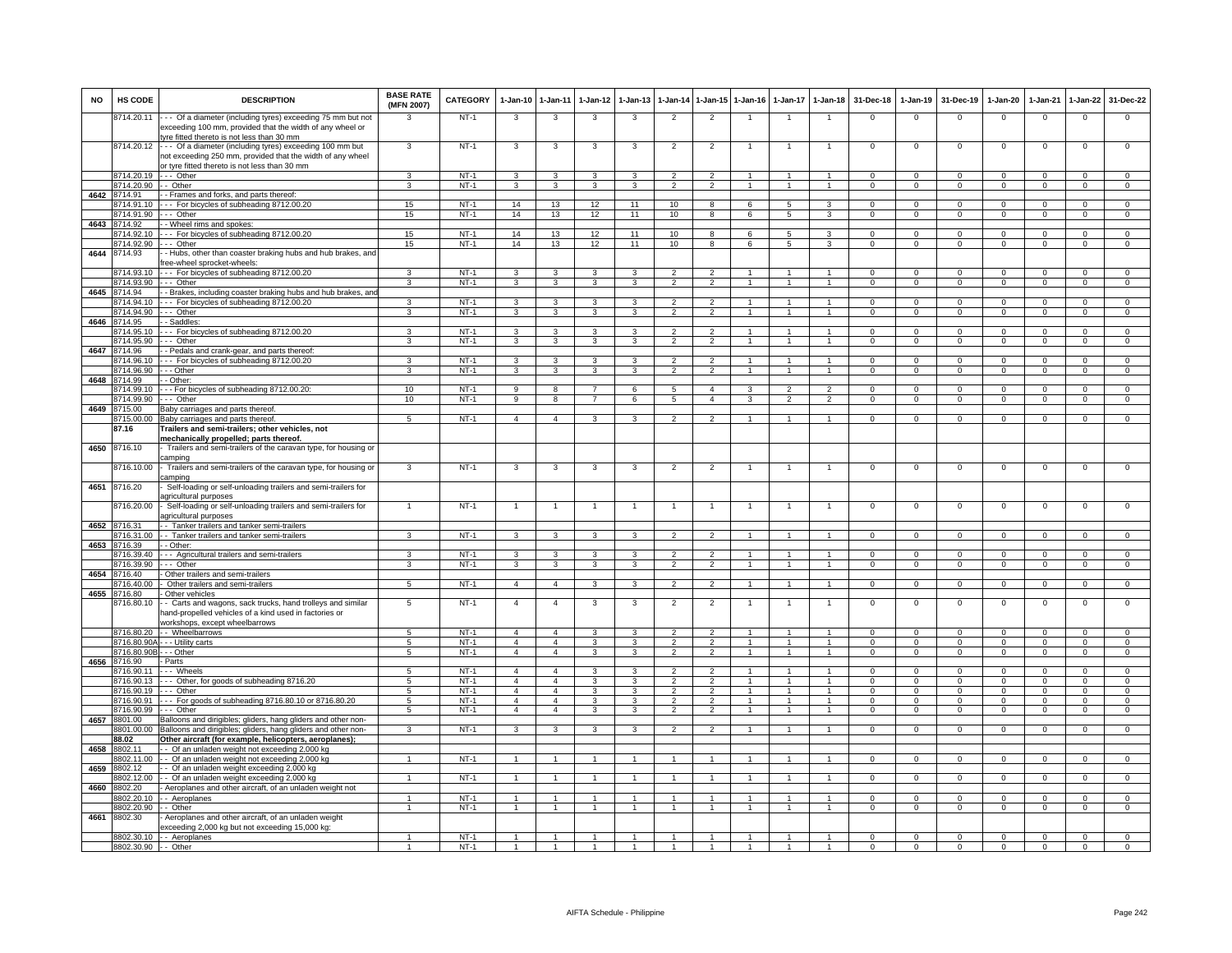| <b>NO</b> | HS CODE                    | <b>DESCRIPTION</b>                                                                                                                      | <b>BASE RATE</b><br>(MFN 2007) | <b>CATEGORY</b>  | $1-Jan-10$                     | $1 - Jan-11$                     | $1-Jan-12$          | $1-Jan-13$           |                                  |                                  | 1-Jan-14 1-Jan-15 1-Jan-16 | $1 - Jan-17$                     | $1 - Jan-18$                     | 31-Dec-18                  | $1-Jan-19$                       | 31-Dec-19                  | $1-Jan-20$                       | $1-Jan-21$                 | $1 - Jan-22$               | 31-Dec-22                        |
|-----------|----------------------------|-----------------------------------------------------------------------------------------------------------------------------------------|--------------------------------|------------------|--------------------------------|----------------------------------|---------------------|----------------------|----------------------------------|----------------------------------|----------------------------|----------------------------------|----------------------------------|----------------------------|----------------------------------|----------------------------|----------------------------------|----------------------------|----------------------------|----------------------------------|
| 4662      | 8802.40                    | Aeroplanes and other aircraft, of unladen weight exceeding<br>5,000 kg:                                                                 |                                |                  |                                |                                  |                     |                      |                                  |                                  |                            |                                  |                                  |                            |                                  |                            |                                  |                            |                            |                                  |
|           | 8802.40.10                 | - Aeroplanes                                                                                                                            | 3                              | $NT-1$           | 3                              | 3                                | 3                   | 3                    | $\overline{2}$                   | $\overline{2}$                   |                            |                                  |                                  | $\Omega$                   | $\Omega$                         | $\Omega$                   | $\Omega$                         | $\Omega$                   | $\mathbf 0$                | $\Omega$                         |
|           | 8802.40.90                 | - Other                                                                                                                                 | 3                              | $NT-1$           | 3                              | 3                                | 3                   | 3                    | $\overline{2}$                   | $\overline{2}$                   | $\overline{1}$             | $\mathbf{1}$                     |                                  | $\Omega$                   | $\Omega$                         | $^{\circ}$                 | $\mathbf 0$                      | $\Omega$                   | $\mathbf 0$                | $\overline{0}$                   |
| 4663      | 8802.60                    | Spacecraft (including satellites) and suborbital and<br>pacecraft launch vehicles                                                       |                                |                  |                                |                                  |                     |                      |                                  |                                  |                            |                                  |                                  |                            |                                  |                            |                                  |                            |                            |                                  |
|           | 8802.60.00                 | Spacecraft (including satellites) and suborbital and<br>pacecraft launch vehicles                                                       | 3                              | $NT-1$           | 3                              | $\mathbf{3}$                     | 3                   | 3                    | $\overline{2}$                   | $\overline{2}$                   |                            |                                  |                                  | $\mathbf 0$                | $\Omega$                         | $\Omega$                   | $\mathbf 0$                      | $\Omega$                   | $\mathbf 0$                | $\Omega$                         |
|           | 88.03                      | Parts of goods of heading 88.01 or 88.02.                                                                                               |                                |                  |                                |                                  |                     |                      |                                  |                                  |                            |                                  |                                  |                            |                                  |                            |                                  |                            |                            |                                  |
| 4664      | 8803.10<br>8803.10.00      | - Propellers and rotors and parts thereof:<br>Propellers and rotors and parts thereof                                                   | 3                              | $NT-1$           | 3                              | 3                                | 3                   | 3                    | $\overline{2}$                   | $\overline{2}$                   |                            |                                  |                                  | $\overline{0}$             | $\overline{0}$                   | $\Omega$                   | $\overline{0}$                   | $\overline{0}$             | $\overline{0}$             | $\overline{0}$                   |
| 4665      | 3803.20                    | Under-carriages and parts thereof:                                                                                                      |                                |                  |                                |                                  |                     |                      |                                  |                                  |                            |                                  |                                  |                            |                                  |                            |                                  |                            |                            |                                  |
|           | 8803.20.00                 | Under-carriages and parts thereof                                                                                                       | 3                              | $NT-1$           | 3                              | 3                                | 3                   |                      | $\overline{2}$                   | $\mathfrak{p}$                   |                            |                                  |                                  | $\Omega$                   | $\Omega$                         | $\Omega$                   | $\Omega$                         | $\Omega$                   | $\Omega$                   | $\Omega$                         |
| 4666      | 8803.30                    | Other parts of aeroplanes or helicopters                                                                                                |                                |                  |                                |                                  |                     |                      |                                  |                                  |                            |                                  |                                  |                            |                                  |                            |                                  |                            |                            |                                  |
|           | 8803.30.00                 | Other parts of aeroplanes or helicopters                                                                                                | 3                              | $NT-1$           | 3                              | 3                                | 3                   | 3                    | $\overline{2}$                   | $\overline{2}$                   |                            | $\mathbf{1}$                     | 1                                | $^{\circ}$                 | $\mathbf{0}$                     | $\mathbf 0$                | $\overline{0}$                   | $\mathbf 0$                | $\overline{0}$             | $\mathbf{0}$                     |
|           | 4667 8803.90<br>803.90.10  | Other:<br>- Parts of telecommunication satellites                                                                                       | 3                              | $NT-1$           | 3                              | 3                                | 3                   | 3                    | $\overline{2}$                   | $\overline{2}$                   |                            | $\mathbf{1}$                     | $\mathbf{1}$                     | $\overline{0}$             | $\overline{0}$                   | $\Omega$                   | $\overline{0}$                   | $\overline{0}$             | $\overline{0}$             | $\overline{0}$                   |
|           | 803.90.20                  | - Of balloon, gliders or kites                                                                                                          | 3                              | $NT-1$           | 3                              | 3                                | 3                   | 3                    | $\mathfrak{p}$                   | $\overline{2}$                   | $\overline{1}$             | $\mathbf{1}$                     | 1                                | $\mathbf 0$                | $\mathbf 0$                      | $\mathbf 0$                | $\mathbf 0$                      | $\Omega$                   | $\mathbf 0$                | $\overline{0}$                   |
|           | 3803.90.90                 | - Other                                                                                                                                 | 3                              | $NT-1$           | 3                              | 3                                | $\mathbf{3}$        | 3                    | $\overline{2}$                   | $\overline{2}$                   | $\mathbf{1}$               | $\mathbf{1}$                     | $\mathbf{1}$                     | $\Omega$                   | $\Omega$                         | $\mathbf 0$                | $\Omega$                         | $\Omega$                   | $\mathsf 0$                | $\circ$                          |
| 4668      | 8804.00                    | Parachutes (including dirigible parachutes and paragliders)                                                                             |                                |                  |                                |                                  |                     |                      |                                  |                                  |                            |                                  |                                  |                            |                                  |                            |                                  |                            |                            |                                  |
|           |                            | ind rotochutes; parts thereof and accessories thereto                                                                                   |                                |                  |                                |                                  |                     |                      |                                  |                                  |                            |                                  |                                  |                            |                                  |                            |                                  |                            |                            |                                  |
|           | 8804.00.00                 | Parachutes (including dirigible parachutes and paragliders)<br>and rotochutes; parts thereof and accessories thereto.                   | 3                              | $NT-1$           | $\mathbf{3}$                   | 3                                | 3                   | 3                    | $\overline{2}$                   | $\overline{2}$                   | $\overline{1}$             | $\overline{1}$                   | $\overline{1}$                   | $\mathbf 0$                | $\mathbf 0$                      | $\mathbf 0$                | $\mathbf 0$                      | $\mathbf 0$                | $\mathsf 0$                | $\mathbf 0$                      |
|           | 88.05                      | Aircraft launching gear; deck-arrestor or similar gear;<br>ground flying trainers; parts of the foregoing articles.                     |                                |                  |                                |                                  |                     |                      |                                  |                                  |                            |                                  |                                  |                            |                                  |                            |                                  |                            |                            |                                  |
|           | 4669 8805.10               | Aircraft launching gear and parts thereof; deck-arrestor or                                                                             |                                |                  |                                |                                  |                     |                      |                                  |                                  |                            |                                  |                                  |                            |                                  |                            |                                  |                            |                            |                                  |
|           |                            | imilar gear and parts thereof:                                                                                                          | 3                              | $NT-1$           |                                |                                  | 3                   | 3                    |                                  |                                  |                            |                                  |                                  | $\Omega$                   | $\Omega$                         | $\Omega$                   | $\Omega$                         | $\Omega$                   | $\Omega$                   | $\Omega$                         |
|           | 8805.10.00                 | Aircraft launching gear and parts thereof; deck-arrestor or<br>imilar gear and parts thereof                                            |                                |                  | 3                              | 3                                |                     |                      | $\overline{2}$                   | 2                                |                            |                                  |                                  |                            |                                  |                            |                                  |                            |                            |                                  |
|           | 4670 8805.21               | - Air combat simulators and parts thereof                                                                                               |                                | $NT-1$           | 3                              | 3                                | 3                   | 3                    | $\overline{2}$                   | $\mathcal{P}$                    |                            |                                  |                                  | $\Omega$                   | $\Omega$                         | $\Omega$                   | $\Omega$                         | $\Omega$                   | $\Omega$                   | $\Omega$                         |
| 4671      | 805.21.00<br>3805.29       | - Air combat simulators and parts thereof<br>- Other:                                                                                   |                                |                  |                                |                                  |                     |                      |                                  |                                  |                            |                                  |                                  |                            |                                  |                            |                                  |                            |                            |                                  |
|           | 8805.29.10                 | - Ground flying trainers                                                                                                                | 3                              | $NT-1$           | 3                              | 3                                | 3                   | 3                    | $\mathcal{P}$                    | $\mathcal{P}$                    | $\overline{1}$             | $\overline{1}$                   | $\mathbf{1}$                     | $\mathbf 0$                | $\Omega$                         | $\Omega$                   | $\Omega$                         | $\Omega$                   | $\mathsf 0$                | $\mathbf 0$                      |
|           | 8805.29.90                 | -- Other                                                                                                                                | 3                              | $NT-1$           | 3                              | 3                                | 3                   | 3                    | $\overline{2}$                   | $\overline{2}$                   | $\overline{1}$             | $\mathbf{1}$                     |                                  | $\Omega$                   | $\Omega$                         | $\Omega$                   | $\overline{0}$                   | $\Omega$                   | $\Omega$                   | $\overline{0}$                   |
|           | 89.01                      | Cruise ships, excursion boats, ferry-boats, cargo ships,<br>barges and similar vessels for the transport of persons or<br><u>qoods.</u> |                                |                  |                                |                                  |                     |                      |                                  |                                  |                            |                                  |                                  |                            |                                  |                            |                                  |                            |                            |                                  |
|           | 4672 8901.10               | Cruise ships, excursion boats and similar vessels principally<br>designed for the transport of persons; ferry-boats of all kinds:       |                                |                  |                                |                                  |                     |                      |                                  |                                  |                            |                                  |                                  |                            |                                  |                            |                                  |                            |                            |                                  |
|           | 8901.10.10                 | - Of gross tonnage not exceeding 26                                                                                                     | -5                             | $NT-1$           | $\mathbf{A}$                   | $\mathbf{A}$                     | 3                   | -3                   | $\mathcal{P}$                    | $\mathcal{P}$                    | $\mathbf{1}$               | $\mathbf{1}$                     | $\overline{1}$                   | $\Omega$                   | $\Omega$                         | $\Omega$                   | $\Omega$                         | $\Omega$                   | $\Omega$                   | $\Omega$                         |
|           | 8901.10.20                 | - Of gross tonnage exceeding 26 but not exceeding 500                                                                                   | 5                              | $NT-1$           | $\overline{4}$                 | $\overline{4}$                   | 3                   | 3                    | $\overline{2}$                   | $\overline{2}$                   | $\mathbf{1}$               | $\mathbf{1}$                     | $\mathbf{1}$                     | $\mathbf 0$                | $\mathbf 0$                      | $\mathbf 0$                | $\mathbf 0$                      | $^{\circ}$                 | $\mathbf 0$                | $\mathbf 0$                      |
|           | 8901.10.30                 | - Of gross tonnage exceeding 500 but not exceeding 4000                                                                                 |                                | $NT-1$           |                                |                                  |                     |                      |                                  |                                  |                            |                                  | 1                                | $\mathbf 0$                | $\mathbf 0$                      | $\mathbf 0$                | $\mathbf 0$                      | $\mathbf 0$                | $\mathsf 0$                | $\overline{0}$                   |
|           | 8901.10.50                 | - Of gross tonnage exceeding 4000 but not exceeding 5000                                                                                | $\overline{1}$                 | $NT-1$           | $\mathbf{1}$                   | $\overline{1}$                   |                     | $\overline{1}$       | $\overline{1}$                   | $\overline{1}$                   | -1                         | $\overline{1}$                   | $\mathbf{1}$                     | $\circ$                    | $\circ$                          | $\mathbf 0$                | $\mathbf 0$                      | $\mathbf 0$                | 0                          | $\mathbf 0$                      |
| 4673      | 8901.10.60<br>8901.20      | Of gross tonnage exceeding 5000<br>Tankers:                                                                                             |                                | $NT-1$           | $\overline{1}$                 | $\overline{1}$                   |                     |                      | $\overline{1}$                   | $\blacktriangleleft$             |                            | $\overline{1}$                   | $\overline{1}$                   | $\Omega$                   | $\Omega$                         | $\Omega$                   | $\Omega$                         | $\Omega$                   | $\Omega$                   | $\overline{0}$                   |
|           | 8901.20.50                 | - Of gross tonnage not exceeding 5000                                                                                                   |                                | $NT-1$           | $\mathbf{1}$                   |                                  |                     |                      |                                  |                                  |                            |                                  |                                  | $\Omega$                   | $\Omega$                         | $\Omega$                   | $\Omega$                         | $\Omega$                   | $\Omega$                   | $\Omega$                         |
|           | 8901.20.60                 | - Of gross tonnage exceeding 5000                                                                                                       | $\blacktriangleleft$           | $NT-1$           | $\overline{1}$                 | $\overline{1}$                   |                     | $\overline{1}$       | $\overline{1}$                   | $\overline{1}$                   |                            | $\mathbf{1}$                     |                                  | $\Omega$                   | $\mathbf 0$                      | $\mathbf 0$                | $\mathbf 0$                      | $\mathbf 0$                | $\mathbf 0$                | $\mathbf 0$                      |
| 4674      | 8901.30                    | Refrigerated vessels, other than those of<br>ubheading 8901.20 00:                                                                      |                                |                  |                                |                                  |                     |                      |                                  |                                  |                            |                                  |                                  |                            |                                  |                            |                                  |                            |                            |                                  |
|           | 8901.30.50                 | - Of gross tonnage not exceeding 5000                                                                                                   | $\overline{1}$                 | $NT-1$           | $\mathbf{1}$                   | $\overline{1}$                   | $\overline{1}$      | $\mathbf{1}$         | $\overline{1}$                   | $\overline{1}$                   | $\overline{1}$             | $\overline{1}$                   | $\mathbf{1}$                     | $\overline{0}$             | $\overline{0}$                   | $\Omega$                   | $\Omega$                         | $\overline{0}$             | $\overline{0}$             | $\overline{0}$                   |
| 4675      | 3901.30.60<br>8901.90      | - Of gross tonnage exceeding 5000<br>Other vessels for the transport of goods and other vessels                                         |                                | $NT-1$           | 1                              | $\mathbf{1}$                     |                     |                      |                                  |                                  | $\mathbf{1}$               | $\mathbf{1}$                     |                                  | $\mathbf 0$                | $\mathbf{0}$                     | $\Omega$                   | $\Omega$                         | $\mathbf{0}$               | $\mathbf 0$                | $\mathbf 0$                      |
|           |                            | or the transport of both persons and goods:                                                                                             |                                |                  |                                |                                  |                     |                      |                                  |                                  |                            |                                  |                                  |                            |                                  |                            |                                  |                            |                            |                                  |
|           | 8901.90.11                 | -- Of gross tonnage not exceeding 26                                                                                                    | -5                             | $NT-1$           | $\overline{4}$                 | $\overline{4}$                   | 3                   | 3                    | $\overline{2}$                   | $\overline{2}$                   | $\overline{1}$             | $\overline{1}$                   | $\mathbf{1}$                     | $\Omega$                   | $\Omega$                         | $\Omega$                   | $\Omega$                         | $\Omega$                   | 0                          | $\Omega$                         |
|           | 8901.90.12                 | - Of gross tonnage exceeding 26 but not exceeding 500                                                                                   | $\overline{5}$                 | $NT-1$           | $\overline{4}$                 | $\overline{4}$                   | 3                   | $\mathbf{3}$         | $\overline{2}$                   | 2                                | $\mathbf{1}$               | $\overline{1}$                   | $\mathbf{1}$                     | $\Omega$                   | $\Omega$                         | $\mathbf 0$                | $\mathbf{0}$                     | $\Omega$                   | $\mathsf 0$                | $\mathsf 0$                      |
|           | 8901.90.14<br>8901.90.21   | -- Of gross tonnage exceeding 500<br>- Of gross tonnage not exceeding 26                                                                | $\overline{5}$                 | $NT-1$<br>$NT-1$ | $\mathbf{1}$<br>$\overline{4}$ | $\overline{1}$<br>$\overline{4}$ | $\overline{1}$<br>3 | $\overline{1}$<br>3  | $\overline{1}$<br>$\overline{2}$ | $\overline{1}$<br>$\overline{2}$ | $\mathbf{1}$               | $\overline{1}$<br>$\overline{1}$ | $\overline{1}$<br>$\overline{1}$ | $\Omega$<br>$\overline{0}$ | $\overline{0}$<br>$\overline{0}$ | $\Omega$<br>$\overline{0}$ | $\overline{0}$<br>$\overline{0}$ | $\Omega$<br>$\overline{0}$ | $\Omega$<br>$\overline{0}$ | $\overline{0}$<br>$\overline{0}$ |
|           | 8901.90.22                 | - Of gross tonnage exceeding 26 but not exceeding 250                                                                                   | $5^{\circ}$                    | $NT-1$           | $\overline{4}$                 | $\overline{4}$                   | 3                   | 3                    | $\overline{2}$                   | $\overline{2}$                   |                            |                                  | $\mathbf{1}$                     | $\Omega$                   | $\Omega$                         | $\Omega$                   | $\Omega$                         | $\Omega$                   | $\mathsf 0$                | $\mathbf 0$                      |
|           | 8901.90.23                 | -- Of gross tonnage exceeding 250 but not exceeding 500                                                                                 | 5                              | $NT-1$           | $\overline{4}$                 | $\overline{4}$                   | 3                   | 3                    | $\overline{2}$                   | $\overline{2}$                   | $\mathbf{1}$               | $\overline{1}$                   | $\mathbf{1}$                     | $^{\circ}$                 | $\mathbf{0}$                     | $\mathbf 0$                | $\mathsf 0$                      | $\mathbf 0$                | $\mathsf 0$                | $\mathbf 0$                      |
|           | 8901.90.24                 | -- Of gross tonnage exceeding 500 but not exceeding 4000                                                                                | $\overline{1}$                 | $NT-1$           | $\mathbf{1}$                   | $\overline{1}$                   | $\overline{1}$      | $\mathbf{1}$         | $\overline{1}$                   | $\overline{1}$                   | -1                         | $\overline{1}$                   | $\blacktriangleleft$             | $\circ$                    | $\Omega$                         | $\mathbf 0$                | $\mathbf 0$                      | $\Omega$                   | $\mathsf 0$                | $\mathbf 0$                      |
|           | 8901.90.25                 | -- Of gross tonnage exceeding 4000 but not exceeding                                                                                    | 1                              | $NT-1$           | $\overline{1}$                 | $\mathbf{1}$                     |                     |                      | $\overline{1}$                   | $\mathbf{1}$                     |                            | $\overline{1}$                   | $\mathbf{1}$                     | $\overline{0}$             | $\overline{0}$                   | $\overline{0}$             | $\overline{0}$                   | $\overline{0}$             | $\overline{0}$             | $\overline{0}$                   |
|           |                            | 000                                                                                                                                     | $\blacktriangleleft$           |                  | $\overline{1}$                 | $\overline{1}$                   | $\overline{1}$      | $\blacktriangleleft$ | $\overline{1}$                   | $\overline{1}$                   |                            |                                  |                                  |                            |                                  |                            |                                  |                            |                            | $\Omega$                         |
|           | 8901.90.26<br>4676 8902.00 | -- Of gross tonnage exceeding 5000<br>ishing vessels; factory ships and other vessels for processing                                    |                                | $NT-1$           |                                |                                  |                     |                      |                                  |                                  | $\mathbf{1}$               | $\overline{1}$                   | 1                                | $\mathbf{0}$               | $\mathbf 0$                      | $\mathbf 0$                | $\mathbf 0$                      | $\mathbf 0$                | $\mathbf{0}$               |                                  |
|           | 8902.00.11                 | or preserving fishery products.<br>- Of a gross tonnage not exceeding 26                                                                | 5.                             | $NT-1$           | $\mathbf{A}$                   | $\Delta$                         |                     |                      |                                  |                                  |                            |                                  |                                  | $\Omega$                   | $\Omega$                         | $\Omega$                   | $\Omega$                         | $\Omega$                   | $\Omega$                   | $\Omega$                         |
|           | 8902.00.12                 | Of a gross tonnage exceeding 26 but less than 40                                                                                        | 5                              | $NT-2$           | $\overline{4}$                 | $\overline{4}$                   | $\overline{4}$      | 3                    | 3                                | $\mathbf{3}$                     | $\overline{2}$             | $\mathfrak{p}$                   | $\overline{2}$                   | $\overline{2}$             | $\overline{1}$                   | $\mathbf{0}$               | $\mathbf{0}$                     | $\mathbf{0}$               | $\mathbf 0$                | $\circ$                          |
|           | 8902.00.13                 | - Of a gross tonnage of 40 or more but less than 100                                                                                    |                                | $NT-1$           | $\overline{1}$                 | $\mathbf{1}$                     | $\mathbf{1}$        | $\mathbf{1}$         | $\overline{1}$                   | $\overline{1}$                   | $\overline{1}$             | $\mathbf{1}$                     | $\mathbf{1}$                     | $\Omega$                   | $\mathbf 0$                      | $\Omega$                   | $\mathbf 0$                      | $\Omega$                   | $\mathbf 0$                | $\overline{0}$                   |
|           |                            | 8902.00.14 - Of a gross tonnage of 100 or more but not exceeding 250                                                                    |                                | $NT-1$           | $\overline{1}$                 | $\overline{1}$                   |                     |                      |                                  | $\overline{1}$                   |                            |                                  |                                  | $\Omega$                   | $\Omega$                         | $\Omega$                   | $\Omega$                         | $\Omega$                   | $\Omega$                   | $\mathbf 0$                      |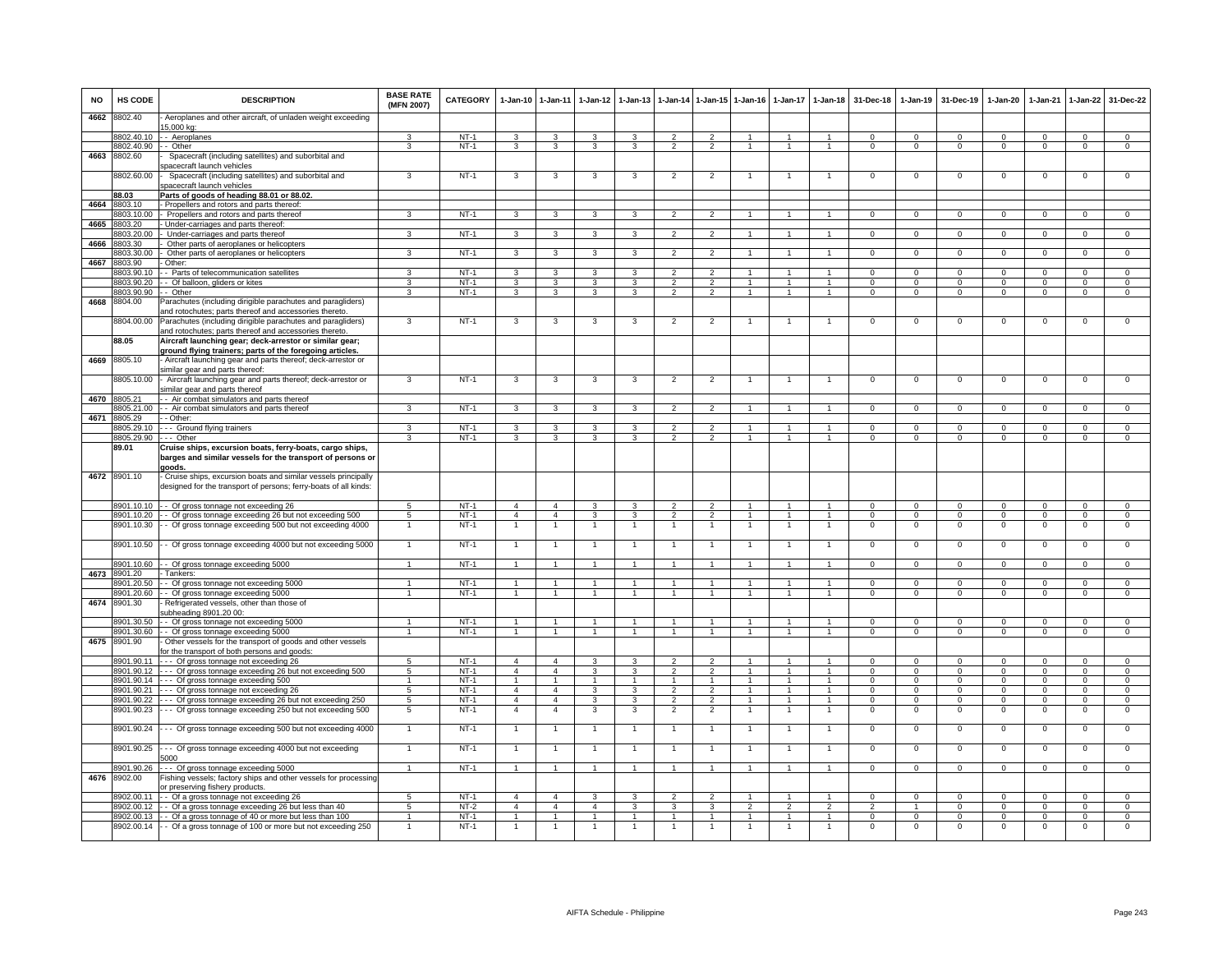| <b>NO</b> | HS CODE                    | <b>DESCRIPTION</b>                                                                                                                                                                                                                                                                                                            | <b>BASE RATE</b><br>(MFN 2007)   | <b>CATEGORY</b>  | 1-Jan-10                         | $1-Jan-11$                       | $1-Jan-12$           | $1-Jan-13$                   | 1-Jan-14                                  | 1-Jan-15                               | $1 - Jan-16$                   | $1-Jan-17$                     | $1 - Jan-18$                   | 31-Dec-18                   | 1-Jan-19                    | 31-Dec-19                  | $1-Jan-20$                    | 1-Jan-21                | 1-Jan-22                   | 31-Dec-22                     |
|-----------|----------------------------|-------------------------------------------------------------------------------------------------------------------------------------------------------------------------------------------------------------------------------------------------------------------------------------------------------------------------------|----------------------------------|------------------|----------------------------------|----------------------------------|----------------------|------------------------------|-------------------------------------------|----------------------------------------|--------------------------------|--------------------------------|--------------------------------|-----------------------------|-----------------------------|----------------------------|-------------------------------|-------------------------|----------------------------|-------------------------------|
|           | 8902.00.15                 | - Of a gross tonnage exceeding 250 but not exceeding 4000                                                                                                                                                                                                                                                                     |                                  | $NT-1$           | $\overline{1}$                   | $\overline{1}$                   |                      |                              | $\overline{1}$                            | $\overline{1}$                         |                                |                                | 1                              | $\mathbf 0$                 | $\mathsf 0$                 | $\mathbf 0$                | $\mathbf 0$                   | $\mathbf 0$             | $\mathsf 0$                | $\mathbf 0$                   |
|           | 8902.00.16                 | - Of a gross tonnage exceeding 4000                                                                                                                                                                                                                                                                                           |                                  | $NT-1$           | $\overline{1}$                   | $\overline{1}$                   | 1                    | $\mathbf{1}$                 | $\overline{1}$                            | $\mathbf{1}$                           | -1                             | $\mathbf{1}$                   | $\overline{1}$                 | $\Omega$                    | $\mathbf{0}$                | $\mathbf 0$                | $\mathbf{0}$                  | $\Omega$                | $\mathbf{0}$               | $\Omega$                      |
|           | 8902.00.91/<br>8902.00.91E | - - Catcher boats; fish carriers, etc.<br>- - Other                                                                                                                                                                                                                                                                           | 5                                | $NT-1$<br>$NT-1$ | $\overline{4}$                   | $\overline{4}$<br>$\overline{4}$ | 3<br>3               | 3<br>$\mathbf{3}$            | $\overline{2}$                            | $\overline{2}$<br>$\overline{2}$       | $\mathbf{1}$<br>$\overline{1}$ | -1<br>$\mathbf{1}$             | $\mathbf{1}$<br>$\mathbf{1}$   | $\Omega$                    | $\mathbf{0}$<br>$\Omega$    | $\mathbf 0$                | $^{\circ}$                    | $\Omega$<br>$\Omega$    | $\mathbf{0}$<br>$\Omega$   | $\mathbf 0$<br>$\overline{0}$ |
|           | 8902.00.92/                | - - Catcher boats; fish carriers, etc.                                                                                                                                                                                                                                                                                        | -5<br>5                          | $NT-1$           | $\overline{a}$<br>$\overline{4}$ | $\overline{4}$                   | 3                    | 3                            | $\mathfrak{p}$<br>$\overline{\mathbf{c}}$ | $\overline{2}$                         | $\mathbf{1}$                   |                                | $\mathbf{1}$                   | $\Omega$<br>$\mathbf 0$     | $\mathbf 0$                 | $\Omega$<br>$\Omega$       | $\Omega$<br>$\mathbf 0$       | $\Omega$                | $\mathsf 0$                | $\mathbf 0$                   |
|           | 3902.00.92                 | - - Other                                                                                                                                                                                                                                                                                                                     |                                  | $NT-1$           | $\overline{4}$                   | $\overline{4}$                   |                      |                              |                                           |                                        |                                |                                |                                | 0                           |                             |                            | 0                             |                         | $\mathbf 0$                | $\mathbf 0$                   |
|           | 8902.00.93/                | - Catcher boats; fish carriers, etc.                                                                                                                                                                                                                                                                                          | 5                                | $NT-1$           | $\overline{4}$                   | $\overline{4}$                   | 3                    | 3                            | $\overline{2}$                            | 2                                      | $\overline{1}$                 |                                | $\mathbf{1}$                   | $\mathbf 0$                 | $\mathbf 0$                 | $\mathbf 0$                | $\mathsf 0$                   | $\Omega$                | $\mathsf 0$                | $\mathsf 0$                   |
|           | 8902.00.93                 | - - Other                                                                                                                                                                                                                                                                                                                     | -5                               | $NT-1$           | $\overline{4}$                   | $\overline{4}$                   | 3                    | 3                            | $\overline{\phantom{a}}$                  | $\overline{2}$                         | $\overline{1}$                 | $\overline{1}$                 | $\overline{1}$                 | $\Omega$                    | $\overline{0}$              | $\Omega$                   | $\overline{0}$                | $\Omega$                | $\Omega$                   | $\overline{0}$                |
|           | 8902.00.94<br>8902.00.94   | - Catcher boats; fish carriers, etc.                                                                                                                                                                                                                                                                                          | $\overline{5}$<br>$\overline{5}$ | $NT-1$<br>$NT-1$ | $\overline{4}$<br>$\overline{4}$ | $\overline{4}$<br>$\overline{4}$ | 3<br>3               | 3<br>3                       | $\overline{2}$<br>$\mathcal{P}$           | $\overline{2}$<br>$\overline{2}$       | $\overline{1}$                 | $\overline{1}$                 | $\mathbf{1}$<br>$\mathbf{1}$   | $\Omega$<br>$\Omega$        | $\overline{0}$<br>$\Omega$  | $\Omega$<br>$\Omega$       | $\overline{0}$<br>$\Omega$    | $\Omega$<br>$\Omega$    | $\overline{0}$<br>$\Omega$ | $\overline{0}$<br>$\Omega$    |
|           | 8902.00.95                 | - - Other<br>- - Catcher boats; fish carriers, etc.                                                                                                                                                                                                                                                                           | 5                                | $NT-1$           | $\overline{4}$                   | $\overline{4}$                   | 3                    | 3                            | $\overline{2}$                            | $\overline{2}$                         |                                | $\mathbf{1}$                   | $\mathbf{1}$                   | $^{\circ}$                  | $\mathbf{0}$                | 0                          | $^{\circ}$                    | $\mathbf 0$             | $\mathbf 0$                | $\mathbf 0$                   |
|           | 8902.00.95                 | - - Other                                                                                                                                                                                                                                                                                                                     | 5                                | $NT-1$           | $\overline{4}$                   | $\overline{4}$                   | 3                    | $\mathbf{3}$                 | $\overline{2}$                            | $\overline{2}$                         | $\mathbf{1}$                   | $\overline{1}$                 | $\mathbf{1}$                   | $\Omega$                    | $\mathbf{0}$                | $\mathbf 0$                | $\mathbf{0}$                  | $\Omega$                | $\mathbf{0}$               | $\mathbf{0}$                  |
|           | 8902.00.96A                | - - Catcher boats; fish carriers, etc.                                                                                                                                                                                                                                                                                        | $5\phantom{.0}$                  | $NT-1$           | $\overline{a}$                   | $\overline{4}$                   | 3                    | 3                            | $\overline{2}$                            | $\overline{2}$                         | $\mathbf{1}$                   | $\mathbf{1}$                   | $\overline{1}$                 | $\Omega$                    | $\mathbf{0}$                | $^{\circ}$                 | $^{\circ}$                    | $\Omega$                | $\mathbf{0}$               | $\overline{0}$                |
|           | 8902.00.96B                | - - Other                                                                                                                                                                                                                                                                                                                     | 5                                | $NT-1$           | $\overline{4}$                   | $\overline{4}$                   | 3                    | 3                            | $\overline{2}$                            | $\overline{2}$                         | $\mathbf{1}$                   | $\mathbf{1}$                   | $\mathbf{1}$                   | $\Omega$                    | $\mathbf 0$                 | $\mathbf 0$                | $\mathbf 0$                   | $\Omega$                | $\overline{0}$             | $\overline{0}$                |
|           | 89.03                      | achts and other vessels for pleasure or sports; rowing<br>boats and canoes.                                                                                                                                                                                                                                                   |                                  |                  |                                  |                                  |                      |                              |                                           |                                        |                                |                                |                                |                             |                             |                            |                               |                         |                            |                               |
|           | 4677 8903.10               | Inflatable                                                                                                                                                                                                                                                                                                                    |                                  |                  |                                  |                                  |                      |                              |                                           |                                        |                                |                                |                                |                             |                             |                            |                               |                         |                            |                               |
| 4678      | 3903.10.00<br>3903.91      | Inflatable<br>- Sailboats, with or without auxiliary motor                                                                                                                                                                                                                                                                    | $\overline{7}$                   | $NT-1$           | $\overline{5}$                   | $\overline{5}$                   | $\mathbf{A}$         | $\overline{a}$               | 3                                         | $\mathbf{B}$                           | $\mathcal{P}$                  | $\mathcal{P}$                  | $\overline{1}$                 | $\Omega$                    | $\Omega$                    | $\Omega$                   | $\Omega$                      | $\Omega$                | $\mathbf 0$                | $\overline{0}$                |
|           | 3903.91.00                 | - Sailboats, with or without auxiliary motor                                                                                                                                                                                                                                                                                  | 10                               | $NT-1$           | 9                                | 8                                |                      | 6                            | $\overline{5}$                            | $\overline{4}$                         |                                |                                |                                | $\Omega$                    | $\Omega$                    | $\Omega$                   | $\Omega$                      | $\Omega$                | $\Omega$                   | $\Omega$                      |
| 4679      | 8903.92                    | - Motorboats, other than outboard motorboats                                                                                                                                                                                                                                                                                  |                                  |                  |                                  |                                  |                      |                              |                                           |                                        |                                |                                |                                |                             |                             |                            |                               |                         |                            |                               |
|           | 8903.92.00                 | - Motorboats, other than outboard motorboats                                                                                                                                                                                                                                                                                  | $\overline{7}$                   | NT-1             | 5                                | 5                                | $\overline{4}$       | $\overline{4}$               | 3                                         | $\mathbf{3}$                           | 2                              | $\overline{2}$                 | $\mathbf{1}$                   | $^{\circ}$                  | $\circ$                     | $\mathbf 0$                | $\overline{0}$                | $\mathbf 0$             | $\mathbf{0}$               | $\mathbf{0}$                  |
| 4680      | 3903.99                    | - Other                                                                                                                                                                                                                                                                                                                       |                                  |                  |                                  |                                  |                      |                              |                                           |                                        |                                |                                |                                |                             |                             |                            |                               |                         |                            |                               |
|           | 903.99.00                  | - Other                                                                                                                                                                                                                                                                                                                       | 10                               | $NT-1$           | 9                                | 8                                | $\overline{7}$       | 6                            | 5                                         | $\overline{4}$                         | 3                              | $\mathfrak{p}$                 | $\overline{2}$                 | $\mathbf{0}$                | $\mathbf 0$                 | $\mathbf 0$                | $\mathbf 0$                   | $\mathbf 0$             | $\mathbf 0$                | $\overline{0}$                |
| 4681      | 904.00                     | Tugs and pusher craft.                                                                                                                                                                                                                                                                                                        |                                  | $NT-1$           | 3                                | 3                                |                      | 3                            |                                           |                                        |                                |                                | 1                              | $\Omega$                    | $\Omega$                    | $\Omega$                   | $\Omega$                      | $\Omega$                | $\Omega$                   | $\Omega$                      |
|           | 904.00.11<br>8904.00.19    | - Of gross tonnage not exceeding 26<br>- Of gross tonnage exceeding 26                                                                                                                                                                                                                                                        | 3                                | $NT-1$           | 3                                | 3                                | 3                    | 3                            | $\overline{2}$                            | $\overline{2}$                         | $\overline{1}$                 | $\overline{1}$                 | $\mathbf{1}$                   | $\overline{0}$              | $\mathbf{0}$                | $^{\circ}$                 | $\mathbf 0$                   | $\Omega$                | $\mathbf 0$                | $\mathbf 0$                   |
|           | 8904.00.21                 | - Of gross tonnage not exceeding 26                                                                                                                                                                                                                                                                                           | 3                                | $NT-1$           | 3                                | 3                                | 3                    | 3                            | $\overline{\phantom{a}}$                  | $\overline{2}$                         | $\overline{1}$                 | $\overline{1}$                 | $\overline{1}$                 | $\Omega$                    | $\Omega$                    | $\Omega$                   | $\overline{0}$                | $\Omega$                | $\Omega$                   | $\overline{0}$                |
|           | 8904.00.29                 | - Of gross tonnage exceeding 26                                                                                                                                                                                                                                                                                               | 3                                | $NT-1$           | 3                                | 3                                | 3                    | 3                            | $\overline{\phantom{a}}$                  | $\overline{2}$                         | $\overline{1}$                 | $\mathbf{1}$                   | $\mathbf{1}$                   | $\Omega$                    | $\Omega$                    | $\Omega$                   | $\overline{0}$                | $\Omega$                | $\Omega$                   | $\overline{0}$                |
|           | 89.05                      | .ight-vessels, fire-floats, dredgers, floating cranes, and<br>other vessels the navigability of which is subsidiary to<br>their main function; floating docks; floating or<br>submersible drilling or production platforms.                                                                                                   |                                  |                  |                                  |                                  |                      |                              |                                           |                                        |                                |                                |                                |                             |                             |                            |                               |                         |                            |                               |
| 4682      | 8905.10                    | <b>Dredgers</b>                                                                                                                                                                                                                                                                                                               |                                  |                  |                                  |                                  |                      |                              |                                           |                                        |                                |                                |                                |                             |                             |                            |                               |                         |                            |                               |
|           | 905.10.00                  | Dredgers                                                                                                                                                                                                                                                                                                                      | 3                                | $NT-1$           | 3                                | 3                                | 3                    | 3                            | $\overline{2}$                            | $\overline{2}$                         |                                | $\overline{1}$                 | $\mathbf{1}$                   | $\mathbf 0$                 | $\mathbf 0$                 | $\mathbf 0$                | $\mathbf 0$                   | $\mathbf 0$             | $\mathsf 0$                | $\mathbf 0$                   |
| 4683      | 3905.20<br>8905.20.00      | Floating or submersible drilling or production platforms<br>Floating or submersible drilling or production platforms                                                                                                                                                                                                          | 3                                | $NT-1$           | 3                                | 3                                | 3                    | 3                            | $\overline{2}$                            | $\overline{2}$                         | $\overline{1}$                 | $\overline{1}$                 | $\mathbf{1}$                   | $\Omega$                    | $\overline{0}$              | $\Omega$                   | $\overline{0}$                | $\Omega$                | $\overline{0}$             | $\overline{0}$                |
| 4684      | 8905.90                    | Other:                                                                                                                                                                                                                                                                                                                        |                                  |                  |                                  |                                  |                      |                              |                                           |                                        |                                |                                |                                |                             |                             |                            |                               |                         |                            |                               |
|           | 8905.90.10                 | - Floating docks                                                                                                                                                                                                                                                                                                              |                                  | $NT-1$           | 3                                | 3                                | 3                    |                              |                                           | $\overline{2}$                         |                                |                                |                                | $\Omega$                    | $\Omega$                    | $\Omega$                   | $\Omega$                      | $\Omega$                | $\Omega$                   | $\Omega$                      |
|           | 8905.90.90                 | - Other                                                                                                                                                                                                                                                                                                                       | $\mathbf{3}$                     | $NT-1$           | $\mathbf{3}$                     | $\mathbf{3}$                     | 3                    | 3                            | $\overline{2}$                            | $\overline{2}$                         | $\overline{1}$                 | $\overline{1}$                 | $\mathbf{1}$                   | $\mathbf{0}$                | $\mathbf{0}$                | $\mathbf 0$                | $\overline{0}$                | $\mathbf 0$             | $\mathbf{0}$               | $\mathbf{0}$                  |
|           | 89.06                      | Other vessels, including warships and lifeboats other                                                                                                                                                                                                                                                                         |                                  |                  |                                  |                                  |                      |                              |                                           |                                        |                                |                                |                                |                             |                             |                            |                               |                         |                            |                               |
| 4685      | 8906.10                    | han rowing boats.<br>Warships                                                                                                                                                                                                                                                                                                 |                                  |                  |                                  |                                  |                      |                              |                                           |                                        |                                |                                |                                |                             |                             |                            |                               |                         |                            |                               |
|           | 906.10.00                  | Warships                                                                                                                                                                                                                                                                                                                      |                                  | $NT-1$           | 1                                |                                  |                      |                              |                                           |                                        |                                |                                |                                | $^{\circ}$                  | $\mathbf 0$                 | $\mathbf 0$                | $\mathbf 0$                   | $\Omega$                | $\mathbf 0$                | $\mathbf 0$                   |
| 4686      | 3906.90                    | Other:                                                                                                                                                                                                                                                                                                                        |                                  |                  |                                  |                                  |                      |                              |                                           |                                        |                                |                                |                                |                             |                             |                            |                               |                         |                            |                               |
|           | 8906.90.10                 | - Of a displacement not exceeding 30 t                                                                                                                                                                                                                                                                                        | $\mathbf{1}$                     | $NT-1$           | $\overline{1}$                   | $\overline{1}$                   |                      | $\mathbf{1}$                 | $\mathbf{1}$                              | $\blacktriangleleft$                   | -1                             | $\mathbf{1}$                   | $\overline{1}$                 | $\mathbf{0}$                | $\Omega$                    | $\mathbf 0$                | $\mathbf{0}$                  | $\Omega$                | $\mathbf 0$                | $\mathbf 0$                   |
|           | 8906.90.90/<br>8906.90.90  | - - Life boats<br>- - Other                                                                                                                                                                                                                                                                                                   |                                  | $NT-1$<br>$NT-1$ | $\overline{1}$<br>$\mathbf{1}$   | $\overline{1}$<br>$\mathbf{1}$   |                      | $\mathbf{1}$<br>$\mathbf{1}$ | $\overline{1}$<br>$\overline{1}$          | $\blacktriangleleft$<br>$\overline{1}$ | $\overline{1}$<br>$\mathbf{1}$ | $\overline{1}$<br>$\mathbf{1}$ | $\overline{1}$<br>$\mathbf{1}$ | $\Omega$<br>$\mathbf 0$     | $\Omega$<br>$\mathbf 0$     | $\Omega$<br>$\mathbf 0$    | $\overline{0}$<br>$\mathsf 0$ | $\Omega$<br>$\Omega$    | $\Omega$<br>$\mathsf 0$    | $\overline{0}$<br>$\mathbf 0$ |
|           | 89.07                      | Other floating structures (for example, rafts, tanks, coffer-                                                                                                                                                                                                                                                                 |                                  |                  |                                  |                                  |                      |                              |                                           |                                        |                                |                                |                                |                             |                             |                            |                               |                         |                            |                               |
|           |                            | dams, landing-stages, buoys and beacons)                                                                                                                                                                                                                                                                                      |                                  |                  |                                  |                                  |                      |                              |                                           |                                        |                                |                                |                                |                             |                             |                            |                               |                         |                            |                               |
|           | 4687 8907.10               | Inflatable rafts                                                                                                                                                                                                                                                                                                              |                                  |                  |                                  |                                  |                      |                              |                                           |                                        |                                |                                |                                |                             |                             |                            |                               |                         |                            |                               |
|           | 8907.10.00                 | Inflatable rafts                                                                                                                                                                                                                                                                                                              | $\mathbf{1}$                     | $NT-1$           | -1                               | $\overline{1}$                   | $\overline{1}$       | $\mathbf{1}$                 | $\overline{1}$                            | $\overline{1}$                         | $\overline{1}$                 | $\overline{1}$                 | $\overline{1}$                 | $\Omega$                    | $\mathbf{0}$                | $\mathbf{0}$               | $\overline{0}$                | $\mathbf 0$             | $\overline{0}$             | $\overline{0}$                |
| 4688      | 3907.90<br>907.90.10       | Other:<br>- Buoys                                                                                                                                                                                                                                                                                                             | 3                                | $NT-1$           | 3                                | 3                                | 3                    | 3                            | $\mathfrak{p}$                            | $\overline{2}$                         |                                |                                | $\mathbf{1}$                   | $\mathbf 0$                 | $\Omega$                    | $\Omega$                   | $\Omega$                      | $\Omega$                | $\mathsf 0$                | $\overline{0}$                |
|           | 907.90.90                  | - Other                                                                                                                                                                                                                                                                                                                       | 3                                | $NT-1$           | 3                                | 3                                | 3                    | 3                            | $\overline{2}$                            | $\mathcal{P}$                          | $\overline{1}$                 |                                | $\overline{1}$                 | $^{\circ}$                  | $\mathbf 0$                 | $^{\circ}$                 | 0                             | $\Omega$                | $\mathbf 0$                | $\Omega$                      |
| 4689      | 8908.00                    | essels and other floating structures for breaking up.                                                                                                                                                                                                                                                                         |                                  |                  |                                  |                                  |                      |                              |                                           |                                        |                                |                                |                                |                             |                             |                            |                               |                         |                            |                               |
|           | 8908.00.00                 | /essels and other floating structures for breaking up.                                                                                                                                                                                                                                                                        | 3                                | $NT-1$           | 3                                | 3                                | 3                    | 3                            | $\overline{2}$                            | $\overline{2}$                         | $\overline{1}$                 | $\mathbf{1}$                   | $\overline{1}$                 | $\Omega$                    | $\mathbf 0$                 | $\mathbf 0$                | $\mathbf 0$                   | $\mathbf 0$             | $\mathbf 0$                | $\overline{0}$                |
|           | 90.01                      | Optical fibres and optical fibre bundles; optical fibre<br>cables other than those of heading 85.44; sheets and<br>plates of polarising material; lenses (including contact<br>lenses), prisms, mirrors and other optical elements, of<br>any material, unmounted, other than such elements of<br>glass not optically worked. |                                  |                  |                                  |                                  |                      |                              |                                           |                                        |                                |                                |                                |                             |                             |                            |                               |                         |                            |                               |
| 4690      | 9001.10                    | - Optical fibres, optical fibre bundles and cables:                                                                                                                                                                                                                                                                           |                                  |                  |                                  |                                  |                      |                              |                                           |                                        |                                |                                |                                |                             |                             |                            |                               |                         |                            |                               |
|           | 9001.10.10                 | - For telecommunications and other electrical use<br>- Other                                                                                                                                                                                                                                                                  | 3<br>3                           | $NT-1$<br>$NT-1$ | 3<br>3                           | 3                                | 3                    | 3                            | $\overline{2}$<br>$\overline{2}$          | $\mathcal{P}$<br>$\overline{2}$        | $\mathbf{1}$<br>$\mathbf{1}$   | $\mathbf{1}$<br>$\overline{1}$ | $\overline{1}$<br>$\mathbf{1}$ | $\mathbf 0$<br>$\mathbf{0}$ | $\mathbf 0$<br>$\mathbf{0}$ | $\mathbf 0$<br>$\mathbf 0$ | $\mathsf 0$<br>$\mathbf 0$    | $\mathbf 0$<br>$\Omega$ | $\mathsf 0$<br>$\mathbf 0$ | $\mathbf 0$<br>$\overline{0}$ |
| 4691      | 9001.10.90<br>9001.20      | Sheets and plates of polarising material                                                                                                                                                                                                                                                                                      |                                  |                  |                                  | 3                                | 3                    | 3                            |                                           |                                        |                                |                                |                                |                             |                             |                            |                               |                         |                            |                               |
|           | 9001.20.00                 | Sheets and plates of polarising material                                                                                                                                                                                                                                                                                      | 3                                | $NT-1$           | 3                                | 3                                | 3                    | 3                            | $\overline{2}$                            | $\overline{2}$                         |                                |                                | $\overline{1}$                 | $\mathbf 0$                 | $\mathbf 0$                 | $\Omega$                   | $\Omega$                      | $\Omega$                | $\mathbf 0$                | $\Omega$                      |
| 4692      | 001.30                     | Contact lenses                                                                                                                                                                                                                                                                                                                |                                  |                  |                                  |                                  |                      |                              |                                           |                                        |                                |                                |                                |                             |                             |                            |                               |                         |                            |                               |
|           | 9001.30.00                 | Contact lenses                                                                                                                                                                                                                                                                                                                | $\mathbf{1}$                     | $NT-1$           | $\overline{1}$                   | $\overline{1}$                   | $\blacktriangleleft$ | $\mathbf{1}$                 | $\overline{1}$                            | $\overline{1}$                         | $\overline{1}$                 | $\overline{1}$                 | $\mathbf{1}$                   | $\Omega$                    | $\mathsf 0$                 | $\Omega$                   | $\Omega$                      | $\Omega$                | $\mathsf 0$                | $\Omega$                      |
|           | 4693 9001.40<br>9001.40.00 | Spectacle lenses of glass<br>Spectacle lenses of glass                                                                                                                                                                                                                                                                        | 3                                | $NT-1$           | 3                                | 3                                | 3                    | 3                            | $\overline{2}$                            | $\overline{2}$                         | -1                             | $\mathbf{1}$                   | $\mathbf{1}$                   | $\Omega$                    | $\overline{0}$              | $\Omega$                   | $\overline{0}$                | $\Omega$                | $\overline{0}$             | $\overline{0}$                |
| 4694      | 9001.50                    | Spectacle lenses of other materials                                                                                                                                                                                                                                                                                           |                                  |                  |                                  |                                  |                      |                              |                                           |                                        |                                |                                |                                |                             |                             |                            |                               |                         |                            |                               |
|           | 9001.50.00                 | Spectacle lenses of other materials                                                                                                                                                                                                                                                                                           | 3                                | $NT-1$           | 3                                | 3                                | 3                    | 3                            | $\mathfrak{p}$                            |                                        |                                |                                |                                | $\Omega$                    | $\mathbf 0$                 | $\Omega$                   | $\overline{0}$                | $\Omega$                | $\mathsf 0$                | $\Omega$                      |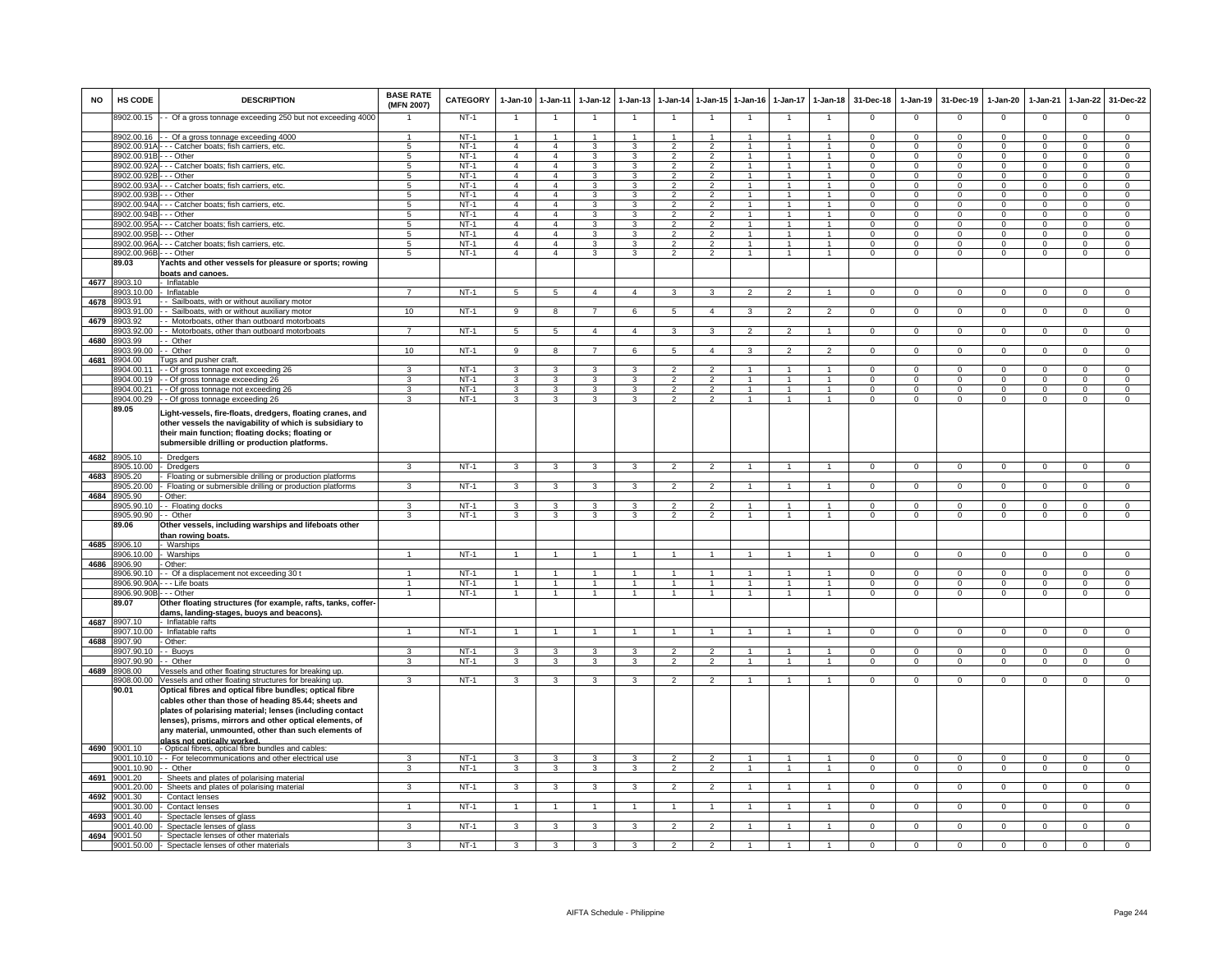| <b>NO</b> | HS CODE               | <b>DESCRIPTION</b>                                                                                                                                                                                      | <b>BASE RATE</b><br>(MFN 2007) | <b>CATEGORY</b> | $1-Jan-10$              | $1 - Jan-11$            | $1-Jan-12$              | $1-Jan-13$     | $1-Jan-14$     | $1$ -Jan-15          | $1-Jan-16$     | $1-Jan-17$     | $1-Jan-18$           | 31-Dec-18      | $1-Jan-19$     | 31-Dec-19      | $1-Jan-20$     | $1-Jan-21$     | $1-Jan-22$     | 31-Dec-22      |
|-----------|-----------------------|---------------------------------------------------------------------------------------------------------------------------------------------------------------------------------------------------------|--------------------------------|-----------------|-------------------------|-------------------------|-------------------------|----------------|----------------|----------------------|----------------|----------------|----------------------|----------------|----------------|----------------|----------------|----------------|----------------|----------------|
| 4695      | 9001.90<br>9001.90.10 | Other:<br>- - For photographic or cinematographic cameras or                                                                                                                                            |                                | <b>NT-1</b>     |                         |                         |                         |                |                | $\overline{1}$       |                |                |                      | $\Omega$       | $\Omega$       | $\Omega$       | $\Omega$       | $\Omega$       | 0              | $\Omega$       |
|           | 9001.90.90            | projectors<br>- Other                                                                                                                                                                                   | $\blacktriangleleft$           | $NT-1$          | -1                      | $\mathbf{1}$            | $\overline{1}$          |                |                | $\blacktriangleleft$ | -1             | $\mathbf{1}$   |                      | $\Omega$       | $\mathbf{0}$   | $\mathbf 0$    | $\mathbf{0}$   | $^{\circ}$     | $\mathbf 0$    | $\overline{0}$ |
|           | 90.02                 | Lenses, prisms, mirrors and other optical elements, of<br>any material, mounted, being parts of or fittings for<br>instruments or apparatus, other than such elements of<br>alass not optically worked. |                                |                 |                         |                         |                         |                |                |                      |                |                |                      |                |                |                |                |                |                |                |
| 4696      | 9002.11               | - - For cameras, projectors or photographic enlargers or<br>reducers:                                                                                                                                   |                                |                 |                         |                         |                         |                |                |                      |                |                |                      |                |                |                |                |                |                |                |
|           | 002.11.10             | --- Cinematographic projector                                                                                                                                                                           |                                | $NT-1$          | $\mathbf{1}$            | $\overline{1}$          | $\overline{1}$          | $\mathbf{1}$   | $\mathbf{1}$   | $\overline{1}$       | $\overline{1}$ | $\overline{1}$ | $\overline{1}$       | $\Omega$       | $\Omega$       | $\Omega$       | $\overline{0}$ | $\Omega$       | $\overline{0}$ | $\overline{0}$ |
|           | 9002.11.90            | $\cdots$ Other                                                                                                                                                                                          | $\mathbf{1}$                   | $NT-1$          | $\overline{1}$          | $\mathbf{1}$            | $\overline{1}$          | $\mathbf{1}$   | $\overline{1}$ | $\overline{1}$       | $\overline{1}$ | $\mathbf{1}$   | $\overline{1}$       | $\overline{0}$ | $\overline{0}$ | $\overline{0}$ | $\overline{0}$ | $\overline{0}$ | $\overline{0}$ | $\overline{0}$ |
| 4697      | 9002.19<br>9002.19.00 | - - Other<br>- - Other                                                                                                                                                                                  | $\overline{1}$                 | $NT-1$          |                         | $\mathbf{1}$            | $\overline{1}$          |                |                | $\mathbf{1}$         |                | $\mathbf{1}$   | $\overline{1}$       | $\mathbf 0$    | $\mathbf 0$    | $\mathbf{0}$   | $\mathbf{0}$   | $\mathbf 0$    | $\circ$        | $\mathbf{0}$   |
| 4698      | 9002.20               | - Filters:                                                                                                                                                                                              |                                |                 |                         |                         |                         |                |                |                      |                |                |                      |                |                |                |                |                |                |                |
|           | 9002.20.10            | - - For cinematographic projectors                                                                                                                                                                      | 3                              | $NT-1$          | 3                       | 3                       | 3                       | 3              | $\mathcal{P}$  | $\overline{2}$       |                | -1             |                      | $\Omega$       | $\mathsf 0$    | $\Omega$       | $\Omega$       | $\Omega$       | $\mathbf{0}$   | $\Omega$       |
|           | 9002.20.20            | - For cinematographic cameras, photographic cameras and                                                                                                                                                 | 3                              | $NT-1$          | 3                       | 3                       | 3                       | 3              | $\overline{c}$ | $\overline{2}$       | -1             | $\mathbf{1}$   | $\mathbf{1}$         | $\Omega$       | $\mathbf{0}$   | $\mathbf{0}$   | $\mathbf{0}$   | $\Omega$       | $\overline{0}$ | $\overline{0}$ |
|           | 002.20.30             | - For telescopes or microscopes                                                                                                                                                                         | 3                              | $NT-1$          | 3                       | 3                       | $\overline{3}$          | 3              | $\overline{2}$ | $\overline{2}$       | $\mathbf{1}$   | $\mathbf{1}$   | $\overline{1}$       | $\Omega$       | $\Omega$       | $\Omega$       | $\Omega$       | $\Omega$       | $\overline{0}$ | $\overline{0}$ |
|           | 002.20.90             | Other                                                                                                                                                                                                   | 3                              | $NT-1$          | 3                       | 3                       | 3                       | 3              | $\overline{2}$ | 2                    | $\mathbf{1}$   | $\mathbf{1}$   | $\overline{1}$       | $\Omega$       | $\mathbf 0$    | $\Omega$       | $\mathbf 0$    | $\mathbf 0$    | $\mathbf 0$    | $\circ$        |
| 4699      | 9002.90               | Other:                                                                                                                                                                                                  |                                |                 |                         |                         |                         |                |                |                      |                |                |                      |                |                |                |                |                |                |                |
|           | 002.90.10             | - Lenses and prisms for lighthouses or beacons                                                                                                                                                          | 3                              | $NT-1$          | 3                       | $\mathcal{R}$           | 3                       |                |                | $\overline{2}$       |                |                |                      | $\Omega$       | $^{\circ}$     | $\mathbf 0$    | $\mathbf 0$    | $^{\circ}$     | $\mathsf 0$    | $\mathbf 0$    |
|           | 9002.90.20            | - For cinematographic projectors                                                                                                                                                                        | 3                              | $NT-1$          | $\overline{3}$          | $\mathbf{a}$            | $\mathbf{3}$            | $\mathbf{3}$   | $\mathcal{P}$  | $\overline{2}$       | $\overline{1}$ | $\overline{1}$ | $\overline{1}$       | $\Omega$       | $\mathsf 0$    | $\mathbf 0$    | $\Omega$       | $\Omega$       | $\mathsf 0$    | $\mathsf 0$    |
|           | 9002.90.30            | - For cinematographic cameras, photographic cameras and                                                                                                                                                 | 3                              | $NT-1$          | $\overline{\mathbf{3}}$ | $\overline{3}$          | $\overline{\mathbf{3}}$ | $\overline{3}$ | $\overline{2}$ | $\overline{2}$       | $\overline{1}$ | $\mathbf{1}$   | $\overline{1}$       | $\Omega$       | $\mathbf 0$    | $\mathbf 0$    | $\overline{0}$ | $\Omega$       | $\overline{0}$ | $\overline{0}$ |
|           | 9002.90.40            | - For medical and surgical instruments                                                                                                                                                                  | 3                              | $NT-1$          | 3                       | 3                       | 3                       | 3              | $\overline{2}$ | $\overline{2}$       | $\mathbf{1}$   | $\mathbf{1}$   | $\overline{1}$       | $\Omega$       | 0              | $^{\circ}$     | 0              | $\Omega$       | 0              | $\mathbf 0$    |
|           | 9002.90.90<br>90.03   | - Other<br>Frames and mountings for spectacles, goggles or the<br>ike, and parts thereof.                                                                                                               | $\overline{3}$                 | $NT-1$          | $\overline{3}$          | 3                       | $\overline{\mathbf{3}}$ | 3              | $\overline{2}$ | $\overline{2}$       | $\mathbf{1}$   | $\mathbf{1}$   | $\overline{1}$       | $\Omega$       | $\overline{0}$ | $\mathbf 0$    | $\overline{0}$ | $\mathbf 0$    | $\overline{0}$ | $\overline{0}$ |
| 4700      | 9003.11               | - Of plastics                                                                                                                                                                                           |                                |                 |                         |                         |                         |                |                |                      |                |                |                      |                |                |                |                |                |                |                |
|           |                       | 9003.11.00 - - Of plastics                                                                                                                                                                              | 5.                             | $NT-2$          | $\overline{a}$          | $\overline{4}$          | $\overline{a}$          |                |                | 3                    |                |                |                      |                |                | $\Omega$       |                |                | $\Omega$       | $\Omega$       |
| 4701      | 9003.19               | - Of other materials                                                                                                                                                                                    |                                |                 |                         |                         |                         |                |                |                      |                |                |                      |                |                |                |                |                |                |                |
|           | 9003.19.00            | - - Of other materials                                                                                                                                                                                  | $5\overline{5}$                | $NT-1$          | $\overline{a}$          | $\overline{4}$          | 3                       | 3              | $\overline{2}$ | $\overline{2}$       |                |                |                      | $\overline{0}$ | $\mathbf 0$    | $\mathbf 0$    | $\mathbf{0}$   | $\mathbf 0$    | $\overline{0}$ | $\overline{0}$ |
| 4702      | 003.90                | Parts                                                                                                                                                                                                   |                                |                 |                         |                         |                         |                |                |                      |                |                |                      |                |                |                |                |                |                |                |
|           | 003.90.00             | Parts                                                                                                                                                                                                   | 5                              | $NT-2$          | $\overline{4}$          | $\overline{4}$          | $\overline{4}$          | 3              | 3              | 3                    | $\mathfrak{p}$ | $\overline{2}$ | $\mathfrak{p}$       | $\mathcal{P}$  |                | $\Omega$       | $\mathbf 0$    | $\Omega$       | $\mathbf 0$    | $\overline{0}$ |
|           | 90.04                 | Spectacles, goggles and the like, corrective, protective or                                                                                                                                             |                                |                 |                         |                         |                         |                |                |                      |                |                |                      |                |                |                |                |                |                |                |
| 4703      | 9004.10               | other.<br>Sunglasses                                                                                                                                                                                    |                                |                 |                         |                         |                         |                |                |                      |                |                |                      |                |                |                |                |                |                |                |
|           | 9004.10.00            | Sunglasses                                                                                                                                                                                              | $5\overline{5}$                | $NT-2$          | $\overline{4}$          | $\overline{4}$          | $\overline{4}$          | $\overline{3}$ | 3              | 3                    | $\overline{2}$ | $\overline{2}$ | $\overline{2}$       | $\overline{2}$ | $\overline{1}$ | $\mathbf{0}$   | $\overline{0}$ | $\mathbf 0$    | $\overline{0}$ | $\overline{0}$ |
| 4704      | 004.90                | Other:                                                                                                                                                                                                  |                                |                 |                         |                         |                         |                |                |                      |                |                |                      |                |                |                |                |                |                |                |
|           | 9004.90.10            | - Corrective spectacles                                                                                                                                                                                 | 5.                             | $NT-1$          | $\Delta$                | $\mathbf{A}$            | 3                       | 3              | $\mathcal{P}$  | $\overline{2}$       |                |                |                      | $\Omega$       | $\Omega$       | $\Omega$       | $\Omega$       | $\Omega$       | $\mathbf 0$    | $\mathbf 0$    |
|           | 9004.90.20            | - Corrective goggles                                                                                                                                                                                    | 5                              | $NT-1$          | $\overline{4}$          | $\overline{4}$          | 3                       | 3              | $\overline{2}$ | $\overline{2}$       |                |                |                      | $\Omega$       | $\mathbf 0$    | $\Omega$       | $\Omega$       | $\Omega$       | $\mathsf 0$    | $\mathbf 0$    |
|           | 9004.90.50            | - Other goggles                                                                                                                                                                                         | $5^{\circ}$                    | $NT-1$          | $\overline{4}$          | $\overline{4}$          | $\overline{\mathbf{3}}$ | 3              | $\overline{2}$ | $\overline{2}$       | $\overline{1}$ | $\mathbf{1}$   | $\blacktriangleleft$ | $\Omega$       | $\Omega$       | $\Omega$       | $\Omega$       | $\Omega$       | $\Omega$       | $\overline{0}$ |
|           | 9004.90.90 - - Other  |                                                                                                                                                                                                         | $5\overline{5}$                | $NT-1$          | $\overline{4}$          | $\overline{4}$          | $\mathbf{3}$            | 3              | $\overline{2}$ | $\overline{2}$       | $\mathbf{1}$   | $\mathbf{1}$   | $\mathbf{1}$         | $\mathbf{0}$   | $\mathbf{0}$   | $\mathbf{0}$   | $\mathbf 0$    | $\mathbf 0$    | $\circ$        | $\mathbf{0}$   |
|           | 90.05                 | Binoculars, monoculars, other optical telescopes, and<br>mountings therefor; other astronomical instruments and<br>mountings therefor, but not including instruments for<br>radio-astronomv.            |                                |                 |                         |                         |                         |                |                |                      |                |                |                      |                |                |                |                |                |                |                |
| 4705      | 9005.10<br>005.10.00  | Binoculars<br>Binoculars                                                                                                                                                                                | 5                              | $NT-1$          | $\overline{4}$          | $\overline{4}$          | 3                       | 3              | $\overline{2}$ | $\overline{2}$       | $\overline{1}$ | $\overline{1}$ | $\overline{1}$       | $\mathbf 0$    | $\mathbf 0$    | $\mathbf 0$    | $\mathbf 0$    | $\mathbf 0$    | $\mathbf 0$    | $\mathbf 0$    |
| 4706      | 9005.80               | Other instruments:                                                                                                                                                                                      |                                |                 |                         |                         |                         |                |                |                      |                |                |                      |                |                |                |                |                |                |                |
|           | 005.80.10             | - Astronomical instruments, excluding instruments for radio-<br>astronomy                                                                                                                               | 3                              | $NT-1$          | $\overline{3}$          | $\overline{\mathbf{3}}$ | $\mathbf{3}$            | 3              | $\overline{2}$ | $\overline{2}$       | -1             | $\overline{1}$ | $\mathbf{1}$         | $\mathsf 0$    | $\mathbf 0$    | $\mathbf 0$    | $\mathbf 0$    | $\mathbf 0$    | $\mathsf 0$    | $\mathbf 0$    |
|           | 005.80.90             | - Other                                                                                                                                                                                                 | $\overline{3}$                 | $NT-1$          | $\overline{3}$          | 3                       | $\overline{3}$          | 3              | $\overline{2}$ | $\overline{2}$       | $\overline{1}$ | $\overline{1}$ | $\overline{1}$       | $\overline{0}$ | $\overline{0}$ | $\overline{0}$ | $\overline{0}$ | $\Omega$       | $\overline{0}$ | $\overline{0}$ |
| 4707      | 9005.90<br>9005.90.10 | Parts and accessories (including mountings)<br>- For astronomical instruments, excluding instruments for                                                                                                | 3                              | <b>NT-1</b>     | 3                       | 3                       | 3                       | 3              | $\overline{2}$ | $\overline{2}$       |                |                |                      | $\Omega$       | 0              | $\Omega$       | $\mathbf 0$    | $\Omega$       | $\mathsf 0$    | $\mathbf 0$    |
|           | 9005.90.90 - - Other  | radio-astronomy                                                                                                                                                                                         | 3                              | $NT-1$          | 3                       | $\mathbf{3}$            | $\mathbf{3}$            | 3              | 2              | $\overline{2}$       | $\overline{1}$ | $\mathbf{1}$   | $\mathbf{1}$         | $\Omega$       | $\mathbf{0}$   | $^{\circ}$     | $^{\circ}$     | $\mathbf{0}$   | $\mathbf{0}$   | $\mathbf{0}$   |
|           | 90.06                 | Photographic (other than cinematographic) cameras;                                                                                                                                                      |                                |                 |                         |                         |                         |                |                |                      |                |                |                      |                |                |                |                |                |                |                |
|           |                       | photographic flashlight apparatus and flashbulbs other<br>than discharge lamps of heading 85.39.                                                                                                        |                                |                 |                         |                         |                         |                |                |                      |                |                |                      |                |                |                |                |                |                |                |
| 4708      | 9006.10               | Cameras of a kind used for preparing printing plates or<br>cylinders:                                                                                                                                   |                                |                 |                         |                         |                         |                |                |                      |                |                |                      |                |                |                |                |                |                |                |
|           | 9006.10.10            | - - Laser photo plotters                                                                                                                                                                                | 3                              | <b>NT-1</b>     | 3                       | 3                       | 3                       | 3              | $\overline{2}$ | $\overline{2}$       | $\overline{1}$ | $\mathbf{1}$   | $\overline{1}$       | $^{\circ}$     | $\overline{0}$ | $\mathbf 0$    | 0              | $^{\circ}$     | $\mathbf 0$    | $\mathbf 0$    |
|           | 9006.10.90            | - - Other                                                                                                                                                                                               | 3                              | $NT-1$          | $\overline{3}$          | $\overline{\mathbf{3}}$ | $\overline{\mathbf{3}}$ | $\overline{3}$ | $\overline{2}$ | $\overline{2}$       | $\overline{1}$ | $\mathbf{1}$   | $\overline{1}$       | $\Omega$       | $\overline{0}$ | $\mathbf{0}$   | $\Omega$       | $\Omega$       | $\mathbf 0$    | $\overline{0}$ |
| 4709      | 9006.30               | Cameras specially designed for underwater use, for aerial<br>survey or for medical or surgical examination of internal<br>organs; comparison cameras for forensic or criminological<br>ourposes         |                                |                 |                         |                         |                         |                |                |                      |                |                |                      |                |                |                |                |                |                |                |
|           | 9006.30.00            | Cameras specially designed for underwater use, for aerial<br>survey or for medical or surgical examination of internal<br>organs; comparison cameras for forensic or criminological<br><b>urposes</b>   | $\mathbf{1}$                   | $NT-1$          | -1                      | $\overline{1}$          | $\overline{1}$          | 1              | $\overline{1}$ | $\overline{1}$       | $\mathbf{1}$   | $\mathbf{1}$   | $\mathbf{1}$         | $\mathbf 0$    | $\mathbf 0$    | $\mathbf{0}$   | $\mathbf 0$    | $\mathbf 0$    | $\mathbf 0$    | $\mathbf 0$    |
|           | 4710 9006.40          | Instant print cameras                                                                                                                                                                                   |                                |                 |                         |                         |                         |                |                |                      |                |                |                      |                |                |                |                |                |                |                |
|           | 006.40.00             | Instant print cameras                                                                                                                                                                                   | 3                              | <b>NT-1</b>     | 3                       | 3                       | 3                       | 3              | $\overline{2}$ | $\overline{2}$       | $\overline{1}$ | $\overline{1}$ | $\overline{1}$       | $\mathbf 0$    | $\mathsf 0$    | $^{\circ}$     | 0              | $\mathbf 0$    | $\mathsf 0$    | $\mathbf 0$    |
| 4711      | 9006.51               | - With a through-the-lens viewfinder (single lens reflex<br>(SLR)), for roll film of a width not exceeding 35 mm                                                                                        |                                |                 |                         |                         |                         |                |                |                      |                |                |                      |                |                |                |                |                |                |                |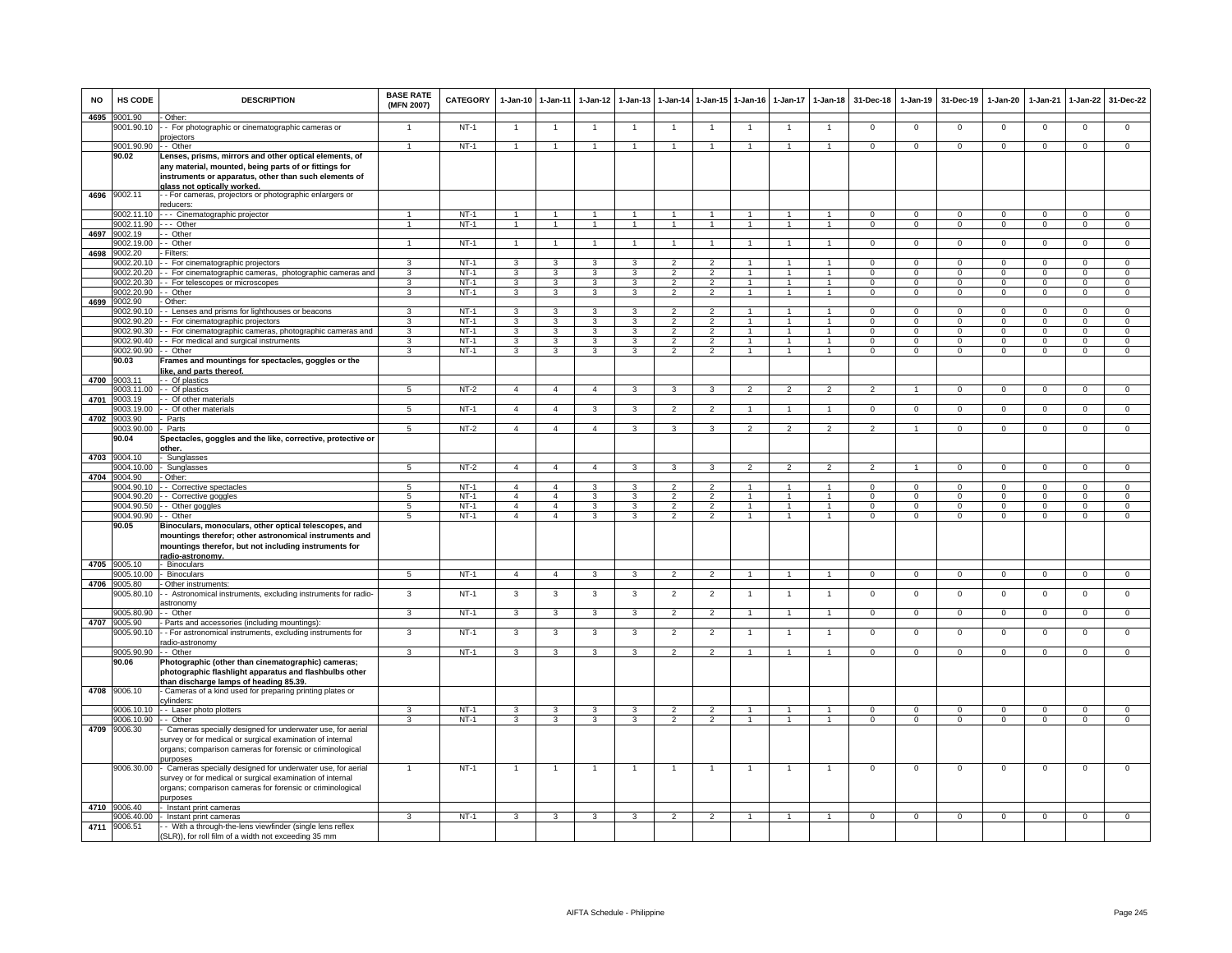| <b>NO</b> | HS CODE                   | <b>DESCRIPTION</b>                                                                                                                                                                                                | <b>BASE RATE</b><br>(MFN 2007)   | <b>CATEGORY</b>  | 1-Jan-10 1-Jan-11            |                         | 1-Jan-12                | $1-Jan-13$              | 1-Jan-14                         | 1-Jan-15 1-Jan-16                |                                  | 1-Jan-17     | $1 - Jan-18$                     | 31-Dec-18                  | $1-Jan-19$                 | 31-Dec-19                     | 1-Jan-20                                  | 1-Jan-21                   | 1-Jan-22                         | 31-Dec-22                        |
|-----------|---------------------------|-------------------------------------------------------------------------------------------------------------------------------------------------------------------------------------------------------------------|----------------------------------|------------------|------------------------------|-------------------------|-------------------------|-------------------------|----------------------------------|----------------------------------|----------------------------------|--------------|----------------------------------|----------------------------|----------------------------|-------------------------------|-------------------------------------------|----------------------------|----------------------------------|----------------------------------|
|           | 006.51.00                 | - With a through-the-lens viewfinder (single lens reflex<br>SLR)), for roll film of a width not exceeding 35 mm                                                                                                   | 5                                | $NT-1$           | $\overline{4}$               | $\overline{4}$          | 3                       | 3                       | $\overline{2}$                   | $\overline{2}$                   | $\overline{1}$                   | -1           | $\mathbf{1}$                     | $\Omega$                   | $\Omega$                   | $\Omega$                      | $\mathbf 0$                               | $\Omega$                   | $\overline{0}$                   | $\overline{0}$                   |
|           | 4712 9006.52              | - Other, for roll film of a width of less than 35 mm:                                                                                                                                                             |                                  |                  |                              |                         |                         |                         |                                  |                                  |                                  |              |                                  |                            |                            |                               |                                           |                            |                                  |                                  |
|           | 9006.52.00/               | - - Cameras of a kind used for recording documents on                                                                                                                                                             | 3                                | $NT-1$           | $\mathbf{3}$                 | 3                       | 3                       | 3                       | $\overline{2}$                   | $\overline{2}$                   |                                  |              | -1                               | $\mathsf 0$                | $\mathsf 0$                | $\mathbf 0$                   | $\mathbf 0$                               | $\mathbf 0$                | $\mathsf 0$                      | $\mathbf 0$                      |
|           | 9006.52.00B - - - Other   | microfilm, microfiche or other microforms                                                                                                                                                                         | 5 <sub>5</sub>                   | $NT-1$           | $\overline{4}$               | $\overline{4}$          | $\mathbf{3}$            | 3                       | $\overline{2}$                   | $\overline{2}$                   | $\mathbf{1}$                     | 1            | $\mathbf{1}$                     | $\mathbf{O}$               | $\mathbf{0}$               | $\mathbf 0$                   | $\mathbf{0}$                              | $\mathbf 0$                | $\overline{0}$                   | $\overline{0}$                   |
| 4713      | 9006.53                   | - Other, for roll film of a width of 35 mm:                                                                                                                                                                       |                                  |                  |                              |                         |                         |                         |                                  |                                  |                                  |              |                                  |                            |                            |                               |                                           |                            |                                  |                                  |
|           | 9006.53.00A               | - - Cameras of a kind used for recording documents on                                                                                                                                                             | 3                                | $NT-1$           | 3                            | $\mathbf{3}$            | 3                       | 3                       | $\overline{2}$                   | $\overline{2}$                   |                                  |              | $\overline{1}$                   | $\mathbf 0$                | $\mathsf 0$                | $\mathbf 0$                   | $\mathsf 0$                               | $\mathbf 0$                | $\mathsf 0$                      | $\mathsf 0$                      |
|           |                           | nicrofilm, microfiche or other microforms                                                                                                                                                                         |                                  |                  |                              |                         |                         |                         |                                  |                                  |                                  |              |                                  |                            |                            |                               |                                           |                            |                                  |                                  |
|           | 9006.53.00B - - - Other   |                                                                                                                                                                                                                   | $5^{\circ}$                      | $NT-1$           | $\overline{4}$               | $\overline{4}$          | $\mathbf{3}$            | $\mathbf{3}$            | $\overline{2}$                   | $\mathcal{P}$                    | $\mathbf{1}$                     | $\mathbf{1}$ | $\overline{1}$                   | $\Omega$                   | $\mathbf 0$                | $\mathbf 0$                   | $\Omega$                                  | $\Omega$                   | $\mathbf 0$                      | $\Omega$                         |
| 4714      | 9006.59                   | $-$ Other:                                                                                                                                                                                                        |                                  |                  | $\overline{4}$               |                         |                         |                         |                                  |                                  |                                  |              |                                  |                            |                            |                               |                                           |                            |                                  |                                  |
|           | 9006.59.10<br>9006.59.90A | Laser photo plotters or image setters with raster image<br>processor<br>-- Cameras of a kind used for recording documents on                                                                                      | $\overline{5}$<br>$\overline{3}$ | $NT-1$<br>$NT-1$ | 3                            | $\overline{4}$<br>3     | 3                       | 3<br>3                  | $\overline{2}$<br>$\overline{2}$ | $\overline{2}$<br>$\overline{2}$ | $\overline{1}$<br>$\overline{1}$ |              | $\overline{1}$<br>$\overline{1}$ | $\mathsf 0$<br>$\Omega$    | $\mathsf 0$<br>$\Omega$    | $\mathbf 0$<br>$\overline{0}$ | $\overline{0}$<br>$\overline{\mathbf{0}}$ | $\mathbf 0$<br>$\Omega$    | $\overline{0}$<br>$\overline{0}$ | $\overline{0}$<br>$\overline{0}$ |
|           |                           | microfilm, microfiche or other microforms                                                                                                                                                                         |                                  |                  |                              |                         | 3                       |                         |                                  |                                  |                                  |              |                                  |                            |                            |                               |                                           |                            |                                  |                                  |
|           | 9006.59.90B               | --- Other                                                                                                                                                                                                         | 5 <sub>5</sub>                   | $NT-1$           | $\overline{4}$               | $\overline{4}$          | $\mathbf{3}$            | 3                       | $\overline{2}$                   | $\overline{2}$                   | $\mathbf{1}$                     | $\mathbf{1}$ | $\overline{1}$                   | $\mathbf{0}$               | $\mathbf 0$                | $\mathbf 0$                   | $\mathbf{0}$                              | $\mathbf 0$                | $\mathbf{0}$                     | $\mathbf{0}$                     |
| 4715      | 9006.61                   | - Discharge lamp ("electronic") flashlight apparatus                                                                                                                                                              |                                  |                  |                              |                         |                         |                         |                                  |                                  |                                  |              |                                  |                            |                            |                               |                                           |                            |                                  |                                  |
|           | 3006 61.00                | - Discharge lamp ("electronic") flashlight apparatus                                                                                                                                                              | 3                                | $NT-1$           | 3                            | $\mathbf{3}$            | 3                       | 3                       | $\overline{2}$                   | $\overline{2}$                   | $\overline{1}$                   | 1            | $\overline{1}$                   | $\mathbf{0}$               | $^{\circ}$                 | $\mathbf{0}$                  | $\mathbf{0}$                              | $^{\circ}$                 | $\overline{0}$                   | $\overline{0}$                   |
| 4716      | 88.8006                   | - Other                                                                                                                                                                                                           |                                  |                  |                              |                         |                         |                         |                                  |                                  |                                  |              |                                  |                            |                            |                               |                                           |                            |                                  |                                  |
|           | 006.69.00                 | Other                                                                                                                                                                                                             | 3                                | $NT-1$           | 3                            | 3                       | 3                       | 3                       | $\overline{2}$                   | $\overline{2}$                   |                                  |              |                                  | $\mathsf 0$                | $\mathsf 0$                | $\mathbf 0$                   | $\overline{0}$                            | $\mathbf 0$                | $\mathsf 0$                      | $\overline{0}$                   |
| 4717      | 9006.91                   | - For cameras:                                                                                                                                                                                                    |                                  |                  |                              |                         |                         |                         |                                  |                                  |                                  |              |                                  |                            |                            |                               |                                           |                            |                                  |                                  |
|           | 9006.91.10                | -- For laser photo plotters of subheading 9006.10.10                                                                                                                                                              | $\mathbf{R}$<br>3                | $NT-1$<br>$NT-1$ | $\mathbf{3}$<br>$\mathbf{3}$ | 3<br>$\mathbf{3}$       | 3<br>$\mathbf{3}$       | 3<br>3                  | $\overline{2}$<br>$\overline{2}$ | $\overline{2}$<br>$\overline{2}$ | $\mathbf{1}$                     |              | $\overline{1}$<br>$\overline{1}$ | $\mathsf 0$<br>$\mathsf 0$ | $\mathsf 0$<br>$\mathbf 0$ | $\mathbf 0$<br>$\,0\,$        | $\mathbf 0$<br>$\mathbf 0$                | $\mathbf 0$<br>$\mathbf 0$ | $\mathsf 0$<br>$\mathsf 0$       | $\mathbf 0$<br>$\mathbf 0$       |
|           | 9006.91.30                | - - Other, for cameras of subheadings 9006.40.00 to<br>9006.53.00                                                                                                                                                 |                                  |                  |                              |                         |                         |                         |                                  |                                  |                                  |              |                                  |                            |                            |                               |                                           |                            |                                  |                                  |
|           | 9006.91.90                | - Other                                                                                                                                                                                                           | 3                                | $NT-1$           | $\mathbf{3}$                 | 3                       | 3                       | 3                       | $\overline{2}$                   | $\overline{2}$                   |                                  |              | $\overline{1}$                   | $\Omega$                   | $\mathsf 0$                | $\Omega$                      | $\mathbf 0$                               | $\Omega$                   | $\mathbf 0$                      | $\Omega$                         |
| 4718      | 9006.99                   | - Other:                                                                                                                                                                                                          |                                  |                  |                              |                         |                         |                         |                                  |                                  |                                  |              |                                  |                            |                            |                               |                                           |                            |                                  |                                  |
|           | 9006.99.10                | --- For photographic flashlight apparatus                                                                                                                                                                         | $\mathbf{a}$                     | $NT-1$           | 3                            | 3                       | 3                       |                         |                                  |                                  |                                  |              |                                  | $\Omega$                   | $\Omega$                   | $\Omega$                      | $\Omega$                                  | $\Omega$                   | $\Omega$                         | $\Omega$                         |
|           | 9006.99.90                | --- Other                                                                                                                                                                                                         | 3                                | <b>NT-1</b>      | $\mathbf{3}$                 | $\mathbf{3}$            | $\mathbf{3}$            | 3                       | $\overline{2}$                   | $\overline{2}$                   | $\overline{1}$                   | $\mathbf{1}$ | $\overline{1}$                   | $\mathbf{0}$               | $\mathbf{0}$               | $\mathbf 0$                   | $\mathbf{0}$                              | $^{\circ}$                 | $\mathbf{0}$                     | $\mathbf{0}$                     |
|           | 90.07                     | Cinematographic cameras and projectors, whether or not<br>incorporating sound recording or reproducing apparatus                                                                                                  |                                  |                  |                              |                         |                         |                         |                                  |                                  |                                  |              |                                  |                            |                            |                               |                                           |                            |                                  |                                  |
| 4719      | 9007.11                   | - For film of less than 16 mm width or for double-8 mm film                                                                                                                                                       |                                  |                  |                              |                         |                         |                         |                                  |                                  |                                  |              |                                  |                            |                            |                               |                                           |                            |                                  |                                  |
|           | 9007.11.00                | - For film of less than 16 mm width or for double-8 mm film                                                                                                                                                       | 3                                | $NT-1$           | 3                            | 3                       | 3                       | 3                       | $\overline{2}$                   | $\overline{2}$                   |                                  |              |                                  | 0                          | 0                          | $\mathbf 0$                   | $\overline{0}$                            | $\mathbf 0$                | 0                                | $\circ$                          |
| 4720      | 9007.19                   | - Other                                                                                                                                                                                                           |                                  |                  |                              |                         |                         |                         |                                  |                                  |                                  |              |                                  |                            |                            |                               |                                           |                            |                                  |                                  |
|           | 9007.19.00                | - Other                                                                                                                                                                                                           | 3                                | $NT-1$           | $\overline{\mathbf{3}}$      | $\overline{\mathbf{3}}$ | $\overline{\mathbf{3}}$ | 3                       | $\overline{2}$                   | $\overline{2}$                   |                                  |              | $\overline{1}$                   | $\overline{0}$             | $\overline{0}$             | $\overline{0}$                | $\overline{0}$                            | $\Omega$                   | $\overline{0}$                   | $\overline{0}$                   |
| 4721      | 9007.20<br>9007.20.10     | - Projectors<br>-- For film of less than 16 mm in width                                                                                                                                                           | 3                                | $NT-1$           | $\mathbf{3}$                 | $\mathbf{3}$            | $\mathbf{3}$            | 3                       | $\overline{2}$                   | $\overline{2}$                   |                                  |              | $\mathbf{1}$                     | $\mathbf{O}$               | $\mathsf 0$                | $\mathbf{0}$                  | $\mathbf{0}$                              | $^{\circ}$                 | $\mathbf{0}$                     | $\mathbf{0}$                     |
|           | 9007.20.90                | - Other                                                                                                                                                                                                           | 3                                | $NT-1$           | $\mathbf{3}$                 | $\mathbf{3}$            | $\mathbf{3}$            | 3                       | $\overline{2}$                   | $\overline{2}$                   | $\overline{1}$                   | $\mathbf{1}$ | $\overline{1}$                   | $\mathbf{0}$               | $\mathbf{0}$               | $\mathbf{0}$                  | $\mathbf{0}$                              | $\mathbf 0$                | $\mathbf{0}$                     | $\mathbf{0}$                     |
|           | 4722 9007.91              | - For cameras                                                                                                                                                                                                     |                                  |                  |                              |                         |                         |                         |                                  |                                  |                                  |              |                                  |                            |                            |                               |                                           |                            |                                  |                                  |
|           | 9007.91.00                | - For cameras                                                                                                                                                                                                     | 3                                | $NT-1$           | $\mathbf{3}$                 | $\overline{\mathbf{3}}$ | $\mathbf{3}$            | 3                       | $\overline{2}$                   | $\overline{2}$                   | 1                                | 1            | $\mathbf{1}$                     | $\mathbf{O}$               | $\mathbf 0$                | $\overline{0}$                | $\overline{0}$                            | $\mathbf 0$                | $\overline{0}$                   | $\overline{0}$                   |
| 4723      | 9007.92                   | - For projectors                                                                                                                                                                                                  |                                  |                  |                              |                         |                         |                         |                                  |                                  |                                  |              |                                  |                            |                            |                               |                                           |                            |                                  |                                  |
|           | 007.92.00<br>90.08        | - For projectors<br>Image projectors, other than cinematographic;<br>photographic (other than cinematographic) enlargers and<br>reducers.                                                                         | $\mathbf{R}$                     | $NT-1$           | 3                            | 3                       | 3                       | 3                       | $\mathcal{P}$                    | $\mathcal{P}$                    |                                  |              | $\mathbf{1}$                     | $\mathsf 0$                | $\mathsf 0$                | $\mathbf 0$                   | $\Omega$                                  | $\mathbf 0$                | $\mathsf 0$                      | $\mathsf 0$                      |
| 4724      | 9008.10                   | - Slide projectors                                                                                                                                                                                                |                                  |                  |                              |                         |                         |                         |                                  |                                  |                                  |              |                                  |                            |                            |                               |                                           |                            |                                  |                                  |
|           | 9008.10.00                | Slide projectors                                                                                                                                                                                                  | 3                                | $NT-1$           | 3                            | 3                       | 3                       | $\overline{\mathbf{3}}$ | $\overline{2}$                   | $\overline{2}$                   |                                  |              | $\overline{1}$                   | $\overline{0}$             | $\overline{0}$             | $\overline{0}$                | $\overline{0}$                            | $\Omega$                   | $\overline{0}$                   | $\overline{0}$                   |
| 4725      | 9008.20                   | Microfilm, microfiche or other microform readers, whether or                                                                                                                                                      |                                  |                  |                              |                         |                         |                         |                                  |                                  |                                  |              |                                  |                            |                            |                               |                                           |                            |                                  |                                  |
|           |                           | not capable of producing copies                                                                                                                                                                                   |                                  |                  |                              |                         |                         |                         |                                  |                                  |                                  |              |                                  |                            |                            |                               |                                           |                            |                                  |                                  |
|           | 9008.20.00                | Microfilm, microfiche or other microform readers, whether or<br>not capable of producing copies                                                                                                                   | 3                                | $NT-1$           | 3                            | 3                       | 3                       | 3                       | $\overline{2}$                   | $\overline{2}$                   |                                  |              |                                  | $\Omega$                   | $\Omega$                   | $\mathbf 0$                   | $\Omega$                                  | $\Omega$                   | $^{\circ}$                       | $\mathbf 0$                      |
| 4726      | 9008.30<br>9008.30.00     | Other image projectors                                                                                                                                                                                            | 3                                |                  | $\overline{3}$               | $\overline{3}$          | 3                       | 3                       | $\overline{2}$                   | $\overline{2}$                   | $\mathbf{1}$                     |              |                                  | $\Omega$                   | $\Omega$                   | $\Omega$                      | $\Omega$                                  | $\overline{0}$             | $\overline{0}$                   | $\overline{0}$                   |
| 4727      | 9008.40                   | Other image projectors<br>Photographic (other than cinematographic) enlargers and                                                                                                                                 |                                  | $NT-1$           |                              |                         |                         |                         |                                  |                                  |                                  | 1            | $\mathbf{1}$                     |                            |                            |                               |                                           |                            |                                  |                                  |
|           | 9008.40.10                | educers:<br>- Specialised equipment for use in the printing industry                                                                                                                                              | $\mathbf{\Omega}$                | $NT-1$           | $\mathbf{3}$                 | $\mathbf{3}$            | 3                       | 3                       | $\mathcal{L}$                    | $\mathcal{P}$                    | $\overline{1}$                   |              | $\overline{1}$                   | $\mathsf 0$                | $\mathsf 0$                | $\mathbf 0$                   | $\Omega$                                  | $\Omega$                   | $\mathsf 0$                      | $\mathbf 0$                      |
|           |                           | 9008.40.90A - - - Photo enlargers                                                                                                                                                                                 | 3                                | $NT-1$           | $\mathbf{3}$                 | 3                       | 3                       | 3                       | $\overline{2}$                   | $\overline{2}$                   | $\overline{1}$                   | 1            | $\overline{1}$                   | $\Omega$                   | $\Omega$                   | $\Omega$                      | $\Omega$                                  | $\Omega$                   | $\mathsf 0$                      | $\overline{0}$                   |
|           | 9008 40 90F               | $-$ - Other                                                                                                                                                                                                       | $\overline{\mathbf{3}}$          | $NT-1$           | 3                            | $\overline{3}$          | $\overline{3}$          | $\overline{\mathbf{3}}$ | 2                                | $\overline{2}$                   | $\overline{1}$                   | $\mathbf{1}$ | $\overline{1}$                   | $\overline{0}$             | $\overline{0}$             | $\overline{0}$                | $\overline{0}$                            | $\overline{0}$             | $\overline{0}$                   | $\overline{0}$                   |
| 4728      | 9008.90                   | Parts and accessories:                                                                                                                                                                                            |                                  |                  |                              |                         |                         |                         |                                  |                                  |                                  |              |                                  |                            |                            |                               |                                           |                            |                                  |                                  |
|           | 9008.90.10                | - Of goods of subheading 9008.20                                                                                                                                                                                  |                                  | $NT-1$           |                              | $\mathbf{1}$            |                         |                         | $\overline{1}$                   |                                  |                                  |              |                                  | $\Omega$                   | $\Omega$                   | $\Omega$                      | $\Omega$                                  | $\Omega$                   | $\mathsf 0$                      | $\mathbf 0$                      |
|           | 9008.90.90                | - - Other                                                                                                                                                                                                         | $\overline{1}$                   | $NT-1$           | $\overline{1}$               | $\overline{1}$          | $\blacktriangleleft$    | $\ddot{\phantom{0}}$    | $\overline{1}$                   | $\blacktriangleleft$             | $\overline{1}$                   | $\mathbf{1}$ | $\overline{1}$                   | $\Omega$                   | $\Omega$                   | $\Omega$                      | $\Omega$                                  | $\Omega$                   | $\Omega$                         | $\overline{0}$                   |
|           | 90.10                     | Apparatus and equipment for photographic (including<br>cinematographic) laboratories, not specified or included<br>elsewhere in this Chapter; negatoscopes; projection<br>screens.                                |                                  |                  |                              |                         |                         |                         |                                  |                                  |                                  |              |                                  |                            |                            |                               |                                           |                            |                                  |                                  |
|           | 4729 9010.10              | Apparatus and equipment for automatically developing<br>photographic graphic (including cinematographic) film or<br>paper in rolls or for automatically exposing developed film to<br>olls of photographic paper: |                                  |                  |                              |                         |                         |                         |                                  |                                  |                                  |              |                                  |                            |                            |                               |                                           |                            |                                  |                                  |
|           | 9010.10.00                | Apparatus and equipment for automatically developing<br>photographic (including cinematographic) film or paper in rolls<br>or for automatically exposing developed film to rolls of<br>photographic paper         | 3                                | $NT-1$           | 3                            | 3                       | 3                       | 3                       | $\overline{2}$                   | $\overline{2}$                   | $\mathbf{1}$                     | $\mathbf{1}$ | $\overline{1}$                   | $^{\circ}$                 | $\mathbf 0$                | $\mathbf 0$                   | $\mathsf 0$                               | $\mathbf 0$                | $\mathsf 0$                      | $\mathbf 0$                      |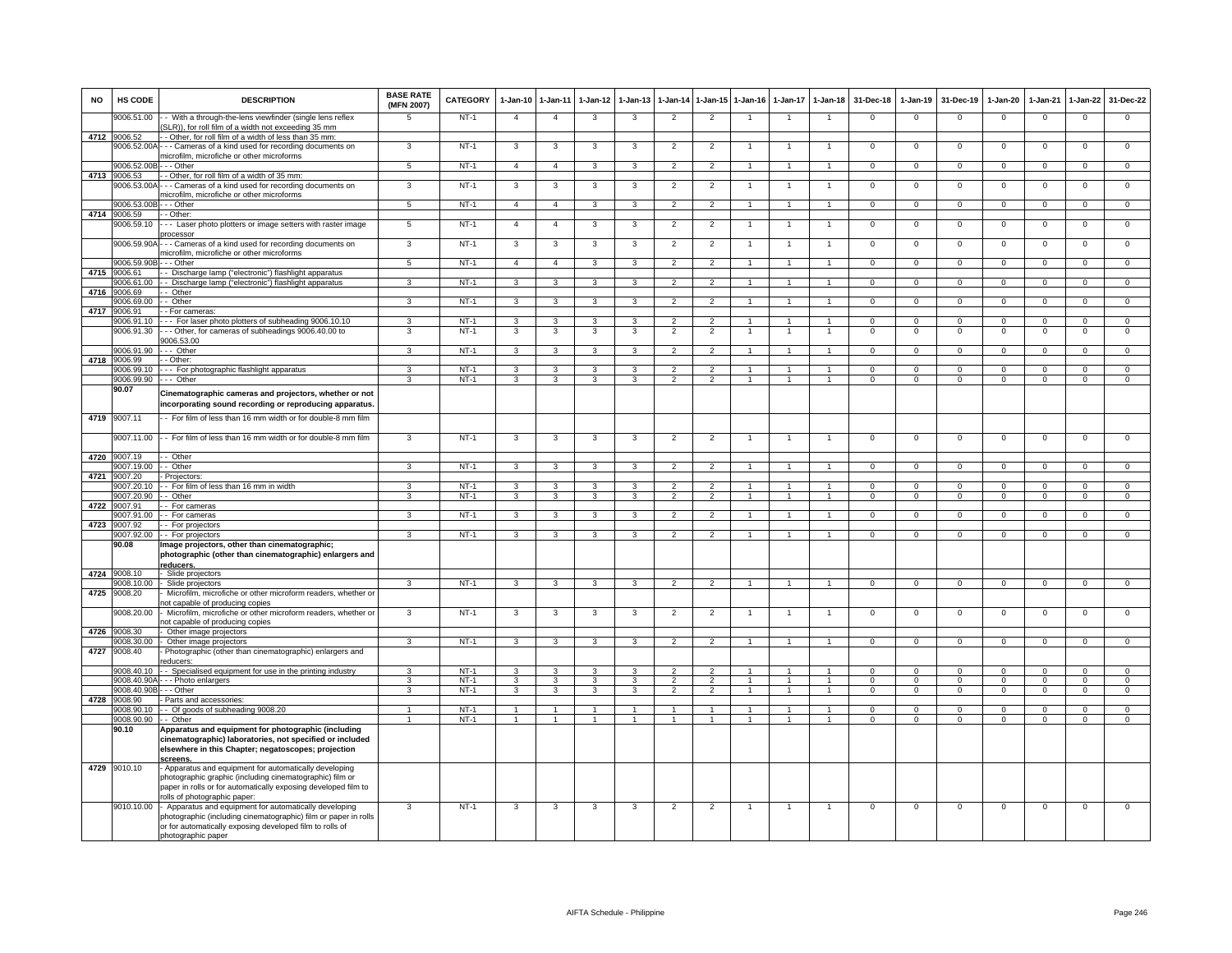| <b>NO</b> | HS CODE                    | <b>DESCRIPTION</b>                                                                                                                                                                                                                          | <b>BASE RATE</b><br>(MFN 2007) | <b>CATEGORY</b> | $1-Jan-10$           | $1 - Jan-11$            | $1 - Jan-12$   | $1-Jan-13$     |                                  |                                 | 1-Jan-14 1-Jan-15 1-Jan-16 | $1-Jan-17$     | $1 - Jan-18$                     | 31-Dec-18            | $1-Jan-19$                | 31-Dec-19               | $1-Jan-20$                    | $1-Jan-21$           | 1-Jan-22                   | 31-Dec-22               |
|-----------|----------------------------|---------------------------------------------------------------------------------------------------------------------------------------------------------------------------------------------------------------------------------------------|--------------------------------|-----------------|----------------------|-------------------------|----------------|----------------|----------------------------------|---------------------------------|----------------------------|----------------|----------------------------------|----------------------|---------------------------|-------------------------|-------------------------------|----------------------|----------------------------|-------------------------|
| 4730      | 9010.50                    | Other apparatus and equipment for photographic (including<br>cinematographic) laboratories; negatoscopes:                                                                                                                                   |                                |                 |                      |                         |                |                |                                  |                                 |                            |                |                                  |                      |                           |                         |                               |                      |                            |                         |
|           |                            | 9010.50.10 - Apparatus for the projection or drawing of circuit patterns<br>on sensitized substrates for the manufacture of PCB/PWBs                                                                                                        | 1                              | $NT-1$          | $\mathbf{1}$         |                         |                |                |                                  |                                 |                            |                |                                  | $^{\circ}$           | $^{\circ}$                | $\mathbf 0$             | $\overline{0}$                | $\mathbf 0$          | $\mathsf 0$                | $\overline{0}$          |
|           | 9010.50.90 - - Other       |                                                                                                                                                                                                                                             | $\overline{1}$                 | $NT-1$          | $\overline{1}$       | $\overline{1}$          | $\mathbf{1}$   |                | $\overline{1}$                   | $\blacktriangleleft$            |                            |                | $\blacktriangleleft$             | $\mathbf{0}$         | $\mathbf 0$               | $\mathbf 0$             | $\mathbf 0$                   | $\mathbf 0$          | $\mathsf 0$                | $\mathbf 0$             |
| 4731      | 9010.60<br>9010.60.00      | Projection screens:<br>Projection screens                                                                                                                                                                                                   | 3                              | $NT-1$          | $\overline{3}$       | $\overline{3}$          | $\overline{3}$ | 3              | $\overline{2}$                   | $\overline{2}$                  | $\overline{1}$             | $\overline{1}$ | $\overline{1}$                   | $\Omega$             | $\overline{0}$            | $\mathbf{0}$            | $\overline{0}$                | $\overline{0}$       | $\overline{0}$             | $\overline{0}$          |
| 4732      | 9010.90                    | Parts and accessories:                                                                                                                                                                                                                      |                                |                 |                      |                         |                |                |                                  |                                 |                            |                |                                  |                      |                           |                         |                               |                      |                            |                         |
|           | 9010.90.10                 | - For projection screens, or for articles of subheading<br>9010.10                                                                                                                                                                          | 3                              | $NT-1$          | 3                    | 3                       | 3              | 3              | $\overline{2}$                   | $\overline{2}$                  |                            |                | $\mathbf{1}$                     | $\mathsf 0$          | $\mathsf 0$               | $\mathbf 0$             | $\mathbf 0$                   | $\mathbf 0$          | $\mathsf 0$                | $\mathbf 0$             |
|           | 9010.90.30                 | - Parts and accessories of apparatus for the projection or<br>drawing of circuit patterns on sensitized substrates for the<br>manufacture of PCB/PWBs                                                                                       | 3                              | $NT-1$          | 3                    | 3                       | 3              | 3              | $\overline{2}$                   | $\overline{2}$                  | $\mathbf{1}$               | $\mathbf{1}$   | $\overline{1}$                   | $^{\circ}$           | $\mathbf{0}$              | $\mathbf{0}$            | $\overline{0}$                | $^{\circ}$           | 0                          | $\mathbf 0$             |
|           | 9010.90.90 - - Other       |                                                                                                                                                                                                                                             | $\overline{\mathbf{3}}$        | $NT-1$          | 3                    | 3                       | 3              | 3              | $\overline{2}$                   | $\mathfrak{p}$                  |                            |                | $\mathbf{1}$                     | $\mathsf 0$          | $\overline{0}$            | $\overline{0}$          | $\mathbf 0$                   | $\mathbf 0$          | $\mathsf 0$                | $\overline{0}$          |
|           | 90.11                      | Compound optical microscopes, including those for<br>photomicrography, cinephotomicrography or<br>microprojection.                                                                                                                          |                                |                 |                      |                         |                |                |                                  |                                 |                            |                |                                  |                      |                           |                         |                               |                      |                            |                         |
| 4733      | 9011.10                    | - Stereoscopic microscopes:                                                                                                                                                                                                                 |                                |                 |                      |                         |                |                |                                  |                                 |                            |                |                                  |                      |                           |                         |                               |                      |                            |                         |
| 4734      | 9011.10.00<br>9011.20      | - Stereoscopic microscopes<br>Other microscopes, for microphotography,<br>cinephotomicrography or microprojection:                                                                                                                          |                                | $NT-1$          | 3                    | 3                       | 3              |                | $\overline{2}$                   |                                 |                            |                |                                  | $\Omega$             | $\Omega$                  | $\Omega$                | $\Omega$                      | $\Omega$             | $\Omega$                   | $\Omega$                |
|           |                            | 9011.20.00A - - Stereo/photo microscope                                                                                                                                                                                                     | $\mathbf{1}$                   | $NT-1$          | $\overline{1}$       | $\overline{1}$          | $\mathbf{1}$   | -1             | $\mathbf{1}$                     | $\mathbf{1}$                    | -1                         | $\mathbf{1}$   | $\mathbf{1}$                     | $\Omega$             | $\Omega$                  | $\Omega$                | $\Omega$                      | $\Omega$             | $\Omega$                   | $\overline{0}$          |
|           | 9011.20.00B                | - Other                                                                                                                                                                                                                                     |                                | $NT-1$          | -1                   |                         |                |                |                                  |                                 |                            |                |                                  | $\Omega$             | $\overline{0}$            | $\Omega$                | $\Omega$                      | $\Omega$             | $\overline{0}$             | $\overline{0}$          |
| 4735      | 9011.80<br>9011.80.00      | Other microscopes<br>Other microscopes                                                                                                                                                                                                      | $\mathbf{1}$                   | $NT-1$          | $\overline{1}$       | $\blacktriangleleft$    |                |                |                                  |                                 |                            |                | $\mathbf{1}$                     | $\mathsf 0$          | $\mathbf 0$               | $\mathbf 0$             | $\mathbf 0$                   | $\mathbf 0$          | $\mathbf 0$                | $\mathbf 0$             |
| 4736      | 9011.90                    | Parts and accessories                                                                                                                                                                                                                       |                                |                 |                      |                         |                |                |                                  |                                 |                            |                |                                  |                      |                           |                         |                               |                      |                            |                         |
|           | 9011.90.00                 | - Parts and accessories                                                                                                                                                                                                                     | $\mathbf{1}$                   | $NT-1$          | $\overline{1}$       | $\mathbf{1}$            |                |                |                                  |                                 |                            |                | $\mathbf{1}$                     | $\overline{0}$       | $\overline{0}$            | $\overline{0}$          | $\overline{0}$                | $\overline{0}$       | $\overline{0}$             | $\overline{0}$          |
|           | 90.12                      | Microscopes other than optical microscopes; diffraction<br>apparatus.                                                                                                                                                                       |                                |                 |                      |                         |                |                |                                  |                                 |                            |                |                                  |                      |                           |                         |                               |                      |                            |                         |
| 4737      | 9012.10                    | Microscopes other than optical microscopes; diffraction<br>apparatus:                                                                                                                                                                       |                                |                 |                      |                         |                |                |                                  |                                 |                            |                |                                  |                      |                           |                         |                               |                      |                            |                         |
|           | 9012.10.00<br>4738 9012.90 | Microscopes other than optical microscopes; diffraction<br>apparatus<br>Parts and accessories:                                                                                                                                              | $\overline{3}$                 | $NT-1$          | $\mathbf{3}$         | $\mathbf{3}$            | $\mathbf{3}$   | 3              | $\overline{2}$                   | $\overline{2}$                  | $\overline{1}$             | $\overline{1}$ | $\mathbf{1}$                     | $\mathsf 0$          | $\mathsf 0$               | $\mathsf 0$             | $\overline{0}$                | $\mathsf 0$          | $\overline{0}$             | $\overline{0}$          |
|           | 9012.90.00                 | - Parts and accessories                                                                                                                                                                                                                     | 3                              | $NT-1$          | 3                    | 3                       | 3              | 3              | $\overline{2}$                   | $\overline{2}$                  | $\mathbf{1}$               | $\mathbf{1}$   | $\blacktriangleleft$             | $^{\circ}$           | $\mathbf 0$               | $\mathbf 0$             | $\mathbf 0$                   | $^{\circ}$           | $\mathsf 0$                | $\overline{0}$          |
|           | 90.13                      | Liquid crystal devices not constituting articles provided<br>for more specifically in other headings; lasers, other than<br>laser diodes; other optical appliances and instruments,<br>not specified or included elsewhere in this Chapter. |                                |                 |                      |                         |                |                |                                  |                                 |                            |                |                                  |                      |                           |                         |                               |                      |                            |                         |
|           | 4739 9013.10               | Telescopic sights for fitting to arms; periscopes; telescopes<br>designed to form parts of machines, appliances, instruments<br>or apparatus of this Chapter or Section XVI                                                                 |                                |                 |                      |                         |                |                |                                  |                                 |                            |                |                                  |                      |                           |                         |                               |                      |                            |                         |
|           |                            | 9013.10.00 - Telescopic sights for fitting to arms; periscopes; telescopes<br>designed to form parts of machines, appliances, instruments<br>or apparatus of this Chapter or Section XVI                                                    | 3                              | $NT-1$          | 3                    | 3                       | 3              | 3              | $\overline{2}$                   | $\overline{2}$                  |                            |                | $\overline{1}$                   | $\,0\,$              | $^{\circ}$                | $\,0\,$                 | $\mathbf 0$                   | $\,0\,$              | $\mathsf 0$                | $\,0\,$                 |
|           | 4740 9013.20               | - Lasers, other than laser diodes                                                                                                                                                                                                           |                                |                 |                      |                         |                |                |                                  |                                 |                            |                |                                  |                      |                           |                         |                               |                      |                            |                         |
|           | 9013.20.00<br>4741 9013.80 | - Lasers, other than laser diodes<br>Other devices, appliances and instruments:                                                                                                                                                             | 3                              | $NT-1$          | $\mathbf{3}$         | $\mathbf{3}$            | 3              | $\mathbf{3}$   | $\overline{2}$                   | $\overline{2}$                  |                            |                | $\overline{1}$                   | $\mathbf{0}$         | $\mathbf{0}$              | $\mathbf{0}$            | $\overline{0}$                | $\mathbf 0$          | $\mathbf{0}$               | $\overline{0}$          |
|           | 9013.80.10                 | - Optical error verification and repair apparatus for<br><b>CB/PWBs and PCAs</b>                                                                                                                                                            | 3                              | $NT-1$          | 3                    | $\mathbf{3}$            | 3              | 3              | $\overline{2}$                   | $\overline{2}$                  | -1                         | $\mathbf{1}$   | $\mathbf{1}$                     | $\mathsf 0$          | $\mathsf 0$               | $\,0\,$                 | $\mathbf 0$                   | $\mathbf 0$          | $\mathsf 0$                | $\overline{0}$          |
|           | 9013.80.20                 | - - Liquid crystal devices                                                                                                                                                                                                                  | 3                              | $NT-1$          | 3                    | 3                       | 3              | 3              | $\mathcal{P}$                    | $\overline{\phantom{a}}$        |                            |                | $\overline{1}$                   | $\Omega$             | $\overline{0}$            | $\Omega$                | $\Omega$                      | $\Omega$             | $\overline{0}$             | $\overline{0}$          |
| 4742      | 9013.80.90<br>9013.90      | - - Other                                                                                                                                                                                                                                   | $\overline{\mathbf{3}}$        | $NT-1$          | $\overline{3}$       | 3                       | 3              | 3              | $\overline{2}$                   | $\overline{2}$                  | $\overline{1}$             | $\mathbf{1}$   | $\overline{1}$                   | $\overline{0}$       | $\,0\,$                   | $\overline{0}$          | $\overline{0}$                | $\mathbf 0$          | $\overline{0}$             | $\overline{0}$          |
|           | 9013.90.10                 | Parts and accessories<br>- Parts and accessories of goods of subheading 9013.20.00                                                                                                                                                          | $\mathbf{3}$                   | $NT-1$          | $\mathbf{3}$         | $\mathbf{3}$            | 3              | 3              | $\overline{2}$                   | $\overline{2}$                  | $\mathbf{1}$               | -1             | $\mathbf{1}$                     | $\mathsf 0$          | $\mathbf 0$               | $\mathbf 0$             | $\mathbf 0$                   | $\mathbf 0$          | $\mathsf 0$                | $\mathbf 0$             |
|           | 9013.90.40                 | 9013.90.30 - - Other, of goods of subheading 9013.10.00 or 9013.80.00<br>- Parts and accessories of optical error verification and                                                                                                          | $\mathbf{3}$<br>3              | NT-1<br>$NT-1$  | $\mathbf{3}$<br>3    | 3<br>3                  | 3<br>3         | 3<br>3         | $\overline{2}$<br>$\overline{2}$ | $\mathcal{P}$<br>$\overline{2}$ | $\overline{1}$             | $\overline{1}$ | $\overline{1}$<br>$\overline{1}$ | $\Omega$<br>$\Omega$ | $\mathbf 0$<br>$^{\circ}$ | $\mathbf 0$<br>$\Omega$ | $\mathbf 0$<br>$\overline{0}$ | $\Omega$<br>$\Omega$ | $\mathbf 0$<br>$\mathbf 0$ | $\Omega$<br>$\mathbf 0$ |
|           | 9013.90.90 - - Other       | epair apparatus for PCB/PWBs and PCAs                                                                                                                                                                                                       | $\overline{\mathbf{3}}$        | $NT-1$          | 3                    | $\overline{\mathbf{3}}$ | 3              | 3              | $\overline{2}$                   | $\overline{2}$                  | $\overline{1}$             | $\mathbf{1}$   | $\mathbf{1}$                     | $\overline{0}$       | $\overline{0}$            | $\Omega$                | $\overline{0}$                | $\overline{0}$       | $\overline{0}$             | $\overline{0}$          |
|           | 90.14                      | Direction finding compasses; other navigational<br>instruments and appliances.                                                                                                                                                              |                                |                 |                      |                         |                |                |                                  |                                 |                            |                |                                  |                      |                           |                         |                               |                      |                            |                         |
|           | 4743 9014.10               | Direction finding compasses                                                                                                                                                                                                                 |                                |                 |                      |                         |                |                |                                  |                                 |                            |                |                                  |                      |                           |                         |                               |                      |                            |                         |
| 4744      | 9014.10.00<br>9014.20      | - Direction finding compasses<br>Instruments and appliances for aeronautical or space                                                                                                                                                       | $\mathbf{1}$                   | $NT-1$          | $\overline{1}$       | $\overline{1}$          | $\overline{1}$ | $\overline{1}$ | $\overline{1}$                   | $\overline{1}$                  | $\overline{1}$             | $\overline{1}$ | $\overline{1}$                   | $\overline{0}$       | $\overline{0}$            | $\overline{0}$          | $\overline{0}$                | $\overline{0}$       | $\overline{0}$             | $\overline{0}$          |
|           | 9014.20.00                 | avigation (other than compasses)<br>Instruments and appliances for aeronautical or space<br>navigation (other than compasses)                                                                                                               | 3                              | $NT-1$          | $\mathbf{3}$         | 3                       | 3              | 3              | $\overline{2}$                   | $\overline{2}$                  |                            |                | $\overline{1}$                   | $\overline{0}$       | $\mathbf 0$               | $\mathbf 0$             | $\mathbf 0$                   | $\mathbf 0$          | $\mathsf 0$                | $\mathbf 0$             |
|           | 4745 9014.80<br>9014.80.10 | Other instruments and appliances<br>- - Of a kind used on ships, incorporating or working in<br>conjunction with an automatic data processing machines.                                                                                     |                                | $NT-1$          | 1                    |                         |                |                |                                  |                                 |                            |                | 1                                | $\mathsf 0$          | $\mathsf 0$               | $\mathbf 0$             | $\mathbf 0$                   | $\mathbf 0$          | $\mathsf 0$                | $\mathbf 0$             |
|           |                            | 9014.80.90A - - - Global positioning system                                                                                                                                                                                                 | $\blacktriangleleft$           | $NT-1$          | $\blacktriangleleft$ |                         |                |                |                                  |                                 |                            |                |                                  | $\Omega$             | $\Omega$                  | $\Omega$                | $\Omega$                      | $\Omega$             | $\Omega$                   | $\Omega$                |
|           | 9014.80.90B - - - Other    |                                                                                                                                                                                                                                             | $\overline{1}$                 | $NT-1$          | $\overline{1}$       |                         |                |                | $\overline{1}$                   |                                 |                            |                |                                  | $\Omega$             | $\Omega$                  | $\Omega$                | $\overline{0}$                | $\Omega$             | $\Omega$                   | $\Omega$                |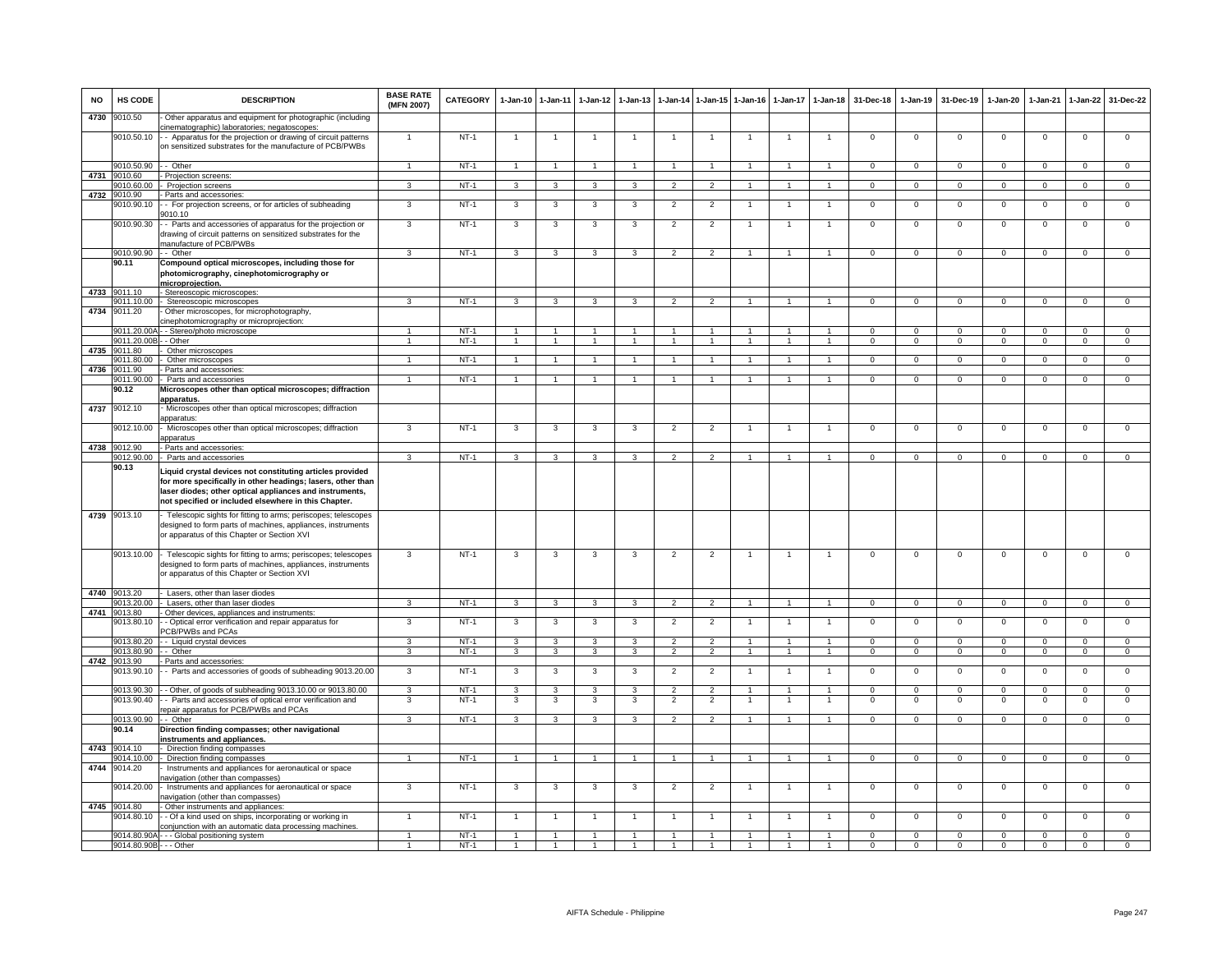| NO   | HS CODE                    | <b>DESCRIPTION</b>                                                                                                                                                                                                                                                                                                                    | <b>BASE RATE</b><br>(MFN 2007) | <b>CATEGORY</b>  | 1-Jan-10                       | $1 - Jan-11$                         | $1-Jan-12$              | $1-Jan-13$                   | 1-Jan-14                         | $1$ -Jan-15                      | $1-Jan-16$                       | $1-Jan-17$                     | $1-Jan-18$                       | 31-Dec-18                      | $1-Jan-19$                     | 31-Dec-19                      | 1-Jan-20                      | $1-Jan-21$              | $1-Jan-22$                    | 31-Dec-22                        |
|------|----------------------------|---------------------------------------------------------------------------------------------------------------------------------------------------------------------------------------------------------------------------------------------------------------------------------------------------------------------------------------|--------------------------------|------------------|--------------------------------|--------------------------------------|-------------------------|------------------------------|----------------------------------|----------------------------------|----------------------------------|--------------------------------|----------------------------------|--------------------------------|--------------------------------|--------------------------------|-------------------------------|-------------------------|-------------------------------|----------------------------------|
|      | 4746 9014.90<br>9014.90.10 | - Parts and accessories:<br>- Of instruments and apparatus incorporating or working in<br>conjunction with an automatic data processing of a kind used                                                                                                                                                                                | 3                              | $NT-1$           | 3                              | 3                                    | 3                       | 3                            | $\overline{2}$                   | $\overline{2}$                   |                                  |                                | -1                               | $\Omega$                       | $\mathbf 0$                    | $\Omega$                       | $\Omega$                      | $\Omega$                | $\mathsf 0$                   | $\Omega$                         |
|      | 9014.90.90                 | on ships<br>- - Other                                                                                                                                                                                                                                                                                                                 | $\mathbf{R}$                   | $NT-1$           | 3                              | 3                                    | 3                       | 3                            | $\mathcal{P}$                    | $\mathcal{P}$                    | $\overline{1}$                   | $\mathbf{1}$                   | $\overline{1}$                   | $^{\circ}$                     | $\mathbf{0}$                   | $^{\circ}$                     | $^{\circ}$                    | $\mathbf 0$             | $^{\circ}$                    | $\Omega$                         |
|      | 90.15                      | Surveying (including photogrammetrical surveying),<br>hydrographic, oceanographic, hydrological,<br>meteorological or geophysical instruments and<br>appliances, excluding compasses; rangefinders.                                                                                                                                   |                                |                  |                                |                                      |                         |                              |                                  |                                  |                                  |                                |                                  |                                |                                |                                |                               |                         |                               |                                  |
|      | 4747 9015.10               | - Rangefinders:                                                                                                                                                                                                                                                                                                                       |                                |                  |                                |                                      |                         |                              |                                  |                                  |                                  |                                |                                  |                                |                                |                                |                               |                         |                               |                                  |
|      | 9015.10.10                 | - - Of a kind used in photography or cinematography                                                                                                                                                                                                                                                                                   | 3                              | $NT-1$           | 3                              | $\mathbf{3}$                         | 3                       | 3                            | $\overline{2}$                   | $\overline{2}$                   | $\overline{1}$                   | $\mathbf{1}$                   | $\overline{1}$                   | $\mathbf{0}$                   | $\Omega$                       | $\mathbf{0}$                   | $\Omega$                      | $\Omega$                | $\mathbf{0}$                  | $\mathbf{0}$                     |
|      | 9015.10.90                 | $-$ Other                                                                                                                                                                                                                                                                                                                             | 3                              | $NT-1$           | $\mathbf{3}$                   | $\overline{\mathbf{3}}$              | $\overline{\mathbf{3}}$ | 3                            | $\overline{2}$                   | $\overline{2}$                   | $\mathbf{1}$                     | $\overline{1}$                 | $\overline{1}$                   | $\overline{0}$                 | $\mathbf{0}$                   | $\mathbf{0}$                   | $\mathbf{0}$                  | $\mathbf{0}$            | $\overline{0}$                | $\overline{0}$                   |
| 4748 | 9015.20                    | Theodolites and tachymeters (tacheometers)<br>Theodolites and tachymeters (tacheometers)                                                                                                                                                                                                                                              | 3                              | $NT-1$           | 3                              | 3                                    | $\overline{3}$          | 3                            | $\overline{\mathbf{c}}$          | $\overline{2}$                   |                                  |                                | $\overline{1}$                   | $\Omega$                       |                                | $\overline{0}$                 | $\overline{0}$                | $\Omega$                | $\overline{0}$                | $\overline{0}$                   |
| 4749 | 015.20.00<br>9015.30       | Levels                                                                                                                                                                                                                                                                                                                                |                                |                  |                                |                                      |                         |                              |                                  |                                  |                                  |                                |                                  |                                | 0                              |                                |                               |                         |                               |                                  |
|      | 9015.30.00                 | Levels                                                                                                                                                                                                                                                                                                                                | $\mathcal{R}$                  | $NT-1$           | $\overline{3}$                 | $\overline{3}$                       | $\overline{\mathbf{3}}$ | 3                            | $\overline{2}$                   | $\overline{2}$                   | $\mathbf{1}$                     | $\mathbf{1}$                   | $\overline{1}$                   | $\Omega$                       | 0                              | $\mathbf 0$                    | $\Omega$                      | $\Omega$                | $\mathbf 0$                   | $\overline{0}$                   |
| 4750 | 9015.40                    | Photogrammetrical surveying instruments and appliances                                                                                                                                                                                                                                                                                |                                |                  |                                |                                      |                         |                              |                                  |                                  |                                  |                                |                                  |                                |                                |                                |                               |                         |                               |                                  |
|      | 9015.40.00<br>4751 9015.80 | Photogrammetrical surveying instruments and appliances<br>- Other instruments and appliances:                                                                                                                                                                                                                                         | 3                              | $NT-1$           | 3                              | 3                                    | 3                       | 3                            | $\overline{2}$                   | $\overline{2}$                   |                                  |                                |                                  | $\mathbf 0$                    | $\mathbf 0$                    | $\mathbf 0$                    | $\mathbf 0$                   | $\Omega$                | $\mathsf 0$                   | $\mathbf 0$                      |
|      | 9015.80.10                 | - - Radio-sonde and radio wind apparatus                                                                                                                                                                                                                                                                                              | $\mathbf{1}$                   | EL               |                                |                                      |                         |                              |                                  |                                  |                                  |                                |                                  |                                |                                |                                |                               |                         |                               |                                  |
|      | 9015.80.90                 | - Other                                                                                                                                                                                                                                                                                                                               | $\mathbf{1}$                   | EL               |                                |                                      |                         |                              |                                  |                                  |                                  |                                |                                  |                                |                                |                                |                               |                         |                               |                                  |
| 4752 | 015.90                     | Parts and accessories                                                                                                                                                                                                                                                                                                                 |                                |                  |                                |                                      |                         |                              |                                  |                                  |                                  |                                |                                  |                                |                                |                                |                               |                         |                               |                                  |
|      | 9015.90.00                 | Parts and accessories                                                                                                                                                                                                                                                                                                                 | 3                              | $NT-1$           | $\mathbf{3}$                   | 3                                    | $\mathbf{3}$            | 3                            | $\overline{2}$                   | $\overline{2}$                   | $\overline{1}$                   | $\mathbf{1}$                   | $\mathbf{1}$                     | $\Omega$                       | $\mathsf 0$                    | $\mathbf 0$                    | $\Omega$                      | $\Omega$                | $\Omega$                      | $\overline{0}$                   |
| 4753 | 9016.00                    | Balances of a sensitivity of 5 cg or better, with or without<br>weights                                                                                                                                                                                                                                                               |                                |                  |                                |                                      |                         |                              |                                  |                                  |                                  |                                |                                  |                                |                                |                                |                               |                         |                               |                                  |
|      | 9016.00.10                 | - Electronic                                                                                                                                                                                                                                                                                                                          |                                | $NT-1$           | $\overline{1}$                 | $\mathbf{1}$                         |                         |                              |                                  |                                  |                                  |                                | $\mathbf{1}$                     | $\Omega$                       | $\Omega$                       | $\Omega$                       | $\Omega$                      | $\Omega$                | $\Omega$                      | $\Omega$                         |
|      | 9016.00.90                 | - Other                                                                                                                                                                                                                                                                                                                               |                                | $NT-1$           | $\overline{1}$                 | $\mathbf{1}$                         | $\blacktriangleleft$    |                              | $\mathbf{1}$                     |                                  | $\overline{1}$                   |                                | $\overline{1}$                   | $\Omega$                       | $\Omega$                       | $\Omega$                       | $\Omega$                      | $\Omega$                | $\Omega$                      | $\overline{0}$                   |
|      | 90.17                      | Drawing, marking-out or mathematical calculating<br>instruments (for example, drafting machines,<br>pantographs, protractors, drawing sets, slide rules, disc<br>calculators); instruments for measuring length, for use in<br>the hand (for example, measuring rods and tapes,<br>micrometers, callipers), not specified or included |                                |                  |                                |                                      |                         |                              |                                  |                                  |                                  |                                |                                  |                                |                                |                                |                               |                         |                               |                                  |
|      | 4754 9017.10               | elsewhere in this Chanter<br>- Drafting tables and machines, whether or not automatic:                                                                                                                                                                                                                                                |                                |                  |                                |                                      |                         |                              |                                  |                                  |                                  |                                |                                  |                                |                                |                                |                               |                         |                               |                                  |
|      | 9017.10.10<br>9017.10.90   | - - Plotters<br>- - Other                                                                                                                                                                                                                                                                                                             | $\overline{0}$<br>3            | $NT-1$<br>$NT-1$ | $\overline{0}$<br>3            | $\overline{0}$<br>3                  | $\overline{0}$<br>3     | $\overline{0}$<br>3          | $\overline{0}$<br>$\overline{2}$ | $\overline{0}$<br>$\overline{2}$ | $\overline{0}$<br>$\overline{1}$ | $\overline{0}$<br>$\mathbf{1}$ | $\overline{0}$<br>$\overline{1}$ | $\overline{0}$<br>$\mathbf{0}$ | $\overline{0}$<br>$\mathbf{O}$ | $\overline{0}$<br>$\mathbf{0}$ | $\overline{0}$<br>$\mathbf 0$ | $\Omega$<br>$^{\circ}$  | $\overline{0}$<br>$\mathbf 0$ | $\overline{0}$<br>$\mathbf 0$    |
| 4755 | 9017.20                    | Other drawing, marking-out or mathematical calculating<br>instruments:                                                                                                                                                                                                                                                                |                                |                  |                                |                                      |                         |                              |                                  |                                  |                                  |                                |                                  |                                |                                |                                |                               |                         |                               |                                  |
|      | 9017.20.10                 | - Rulers                                                                                                                                                                                                                                                                                                                              | $\overline{7}$                 | $NT-1$           | $5^{\circ}$                    | $5\overline{5}$                      | $\overline{a}$          | $\overline{4}$               | $\mathbf{3}$                     | 3                                | $\overline{2}$                   | $\overline{2}$                 | $\overline{1}$                   | $\Omega$                       | $\Omega$                       | $\Omega$                       | $\Omega$                      | $\Omega$                | $\mathbf 0$                   | $\overline{0}$                   |
|      | 9017.20.30                 | - Apparatus for the projection or drawing of circuit patterns<br>on sensitized substrates for the manufacture of PCB/PWBs                                                                                                                                                                                                             | 3                              | $NT-1$           | 3                              | 3                                    | 3                       | 3                            | $\overline{\phantom{a}}$         | $\overline{2}$                   |                                  |                                |                                  | $\overline{0}$                 | $\Omega$                       | $\overline{0}$                 | $\overline{0}$                | $\overline{0}$          | $\overline{0}$                | $\overline{0}$                   |
|      |                            | 9017.20.40 - Photo plotters for the manufacture of PCB/PWBs                                                                                                                                                                                                                                                                           | 3                              | $NT-1$           | 3                              | 3                                    | 3                       | 3                            | $\overline{2}$                   | $\overline{2}$                   | $\overline{1}$                   | $\mathbf{1}$                   | $\overline{1}$                   | $\Omega$                       | 0                              | $\mathbf 0$                    | $\Omega$                      | $\Omega$                | 0                             | $^{\circ}$                       |
|      | 9017.20.50<br>9017.20.90   | - Plotters<br>- Other                                                                                                                                                                                                                                                                                                                 | $\Omega$<br>3                  | $NT-1$<br>$NT-1$ | $\overline{0}$<br>3            | $\overline{0}$<br>3                  | $\overline{0}$<br>3     | $\mathbf 0$<br>$\mathcal{R}$ | $\Omega$<br>$\overline{2}$       | $\mathbf{0}$<br>$\overline{2}$   | $\Omega$<br>$\overline{1}$       | $\Omega$<br>$\mathbf{1}$       | $\Omega$<br>$\overline{1}$       | $\Omega$<br>$\Omega$           | $\mathbf 0$<br>$\mathbf{O}$    | $\Omega$<br>$\Omega$           | $\overline{0}$<br>$\mathbf 0$ | $\Omega$<br>$\Omega$    | $\mathbf 0$<br>$\mathbf 0$    | $\overline{0}$<br>$\overline{0}$ |
| 4756 | 9017.30                    | Micrometers, callipers and gauges                                                                                                                                                                                                                                                                                                     |                                |                  |                                |                                      |                         |                              |                                  |                                  |                                  |                                |                                  |                                |                                |                                |                               |                         |                               |                                  |
|      | 9017.30.00                 | Micrometers, callipers and gauges                                                                                                                                                                                                                                                                                                     | $\mathbf{1}$                   | $NT-1$           | $\overline{1}$                 | $\overline{1}$                       | $\overline{1}$          | $\mathbf{1}$                 | $\overline{1}$                   | $\mathbf{1}$                     | -1                               | $\overline{1}$                 | $\overline{1}$                   | $\mathbf{0}$                   | $\mathbf{0}$                   | $\overline{0}$                 | $\overline{0}$                | $\Omega$                | $\overline{0}$                | $\Omega$                         |
|      | 4757 9017.80               | Other instruments:                                                                                                                                                                                                                                                                                                                    |                                |                  |                                |                                      |                         |                              |                                  |                                  |                                  |                                |                                  |                                |                                |                                |                               |                         |                               |                                  |
|      | 9017.80.00                 | - Grain shape testers                                                                                                                                                                                                                                                                                                                 | 3                              | $NT-1$<br>$NT-1$ | $\mathbf{3}$                   | $\mathbf{3}$<br>3                    | 3                       | 3<br>3                       | $\overline{2}$                   | $\overline{2}$<br>$\overline{2}$ | $\overline{1}$                   | $\mathbf{1}$<br>$\mathbf{1}$   | $\mathbf{1}$                     | $\Omega$                       | $\mathbf{0}$                   | $\Omega$                       | $^{\circ}$                    | $\Omega$                | $^{\circ}$                    | $\mathbf 0$<br>$\overline{0}$    |
| 4758 | 9017.80.00<br>9017.90      | - Other<br>Parts and accessories:                                                                                                                                                                                                                                                                                                     | 3                              |                  | 3                              |                                      | 3                       |                              | $\overline{2}$                   |                                  | $\mathbf{1}$                     |                                | $\mathbf{1}$                     | $\mathbf 0$                    | $\mathbf{0}$                   | $\mathbf 0$                    | $\mathbf{0}$                  | $\mathbf 0$             | $\mathbf 0$                   |                                  |
|      | 9017.90.20                 | - Parts and accessories of apparatus for the projection or<br>drawing of circuit patterns on sensitized substrates for the<br>manufacture of PCB/PWBs                                                                                                                                                                                 | $\mathbf{1}$                   | $NT-1$           | $\overline{1}$                 | $\mathbf{1}$                         | $\overline{1}$          |                              | $\mathbf{1}$                     | $\overline{1}$                   | $\overline{1}$                   | $\mathbf{1}$                   | $\overline{1}$                   | $\mathsf 0$                    | $\mathsf 0$                    | $\mathbf 0$                    | $\,0\,$                       | $\mathbf 0$             | $\mathsf 0$                   | $\mathbf 0$                      |
|      | 9017.90.30<br>9017.90.40   | - Parts and accessories of Photo plotters for the<br>- Parts and accessories including printed circuit assemblies<br>of plotters                                                                                                                                                                                                      |                                | $NT-1$<br>$NT-1$ | $\overline{1}$<br>$\mathbf{1}$ | $\ddot{\phantom{1}}$<br>$\mathbf{1}$ | 1                       |                              |                                  |                                  |                                  |                                | $\overline{1}$<br>-1             | $\Omega$<br>$\Omega$           | $\Omega$<br>$\mathsf 0$        | $\Omega$<br>$\,0\,$            | $\Omega$<br>0                 | $\Omega$<br>$\mathbf 0$ | $\Omega$<br>$\mathsf 0$       | $\Omega$<br>$\mathbf 0$          |
|      | 9017.90.90                 | - Other                                                                                                                                                                                                                                                                                                                               | $\mathbf{1}$                   | $NT-1$           | $\overline{1}$                 | $\overline{1}$                       | $\overline{1}$          | $\mathbf{1}$                 | $\overline{1}$                   | $\mathbf{1}$                     | $\overline{1}$                   | $\mathbf{1}$                   | $\overline{1}$                   | $\mathbf{0}$                   | $\mathbf{0}$                   | $\mathbf 0$                    | $\mathbf{0}$                  | $\mathbf 0$             | $\mathbf{0}$                  | $\overline{0}$                   |
|      | 90.18                      | Instruments and appliances used in medical, surgical,<br>dental or veterinary sciences, including scintigraphic<br>apparatus, other electro-medical apparatus and sight-                                                                                                                                                              |                                |                  |                                |                                      |                         |                              |                                  |                                  |                                  |                                |                                  |                                |                                |                                |                               |                         |                               |                                  |
| 4759 | 9018.11                    | testing instruments.<br>-- Electro-cardiographs                                                                                                                                                                                                                                                                                       |                                |                  |                                |                                      |                         |                              |                                  |                                  |                                  |                                |                                  |                                |                                |                                |                               |                         |                               |                                  |
|      | 9018.11.00                 | - - Electro-cardiographs                                                                                                                                                                                                                                                                                                              | 3                              | $NT-1$           | $\mathbf{3}$                   | 3                                    | $\mathbf{3}$            | 3                            | $\overline{2}$                   | $\overline{2}$                   | $\overline{1}$                   | $\mathbf{1}$                   | $\overline{1}$                   | $\Omega$                       | $\mathbf{O}$                   | $\Omega$                       | $\Omega$                      | $\Omega$                | $\mathbf 0$                   | $\overline{0}$                   |
| 4760 | 9018.12                    | - Ultrasonic scanning apparatus                                                                                                                                                                                                                                                                                                       |                                |                  |                                |                                      |                         |                              |                                  |                                  |                                  |                                |                                  |                                |                                |                                |                               |                         |                               |                                  |
|      | 9018.12.00                 | -- Ultrasonic scanning apparatus                                                                                                                                                                                                                                                                                                      | 3                              | $NT-1$           | $\mathbf{3}$                   | $\mathbf{3}$                         | $\mathbf{3}$            | 3                            | $\overline{2}$                   | $\overline{2}$                   | $\mathbf{1}$                     | $\overline{1}$                 | $\overline{1}$                   | $\overline{0}$                 | $\mathbf{0}$                   | $\mathbf 0$                    | $\mathbf{0}$                  | $^{\circ}$              | $\mathbf{0}$                  | $\mathbf{0}$                     |
|      | 4761 9018.13<br>9018.13.00 | - Magnetic resonance imaging apparatus<br>- Magnetic resonance imaging apparatus                                                                                                                                                                                                                                                      | 3                              | $NT-1$           | 3                              | 3                                    | 3                       | 3                            | $\mathfrak{p}$                   | $\overline{2}$                   |                                  | $\mathbf{1}$                   | $\mathbf{1}$                     | $\mathbf{0}$                   | $^{\circ}$                     | $\overline{0}$                 | $\mathbf{0}$                  | $\Omega$                | $\mathbf 0$                   | $\Omega$                         |
| 4762 | 9018.14                    | - Scintigraphic apparatus                                                                                                                                                                                                                                                                                                             |                                |                  |                                |                                      |                         |                              |                                  |                                  |                                  |                                |                                  |                                |                                |                                |                               |                         |                               |                                  |
|      | 9018.14.00                 | - Scintigraphic apparatus                                                                                                                                                                                                                                                                                                             | 3                              | $NT-1$           | 3                              | 3                                    | 3                       | 3                            | $\overline{2}$                   | $\overline{2}$                   |                                  |                                | $\overline{1}$                   | $\mathsf 0$                    | 0                              | $\mathbf 0$                    | 0                             | $^{\circ}$              | $\mathsf 0$                   | $\mathbf 0$                      |
|      | 4763 9018.19               | - Other                                                                                                                                                                                                                                                                                                                               | $\overline{1}$                 | $NT-1$           | $\overline{1}$                 | $\overline{1}$                       | 1                       |                              | $\overline{1}$                   |                                  |                                  | $\mathbf{1}$                   |                                  | $\overline{0}$                 | $\overline{0}$                 | $\overline{0}$                 | $\overline{0}$                | $\overline{0}$          | $\overline{0}$                | $\overline{0}$                   |
|      | 9018.19.00<br>4764 9018.20 | - Other<br>- Ultra-violet or infra-red ray apparatus                                                                                                                                                                                                                                                                                  |                                |                  |                                |                                      |                         |                              |                                  |                                  |                                  |                                |                                  |                                |                                |                                |                               |                         |                               |                                  |
|      |                            |                                                                                                                                                                                                                                                                                                                                       |                                |                  |                                |                                      |                         |                              |                                  |                                  |                                  |                                |                                  |                                |                                |                                |                               |                         |                               |                                  |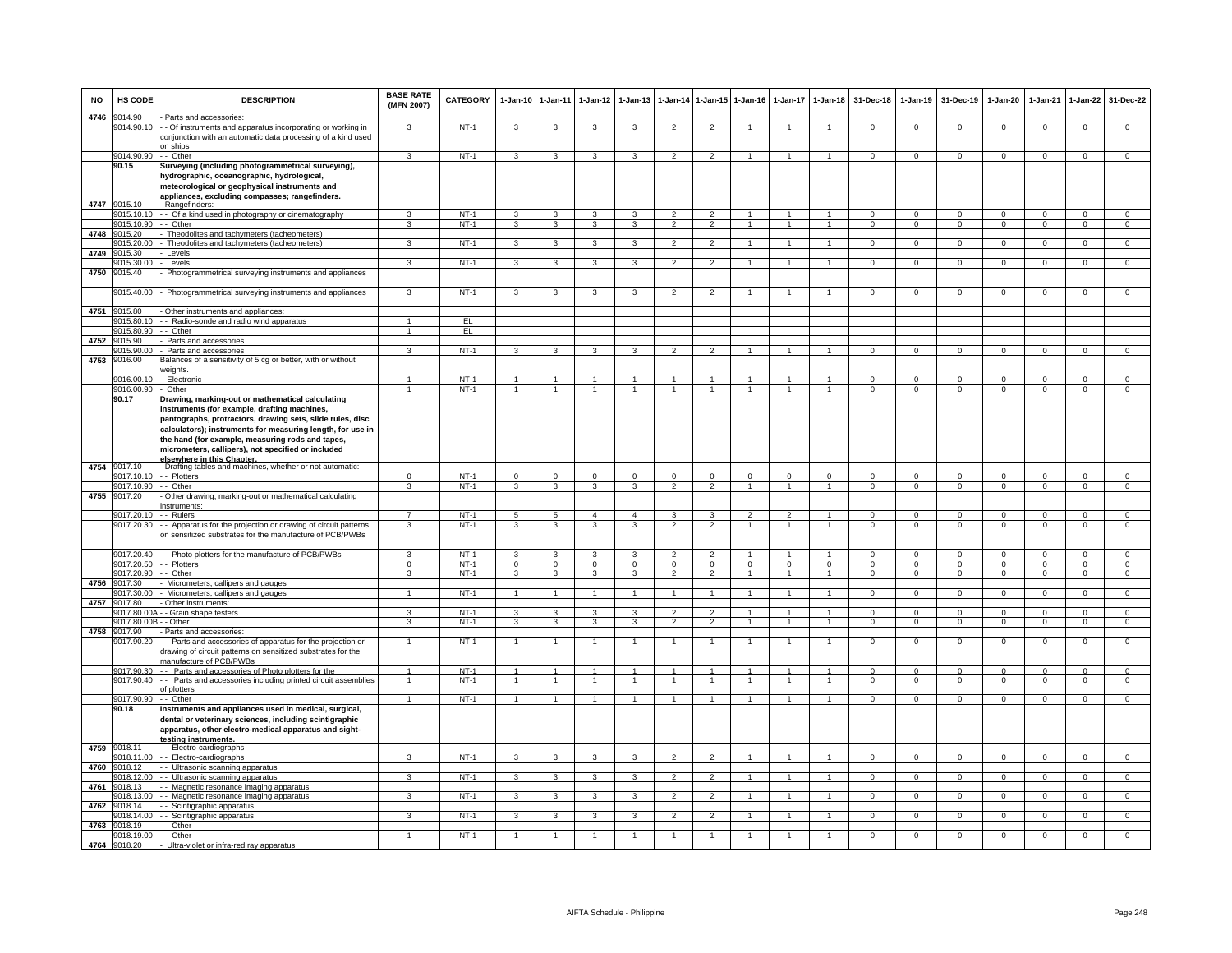| <b>NO</b> | HS CODE                    | <b>DESCRIPTION</b>                                                                                                                                                                                                                                                                                                                                                       | <b>BASE RATE</b><br>(MFN 2007) | <b>CATEGORY</b>  | $1-Jan-10$           | $1-Jan-11$                     | $1-Jan-12$           | $1-Jan-13$                   | 1-Jan-14                       | $1$ -Jan-15                      | $1-Jan-16$     | $1-Jan-17$        | $1-Jan-18$                       | 31-Dec-18                    | $1-Jan-19$                  | 31-Dec-19                  | 1-Jan-20                    | 1-Jan-21                  | 1-Jan-22                       | 31-Dec-22                      |
|-----------|----------------------------|--------------------------------------------------------------------------------------------------------------------------------------------------------------------------------------------------------------------------------------------------------------------------------------------------------------------------------------------------------------------------|--------------------------------|------------------|----------------------|--------------------------------|----------------------|------------------------------|--------------------------------|----------------------------------|----------------|-------------------|----------------------------------|------------------------------|-----------------------------|----------------------------|-----------------------------|---------------------------|--------------------------------|--------------------------------|
|           | 9018.20.00                 | Ultra-violet or infra-red ray apparatus                                                                                                                                                                                                                                                                                                                                  | 3                              | $NT-1$           | $\mathbf{3}$         | $\mathbf{3}$                   | $\mathbf{3}$         | $\mathbf{3}$                 | $\overline{2}$                 | 2                                | 1              | $\mathbf{1}$      | $\overline{1}$                   | $^{\circ}$                   | $^{\circ}$                  | $\mathbf{0}$               | $\mathbf{0}$                | $^{\circ}$                | $\mathbf{0}$                   | $\mathbf{0}$                   |
| 4765      | 9018.31                    | - Syringes, with or without needles:                                                                                                                                                                                                                                                                                                                                     |                                |                  |                      |                                |                      |                              |                                |                                  |                |                   |                                  |                              |                             |                            |                             |                           |                                |                                |
|           | 9018.31.10<br>9018.31.90   | --- Disposable syringes<br>. - Other                                                                                                                                                                                                                                                                                                                                     | $\mathbf{1}$                   | $NT-1$<br>$NT-1$ | 1<br>$\mathbf{1}$    | $\mathbf{1}$<br>$\mathbf{1}$   | 1<br>$\mathbf{1}$    | $\mathbf{1}$<br>$\mathbf{1}$ | $\mathbf{1}$<br>$\mathbf{1}$   | $\overline{1}$<br>$\overline{1}$ | $\mathbf{1}$   | 1<br>$\mathbf{1}$ | $\mathbf{1}$<br>$\overline{1}$   | $\mathbf{0}$<br>$\mathbf{O}$ | $\mathbf{O}$<br>$\mathbf 0$ | $^{\circ}$<br>$\mathbf 0$  | $\mathbf 0$<br>$\mathbf{0}$ | $^{\circ}$<br>$\mathbf 0$ | $\mathbf 0$<br>$\mathsf 0$     | $\mathbf{0}$<br>$\overline{0}$ |
| 4766      | 018.32                     | Tubular metal needles and needles for sutures                                                                                                                                                                                                                                                                                                                            |                                |                  |                      |                                |                      |                              |                                |                                  |                |                   |                                  |                              |                             |                            |                             |                           |                                |                                |
|           | 9018.32.00                 | - Tubular metal needles and needles for sutures                                                                                                                                                                                                                                                                                                                          | $\mathbf{1}$                   | $NT-1$           | $\overline{1}$       | $\overline{1}$                 | $\overline{1}$       | $\overline{1}$               | $\overline{1}$                 | $\mathbf{1}$                     | $\overline{1}$ | $\mathbf{1}$      | $\mathbf{1}$                     | $\mathbf{O}$                 | $\mathbf{0}$                | $\mathbf 0$                | $\overline{0}$              | $\Omega$                  | $\overline{0}$                 | $\overline{0}$                 |
| 4767      | 9018.39                    | - Other                                                                                                                                                                                                                                                                                                                                                                  |                                |                  |                      |                                |                      |                              |                                |                                  |                |                   |                                  |                              |                             |                            |                             |                           |                                |                                |
|           | 9018.39.10                 | -- Catheters                                                                                                                                                                                                                                                                                                                                                             |                                | $NT-1$<br>$NT-1$ | $\mathbf{1}$         | $\overline{1}$                 | 1                    |                              | $\overline{1}$<br>$\mathbf{1}$ | $\overline{1}$                   |                |                   | $\overline{1}$<br>$\overline{1}$ | $\Omega$                     | $\Omega$                    | $\Omega$                   | $\Omega$                    | $\Omega$                  | $\mathbf 0$                    | $\mathbf 0$                    |
|           | 9018.39.20<br>9018.39.90   | - - Disposable tubes for intravenous fluids<br>-- Other                                                                                                                                                                                                                                                                                                                  | 1                              | $NT-1$           | $\mathbf{1}$         | $\mathbf{1}$<br>$\overline{1}$ | $\overline{1}$       | $\overline{1}$               | $\mathbf{1}$                   | $\overline{1}$                   | $\mathbf{1}$   | $\overline{1}$    | $\overline{1}$                   | $\Omega$<br>$\mathbf{0}$     | $\Omega$<br>$\circ$         | $\Omega$<br>$\overline{0}$ | $\Omega$<br>$\overline{0}$  | $\Omega$<br>$\mathbf{0}$  | $\overline{0}$<br>$\mathbf{0}$ | $\overline{0}$<br>$\mathbf{0}$ |
| 4768      | 9018.41                    | Dental drill engines, whether or not combined on a single                                                                                                                                                                                                                                                                                                                |                                |                  |                      |                                |                      |                              |                                |                                  |                |                   |                                  |                              |                             |                            |                             |                           |                                |                                |
|           |                            | base with other dental equipment                                                                                                                                                                                                                                                                                                                                         |                                |                  |                      |                                |                      |                              |                                |                                  |                |                   |                                  |                              |                             |                            |                             |                           |                                |                                |
|           | 018.41.00                  | - Dental drill engines, whether or not combined on a single<br>ase with other dental equipment                                                                                                                                                                                                                                                                           | 3                              | $NT-1$           | 3                    | 3                              | 3                    | 3                            | $\overline{2}$                 | $\overline{2}$                   | $\mathbf{1}$   | $\mathbf{1}$      | $\overline{1}$                   | $\overline{0}$               | $\overline{0}$              | $\overline{0}$             | $\overline{0}$              | $\overline{0}$            | $\overline{0}$                 | $\overline{0}$                 |
|           | 4769 9018.49               | - Other                                                                                                                                                                                                                                                                                                                                                                  |                                |                  |                      |                                |                      |                              |                                |                                  |                |                   |                                  |                              |                             |                            |                             |                           |                                |                                |
| 4770      | 9018.49.00<br>9018.50      | - Other<br>Other ophthalmic instruments and appliances                                                                                                                                                                                                                                                                                                                   | $\mathbf{a}$                   | $NT-1$           | $\mathbf{3}$         | 3                              | 3                    | 3                            | $\overline{2}$                 | $\overline{2}$                   |                |                   | $\overline{1}$                   | $\Omega$                     | $\mathbf{0}$                | $^{\circ}$                 | $\Omega$                    | $\Omega$                  | $\mathsf 0$                    | $\Omega$                       |
|           | 9018.50.00                 | Other ophthalmic instruments and appliances                                                                                                                                                                                                                                                                                                                              |                                | $NT-1$           |                      |                                |                      |                              |                                |                                  |                |                   |                                  | $\Omega$                     | $\Omega$                    | $\mathbf 0$                | $\Omega$                    | $\Omega$                  | $\mathsf 0$                    | $\Omega$                       |
| 4771      | 9018.90                    | Other instruments and appliances:                                                                                                                                                                                                                                                                                                                                        |                                |                  |                      |                                |                      |                              |                                |                                  |                |                   |                                  |                              |                             |                            |                             |                           |                                |                                |
|           | 9018.90.20                 | - - Intravenous administration set (adult)                                                                                                                                                                                                                                                                                                                               |                                | $NT-1$           | $\overline{1}$       | $\mathbf{1}$                   | 1                    |                              | $\mathbf{1}$                   |                                  |                |                   | $\overline{1}$                   | $\Omega$                     | 0                           | $\Omega$                   | $\Omega$                    | $\Omega$                  | $\mathbf{0}$                   | $\Omega$                       |
|           |                            | 9018.90.30 - - Electronic instruments and appliances                                                                                                                                                                                                                                                                                                                     | $\overline{1}$                 | $NT-1$           | $\overline{1}$       | $\overline{1}$                 | $\overline{1}$       | $\overline{1}$               | $\overline{1}$                 | $\blacktriangleleft$             | $\overline{1}$ | $\mathbf{1}$      | $\overline{1}$                   | $\Omega$                     | $^{\circ}$                  | $^{\circ}$                 | $^{\circ}$                  | $\Omega$                  | $\mathbf{0}$                   | $\mathbf{0}$                   |
|           | 9018.90.90<br>90.19        | - - Other<br>Mechano-therapy appliances; massage apparatus;                                                                                                                                                                                                                                                                                                              | 1                              | $NT-1$           | 1                    | $\overline{1}$                 | 1                    | $\mathbf{1}$                 | $\mathbf{1}$                   |                                  | $\overline{1}$ | 1                 | $\mathbf{1}$                     | $\Omega$                     | $\Omega$                    | $^{\circ}$                 | $\mathbf 0$                 | $\Omega$                  | $\mathsf 0$                    | $\circ$                        |
|           |                            | psychological aptitude-testing apparatus; ozone therapy,<br>oxygen therapy, aerosol therapy, artificial respiration or<br>other therapeutic respiration apparatus.                                                                                                                                                                                                       |                                |                  |                      |                                |                      |                              |                                |                                  |                |                   |                                  |                              |                             |                            |                             |                           |                                |                                |
| 4772      | 9019.10                    | - Mechano-therapy appliances; massage apparatus;<br>psychological aptitude-testing apparatus:                                                                                                                                                                                                                                                                            |                                |                  |                      |                                |                      |                              |                                |                                  |                |                   |                                  |                              |                             |                            |                             |                           |                                |                                |
|           | 9019.10.10                 | - - Electronic                                                                                                                                                                                                                                                                                                                                                           |                                | $NT-1$           |                      | $\mathbf{1}$                   |                      |                              |                                |                                  |                |                   |                                  | 0                            | $^{\circ}$                  | $\mathbf 0$                | 0                           | $\Omega$                  | 0                              | $^{\circ}$                     |
|           | 9019.10.90                 | - Other                                                                                                                                                                                                                                                                                                                                                                  | $\mathbf{1}$                   | $NT-1$           | $\overline{1}$       | $\overline{1}$                 | $\overline{1}$       | $\overline{1}$               | $\overline{1}$                 | $\overline{1}$                   | $\mathbf{1}$   | $\mathbf{1}$      | $\overline{1}$                   | $\mathbf{0}$                 | $\mathbf{0}$                | $\overline{0}$             | $\mathbf{0}$                | $\mathbf{0}$              | $\mathbf{0}$                   | $\mathbf{0}$                   |
| 4773      | 9019.20                    | Ozone therapy, oxygen therapy, aerosol therapy, artificial<br>espiration or other therapeutic respiration apparatus:                                                                                                                                                                                                                                                     |                                |                  |                      |                                |                      |                              |                                |                                  |                |                   |                                  |                              |                             |                            |                             |                           |                                |                                |
|           | 9019.20.00                 | Ozone therapy, oxygen therapy, aerosol therapy, artificial<br>espiration or other therapeutic respiration apparatus                                                                                                                                                                                                                                                      | $\mathbf{1}$                   | $NT-1$           | $\mathbf{1}$         | $\mathbf{1}$                   |                      | 1                            | $\overline{1}$                 | -1                               | 1              | $\mathbf{1}$      | $\mathbf{1}$                     | $\mathbf 0$                  | $\mathsf 0$                 | $\mathbf 0$                | $\,0\,$                     | $\mathbf 0$               | $\mathsf 0$                    | $\mathsf{O}\xspace$            |
| 4774      | 9020.00                    | Other breathing appliances and gas masks, excluding<br>protective masks having neither mechanical parts nor<br>eplaceable filters.                                                                                                                                                                                                                                       |                                |                  |                      |                                |                      |                              |                                |                                  |                |                   |                                  |                              |                             |                            |                             |                           |                                |                                |
|           | 9020.00.00                 | Other breathing appliances and gas masks, excluding<br>protective masks having neither mechanical parts nor<br>replaceable filters.                                                                                                                                                                                                                                      |                                | $NT-1$           |                      | $\mathbf{1}$                   |                      |                              | $\overline{1}$                 |                                  |                |                   |                                  | $^{\circ}$                   | $\mathbf 0$                 | $\mathbf 0$                | $^{\circ}$                  | $\mathbf 0$               | $\mathsf 0$                    | $\Omega$                       |
|           | 90.21                      | Orthopaedic appliances, including crutches, surgical<br>belts and trusses; splints and other fracture appliances;<br>artificial parts of the body; hearing aids and other<br>appliances which are worn or carried, or implanted in the<br>body, to compensate for a defect or disability.                                                                                |                                |                  |                      |                                |                      |                              |                                |                                  |                |                   |                                  |                              |                             |                            |                             |                           |                                |                                |
| 4775      | 9021.10                    | Orthopaedic or fracture appliances                                                                                                                                                                                                                                                                                                                                       |                                |                  | $\blacktriangleleft$ |                                | $\blacktriangleleft$ |                              |                                |                                  |                |                   | $\overline{1}$                   |                              |                             |                            |                             |                           |                                |                                |
|           | 9021.10.00<br>4776 9021.21 | Orthopaedic or fracture appliances<br>- Artificial teeth                                                                                                                                                                                                                                                                                                                 |                                | $NT-1$           |                      | $\overline{1}$                 |                      |                              | $\overline{1}$                 |                                  |                |                   |                                  | $\mathbf{0}$                 | $\mathbf{0}$                | $\mathbf{0}$               | $\mathbf{0}$                | $^{\circ}$                | $\mathbf 0$                    | $^{\circ}$                     |
|           | 9021.21.00                 | - Artificial teeth                                                                                                                                                                                                                                                                                                                                                       | 3                              | $NT-1$           | 3                    | $\mathbf{3}$                   | 3                    | 3                            | $\overline{2}$                 | $\overline{2}$                   |                | -1                | $\mathbf{1}$                     | $\mathbf{0}$                 | $\mathbf 0$                 | $\mathbf{0}$               | $\mathbf{0}$                | $\mathbf 0$               | $\mathbf{0}$                   | $\overline{0}$                 |
| 4777      | 9021.29                    | - Other                                                                                                                                                                                                                                                                                                                                                                  |                                |                  |                      |                                |                      |                              |                                |                                  |                |                   |                                  |                              |                             |                            |                             |                           |                                |                                |
|           | 021.29.00                  | Other                                                                                                                                                                                                                                                                                                                                                                    | 3                              | $NT-1$           | 3                    | 3                              | 3                    | 3                            | $\mathfrak{p}$                 | $\overline{2}$                   |                |                   |                                  | $\Omega$                     | 0                           | $\mathbf 0$                | 0                           | $\Omega$                  | 0                              | $\overline{0}$                 |
| 4778      | 9021.31<br>021.31.0        | - Artificial joints<br>Artificial joints                                                                                                                                                                                                                                                                                                                                 |                                | $NT-1$           |                      | $\overline{1}$                 | 1                    |                              | $\blacktriangleleft$           |                                  |                |                   |                                  | $\Omega$                     | $\Omega$                    | $\,0\,$                    | $\Omega$                    | $\Omega$                  | $\mathsf 0$                    | $\overline{0}$                 |
| 4779      | 9021.39                    | Other                                                                                                                                                                                                                                                                                                                                                                    |                                |                  |                      |                                |                      |                              |                                |                                  |                |                   |                                  |                              |                             |                            |                             |                           |                                |                                |
|           | 9021.39.00                 | Other                                                                                                                                                                                                                                                                                                                                                                    |                                | $NT-1$           |                      | $\overline{1}$                 |                      |                              | $\mathbf{1}$                   |                                  |                |                   | $\mathbf{1}$                     | $\overline{0}$               | $\overline{0}$              | $\overline{0}$             | $\overline{0}$              | $\overline{0}$            | $\overline{0}$                 | $\overline{0}$                 |
| 4780      | 9021.40                    | Hearing aids, excluding parts and accessories                                                                                                                                                                                                                                                                                                                            |                                |                  |                      |                                |                      |                              |                                |                                  |                |                   |                                  |                              |                             |                            |                             |                           |                                |                                |
| 4781      | 9021.40.00<br>9021.50      | Hearing aids, excluding parts and accessories                                                                                                                                                                                                                                                                                                                            | 3                              | $NT-1$           | $\mathbf{3}$         | $\mathbf{3}$                   | $\mathbf{3}$         | 3                            | $\overline{2}$                 | $\overline{2}$                   |                |                   |                                  | $\mathbf{O}$                 | $\mathsf 0$                 | $\mathbf 0$                | $\mathbf 0$                 | $\mathbf 0$               | $\mathbf{0}$                   | $\mathbf 0$                    |
|           | 021.50.00                  | Pacemakers for stimulating heart muscles, excluding parts<br>Pacemakers for stimulating heart muscles, excluding parts                                                                                                                                                                                                                                                   | $\mathbf{1}$                   | $NT-1$           | $\overline{1}$       | $\mathbf{1}$                   | 1                    |                              | $\overline{1}$                 | $\overline{1}$                   | 1              | $\mathbf{1}$      | $\overline{1}$                   | $\circ$                      | $\mathsf 0$                 | $\mathbf 0$                | $\mathbf 0$                 | $\mathbf 0$               | $\mathsf 0$                    | $\overline{0}$                 |
| 4782      | 9021.90                    | Other                                                                                                                                                                                                                                                                                                                                                                    |                                |                  |                      |                                |                      |                              |                                |                                  |                |                   |                                  |                              |                             |                            |                             |                           |                                |                                |
|           | 9021.90.00                 | Other                                                                                                                                                                                                                                                                                                                                                                    | 3                              | $NT-1$           | 3                    | $\mathbf{3}$                   | $\mathbf{3}$         | 3                            | $\overline{2}$                 | $\mathcal{P}$                    | $\mathbf{1}$   |                   | $\blacktriangleleft$             | $\mathbf{O}$                 | $\mathsf 0$                 | $\mathbf 0$                | $^{\circ}$                  | $^{\circ}$                | $\mathsf 0$                    | $\overline{0}$                 |
|           | 90.22                      | Apparatus based on the use of X-rays or of alpha, beta or<br>gamma radiations, whether or not for medical, surgical,<br>dental or veterinary uses, including radiography or<br>radiotherapy apparatus, X-ray tubes and other X-ray<br>generators, high tension generators, control panels and<br>desks, screens, examination or treatment tables, chairs<br>and the like |                                |                  |                      |                                |                      |                              |                                |                                  |                |                   |                                  |                              |                             |                            |                             |                           |                                |                                |
| 4783      | 9022.12                    | - Computed tomography apparatus                                                                                                                                                                                                                                                                                                                                          |                                |                  |                      |                                |                      |                              | $\mathcal{P}$                  |                                  |                |                   |                                  |                              |                             |                            |                             |                           |                                |                                |
| 4784      | 9022.12.00<br>9022.13      | - Computed tomography apparatus<br>- - Other, for dental uses                                                                                                                                                                                                                                                                                                            |                                | $NT-1$           | 3                    | 3                              | 3                    | 3                            |                                | $\overline{2}$                   |                |                   |                                  | $\Omega$                     | $\Omega$                    | $\mathbf 0$                | $\Omega$                    | $\Omega$                  | $\Omega$                       | $\Omega$                       |
|           | 9022.13.00                 | - - Other, for dental uses                                                                                                                                                                                                                                                                                                                                               | 3                              | $NT-1$           | 3                    | 3                              | 3                    | з                            | $\overline{2}$                 | $\mathcal{P}$                    |                |                   |                                  | $\Omega$                     | $\Omega$                    | $\mathbf 0$                | $\Omega$                    | $\Omega$                  | $\Omega$                       | $\overline{0}$                 |
| 4785      | 9022.14                    | - - Other, for medical, surgical or veterinary uses                                                                                                                                                                                                                                                                                                                      |                                |                  |                      |                                |                      |                              |                                |                                  |                |                   |                                  |                              |                             |                            |                             |                           |                                |                                |
|           |                            | 9022.14.00 - Other, for medical, surgical or veterinary uses                                                                                                                                                                                                                                                                                                             | 3                              | $NT-1$           | 3                    | 3                              |                      |                              | $\mathfrak{p}$                 |                                  |                |                   |                                  |                              | $\Omega$                    | $\Omega$                   | $\Omega$                    | $\Omega$                  | $\Omega$                       | $\Omega$                       |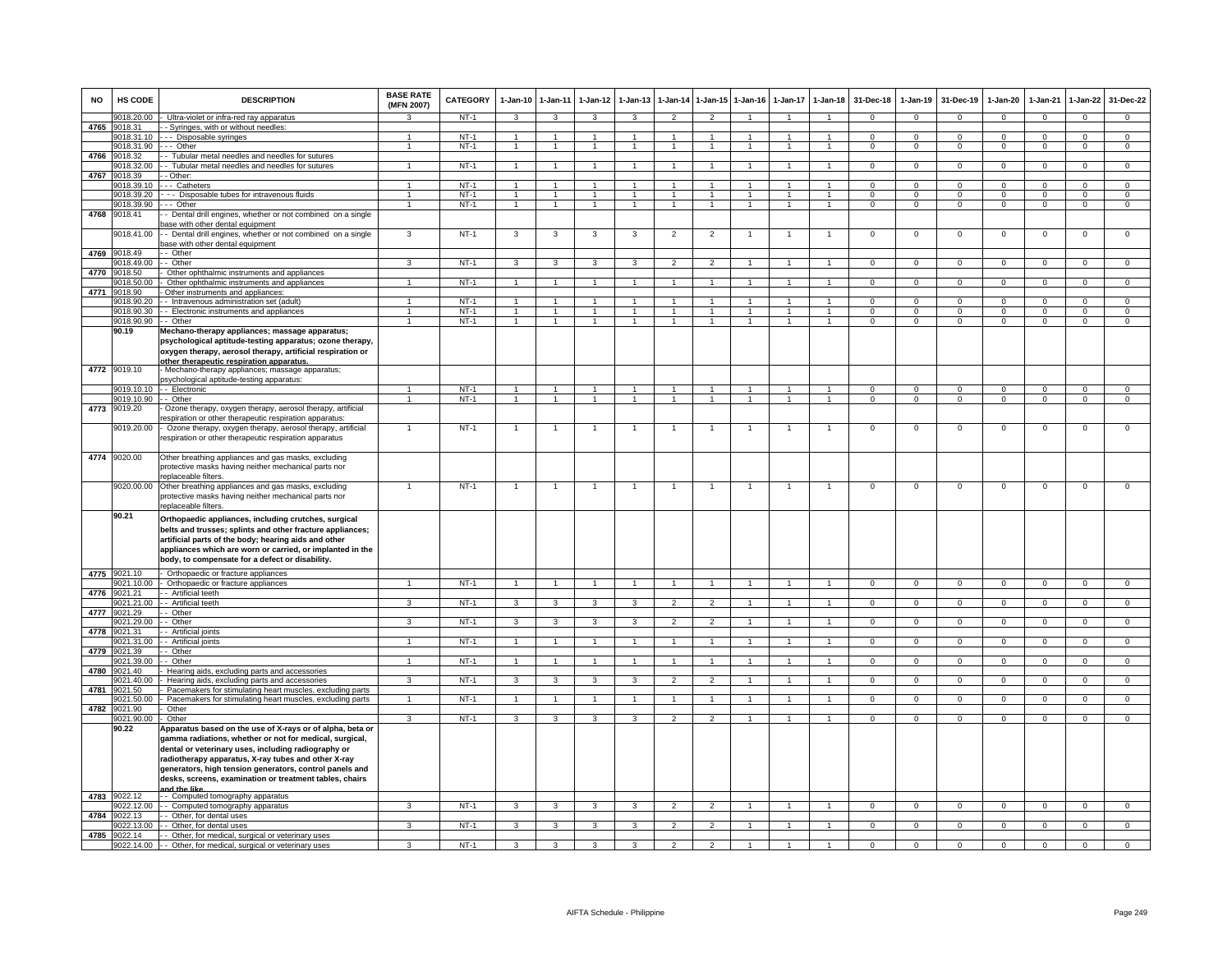| <b>NO</b> | HS CODE                    | <b>DESCRIPTION</b>                                                                                                                                                                                                                                                                                                                          | <b>BASE RATE</b><br>(MFN 2007)         | CATEGORY         | $1-Jan-10$                       | 1-Jan-11                         | $1-Jan-12$                           | $1-Jan-13$                       | 1-Jan-14                         | 1-Jan-15 1-Jan-16                    |                                  | 1-Jan-17                     | $1-Jan-18$                             | 31-Dec-18                 | $1-Jan-19$                 | 31-Dec-19                  | $1-Jan-20$                 | $1-Jan-21$               | $1-Jan-22$                    | 31-Dec-22                        |
|-----------|----------------------------|---------------------------------------------------------------------------------------------------------------------------------------------------------------------------------------------------------------------------------------------------------------------------------------------------------------------------------------------|----------------------------------------|------------------|----------------------------------|----------------------------------|--------------------------------------|----------------------------------|----------------------------------|--------------------------------------|----------------------------------|------------------------------|----------------------------------------|---------------------------|----------------------------|----------------------------|----------------------------|--------------------------|-------------------------------|----------------------------------|
| 4786      | 9022.19<br>9022.19.10      | - For other uses:<br>- - X-ray apparatus for the physical inspection of solder                                                                                                                                                                                                                                                              | 3                                      | $NT-1$           | 3                                | 3                                | 3                                    | 3                                | $\overline{2}$                   | $\overline{2}$                       |                                  |                              | $\overline{1}$                         | $^{\circ}$                | $^{\circ}$                 | $\mathbf 0$                | $\mathbf 0$                | $\mathbf 0$              | $\mathsf 0$                   | $\mathbf{0}$                     |
|           |                            | joints on PCB/PWB assemblies                                                                                                                                                                                                                                                                                                                |                                        |                  |                                  |                                  |                                      |                                  |                                  |                                      |                                  |                              |                                        |                           |                            |                            |                            |                          |                               |                                  |
|           | 9022.19.90                 | $\cdots$ Other                                                                                                                                                                                                                                                                                                                              | 3                                      | $NT-1$           | 3                                | 3                                | 3                                    | 3                                | $\overline{2}$                   | $\overline{2}$                       |                                  | $\mathbf{1}$                 | $\mathbf{1}$                           | $\Omega$                  | $\mathbf 0$                | $\mathbf 0$                | $\overline{0}$             | $\overline{0}$           | $\overline{0}$                | $\overline{0}$                   |
| 4787      | 9022.21<br>9022.21.00      | - For medical, surgical, dental or veterinary uses<br>- For medical, surgical, dental or veterinary uses                                                                                                                                                                                                                                    | 3                                      | $NT-1$           | 3                                | 3                                | 3                                    | 3                                | $\overline{2}$                   | $\overline{2}$                       |                                  | $\mathbf{1}$                 | $\mathbf{1}$                           | $\mathbf{O}$              | $\overline{0}$             | $\mathbf 0$                | $\mathbf 0$                | $\mathbf 0$              | $\overline{0}$                | $\overline{0}$                   |
| 4788      | 9022.29                    | For other uses                                                                                                                                                                                                                                                                                                                              |                                        |                  |                                  |                                  |                                      |                                  |                                  |                                      |                                  |                              |                                        |                           |                            |                            |                            |                          |                               |                                  |
|           | 9022.29.00                 | - For other uses                                                                                                                                                                                                                                                                                                                            | $\overline{1}$                         | NT-1             | $\overline{1}$                   | $\overline{1}$                   | $\mathbf{1}$                         |                                  | $\overline{1}$                   | $\blacktriangleleft$                 |                                  |                              | $\mathbf{1}$                           | $\mathsf 0$               | $\mathbf 0$                | $\mathbf 0$                | $\mathbf 0$                | $\mathbf 0$              | $\mathsf 0$                   | $\mathsf 0$                      |
| 4789      | 9022.30<br>9022.30.00      | X-ray tubes:<br>X-ray tubes                                                                                                                                                                                                                                                                                                                 | 3                                      | $NT-1$           | $\overline{\mathbf{3}}$          | 3                                | $\mathbf{3}$                         | 3                                | $\overline{2}$                   | $\overline{2}$                       | $\overline{1}$                   | $\overline{1}$               | $\overline{1}$                         | $\Omega$                  | $\overline{0}$             | $\overline{0}$             | $\overline{0}$             | $\overline{0}$           | $\overline{0}$                | $\overline{0}$                   |
| 4790      | 9022.90                    | Other, including parts and accessories:                                                                                                                                                                                                                                                                                                     |                                        |                  |                                  |                                  |                                      |                                  |                                  |                                      |                                  |                              |                                        |                           |                            |                            |                            |                          |                               |                                  |
|           | 9022.90.10                 | - Parts and accessories of X-ray apparatus for the physical<br>inspection of solder joints on PCAs                                                                                                                                                                                                                                          | 3                                      | $NT-1$           | 3                                | 3                                | 3                                    | 3                                | $\overline{2}$                   | $\overline{2}$                       | $\mathbf{1}$                     | $\overline{1}$               | $\mathbf{1}$                           | $\mathsf 0$               | $\mathsf 0$                | $\mathbf 0$                | $\mathbf 0$                | $\mathbf 0$              | $\mathsf 0$                   | $\overline{0}$                   |
| 4791      | 9022.90.90                 | - - Other                                                                                                                                                                                                                                                                                                                                   | 3                                      | NT-1             | $\mathbf{3}$                     | $\mathbf{3}$                     | $\mathbf{3}$                         | $\mathbf{3}$                     | $\overline{2}$                   | $\overline{2}$                       | $\overline{1}$                   | $\mathbf{1}$                 | $\overline{1}$                         | $\mathbf{0}$              | $\mathbf 0$                | $\mathbf 0$                | $\mathbf 0$                | $\mathbf 0$              | $\mathbf{0}$                  | $\mathbf{0}$                     |
|           | 9023.00                    | Instruments, apparatus and models, designed for<br>demonstrational purposes (for example, in education or<br>exhibitions), unsuitable for other uses.                                                                                                                                                                                       |                                        |                  |                                  |                                  |                                      |                                  |                                  |                                      |                                  |                              |                                        |                           |                            |                            |                            |                          |                               |                                  |
|           | 9023.00.00                 | Instruments, apparatus and models, designed for<br>demonstrational purposes (for example, in education or<br>exhibitions), unsuitable for other uses.                                                                                                                                                                                       |                                        | $NT-1$           | $\overline{1}$                   | $\mathbf{1}$                     | $\mathbf{1}$                         | -1                               | $\overline{1}$                   | -1                                   | 1                                | $\mathbf{1}$                 | $\overline{1}$                         | $\mathsf 0$               | $\mathsf 0$                | $\mathbf 0$                | $\,0\,$                    | $\mathbf 0$              | $\mathsf 0$                   | $\mathbf 0$                      |
|           | 90.24                      | Machines and appliances for testing the hardness,<br>strength, compressibility, elasticity or other mechanical<br>properties of materials (for example, metals, wood,                                                                                                                                                                       |                                        |                  |                                  |                                  |                                      |                                  |                                  |                                      |                                  |                              |                                        |                           |                            |                            |                            |                          |                               |                                  |
|           | 4792 9024.10               | textiles. paper. plastics).<br>- Machines and appliances for testing metals:                                                                                                                                                                                                                                                                |                                        |                  |                                  |                                  |                                      |                                  |                                  |                                      |                                  |                              |                                        |                           |                            |                            |                            |                          |                               |                                  |
|           |                            | 9024.10.10 - Electrically operated                                                                                                                                                                                                                                                                                                          | $\overline{1}$                         | $NT-1$           | $\overline{1}$                   | $\overline{1}$                   | $\mathbf{1}$                         |                                  | $\overline{1}$                   |                                      |                                  |                              |                                        | $\Omega$                  | $\Omega$                   | $\mathbf 0$                | $\Omega$                   | $\Omega$                 | $\mathbf 0$                   | $\mathbf 0$                      |
|           | 9024.10.90<br>9024 80      | - Other                                                                                                                                                                                                                                                                                                                                     | $\overline{1}$                         | $NT-1$           | $\overline{1}$                   | $\overline{1}$                   | $\mathbf{1}$                         | $\overline{1}$                   | $\overline{1}$                   | $\overline{1}$                       | $\mathbf{1}$                     | $\overline{1}$               | $\overline{1}$                         | $\mathbf{0}$              | $\mathbf{0}$               | $\mathbf 0$                | $\mathbf{0}$               | $\mathbf{0}$             | $\circ$                       | $\overline{0}$                   |
| 4793      | 9024.80.10                 | Other machines and appliances:<br>- Electrically operated                                                                                                                                                                                                                                                                                   | $\mathbf{1}$                           | $NT-1$           | $\overline{1}$                   | $\overline{1}$                   | 1                                    | 1                                | $\overline{1}$                   | 1                                    | 1                                | $\mathbf{1}$                 | $\mathbf{1}$                           | $\Omega$                  | $\Omega$                   | $\Omega$                   | $\Omega$                   | $\Omega$                 | $\Omega$                      | $\overline{0}$                   |
|           | 024,80.90                  | - Other                                                                                                                                                                                                                                                                                                                                     | $\mathbf{1}$                           | $NT-1$           | $\overline{1}$                   | $\mathbf{1}$                     | $\mathbf{1}$                         | $\mathbf{1}$                     | $\overline{1}$                   | $\mathbf{1}$                         | $\overline{1}$                   | $\mathbf{1}$                 | $\mathbf{1}$                           | $\Omega$                  | $\overline{0}$             | $\Omega$                   | $\mathbf 0$                | $\overline{0}$           | $\overline{0}$                | $\overline{0}$                   |
| 4794      | 024.90                     | Parts and accessories:                                                                                                                                                                                                                                                                                                                      |                                        |                  |                                  |                                  |                                      |                                  |                                  | $\overline{1}$                       |                                  |                              |                                        |                           |                            |                            |                            |                          |                               |                                  |
|           | 9024.90.10<br>9024.90.20   | - For electrically operated machines and appliances<br>- For non-electrically operated machines and appliances                                                                                                                                                                                                                              | $\overline{1}$<br>$\ddot{\phantom{1}}$ | $NT-1$<br>$NT-1$ | $\overline{1}$<br>$\overline{1}$ | $\overline{1}$<br>$\overline{1}$ | $\overline{1}$<br>$\overline{1}$     | $\mathbf{1}$<br>$\overline{1}$   | $\overline{1}$<br>$\overline{1}$ | $\ddot{\phantom{1}}$                 | $\mathbf{1}$<br>$\mathbf{1}$     | $\mathbf{1}$<br>$\mathbf{1}$ | $\mathbf{1}$<br>$\overline{1}$         | $^{\circ}$<br>$\mathsf 0$ | $\mathbf 0$<br>$\Omega$    | $\mathbf 0$<br>$\mathbf 0$ | $\mathbf 0$<br>$\mathsf 0$ | $\Omega$<br>$\Omega$     | $\mathbf 0$<br>$\mathsf 0$    | $\mathbf{0}$<br>$\overline{0}$   |
|           | 90.25                      | -lydrometers and similar floating instruments,<br>thermometers, pyrometers, barometers, hygrometers and<br>psychrometers, recording or not, and any combination of                                                                                                                                                                          |                                        |                  |                                  |                                  |                                      |                                  |                                  |                                      |                                  |                              |                                        |                           |                            |                            |                            |                          |                               |                                  |
| 4795      | 9025.11                    | these instruments.<br>- Liquid-filled, for direct reading                                                                                                                                                                                                                                                                                   |                                        |                  |                                  |                                  |                                      |                                  |                                  |                                      |                                  |                              |                                        |                           |                            |                            |                            |                          |                               |                                  |
|           | 9025.11.00                 | - - Liquid-filled, for direct reading                                                                                                                                                                                                                                                                                                       | $\mathbf{1}$                           | $NT-1$           | $\mathbf{1}$                     | $\overline{1}$                   | 1                                    | $\mathbf{1}$                     | $\overline{1}$                   | 1                                    | -1                               |                              | $\mathbf{1}$                           | $^{\circ}$                | $\mathbf 0$                | $\mathbf{0}$               | $\mathbf{0}$               | $^{\circ}$               | $\mathbf{0}$                  | $\mathbf 0$                      |
| 4796      | 9025.19<br>9025.19.10      | - Other:<br>-- Electrical                                                                                                                                                                                                                                                                                                                   | 1                                      | $NT-1$           | $\mathbf{1}$                     | 1                                | 1                                    |                                  | -1                               | 1                                    | -1                               | 1                            | 1                                      | $\Omega$                  | 0                          | $\mathbf 0$                | $\mathbf 0$                | $\Omega$                 | $\mathbf 0$                   | $\mathbf 0$                      |
|           | 9025.19.20                 | - - Non-electrical                                                                                                                                                                                                                                                                                                                          | $\mathbf{1}$                           | $NT-1$           | $\mathbf{1}$                     | $\mathbf{1}$                     | $\mathbf{1}$                         | $\mathbf{1}$                     | $\mathbf{1}$                     | $\mathbf{1}$                         | $\mathbf{1}$                     | $\mathbf{1}$                 | $\mathbf{1}$                           | $\mathbf{0}$              | $\mathbf 0$                | $\mathbf 0$                | $\mathbf 0$                | $\mathbf 0$              | $\mathbf 0$                   | $\overline{0}$                   |
| 4797      | 9025.80                    | Other instruments:                                                                                                                                                                                                                                                                                                                          |                                        |                  |                                  |                                  |                                      |                                  |                                  |                                      |                                  |                              |                                        |                           |                            |                            |                            |                          |                               |                                  |
|           | 9025.80.10                 | - Temperature gauges for motor vehicles<br>9025.80.20A - - - Digital multi-channel thermo-recorder with type T<br>thermocouple wire sensors; digital single grain moisture<br>meter; digital infrared moisture meter; specific gravity meter;<br>portable/handheld digital temperature/humidity recorder;<br>weather parameter mon          | 10                                     | $NT-1$<br>$NT-1$ | 9                                | 8<br>$\overline{1}$              | $\overline{7}$<br>$\overline{1}$     | 6                                | 5                                | $\overline{4}$<br>-1                 | 3                                | 2                            | $\mathcal{P}$<br>1                     | $\Omega$<br>$^{\circ}$    | $\Omega$<br>0              | $\Omega$<br>$\mathbf 0$    | $\Omega$<br>$\mathbf 0$    | $\Omega$<br>$\mathbf 0$  | $\mathsf 0$<br>0              | $\mathsf 0$<br>0                 |
|           | 9025.80.20B - - - Other    |                                                                                                                                                                                                                                                                                                                                             | $\overline{1}$                         | $NT-1$           | $\overline{1}$                   | $\overline{1}$                   | $\mathbf{1}$                         | $\blacktriangleleft$             | $\overline{1}$                   | $\overline{1}$                       |                                  |                              | $\mathbf{1}$                           | $\Omega$                  | $\Omega$                   | $\mathbf 0$                | $\mathbf 0$                | $\Omega$                 | $\mathbf 0$                   | $\mathbf 0$                      |
|           |                            | 9025.80.30A - - - Digital multi-channel thermo-recorder with type T<br>thermocouple wire sensors; digital single grain moisture<br>meter; digital infrared moisture meter; specific gravity meter;<br>portable/handheld digital temperature/humidity recorder;<br>weather parameter mon                                                     |                                        | $NT-1$           |                                  | $\overline{1}$                   | $\mathbf{1}$                         |                                  |                                  | $\mathbf{1}$                         |                                  |                              |                                        | $\Omega$                  | $\Omega$                   | $\Omega$                   | $\Omega$                   | $\Omega$                 | 0                             | $\Omega$                         |
|           | 9025.80.30B                | - - - Other                                                                                                                                                                                                                                                                                                                                 | $\mathbf{1}$                           | NT-1             | $\overline{1}$                   | $\overline{1}$                   | $\overline{1}$                       | $\overline{1}$                   | $\overline{1}$                   | $\overline{1}$                       |                                  |                              | $\mathbf{1}$                           | $\overline{0}$            | $\mathbf 0$                | $\mathbf 0$                | $\mathbf{0}$               | $\mathbf 0$              | $\mathbf 0$                   | $\mathbf 0$                      |
| 4798      | 9025.90                    | Parts and accessories:                                                                                                                                                                                                                                                                                                                      |                                        |                  |                                  |                                  |                                      |                                  |                                  |                                      |                                  |                              |                                        |                           |                            |                            |                            |                          |                               |                                  |
|           | 9025.90.10A<br>9025.90.10B | -- Parts and accessories of subheading 9025.80.20<br>- Other                                                                                                                                                                                                                                                                                |                                        | $NT-1$<br>$NT-1$ | $\overline{1}$<br>$\overline{1}$ | $\overline{1}$<br>$\overline{1}$ | $\blacktriangleleft$<br>$\mathbf{1}$ | $\overline{1}$<br>$\overline{1}$ | $\overline{1}$<br>$\overline{1}$ | $\blacktriangleleft$<br>$\mathbf{1}$ | $\overline{1}$<br>$\overline{1}$ | $\mathbf{1}$                 | $\overline{1}$<br>$\blacktriangleleft$ | $\Omega$<br>$\Omega$      | $\Omega$<br>$\overline{0}$ | $\Omega$<br>$\Omega$       | $\Omega$<br>$\overline{0}$ | $\Omega$<br>$\Omega$     | $\mathsf 0$<br>$\overline{0}$ | $\overline{0}$<br>$\overline{0}$ |
|           | 9025.90.20A                | - Parts and accessories of subheading 9025.80.30                                                                                                                                                                                                                                                                                            | $\overline{1}$                         | $NT-1$           | $\overline{1}$                   | $\mathbf{1}$                     | $\overline{1}$                       |                                  | $\overline{1}$                   | $\overline{1}$                       |                                  |                              | $\mathbf{1}$                           | $\Omega$                  | $\overline{0}$             | $\overline{0}$             | $\overline{0}$             | $\Omega$                 | $\overline{0}$                | $\overline{0}$                   |
|           | 9025.90.20B                | - - Other                                                                                                                                                                                                                                                                                                                                   | $\blacktriangleleft$                   | $NT-1$           | $\overline{1}$                   | $\overline{1}$                   | $\overline{1}$                       | $\blacktriangleleft$             | $\overline{1}$                   | $\overline{1}$                       |                                  |                              | $\blacktriangleleft$                   | $\Omega$                  | $\Omega$                   | $\Omega$                   | $\Omega$                   | $\Omega$                 | $\mathbf 0$                   | $\mathbf{0}$                     |
| 4799      | 90.26<br>9026.10           | Instruments and apparatus for measuring or checking the<br>flow, level, pressure or other variables of liquids or gases<br>(for example, flow meters, level gauges, manometers,<br>heat meters), excluding instruments and apparatus of<br>heading 90.14, 90.15, 90.28 or 90.32.<br>For measuring or checking the flow or level of liquids: |                                        |                  |                                  |                                  |                                      |                                  |                                  |                                      |                                  |                              |                                        |                           |                            |                            |                            |                          |                               |                                  |
|           | 9026.10.10                 | - Level gauges for motor vehicles, electrically operated                                                                                                                                                                                                                                                                                    | $\mathbf 0$                            | $NT-1$           | $\mathbf{0}$                     | $\overline{0}$                   | $^{\circ}$                           | $^{\circ}$                       | $\mathbf{0}$                     | $^{\circ}$                           | $\mathbf 0$                      | $\Omega$                     | $^{\circ}$                             | $^{\circ}$                | $\mathbf 0$                | $\mathbf 0$                | $\mathbf{0}$               | $\mathbf 0$              | $\mathbf 0$                   | $\mathbf 0$                      |
|           | 9026.10.20                 | - Level gauges for motor vehicles, not electrically operated                                                                                                                                                                                                                                                                                | $\mathbf 0$                            | $NT-1$           | $\mathsf 0$                      | $\mathbf 0$                      | $\mathbf 0$                          | $\mathbf 0$                      | $\mathbf 0$                      | $\mathbf 0$                          | $\mathbf 0$                      | $\mathbf 0$                  | $\mathbf 0$                            | $\mathsf 0$               | $\mathbf 0$                | $\mathbf 0$                | $\mathbf 0$                | $\mathbf 0$              | $\mathsf 0$                   | $\mathbf 0$                      |
|           | 9026.10.30<br>9026.10.90   | - Other, electrically operated                                                                                                                                                                                                                                                                                                              | $\Omega$<br>$\mathbf 0$                | $NT-1$<br>$NT-1$ | $\Omega$<br>$\mathbf{0}$         | $\Omega$<br>$\mathbf{0}$         | $\Omega$<br>$\mathbf 0$              | $\Omega$<br>$\mathbf 0$          | $\Omega$<br>$\mathbf 0$          | $\Omega$<br>$\mathbf 0$              | $\Omega$<br>$\Omega$             | $\Omega$                     | $\Omega$<br>$\mathbf 0$                | $\Omega$<br>$\mathbf 0$   | $\Omega$<br>$\mathbf{0}$   | $\Omega$<br>$\mathbf 0$    | $\Omega$<br>$\circ$        | $\Omega$<br>$\mathbf{0}$ | $\Omega$<br>$\mathbf 0$       | $\Omega$<br>$\mathbf 0$          |
| 4800      | 9026.20                    | - Other, not electrically operated<br>For measuring or checking pressure:                                                                                                                                                                                                                                                                   |                                        |                  |                                  |                                  |                                      |                                  |                                  |                                      |                                  |                              |                                        |                           |                            |                            |                            |                          |                               |                                  |
|           |                            | 9026.20.10 - Pressure gauges for motor vehicles, electrically operated                                                                                                                                                                                                                                                                      | $\Omega$                               | $NT-1$           | $\Omega$                         | $\Omega$                         | $\Omega$                             | $\Omega$                         | $\Omega$                         | $\Omega$                             | $\Omega$                         | $\Omega$                     | $\Omega$                               | $\Omega$                  | $\Omega$                   | $\Omega$                   | $\Omega$                   | $\Omega$                 | $\Omega$                      | $\Omega$                         |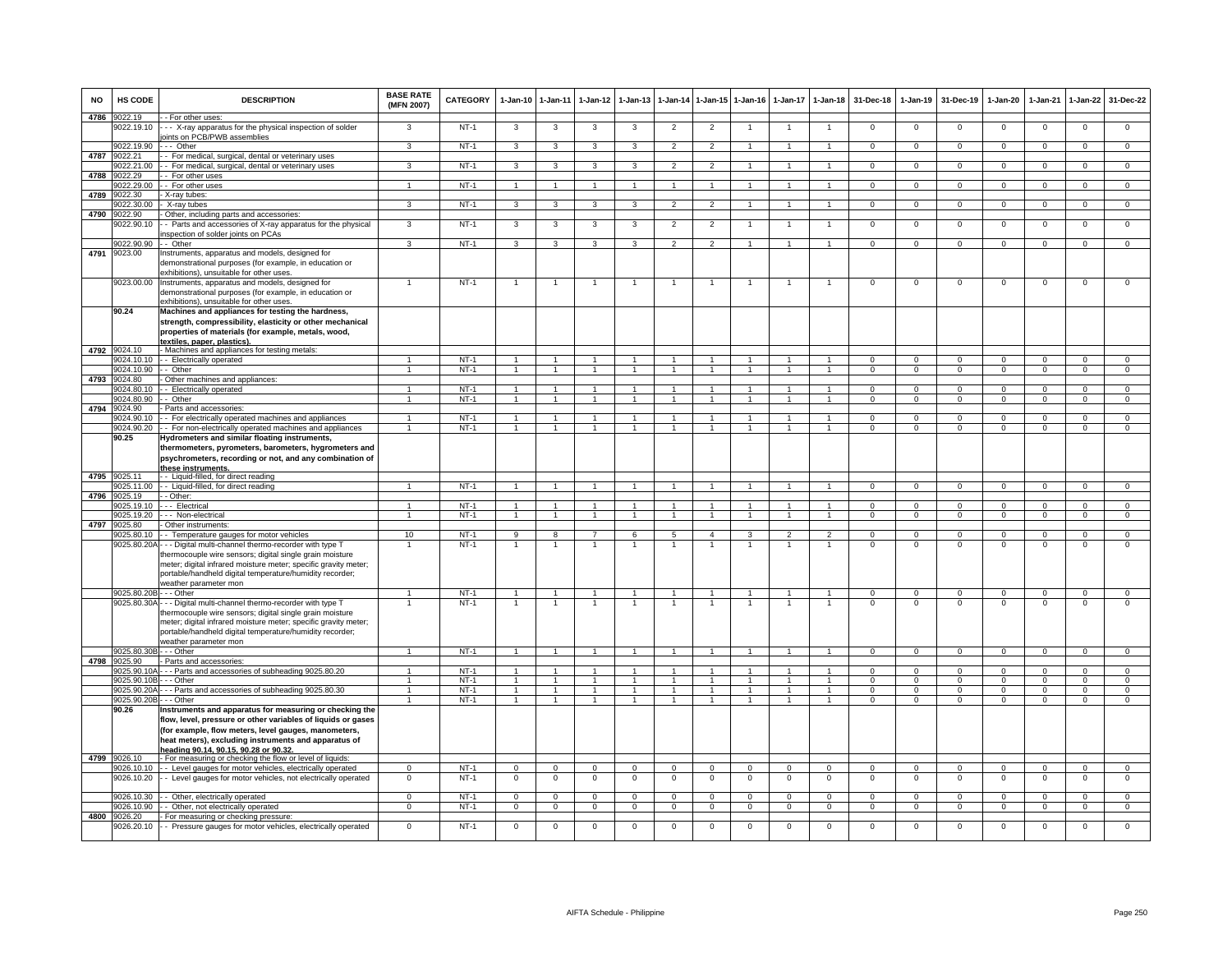| <b>NO</b> | <b>HS CODE</b>                     | <b>DESCRIPTION</b>                                                                                                                                                       | <b>BASE RATE</b><br>(MFN 2007) | CATEGORY         | 1-Jan-10                         | $1 - Jan-11$                     | $1-Jan-12$                       | $1-Jan-13$                    |                          | 1-Jan-14 1-Jan-15             | $1 - Jan-16$                     | $1 - Jan-17$               | $1-Jan-18$                       | 31-Dec-18                  | $1-Jan-19$                 | 31-Dec-19                 | $1-Jan-20$                  | 1-Jan-21                   | $1-Jan-22$                 | 31-Dec-22                        |
|-----------|------------------------------------|--------------------------------------------------------------------------------------------------------------------------------------------------------------------------|--------------------------------|------------------|----------------------------------|----------------------------------|----------------------------------|-------------------------------|--------------------------|-------------------------------|----------------------------------|----------------------------|----------------------------------|----------------------------|----------------------------|---------------------------|-----------------------------|----------------------------|----------------------------|----------------------------------|
|           | 9026.20.20                         | - Pressure gauges for motor vehicles, not electrically<br>operated                                                                                                       | $\Omega$                       | $NT-1$           | $\mathbf{0}$                     | $\mathbf 0$                      | $\mathbf 0$                      | $^{\circ}$                    | $^{\circ}$               | $\mathbf{0}$                  | $\mathbf 0$                      | $^{\circ}$                 | $\mathbf 0$                      | $^{\circ}$                 | $\mathsf 0$                | $\mathbf 0$               | $\mathbf{0}$                | $\mathbf 0$                | $\mathbf 0$                | $\mathbf{O}$                     |
|           | 9026.20.30                         | - Other, electrically operated                                                                                                                                           | $\Omega$                       | $NT-1$           | $\Omega$                         | $\Omega$                         | $\Omega$                         | $\mathbf 0$                   | $\Omega$                 | $\Omega$                      | $\Omega$                         | $\Omega$                   | $\Omega$                         | $\Omega$                   | $\Omega$                   | $\Omega$                  | $\Omega$                    | $\Omega$                   | $\Omega$                   | $\Omega$                         |
|           | 9026.20.40                         | - Other, not electrically operated                                                                                                                                       | $\Omega$                       | $NT-1$           | $\mathbf{0}$                     | $\overline{0}$                   | $\Omega$                         | $\overline{0}$                | $\Omega$                 | $\overline{0}$                | $\overline{0}$                   | $\mathbf{0}$               | $\overline{0}$                   | $\Omega$                   | $\mathbf 0$                | $\Omega$                  | $\mathbf{0}$                | $\Omega$                   | $\overline{0}$             | $\overline{0}$                   |
| 4801      | 026.80<br>9026.80.10               | Other instruments or apparatus:<br>- Electrically operated                                                                                                               | $\mathbf 0$                    | $NT-1$           | $\mathbf 0$                      | $\mathbf 0$                      | $\mathbf 0$                      | $\mathbf 0$                   | $\mathbf 0$              | $\mathbf 0$                   | $\mathbf 0$                      | $\mathbf 0$                | $\mathbf 0$                      | $\mathbf 0$                | $\mathbf 0$                | $^{\circ}$                | $\mathbf{0}$                | $\mathbf 0$                | $\mathbf 0$                | $\mathbf{O}$                     |
|           | 9026.80.20                         | - Not electrically operated                                                                                                                                              | $\overline{0}$                 | $NT-1$           | $\mathbf 0$                      | $\mathbf 0$                      | $\mathsf 0$                      | $\overline{0}$                | $\mathbf 0$              | $\overline{0}$                | $\overline{0}$                   | $\Omega$                   | $\mathbf 0$                      | $\Omega$                   | $\Omega$                   | $\Omega$                  | $\Omega$                    | $\Omega$                   | $\Omega$                   | $\overline{0}$                   |
| 4802      | 9026.90                            | Parts and accessories                                                                                                                                                    |                                |                  |                                  |                                  |                                  |                               |                          |                               |                                  |                            |                                  |                            |                            |                           |                             |                            |                            |                                  |
|           | 9026.90.10                         | - For electrically operated instruments and apparatus                                                                                                                    | $\overline{0}$                 | $NT-1$           | $\overline{0}$                   | $\overline{0}$                   | $\overline{0}$                   | $\Omega$                      | $\overline{0}$           | $\overline{0}$                | $\overline{0}$                   | $\overline{0}$             | $\overline{0}$                   | $\overline{0}$             | $\overline{0}$             | $\overline{0}$            | $\overline{0}$              | $\overline{0}$             | $\overline{0}$             | $\overline{0}$                   |
|           | 9026.90.20                         | - For not electrically operated instruments and apparatus                                                                                                                | $\Omega$                       | $NT-1$           | $\Omega$                         | $\mathbf 0$                      | $\mathbf 0$                      | $\Omega$                      | $\Omega$                 | $\mathbf 0$                   | $\Omega$                         | $\Omega$                   | $\mathbf 0$                      | $\Omega$                   | $\Omega$                   | $\Omega$                  | $\Omega$                    | $\Omega$                   | $\Omega$                   | $\Omega$                         |
|           | 90.27                              | Instruments and apparatus for physical or chemical                                                                                                                       |                                |                  |                                  |                                  |                                  |                               |                          |                               |                                  |                            |                                  |                            |                            |                           |                             |                            |                            |                                  |
|           |                                    | analysis (for example, polarimeters, refractometers,<br>spectrometers, gas or smoke analysis apparatus);                                                                 |                                |                  |                                  |                                  |                                  |                               |                          |                               |                                  |                            |                                  |                            |                            |                           |                             |                            |                            |                                  |
|           |                                    | instruments and apparatus for measuring or checking                                                                                                                      |                                |                  |                                  |                                  |                                  |                               |                          |                               |                                  |                            |                                  |                            |                            |                           |                             |                            |                            |                                  |
|           |                                    | viscosity, porosity, expansion, surface tension or the like;                                                                                                             |                                |                  |                                  |                                  |                                  |                               |                          |                               |                                  |                            |                                  |                            |                            |                           |                             |                            |                            |                                  |
|           |                                    | instruments and apparatus for measuring or checking                                                                                                                      |                                |                  |                                  |                                  |                                  |                               |                          |                               |                                  |                            |                                  |                            |                            |                           |                             |                            |                            |                                  |
|           |                                    | quantities of heat, sound or light (including exposure                                                                                                                   |                                |                  |                                  |                                  |                                  |                               |                          |                               |                                  |                            |                                  |                            |                            |                           |                             |                            |                            |                                  |
| 4803      | 9027.10                            | matare): microtomae<br>- Gas or smoke analysis apparatus:                                                                                                                |                                |                  |                                  |                                  |                                  |                               |                          |                               |                                  |                            |                                  |                            |                            |                           |                             |                            |                            |                                  |
|           |                                    | 9027.10.10 - Electrically operated                                                                                                                                       | 3                              | $NT-1$           | 3                                | 3                                | 3                                | 3                             | $\overline{2}$           | $\overline{2}$                |                                  |                            |                                  | $\Omega$                   | $\Omega$                   | $\Omega$                  | $\Omega$                    | $\Omega$                   | $\Omega$                   | $\Omega$                         |
|           | 9027.10.20                         | - - Not electrically operated                                                                                                                                            | 3                              | $NT-1$           | 3                                | 3                                | 3                                | $\mathbf{B}$                  | $\mathcal{P}$            | $\overline{2}$                |                                  | $\mathbf{1}$               | $\blacktriangleleft$             | $\Omega$                   | $\Omega$                   | $\Omega$                  | $\Omega$                    | $\Omega$                   | $\Omega$                   | $\overline{0}$                   |
| 4804      | 9027.20                            | Chromatographs and electrophoresis instruments:                                                                                                                          |                                |                  |                                  |                                  |                                  |                               |                          |                               |                                  |                            |                                  |                            |                            |                           |                             |                            |                            |                                  |
|           | 9027.20.10<br>9027.20.20           | - Electrically operated                                                                                                                                                  | $\Omega$<br>$\Omega$           | $NT-1$<br>$NT-1$ | $\Omega$<br>$\Omega$             | $\Omega$<br>$\overline{0}$       | $^{\circ}$<br>$\Omega$           | $\mathbf 0$<br>$\overline{0}$ | $\Omega$<br>$\Omega$     | $\mathbf 0$<br>$\overline{0}$ | $\Omega$<br>$\overline{0}$       | $\Omega$<br>$\Omega$       | $\Omega$<br>$\Omega$             | $\Omega$<br>$\Omega$       | $\mathbf{0}$<br>$\Omega$   | $\Omega$<br>$\Omega$      | $\Omega$<br>$\Omega$        | $\Omega$<br>$\Omega$       | $\Omega$<br>$\overline{0}$ | $\overline{0}$<br>$\overline{0}$ |
| 4805      | 9027.30                            | - Not electrically operated<br>Spectrometers, spectrophotometers and spectrographs using                                                                                 |                                |                  |                                  |                                  |                                  |                               |                          |                               |                                  |                            |                                  |                            |                            |                           |                             |                            |                            |                                  |
|           |                                    | optical radiations (UV, visible, IR):                                                                                                                                    |                                |                  |                                  |                                  |                                  |                               |                          |                               |                                  |                            |                                  |                            |                            |                           |                             |                            |                            |                                  |
|           | 9027.30.10                         | - Electrically operated                                                                                                                                                  | $\mathbf{0}$                   | NT-1             | $\mathbf{0}$                     | $\mathbf 0$                      | $\mathbf 0$                      | $\mathbf 0$                   | $\mathbf 0$              | $\mathbf 0$                   | $\mathbf 0$                      | $\mathbf 0$                | $\mathbf 0$                      | $\mathbf 0$                | $\mathbf 0$                | $\mathbf 0$               | $\mathbf{0}$                | $\mathbf 0$                | $\mathbf 0$                | $\mathbf{O}$                     |
|           |                                    | 9027.30.20 - Not electrically operated                                                                                                                                   | $\overline{0}$                 | $NT-1$           | $\overline{0}$                   | $\overline{0}$                   | $\overline{0}$                   | $\overline{0}$                | $\overline{0}$           | $\overline{0}$                | $\overline{0}$                   | $\overline{0}$             | $\overline{0}$                   | $\overline{0}$             | $\overline{0}$             | $\overline{0}$            | $\overline{0}$              | $\overline{0}$             | $\overline{0}$             | $\overline{0}$                   |
| 4806      | 9027.50                            | Other instruments and apparatus using optical radiations<br>UV, visible, IR):                                                                                            |                                |                  |                                  |                                  |                                  |                               |                          |                               |                                  |                            |                                  |                            |                            |                           |                             |                            |                            |                                  |
|           | 9027.50.10                         | - - Electrically operated                                                                                                                                                | $\mathbf{0}$                   | $NT-1$           | $\mathbf 0$                      | $\mathbf{0}$                     | $\mathbf 0$                      | $\mathbf 0$                   | $\mathbf 0$              | $\mathbf{0}$                  | $^{\circ}$                       | $\mathbf 0$                | $\mathbf 0$                      | $\mathbf 0$                | $\mathbf 0$                | $^{\circ}$                | $\mathbf{0}$                | $^{\circ}$                 | $\mathbf 0$                | $\mathbf{0}$                     |
|           | 9027.50.20                         | - - Not electrically operated                                                                                                                                            | $\overline{0}$                 | $NT-1$           | $\mathbf{0}$                     | $\mathbf{0}$                     | $\mathbf{0}$                     | $\mathbf{0}$                  | $\mathbf{0}$             | $\overline{0}$                | $\overline{0}$                   | $\mathbf{0}$               | $\mathbf 0$                      | $\overline{0}$             | $\overline{0}$             | $\mathbf{0}$              | $\mathbf{0}$                | $\overline{0}$             | $\mathbf{0}$               | $\overline{0}$                   |
| 4807      | 9027.80                            | Other instruments and apparatus:                                                                                                                                         |                                |                  |                                  |                                  |                                  |                               |                          |                               |                                  |                            |                                  |                            |                            |                           |                             |                            |                            |                                  |
|           | 9027.80.10                         | - Exposure meters                                                                                                                                                        | 3                              | $NT-1$<br>$NT-1$ | $\mathbf{3}$                     | 3                                | 3                                | 3                             | $\overline{2}$           | $\overline{2}$                | $\mathbf{1}$                     | 1                          | $\mathbf{1}$                     | $\Omega$                   | $\Omega$                   | $\Omega$                  | $\Omega$                    | $\overline{0}$             | $\overline{0}$             | $\overline{0}$<br>$\overline{0}$ |
|           | 9027.80.20<br>9027.80.30           | - Cuagulometers<br>- Other, electrically operated                                                                                                                        | $\mathbf 0$<br>$\mathbf{0}$    | $NT-1$           | $\mathbf{0}$<br>$\mathbf{0}$     | $\mathbf{0}$<br>$\mathbf{0}$     | $\mathbf{0}$<br>$\mathbf{0}$     | $\mathbf 0$<br>$\mathbf 0$    | $\Omega$<br>$\mathbf 0$  | $\mathbf 0$<br>$\mathbf 0$    | $\mathbf 0$<br>$\mathbf{0}$      | $\mathbf 0$<br>$\mathbf 0$ | $\mathbf 0$<br>$\mathbf 0$       | $\mathbf 0$<br>$\mathbf 0$ | $\mathbf 0$<br>$\mathbf 0$ | $\mathbf 0$<br>$^{\circ}$ | $\mathbf 0$<br>$\mathbf{0}$ | $\mathbf 0$<br>$\mathbf 0$ | $\mathbf 0$<br>$\mathbf 0$ | $\mathbf{0}$                     |
|           | 9027.80.40                         | - Other, not electrically operated                                                                                                                                       | $\overline{0}$                 | $NT-1$           | $\mathbf 0$                      | $\mathbf 0$                      | $\mathbf{0}$                     | $\mathbf 0$                   | $\mathbf 0$              | $\overline{0}$                | $\mathbf 0$                      | $\mathbf 0$                | $\mathbf{0}$                     | $\mathbf 0$                | $\mathbf 0$                | $\mathbf 0$               | $\mathbf 0$                 | $\mathbf 0$                | $\mathbf 0$                | $\overline{0}$                   |
| 4808      | 9027.90                            | Microtomes; parts and accessories                                                                                                                                        |                                |                  |                                  |                                  |                                  |                               |                          |                               |                                  |                            |                                  |                            |                            |                           |                             |                            |                            |                                  |
|           | 9027.90.10                         | - Parts and accessories including printed circuit assemblies<br>of products of heading 9027, other than for gas or smoke                                                 | $\overline{0}$                 | $NT-1$           | $\mathsf 0$                      | $\overline{0}$                   | $\mathbf 0$                      | $\mathbf 0$                   | $\Omega$                 | $\overline{0}$                | $\mathbf 0$                      | $\Omega$                   | $\overline{0}$                   | $\overline{0}$             | $\overline{0}$             | $\Omega$                  | $\overline{0}$              | $\overline{0}$             | $\overline{0}$             | $\overline{0}$                   |
|           |                                    | analysis apparatus and microtomes<br>9027.90.91 - - - Electrically operated                                                                                              | 1                              | $NT-1$           | $\mathbf{1}$                     | $\overline{1}$                   |                                  | $\mathbf{1}$                  | $\overline{1}$           | $\overline{1}$                | -1                               | 1                          | $\mathbf{1}$                     | $\Omega$                   | $\mathbf 0$                | $\Omega$                  | $\mathbf{0}$                | $\Omega$                   | $\Omega$                   | $\mathbf{0}$                     |
|           | 9027.90.99 --- Other               |                                                                                                                                                                          | $\overline{1}$                 | $NT-1$           | $\overline{1}$                   | $\overline{1}$                   | $\overline{1}$                   | $\mathbf{1}$                  | $\overline{1}$           | $\overline{1}$                | $\overline{1}$                   | $\overline{1}$             | $\overline{1}$                   | $\Omega$                   | $\Omega$                   | $\Omega$                  | $^{\circ}$                  | $\Omega$                   | $\Omega$                   | $\overline{0}$                   |
|           | 90.28                              | Gas, liquid or electricity supply or production meters,<br>including calibrating meters therefor.                                                                        |                                |                  |                                  |                                  |                                  |                               |                          |                               |                                  |                            |                                  |                            |                            |                           |                             |                            |                            |                                  |
| 4809      | 9028.10                            | Gas meters:                                                                                                                                                              |                                |                  |                                  |                                  |                                  |                               |                          |                               |                                  |                            |                                  |                            |                            |                           |                             |                            |                            |                                  |
|           | 9028.10.10                         | - Gas meters of a kind mounted on gas containers                                                                                                                         |                                | $NT-1$           | $\overline{1}$<br>$\overline{1}$ | $\overline{1}$<br>$\overline{1}$ |                                  | $\mathbf{1}$                  | $\overline{1}$           | $\blacktriangleleft$          | $\overline{1}$<br>$\overline{1}$ | $\mathbf{1}$               | $\overline{1}$                   | $\mathbf 0$                | $\mathsf 0$<br>$\Omega$    | $\Omega$                  | $^{\circ}$                  | $\mathbf 0$<br>$\Omega$    | $\mathbf 0$                | $\mathsf 0$                      |
|           | 9028.10.90A<br>9028 10 90B         | - - Carbon dioxide meter<br>- Other                                                                                                                                      | $\blacktriangleleft$           | $NT-1$<br>$NT-1$ | $\overline{1}$                   | $\overline{1}$                   | $\overline{1}$<br>$\overline{1}$ | $\overline{1}$                | $\overline{1}$           | $\sim$                        | $\overline{1}$                   | $\overline{1}$             | $\overline{1}$<br>$\overline{1}$ | $\Omega$<br>$\Omega$       | $\Omega$                   | $\Omega$<br>$\Omega$      | $\mathbf 0$<br>$\Omega$     | $\Omega$                   | $\mathbf 0$<br>$\Omega$    | $\overline{0}$<br>$\overline{0}$ |
| 4810      | 9028.20                            | Liquid meters:                                                                                                                                                           |                                |                  |                                  |                                  |                                  |                               |                          |                               |                                  |                            |                                  |                            |                            |                           |                             |                            |                            |                                  |
|           | 9028.20.10                         | - Totalizing water meters                                                                                                                                                | 3                              | $NT-1$           | 3                                | $\mathbf{3}$                     | 3                                | 3                             | $\overline{2}$           | $\overline{2}$                |                                  |                            |                                  | $\Omega$                   | $\Omega$                   | $\Omega$                  | $\Omega$                    | $\Omega$                   | $\Omega$                   | $\Omega$                         |
|           | 9028.20.90                         | - Other                                                                                                                                                                  | 3                              | $NT-1$           | $\mathbf{3}$                     | 3                                | 3                                | 3                             | $\overline{2}$           | $\overline{2}$                | $\overline{1}$                   | $\mathbf{1}$               | $\mathbf{1}$                     | $\mathbf{0}$               | $\mathbf 0$                | $\mathbf{0}$              | $\mathbf{0}$                | $\mathbf{0}$               | $\mathbf 0$                | $\mathbf{0}$                     |
| 4811      | 9028.30<br>9028.30.10              | Electricity meters:<br>- Kilowatt hour meters                                                                                                                            | 5                              | ST               | 5                                | 5                                | 5                                | 5                             | 5                        | 5                             | 5                                | 5                          | 5                                | -5                         | 5                          | -5                        | -5                          | $5^{\circ}$                | 5                          | 5                                |
|           | 028,30.90                          | - Other                                                                                                                                                                  | 3                              | $NT-1$           | $\overline{3}$                   | 3                                | $\overline{3}$                   | 3                             | $\overline{\phantom{a}}$ | $\overline{2}$                | $\overline{1}$                   | $\mathbf{1}$               | $\overline{1}$                   | $\overline{0}$             | $\overline{0}$             | $\overline{0}$            | $\overline{0}$              | $\overline{0}$             | $\overline{0}$             | $\overline{0}$                   |
| 4812      | 9028.90                            | Parts and accessories:                                                                                                                                                   |                                |                  |                                  |                                  |                                  |                               |                          |                               |                                  |                            |                                  |                            |                            |                           |                             |                            |                            |                                  |
|           | 9028.90.10                         | - Water meter housings or bodies                                                                                                                                         | 3                              | $NT-1$           | 3                                | 3                                | 3                                | 3                             | $\overline{2}$           | $\overline{2}$                | $\overline{1}$                   | $\overline{1}$             | $\mathbf{1}$                     | $\mathbf 0$                | $\mathbf 0$                | $^{\circ}$                | $^{\circ}$                  | $\mathbf 0$                | $\mathbf 0$                | $\mathbf{O}$                     |
|           | 9028.90.90                         | Other                                                                                                                                                                    | $\overline{3}$                 | $NT-1$           | $\overline{3}$                   | $\overline{3}$                   | $\overline{3}$                   | $\overline{3}$                | $\overline{2}$           | $\overline{2}$                | $\overline{1}$                   | $\overline{1}$             | $\overline{1}$                   | $\overline{0}$             | $\overline{0}$             | $\Omega$                  | $\overline{0}$              | $\overline{0}$             | $\overline{0}$             | $\overline{0}$                   |
|           | 90.29                              | Revolution counters, production counters, taximeters,<br>mileometers, pedometers and the like; speed indicators<br>and tachometers, other than those of heading 90.14 or |                                |                  |                                  |                                  |                                  |                               |                          |                               |                                  |                            |                                  |                            |                            |                           |                             |                            |                            |                                  |
|           | 4813 9029.10                       | 90.15; stroboscopes.<br>- Revolution counters, production counters, taximeters,                                                                                          |                                |                  |                                  |                                  |                                  |                               |                          |                               |                                  |                            |                                  |                            |                            |                           |                             |                            |                            |                                  |
|           |                                    | mileometers, pedometers and the like:                                                                                                                                    |                                |                  |                                  |                                  |                                  |                               |                          |                               |                                  |                            |                                  |                            |                            |                           |                             |                            |                            |                                  |
|           |                                    | 9029.10.20 - Taximeters                                                                                                                                                  |                                | $NT-1$           |                                  |                                  |                                  |                               | $\overline{1}$           |                               |                                  |                            | $\overline{1}$                   | $\Omega$                   | $\overline{0}$             | $\Omega$                  | $\overline{0}$              | $\overline{0}$             | $\overline{0}$             | $\overline{0}$                   |
|           | 9029.10.90                         | - Other                                                                                                                                                                  |                                | $NT-1$           |                                  |                                  |                                  |                               |                          |                               |                                  |                            |                                  | $\mathbf 0$                | $\Omega$                   | $^{\circ}$                | $^{\circ}$                  | $\mathbf 0$                | $\mathbf 0$                | $\mathbf{O}$                     |
| 4814      | 9029.20<br>9029.20.10              | Speed indicators and tachometers; stroboscopes:<br>- Speedometers for motor vehicles                                                                                     | 10                             | EL               |                                  |                                  |                                  |                               |                          |                               |                                  |                            |                                  |                            |                            |                           |                             |                            |                            |                                  |
|           | 9029.20.20A                        | - - Combination meter, of a kind used for motor vehicles of                                                                                                              | 15                             | $NT-2$           | 14                               | 13                               | 12                               | 11                            | 10                       | 9                             | 8                                | $\overline{7}$             | 6                                | $\,6\,$                    | 5                          | $\Omega$                  | $\mathbf 0$                 | $\mathsf 0$                | $\mathsf 0$                | $\mathsf 0$                      |
|           |                                    | leadings 87.02, 87.03 and 87.04                                                                                                                                          |                                |                  |                                  |                                  |                                  |                               |                          |                               |                                  |                            |                                  |                            |                            |                           |                             |                            |                            |                                  |
|           | 9029.20.20E                        | $-$ Other                                                                                                                                                                |                                | $NT-1$           |                                  |                                  |                                  |                               |                          |                               |                                  |                            |                                  | $\Omega$                   | $\Omega$                   | $\Omega$                  | $\Omega$                    | $\Omega$                   | $\Omega$                   | $\Omega$                         |
|           |                                    | 9029.20.90A - - - Electric dynamometer, multi-auto counter                                                                                                               | 3                              | EL.              |                                  |                                  |                                  |                               |                          |                               |                                  |                            |                                  |                            |                            |                           |                             |                            |                            |                                  |
| 4815      | 9029.20.90B - - - Other<br>9029.90 | - Parts and accessories:                                                                                                                                                 | $\mathbf{1}$                   | EL.              |                                  |                                  |                                  |                               |                          |                               |                                  |                            |                                  |                            |                            |                           |                             |                            |                            |                                  |
|           | 9029.90.10                         | - - Of goods of subheading 9029.10 or of stroboscopes of<br>subheading 9029.20                                                                                           |                                | $NT-1$           |                                  |                                  |                                  |                               |                          |                               |                                  |                            |                                  | $\mathbf 0$                | $\mathbf 0$                | $\mathbf 0$               | $\mathbf 0$                 | $\mathbf 0$                | $\Omega$                   |                                  |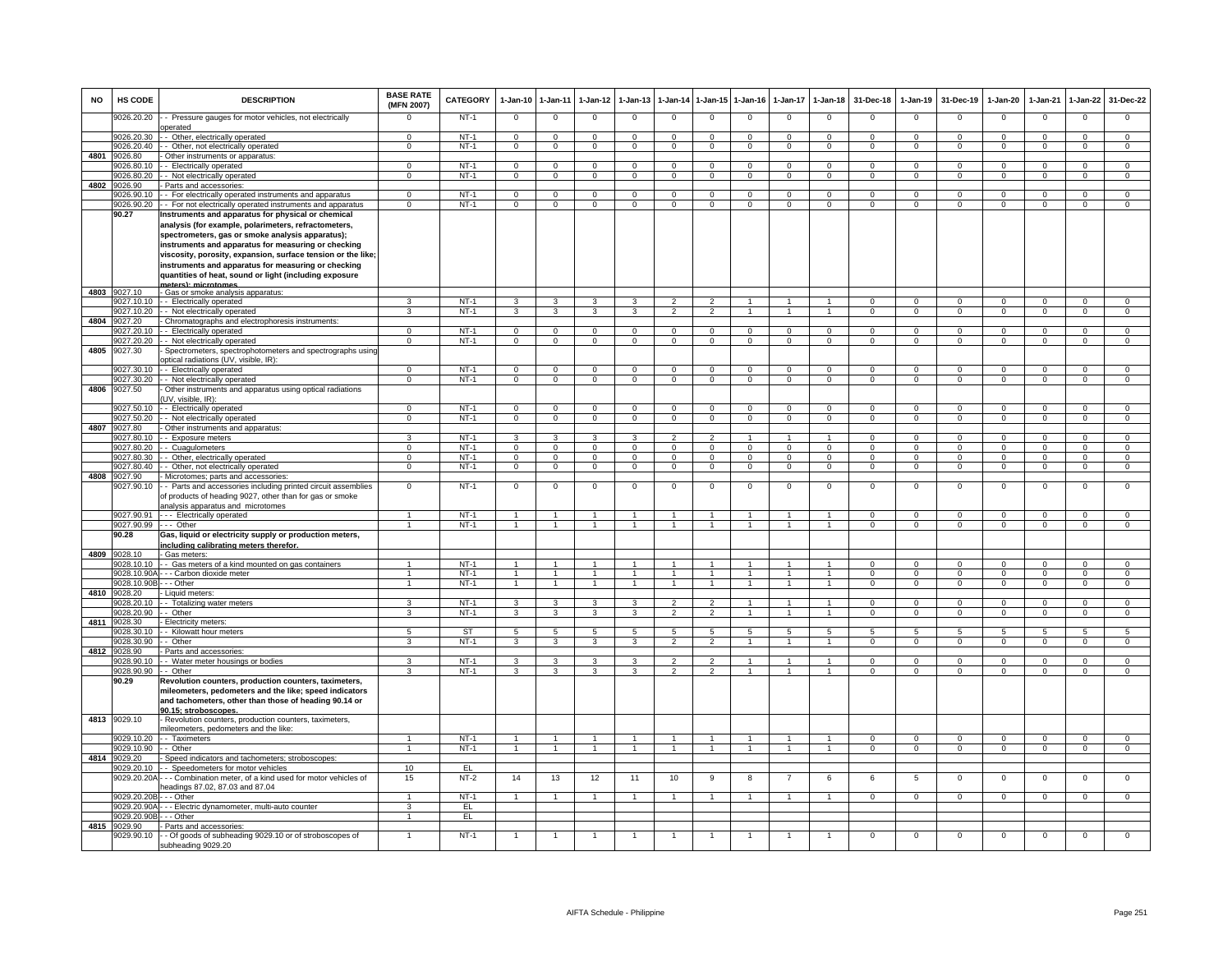| <b>NO</b> | HS CODE                    | <b>DESCRIPTION</b>                                                                                                                                                                                                                                                             | <b>BASE RATE</b><br>(MFN 2007) | <b>CATEGORY</b>  | 1-Jan-10                         | $1 - Jan-11$                   | $1-Jan-12$                     | $1-Jan-13$                     |                                  |                                | 1-Jan-14 1-Jan-15 1-Jan-16     | 1-Jan-17                       | $1-Jan-18$                       | 31-Dec-18                   | 1-Jan-19                   | 31-Dec-19                  | $1-Jan-20$                 | $1-Jan-21$                 | 1-Jan-22                   | 31-Dec-22                     |
|-----------|----------------------------|--------------------------------------------------------------------------------------------------------------------------------------------------------------------------------------------------------------------------------------------------------------------------------|--------------------------------|------------------|----------------------------------|--------------------------------|--------------------------------|--------------------------------|----------------------------------|--------------------------------|--------------------------------|--------------------------------|----------------------------------|-----------------------------|----------------------------|----------------------------|----------------------------|----------------------------|----------------------------|-------------------------------|
|           | 9029.90.20                 | - Of other goods of subheading 9029.20                                                                                                                                                                                                                                         | $\overline{1}$                 | NT-1             | $\overline{1}$                   | $\overline{1}$                 |                                | $\overline{1}$                 | $\overline{1}$                   | $\blacktriangleleft$           | $\overline{1}$                 | $\overline{1}$                 | $\overline{1}$                   | $\Omega$                    | $\mathbf{0}$               | $\mathbf 0$                | $\mathbf{0}$               | $\overline{0}$             | $\mathbf 0$                | $\Omega$                      |
|           | 90.30                      | Oscilloscopes, spectrum analysers and other instruments<br>and apparatus for measuring or checking electrical<br>quantities, excluding meters of heading 90.28;<br>instruments and apparatus for measuring or detecting<br>alpha, beta, gamma, X-ray, cosmic or other ionising |                                |                  |                                  |                                |                                |                                |                                  |                                |                                |                                |                                  |                             |                            |                            |                            |                            |                            |                               |
| 4816      | 9030.10                    | radiations.<br>Instruments and apparatus for measuring or detecting                                                                                                                                                                                                            |                                |                  |                                  |                                |                                |                                |                                  |                                |                                |                                |                                  |                             |                            |                            |                            |                            |                            |                               |
|           |                            | onising radiations                                                                                                                                                                                                                                                             |                                |                  |                                  |                                |                                |                                |                                  |                                |                                |                                |                                  |                             |                            |                            |                            |                            |                            |                               |
|           | 9030.10.00                 | - Instruments and apparatus for measuring or detecting<br>ionising radiations                                                                                                                                                                                                  | 3                              | $NT-1$           | 3                                | 3                              | 3                              | 3                              | $\overline{2}$                   | $\overline{2}$                 | $\overline{1}$                 | 1                              | $\overline{1}$                   | $^{\circ}$                  | $\mathbf 0$                | $\mathbf 0$                | $^{\circ}$                 | $\mathbf{0}$               | $\mathsf 0$                | $\overline{0}$                |
| 4817      | 9030.20                    | Oscilloscopes and oscillographs                                                                                                                                                                                                                                                |                                |                  |                                  |                                |                                |                                |                                  |                                |                                |                                |                                  |                             |                            |                            |                            |                            |                            |                               |
| 4818      | 9030.20.00<br>9030.31      | Oscilloscopes and oscillographs<br>- Multimeters without a recording device                                                                                                                                                                                                    | $\mathbf{1}$                   | $NT-1$           |                                  | $\mathbf{1}$                   |                                |                                |                                  |                                |                                |                                |                                  | $\Omega$                    | $\Omega$                   | $\Omega$                   | $\Omega$                   | $\mathbf 0$                | $\Omega$                   | $\Omega$                      |
|           | 9030.31.00                 | - Multimeters without a recording device                                                                                                                                                                                                                                       | $\mathbf{1}$                   | $NT-1$           | $\mathbf{1}$                     | 1                              | $\overline{1}$                 | $\overline{1}$                 | $\overline{1}$                   | 1                              | $\overline{1}$                 | $\mathbf{1}$                   | $\mathbf{1}$                     | $\overline{0}$              | $\mathbf{0}$               | $\overline{0}$             | $\overline{0}$             | $\overline{0}$             | $\overline{0}$             | $\mathbf{0}$                  |
| 4819      | 9030.32                    | - Multimeters with a recording device                                                                                                                                                                                                                                          |                                |                  |                                  |                                |                                |                                |                                  |                                |                                |                                |                                  |                             |                            |                            |                            |                            |                            |                               |
| 4820      | 9030.32.00<br>9030.33      | - Multimeters with a recording device<br>- Other, without a recording device:                                                                                                                                                                                                  | $\mathbf{1}$                   | $NT-1$           | $\mathbf{1}$                     | 1                              | $\mathbf{1}$                   | $\overline{1}$                 | $\overline{1}$                   | $\mathbf{1}$                   | $\overline{1}$                 | $\overline{1}$                 | $\overline{1}$                   | $\overline{0}$              | $\overline{0}$             | $\overline{0}$             | $\overline{0}$             | $\overline{0}$             | $\overline{0}$             | $\overline{0}$                |
|           | 030.33.10<br>9030.33.20    | -- Instruments and apparatus for measuring or checking<br>voltage, current, resistance or power on PCB/PWBs or PCAs<br>without recording device<br>--- Impedance-measuring instruments and apparatus                                                                           | $\mathbf{1}$<br>$\overline{1}$ | $NT-1$<br>$NT-1$ | $\overline{1}$<br>$\overline{1}$ | $\overline{1}$<br>$\mathbf{1}$ | $\mathbf{1}$<br>$\overline{1}$ | $\mathbf{1}$<br>$\overline{1}$ | $\overline{1}$<br>$\overline{1}$ | $\mathbf{1}$<br>$\mathbf{1}$   | $\mathbf{1}$<br>$\overline{1}$ | 1<br>$\mathbf{1}$              | $\mathbf{1}$<br>$\overline{1}$   | $\mathbf{0}$<br>$\mathbf 0$ | $\mathsf 0$<br>$\mathsf 0$ | $\mathsf 0$<br>$\mathbf 0$ | $\mathbf 0$<br>$\mathsf 0$ | $\mathbf 0$<br>$\mathbf 0$ | $\mathsf 0$<br>$\mathsf 0$ | $\mathsf 0$<br>$\mathbf 0$    |
|           |                            | designed to provide visual and/or audible warning of<br>electrostatic discharge conditions that can damage electronic<br>circuits; apparatus for testing electrostatic control equipment<br>and electrostatic grou                                                             |                                |                  |                                  |                                |                                |                                |                                  |                                |                                |                                |                                  |                             |                            |                            |                            |                            |                            |                               |
|           | 9030.33.30<br>9030.33.90   | --- Ammeters and voltmeters for motor vehicles<br>--- Other                                                                                                                                                                                                                    | 10<br>1                        | $NT-1$<br>$NT-1$ | $\overline{9}$<br>$\overline{1}$ | 8<br>$\overline{1}$            |                                | 6<br>$\mathbf{1}$              | $\sqrt{5}$<br>$\overline{1}$     | $\overline{4}$<br>$\mathbf{1}$ | $\mathbf{3}$<br>$\mathbf{1}$   | $\overline{2}$<br>$\mathbf{1}$ | $\overline{2}$<br>$\overline{1}$ | $\Omega$<br>$\mathbf{0}$    | $\Omega$<br>$\mathbf{0}$   | $\Omega$<br>$\mathbf 0$    | $\Omega$<br>$\mathbf{0}$   | $\Omega$<br>$\mathbf 0$    | $\Omega$<br>$\mathbf 0$    | $\Omega$<br>$\mathbf{0}$      |
| 4821      | 9030.39                    | - Other:                                                                                                                                                                                                                                                                       |                                |                  |                                  |                                |                                |                                |                                  |                                |                                |                                |                                  |                             |                            |                            |                            |                            |                            |                               |
|           | 9030.39.00                 | - Other, with a recording device                                                                                                                                                                                                                                               | $\mathbf{1}$                   | $NT-1$           | $\mathbf{1}$                     | $\overline{1}$                 |                                |                                | $\overline{1}$                   | $\mathbf{1}$                   | -1                             |                                | $\overline{1}$                   | $\mathbf{0}$                | $^{\circ}$                 | $^{\circ}$                 | $\mathbf 0$                | $^{\circ}$                 | $\mathbf{0}$               | $\mathbf{0}$                  |
| 4822      | 9030.40                    | Other instruments and apparatus, specially designed for<br>telecommunications (for example cross-talk meters, gain<br>measuring instruments, distortion factor meters,<br>sophometers)                                                                                         |                                |                  |                                  |                                |                                |                                |                                  |                                |                                |                                |                                  |                             |                            |                            |                            |                            |                            |                               |
|           | 9030.40.00                 | Other instruments and apparatus, specially designed for<br>elecommunications (for example cross-talk meters, gain<br>measuring instruments, distortion factor meters,<br>sophometers)                                                                                          | 0                              | $NT-1$           | $^{\circ}$                       | $\mathbf 0$                    | $\mathbf 0$                    | $^{\circ}$                     | $\mathbf 0$                      | $^{\circ}$                     | $\mathbf 0$                    | $^{\circ}$                     | $\mathbf 0$                      | $\mathbf 0$                 | $\mathsf 0$                | $\mathbf 0$                | $^{\circ}$                 | $\mathbf 0$                | $\mathsf 0$                | $\mathbf 0$                   |
| 4823      | 9030.82                    | - For measuring or checking semiconductor wafers or<br>devices:                                                                                                                                                                                                                |                                |                  |                                  |                                |                                |                                |                                  |                                |                                |                                |                                  |                             |                            |                            |                            |                            |                            |                               |
|           | 9030.82.10                 | --- Wafer probers                                                                                                                                                                                                                                                              | $\Omega$                       | $NT-1$           | $\Omega$                         | $\Omega$                       | $\Omega$                       | $\Omega$                       | $\Omega$                         | $\Omega$                       | $\Omega$                       | $\Omega$                       | $\Omega$                         | $\Omega$                    | $\Omega$                   | $\Omega$                   | $\Omega$                   | $\Omega$                   | $\Omega$                   | $\Omega$                      |
|           | 9030.82.90<br>4824 9030.84 | --- Other<br>- Other, with a recording device:                                                                                                                                                                                                                                 | $\overline{0}$                 | $NT-1$           | $\overline{0}$                   | $\overline{0}$                 | $\overline{0}$                 | $\overline{0}$                 | $\overline{0}$                   | $\mathbf{0}$                   | $\overline{0}$                 | $\mathbf{0}$                   | $\overline{0}$                   | $\overline{0}$              | $\overline{0}$             | $\mathbf{0}$               | $\overline{0}$             | $\overline{0}$             | $\mathbf{0}$               | $\overline{0}$                |
|           | 9030.84.10                 | Instruments and apparatus, with a recording device, for<br>measuring or checking electrical quantities on PCB/PWBs and<br>PCAs                                                                                                                                                 | $\mathbf{1}$                   | $NT-1$           | $\overline{1}$                   | $\mathbf{1}$                   | $\overline{1}$                 | $\overline{1}$                 | $\overline{1}$                   | $\mathbf{1}$                   | $\mathbf{1}$                   | $\mathbf{1}$                   | $\overline{1}$                   | $\mathsf 0$                 | $\mathsf 0$                | $\mathsf 0$                | $\mathsf 0$                | $\mathsf 0$                | $\mathsf 0$                | $\overline{0}$                |
|           | 9030.84.90                 | Other                                                                                                                                                                                                                                                                          | $\mathbf{1}$                   | $NT-1$           | $\mathbf{1}$                     | $\overline{1}$                 | $\blacktriangleleft$           | $\overline{1}$                 | $\overline{1}$                   | $\overline{1}$                 | $\overline{1}$                 | $\overline{1}$                 | $\overline{1}$                   | $\mathbf 0$                 | $\mathsf 0$                | $\mathsf 0$                | $\mathsf 0$                | $\mathbf 0$                | $\mathbf 0$                | $\mathbf{0}$                  |
| 4825      | 9030.89<br>030.89.10       | - Other:<br>-- Instruments and apparatus, without a recording device,<br>for measuring or checking electrical quantities on PCB/PWBs<br>and PCAs, other than those covered within subheading<br>9030.39                                                                        | $\mathbf{1}$                   | $NT-1$           | $\overline{1}$                   | $\overline{1}$                 | $\overline{1}$                 | 1                              | $\overline{1}$                   | $\mathbf{1}$                   | $\mathbf{1}$                   | $\mathbf{1}$                   | $\overline{1}$                   | $\mathbf 0$                 | $\mathsf 0$                | $\mathbf 0$                | $\mathsf 0$                | $\mathbf 0$                | $\mathbf 0$                | $\mathbf{0}$                  |
|           | 9030.89.90<br>9030.90      | - - - Other                                                                                                                                                                                                                                                                    | $\mathbf{1}$                   | $NT-1$           | $\overline{1}$                   | $\overline{1}$                 |                                |                                | $\overline{1}$                   | $\mathbf{1}$                   |                                | $\mathbf{1}$                   | $\mathbf{1}$                     | $\Omega$                    | $\mathbf 0$                | $\Omega$                   | $\Omega$                   | $\Omega$                   | $\Omega$                   | $\mathbf{0}$                  |
| 4826      | 9030.90.10                 | - Parts and accessories:<br>- Parts and accessories including printed circuit assemblies<br>of goods of subheadings 9030.40 and 9030.82                                                                                                                                        | $\mathbf 0$                    | $NT-1$           | $\mathbf{0}$                     | $\mathbf 0$                    | $\mathbf 0$                    | $^{\circ}$                     | $\mathbf 0$                      | $\mathbf 0$                    | $\mathbf 0$                    | $^{\circ}$                     | $\overline{0}$                   | $\mathbf 0$                 | $\,0\,$                    | $\mathbf 0$                | 0                          | $\mathbf 0$                | $\mathbf 0$                | $\mathbf{0}$                  |
|           | 9030.90.20                 | - Parts and accessories of instruments and apparatus for<br>measuring or checking electrical quantities on PCB/PWBs and<br>PCAs                                                                                                                                                |                                | $NT-1$           |                                  | $\overline{1}$                 |                                |                                |                                  | $\overline{1}$                 |                                |                                | -1                               | $\mathbf 0$                 | $\mathsf 0$                | $\mathbf 0$                | $^{\circ}$                 | $\Omega$                   | $\mathbf 0$                | $\Omega$                      |
|           | 9030.90.30                 | - Parts and accessories of optical instruments and<br>appliances for measuring or checking PCB/PWBs and PCAs                                                                                                                                                                   | $\mathbf{1}$                   | $NT-1$           | $\overline{1}$                   | $\overline{1}$                 |                                |                                | $\overline{1}$                   | $\overline{1}$                 | $\mathbf{1}$                   | $\mathbf{1}$                   | $\overline{1}$                   | $\mathbf 0$                 | $\mathbf 0$                | $\mathbf 0$                | $\mathsf 0$                | $\mathbf 0$                | $\mathbf 0$                | $\mathbf 0$                   |
|           | 9030.90.90 - - Other       |                                                                                                                                                                                                                                                                                | $\sim$                         | $NT-1$           | $\overline{1}$                   | $\overline{1}$                 | $\overline{1}$                 | $\overline{1}$                 | $\overline{1}$                   | $\overline{1}$                 | $\overline{1}$                 | $\overline{1}$                 | $\overline{1}$                   | $\Omega$                    | $\overline{0}$             | $\Omega$                   | $\Omega$                   | $\mathbf{0}$               | $\Omega$                   | $\mathbf{0}$                  |
|           | 90.31                      | Measuring or checking instruments, appliances and<br>machines, not specified or included elsewhere in this<br>Chapter; profile projectors.                                                                                                                                     |                                |                  |                                  |                                |                                |                                |                                  |                                |                                |                                |                                  |                             |                            |                            |                            |                            |                            |                               |
| 4827      | 9031.10<br>9031.10.10      | - Machines for balancing mechanical parts:<br>-- Electrically operated                                                                                                                                                                                                         | ٩                              | $NT-1$           | 3                                | 3                              |                                | 3                              | $\overline{2}$                   | $\mathcal{P}$                  |                                |                                | $\mathbf{1}$                     | 0                           | $^{\circ}$                 | $\Omega$                   | $^{\circ}$                 | $\mathbf 0$                | 0                          | $\mathbf{0}$                  |
|           | 9031.10.20                 | - - Not electrically operated                                                                                                                                                                                                                                                  | 3                              | $NT-1$           | $\mathbf{3}$                     | $\mathbf{3}$                   | $\mathbf{3}$                   | 3                              | $\overline{2}$                   | $\overline{2}$                 | $\overline{1}$                 | $\overline{1}$                 | $\overline{1}$                   | $\mathbf{0}$                | $\overline{0}$             | $\mathbf 0$                | $\overline{0}$             | $\mathbf 0$                | $\mathbf{0}$               | $\circ$                       |
|           | 4828 9031.20               | Test benches:                                                                                                                                                                                                                                                                  |                                |                  |                                  |                                |                                |                                |                                  |                                |                                |                                |                                  |                             |                            |                            |                            |                            |                            |                               |
|           | 9031.20.10                 | - Electrically operated                                                                                                                                                                                                                                                        | 3<br>3                         | $NT-1$<br>$NT-1$ | -3                               | 3                              | 3<br>$\mathbf{R}$              | -3<br>3                        | $\overline{2}$<br>2              | 2<br>$\mathcal{P}$             | -1<br>$\overline{1}$           | 1<br>1                         | $\overline{1}$<br>$\mathbf{1}$   | $\Omega$<br>$\Omega$        | $\Omega$<br>$\Omega$       | $\Omega$                   | $\Omega$                   | $\Omega$<br>$\Omega$       | $\mathbf 0$<br>$\mathsf 0$ | $\overline{0}$<br>$\mathbf 0$ |
| 4829      | 031.20.20<br>9031.41       | - Not electrically operated<br>- For inspecting semiconductor wafers or devices or for                                                                                                                                                                                         |                                |                  | 3                                | 3                              |                                |                                |                                  |                                |                                |                                |                                  |                             |                            | $\mathbf 0$                | $^{\circ}$                 |                            |                            |                               |
|           |                            | inspecting photomasks or reticles used in manufacturing<br>semiconductor devices                                                                                                                                                                                               |                                |                  |                                  |                                |                                |                                |                                  |                                |                                |                                |                                  |                             |                            |                            |                            |                            |                            |                               |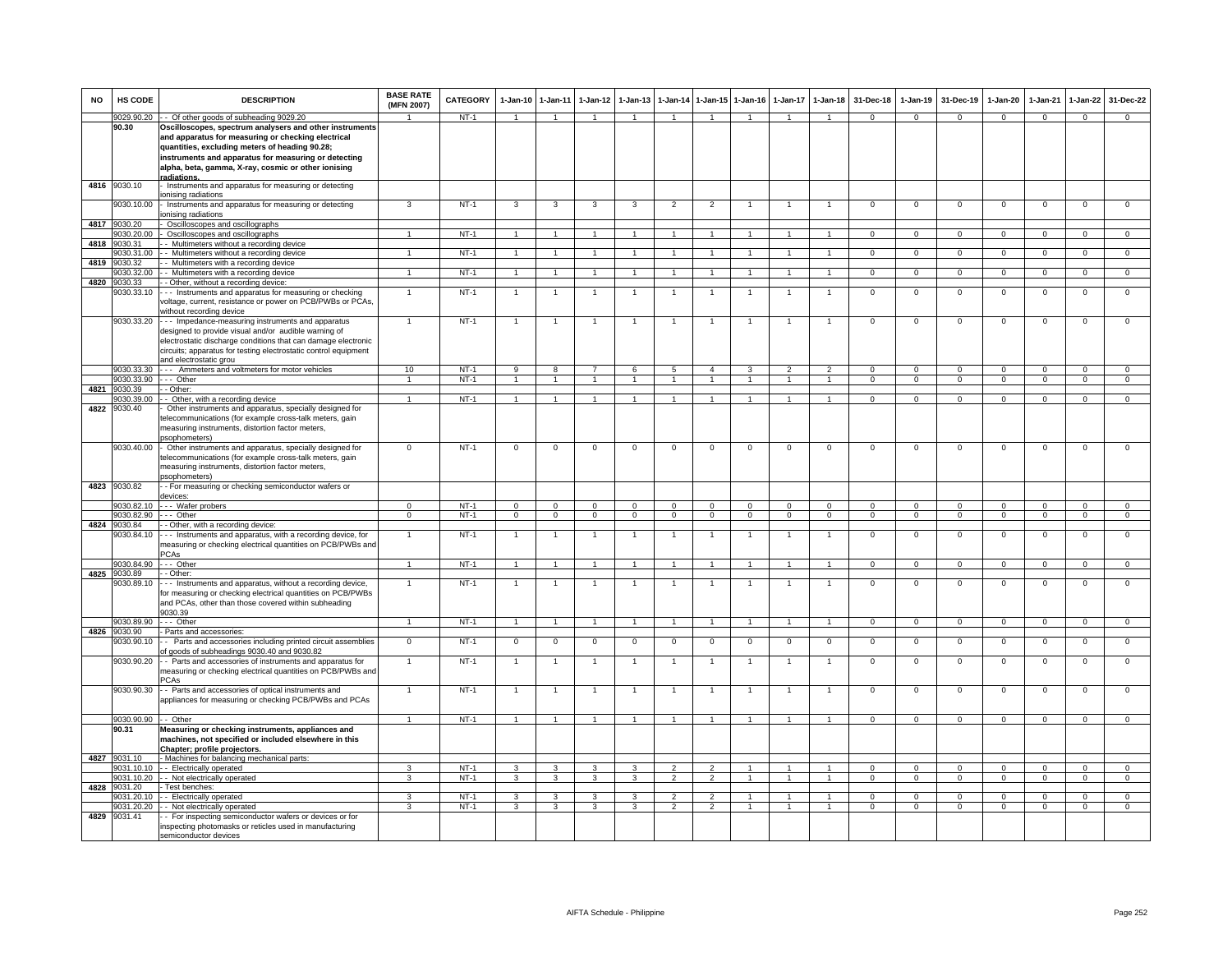| <b>NO</b> | HS CODE                         | <b>DESCRIPTION</b>                                                                                                                                                                                                                                                       | <b>BASE RATE</b><br>(MFN 2007) | CATEGORY         | 1-Jan-10       | 1-Jan-11                         | 1-Jan-12             | $1 - Jan-13$                   |                                  |                                      | 1-Jan-14 1-Jan-15 1-Jan-16     | 1-Jan-17             | $1 - Jan-18$                     | 31-Dec-18                  | 1-Jan-19                         | 31-Dec-19                  | $1 - Jan-20$                  | 1-Jan-21                         | 1-Jan-22                         | 31-Dec-22                          |
|-----------|---------------------------------|--------------------------------------------------------------------------------------------------------------------------------------------------------------------------------------------------------------------------------------------------------------------------|--------------------------------|------------------|----------------|----------------------------------|----------------------|--------------------------------|----------------------------------|--------------------------------------|--------------------------------|----------------------|----------------------------------|----------------------------|----------------------------------|----------------------------|-------------------------------|----------------------------------|----------------------------------|------------------------------------|
|           | 9031.41.00                      | - For inspecting semiconductor wafers or devices or for<br>inspecting photomasks or reticles used in manufacturing<br>semiconductor devices                                                                                                                              |                                | $NT-1$           | $\mathbf 0$    | $\mathbf 0$                      | $\Omega$             | $\mathbf 0$                    | $\mathbf 0$                      | $\mathbf 0$                          | $\mathbf 0$                    | $\mathbf 0$          | $\mathbf 0$                      | $\mathbf 0$                | $\mathbf 0$                      | $\Omega$                   | $\Omega$                      | $\mathbf 0$                      | $\mathbf 0$                      | $\Omega$                           |
|           | 4830 9031.49                    | $-$ Other:                                                                                                                                                                                                                                                               |                                |                  |                |                                  |                      |                                |                                  |                                      |                                |                      |                                  |                            |                                  |                            |                               |                                  |                                  |                                    |
|           | 9031.49.10                      | - Optical instruments and appliances for measuring<br>surface particulate contamination on semiconductor wafers                                                                                                                                                          | $\overline{0}$                 | $NT-1$           | $\mathbf{0}$   | $\overline{0}$                   | $\mathbf 0$          | $\overline{0}$                 | $\mathbf{0}$                     | $\overline{0}$                       | $\overline{0}$                 | $\Omega$             | $\overline{0}$                   | $\overline{0}$             | $\overline{0}$                   | $\overline{0}$             | $\mathbf 0$                   | $\overline{0}$                   | $\overline{0}$                   | $\overline{0}$                     |
|           | 9031.49.20<br>9031.49.30        | - - - Optical error verification and repair apparatus for<br>Optical instruments and appliances for measuring or                                                                                                                                                         | $\mathbf{1}$                   | $NT-1$<br>NT-1   | $\overline{1}$ | $\overline{1}$<br>$\overline{1}$ | $\overline{1}$       | $\overline{1}$<br>$\mathbf{1}$ | $\overline{1}$                   | $\overline{1}$<br>$\overline{1}$     | $\overline{1}$<br>$\mathbf{1}$ | $\mathbf{1}$<br>1    | $\overline{1}$<br>$\overline{1}$ | $\mathsf 0$<br>0           | $\mathbf 0$<br>$\mathsf 0$       | $\mathbf 0$<br>$\mathbf 0$ | $\mathsf 0$<br>0              | $\mathbf 0$<br>$\mathbf{0}$      | 0<br>$\mathsf 0$                 | $\mathbf 0$<br>$\mathsf{O}\xspace$ |
|           | 9031.49.90                      | checking PCB/PWBs and PCAs<br>$\cdots$ Other                                                                                                                                                                                                                             |                                | $NT-1$           | $\overline{1}$ | $\overline{1}$                   |                      | $\mathbf{1}$                   | $\overline{1}$                   | $\overline{1}$                       | $\overline{1}$                 | $\mathbf{1}$         | $\overline{1}$                   | $\overline{0}$             | $\overline{0}$                   | $\overline{0}$             | $\overline{0}$                | $\overline{0}$                   | $\overline{0}$                   | $\overline{0}$                     |
| 4831      | 9031.80                         | - Other instruments, appliances and machines:                                                                                                                                                                                                                            |                                |                  |                |                                  |                      |                                |                                  |                                      |                                |                      |                                  |                            |                                  |                            |                               |                                  |                                  |                                    |
|           |                                 | 9031.80.11 - - - Electrically operated                                                                                                                                                                                                                                   | $\mathbf{1}$                   | NT-1             | $\overline{1}$ | $\overline{1}$                   | $\blacktriangleleft$ | $\mathbf{1}$                   | $\overline{1}$                   | $\overline{1}$                       | $\overline{1}$                 | $\mathbf{1}$         | $\overline{1}$                   | $\Omega$                   | $\mathbf{0}$                     | $\Omega$                   | $\mathbf 0$                   | $\mathbf{0}$                     | $\mathbf{0}$                     | $\mathbf{0}$                       |
|           |                                 | 9031.80.19 - - - Not electrically operated                                                                                                                                                                                                                               | $\mathbf{1}$                   | $NT-1$           | $\overline{1}$ | $\overline{1}$                   | $\mathbf{1}$         | $\mathbf{1}$                   | $\overline{1}$                   | $\mathbf{1}$                         | $\overline{1}$                 | 1                    | $\overline{1}$                   | $\mathbf 0$                | $\mathbf{0}$                     | $^{\circ}$                 | $\mathbf 0$                   | $\mathbf{0}$                     | $\mathbf{0}$                     | $\mathbf 0$                        |
|           |                                 | 9031.80.92A - - - - Plant canopy analyzer; chlorophyll meters; pipettors (1,5<br>10 ml); phosphorimager; DNA electrophoresis apparatus;<br>15N analyzer set                                                                                                              | $\mathbf{1}$                   | $NT-1$           | $\mathbf{1}$   | $\overline{1}$                   | $\mathbf{1}$         |                                | $\mathbf{1}$                     | $\mathbf{1}$                         | $\overline{1}$                 | $\mathbf{1}$         | $\overline{1}$                   | $\overline{0}$             | $\overline{0}$                   | $\overline{0}$             | $\overline{0}$                | $\overline{0}$                   | $\overline{0}$                   | $\overline{0}$                     |
|           |                                 | 9031.80.92B - - - - Other                                                                                                                                                                                                                                                | $\mathbf{1}$                   | NT-1             | $\overline{1}$ | $\overline{1}$                   | 1                    | $\mathbf{1}$                   | $\overline{1}$                   | $\overline{1}$                       | $\mathbf{1}$                   | 1                    | $\overline{1}$                   | $\mathbf 0$                | $\mathbf{0}$                     | $\mathbf 0$                | $\mathbf 0$                   | $^{\circ}$                       | $\mathbf{0}$                     | $\mathbf{0}$                       |
|           |                                 | 9031.80.99A - - - - Plant canopy analyzer; chlorophyll meters; pipettors (1,5<br>& 10 ml); phosphorimager; DNA electrophoresis apparatus;<br>15N analyzer set                                                                                                            | $\overline{1}$                 | $NT-1$           | $\overline{1}$ | $\overline{1}$                   | $\overline{1}$       | $\overline{1}$                 | $\overline{1}$                   | $\overline{1}$                       | $\overline{1}$                 | $\overline{1}$       | $\overline{1}$                   | $\mathsf 0$                | $\overline{0}$                   | $\mathbf 0$                | $\mathsf 0$                   | $\overline{0}$                   | $\overline{0}$                   | $\overline{0}$                     |
|           | 9031.80.99E                     | $\cdots$ - Other                                                                                                                                                                                                                                                         | $\overline{1}$                 | NT-1             | $\overline{1}$ | $\overline{1}$                   | $\overline{1}$       | $\mathbf{1}$                   | $\overline{1}$                   | $\overline{1}$                       | $\overline{1}$                 | $\overline{1}$       | $\overline{1}$                   | $\mathbf{0}$               | $\mathbf 0$                      | $\mathbf 0$                | $\overline{0}$                | $\mathbf 0$                      | $\mathbf 0$                      | $\mathbf{0}$                       |
|           | 4832 9031.90                    | - Parts and accessories:                                                                                                                                                                                                                                                 |                                |                  |                |                                  |                      |                                |                                  |                                      |                                |                      |                                  |                            |                                  |                            |                               |                                  |                                  |                                    |
|           | 9031.90.11                      | --- Parts and accessories including printed circuit assemblies<br>of optical instruments and appliances for inspecting<br>semiconductor wafers or devices or for inspecting masks,<br>photomasks or reticles used in manufacturing semiconductor<br>devices; measuring s | $\Omega$                       | $NT-1$           | $\mathbf 0$    | $\mathbf 0$                      | $^{\circ}$           | 0                              | $^{\circ}$                       | $^{\circ}$                           | $\mathbf 0$                    | 0                    | $\mathbf 0$                      | 0                          | $\mathbf 0$                      | 0                          | 0                             | $^{\circ}$                       | 0                                | $\mathbf 0$                        |
|           |                                 | 9031.90.12 --- Of optical error verification and repair apparatus for<br>PCB/PWBs and PCAs                                                                                                                                                                               | 1                              | $NT-1$           | $\overline{1}$ | $\overline{1}$                   |                      | $\overline{1}$                 | $\overline{1}$                   | $\overline{1}$                       | $\overline{1}$                 | $\overline{1}$       | $\overline{1}$                   | $\mathsf 0$                | $\overline{0}$                   | $\mathbf 0$                | $\mathsf 0$                   | $\overline{0}$                   | $\mathsf 0$                      | $\overline{0}$                     |
|           | 9031.90.13                      | --- Of optical instruments and appliances for measuring or<br>checking PCB/PWBs and PCAs                                                                                                                                                                                 | $\mathbf{1}$                   | $NT-1$           | $\overline{1}$ | $\mathbf{1}$                     |                      | $\overline{1}$                 | $\overline{1}$                   | $\overline{1}$                       | $\overline{1}$                 | $\mathbf{1}$         | $\overline{1}$                   | 0                          | $\mathsf 0$                      | $\mathbf 0$                | $\mathsf 0$                   | $\mathbf 0$                      | $\mathsf 0$                      | $\mathbf 0$                        |
|           | 9031.90.19                      | --- Other                                                                                                                                                                                                                                                                | $\mathbf{1}$                   | $NT-1$           | $\overline{1}$ | $\overline{1}$                   |                      |                                | $\overline{1}$                   | $\mathbf{1}$                         | -1                             | -1                   | $\overline{1}$                   | $\mathbf{0}$               | $\mathbf{0}$                     | $\Omega$                   | 0                             | $^{\circ}$                       | $\mathbf{0}$                     | $\mathbf{0}$                       |
|           | 9031.90.20<br>90.32             | - For non-electrically operated equipment<br>Automatic regulating or controlling instruments and                                                                                                                                                                         | $\mathbf{1}$                   | $NT-1$           | $\overline{1}$ | $\overline{1}$                   | $\overline{1}$       | $\overline{1}$                 | $\overline{1}$                   | $\overline{1}$                       | $\overline{1}$                 | $\mathbf{1}$         | $\overline{1}$                   | $\Omega$                   | $\overline{0}$                   | $\mathbf{0}$               | $\mathbf 0$                   | $\overline{0}$                   | $\overline{0}$                   | $\overline{0}$                     |
|           |                                 | apparatus                                                                                                                                                                                                                                                                |                                |                  |                |                                  |                      |                                |                                  |                                      |                                |                      |                                  |                            |                                  |                            |                               |                                  |                                  |                                    |
| 4833      | 9032.10                         | - Thermostats:                                                                                                                                                                                                                                                           |                                |                  |                |                                  |                      |                                |                                  |                                      |                                |                      |                                  |                            |                                  |                            |                               |                                  |                                  |                                    |
|           | 9032.10.10                      | - - Electrically operated                                                                                                                                                                                                                                                | $\mathbf{1}$                   | $NT-1$           | $\overline{1}$ | $\overline{1}$                   |                      |                                | $\overline{1}$                   | $\blacktriangleleft$                 | $\overline{1}$                 |                      | $\overline{1}$                   | $\overline{0}$             | $\overline{0}$                   | $\overline{0}$             | $\overline{0}$                | $\overline{0}$                   | $\overline{0}$                   | $\overline{0}$                     |
|           | 9032.10.20                      | - - Not electrically operated                                                                                                                                                                                                                                            | $\overline{1}$                 | $NT-1$           | $\overline{1}$ | $\overline{1}$                   |                      |                                | $\overline{1}$                   | $\overline{1}$                       | $\overline{1}$                 | $\mathbf{1}$         | $\overline{1}$                   | $\overline{0}$             | $\overline{0}$                   | $\overline{0}$             | $\overline{0}$                | $\overline{0}$                   | $\overline{0}$                   | $\overline{0}$                     |
| 4834      | 9032.20<br>9032.20.10           | - Manostats:<br>- - Electrically operated                                                                                                                                                                                                                                | $\overline{1}$                 | EL.              |                |                                  |                      |                                |                                  |                                      |                                |                      |                                  |                            |                                  |                            |                               |                                  |                                  |                                    |
|           | 9032.20.20                      | - - Not electrically operated                                                                                                                                                                                                                                            | $\mathbf{1}$                   | NT-1             | $\mathbf{1}$   | $\overline{1}$                   | $\overline{1}$       | $\overline{1}$                 | $\overline{1}$                   | $\sim$                               | $\overline{1}$                 | $\overline{1}$       | $\overline{1}$                   | $\mathbf{0}$               | $\overline{0}$                   | $\mathbf 0$                | $\overline{0}$                | $\overline{0}$                   | $\mathbf{0}$                     | $\Omega$                           |
| 4835      | 9032.81                         | - Hydraulic or pneumatic                                                                                                                                                                                                                                                 |                                |                  |                |                                  |                      |                                |                                  |                                      |                                |                      |                                  |                            |                                  |                            |                               |                                  |                                  |                                    |
|           | 9032.81.00                      | -- Hydraulic or pneumatic                                                                                                                                                                                                                                                | $\mathbf{1}$                   | $NT-1$           | $\mathbf{1}$   | $\mathbf{1}$                     |                      | $\overline{1}$                 | $\mathbf{1}$                     | $\mathbf{1}$                         | $\mathbf{1}$                   | 1                    | $\overline{1}$                   | $\overline{0}$             | $\overline{0}$                   | $\overline{0}$             | $\overline{0}$                | $\overline{0}$                   | $\overline{0}$                   | $\overline{0}$                     |
| 4836      | 9032.89<br>9032.89.10           | - Other:<br>- - Instruments and apparatus incorporating or working in<br>conjunction with an automatic data processing machine, for<br>automatically regulating or controlling the propulsion, ballast<br>or cargo handling systems of ships                             | $\mathbf{1}$                   | $NT-1$           | $\overline{1}$ | $\overline{1}$                   | $\overline{1}$       | 1                              | $\overline{1}$                   | $\overline{1}$                       | $\mathbf{1}$                   | $\mathbf{1}$         | $\mathbf{1}$                     | $\mathbf 0$                | $\mathsf 0$                      | $\mathbf 0$                | $^{\circ}$                    | $\mathbf 0$                      | $\mathsf 0$                      | $\mathbf 0$                        |
|           | 9032.89.20                      | - - - Automatic instruments and apparatus for regulating or<br>controlling chemical or electrochemical solutions in the                                                                                                                                                  |                                | $NT-1$           |                | $\overline{1}$                   |                      |                                | $\overline{1}$                   | $\mathbf{1}$                         | $\overline{1}$                 | $\mathbf{1}$         | $\overline{1}$                   | $\mathbf 0$                | $\mathsf 0$                      | $\mathbf 0$                | $\mathbf 0$                   | $\overline{0}$                   | $\overline{0}$                   | $\overline{0}$                     |
|           | 9032.89.31                      | manufacture of PCA/PWBs<br>---- Automatic regulating voltage units (stabilizers)                                                                                                                                                                                         | $\mathbf{1}$                   | $NT-1$           | $\mathbf{1}$   | $\overline{1}$                   |                      |                                | $\overline{1}$                   | $\mathbf{1}$                         | $\blacktriangleleft$           | $\mathbf{1}$         | $\overline{1}$                   | $\Omega$                   | $\Omega$                         | $\Omega$                   | $\Omega$                      | $\Omega$                         | $\Omega$                         | $\Omega$                           |
|           | 9032.89.39                      | - - - - Other                                                                                                                                                                                                                                                            | $\mathbf{1}$                   | $NT-1$           | 1              | 1                                |                      |                                |                                  | $\overline{1}$                       | $\mathbf{1}$                   | 1                    | $\overline{1}$                   | $\mathsf 0$                | $\mathbf 0$                      | $\mathbf 0$                | $\mathsf 0$                   | $\mathbf 0$                      | $\mathbf 0$                      | $\mathbf{0}$                       |
|           | 9032.89.90                      | --- Other                                                                                                                                                                                                                                                                | $\mathbf{1}$                   | $NT-1$           |                | $\overline{1}$                   |                      |                                |                                  | $\mathbf{1}$                         |                                |                      | $\mathbf{1}$                     | $\mathbf 0$                | $\overline{0}$                   | $\overline{0}$             | $\mathbf 0$                   | $\overline{0}$                   | $\overline{0}$                   | $\overline{0}$                     |
| 4837      | 9032.90                         | - Parts and accessories:                                                                                                                                                                                                                                                 |                                |                  | $\overline{1}$ | $\overline{1}$                   |                      |                                |                                  |                                      |                                |                      | $\overline{1}$                   |                            |                                  |                            |                               |                                  |                                  |                                    |
|           | 9032.90.10<br>9032.90.20        | -- Of goods of subheading 9032.89.10<br>- Of goods of subheading 9032.89.20                                                                                                                                                                                              | $\mathbf{1}$<br>$\overline{1}$ | $NT-1$<br>$NT-1$ | $\overline{1}$ | $\overline{1}$                   |                      | $\overline{1}$                 | $\overline{1}$<br>$\overline{1}$ | $\blacktriangleleft$<br>$\mathbf{1}$ | $\overline{1}$                 | $\mathbf{1}$         | $\overline{1}$                   | $\Omega$<br>$\overline{0}$ | $\overline{0}$<br>$\overline{0}$ | $\Omega$<br>$\overline{0}$ | $\mathsf 0$<br>$\overline{0}$ | $\overline{0}$<br>$\overline{0}$ | $\overline{0}$<br>$\overline{0}$ | $\overline{0}$<br>$\overline{0}$   |
|           | 9032.90.30                      | - Of other electrically operated goods                                                                                                                                                                                                                                   | $\mathbf{1}$                   | $NT-1$           |                | $\overline{1}$                   |                      |                                |                                  |                                      |                                |                      |                                  | $\Omega$                   | $\mathbf 0$                      | $\Omega$                   | $\Omega$                      | $\mathbf 0$                      | $\mathbf{0}$                     | $\mathbf{0}$                       |
|           | 9032.90.90                      | - - Other                                                                                                                                                                                                                                                                | $\overline{1}$                 | $NT-1$           | $\overline{1}$ | $\overline{1}$                   | $\blacktriangleleft$ | $\mathbf{1}$                   | $\overline{1}$                   | $\overline{1}$                       | $\overline{1}$                 | $\mathbf{1}$         | $\mathbf{1}$                     | 0                          | $\mathbf{O}$                     | $\mathbf 0$                | $\mathsf 0$                   | $\mathbf 0$                      | $\mathbf 0$                      | $\mathbf{0}$                       |
|           | 4838 9033.00                    | Parts and accessories (not specified or included elsewhere in<br>this Chapter) for machines, appliances, instruments or<br>apparatus of Chapter 90.                                                                                                                      |                                |                  |                |                                  |                      |                                |                                  |                                      |                                |                      |                                  |                            |                                  |                            |                               |                                  |                                  |                                    |
|           |                                 | 9033.00.10 - For electrically operated equipment<br>9033.00.20 - For non-electrically operated equipment                                                                                                                                                                 | 3<br>3                         | $NT-1$<br>$NT-1$ | 3<br>3         | 3<br>3                           | 3<br>3               | 3<br>3                         | $\overline{2}$<br>$\overline{2}$ | $\overline{2}$<br>$\overline{2}$     | $\mathbf{1}$<br>$\mathbf{1}$   |                      | $\overline{1}$                   | $\mathbf 0$<br>0           | $\mathbf{O}$<br>$\mathbf 0$      | $\mathbf 0$<br>0           | $\mathbf 0$<br>$\mathbf 0$    | $\mathbf 0$<br>$\mathbf 0$       | $\mathbf 0$<br>0                 | $\mathbf{0}$<br>$\mathbf 0$        |
|           | 91.01                           | Wrist-watches, pocket-watches and other watches,<br>including stop-watches, with case of precious metal or of                                                                                                                                                            |                                |                  |                |                                  |                      |                                |                                  |                                      |                                |                      |                                  |                            |                                  |                            |                               |                                  |                                  |                                    |
|           |                                 | metal clad with precious metal.                                                                                                                                                                                                                                          |                                |                  |                |                                  |                      |                                |                                  |                                      |                                |                      |                                  |                            |                                  |                            |                               |                                  |                                  |                                    |
| 4839      | 9101.11                         | - - With mechanical display only                                                                                                                                                                                                                                         |                                | $NT-1$           |                |                                  |                      |                                |                                  |                                      |                                |                      |                                  |                            |                                  |                            |                               |                                  |                                  |                                    |
| 4840      | 9101.19                         | 9101.11.00 - With mechanical display only<br>- - Other                                                                                                                                                                                                                   | $5\overline{5}$                |                  | $\overline{4}$ | $\overline{4}$                   | 3                    | 3                              | $\overline{2}$                   | $\overline{2}$                       | $\overline{1}$                 | $\overline{1}$       | $\overline{1}$                   | $\mathbf{0}$               | $\overline{0}$                   | $\mathbf 0$                | $\overline{0}$                | $\mathbf 0$                      | $\mathbf{0}$                     | $\mathbf{0}$                       |
|           | 9101.19.00                      | - Other                                                                                                                                                                                                                                                                  | 5                              | $NT-1$           | $\overline{4}$ | $\overline{4}$                   | 3                    | -3                             | $\overline{2}$                   | $\overline{2}$                       |                                | -1                   | $\overline{1}$                   | $^{\circ}$                 | $\mathbf{0}$                     | $\mathbf 0$                | $\mathbf{0}$                  | $^{\circ}$                       | $\mathbf{0}$                     | $\mathbf{0}$                       |
| 4841      | 9101.21                         | - With automatic winding                                                                                                                                                                                                                                                 |                                |                  |                |                                  |                      |                                |                                  |                                      |                                |                      |                                  |                            |                                  |                            |                               |                                  |                                  |                                    |
|           | 9101.21.00                      | - With automatic winding                                                                                                                                                                                                                                                 | 5                              | $NT-1$           | $\overline{4}$ | $\overline{4}$                   | 3                    | 3                              | $\overline{2}$                   | $\mathcal{P}$                        |                                |                      |                                  | 0                          | 0                                | $\Omega$                   | 0                             | 0                                | 0                                | $\Omega$                           |
| 4842      | 9101.29<br>9101.29.00 - - Other | - - Other                                                                                                                                                                                                                                                                | $\overline{5}$                 | $NT-1$           | $\overline{4}$ | $\overline{4}$                   | $\overline{3}$       | $\overline{\mathbf{3}}$        | $\overline{2}$                   | $\overline{2}$                       |                                | $\ddot{\phantom{0}}$ | $\overline{1}$                   | $\overline{0}$             | $\overline{0}$                   | $\overline{0}$             | $\overline{0}$                | $\overline{0}$                   | $\overline{0}$                   | $\overline{0}$                     |
|           | 4843 9101.91                    | - - Electrically operated                                                                                                                                                                                                                                                |                                |                  |                |                                  |                      |                                |                                  |                                      |                                |                      |                                  |                            |                                  |                            |                               |                                  |                                  |                                    |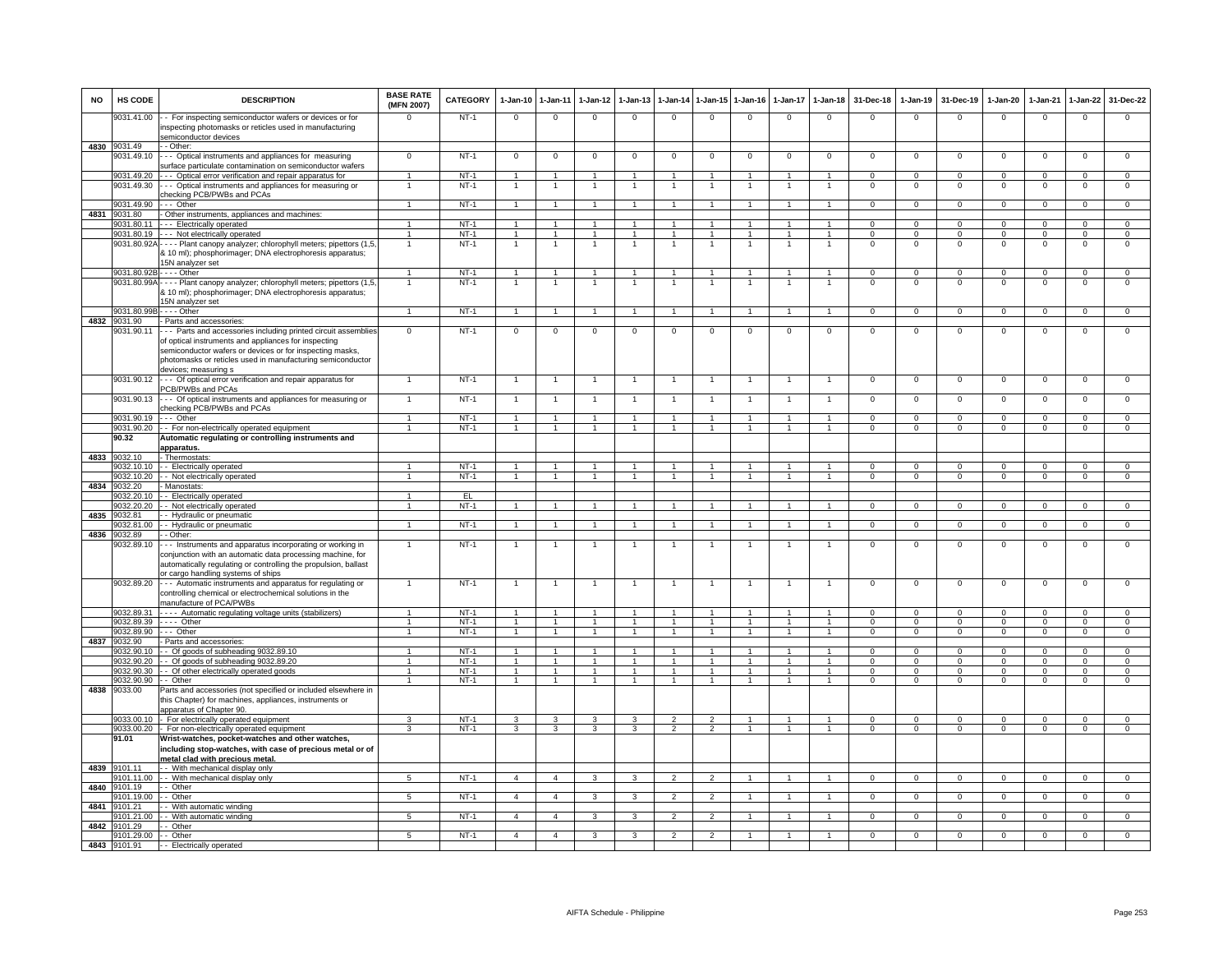| <b>NO</b> | HS CODE                    | <b>DESCRIPTION</b>                                                                                             | <b>BASE RATE</b><br>(MFN 2007) | <b>CATEGORY</b>     | $1-Jan-10$                       | $1 - Jan-11$                     | $1-Jan-12$     | $1-Jan-13$                     |                                  | 1-Jan-14 1-Jan-15   | $1-Jan-16$          | $1-Jan-17$               | $1 - Jan-18$                   | 31-Dec-18                  | $1-Jan-19$                   | 31-Dec-19                  | $1-Jan-20$                 | $1-Jan-21$                 | $1-Jan-22$                 | 31-Dec-22                    |
|-----------|----------------------------|----------------------------------------------------------------------------------------------------------------|--------------------------------|---------------------|----------------------------------|----------------------------------|----------------|--------------------------------|----------------------------------|---------------------|---------------------|--------------------------|--------------------------------|----------------------------|------------------------------|----------------------------|----------------------------|----------------------------|----------------------------|------------------------------|
|           | 9101.91.00                 | - Electrically operated                                                                                        | -5                             | $NT-1$              | $\overline{4}$                   | $\overline{4}$                   | 3              | $\mathbf{3}$                   | $\overline{2}$                   | $\overline{2}$      | $\overline{1}$      | $\overline{1}$           | $\overline{1}$                 | $\overline{0}$             | $\mathbf{0}$                 | $\mathbf 0$                | $\mathbf{0}$               | $\mathbf 0$                | $\mathbf{0}$               | $\mathbf{0}$                 |
|           | 4844 9101.99<br>9101.99.00 | - Other<br>- Other                                                                                             | 5                              | $NT-1$              | $\overline{a}$                   | $\overline{4}$                   | 3              | 3                              | $\overline{2}$                   | $\overline{2}$      | $\overline{1}$      | $\mathbf{1}$             | $\overline{1}$                 | $\Omega$                   | $\mathbf 0$                  | $^{\circ}$                 | $\mathbf{0}$               | $\mathbf{0}$               | $\mathbf 0$                | $\overline{0}$               |
|           | 91.02                      | Wrist-watches, pocket-watches and other watches,                                                               |                                |                     |                                  |                                  |                |                                |                                  |                     |                     |                          |                                |                            |                              |                            |                            |                            |                            |                              |
|           |                            | including stop-watches, other than those of heading                                                            |                                |                     |                                  |                                  |                |                                |                                  |                     |                     |                          |                                |                            |                              |                            |                            |                            |                            |                              |
|           | 4845 9102.11               | 91.01.<br>-- With mechanical display only                                                                      |                                |                     |                                  |                                  |                |                                |                                  |                     |                     |                          |                                |                            |                              |                            |                            |                            |                            |                              |
|           | 102.11.00                  | - With mechanical display only                                                                                 | $\overline{5}$                 | $NT-1$              | $\overline{4}$                   | $\overline{4}$                   | $\mathbf{R}$   | 3                              | $\overline{2}$                   | $\overline{2}$      | $\overline{1}$      |                          | $\overline{1}$                 | $\mathbf{0}$               | $\overline{0}$               | $\mathbf 0$                | $\mathbf{0}$               | $\overline{0}$             | $\overline{0}$             | $\overline{0}$               |
| 4846      | 102.12                     | - With opto-electronic display only                                                                            |                                |                     |                                  |                                  |                |                                |                                  |                     |                     |                          |                                |                            |                              |                            |                            |                            |                            |                              |
|           | 9102.12.00                 | - With opto-electronic display only<br>- Other                                                                 | $\sqrt{5}$                     | $NT-1$              | $\overline{4}$                   | $\overline{4}$                   | 3              | 3                              | $\overline{2}$                   | $\overline{2}$      |                     |                          | $\mathbf{1}$                   | $\mathbf 0$                | $\mathbf 0$                  | $\mathbf 0$                | $\mathbf 0$                | $\mathbf 0$                | $\mathbf 0$                | $\Omega$                     |
| 4847      | 9102.19<br>9102.19.00      | - Other                                                                                                        | 5                              | <b>NT-1</b>         | $\overline{4}$                   | $\overline{4}$                   | $\mathbf{3}$   | 3                              | $\overline{2}$                   | $\overline{2}$      | $\mathbf{1}$        | $\overline{1}$           | $\mathbf{1}$                   | $\overline{0}$             | $\overline{0}$               | $\overline{0}$             | $\mathbf{0}$               | $\overline{0}$             | $\overline{0}$             | $\overline{0}$               |
| 4848      | 9102.21                    | - With automatic winding                                                                                       |                                |                     |                                  |                                  |                |                                |                                  |                     |                     |                          |                                |                            |                              |                            |                            |                            |                            |                              |
|           | 102.21.00                  | - With automatic winding                                                                                       | 5                              | $NT-1$              | $\overline{4}$                   | $\overline{4}$                   | 3              | 3                              | $\overline{2}$                   | $\overline{2}$      | 1                   | 1                        | $\mathbf{1}$                   | $\mathbf{0}$               | $\mathbf 0$                  | $\mathbf{0}$               | $\mathbf{0}$               | $\mathbf{O}$               | $\mathbf 0$                | $\mathbf{O}$                 |
| 4849      | 102.29<br>102.29.00        | Other<br>Other                                                                                                 | 5                              | $NT-1$              | $\overline{4}$                   | $\overline{4}$                   | 3              | 3                              | $\overline{2}$                   | $\overline{2}$      |                     |                          | 1                              | $\mathbf{0}$               | $^{\circ}$                   | $\mathbf 0$                | $^{\circ}$                 | $^{\circ}$                 | $\mathbf 0$                | 0                            |
| 4850      | 9102.91                    | - Electrically operated:                                                                                       |                                |                     |                                  |                                  |                |                                |                                  |                     |                     |                          |                                |                            |                              |                            |                            |                            |                            |                              |
|           | 102 91 10                  | - Stop-watches                                                                                                 | 5                              | $NT-1$              | $\mathbf{A}$                     | $\overline{4}$                   | $\mathbf{a}$   | 3                              | $\mathcal{P}$                    | $\mathcal{P}$       |                     |                          | $\overline{1}$                 | $\Omega$                   | $\Omega$                     | $\Omega$                   | $\Omega$                   | $\Omega$                   | $\Omega$                   | $\Omega$                     |
| 4851      | 102.91.90<br>9102.99       | - Other<br>- Other:                                                                                            | 5                              | $NT-1$              | $\overline{a}$                   | $\overline{4}$                   | $\mathbf{R}$   | $\mathbf{3}$                   | $\overline{2}$                   | $\overline{2}$      |                     |                          | $\overline{1}$                 | $\Omega$                   | $\mathbf 0$                  | $\mathbf 0$                | $\Omega$                   | $\mathbf 0$                | $\mathbf 0$                | $\circ$                      |
|           | 9102.99.00                 | - Other                                                                                                        | 5                              | $NT-1$              | $\overline{4}$                   | $\overline{4}$                   | 3              | 3                              | $\overline{2}$                   | $\overline{2}$      | $\overline{1}$      | $\overline{1}$           | $\overline{1}$                 | $\overline{0}$             | $\mathbf{0}$                 | $\mathbf{0}$               | $\mathbf{0}$               | $\mathbf{0}$               | $\mathbf{0}$               | $\mathbf{0}$                 |
|           | 91.03                      | Clocks with watch movements, excluding clocks of                                                               |                                |                     |                                  |                                  |                |                                |                                  |                     |                     |                          |                                |                            |                              |                            |                            |                            |                            |                              |
|           | 9103.10                    | eading 91.04.                                                                                                  |                                |                     |                                  |                                  |                |                                |                                  |                     |                     |                          |                                |                            |                              |                            |                            |                            |                            |                              |
| 4852      | 103.10.00                  | Electrically operated<br><b>Electrically operated</b>                                                          | $\overline{7}$                 | $NT-1$              | 5                                | $\overline{5}$                   | $\overline{4}$ | $\overline{4}$                 | 3                                | 3                   | $\overline{2}$      | $\overline{2}$           | 1                              | $\mathsf 0$                | $\mathbf 0$                  | $^{\circ}$                 | $\mathbf 0$                | $\mathbf 0$                | $\mathbf 0$                | $\mathbf 0$                  |
| 4853      | 9103.90                    | Other                                                                                                          |                                |                     |                                  |                                  |                |                                |                                  |                     |                     |                          |                                |                            |                              |                            |                            |                            |                            |                              |
|           | 9103.90.00                 | Other                                                                                                          | $\overline{7}$                 | <b>NT-1</b>         | $5\overline{)}$                  | $\overline{5}$                   | $\overline{4}$ | $\overline{4}$                 | $\mathbf{3}$                     | 3                   | $\overline{2}$      | $\overline{2}$           | $\overline{1}$                 | $\overline{0}$             | $\overline{0}$               | $\mathbf{0}$               | $\mathbf{0}$               | $\mathbf{0}$               | $\overline{0}$             | $\overline{0}$               |
| 4854      | 104.00                     | nstrument panel clocks and clocks of a similar type for<br>rehicles, aircraft, spacecraft or vessels           |                                |                     |                                  |                                  |                |                                |                                  |                     |                     |                          |                                |                            |                              |                            |                            |                            |                            |                              |
|           | 9104.00.1                  | - Clock assy, of a kind used for motor vehicles of headings                                                    | 15                             | $NT-1$              | 14                               | 13                               | 12             | 11                             | 10                               | 8                   | 6                   | 5                        | 3                              | $\mathbf 0$                | $\mathsf 0$                  | $\mathbf 0$                | $\mathsf 0$                | $\mathbf 0$                | $\mathbf 0$                | $\overline{0}$               |
|           |                            | 37.02, 87.03 and 87.04                                                                                         |                                |                     |                                  |                                  |                |                                |                                  |                     |                     |                          |                                |                            |                              |                            |                            |                            |                            |                              |
|           | 9104.00.10E<br>9104.00.20  | - Other<br>For aircraft                                                                                        | -1<br>$\overline{1}$           | $NT-1$<br><b>ST</b> | $\overline{1}$<br>$\overline{1}$ | $\overline{1}$<br>$\overline{1}$ |                | $\mathbf{1}$<br>$\overline{1}$ | $\overline{1}$<br>$\overline{1}$ | 1<br>$\overline{1}$ | 1<br>$\overline{1}$ | -1<br>$\mathbf{1}$       | $\overline{1}$<br>$\mathbf{1}$ | $\Omega$<br>$\overline{1}$ | $\mathbf{0}$<br>$\mathbf{1}$ | $\Omega$<br>$\overline{1}$ | $^{\circ}$<br>$\mathbf{1}$ | $\Omega$<br>$\overline{1}$ | $^{\circ}$<br>$\mathbf{1}$ | $\mathbf{0}$<br>$\mathbf{1}$ |
|           | 9104.00.30                 | For vessels                                                                                                    | 1                              | <b>ST</b>           | $\mathbf{1}$                     | $\mathbf{1}$                     |                | 1                              | 1                                | $\mathbf{1}$        | 1                   | 1                        | $\mathbf{1}$                   | $\mathbf{1}$               | $\mathbf{1}$                 | $\overline{1}$             | 1                          | $\mathbf{1}$               | $\mathbf{1}$               | $\mathbf{1}$                 |
|           | 9104.00.90                 | Other                                                                                                          | $\mathbf{1}$                   | <b>ST</b>           |                                  | $\mathbf{1}$                     |                |                                |                                  | $\mathbf{1}$        |                     |                          | $\mathbf{1}$                   | $\overline{1}$             | $\mathbf{1}$                 |                            |                            |                            | $\overline{1}$             | $\mathbf{1}$                 |
| 4855      | 91.05<br>9105.11           | Other clock<br>- Electrically operated                                                                         |                                |                     |                                  |                                  |                |                                |                                  |                     |                     |                          |                                |                            |                              |                            |                            |                            |                            |                              |
|           | 105.11.00                  | - Electrically operated                                                                                        |                                | $NT-1$              | $\overline{5}$                   | $\overline{5}$                   | $\Delta$       | $\Delta$                       | 3                                | $\mathbf{R}$        |                     |                          |                                | $\Omega$                   | $\Omega$                     | $\Omega$                   | O                          | $\Omega$                   | $\Omega$                   | $\overline{0}$               |
| 4856      | 105.19                     | - Other                                                                                                        |                                |                     |                                  |                                  |                |                                |                                  |                     |                     |                          |                                |                            |                              |                            |                            |                            |                            |                              |
| 4857      | 105.19.00<br>9105.21       | - Other<br>- Electrically operated                                                                             |                                | $NT-1$              | $5\phantom{.0}$                  | 5                                | $\overline{a}$ | $\overline{4}$                 | 3                                | 3                   | $\mathfrak{p}$      | $\mathfrak{p}$           |                                | $\mathbf{0}$               | $\mathbf 0$                  | $\mathbf 0$                | $\mathbf 0$                | $^{\circ}$                 | $\Omega$                   | $\mathbf{O}$                 |
|           | 9105.21.00                 | - Electrically operated                                                                                        | $\overline{7}$                 | $NT-1$              | 5                                | $5\phantom{.0}$                  | $\overline{4}$ | $\overline{4}$                 | 3                                | 3                   | $\overline{2}$      | $\overline{2}$           | $\mathbf{1}$                   | $\overline{0}$             | $\mathbf 0$                  | $\Omega$                   | $\,0\,$                    | $\mathbf{0}$               | $\mathsf 0$                | $\overline{0}$               |
| 4858      | 105.29                     | - Other                                                                                                        |                                |                     |                                  |                                  |                |                                |                                  |                     |                     |                          |                                |                            |                              |                            |                            |                            |                            |                              |
| 4859      | 105.29.00<br>105.91        | Other<br>- Electrically operated:                                                                              |                                | $NT-1$              | 5                                | $\sqrt{5}$                       | $\mathbf{A}$   | $\overline{4}$                 | 3                                | 3                   | $\mathfrak{p}$      | $\mathcal{P}$            |                                | $\mathsf 0$                | $\mathsf 0$                  | $\mathsf 0$                | $\mathsf 0$                | $\mathsf 0$                | $\mathsf 0$                | $\overline{0}$               |
|           | 105.91.00                  | - Electrically operated                                                                                        | $\overline{7}$                 | $NT-1$              | 5                                | 5                                | $\overline{4}$ | $\overline{4}$                 | 3                                | $\overline{3}$      | $\mathcal{P}$       | $\overline{2}$           | $\overline{1}$                 | $\Omega$                   | $\overline{0}$               | $\Omega$                   | $\mathbf 0$                | $\overline{0}$             | $\overline{0}$             | $\overline{0}$               |
| 4860      | 105.99                     | Other:                                                                                                         |                                |                     |                                  |                                  |                |                                |                                  |                     |                     |                          |                                |                            |                              |                            |                            |                            |                            |                              |
|           | 9105.99.00<br>91.06        | - Other                                                                                                        | 7                              | $NT-1$              | 5                                | 5                                | $\overline{4}$ | $\overline{4}$                 | 3                                | 3                   | $\overline{2}$      | $\overline{\phantom{a}}$ | $\overline{1}$                 | $\overline{0}$             | $\overline{0}$               | $\overline{0}$             | $\overline{0}$             | $\overline{0}$             | $\overline{0}$             | $\overline{0}$               |
|           |                            | Time of day recording apparatus and apparatus for<br>measuring, recording or otherwise indicating intervals of |                                |                     |                                  |                                  |                |                                |                                  |                     |                     |                          |                                |                            |                              |                            |                            |                            |                            |                              |
|           |                            | time, with clock or watch movement or with synchronous                                                         |                                |                     |                                  |                                  |                |                                |                                  |                     |                     |                          |                                |                            |                              |                            |                            |                            |                            |                              |
|           |                            | motor (for example, time-registers, time-recorders).                                                           |                                |                     |                                  |                                  |                |                                |                                  |                     |                     |                          |                                |                            |                              |                            |                            |                            |                            |                              |
|           | 4861 9106.10               | Time-registers; time-recorders                                                                                 |                                |                     |                                  |                                  |                |                                |                                  |                     |                     |                          |                                |                            |                              |                            |                            |                            |                            |                              |
|           | 106.10.00<br>4862 9106.90  | Time-registers; time-recorders                                                                                 | 3                              | $NT-1$              | 3                                | 3                                | 3              | 3                              | $\overline{2}$                   | $\overline{2}$      | $\overline{1}$      | $\mathbf{1}$             | $\overline{1}$                 | $\overline{0}$             | $\overline{0}$               | $\mathbf 0$                | $\mathbf 0$                | $\overline{0}$             | $\overline{0}$             | $\overline{0}$               |
|           | 9106.90.00                 | Other<br>Other                                                                                                 | $\mathbf{R}$                   | $NT-1$              | $\overline{3}$                   | 3                                | $\mathbf{R}$   | $\overline{\mathbf{3}}$        | $\overline{2}$                   | $\overline{2}$      | $\overline{1}$      |                          | $\overline{1}$                 | $\overline{0}$             | $\overline{0}$               | $\overline{0}$             | $\overline{0}$             | $\overline{0}$             | $\overline{0}$             | $\overline{0}$               |
| 4863      | 9107.00                    | lime switches with clock or watch movement or with                                                             |                                |                     |                                  |                                  |                |                                |                                  |                     |                     |                          |                                |                            |                              |                            |                            |                            |                            |                              |
|           |                            | synchronous motor.                                                                                             |                                | $NT-1$              | $\overline{1}$                   | $\overline{1}$                   |                | $\overline{1}$                 | $\overline{1}$                   | 1                   |                     |                          | $\overline{1}$                 | $\mathbf 0$                | $\mathsf 0$                  | $\mathbf 0$                | $^{\circ}$                 | $^{\circ}$                 | $\mathbf 0$                | $^{\circ}$                   |
|           | 9107.00.00                 | Time switches with clock or watch movement or with<br>vnchronous motor                                         |                                |                     |                                  |                                  |                |                                |                                  |                     |                     |                          |                                |                            |                              |                            |                            |                            |                            |                              |
|           | 91.08                      | Watch movements, complete and assembled.                                                                       |                                |                     |                                  |                                  |                |                                |                                  |                     |                     |                          |                                |                            |                              |                            |                            |                            |                            |                              |
| 4864      | 9108.11                    | - With mechanical display only or with a device to which a                                                     |                                |                     |                                  |                                  |                |                                |                                  |                     |                     |                          |                                |                            |                              |                            |                            |                            |                            |                              |
|           | 9108.11.00                 | nechanical display can be incorporated<br>- With mechanical display only or with a device to which a           | 3                              | $NT-1$              | 3                                | 3                                | 3              | 3                              | $\overline{2}$                   | $\overline{2}$      | 1                   | $\mathbf{1}$             | 1                              | $\mathbf 0$                | $\mathsf 0$                  | $\mathbf 0$                | $\,0\,$                    | $\mathbf 0$                | $\mathsf 0$                | $\mathbf 0$                  |
|           |                            | echanical display can be incorporated                                                                          |                                |                     |                                  |                                  |                |                                |                                  |                     |                     |                          |                                |                            |                              |                            |                            |                            |                            |                              |
| 4865      | 9108.12                    | - With opto-electronic display only                                                                            |                                |                     |                                  |                                  |                |                                | $\overline{\phantom{a}}$         |                     |                     |                          |                                |                            |                              |                            |                            |                            |                            |                              |
| 4866      | 9108.12.00<br>9108.19      | - With opto-electronic display only<br>- Other                                                                 | $\mathbf{R}$                   | $NT-1$              | 3                                | 3                                | $\mathbf{R}$   | $\mathbf{B}$                   |                                  | $\overline{2}$      |                     |                          |                                | $\Omega$                   | $\overline{0}$               | $\overline{0}$             | $\Omega$                   | $\overline{0}$             | $\Omega$                   | $\overline{0}$               |
|           | 9108.19.00                 | - Other                                                                                                        | 3                              | $NT-1$              | $\mathbf{3}$                     | $\mathbf{3}$                     | 3              | 3                              | $\overline{2}$                   | $\overline{2}$      | 1                   | $\mathbf{1}$             | $\mathbf{1}$                   | $\mathbf{0}$               | $\mathbf{0}$                 | $\mathbf{0}$               | $\mathbf{0}$               | $\mathbf{0}$               | $\circ$                    | $\mathbf{0}$                 |
|           | 4867 9108.20               | With automatic winding                                                                                         |                                |                     |                                  |                                  |                |                                |                                  |                     |                     |                          |                                |                            |                              |                            |                            |                            |                            |                              |
| 4868      | 9108.20.00<br>9108.90      | With automatic winding<br>Other                                                                                | 3                              | $NT-1$              | 3                                | 3                                | 3              | 3                              | $\overline{2}$                   | $\overline{2}$      | $\mathbf{1}$        | $\mathbf{1}$             | $\mathbf{1}$                   | $\mathbf{0}$               | $\mathbf 0$                  | $\mathbf{0}$               | $\mathbf{0}$               | $\Omega$                   | $\mathbf 0$                | $\overline{0}$               |
|           | 108.90.00                  | Other                                                                                                          | 3                              | $NT-1$              | 3                                | 3                                | 3              | 3                              | $\mathfrak{p}$                   | $\overline{2}$      | 1                   | $\mathbf{1}$             | $\mathbf{1}$                   | $\mathbf 0$                | $\mathbf 0$                  | $\mathbf 0$                | $\mathbf{0}$               | $\mathbf{O}$               | $\mathbf 0$                | $\mathbf{O}$                 |
|           | 91.09                      | Clock movements, complete and assembled.                                                                       |                                |                     |                                  |                                  |                |                                |                                  |                     |                     |                          |                                |                            |                              |                            |                            |                            |                            |                              |
|           | 4869 9109.11               | - Of alarm clocks                                                                                              |                                |                     |                                  |                                  |                |                                |                                  |                     |                     |                          |                                |                            |                              |                            |                            |                            |                            |                              |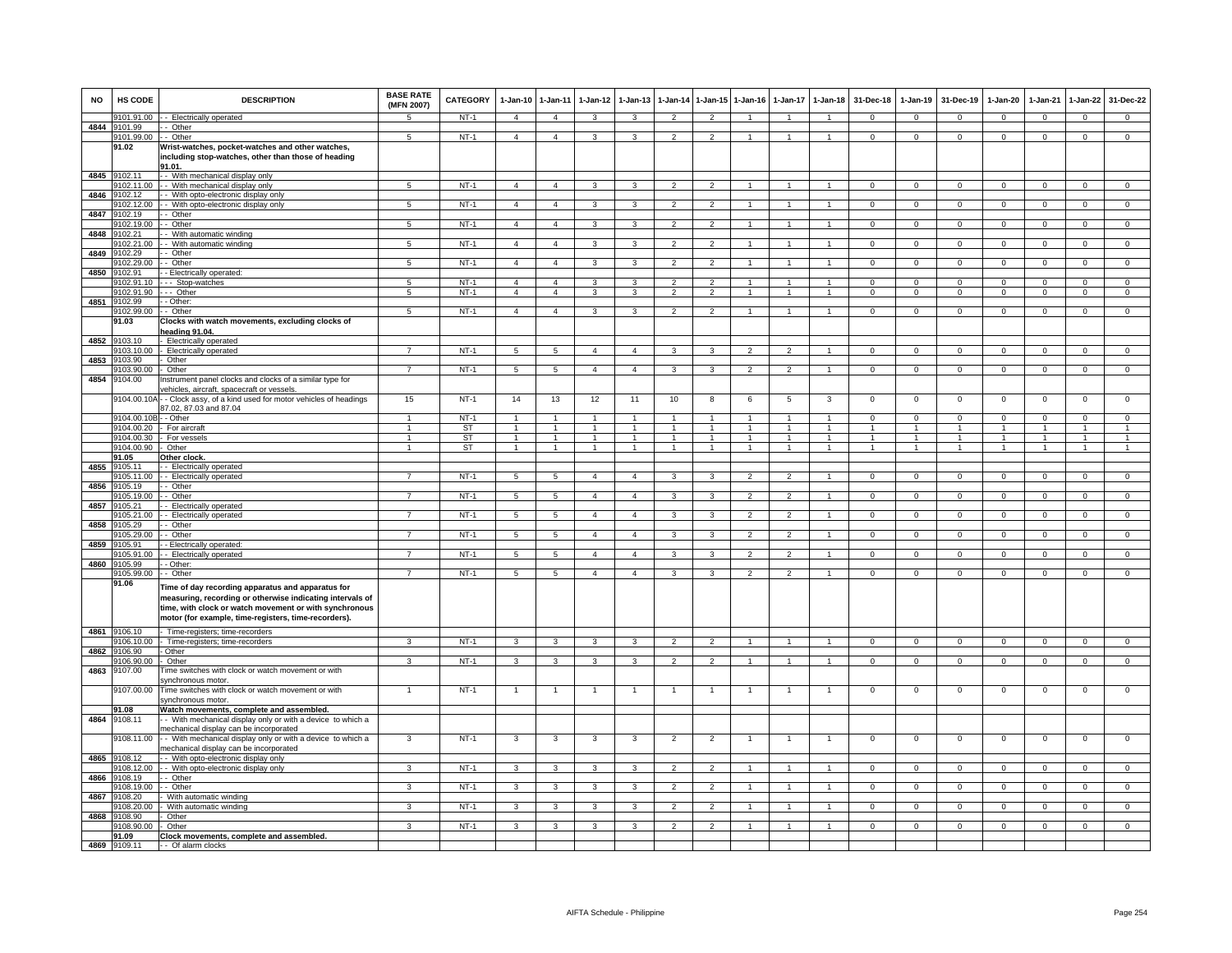| <b>NO</b> | <b>HS CODE</b>                | <b>DESCRIPTION</b>                                                                                                                                                          | <b>BASE RATE</b><br>(MFN 2007) | CATEGORY | $1-Jan-10$     | 1-Jan-11       | $1-Jan-12$    | $1-Jan-13$ | 1-Jan-14                 | $1 - Jan-15$             | $1-Jan-16$   | 1-Jan-17     | $1-Jan-18$           | 31-Dec-18      | $1-Jan-19$     | 31-Dec-19      | 1-Jan-20       | 1-Jan-21       | 1-Jan-22       | 31-Dec-22      |
|-----------|-------------------------------|-----------------------------------------------------------------------------------------------------------------------------------------------------------------------------|--------------------------------|----------|----------------|----------------|---------------|------------|--------------------------|--------------------------|--------------|--------------|----------------------|----------------|----------------|----------------|----------------|----------------|----------------|----------------|
|           | 9109.11.00                    | -- Of alarm clocks                                                                                                                                                          |                                | $NT-1$   | 3              | 3              | 3             | 3          | $\overline{2}$           | $\mathcal{P}$            |              |              |                      | $\Omega$       | $\Omega$       | $\Omega$       | $\Omega$       | $\Omega$       | $\Omega$       | $\overline{0}$ |
| 4870      | 9109.19<br>9109.19.00         | - Other<br>- Other                                                                                                                                                          | 3                              | $NT-1$   | 3              | 3              | 3             | 3          | $\overline{2}$           | $\overline{2}$           |              |              | $\mathbf{1}$         | $^{\circ}$     | $\mathbf 0$    | $\mathbf 0$    | $\circ$        | $^{\circ}$     | $\mathbf{0}$   | $\mathbf 0$    |
| 4871      | 9109.90                       | Other                                                                                                                                                                       |                                |          |                |                |               |            |                          |                          |              |              |                      |                |                |                |                |                |                |                |
|           | 109.90.00                     | Other                                                                                                                                                                       | 3                              | $NT-1$   | 3              | 3              | 3             | з          | $\overline{\phantom{a}}$ |                          |              |              | 1                    | $\Omega$       | $\Omega$       | $\mathbf 0$    | $\Omega$       | $\Omega$       | 0              | $\mathbf 0$    |
|           | 91.10                         | Complete watch or clock movements, unassembled or<br>partly assembled (movement sets); incomplete watch or<br>clock movements, assembled; rough watch or clock<br>movements |                                |          |                |                |               |            |                          |                          |              |              |                      |                |                |                |                |                |                |                |
|           | 4872 9110.11                  | - - Complete movements, unassembled or partly assembled                                                                                                                     |                                |          |                |                |               |            |                          |                          |              |              |                      |                |                |                |                |                |                |                |
|           | 9110.11.00                    | - - Complete movements, unassembled or partly assembled                                                                                                                     | 3                              | $NT-1$   | 3              | 3              | 3             | 3          | $\overline{2}$           | $\overline{2}$           |              |              | $\overline{1}$       | $\Omega$       | $\overline{0}$ | $\mathbf{0}$   | $\overline{0}$ | $\overline{0}$ | $\overline{0}$ | $\overline{0}$ |
| 4873      | 110.12                        | - Incomplete movements, assembled                                                                                                                                           |                                |          |                |                |               |            |                          |                          |              |              |                      |                |                |                |                |                |                |                |
| 4874      | 110.12.00<br>110.19           | - - Incomplete movements, assembled<br>- Rough movements                                                                                                                    | 3                              | $NT-1$   | 3              | 3              | 3             | 3          | $\overline{2}$           | $\overline{2}$           |              |              | $\blacktriangleleft$ | $\Omega$       | $\mathbf 0$    | $\mathbf 0$    | $\Omega$       | $\Omega$       | $\mathsf 0$    | $\overline{0}$ |
|           | 110.19.00                     | - Rough movements                                                                                                                                                           | 3                              | NT-1     | $\mathbf{B}$   | 3              | $\mathcal{R}$ | 3          | $\mathcal{P}$            | $\mathcal{P}$            |              |              |                      | $\Omega$       | $\Omega$       | $\Omega$       | $\Omega$       | $\Omega$       | $\mathsf 0$    | $\Omega$       |
| 4875      | 9110.90                       | - Other                                                                                                                                                                     |                                |          |                |                |               |            |                          |                          |              |              |                      |                |                |                |                |                |                |                |
|           | 9110.90.00 - Other            |                                                                                                                                                                             | 3                              | $NT-1$   | 3              | 3              | $\mathbf{3}$  | 3          | $\overline{2}$           | $\overline{2}$           |              |              | $\overline{1}$       | $\mathbf{O}$   | $\mathbf 0$    | $\mathbf 0$    | $\mathbf 0$    | $\mathbf 0$    | $\mathbf{0}$   | $\mathbf 0$    |
|           | 91.11                         | Watch cases and parts thereof.                                                                                                                                              |                                |          |                |                |               |            |                          |                          |              |              |                      |                |                |                |                |                |                |                |
| 4876      | 9111.10                       | Cases of precious metal or of metal clad with precious metal                                                                                                                |                                |          |                |                |               |            |                          |                          |              |              |                      |                |                |                |                |                |                |                |
| 4877      | 9111.10.00<br>3111.20         | Cases of precious metal or of metal clad with precious metal<br>Cases of base metal, whether or not gold- or silver-plated                                                  | 3                              | $NT-1$   | 3              | 3              | 3             | 3          | $\overline{2}$           | $\overline{2}$           | 1            | $\mathbf{1}$ | $\mathbf{1}$         | $\overline{0}$ | $\overline{0}$ | $\overline{0}$ | $\overline{0}$ | $\overline{0}$ | $\overline{0}$ | $\overline{0}$ |
|           | 111.20.00                     | Cases of base metal, whether or not gold- or silver-plated                                                                                                                  | 3                              | $NT-1$   | 3              | 3              | 3             | 3          | $\overline{\phantom{0}}$ | $\mathcal{L}$            |              |              | $\blacktriangleleft$ | $\mathsf 0$    | $\mathbf 0$    | $\mathbf 0$    | $\Omega$       | $\Omega$       | $\mathsf 0$    | $\Omega$       |
| 4878      | 111.80                        | Other cases                                                                                                                                                                 |                                |          |                |                |               |            |                          |                          |              |              |                      |                |                |                |                |                |                |                |
|           | 111.80.00                     | Other cases                                                                                                                                                                 | 3                              | $NT-1$   | 3              | 3              | 3             | 3          | $\overline{2}$           | $\overline{2}$           |              |              | $\overline{1}$       | $\Omega$       | $\Omega$       | $\mathbf 0$    | $\overline{0}$ | $\Omega$       | $\overline{0}$ | $\overline{0}$ |
| 4879      | 111.90                        | Parts                                                                                                                                                                       |                                |          |                |                |               |            |                          |                          |              |              |                      |                |                |                |                |                |                |                |
|           | 9111.90.00<br>91.12           | Parts<br>Clock cases and cases of a similar type for other goods<br>of this Chapter, and parts thereof.                                                                     | 3                              | $NT-1$   | 3              | 3              | 3             |            | $\mathfrak{p}$           | $\mathcal{P}$            |              |              |                      | $\Omega$       | $\Omega$       | $\Omega$       | $\Omega$       | $\Omega$       | $\Omega$       | $\Omega$       |
| 4880      | 9112.20                       | - Cases                                                                                                                                                                     |                                |          |                |                |               |            |                          |                          |              |              |                      |                |                |                |                |                |                |                |
|           | 112.20.00                     | Cases                                                                                                                                                                       | з                              | $NT-1$   | 3              | 3              | з             |            |                          |                          |              |              |                      | $\Omega$       | $\Omega$       | $\mathbf 0$    | $\Omega$       | $\Omega$       | $\Omega$       | $\mathbf 0$    |
| 4881      | 9112.90<br>112.90.00          | Parts                                                                                                                                                                       | 3                              | $NT-1$   |                | 3              | 3             | 3          | $\overline{\phantom{0}}$ | $\mathfrak{p}$           |              |              | $\mathbf{1}$         |                | $\overline{0}$ |                |                | $\overline{0}$ | $\overline{0}$ | $\overline{0}$ |
|           | 91.13                         | Parts<br>Watch straps, watch bands and watch bracelets, and<br>parts thereof.                                                                                               |                                |          | 3              |                |               |            |                          |                          |              |              |                      | $\mathsf 0$    |                | $\mathbf 0$    | $\mathbf 0$    |                |                |                |
| 4882      | 9113.10                       | Of precious metal or of metal clad with precious metal                                                                                                                      |                                |          |                |                |               |            |                          |                          |              |              |                      |                |                |                |                |                |                |                |
|           | 9113 10 00                    | Of precious metal or of metal clad with precious metal                                                                                                                      | 3                              | $NT-1$   | $\mathbf{3}$   | 3              | 3             | 3          | $\mathcal{P}$            | $\mathcal{P}$            |              |              | $\mathbf{1}$         | $\Omega$       | $\Omega$       | $\Omega$       | $\Omega$       | $\Omega$       | $\Omega$       | $\overline{0}$ |
| 4883      | 113.20                        | Of base metal, whether or not gold- or silver-plated                                                                                                                        |                                |          |                |                |               |            |                          |                          |              |              |                      |                |                |                |                |                |                |                |
|           | 9113.20.00                    | Of base metal, whether or not gold- or silver-plated                                                                                                                        | 3                              | $NT-1$   | 3              | 3              | 3             |            | $\mathfrak{p}$           | $\mathfrak{p}$           |              |              |                      | $\Omega$       | $\Omega$       | $\Omega$       | $\Omega$       | $\Omega$       | $\Omega$       | $\Omega$       |
| 4884      | 9113.90<br>9113.90.00 - Other | Other                                                                                                                                                                       | 3                              | NT-1     | $\mathbf{3}$   | $\mathbf{3}$   | $\mathbf{3}$  | 3          | $\overline{2}$           | $\overline{2}$           |              | $\mathbf{1}$ | $\mathbf{1}$         | $\mathbf 0$    | $\mathbf 0$    | $\mathbf 0$    | $\mathbf{0}$   | $\mathbf 0$    | $\mathbf{0}$   | $\mathbf{0}$   |
|           | 91.14                         | Other clock or watch parts.                                                                                                                                                 |                                |          |                |                |               |            |                          |                          |              |              |                      |                |                |                |                |                |                |                |
| 4885      | 9114.10                       | Springs, including hair-springs                                                                                                                                             |                                |          |                |                |               |            |                          |                          |              |              |                      |                |                |                |                |                |                |                |
|           | 3114.10.00                    | Springs, including hair-springs                                                                                                                                             | 3                              | $NT-1$   | $\mathbf{3}$   | 3              | $\mathbf{3}$  | 3          | $\overline{2}$           | $\overline{2}$           |              |              | 1                    | $\Omega$       | $\overline{0}$ | $\overline{0}$ | $\overline{0}$ | $\Omega$       | $\overline{0}$ | $\overline{0}$ |
| 4886      | 114.20                        | Jewels                                                                                                                                                                      |                                |          |                |                |               |            |                          |                          |              |              |                      |                |                |                |                |                |                |                |
| 4887      | 114.20.00                     | Jewels                                                                                                                                                                      | 3                              | $NT-1$   | 3              | $\mathbf{3}$   | 3             | 3          | $\overline{2}$           | $\overline{2}$           |              |              | $\mathbf{1}$         | $\mathsf 0$    | $\mathbf 0$    | $\mathbf 0$    | $\mathbf 0$    | $\mathbf 0$    | $\mathsf 0$    | $\mathbf 0$    |
|           | 9114.30<br>114.30.00          | Dials<br>Dials                                                                                                                                                              | $\mathcal{R}$                  | NT-1     | 3              | $\mathbf{3}$   | 3             | 3          | $\overline{2}$           | $\mathcal{L}$            |              |              | $\blacktriangleleft$ | $\Omega$       | $\Omega$       | $\mathbf 0$    | $\Omega$       | $\Omega$       | 0              | $\Omega$       |
| 4888      | 114.40                        | Plates and bridges                                                                                                                                                          |                                |          |                |                |               |            |                          |                          |              |              |                      |                |                |                |                |                |                |                |
|           | 114,40.00                     | Plates and bridges                                                                                                                                                          | 3                              | $NT-1$   | 3              | 3              | 3             | 3          | $\overline{\phantom{a}}$ | $\overline{2}$           |              |              |                      | $\overline{0}$ | $\overline{0}$ | $\overline{0}$ | $\overline{0}$ | $\Omega$       | $\overline{0}$ | $\overline{0}$ |
| 4889      | 114.90                        | Other                                                                                                                                                                       |                                |          |                |                |               |            |                          |                          |              |              |                      |                |                |                |                |                |                |                |
|           | 9114.90.00<br>92.01           | Other<br>Pianos, including automatic pianos; harpsichords and                                                                                                               | 3                              | $NT-1$   | 3              | 3              | 3             | 3          | $\overline{2}$           | $\mathcal{P}$            |              |              |                      | $\mathbf{O}$   | $\mathbf 0$    | $\mathbf 0$    | $\mathbf 0$    | $^{\circ}$     | $\mathbf 0$    | $\mathbf{0}$   |
| 4890      | 3201.10                       | other keyboard stringed instruments.<br>- Upright pianos                                                                                                                    |                                |          |                |                |               |            |                          |                          |              |              |                      |                |                |                |                |                |                |                |
|           | 201.10.00                     | Upright pianos                                                                                                                                                              | 10                             | $NT-2$   | 9              | 8              | 8             |            | 7                        | 6                        | 6            |              | 5                    | -5             | $\overline{a}$ | $^{\circ}$     | $\mathbf{0}$   | $\Omega$       | $\mathbf 0$    | $\overline{0}$ |
| 4891      | 201.20                        | Grand pianos                                                                                                                                                                |                                |          |                |                |               |            |                          |                          |              |              |                      |                |                |                |                |                |                |                |
|           | 201.20.00                     | Grand pianos                                                                                                                                                                | 3                              | $NT-1$   | 3              | 3              | 3             | 3          | $\overline{\phantom{a}}$ | $\overline{\phantom{a}}$ |              |              |                      | 0              | $\overline{0}$ | $\mathbf 0$    | $\mathbf 0$    | $\Omega$       | 0              | $\overline{0}$ |
| 4892      | 201.90<br>9201.90.00          | Other<br>Other                                                                                                                                                              | $\mathbf{3}$                   | $NT-1$   | 3              | $\mathbf{3}$   | 3             | 3          | $\overline{2}$           | $\overline{2}$           | $\mathbf{1}$ | $\mathbf{1}$ | $\mathbf{1}$         | $\mathbf{0}$   | $\mathbf 0$    | $\mathbf 0$    | $\mathbf{0}$   | $\mathbf 0$    | $\mathbf 0$    | $\overline{0}$ |
|           | 92.02                         | Other string musical instruments (for example, guitars,<br><u>violins, harps)</u>                                                                                           |                                |          |                |                |               |            |                          |                          |              |              |                      |                |                |                |                |                |                |                |
| 4893      | 3202.10                       | - Played with a bow                                                                                                                                                         |                                |          |                |                |               |            |                          |                          |              |              |                      |                |                |                |                |                |                |                |
|           | 9202.10.00                    | - Played with a bow                                                                                                                                                         | 3                              | $NT-1$   | 3              | 3              | 3             |            |                          |                          |              |              |                      | $\Omega$       | $\Omega$       | $\Omega$       | $\Omega$       | $\Omega$       | $\Omega$       | $\overline{0}$ |
| 4894      | 9202.90                       | - Other                                                                                                                                                                     |                                |          |                |                |               |            |                          |                          |              |              |                      |                |                |                |                |                |                |                |
|           | 9202.90.00<br>92.05           | - Other<br>Other wind musical instruments (for example, clarinets,                                                                                                          | 10                             | $NT-2$   | 9              | 8              | 8             | 7          | 7                        | 6                        | 6            | 5            | 5                    | 5              | $\overline{4}$ | $\mathbf{0}$   | $\mathbf{0}$   | $\mathbf 0$    | $\mathbf{0}$   | $\mathbf{0}$   |
| 4895      | 9205.10                       | <u>rumpets, bagpipes)</u> .<br>Brass-wind instruments                                                                                                                       |                                |          |                |                |               |            |                          |                          |              |              |                      |                |                |                |                |                |                |                |
|           | 205.10.00                     | Brass-wind instruments                                                                                                                                                      | 3                              | $NT-1$   | 3              | 3              | 3             | 3          | $\overline{\mathbf{c}}$  | $\mathfrak{p}$           |              |              |                      | $\mathsf 0$    | $\mathbf 0$    | $\mathbf 0$    | $\mathbf 0$    | $\mathbf 0$    | $\mathsf 0$    | $\overline{0}$ |
| 4896      | 9205.90<br>9205.90.10         | Other<br>- Keyboard pipe organs; harmoniums and similar keyboard                                                                                                            | 5                              | $NT-1$   | $\overline{4}$ | $\overline{4}$ | 3             | 3          | $\overline{2}$           | $\overline{2}$           |              |              | -1                   | 0              | $\mathbf 0$    | $\mathbf 0$    | $\mathbf 0$    | $\mathbf 0$    | 0              | $\mathsf 0$    |
|           | 9205.90.90 - - Other          | instruments with free metal reeds                                                                                                                                           | 3                              | $NT-1$   | 3              | 3              | 3             | 3          | $\overline{2}$           | $\overline{2}$           |              |              |                      | $\Omega$       | $\Omega$       | $\Omega$       | $\Omega$       | $\overline{0}$ | $\overline{0}$ | $\overline{0}$ |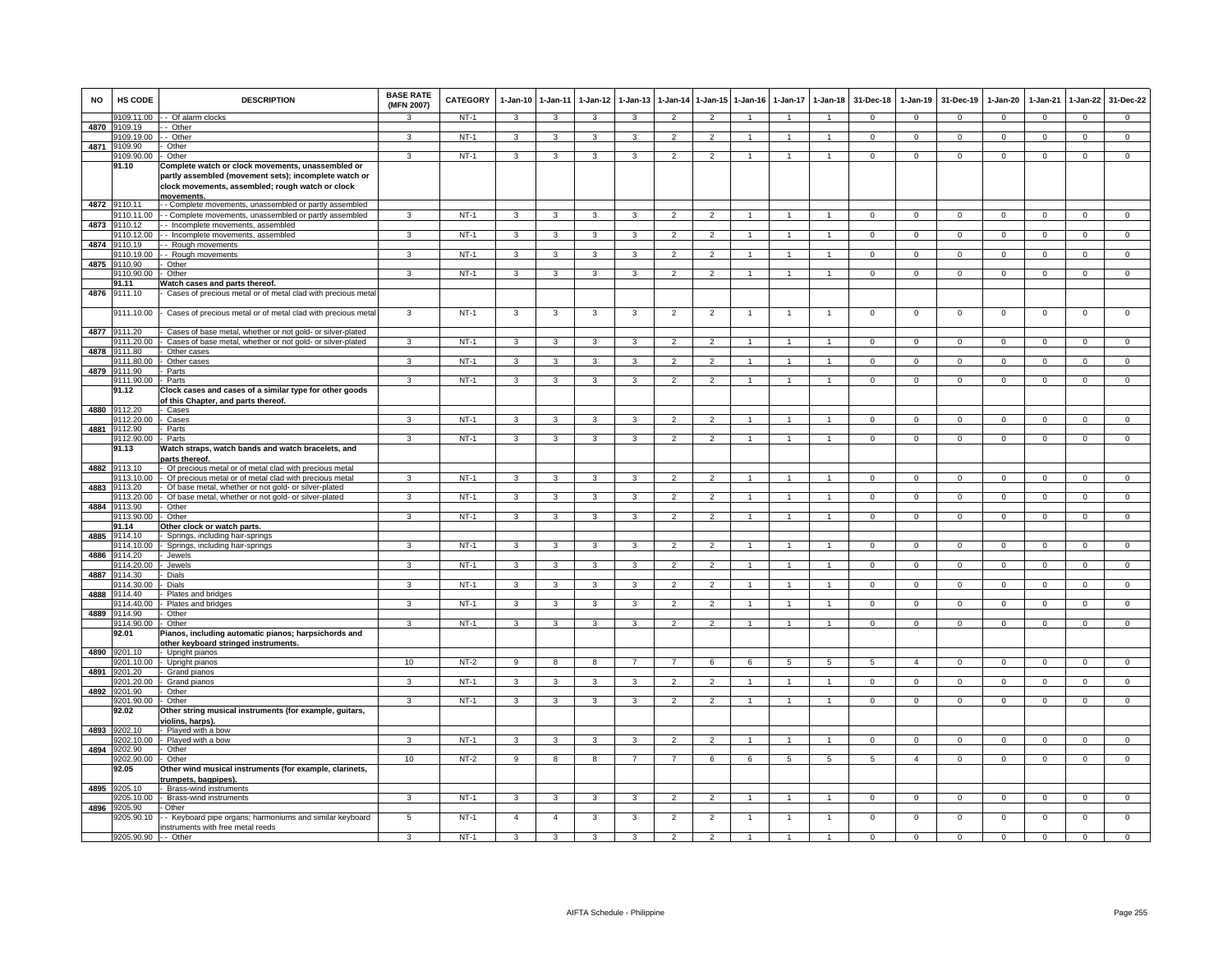| <b>NO</b> | HS CODE               | <b>DESCRIPTION</b>                                                                                                                                                                                                                                                                                                                                     | <b>BASE RATE</b><br>(MFN 2007) | CATEGORY    | $1-Jan-10$              | 1-Jan-11        | $1-Jan-12$              | $1-Jan-13$     | 1-Jan-14        | $1 - Jan-15$   | $1-Jan-16$              | $1-Jan-17$     | $1 - Jan-18$            | 31-Dec-18      | $1-Jan-19$     | 31-Dec-19      | 1-Jan-20       | 1-Jan-21       | $1-Jan-22$     | 31-Dec-22      |
|-----------|-----------------------|--------------------------------------------------------------------------------------------------------------------------------------------------------------------------------------------------------------------------------------------------------------------------------------------------------------------------------------------------------|--------------------------------|-------------|-------------------------|-----------------|-------------------------|----------------|-----------------|----------------|-------------------------|----------------|-------------------------|----------------|----------------|----------------|----------------|----------------|----------------|----------------|
| 4897      | 9206.00               | Percussion musical instruments (for example, drums,<br>xylophones, cymbals, castanets, maracas).                                                                                                                                                                                                                                                       |                                |             |                         |                 |                         |                |                 |                |                         |                |                         |                |                |                |                |                |                |                |
|           | 9206.00.00            | Percussion musical instruments (for example, drums,<br>xylophones, cymbals, castanets, maracas).                                                                                                                                                                                                                                                       | $\overline{7}$                 | $NT-2$      | 5                       | 5               | -5                      |                | $\overline{4}$  | $\overline{4}$ | 3                       | 3              | 3                       | 3              | $\overline{2}$ | $\mathbf 0$    | $\mathsf 0$    | $\mathbf 0$    | $\mathsf 0$    | $\mathbf 0$    |
|           | 92.07                 | Musical instruments, the sound of which is produced, or<br>must be amplified, electrically (for example, organs,                                                                                                                                                                                                                                       |                                |             |                         |                 |                         |                |                 |                |                         |                |                         |                |                |                |                |                |                |                |
| 4898      | 3207.10               | auitars. accordions).<br>Keyboard instruments, other than accordions                                                                                                                                                                                                                                                                                   |                                |             |                         |                 |                         |                |                 |                |                         |                |                         |                |                |                |                |                |                |                |
|           | 9207.10.00            | - Keyboard instruments, other than accordions                                                                                                                                                                                                                                                                                                          | $\overline{7}$                 | $NT-1$      | $5\overline{5}$         | 5               | $\overline{4}$          | $\overline{4}$ | $\mathbf{3}$    | 3              | $\overline{2}$          | $\mathfrak{p}$ | $\mathbf{1}$            | $\Omega$       | $\Omega$       | $\Omega$       | $\Omega$       | $\Omega$       | $\Omega$       | $\overline{0}$ |
| 4899      | 3207.90<br>9207.90.00 | Other<br>- Other                                                                                                                                                                                                                                                                                                                                       | 10                             | $NT-2$      | 9                       | 8               | 8                       | $\overline{7}$ | $\overline{7}$  | 6              | 6                       | 5              | 5                       | 5              | $\overline{4}$ | $^{\circ}$     | $^{\circ}$     | $^{\circ}$     | $\mathbf{0}$   | $\mathbf{0}$   |
|           | 92.08                 | Musical boxes, fairground organs, mechanical street<br>organs, mechanical singing birds, musical saws and<br>other musical instruments not falling within any other<br>heading of this Chapter; decoy calls of all kinds; whistles,<br>call horns and other mouth-blown sound signalling<br>instruments.                                               |                                |             |                         |                 |                         |                |                 |                |                         |                |                         |                |                |                |                |                |                |                |
| 4900      | 9208.10               | - Musical boxes                                                                                                                                                                                                                                                                                                                                        |                                |             |                         |                 |                         |                |                 |                |                         |                |                         |                |                |                |                |                |                |                |
| 4901      | 9208.10.00<br>9208.90 | Musical boxes<br>Other:                                                                                                                                                                                                                                                                                                                                | $\overline{7}$                 | $NT-1$      | 5 <sup>5</sup>          | $5\overline{5}$ | $\Delta$                | $\overline{a}$ | $\mathbf{a}$    |                | $\mathfrak{D}$          | $\mathcal{P}$  |                         | $\Omega$       | $\Omega$       | $\Omega$       | $\Omega$       | $\Omega$       | $\Omega$       | $\Omega$       |
|           |                       | 9208.90.10 - - Decoy calls, call horns and other mouth-blown sound                                                                                                                                                                                                                                                                                     | $\mathbf{R}$                   | $NT-1$      | $\mathbf{3}$            | 3               | $\mathbf{3}$            | 3              | $\overline{2}$  | $\overline{2}$ |                         |                |                         | $\Omega$       | $\Omega$       | $\overline{0}$ | $\Omega$       | $\Omega$       | $\Omega$       | $\Omega$       |
|           | 9208.90.90 - - Other  |                                                                                                                                                                                                                                                                                                                                                        | $\mathcal{R}$                  | $NT-1$      | $\mathbf{3}$            | 3               | 3                       | 3              | $\overline{2}$  | 2              | $\mathbf{1}$            | $\mathbf{1}$   | $\mathbf{1}$            | $\Omega$       | $^{\circ}$     | $^{\circ}$     | $^{\circ}$     | $^{\circ}$     | $\mathbf{0}$   | $^{\circ}$     |
|           | 92.09                 | Parts (for example, mechanisms for musical boxes) and<br>accessories (for example, cards, discs and rolls for<br>mechanical instruments) of musical instruments;<br>metronomes, tuning forks and pitch pipes of all kinds.                                                                                                                             |                                |             |                         |                 |                         |                |                 |                |                         |                |                         |                |                |                |                |                |                |                |
| 4902      | 9209.30<br>9209.30.00 | Musical instrument strings<br>- Musical instrument strings                                                                                                                                                                                                                                                                                             | $\overline{\mathbf{3}}$        | $NT-1$      | $\overline{\mathbf{3}}$ | $\overline{3}$  | $\overline{\mathbf{3}}$ | $\overline{3}$ | $\overline{2}$  | $\overline{2}$ | $\overline{1}$          | $\mathbf{1}$   | $\overline{1}$          | $\overline{0}$ | $\overline{0}$ | $\overline{0}$ | $\overline{0}$ | $\overline{0}$ | $\overline{0}$ | $\overline{0}$ |
| 4903      | 209.91                | - Parts and accessories for pianos:                                                                                                                                                                                                                                                                                                                    |                                |             |                         |                 |                         |                |                 |                |                         |                |                         |                |                |                |                |                |                |                |
|           | 9209.91.10            | --- Strung backs, keyboards and metal frames for upright                                                                                                                                                                                                                                                                                               | $\overline{7}$                 | $NT-1$      | $\overline{5}$          | 5               | $\overline{4}$          | $\overline{4}$ | 3               | $\mathbf{3}$   | $\overline{2}$          | $\overline{2}$ | $\mathbf{1}$            | $\mathbf 0$    | $\mathbf 0$    | $\mathbf{0}$   | $\mathbf{0}$   | $\mathbf{0}$   | $\mathsf 0$    | $\mathsf 0$    |
|           | 9209.91.90            | pianos<br>--- Other                                                                                                                                                                                                                                                                                                                                    | $\mathbf{3}$                   | NT-1        | $\mathbf{3}$            | $\mathbf{3}$    | $\mathbf{3}$            | $\mathbf{3}$   | $\overline{2}$  | $\overline{2}$ | $\mathbf{1}$            | $\overline{1}$ | $\overline{1}$          | $\mathbf{0}$   | $\mathbf 0$    | $\overline{0}$ | $\mathbf{0}$   | $\mathbf 0$    | $\circ$        | $\mathbf{0}$   |
| 4904      | 9209.92               | - Parts and accessories for the musical instruments of<br>eading 92.02                                                                                                                                                                                                                                                                                 |                                |             |                         |                 |                         |                |                 |                |                         |                |                         |                |                |                |                |                |                |                |
|           | 3209.92.00            | - Parts and accessories for the musical instruments of<br>eading 92.02                                                                                                                                                                                                                                                                                 | 3                              | $NT-1$      | 3                       | 3               | 3                       | 3              | $\overline{2}$  | $\overline{2}$ | $\mathbf{1}$            | $\overline{1}$ | $\mathbf{1}$            | $\overline{0}$ | $\overline{0}$ | $\overline{0}$ | $\overline{0}$ | $\overline{0}$ | $\overline{0}$ | $\overline{0}$ |
| 4905      | 9209.94               | - Parts and accessories for the musical instruments of                                                                                                                                                                                                                                                                                                 |                                |             |                         |                 |                         |                |                 |                |                         |                |                         |                |                |                |                |                |                |                |
|           | 9209.94.00            | eading 92.07<br>- - Parts and accessories for the musical instruments of<br>eading 92.07                                                                                                                                                                                                                                                               | 3                              | $NT-1$      | 3                       | 3               | 3                       | 3              | $\overline{2}$  | $\overline{2}$ |                         |                | $\overline{1}$          | $\mathsf 0$    | $\mathbf 0$    | $\mathbf 0$    | $\mathbf 0$    | $\mathbf 0$    | $\mathsf 0$    | $\mathsf 0$    |
| 4906      | 9209.99               | - Other                                                                                                                                                                                                                                                                                                                                                |                                |             |                         |                 |                         |                |                 |                |                         |                |                         |                |                |                |                |                |                |                |
|           | 9209.99.00            | - - Other                                                                                                                                                                                                                                                                                                                                              | 3                              | $NT-1$      | 3                       | 3               | $\mathbf{3}$            | 3              | $\overline{2}$  | $\overline{2}$ |                         |                | $\blacktriangleleft$    | $\Omega$       | $\mathbf 0$    | $\mathbf 0$    | $\Omega$       | $\mathbf 0$    | $\mathbf{0}$   | $\mathbf 0$    |
| 4907      | 93.01<br>9301.11      | Military weapons, other than revolvers, pistols and the<br>arms of heading 93.07.<br>- Self-propelled                                                                                                                                                                                                                                                  |                                |             |                         |                 |                         |                |                 |                |                         |                |                         |                |                |                |                |                |                |                |
|           | 301.11.00             | - Self-propelled                                                                                                                                                                                                                                                                                                                                       | 10                             | $NT-1$      | 9                       | 8               | $\overline{7}$          | 6              | 5               | $\overline{4}$ | 3                       | $\overline{2}$ | $\overline{2}$          | $\mathbf{O}$   | $\overline{0}$ | $\mathbf{0}$   | $\mathbf{0}$   | $\mathbf 0$    | $\mathbf 0$    | $\overline{0}$ |
| 4908      | 9301.19               | - Other                                                                                                                                                                                                                                                                                                                                                |                                |             |                         |                 |                         |                |                 |                |                         |                |                         |                |                |                |                |                |                |                |
| 4909      | 301.19.00<br>9301.20  | - Other<br>Rocket launchers; flame-throwers; grenade launchers;                                                                                                                                                                                                                                                                                        | 10                             | <b>NT-1</b> | 9                       | 8               | $7\overline{ }$         | 6              | $5\phantom{.0}$ | $\overline{4}$ | $\overline{3}$          | 2              | $\overline{2}$          | $\mathbf{0}$   | $\mathbf{0}$   | $\mathbf 0$    | $\mathbf 0$    | $\mathbf 0$    | $\mathsf 0$    | $\overline{0}$ |
|           | 9301.20.00            | orpedo tubes and similar projectors<br>Rocket launchers; flame-throwers; grenade launchers;                                                                                                                                                                                                                                                            | 10                             | $NT-1$      | 9                       | 8               | $\overline{7}$          | 6              | 5               | $\overline{4}$ | 3                       | $\overline{2}$ | $\overline{2}$          | $\mathbf{O}$   | $\mathsf 0$    | $\mathbf 0$    | $\mathbf 0$    | $\mathbf 0$    | $\mathsf 0$    | $\mathbf 0$    |
|           | 4910 9301.90          | torpedo tubes and similar projectors<br>Other                                                                                                                                                                                                                                                                                                          |                                |             |                         |                 |                         |                |                 |                |                         |                |                         |                |                |                |                |                |                |                |
|           | 301.90.00             | Other                                                                                                                                                                                                                                                                                                                                                  | 10                             | $NT-1$      | 9                       | $\overline{8}$  | $\overline{7}$          | 6              | $5\phantom{.0}$ | $\overline{4}$ | 3                       | $\overline{2}$ | $\overline{2}$          | $\Omega$       | $\mathbf{0}$   | $\mathbf 0$    | $\Omega$       | $\Omega$       | $\mathbf{0}$   | $\overline{0}$ |
| 4911      | 9302.00               | Revolvers and pistols, other than those of heading 93.03 or<br>33.04.                                                                                                                                                                                                                                                                                  |                                |             |                         |                 |                         |                |                 |                |                         |                |                         |                |                |                |                |                |                |                |
|           | 9302.00.00            | Revolvers and pistols, other than those of heading 93.03 or<br>93.04.                                                                                                                                                                                                                                                                                  | 15                             | $NT-2$      | 14                      | 13              | 12                      | 11             | 10              | 9              | 8                       |                | 6                       | 6              | 5              | $\overline{0}$ | $\overline{0}$ | $\Omega$       | $\overline{0}$ | $\overline{0}$ |
|           | 93.03                 | Other firearms and similar devices which operate by the<br>firing of an explosive charge (for example, sporting<br>shotguns and rifles, muzzle-loading firearms, Very pistols<br>and other devices designed to project only signal flares,<br>pistols and revolvers for firing blank ammunition, captive-<br>bolt humane killers, line-throwing guns). |                                |             |                         |                 |                         |                |                 |                |                         |                |                         |                |                |                |                |                |                |                |
| 4912      | 303.10<br>303.10.00   | Muzzle-loading firearms<br>Muzzle-loading firearms                                                                                                                                                                                                                                                                                                     | 10                             | $NT-1$      | 9                       | 8               | $\overline{7}$          | 6              | 5               | $\overline{4}$ | 3                       | $\mathfrak{p}$ | $\mathcal{P}$           | $\mathsf 0$    | $\mathsf 0$    | $\mathbf 0$    | $\mathbf 0$    | $\mathbf 0$    | $\mathsf 0$    | $\mathbf 0$    |
| 4913      | 9303.20               | Other sporting, hunting or target-shooting shotguns, including<br>combination shotgun-rifles:                                                                                                                                                                                                                                                          |                                |             |                         |                 |                         |                |                 |                |                         |                |                         |                |                |                |                |                |                |                |
|           | 9303.20.10            | - Hunting shotguns                                                                                                                                                                                                                                                                                                                                     | 15                             | $NT-1$      | 14                      | 13              | 12                      | 11             | 10              | 8              | 6                       | 5              | $\mathbf{3}$            | $\Omega$       | $\Omega$       | $\Omega$       | $\overline{0}$ | $\Omega$       | $\overline{0}$ | $\overline{0}$ |
|           | 303.20.90             | - Other                                                                                                                                                                                                                                                                                                                                                | 15                             | $NT-1$      | 14                      | 13              | 12                      | 11             | 10              | $\overline{8}$ | 6                       | $\overline{5}$ | $\overline{\mathbf{3}}$ | $\overline{0}$ | $\overline{0}$ | $\overline{0}$ | $\overline{0}$ | $\overline{0}$ | $\overline{0}$ | $\overline{0}$ |
| 4914      | 9303.30<br>9303.30.10 | Other sporting, hunting or target-shooting rifles:<br>- - Hunting rifles                                                                                                                                                                                                                                                                               | 15                             | NT-1        | 14                      | 13              | 12                      | 11             | 10              | 8              | 6                       | 5              | 3                       | $\Omega$       | $\Omega$       | $\mathbf 0$    | $\Omega$       | $\Omega$       | $\mathbf{0}$   | $\mathbf 0$    |
|           | 9303.30.90            | - Other                                                                                                                                                                                                                                                                                                                                                | 15                             | $NT-1$      | 14                      | 13              | 12                      | 11             | 10              | 8              | 6                       | 5              | 3                       | $\Omega$       | $\mathbf{0}$   | $\mathbf{0}$   | $\mathbf{0}$   | $\Omega$       | $\mathbf{0}$   | $\overline{0}$ |
| 4915      | 9303.90<br>9303.90.00 | Other<br>Other                                                                                                                                                                                                                                                                                                                                         | 15                             | $NT-2$      | 14                      | 13              | 12                      | 11             | 10              | $\overline{9}$ | $\overline{\mathbf{a}}$ |                | 6                       | 6              | 5              | $\overline{0}$ | $\overline{0}$ | $\overline{0}$ | $\overline{0}$ | $\overline{0}$ |
|           |                       |                                                                                                                                                                                                                                                                                                                                                        |                                |             |                         |                 |                         |                |                 |                |                         |                |                         |                |                |                |                |                |                |                |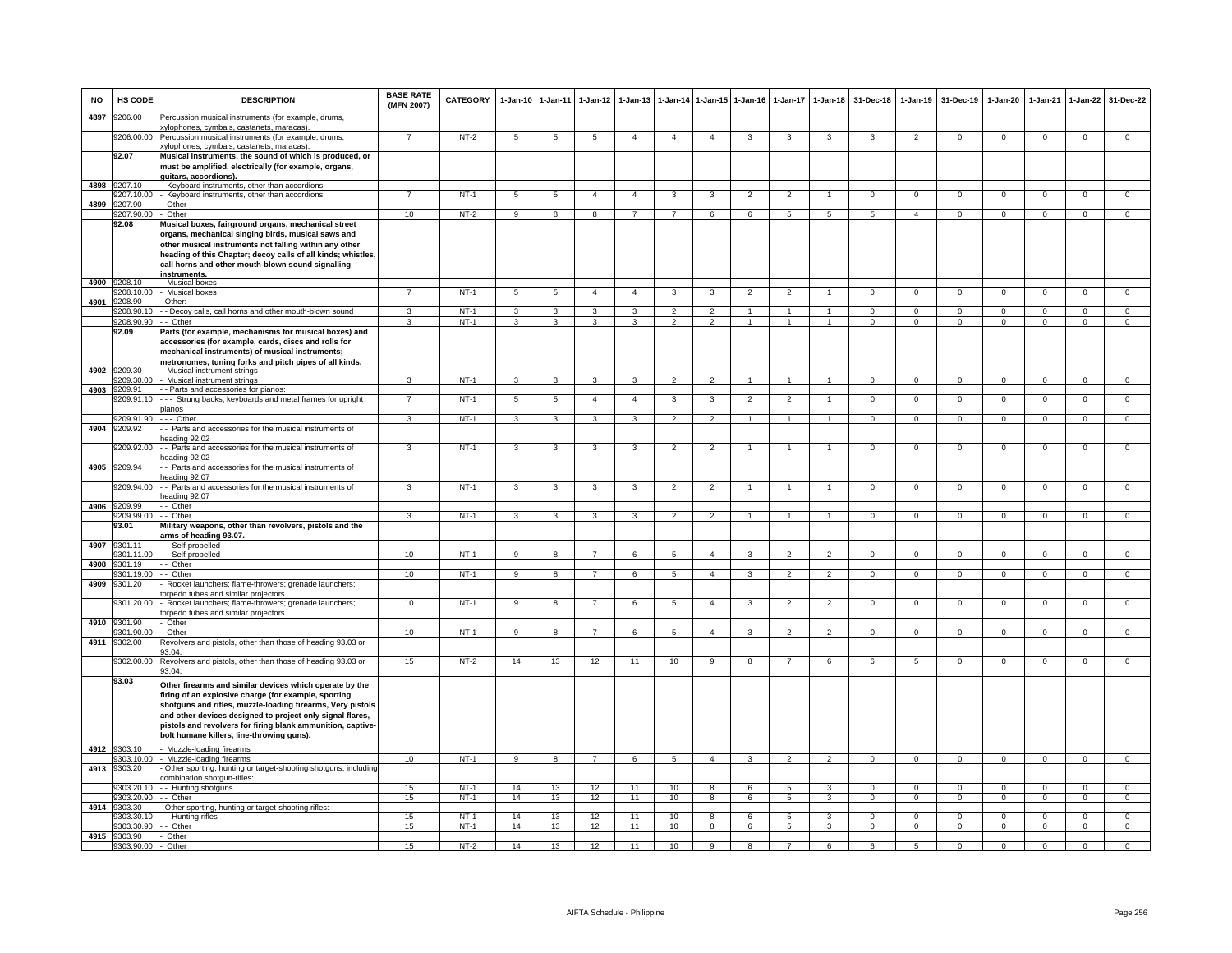| NO   | HS CODE                  | <b>DESCRIPTION</b>                                                                                                                                                                                          | <b>BASE RATE</b><br>(MFN 2007) | <b>CATEGORY</b>        | 1-Jan-10 | 1-Jan-11                | 1-Jan-12        | 1-Jan-13       |                        |                 | 1-Jan-14 1-Jan-15 1-Jan-16 | 1-Jan-17          | 1-Jan-18                | 31-Dec-18                  | 1-Jan-19        | 31-Dec-19      | 1-Jan-20        | 1-Jan-21                   | 1-Jan-22            | 31-Dec-22       |
|------|--------------------------|-------------------------------------------------------------------------------------------------------------------------------------------------------------------------------------------------------------|--------------------------------|------------------------|----------|-------------------------|-----------------|----------------|------------------------|-----------------|----------------------------|-------------------|-------------------------|----------------------------|-----------------|----------------|-----------------|----------------------------|---------------------|-----------------|
| 4916 | 9304.00                  | Other arms (for example, spring, air or gas guns and pistols,<br>runcheons), excluding those of heading 93.07                                                                                               |                                |                        |          |                         |                 |                |                        |                 |                            |                   |                         |                            |                 |                |                 |                            |                     |                 |
|      | 9304.00.10               | Air guns, operating at a pressure of less than 7 kgf/cm2                                                                                                                                                    | 15                             | $NT-1$                 | 14       | 13                      | 12              | 11             | 10                     | 8               | 6                          | 5                 | 3                       | 0                          | 0               | 0              | 0               | $\Omega$                   | 0                   | 0               |
|      | 9304.00.90<br>93.05      | Other<br>Parts and accessories of articles of headings 93.01 to                                                                                                                                             | 15                             | $NT-1$                 | 14       | 13                      | 12              | 11             | 10                     | 8               | 6                          | 5                 | 3                       | $\mathbf 0$                | $\mathbf 0$     | $\mathbf 0$    | $\mathbf 0$     | $\mathbf{0}$               | $\mathsf 0$         | $\overline{0}$  |
|      |                          | 3.04.                                                                                                                                                                                                       |                                |                        |          |                         |                 |                |                        |                 |                            |                   |                         |                            |                 |                |                 |                            |                     |                 |
| 4917 | 9305.10<br>305.10.00     | Of revolvers or pistols<br>Of revolvers or pistols                                                                                                                                                          | 15                             | $NT-2$                 | 14       | 13                      | 12              | 11             | 10 <sup>10</sup>       | 9               | 8                          | $\overline{7}$    | 6                       | 6                          | 5               | $\mathbf 0$    | $\mathbf{0}$    | $\mathbf{0}$               | $\mathbf{0}$        | $\mathbf{0}$    |
| 4918 | 3305.21                  | - Shotqun barrels:                                                                                                                                                                                          |                                |                        |          |                         |                 |                |                        |                 |                            |                   |                         |                            |                 |                |                 |                            |                     |                 |
|      | 305.21.10                | -- Of hunting shotguns, not exceeding 7 kg                                                                                                                                                                  | 15                             | $NT-1$                 | 14       | 13                      | 12              | 11             | 10                     | 8               | 6                          | 5                 | 3                       | $\Omega$                   | $\Omega$        | $\Omega$       | $\Omega$        | $\Omega$                   | $\Omega$            | $\mathbf{0}$    |
|      | 9305.21.90               | -- Other                                                                                                                                                                                                    | 15                             | $NT-1$                 | 14       | 13                      | 12              | 11             | 10                     | 8               | 6                          | 5                 | 3                       | $\mathbf{0}$               | $\mathbf{0}$    | $\mathbf 0$    | $\mathbf 0$     | $\mathbf{0}$               | $\mathbf 0$         | $\overline{0}$  |
| 4919 | 9305.29                  | - Other:                                                                                                                                                                                                    |                                |                        |          |                         |                 |                |                        |                 |                            |                   |                         |                            |                 |                |                 |                            |                     |                 |
|      | 305.29.10<br>3305.29.90  | -- Of hunting shotguns                                                                                                                                                                                      | 15                             | $NT-1$<br>$NT-1$       | 14       | 13                      | 12              | 11<br>11       | 10                     | 8               | 6<br>6                     | 5                 | 3<br>3                  | $\Omega$<br>$\overline{0}$ | $\mathbf{0}$    | $\Omega$       | $\mathbf{0}$    | $\Omega$<br>$\overline{0}$ | $\mathbf{0}$        | $\overline{0}$  |
| 4920 | 9305.91                  | -- Other<br>- Of military weapons of heading 93.01                                                                                                                                                          | 15                             |                        | 14       | 13                      | 12              |                | 10                     | $\overline{8}$  |                            | 5                 |                         |                            | $\overline{0}$  | $\mathbf 0$    | $\overline{0}$  |                            | $\overline{0}$      | $\overline{0}$  |
|      | 9305.91.00               | - Of military weapons of heading 93.01                                                                                                                                                                      | 15                             | $NT-2$                 | 14       | 13                      | 12              | 11             | 10                     | 9               | 8                          | $\overline{7}$    | 6                       | 6                          | 5               | $\mathbf{0}$   | $\overline{0}$  | $^{\circ}$                 | $\overline{0}$      | $\overline{0}$  |
| 4921 | 9305.99                  | - Other:                                                                                                                                                                                                    |                                |                        |          |                         |                 |                |                        |                 |                            |                   |                         |                            |                 |                |                 |                            |                     |                 |
|      | 9305.99.10               | -- Of goods of subheading 9304.00.90                                                                                                                                                                        | 15                             | $NT-1$                 | 14       | 13                      | 12              | 11             | 10                     | 8               | 6                          | 5                 | 3                       | $\Omega$                   | $\mathbf{0}$    | $\Omega$       | $\Omega$        | $\Omega$                   | $\mathbf 0$         | $\overline{0}$  |
|      | 9305.99.90               | -- Other                                                                                                                                                                                                    | 15                             | $NT-1$                 | 14       | 13                      | 12              | 11             | 10                     | 8               | 6                          | 5                 | 3                       | $\mathbf 0$                | $\mathbf 0$     | $\mathbf 0$    | $\mathbf 0$     | $\mathbf 0$                | $\mathbf 0$         | $\mathbf 0$     |
|      | 93.06                    | Bombs, grenades, torpedoes, mines, missiles, and similar<br>munitions of war and parts thereof; cartridges and other<br>ammunition and projectiles and parts thereof, including<br>shot and cartridge wads. |                                |                        |          |                         |                 |                |                        |                 |                            |                   |                         |                            |                 |                |                 |                            |                     |                 |
| 4922 | 9306.21                  | - - Cartridges                                                                                                                                                                                              |                                |                        |          |                         |                 |                |                        | 9               | 8                          | $\overline{7}$    |                         |                            |                 | $\mathbf{0}$   | $\mathbf{0}$    | $\mathbf{0}$               |                     | $\mathbf{0}$    |
| 4923 | 9306.21.00<br>3306.29    | - Cartridges<br>- Other                                                                                                                                                                                     | 15                             | NT-2                   | 14       | 13                      | 12              | 11             | 10                     |                 |                            |                   | 6                       | 6                          | $5\phantom{.0}$ |                |                 |                            | $\mathbf 0$         |                 |
|      | 9306.29.00               | - Other                                                                                                                                                                                                     | 15                             | $NT-2$                 | 14       | 13                      | 12              | 11             | 10                     | 9               | $\mathbf{R}$               | $\overline{7}$    | 6                       | 6                          | 5               | $\Omega$       | $\Omega$        | $\Omega$                   | $\mathbf{0}$        | $\overline{0}$  |
| 4924 | 306.30                   | Other cartridges and parts thereof                                                                                                                                                                          |                                |                        |          |                         |                 |                |                        |                 |                            |                   |                         |                            |                 |                |                 |                            |                     |                 |
|      | 9306.30.10               | - Use for revolvers and pistols of heading 93.02                                                                                                                                                            | 15                             | $NT-1$                 | 14       | 13                      | 12              | 11             | 10                     | 8               | 6                          | 5                 | 3                       | $\mathbf 0$                | $\mathbf{0}$    | $\mathbf 0$    | $\mathbf 0$     | $\mathbf{0}$               | $\mathbf{0}$        | $\mathbf{0}$    |
|      | 9306.30.20               | - Cartridges for riveting or similar tools or for captive-bolt<br>umane killers and parts thereof                                                                                                           | 3                              | $NT-1$                 | 3        | 3                       | 3               | 3              | $\overline{2}$         | $\overline{2}$  | $\overline{1}$             | $\overline{1}$    | $\overline{1}$          | $\mathbf 0$                | $\mathbf 0$     | $\mathbf 0$    | $\mathbf 0$     | $\mathbf 0$                | $\mathsf 0$         | $\overline{0}$  |
|      | 3306.30.90               | - Other                                                                                                                                                                                                     | 15                             | $NT-1$                 | 14       | 13                      | 12              | 11             | 10                     | $\mathbf{g}$    | $\overline{6}$             | $\overline{5}$    | $\overline{\mathbf{3}}$ | $\overline{0}$             | $\overline{0}$  | $\overline{0}$ | $\overline{0}$  | $\overline{0}$             | $\overline{0}$      | $\overline{0}$  |
| 4925 | 306.90<br>9306.90.00     | Other<br>Other                                                                                                                                                                                              | 15                             | $NT-2$                 | 14       | 13                      | 12              | 11             | 10                     | $\overline{9}$  | $\overline{\mathbf{8}}$    | $\overline{7}$    | 6                       | 6                          | $\overline{5}$  | $\mathbf 0$    | $\overline{0}$  | $\overline{0}$             | $\overline{0}$      | $\overline{0}$  |
| 4926 | 9307.00                  | Swords, cutlasses, bayonets, lances and similar arms and                                                                                                                                                    |                                |                        |          |                         |                 |                |                        |                 |                            |                   |                         |                            |                 |                |                 |                            |                     |                 |
|      |                          | arts thereof and scabbards and sheaths therefor.                                                                                                                                                            |                                |                        |          |                         |                 |                |                        |                 |                            |                   |                         |                            |                 |                |                 |                            |                     |                 |
|      | 9307.00.00               | Swords, cutlasses, bayonets, lances and similar arms and<br>arts thereof and scabbards and sheaths therefor.                                                                                                | 10                             | $NT-2$                 | 9        | $\overline{\mathbf{8}}$ | 8               | $\overline{7}$ | $\overline{7}$         | 6               | 6                          | $\overline{5}$    | $\overline{5}$          | 5                          | $\overline{4}$  | $\mathbf 0$    | $\overline{0}$  | $\,0\,$                    | $\mathsf 0$         | $\overline{0}$  |
|      | 94.01                    | Seats (other than those of heading 94.02), whether or not<br>convertible into beds, and parts thereof.                                                                                                      |                                |                        |          |                         |                 |                |                        |                 |                            |                   |                         |                            |                 |                |                 |                            |                     |                 |
| 4927 | 9401.10                  | Seats of a kind used for aircraft                                                                                                                                                                           |                                |                        |          |                         |                 |                |                        |                 |                            |                   |                         |                            |                 |                |                 |                            |                     |                 |
| 4928 | 00.01 / 104<br>1401.20   | Seats of a kind used for aircraft<br>Seats of a kind used for motor vehicles:                                                                                                                               | 3                              | <b>NT-1</b>            | 3        | 3                       | 3               | 3              | $\overline{2}$         | $\overline{2}$  | -1                         |                   |                         | 0                          | $\mathbf 0$     | $\mathbf 0$    | $\mathbf 0$     | $\mathbf 0$                | 0                   | $\mathbf 0$     |
|      | 9401.20.00A              | - Seat assy, of a kind used for motor vehicles of headings                                                                                                                                                  | 30                             | HSL C                  | 29.46    | 28.93                   | 28.39           | 27.86          | 27.32                  | 26.79           | 26.25                      | 25.71             | 25.18                   | 25.18                      | 24.64           | 24.64          | 24.11           | 23.57                      | 23.04               | 22.50           |
|      | 9401.20.00E              | 7.02, 87.03 and 87.04<br>- Other                                                                                                                                                                            | 15                             | HSL <sub>C</sub>       | 14.73    | 14.46                   | 14.20           | 13.93          | 13.66                  | 13.39           | 13.12                      | 12.86             | 12.59                   | 12.59                      | 12.32           | 12.32          | 12.05           | 11.79                      | 11.52               | 11.25           |
| 4929 | 1401.30                  | Swivel seats with variable height adjustment                                                                                                                                                                |                                |                        |          |                         |                 |                |                        |                 |                            |                   |                         |                            |                 |                |                 |                            |                     |                 |
| 4930 | 1401.30.00<br>9401.40    | Swivel seats with variable height adjustment<br>Seats other than garden seats or camping equipment,                                                                                                         | 15                             | <b>ST</b>              | 14       | 13                      | 12              | 11             | 10                     | 10              | 9                          | 8                 | $\overline{7}$          | $\overline{7}$             | 6               | 5              | $\overline{5}$  | $\overline{5}$             | 5                   | $\overline{5}$  |
|      | 401.40.00                | onvertible into beds                                                                                                                                                                                        |                                |                        | 14       | 13                      | 12              | 11             | 10                     | 10              | $_{9}$                     | $\overline{8}$    | $\overline{7}$          | $\overline{7}$             | 6               |                |                 |                            |                     |                 |
| 4931 | 401.51                   | Seats other than garden seats or camping equipment,<br>- Of bamboo or rattan                                                                                                                                | 15                             | <b>ST</b>              |          |                         |                 |                |                        |                 |                            |                   |                         |                            |                 | 5              | $5\phantom{.0}$ | 5                          | $\overline{5}$      | $5\overline{)}$ |
|      | 1401.51.00               | - Of bamboo or rattan                                                                                                                                                                                       | 15                             | $NT-1$                 | 14       | 13                      | 12              | 11             | 10                     | $\overline{8}$  | 6                          | $5\phantom{.0}$   | 3                       | $\mathbf{0}$               | $\overline{0}$  | $\mathbf 0$    | $\overline{0}$  | $\mathbf 0$                | $\overline{0}$      | $\overline{0}$  |
| 4932 | 9401.59                  | - Other                                                                                                                                                                                                     |                                |                        |          |                         |                 |                |                        |                 |                            |                   |                         |                            |                 |                |                 |                            |                     |                 |
|      | 9401.59.00               | - Other                                                                                                                                                                                                     | 15                             | $NT-1$                 | 14       | 13                      | 12              | 11             | 10                     | 8               | 6                          | 5                 | 3                       | $\Omega$                   | $\mathbf 0$     | $\mathbf 0$    | $\mathbf 0$     | $\Omega$                   | $\mathbf{0}$        | $\overline{0}$  |
| 4933 | 9401.61                  | - Upholstered:                                                                                                                                                                                              |                                |                        |          | 13                      |                 |                |                        |                 | 9                          | 8                 | $\overline{7}$          | $\overline{7}$             | -6              |                |                 | -5                         |                     |                 |
| 4934 | 9401.61.00<br>9401.69    | - Upholstered<br>- Other:                                                                                                                                                                                   | 15                             | ST                     | 14       |                         | 12              | 11             | 10                     | 10              |                            |                   |                         |                            |                 | 5              | 5               |                            | 5                   | 5               |
|      | 9401.69.00               | - Other                                                                                                                                                                                                     | 15                             | ST                     | 14       | 13                      | 12 <sup>2</sup> | 11             | 10                     | 10 <sup>1</sup> | 9                          | 8                 | $\overline{7}$          | $\overline{7}$             | 6               | 5              | 5               | 5                          | 5                   | 5 <sup>5</sup>  |
| 4935 | 9401.71                  | Upholstered                                                                                                                                                                                                 |                                |                        |          |                         |                 |                |                        |                 |                            |                   |                         |                            |                 |                |                 |                            |                     |                 |
|      | 9401.71.00               | - Upholstered                                                                                                                                                                                               | 15                             | ST                     | 14       | 13                      | 12              | 11             | 10                     | 10              | 9                          | 8                 | 7                       | 7                          | -6              | 5              | 5               | 5                          | 5                   | 5               |
| 4936 | 9401.79                  | - Other                                                                                                                                                                                                     |                                |                        |          |                         |                 |                |                        |                 |                            |                   |                         |                            |                 |                |                 |                            |                     |                 |
| 4937 | 401.79.00<br>9401.80     | - Other<br>Other seats                                                                                                                                                                                      | 15                             | ST                     | 14       | 13                      | 12              | 11             | 10                     | 10              |                            |                   |                         |                            |                 | 5              | 5               |                            | 5                   | 5               |
|      | 9401.80.10               | - Baby walkers                                                                                                                                                                                              | 15                             | $NT-1$                 | 14       | 13                      | 12              | 11             | 10                     | 8               | 6                          | 5                 | 3                       | $\Omega$                   | $\Omega$        | $\Omega$       | $\Omega$        | $\Omega$                   | $\Omega$            | $\overline{0}$  |
|      | 9401.80.90               | Other                                                                                                                                                                                                       | 15                             | $NT-1$                 | 14       | 13                      | 12              | 11             | 10                     | $\overline{8}$  | $\epsilon$                 | 5.                | $\mathbf{R}$            | $\Omega$                   | $\Omega$        | $\Omega$       | $\Omega$        | $\Omega$                   | $\Omega$            | $\overline{0}$  |
| 4938 | 1401.90                  | Parts:                                                                                                                                                                                                      |                                |                        |          |                         |                 |                |                        |                 |                            |                   |                         |                            |                 |                |                 |                            |                     |                 |
|      | 9401.90.1                | - Of aircraft seats                                                                                                                                                                                         | 15                             | <b>ST</b>              | 14       | 13                      | 12              | 11             | 10                     | 10              | o                          | 8                 |                         |                            | ĥ               | -5             | 5               | 5                          | 5                   | 5               |
|      | 9401.90.20<br>9401.90.91 | - Of baby walkers<br>--- Of goods of subheading 9401.20 or 9401.30                                                                                                                                          | 15<br>15                       | <b>ST</b><br><b>ST</b> | 14<br>14 | 13<br>13                | 12<br>12        | 11<br>11       | 10 <sup>10</sup><br>10 | 10<br>10        | 9                          | $\mathbf{R}$<br>8 | $\overline{7}$          | $\overline{7}$             | 6               | 5<br>5         | 5<br>5          | $5\overline{5}$<br>5       | $\overline{5}$<br>5 | 5<br>5          |
|      | 9401.90.99 --- Other     |                                                                                                                                                                                                             | 15                             | <b>ST</b>              | 14       | 13                      | 12              | 11             | 10 <sup>10</sup>       | 10              | $\overline{a}$             | $\mathbf{R}$      |                         |                            | $\epsilon$      | $\overline{5}$ | 5               | $\overline{a}$             | $\overline{5}$      | $\overline{5}$  |
|      |                          |                                                                                                                                                                                                             |                                |                        |          |                         |                 |                |                        |                 |                            |                   |                         |                            |                 |                |                 |                            |                     |                 |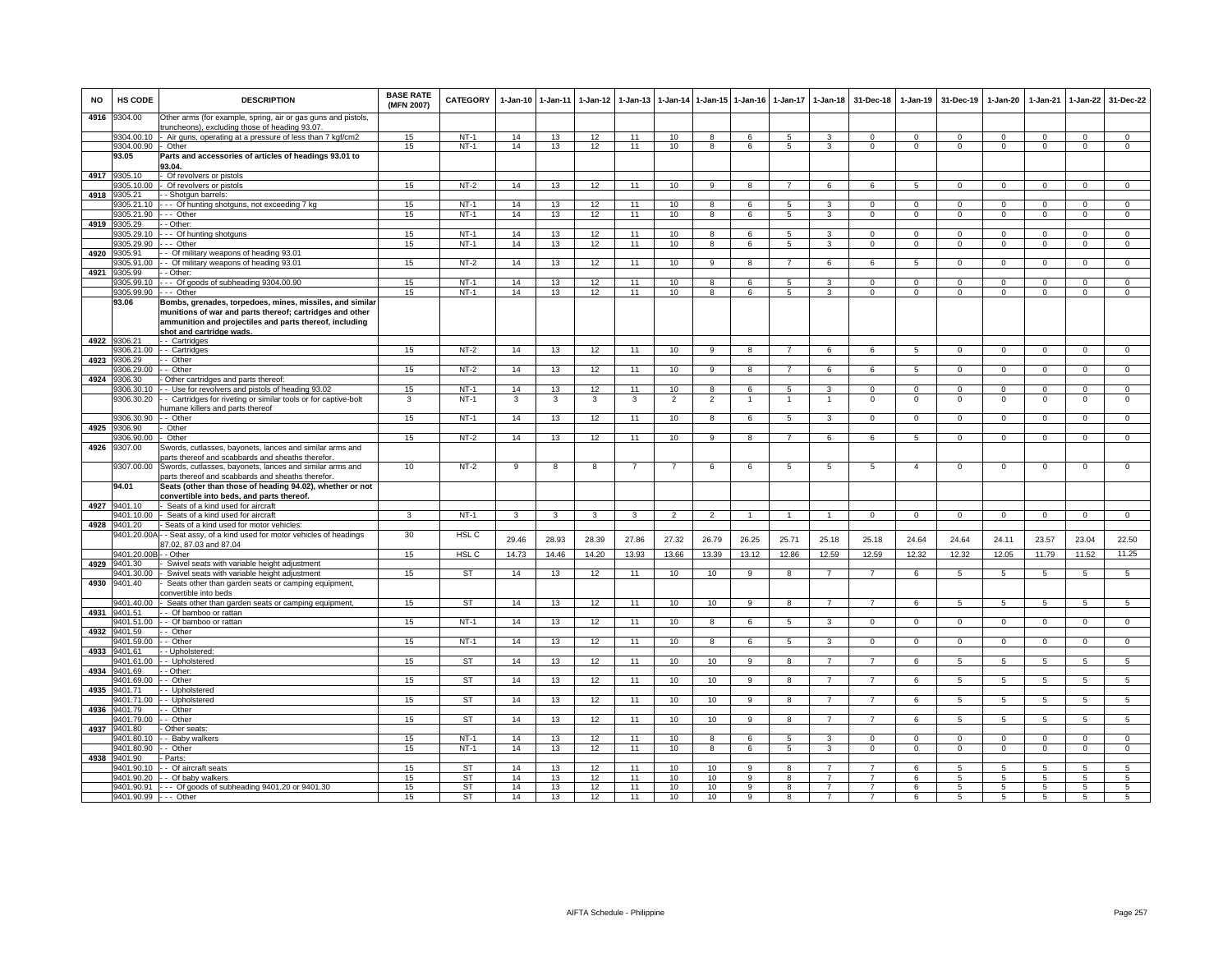| <b>NO</b> | HS CODE                    | <b>DESCRIPTION</b>                                                                                                                                                                                                                                                                                                      | <b>BASE RATE</b><br>(MFN 2007) | CATEGORY               | 1-Jan-10 1-Jan-11 |                         | 1-Jan-12                      | $1-Jan-13$          |                                 | 1-Jan-14 1-Jan-15 1-Jan-16 |                     | $1-Jan-17$                       | $1 - Jan-18$                     | 31-Dec-18                        | 1-Jan-19                     | 31-Dec-19                      | 1-Jan-20                     | 1-Jan-21                         | 1-Jan-22                       | 31-Dec-22                        |
|-----------|----------------------------|-------------------------------------------------------------------------------------------------------------------------------------------------------------------------------------------------------------------------------------------------------------------------------------------------------------------------|--------------------------------|------------------------|-------------------|-------------------------|-------------------------------|---------------------|---------------------------------|----------------------------|---------------------|----------------------------------|----------------------------------|----------------------------------|------------------------------|--------------------------------|------------------------------|----------------------------------|--------------------------------|----------------------------------|
|           | 94.02                      | Medical, surgical, dental or veterinary furniture (for<br>example, operating tables, examination tables, hospital<br>beds with mechanical fittings, dentists' chairs); barbers'<br>chairs and similar chairs, having rotating as well as both<br>reclining and elevating movements; parts of the<br>foregoing articles. |                                |                        |                   |                         |                               |                     |                                 |                            |                     |                                  |                                  |                                  |                              |                                |                              |                                  |                                |                                  |
|           | 4939 9402.10               | - Dentists', barbers' or similar chairs and parts thereof:                                                                                                                                                                                                                                                              |                                |                        |                   |                         |                               |                     |                                 |                            |                     |                                  |                                  |                                  |                              |                                |                              |                                  |                                |                                  |
|           | 9402.10.10                 | - - Dentists' chairs and parts thereof                                                                                                                                                                                                                                                                                  | $\overline{ }$                 | $NT-1$                 | $\sqrt{5}$        | 5                       | $\overline{4}$                | $\overline{a}$      | $\mathbf{3}$                    | 3                          | $\overline{2}$      | $\mathcal{D}$                    | $\blacktriangleleft$             | $\Omega$                         | $\Omega$                     | $\Omega$                       | $\Omega$                     | $\Omega$                         | $\Omega$                       | $\Omega$                         |
|           | 9402.10.90                 | 9402.10.30 - Barbers' chairs and parts thereof<br>- - Other                                                                                                                                                                                                                                                             | 10<br>$\overline{7}$           | $NT-1$<br><b>NT-1</b>  | 9<br>5            | 8<br>5                  | $7^{\circ}$<br>$\overline{4}$ | 6<br>$\overline{4}$ | $5\overline{5}$<br>$\mathbf{3}$ | $\overline{a}$<br>3        | 3<br>$\overline{2}$ | $\overline{2}$<br>$\overline{2}$ | $\overline{2}$<br>$\overline{1}$ | $\overline{0}$<br>$\Omega$       | $\mathbf{0}$<br>$\mathbf{0}$ | $\mathbf{0}$<br>$\overline{0}$ | $\mathbf{0}$<br>$\mathbf{0}$ | $\overline{0}$<br>$\overline{0}$ | $\mathbf{0}$<br>$\overline{0}$ | $\overline{0}$<br>$\overline{0}$ |
|           | 4940 9402.90               | - Other:                                                                                                                                                                                                                                                                                                                |                                |                        |                   |                         |                               |                     |                                 |                            |                     |                                  |                                  |                                  |                              |                                |                              |                                  |                                |                                  |
|           | 9402.90.10                 | - Furniture specially designed for medical, surgical or                                                                                                                                                                                                                                                                 | 3                              | $NT-1$                 | 3                 | $\overline{3}$          | $\overline{3}$                | 3                   | $\overline{2}$                  | $\overline{2}$             | 1                   | $\mathbf{1}$                     | $\mathbf{1}$                     | $\overline{0}$                   | $\overline{0}$               | $\Omega$                       | $\overline{0}$               | $\overline{0}$                   | $\overline{0}$                 | $\overline{0}$                   |
|           |                            | reterinary purposes and parts thereof                                                                                                                                                                                                                                                                                   |                                |                        |                   |                         |                               |                     |                                 |                            |                     |                                  |                                  |                                  |                              |                                |                              |                                  |                                |                                  |
|           | 9402.90.90<br>94.03        | - Other<br>Other furniture and parts thereof.                                                                                                                                                                                                                                                                           | 3                              | $NT-1$                 | $\mathbf{3}$      | 3                       | $\mathbf{3}$                  | $\mathbf{3}$        | $\overline{2}$                  | $\overline{2}$             |                     |                                  | $\mathbf{1}$                     | $\mathbf{0}$                     | $\mathbf 0$                  | $\mathbf 0$                    | $\mathbf{0}$                 | $\mathbf 0$                      | $\mathbf 0$                    | $\Omega$                         |
| 4941      | 9403 10                    | Metal furniture of a kind used in offices                                                                                                                                                                                                                                                                               |                                |                        |                   |                         |                               |                     |                                 |                            |                     |                                  |                                  |                                  |                              |                                |                              |                                  |                                |                                  |
|           | 9403.10.00                 | Metal furniture of a kind used in offices                                                                                                                                                                                                                                                                               | 15                             | ST                     | 14                | 13                      | 12                            | 11                  | 10                              | 10                         | $\mathsf{Q}$        | $\mathbf{R}$                     |                                  |                                  | $\epsilon$                   | 5                              | 5                            | 5                                | 5                              | 5.                               |
| 4942      | 9403.20                    | Other metal furniture:                                                                                                                                                                                                                                                                                                  |                                |                        |                   |                         |                               |                     |                                 |                            |                     |                                  |                                  |                                  |                              |                                |                              |                                  |                                |                                  |
| 4943      | 9403.20.00<br>9403.30      | - Other metal furniture<br>- Wooden furniture of a kind used in offices:                                                                                                                                                                                                                                                | 15                             | $NT-1$                 | 14                | 13                      | 12                            | 11                  | 10                              | $\mathbf{R}$               | 6                   | 5                                | 3                                | $\Omega$                         | $\Omega$                     | $\Omega$                       | $\Omega$                     | $\mathbf{0}$                     | $\Omega$                       | $\circ$                          |
|           | 9403.30.00                 | Wooden furniture of a kind used in offices                                                                                                                                                                                                                                                                              | 15                             | ST                     | 14                | 13                      | 12                            | 11                  | 10                              | 10                         | $\mathbf{Q}$        | $\mathbf{R}$                     | $\overline{7}$                   | $\overline{7}$                   | 6                            | -5                             | -5                           | $5^{\circ}$                      | $\overline{5}$                 | 5                                |
| 4944      | 9403.40                    | Wooden furniture of a kind used in the kitchen:                                                                                                                                                                                                                                                                         |                                |                        |                   |                         |                               |                     |                                 |                            |                     |                                  |                                  |                                  |                              |                                |                              |                                  |                                |                                  |
|           | 403.40.00                  | Wooden furniture of a kind used in the kitchen                                                                                                                                                                                                                                                                          | 15                             | <b>ST</b>              | 14                | 13                      | 12                            | 11                  | 10                              | 10                         | 9                   | 8                                | $\overline{7}$                   | $\overline{7}$                   | 6                            | $\overline{5}$                 | 5                            | 5                                | 5                              | 5                                |
| 4945      | 1403.50<br>9403.50.00      | Wooden furniture of a kind used in the bedroom:<br>Wooden furniture of a kind used in the bedroom                                                                                                                                                                                                                       | 15                             | $NT-1$                 | 14                | 13                      | 12                            | 11                  | 10                              | 8                          | 6                   | 5                                | $\overline{\mathbf{3}}$          | $\mathbf{0}$                     | $\overline{0}$               | $\mathbf 0$                    | $\overline{0}$               | $\overline{0}$                   | $\overline{0}$                 | $\overline{0}$                   |
| 4946      | 9403.60                    | Other wooden furniture:                                                                                                                                                                                                                                                                                                 |                                |                        |                   |                         |                               |                     |                                 |                            |                     |                                  |                                  |                                  |                              |                                |                              |                                  |                                |                                  |
|           | 9403.60.00                 | - Assembled Hazardous/corrosive chemical cabinets                                                                                                                                                                                                                                                                       | 15                             | $NT-1$                 | 14                | 13                      | 12                            | 11                  | 10                              | $\overline{8}$             | 6                   | $\overline{5}$                   | 3                                | $\Omega$                         | $\overline{0}$               | $\Omega$                       | $\overline{0}$               | $\overline{0}$                   | $\overline{0}$                 | $\overline{0}$                   |
| 4947      | 9403.60.00E<br>9403.70     | - Other<br>- Furniture of plastics:                                                                                                                                                                                                                                                                                     | 15                             | $NT-1$                 | 14                | 13                      | 12                            | 11                  | 10                              | 8                          | 6                   | 5                                | 3                                | $\Omega$                         | $\Omega$                     | $\Omega$                       | $\Omega$                     | $\Omega$                         | $\Omega$                       | $\overline{0}$                   |
|           | 9403.70.00                 | Furniture of plastics                                                                                                                                                                                                                                                                                                   | 15                             | $NT-1$                 | 14                | 13                      | 12                            | 11                  | 10                              | 8                          | 6                   | 5                                | $\mathbf{3}$                     | $\overline{0}$                   | $\mathbf{0}$                 | $\mathbf{0}$                   | $\mathbf{0}$                 | $\mathbf{0}$                     | $\mathbf 0$                    | $\overline{0}$                   |
| 4948      | 9403.80                    | Furniture of other materials, including cane, osier, bamboo<br>er similar materials:                                                                                                                                                                                                                                    |                                |                        |                   |                         |                               |                     |                                 |                            |                     |                                  |                                  |                                  |                              |                                |                              |                                  |                                |                                  |
|           | 403.81.00A                 | - - Insect collection cabinets                                                                                                                                                                                                                                                                                          | 15                             | $NT-1$                 | 14                | 13                      | 12                            | 11                  | 10                              | 8                          | 6                   | 5                                | 3                                | $\mathsf 0$                      | $\mathbf 0$                  | $\mathbf 0$                    | $\mathsf 0$                  | $\mathbf 0$                      | $\mathbf 0$                    | 0                                |
| 4949      | 9403.81.00E<br>9403.89     | - - Other<br>- Other:                                                                                                                                                                                                                                                                                                   | 15                             | $NT-1$                 | 14                | 13                      | 12                            | 11                  | 10                              | 8                          | 6                   | 5                                | 3                                | $\mathbf 0$                      | $\mathbf 0$                  | $\mathbf 0$                    | $\mathsf 0$                  | $\mathbf 0$                      | $\mathbf 0$                    | $\overline{0}$                   |
|           | 9403.89.00                 | - - Insect collection cabinets                                                                                                                                                                                                                                                                                          | 15                             | $NT-1$                 | 14                | 13                      | 12                            | 11                  | 10                              | 8                          | 6                   | $\overline{5}$                   | $\overline{3}$                   | $\Omega$                         | $\Omega$                     | $\Omega$                       | $\Omega$                     | $\Omega$                         | $\overline{0}$                 | $\overline{0}$                   |
|           | 9403.89.00E                | - - Other                                                                                                                                                                                                                                                                                                               | 15                             | $NT-1$                 | 14                | 13                      | 12                            | 11                  | 10                              | $\overline{8}$             | 6                   | $\overline{5}$                   | 3                                | $\overline{0}$                   | $\overline{0}$               | $\overline{0}$                 | $\overline{0}$               | $\overline{0}$                   | $\overline{0}$                 | $\overline{0}$                   |
|           | 4950 9403.90               | Parts                                                                                                                                                                                                                                                                                                                   |                                |                        |                   |                         |                               |                     |                                 |                            |                     |                                  |                                  |                                  |                              |                                |                              |                                  |                                |                                  |
|           | 9403.90.00<br>94.04        | - Parts                                                                                                                                                                                                                                                                                                                 | 10                             | NT-2                   | 9                 | 8                       | 8                             |                     | $\overline{7}$                  | 6                          | 6                   | 5                                | $5\overline{5}$                  | 5                                | $\overline{4}$               | $\mathbf 0$                    | $\mathbf{O}$                 | $\mathbf 0$                      | $\Omega$                       | $\Omega$                         |
|           |                            | Mattress supports; articles of bedding and similar<br>furnishing (for example, mattresses, quilts, eider-downs,<br>cushions, pouffes and pillows) fitted with springs or<br>stuffed or internally fitted with any material or of cellular<br>rubber or plastics, whether or not covered.                                |                                |                        |                   |                         |                               |                     |                                 |                            |                     |                                  |                                  |                                  |                              |                                |                              |                                  |                                |                                  |
|           | 4951 9404.10               | - Mattress supports                                                                                                                                                                                                                                                                                                     |                                |                        |                   |                         |                               |                     |                                 |                            |                     |                                  |                                  |                                  |                              |                                |                              |                                  |                                |                                  |
| 4952      | 9404.10.00<br>9404.21      | Mattress supports<br>- Of cellular rubber or plastics, whether or not covered                                                                                                                                                                                                                                           | 10                             | $NT-2$                 | q                 | $\overline{\mathbf{a}}$ | $\mathbf{R}$                  |                     | $\overline{7}$                  | $\overline{6}$             | $\overline{6}$      | $\overline{a}$                   | $\overline{5}$                   | 5                                | $\overline{A}$               | $\Omega$                       | $\overline{0}$               | $\Omega$                         | $\overline{0}$                 | $\overline{0}$                   |
|           | 9404.21.00                 | - Of cellular rubber or plastics, whether or not covered                                                                                                                                                                                                                                                                | 15                             | ST                     | 14                | 13                      | 12                            | 11                  | 10                              | 10                         | 9                   | 8                                | $\overline{7}$                   | $\overline{7}$                   | 6                            | $\overline{5}$                 | 5                            | $\overline{5}$                   | $5^{\circ}$                    | $5^{\circ}$                      |
|           | 4953 9404.29               | - - Of other materials:                                                                                                                                                                                                                                                                                                 |                                |                        |                   |                         |                               |                     |                                 |                            |                     |                                  |                                  |                                  |                              |                                |                              |                                  |                                |                                  |
|           | 9404.29.10                 | --- Mattress springs                                                                                                                                                                                                                                                                                                    | 15                             | ST                     | 14                | 13                      | 12                            | 11                  | 10                              | 10                         | 9                   | 8                                | $\overline{7}$                   | $\overline{7}$                   | -6                           | 5                              | 5                            | $5^{\circ}$                      | 5                              | $5\overline{5}$                  |
|           | 3404.29.20<br>404.29.90    | -- Other, hyperthermia / hypothermia type<br>-- Other                                                                                                                                                                                                                                                                   | 15<br>15                       | <b>ST</b><br><b>ST</b> | 14<br>14          | 13<br>13                | 12<br>12                      | 11<br>11            | 10<br>10                        | 10<br>10                   | 9<br>9              | 8<br>8                           | $\overline{7}$<br>$\overline{7}$ | $\overline{7}$<br>$\overline{7}$ | -6<br>6                      | -5<br>5                        | 5<br>5                       | 5<br>5                           | 5<br>5                         | $5\overline{)}$<br>5             |
| 4954      | 9404.30                    | Sleeping bags                                                                                                                                                                                                                                                                                                           |                                |                        |                   |                         |                               |                     |                                 |                            |                     |                                  |                                  |                                  |                              |                                |                              |                                  |                                |                                  |
|           | 9404.30.00                 | Sleeping bags                                                                                                                                                                                                                                                                                                           | 15                             | $NT-1$                 | 14                | 13                      | 12                            | 11                  | 10                              | 8                          | 6                   | $\overline{5}$                   | 3                                | $\mathbf{0}$                     | $\mathbf 0$                  | $\mathbf 0$                    | $\mathbf{O}$                 | $\Omega$                         | $\Omega$                       | $\overline{0}$                   |
| 4955      | 9404.90<br>9404.90.10      | - Other:<br>- Quilts, bedspreads and mattress-protectors                                                                                                                                                                                                                                                                | 15                             | $NT-1$                 | 14                | 13                      | 12                            | 11                  | 10                              | 8                          | 6                   | 5                                | 3                                | $\Omega$                         | $\Omega$                     | $\Omega$                       | $\overline{0}$               | $\Omega$                         | $\Omega$                       | $\overline{0}$                   |
|           | 9404.90.90                 | - Other                                                                                                                                                                                                                                                                                                                 | 15                             | $NT-1$                 | 14                | 13                      | 12                            | 11                  | 10                              | 8                          | 6                   | 5                                | $\mathbf{R}$                     | $\Omega$                         | $\Omega$                     | $\mathbf 0$                    | $\circ$                      | $\Omega$                         | $\mathbf 0$                    | $\Omega$                         |
|           | 94.05                      | amps and lighting fittings including searchlights and<br>spotlights and parts thereof, not elsewhere specified or<br>included; illuminated signs, illuminated name-plates and<br>the like, having a permanently fixed light source, and<br>parts thereof not elsewhere specified or included.                           |                                |                        |                   |                         |                               |                     |                                 |                            |                     |                                  |                                  |                                  |                              |                                |                              |                                  |                                |                                  |
|           | 4956 9405.10               | Chandeliers and other electric ceiling or wall lighting fittings,<br>excluding those of a kind used for lighting public open spaces<br>or thoroughfares:                                                                                                                                                                |                                |                        |                   |                         |                               |                     |                                 |                            |                     |                                  |                                  |                                  |                              |                                |                              |                                  |                                |                                  |
|           | 9405.10.20                 | - - Surgical lamps                                                                                                                                                                                                                                                                                                      |                                | $NT-1$                 |                   |                         |                               |                     |                                 |                            |                     |                                  |                                  | $\Omega$                         | $\Omega$                     | $\Omega$                       | $\Omega$                     | $\Omega$                         | $\Omega$                       | $\Omega$                         |
|           | 9405.10.30                 | - - Spotlights                                                                                                                                                                                                                                                                                                          | 10                             | $NT-1$                 | 9                 | 8                       | $\overline{7}$                | 6                   | $5\overline{5}$                 | $\overline{4}$             | $\mathbf{3}$        | $\mathfrak{p}$                   | $\overline{2}$                   | $\Omega$                         | $\Omega$                     | $\Omega$                       | $\Omega$                     | $\Omega$                         | $\circ$                        | $\mathbf{0}$                     |
|           | 9405.10.90<br>4957 9405.20 | - - Other<br>- Electric table, desk, bedside or floor-standing lamps:                                                                                                                                                                                                                                                   | 10                             | $NT-1$                 | 9                 | 8                       | $7\overline{ }$               | 6                   | 5                               | $\overline{4}$             | 3                   | $\overline{2}$                   | $\overline{2}$                   | $\overline{0}$                   | $\overline{0}$               | $\overline{0}$                 | $\mathbf{0}$                 | $\overline{0}$                   | $\overline{0}$                 | $\overline{0}$                   |
|           | 9405.20.10                 | - Surgical lamps                                                                                                                                                                                                                                                                                                        | $\mathbf{1}$                   | $NT-1$                 | $\overline{1}$    | $\overline{1}$          | $\mathbf{1}$                  | $\overline{1}$      | $\mathbf{1}$                    | $\mathbf{1}$               | $\mathbf{1}$        | $\mathbf{1}$                     | $\mathbf{1}$                     | $\Omega$                         | $\circ$                      | $\Omega$                       | $\Omega$                     | $\Omega$                         | $\mathbf{0}$                   | $\overline{0}$                   |
|           | 405.20.90                  | - Other                                                                                                                                                                                                                                                                                                                 | 10                             | $NT-1$                 | 9                 | 8                       | $\overline{7}$                | 6                   | 5                               | $\overline{4}$             | 3                   | $\overline{2}$                   | $\overline{2}$                   | $\mathbf 0$                      | $\mathbf 0$                  | $\mathbf 0$                    | $\mathbf{O}$                 | $\mathbf 0$                      | $\mathbf 0$                    | 0                                |
| 4958      | 9405.30                    | Lighting sets of a kind used for Christmas trees                                                                                                                                                                                                                                                                        |                                |                        |                   |                         |                               |                     |                                 |                            |                     |                                  |                                  |                                  |                              |                                |                              |                                  |                                |                                  |
|           | 9405.30.00                 | - Lighting sets of a kind used for Christmas trees                                                                                                                                                                                                                                                                      | 5                              | $NT-1$                 | $\mathbf{A}$      | $\mathbf{A}$            | 3                             | з                   | $\mathcal{P}$                   | $\mathcal{L}$              |                     |                                  |                                  | $\Omega$                         | $\Omega$                     | $\Omega$                       | $\Omega$                     | $\Omega$                         | $\Omega$                       | $\Omega$                         |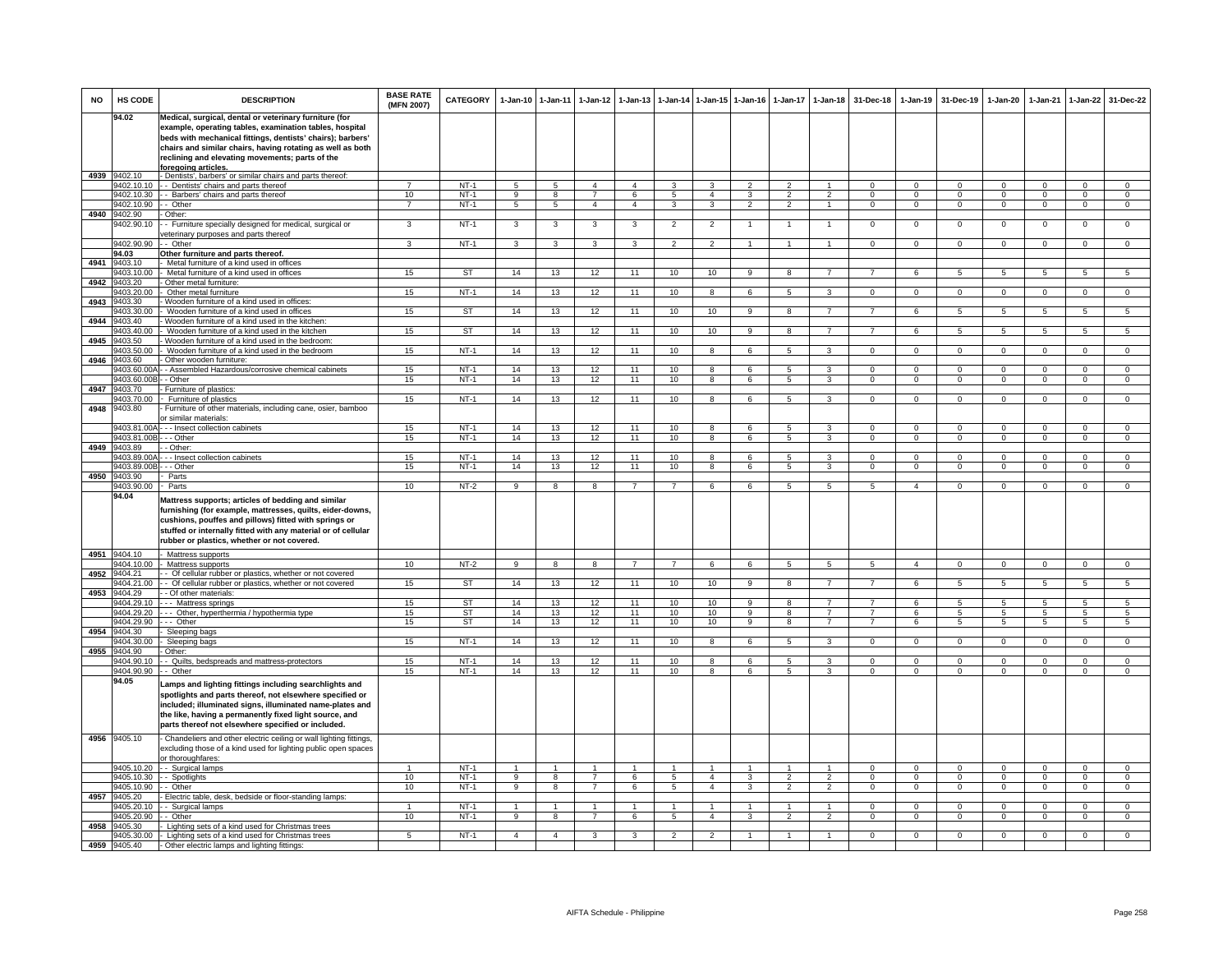| <b>NO</b> | <b>HS CODE</b>          | <b>DESCRIPTION</b>                                                                                                | <b>BASE RATE</b><br>(MFN 2007) | CATEGORY  | $1-Jan-10$      | $1-Jan-11$              | $1-Jan-12$           | $1-Jan-13$     | 1-Jan-14             | $1$ -Jan-15          | $1-Jan-16$     | 1-Jan-17                 | $1-Jan-18$           | 31-Dec-18      | $1-Jan-19$      | 31-Dec-19      | $1-Jan-20$     | 1-Jan-21       | 1-Jan-22       | 31-Dec-22       |
|-----------|-------------------------|-------------------------------------------------------------------------------------------------------------------|--------------------------------|-----------|-----------------|-------------------------|----------------------|----------------|----------------------|----------------------|----------------|--------------------------|----------------------|----------------|-----------------|----------------|----------------|----------------|----------------|-----------------|
|           | 9405.40.10              | - Surgical lamps                                                                                                  |                                | $NT-1$    |                 |                         |                      |                |                      |                      |                |                          |                      | $\Omega$       | $\Omega$        | $\Omega$       | $\Omega$       | $\Omega$       | $\Omega$       | $\Omega$        |
|           |                         | 9405.40.20 - - Searchlights                                                                                       |                                | $NT-1$    | $\overline{1}$  | $\overline{1}$          | $\blacktriangleleft$ | $\mathbf{1}$   | $\overline{1}$       | $\overline{1}$       |                |                          | $\overline{1}$       | $\Omega$       | $\Omega$        | $\Omega$       | $\Omega$       | $\Omega$       | $\mathbf 0$    | $\mathbf{O}$    |
|           |                         | 9405.40.40 - - Spotlights                                                                                         | 1                              | $NT-1$    | $\overline{1}$  | $\overline{1}$          | $\mathbf{1}$         | $\overline{1}$ | $\overline{1}$       | $\mathbf{1}$         | $\mathbf{1}$   | 1                        | $\mathbf{1}$         | $\Omega$       | $\mathbf{0}$    | $^{\circ}$     | $^{\circ}$     | $\mathbf{0}$   | $\mathbf{0}$   | $\mathbf{O}$    |
|           | 9405.40.50              | - Of a kind used for lighting public open spaces or<br>horoughfares                                               | $\overline{7}$                 | $NT-1$    | 5               | $5\phantom{.0}$         | $\overline{a}$       | $\overline{4}$ | 3                    | 3                    | $\overline{2}$ | $\overline{2}$           | $\mathbf{1}$         | $^{\circ}$     | $\mathbf 0$     | $^{\circ}$     | $^{\circ}$     | $^{\circ}$     | $\mathbf 0$    | $\overline{0}$  |
|           | 9405.40.60              | - Other exterior lighting                                                                                         | $\overline{7}$                 | $NT-1$    | $5\phantom{.0}$ | $5\phantom{.0}$         | $\overline{4}$       | 4              | 3                    | 3                    | $\overline{2}$ | $\mathfrak{p}$           | $\mathbf{1}$         | $\mathbf 0$    | $\mathbf 0$     | $\Omega$       | $\mathbf 0$    | $\mathbf 0$    | $\mathbf 0$    | $\mathbf 0$     |
|           | 9405.40.70              | - Non-flashing aerodrome beacons; lamps for railway rolling                                                       | $\overline{7}$                 | $NT-1$    | 5               | 5                       | $\overline{4}$       | $\overline{4}$ | 3                    | 3                    | $\overline{2}$ | $\overline{2}$           |                      | $\mathsf 0$    | $\mathbf 0$     | $\mathbf 0$    | $\mathbf 0$    | $\mathbf 0$    | $\mathbf 0$    | 0               |
|           |                         | stock, locomotives, aircraft, ships, or lighthouses, of base                                                      |                                |           |                 |                         |                      |                |                      |                      |                |                          |                      |                |                 |                |                |                |                |                 |
|           | 9405.40.80              | metal<br>- Pilot lamp assemblies for electro-thermic domestic                                                     |                                | $NT-1$    | $\overline{1}$  | $\overline{1}$          |                      | 1              | $\overline{1}$       | $\overline{1}$       |                |                          | $\mathbf{1}$         | 0              | 0               | $^{\circ}$     | $\mathbf 0$    | 0              | 0              | 0               |
|           |                         | appliances of heading 85.16                                                                                       |                                |           |                 |                         |                      |                |                      |                      |                |                          |                      |                |                 |                |                |                |                |                 |
|           | 9405.40.90              | - Other                                                                                                           | 7                              | $NT-1$    | 5               | 5                       | $\overline{4}$       | $\overline{4}$ | 3                    | 3                    | $\overline{2}$ | $\overline{2}$           | $\mathbf{1}$         | $\overline{0}$ | $\overline{0}$  | $\Omega$       | $\overline{0}$ | $\overline{0}$ | $\overline{0}$ | $\overline{0}$  |
| 4960      | 9405.50                 | Non-electrical lamps and lighting fittings:                                                                       |                                |           |                 |                         |                      |                |                      |                      |                |                          |                      |                |                 |                |                |                |                |                 |
|           | 9405.50.11              | --- Of brass of a kind used for religious rites                                                                   |                                | $NT-1$    | 5               | 5                       | $\overline{4}$       | $\overline{4}$ | 3                    | 3                    | $\overline{2}$ | $\mathfrak{p}$           | $\overline{1}$       | $^{\circ}$     | $\mathbf 0$     | $^{\circ}$     | $^{\circ}$     | $\mathbf 0$    | $\mathbf 0$    | $\mathbf{0}$    |
|           | 9405.50.19              | --- Other                                                                                                         | $\overline{7}$                 | $NT-1$    | 5               | 5                       | $\overline{4}$       | $\overline{4}$ | 3                    | 3                    | $\overline{2}$ | $\overline{2}$           | $\overline{1}$       | $\mathbf{0}$   | $\mathbf 0$     | $^{\circ}$     | $\mathbf{O}$   | $\mathbf 0$    | $\mathbf 0$    | $\overline{0}$  |
|           | 9405.50.40              | - Hurricane lamps                                                                                                 | $\overline{7}$                 | $NT-1$    | 5               | $5\overline{5}$         | $\overline{4}$       | $\overline{4}$ | 3                    | 3                    | $\overline{2}$ | $\mathfrak{p}$           | $\mathbf{1}$         | $\Omega$       | $\mathbf 0$     | $\mathbf 0$    | $\mathbf{O}$   | $\Omega$       | $\mathbf 0$    | $\overline{0}$  |
|           | 9405.50.904             | - - Miners' lamps and quarrymen's lamps                                                                           | 3                              | $NT-1$    | 3               | $\mathbf{3}$            | $\mathbf{3}$         | 3              | $\overline{2}$       | $\overline{2}$       | $\mathbf{1}$   | $\mathbf{1}$             | $\mathbf{1}$         | $\Omega$       | $\circ$         | $^{\circ}$     | $\mathbf{0}$   | $\mathbf 0$    | $\mathbf 0$    | $\overline{0}$  |
|           | 9405.50.90E             | - - Other                                                                                                         | $\overline{7}$                 | $NT-1$    | $5\overline{5}$ | $5\overline{)}$         | $\overline{4}$       | $\overline{4}$ | 3                    | 3                    | $\overline{2}$ | $\overline{2}$           | $\mathbf{1}$         | $\mathbf{0}$   | $\mathbf{0}$    | $\overline{0}$ | $\mathbf{0}$   | $\overline{0}$ | $\overline{0}$ | $\overline{0}$  |
| 4961      | 3405.60                 | Illuminated signs, illuminated name-plates and the like:                                                          |                                |           |                 |                         |                      |                |                      |                      |                |                          |                      |                |                 |                |                |                |                |                 |
|           | 405.60.10               | - Property protection warning signs, street name signs, road                                                      | 10                             | $NT-1$    | 9               | $\overline{\mathbf{8}}$ |                      | 6              | 5                    | $\overline{4}$       | 3              | $\overline{2}$           | $\overline{2}$       | $\mathsf 0$    | $\mathbf 0$     | $\mathbf 0$    | $\mathbf 0$    | $\mathbf 0$    | $\overline{0}$ | $\overline{0}$  |
|           |                         | and traffic signs                                                                                                 |                                |           |                 |                         |                      |                |                      |                      |                |                          |                      |                |                 |                |                |                |                |                 |
|           | 9405.60.90              | - Other                                                                                                           | 10                             | $NT-1$    | 9               | 8                       | $\overline{7}$       | 6              | 5                    | $\overline{4}$       | $\mathcal{R}$  | $\mathcal{P}$            | $\mathcal{P}$        | $\mathbf 0$    | $\Omega$        | $\Omega$       | $\Omega$       | $\Omega$       | $\Omega$       | $\circ$         |
| 4962      | 9405.91                 | - Of glass:                                                                                                       |                                |           |                 |                         |                      |                |                      |                      |                |                          |                      |                |                 |                |                |                |                |                 |
|           | 9405 91 10              | -- For surgical lamps                                                                                             | $\mathbf{1}$                   | $NT-1$    | $\overline{1}$  | $\overline{1}$          |                      |                | $\blacktriangleleft$ | $\blacktriangleleft$ |                |                          | $\mathbf{1}$         | $\Omega$       | $\Omega$        | $\Omega$       | $\Omega$       | $\Omega$       | $\Omega$       | $\overline{0}$  |
|           | 9405.91.20              | - For spotlights                                                                                                  | $\mathbf{R}$                   | $NT-1$    | 3               | 3                       | 3                    | 3              | $\overline{2}$       | $\overline{2}$       |                |                          |                      | $\Omega$       | $\Omega$        | $\Omega$       | $\Omega$       | $\Omega$       | $\Omega$       | $\overline{0}$  |
|           | 9405.91.40              | - - Glass globes and chimneys for other lamps or lanterns                                                         | 3                              | $NT-1$    | 3               | 3                       | 3                    | 3              | $\overline{2}$       | $\overline{2}$       |                |                          |                      | $\Omega$       | $\Omega$        | $\Omega$       | $\Omega$       | $\Omega$       | $\Omega$       | $\overline{0}$  |
|           | 9405.91.90              | -- Other                                                                                                          | 3                              | $NT-1$    | 3               | $\mathbf{3}$            | 3                    |                | $\mathcal{P}$        | $\mathcal{D}$        |                |                          |                      | $\Omega$       | $\Omega$        | $\Omega$       | $\Omega$       | $\Omega$       | $\Omega$       | $\overline{0}$  |
| 4963      | 9405.92                 | - Of plastics:                                                                                                    |                                |           |                 |                         |                      |                |                      |                      |                |                          |                      |                |                 |                |                |                |                |                 |
|           | 9405.92.10              | --- For surgical lamps                                                                                            | $\mathbf{1}$                   | $NT-1$    | $\mathbf{1}$    | $\overline{1}$          | 1                    |                | $\mathbf{1}$         |                      |                |                          | $\mathbf{1}$         | $\Omega$       | $\Omega$        | $\Omega$       | $\mathbf{0}$   | $\Omega$       | $\Omega$       | $\mathbf{0}$    |
|           | 9405.92.20              | --- For spotlights                                                                                                | $\blacktriangleleft$           | $NT-1$    | $\overline{1}$  | $\overline{1}$          | $\overline{1}$       | $\overline{1}$ | $\overline{1}$       | $\overline{1}$       | $\overline{1}$ |                          | $\mathbf{1}$         | $\Omega$       | $\Omega$        | $\Omega$       | $^{\circ}$     | $\Omega$       | $\Omega$       | $\mathbf{O}$    |
|           | 3405.92.90              | $-$ Other                                                                                                         | 1.                             | $NT-1$    | $\overline{1}$  | $\mathbf{1}$            | $\mathbf{1}$         | $\mathbf{1}$   | -1                   |                      |                |                          | $\mathbf{1}$         | $\Omega$       | $\Omega$        | $\Omega$       | $\mathbf{O}$   | $\overline{0}$ | $\overline{0}$ | $\overline{0}$  |
| 4964      | 405.99                  | - Other:                                                                                                          |                                |           |                 |                         |                      |                |                      |                      |                |                          |                      |                |                 |                |                |                |                |                 |
|           | 9405.99.10              | - - Lampshades of textile materials                                                                               |                                | $NT-1$    | $\overline{1}$  | $\overline{1}$          | $\mathbf{1}$         |                | $\overline{1}$       |                      |                |                          | $\mathbf{1}$         | $\Omega$       | $\Omega$        | $\Omega$       | $\mathbf 0$    | $\Omega$       | $\mathbf 0$    | $\mathsf 0$     |
|           | 9405.99.90              | -- Other                                                                                                          |                                | $NT-1$    | $\overline{1}$  | $\overline{1}$          | $\overline{1}$       | $\overline{1}$ | $\overline{1}$       | $\overline{1}$       | $\overline{1}$ |                          | $\overline{1}$       | $\mathbf 0$    | $\mathbf 0$     | $\mathbf 0$    | $\mathbf{0}$   | $\mathbf{0}$   | $\mathbf 0$    | $\overline{0}$  |
| 4965      | 9406.00                 | Prefabricated buildings.                                                                                          |                                |           |                 |                         |                      |                |                      |                      |                |                          |                      |                |                 |                |                |                |                |                 |
|           | 9406.00.10              | Greenhouses fitted with mechanical or thermal equipment                                                           |                                | $NT-1$    | $\overline{1}$  | $\overline{1}$          |                      | -1             | $\overline{1}$       | $\overline{1}$       | $\overline{1}$ | -1                       | $\overline{1}$       | $\mathbf 0$    | $\mathsf 0$     | $^{\circ}$     | $\mathbf 0$    | $\mathbf 0$    | $\mathbf 0$    | $\overline{0}$  |
|           |                         |                                                                                                                   |                                |           |                 |                         |                      |                |                      |                      |                |                          |                      |                |                 |                |                |                |                |                 |
|           | 9406.00.92              | $-$ Of wood                                                                                                       | 10                             | <b>ST</b> | q               | $_{9}$                  | $\mathbf{R}$         | 8              | $\overline{7}$       | $\overline{7}$       | 6              | $\epsilon$               | 6                    | 6              | $\overline{5}$  | 5              | 5              | $\overline{5}$ | 5              | 5               |
|           | 9406.00.94              | - Of iron or steel                                                                                                | 10                             | <b>ST</b> | $_{9}$          | $\overline{9}$          | $\overline{8}$       | 8              | $\overline{7}$       | $\overline{7}$       | 6              | 6                        | 6                    | 6              | 5               | -5             | -5             | -5             | 5              | 5               |
|           | 9406.00.99              | - Other                                                                                                           | 10                             | ST        | 9               | 9                       | 8                    | 8              | $\overline{7}$       | $\overline{7}$       | 6              | 6                        | 6                    | 6              | $5\overline{5}$ | 5              | 5              | 5              | 5              | $5\overline{5}$ |
| 4966      |                         |                                                                                                                   |                                |           |                 |                         |                      |                |                      |                      |                |                          |                      |                |                 |                |                |                |                |                 |
|           | 9503.00                 | Other toys; reduced-size ("scale") models and similar<br>ecreational models, working or not; puzzles of all kinds |                                |           |                 |                         |                      |                |                      |                      |                |                          |                      |                |                 |                |                |                |                |                 |
|           | 9503.00.10              |                                                                                                                   | 10                             | $NT-1$    | 9               | 8                       | 7                    | 6              |                      |                      | 3              |                          |                      |                |                 |                | $\mathbf 0$    |                | $\mathbf 0$    | $\mathbf 0$     |
|           |                         | Tricycles, scooters, pedal cars and similar wheeled toys;                                                         |                                |           |                 |                         |                      |                | 5                    | 4                    |                | $\overline{\mathbf{c}}$  | $\overline{a}$       | 0              | $\mathbf{0}$    | 0              |                | 0              |                |                 |
|           |                         | dolls' carriages                                                                                                  | 10                             | $NT-1$    | 9               |                         | $\overline{7}$       | 6              |                      |                      | 3              | $\overline{2}$           |                      |                |                 |                |                |                |                |                 |
|           | 9503.00.21              | - Dolls, whether or not dressed                                                                                   | $\overline{7}$                 |           |                 | 8                       |                      |                | 5                    | $\overline{4}$       |                |                          | $\overline{2}$       | $\mathsf 0$    | $\mathbf 0$     | $\mathbf 0$    | $\mathsf 0$    | $\mathbf 0$    | $\mathbf 0$    | $\mathbf{O}$    |
|           | 9503.00.22              | - Garments and accessories therefor, footwear and                                                                 |                                | $NT-1$    | 5               | 5                       | $\overline{4}$       | $\overline{4}$ | 3                    | 3                    | $\overline{2}$ | $\overline{2}$           |                      | $\mathsf 0$    | $\mathbf 0$     | $\mathbf 0$    | $\mathbf 0$    | $\mathbf 0$    | $\overline{0}$ | $\overline{0}$  |
|           |                         | headgear                                                                                                          |                                |           |                 |                         |                      |                |                      |                      |                |                          |                      |                |                 |                |                |                |                |                 |
|           | 9503.00.29              | --- Other                                                                                                         | $\overline{7}$                 | $NT-1$    | $\overline{5}$  | $\overline{5}$          | $\overline{a}$       | $\Delta$       | 3                    | 3                    | $\overline{2}$ | $\mathfrak{p}$           | $\blacktriangleleft$ | $\mathbf{0}$   | $\mathbf{0}$    | $\Omega$       | $\mathbf 0$    | $\Omega$       | $^{\circ}$     | $\overline{0}$  |
|           | 9503.00.30              | Electric trains, including tracks, signals and other<br>accessories therefor                                      | $\overline{5}$                 | $NT-1$    | $\overline{4}$  | $\overline{4}$          | $\mathbf{3}$         | 3              | $\overline{2}$       | $\overline{2}$       | $\mathbf{1}$   |                          | $\mathbf{1}$         | $\mathbf 0$    | $\mathbf 0$     | $\mathbf 0$    | $\mathbf 0$    | $\mathbf 0$    | $\mathbf 0$    | $\overline{0}$  |
|           | 9503.00.41              | - Model aircraft assembly kits                                                                                    | 3                              | $NT-1$    | 3               | 3                       | 3                    | 3              | $\overline{2}$       | $\mathcal{P}$        |                |                          | $\mathbf{1}$         | $\Omega$       | $\mathbf 0$     | $\mathbf 0$    | $\mathsf 0$    | $\mathbf 0$    | $\Omega$       | 0               |
|           | 9503.00.49              | - Other                                                                                                           | 3                              | $NT-1$    | 3               | 3                       | 3                    | 3              | $\mathfrak{p}$       | $\overline{2}$       |                |                          | $\overline{1}$       | $\Omega$       | $\Omega$        | $\Omega$       | $\Omega$       | $\Omega$       | $\Omega$       | $\mathbf{O}$    |
|           | 9503.00.50              | Other construction sets and constructional toys, of materials                                                     | 10                             | $NT-2$    | 9               | 8                       | 8                    | $\overline{7}$ | $\overline{7}$       | 6                    | 6              | 5                        | 5                    | 5              | $\overline{4}$  | $\mathbf 0$    | $\mathbf 0$    | $\mathbf 0$    | $\mathbf 0$    | $\mathbf{O}$    |
|           |                         | other than plastics                                                                                               |                                |           |                 |                         |                      |                |                      |                      |                |                          |                      |                |                 |                |                |                |                |                 |
|           | 9503.00.60              | Stuffed toys representing animals or non-human creatures                                                          | 10                             | $NT-2$    | 9               | 8                       | 8                    | 7              | -7                   | 6                    | 6              | 5                        | 5                    | 5              | $\overline{4}$  | 0              | $\mathbf 0$    | 0              | 0              | $\mathbf 0$     |
|           |                         |                                                                                                                   |                                |           |                 |                         |                      |                |                      |                      |                |                          |                      |                |                 |                |                |                |                |                 |
|           | 9503.00.71              | - Jigsaw or picture puzzles                                                                                       | 10                             | $NT-1$    | $_{9}$          | 8                       | $\overline{7}$       | 6              | $\overline{5}$       | $\overline{4}$       | 3              | $\overline{\phantom{a}}$ | $\overline{2}$       | $\overline{0}$ | $\overline{0}$  | $\overline{0}$ | $\overline{0}$ | $\overline{0}$ | $\overline{0}$ | $\overline{0}$  |
|           | 9503.00.79              | - Other                                                                                                           | 10                             | $NT-1$    | 9               | 8                       | $\overline{7}$       | 6              | 5                    | $\overline{a}$       | 3              | 2                        | $\mathfrak{p}$       | $\Omega$       | $\Omega$        | $\Omega$       | $\Omega$       | $\Omega$       | $\mathbf 0$    | $\mathbf{O}$    |
|           | 9503.00.91              | - Numerical, alphabetical or animal blocks or cut-outs; word                                                      | 10                             | $NT-1$    | 9               | 8                       |                      | 6              | 5                    | $\overline{4}$       | 3              | $\overline{2}$           | $\overline{2}$       | $^{\circ}$     | $\mathbf 0$     | $\mathbf 0$    | $\mathbf 0$    | $\mathbf 0$    | $\mathbf 0$    | $\mathbf 0$     |
|           |                         | builder sets; word making and talking sets; toy printing sets;                                                    |                                |           |                 |                         |                      |                |                      |                      |                |                          |                      |                |                 |                |                |                |                |                 |
|           |                         | toy counting frames (abaci); toy sewing machines; toy                                                             |                                |           |                 |                         |                      |                |                      |                      |                |                          |                      |                |                 |                |                |                |                |                 |
|           |                         | typewriters                                                                                                       |                                |           |                 |                         |                      |                |                      |                      |                |                          |                      |                |                 |                |                |                |                |                 |
|           |                         | 9503.00.92 - Skipping ropes                                                                                       | 10                             | $NT-1$    | $\overline{9}$  | $\overline{8}$          | $\overline{7}$       | 6              | $\overline{5}$       | $\overline{4}$       | 3              | $\mathcal{P}$            | $\overline{2}$       | $\Omega$       | $\overline{0}$  | $\Omega$       | $\overline{0}$ | $\overline{0}$ | $\overline{0}$ | $\overline{0}$  |
|           | 9503.00.93              | - - Marbles                                                                                                       | 10                             | $NT-1$    | $\overline{9}$  | $\overline{8}$          | $\overline{7}$       | 6              | $\overline{5}$       | $\overline{4}$       | 3              | $\mathfrak{p}$           | $\overline{2}$       | $\Omega$       | $\Omega$        | $\Omega$       | $\Omega$       | $\mathbf 0$    | $\mathbf 0$    | $\overline{0}$  |
|           | 9503.00.99A             | --- Toys representing animals or non-human creatures, other                                                       | 10                             | $NT-2$    | 9               | $\overline{8}$          | 8                    | $\overline{7}$ | $\overline{7}$       | 6                    | 6              | 5                        | 5                    | 5              | $\overline{a}$  | $\Omega$       | $^{\circ}$     | 0              | $\mathbf 0$    | $\overline{0}$  |
|           |                         | than stuffed                                                                                                      |                                |           |                 |                         |                      |                |                      |                      |                |                          |                      |                |                 |                |                |                |                |                 |
|           | 9503.00.99B - - - Other |                                                                                                                   | 10                             | $NT-1$    | 9               | 8                       | $\overline{7}$       | 6              | 5                    | $\overline{4}$       | 3              | 2                        | $\overline{2}$       | $^{\circ}$     | $^{\circ}$      | $^{\circ}$     | $^{\circ}$     | $^{\circ}$     | $\mathbf{0}$   | $\overline{0}$  |
|           | 95.04                   | Articles for funfair, table or parlour games, including                                                           |                                |           |                 |                         |                      |                |                      |                      |                |                          |                      |                |                 |                |                |                |                |                 |
|           |                         | pintables, billiards, special tables for casino games and                                                         |                                |           |                 |                         |                      |                |                      |                      |                |                          |                      |                |                 |                |                |                |                |                 |
|           |                         | automatic bowling alley equipment.                                                                                |                                |           |                 |                         |                      |                |                      |                      |                |                          |                      |                |                 |                |                |                |                |                 |
| 4967      | 9504.10                 | - Video games of a kind used with a television receiver                                                           |                                |           |                 |                         |                      |                |                      |                      |                |                          |                      |                |                 |                |                |                |                |                 |
|           | 1504.10.00              | Video games of a kind used with a television receiver                                                             |                                | $NT-1$    | $\overline{4}$  | $\overline{4}$          | $\mathcal{R}$        |                | $\mathcal{P}$        |                      |                |                          |                      | $\Omega$       | $\Omega$        | $\Omega$       | $\Omega$       | $\Omega$       | $\Omega$       | $\Omega$        |
| 4968      | 9504.20                 | - Articles and accessories for billiards:                                                                         |                                |           |                 |                         |                      |                |                      |                      |                |                          |                      |                |                 |                |                |                |                |                 |
|           |                         | 9504.20.20 - Tables for billiards of all kinds                                                                    | $\overline{7}$                 | $NT-1$    | 5               | $\overline{5}$          | $\Delta$             | $\mathbf{A}$   | 3                    |                      | $\mathfrak{p}$ | 2                        |                      |                |                 | $\Omega$       | $\Omega$       | $\Omega$       |                | $\Omega$        |
|           | 9504.20.90 - - Other    |                                                                                                                   | 7                              | $NT-1$    | $\overline{5}$  | $\overline{5}$          | 4                    | $\Delta$       | 3                    |                      | $\mathcal{P}$  | $\mathcal{P}$            |                      |                |                 |                | $\Omega$       |                |                | $\Omega$        |
|           |                         |                                                                                                                   |                                |           |                 |                         |                      |                |                      |                      |                |                          |                      |                |                 |                |                |                |                |                 |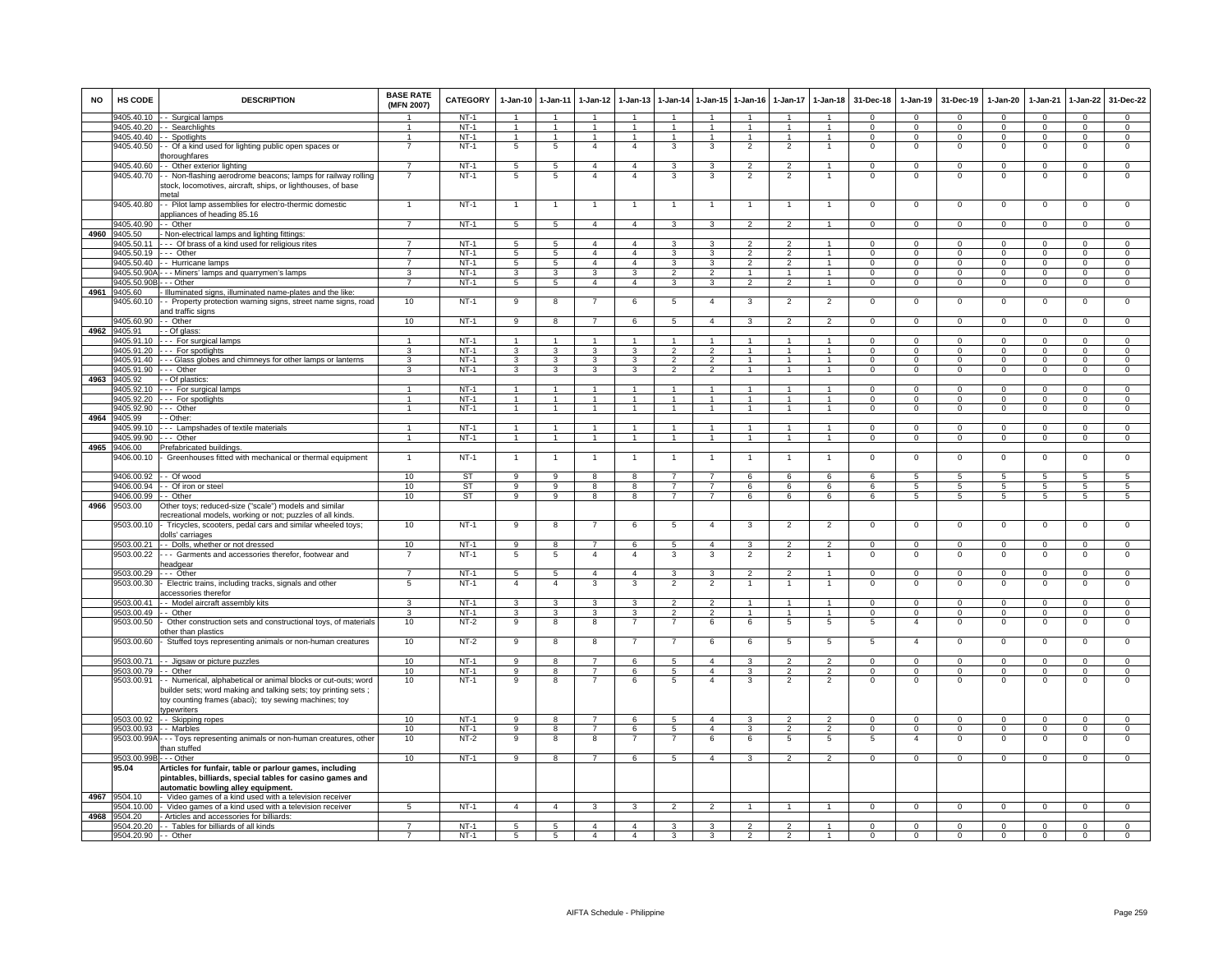| <b>NO</b> | HS CODE                    | <b>DESCRIPTION</b>                                                                                                                                                                                                                        | <b>BASE RATE</b><br>(MFN 2007)   | <b>CATEGORY</b>  | $1-Jan-10$              | $1 - Jan-11$            | $1-Jan-12$              | $1-Jan-13$     |                                 |                                 | 1-Jan-14 1-Jan-15 1-Jan-16 |                | 1-Jan-17 1-Jan-18    | 31-Dec-18                | 1-Jan-19                 | 31-Dec-19               | $1-Jan-20$                 | $1-Jan-21$              | $1-Jan-22$                  | 31-Dec-22                   |
|-----------|----------------------------|-------------------------------------------------------------------------------------------------------------------------------------------------------------------------------------------------------------------------------------------|----------------------------------|------------------|-------------------------|-------------------------|-------------------------|----------------|---------------------------------|---------------------------------|----------------------------|----------------|----------------------|--------------------------|--------------------------|-------------------------|----------------------------|-------------------------|-----------------------------|-----------------------------|
| 4969      | 9504.30                    | Other games, operated by coins, banknotes (paper<br>currency), discs or other similar articles, other than bowling<br>alley equipment:                                                                                                    |                                  |                  |                         |                         |                         |                |                                 |                                 |                            |                |                      |                          |                          |                         |                            |                         |                             |                             |
|           | 9504.30.00                 | Other games, operated by coins, banknotes, bank cards,<br>tokens or by other means of payment, other than bowling alley<br>auipment                                                                                                       | $\overline{7}$                   | $NT-1$           | $\overline{5}$          | $\overline{5}$          | $\overline{4}$          | $\overline{4}$ | 3                               | 3                               | $\overline{2}$             | $\overline{2}$ | 1                    | $\mathbf 0$              | $\mathbf{0}$             | $\mathbf 0$             | $\mathbf 0$                | $\mathbf 0$             | $\mathsf 0$                 | $\overline{0}$              |
|           | 4970 9504.40               | Playing cards                                                                                                                                                                                                                             |                                  |                  |                         |                         |                         |                |                                 |                                 |                            |                |                      |                          |                          |                         |                            |                         |                             |                             |
|           | 9504.40.00                 | Playing cards                                                                                                                                                                                                                             | 10                               | $NT-1$           | $\overline{9}$          | 8                       | $\overline{7}$          | 6              | $\overline{5}$                  | $\overline{4}$                  | 3                          | 2              | $\overline{2}$       | $\Omega$                 | $\circ$                  | $\mathbf 0$             | $\mathbf 0$                | $\mathbf{0}$            | $\mathbf 0$                 | $\overline{0}$              |
| 4971      | 9504.90                    | Other:                                                                                                                                                                                                                                    |                                  |                  |                         |                         |                         |                |                                 |                                 |                            |                |                      |                          |                          |                         |                            |                         |                             |                             |
|           | 9504.90.10<br>9504.90.20   | - Bowling requisites of all kinds<br>- Darts and parts and accessories of darts                                                                                                                                                           | 3<br>5                           | $NT-1$<br>$NT-1$ | 3<br>$\overline{4}$     | 3<br>$\overline{4}$     | $\mathbf{R}$<br>3       | 3<br>3         | $\mathcal{P}$<br>$\overline{2}$ | $\mathcal{P}$<br>$\overline{2}$ | $\overline{1}$             | $\overline{1}$ | $\mathbf{1}$         | $\Omega$<br>$\mathbf{0}$ | $\Omega$<br>$\mathbf{0}$ | $\Omega$<br>$\mathbf 0$ | $\Omega$<br>$\overline{0}$ | $\Omega$<br>$\mathbf 0$ | $\mathsf 0$<br>$\mathbf{0}$ | $\mathbf 0$<br>$\mathbf{0}$ |
|           | 9504.90.31                 | -- Tables designed for use with casino games                                                                                                                                                                                              | $\overline{7}$                   | $NT-1$           | 5                       | 5                       | $\overline{4}$          | $\overline{4}$ | 3                               | $\mathbf{3}$                    | $\overline{2}$             | $\overline{2}$ | $\mathbf{1}$         | $\Omega$                 | $\mathbf{0}$             | $\mathbf 0$             | $\mathbf{0}$               | $\mathbf 0$             | $\mathbf{0}$                | $\mathbf{0}$                |
|           | 9504.90.39                 | -- Other                                                                                                                                                                                                                                  | $\overline{7}$                   | $NT-1$           | 5                       | $5\phantom{.0}$         | $\overline{4}$          | $\overline{4}$ | 3                               | 3                               | $\overline{2}$             | $\overline{2}$ | $\overline{1}$       | $^{\circ}$               | $\mathbf{0}$             | $\mathbf 0$             | $\overline{0}$             | $^{\circ}$              | $\mathbf{0}$                | $\overline{0}$              |
|           | 9504.90.91                 | -- Tables designed for games                                                                                                                                                                                                              | $\overline{7}$<br>$\overline{7}$ | $NT-1$           | $5\phantom{.0}$         | $\overline{5}$          | $\overline{4}$          | $\overline{4}$ | 3                               | 3                               | $\overline{2}$             | $\overline{2}$ | $\mathbf{1}$         | $\Omega$                 | $\mathbf 0$              | $\mathbf 0$             | $\overline{0}$             | $\Omega$                | $\overline{0}$              | $\overline{0}$              |
|           | 9504.90.99<br>95.05        | -- Other<br>estive, carnival or other entertainment articles, including<br>conjuring tricks and novelty jokes.                                                                                                                            |                                  | $NT-1$           | 5                       | 5                       | $\overline{4}$          | $\overline{4}$ | 3                               | 3                               | $\overline{2}$             | $\overline{2}$ | $\mathbf{1}$         | $\mathbf 0$              | $\mathbf 0$              | $\mathbf 0$             | $\mathbf 0$                | $\mathbf 0$             | $\mathbf 0$                 | $\mathbf 0$                 |
| 4972      | 9505.10                    | - Articles for Christmas festivities:                                                                                                                                                                                                     | 10                               |                  | $\overline{9}$          | $\overline{8}$          |                         | $\epsilon$     | 5                               | $\mathbf{A}$                    | $\mathbf{\hat{z}}$         | $\mathcal{L}$  | $\mathcal{P}$        | $\Omega$                 | $\overline{0}$           | $\Omega$                | $\Omega$                   | $\Omega$                | $\Omega$                    | $\overline{0}$              |
| 4973      | 605.10.00<br>9505.90       | Articles for Christmas festivities<br>Other                                                                                                                                                                                               |                                  | $NT-1$           |                         |                         |                         |                |                                 |                                 |                            |                |                      |                          |                          |                         |                            |                         |                             |                             |
|           | 9505.90.00                 | Other                                                                                                                                                                                                                                     | 10                               | $NT-2$           | 9                       | 8                       | 8                       |                | $\overline{7}$                  | 6                               | 6                          | 5              | $\overline{5}$       | $5^{\circ}$              | $\overline{a}$           | $\Omega$                | $\Omega$                   | $\Omega$                | $\Omega$                    | $\Omega$                    |
|           | 95.06                      | Articles and equipment for general physical exercise,<br>gymnastics, athletics, other sports (including table-<br>tennis) or outdoor games, not specified or included<br>elsewhere in this Chapter; swimming pools and paddling<br>pools. |                                  |                  |                         |                         |                         |                |                                 |                                 |                            |                |                      |                          |                          |                         |                            |                         |                             |                             |
|           | 4974 9506.11               | - Skis                                                                                                                                                                                                                                    |                                  |                  |                         |                         |                         |                |                                 |                                 |                            |                |                      |                          |                          |                         |                            |                         |                             |                             |
| 4975      | 9506.11.00<br>9506.12      | - Skis<br>- Ski-fastenings (ski-bindings)                                                                                                                                                                                                 | 3                                | $NT-1$           | $\overline{\mathbf{3}}$ | $\overline{\mathbf{3}}$ | $\overline{\mathbf{3}}$ | $\overline{3}$ | $\overline{2}$                  | $\overline{2}$                  | $\overline{1}$             | $\overline{1}$ | $\overline{1}$       | $\overline{0}$           | $\overline{0}$           | $\overline{0}$          | $\overline{0}$             | $\overline{0}$          | $\overline{0}$              | $\overline{0}$              |
|           | 1506.12.00                 | - Ski-fastenings (ski-bindings)                                                                                                                                                                                                           | 3                                | $NT-1$           | 3                       | 3                       | 3                       | $\mathbf{3}$   | $\overline{\phantom{a}}$        | $\overline{2}$                  |                            |                | $\blacktriangleleft$ | $\Omega$                 | $\Omega$                 | $\Omega$                | $\Omega$                   | $\Omega$                | $\overline{0}$              | $\overline{0}$              |
| 4976      | 1506.19                    | - Other                                                                                                                                                                                                                                   |                                  |                  |                         |                         |                         |                |                                 |                                 |                            |                |                      |                          |                          |                         |                            |                         |                             |                             |
| 4977      | 9506.19.00<br>9506.21      | - Other<br>Sailboards                                                                                                                                                                                                                     | 3                                | $NT-1$           | $\mathbf{3}$            | 3                       | 3                       | 3              | $\overline{2}$                  | $\overline{2}$                  | $\overline{1}$             | $\overline{1}$ | $\overline{1}$       | $\mathbf{0}$             | $\mathbf{0}$             | $\mathbf{0}$            | $\overline{0}$             | $\mathbf 0$             | $\mathbf{0}$                | $\mathbf{0}$                |
|           | 9506.21.00                 | - Sailboards                                                                                                                                                                                                                              | $\mathbf{1}$                     | $NT-1$           | $\mathbf{1}$            | $\overline{1}$          | $\mathbf{1}$            | -1             | $\overline{1}$                  | $\overline{1}$                  | -1                         | $\mathbf{1}$   | 1                    | $^{\circ}$               | $\circ$                  | $\mathbf{0}$            | $\overline{0}$             | $\mathbf 0$             | $\overline{0}$              | $\overline{0}$              |
| 4978      | 1506.29                    | - Other                                                                                                                                                                                                                                   |                                  |                  |                         |                         |                         |                |                                 |                                 |                            |                |                      |                          |                          |                         |                            |                         |                             |                             |
|           | 506.29.00                  | · Other                                                                                                                                                                                                                                   |                                  | $NT-1$           | $\overline{1}$          | $\mathbf{1}$            |                         |                | $\overline{1}$                  | $\overline{1}$                  |                            |                |                      | 0                        | $\overline{0}$           | $\overline{0}$          | $\overline{0}$             | $\Omega$                | $\overline{0}$              | $\overline{0}$              |
| 4979      | 9506.31<br>1506.31.00      | Clubs, complete<br>Clubs, complete                                                                                                                                                                                                        |                                  | $NT-1$           | $\overline{1}$          | $\mathbf{1}$            |                         |                | $\overline{1}$                  |                                 |                            |                |                      | $\Omega$                 | $\Omega$                 | $\Omega$                | $\Omega$                   | $\Omega$                | $\mathbf 0$                 | $\overline{0}$              |
| 4980      | 9506.32                    | - Balls                                                                                                                                                                                                                                   |                                  |                  |                         |                         |                         |                |                                 |                                 |                            |                |                      |                          |                          |                         |                            |                         |                             |                             |
|           | 1506.32.00                 | - Balls                                                                                                                                                                                                                                   |                                  | $NT-1$           | $\overline{1}$          | $\overline{1}$          |                         |                | $\overline{1}$                  | $\blacktriangleleft$            | $\overline{1}$             |                |                      | $\overline{0}$           | $\overline{0}$           | $\overline{0}$          | $\overline{0}$             | $\overline{0}$          | $\overline{0}$              | $\overline{0}$              |
| 4981      | 1506.39<br>9506.39.00      | Other<br>- Other                                                                                                                                                                                                                          | $\mathbf{1}$                     | $NT-1$           | $\overline{1}$          | $\overline{1}$          |                         |                | $\overline{1}$                  | $\mathbf{1}$                    |                            |                |                      | $\mathbf{0}$             | $\mathbf 0$              | $\mathbf 0$             | $\mathbf 0$                | $\mathbf 0$             | $\mathbf{0}$                | $\mathbf{0}$                |
| 4982      | 9506.40                    | Articles and equipment for table-tennis                                                                                                                                                                                                   |                                  |                  |                         |                         |                         |                |                                 |                                 |                            |                |                      |                          |                          |                         |                            |                         |                             |                             |
|           | 9506.40.10                 | - Tables                                                                                                                                                                                                                                  | $\overline{7}$                   | $NT-2$           | 5                       | $\overline{5}$          | 5                       | $\overline{4}$ | $\overline{4}$                  | $\overline{4}$                  | 3                          | 3              | 3                    | 3                        | $\overline{2}$           | $\mathbf 0$             | $\mathbf{0}$               | $\Omega$                | $\mathbf 0$                 | $\mathbf 0$                 |
| 4983      | 9506.40.90<br>9506.51      | - Other<br>Lawn-tennis rackets, whether or not strung                                                                                                                                                                                     | $\overline{7}$                   | $NT-2$           | 5                       | $\overline{5}$          | $5\overline{)}$         | $\overline{4}$ | $\overline{a}$                  | $\overline{4}$                  | $\overline{3}$             | 3              | 3                    | 3                        | $\overline{2}$           | $\mathbf 0$             | $\overline{0}$             | $\overline{0}$          | $\overline{0}$              | $\overline{0}$              |
|           | 9506.51.00                 | - Lawn-tennis rackets, whether or not strung                                                                                                                                                                                              | 5                                | $NT-1$           | $\overline{4}$          | $\overline{4}$          | 3                       | 3              | $\mathcal{P}$                   | $\mathcal{P}$                   |                            |                | $\mathbf{1}$         | $\Omega$                 | $\circ$                  | $\Omega$                | $\Omega$                   | $\mathbf 0$             | $\mathsf 0$                 | $\overline{0}$              |
| 4984      | 9506.59                    | - Other:                                                                                                                                                                                                                                  |                                  |                  |                         |                         |                         |                |                                 |                                 |                            |                |                      |                          |                          |                         |                            |                         |                             |                             |
| 4985      | 9506.59.00<br>9506.61      | - Other<br>- Lawn-tennis balls                                                                                                                                                                                                            | $\overline{7}$                   | $NT-1$           | $\overline{5}$          | $\overline{5}$          | $\overline{4}$          | $\overline{4}$ | $\overline{\mathbf{3}}$         | $\overline{3}$                  | $\overline{2}$             | $\overline{2}$ | $\overline{1}$       | $\mathbf{0}$             | $\overline{0}$           | $\mathbf 0$             | $\overline{0}$             | $\overline{0}$          | $\overline{0}$              | $\overline{0}$              |
|           | 9506.61.00                 | - Lawn-tennis balls                                                                                                                                                                                                                       | $5^{\circ}$                      | $NT-1$           | $\overline{4}$          | $\overline{4}$          | 3                       | $\mathbf{3}$   | $\overline{2}$                  | $\overline{2}$                  | $\mathbf{1}$               | $\overline{1}$ | $\mathbf{1}$         | $\mathbf 0$              | $\mathbf 0$              | $\Omega$                | $\mathbf 0$                | $\Omega$                | $\mathbf 0$                 | $\overline{0}$              |
| 4986      | 3506.62                    | - Inflatable                                                                                                                                                                                                                              |                                  |                  |                         |                         |                         |                |                                 |                                 |                            |                |                      |                          |                          |                         |                            |                         |                             |                             |
|           | 9506.62.00                 | - Inflatable                                                                                                                                                                                                                              | 5                                | NT-1             | $\overline{4}$          | $\overline{4}$          | 3                       | 3              | $\overline{2}$                  | $\overline{2}$                  | -1                         | $\mathbf{1}$   | 1                    | $^{\circ}$               | $\circ$                  | $\mathbf 0$             | $\overline{0}$             | $\mathbf 0$             | $\overline{0}$              | $\mathbf{0}$                |
|           | 4987 9506.69<br>9506.69.00 | - Other<br>- Other                                                                                                                                                                                                                        | $\mathbf{1}$                     | $NT-1$           | $\overline{1}$          | $\overline{1}$          | $\mathbf{1}$            | $\mathbf{1}$   | $\overline{1}$                  | $\overline{1}$                  | $\overline{1}$             | $\mathbf{1}$   | $\overline{1}$       | $\Omega$                 | $\circ$                  | $\mathbf{0}$            | $\overline{0}$             | $\mathbf 0$             | $\overline{0}$              | $\overline{0}$              |
| 4988      | 1506.70                    | Ice skates and roller skates, including skating boots with<br>kates attached                                                                                                                                                              |                                  |                  |                         |                         |                         |                |                                 |                                 |                            |                |                      |                          |                          |                         |                            |                         |                             |                             |
| 4989      | 1506.70.00<br>9506.91      | Ice skates and roller skates, including skating boots with<br>kates attached<br>- Articles and equipment for general physical exercise,                                                                                                   | 3                                | $NT-1$           | 3                       | 3                       | 3                       | 3              | $\overline{2}$                  | $\overline{2}$                  | $\mathbf{1}$               | $\overline{1}$ | $\mathbf{1}$         | $\mathbf 0$              | $\mathbf 0$              | $\,0\,$                 | $\mathbf 0$                | $\,0\,$                 | $\mathsf 0$                 | $\mathbf 0$                 |
|           | 9506.91.00                 | gymnastics or athletics<br>- Articles and equipment for general physical exercise,                                                                                                                                                        |                                  | $NT-1$           | $\overline{1}$          | $\overline{1}$          |                         |                |                                 |                                 |                            |                |                      | $\mathbf 0$              | $\Omega$                 | $\Omega$                | $\Omega$                   | $\Omega$                | $\Omega$                    | $\Omega$                    |
|           |                            | wmnastics or athletics                                                                                                                                                                                                                    |                                  |                  |                         |                         |                         |                |                                 |                                 |                            |                |                      |                          |                          |                         |                            |                         |                             |                             |
|           | 4990 9506.99<br>9506.99.20 | - Other:<br>- - Bows and arrows for archery; crossbows                                                                                                                                                                                    | $\overline{1}$                   | $NT-1$           | $\mathbf{1}$            | $\overline{1}$          | $\mathbf{1}$            | $\mathbf{1}$   | $\overline{1}$                  | $\overline{1}$                  | $\overline{1}$             | $\overline{1}$ | $\overline{1}$       | $\Omega$                 | $\mathbf{0}$             | $\mathbf{0}$            | $^{\circ}$                 | $^{\circ}$              | $\mathbf{0}$                | $\mathbf 0$                 |
|           | 9506.99.30                 | - Nets, cricket pads, shin quards and similar articles                                                                                                                                                                                    | $\mathbf{1}$                     | $NT-1$           | $\overline{1}$          | $\overline{1}$          | $\mathbf{1}$            | $\mathbf{1}$   | -1                              | $\overline{1}$                  | $\overline{1}$             | $\mathbf{1}$   | $\overline{1}$       | $\Omega$                 | $\Omega$                 | $\Omega$                | $\Omega$                   | $\Omega$                | $\overline{0}$              | $\overline{0}$              |
|           | 9506.99.50                 | - - Articles and equipment for football, field hockey, tennis,<br>adminton, deck tennis, volleyball, basketball or cricket                                                                                                                |                                  | $NT-1$           |                         |                         |                         |                |                                 |                                 |                            |                |                      | $\mathbf 0$              | 0                        | $\mathbf 0$             | 0                          | $\Omega$                | 0                           | $\Omega$                    |
|           | 9506.99.90                 | -- Other                                                                                                                                                                                                                                  | $\overline{1}$                   | $NT-1$           | $\overline{1}$          | $\overline{1}$          | $\overline{1}$          | $\overline{1}$ | $\overline{1}$                  | $\overline{1}$                  | $\overline{1}$             | $\overline{1}$ | $\overline{1}$       | $\mathbf{0}$             | $\mathbf{0}$             | $\mathbf 0$             | $\overline{0}$             | $\mathbf{0}$            | $\circ$                     | $\overline{0}$              |
|           | 95.07                      | Fishing rods, fish-hooks and other line fishing tackle;<br>fish landing nets, butterfly nets and similar nets; decoy<br>"birds" (other than those of heading 92.08 or 97.05) and<br>similar hunting or shooting requisites.               |                                  |                  |                         |                         |                         |                |                                 |                                 |                            |                |                      |                          |                          |                         |                            |                         |                             |                             |
|           | 4991 9507.10               | - Fishing rods<br>9507.10.00 - Fishing rods                                                                                                                                                                                               | 3                                | $NT-1$           | 3                       | 3                       | 3                       | 3              | $\overline{2}$                  | $\overline{2}$                  |                            |                |                      | $\overline{0}$           | $\overline{0}$           | $\overline{0}$          | $\overline{0}$             | $\overline{0}$          | $\overline{0}$              | $\overline{0}$              |
|           |                            |                                                                                                                                                                                                                                           |                                  |                  |                         |                         |                         |                |                                 |                                 |                            |                |                      |                          |                          |                         |                            |                         |                             |                             |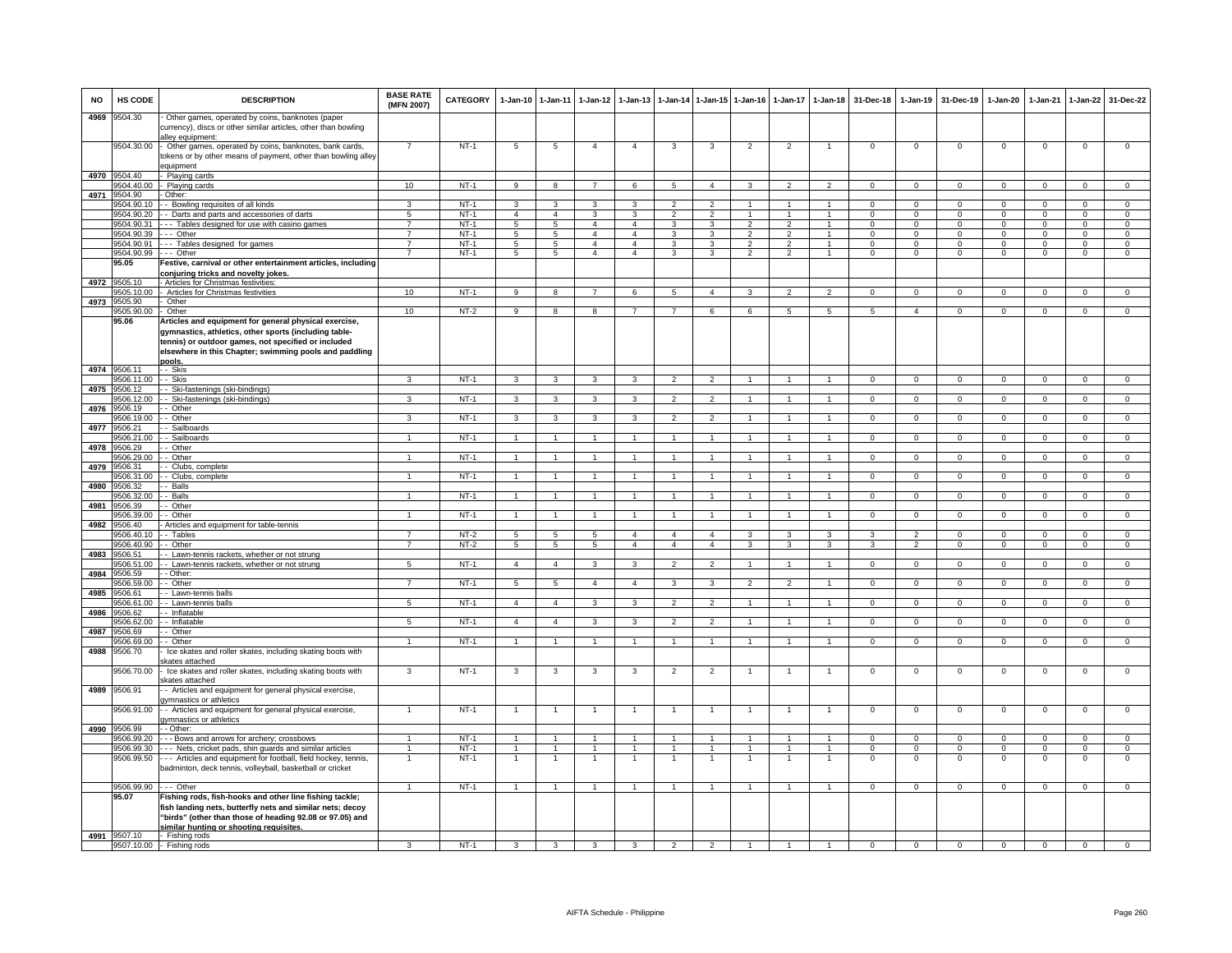| <b>NO</b> | HS CODE                  | <b>DESCRIPTION</b>                                                                                                                                                                                                                                    | <b>BASE RATE</b><br>(MFN 2007)   | CATEGORY         | 1-Jan-10 1-Jan-11                 |                                  | $1-Jan-12$              | $1-Jan-13$                       | $1-Jan-14$          | $1$ -Jan-15                  | $1 - Jan-16$                     | $1-Jan-17$                       | $1-Jan-18$                     | 31-Dec-18            | $1-Jan-19$           | 31-Dec-19            | $1-Jan-20$                 | $1-Jan-21$           | $1 - Jan-22$               | 31-Dec-22                        |
|-----------|--------------------------|-------------------------------------------------------------------------------------------------------------------------------------------------------------------------------------------------------------------------------------------------------|----------------------------------|------------------|-----------------------------------|----------------------------------|-------------------------|----------------------------------|---------------------|------------------------------|----------------------------------|----------------------------------|--------------------------------|----------------------|----------------------|----------------------|----------------------------|----------------------|----------------------------|----------------------------------|
| 4992      | 9507.20                  | Fish-hooks, whether or not snelled                                                                                                                                                                                                                    |                                  |                  |                                   |                                  |                         |                                  |                     |                              |                                  |                                  |                                |                      |                      |                      |                            |                      |                            |                                  |
|           | 9507.20.00               | - Fish-hooks, whether or not snelled                                                                                                                                                                                                                  | $5^{\circ}$                      | $NT-1$           | $\overline{4}$                    | $\overline{4}$                   | $\mathbf{3}$            | $\mathbf{3}$                     | $\overline{2}$      | $\overline{2}$               | $\overline{1}$                   | $\overline{1}$                   | $\overline{1}$                 | $\Omega$             | $\overline{0}$       | $\mathbf 0$          | $\overline{0}$             | $\overline{0}$       | $\mathbf{0}$               | $\overline{0}$                   |
| 4993      | 9507.30<br>9507.30.00    | Fishing reels<br>Fishing reels                                                                                                                                                                                                                        | 3                                | $NT-1$           | 3                                 | 3                                | 3                       | 3                                | $\overline{2}$      | $\overline{2}$               | $\mathbf{1}$                     | $\mathbf{1}$                     |                                | $\overline{0}$       | $\overline{0}$       | $\overline{0}$       | $\mathbf 0$                | $\overline{0}$       | $\overline{0}$             | $\overline{0}$                   |
| 4994      | 9507.90                  | Other:                                                                                                                                                                                                                                                |                                  |                  |                                   |                                  |                         |                                  |                     |                              |                                  |                                  |                                |                      |                      |                      |                            |                      |                            |                                  |
|           | 9507.90.00               | Other                                                                                                                                                                                                                                                 | 3                                | $NT-1$           | 3                                 | 3                                | $\mathbf{3}$            | 3                                | $\overline{2}$      | $\overline{2}$               | $\overline{1}$                   | $\overline{1}$                   | $\overline{1}$                 | $\mathbf{0}$         | $\mathbf 0$          | $\mathbf 0$          | $\mathbf 0$                | $\mathbf 0$          | $\mathbf 0$                | $\mathbf 0$                      |
|           | 95.08                    | Roundabouts, swings, shooting galleries and other<br>fairground amusements; travelling circuses and travelling                                                                                                                                        |                                  |                  |                                   |                                  |                         |                                  |                     |                              |                                  |                                  |                                |                      |                      |                      |                            |                      |                            |                                  |
|           | 4995 9508.10             | menageries; travelling theatres.<br>Travelling circuses and travelling menageries                                                                                                                                                                     |                                  |                  |                                   |                                  |                         |                                  |                     |                              |                                  |                                  |                                |                      |                      |                      |                            |                      |                            |                                  |
|           | 9508.10.00               | - Travelling circuses and travelling menageries                                                                                                                                                                                                       | $\overline{7}$                   | $NT-1$           | $5\overline{5}$                   | $5\overline{5}$                  | $\overline{4}$          | $\overline{4}$                   | $\mathbf{3}$        | $\mathbf{3}$                 | 2                                | $\overline{2}$                   | $\overline{1}$                 | $\overline{0}$       | $\overline{0}$       | $\mathbf 0$          | $\mathbf{0}$               | $\overline{0}$       | $\mathbf{0}$               | $\overline{0}$                   |
|           | 4996 9508.90             | Other                                                                                                                                                                                                                                                 |                                  |                  |                                   |                                  |                         |                                  |                     |                              |                                  |                                  |                                |                      |                      |                      |                            |                      |                            |                                  |
|           | 9508.90.00               | - Other                                                                                                                                                                                                                                               | $\overline{7}$                   | $NT-1$           | 5                                 | 5                                | $\overline{4}$          | $\overline{4}$                   | 3                   | 3                            | 2                                | 2                                | $\overline{1}$                 | $\Omega$             | $\mathbf{0}$         | $\mathbf 0$          | $\Omega$                   | $^{\circ}$           | $\mathbf{0}$               | $\overline{0}$                   |
|           | 96.01                    | Worked ivory, bone, tortoise-shell, horn, antlers, coral,<br>mother-of-pearl and other animal carving material, and<br>articles of these materials (including articles obtained by                                                                    |                                  |                  |                                   |                                  |                         |                                  |                     |                              |                                  |                                  |                                |                      |                      |                      |                            |                      |                            |                                  |
|           | 4997 9601.10             | mouldina).                                                                                                                                                                                                                                            |                                  |                  |                                   |                                  |                         |                                  |                     |                              |                                  |                                  |                                |                      |                      |                      |                            |                      |                            |                                  |
|           | 9601.10.00               | - Worked ivory and articles of ivory:<br>Worked ivory and articles of ivory                                                                                                                                                                           | $\mathbf{a}$                     | $NT-1$           | $\mathbf{z}$                      | $\mathbf{a}$                     | $\mathbf{R}$            | $\mathbf{\hat{z}}$               | $\mathcal{P}$       | 2                            |                                  |                                  |                                | $\Omega$             | $\mathbf 0$          | $\mathbf 0$          | $\Omega$                   | $\Omega$             | $\mathbf{0}$               | $\mathbf 0$                      |
| 4998      | 9601.90                  | - Other:                                                                                                                                                                                                                                              |                                  |                  |                                   |                                  |                         |                                  |                     |                              |                                  |                                  |                                |                      |                      |                      |                            |                      |                            |                                  |
|           | 9601.90.10               | - Worked mother-of-pearl or tortoise-shell and articles of the                                                                                                                                                                                        |                                  | $NT-1$           | 5                                 | $\overline{5}$                   | $\overline{a}$          | $\overline{4}$                   | 3                   | 3                            | $\overline{2}$                   | 2                                |                                | $\Omega$             | 0                    | $\Omega$             | 0                          | $\Omega$             | $\overline{0}$             | $\overline{0}$                   |
|           | 9601.90.90               | foregoing<br>- Other                                                                                                                                                                                                                                  | $\overline{7}$                   | $NT-1$           |                                   |                                  | $\overline{4}$          | $\overline{4}$                   |                     |                              | $\overline{2}$                   | $\overline{2}$                   | $\blacktriangleleft$           | $\overline{0}$       |                      | $\overline{0}$       | $\Omega$                   | $\Omega$             |                            |                                  |
| 4999      | 9602.00                  | Worked vegetable or mineral carving material and articles of                                                                                                                                                                                          |                                  |                  | 5                                 | $5\overline{)}$                  |                         |                                  | 3                   | 3                            |                                  |                                  |                                |                      | $\mathbf 0$          |                      |                            |                      | $\overline{0}$             | $\overline{0}$                   |
|           |                          | these materials; moulded or carved articles of wax, of stearin,<br>of natural gums or natural resins or of modelling pastes, and<br>other moulded or carved articles, not elsewhere specified or<br>include                                           |                                  |                  |                                   |                                  |                         |                                  |                     |                              |                                  |                                  |                                |                      |                      |                      |                            |                      |                            |                                  |
|           |                          | 9602.00.10 - Gelatin capsules for pharmaceutical products                                                                                                                                                                                             | 3                                | $NT-1$           | $\overline{\mathbf{3}}$           | $\overline{\mathbf{3}}$          | $\overline{\mathbf{3}}$ | 3                                | $\overline{2}$      | $\overline{2}$               | $\overline{1}$                   | $\mathbf{1}$                     | $\overline{1}$                 | $\Omega$             | $\Omega$             | $\Omega$             | $\Omega$                   | $\Omega$             | $\overline{0}$             | $\overline{0}$                   |
|           | 9602.00.20               | Cigar, cigarette cases, tobacco jars and household                                                                                                                                                                                                    | $\overline{5}$                   | $NT-1$           | $\overline{4}$                    | $\overline{4}$                   | 3                       | 3                                | $\overline{2}$      | $\overline{2}$               | $\overline{1}$                   | $\overline{1}$                   |                                | $\overline{0}$       | $\overline{0}$       | $\overline{0}$       | $\overline{0}$             | $\overline{0}$       | $\overline{0}$             | $\overline{0}$                   |
|           |                          | ornamental articles                                                                                                                                                                                                                                   |                                  |                  |                                   |                                  |                         |                                  |                     |                              |                                  |                                  |                                |                      |                      |                      |                            |                      |                            |                                  |
|           | 9602.00.90<br>96.03      | - Other<br>Brooms, brushes (including brushes constituting parts of                                                                                                                                                                                   | 5 <sup>5</sup>                   | $NT-1$           | $\overline{4}$                    | $\overline{4}$                   | $\mathbf{3}$            | $\mathbf{3}$                     | $\overline{2}$      | 2                            | $\overline{1}$                   | $\overline{1}$                   | $\overline{1}$                 | $\Omega$             | $\overline{0}$       | $\mathbf 0$          | $\overline{0}$             | $\overline{0}$       | $\circ$                    | $\Omega$                         |
|           |                          | machines, appliances or vehicles), hand-operated<br>mechanical floor sweepers, not motorised, mops and<br>feather dusters; prepared knots and tufts for broom or<br>brush making; paint pads and rollers; squeegees (other<br>than roller squeegees). |                                  |                  |                                   |                                  |                         |                                  |                     |                              |                                  |                                  |                                |                      |                      |                      |                            |                      |                            |                                  |
| 5000      | 9603.10                  | - Brooms and brushes, consisting of twigs or other vegetable<br>materials bound together, with or without handles:                                                                                                                                    |                                  |                  |                                   |                                  |                         |                                  |                     |                              |                                  |                                  |                                |                      |                      |                      |                            |                      |                            |                                  |
|           | 9603.10.10 - - Brushes   |                                                                                                                                                                                                                                                       | 10                               | $NT-1$           | -9                                | 8                                | $\overline{7}$          | 6                                | 5                   | $\overline{4}$               | 3                                | $\overline{2}$                   | $\overline{2}$                 | $\Omega$             | $\mathbf{0}$         | $\Omega$             | $\Omega$                   | $\mathbf 0$          | $\mathbf{0}$               | $\mathbf{0}$                     |
|           | 9603.10.20 -- Brooms     |                                                                                                                                                                                                                                                       | 10                               | $NT-1$           | 9                                 | $\overline{\mathbf{8}}$          | $\overline{7}$          | 6                                | $5\phantom{.0}$     | $\overline{4}$               | 3                                | 2                                | $\overline{2}$                 | $\Omega$             | $^{\circ}$           | $^{\circ}$           | $\mathbf{0}$               | $\mathbf{0}$         | $\mathbf{0}$               | $\overline{0}$                   |
| 5001      | 9603.21                  | - Tooth brushes, including dental-plate brushes                                                                                                                                                                                                       |                                  |                  |                                   |                                  |                         |                                  |                     |                              |                                  |                                  |                                |                      |                      |                      |                            |                      |                            |                                  |
| 5002      | 9603.21.00<br>9603.29    | - Tooth brushes, including dental-plate brushes<br>- Other                                                                                                                                                                                            | 10                               | $NT-2$           | 9                                 | $\overline{8}$                   | 8                       |                                  | $\overline{7}$      | 6                            | 6                                | 5                                | 5                              | 5                    | $\overline{4}$       | $\mathbf 0$          | 0                          | $\mathbf 0$          | $\circ$                    | $\overline{0}$                   |
|           | 603.29.00                | - Other                                                                                                                                                                                                                                               | 10                               | $NT-2$           | 9                                 | 8                                | 8                       | $\overline{7}$                   | $\overline{7}$      | 6                            | 6                                | 5                                | 5                              | $5^{\circ}$          | $\overline{4}$       | $\mathbf 0$          | $\mathbf 0$                | $\mathbf 0$          | $\mathbf 0$                | $\mathsf 0$                      |
| 5003      | 9603.30                  | Artists' brushes, writing brushes and similar brushes for the                                                                                                                                                                                         |                                  |                  |                                   |                                  |                         |                                  |                     |                              |                                  |                                  |                                |                      |                      |                      |                            |                      |                            |                                  |
|           | 9603.30.00               | application of cosmetics<br>Artists' brushes, writing brushes and similar brushes for the<br>application of cosmetics                                                                                                                                 | 3                                | $NT-1$           | 3                                 | 3                                | 3                       | 3                                | $\overline{2}$      | $\overline{2}$               | -1                               | $\overline{1}$                   | $\mathbf{1}$                   | $\mathsf 0$          | $\mathsf 0$          | $\mathbf 0$          | $\mathbf 0$                | $\mathbf 0$          | $\mathbf 0$                | $\mathsf 0$                      |
| 5004      | 9603.40                  | Paint, distemper, varnish or similar brushes (other than<br>orushes of subheading 9603.30); paint pads and rollers                                                                                                                                    |                                  |                  |                                   |                                  |                         |                                  |                     |                              |                                  |                                  |                                |                      |                      |                      |                            |                      |                            |                                  |
|           | 003.40.00                | Paint, distemper, varnish or similar brushes (other than<br>prushes of subheading 9603.30); paint pads and rollers                                                                                                                                    | $\overline{7}$                   | $NT-2$           | $5\phantom{.0}$                   | $5\overline{5}$                  | $5\overline{5}$         | $\overline{4}$                   | $\overline{4}$      | $\overline{4}$               | 3                                | 3                                | 3                              | 3                    | $\overline{2}$       | $\mathbf{0}$         | $\mathbf 0$                | $\mathbf 0$          | $\circ$                    | $\overline{0}$                   |
| 5005      | 9603.50                  | Other brushes constituting parts of machines, appliances or                                                                                                                                                                                           |                                  |                  |                                   |                                  |                         |                                  |                     |                              |                                  |                                  |                                |                      |                      |                      |                            |                      |                            |                                  |
|           | 9603.50.00               | <i>rehicles</i><br>Other brushes constituting parts of machines, appliances or                                                                                                                                                                        | 1                                | $NT-1$           | $\overline{1}$                    | $\overline{1}$                   | $\overline{1}$          | $\overline{1}$                   | $\overline{1}$      | $\overline{1}$               | $\overline{1}$                   | $\overline{1}$                   | $\overline{1}$                 | $\,0\,$              | $\,0\,$              | $\,0\,$              | $\mathsf 0$                | $\,0\,$              | $\mathbf 0$                | $\mathbf 0$                      |
| 5006      | 9603.90                  | vehicles<br>Other:                                                                                                                                                                                                                                    |                                  |                  |                                   |                                  |                         |                                  |                     |                              |                                  |                                  |                                |                      |                      |                      |                            |                      |                            |                                  |
|           | 9603.90.10               | - - Prepared knots and tufts for broom or brush making                                                                                                                                                                                                | 3                                | $NT-1$           | 3                                 | 3                                | 3                       | 3                                | $\overline{2}$      | $\overline{2}$               |                                  |                                  |                                | $\Omega$             | $^{\circ}$           | $\mathbf 0$          | 0                          | $^{\circ}$           | $^{\circ}$                 | $\mathsf 0$                      |
|           | 9603.90.20               | - Hand-operated mechanical floor sweepers, not motorised                                                                                                                                                                                              | $\overline{7}$                   | $NT-1$           | $5\phantom{.0}$                   | 5                                | $\overline{4}$          | $\overline{4}$                   | 3                   | 3                            | $\overline{2}$                   | $\overline{2}$                   | $\mathbf{1}$                   | $\mathbf{0}$         | $\mathsf 0$          | $\mathbf 0$          | $\mathbf 0$                | $^{\circ}$           | $\mathbf 0$                | $\mathsf 0$                      |
|           |                          |                                                                                                                                                                                                                                                       |                                  |                  |                                   |                                  |                         |                                  |                     |                              |                                  |                                  |                                |                      |                      |                      |                            |                      |                            |                                  |
|           | 9603.90.40<br>9603.90.92 | - - Other brushes<br>--- Parts for goods of subheading 9603.90.20                                                                                                                                                                                     | $\overline{7}$<br>$\overline{7}$ | $NT-1$<br>$NT-1$ | $5\overline{)}$<br>$\overline{5}$ | $\overline{5}$<br>$\overline{5}$ | $\overline{4}$<br>4     | $\overline{4}$<br>$\overline{4}$ | $\overline{3}$<br>3 | $\overline{\mathbf{3}}$<br>3 | $\mathfrak{p}$<br>$\overline{2}$ | $\overline{2}$<br>$\overline{2}$ | $\overline{1}$<br>$\mathbf{1}$ | $\Omega$<br>$\Omega$ | $\Omega$<br>$\Omega$ | $\Omega$<br>$\Omega$ | $\overline{0}$<br>$\Omega$ | $\Omega$<br>$\Omega$ | $\Omega$<br>$\overline{0}$ | $\overline{0}$<br>$\overline{0}$ |
|           | 9603.90.99               | --- Other                                                                                                                                                                                                                                             |                                  | $NT-1$           | 5                                 | 5                                | $\overline{4}$          | $\overline{4}$                   | 3                   | 3                            | $\overline{2}$                   | $\overline{2}$                   |                                | $\mathbf 0$          | $\mathsf 0$          | $\mathbf 0$          | 0                          | $^{\circ}$           | $\mathbf 0$                | $\mathsf 0$                      |
| 5007      | 9604.00                  | Hand sieves and hand riddles.                                                                                                                                                                                                                         |                                  |                  |                                   |                                  |                         |                                  |                     |                              |                                  |                                  |                                |                      |                      |                      |                            |                      |                            |                                  |
|           | 9604.00.10               | - Of metal                                                                                                                                                                                                                                            | $\mathbf{R}$                     | $NT-1$           | $\overline{\mathbf{3}}$           | 3                                | $\mathbf{3}$            | 3                                | $\overline{2}$      | $\overline{2}$               | $\mathbf{1}$                     | $\mathbf{1}$                     | $\overline{1}$                 | $\Omega$             | $\mathbf{0}$         | $\Omega$             | $\Omega$                   | $\Omega$             | $\mathbf 0$                | $\overline{0}$                   |
|           | 3604.00.90               | Other                                                                                                                                                                                                                                                 | $\overline{\mathbf{3}}$          | $NT-1$           | $\overline{\mathbf{3}}$           | 3                                | $\overline{3}$          | $\overline{\mathbf{3}}$          | $\overline{2}$      | $\overline{2}$               | $\overline{1}$                   | $\mathbf{1}$                     |                                | $\Omega$             | $\mathbf 0$          | $\Omega$             | $\Omega$                   | $\Omega$             | $\mathbf{0}$               | $\mathbf 0$                      |
| 5008      | 9605.00                  | Travel sets for personal toilet, sewing or shoe or clothes<br>cleaning.                                                                                                                                                                               |                                  |                  |                                   |                                  |                         |                                  |                     |                              |                                  |                                  |                                |                      |                      |                      |                            |                      |                            |                                  |
|           | 9605.00.10               | For personal toilet                                                                                                                                                                                                                                   | $\overline{7}$                   | $NT-1$           | 5                                 | $\overline{5}$                   | $\overline{4}$          | $\overline{4}$                   | 3                   | 3                            | $\overline{\phantom{0}}$         | $\overline{\phantom{0}}$         | $\overline{1}$                 | $\Omega$             | $\mathsf 0$          | $\Omega$             | $\Omega$                   | $\Omega$             | $\mathbf 0$                | $\mathbf 0$                      |
|           | 9605.00.90               | Other                                                                                                                                                                                                                                                 | $\overline{7}$                   | $NT-1$           | 5                                 | 5                                | $\overline{4}$          | $\overline{4}$                   | 3                   | 3                            | 2                                | 2                                | $\overline{1}$                 | $^{\circ}$           | $^{\circ}$           | $\mathbf{0}$         | $\mathbf{0}$               | $^{\circ}$           | $\mathbf{0}$               | $\overline{0}$                   |
|           | 96.06                    | Buttons, press-fasteners, snap-fasteners and press-<br>studs, button moulds and other parts of these articles;<br>button blanks.                                                                                                                      |                                  |                  |                                   |                                  |                         |                                  |                     |                              |                                  |                                  |                                |                      |                      |                      |                            |                      |                            |                                  |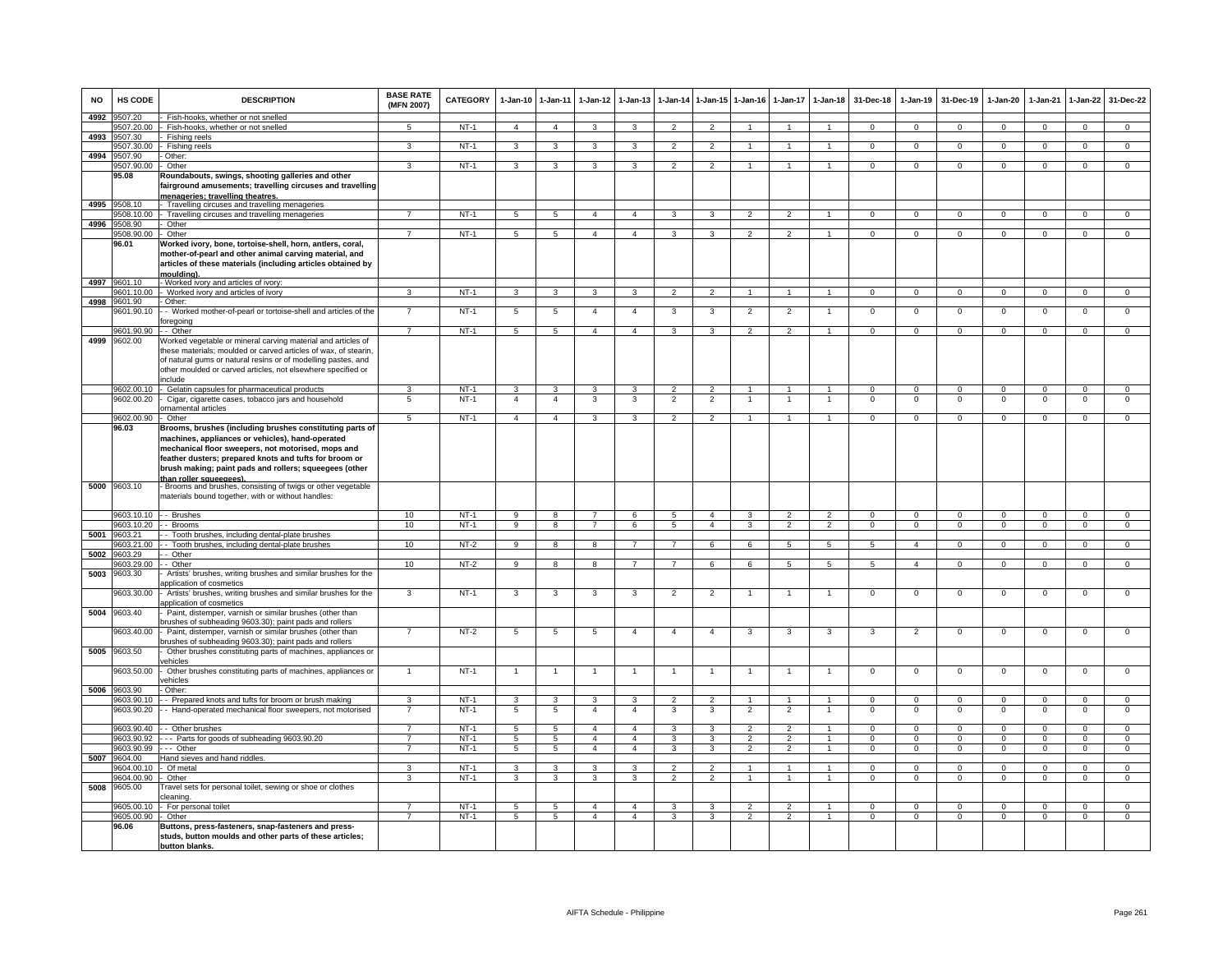| <b>NO</b> | HS CODE                         | <b>DESCRIPTION</b>                                                                                                                                                                                                                         | <b>BASE RATE</b><br>(MFN 2007)       | <b>CATEGORY</b>        | $1-Jan-10$                       | $1 - Jan-11$                           | $1 - Jan-12$                   | $1 - Jan-13$                     |                                            |                                      | 1-Jan-14 1-Jan-15 1-Jan-16       | $1 - Jan-17$                     | $1-Jan-18$                       | 31-Dec-18               | $1-Jan-19$                         | 31-Dec-19              | $1-Jan-20$                   | $1-Jan-21$                 | $1 - Jan-22$                       | 31-Dec-22                     |
|-----------|---------------------------------|--------------------------------------------------------------------------------------------------------------------------------------------------------------------------------------------------------------------------------------------|--------------------------------------|------------------------|----------------------------------|----------------------------------------|--------------------------------|----------------------------------|--------------------------------------------|--------------------------------------|----------------------------------|----------------------------------|----------------------------------|-------------------------|------------------------------------|------------------------|------------------------------|----------------------------|------------------------------------|-------------------------------|
| 5009      | 9606.10                         | Press-fasteners, snap-fasteners and press-studs and parts<br>herefor                                                                                                                                                                       |                                      |                        |                                  |                                        |                                |                                  |                                            |                                      |                                  |                                  |                                  |                         |                                    |                        |                              |                            |                                    |                               |
|           | 9606.10.00                      | Press-fasteners, snap-fasteners and press-studs and parts<br>herefor                                                                                                                                                                       | 10                                   | $NT-2$                 | 9                                | 8                                      | 8                              |                                  |                                            | 6                                    | 6                                | 5                                | $\overline{5}$                   | 5                       | $\overline{4}$                     | $^{\circ}$             | $^{\circ}$                   | $\mathbf 0$                | $\mathbf 0$                        | $\mathbf 0$                   |
| 5010      | 9606.21<br>9606.21.00           | - Of plastics, not covered with textile material<br>- Of plastics, not covered with textile material                                                                                                                                       | 5                                    | $NT-2$                 | $\overline{a}$                   | $\overline{4}$                         | $\overline{a}$                 | 3                                | 3                                          | 3                                    | $\mathcal{P}$                    | $\mathcal{P}$                    | $\mathfrak{p}$                   | $\overline{2}$          | $\overline{1}$                     | $^{\circ}$             | $\mathsf 0$                  | $\Omega$                   | $\mathsf 0$                        | $\mathbf 0$                   |
| 5011      | 9606.22                         | Of base metal, not covered with textile material                                                                                                                                                                                           |                                      |                        |                                  |                                        |                                |                                  |                                            |                                      |                                  |                                  |                                  |                         |                                    |                        |                              |                            |                                    |                               |
| 5012      | 9606.22.00<br>9606.29           | - Of base metal, not covered with textile material<br>- Other                                                                                                                                                                              | 5                                    | $NT-2$                 | $\overline{4}$                   | $\overline{4}$                         | $\mathbf{A}$                   | 3                                | $\mathbf{3}$                               | $\overline{\mathbf{3}}$              | $\mathcal{P}$                    | $\mathfrak{D}$                   | $\overline{2}$                   | $\mathfrak{D}$          | $\overline{1}$                     | $\Omega$               | $\mathbf 0$                  | $\Omega$                   | $\mathbf 0$                        | $\overline{0}$                |
|           | 9606.29.00                      | - Other                                                                                                                                                                                                                                    | 5                                    | $NT-2$                 | $\overline{4}$                   | $\overline{4}$                         | $\overline{\mathbf{4}}$        | 3                                | 3                                          | 3                                    | $\overline{2}$                   | $\mathfrak{p}$                   | $\overline{2}$                   | $\mathfrak{p}$          |                                    | $\Omega$               | $\Omega$                     | $\Omega$                   | $\mathsf 0$                        | $\Omega$                      |
| 5013      | 9606.30                         | Button moulds and other parts of buttons; button blanks                                                                                                                                                                                    |                                      |                        |                                  |                                        |                                |                                  |                                            |                                      |                                  |                                  |                                  |                         |                                    |                        |                              |                            |                                    |                               |
|           | 9606.30.00<br>96.07             | Button moulds and other parts of buttons; button blanks<br>Slide fasteners and parts thereof.                                                                                                                                              | 5                                    | $NT-2$                 | $\overline{4}$                   | $\overline{4}$                         | $\overline{4}$                 | 3                                | 3                                          | 3                                    | 2                                | $\overline{2}$                   | 2                                | 2                       | $\overline{1}$                     | $\mathbf{0}$           | $\overline{0}$               | $^{\circ}$                 | $\mathbf{0}$                       | $^{\circ}$                    |
| 5014      | 9607.11                         | - Fitted with chain scoops of base metal                                                                                                                                                                                                   |                                      |                        |                                  |                                        |                                |                                  |                                            |                                      |                                  |                                  |                                  |                         |                                    |                        |                              |                            |                                    |                               |
| 5015      | 607.11.00<br>607.19             | - Fitted with chain scoops of base metal<br>- Other                                                                                                                                                                                        | 5                                    | $NT-2$                 | $\overline{4}$                   | $\overline{4}$                         | $\overline{\mathbf{4}}$        | 3                                | 3                                          | 3                                    | $\overline{2}$                   | $\overline{2}$                   | $\overline{2}$                   | $\overline{2}$          | $\mathbf{1}$                       | $\mathbf 0$            | $\mathbf 0$                  | $\mathbf 0$                | $\mathbf 0$                        | $\overline{0}$                |
|           | 9607.19.00                      | - Other                                                                                                                                                                                                                                    | $\overline{5}$                       | $NT-2$                 | $\mathbf{A}$                     | $\overline{4}$                         | $\mathbf{4}$                   | $\mathbf{3}$                     | 3                                          | 3                                    | $\overline{2}$                   | $\overline{2}$                   | $\overline{2}$                   | $\overline{2}$          |                                    | $\Omega$               | $\Omega$                     | $\Omega$                   | $\Omega$                           | $\overline{0}$                |
| 5016      | 9607.20<br>9607.20.00           | Parts<br>Parts                                                                                                                                                                                                                             |                                      | $NT-1$                 |                                  |                                        |                                |                                  |                                            | $\mathbf{1}$                         |                                  |                                  |                                  | $\Omega$                | $\Omega$                           | $\Omega$               | $\Omega$                     | $\Omega$                   | $\mathbf 0$                        | $\Omega$                      |
|           | 96.08                           | Ball point pens; felt tipped and other porous-tipped pens                                                                                                                                                                                  |                                      |                        |                                  |                                        |                                |                                  |                                            |                                      |                                  |                                  |                                  |                         |                                    |                        |                              |                            |                                    |                               |
|           |                                 | and markers; fountain pens, stylograph pens and other<br>pens; duplicating stylos; propelling or sliding pencils;<br>pen-holders, pencil-holders and similar holders; parts<br>(including caps and clips) of the foregoing articles, other |                                      |                        |                                  |                                        |                                |                                  |                                            |                                      |                                  |                                  |                                  |                         |                                    |                        |                              |                            |                                    |                               |
|           | 5017 9608.10                    | than those of heading 96.09.<br>- Ball point pens                                                                                                                                                                                          |                                      |                        |                                  |                                        |                                |                                  |                                            |                                      |                                  |                                  |                                  |                         |                                    |                        |                              |                            |                                    |                               |
|           |                                 | 9608.10.10 -- Of plastics                                                                                                                                                                                                                  | $\overline{7}$                       | $NT-2$                 | 5                                | 5                                      | -5                             | $\overline{4}$                   | $\mathbf{A}$                               | $\mathbf{A}$                         | $\mathbf{3}$                     | 3                                | $\mathcal{R}$                    | $\mathcal{R}$           | $\mathcal{L}$                      | $\Omega$               | $\Omega$                     | $\Omega$                   | $\Omega$                           | $\Omega$                      |
| 5018      | 9608.10.90 - - Other<br>9608.20 | Felt tipped and other porous-tipped pens and markers                                                                                                                                                                                       | $\overline{7}$                       | $NT-2$                 | 5                                | 5                                      | 5                              | $\overline{4}$                   | $\overline{4}$                             | $\overline{a}$                       | 3                                | 3                                | 3                                | 3                       | $\overline{2}$                     | $\Omega$               | $\overline{0}$               | $\Omega$                   | $\Omega$                           | $\overline{0}$                |
|           | 9608.20.00                      | Felt tipped and other porous-tipped pens and markers                                                                                                                                                                                       | $\overline{7}$                       | $NT-2$                 | $5^{\circ}$                      | $\overline{5}$                         | $\overline{5}$                 | $\overline{4}$                   | $\overline{4}$                             | $\overline{4}$                       | 3                                | 3                                | 3                                | 3                       | $\mathfrak{p}$                     | $\Omega$               | $\Omega$                     | $\Omega$                   | $\Omega$                           | $\Omega$                      |
| 5019      | 9608.31                         | - Indian ink drawing pens                                                                                                                                                                                                                  |                                      |                        |                                  |                                        |                                |                                  |                                            |                                      |                                  |                                  |                                  |                         |                                    |                        |                              |                            |                                    |                               |
| 5020      | 9608.31.00<br>9608.39           | - Indian ink drawing pens<br>- Other                                                                                                                                                                                                       | 5                                    | $NT-1$                 | $\overline{4}$                   | $\overline{4}$                         | 3                              | 3                                | $\overline{2}$                             | $\overline{2}$                       | $\blacktriangleleft$             | 1                                | $\mathbf{1}$                     | $^{\circ}$              | $\mathbf 0$                        | $\mathbf 0$            | $\mathbf 0$                  | $^{\circ}$                 | $\mathbf{0}$                       | $^{\circ}$                    |
|           | 0608.39.10                      | -- Fountain pens                                                                                                                                                                                                                           | 5                                    | $NT-1$                 | $\overline{a}$                   | $\overline{4}$                         | 3                              | 3                                | $\overline{\phantom{a}}$                   | $\overline{2}$                       |                                  |                                  | $\overline{1}$                   | $\overline{0}$          | $\overline{0}$                     | $\Omega$               | $\overline{0}$               | $\overline{0}$             | $\overline{0}$                     | $\overline{0}$                |
| 5021      | 608.39.90<br>9608.40            | -- Other<br>Propelling or sliding pencils                                                                                                                                                                                                  | 5                                    | $NT-1$                 | $\overline{4}$                   | $\overline{4}$                         | 3                              | 3                                | $\mathfrak{p}$                             | $\overline{2}$                       | 1                                |                                  | $\mathbf{1}$                     | $\mathbf 0$             | $\mathbf 0$                        | $\mathbf 0$            | $\mathbf 0$                  | $\Omega$                   | $\mathsf 0$                        | $\overline{0}$                |
|           | 9608.40.00                      | Propelling or sliding pencils                                                                                                                                                                                                              | 3                                    | $NT-1$                 | 3                                | 3                                      | 3                              | 3                                | $\overline{2}$                             | $\overline{2}$                       |                                  | 1                                | $\mathbf{1}$                     | $^{\circ}$              | $\mathbf 0$                        | $^{\circ}$             | $\mathsf 0$                  | $\mathbf 0$                | $\mathsf 0$                        | $\overline{0}$                |
| 5022      | 9608.50                         | Sets of articles from two or more of the foregoing<br>ubheadings                                                                                                                                                                           |                                      |                        |                                  |                                        |                                |                                  |                                            |                                      |                                  |                                  |                                  |                         |                                    |                        |                              |                            |                                    |                               |
| 5023      | 9608.50.00<br>9608.60           | Sets of articles from two or more of the foregoing<br>ubheadings<br>Refills for ball point pens, comprising the ball point and ink-                                                                                                        | $5^{\circ}$                          | $NT-1$                 | $\overline{4}$                   | $\overline{4}$                         | 3                              | 3                                | $\overline{2}$                             | $\overline{2}$                       |                                  | 1                                | $\overline{1}$                   | $\mathbf 0$             | $\mathsf 0$                        | $\Omega$               | $\mathbf 0$                  | $\mathbf 0$                | $\mathsf 0$                        | $\overline{0}$                |
|           |                                 | eservoir                                                                                                                                                                                                                                   |                                      |                        |                                  |                                        |                                |                                  |                                            |                                      |                                  |                                  |                                  |                         |                                    |                        |                              |                            |                                    |                               |
|           | 9608.60.10<br>9608.60.90        | - Of plastics<br>- Other                                                                                                                                                                                                                   | $5^{\circ}$<br>5                     | <b>ST</b><br><b>ST</b> | 5<br>5                           | $\overline{5}$<br>$\overline{5}$       | -5<br>5                        | $\overline{5}$<br>5              | $5^{\circ}$<br>5                           | $5^{\circ}$<br>5                     | 5<br>5                           | $5\overline{5}$<br>5             | 5<br>5                           | $5^{\circ}$<br>5        | $5\overline{5}$<br>$5\overline{5}$ | -5<br>5                | $5^{\circ}$<br>5             | $\sqrt{5}$<br>5            | $5\overline{5}$<br>$5\overline{5}$ | 5<br>5                        |
| 5024      | 9608.91                         | - Pen nibs and nib points:                                                                                                                                                                                                                 |                                      |                        |                                  |                                        |                                |                                  |                                            |                                      |                                  |                                  |                                  |                         |                                    |                        |                              |                            |                                    |                               |
|           | 9608.91.10                      | - Of gold or gold-plated                                                                                                                                                                                                                   | $\blacktriangleleft$<br>$\mathbf{1}$ | $NT-1$<br>$NT-1$       | $\overline{1}$                   | $\blacktriangleleft$<br>$\overline{1}$ | $\overline{1}$                 | $\overline{1}$<br>$\overline{1}$ | $\overline{1}$<br>$\overline{1}$           | $\blacktriangleleft$<br>$\mathbf{1}$ | $\overline{1}$<br>$\overline{1}$ | $\mathbf{1}$<br>$\overline{1}$   | $\overline{1}$                   | $\Omega$<br>$\Omega$    | $\Omega$                           | $\Omega$               | $\Omega$<br>$\overline{0}$   | $\Omega$<br>$\Omega$       | $\mathsf 0$                        | $\circ$<br>$\overline{0}$     |
| 5025      | 9608.91.90<br>9608.99           | --- Other<br>- Other:                                                                                                                                                                                                                      |                                      |                        |                                  |                                        |                                |                                  |                                            |                                      |                                  |                                  | $\mathbf{1}$                     |                         | $\mathbf 0$                        | $^{\circ}$             |                              |                            | $\mathbf 0$                        |                               |
|           | 9608.99.10                      | --- Duplicating stylos                                                                                                                                                                                                                     |                                      | $NT-1$                 |                                  |                                        |                                |                                  |                                            | $\blacktriangleleft$                 |                                  |                                  |                                  | 0                       | 0                                  | $\mathbf 0$            | $^{\circ}$                   | 0                          | $\mathsf 0$                        | $\mathbf 0$                   |
|           | 9608.99.90<br>96.09             | --- Other<br>Pencils (other than pencils of heading 96.08), crayons,<br>pencil leads, pastels, drawing charcoals, writing or<br>drawing chalks and tailors' chalks.                                                                        | $\blacktriangleleft$                 | $NT-1$                 |                                  |                                        |                                | $\mathbf{1}$                     | $\mathbf{1}$                               | $\overline{1}$                       | $\overline{1}$                   | $\mathbf{1}$                     |                                  | $\mathbf 0$             | $\mathbf 0$                        | $\mathbf 0$            | $\mathbf 0$                  | $\mathbf 0$                | $\mathbf 0$                        | $\mathbf 0$                   |
|           | 5026 9609.10                    | Pencils and crayons, with leads encased in a rigid sheath:                                                                                                                                                                                 |                                      |                        |                                  |                                        |                                |                                  |                                            |                                      |                                  |                                  |                                  |                         |                                    |                        |                              |                            |                                    |                               |
|           | 9609.10.10<br>9609.10.90        | - - Black pencils<br>- Other                                                                                                                                                                                                               | $\overline{7}$<br>$\overline{7}$     | $NT-1$<br>$NT-1$       | 5<br>$\overline{5}$              | 5<br>$\overline{5}$                    | $\overline{a}$<br>$\mathbf{A}$ | $\overline{4}$<br>$\overline{4}$ | 3<br>$\mathbf{a}$                          | 3<br>$\overline{\mathbf{3}}$         | $\mathfrak{p}$<br>$\mathcal{P}$  | $\mathfrak{p}$<br>$\mathfrak{p}$ | $\overline{1}$<br>$\overline{1}$ | $^{\circ}$<br>$\Omega$  | $\Omega$<br>$\overline{0}$         | $^{\circ}$<br>$\Omega$ | $^{\circ}$<br>$\overline{0}$ | $\Omega$<br>$\overline{0}$ | 0<br>$\Omega$                      | $\mathbf 0$<br>$\overline{0}$ |
| 5027      | 9609.20                         | Pencil leads, black or coloured                                                                                                                                                                                                            |                                      |                        |                                  |                                        |                                |                                  |                                            |                                      |                                  |                                  |                                  |                         |                                    |                        |                              |                            |                                    |                               |
|           | 9609.20.00                      | Pencil leads, black or coloured                                                                                                                                                                                                            | $\mathbf{R}$                         | $NT-1$                 | 3                                | $\mathcal{R}$                          |                                |                                  |                                            | $\mathcal{P}$                        |                                  |                                  |                                  | $\Omega$                | $\Omega$                           | $\Omega$               | $\Omega$                     | $\Omega$                   | $\Omega$                           | $\Omega$                      |
| 5028      | 9609.90<br>9609.90.10           | Other:<br>- Slate pencils for school slates                                                                                                                                                                                                | 5                                    | $NT-1$                 | $\overline{4}$                   | $\overline{4}$                         | 3                              | 3                                | $\overline{2}$                             | $\overline{2}$                       | -1                               | 1                                | $\overline{1}$                   | $\Omega$                | $\mathbf{0}$                       | $^{\circ}$             | $^{\circ}$                   | $\Omega$                   | $\mathbf{0}$                       | $\mathbf{0}$                  |
|           | 9609.90.30                      | - Pencils and crayons other than those of subheading                                                                                                                                                                                       | -5                                   | $NT-1$                 | $\mathbf{A}$                     | $\overline{a}$                         | 3                              | 3                                | $\overline{2}$                             | $\overline{2}$                       |                                  | -1                               | 1                                | $\Omega$                | $\Omega$                           | $\Omega$               | $^{\circ}$                   | $\Omega$                   | $^{\circ}$                         | $\overline{0}$                |
|           | 9609.90.90                      | 609.10<br>- Other                                                                                                                                                                                                                          | $5^{\circ}$                          | $NT-1$                 | $\overline{4}$                   | $\overline{4}$                         | 3                              | 3                                | $\overline{2}$                             | $\overline{2}$                       |                                  | 1                                |                                  | $\mathbf 0$             | $\overline{0}$                     | $\Omega$               | $\overline{0}$               | $\overline{0}$             | $\mathsf 0$                        | $\overline{0}$                |
| 5029      | 00.016                          | lates and boards, with writing or drawing surfaces, whether o                                                                                                                                                                              |                                      |                        |                                  |                                        |                                |                                  |                                            |                                      |                                  |                                  |                                  |                         |                                    |                        |                              |                            |                                    |                               |
|           | 9610.00.10<br>9610.00.90        | School slates<br>Other                                                                                                                                                                                                                     | 5<br>$\overline{5}$                  | $NT-1$<br>$NT-1$       | $\overline{a}$<br>$\overline{4}$ | $\overline{4}$<br>$\overline{4}$       | 3<br>3                         | 3<br>3                           | $\mathfrak{p}$<br>$\overline{\phantom{0}}$ | $\overline{2}$<br>$\overline{2}$     |                                  | $\ddot{\phantom{0}}$             |                                  | $\mathbf 0$<br>$\Omega$ | $\Omega$<br>$\overline{0}$         | $\Omega$<br>$\Omega$   | $\Omega$<br>$\Omega$         | $\Omega$<br>$\Omega$       | $\mathsf 0$<br>$\overline{0}$      | $\mathbf 0$<br>$\overline{0}$ |
| 5030      | 9611.00                         | Date, sealing or numbering stamps, and the like (including<br>devices for printing or embossing labels), designed for                                                                                                                      |                                      |                        |                                  |                                        |                                |                                  |                                            |                                      |                                  |                                  |                                  |                         |                                    |                        |                              |                            |                                    |                               |
|           | 9611.00.00                      | Date, sealing or numbering stamps, and the like (including<br>devices for printing or embossing labels), designed for                                                                                                                      | 5                                    | $NT-1$                 | $\overline{a}$                   | $\overline{a}$                         | 3                              | $\mathbf{3}$                     | $\overline{2}$                             | $\overline{2}$                       | -1                               | 1                                | $\mathbf{1}$                     | $\mathbf 0$             | $\Omega$                           | $\Omega$               | $\mathsf 0$                  | $\mathbf 0$                | 0                                  | $\overline{0}$                |
|           | 96.12                           | Typewriter or similar ribbons, inked or otherwise<br>prepared for giving impressions, whether or not on                                                                                                                                    |                                      |                        |                                  |                                        |                                |                                  |                                            |                                      |                                  |                                  |                                  |                         |                                    |                        |                              |                            |                                    |                               |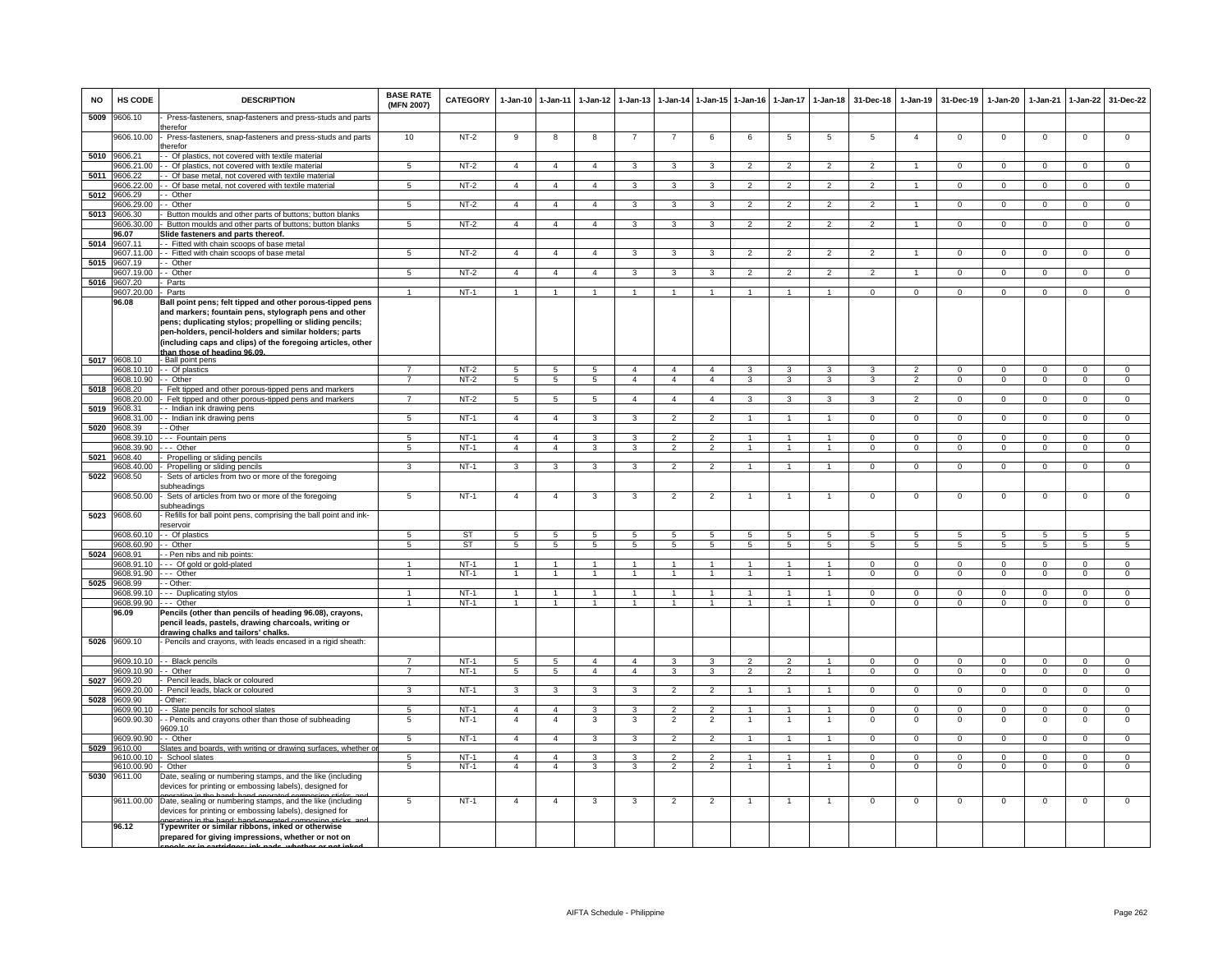| <b>NO</b> | HS CODE                  | <b>DESCRIPTION</b>                                                                                                                                                                                                     | <b>BASE RATE</b><br>(MFN 2007)   | <b>CATEGORY</b>  | $1-Jan-10$      | $1 - Jan-11$         | $1-Jan-12$                     | $1-Jan-13$                       |                          |                                  | 1-Jan-14 1-Jan-15 1-Jan-16       |                                  | 1-Jan-17 1-Jan-18              | 31-Dec-18                | $1-Jan-19$               | 31-Dec-19                | 1-Jan-20                   | $1-Jan-21$                 | $1-Jan-22$                  | 31-Dec-22                      |
|-----------|--------------------------|------------------------------------------------------------------------------------------------------------------------------------------------------------------------------------------------------------------------|----------------------------------|------------------|-----------------|----------------------|--------------------------------|----------------------------------|--------------------------|----------------------------------|----------------------------------|----------------------------------|--------------------------------|--------------------------|--------------------------|--------------------------|----------------------------|----------------------------|-----------------------------|--------------------------------|
| 5031      | 9612.10                  | Ribbons:                                                                                                                                                                                                               |                                  |                  |                 |                      |                                |                                  |                          |                                  |                                  |                                  |                                |                          |                          |                          |                            |                            |                             |                                |
|           | 9612.10.10               | - Of textile fabric                                                                                                                                                                                                    | $\mathbf{1}$                     | $NT-1$           | $\overline{1}$  | $\overline{1}$       |                                | $\overline{1}$                   | $\mathbf{1}$             | $\overline{1}$                   | $\overline{1}$                   | $\mathbf{1}$                     | $\mathbf{1}$                   | $\Omega$                 | $\Omega$                 | $\Omega$                 | $\Omega$                   | $\Omega$                   | $\mathbf 0$                 | $\Omega$                       |
|           | 9612.10.90               | - Other                                                                                                                                                                                                                | $\overline{1}$                   | $NT-1$           | $\mathbf{1}$    | $\overline{1}$       | $\mathbf{1}$                   | $\overline{1}$                   | $\overline{1}$           | $\overline{1}$                   | $\overline{1}$                   | $\overline{1}$                   | $\mathbf{1}$                   | $\mathbf{0}$             | $\mathbf 0$              | $^{\circ}$               | $\mathbf 0$                | $\mathbf 0$                | $\overline{0}$              | $\overline{0}$                 |
| 5032      | 9612.20                  | Ink-pads                                                                                                                                                                                                               |                                  |                  |                 |                      |                                |                                  |                          |                                  |                                  |                                  |                                |                          |                          |                          |                            |                            |                             |                                |
|           | 9612.20.00<br>96.13      | Ink-pads<br>Cigarette lighters and other lighters, whether or not<br>mechanical or electrical, and parts thereof other than                                                                                            | $\overline{7}$                   | $NT-2$           | 5               | 5                    | -5                             | $\overline{4}$                   | $\overline{\mathbf{4}}$  | $\overline{4}$                   | 3                                | 3                                | 3                              | 3                        | $\mathfrak{p}$           | $\mathbf 0$              | $\mathbf 0$                | $\mathbf 0$                | $\mathbf 0$                 | $\overline{0}$                 |
|           | 9613.10                  | lints and wicks.<br>- Pocket lighters, gas fuelled, non-refillable:                                                                                                                                                    |                                  |                  |                 |                      |                                |                                  |                          |                                  |                                  |                                  |                                |                          |                          |                          |                            |                            |                             |                                |
| 5033      | 9613.10.10               | - Of plastics                                                                                                                                                                                                          | 10 <sup>1</sup>                  | $NT-1$           | 9               | $\mathbf{g}$         |                                | 6                                | $\overline{5}$           | $\overline{4}$                   | 3                                |                                  | $\overline{2}$                 | $\Omega$                 | $\Omega$                 | $\Omega$                 | $\Omega$                   | $\Omega$                   | $\Omega$                    | $\Omega$                       |
|           | 9613.10.90               | -- Other                                                                                                                                                                                                               | 10                               | $NT-1$           | 9               | 8                    | $7\overline{ }$                | 6                                | $5\phantom{.0}$          | $\overline{4}$                   | $\mathbf{3}$                     | $\overline{2}$                   | $\overline{2}$                 | $\overline{0}$           | $\overline{0}$           | $\mathbf{0}$             | $\overline{0}$             | $\mathbf 0$                | $\overline{0}$              | $\overline{0}$                 |
|           | 5034 9613.20             | Pocket lighters, gas fuelled, refillable:                                                                                                                                                                              |                                  |                  |                 |                      |                                |                                  |                          |                                  |                                  |                                  |                                |                          |                          |                          |                            |                            |                             |                                |
|           | 9613.20.10               | - Of plastics                                                                                                                                                                                                          | 10                               | $NT-1$           | 9               | $\overline{8}$       | $\overline{7}$                 | 6                                | -5                       | $\mathbf{A}$                     | 3                                | 2                                | $\overline{2}$                 | $\Omega$                 | $\Omega$                 | $\Omega$                 | $\Omega$                   | $\Omega$                   | $\Omega$                    | $\overline{0}$                 |
|           | 9613.20.90               | -- Other                                                                                                                                                                                                               | 10                               | $NT-1$           | 9               | 8                    | $\overline{7}$                 | 6                                | 5                        | $\overline{4}$                   | 3                                | $\overline{2}$                   | $\overline{2}$                 | $\mathbf 0$              | $\mathbf 0$              | $\mathbf 0$              | $\mathbf 0$                | $\mathbf 0$                | $\mathbf 0$                 | $\overline{0}$                 |
| 5035      | 9613.80                  | Other lighters                                                                                                                                                                                                         |                                  |                  |                 |                      |                                |                                  |                          |                                  |                                  |                                  |                                |                          |                          |                          |                            |                            |                             |                                |
|           | 9613.80.10               | - Piezo-electric lighters for stoves and ranges                                                                                                                                                                        | 3                                | $NT-1$           | 3               | 3                    | 3                              | 3                                | $\overline{\phantom{a}}$ | $\overline{2}$                   | $\mathbf{1}$                     |                                  | $\mathbf{1}$                   | $\mathbf 0$              | $\mathbf{0}$             | $^{\circ}$               | $\circ$                    | 0                          | $\mathbf 0$                 | $\mathbf 0$                    |
|           | 9613.80.20               | - Cigarette lighters or table lighters of plastics                                                                                                                                                                     | 10                               | $NT-1$           | $_{9}$          | $\overline{8}$       | $\overline{7}$                 | 6                                | $\overline{5}$           | $\overline{4}$                   | 3                                | $\overline{\phantom{a}}$         | $\overline{2}$                 | $\Omega$                 | $\Omega$                 | $\Omega$                 | $\overline{0}$             | $\Omega$                   | $\overline{0}$              | $\overline{0}$                 |
|           | 9613.80.30               | Cigarette lighters or table lighters, other than of plastics                                                                                                                                                           | 10                               | $NT-1$           | $_{9}$          | 8                    | $\overline{7}$                 | $\overline{6}$                   | 5                        | $\overline{4}$                   | 3                                | $\overline{\phantom{a}}$         | $\overline{2}$                 | $\Omega$                 | $\Omega$                 | $\Omega$                 | $\overline{0}$             | $\Omega$                   | $\Omega$                    | $\overline{0}$                 |
|           | 9613.80.90               | - Other                                                                                                                                                                                                                | 10                               | $NT-1$           | 9               | 8                    | $\overline{7}$                 | 6                                | 5                        | $\overline{4}$                   | $\mathbf{a}$                     | $\mathfrak{D}$                   | $\overline{2}$                 | $\mathbf 0$              | $\circ$                  | $\mathbf 0$              | $\mathbf{0}$               | $\mathbf{0}$               | $\mathbf 0$                 | $\circ$                        |
| 5036      | 9613.90                  | Parts:                                                                                                                                                                                                                 |                                  |                  |                 |                      |                                |                                  |                          |                                  |                                  |                                  |                                |                          |                          |                          |                            |                            |                             |                                |
|           | 9613.90.10               | - Refillable cartridges or other receptacles, which constitute<br>parts of mechanical lighters, containing liquid fuel                                                                                                 | 5                                | $NT-1$           | $\overline{4}$  | $\overline{4}$       | 3                              | 3                                | $\overline{2}$           | $\overline{2}$                   | $\mathbf{1}$                     | $\overline{1}$                   | $\overline{1}$                 | $\mathbf 0$              | $\mathbf 0$              | $\mathbf 0$              | $^{\circ}$                 | $\mathbf 0$                | $\mathsf 0$                 | $\mathbf 0$                    |
|           | 9613.90.90               | - Other                                                                                                                                                                                                                | $\overline{5}$                   | $NT-1$           | $\overline{4}$  | $\overline{4}$       | $\overline{\mathbf{3}}$        | 3                                | $\overline{2}$           | $\overline{2}$                   |                                  | $\mathbf{1}$                     | $\blacktriangleleft$           | $\overline{0}$           | $\overline{0}$           | $\overline{0}$           | $\overline{0}$             | $\overline{0}$             | $\overline{0}$              | $\overline{0}$                 |
| 5037      | 9614.00<br>9614.00.10    | Smoking pipes (including pipe bowls) and cigar or cigarette<br>olders, and parts thereof.                                                                                                                              | 5                                | $NT-1$           | $\overline{4}$  | $\overline{4}$       |                                |                                  |                          |                                  | -1                               | $\overline{1}$                   | $\overline{1}$                 | $\overline{0}$           | $\mathbf{0}$             | $\mathbf 0$              |                            |                            |                             | $\mathbf 0$                    |
|           | 9614.00.90               | Roughly shaped blocks of wood or root for the manufacture<br>of pipes<br>Other                                                                                                                                         | 10                               | $NT-1$           | 9               | 8                    | 3<br>$\overline{7}$            | 3<br>6                           | $\overline{2}$<br>5      | $\overline{2}$<br>$\overline{4}$ | 3                                | $\overline{2}$                   | $\overline{2}$                 | $\mathbf 0$              | $\mathbf 0$              | $\mathbf 0$              | $\mathbf 0$<br>$\mathsf 0$ | $\mathbf 0$<br>$\mathbf 0$ | 0<br>$\mathsf 0$            | $\mathbf 0$                    |
|           | 96.15                    | Combs, hair-slides and the like; hair pins, curling pins,<br>curling grips, hair-curlers and the like, other than those of<br>heading 85.16, and parts thereof                                                         |                                  |                  |                 |                      |                                |                                  |                          |                                  |                                  |                                  |                                |                          |                          |                          |                            |                            |                             |                                |
|           | 5038 9615.11             | - Of hard rubber or plastics:                                                                                                                                                                                          |                                  |                  |                 |                      |                                |                                  |                          |                                  |                                  |                                  |                                |                          |                          |                          |                            |                            |                             |                                |
|           | 9615.11.10               | -- Hair slides and the like                                                                                                                                                                                            | 15                               | <b>ST</b>        | 14              | 13                   | 12                             | 11                               | 10                       | 10                               | 9                                | 8                                | $\overline{7}$                 | $\overline{7}$           | 6                        | 5                        | 5                          | 5                          | 5                           | 5                              |
|           | 9615.11.90               | $-$ Other                                                                                                                                                                                                              | 15                               | <b>ST</b>        | 14              | 13                   | 12                             | 11                               | 10                       | 10                               | $\overline{9}$                   | 8                                | $\overline{7}$                 | $\overline{7}$           | 6                        | $\overline{5}$           | 5                          | $\overline{5}$             | 5                           | $\overline{5}$                 |
|           | 5039 9615.19             | - Other:                                                                                                                                                                                                               |                                  |                  |                 |                      |                                |                                  |                          |                                  |                                  |                                  |                                |                          |                          |                          |                            |                            |                             |                                |
|           | 9615.19.10               | -- Hair slides and the like                                                                                                                                                                                            | 15                               | $NT-1$           | 14              | 13                   | 12                             | $\overline{11}$                  | 10                       | $\overline{8}$                   | 6                                | $\overline{5}$                   | $\overline{\mathbf{3}}$        | $\Omega$                 | $\overline{0}$           | $\Omega$                 | $\overline{0}$             | $\overline{0}$             | $\overline{0}$              | $\overline{0}$                 |
|           | 9615.19.90               | -- Other                                                                                                                                                                                                               | 15                               | $NT-1$           | 14              | 13                   | 12                             | 11                               | 10                       | $\overline{8}$                   | $\overline{6}$                   | 5                                | $\overline{\mathbf{3}}$        | $\Omega$                 | $\Omega$                 | $\Omega$                 | $\overline{0}$             | $\Omega$                   | $\overline{0}$              | $\overline{0}$                 |
| 5040      | 9615.90                  | Other:                                                                                                                                                                                                                 |                                  |                  |                 |                      |                                |                                  |                          |                                  |                                  |                                  |                                |                          |                          |                          |                            |                            |                             |                                |
|           | 9615.90.11               | -- Of aluminium                                                                                                                                                                                                        | $\overline{7}$                   | $NT-1$           | 5               | 5                    | $\overline{a}$                 | $\overline{4}$                   | 3                        | 3                                | $\mathfrak{p}$                   |                                  |                                | $\Omega$                 | $^{\circ}$               | 0                        | $\circ$                    | $\Omega$                   | 0                           | $^{\circ}$                     |
|           | 9615.90.12               | - Of iron or steel                                                                                                                                                                                                     | $\overline{7}$<br>$\overline{7}$ | $NT-1$<br>$NT-1$ | 5               | 5                    | $\overline{4}$<br>$\mathbf{A}$ | $\overline{4}$<br>$\overline{4}$ | 3                        | $\mathbf{3}$                     | $\overline{2}$<br>$\overline{2}$ | $\mathfrak{p}$<br>$\mathfrak{p}$ | $\sim$<br>$\mathbf{1}$         | $\Omega$<br>$\Omega$     | $\mathbf{0}$<br>$\Omega$ | $\mathbf 0$              | $\overline{0}$<br>$\Omega$ | $\Omega$<br>$\Omega$       | $\mathbf{0}$<br>$\Omega$    | $\mathbf{0}$<br>$\overline{0}$ |
|           | 9615.90.19<br>9615.90.20 | -- Other<br>- Parts                                                                                                                                                                                                    | 3                                | $NT-1$           | 5<br>3          | $5\phantom{.0}$<br>3 | 3                              | 3                                | 3<br>$\overline{2}$      | 3<br>$\overline{2}$              | $\mathbf{1}$                     | $\mathbf{1}$                     | $\mathbf{1}$                   | $\Omega$                 | $\Omega$                 | $\Omega$<br>$\Omega$     | $\Omega$                   | $\Omega$                   | $\overline{0}$              | $\overline{0}$                 |
|           | 9615.90.91               | -- Of aluminium                                                                                                                                                                                                        | $\overline{7}$                   | $NT-1$           | $\mathbf 5$     | $\sqrt{5}$           | $\overline{4}$                 | $\overline{4}$                   | 3                        | 3                                | $\overline{\phantom{a}}$         | $\mathfrak{p}$                   | $\mathbf{1}$                   | $\Omega$                 | $\mathsf 0$              | $\Omega$                 | $\Omega$                   | $\Omega$                   | $\mathsf 0$                 | $\mathsf 0$                    |
|           | 9615.90.92               | - Of iron or steel                                                                                                                                                                                                     | $\overline{7}$                   | $NT-1$           | 5               | 5                    | $\overline{4}$                 | $\overline{4}$                   | 3                        | 3                                | $\overline{2}$                   | $\mathfrak{p}$                   | $\mathbf{1}$                   | $\mathbf{0}$             | $\mathbf 0$              | $\mathbf 0$              | $\mathbf 0$                | $^{\circ}$                 | $\mathsf 0$                 | $\mathsf 0$                    |
|           | 9615.90.99               | -- Other                                                                                                                                                                                                               | $\overline{7}$                   | $NT-1$           | $\overline{5}$  | $\overline{5}$       | $\overline{4}$                 | $\overline{4}$                   | 3                        | $\overline{3}$                   | $\overline{2}$                   | $\overline{\phantom{a}}$         | $\overline{1}$                 | $\Omega$                 | $\Omega$                 | $\mathsf 0$              | $\overline{0}$             | $\Omega$                   | $\mathsf 0$                 | $\overline{0}$                 |
|           | 96.16                    | Scent sprays and similar toilet sprays, and mounts and<br>heads therefor; powder-puffs and pads for the application<br>of cosmetics or toilet preparations.                                                            |                                  |                  |                 |                      |                                |                                  |                          |                                  |                                  |                                  |                                |                          |                          |                          |                            |                            |                             |                                |
|           | 5041 9616.10             | Scent sprays and similar toilet sprays, and mounts and<br>eads therefor:                                                                                                                                               |                                  |                  |                 |                      |                                |                                  |                          |                                  |                                  |                                  |                                |                          |                          |                          |                            |                            |                             |                                |
|           | 9616.10.10<br>9616.10.20 | - Sprays<br>- Mounts and heads of the sprays                                                                                                                                                                           | $\overline{7}$<br>3              | $NT-1$<br>$NT-1$ | 5<br>3          | 5<br>3               | $\mathbf{4}$<br>3              | $\overline{4}$<br>3              | 3<br>$\overline{2}$      | 3<br>$\overline{2}$              | $\overline{2}$<br>$\overline{1}$ | $\mathfrak{p}$<br>$\mathbf{1}$   | $\overline{1}$<br>$\mathbf{1}$ | $\Omega$<br>$\mathbf{0}$ | $\Omega$<br>$\mathbf{0}$ | $\Omega$<br>$\mathbf{0}$ | $\Omega$<br>$\overline{0}$ | $\Omega$<br>$\mathbf 0$    | $\mathbf 0$<br>$\mathbf{0}$ | $\mathbf 0$<br>$\overline{0}$  |
| 5042      | 9616.20                  | Powder-puffs and pads for the application of cosmetics or<br>bilet preparations                                                                                                                                        |                                  |                  |                 |                      |                                |                                  |                          |                                  |                                  |                                  |                                |                          |                          |                          |                            |                            |                             |                                |
|           | 9616.20.00               | Powder-puffs and pads for the application of cosmetics or<br>pilet preparations                                                                                                                                        | $\overline{7}$                   | $NT-1$           | $5\phantom{.0}$ | 5                    | $\overline{4}$                 | $\overline{4}$                   | 3                        | 3                                | $\overline{2}$                   | $\overline{2}$                   | $\mathbf{1}$                   | $\mathbf{0}$             | $\mathbf{0}$             | $\mathbf 0$              | $\mathbf 0$                | $\mathbf 0$                | $\mathbf 0$                 | $\mathbf 0$                    |
| 5043      | 9617.00                  | Vacuum flasks and other vacuum vessels, complete with<br>cases; parts thereof other than glass inners.                                                                                                                 |                                  |                  |                 |                      |                                |                                  |                          |                                  |                                  |                                  |                                |                          |                          |                          |                            |                            |                             |                                |
|           | 9617.00.10               | Vacuum flasks and other vacuum vessels                                                                                                                                                                                 | 3                                | $NT-1$<br>$NT-1$ | $\mathbf{3}$    | 3                    | 3                              | 3                                | $\overline{2}$           | $\overline{2}$                   | $\overline{1}$<br>$\overline{1}$ | $\overline{1}$<br>$\overline{1}$ | $\mathbf{1}$<br>$\mathbf{1}$   | $\Omega$<br>$\Omega$     | $\mathbf 0$              | $\mathbf 0$              | $\Omega$                   | $\Omega$                   | $\mathbf 0$                 | $\Omega$<br>$\overline{0}$     |
| 5044      | 9617.00.20               | Parts                                                                                                                                                                                                                  | 3                                |                  | 3               | 3                    | 3                              | 3                                | $\overline{2}$           | $\overline{2}$                   |                                  |                                  |                                |                          | $\mathbf{0}$             | $\mathbf{0}$             | $\mathbf{0}$               | $\mathbf 0$                | $\mathbf 0$                 |                                |
|           | 9618.00                  | "ailors' dummies and other lay figures; automata and other<br>inimated displays used for shop window dressing.                                                                                                         |                                  |                  |                 |                      |                                |                                  |                          |                                  |                                  |                                  |                                |                          |                          |                          |                            |                            |                             |                                |
|           | 9618.00.00               | Tailors' dummies and other lay figures; automata and other<br>inimated displays used for shop window dressing.                                                                                                         |                                  | $NT-1$           | 5               | 5                    | $\overline{4}$                 | $\overline{4}$                   | 3                        | 3                                | $\overline{2}$                   | $\overline{2}$                   |                                | $\mathbf 0$              | $\Omega$                 | $\Omega$                 | $\mathbf 0$                | $\Omega$                   | 0                           | 0                              |
|           | 97.01                    | Paintings, drawings and pastels, executed entirely by<br>hand, other than drawings of heading 49.06 and other<br>than hand-painted or hand-decorated manufactured<br>articles: collages and similar decorative plaques |                                  |                  |                 |                      |                                |                                  |                          |                                  |                                  |                                  |                                |                          |                          |                          |                            |                            |                             |                                |
|           | 5045 9701.10             | Paintings, drawings and pastels                                                                                                                                                                                        |                                  |                  |                 |                      |                                |                                  |                          |                                  |                                  |                                  |                                |                          |                          |                          |                            |                            |                             |                                |
|           | 9701.10.00               | Paintings, drawings and pastels                                                                                                                                                                                        | $\overline{7}$                   | $NT-1$           | 5               | 5                    | $\overline{4}$                 | $\overline{4}$                   | 3                        | 3                                | 2                                | 2                                | $\overline{1}$                 | $\mathbf{0}$             | $\overline{0}$           | $\mathbf{0}$             | $\overline{0}$             | $\mathbf{0}$               | $\overline{0}$              | $\overline{0}$                 |
|           | 5046 9701.90             | Other:                                                                                                                                                                                                                 |                                  |                  |                 |                      |                                |                                  |                          |                                  |                                  |                                  |                                |                          |                          |                          |                            |                            |                             |                                |
|           | 9701.90.10               | - Of cut flowers, flower buds, foliage, branches or other<br>arts of plant, of plastics, printed matter or base metal                                                                                                  | $\overline{7}$                   | $NT-1$           | $\overline{5}$  | $\overline{5}$       | $\overline{4}$<br>$\mathbf{A}$ | $\overline{4}$                   | 3                        | 3                                | $\overline{2}$                   | $\overline{2}$<br>$\mathcal{P}$  | $\mathbf{1}$                   | $\mathbf 0$              | $\mathbf 0$              | $\,0\,$                  | $\mathbf 0$                | $\mathbf 0$<br>$\Omega$    | $\mathsf 0$                 | $\mathsf 0$<br>$\Omega$        |
|           | 9701.90.20               | - Of natural cork                                                                                                                                                                                                      | $\overline{7}$                   | $NT-1$           | 5               | -5                   |                                | $\overline{4}$<br>$\overline{4}$ | 3                        | 3<br>$\overline{\mathbf{3}}$     | $\mathfrak{p}$<br>$\overline{2}$ | $\overline{\phantom{a}}$         |                                | $\Omega$                 | $\Omega$                 | $\Omega$                 | $\Omega$                   |                            | $\Omega$                    | $\overline{0}$                 |
|           | 9701.90.90 - - Other     |                                                                                                                                                                                                                        |                                  | $NT-1$           | $\overline{5}$  | $\overline{5}$       | $\mathbf{A}$                   |                                  | 3                        |                                  |                                  |                                  |                                | $\Omega$                 | $\Omega$                 | $\Omega$                 | $\overline{0}$             | $\Omega$                   | $\Omega$                    |                                |